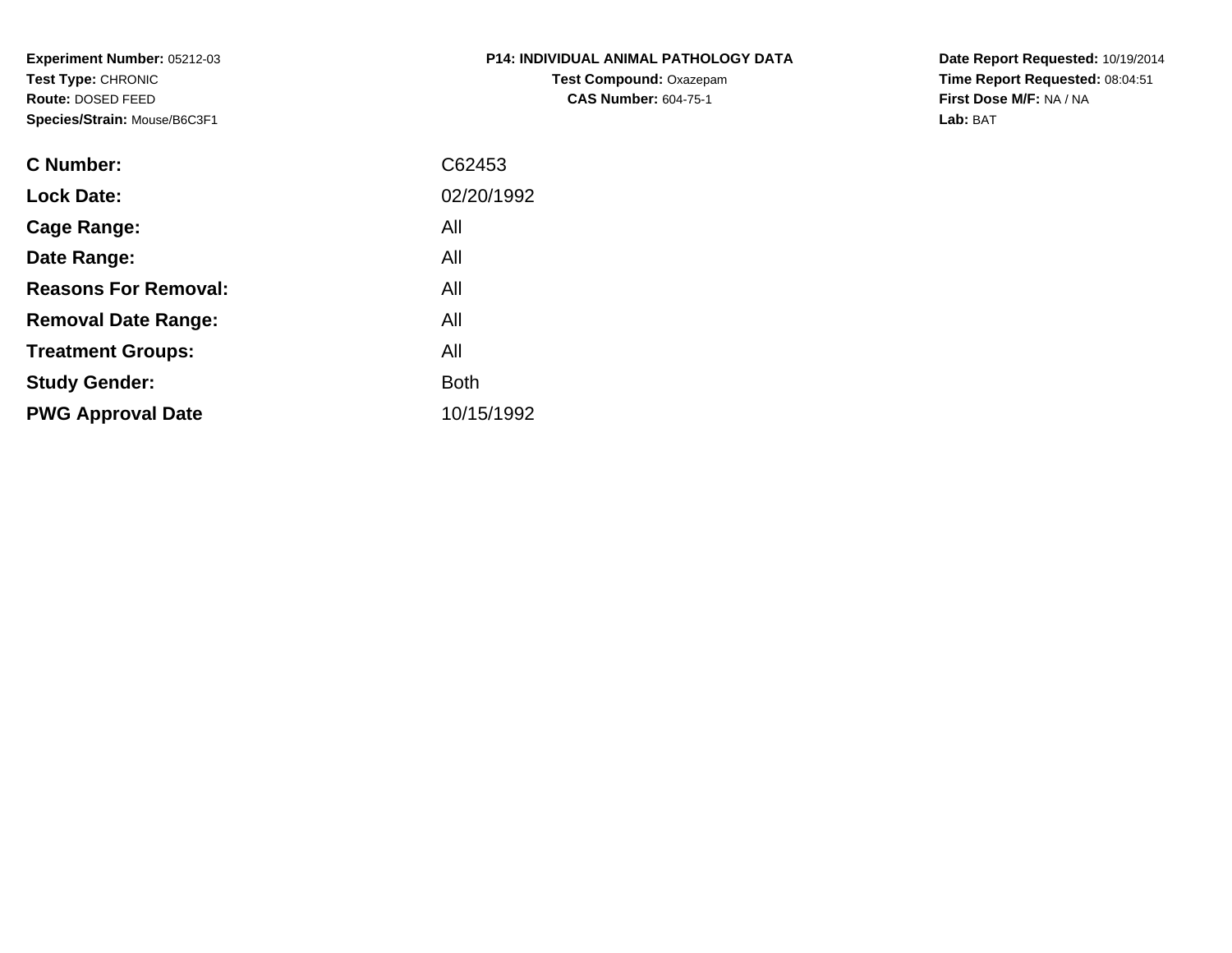| Experiment Number: 05212-03<br>Test Type: CHRONIC<br>Route: DOSED FEED<br>Species/Strain: Mouse/B6C3F1 |                          | <b>P14: INDIVIDUAL ANIMAL PATHOLOGY DATA</b><br>Test Compound: Oxazepam<br><b>CAS Number: 604-75-1</b> | Date Report Requested: 10/19/2014<br>Time Report Requested: 08:04:51<br>First Dose M/F: NA / NA<br>Lab: BAT |
|--------------------------------------------------------------------------------------------------------|--------------------------|--------------------------------------------------------------------------------------------------------|-------------------------------------------------------------------------------------------------------------|
| <b>ANIMAL ID: 1</b>                                                                                    | <b>TRT#: 1</b>           | <b>SEX: Male</b>                                                                                       | DAY ON TEST: 729                                                                                            |
|                                                                                                        | DOSE: 0 PPM              | <b>DISP: Terminal Sacrifice</b>                                                                        | HISTO: 9101521                                                                                              |
|                                                                                                        |                          | ORGAN AND ACCOUNTABLE SITE STATUS                                                                      |                                                                                                             |
| <b>NORMAL</b>                                                                                          |                          |                                                                                                        |                                                                                                             |
| * Adrenal Medulla                                                                                      | <b>Blood Vessel</b>      | * Bone                                                                                                 | * Bone Marrow                                                                                               |
| * Brain                                                                                                | * Epididymis             | * Esophagus                                                                                            | * Gallbladder                                                                                               |
| * Heart                                                                                                | * Intestine Large, Cecum | * Intestine Large, Colon                                                                               | * Intestine Large, Rectum                                                                                   |
| * Intestine Small, Duodenum                                                                            | * Intestine Small, Ileum | * Intestine Small, Jejunum                                                                             | Islets, Pancreatic                                                                                          |
| * Lung                                                                                                 | * Lymph Node, Mandibular | * Lymph Node, Mesenteric                                                                               | * Nose                                                                                                      |
| * Pancreas                                                                                             | * Parathyroid Gland      | * Pituitary Gland                                                                                      | * Prostate                                                                                                  |
| * Salivary Glands                                                                                      | * Seminal Vesicle        | <b>Skeletal Muscle</b>                                                                                 | * Skin                                                                                                      |
| * Spleen                                                                                               | * Stomach, Forestomach   | * Stomach, Glandular                                                                                   | * Testes                                                                                                    |
| * Thyroid Gland                                                                                        | * Trachea                | * Urinary Bladder                                                                                      |                                                                                                             |
| <b>MISSING</b>                                                                                         |                          |                                                                                                        |                                                                                                             |
| * Mammary Gland                                                                                        |                          |                                                                                                        |                                                                                                             |
| <b>OBSERVATIONS</b>                                                                                    |                          |                                                                                                        |                                                                                                             |
| * Adrenal Cortex                                                                                       | Capsule                  | Adenoma                                                                                                |                                                                                                             |
| * Kidney                                                                                               |                          | Nephropathy                                                                                            | Chronic, Mild                                                                                               |
| * Liver                                                                                                |                          | Hepatocellular Adenoma                                                                                 | Multiple                                                                                                    |
| [ Hepatocellular Adenoma TGLS = 2-9 ]                                                                  |                          |                                                                                                        |                                                                                                             |
| * Preputial Gland                                                                                      | Duct                     | Ectasia                                                                                                | Mild                                                                                                        |
| [Ectasia TGLS = $1-6$ ]                                                                                |                          |                                                                                                        |                                                                                                             |
| * Thymus                                                                                               |                          | Atrophy                                                                                                | Mild                                                                                                        |
| PRIMARY CAUSE OF DEATH                                                                                 |                          |                                                                                                        |                                                                                                             |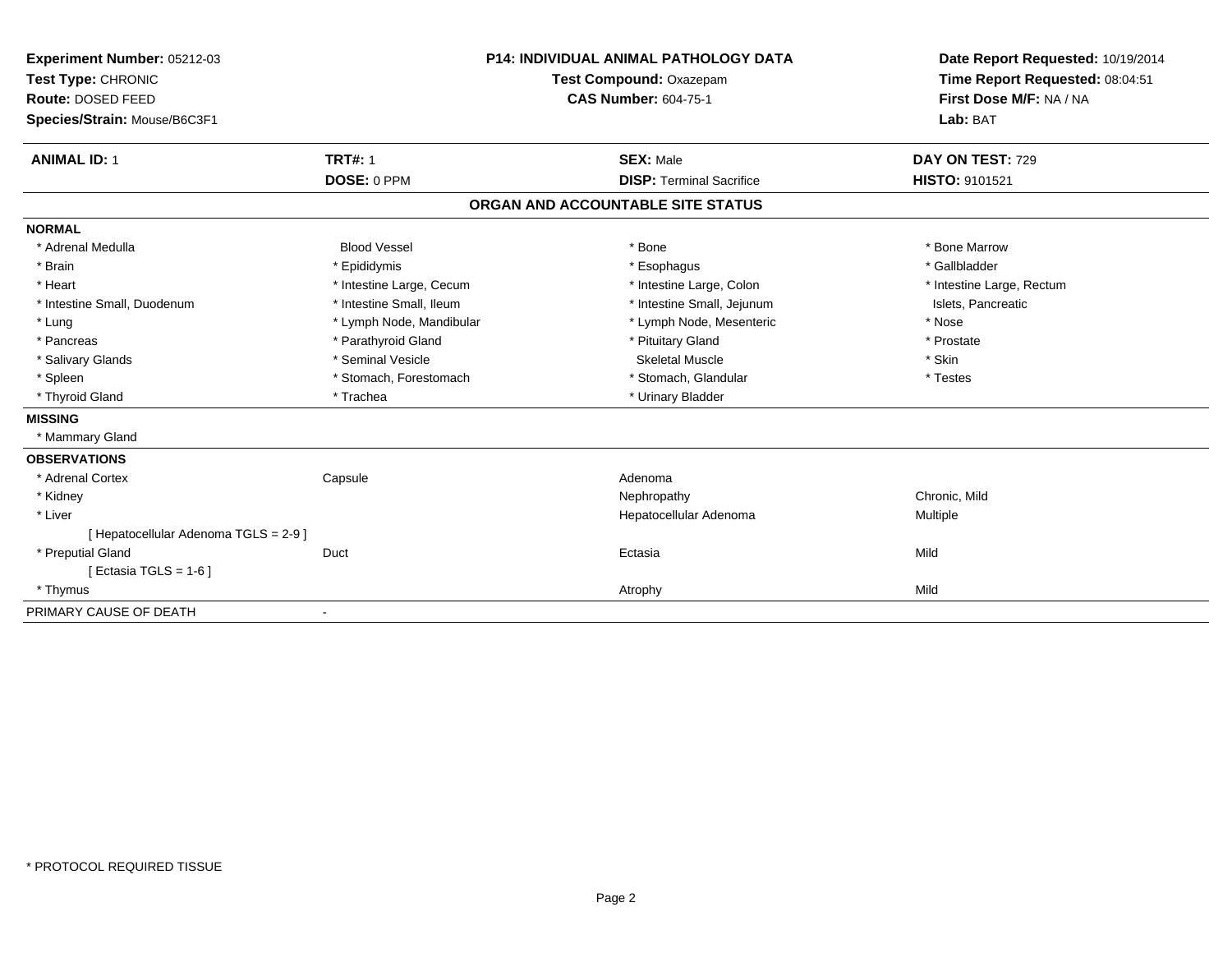| Experiment Number: 05212-03                |                          | <b>P14: INDIVIDUAL ANIMAL PATHOLOGY DATA</b> | Date Report Requested: 10/19/2014 |
|--------------------------------------------|--------------------------|----------------------------------------------|-----------------------------------|
| Test Type: CHRONIC                         |                          | Test Compound: Oxazepam                      | Time Report Requested: 08:04:51   |
| Route: DOSED FEED                          |                          | <b>CAS Number: 604-75-1</b>                  | First Dose M/F: NA / NA           |
| Species/Strain: Mouse/B6C3F1               |                          |                                              | Lab: BAT                          |
| <b>ANIMAL ID: 2</b>                        | <b>TRT#: 1</b>           | <b>SEX: Male</b>                             | DAY ON TEST: 729                  |
|                                            | DOSE: 0 PPM              | <b>DISP: Terminal Sacrifice</b>              | HISTO: 9101522                    |
|                                            |                          | ORGAN AND ACCOUNTABLE SITE STATUS            |                                   |
| <b>NORMAL</b>                              |                          |                                              |                                   |
| * Adrenal Medulla                          | <b>Blood Vessel</b>      | * Bone                                       | * Bone Marrow                     |
| * Brain                                    | * Epididymis             | * Esophagus                                  | * Gallbladder                     |
| * Heart                                    | * Intestine Large, Cecum | * Intestine Large, Colon                     | * Intestine Large, Rectum         |
| * Intestine Small, Duodenum                | * Intestine Small, Ileum | Islets, Pancreatic                           | * Lung                            |
| * Lymph Node, Mandibular                   | * Lymph Node, Mesenteric | * Nose                                       | * Pancreas                        |
| * Parathyroid Gland                        | * Pituitary Gland        | * Prostate                                   | * Salivary Glands                 |
| * Seminal Vesicle                          | <b>Skeletal Muscle</b>   | * Skin                                       | * Spleen                          |
| * Stomach, Forestomach                     | * Stomach, Glandular     | * Testes                                     | * Thyroid Gland                   |
| * Trachea                                  | * Urinary Bladder        |                                              |                                   |
| <b>MISSING</b>                             |                          |                                              |                                   |
| * Mammary Gland                            |                          |                                              |                                   |
| <b>OBSERVATIONS</b>                        |                          |                                              |                                   |
| * Adrenal Cortex                           |                          | Hypertrophy                                  | Mild                              |
| * Intestine Small, Jejunum                 | Peyers Patch             | Hyperplasia                                  | Lymphoid, Moderate                |
| [Hyperplasia TGLS = 5-4]                   |                          |                                              |                                   |
| * Kidney                                   |                          | Nephropathy                                  | Chronic, Minimal                  |
| * Liver                                    |                          | <b>Eosinophilic Focus</b>                    |                                   |
|                                            |                          | Hemangiosarcoma                              | Multiple                          |
|                                            |                          | Hepatocellular Adenoma                       | Multiple                          |
| [Hemangiosarcoma TGLS = 1-10,6-1]          |                          |                                              |                                   |
| [ Hepatocellular Adenoma TGLS = 2-9,3-10 ] |                          |                                              |                                   |
| * Preputial Gland                          | Duct                     | Ectasia                                      | Moderate                          |
| [ Ectasia TGLS = $4-6$ ]                   |                          |                                              |                                   |
| * Thymus                                   |                          | Atrophy                                      | Mild                              |
| PRIMARY CAUSE OF DEATH                     | $\blacksquare$           |                                              |                                   |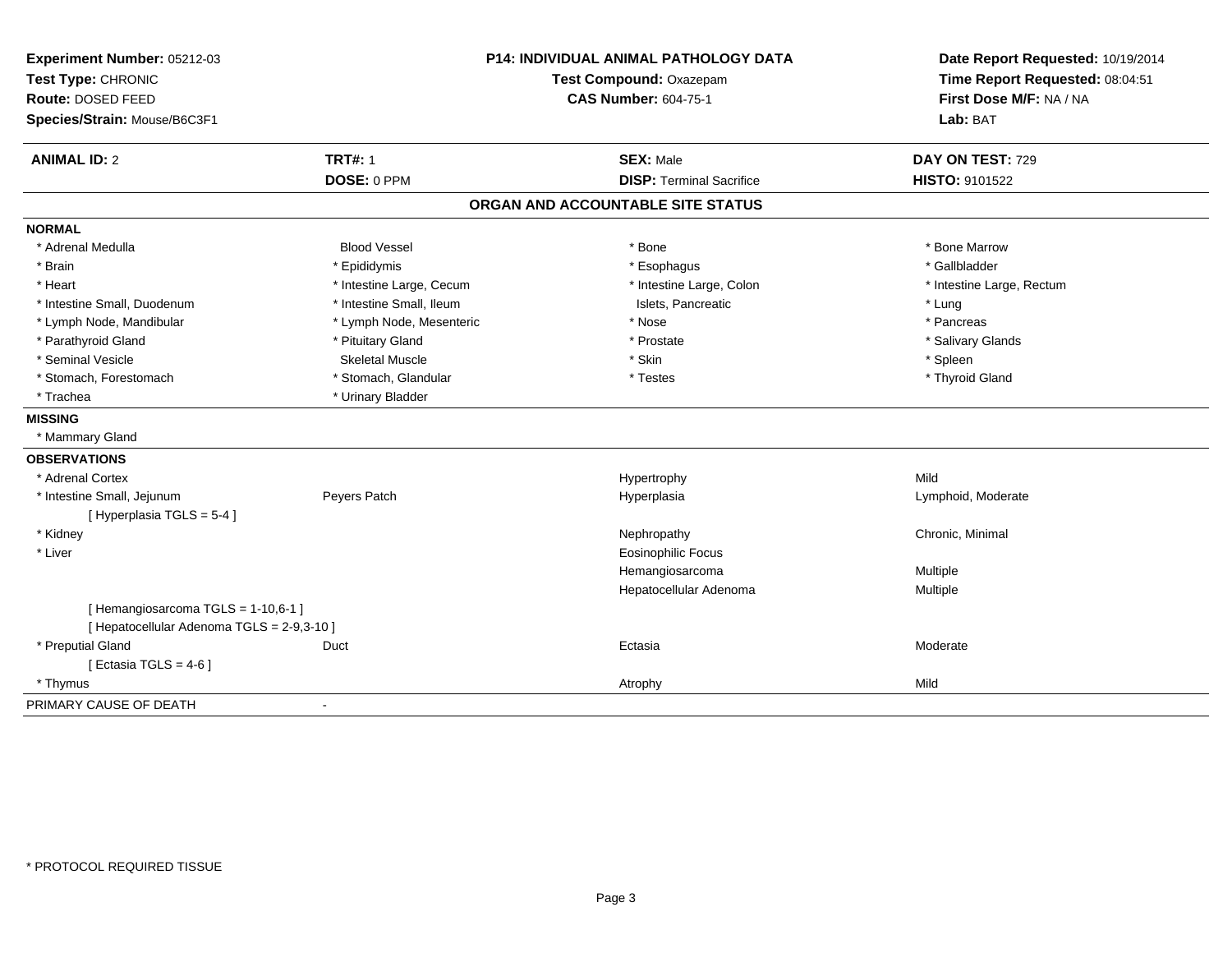| Experiment Number: 05212-03                            | <b>P14: INDIVIDUAL ANIMAL PATHOLOGY DATA</b> |                                   | Date Report Requested: 10/19/2014 |
|--------------------------------------------------------|----------------------------------------------|-----------------------------------|-----------------------------------|
| Test Type: CHRONIC                                     |                                              | Test Compound: Oxazepam           | Time Report Requested: 08:04:51   |
| Route: DOSED FEED                                      |                                              | <b>CAS Number: 604-75-1</b>       | First Dose M/F: NA / NA           |
| Species/Strain: Mouse/B6C3F1                           |                                              |                                   | Lab: BAT                          |
| <b>ANIMAL ID: 3</b>                                    | <b>TRT#: 1</b>                               | <b>SEX: Male</b>                  | DAY ON TEST: 624                  |
|                                                        | DOSE: 0 PPM                                  | <b>DISP:</b> Moribund Sacrifice   | HISTO: 9101523                    |
|                                                        |                                              | ORGAN AND ACCOUNTABLE SITE STATUS |                                   |
| <b>NORMAL</b>                                          |                                              |                                   |                                   |
| * Adrenal Cortex                                       | * Adrenal Medulla                            | <b>Blood Vessel</b>               | * Bone                            |
| * Bone Marrow                                          | * Brain                                      | * Epididymis                      | * Esophagus                       |
| * Gallbladder                                          | * Intestine Large, Cecum                     | * Intestine Large, Colon          | * Intestine Large, Rectum         |
| * Intestine Small, Duodenum                            | * Intestine Small, Ileum                     | * Intestine Small, Jejunum        | Islets, Pancreatic                |
| * Kidney                                               | * Lung                                       | * Lymph Node, Mandibular          | * Lymph Node, Mesenteric          |
| * Nose                                                 | * Pancreas                                   | * Parathyroid Gland               | * Pituitary Gland                 |
| * Prostate                                             | * Salivary Glands                            | * Seminal Vesicle                 | <b>Skeletal Muscle</b>            |
| * Skin                                                 | * Spleen                                     | * Stomach, Forestomach            | * Stomach, Glandular              |
| * Testes                                               | * Thymus                                     | * Thyroid Gland                   | * Trachea                         |
| * Urinary Bladder                                      |                                              |                                   |                                   |
| <b>MISSING</b>                                         |                                              |                                   |                                   |
| * Mammary Gland                                        |                                              |                                   |                                   |
| <b>OBSERVATIONS</b>                                    |                                              |                                   |                                   |
| Eye                                                    |                                              | Carcinoma                         | Metastatic (Harderian Gland)      |
| [ Carcinoma TGLS = 3-9 ]                               |                                              |                                   |                                   |
| <b>Harderian Gland</b>                                 |                                              | Carcinoma                         |                                   |
| [Carcinoma TGLS = 1-9]                                 |                                              |                                   |                                   |
| * Heart                                                |                                              | Angiectasis                       | Focal, Mild                       |
| * Liver                                                |                                              | <b>Eosinophilic Focus</b>         |                                   |
| * Preputial Gland                                      | Duct                                         | Ectasia                           | Moderate                          |
| [ Ectasia TGLS = $2-6$ ]                               |                                              |                                   |                                   |
| PRIMARY CAUSE OF DEATH                                 | - Harderian Gland<br>Carcinoma               |                                   |                                   |
| Animal Note: MORIBUND SAC DUE TO HARDERIAN GLAND TUMOR |                                              |                                   |                                   |
|                                                        |                                              |                                   |                                   |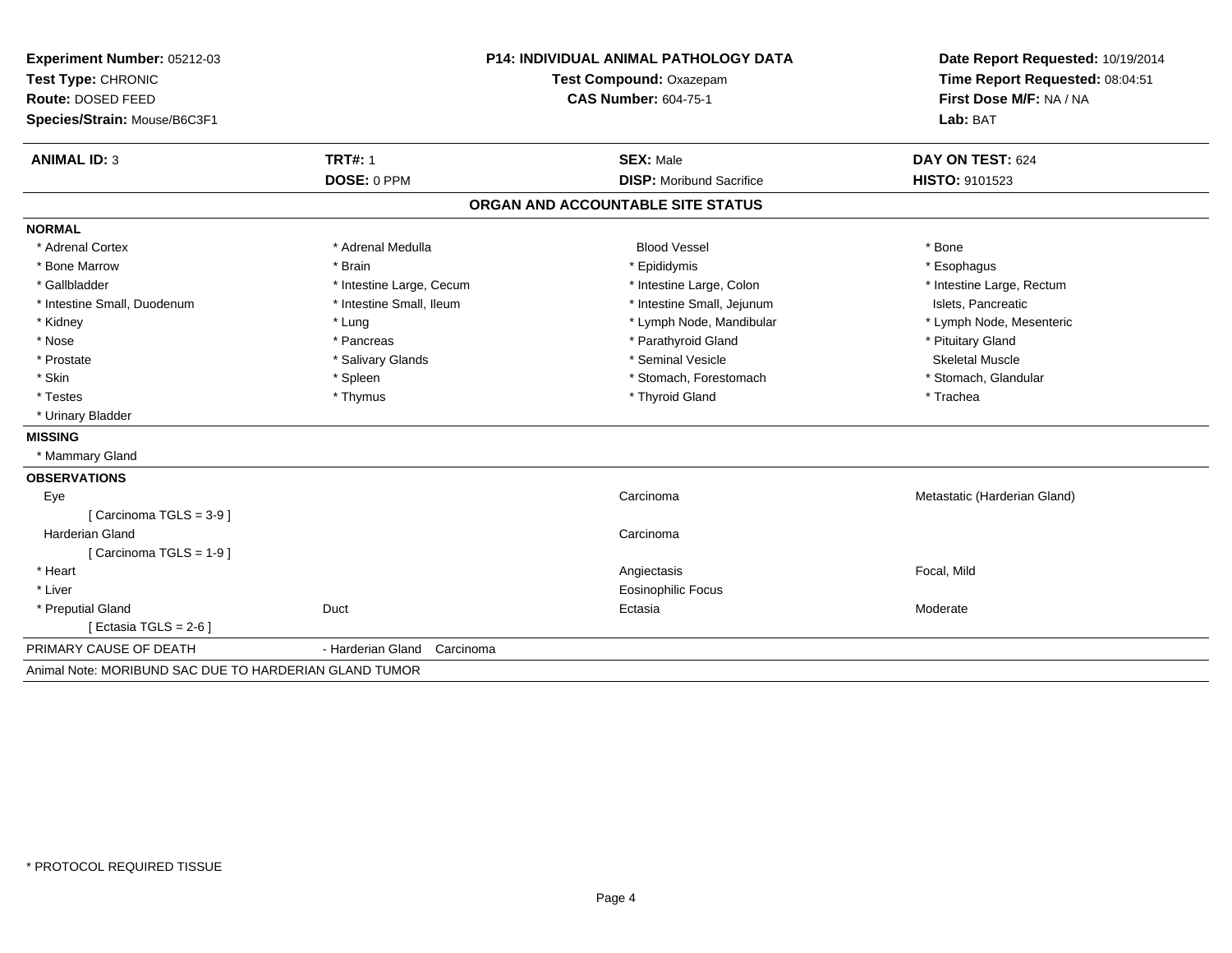| Experiment Number: 05212-03<br>Test Type: CHRONIC |                             | <b>P14: INDIVIDUAL ANIMAL PATHOLOGY DATA</b><br>Test Compound: Oxazepam | Date Report Requested: 10/19/2014<br>Time Report Requested: 08:04:51 |
|---------------------------------------------------|-----------------------------|-------------------------------------------------------------------------|----------------------------------------------------------------------|
| Route: DOSED FEED                                 | <b>CAS Number: 604-75-1</b> |                                                                         | First Dose M/F: NA / NA                                              |
| Species/Strain: Mouse/B6C3F1                      |                             |                                                                         | Lab: BAT                                                             |
| <b>ANIMAL ID: 4</b>                               | <b>TRT#: 1</b>              | <b>SEX: Male</b>                                                        | DAY ON TEST: 730                                                     |
|                                                   | DOSE: 0 PPM                 | <b>DISP: Terminal Sacrifice</b>                                         | <b>HISTO: 9101524</b>                                                |
|                                                   |                             | ORGAN AND ACCOUNTABLE SITE STATUS                                       |                                                                      |
| <b>NORMAL</b>                                     |                             |                                                                         |                                                                      |
| * Adrenal Cortex                                  | * Adrenal Medulla           | <b>Blood Vessel</b>                                                     | * Bone                                                               |
| * Bone Marrow                                     | * Brain                     | * Epididymis                                                            | * Esophagus                                                          |
| * Gallbladder                                     | * Heart                     | * Intestine Large, Cecum                                                | * Intestine Large, Colon                                             |
| * Intestine Large, Rectum                         | * Intestine Small, Duodenum | * Intestine Small, Ileum                                                | * Intestine Small, Jejunum                                           |
| Islets, Pancreatic                                | * Lymph Node, Mandibular    | * Lymph Node, Mesenteric                                                | * Nose                                                               |
| * Pancreas                                        | * Parathyroid Gland         | * Pituitary Gland                                                       | * Prostate                                                           |
| * Salivary Glands                                 | * Seminal Vesicle           | <b>Skeletal Muscle</b>                                                  | * Skin                                                               |
| * Spleen                                          | * Stomach, Forestomach      | * Stomach, Glandular                                                    | * Testes                                                             |
| * Thyroid Gland                                   | * Trachea                   | * Urinary Bladder                                                       |                                                                      |
| <b>MISSING</b>                                    |                             |                                                                         |                                                                      |
| * Mammary Gland                                   |                             |                                                                         |                                                                      |
| <b>OBSERVATIONS</b>                               |                             |                                                                         |                                                                      |
| * Kidney                                          |                             | Nephropathy                                                             | Chronic, Marked                                                      |
| * Liver                                           |                             | <b>Eosinophilic Focus</b>                                               |                                                                      |
|                                                   |                             | Hepatocellular Adenoma                                                  |                                                                      |
|                                                   |                             | Hepatocellular Carcinoma                                                |                                                                      |
| [ Eosinophilic Focus TGLS = 4-2 ]                 |                             |                                                                         |                                                                      |
| [ Hepatocellular Adenoma TGLS = 5-10 ]            |                             |                                                                         |                                                                      |
| [ Hepatocellular Carcinoma TGLS = 2-9 ]           |                             |                                                                         |                                                                      |
| * Lung                                            |                             | Alveolar/Bronchiolar Adenoma                                            |                                                                      |
| [ Alveolar/Bronchiolar Adenoma TGLS = 3-2 ]       |                             |                                                                         |                                                                      |
| * Preputial Gland                                 | Duct                        | Ectasia                                                                 | Moderate                                                             |
| [Ectasia TGLS = $1-6$ ]                           |                             |                                                                         |                                                                      |
| * Thymus                                          |                             | Atrophy                                                                 | Moderate                                                             |
| PRIMARY CAUSE OF DEATH                            | $\overline{\phantom{a}}$    |                                                                         |                                                                      |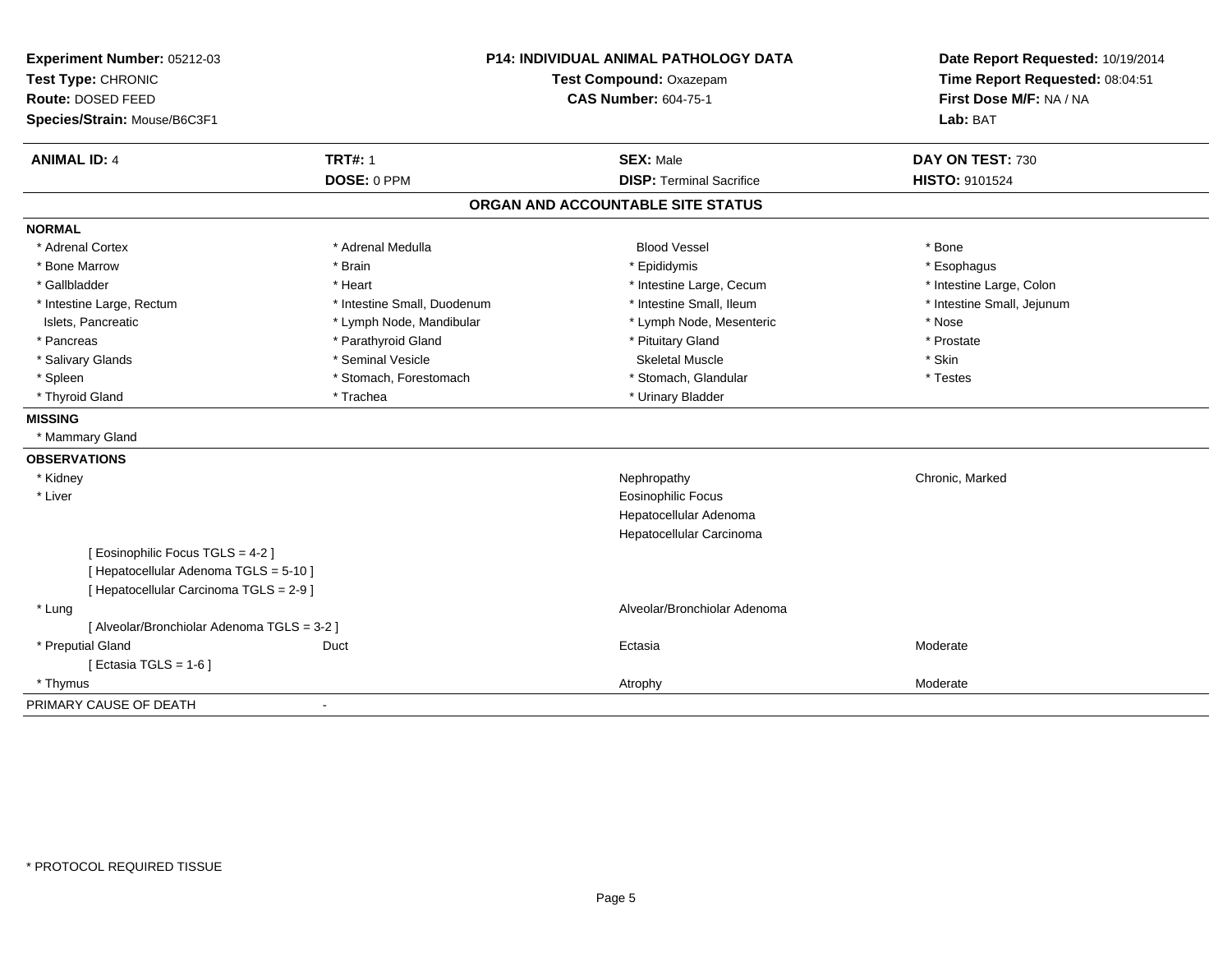| Experiment Number: 05212-03                 |                          | <b>P14: INDIVIDUAL ANIMAL PATHOLOGY DATA</b> | Date Report Requested: 10/19/2014 |
|---------------------------------------------|--------------------------|----------------------------------------------|-----------------------------------|
| Test Type: CHRONIC                          | Test Compound: Oxazepam  |                                              | Time Report Requested: 08:04:51   |
| <b>Route: DOSED FEED</b>                    |                          | <b>CAS Number: 604-75-1</b>                  | First Dose M/F: NA / NA           |
| Species/Strain: Mouse/B6C3F1                |                          |                                              | Lab: BAT                          |
| <b>ANIMAL ID: 5</b>                         | <b>TRT#: 1</b>           | <b>SEX: Male</b>                             | DAY ON TEST: 729                  |
|                                             | DOSE: 0 PPM              | <b>DISP: Terminal Sacrifice</b>              | HISTO: 9101525                    |
|                                             |                          | ORGAN AND ACCOUNTABLE SITE STATUS            |                                   |
| <b>NORMAL</b>                               |                          |                                              |                                   |
| * Adrenal Medulla                           | <b>Blood Vessel</b>      | * Bone                                       | * Bone Marrow                     |
| * Brain                                     | * Epididymis             | * Esophagus                                  | * Gallbladder                     |
| * Heart                                     | * Intestine Large, Cecum | * Intestine Large, Colon                     | * Intestine Large, Rectum         |
| * Intestine Small, Duodenum                 | * Intestine Small, Ileum | Islets, Pancreatic                           | * Liver                           |
| * Lymph Node, Mandibular                    | * Lymph Node, Mesenteric | * Nose                                       | * Pancreas                        |
| * Parathyroid Gland                         | * Pituitary Gland        | * Prostate                                   | * Salivary Glands                 |
| * Seminal Vesicle                           | Skeletal Muscle          | * Skin                                       | * Spleen                          |
| * Stomach, Forestomach                      | * Stomach, Glandular     | * Testes                                     | * Thyroid Gland                   |
| * Trachea                                   | * Urinary Bladder        |                                              |                                   |
| <b>MISSING</b>                              |                          |                                              |                                   |
| * Mammary Gland                             |                          |                                              |                                   |
| <b>OBSERVATIONS</b>                         |                          |                                              |                                   |
| * Adrenal Cortex                            | Capsule                  | Adenoma                                      |                                   |
| * Intestine Small, Jejunum                  |                          | Carcinoma                                    |                                   |
| [Carcinoma TGLS = $1-4$ ]                   |                          |                                              |                                   |
| * Kidney                                    |                          | Nephropathy                                  | Chronic, Mild                     |
| * Lung                                      |                          | Alveolar/Bronchiolar Adenoma                 |                                   |
| [ Alveolar/Bronchiolar Adenoma TGLS = 2-2 ] |                          |                                              |                                   |
| * Preputial Gland                           | Duct                     | Ectasia                                      | Mild                              |
| * Thymus                                    |                          | Atrophy                                      | Mild                              |
| PRIMARY CAUSE OF DEATH                      |                          |                                              |                                   |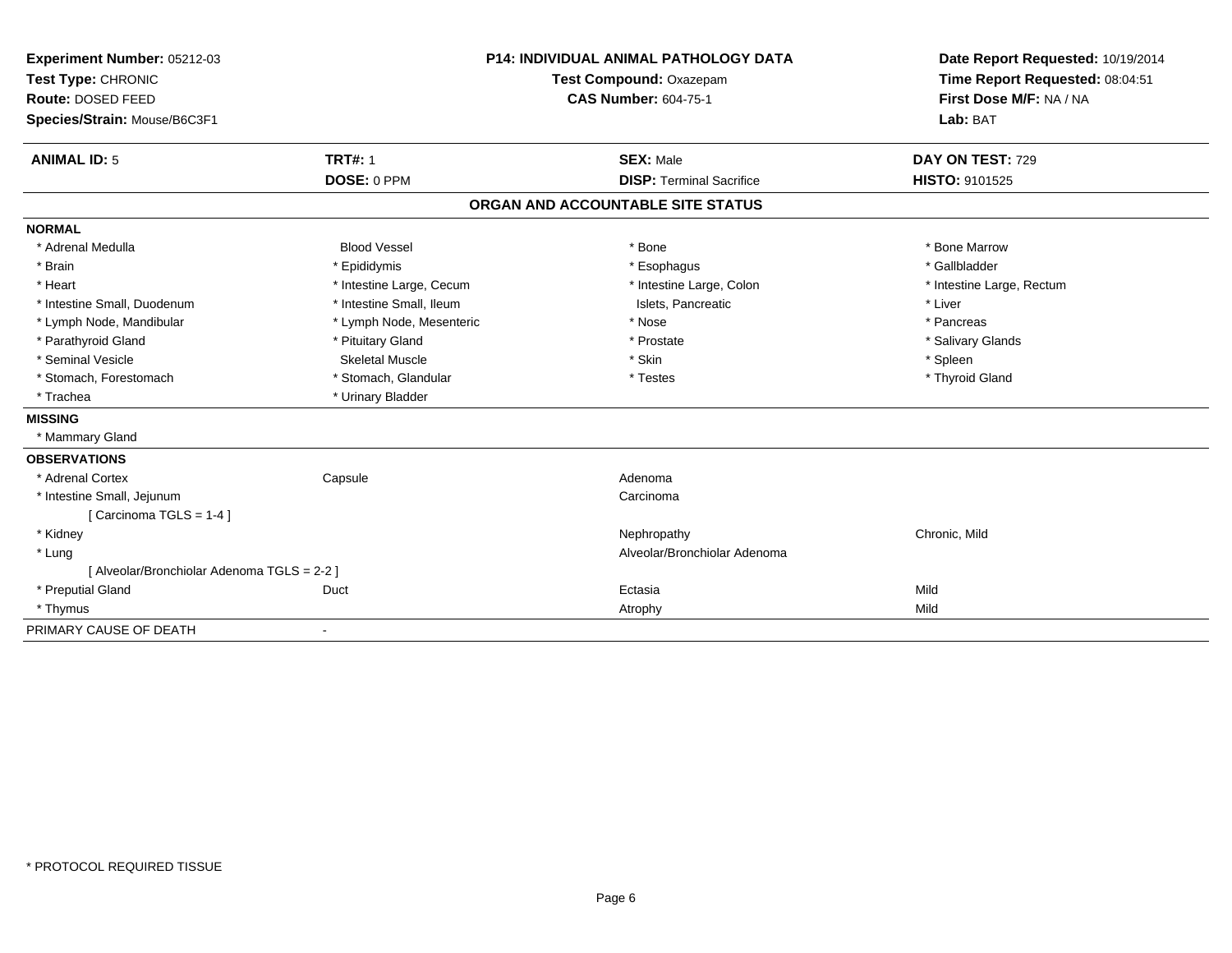| Experiment Number: 05212-03<br>Test Type: CHRONIC<br>Route: DOSED FEED<br>Species/Strain: Mouse/B6C3F1 |                          | <b>P14: INDIVIDUAL ANIMAL PATHOLOGY DATA</b><br>Test Compound: Oxazepam<br><b>CAS Number: 604-75-1</b> | Date Report Requested: 10/19/2014<br>Time Report Requested: 08:04:51<br>First Dose M/F: NA / NA<br>Lab: BAT |
|--------------------------------------------------------------------------------------------------------|--------------------------|--------------------------------------------------------------------------------------------------------|-------------------------------------------------------------------------------------------------------------|
| <b>ANIMAL ID: 6</b>                                                                                    | <b>TRT#: 1</b>           | <b>SEX: Male</b>                                                                                       | DAY ON TEST: 729                                                                                            |
|                                                                                                        | DOSE: 0 PPM              | <b>DISP: Terminal Sacrifice</b>                                                                        | <b>HISTO: 9101526</b>                                                                                       |
|                                                                                                        |                          | ORGAN AND ACCOUNTABLE SITE STATUS                                                                      |                                                                                                             |
| <b>NORMAL</b>                                                                                          |                          |                                                                                                        |                                                                                                             |
| * Adrenal Cortex                                                                                       | * Adrenal Medulla        | <b>Blood Vessel</b>                                                                                    | * Bone                                                                                                      |
| * Bone Marrow                                                                                          | * Brain                  | * Epididymis                                                                                           | * Esophagus                                                                                                 |
| * Heart                                                                                                | * Intestine Large, Cecum | * Intestine Large, Colon                                                                               | * Intestine Large, Rectum                                                                                   |
| * Intestine Small, Duodenum                                                                            | * Intestine Small, Ileum | * Intestine Small, Jejunum                                                                             | Islets, Pancreatic                                                                                          |
| * Lymph Node, Mandibular                                                                               | * Lymph Node, Mesenteric | * Nose                                                                                                 | * Pancreas                                                                                                  |
| * Parathyroid Gland                                                                                    | * Pituitary Gland        | * Preputial Gland                                                                                      | * Prostate                                                                                                  |
| * Salivary Glands                                                                                      | * Seminal Vesicle        | <b>Skeletal Muscle</b>                                                                                 | * Skin                                                                                                      |
| * Spleen                                                                                               | * Stomach, Forestomach   | * Stomach, Glandular                                                                                   | * Testes                                                                                                    |
| * Thyroid Gland                                                                                        | * Trachea                | * Urinary Bladder                                                                                      |                                                                                                             |
| <b>MISSING</b>                                                                                         |                          |                                                                                                        |                                                                                                             |
| * Gallbladder                                                                                          | * Mammary Gland          |                                                                                                        |                                                                                                             |
| <b>OBSERVATIONS</b>                                                                                    |                          |                                                                                                        |                                                                                                             |
| * Kidney                                                                                               |                          | Nephropathy                                                                                            | Chronic, Mild                                                                                               |
| * Liver                                                                                                |                          | <b>Eosinophilic Focus</b>                                                                              |                                                                                                             |
| [ Eosinophilic Focus TGLS = 1-9 ]                                                                      |                          |                                                                                                        |                                                                                                             |
| * Lung                                                                                                 |                          | Alveolar/Bronchiolar Adenoma                                                                           |                                                                                                             |
| * Thymus                                                                                               |                          | Atrophy                                                                                                | Mild                                                                                                        |
| PRIMARY CAUSE OF DEATH                                                                                 |                          |                                                                                                        |                                                                                                             |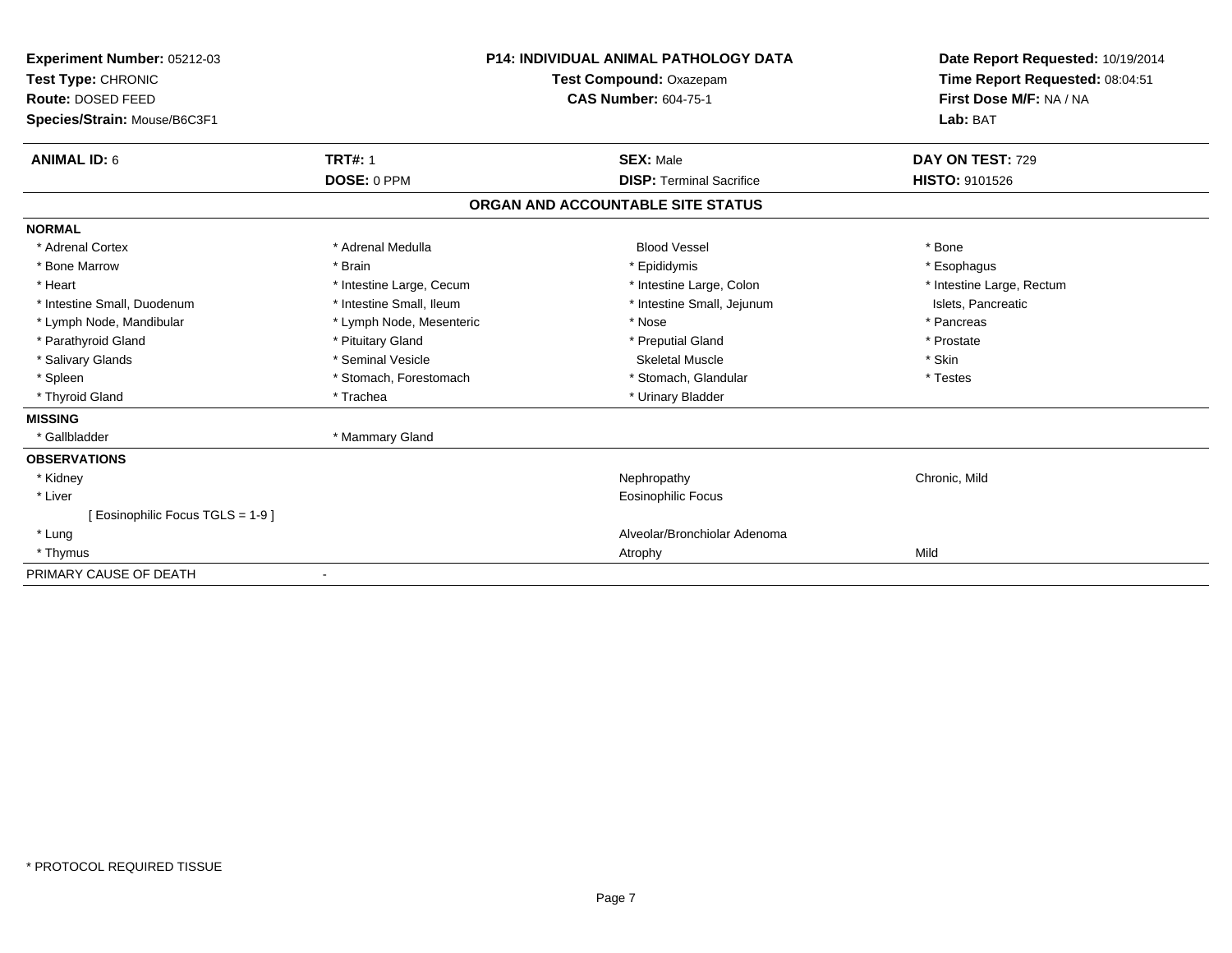| Experiment Number: 05212-03                |                            | <b>P14: INDIVIDUAL ANIMAL PATHOLOGY DATA</b> | Date Report Requested: 10/19/2014 |
|--------------------------------------------|----------------------------|----------------------------------------------|-----------------------------------|
| Test Type: CHRONIC                         |                            | Test Compound: Oxazepam                      | Time Report Requested: 08:04:51   |
| Route: DOSED FEED                          |                            | <b>CAS Number: 604-75-1</b>                  | First Dose M/F: NA / NA           |
| Species/Strain: Mouse/B6C3F1               |                            |                                              | Lab: BAT                          |
| <b>ANIMAL ID: 7</b>                        | <b>TRT#: 1</b>             | <b>SEX: Male</b>                             | DAY ON TEST: 730                  |
|                                            | DOSE: 0 PPM                | <b>DISP: Terminal Sacrifice</b>              | HISTO: 9101527                    |
|                                            |                            | ORGAN AND ACCOUNTABLE SITE STATUS            |                                   |
| <b>NORMAL</b>                              |                            |                                              |                                   |
| * Adrenal Medulla                          | <b>Blood Vessel</b>        | * Bone                                       | * Bone Marrow                     |
| * Brain                                    | * Esophagus                | * Gallbladder                                | * Heart                           |
| * Intestine Large, Cecum                   | * Intestine Large, Colon   | * Intestine Large, Rectum                    | * Intestine Small, Duodenum       |
| * Intestine Small, Ileum                   | * Intestine Small, Jejunum | Islets, Pancreatic                           | * Lung                            |
| * Lymph Node, Mandibular                   | * Lymph Node, Mesenteric   | * Nose                                       | * Pancreas                        |
| * Parathyroid Gland                        | * Pituitary Gland          | * Prostate                                   | * Salivary Glands                 |
| * Seminal Vesicle                          | Skeletal Muscle            | * Skin                                       | * Spleen                          |
| * Stomach, Forestomach                     | * Stomach, Glandular       | * Testes                                     | * Thyroid Gland                   |
| * Trachea                                  | * Urinary Bladder          |                                              |                                   |
| <b>MISSING</b>                             |                            |                                              |                                   |
| * Mammary Gland                            |                            |                                              |                                   |
| <b>OBSERVATIONS</b>                        |                            |                                              |                                   |
| * Adrenal Cortex                           | Capsule                    | Adenoma                                      |                                   |
| * Epididymis                               |                            | Infiltration Cellular                        | Lymphocyte, Minimal               |
| * Kidney                                   |                            | Nephropathy                                  | Chronic, Mild                     |
| * Liver                                    |                            | <b>Eosinophilic Focus</b>                    |                                   |
|                                            |                            | Hepatocellular Adenoma                       | Multiple                          |
| [ Hepatocellular Adenoma TGLS = 2-9,3-10 ] |                            |                                              |                                   |
| * Preputial Gland                          | Duct                       | Ectasia                                      | Moderate                          |
| [ Ectasia TGLS = $1-6$ ]                   |                            |                                              |                                   |
| * Thymus                                   |                            | Atrophy                                      | Moderate                          |
| PRIMARY CAUSE OF DEATH                     |                            |                                              |                                   |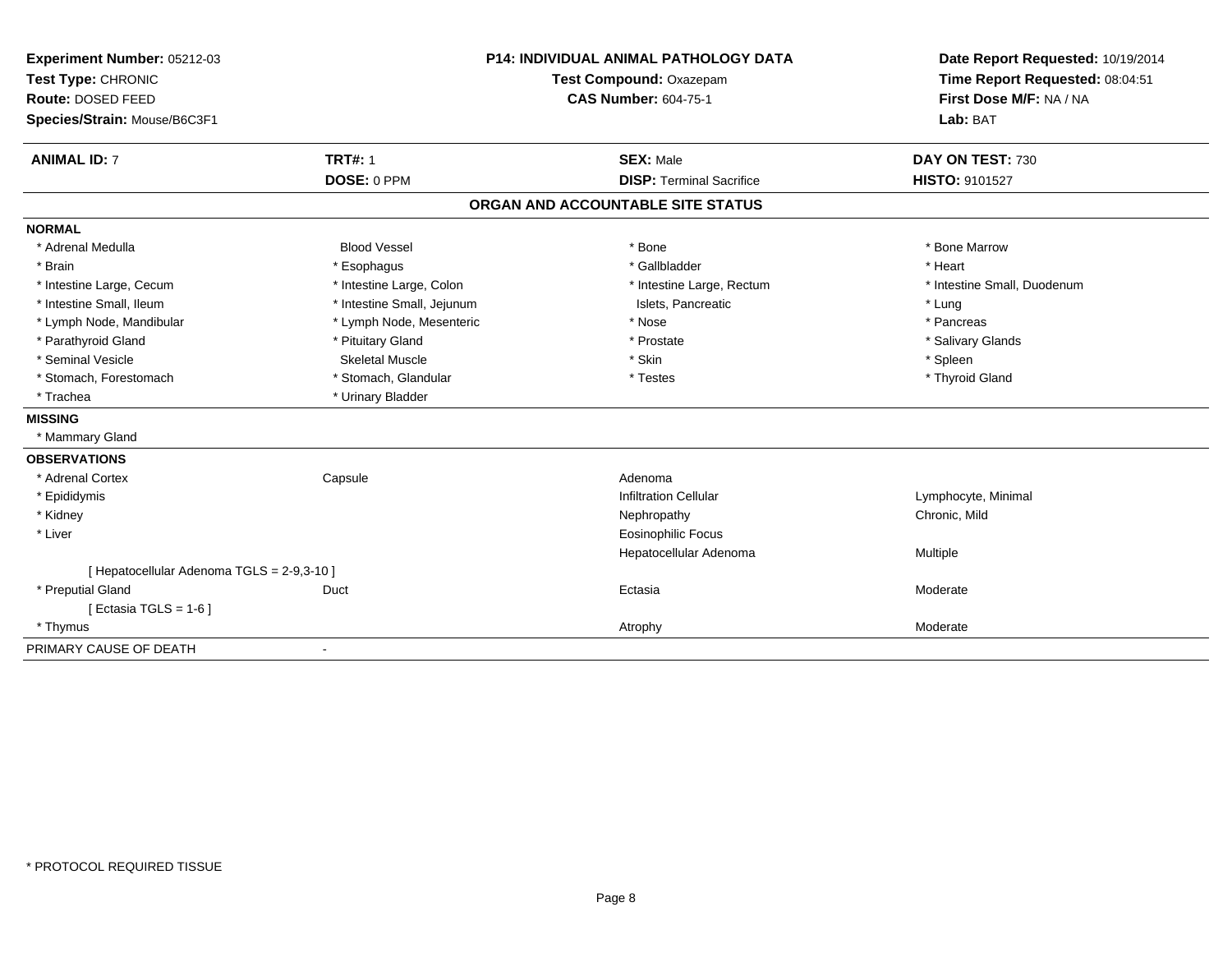| Experiment Number: 05212-03                 |                          | <b>P14: INDIVIDUAL ANIMAL PATHOLOGY DATA</b> | Date Report Requested: 10/19/2014 |
|---------------------------------------------|--------------------------|----------------------------------------------|-----------------------------------|
| Test Type: CHRONIC                          |                          | Test Compound: Oxazepam                      | Time Report Requested: 08:04:51   |
| Route: DOSED FEED                           |                          | <b>CAS Number: 604-75-1</b>                  | First Dose M/F: NA / NA           |
| Species/Strain: Mouse/B6C3F1                |                          |                                              | Lab: BAT                          |
| <b>ANIMAL ID: 8</b>                         | <b>TRT#: 1</b>           | <b>SEX: Male</b>                             | DAY ON TEST: 730                  |
|                                             | DOSE: 0 PPM              | <b>DISP: Terminal Sacrifice</b>              | <b>HISTO: 9101528</b>             |
|                                             |                          | ORGAN AND ACCOUNTABLE SITE STATUS            |                                   |
| <b>NORMAL</b>                               |                          |                                              |                                   |
| * Adrenal Medulla                           | <b>Blood Vessel</b>      | * Bone                                       | * Bone Marrow                     |
| * Brain                                     | * Epididymis             | * Esophagus                                  | * Gallbladder                     |
| * Heart                                     | * Intestine Large, Cecum | * Intestine Large, Colon                     | * Intestine Large, Rectum         |
| * Intestine Small, Duodenum                 | * Intestine Small, Ileum | * Intestine Small, Jejunum                   | Islets, Pancreatic                |
| * Lymph Node, Mesenteric                    | * Nose                   | * Pancreas                                   | * Parathyroid Gland               |
| * Prostate                                  | * Salivary Glands        | * Seminal Vesicle                            | <b>Skeletal Muscle</b>            |
| * Skin                                      | * Spleen                 | * Stomach, Forestomach                       | * Stomach, Glandular              |
| * Testes                                    | * Thyroid Gland          | * Trachea                                    | * Urinary Bladder                 |
| <b>MISSING</b>                              |                          |                                              |                                   |
| * Lymph Node, Mandibular                    | * Mammary Gland          | * Thymus                                     |                                   |
| <b>OBSERVATIONS</b>                         |                          |                                              |                                   |
| * Adrenal Cortex                            |                          | Hypertrophy                                  | Mild                              |
| * Kidney                                    |                          | Nephropathy                                  | Chronic, Mild                     |
| * Liver                                     |                          | Clear Cell Focus                             |                                   |
|                                             |                          | Eosinophilic Focus                           |                                   |
| * Lung                                      |                          | Alveolar/Bronchiolar Adenoma                 |                                   |
| [ Alveolar/Bronchiolar Adenoma TGLS = 1-2 ] |                          |                                              |                                   |
| Lymph Node                                  | Inguinal                 | Hyperplasia                                  | Lymphoid, Moderate                |
| * Pituitary Gland                           | Pars Distalis            | Cyst                                         |                                   |
| * Preputial Gland                           |                          | <b>Infiltration Cellular</b>                 | Lymphocyte, Moderate              |
| PRIMARY CAUSE OF DEATH                      |                          |                                              |                                   |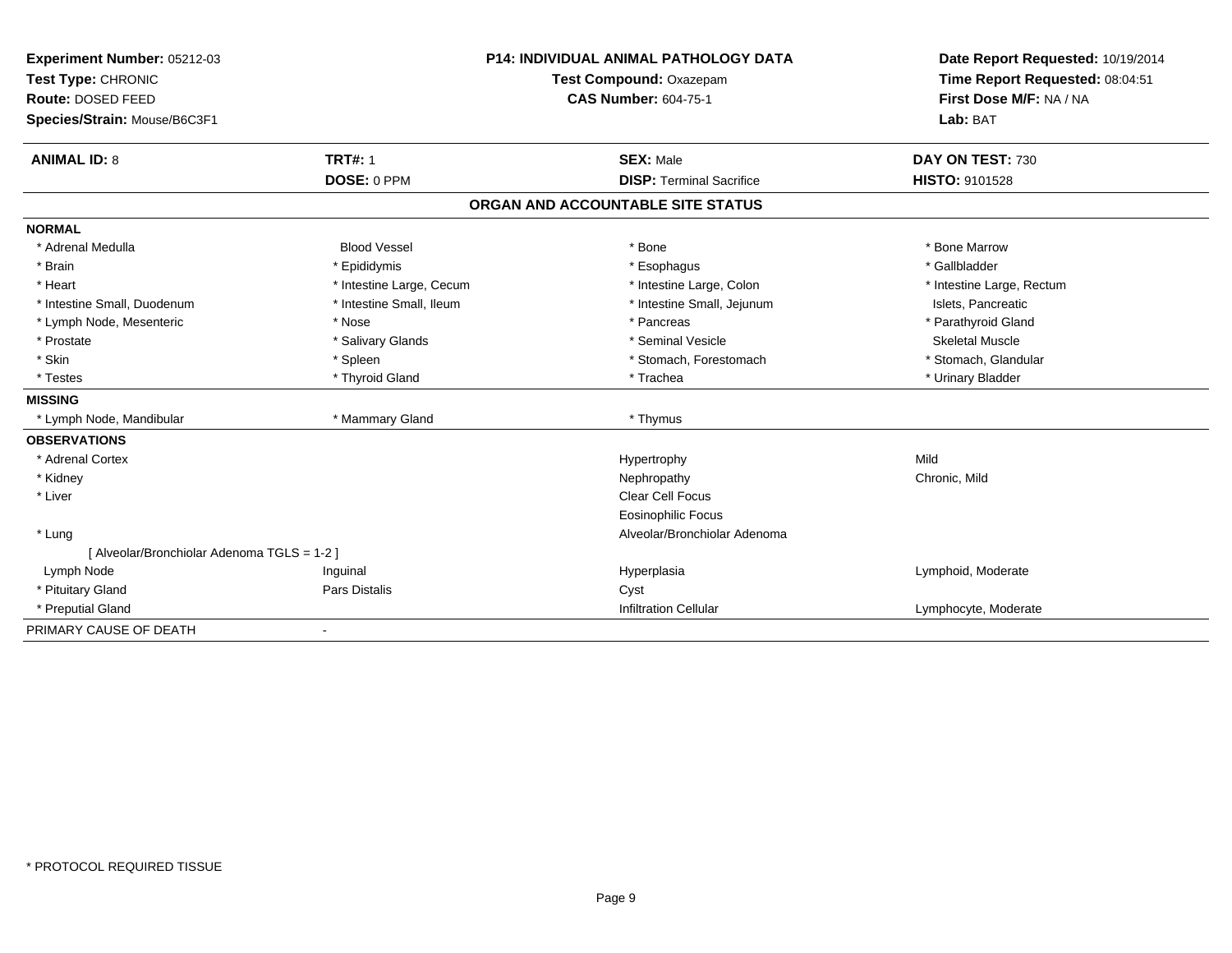| Experiment Number: 05212-03<br>Test Type: CHRONIC<br>Route: DOSED FEED<br>Species/Strain: Mouse/B6C3F1 |                             | <b>P14: INDIVIDUAL ANIMAL PATHOLOGY DATA</b><br>Test Compound: Oxazepam<br><b>CAS Number: 604-75-1</b> | Date Report Requested: 10/19/2014<br>Time Report Requested: 08:04:51<br>First Dose M/F: NA / NA<br>Lab: BAT |
|--------------------------------------------------------------------------------------------------------|-----------------------------|--------------------------------------------------------------------------------------------------------|-------------------------------------------------------------------------------------------------------------|
| <b>ANIMAL ID: 9</b>                                                                                    | <b>TRT#: 1</b>              | <b>SEX: Male</b>                                                                                       | DAY ON TEST: 460                                                                                            |
|                                                                                                        | DOSE: 0 PPM                 | <b>DISP:</b> Scheduled Sacrifice                                                                       | <b>HISTO: 9101529</b>                                                                                       |
|                                                                                                        |                             | ORGAN AND ACCOUNTABLE SITE STATUS                                                                      |                                                                                                             |
| <b>NORMAL</b>                                                                                          |                             |                                                                                                        |                                                                                                             |
| * Adrenal Cortex                                                                                       | * Adrenal Medulla           | <b>Blood Vessel</b>                                                                                    | * Bone                                                                                                      |
| * Bone Marrow                                                                                          | * Brain                     | * Epididymis                                                                                           | * Esophagus                                                                                                 |
| * Gallbladder                                                                                          | * Heart                     | * Intestine Large, Cecum                                                                               | * Intestine Large, Colon                                                                                    |
| * Intestine Large, Rectum                                                                              | * Intestine Small, Duodenum | * Intestine Small. Ileum                                                                               | * Intestine Small, Jejunum                                                                                  |
| Islets, Pancreatic                                                                                     | * Liver                     | * Lymph Node, Mandibular                                                                               | * Lymph Node, Mesenteric                                                                                    |
| * Nose                                                                                                 | * Pancreas                  | * Parathyroid Gland                                                                                    | * Pituitary Gland                                                                                           |
| * Prostate                                                                                             | * Salivary Glands           | * Seminal Vesicle                                                                                      | Skeletal Muscle                                                                                             |
| * Skin                                                                                                 | * Spleen                    | * Stomach, Forestomach                                                                                 | * Stomach, Glandular                                                                                        |
| * Testes                                                                                               | * Thymus                    | * Thyroid Gland                                                                                        | * Trachea                                                                                                   |
| * Urinary Bladder                                                                                      |                             |                                                                                                        |                                                                                                             |
| <b>MISSING</b>                                                                                         |                             |                                                                                                        |                                                                                                             |
| * Mammary Gland                                                                                        |                             |                                                                                                        |                                                                                                             |
| <b>OBSERVATIONS</b>                                                                                    |                             |                                                                                                        |                                                                                                             |
| * Kidney                                                                                               |                             | Nephropathy                                                                                            | Chronic, Mild                                                                                               |
| * Lung                                                                                                 | Alveolar Epith              | Hyperplasia                                                                                            | Focal, Mild                                                                                                 |
| * Preputial Gland                                                                                      | Duct                        | Ectasia                                                                                                | Moderate                                                                                                    |
| [ Ectasia TGLS = $1-6$ ]                                                                               |                             |                                                                                                        |                                                                                                             |
| PRIMARY CAUSE OF DEATH                                                                                 | $\overline{\phantom{a}}$    |                                                                                                        |                                                                                                             |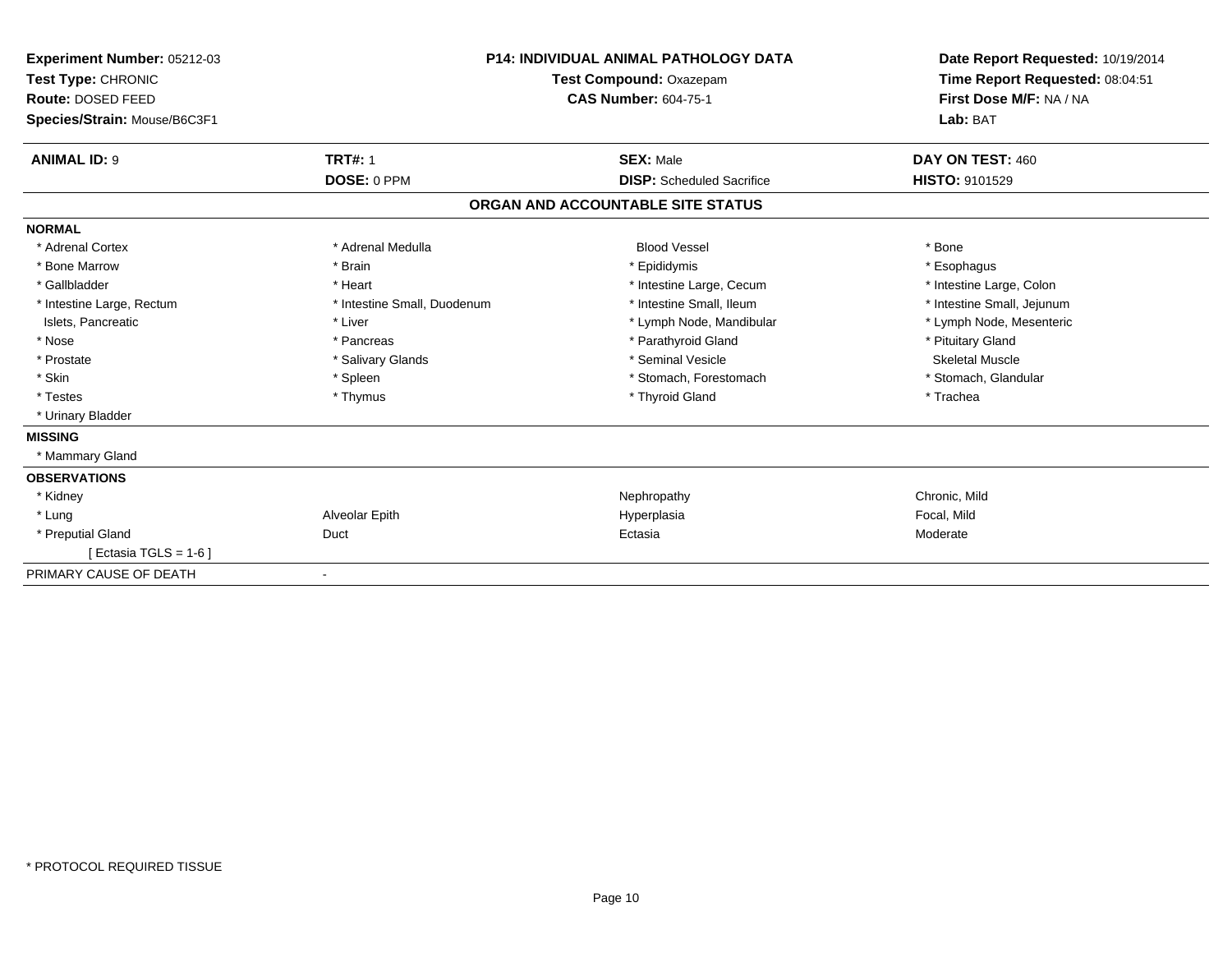| Experiment Number: 05212-03<br>Test Type: CHRONIC<br>Route: DOSED FEED<br>Species/Strain: Mouse/B6C3F1 |                               | <b>P14: INDIVIDUAL ANIMAL PATHOLOGY DATA</b><br>Test Compound: Oxazepam<br><b>CAS Number: 604-75-1</b> | Date Report Requested: 10/19/2014<br>Time Report Requested: 08:04:51<br>First Dose M/F: NA / NA<br>Lab: BAT |
|--------------------------------------------------------------------------------------------------------|-------------------------------|--------------------------------------------------------------------------------------------------------|-------------------------------------------------------------------------------------------------------------|
| <b>ANIMAL ID: 10</b>                                                                                   | <b>TRT#: 1</b><br>DOSE: 0 PPM | <b>SEX: Male</b><br><b>DISP: Terminal Sacrifice</b>                                                    | DAY ON TEST: 730<br>HISTO: 9101530                                                                          |
|                                                                                                        |                               | ORGAN AND ACCOUNTABLE SITE STATUS                                                                      |                                                                                                             |
| <b>NORMAL</b>                                                                                          |                               |                                                                                                        |                                                                                                             |
| * Adrenal Medulla                                                                                      | <b>Blood Vessel</b>           | * Bone                                                                                                 | * Bone Marrow                                                                                               |
| * Brain                                                                                                | * Epididymis                  | * Esophagus                                                                                            | * Gallbladder                                                                                               |
| * Heart                                                                                                | * Intestine Large, Cecum      | * Intestine Large, Colon                                                                               | * Intestine Large, Rectum                                                                                   |
| * Intestine Small, Duodenum                                                                            | * Intestine Small, Ileum      | * Intestine Small, Jejunum                                                                             | Islets, Pancreatic                                                                                          |
| * Lung                                                                                                 | * Lymph Node, Mesenteric      | * Nose                                                                                                 | * Pancreas                                                                                                  |
| * Parathyroid Gland                                                                                    | * Pituitary Gland             | * Prostate                                                                                             | * Salivary Glands                                                                                           |
| * Seminal Vesicle                                                                                      | <b>Skeletal Muscle</b>        | * Skin                                                                                                 | * Spleen                                                                                                    |
| * Stomach, Forestomach                                                                                 | * Stomach, Glandular          | * Testes                                                                                               | * Thyroid Gland                                                                                             |
| * Trachea                                                                                              | * Urinary Bladder             |                                                                                                        |                                                                                                             |
| <b>MISSING</b>                                                                                         |                               |                                                                                                        |                                                                                                             |
| * Lymph Node, Mandibular                                                                               | * Mammary Gland               |                                                                                                        |                                                                                                             |
| <b>OBSERVATIONS</b>                                                                                    |                               |                                                                                                        |                                                                                                             |
| * Adrenal Cortex                                                                                       |                               | Hypertrophy                                                                                            | Moderate                                                                                                    |
| * Kidney                                                                                               | Cortex                        | Cyst                                                                                                   |                                                                                                             |
|                                                                                                        |                               | Nephropathy                                                                                            | Chronic, Mild                                                                                               |
| * Liver                                                                                                |                               | Clear Cell Focus                                                                                       | Multifocal                                                                                                  |
|                                                                                                        |                               | <b>Eosinophilic Focus</b>                                                                              |                                                                                                             |
|                                                                                                        |                               | Hepatocellular Adenoma                                                                                 |                                                                                                             |
| [Clear Cell Focus TGLS = 2-2]                                                                          |                               |                                                                                                        |                                                                                                             |
| [ Hepatocellular Adenoma TGLS = 2-1 ]                                                                  |                               |                                                                                                        |                                                                                                             |
| * Preputial Gland                                                                                      | Duct                          | Ectasia                                                                                                | Moderate                                                                                                    |
| [ Ectasia TGLS = $1-6$ ]                                                                               |                               |                                                                                                        |                                                                                                             |
| * Thymus                                                                                               |                               | Atrophy                                                                                                | Mild                                                                                                        |
| PRIMARY CAUSE OF DEATH                                                                                 | $\overline{a}$                |                                                                                                        |                                                                                                             |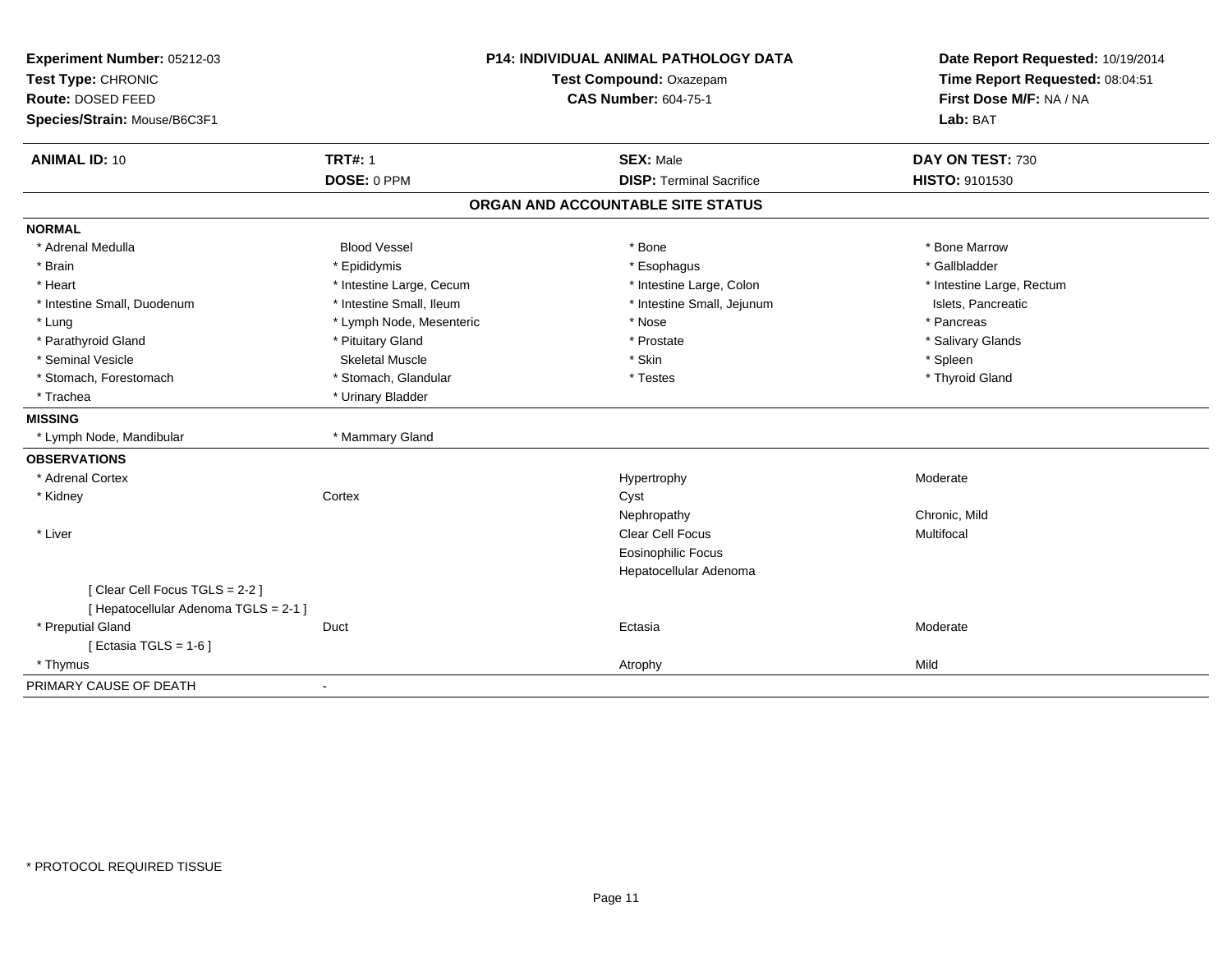| Experiment Number: 05212-03<br>Test Type: CHRONIC |                             | <b>P14: INDIVIDUAL ANIMAL PATHOLOGY DATA</b><br>Test Compound: Oxazepam | Date Report Requested: 10/19/2014<br>Time Report Requested: 08:04:51 |
|---------------------------------------------------|-----------------------------|-------------------------------------------------------------------------|----------------------------------------------------------------------|
| Route: DOSED FEED<br>Species/Strain: Mouse/B6C3F1 |                             | <b>CAS Number: 604-75-1</b>                                             | First Dose M/F: NA / NA<br>Lab: BAT                                  |
|                                                   |                             |                                                                         |                                                                      |
| <b>ANIMAL ID: 11</b>                              | <b>TRT#: 1</b>              | <b>SEX: Male</b>                                                        | DAY ON TEST: 729                                                     |
|                                                   | DOSE: 0 PPM                 | <b>DISP: Terminal Sacrifice</b>                                         | HISTO: 9101531                                                       |
|                                                   |                             | ORGAN AND ACCOUNTABLE SITE STATUS                                       |                                                                      |
| <b>NORMAL</b>                                     |                             |                                                                         |                                                                      |
| * Adrenal Cortex                                  | * Adrenal Medulla           | <b>Blood Vessel</b>                                                     | * Bone                                                               |
| * Bone Marrow                                     | * Brain                     | * Epididymis                                                            | * Esophagus                                                          |
| * Gallbladder                                     | * Heart                     | * Intestine Large, Cecum                                                | * Intestine Large, Colon                                             |
| * Intestine Large, Rectum                         | * Intestine Small, Duodenum | * Intestine Small, Ileum                                                | * Intestine Small, Jejunum                                           |
| Islets, Pancreatic                                | * Lymph Node, Mandibular    | * Lymph Node, Mesenteric                                                | * Nose                                                               |
| * Pancreas                                        | * Parathyroid Gland         | * Pituitary Gland                                                       | * Prostate                                                           |
| * Salivary Glands                                 | * Seminal Vesicle           | <b>Skeletal Muscle</b>                                                  | * Skin                                                               |
| * Spleen                                          | * Stomach, Forestomach      | * Stomach, Glandular                                                    | * Testes                                                             |
| * Thyroid Gland                                   | * Trachea                   | * Urinary Bladder                                                       |                                                                      |
| <b>MISSING</b>                                    |                             |                                                                         |                                                                      |
| * Mammary Gland                                   |                             |                                                                         |                                                                      |
| <b>OBSERVATIONS</b>                               |                             |                                                                         |                                                                      |
| * Kidney                                          |                             | Nephropathy                                                             | Chronic, Mild                                                        |
| * Liver                                           |                             | Clear Cell Focus                                                        |                                                                      |
|                                                   |                             | Vacuolization Cytoplasmic                                               | Minimal                                                              |
| * Lung                                            |                             | Alveolar/Bronchiolar Adenoma                                            | Multiple                                                             |
| * Preputial Gland                                 | Duct                        | Ectasia                                                                 | Moderate                                                             |
| [ Ectasia TGLS = $1-6$ ]                          |                             |                                                                         |                                                                      |
| * Thymus                                          |                             | Atrophy                                                                 | Moderate                                                             |
| PRIMARY CAUSE OF DEATH                            | $\overline{\phantom{a}}$    |                                                                         |                                                                      |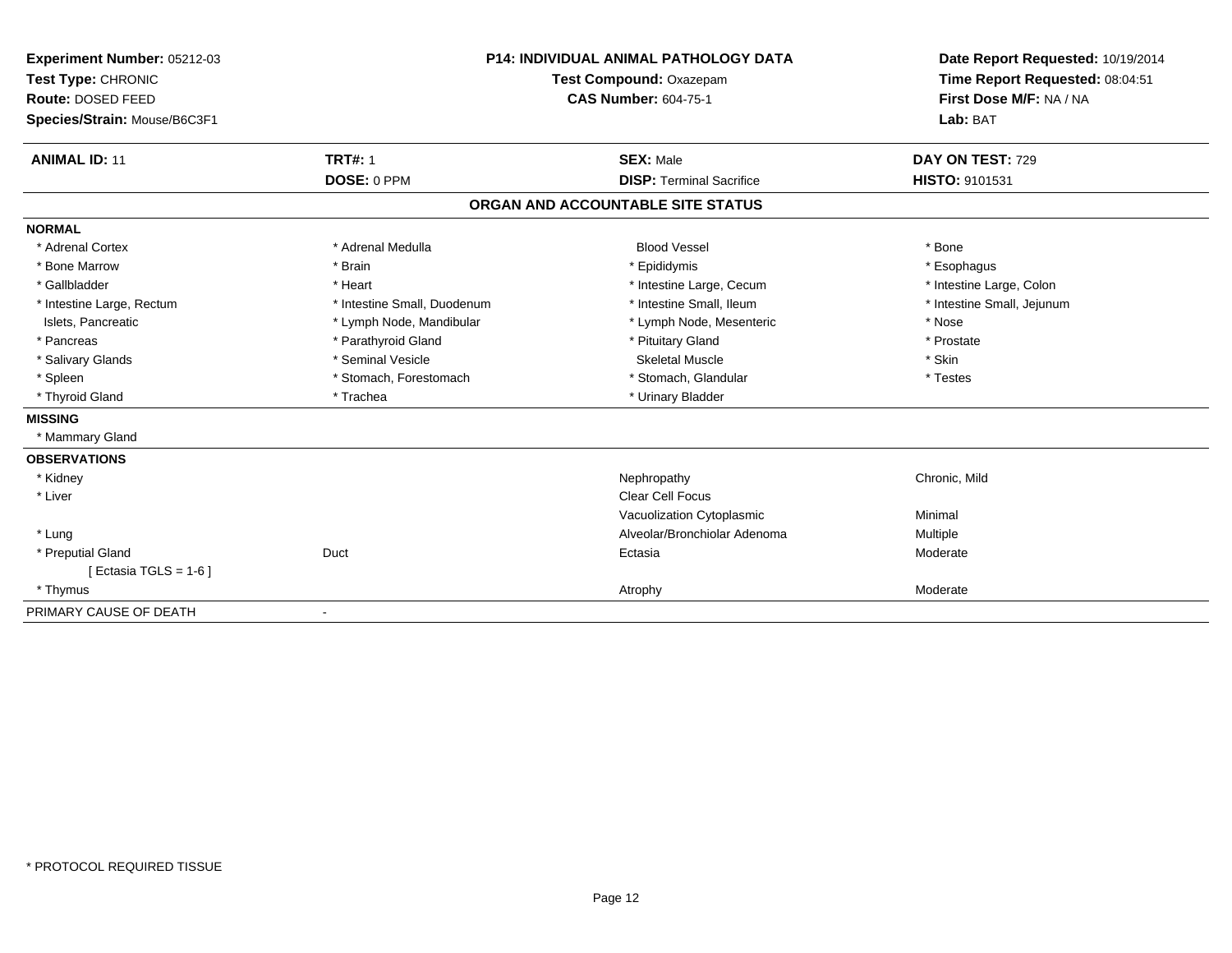| Experiment Number: 05212-03             | <b>P14: INDIVIDUAL ANIMAL PATHOLOGY DATA</b> |                                   | Date Report Requested: 10/19/2014                          |
|-----------------------------------------|----------------------------------------------|-----------------------------------|------------------------------------------------------------|
| Test Type: CHRONIC<br>Route: DOSED FEED |                                              | Test Compound: Oxazepam           | Time Report Requested: 08:04:51<br>First Dose M/F: NA / NA |
|                                         |                                              | <b>CAS Number: 604-75-1</b>       |                                                            |
| Species/Strain: Mouse/B6C3F1            |                                              |                                   | Lab: BAT                                                   |
| <b>ANIMAL ID: 12</b>                    | <b>TRT#: 1</b>                               | <b>SEX: Male</b>                  | DAY ON TEST: 729                                           |
|                                         | DOSE: 0 PPM                                  | <b>DISP: Terminal Sacrifice</b>   | HISTO: 9101532                                             |
|                                         |                                              | ORGAN AND ACCOUNTABLE SITE STATUS |                                                            |
| <b>NORMAL</b>                           |                                              |                                   |                                                            |
| * Adrenal Medulla                       | <b>Blood Vessel</b>                          | * Bone                            | * Bone Marrow                                              |
| * Brain                                 | * Epididymis                                 | * Esophagus                       | * Gallbladder                                              |
| * Heart                                 | * Intestine Large, Cecum                     | * Intestine Large, Colon          | * Intestine Large, Rectum                                  |
| * Intestine Small, Duodenum             | * Intestine Small, Ileum                     | * Intestine Small, Jejunum        | Islets, Pancreatic                                         |
| * Lung                                  | * Lymph Node, Mesenteric                     | * Nose                            | * Pancreas                                                 |
| * Parathyroid Gland                     | * Pituitary Gland                            | * Preputial Gland                 | * Prostate                                                 |
| * Salivary Glands                       | * Seminal Vesicle                            | <b>Skeletal Muscle</b>            | * Skin                                                     |
| * Spleen                                | * Stomach, Glandular                         | * Testes                          | * Thyroid Gland                                            |
| * Trachea                               | * Urinary Bladder                            |                                   |                                                            |
| <b>MISSING</b>                          |                                              |                                   |                                                            |
| * Lymph Node, Mandibular                | * Mammary Gland                              |                                   |                                                            |
| <b>OBSERVATIONS</b>                     |                                              |                                   |                                                            |
| * Adrenal Cortex                        | Capsule                                      | Hyperplasia                       | Mild                                                       |
|                                         |                                              | Hypertrophy                       | Mild                                                       |
| * Kidney                                |                                              | Nephropathy                       | Chronic, Minimal                                           |
| * Liver                                 |                                              | Clear Cell Focus                  |                                                            |
| * Stomach, Forestomach                  |                                              | Hyperplasia                       | Squamous, Focal, Moderate                                  |
| * Thymus                                |                                              | Atrophy                           | Mild                                                       |
| PRIMARY CAUSE OF DEATH                  |                                              |                                   |                                                            |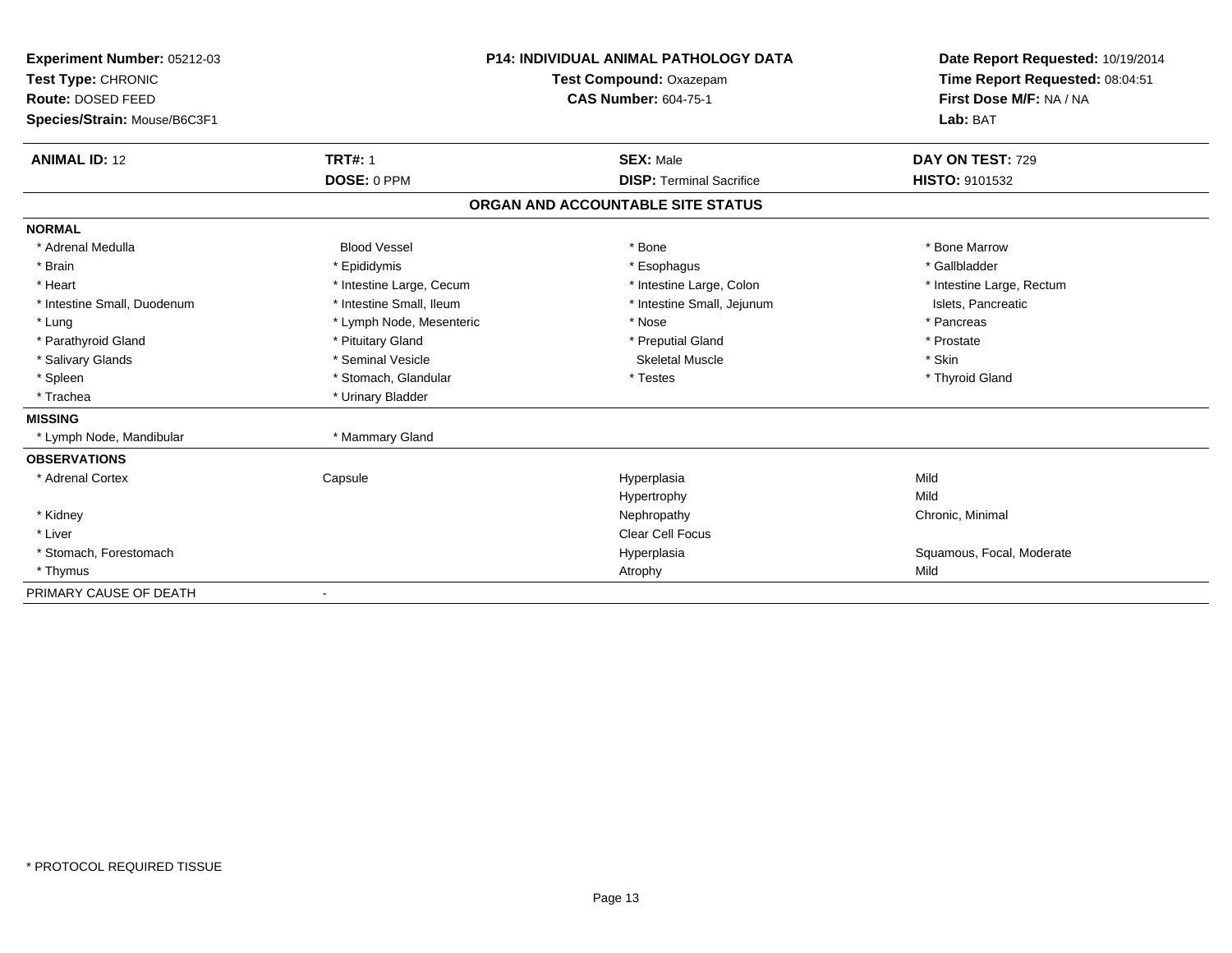| Experiment Number: 05212-03<br>Test Type: CHRONIC<br>Route: DOSED FEED<br>Species/Strain: Mouse/B6C3F1 |                             | <b>P14: INDIVIDUAL ANIMAL PATHOLOGY DATA</b><br>Test Compound: Oxazepam<br><b>CAS Number: 604-75-1</b> | Date Report Requested: 10/19/2014<br>Time Report Requested: 08:04:51<br>First Dose M/F: NA / NA<br>Lab: BAT |
|--------------------------------------------------------------------------------------------------------|-----------------------------|--------------------------------------------------------------------------------------------------------|-------------------------------------------------------------------------------------------------------------|
| <b>ANIMAL ID: 13</b>                                                                                   | <b>TRT#: 1</b>              | <b>SEX: Male</b>                                                                                       | DAY ON TEST: 460                                                                                            |
|                                                                                                        | DOSE: 0 PPM                 | <b>DISP:</b> Scheduled Sacrifice                                                                       | HISTO: 9101533                                                                                              |
|                                                                                                        |                             | ORGAN AND ACCOUNTABLE SITE STATUS                                                                      |                                                                                                             |
| <b>NORMAL</b>                                                                                          |                             |                                                                                                        |                                                                                                             |
| * Adrenal Cortex                                                                                       | * Adrenal Medulla           | <b>Blood Vessel</b>                                                                                    | * Bone                                                                                                      |
| * Bone Marrow                                                                                          | * Brain                     | * Epididymis                                                                                           | * Esophagus                                                                                                 |
| * Gallbladder                                                                                          | * Heart                     | * Intestine Large, Cecum                                                                               | * Intestine Large, Colon                                                                                    |
| * Intestine Large, Rectum                                                                              | * Intestine Small, Duodenum | * Intestine Small, Ileum                                                                               | * Intestine Small, Jejunum                                                                                  |
| Islets, Pancreatic                                                                                     | * Lymph Node, Mandibular    | * Lymph Node, Mesenteric                                                                               | * Nose                                                                                                      |
| * Pancreas                                                                                             | * Pituitary Gland           | * Preputial Gland                                                                                      | * Prostate                                                                                                  |
| * Salivary Glands                                                                                      | * Seminal Vesicle           | Skeletal Muscle                                                                                        | * Skin                                                                                                      |
| * Spleen                                                                                               | * Stomach, Forestomach      | * Stomach, Glandular                                                                                   | * Testes                                                                                                    |
| * Thymus                                                                                               | * Thyroid Gland             | * Trachea                                                                                              | * Urinary Bladder                                                                                           |
| <b>MISSING</b>                                                                                         |                             |                                                                                                        |                                                                                                             |
| * Mammary Gland                                                                                        | * Parathyroid Gland         |                                                                                                        |                                                                                                             |
| <b>OBSERVATIONS</b>                                                                                    |                             |                                                                                                        |                                                                                                             |
| * Kidney                                                                                               |                             | Nephropathy                                                                                            | Chronic, Mild                                                                                               |
| * Liver                                                                                                |                             | Vacuolization Cytoplasmic                                                                              | Mild                                                                                                        |
| * Lung                                                                                                 |                             | Alveolar/Bronchiolar Adenoma                                                                           |                                                                                                             |
| [Alveolar/Bronchiolar Adenoma TGLS = 1-2]                                                              |                             |                                                                                                        |                                                                                                             |
| PRIMARY CAUSE OF DEATH                                                                                 |                             |                                                                                                        |                                                                                                             |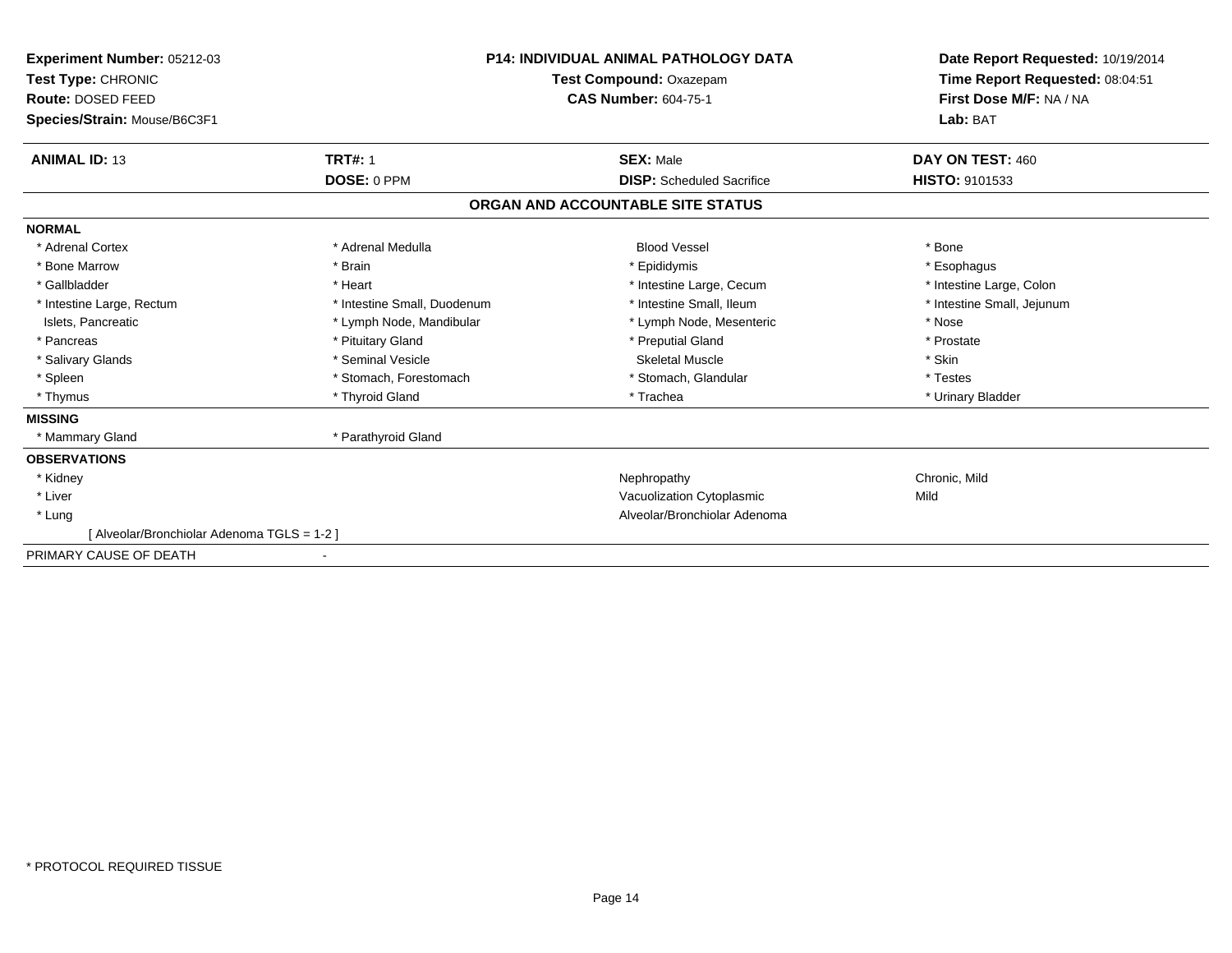| Experiment Number: 05212-03<br>Test Type: CHRONIC<br>Route: DOSED FEED<br>Species/Strain: Mouse/B6C3F1 |                               | <b>P14: INDIVIDUAL ANIMAL PATHOLOGY DATA</b><br>Test Compound: Oxazepam<br><b>CAS Number: 604-75-1</b> | Date Report Requested: 10/19/2014<br>Time Report Requested: 08:04:51<br>First Dose M/F: NA / NA<br>Lab: BAT |
|--------------------------------------------------------------------------------------------------------|-------------------------------|--------------------------------------------------------------------------------------------------------|-------------------------------------------------------------------------------------------------------------|
| <b>ANIMAL ID: 14</b>                                                                                   | <b>TRT#: 1</b><br>DOSE: 0 PPM | <b>SEX: Male</b><br><b>DISP: Terminal Sacrifice</b>                                                    | DAY ON TEST: 730<br>HISTO: 9101534                                                                          |
|                                                                                                        |                               | ORGAN AND ACCOUNTABLE SITE STATUS                                                                      |                                                                                                             |
|                                                                                                        |                               |                                                                                                        |                                                                                                             |
| <b>NORMAL</b>                                                                                          |                               |                                                                                                        |                                                                                                             |
| * Adrenal Cortex                                                                                       | * Adrenal Medulla             | <b>Blood Vessel</b>                                                                                    | * Bone                                                                                                      |
| * Bone Marrow                                                                                          | * Brain                       | * Epididymis                                                                                           | * Esophagus                                                                                                 |
| * Gallbladder                                                                                          | * Heart                       | * Intestine Large, Cecum                                                                               | * Intestine Large, Colon                                                                                    |
| * Intestine Large, Rectum                                                                              | * Intestine Small, Duodenum   | * Intestine Small, Ileum                                                                               | * Intestine Small, Jejunum                                                                                  |
| * Lung                                                                                                 | * Lymph Node, Mandibular      | * Lymph Node, Mesenteric                                                                               | * Nose                                                                                                      |
| * Pancreas                                                                                             | * Parathyroid Gland           | * Preputial Gland                                                                                      | * Prostate                                                                                                  |
| * Salivary Glands                                                                                      | * Seminal Vesicle             | <b>Skeletal Muscle</b>                                                                                 | * Skin                                                                                                      |
| * Spleen                                                                                               | * Stomach, Forestomach        | * Stomach, Glandular                                                                                   | * Testes                                                                                                    |
| * Thyroid Gland                                                                                        | * Trachea                     | * Urinary Bladder                                                                                      |                                                                                                             |
| <b>MISSING</b>                                                                                         |                               |                                                                                                        |                                                                                                             |
| * Mammary Gland                                                                                        | * Thymus                      |                                                                                                        |                                                                                                             |
| <b>OBSERVATIONS</b>                                                                                    |                               |                                                                                                        |                                                                                                             |
| Islets, Pancreatic                                                                                     |                               | Hyperplasia                                                                                            | Focal, Moderate                                                                                             |
| * Kidney                                                                                               |                               | Nephropathy                                                                                            | Chronic, Moderate                                                                                           |
| * Liver                                                                                                |                               | Eosinophilic Focus                                                                                     |                                                                                                             |
|                                                                                                        |                               | Hepatocellular Carcinoma                                                                               |                                                                                                             |
| [ Hepatocellular Carcinoma TGLS = 1-9 ]                                                                |                               |                                                                                                        |                                                                                                             |
| * Pituitary Gland                                                                                      | Pars Distalis                 | Cyst                                                                                                   |                                                                                                             |
| PRIMARY CAUSE OF DEATH                                                                                 |                               |                                                                                                        |                                                                                                             |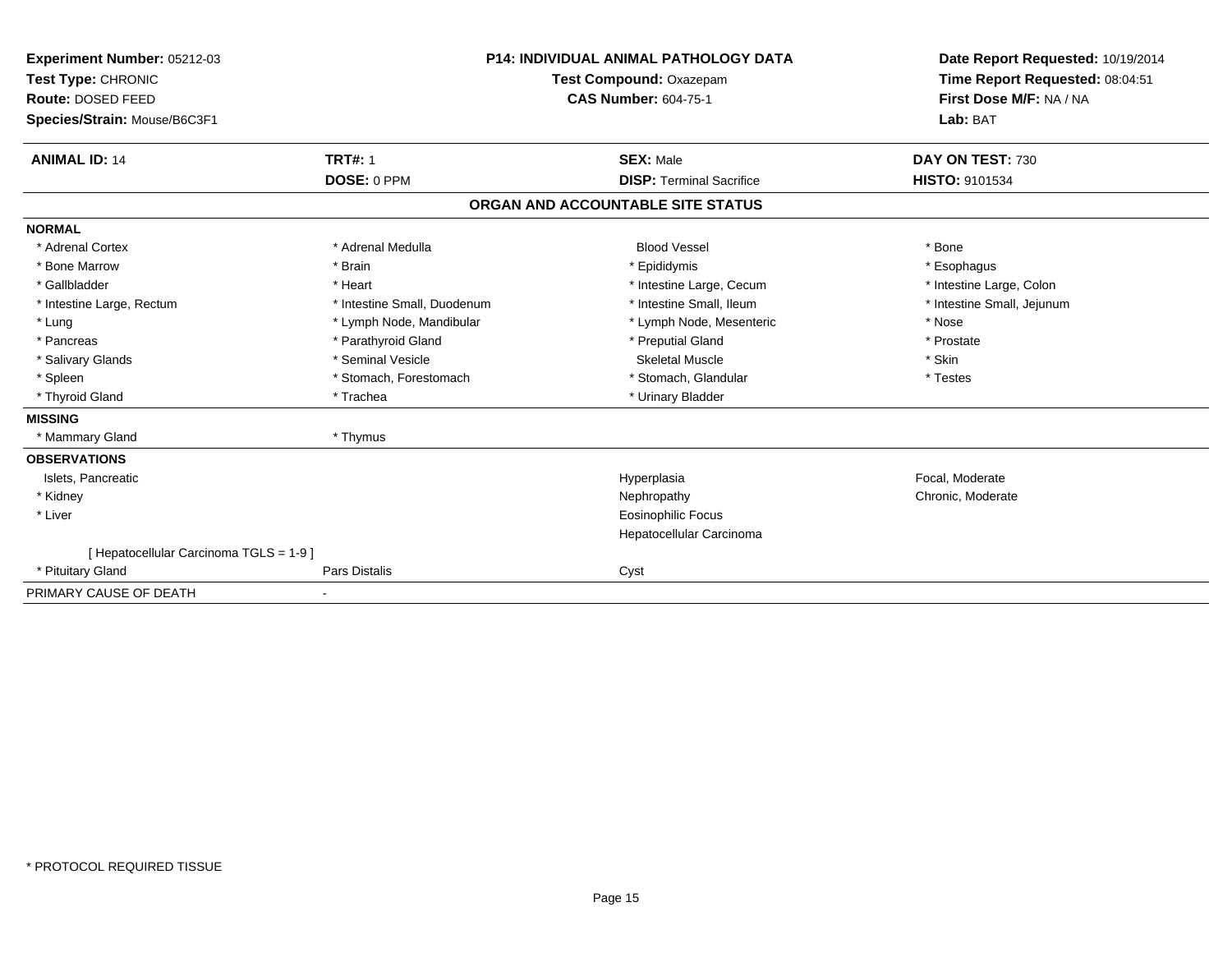| Experiment Number: 05212-03<br>Test Type: CHRONIC<br>Route: DOSED FEED<br>Species/Strain: Mouse/B6C3F1 | <b>P14: INDIVIDUAL ANIMAL PATHOLOGY DATA</b><br>Test Compound: Oxazepam<br><b>CAS Number: 604-75-1</b> |                                   | Date Report Requested: 10/19/2014<br>Time Report Requested: 08:04:51<br>First Dose M/F: NA / NA<br>Lab: BAT |
|--------------------------------------------------------------------------------------------------------|--------------------------------------------------------------------------------------------------------|-----------------------------------|-------------------------------------------------------------------------------------------------------------|
| <b>ANIMAL ID: 15</b>                                                                                   | <b>TRT#: 1</b>                                                                                         | <b>SEX: Male</b>                  | DAY ON TEST: 460                                                                                            |
|                                                                                                        | DOSE: 0 PPM                                                                                            | <b>DISP:</b> Scheduled Sacrifice  | HISTO: 9101535                                                                                              |
|                                                                                                        |                                                                                                        | ORGAN AND ACCOUNTABLE SITE STATUS |                                                                                                             |
| <b>NORMAL</b>                                                                                          |                                                                                                        |                                   |                                                                                                             |
| * Adrenal Cortex                                                                                       | * Adrenal Medulla                                                                                      | <b>Blood Vessel</b>               | * Bone                                                                                                      |
| * Bone Marrow                                                                                          | * Brain                                                                                                | * Epididymis                      | * Esophagus                                                                                                 |
| * Gallbladder                                                                                          | * Heart                                                                                                | * Intestine Large, Cecum          | * Intestine Large, Colon                                                                                    |
| * Intestine Large, Rectum                                                                              | * Intestine Small, Duodenum                                                                            | * Intestine Small, Ileum          | * Intestine Small, Jejunum                                                                                  |
| Islets, Pancreatic                                                                                     | * Liver                                                                                                | * Lung                            | * Lymph Node, Mandibular                                                                                    |
| * Lymph Node, Mesenteric                                                                               | * Nose                                                                                                 | * Pancreas                        | * Parathyroid Gland                                                                                         |
| * Pituitary Gland                                                                                      | * Prostate                                                                                             | * Salivary Glands                 | * Seminal Vesicle                                                                                           |
| <b>Skeletal Muscle</b>                                                                                 | * Skin                                                                                                 | * Spleen                          | * Stomach, Forestomach                                                                                      |
| * Stomach, Glandular                                                                                   | * Testes                                                                                               | * Thymus                          | * Thyroid Gland                                                                                             |
| * Trachea                                                                                              | * Urinary Bladder                                                                                      |                                   |                                                                                                             |
| <b>MISSING</b>                                                                                         |                                                                                                        |                                   |                                                                                                             |
| * Mammary Gland                                                                                        |                                                                                                        |                                   |                                                                                                             |
| <b>OBSERVATIONS</b>                                                                                    |                                                                                                        |                                   |                                                                                                             |
| * Kidney                                                                                               |                                                                                                        | Nephropathy                       | Chronic, Minimal                                                                                            |
| * Preputial Gland                                                                                      | Duct                                                                                                   | Ectasia                           | Moderate                                                                                                    |
| [ Ectasia TGLS = $1-6$ ]                                                                               |                                                                                                        |                                   |                                                                                                             |
| PRIMARY CAUSE OF DEATH                                                                                 |                                                                                                        |                                   |                                                                                                             |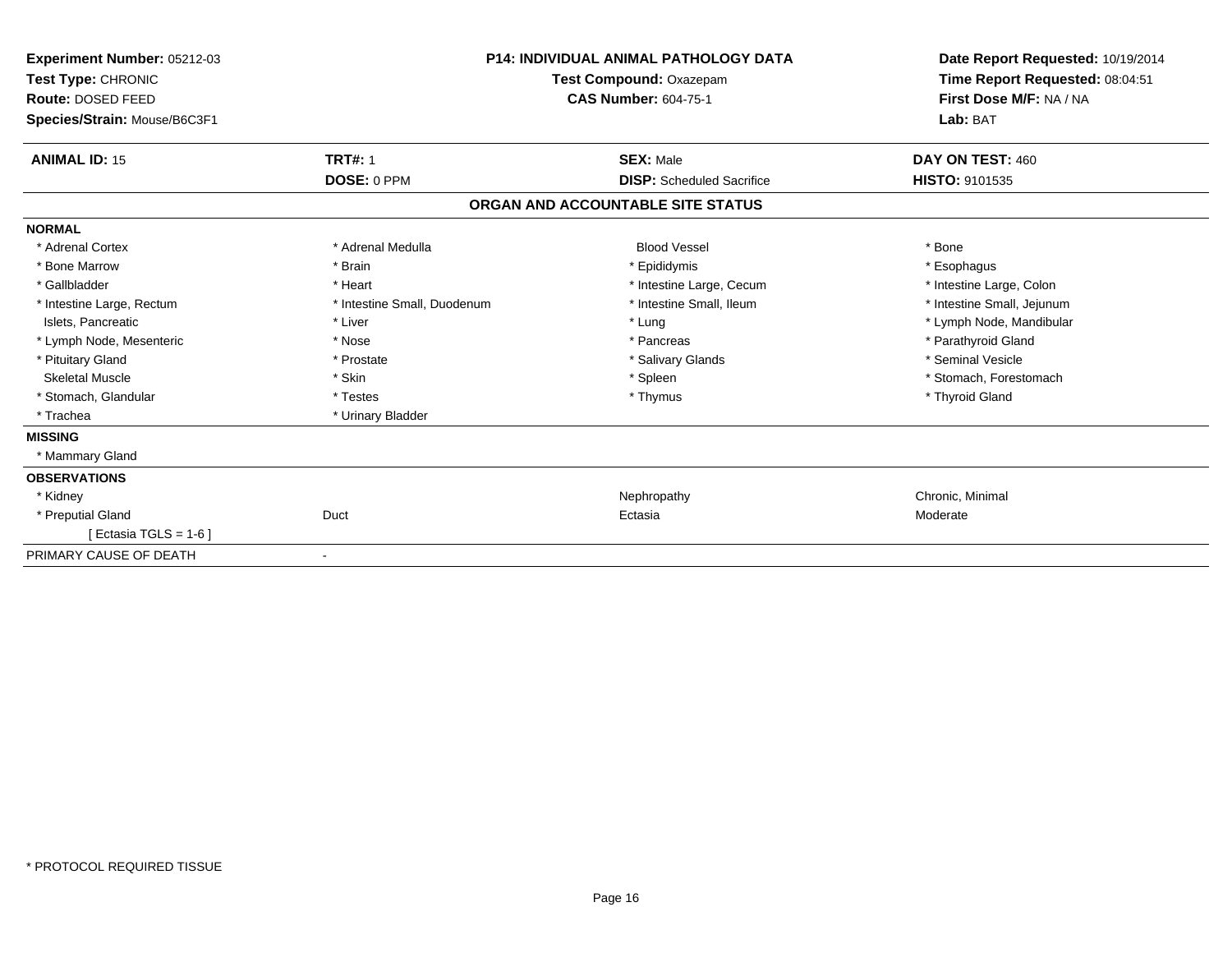| Experiment Number: 05212-03<br>Test Type: CHRONIC<br>Route: DOSED FEED<br>Species/Strain: Mouse/B6C3F1 | <b>P14: INDIVIDUAL ANIMAL PATHOLOGY DATA</b><br>Test Compound: Oxazepam<br><b>CAS Number: 604-75-1</b> |                                   | Date Report Requested: 10/19/2014<br>Time Report Requested: 08:04:51<br>First Dose M/F: NA / NA<br>Lab: BAT |  |
|--------------------------------------------------------------------------------------------------------|--------------------------------------------------------------------------------------------------------|-----------------------------------|-------------------------------------------------------------------------------------------------------------|--|
| <b>ANIMAL ID: 16</b>                                                                                   | <b>TRT#: 1</b>                                                                                         | <b>SEX: Male</b>                  | DAY ON TEST: 730                                                                                            |  |
|                                                                                                        | DOSE: 0 PPM                                                                                            | <b>DISP: Terminal Sacrifice</b>   | HISTO: 9101536                                                                                              |  |
|                                                                                                        |                                                                                                        | ORGAN AND ACCOUNTABLE SITE STATUS |                                                                                                             |  |
| <b>NORMAL</b>                                                                                          |                                                                                                        |                                   |                                                                                                             |  |
| * Adrenal Medulla                                                                                      | <b>Blood Vessel</b>                                                                                    | * Bone                            | * Bone Marrow                                                                                               |  |
| * Brain                                                                                                | * Epididymis                                                                                           | * Esophagus                       | * Gallbladder                                                                                               |  |
| * Heart                                                                                                | * Intestine Large, Cecum                                                                               | * Intestine Large, Colon          | * Intestine Large, Rectum                                                                                   |  |
| * Intestine Small, Duodenum                                                                            | * Intestine Small, Ileum                                                                               | * Intestine Small, Jejunum        | Islets, Pancreatic                                                                                          |  |
| * Lymph Node, Mandibular                                                                               | * Lymph Node, Mesenteric                                                                               | * Nose                            | * Pancreas                                                                                                  |  |
| * Parathyroid Gland                                                                                    | * Pituitary Gland                                                                                      | * Prostate                        | * Salivary Glands                                                                                           |  |
| * Seminal Vesicle                                                                                      | <b>Skeletal Muscle</b>                                                                                 | * Skin                            | * Stomach, Glandular                                                                                        |  |
| * Testes                                                                                               | * Thyroid Gland                                                                                        | * Trachea                         | * Urinary Bladder                                                                                           |  |
| <b>MISSING</b>                                                                                         |                                                                                                        |                                   |                                                                                                             |  |
| * Mammary Gland                                                                                        |                                                                                                        |                                   |                                                                                                             |  |
| <b>OBSERVATIONS</b>                                                                                    |                                                                                                        |                                   |                                                                                                             |  |
| * Adrenal Cortex                                                                                       | Capsule                                                                                                | Hyperplasia                       | Moderate                                                                                                    |  |
| * Kidney                                                                                               |                                                                                                        | Nephropathy                       | Chronic, Minimal                                                                                            |  |
| * Liver                                                                                                |                                                                                                        | <b>Mixed Cell Focus</b>           |                                                                                                             |  |
| [Mixed Cell Focus TGLS = 3-10]                                                                         |                                                                                                        |                                   |                                                                                                             |  |
| * Lung                                                                                                 | Alveolar Epith                                                                                         | Hyperplasia                       | Mild                                                                                                        |  |
| * Preputial Gland                                                                                      | Duct                                                                                                   | Ectasia                           | Moderate                                                                                                    |  |
| [ Ectasia TGLS = $1-6$ ]                                                                               |                                                                                                        |                                   |                                                                                                             |  |
| * Spleen                                                                                               |                                                                                                        | Hematopoietic Cell Proliferation  | Moderate                                                                                                    |  |
| [ Hematopoietic Cell Proliferation TGLS = 2-1 ]                                                        |                                                                                                        |                                   |                                                                                                             |  |
| * Stomach, Forestomach<br>Squamous Cell Carcinoma                                                      |                                                                                                        |                                   |                                                                                                             |  |
| [Squamous Cell Carcinoma TGLS = 4-9]                                                                   |                                                                                                        |                                   |                                                                                                             |  |
| * Thymus                                                                                               |                                                                                                        | Atrophy                           | Mild                                                                                                        |  |
| PRIMARY CAUSE OF DEATH                                                                                 |                                                                                                        |                                   |                                                                                                             |  |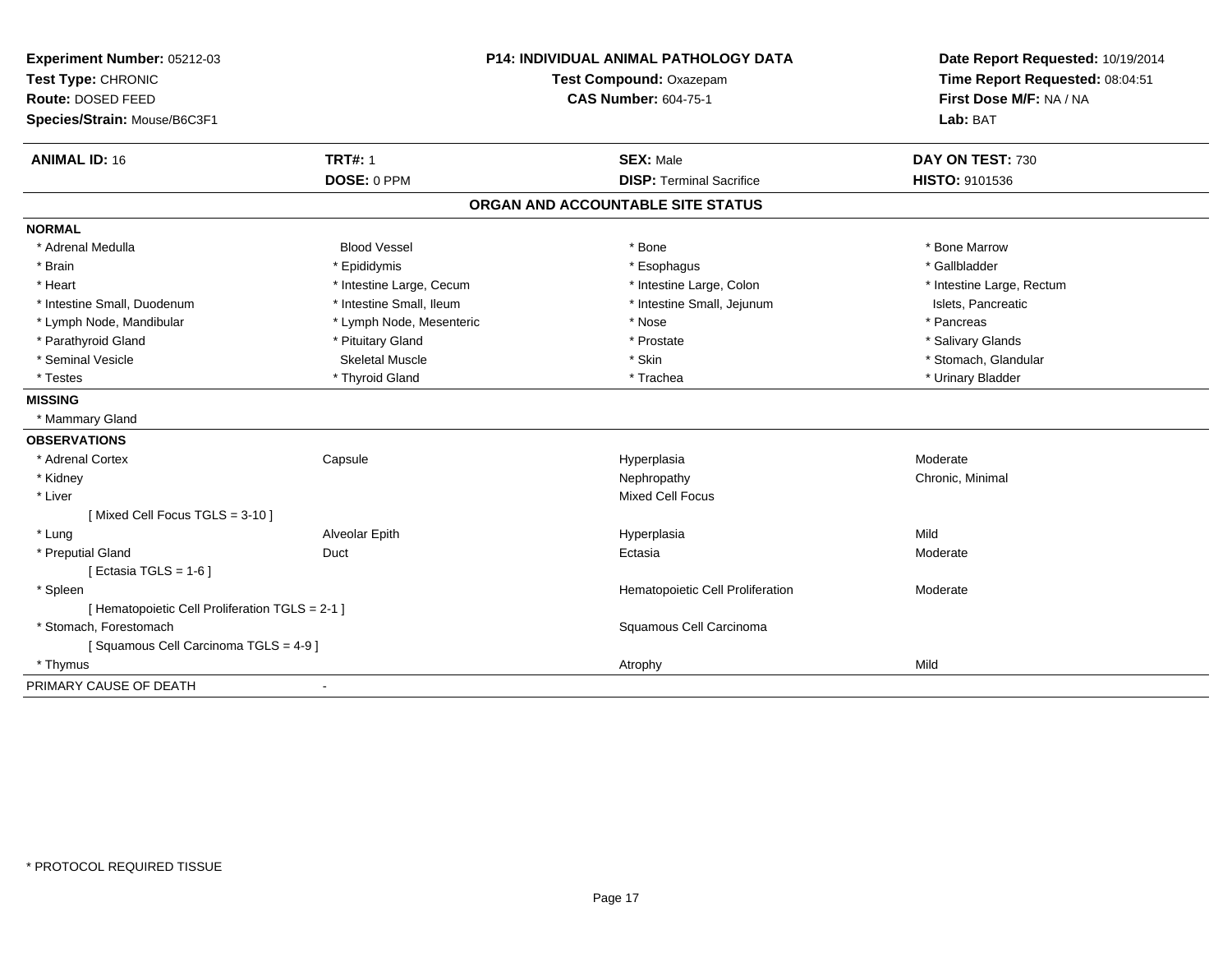| Experiment Number: 05212-03<br>Test Type: CHRONIC<br><b>Route: DOSED FEED</b> |                          | <b>P14: INDIVIDUAL ANIMAL PATHOLOGY DATA</b> | Date Report Requested: 10/19/2014                          |  |
|-------------------------------------------------------------------------------|--------------------------|----------------------------------------------|------------------------------------------------------------|--|
|                                                                               |                          | Test Compound: Oxazepam                      | Time Report Requested: 08:04:51<br>First Dose M/F: NA / NA |  |
|                                                                               |                          | <b>CAS Number: 604-75-1</b>                  |                                                            |  |
| Species/Strain: Mouse/B6C3F1                                                  |                          |                                              | Lab: BAT                                                   |  |
|                                                                               |                          |                                              |                                                            |  |
| <b>ANIMAL ID: 17</b>                                                          | <b>TRT#: 1</b>           | <b>SEX: Male</b>                             | DAY ON TEST: 730                                           |  |
|                                                                               | DOSE: 0 PPM              | <b>DISP: Terminal Sacrifice</b>              | HISTO: 9101537                                             |  |
|                                                                               |                          | ORGAN AND ACCOUNTABLE SITE STATUS            |                                                            |  |
| <b>NORMAL</b>                                                                 |                          |                                              |                                                            |  |
| * Adrenal Medulla                                                             | <b>Blood Vessel</b>      | * Bone                                       | * Bone Marrow                                              |  |
| * Brain                                                                       | * Epididymis             | * Esophagus                                  | * Gallbladder                                              |  |
| * Heart                                                                       | * Intestine Large, Cecum | * Intestine Large, Colon                     | * Intestine Large, Rectum                                  |  |
| * Intestine Small, Duodenum                                                   | * Intestine Small, Ileum | * Intestine Small, Jejunum                   | Islets. Pancreatic                                         |  |
| * Lung                                                                        | * Lymph Node, Mandibular | * Lymph Node, Mesenteric                     | * Nose                                                     |  |
| * Pancreas                                                                    | * Parathyroid Gland      | * Pituitary Gland                            | * Preputial Gland                                          |  |
| * Prostate                                                                    | * Salivary Glands        | * Seminal Vesicle                            | Skeletal Muscle                                            |  |
| * Skin                                                                        | * Spleen                 | * Stomach, Forestomach                       | * Stomach, Glandular                                       |  |
| * Testes                                                                      | * Thyroid Gland          | * Trachea                                    | * Urinary Bladder                                          |  |
| <b>MISSING</b>                                                                |                          |                                              |                                                            |  |
| * Mammary Gland                                                               |                          |                                              |                                                            |  |
| <b>OBSERVATIONS</b>                                                           |                          |                                              |                                                            |  |
| * Adrenal Cortex                                                              | Capsule                  | Adenoma                                      |                                                            |  |
| * Kidney                                                                      |                          | Nephropathy                                  | Chronic, Minimal                                           |  |
| * Liver                                                                       |                          | <b>Eosinophilic Focus</b>                    |                                                            |  |
|                                                                               |                          | Hepatocellular Adenoma                       |                                                            |  |
| [ Eosinophilic Focus TGLS = 2-10 ]                                            |                          |                                              |                                                            |  |
| [ Hepatocellular Adenoma TGLS = 1-9 ]                                         |                          |                                              |                                                            |  |
| * Thymus                                                                      |                          | Atrophy                                      | Mild                                                       |  |
| PRIMARY CAUSE OF DEATH                                                        | $\overline{\phantom{a}}$ |                                              |                                                            |  |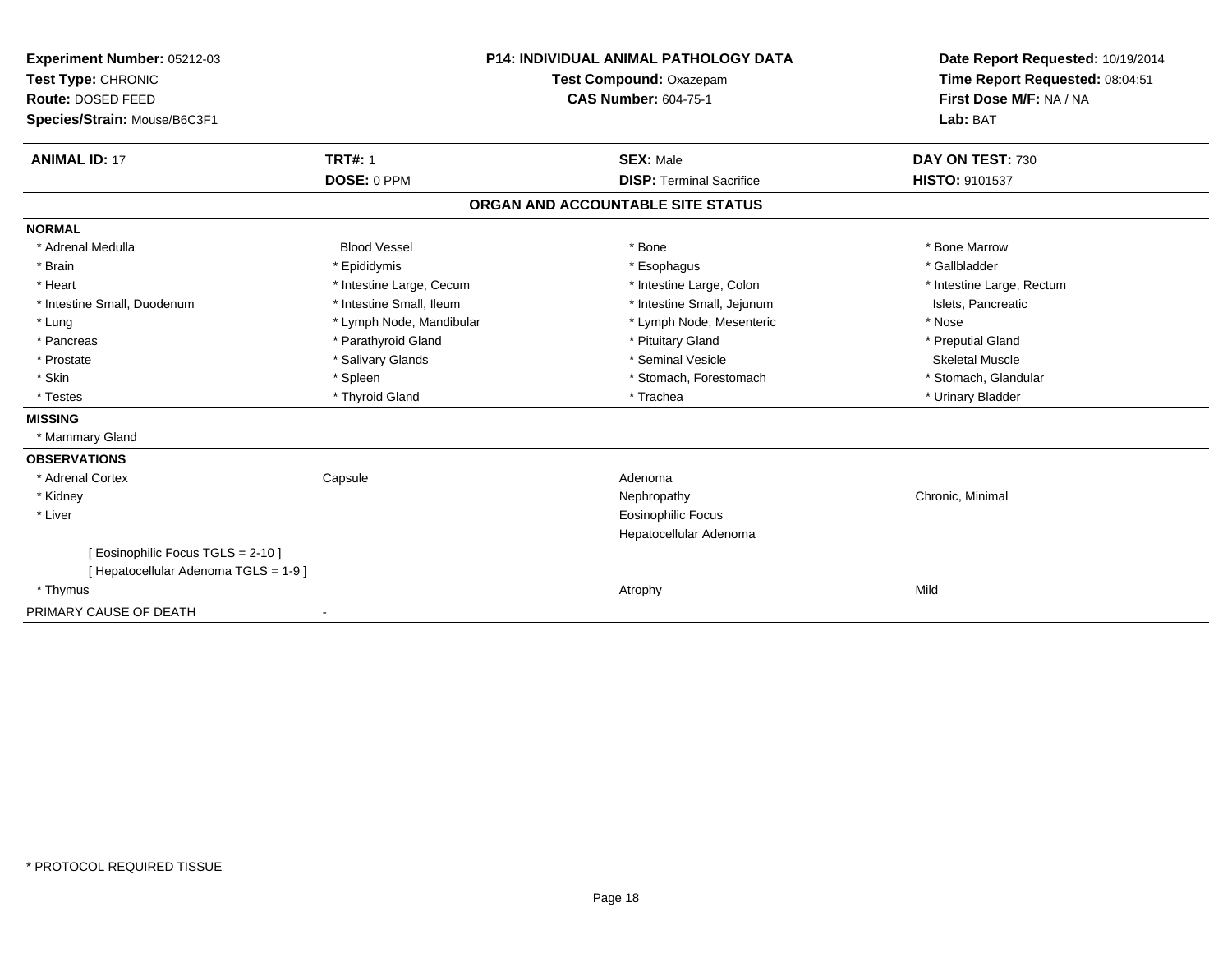| Experiment Number: 05212-03<br>Test Type: CHRONIC<br><b>Route: DOSED FEED</b> |                             | <b>P14: INDIVIDUAL ANIMAL PATHOLOGY DATA</b><br>Test Compound: Oxazepam<br><b>CAS Number: 604-75-1</b> |                            |  |
|-------------------------------------------------------------------------------|-----------------------------|--------------------------------------------------------------------------------------------------------|----------------------------|--|
| Species/Strain: Mouse/B6C3F1                                                  |                             |                                                                                                        | Lab: BAT                   |  |
| <b>ANIMAL ID: 18</b>                                                          | <b>TRT#: 1</b>              | <b>SEX: Male</b>                                                                                       | DAY ON TEST: 460           |  |
|                                                                               | DOSE: 0 PPM                 | <b>DISP:</b> Scheduled Sacrifice                                                                       | HISTO: 9101538             |  |
|                                                                               |                             | ORGAN AND ACCOUNTABLE SITE STATUS                                                                      |                            |  |
| <b>NORMAL</b>                                                                 |                             |                                                                                                        |                            |  |
| * Adrenal Cortex                                                              | * Adrenal Medulla           | <b>Blood Vessel</b>                                                                                    | * Bone                     |  |
| * Bone Marrow                                                                 | * Brain                     | * Epididymis                                                                                           | * Esophagus                |  |
| * Gallbladder                                                                 | * Heart                     | * Intestine Large, Cecum                                                                               | * Intestine Large, Colon   |  |
| * Intestine Large, Rectum                                                     | * Intestine Small, Duodenum | * Intestine Small, Ileum                                                                               | * Intestine Small, Jejunum |  |
| Islets, Pancreatic                                                            | * Lung                      | * Lymph Node, Mandibular                                                                               | * Lymph Node, Mesenteric   |  |
| * Nose                                                                        | * Pancreas                  | * Parathyroid Gland                                                                                    | * Pituitary Gland          |  |
| * Preputial Gland                                                             | * Prostate                  | * Salivary Glands                                                                                      | * Seminal Vesicle          |  |
| <b>Skeletal Muscle</b>                                                        | * Skin                      | * Spleen                                                                                               | * Stomach, Forestomach     |  |
| * Stomach, Glandular                                                          | * Testes                    | * Thymus                                                                                               | * Thyroid Gland            |  |
| * Trachea                                                                     | * Urinary Bladder           |                                                                                                        |                            |  |
| <b>MISSING</b>                                                                |                             |                                                                                                        |                            |  |
| * Mammary Gland                                                               |                             |                                                                                                        |                            |  |
| <b>OBSERVATIONS</b>                                                           |                             |                                                                                                        |                            |  |
| * Kidney                                                                      |                             | Nephropathy                                                                                            | Chronic, Minimal           |  |
| * Liver                                                                       |                             | Vacuolization Cytoplasmic                                                                              | Minimal                    |  |
| PRIMARY CAUSE OF DEATH                                                        |                             |                                                                                                        |                            |  |
| Animal Note: THERE IS IATROGENIC HEMORRHAGE IN THE LUNG ON MICRO              |                             |                                                                                                        |                            |  |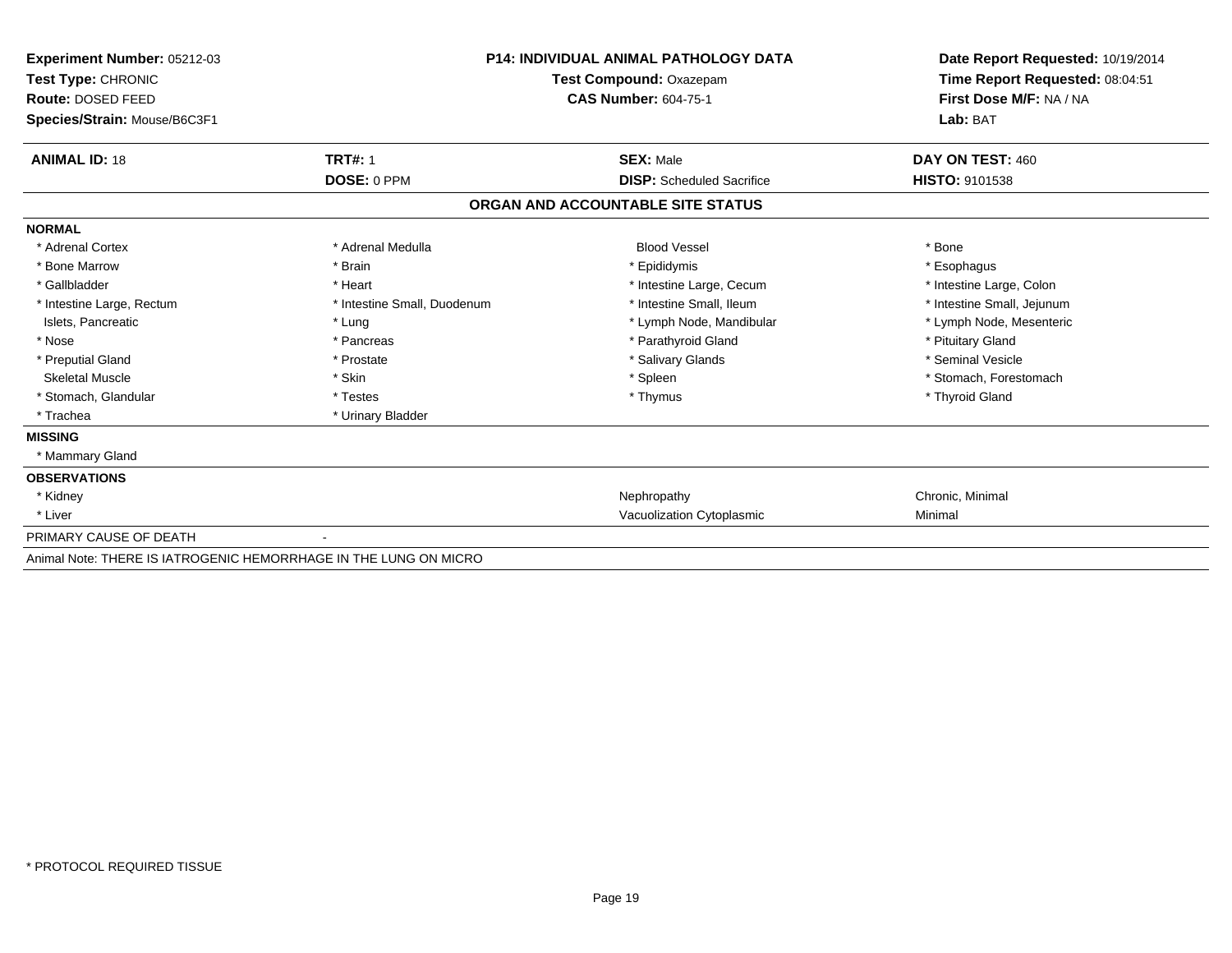| Experiment Number: 05212-03<br>Test Type: CHRONIC<br>Route: DOSED FEED |                            | <b>P14: INDIVIDUAL ANIMAL PATHOLOGY DATA</b><br>Test Compound: Oxazepam<br><b>CAS Number: 604-75-1</b> | Date Report Requested: 10/19/2014<br>Time Report Requested: 08:04:51<br>First Dose M/F: NA / NA |
|------------------------------------------------------------------------|----------------------------|--------------------------------------------------------------------------------------------------------|-------------------------------------------------------------------------------------------------|
| Species/Strain: Mouse/B6C3F1                                           |                            |                                                                                                        | Lab: BAT                                                                                        |
| <b>ANIMAL ID: 19</b>                                                   | <b>TRT#: 1</b>             | <b>SEX: Male</b>                                                                                       | DAY ON TEST: 729                                                                                |
|                                                                        | DOSE: 0 PPM                | <b>DISP: Terminal Sacrifice</b>                                                                        | HISTO: 9101539                                                                                  |
|                                                                        |                            | ORGAN AND ACCOUNTABLE SITE STATUS                                                                      |                                                                                                 |
| <b>NORMAL</b>                                                          |                            |                                                                                                        |                                                                                                 |
| * Adrenal Medulla                                                      | <b>Blood Vessel</b>        | * Bone                                                                                                 | * Bone Marrow                                                                                   |
| * Brain                                                                | * Esophagus                | * Gallbladder                                                                                          | * Heart                                                                                         |
| * Intestine Large, Cecum                                               | * Intestine Large, Colon   | * Intestine Large, Rectum                                                                              | * Intestine Small, Duodenum                                                                     |
| * Intestine Small, Ileum                                               | * Intestine Small, Jejunum | Islets, Pancreatic                                                                                     | * Lymph Node, Mandibular                                                                        |
| * Lymph Node, Mesenteric                                               | * Nose                     | * Pancreas                                                                                             | * Parathyroid Gland                                                                             |
| * Pituitary Gland                                                      | * Prostate                 | * Salivary Glands                                                                                      | * Seminal Vesicle                                                                               |
| <b>Skeletal Muscle</b>                                                 | * Skin                     | * Spleen                                                                                               | * Stomach, Forestomach                                                                          |
| * Stomach, Glandular                                                   | * Testes                   | * Thyroid Gland                                                                                        | * Trachea                                                                                       |
| * Urinary Bladder                                                      |                            |                                                                                                        |                                                                                                 |
| <b>MISSING</b>                                                         |                            |                                                                                                        |                                                                                                 |
| * Mammary Gland                                                        |                            |                                                                                                        |                                                                                                 |
| <b>OBSERVATIONS</b>                                                    |                            |                                                                                                        |                                                                                                 |
| * Adrenal Cortex                                                       |                            | Hypertrophy                                                                                            | Mild                                                                                            |
| * Epididymis                                                           |                            | <b>Infiltration Cellular</b>                                                                           | Lymphocyte, Minimal                                                                             |
| * Kidney                                                               |                            | Nephropathy                                                                                            | Chronic, Minimal                                                                                |
| * Liver                                                                |                            | <b>Basophilic Focus</b>                                                                                |                                                                                                 |
|                                                                        |                            | Clear Cell Focus                                                                                       |                                                                                                 |
| * Lung                                                                 |                            | Alveolar/Bronchiolar Carcinoma                                                                         |                                                                                                 |
| [ Alveolar/Bronchiolar Carcinoma TGLS = 1-2 ]                          |                            |                                                                                                        |                                                                                                 |
| * Preputial Gland                                                      | Duct                       | Ectasia                                                                                                | Mild                                                                                            |
| [ Ectasia TGLS = $3-6$ ]                                               |                            |                                                                                                        |                                                                                                 |
| * Thymus                                                               |                            | Atrophy                                                                                                | Mild                                                                                            |
| PRIMARY CAUSE OF DEATH                                                 |                            |                                                                                                        |                                                                                                 |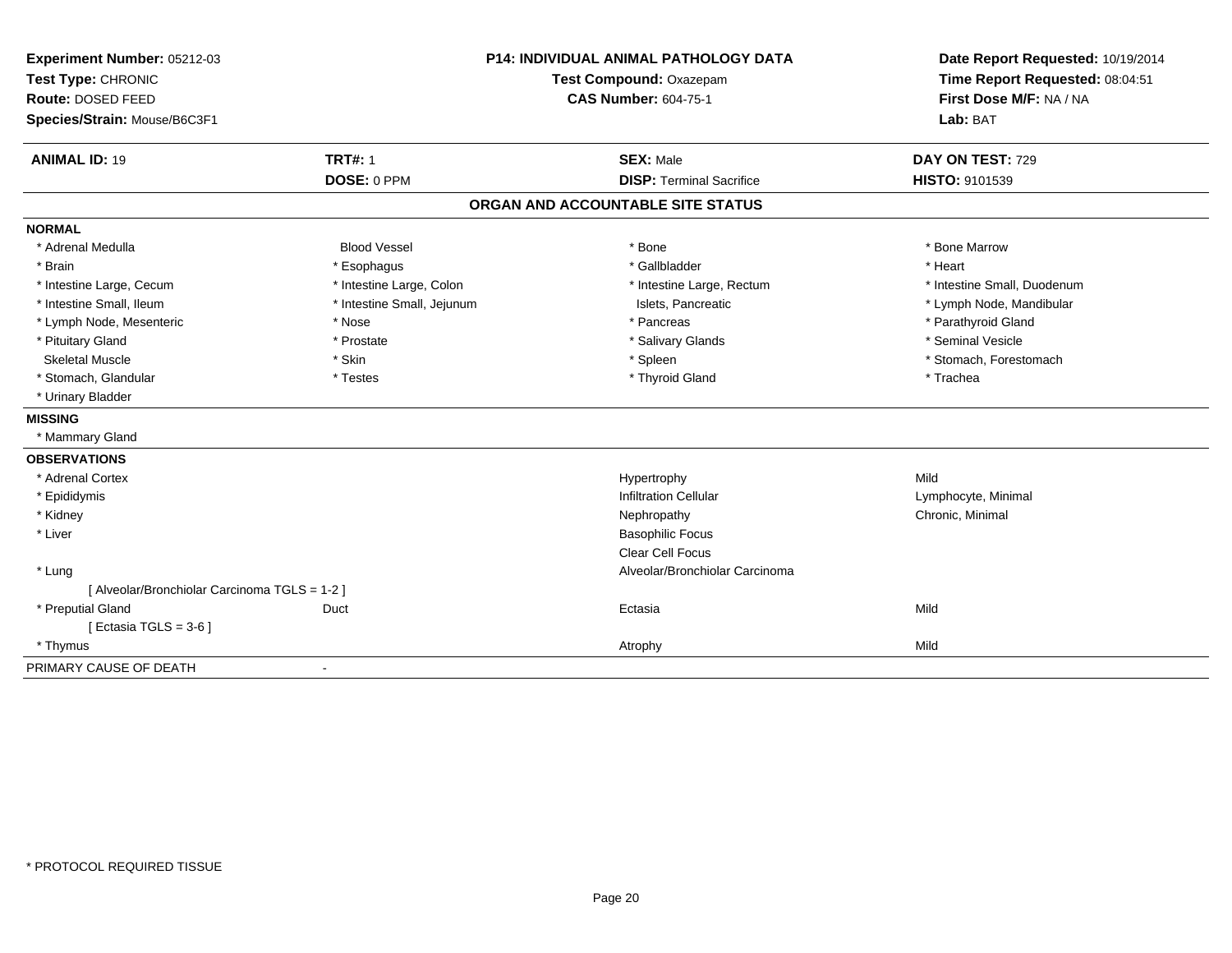| Experiment Number: 05212-03                 | <b>P14: INDIVIDUAL ANIMAL PATHOLOGY DATA</b> |                                   | Date Report Requested: 10/19/2014                          |  |
|---------------------------------------------|----------------------------------------------|-----------------------------------|------------------------------------------------------------|--|
| Test Type: CHRONIC                          |                                              | Test Compound: Oxazepam           | Time Report Requested: 08:04:51<br>First Dose M/F: NA / NA |  |
| Route: DOSED FEED                           |                                              | <b>CAS Number: 604-75-1</b>       |                                                            |  |
| Species/Strain: Mouse/B6C3F1                |                                              |                                   | Lab: BAT                                                   |  |
| <b>ANIMAL ID: 20</b>                        | <b>TRT#: 1</b>                               | <b>SEX: Male</b>                  | DAY ON TEST: 586                                           |  |
|                                             | DOSE: 0 PPM                                  | <b>DISP: Natural Death</b>        | <b>HISTO: 9101540</b>                                      |  |
|                                             |                                              | ORGAN AND ACCOUNTABLE SITE STATUS |                                                            |  |
| <b>NORMAL</b>                               |                                              |                                   |                                                            |  |
| * Adrenal Cortex                            | * Adrenal Medulla                            | <b>Blood Vessel</b>               | * Bone                                                     |  |
| * Bone Marrow                               | * Brain                                      | * Epididymis                      | * Esophagus                                                |  |
| * Heart                                     | * Intestine Large, Cecum                     | * Intestine Large, Colon          | * Intestine Large, Rectum                                  |  |
| * Intestine Small, Duodenum                 | * Intestine Small, Ileum                     | * Intestine Small, Jejunum        | Islets, Pancreatic                                         |  |
| * Kidney                                    | * Lymph Node, Mesenteric                     | * Nose                            | * Pancreas                                                 |  |
| * Parathyroid Gland                         | * Pituitary Gland                            | * Prostate                        | * Salivary Glands                                          |  |
| * Seminal Vesicle                           | <b>Skeletal Muscle</b>                       | * Skin                            | * Stomach, Forestomach                                     |  |
| * Stomach, Glandular                        | * Testes                                     | * Thyroid Gland                   | * Trachea                                                  |  |
| * Urinary Bladder                           |                                              |                                   |                                                            |  |
| <b>MISSING</b>                              |                                              |                                   |                                                            |  |
| * Gallbladder                               | * Lymph Node, Mandibular                     | * Mammary Gland                   |                                                            |  |
| <b>OBSERVATIONS</b>                         |                                              |                                   |                                                            |  |
| * Liver                                     |                                              | Hepatocellular Carcinoma          | Multiple                                                   |  |
| [ Hepatocellular Carcinoma TGLS = 2-1,2-9 ] |                                              |                                   |                                                            |  |
| * Lung                                      |                                              | Hepatocellular Carcinoma          | Metastatic (Liver)                                         |  |
| [ Hepatocellular Carcinoma TGLS = 3-2 ]     |                                              |                                   |                                                            |  |
| * Preputial Gland                           | Duct                                         | Ectasia                           | Mild                                                       |  |
| [ Ectasia TGLS = $1-6$ ]                    |                                              |                                   |                                                            |  |
| * Spleen                                    |                                              | Hematopoietic Cell Proliferation  | Moderate                                                   |  |
| * Thymus                                    |                                              | Atrophy                           | Marked                                                     |  |
| PRIMARY CAUSE OF DEATH                      | - Liver Hepatocellular Carcinoma             |                                   |                                                            |  |
| Animal Note: CAUSE OF DEATH, LIVER TUMORS   |                                              |                                   |                                                            |  |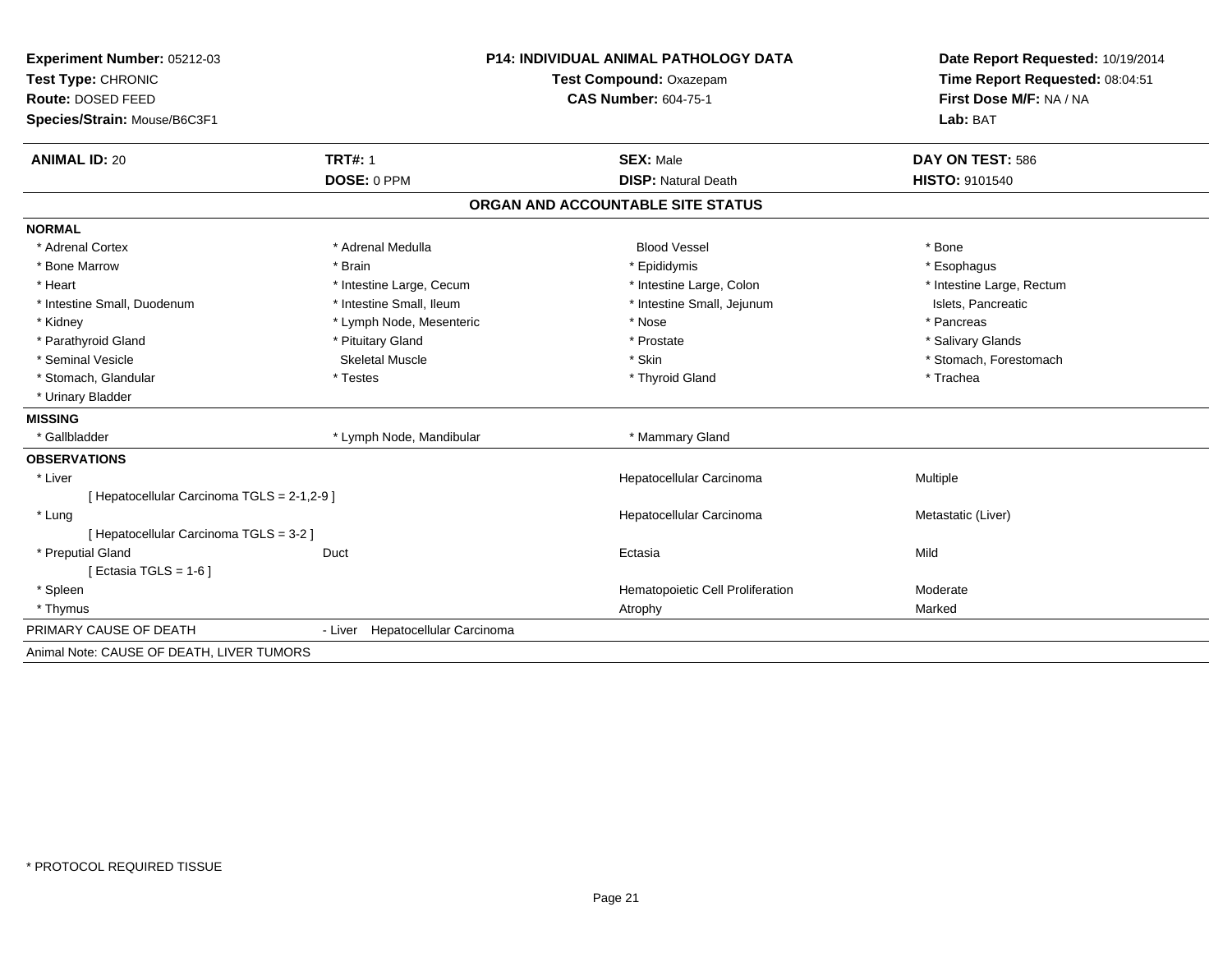| Experiment Number: 05212-03<br>Test Type: CHRONIC |                            | <b>P14: INDIVIDUAL ANIMAL PATHOLOGY DATA</b> | Date Report Requested: 10/19/2014<br>Time Report Requested: 08:04:51 |
|---------------------------------------------------|----------------------------|----------------------------------------------|----------------------------------------------------------------------|
|                                                   |                            | Test Compound: Oxazepam                      |                                                                      |
| <b>Route: DOSED FEED</b>                          |                            | CAS Number: 604-75-1                         | First Dose M/F: NA / NA                                              |
| Species/Strain: Mouse/B6C3F1                      |                            |                                              | Lab: BAT                                                             |
| <b>ANIMAL ID: 21</b>                              | <b>TRT#: 1</b>             | <b>SEX: Male</b>                             | DAY ON TEST: 117                                                     |
|                                                   | <b>DOSE: 0 PPM</b>         | <b>DISP: Natural Death</b>                   | <b>HISTO: 9101541</b>                                                |
|                                                   |                            | ORGAN AND ACCOUNTABLE SITE STATUS            |                                                                      |
| <b>NORMAL</b>                                     |                            |                                              |                                                                      |
| <b>Blood Vessel</b>                               | * Bone                     | * Bone Marrow                                | * Brain                                                              |
| * Epididymis                                      | * Esophagus                | * Gallbladder                                | * Heart                                                              |
| * Kidney                                          | * Lung                     | * Nose                                       | * Preputial Gland                                                    |
| * Salivary Glands                                 | Skeletal Muscle            | * Skin                                       | * Stomach, Forestomach                                               |
| * Stomach, Glandular                              | * Testes                   | * Thymus                                     | * Trachea                                                            |
| <b>MISSING</b>                                    |                            |                                              |                                                                      |
| * Adrenal Cortex                                  | * Adrenal Medulla          | * Lymph Node, Mandibular                     | * Lymph Node, Mesenteric                                             |
| * Mammary Gland                                   | * Parathyroid Gland        | * Pituitary Gland                            | * Prostate                                                           |
| * Seminal Vesicle                                 | * Urinary Bladder          |                                              |                                                                      |
| <b>AUTO PRECLUDES DIAG.</b>                       |                            |                                              |                                                                      |
| * Intestine Large, Cecum                          | * Intestine Large, Colon   | * Intestine Large, Rectum                    | * Intestine Small, Duodenum                                          |
| * Intestine Small, Ileum                          | * Intestine Small, Jejunum | Islets, Pancreatic                           | * Liver                                                              |
| * Pancreas                                        | * Spleen                   | * Thyroid Gland                              |                                                                      |
| PRIMARY CAUSE OF DEATH                            | - UNCERTAIN                |                                              |                                                                      |
| Animal Note: COD, UNDETERMINED                    |                            |                                              |                                                                      |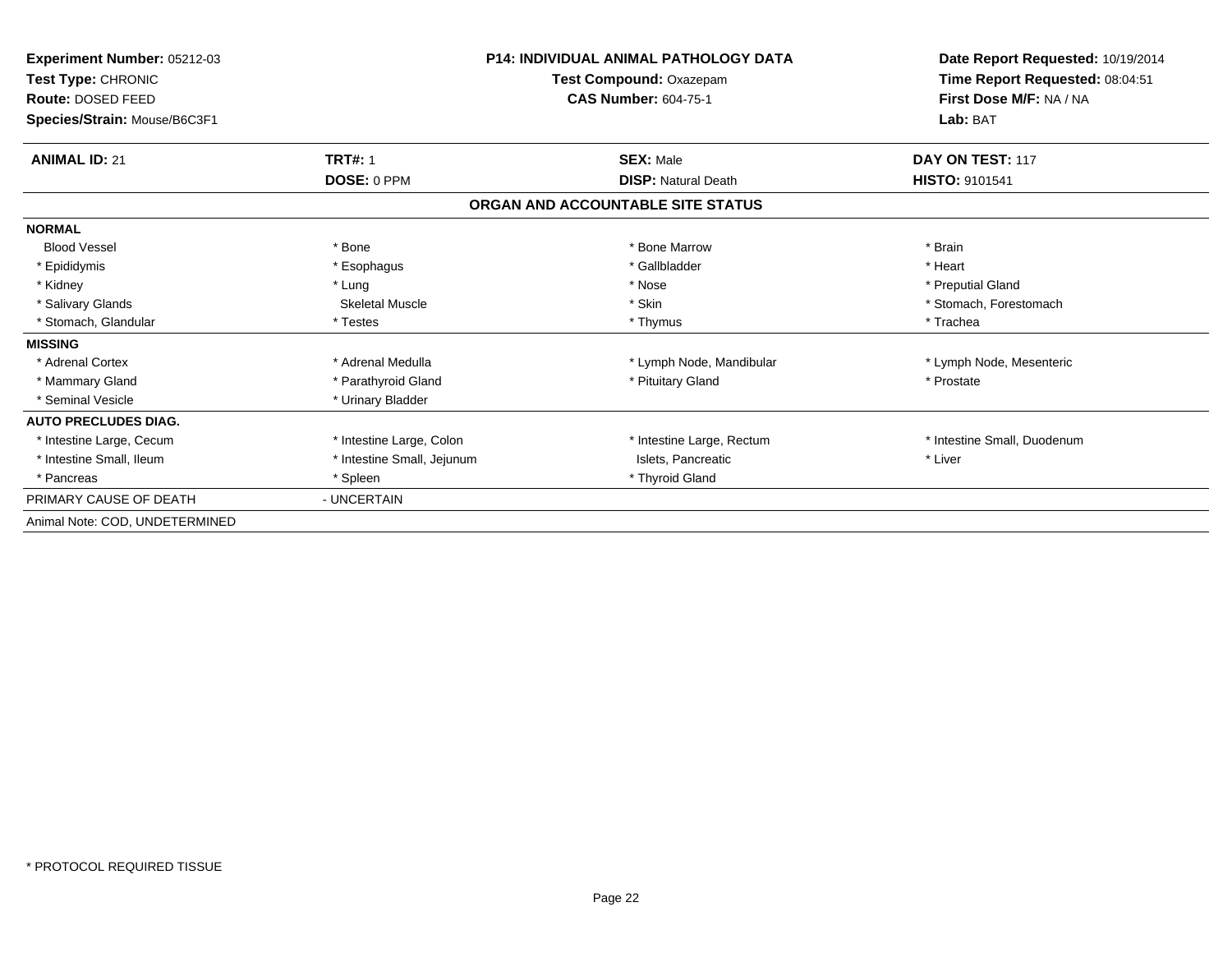| Experiment Number: 05212-03  |                          | <b>P14: INDIVIDUAL ANIMAL PATHOLOGY DATA</b> | Date Report Requested: 10/19/2014 |
|------------------------------|--------------------------|----------------------------------------------|-----------------------------------|
| Test Type: CHRONIC           |                          | Test Compound: Oxazepam                      | Time Report Requested: 08:04:51   |
| Route: DOSED FEED            |                          | <b>CAS Number: 604-75-1</b>                  | First Dose M/F: NA / NA           |
| Species/Strain: Mouse/B6C3F1 |                          |                                              | Lab: BAT                          |
| <b>ANIMAL ID: 22</b>         | <b>TRT#: 1</b>           | <b>SEX: Male</b>                             | DAY ON TEST: 730                  |
|                              | DOSE: 0 PPM              | <b>DISP: Terminal Sacrifice</b>              | <b>HISTO: 9101542</b>             |
|                              |                          | ORGAN AND ACCOUNTABLE SITE STATUS            |                                   |
| <b>NORMAL</b>                |                          |                                              |                                   |
| * Adrenal Medulla            | <b>Blood Vessel</b>      | * Bone                                       | * Bone Marrow                     |
| * Brain                      | * Epididymis             | * Esophagus                                  | * Gallbladder                     |
| * Heart                      | * Intestine Large, Cecum | * Intestine Large, Colon                     | * Intestine Large, Rectum         |
| * Intestine Small, Duodenum  | * Intestine Small, Ileum | * Intestine Small, Jejunum                   | Islets, Pancreatic                |
| * Lung                       | * Lymph Node, Mandibular | * Lymph Node, Mesenteric                     | * Nose                            |
| * Pancreas                   | * Parathyroid Gland      | * Preputial Gland                            | * Prostate                        |
| * Salivary Glands            | * Seminal Vesicle        | Skeletal Muscle                              | * Skin                            |
| * Spleen                     | * Stomach, Forestomach   | * Stomach, Glandular                         | * Testes                          |
| * Thyroid Gland              | * Trachea                | * Urinary Bladder                            |                                   |
| <b>MISSING</b>               |                          |                                              |                                   |
| * Mammary Gland              |                          |                                              |                                   |
| <b>OBSERVATIONS</b>          |                          |                                              |                                   |
| * Adrenal Cortex             |                          | Hypertrophy                                  | Mild                              |
| * Kidney                     |                          | Nephropathy                                  | Chronic, Minimal                  |
| * Liver                      |                          | <b>Basophilic Focus</b>                      |                                   |
| * Pituitary Gland            | Pars Distalis            | Adenoma                                      |                                   |
| * Thymus                     |                          | Atrophy                                      | Minimal                           |
| PRIMARY CAUSE OF DEATH       |                          |                                              |                                   |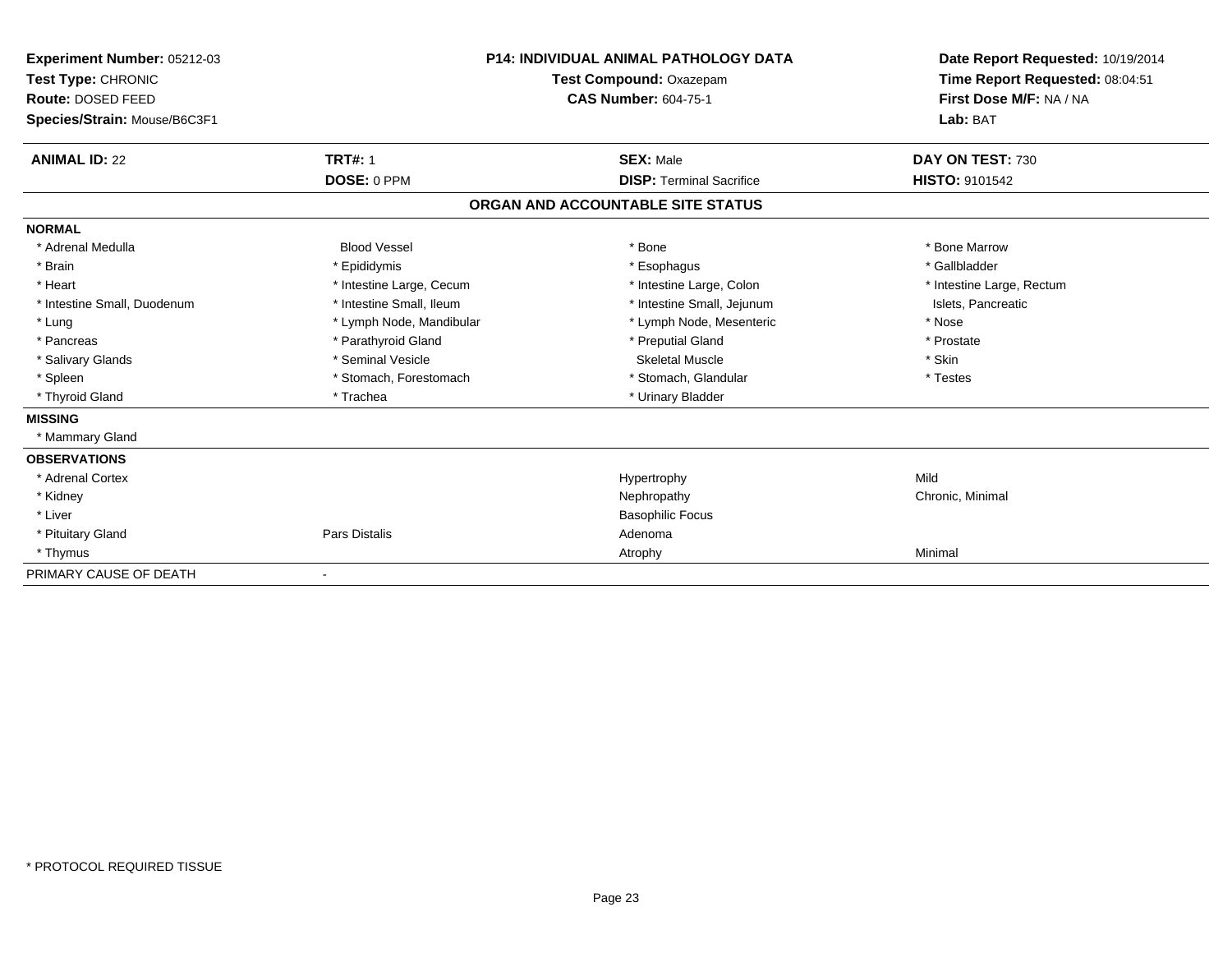| Experiment Number: 05212-03<br>Test Type: CHRONIC<br>Route: DOSED FEED<br>Species/Strain: Mouse/B6C3F1 |                             | <b>P14: INDIVIDUAL ANIMAL PATHOLOGY DATA</b><br>Test Compound: Oxazepam<br><b>CAS Number: 604-75-1</b> | Date Report Requested: 10/19/2014<br>Time Report Requested: 08:04:51<br>First Dose M/F: NA / NA<br>Lab: BAT |
|--------------------------------------------------------------------------------------------------------|-----------------------------|--------------------------------------------------------------------------------------------------------|-------------------------------------------------------------------------------------------------------------|
| <b>ANIMAL ID: 23</b>                                                                                   | <b>TRT#: 1</b>              | <b>SEX: Male</b>                                                                                       | DAY ON TEST: 730                                                                                            |
|                                                                                                        | DOSE: 0 PPM                 | <b>DISP: Terminal Sacrifice</b>                                                                        | <b>HISTO: 9101543</b>                                                                                       |
|                                                                                                        |                             | ORGAN AND ACCOUNTABLE SITE STATUS                                                                      |                                                                                                             |
| <b>NORMAL</b>                                                                                          |                             |                                                                                                        |                                                                                                             |
| * Adrenal Cortex                                                                                       | * Adrenal Medulla           | <b>Blood Vessel</b>                                                                                    | * Bone                                                                                                      |
| * Bone Marrow                                                                                          | * Brain                     | * Epididymis                                                                                           | * Esophagus                                                                                                 |
| * Gallbladder                                                                                          | * Heart                     | * Intestine Large, Cecum                                                                               | * Intestine Large, Colon                                                                                    |
| * Intestine Large, Rectum                                                                              | * Intestine Small, Duodenum | * Intestine Small. Ileum                                                                               | * Intestine Small, Jejunum                                                                                  |
| Islets, Pancreatic                                                                                     | * Liver                     | * Lung                                                                                                 | * Lymph Node, Mandibular                                                                                    |
| * Lymph Node, Mesenteric                                                                               | * Nose                      | * Pancreas                                                                                             | * Parathyroid Gland                                                                                         |
| * Pituitary Gland                                                                                      | * Preputial Gland           | * Prostate                                                                                             | * Salivary Glands                                                                                           |
| * Seminal Vesicle                                                                                      | <b>Skeletal Muscle</b>      | * Skin                                                                                                 | * Spleen                                                                                                    |
| * Stomach, Forestomach                                                                                 | * Stomach, Glandular        | * Testes                                                                                               | * Thyroid Gland                                                                                             |
| * Trachea                                                                                              | * Urinary Bladder           |                                                                                                        |                                                                                                             |
| <b>MISSING</b>                                                                                         |                             |                                                                                                        |                                                                                                             |
| * Mammary Gland                                                                                        |                             |                                                                                                        |                                                                                                             |
| <b>OBSERVATIONS</b>                                                                                    |                             |                                                                                                        |                                                                                                             |
| * Kidney                                                                                               | Cortex                      | Cyst                                                                                                   |                                                                                                             |
|                                                                                                        |                             | Nephropathy                                                                                            | Chronic, Mild                                                                                               |
| Mesentery                                                                                              | Fat                         | Inflammation                                                                                           | Chronic, Mild                                                                                               |
| * Thymus                                                                                               |                             | Atrophy                                                                                                | Moderate                                                                                                    |
| PRIMARY CAUSE OF DEATH                                                                                 |                             |                                                                                                        |                                                                                                             |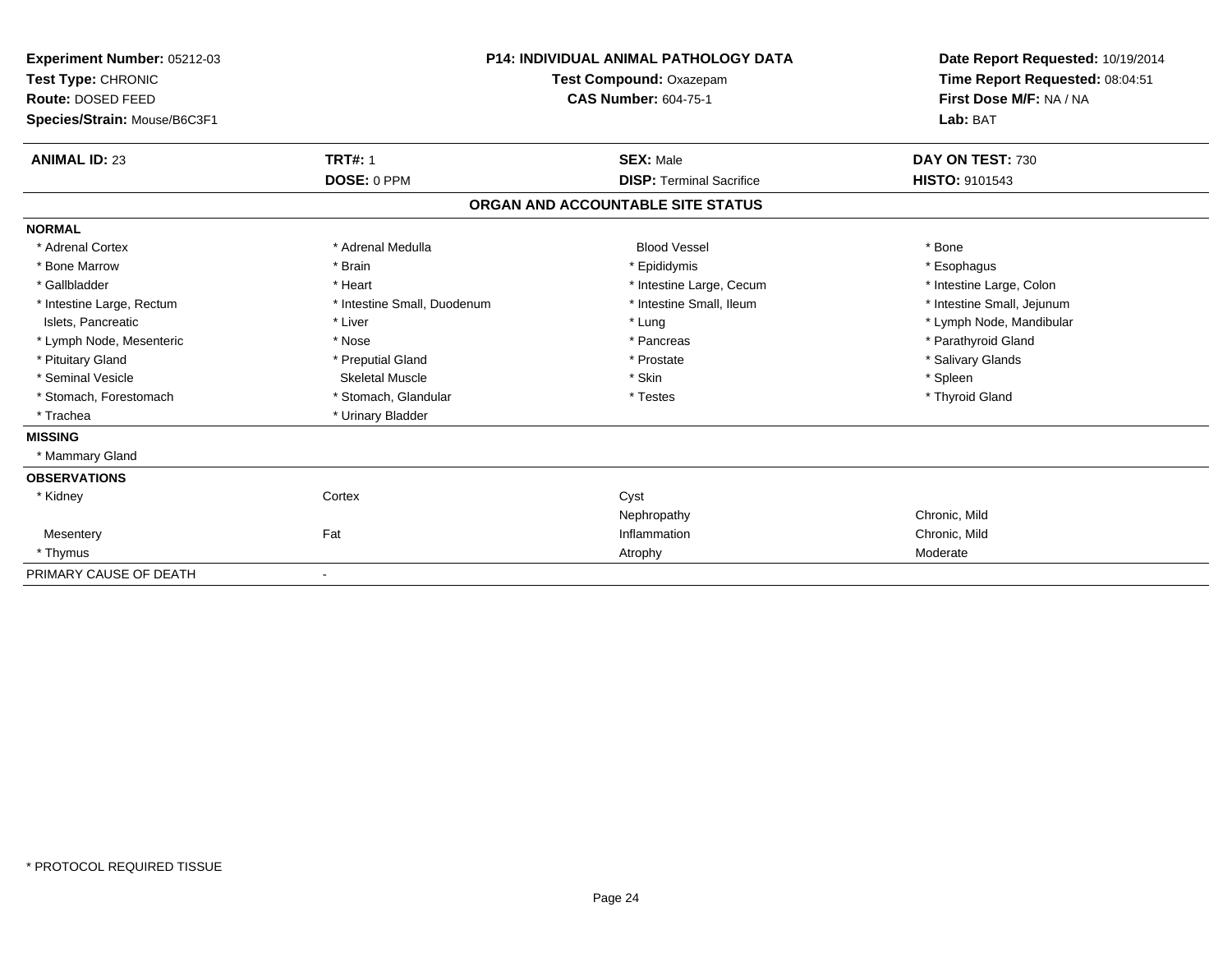| Experiment Number: 05212-03<br>Test Type: CHRONIC |                             | <b>P14: INDIVIDUAL ANIMAL PATHOLOGY DATA</b><br>Test Compound: Oxazepam | Date Report Requested: 10/19/2014<br>Time Report Requested: 08:04:51 |
|---------------------------------------------------|-----------------------------|-------------------------------------------------------------------------|----------------------------------------------------------------------|
| Route: DOSED FEED                                 |                             | <b>CAS Number: 604-75-1</b>                                             | First Dose M/F: NA / NA                                              |
| Species/Strain: Mouse/B6C3F1                      |                             |                                                                         | Lab: BAT                                                             |
|                                                   |                             |                                                                         |                                                                      |
| <b>ANIMAL ID: 24</b>                              | <b>TRT#: 1</b>              | <b>SEX: Male</b>                                                        | DAY ON TEST: 730                                                     |
|                                                   | DOSE: 0 PPM                 | <b>DISP: Terminal Sacrifice</b>                                         | <b>HISTO: 9101544</b>                                                |
|                                                   |                             | ORGAN AND ACCOUNTABLE SITE STATUS                                       |                                                                      |
| <b>NORMAL</b>                                     |                             |                                                                         |                                                                      |
| * Adrenal Cortex                                  | * Adrenal Medulla           | <b>Blood Vessel</b>                                                     | * Bone                                                               |
| * Bone Marrow                                     | * Brain                     | * Epididymis                                                            | * Esophagus                                                          |
| * Gallbladder                                     | * Heart                     | * Intestine Large, Cecum                                                | * Intestine Large, Colon                                             |
| * Intestine Large, Rectum                         | * Intestine Small, Duodenum | * Intestine Small. Ileum                                                | * Intestine Small, Jejunum                                           |
| Islets, Pancreatic                                | * Lung                      | * Lymph Node, Mandibular                                                | * Lymph Node, Mesenteric                                             |
| * Nose                                            | * Pancreas                  | * Parathyroid Gland                                                     | * Pituitary Gland                                                    |
| * Prostate                                        | * Salivary Glands           | * Seminal Vesicle                                                       | <b>Skeletal Muscle</b>                                               |
| * Skin                                            | * Spleen                    | * Stomach, Forestomach                                                  | * Stomach, Glandular                                                 |
| * Testes                                          | * Thyroid Gland             | * Trachea                                                               | * Urinary Bladder                                                    |
| <b>MISSING</b>                                    |                             |                                                                         |                                                                      |
| * Mammary Gland                                   |                             |                                                                         |                                                                      |
| <b>OBSERVATIONS</b>                               |                             |                                                                         |                                                                      |
| * Kidney                                          |                             | Nephropathy                                                             | Chronic, Minimal                                                     |
| * Liver                                           |                             | Clear Cell Focus                                                        |                                                                      |
| * Preputial Gland                                 | Duct                        | Ectasia                                                                 | Mild                                                                 |
|                                                   |                             | Inflammation                                                            | Chronic, Minimal                                                     |
| [ Ectasia TGLS = $1-6$ ]                          |                             |                                                                         |                                                                      |
| * Thymus                                          |                             | Atrophy                                                                 | Mild                                                                 |
| PRIMARY CAUSE OF DEATH                            |                             |                                                                         |                                                                      |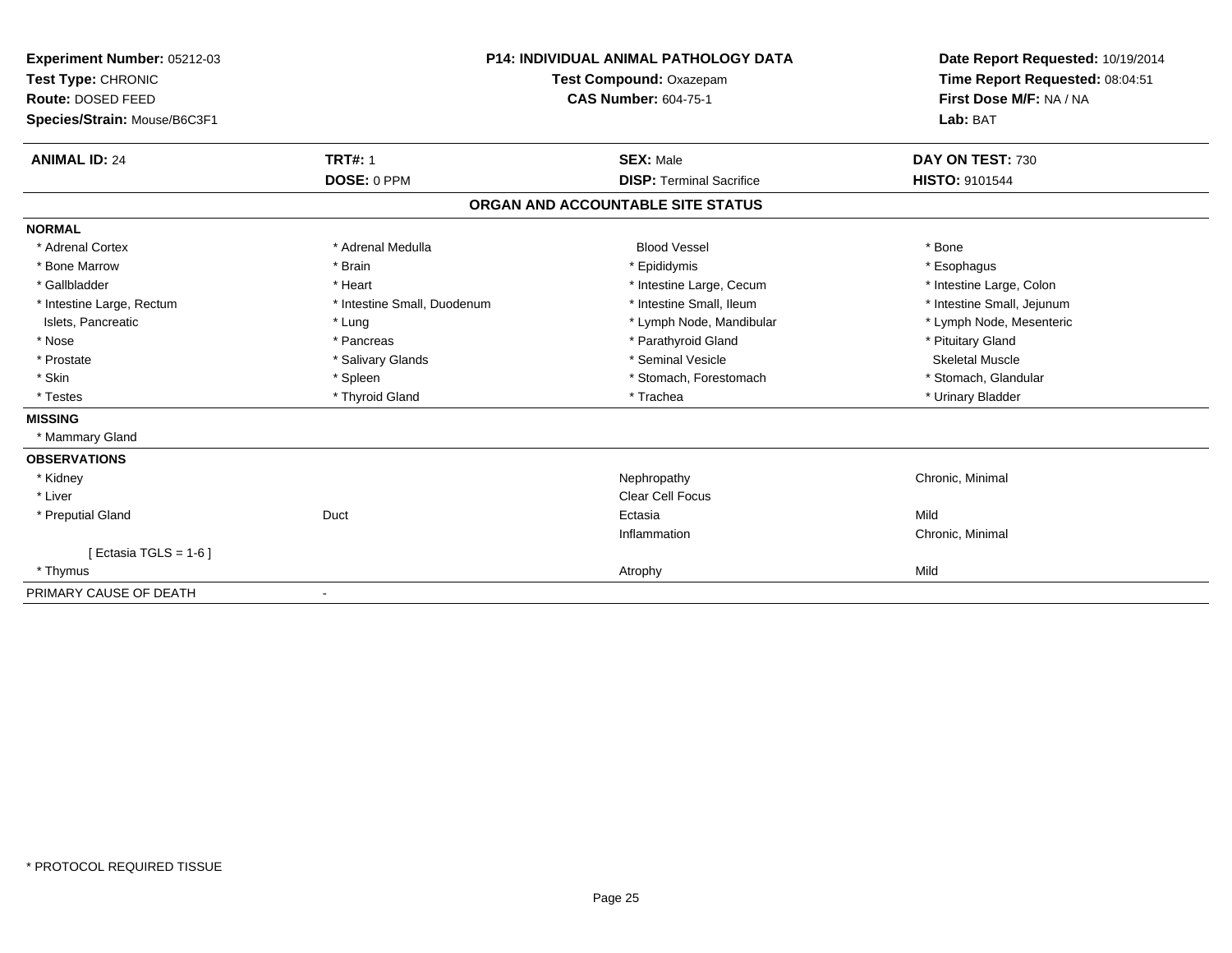| Experiment Number: 05212-03<br>Test Type: CHRONIC<br>Route: DOSED FEED<br>Species/Strain: Mouse/B6C3F1 |                             | <b>P14: INDIVIDUAL ANIMAL PATHOLOGY DATA</b><br>Test Compound: Oxazepam<br><b>CAS Number: 604-75-1</b> | Date Report Requested: 10/19/2014<br>Time Report Requested: 08:04:51<br>First Dose M/F: NA / NA<br>Lab: BAT |  |
|--------------------------------------------------------------------------------------------------------|-----------------------------|--------------------------------------------------------------------------------------------------------|-------------------------------------------------------------------------------------------------------------|--|
| <b>ANIMAL ID: 25</b>                                                                                   | <b>TRT#: 1</b>              | <b>SEX: Male</b>                                                                                       | DAY ON TEST: 460                                                                                            |  |
|                                                                                                        | DOSE: 0 PPM                 | <b>DISP:</b> Scheduled Sacrifice                                                                       | <b>HISTO: 9101545</b>                                                                                       |  |
|                                                                                                        |                             | ORGAN AND ACCOUNTABLE SITE STATUS                                                                      |                                                                                                             |  |
| <b>NORMAL</b>                                                                                          |                             |                                                                                                        |                                                                                                             |  |
| * Adrenal Cortex                                                                                       | * Adrenal Medulla           | <b>Blood Vessel</b>                                                                                    | * Bone                                                                                                      |  |
| * Bone Marrow                                                                                          | * Brain                     | * Epididymis                                                                                           | * Esophagus                                                                                                 |  |
| * Gallbladder                                                                                          | * Heart                     | * Intestine Large, Cecum                                                                               | * Intestine Large, Colon                                                                                    |  |
| * Intestine Large, Rectum                                                                              | * Intestine Small, Duodenum | * Intestine Small, Ileum                                                                               | * Intestine Small, Jejunum                                                                                  |  |
| Islets, Pancreatic                                                                                     | * Lung                      | * Lymph Node, Mandibular                                                                               | * Lymph Node, Mesenteric                                                                                    |  |
| * Nose                                                                                                 | * Pancreas                  | * Parathyroid Gland                                                                                    | * Pituitary Gland                                                                                           |  |
| * Prostate                                                                                             | * Salivary Glands           | * Seminal Vesicle                                                                                      | <b>Skeletal Muscle</b>                                                                                      |  |
| * Skin                                                                                                 | * Spleen                    | * Stomach, Forestomach                                                                                 | * Stomach, Glandular                                                                                        |  |
| * Testes                                                                                               | * Thymus                    | * Thyroid Gland                                                                                        | * Trachea                                                                                                   |  |
| * Urinary Bladder                                                                                      |                             |                                                                                                        |                                                                                                             |  |
| <b>MISSING</b>                                                                                         |                             |                                                                                                        |                                                                                                             |  |
| * Mammary Gland                                                                                        |                             |                                                                                                        |                                                                                                             |  |
| <b>OBSERVATIONS</b>                                                                                    |                             |                                                                                                        |                                                                                                             |  |
| * Kidney                                                                                               |                             | Nephropathy                                                                                            | Chronic, Mild                                                                                               |  |
| * Liver                                                                                                |                             | Vacuolization Cytoplasmic                                                                              | Minimal                                                                                                     |  |
| * Preputial Gland                                                                                      | Duct                        | Ectasia                                                                                                | Moderate                                                                                                    |  |
| [ Ectasia TGLS = $1-6$ ]                                                                               |                             |                                                                                                        |                                                                                                             |  |
| PRIMARY CAUSE OF DEATH                                                                                 | $\overline{\phantom{a}}$    |                                                                                                        |                                                                                                             |  |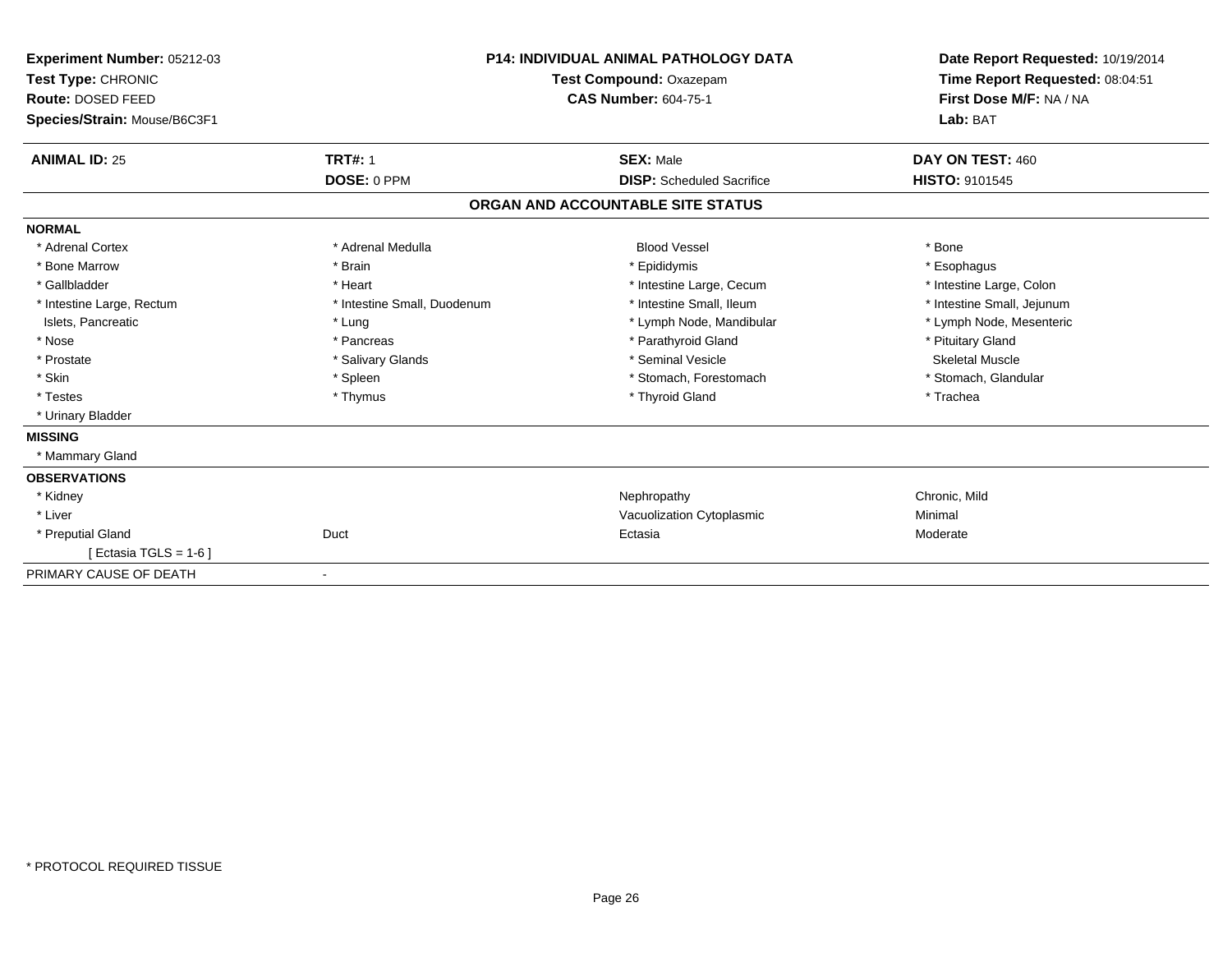| Experiment Number: 05212-03<br>Test Type: CHRONIC<br>Route: DOSED FEED<br>Species/Strain: Mouse/B6C3F1 |                             | <b>P14: INDIVIDUAL ANIMAL PATHOLOGY DATA</b><br>Test Compound: Oxazepam<br><b>CAS Number: 604-75-1</b> | Date Report Requested: 10/19/2014<br>Time Report Requested: 08:04:51<br>First Dose M/F: NA / NA<br>Lab: BAT |  |
|--------------------------------------------------------------------------------------------------------|-----------------------------|--------------------------------------------------------------------------------------------------------|-------------------------------------------------------------------------------------------------------------|--|
| <b>ANIMAL ID: 26</b>                                                                                   | <b>TRT#: 1</b>              | <b>SEX: Male</b>                                                                                       | DAY ON TEST: 729                                                                                            |  |
|                                                                                                        | DOSE: 0 PPM                 | <b>DISP: Terminal Sacrifice</b>                                                                        | <b>HISTO: 9101546</b>                                                                                       |  |
|                                                                                                        |                             | ORGAN AND ACCOUNTABLE SITE STATUS                                                                      |                                                                                                             |  |
| <b>NORMAL</b>                                                                                          |                             |                                                                                                        |                                                                                                             |  |
| * Adrenal Cortex                                                                                       | * Adrenal Medulla           | <b>Blood Vessel</b>                                                                                    | * Bone                                                                                                      |  |
| * Bone Marrow                                                                                          | * Brain                     | * Epididymis                                                                                           | * Esophagus                                                                                                 |  |
| * Gallbladder                                                                                          | * Heart                     | * Intestine Large, Cecum                                                                               | * Intestine Large, Colon                                                                                    |  |
| * Intestine Large, Rectum                                                                              | * Intestine Small, Duodenum | * Intestine Small. Ileum                                                                               | * Intestine Small, Jejunum                                                                                  |  |
| Islets, Pancreatic                                                                                     | * Liver                     | * Lymph Node, Mandibular                                                                               | * Lymph Node, Mesenteric                                                                                    |  |
| * Nose                                                                                                 | * Pancreas                  | * Parathyroid Gland                                                                                    | * Pituitary Gland                                                                                           |  |
| * Prostate                                                                                             | * Salivary Glands           | * Seminal Vesicle                                                                                      | <b>Skeletal Muscle</b>                                                                                      |  |
| * Skin                                                                                                 | * Spleen                    | * Stomach, Forestomach                                                                                 | * Stomach, Glandular                                                                                        |  |
| * Testes                                                                                               | * Thyroid Gland             | * Trachea                                                                                              | * Urinary Bladder                                                                                           |  |
| <b>MISSING</b>                                                                                         |                             |                                                                                                        |                                                                                                             |  |
| * Mammary Gland                                                                                        |                             |                                                                                                        |                                                                                                             |  |
| <b>OBSERVATIONS</b>                                                                                    |                             |                                                                                                        |                                                                                                             |  |
| * Kidney                                                                                               |                             | Nephropathy                                                                                            | Chronic, Minimal                                                                                            |  |
| * Lung                                                                                                 | Alveolar Epith              | Hyperplasia                                                                                            | Minimal                                                                                                     |  |
| * Preputial Gland                                                                                      | Duct                        | Ectasia                                                                                                | Mild                                                                                                        |  |
| [Ectasia TGLS = 1-6 ]                                                                                  |                             |                                                                                                        |                                                                                                             |  |
| * Thymus                                                                                               |                             | Atrophy                                                                                                | Mild                                                                                                        |  |
| Tooth                                                                                                  | Gingiva                     | Hyperplasia                                                                                            | Squamous, Focal, Mild                                                                                       |  |
| PRIMARY CAUSE OF DEATH                                                                                 | $\overline{\phantom{a}}$    |                                                                                                        |                                                                                                             |  |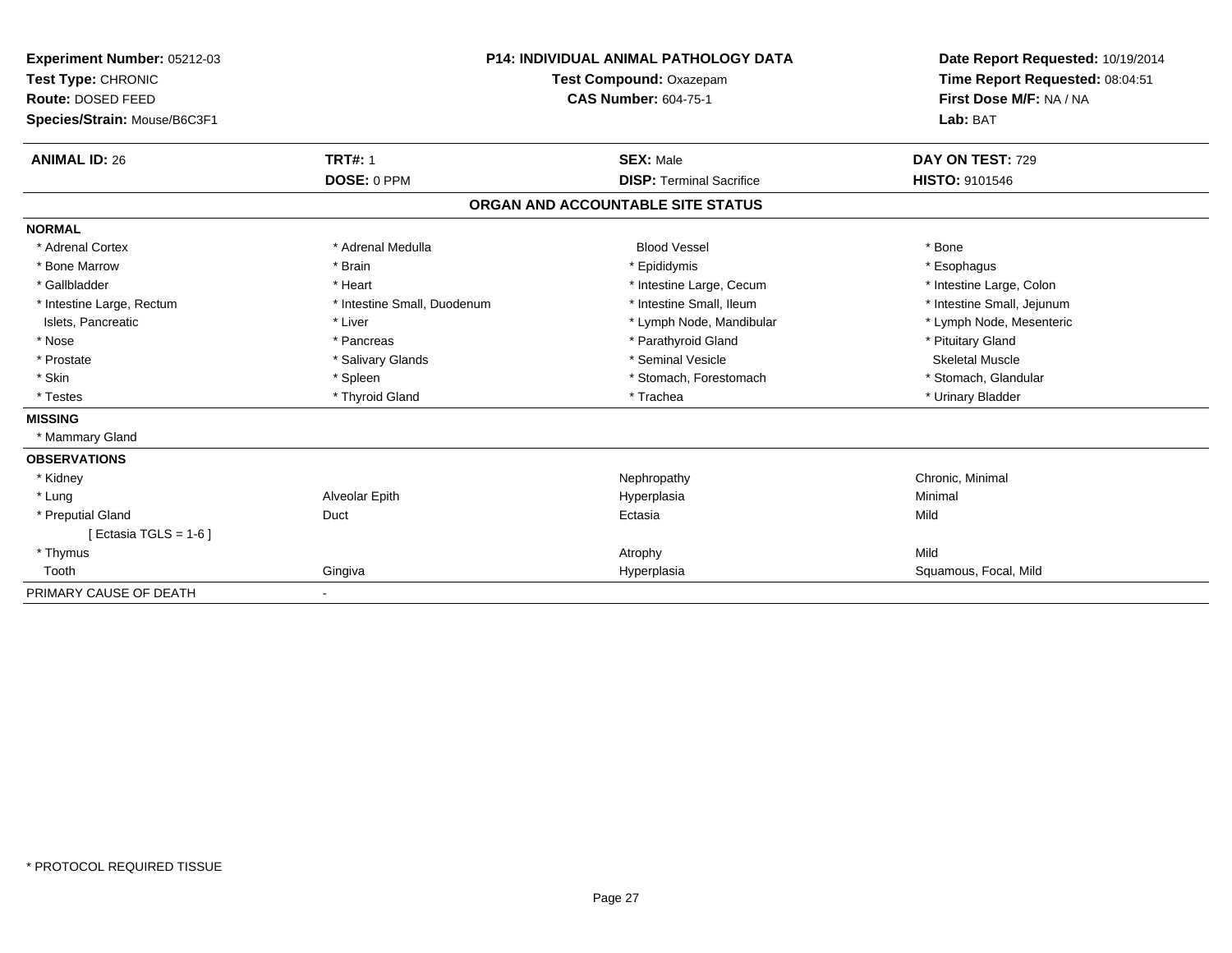| Experiment Number: 05212-03<br>Test Type: CHRONIC<br>Route: DOSED FEED<br>Species/Strain: Mouse/B6C3F1 | <b>P14: INDIVIDUAL ANIMAL PATHOLOGY DATA</b><br><b>Test Compound: Oxazepam</b><br><b>CAS Number: 604-75-1</b> |                                   | Date Report Requested: 10/19/2014<br>Time Report Requested: 08:04:51<br>First Dose M/F: NA / NA<br>Lab: BAT |
|--------------------------------------------------------------------------------------------------------|---------------------------------------------------------------------------------------------------------------|-----------------------------------|-------------------------------------------------------------------------------------------------------------|
| <b>ANIMAL ID: 27</b>                                                                                   | <b>TRT#: 1</b>                                                                                                | <b>SEX: Male</b>                  | DAY ON TEST: 730                                                                                            |
|                                                                                                        | DOSE: 0 PPM                                                                                                   | <b>DISP: Terminal Sacrifice</b>   | <b>HISTO: 9101547</b>                                                                                       |
|                                                                                                        |                                                                                                               | ORGAN AND ACCOUNTABLE SITE STATUS |                                                                                                             |
| <b>NORMAL</b>                                                                                          |                                                                                                               |                                   |                                                                                                             |
| * Adrenal Cortex                                                                                       | * Adrenal Medulla                                                                                             | <b>Blood Vessel</b>               | * Bone                                                                                                      |
| * Bone Marrow                                                                                          | * Brain                                                                                                       | * Epididymis                      | * Esophagus                                                                                                 |
| * Gallbladder                                                                                          | * Heart                                                                                                       | * Intestine Large, Cecum          | * Intestine Large, Colon                                                                                    |
| * Intestine Large, Rectum                                                                              | * Intestine Small, Duodenum                                                                                   | * Intestine Small, Ileum          | * Intestine Small, Jejunum                                                                                  |
| Islets, Pancreatic                                                                                     | * Liver                                                                                                       | * Lymph Node, Mandibular          | * Lymph Node, Mesenteric                                                                                    |
| * Nose                                                                                                 | * Pancreas                                                                                                    | * Parathyroid Gland               | * Pituitary Gland                                                                                           |
| * Prostate                                                                                             | * Salivary Glands                                                                                             | * Seminal Vesicle                 | <b>Skeletal Muscle</b>                                                                                      |
| * Skin                                                                                                 | * Spleen                                                                                                      | * Stomach, Forestomach            | * Stomach, Glandular                                                                                        |
| * Testes                                                                                               | * Thymus                                                                                                      | * Thyroid Gland                   | * Trachea                                                                                                   |
| * Urinary Bladder                                                                                      |                                                                                                               |                                   |                                                                                                             |
| <b>MISSING</b>                                                                                         |                                                                                                               |                                   |                                                                                                             |
| * Mammary Gland                                                                                        |                                                                                                               |                                   |                                                                                                             |
| <b>OBSERVATIONS</b>                                                                                    |                                                                                                               |                                   |                                                                                                             |
| * Kidney                                                                                               |                                                                                                               | Nephropathy                       | Chronic, Minimal                                                                                            |
| * Lung                                                                                                 |                                                                                                               | Alveolar/Bronchiolar Adenoma      |                                                                                                             |
| * Preputial Gland                                                                                      | Duct                                                                                                          | Ectasia                           | Mild                                                                                                        |
| PRIMARY CAUSE OF DEATH                                                                                 |                                                                                                               |                                   |                                                                                                             |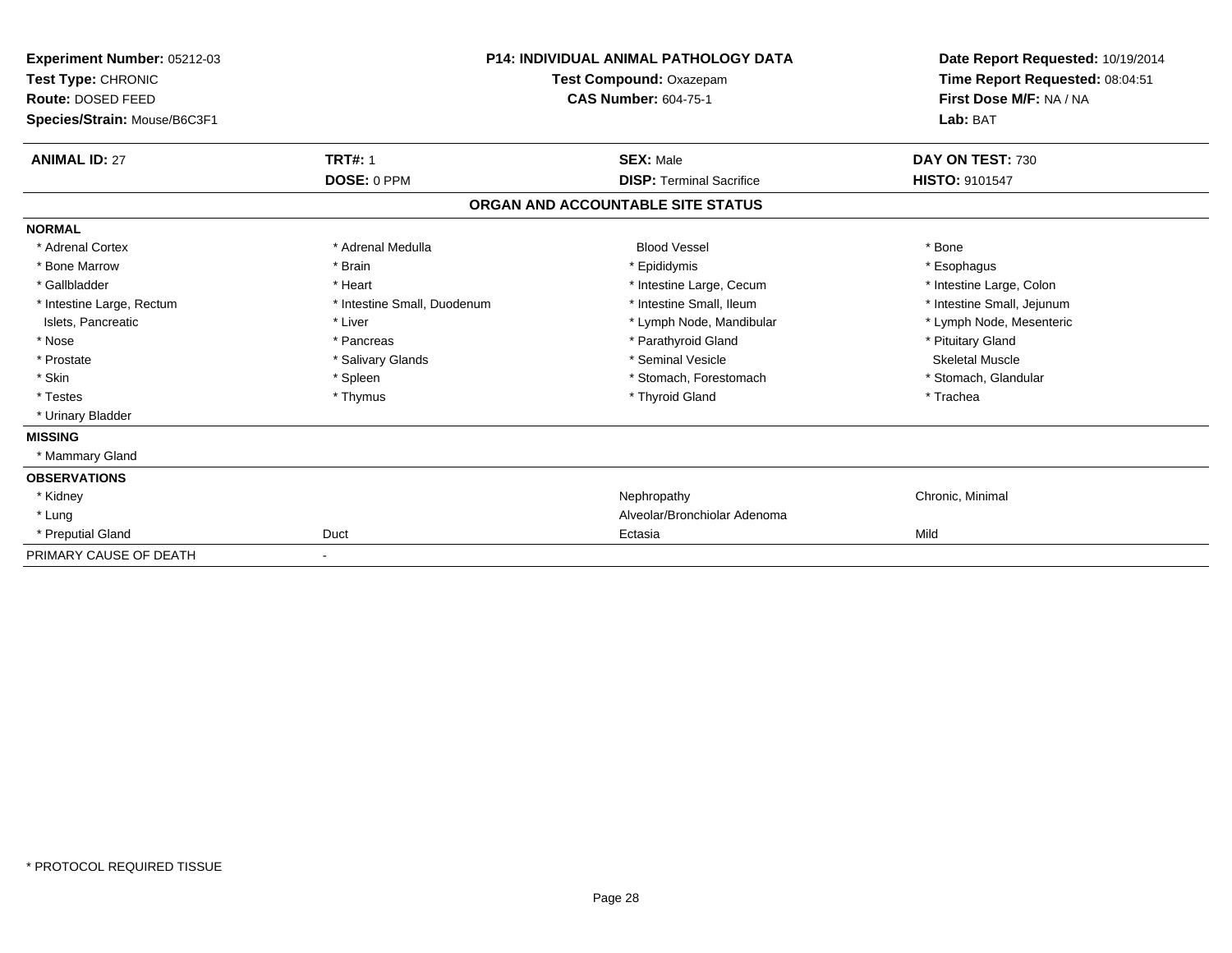| Experiment Number: 05212-03<br>Test Type: CHRONIC<br>Route: DOSED FEED<br>Species/Strain: Mouse/B6C3F1 |                          | <b>P14: INDIVIDUAL ANIMAL PATHOLOGY DATA</b><br>Test Compound: Oxazepam<br><b>CAS Number: 604-75-1</b> | Date Report Requested: 10/19/2014<br>Time Report Requested: 08:04:51<br>First Dose M/F: NA / NA<br>Lab: BAT |
|--------------------------------------------------------------------------------------------------------|--------------------------|--------------------------------------------------------------------------------------------------------|-------------------------------------------------------------------------------------------------------------|
| <b>ANIMAL ID: 28</b>                                                                                   | <b>TRT#: 1</b>           | <b>SEX: Male</b>                                                                                       | DAY ON TEST: 729                                                                                            |
|                                                                                                        | DOSE: 0 PPM              | <b>DISP: Terminal Sacrifice</b>                                                                        | <b>HISTO: 9101548</b>                                                                                       |
|                                                                                                        |                          | ORGAN AND ACCOUNTABLE SITE STATUS                                                                      |                                                                                                             |
| <b>NORMAL</b>                                                                                          |                          |                                                                                                        |                                                                                                             |
| * Adrenal Medulla                                                                                      | <b>Blood Vessel</b>      | * Bone                                                                                                 | * Bone Marrow                                                                                               |
| * Brain                                                                                                | * Epididymis             | * Esophagus                                                                                            | * Gallbladder                                                                                               |
| * Heart                                                                                                | * Intestine Large, Cecum | * Intestine Large, Colon                                                                               | * Intestine Large, Rectum                                                                                   |
| * Intestine Small, Duodenum                                                                            | * Intestine Small, Ileum | * Intestine Small, Jejunum                                                                             | Islets, Pancreatic                                                                                          |
| * Liver                                                                                                | * Lung                   | * Lymph Node, Mandibular                                                                               | * Lymph Node, Mesenteric                                                                                    |
| * Nose                                                                                                 | * Pancreas               | * Parathyroid Gland                                                                                    | * Pituitary Gland                                                                                           |
| * Prostate                                                                                             | * Salivary Glands        | * Seminal Vesicle                                                                                      | <b>Skeletal Muscle</b>                                                                                      |
| * Skin                                                                                                 | * Spleen                 | * Stomach, Forestomach                                                                                 | * Stomach, Glandular                                                                                        |
| * Testes                                                                                               | * Thyroid Gland          | * Trachea                                                                                              | * Urinary Bladder                                                                                           |
| <b>MISSING</b>                                                                                         |                          |                                                                                                        |                                                                                                             |
| * Mammary Gland                                                                                        |                          |                                                                                                        |                                                                                                             |
| <b>OBSERVATIONS</b>                                                                                    |                          |                                                                                                        |                                                                                                             |
| * Adrenal Cortex                                                                                       |                          | Hypertrophy                                                                                            | Minimal                                                                                                     |
| * Kidney                                                                                               |                          | Nephropathy                                                                                            | Chronic, Minimal                                                                                            |
| * Preputial Gland                                                                                      | Duct                     | Ectasia                                                                                                | Mild                                                                                                        |
| [ Ectasia TGLS = $1-6$ ]                                                                               |                          |                                                                                                        |                                                                                                             |
| * Thymus                                                                                               |                          | Atrophy                                                                                                | Mild                                                                                                        |
| PRIMARY CAUSE OF DEATH                                                                                 |                          |                                                                                                        |                                                                                                             |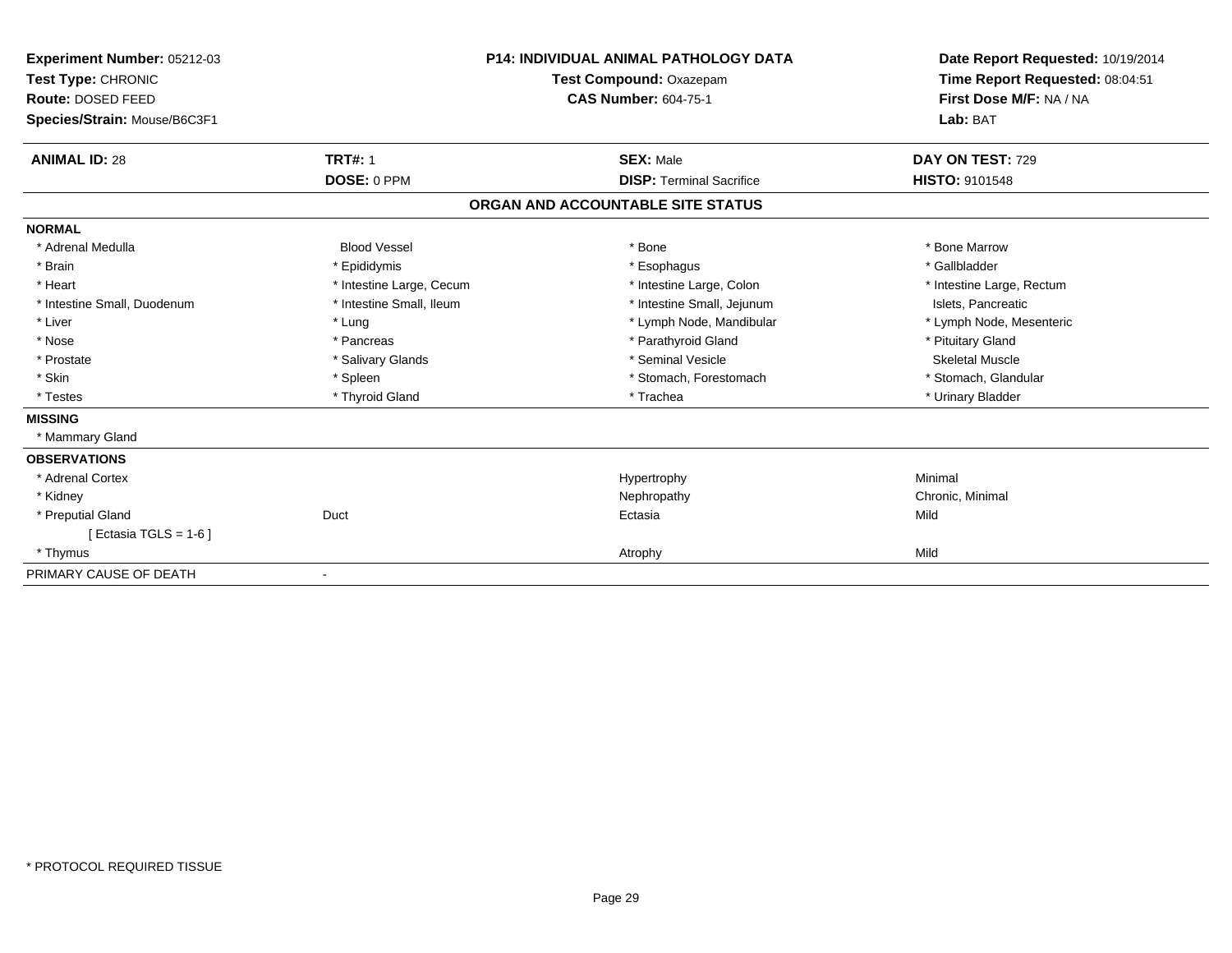| <b>Experiment Number: 05212-03</b><br>Test Type: CHRONIC<br><b>Route: DOSED FEED</b><br>Species/Strain: Mouse/B6C3F1 |                             | <b>P14: INDIVIDUAL ANIMAL PATHOLOGY DATA</b><br>Test Compound: Oxazepam<br><b>CAS Number: 604-75-1</b> | Date Report Requested: 10/19/2014<br>Time Report Requested: 08:04:51<br>First Dose M/F: NA / NA<br>Lab: BAT |
|----------------------------------------------------------------------------------------------------------------------|-----------------------------|--------------------------------------------------------------------------------------------------------|-------------------------------------------------------------------------------------------------------------|
| <b>ANIMAL ID: 29</b>                                                                                                 | <b>TRT#: 1</b>              | <b>SEX: Male</b>                                                                                       | DAY ON TEST: 460                                                                                            |
|                                                                                                                      | DOSE: 0 PPM                 | <b>DISP:</b> Scheduled Sacrifice                                                                       | <b>HISTO: 9101549</b>                                                                                       |
|                                                                                                                      |                             | ORGAN AND ACCOUNTABLE SITE STATUS                                                                      |                                                                                                             |
| <b>NORMAL</b>                                                                                                        |                             |                                                                                                        |                                                                                                             |
| * Adrenal Cortex                                                                                                     | * Adrenal Medulla           | <b>Blood Vessel</b>                                                                                    | * Bone                                                                                                      |
| * Bone Marrow                                                                                                        | * Brain                     | * Epididymis                                                                                           | * Esophagus                                                                                                 |
| * Gallbladder                                                                                                        | * Heart                     | * Intestine Large, Cecum                                                                               | * Intestine Large, Colon                                                                                    |
| * Intestine Large, Rectum                                                                                            | * Intestine Small, Duodenum | * Intestine Small, Ileum                                                                               | * Intestine Small, Jejunum                                                                                  |
| Islets, Pancreatic                                                                                                   | * Lymph Node, Mandibular    | * Lymph Node, Mesenteric                                                                               | * Nose                                                                                                      |
| * Pancreas                                                                                                           | * Parathyroid Gland         | * Pituitary Gland                                                                                      | * Prostate                                                                                                  |
| * Salivary Glands                                                                                                    | * Seminal Vesicle           | <b>Skeletal Muscle</b>                                                                                 | * Skin                                                                                                      |
| * Spleen                                                                                                             | * Stomach, Forestomach      | * Stomach, Glandular                                                                                   | * Testes                                                                                                    |
| * Thyroid Gland                                                                                                      | * Trachea                   | * Urinary Bladder                                                                                      |                                                                                                             |
| <b>MISSING</b>                                                                                                       |                             |                                                                                                        |                                                                                                             |
| * Mammary Gland                                                                                                      | * Thymus                    |                                                                                                        |                                                                                                             |
| <b>OBSERVATIONS</b>                                                                                                  |                             |                                                                                                        |                                                                                                             |
| * Kidney                                                                                                             |                             | Nephropathy                                                                                            | Chronic, Minimal                                                                                            |
| * Liver                                                                                                              |                             | Vacuolization Cytoplasmic                                                                              | Minimal                                                                                                     |
| * Lung                                                                                                               |                             | Alveolar/Bronchiolar Adenoma                                                                           |                                                                                                             |
| * Preputial Gland                                                                                                    |                             | Inflammation                                                                                           | Chronic, Mild                                                                                               |
| PRIMARY CAUSE OF DEATH                                                                                               |                             |                                                                                                        |                                                                                                             |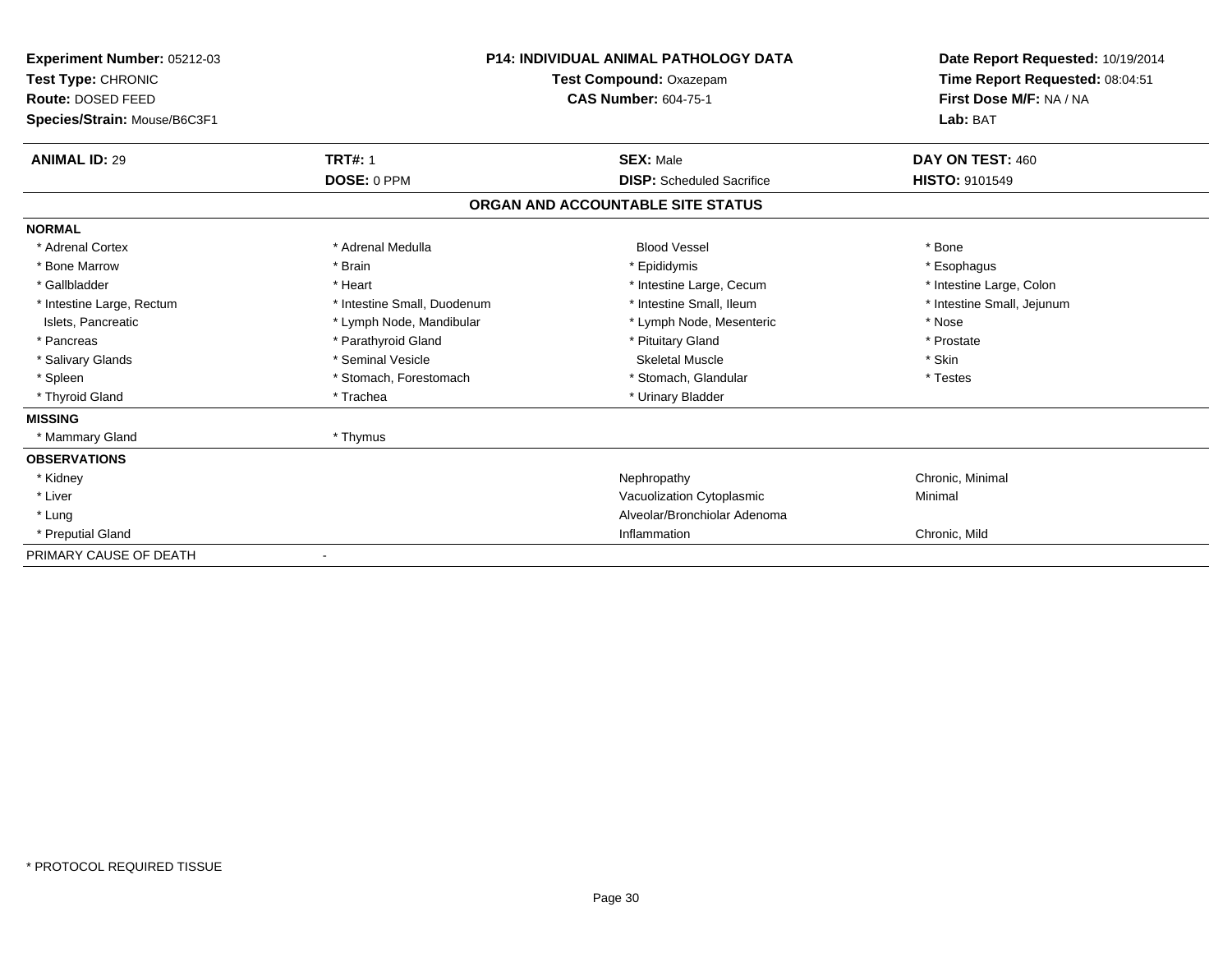| Experiment Number: 05212-03<br>Test Type: CHRONIC<br>Route: DOSED FEED<br>Species/Strain: Mouse/B6C3F1 |                             | <b>P14: INDIVIDUAL ANIMAL PATHOLOGY DATA</b><br><b>Test Compound: Oxazepam</b><br><b>CAS Number: 604-75-1</b> | Date Report Requested: 10/19/2014<br>Time Report Requested: 08:04:51<br>First Dose M/F: NA / NA<br>Lab: BAT |  |
|--------------------------------------------------------------------------------------------------------|-----------------------------|---------------------------------------------------------------------------------------------------------------|-------------------------------------------------------------------------------------------------------------|--|
| <b>ANIMAL ID: 30</b>                                                                                   | <b>TRT#: 1</b>              | <b>SEX: Male</b>                                                                                              | DAY ON TEST: 729                                                                                            |  |
|                                                                                                        | DOSE: 0 PPM                 | <b>DISP: Terminal Sacrifice</b>                                                                               | <b>HISTO: 9101550</b>                                                                                       |  |
|                                                                                                        |                             | ORGAN AND ACCOUNTABLE SITE STATUS                                                                             |                                                                                                             |  |
| <b>NORMAL</b>                                                                                          |                             |                                                                                                               |                                                                                                             |  |
| * Adrenal Cortex                                                                                       | * Adrenal Medulla           | <b>Blood Vessel</b>                                                                                           | * Bone                                                                                                      |  |
| * Bone Marrow                                                                                          | * Brain                     | * Epididymis                                                                                                  | * Esophagus                                                                                                 |  |
| * Gallbladder                                                                                          | * Heart                     | * Intestine Large, Cecum                                                                                      | * Intestine Large, Colon                                                                                    |  |
| * Intestine Large, Rectum                                                                              | * Intestine Small, Duodenum | * Intestine Small, Ileum                                                                                      | * Intestine Small, Jejunum                                                                                  |  |
| Islets, Pancreatic                                                                                     | * Liver                     | * Lung                                                                                                        | * Lymph Node, Mandibular                                                                                    |  |
| * Lymph Node, Mesenteric                                                                               | * Nose                      | * Pancreas                                                                                                    | * Parathyroid Gland                                                                                         |  |
| * Pituitary Gland                                                                                      | * Prostate                  | * Salivary Glands                                                                                             | * Seminal Vesicle                                                                                           |  |
| <b>Skeletal Muscle</b>                                                                                 | * Skin                      | * Spleen                                                                                                      | * Stomach, Forestomach                                                                                      |  |
| * Stomach, Glandular                                                                                   | * Testes                    | * Thyroid Gland                                                                                               | * Trachea                                                                                                   |  |
| * Urinary Bladder                                                                                      |                             |                                                                                                               |                                                                                                             |  |
| <b>MISSING</b>                                                                                         |                             |                                                                                                               |                                                                                                             |  |
| * Mammary Gland                                                                                        |                             |                                                                                                               |                                                                                                             |  |
| <b>OBSERVATIONS</b>                                                                                    |                             |                                                                                                               |                                                                                                             |  |
| * Kidney                                                                                               |                             | Nephropathy                                                                                                   | Chronic, Minimal                                                                                            |  |
| * Preputial Gland                                                                                      | Duct                        | Ectasia                                                                                                       | Mild                                                                                                        |  |
|                                                                                                        |                             | Inflammation                                                                                                  | Chronic, Minimal                                                                                            |  |
| [ Ectasia TGLS = $1-6$ ]                                                                               |                             |                                                                                                               |                                                                                                             |  |
| * Thymus                                                                                               |                             | Atrophy                                                                                                       | Mild                                                                                                        |  |
| PRIMARY CAUSE OF DEATH                                                                                 |                             |                                                                                                               |                                                                                                             |  |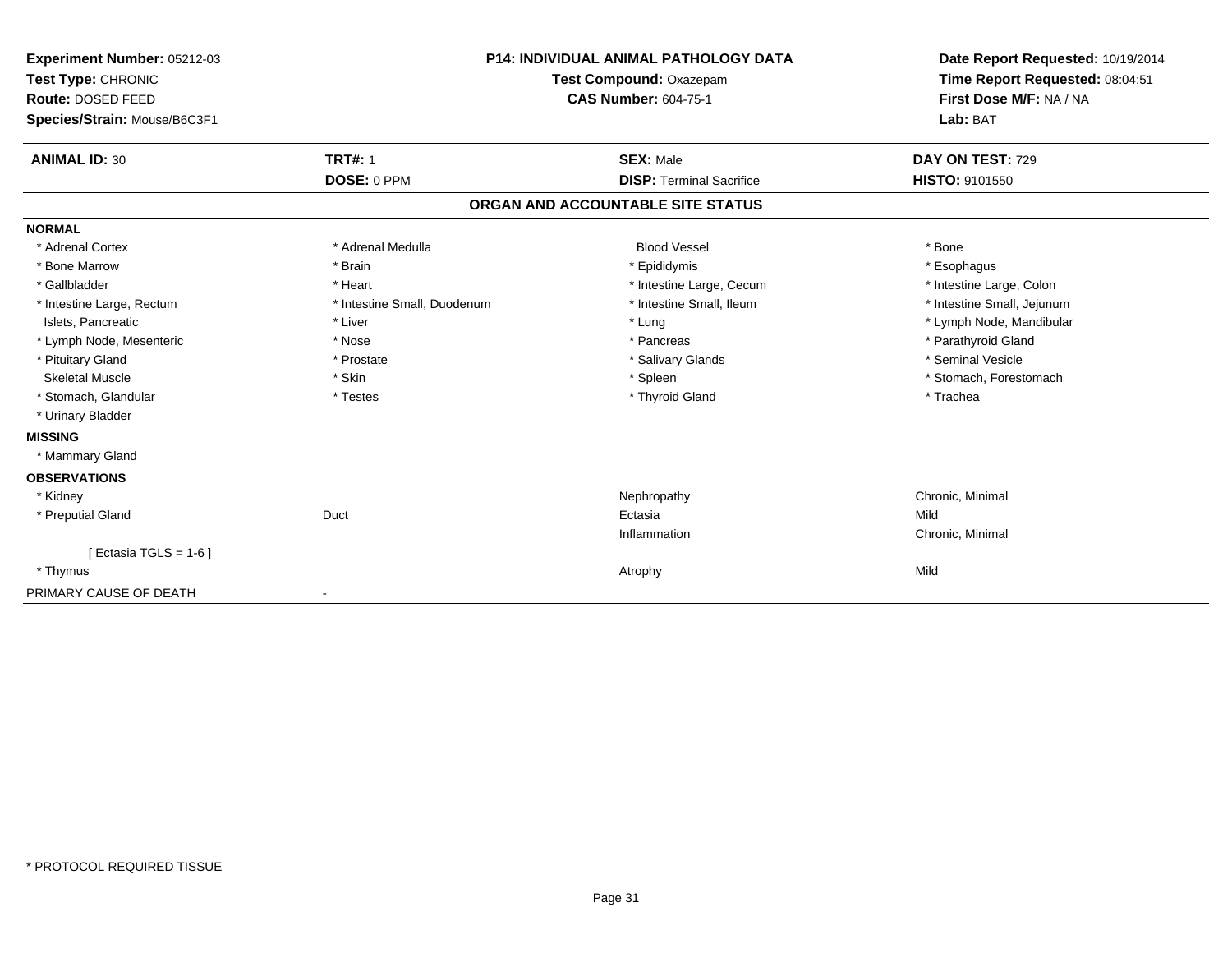| <b>Experiment Number: 05212-03</b><br>Test Type: CHRONIC<br><b>Route: DOSED FEED</b><br>Species/Strain: Mouse/B6C3F1 | <b>P14: INDIVIDUAL ANIMAL PATHOLOGY DATA</b><br>Test Compound: Oxazepam<br><b>CAS Number: 604-75-1</b> |                                   | Date Report Requested: 10/19/2014<br>Time Report Requested: 08:04:51<br>First Dose M/F: NA / NA<br>Lab: BAT |
|----------------------------------------------------------------------------------------------------------------------|--------------------------------------------------------------------------------------------------------|-----------------------------------|-------------------------------------------------------------------------------------------------------------|
| <b>ANIMAL ID: 31</b>                                                                                                 | <b>TRT#: 1</b>                                                                                         | <b>SEX: Male</b>                  | DAY ON TEST: 460                                                                                            |
|                                                                                                                      | DOSE: 0 PPM                                                                                            | <b>DISP:</b> Scheduled Sacrifice  | <b>HISTO: 9101551</b>                                                                                       |
|                                                                                                                      |                                                                                                        | ORGAN AND ACCOUNTABLE SITE STATUS |                                                                                                             |
| <b>NORMAL</b>                                                                                                        |                                                                                                        |                                   |                                                                                                             |
| * Adrenal Cortex                                                                                                     | * Adrenal Medulla                                                                                      | <b>Blood Vessel</b>               | * Bone                                                                                                      |
| * Bone Marrow                                                                                                        | * Brain                                                                                                | * Epididymis                      | * Esophagus                                                                                                 |
| * Gallbladder                                                                                                        | * Heart                                                                                                | * Intestine Large, Cecum          | * Intestine Large, Colon                                                                                    |
| * Intestine Large, Rectum                                                                                            | * Intestine Small, Duodenum                                                                            | * Intestine Small. Ileum          | * Intestine Small, Jejunum                                                                                  |
| Islets, Pancreatic                                                                                                   | * Lung                                                                                                 | * Lymph Node, Mandibular          | * Lymph Node, Mesenteric                                                                                    |
| * Nose                                                                                                               | * Pancreas                                                                                             | * Parathyroid Gland               | * Pituitary Gland                                                                                           |
| * Preputial Gland                                                                                                    | * Prostate                                                                                             | * Salivary Glands                 | * Seminal Vesicle                                                                                           |
| <b>Skeletal Muscle</b>                                                                                               | * Skin                                                                                                 | * Spleen                          | * Stomach, Forestomach                                                                                      |
| * Stomach, Glandular                                                                                                 | * Testes                                                                                               | * Thymus                          | * Thyroid Gland                                                                                             |
| * Trachea                                                                                                            | * Urinary Bladder                                                                                      |                                   |                                                                                                             |
| <b>MISSING</b>                                                                                                       |                                                                                                        |                                   |                                                                                                             |
| * Mammary Gland                                                                                                      |                                                                                                        |                                   |                                                                                                             |
| <b>OBSERVATIONS</b>                                                                                                  |                                                                                                        |                                   |                                                                                                             |
| * Kidney                                                                                                             |                                                                                                        | Nephropathy                       | Chronic, Mild                                                                                               |
| * Liver                                                                                                              |                                                                                                        | Vacuolization Cytoplasmic         | Minimal                                                                                                     |
| PRIMARY CAUSE OF DEATH                                                                                               |                                                                                                        |                                   |                                                                                                             |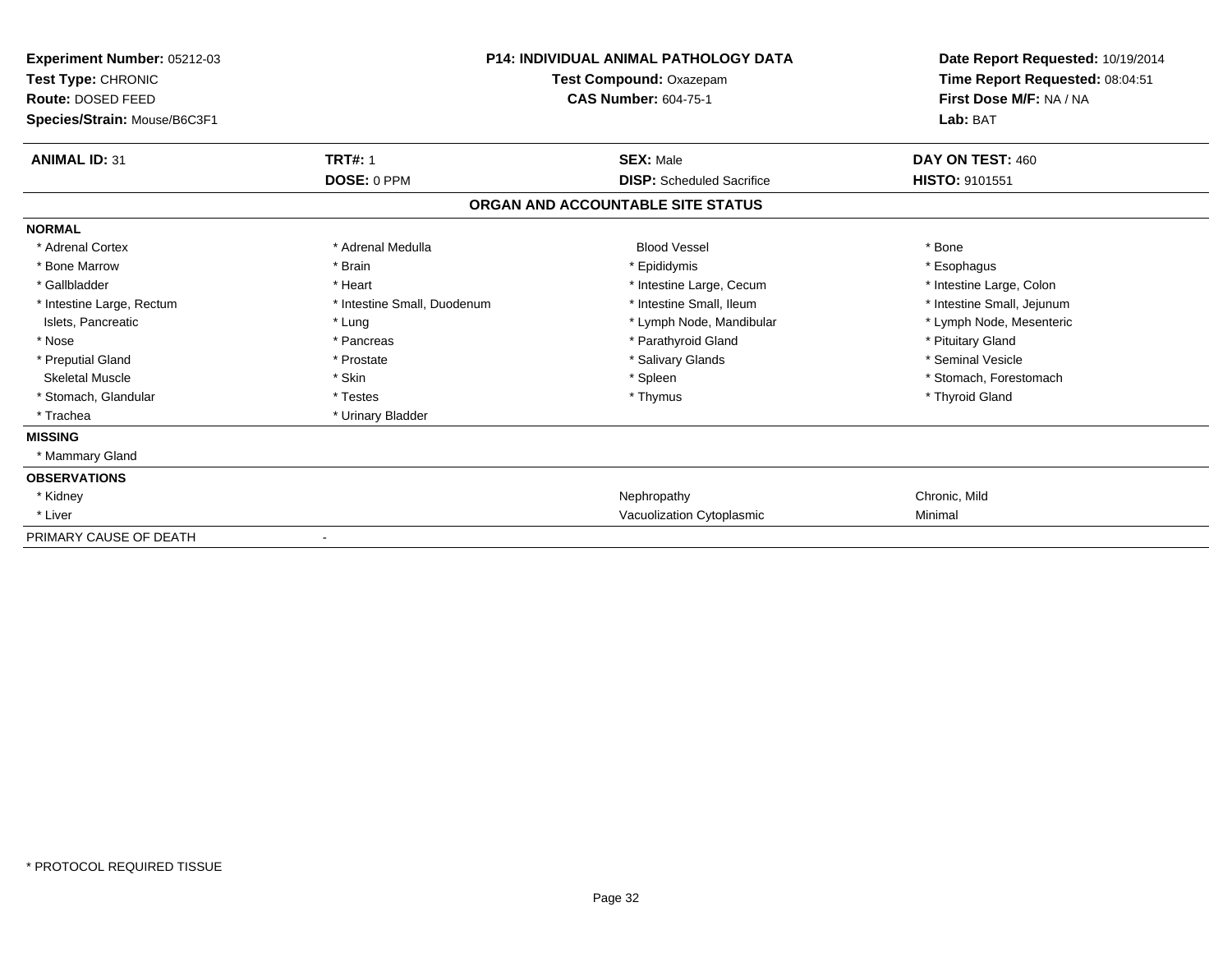| Experiment Number: 05212-03<br>Test Type: CHRONIC<br>Route: DOSED FEED<br>Species/Strain: Mouse/B6C3F1 |                             | <b>P14: INDIVIDUAL ANIMAL PATHOLOGY DATA</b><br>Test Compound: Oxazepam<br><b>CAS Number: 604-75-1</b> | Date Report Requested: 10/19/2014<br>Time Report Requested: 08:04:51<br>First Dose M/F: NA / NA<br>Lab: BAT |
|--------------------------------------------------------------------------------------------------------|-----------------------------|--------------------------------------------------------------------------------------------------------|-------------------------------------------------------------------------------------------------------------|
| <b>ANIMAL ID: 32</b>                                                                                   | <b>TRT#: 1</b>              | <b>SEX: Male</b>                                                                                       | DAY ON TEST: 729                                                                                            |
|                                                                                                        | DOSE: 0 PPM                 | <b>DISP: Terminal Sacrifice</b>                                                                        | HISTO: 9101552                                                                                              |
|                                                                                                        |                             | ORGAN AND ACCOUNTABLE SITE STATUS                                                                      |                                                                                                             |
| <b>NORMAL</b>                                                                                          |                             |                                                                                                        |                                                                                                             |
| * Adrenal Cortex                                                                                       | * Adrenal Medulla           | <b>Blood Vessel</b>                                                                                    | * Bone                                                                                                      |
| * Bone Marrow                                                                                          | * Brain                     | * Epididymis                                                                                           | * Esophagus                                                                                                 |
| * Gallbladder                                                                                          | * Heart                     | * Intestine Large, Cecum                                                                               | * Intestine Large, Colon                                                                                    |
| * Intestine Large, Rectum                                                                              | * Intestine Small, Duodenum | * Intestine Small, Ileum                                                                               | Islets, Pancreatic                                                                                          |
| * Lung                                                                                                 | * Lymph Node, Mandibular    | * Nose                                                                                                 | * Pancreas                                                                                                  |
| * Parathyroid Gland                                                                                    | * Pituitary Gland           | * Prostate                                                                                             | * Salivary Glands                                                                                           |
| * Seminal Vesicle                                                                                      | <b>Skeletal Muscle</b>      | * Skin                                                                                                 | * Stomach, Forestomach                                                                                      |
| * Stomach, Glandular                                                                                   | * Testes                    | * Thyroid Gland                                                                                        | * Trachea                                                                                                   |
| * Urinary Bladder                                                                                      |                             |                                                                                                        |                                                                                                             |
| <b>MISSING</b>                                                                                         |                             |                                                                                                        |                                                                                                             |
| * Mammary Gland                                                                                        |                             |                                                                                                        |                                                                                                             |
| <b>OBSERVATIONS</b>                                                                                    |                             |                                                                                                        |                                                                                                             |
| Harderian Gland                                                                                        |                             | Adenoma                                                                                                |                                                                                                             |
| [Adenoma TGLS = $1-9$ ]                                                                                |                             |                                                                                                        |                                                                                                             |
| * Intestine Small, Jejunum                                                                             | Peyers Patch                | Lymphoma Malignant Mixed                                                                               |                                                                                                             |
| [ Lymphoma Malignant Mixed TGLS = 3-4 ]                                                                |                             |                                                                                                        |                                                                                                             |
| * Kidney                                                                                               |                             | Nephropathy                                                                                            | Chronic, Mild                                                                                               |
| * Liver                                                                                                |                             | Clear Cell Focus                                                                                       |                                                                                                             |
|                                                                                                        |                             | <b>Eosinophilic Focus</b>                                                                              |                                                                                                             |
|                                                                                                        |                             | Hepatocellular Adenoma                                                                                 |                                                                                                             |
| [Clear Cell Focus TGLS = 6-1]                                                                          |                             |                                                                                                        |                                                                                                             |
| [ Eosinophilic Focus TGLS = 5-10,8-10 ]                                                                |                             |                                                                                                        |                                                                                                             |
| [ Hepatocellular Adenoma TGLS = 4-1 ]                                                                  |                             |                                                                                                        |                                                                                                             |
| * Lymph Node, Mesenteric                                                                               |                             | Lymphoma Malignant Mixed                                                                               |                                                                                                             |
| [ Lymphoma Malignant Mixed TGLS = 7-4 ]                                                                |                             |                                                                                                        |                                                                                                             |
| * Preputial Gland                                                                                      | Duct                        | Ectasia                                                                                                | Moderate                                                                                                    |
| [ Ectasia TGLS = $2-6$ ]                                                                               |                             |                                                                                                        |                                                                                                             |
| * Spleen                                                                                               |                             | Lymphoma Malignant Mixed                                                                               |                                                                                                             |
| * Thymus                                                                                               |                             | Atrophy                                                                                                | Moderate                                                                                                    |

PRIMARY CAUSE OF DEATH-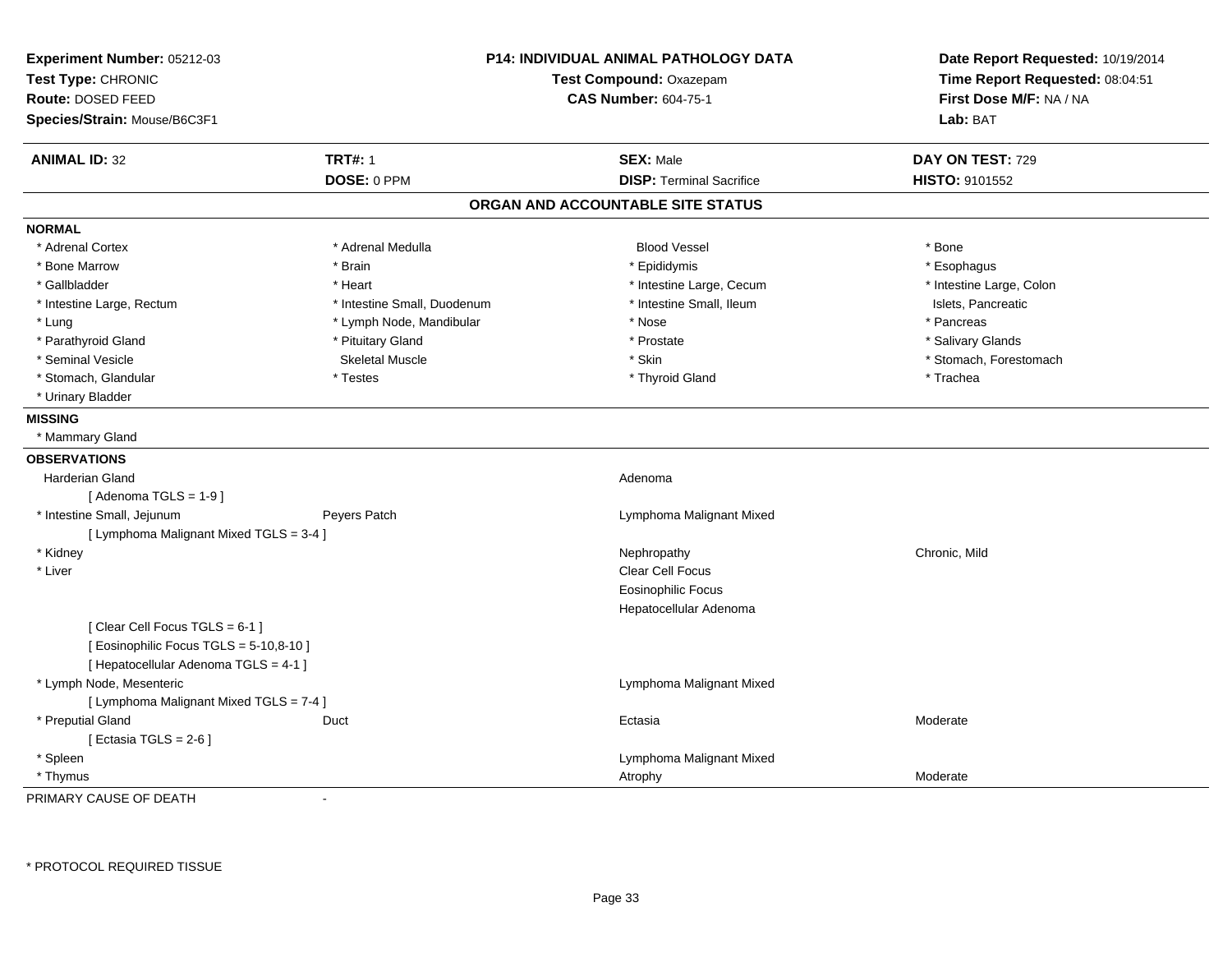| <b>Experiment Number: 05212-03</b> |                | <b>P14: INDIVIDUAL ANIMAL PATHOLOGY DATA</b> | Date Report Requested: 10/19/2014 |
|------------------------------------|----------------|----------------------------------------------|-----------------------------------|
| <b>Test Type: CHRONIC</b>          |                | <b>Test Compound: Oxazepam</b>               | Time Report Requested: 08:04:52   |
| <b>Route: DOSED FEED</b>           |                | <b>CAS Number: 604-75-1</b>                  | First Dose M/F: NA / NA           |
| Species/Strain: Mouse/B6C3F1       |                |                                              | Lab: BAT                          |
| <b>ANIMAL ID: 32</b>               | <b>TRT#: 1</b> | <b>SEX:</b> Male                             | <b>DAY ON TEST: 729</b>           |
|                                    | DOSE: 0 PPM    | <b>DISP: Terminal Sacrifice</b>              | <b>HISTO: 9101552</b>             |
|                                    |                | ORGAN AND ACCOUNTABLE SITE STATUS            |                                   |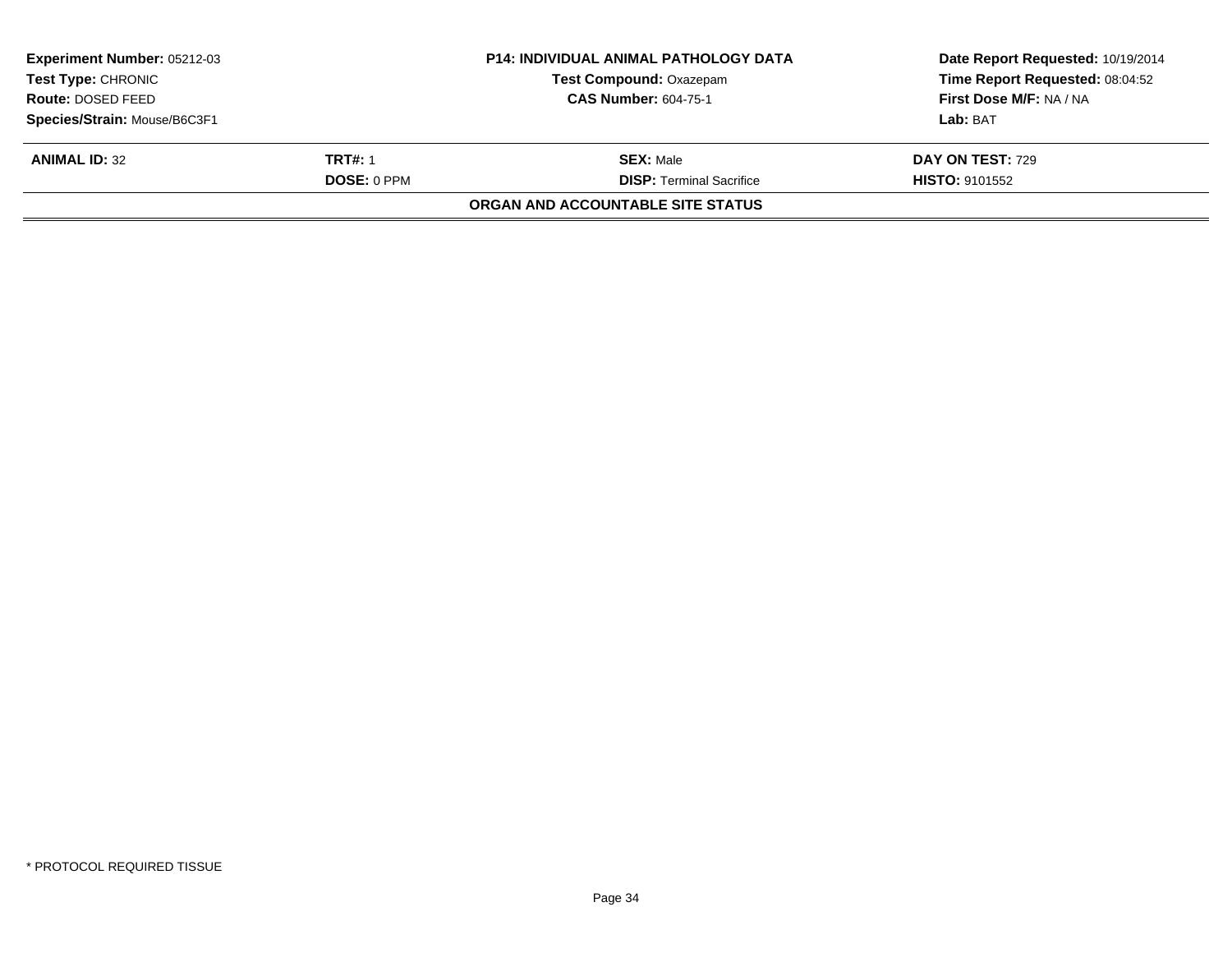| Experiment Number: 05212-03                 | <b>P14: INDIVIDUAL ANIMAL PATHOLOGY DATA</b><br>Test Compound: Oxazepam |                                   | Date Report Requested: 10/19/2014 |
|---------------------------------------------|-------------------------------------------------------------------------|-----------------------------------|-----------------------------------|
| Test Type: CHRONIC                          |                                                                         |                                   | Time Report Requested: 08:04:52   |
| <b>Route: DOSED FEED</b>                    |                                                                         | <b>CAS Number: 604-75-1</b>       | First Dose M/F: NA / NA           |
| Species/Strain: Mouse/B6C3F1                |                                                                         |                                   | Lab: BAT                          |
| <b>ANIMAL ID: 33</b>                        | <b>TRT#: 1</b>                                                          | <b>SEX: Male</b>                  | DAY ON TEST: 730                  |
|                                             | DOSE: 0 PPM                                                             | <b>DISP: Terminal Sacrifice</b>   | HISTO: 9101553                    |
|                                             |                                                                         | ORGAN AND ACCOUNTABLE SITE STATUS |                                   |
| <b>NORMAL</b>                               |                                                                         |                                   |                                   |
| * Adrenal Cortex                            | * Adrenal Medulla                                                       | <b>Blood Vessel</b>               | * Bone                            |
| * Bone Marrow                               | * Brain                                                                 | * Epididymis                      | * Esophagus                       |
| * Gallbladder                               | * Heart                                                                 | * Intestine Large, Cecum          | * Intestine Large, Colon          |
| * Intestine Large, Rectum                   | * Intestine Small, Duodenum                                             | * Intestine Small, Ileum          | * Intestine Small, Jejunum        |
| Islets, Pancreatic                          | * Lymph Node, Mandibular                                                | * Lymph Node, Mesenteric          | * Nose                            |
| * Pancreas                                  | * Parathyroid Gland                                                     | * Pituitary Gland                 | * Prostate                        |
| * Salivary Glands                           | * Seminal Vesicle                                                       | <b>Skeletal Muscle</b>            | * Skin                            |
| * Spleen                                    | * Stomach, Forestomach                                                  | * Stomach, Glandular              | * Testes                          |
| * Thyroid Gland                             | * Trachea                                                               | * Urinary Bladder                 |                                   |
| <b>MISSING</b>                              |                                                                         |                                   |                                   |
| * Mammary Gland                             | * Thymus                                                                |                                   |                                   |
| <b>OBSERVATIONS</b>                         |                                                                         |                                   |                                   |
| * Kidney                                    |                                                                         | Nephropathy                       | Chronic, Minimal                  |
| * Liver                                     |                                                                         | Hepatocellular Carcinoma          |                                   |
| [ Hepatocellular Carcinoma TGLS = 2-9 ]     |                                                                         |                                   |                                   |
| * Lung                                      |                                                                         | Alveolar/Bronchiolar Adenoma      | Multiple                          |
| [ Alveolar/Bronchiolar Adenoma TGLS = 3-2 ] |                                                                         |                                   |                                   |
| * Preputial Gland                           | Duct                                                                    | Ectasia                           | Moderate                          |
| [Ectasia TGLS = $1-6$ ]                     |                                                                         |                                   |                                   |
| PRIMARY CAUSE OF DEATH                      | $\overline{\phantom{a}}$                                                |                                   |                                   |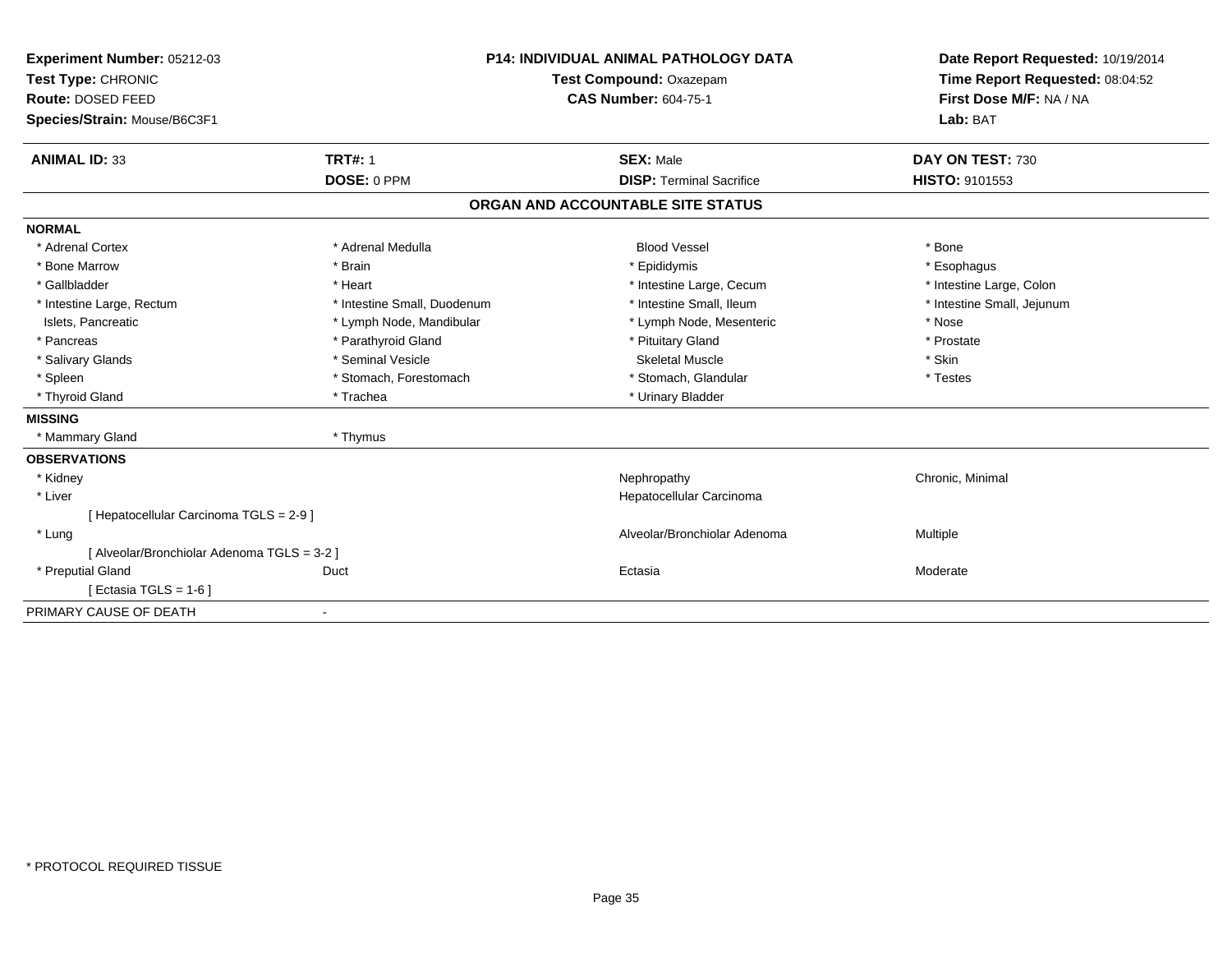| Experiment Number: 05212-03           |                          | <b>P14: INDIVIDUAL ANIMAL PATHOLOGY DATA</b> | Date Report Requested: 10/19/2014 |
|---------------------------------------|--------------------------|----------------------------------------------|-----------------------------------|
| Test Type: CHRONIC                    | Test Compound: Oxazepam  |                                              | Time Report Requested: 08:04:52   |
| Route: DOSED FEED                     |                          | <b>CAS Number: 604-75-1</b>                  | First Dose M/F: NA / NA           |
| Species/Strain: Mouse/B6C3F1          |                          |                                              | Lab: BAT                          |
|                                       |                          |                                              |                                   |
| <b>ANIMAL ID: 34</b>                  | <b>TRT#: 1</b>           | <b>SEX: Male</b>                             | DAY ON TEST: 729                  |
|                                       | DOSE: 0 PPM              | <b>DISP: Terminal Sacrifice</b>              | <b>HISTO: 9101554</b>             |
|                                       |                          | ORGAN AND ACCOUNTABLE SITE STATUS            |                                   |
| <b>NORMAL</b>                         |                          |                                              |                                   |
| * Adrenal Medulla                     | <b>Blood Vessel</b>      | * Bone                                       | * Bone Marrow                     |
| * Brain                               | * Epididymis             | * Esophagus                                  | * Gallbladder                     |
| * Heart                               | * Intestine Large, Cecum | * Intestine Large, Colon                     | * Intestine Large, Rectum         |
| * Intestine Small, Duodenum           | * Intestine Small, Ileum | * Intestine Small, Jejunum                   | Islets, Pancreatic                |
| * Lung                                | * Lymph Node, Mandibular | * Lymph Node, Mesenteric                     | * Nose                            |
| * Pancreas                            | * Parathyroid Gland      | * Pituitary Gland                            | * Prostate                        |
| * Salivary Glands                     | * Seminal Vesicle        | <b>Skeletal Muscle</b>                       | * Skin                            |
| * Spleen                              | * Stomach, Forestomach   | * Stomach, Glandular                         | * Testes                          |
| * Thyroid Gland                       | * Trachea                | * Urinary Bladder                            |                                   |
| <b>MISSING</b>                        |                          |                                              |                                   |
| * Mammary Gland                       |                          |                                              |                                   |
| <b>OBSERVATIONS</b>                   |                          |                                              |                                   |
| * Adrenal Cortex                      |                          | Hypertrophy                                  | Mild                              |
| * Kidney                              |                          | Nephropathy                                  | Chronic, Minimal                  |
| * Liver                               |                          | Hepatocellular Adenoma                       |                                   |
| [ Hepatocellular Adenoma TGLS = 2-9 ] |                          |                                              |                                   |
| * Preputial Gland                     | Duct                     | Ectasia                                      | Moderate                          |
| [ Ectasia TGLS = 1-6 ]                |                          |                                              |                                   |
| * Thymus                              |                          | Atrophy                                      | Mild                              |
| PRIMARY CAUSE OF DEATH                |                          |                                              |                                   |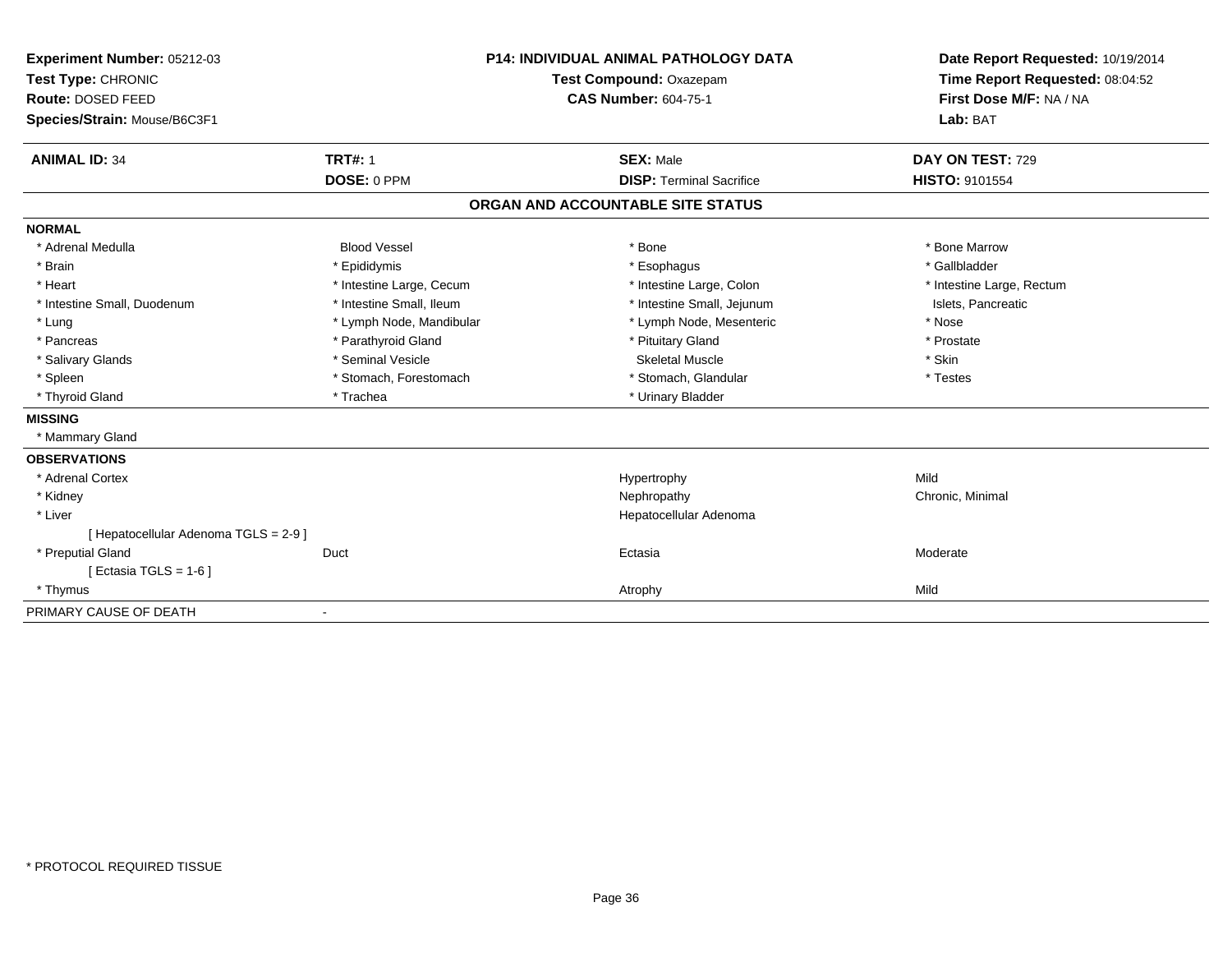| Experiment Number: 05212-03<br>Test Type: CHRONIC<br>Route: DOSED FEED<br>Species/Strain: Mouse/B6C3F1 |                          | <b>P14: INDIVIDUAL ANIMAL PATHOLOGY DATA</b><br>Test Compound: Oxazepam<br><b>CAS Number: 604-75-1</b> | Date Report Requested: 10/19/2014<br>Time Report Requested: 08:04:52<br>First Dose M/F: NA / NA<br>Lab: BAT |  |
|--------------------------------------------------------------------------------------------------------|--------------------------|--------------------------------------------------------------------------------------------------------|-------------------------------------------------------------------------------------------------------------|--|
| <b>ANIMAL ID: 35</b>                                                                                   | <b>TRT#: 1</b>           | <b>SEX: Male</b>                                                                                       | DAY ON TEST: 729                                                                                            |  |
|                                                                                                        | DOSE: 0 PPM              | <b>DISP: Terminal Sacrifice</b>                                                                        | <b>HISTO: 9101555</b>                                                                                       |  |
|                                                                                                        |                          | ORGAN AND ACCOUNTABLE SITE STATUS                                                                      |                                                                                                             |  |
| <b>NORMAL</b>                                                                                          |                          |                                                                                                        |                                                                                                             |  |
| * Adrenal Medulla                                                                                      | <b>Blood Vessel</b>      | * Bone                                                                                                 | * Bone Marrow                                                                                               |  |
| * Brain                                                                                                | * Epididymis             | * Esophagus                                                                                            | * Gallbladder                                                                                               |  |
| * Heart                                                                                                | * Intestine Large, Cecum | * Intestine Large, Colon                                                                               | * Intestine Large, Rectum                                                                                   |  |
| * Intestine Small, Duodenum                                                                            | * Intestine Small, Ileum | * Intestine Small, Jejunum                                                                             | Islets, Pancreatic                                                                                          |  |
| * Liver                                                                                                | * Lymph Node, Mandibular | * Lymph Node, Mesenteric                                                                               | * Nose                                                                                                      |  |
| * Pancreas                                                                                             | * Parathyroid Gland      | * Pituitary Gland                                                                                      | * Preputial Gland                                                                                           |  |
| * Prostate                                                                                             | * Salivary Glands        | * Seminal Vesicle                                                                                      | <b>Skeletal Muscle</b>                                                                                      |  |
| * Skin                                                                                                 | * Spleen                 | * Stomach, Forestomach                                                                                 | * Stomach, Glandular                                                                                        |  |
| * Testes                                                                                               | * Thyroid Gland          | * Trachea                                                                                              | * Urinary Bladder                                                                                           |  |
| <b>MISSING</b>                                                                                         |                          |                                                                                                        |                                                                                                             |  |
| * Mammary Gland                                                                                        | * Thymus                 |                                                                                                        |                                                                                                             |  |
| <b>OBSERVATIONS</b>                                                                                    |                          |                                                                                                        |                                                                                                             |  |
| * Adrenal Cortex                                                                                       | Capsule                  | Adenoma                                                                                                |                                                                                                             |  |
| * Kidney                                                                                               |                          | Hydronephrosis                                                                                         | Moderate                                                                                                    |  |
|                                                                                                        |                          | Nephropathy                                                                                            | Chronic, Moderate                                                                                           |  |
| [Nephropathy TGLS = 1-1]                                                                               |                          |                                                                                                        |                                                                                                             |  |
| * Lung                                                                                                 |                          | Alveolar/Bronchiolar Adenoma                                                                           |                                                                                                             |  |
| PRIMARY CAUSE OF DEATH                                                                                 |                          |                                                                                                        |                                                                                                             |  |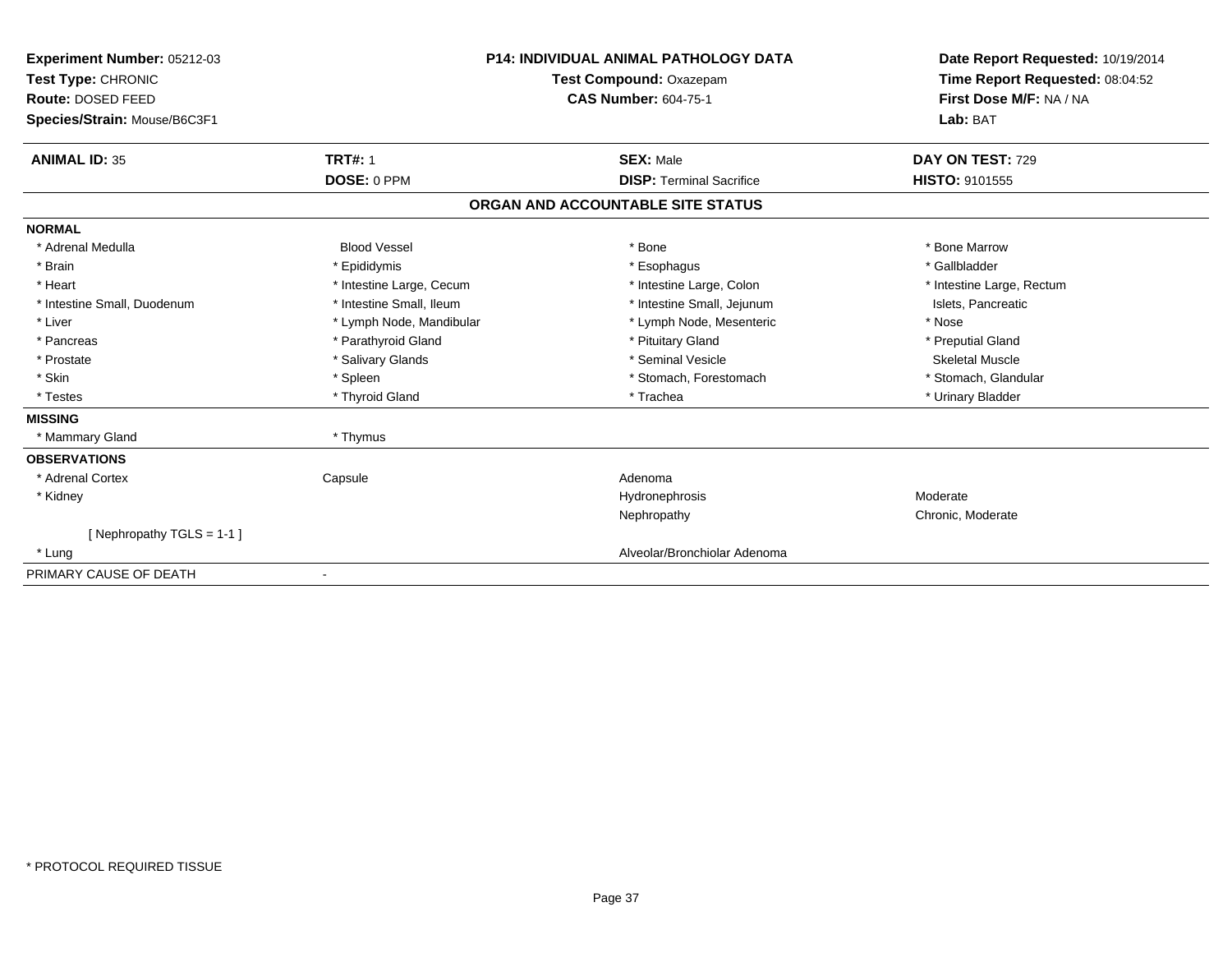| Experiment Number: 05212-03<br><b>Test Type: CHRONIC</b><br>Route: DOSED FEED<br>Species/Strain: Mouse/B6C3F1 |                             | <b>P14: INDIVIDUAL ANIMAL PATHOLOGY DATA</b><br>Test Compound: Oxazepam<br><b>CAS Number: 604-75-1</b> |                            |
|---------------------------------------------------------------------------------------------------------------|-----------------------------|--------------------------------------------------------------------------------------------------------|----------------------------|
| <b>ANIMAL ID: 36</b>                                                                                          | <b>TRT#: 1</b>              | <b>SEX: Male</b>                                                                                       | DAY ON TEST: 460           |
|                                                                                                               | DOSE: 0 PPM                 | <b>DISP:</b> Scheduled Sacrifice                                                                       | <b>HISTO: 9101556</b>      |
|                                                                                                               |                             | ORGAN AND ACCOUNTABLE SITE STATUS                                                                      |                            |
| <b>NORMAL</b>                                                                                                 |                             |                                                                                                        |                            |
| * Adrenal Cortex                                                                                              | * Adrenal Medulla           | <b>Blood Vessel</b>                                                                                    | * Bone                     |
| * Bone Marrow                                                                                                 | * Brain                     | * Epididymis                                                                                           | * Esophagus                |
| * Gallbladder                                                                                                 | * Heart                     | * Intestine Large, Cecum                                                                               | * Intestine Large, Colon   |
| * Intestine Large, Rectum                                                                                     | * Intestine Small, Duodenum | * Intestine Small, Ileum                                                                               | * Intestine Small, Jejunum |
| Islets, Pancreatic                                                                                            | * Liver                     | * Lung                                                                                                 | * Lymph Node, Mandibular   |
| * Lymph Node, Mesenteric                                                                                      | * Nose                      | * Pancreas                                                                                             | * Parathyroid Gland        |
| * Pituitary Gland                                                                                             | * Prostate                  | * Salivary Glands                                                                                      | * Seminal Vesicle          |
| <b>Skeletal Muscle</b>                                                                                        | * Skin                      | * Spleen                                                                                               | * Stomach, Forestomach     |
| * Stomach, Glandular                                                                                          | * Testes                    | * Thymus                                                                                               | * Thyroid Gland            |
| * Trachea                                                                                                     | * Urinary Bladder           |                                                                                                        |                            |
| <b>MISSING</b>                                                                                                |                             |                                                                                                        |                            |
| * Mammary Gland                                                                                               |                             |                                                                                                        |                            |
| <b>OBSERVATIONS</b>                                                                                           |                             |                                                                                                        |                            |
| * Kidney                                                                                                      |                             | Nephropathy                                                                                            | Chronic, Minimal           |
| * Preputial Gland                                                                                             | Duct                        | Ectasia                                                                                                | Mild                       |
| PRIMARY CAUSE OF DEATH                                                                                        | $\overline{\phantom{a}}$    |                                                                                                        |                            |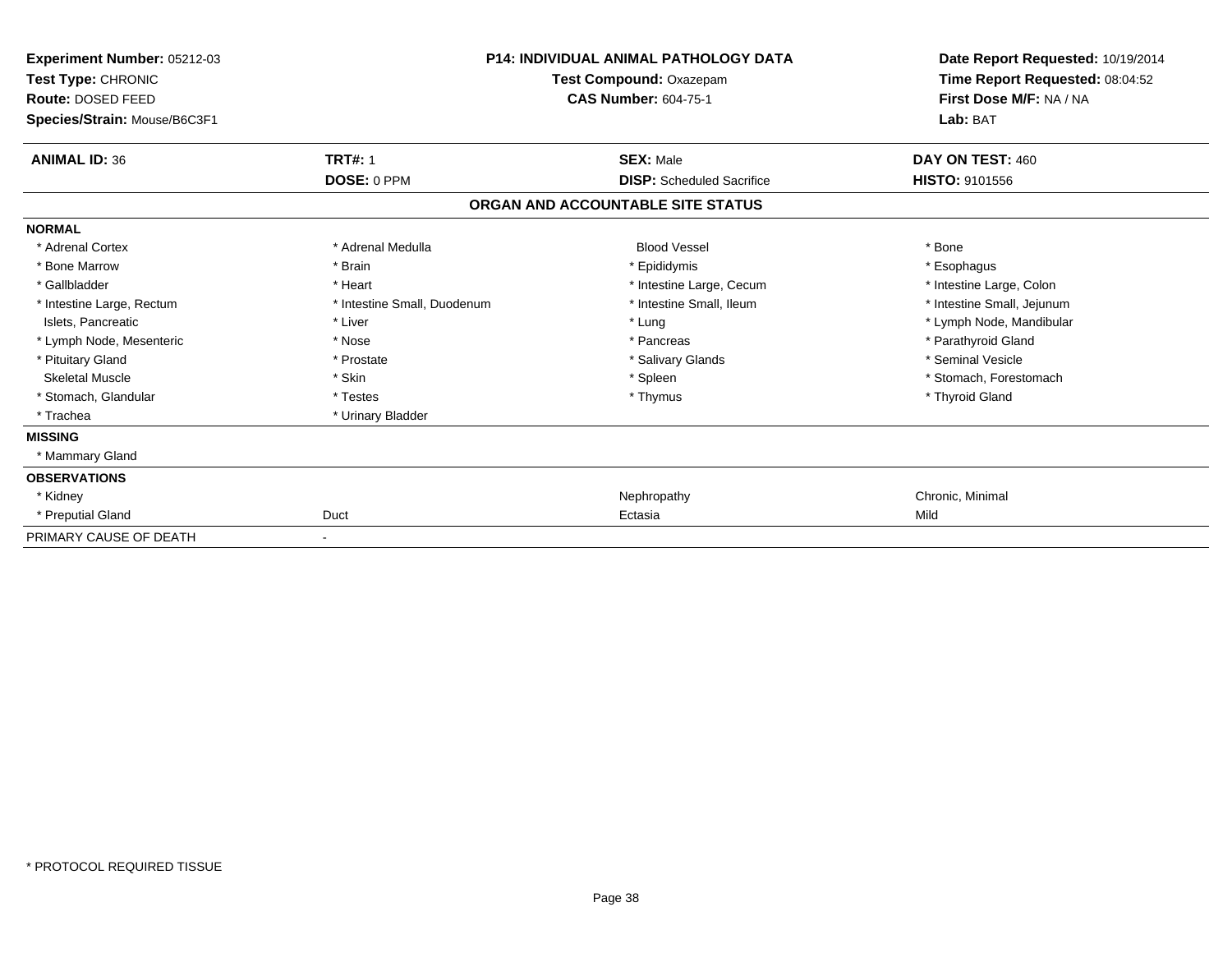| Experiment Number: 05212-03<br>Test Type: CHRONIC<br><b>Route: DOSED FEED</b> |                          | <b>P14: INDIVIDUAL ANIMAL PATHOLOGY DATA</b><br>Test Compound: Oxazepam<br><b>CAS Number: 604-75-1</b> | Date Report Requested: 10/19/2014<br>Time Report Requested: 08:04:52<br>First Dose M/F: NA / NA<br>Lab: BAT |  |
|-------------------------------------------------------------------------------|--------------------------|--------------------------------------------------------------------------------------------------------|-------------------------------------------------------------------------------------------------------------|--|
| Species/Strain: Mouse/B6C3F1                                                  |                          |                                                                                                        |                                                                                                             |  |
| <b>ANIMAL ID: 37</b>                                                          | <b>TRT#: 1</b>           | <b>SEX: Male</b>                                                                                       | DAY ON TEST: 730                                                                                            |  |
|                                                                               | DOSE: 0 PPM              | <b>DISP: Terminal Sacrifice</b>                                                                        | <b>HISTO: 9101557</b>                                                                                       |  |
|                                                                               |                          | ORGAN AND ACCOUNTABLE SITE STATUS                                                                      |                                                                                                             |  |
| <b>NORMAL</b>                                                                 |                          |                                                                                                        |                                                                                                             |  |
| * Adrenal Medulla                                                             | <b>Blood Vessel</b>      | * Bone                                                                                                 | * Bone Marrow                                                                                               |  |
| * Brain                                                                       | * Epididymis             | * Esophagus                                                                                            | * Gallbladder                                                                                               |  |
| * Heart                                                                       | * Intestine Large, Cecum | * Intestine Large, Colon                                                                               | * Intestine Large, Rectum                                                                                   |  |
| * Intestine Small, Duodenum                                                   | * Intestine Small, Ileum | * Intestine Small, Jejunum                                                                             | Islets, Pancreatic                                                                                          |  |
| * Liver                                                                       | * Lymph Node, Mandibular | * Lymph Node, Mesenteric                                                                               | * Nose                                                                                                      |  |
| * Pancreas                                                                    | * Parathyroid Gland      | * Pituitary Gland                                                                                      | * Prostate                                                                                                  |  |
| * Salivary Glands                                                             | * Seminal Vesicle        | <b>Skeletal Muscle</b>                                                                                 | * Skin                                                                                                      |  |
| * Spleen                                                                      | * Stomach, Forestomach   | * Stomach, Glandular                                                                                   | * Testes                                                                                                    |  |
| * Thyroid Gland                                                               | * Trachea                | * Urinary Bladder                                                                                      |                                                                                                             |  |
| <b>MISSING</b>                                                                |                          |                                                                                                        |                                                                                                             |  |
| * Mammary Gland                                                               |                          |                                                                                                        |                                                                                                             |  |
| <b>OBSERVATIONS</b>                                                           |                          |                                                                                                        |                                                                                                             |  |
| * Adrenal Cortex                                                              | Capsule                  | Adenoma                                                                                                |                                                                                                             |  |
| * Kidney                                                                      |                          | Nephropathy                                                                                            | Chronic, Mild                                                                                               |  |
| * Lung                                                                        | Alveolar Epith           | Hyperplasia                                                                                            | Mild                                                                                                        |  |
| * Preputial Gland                                                             | Duct                     | Ectasia                                                                                                | Mild                                                                                                        |  |
| [ Ectasia TGLS = $1-6$ ]                                                      |                          |                                                                                                        |                                                                                                             |  |
| * Thymus                                                                      |                          | Atrophy                                                                                                | Minimal                                                                                                     |  |
| PRIMARY CAUSE OF DEATH                                                        |                          |                                                                                                        |                                                                                                             |  |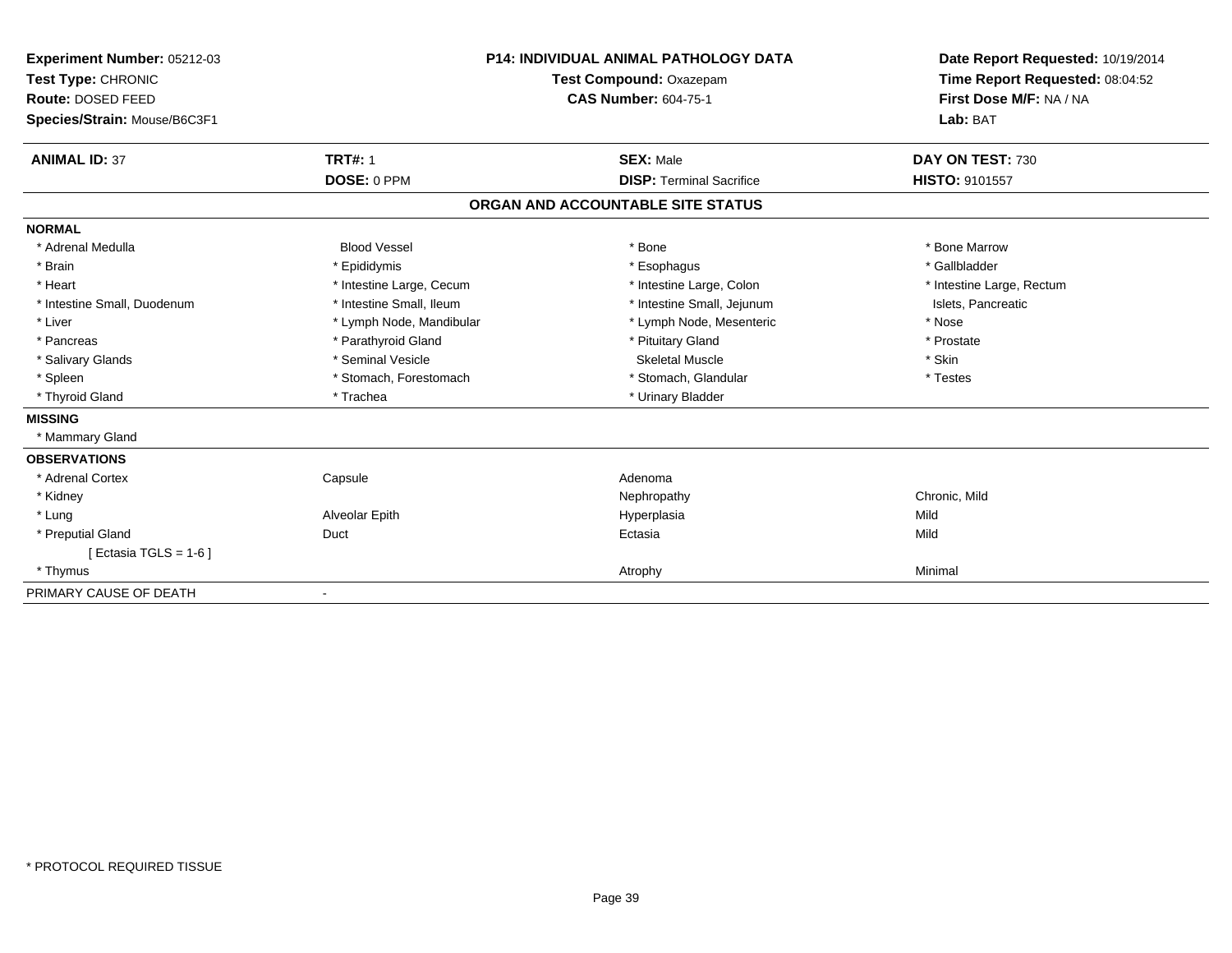| Experiment Number: 05212-03<br>Test Type: CHRONIC<br>Route: DOSED FEED<br>Species/Strain: Mouse/B6C3F1 |                             | <b>P14: INDIVIDUAL ANIMAL PATHOLOGY DATA</b><br>Test Compound: Oxazepam<br><b>CAS Number: 604-75-1</b> | Date Report Requested: 10/19/2014<br>Time Report Requested: 08:04:52<br>First Dose M/F: NA / NA<br>Lab: BAT |  |
|--------------------------------------------------------------------------------------------------------|-----------------------------|--------------------------------------------------------------------------------------------------------|-------------------------------------------------------------------------------------------------------------|--|
| <b>ANIMAL ID: 38</b>                                                                                   | <b>TRT#: 1</b>              | <b>SEX: Male</b>                                                                                       | DAY ON TEST: 460                                                                                            |  |
|                                                                                                        | DOSE: 0 PPM                 | <b>DISP:</b> Scheduled Sacrifice                                                                       | <b>HISTO: 9101558</b>                                                                                       |  |
|                                                                                                        |                             | ORGAN AND ACCOUNTABLE SITE STATUS                                                                      |                                                                                                             |  |
| <b>NORMAL</b>                                                                                          |                             |                                                                                                        |                                                                                                             |  |
| * Adrenal Cortex                                                                                       | * Adrenal Medulla           | <b>Blood Vessel</b>                                                                                    | * Bone                                                                                                      |  |
| * Bone Marrow                                                                                          | * Brain                     | * Epididymis                                                                                           | * Esophagus                                                                                                 |  |
| * Gallbladder                                                                                          | * Heart                     | * Intestine Large, Cecum                                                                               | * Intestine Large, Colon                                                                                    |  |
| * Intestine Large, Rectum                                                                              | * Intestine Small, Duodenum | * Intestine Small, Ileum                                                                               | * Intestine Small, Jejunum                                                                                  |  |
| Islets, Pancreatic                                                                                     | * Lung                      | * Lymph Node, Mandibular                                                                               | * Lymph Node, Mesenteric                                                                                    |  |
| * Nose                                                                                                 | * Pancreas                  | * Parathyroid Gland                                                                                    | * Pituitary Gland                                                                                           |  |
| * Preputial Gland                                                                                      | * Prostate                  | * Salivary Glands                                                                                      | * Seminal Vesicle                                                                                           |  |
| <b>Skeletal Muscle</b>                                                                                 | * Skin                      | * Spleen                                                                                               | * Stomach, Forestomach                                                                                      |  |
| * Stomach, Glandular                                                                                   | * Testes                    | * Thymus                                                                                               | * Thyroid Gland                                                                                             |  |
| * Trachea                                                                                              | * Urinary Bladder           |                                                                                                        |                                                                                                             |  |
| <b>MISSING</b>                                                                                         |                             |                                                                                                        |                                                                                                             |  |
| * Mammary Gland                                                                                        |                             |                                                                                                        |                                                                                                             |  |
| <b>OBSERVATIONS</b>                                                                                    |                             |                                                                                                        |                                                                                                             |  |
| * Kidney                                                                                               |                             | Nephropathy                                                                                            | Chronic, Minimal                                                                                            |  |
| * Liver                                                                                                |                             | Vacuolization Cytoplasmic                                                                              | Minimal                                                                                                     |  |
| PRIMARY CAUSE OF DEATH                                                                                 |                             |                                                                                                        |                                                                                                             |  |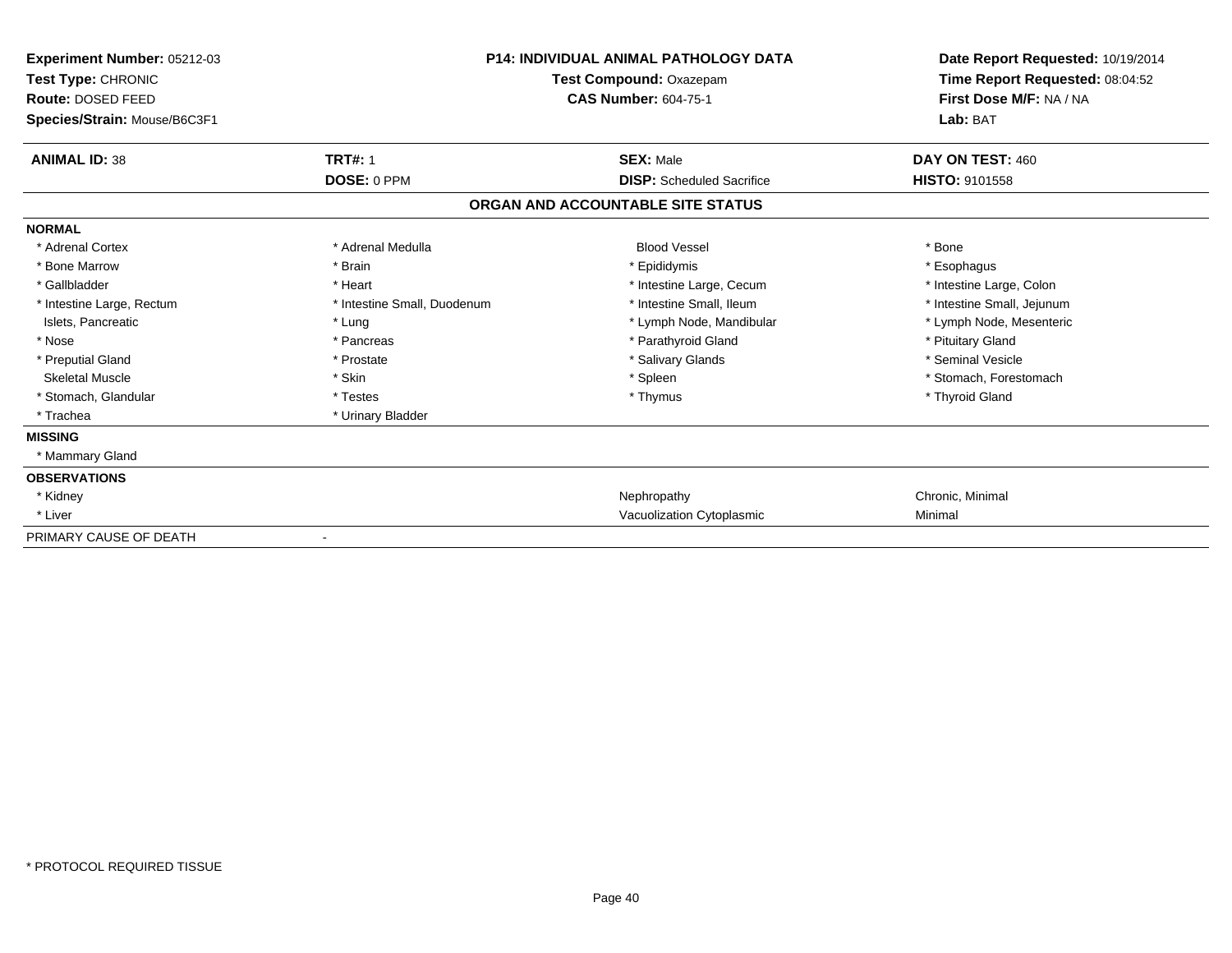| Experiment Number: 05212-03<br>Test Type: CHRONIC<br>Route: DOSED FEED<br>Species/Strain: Mouse/B6C3F1 |                          | <b>P14: INDIVIDUAL ANIMAL PATHOLOGY DATA</b><br>Test Compound: Oxazepam<br><b>CAS Number: 604-75-1</b> | Date Report Requested: 10/19/2014<br>Time Report Requested: 08:04:52<br>First Dose M/F: NA / NA<br>Lab: BAT |  |
|--------------------------------------------------------------------------------------------------------|--------------------------|--------------------------------------------------------------------------------------------------------|-------------------------------------------------------------------------------------------------------------|--|
| <b>ANIMAL ID: 39</b>                                                                                   | <b>TRT#: 1</b>           | <b>SEX: Male</b>                                                                                       | DAY ON TEST: 730                                                                                            |  |
|                                                                                                        | DOSE: 0 PPM              | <b>DISP: Terminal Sacrifice</b>                                                                        | <b>HISTO: 9101559</b>                                                                                       |  |
|                                                                                                        |                          | ORGAN AND ACCOUNTABLE SITE STATUS                                                                      |                                                                                                             |  |
| <b>NORMAL</b>                                                                                          |                          |                                                                                                        |                                                                                                             |  |
| * Adrenal Medulla                                                                                      | <b>Blood Vessel</b>      | * Bone                                                                                                 | * Bone Marrow                                                                                               |  |
| * Brain                                                                                                | * Epididymis             | * Esophagus                                                                                            | * Gallbladder                                                                                               |  |
| * Heart                                                                                                | * Intestine Large, Cecum | * Intestine Large, Colon                                                                               | * Intestine Large, Rectum                                                                                   |  |
| * Intestine Small, Duodenum                                                                            | * Intestine Small, Ileum | * Intestine Small, Jejunum                                                                             | Islets, Pancreatic                                                                                          |  |
| * Kidney                                                                                               | * Lung                   | * Lymph Node, Mandibular                                                                               | * Lymph Node, Mesenteric                                                                                    |  |
| * Nose                                                                                                 | * Pancreas               | * Parathyroid Gland                                                                                    | * Pituitary Gland                                                                                           |  |
| * Prostate                                                                                             | * Salivary Glands        | * Seminal Vesicle                                                                                      | <b>Skeletal Muscle</b>                                                                                      |  |
| * Skin                                                                                                 | * Spleen                 | * Stomach, Forestomach                                                                                 | * Stomach, Glandular                                                                                        |  |
| * Testes                                                                                               | * Thyroid Gland          | * Trachea                                                                                              | * Urinary Bladder                                                                                           |  |
| <b>MISSING</b>                                                                                         |                          |                                                                                                        |                                                                                                             |  |
| * Mammary Gland                                                                                        | * Thymus                 |                                                                                                        |                                                                                                             |  |
| <b>OBSERVATIONS</b>                                                                                    |                          |                                                                                                        |                                                                                                             |  |
| * Adrenal Cortex                                                                                       |                          | Hypertrophy                                                                                            | Moderate                                                                                                    |  |
| * Liver                                                                                                |                          | <b>Eosinophilic Focus</b>                                                                              |                                                                                                             |  |
| * Preputial Gland                                                                                      | Duct                     | Ectasia                                                                                                | Moderate                                                                                                    |  |
| Ectasia TGLS = 1-6 ]                                                                                   |                          |                                                                                                        |                                                                                                             |  |
| PRIMARY CAUSE OF DEATH                                                                                 | $\overline{\phantom{a}}$ |                                                                                                        |                                                                                                             |  |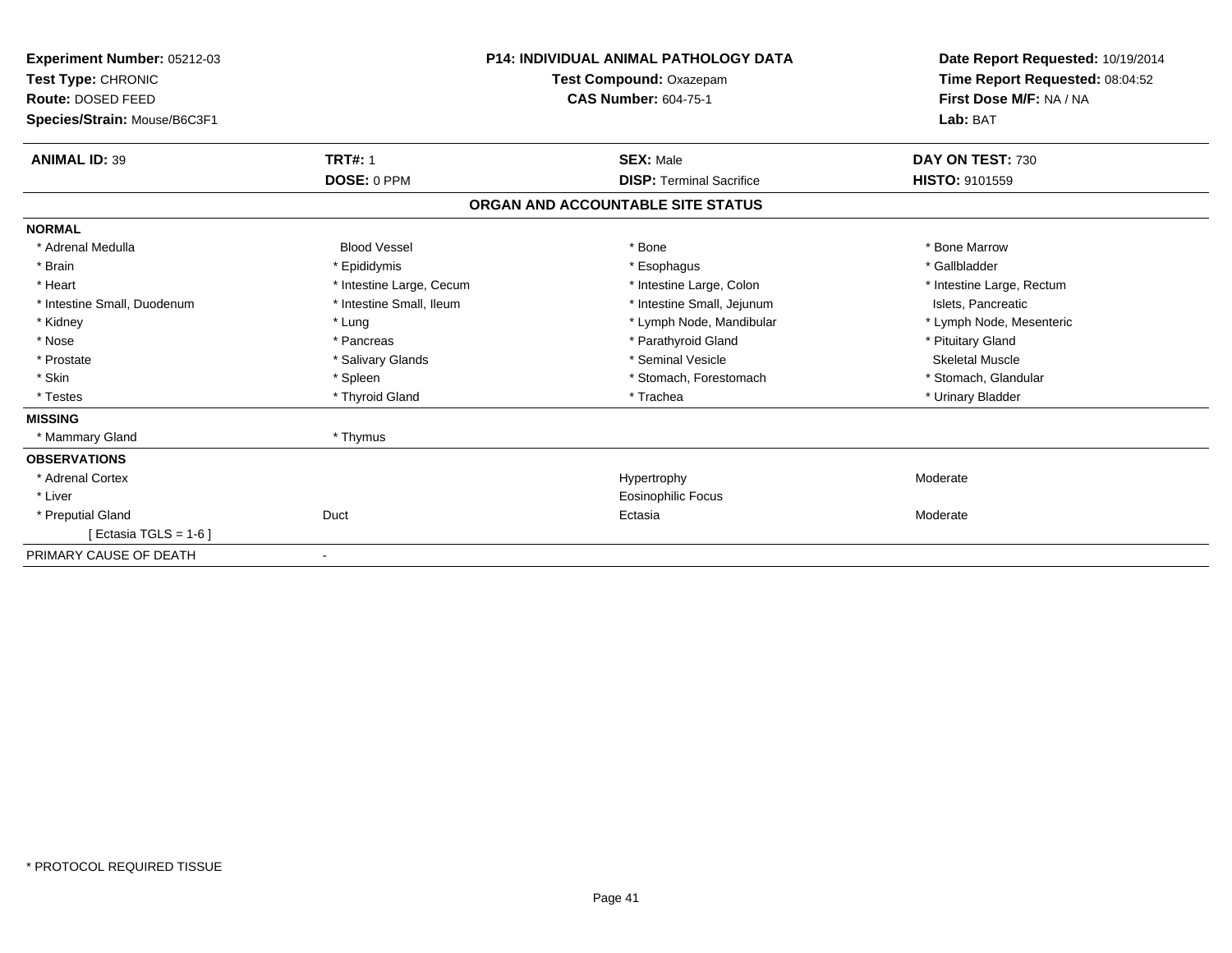| Experiment Number: 05212-03<br>Test Type: CHRONIC<br>Route: DOSED FEED |                              | <b>P14: INDIVIDUAL ANIMAL PATHOLOGY DATA</b> | Date Report Requested: 10/19/2014<br>Time Report Requested: 08:04:52<br>First Dose M/F: NA / NA |  |
|------------------------------------------------------------------------|------------------------------|----------------------------------------------|-------------------------------------------------------------------------------------------------|--|
|                                                                        |                              | Test Compound: Oxazepam                      |                                                                                                 |  |
|                                                                        |                              | <b>CAS Number: 604-75-1</b>                  |                                                                                                 |  |
| Species/Strain: Mouse/B6C3F1                                           |                              |                                              | Lab: BAT                                                                                        |  |
|                                                                        |                              |                                              |                                                                                                 |  |
| <b>ANIMAL ID: 40</b>                                                   | <b>TRT#: 1</b>               | <b>SEX: Male</b>                             | DAY ON TEST: 730                                                                                |  |
|                                                                        | DOSE: 0 PPM                  | <b>DISP: Terminal Sacrifice</b>              | <b>HISTO: 9101560</b>                                                                           |  |
|                                                                        |                              | ORGAN AND ACCOUNTABLE SITE STATUS            |                                                                                                 |  |
| <b>NORMAL</b>                                                          |                              |                                              |                                                                                                 |  |
| * Adrenal Medulla                                                      | <b>Blood Vessel</b>          | * Bone                                       | * Bone Marrow                                                                                   |  |
| * Brain                                                                | * Epididymis                 | * Esophagus                                  | * Gallbladder                                                                                   |  |
| * Heart                                                                | * Intestine Large, Cecum     | * Intestine Large, Colon                     | * Intestine Large, Rectum                                                                       |  |
| * Intestine Small, Duodenum                                            | * Intestine Small, Ileum     | * Intestine Small, Jejunum                   | Islets. Pancreatic                                                                              |  |
| * Liver                                                                | * Lung                       | * Lymph Node, Mandibular                     | * Lymph Node, Mesenteric                                                                        |  |
| * Nose                                                                 | * Pancreas                   | * Parathyroid Gland                          | * Pituitary Gland                                                                               |  |
| * Prostate                                                             | * Salivary Glands            | * Seminal Vesicle                            | <b>Skeletal Muscle</b>                                                                          |  |
| * Skin                                                                 | * Spleen                     | * Stomach, Forestomach                       | * Stomach, Glandular                                                                            |  |
| * Testes                                                               | * Thyroid Gland              | * Trachea                                    | * Urinary Bladder                                                                               |  |
| <b>MISSING</b>                                                         |                              |                                              |                                                                                                 |  |
| * Mammary Gland                                                        |                              |                                              |                                                                                                 |  |
| <b>OBSERVATIONS</b>                                                    |                              |                                              |                                                                                                 |  |
| * Adrenal Cortex                                                       |                              | Hypertrophy                                  | Moderate                                                                                        |  |
| * Kidney                                                               |                              | Nephropathy                                  | Chronic, Minimal                                                                                |  |
| * Preputial Gland                                                      |                              | Ectasia                                      | Moderate                                                                                        |  |
|                                                                        |                              | Inflammation                                 | Chronic, Marked                                                                                 |  |
| [ Ectasia TGLS = $1-1$ ]                                               |                              |                                              |                                                                                                 |  |
| [Inflammation TGLS = $1-1$ ]                                           |                              |                                              |                                                                                                 |  |
| * Thymus                                                               |                              | Atrophy                                      | Mild                                                                                            |  |
| PRIMARY CAUSE OF DEATH                                                 | $\qquad \qquad \blacksquare$ |                                              |                                                                                                 |  |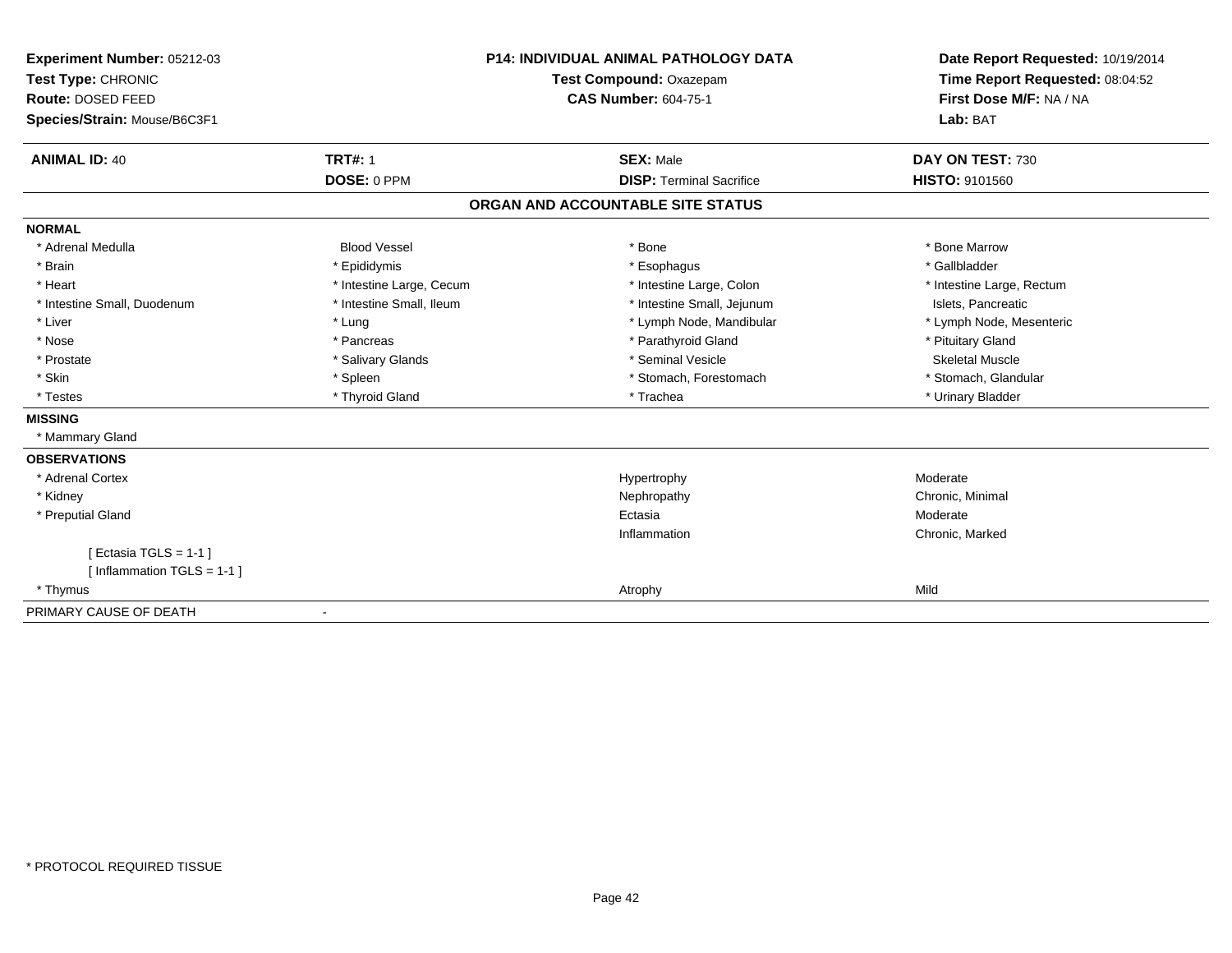| Experiment Number: 05212-03<br>Test Type: CHRONIC<br><b>Route: DOSED FEED</b><br>Species/Strain: Mouse/B6C3F1 |                             | <b>P14: INDIVIDUAL ANIMAL PATHOLOGY DATA</b><br>Test Compound: Oxazepam<br><b>CAS Number: 604-75-1</b> | Date Report Requested: 10/19/2014<br>Time Report Requested: 08:04:52<br>First Dose M/F: NA / NA<br>Lab: BAT |
|---------------------------------------------------------------------------------------------------------------|-----------------------------|--------------------------------------------------------------------------------------------------------|-------------------------------------------------------------------------------------------------------------|
| <b>ANIMAL ID: 41</b>                                                                                          | <b>TRT#: 1</b>              | <b>SEX: Male</b>                                                                                       | DAY ON TEST: 730                                                                                            |
|                                                                                                               | DOSE: 0 PPM                 | <b>DISP: Terminal Sacrifice</b>                                                                        | HISTO: 9101561                                                                                              |
|                                                                                                               |                             | ORGAN AND ACCOUNTABLE SITE STATUS                                                                      |                                                                                                             |
| <b>NORMAL</b>                                                                                                 |                             |                                                                                                        |                                                                                                             |
| * Adrenal Cortex                                                                                              | * Adrenal Medulla           | <b>Blood Vessel</b>                                                                                    | * Bone                                                                                                      |
| * Bone Marrow                                                                                                 | * Brain                     | * Epididymis                                                                                           | * Esophagus                                                                                                 |
| * Gallbladder                                                                                                 | * Heart                     | * Intestine Large, Cecum                                                                               | * Intestine Large, Colon                                                                                    |
| * Intestine Large, Rectum                                                                                     | * Intestine Small, Duodenum | * Intestine Small, Ileum                                                                               | * Intestine Small, Jejunum                                                                                  |
| Islets, Pancreatic                                                                                            | * Lung                      | * Lymph Node, Mesenteric                                                                               | * Nose                                                                                                      |
| * Pancreas                                                                                                    | * Parathyroid Gland         | * Pituitary Gland                                                                                      | * Prostate                                                                                                  |
| * Salivary Glands                                                                                             | * Seminal Vesicle           | <b>Skeletal Muscle</b>                                                                                 | * Skin                                                                                                      |
| * Spleen                                                                                                      | * Stomach, Forestomach      | * Stomach, Glandular                                                                                   | * Testes                                                                                                    |
| * Thyroid Gland                                                                                               | * Trachea                   | * Urinary Bladder                                                                                      |                                                                                                             |
| <b>MISSING</b>                                                                                                |                             |                                                                                                        |                                                                                                             |
| * Lymph Node, Mandibular                                                                                      | * Mammary Gland             |                                                                                                        |                                                                                                             |
| <b>OBSERVATIONS</b>                                                                                           |                             |                                                                                                        |                                                                                                             |
| * Kidney                                                                                                      |                             | Nephropathy                                                                                            | Chronic, Mild                                                                                               |
| * Liver                                                                                                       |                             | Hepatocellular Carcinoma                                                                               |                                                                                                             |
| [ Hepatocellular Carcinoma TGLS = 2-9 ]                                                                       |                             |                                                                                                        |                                                                                                             |
| * Preputial Gland                                                                                             | Duct                        | Ectasia                                                                                                | Mild                                                                                                        |
| [ Ectasia TGLS = $1-6$ ]                                                                                      |                             |                                                                                                        |                                                                                                             |
| * Thymus                                                                                                      |                             | Atrophy                                                                                                | Mild                                                                                                        |
| PRIMARY CAUSE OF DEATH                                                                                        |                             |                                                                                                        |                                                                                                             |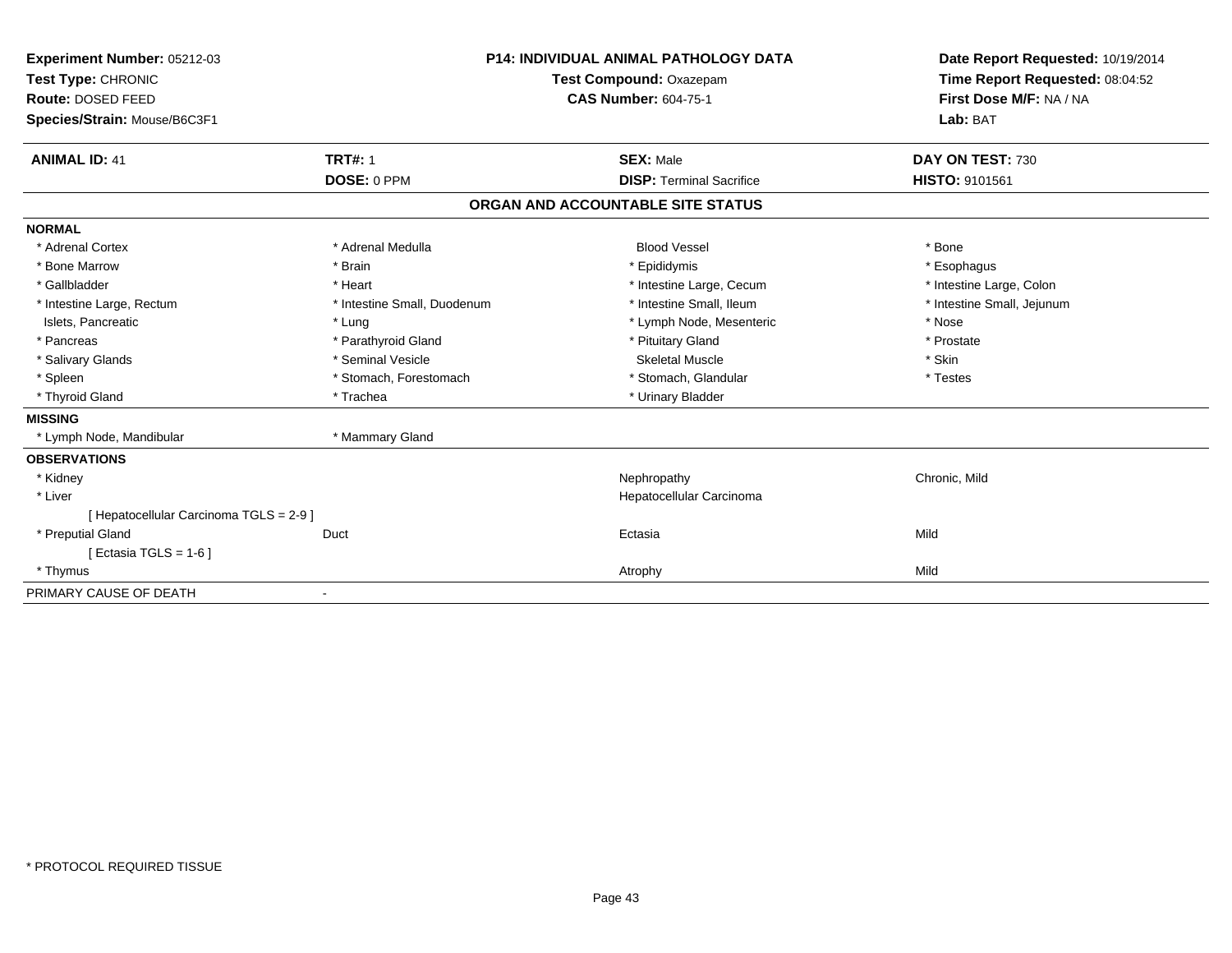| Experiment Number: 05212-03                 |                             | <b>P14: INDIVIDUAL ANIMAL PATHOLOGY DATA</b> | Date Report Requested: 10/19/2014<br>Time Report Requested: 08:04:52<br>First Dose M/F: NA / NA |  |
|---------------------------------------------|-----------------------------|----------------------------------------------|-------------------------------------------------------------------------------------------------|--|
| Test Type: CHRONIC                          |                             | Test Compound: Oxazepam                      |                                                                                                 |  |
| Route: DOSED FEED                           |                             | <b>CAS Number: 604-75-1</b>                  |                                                                                                 |  |
| Species/Strain: Mouse/B6C3F1                |                             |                                              | Lab: BAT                                                                                        |  |
| <b>ANIMAL ID: 42</b>                        | <b>TRT#: 1</b>              | <b>SEX: Male</b>                             | DAY ON TEST: 730                                                                                |  |
|                                             | DOSE: 0 PPM                 | <b>DISP: Terminal Sacrifice</b>              | HISTO: 9101562                                                                                  |  |
|                                             |                             | ORGAN AND ACCOUNTABLE SITE STATUS            |                                                                                                 |  |
| <b>NORMAL</b>                               |                             |                                              |                                                                                                 |  |
| * Adrenal Cortex                            | * Adrenal Medulla           | <b>Blood Vessel</b>                          | * Bone                                                                                          |  |
| * Bone Marrow                               | * Brain                     | * Epididymis                                 | * Esophagus                                                                                     |  |
| * Gallbladder                               | * Heart                     | * Intestine Large, Cecum                     | * Intestine Large, Colon                                                                        |  |
| * Intestine Large, Rectum                   | * Intestine Small, Duodenum | * Intestine Small, Ileum                     | Islets, Pancreatic                                                                              |  |
| * Lymph Node, Mandibular                    | * Nose                      | * Pancreas                                   | * Parathyroid Gland                                                                             |  |
| * Pituitary Gland                           | * Prostate                  | * Salivary Glands                            | * Seminal Vesicle                                                                               |  |
| <b>Skeletal Muscle</b>                      | * Skin                      | * Stomach, Forestomach                       | * Stomach, Glandular                                                                            |  |
| * Testes                                    | * Trachea                   | * Urinary Bladder                            |                                                                                                 |  |
| <b>MISSING</b>                              |                             |                                              |                                                                                                 |  |
| * Mammary Gland                             |                             |                                              |                                                                                                 |  |
| <b>OBSERVATIONS</b>                         |                             |                                              |                                                                                                 |  |
| * Intestine Small, Jejunum                  | Peyers Patch                | Lymphoma Malignant Mixed                     |                                                                                                 |  |
| [ Lymphoma Malignant Mixed TGLS = 5-11 ]    |                             |                                              |                                                                                                 |  |
| * Kidney                                    |                             | Nephropathy                                  | Chronic, Mild                                                                                   |  |
| * Liver                                     |                             | Hepatocellular Adenoma                       |                                                                                                 |  |
| [ Hepatocellular Adenoma TGLS = 3-10 I]     |                             |                                              |                                                                                                 |  |
| * Lung                                      |                             | Alveolar/Bronchiolar Adenoma                 |                                                                                                 |  |
| [ Alveolar/Bronchiolar Adenoma TGLS = 6-9 ] |                             |                                              |                                                                                                 |  |
| * Lymph Node, Mesenteric                    |                             | Lymphoma Malignant Mixed                     |                                                                                                 |  |
| [ Lymphoma Malignant Mixed TGLS = 4-4 ]     |                             |                                              |                                                                                                 |  |
| * Preputial Gland                           |                             | Ectasia                                      | Moderate                                                                                        |  |
| [ Ectasia TGLS = $1-6$ ]                    |                             |                                              |                                                                                                 |  |
| * Spleen                                    |                             | Lymphoma Malignant Mixed                     |                                                                                                 |  |
| [ Lymphoma Malignant Mixed TGLS = 2-1 ]     |                             |                                              |                                                                                                 |  |
| * Thymus                                    |                             | Atrophy                                      | Mild                                                                                            |  |
| * Thyroid Gland                             | <b>Follicular Cel</b>       | Hyperplasia                                  | Minimal                                                                                         |  |
| PRIMARY CAUSE OF DEATH                      |                             |                                              |                                                                                                 |  |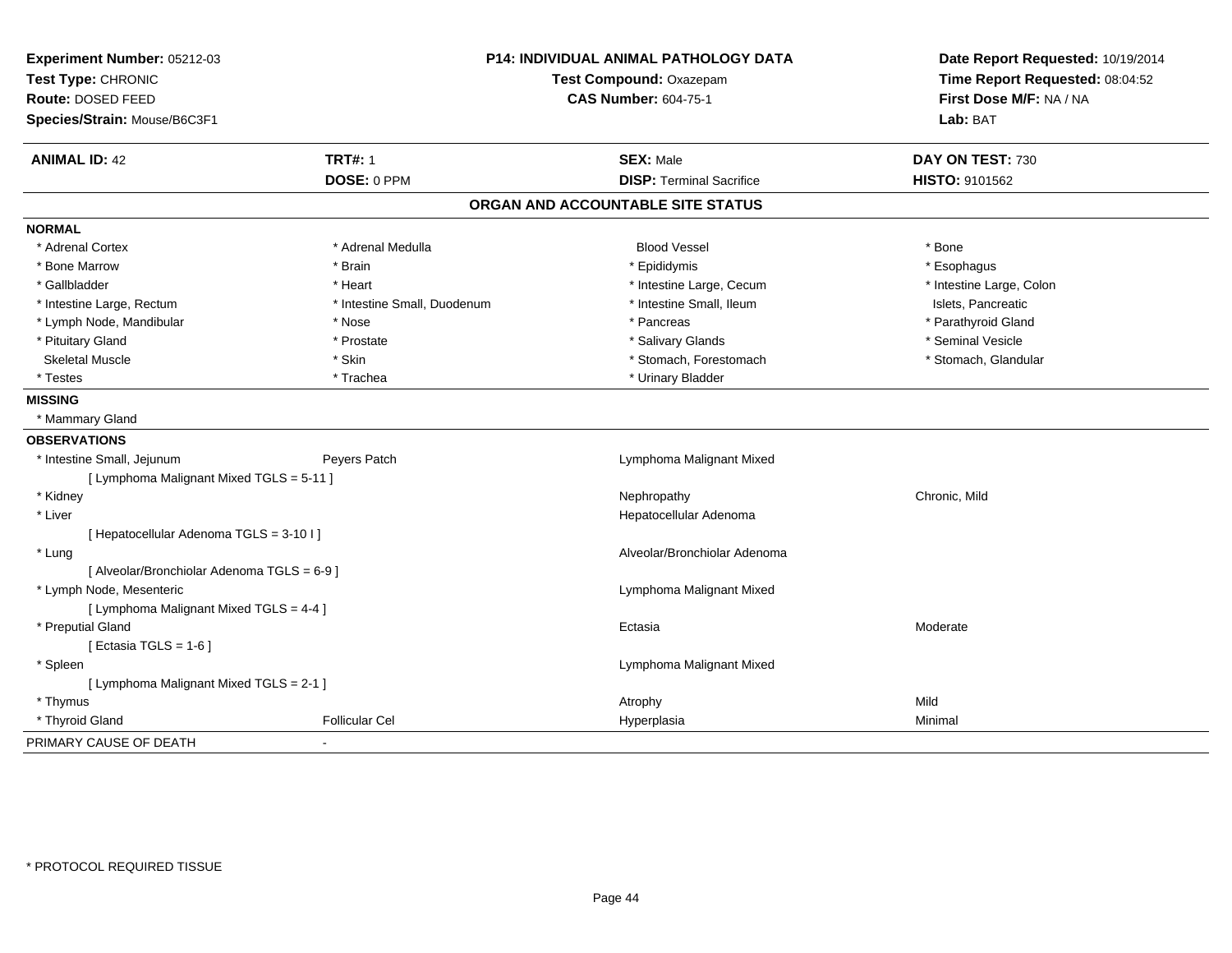| Experiment Number: 05212-03                   |                             | <b>P14: INDIVIDUAL ANIMAL PATHOLOGY DATA</b> | Date Report Requested: 10/19/2014 |
|-----------------------------------------------|-----------------------------|----------------------------------------------|-----------------------------------|
| Test Type: CHRONIC                            |                             | Test Compound: Oxazepam                      | Time Report Requested: 08:04:52   |
| Route: DOSED FEED                             | <b>CAS Number: 604-75-1</b> |                                              | First Dose M/F: NA / NA           |
| Species/Strain: Mouse/B6C3F1                  |                             |                                              | Lab: BAT                          |
| <b>ANIMAL ID: 43</b>                          | <b>TRT#: 1</b>              | <b>SEX: Male</b>                             | DAY ON TEST: 730                  |
|                                               | DOSE: 0 PPM                 | <b>DISP: Terminal Sacrifice</b>              | HISTO: 9101563                    |
|                                               |                             | ORGAN AND ACCOUNTABLE SITE STATUS            |                                   |
| <b>NORMAL</b>                                 |                             |                                              |                                   |
| * Adrenal Cortex                              | * Adrenal Medulla           | <b>Blood Vessel</b>                          | * Bone                            |
| * Bone Marrow                                 | * Brain                     | * Epididymis                                 | * Esophagus                       |
| * Gallbladder                                 | * Heart                     | * Intestine Large, Cecum                     | * Intestine Large, Colon          |
| * Intestine Large, Rectum                     | * Intestine Small, Duodenum | * Intestine Small, Ileum                     | * Intestine Small, Jejunum        |
| Islets, Pancreatic                            | * Lymph Node, Mandibular    | * Lymph Node, Mesenteric                     | * Nose                            |
| * Pancreas                                    | * Parathyroid Gland         | * Prostate                                   | * Salivary Glands                 |
| * Seminal Vesicle                             | Skeletal Muscle             | * Skin                                       | * Spleen                          |
| * Stomach, Forestomach                        | * Stomach, Glandular        | * Testes                                     | * Thyroid Gland                   |
| * Trachea                                     | * Urinary Bladder           |                                              |                                   |
| <b>MISSING</b>                                |                             |                                              |                                   |
| * Mammary Gland                               | * Pituitary Gland           |                                              |                                   |
| <b>OBSERVATIONS</b>                           |                             |                                              |                                   |
| * Kidney                                      |                             | Nephropathy                                  | Chronic, Mild                     |
| * Liver                                       |                             | Eosinophilic Focus                           |                                   |
| [Eosinophilic Focus TGLS = 3-2 I]             |                             |                                              |                                   |
| * Lung                                        |                             | Alveolar/Bronchiolar Carcinoma               |                                   |
| [ Alveolar/Bronchiolar Carcinoma TGLS = 2-2 ] |                             |                                              |                                   |
| * Preputial Gland                             | Duct                        | Ectasia                                      | Moderate                          |
| [Ectasia TGLS = $1-6$ ]                       |                             |                                              |                                   |
| * Thymus                                      |                             | Atrophy                                      | Moderate                          |
| PRIMARY CAUSE OF DEATH                        |                             |                                              |                                   |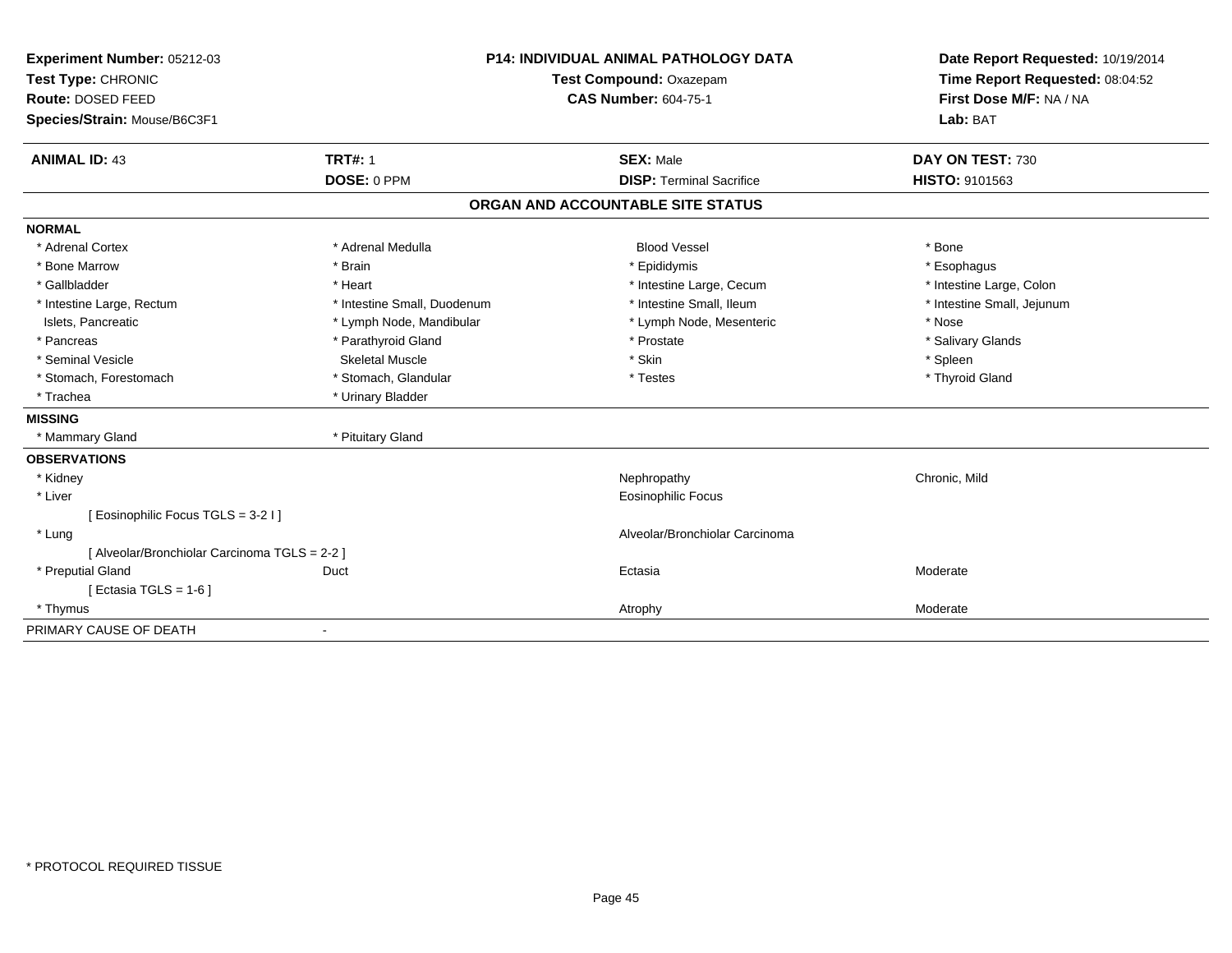| Experiment Number: 05212-03<br>Test Type: CHRONIC<br>Route: DOSED FEED<br>Species/Strain: Mouse/B6C3F1 |                             | <b>P14: INDIVIDUAL ANIMAL PATHOLOGY DATA</b><br>Test Compound: Oxazepam<br><b>CAS Number: 604-75-1</b> | Date Report Requested: 10/19/2014<br>Time Report Requested: 08:04:52<br>First Dose M/F: NA / NA<br>Lab: BAT |  |
|--------------------------------------------------------------------------------------------------------|-----------------------------|--------------------------------------------------------------------------------------------------------|-------------------------------------------------------------------------------------------------------------|--|
| <b>ANIMAL ID: 44</b>                                                                                   | <b>TRT#: 1</b>              | <b>SEX: Male</b>                                                                                       | DAY ON TEST: 460                                                                                            |  |
|                                                                                                        | DOSE: 0 PPM                 | <b>DISP:</b> Scheduled Sacrifice                                                                       | <b>HISTO: 9101564</b>                                                                                       |  |
|                                                                                                        |                             | ORGAN AND ACCOUNTABLE SITE STATUS                                                                      |                                                                                                             |  |
| <b>NORMAL</b>                                                                                          |                             |                                                                                                        |                                                                                                             |  |
| * Adrenal Cortex                                                                                       | * Adrenal Medulla           | <b>Blood Vessel</b>                                                                                    | * Bone                                                                                                      |  |
| * Bone Marrow                                                                                          | * Brain                     | * Epididymis                                                                                           | * Esophagus                                                                                                 |  |
| * Gallbladder                                                                                          | * Heart                     | * Intestine Large, Cecum                                                                               | * Intestine Large, Colon                                                                                    |  |
| * Intestine Large, Rectum                                                                              | * Intestine Small, Duodenum | * Intestine Small, Ileum                                                                               | * Intestine Small, Jejunum                                                                                  |  |
| Islets, Pancreatic                                                                                     | * Lung                      | * Lymph Node, Mandibular                                                                               | * Lymph Node, Mesenteric                                                                                    |  |
| * Nose                                                                                                 | * Pancreas                  | * Parathyroid Gland                                                                                    | * Prostate                                                                                                  |  |
| * Salivary Glands                                                                                      | * Seminal Vesicle           | <b>Skeletal Muscle</b>                                                                                 | * Skin                                                                                                      |  |
| * Spleen                                                                                               | * Stomach, Forestomach      | * Stomach, Glandular                                                                                   | * Testes                                                                                                    |  |
| * Thymus                                                                                               | * Thyroid Gland             | * Trachea                                                                                              | * Urinary Bladder                                                                                           |  |
| <b>MISSING</b>                                                                                         |                             |                                                                                                        |                                                                                                             |  |
| * Mammary Gland                                                                                        |                             |                                                                                                        |                                                                                                             |  |
| <b>OBSERVATIONS</b>                                                                                    |                             |                                                                                                        |                                                                                                             |  |
| * Kidney                                                                                               |                             | Nephropathy                                                                                            | Chronic, Mild                                                                                               |  |
| * Liver                                                                                                |                             | Vacuolization Cytoplasmic                                                                              | Mild                                                                                                        |  |
| * Pituitary Gland                                                                                      | <b>Pars Distalis</b>        | Cyst                                                                                                   |                                                                                                             |  |
| * Preputial Gland                                                                                      | Duct                        | Ectasia                                                                                                | Mild                                                                                                        |  |
| [ Ectasia TGLS = $1-6$ ]                                                                               |                             |                                                                                                        |                                                                                                             |  |
| PRIMARY CAUSE OF DEATH                                                                                 |                             |                                                                                                        |                                                                                                             |  |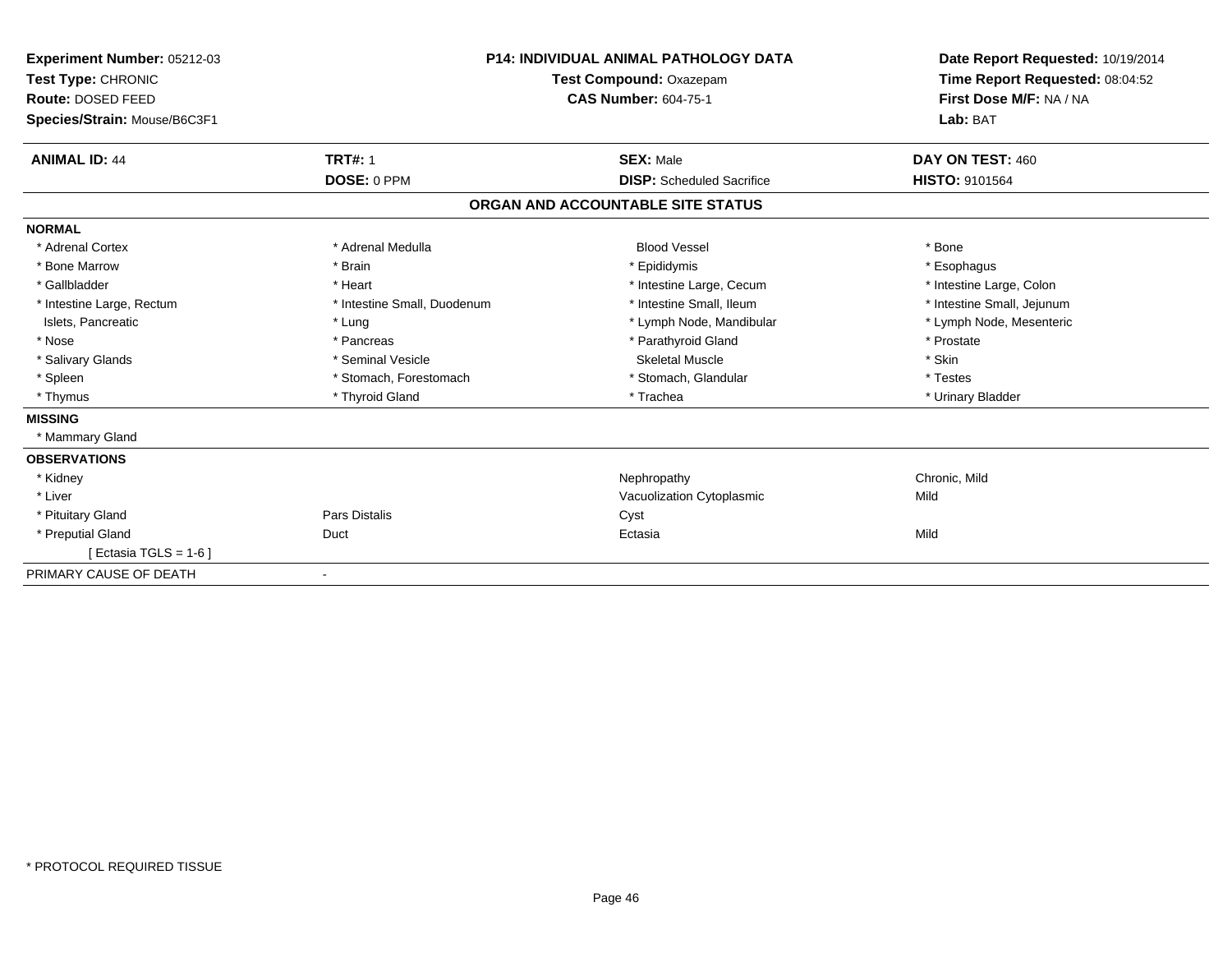| Experiment Number: 05212-03<br>Test Type: CHRONIC<br>Route: DOSED FEED<br>Species/Strain: Mouse/B6C3F1 |                          | P14: INDIVIDUAL ANIMAL PATHOLOGY DATA<br>Test Compound: Oxazepam<br><b>CAS Number: 604-75-1</b> | Date Report Requested: 10/19/2014<br>Time Report Requested: 08:04:52<br>First Dose M/F: NA / NA<br>Lab: BAT |  |
|--------------------------------------------------------------------------------------------------------|--------------------------|-------------------------------------------------------------------------------------------------|-------------------------------------------------------------------------------------------------------------|--|
|                                                                                                        |                          |                                                                                                 |                                                                                                             |  |
| <b>ANIMAL ID: 45</b>                                                                                   | <b>TRT#: 1</b>           | <b>SEX: Male</b>                                                                                | DAY ON TEST: 729                                                                                            |  |
|                                                                                                        | DOSE: 0 PPM              | <b>DISP: Terminal Sacrifice</b>                                                                 | HISTO: 9101565                                                                                              |  |
|                                                                                                        |                          | ORGAN AND ACCOUNTABLE SITE STATUS                                                               |                                                                                                             |  |
| <b>NORMAL</b>                                                                                          |                          |                                                                                                 |                                                                                                             |  |
| * Adrenal Cortex                                                                                       | * Adrenal Medulla        | <b>Blood Vessel</b>                                                                             | * Bone                                                                                                      |  |
| * Bone Marrow                                                                                          | * Brain                  | * Esophagus                                                                                     | * Gallbladder                                                                                               |  |
| * Heart                                                                                                | * Intestine Large, Cecum | * Intestine Large, Colon                                                                        | * Intestine Large, Rectum                                                                                   |  |
| * Intestine Small, Duodenum                                                                            | * Intestine Small, Ileum | * Intestine Small, Jejunum                                                                      | Islets, Pancreatic                                                                                          |  |
| * Lung                                                                                                 | * Lymph Node, Mandibular | * Lymph Node, Mesenteric                                                                        | * Nose                                                                                                      |  |
| * Pancreas                                                                                             | * Parathyroid Gland      | * Prostate                                                                                      | * Salivary Glands                                                                                           |  |
| * Seminal Vesicle                                                                                      | <b>Skeletal Muscle</b>   | * Skin                                                                                          | * Stomach, Forestomach                                                                                      |  |
| * Stomach, Glandular                                                                                   | * Thyroid Gland          | * Trachea                                                                                       | * Urinary Bladder                                                                                           |  |
| <b>MISSING</b>                                                                                         |                          |                                                                                                 |                                                                                                             |  |
| * Mammary Gland                                                                                        |                          |                                                                                                 |                                                                                                             |  |
| <b>OBSERVATIONS</b>                                                                                    |                          |                                                                                                 |                                                                                                             |  |
| * Epididymis                                                                                           |                          | Spermatocele                                                                                    |                                                                                                             |  |
| * Kidney                                                                                               |                          | Nephropathy                                                                                     | Chronic, Mild                                                                                               |  |
| * Liver                                                                                                |                          | Clear Cell Focus                                                                                | Minimal                                                                                                     |  |
|                                                                                                        |                          | Hepatocellular Adenoma                                                                          | Multiple                                                                                                    |  |
|                                                                                                        |                          | Hepatocellular Carcinoma                                                                        |                                                                                                             |  |
| [ Hepatocellular Adenoma TGLS = 3-1,4-10 ]                                                             |                          |                                                                                                 |                                                                                                             |  |
| [ Hepatocellular Carcinoma TGLS = 2-9 ]                                                                |                          |                                                                                                 |                                                                                                             |  |
| * Pituitary Gland                                                                                      | <b>Pars Distalis</b>     | Cyst                                                                                            |                                                                                                             |  |
| * Preputial Gland                                                                                      | Duct                     | Ectasia                                                                                         | Moderate                                                                                                    |  |
|                                                                                                        |                          | Inflammation                                                                                    | Chronic, Mild                                                                                               |  |
| [ Ectasia TGLS = $1-6$ ]                                                                               |                          |                                                                                                 |                                                                                                             |  |
| * Spleen                                                                                               |                          | Hyperplasia                                                                                     | Lymphoid, Mild                                                                                              |  |
| [Hyperplasia TGLS = 6-1]                                                                               |                          |                                                                                                 |                                                                                                             |  |
| * Testes                                                                                               |                          | Atrophy                                                                                         | Mild                                                                                                        |  |
| * Thymus                                                                                               |                          | Atrophy                                                                                         | Mild                                                                                                        |  |
| PRIMARY CAUSE OF DEATH                                                                                 | $\blacksquare$           |                                                                                                 |                                                                                                             |  |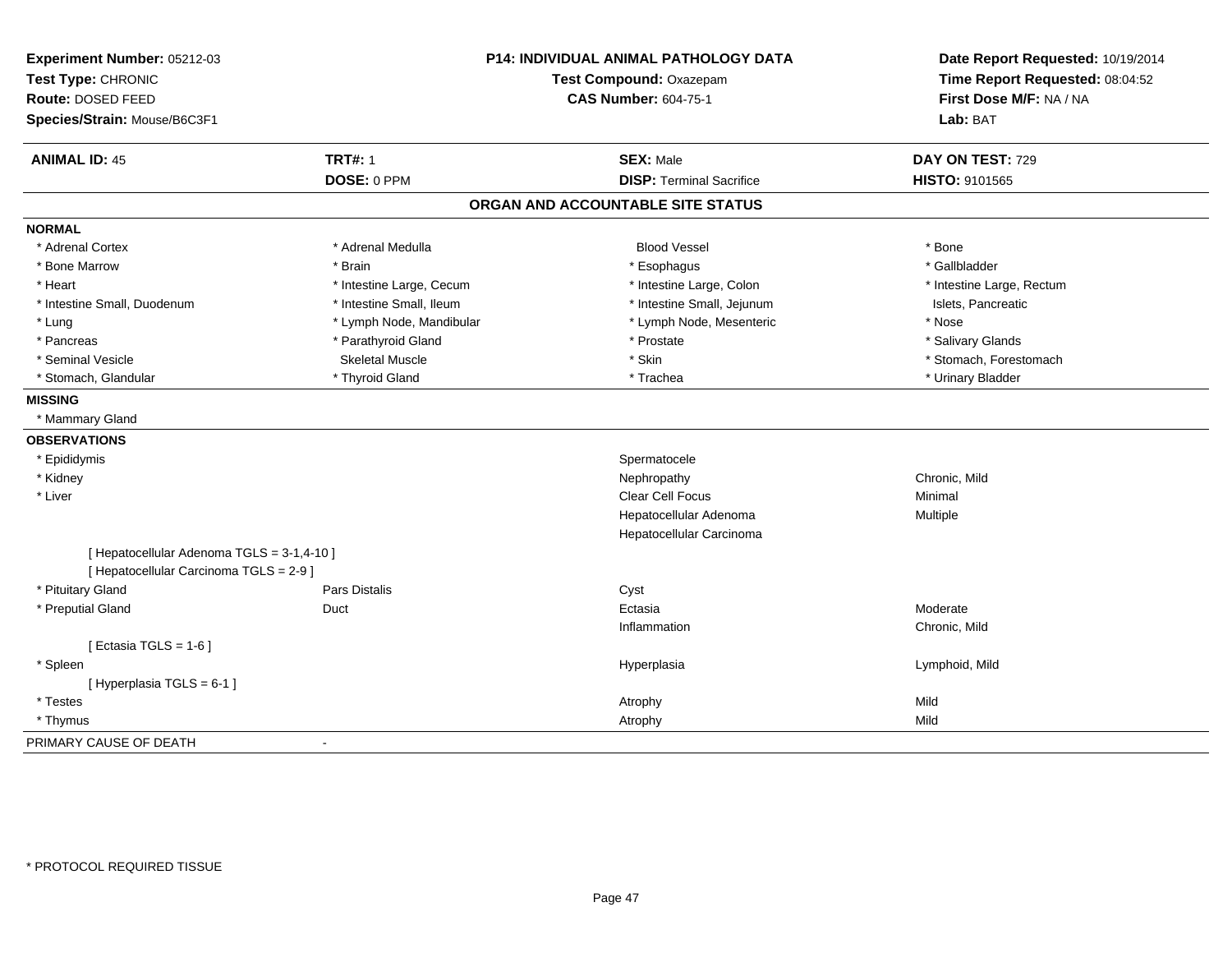| Experiment Number: 05212-03           |                             | <b>P14: INDIVIDUAL ANIMAL PATHOLOGY DATA</b> |                                   | Date Report Requested: 10/19/2014 |  |
|---------------------------------------|-----------------------------|----------------------------------------------|-----------------------------------|-----------------------------------|--|
| Test Type: CHRONIC                    |                             | Test Compound: Oxazepam                      |                                   | Time Report Requested: 08:04:52   |  |
| Route: DOSED FEED                     |                             |                                              | <b>CAS Number: 604-75-1</b>       | First Dose M/F: NA / NA           |  |
| Species/Strain: Mouse/B6C3F1          |                             |                                              |                                   | Lab: BAT                          |  |
| <b>ANIMAL ID: 46</b>                  | <b>TRT#: 1</b>              |                                              | <b>SEX: Male</b>                  | DAY ON TEST: 730                  |  |
|                                       | DOSE: 0 PPM                 |                                              | <b>DISP: Terminal Sacrifice</b>   | <b>HISTO: 9101566</b>             |  |
|                                       |                             |                                              | ORGAN AND ACCOUNTABLE SITE STATUS |                                   |  |
| <b>NORMAL</b>                         |                             |                                              |                                   |                                   |  |
| * Adrenal Cortex                      | * Adrenal Medulla           |                                              | <b>Blood Vessel</b>               | * Bone                            |  |
| * Bone Marrow                         | * Brain                     |                                              | * Epididymis                      | * Esophagus                       |  |
| * Gallbladder                         | * Heart                     |                                              | * Intestine Large, Cecum          | * Intestine Large, Colon          |  |
| * Intestine Large, Rectum             | * Intestine Small, Duodenum |                                              | * Intestine Small, Ileum          | * Intestine Small, Jejunum        |  |
| Islets, Pancreatic                    | * Lung                      |                                              | * Lymph Node, Mandibular          | * Lymph Node, Mesenteric          |  |
| * Nose                                | * Pancreas                  |                                              | * Parathyroid Gland               | * Pituitary Gland                 |  |
| * Prostate                            | * Salivary Glands           |                                              | * Seminal Vesicle                 | <b>Skeletal Muscle</b>            |  |
| * Skin                                | * Spleen                    |                                              | * Stomach, Forestomach            | * Stomach, Glandular              |  |
| * Testes                              | * Trachea                   |                                              | * Urinary Bladder                 |                                   |  |
| <b>MISSING</b>                        |                             |                                              |                                   |                                   |  |
| * Mammary Gland                       |                             |                                              |                                   |                                   |  |
| <b>OBSERVATIONS</b>                   |                             |                                              |                                   |                                   |  |
| * Kidney                              |                             |                                              | Nephropathy                       | Chronic, Minimal                  |  |
| * Liver                               |                             |                                              | Hepatocellular Adenoma            |                                   |  |
| [ Hepatocellular Adenoma TGLS = 2-9 ] |                             |                                              |                                   |                                   |  |
| * Preputial Gland                     | Duct                        |                                              | Ectasia                           | Moderate                          |  |
| [ Ectasia TGLS = $1-6$ ]              |                             |                                              |                                   |                                   |  |
| * Thymus                              |                             |                                              | Atrophy                           | Moderate                          |  |
| * Thyroid Gland                       | <b>Follicular Cel</b>       |                                              | Hyperplasia                       | Minimal                           |  |
| PRIMARY CAUSE OF DEATH                | ٠                           |                                              |                                   |                                   |  |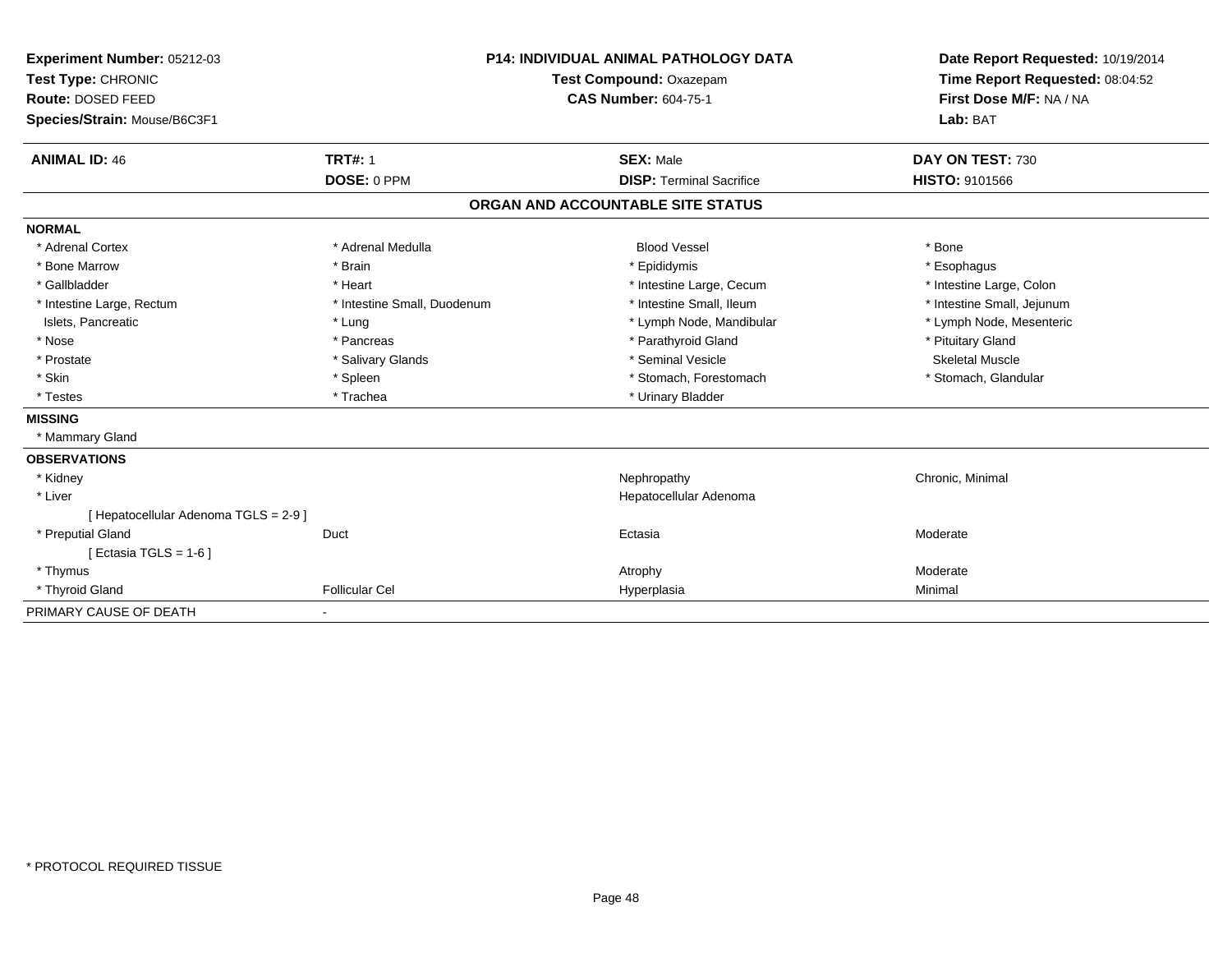| Experiment Number: 05212-03  |                          | <b>P14: INDIVIDUAL ANIMAL PATHOLOGY DATA</b> | Date Report Requested: 10/19/2014 |
|------------------------------|--------------------------|----------------------------------------------|-----------------------------------|
| Test Type: CHRONIC           | Test Compound: Oxazepam  |                                              | Time Report Requested: 08:04:52   |
| <b>Route: DOSED FEED</b>     |                          | <b>CAS Number: 604-75-1</b>                  | First Dose M/F: NA / NA           |
| Species/Strain: Mouse/B6C3F1 |                          |                                              | Lab: BAT                          |
| <b>ANIMAL ID: 47</b>         | <b>TRT#: 1</b>           | <b>SEX: Male</b>                             | DAY ON TEST: 730                  |
|                              | DOSE: 0 PPM              | <b>DISP: Terminal Sacrifice</b>              | HISTO: 9101567                    |
|                              |                          | ORGAN AND ACCOUNTABLE SITE STATUS            |                                   |
| <b>NORMAL</b>                |                          |                                              |                                   |
| * Adrenal Medulla            | <b>Blood Vessel</b>      | * Bone                                       | * Bone Marrow                     |
| * Brain                      | * Epididymis             | * Esophagus                                  | * Gallbladder                     |
| * Heart                      | * Intestine Large, Cecum | * Intestine Large, Colon                     | * Intestine Large, Rectum         |
| * Intestine Small, Duodenum  | * Intestine Small, Ileum | * Intestine Small, Jejunum                   | Islets, Pancreatic                |
| * Lung                       | * Lymph Node, Mandibular | * Lymph Node, Mesenteric                     | * Nose                            |
| * Pancreas                   | * Parathyroid Gland      | * Pituitary Gland                            | * Prostate                        |
| * Salivary Glands            | * Seminal Vesicle        | <b>Skeletal Muscle</b>                       | * Skin                            |
| * Spleen                     | * Stomach, Forestomach   | * Stomach, Glandular                         | * Testes                          |
| * Thyroid Gland              | * Trachea                | * Urinary Bladder                            |                                   |
| <b>MISSING</b>               |                          |                                              |                                   |
| * Mammary Gland              |                          |                                              |                                   |
| <b>OBSERVATIONS</b>          |                          |                                              |                                   |
| * Adrenal Cortex             | Capsule                  | Hyperplasia                                  | Mild                              |
|                              |                          | Hypertrophy                                  | Mild                              |
| * Kidney                     |                          | Nephropathy                                  | Chronic, Mild                     |
| * Liver                      |                          | <b>Eosinophilic Focus</b>                    |                                   |
|                              |                          | Necrosis                                     | Minimal                           |
| * Preputial Gland            | Duct                     | Ectasia                                      | Moderate                          |
| [ Ectasia TGLS = $1-6$ ]     |                          |                                              |                                   |
| * Thymus                     |                          | Atrophy                                      | Mild                              |
| PRIMARY CAUSE OF DEATH       | $\overline{\phantom{a}}$ |                                              |                                   |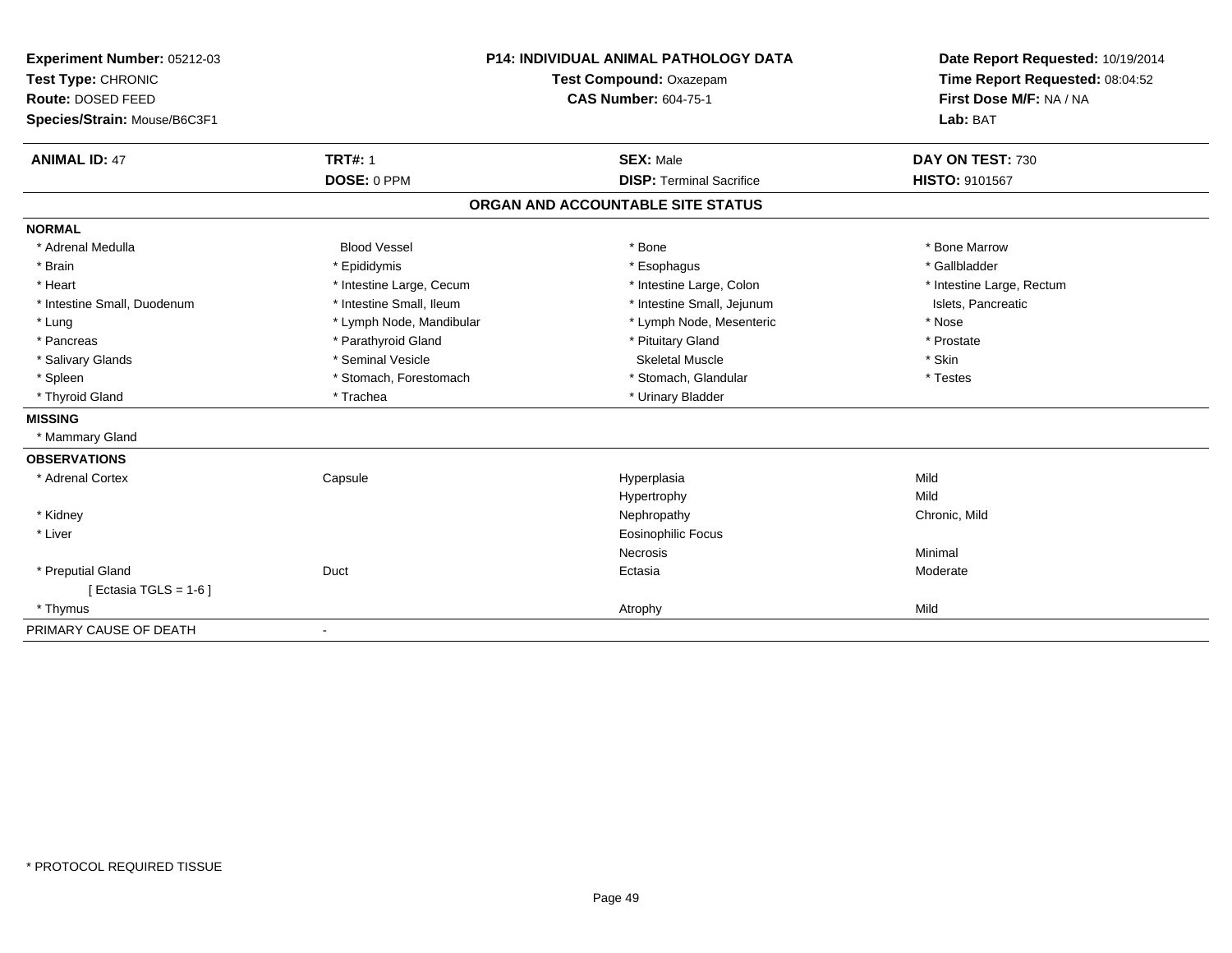| Experiment Number: 05212-03                             | <b>P14: INDIVIDUAL ANIMAL PATHOLOGY DATA</b><br>Test Compound: Oxazepam |                                   | Date Report Requested: 10/19/2014 |
|---------------------------------------------------------|-------------------------------------------------------------------------|-----------------------------------|-----------------------------------|
| Test Type: CHRONIC                                      |                                                                         |                                   | Time Report Requested: 08:04:52   |
| Route: DOSED FEED                                       |                                                                         | <b>CAS Number: 604-75-1</b>       | First Dose M/F: NA / NA           |
| Species/Strain: Mouse/B6C3F1                            |                                                                         |                                   | Lab: BAT                          |
| <b>ANIMAL ID: 48</b>                                    | <b>TRT#: 1</b>                                                          | <b>SEX: Male</b>                  | DAY ON TEST: 707                  |
|                                                         | DOSE: 0 PPM                                                             | <b>DISP:</b> Moribund Sacrifice   | HISTO: 9101568                    |
|                                                         |                                                                         | ORGAN AND ACCOUNTABLE SITE STATUS |                                   |
| <b>NORMAL</b>                                           |                                                                         |                                   |                                   |
| * Adrenal Cortex                                        | * Adrenal Medulla                                                       | <b>Blood Vessel</b>               | * Bone                            |
| * Bone Marrow                                           | * Brain                                                                 | * Epididymis                      | * Esophagus                       |
| * Heart                                                 | * Intestine Large, Cecum                                                | * Intestine Large, Colon          | * Intestine Large, Rectum         |
| * Intestine Small, Duodenum                             | * Intestine Small, Ileum                                                | * Intestine Small, Jejunum        | Islets, Pancreatic                |
| * Lung                                                  | * Lymph Node, Mandibular                                                | * Nose                            | * Pancreas                        |
| * Parathyroid Gland                                     | * Pituitary Gland                                                       | * Preputial Gland                 | * Prostate                        |
| * Salivary Glands                                       | * Seminal Vesicle                                                       | <b>Skeletal Muscle</b>            | * Skin                            |
| * Spleen                                                | * Stomach, Forestomach                                                  | * Stomach, Glandular              | * Testes                          |
| * Thyroid Gland                                         | * Trachea                                                               | * Urinary Bladder                 |                                   |
| <b>MISSING</b>                                          |                                                                         |                                   |                                   |
| * Gallbladder                                           | * Lymph Node, Mesenteric                                                | * Mammary Gland                   |                                   |
| <b>OBSERVATIONS</b>                                     |                                                                         |                                   |                                   |
| Eye                                                     | <b>Bilateral</b>                                                        | Inflammation                      | Chronic, Moderate                 |
| [Inflammation TGLS = $1-10$ ]                           |                                                                         |                                   |                                   |
| <b>Harderian Gland</b>                                  | <b>Bilateral</b>                                                        | Adenoma                           |                                   |
| [Adenoma TGLS = $2-11$ ]                                |                                                                         |                                   |                                   |
| * Kidney                                                |                                                                         | Nephropathy                       | Chronic, Mild                     |
| * Liver                                                 |                                                                         | Hepatocellular Carcinoma          |                                   |
|                                                         |                                                                         | Necrosis                          | Moderate                          |
| [ Hepatocellular Carcinoma TGLS = 3-9 ]                 |                                                                         |                                   |                                   |
| * Thymus                                                |                                                                         | Atrophy                           | Marked                            |
| PRIMARY CAUSE OF DEATH                                  | - Harderian Gland Bilateral Adenoma                                     |                                   |                                   |
| Animal Note: MORIBUND SAC DUE TO HARDERIAN GLAND TUMORS |                                                                         |                                   |                                   |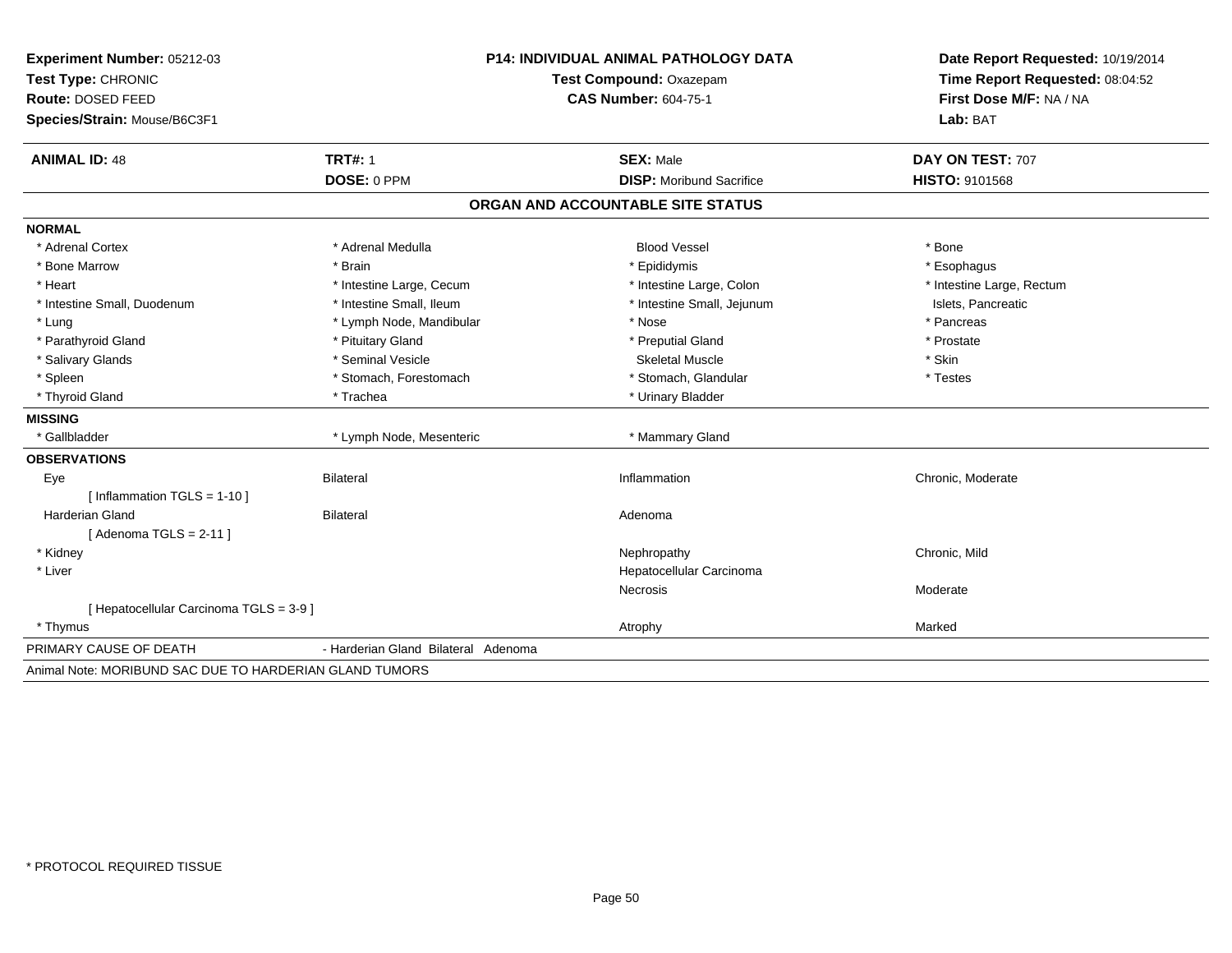| Experiment Number: 05212-03<br>Test Type: CHRONIC<br>Route: DOSED FEED<br>Species/Strain: Mouse/B6C3F1 |                               | <b>P14: INDIVIDUAL ANIMAL PATHOLOGY DATA</b><br>Test Compound: Oxazepam<br><b>CAS Number: 604-75-1</b> | Date Report Requested: 10/19/2014<br>Time Report Requested: 08:04:52<br>First Dose M/F: NA / NA<br>Lab: BAT |
|--------------------------------------------------------------------------------------------------------|-------------------------------|--------------------------------------------------------------------------------------------------------|-------------------------------------------------------------------------------------------------------------|
| <b>ANIMAL ID: 49</b>                                                                                   | <b>TRT#: 1</b><br>DOSE: 0 PPM | <b>SEX: Male</b><br><b>DISP: Terminal Sacrifice</b>                                                    | DAY ON TEST: 729<br>HISTO: 9101569                                                                          |
|                                                                                                        |                               | ORGAN AND ACCOUNTABLE SITE STATUS                                                                      |                                                                                                             |
| <b>NORMAL</b>                                                                                          |                               |                                                                                                        |                                                                                                             |
| * Adrenal Medulla                                                                                      | <b>Blood Vessel</b>           | * Bone                                                                                                 | * Bone Marrow                                                                                               |
| * Brain                                                                                                | * Esophagus                   | * Gallbladder                                                                                          | * Heart                                                                                                     |
| * Intestine Large, Cecum                                                                               | * Intestine Large, Colon      | * Intestine Large, Rectum                                                                              | * Intestine Small, Duodenum                                                                                 |
| * Intestine Small, Ileum                                                                               | * Intestine Small, Jejunum    | Islets, Pancreatic                                                                                     | * Lung                                                                                                      |
| * Lymph Node, Mandibular                                                                               | * Lymph Node, Mesenteric      | * Nose                                                                                                 | * Pancreas                                                                                                  |
| * Parathyroid Gland                                                                                    | * Pituitary Gland             | * Preputial Gland                                                                                      | * Prostate                                                                                                  |
| * Salivary Glands                                                                                      | * Seminal Vesicle             | <b>Skeletal Muscle</b>                                                                                 | * Skin                                                                                                      |
| * Spleen                                                                                               | * Stomach, Forestomach        | * Stomach, Glandular                                                                                   | * Testes                                                                                                    |
| * Thyroid Gland                                                                                        | * Trachea                     | * Urinary Bladder                                                                                      |                                                                                                             |
| <b>MISSING</b>                                                                                         |                               |                                                                                                        |                                                                                                             |
| * Mammary Gland                                                                                        | * Thymus                      |                                                                                                        |                                                                                                             |
| <b>OBSERVATIONS</b>                                                                                    |                               |                                                                                                        |                                                                                                             |
| * Adrenal Cortex                                                                                       |                               | Hypertrophy                                                                                            | Moderate                                                                                                    |
| * Epididymis                                                                                           |                               | Granuloma Sperm                                                                                        | Marked                                                                                                      |
| * Kidney                                                                                               |                               | Nephropathy                                                                                            | Chronic, Mild                                                                                               |
| * Liver                                                                                                |                               | Clear Cell Focus                                                                                       |                                                                                                             |
|                                                                                                        |                               | <b>Eosinophilic Focus</b>                                                                              |                                                                                                             |
| [Eosinophilic Focus TGLS = 1-9,2-9]                                                                    |                               |                                                                                                        |                                                                                                             |
| PRIMARY CAUSE OF DEATH                                                                                 |                               |                                                                                                        |                                                                                                             |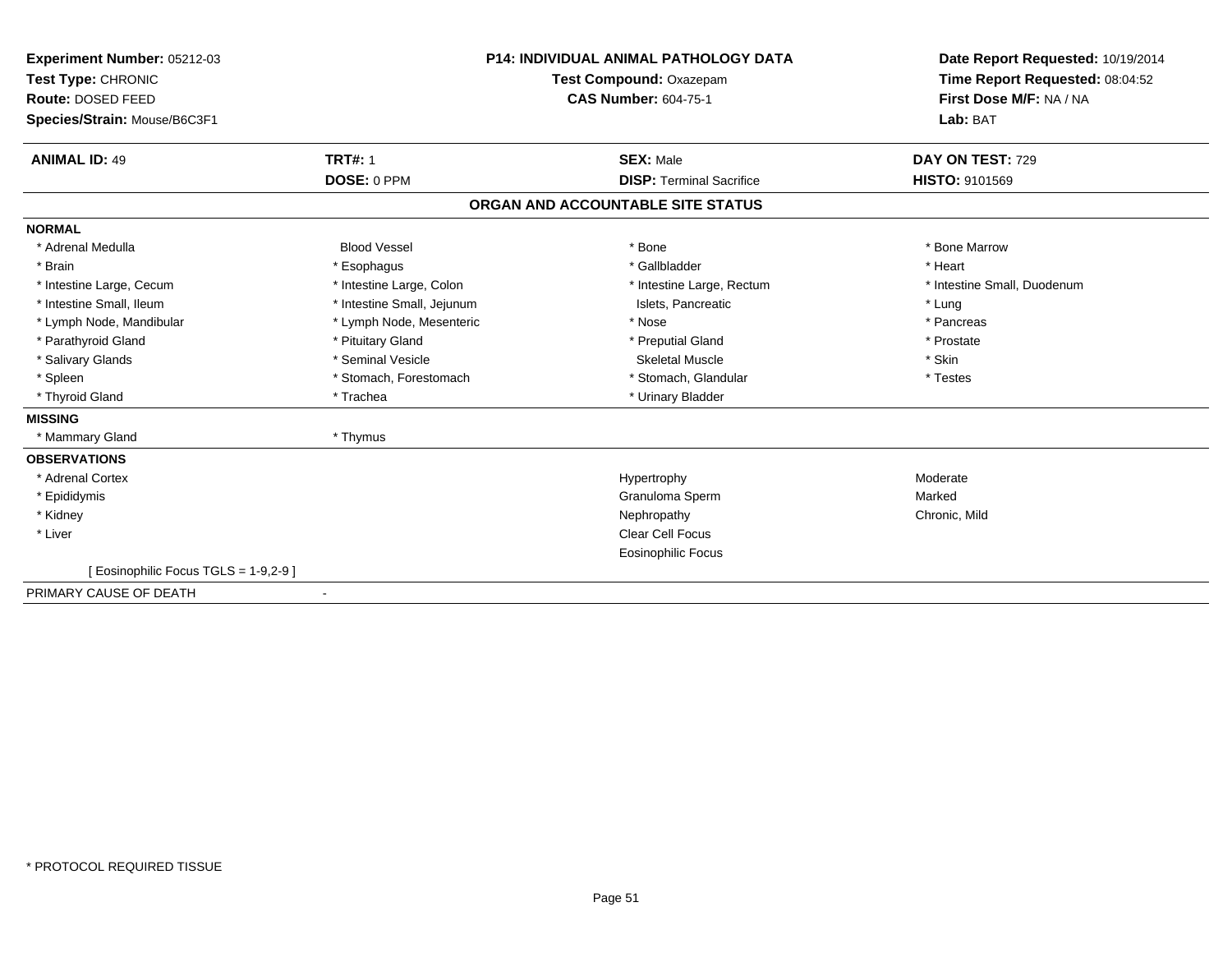| Experiment Number: 05212-03<br>Test Type: CHRONIC<br>Route: DOSED FEED<br>Species/Strain: Mouse/B6C3F1 |                               | <b>P14: INDIVIDUAL ANIMAL PATHOLOGY DATA</b><br>Test Compound: Oxazepam<br><b>CAS Number: 604-75-1</b> | Date Report Requested: 10/19/2014<br>Time Report Requested: 08:04:52<br>First Dose M/F: NA / NA<br>Lab: BAT |
|--------------------------------------------------------------------------------------------------------|-------------------------------|--------------------------------------------------------------------------------------------------------|-------------------------------------------------------------------------------------------------------------|
| <b>ANIMAL ID: 50</b>                                                                                   | <b>TRT#: 1</b><br>DOSE: 0 PPM | <b>SEX: Male</b><br><b>DISP: Terminal Sacrifice</b>                                                    | DAY ON TEST: 730<br><b>HISTO: 9101570</b>                                                                   |
|                                                                                                        |                               |                                                                                                        |                                                                                                             |
|                                                                                                        |                               | ORGAN AND ACCOUNTABLE SITE STATUS                                                                      |                                                                                                             |
| <b>NORMAL</b>                                                                                          |                               |                                                                                                        |                                                                                                             |
| * Adrenal Cortex                                                                                       | * Adrenal Medulla             | <b>Blood Vessel</b>                                                                                    | * Bone                                                                                                      |
| * Bone Marrow                                                                                          | * Brain                       | * Epididymis                                                                                           | * Esophagus                                                                                                 |
| * Gallbladder                                                                                          | * Heart                       | * Intestine Large, Cecum                                                                               | * Intestine Large, Colon                                                                                    |
| * Intestine Large, Rectum                                                                              | * Intestine Small, Duodenum   | * Intestine Small. Ileum                                                                               | * Intestine Small, Jejunum                                                                                  |
| Islets, Pancreatic                                                                                     | * Liver                       | * Lymph Node, Mandibular                                                                               | * Lymph Node, Mesenteric                                                                                    |
| * Nose                                                                                                 | * Pancreas                    | * Parathyroid Gland                                                                                    | * Pituitary Gland                                                                                           |
| * Prostate                                                                                             | * Salivary Glands             | * Seminal Vesicle                                                                                      | <b>Skeletal Muscle</b>                                                                                      |
| * Skin                                                                                                 | * Spleen                      | * Stomach, Forestomach                                                                                 | * Stomach, Glandular                                                                                        |
| * Testes                                                                                               | * Trachea                     | * Urinary Bladder                                                                                      |                                                                                                             |
| <b>MISSING</b>                                                                                         |                               |                                                                                                        |                                                                                                             |
| * Mammary Gland                                                                                        |                               |                                                                                                        |                                                                                                             |
| <b>OBSERVATIONS</b>                                                                                    |                               |                                                                                                        |                                                                                                             |
| * Kidney                                                                                               |                               | Nephropathy                                                                                            | Chronic, Minimal                                                                                            |
| * Lung                                                                                                 |                               | Alveolar/Bronchiolar Adenoma                                                                           |                                                                                                             |
| * Preputial Gland                                                                                      | Duct                          | Ectasia                                                                                                | Moderate                                                                                                    |
| [ Ectasia TGLS = 1-6 ]                                                                                 |                               |                                                                                                        |                                                                                                             |
| * Thymus                                                                                               |                               | Atrophy                                                                                                | Mild                                                                                                        |
| * Thyroid Gland                                                                                        | <b>Follicular Cel</b>         | Hyperplasia                                                                                            | Minimal                                                                                                     |
| PRIMARY CAUSE OF DEATH                                                                                 |                               |                                                                                                        |                                                                                                             |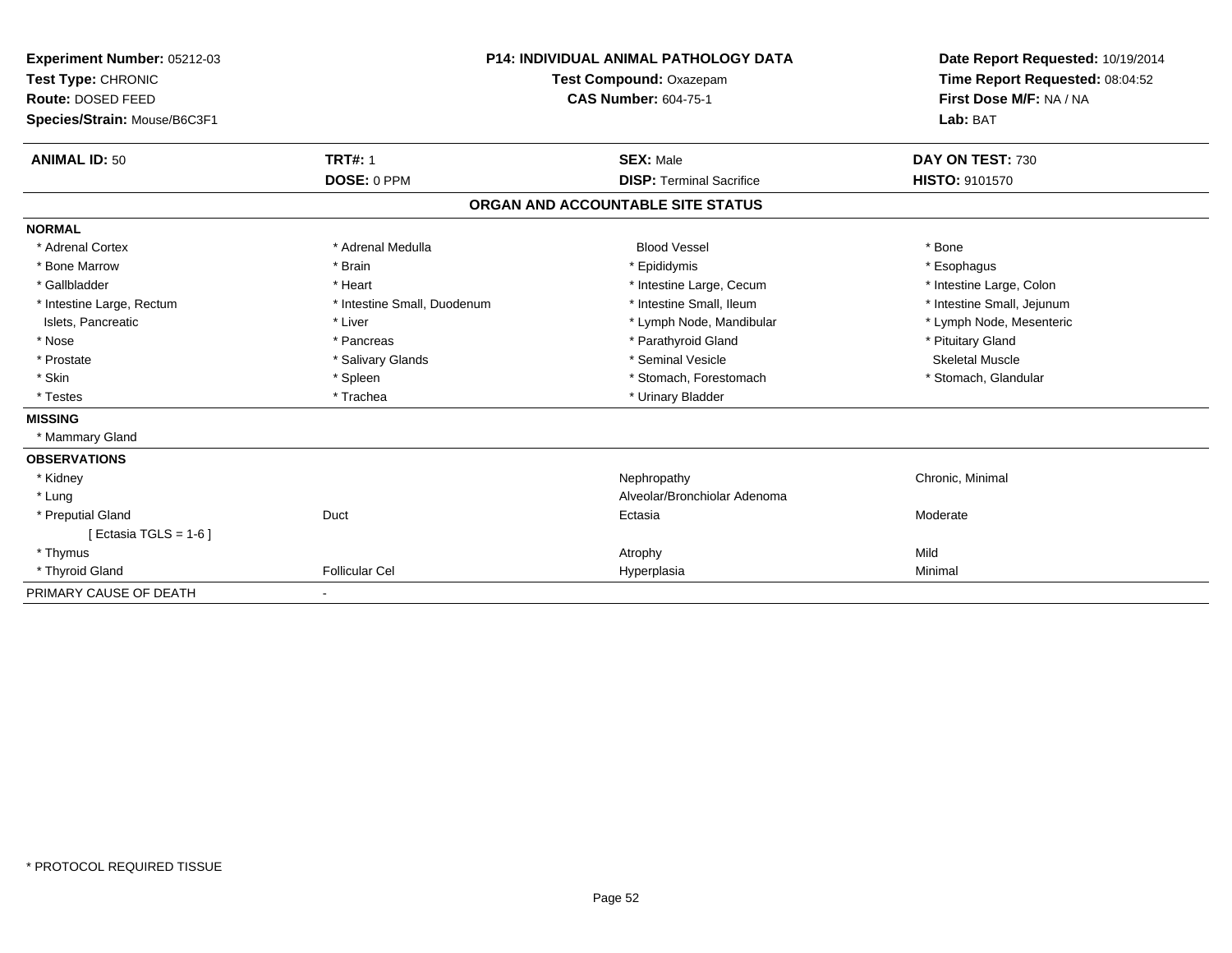| Experiment Number: 05212-03<br>Test Type: CHRONIC<br>Route: DOSED FEED<br>Species/Strain: Mouse/B6C3F1 |                          | <b>P14: INDIVIDUAL ANIMAL PATHOLOGY DATA</b><br>Test Compound: Oxazepam<br><b>CAS Number: 604-75-1</b> | Date Report Requested: 10/19/2014<br>Time Report Requested: 08:04:52<br>First Dose M/F: NA / NA<br>Lab: BAT |
|--------------------------------------------------------------------------------------------------------|--------------------------|--------------------------------------------------------------------------------------------------------|-------------------------------------------------------------------------------------------------------------|
| <b>ANIMAL ID: 51</b>                                                                                   | <b>TRT#: 1</b>           | <b>SEX: Male</b>                                                                                       | DAY ON TEST: 730                                                                                            |
|                                                                                                        | DOSE: 0 PPM              | <b>DISP: Terminal Sacrifice</b>                                                                        | <b>HISTO: 9101571</b>                                                                                       |
|                                                                                                        |                          | ORGAN AND ACCOUNTABLE SITE STATUS                                                                      |                                                                                                             |
| <b>NORMAL</b>                                                                                          |                          |                                                                                                        |                                                                                                             |
| * Adrenal Cortex                                                                                       | * Adrenal Medulla        | <b>Blood Vessel</b>                                                                                    | * Bone                                                                                                      |
| * Bone Marrow                                                                                          | * Brain                  | * Epididymis                                                                                           | * Esophagus                                                                                                 |
| * Gallbladder                                                                                          | * Heart                  | * Intestine Large, Cecum                                                                               | * Intestine Large, Colon                                                                                    |
| * Intestine Large, Rectum                                                                              | * Intestine Small, Ileum | * Intestine Small, Jejunum                                                                             | Islets, Pancreatic                                                                                          |
| * Kidney                                                                                               | * Lung                   | * Lymph Node, Mandibular                                                                               | * Lymph Node, Mesenteric                                                                                    |
| * Nose                                                                                                 | * Pancreas               | * Parathyroid Gland                                                                                    | * Pituitary Gland                                                                                           |
| * Preputial Gland                                                                                      | * Prostate               | * Salivary Glands                                                                                      | * Seminal Vesicle                                                                                           |
| <b>Skeletal Muscle</b>                                                                                 | * Skin                   | * Spleen                                                                                               | * Stomach, Forestomach                                                                                      |
| * Stomach, Glandular                                                                                   | * Testes                 | * Thyroid Gland                                                                                        | * Trachea                                                                                                   |
| * Urinary Bladder                                                                                      |                          |                                                                                                        |                                                                                                             |
| <b>MISSING</b>                                                                                         |                          |                                                                                                        |                                                                                                             |
| * Mammary Gland                                                                                        |                          |                                                                                                        |                                                                                                             |
| <b>OBSERVATIONS</b>                                                                                    |                          |                                                                                                        |                                                                                                             |
| * Intestine Small, Duodenum                                                                            |                          | Polyp Adenomatous                                                                                      |                                                                                                             |
| * Liver                                                                                                |                          | Hepatocellular Adenoma                                                                                 | Multiple                                                                                                    |
| [ Hepatocellular Adenoma TGLS = 1-9 ]                                                                  |                          |                                                                                                        |                                                                                                             |
| * Thymus                                                                                               |                          | Atrophy                                                                                                | Moderate                                                                                                    |
| PRIMARY CAUSE OF DEATH                                                                                 |                          |                                                                                                        |                                                                                                             |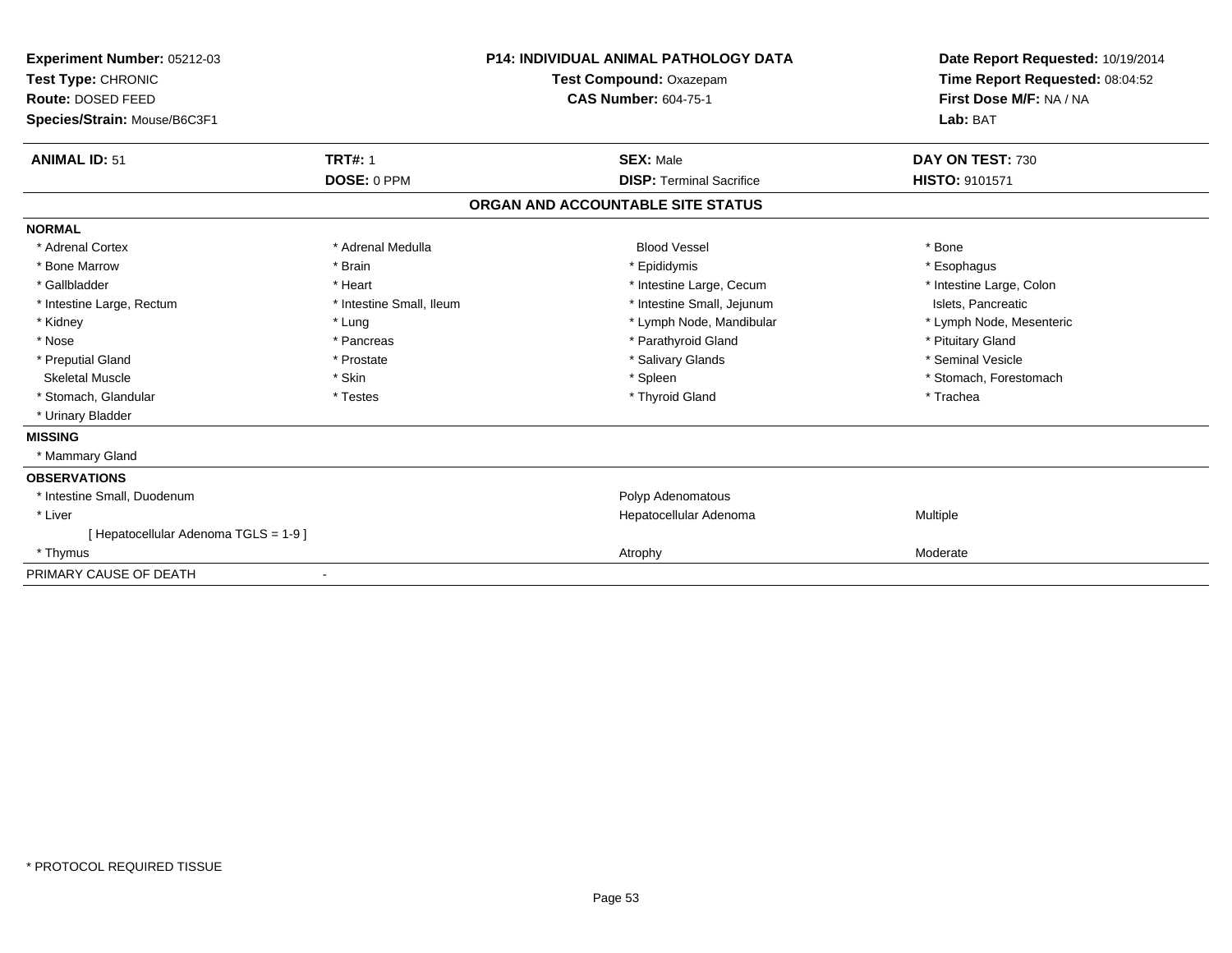| Experiment Number: 05212-03          | P14: INDIVIDUAL ANIMAL PATHOLOGY DATA<br>Test Compound: Oxazepam |                                   | Date Report Requested: 10/19/2014 |
|--------------------------------------|------------------------------------------------------------------|-----------------------------------|-----------------------------------|
| Test Type: CHRONIC                   |                                                                  |                                   | Time Report Requested: 08:04:52   |
| Route: DOSED FEED                    |                                                                  | <b>CAS Number: 604-75-1</b>       | First Dose M/F: NA / NA           |
| Species/Strain: Mouse/B6C3F1         |                                                                  |                                   | Lab: BAT                          |
| <b>ANIMAL ID: 52</b>                 | <b>TRT#: 1</b>                                                   | <b>SEX: Male</b>                  | DAY ON TEST: 729                  |
|                                      | DOSE: 0 PPM                                                      | <b>DISP: Terminal Sacrifice</b>   | HISTO: 9101572                    |
|                                      |                                                                  | ORGAN AND ACCOUNTABLE SITE STATUS |                                   |
| <b>NORMAL</b>                        |                                                                  |                                   |                                   |
| * Adrenal Cortex                     | * Adrenal Medulla                                                | <b>Blood Vessel</b>               | * Bone                            |
| * Bone Marrow                        | * Brain                                                          | * Epididymis                      | * Esophagus                       |
| * Gallbladder                        | * Heart                                                          | * Intestine Large, Cecum          | * Intestine Large, Colon          |
| * Intestine Large, Rectum            | * Intestine Small, Duodenum                                      | * Intestine Small, Ileum          | * Intestine Small, Jejunum        |
| Islets, Pancreatic                   | * Lung                                                           | * Lymph Node, Mandibular          | * Lymph Node, Mesenteric          |
| * Nose                               | * Pancreas                                                       | * Parathyroid Gland               | * Pituitary Gland                 |
| * Prostate                           | * Salivary Glands                                                | * Seminal Vesicle                 | <b>Skeletal Muscle</b>            |
| * Skin                               | * Spleen                                                         | * Stomach, Glandular              | * Testes                          |
| * Trachea                            | * Urinary Bladder                                                |                                   |                                   |
| <b>MISSING</b>                       |                                                                  |                                   |                                   |
| * Mammary Gland                      |                                                                  |                                   |                                   |
| <b>OBSERVATIONS</b>                  |                                                                  |                                   |                                   |
| * Kidney                             |                                                                  | Nephropathy                       | Chronic, Minimal                  |
| * Liver                              |                                                                  | <b>Clear Cell Focus</b>           |                                   |
|                                      |                                                                  | <b>Eosinophilic Focus</b>         |                                   |
|                                      |                                                                  | Vacuolization Cytoplasmic         | Mild                              |
| [ Eosinophilic Focus TGLS = 3-9 ]    |                                                                  |                                   |                                   |
| * Preputial Gland                    | Duct                                                             | Ectasia                           | Moderate                          |
| [ Ectasia TGLS = $1-6$ ]             |                                                                  |                                   |                                   |
| * Stomach, Forestomach               |                                                                  | Squamous Cell Papilloma           |                                   |
| [Squamous Cell Papilloma TGLS = 2-4] |                                                                  |                                   |                                   |
| * Thymus                             |                                                                  | Atrophy                           | Moderate                          |
| * Thyroid Gland                      | <b>Follicular Cel</b>                                            | Hyperplasia                       | Minimal                           |
| PRIMARY CAUSE OF DEATH               |                                                                  |                                   |                                   |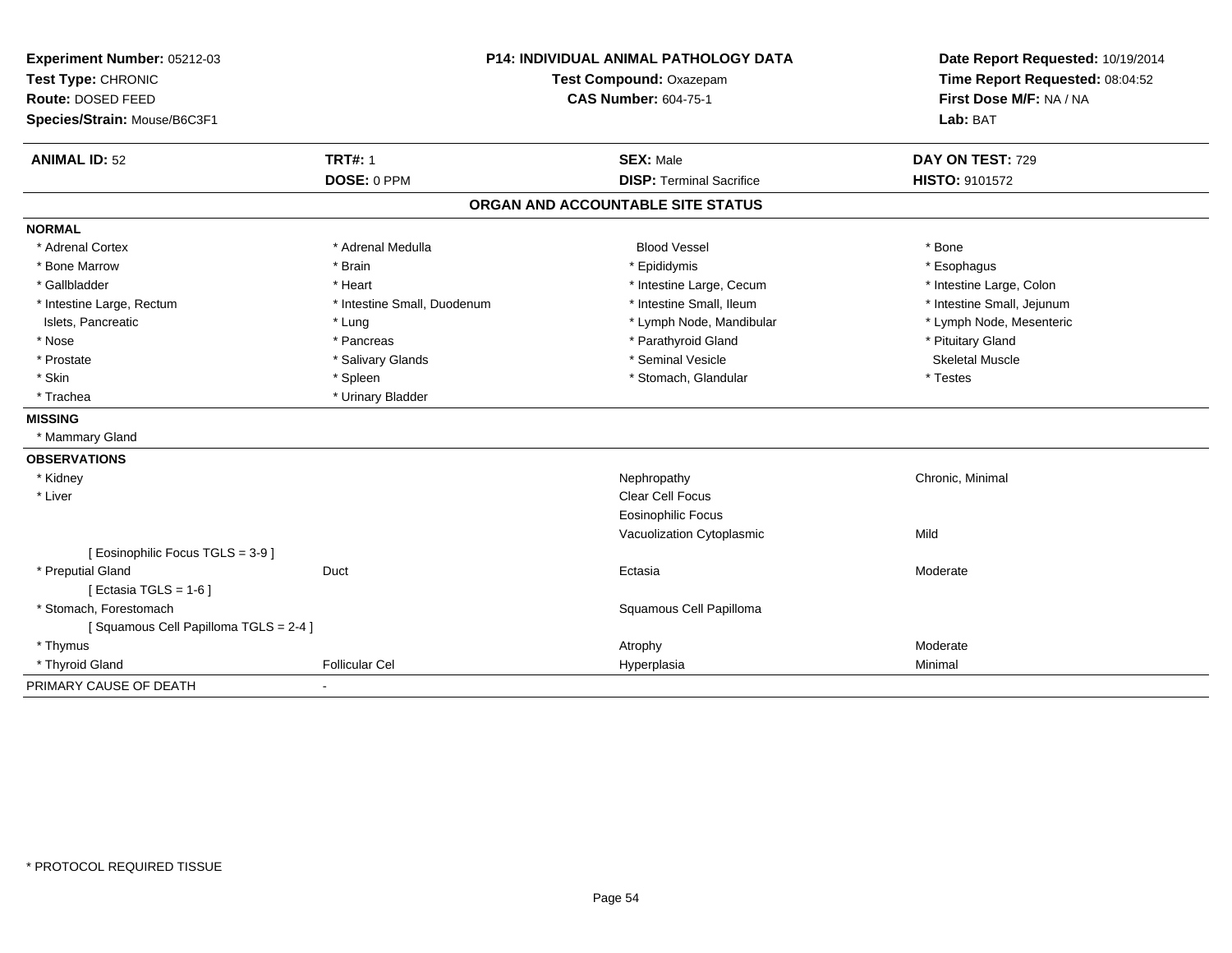| Experiment Number: 05212-03                 | <b>P14: INDIVIDUAL ANIMAL PATHOLOGY DATA</b> |                                   | Date Report Requested: 10/19/2014                          |  |
|---------------------------------------------|----------------------------------------------|-----------------------------------|------------------------------------------------------------|--|
| Test Type: CHRONIC                          |                                              | Test Compound: Oxazepam           |                                                            |  |
| <b>Route: DOSED FEED</b>                    |                                              | <b>CAS Number: 604-75-1</b>       | Time Report Requested: 08:04:52<br>First Dose M/F: NA / NA |  |
| Species/Strain: Mouse/B6C3F1                |                                              |                                   | Lab: BAT                                                   |  |
| <b>ANIMAL ID: 53</b>                        | <b>TRT#: 1</b>                               | <b>SEX: Male</b>                  | DAY ON TEST: 627                                           |  |
|                                             | DOSE: 0 PPM                                  | <b>DISP: Natural Death</b>        | HISTO: 9101573                                             |  |
|                                             |                                              | ORGAN AND ACCOUNTABLE SITE STATUS |                                                            |  |
| <b>NORMAL</b>                               |                                              |                                   |                                                            |  |
| * Adrenal Cortex                            | * Adrenal Medulla                            | <b>Blood Vessel</b>               | * Bone                                                     |  |
| * Bone Marrow                               | * Brain                                      | * Epididymis                      | * Esophagus                                                |  |
| * Gallbladder                               | * Heart                                      | * Intestine Large, Cecum          | * Intestine Large, Colon                                   |  |
| * Intestine Large, Rectum                   | * Intestine Small, Duodenum                  | * Intestine Small, Ileum          | * Intestine Small, Jejunum                                 |  |
| Islets, Pancreatic                          | * Lymph Node, Mandibular                     | * Lymph Node, Mesenteric          | * Nose                                                     |  |
| * Pancreas                                  | * Pituitary Gland                            | * Prostate                        | * Salivary Glands                                          |  |
| * Seminal Vesicle                           | <b>Skeletal Muscle</b>                       | * Skin                            | * Spleen                                                   |  |
| * Stomach, Forestomach                      | * Stomach, Glandular                         | * Testes                          | * Thyroid Gland                                            |  |
| * Trachea                                   | * Urinary Bladder                            |                                   |                                                            |  |
| <b>MISSING</b>                              |                                              |                                   |                                                            |  |
| * Mammary Gland                             | * Parathyroid Gland                          |                                   |                                                            |  |
| <b>OBSERVATIONS</b>                         |                                              |                                   |                                                            |  |
| * Kidney                                    |                                              | Nephropathy                       | Chronic, Mild                                              |  |
| * Liver                                     |                                              | Hepatocellular Carcinoma          |                                                            |  |
|                                             |                                              | Necrosis                          | Multifocal, Moderate                                       |  |
| [ Hepatocellular Carcinoma TGLS = 1-1 ]     |                                              |                                   |                                                            |  |
| * Lung                                      |                                              | Alveolar/Bronchiolar Adenoma      |                                                            |  |
| [ Alveolar/Bronchiolar Adenoma TGLS = 2-9 ] |                                              |                                   |                                                            |  |
| * Preputial Gland                           | Duct                                         | Ectasia                           | Moderate                                                   |  |
| * Thymus                                    |                                              | Atrophy                           | Moderate                                                   |  |
| PRIMARY CAUSE OF DEATH                      | - Liver Hepatocellular Carcinoma             |                                   |                                                            |  |
| Animal Note: CAUSE OF DEATH, LIVER TUMOR    |                                              |                                   |                                                            |  |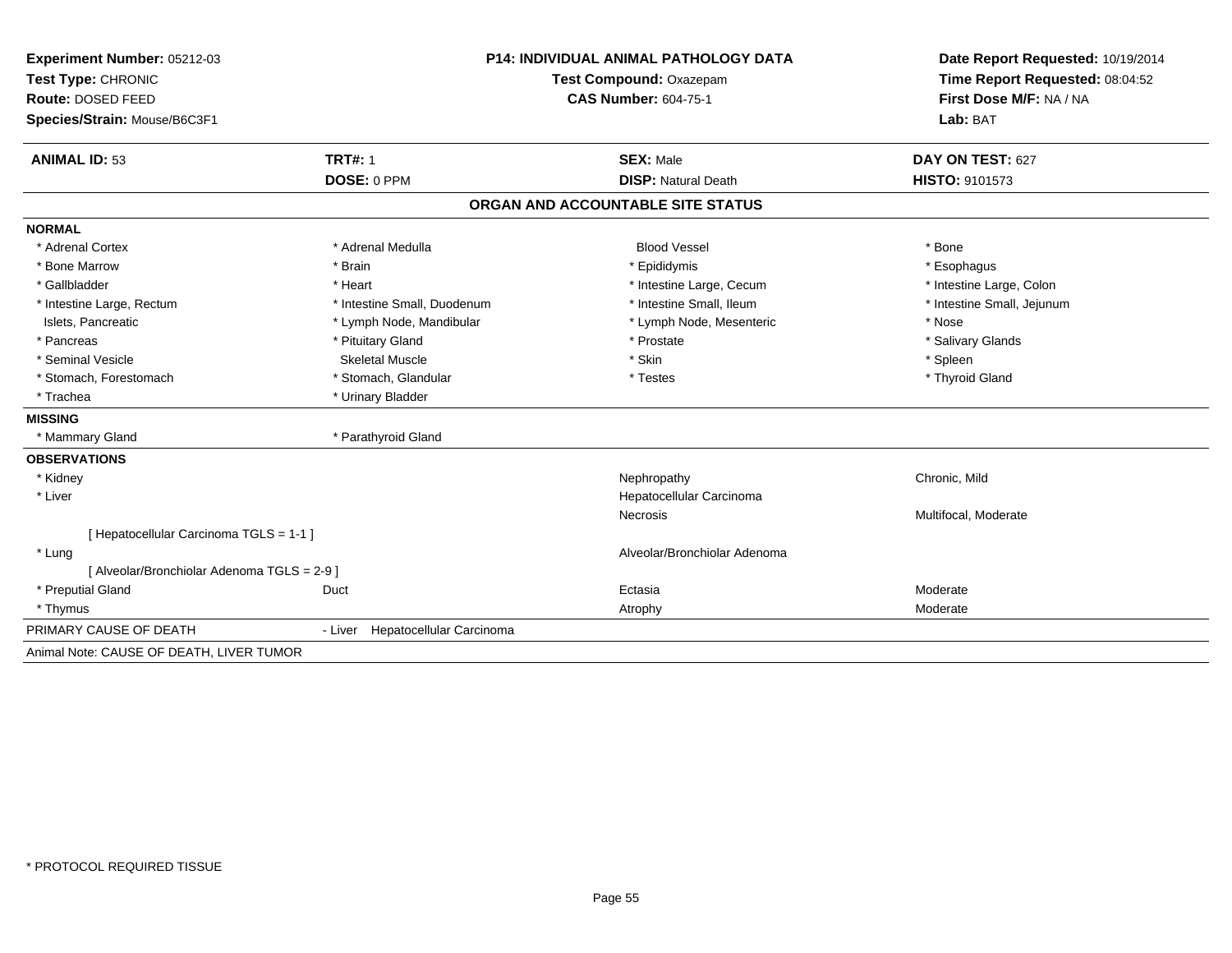| Experiment Number: 05212-03           | <b>P14: INDIVIDUAL ANIMAL PATHOLOGY DATA</b><br><b>Test Compound: Oxazepam</b><br><b>CAS Number: 604-75-1</b> |                                   | Date Report Requested: 10/19/2014 |
|---------------------------------------|---------------------------------------------------------------------------------------------------------------|-----------------------------------|-----------------------------------|
| Test Type: CHRONIC                    |                                                                                                               |                                   | Time Report Requested: 08:04:52   |
| Route: DOSED FEED                     |                                                                                                               |                                   | First Dose M/F: NA / NA           |
| Species/Strain: Mouse/B6C3F1          |                                                                                                               |                                   | Lab: BAT                          |
|                                       |                                                                                                               |                                   |                                   |
| <b>ANIMAL ID: 54</b>                  | <b>TRT#: 1</b>                                                                                                | <b>SEX: Male</b>                  | DAY ON TEST: 730                  |
|                                       | DOSE: 0 PPM                                                                                                   | <b>DISP: Terminal Sacrifice</b>   | <b>HISTO: 9101574</b>             |
|                                       |                                                                                                               | ORGAN AND ACCOUNTABLE SITE STATUS |                                   |
| <b>NORMAL</b>                         |                                                                                                               |                                   |                                   |
| * Adrenal Cortex                      | * Adrenal Medulla                                                                                             | <b>Blood Vessel</b>               | * Bone                            |
| * Bone Marrow                         | * Brain                                                                                                       | * Epididymis                      | * Esophagus                       |
| * Gallbladder                         | * Heart                                                                                                       | * Intestine Large, Cecum          | * Intestine Large, Colon          |
| * Intestine Large, Rectum             | * Intestine Small, Duodenum                                                                                   | * Intestine Small, Ileum          | * Intestine Small, Jejunum        |
| Islets, Pancreatic                    | * Lung                                                                                                        | * Lymph Node, Mandibular          | * Lymph Node, Mesenteric          |
| * Nose                                | * Pancreas                                                                                                    | * Parathyroid Gland               | * Pituitary Gland                 |
| * Prostate                            | * Salivary Glands                                                                                             | * Seminal Vesicle                 | Skeletal Muscle                   |
| * Skin                                | * Spleen                                                                                                      | * Stomach, Forestomach            | * Stomach, Glandular              |
| * Testes                              | * Thyroid Gland                                                                                               | * Trachea                         | * Urinary Bladder                 |
| <b>MISSING</b>                        |                                                                                                               |                                   |                                   |
| * Mammary Gland                       |                                                                                                               |                                   |                                   |
| <b>OBSERVATIONS</b>                   |                                                                                                               |                                   |                                   |
| * Kidney                              |                                                                                                               | Nephropathy                       | Chronic, Minimal                  |
| * Liver                               |                                                                                                               | Hepatocellular Adenoma            |                                   |
|                                       |                                                                                                               | <b>Mixed Cell Focus</b>           |                                   |
| [ Hepatocellular Adenoma TGLS = 2-1 ] |                                                                                                               |                                   |                                   |
| [Mixed Cell Focus TGLS = 3-1]         |                                                                                                               |                                   |                                   |
| * Preputial Gland                     | Duct                                                                                                          | Ectasia                           | Mild                              |
| [Ectasia TGLS = $1-6$ ]               |                                                                                                               |                                   |                                   |
| * Thymus                              |                                                                                                               | Atrophy                           | Mild                              |
| PRIMARY CAUSE OF DEATH                |                                                                                                               |                                   |                                   |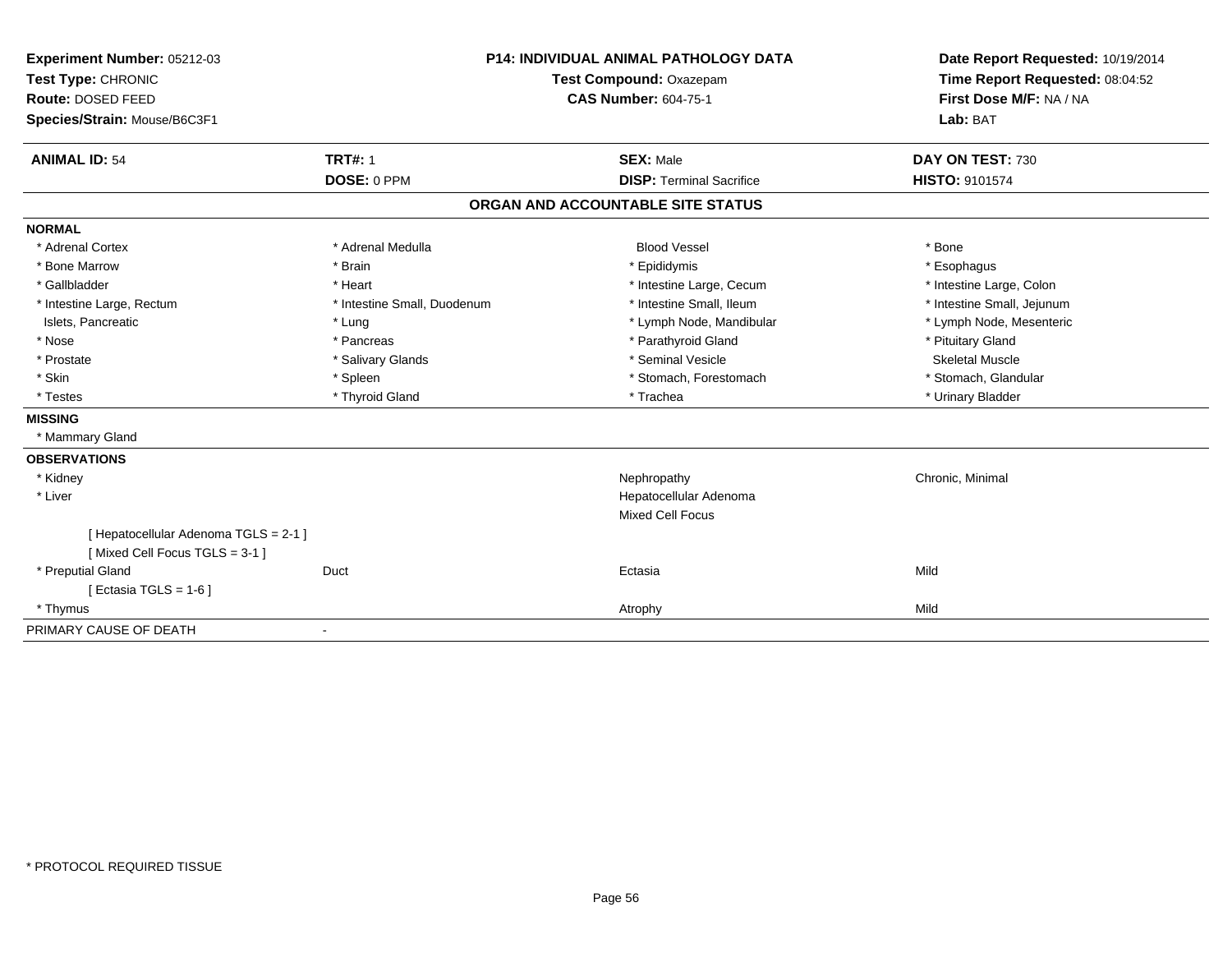| Experiment Number: 05212-03<br>Test Type: CHRONIC |                             | <b>P14: INDIVIDUAL ANIMAL PATHOLOGY DATA</b> | Date Report Requested: 10/19/2014 |
|---------------------------------------------------|-----------------------------|----------------------------------------------|-----------------------------------|
|                                                   |                             | Test Compound: Oxazepam                      | Time Report Requested: 08:04:52   |
| Route: DOSED FEED                                 |                             | <b>CAS Number: 604-75-1</b>                  | First Dose M/F: NA / NA           |
| Species/Strain: Mouse/B6C3F1                      |                             |                                              | Lab: BAT                          |
| <b>ANIMAL ID: 55</b>                              | <b>TRT#: 1</b>              | <b>SEX: Male</b>                             | DAY ON TEST: 729                  |
|                                                   | DOSE: 0 PPM                 | <b>DISP: Terminal Sacrifice</b>              | <b>HISTO: 9101575</b>             |
|                                                   |                             | ORGAN AND ACCOUNTABLE SITE STATUS            |                                   |
| <b>NORMAL</b>                                     |                             |                                              |                                   |
| * Adrenal Cortex                                  | * Adrenal Medulla           | <b>Blood Vessel</b>                          | * Bone                            |
| * Bone Marrow                                     | * Brain                     | * Epididymis                                 | * Esophagus                       |
| * Gallbladder                                     | * Heart                     | * Intestine Large, Cecum                     | * Intestine Large, Colon          |
| * Intestine Large, Rectum                         | * Intestine Small, Duodenum | * Intestine Small. Ileum                     | * Intestine Small, Jejunum        |
| Islets, Pancreatic                                | * Lung                      | * Lymph Node, Mandibular                     | * Lymph Node, Mesenteric          |
| * Nose                                            | * Pancreas                  | * Parathyroid Gland                          | * Pituitary Gland                 |
| * Preputial Gland                                 | * Prostate                  | * Salivary Glands                            | * Seminal Vesicle                 |
| <b>Skeletal Muscle</b>                            | * Skin                      | * Spleen                                     | * Stomach, Glandular              |
| * Testes                                          | * Thyroid Gland             | * Trachea                                    | * Urinary Bladder                 |
| <b>MISSING</b>                                    |                             |                                              |                                   |
| * Mammary Gland                                   |                             |                                              |                                   |
| <b>OBSERVATIONS</b>                               |                             |                                              |                                   |
| * Kidney                                          |                             | Nephropathy                                  | Chronic, Mild                     |
| * Liver                                           |                             | Hepatocellular Adenoma                       |                                   |
| [ Hepatocellular Adenoma TGLS = 1-9 ]             |                             |                                              |                                   |
| * Stomach. Forestomach                            |                             | Hyperplasia                                  | Squamous, Focal, Mild             |
| [Hyperplasia TGLS = 2-4A]                         |                             |                                              |                                   |
| * Thymus                                          |                             | Atrophy                                      | Mild                              |
| PRIMARY CAUSE OF DEATH                            |                             |                                              |                                   |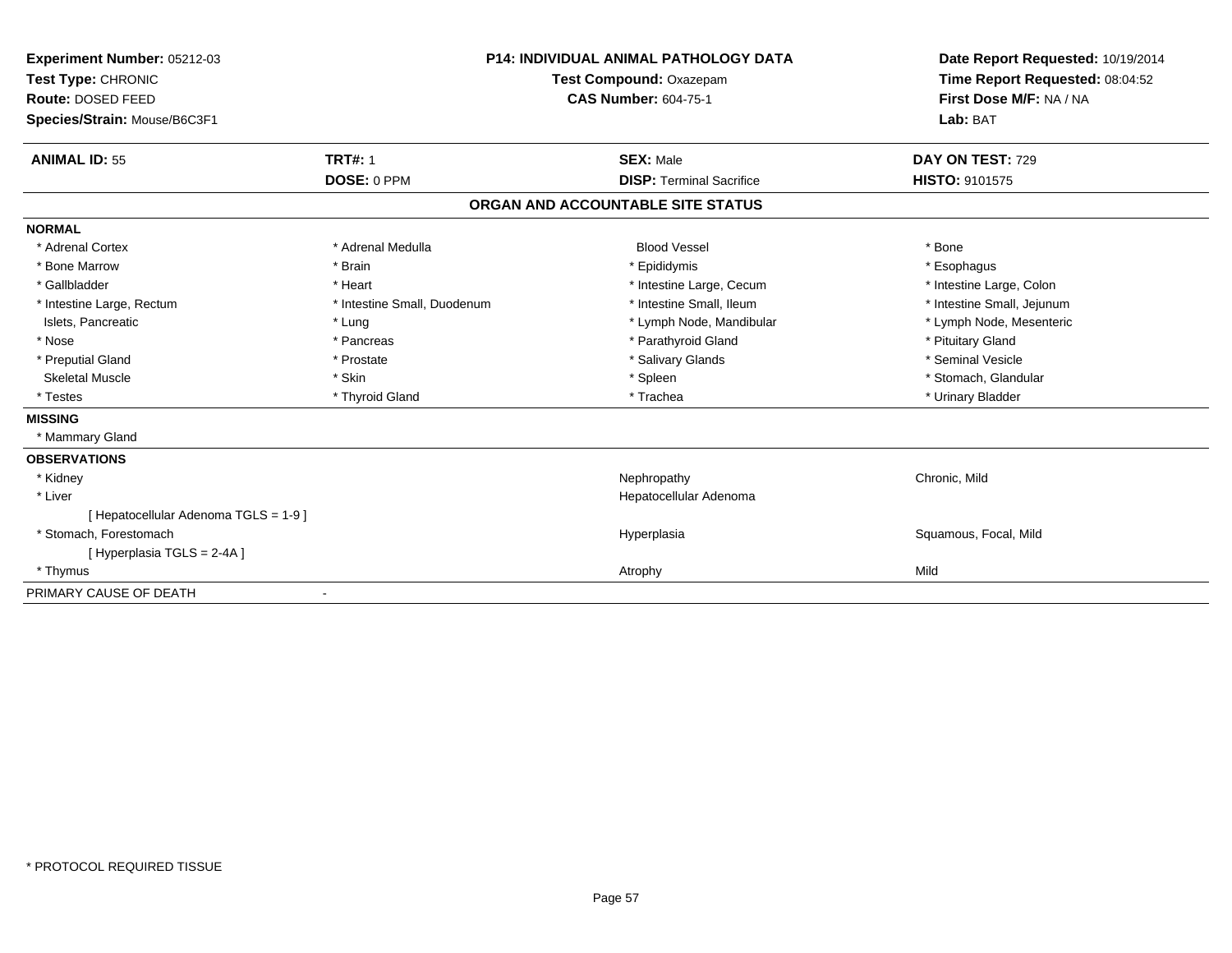| <b>Experiment Number: 05212-03</b><br>Test Type: CHRONIC<br>Route: DOSED FEED |                             | <b>P14: INDIVIDUAL ANIMAL PATHOLOGY DATA</b><br>Test Compound: Oxazepam<br><b>CAS Number: 604-75-1</b> | Date Report Requested: 10/19/2014<br>Time Report Requested: 08:04:52<br>First Dose M/F: NA / NA |  |
|-------------------------------------------------------------------------------|-----------------------------|--------------------------------------------------------------------------------------------------------|-------------------------------------------------------------------------------------------------|--|
| Species/Strain: Mouse/B6C3F1                                                  |                             |                                                                                                        | Lab: BAT                                                                                        |  |
| <b>ANIMAL ID: 56</b>                                                          | <b>TRT#: 1</b>              | <b>SEX: Male</b>                                                                                       | DAY ON TEST: 730                                                                                |  |
|                                                                               | DOSE: 0 PPM                 | <b>DISP: Terminal Sacrifice</b>                                                                        | <b>HISTO: 9101576</b>                                                                           |  |
|                                                                               |                             | ORGAN AND ACCOUNTABLE SITE STATUS                                                                      |                                                                                                 |  |
| <b>NORMAL</b>                                                                 |                             |                                                                                                        |                                                                                                 |  |
| * Adrenal Cortex                                                              | * Adrenal Medulla           | <b>Blood Vessel</b>                                                                                    | * Bone                                                                                          |  |
| * Bone Marrow                                                                 | * Brain                     | * Epididymis                                                                                           | * Esophagus                                                                                     |  |
| * Gallbladder                                                                 | * Heart                     | * Intestine Large, Cecum                                                                               | * Intestine Large, Colon                                                                        |  |
| * Intestine Large, Rectum                                                     | * Intestine Small, Duodenum | * Intestine Small. Ileum                                                                               | * Intestine Small, Jejunum                                                                      |  |
| Islets, Pancreatic                                                            | * Lung                      | * Lymph Node, Mandibular                                                                               | * Lymph Node, Mesenteric                                                                        |  |
| * Nose                                                                        | * Pancreas                  | * Parathyroid Gland                                                                                    | * Pituitary Gland                                                                               |  |
| * Prostate                                                                    | * Salivary Glands           | * Seminal Vesicle                                                                                      | <b>Skeletal Muscle</b>                                                                          |  |
| * Skin                                                                        | * Spleen                    | * Stomach, Forestomach                                                                                 | * Stomach, Glandular                                                                            |  |
| * Testes                                                                      | * Thyroid Gland             | * Trachea                                                                                              | * Urinary Bladder                                                                               |  |
| <b>MISSING</b>                                                                |                             |                                                                                                        |                                                                                                 |  |
| * Mammary Gland                                                               | * Thymus                    |                                                                                                        |                                                                                                 |  |
| <b>OBSERVATIONS</b>                                                           |                             |                                                                                                        |                                                                                                 |  |
| * Kidney                                                                      |                             | Nephropathy                                                                                            | Chronic, Minimal                                                                                |  |
| * Liver                                                                       |                             | Clear Cell Focus                                                                                       | Multifocal                                                                                      |  |
|                                                                               |                             | <b>Eosinophilic Focus</b>                                                                              |                                                                                                 |  |
| [Clear Cell Focus TGLS = 1-9]                                                 |                             |                                                                                                        |                                                                                                 |  |
| [ Eosinophilic Focus TGLS = 2-1 ]                                             |                             |                                                                                                        |                                                                                                 |  |
| * Preputial Gland                                                             | Duct                        | Ectasia                                                                                                | Moderate                                                                                        |  |
| PRIMARY CAUSE OF DEATH                                                        |                             |                                                                                                        |                                                                                                 |  |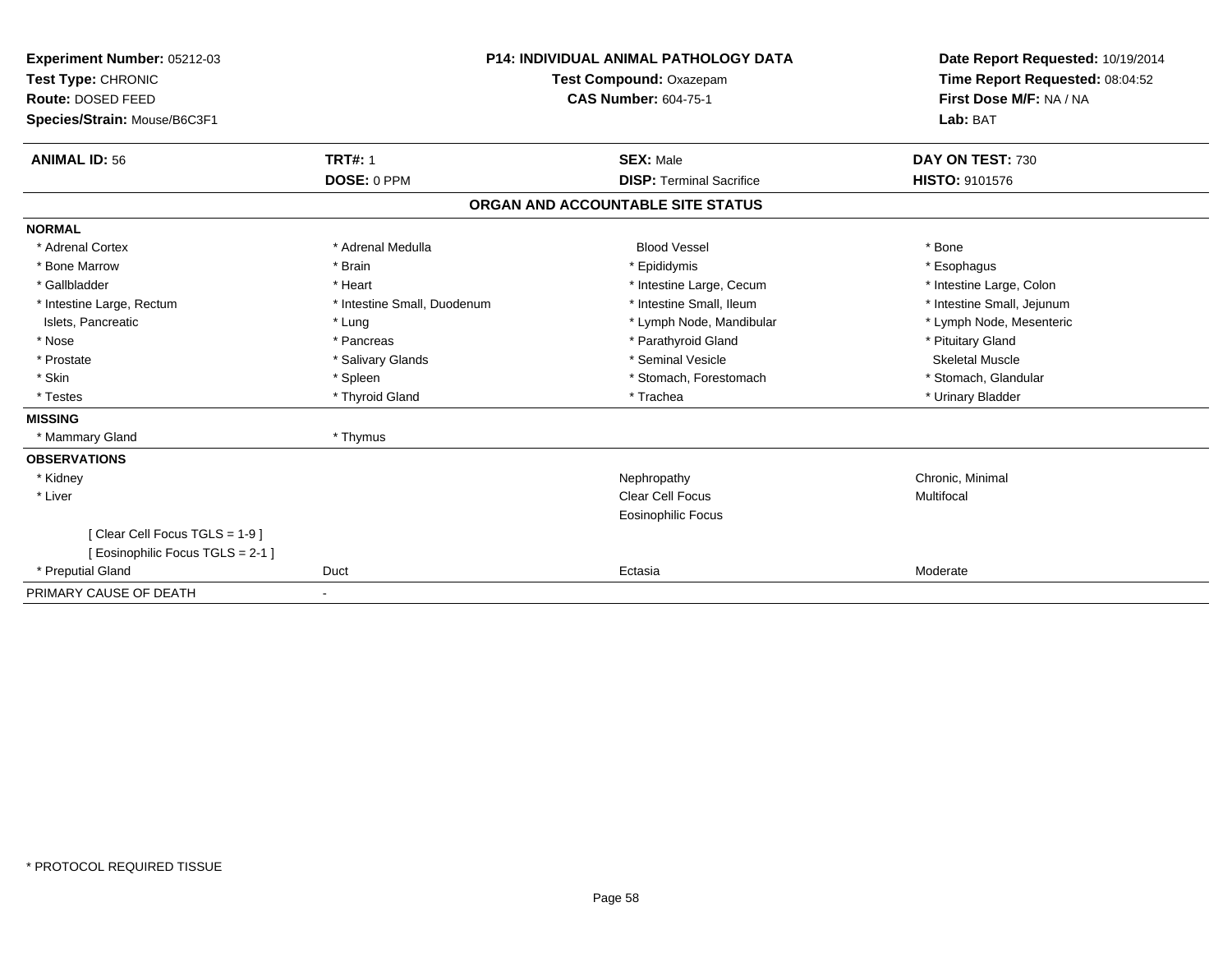| Experiment Number: 05212-03<br>Test Type: CHRONIC<br>Route: DOSED FEED<br>Species/Strain: Mouse/B6C3F1 |                             | P14: INDIVIDUAL ANIMAL PATHOLOGY DATA<br>Test Compound: Oxazepam<br><b>CAS Number: 604-75-1</b> | Date Report Requested: 10/19/2014<br>Time Report Requested: 08:04:52<br>First Dose M/F: NA / NA<br>Lab: BAT |
|--------------------------------------------------------------------------------------------------------|-----------------------------|-------------------------------------------------------------------------------------------------|-------------------------------------------------------------------------------------------------------------|
|                                                                                                        |                             |                                                                                                 |                                                                                                             |
| <b>ANIMAL ID: 57</b>                                                                                   | <b>TRT#: 1</b>              | <b>SEX: Male</b>                                                                                | DAY ON TEST: 730                                                                                            |
|                                                                                                        | DOSE: 0 PPM                 | <b>DISP: Terminal Sacrifice</b>                                                                 | <b>HISTO: 9101577</b>                                                                                       |
|                                                                                                        |                             | ORGAN AND ACCOUNTABLE SITE STATUS                                                               |                                                                                                             |
| <b>NORMAL</b>                                                                                          |                             |                                                                                                 |                                                                                                             |
| * Adrenal Cortex                                                                                       | * Adrenal Medulla           | <b>Blood Vessel</b>                                                                             | * Bone                                                                                                      |
| * Bone Marrow                                                                                          | * Brain                     | * Epididymis                                                                                    | * Esophagus                                                                                                 |
| * Gallbladder                                                                                          | * Heart                     | * Intestine Large, Cecum                                                                        | * Intestine Large, Colon                                                                                    |
| * Intestine Large, Rectum                                                                              | * Intestine Small, Duodenum | * Intestine Small, Ileum                                                                        | Islets, Pancreatic                                                                                          |
| * Lymph Node, Mandibular                                                                               | * Lymph Node, Mesenteric    | * Nose                                                                                          | * Pancreas                                                                                                  |
| * Parathyroid Gland                                                                                    | * Pituitary Gland           | * Prostate                                                                                      | * Salivary Glands                                                                                           |
| * Seminal Vesicle                                                                                      | <b>Skeletal Muscle</b>      | * Skin                                                                                          | * Spleen                                                                                                    |
| * Stomach, Forestomach                                                                                 | * Stomach, Glandular        | * Testes                                                                                        | * Thyroid Gland                                                                                             |
| * Trachea                                                                                              | * Urinary Bladder           |                                                                                                 |                                                                                                             |
| <b>MISSING</b>                                                                                         |                             |                                                                                                 |                                                                                                             |
| * Mammary Gland                                                                                        |                             |                                                                                                 |                                                                                                             |
| <b>OBSERVATIONS</b>                                                                                    |                             |                                                                                                 |                                                                                                             |
| * Intestine Small, Jejunum                                                                             | Peyers Patch                | Hyperplasia                                                                                     | Lymphoid, Mild                                                                                              |
| [Hyperplasia TGLS = 2-4]                                                                               |                             |                                                                                                 |                                                                                                             |
| * Kidney                                                                                               |                             | Nephropathy                                                                                     | Chronic, Mild                                                                                               |
| * Liver                                                                                                |                             | <b>Clear Cell Focus</b>                                                                         | Multifocal                                                                                                  |
|                                                                                                        |                             | <b>Eosinophilic Focus</b>                                                                       |                                                                                                             |
| [Clear Cell Focus TGLS = 1-9]                                                                          |                             |                                                                                                 |                                                                                                             |
| [Eosinophilic Focus TGLS = 3-1]                                                                        |                             |                                                                                                 |                                                                                                             |
| * Lung                                                                                                 | Alveolar Epith              | Hyperplasia                                                                                     | Mild                                                                                                        |
| * Preputial Gland                                                                                      | Duct                        | Ectasia                                                                                         | Mild                                                                                                        |
| * Thymus                                                                                               |                             | Atrophy                                                                                         | Mild                                                                                                        |
| PRIMARY CAUSE OF DEATH                                                                                 | $\overline{\phantom{a}}$    |                                                                                                 |                                                                                                             |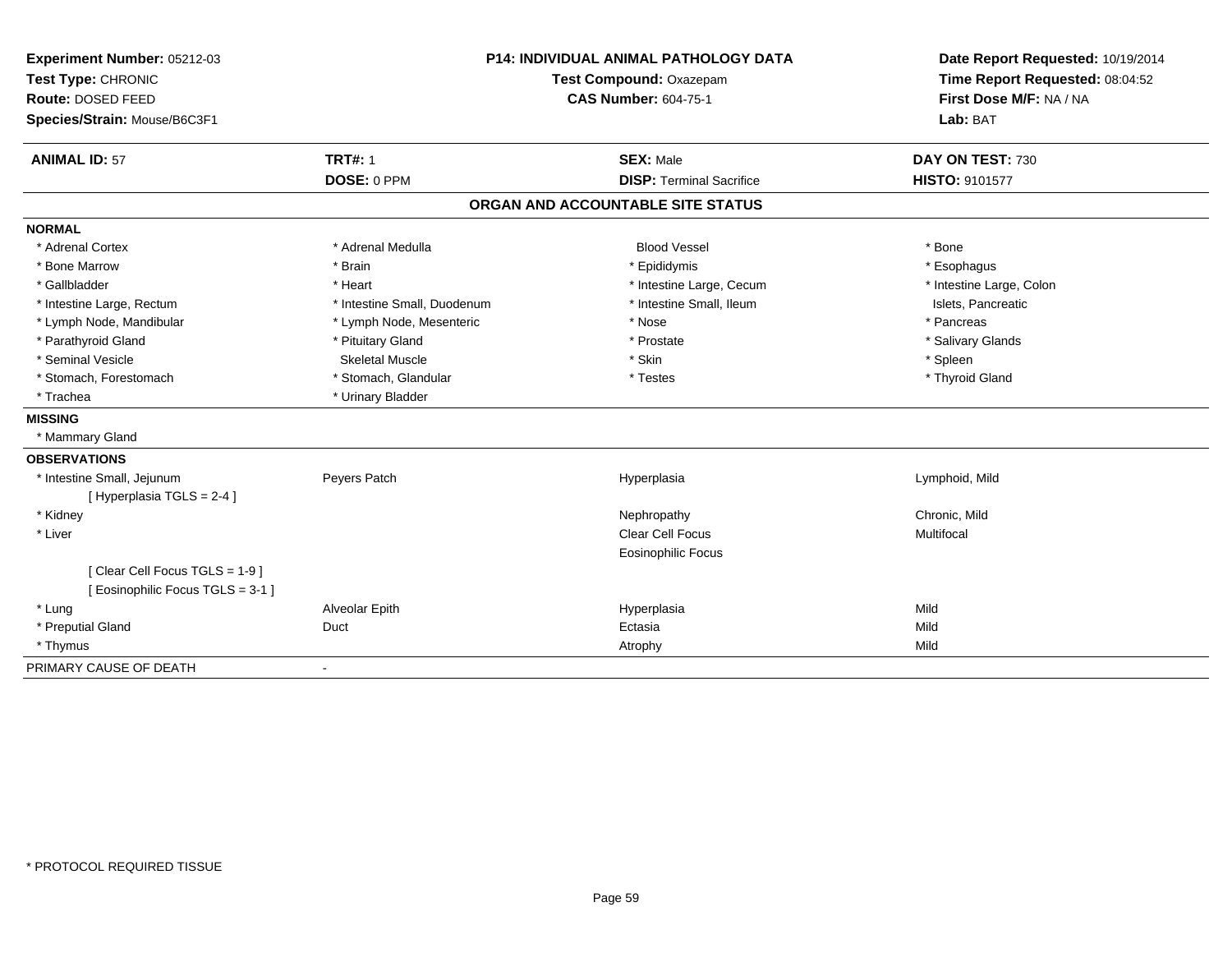| Experiment Number: 05212-03<br>Test Type: CHRONIC                                     |                          | <b>P14: INDIVIDUAL ANIMAL PATHOLOGY DATA</b><br>Test Compound: Oxazepam | Date Report Requested: 10/19/2014<br>Time Report Requested: 08:04:52 |  |
|---------------------------------------------------------------------------------------|--------------------------|-------------------------------------------------------------------------|----------------------------------------------------------------------|--|
| Route: DOSED FEED                                                                     |                          | <b>CAS Number: 604-75-1</b>                                             | First Dose M/F: NA / NA                                              |  |
| Species/Strain: Mouse/B6C3F1                                                          |                          |                                                                         | Lab: BAT                                                             |  |
|                                                                                       |                          |                                                                         |                                                                      |  |
| <b>ANIMAL ID: 58</b>                                                                  | <b>TRT#: 1</b>           | <b>SEX: Male</b>                                                        | DAY ON TEST: 729                                                     |  |
|                                                                                       | DOSE: 0 PPM              | <b>DISP: Terminal Sacrifice</b>                                         | HISTO: 9101578                                                       |  |
|                                                                                       |                          | ORGAN AND ACCOUNTABLE SITE STATUS                                       |                                                                      |  |
| <b>NORMAL</b>                                                                         |                          |                                                                         |                                                                      |  |
| * Adrenal Medulla                                                                     | <b>Blood Vessel</b>      | * Bone                                                                  | * Bone Marrow                                                        |  |
| * Brain                                                                               | * Epididymis             | * Esophagus                                                             | * Gallbladder                                                        |  |
| * Heart                                                                               | * Intestine Large, Cecum | * Intestine Large, Colon                                                | * Intestine Large, Rectum                                            |  |
| * Intestine Small, Duodenum                                                           | * Intestine Small, Ileum | * Intestine Small, Jejunum                                              | Islets, Pancreatic                                                   |  |
| * Lung                                                                                | * Lymph Node, Mandibular | * Nose                                                                  | * Parathyroid Gland                                                  |  |
| * Pituitary Gland                                                                     | * Salivary Glands        | * Seminal Vesicle                                                       | <b>Skeletal Muscle</b>                                               |  |
| * Skin                                                                                | * Stomach, Forestomach   | * Stomach, Glandular                                                    | * Testes                                                             |  |
| * Thyroid Gland                                                                       | * Trachea                |                                                                         |                                                                      |  |
| <b>MISSING</b>                                                                        |                          |                                                                         |                                                                      |  |
| * Mammary Gland                                                                       |                          |                                                                         |                                                                      |  |
| <b>OBSERVATIONS</b>                                                                   |                          |                                                                         |                                                                      |  |
| * Adrenal Cortex                                                                      | Capsule                  | Histiocytic Sarcoma                                                     |                                                                      |  |
| * Kidney                                                                              |                          | Histiocytic Sarcoma                                                     |                                                                      |  |
| * Liver                                                                               |                          | Hepatocellular Adenoma                                                  | Multiple                                                             |  |
|                                                                                       |                          | Hepatocellular Carcinoma                                                |                                                                      |  |
|                                                                                       |                          | Histiocytic Sarcoma                                                     |                                                                      |  |
| [ Hepatocellular Adenoma TGLS = 2-9,3-1 ]<br>[ Hepatocellular Carcinoma TGLS = 4-10 ] |                          |                                                                         |                                                                      |  |
| Lymph Node                                                                            | Lumbar                   | Histiocytic Sarcoma                                                     |                                                                      |  |
| [Histiocytic Sarcoma TGLS = 5-11]                                                     |                          |                                                                         |                                                                      |  |
| * Lymph Node, Mesenteric                                                              |                          | Histiocytic Sarcoma                                                     |                                                                      |  |
| [ Histiocytic Sarcoma TGLS = 6-4 ]                                                    |                          |                                                                         |                                                                      |  |
| Mesentery                                                                             |                          | Histiocytic Sarcoma                                                     |                                                                      |  |
| * Pancreas                                                                            |                          | Histiocytic Sarcoma                                                     |                                                                      |  |
| * Preputial Gland                                                                     | Duct                     | Ectasia                                                                 | Moderate                                                             |  |
| * Prostate                                                                            |                          | Histiocytic Sarcoma                                                     |                                                                      |  |
| * Spleen                                                                              |                          | Hematopoietic Cell Proliferation<br>Histiocytic Sarcoma                 | Moderate                                                             |  |
| [ Hematopoietic Cell Proliferation TGLS = 1-1 ]                                       |                          |                                                                         |                                                                      |  |
| * Thymus                                                                              |                          | Histiocytic Sarcoma                                                     |                                                                      |  |
|                                                                                       |                          |                                                                         |                                                                      |  |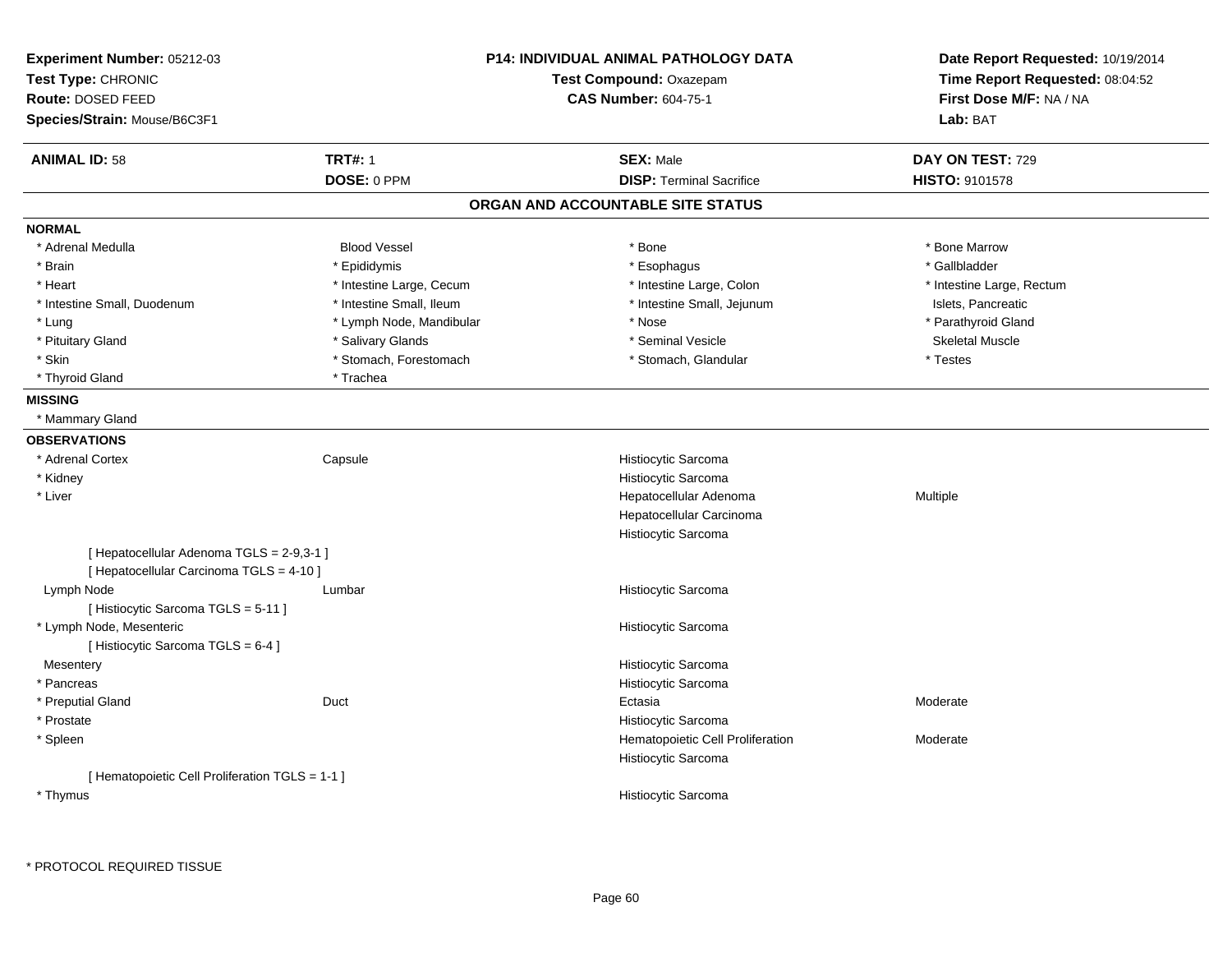| Experiment Number: 05212-03<br>Test Type: CHRONIC<br>Route: DOSED FEED<br>Species/Strain: Mouse/B6C3F1 |                    | <b>P14: INDIVIDUAL ANIMAL PATHOLOGY DATA</b> | Date Report Requested: 10/19/2014                          |  |
|--------------------------------------------------------------------------------------------------------|--------------------|----------------------------------------------|------------------------------------------------------------|--|
|                                                                                                        |                    | <b>Test Compound: Oxazepam</b>               | Time Report Requested: 08:04:52<br>First Dose M/F: NA / NA |  |
|                                                                                                        |                    | <b>CAS Number: 604-75-1</b>                  |                                                            |  |
|                                                                                                        |                    |                                              | Lab: BAT                                                   |  |
| <b>ANIMAL ID: 58</b>                                                                                   | <b>TRT#: 1</b>     | <b>SEX: Male</b>                             | <b>DAY ON TEST: 729</b>                                    |  |
|                                                                                                        | <b>DOSE: 0 PPM</b> | <b>DISP: Terminal Sacrifice</b>              | <b>HISTO: 9101578</b>                                      |  |
|                                                                                                        |                    | ORGAN AND ACCOUNTABLE SITE STATUS            |                                                            |  |
| * Urinary Bladder                                                                                      |                    | Histiocytic Sarcoma                          |                                                            |  |
| PRIMARY CAUSE OF DEATH                                                                                 |                    |                                              |                                                            |  |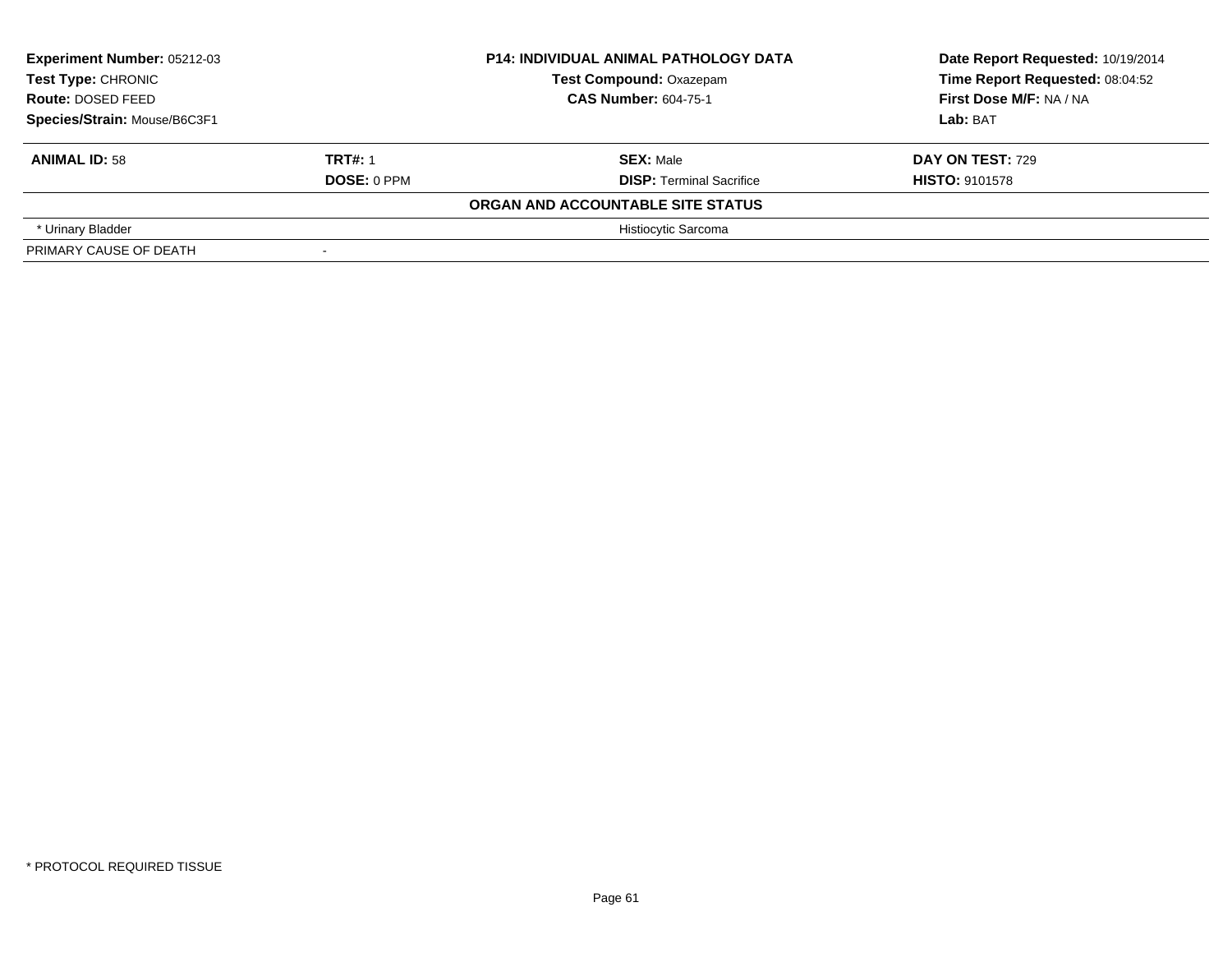| Experiment Number: 05212-03<br>Test Type: CHRONIC<br>Route: DOSED FEED<br>Species/Strain: Mouse/B6C3F1 | <b>P14: INDIVIDUAL ANIMAL PATHOLOGY DATA</b><br>Test Compound: Oxazepam<br><b>CAS Number: 604-75-1</b> |                                   | Date Report Requested: 10/19/2014<br>Time Report Requested: 08:04:52<br>First Dose M/F: NA / NA<br>Lab: BAT |  |
|--------------------------------------------------------------------------------------------------------|--------------------------------------------------------------------------------------------------------|-----------------------------------|-------------------------------------------------------------------------------------------------------------|--|
|                                                                                                        |                                                                                                        |                                   |                                                                                                             |  |
| <b>ANIMAL ID: 59</b>                                                                                   | <b>TRT#: 1</b>                                                                                         | <b>SEX: Male</b>                  | DAY ON TEST: 730                                                                                            |  |
|                                                                                                        | DOSE: 0 PPM                                                                                            | <b>DISP: Terminal Sacrifice</b>   | <b>HISTO: 9101579</b>                                                                                       |  |
|                                                                                                        |                                                                                                        | ORGAN AND ACCOUNTABLE SITE STATUS |                                                                                                             |  |
| <b>NORMAL</b>                                                                                          |                                                                                                        |                                   |                                                                                                             |  |
| * Adrenal Medulla                                                                                      | <b>Blood Vessel</b>                                                                                    | * Bone                            | * Bone Marrow                                                                                               |  |
| * Brain                                                                                                | * Epididymis                                                                                           | * Esophagus                       | * Gallbladder                                                                                               |  |
| * Heart                                                                                                | * Intestine Large, Cecum                                                                               | * Intestine Large, Colon          | * Intestine Large, Rectum                                                                                   |  |
| * Intestine Small, Duodenum                                                                            | * Intestine Small, Ileum                                                                               | * Intestine Small, Jejunum        | Islets, Pancreatic                                                                                          |  |
| * Lung                                                                                                 | * Lymph Node, Mandibular                                                                               | * Lymph Node, Mesenteric          | * Nose                                                                                                      |  |
| * Pancreas                                                                                             | * Parathyroid Gland                                                                                    | * Pituitary Gland                 | * Prostate                                                                                                  |  |
| * Salivary Glands                                                                                      | * Seminal Vesicle                                                                                      | <b>Skeletal Muscle</b>            | * Skin                                                                                                      |  |
| * Spleen                                                                                               | * Stomach, Forestomach                                                                                 | * Stomach, Glandular              | * Testes                                                                                                    |  |
| * Thyroid Gland                                                                                        | * Trachea                                                                                              | * Urinary Bladder                 |                                                                                                             |  |
| <b>MISSING</b>                                                                                         |                                                                                                        |                                   |                                                                                                             |  |
| * Mammary Gland                                                                                        |                                                                                                        |                                   |                                                                                                             |  |
| <b>OBSERVATIONS</b>                                                                                    |                                                                                                        |                                   |                                                                                                             |  |
| * Adrenal Cortex                                                                                       |                                                                                                        | Hypertrophy                       | Mild                                                                                                        |  |
| * Kidney                                                                                               |                                                                                                        | Nephropathy                       | Chronic, Minimal                                                                                            |  |
| * Liver                                                                                                |                                                                                                        | <b>Eosinophilic Focus</b>         |                                                                                                             |  |
|                                                                                                        |                                                                                                        | Hepatocellular Adenoma            |                                                                                                             |  |
| [Eosinophilic Focus TGLS = 3-1]<br>[ Hepatocellular Adenoma TGLS = 2-9 ]                               |                                                                                                        |                                   |                                                                                                             |  |
| * Preputial Gland                                                                                      | Duct                                                                                                   | Ectasia                           | Mild                                                                                                        |  |
|                                                                                                        |                                                                                                        | Inflammation                      | Chronic, Moderate                                                                                           |  |
| [Ectasia TGLS = $1-6$ ]                                                                                |                                                                                                        |                                   |                                                                                                             |  |
| * Thymus                                                                                               |                                                                                                        | Atrophy                           | Mild                                                                                                        |  |
| PRIMARY CAUSE OF DEATH                                                                                 | $\overline{\phantom{a}}$                                                                               |                                   |                                                                                                             |  |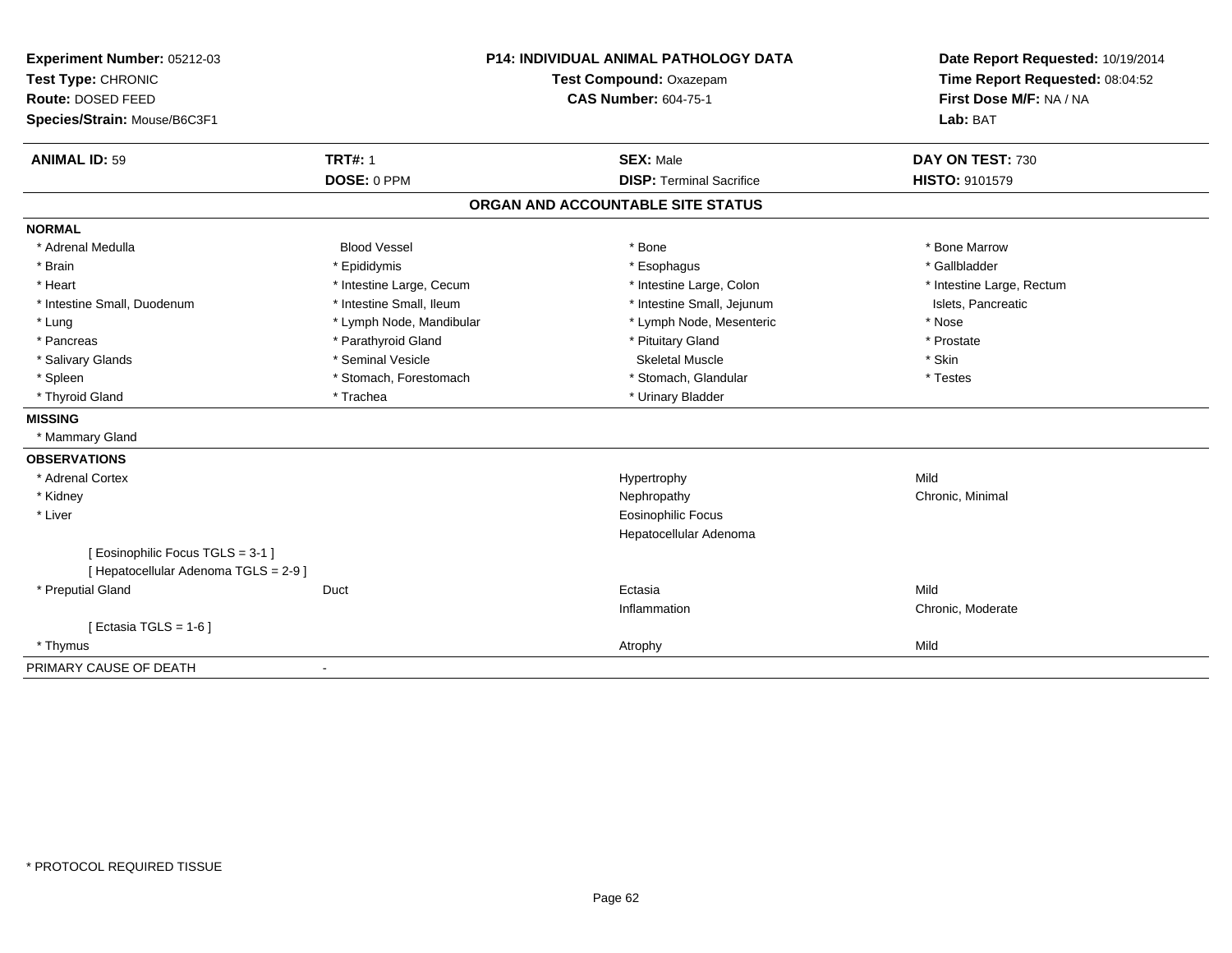| Experiment Number: 05212-03<br>Test Type: CHRONIC<br>Route: DOSED FEED                 |                          | <b>P14: INDIVIDUAL ANIMAL PATHOLOGY DATA</b> | Date Report Requested: 10/19/2014                          |  |
|----------------------------------------------------------------------------------------|--------------------------|----------------------------------------------|------------------------------------------------------------|--|
|                                                                                        |                          | Test Compound: Oxazepam                      | Time Report Requested: 08:04:52<br>First Dose M/F: NA / NA |  |
|                                                                                        |                          | <b>CAS Number: 604-75-1</b>                  |                                                            |  |
| Species/Strain: Mouse/B6C3F1                                                           |                          |                                              | Lab: BAT                                                   |  |
| <b>ANIMAL ID: 60</b>                                                                   | <b>TRT#: 1</b>           | <b>SEX: Male</b>                             | DAY ON TEST: 729                                           |  |
|                                                                                        | DOSE: 0 PPM              | <b>DISP: Terminal Sacrifice</b>              | HISTO: 9101580                                             |  |
|                                                                                        |                          | ORGAN AND ACCOUNTABLE SITE STATUS            |                                                            |  |
| <b>NORMAL</b>                                                                          |                          |                                              |                                                            |  |
| * Adrenal Cortex                                                                       | * Adrenal Medulla        | <b>Blood Vessel</b>                          | * Bone                                                     |  |
| * Bone Marrow                                                                          | * Brain                  | * Esophagus                                  | * Gallbladder                                              |  |
| * Heart                                                                                | * Intestine Large, Cecum | * Intestine Large, Colon                     | * Intestine Large, Rectum                                  |  |
| * Intestine Small, Duodenum                                                            | * Intestine Small, Ileum | * Intestine Small, Jejunum                   | Islets, Pancreatic                                         |  |
| * Kidney                                                                               | * Lung                   | * Lymph Node, Mandibular                     | * Lymph Node, Mesenteric                                   |  |
| * Nose                                                                                 | * Pancreas               | * Parathyroid Gland                          | * Pituitary Gland                                          |  |
| * Prostate                                                                             | * Salivary Glands        | * Seminal Vesicle                            | <b>Skeletal Muscle</b>                                     |  |
| * Skin                                                                                 | * Spleen                 | * Stomach, Forestomach                       | * Stomach, Glandular                                       |  |
| * Testes                                                                               | * Thyroid Gland          | * Trachea                                    | * Urinary Bladder                                          |  |
| <b>MISSING</b>                                                                         |                          |                                              |                                                            |  |
| * Mammary Gland                                                                        |                          |                                              |                                                            |  |
| <b>OBSERVATIONS</b>                                                                    |                          |                                              |                                                            |  |
| * Epididymis                                                                           |                          | Spermatocele                                 |                                                            |  |
| * Liver                                                                                |                          | <b>Clear Cell Focus</b>                      | Multifocal                                                 |  |
|                                                                                        |                          | Hepatocellular Adenoma                       | Multiple                                                   |  |
| [ Clear Cell Focus TGLS = 2-1, 2-2, 2-9 ]<br>[ Hepatocellular Adenoma TGLS = 1-9,3-9 ] |                          |                                              |                                                            |  |
| * Preputial Gland                                                                      | Duct                     | Ectasia                                      | Mild                                                       |  |
|                                                                                        |                          | Inflammation                                 | Chronic, Moderate                                          |  |
| [ Ectasia TGLS = $4-6$ ]                                                               |                          |                                              |                                                            |  |
| * Thymus                                                                               |                          | Atrophy                                      | Mild                                                       |  |
| PRIMARY CAUSE OF DEATH                                                                 | $\blacksquare$           |                                              |                                                            |  |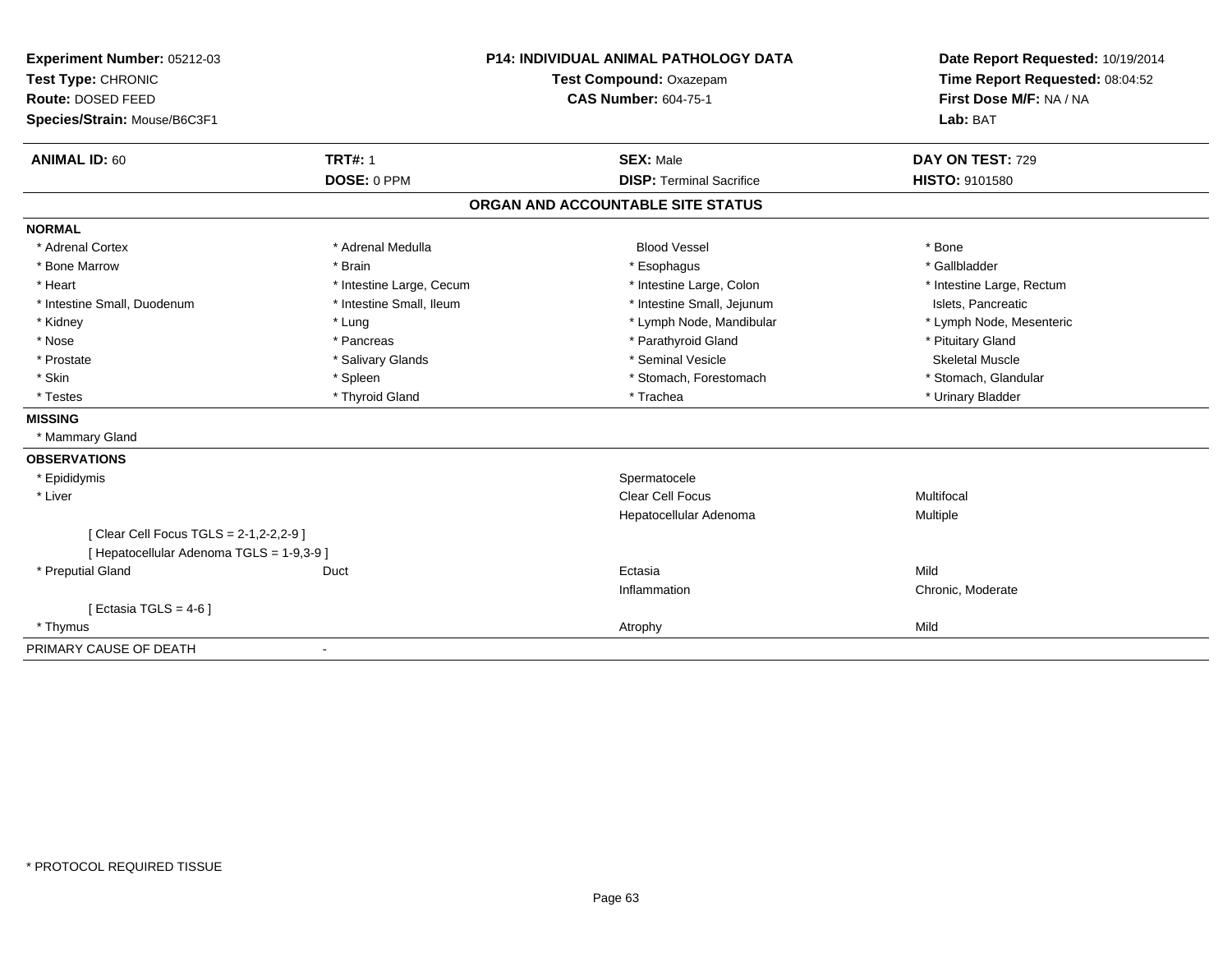| Experiment Number: 05212-03<br>Test Type: CHRONIC<br>Route: DOSED FEED<br>Species/Strain: Mouse/B6C3F1 | <b>P14: INDIVIDUAL ANIMAL PATHOLOGY DATA</b><br>Test Compound: Oxazepam<br><b>CAS Number: 604-75-1</b> |                                   | Date Report Requested: 10/19/2014<br>Time Report Requested: 08:04:52<br>First Dose M/F: NA / NA<br>Lab: BAT |
|--------------------------------------------------------------------------------------------------------|--------------------------------------------------------------------------------------------------------|-----------------------------------|-------------------------------------------------------------------------------------------------------------|
| <b>ANIMAL ID: 61</b>                                                                                   | <b>TRT#: 3</b>                                                                                         | <b>SEX: Male</b>                  | DAY ON TEST: 730                                                                                            |
|                                                                                                        | <b>DOSE: 125 PPM</b>                                                                                   | <b>DISP: Terminal Sacrifice</b>   | HISTO: 9101881                                                                                              |
|                                                                                                        |                                                                                                        | ORGAN AND ACCOUNTABLE SITE STATUS |                                                                                                             |
| <b>NORMAL</b>                                                                                          |                                                                                                        |                                   |                                                                                                             |
| * Adrenal Cortex                                                                                       | * Adrenal Medulla                                                                                      | <b>Blood Vessel</b>               | * Bone                                                                                                      |
| * Bone Marrow                                                                                          | * Brain                                                                                                | * Epididymis                      | * Esophagus                                                                                                 |
| * Gallbladder                                                                                          | * Heart                                                                                                | * Intestine Large, Cecum          | * Intestine Large, Colon                                                                                    |
| * Intestine Large, Rectum                                                                              | * Intestine Small, Duodenum                                                                            | * Intestine Small, Ileum          | * Intestine Small, Jejunum                                                                                  |
| Islets, Pancreatic                                                                                     | * Lymph Node, Mandibular                                                                               | * Lymph Node, Mesenteric          | * Nose                                                                                                      |
| * Pancreas                                                                                             | * Parathyroid Gland                                                                                    | * Pituitary Gland                 | * Preputial Gland                                                                                           |
| * Prostate                                                                                             | * Salivary Glands                                                                                      | * Seminal Vesicle                 | <b>Skeletal Muscle</b>                                                                                      |
| * Skin                                                                                                 | * Spleen                                                                                               | * Stomach, Forestomach            | * Stomach, Glandular                                                                                        |
| * Testes                                                                                               | * Trachea                                                                                              | * Urinary Bladder                 |                                                                                                             |
| <b>MISSING</b>                                                                                         |                                                                                                        |                                   |                                                                                                             |
| * Mammary Gland                                                                                        |                                                                                                        |                                   |                                                                                                             |
| <b>OBSERVATIONS</b>                                                                                    |                                                                                                        |                                   |                                                                                                             |
| * Kidney                                                                                               |                                                                                                        | Nephropathy                       | Chronic, Minimal                                                                                            |
| * Liver                                                                                                |                                                                                                        | <b>Clear Cell Focus</b>           |                                                                                                             |
|                                                                                                        |                                                                                                        | Eosinophilic Focus                |                                                                                                             |
|                                                                                                        |                                                                                                        | Hepatocellular Adenoma            | Multiple                                                                                                    |
|                                                                                                        |                                                                                                        | Hepatocellular Carcinoma          |                                                                                                             |
| [ Hepatocellular Adenoma TGLS = 2-10,3-1,4-11 ]                                                        |                                                                                                        |                                   |                                                                                                             |
| [ Hepatocellular Carcinoma TGLS = 1-9 ]                                                                |                                                                                                        |                                   |                                                                                                             |
| * Lung                                                                                                 |                                                                                                        | Hepatocellular Carcinoma          | Metastatic (Liver)                                                                                          |
| Mesentery                                                                                              | Fat                                                                                                    | Inflammation                      | Chronic, Moderate                                                                                           |
| * Thymus                                                                                               |                                                                                                        | Atrophy                           | Moderate                                                                                                    |
| * Thyroid Gland                                                                                        | <b>Follicular Cel</b>                                                                                  | Hyperplasia                       | Minimal                                                                                                     |
| PRIMARY CAUSE OF DEATH                                                                                 | $\blacksquare$                                                                                         |                                   |                                                                                                             |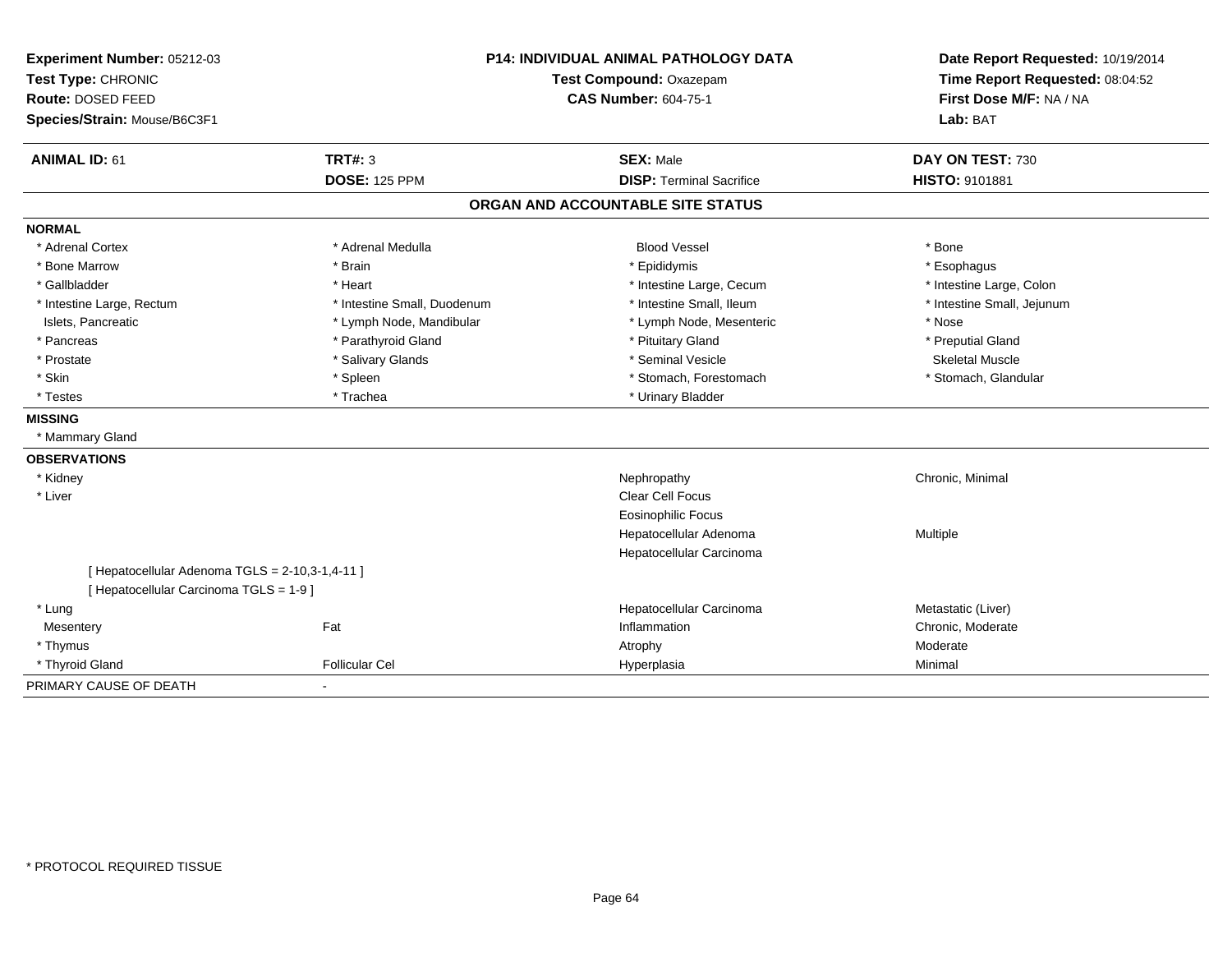| Experiment Number: 05212-03  |                            | <b>P14: INDIVIDUAL ANIMAL PATHOLOGY DATA</b> | Date Report Requested: 10/19/2014 |  |
|------------------------------|----------------------------|----------------------------------------------|-----------------------------------|--|
| Test Type: CHRONIC           | Test Compound: Oxazepam    |                                              | Time Report Requested: 08:04:52   |  |
| Route: DOSED FEED            |                            | <b>CAS Number: 604-75-1</b>                  | First Dose M/F: NA / NA           |  |
| Species/Strain: Mouse/B6C3F1 |                            |                                              | Lab: BAT                          |  |
| <b>ANIMAL ID: 62</b>         | TRT#: 3                    | <b>SEX: Male</b>                             | DAY ON TEST: 729                  |  |
|                              | <b>DOSE: 125 PPM</b>       | <b>DISP: Terminal Sacrifice</b>              | HISTO: 9101882                    |  |
|                              |                            | ORGAN AND ACCOUNTABLE SITE STATUS            |                                   |  |
| <b>NORMAL</b>                |                            |                                              |                                   |  |
| * Adrenal Medulla            | <b>Blood Vessel</b>        | * Bone                                       | * Bone Marrow                     |  |
| * Brain                      | * Esophagus                | * Gallbladder                                | * Heart                           |  |
| * Intestine Large, Cecum     | * Intestine Large, Colon   | * Intestine Large, Rectum                    | * Intestine Small, Duodenum       |  |
| * Intestine Small, Ileum     | * Intestine Small, Jejunum | Islets, Pancreatic                           | * Lung                            |  |
| * Lymph Node, Mandibular     | * Lymph Node, Mesenteric   | * Nose                                       | * Pancreas                        |  |
| * Parathyroid Gland          | * Pituitary Gland          | * Prostate                                   | * Salivary Glands                 |  |
| * Seminal Vesicle            | Skeletal Muscle            | * Skin                                       | * Spleen                          |  |
| * Stomach, Glandular         | * Testes                   | * Thyroid Gland                              | * Trachea                         |  |
| * Urinary Bladder            |                            |                                              |                                   |  |
| <b>MISSING</b>               |                            |                                              |                                   |  |
| * Mammary Gland              |                            |                                              |                                   |  |
| <b>OBSERVATIONS</b>          |                            |                                              |                                   |  |
| * Adrenal Cortex             |                            | Hypertrophy                                  | Mild                              |  |
| * Epididymis                 |                            | <b>Infiltration Cellular</b>                 | Lymphocyte, Mild                  |  |
| * Kidney                     |                            | Nephropathy                                  | Chronic, Minimal                  |  |
| * Liver                      |                            | Eosinophilic Focus                           |                                   |  |
| * Preputial Gland            | Duct                       | Ectasia                                      | Moderate                          |  |
| [ Ectasia TGLS = $1-6$ ]     |                            |                                              |                                   |  |
| * Stomach, Forestomach       |                            | Hyperplasia                                  | Squamous, Focal, Moderate         |  |
| [Hyperplasia TGLS = 2-4]     |                            |                                              |                                   |  |
| * Thymus                     |                            | Atrophy                                      | Mild                              |  |
| PRIMARY CAUSE OF DEATH       |                            |                                              |                                   |  |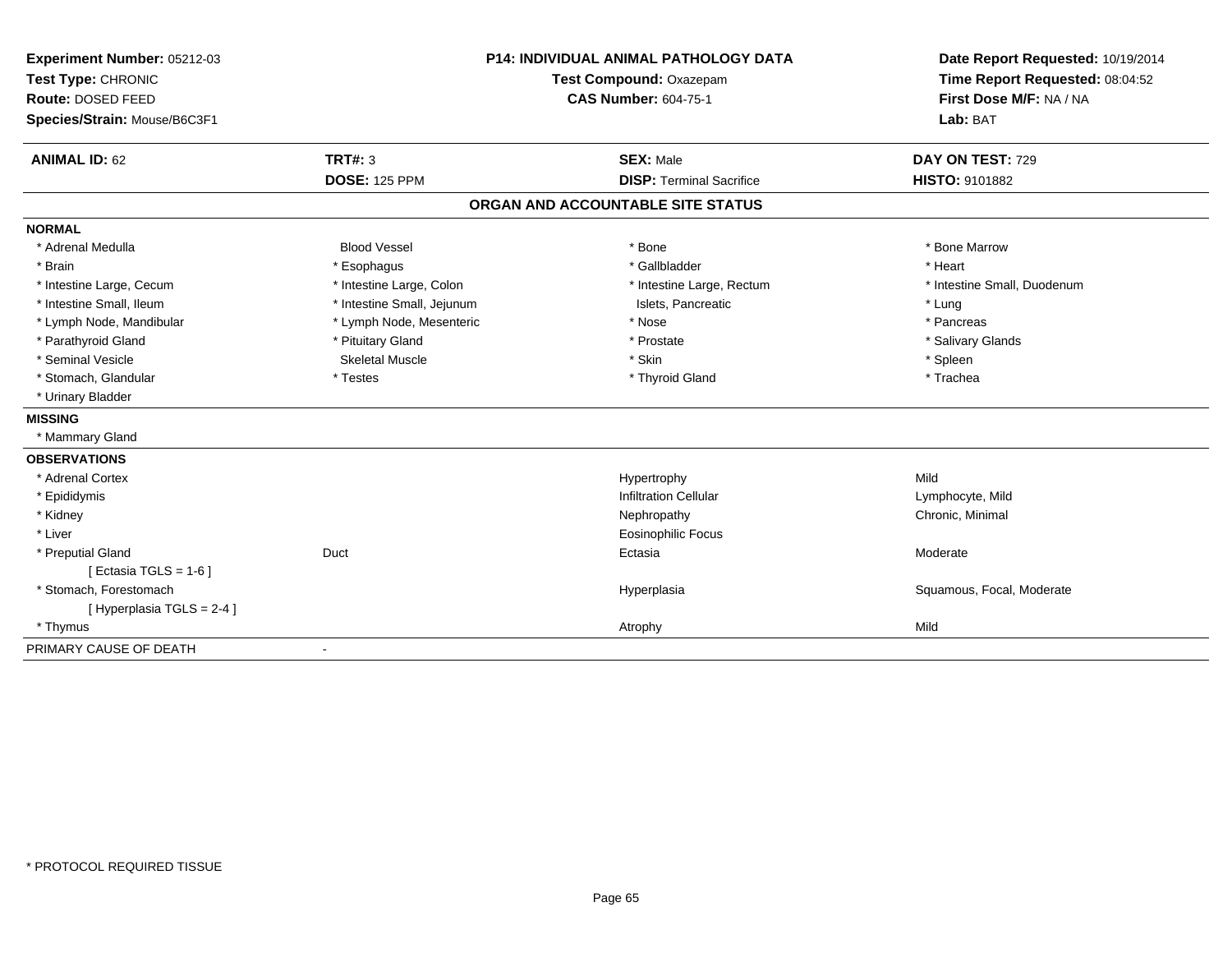| Experiment Number: 05212-03<br>Test Type: CHRONIC<br>Route: DOSED FEED<br>Species/Strain: Mouse/B6C3F1 |                          | <b>P14: INDIVIDUAL ANIMAL PATHOLOGY DATA</b><br>Test Compound: Oxazepam<br><b>CAS Number: 604-75-1</b> | Date Report Requested: 10/19/2014<br>Time Report Requested: 08:04:52<br>First Dose M/F: NA / NA<br>Lab: BAT |
|--------------------------------------------------------------------------------------------------------|--------------------------|--------------------------------------------------------------------------------------------------------|-------------------------------------------------------------------------------------------------------------|
| <b>ANIMAL ID: 63</b>                                                                                   | TRT#: 3                  | <b>SEX: Male</b>                                                                                       | DAY ON TEST: 730                                                                                            |
|                                                                                                        | <b>DOSE: 125 PPM</b>     | <b>DISP: Terminal Sacrifice</b>                                                                        | HISTO: 9101883                                                                                              |
|                                                                                                        |                          | ORGAN AND ACCOUNTABLE SITE STATUS                                                                      |                                                                                                             |
| <b>NORMAL</b>                                                                                          |                          |                                                                                                        |                                                                                                             |
| * Adrenal Cortex                                                                                       | * Adrenal Medulla        | <b>Blood Vessel</b>                                                                                    | * Bone                                                                                                      |
| * Bone Marrow                                                                                          | * Brain                  | * Esophagus                                                                                            | * Gallbladder                                                                                               |
| * Heart                                                                                                | * Intestine Large, Cecum | * Intestine Large, Colon                                                                               | * Intestine Large, Rectum                                                                                   |
| * Intestine Small, Duodenum                                                                            | * Intestine Small, Ileum | * Intestine Small, Jejunum                                                                             | Islets, Pancreatic                                                                                          |
| * Liver                                                                                                | * Lung                   | * Lymph Node, Mandibular                                                                               | * Lymph Node, Mesenteric                                                                                    |
| * Nose                                                                                                 | * Pancreas               | * Parathyroid Gland                                                                                    | * Pituitary Gland                                                                                           |
| * Prostate                                                                                             | * Salivary Glands        | * Seminal Vesicle                                                                                      | <b>Skeletal Muscle</b>                                                                                      |
| * Skin                                                                                                 | * Spleen                 | * Stomach, Forestomach                                                                                 | * Stomach, Glandular                                                                                        |
| * Testes                                                                                               | * Thyroid Gland          | * Trachea                                                                                              | * Urinary Bladder                                                                                           |
| <b>MISSING</b>                                                                                         |                          |                                                                                                        |                                                                                                             |
| * Mammary Gland                                                                                        |                          |                                                                                                        |                                                                                                             |
| <b>OBSERVATIONS</b>                                                                                    |                          |                                                                                                        |                                                                                                             |
| * Epididymis                                                                                           |                          | <b>Infiltration Cellular</b>                                                                           | Lymphocyte, Minimal                                                                                         |
| * Kidney                                                                                               |                          | Nephropathy                                                                                            | Chronic, Minimal                                                                                            |
| * Preputial Gland                                                                                      | Duct                     | Ectasia                                                                                                | Moderate                                                                                                    |
| * Thymus                                                                                               |                          | Atrophy                                                                                                | Moderate                                                                                                    |
| PRIMARY CAUSE OF DEATH                                                                                 |                          |                                                                                                        |                                                                                                             |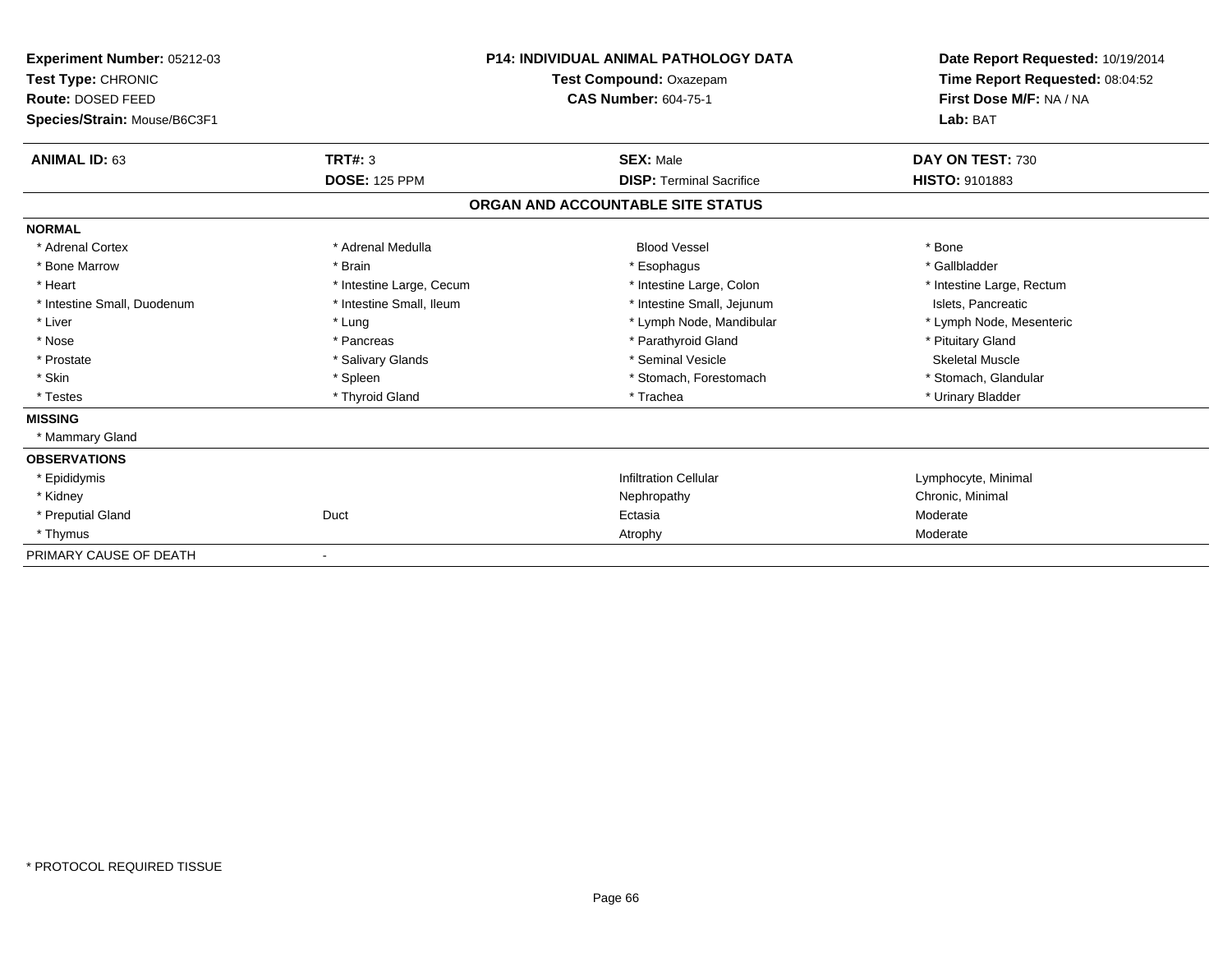| Experiment Number: 05212-03<br>Test Type: CHRONIC<br>Route: DOSED FEED |                                | <b>P14: INDIVIDUAL ANIMAL PATHOLOGY DATA</b><br>Test Compound: Oxazepam<br><b>CAS Number: 604-75-1</b> | Date Report Requested: 10/19/2014<br>Time Report Requested: 08:04:52<br>First Dose M/F: NA / NA |  |
|------------------------------------------------------------------------|--------------------------------|--------------------------------------------------------------------------------------------------------|-------------------------------------------------------------------------------------------------|--|
| Species/Strain: Mouse/B6C3F1                                           |                                |                                                                                                        | Lab: BAT                                                                                        |  |
| <b>ANIMAL ID: 64</b>                                                   | <b>TRT#: 3</b>                 | <b>SEX: Male</b>                                                                                       | DAY ON TEST: 701                                                                                |  |
|                                                                        | <b>DOSE: 125 PPM</b>           | <b>DISP: Moribund Sacrifice</b>                                                                        | <b>HISTO: 9101884</b>                                                                           |  |
|                                                                        |                                | ORGAN AND ACCOUNTABLE SITE STATUS                                                                      |                                                                                                 |  |
| <b>NORMAL</b>                                                          |                                |                                                                                                        |                                                                                                 |  |
| * Adrenal Cortex                                                       | * Adrenal Medulla              | <b>Blood Vessel</b>                                                                                    | * Bone                                                                                          |  |
| * Bone Marrow                                                          | * Brain                        | * Epididymis                                                                                           | * Esophagus                                                                                     |  |
| * Gallbladder                                                          | * Heart                        | * Intestine Large, Cecum                                                                               | * Intestine Large, Colon                                                                        |  |
| * Intestine Large, Rectum                                              | * Intestine Small, Duodenum    | * Intestine Small. Ileum                                                                               | * Intestine Small, Jejunum                                                                      |  |
| Islets, Pancreatic                                                     | * Kidney                       | * Lymph Node, Mesenteric                                                                               | * Nose                                                                                          |  |
| * Pancreas                                                             | * Parathyroid Gland            | * Pituitary Gland                                                                                      | * Prostate                                                                                      |  |
| * Salivary Glands                                                      | * Seminal Vesicle              | <b>Skeletal Muscle</b>                                                                                 | * Skin                                                                                          |  |
| * Spleen                                                               | * Stomach, Forestomach         | * Stomach, Glandular                                                                                   | * Testes                                                                                        |  |
| * Trachea                                                              | * Urinary Bladder              |                                                                                                        |                                                                                                 |  |
| <b>MISSING</b>                                                         |                                |                                                                                                        |                                                                                                 |  |
| * Mammary Gland                                                        |                                |                                                                                                        |                                                                                                 |  |
| <b>OBSERVATIONS</b>                                                    |                                |                                                                                                        |                                                                                                 |  |
| Eye                                                                    |                                | Carcinoma                                                                                              | Metastatic (Harderian Gland)                                                                    |  |
| [Carcinoma TGLS = 1-11]                                                |                                |                                                                                                        |                                                                                                 |  |
| Harderian Gland                                                        |                                | Carcinoma                                                                                              |                                                                                                 |  |
| [Carcinoma TGLS = $4-10$ ]                                             |                                |                                                                                                        |                                                                                                 |  |
| * Liver                                                                |                                | Eosinophilic Focus                                                                                     |                                                                                                 |  |
|                                                                        |                                | Hepatocellular Adenoma                                                                                 |                                                                                                 |  |
| [Eosinophilic Focus TGLS = 7-2]                                        |                                |                                                                                                        |                                                                                                 |  |
| [ Hepatocellular Adenoma TGLS = 6-12 ]                                 |                                |                                                                                                        |                                                                                                 |  |
| * Lung                                                                 |                                | Alveolar/Bronchiolar Adenoma                                                                           | Multiple                                                                                        |  |
|                                                                        |                                | Carcinoma                                                                                              | Metastatic (Harderian Gland)                                                                    |  |
| [ Alveolar/Bronchiolar Adenoma TGLS = 5-2 ]                            |                                |                                                                                                        |                                                                                                 |  |
| * Lymph Node, Mandibular                                               |                                | Carcinoma                                                                                              | Metastatic (Harderian Gland)                                                                    |  |
| * Preputial Gland                                                      | Duct                           | Ectasia                                                                                                | Mild                                                                                            |  |
| [Ectasia TGLS = $3-6$ ]                                                |                                |                                                                                                        |                                                                                                 |  |
| * Thymus                                                               |                                | Atrophy                                                                                                | Moderate                                                                                        |  |
| * Thyroid Gland                                                        | <b>Follicular Cel</b>          | Hyperplasia                                                                                            | Minimal                                                                                         |  |
| PRIMARY CAUSE OF DEATH                                                 | - Harderian Gland<br>Carcinoma |                                                                                                        |                                                                                                 |  |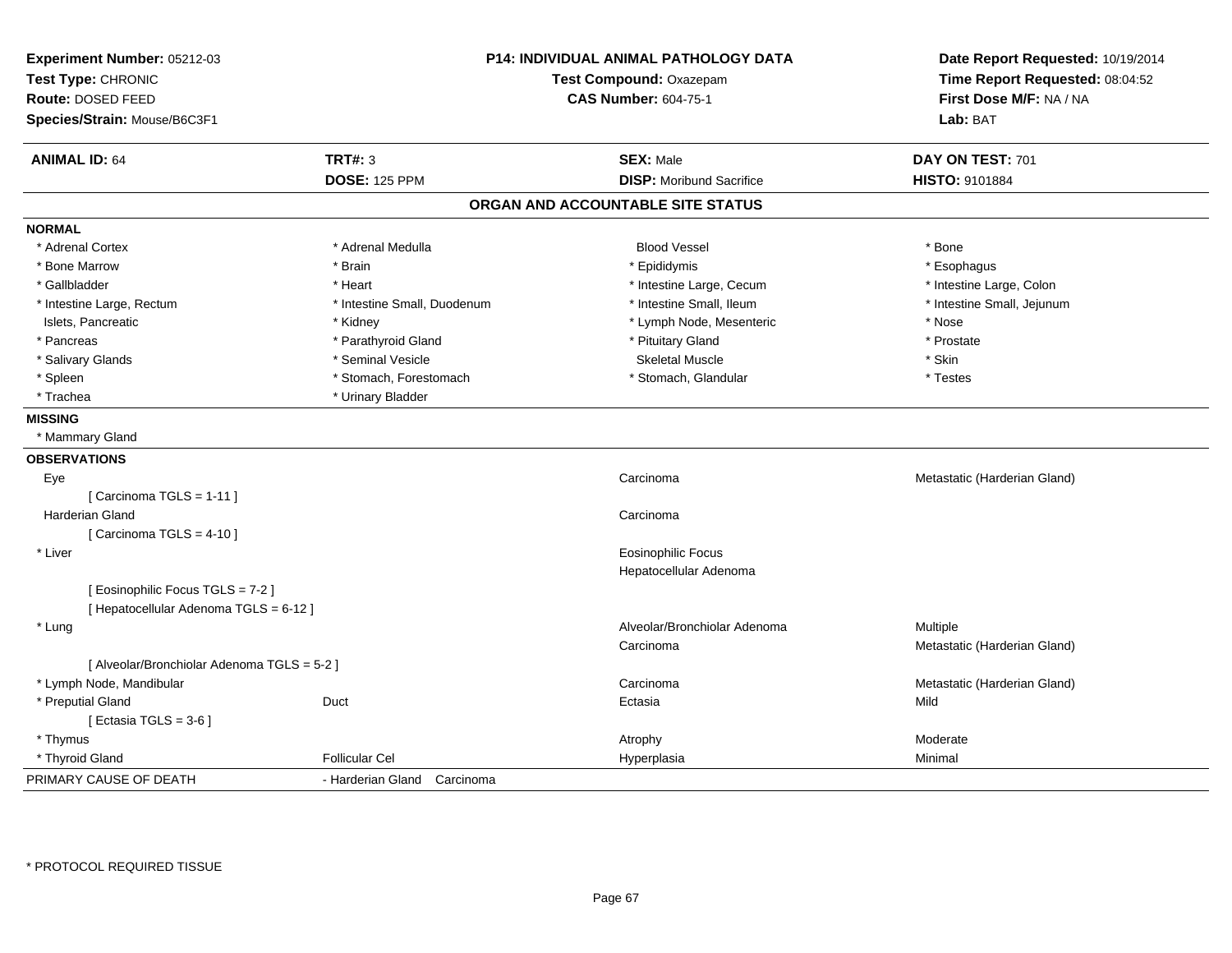| Experiment Number: 05212-03<br><b>Test Type: CHRONIC</b> |                             | <b>P14: INDIVIDUAL ANIMAL PATHOLOGY DATA</b><br><b>Test Compound: Oxazepam</b>                                                                  | Date Report Requested: 10/19/2014<br>Time Report Requested: 08:04:52 |  |
|----------------------------------------------------------|-----------------------------|-------------------------------------------------------------------------------------------------------------------------------------------------|----------------------------------------------------------------------|--|
| <b>Route: DOSED FEED</b>                                 | <b>CAS Number: 604-75-1</b> |                                                                                                                                                 | <b>First Dose M/F: NA / NA</b>                                       |  |
| Species/Strain: Mouse/B6C3F1                             |                             |                                                                                                                                                 | Lab: BAT                                                             |  |
| <b>ANIMAL ID: 64</b>                                     | TRT#: 3                     | <b>SEX: Male</b>                                                                                                                                | DAY ON TEST: 701                                                     |  |
|                                                          | <b>DOSE: 125 PPM</b>        | <b>DISP:</b> Moribund Sacrifice                                                                                                                 | <b>HISTO: 9101884</b>                                                |  |
|                                                          |                             | ORGAN AND ACCOUNTABLE SITE STATUS                                                                                                               |                                                                      |  |
|                                                          |                             | Animal Note: moribund sac due to harderian gland carcinoma which is metastatic to the mandibu lar lymph node but can not be coded at that site. |                                                                      |  |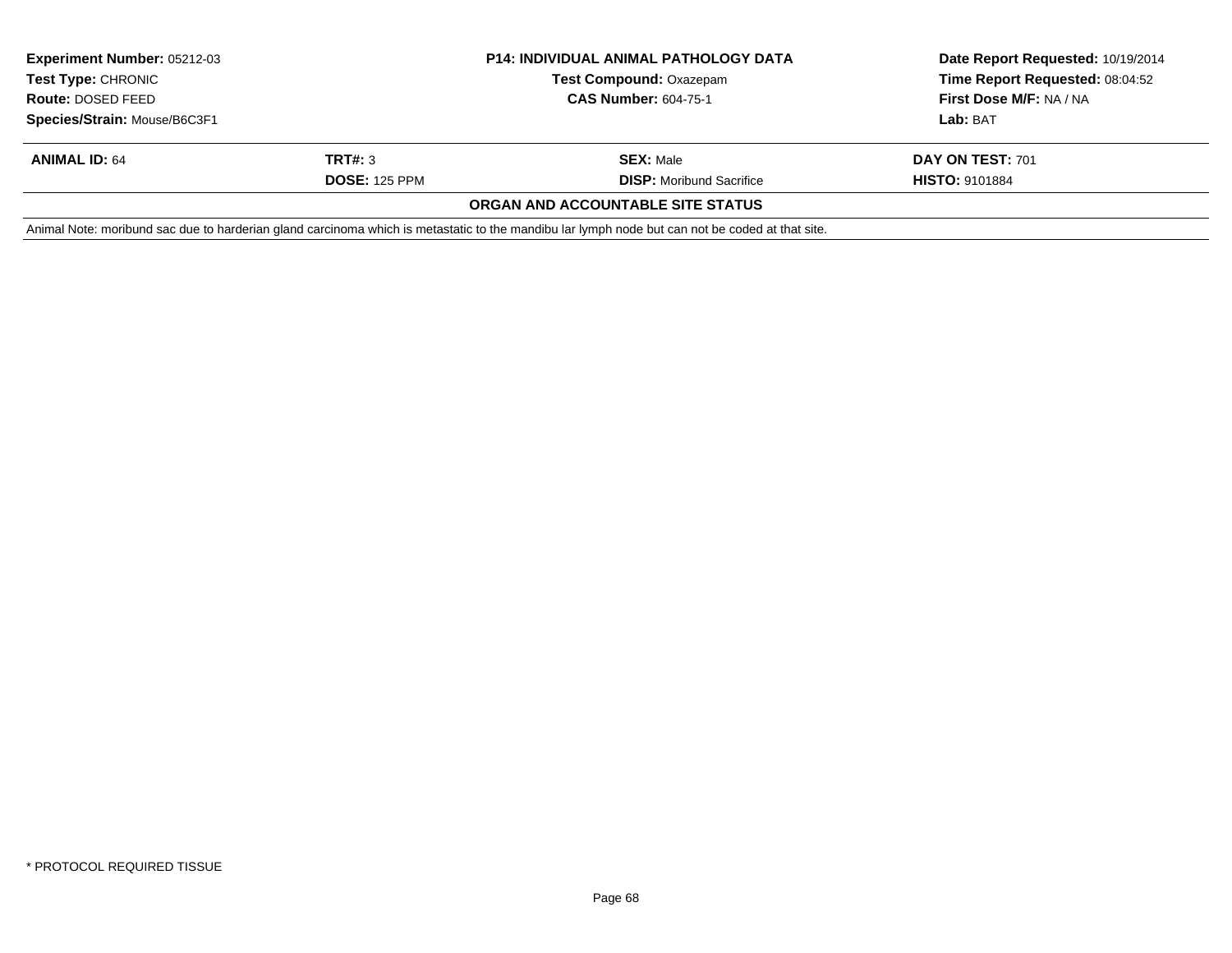| Experiment Number: 05212-03<br>Test Type: CHRONIC<br>Route: DOSED FEED<br>Species/Strain: Mouse/B6C3F1 |                          | <b>P14: INDIVIDUAL ANIMAL PATHOLOGY DATA</b><br>Test Compound: Oxazepam<br><b>CAS Number: 604-75-1</b> | Date Report Requested: 10/19/2014<br>Time Report Requested: 08:04:52<br>First Dose M/F: NA / NA<br>Lab: BAT |
|--------------------------------------------------------------------------------------------------------|--------------------------|--------------------------------------------------------------------------------------------------------|-------------------------------------------------------------------------------------------------------------|
| <b>ANIMAL ID: 65</b>                                                                                   | <b>TRT#: 3</b>           | <b>SEX: Male</b>                                                                                       | DAY ON TEST: 730                                                                                            |
|                                                                                                        | <b>DOSE: 125 PPM</b>     | <b>DISP: Terminal Sacrifice</b>                                                                        | <b>HISTO: 9101885</b>                                                                                       |
|                                                                                                        |                          | ORGAN AND ACCOUNTABLE SITE STATUS                                                                      |                                                                                                             |
| <b>NORMAL</b>                                                                                          |                          |                                                                                                        |                                                                                                             |
| * Adrenal Medulla                                                                                      | <b>Blood Vessel</b>      | * Bone                                                                                                 | * Bone Marrow                                                                                               |
| * Brain                                                                                                | * Epididymis             | * Esophagus                                                                                            | * Gallbladder                                                                                               |
| * Heart                                                                                                | * Intestine Large, Cecum | * Intestine Large, Colon                                                                               | * Intestine Large, Rectum                                                                                   |
| * Intestine Small, Duodenum                                                                            | * Intestine Small, Ileum | Islets, Pancreatic                                                                                     | * Liver                                                                                                     |
| * Lung                                                                                                 | * Nose                   | * Pancreas                                                                                             | * Parathyroid Gland                                                                                         |
| * Pituitary Gland                                                                                      | * Preputial Gland        | * Prostate                                                                                             | * Salivary Glands                                                                                           |
| * Seminal Vesicle                                                                                      | Skeletal Muscle          | * Skin                                                                                                 | * Spleen                                                                                                    |
| * Stomach, Forestomach                                                                                 | * Stomach, Glandular     | * Testes                                                                                               | * Thyroid Gland                                                                                             |
| * Trachea                                                                                              | * Urinary Bladder        |                                                                                                        |                                                                                                             |
| <b>MISSING</b>                                                                                         |                          |                                                                                                        |                                                                                                             |
| * Lymph Node, Mandibular                                                                               | * Mammary Gland          | * Thymus                                                                                               |                                                                                                             |
| <b>OBSERVATIONS</b>                                                                                    |                          |                                                                                                        |                                                                                                             |
| * Adrenal Cortex                                                                                       | Capsule                  | Hyperplasia                                                                                            | Mild                                                                                                        |
| * Intestine Small, Jejunum                                                                             |                          | Carcinoma                                                                                              |                                                                                                             |
| [Carcinoma TGLS = 1-9]                                                                                 |                          |                                                                                                        |                                                                                                             |
| * Kidney                                                                                               |                          | Nephropathy                                                                                            | Chronic, Mild                                                                                               |
| * Lymph Node, Mesenteric                                                                               |                          | Hyperplasia                                                                                            | Lymphoid, Moderate                                                                                          |
| PRIMARY CAUSE OF DEATH                                                                                 |                          |                                                                                                        |                                                                                                             |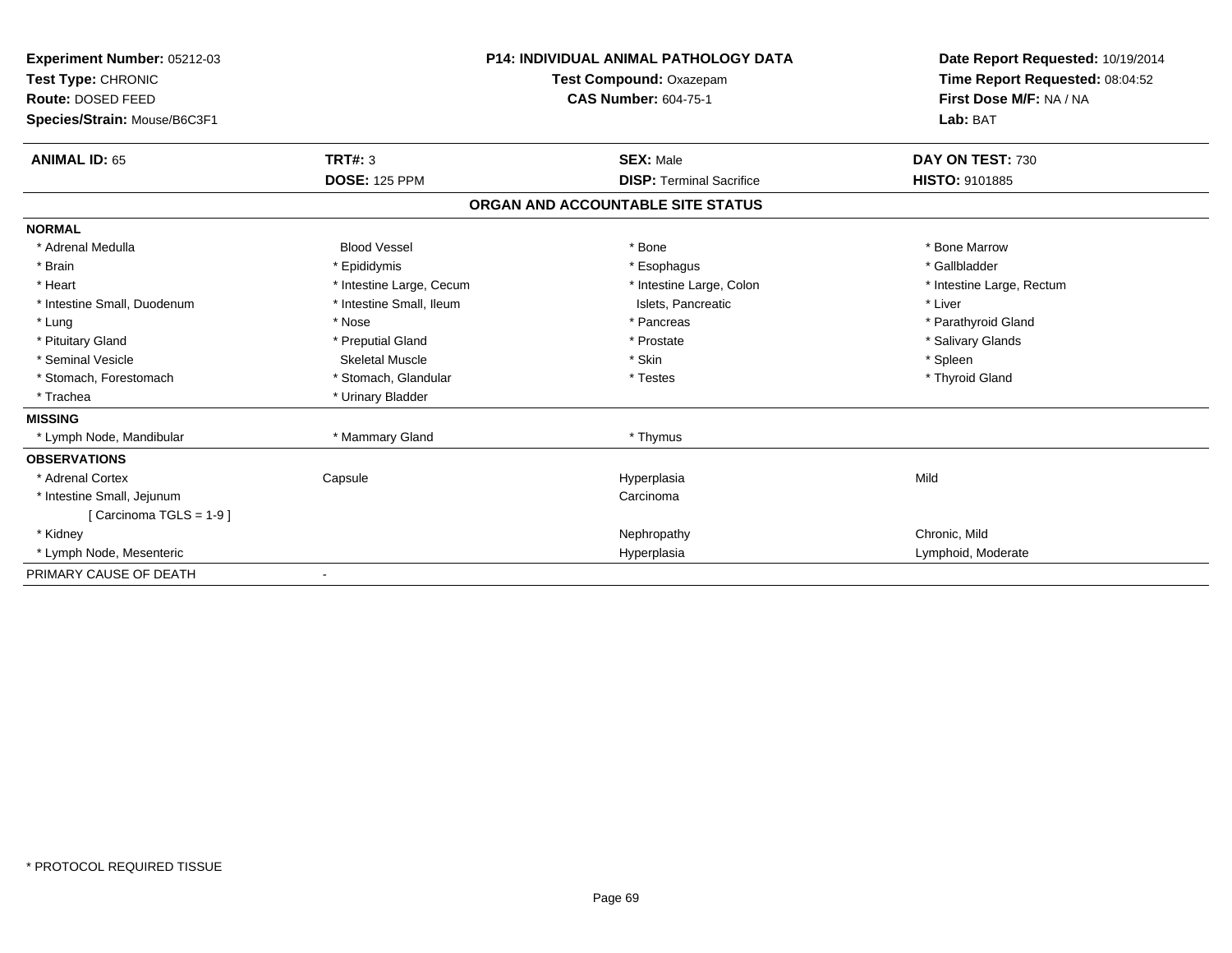| Experiment Number: 05212-03<br>Test Type: CHRONIC<br><b>Route: DOSED FEED</b><br>Species/Strain: Mouse/B6C3F1 |                          | <b>P14: INDIVIDUAL ANIMAL PATHOLOGY DATA</b><br>Test Compound: Oxazepam<br><b>CAS Number: 604-75-1</b> | Date Report Requested: 10/19/2014<br>Time Report Requested: 08:04:52<br>First Dose M/F: NA / NA<br>Lab: BAT |
|---------------------------------------------------------------------------------------------------------------|--------------------------|--------------------------------------------------------------------------------------------------------|-------------------------------------------------------------------------------------------------------------|
| <b>ANIMAL ID: 66</b>                                                                                          | <b>TRT#: 3</b>           | <b>SEX: Male</b>                                                                                       | DAY ON TEST: 730                                                                                            |
|                                                                                                               | <b>DOSE: 125 PPM</b>     | <b>DISP: Terminal Sacrifice</b>                                                                        | <b>HISTO: 9101886</b>                                                                                       |
|                                                                                                               |                          | ORGAN AND ACCOUNTABLE SITE STATUS                                                                      |                                                                                                             |
| <b>NORMAL</b>                                                                                                 |                          |                                                                                                        |                                                                                                             |
| * Adrenal Medulla                                                                                             | <b>Blood Vessel</b>      | * Bone                                                                                                 | * Bone Marrow                                                                                               |
| * Brain                                                                                                       | * Epididymis             | * Esophagus                                                                                            | * Gallbladder                                                                                               |
| * Heart                                                                                                       | * Intestine Large, Cecum | * Intestine Large, Colon                                                                               | * Intestine Large, Rectum                                                                                   |
| * Intestine Small, Duodenum                                                                                   | * Intestine Small, Ileum | * Intestine Small, Jejunum                                                                             | Islets, Pancreatic                                                                                          |
| * Liver                                                                                                       | * Lymph Node, Mandibular | * Lymph Node, Mesenteric                                                                               | * Nose                                                                                                      |
| * Pancreas                                                                                                    | * Parathyroid Gland      | * Pituitary Gland                                                                                      | * Preputial Gland                                                                                           |
| * Prostate                                                                                                    | * Salivary Glands        | * Seminal Vesicle                                                                                      | <b>Skeletal Muscle</b>                                                                                      |
| * Skin                                                                                                        | * Spleen                 | * Stomach, Forestomach                                                                                 | * Stomach, Glandular                                                                                        |
| * Testes                                                                                                      | * Trachea                | * Urinary Bladder                                                                                      |                                                                                                             |
| <b>MISSING</b>                                                                                                |                          |                                                                                                        |                                                                                                             |
| * Mammary Gland                                                                                               |                          |                                                                                                        |                                                                                                             |
| <b>OBSERVATIONS</b>                                                                                           |                          |                                                                                                        |                                                                                                             |
| * Adrenal Cortex                                                                                              |                          | Hypertrophy                                                                                            | Mild                                                                                                        |
| * Kidney                                                                                                      |                          | Nephropathy                                                                                            | Chronic, Mild                                                                                               |
| * Lung                                                                                                        |                          | Alveolar/Bronchiolar Adenoma                                                                           |                                                                                                             |
| [ Alveolar/Bronchiolar Adenoma TGLS = 1-2 ]                                                                   |                          |                                                                                                        |                                                                                                             |
| * Thymus                                                                                                      |                          | Atrophy                                                                                                | Mild                                                                                                        |
| * Thyroid Gland                                                                                               | <b>Follicular Cel</b>    | Hyperplasia                                                                                            | Mild                                                                                                        |
| PRIMARY CAUSE OF DEATH                                                                                        | $\overline{\phantom{a}}$ |                                                                                                        |                                                                                                             |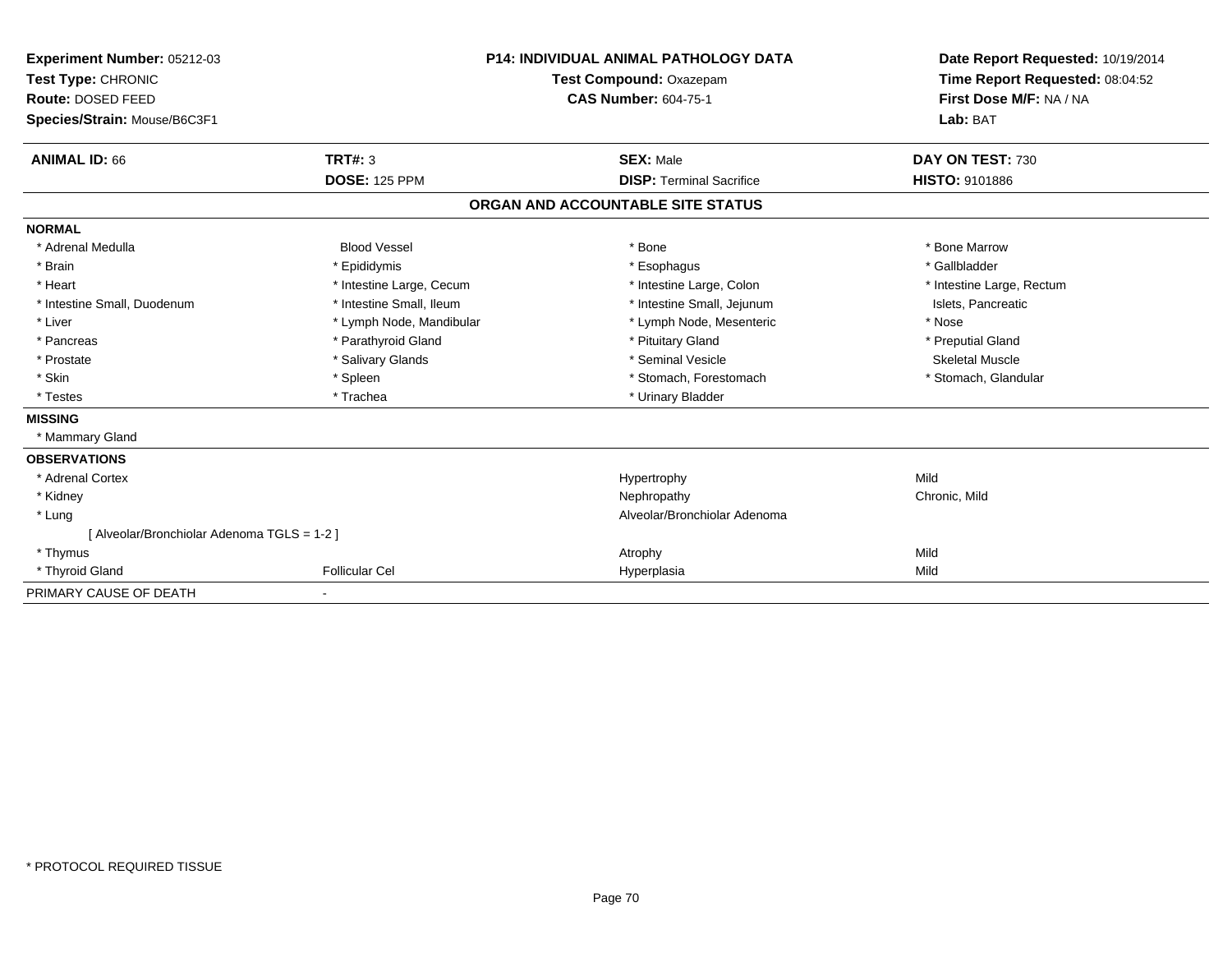| Experiment Number: 05212-03             | <b>P14: INDIVIDUAL ANIMAL PATHOLOGY DATA</b> |                                   | Date Report Requested: 10/19/2014                          |  |
|-----------------------------------------|----------------------------------------------|-----------------------------------|------------------------------------------------------------|--|
| Test Type: CHRONIC                      |                                              | Test Compound: Oxazepam           | Time Report Requested: 08:04:52<br>First Dose M/F: NA / NA |  |
| Route: DOSED FEED                       |                                              | <b>CAS Number: 604-75-1</b>       |                                                            |  |
| Species/Strain: Mouse/B6C3F1            |                                              |                                   | Lab: BAT                                                   |  |
| <b>ANIMAL ID: 67</b>                    | TRT#: 3                                      | <b>SEX: Male</b>                  | DAY ON TEST: 730                                           |  |
|                                         | <b>DOSE: 125 PPM</b>                         | <b>DISP: Terminal Sacrifice</b>   | HISTO: 9101887                                             |  |
|                                         |                                              | ORGAN AND ACCOUNTABLE SITE STATUS |                                                            |  |
| <b>NORMAL</b>                           |                                              |                                   |                                                            |  |
| * Adrenal Cortex                        | * Adrenal Medulla                            | <b>Blood Vessel</b>               | * Bone Marrow                                              |  |
| * Brain                                 | * Esophagus                                  | * Gallbladder                     | * Heart                                                    |  |
| * Intestine Large, Cecum                | * Intestine Large, Colon                     | * Intestine Large, Rectum         | * Intestine Small, Duodenum                                |  |
| * Intestine Small, Ileum                | * Intestine Small, Jejunum                   | Islets. Pancreatic                | * Kidney                                                   |  |
| * Lung                                  | * Lymph Node, Mandibular                     | * Lymph Node, Mesenteric          | * Nose                                                     |  |
| * Pancreas                              | * Parathyroid Gland                          | * Pituitary Gland                 | * Prostate                                                 |  |
| * Salivary Glands                       | * Seminal Vesicle                            | <b>Skeletal Muscle</b>            | * Skin                                                     |  |
| * Spleen                                | * Stomach, Forestomach                       | * Stomach, Glandular              | * Testes                                                   |  |
| * Trachea                               | * Urinary Bladder                            |                                   |                                                            |  |
| <b>MISSING</b>                          |                                              |                                   |                                                            |  |
| * Mammary Gland                         |                                              |                                   |                                                            |  |
| <b>OBSERVATIONS</b>                     |                                              |                                   |                                                            |  |
| * Bone                                  | Cartilage, Vertebra                          | Fracture                          |                                                            |  |
| [ Fracture TGLS = $2-10$ ]              |                                              |                                   |                                                            |  |
| * Epididymis                            |                                              | <b>Infiltration Cellular</b>      | Lymphocyte, Minimal                                        |  |
| * Liver                                 |                                              | Hepatocellular Carcinoma          |                                                            |  |
| [ Hepatocellular Carcinoma TGLS = 1-9 ] |                                              |                                   |                                                            |  |
| * Preputial Gland                       | Duct                                         | Ectasia                           | Moderate                                                   |  |
| [ Ectasia TGLS = $3-6$ ]                |                                              |                                   |                                                            |  |
| * Thymus                                |                                              | Atrophy                           | Mild                                                       |  |
| * Thyroid Gland                         | <b>Follicular Cel</b>                        | Hyperplasia                       | Minimal                                                    |  |
| PRIMARY CAUSE OF DEATH                  | $\overline{\phantom{a}}$                     |                                   |                                                            |  |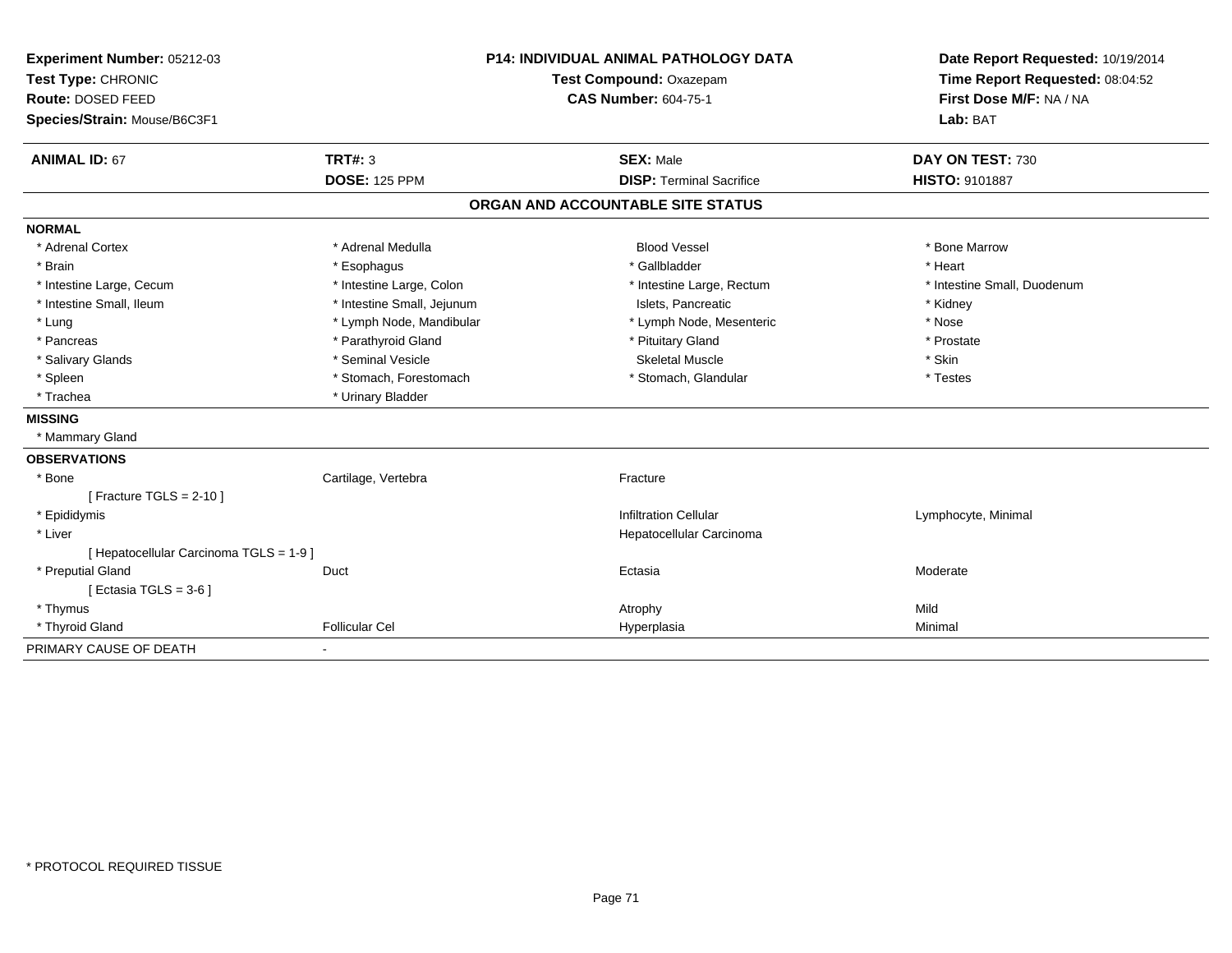| Experiment Number: 05212-03<br>Test Type: CHRONIC<br>Route: DOSED FEED<br>Species/Strain: Mouse/B6C3F1 |                             | <b>P14: INDIVIDUAL ANIMAL PATHOLOGY DATA</b><br>Test Compound: Oxazepam<br><b>CAS Number: 604-75-1</b> | Date Report Requested: 10/19/2014<br>Time Report Requested: 08:04:52<br>First Dose M/F: NA / NA<br>Lab: BAT |
|--------------------------------------------------------------------------------------------------------|-----------------------------|--------------------------------------------------------------------------------------------------------|-------------------------------------------------------------------------------------------------------------|
| <b>ANIMAL ID: 68</b>                                                                                   | <b>TRT#: 3</b>              | <b>SEX: Male</b>                                                                                       | DAY ON TEST: 460                                                                                            |
|                                                                                                        | <b>DOSE: 125 PPM</b>        | <b>DISP:</b> Scheduled Sacrifice                                                                       | <b>HISTO: 9101888</b>                                                                                       |
|                                                                                                        |                             | ORGAN AND ACCOUNTABLE SITE STATUS                                                                      |                                                                                                             |
| <b>NORMAL</b>                                                                                          |                             |                                                                                                        |                                                                                                             |
| * Adrenal Cortex                                                                                       | * Adrenal Medulla           | <b>Blood Vessel</b>                                                                                    | * Bone                                                                                                      |
| * Bone Marrow                                                                                          | * Brain                     | * Epididymis                                                                                           | * Esophagus                                                                                                 |
| * Gallbladder                                                                                          | * Heart                     | * Intestine Large, Cecum                                                                               | * Intestine Large, Colon                                                                                    |
| * Intestine Large, Rectum                                                                              | * Intestine Small, Duodenum | * Intestine Small. Ileum                                                                               | * Intestine Small, Jejunum                                                                                  |
| Islets, Pancreatic                                                                                     | * Lung                      | * Lymph Node, Mandibular                                                                               | * Lymph Node, Mesenteric                                                                                    |
| * Nose                                                                                                 | * Pancreas                  | * Pituitary Gland                                                                                      | * Preputial Gland                                                                                           |
| * Prostate                                                                                             | * Salivary Glands           | * Seminal Vesicle                                                                                      | <b>Skeletal Muscle</b>                                                                                      |
| * Skin                                                                                                 | * Spleen                    | * Stomach, Forestomach                                                                                 | * Stomach, Glandular                                                                                        |
| * Testes                                                                                               | * Thymus                    | * Thyroid Gland                                                                                        | * Trachea                                                                                                   |
| * Urinary Bladder                                                                                      |                             |                                                                                                        |                                                                                                             |
| <b>MISSING</b>                                                                                         |                             |                                                                                                        |                                                                                                             |
| * Mammary Gland                                                                                        | * Parathyroid Gland         |                                                                                                        |                                                                                                             |
| <b>OBSERVATIONS</b>                                                                                    |                             |                                                                                                        |                                                                                                             |
| * Kidney                                                                                               |                             | Nephropathy                                                                                            | Chronic, Minimal                                                                                            |
| * Liver                                                                                                |                             | Hepatocellular Adenoma                                                                                 |                                                                                                             |
|                                                                                                        | Centrilobular, Hepatocyte   | Hypertrophy                                                                                            | Minimal                                                                                                     |
|                                                                                                        |                             | Vacuolization Cytoplasmic                                                                              | Mild                                                                                                        |
| [Hepatocellular Adenoma TGLS = 1-9]                                                                    |                             |                                                                                                        |                                                                                                             |
| PRIMARY CAUSE OF DEATH                                                                                 | $\overline{\phantom{a}}$    |                                                                                                        |                                                                                                             |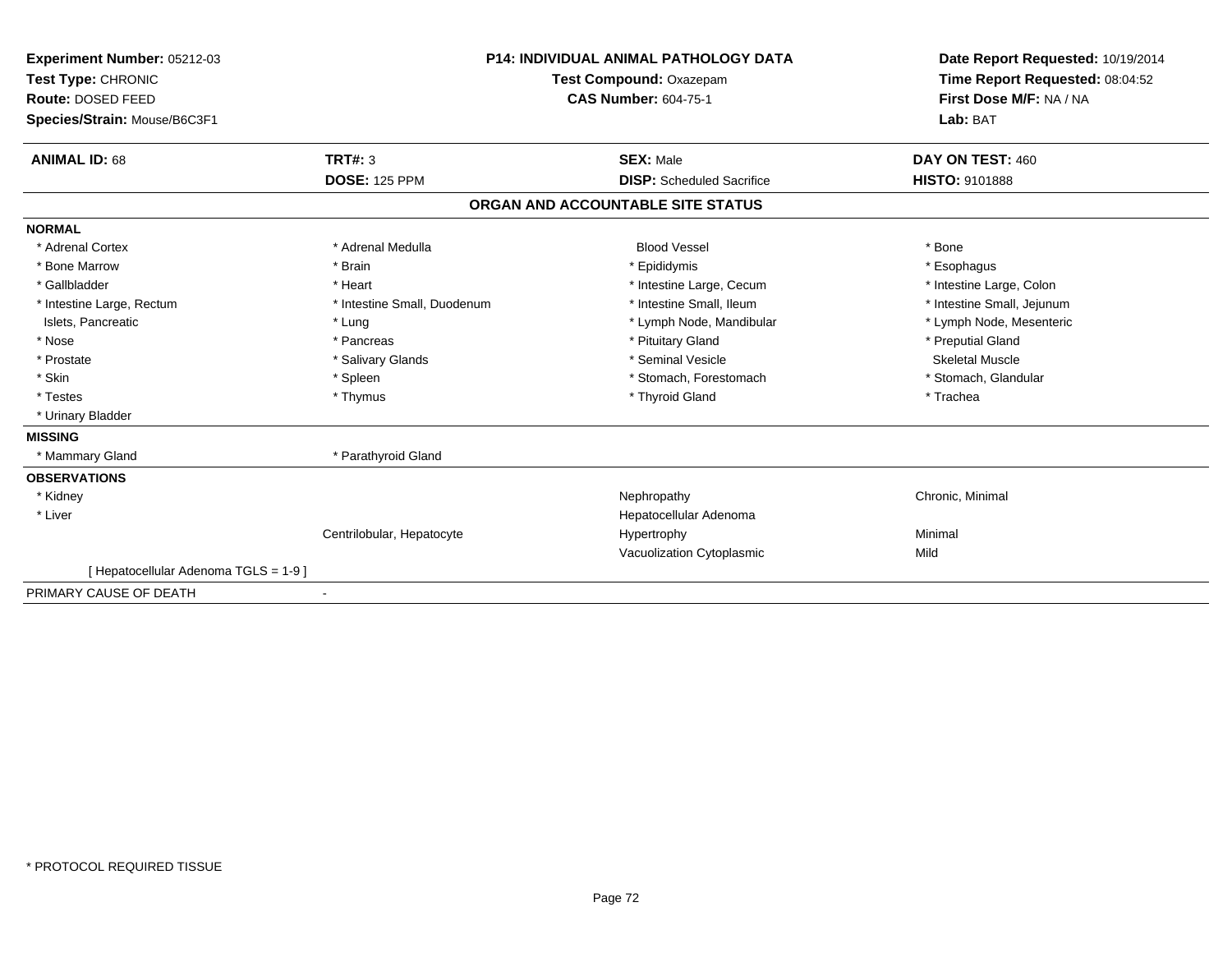| Experiment Number: 05212-03<br>Test Type: CHRONIC |                             | <b>P14: INDIVIDUAL ANIMAL PATHOLOGY DATA</b><br>Test Compound: Oxazepam | Date Report Requested: 10/19/2014<br>Time Report Requested: 08:04:52 |
|---------------------------------------------------|-----------------------------|-------------------------------------------------------------------------|----------------------------------------------------------------------|
| Route: DOSED FEED                                 |                             | <b>CAS Number: 604-75-1</b>                                             | First Dose M/F: NA / NA                                              |
| Species/Strain: Mouse/B6C3F1                      |                             |                                                                         | Lab: BAT                                                             |
|                                                   |                             |                                                                         |                                                                      |
| <b>ANIMAL ID: 69</b>                              | <b>TRT#: 3</b>              | <b>SEX: Male</b>                                                        | DAY ON TEST: 729                                                     |
|                                                   | <b>DOSE: 125 PPM</b>        | <b>DISP: Terminal Sacrifice</b>                                         | <b>HISTO: 9101889</b>                                                |
|                                                   |                             | ORGAN AND ACCOUNTABLE SITE STATUS                                       |                                                                      |
| <b>NORMAL</b>                                     |                             |                                                                         |                                                                      |
| * Adrenal Cortex                                  | * Adrenal Medulla           | <b>Blood Vessel</b>                                                     | * Bone                                                               |
| * Bone Marrow                                     | * Brain                     | * Epididymis                                                            | * Esophagus                                                          |
| * Gallbladder                                     | * Heart                     | * Intestine Large, Cecum                                                | * Intestine Large, Colon                                             |
| * Intestine Large, Rectum                         | * Intestine Small, Duodenum | * Intestine Small. Ileum                                                | * Intestine Small, Jejunum                                           |
| Islets, Pancreatic                                | * Lymph Node, Mandibular    | * Lymph Node, Mesenteric                                                | * Nose                                                               |
| * Pancreas                                        | * Parathyroid Gland         | * Pituitary Gland                                                       | * Preputial Gland                                                    |
| * Prostate                                        | * Salivary Glands           | * Seminal Vesicle                                                       | <b>Skeletal Muscle</b>                                               |
| * Skin                                            | * Spleen                    | * Stomach, Forestomach                                                  | * Stomach, Glandular                                                 |
| * Testes                                          | * Trachea                   | * Urinary Bladder                                                       |                                                                      |
| <b>MISSING</b>                                    |                             |                                                                         |                                                                      |
| * Mammary Gland                                   |                             |                                                                         |                                                                      |
| <b>OBSERVATIONS</b>                               |                             |                                                                         |                                                                      |
| * Kidney                                          |                             | Nephropathy                                                             | Chronic, Mild                                                        |
| * Liver                                           |                             | <b>Basophilic Focus</b>                                                 |                                                                      |
| [Basophilic Focus TGLS = 1-1]                     |                             |                                                                         |                                                                      |
| * Lung                                            |                             | Alveolar/Bronchiolar Adenoma                                            |                                                                      |
| * Thymus                                          |                             | Atrophy                                                                 | Minimal                                                              |
| * Thyroid Gland                                   | <b>Follicular Cel</b>       | Hyperplasia                                                             | Minimal                                                              |
| PRIMARY CAUSE OF DEATH                            |                             |                                                                         |                                                                      |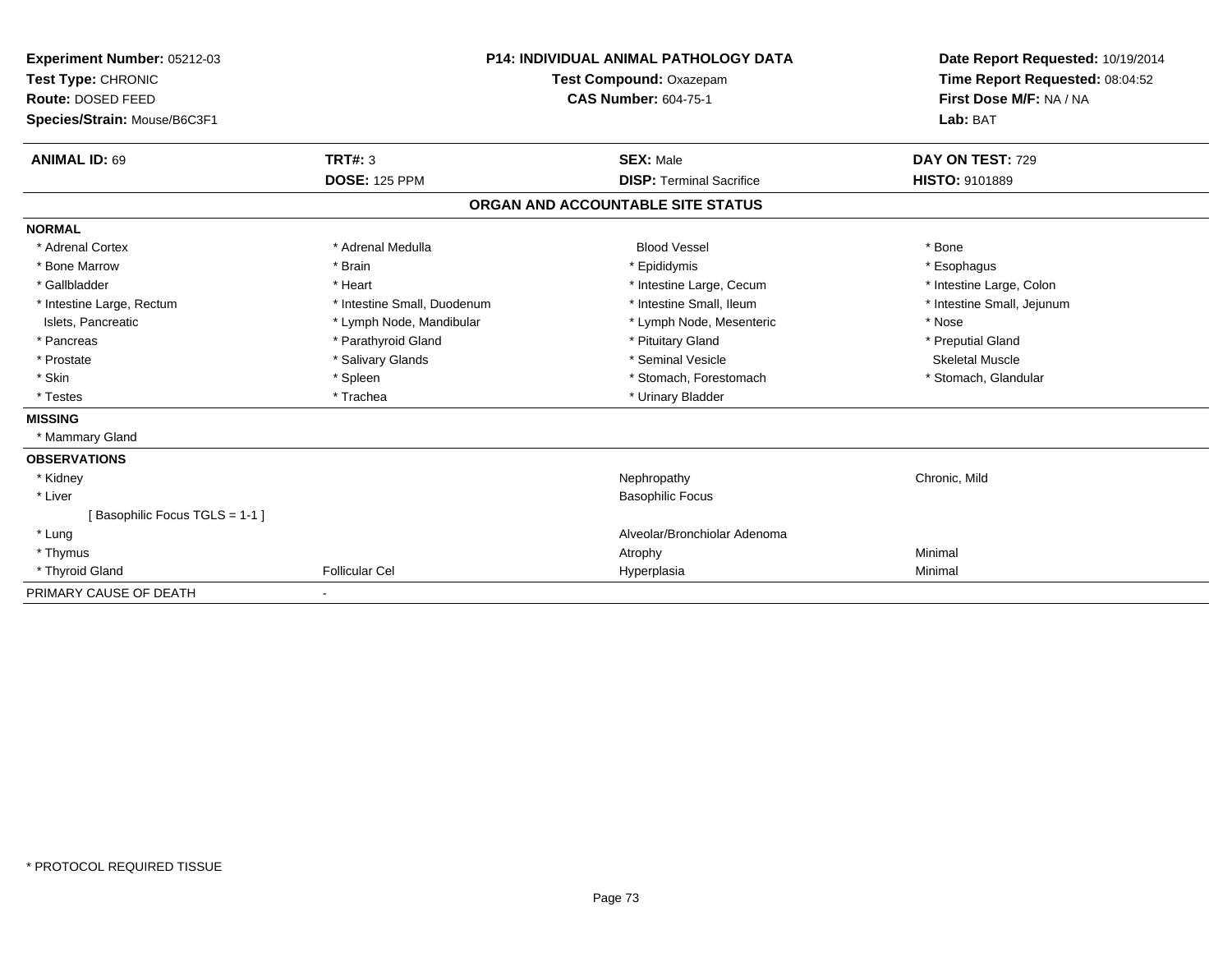| Experiment Number: 05212-03<br>Test Type: CHRONIC<br>Route: DOSED FEED<br>Species/Strain: Mouse/B6C3F1 | <b>P14: INDIVIDUAL ANIMAL PATHOLOGY DATA</b><br>Test Compound: Oxazepam<br><b>CAS Number: 604-75-1</b> |                                   | Date Report Requested: 10/19/2014<br>Time Report Requested: 08:04:52<br>First Dose M/F: NA / NA<br>Lab: BAT |
|--------------------------------------------------------------------------------------------------------|--------------------------------------------------------------------------------------------------------|-----------------------------------|-------------------------------------------------------------------------------------------------------------|
| <b>ANIMAL ID: 70</b>                                                                                   | <b>TRT#: 3</b>                                                                                         | <b>SEX: Male</b>                  | DAY ON TEST: 460                                                                                            |
|                                                                                                        | <b>DOSE: 125 PPM</b>                                                                                   | <b>DISP:</b> Scheduled Sacrifice  | <b>HISTO: 9101890</b>                                                                                       |
|                                                                                                        |                                                                                                        | ORGAN AND ACCOUNTABLE SITE STATUS |                                                                                                             |
| <b>NORMAL</b>                                                                                          |                                                                                                        |                                   |                                                                                                             |
| * Adrenal Cortex                                                                                       | * Adrenal Medulla                                                                                      | <b>Blood Vessel</b>               | * Bone                                                                                                      |
| * Bone Marrow                                                                                          | * Brain                                                                                                | * Epididymis                      | * Esophagus                                                                                                 |
| * Gallbladder                                                                                          | * Heart                                                                                                | * Intestine Large, Cecum          | * Intestine Large, Colon                                                                                    |
| * Intestine Large, Rectum                                                                              | * Intestine Small, Duodenum                                                                            | * Intestine Small, Ileum          | * Intestine Small, Jejunum                                                                                  |
| Islets, Pancreatic                                                                                     | * Lung                                                                                                 | * Lymph Node, Mandibular          | * Lymph Node, Mesenteric                                                                                    |
| * Nose                                                                                                 | * Pancreas                                                                                             | * Parathyroid Gland               | * Pituitary Gland                                                                                           |
| * Preputial Gland                                                                                      | * Prostate                                                                                             | * Salivary Glands                 | * Seminal Vesicle                                                                                           |
| <b>Skeletal Muscle</b>                                                                                 | * Skin                                                                                                 | * Spleen                          | * Stomach, Forestomach                                                                                      |
| * Stomach, Glandular                                                                                   | * Testes                                                                                               | * Thymus                          | * Thyroid Gland                                                                                             |
| * Trachea                                                                                              | * Urinary Bladder                                                                                      |                                   |                                                                                                             |
| <b>MISSING</b>                                                                                         |                                                                                                        |                                   |                                                                                                             |
| * Mammary Gland                                                                                        |                                                                                                        |                                   |                                                                                                             |
| <b>OBSERVATIONS</b>                                                                                    |                                                                                                        |                                   |                                                                                                             |
| * Kidney                                                                                               |                                                                                                        | Nephropathy                       | Chronic, Minimal                                                                                            |
| * Liver                                                                                                | Centrilobular, Hepatocyte                                                                              | Hypertrophy                       | Minimal                                                                                                     |
| PRIMARY CAUSE OF DEATH                                                                                 |                                                                                                        |                                   |                                                                                                             |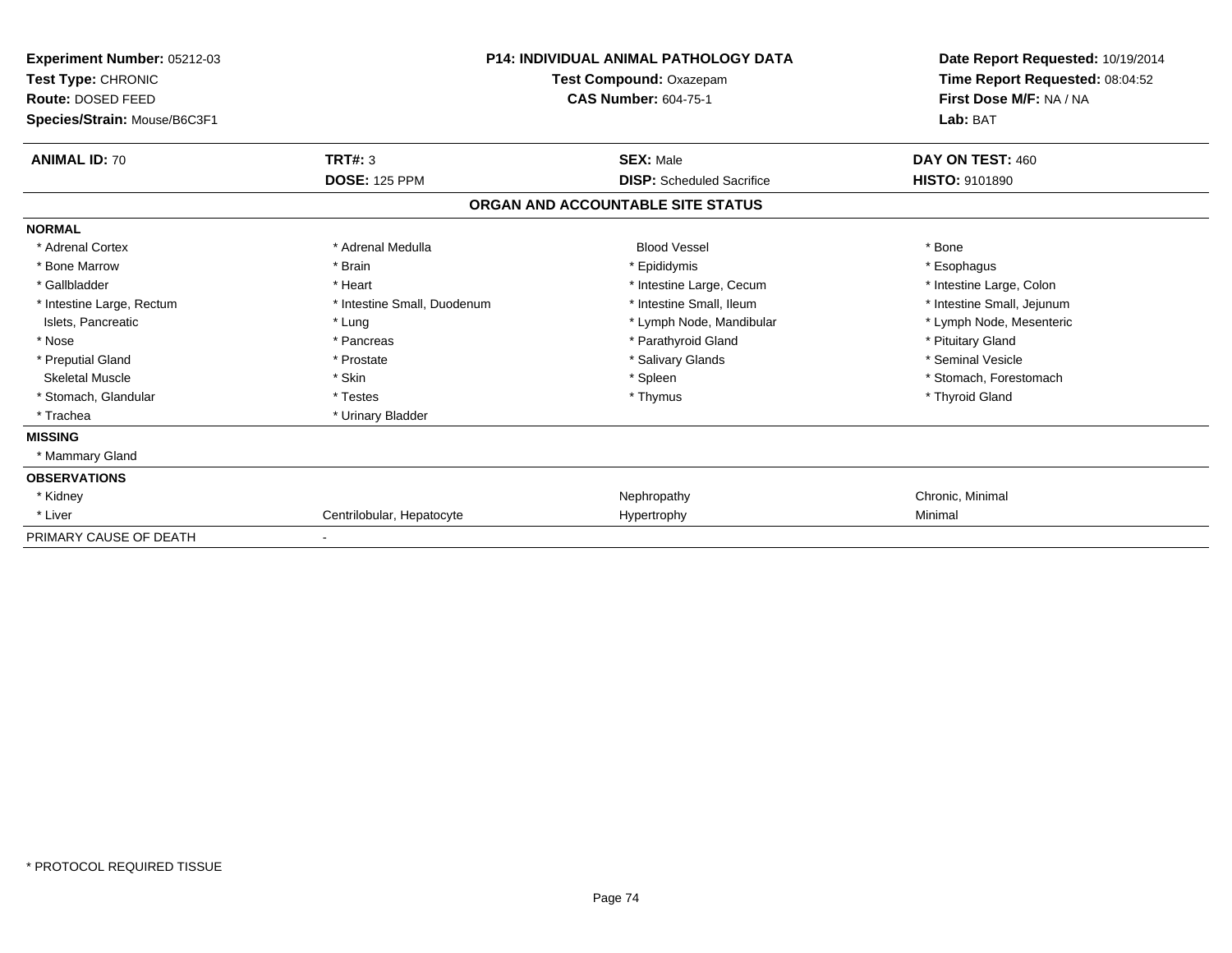| Experiment Number: 05212-03<br>Test Type: CHRONIC<br>Route: DOSED FEED<br>Species/Strain: Mouse/B6C3F1 |                          | <b>P14: INDIVIDUAL ANIMAL PATHOLOGY DATA</b><br>Test Compound: Oxazepam<br><b>CAS Number: 604-75-1</b> | Date Report Requested: 10/19/2014<br>Time Report Requested: 08:04:52<br>First Dose M/F: NA / NA<br>Lab: BAT |
|--------------------------------------------------------------------------------------------------------|--------------------------|--------------------------------------------------------------------------------------------------------|-------------------------------------------------------------------------------------------------------------|
| <b>ANIMAL ID: 71</b>                                                                                   | <b>TRT#: 3</b>           | <b>SEX: Male</b>                                                                                       | DAY ON TEST: 730                                                                                            |
|                                                                                                        | <b>DOSE: 125 PPM</b>     | <b>DISP: Terminal Sacrifice</b>                                                                        | <b>HISTO: 9101891</b>                                                                                       |
|                                                                                                        |                          | ORGAN AND ACCOUNTABLE SITE STATUS                                                                      |                                                                                                             |
| <b>NORMAL</b>                                                                                          |                          |                                                                                                        |                                                                                                             |
| * Adrenal Cortex                                                                                       | <b>Blood Vessel</b>      | * Bone                                                                                                 | * Bone Marrow                                                                                               |
| * Brain                                                                                                | * Epididymis             | * Esophagus                                                                                            | * Gallbladder                                                                                               |
| * Heart                                                                                                | * Intestine Large, Cecum | * Intestine Large, Colon                                                                               | * Intestine Large, Rectum                                                                                   |
| * Intestine Small, Duodenum                                                                            | * Intestine Small, Ileum | * Intestine Small, Jejunum                                                                             | Islets, Pancreatic                                                                                          |
| * Liver                                                                                                | * Lymph Node, Mandibular | * Lymph Node, Mesenteric                                                                               | * Nose                                                                                                      |
| * Pancreas                                                                                             | * Parathyroid Gland      | * Pituitary Gland                                                                                      | * Prostate                                                                                                  |
| * Salivary Glands                                                                                      | * Seminal Vesicle        | <b>Skeletal Muscle</b>                                                                                 | * Skin                                                                                                      |
| * Spleen                                                                                               | * Stomach, Forestomach   | * Stomach, Glandular                                                                                   | * Testes                                                                                                    |
| * Trachea                                                                                              | * Urinary Bladder        |                                                                                                        |                                                                                                             |
| <b>MISSING</b>                                                                                         |                          |                                                                                                        |                                                                                                             |
| * Mammary Gland                                                                                        |                          |                                                                                                        |                                                                                                             |
| <b>OBSERVATIONS</b>                                                                                    |                          |                                                                                                        |                                                                                                             |
| * Adrenal Medulla                                                                                      |                          | Pheochromocytoma Benign                                                                                |                                                                                                             |
| * Kidney                                                                                               |                          | Nephropathy                                                                                            | Chronic, Minimal                                                                                            |
| * Lung                                                                                                 |                          | Alveolar/Bronchiolar Adenoma                                                                           |                                                                                                             |
| * Preputial Gland                                                                                      | Duct                     | Ectasia                                                                                                | Moderate                                                                                                    |
| [ Ectasia TGLS = $1-6$ ]                                                                               |                          |                                                                                                        |                                                                                                             |
| * Thymus                                                                                               |                          | Atrophy                                                                                                | Mild                                                                                                        |
| * Thyroid Gland                                                                                        | <b>Follicular Cel</b>    | Hyperplasia                                                                                            | Minimal                                                                                                     |
| PRIMARY CAUSE OF DEATH                                                                                 |                          |                                                                                                        |                                                                                                             |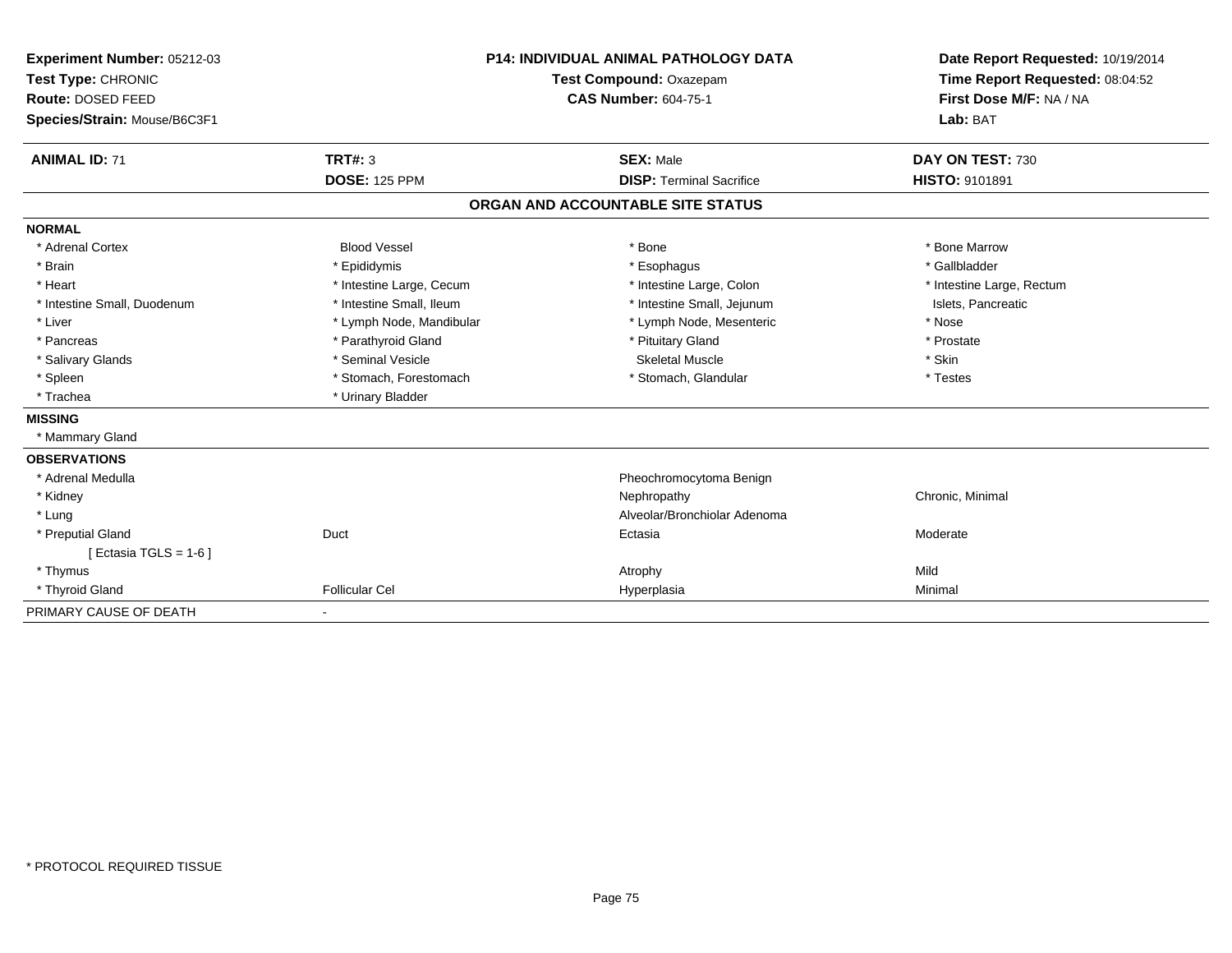| Experiment Number: 05212-03<br>Test Type: CHRONIC<br>Route: DOSED FEED<br>Species/Strain: Mouse/B6C3F1<br><b>ANIMAL ID: 72</b> | <b>TRT#: 3</b>              | <b>P14: INDIVIDUAL ANIMAL PATHOLOGY DATA</b><br>Test Compound: Oxazepam<br><b>CAS Number: 604-75-1</b><br><b>SEX: Male</b> | Date Report Requested: 10/19/2014<br>Time Report Requested: 08:04:52<br>First Dose M/F: NA / NA<br>Lab: BAT<br>DAY ON TEST: 460 |
|--------------------------------------------------------------------------------------------------------------------------------|-----------------------------|----------------------------------------------------------------------------------------------------------------------------|---------------------------------------------------------------------------------------------------------------------------------|
|                                                                                                                                | <b>DOSE: 125 PPM</b>        | <b>DISP:</b> Scheduled Sacrifice                                                                                           | HISTO: 9101892                                                                                                                  |
|                                                                                                                                |                             | ORGAN AND ACCOUNTABLE SITE STATUS                                                                                          |                                                                                                                                 |
| <b>NORMAL</b>                                                                                                                  |                             |                                                                                                                            |                                                                                                                                 |
| * Adrenal Cortex                                                                                                               | * Adrenal Medulla           | <b>Blood Vessel</b>                                                                                                        | * Bone                                                                                                                          |
| * Bone Marrow                                                                                                                  | * Brain                     | * Epididymis                                                                                                               | * Esophagus                                                                                                                     |
| * Gallbladder                                                                                                                  | * Heart                     | * Intestine Large, Cecum                                                                                                   | * Intestine Large, Colon                                                                                                        |
| * Intestine Large, Rectum                                                                                                      | * Intestine Small, Duodenum | * Intestine Small, Ileum                                                                                                   | * Intestine Small, Jejunum                                                                                                      |
| Islets, Pancreatic                                                                                                             | * Lung                      | * Lymph Node, Mandibular                                                                                                   | * Lymph Node, Mesenteric                                                                                                        |
| * Nose                                                                                                                         | * Pancreas                  | * Pituitary Gland                                                                                                          | * Prostate                                                                                                                      |
| * Salivary Glands                                                                                                              | * Seminal Vesicle           | <b>Skeletal Muscle</b>                                                                                                     | * Skin                                                                                                                          |
| * Spleen                                                                                                                       | * Stomach, Forestomach      | * Stomach, Glandular                                                                                                       | * Testes                                                                                                                        |
| * Thyroid Gland                                                                                                                | * Trachea                   | * Urinary Bladder                                                                                                          |                                                                                                                                 |
| <b>MISSING</b>                                                                                                                 |                             |                                                                                                                            |                                                                                                                                 |
| * Mammary Gland                                                                                                                | * Parathyroid Gland         | * Thymus                                                                                                                   |                                                                                                                                 |
| <b>OBSERVATIONS</b>                                                                                                            |                             |                                                                                                                            |                                                                                                                                 |
| * Kidney                                                                                                                       |                             | Nephropathy                                                                                                                | Chronic, Minimal                                                                                                                |
| * Liver                                                                                                                        |                             | Hepatocellular Adenoma                                                                                                     |                                                                                                                                 |
|                                                                                                                                | Centrilobular, Hepatocyte   | Hypertrophy                                                                                                                | Minimal                                                                                                                         |
|                                                                                                                                |                             | Vacuolization Cytoplasmic                                                                                                  | Minimal                                                                                                                         |
| [ Hepatocellular Adenoma TGLS = 1-9 ]                                                                                          |                             |                                                                                                                            |                                                                                                                                 |
| * Preputial Gland                                                                                                              | Duct                        | Ectasia                                                                                                                    | Moderate                                                                                                                        |
| [Ectasia TGLS = $2-6$ ]                                                                                                        |                             |                                                                                                                            |                                                                                                                                 |
| PRIMARY CAUSE OF DEATH                                                                                                         | $\blacksquare$              |                                                                                                                            |                                                                                                                                 |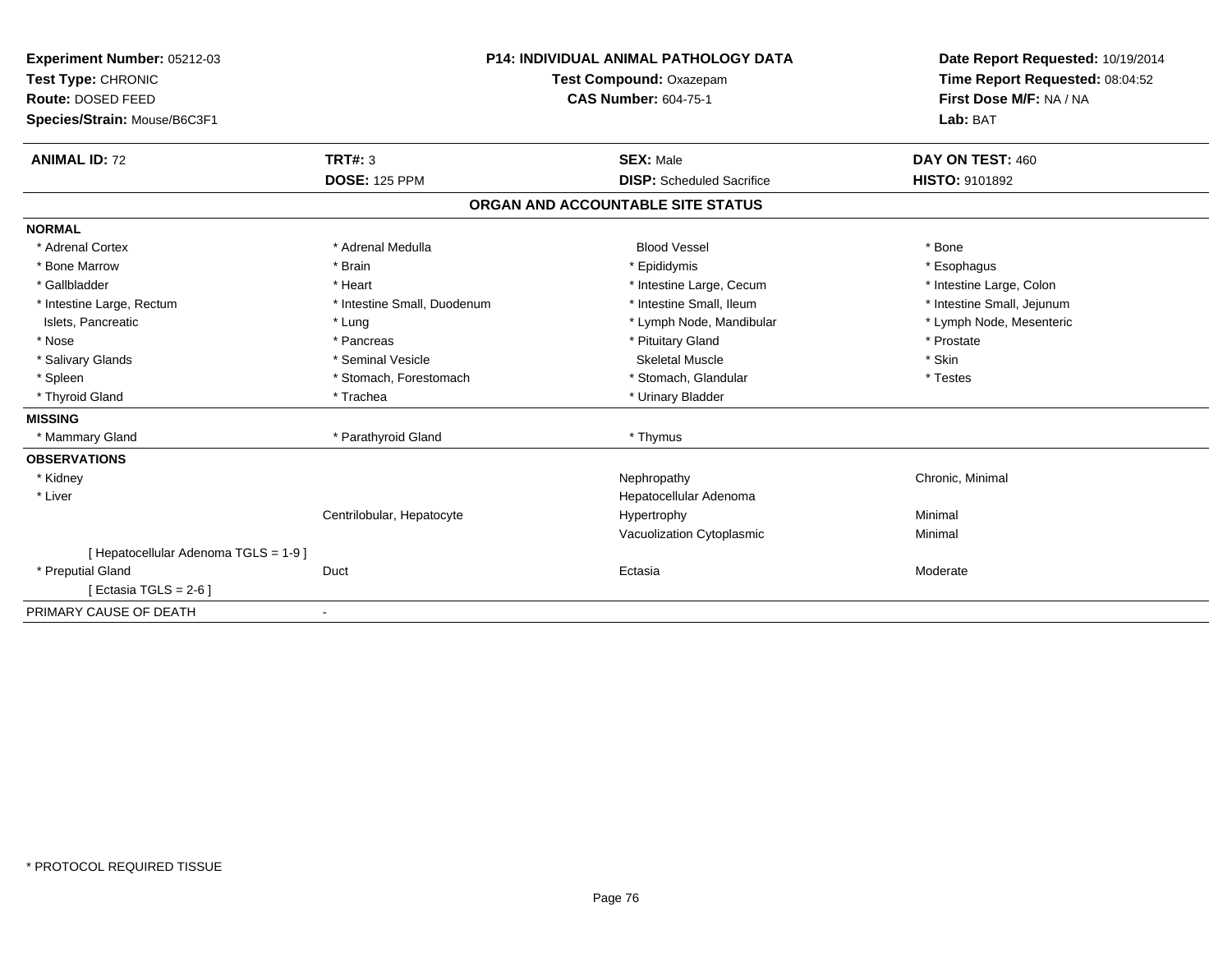| Experiment Number: 05212-03                   | <b>P14: INDIVIDUAL ANIMAL PATHOLOGY DATA</b> |                                   | Date Report Requested: 10/19/2014<br>Time Report Requested: 08:04:52 |
|-----------------------------------------------|----------------------------------------------|-----------------------------------|----------------------------------------------------------------------|
| Test Type: CHRONIC                            |                                              | Test Compound: Oxazepam           |                                                                      |
| <b>Route: DOSED FEED</b>                      |                                              | <b>CAS Number: 604-75-1</b>       | First Dose M/F: NA / NA                                              |
| Species/Strain: Mouse/B6C3F1                  |                                              |                                   | Lab: BAT                                                             |
| <b>ANIMAL ID: 73</b>                          | <b>TRT#: 3</b>                               | <b>SEX: Male</b>                  | DAY ON TEST: 715                                                     |
|                                               | <b>DOSE: 125 PPM</b>                         | <b>DISP:</b> Moribund Sacrifice   | <b>HISTO: 9101893</b>                                                |
|                                               |                                              | ORGAN AND ACCOUNTABLE SITE STATUS |                                                                      |
| <b>NORMAL</b>                                 |                                              |                                   |                                                                      |
| * Adrenal Cortex                              | * Adrenal Medulla                            | <b>Blood Vessel</b>               | * Bone                                                               |
| * Bone Marrow                                 | * Brain                                      | * Epididymis                      | * Esophagus                                                          |
| * Gallbladder                                 | * Heart                                      | * Intestine Large, Cecum          | * Intestine Large, Colon                                             |
| * Intestine Large, Rectum                     | * Intestine Small, Duodenum                  | * Intestine Small, Ileum          | * Intestine Small, Jejunum                                           |
| Islets, Pancreatic                            | * Lymph Node, Mandibular                     | * Lymph Node, Mesenteric          | * Nose                                                               |
| * Pancreas                                    | * Parathyroid Gland                          | * Pituitary Gland                 | * Prostate                                                           |
| * Salivary Glands                             | * Seminal Vesicle                            | <b>Skeletal Muscle</b>            | * Skin                                                               |
| * Spleen                                      | * Stomach, Forestomach                       | * Stomach, Glandular              | * Testes                                                             |
| * Trachea                                     | * Urinary Bladder                            |                                   |                                                                      |
| <b>MISSING</b>                                |                                              |                                   |                                                                      |
| * Mammary Gland                               |                                              |                                   |                                                                      |
| <b>OBSERVATIONS</b>                           |                                              |                                   |                                                                      |
| * Kidney                                      |                                              | Nephropathy                       | Chronic, Moderate                                                    |
| * Liver                                       |                                              | Hepatocellular Adenoma            |                                                                      |
|                                               |                                              | Hepatocellular Carcinoma          | Multiple                                                             |
| [ Hepatocellular Adenoma TGLS = 3-1 ]         |                                              |                                   |                                                                      |
| [ Hepatocellular Carcinoma TGLS = 1-2,2-9 ]   |                                              |                                   |                                                                      |
| * Lung                                        |                                              | Hepatocellular Carcinoma          | Metastatic (Liver)                                                   |
| * Preputial Gland                             |                                              | Inflammation                      | Chronic, Mild                                                        |
| * Thymus                                      |                                              | Atrophy                           | Mild                                                                 |
| * Thyroid Gland                               | <b>Follicular Cel</b>                        | Hyperplasia                       | Minimal                                                              |
| PRIMARY CAUSE OF DEATH                        | - Liver Hepatocellular Carcinoma             |                                   |                                                                      |
| Animal Note: moribund sac due to liver tumors |                                              |                                   |                                                                      |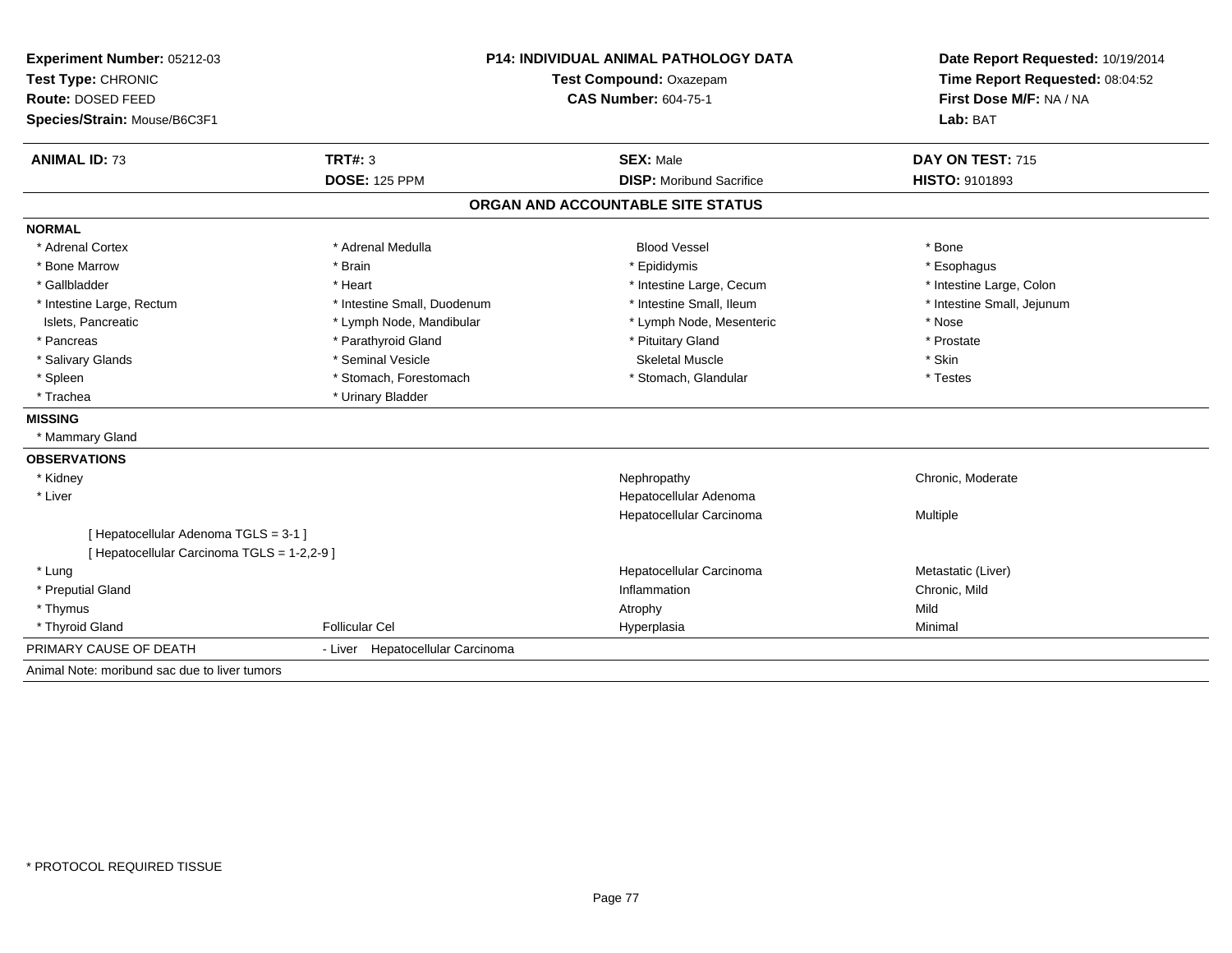| Experiment Number: 05212-03  |                          | <b>P14: INDIVIDUAL ANIMAL PATHOLOGY DATA</b> | Date Report Requested: 10/19/2014 |
|------------------------------|--------------------------|----------------------------------------------|-----------------------------------|
| Test Type: CHRONIC           |                          | Test Compound: Oxazepam                      | Time Report Requested: 08:04:52   |
| Route: DOSED FEED            |                          | <b>CAS Number: 604-75-1</b>                  | First Dose M/F: NA / NA           |
| Species/Strain: Mouse/B6C3F1 |                          |                                              | Lab: BAT                          |
| <b>ANIMAL ID: 74</b>         | <b>TRT#: 3</b>           | <b>SEX: Male</b>                             | DAY ON TEST: 729                  |
|                              | <b>DOSE: 125 PPM</b>     | <b>DISP: Terminal Sacrifice</b>              | <b>HISTO: 9101894</b>             |
|                              |                          | ORGAN AND ACCOUNTABLE SITE STATUS            |                                   |
| <b>NORMAL</b>                |                          |                                              |                                   |
| * Adrenal Cortex             | * Adrenal Medulla        | <b>Blood Vessel</b>                          | * Bone                            |
| * Bone Marrow                | * Brain                  | * Esophagus                                  | * Gallbladder                     |
| * Heart                      | * Intestine Large, Cecum | * Intestine Large, Colon                     | * Intestine Large, Rectum         |
| * Intestine Small, Duodenum  | * Intestine Small, Ileum | * Intestine Small, Jejunum                   | Islets, Pancreatic                |
| * Lymph Node, Mandibular     | * Lymph Node, Mesenteric | * Nose                                       | * Pancreas                        |
| * Parathyroid Gland          | * Pituitary Gland        | * Prostate                                   | * Salivary Glands                 |
| * Seminal Vesicle            | Skeletal Muscle          | * Skin                                       | * Spleen                          |
| * Stomach, Forestomach       | * Stomach, Glandular     | * Testes                                     | * Thyroid Gland                   |
| * Trachea                    | * Urinary Bladder        |                                              |                                   |
| <b>MISSING</b>               |                          |                                              |                                   |
| * Mammary Gland              |                          |                                              |                                   |
| <b>OBSERVATIONS</b>          |                          |                                              |                                   |
| * Epididymis                 |                          | <b>Infiltration Cellular</b>                 | Lymphocyte, Minimal               |
| * Kidney                     | Cortex                   | Cyst                                         |                                   |
|                              |                          | Nephropathy                                  | Chronic, Mild                     |
| * Liver                      |                          | Hepatocellular Adenoma                       |                                   |
|                              |                          | Vacuolization Cytoplasmic                    | Mild                              |
| * Lung                       |                          | Alveolar/Bronchiolar Adenoma                 |                                   |
| * Preputial Gland            | Duct                     | Ectasia                                      | Moderate                          |
| * Thymus                     |                          | Atrophy                                      | Mild                              |
| PRIMARY CAUSE OF DEATH       |                          |                                              |                                   |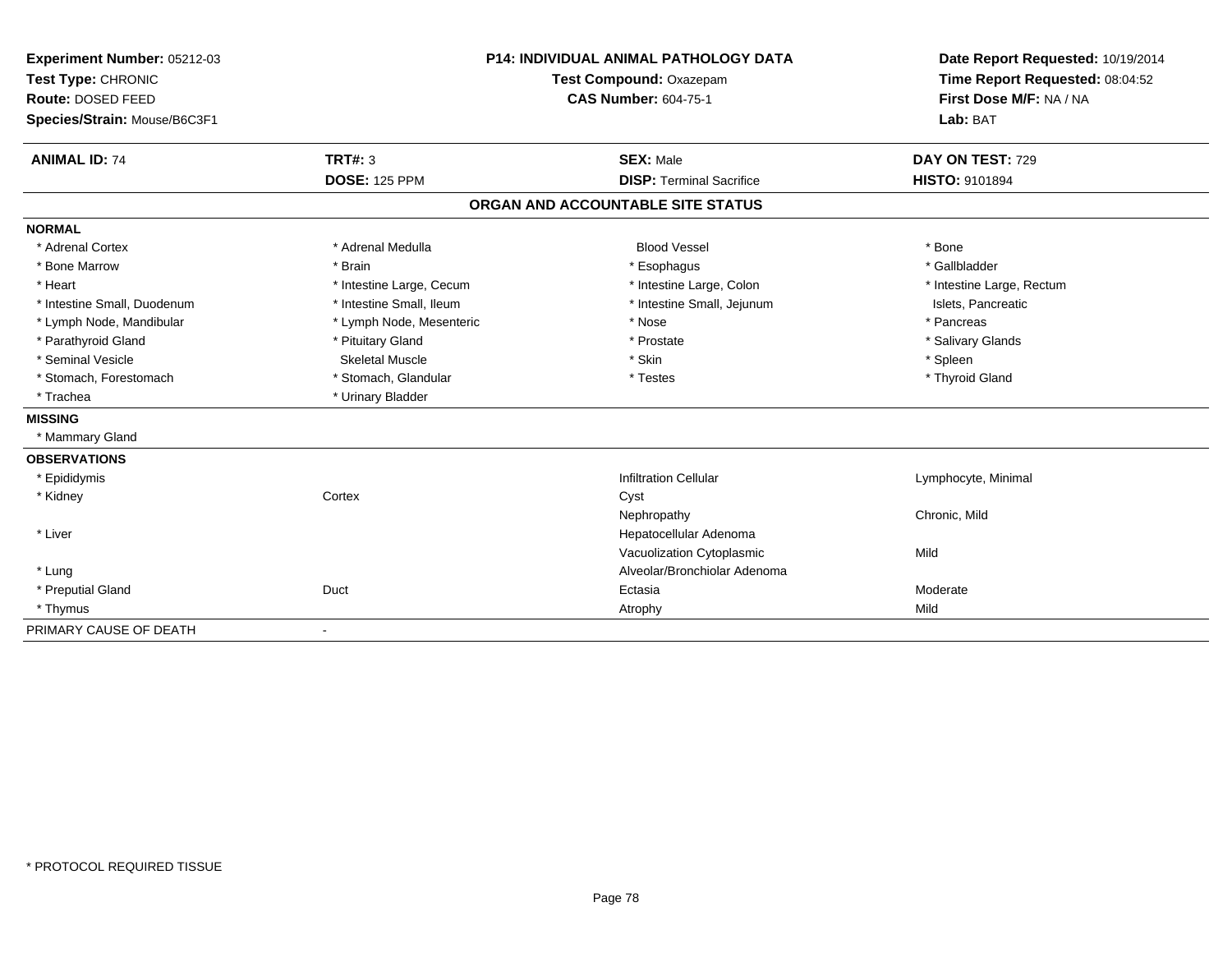| Experiment Number: 05212-03                | <b>P14: INDIVIDUAL ANIMAL PATHOLOGY DATA</b><br>Test Compound: Oxazepam |                                   | Date Report Requested: 10/19/2014 |
|--------------------------------------------|-------------------------------------------------------------------------|-----------------------------------|-----------------------------------|
| Test Type: CHRONIC                         |                                                                         |                                   | Time Report Requested: 08:04:52   |
| <b>Route: DOSED FEED</b>                   |                                                                         | <b>CAS Number: 604-75-1</b>       | First Dose M/F: NA / NA           |
| Species/Strain: Mouse/B6C3F1               |                                                                         |                                   | Lab: BAT                          |
| <b>ANIMAL ID: 75</b>                       | <b>TRT#: 3</b>                                                          | <b>SEX: Male</b>                  | DAY ON TEST: 729                  |
|                                            | <b>DOSE: 125 PPM</b>                                                    | <b>DISP: Terminal Sacrifice</b>   | <b>HISTO: 9101895</b>             |
|                                            |                                                                         | ORGAN AND ACCOUNTABLE SITE STATUS |                                   |
| <b>NORMAL</b>                              |                                                                         |                                   |                                   |
| * Adrenal Medulla                          | <b>Blood Vessel</b>                                                     | * Bone                            | * Bone Marrow                     |
| * Brain                                    | * Esophagus                                                             | * Gallbladder                     | * Heart                           |
| * Intestine Large, Cecum                   | * Intestine Large, Colon                                                | * Intestine Large, Rectum         | * Intestine Small, Duodenum       |
| * Intestine Small, Ileum                   | * Intestine Small, Jejunum                                              | Islets, Pancreatic                | * Lymph Node, Mandibular          |
| * Nose                                     | * Pancreas                                                              | * Parathyroid Gland               | * Pituitary Gland                 |
| * Prostate                                 | * Salivary Glands                                                       | * Seminal Vesicle                 | * Skin                            |
| * Spleen                                   | * Stomach, Forestomach                                                  | * Stomach, Glandular              | * Testes                          |
| * Thyroid Gland                            | * Trachea                                                               | * Urinary Bladder                 |                                   |
| <b>MISSING</b>                             |                                                                         |                                   |                                   |
| * Mammary Gland                            |                                                                         |                                   |                                   |
| <b>OBSERVATIONS</b>                        |                                                                         |                                   |                                   |
| * Adrenal Cortex                           |                                                                         | Hypertrophy                       | Minimal                           |
| * Epididymis                               |                                                                         | <b>Infiltration Cellular</b>      | Lymphocyte, Minimal               |
| * Kidney                                   |                                                                         | Nephropathy                       | Chronic, Minimal                  |
| * Liver                                    |                                                                         | <b>Eosinophilic Focus</b>         |                                   |
|                                            |                                                                         | Hepatocellular Adenoma            | Multiple                          |
| [ Eosinophilic Focus TGLS = 3-91]          |                                                                         |                                   |                                   |
| [ Hepatocellular Adenoma TGLS = 1-1,2-9, ] |                                                                         |                                   |                                   |
| * Luna                                     |                                                                         | Alveolar/Bronchiolar Adenoma      |                                   |
| * Lymph Node, Mesenteric                   |                                                                         | Hematopoietic Cell Proliferation  | Moderate                          |
| * Preputial Gland                          | Duct                                                                    | Ectasia                           | Moderate                          |
| <b>Skeletal Muscle</b>                     |                                                                         | Hemangiosarcoma                   |                                   |
| [Hemangiosarcoma TGLS = 4-10]              |                                                                         |                                   |                                   |
| * Thymus                                   |                                                                         | Atrophy                           | Moderate                          |
| PRIMARY CAUSE OF DEATH                     | ä,                                                                      |                                   |                                   |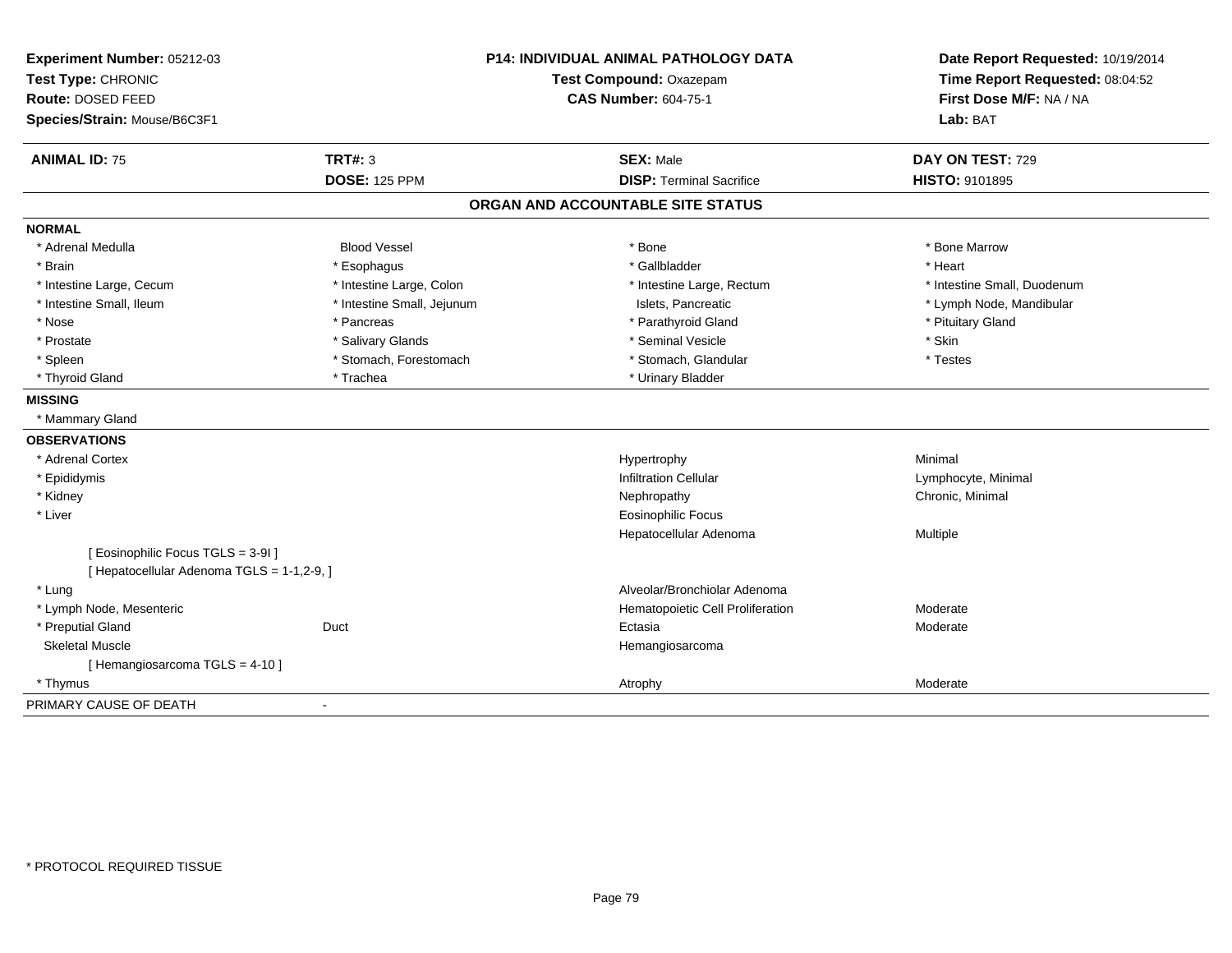| Experiment Number: 05212-03<br>Test Type: CHRONIC<br>Route: DOSED FEED<br>Species/Strain: Mouse/B6C3F1 |                          | <b>P14: INDIVIDUAL ANIMAL PATHOLOGY DATA</b><br><b>Test Compound: Oxazepam</b><br><b>CAS Number: 604-75-1</b> | Date Report Requested: 10/19/2014<br>Time Report Requested: 08:04:52<br>First Dose M/F: NA / NA<br>Lab: BAT |
|--------------------------------------------------------------------------------------------------------|--------------------------|---------------------------------------------------------------------------------------------------------------|-------------------------------------------------------------------------------------------------------------|
| <b>ANIMAL ID: 76</b>                                                                                   | TRT#: 3                  | <b>SEX: Male</b>                                                                                              | DAY ON TEST: 729                                                                                            |
|                                                                                                        | <b>DOSE: 125 PPM</b>     | <b>DISP: Terminal Sacrifice</b>                                                                               | <b>HISTO: 9101896</b>                                                                                       |
|                                                                                                        |                          | ORGAN AND ACCOUNTABLE SITE STATUS                                                                             |                                                                                                             |
| <b>NORMAL</b>                                                                                          |                          |                                                                                                               |                                                                                                             |
| * Adrenal Medulla                                                                                      | <b>Blood Vessel</b>      | * Bone                                                                                                        | * Bone Marrow                                                                                               |
| * Brain                                                                                                | * Epididymis             | * Esophagus                                                                                                   | * Gallbladder                                                                                               |
| * Heart                                                                                                | * Intestine Large, Cecum | * Intestine Large, Colon                                                                                      | * Intestine Large, Rectum                                                                                   |
| * Intestine Small, Duodenum                                                                            | * Intestine Small, Ileum | * Intestine Small, Jejunum                                                                                    | Islets, Pancreatic                                                                                          |
| * Liver                                                                                                | * Lung                   | * Lymph Node, Mandibular                                                                                      | * Lymph Node, Mesenteric                                                                                    |
| * Nose                                                                                                 | * Pancreas               | * Parathyroid Gland                                                                                           | * Preputial Gland                                                                                           |
| * Prostate                                                                                             | * Salivary Glands        | * Seminal Vesicle                                                                                             | <b>Skeletal Muscle</b>                                                                                      |
| * Skin                                                                                                 | * Spleen                 | * Stomach, Forestomach                                                                                        | * Stomach, Glandular                                                                                        |
| * Testes                                                                                               | * Thymus                 | * Thyroid Gland                                                                                               | * Trachea                                                                                                   |
| * Urinary Bladder                                                                                      |                          |                                                                                                               |                                                                                                             |
| <b>MISSING</b>                                                                                         |                          |                                                                                                               |                                                                                                             |
| * Mammary Gland                                                                                        |                          |                                                                                                               |                                                                                                             |
| <b>OBSERVATIONS</b>                                                                                    |                          |                                                                                                               |                                                                                                             |
| * Adrenal Cortex                                                                                       |                          | Hypertrophy                                                                                                   | Minimal                                                                                                     |
| * Kidney                                                                                               |                          | Nephropathy                                                                                                   | Chronic, Mild                                                                                               |
| * Pituitary Gland                                                                                      | Pars Distalis            | Cyst                                                                                                          |                                                                                                             |
| PRIMARY CAUSE OF DEATH                                                                                 |                          |                                                                                                               |                                                                                                             |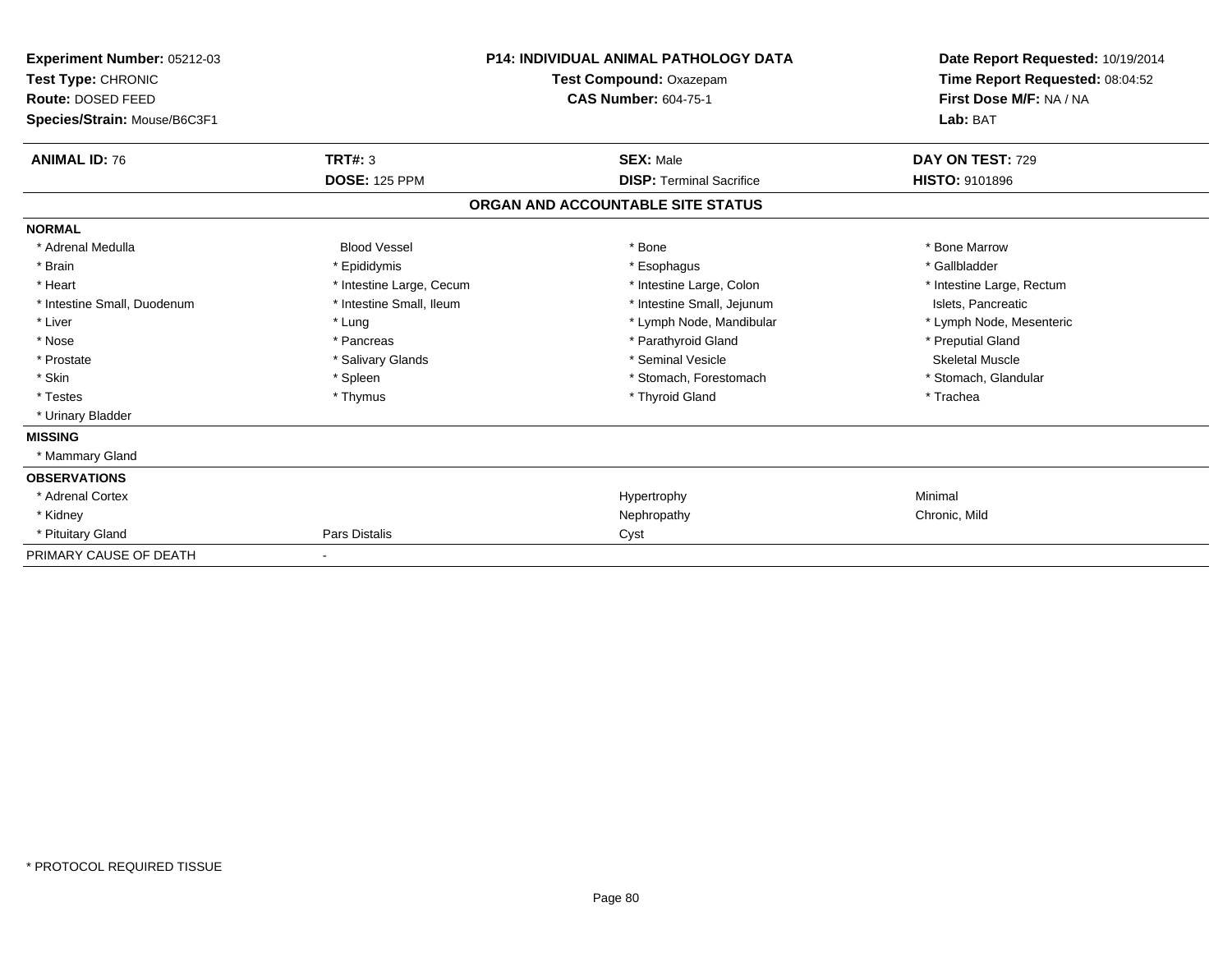| Experiment Number: 05212-03           | <b>P14: INDIVIDUAL ANIMAL PATHOLOGY DATA</b> |                                   | Date Report Requested: 10/19/2014 |
|---------------------------------------|----------------------------------------------|-----------------------------------|-----------------------------------|
| Test Type: CHRONIC                    |                                              | Test Compound: Oxazepam           | Time Report Requested: 08:04:52   |
| Route: DOSED FEED                     |                                              | <b>CAS Number: 604-75-1</b>       | First Dose M/F: NA / NA           |
| Species/Strain: Mouse/B6C3F1          |                                              |                                   | Lab: BAT                          |
| <b>ANIMAL ID: 77</b>                  | <b>TRT#: 3</b>                               | <b>SEX: Male</b>                  | DAY ON TEST: 729                  |
|                                       | <b>DOSE: 125 PPM</b>                         | <b>DISP: Terminal Sacrifice</b>   | HISTO: 9101897                    |
|                                       |                                              | ORGAN AND ACCOUNTABLE SITE STATUS |                                   |
| <b>NORMAL</b>                         |                                              |                                   |                                   |
| * Adrenal Medulla                     | <b>Blood Vessel</b>                          | * Bone                            | * Bone Marrow                     |
| * Brain                               | * Epididymis                                 | * Esophagus                       | * Gallbladder                     |
| * Heart                               | * Intestine Large, Cecum                     | * Intestine Large, Colon          | * Intestine Large, Rectum         |
| * Intestine Small, Duodenum           | * Intestine Small, Ileum                     | * Intestine Small, Jejunum        | Islets, Pancreatic                |
| * Lymph Node, Mesenteric              | * Nose                                       | * Pancreas                        | * Parathyroid Gland               |
| * Pituitary Gland                     | * Prostate                                   | * Salivary Glands                 | * Seminal Vesicle                 |
| <b>Skeletal Muscle</b>                | * Skin                                       | * Spleen                          | * Stomach, Forestomach            |
| * Stomach, Glandular                  | * Testes                                     | * Thyroid Gland                   | * Trachea                         |
| * Urinary Bladder                     |                                              |                                   |                                   |
| <b>MISSING</b>                        |                                              |                                   |                                   |
| * Lymph Node, Mandibular              | * Mammary Gland                              |                                   |                                   |
| <b>OBSERVATIONS</b>                   |                                              |                                   |                                   |
| * Adrenal Cortex                      | Capsule                                      | Hyperplasia                       | Mild                              |
| * Kidney                              |                                              | Nephropathy                       | Chronic, Mild                     |
| * Liver                               |                                              | <b>Eosinophilic Focus</b>         |                                   |
|                                       |                                              | Hepatocellular Adenoma            |                                   |
| [ Hepatocellular Adenoma TGLS = 1-1 ] |                                              |                                   |                                   |
| * Lung                                |                                              | Alveolar/Bronchiolar Adenoma      |                                   |
|                                       | Alveolar Epith                               | Hyperplasia                       | Mild                              |
| * Preputial Gland                     | Duct                                         | Ectasia                           | Moderate                          |
|                                       |                                              | Inflammation                      | Chronic, Marked                   |
| [Ectasia TGLS = $2-6$ ]               |                                              |                                   |                                   |
| [Inflammation TGLS = $2-6$ ]          |                                              |                                   |                                   |
| * Thymus                              |                                              | Atrophy                           | Minimal                           |
| PRIMARY CAUSE OF DEATH                | ÷                                            |                                   |                                   |
|                                       |                                              |                                   |                                   |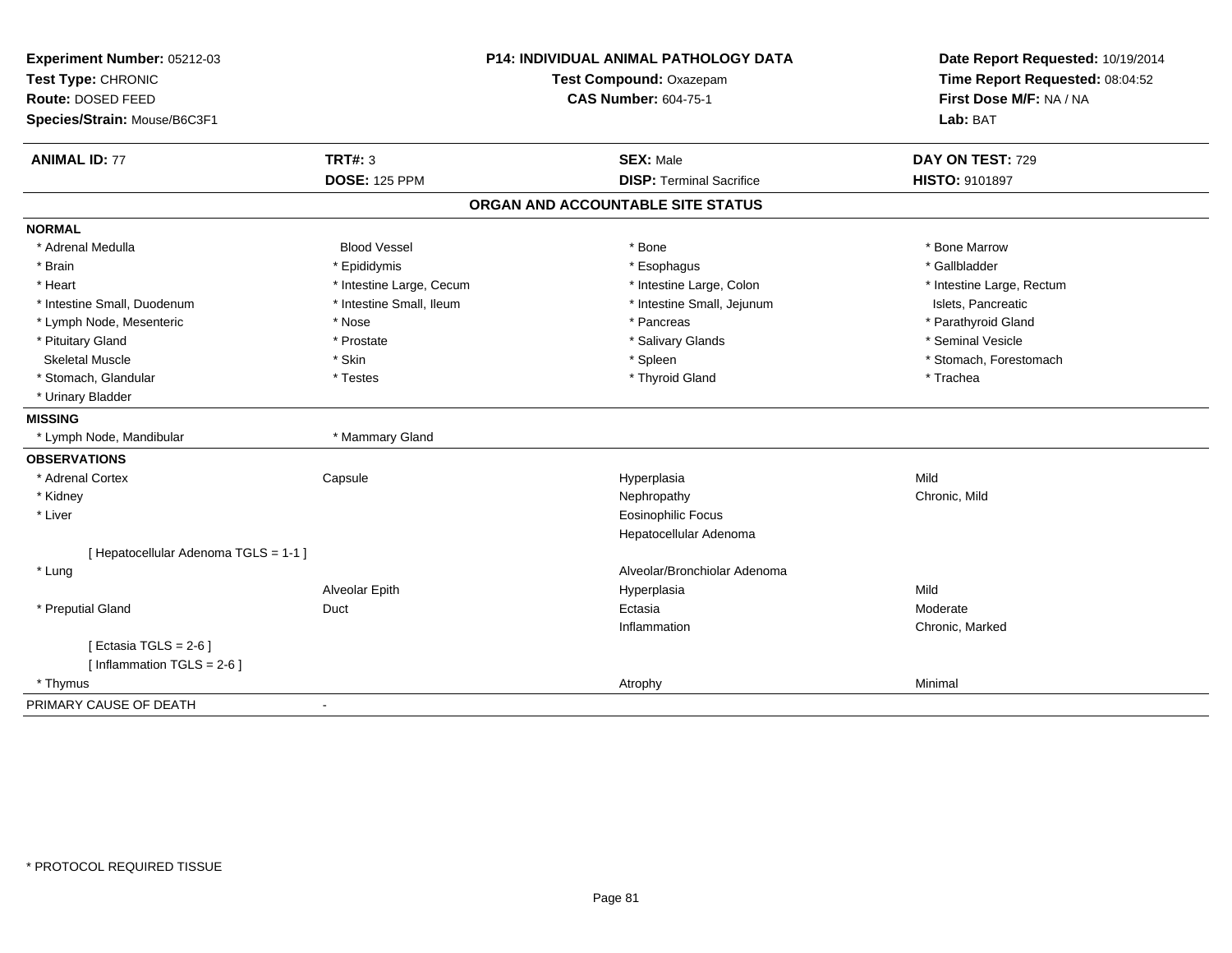| Experiment Number: 05212-03<br>Test Type: CHRONIC |                          | <b>P14: INDIVIDUAL ANIMAL PATHOLOGY DATA</b><br>Test Compound: Oxazepam | Date Report Requested: 10/19/2014<br>Time Report Requested: 08:04:52 |
|---------------------------------------------------|--------------------------|-------------------------------------------------------------------------|----------------------------------------------------------------------|
| Route: DOSED FEED                                 |                          | <b>CAS Number: 604-75-1</b>                                             | First Dose M/F: NA / NA                                              |
| Species/Strain: Mouse/B6C3F1                      |                          |                                                                         | Lab: BAT                                                             |
| <b>ANIMAL ID: 78</b>                              | <b>TRT#: 3</b>           | <b>SEX: Male</b>                                                        | DAY ON TEST: 730                                                     |
|                                                   | <b>DOSE: 125 PPM</b>     | <b>DISP: Terminal Sacrifice</b>                                         | HISTO: 9101898                                                       |
|                                                   |                          | ORGAN AND ACCOUNTABLE SITE STATUS                                       |                                                                      |
| <b>NORMAL</b>                                     |                          |                                                                         |                                                                      |
| * Adrenal Cortex                                  | * Adrenal Medulla        | <b>Blood Vessel</b>                                                     | * Bone                                                               |
| * Bone Marrow                                     | * Brain                  | * Esophagus                                                             | * Gallbladder                                                        |
| * Heart                                           | * Intestine Large, Cecum | * Intestine Large, Colon                                                | * Intestine Large, Rectum                                            |
| * Intestine Small, Duodenum                       | * Intestine Small, Ileum | * Intestine Small, Jejunum                                              | Islets, Pancreatic                                                   |
| * Liver                                           | * Lung                   | * Lymph Node, Mandibular                                                | * Lymph Node, Mesenteric                                             |
| * Nose                                            | * Pancreas               | * Parathyroid Gland                                                     | * Pituitary Gland                                                    |
| * Prostate                                        | * Salivary Glands        | * Seminal Vesicle                                                       | <b>Skeletal Muscle</b>                                               |
| * Skin                                            | * Spleen                 | * Stomach, Glandular                                                    | * Testes                                                             |
| * Thyroid Gland                                   | * Trachea                | * Urinary Bladder                                                       |                                                                      |
| <b>MISSING</b>                                    |                          |                                                                         |                                                                      |
| * Mammary Gland                                   |                          |                                                                         |                                                                      |
| <b>OBSERVATIONS</b>                               |                          |                                                                         |                                                                      |
| Ear                                               | <b>External Ear</b>      | Fibrosarcoma                                                            |                                                                      |
| [Fibrosarcoma TGLS = 1-9]                         |                          |                                                                         |                                                                      |
| * Epididymis                                      |                          | <b>Infiltration Cellular</b>                                            | Lymphocyte, Moderate                                                 |
| * Kidney                                          |                          | Nephropathy                                                             | Chronic, Mild                                                        |
| * Preputial Gland                                 | Duct                     | Ectasia                                                                 | Moderate                                                             |
| [Ectasia TGLS = $2-6$ ]                           |                          |                                                                         |                                                                      |
| * Stomach, Forestomach                            |                          | Hyperplasia                                                             | Squamous, Focal, Moderate                                            |
| * Thymus                                          |                          | Atrophy                                                                 | Mild                                                                 |
| PRIMARY CAUSE OF DEATH                            |                          |                                                                         |                                                                      |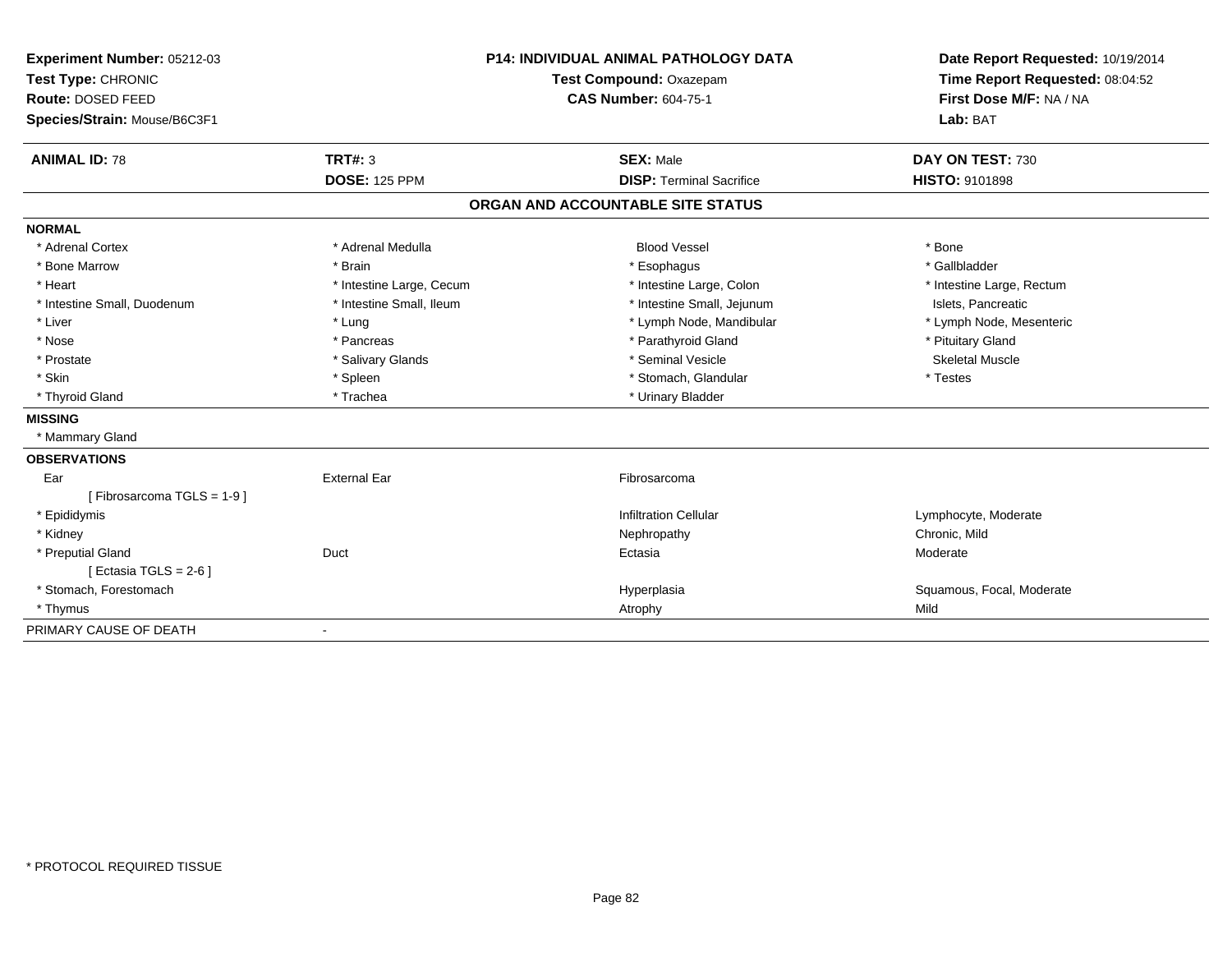| Experiment Number: 05212-03<br>Test Type: CHRONIC<br>Route: DOSED FEED<br>Species/Strain: Mouse/B6C3F1 |                             | <b>P14: INDIVIDUAL ANIMAL PATHOLOGY DATA</b><br>Test Compound: Oxazepam<br><b>CAS Number: 604-75-1</b> | Date Report Requested: 10/19/2014<br>Time Report Requested: 08:04:52<br>First Dose M/F: NA / NA<br>Lab: BAT |
|--------------------------------------------------------------------------------------------------------|-----------------------------|--------------------------------------------------------------------------------------------------------|-------------------------------------------------------------------------------------------------------------|
| <b>ANIMAL ID: 79</b>                                                                                   | TRT#: 3                     | <b>SEX: Male</b>                                                                                       | DAY ON TEST: 460                                                                                            |
|                                                                                                        | <b>DOSE: 125 PPM</b>        | <b>DISP:</b> Scheduled Sacrifice                                                                       | <b>HISTO: 9101899</b>                                                                                       |
|                                                                                                        |                             | ORGAN AND ACCOUNTABLE SITE STATUS                                                                      |                                                                                                             |
| <b>NORMAL</b>                                                                                          |                             |                                                                                                        |                                                                                                             |
| * Adrenal Cortex                                                                                       | * Adrenal Medulla           | <b>Blood Vessel</b>                                                                                    | * Bone                                                                                                      |
| * Bone Marrow                                                                                          | * Brain                     | * Epididymis                                                                                           | * Esophagus                                                                                                 |
| * Gallbladder                                                                                          | * Heart                     | * Intestine Large, Cecum                                                                               | * Intestine Large, Colon                                                                                    |
| * Intestine Large, Rectum                                                                              | * Intestine Small, Duodenum | * Intestine Small, Ileum                                                                               | * Intestine Small, Jejunum                                                                                  |
| Islets, Pancreatic                                                                                     | * Lung                      | * Lymph Node, Mandibular                                                                               | * Lymph Node, Mesenteric                                                                                    |
| * Nose                                                                                                 | * Pancreas                  | * Pituitary Gland                                                                                      | * Preputial Gland                                                                                           |
| * Prostate                                                                                             | * Salivary Glands           | * Seminal Vesicle                                                                                      | <b>Skeletal Muscle</b>                                                                                      |
| * Skin                                                                                                 | * Spleen                    | * Stomach, Forestomach                                                                                 | * Stomach, Glandular                                                                                        |
| * Thymus                                                                                               | * Thyroid Gland             | * Trachea                                                                                              | * Urinary Bladder                                                                                           |
| <b>MISSING</b>                                                                                         |                             |                                                                                                        |                                                                                                             |
| * Mammary Gland                                                                                        | * Parathyroid Gland         |                                                                                                        |                                                                                                             |
| <b>OBSERVATIONS</b>                                                                                    |                             |                                                                                                        |                                                                                                             |
| * Kidney                                                                                               |                             | Nephropathy                                                                                            | Chronic, Minimal                                                                                            |
| * Liver                                                                                                | Centrilobular, Hepatocyte   | Hypertrophy                                                                                            | Minimal                                                                                                     |
|                                                                                                        |                             | Vacuolization Cytoplasmic                                                                              | Minimal                                                                                                     |
| * Testes                                                                                               | <b>Interstit Cell</b>       | Adenoma                                                                                                |                                                                                                             |
| PRIMARY CAUSE OF DEATH                                                                                 |                             |                                                                                                        |                                                                                                             |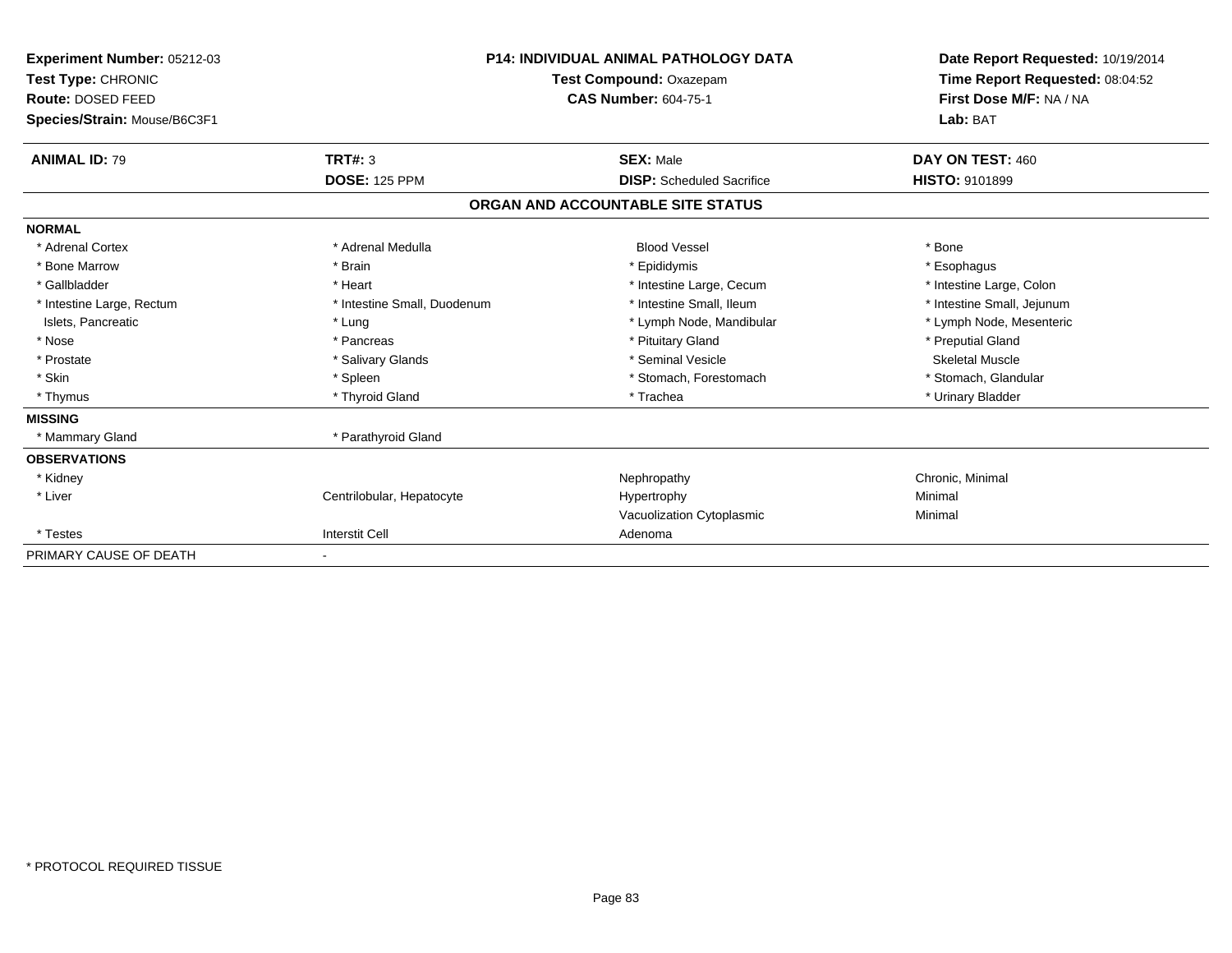| <b>Experiment Number: 05212-03</b><br>Test Type: CHRONIC<br>Route: DOSED FEED<br>Species/Strain: Mouse/B6C3F1 |                                     | <b>P14: INDIVIDUAL ANIMAL PATHOLOGY DATA</b><br>Test Compound: Oxazepam<br><b>CAS Number: 604-75-1</b> | Date Report Requested: 10/19/2014<br>Time Report Requested: 08:04:52<br>First Dose M/F: NA / NA<br>Lab: BAT |
|---------------------------------------------------------------------------------------------------------------|-------------------------------------|--------------------------------------------------------------------------------------------------------|-------------------------------------------------------------------------------------------------------------|
| <b>ANIMAL ID: 80</b>                                                                                          | TRT#: 3                             | <b>SEX: Male</b>                                                                                       | DAY ON TEST: 453                                                                                            |
|                                                                                                               | <b>DOSE: 125 PPM</b>                | <b>DISP: Natural Death</b>                                                                             | <b>HISTO: 9101900</b>                                                                                       |
|                                                                                                               |                                     | ORGAN AND ACCOUNTABLE SITE STATUS                                                                      |                                                                                                             |
| <b>NORMAL</b>                                                                                                 |                                     |                                                                                                        |                                                                                                             |
| * Adrenal Cortex                                                                                              | * Adrenal Medulla                   | <b>Blood Vessel</b>                                                                                    | * Bone                                                                                                      |
| * Bone Marrow                                                                                                 | * Brain                             | * Epididymis                                                                                           | * Esophagus                                                                                                 |
| * Gallbladder                                                                                                 | * Heart                             | * Intestine Large, Cecum                                                                               | * Intestine Large, Colon                                                                                    |
| * Intestine Large, Rectum                                                                                     | * Intestine Small, Duodenum         | * Intestine Small. Ileum                                                                               | * Intestine Small, Jejunum                                                                                  |
| Islets, Pancreatic                                                                                            | * Kidney                            | * Lung                                                                                                 | * Lymph Node, Mandibular                                                                                    |
| * Lymph Node, Mesenteric                                                                                      | * Nose                              | * Pancreas                                                                                             | * Parathyroid Gland                                                                                         |
| * Pituitary Gland                                                                                             | * Preputial Gland                   | * Prostate                                                                                             | * Salivary Glands                                                                                           |
| * Seminal Vesicle                                                                                             | <b>Skeletal Muscle</b>              | * Skin                                                                                                 | * Spleen                                                                                                    |
| * Stomach, Forestomach                                                                                        | * Stomach, Glandular                | * Testes                                                                                               | * Thymus                                                                                                    |
| * Thyroid Gland                                                                                               | * Trachea                           | * Urinary Bladder                                                                                      |                                                                                                             |
| <b>MISSING</b>                                                                                                |                                     |                                                                                                        |                                                                                                             |
| * Mammary Gland                                                                                               |                                     |                                                                                                        |                                                                                                             |
| <b>OBSERVATIONS</b>                                                                                           |                                     |                                                                                                        |                                                                                                             |
| * Liver                                                                                                       |                                     | Hepatocellular Adenoma                                                                                 |                                                                                                             |
|                                                                                                               |                                     | Hepatocellular Carcinoma                                                                               |                                                                                                             |
| Hepatocellular Carcinoma TGLS = 1-9 ]                                                                         |                                     |                                                                                                        |                                                                                                             |
| PRIMARY CAUSE OF DEATH                                                                                        | Hepatocellular Carcinoma<br>- Liver |                                                                                                        |                                                                                                             |
| Animal Note: COD, LIVER TUMOR                                                                                 |                                     |                                                                                                        |                                                                                                             |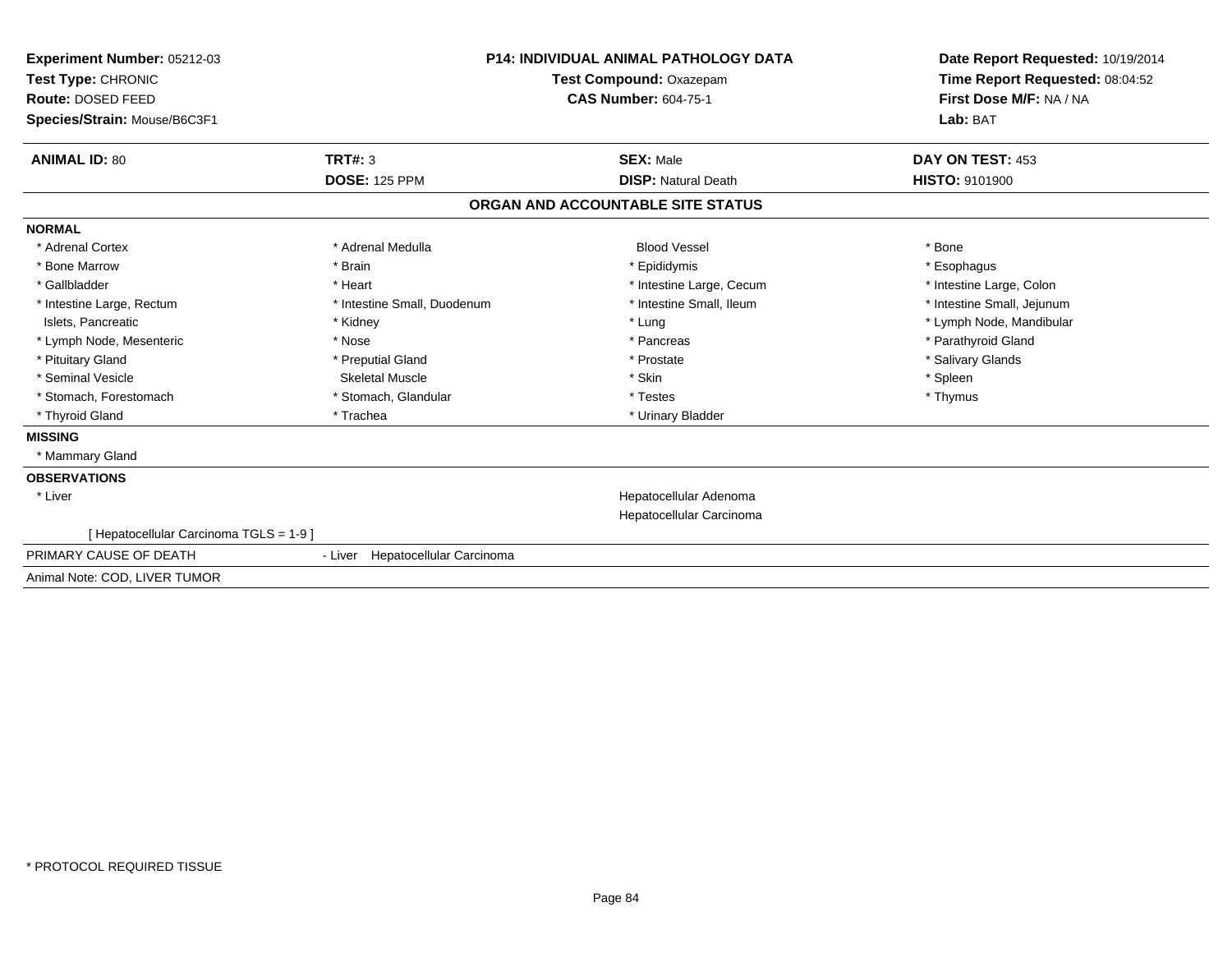| Experiment Number: 05212-03<br>Test Type: CHRONIC<br>Route: DOSED FEED<br>Species/Strain: Mouse/B6C3F1 | <b>P14: INDIVIDUAL ANIMAL PATHOLOGY DATA</b><br>Test Compound: Oxazepam<br><b>CAS Number: 604-75-1</b> |                                   | Date Report Requested: 10/19/2014<br>Time Report Requested: 08:04:52<br>First Dose M/F: NA / NA<br>Lab: BAT |  |
|--------------------------------------------------------------------------------------------------------|--------------------------------------------------------------------------------------------------------|-----------------------------------|-------------------------------------------------------------------------------------------------------------|--|
| <b>ANIMAL ID: 81</b>                                                                                   | <b>TRT#: 3</b>                                                                                         | <b>SEX: Male</b>                  | DAY ON TEST: 730                                                                                            |  |
|                                                                                                        | <b>DOSE: 125 PPM</b>                                                                                   | <b>DISP: Terminal Sacrifice</b>   | HISTO: 9101901                                                                                              |  |
|                                                                                                        |                                                                                                        | ORGAN AND ACCOUNTABLE SITE STATUS |                                                                                                             |  |
| <b>NORMAL</b>                                                                                          |                                                                                                        |                                   |                                                                                                             |  |
| * Adrenal Cortex                                                                                       | * Adrenal Medulla                                                                                      | <b>Blood Vessel</b>               | * Bone                                                                                                      |  |
| * Bone Marrow                                                                                          | * Brain                                                                                                | * Epididymis                      | * Esophagus                                                                                                 |  |
| * Heart                                                                                                | * Intestine Large, Cecum                                                                               | * Intestine Large, Colon          | * Intestine Large, Rectum                                                                                   |  |
| * Intestine Small, Duodenum                                                                            | * Intestine Small, Ileum                                                                               | * Intestine Small, Jejunum        | Islets, Pancreatic                                                                                          |  |
| * Nose                                                                                                 | * Parathyroid Gland                                                                                    | * Pituitary Gland                 | * Preputial Gland                                                                                           |  |
| * Prostate                                                                                             | * Salivary Glands                                                                                      | * Seminal Vesicle                 | <b>Skeletal Muscle</b>                                                                                      |  |
| * Skin                                                                                                 | * Stomach, Forestomach                                                                                 | * Stomach, Glandular              | * Testes                                                                                                    |  |
| * Thyroid Gland                                                                                        | * Trachea                                                                                              | * Urinary Bladder                 |                                                                                                             |  |
| <b>MISSING</b>                                                                                         |                                                                                                        |                                   |                                                                                                             |  |
| * Mammary Gland                                                                                        |                                                                                                        |                                   |                                                                                                             |  |
| <b>OBSERVATIONS</b>                                                                                    |                                                                                                        |                                   |                                                                                                             |  |
| * Gallbladder                                                                                          |                                                                                                        | Histiocytic Sarcoma               |                                                                                                             |  |
| * Kidney                                                                                               |                                                                                                        | Histiocytic Sarcoma               |                                                                                                             |  |
| [ Histiocytic Sarcoma TGLS = 4-1,10 ]                                                                  |                                                                                                        |                                   |                                                                                                             |  |
| * Liver                                                                                                |                                                                                                        | Histiocytic Sarcoma               |                                                                                                             |  |
| [ Histiocytic Sarcoma TGLS = 7-1,2 ]                                                                   |                                                                                                        |                                   |                                                                                                             |  |
| * Lung                                                                                                 |                                                                                                        | Histiocytic Sarcoma               |                                                                                                             |  |
| Lymph Node                                                                                             | Popliteal                                                                                              | Histiocytic Sarcoma               |                                                                                                             |  |
| [Histiocytic Sarcoma TGLS = 5-11]                                                                      |                                                                                                        |                                   |                                                                                                             |  |
| * Lymph Node, Mandibular                                                                               |                                                                                                        | Histiocytic Sarcoma               |                                                                                                             |  |
| [Histiocytic Sarcoma TGLS = 2-7]                                                                       |                                                                                                        |                                   |                                                                                                             |  |
| Lymph Node, Mediastinal                                                                                |                                                                                                        | Histiocytic Sarcoma               |                                                                                                             |  |
| [Histiocytic Sarcoma TGLS = 6-12]                                                                      |                                                                                                        |                                   |                                                                                                             |  |
| * Lymph Node, Mesenteric                                                                               |                                                                                                        | Histiocytic Sarcoma               |                                                                                                             |  |
| [Histiocytic Sarcoma TGLS = 3-4]                                                                       |                                                                                                        |                                   |                                                                                                             |  |
| Mesentery                                                                                              |                                                                                                        | Histiocytic Sarcoma               |                                                                                                             |  |
| * Pancreas                                                                                             |                                                                                                        | Histiocytic Sarcoma               |                                                                                                             |  |
| * Spleen                                                                                               |                                                                                                        | Histiocytic Sarcoma               |                                                                                                             |  |
| [ Histiocytic Sarcoma TGLS = 1-9 ]                                                                     |                                                                                                        |                                   |                                                                                                             |  |
| * Thymus                                                                                               |                                                                                                        | Histiocytic Sarcoma               |                                                                                                             |  |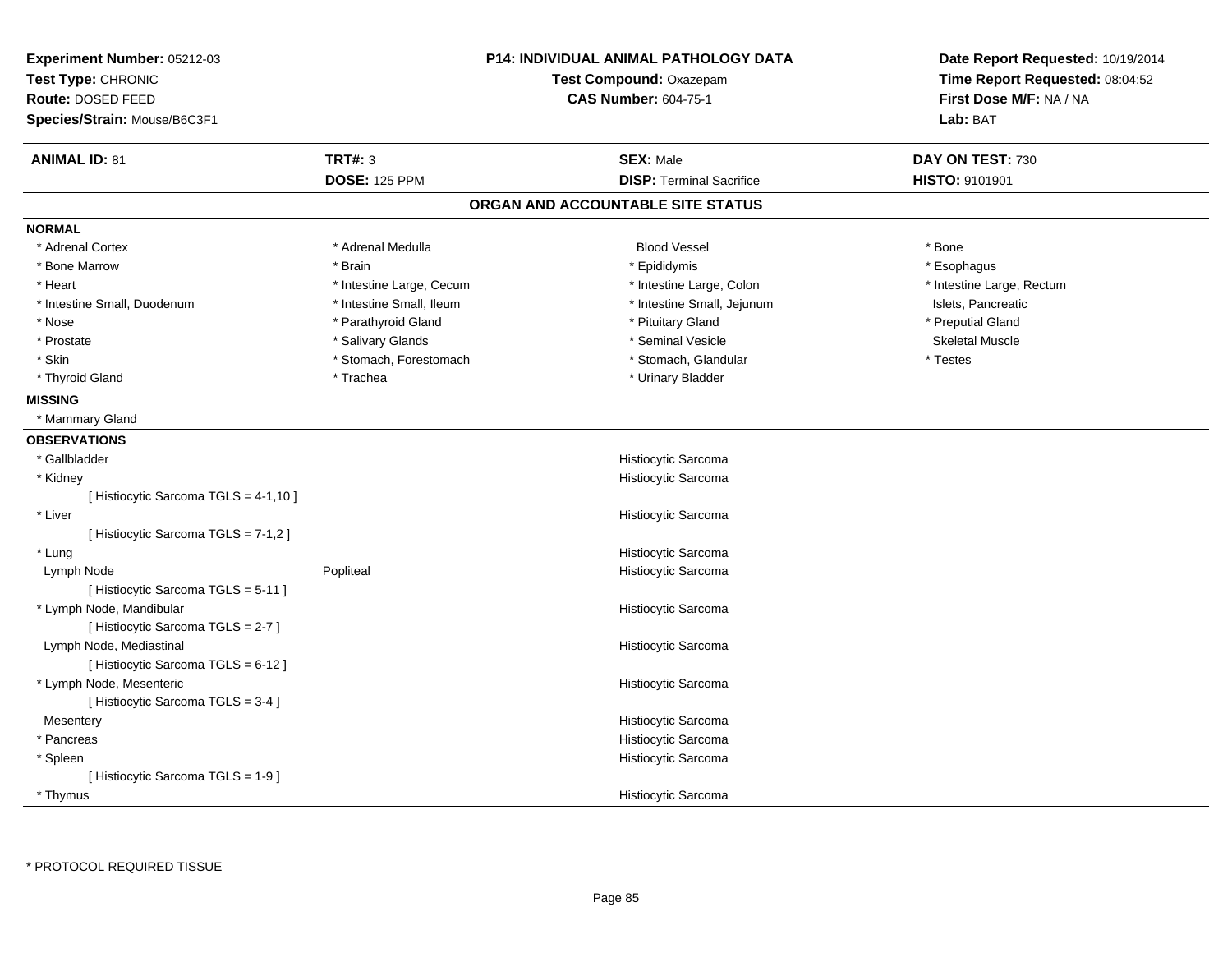| <b>Experiment Number: 05212-03</b><br>Test Type: CHRONIC |                      | <b>P14: INDIVIDUAL ANIMAL PATHOLOGY DATA</b> | Date Report Requested: 10/19/2014 |
|----------------------------------------------------------|----------------------|----------------------------------------------|-----------------------------------|
|                                                          |                      | <b>Test Compound: Oxazepam</b>               | Time Report Requested: 08:04:52   |
| <b>Route: DOSED FEED</b>                                 |                      | <b>CAS Number: 604-75-1</b>                  | First Dose M/F: NA / NA           |
| Species/Strain: Mouse/B6C3F1                             |                      |                                              | Lab: BAT                          |
| <b>ANIMAL ID: 81</b>                                     | TRT#: 3              | <b>SEX:</b> Male                             | DAY ON TEST: 730                  |
|                                                          | <b>DOSE: 125 PPM</b> | <b>DISP:</b> Terminal Sacrifice              | <b>HISTO: 9101901</b>             |
|                                                          |                      | ORGAN AND ACCOUNTABLE SITE STATUS            |                                   |
| PRIMARY CAUSE OF DEATH                                   |                      |                                              |                                   |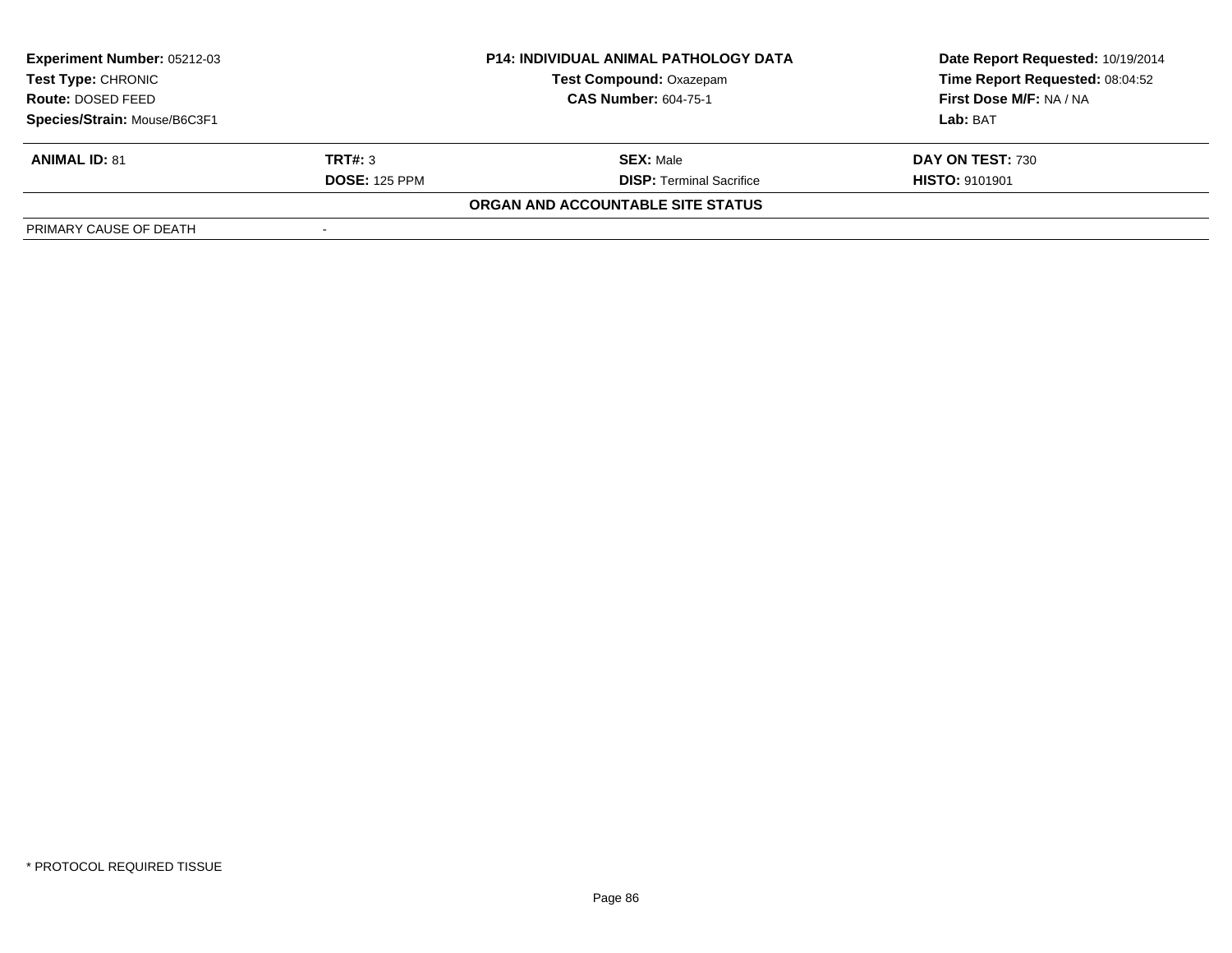| Experiment Number: 05212-03<br>Test Type: CHRONIC |                                | <b>P14: INDIVIDUAL ANIMAL PATHOLOGY DATA</b> | Date Report Requested: 10/19/2014 |  |
|---------------------------------------------------|--------------------------------|----------------------------------------------|-----------------------------------|--|
|                                                   |                                | Test Compound: Oxazepam                      | Time Report Requested: 08:04:52   |  |
| Route: DOSED FEED                                 |                                | <b>CAS Number: 604-75-1</b>                  | First Dose M/F: NA / NA           |  |
| Species/Strain: Mouse/B6C3F1                      |                                |                                              | Lab: BAT                          |  |
| <b>ANIMAL ID: 82</b>                              | <b>TRT#: 3</b>                 | <b>SEX: Male</b>                             | DAY ON TEST: 527                  |  |
|                                                   | <b>DOSE: 125 PPM</b>           | <b>DISP: Natural Death</b>                   | HISTO: 9101902                    |  |
|                                                   |                                | ORGAN AND ACCOUNTABLE SITE STATUS            |                                   |  |
| <b>NORMAL</b>                                     |                                |                                              |                                   |  |
| * Adrenal Cortex                                  | * Adrenal Medulla              | <b>Blood Vessel</b>                          | * Bone                            |  |
| * Bone Marrow                                     | * Brain                        | * Epididymis                                 | * Esophagus                       |  |
| * Gallbladder                                     | * Heart                        | * Intestine Large, Cecum                     | * Intestine Large, Colon          |  |
| * Intestine Large, Rectum                         | * Intestine Small, Duodenum    | * Intestine Small, Ileum                     | * Intestine Small, Jejunum        |  |
| Islets, Pancreatic                                | * Kidney                       | * Lymph Node, Mandibular                     | * Lymph Node, Mesenteric          |  |
| * Nose                                            | * Pancreas                     | * Parathyroid Gland                          | * Pituitary Gland                 |  |
| * Prostate                                        | * Salivary Glands              | * Seminal Vesicle                            | <b>Skeletal Muscle</b>            |  |
| * Skin                                            | * Spleen                       | * Stomach, Forestomach                       | * Stomach, Glandular              |  |
| * Testes                                          | * Thyroid Gland                | * Trachea                                    | * Urinary Bladder                 |  |
| <b>MISSING</b>                                    |                                |                                              |                                   |  |
| * Mammary Gland                                   |                                |                                              |                                   |  |
| <b>OBSERVATIONS</b>                               |                                |                                              |                                   |  |
| * Liver                                           |                                | Hepatocellular Adenoma                       | Multiple                          |  |
| [Hepatocellular Adenoma TGLS = 1-1,9]             |                                |                                              |                                   |  |
| * Lung                                            |                                | Alveolar/Bronchiolar Adenoma                 |                                   |  |
| [ Alveolar/Bronchiolar Adenoma TGLS = 2-2 ]       |                                |                                              |                                   |  |
| * Preputial Gland                                 |                                | Inflammation                                 | Chronic, Mild                     |  |
| * Thymus                                          |                                | Atrophy                                      | Moderate                          |  |
| PRIMARY CAUSE OF DEATH                            | - Liver Hepatocellular Adenoma |                                              |                                   |  |
| Animal Note: cod, liver tumors                    |                                |                                              |                                   |  |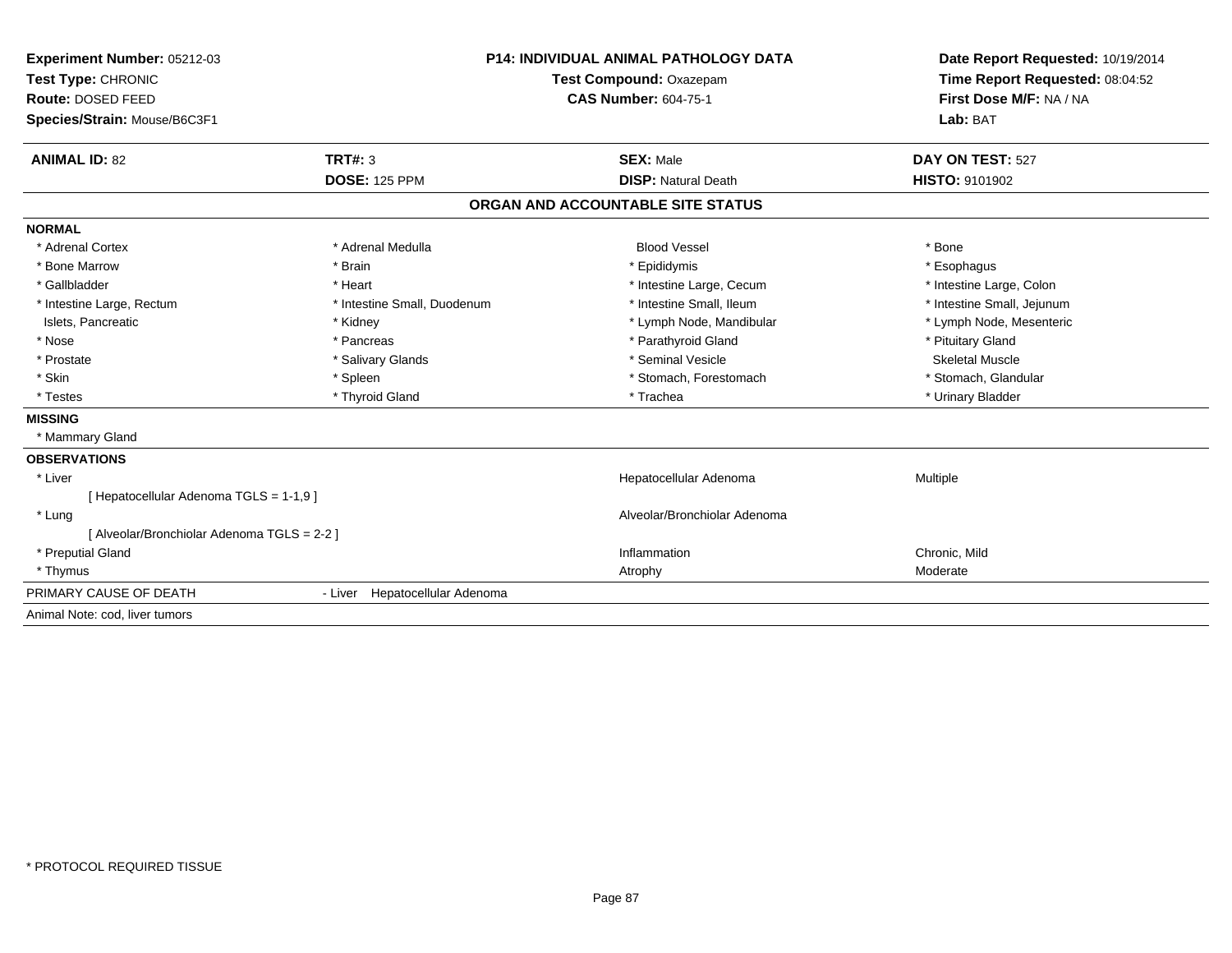| Experiment Number: 05212-03<br>Test Type: CHRONIC<br>Route: DOSED FEED |                             | <b>P14: INDIVIDUAL ANIMAL PATHOLOGY DATA</b><br>Test Compound: Oxazepam<br><b>CAS Number: 604-75-1</b> | Date Report Requested: 10/19/2014<br>Time Report Requested: 08:04:52<br>First Dose M/F: NA / NA |  |
|------------------------------------------------------------------------|-----------------------------|--------------------------------------------------------------------------------------------------------|-------------------------------------------------------------------------------------------------|--|
| Species/Strain: Mouse/B6C3F1                                           |                             |                                                                                                        | Lab: BAT                                                                                        |  |
| <b>ANIMAL ID: 83</b>                                                   | TRT#: 3                     | <b>SEX: Male</b>                                                                                       | DAY ON TEST: 729                                                                                |  |
|                                                                        | <b>DOSE: 125 PPM</b>        | <b>DISP: Terminal Sacrifice</b>                                                                        | <b>HISTO: 9101903</b>                                                                           |  |
|                                                                        |                             | ORGAN AND ACCOUNTABLE SITE STATUS                                                                      |                                                                                                 |  |
| <b>NORMAL</b>                                                          |                             |                                                                                                        |                                                                                                 |  |
| * Adrenal Cortex                                                       | * Adrenal Medulla           | <b>Blood Vessel</b>                                                                                    | * Bone                                                                                          |  |
| * Bone Marrow                                                          | * Brain                     | * Epididymis                                                                                           | * Esophagus                                                                                     |  |
| * Gallbladder                                                          | * Heart                     | * Intestine Large, Cecum                                                                               | * Intestine Large, Colon                                                                        |  |
| * Intestine Large, Rectum                                              | * Intestine Small, Duodenum | * Intestine Small, Ileum                                                                               | * Intestine Small, Jejunum                                                                      |  |
| Islets, Pancreatic                                                     | * Lung                      | * Lymph Node, Mesenteric                                                                               | * Nose                                                                                          |  |
| * Pancreas                                                             | * Parathyroid Gland         | * Pituitary Gland                                                                                      | * Preputial Gland                                                                               |  |
| * Prostate                                                             | * Salivary Glands           | * Seminal Vesicle                                                                                      | <b>Skeletal Muscle</b>                                                                          |  |
| * Skin                                                                 | * Spleen                    | * Stomach, Forestomach                                                                                 | * Stomach, Glandular                                                                            |  |
| * Testes                                                               | * Trachea                   | * Urinary Bladder                                                                                      |                                                                                                 |  |
| <b>MISSING</b>                                                         |                             |                                                                                                        |                                                                                                 |  |
| * Lymph Node, Mandibular                                               | * Mammary Gland             |                                                                                                        |                                                                                                 |  |
| <b>OBSERVATIONS</b>                                                    |                             |                                                                                                        |                                                                                                 |  |
| * Kidney                                                               |                             | Nephropathy                                                                                            | Chronic, Mild                                                                                   |  |
| * Liver                                                                |                             | <b>Clear Cell Focus</b>                                                                                |                                                                                                 |  |
|                                                                        |                             | Eosinophilic Focus                                                                                     |                                                                                                 |  |
|                                                                        | Centrilobular               | Hypertrophy                                                                                            | Mild                                                                                            |  |
| [ Eosinophilic Focus TGLS = 1-1,1-9 ]                                  |                             |                                                                                                        |                                                                                                 |  |
| * Thymus                                                               |                             | Atrophy                                                                                                | Moderate                                                                                        |  |
| * Thyroid Gland                                                        | <b>Follicular Cel</b>       | Hyperplasia                                                                                            | Minimal                                                                                         |  |
| PRIMARY CAUSE OF DEATH                                                 |                             |                                                                                                        |                                                                                                 |  |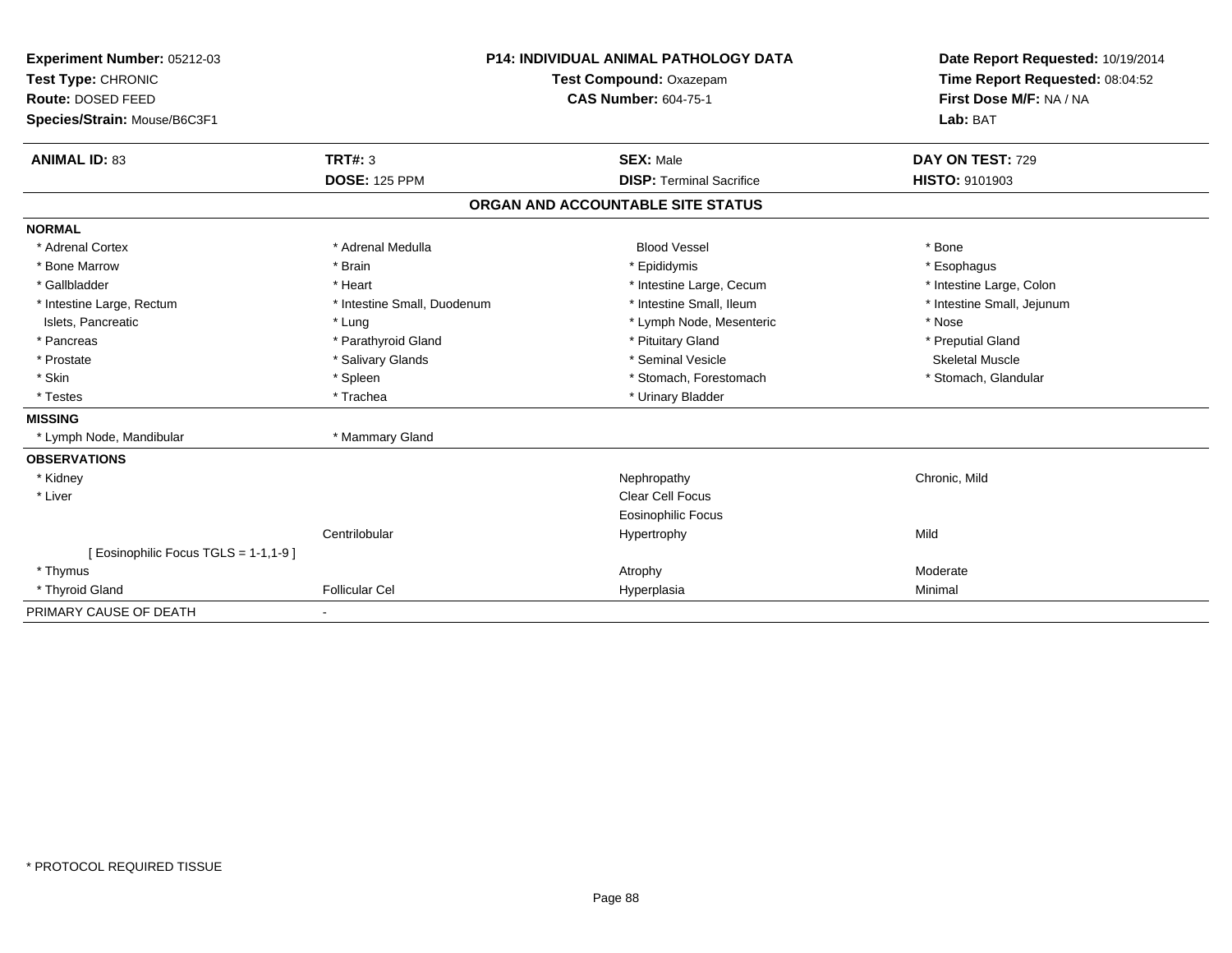| Experiment Number: 05212-03<br>Test Type: CHRONIC<br><b>Route: DOSED FEED</b><br>Species/Strain: Mouse/B6C3F1 | <b>P14: INDIVIDUAL ANIMAL PATHOLOGY DATA</b><br>Test Compound: Oxazepam<br><b>CAS Number: 604-75-1</b> |                                   | Date Report Requested: 10/19/2014<br>Time Report Requested: 08:04:52<br>First Dose M/F: NA / NA<br>Lab: BAT |  |
|---------------------------------------------------------------------------------------------------------------|--------------------------------------------------------------------------------------------------------|-----------------------------------|-------------------------------------------------------------------------------------------------------------|--|
| <b>ANIMAL ID: 84</b>                                                                                          | <b>TRT#: 3</b>                                                                                         | <b>SEX: Male</b>                  | DAY ON TEST: 729                                                                                            |  |
|                                                                                                               | <b>DOSE: 125 PPM</b>                                                                                   | <b>DISP: Terminal Sacrifice</b>   | HISTO: 9101904                                                                                              |  |
|                                                                                                               |                                                                                                        | ORGAN AND ACCOUNTABLE SITE STATUS |                                                                                                             |  |
| <b>NORMAL</b>                                                                                                 |                                                                                                        |                                   |                                                                                                             |  |
| * Adrenal Cortex                                                                                              | * Adrenal Medulla                                                                                      | <b>Blood Vessel</b>               | * Bone                                                                                                      |  |
| * Bone Marrow                                                                                                 | * Brain                                                                                                | * Epididymis                      | * Esophagus                                                                                                 |  |
| * Gallbladder                                                                                                 | * Heart                                                                                                | * Intestine Large, Cecum          | * Intestine Large, Colon                                                                                    |  |
| * Intestine Large, Rectum                                                                                     | * Intestine Small, Duodenum                                                                            | * Intestine Small, Ileum          | * Intestine Small, Jejunum                                                                                  |  |
| Islets, Pancreatic                                                                                            | * Lymph Node, Mandibular                                                                               | * Lymph Node, Mesenteric          | * Nose                                                                                                      |  |
| * Pancreas                                                                                                    | * Parathyroid Gland                                                                                    | * Pituitary Gland                 | * Prostate                                                                                                  |  |
| * Salivary Glands                                                                                             | * Seminal Vesicle                                                                                      | <b>Skeletal Muscle</b>            | * Skin                                                                                                      |  |
| * Spleen                                                                                                      | * Stomach, Forestomach                                                                                 | * Stomach, Glandular              | * Testes                                                                                                    |  |
| * Trachea                                                                                                     | * Urinary Bladder                                                                                      |                                   |                                                                                                             |  |
| <b>MISSING</b>                                                                                                |                                                                                                        |                                   |                                                                                                             |  |
| * Mammary Gland                                                                                               |                                                                                                        |                                   |                                                                                                             |  |
| <b>OBSERVATIONS</b>                                                                                           |                                                                                                        |                                   |                                                                                                             |  |
| * Kidney                                                                                                      |                                                                                                        | Nephropathy                       | Chronic, Minimal                                                                                            |  |
| * Liver                                                                                                       |                                                                                                        | <b>Clear Cell Focus</b>           | Multifocal                                                                                                  |  |
|                                                                                                               |                                                                                                        | Hepatoblastoma                    |                                                                                                             |  |
|                                                                                                               |                                                                                                        | Hepatocellular Adenoma            | Multiple                                                                                                    |  |
|                                                                                                               |                                                                                                        | Hepatocellular Carcinoma          | Multiple                                                                                                    |  |
|                                                                                                               | Centrilobular                                                                                          | Hypertrophy                       | Mild                                                                                                        |  |
| [Hepatoblastoma TGLS = 4-13]                                                                                  |                                                                                                        |                                   |                                                                                                             |  |
| [ Hepatocellular Adenoma TGLS = 1-11,2-12,3-11,5-13 ]                                                         |                                                                                                        |                                   |                                                                                                             |  |
| [ Hepatocellular Carcinoma TGLS = 6-9,10 ]                                                                    |                                                                                                        |                                   |                                                                                                             |  |
| * Lung                                                                                                        |                                                                                                        | Hepatoblastoma                    | Metastatic (Liver)                                                                                          |  |
|                                                                                                               |                                                                                                        | Hepatocellular Carcinoma          | Metastatic (Liver)                                                                                          |  |
| * Preputial Gland                                                                                             | Duct                                                                                                   | Ectasia                           | Mild                                                                                                        |  |
| * Thymus                                                                                                      |                                                                                                        | Atrophy                           | Mild                                                                                                        |  |
| * Thyroid Gland                                                                                               | <b>Follicular Cel</b>                                                                                  | Hyperplasia                       | Minimal                                                                                                     |  |
| PRIMARY CAUSE OF DEATH                                                                                        | $\sim$                                                                                                 |                                   |                                                                                                             |  |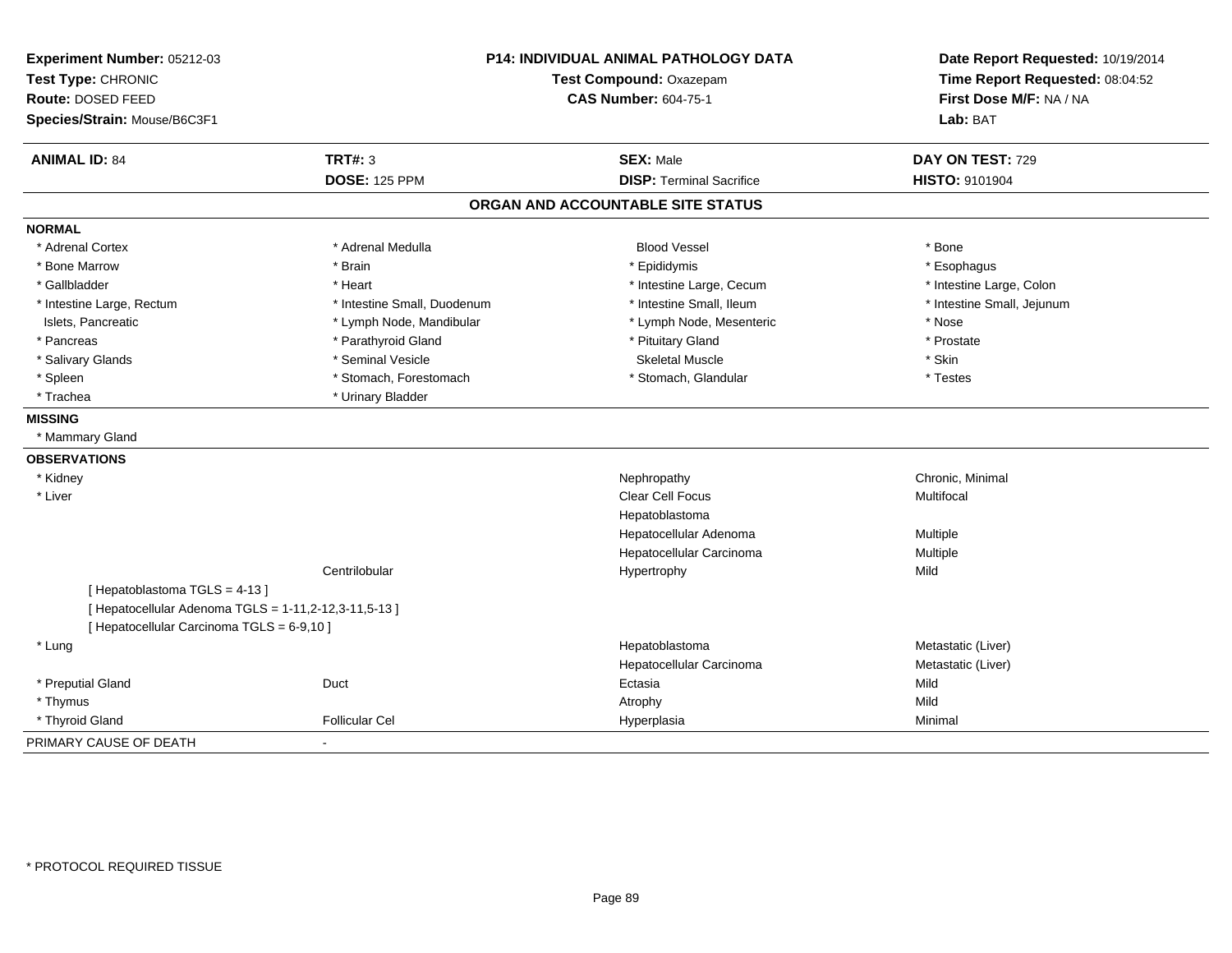| Experiment Number: 05212-03<br>Test Type: CHRONIC<br>Route: DOSED FEED<br>Species/Strain: Mouse/B6C3F1 |                          | <b>P14: INDIVIDUAL ANIMAL PATHOLOGY DATA</b><br>Test Compound: Oxazepam<br><b>CAS Number: 604-75-1</b> |                                   | Date Report Requested: 10/19/2014<br>Time Report Requested: 08:04:52<br>First Dose M/F: NA / NA<br>Lab: BAT |
|--------------------------------------------------------------------------------------------------------|--------------------------|--------------------------------------------------------------------------------------------------------|-----------------------------------|-------------------------------------------------------------------------------------------------------------|
| <b>ANIMAL ID: 85</b>                                                                                   | <b>TRT#: 3</b>           |                                                                                                        | <b>SEX: Male</b>                  | DAY ON TEST: 730                                                                                            |
|                                                                                                        | <b>DOSE: 125 PPM</b>     |                                                                                                        | <b>DISP: Terminal Sacrifice</b>   | <b>HISTO: 9101905</b>                                                                                       |
|                                                                                                        |                          |                                                                                                        | ORGAN AND ACCOUNTABLE SITE STATUS |                                                                                                             |
| <b>NORMAL</b>                                                                                          |                          |                                                                                                        |                                   |                                                                                                             |
| * Adrenal Cortex                                                                                       | * Adrenal Medulla        |                                                                                                        | <b>Blood Vessel</b>               | * Bone                                                                                                      |
| * Bone Marrow                                                                                          | * Brain                  |                                                                                                        | * Esophagus                       | * Gallbladder                                                                                               |
| * Heart                                                                                                | * Intestine Large, Cecum |                                                                                                        | * Intestine Large, Colon          | * Intestine Large, Rectum                                                                                   |
| * Intestine Small, Duodenum                                                                            | * Intestine Small, Ileum |                                                                                                        | * Intestine Small, Jejunum        | Islets, Pancreatic                                                                                          |
| * Kidney                                                                                               | * Lung                   |                                                                                                        | * Lymph Node, Mandibular          | * Lymph Node, Mesenteric                                                                                    |
| * Nose                                                                                                 | * Pancreas               |                                                                                                        | * Parathyroid Gland               | * Pituitary Gland                                                                                           |
| * Preputial Gland                                                                                      | * Prostate               |                                                                                                        | * Salivary Glands                 | * Seminal Vesicle                                                                                           |
| <b>Skeletal Muscle</b>                                                                                 | * Skin                   |                                                                                                        | * Spleen                          | * Stomach, Forestomach                                                                                      |
| * Stomach, Glandular                                                                                   | * Testes                 |                                                                                                        | * Trachea                         | * Urinary Bladder                                                                                           |
| <b>MISSING</b>                                                                                         |                          |                                                                                                        |                                   |                                                                                                             |
| * Mammary Gland                                                                                        |                          |                                                                                                        |                                   |                                                                                                             |
| <b>OBSERVATIONS</b>                                                                                    |                          |                                                                                                        |                                   |                                                                                                             |
| * Epididymis                                                                                           |                          |                                                                                                        | <b>Infiltration Cellular</b>      | Lymphocyte, Minimal                                                                                         |
| * Liver                                                                                                |                          |                                                                                                        | Hepatocellular Adenoma            |                                                                                                             |
| [ Hepatocellular Adenoma TGLS = 1-9 ]                                                                  |                          |                                                                                                        |                                   |                                                                                                             |
| * Thymus                                                                                               |                          |                                                                                                        | Atrophy                           | Mild                                                                                                        |
| * Thyroid Gland                                                                                        | <b>Follicular Cel</b>    |                                                                                                        | Hyperplasia                       | Minimal                                                                                                     |
| PRIMARY CAUSE OF DEATH                                                                                 |                          |                                                                                                        |                                   |                                                                                                             |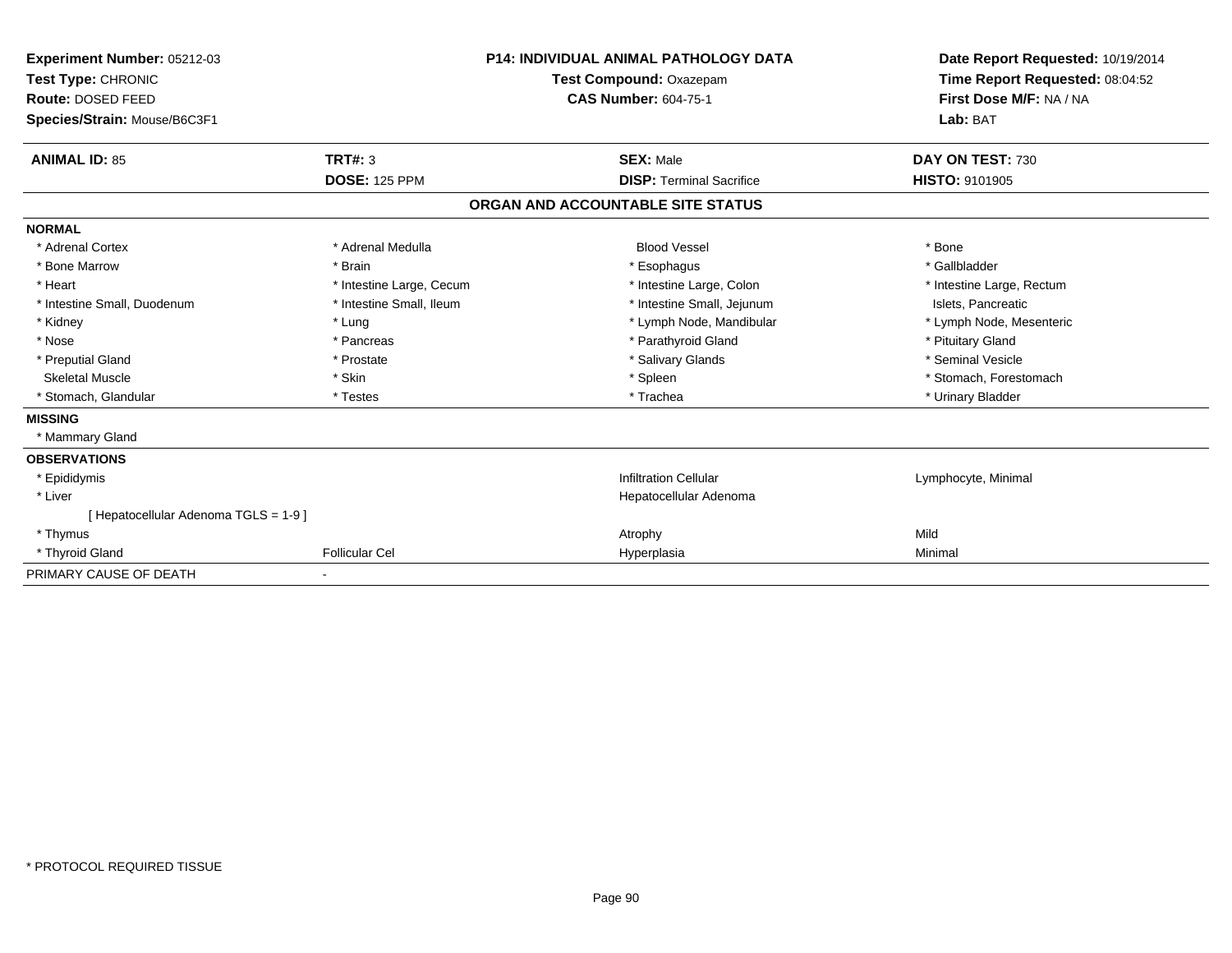| <b>Experiment Number: 05212-03</b><br>Test Type: CHRONIC |                             | <b>P14: INDIVIDUAL ANIMAL PATHOLOGY DATA</b><br>Test Compound: Oxazepam |                                  | Date Report Requested: 10/19/2014<br>Time Report Requested: 08:04:52 |  |
|----------------------------------------------------------|-----------------------------|-------------------------------------------------------------------------|----------------------------------|----------------------------------------------------------------------|--|
| Route: DOSED FEED                                        |                             | <b>CAS Number: 604-75-1</b>                                             |                                  | First Dose M/F: NA / NA                                              |  |
| Species/Strain: Mouse/B6C3F1                             |                             |                                                                         |                                  | Lab: BAT                                                             |  |
|                                                          |                             |                                                                         |                                  |                                                                      |  |
| <b>ANIMAL ID: 86</b>                                     | <b>TRT#: 3</b>              | <b>SEX: Male</b>                                                        |                                  | DAY ON TEST: 460                                                     |  |
|                                                          | <b>DOSE: 125 PPM</b>        |                                                                         | <b>DISP:</b> Scheduled Sacrifice | <b>HISTO: 9101906</b>                                                |  |
|                                                          |                             | ORGAN AND ACCOUNTABLE SITE STATUS                                       |                                  |                                                                      |  |
| <b>NORMAL</b>                                            |                             |                                                                         |                                  |                                                                      |  |
| * Adrenal Cortex                                         | * Adrenal Medulla           | <b>Blood Vessel</b>                                                     |                                  | * Bone                                                               |  |
| * Bone Marrow                                            | * Brain                     | * Epididymis                                                            |                                  | * Esophagus                                                          |  |
| * Gallbladder                                            | * Heart                     |                                                                         | * Intestine Large, Cecum         | * Intestine Large, Colon                                             |  |
| * Intestine Large, Rectum                                | * Intestine Small, Duodenum | * Intestine Small. Ileum                                                |                                  | * Intestine Small, Jejunum                                           |  |
| Islets, Pancreatic                                       | * Lung                      |                                                                         | * Lymph Node, Mesenteric         | * Nose                                                               |  |
| * Pancreas                                               | * Pituitary Gland           | * Preputial Gland                                                       |                                  | * Prostate                                                           |  |
| * Salivary Glands                                        | * Seminal Vesicle           | <b>Skeletal Muscle</b>                                                  |                                  | * Skin                                                               |  |
| * Spleen                                                 | * Stomach, Forestomach      | * Stomach, Glandular                                                    |                                  | * Testes                                                             |  |
| * Thymus                                                 | * Thyroid Gland             | * Trachea                                                               |                                  | * Urinary Bladder                                                    |  |
| <b>MISSING</b>                                           |                             |                                                                         |                                  |                                                                      |  |
| * Lymph Node, Mandibular                                 | * Mammary Gland             | * Parathyroid Gland                                                     |                                  |                                                                      |  |
| <b>OBSERVATIONS</b>                                      |                             |                                                                         |                                  |                                                                      |  |
| * Kidney                                                 |                             | Nephropathy                                                             |                                  | Chronic, Minimal                                                     |  |
| * Liver                                                  |                             | Hepatocellular Adenoma                                                  |                                  |                                                                      |  |
|                                                          |                             | Hepatocellular Carcinoma                                                |                                  |                                                                      |  |
|                                                          | Centrilobular, Hepatocyte   | Hypertrophy                                                             |                                  | Mild                                                                 |  |
| [ Hepatocellular Adenoma TGLS = 1-1 ]                    |                             |                                                                         |                                  |                                                                      |  |
| [ Hepatocellular Carcinoma TGLS = 2-9 ]                  |                             |                                                                         |                                  |                                                                      |  |
| PRIMARY CAUSE OF DEATH                                   |                             |                                                                         |                                  |                                                                      |  |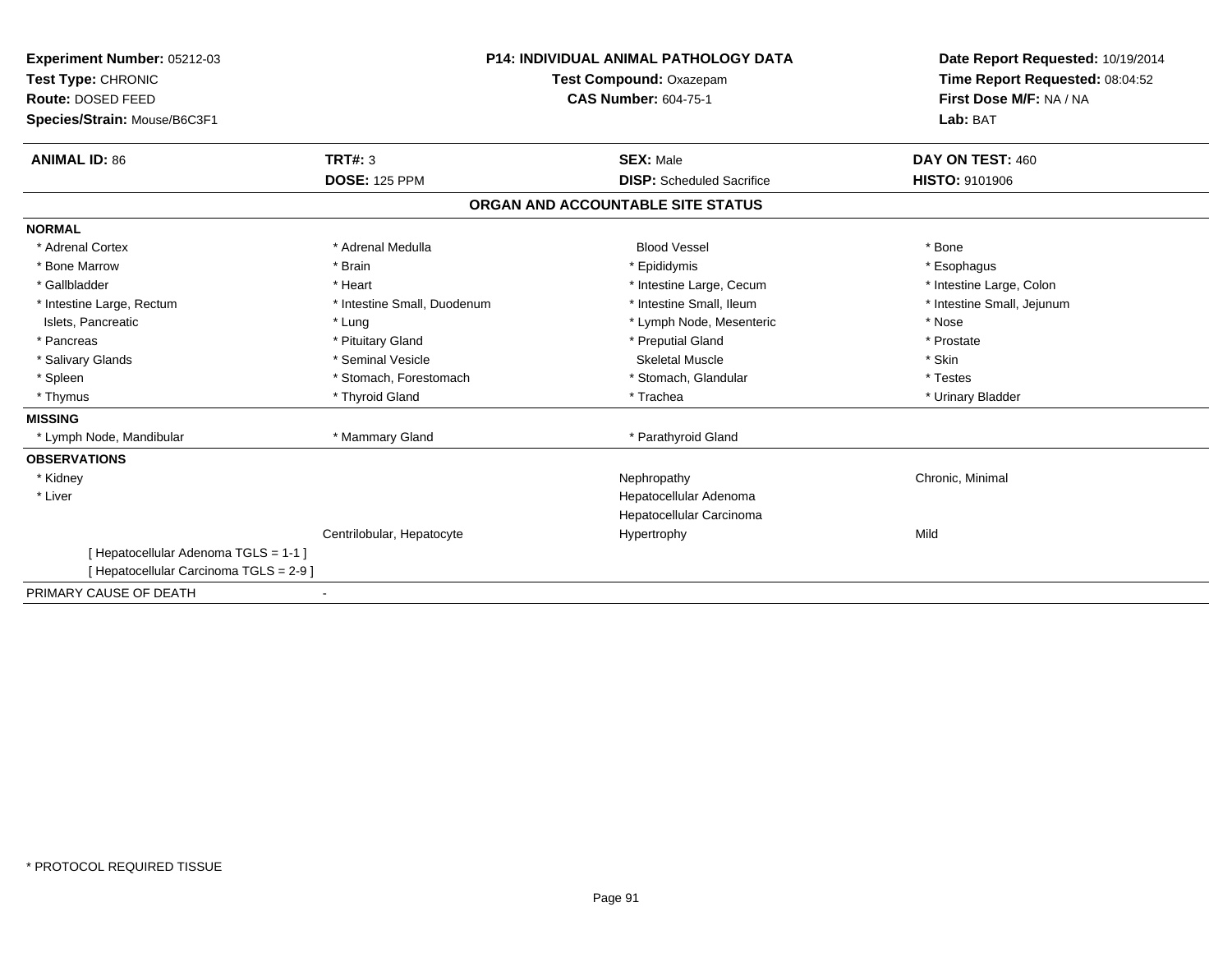| Experiment Number: 05212-03<br>Test Type: CHRONIC<br>Route: DOSED FEED |                             | <b>P14: INDIVIDUAL ANIMAL PATHOLOGY DATA</b><br>Test Compound: Oxazepam<br><b>CAS Number: 604-75-1</b> | Date Report Requested: 10/19/2014<br>Time Report Requested: 08:04:52<br>First Dose M/F: NA / NA<br>Lab: BAT |  |
|------------------------------------------------------------------------|-----------------------------|--------------------------------------------------------------------------------------------------------|-------------------------------------------------------------------------------------------------------------|--|
| Species/Strain: Mouse/B6C3F1                                           |                             |                                                                                                        |                                                                                                             |  |
| <b>ANIMAL ID: 87</b>                                                   | <b>TRT#: 3</b>              | <b>SEX: Male</b>                                                                                       | DAY ON TEST: 460                                                                                            |  |
|                                                                        | <b>DOSE: 125 PPM</b>        | <b>DISP:</b> Scheduled Sacrifice                                                                       | HISTO: 9101907                                                                                              |  |
|                                                                        |                             | ORGAN AND ACCOUNTABLE SITE STATUS                                                                      |                                                                                                             |  |
| <b>NORMAL</b>                                                          |                             |                                                                                                        |                                                                                                             |  |
| * Adrenal Cortex                                                       | * Adrenal Medulla           | <b>Blood Vessel</b>                                                                                    | * Bone                                                                                                      |  |
| * Bone Marrow                                                          | * Brain                     | * Epididymis                                                                                           | * Esophagus                                                                                                 |  |
| * Gallbladder                                                          | * Heart                     | * Intestine Large, Cecum                                                                               | * Intestine Large, Colon                                                                                    |  |
| * Intestine Large, Rectum                                              | * Intestine Small, Duodenum | * Intestine Small, Ileum                                                                               | * Intestine Small, Jejunum                                                                                  |  |
| Islets, Pancreatic                                                     | * Lung                      | * Lymph Node, Mandibular                                                                               | * Nose                                                                                                      |  |
| * Pancreas                                                             | * Parathyroid Gland         | * Pituitary Gland                                                                                      | * Preputial Gland                                                                                           |  |
| * Prostate                                                             | * Salivary Glands           | * Seminal Vesicle                                                                                      | <b>Skeletal Muscle</b>                                                                                      |  |
| * Skin                                                                 | * Spleen                    | * Stomach, Forestomach                                                                                 | * Stomach, Glandular                                                                                        |  |
| * Testes                                                               | * Thymus                    | * Thyroid Gland                                                                                        | * Trachea                                                                                                   |  |
| * Urinary Bladder                                                      |                             |                                                                                                        |                                                                                                             |  |
| <b>MISSING</b>                                                         |                             |                                                                                                        |                                                                                                             |  |
| * Lymph Node, Mesenteric                                               | * Mammary Gland             |                                                                                                        |                                                                                                             |  |
| <b>OBSERVATIONS</b>                                                    |                             |                                                                                                        |                                                                                                             |  |
| * Kidney                                                               |                             | Nephropathy                                                                                            | Chronic, Mild                                                                                               |  |
| * Liver                                                                |                             | Eosinophilic Focus                                                                                     |                                                                                                             |  |
|                                                                        | Centrilobular, Hepatocyte   | Hypertrophy                                                                                            | Minimal                                                                                                     |  |
|                                                                        |                             | Vacuolization Cytoplasmic                                                                              | Minimal                                                                                                     |  |
| PRIMARY CAUSE OF DEATH                                                 |                             |                                                                                                        |                                                                                                             |  |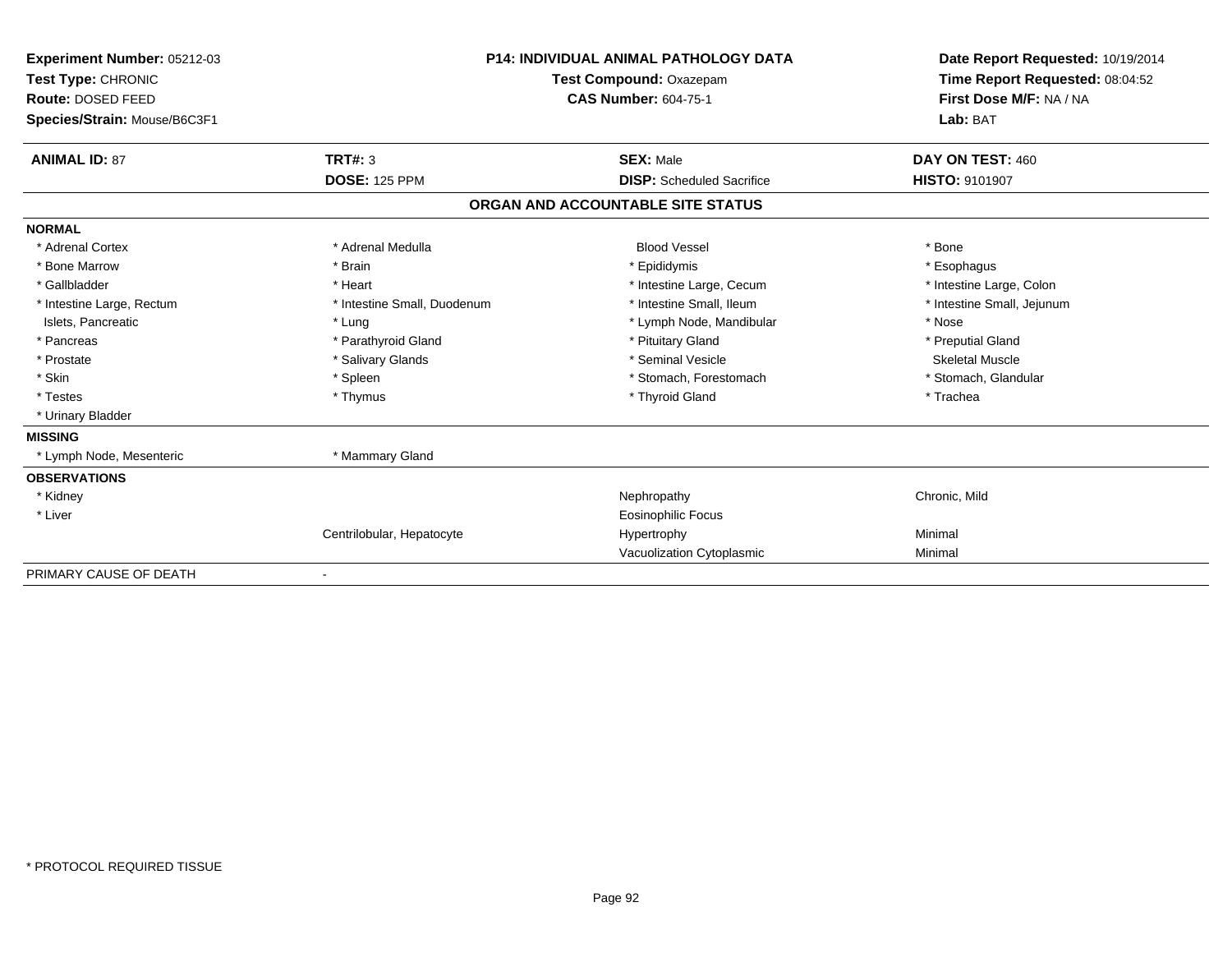| Experiment Number: 05212-03<br>Test Type: CHRONIC<br>Route: DOSED FEED<br>Species/Strain: Mouse/B6C3F1 |                          | <b>P14: INDIVIDUAL ANIMAL PATHOLOGY DATA</b><br>Test Compound: Oxazepam<br><b>CAS Number: 604-75-1</b> | Date Report Requested: 10/19/2014<br>Time Report Requested: 08:04:52<br>First Dose M/F: NA / NA<br>Lab: BAT |
|--------------------------------------------------------------------------------------------------------|--------------------------|--------------------------------------------------------------------------------------------------------|-------------------------------------------------------------------------------------------------------------|
| <b>ANIMAL ID: 88</b>                                                                                   | <b>TRT#: 3</b>           | <b>SEX: Male</b>                                                                                       | DAY ON TEST: 730                                                                                            |
|                                                                                                        | <b>DOSE: 125 PPM</b>     | <b>DISP: Terminal Sacrifice</b>                                                                        | <b>HISTO: 9101908</b>                                                                                       |
|                                                                                                        |                          | ORGAN AND ACCOUNTABLE SITE STATUS                                                                      |                                                                                                             |
| <b>NORMAL</b>                                                                                          |                          |                                                                                                        |                                                                                                             |
| * Adrenal Medulla                                                                                      | <b>Blood Vessel</b>      | * Bone                                                                                                 | * Bone Marrow                                                                                               |
| * Brain                                                                                                | * Epididymis             | * Esophagus                                                                                            | * Gallbladder                                                                                               |
| * Heart                                                                                                | * Intestine Large, Cecum | * Intestine Large, Colon                                                                               | * Intestine Large, Rectum                                                                                   |
| * Intestine Small, Duodenum                                                                            | * Intestine Small, Ileum | * Intestine Small, Jejunum                                                                             | Islets, Pancreatic                                                                                          |
| * Liver                                                                                                | * Lymph Node, Mandibular | * Lymph Node, Mesenteric                                                                               | * Nose                                                                                                      |
| * Pancreas                                                                                             | * Parathyroid Gland      | * Pituitary Gland                                                                                      | * Prostate                                                                                                  |
| * Salivary Glands                                                                                      | * Seminal Vesicle        | <b>Skeletal Muscle</b>                                                                                 | * Skin                                                                                                      |
| * Spleen                                                                                               | * Stomach, Forestomach   | * Stomach, Glandular                                                                                   | * Testes                                                                                                    |
| * Thyroid Gland                                                                                        | * Trachea                | * Urinary Bladder                                                                                      |                                                                                                             |
| <b>MISSING</b>                                                                                         |                          |                                                                                                        |                                                                                                             |
| * Mammary Gland                                                                                        |                          |                                                                                                        |                                                                                                             |
| <b>OBSERVATIONS</b>                                                                                    |                          |                                                                                                        |                                                                                                             |
| * Adrenal Cortex                                                                                       | Capsule                  | Adenoma                                                                                                |                                                                                                             |
| * Kidney                                                                                               |                          | Nephropathy                                                                                            | Chronic, Mild                                                                                               |
| * Lung                                                                                                 |                          | Alveolar/Bronchiolar Adenoma                                                                           |                                                                                                             |
| * Preputial Gland                                                                                      | Duct                     | Ectasia                                                                                                | Moderate                                                                                                    |
| * Thymus                                                                                               |                          | Atrophy                                                                                                | Moderate                                                                                                    |
| PRIMARY CAUSE OF DEATH                                                                                 | $\blacksquare$           |                                                                                                        |                                                                                                             |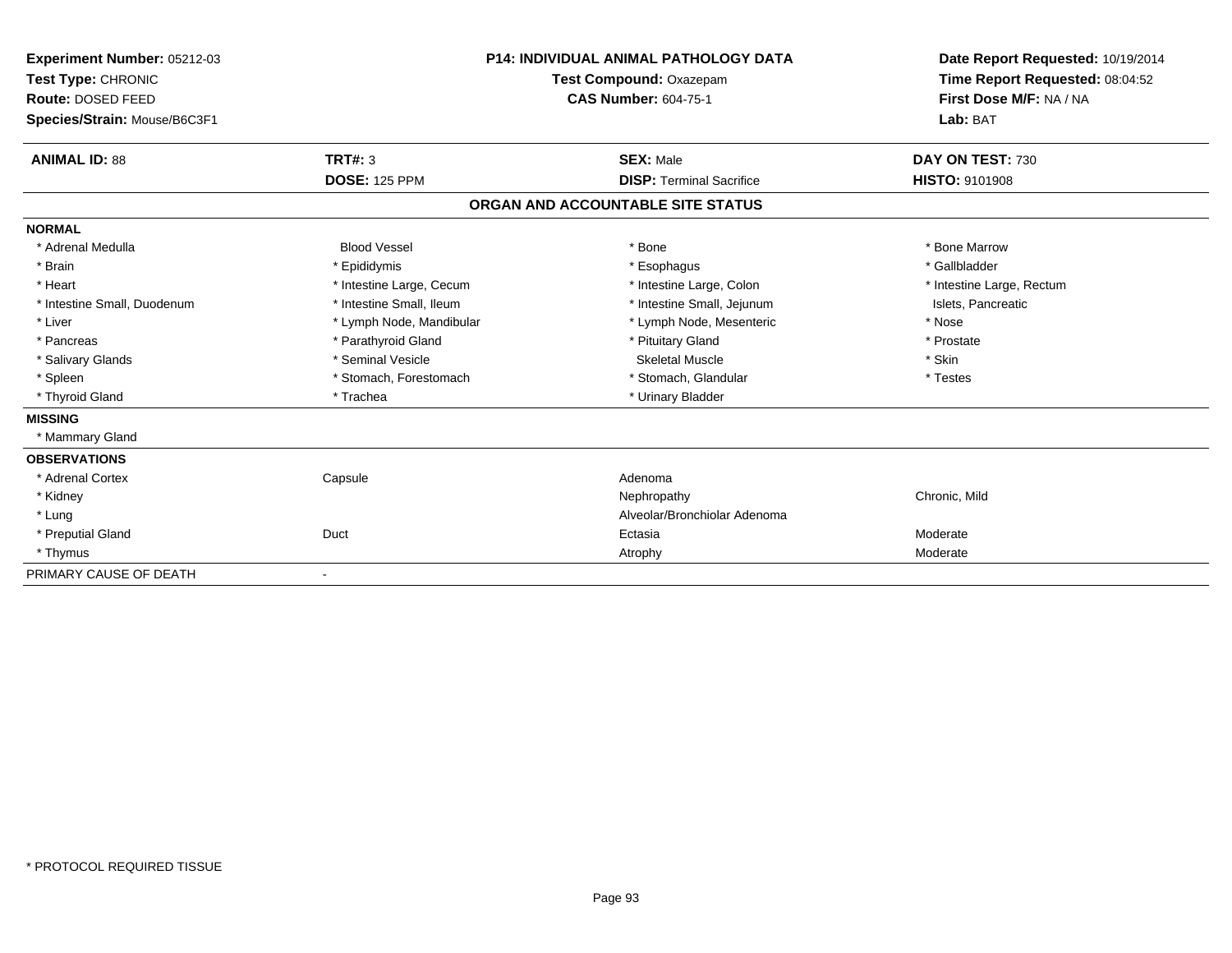| Experiment Number: 05212-03<br>Test Type: CHRONIC                               |                             | <b>P14: INDIVIDUAL ANIMAL PATHOLOGY DATA</b><br>Test Compound: Oxazepam | Date Report Requested: 10/19/2014<br>Time Report Requested: 08:04:52 |  |
|---------------------------------------------------------------------------------|-----------------------------|-------------------------------------------------------------------------|----------------------------------------------------------------------|--|
| Route: DOSED FEED                                                               |                             | <b>CAS Number: 604-75-1</b>                                             | First Dose M/F: NA / NA                                              |  |
| Species/Strain: Mouse/B6C3F1                                                    |                             |                                                                         | Lab: BAT                                                             |  |
|                                                                                 |                             |                                                                         |                                                                      |  |
| <b>ANIMAL ID: 89</b>                                                            | TRT#: 3                     | <b>SEX: Male</b>                                                        | DAY ON TEST: 729                                                     |  |
|                                                                                 | <b>DOSE: 125 PPM</b>        | <b>DISP: Terminal Sacrifice</b>                                         | <b>HISTO: 9101909</b>                                                |  |
|                                                                                 |                             | ORGAN AND ACCOUNTABLE SITE STATUS                                       |                                                                      |  |
| <b>NORMAL</b>                                                                   |                             |                                                                         |                                                                      |  |
| * Adrenal Cortex                                                                | * Adrenal Medulla           | <b>Blood Vessel</b>                                                     | * Bone                                                               |  |
| * Bone Marrow                                                                   | * Brain                     | * Epididymis                                                            | * Esophagus                                                          |  |
| * Gallbladder                                                                   | * Heart                     | * Intestine Large, Cecum                                                | * Intestine Large, Colon                                             |  |
| * Intestine Large, Rectum                                                       | * Intestine Small, Duodenum | * Intestine Small, Ileum                                                | * Intestine Small, Jejunum                                           |  |
| Islets, Pancreatic                                                              | * Lung                      | * Lymph Node, Mandibular                                                | * Lymph Node, Mesenteric                                             |  |
| * Nose                                                                          | * Pancreas                  | * Parathyroid Gland                                                     | * Pituitary Gland                                                    |  |
| * Preputial Gland                                                               | * Prostate                  | * Salivary Glands                                                       | * Seminal Vesicle                                                    |  |
| <b>Skeletal Muscle</b>                                                          | * Skin                      | * Spleen                                                                | * Stomach, Glandular                                                 |  |
| * Testes                                                                        | * Trachea                   | * Urinary Bladder                                                       |                                                                      |  |
| <b>MISSING</b>                                                                  |                             |                                                                         |                                                                      |  |
| * Mammary Gland                                                                 |                             |                                                                         |                                                                      |  |
| <b>OBSERVATIONS</b>                                                             |                             |                                                                         |                                                                      |  |
| * Kidney                                                                        |                             | Nephropathy                                                             | Chronic, Mild                                                        |  |
| * Liver                                                                         |                             | Eosinophilic Focus                                                      |                                                                      |  |
|                                                                                 |                             | Hepatocellular Adenoma                                                  | Multiple                                                             |  |
| [ Eosinophilic Focus TGLS = 2-10 ]<br>[ Hepatocellular Adenoma TGLS = 1-9,3-1 ] |                             |                                                                         |                                                                      |  |
| * Stomach, Forestomach                                                          |                             | Hyperplasia                                                             | Squamous, Focal, Moderate                                            |  |
| * Thymus                                                                        |                             | Atrophy                                                                 | Mild                                                                 |  |
| * Thyroid Gland                                                                 | <b>Follicular Cel</b>       | Hyperplasia                                                             | Minimal                                                              |  |
| PRIMARY CAUSE OF DEATH                                                          |                             |                                                                         |                                                                      |  |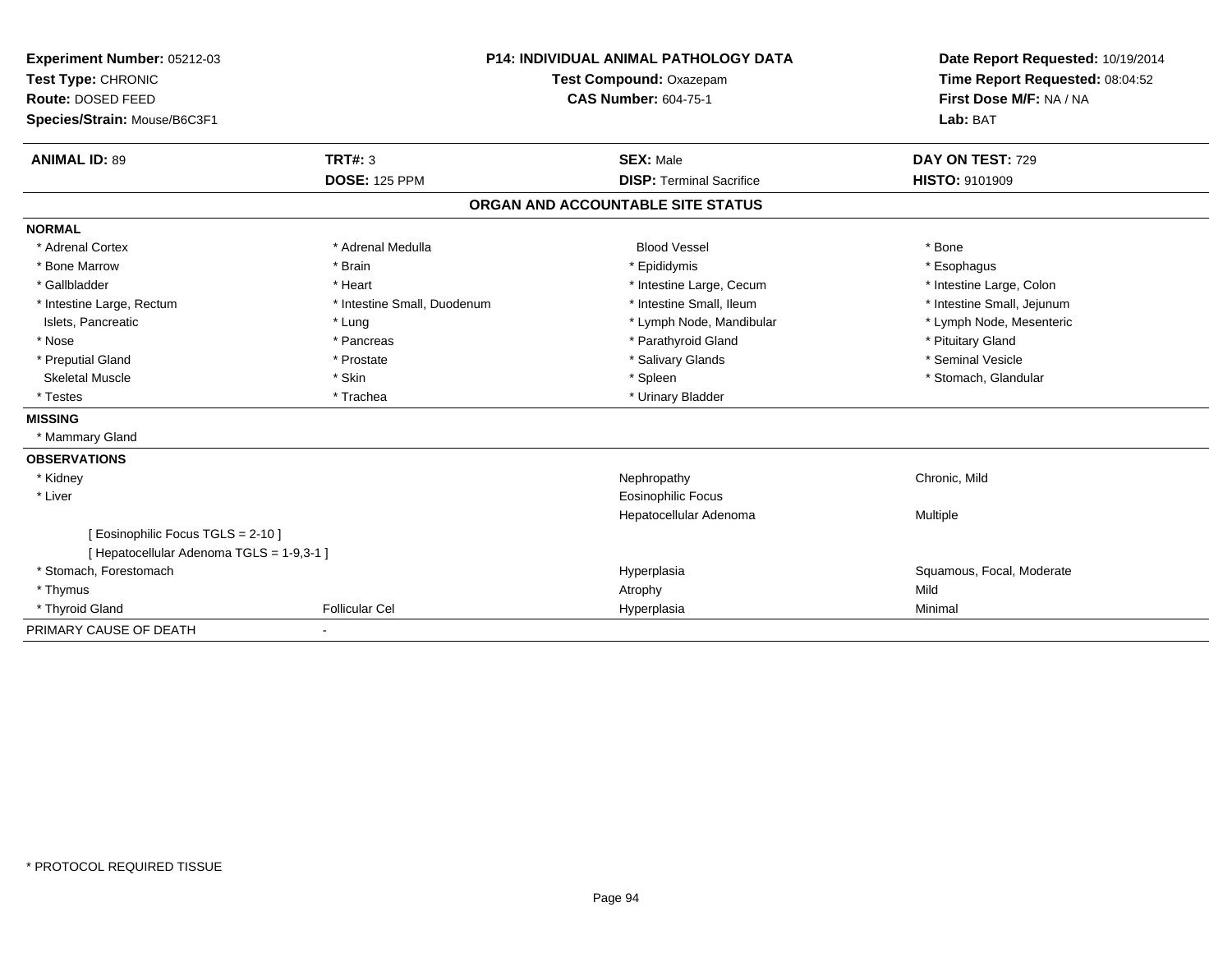| Experiment Number: 05212-03<br>Test Type: CHRONIC<br>Route: DOSED FEED<br>Species/Strain: Mouse/B6C3F1 |                                 | <b>P14: INDIVIDUAL ANIMAL PATHOLOGY DATA</b><br>Test Compound: Oxazepam<br><b>CAS Number: 604-75-1</b> |                                 | Date Report Requested: 10/19/2014<br>Time Report Requested: 08:04:52<br>First Dose M/F: NA / NA<br>Lab: BAT |
|--------------------------------------------------------------------------------------------------------|---------------------------------|--------------------------------------------------------------------------------------------------------|---------------------------------|-------------------------------------------------------------------------------------------------------------|
| <b>ANIMAL ID: 90</b>                                                                                   | TRT#: 3<br><b>DOSE: 125 PPM</b> | <b>SEX: Male</b>                                                                                       | <b>DISP: Terminal Sacrifice</b> | DAY ON TEST: 729<br><b>HISTO: 9101910</b>                                                                   |
|                                                                                                        |                                 |                                                                                                        |                                 |                                                                                                             |
|                                                                                                        |                                 | ORGAN AND ACCOUNTABLE SITE STATUS                                                                      |                                 |                                                                                                             |
| <b>NORMAL</b>                                                                                          |                                 |                                                                                                        |                                 |                                                                                                             |
| * Adrenal Cortex                                                                                       | * Adrenal Medulla               | <b>Blood Vessel</b>                                                                                    |                                 | * Bone                                                                                                      |
| * Bone Marrow                                                                                          | * Brain                         | * Epididymis                                                                                           |                                 | * Esophagus                                                                                                 |
| * Gallbladder                                                                                          | * Heart                         |                                                                                                        | * Intestine Large, Cecum        | * Intestine Large, Colon                                                                                    |
| * Intestine Large, Rectum                                                                              | * Intestine Small, Duodenum     |                                                                                                        | * Intestine Small, Ileum        | * Intestine Small, Jejunum                                                                                  |
| Islets, Pancreatic                                                                                     | * Lung                          |                                                                                                        | * Lymph Node, Mandibular        | * Lymph Node, Mesenteric                                                                                    |
| * Nose                                                                                                 | * Pancreas                      |                                                                                                        | * Parathyroid Gland             | * Pituitary Gland                                                                                           |
| * Prostate                                                                                             | * Salivary Glands               |                                                                                                        | * Seminal Vesicle               | Skeletal Muscle                                                                                             |
| * Skin                                                                                                 | * Spleen                        |                                                                                                        | * Stomach, Forestomach          | * Stomach, Glandular                                                                                        |
| * Testes                                                                                               | * Trachea                       |                                                                                                        | * Urinary Bladder               |                                                                                                             |
| <b>MISSING</b>                                                                                         |                                 |                                                                                                        |                                 |                                                                                                             |
| * Mammary Gland                                                                                        |                                 |                                                                                                        |                                 |                                                                                                             |
| <b>OBSERVATIONS</b>                                                                                    |                                 |                                                                                                        |                                 |                                                                                                             |
| * Kidney                                                                                               |                                 | Nephropathy                                                                                            |                                 | Chronic, Mild                                                                                               |
| * Liver                                                                                                |                                 | <b>Eosinophilic Focus</b>                                                                              |                                 |                                                                                                             |
|                                                                                                        |                                 | <b>Mixed Cell Focus</b>                                                                                |                                 |                                                                                                             |
| [ Eosinophilic Focus TGLS = 1-2 ]                                                                      |                                 |                                                                                                        |                                 |                                                                                                             |
| * Preputial Gland                                                                                      | Duct                            | Ectasia                                                                                                |                                 | Moderate                                                                                                    |
| * Thymus                                                                                               |                                 | Atrophy                                                                                                |                                 | Moderate                                                                                                    |
| * Thyroid Gland                                                                                        | <b>Follicular Cel</b>           | Hyperplasia                                                                                            |                                 | Minimal                                                                                                     |
| PRIMARY CAUSE OF DEATH                                                                                 |                                 |                                                                                                        |                                 |                                                                                                             |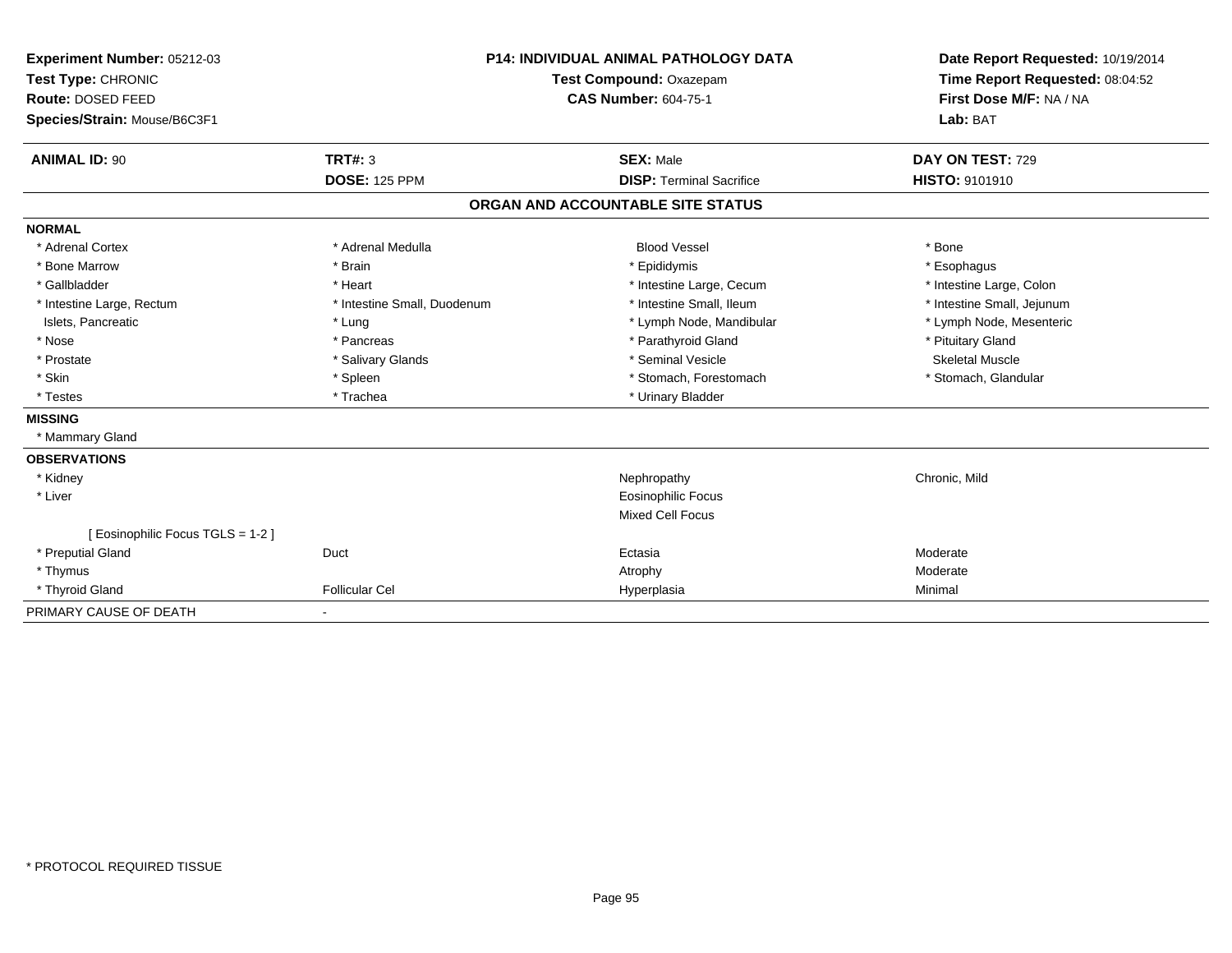| Experiment Number: 05212-03                   |                          | <b>P14: INDIVIDUAL ANIMAL PATHOLOGY DATA</b> | Date Report Requested: 10/19/2014 |  |
|-----------------------------------------------|--------------------------|----------------------------------------------|-----------------------------------|--|
| Test Type: CHRONIC                            |                          | Test Compound: Oxazepam                      | Time Report Requested: 08:04:52   |  |
| Route: DOSED FEED                             |                          | <b>CAS Number: 604-75-1</b>                  | First Dose M/F: NA / NA           |  |
| Species/Strain: Mouse/B6C3F1                  |                          |                                              | Lab: BAT                          |  |
| <b>ANIMAL ID: 91</b>                          | TRT#: 3                  | <b>SEX: Male</b>                             | DAY ON TEST: 729                  |  |
|                                               | <b>DOSE: 125 PPM</b>     | <b>DISP: Terminal Sacrifice</b>              | HISTO: 9101911                    |  |
|                                               |                          | ORGAN AND ACCOUNTABLE SITE STATUS            |                                   |  |
| <b>NORMAL</b>                                 |                          |                                              |                                   |  |
| * Adrenal Medulla                             | <b>Blood Vessel</b>      | * Bone                                       | * Bone Marrow                     |  |
| * Brain                                       | * Epididymis             | * Esophagus                                  | * Gallbladder                     |  |
| * Heart                                       | * Intestine Large, Cecum | * Intestine Large, Colon                     | * Intestine Large, Rectum         |  |
| * Intestine Small, Duodenum                   | * Intestine Small, Ileum | * Intestine Small, Jejunum                   | Islets, Pancreatic                |  |
| * Lung                                        | * Lymph Node, Mandibular | * Lymph Node, Mesenteric                     | * Nose                            |  |
| * Pancreas                                    | * Parathyroid Gland      | * Pituitary Gland                            | * Prostate                        |  |
| * Salivary Glands                             | * Seminal Vesicle        | <b>Skeletal Muscle</b>                       | * Skin                            |  |
| * Spleen                                      | * Stomach, Forestomach   | * Stomach, Glandular                         | * Testes                          |  |
| * Thyroid Gland                               | * Trachea                | * Urinary Bladder                            |                                   |  |
| <b>MISSING</b>                                |                          |                                              |                                   |  |
| * Mammary Gland                               |                          |                                              |                                   |  |
| <b>OBSERVATIONS</b>                           |                          |                                              |                                   |  |
| * Adrenal Cortex                              | Capsule                  | Adenoma                                      |                                   |  |
| * Kidney                                      |                          | Nephropathy                                  | Chronic, Minimal                  |  |
| * Liver                                       |                          | Hepatocellular Adenoma                       | Multiple                          |  |
|                                               |                          | Vacuolization Cytoplasmic                    | Mild                              |  |
| [ Hepatocellular Adenoma TGLS = 1-1,2-9,3-9 ] |                          |                                              |                                   |  |
| * Preputial Gland                             | Duct                     | Ectasia                                      | Moderate                          |  |
| * Thymus                                      |                          | Atrophy                                      | Mild                              |  |
| PRIMARY CAUSE OF DEATH                        |                          |                                              |                                   |  |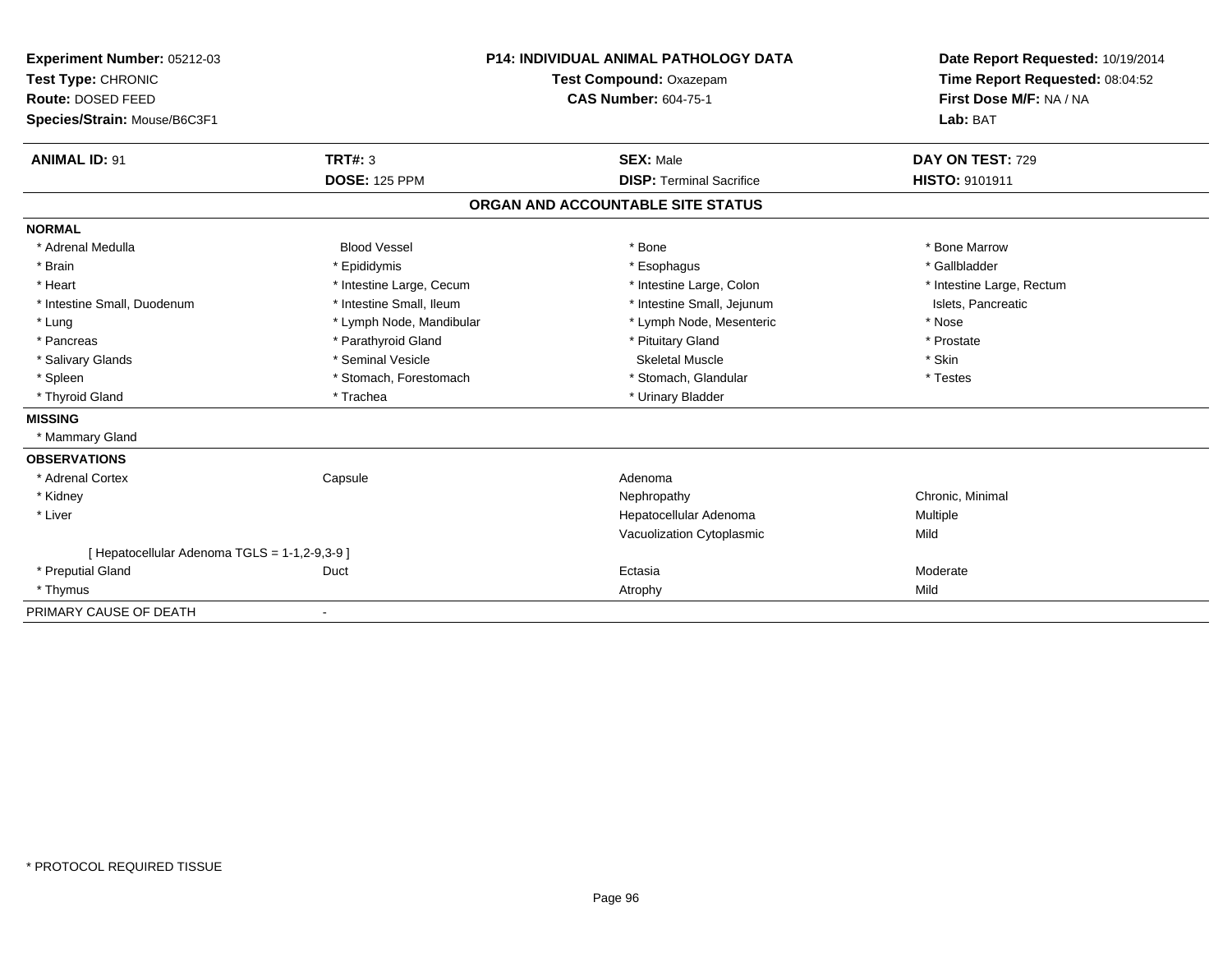| Experiment Number: 05212-03<br>Test Type: CHRONIC<br>Route: DOSED FEED<br>Species/Strain: Mouse/B6C3F1 |                          | <b>P14: INDIVIDUAL ANIMAL PATHOLOGY DATA</b><br>Test Compound: Oxazepam<br><b>CAS Number: 604-75-1</b> | Date Report Requested: 10/19/2014<br>Time Report Requested: 08:04:52<br>First Dose M/F: NA / NA<br>Lab: BAT |
|--------------------------------------------------------------------------------------------------------|--------------------------|--------------------------------------------------------------------------------------------------------|-------------------------------------------------------------------------------------------------------------|
| <b>ANIMAL ID: 92</b>                                                                                   | TRT#: 3                  | <b>SEX: Male</b>                                                                                       | DAY ON TEST: 730                                                                                            |
|                                                                                                        | <b>DOSE: 125 PPM</b>     | <b>DISP: Terminal Sacrifice</b>                                                                        | HISTO: 9101912                                                                                              |
|                                                                                                        |                          | ORGAN AND ACCOUNTABLE SITE STATUS                                                                      |                                                                                                             |
| <b>NORMAL</b>                                                                                          |                          |                                                                                                        |                                                                                                             |
| * Adrenal Cortex                                                                                       | * Adrenal Medulla        | <b>Blood Vessel</b>                                                                                    | * Bone                                                                                                      |
| * Bone Marrow                                                                                          | * Brain                  | * Esophagus                                                                                            | * Gallbladder                                                                                               |
| * Heart                                                                                                | * Intestine Large, Cecum | * Intestine Large, Colon                                                                               | * Intestine Large, Rectum                                                                                   |
| * Intestine Small, Duodenum                                                                            | * Intestine Small, Ileum | * Intestine Small, Jejunum                                                                             | Islets, Pancreatic                                                                                          |
| * Lung                                                                                                 | * Lymph Node, Mandibular | * Lymph Node, Mesenteric                                                                               | * Nose                                                                                                      |
| * Pancreas                                                                                             | * Parathyroid Gland      | * Pituitary Gland                                                                                      | * Prostate                                                                                                  |
| * Salivary Glands                                                                                      | * Seminal Vesicle        | <b>Skeletal Muscle</b>                                                                                 | * Skin                                                                                                      |
| * Spleen                                                                                               | * Stomach, Forestomach   | * Stomach, Glandular                                                                                   | * Testes                                                                                                    |
| * Trachea                                                                                              | * Urinary Bladder        |                                                                                                        |                                                                                                             |
| <b>MISSING</b>                                                                                         |                          |                                                                                                        |                                                                                                             |
| * Mammary Gland                                                                                        |                          |                                                                                                        |                                                                                                             |
| <b>OBSERVATIONS</b>                                                                                    |                          |                                                                                                        |                                                                                                             |
| * Epididymis                                                                                           |                          | <b>Infiltration Cellular</b>                                                                           | Lymphocyte, Mild                                                                                            |
| * Kidney                                                                                               |                          | Nephropathy                                                                                            | Chronic, Mild                                                                                               |
| * Liver                                                                                                |                          | <b>Eosinophilic Focus</b>                                                                              |                                                                                                             |
| [ Eosinophilic Focus TGLS = 1-1 ]                                                                      |                          |                                                                                                        |                                                                                                             |
| * Preputial Gland                                                                                      | Duct                     | Ectasia                                                                                                | Mild                                                                                                        |
| * Thymus                                                                                               |                          | Atrophy                                                                                                | Mild                                                                                                        |
| * Thyroid Gland                                                                                        | <b>Follicular Cel</b>    | Hyperplasia                                                                                            | Mild                                                                                                        |
| PRIMARY CAUSE OF DEATH                                                                                 | $\blacksquare$           |                                                                                                        |                                                                                                             |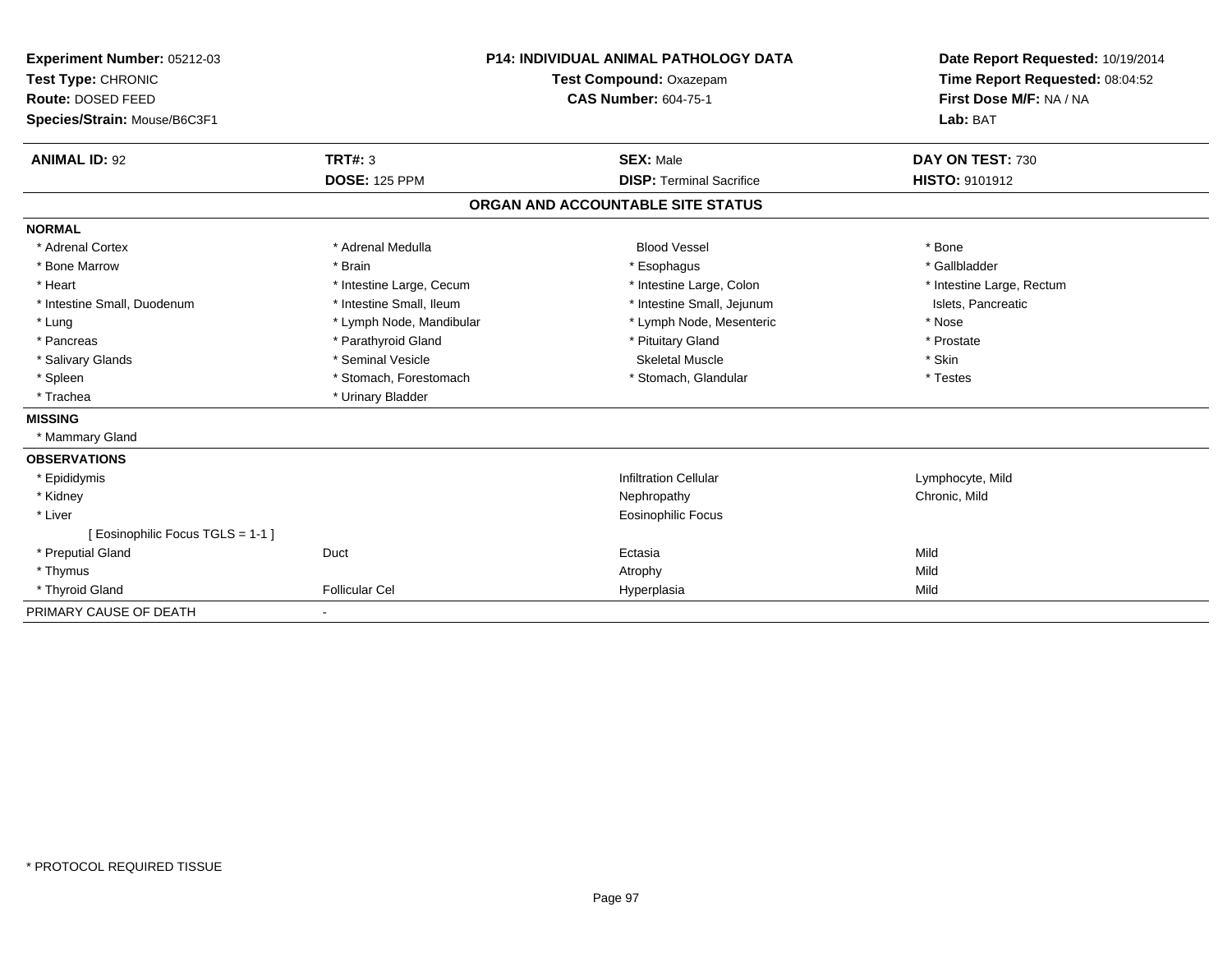| Experiment Number: 05212-03<br>Test Type: CHRONIC<br>Route: DOSED FEED<br>Species/Strain: Mouse/B6C3F1 | <b>P14: INDIVIDUAL ANIMAL PATHOLOGY DATA</b><br>Test Compound: Oxazepam<br><b>CAS Number: 604-75-1</b> |                                   | Date Report Requested: 10/19/2014<br>Time Report Requested: 08:04:52<br>First Dose M/F: NA / NA<br>Lab: BAT |  |
|--------------------------------------------------------------------------------------------------------|--------------------------------------------------------------------------------------------------------|-----------------------------------|-------------------------------------------------------------------------------------------------------------|--|
|                                                                                                        |                                                                                                        |                                   |                                                                                                             |  |
| <b>ANIMAL ID: 93</b>                                                                                   | <b>TRT#: 3</b>                                                                                         | <b>SEX: Male</b>                  | DAY ON TEST: 730                                                                                            |  |
|                                                                                                        | <b>DOSE: 125 PPM</b>                                                                                   | <b>DISP: Terminal Sacrifice</b>   | <b>HISTO: 9101913</b>                                                                                       |  |
|                                                                                                        |                                                                                                        | ORGAN AND ACCOUNTABLE SITE STATUS |                                                                                                             |  |
| <b>NORMAL</b>                                                                                          |                                                                                                        |                                   |                                                                                                             |  |
| * Adrenal Cortex                                                                                       | * Adrenal Medulla                                                                                      | <b>Blood Vessel</b>               | * Bone                                                                                                      |  |
| * Bone Marrow                                                                                          | * Brain                                                                                                | * Epididymis                      | * Esophagus                                                                                                 |  |
| * Gallbladder                                                                                          | * Heart                                                                                                | * Intestine Large, Cecum          | * Intestine Large, Colon                                                                                    |  |
| * Intestine Large, Rectum                                                                              | * Intestine Small, Duodenum                                                                            | * Intestine Small, Ileum          | * Intestine Small, Jejunum                                                                                  |  |
| Islets, Pancreatic                                                                                     | * Lung                                                                                                 | * Lymph Node, Mandibular          | * Lymph Node, Mesenteric                                                                                    |  |
| * Nose                                                                                                 | * Pancreas                                                                                             | * Parathyroid Gland               | * Pituitary Gland                                                                                           |  |
| * Preputial Gland                                                                                      | * Prostate                                                                                             | * Salivary Glands                 | * Seminal Vesicle                                                                                           |  |
| <b>Skeletal Muscle</b>                                                                                 | * Skin                                                                                                 | * Spleen                          | * Stomach, Forestomach                                                                                      |  |
| * Stomach, Glandular                                                                                   | * Testes                                                                                               | * Trachea                         | * Urinary Bladder                                                                                           |  |
| <b>MISSING</b>                                                                                         |                                                                                                        |                                   |                                                                                                             |  |
| * Mammary Gland                                                                                        |                                                                                                        |                                   |                                                                                                             |  |
| <b>OBSERVATIONS</b>                                                                                    |                                                                                                        |                                   |                                                                                                             |  |
| * Kidney                                                                                               |                                                                                                        | Nephropathy                       | Chronic, Mild                                                                                               |  |
| * Liver                                                                                                |                                                                                                        | <b>Clear Cell Focus</b>           |                                                                                                             |  |
|                                                                                                        |                                                                                                        | Eosinophilic Focus                |                                                                                                             |  |
| * Thymus                                                                                               |                                                                                                        | Atrophy                           | Minimal                                                                                                     |  |
| * Thyroid Gland                                                                                        | <b>Follicular Cel</b>                                                                                  | Hyperplasia                       | Minimal                                                                                                     |  |
| PRIMARY CAUSE OF DEATH                                                                                 | $\blacksquare$                                                                                         |                                   |                                                                                                             |  |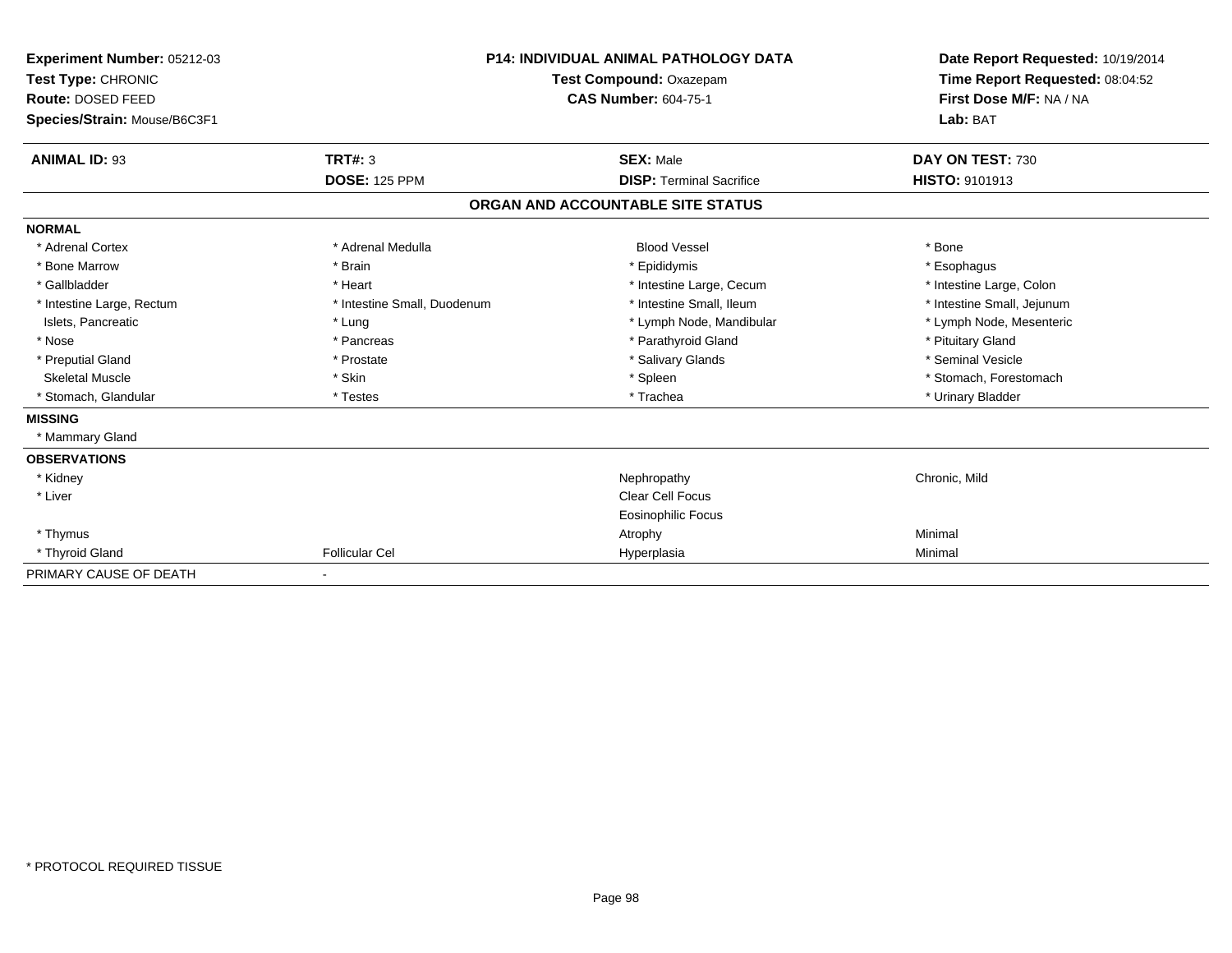| Experiment Number: 05212-03                          | <b>P14: INDIVIDUAL ANIMAL PATHOLOGY DATA</b><br>Test Compound: Oxazepam |                                   | Date Report Requested: 10/19/2014 |  |
|------------------------------------------------------|-------------------------------------------------------------------------|-----------------------------------|-----------------------------------|--|
| Test Type: CHRONIC                                   |                                                                         |                                   | Time Report Requested: 08:04:52   |  |
| Route: DOSED FEED                                    |                                                                         | <b>CAS Number: 604-75-1</b>       | First Dose M/F: NA / NA           |  |
| Species/Strain: Mouse/B6C3F1                         |                                                                         |                                   | Lab: BAT                          |  |
| <b>ANIMAL ID: 94</b>                                 | <b>TRT#: 3</b>                                                          | <b>SEX: Male</b>                  | DAY ON TEST: 729                  |  |
|                                                      | <b>DOSE: 125 PPM</b>                                                    | <b>DISP: Terminal Sacrifice</b>   | HISTO: 9101914                    |  |
|                                                      |                                                                         | ORGAN AND ACCOUNTABLE SITE STATUS |                                   |  |
| <b>NORMAL</b>                                        |                                                                         |                                   |                                   |  |
| * Adrenal Cortex                                     | * Adrenal Medulla                                                       | <b>Blood Vessel</b>               | * Bone                            |  |
| * Bone Marrow                                        | * Brain                                                                 | * Epididymis                      | * Esophagus                       |  |
| * Gallbladder                                        | * Heart                                                                 | * Intestine Large, Cecum          | * Intestine Large, Colon          |  |
| * Intestine Large, Rectum                            | * Intestine Small, Duodenum                                             | * Intestine Small, Ileum          | * Intestine Small, Jejunum        |  |
| Islets, Pancreatic                                   | * Lung                                                                  | * Lymph Node, Mandibular          | * Lymph Node, Mesenteric          |  |
| * Nose                                               | * Pancreas                                                              | * Parathyroid Gland               | * Pituitary Gland                 |  |
| * Preputial Gland                                    | * Prostate                                                              | * Salivary Glands                 | * Seminal Vesicle                 |  |
| <b>Skeletal Muscle</b>                               | * Skin                                                                  | * Spleen                          | * Stomach, Forestomach            |  |
| * Stomach, Glandular                                 | * Testes                                                                | * Thyroid Gland                   | * Trachea                         |  |
| * Urinary Bladder                                    |                                                                         |                                   |                                   |  |
| <b>MISSING</b>                                       |                                                                         |                                   |                                   |  |
| * Mammary Gland                                      | * Thymus                                                                |                                   |                                   |  |
| <b>OBSERVATIONS</b>                                  |                                                                         |                                   |                                   |  |
| * Kidney                                             |                                                                         | Nephropathy                       | Chronic, Minimal                  |  |
| * Liver                                              |                                                                         | <b>Eosinophilic Focus</b>         |                                   |  |
|                                                      |                                                                         | Hepatoblastoma                    |                                   |  |
|                                                      |                                                                         | Hepatocellular Adenoma            | Multiple                          |  |
| [Eosinophilic Focus TGLS = 6-13]                     |                                                                         |                                   |                                   |  |
| [Hepatoblastoma TGLS = 1-12]                         |                                                                         |                                   |                                   |  |
| [ Hepatocellular Adenoma TGLS = 2-12,3-9,4-10,5-11 ] |                                                                         |                                   |                                   |  |
| PRIMARY CAUSE OF DEATH                               |                                                                         |                                   |                                   |  |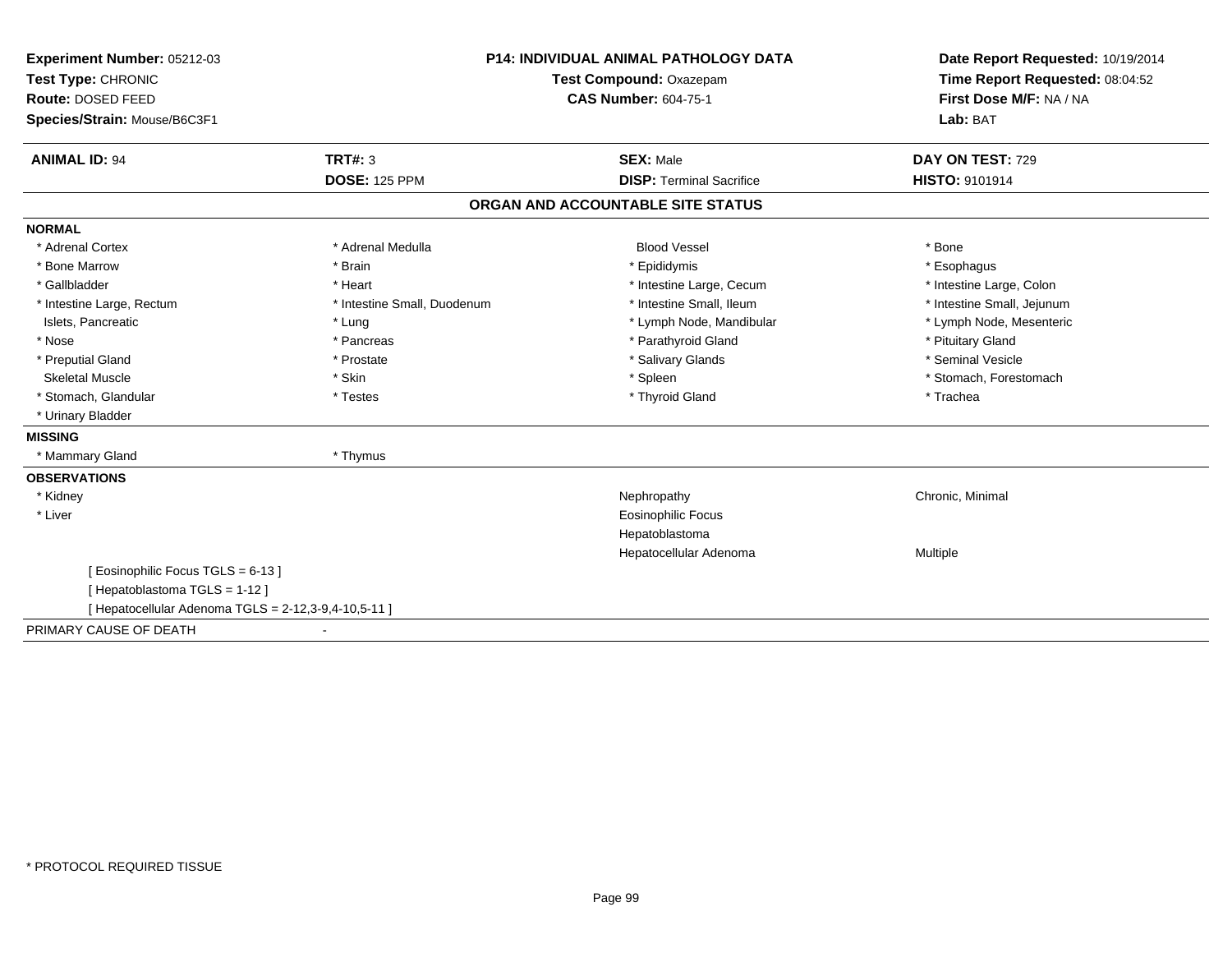| Experiment Number: 05212-03<br>Test Type: CHRONIC<br>Route: DOSED FEED<br>Species/Strain: Mouse/B6C3F1 |                             | <b>P14: INDIVIDUAL ANIMAL PATHOLOGY DATA</b><br>Test Compound: Oxazepam<br><b>CAS Number: 604-75-1</b> | Date Report Requested: 10/19/2014<br>Time Report Requested: 08:04:52<br>First Dose M/F: NA / NA<br>Lab: BAT |  |
|--------------------------------------------------------------------------------------------------------|-----------------------------|--------------------------------------------------------------------------------------------------------|-------------------------------------------------------------------------------------------------------------|--|
| <b>ANIMAL ID: 95</b>                                                                                   | <b>TRT#: 3</b>              | <b>SEX: Male</b>                                                                                       | DAY ON TEST: 729                                                                                            |  |
|                                                                                                        | <b>DOSE: 125 PPM</b>        | <b>DISP: Terminal Sacrifice</b>                                                                        | <b>HISTO: 9101915</b>                                                                                       |  |
|                                                                                                        |                             | ORGAN AND ACCOUNTABLE SITE STATUS                                                                      |                                                                                                             |  |
| <b>NORMAL</b>                                                                                          |                             |                                                                                                        |                                                                                                             |  |
| * Adrenal Cortex                                                                                       | * Adrenal Medulla           | <b>Blood Vessel</b>                                                                                    | * Bone                                                                                                      |  |
| * Bone Marrow                                                                                          | * Brain                     | * Epididymis                                                                                           | * Esophagus                                                                                                 |  |
| * Gallbladder                                                                                          | * Heart                     | * Intestine Large, Cecum                                                                               | * Intestine Large, Colon                                                                                    |  |
| * Intestine Large, Rectum                                                                              | * Intestine Small, Duodenum | * Intestine Small. Ileum                                                                               | * Intestine Small, Jejunum                                                                                  |  |
| Islets, Pancreatic                                                                                     | * Liver                     | * Lung                                                                                                 | * Lymph Node, Mandibular                                                                                    |  |
| * Lymph Node, Mesenteric                                                                               | * Nose                      | * Pancreas                                                                                             | * Parathyroid Gland                                                                                         |  |
| * Pituitary Gland                                                                                      | * Prostate                  | * Salivary Glands                                                                                      | * Seminal Vesicle                                                                                           |  |
| <b>Skeletal Muscle</b>                                                                                 | * Skin                      | * Spleen                                                                                               | * Stomach, Forestomach                                                                                      |  |
| * Stomach, Glandular                                                                                   | * Testes                    | * Trachea                                                                                              | * Urinary Bladder                                                                                           |  |
| <b>MISSING</b>                                                                                         |                             |                                                                                                        |                                                                                                             |  |
| * Mammary Gland                                                                                        | * Thymus                    |                                                                                                        |                                                                                                             |  |
| <b>OBSERVATIONS</b>                                                                                    |                             |                                                                                                        |                                                                                                             |  |
| * Kidney                                                                                               |                             | Nephropathy                                                                                            | Chronic, Mild                                                                                               |  |
| * Preputial Gland                                                                                      | Duct                        | Ectasia                                                                                                | Moderate                                                                                                    |  |
|                                                                                                        |                             | Inflammation                                                                                           | Chronic, Mild                                                                                               |  |
| [ Ectasia TGLS = $1-6$ ]                                                                               |                             |                                                                                                        |                                                                                                             |  |
| * Thyroid Gland                                                                                        | <b>Follicular Cel</b>       | Hyperplasia                                                                                            | Mild                                                                                                        |  |
| PRIMARY CAUSE OF DEATH                                                                                 |                             |                                                                                                        |                                                                                                             |  |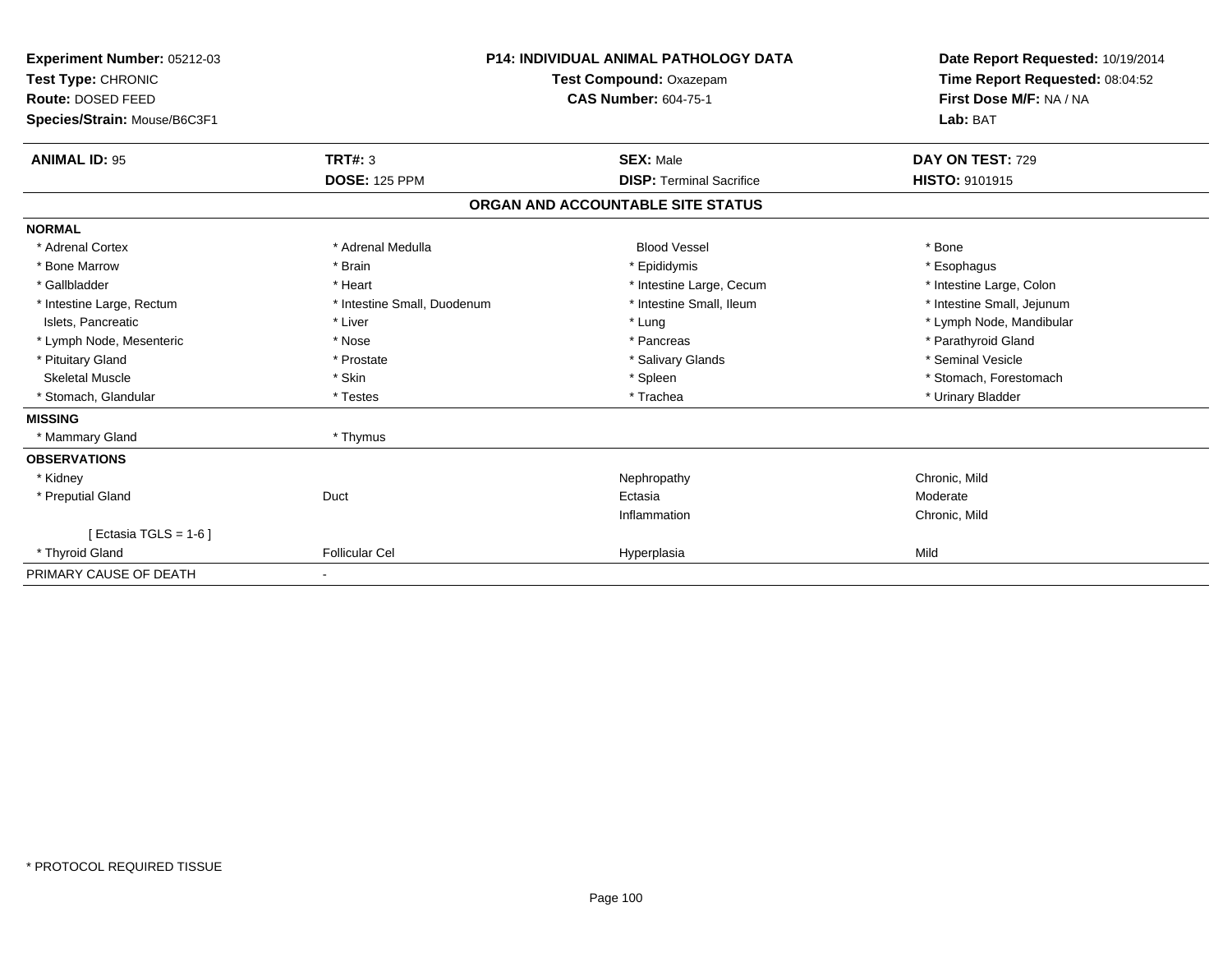| Experiment Number: 05212-03<br>Test Type: CHRONIC<br>Route: DOSED FEED<br>Species/Strain: Mouse/B6C3F1 |                             | <b>P14: INDIVIDUAL ANIMAL PATHOLOGY DATA</b><br>Test Compound: Oxazepam<br><b>CAS Number: 604-75-1</b> | Date Report Requested: 10/19/2014<br>Time Report Requested: 08:04:52<br>First Dose M/F: NA / NA<br>Lab: BAT |
|--------------------------------------------------------------------------------------------------------|-----------------------------|--------------------------------------------------------------------------------------------------------|-------------------------------------------------------------------------------------------------------------|
| <b>ANIMAL ID: 96</b>                                                                                   | <b>TRT#: 3</b>              | <b>SEX: Male</b>                                                                                       | DAY ON TEST: 729                                                                                            |
|                                                                                                        | <b>DOSE: 125 PPM</b>        | <b>DISP: Terminal Sacrifice</b>                                                                        | HISTO: 9101916                                                                                              |
|                                                                                                        |                             | ORGAN AND ACCOUNTABLE SITE STATUS                                                                      |                                                                                                             |
| <b>NORMAL</b>                                                                                          |                             |                                                                                                        |                                                                                                             |
| * Adrenal Cortex                                                                                       | * Adrenal Medulla           | <b>Blood Vessel</b>                                                                                    | * Bone                                                                                                      |
| * Bone Marrow                                                                                          | * Brain                     | * Epididymis                                                                                           | * Esophagus                                                                                                 |
| * Gallbladder                                                                                          | * Heart                     | * Intestine Large, Cecum                                                                               | * Intestine Large, Colon                                                                                    |
| * Intestine Large, Rectum                                                                              | * Intestine Small, Duodenum | * Intestine Small, Ileum                                                                               | * Intestine Small, Jejunum                                                                                  |
| Islets, Pancreatic                                                                                     | * Liver                     | * Lung                                                                                                 | * Lymph Node, Mandibular                                                                                    |
| * Lymph Node, Mesenteric                                                                               | * Nose                      | * Pancreas                                                                                             | * Parathyroid Gland                                                                                         |
| * Pituitary Gland                                                                                      | * Prostate                  | * Salivary Glands                                                                                      | * Seminal Vesicle                                                                                           |
| <b>Skeletal Muscle</b>                                                                                 | * Skin                      | * Spleen                                                                                               | * Stomach, Forestomach                                                                                      |
| * Stomach, Glandular                                                                                   | * Testes                    | * Thyroid Gland                                                                                        | * Trachea                                                                                                   |
| * Urinary Bladder                                                                                      |                             |                                                                                                        |                                                                                                             |
| <b>MISSING</b>                                                                                         |                             |                                                                                                        |                                                                                                             |
| * Mammary Gland                                                                                        |                             |                                                                                                        |                                                                                                             |
| <b>OBSERVATIONS</b>                                                                                    |                             |                                                                                                        |                                                                                                             |
| * Kidney                                                                                               |                             | Nephropathy                                                                                            | Chronic, Mild                                                                                               |
| * Preputial Gland                                                                                      | Duct                        | Ectasia                                                                                                | Moderate                                                                                                    |
| [ Ectasia TGLS = $1-6$ ]                                                                               |                             |                                                                                                        |                                                                                                             |
| * Thymus                                                                                               |                             | Atrophy                                                                                                | Mild                                                                                                        |
| PRIMARY CAUSE OF DEATH                                                                                 |                             |                                                                                                        |                                                                                                             |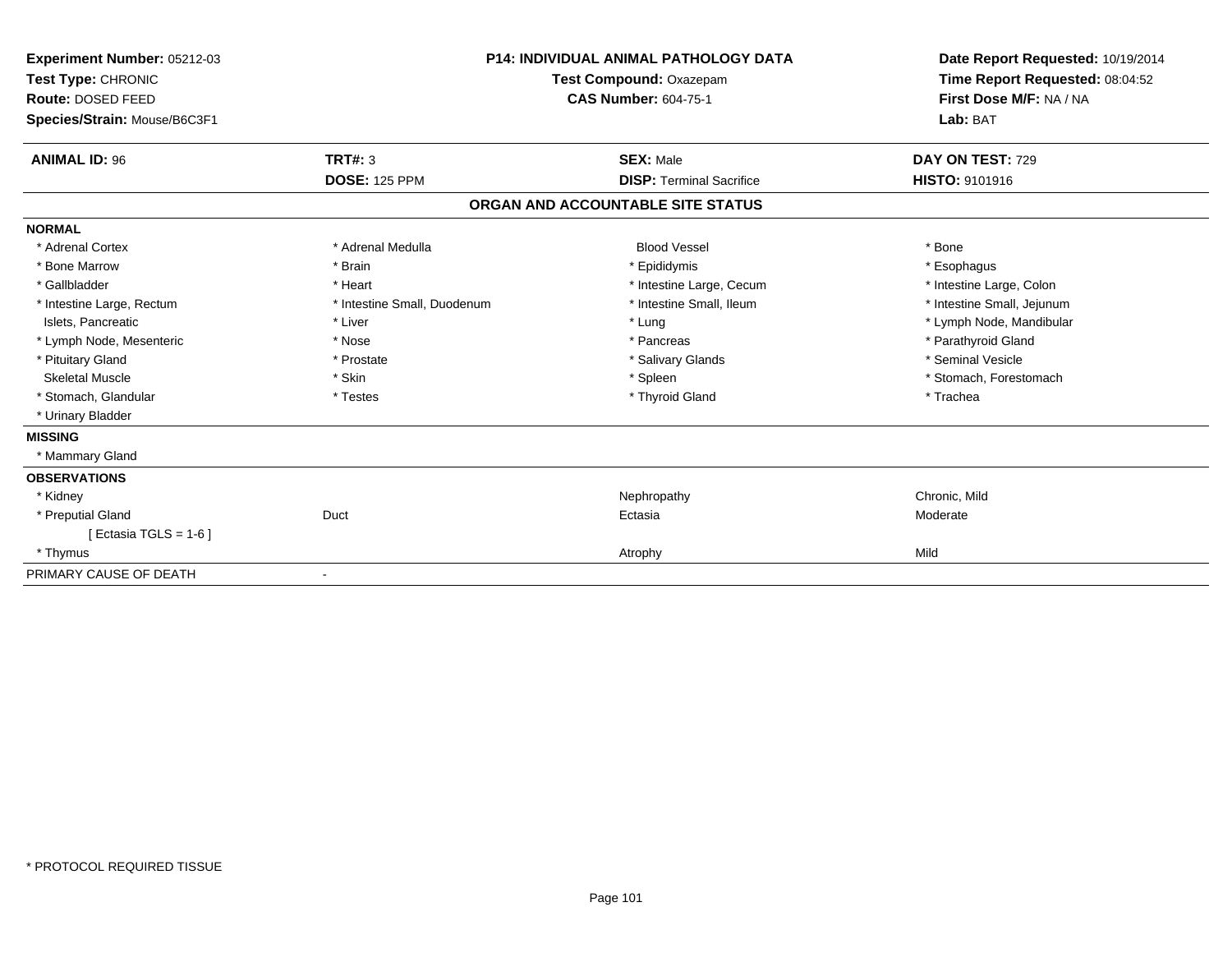| Experiment Number: 05212-03                       | P14: INDIVIDUAL ANIMAL PATHOLOGY DATA |                                   | Date Report Requested: 10/19/2014 |
|---------------------------------------------------|---------------------------------------|-----------------------------------|-----------------------------------|
| Test Type: CHRONIC                                |                                       | Test Compound: Oxazepam           | Time Report Requested: 08:04:52   |
| Route: DOSED FEED                                 |                                       | <b>CAS Number: 604-75-1</b>       | First Dose M/F: NA / NA           |
| Species/Strain: Mouse/B6C3F1                      |                                       |                                   | Lab: BAT                          |
| <b>ANIMAL ID: 97</b>                              | TRT#: 3                               | <b>SEX: Male</b>                  | DAY ON TEST: 729                  |
|                                                   | <b>DOSE: 125 PPM</b>                  | <b>DISP: Terminal Sacrifice</b>   | HISTO: 9101917                    |
|                                                   |                                       | ORGAN AND ACCOUNTABLE SITE STATUS |                                   |
| <b>NORMAL</b>                                     |                                       |                                   |                                   |
| * Adrenal Medulla                                 | <b>Blood Vessel</b>                   | * Bone                            | * Bone Marrow                     |
| * Brain                                           | * Esophagus                           | * Gallbladder                     | * Heart                           |
| * Intestine Large, Cecum                          | * Intestine Large, Colon              | * Intestine Large, Rectum         | * Intestine Small, Duodenum       |
| * Intestine Small, Ileum                          | * Intestine Small, Jejunum            | Islets, Pancreatic                | * Liver                           |
| * Lymph Node, Mandibular                          | * Lymph Node, Mesenteric              | * Nose                            | * Pancreas                        |
| * Parathyroid Gland                               | * Pituitary Gland                     | * Prostate                        | * Salivary Glands                 |
| * Seminal Vesicle                                 | <b>Skeletal Muscle</b>                | * Skin                            | * Spleen                          |
| * Stomach, Forestomach                            | * Stomach, Glandular                  | * Testes                          | * Trachea                         |
| * Urinary Bladder                                 |                                       |                                   |                                   |
| <b>MISSING</b>                                    |                                       |                                   |                                   |
| * Mammary Gland                                   |                                       |                                   |                                   |
| <b>OBSERVATIONS</b>                               |                                       |                                   |                                   |
| * Adrenal Cortex                                  |                                       | Hypertrophy                       | Mild                              |
| * Epididymis                                      |                                       | <b>Infiltration Cellular</b>      | Lymphocyte, Minimal               |
| * Kidney                                          |                                       | Nephropathy                       | Chronic, Mild                     |
| * Lung                                            |                                       | Alveolar/Bronchiolar Carcinoma    | Multiple                          |
| [ Alveolar/Bronchiolar Carcinoma TGLS = 2-9,3-2 ] |                                       |                                   |                                   |
| * Preputial Gland                                 | Duct                                  | Ectasia                           | Mild                              |
| [ Ectasia TGLS = $1-6$ ]                          |                                       |                                   |                                   |
| * Thymus                                          |                                       | Atrophy                           | Minimal                           |
| * Thyroid Gland                                   | <b>Follicular Cel</b>                 | Adenoma                           |                                   |
| PRIMARY CAUSE OF DEATH                            |                                       |                                   |                                   |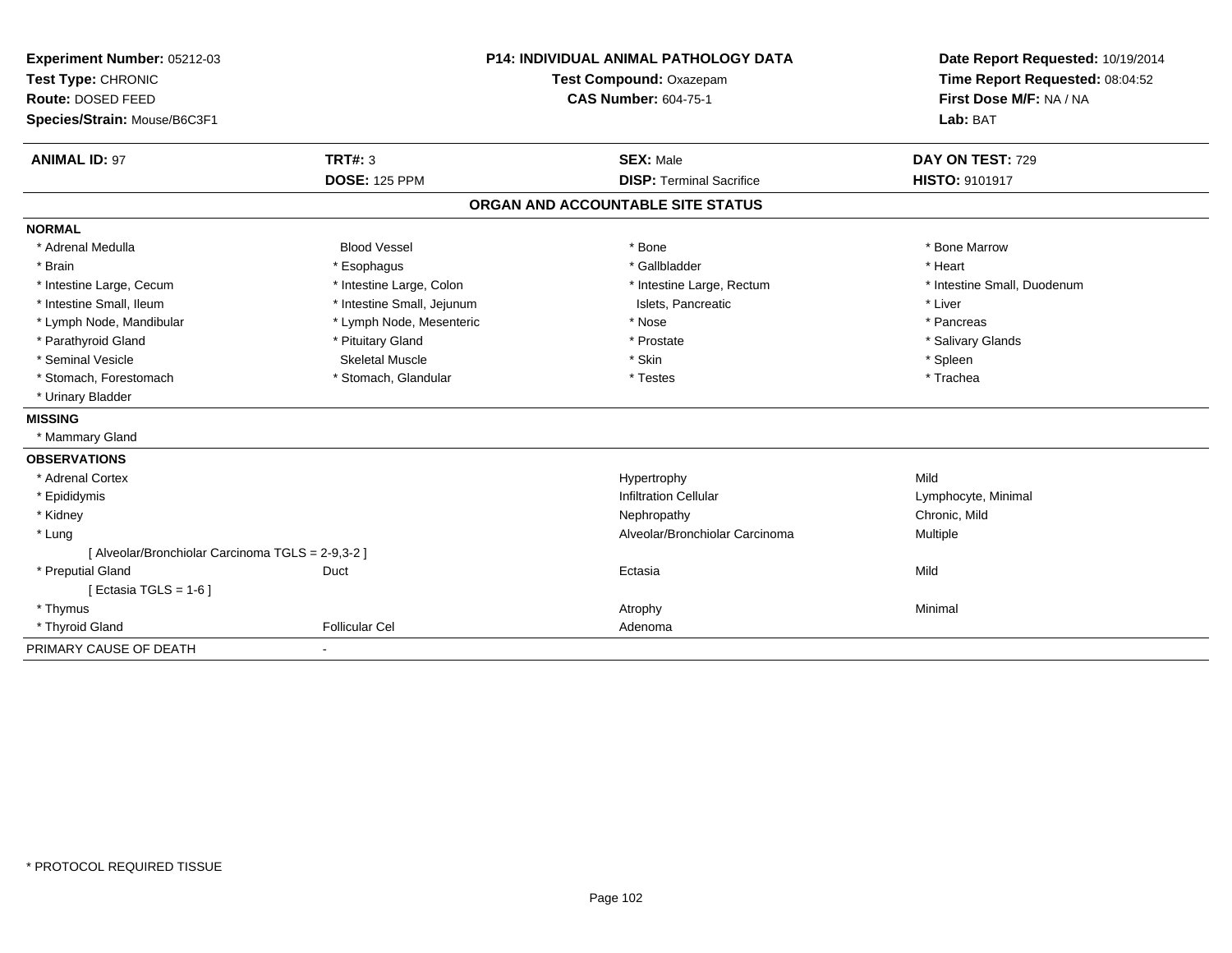| Experiment Number: 05212-03                 | <b>P14: INDIVIDUAL ANIMAL PATHOLOGY DATA</b> |                                   | Date Report Requested: 10/19/2014                          |
|---------------------------------------------|----------------------------------------------|-----------------------------------|------------------------------------------------------------|
| Test Type: CHRONIC                          |                                              | Test Compound: Oxazepam           |                                                            |
| Route: DOSED FEED                           |                                              | <b>CAS Number: 604-75-1</b>       | Time Report Requested: 08:04:52<br>First Dose M/F: NA / NA |
| Species/Strain: Mouse/B6C3F1                |                                              |                                   | Lab: BAT                                                   |
| <b>ANIMAL ID: 98</b>                        | <b>TRT#: 3</b>                               | <b>SEX: Male</b>                  | DAY ON TEST: 625                                           |
|                                             | <b>DOSE: 125 PPM</b>                         | <b>DISP:</b> Moribund Sacrifice   | HISTO: 9101918                                             |
|                                             |                                              | ORGAN AND ACCOUNTABLE SITE STATUS |                                                            |
| <b>NORMAL</b>                               |                                              |                                   |                                                            |
| * Adrenal Cortex                            | * Adrenal Medulla                            | <b>Blood Vessel</b>               | * Bone                                                     |
| * Brain                                     | * Esophagus                                  | * Gallbladder                     | * Heart                                                    |
| * Intestine Large, Cecum                    | * Intestine Large, Colon                     | * Intestine Large, Rectum         | * Intestine Small, Duodenum                                |
| * Intestine Small, Ileum                    | * Intestine Small, Jejunum                   | Islets, Pancreatic                | * Liver                                                    |
| * Lymph Node, Mandibular                    | * Lymph Node, Mesenteric                     | * Nose                            | * Pancreas                                                 |
| * Pituitary Gland                           | * Prostate                                   | * Salivary Glands                 | * Seminal Vesicle                                          |
| <b>Skeletal Muscle</b>                      | * Stomach, Glandular                         | * Testes                          | * Thyroid Gland                                            |
| * Trachea                                   | * Urinary Bladder                            |                                   |                                                            |
| <b>MISSING</b>                              |                                              |                                   |                                                            |
| * Mammary Gland                             | * Parathyroid Gland                          | * Thymus                          |                                                            |
| <b>OBSERVATIONS</b>                         |                                              |                                   |                                                            |
| * Bone Marrow                               |                                              | Hemangiosarcoma                   |                                                            |
| * Epididymis                                |                                              | <b>Infiltration Cellular</b>      | Lymphocyte, Minimal                                        |
| * Kidney                                    |                                              | Nephropathy                       | Chronic, Mild                                              |
| * Lung                                      |                                              | Alveolar/Bronchiolar Adenoma      |                                                            |
| [ Alveolar/Bronchiolar Adenoma TGLS = 2-2 ] |                                              |                                   |                                                            |
| * Preputial Gland                           | Duct                                         | Ectasia                           | Mild                                                       |
| [Ectasia TGLS = $1-6$ ]                     |                                              |                                   |                                                            |
| * Skin                                      | <b>Subcut Tiss</b>                           | Hemangiosarcoma                   |                                                            |
| [Hemangiosarcoma TGLS = 3-9]                |                                              |                                   |                                                            |
| * Spleen                                    |                                              | Hematopoietic Cell Proliferation  | Marked                                                     |
| * Stomach, Forestomach                      |                                              | Hyperplasia                       | Squamous, Focal, Moderate                                  |
| PRIMARY CAUSE OF DEATH                      | - Skin Subcut Tiss Hemangiosarcoma           |                                   |                                                            |
| Animal Note: moribund sac due to skin mass  |                                              |                                   |                                                            |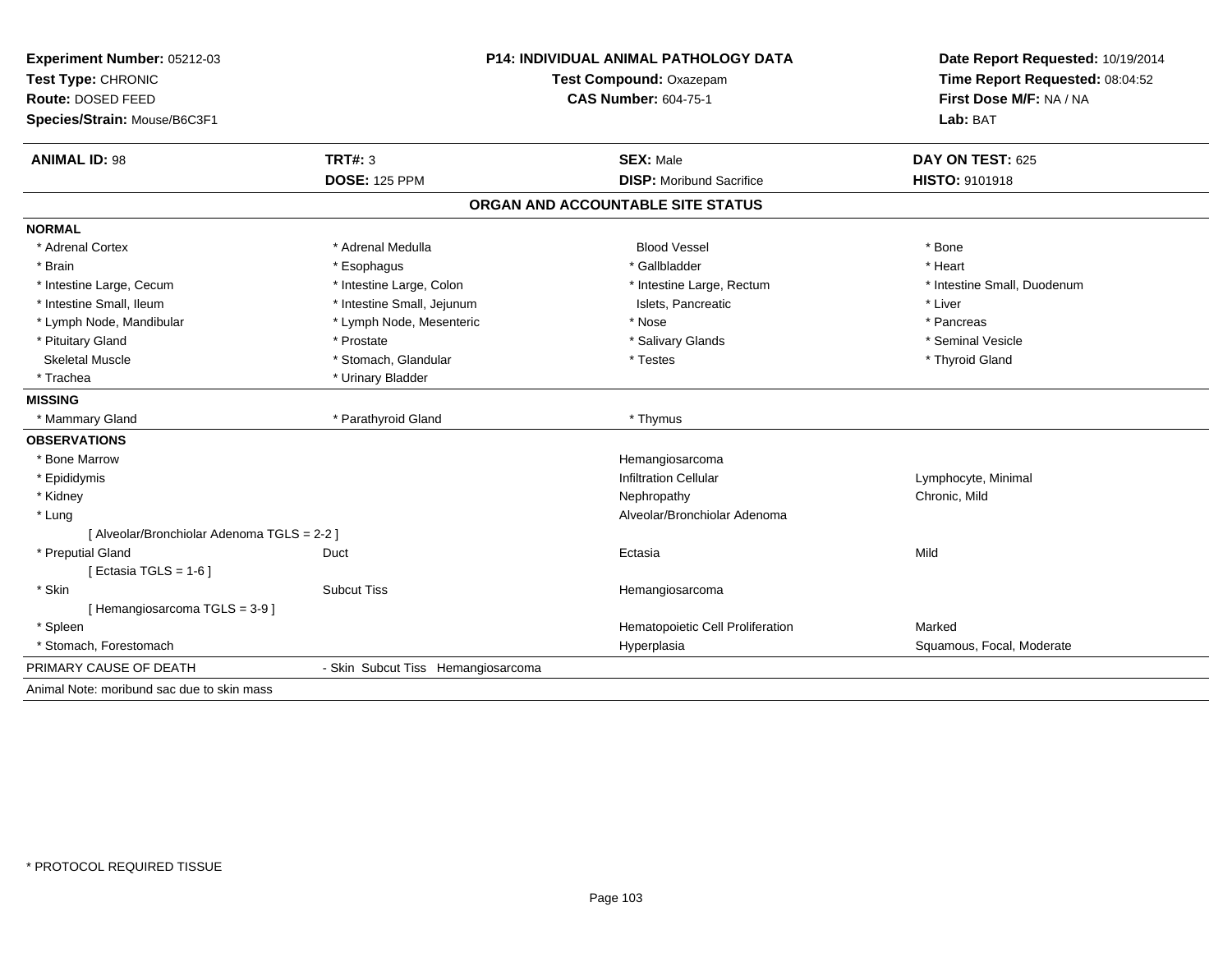| Experiment Number: 05212-03                      |                          | <b>P14: INDIVIDUAL ANIMAL PATHOLOGY DATA</b> | Date Report Requested: 10/19/2014                          |
|--------------------------------------------------|--------------------------|----------------------------------------------|------------------------------------------------------------|
| Test Type: CHRONIC                               |                          | Test Compound: Oxazepam                      | Time Report Requested: 08:04:52<br>First Dose M/F: NA / NA |
| Route: DOSED FEED                                |                          | <b>CAS Number: 604-75-1</b>                  |                                                            |
| Species/Strain: Mouse/B6C3F1                     |                          |                                              | Lab: BAT                                                   |
| <b>ANIMAL ID: 99</b>                             | TRT#: 3                  | <b>SEX: Male</b>                             | DAY ON TEST: 730                                           |
|                                                  | <b>DOSE: 125 PPM</b>     | <b>DISP: Terminal Sacrifice</b>              | HISTO: 9101919                                             |
|                                                  |                          | ORGAN AND ACCOUNTABLE SITE STATUS            |                                                            |
| <b>NORMAL</b>                                    |                          |                                              |                                                            |
| * Adrenal Cortex                                 | * Adrenal Medulla        | <b>Blood Vessel</b>                          | * Bone                                                     |
| * Bone Marrow                                    | * Brain                  | * Esophagus                                  | * Gallbladder                                              |
| * Heart                                          | * Intestine Large, Cecum | * Intestine Large, Colon                     | * Intestine Large, Rectum                                  |
| * Intestine Small, Duodenum                      | * Intestine Small, Ileum | * Intestine Small, Jejunum                   | Islets, Pancreatic                                         |
| * Lymph Node, Mandibular                         | * Lymph Node, Mesenteric | * Nose                                       | * Pancreas                                                 |
| * Parathyroid Gland                              | * Pituitary Gland        | * Preputial Gland                            | * Prostate                                                 |
| * Salivary Glands                                | * Seminal Vesicle        | Skeletal Muscle                              | * Skin                                                     |
| * Spleen                                         | * Stomach, Forestomach   | * Stomach, Glandular                         | * Testes                                                   |
| * Trachea                                        | * Urinary Bladder        |                                              |                                                            |
| <b>MISSING</b>                                   |                          |                                              |                                                            |
| * Mammary Gland                                  | * Thymus                 |                                              |                                                            |
| <b>OBSERVATIONS</b>                              |                          |                                              |                                                            |
| * Epididymis                                     |                          | <b>Infiltration Cellular</b>                 | Lymphocyte, Minimal                                        |
| * Kidney                                         |                          | Nephropathy                                  | Chronic, Minimal                                           |
| * Liver                                          |                          | <b>Clear Cell Focus</b>                      |                                                            |
|                                                  |                          | Hepatocellular Adenoma                       | Multiple                                                   |
| [ Clear Cell Focus TGLS = 3-12 ]                 |                          |                                              |                                                            |
| [ Hepatocellular Adenoma TGLS = 1-12,2-9,4-10 ]  |                          |                                              |                                                            |
| * Lung                                           |                          | Alveolar/Bronchiolar Adenoma                 | Multiple                                                   |
| [ Alveolar/Bronchiolar Adenoma TGLS = 5-2,6-11 ] |                          |                                              |                                                            |
| * Thyroid Gland                                  | <b>Follicular Cel</b>    | Hyperplasia                                  | Minimal                                                    |
| PRIMARY CAUSE OF DEATH                           |                          |                                              |                                                            |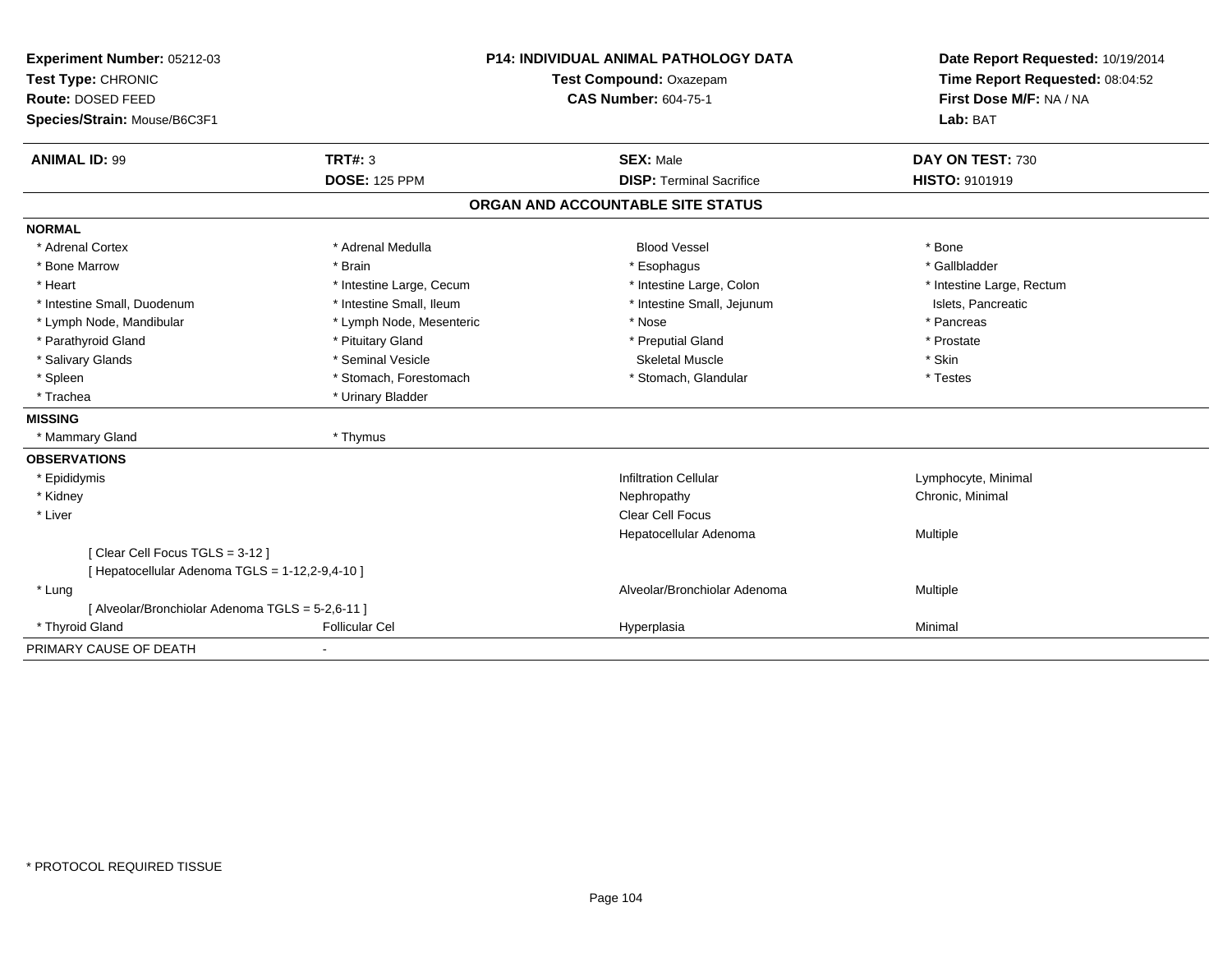| Experiment Number: 05212-03                 |                             | <b>P14: INDIVIDUAL ANIMAL PATHOLOGY DATA</b> | Date Report Requested: 10/19/2014<br>Time Report Requested: 08:04:52 |
|---------------------------------------------|-----------------------------|----------------------------------------------|----------------------------------------------------------------------|
| Test Type: CHRONIC                          | Test Compound: Oxazepam     |                                              |                                                                      |
| <b>Route: DOSED FEED</b>                    |                             | <b>CAS Number: 604-75-1</b>                  | First Dose M/F: NA / NA                                              |
| Species/Strain: Mouse/B6C3F1                |                             |                                              | Lab: BAT                                                             |
| <b>ANIMAL ID: 100</b>                       | <b>TRT#: 3</b>              | <b>SEX: Male</b>                             | DAY ON TEST: 730                                                     |
|                                             | <b>DOSE: 125 PPM</b>        | <b>DISP: Terminal Sacrifice</b>              | HISTO: 9101920                                                       |
|                                             |                             | ORGAN AND ACCOUNTABLE SITE STATUS            |                                                                      |
| <b>NORMAL</b>                               |                             |                                              |                                                                      |
| * Adrenal Cortex                            | * Adrenal Medulla           | <b>Blood Vessel</b>                          | * Bone                                                               |
| * Bone Marrow                               | * Brain                     | * Epididymis                                 | * Esophagus                                                          |
| * Gallbladder                               | * Heart                     | * Intestine Large, Cecum                     | * Intestine Large, Colon                                             |
| * Intestine Large, Rectum                   | * Intestine Small, Duodenum | * Intestine Small, Ileum                     | * Intestine Small, Jejunum                                           |
| Islets, Pancreatic                          | * Lymph Node, Mandibular    | * Lymph Node, Mesenteric                     | * Nose                                                               |
| * Pancreas                                  | * Parathyroid Gland         | * Pituitary Gland                            | * Preputial Gland                                                    |
| * Prostate                                  | * Salivary Glands           | * Seminal Vesicle                            | <b>Skeletal Muscle</b>                                               |
| * Skin                                      | * Spleen                    | * Stomach, Forestomach                       | * Stomach, Glandular                                                 |
| * Testes                                    | * Thyroid Gland             | * Trachea                                    | * Urinary Bladder                                                    |
| <b>MISSING</b>                              |                             |                                              |                                                                      |
| * Mammary Gland                             |                             |                                              |                                                                      |
| <b>OBSERVATIONS</b>                         |                             |                                              |                                                                      |
| * Kidney                                    |                             | Nephropathy                                  | Chronic, Mild                                                        |
| * Liver                                     |                             | <b>Clear Cell Focus</b>                      |                                                                      |
| [Clear Cell Focus TGLS = 1-1]               |                             |                                              |                                                                      |
| * Lung                                      |                             | Alveolar/Bronchiolar Adenoma                 |                                                                      |
| [ Alveolar/Bronchiolar Adenoma TGLS = 2-2 ] |                             |                                              |                                                                      |
| * Thymus                                    |                             | Atrophy                                      | Mild                                                                 |
| PRIMARY CAUSE OF DEATH                      | $\overline{\phantom{a}}$    |                                              |                                                                      |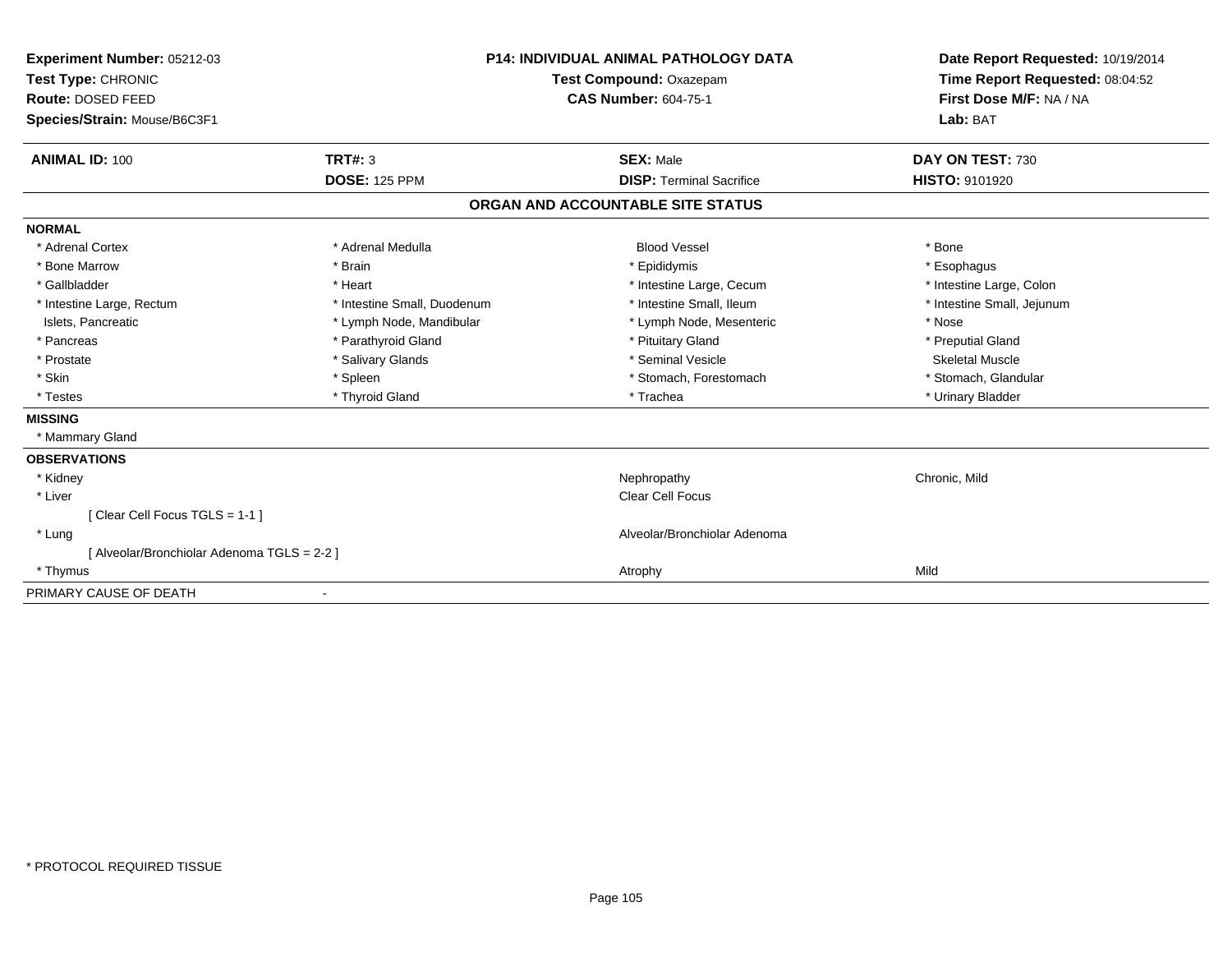| Experiment Number: 05212-03<br>Test Type: CHRONIC |                             | <b>P14: INDIVIDUAL ANIMAL PATHOLOGY DATA</b><br>Test Compound: Oxazepam | Date Report Requested: 10/19/2014<br>Time Report Requested: 08:04:52 |
|---------------------------------------------------|-----------------------------|-------------------------------------------------------------------------|----------------------------------------------------------------------|
| Route: DOSED FEED                                 |                             | <b>CAS Number: 604-75-1</b>                                             | First Dose M/F: NA / NA                                              |
| Species/Strain: Mouse/B6C3F1                      |                             |                                                                         | Lab: BAT                                                             |
| <b>ANIMAL ID: 101</b>                             | <b>TRT#: 3</b>              | <b>SEX: Male</b>                                                        | DAY ON TEST: 729                                                     |
|                                                   | <b>DOSE: 125 PPM</b>        | <b>DISP: Terminal Sacrifice</b>                                         | HISTO: 9101921                                                       |
|                                                   |                             | ORGAN AND ACCOUNTABLE SITE STATUS                                       |                                                                      |
| <b>NORMAL</b>                                     |                             |                                                                         |                                                                      |
| * Adrenal Cortex                                  | * Adrenal Medulla           | <b>Blood Vessel</b>                                                     | * Bone                                                               |
| * Bone Marrow                                     | * Brain                     | * Epididymis                                                            | * Esophagus                                                          |
| * Gallbladder                                     | * Heart                     | * Intestine Large, Cecum                                                | * Intestine Large, Colon                                             |
| * Intestine Large, Rectum                         | * Intestine Small, Duodenum | * Intestine Small, Ileum                                                | * Intestine Small, Jejunum                                           |
| Islets, Pancreatic                                | * Liver                     | * Lymph Node, Mandibular                                                | * Lymph Node, Mesenteric                                             |
| * Nose                                            | * Pancreas                  | * Parathyroid Gland                                                     | * Pituitary Gland                                                    |
| * Prostate                                        | * Salivary Glands           | * Seminal Vesicle                                                       | <b>Skeletal Muscle</b>                                               |
| * Skin                                            | * Spleen                    | * Stomach, Forestomach                                                  | * Stomach, Glandular                                                 |
| * Testes                                          | * Thyroid Gland             | * Trachea                                                               | * Urinary Bladder                                                    |
| <b>MISSING</b>                                    |                             |                                                                         |                                                                      |
| * Mammary Gland                                   |                             |                                                                         |                                                                      |
| <b>OBSERVATIONS</b>                               |                             |                                                                         |                                                                      |
| * Kidney                                          |                             | Nephropathy                                                             | Chronic, Minimal                                                     |
| * Lung                                            |                             | Alveolar/Bronchiolar Adenoma                                            |                                                                      |
| * Preputial Gland                                 |                             | Inflammation                                                            | Chronic, Marked                                                      |
| [ Inflammation TGLS = $1-6$ ]                     |                             |                                                                         |                                                                      |
| * Thymus                                          |                             | Atrophy                                                                 | Mild                                                                 |
| PRIMARY CAUSE OF DEATH                            |                             |                                                                         |                                                                      |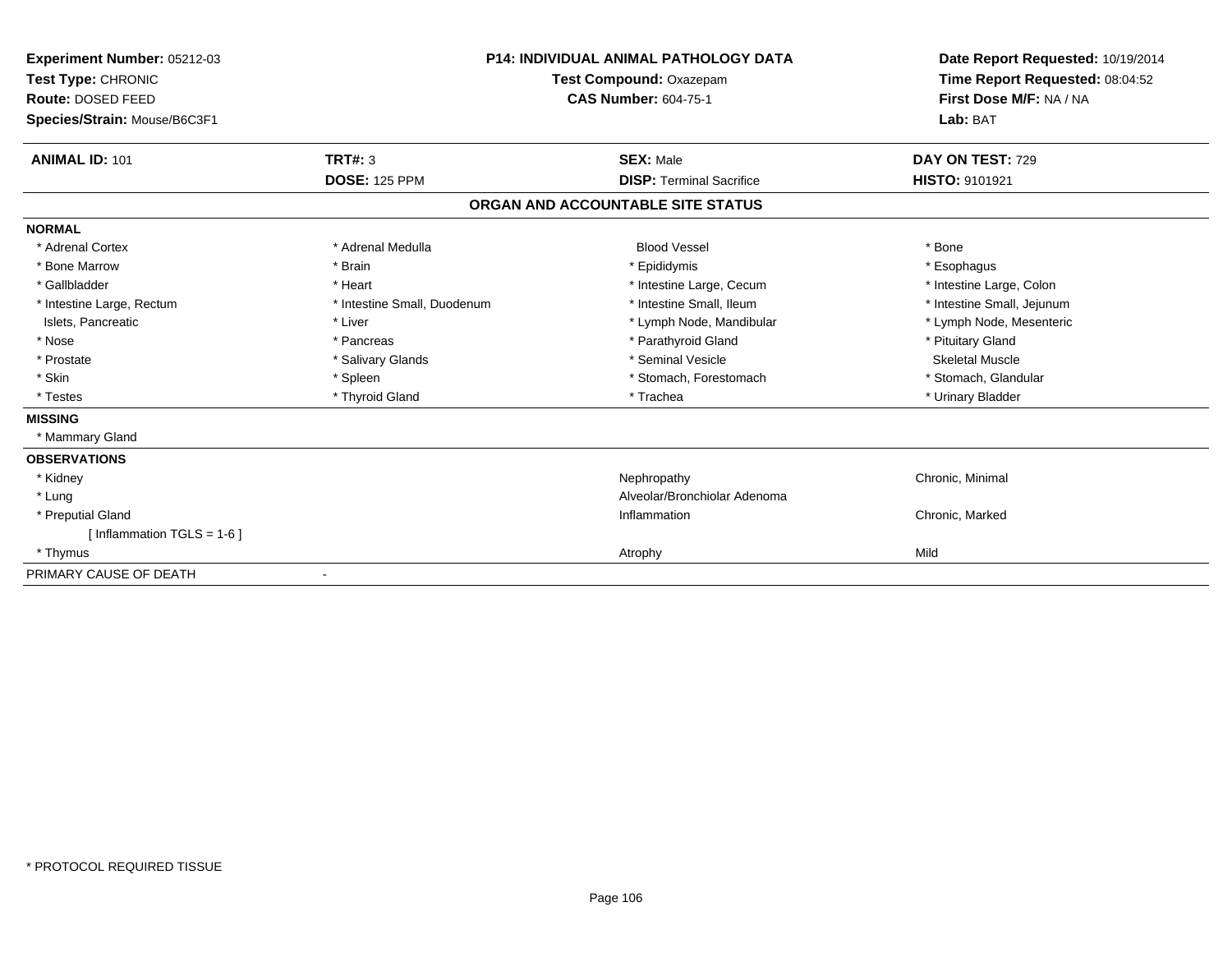| Experiment Number: 05212-03<br>Test Type: CHRONIC<br>Route: DOSED FEED<br>Species/Strain: Mouse/B6C3F1 | P14: INDIVIDUAL ANIMAL PATHOLOGY DATA<br>Test Compound: Oxazepam<br><b>CAS Number: 604-75-1</b> |                                   | Date Report Requested: 10/19/2014<br>Time Report Requested: 08:04:52<br>First Dose M/F: NA / NA<br>Lab: BAT |  |
|--------------------------------------------------------------------------------------------------------|-------------------------------------------------------------------------------------------------|-----------------------------------|-------------------------------------------------------------------------------------------------------------|--|
| <b>ANIMAL ID: 102</b>                                                                                  | <b>TRT#: 3</b>                                                                                  | <b>SEX: Male</b>                  | DAY ON TEST: 729                                                                                            |  |
|                                                                                                        | <b>DOSE: 125 PPM</b>                                                                            | <b>DISP: Terminal Sacrifice</b>   | HISTO: 9101922                                                                                              |  |
|                                                                                                        |                                                                                                 | ORGAN AND ACCOUNTABLE SITE STATUS |                                                                                                             |  |
| <b>NORMAL</b>                                                                                          |                                                                                                 |                                   |                                                                                                             |  |
| * Adrenal Cortex                                                                                       | * Adrenal Medulla                                                                               | <b>Blood Vessel</b>               | * Bone Marrow                                                                                               |  |
| * Brain                                                                                                | * Epididymis                                                                                    | * Esophagus                       | * Gallbladder                                                                                               |  |
| * Heart                                                                                                | * Intestine Large, Cecum                                                                        | * Intestine Large, Colon          | * Intestine Large, Rectum                                                                                   |  |
| * Intestine Small, Duodenum                                                                            | * Intestine Small, Ileum                                                                        | * Intestine Small, Jejunum        | Islets, Pancreatic                                                                                          |  |
| * Lung                                                                                                 | * Lymph Node, Mandibular                                                                        | * Lymph Node, Mesenteric          | * Nose                                                                                                      |  |
| * Pancreas                                                                                             | * Parathyroid Gland                                                                             | * Pituitary Gland                 | * Prostate                                                                                                  |  |
| * Salivary Glands                                                                                      | * Seminal Vesicle                                                                               | <b>Skeletal Muscle</b>            | * Skin                                                                                                      |  |
| * Stomach, Forestomach                                                                                 | * Stomach, Glandular                                                                            | * Testes                          | * Trachea                                                                                                   |  |
| * Urinary Bladder                                                                                      |                                                                                                 |                                   |                                                                                                             |  |
| <b>MISSING</b>                                                                                         |                                                                                                 |                                   |                                                                                                             |  |
| * Mammary Gland                                                                                        |                                                                                                 |                                   |                                                                                                             |  |
| <b>OBSERVATIONS</b>                                                                                    |                                                                                                 |                                   |                                                                                                             |  |
| * Bone                                                                                                 | Cartilage, Joint                                                                                | Fracture                          |                                                                                                             |  |
| [ Fracture TGLS = $1-9$ ]                                                                              |                                                                                                 |                                   |                                                                                                             |  |
| * Kidney                                                                                               |                                                                                                 | Nephropathy                       | Chronic, Minimal                                                                                            |  |
| * Liver                                                                                                |                                                                                                 | Hepatocellular Adenoma            |                                                                                                             |  |
| [ Hepatocellular Adenoma TGLS = 2-1 ]                                                                  |                                                                                                 |                                   |                                                                                                             |  |
| * Preputial Gland                                                                                      | Duct                                                                                            | Ectasia                           | Mild                                                                                                        |  |
| * Spleen                                                                                               |                                                                                                 | Hemangiosarcoma                   |                                                                                                             |  |
| [Hemangiosarcoma TGLS = 3-1]                                                                           |                                                                                                 |                                   |                                                                                                             |  |
| * Thymus                                                                                               |                                                                                                 | Atrophy                           | Mild                                                                                                        |  |
| * Thyroid Gland                                                                                        | <b>Follicular Cel</b>                                                                           | Hyperplasia                       | Mild                                                                                                        |  |
| PRIMARY CAUSE OF DEATH                                                                                 |                                                                                                 |                                   |                                                                                                             |  |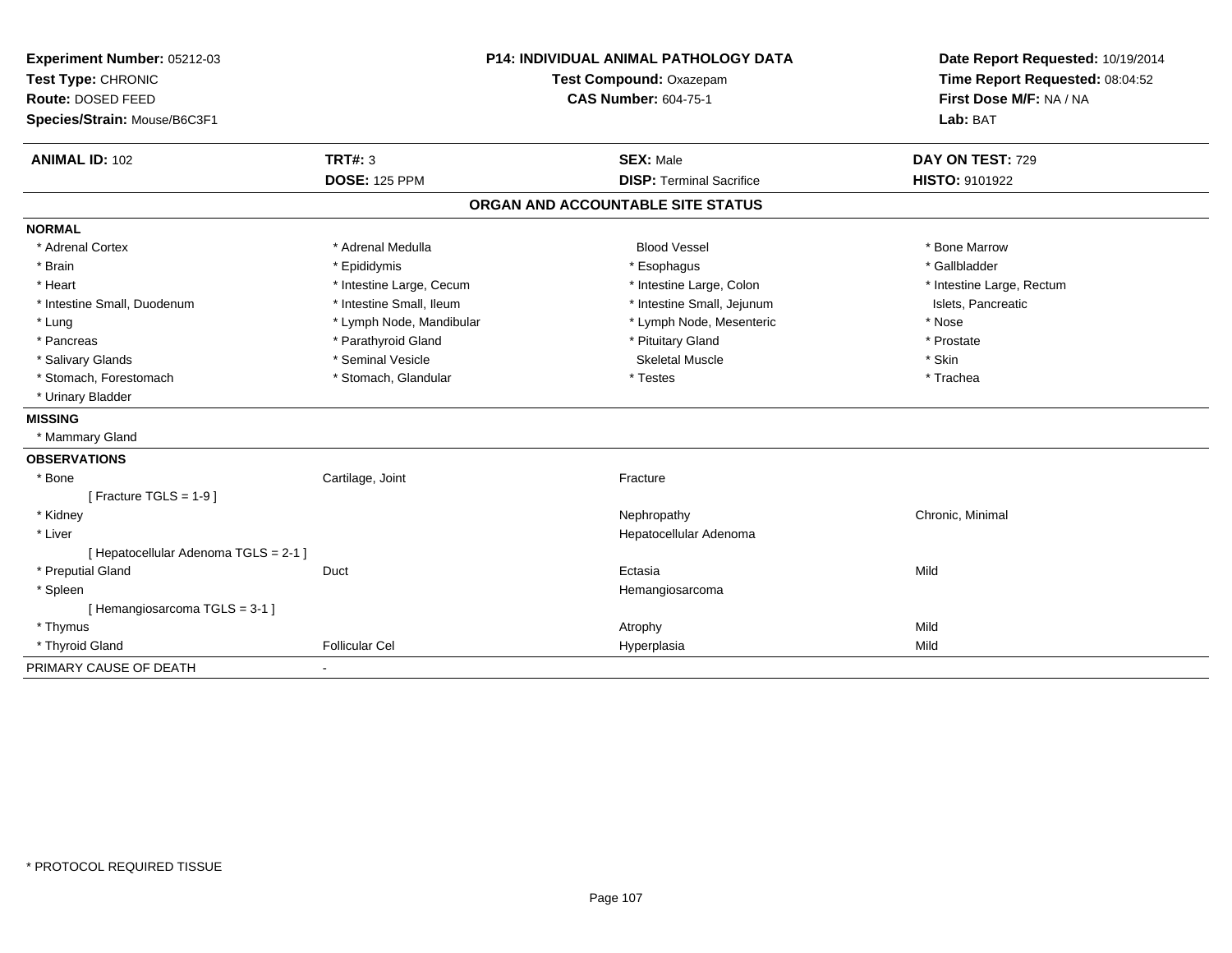| Experiment Number: 05212-03<br>Test Type: CHRONIC<br>Route: DOSED FEED<br>Species/Strain: Mouse/B6C3F1 |                             | P14: INDIVIDUAL ANIMAL PATHOLOGY DATA<br>Test Compound: Oxazepam<br><b>CAS Number: 604-75-1</b> | Date Report Requested: 10/19/2014<br>Time Report Requested: 08:04:52<br>First Dose M/F: NA / NA<br>Lab: BAT |
|--------------------------------------------------------------------------------------------------------|-----------------------------|-------------------------------------------------------------------------------------------------|-------------------------------------------------------------------------------------------------------------|
| <b>ANIMAL ID: 103</b>                                                                                  | <b>TRT#: 3</b>              | <b>SEX: Male</b>                                                                                | DAY ON TEST: 730                                                                                            |
|                                                                                                        | <b>DOSE: 125 PPM</b>        | <b>DISP: Terminal Sacrifice</b>                                                                 | HISTO: 9101923                                                                                              |
|                                                                                                        |                             | ORGAN AND ACCOUNTABLE SITE STATUS                                                               |                                                                                                             |
| <b>NORMAL</b>                                                                                          |                             |                                                                                                 |                                                                                                             |
| * Adrenal Cortex                                                                                       | * Adrenal Medulla           | <b>Blood Vessel</b>                                                                             | * Bone                                                                                                      |
| * Bone Marrow                                                                                          | * Brain                     | * Epididymis                                                                                    | * Esophagus                                                                                                 |
| * Gallbladder                                                                                          | * Heart                     | * Intestine Large, Cecum                                                                        | * Intestine Large, Colon                                                                                    |
| * Intestine Large, Rectum                                                                              | * Intestine Small, Duodenum | * Intestine Small, Ileum                                                                        | * Intestine Small, Jejunum                                                                                  |
| Islets, Pancreatic                                                                                     | * Lymph Node, Mandibular    | * Lymph Node, Mesenteric                                                                        | * Nose                                                                                                      |
| * Pancreas                                                                                             | * Preputial Gland           | * Prostate                                                                                      | * Salivary Glands                                                                                           |
| * Seminal Vesicle                                                                                      | <b>Skeletal Muscle</b>      | * Skin                                                                                          | * Spleen                                                                                                    |
| * Stomach, Forestomach                                                                                 | * Stomach, Glandular        | * Testes                                                                                        | * Thyroid Gland                                                                                             |
| * Trachea                                                                                              | * Urinary Bladder           |                                                                                                 |                                                                                                             |
| <b>MISSING</b>                                                                                         |                             |                                                                                                 |                                                                                                             |
| * Mammary Gland                                                                                        | * Parathyroid Gland         |                                                                                                 |                                                                                                             |
| <b>OBSERVATIONS</b>                                                                                    |                             |                                                                                                 |                                                                                                             |
| Eye                                                                                                    | <b>Ciliary Body</b>         | Adenoma                                                                                         |                                                                                                             |
| [Adenoma TGLS = $1-12$ ]                                                                               |                             |                                                                                                 |                                                                                                             |
| * Kidney                                                                                               |                             | Nephropathy                                                                                     | Chronic, Moderate                                                                                           |
| * Liver                                                                                                |                             | Hepatocellular Adenoma                                                                          |                                                                                                             |
| [ Hepatocellular Adenoma TGLS = 5-10 ]                                                                 |                             |                                                                                                 |                                                                                                             |
| * Lung                                                                                                 |                             | Alveolar/Bronchiolar Adenoma                                                                    | Multiple                                                                                                    |
|                                                                                                        |                             | Alveolar/Bronchiolar Carcinoma                                                                  |                                                                                                             |
|                                                                                                        |                             | <b>Infiltration Cellular</b>                                                                    | Histiocyte, Multifocal, Moderate                                                                            |
| [ Alveolar/Bronchiolar Adenoma TGLS = 2-11,3-2 ]                                                       |                             |                                                                                                 |                                                                                                             |
| [ Alveolar/Bronchiolar Carcinoma TGLS = 4-9 ]                                                          |                             |                                                                                                 |                                                                                                             |
| [ Infiltration Cellular TGLS = 3-2 ]                                                                   |                             |                                                                                                 |                                                                                                             |
| * Pituitary Gland                                                                                      | Pars Distalis               | Cyst                                                                                            |                                                                                                             |
| * Thymus                                                                                               |                             | Atrophy                                                                                         | Moderate                                                                                                    |
| PRIMARY CAUSE OF DEATH                                                                                 |                             |                                                                                                 |                                                                                                             |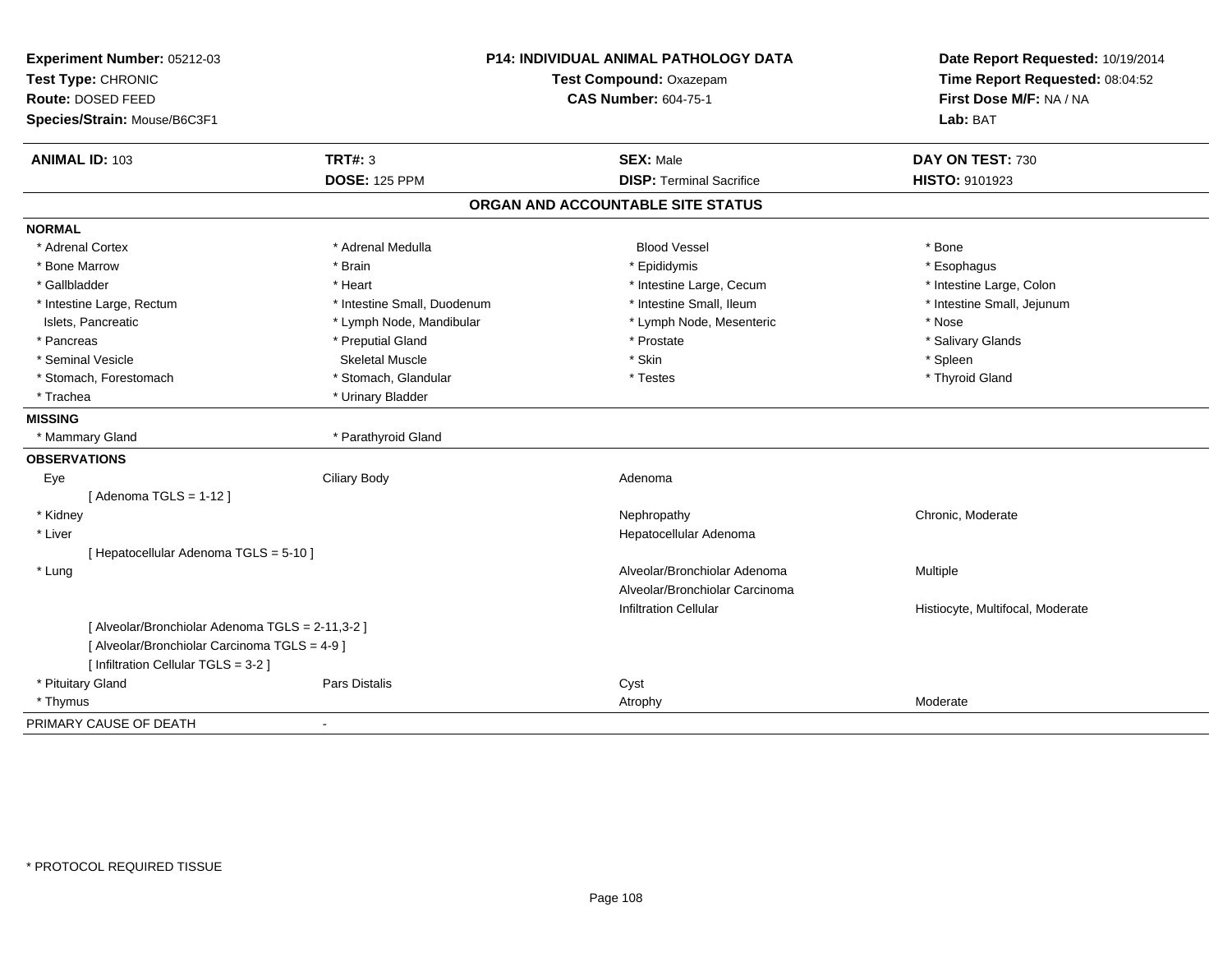| Experiment Number: 05212-03                 | <b>P14: INDIVIDUAL ANIMAL PATHOLOGY DATA</b> |                                   | Date Report Requested: 10/19/2014 |
|---------------------------------------------|----------------------------------------------|-----------------------------------|-----------------------------------|
| Test Type: CHRONIC                          |                                              | Test Compound: Oxazepam           | Time Report Requested: 08:04:52   |
| Route: DOSED FEED                           |                                              | <b>CAS Number: 604-75-1</b>       | First Dose M/F: NA / NA           |
| Species/Strain: Mouse/B6C3F1                |                                              |                                   | Lab: BAT                          |
| <b>ANIMAL ID: 104</b>                       | <b>TRT#: 3</b>                               | <b>SEX: Male</b>                  | DAY ON TEST: 730                  |
|                                             | <b>DOSE: 125 PPM</b>                         | <b>DISP: Terminal Sacrifice</b>   | HISTO: 9101924                    |
|                                             |                                              | ORGAN AND ACCOUNTABLE SITE STATUS |                                   |
| <b>NORMAL</b>                               |                                              |                                   |                                   |
| * Adrenal Cortex                            | * Adrenal Medulla                            | <b>Blood Vessel</b>               | * Bone                            |
| * Bone Marrow                               | * Brain                                      | * Esophagus                       | * Gallbladder                     |
| * Heart                                     | * Intestine Large, Cecum                     | * Intestine Large, Colon          | * Intestine Large, Rectum         |
| * Intestine Small, Duodenum                 | * Intestine Small, Ileum                     | * Intestine Small, Jejunum        | Islets, Pancreatic                |
| * Kidney                                    | * Liver                                      | * Lymph Node, Mandibular          | * Lymph Node, Mesenteric          |
| * Nose                                      | * Pancreas                                   | * Parathyroid Gland               | * Pituitary Gland                 |
| * Prostate                                  | * Salivary Glands                            | * Seminal Vesicle                 | <b>Skeletal Muscle</b>            |
| * Skin                                      | * Spleen                                     | * Stomach, Forestomach            | * Stomach, Glandular              |
| * Testes                                    | * Trachea                                    | * Urinary Bladder                 |                                   |
| <b>MISSING</b>                              |                                              |                                   |                                   |
| * Mammary Gland                             |                                              |                                   |                                   |
| <b>OBSERVATIONS</b>                         |                                              |                                   |                                   |
| * Epididymis                                |                                              | <b>Infiltration Cellular</b>      | Lymphocyte, Mild                  |
| * Lung                                      |                                              | Alveolar/Bronchiolar Adenoma      | <b>Multiple</b>                   |
| [ Alveolar/Bronchiolar Adenoma TGLS = 2-2 ] |                                              |                                   |                                   |
| * Preputial Gland                           | Duct                                         | Ectasia                           | Moderate                          |
| [ Ectasia TGLS = $1-6$ ]                    |                                              |                                   |                                   |
| * Thymus                                    |                                              | Atrophy                           | Moderate                          |
| * Thyroid Gland                             | <b>Follicular Cel</b>                        | Hyperplasia                       | Minimal                           |
| PRIMARY CAUSE OF DEATH                      | ٠                                            |                                   |                                   |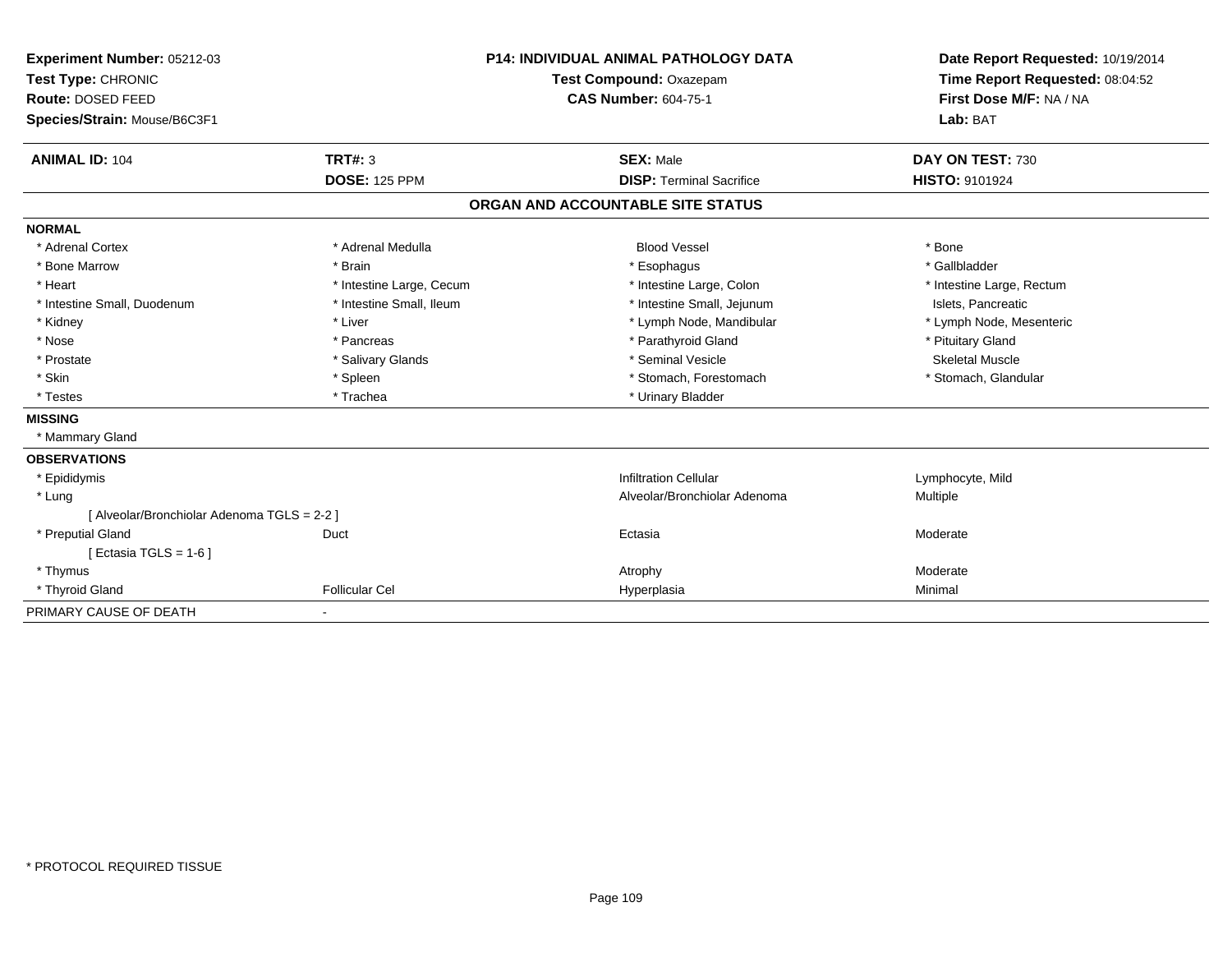| Experiment Number: 05212-03                     |                          | <b>P14: INDIVIDUAL ANIMAL PATHOLOGY DATA</b> | Date Report Requested: 10/19/2014 |
|-------------------------------------------------|--------------------------|----------------------------------------------|-----------------------------------|
| Test Type: CHRONIC                              |                          | Test Compound: Oxazepam                      | Time Report Requested: 08:04:52   |
| Route: DOSED FEED                               |                          | <b>CAS Number: 604-75-1</b>                  | First Dose M/F: NA / NA           |
| Species/Strain: Mouse/B6C3F1                    |                          |                                              | Lab: BAT                          |
| <b>ANIMAL ID: 105</b>                           | <b>TRT#: 3</b>           | <b>SEX: Male</b>                             | DAY ON TEST: 730                  |
|                                                 | <b>DOSE: 125 PPM</b>     | <b>DISP: Terminal Sacrifice</b>              | HISTO: 9101925                    |
|                                                 |                          | ORGAN AND ACCOUNTABLE SITE STATUS            |                                   |
| <b>NORMAL</b>                                   |                          |                                              |                                   |
| * Adrenal Medulla                               | <b>Blood Vessel</b>      | * Bone                                       | * Bone Marrow                     |
| * Brain                                         | * Epididymis             | * Esophagus                                  | * Gallbladder                     |
| * Heart                                         | * Intestine Large, Cecum | * Intestine Large, Colon                     | * Intestine Large, Rectum         |
| * Intestine Small, Duodenum                     | * Intestine Small, Ileum | * Intestine Small, Jejunum                   | Islets, Pancreatic                |
| * Liver                                         | * Lymph Node, Mandibular | * Lymph Node, Mesenteric                     | * Nose                            |
| * Pancreas                                      | * Parathyroid Gland      | * Pituitary Gland                            | * Prostate                        |
| * Salivary Glands                               | * Seminal Vesicle        | <b>Skeletal Muscle</b>                       | * Skin                            |
| * Spleen                                        | * Stomach, Forestomach   | * Stomach, Glandular                         | * Testes                          |
| * Trachea                                       | * Urinary Bladder        |                                              |                                   |
| <b>MISSING</b>                                  |                          |                                              |                                   |
| * Mammary Gland                                 | * Thymus                 |                                              |                                   |
| <b>OBSERVATIONS</b>                             |                          |                                              |                                   |
| * Adrenal Cortex                                | Capsule                  | Adenoma                                      |                                   |
| * Kidney                                        |                          | Nephropathy                                  | Chronic, Minimal                  |
| * Lung                                          |                          | Alveolar/Bronchiolar Adenoma                 | <b>Multiple</b>                   |
| [ Alveolar/Bronchiolar Adenoma TGLS = 1-9,2-9 ] |                          |                                              |                                   |
| * Preputial Gland                               | Duct                     | Ectasia                                      | Mild                              |
| * Thyroid Gland                                 | <b>Follicular Cel</b>    | Hyperplasia                                  | Minimal                           |
| PRIMARY CAUSE OF DEATH                          | $\blacksquare$           |                                              |                                   |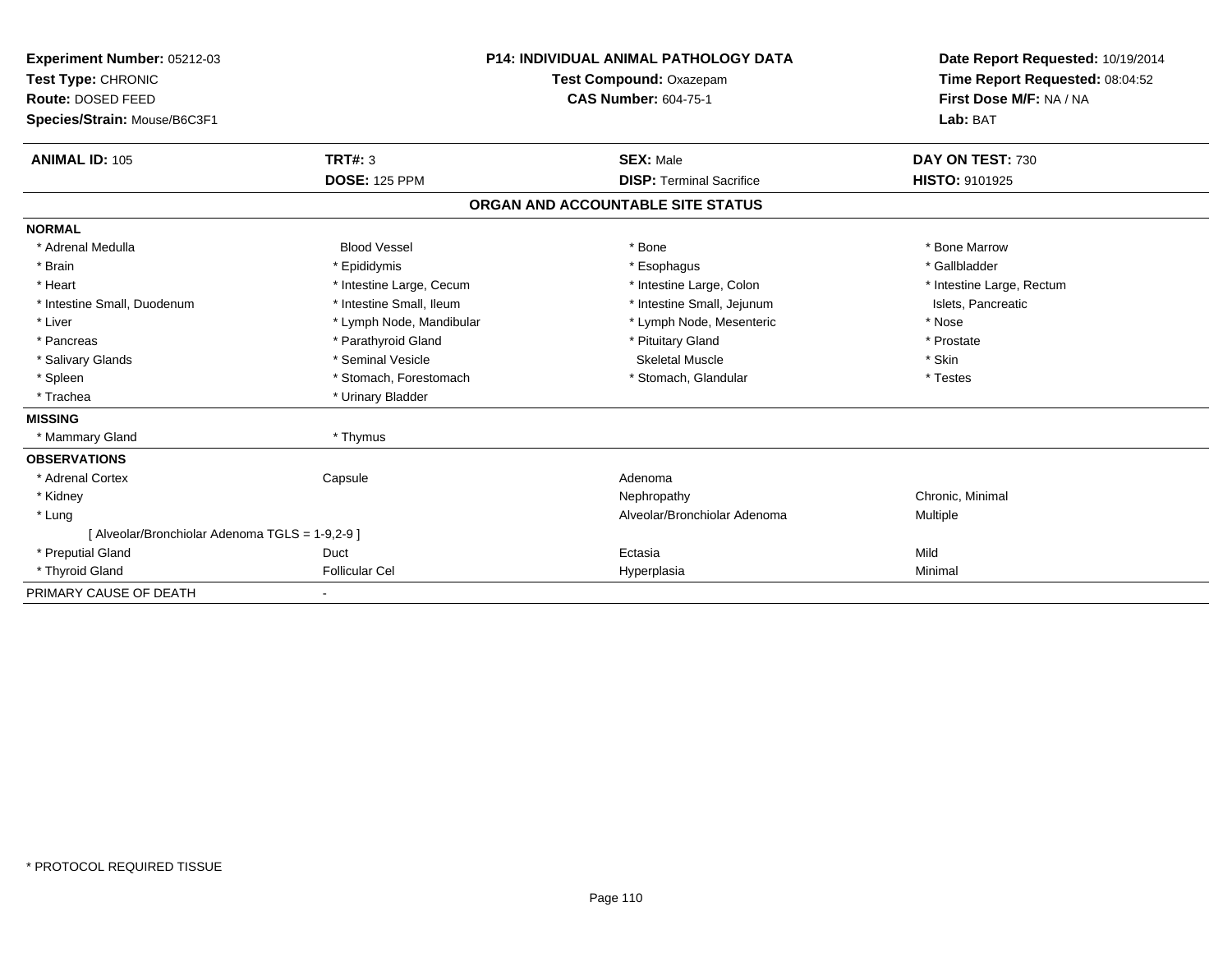| Experiment Number: 05212-03<br>Test Type: CHRONIC<br>Route: DOSED FEED<br>Species/Strain: Mouse/B6C3F1 | <b>P14: INDIVIDUAL ANIMAL PATHOLOGY DATA</b><br>Test Compound: Oxazepam<br><b>CAS Number: 604-75-1</b> |                                   | Date Report Requested: 10/19/2014<br>Time Report Requested: 08:04:52<br>First Dose M/F: NA / NA<br>Lab: BAT |
|--------------------------------------------------------------------------------------------------------|--------------------------------------------------------------------------------------------------------|-----------------------------------|-------------------------------------------------------------------------------------------------------------|
| <b>ANIMAL ID: 106</b>                                                                                  | TRT#: 3                                                                                                | <b>SEX: Male</b>                  | DAY ON TEST: 460                                                                                            |
|                                                                                                        | <b>DOSE: 125 PPM</b>                                                                                   | <b>DISP:</b> Scheduled Sacrifice  | <b>HISTO: 9101926</b>                                                                                       |
|                                                                                                        |                                                                                                        | ORGAN AND ACCOUNTABLE SITE STATUS |                                                                                                             |
| <b>NORMAL</b>                                                                                          |                                                                                                        |                                   |                                                                                                             |
| * Adrenal Cortex                                                                                       | * Adrenal Medulla                                                                                      | <b>Blood Vessel</b>               | * Bone                                                                                                      |
| * Bone Marrow                                                                                          | * Brain                                                                                                | * Epididymis                      | * Esophagus                                                                                                 |
| * Gallbladder                                                                                          | * Heart                                                                                                | * Intestine Large, Cecum          | * Intestine Large, Colon                                                                                    |
| * Intestine Large, Rectum                                                                              | * Intestine Small, Duodenum                                                                            | * Intestine Small, Ileum          | * Intestine Small, Jejunum                                                                                  |
| Islets, Pancreatic                                                                                     | * Lymph Node, Mandibular                                                                               | * Nose                            | * Pancreas                                                                                                  |
| * Parathyroid Gland                                                                                    | * Pituitary Gland                                                                                      | * Preputial Gland                 | * Prostate                                                                                                  |
| * Salivary Glands                                                                                      | * Seminal Vesicle                                                                                      | <b>Skeletal Muscle</b>            | * Skin                                                                                                      |
| * Spleen                                                                                               | * Stomach, Forestomach                                                                                 | * Stomach, Glandular              | * Testes                                                                                                    |
| * Thymus                                                                                               | * Thyroid Gland                                                                                        | * Trachea                         | * Urinary Bladder                                                                                           |
| <b>MISSING</b>                                                                                         |                                                                                                        |                                   |                                                                                                             |
| * Lymph Node, Mesenteric                                                                               | * Mammary Gland                                                                                        |                                   |                                                                                                             |
| <b>OBSERVATIONS</b>                                                                                    |                                                                                                        |                                   |                                                                                                             |
| * Kidney                                                                                               |                                                                                                        | Nephropathy                       | Chronic, Minimal                                                                                            |
| * Liver                                                                                                | Centrilobular, Hepatocyte                                                                              | Hypertrophy                       | Minimal                                                                                                     |
| * Lung                                                                                                 |                                                                                                        | Alveolar/Bronchiolar Adenoma      |                                                                                                             |
| PRIMARY CAUSE OF DEATH                                                                                 |                                                                                                        |                                   |                                                                                                             |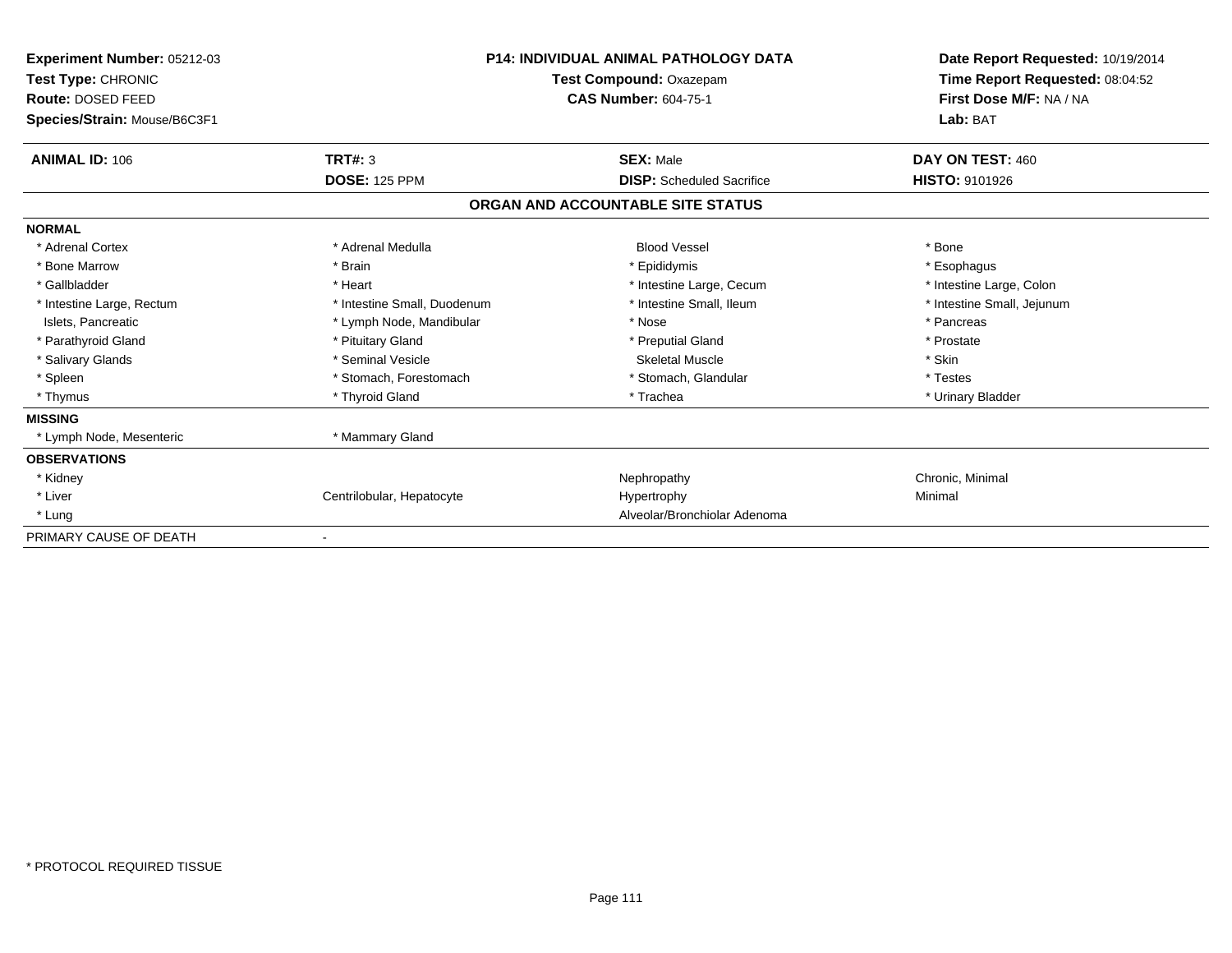| Experiment Number: 05212-03<br>Test Type: CHRONIC<br><b>Route: DOSED FEED</b><br>Species/Strain: Mouse/B6C3F1 |                                        | <b>P14: INDIVIDUAL ANIMAL PATHOLOGY DATA</b><br>Test Compound: Oxazepam<br><b>CAS Number: 604-75-1</b> | Date Report Requested: 10/19/2014<br>Time Report Requested: 08:04:52<br>First Dose M/F: NA / NA<br>Lab: BAT |
|---------------------------------------------------------------------------------------------------------------|----------------------------------------|--------------------------------------------------------------------------------------------------------|-------------------------------------------------------------------------------------------------------------|
| <b>ANIMAL ID: 107</b>                                                                                         | <b>TRT#: 3</b><br><b>DOSE: 125 PPM</b> | <b>SEX: Male</b><br><b>DISP: Terminal Sacrifice</b>                                                    | DAY ON TEST: 730<br><b>HISTO: 9101927</b>                                                                   |
|                                                                                                               |                                        |                                                                                                        |                                                                                                             |
|                                                                                                               |                                        | ORGAN AND ACCOUNTABLE SITE STATUS                                                                      |                                                                                                             |
| <b>NORMAL</b>                                                                                                 |                                        |                                                                                                        |                                                                                                             |
| * Adrenal Cortex                                                                                              | * Adrenal Medulla                      | <b>Blood Vessel</b>                                                                                    | * Bone                                                                                                      |
| * Bone Marrow                                                                                                 | * Brain                                | * Epididymis                                                                                           | * Esophagus                                                                                                 |
| * Gallbladder                                                                                                 | * Heart                                | * Intestine Large, Cecum                                                                               | * Intestine Large, Colon                                                                                    |
| * Intestine Large, Rectum                                                                                     | * Intestine Small, Duodenum            | * Intestine Small, Ileum                                                                               | * Intestine Small, Jejunum                                                                                  |
| Islets, Pancreatic                                                                                            | * Liver                                | * Lung                                                                                                 | * Lymph Node, Mandibular                                                                                    |
| * Lymph Node, Mesenteric                                                                                      | * Nose                                 | * Pancreas                                                                                             | * Parathyroid Gland                                                                                         |
| * Prostate                                                                                                    | * Salivary Glands                      | * Seminal Vesicle                                                                                      | <b>Skeletal Muscle</b>                                                                                      |
| * Skin                                                                                                        | * Spleen                               | * Stomach, Forestomach                                                                                 | * Stomach, Glandular                                                                                        |
| * Testes                                                                                                      | * Trachea                              | * Urinary Bladder                                                                                      |                                                                                                             |
| <b>MISSING</b>                                                                                                |                                        |                                                                                                        |                                                                                                             |
| * Mammary Gland                                                                                               |                                        |                                                                                                        |                                                                                                             |
| <b>OBSERVATIONS</b>                                                                                           |                                        |                                                                                                        |                                                                                                             |
| * Kidney                                                                                                      |                                        | Nephropathy                                                                                            | Chronic, Minimal                                                                                            |
| * Pituitary Gland                                                                                             | Pars Distalis                          | Cyst                                                                                                   |                                                                                                             |
| * Preputial Gland                                                                                             | Duct                                   | Ectasia                                                                                                | Moderate                                                                                                    |
| [ Ectasia TGLS = $1-6$ ]                                                                                      |                                        |                                                                                                        |                                                                                                             |
| * Thymus                                                                                                      |                                        | Atrophy                                                                                                | Mild                                                                                                        |
| * Thyroid Gland                                                                                               | <b>Follicular Cel</b>                  | Hyperplasia                                                                                            | Minimal                                                                                                     |
| PRIMARY CAUSE OF DEATH                                                                                        |                                        |                                                                                                        |                                                                                                             |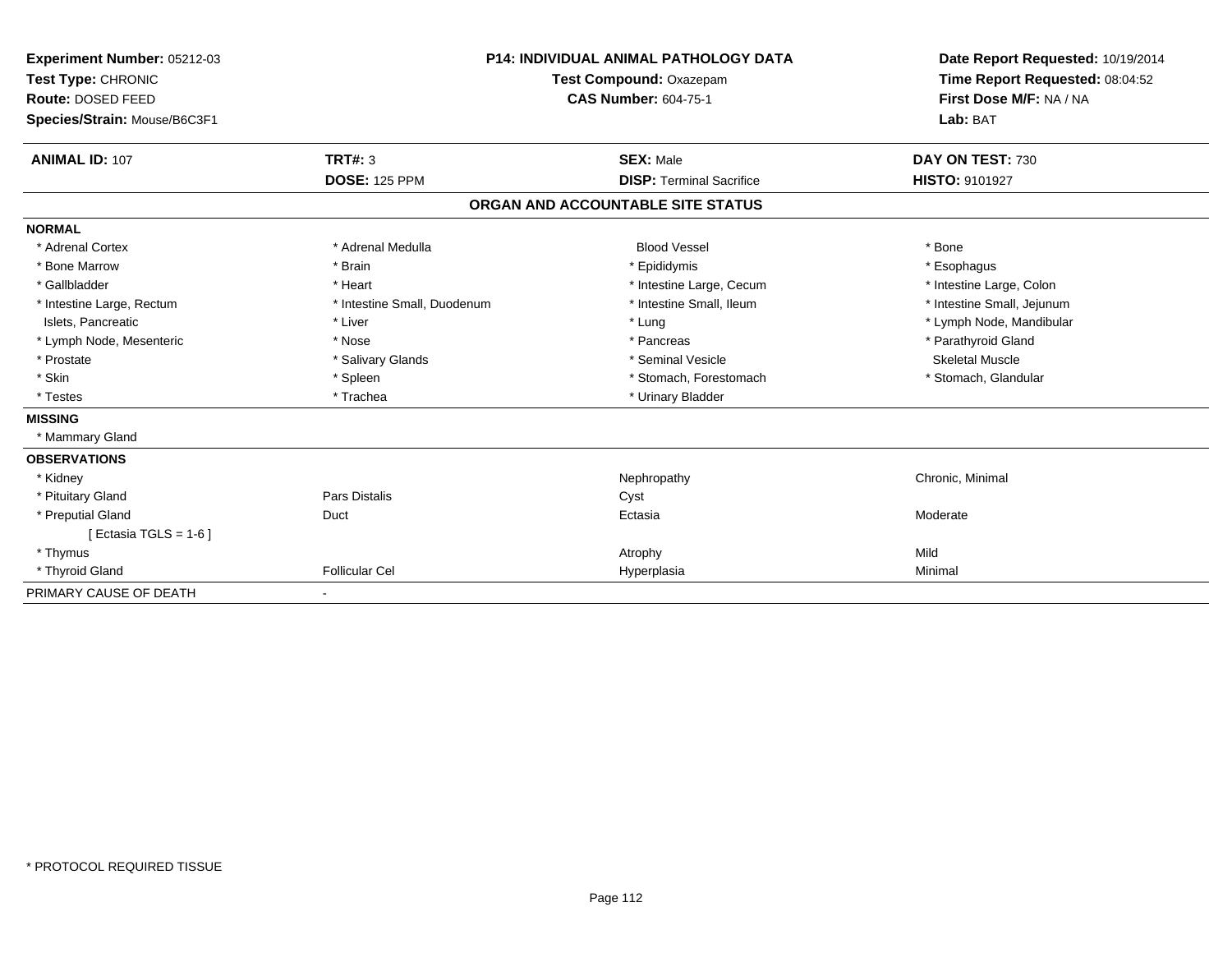| Experiment Number: 05212-03<br>Test Type: CHRONIC<br>Route: DOSED FEED<br>Species/Strain: Mouse/B6C3F1 | P14: INDIVIDUAL ANIMAL PATHOLOGY DATA<br>Test Compound: Oxazepam<br><b>CAS Number: 604-75-1</b> |                                   | Date Report Requested: 10/19/2014<br>Time Report Requested: 08:04:52<br>First Dose M/F: NA / NA<br>Lab: BAT |  |
|--------------------------------------------------------------------------------------------------------|-------------------------------------------------------------------------------------------------|-----------------------------------|-------------------------------------------------------------------------------------------------------------|--|
| <b>ANIMAL ID: 108</b>                                                                                  | <b>TRT#: 3</b>                                                                                  | <b>SEX: Male</b>                  | DAY ON TEST: 729                                                                                            |  |
|                                                                                                        | <b>DOSE: 125 PPM</b>                                                                            | <b>DISP: Terminal Sacrifice</b>   | HISTO: 9101928                                                                                              |  |
|                                                                                                        |                                                                                                 | ORGAN AND ACCOUNTABLE SITE STATUS |                                                                                                             |  |
| <b>NORMAL</b>                                                                                          |                                                                                                 |                                   |                                                                                                             |  |
| * Adrenal Cortex                                                                                       | * Adrenal Medulla                                                                               | <b>Blood Vessel</b>               | * Bone                                                                                                      |  |
| * Bone Marrow                                                                                          | * Brain                                                                                         | * Esophagus                       | * Gallbladder                                                                                               |  |
| * Heart                                                                                                | * Intestine Large, Cecum                                                                        | * Intestine Large, Colon          | * Intestine Large, Rectum                                                                                   |  |
| * Intestine Small, Duodenum                                                                            | * Intestine Small, Ileum                                                                        | Islets. Pancreatic                | * Liver                                                                                                     |  |
| * Lung                                                                                                 | * Lymph Node, Mandibular                                                                        | * Lymph Node, Mesenteric          | * Nose                                                                                                      |  |
| * Pancreas                                                                                             | * Parathyroid Gland                                                                             | * Pituitary Gland                 | * Prostate                                                                                                  |  |
| * Salivary Glands                                                                                      | * Seminal Vesicle                                                                               | <b>Skeletal Muscle</b>            | * Skin                                                                                                      |  |
| * Stomach, Forestomach                                                                                 | * Stomach, Glandular                                                                            | * Testes                          | * Trachea                                                                                                   |  |
| * Urinary Bladder                                                                                      |                                                                                                 |                                   |                                                                                                             |  |
| <b>MISSING</b>                                                                                         |                                                                                                 |                                   |                                                                                                             |  |
| * Mammary Gland                                                                                        |                                                                                                 |                                   |                                                                                                             |  |
| <b>OBSERVATIONS</b>                                                                                    |                                                                                                 |                                   |                                                                                                             |  |
| * Epididymis                                                                                           |                                                                                                 | <b>Infiltration Cellular</b>      | Lymphocyte, Minimal                                                                                         |  |
| * Int Lg Rectum                                                                                        |                                                                                                 |                                   |                                                                                                             |  |
| Note: rectum has section of perianal glands attached.                                                  |                                                                                                 |                                   |                                                                                                             |  |
| * Intestine Small, Jejunum                                                                             | Peyers Patch                                                                                    | Hyperplasia                       | Lymphoid, Moderate                                                                                          |  |
| [Hyperplasia TGLS = 2-4]                                                                               |                                                                                                 |                                   |                                                                                                             |  |
| * Kidney                                                                                               |                                                                                                 | Nephropathy                       | Chronic, Minimal                                                                                            |  |
| * Preputial Gland                                                                                      | Duct                                                                                            | Ectasia                           | Mild                                                                                                        |  |
| * Spleen                                                                                               |                                                                                                 | Hematopoietic Cell Proliferation  | Moderate                                                                                                    |  |
| [ Hematopoietic Cell Proliferation TGLS = 1-1 ]                                                        |                                                                                                 |                                   |                                                                                                             |  |
| * Thymus                                                                                               |                                                                                                 | Atrophy                           | Moderate                                                                                                    |  |
| * Thyroid Gland                                                                                        | <b>Follicular Cel</b>                                                                           | Hyperplasia                       | Minimal                                                                                                     |  |
| PRIMARY CAUSE OF DEATH                                                                                 | $\blacksquare$                                                                                  |                                   |                                                                                                             |  |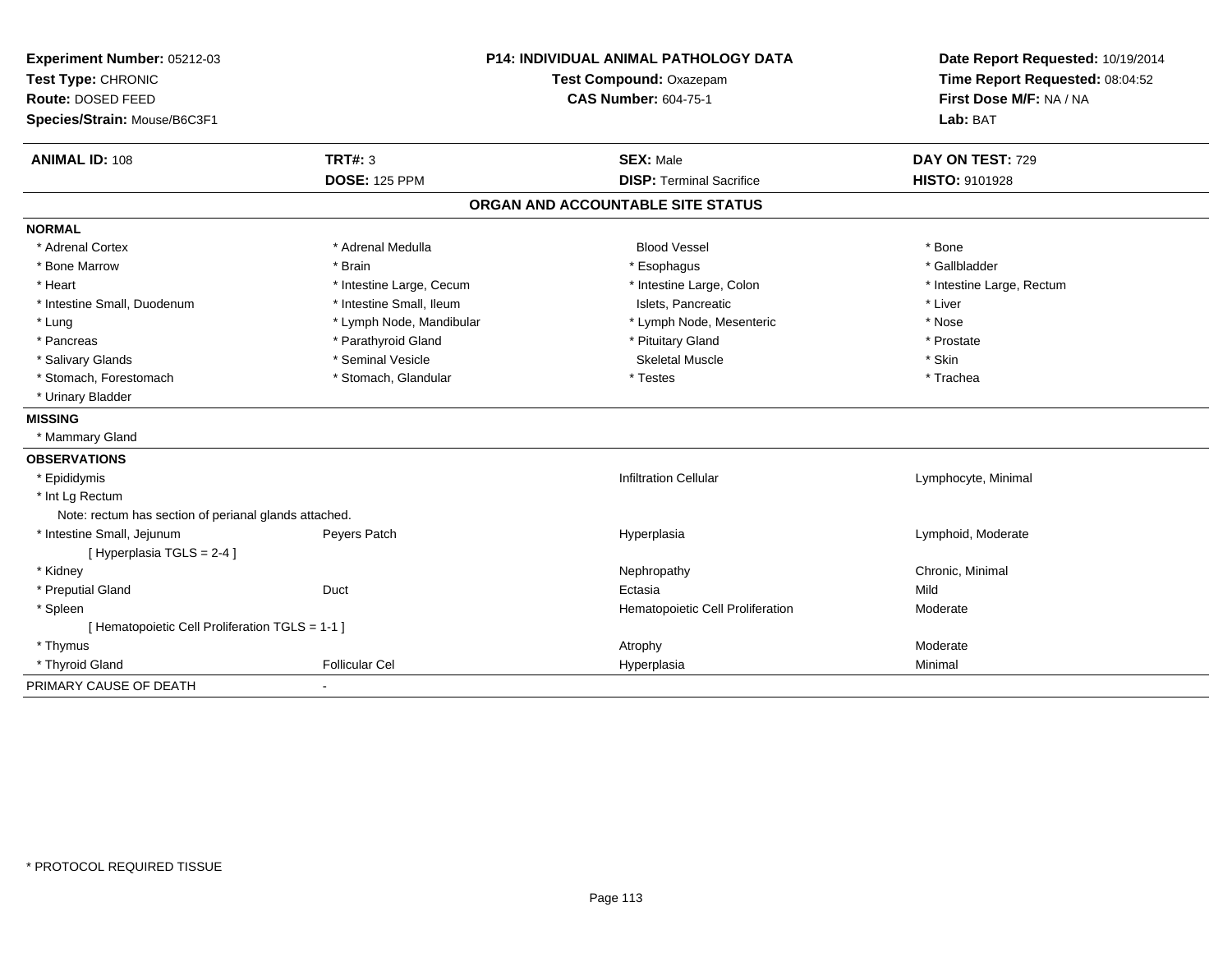| Experiment Number: 05212-03  |                             | <b>P14: INDIVIDUAL ANIMAL PATHOLOGY DATA</b> | Date Report Requested: 10/19/2014<br>Time Report Requested: 08:04:52 |
|------------------------------|-----------------------------|----------------------------------------------|----------------------------------------------------------------------|
| Test Type: CHRONIC           |                             | Test Compound: Oxazepam                      |                                                                      |
| Route: DOSED FEED            |                             | <b>CAS Number: 604-75-1</b>                  | First Dose M/F: NA / NA                                              |
| Species/Strain: Mouse/B6C3F1 |                             |                                              | Lab: BAT                                                             |
| <b>ANIMAL ID: 109</b>        | <b>TRT#: 3</b>              | <b>SEX: Male</b>                             | DAY ON TEST: 460                                                     |
|                              | <b>DOSE: 125 PPM</b>        | <b>DISP:</b> Scheduled Sacrifice             | <b>HISTO: 9101929</b>                                                |
|                              |                             | ORGAN AND ACCOUNTABLE SITE STATUS            |                                                                      |
| <b>NORMAL</b>                |                             |                                              |                                                                      |
| * Adrenal Cortex             | * Adrenal Medulla           | <b>Blood Vessel</b>                          | * Bone                                                               |
| * Bone Marrow                | * Brain                     | * Epididymis                                 | * Esophagus                                                          |
| * Gallbladder                | * Heart                     | * Intestine Large, Cecum                     | * Intestine Large, Colon                                             |
| * Intestine Large, Rectum    | * Intestine Small, Duodenum | * Intestine Small. Ileum                     | * Intestine Small, Jejunum                                           |
| Islets, Pancreatic           | * Lung                      | * Lymph Node, Mandibular                     | * Lymph Node, Mesenteric                                             |
| * Nose                       | * Pancreas                  | * Parathyroid Gland                          | * Pituitary Gland                                                    |
| * Prostate                   | * Salivary Glands           | * Seminal Vesicle                            | <b>Skeletal Muscle</b>                                               |
| * Skin                       | * Spleen                    | * Stomach, Forestomach                       | * Stomach, Glandular                                                 |
| * Testes                     | * Thymus                    | * Thyroid Gland                              | * Trachea                                                            |
| * Urinary Bladder            |                             |                                              |                                                                      |
| <b>MISSING</b>               |                             |                                              |                                                                      |
| * Mammary Gland              |                             |                                              |                                                                      |
| <b>OBSERVATIONS</b>          |                             |                                              |                                                                      |
| * Kidney                     |                             | Nephropathy                                  | Chronic, Minimal                                                     |
| * Liver                      | Centrilobular, Hepatocyte   | Hypertrophy                                  | Minimal                                                              |
|                              |                             | Vacuolization Cytoplasmic                    | Mild                                                                 |
| * Preputial Gland            | Duct                        | Ectasia                                      | Mild                                                                 |
| [Ectasia TGLS = 1-6]         |                             |                                              |                                                                      |
| PRIMARY CAUSE OF DEATH       | $\overline{\phantom{a}}$    |                                              |                                                                      |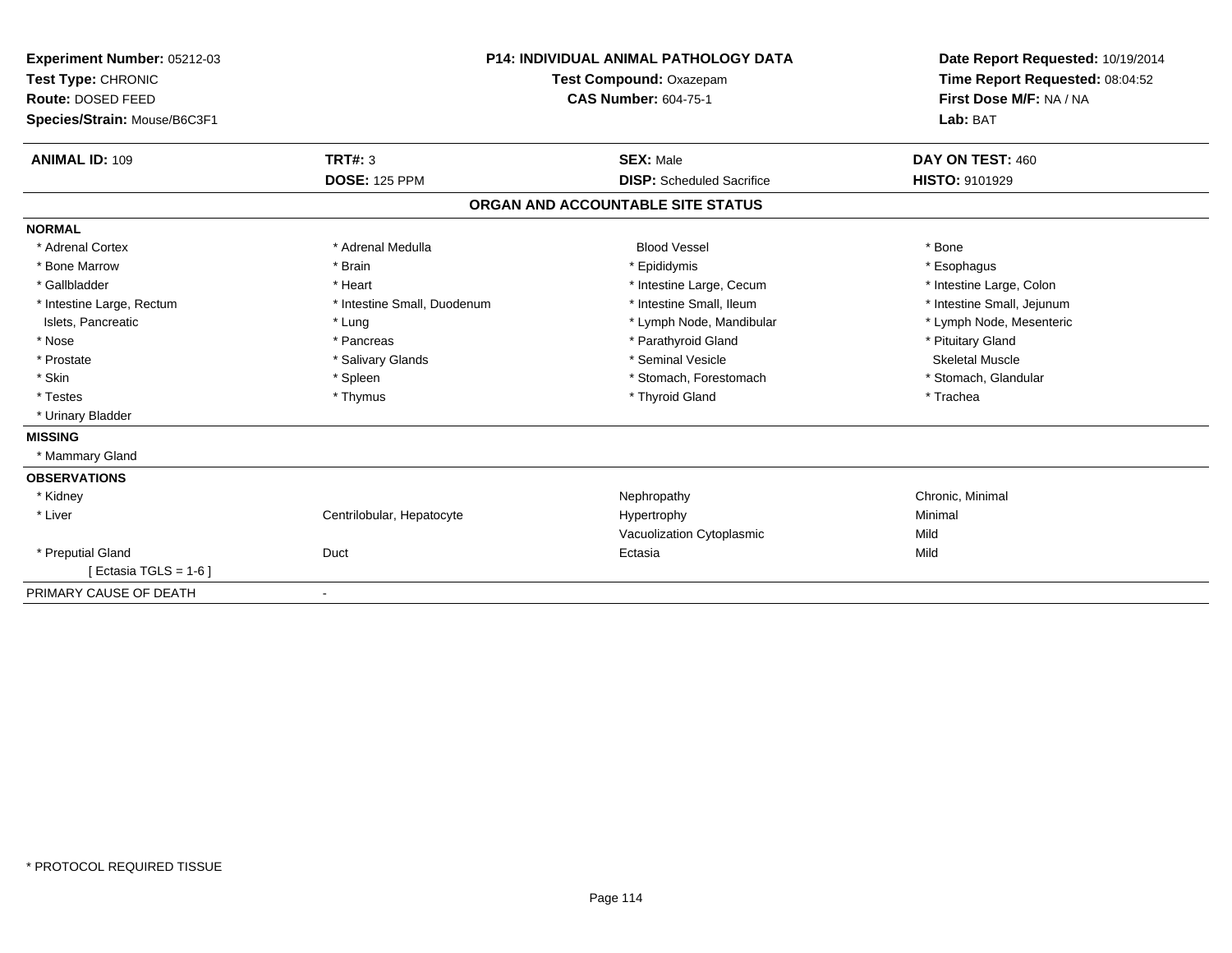| Experiment Number: 05212-03                 | <b>P14: INDIVIDUAL ANIMAL PATHOLOGY DATA</b><br>Test Compound: Oxazepam<br><b>CAS Number: 604-75-1</b> |                                   | Date Report Requested: 10/19/2014                          |  |
|---------------------------------------------|--------------------------------------------------------------------------------------------------------|-----------------------------------|------------------------------------------------------------|--|
| Test Type: CHRONIC                          |                                                                                                        |                                   | Time Report Requested: 08:04:52<br>First Dose M/F: NA / NA |  |
| Route: DOSED FEED                           |                                                                                                        |                                   |                                                            |  |
| Species/Strain: Mouse/B6C3F1                |                                                                                                        |                                   | Lab: BAT                                                   |  |
| <b>ANIMAL ID: 110</b>                       | TRT#: 3                                                                                                | <b>SEX: Male</b>                  | DAY ON TEST: 508                                           |  |
|                                             | <b>DOSE: 125 PPM</b>                                                                                   | <b>DISP:</b> Moribund Sacrifice   | HISTO: 91019300                                            |  |
|                                             |                                                                                                        | ORGAN AND ACCOUNTABLE SITE STATUS |                                                            |  |
| <b>NORMAL</b>                               |                                                                                                        |                                   |                                                            |  |
| * Adrenal Cortex                            | * Adrenal Medulla                                                                                      | <b>Blood Vessel</b>               | * Bone                                                     |  |
| * Bone Marrow                               | * Brain                                                                                                | * Epididymis                      | * Esophagus                                                |  |
| * Gallbladder                               | * Heart                                                                                                | * Intestine Large, Cecum          | * Intestine Large, Colon                                   |  |
| * Intestine Large, Rectum                   | * Intestine Small, Duodenum                                                                            | * Intestine Small, Ileum          | * Intestine Small, Jejunum                                 |  |
| Islets, Pancreatic                          | * Kidney                                                                                               | * Liver                           | * Lymph Node, Mandibular                                   |  |
| * Nose                                      | * Pancreas                                                                                             | * Parathyroid Gland               | * Pituitary Gland                                          |  |
| * Prostate                                  | * Salivary Glands                                                                                      | * Seminal Vesicle                 | Skeletal Muscle                                            |  |
| * Skin                                      | * Spleen                                                                                               | * Stomach, Forestomach            | * Stomach, Glandular                                       |  |
| * Testes                                    | * Thyroid Gland                                                                                        | * Trachea                         | * Urinary Bladder                                          |  |
| <b>MISSING</b>                              |                                                                                                        |                                   |                                                            |  |
| * Lymph Node, Mesenteric                    | * Mammary Gland                                                                                        |                                   |                                                            |  |
| <b>OBSERVATIONS</b>                         |                                                                                                        |                                   |                                                            |  |
| * Lung                                      |                                                                                                        | Hemangiosarcoma                   |                                                            |  |
| [Hemangiosarcoma TGLS = 1-2]                |                                                                                                        |                                   |                                                            |  |
| <b>Peripheral Nerve</b>                     | Axon, Sciatic                                                                                          | Degeneration                      | Mild                                                       |  |
| * Preputial Gland                           | Duct                                                                                                   | Ectasia                           | Moderate                                                   |  |
| Spinal Cord                                 | Nerve                                                                                                  | Degeneration                      | Mild                                                       |  |
| * Thymus                                    |                                                                                                        | Atrophy                           | Mild                                                       |  |
| PRIMARY CAUSE OF DEATH                      | - Lung Hemangiosarcoma                                                                                 |                                   |                                                            |  |
| Animal Note: moribund sac due to lung tumor |                                                                                                        |                                   |                                                            |  |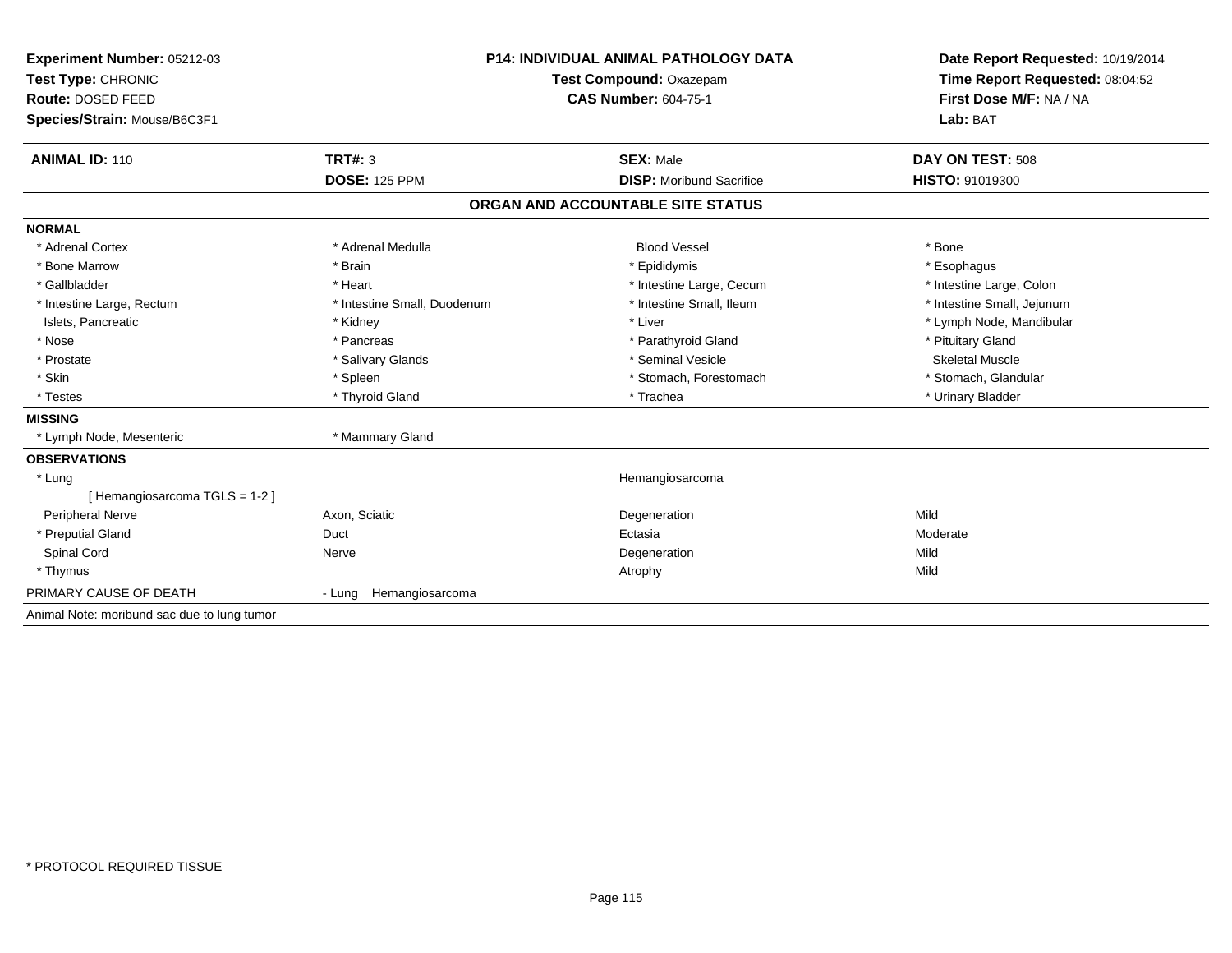| Experiment Number: 05212-03<br>Test Type: CHRONIC<br>Route: DOSED FEED<br>Species/Strain: Mouse/B6C3F1 | <b>P14: INDIVIDUAL ANIMAL PATHOLOGY DATA</b><br>Test Compound: Oxazepam<br><b>CAS Number: 604-75-1</b> |                                   | Date Report Requested: 10/19/2014<br>Time Report Requested: 08:04:52<br>First Dose M/F: NA / NA<br>Lab: BAT |  |
|--------------------------------------------------------------------------------------------------------|--------------------------------------------------------------------------------------------------------|-----------------------------------|-------------------------------------------------------------------------------------------------------------|--|
| <b>ANIMAL ID: 111</b>                                                                                  | TRT#: 3                                                                                                | <b>SEX: Male</b>                  | DAY ON TEST: 460                                                                                            |  |
|                                                                                                        | <b>DOSE: 125 PPM</b>                                                                                   | <b>DISP:</b> Scheduled Sacrifice  | HISTO: 9101931                                                                                              |  |
|                                                                                                        |                                                                                                        | ORGAN AND ACCOUNTABLE SITE STATUS |                                                                                                             |  |
| <b>NORMAL</b>                                                                                          |                                                                                                        |                                   |                                                                                                             |  |
| * Adrenal Cortex                                                                                       | * Adrenal Medulla                                                                                      | <b>Blood Vessel</b>               | * Bone                                                                                                      |  |
| * Bone Marrow                                                                                          | * Brain                                                                                                | * Epididymis                      | * Esophagus                                                                                                 |  |
| * Gallbladder                                                                                          | * Heart                                                                                                | * Intestine Large, Cecum          | * Intestine Large, Colon                                                                                    |  |
| * Intestine Large, Rectum                                                                              | * Intestine Small, Duodenum                                                                            | * Intestine Small, Ileum          | * Intestine Small, Jejunum                                                                                  |  |
| Islets, Pancreatic                                                                                     | * Lung                                                                                                 | * Lymph Node, Mandibular          | * Lymph Node, Mesenteric                                                                                    |  |
| * Nose                                                                                                 | * Pancreas                                                                                             | * Parathyroid Gland               | * Pituitary Gland                                                                                           |  |
| * Preputial Gland                                                                                      | * Prostate                                                                                             | * Salivary Glands                 | * Seminal Vesicle                                                                                           |  |
| <b>Skeletal Muscle</b>                                                                                 | * Skin                                                                                                 | * Spleen                          | * Stomach, Forestomach                                                                                      |  |
| * Stomach, Glandular                                                                                   | * Testes                                                                                               | * Thymus                          | * Thyroid Gland                                                                                             |  |
| * Trachea                                                                                              | * Urinary Bladder                                                                                      |                                   |                                                                                                             |  |
| <b>MISSING</b>                                                                                         |                                                                                                        |                                   |                                                                                                             |  |
| * Mammary Gland                                                                                        |                                                                                                        |                                   |                                                                                                             |  |
| <b>OBSERVATIONS</b>                                                                                    |                                                                                                        |                                   |                                                                                                             |  |
| * Kidney                                                                                               |                                                                                                        | Nephropathy                       | Chronic, Minimal                                                                                            |  |
| * Liver                                                                                                | Centrilobular, Hepatocyte                                                                              | Hypertrophy                       | Minimal                                                                                                     |  |
|                                                                                                        |                                                                                                        | Vacuolization Cytoplasmic         | Mild                                                                                                        |  |
| PRIMARY CAUSE OF DEATH                                                                                 |                                                                                                        |                                   |                                                                                                             |  |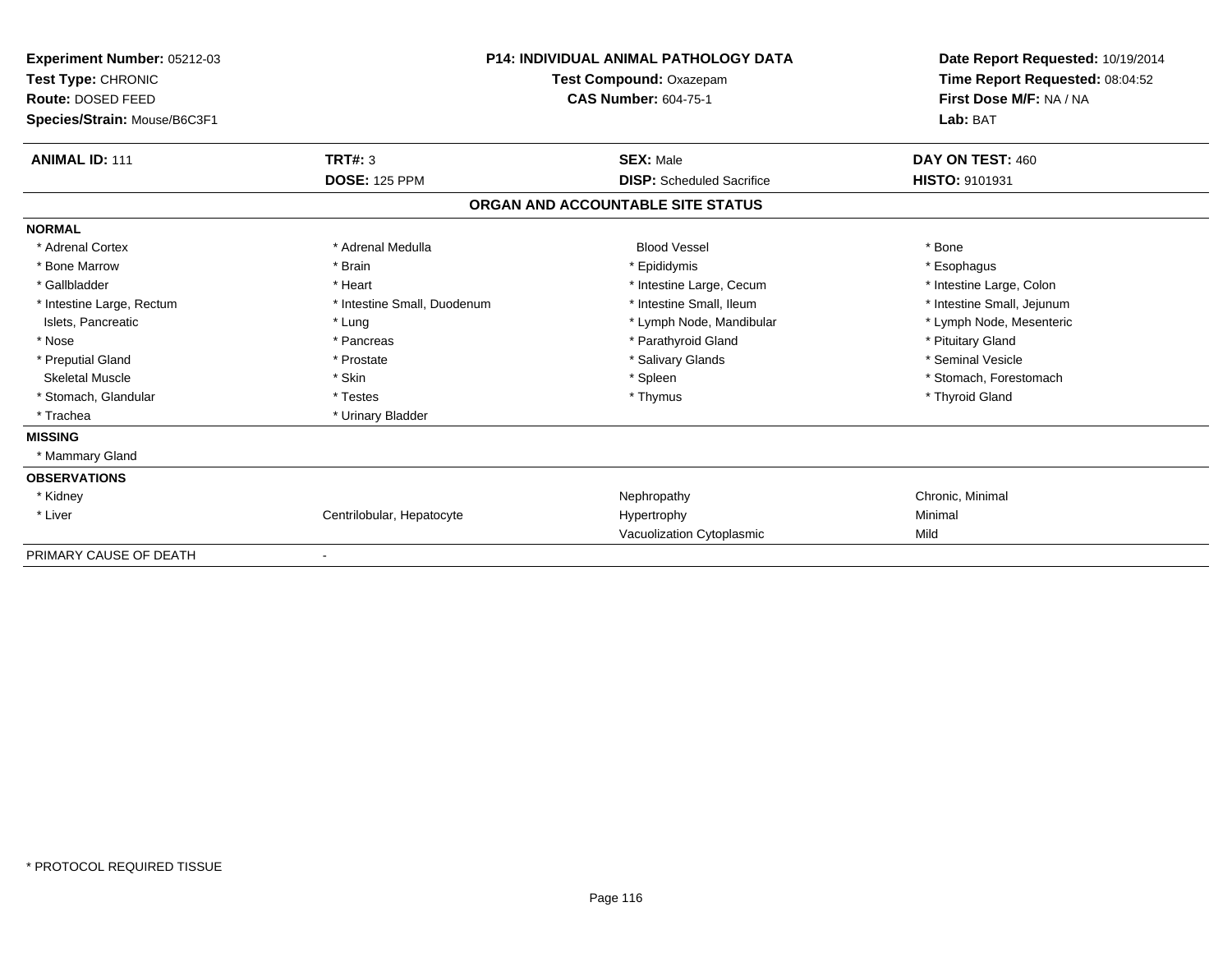| Experiment Number: 05212-03                     |                             | <b>P14: INDIVIDUAL ANIMAL PATHOLOGY DATA</b> | Date Report Requested: 10/19/2014<br>Time Report Requested: 08:04:52 |
|-------------------------------------------------|-----------------------------|----------------------------------------------|----------------------------------------------------------------------|
| Test Type: CHRONIC                              |                             | Test Compound: Oxazepam                      |                                                                      |
| Route: DOSED FEED                               |                             | <b>CAS Number: 604-75-1</b>                  | First Dose M/F: NA / NA                                              |
| Species/Strain: Mouse/B6C3F1                    |                             |                                              | Lab: BAT                                                             |
| <b>ANIMAL ID: 112</b>                           | <b>TRT#: 3</b>              | <b>SEX: Male</b>                             | DAY ON TEST: 730                                                     |
|                                                 | <b>DOSE: 125 PPM</b>        | <b>DISP: Terminal Sacrifice</b>              | HISTO: 9101932                                                       |
|                                                 |                             | ORGAN AND ACCOUNTABLE SITE STATUS            |                                                                      |
| <b>NORMAL</b>                                   |                             |                                              |                                                                      |
| * Adrenal Cortex                                | * Adrenal Medulla           | <b>Blood Vessel</b>                          | * Bone                                                               |
| * Bone Marrow                                   | * Brain                     | * Epididymis                                 | * Esophagus                                                          |
| * Gallbladder                                   | * Heart                     | * Intestine Large, Cecum                     | * Intestine Large, Colon                                             |
| * Intestine Large, Rectum                       | * Intestine Small, Duodenum | * Intestine Small, Ileum                     | * Intestine Small, Jejunum                                           |
| Islets, Pancreatic                              | * Lymph Node, Mandibular    | * Lymph Node, Mesenteric                     | * Nose                                                               |
| * Pancreas                                      | * Parathyroid Gland         | * Pituitary Gland                            | * Prostate                                                           |
| * Salivary Glands                               | * Seminal Vesicle           | <b>Skeletal Muscle</b>                       | * Skin                                                               |
| * Spleen                                        | * Stomach, Forestomach      | * Stomach, Glandular                         | * Testes                                                             |
| * Thyroid Gland                                 | * Trachea                   | * Urinary Bladder                            |                                                                      |
| <b>MISSING</b>                                  |                             |                                              |                                                                      |
| * Mammary Gland                                 |                             |                                              |                                                                      |
| <b>OBSERVATIONS</b>                             |                             |                                              |                                                                      |
| * Kidney                                        |                             | Nephropathy                                  | Chronic, Minimal                                                     |
| * Liver                                         |                             | Hemangiosarcoma                              | <b>Multiple</b>                                                      |
|                                                 |                             | Hepatocellular Adenoma                       | Multiple                                                             |
| [Hemangiosarcoma TGLS = 3-10,4-11]              |                             |                                              |                                                                      |
| [ Hepatocellular Adenoma TGLS = 2-9,3-10,5-12 ] |                             |                                              |                                                                      |
| * Lung                                          |                             | Alveolar/Bronchiolar Adenoma                 | <b>Multiple</b>                                                      |
| [ Alveolar/Bronchiolar Adenoma TGLS = 6-2,7-2 ] |                             |                                              |                                                                      |
| * Preputial Gland                               | Duct                        | Ectasia                                      | Mild                                                                 |
|                                                 |                             | Inflammation                                 | Chronic, Mild                                                        |
| [ Ectasia TGLS = $1-6$ ]                        |                             |                                              |                                                                      |
| * Thymus                                        |                             | Atrophy                                      | Moderate                                                             |
| PRIMARY CAUSE OF DEATH                          |                             |                                              |                                                                      |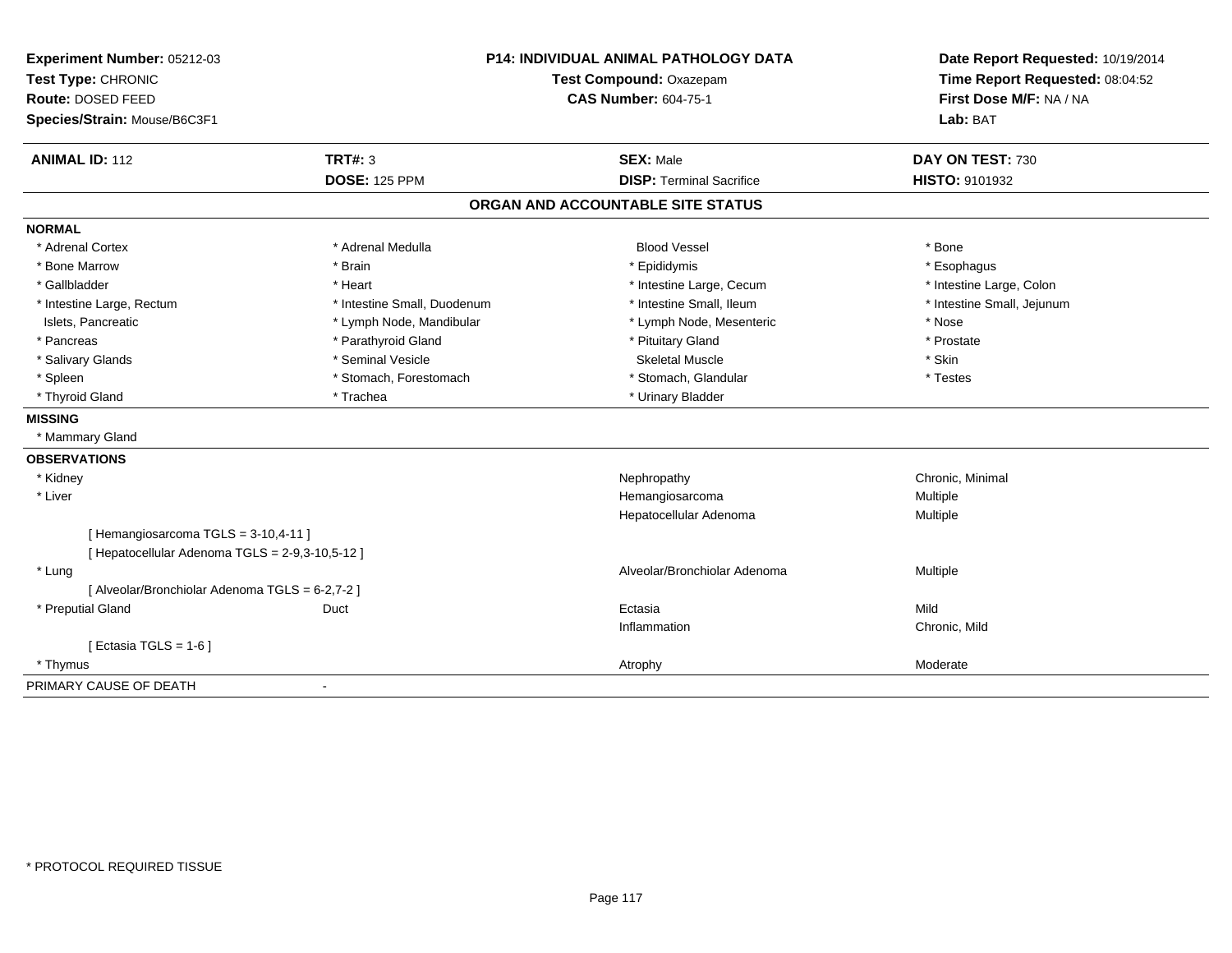| Experiment Number: 05212-03<br>Test Type: CHRONIC<br>Route: DOSED FEED<br>Species/Strain: Mouse/B6C3F1 |                          | <b>P14: INDIVIDUAL ANIMAL PATHOLOGY DATA</b><br>Test Compound: Oxazepam<br><b>CAS Number: 604-75-1</b> | Date Report Requested: 10/19/2014<br>Time Report Requested: 08:04:52<br>First Dose M/F: NA / NA<br>Lab: BAT |
|--------------------------------------------------------------------------------------------------------|--------------------------|--------------------------------------------------------------------------------------------------------|-------------------------------------------------------------------------------------------------------------|
| <b>ANIMAL ID: 113</b>                                                                                  | TRT#: 3                  | <b>SEX: Male</b>                                                                                       | DAY ON TEST: 730                                                                                            |
|                                                                                                        | <b>DOSE: 125 PPM</b>     | <b>DISP: Terminal Sacrifice</b>                                                                        | HISTO: 9101933                                                                                              |
|                                                                                                        |                          | ORGAN AND ACCOUNTABLE SITE STATUS                                                                      |                                                                                                             |
| <b>NORMAL</b>                                                                                          |                          |                                                                                                        |                                                                                                             |
| * Adrenal Medulla                                                                                      | <b>Blood Vessel</b>      | * Bone                                                                                                 | * Bone Marrow                                                                                               |
| * Brain                                                                                                | * Epididymis             | * Esophagus                                                                                            | * Gallbladder                                                                                               |
| * Heart                                                                                                | * Intestine Large, Cecum | * Intestine Large, Colon                                                                               | * Intestine Large, Rectum                                                                                   |
| * Intestine Small, Duodenum                                                                            | * Intestine Small, Ileum | * Intestine Small, Jejunum                                                                             | Islets, Pancreatic                                                                                          |
| * Kidney                                                                                               | * Liver                  | * Lung                                                                                                 | * Lymph Node, Mesenteric                                                                                    |
| * Nose                                                                                                 | * Pancreas               | * Parathyroid Gland                                                                                    | * Pituitary Gland                                                                                           |
| * Prostate                                                                                             | * Salivary Glands        | * Seminal Vesicle                                                                                      | <b>Skeletal Muscle</b>                                                                                      |
| * Skin                                                                                                 | * Spleen                 | * Stomach, Forestomach                                                                                 | * Stomach, Glandular                                                                                        |
| * Testes                                                                                               | * Trachea                | * Urinary Bladder                                                                                      |                                                                                                             |
| <b>MISSING</b>                                                                                         |                          |                                                                                                        |                                                                                                             |
| * Lymph Node, Mandibular                                                                               | * Mammary Gland          |                                                                                                        |                                                                                                             |
| <b>OBSERVATIONS</b>                                                                                    |                          |                                                                                                        |                                                                                                             |
| * Adrenal Cortex                                                                                       |                          | Hypertrophy                                                                                            | Minimal                                                                                                     |
| * Preputial Gland                                                                                      |                          | Inflammation                                                                                           | Chronic, Marked                                                                                             |
| * Thymus                                                                                               |                          | Atrophy                                                                                                | Moderate                                                                                                    |
| * Thyroid Gland                                                                                        | <b>Follicular Cel</b>    | Hyperplasia                                                                                            | Minimal                                                                                                     |
| PRIMARY CAUSE OF DEATH                                                                                 |                          |                                                                                                        |                                                                                                             |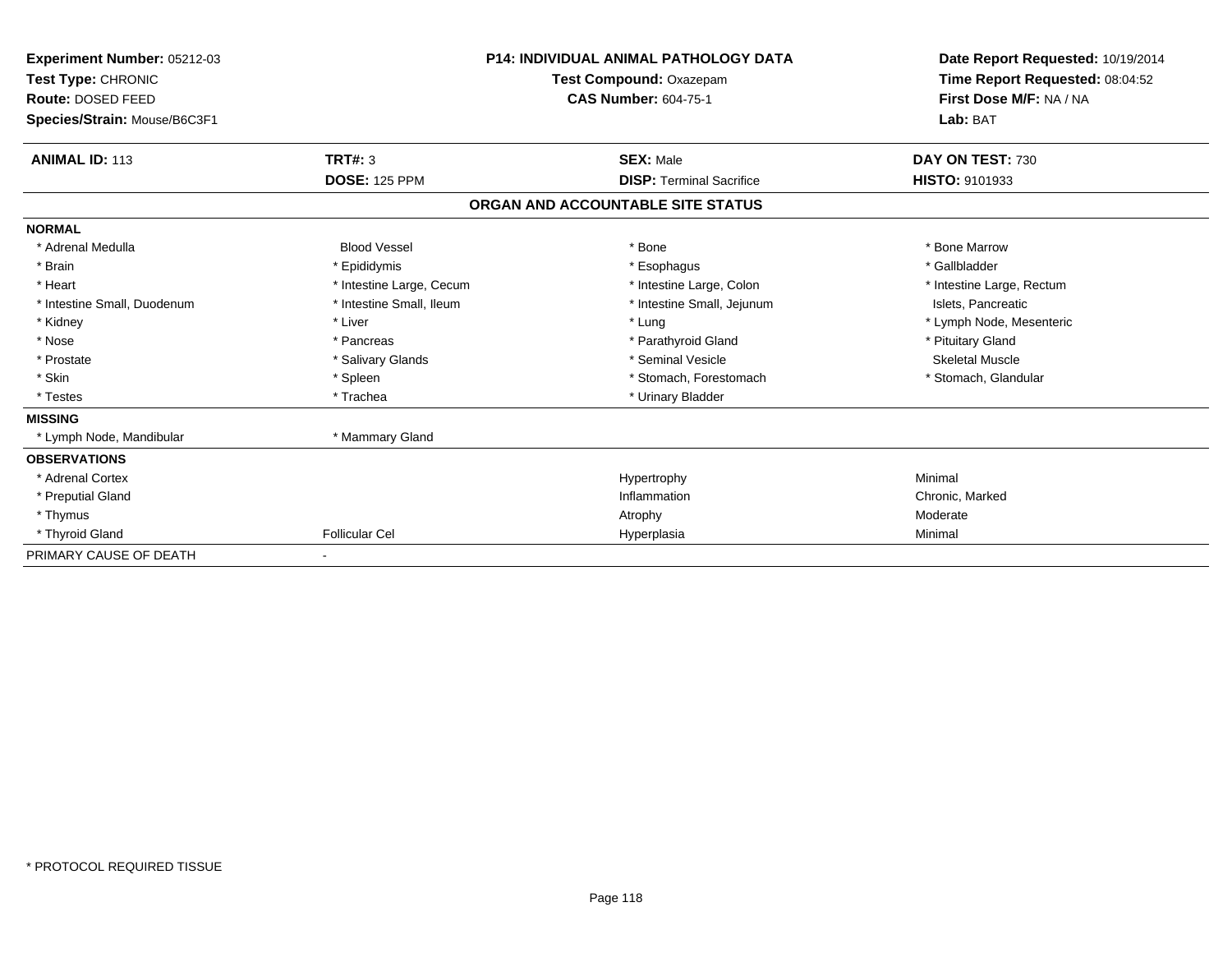| Experiment Number: 05212-03<br>Test Type: CHRONIC<br>Route: DOSED FEED<br>Species/Strain: Mouse/B6C3F1 | <b>P14: INDIVIDUAL ANIMAL PATHOLOGY DATA</b><br>Test Compound: Oxazepam<br><b>CAS Number: 604-75-1</b> |                                   | Date Report Requested: 10/19/2014<br>Time Report Requested: 08:04:52<br>First Dose M/F: NA / NA<br>Lab: BAT |
|--------------------------------------------------------------------------------------------------------|--------------------------------------------------------------------------------------------------------|-----------------------------------|-------------------------------------------------------------------------------------------------------------|
| <b>ANIMAL ID: 114</b>                                                                                  | <b>TRT#: 3</b>                                                                                         | <b>SEX: Male</b>                  | DAY ON TEST: 730                                                                                            |
|                                                                                                        | <b>DOSE: 125 PPM</b>                                                                                   | <b>DISP: Terminal Sacrifice</b>   | HISTO: 9101934                                                                                              |
|                                                                                                        |                                                                                                        | ORGAN AND ACCOUNTABLE SITE STATUS |                                                                                                             |
| <b>NORMAL</b>                                                                                          |                                                                                                        |                                   |                                                                                                             |
| * Adrenal Cortex                                                                                       | * Adrenal Medulla                                                                                      | <b>Blood Vessel</b>               | * Bone                                                                                                      |
| * Bone Marrow                                                                                          | * Brain                                                                                                | * Epididymis                      | * Esophagus                                                                                                 |
| * Gallbladder                                                                                          | * Heart                                                                                                | * Intestine Large, Cecum          | * Intestine Large, Colon                                                                                    |
| * Intestine Large, Rectum                                                                              | * Intestine Small, Duodenum                                                                            | * Intestine Small, Ileum          | * Intestine Small, Jejunum                                                                                  |
| Islets, Pancreatic                                                                                     | * Liver                                                                                                | * Lung                            | * Lymph Node, Mesenteric                                                                                    |
| * Nose                                                                                                 | * Pancreas                                                                                             | * Parathyroid Gland               | * Pituitary Gland                                                                                           |
| * Prostate                                                                                             | * Salivary Glands                                                                                      | * Seminal Vesicle                 | <b>Skeletal Muscle</b>                                                                                      |
| * Skin                                                                                                 | * Spleen                                                                                               | * Stomach, Forestomach            | * Stomach, Glandular                                                                                        |
| * Testes                                                                                               | * Thyroid Gland                                                                                        | * Trachea                         | * Urinary Bladder                                                                                           |
| <b>MISSING</b>                                                                                         |                                                                                                        |                                   |                                                                                                             |
| * Lymph Node, Mandibular                                                                               | * Mammary Gland                                                                                        |                                   |                                                                                                             |
| <b>OBSERVATIONS</b>                                                                                    |                                                                                                        |                                   |                                                                                                             |
| * Kidney                                                                                               |                                                                                                        | Nephropathy                       | Chronic, Minimal                                                                                            |
| * Preputial Gland                                                                                      | Duct                                                                                                   | Ectasia                           | Moderate                                                                                                    |
| [ Ectasia TGLS = $1-6$ ]                                                                               |                                                                                                        |                                   |                                                                                                             |
| * Thymus                                                                                               |                                                                                                        | Atrophy                           | Mild                                                                                                        |
| PRIMARY CAUSE OF DEATH                                                                                 |                                                                                                        |                                   |                                                                                                             |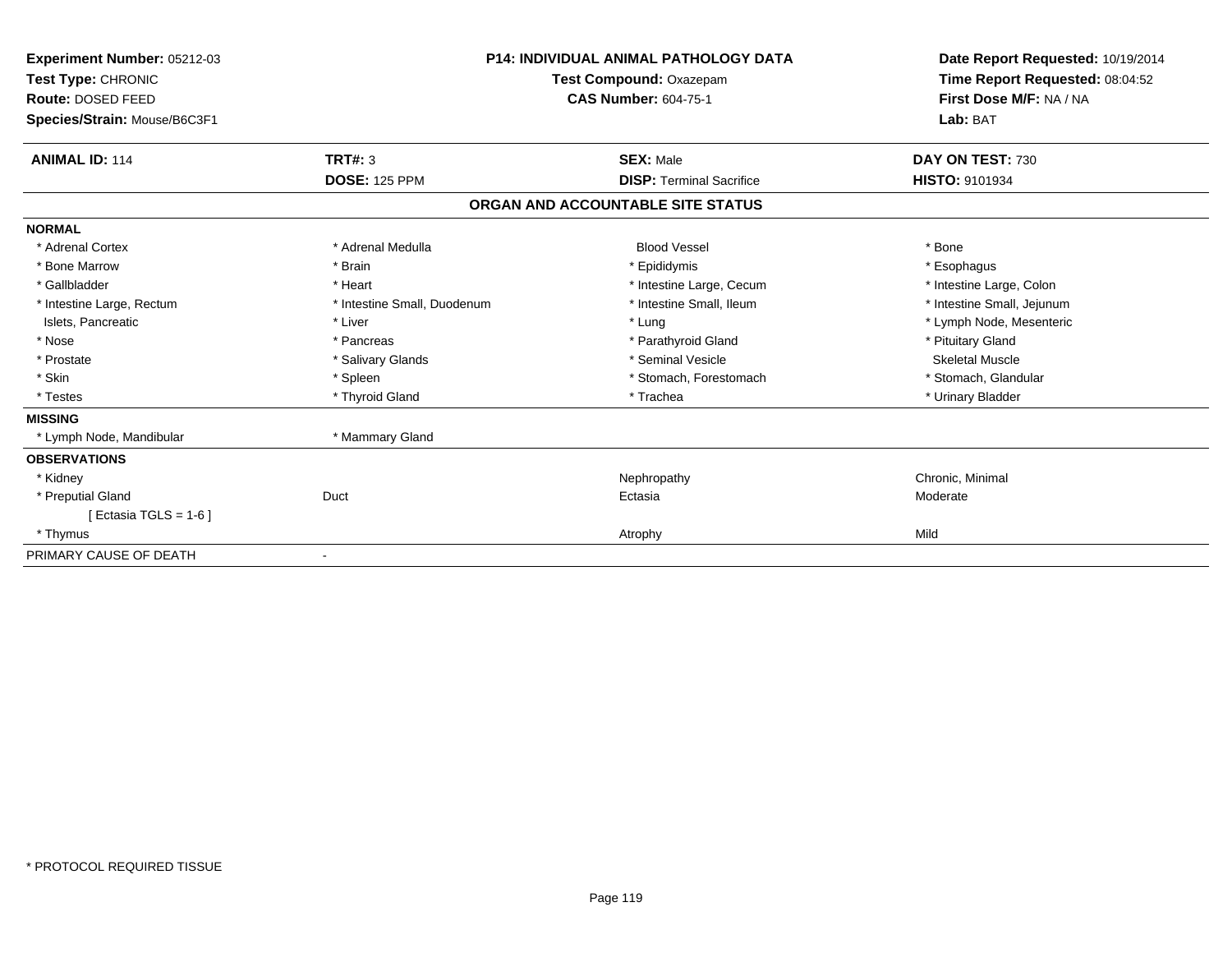| Experiment Number: 05212-03<br>Test Type: CHRONIC<br><b>Route: DOSED FEED</b><br>Species/Strain: Mouse/B6C3F1 |                          | <b>P14: INDIVIDUAL ANIMAL PATHOLOGY DATA</b><br>Test Compound: Oxazepam<br><b>CAS Number: 604-75-1</b> | Date Report Requested: 10/19/2014<br>Time Report Requested: 08:04:52<br>First Dose M/F: NA / NA<br>Lab: BAT |
|---------------------------------------------------------------------------------------------------------------|--------------------------|--------------------------------------------------------------------------------------------------------|-------------------------------------------------------------------------------------------------------------|
| <b>ANIMAL ID: 115</b>                                                                                         | <b>TRT#: 3</b>           | <b>SEX: Male</b>                                                                                       | DAY ON TEST: 730                                                                                            |
|                                                                                                               | <b>DOSE: 125 PPM</b>     | <b>DISP: Terminal Sacrifice</b>                                                                        | HISTO: 9101935                                                                                              |
|                                                                                                               |                          | ORGAN AND ACCOUNTABLE SITE STATUS                                                                      |                                                                                                             |
| <b>NORMAL</b>                                                                                                 |                          |                                                                                                        |                                                                                                             |
| * Adrenal Medulla                                                                                             | <b>Blood Vessel</b>      | * Bone                                                                                                 | * Bone Marrow                                                                                               |
| * Brain                                                                                                       | * Epididymis             | * Esophagus                                                                                            | * Gallbladder                                                                                               |
| * Heart                                                                                                       | * Intestine Large, Cecum | * Intestine Large, Colon                                                                               | * Intestine Large, Rectum                                                                                   |
| * Intestine Small, Duodenum                                                                                   | * Intestine Small, Ileum | * Intestine Small, Jejunum                                                                             | Islets, Pancreatic                                                                                          |
| * Lymph Node, Mandibular                                                                                      | * Lymph Node, Mesenteric | * Nose                                                                                                 | * Pancreas                                                                                                  |
| * Parathyroid Gland                                                                                           | * Pituitary Gland        | * Preputial Gland                                                                                      | * Prostate                                                                                                  |
| * Salivary Glands                                                                                             | * Seminal Vesicle        | <b>Skeletal Muscle</b>                                                                                 | * Skin                                                                                                      |
| * Spleen                                                                                                      | * Stomach, Forestomach   | * Stomach, Glandular                                                                                   | * Testes                                                                                                    |
| * Thyroid Gland                                                                                               | * Trachea                | * Urinary Bladder                                                                                      |                                                                                                             |
| <b>MISSING</b>                                                                                                |                          |                                                                                                        |                                                                                                             |
| * Mammary Gland                                                                                               |                          |                                                                                                        |                                                                                                             |
| <b>OBSERVATIONS</b>                                                                                           |                          |                                                                                                        |                                                                                                             |
| * Adrenal Cortex                                                                                              |                          | Hypertrophy                                                                                            | Mild                                                                                                        |
| * Kidney                                                                                                      |                          | Nephropathy                                                                                            | Chronic, Mild                                                                                               |
| * Liver                                                                                                       |                          | Hepatocellular Adenoma                                                                                 |                                                                                                             |
| * Lung                                                                                                        | Alveolar Epith           | Hyperplasia                                                                                            | Mild                                                                                                        |
| [Hyperplasia TGLS = $1-9$ ]                                                                                   |                          |                                                                                                        |                                                                                                             |
| * Thymus                                                                                                      |                          | Atrophy                                                                                                | Mild                                                                                                        |
| PRIMARY CAUSE OF DEATH                                                                                        |                          |                                                                                                        |                                                                                                             |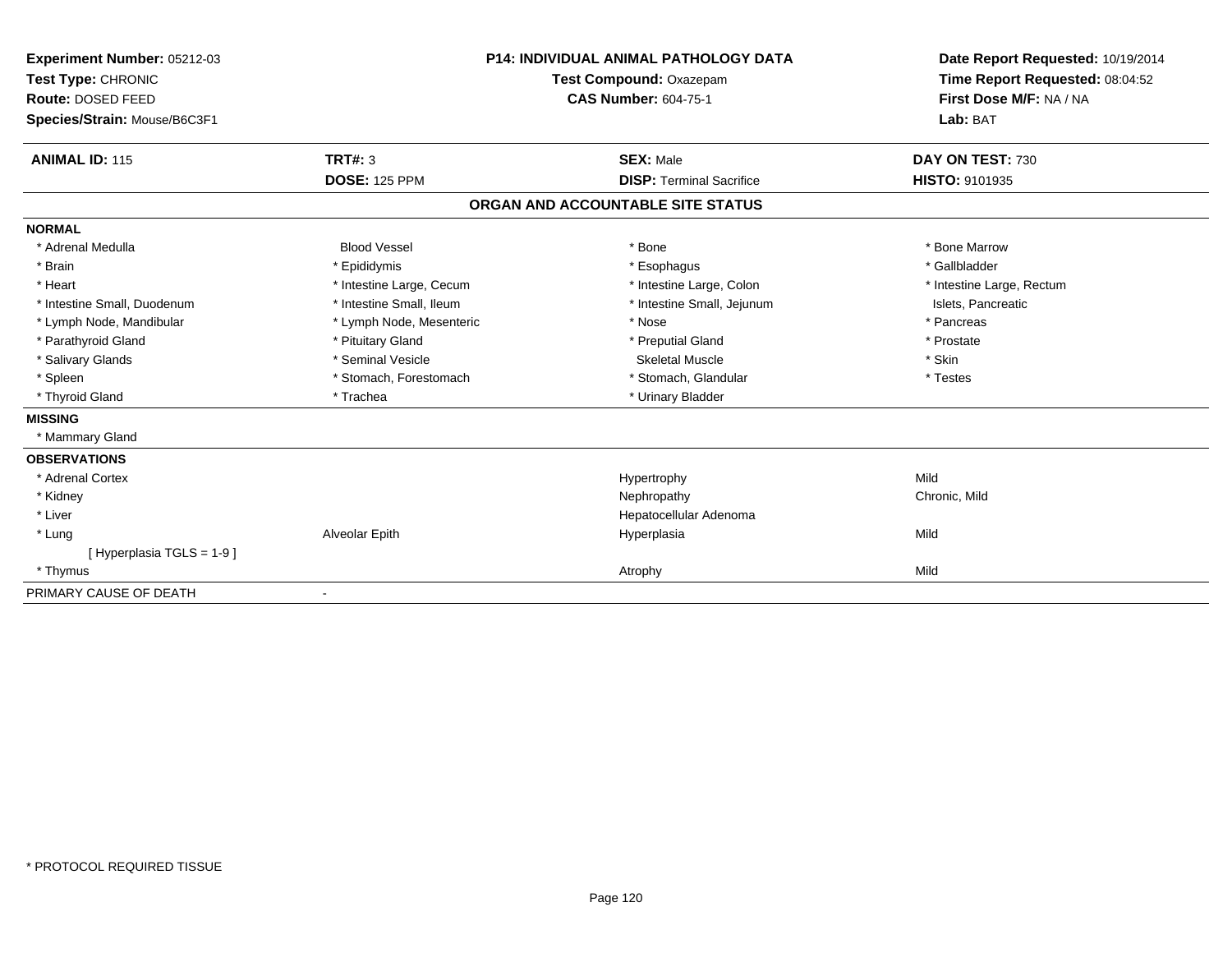| Experiment Number: 05212-03             | <b>P14: INDIVIDUAL ANIMAL PATHOLOGY DATA</b> |                                   | Date Report Requested: 10/19/2014                          |
|-----------------------------------------|----------------------------------------------|-----------------------------------|------------------------------------------------------------|
| Test Type: CHRONIC                      |                                              | Test Compound: Oxazepam           | Time Report Requested: 08:04:52<br>First Dose M/F: NA / NA |
| Route: DOSED FEED                       |                                              | <b>CAS Number: 604-75-1</b>       |                                                            |
| Species/Strain: Mouse/B6C3F1            |                                              |                                   | Lab: BAT                                                   |
| <b>ANIMAL ID: 116</b>                   | TRT#: 3                                      | <b>SEX: Male</b>                  | DAY ON TEST: 730                                           |
|                                         | <b>DOSE: 125 PPM</b>                         | <b>DISP: Terminal Sacrifice</b>   | HISTO: 9101936                                             |
|                                         |                                              | ORGAN AND ACCOUNTABLE SITE STATUS |                                                            |
| <b>NORMAL</b>                           |                                              |                                   |                                                            |
| * Adrenal Medulla                       | <b>Blood Vessel</b>                          | * Bone                            | * Bone Marrow                                              |
| * Brain                                 | * Epididymis                                 | * Esophagus                       | * Gallbladder                                              |
| * Heart                                 | * Intestine Large, Cecum                     | * Intestine Large, Rectum         | * Intestine Small, Duodenum                                |
| * Intestine Small, Ileum                | * Intestine Small, Jejunum                   | Islets, Pancreatic                | * Lung                                                     |
| * Lymph Node, Mandibular                | * Nose                                       | * Pancreas                        | * Parathyroid Gland                                        |
| * Pituitary Gland                       | * Prostate                                   | * Salivary Glands                 | * Seminal Vesicle                                          |
| <b>Skeletal Muscle</b>                  | * Skin                                       | * Spleen                          | * Stomach, Forestomach                                     |
| * Stomach, Glandular                    | * Testes                                     | * Thyroid Gland                   | * Trachea                                                  |
| * Urinary Bladder                       |                                              |                                   |                                                            |
| <b>MISSING</b>                          |                                              |                                   |                                                            |
| * Mammary Gland                         | * Thymus                                     |                                   |                                                            |
| <b>OBSERVATIONS</b>                     |                                              |                                   |                                                            |
| * Adrenal Cortex                        | Capsule                                      | Adenoma                           |                                                            |
| * Intestine Large, Colon                |                                              | Lymphoma Malignant Mixed          |                                                            |
| [ Lymphoma Malignant Mixed TGLS = 2-4 ] |                                              |                                   |                                                            |
| * Kidney                                |                                              | Nephropathy                       | Chronic, Mild                                              |
| * Liver                                 |                                              | Eosinophilic Focus                |                                                            |
| * Lymph Node, Mesenteric                |                                              | Lymphoma Malignant Mixed          |                                                            |
| [ Lymphoma Malignant Mixed TGLS = 3-4 ] |                                              |                                   |                                                            |
| * Preputial Gland                       | Duct                                         | Ectasia                           | Moderate                                                   |
| [Ectasia TGLS = $1-6$ ]                 |                                              |                                   |                                                            |
| PRIMARY CAUSE OF DEATH                  | $\blacksquare$                               |                                   |                                                            |
|                                         |                                              |                                   |                                                            |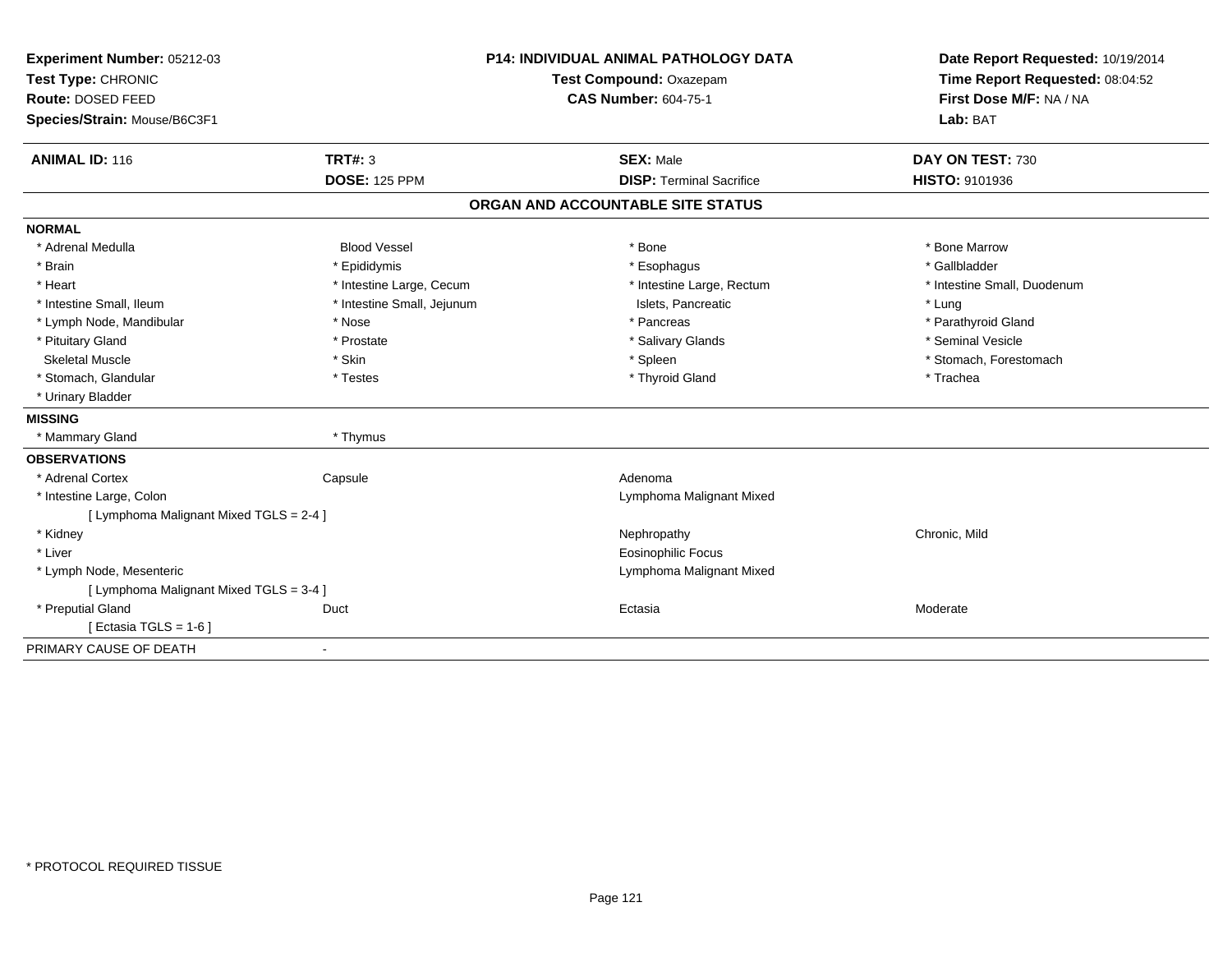| Experiment Number: 05212-03<br>Test Type: CHRONIC<br>Route: DOSED FEED<br>Species/Strain: Mouse/B6C3F1 |                             | <b>P14: INDIVIDUAL ANIMAL PATHOLOGY DATA</b><br>Test Compound: Oxazepam<br><b>CAS Number: 604-75-1</b> | Date Report Requested: 10/19/2014<br>Time Report Requested: 08:04:52<br>First Dose M/F: NA / NA<br>Lab: BAT |
|--------------------------------------------------------------------------------------------------------|-----------------------------|--------------------------------------------------------------------------------------------------------|-------------------------------------------------------------------------------------------------------------|
| <b>ANIMAL ID: 117</b>                                                                                  | <b>TRT#: 3</b>              | <b>SEX: Male</b>                                                                                       | DAY ON TEST: 730                                                                                            |
|                                                                                                        | <b>DOSE: 125 PPM</b>        | <b>DISP: Terminal Sacrifice</b>                                                                        | <b>HISTO: 9101937</b>                                                                                       |
|                                                                                                        |                             | ORGAN AND ACCOUNTABLE SITE STATUS                                                                      |                                                                                                             |
| <b>NORMAL</b>                                                                                          |                             |                                                                                                        |                                                                                                             |
| * Adrenal Cortex                                                                                       | * Adrenal Medulla           | <b>Blood Vessel</b>                                                                                    | * Bone                                                                                                      |
| * Bone Marrow                                                                                          | * Brain                     | * Epididymis                                                                                           | * Esophagus                                                                                                 |
| * Gallbladder                                                                                          | * Heart                     | * Intestine Large, Cecum                                                                               | * Intestine Large, Colon                                                                                    |
| * Intestine Large, Rectum                                                                              | * Intestine Small, Duodenum | * Intestine Small, Ileum                                                                               | * Intestine Small, Jejunum                                                                                  |
| Islets, Pancreatic                                                                                     | * Liver                     | * Lung                                                                                                 | * Lymph Node, Mandibular                                                                                    |
| * Lymph Node, Mesenteric                                                                               | * Nose                      | * Pancreas                                                                                             | * Parathyroid Gland                                                                                         |
| * Pituitary Gland                                                                                      | * Preputial Gland           | * Prostate                                                                                             | * Salivary Glands                                                                                           |
| * Seminal Vesicle                                                                                      | <b>Skeletal Muscle</b>      | * Skin                                                                                                 | * Spleen                                                                                                    |
| * Stomach, Forestomach                                                                                 | * Stomach, Glandular        | * Testes                                                                                               | * Thyroid Gland                                                                                             |
| * Trachea                                                                                              | * Urinary Bladder           |                                                                                                        |                                                                                                             |
| <b>MISSING</b>                                                                                         |                             |                                                                                                        |                                                                                                             |
| * Mammary Gland                                                                                        |                             |                                                                                                        |                                                                                                             |
| <b>OBSERVATIONS</b>                                                                                    |                             |                                                                                                        |                                                                                                             |
| Harderian Gland                                                                                        |                             | Adenoma                                                                                                |                                                                                                             |
| [Adenoma TGLS = $1-9$ ]                                                                                |                             |                                                                                                        |                                                                                                             |
| * Kidney                                                                                               |                             | Nephropathy                                                                                            | Chronic, Minimal                                                                                            |
| * Thymus                                                                                               |                             | Atrophy                                                                                                | Mild                                                                                                        |
| PRIMARY CAUSE OF DEATH                                                                                 |                             |                                                                                                        |                                                                                                             |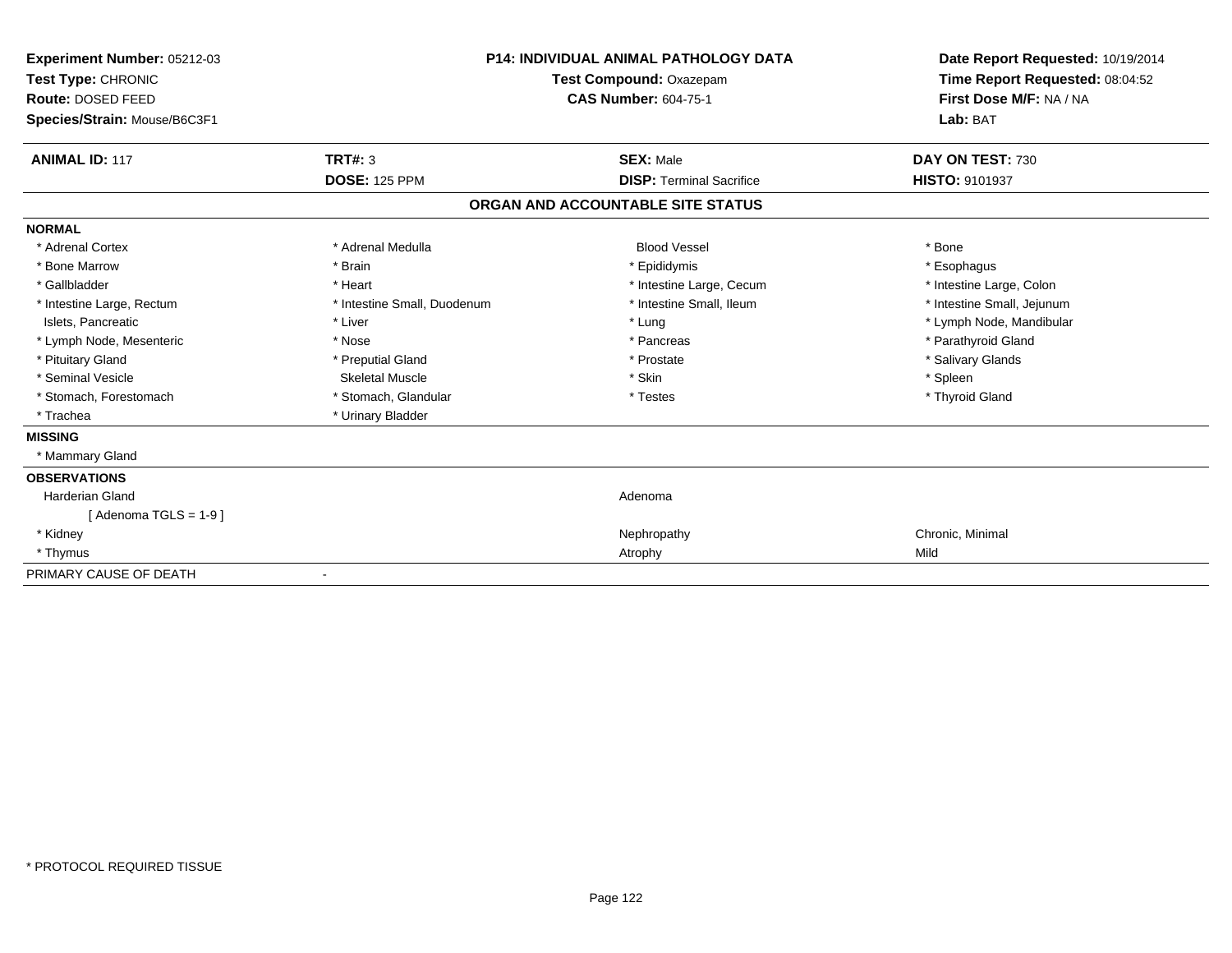| <b>Experiment Number: 05212-03</b><br>Test Type: CHRONIC<br>Route: DOSED FEED<br>Species/Strain: Mouse/B6C3F1 | <b>P14: INDIVIDUAL ANIMAL PATHOLOGY DATA</b><br>Test Compound: Oxazepam<br><b>CAS Number: 604-75-1</b> |                                   | Date Report Requested: 10/19/2014<br>Time Report Requested: 08:04:52<br>First Dose M/F: NA / NA<br>Lab: BAT |  |
|---------------------------------------------------------------------------------------------------------------|--------------------------------------------------------------------------------------------------------|-----------------------------------|-------------------------------------------------------------------------------------------------------------|--|
| <b>ANIMAL ID: 118</b>                                                                                         | <b>TRT#: 3</b>                                                                                         | <b>SEX: Male</b>                  | DAY ON TEST: 460                                                                                            |  |
|                                                                                                               | <b>DOSE: 125 PPM</b>                                                                                   | <b>DISP:</b> Scheduled Sacrifice  | <b>HISTO: 9101938</b>                                                                                       |  |
|                                                                                                               |                                                                                                        | ORGAN AND ACCOUNTABLE SITE STATUS |                                                                                                             |  |
| <b>NORMAL</b>                                                                                                 |                                                                                                        |                                   |                                                                                                             |  |
| * Adrenal Cortex                                                                                              | * Adrenal Medulla                                                                                      | <b>Blood Vessel</b>               | * Bone                                                                                                      |  |
| * Bone Marrow                                                                                                 | * Brain                                                                                                | * Epididymis                      | * Esophagus                                                                                                 |  |
| * Gallbladder                                                                                                 | * Heart                                                                                                | * Intestine Large, Cecum          | * Intestine Large, Colon                                                                                    |  |
| * Intestine Large, Rectum                                                                                     | * Intestine Small, Duodenum                                                                            | * Intestine Small, Ileum          | * Intestine Small, Jejunum                                                                                  |  |
| Islets, Pancreatic                                                                                            | * Lung                                                                                                 | * Lymph Node, Mandibular          | * Lymph Node, Mesenteric                                                                                    |  |
| * Nose                                                                                                        | * Pancreas                                                                                             | * Parathyroid Gland               | * Pituitary Gland                                                                                           |  |
| * Preputial Gland                                                                                             | * Prostate                                                                                             | * Salivary Glands                 | * Seminal Vesicle                                                                                           |  |
| <b>Skeletal Muscle</b>                                                                                        | * Skin                                                                                                 | * Spleen                          | * Stomach, Forestomach                                                                                      |  |
| * Stomach, Glandular                                                                                          | * Testes                                                                                               | * Thymus                          | * Thyroid Gland                                                                                             |  |
| * Trachea                                                                                                     | * Urinary Bladder                                                                                      |                                   |                                                                                                             |  |
| <b>MISSING</b>                                                                                                |                                                                                                        |                                   |                                                                                                             |  |
| * Mammary Gland                                                                                               |                                                                                                        |                                   |                                                                                                             |  |
| <b>OBSERVATIONS</b>                                                                                           |                                                                                                        |                                   |                                                                                                             |  |
| * Kidney                                                                                                      |                                                                                                        | Nephropathy                       | Chronic, Minimal                                                                                            |  |
| * Liver                                                                                                       | Centrilobular, Hepatocyte                                                                              | Hypertrophy                       | Minimal                                                                                                     |  |
| PRIMARY CAUSE OF DEATH                                                                                        |                                                                                                        |                                   |                                                                                                             |  |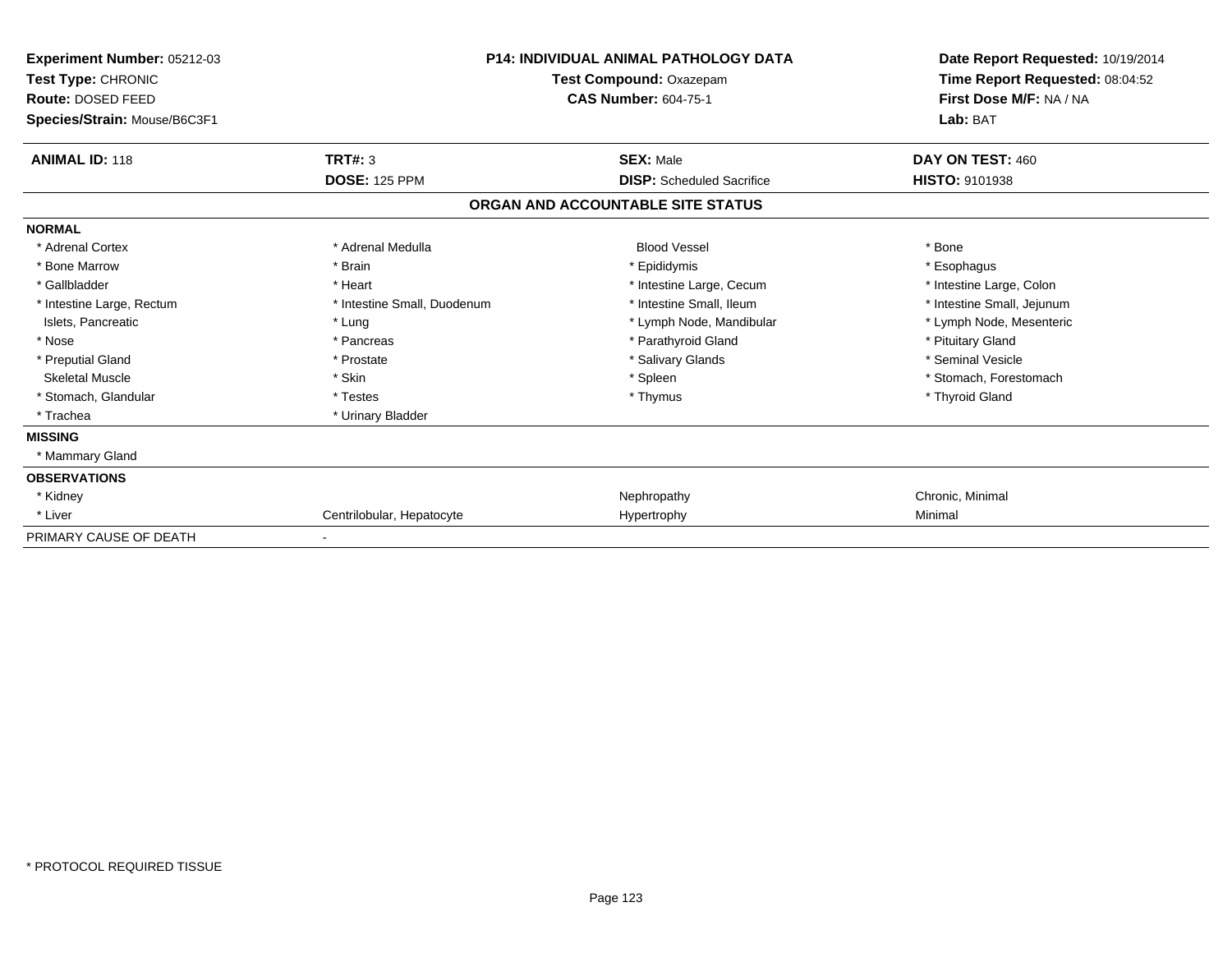| Experiment Number: 05212-03<br>Test Type: CHRONIC<br>Route: DOSED FEED<br>Species/Strain: Mouse/B6C3F1 |                             | <b>P14: INDIVIDUAL ANIMAL PATHOLOGY DATA</b><br>Test Compound: Oxazepam<br><b>CAS Number: 604-75-1</b> | Date Report Requested: 10/19/2014<br>Time Report Requested: 08:04:52<br>First Dose M/F: NA / NA<br>Lab: BAT |
|--------------------------------------------------------------------------------------------------------|-----------------------------|--------------------------------------------------------------------------------------------------------|-------------------------------------------------------------------------------------------------------------|
| <b>ANIMAL ID: 119</b>                                                                                  | <b>TRT#: 3</b>              | <b>SEX: Male</b>                                                                                       | DAY ON TEST: 730                                                                                            |
|                                                                                                        | <b>DOSE: 125 PPM</b>        | <b>DISP: Terminal Sacrifice</b>                                                                        | HISTO: 9101939                                                                                              |
|                                                                                                        |                             | ORGAN AND ACCOUNTABLE SITE STATUS                                                                      |                                                                                                             |
| <b>NORMAL</b>                                                                                          |                             |                                                                                                        |                                                                                                             |
| * Adrenal Cortex                                                                                       | * Adrenal Medulla           | <b>Blood Vessel</b>                                                                                    | * Bone                                                                                                      |
| * Bone Marrow                                                                                          | * Brain                     | * Epididymis                                                                                           | * Esophagus                                                                                                 |
| * Gallbladder                                                                                          | * Heart                     | * Intestine Large, Cecum                                                                               | * Intestine Large, Colon                                                                                    |
| * Intestine Large, Rectum                                                                              | * Intestine Small, Duodenum | * Intestine Small, Ileum                                                                               | * Intestine Small, Jejunum                                                                                  |
| Islets, Pancreatic                                                                                     | * Kidney                    | * Liver                                                                                                | * Lung                                                                                                      |
| * Lymph Node, Mandibular                                                                               | * Lymph Node, Mesenteric    | * Nose                                                                                                 | * Pancreas                                                                                                  |
| * Parathyroid Gland                                                                                    | * Pituitary Gland           | * Prostate                                                                                             | * Salivary Glands                                                                                           |
| * Seminal Vesicle                                                                                      | Skeletal Muscle             | * Skin                                                                                                 | * Spleen                                                                                                    |
| * Stomach, Forestomach                                                                                 | * Stomach, Glandular        | * Testes                                                                                               | * Thyroid Gland                                                                                             |
| * Trachea                                                                                              | * Urinary Bladder           |                                                                                                        |                                                                                                             |
| <b>MISSING</b>                                                                                         |                             |                                                                                                        |                                                                                                             |
| * Mammary Gland                                                                                        |                             |                                                                                                        |                                                                                                             |
| <b>OBSERVATIONS</b>                                                                                    |                             |                                                                                                        |                                                                                                             |
| * Preputial Gland                                                                                      | Duct                        | Ectasia                                                                                                | Moderate                                                                                                    |
| [ Ectasia TGLS = $1-6$ ]                                                                               |                             |                                                                                                        |                                                                                                             |
| * Thymus                                                                                               |                             | Atrophy                                                                                                | Moderate                                                                                                    |
| PRIMARY CAUSE OF DEATH                                                                                 |                             |                                                                                                        |                                                                                                             |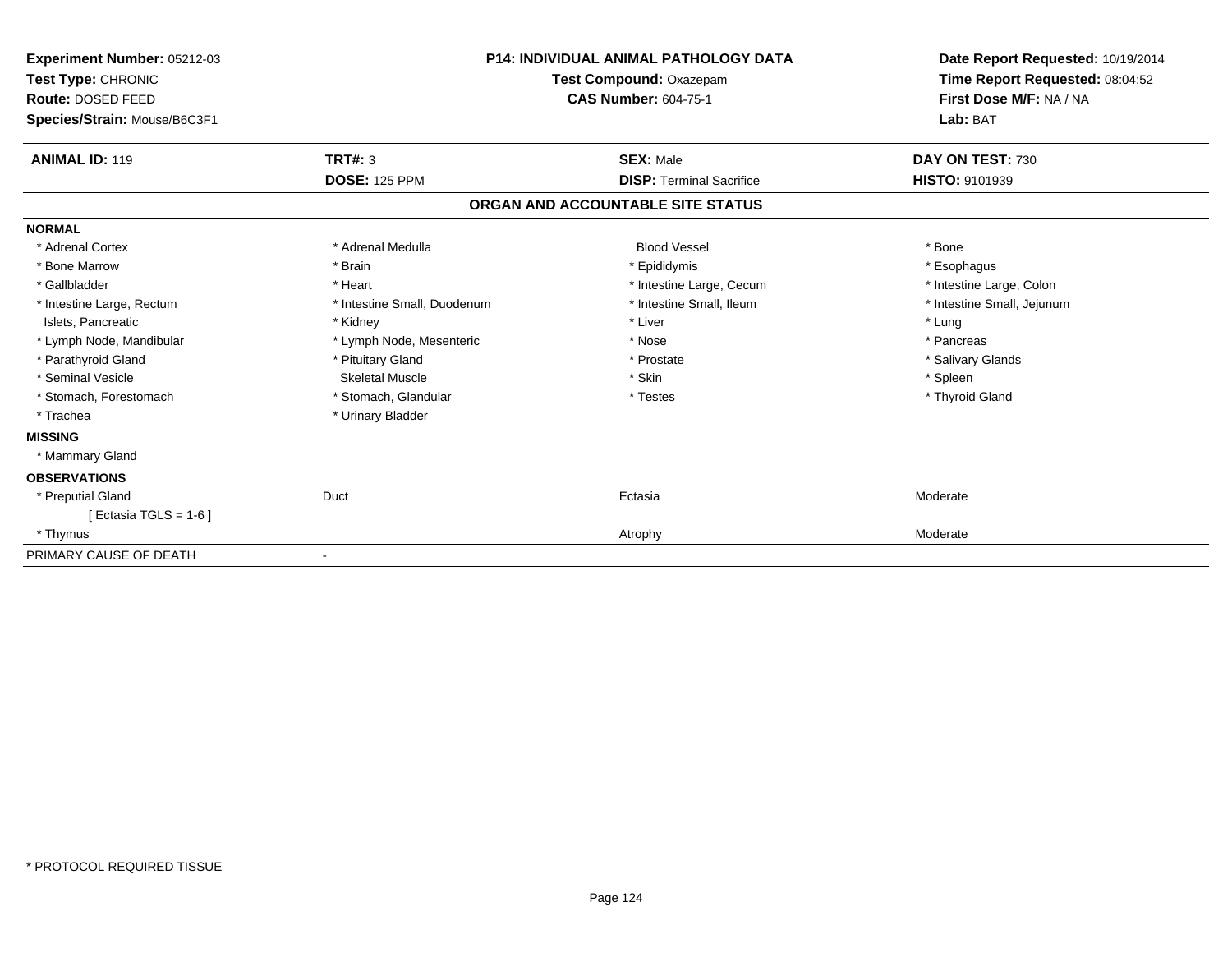| Experiment Number: 05212-03<br>Test Type: CHRONIC<br>Route: DOSED FEED |                          | <b>P14: INDIVIDUAL ANIMAL PATHOLOGY DATA</b><br>Test Compound: Oxazepam<br><b>CAS Number: 604-75-1</b> | Date Report Requested: 10/19/2014<br>Time Report Requested: 08:04:52<br>First Dose M/F: NA / NA |
|------------------------------------------------------------------------|--------------------------|--------------------------------------------------------------------------------------------------------|-------------------------------------------------------------------------------------------------|
| Species/Strain: Mouse/B6C3F1                                           |                          |                                                                                                        | Lab: BAT                                                                                        |
| <b>ANIMAL ID: 120</b>                                                  | TRT#: 3                  | <b>SEX: Male</b>                                                                                       | DAY ON TEST: 729                                                                                |
|                                                                        | <b>DOSE: 125 PPM</b>     | <b>DISP: Terminal Sacrifice</b>                                                                        | <b>HISTO: 9101940</b>                                                                           |
|                                                                        |                          | ORGAN AND ACCOUNTABLE SITE STATUS                                                                      |                                                                                                 |
| <b>NORMAL</b>                                                          |                          |                                                                                                        |                                                                                                 |
| * Adrenal Cortex                                                       | * Adrenal Medulla        | <b>Blood Vessel</b>                                                                                    | * Bone                                                                                          |
| * Bone Marrow                                                          | * Brain                  | * Esophagus                                                                                            | * Gallbladder                                                                                   |
| * Heart                                                                | * Intestine Large, Cecum | * Intestine Large, Colon                                                                               | * Intestine Large, Rectum                                                                       |
| * Intestine Small, Duodenum                                            | * Intestine Small, Ileum | * Intestine Small, Jejunum                                                                             | Islets, Pancreatic                                                                              |
| * Liver                                                                | * Lung                   | * Lymph Node, Mandibular                                                                               | * Lymph Node, Mesenteric                                                                        |
| * Nose                                                                 | * Pancreas               | * Parathyroid Gland                                                                                    | * Pituitary Gland                                                                               |
| * Prostate                                                             | * Salivary Glands        | * Seminal Vesicle                                                                                      | <b>Skeletal Muscle</b>                                                                          |
| * Skin                                                                 | * Spleen                 | * Stomach, Forestomach                                                                                 | * Stomach, Glandular                                                                            |
| * Testes                                                               | * Thyroid Gland          | * Trachea                                                                                              | * Urinary Bladder                                                                               |
| <b>MISSING</b>                                                         |                          |                                                                                                        |                                                                                                 |
| * Mammary Gland                                                        |                          |                                                                                                        |                                                                                                 |
| <b>OBSERVATIONS</b>                                                    |                          |                                                                                                        |                                                                                                 |
| * Epididymis                                                           |                          | <b>Infiltration Cellular</b>                                                                           | Lymphocyte, Minimal                                                                             |
| * Kidney                                                               |                          | Nephropathy                                                                                            | Chronic, Minimal                                                                                |
| * Preputial Gland                                                      | Duct                     | Ectasia                                                                                                | Moderate                                                                                        |
| * Thymus                                                               |                          | Atrophy                                                                                                | Moderate                                                                                        |
| PRIMARY CAUSE OF DEATH                                                 |                          |                                                                                                        |                                                                                                 |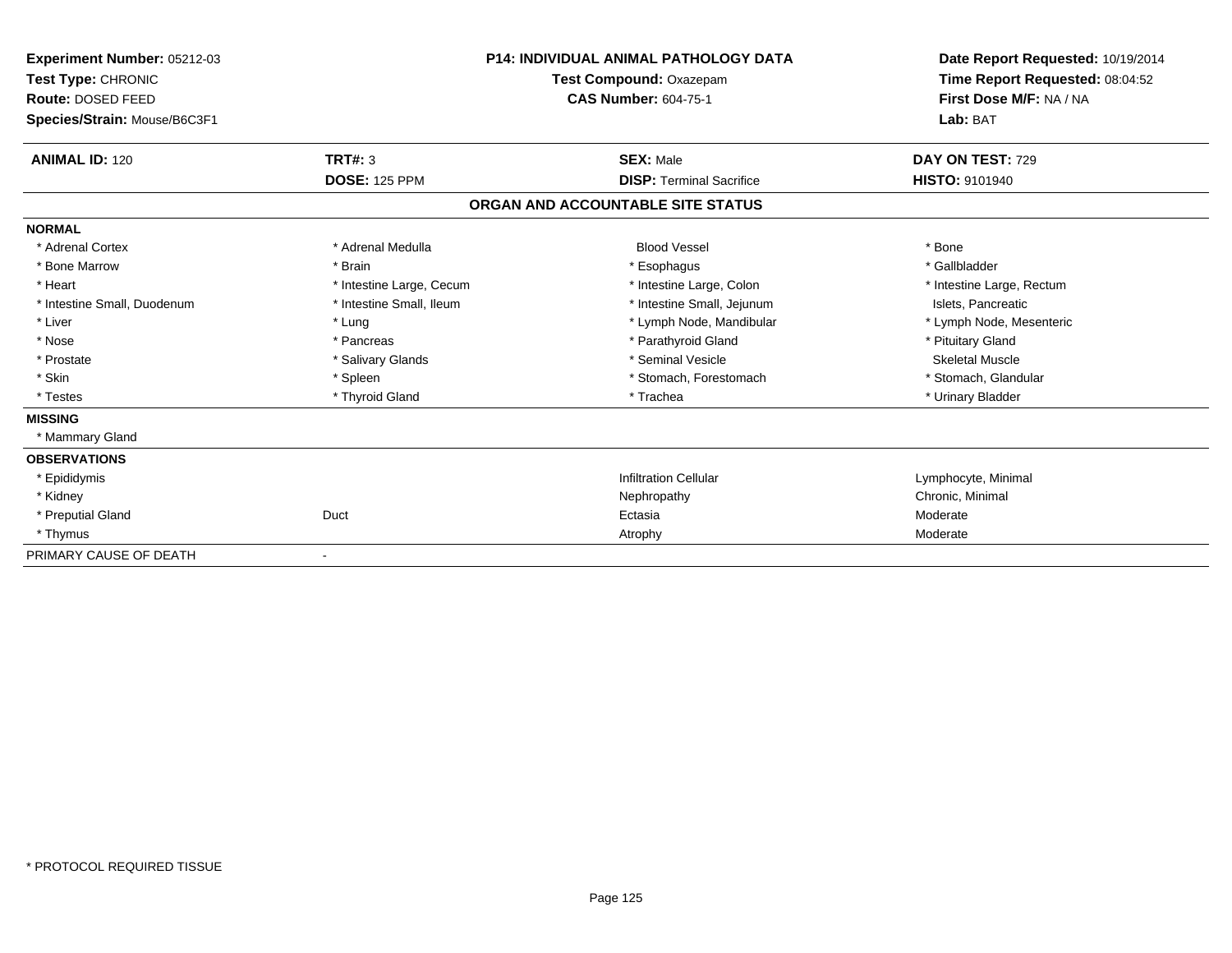| Experiment Number: 05212-03                 | <b>P14: INDIVIDUAL ANIMAL PATHOLOGY DATA</b><br>Test Compound: Oxazepam |                                   | Date Report Requested: 10/19/2014 |  |
|---------------------------------------------|-------------------------------------------------------------------------|-----------------------------------|-----------------------------------|--|
| Test Type: CHRONIC                          |                                                                         |                                   | Time Report Requested: 08:04:52   |  |
| Route: DOSED FEED                           |                                                                         | <b>CAS Number: 604-75-1</b>       | First Dose M/F: NA / NA           |  |
| Species/Strain: Mouse/B6C3F1                |                                                                         |                                   | Lab: BAT                          |  |
| <b>ANIMAL ID: 121</b>                       | <b>TRT#: 5</b>                                                          | <b>SEX: Male</b>                  | DAY ON TEST: 486                  |  |
|                                             | <b>DOSE: 2500 PPM</b>                                                   | <b>DISP: Natural Death</b>        | <b>HISTO: 9101761</b>             |  |
|                                             |                                                                         | ORGAN AND ACCOUNTABLE SITE STATUS |                                   |  |
| <b>NORMAL</b>                               |                                                                         |                                   |                                   |  |
| * Adrenal Cortex                            | * Adrenal Medulla                                                       | <b>Blood Vessel</b>               | * Bone                            |  |
| * Bone Marrow                               | * Brain                                                                 | * Epididymis                      | * Esophagus                       |  |
| * Gallbladder                               | * Heart                                                                 | * Intestine Large, Cecum          | * Intestine Large, Colon          |  |
| * Intestine Large, Rectum                   | * Intestine Small, Duodenum                                             | * Intestine Small, Ileum          | * Intestine Small, Jejunum        |  |
| Islets, Pancreatic                          | * Kidney                                                                | * Lymph Node, Mandibular          | * Lymph Node, Mesenteric          |  |
| * Nose                                      | * Pancreas                                                              | * Parathyroid Gland               | * Pituitary Gland                 |  |
| * Preputial Gland                           | * Prostate                                                              | * Salivary Glands                 | * Seminal Vesicle                 |  |
| <b>Skeletal Muscle</b>                      | * Skin                                                                  | * Spleen                          | * Stomach, Forestomach            |  |
| * Stomach, Glandular                        | * Testes                                                                | * Thymus                          | * Trachea                         |  |
| * Urinary Bladder                           |                                                                         |                                   |                                   |  |
| <b>MISSING</b>                              |                                                                         |                                   |                                   |  |
| * Mammary Gland                             |                                                                         |                                   |                                   |  |
| <b>OBSERVATIONS</b>                         |                                                                         |                                   |                                   |  |
| * Liver                                     |                                                                         | <b>Eosinophilic Focus</b>         |                                   |  |
|                                             |                                                                         | Hepatocellular Adenoma            | Multiple                          |  |
|                                             | Centrilobular                                                           | Hypertrophy                       | Mild                              |  |
| [ Hepatocellular Adenoma TGLS = 1-9,2-10 ]  |                                                                         |                                   |                                   |  |
| * Lung                                      |                                                                         | Alveolar/Bronchiolar Adenoma      |                                   |  |
| [ Alveolar/Bronchiolar Adenoma TGLS = 3-2 ] |                                                                         |                                   |                                   |  |
| * Thyroid Gland                             | <b>Follicular Cel</b>                                                   | Hyperplasia                       | Minimal                           |  |
| PRIMARY CAUSE OF DEATH                      | - Liver Hepatocellular Adenoma                                          |                                   |                                   |  |
| Animal Note: COD, LIVER TUMORS              |                                                                         |                                   |                                   |  |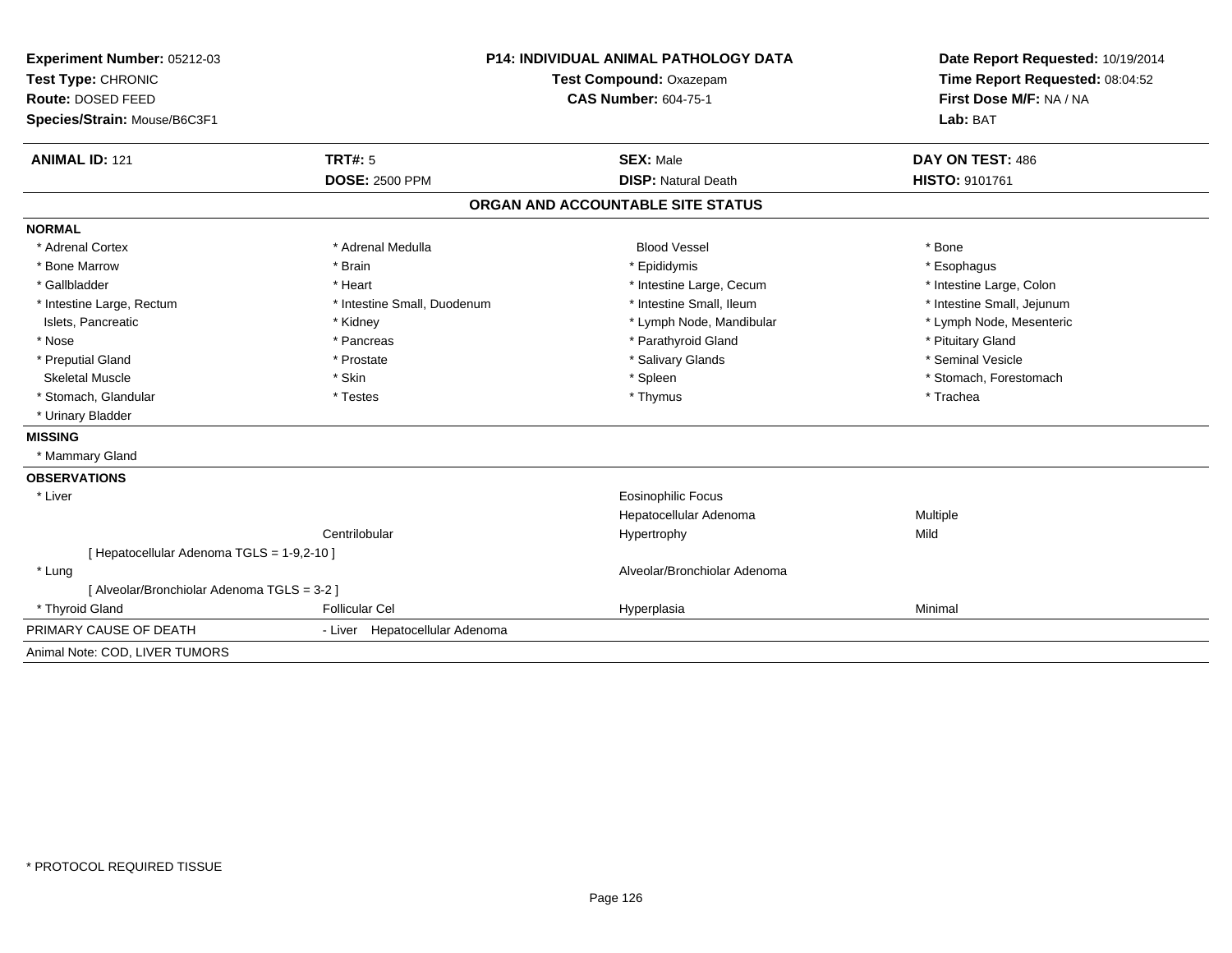| Experiment Number: 05212-03<br>Test Type: CHRONIC | P14: INDIVIDUAL ANIMAL PATHOLOGY DATA<br>Test Compound: Oxazepam |                                   | Date Report Requested: 10/19/2014<br>Time Report Requested: 08:04:52 |  |
|---------------------------------------------------|------------------------------------------------------------------|-----------------------------------|----------------------------------------------------------------------|--|
| Route: DOSED FEED                                 |                                                                  | <b>CAS Number: 604-75-1</b>       | First Dose M/F: NA / NA                                              |  |
| Species/Strain: Mouse/B6C3F1                      |                                                                  |                                   | Lab: BAT                                                             |  |
| <b>ANIMAL ID: 122</b>                             | TRT#: 5                                                          | <b>SEX: Male</b>                  | DAY ON TEST: 594                                                     |  |
|                                                   | <b>DOSE: 2500 PPM</b>                                            | <b>DISP: Natural Death</b>        | HISTO: 9101762                                                       |  |
|                                                   |                                                                  | ORGAN AND ACCOUNTABLE SITE STATUS |                                                                      |  |
| <b>NORMAL</b>                                     |                                                                  |                                   |                                                                      |  |
| * Adrenal Cortex                                  | * Adrenal Medulla                                                | <b>Blood Vessel</b>               | * Bone                                                               |  |
| * Bone Marrow                                     | * Brain                                                          | * Epididymis                      | * Esophagus                                                          |  |
| * Gallbladder                                     | * Heart                                                          | * Intestine Large, Cecum          | * Intestine Large, Colon                                             |  |
| * Intestine Large, Rectum                         | * Intestine Small, Duodenum                                      | * Intestine Small, Ileum          | * Intestine Small, Jejunum                                           |  |
| Islets, Pancreatic                                | * Kidney                                                         | * Lung                            | * Lymph Node, Mandibular                                             |  |
| * Lymph Node, Mesenteric                          | * Nose                                                           | * Pancreas                        | * Parathyroid Gland                                                  |  |
| * Preputial Gland                                 | * Prostate                                                       | * Salivary Glands                 | * Seminal Vesicle                                                    |  |
| Skeletal Muscle                                   | * Skin                                                           | * Spleen                          | * Stomach, Forestomach                                               |  |
| * Stomach, Glandular                              | * Testes                                                         | * Trachea                         | * Urinary Bladder                                                    |  |
| <b>MISSING</b>                                    |                                                                  |                                   |                                                                      |  |
| * Mammary Gland                                   | * Pituitary Gland                                                |                                   |                                                                      |  |
| <b>OBSERVATIONS</b>                               |                                                                  |                                   |                                                                      |  |
| * Liver                                           |                                                                  | Hepatocellular Adenoma            | Multiple                                                             |  |
|                                                   |                                                                  | Hepatocellular Carcinoma          | Multiple                                                             |  |
|                                                   | Centrilobular                                                    | Hypertrophy                       | Moderate                                                             |  |
|                                                   |                                                                  | Thrombosis                        |                                                                      |  |
| [ Hepatocellular Adenoma TGLS = 1-9 ]             |                                                                  |                                   |                                                                      |  |
| [ Hepatocellular Carcinoma TGLS = 1-1,1-2,1-9 ]   |                                                                  |                                   |                                                                      |  |
| [Thrombosis TGLS = 1-1]                           |                                                                  |                                   |                                                                      |  |
| * Thymus                                          |                                                                  | Atrophy                           | Moderate                                                             |  |
| * Thyroid Gland                                   | <b>Follicular Cel</b>                                            | Hyperplasia                       | Mild                                                                 |  |
| PRIMARY CAUSE OF DEATH                            | - Liver Hepatocellular Carcinoma                                 |                                   |                                                                      |  |
| Animal Note: COD, LIVER TUMORS                    |                                                                  |                                   |                                                                      |  |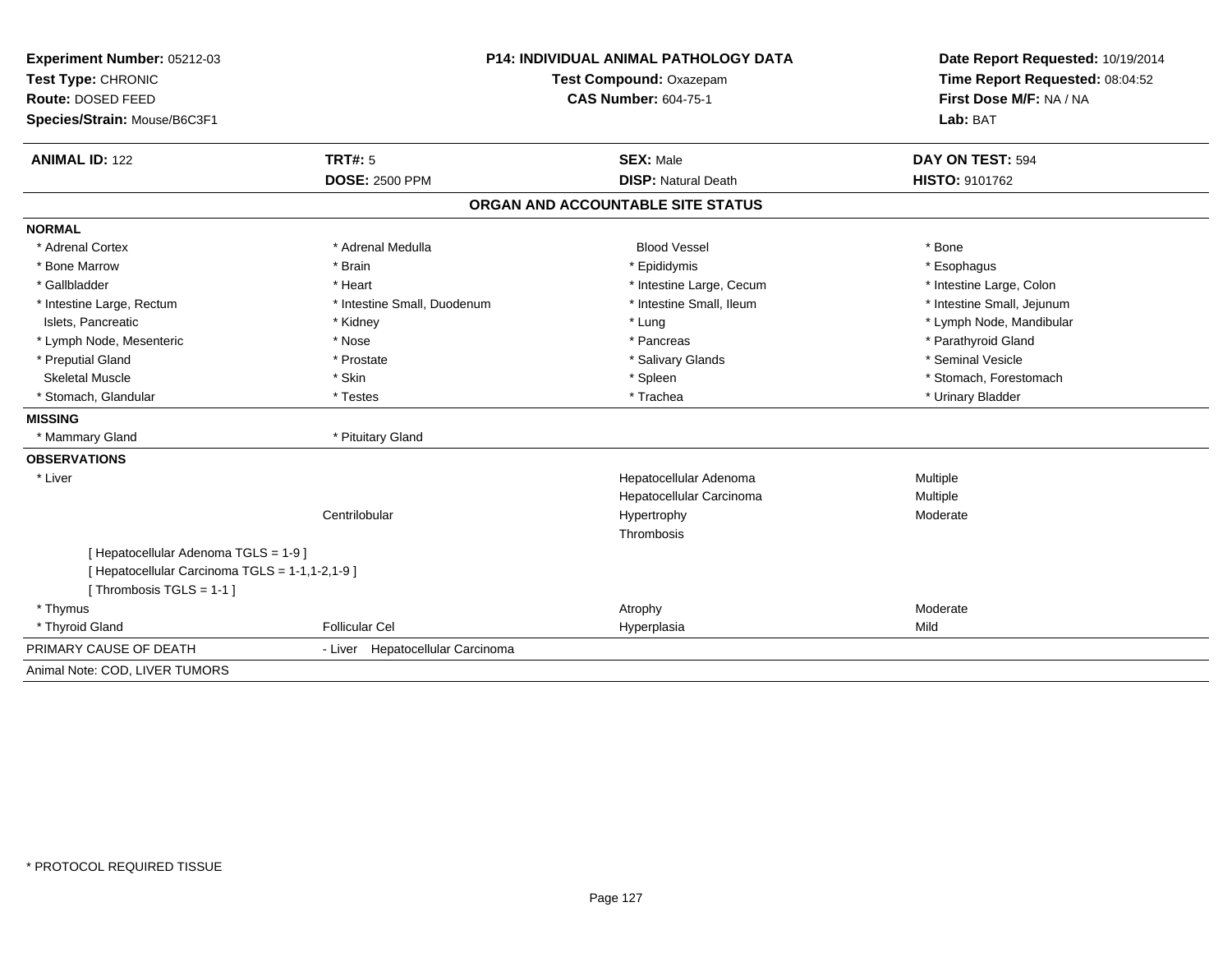| Experiment Number: 05212-03                                                                       | <b>P14: INDIVIDUAL ANIMAL PATHOLOGY DATA</b><br>Test Compound: Oxazepam<br><b>CAS Number: 604-75-1</b> |                                   | Date Report Requested: 10/19/2014                          |
|---------------------------------------------------------------------------------------------------|--------------------------------------------------------------------------------------------------------|-----------------------------------|------------------------------------------------------------|
| Test Type: CHRONIC                                                                                |                                                                                                        |                                   | Time Report Requested: 08:04:52<br>First Dose M/F: NA / NA |
| Route: DOSED FEED                                                                                 |                                                                                                        |                                   |                                                            |
| Species/Strain: Mouse/B6C3F1                                                                      |                                                                                                        |                                   | Lab: BAT                                                   |
| <b>ANIMAL ID: 123</b>                                                                             | TRT#: 5                                                                                                | <b>SEX: Male</b>                  | DAY ON TEST: 729                                           |
|                                                                                                   | <b>DOSE: 2500 PPM</b>                                                                                  | <b>DISP: Terminal Sacrifice</b>   | HISTO: 9101763                                             |
|                                                                                                   |                                                                                                        | ORGAN AND ACCOUNTABLE SITE STATUS |                                                            |
| <b>NORMAL</b>                                                                                     |                                                                                                        |                                   |                                                            |
| * Adrenal Cortex                                                                                  | * Adrenal Medulla                                                                                      | <b>Blood Vessel</b>               | * Bone                                                     |
| * Bone Marrow                                                                                     | * Brain                                                                                                | * Epididymis                      | * Esophagus                                                |
| * Gallbladder                                                                                     | * Heart                                                                                                | * Intestine Large, Cecum          | * Intestine Large, Colon                                   |
| * Intestine Large, Rectum                                                                         | * Intestine Small, Duodenum                                                                            | * Intestine Small, Ileum          | * Intestine Small, Jejunum                                 |
| Islets, Pancreatic                                                                                | * Kidney                                                                                               | * Lymph Node, Mandibular          | * Lymph Node, Mesenteric                                   |
| * Nose                                                                                            | * Pancreas                                                                                             | * Parathyroid Gland               | * Pituitary Gland                                          |
| * Preputial Gland                                                                                 | * Prostate                                                                                             | * Salivary Glands                 | * Seminal Vesicle                                          |
| <b>Skeletal Muscle</b>                                                                            | * Skin                                                                                                 | * Spleen                          | * Stomach, Forestomach                                     |
| * Stomach, Glandular                                                                              | * Testes                                                                                               | * Trachea                         | * Urinary Bladder                                          |
| <b>MISSING</b>                                                                                    |                                                                                                        |                                   |                                                            |
| * Mammary Gland                                                                                   |                                                                                                        |                                   |                                                            |
| <b>OBSERVATIONS</b>                                                                               |                                                                                                        |                                   |                                                            |
| * Liver                                                                                           |                                                                                                        | Hepatocellular Adenoma            | Multiple                                                   |
|                                                                                                   |                                                                                                        | Hepatocellular Carcinoma          | Multiple                                                   |
| [ Hepatocellular Adenoma TGLS = 2-1,2,2-11 ]<br>[ Hepatocellular Carcinoma TGLS = 1-9,2-10,2-11 ] |                                                                                                        |                                   |                                                            |
| * Lung                                                                                            |                                                                                                        | Hepatocellular Carcinoma          | Metastatic (Liver)                                         |
| * Thymus                                                                                          |                                                                                                        | Atrophy                           | Moderate                                                   |
| * Thyroid Gland                                                                                   | <b>Follicular Cel</b>                                                                                  | Hyperplasia                       | Moderate                                                   |
| PRIMARY CAUSE OF DEATH                                                                            | $\overline{\phantom{a}}$                                                                               |                                   |                                                            |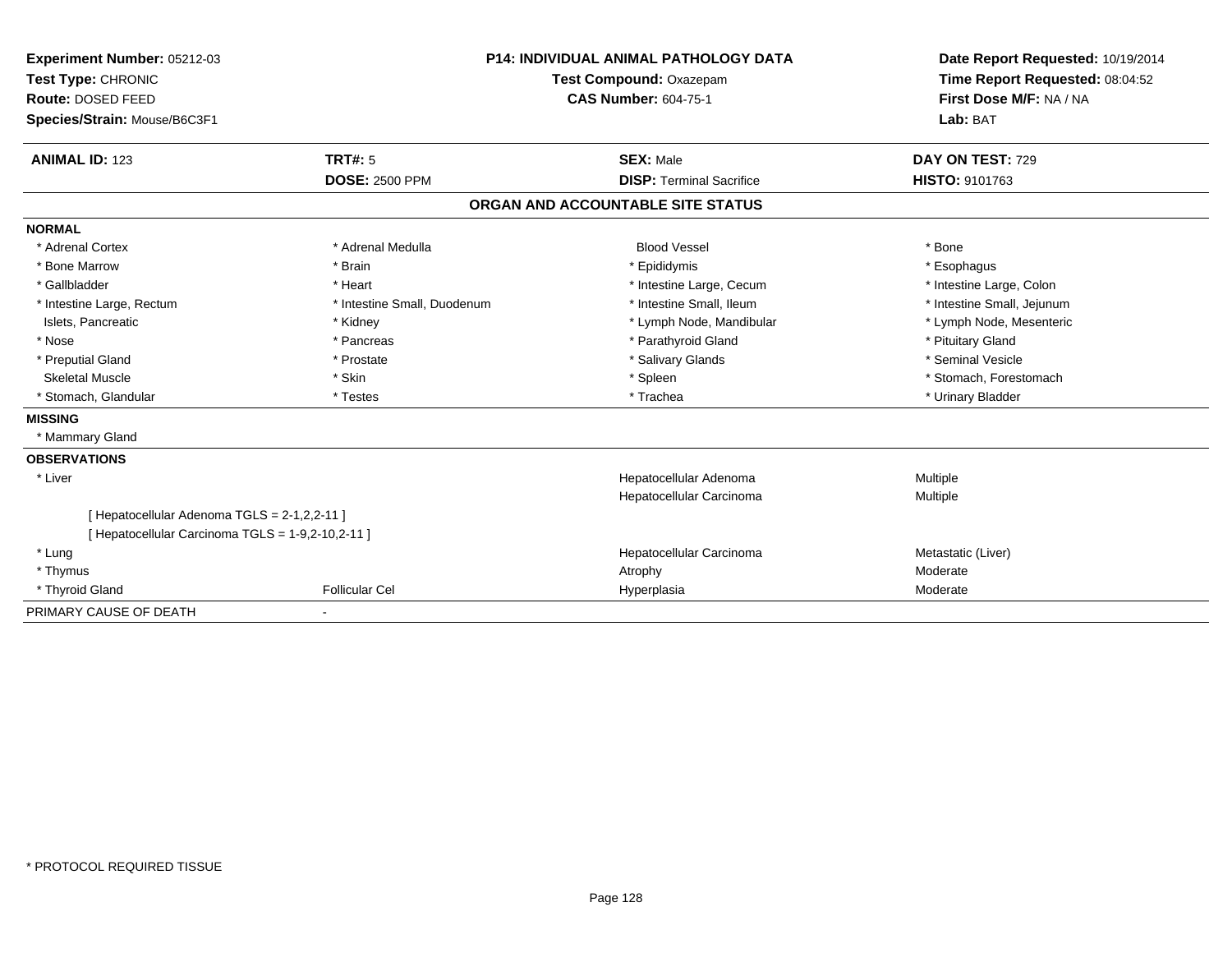| Experiment Number: 05212-03                   | P14: INDIVIDUAL ANIMAL PATHOLOGY DATA |                                   | Date Report Requested: 10/19/2014                          |
|-----------------------------------------------|---------------------------------------|-----------------------------------|------------------------------------------------------------|
| Test Type: CHRONIC                            |                                       | Test Compound: Oxazepam           | Time Report Requested: 08:04:52<br>First Dose M/F: NA / NA |
| Route: DOSED FEED                             |                                       | <b>CAS Number: 604-75-1</b>       |                                                            |
| Species/Strain: Mouse/B6C3F1                  |                                       |                                   | Lab: BAT                                                   |
| <b>ANIMAL ID: 124</b>                         | <b>TRT#: 5</b>                        | <b>SEX: Male</b>                  | DAY ON TEST: 646                                           |
|                                               | <b>DOSE: 2500 PPM</b>                 | <b>DISP:</b> Moribund Sacrifice   | HISTO: 9101764                                             |
|                                               |                                       | ORGAN AND ACCOUNTABLE SITE STATUS |                                                            |
| <b>NORMAL</b>                                 |                                       |                                   |                                                            |
| * Adrenal Cortex                              | * Adrenal Medulla                     | <b>Blood Vessel</b>               | * Bone                                                     |
| * Bone Marrow                                 | * Brain                               | * Esophagus                       | * Gallbladder                                              |
| * Heart                                       | * Intestine Large, Cecum              | * Intestine Large, Colon          | * Intestine Large, Rectum                                  |
| * Intestine Small, Duodenum                   | * Intestine Small, Ileum              | Islets, Pancreatic                | * Kidney                                                   |
| * Lymph Node, Mandibular                      | * Lymph Node, Mesenteric              | * Nose                            | * Pancreas                                                 |
| * Parathyroid Gland                           | * Preputial Gland                     | * Prostate                        | * Salivary Glands                                          |
| * Seminal Vesicle                             | <b>Skeletal Muscle</b>                | * Skin                            | * Spleen                                                   |
| * Stomach, Forestomach                        | * Stomach, Glandular                  | * Testes                          | * Trachea                                                  |
| * Urinary Bladder                             |                                       |                                   |                                                            |
| <b>MISSING</b>                                |                                       |                                   |                                                            |
| * Mammary Gland                               | * Pituitary Gland                     |                                   |                                                            |
| <b>OBSERVATIONS</b>                           |                                       |                                   |                                                            |
| * Epididymis                                  |                                       | <b>Infiltration Cellular</b>      | Lymphocyte, Mild                                           |
| * Intestine Small, Jejunum                    | Peyers Patch                          | Lymphoma Malignant Mixed          |                                                            |
| [ Lymphoma Malignant Mixed TGLS = 3-4 ]       |                                       |                                   |                                                            |
| * Liver                                       |                                       | Hepatoblastoma                    |                                                            |
|                                               |                                       | Hepatocellular Adenoma            | Multiple                                                   |
|                                               |                                       | Hepatocellular Carcinoma          |                                                            |
|                                               | Centrilobular                         | Hypertrophy                       | Moderate                                                   |
| [Hepatoblastoma TGLS = 1-9]                   |                                       |                                   |                                                            |
| [ Hepatocellular Adenoma TGLS = 1-1,1-2,1-9 ] |                                       |                                   |                                                            |
| [ Hepatocellular Carcinoma TGLS = 1-1 ]       |                                       |                                   |                                                            |
| * Lung                                        |                                       | Hepatocellular Carcinoma          | Metastatic (Liver)                                         |
| [ Hepatocellular Carcinoma TGLS = 2-2 ]       |                                       |                                   |                                                            |
| * Thymus                                      |                                       | Atrophy                           | Moderate                                                   |
| * Thyroid Gland                               | <b>Follicular Cel</b>                 | Hyperplasia                       | Moderate                                                   |
| PRIMARY CAUSE OF DEATH                        | Hepatocellular Carcinoma<br>- Liver   |                                   |                                                            |
| Animal Note: MORIBUND SAC DUE TO LIVER TUMORS |                                       |                                   |                                                            |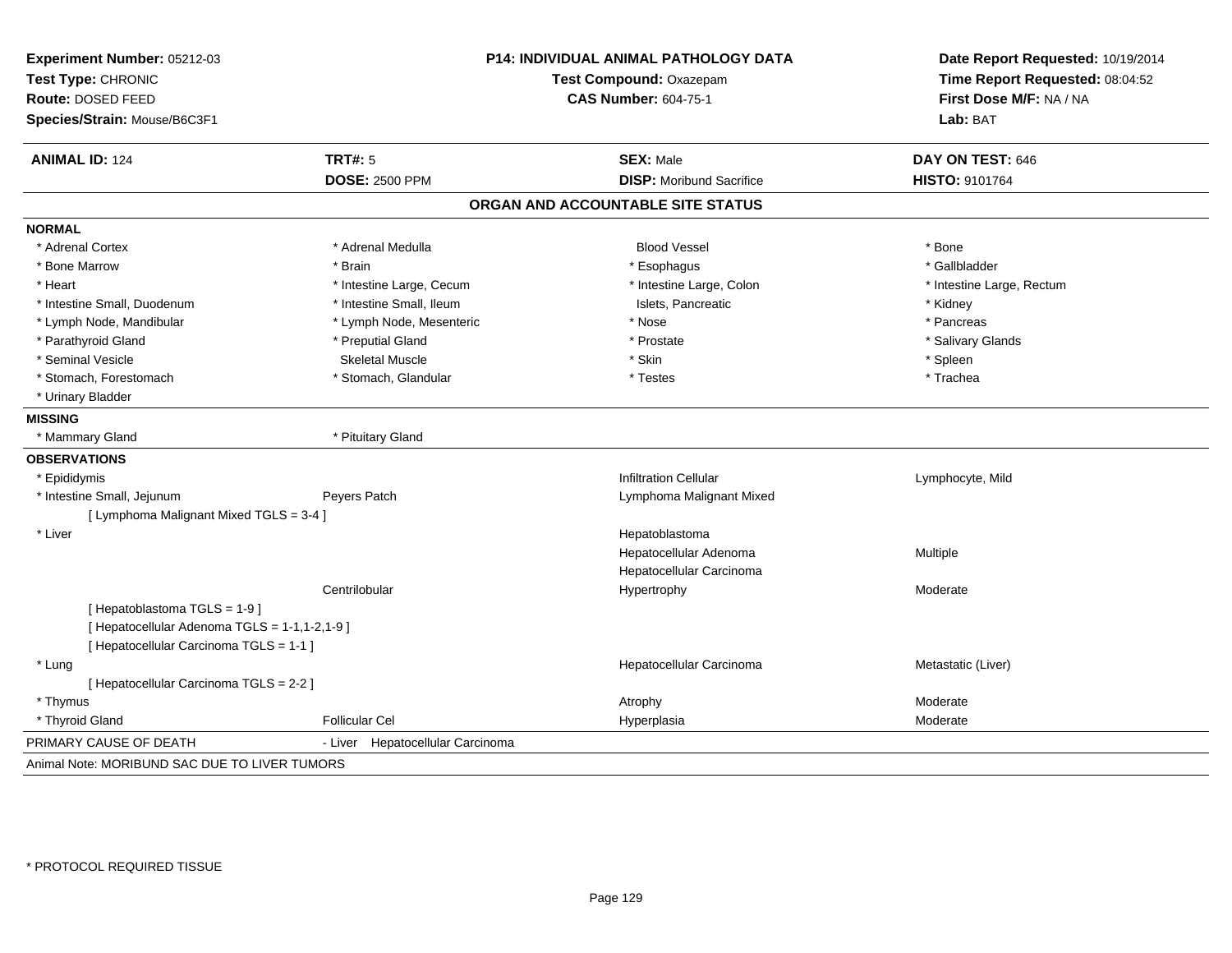| Experiment Number: 05212-03                             |                             | P14: INDIVIDUAL ANIMAL PATHOLOGY DATA | Date Report Requested: 10/19/2014 |
|---------------------------------------------------------|-----------------------------|---------------------------------------|-----------------------------------|
| Test Type: CHRONIC                                      | Test Compound: Oxazepam     |                                       | Time Report Requested: 08:04:52   |
| Route: DOSED FEED                                       |                             | <b>CAS Number: 604-75-1</b>           | First Dose M/F: NA / NA           |
| Species/Strain: Mouse/B6C3F1                            |                             |                                       | Lab: BAT                          |
| <b>ANIMAL ID: 125</b>                                   | TRT#: 5                     | <b>SEX: Male</b>                      | DAY ON TEST: 460                  |
|                                                         | <b>DOSE: 2500 PPM</b>       | <b>DISP:</b> Scheduled Sacrifice      | <b>HISTO: 9101765</b>             |
|                                                         |                             | ORGAN AND ACCOUNTABLE SITE STATUS     |                                   |
| <b>NORMAL</b>                                           |                             |                                       |                                   |
| * Adrenal Cortex                                        | * Adrenal Medulla           | <b>Blood Vessel</b>                   | * Bone                            |
| * Bone Marrow                                           | * Brain                     | * Epididymis                          | * Esophagus                       |
| * Gallbladder                                           | * Heart                     | * Intestine Large, Cecum              | * Intestine Large, Colon          |
| * Intestine Large, Rectum                               | * Intestine Small, Duodenum | * Intestine Small, Ileum              | * Intestine Small, Jejunum        |
| Islets, Pancreatic                                      | * Lung                      | * Lymph Node, Mandibular              | * Lymph Node, Mesenteric          |
| * Nose                                                  | * Pancreas                  | * Pituitary Gland                     | * Prostate                        |
| * Salivary Glands                                       | * Seminal Vesicle           | <b>Skeletal Muscle</b>                | * Skin                            |
| * Spleen                                                | * Stomach, Forestomach      | * Stomach, Glandular                  | * Testes                          |
| * Thymus                                                | Tooth                       | * Trachea                             | * Urinary Bladder                 |
| <b>MISSING</b>                                          |                             |                                       |                                   |
| * Mammary Gland                                         | * Parathyroid Gland         |                                       |                                   |
| <b>OBSERVATIONS</b>                                     |                             |                                       |                                   |
| * Kidney                                                |                             | Nephropathy                           | Chronic, Minimal                  |
| * Liver                                                 |                             | <b>Eosinophilic Focus</b>             |                                   |
|                                                         |                             | Hepatocellular Adenoma                | Multiple                          |
|                                                         | Centrilobular, Hepatocyte   | Hypertrophy                           | Moderate                          |
|                                                         |                             | Vacuolization Cytoplasmic             | Minimal                           |
| [ Hepatocellular Adenoma TGLS = 2-1,6-1,3-9,4-10,5-10 ] |                             |                                       |                                   |
| * Preputial Gland                                       | Duct                        | Ectasia                               | Mild                              |
| [Ectasia TGLS = $1-6$ ]                                 |                             |                                       |                                   |
| * Thyroid Gland                                         | <b>Follicular Cel</b>       | Hyperplasia                           | Minimal                           |
| PRIMARY CAUSE OF DEATH                                  |                             |                                       |                                   |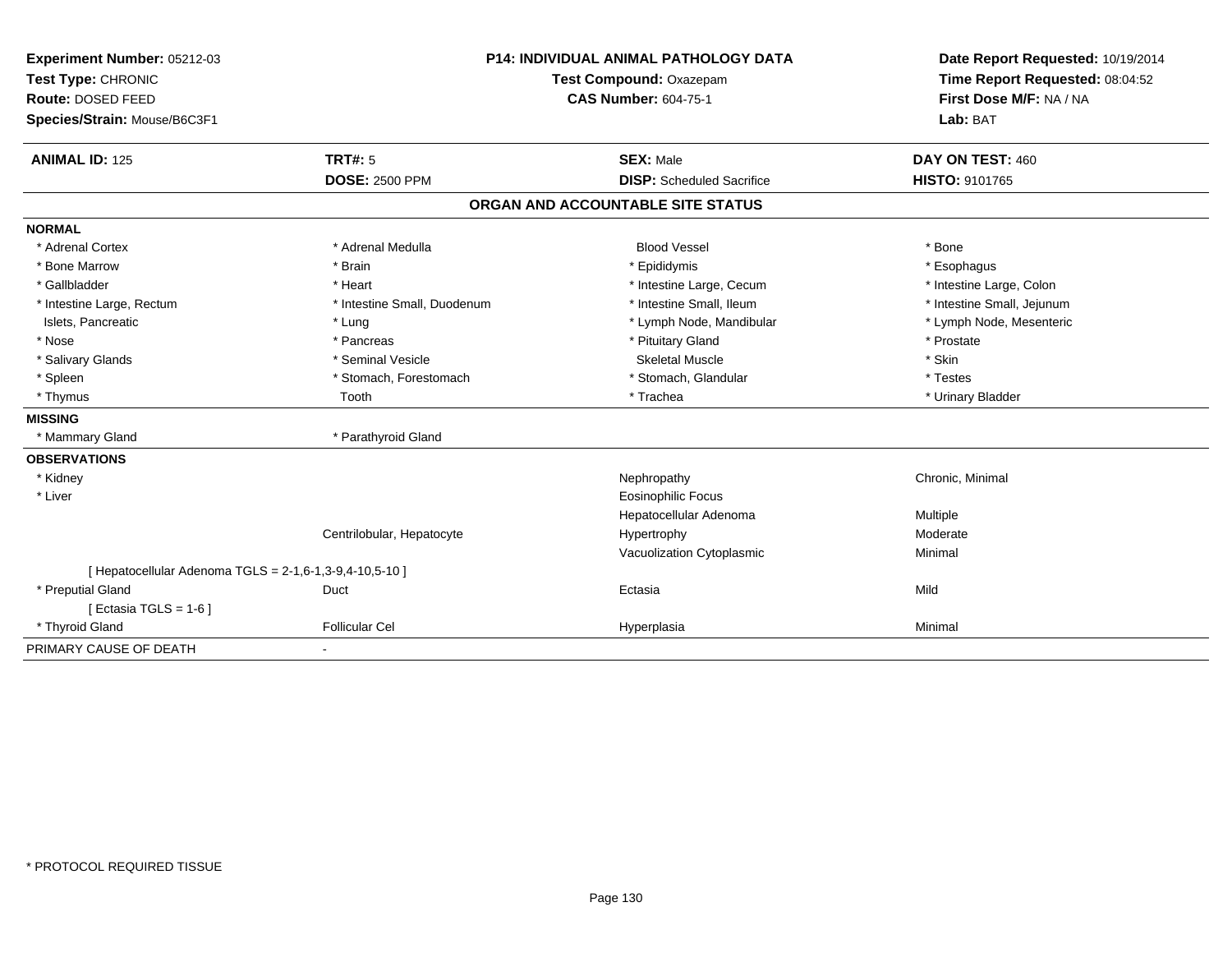| Experiment Number: 05212-03                  |                                  | P14: INDIVIDUAL ANIMAL PATHOLOGY DATA | Date Report Requested: 10/19/2014                          |  |
|----------------------------------------------|----------------------------------|---------------------------------------|------------------------------------------------------------|--|
| Test Type: CHRONIC                           |                                  | Test Compound: Oxazepam               | Time Report Requested: 08:04:52<br>First Dose M/F: NA / NA |  |
| Route: DOSED FEED                            |                                  | <b>CAS Number: 604-75-1</b>           |                                                            |  |
| Species/Strain: Mouse/B6C3F1                 |                                  |                                       | Lab: BAT                                                   |  |
| <b>ANIMAL ID: 126</b>                        | <b>TRT#: 5</b>                   | <b>SEX: Male</b>                      | DAY ON TEST: 669                                           |  |
|                                              | <b>DOSE: 2500 PPM</b>            | <b>DISP:</b> Moribund Sacrifice       | HISTO: 9101766                                             |  |
|                                              |                                  | ORGAN AND ACCOUNTABLE SITE STATUS     |                                                            |  |
| <b>NORMAL</b>                                |                                  |                                       |                                                            |  |
| * Adrenal Cortex                             | * Adrenal Medulla                | <b>Blood Vessel</b>                   | * Bone                                                     |  |
| * Bone Marrow                                | * Brain                          | * Esophagus                           | * Gallbladder                                              |  |
| * Heart                                      | * Intestine Large, Cecum         | * Intestine Large, Colon              | * Intestine Large, Rectum                                  |  |
| * Intestine Small, Duodenum                  | * Intestine Small, Ileum         | * Intestine Small, Jejunum            | Islets, Pancreatic                                         |  |
| * Kidney                                     | * Lung                           | * Lymph Node, Mandibular              | * Lymph Node, Mesenteric                                   |  |
| * Nose                                       | * Parathyroid Gland              | * Pituitary Gland                     | * Prostate                                                 |  |
| * Salivary Glands                            | * Seminal Vesicle                | <b>Skeletal Muscle</b>                | * Skin                                                     |  |
| * Spleen                                     | * Stomach, Forestomach           | * Stomach, Glandular                  | * Trachea                                                  |  |
| * Urinary Bladder                            |                                  |                                       |                                                            |  |
| <b>MISSING</b>                               |                                  |                                       |                                                            |  |
| * Mammary Gland                              | * Thymus                         |                                       |                                                            |  |
| <b>OBSERVATIONS</b>                          |                                  |                                       |                                                            |  |
| * Epididymis                                 |                                  | <b>Infiltration Cellular</b>          | Lymphocyte, Mild                                           |  |
| * Liver                                      |                                  | Hepatoblastoma                        |                                                            |  |
|                                              |                                  | Hepatocellular Carcinoma              | Multiple                                                   |  |
| [Hepatoblastoma TGLS = 5-11]                 |                                  |                                       |                                                            |  |
| [ Hepatocellular Carcinoma TGLS = 3-9,4-10 ] |                                  |                                       |                                                            |  |
| * Pancreas                                   |                                  | Hepatoblastoma                        | Metastatic (Liver)                                         |  |
| [Hepatoblastoma TGLS = 6-12]                 |                                  |                                       |                                                            |  |
| * Preputial Gland                            |                                  | Inflammation                          | Chronic, Moderate                                          |  |
| * Testes                                     |                                  | Atrophy                               | Marked                                                     |  |
| * Thyroid Gland                              | <b>Follicular Cel</b>            | Hyperplasia                           | Marked                                                     |  |
| PRIMARY CAUSE OF DEATH                       | - Liver Hepatocellular Carcinoma |                                       |                                                            |  |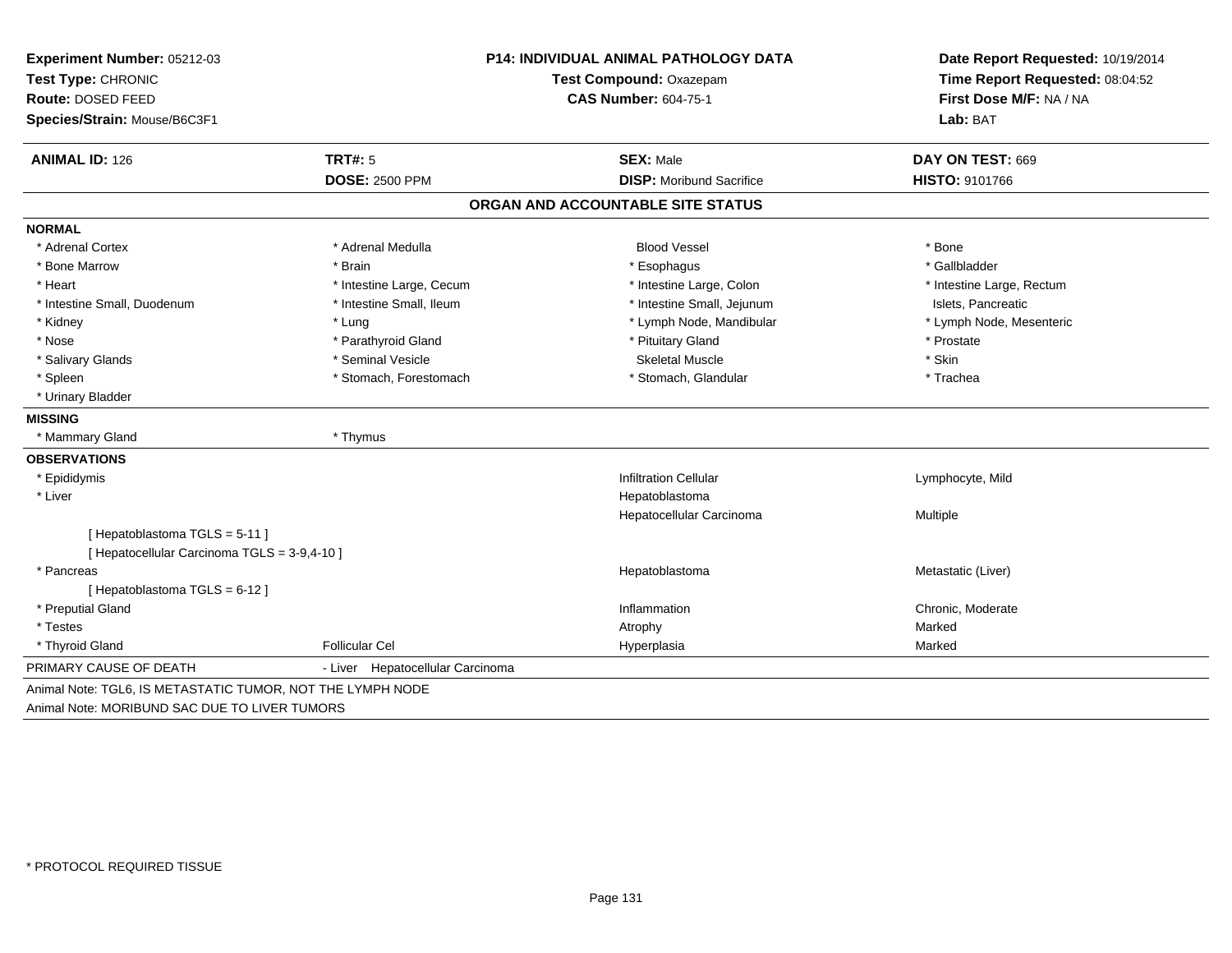| Experiment Number: 05212-03                                  | <b>P14: INDIVIDUAL ANIMAL PATHOLOGY DATA</b><br>Test Compound: Oxazepam |                                   | Date Report Requested: 10/19/2014 |
|--------------------------------------------------------------|-------------------------------------------------------------------------|-----------------------------------|-----------------------------------|
| Test Type: CHRONIC                                           |                                                                         |                                   | Time Report Requested: 08:04:52   |
| Route: DOSED FEED                                            |                                                                         | <b>CAS Number: 604-75-1</b>       |                                   |
| Species/Strain: Mouse/B6C3F1                                 |                                                                         |                                   | Lab: BAT                          |
| <b>ANIMAL ID: 127</b>                                        | <b>TRT#: 5</b>                                                          | <b>SEX: Male</b>                  | DAY ON TEST: 460                  |
|                                                              | <b>DOSE: 2500 PPM</b>                                                   | <b>DISP:</b> Scheduled Sacrifice  | <b>HISTO: 9101767</b>             |
|                                                              |                                                                         | ORGAN AND ACCOUNTABLE SITE STATUS |                                   |
| <b>NORMAL</b>                                                |                                                                         |                                   |                                   |
| * Adrenal Cortex                                             | * Adrenal Medulla                                                       | <b>Blood Vessel</b>               | * Bone                            |
| * Bone Marrow                                                | * Brain                                                                 | * Epididymis                      | * Esophagus                       |
| * Gallbladder                                                | * Heart                                                                 | * Intestine Large, Cecum          | * Intestine Large, Colon          |
| * Intestine Large, Rectum                                    | * Intestine Small, Duodenum                                             | * Intestine Small. Ileum          | * Intestine Small, Jejunum        |
| Islets, Pancreatic                                           | * Lung                                                                  | * Lymph Node, Mandibular          | * Lymph Node, Mesenteric          |
| * Nose                                                       | * Pancreas                                                              | * Pituitary Gland                 | * Preputial Gland                 |
| * Prostate                                                   | * Salivary Glands                                                       | * Seminal Vesicle                 | <b>Skeletal Muscle</b>            |
| * Skin                                                       | * Spleen                                                                | * Stomach, Forestomach            | * Stomach, Glandular              |
| * Testes                                                     | * Thymus                                                                | * Trachea                         | * Urinary Bladder                 |
| <b>MISSING</b>                                               |                                                                         |                                   |                                   |
| * Mammary Gland                                              | * Parathyroid Gland                                                     |                                   |                                   |
| <b>OBSERVATIONS</b>                                          |                                                                         |                                   |                                   |
| * Kidney                                                     |                                                                         | Nephropathy                       | Chronic, Minimal                  |
| * Liver                                                      |                                                                         | Eosinophilic Focus                |                                   |
|                                                              |                                                                         | Hepatocellular Adenoma            | Multiple                          |
|                                                              | Centrilobular, Hepatocyte                                               | Hypertrophy                       | Moderate                          |
| [ Hepatocellular Adenoma TGLS = 1-1,2-9,3-1,4-10,5-10,6-10 ] |                                                                         |                                   |                                   |
| * Thyroid Gland                                              | <b>Follicular Cel</b>                                                   | Hyperplasia                       | Minimal                           |
| PRIMARY CAUSE OF DEATH                                       | $\blacksquare$                                                          |                                   |                                   |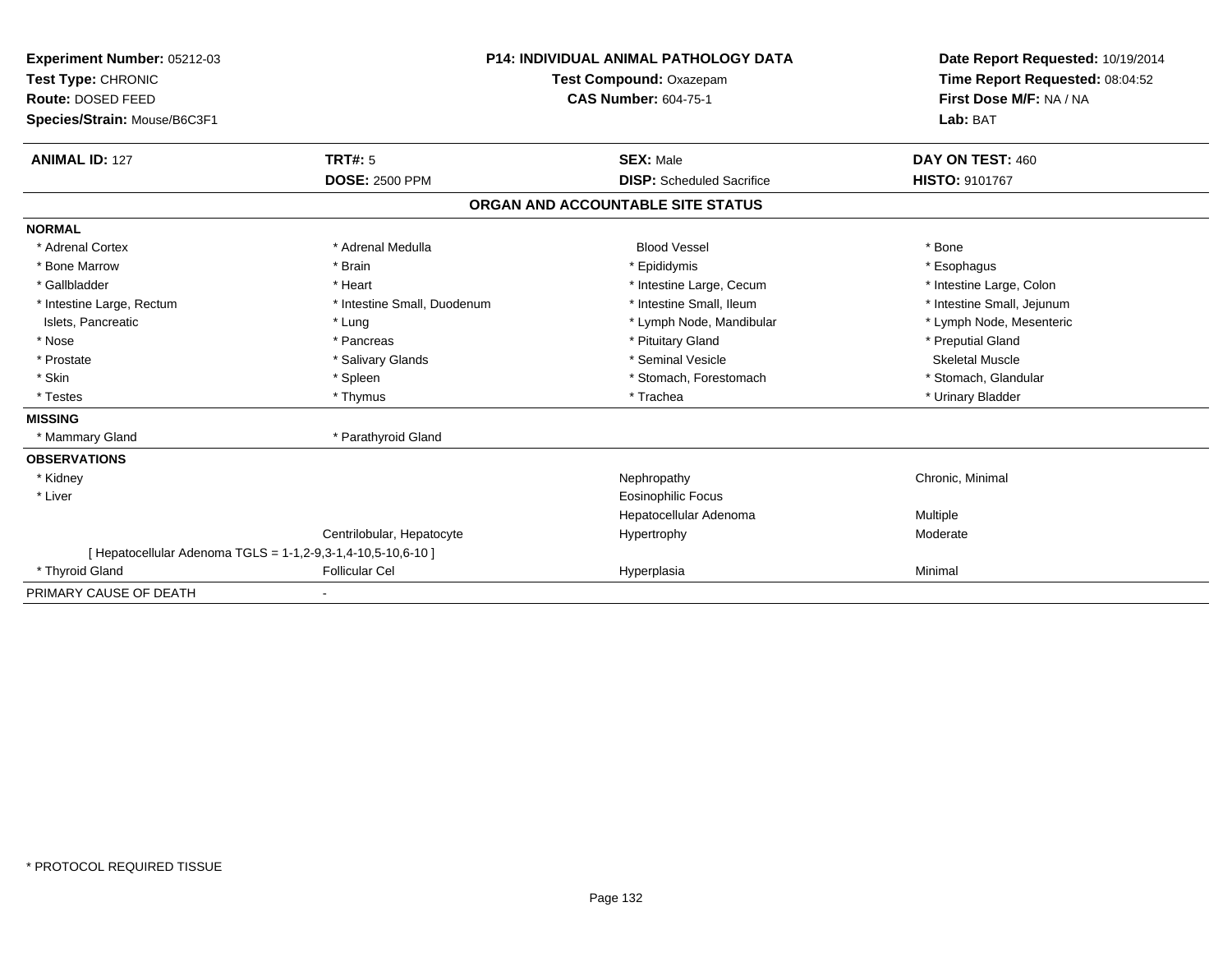| Experiment Number: 05212-03                  | <b>P14: INDIVIDUAL ANIMAL PATHOLOGY DATA</b> |                                   | Date Report Requested: 10/19/2014                          |
|----------------------------------------------|----------------------------------------------|-----------------------------------|------------------------------------------------------------|
| Test Type: CHRONIC                           |                                              | Test Compound: Oxazepam           | Time Report Requested: 08:04:52<br>First Dose M/F: NA / NA |
| Route: DOSED FEED                            |                                              | <b>CAS Number: 604-75-1</b>       |                                                            |
| Species/Strain: Mouse/B6C3F1                 |                                              |                                   | Lab: BAT                                                   |
| <b>ANIMAL ID: 128</b>                        | TRT#: 5                                      | <b>SEX: Male</b>                  | DAY ON TEST: 729                                           |
|                                              | <b>DOSE: 2500 PPM</b>                        | <b>DISP: Terminal Sacrifice</b>   | <b>HISTO: 9101768</b>                                      |
|                                              |                                              | ORGAN AND ACCOUNTABLE SITE STATUS |                                                            |
| <b>NORMAL</b>                                |                                              |                                   |                                                            |
| * Adrenal Cortex                             | * Adrenal Medulla                            | <b>Blood Vessel</b>               | * Bone                                                     |
| * Bone Marrow                                | * Brain                                      | * Esophagus                       | * Gallbladder                                              |
| * Heart                                      | * Intestine Large, Cecum                     | * Intestine Large, Colon          | * Intestine Large, Rectum                                  |
| * Intestine Small, Duodenum                  | * Intestine Small, Ileum                     | * Intestine Small, Jejunum        | Islets, Pancreatic                                         |
| * Lung                                       | * Lymph Node, Mandibular                     | * Lymph Node, Mesenteric          | * Nose                                                     |
| * Pancreas                                   | * Parathyroid Gland                          | * Pituitary Gland                 | * Prostate                                                 |
| * Salivary Glands                            | * Seminal Vesicle                            | <b>Skeletal Muscle</b>            | * Skin                                                     |
| * Spleen                                     | * Stomach, Glandular                         | * Testes                          | * Trachea                                                  |
| * Urinary Bladder                            |                                              |                                   |                                                            |
| <b>MISSING</b>                               |                                              |                                   |                                                            |
| * Mammary Gland                              |                                              |                                   |                                                            |
| <b>OBSERVATIONS</b>                          |                                              |                                   |                                                            |
| * Epididymis                                 |                                              | <b>Infiltration Cellular</b>      | Lymphocyte, Minimal                                        |
| * Kidney                                     |                                              | Nephropathy                       | Chronic, Minimal                                           |
| * Liver                                      |                                              | Hepatocellular Carcinoma          | Multiple                                                   |
| [ Hepatocellular Carcinoma TGLS = 1-9,2-10 ] |                                              |                                   |                                                            |
| * Preputial Gland                            |                                              | Inflammation                      | Chronic, Mild                                              |
| * Stomach, Forestomach                       |                                              | Squamous Cell Papilloma           |                                                            |
| [Squamous Cell Papilloma TGLS = 3-4]         |                                              |                                   |                                                            |
| * Thymus                                     |                                              | Atrophy                           | Moderate                                                   |
| * Thyroid Gland                              | <b>Follicular Cel</b>                        | Hyperplasia                       | Moderate                                                   |
| PRIMARY CAUSE OF DEATH                       |                                              |                                   |                                                            |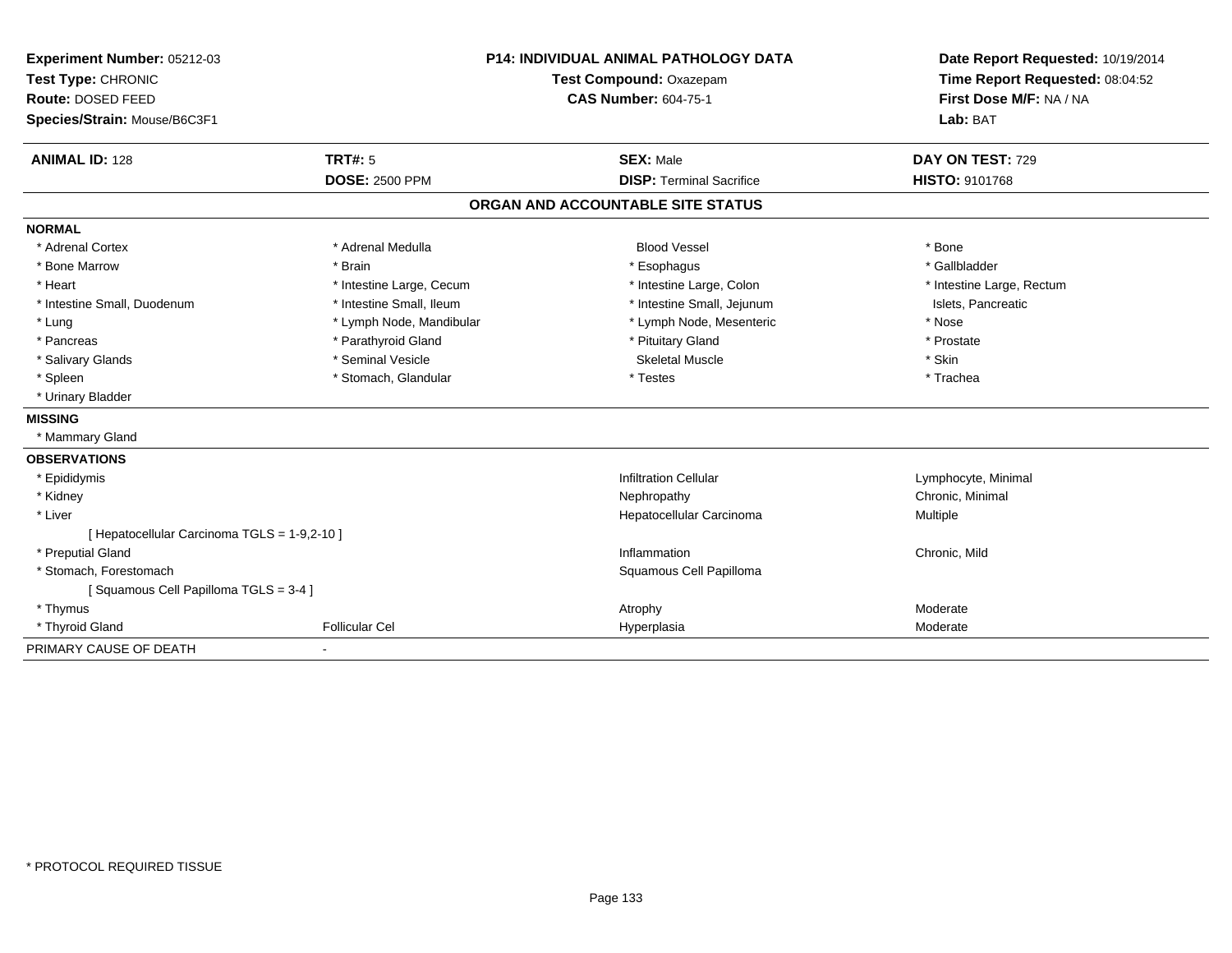| <b>Experiment Number: 05212-03</b><br>Test Type: CHRONIC<br><b>Route: DOSED FEED</b><br>Species/Strain: Mouse/B6C3F1 | <b>P14: INDIVIDUAL ANIMAL PATHOLOGY DATA</b><br>Test Compound: Oxazepam<br><b>CAS Number: 604-75-1</b> |                                   | Date Report Requested: 10/19/2014<br>Time Report Requested: 08:04:52<br>First Dose M/F: NA / NA<br>Lab: BAT |
|----------------------------------------------------------------------------------------------------------------------|--------------------------------------------------------------------------------------------------------|-----------------------------------|-------------------------------------------------------------------------------------------------------------|
| <b>ANIMAL ID: 129</b>                                                                                                | TRT#: 5                                                                                                | <b>SEX: Male</b>                  | DAY ON TEST: 460                                                                                            |
|                                                                                                                      | <b>DOSE: 2500 PPM</b>                                                                                  | <b>DISP:</b> Scheduled Sacrifice  | <b>HISTO: 9101769</b>                                                                                       |
|                                                                                                                      |                                                                                                        | ORGAN AND ACCOUNTABLE SITE STATUS |                                                                                                             |
| <b>NORMAL</b>                                                                                                        |                                                                                                        |                                   |                                                                                                             |
| * Adrenal Cortex                                                                                                     | * Adrenal Medulla                                                                                      | <b>Blood Vessel</b>               | * Bone                                                                                                      |
| * Bone Marrow                                                                                                        | * Brain                                                                                                | * Epididymis                      | * Esophagus                                                                                                 |
| * Gallbladder                                                                                                        | * Heart                                                                                                | * Intestine Large, Cecum          | * Intestine Large, Colon                                                                                    |
| * Intestine Large, Rectum                                                                                            | * Intestine Small, Duodenum                                                                            | * Intestine Small, Ileum          | * Intestine Small, Jejunum                                                                                  |
| Islets, Pancreatic                                                                                                   | * Kidney                                                                                               | * Lung                            | * Lymph Node, Mandibular                                                                                    |
| * Lymph Node, Mesenteric                                                                                             | * Nose                                                                                                 | * Pancreas                        | * Pituitary Gland                                                                                           |
| * Preputial Gland                                                                                                    | * Prostate                                                                                             | * Salivary Glands                 | * Seminal Vesicle                                                                                           |
| <b>Skeletal Muscle</b>                                                                                               | * Skin                                                                                                 | * Spleen                          | * Stomach, Forestomach                                                                                      |
| * Stomach, Glandular                                                                                                 | * Testes                                                                                               | * Thymus                          | * Thyroid Gland                                                                                             |
| * Trachea                                                                                                            | * Urinary Bladder                                                                                      |                                   |                                                                                                             |
| <b>MISSING</b>                                                                                                       |                                                                                                        |                                   |                                                                                                             |
| * Mammary Gland                                                                                                      | * Parathyroid Gland                                                                                    |                                   |                                                                                                             |
| <b>OBSERVATIONS</b>                                                                                                  |                                                                                                        |                                   |                                                                                                             |
| * Liver                                                                                                              | Centrilobular, Hepatocyte                                                                              | Hypertrophy                       | Mild                                                                                                        |
| PRIMARY CAUSE OF DEATH                                                                                               |                                                                                                        |                                   |                                                                                                             |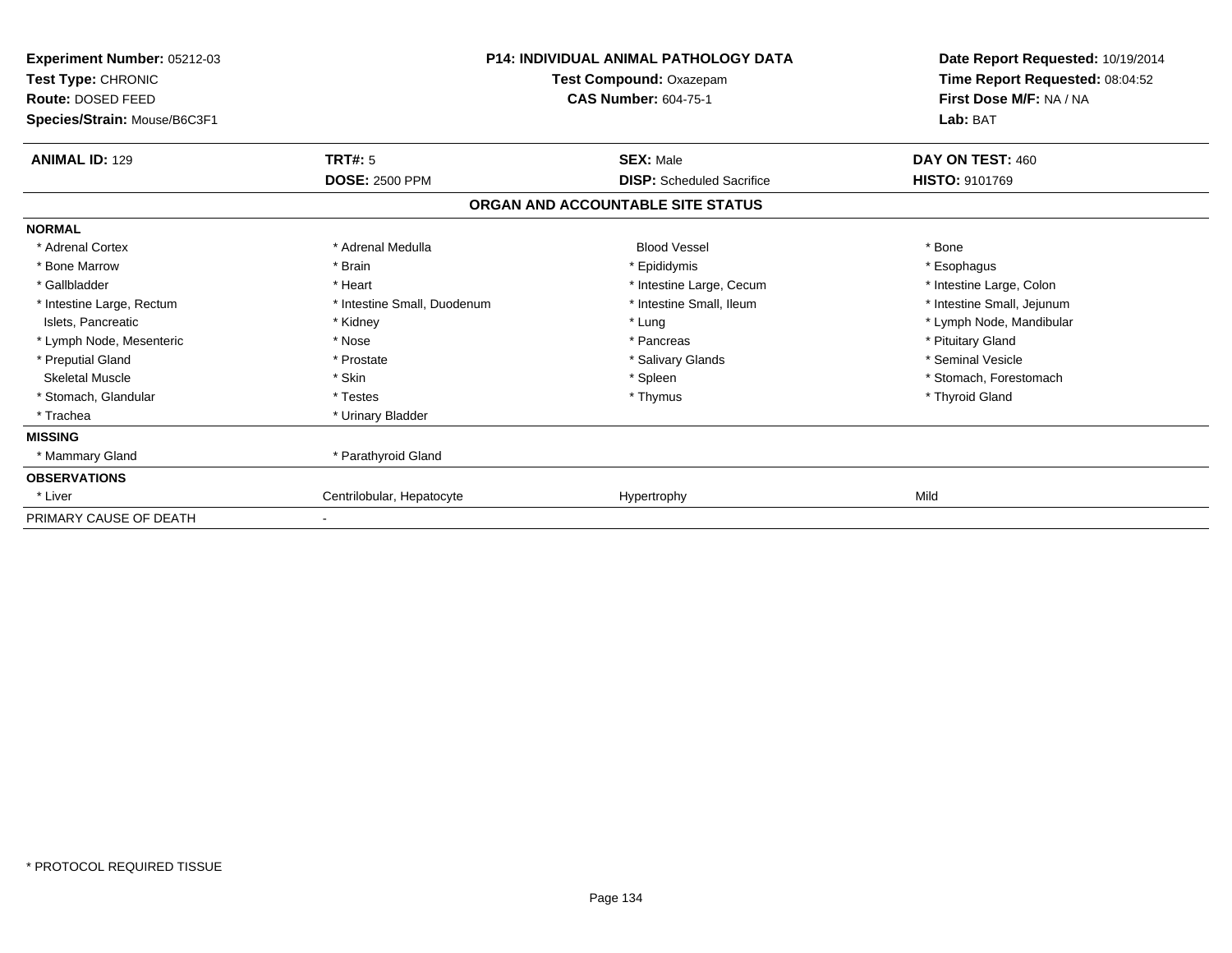| Experiment Number: 05212-03<br>Test Type: CHRONIC<br><b>Route: DOSED FEED</b><br>Species/Strain: Mouse/B6C3F1 |                                  | P14: INDIVIDUAL ANIMAL PATHOLOGY DATA<br>Test Compound: Oxazepam<br><b>CAS Number: 604-75-1</b> | Date Report Requested: 10/19/2014<br>Time Report Requested: 08:04:52<br>First Dose M/F: NA / NA<br>Lab: BAT |
|---------------------------------------------------------------------------------------------------------------|----------------------------------|-------------------------------------------------------------------------------------------------|-------------------------------------------------------------------------------------------------------------|
| <b>ANIMAL ID: 130</b>                                                                                         | <b>TRT#: 5</b>                   | <b>SEX: Male</b>                                                                                | DAY ON TEST: 703                                                                                            |
|                                                                                                               | <b>DOSE: 2500 PPM</b>            | <b>DISP:</b> Moribund Sacrifice                                                                 | HISTO: 9101770                                                                                              |
|                                                                                                               |                                  | ORGAN AND ACCOUNTABLE SITE STATUS                                                               |                                                                                                             |
| <b>NORMAL</b>                                                                                                 |                                  |                                                                                                 |                                                                                                             |
| * Adrenal Cortex                                                                                              | * Adrenal Medulla                | <b>Blood Vessel</b>                                                                             | * Bone                                                                                                      |
| * Bone Marrow                                                                                                 | * Brain                          | * Esophagus                                                                                     | * Gallbladder                                                                                               |
| * Heart                                                                                                       | * Intestine Large, Cecum         | * Intestine Large, Colon                                                                        | * Intestine Large, Rectum                                                                                   |
| * Intestine Small, Duodenum                                                                                   | * Intestine Small, Ileum         | * Intestine Small, Jejunum                                                                      | Islets, Pancreatic                                                                                          |
| * Kidney                                                                                                      | * Lymph Node, Mandibular         | * Lymph Node, Mesenteric                                                                        | * Nose                                                                                                      |
| * Pancreas                                                                                                    | * Parathyroid Gland              | * Pituitary Gland                                                                               | * Preputial Gland                                                                                           |
| * Prostate                                                                                                    | * Salivary Glands                | * Seminal Vesicle                                                                               | <b>Skeletal Muscle</b>                                                                                      |
| * Skin                                                                                                        | * Spleen                         | * Stomach, Forestomach                                                                          | * Stomach, Glandular                                                                                        |
| * Trachea                                                                                                     | * Urinary Bladder                |                                                                                                 |                                                                                                             |
| <b>MISSING</b>                                                                                                |                                  |                                                                                                 |                                                                                                             |
| * Mammary Gland                                                                                               | * Thymus                         |                                                                                                 |                                                                                                             |
| <b>OBSERVATIONS</b>                                                                                           |                                  |                                                                                                 |                                                                                                             |
| * Epididymis                                                                                                  |                                  | <b>Infiltration Cellular</b>                                                                    | Lymphocyte, Mild                                                                                            |
| * Liver                                                                                                       |                                  | <b>Eosinophilic Focus</b>                                                                       |                                                                                                             |
|                                                                                                               |                                  | Hepatocellular Adenoma                                                                          | Multiple                                                                                                    |
|                                                                                                               |                                  | Hepatocellular Carcinoma                                                                        | Multiple                                                                                                    |
|                                                                                                               | Centrilobular                    | Hypertrophy                                                                                     | Moderate                                                                                                    |
| [ Hepatocellular Adenoma TGLS = 1-9,2-2,3-1,3-10 ]                                                            |                                  |                                                                                                 |                                                                                                             |
| [ Hepatocellular Carcinoma TGLS = 2-1,3-11 ]                                                                  |                                  |                                                                                                 |                                                                                                             |
| * Lung                                                                                                        |                                  | Hepatocellular Carcinoma                                                                        | Metastatic (Liver)                                                                                          |
| [ Hepatocellular Carcinoma TGLS = 4-2 ]                                                                       |                                  |                                                                                                 |                                                                                                             |
| * Testes                                                                                                      |                                  | Atrophy                                                                                         | Mild                                                                                                        |
| * Thyroid Gland                                                                                               | <b>Follicular Cel</b>            | Hyperplasia                                                                                     | Moderate                                                                                                    |
| PRIMARY CAUSE OF DEATH                                                                                        | - Liver Hepatocellular Carcinoma |                                                                                                 |                                                                                                             |
| Animal Note: MORIBUND SAC DUE TO LIVER TUMORS                                                                 |                                  |                                                                                                 |                                                                                                             |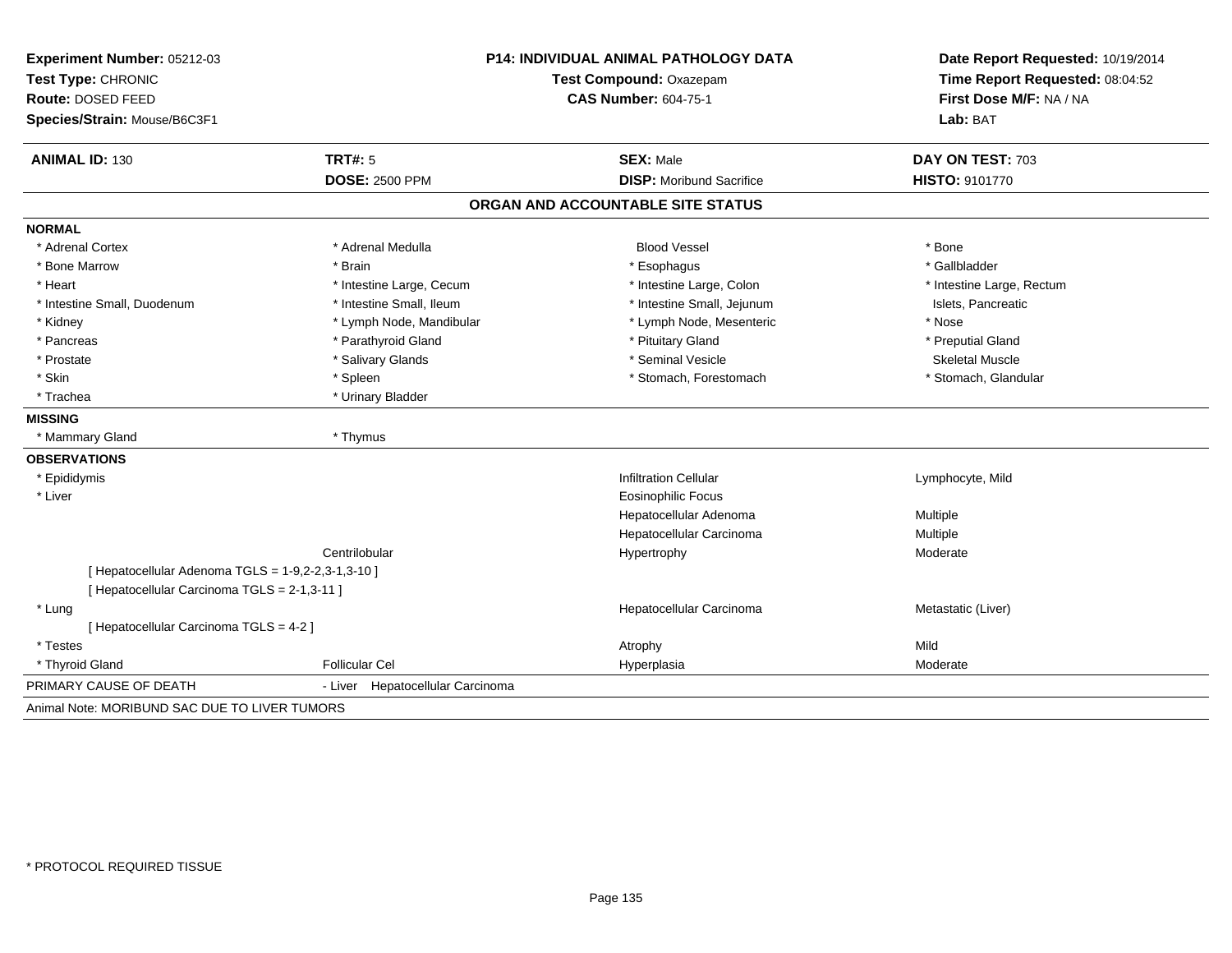| Experiment Number: 05212-03             | <b>P14: INDIVIDUAL ANIMAL PATHOLOGY DATA</b><br>Test Compound: Oxazepam |                                   | Date Report Requested: 10/19/2014 |  |
|-----------------------------------------|-------------------------------------------------------------------------|-----------------------------------|-----------------------------------|--|
| Test Type: CHRONIC                      |                                                                         |                                   | Time Report Requested: 08:04:52   |  |
| Route: DOSED FEED                       |                                                                         | <b>CAS Number: 604-75-1</b>       | First Dose M/F: NA / NA           |  |
| Species/Strain: Mouse/B6C3F1            |                                                                         |                                   | Lab: BAT                          |  |
| <b>ANIMAL ID: 131</b>                   | TRT#: 5                                                                 | <b>SEX: Male</b>                  | DAY ON TEST: 460                  |  |
|                                         | <b>DOSE: 2500 PPM</b>                                                   | <b>DISP:</b> Scheduled Sacrifice  | <b>HISTO: 9101771</b>             |  |
|                                         |                                                                         | ORGAN AND ACCOUNTABLE SITE STATUS |                                   |  |
| <b>NORMAL</b>                           |                                                                         |                                   |                                   |  |
| * Adrenal Cortex                        | * Adrenal Medulla                                                       | <b>Blood Vessel</b>               | * Bone                            |  |
| * Bone Marrow                           | * Brain                                                                 | * Epididymis                      | * Esophagus                       |  |
| * Gallbladder                           | * Heart                                                                 | * Intestine Large, Cecum          | * Intestine Large, Colon          |  |
| * Intestine Large, Rectum               | * Intestine Small, Duodenum                                             | * Intestine Small, Ileum          | * Intestine Small, Jejunum        |  |
| Islets, Pancreatic                      | * Kidney                                                                | * Lung                            | * Lymph Node, Mandibular          |  |
| * Lymph Node, Mesenteric                | * Nose                                                                  | * Pancreas                        | * Parathyroid Gland               |  |
| * Pituitary Gland                       | * Preputial Gland                                                       | * Prostate                        | * Salivary Glands                 |  |
| * Seminal Vesicle                       | <b>Skeletal Muscle</b>                                                  | * Skin                            | * Spleen                          |  |
| * Stomach, Forestomach                  | * Stomach, Glandular                                                    | * Testes                          | * Trachea                         |  |
| * Urinary Bladder                       |                                                                         |                                   |                                   |  |
| <b>MISSING</b>                          |                                                                         |                                   |                                   |  |
| * Mammary Gland                         | * Thymus                                                                |                                   |                                   |  |
| <b>OBSERVATIONS</b>                     |                                                                         |                                   |                                   |  |
| * Liver                                 |                                                                         | <b>Eosinophilic Focus</b>         |                                   |  |
|                                         |                                                                         | Hepatocellular Adenoma            | Multiple                          |  |
|                                         |                                                                         | Hepatocellular Carcinoma          |                                   |  |
|                                         | Centrilobular, Hepatocyte                                               | Hypertrophy                       | Moderate                          |  |
| [ Eosinophilic Focus TGLS = 3-10 ]      |                                                                         |                                   |                                   |  |
| [ Hepatocellular Adenoma TGLS = 1-1 ]   |                                                                         |                                   |                                   |  |
| [ Hepatocellular Carcinoma TGLS = 2-9 ] |                                                                         |                                   |                                   |  |
| * Thyroid Gland                         | <b>Follicular Cel</b>                                                   | Hyperplasia                       | Mild                              |  |
| PRIMARY CAUSE OF DEATH                  |                                                                         |                                   |                                   |  |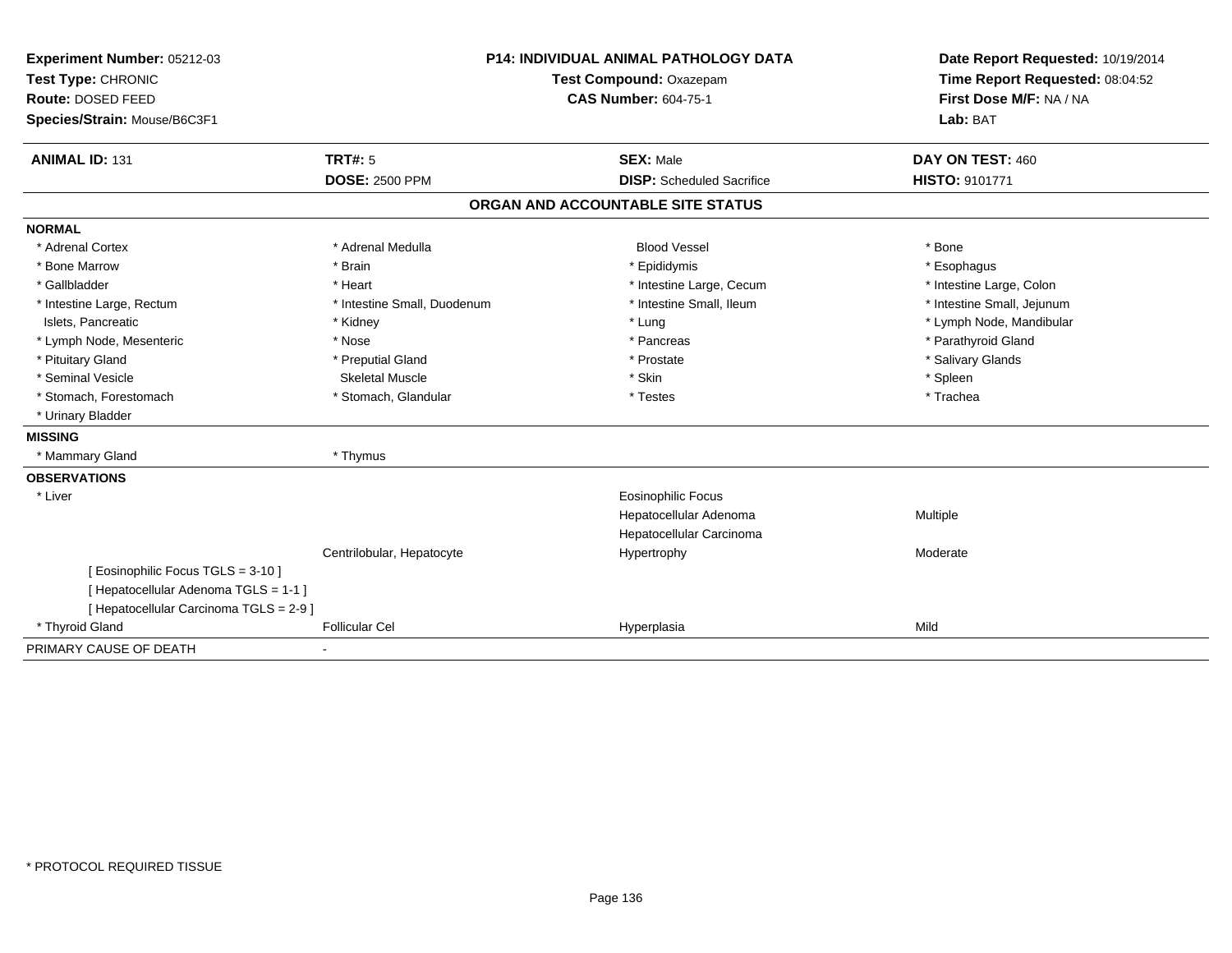| Experiment Number: 05212-03<br>Test Type: CHRONIC<br>Route: DOSED FEED<br>Species/Strain: Mouse/B6C3F1 |                                  | <b>P14: INDIVIDUAL ANIMAL PATHOLOGY DATA</b><br>Test Compound: Oxazepam<br><b>CAS Number: 604-75-1</b> |                           |
|--------------------------------------------------------------------------------------------------------|----------------------------------|--------------------------------------------------------------------------------------------------------|---------------------------|
| <b>ANIMAL ID: 132</b>                                                                                  | <b>TRT#: 5</b>                   | <b>SEX: Male</b>                                                                                       | DAY ON TEST: 540          |
|                                                                                                        | <b>DOSE: 2500 PPM</b>            | <b>DISP: Moribund Sacrifice</b>                                                                        | HISTO: 9101772            |
|                                                                                                        |                                  | ORGAN AND ACCOUNTABLE SITE STATUS                                                                      |                           |
| <b>NORMAL</b>                                                                                          |                                  |                                                                                                        |                           |
| * Adrenal Cortex                                                                                       | * Adrenal Medulla                | <b>Blood Vessel</b>                                                                                    | * Bone                    |
| * Bone Marrow                                                                                          | * Brain                          | * Esophagus                                                                                            | * Gallbladder             |
| * Heart                                                                                                | * Intestine Large, Cecum         | * Intestine Large, Colon                                                                               | * Intestine Large, Rectum |
| * Intestine Small, Duodenum                                                                            | * Intestine Small, Ileum         | * Intestine Small, Jejunum                                                                             | Islets, Pancreatic        |
| * Kidney                                                                                               | * Lung                           | * Lymph Node, Mandibular                                                                               | * Lymph Node, Mesenteric  |
| * Nose                                                                                                 | * Pancreas                       | * Parathyroid Gland                                                                                    | * Preputial Gland         |
| * Prostate                                                                                             | * Salivary Glands                | * Seminal Vesicle                                                                                      | <b>Skeletal Muscle</b>    |
| * Skin                                                                                                 | * Spleen                         | * Stomach, Forestomach                                                                                 | * Stomach, Glandular      |
| * Testes                                                                                               | * Trachea                        | * Urinary Bladder                                                                                      |                           |
| <b>MISSING</b>                                                                                         |                                  |                                                                                                        |                           |
| * Mammary Gland                                                                                        | * Pituitary Gland                |                                                                                                        |                           |
| <b>OBSERVATIONS</b>                                                                                    |                                  |                                                                                                        |                           |
| * Epididymis                                                                                           |                                  | <b>Infiltration Cellular</b>                                                                           | Lymphocyte, Mild          |
| * Liver                                                                                                |                                  | Angiectasis                                                                                            | Moderate                  |
|                                                                                                        |                                  | Hepatocellular Adenoma                                                                                 | Multiple                  |
|                                                                                                        |                                  | Hepatocellular Carcinoma                                                                               | Multiple                  |
|                                                                                                        | Centrilobular                    | Hypertrophy                                                                                            | Moderate                  |
| [Angiectasis TGLS = 5-12]                                                                              |                                  |                                                                                                        |                           |
| [ Hepatocellular Adenoma TGLS = 2-9,4-11,6-14 ]                                                        |                                  |                                                                                                        |                           |
| [ Hepatocellular Carcinoma TGLS = 1-13,3-10,7-15 ]                                                     |                                  |                                                                                                        |                           |
| * Thymus                                                                                               |                                  | Atrophy                                                                                                | Mild                      |
| * Thyroid Gland                                                                                        | <b>Follicular Cel</b>            | Hyperplasia                                                                                            | Minimal                   |
| PRIMARY CAUSE OF DEATH                                                                                 | - Liver Hepatocellular Carcinoma |                                                                                                        |                           |
| Animal Note: MORIBUND SAC DUE TO LIVER TUMORS                                                          |                                  |                                                                                                        |                           |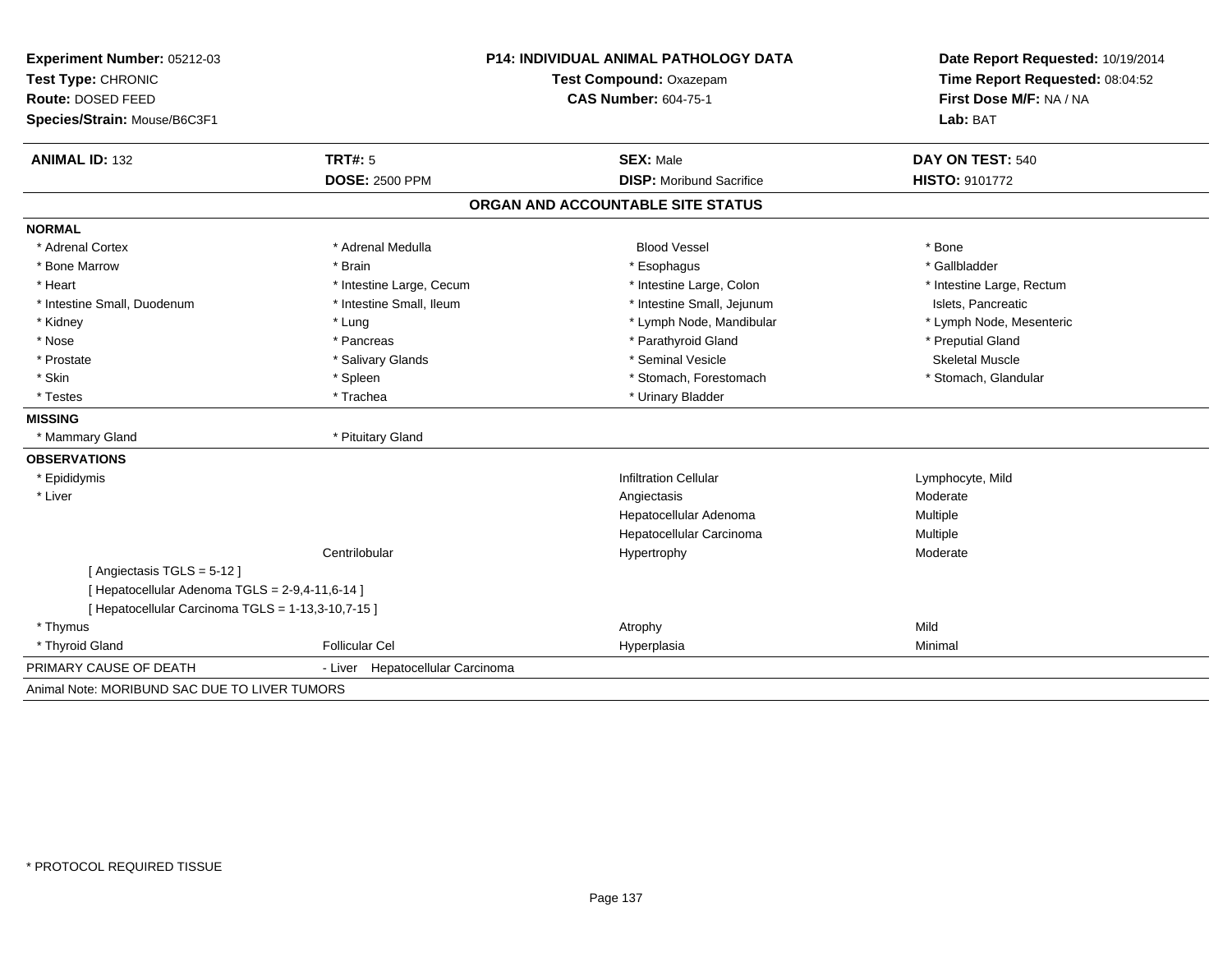| Experiment Number: 05212-03                          | P14: INDIVIDUAL ANIMAL PATHOLOGY DATA |                                   | Date Report Requested: 10/19/2014                          |
|------------------------------------------------------|---------------------------------------|-----------------------------------|------------------------------------------------------------|
| Test Type: CHRONIC                                   |                                       | Test Compound: Oxazepam           | Time Report Requested: 08:04:52<br>First Dose M/F: NA / NA |
| Route: DOSED FEED                                    |                                       | <b>CAS Number: 604-75-1</b>       |                                                            |
| Species/Strain: Mouse/B6C3F1                         |                                       |                                   | Lab: BAT                                                   |
| <b>ANIMAL ID: 133</b>                                | <b>TRT#: 5</b>                        | <b>SEX: Male</b>                  | DAY ON TEST: 729                                           |
|                                                      | <b>DOSE: 2500 PPM</b>                 | <b>DISP: Terminal Sacrifice</b>   | HISTO: 9101773                                             |
|                                                      |                                       | ORGAN AND ACCOUNTABLE SITE STATUS |                                                            |
| <b>NORMAL</b>                                        |                                       |                                   |                                                            |
| * Adrenal Cortex                                     | * Adrenal Medulla                     | <b>Blood Vessel</b>               | * Bone                                                     |
| * Bone Marrow                                        | * Brain                               | * Esophagus                       | * Gallbladder                                              |
| * Heart                                              | * Intestine Large, Cecum              | * Intestine Large, Colon          | * Intestine Large, Rectum                                  |
| * Intestine Small, Duodenum                          | * Intestine Small, Ileum              | * Intestine Small, Jejunum        | Islets, Pancreatic                                         |
| * Kidney                                             | * Lymph Node, Mandibular              | * Lymph Node, Mesenteric          | * Nose                                                     |
| * Pancreas                                           | * Parathyroid Gland                   | * Pituitary Gland                 | * Preputial Gland                                          |
| * Prostate                                           | * Salivary Glands                     | * Seminal Vesicle                 | <b>Skeletal Muscle</b>                                     |
| * Skin                                               | * Spleen                              | * Stomach, Forestomach            | * Stomach, Glandular                                       |
| * Testes                                             | * Trachea                             | * Urinary Bladder                 |                                                            |
| <b>MISSING</b>                                       |                                       |                                   |                                                            |
| * Mammary Gland                                      |                                       |                                   |                                                            |
| <b>OBSERVATIONS</b>                                  |                                       |                                   |                                                            |
| * Epididymis                                         |                                       | <b>Infiltration Cellular</b>      | Lymphocyte, Mild                                           |
| * Liver                                              |                                       | <b>Clear Cell Focus</b>           |                                                            |
|                                                      |                                       | <b>Eosinophilic Focus</b>         |                                                            |
|                                                      |                                       | Hepatocellular Adenoma            | Multiple                                                   |
|                                                      | Centrilobular                         | Hypertrophy                       | Mild                                                       |
| [ Hepatocellular Adenoma TGLS = 1-9,2-10,3-11,4-12 ] |                                       |                                   |                                                            |
| * Lung                                               |                                       | Alveolar/Bronchiolar Adenoma      |                                                            |
| * Thymus                                             |                                       | Atrophy                           | Moderate                                                   |
| * Thyroid Gland                                      | <b>Follicular Cel</b>                 | Hyperplasia                       | Moderate                                                   |
| PRIMARY CAUSE OF DEATH                               |                                       |                                   |                                                            |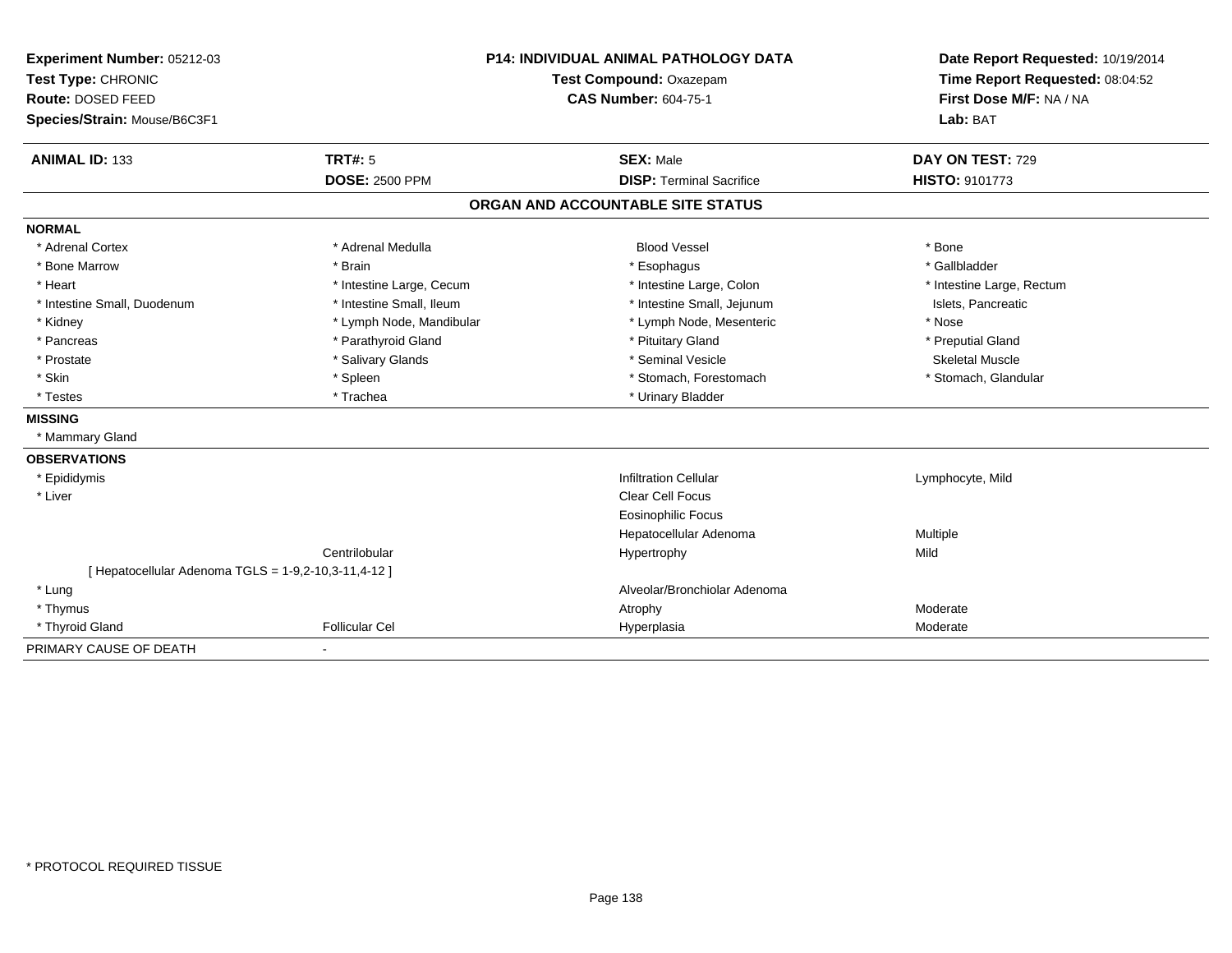| Experiment Number: 05212-03<br>Test Type: CHRONIC<br>Route: DOSED FEED<br>Species/Strain: Mouse/B6C3F1 |                                                               | <b>P14: INDIVIDUAL ANIMAL PATHOLOGY DATA</b><br>Test Compound: Oxazepam<br><b>CAS Number: 604-75-1</b> |                            |
|--------------------------------------------------------------------------------------------------------|---------------------------------------------------------------|--------------------------------------------------------------------------------------------------------|----------------------------|
| <b>ANIMAL ID: 134</b>                                                                                  | TRT#: 5                                                       | <b>SEX: Male</b>                                                                                       | DAY ON TEST: 460           |
|                                                                                                        | <b>DOSE: 2500 PPM</b>                                         | <b>DISP:</b> Scheduled Sacrifice                                                                       | HISTO: 9101774             |
|                                                                                                        |                                                               | ORGAN AND ACCOUNTABLE SITE STATUS                                                                      |                            |
| <b>NORMAL</b>                                                                                          |                                                               |                                                                                                        |                            |
| * Adrenal Cortex                                                                                       | * Adrenal Medulla                                             | <b>Blood Vessel</b>                                                                                    | * Bone                     |
| * Bone Marrow                                                                                          | * Brain                                                       | * Epididymis                                                                                           | * Esophagus                |
| * Gallbladder                                                                                          | * Heart                                                       | * Intestine Large, Cecum                                                                               | * Intestine Large, Colon   |
| * Intestine Large, Rectum                                                                              | * Intestine Small, Duodenum                                   | * Intestine Small, Ileum                                                                               | * Intestine Small, Jejunum |
| Islets, Pancreatic                                                                                     | * Lung                                                        | * Lymph Node, Mandibular                                                                               | * Lymph Node, Mesenteric   |
| * Nose                                                                                                 | * Pancreas                                                    | * Parathyroid Gland                                                                                    | * Pituitary Gland          |
| * Preputial Gland                                                                                      | * Prostate                                                    | * Salivary Glands                                                                                      | * Seminal Vesicle          |
| <b>Skeletal Muscle</b>                                                                                 | * Skin                                                        | * Spleen                                                                                               | * Stomach, Forestomach     |
| * Stomach, Glandular                                                                                   | * Testes                                                      | * Thymus                                                                                               | * Thyroid Gland            |
| * Trachea                                                                                              |                                                               |                                                                                                        |                            |
| <b>MISSING</b>                                                                                         |                                                               |                                                                                                        |                            |
| * Mammary Gland                                                                                        |                                                               |                                                                                                        |                            |
| <b>OBSERVATIONS</b>                                                                                    |                                                               |                                                                                                        |                            |
| * Kidney                                                                                               |                                                               | Nephropathy                                                                                            | Chronic, Minimal           |
| * Liver                                                                                                |                                                               | Eosinophilic Focus                                                                                     |                            |
|                                                                                                        |                                                               | Hepatocellular Adenoma                                                                                 | Multiple                   |
|                                                                                                        |                                                               | Hepatocellular Carcinoma                                                                               |                            |
|                                                                                                        | Centrilobular, Hepatocyte                                     | Hypertrophy                                                                                            | Moderate                   |
| [ Hepatocellular Carcinoma TGLS = 2-9 ]                                                                | [ Hepatocellular Adenoma TGLS = 3-11,4-11,5-1,5-10,6-1,7-10 ] |                                                                                                        |                            |
| * Urinary Bladder                                                                                      |                                                               | Dilatation                                                                                             | Marked                     |
| [ Dilatation TGLS = 1-4 ]                                                                              |                                                               |                                                                                                        |                            |
| PRIMARY CAUSE OF DEATH                                                                                 |                                                               |                                                                                                        |                            |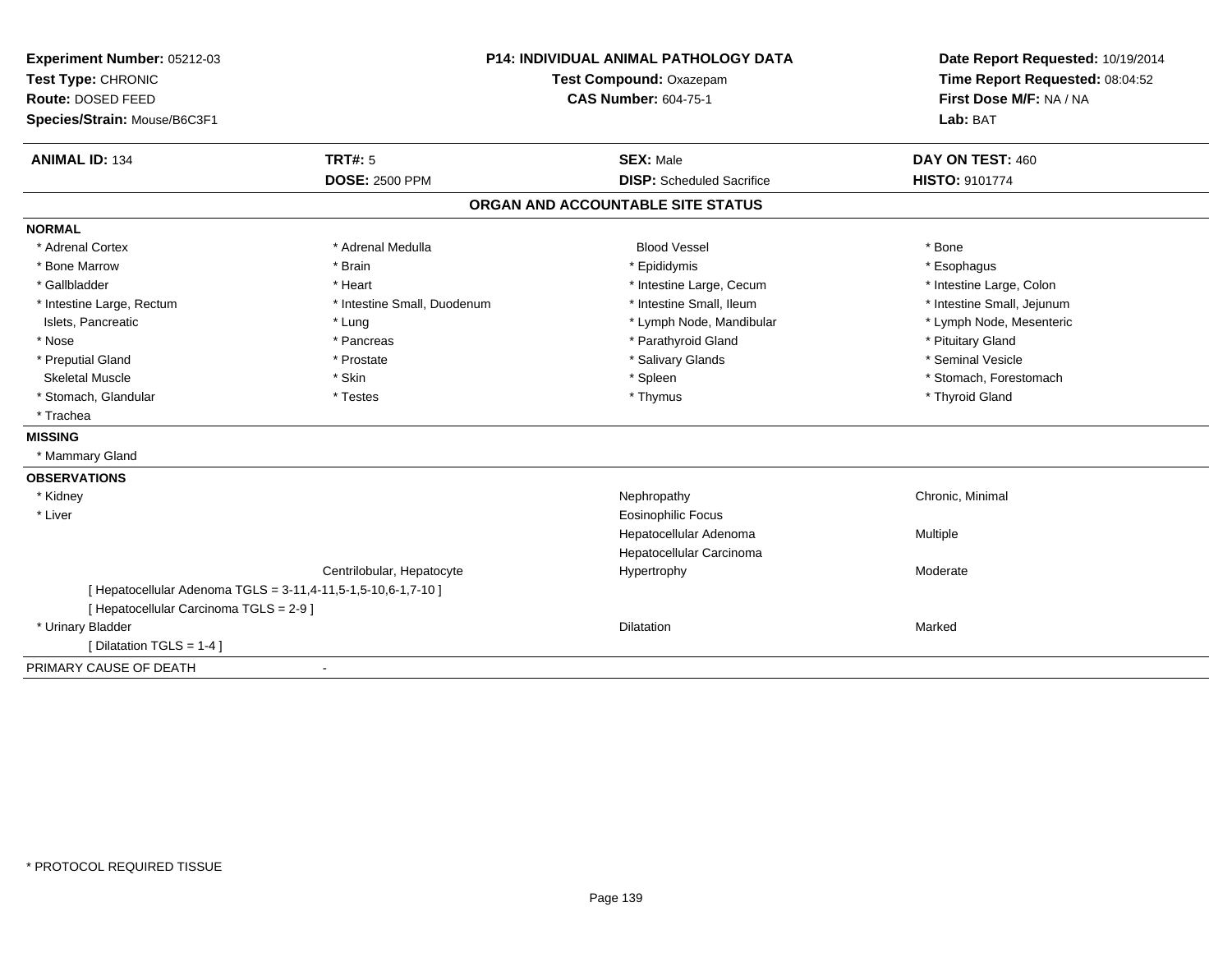| Experiment Number: 05212-03                                                | <b>P14: INDIVIDUAL ANIMAL PATHOLOGY DATA</b><br>Test Compound: Oxazepam |                                   | Date Report Requested: 10/19/2014 |  |
|----------------------------------------------------------------------------|-------------------------------------------------------------------------|-----------------------------------|-----------------------------------|--|
| Test Type: CHRONIC                                                         |                                                                         |                                   | Time Report Requested: 08:04:52   |  |
| Route: DOSED FEED                                                          |                                                                         | <b>CAS Number: 604-75-1</b>       | First Dose M/F: NA / NA           |  |
| Species/Strain: Mouse/B6C3F1                                               |                                                                         |                                   | Lab: BAT                          |  |
| <b>ANIMAL ID: 135</b>                                                      | <b>TRT#: 5</b>                                                          | <b>SEX: Male</b>                  | DAY ON TEST: 615                  |  |
|                                                                            | <b>DOSE: 2500 PPM</b>                                                   | <b>DISP: Natural Death</b>        | HISTO: 9101775                    |  |
|                                                                            |                                                                         | ORGAN AND ACCOUNTABLE SITE STATUS |                                   |  |
| <b>NORMAL</b>                                                              |                                                                         |                                   |                                   |  |
| * Adrenal Cortex                                                           | * Adrenal Medulla                                                       | <b>Blood Vessel</b>               | * Bone                            |  |
| * Bone Marrow                                                              | * Brain                                                                 | * Esophagus                       | * Gallbladder                     |  |
| * Heart                                                                    | * Intestine Large, Cecum                                                | * Intestine Large, Colon          | * Intestine Large, Rectum         |  |
| * Intestine Small, Duodenum                                                | * Intestine Small. Ileum                                                | * Intestine Small, Jejunum        | Islets, Pancreatic                |  |
| * Kidney                                                                   | * Lung                                                                  | * Lymph Node, Mandibular          | * Lymph Node, Mesenteric          |  |
| * Nose                                                                     | * Pancreas                                                              | * Parathyroid Gland               | * Preputial Gland                 |  |
| * Prostate                                                                 | * Salivary Glands                                                       | * Seminal Vesicle                 | <b>Skeletal Muscle</b>            |  |
| * Skin                                                                     | * Spleen                                                                | * Stomach, Forestomach            | * Stomach, Glandular              |  |
| * Testes                                                                   | * Trachea                                                               | * Urinary Bladder                 |                                   |  |
| <b>MISSING</b>                                                             |                                                                         |                                   |                                   |  |
| * Mammary Gland                                                            | * Pituitary Gland                                                       |                                   |                                   |  |
| <b>OBSERVATIONS</b>                                                        |                                                                         |                                   |                                   |  |
| * Epididymis                                                               |                                                                         | <b>Infiltration Cellular</b>      | Lymphocyte, Mild                  |  |
| * Liver                                                                    |                                                                         | Hepatoblastoma                    |                                   |  |
|                                                                            |                                                                         | Hepatocellular Carcinoma          |                                   |  |
| [Hepatoblastoma TGLS = 1-2,2-9]<br>[ Hepatocellular Carcinoma TGLS = 1-1 ] |                                                                         |                                   |                                   |  |
| * Thymus                                                                   |                                                                         | Atrophy                           | Moderate                          |  |
| * Thyroid Gland                                                            | <b>Follicular Cel</b>                                                   | Hyperplasia                       | Mild                              |  |
| PRIMARY CAUSE OF DEATH                                                     | - Liver Hepatocellular Carcinoma                                        |                                   |                                   |  |
| Animal Note: COD, LIVER TUMORS                                             |                                                                         |                                   |                                   |  |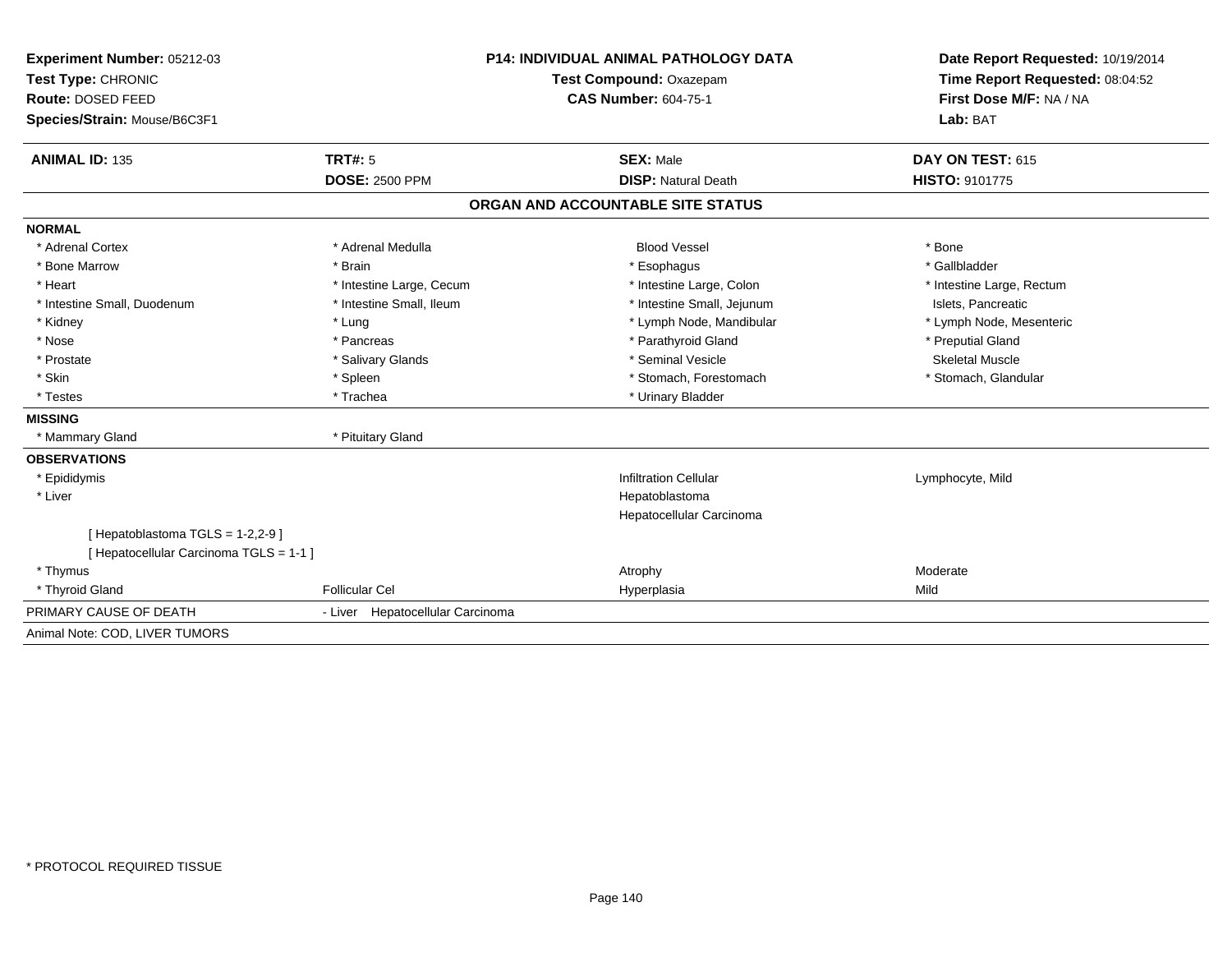| Experiment Number: 05212-03<br>Test Type: CHRONIC<br><b>Route: DOSED FEED</b><br>Species/Strain: Mouse/B6C3F1 | P14: INDIVIDUAL ANIMAL PATHOLOGY DATA<br>Test Compound: Oxazepam<br><b>CAS Number: 604-75-1</b> |                                   | Date Report Requested: 10/19/2014<br>Time Report Requested: 08:04:52<br>First Dose M/F: NA / NA<br>Lab: BAT |
|---------------------------------------------------------------------------------------------------------------|-------------------------------------------------------------------------------------------------|-----------------------------------|-------------------------------------------------------------------------------------------------------------|
| <b>ANIMAL ID: 136</b>                                                                                         | TRT#: 5                                                                                         | <b>SEX: Male</b>                  | DAY ON TEST: 673                                                                                            |
|                                                                                                               | <b>DOSE: 2500 PPM</b>                                                                           | <b>DISP:</b> Moribund Sacrifice   | HISTO: 9101776                                                                                              |
|                                                                                                               |                                                                                                 | ORGAN AND ACCOUNTABLE SITE STATUS |                                                                                                             |
| <b>NORMAL</b>                                                                                                 |                                                                                                 |                                   |                                                                                                             |
| * Adrenal Cortex                                                                                              | * Adrenal Medulla                                                                               | <b>Blood Vessel</b>               | * Bone                                                                                                      |
| * Bone Marrow                                                                                                 | * Brain                                                                                         | * Epididymis                      | * Esophagus                                                                                                 |
| * Gallbladder                                                                                                 | * Heart                                                                                         | * Intestine Large, Cecum          | * Intestine Large, Colon                                                                                    |
| * Intestine Large, Rectum                                                                                     | * Intestine Small, Duodenum                                                                     | * Intestine Small, Ileum          | * Intestine Small, Jejunum                                                                                  |
| Islets, Pancreatic                                                                                            | * Kidney                                                                                        | * Lung                            | * Lymph Node, Mandibular                                                                                    |
| * Nose                                                                                                        | * Pancreas                                                                                      | * Parathyroid Gland               | * Pituitary Gland                                                                                           |
| * Preputial Gland                                                                                             | * Salivary Glands                                                                               | * Seminal Vesicle                 | <b>Skeletal Muscle</b>                                                                                      |
| * Skin                                                                                                        | * Stomach, Forestomach                                                                          | * Stomach, Glandular              | * Testes                                                                                                    |
| * Trachea                                                                                                     | * Urinary Bladder                                                                               |                                   |                                                                                                             |
| <b>MISSING</b>                                                                                                |                                                                                                 |                                   |                                                                                                             |
| * Lymph Node, Mesenteric                                                                                      | * Mammary Gland                                                                                 | * Thymus                          |                                                                                                             |
| <b>OBSERVATIONS</b>                                                                                           |                                                                                                 |                                   |                                                                                                             |
| * Liver                                                                                                       |                                                                                                 | Eosinophilic Focus                |                                                                                                             |
|                                                                                                               |                                                                                                 | Hepatoblastoma                    |                                                                                                             |
|                                                                                                               |                                                                                                 | Hepatocellular Adenoma            |                                                                                                             |
|                                                                                                               |                                                                                                 | Hepatocellular Carcinoma          | Multiple                                                                                                    |
|                                                                                                               | Centrilobular                                                                                   | Hypertrophy                       | Moderate                                                                                                    |
| [Eosinophilic Focus TGLS = 8-14]                                                                              |                                                                                                 |                                   |                                                                                                             |
| [ Hepatocellular Carcinoma TGLS = 3-13,4-9,5-10,6-1,7-12 ]                                                    |                                                                                                 |                                   |                                                                                                             |
| Lymph Node                                                                                                    | Renal                                                                                           | Hepatoblastoma                    | Metastatic (Liver)                                                                                          |
| [Hepatoblastoma TGLS = 2-11]                                                                                  |                                                                                                 |                                   |                                                                                                             |
| * Prostate                                                                                                    |                                                                                                 | Hepatoblastoma                    | Metastatic (Liver)                                                                                          |
| * Spleen                                                                                                      |                                                                                                 | Hematopoietic Cell Proliferation  | Moderate                                                                                                    |
| * Thyroid Gland                                                                                               | <b>Follicular Cel</b>                                                                           | Hyperplasia                       | Moderate                                                                                                    |
| PRIMARY CAUSE OF DEATH                                                                                        | - Liver Hepatocellular Carcinoma                                                                |                                   |                                                                                                             |
| Animal Note: moribund sac due to liver tumors and prostate carcinoma                                          |                                                                                                 |                                   |                                                                                                             |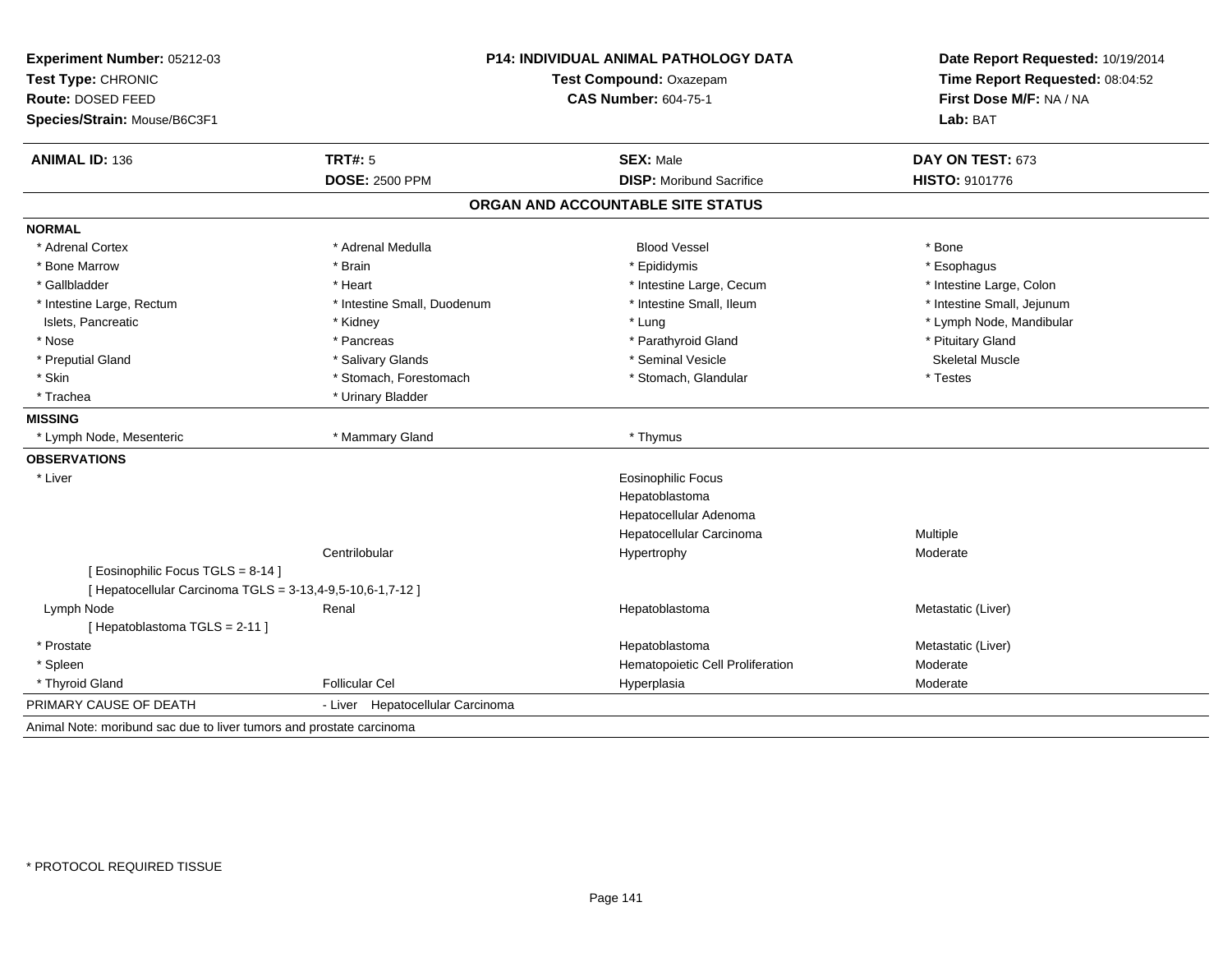| Experiment Number: 05212-03<br>Test Type: CHRONIC<br>Route: DOSED FEED<br>Species/Strain: Mouse/B6C3F1 |                                  | P14: INDIVIDUAL ANIMAL PATHOLOGY DATA<br>Test Compound: Oxazepam<br><b>CAS Number: 604-75-1</b> | Date Report Requested: 10/19/2014<br>Time Report Requested: 08:04:52<br>First Dose M/F: NA / NA<br>Lab: BAT |
|--------------------------------------------------------------------------------------------------------|----------------------------------|-------------------------------------------------------------------------------------------------|-------------------------------------------------------------------------------------------------------------|
| <b>ANIMAL ID: 137</b>                                                                                  | <b>TRT#: 5</b>                   | <b>SEX: Male</b>                                                                                | DAY ON TEST: 722                                                                                            |
|                                                                                                        | <b>DOSE: 2500 PPM</b>            | <b>DISP:</b> Moribund Sacrifice                                                                 | <b>HISTO: 9101777</b>                                                                                       |
|                                                                                                        |                                  | ORGAN AND ACCOUNTABLE SITE STATUS                                                               |                                                                                                             |
| <b>NORMAL</b>                                                                                          |                                  |                                                                                                 |                                                                                                             |
| * Adrenal Cortex                                                                                       | * Adrenal Medulla                | <b>Blood Vessel</b>                                                                             | * Bone                                                                                                      |
| * Bone Marrow                                                                                          | * Brain                          | * Esophagus                                                                                     | * Heart                                                                                                     |
| * Intestine Large, Cecum                                                                               | * Intestine Large, Colon         | * Intestine Large, Rectum                                                                       | * Intestine Small, Duodenum                                                                                 |
| * Intestine Small, Ileum                                                                               | * Intestine Small, Jejunum       | Islets, Pancreatic                                                                              | * Kidney                                                                                                    |
| * Lung                                                                                                 | * Lymph Node, Mandibular         | * Lymph Node, Mesenteric                                                                        | * Nose                                                                                                      |
| * Pancreas                                                                                             | * Parathyroid Gland              | * Pituitary Gland                                                                               | * Preputial Gland                                                                                           |
| * Prostate                                                                                             | * Salivary Glands                | * Seminal Vesicle                                                                               | <b>Skeletal Muscle</b>                                                                                      |
| * Spleen                                                                                               | * Stomach, Forestomach           | * Stomach, Glandular                                                                            | * Trachea                                                                                                   |
| * Urinary Bladder                                                                                      |                                  |                                                                                                 |                                                                                                             |
| <b>MISSING</b>                                                                                         |                                  |                                                                                                 |                                                                                                             |
| * Gallbladder                                                                                          | * Mammary Gland                  | * Thymus                                                                                        |                                                                                                             |
| <b>OBSERVATIONS</b>                                                                                    |                                  |                                                                                                 |                                                                                                             |
| * Epididymis                                                                                           |                                  | <b>Infiltration Cellular</b>                                                                    | Lymphocyte, Mild                                                                                            |
| * Liver                                                                                                |                                  | Angiectasis                                                                                     | Moderate                                                                                                    |
|                                                                                                        |                                  | Hepatocellular Adenoma                                                                          | Multiple                                                                                                    |
|                                                                                                        |                                  | Hepatocellular Carcinoma                                                                        | Multiple                                                                                                    |
| [Angiectasis TGLS = 3-10]                                                                              |                                  |                                                                                                 |                                                                                                             |
| [ Hepatocellular Adenoma TGLS = 3-9,3-10 ]                                                             |                                  |                                                                                                 |                                                                                                             |
| [ Hepatocellular Carcinoma TGLS = 3-1,3-2,3-9 ]                                                        |                                  |                                                                                                 |                                                                                                             |
| * Skin                                                                                                 |                                  | Edema                                                                                           | Subacute, Mild                                                                                              |
| [Edema TGLS = $1-8$ ]                                                                                  |                                  |                                                                                                 |                                                                                                             |
| * Testes                                                                                               |                                  | Atrophy                                                                                         | Marked                                                                                                      |
| [Atrophy TGLS = $4-6$ ]                                                                                |                                  |                                                                                                 |                                                                                                             |
| * Thyroid Gland                                                                                        | <b>Follicular Cel</b>            | Hyperplasia                                                                                     | Moderate                                                                                                    |
| PRIMARY CAUSE OF DEATH                                                                                 | - Liver Hepatocellular Carcinoma |                                                                                                 |                                                                                                             |
| Animal Note: moribund sac due to liver tumors                                                          |                                  |                                                                                                 |                                                                                                             |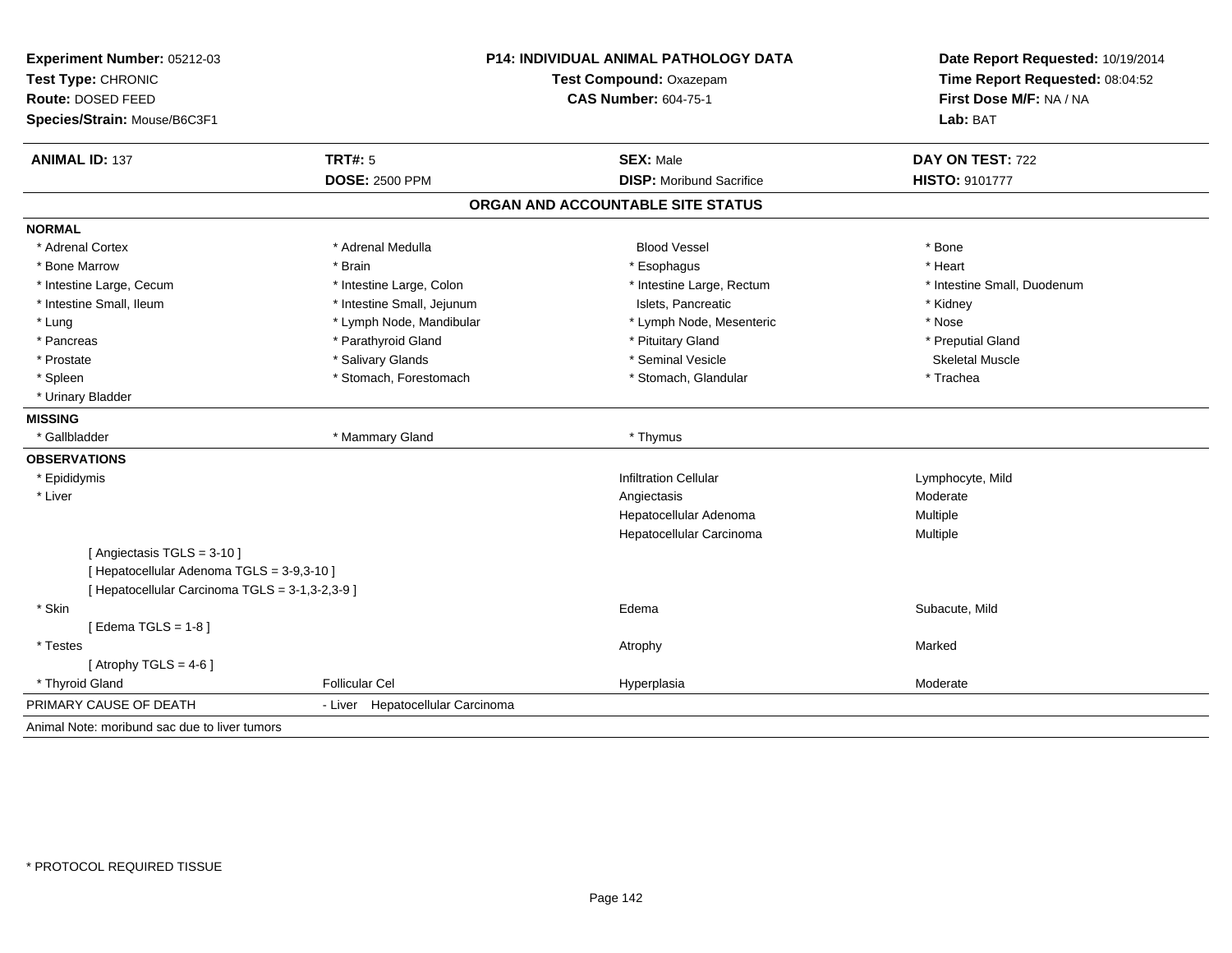| Experiment Number: 05212-03                       | <b>P14: INDIVIDUAL ANIMAL PATHOLOGY DATA</b> |                                   | Date Report Requested: 10/19/2014                          |  |
|---------------------------------------------------|----------------------------------------------|-----------------------------------|------------------------------------------------------------|--|
| Test Type: CHRONIC                                |                                              | Test Compound: Oxazepam           |                                                            |  |
| Route: DOSED FEED                                 |                                              | <b>CAS Number: 604-75-1</b>       | Time Report Requested: 08:04:52<br>First Dose M/F: NA / NA |  |
| Species/Strain: Mouse/B6C3F1                      |                                              |                                   | Lab: BAT                                                   |  |
| <b>ANIMAL ID: 138</b>                             | TRT#: 5                                      | <b>SEX: Male</b>                  | DAY ON TEST: 567                                           |  |
|                                                   | <b>DOSE: 2500 PPM</b>                        | <b>DISP:</b> Moribund Sacrifice   | <b>HISTO: 9101778</b>                                      |  |
|                                                   |                                              | ORGAN AND ACCOUNTABLE SITE STATUS |                                                            |  |
| <b>NORMAL</b>                                     |                                              |                                   |                                                            |  |
| * Adrenal Cortex                                  | * Adrenal Medulla                            | <b>Blood Vessel</b>               | * Bone                                                     |  |
| * Bone Marrow                                     | * Brain                                      | * Esophagus                       | * Gallbladder                                              |  |
| * Heart                                           | * Intestine Large, Cecum                     | * Intestine Large, Colon          | * Intestine Large, Rectum                                  |  |
| * Intestine Small, Duodenum                       | * Intestine Small, Ileum                     | * Intestine Small, Jejunum        | Islets, Pancreatic                                         |  |
| * Kidney                                          | * Lymph Node, Mesenteric                     | * Nose                            | * Pancreas                                                 |  |
| * Parathyroid Gland                               | * Pituitary Gland                            | * Preputial Gland                 | * Prostate                                                 |  |
| * Salivary Glands                                 | * Seminal Vesicle                            | <b>Skeletal Muscle</b>            | * Skin                                                     |  |
| * Spleen                                          | * Stomach, Forestomach                       | * Stomach, Glandular              | * Trachea                                                  |  |
| * Urinary Bladder                                 |                                              |                                   |                                                            |  |
| <b>MISSING</b>                                    |                                              |                                   |                                                            |  |
| * Lymph Node, Mandibular                          | * Mammary Gland                              |                                   |                                                            |  |
| <b>OBSERVATIONS</b>                               |                                              |                                   |                                                            |  |
| * Epididymis                                      |                                              | <b>Infiltration Cellular</b>      | Lymphocyte, Mild                                           |  |
| * Liver                                           |                                              | Hepatocellular Adenoma            | Multiple                                                   |  |
|                                                   |                                              | Hepatocellular Carcinoma          | Multiple                                                   |  |
|                                                   | Centrilobular                                | Hypertrophy                       | Mild                                                       |  |
| [ Hepatocellular Adenoma TGLS = 2-12 ]            |                                              |                                   |                                                            |  |
| [ Hepatocellular Carcinoma TGLS = 3-9,4-10,5-11 ] |                                              |                                   |                                                            |  |
| * Lung                                            |                                              | Hepatocellular Carcinoma          | Metastatic (Liver)                                         |  |
| * Testes                                          |                                              | Atrophy                           | Marked                                                     |  |
| [Atrophy TGLS = $1-6$ ]                           |                                              |                                   |                                                            |  |
| * Thymus                                          |                                              | Atrophy                           | Moderate                                                   |  |
| * Thyroid Gland                                   | <b>Follicular Cel</b>                        | Hyperplasia                       | Minimal                                                    |  |
| PRIMARY CAUSE OF DEATH                            | - Liver<br>Hepatocellular Carcinoma          |                                   |                                                            |  |
| Animal Note: MORIBUND SAC DUE TO LIVER TUMORS     |                                              |                                   |                                                            |  |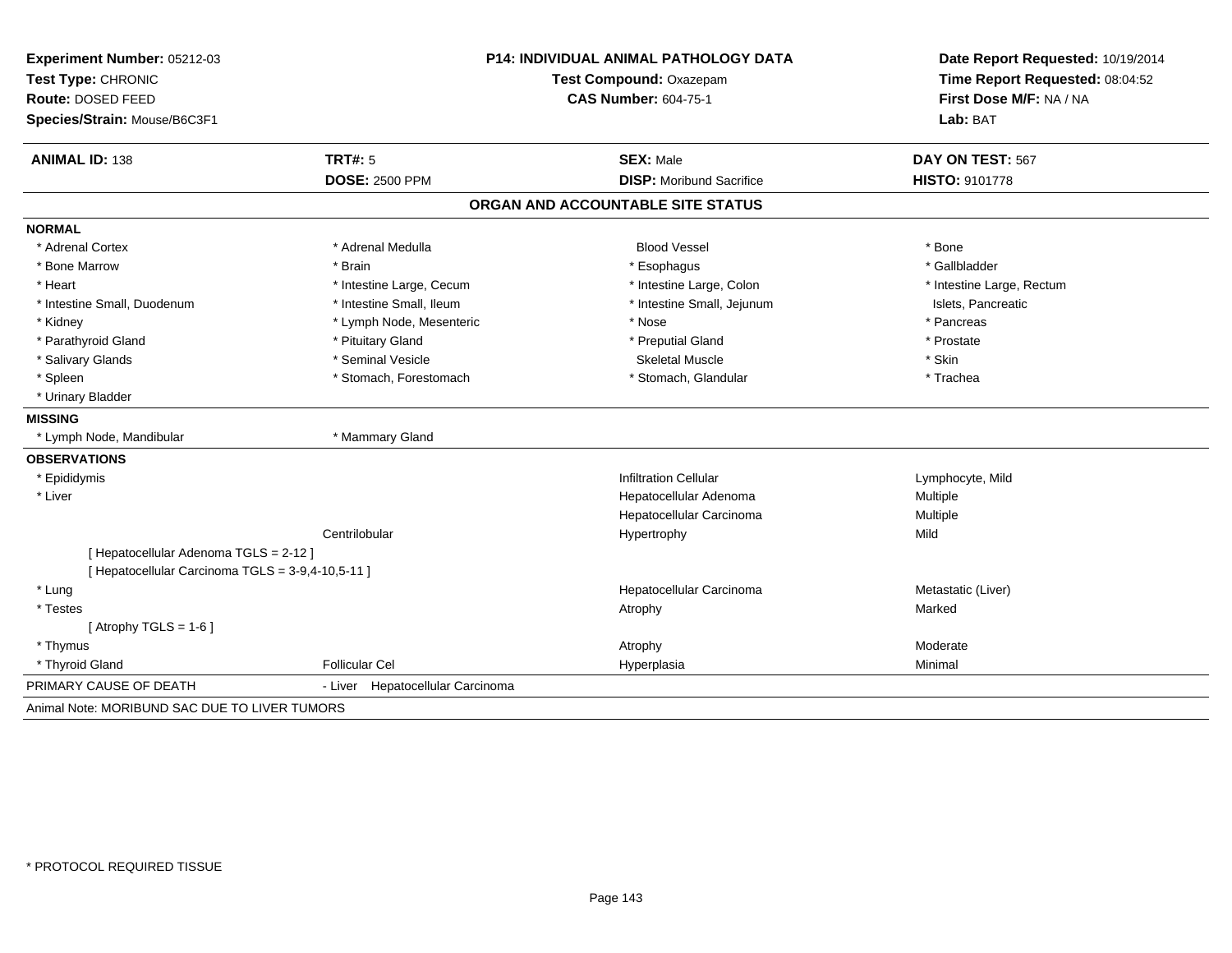| Experiment Number: 05212-03<br>Test Type: CHRONIC    |                                  | <b>P14: INDIVIDUAL ANIMAL PATHOLOGY DATA</b><br>Test Compound: Oxazepam | Date Report Requested: 10/19/2014<br>Time Report Requested: 08:04:52<br>First Dose M/F: NA / NA |
|------------------------------------------------------|----------------------------------|-------------------------------------------------------------------------|-------------------------------------------------------------------------------------------------|
| Route: DOSED FEED                                    |                                  | <b>CAS Number: 604-75-1</b>                                             |                                                                                                 |
| Species/Strain: Mouse/B6C3F1                         |                                  |                                                                         | Lab: BAT                                                                                        |
| <b>ANIMAL ID: 139</b>                                | TRT#: 5                          | <b>SEX: Male</b>                                                        | DAY ON TEST: 700                                                                                |
|                                                      | <b>DOSE: 2500 PPM</b>            | <b>DISP: Natural Death</b>                                              | <b>HISTO: 9101779</b>                                                                           |
|                                                      |                                  | ORGAN AND ACCOUNTABLE SITE STATUS                                       |                                                                                                 |
| <b>NORMAL</b>                                        |                                  |                                                                         |                                                                                                 |
| * Adrenal Cortex                                     | * Adrenal Medulla                | <b>Blood Vessel</b>                                                     | * Bone                                                                                          |
| * Bone Marrow                                        | * Brain                          | * Esophagus                                                             | * Heart                                                                                         |
| * Intestine Large, Cecum                             | * Intestine Large, Colon         | * Intestine Large, Rectum                                               | * Intestine Small, Duodenum                                                                     |
| * Intestine Small, Ileum                             | * Intestine Small, Jejunum       | Islets, Pancreatic                                                      | * Kidney                                                                                        |
| * Lymph Node, Mesenteric                             | * Nose                           | * Pancreas                                                              | * Parathyroid Gland                                                                             |
| * Pituitary Gland                                    | * Prostate                       | * Salivary Glands                                                       | * Seminal Vesicle                                                                               |
| <b>Skeletal Muscle</b>                               | * Skin                           | * Spleen                                                                | * Stomach, Forestomach                                                                          |
| * Stomach, Glandular                                 | * Trachea                        | * Urinary Bladder                                                       |                                                                                                 |
| <b>MISSING</b>                                       |                                  |                                                                         |                                                                                                 |
| * Gallbladder                                        | * Lymph Node, Mandibular         | * Mammary Gland                                                         |                                                                                                 |
| <b>OBSERVATIONS</b>                                  |                                  |                                                                         |                                                                                                 |
| * Epididymis                                         |                                  | <b>Infiltration Cellular</b>                                            | Lymphocyte, Mild                                                                                |
| * Liver                                              |                                  | Hepatoblastoma                                                          |                                                                                                 |
|                                                      |                                  | Hepatocellular Carcinoma                                                | Multiple                                                                                        |
| [ Hepatoblastoma TGLS = $1-9,1-10$ ]                 |                                  |                                                                         |                                                                                                 |
| [ Hepatocellular Carcinoma TGLS = 1-1,1-2,1-9,1-10 ] |                                  |                                                                         |                                                                                                 |
| * Lung                                               |                                  | Hepatoblastoma                                                          | Metastatic (Liver)                                                                              |
| * Preputial Gland                                    |                                  | Inflammation                                                            | Chronic, Mild                                                                                   |
| * Testes                                             |                                  | Atrophy                                                                 | Moderate                                                                                        |
| * Thymus                                             |                                  | Atrophy                                                                 | Marked                                                                                          |
| * Thyroid Gland                                      | <b>Follicular Cel</b>            | Hyperplasia                                                             | Moderate                                                                                        |
| PRIMARY CAUSE OF DEATH                               | - Liver Hepatocellular Carcinoma |                                                                         |                                                                                                 |
| Animal Note: COD, LIVER TUMORS                       |                                  |                                                                         |                                                                                                 |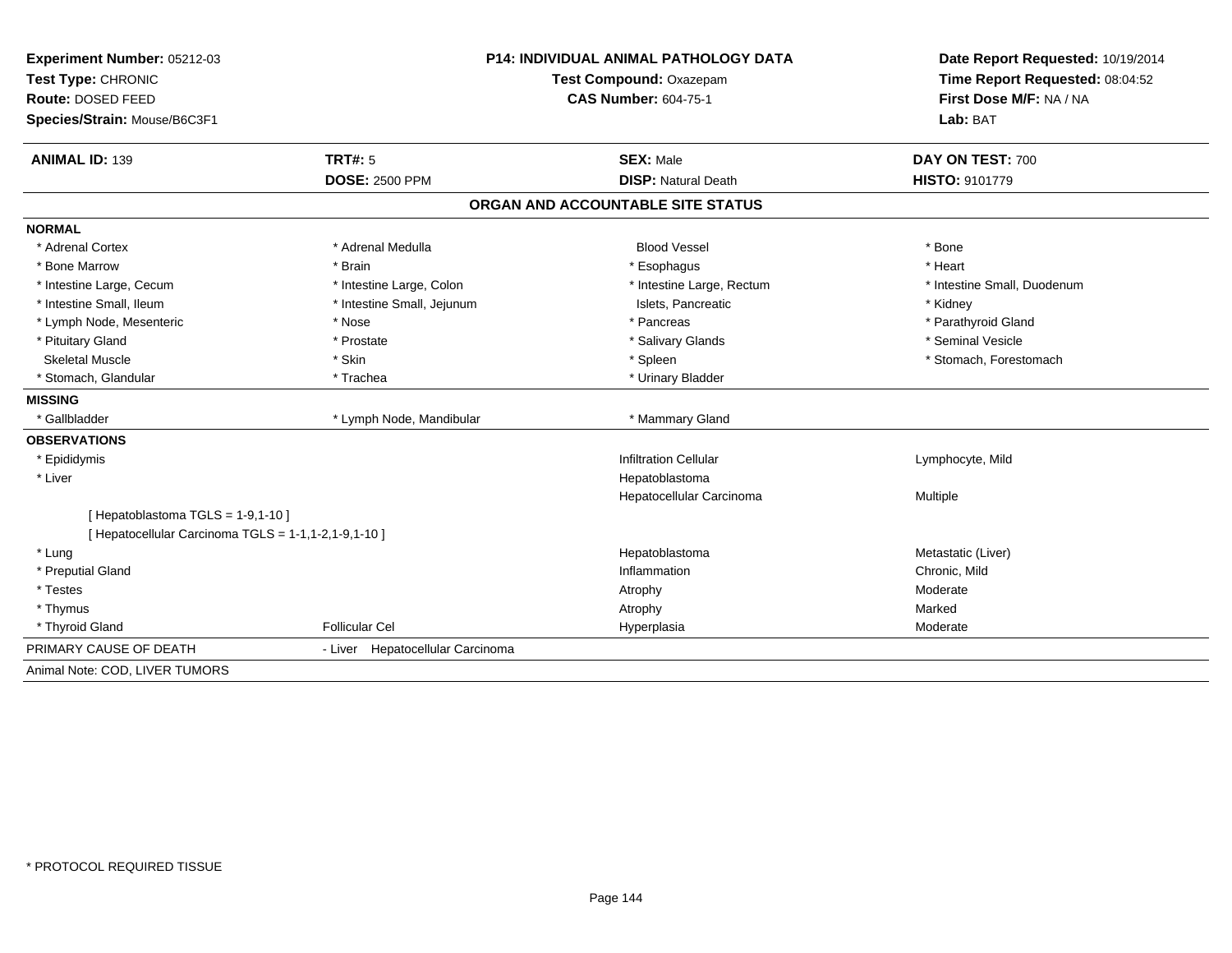| Experiment Number: 05212-03<br>Test Type: CHRONIC                                       |                          | <b>P14: INDIVIDUAL ANIMAL PATHOLOGY DATA</b><br>Test Compound: Oxazepam | Date Report Requested: 10/19/2014<br>Time Report Requested: 08:04:52 |  |
|-----------------------------------------------------------------------------------------|--------------------------|-------------------------------------------------------------------------|----------------------------------------------------------------------|--|
| Route: DOSED FEED                                                                       |                          | <b>CAS Number: 604-75-1</b>                                             | First Dose M/F: NA / NA                                              |  |
| Species/Strain: Mouse/B6C3F1                                                            |                          |                                                                         | Lab: BAT                                                             |  |
| <b>ANIMAL ID: 140</b>                                                                   | <b>TRT#: 5</b>           | <b>SEX: Male</b>                                                        | DAY ON TEST: 729                                                     |  |
|                                                                                         | <b>DOSE: 2500 PPM</b>    | <b>DISP: Terminal Sacrifice</b>                                         | HISTO: 9101780                                                       |  |
|                                                                                         |                          | ORGAN AND ACCOUNTABLE SITE STATUS                                       |                                                                      |  |
| <b>NORMAL</b>                                                                           |                          |                                                                         |                                                                      |  |
| * Adrenal Cortex                                                                        | * Adrenal Medulla        | <b>Blood Vessel</b>                                                     | * Bone                                                               |  |
| * Bone Marrow                                                                           | * Brain                  | * Esophagus                                                             | * Gallbladder                                                        |  |
| * Heart                                                                                 | * Intestine Large, Cecum | * Intestine Large, Colon                                                | * Intestine Large, Rectum                                            |  |
| * Intestine Small, Duodenum                                                             | * Intestine Small, Ileum | * Intestine Small, Jejunum                                              | Islets, Pancreatic                                                   |  |
| * Kidney                                                                                | * Lymph Node, Mandibular | * Lymph Node, Mesenteric                                                | * Nose                                                               |  |
| * Pancreas                                                                              | * Parathyroid Gland      | * Pituitary Gland                                                       | * Prostate                                                           |  |
| * Salivary Glands                                                                       | * Seminal Vesicle        | <b>Skeletal Muscle</b>                                                  | * Skin                                                               |  |
| * Spleen                                                                                | * Stomach, Glandular     | * Testes                                                                | * Trachea                                                            |  |
| * Urinary Bladder                                                                       |                          |                                                                         |                                                                      |  |
| <b>MISSING</b>                                                                          |                          |                                                                         |                                                                      |  |
| * Mammary Gland                                                                         |                          |                                                                         |                                                                      |  |
| <b>OBSERVATIONS</b>                                                                     |                          |                                                                         |                                                                      |  |
| * Epididymis                                                                            |                          | <b>Infiltration Cellular</b>                                            | Lymphocyte, Mild                                                     |  |
| * Liver                                                                                 |                          | Hepatocellular Adenoma                                                  | Multiple                                                             |  |
|                                                                                         |                          | Hepatocellular Carcinoma                                                | Multiple                                                             |  |
|                                                                                         | Centrilobular            | Hypertrophy                                                             | Mild                                                                 |  |
| [ Hepatocellular Adenoma TGLS = 3-2,9,10 ]<br>[ Hepatocellular Carcinoma TGLS = 3-1,9 ] |                          |                                                                         |                                                                      |  |
| * Lung                                                                                  |                          | Alveolar/Bronchiolar Adenoma                                            |                                                                      |  |
| * Preputial Gland                                                                       | Duct                     | Ectasia                                                                 | Moderate                                                             |  |
| [ Ectasia TGLS = $1-6$ ]                                                                |                          |                                                                         |                                                                      |  |
| * Stomach. Forestomach                                                                  |                          | Hyperplasia                                                             | Squamous, Focal, Moderate                                            |  |
| [Hyperplasia TGLS = 2-4]                                                                |                          |                                                                         |                                                                      |  |
| * Thymus                                                                                |                          | Atrophy                                                                 | Marked                                                               |  |
| * Thyroid Gland                                                                         | <b>Follicular Cel</b>    | Hyperplasia                                                             | Moderate                                                             |  |
| PRIMARY CAUSE OF DEATH                                                                  |                          |                                                                         |                                                                      |  |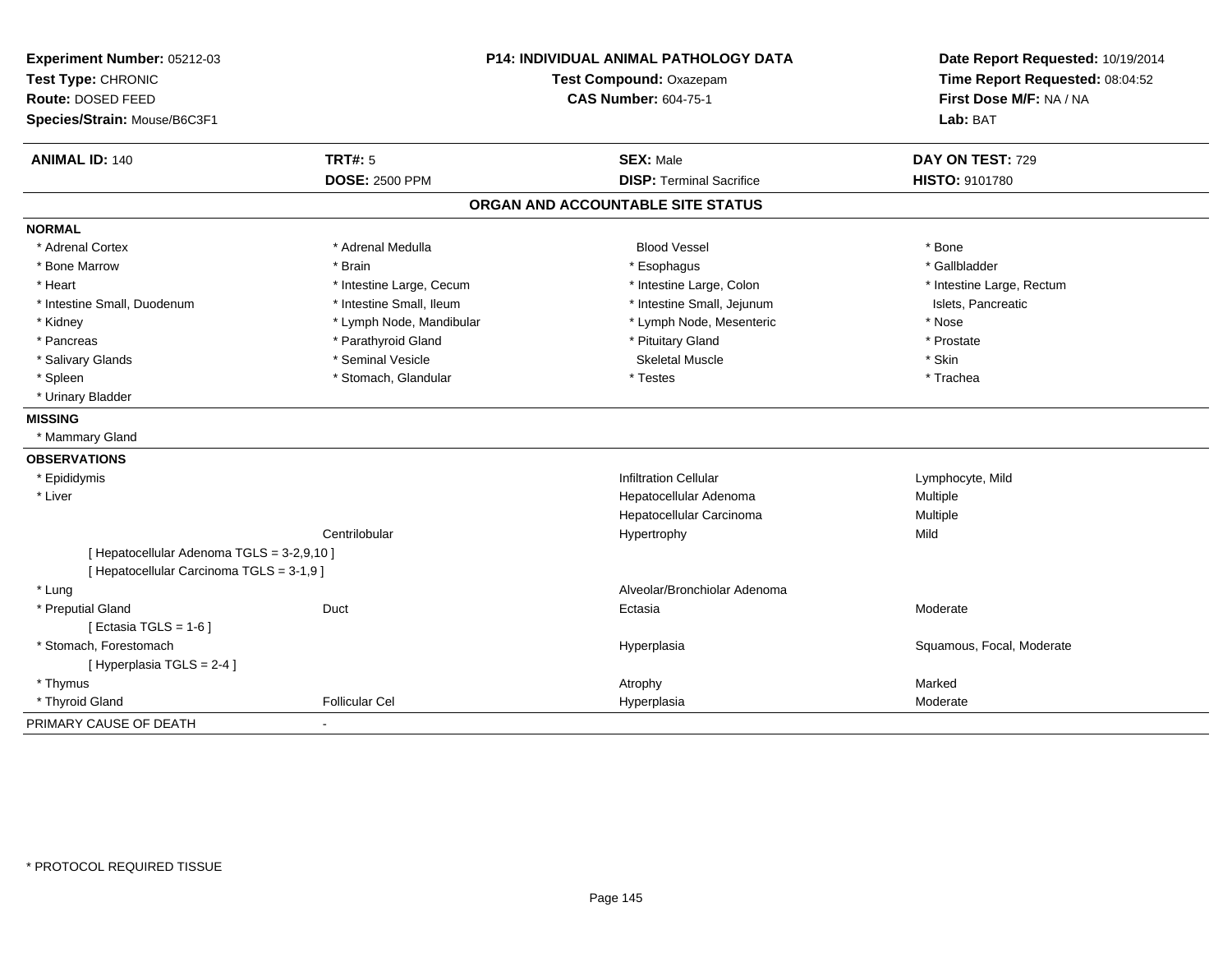| Experiment Number: 05212-03                          |                                  | <b>P14: INDIVIDUAL ANIMAL PATHOLOGY DATA</b> | Date Report Requested: 10/19/2014                          |
|------------------------------------------------------|----------------------------------|----------------------------------------------|------------------------------------------------------------|
| Test Type: CHRONIC<br>Route: DOSED FEED              |                                  | Test Compound: Oxazepam                      | Time Report Requested: 08:04:52<br>First Dose M/F: NA / NA |
|                                                      |                                  | <b>CAS Number: 604-75-1</b>                  |                                                            |
| Species/Strain: Mouse/B6C3F1                         |                                  |                                              | Lab: BAT                                                   |
| <b>ANIMAL ID: 141</b>                                | <b>TRT#: 5</b>                   | <b>SEX: Male</b>                             | DAY ON TEST: 598                                           |
|                                                      | <b>DOSE: 2500 PPM</b>            | <b>DISP: Natural Death</b>                   | HISTO: 9101781                                             |
|                                                      |                                  | ORGAN AND ACCOUNTABLE SITE STATUS            |                                                            |
| <b>NORMAL</b>                                        |                                  |                                              |                                                            |
| * Adrenal Cortex                                     | * Adrenal Medulla                | <b>Blood Vessel</b>                          | * Bone                                                     |
| * Bone Marrow                                        | * Brain                          | * Esophagus                                  | * Gallbladder                                              |
| * Heart                                              | * Intestine Large, Cecum         | * Intestine Large, Colon                     | * Intestine Large, Rectum                                  |
| * Intestine Small, Duodenum                          | * Intestine Small, Ileum         | * Intestine Small, Jejunum                   | Islets, Pancreatic                                         |
| * Kidney                                             | * Lymph Node, Mandibular         | * Lymph Node, Mesenteric                     | * Nose                                                     |
| * Pancreas                                           | * Parathyroid Gland              | * Pituitary Gland                            | * Preputial Gland                                          |
| * Prostate                                           | * Salivary Glands                | * Seminal Vesicle                            | <b>Skeletal Muscle</b>                                     |
| * Skin                                               | * Spleen                         | * Stomach, Forestomach                       | * Stomach, Glandular                                       |
| * Testes                                             | * Trachea                        | * Urinary Bladder                            |                                                            |
| <b>MISSING</b>                                       |                                  |                                              |                                                            |
| * Mammary Gland                                      |                                  |                                              |                                                            |
| <b>OBSERVATIONS</b>                                  |                                  |                                              |                                                            |
| * Epididymis                                         |                                  | <b>Infiltration Cellular</b>                 | Lymphocyte, Mild                                           |
| * Liver                                              |                                  | Hepatoblastoma                               | Multiple                                                   |
|                                                      |                                  | Hepatocellular Adenoma                       | Multiple                                                   |
|                                                      |                                  | Hepatocellular Carcinoma                     | Multiple                                                   |
|                                                      | Centrilobular                    | Hypertrophy                                  | Moderate                                                   |
| [Hepatoblastoma TGLS = 1-1,2-1]                      |                                  |                                              |                                                            |
| [ Hepatocellular Adenoma TGLS = 3-9,4-10 ]           |                                  |                                              |                                                            |
| [ Hepatocellular Carcinoma TGLS = 1-1,2-1,2-2,5-11 ] |                                  |                                              |                                                            |
| * Lung                                               |                                  | Hepatoblastoma                               | Metastatic (Liver)                                         |
| * Thymus                                             |                                  | Atrophy                                      | Moderate                                                   |
| * Thyroid Gland                                      | <b>Follicular Cel</b>            | Hyperplasia                                  | Mild                                                       |
| PRIMARY CAUSE OF DEATH                               | - Liver Hepatocellular Carcinoma |                                              |                                                            |
| Animal Note: COD, LIVER TUMORS                       |                                  |                                              |                                                            |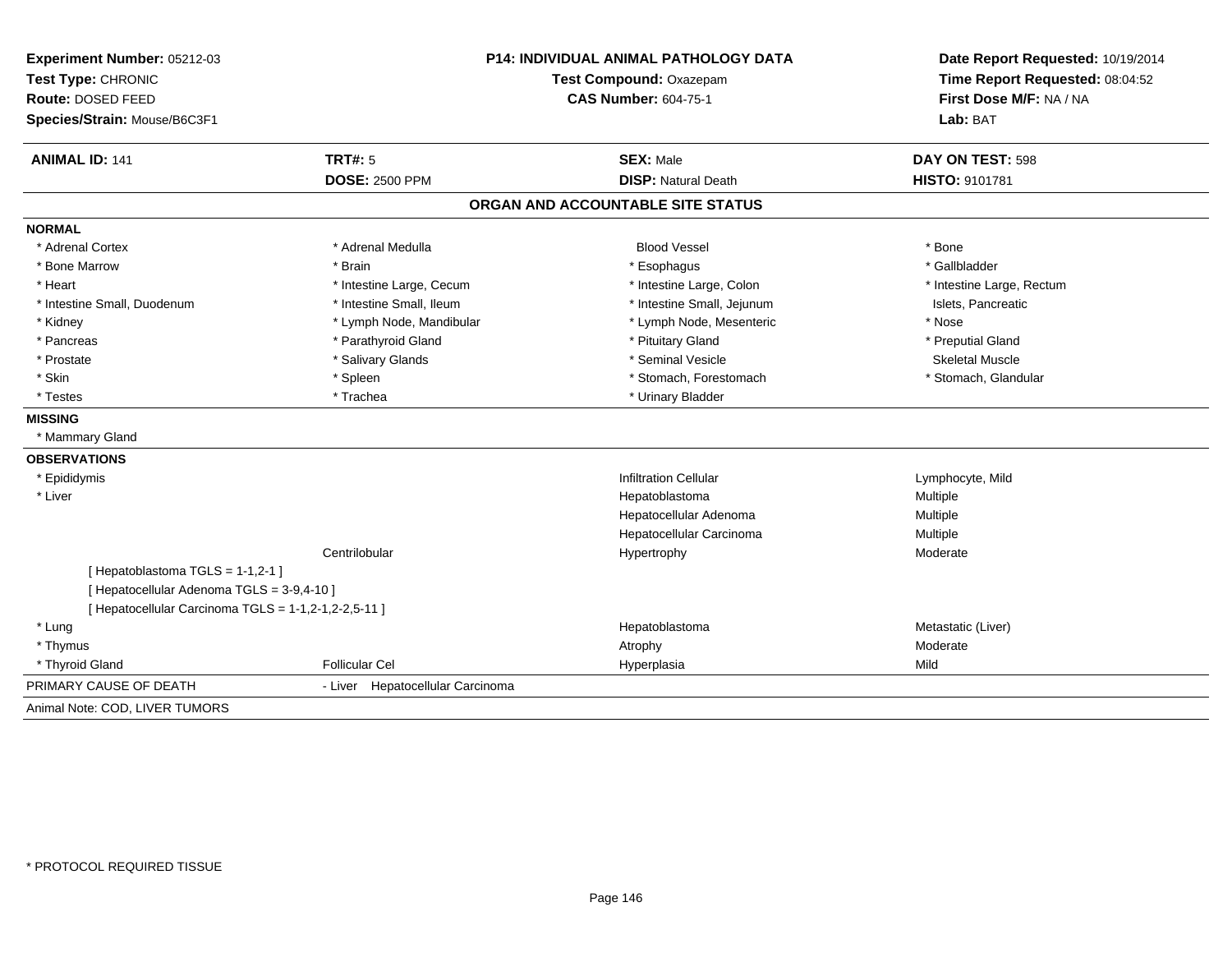| Experiment Number: 05212-03                     |                                  | <b>P14: INDIVIDUAL ANIMAL PATHOLOGY DATA</b> | Date Report Requested: 10/19/2014                          |
|-------------------------------------------------|----------------------------------|----------------------------------------------|------------------------------------------------------------|
| Test Type: CHRONIC                              |                                  | Test Compound: Oxazepam                      | Time Report Requested: 08:04:52<br>First Dose M/F: NA / NA |
| Route: DOSED FEED                               |                                  | <b>CAS Number: 604-75-1</b>                  |                                                            |
| Species/Strain: Mouse/B6C3F1                    |                                  |                                              | Lab: BAT                                                   |
| <b>ANIMAL ID: 142</b>                           | <b>TRT#: 5</b>                   | <b>SEX: Male</b>                             | DAY ON TEST: 608                                           |
|                                                 | <b>DOSE: 2500 PPM</b>            | <b>DISP:</b> Moribund Sacrifice              | <b>HISTO: 9101782</b>                                      |
|                                                 |                                  | ORGAN AND ACCOUNTABLE SITE STATUS            |                                                            |
| <b>NORMAL</b>                                   |                                  |                                              |                                                            |
| * Adrenal Cortex                                | * Adrenal Medulla                | <b>Blood Vessel</b>                          | * Bone                                                     |
| * Bone Marrow                                   | * Brain                          | * Esophagus                                  | * Gallbladder                                              |
| * Heart                                         | * Intestine Large, Cecum         | * Intestine Large, Colon                     | * Intestine Large, Rectum                                  |
| * Intestine Small, Duodenum                     | * Intestine Small, Ileum         | * Intestine Small, Jejunum                   | Islets, Pancreatic                                         |
| * Kidney                                        | * Lymph Node, Mesenteric         | * Nose                                       | * Pancreas                                                 |
| * Parathyroid Gland                             | * Pituitary Gland                | * Preputial Gland                            | * Prostate                                                 |
| * Salivary Glands                               | * Seminal Vesicle                | <b>Skeletal Muscle</b>                       | * Skin                                                     |
| * Spleen                                        | * Stomach, Forestomach           | * Stomach, Glandular                         | * Trachea                                                  |
| * Urinary Bladder                               |                                  |                                              |                                                            |
| <b>MISSING</b>                                  |                                  |                                              |                                                            |
| * Lymph Node, Mandibular                        | * Mammary Gland                  |                                              |                                                            |
| <b>OBSERVATIONS</b>                             |                                  |                                              |                                                            |
| * Epididymis                                    |                                  | <b>Infiltration Cellular</b>                 | Lymphocyte, Mild                                           |
| * Liver                                         |                                  | Hepatoblastoma                               |                                                            |
|                                                 |                                  | Hepatocellular Adenoma                       | Multiple                                                   |
|                                                 |                                  | Hepatocellular Carcinoma                     | Multiple                                                   |
|                                                 | Centrilobular                    | Hypertrophy                                  | Mild                                                       |
| [Hepatoblastoma TGLS = 2-10]                    |                                  |                                              |                                                            |
| [ Hepatocellular Adenoma TGLS = 3-2,3-11,3-12 ] |                                  |                                              |                                                            |
| [ Hepatocellular Carcinoma TGLS = 1-9,3-1 ]     |                                  |                                              |                                                            |
| * Lung                                          |                                  | Hepatoblastoma                               | Metastatic (Liver)                                         |
| * Testes                                        |                                  | Atrophy                                      | Marked                                                     |
| * Thymus                                        |                                  | Atrophy                                      | Moderate                                                   |
| * Thyroid Gland                                 | <b>Follicular Cel</b>            | Hyperplasia                                  | Moderate                                                   |
| PRIMARY CAUSE OF DEATH                          | - Liver Hepatocellular Carcinoma |                                              |                                                            |
| Animal Note: MORIBUND SAC DUE TO LIVER TUMORS   |                                  |                                              |                                                            |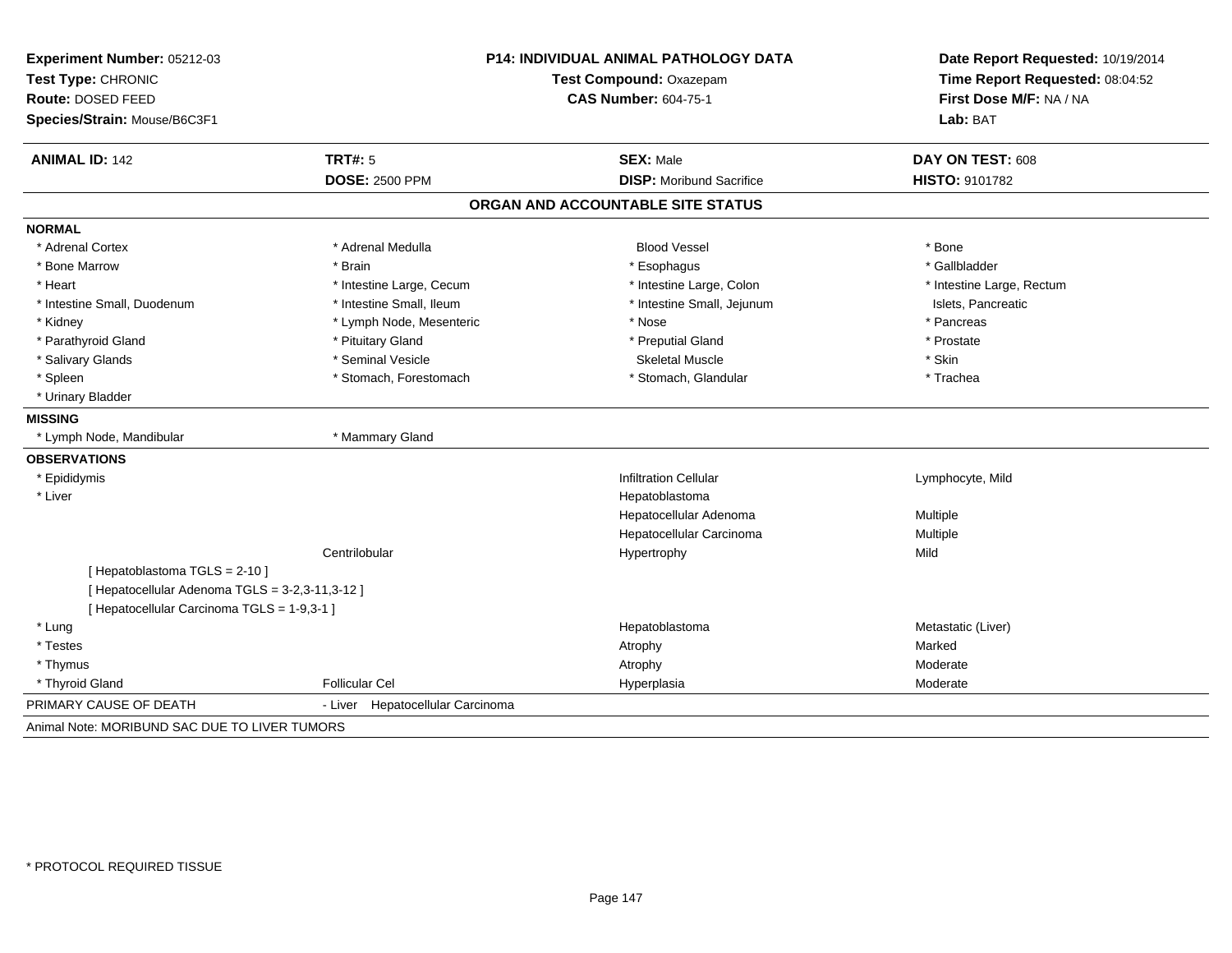| Experiment Number: 05212-03             | <b>P14: INDIVIDUAL ANIMAL PATHOLOGY DATA</b><br>Test Compound: Oxazepam<br><b>CAS Number: 604-75-1</b> |                                   | Date Report Requested: 10/19/2014                          |  |
|-----------------------------------------|--------------------------------------------------------------------------------------------------------|-----------------------------------|------------------------------------------------------------|--|
| Test Type: CHRONIC                      |                                                                                                        |                                   | Time Report Requested: 08:04:52<br>First Dose M/F: NA / NA |  |
| <b>Route: DOSED FEED</b>                |                                                                                                        |                                   |                                                            |  |
| Species/Strain: Mouse/B6C3F1            |                                                                                                        |                                   | Lab: BAT                                                   |  |
| <b>ANIMAL ID: 143</b>                   | TRT#: 5                                                                                                | <b>SEX: Male</b>                  | DAY ON TEST: 729                                           |  |
|                                         | <b>DOSE: 2500 PPM</b>                                                                                  | <b>DISP: Terminal Sacrifice</b>   | <b>HISTO: 9101783</b>                                      |  |
|                                         |                                                                                                        | ORGAN AND ACCOUNTABLE SITE STATUS |                                                            |  |
| <b>NORMAL</b>                           |                                                                                                        |                                   |                                                            |  |
| * Adrenal Cortex                        | * Adrenal Medulla                                                                                      | <b>Blood Vessel</b>               | * Bone                                                     |  |
| * Bone Marrow                           | * Brain                                                                                                | * Esophagus                       | * Gallbladder                                              |  |
| * Heart                                 | * Intestine Large, Cecum                                                                               | * Intestine Large, Colon          | * Intestine Large, Rectum                                  |  |
| * Intestine Small, Duodenum             | * Intestine Small, Ileum                                                                               | * Intestine Small, Jejunum        | Islets. Pancreatic                                         |  |
| * Kidney                                | * Lung                                                                                                 | * Lymph Node, Mandibular          | * Lymph Node, Mesenteric                                   |  |
| * Nose                                  | * Pancreas                                                                                             | * Parathyroid Gland               | * Pituitary Gland                                          |  |
| * Preputial Gland                       | * Prostate                                                                                             | * Salivary Glands                 | * Seminal Vesicle                                          |  |
| <b>Skeletal Muscle</b>                  | * Skin                                                                                                 | * Spleen                          | * Stomach, Forestomach                                     |  |
| * Stomach, Glandular                    | * Testes                                                                                               | * Trachea                         | * Urinary Bladder                                          |  |
| <b>MISSING</b>                          |                                                                                                        |                                   |                                                            |  |
| * Mammary Gland                         |                                                                                                        |                                   |                                                            |  |
| <b>OBSERVATIONS</b>                     |                                                                                                        |                                   |                                                            |  |
| * Epididymis                            |                                                                                                        | <b>Infiltration Cellular</b>      | Lymphocyte, Mild                                           |  |
| * Liver                                 |                                                                                                        | Hepatoblastoma                    |                                                            |  |
|                                         |                                                                                                        | Hepatocellular Adenoma            | Multiple                                                   |  |
| [Hepatoblastoma TGLS = 1-10]            |                                                                                                        |                                   |                                                            |  |
| [ Hepatocellular Adenoma TGLS = 1-1,9 ] |                                                                                                        |                                   |                                                            |  |
| * Thymus                                |                                                                                                        | Atrophy                           | Minimal                                                    |  |
| * Thyroid Gland                         | <b>Follicular Cel</b>                                                                                  | Hyperplasia                       | Marked                                                     |  |
| PRIMARY CAUSE OF DEATH                  |                                                                                                        |                                   |                                                            |  |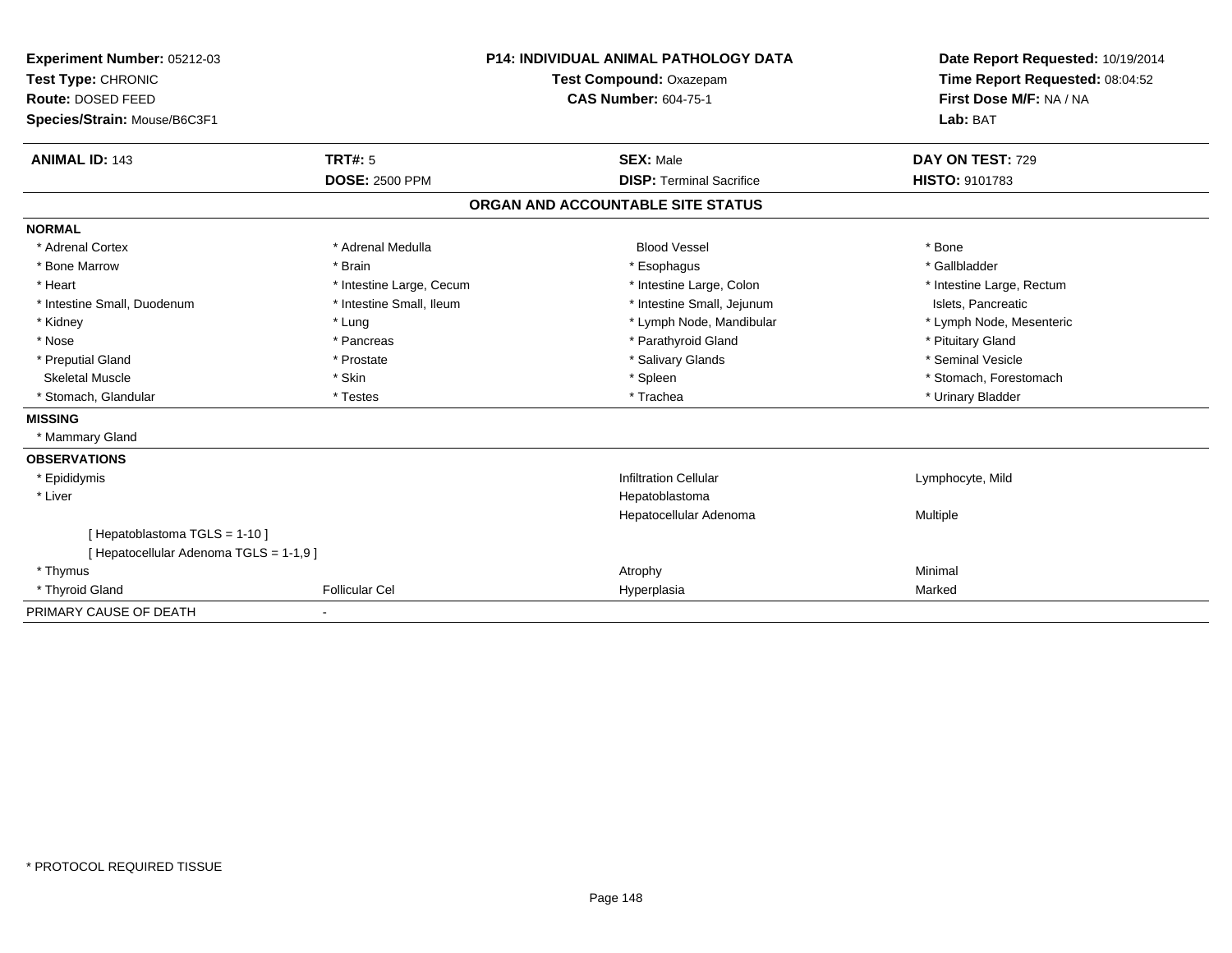| Experiment Number: 05212-03                                                                 | <b>P14: INDIVIDUAL ANIMAL PATHOLOGY DATA</b><br>Test Compound: Oxazepam<br><b>CAS Number: 604-75-1</b> |                                   | Date Report Requested: 10/19/2014                          |
|---------------------------------------------------------------------------------------------|--------------------------------------------------------------------------------------------------------|-----------------------------------|------------------------------------------------------------|
| Test Type: CHRONIC                                                                          |                                                                                                        |                                   | Time Report Requested: 08:04:52<br>First Dose M/F: NA / NA |
| Route: DOSED FEED                                                                           |                                                                                                        |                                   |                                                            |
| Species/Strain: Mouse/B6C3F1                                                                |                                                                                                        |                                   | Lab: BAT                                                   |
| <b>ANIMAL ID: 144</b>                                                                       | <b>TRT#: 5</b>                                                                                         | <b>SEX: Male</b>                  | DAY ON TEST: 729                                           |
|                                                                                             | <b>DOSE: 2500 PPM</b>                                                                                  | <b>DISP: Terminal Sacrifice</b>   | HISTO: 9101784                                             |
|                                                                                             |                                                                                                        | ORGAN AND ACCOUNTABLE SITE STATUS |                                                            |
| <b>NORMAL</b>                                                                               |                                                                                                        |                                   |                                                            |
| * Adrenal Medulla                                                                           | <b>Blood Vessel</b>                                                                                    | * Bone                            | * Bone Marrow                                              |
| * Brain                                                                                     | * Esophagus                                                                                            | * Gallbladder                     | * Heart                                                    |
| * Intestine Large, Cecum                                                                    | * Intestine Large, Colon                                                                               | * Intestine Large, Rectum         | * Intestine Small, Duodenum                                |
| * Intestine Small, Ileum                                                                    | * Intestine Small, Jejunum                                                                             | Islets, Pancreatic                | * Lung                                                     |
| * Lymph Node, Mesenteric                                                                    | * Nose                                                                                                 | * Pancreas                        | * Parathyroid Gland                                        |
| * Pituitary Gland                                                                           | * Preputial Gland                                                                                      | * Prostate                        | * Salivary Glands                                          |
| * Seminal Vesicle                                                                           | <b>Skeletal Muscle</b>                                                                                 | * Skin                            | * Spleen                                                   |
| * Stomach, Forestomach                                                                      | * Stomach, Glandular                                                                                   | * Testes                          | * Trachea                                                  |
| * Urinary Bladder                                                                           |                                                                                                        |                                   |                                                            |
| <b>MISSING</b>                                                                              |                                                                                                        |                                   |                                                            |
| * Lymph Node, Mandibular                                                                    | * Mammary Gland                                                                                        |                                   |                                                            |
| <b>OBSERVATIONS</b>                                                                         |                                                                                                        |                                   |                                                            |
| * Adrenal Cortex                                                                            |                                                                                                        | Vacuolization Cytoplasmic         | Minimal                                                    |
| * Epididymis                                                                                |                                                                                                        | <b>Infiltration Cellular</b>      | Lymphocyte, Moderate                                       |
| * Kidney                                                                                    |                                                                                                        | Nephropathy                       | Chronic, Minimal                                           |
| * Liver                                                                                     |                                                                                                        | Hepatocellular Adenoma            | Multiple                                                   |
|                                                                                             |                                                                                                        | Hepatocellular Carcinoma          | Multiple                                                   |
|                                                                                             | Centrilobular                                                                                          | Hypertrophy                       | Mild                                                       |
| [ Hepatocellular Adenoma TGLS = 1-9,2-10 ]<br>[ Hepatocellular Carcinoma TGLS = 3-11,4-12 ] |                                                                                                        |                                   |                                                            |
| * Thymus                                                                                    |                                                                                                        | Atrophy                           | Moderate                                                   |
| * Thyroid Gland                                                                             | <b>Follicular Cel</b>                                                                                  | Hyperplasia                       | Moderate                                                   |
| PRIMARY CAUSE OF DEATH                                                                      |                                                                                                        |                                   |                                                            |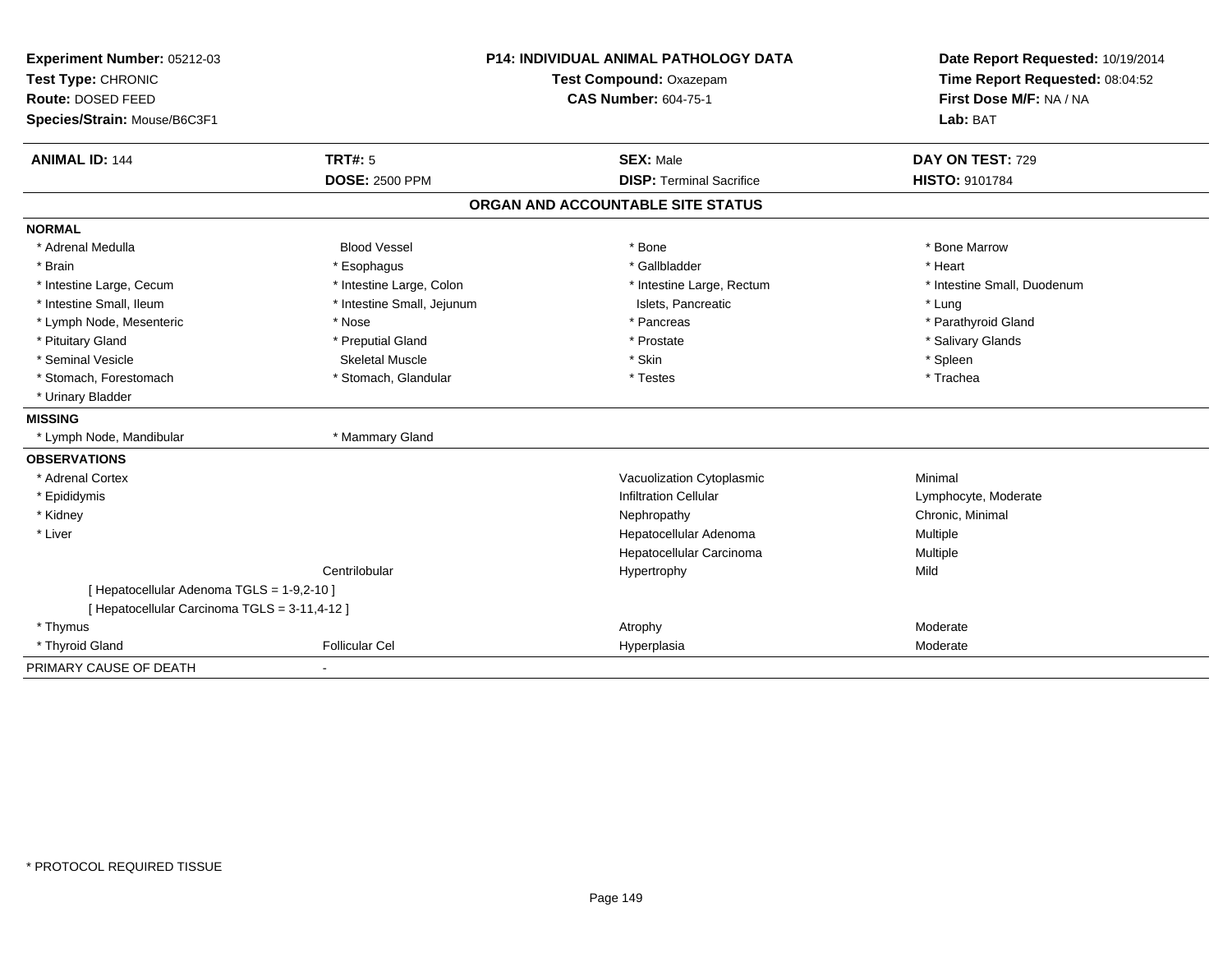| Experiment Number: 05212-03                      | <b>P14: INDIVIDUAL ANIMAL PATHOLOGY DATA</b> |                                   | Date Report Requested: 10/19/2014 |
|--------------------------------------------------|----------------------------------------------|-----------------------------------|-----------------------------------|
| Test Type: CHRONIC                               |                                              | Test Compound: Oxazepam           | Time Report Requested: 08:04:52   |
| Route: DOSED FEED                                |                                              | <b>CAS Number: 604-75-1</b>       |                                   |
| Species/Strain: Mouse/B6C3F1                     |                                              |                                   | Lab: BAT                          |
| <b>ANIMAL ID: 145</b>                            | TRT#: 5                                      | <b>SEX: Male</b>                  | DAY ON TEST: 460                  |
|                                                  | <b>DOSE: 2500 PPM</b>                        | <b>DISP:</b> Scheduled Sacrifice  | <b>HISTO: 9101785</b>             |
|                                                  |                                              | ORGAN AND ACCOUNTABLE SITE STATUS |                                   |
| <b>NORMAL</b>                                    |                                              |                                   |                                   |
| * Adrenal Cortex                                 | * Adrenal Medulla                            | <b>Blood Vessel</b>               | * Bone                            |
| * Bone Marrow                                    | * Brain                                      | * Epididymis                      | * Esophagus                       |
| * Gallbladder                                    | * Heart                                      | * Intestine Large, Cecum          | * Intestine Large, Colon          |
| * Intestine Large, Rectum                        | * Intestine Small, Duodenum                  | * Intestine Small, Ileum          | * Intestine Small, Jejunum        |
| Islets, Pancreatic                               | * Lung                                       | * Lymph Node, Mandibular          | * Lymph Node, Mesenteric          |
| * Nose                                           | * Pancreas                                   | * Parathyroid Gland               | * Pituitary Gland                 |
| * Preputial Gland                                | * Prostate                                   | * Salivary Glands                 | * Seminal Vesicle                 |
| <b>Skeletal Muscle</b>                           | * Skin                                       | * Spleen                          | * Stomach, Forestomach            |
| * Stomach, Glandular                             | * Testes                                     | * Thymus                          | * Trachea                         |
| * Urinary Bladder                                |                                              |                                   |                                   |
| <b>MISSING</b>                                   |                                              |                                   |                                   |
| * Mammary Gland                                  |                                              |                                   |                                   |
| <b>OBSERVATIONS</b>                              |                                              |                                   |                                   |
| * Kidney                                         |                                              | Nephropathy                       | Chronic, Minimal                  |
| * Liver                                          |                                              | Eosinophilic Focus                |                                   |
|                                                  |                                              | Hepatocellular Adenoma            | Multiple                          |
|                                                  |                                              | Hepatocellular Carcinoma          |                                   |
|                                                  | Centrilobular, Hepatocyte                    | Hypertrophy                       | Moderate                          |
| [ Hepatocellular Adenoma TGLS = 2-10,3-11,4-11 ] |                                              |                                   |                                   |
| [ Hepatocellular Carcinoma TGLS = 1-9 ]          |                                              |                                   |                                   |
| * Thyroid Gland                                  | <b>Follicular Cel</b>                        | Hyperplasia                       | Moderate                          |
| PRIMARY CAUSE OF DEATH                           |                                              |                                   |                                   |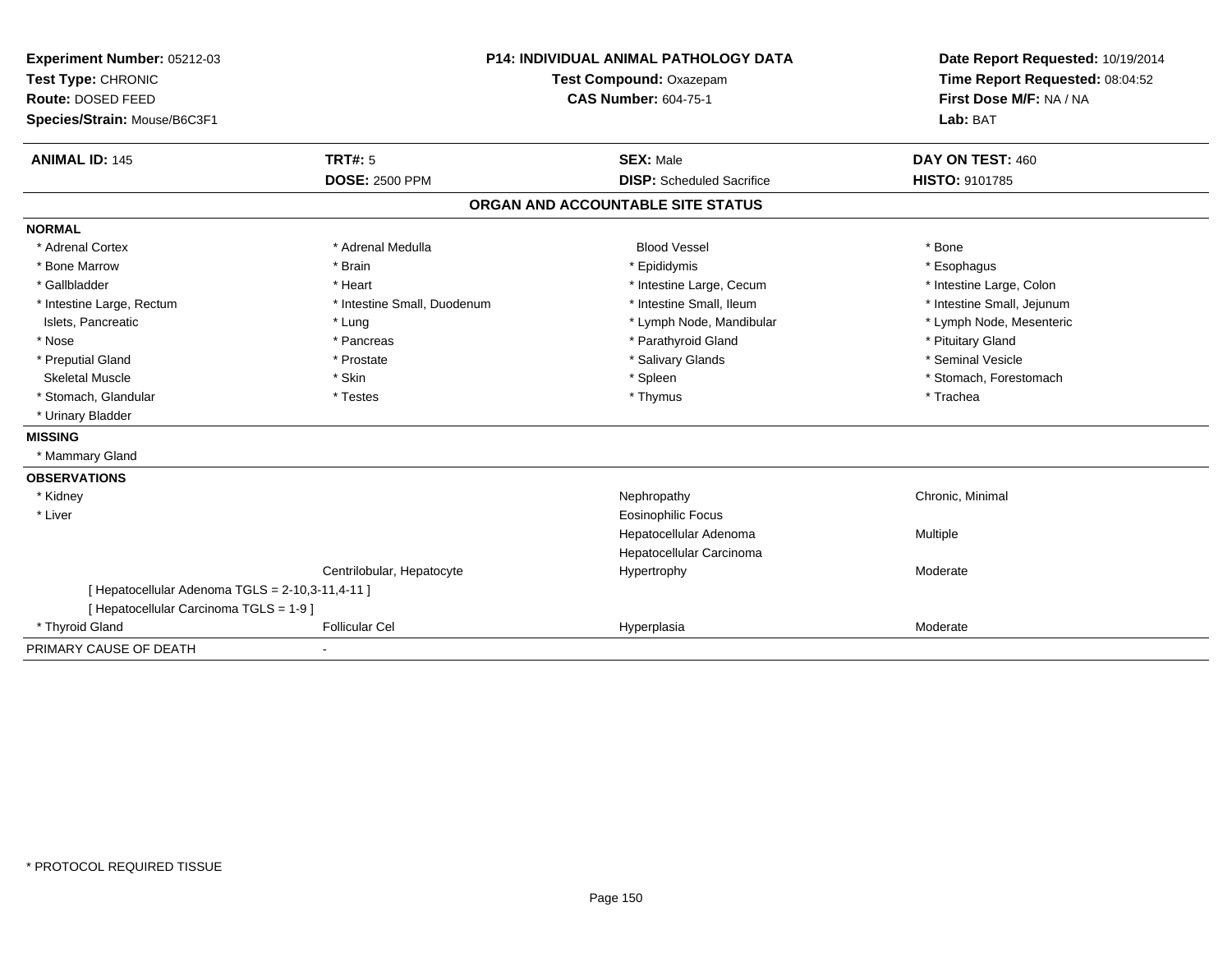| Experiment Number: 05212-03                            | <b>P14: INDIVIDUAL ANIMAL PATHOLOGY DATA</b> |                                   | Date Report Requested: 10/19/2014 |  |
|--------------------------------------------------------|----------------------------------------------|-----------------------------------|-----------------------------------|--|
| Test Type: CHRONIC                                     |                                              | Test Compound: Oxazepam           | Time Report Requested: 08:04:52   |  |
| <b>Route: DOSED FEED</b>                               |                                              | <b>CAS Number: 604-75-1</b>       | First Dose M/F: NA / NA           |  |
| Species/Strain: Mouse/B6C3F1                           |                                              |                                   | Lab: BAT                          |  |
|                                                        |                                              |                                   |                                   |  |
| <b>ANIMAL ID: 146</b>                                  | <b>TRT#: 5</b>                               | <b>SEX: Male</b>                  | DAY ON TEST: 460                  |  |
|                                                        | <b>DOSE: 2500 PPM</b>                        | <b>DISP:</b> Scheduled Sacrifice  | <b>HISTO: 9101786</b>             |  |
|                                                        |                                              | ORGAN AND ACCOUNTABLE SITE STATUS |                                   |  |
| <b>NORMAL</b>                                          |                                              |                                   |                                   |  |
| * Adrenal Cortex                                       | * Adrenal Medulla                            | <b>Blood Vessel</b>               | * Bone                            |  |
| * Bone Marrow                                          | * Brain                                      | * Epididymis                      | * Esophagus                       |  |
| * Gallbladder                                          | * Heart                                      | * Intestine Large, Cecum          | * Intestine Large, Colon          |  |
| * Intestine Large, Rectum                              | * Intestine Small, Duodenum                  | * Intestine Small, Ileum          | * Intestine Small, Jejunum        |  |
| Islets, Pancreatic                                     | * Kidney                                     | * Lung                            | * Lymph Node, Mandibular          |  |
| * Lymph Node, Mesenteric                               | * Nose                                       | * Pancreas                        | * Parathyroid Gland               |  |
| * Pituitary Gland                                      | * Preputial Gland                            | * Prostate                        | * Salivary Glands                 |  |
| * Seminal Vesicle                                      | <b>Skeletal Muscle</b>                       | * Skin                            | * Spleen                          |  |
| * Stomach, Forestomach                                 | * Stomach, Glandular                         | * Testes                          | * Thymus                          |  |
| * Thyroid Gland                                        | * Trachea                                    | * Urinary Bladder                 |                                   |  |
| <b>MISSING</b>                                         |                                              |                                   |                                   |  |
| * Mammary Gland                                        |                                              |                                   |                                   |  |
| <b>OBSERVATIONS</b>                                    |                                              |                                   |                                   |  |
| * Liver                                                |                                              | <b>Eosinophilic Focus</b>         |                                   |  |
|                                                        |                                              | Hepatocellular Adenoma            | Multiple                          |  |
|                                                        |                                              | Hepatocellular Carcinoma          |                                   |  |
|                                                        | Centrilobular, Hepatocyte                    | Hypertrophy                       | Moderate                          |  |
| [ Hepatocellular Adenoma TGLS = 1-2,3-1,4-1,5-2,6-10 ] |                                              |                                   |                                   |  |
| [ Hepatocellular Carcinoma TGLS = 2-9 ]                |                                              |                                   |                                   |  |
| PRIMARY CAUSE OF DEATH                                 | $\blacksquare$                               |                                   |                                   |  |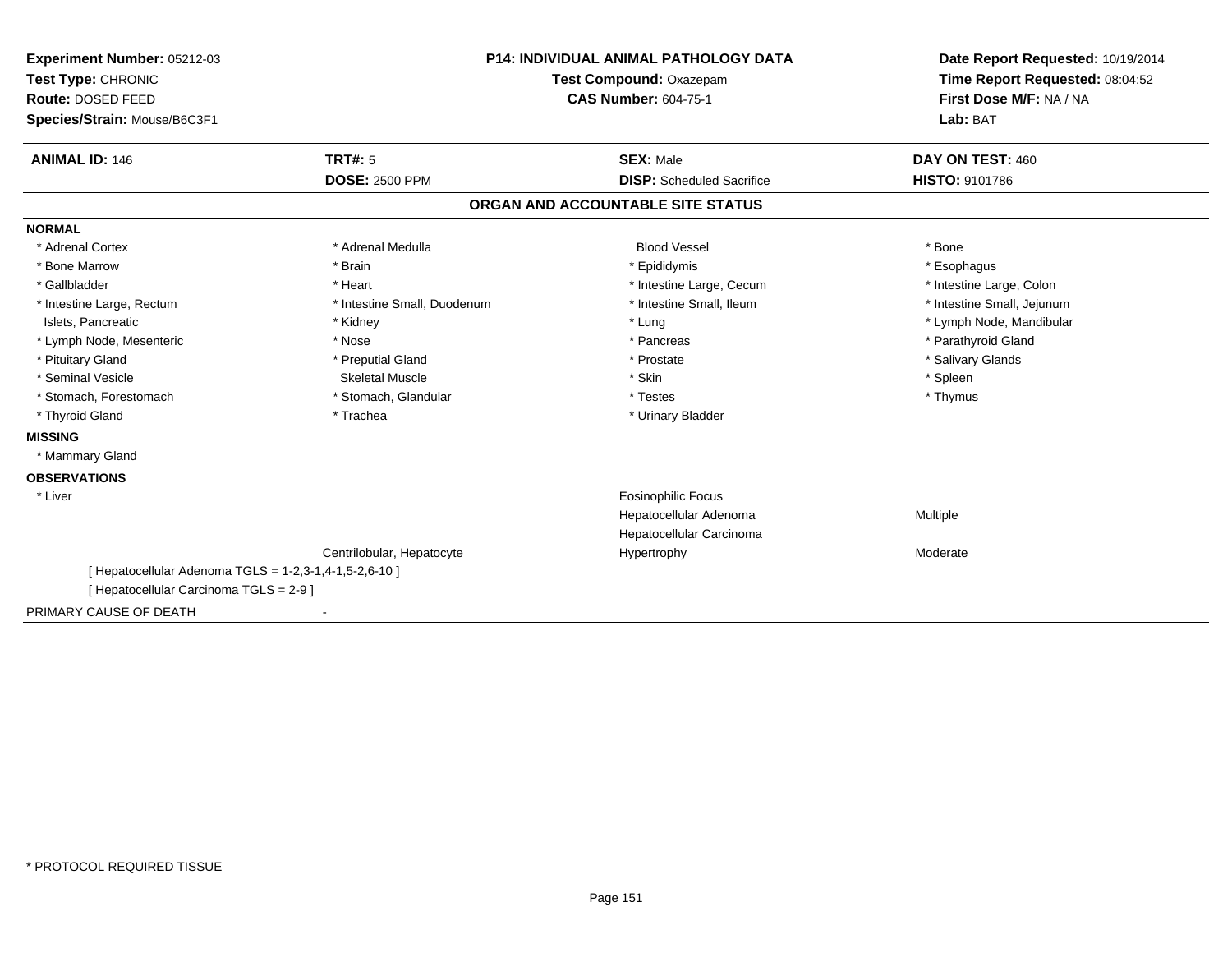| Experiment Number: 05212-03<br>Test Type: CHRONIC                                                 |                             | <b>P14: INDIVIDUAL ANIMAL PATHOLOGY DATA</b><br>Test Compound: Oxazepam | Date Report Requested: 10/19/2014<br>Time Report Requested: 08:04:52<br>First Dose M/F: NA / NA |
|---------------------------------------------------------------------------------------------------|-----------------------------|-------------------------------------------------------------------------|-------------------------------------------------------------------------------------------------|
| Route: DOSED FEED                                                                                 |                             | <b>CAS Number: 604-75-1</b>                                             |                                                                                                 |
| Species/Strain: Mouse/B6C3F1                                                                      |                             |                                                                         | Lab: BAT                                                                                        |
| <b>ANIMAL ID: 147</b>                                                                             | TRT#: 5                     | <b>SEX: Male</b>                                                        | DAY ON TEST: 460                                                                                |
|                                                                                                   | <b>DOSE: 2500 PPM</b>       | <b>DISP:</b> Scheduled Sacrifice                                        | <b>HISTO: 9101787</b>                                                                           |
|                                                                                                   |                             | ORGAN AND ACCOUNTABLE SITE STATUS                                       |                                                                                                 |
| <b>NORMAL</b>                                                                                     |                             |                                                                         |                                                                                                 |
| * Adrenal Cortex                                                                                  | * Adrenal Medulla           | <b>Blood Vessel</b>                                                     | * Bone                                                                                          |
| * Bone Marrow                                                                                     | * Brain                     | * Epididymis                                                            | * Esophagus                                                                                     |
| * Gallbladder                                                                                     | * Heart                     | * Intestine Large, Cecum                                                | * Intestine Large, Colon                                                                        |
| * Intestine Large, Rectum                                                                         | * Intestine Small, Duodenum | * Intestine Small, Ileum                                                | * Intestine Small, Jejunum                                                                      |
| Islets, Pancreatic                                                                                | * Kidney                    | * Lung                                                                  | * Lymph Node, Mandibular                                                                        |
| * Lymph Node, Mesenteric                                                                          | * Nose                      | * Pancreas                                                              | * Parathyroid Gland                                                                             |
| * Pituitary Gland                                                                                 | * Preputial Gland           | * Prostate                                                              | * Salivary Glands                                                                               |
| * Seminal Vesicle                                                                                 | Skeletal Muscle             | * Skin                                                                  | * Spleen                                                                                        |
| * Stomach, Forestomach                                                                            | * Stomach, Glandular        | * Testes                                                                | * Thymus                                                                                        |
| * Thyroid Gland                                                                                   | * Trachea                   | * Urinary Bladder                                                       |                                                                                                 |
| <b>MISSING</b>                                                                                    |                             |                                                                         |                                                                                                 |
| * Mammary Gland                                                                                   |                             |                                                                         |                                                                                                 |
| <b>OBSERVATIONS</b>                                                                               |                             |                                                                         |                                                                                                 |
| * Liver                                                                                           |                             | Eosinophilic Focus                                                      |                                                                                                 |
|                                                                                                   |                             | Hepatocellular Adenoma                                                  | <b>Multiple</b>                                                                                 |
|                                                                                                   | Centrilobular, Hepatocyte   | Hypertrophy                                                             | Moderate                                                                                        |
| [ Eosinophilic Focus TGLS = 6-1,6-11 ]<br>[ Hepatocellular Adenoma TGLS = 1-9,2-10,3-1,4-1,5-11 ] |                             |                                                                         |                                                                                                 |
|                                                                                                   |                             |                                                                         |                                                                                                 |
| PRIMARY CAUSE OF DEATH                                                                            |                             |                                                                         |                                                                                                 |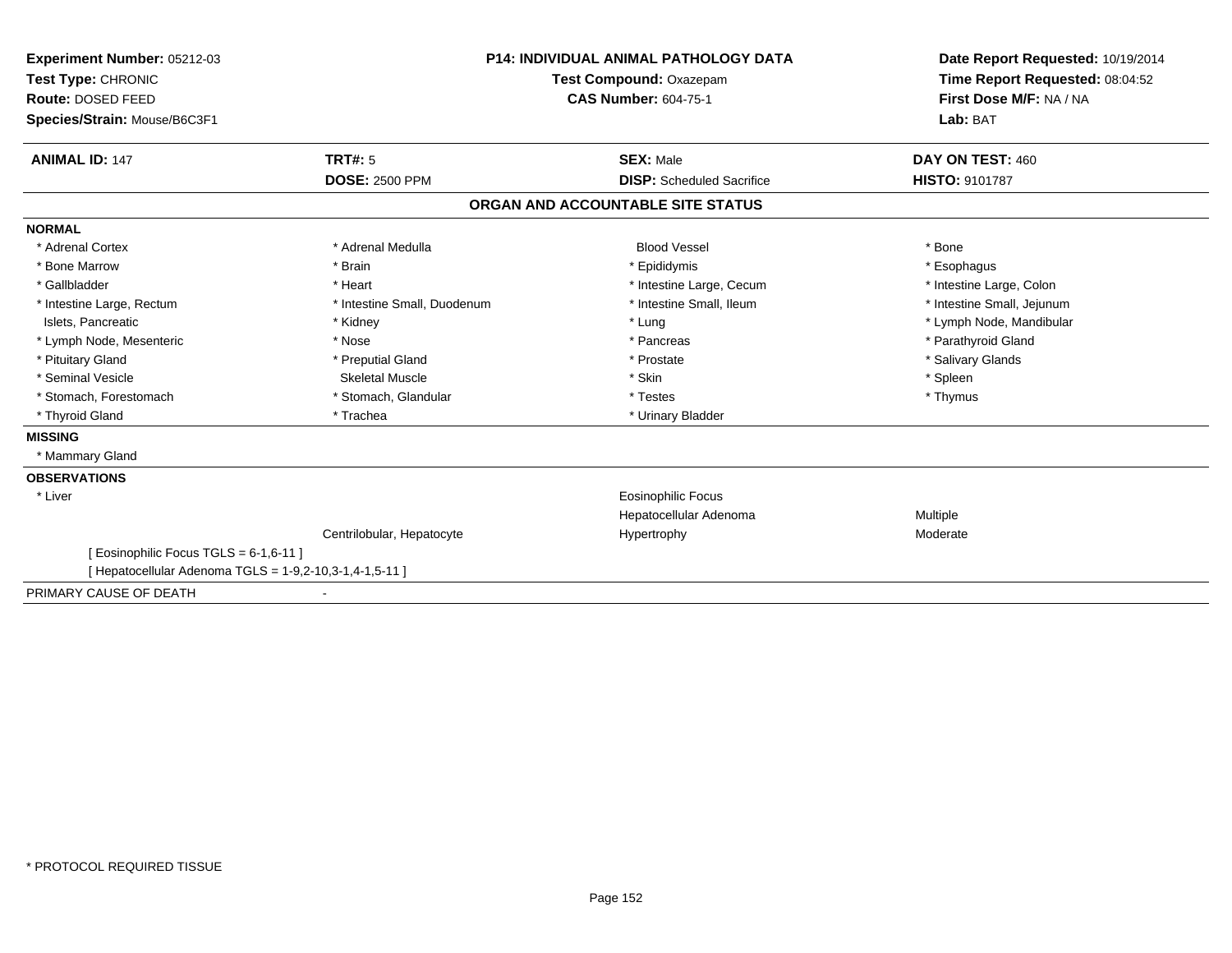| Experiment Number: 05212-03                               | P14: INDIVIDUAL ANIMAL PATHOLOGY DATA |                                   | Date Report Requested: 10/19/2014                          |  |
|-----------------------------------------------------------|---------------------------------------|-----------------------------------|------------------------------------------------------------|--|
| Test Type: CHRONIC<br>Route: DOSED FEED                   |                                       | Test Compound: Oxazepam           | Time Report Requested: 08:04:52<br>First Dose M/F: NA / NA |  |
|                                                           |                                       | <b>CAS Number: 604-75-1</b>       |                                                            |  |
| Species/Strain: Mouse/B6C3F1                              |                                       |                                   | Lab: BAT                                                   |  |
| <b>ANIMAL ID: 148</b>                                     | TRT#: 5                               | <b>SEX: Male</b>                  | DAY ON TEST: 665                                           |  |
|                                                           | <b>DOSE: 2500 PPM</b>                 | <b>DISP:</b> Moribund Sacrifice   | HISTO: 9101788                                             |  |
|                                                           |                                       | ORGAN AND ACCOUNTABLE SITE STATUS |                                                            |  |
| <b>NORMAL</b>                                             |                                       |                                   |                                                            |  |
| * Adrenal Medulla                                         | <b>Blood Vessel</b>                   | * Bone                            | * Bone Marrow                                              |  |
| * Brain                                                   | * Esophagus                           | * Heart                           | * Intestine Large, Cecum                                   |  |
| * Intestine Large, Colon                                  | * Intestine Large, Rectum             | * Intestine Small, Duodenum       | * Intestine Small, Ileum                                   |  |
| * Intestine Small, Jejunum                                | Islets, Pancreatic                    | * Kidney                          | * Lymph Node, Mandibular                                   |  |
| * Lymph Node, Mesenteric                                  | * Nose                                | * Pancreas                        | * Parathyroid Gland                                        |  |
| * Pituitary Gland                                         | * Preputial Gland                     | * Prostate                        | * Salivary Glands                                          |  |
| * Seminal Vesicle                                         | <b>Skeletal Muscle</b>                | * Skin                            | * Spleen                                                   |  |
| * Stomach, Forestomach                                    | * Stomach, Glandular                  | * Trachea                         | * Urinary Bladder                                          |  |
| <b>MISSING</b>                                            |                                       |                                   |                                                            |  |
| * Gallbladder                                             | * Mammary Gland                       |                                   |                                                            |  |
| <b>OBSERVATIONS</b>                                       |                                       |                                   |                                                            |  |
| * Adrenal Cortex                                          | Capsule                               | Hepatoblastoma                    | Metastatic (Liver)                                         |  |
| * Epididymis                                              |                                       | <b>Infiltration Cellular</b>      | Lymphocyte, Mild                                           |  |
| * Liver                                                   |                                       | Hepatoblastoma                    |                                                            |  |
|                                                           |                                       | Hepatocellular Carcinoma          | Multiple                                                   |  |
|                                                           | Centrilobular                         | Hypertrophy                       | Moderate                                                   |  |
| [Hepatoblastoma TGLS = 1-1,2-1,1-12,1-13]                 |                                       |                                   |                                                            |  |
| [ Hepatocellular Carcinoma TGLS = 1-1,1-2,2-9,3-10,4-11 ] |                                       |                                   |                                                            |  |
| * Lung                                                    |                                       | Hepatoblastoma                    | Metastatic (Liver)                                         |  |
| [Hepatoblastoma TGLS = $5-2,6-2,7-2$ ]                    |                                       |                                   |                                                            |  |
| * Testes                                                  |                                       | Atrophy                           | Moderate                                                   |  |
| * Thymus                                                  |                                       | Atrophy                           | Marked                                                     |  |
| * Thyroid Gland                                           | <b>Follicular Cel</b>                 | Hyperplasia                       | Marked                                                     |  |
| PRIMARY CAUSE OF DEATH                                    | - Liver Hepatocellular Carcinoma      |                                   |                                                            |  |
| Animal Note: MORIBUND SAC DUE TO LIVER TUMORS             |                                       |                                   |                                                            |  |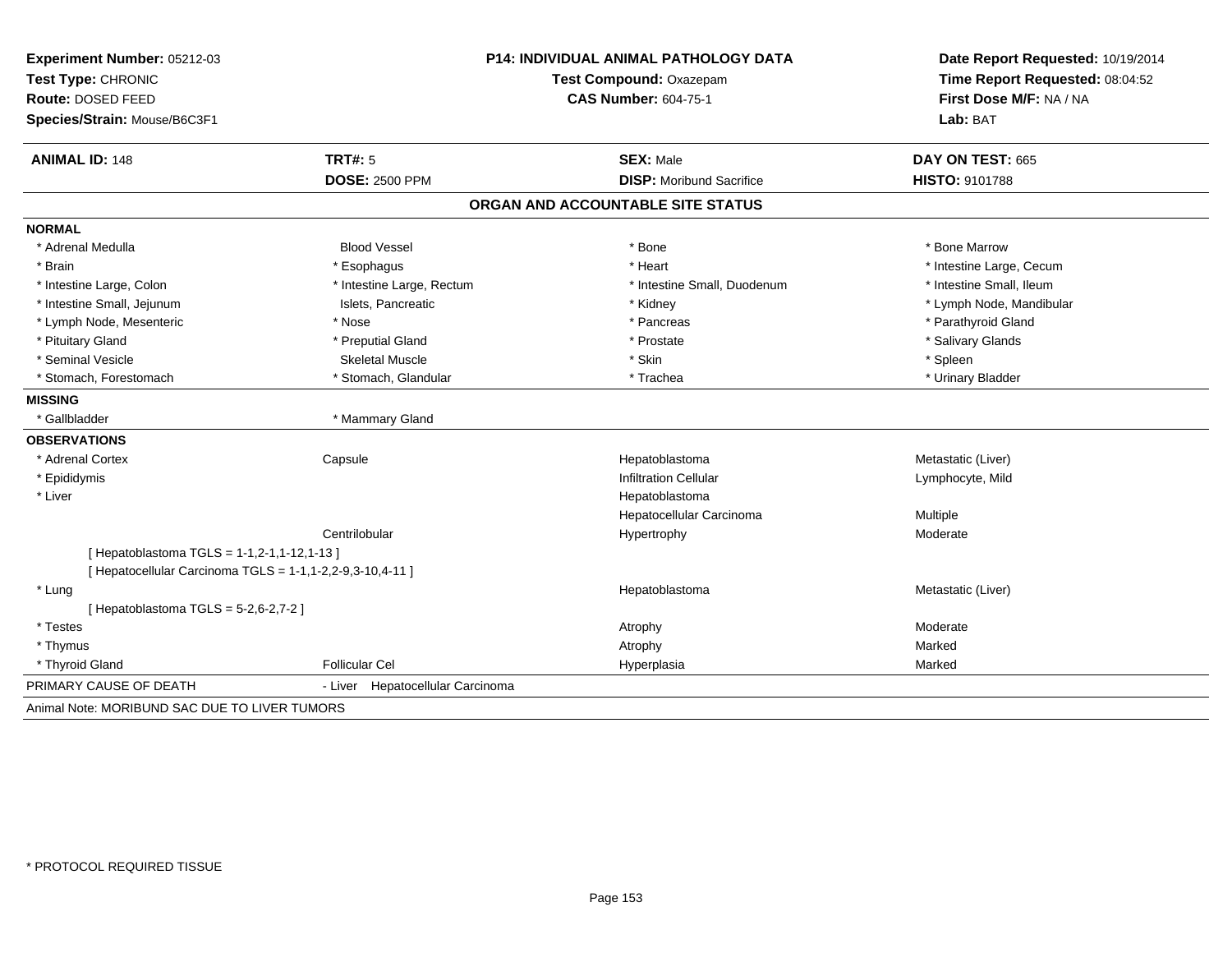| Experiment Number: 05212-03                            | <b>P14: INDIVIDUAL ANIMAL PATHOLOGY DATA</b><br>Test Compound: Oxazepam |                                   | Date Report Requested: 10/19/2014<br>Time Report Requested: 08:04:52 |  |
|--------------------------------------------------------|-------------------------------------------------------------------------|-----------------------------------|----------------------------------------------------------------------|--|
| Test Type: CHRONIC                                     |                                                                         |                                   |                                                                      |  |
| Route: DOSED FEED                                      |                                                                         | <b>CAS Number: 604-75-1</b>       | First Dose M/F: NA / NA                                              |  |
| Species/Strain: Mouse/B6C3F1                           |                                                                         |                                   | Lab: BAT                                                             |  |
| <b>ANIMAL ID: 149</b>                                  | TRT#: 5                                                                 | <b>SEX: Male</b>                  | DAY ON TEST: 667                                                     |  |
|                                                        | <b>DOSE: 2500 PPM</b>                                                   | <b>DISP:</b> Moribund Sacrifice   | <b>HISTO: 9101789</b>                                                |  |
|                                                        |                                                                         | ORGAN AND ACCOUNTABLE SITE STATUS |                                                                      |  |
| <b>NORMAL</b>                                          |                                                                         |                                   |                                                                      |  |
| * Adrenal Cortex                                       | * Adrenal Medulla                                                       | <b>Blood Vessel</b>               | * Bone                                                               |  |
| * Bone Marrow                                          | * Brain                                                                 | * Epididymis                      | * Esophagus                                                          |  |
| * Gallbladder                                          | * Heart                                                                 | * Intestine Large, Cecum          | * Intestine Large, Colon                                             |  |
| * Intestine Large, Rectum                              | * Intestine Small, Duodenum                                             | * Intestine Small, Ileum          | * Intestine Small, Jejunum                                           |  |
| Islets, Pancreatic                                     | * Kidney                                                                | * Lung                            | * Lymph Node, Mandibular                                             |  |
| * Lymph Node, Mesenteric                               | * Nose                                                                  | * Pancreas                        | * Parathyroid Gland                                                  |  |
| * Pituitary Gland                                      | * Preputial Gland                                                       | * Prostate                        | * Salivary Glands                                                    |  |
| * Seminal Vesicle                                      | <b>Skeletal Muscle</b>                                                  | * Skin                            | * Spleen                                                             |  |
| * Stomach, Forestomach                                 | * Stomach, Glandular                                                    | * Trachea                         | * Urinary Bladder                                                    |  |
| <b>MISSING</b>                                         |                                                                         |                                   |                                                                      |  |
| * Mammary Gland                                        |                                                                         |                                   |                                                                      |  |
| <b>OBSERVATIONS</b>                                    |                                                                         |                                   |                                                                      |  |
| * Liver                                                |                                                                         | Hepatocellular Adenoma            | Multiple                                                             |  |
|                                                        |                                                                         | Hepatocellular Carcinoma          | Multiple                                                             |  |
|                                                        | Centrilobular                                                           | Hypertrophy                       | Moderate                                                             |  |
| [ Hepatocellular Adenoma TGLS = 5-13,6-14 ]            |                                                                         |                                   |                                                                      |  |
| [ Hepatocellular Carcinoma TGLS = 1-9,2-10,3-11,4-12 ] |                                                                         |                                   |                                                                      |  |
| * Testes                                               |                                                                         | Atrophy                           | Moderate                                                             |  |
| * Thymus                                               |                                                                         | Atrophy                           | Marked                                                               |  |
| * Thyroid Gland                                        | <b>Follicular Cel</b>                                                   | Hyperplasia                       | Marked                                                               |  |
| PRIMARY CAUSE OF DEATH                                 | - Liver Hepatocellular Carcinoma                                        |                                   |                                                                      |  |
| Animal Note: MORIBUND SAC DUE TO LIVER TUMORS          |                                                                         |                                   |                                                                      |  |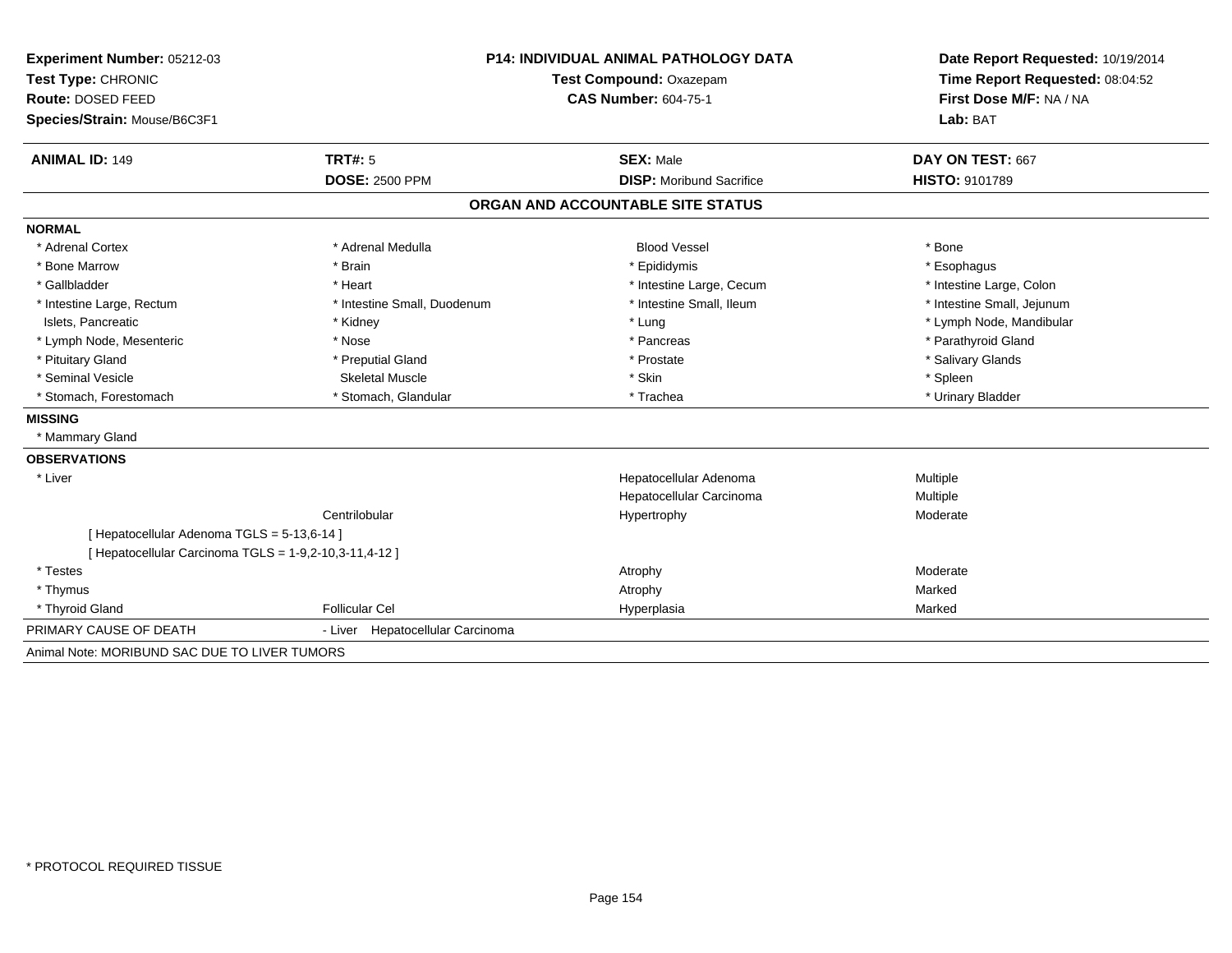| Experiment Number: 05212-03<br>Test Type: CHRONIC |                             | <b>P14: INDIVIDUAL ANIMAL PATHOLOGY DATA</b> | Date Report Requested: 10/19/2014<br>Time Report Requested: 08:04:52<br>First Dose M/F: NA / NA |
|---------------------------------------------------|-----------------------------|----------------------------------------------|-------------------------------------------------------------------------------------------------|
|                                                   |                             | Test Compound: Oxazepam                      |                                                                                                 |
| <b>Route: DOSED FEED</b>                          | <b>CAS Number: 604-75-1</b> |                                              |                                                                                                 |
| Species/Strain: Mouse/B6C3F1                      |                             |                                              | Lab: BAT                                                                                        |
| <b>ANIMAL ID: 150</b>                             | TRT#: 5                     | <b>SEX: Male</b>                             | DAY ON TEST: 460                                                                                |
|                                                   | <b>DOSE: 2500 PPM</b>       | <b>DISP:</b> Scheduled Sacrifice             | <b>HISTO: 9101790</b>                                                                           |
|                                                   |                             | ORGAN AND ACCOUNTABLE SITE STATUS            |                                                                                                 |
| <b>NORMAL</b>                                     |                             |                                              |                                                                                                 |
| * Adrenal Cortex                                  | * Adrenal Medulla           | <b>Blood Vessel</b>                          | * Bone                                                                                          |
| * Bone Marrow                                     | * Brain                     | * Epididymis                                 | * Esophagus                                                                                     |
| * Gallbladder                                     | * Heart                     | * Intestine Large, Cecum                     | * Intestine Large, Colon                                                                        |
| * Intestine Large, Rectum                         | * Intestine Small, Duodenum | * Intestine Small. Ileum                     | * Intestine Small, Jejunum                                                                      |
| Islets, Pancreatic                                | * Lung                      | * Lymph Node, Mandibular                     | * Lymph Node, Mesenteric                                                                        |
| * Nose                                            | * Pancreas                  | * Pituitary Gland                            | * Preputial Gland                                                                               |
| * Prostate                                        | * Salivary Glands           | * Seminal Vesicle                            | <b>Skeletal Muscle</b>                                                                          |
| * Skin                                            | * Spleen                    | * Stomach, Forestomach                       | * Stomach, Glandular                                                                            |
| * Testes                                          | * Thymus                    | * Thyroid Gland                              | * Trachea                                                                                       |
| * Urinary Bladder                                 |                             |                                              |                                                                                                 |
| <b>MISSING</b>                                    |                             |                                              |                                                                                                 |
| * Mammary Gland                                   | * Parathyroid Gland         |                                              |                                                                                                 |
| <b>OBSERVATIONS</b>                               |                             |                                              |                                                                                                 |
| * Kidney                                          |                             | Nephropathy                                  | Chronic, Minimal                                                                                |
| * Liver                                           |                             | <b>Eosinophilic Focus</b>                    |                                                                                                 |
|                                                   |                             | Hepatocellular Adenoma                       | Multiple                                                                                        |
|                                                   | Centrilobular, Hepatocyte   | Hypertrophy                                  | Moderate                                                                                        |
| [ Eosinophilic Focus TGLS = 3-1,3-2,3-10 ]        |                             |                                              |                                                                                                 |
| [ Hepatocellular Adenoma TGLS = 1-9,2-9,4-10 ]    |                             |                                              |                                                                                                 |
| PRIMARY CAUSE OF DEATH                            |                             |                                              |                                                                                                 |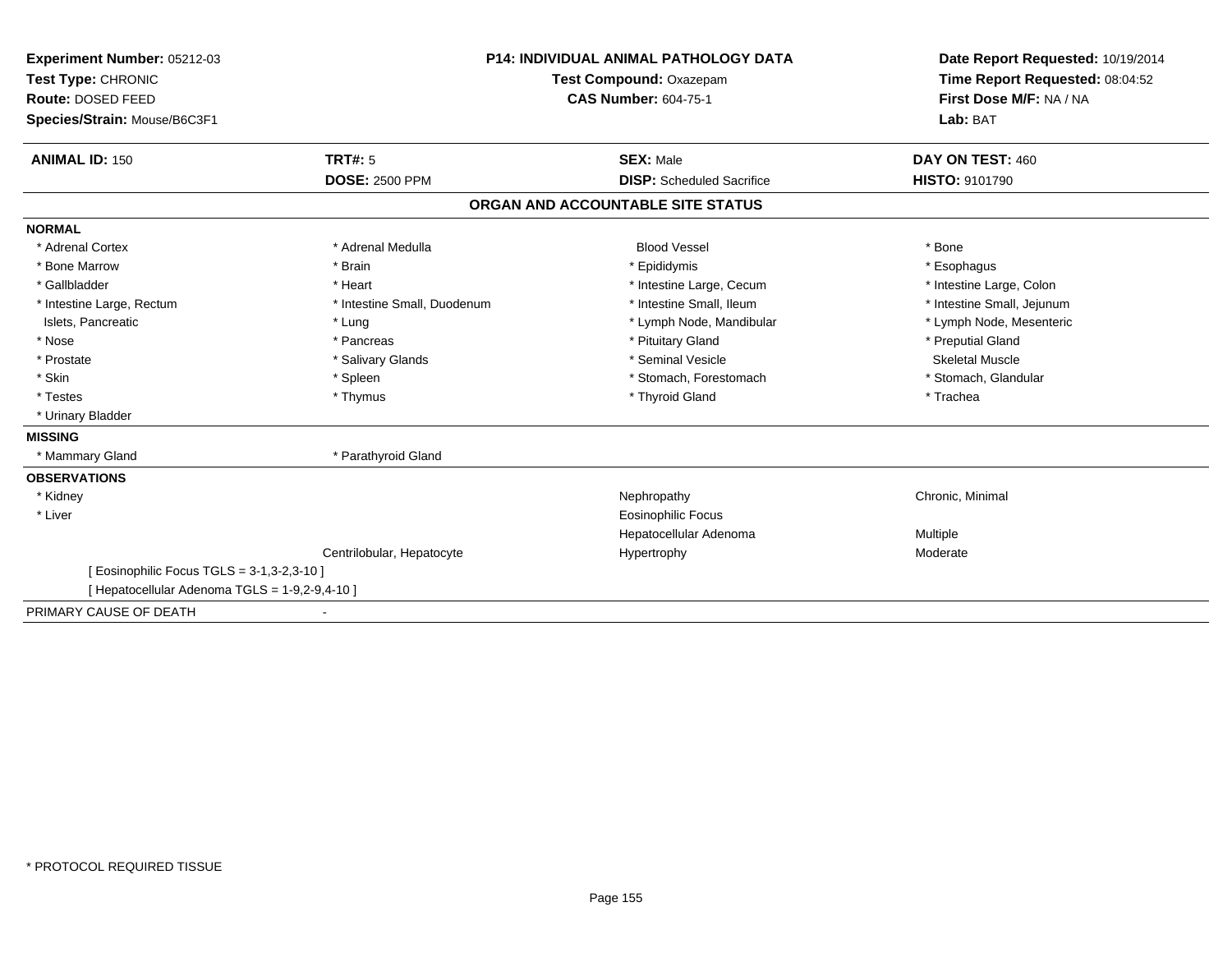| Experiment Number: 05212-03                                               | <b>P14: INDIVIDUAL ANIMAL PATHOLOGY DATA</b> |                                   | Date Report Requested: 10/19/2014 |
|---------------------------------------------------------------------------|----------------------------------------------|-----------------------------------|-----------------------------------|
| Test Type: CHRONIC                                                        |                                              | Test Compound: Oxazepam           | Time Report Requested: 08:04:52   |
| Route: DOSED FEED                                                         |                                              | <b>CAS Number: 604-75-1</b>       | First Dose M/F: NA / NA           |
| Species/Strain: Mouse/B6C3F1                                              |                                              |                                   | Lab: BAT                          |
| <b>ANIMAL ID: 151</b>                                                     | <b>TRT#: 5</b>                               | <b>SEX: Male</b>                  | DAY ON TEST: 729                  |
|                                                                           | <b>DOSE: 2500 PPM</b>                        | <b>DISP: Terminal Sacrifice</b>   | <b>HISTO: 9101791</b>             |
|                                                                           |                                              | ORGAN AND ACCOUNTABLE SITE STATUS |                                   |
| <b>NORMAL</b>                                                             |                                              |                                   |                                   |
| * Adrenal Medulla                                                         | <b>Blood Vessel</b>                          | * Bone                            | * Bone Marrow                     |
| * Brain                                                                   | * Esophagus                                  | * Gallbladder                     | * Heart                           |
| * Intestine Large, Cecum                                                  | * Intestine Large, Colon                     | * Intestine Large, Rectum         | * Intestine Small, Duodenum       |
| * Intestine Small, Ileum                                                  | * Intestine Small, Jejunum                   | Islets, Pancreatic                | * Kidney                          |
| * Lung                                                                    | * Lymph Node, Mandibular                     | * Lymph Node, Mesenteric          | * Nose                            |
| * Pancreas                                                                | * Parathyroid Gland                          | * Pituitary Gland                 | * Preputial Gland                 |
| * Prostate                                                                | * Salivary Glands                            | * Seminal Vesicle                 | <b>Skeletal Muscle</b>            |
| * Skin                                                                    | * Spleen                                     | * Stomach, Forestomach            | * Stomach, Glandular              |
| * Trachea                                                                 | * Urinary Bladder                            |                                   |                                   |
| <b>MISSING</b>                                                            |                                              |                                   |                                   |
| * Mammary Gland                                                           |                                              |                                   |                                   |
| <b>OBSERVATIONS</b>                                                       |                                              |                                   |                                   |
| * Adrenal Cortex                                                          |                                              | Adenoma                           |                                   |
| * Epididymis                                                              |                                              | <b>Infiltration Cellular</b>      | Lymphocyte, Mild                  |
| * Liver                                                                   |                                              | Hepatoblastoma                    |                                   |
|                                                                           |                                              | Hepatocellular Carcinoma          | Multiple                          |
| [Hepatoblastoma TGLS = 1-9]                                               |                                              |                                   |                                   |
| [ Hepatocellular Carcinoma TGLS = 1-1,2,9 ]                               |                                              |                                   |                                   |
| * Sem Ves                                                                 |                                              |                                   |                                   |
| Note: tgl 2, seminal vesicles are small but within normal limits on micro |                                              |                                   |                                   |
| * Testes                                                                  |                                              | Atrophy                           | Marked                            |
| [Atrophy TGLS = $3-6$ ]                                                   |                                              |                                   |                                   |
| * Thymus                                                                  |                                              | Atrophy                           | Marked                            |
| * Thyroid Gland                                                           | <b>Follicular Cel</b>                        | Hyperplasia                       | Marked                            |
| PRIMARY CAUSE OF DEATH                                                    | $\blacksquare$                               |                                   |                                   |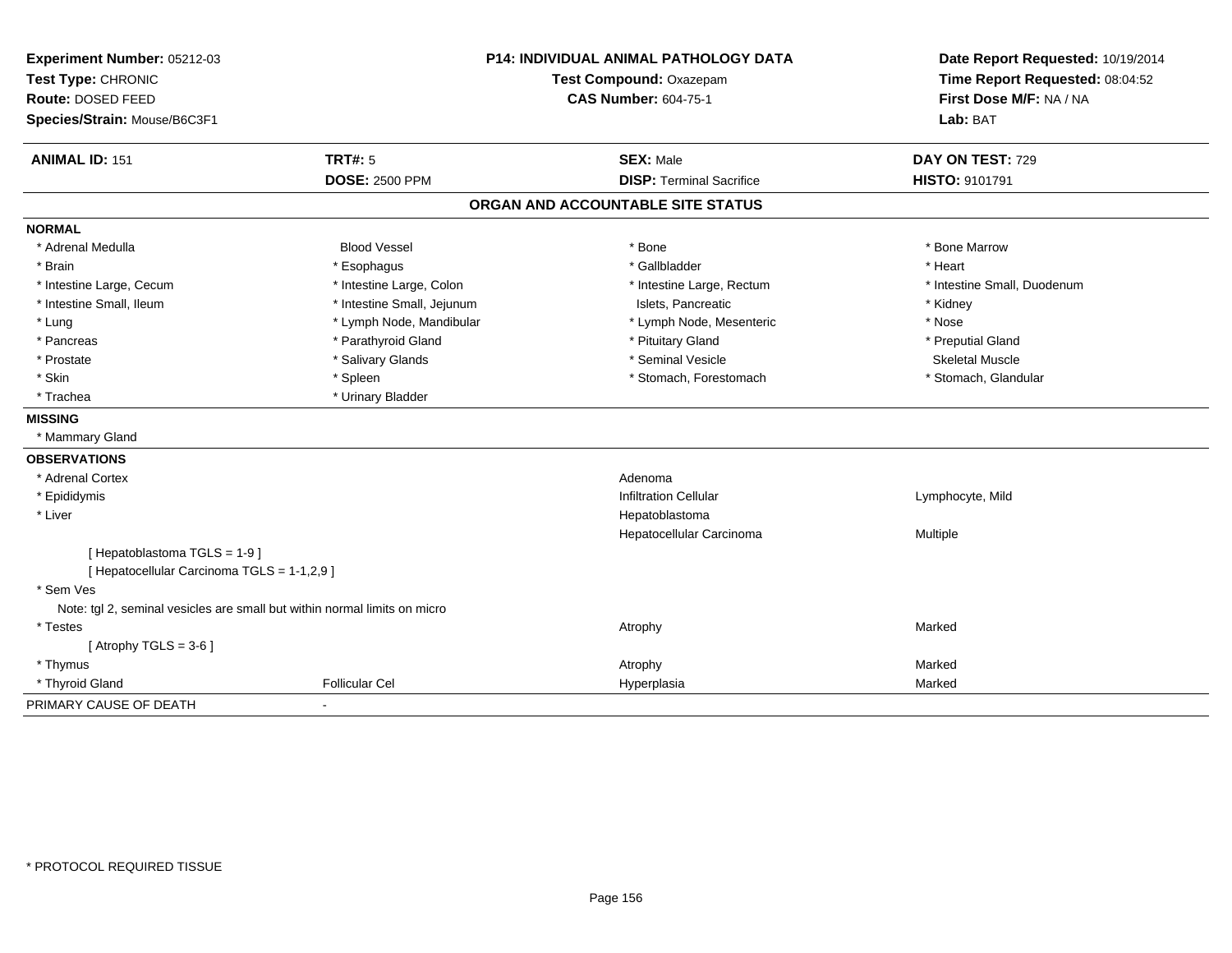| Experiment Number: 05212-03<br>Test Type: CHRONIC<br>Route: DOSED FEED<br>Species/Strain: Mouse/B6C3F1 |                                  | <b>P14: INDIVIDUAL ANIMAL PATHOLOGY DATA</b><br>Test Compound: Oxazepam<br><b>CAS Number: 604-75-1</b> | Date Report Requested: 10/19/2014<br>Time Report Requested: 08:04:52<br>First Dose M/F: NA / NA<br>Lab: BAT |
|--------------------------------------------------------------------------------------------------------|----------------------------------|--------------------------------------------------------------------------------------------------------|-------------------------------------------------------------------------------------------------------------|
| <b>ANIMAL ID: 152</b>                                                                                  | <b>TRT#: 5</b>                   | <b>SEX: Male</b>                                                                                       | DAY ON TEST: 642                                                                                            |
|                                                                                                        | <b>DOSE: 2500 PPM</b>            | <b>DISP:</b> Moribund Sacrifice                                                                        | <b>HISTO: 9101792</b>                                                                                       |
|                                                                                                        |                                  | ORGAN AND ACCOUNTABLE SITE STATUS                                                                      |                                                                                                             |
| <b>NORMAL</b>                                                                                          |                                  |                                                                                                        |                                                                                                             |
| * Adrenal Cortex                                                                                       | * Adrenal Medulla                | <b>Blood Vessel</b>                                                                                    | * Bone                                                                                                      |
| * Bone Marrow                                                                                          | * Brain                          | * Esophagus                                                                                            | * Gallbladder                                                                                               |
| * Heart                                                                                                | * Intestine Large, Cecum         | * Intestine Large, Colon                                                                               | * Intestine Large, Rectum                                                                                   |
| * Intestine Small, Duodenum                                                                            | * Intestine Small, Ileum         | * Intestine Small, Jejunum                                                                             | Islets, Pancreatic                                                                                          |
| * Kidney                                                                                               | * Lung                           | * Lymph Node, Mandibular                                                                               | * Lymph Node, Mesenteric                                                                                    |
| * Nose                                                                                                 | * Pancreas                       | * Parathyroid Gland                                                                                    | * Pituitary Gland                                                                                           |
| * Preputial Gland                                                                                      | * Prostate                       | * Salivary Glands                                                                                      | * Seminal Vesicle                                                                                           |
| <b>Skeletal Muscle</b>                                                                                 | * Stomach, Forestomach           | * Stomach, Glandular                                                                                   | * Testes                                                                                                    |
| * Trachea                                                                                              | * Urinary Bladder                |                                                                                                        |                                                                                                             |
| <b>MISSING</b>                                                                                         |                                  |                                                                                                        |                                                                                                             |
| * Mammary Gland                                                                                        |                                  |                                                                                                        |                                                                                                             |
| <b>OBSERVATIONS</b>                                                                                    |                                  |                                                                                                        |                                                                                                             |
| * Epididymis                                                                                           |                                  | <b>Infiltration Cellular</b>                                                                           | Lymphocyte, Mild                                                                                            |
| * Liver                                                                                                |                                  | Hemangiosarcoma                                                                                        | Metastatic (Skin)                                                                                           |
|                                                                                                        |                                  | Hepatoblastoma                                                                                         |                                                                                                             |
|                                                                                                        |                                  | Hepatocellular Adenoma                                                                                 | Multiple                                                                                                    |
|                                                                                                        |                                  | Hepatocellular Carcinoma                                                                               | Multiple                                                                                                    |
|                                                                                                        | Centrilobular                    | Hypertrophy                                                                                            | Mild                                                                                                        |
| [Hepatoblastoma TGLS = 5-1]                                                                            |                                  |                                                                                                        |                                                                                                             |
| [ Hepatocellular Adenoma TGLS = 2-2,3-10 ]                                                             |                                  |                                                                                                        |                                                                                                             |
| [ Hepatocellular Carcinoma TGLS = 1-9,4-11,5-1 ]                                                       |                                  |                                                                                                        |                                                                                                             |
| * Skin                                                                                                 | <b>Subcut Tiss</b>               | Hemangiosarcoma                                                                                        |                                                                                                             |
| [Hemangiosarcoma TGLS = 7-12]                                                                          |                                  |                                                                                                        |                                                                                                             |
| * Spleen                                                                                               |                                  | Hemangiosarcoma                                                                                        | Metastatic (Skin)                                                                                           |
|                                                                                                        |                                  | Hematopoietic Cell Proliferation                                                                       | Moderate                                                                                                    |
| [ Hematopoietic Cell Proliferation TGLS = 6-1 ]                                                        |                                  |                                                                                                        |                                                                                                             |
| * Thymus                                                                                               |                                  | Atrophy                                                                                                | Marked                                                                                                      |
| * Thyroid Gland                                                                                        | <b>Follicular Cel</b>            | Hyperplasia                                                                                            | Moderate                                                                                                    |
| PRIMARY CAUSE OF DEATH                                                                                 | - Liver Hepatocellular Carcinoma |                                                                                                        |                                                                                                             |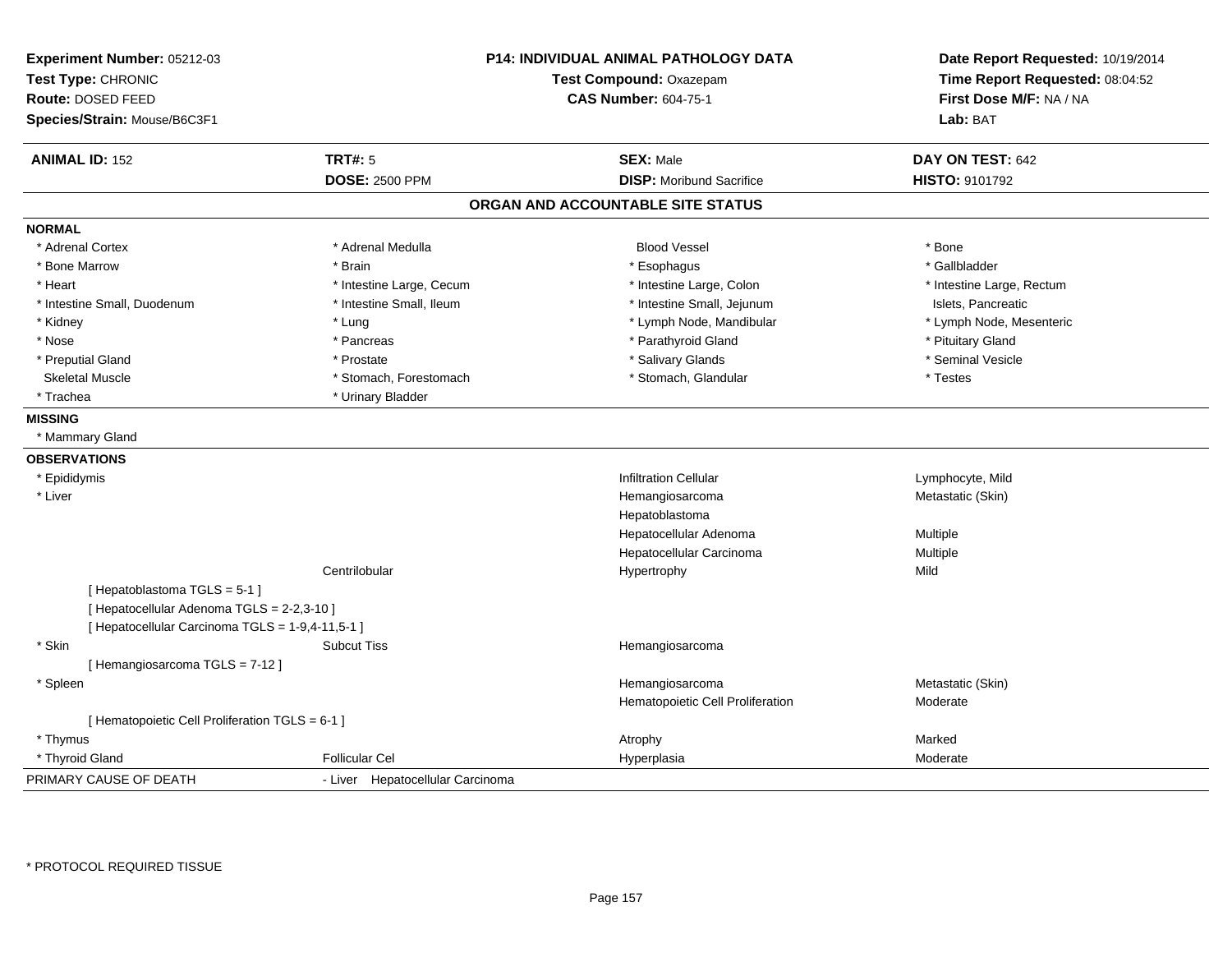| <b>Experiment Number: 05212-03</b><br>Test Type: CHRONIC | <b>P14: INDIVIDUAL ANIMAL PATHOLOGY DATA</b><br><b>Test Compound: Oxazepam</b><br><b>CAS Number: 604-75-1</b> |                                          | Date Report Requested: 10/19/2014<br>Time Report Requested: 08:04:52<br>First Dose M/F: NA / NA |  |
|----------------------------------------------------------|---------------------------------------------------------------------------------------------------------------|------------------------------------------|-------------------------------------------------------------------------------------------------|--|
| Route: DOSED FEED                                        |                                                                                                               |                                          |                                                                                                 |  |
| Species/Strain: Mouse/B6C3F1                             |                                                                                                               |                                          | Lab: BAT                                                                                        |  |
| <b>ANIMAL ID: 152</b>                                    | TRT#: 5                                                                                                       | <b>SEX: Male</b>                         | <b>DAY ON TEST: 642</b>                                                                         |  |
|                                                          | <b>DOSE: 2500 PPM</b>                                                                                         | <b>DISP:</b> Moribund Sacrifice          | <b>HISTO: 9101792</b>                                                                           |  |
|                                                          |                                                                                                               | <b>ORGAN AND ACCOUNTABLE SITE STATUS</b> |                                                                                                 |  |
| Animal Note: MORIBUND SAC DUE TO LIVER TUMORS            |                                                                                                               |                                          |                                                                                                 |  |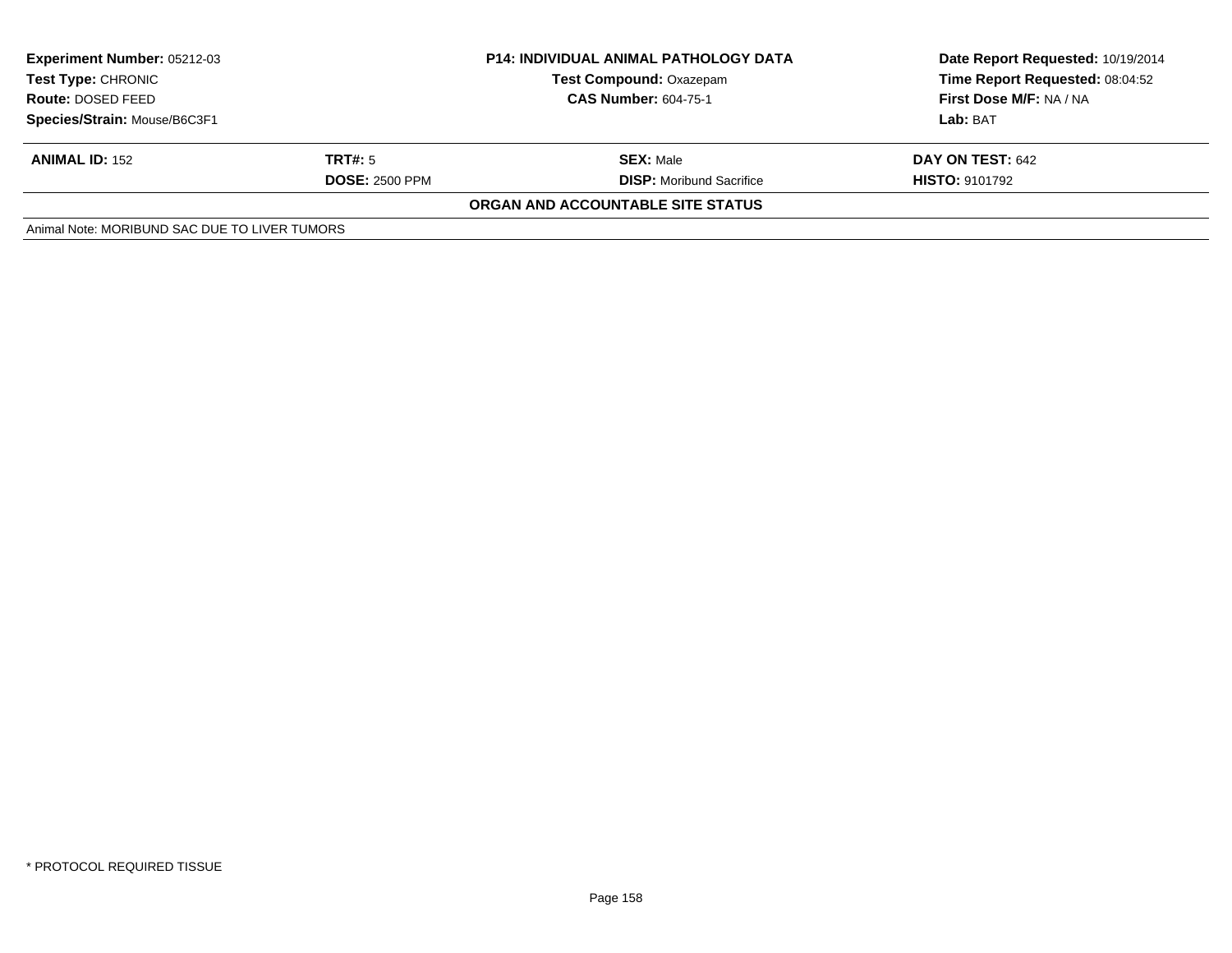| Experiment Number: 05212-03<br>Test Type: CHRONIC      | <b>P14: INDIVIDUAL ANIMAL PATHOLOGY DATA</b><br>Test Compound: Oxazepam |                                   | Date Report Requested: 10/19/2014<br>Time Report Requested: 08:04:52 |
|--------------------------------------------------------|-------------------------------------------------------------------------|-----------------------------------|----------------------------------------------------------------------|
| Route: DOSED FEED                                      |                                                                         | <b>CAS Number: 604-75-1</b>       | First Dose M/F: NA / NA                                              |
| Species/Strain: Mouse/B6C3F1                           |                                                                         |                                   | Lab: BAT                                                             |
| <b>ANIMAL ID: 153</b>                                  | <b>TRT#: 5</b>                                                          | <b>SEX: Male</b>                  | DAY ON TEST: 729                                                     |
|                                                        | <b>DOSE: 2500 PPM</b>                                                   | <b>DISP: Terminal Sacrifice</b>   | HISTO: 9101793                                                       |
|                                                        |                                                                         | ORGAN AND ACCOUNTABLE SITE STATUS |                                                                      |
| <b>NORMAL</b>                                          |                                                                         |                                   |                                                                      |
| * Adrenal Cortex                                       | * Adrenal Medulla                                                       | <b>Blood Vessel</b>               | * Bone                                                               |
| * Bone Marrow                                          | * Brain                                                                 | * Esophagus                       | * Gallbladder                                                        |
| * Heart                                                | * Intestine Large, Cecum                                                | * Intestine Large, Colon          | * Intestine Large, Rectum                                            |
| * Intestine Small, Duodenum                            | * Intestine Small, Ileum                                                | * Intestine Small, Jejunum        | Islets, Pancreatic                                                   |
| * Kidney                                               | * Lung                                                                  | * Lymph Node, Mandibular          | * Lymph Node, Mesenteric                                             |
| * Nose                                                 | * Pancreas                                                              | * Parathyroid Gland               | * Prostate                                                           |
| * Salivary Glands                                      | * Seminal Vesicle                                                       | <b>Skeletal Muscle</b>            | * Skin                                                               |
| * Spleen                                               | * Stomach, Forestomach                                                  | * Stomach, Glandular              | * Trachea                                                            |
| * Urinary Bladder                                      |                                                                         |                                   |                                                                      |
| <b>MISSING</b>                                         |                                                                         |                                   |                                                                      |
| * Mammary Gland                                        | * Thymus                                                                |                                   |                                                                      |
| <b>OBSERVATIONS</b>                                    |                                                                         |                                   |                                                                      |
| * Epididymis                                           |                                                                         | <b>Infiltration Cellular</b>      | Lymphocyte, Moderate                                                 |
| * Liver                                                |                                                                         | Hepatocellular Carcinoma          | Multiple                                                             |
| [ Hepatocellular Carcinoma TGLS = 2-9,3-10,4-11,5-12 ] |                                                                         |                                   |                                                                      |
| * Pituitary Gland                                      | Pars Distalis                                                           | Cyst                              |                                                                      |
| * Preputial Gland                                      | Duct                                                                    | Ectasia                           | Moderate                                                             |
| [Ectasia TGLS = 1-6]                                   |                                                                         |                                   |                                                                      |
| * Testes                                               |                                                                         | Atrophy                           | Marked                                                               |
| * Thyroid Gland                                        | <b>Follicular Cel</b>                                                   | Hyperplasia                       | Marked                                                               |
| PRIMARY CAUSE OF DEATH                                 |                                                                         |                                   |                                                                      |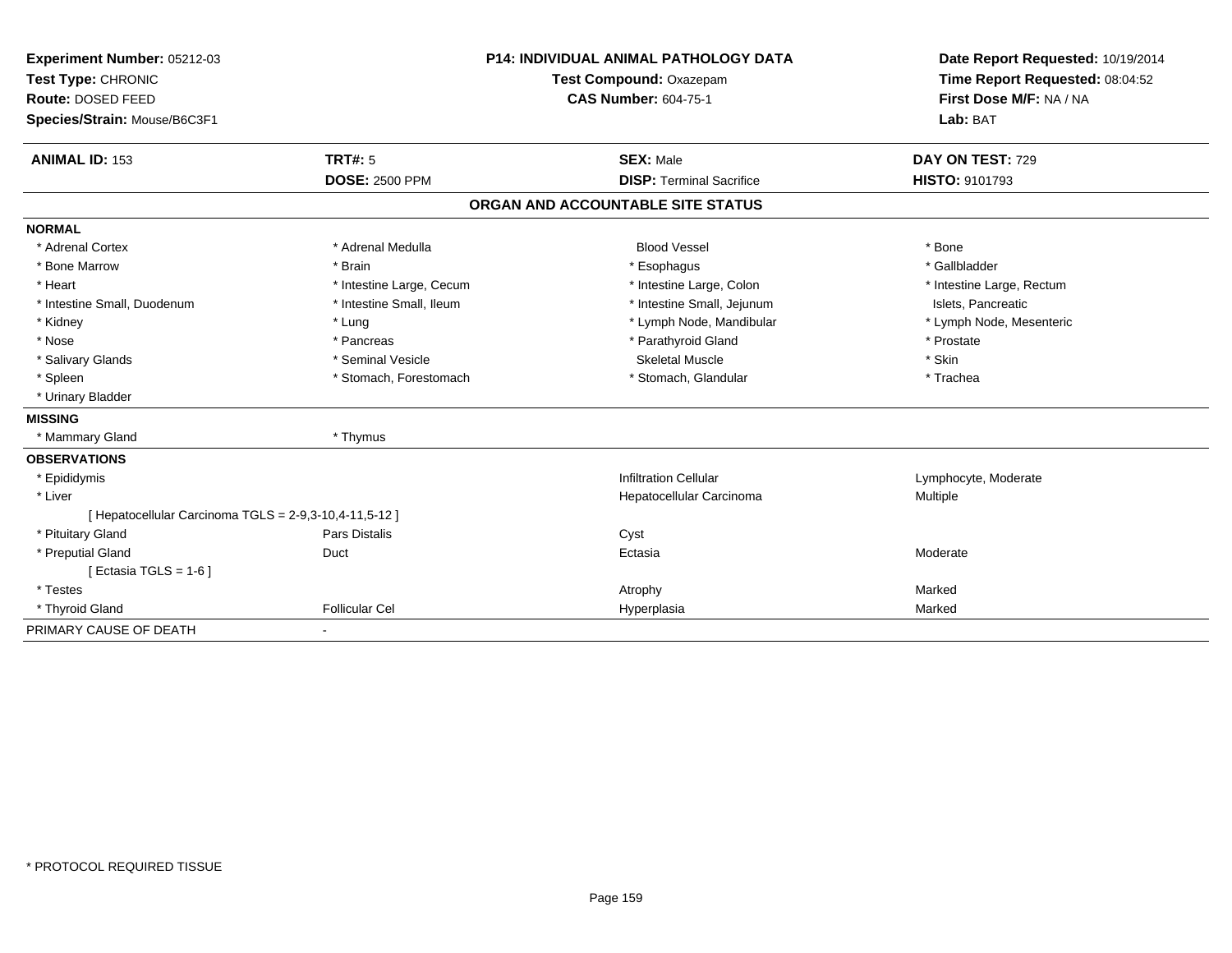| Experiment Number: 05212-03                 | <b>P14: INDIVIDUAL ANIMAL PATHOLOGY DATA</b><br>Test Compound: Oxazepam |                                   | Date Report Requested: 10/19/2014 |  |
|---------------------------------------------|-------------------------------------------------------------------------|-----------------------------------|-----------------------------------|--|
| Test Type: CHRONIC                          |                                                                         |                                   | Time Report Requested: 08:04:52   |  |
| Route: DOSED FEED                           |                                                                         | <b>CAS Number: 604-75-1</b>       | First Dose M/F: NA / NA           |  |
| Species/Strain: Mouse/B6C3F1                |                                                                         |                                   | Lab: BAT                          |  |
| <b>ANIMAL ID: 154</b>                       | TRT#: 5                                                                 | <b>SEX: Male</b>                  | DAY ON TEST: 639                  |  |
|                                             | <b>DOSE: 2500 PPM</b>                                                   | <b>DISP: Natural Death</b>        | <b>HISTO: 9101794</b>             |  |
|                                             |                                                                         | ORGAN AND ACCOUNTABLE SITE STATUS |                                   |  |
| <b>NORMAL</b>                               |                                                                         |                                   |                                   |  |
| * Adrenal Cortex                            | * Adrenal Medulla                                                       | <b>Blood Vessel</b>               | * Bone                            |  |
| * Bone Marrow                               | * Brain                                                                 | * Epididymis                      | * Esophagus                       |  |
| * Gallbladder                               | * Heart                                                                 | * Intestine Large, Cecum          | * Intestine Large, Colon          |  |
| * Intestine Large, Rectum                   | * Intestine Small. Ileum                                                | * Intestine Small, Jejunum        | Islets, Pancreatic                |  |
| * Kidney                                    | * Lymph Node, Mandibular                                                | * Lymph Node, Mesenteric          | * Nose                            |  |
| * Pancreas                                  | * Preputial Gland                                                       | * Prostate                        | * Salivary Glands                 |  |
| * Seminal Vesicle                           | <b>Skeletal Muscle</b>                                                  | * Skin                            | * Spleen                          |  |
| * Stomach, Forestomach                      | * Stomach, Glandular                                                    | * Testes                          | * Trachea                         |  |
| * Urinary Bladder                           |                                                                         |                                   |                                   |  |
| <b>MISSING</b>                              |                                                                         |                                   |                                   |  |
| * Intestine Small, Duodenum                 | * Mammary Gland                                                         | * Parathyroid Gland               | * Pituitary Gland                 |  |
| <b>OBSERVATIONS</b>                         |                                                                         |                                   |                                   |  |
| * Liver                                     |                                                                         | Hepatoblastoma                    |                                   |  |
|                                             |                                                                         | Hepatocellular Carcinoma          | <b>Multiple</b>                   |  |
|                                             | Centrilobular                                                           | Hypertrophy                       | Moderate                          |  |
| [ Hepatocellular Carcinoma TGLS = 1-1,2-1 ] |                                                                         |                                   |                                   |  |
| * Lung                                      |                                                                         | Hepatoblastoma                    | Metastatic (Liver)                |  |
| * Thymus                                    |                                                                         | Atrophy                           | Marked                            |  |
| * Thyroid Gland                             | <b>Follicular Cel</b>                                                   | Hyperplasia                       | Moderate                          |  |
| PRIMARY CAUSE OF DEATH                      | - Liver Hepatocellular Carcinoma                                        |                                   |                                   |  |
| Animal Note: COD, LIVER TUMORS              |                                                                         |                                   |                                   |  |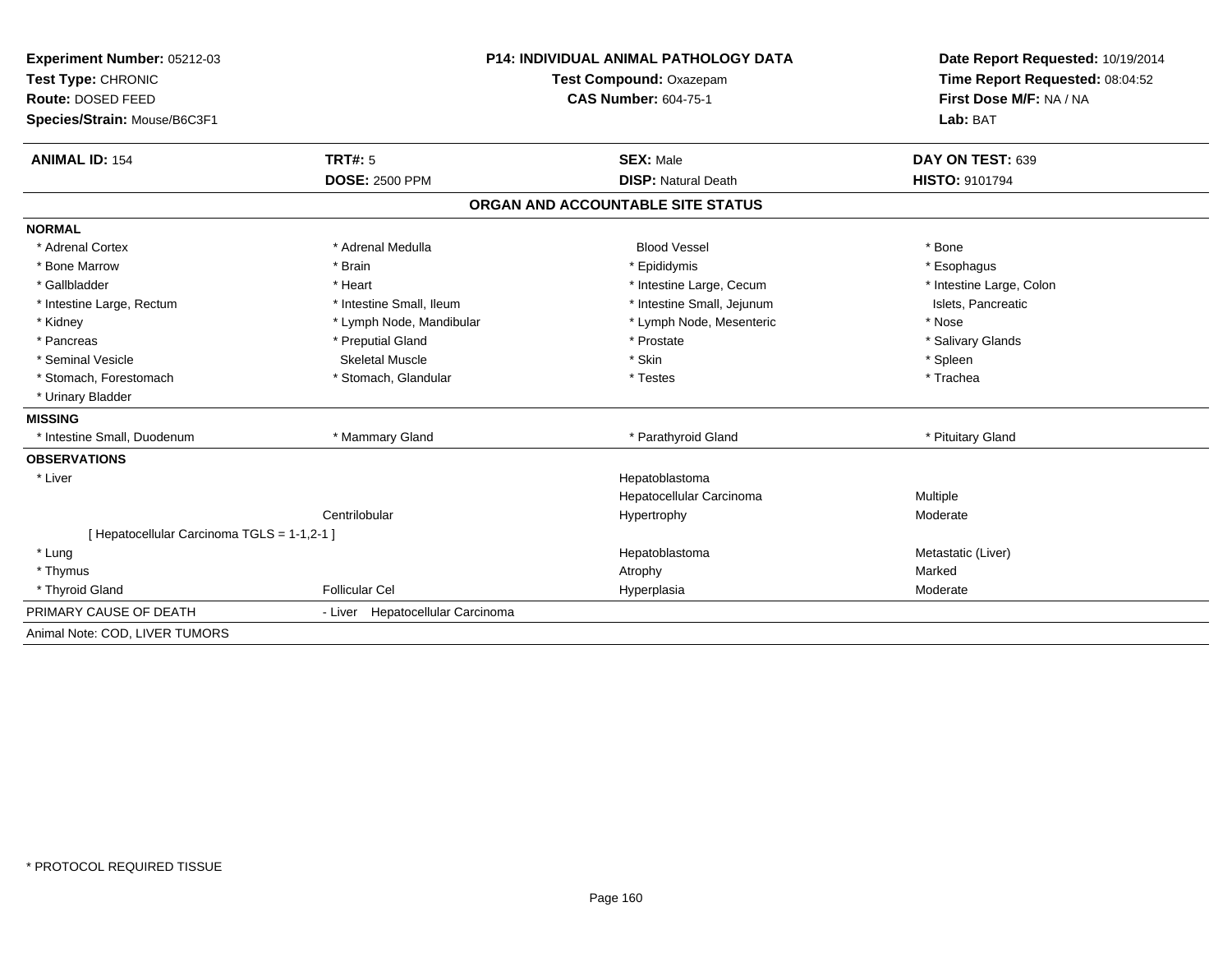| Experiment Number: 05212-03                     | <b>P14: INDIVIDUAL ANIMAL PATHOLOGY DATA</b><br>Test Compound: Oxazepam |                                   | Date Report Requested: 10/19/2014 |  |
|-------------------------------------------------|-------------------------------------------------------------------------|-----------------------------------|-----------------------------------|--|
| Test Type: CHRONIC                              |                                                                         |                                   | Time Report Requested: 08:04:52   |  |
| Route: DOSED FEED                               |                                                                         | <b>CAS Number: 604-75-1</b>       | First Dose M/F: NA / NA           |  |
| Species/Strain: Mouse/B6C3F1                    |                                                                         |                                   | Lab: BAT                          |  |
| <b>ANIMAL ID: 155</b>                           | <b>TRT#: 5</b>                                                          | <b>SEX: Male</b>                  | DAY ON TEST: 729                  |  |
|                                                 | <b>DOSE: 2500 PPM</b>                                                   | <b>DISP: Terminal Sacrifice</b>   | <b>HISTO: 9101795</b>             |  |
|                                                 |                                                                         | ORGAN AND ACCOUNTABLE SITE STATUS |                                   |  |
| <b>NORMAL</b>                                   |                                                                         |                                   |                                   |  |
| * Adrenal Cortex                                | * Adrenal Medulla                                                       | <b>Blood Vessel</b>               | * Bone                            |  |
| * Bone Marrow                                   | * Brain                                                                 | * Esophagus                       | * Gallbladder                     |  |
| * Heart                                         | * Intestine Large, Cecum                                                | * Intestine Large, Colon          | * Intestine Large, Rectum         |  |
| * Intestine Small, Duodenum                     | * Intestine Small, Ileum                                                | * Intestine Small, Jejunum        | Islets, Pancreatic                |  |
| * Kidney                                        | * Lung                                                                  | * Lymph Node, Mandibular          | * Lymph Node, Mesenteric          |  |
| * Nose                                          | * Pancreas                                                              | * Pituitary Gland                 | * Preputial Gland                 |  |
| * Prostate                                      | * Salivary Glands                                                       | * Seminal Vesicle                 | <b>Skeletal Muscle</b>            |  |
| * Skin                                          | * Spleen                                                                | * Stomach, Forestomach            | * Stomach, Glandular              |  |
| * Testes                                        | * Trachea                                                               | * Urinary Bladder                 |                                   |  |
| <b>MISSING</b>                                  |                                                                         |                                   |                                   |  |
| * Mammary Gland                                 | * Parathyroid Gland                                                     |                                   |                                   |  |
| <b>OBSERVATIONS</b>                             |                                                                         |                                   |                                   |  |
| * Epididymis                                    |                                                                         | <b>Infiltration Cellular</b>      | Lymphocyte, Mild                  |  |
| * Liver                                         |                                                                         | Hepatocellular Adenoma            | <b>Multiple</b>                   |  |
|                                                 |                                                                         | Hepatocellular Carcinoma          | Multiple                          |  |
|                                                 | Centrilobular                                                           | Hypertrophy                       | Mild                              |  |
| [ Hepatocellular Adenoma TGLS = 1-9,2-12,4-11 ] |                                                                         |                                   |                                   |  |
| [ Hepatocellular Carcinoma TGLS = 3-10,5-13 ]   |                                                                         |                                   |                                   |  |
| * Thymus                                        |                                                                         | Atrophy                           | Moderate                          |  |
| * Thyroid Gland                                 | <b>Follicular Cel</b>                                                   | Hyperplasia                       | Marked                            |  |
| PRIMARY CAUSE OF DEATH                          |                                                                         |                                   |                                   |  |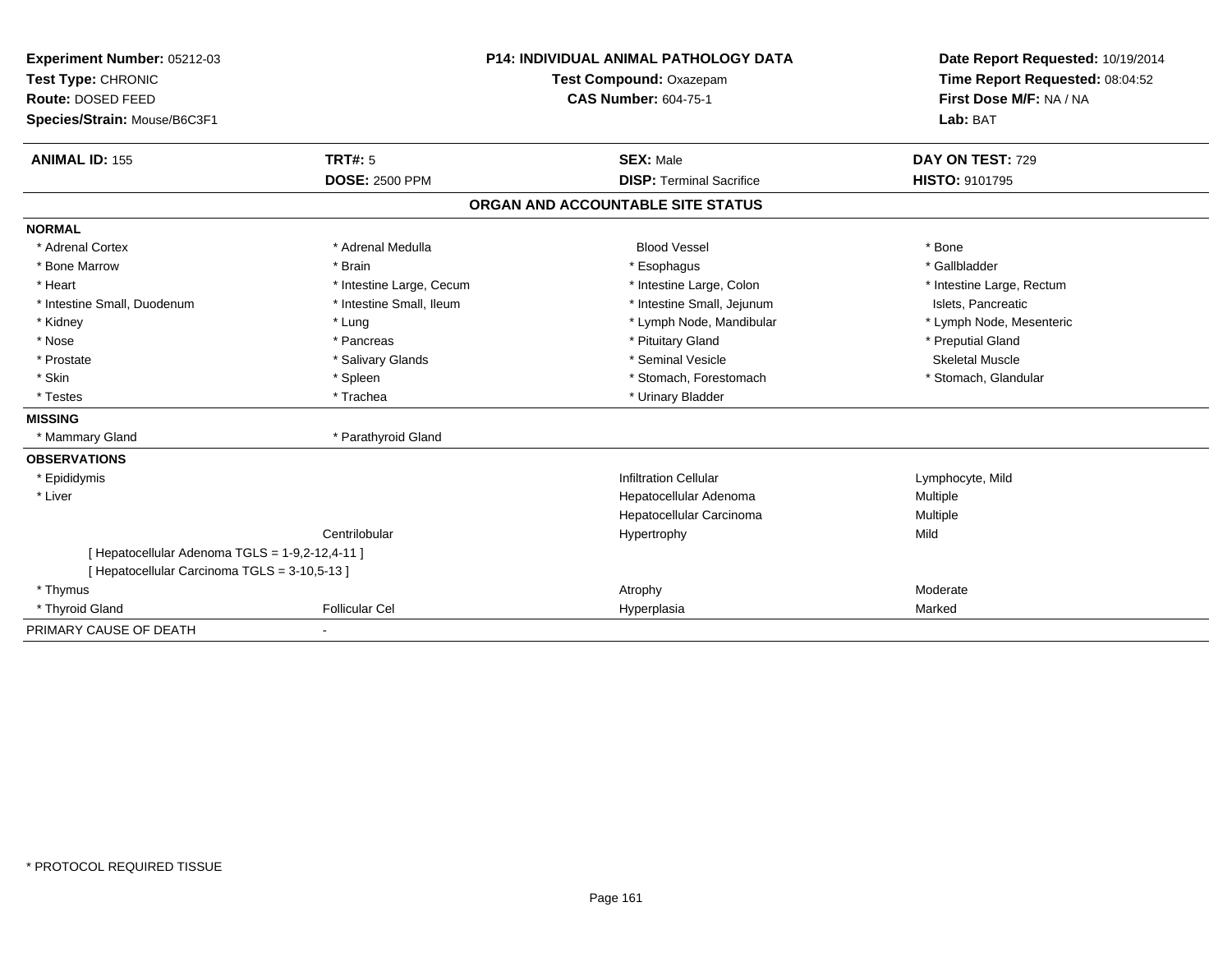| Experiment Number: 05212-03<br>Test Type: CHRONIC<br>Route: DOSED FEED<br>Species/Strain: Mouse/B6C3F1 | <b>P14: INDIVIDUAL ANIMAL PATHOLOGY DATA</b><br>Test Compound: Oxazepam<br><b>CAS Number: 604-75-1</b> |                                   | Date Report Requested: 10/19/2014<br>Time Report Requested: 08:04:52<br>First Dose M/F: NA / NA<br>Lab: BAT |  |
|--------------------------------------------------------------------------------------------------------|--------------------------------------------------------------------------------------------------------|-----------------------------------|-------------------------------------------------------------------------------------------------------------|--|
| <b>ANIMAL ID: 156</b>                                                                                  | <b>TRT#: 5</b>                                                                                         | <b>SEX: Male</b>                  | DAY ON TEST: 722                                                                                            |  |
|                                                                                                        | <b>DOSE: 2500 PPM</b>                                                                                  | <b>DISP: Natural Death</b>        | HISTO: 9101796                                                                                              |  |
|                                                                                                        |                                                                                                        | ORGAN AND ACCOUNTABLE SITE STATUS |                                                                                                             |  |
| <b>NORMAL</b>                                                                                          |                                                                                                        |                                   |                                                                                                             |  |
| * Adrenal Medulla                                                                                      | <b>Blood Vessel</b>                                                                                    | * Bone                            | * Bone Marrow                                                                                               |  |
| * Brain                                                                                                | * Esophagus                                                                                            | * Gallbladder                     | * Heart                                                                                                     |  |
| * Intestine Large, Cecum                                                                               | * Intestine Large, Colon                                                                               | * Intestine Large, Rectum         | * Intestine Small, Duodenum                                                                                 |  |
| * Intestine Small, Ileum                                                                               | * Intestine Small, Jejunum                                                                             | Islets, Pancreatic                | * Lymph Node, Mandibular                                                                                    |  |
| Mesentery                                                                                              | * Nose                                                                                                 | * Pancreas                        | * Parathyroid Gland                                                                                         |  |
| * Pituitary Gland                                                                                      | * Prostate                                                                                             | * Salivary Glands                 | * Seminal Vesicle                                                                                           |  |
| <b>Skeletal Muscle</b>                                                                                 | * Skin                                                                                                 | * Spleen                          | * Stomach, Forestomach                                                                                      |  |
| * Stomach, Glandular                                                                                   | * Trachea                                                                                              | * Urinary Bladder                 |                                                                                                             |  |
| <b>MISSING</b>                                                                                         |                                                                                                        |                                   |                                                                                                             |  |
| * Mammary Gland                                                                                        |                                                                                                        |                                   |                                                                                                             |  |
| <b>OBSERVATIONS</b>                                                                                    |                                                                                                        |                                   |                                                                                                             |  |
| * Epididymis                                                                                           |                                                                                                        | <b>Infiltration Cellular</b>      | Lymphocyte, Mild                                                                                            |  |
| * Kidney                                                                                               |                                                                                                        | Sarcoma                           |                                                                                                             |  |
| [Sarcoma TGLS = $3-1$ ]                                                                                |                                                                                                        |                                   |                                                                                                             |  |
| * Liver                                                                                                |                                                                                                        | Hepatocellular Adenoma            | Multiple                                                                                                    |  |
|                                                                                                        |                                                                                                        | Hepatocellular Carcinoma          | Multiple                                                                                                    |  |
|                                                                                                        | Centrilobular                                                                                          | Hypertrophy                       | Mild                                                                                                        |  |
|                                                                                                        |                                                                                                        | Sarcoma                           | Metastatic (Kidney)                                                                                         |  |
| [ Hepatocellular Adenoma TGLS = 2-1,2 ]                                                                |                                                                                                        |                                   |                                                                                                             |  |
| [ Hepatocellular Carcinoma TGLS = 2-9,10 ]                                                             |                                                                                                        |                                   |                                                                                                             |  |
| * Lung                                                                                                 |                                                                                                        | Sarcoma                           | Metastatic (Kidney)                                                                                         |  |
| [Sarcoma TGLS = $1-2$ ]                                                                                |                                                                                                        |                                   |                                                                                                             |  |
| * Lymph Node, Mesenteric                                                                               |                                                                                                        | Sarcoma                           | Metastatic (Kidney)                                                                                         |  |
| * Preputial Gland                                                                                      | Duct                                                                                                   | Ectasia                           | Mild                                                                                                        |  |
| * Testes                                                                                               |                                                                                                        | Atrophy                           | Marked                                                                                                      |  |
| [Atrophy TGLS = $4-6$ ]                                                                                |                                                                                                        |                                   |                                                                                                             |  |
| * Thymus                                                                                               |                                                                                                        | Atrophy                           | Marked                                                                                                      |  |
| * Thyroid Gland                                                                                        | <b>Follicular Cel</b>                                                                                  | Hyperplasia                       | Mild                                                                                                        |  |
| PRIMARY CAUSE OF DEATH                                                                                 | - Liver Hepatocellular Carcinoma                                                                       |                                   |                                                                                                             |  |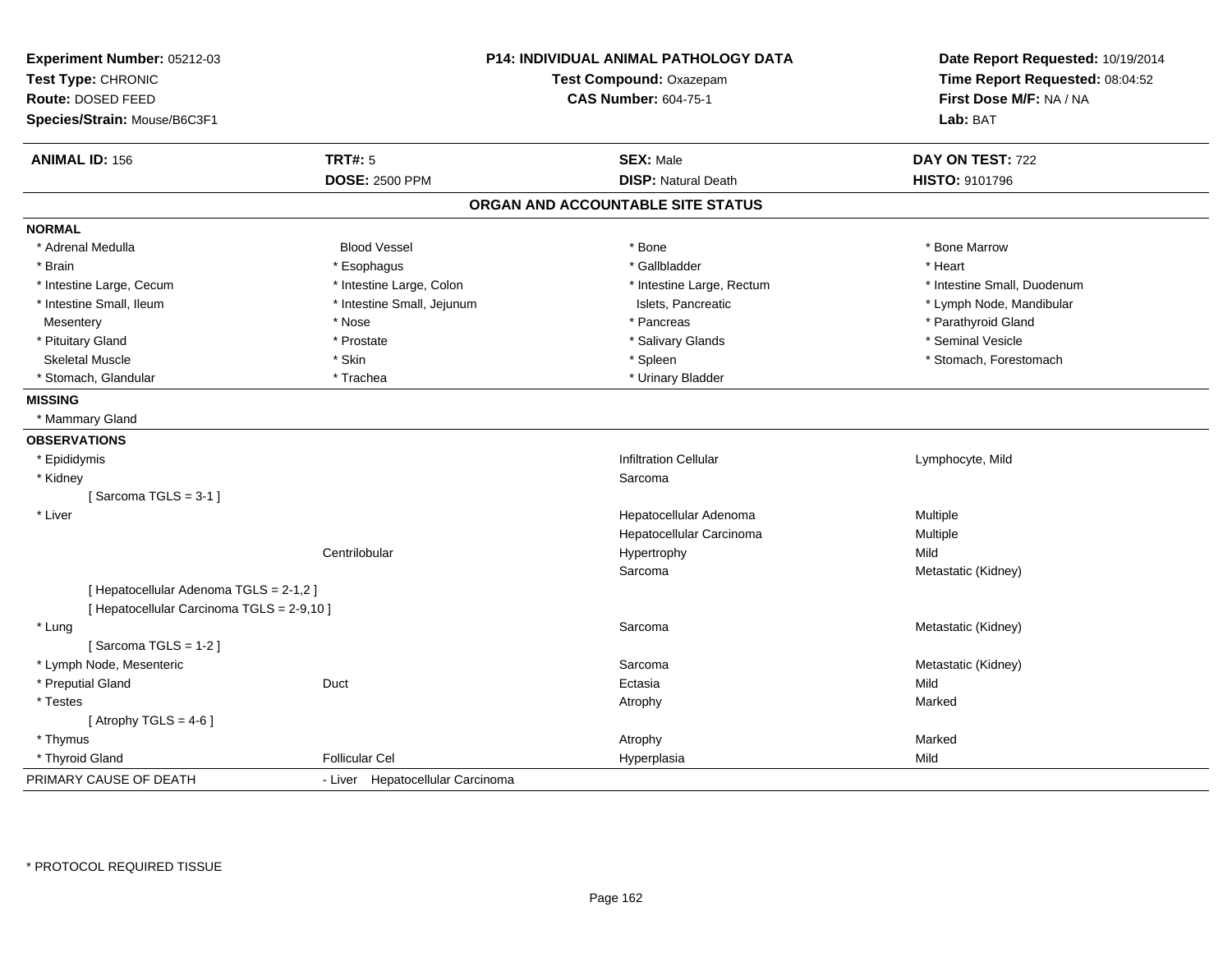| <b>Experiment Number: 05212-03</b><br>Test Type: CHRONIC |                             | <b>P14: INDIVIDUAL ANIMAL PATHOLOGY DATA</b> | Date Report Requested: 10/19/2014 |  |
|----------------------------------------------------------|-----------------------------|----------------------------------------------|-----------------------------------|--|
|                                                          |                             | <b>Test Compound: Oxazepam</b>               | Time Report Requested: 08:04:52   |  |
| Route: DOSED FEED                                        | <b>CAS Number: 604-75-1</b> |                                              | First Dose M/F: NA / NA           |  |
| Species/Strain: Mouse/B6C3F1                             |                             |                                              | Lab: BAT                          |  |
| <b>ANIMAL ID: 156</b>                                    | TRT#: 5                     | <b>SEX: Male</b>                             | <b>DAY ON TEST: 722</b>           |  |
|                                                          | <b>DOSE: 2500 PPM</b>       | <b>DISP: Natural Death</b>                   | <b>HISTO: 9101796</b>             |  |
|                                                          |                             | ORGAN AND ACCOUNTABLE SITE STATUS            |                                   |  |
| Animal Note: cod, liver tumors                           |                             |                                              |                                   |  |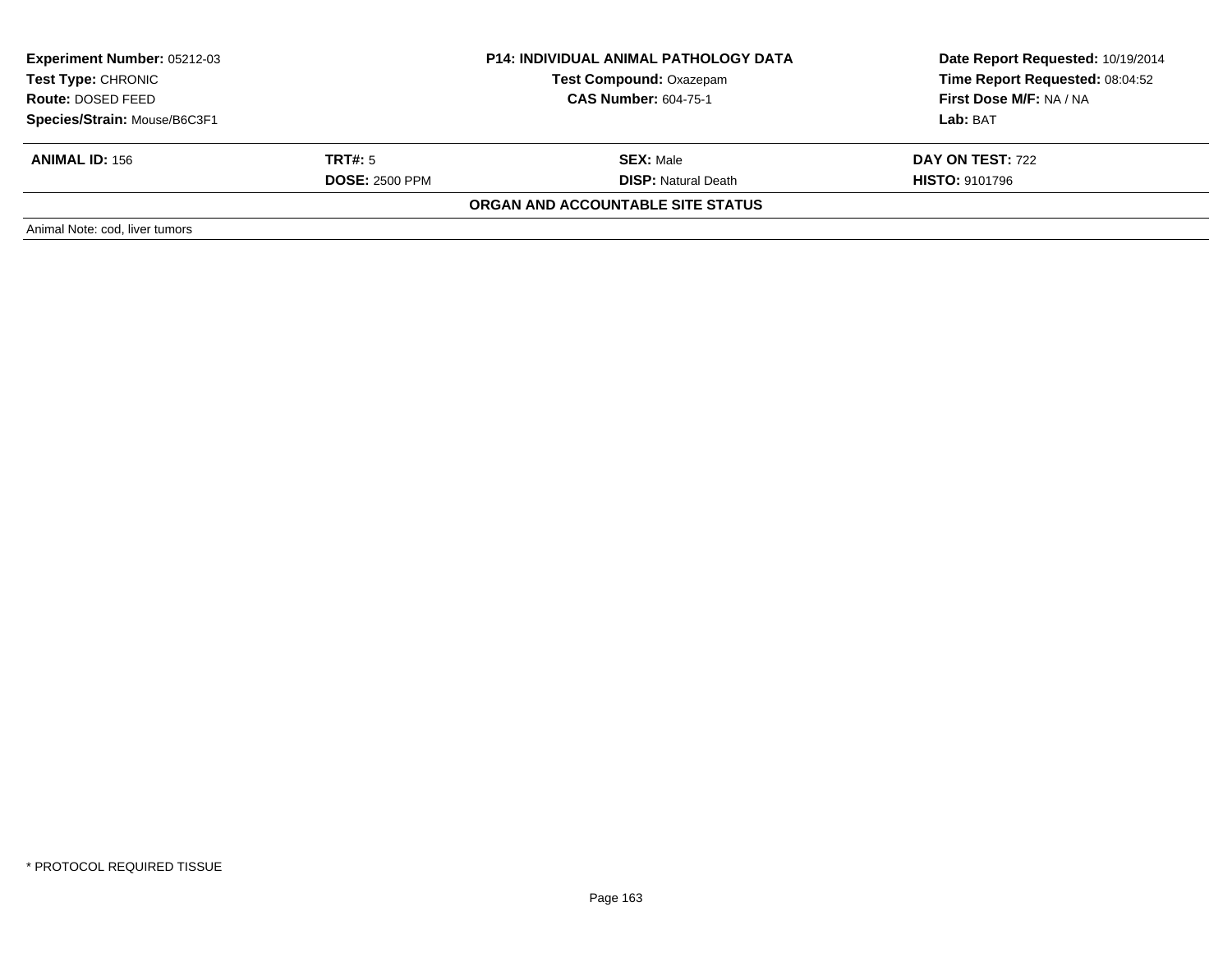| Experiment Number: 05212-03<br>Test Type: CHRONIC<br>Route: DOSED FEED<br>Species/Strain: Mouse/B6C3F1 |                                  | P14: INDIVIDUAL ANIMAL PATHOLOGY DATA<br>Test Compound: Oxazepam<br>CAS Number: 604-75-1 | Date Report Requested: 10/19/2014<br>Time Report Requested: 08:04:52<br>First Dose M/F: NA / NA<br>Lab: BAT |
|--------------------------------------------------------------------------------------------------------|----------------------------------|------------------------------------------------------------------------------------------|-------------------------------------------------------------------------------------------------------------|
| <b>ANIMAL ID: 157</b>                                                                                  | <b>TRT#: 5</b>                   | <b>SEX: Male</b>                                                                         | DAY ON TEST: 673                                                                                            |
|                                                                                                        | <b>DOSE: 2500 PPM</b>            | <b>DISP:</b> Moribund Sacrifice                                                          | <b>HISTO: 9101797</b>                                                                                       |
|                                                                                                        |                                  | ORGAN AND ACCOUNTABLE SITE STATUS                                                        |                                                                                                             |
| <b>NORMAL</b>                                                                                          |                                  |                                                                                          |                                                                                                             |
| * Adrenal Medulla                                                                                      | <b>Blood Vessel</b>              | * Bone                                                                                   | * Bone Marrow                                                                                               |
| * Brain                                                                                                | * Esophagus                      | * Gallbladder                                                                            | * Heart                                                                                                     |
| * Intestine Large, Cecum                                                                               | * Intestine Large, Colon         | * Intestine Large, Rectum                                                                | * Intestine Small, Duodenum                                                                                 |
| * Intestine Small, Ileum                                                                               | * Intestine Small, Jejunum       | Islets, Pancreatic                                                                       | * Kidney                                                                                                    |
| * Lymph Node, Mandibular                                                                               | * Lymph Node, Mesenteric         | * Nose                                                                                   | * Pancreas                                                                                                  |
| * Parathyroid Gland                                                                                    | * Pituitary Gland                | * Prostate                                                                               | * Salivary Glands                                                                                           |
| * Seminal Vesicle                                                                                      | <b>Skeletal Muscle</b>           | * Skin                                                                                   | * Spleen                                                                                                    |
| * Stomach, Forestomach                                                                                 | * Stomach, Glandular             | * Testes                                                                                 | * Trachea                                                                                                   |
| * Urinary Bladder                                                                                      |                                  |                                                                                          |                                                                                                             |
| <b>MISSING</b>                                                                                         |                                  |                                                                                          |                                                                                                             |
| * Mammary Gland                                                                                        | * Thymus                         |                                                                                          |                                                                                                             |
| <b>OBSERVATIONS</b>                                                                                    |                                  |                                                                                          |                                                                                                             |
| * Adrenal Cortex                                                                                       |                                  | Hypertrophy                                                                              | Mild                                                                                                        |
| * Epididymis                                                                                           |                                  | <b>Infiltration Cellular</b>                                                             | Lymphocyte, Mild                                                                                            |
| * Liver                                                                                                |                                  | Hepatocellular Adenoma                                                                   | Multiple                                                                                                    |
|                                                                                                        |                                  | Hepatocellular Carcinoma                                                                 | Multiple                                                                                                    |
|                                                                                                        | Centrilobular                    | Hypertrophy                                                                              | Mild                                                                                                        |
| [ Hepatocellular Adenoma TGLS = 2-1,2-2,2-9 ]                                                          |                                  |                                                                                          |                                                                                                             |
| [ Hepatocellular Carcinoma TGLS = 2-1,2-10 ]                                                           |                                  |                                                                                          |                                                                                                             |
| * Lung                                                                                                 | Alveolar Epith                   | Hyperplasia                                                                              | Mild                                                                                                        |
| Peripheral Nerve                                                                                       | Axon, Sciatic                    | Degeneration                                                                             | Minimal                                                                                                     |
| * Preputial Gland                                                                                      | Duct                             | Ectasia                                                                                  | Moderate                                                                                                    |
| [ Ectasia TGLS = $1-6$ ]                                                                               |                                  |                                                                                          |                                                                                                             |
| Spinal Cord                                                                                            | Nerve                            | Degeneration                                                                             | Mild                                                                                                        |
| * Thyroid Gland                                                                                        | Follicle                         | Dilatation                                                                               | Multiple, Marked                                                                                            |
|                                                                                                        | <b>Follicular Cel</b>            | Hyperplasia                                                                              | Marked                                                                                                      |
| PRIMARY CAUSE OF DEATH                                                                                 | - Liver Hepatocellular Carcinoma |                                                                                          |                                                                                                             |
| Animal Note: MORIBUND SAC DUE TO LIVER TUMORS                                                          |                                  |                                                                                          |                                                                                                             |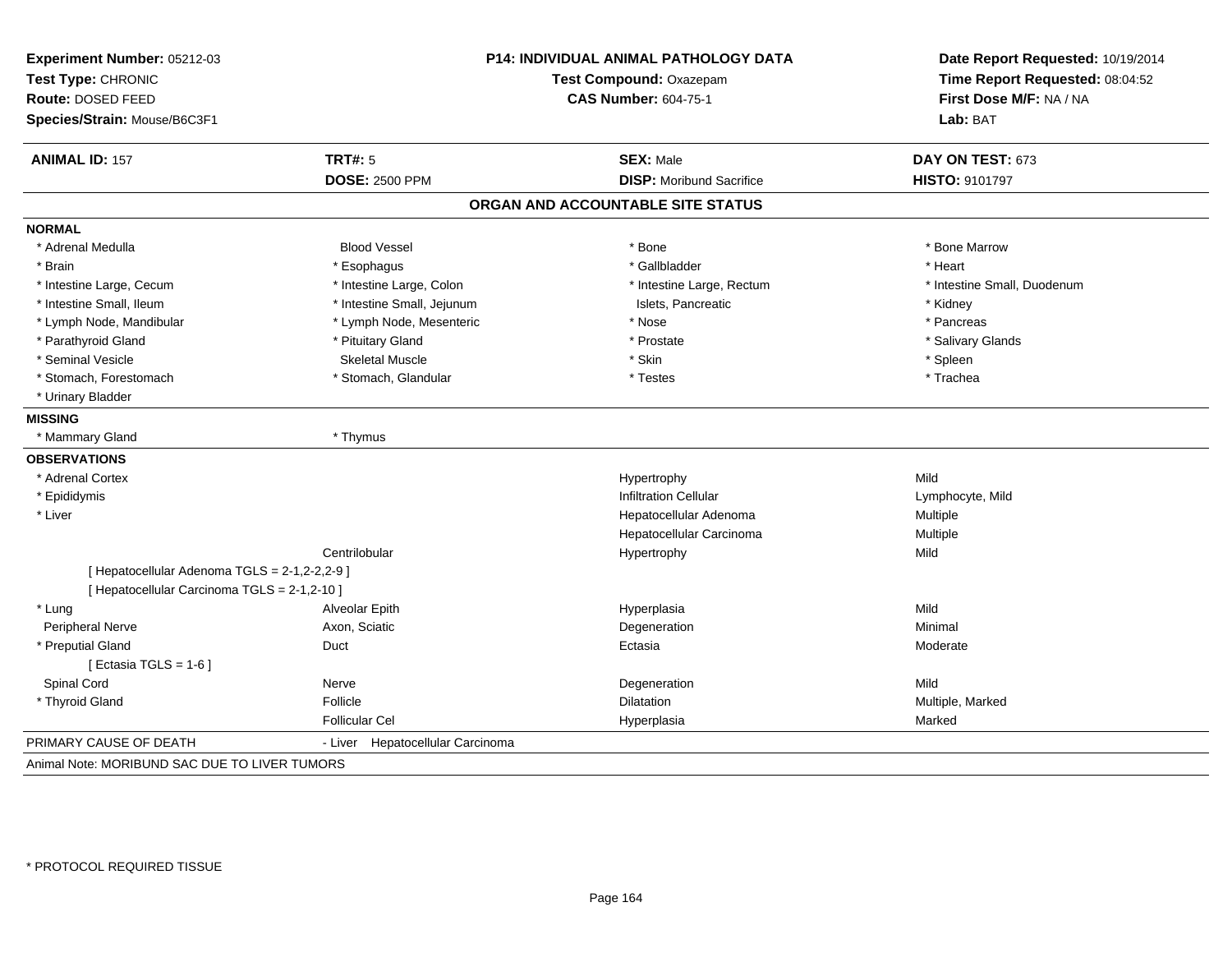| Experiment Number: 05212-03                      | P14: INDIVIDUAL ANIMAL PATHOLOGY DATA |                                   | Date Report Requested: 10/19/2014                          |  |
|--------------------------------------------------|---------------------------------------|-----------------------------------|------------------------------------------------------------|--|
| Test Type: CHRONIC                               |                                       | Test Compound: Oxazepam           |                                                            |  |
| Route: DOSED FEED                                |                                       | <b>CAS Number: 604-75-1</b>       | Time Report Requested: 08:04:52<br>First Dose M/F: NA / NA |  |
| Species/Strain: Mouse/B6C3F1                     |                                       |                                   | Lab: BAT                                                   |  |
| <b>ANIMAL ID: 158</b>                            | TRT#: 5                               | <b>SEX: Male</b>                  | DAY ON TEST: 710                                           |  |
|                                                  | <b>DOSE: 2500 PPM</b>                 | <b>DISP: Natural Death</b>        | <b>HISTO: 9101798</b>                                      |  |
|                                                  |                                       | ORGAN AND ACCOUNTABLE SITE STATUS |                                                            |  |
| <b>NORMAL</b>                                    |                                       |                                   |                                                            |  |
| * Adrenal Cortex                                 | * Adrenal Medulla                     | <b>Blood Vessel</b>               | * Bone                                                     |  |
| * Bone Marrow                                    | * Brain                               | * Esophagus                       | * Gallbladder                                              |  |
| * Heart                                          | * Intestine Large, Cecum              | * Intestine Large, Colon          | * Intestine Large, Rectum                                  |  |
| * Intestine Small, Duodenum                      | * Intestine Small, Ileum              | * Intestine Small, Jejunum        | Islets, Pancreatic                                         |  |
| * Kidney                                         | * Lymph Node, Mandibular              | * Lymph Node, Mesenteric          | * Nose                                                     |  |
| * Pancreas                                       | * Parathyroid Gland                   | * Pituitary Gland                 | * Preputial Gland                                          |  |
| * Prostate                                       | * Salivary Glands                     | * Seminal Vesicle                 | <b>Skeletal Muscle</b>                                     |  |
| * Stomach, Forestomach                           | * Stomach, Glandular                  | * Trachea                         | * Urinary Bladder                                          |  |
| <b>MISSING</b>                                   |                                       |                                   |                                                            |  |
| * Mammary Gland                                  | * Thymus                              |                                   |                                                            |  |
| <b>OBSERVATIONS</b>                              |                                       |                                   |                                                            |  |
| * Epididymis                                     |                                       | <b>Infiltration Cellular</b>      | Lymphocyte, Mild                                           |  |
| * Liver                                          |                                       | Hepatocellular Carcinoma          | <b>Multiple</b>                                            |  |
| [ Hepatocellular Carcinoma TGLS = 1-9,2-1,3-10 ] |                                       |                                   |                                                            |  |
| * Lung                                           |                                       | Hepatocellular Carcinoma          | Metastatic (Liver)                                         |  |
| * Skin                                           | <b>Subcut Tiss</b>                    | Melanoma Nos                      |                                                            |  |
| [Melanoma Nos TGLS = 4-11]                       |                                       |                                   |                                                            |  |
| * Spleen                                         |                                       | Hematopoietic Cell Proliferation  | Mild                                                       |  |
| * Testes                                         |                                       | Atrophy                           | Moderate                                                   |  |
| * Thyroid Gland                                  | Follicular Cel                        | Hyperplasia                       | Moderate                                                   |  |
| PRIMARY CAUSE OF DEATH                           | - Liver Hepatocellular Carcinoma      |                                   |                                                            |  |
| Animal Note: COD, LIVER TUMORS                   |                                       |                                   |                                                            |  |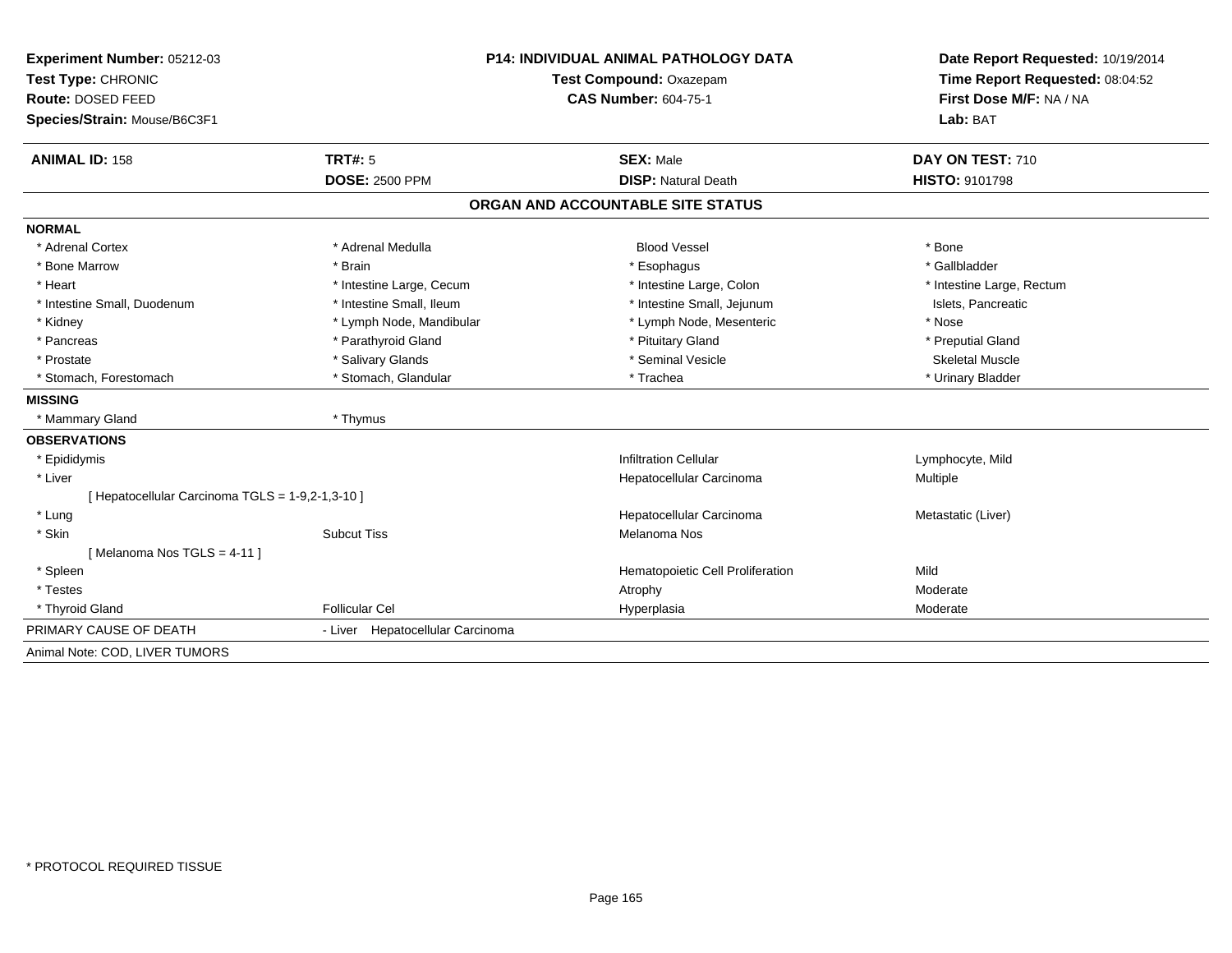| Experiment Number: 05212-03<br>Test Type: CHRONIC<br>Route: DOSED FEED<br>Species/Strain: Mouse/B6C3F1 | P14: INDIVIDUAL ANIMAL PATHOLOGY DATA<br>Test Compound: Oxazepam<br><b>CAS Number: 604-75-1</b> |                                   | Date Report Requested: 10/19/2014<br>Time Report Requested: 08:04:52<br>First Dose M/F: NA / NA<br>Lab: BAT |  |
|--------------------------------------------------------------------------------------------------------|-------------------------------------------------------------------------------------------------|-----------------------------------|-------------------------------------------------------------------------------------------------------------|--|
| <b>ANIMAL ID: 159</b>                                                                                  | <b>TRT#: 5</b>                                                                                  | <b>SEX: Male</b>                  | DAY ON TEST: 523                                                                                            |  |
|                                                                                                        | <b>DOSE: 2500 PPM</b>                                                                           | <b>DISP:</b> Moribund Sacrifice   | HISTO: 9101799                                                                                              |  |
|                                                                                                        |                                                                                                 | ORGAN AND ACCOUNTABLE SITE STATUS |                                                                                                             |  |
| <b>NORMAL</b>                                                                                          |                                                                                                 |                                   |                                                                                                             |  |
| * Adrenal Cortex                                                                                       | * Adrenal Medulla                                                                               | <b>Blood Vessel</b>               | * Bone                                                                                                      |  |
| * Bone Marrow                                                                                          | * Brain                                                                                         | * Epididymis                      | * Esophagus                                                                                                 |  |
| * Gallbladder                                                                                          | * Heart                                                                                         | * Intestine Large, Cecum          | * Intestine Large, Colon                                                                                    |  |
| * Intestine Large, Rectum                                                                              | * Intestine Small, Duodenum                                                                     | * Intestine Small, Ileum          | * Intestine Small, Jejunum                                                                                  |  |
| Islets, Pancreatic                                                                                     | * Kidney                                                                                        | * Lung                            | * Lymph Node, Mandibular                                                                                    |  |
| * Lymph Node, Mesenteric                                                                               | * Nose                                                                                          | * Pancreas                        | * Parathyroid Gland                                                                                         |  |
| * Pituitary Gland                                                                                      | * Preputial Gland                                                                               | * Prostate                        | * Salivary Glands                                                                                           |  |
| * Seminal Vesicle                                                                                      | <b>Skeletal Muscle</b>                                                                          | * Skin                            | * Spleen                                                                                                    |  |
| * Stomach, Forestomach                                                                                 | * Stomach, Glandular                                                                            | * Testes                          | * Trachea                                                                                                   |  |
| * Urinary Bladder                                                                                      |                                                                                                 |                                   |                                                                                                             |  |
| <b>MISSING</b>                                                                                         |                                                                                                 |                                   |                                                                                                             |  |
| * Mammary Gland                                                                                        |                                                                                                 |                                   |                                                                                                             |  |
| <b>OBSERVATIONS</b>                                                                                    |                                                                                                 |                                   |                                                                                                             |  |
| * Liver                                                                                                |                                                                                                 | <b>Eosinophilic Focus</b>         |                                                                                                             |  |
|                                                                                                        |                                                                                                 | Hepatocellular Adenoma            | Multiple                                                                                                    |  |
|                                                                                                        | Centrilobular                                                                                   | Hypertrophy                       | Mild                                                                                                        |  |
| [ Eosinophilic Focus TGLS = 3-2, 6-10 ]<br>[ Hepatocellular Adenoma TGLS = 1-9,2-10,5-16 ]             |                                                                                                 |                                   |                                                                                                             |  |
| Peripheral Nerve                                                                                       | Axon, Sciatic                                                                                   | Degeneration                      | Mild                                                                                                        |  |
| Spinal Cord                                                                                            | Nerve                                                                                           | Degeneration                      | Minimal                                                                                                     |  |
| * Thymus                                                                                               |                                                                                                 | Atrophy                           | Minimal                                                                                                     |  |
| * Thyroid Gland                                                                                        | <b>Follicular Cel</b>                                                                           | Hyperplasia                       | Minimal                                                                                                     |  |
| PRIMARY CAUSE OF DEATH                                                                                 | - Liver Hepatocellular Adenoma                                                                  |                                   |                                                                                                             |  |
| Animal Note: MORIBUND SAC DUE TO LIVER TUMORS AND CLINICAL SIGNS                                       |                                                                                                 |                                   |                                                                                                             |  |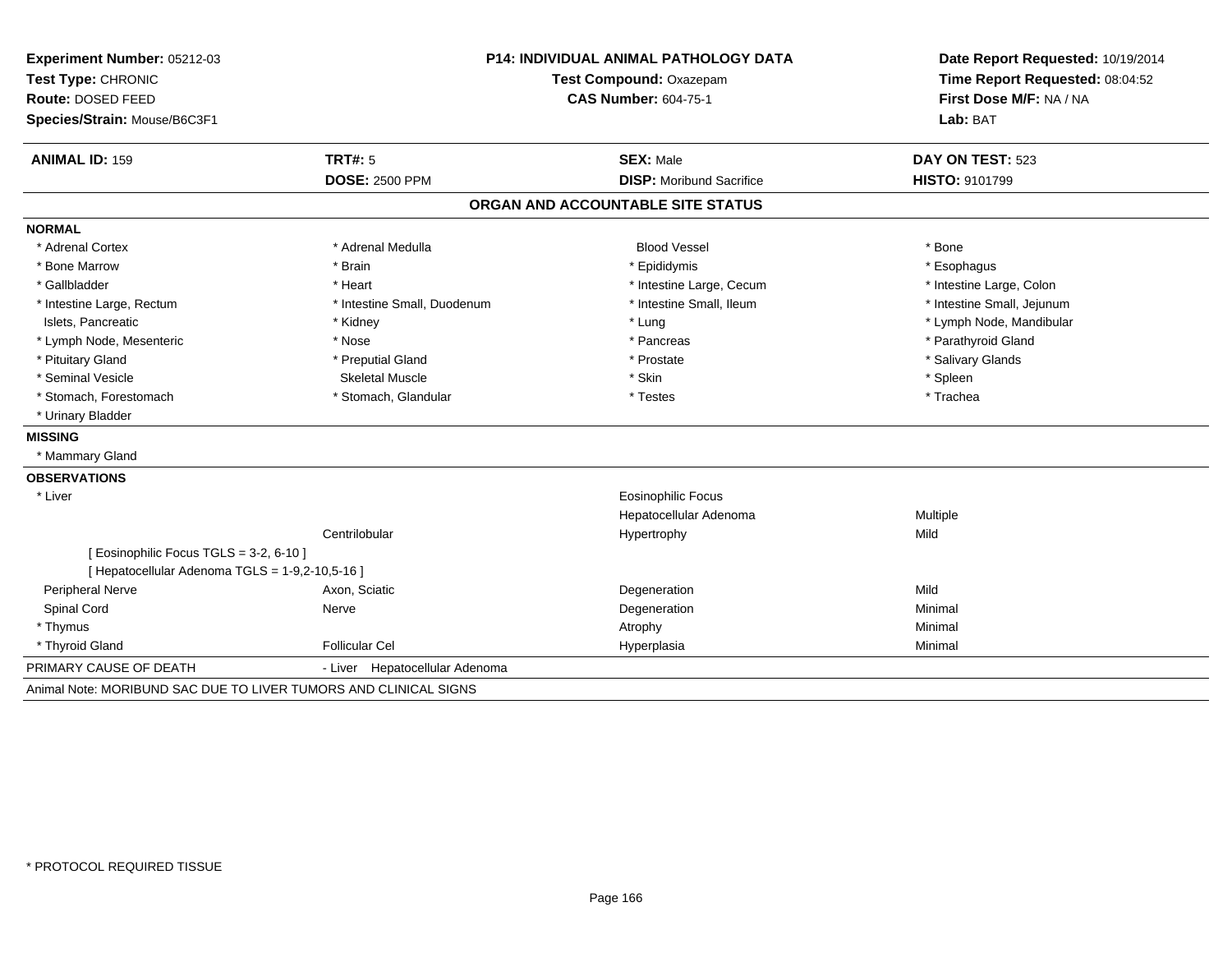| Experiment Number: 05212-03                              | <b>P14: INDIVIDUAL ANIMAL PATHOLOGY DATA</b><br>Test Compound: Oxazepam |                                   | Date Report Requested: 10/19/2014<br>Time Report Requested: 08:04:52 |  |
|----------------------------------------------------------|-------------------------------------------------------------------------|-----------------------------------|----------------------------------------------------------------------|--|
| Test Type: CHRONIC                                       |                                                                         |                                   |                                                                      |  |
| <b>Route: DOSED FEED</b>                                 |                                                                         | <b>CAS Number: 604-75-1</b>       | First Dose M/F: NA / NA                                              |  |
| Species/Strain: Mouse/B6C3F1                             |                                                                         |                                   | Lab: BAT                                                             |  |
| <b>ANIMAL ID: 160</b>                                    | TRT#: 5                                                                 | <b>SEX: Male</b>                  | DAY ON TEST: 714                                                     |  |
|                                                          | <b>DOSE: 2500 PPM</b>                                                   | <b>DISP:</b> Moribund Sacrifice   | <b>HISTO: 9101800</b>                                                |  |
|                                                          |                                                                         | ORGAN AND ACCOUNTABLE SITE STATUS |                                                                      |  |
| <b>NORMAL</b>                                            |                                                                         |                                   |                                                                      |  |
| * Adrenal Cortex                                         | * Adrenal Medulla                                                       | <b>Blood Vessel</b>               | * Bone                                                               |  |
| * Bone Marrow                                            | * Brain                                                                 | * Epididymis                      | * Esophagus                                                          |  |
| * Gallbladder                                            | * Heart                                                                 | * Intestine Large, Cecum          | * Intestine Large, Colon                                             |  |
| * Intestine Large, Rectum                                | * Intestine Small, Duodenum                                             | * Intestine Small, Ileum          | * Intestine Small, Jejunum                                           |  |
| Islets, Pancreatic                                       | * Kidney                                                                | * Lymph Node, Mandibular          | * Nose                                                               |  |
| * Pancreas                                               | * Parathyroid Gland                                                     | * Prostate                        | * Salivary Glands                                                    |  |
| * Seminal Vesicle                                        | Skeletal Muscle                                                         | * Skin                            | * Spleen                                                             |  |
| * Stomach, Forestomach                                   | * Stomach, Glandular                                                    | * Testes                          | * Trachea                                                            |  |
| * Urinary Bladder                                        |                                                                         |                                   |                                                                      |  |
| <b>MISSING</b>                                           |                                                                         |                                   |                                                                      |  |
| * Lymph Node, Mesenteric                                 | * Mammary Gland                                                         | * Thymus                          |                                                                      |  |
| <b>OBSERVATIONS</b>                                      |                                                                         |                                   |                                                                      |  |
| * Liver                                                  |                                                                         | Hepatocellular Carcinoma          | Multiple                                                             |  |
| [ Hepatocellular Carcinoma TGLS = 1-1,1-2,2-1,3-9,4-10 ] |                                                                         |                                   |                                                                      |  |
| * Lung                                                   |                                                                         | Hepatocellular Carcinoma          | Metastatic (Liver)                                                   |  |
| * Pituitary Gland                                        | Pars Distalis                                                           | Cyst                              |                                                                      |  |
| * Preputial Gland                                        | Duct                                                                    | Hemorrhage                        | Mild                                                                 |  |
| * Thyroid Gland                                          | <b>Follicular Cel</b>                                                   | Hyperplasia                       | Mild                                                                 |  |
| PRIMARY CAUSE OF DEATH                                   | - Liver Hepatocellular Carcinoma                                        |                                   |                                                                      |  |
| Animal Note: MORIBUND SAC DUE TO LIVER TUMOR             |                                                                         |                                   |                                                                      |  |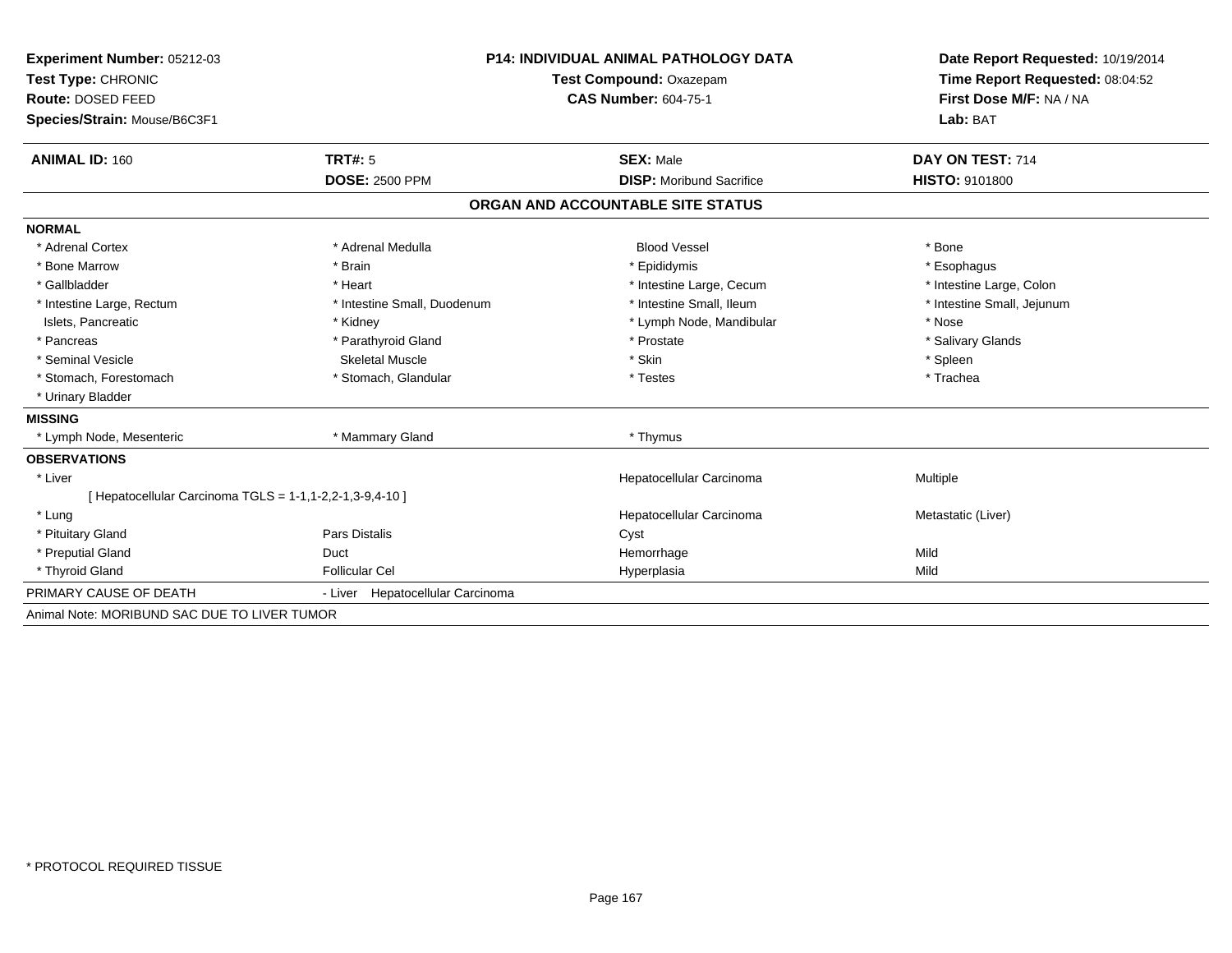| Experiment Number: 05212-03                                               | <b>P14: INDIVIDUAL ANIMAL PATHOLOGY DATA</b><br>Test Compound: Oxazepam |                                   | Date Report Requested: 10/19/2014 |
|---------------------------------------------------------------------------|-------------------------------------------------------------------------|-----------------------------------|-----------------------------------|
| Test Type: CHRONIC                                                        |                                                                         |                                   | Time Report Requested: 08:04:52   |
| Route: DOSED FEED                                                         |                                                                         | <b>CAS Number: 604-75-1</b>       | First Dose M/F: NA / NA           |
| Species/Strain: Mouse/B6C3F1                                              |                                                                         |                                   | Lab: BAT                          |
| <b>ANIMAL ID: 161</b>                                                     | <b>TRT#: 5</b>                                                          | <b>SEX: Male</b>                  | DAY ON TEST: 729                  |
|                                                                           | <b>DOSE: 2500 PPM</b>                                                   | <b>DISP: Terminal Sacrifice</b>   | HISTO: 9101801                    |
|                                                                           |                                                                         | ORGAN AND ACCOUNTABLE SITE STATUS |                                   |
| <b>NORMAL</b>                                                             |                                                                         |                                   |                                   |
| * Adrenal Cortex                                                          | * Adrenal Medulla                                                       | <b>Blood Vessel</b>               | * Bone                            |
| * Bone Marrow                                                             | * Brain                                                                 | * Epididymis                      | * Esophagus                       |
| * Gallbladder                                                             | * Heart                                                                 | * Intestine Large, Cecum          | * Intestine Large, Colon          |
| * Intestine Large, Rectum                                                 | * Intestine Small, Duodenum                                             | * Intestine Small, Ileum          | * Intestine Small, Jejunum        |
| Islets, Pancreatic                                                        | * Kidney                                                                | * Lung                            | * Lymph Node, Mandibular          |
| * Lymph Node, Mesenteric                                                  | * Nose                                                                  | * Pancreas                        | * Parathyroid Gland               |
| * Pituitary Gland                                                         | * Preputial Gland                                                       | * Prostate                        | * Salivary Glands                 |
| * Seminal Vesicle                                                         | <b>Skeletal Muscle</b>                                                  | * Skin                            | * Spleen                          |
| * Stomach, Forestomach                                                    | * Stomach, Glandular                                                    | * Trachea                         | * Urinary Bladder                 |
| <b>MISSING</b>                                                            |                                                                         |                                   |                                   |
| * Mammary Gland                                                           |                                                                         |                                   |                                   |
| <b>OBSERVATIONS</b>                                                       |                                                                         |                                   |                                   |
| * Liver                                                                   |                                                                         | Hepatocellular Carcinoma          | Multiple                          |
| [ Hepatocellular Carcinoma TGLS = 1-1,2,9 ]                               |                                                                         |                                   |                                   |
| * Sem Ves                                                                 |                                                                         |                                   |                                   |
| Note: tgl 4, seminal vesicles are small but within normal limits on micro |                                                                         |                                   |                                   |
| * Testes                                                                  |                                                                         | Atrophy                           | Marked                            |
| [Atrophy TGLS = $1-6$ ]                                                   |                                                                         |                                   |                                   |
| * Thymus                                                                  |                                                                         | Atrophy                           | Mild                              |
| * Thyroid Gland                                                           | <b>Follicular Cel</b>                                                   | Hyperplasia                       | Moderate                          |
| PRIMARY CAUSE OF DEATH                                                    |                                                                         |                                   |                                   |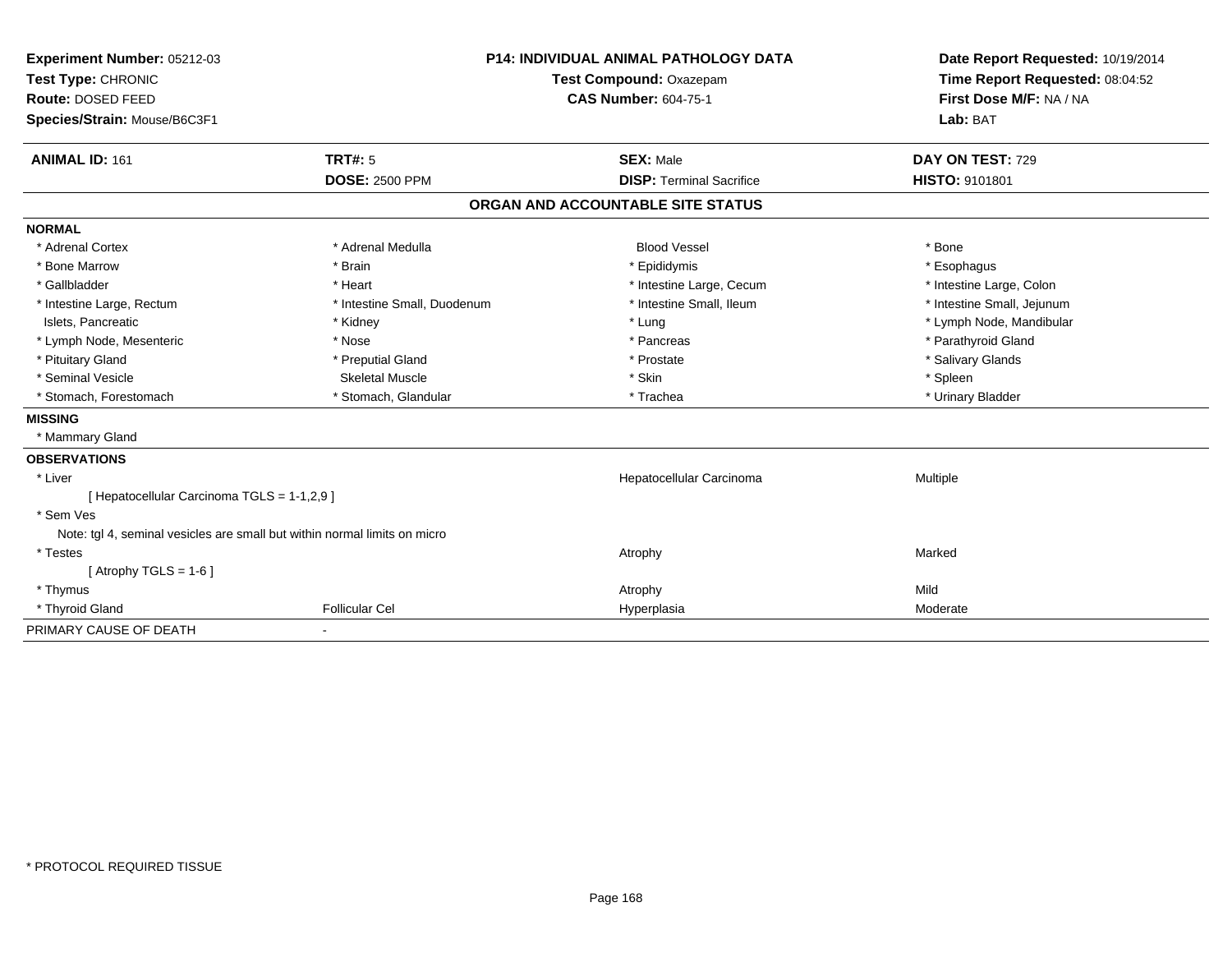| Experiment Number: 05212-03                                                              |                             | <b>P14: INDIVIDUAL ANIMAL PATHOLOGY DATA</b> | Date Report Requested: 10/19/2014 |
|------------------------------------------------------------------------------------------|-----------------------------|----------------------------------------------|-----------------------------------|
| Test Type: CHRONIC                                                                       |                             | Test Compound: Oxazepam                      | Time Report Requested: 08:04:52   |
| <b>Route: DOSED FEED</b>                                                                 |                             | <b>CAS Number: 604-75-1</b>                  | First Dose M/F: NA / NA           |
| Species/Strain: Mouse/B6C3F1                                                             |                             |                                              | Lab: BAT                          |
| <b>ANIMAL ID: 162</b>                                                                    | TRT#: 5                     | <b>SEX: Male</b>                             | DAY ON TEST: 729                  |
|                                                                                          | <b>DOSE: 2500 PPM</b>       | <b>DISP: Terminal Sacrifice</b>              | HISTO: 9101802                    |
|                                                                                          |                             | ORGAN AND ACCOUNTABLE SITE STATUS            |                                   |
| <b>NORMAL</b>                                                                            |                             |                                              |                                   |
| * Adrenal Cortex                                                                         | * Adrenal Medulla           | <b>Blood Vessel</b>                          | * Bone                            |
| * Bone Marrow                                                                            | * Brain                     | * Epididymis                                 | * Esophagus                       |
| * Gallbladder                                                                            | * Heart                     | * Intestine Large, Cecum                     | * Intestine Large, Colon          |
| * Intestine Large, Rectum                                                                | * Intestine Small, Duodenum | * Intestine Small, Ileum                     | * Intestine Small, Jejunum        |
| Islets, Pancreatic                                                                       | * Kidney                    | * Lymph Node, Mesenteric                     | * Nose                            |
| * Pancreas                                                                               | * Parathyroid Gland         | * Pituitary Gland                            | * Preputial Gland                 |
| * Prostate                                                                               | * Salivary Glands           | * Seminal Vesicle                            | <b>Skeletal Muscle</b>            |
| * Skin                                                                                   | * Spleen                    | * Stomach, Forestomach                       | * Stomach, Glandular              |
| * Testes                                                                                 | * Trachea                   | * Urinary Bladder                            |                                   |
| <b>MISSING</b>                                                                           |                             |                                              |                                   |
| * Lymph Node, Mandibular                                                                 | * Mammary Gland             |                                              |                                   |
| <b>OBSERVATIONS</b>                                                                      |                             |                                              |                                   |
| * Liver                                                                                  |                             | Hepatocellular Adenoma                       | Multiple                          |
|                                                                                          |                             | Hepatocellular Carcinoma                     | Multiple                          |
| [ Hepatocellular Adenoma TGLS = 1-9,10 ]<br>[ Hepatocellular Carcinoma TGLS = 1-1,2,10 ] |                             |                                              |                                   |
| * Lung                                                                                   |                             | Hepatocellular Carcinoma                     | Metastatic (Liver)                |
| * Thymus                                                                                 |                             | Atrophy                                      | Mild                              |
| * Thyroid Gland                                                                          | <b>Follicular Cel</b>       | Hyperplasia                                  | Moderate                          |
| PRIMARY CAUSE OF DEATH                                                                   | $\overline{\phantom{a}}$    |                                              |                                   |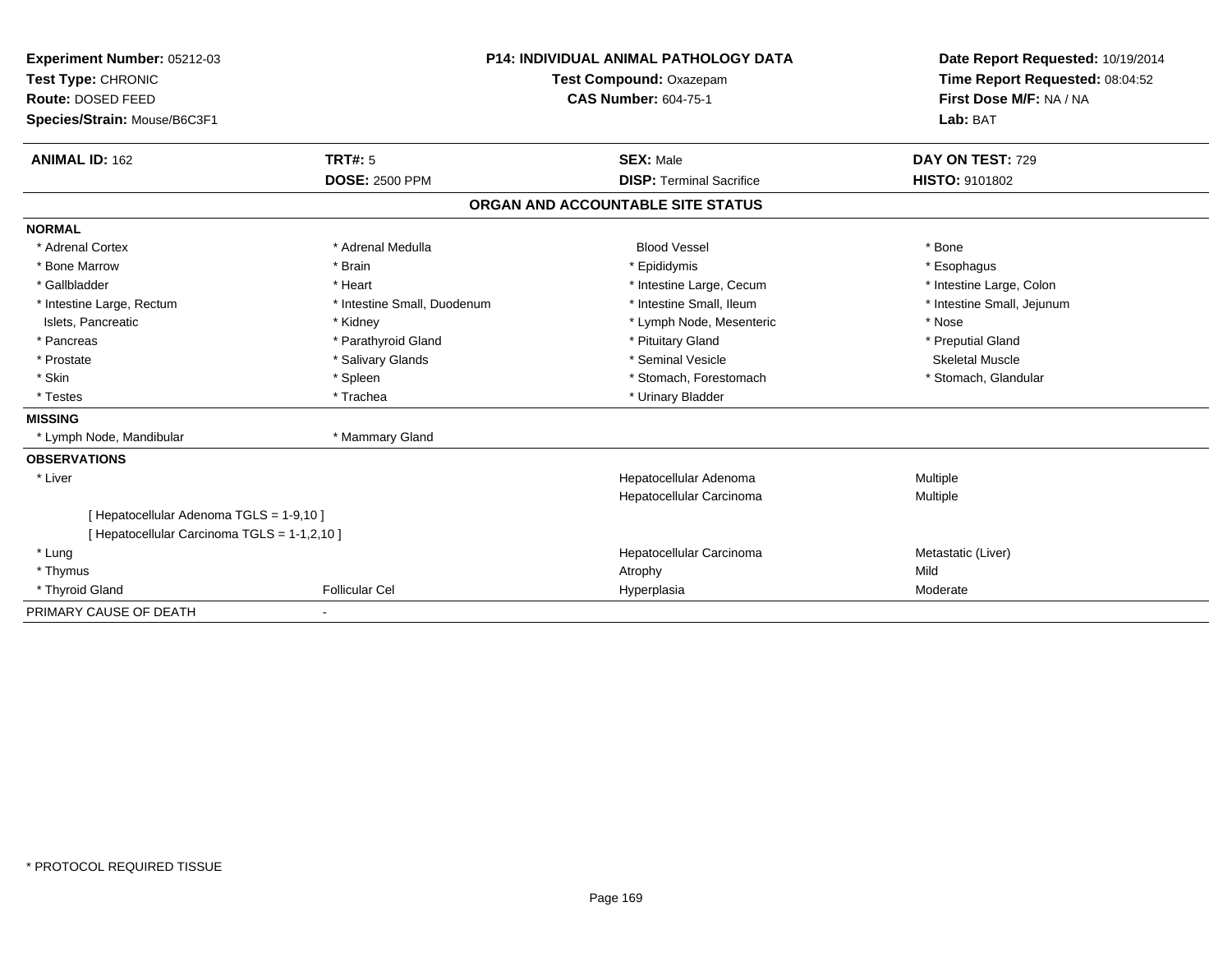| Experiment Number: 05212-03                       | <b>P14: INDIVIDUAL ANIMAL PATHOLOGY DATA</b> |                                   | Date Report Requested: 10/19/2014 |  |
|---------------------------------------------------|----------------------------------------------|-----------------------------------|-----------------------------------|--|
| Test Type: CHRONIC                                |                                              | Test Compound: Oxazepam           |                                   |  |
| Route: DOSED FEED                                 |                                              | <b>CAS Number: 604-75-1</b>       | First Dose M/F: NA / NA           |  |
| Species/Strain: Mouse/B6C3F1                      |                                              |                                   | Lab: BAT                          |  |
| ANIMAL ID: 163                                    | <b>TRT#: 5</b>                               | <b>SEX: Male</b>                  | DAY ON TEST: 666                  |  |
|                                                   | <b>DOSE: 2500 PPM</b>                        | <b>DISP:</b> Moribund Sacrifice   | HISTO: 9101803                    |  |
|                                                   |                                              | ORGAN AND ACCOUNTABLE SITE STATUS |                                   |  |
| <b>NORMAL</b>                                     |                                              |                                   |                                   |  |
| * Adrenal Cortex                                  | * Adrenal Medulla                            | <b>Blood Vessel</b>               | * Bone                            |  |
| * Bone Marrow                                     | * Brain                                      | * Epididymis                      | * Esophagus                       |  |
| * Gallbladder                                     | * Heart                                      | * Intestine Large, Cecum          | * Intestine Large, Colon          |  |
| * Intestine Large, Rectum                         | * Intestine Small, Duodenum                  | * Intestine Small, Ileum          | * Intestine Small, Jejunum        |  |
| Islets, Pancreatic                                | * Kidney                                     | * Lung                            | * Lymph Node, Mandibular          |  |
| * Lymph Node, Mesenteric                          | * Nose                                       | * Pancreas                        | * Parathyroid Gland               |  |
| * Prostate                                        | * Salivary Glands                            | * Seminal Vesicle                 | <b>Skeletal Muscle</b>            |  |
| * Skin                                            | * Spleen                                     | * Stomach, Forestomach            | * Stomach, Glandular              |  |
| * Testes                                          | * Thymus                                     | * Trachea                         | * Urinary Bladder                 |  |
| <b>MISSING</b>                                    |                                              |                                   |                                   |  |
| * Mammary Gland                                   | * Pituitary Gland                            |                                   |                                   |  |
| <b>OBSERVATIONS</b>                               |                                              |                                   |                                   |  |
| * Liver                                           |                                              | Hepatoblastoma                    |                                   |  |
|                                                   |                                              | Hepatocellular Adenoma            | Multiple                          |  |
|                                                   |                                              | Hepatocellular Carcinoma          | Multiple                          |  |
|                                                   | Centrilobular                                | Hypertrophy                       | Moderate                          |  |
| [Hepatoblastoma TGLS = 2-14]                      |                                              |                                   |                                   |  |
| [ Hepatocellular Adenoma TGLS = 2-13,2-14,5-11 ]  |                                              |                                   |                                   |  |
| [ Hepatocellular Carcinoma TGLS = 2-13,3-9,4-10 ] |                                              |                                   |                                   |  |
| * Preputial Gland                                 |                                              | Inflammation                      | Chronic, Mild                     |  |
| [ Inflammation TGLS = 1-6 ]                       |                                              |                                   |                                   |  |
| * Thyroid Gland                                   | <b>Follicular Cel</b>                        | Hyperplasia                       | Moderate                          |  |
| PRIMARY CAUSE OF DEATH                            | - Liver Hepatocellular Carcinoma             |                                   |                                   |  |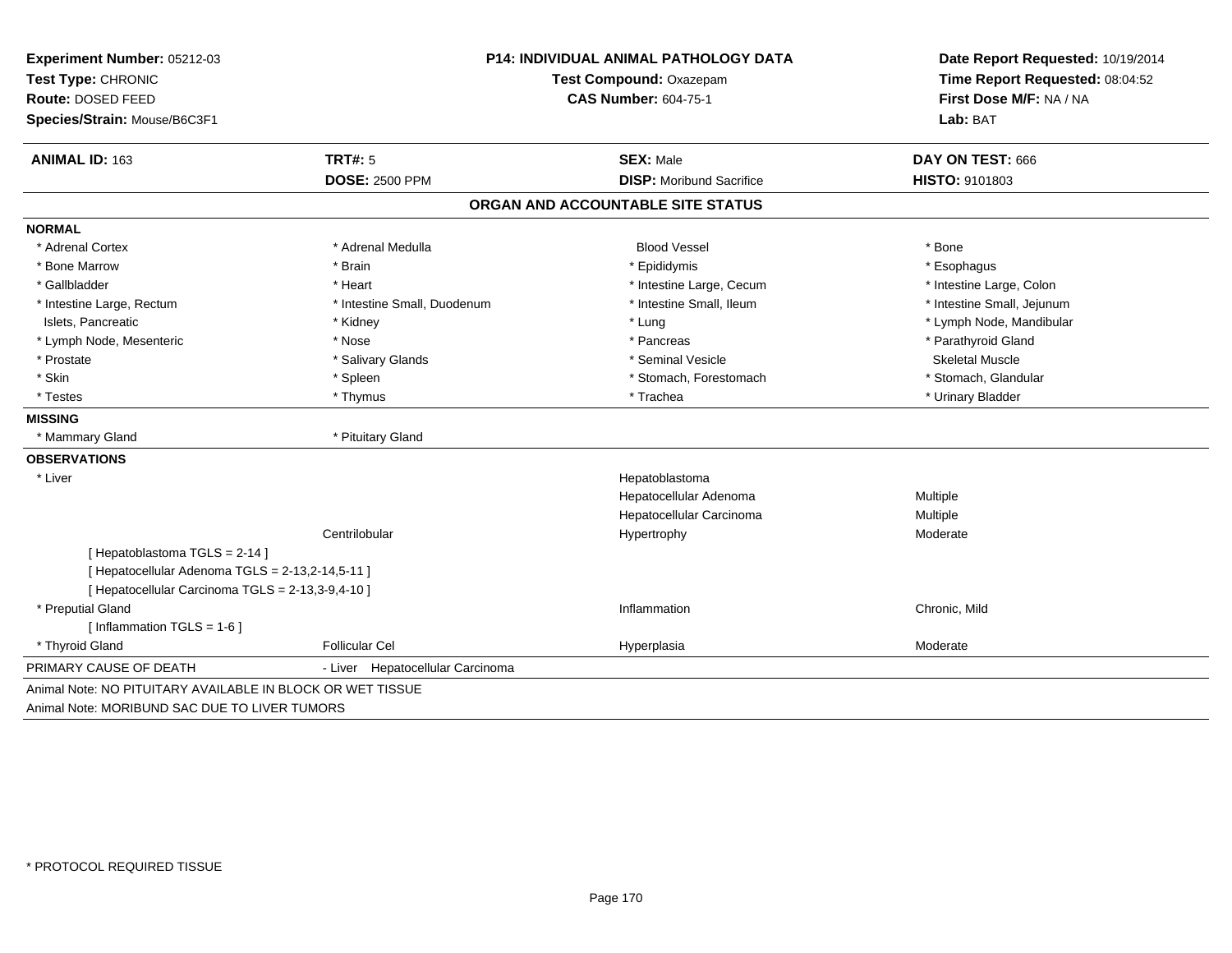| Experiment Number: 05212-03<br>Test Type: CHRONIC<br>Route: DOSED FEED | <b>P14: INDIVIDUAL ANIMAL PATHOLOGY DATA</b><br>Test Compound: Oxazepam<br><b>CAS Number: 604-75-1</b> |                                   | Date Report Requested: 10/19/2014<br>Time Report Requested: 08:04:52<br>First Dose M/F: NA / NA<br>Lab: BAT |  |
|------------------------------------------------------------------------|--------------------------------------------------------------------------------------------------------|-----------------------------------|-------------------------------------------------------------------------------------------------------------|--|
| Species/Strain: Mouse/B6C3F1                                           |                                                                                                        |                                   |                                                                                                             |  |
| <b>ANIMAL ID: 164</b>                                                  | <b>TRT#: 5</b>                                                                                         | <b>SEX: Male</b>                  | DAY ON TEST: 679                                                                                            |  |
|                                                                        | <b>DOSE: 2500 PPM</b>                                                                                  | <b>DISP: Natural Death</b>        | HISTO: 9101804                                                                                              |  |
|                                                                        |                                                                                                        | ORGAN AND ACCOUNTABLE SITE STATUS |                                                                                                             |  |
| <b>NORMAL</b>                                                          |                                                                                                        |                                   |                                                                                                             |  |
| * Adrenal Cortex                                                       | * Adrenal Medulla                                                                                      | <b>Blood Vessel</b>               | * Bone                                                                                                      |  |
| * Bone Marrow                                                          | * Brain                                                                                                | * Epididymis                      | * Esophagus                                                                                                 |  |
| * Gallbladder                                                          | * Heart                                                                                                | * Intestine Large, Cecum          | * Intestine Large, Colon                                                                                    |  |
| * Intestine Large, Rectum                                              | * Intestine Small, Duodenum                                                                            | * Intestine Small, Ileum          | * Intestine Small, Jejunum                                                                                  |  |
| Islets, Pancreatic                                                     | * Kidney                                                                                               | * Lung                            | * Lymph Node, Mandibular                                                                                    |  |
| * Lymph Node, Mesenteric                                               | * Nose                                                                                                 | * Pancreas                        | * Parathyroid Gland                                                                                         |  |
| * Pituitary Gland                                                      | * Prostate                                                                                             | * Salivary Glands                 | * Seminal Vesicle                                                                                           |  |
| <b>Skeletal Muscle</b>                                                 | * Skin                                                                                                 | * Spleen                          | * Stomach, Forestomach                                                                                      |  |
| * Stomach, Glandular                                                   | * Trachea                                                                                              | * Urinary Bladder                 |                                                                                                             |  |
| <b>MISSING</b>                                                         |                                                                                                        |                                   |                                                                                                             |  |
| * Mammary Gland                                                        | * Thymus                                                                                               |                                   |                                                                                                             |  |
| <b>OBSERVATIONS</b>                                                    |                                                                                                        |                                   |                                                                                                             |  |
| * Liver                                                                |                                                                                                        | Hepatoblastoma                    |                                                                                                             |  |
|                                                                        |                                                                                                        | Hepatocellular Adenoma            | Multiple                                                                                                    |  |
|                                                                        | Centrilobular                                                                                          | Hypertrophy                       | Mild                                                                                                        |  |
| [Hepatoblastoma TGLS = 5-2]                                            |                                                                                                        |                                   |                                                                                                             |  |
| [ Hepatocellular Adenoma TGLS = 2-1,3-1,2-2,4-9 ]                      |                                                                                                        |                                   |                                                                                                             |  |
| * Preputial Gland                                                      |                                                                                                        | Inflammation                      | Chronic, Moderate                                                                                           |  |
| [Inflammation TGLS = $1-6$ ]                                           |                                                                                                        |                                   |                                                                                                             |  |
| * Testes                                                               |                                                                                                        | Atrophy                           | Marked                                                                                                      |  |
| * Thyroid Gland                                                        | <b>Follicular Cel</b>                                                                                  | Hyperplasia                       | Mild                                                                                                        |  |
| PRIMARY CAUSE OF DEATH                                                 |                                                                                                        |                                   |                                                                                                             |  |
| Animal Note: COD, LIVER TUMORS                                         |                                                                                                        |                                   |                                                                                                             |  |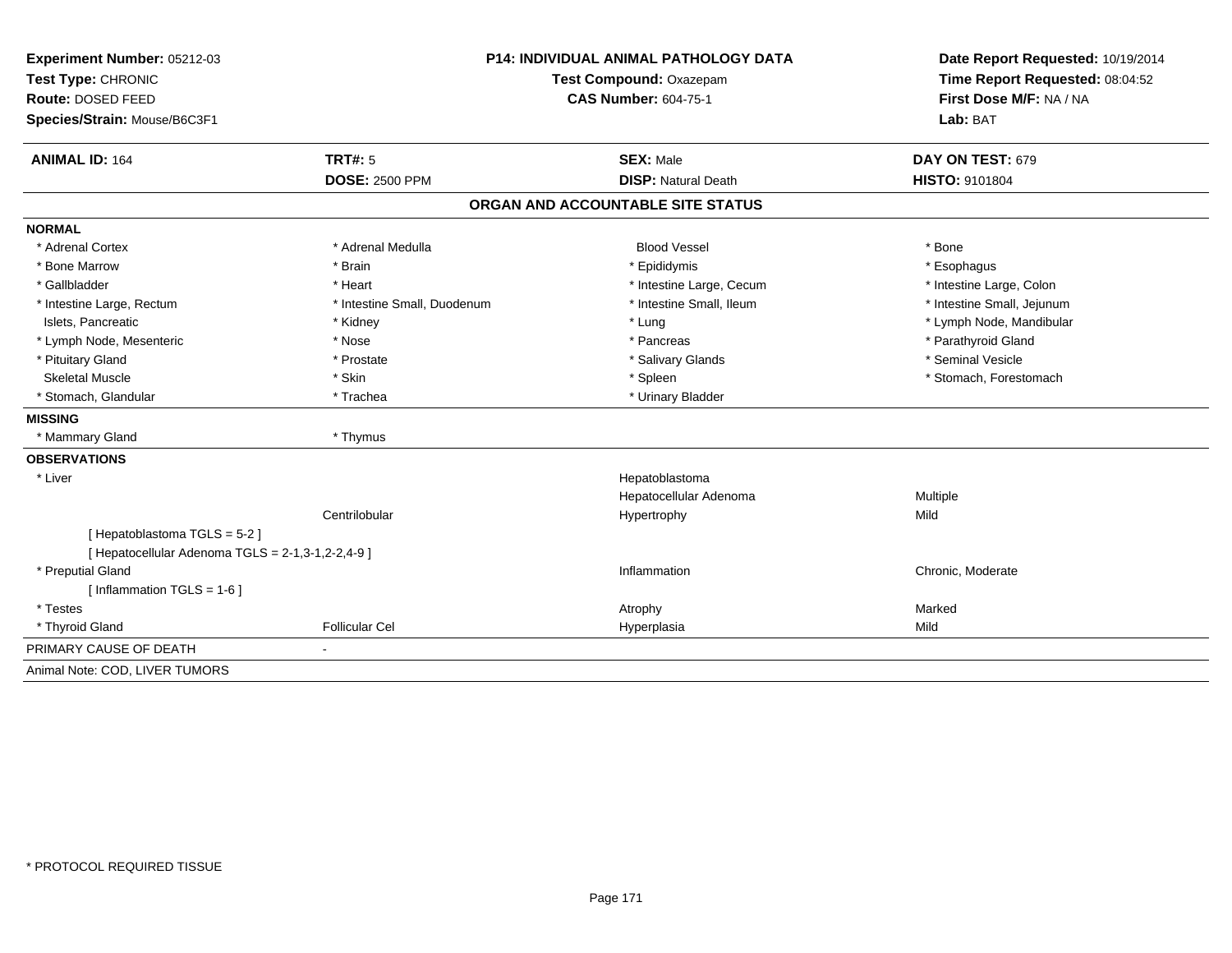| Experiment Number: 05212-03                                                             | <b>P14: INDIVIDUAL ANIMAL PATHOLOGY DATA</b> |                                   | Date Report Requested: 10/19/2014 |  |
|-----------------------------------------------------------------------------------------|----------------------------------------------|-----------------------------------|-----------------------------------|--|
| Test Type: CHRONIC                                                                      |                                              | Test Compound: Oxazepam           | Time Report Requested: 08:04:52   |  |
| Route: DOSED FEED                                                                       |                                              | <b>CAS Number: 604-75-1</b>       | First Dose M/F: NA / NA           |  |
| Species/Strain: Mouse/B6C3F1                                                            |                                              |                                   | Lab: BAT                          |  |
| <b>ANIMAL ID: 165</b>                                                                   | TRT#: 5                                      | <b>SEX: Male</b>                  | DAY ON TEST: 628                  |  |
|                                                                                         | <b>DOSE: 2500 PPM</b>                        | <b>DISP: Natural Death</b>        | HISTO: 9101805                    |  |
|                                                                                         |                                              | ORGAN AND ACCOUNTABLE SITE STATUS |                                   |  |
| <b>NORMAL</b>                                                                           |                                              |                                   |                                   |  |
| * Adrenal Cortex                                                                        | * Adrenal Medulla                            | <b>Blood Vessel</b>               | * Bone                            |  |
| * Bone Marrow                                                                           | * Brain                                      | * Epididymis                      | * Esophagus                       |  |
| * Heart                                                                                 | * Intestine Large, Cecum                     | * Intestine Large, Colon          | * Intestine Large, Rectum         |  |
| * Intestine Small, Duodenum                                                             | * Intestine Small, Ileum                     | * Intestine Small, Jejunum        | Islets, Pancreatic                |  |
| * Kidney                                                                                | * Lymph Node, Mandibular                     | * Nose                            | * Pancreas                        |  |
| * Parathyroid Gland                                                                     | * Pituitary Gland                            | * Preputial Gland                 | * Prostate                        |  |
| * Salivary Glands                                                                       | * Seminal Vesicle                            | <b>Skeletal Muscle</b>            | * Skin                            |  |
| * Stomach, Forestomach                                                                  | * Stomach, Glandular                         | * Trachea                         | * Urinary Bladder                 |  |
| <b>MISSING</b>                                                                          |                                              |                                   |                                   |  |
| * Gallbladder                                                                           | * Lymph Node, Mesenteric                     | * Mammary Gland                   | * Thymus                          |  |
| <b>OBSERVATIONS</b>                                                                     |                                              |                                   |                                   |  |
| * Liver                                                                                 |                                              | Hepatoblastoma                    |                                   |  |
|                                                                                         |                                              | Hepatocellular Adenoma            | Multiple                          |  |
|                                                                                         |                                              | Hepatocellular Carcinoma          | Multiple                          |  |
| [Hepatoblastoma TGLS = 1-2]                                                             |                                              |                                   |                                   |  |
| [Hepatocellular Adenoma TGLS = 1-1,1-10]<br>[ Hepatocellular Carcinoma TGLS = 1-1,1-9 ] |                                              |                                   |                                   |  |
| * Lung                                                                                  |                                              | Hepatoblastoma                    | Metastatic (Liver)                |  |
| * Spleen                                                                                |                                              | Hematopoietic Cell Proliferation  | Mild                              |  |
| * Testes                                                                                |                                              | Atrophy                           | Marked                            |  |
| * Thyroid Gland                                                                         | <b>Follicular Cel</b>                        | Hyperplasia                       | Marked                            |  |
| PRIMARY CAUSE OF DEATH                                                                  | - Liver Hepatocellular Carcinoma             |                                   |                                   |  |
| Animal Note: COD, LIVER TUMORS                                                          |                                              |                                   |                                   |  |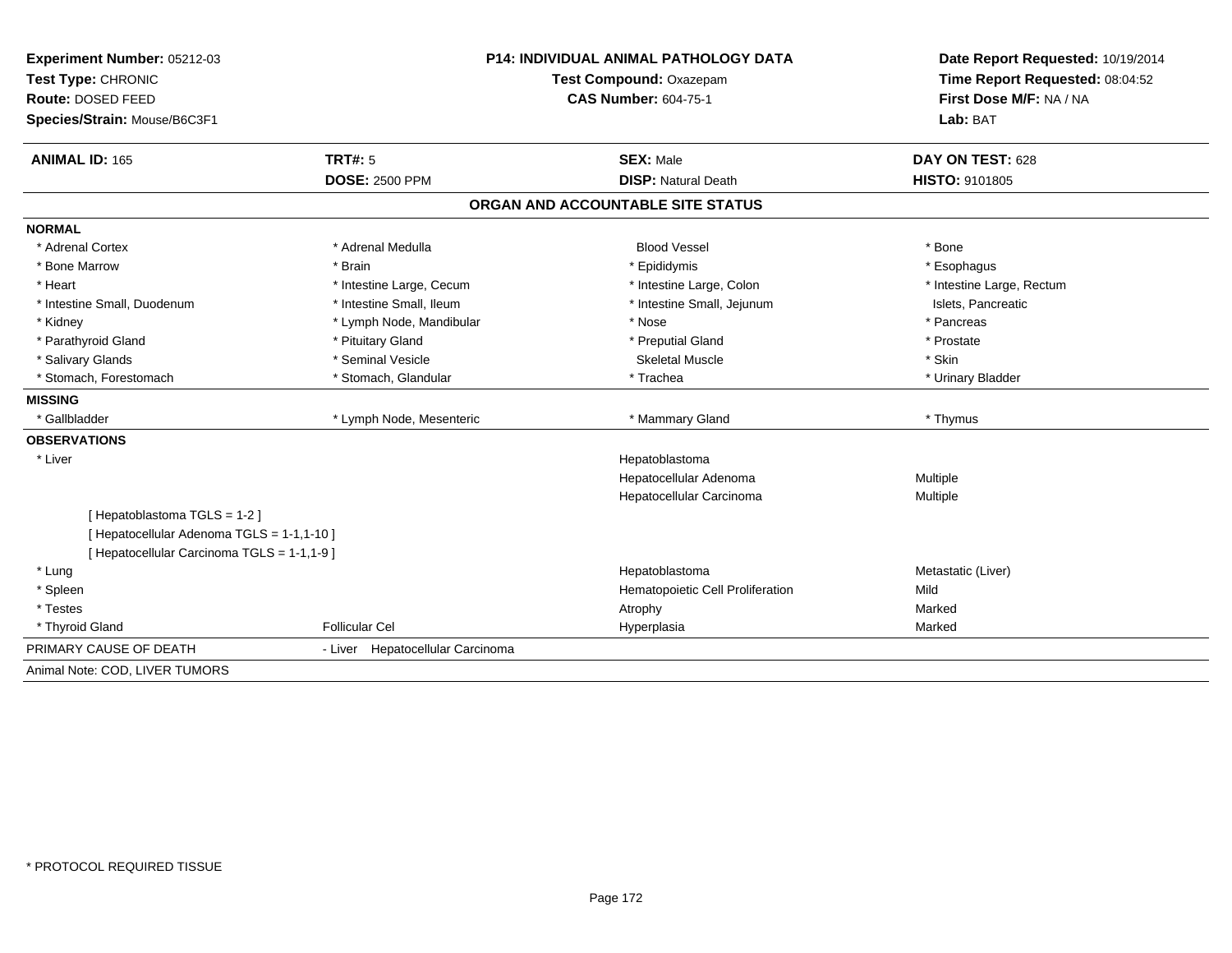| Experiment Number: 05212-03<br>Test Type: CHRONIC<br>Route: DOSED FEED<br>Species/Strain: Mouse/B6C3F1 |                                  | <b>P14: INDIVIDUAL ANIMAL PATHOLOGY DATA</b><br>Test Compound: Oxazepam<br><b>CAS Number: 604-75-1</b> |                           |
|--------------------------------------------------------------------------------------------------------|----------------------------------|--------------------------------------------------------------------------------------------------------|---------------------------|
| <b>ANIMAL ID: 166</b>                                                                                  | TRT#: 5                          | <b>SEX: Male</b>                                                                                       | DAY ON TEST: 727          |
|                                                                                                        | <b>DOSE: 2500 PPM</b>            | <b>DISP: Natural Death</b>                                                                             | HISTO: 9101806            |
|                                                                                                        |                                  | ORGAN AND ACCOUNTABLE SITE STATUS                                                                      |                           |
| <b>NORMAL</b>                                                                                          |                                  |                                                                                                        |                           |
| * Adrenal Cortex                                                                                       | * Adrenal Medulla                | <b>Blood Vessel</b>                                                                                    | * Bone                    |
| * Bone Marrow                                                                                          | * Brain                          | * Esophagus                                                                                            | * Gallbladder             |
| * Heart                                                                                                | * Intestine Large, Cecum         | * Intestine Large, Colon                                                                               | * Intestine Large, Rectum |
| * Intestine Small, Duodenum                                                                            | * Intestine Small, Ileum         | * Intestine Small, Jejunum                                                                             | Islets, Pancreatic        |
| * Kidney                                                                                               | * Lung                           | * Lymph Node, Mandibular                                                                               | * Lymph Node, Mesenteric  |
| * Nose                                                                                                 | * Pancreas                       | * Parathyroid Gland                                                                                    | * Prostate                |
| * Salivary Glands                                                                                      | * Seminal Vesicle                | <b>Skeletal Muscle</b>                                                                                 | * Skin                    |
| * Spleen                                                                                               | * Stomach, Forestomach           | * Stomach, Glandular                                                                                   | * Trachea                 |
| * Urinary Bladder                                                                                      |                                  |                                                                                                        |                           |
| <b>MISSING</b>                                                                                         |                                  |                                                                                                        |                           |
| * Mammary Gland                                                                                        | * Pituitary Gland                |                                                                                                        |                           |
| <b>OBSERVATIONS</b>                                                                                    |                                  |                                                                                                        |                           |
| * Epididymis                                                                                           |                                  | <b>Infiltration Cellular</b>                                                                           | Lymphocyte, Mild          |
| * Liver                                                                                                |                                  | Hepatocellular Adenoma                                                                                 |                           |
|                                                                                                        |                                  | Hepatocellular Carcinoma                                                                               | Multiple                  |
| [ Hepatocellular Adenoma TGLS = 2-9 ]                                                                  |                                  |                                                                                                        |                           |
| [ Hepatocellular Carcinoma TGLS = 2-1,2 ]                                                              |                                  |                                                                                                        |                           |
| * Preputial Gland                                                                                      | Duct                             | Ectasia                                                                                                | Mild                      |
| [Ectasia TGLS = $1-6$ ]                                                                                |                                  |                                                                                                        |                           |
| * Testes                                                                                               |                                  | Atrophy                                                                                                | Marked                    |
| * Thymus                                                                                               |                                  | Atrophy                                                                                                | Marked                    |
| * Thyroid Gland                                                                                        | <b>Follicular Cel</b>            | Hyperplasia                                                                                            | Moderate                  |
| PRIMARY CAUSE OF DEATH                                                                                 | - Liver Hepatocellular Carcinoma |                                                                                                        |                           |
| Animal Note: cod, liver tumors                                                                         |                                  |                                                                                                        |                           |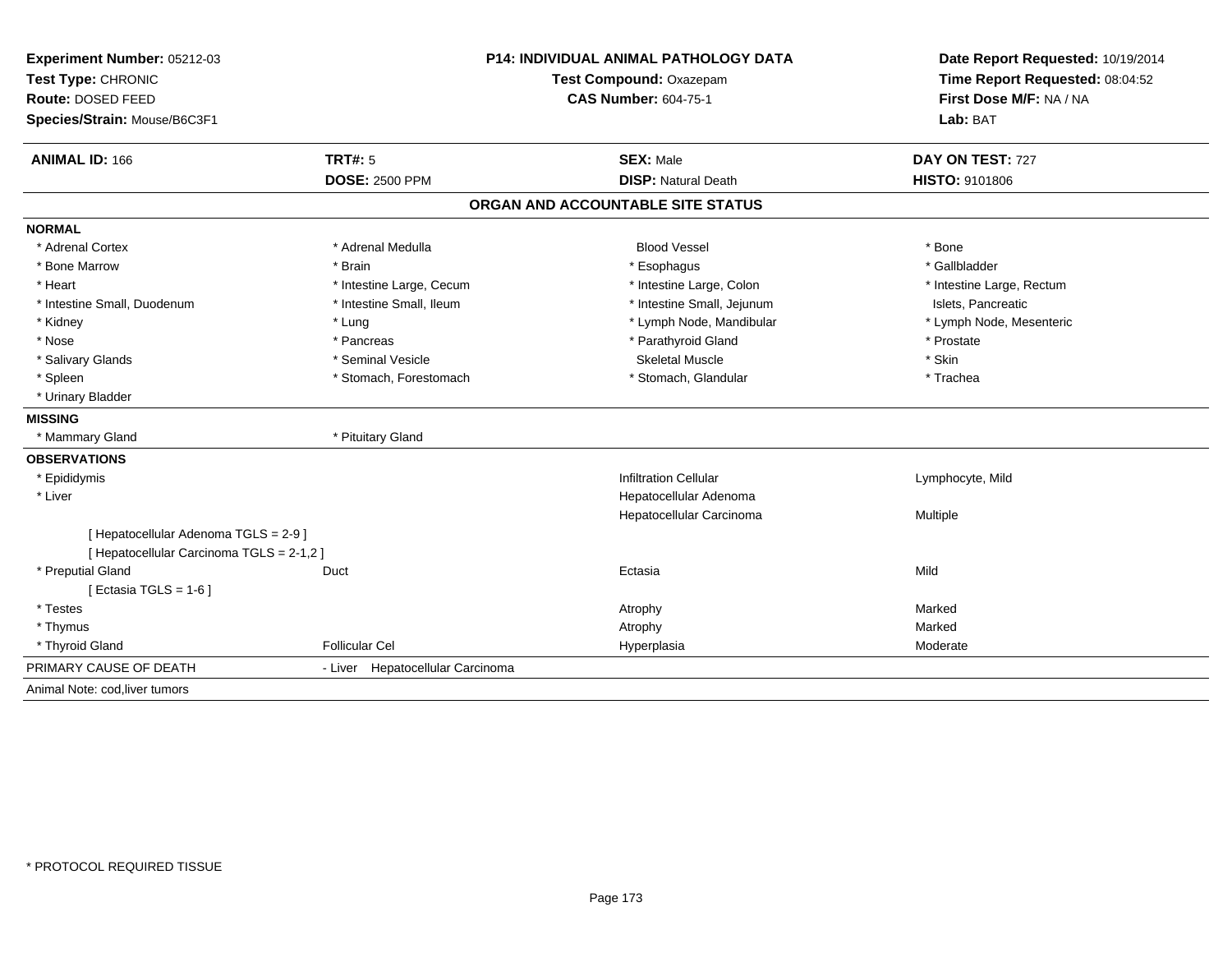| Experiment Number: 05212-03                   | <b>P14: INDIVIDUAL ANIMAL PATHOLOGY DATA</b><br>Test Compound: Oxazepam |                                   | Date Report Requested: 10/19/2014 |  |
|-----------------------------------------------|-------------------------------------------------------------------------|-----------------------------------|-----------------------------------|--|
| Test Type: CHRONIC                            |                                                                         |                                   | Time Report Requested: 08:04:52   |  |
| Route: DOSED FEED                             |                                                                         | <b>CAS Number: 604-75-1</b>       | First Dose M/F: NA / NA           |  |
| Species/Strain: Mouse/B6C3F1                  |                                                                         |                                   | Lab: BAT                          |  |
| <b>ANIMAL ID: 167</b>                         | TRT#: 5                                                                 | <b>SEX: Male</b>                  | DAY ON TEST: 616                  |  |
|                                               | <b>DOSE: 2500 PPM</b>                                                   | <b>DISP:</b> Moribund Sacrifice   | <b>HISTO: 9101807</b>             |  |
|                                               |                                                                         | ORGAN AND ACCOUNTABLE SITE STATUS |                                   |  |
| <b>NORMAL</b>                                 |                                                                         |                                   |                                   |  |
| * Adrenal Cortex                              | * Adrenal Medulla                                                       | <b>Blood Vessel</b>               | * Bone                            |  |
| * Bone Marrow                                 | * Brain                                                                 | * Esophagus                       | * Heart                           |  |
| * Intestine Large, Cecum                      | * Intestine Large, Colon                                                | * Intestine Large, Rectum         | * Intestine Small, Duodenum       |  |
| * Intestine Small, Ileum                      | * Intestine Small, Jejunum                                              | Islets, Pancreatic                | * Kidney                          |  |
| * Lymph Node, Mandibular                      | * Lymph Node, Mesenteric                                                | * Nose                            | * Pancreas                        |  |
| * Parathyroid Gland                           | * Pituitary Gland                                                       | * Preputial Gland                 | * Prostate                        |  |
| * Salivary Glands                             | * Seminal Vesicle                                                       | <b>Skeletal Muscle</b>            | * Skin                            |  |
| * Stomach, Forestomach                        | * Stomach, Glandular                                                    | * Trachea                         | * Urinary Bladder                 |  |
| <b>MISSING</b>                                |                                                                         |                                   |                                   |  |
| * Gallbladder                                 | * Mammary Gland                                                         |                                   |                                   |  |
| <b>OBSERVATIONS</b>                           |                                                                         |                                   |                                   |  |
| * Epididymis                                  |                                                                         | <b>Infiltration Cellular</b>      | Lymphocyte, Mild                  |  |
| * Liver                                       |                                                                         | Hepatocellular Carcinoma          | <b>Multiple</b>                   |  |
| [ Hepatocellular Carcinoma TGLS = 1-9,2-10 ]  |                                                                         |                                   |                                   |  |
| * Lung                                        |                                                                         | Hepatocellular Carcinoma          | Metastatic (Liver)                |  |
| * Spleen                                      |                                                                         | Hematopoietic Cell Proliferation  | Mild                              |  |
| * Testes                                      |                                                                         | Atrophy                           | Marked                            |  |
| * Thymus                                      |                                                                         | Atrophy                           | Marked                            |  |
| * Thyroid Gland                               | <b>Follicular Cel</b>                                                   | Hyperplasia                       | Minimal                           |  |
| PRIMARY CAUSE OF DEATH                        | - Liver Hepatocellular Carcinoma                                        |                                   |                                   |  |
| Animal Note: MORIBUND SAC DUE TO LIVER TUMORS |                                                                         |                                   |                                   |  |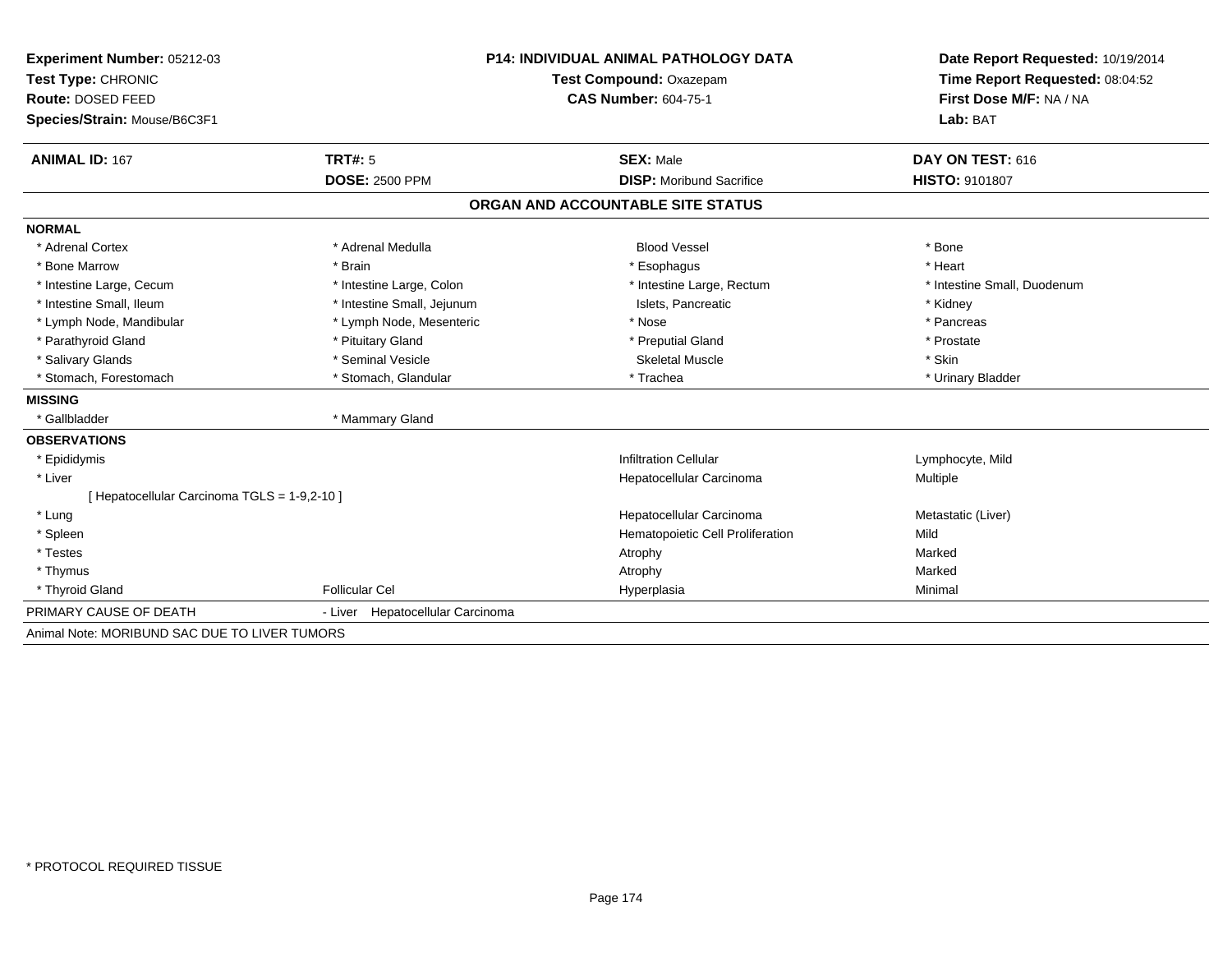| Experiment Number: 05212-03<br>Test Type: CHRONIC<br><b>Route: DOSED FEED</b><br>Species/Strain: Mouse/B6C3F1 |                             | <b>P14: INDIVIDUAL ANIMAL PATHOLOGY DATA</b><br>Test Compound: Oxazepam<br><b>CAS Number: 604-75-1</b> | Date Report Requested: 10/19/2014<br>Time Report Requested: 08:04:52<br>First Dose M/F: NA / NA<br>Lab: BAT |
|---------------------------------------------------------------------------------------------------------------|-----------------------------|--------------------------------------------------------------------------------------------------------|-------------------------------------------------------------------------------------------------------------|
| <b>ANIMAL ID: 168</b>                                                                                         | <b>TRT#: 5</b>              | <b>SEX: Male</b>                                                                                       | DAY ON TEST: 460                                                                                            |
|                                                                                                               | <b>DOSE: 2500 PPM</b>       | <b>DISP:</b> Scheduled Sacrifice                                                                       | <b>HISTO: 9101808</b>                                                                                       |
|                                                                                                               |                             | ORGAN AND ACCOUNTABLE SITE STATUS                                                                      |                                                                                                             |
| <b>NORMAL</b>                                                                                                 |                             |                                                                                                        |                                                                                                             |
| * Adrenal Cortex                                                                                              | * Adrenal Medulla           | <b>Blood Vessel</b>                                                                                    | * Bone                                                                                                      |
| * Bone Marrow                                                                                                 | * Brain                     | * Epididymis                                                                                           | * Esophagus                                                                                                 |
| * Gallbladder                                                                                                 | * Heart                     | * Intestine Large, Cecum                                                                               | * Intestine Large, Colon                                                                                    |
| * Intestine Large, Rectum                                                                                     | * Intestine Small, Duodenum | * Intestine Small, Ileum                                                                               | * Intestine Small, Jejunum                                                                                  |
| Islets, Pancreatic                                                                                            | * Kidney                    | * Lung                                                                                                 | * Lymph Node, Mandibular                                                                                    |
| * Lymph Node, Mesenteric                                                                                      | * Nose                      | * Pancreas                                                                                             | * Pituitary Gland                                                                                           |
| * Preputial Gland                                                                                             | * Prostate                  | * Salivary Glands                                                                                      | * Seminal Vesicle                                                                                           |
| <b>Skeletal Muscle</b>                                                                                        | * Skin                      | * Spleen                                                                                               | * Stomach, Forestomach                                                                                      |
| * Stomach, Glandular                                                                                          | * Testes                    | * Thymus                                                                                               | * Trachea                                                                                                   |
| * Urinary Bladder                                                                                             |                             |                                                                                                        |                                                                                                             |
| <b>MISSING</b>                                                                                                |                             |                                                                                                        |                                                                                                             |
| * Mammary Gland                                                                                               | * Parathyroid Gland         |                                                                                                        |                                                                                                             |
| <b>OBSERVATIONS</b>                                                                                           |                             |                                                                                                        |                                                                                                             |
| * Liver                                                                                                       |                             | Eosinophilic Focus<br>Hepatocellular Adenoma                                                           |                                                                                                             |
|                                                                                                               | Centrilobular, Hepatocyte   | Hypertrophy                                                                                            | Moderate                                                                                                    |
| * Thyroid Gland                                                                                               | <b>Follicular Cel</b>       | Hyperplasia                                                                                            | Minimal                                                                                                     |
| PRIMARY CAUSE OF DEATH                                                                                        |                             |                                                                                                        |                                                                                                             |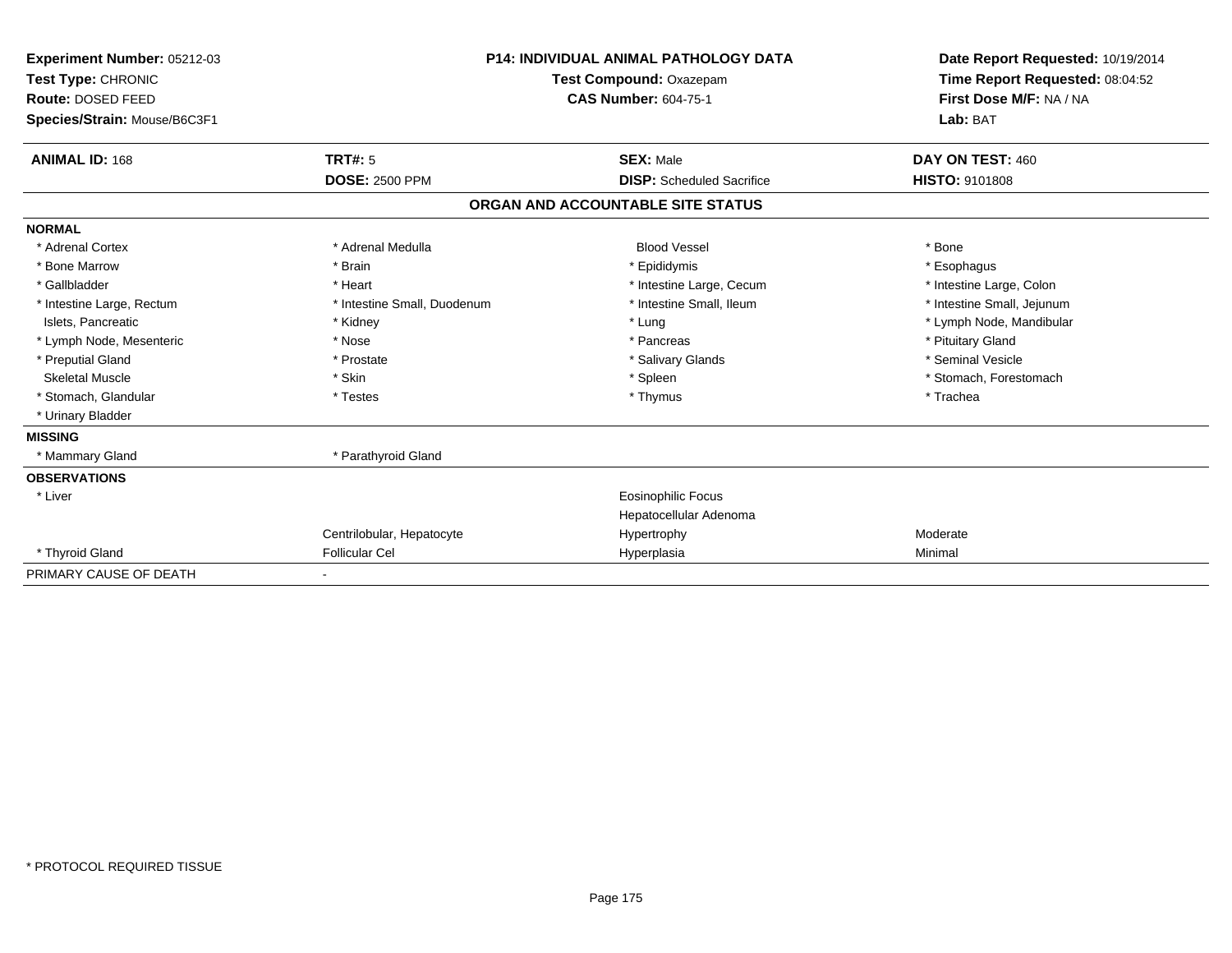| Experiment Number: 05212-03                                | P14: INDIVIDUAL ANIMAL PATHOLOGY DATA |                                   | Date Report Requested: 10/19/2014<br>Time Report Requested: 08:04:52 |  |
|------------------------------------------------------------|---------------------------------------|-----------------------------------|----------------------------------------------------------------------|--|
| Test Type: CHRONIC                                         |                                       | Test Compound: Oxazepam           |                                                                      |  |
| Route: DOSED FEED                                          |                                       | <b>CAS Number: 604-75-1</b>       | First Dose M/F: NA / NA                                              |  |
| Species/Strain: Mouse/B6C3F1                               |                                       |                                   | Lab: BAT                                                             |  |
| <b>ANIMAL ID: 169</b>                                      | <b>TRT#: 5</b>                        | <b>SEX: Male</b>                  | DAY ON TEST: 645                                                     |  |
|                                                            | <b>DOSE: 2500 PPM</b>                 | <b>DISP:</b> Moribund Sacrifice   | HISTO: 9101809                                                       |  |
|                                                            |                                       | ORGAN AND ACCOUNTABLE SITE STATUS |                                                                      |  |
| <b>NORMAL</b>                                              |                                       |                                   |                                                                      |  |
| * Adrenal Cortex                                           | * Adrenal Medulla                     | <b>Blood Vessel</b>               | * Bone                                                               |  |
| * Bone Marrow                                              | * Brain                               | * Esophagus                       | * Gallbladder                                                        |  |
| * Heart                                                    | * Intestine Large, Cecum              | * Intestine Large, Colon          | * Intestine Large, Rectum                                            |  |
| * Intestine Small, Duodenum                                | * Intestine Small, Ileum              | * Intestine Small, Jejunum        | Islets, Pancreatic                                                   |  |
| * Kidney                                                   | * Lymph Node, Mandibular              | * Lymph Node, Mesenteric          | * Nose                                                               |  |
| * Pancreas                                                 | * Parathyroid Gland                   | * Pituitary Gland                 | * Prostate                                                           |  |
| * Salivary Glands                                          | * Seminal Vesicle                     | <b>Skeletal Muscle</b>            | * Skin                                                               |  |
| * Spleen                                                   | * Stomach, Forestomach                | * Stomach, Glandular              | * Testes                                                             |  |
| * Trachea                                                  | * Urinary Bladder                     |                                   |                                                                      |  |
| <b>MISSING</b>                                             |                                       |                                   |                                                                      |  |
| * Mammary Gland                                            | * Thymus                              |                                   |                                                                      |  |
| <b>OBSERVATIONS</b>                                        |                                       |                                   |                                                                      |  |
| * Epididymis                                               |                                       | Inflammation                      | Chronic, Moderate                                                    |  |
| * Liver                                                    |                                       | Hepatocellular Adenoma            | Multiple                                                             |  |
|                                                            |                                       | Hepatocellular Carcinoma          | Multiple                                                             |  |
| [ Hepatocellular Adenoma TGLS = 1-9,5-1 ]                  |                                       |                                   |                                                                      |  |
| [ Hepatocellular Carcinoma TGLS = 2-10,3-11,4-12,5-2,6-1 ] |                                       |                                   |                                                                      |  |
| * Lung                                                     |                                       | Hepatocellular Carcinoma          | Metastatic (Liver)                                                   |  |
| * Preputial Gland                                          | Duct                                  | Ectasia                           | Mild                                                                 |  |
| [ Ectasia TGLS = $8-6$ ]                                   |                                       |                                   |                                                                      |  |
| * Thyroid Gland                                            | <b>Follicular Cel</b>                 | Hyperplasia                       | Marked                                                               |  |
| PRIMARY CAUSE OF DEATH                                     | - Liver Hepatocellular Carcinoma      |                                   |                                                                      |  |
| Animal Note: TGL6, SPLEEN WITHIN NORMAL LIMITS ON MICRO    |                                       |                                   |                                                                      |  |
| Animal Note: MORIBUND SAC DUE TO LIVER TUMORS              |                                       |                                   |                                                                      |  |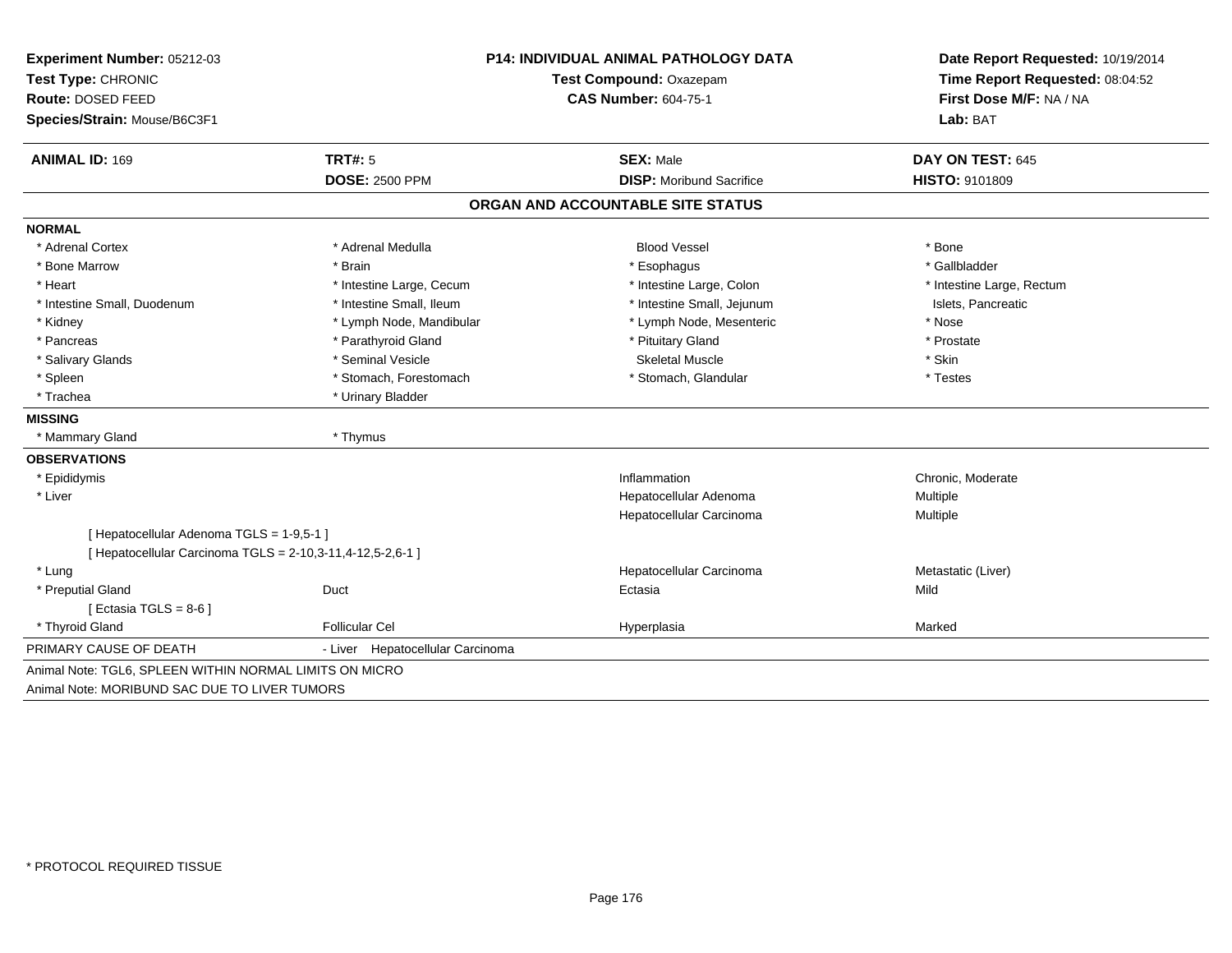| Experiment Number: 05212-03<br>Test Type: CHRONIC<br>Route: DOSED FEED<br>Species/Strain: Mouse/B6C3F1 | P14: INDIVIDUAL ANIMAL PATHOLOGY DATA<br>Test Compound: Oxazepam<br><b>CAS Number: 604-75-1</b> |                                   | Date Report Requested: 10/19/2014<br>Time Report Requested: 08:04:52<br>First Dose M/F: NA / NA<br>Lab: BAT |  |
|--------------------------------------------------------------------------------------------------------|-------------------------------------------------------------------------------------------------|-----------------------------------|-------------------------------------------------------------------------------------------------------------|--|
| <b>ANIMAL ID: 170</b>                                                                                  | <b>TRT#: 5</b>                                                                                  | <b>SEX: Male</b>                  | DAY ON TEST: 729                                                                                            |  |
|                                                                                                        | <b>DOSE: 2500 PPM</b>                                                                           | <b>DISP: Terminal Sacrifice</b>   | HISTO: 9101810                                                                                              |  |
|                                                                                                        |                                                                                                 | ORGAN AND ACCOUNTABLE SITE STATUS |                                                                                                             |  |
| <b>NORMAL</b>                                                                                          |                                                                                                 |                                   |                                                                                                             |  |
| * Adrenal Medulla                                                                                      | <b>Blood Vessel</b>                                                                             | * Bone                            | * Bone Marrow                                                                                               |  |
| * Brain                                                                                                | * Epididymis                                                                                    | * Esophagus                       | * Gallbladder                                                                                               |  |
| * Heart                                                                                                | * Intestine Large, Cecum                                                                        | * Intestine Large, Colon          | * Intestine Large, Rectum                                                                                   |  |
| * Intestine Small, Duodenum                                                                            | * Intestine Small, Ileum                                                                        | * Intestine Small, Jejunum        | Islets, Pancreatic                                                                                          |  |
| * Kidney                                                                                               | * Lymph Node, Mandibular                                                                        | * Lymph Node, Mesenteric          | * Nose                                                                                                      |  |
| * Pancreas                                                                                             | * Parathyroid Gland                                                                             | * Pituitary Gland                 | * Prostate                                                                                                  |  |
| * Salivary Glands                                                                                      | * Seminal Vesicle                                                                               | <b>Skeletal Muscle</b>            | * Skin                                                                                                      |  |
| * Spleen                                                                                               | * Stomach, Forestomach                                                                          | * Stomach, Glandular              | * Testes                                                                                                    |  |
| * Trachea                                                                                              | * Urinary Bladder                                                                               |                                   |                                                                                                             |  |
| <b>MISSING</b>                                                                                         |                                                                                                 |                                   |                                                                                                             |  |
| * Mammary Gland                                                                                        |                                                                                                 |                                   |                                                                                                             |  |
| <b>OBSERVATIONS</b>                                                                                    |                                                                                                 |                                   |                                                                                                             |  |
| * Adrenal Cortex                                                                                       | Capsule                                                                                         | Hyperplasia                       | Moderate                                                                                                    |  |
| * Liver                                                                                                |                                                                                                 | <b>Eosinophilic Focus</b>         |                                                                                                             |  |
|                                                                                                        |                                                                                                 | Hepatocellular Adenoma            | Multiple                                                                                                    |  |
|                                                                                                        |                                                                                                 | Hepatocellular Carcinoma          |                                                                                                             |  |
|                                                                                                        | Centrilobular                                                                                   | Hypertrophy                       | Moderate                                                                                                    |  |
| [Eosinophilic Focus TGLS = 2-11]                                                                       |                                                                                                 |                                   |                                                                                                             |  |
| [ Hepatocellular Adenoma TGLS = 3-1,4-9 ]                                                              |                                                                                                 |                                   |                                                                                                             |  |
| [ Hepatocellular Carcinoma TGLS = 5-10 ]                                                               |                                                                                                 |                                   |                                                                                                             |  |
| * Lung                                                                                                 |                                                                                                 | Alveolar/Bronchiolar Adenoma      |                                                                                                             |  |
| [ Alveolar/Bronchiolar Adenoma TGLS = 1-2 ]                                                            |                                                                                                 |                                   |                                                                                                             |  |
| * Preputial Gland                                                                                      |                                                                                                 | Inflammation                      | Chronic, Marked                                                                                             |  |
| * Thymus                                                                                               |                                                                                                 | Atrophy                           | Moderate                                                                                                    |  |
| * Thyroid Gland                                                                                        | <b>Follicular Cel</b>                                                                           | Hyperplasia                       | Moderate                                                                                                    |  |
| PRIMARY CAUSE OF DEATH                                                                                 | $\blacksquare$                                                                                  |                                   |                                                                                                             |  |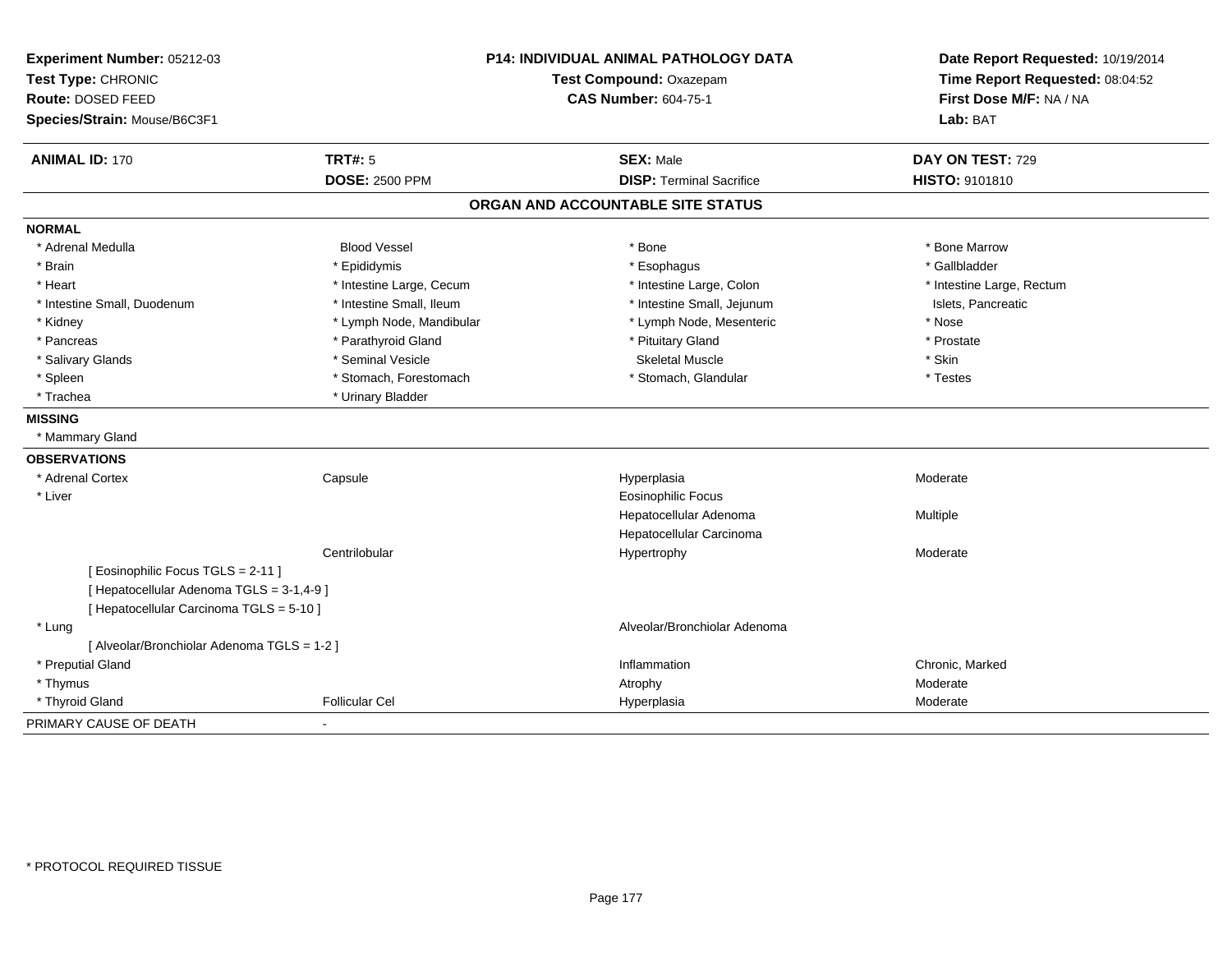| Experiment Number: 05212-03<br>Test Type: CHRONIC<br>Route: DOSED FEED<br>Species/Strain: Mouse/B6C3F1 |                          | <b>P14: INDIVIDUAL ANIMAL PATHOLOGY DATA</b><br>Test Compound: Oxazepam<br><b>CAS Number: 604-75-1</b> | Date Report Requested: 10/19/2014<br>Time Report Requested: 08:04:52<br>First Dose M/F: NA / NA<br>Lab: BAT |
|--------------------------------------------------------------------------------------------------------|--------------------------|--------------------------------------------------------------------------------------------------------|-------------------------------------------------------------------------------------------------------------|
| <b>ANIMAL ID: 171</b>                                                                                  | <b>TRT#: 5</b>           | <b>SEX: Male</b>                                                                                       | DAY ON TEST: 729                                                                                            |
|                                                                                                        | <b>DOSE: 2500 PPM</b>    | <b>DISP: Terminal Sacrifice</b>                                                                        | HISTO: 9101811                                                                                              |
|                                                                                                        |                          | ORGAN AND ACCOUNTABLE SITE STATUS                                                                      |                                                                                                             |
| <b>NORMAL</b>                                                                                          |                          |                                                                                                        |                                                                                                             |
| * Adrenal Cortex                                                                                       | * Adrenal Medulla        | <b>Blood Vessel</b>                                                                                    | * Bone                                                                                                      |
| * Bone Marrow                                                                                          | * Brain                  | * Esophagus                                                                                            | * Gallbladder                                                                                               |
| * Heart                                                                                                | * Intestine Large, Cecum | * Intestine Large, Colon                                                                               | * Intestine Large, Rectum                                                                                   |
| * Intestine Small, Duodenum                                                                            | * Intestine Small, Ileum | * Intestine Small, Jejunum                                                                             | Islets, Pancreatic                                                                                          |
| * Kidney                                                                                               | * Lung                   | * Lymph Node, Mandibular                                                                               | * Nose                                                                                                      |
| * Pancreas                                                                                             | * Parathyroid Gland      | * Pituitary Gland                                                                                      | * Prostate                                                                                                  |
| * Salivary Glands                                                                                      | * Seminal Vesicle        | <b>Skeletal Muscle</b>                                                                                 | * Skin                                                                                                      |
| * Spleen                                                                                               | * Stomach, Forestomach   | * Stomach, Glandular                                                                                   | * Trachea                                                                                                   |
| * Urinary Bladder                                                                                      |                          |                                                                                                        |                                                                                                             |
| <b>MISSING</b>                                                                                         |                          |                                                                                                        |                                                                                                             |
| * Mammary Gland                                                                                        | * Thymus                 |                                                                                                        |                                                                                                             |
| <b>OBSERVATIONS</b>                                                                                    |                          |                                                                                                        |                                                                                                             |
| * Epididymis                                                                                           |                          | <b>Infiltration Cellular</b>                                                                           | Lymphocyte, Mild                                                                                            |
| * Liver                                                                                                |                          | <b>Eosinophilic Focus</b>                                                                              |                                                                                                             |
|                                                                                                        |                          | Hepatocellular Adenoma                                                                                 |                                                                                                             |
|                                                                                                        |                          | Hepatocellular Carcinoma                                                                               | Multiple                                                                                                    |
|                                                                                                        | Centrilobular            | Hypertrophy                                                                                            | Mild                                                                                                        |
| [ Hepatocellular Adenoma TGLS = 1-9 ]                                                                  |                          |                                                                                                        |                                                                                                             |
| [ Hepatocellular Carcinoma TGLS = 2-10,3-11,4-12,5-13 ]                                                |                          |                                                                                                        |                                                                                                             |
| * Lymph Node, Mesenteric                                                                               |                          | Angiectasis                                                                                            | Moderate                                                                                                    |
| * Preputial Gland                                                                                      |                          | Inflammation                                                                                           | Chronic, Mild                                                                                               |
| * Testes                                                                                               |                          | Atrophy                                                                                                | Mild                                                                                                        |
| * Thyroid Gland                                                                                        | <b>Follicular Cel</b>    | Hyperplasia                                                                                            | Moderate                                                                                                    |
| PRIMARY CAUSE OF DEATH                                                                                 |                          |                                                                                                        |                                                                                                             |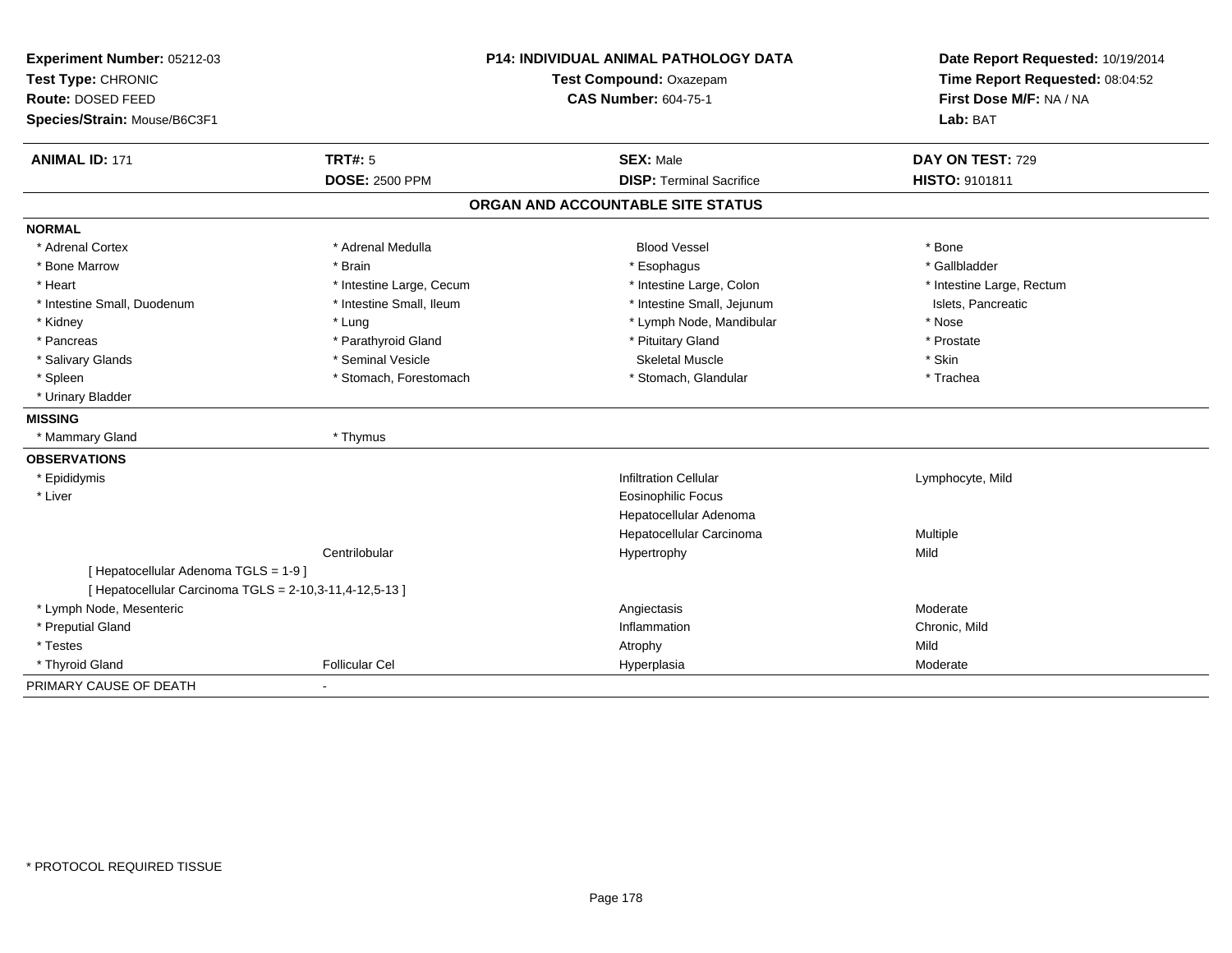| Experiment Number: 05212-03<br>Test Type: CHRONIC<br>Route: DOSED FEED<br>Species/Strain: Mouse/B6C3F1 | P14: INDIVIDUAL ANIMAL PATHOLOGY DATA<br>Test Compound: Oxazepam<br><b>CAS Number: 604-75-1</b> |                                   | Date Report Requested: 10/19/2014<br>Time Report Requested: 08:04:52<br>First Dose M/F: NA / NA<br>Lab: BAT |  |
|--------------------------------------------------------------------------------------------------------|-------------------------------------------------------------------------------------------------|-----------------------------------|-------------------------------------------------------------------------------------------------------------|--|
| <b>ANIMAL ID: 172</b>                                                                                  | <b>TRT#: 5</b>                                                                                  | <b>SEX: Male</b>                  | DAY ON TEST: 729                                                                                            |  |
|                                                                                                        | <b>DOSE: 2500 PPM</b>                                                                           | <b>DISP: Terminal Sacrifice</b>   | HISTO: 9101812                                                                                              |  |
|                                                                                                        |                                                                                                 | ORGAN AND ACCOUNTABLE SITE STATUS |                                                                                                             |  |
| <b>NORMAL</b>                                                                                          |                                                                                                 |                                   |                                                                                                             |  |
| * Adrenal Cortex                                                                                       | * Adrenal Medulla                                                                               | <b>Blood Vessel</b>               | * Bone                                                                                                      |  |
| * Bone Marrow                                                                                          | * Brain                                                                                         | * Esophagus                       | * Gallbladder                                                                                               |  |
| * Heart                                                                                                | * Intestine Large, Cecum                                                                        | * Intestine Large, Colon          | * Intestine Large, Rectum                                                                                   |  |
| * Intestine Small, Duodenum                                                                            | * Intestine Small, Ileum                                                                        | * Intestine Small, Jejunum        | Islets, Pancreatic                                                                                          |  |
| * Kidney                                                                                               | * Lymph Node, Mandibular                                                                        | * Lymph Node, Mesenteric          | * Nose                                                                                                      |  |
| * Pancreas                                                                                             | * Parathyroid Gland                                                                             | * Pituitary Gland                 | * Preputial Gland                                                                                           |  |
| * Prostate                                                                                             | * Salivary Glands                                                                               | * Seminal Vesicle                 | <b>Skeletal Muscle</b>                                                                                      |  |
| * Skin                                                                                                 | * Spleen                                                                                        | * Stomach, Forestomach            | * Stomach, Glandular                                                                                        |  |
| * Thyroid Gland                                                                                        | * Trachea                                                                                       | * Urinary Bladder                 |                                                                                                             |  |
| <b>MISSING</b>                                                                                         |                                                                                                 |                                   |                                                                                                             |  |
| * Mammary Gland                                                                                        |                                                                                                 |                                   |                                                                                                             |  |
| <b>OBSERVATIONS</b>                                                                                    |                                                                                                 |                                   |                                                                                                             |  |
| * Epididymis                                                                                           |                                                                                                 | <b>Infiltration Cellular</b>      | Lymphocyte, Mild                                                                                            |  |
| * Liver                                                                                                |                                                                                                 | Hepatoblastoma                    |                                                                                                             |  |
|                                                                                                        |                                                                                                 | Hepatocellular Adenoma            | Multiple                                                                                                    |  |
|                                                                                                        |                                                                                                 | Hepatocellular Carcinoma          | Multiple                                                                                                    |  |
|                                                                                                        | Centrilobular                                                                                   | Hypertrophy                       | Mild                                                                                                        |  |
| [Hepatoblastoma TGLS = 4-12]                                                                           |                                                                                                 |                                   |                                                                                                             |  |
| [ Hepatocellular Adenoma TGLS = 2-10,5-13 ]                                                            |                                                                                                 |                                   |                                                                                                             |  |
| [ Hepatocellular Carcinoma TGLS = 1-9,3-11 ]                                                           |                                                                                                 |                                   |                                                                                                             |  |
| * Lung                                                                                                 |                                                                                                 | Hepatoblastoma                    | Metastatic (Liver)                                                                                          |  |
| * Testes                                                                                               |                                                                                                 | Atrophy                           | Mild                                                                                                        |  |
| * Thymus                                                                                               |                                                                                                 | Atrophy                           | Marked                                                                                                      |  |
| PRIMARY CAUSE OF DEATH                                                                                 |                                                                                                 |                                   |                                                                                                             |  |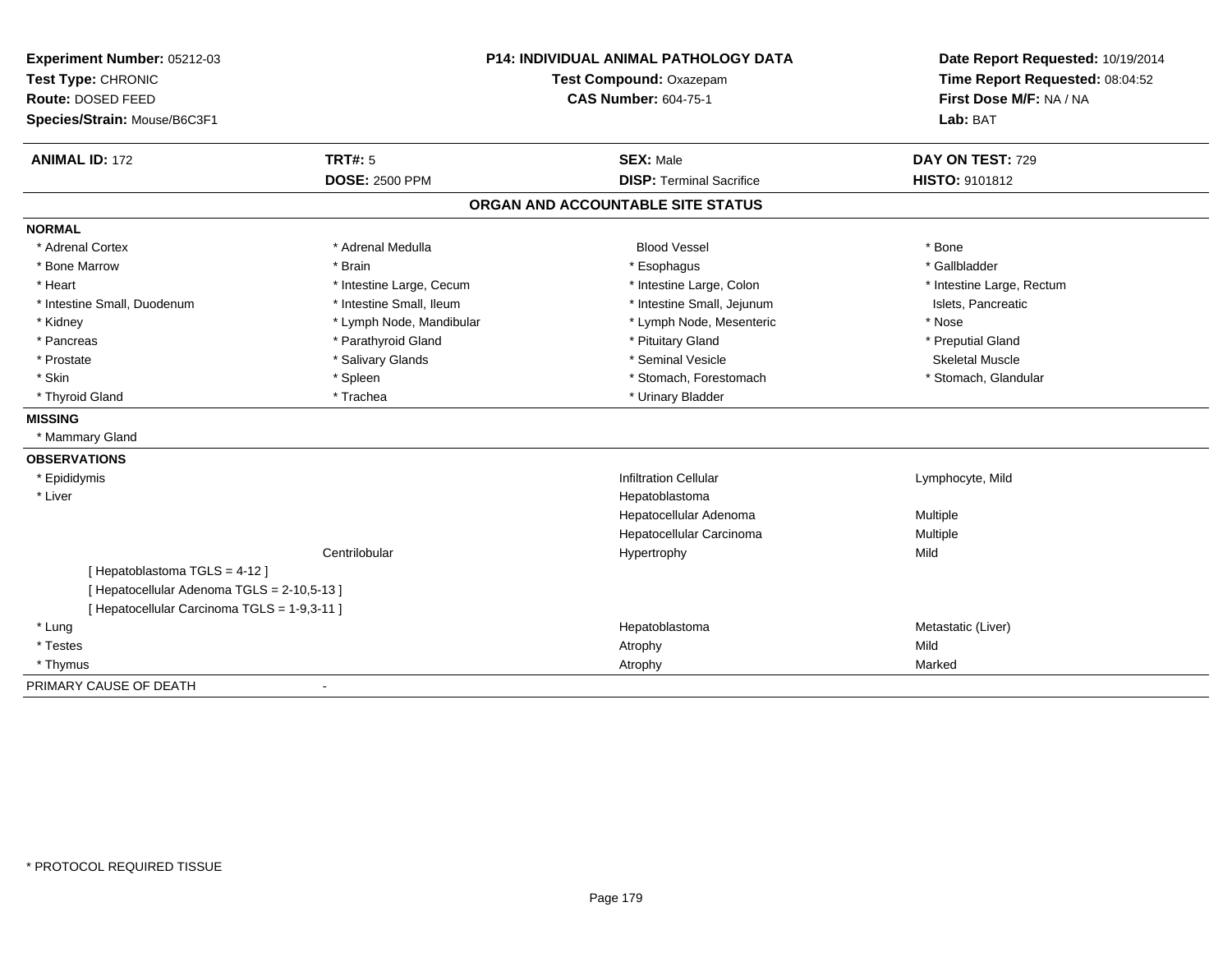| Experiment Number: 05212-03                       | <b>P14: INDIVIDUAL ANIMAL PATHOLOGY DATA</b> |                                   | Date Report Requested: 10/19/2014                          |  |
|---------------------------------------------------|----------------------------------------------|-----------------------------------|------------------------------------------------------------|--|
| Test Type: CHRONIC                                |                                              | Test Compound: Oxazepam           | Time Report Requested: 08:04:52<br>First Dose M/F: NA / NA |  |
| Route: DOSED FEED                                 |                                              | <b>CAS Number: 604-75-1</b>       |                                                            |  |
| Species/Strain: Mouse/B6C3F1                      |                                              |                                   | Lab: BAT                                                   |  |
| <b>ANIMAL ID: 173</b>                             | <b>TRT#: 5</b>                               | <b>SEX: Male</b>                  | DAY ON TEST: 720                                           |  |
|                                                   | <b>DOSE: 2500 PPM</b>                        | <b>DISP:</b> Moribund Sacrifice   | HISTO: 9101813                                             |  |
|                                                   |                                              | ORGAN AND ACCOUNTABLE SITE STATUS |                                                            |  |
| <b>NORMAL</b>                                     |                                              |                                   |                                                            |  |
| * Adrenal Cortex                                  | * Adrenal Medulla                            | <b>Blood Vessel</b>               | * Bone                                                     |  |
| * Bone Marrow                                     | * Brain                                      | * Epididymis                      | * Esophagus                                                |  |
| * Gallbladder                                     | * Heart                                      | * Intestine Large, Cecum          | * Intestine Large, Colon                                   |  |
| * Intestine Large, Rectum                         | * Intestine Small, Duodenum                  | * Intestine Small, Ileum          | * Intestine Small, Jejunum                                 |  |
| Islets, Pancreatic                                | * Kidney                                     | * Lung                            | * Lymph Node, Mandibular                                   |  |
| * Lymph Node, Mesenteric                          | * Nose                                       | * Pancreas                        | * Parathyroid Gland                                        |  |
| * Pituitary Gland                                 | * Preputial Gland                            | * Prostate                        | * Salivary Glands                                          |  |
| * Seminal Vesicle                                 | <b>Skeletal Muscle</b>                       | * Skin                            | * Spleen                                                   |  |
| * Stomach, Forestomach                            | * Stomach, Glandular                         | * Testes                          | * Trachea                                                  |  |
| * Urinary Bladder                                 |                                              |                                   |                                                            |  |
| <b>MISSING</b>                                    |                                              |                                   |                                                            |  |
| * Mammary Gland                                   |                                              |                                   |                                                            |  |
| <b>OBSERVATIONS</b>                               |                                              |                                   |                                                            |  |
| * Liver                                           |                                              | Hepatoblastoma                    |                                                            |  |
|                                                   |                                              | Hepatocellular Carcinoma          | Multiple                                                   |  |
| [Hepatoblastoma TGLS = 2-10]                      |                                              |                                   |                                                            |  |
| [ Hepatocellular Carcinoma TGLS = 1-9,3-11,2-10 ] |                                              |                                   |                                                            |  |
| * Thymus                                          |                                              | Atrophy                           | Marked                                                     |  |
| * Thyroid Gland                                   | <b>Follicular Cel</b>                        | Hyperplasia                       | Marked                                                     |  |
| PRIMARY CAUSE OF DEATH                            | - Liver Hepatocellular Carcinoma             |                                   |                                                            |  |
| Animal Note: moribund sac due to liver tumors     |                                              |                                   |                                                            |  |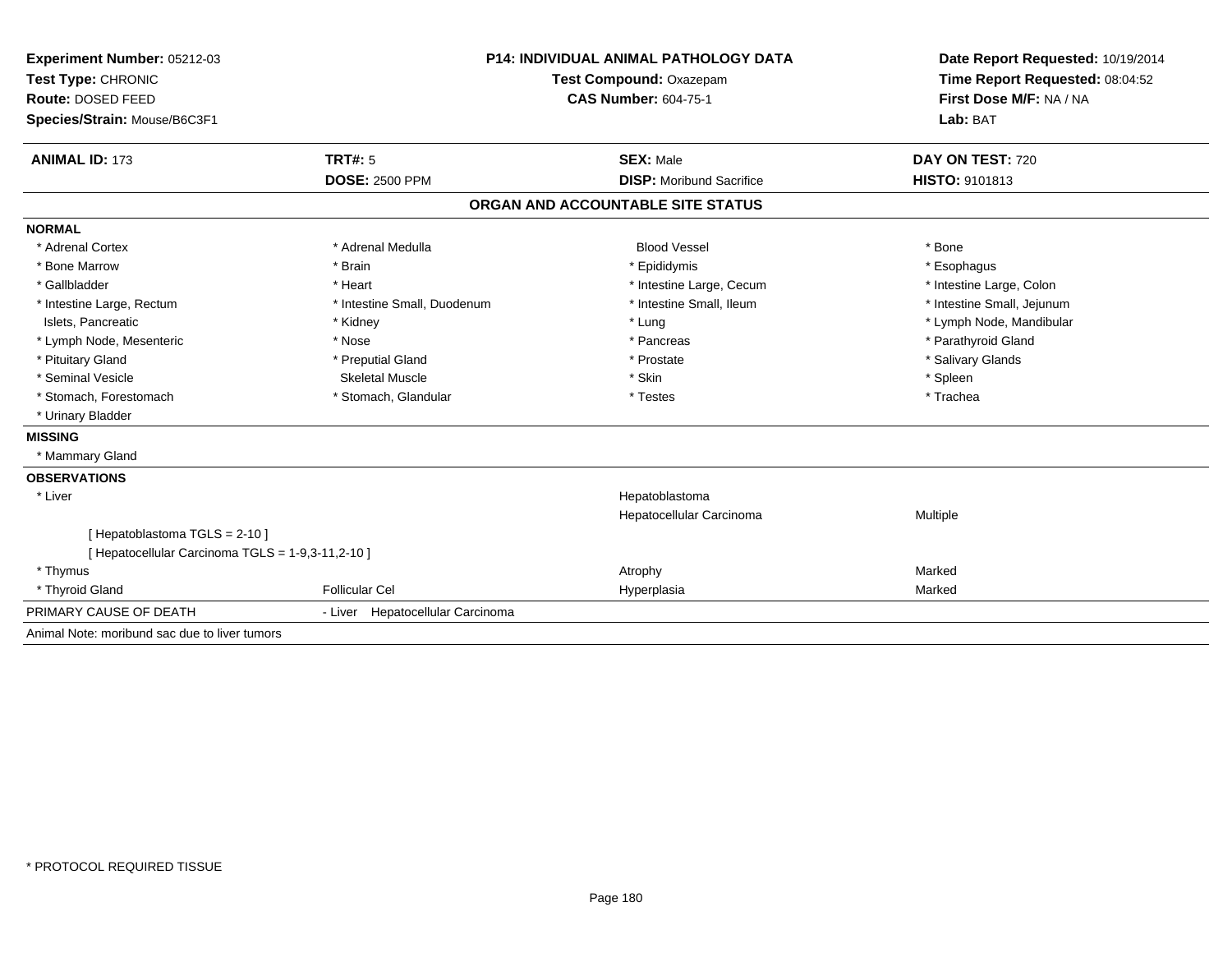| Experiment Number: 05212-03                      | <b>P14: INDIVIDUAL ANIMAL PATHOLOGY DATA</b> |                                                        | Date Report Requested: 10/19/2014<br>Time Report Requested: 08:04:52 |  |
|--------------------------------------------------|----------------------------------------------|--------------------------------------------------------|----------------------------------------------------------------------|--|
| Test Type: CHRONIC                               |                                              | Test Compound: Oxazepam<br><b>CAS Number: 604-75-1</b> |                                                                      |  |
| Route: DOSED FEED                                |                                              |                                                        |                                                                      |  |
| Species/Strain: Mouse/B6C3F1                     |                                              |                                                        | Lab: BAT                                                             |  |
| <b>ANIMAL ID: 174</b>                            | <b>TRT#: 5</b>                               | <b>SEX: Male</b>                                       | DAY ON TEST: 682                                                     |  |
|                                                  | <b>DOSE: 2500 PPM</b>                        | <b>DISP:</b> Moribund Sacrifice                        | HISTO: 9101814                                                       |  |
|                                                  |                                              | ORGAN AND ACCOUNTABLE SITE STATUS                      |                                                                      |  |
| <b>NORMAL</b>                                    |                                              |                                                        |                                                                      |  |
| * Adrenal Cortex                                 | * Adrenal Medulla                            | <b>Blood Vessel</b>                                    | * Bone                                                               |  |
| * Bone Marrow                                    | * Brain                                      | * Esophagus                                            | * Heart                                                              |  |
| * Intestine Large, Cecum                         | * Intestine Large, Colon                     | * Intestine Large, Rectum                              | * Intestine Small, Duodenum                                          |  |
| * Intestine Small, Ileum                         | * Intestine Small, Jejunum                   | Islets, Pancreatic                                     | * Kidney                                                             |  |
| * Lung                                           | * Lymph Node, Mesenteric                     | * Nose                                                 | * Pancreas                                                           |  |
| * Parathyroid Gland                              | * Pituitary Gland                            | * Prostate                                             | * Salivary Glands                                                    |  |
| * Seminal Vesicle                                | <b>Skeletal Muscle</b>                       | * Skin                                                 | * Spleen                                                             |  |
| * Stomach, Forestomach                           | * Stomach, Glandular                         | * Trachea                                              | * Urinary Bladder                                                    |  |
| <b>MISSING</b>                                   |                                              |                                                        |                                                                      |  |
| * Gallbladder                                    | * Lymph Node, Mandibular                     | * Mammary Gland                                        |                                                                      |  |
| <b>OBSERVATIONS</b>                              |                                              |                                                        |                                                                      |  |
| * Epididymis                                     |                                              | <b>Infiltration Cellular</b>                           | Lymphocyte, Moderate                                                 |  |
| * Liver                                          |                                              | Hepatoblastoma                                         |                                                                      |  |
|                                                  |                                              | Hepatocellular Adenoma                                 |                                                                      |  |
|                                                  |                                              | Hepatocellular Carcinoma                               | Multiple                                                             |  |
| [Hepatoblastoma TGLS = 2-10]                     |                                              |                                                        |                                                                      |  |
| [ Hepatocellular Adenoma TGLS = 4-12 ]           |                                              |                                                        |                                                                      |  |
| [ Hepatocellular Carcinoma TGLS = 1-2,1-9,3-11 ] |                                              |                                                        |                                                                      |  |
| * Preputial Gland                                | Duct                                         | Ectasia                                                | Mild                                                                 |  |
| * Testes                                         |                                              | Atrophy                                                | Moderate                                                             |  |
| * Thymus                                         |                                              | Atrophy                                                | Marked                                                               |  |
| * Thyroid Gland                                  | <b>Follicular Cel</b>                        | Hyperplasia                                            | Marked                                                               |  |
| PRIMARY CAUSE OF DEATH                           | - Liver Hepatocellular Carcinoma             |                                                        |                                                                      |  |
| Animal Note: ARTIFACT IN BRAIN                   |                                              |                                                        |                                                                      |  |
| Animal Note: MORIBUND SAC DUE TO LIVER TUMORS    |                                              |                                                        |                                                                      |  |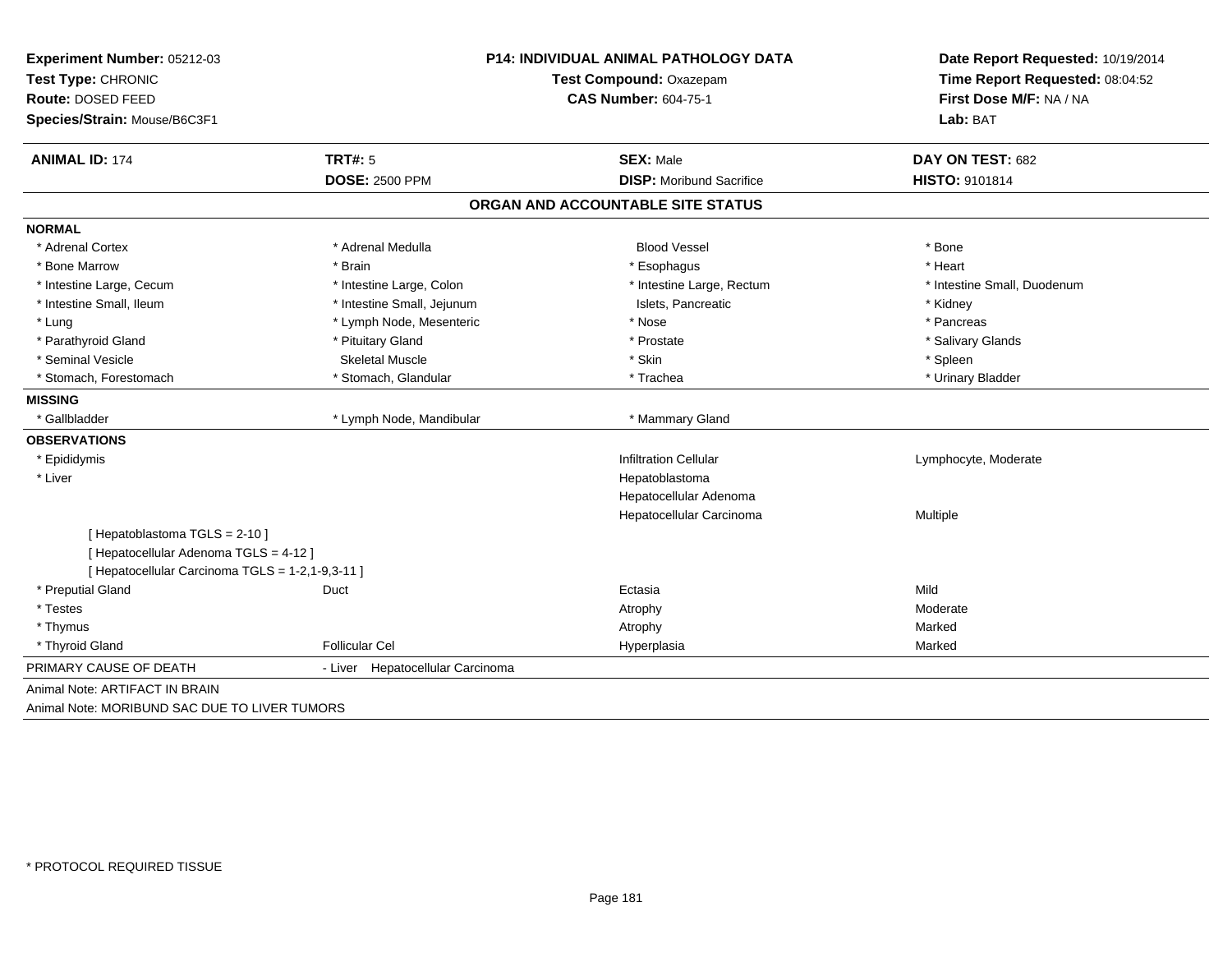| Experiment Number: 05212-03<br>Test Type: CHRONIC | <b>P14: INDIVIDUAL ANIMAL PATHOLOGY DATA</b><br>Test Compound: Oxazepam |                                   | Date Report Requested: 10/19/2014<br>Time Report Requested: 08:04:52 |  |
|---------------------------------------------------|-------------------------------------------------------------------------|-----------------------------------|----------------------------------------------------------------------|--|
| Route: DOSED FEED                                 |                                                                         | <b>CAS Number: 604-75-1</b>       | First Dose M/F: NA / NA                                              |  |
| Species/Strain: Mouse/B6C3F1                      |                                                                         |                                   | Lab: BAT                                                             |  |
| <b>ANIMAL ID: 175</b>                             | <b>TRT#: 5</b>                                                          | <b>SEX: Male</b>                  | DAY ON TEST: 720                                                     |  |
|                                                   | <b>DOSE: 2500 PPM</b>                                                   | <b>DISP:</b> Moribund Sacrifice   | HISTO: 9101815                                                       |  |
|                                                   |                                                                         | ORGAN AND ACCOUNTABLE SITE STATUS |                                                                      |  |
| <b>NORMAL</b>                                     |                                                                         |                                   |                                                                      |  |
| * Adrenal Cortex                                  | * Adrenal Medulla                                                       | <b>Blood Vessel</b>               | * Bone                                                               |  |
| * Bone Marrow                                     | * Brain                                                                 | * Esophagus                       | * Gallbladder                                                        |  |
| * Heart                                           | * Intestine Large, Cecum                                                | * Intestine Large, Colon          | * Intestine Large, Rectum                                            |  |
| * Intestine Small, Duodenum                       | * Intestine Small, Ileum                                                | * Intestine Small, Jejunum        | Islets, Pancreatic                                                   |  |
| * Kidney                                          | * Lung                                                                  | * Lymph Node, Mandibular          | * Nose                                                               |  |
| * Pancreas                                        | * Pituitary Gland                                                       | * Preputial Gland                 | * Prostate                                                           |  |
| * Salivary Glands                                 | * Seminal Vesicle                                                       | <b>Skeletal Muscle</b>            | * Skin                                                               |  |
| * Spleen                                          | * Stomach, Forestomach                                                  | * Stomach, Glandular              | * Trachea                                                            |  |
| * Urinary Bladder                                 |                                                                         |                                   |                                                                      |  |
| <b>MISSING</b>                                    |                                                                         |                                   |                                                                      |  |
| * Lymph Node, Mesenteric                          | * Mammary Gland                                                         | * Parathyroid Gland               |                                                                      |  |
| <b>OBSERVATIONS</b>                               |                                                                         |                                   |                                                                      |  |
| * Epididymis                                      |                                                                         | <b>Infiltration Cellular</b>      | Lymphocyte, Mild                                                     |  |
| * Liver                                           |                                                                         | Hepatoblastoma                    |                                                                      |  |
|                                                   |                                                                         | Hepatocellular Carcinoma          | <b>Multiple</b>                                                      |  |
| [Hepatoblastoma TGLS = 1-2]                       |                                                                         |                                   |                                                                      |  |
| [ Hepatocellular Carcinoma TGLS = 1-1+9+10 ]      |                                                                         |                                   |                                                                      |  |
| * Testes                                          |                                                                         | Atrophy                           | Moderate                                                             |  |
| * Thymus                                          |                                                                         | Atrophy                           | Moderate                                                             |  |
| * Thyroid Gland                                   | <b>Follicular Cel</b>                                                   | Adenoma                           |                                                                      |  |
|                                                   | <b>Follicular Cel</b>                                                   | Hyperplasia                       | Moderate                                                             |  |
| PRIMARY CAUSE OF DEATH                            | - Liver Hepatocellular Carcinoma                                        |                                   |                                                                      |  |
| Animal Note: moribund sac due to liver tumors     |                                                                         |                                   |                                                                      |  |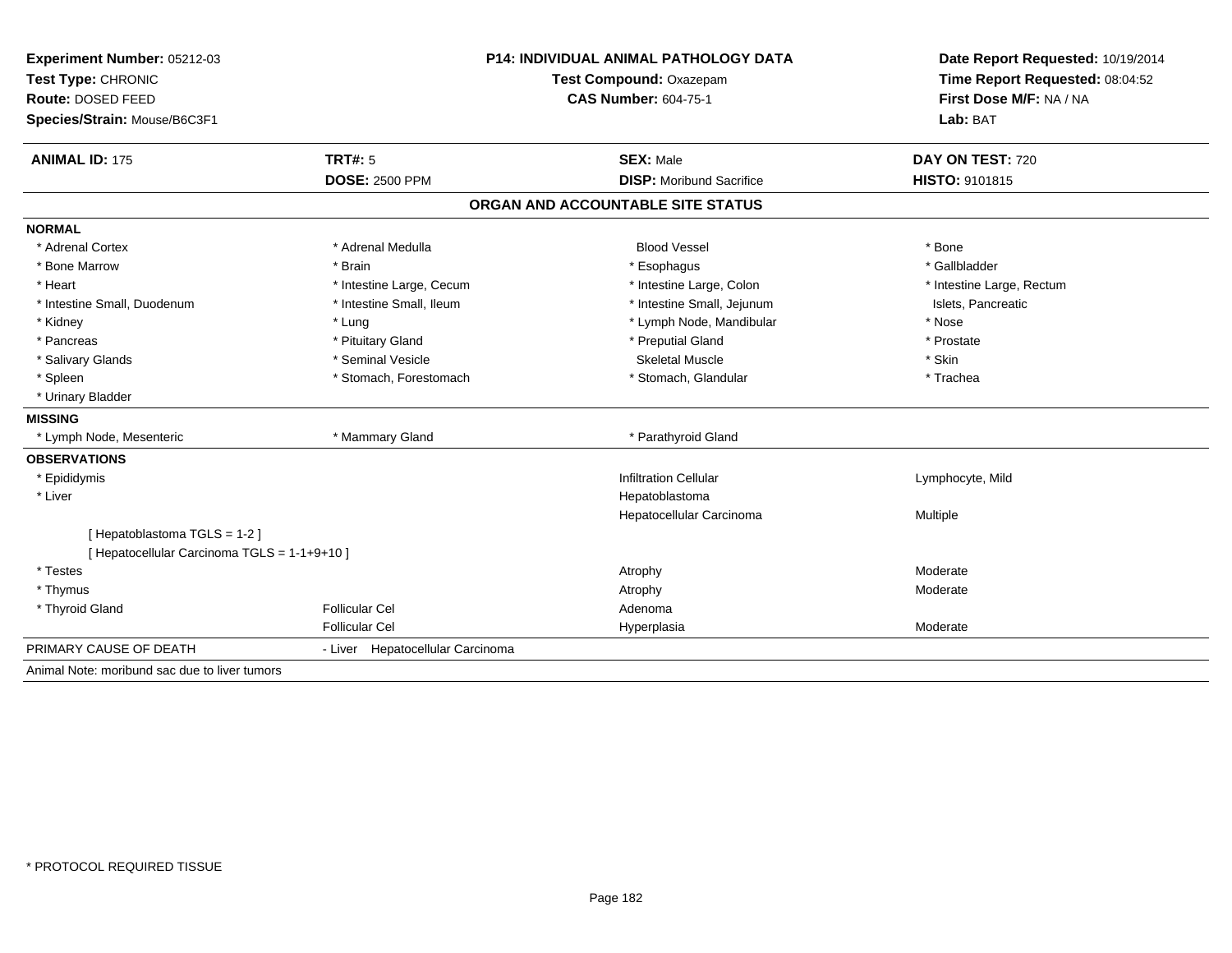| Experiment Number: 05212-03                           | <b>P14: INDIVIDUAL ANIMAL PATHOLOGY DATA</b> |                                   | Date Report Requested: 10/19/2014                          |  |
|-------------------------------------------------------|----------------------------------------------|-----------------------------------|------------------------------------------------------------|--|
| Test Type: CHRONIC                                    |                                              | Test Compound: Oxazepam           | Time Report Requested: 08:04:52<br>First Dose M/F: NA / NA |  |
| <b>Route: DOSED FEED</b>                              |                                              | <b>CAS Number: 604-75-1</b>       |                                                            |  |
| Species/Strain: Mouse/B6C3F1                          |                                              |                                   | Lab: BAT                                                   |  |
| <b>ANIMAL ID: 176</b>                                 | <b>TRT#: 5</b>                               | <b>SEX: Male</b>                  | DAY ON TEST: 697                                           |  |
|                                                       | <b>DOSE: 2500 PPM</b>                        | <b>DISP: Natural Death</b>        | HISTO: 9101816                                             |  |
|                                                       |                                              | ORGAN AND ACCOUNTABLE SITE STATUS |                                                            |  |
| <b>NORMAL</b>                                         |                                              |                                   |                                                            |  |
| * Adrenal Cortex                                      | * Adrenal Medulla                            | <b>Blood Vessel</b>               | * Bone                                                     |  |
| * Bone Marrow                                         | * Brain                                      | * Esophagus                       | * Gallbladder                                              |  |
| * Heart                                               | * Intestine Large, Cecum                     | * Intestine Large, Colon          | * Intestine Large, Rectum                                  |  |
| * Intestine Small, Duodenum                           | * Intestine Small, Ileum                     | * Intestine Small, Jejunum        | Islets, Pancreatic                                         |  |
| * Kidney                                              | * Lymph Node, Mandibular                     | * Lymph Node, Mesenteric          | * Nose                                                     |  |
| * Pancreas                                            | * Parathyroid Gland                          | * Pituitary Gland                 | * Prostate                                                 |  |
| * Salivary Glands                                     | * Seminal Vesicle                            | <b>Skeletal Muscle</b>            | * Skin                                                     |  |
| * Spleen                                              | * Stomach, Forestomach                       | * Stomach, Glandular              | * Trachea                                                  |  |
| * Urinary Bladder                                     |                                              |                                   |                                                            |  |
| <b>MISSING</b>                                        |                                              |                                   |                                                            |  |
| * Mammary Gland                                       | * Thymus                                     |                                   |                                                            |  |
| <b>OBSERVATIONS</b>                                   |                                              |                                   |                                                            |  |
| * Epididymis                                          |                                              | <b>Infiltration Cellular</b>      | Lymphocyte, Mild                                           |  |
| * Liver                                               |                                              | Hepatocellular Carcinoma          | Multiple                                                   |  |
| [ Hepatocellular Carcinoma TGLS = 5-1,5-2,5-10,5-11 ] |                                              |                                   |                                                            |  |
| * Lung                                                |                                              | Hepatocellular Carcinoma          | Metastatic (Liver)                                         |  |
| [ Hepatocellular Carcinoma TGLS = 6-2 ]               |                                              |                                   |                                                            |  |
| Mesentery                                             | Fat                                          | Hepatocellular Carcinoma          | Metastatic (Liver)                                         |  |
| [ Hepatocellular Carcinoma TGLS = 4-9 ]               |                                              |                                   |                                                            |  |
| * Preputial Gland                                     | Duct                                         | Ectasia                           | Mild                                                       |  |
| [ Ectasia TGLS = $1-6$ ]                              |                                              |                                   |                                                            |  |
| * Testes                                              |                                              | Atrophy                           | Moderate                                                   |  |
| [Atrophy TGLS = $2-6$ ]                               |                                              |                                   |                                                            |  |
| * Thyroid Gland                                       | <b>Follicular Cel</b>                        | Hyperplasia                       | Mild                                                       |  |
| PRIMARY CAUSE OF DEATH                                | - Liver Hepatocellular Carcinoma             |                                   |                                                            |  |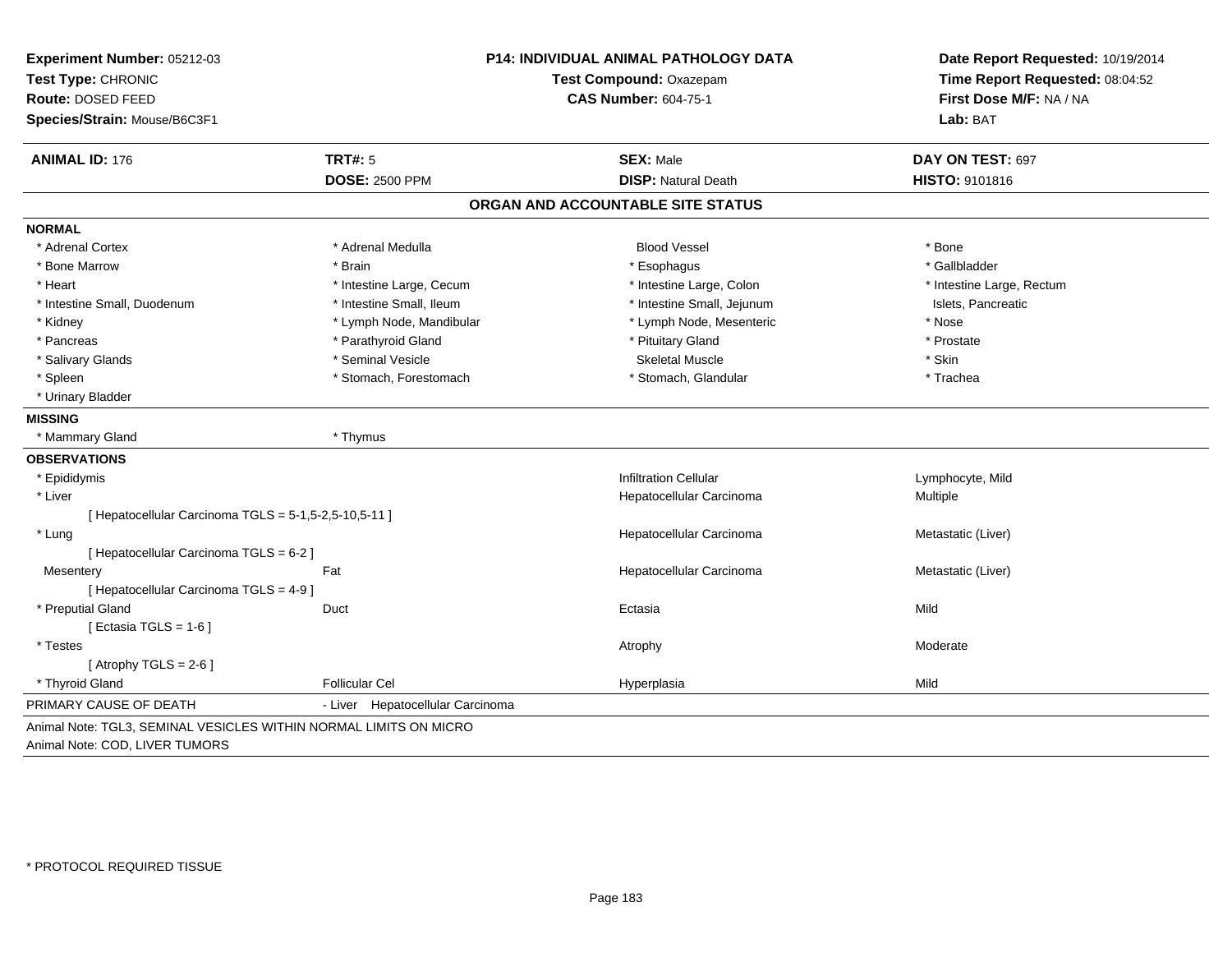| Experiment Number: 05212-03<br>Test Type: CHRONIC<br>Route: DOSED FEED<br>Species/Strain: Mouse/B6C3F1                   |                          | <b>P14: INDIVIDUAL ANIMAL PATHOLOGY DATA</b><br>Test Compound: Oxazepam<br><b>CAS Number: 604-75-1</b> | Date Report Requested: 10/19/2014<br>Time Report Requested: 08:04:52<br>First Dose M/F: NA / NA<br>Lab: BAT |
|--------------------------------------------------------------------------------------------------------------------------|--------------------------|--------------------------------------------------------------------------------------------------------|-------------------------------------------------------------------------------------------------------------|
| <b>ANIMAL ID: 177</b>                                                                                                    | <b>TRT#: 5</b>           | <b>SEX: Male</b>                                                                                       | DAY ON TEST: 729                                                                                            |
|                                                                                                                          | <b>DOSE: 2500 PPM</b>    | <b>DISP: Terminal Sacrifice</b>                                                                        | <b>HISTO: 9101817</b>                                                                                       |
|                                                                                                                          |                          | ORGAN AND ACCOUNTABLE SITE STATUS                                                                      |                                                                                                             |
| <b>NORMAL</b>                                                                                                            |                          |                                                                                                        |                                                                                                             |
| * Adrenal Cortex                                                                                                         | * Adrenal Medulla        | <b>Blood Vessel</b>                                                                                    | * Bone                                                                                                      |
| * Bone Marrow                                                                                                            | * Brain                  | * Esophagus                                                                                            | * Gallbladder                                                                                               |
| * Heart                                                                                                                  | * Intestine Large, Cecum | * Intestine Large, Colon                                                                               | * Intestine Large, Rectum                                                                                   |
| * Intestine Small, Duodenum                                                                                              | * Intestine Small, Ileum | * Intestine Small, Jejunum                                                                             | Islets, Pancreatic                                                                                          |
| * Lymph Node, Mandibular                                                                                                 | * Nose                   | * Pancreas                                                                                             | * Parathyroid Gland                                                                                         |
| * Pituitary Gland                                                                                                        | * Prostate               | * Salivary Glands                                                                                      | * Seminal Vesicle                                                                                           |
| <b>Skeletal Muscle</b>                                                                                                   | * Skin                   | * Stomach, Glandular                                                                                   | * Trachea                                                                                                   |
| * Urinary Bladder                                                                                                        |                          |                                                                                                        |                                                                                                             |
| <b>MISSING</b>                                                                                                           |                          |                                                                                                        |                                                                                                             |
| * Mammary Gland                                                                                                          |                          |                                                                                                        |                                                                                                             |
| <b>OBSERVATIONS</b>                                                                                                      |                          |                                                                                                        |                                                                                                             |
| * Epididymis                                                                                                             |                          | <b>Infiltration Cellular</b>                                                                           | Lymphocyte, Moderate                                                                                        |
| * Kidney                                                                                                                 |                          | Nephropathy                                                                                            | Chronic, Moderate                                                                                           |
| [Nephropathy TGLS = $2-1$ ]                                                                                              |                          |                                                                                                        |                                                                                                             |
| * Liver                                                                                                                  |                          | Hepatoblastoma                                                                                         |                                                                                                             |
|                                                                                                                          |                          | Hepatocellular Adenoma                                                                                 | Multiple                                                                                                    |
|                                                                                                                          |                          | Hepatocellular Carcinoma                                                                               | Multiple                                                                                                    |
| [Hepatoblastoma TGLS = 4-9+10]<br>[ Hepatocellular Adenoma TGLS = 4-9,10 ]<br>[ Hepatocellular Carcinoma TGLS = 4-9,10 ] |                          |                                                                                                        |                                                                                                             |
| * Lung                                                                                                                   |                          | Alveolar/Bronchiolar Adenoma                                                                           |                                                                                                             |
| [ Alveolar/Bronchiolar Adenoma TGLS = 3-2 ]                                                                              |                          |                                                                                                        |                                                                                                             |
| * Lymph Node, Mesenteric                                                                                                 |                          | Hematopoietic Cell Proliferation                                                                       | Marked                                                                                                      |
| * Preputial Gland                                                                                                        |                          | Inflammation                                                                                           | Chronic, Mild                                                                                               |
| * Spleen                                                                                                                 |                          | Hematopoietic Cell Proliferation                                                                       | Moderate                                                                                                    |
| * Stomach, Forestomach                                                                                                   |                          | Hyperplasia                                                                                            | Squamous, Multifocal, Moderate                                                                              |
| [Hyperplasia TGLS = 5-11]                                                                                                |                          |                                                                                                        |                                                                                                             |
| * Testes                                                                                                                 |                          | Atrophy                                                                                                | Mild                                                                                                        |
| [Atrophy TGLS = $1-6$ ]                                                                                                  |                          |                                                                                                        |                                                                                                             |
| * Thymus                                                                                                                 |                          | Atrophy                                                                                                | Marked                                                                                                      |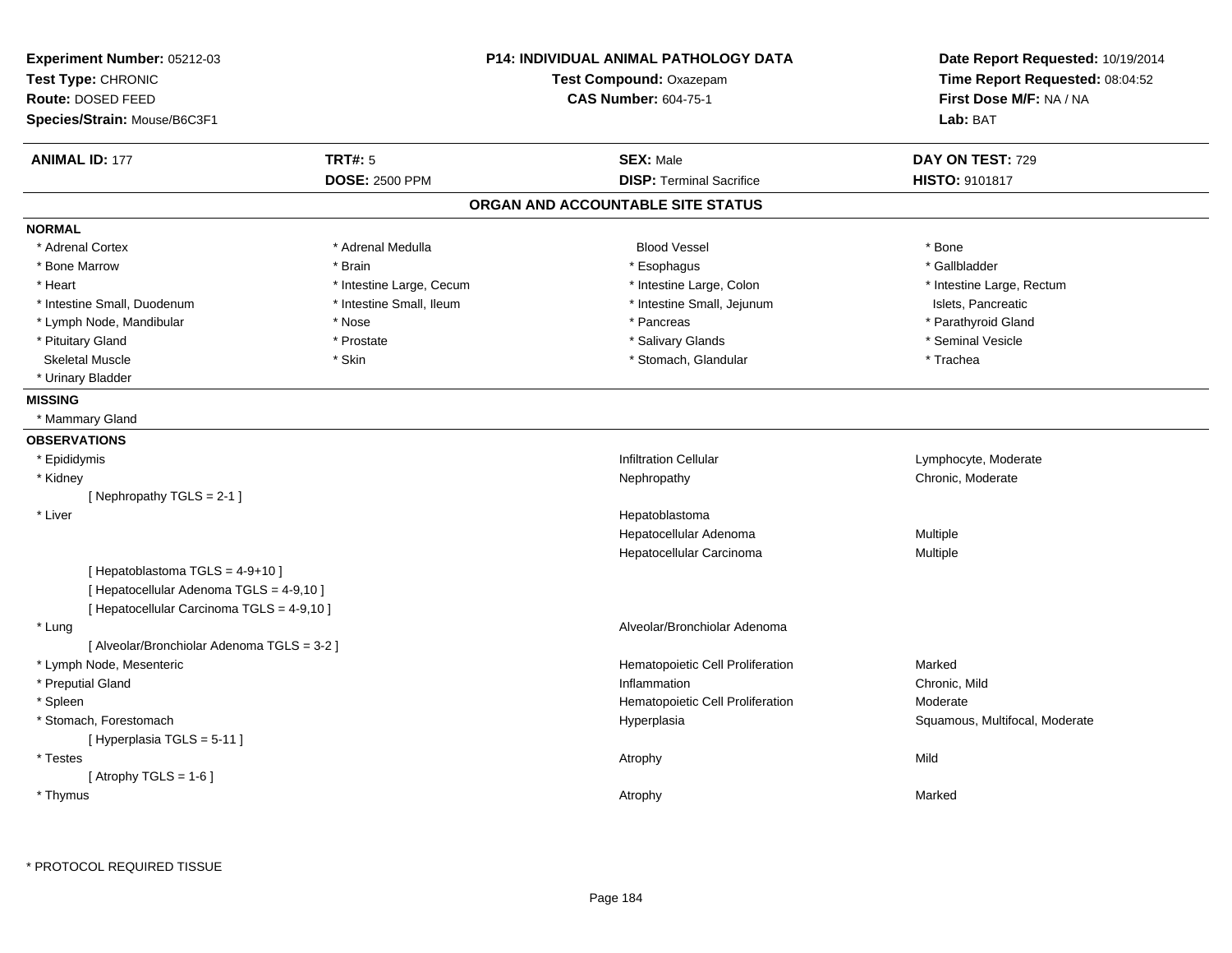| Experiment Number: 05212-03<br><b>Test Type: CHRONIC</b><br><b>Route: DOSED FEED</b><br>Species/Strain: Mouse/B6C3F1 |                       | <b>P14: INDIVIDUAL ANIMAL PATHOLOGY DATA</b> | Date Report Requested: 10/19/2014 |  |
|----------------------------------------------------------------------------------------------------------------------|-----------------------|----------------------------------------------|-----------------------------------|--|
|                                                                                                                      |                       | <b>Test Compound: Oxazepam</b>               | Time Report Requested: 08:04:52   |  |
|                                                                                                                      |                       | <b>CAS Number: 604-75-1</b>                  | First Dose M/F: NA / NA           |  |
|                                                                                                                      |                       |                                              | Lab: BAT                          |  |
| <b>ANIMAL ID: 177</b>                                                                                                | TRT#: 5               | <b>SEX: Male</b>                             | DAY ON TEST: 729                  |  |
|                                                                                                                      | <b>DOSE: 2500 PPM</b> | <b>DISP:</b> Terminal Sacrifice              | <b>HISTO: 9101817</b>             |  |
|                                                                                                                      |                       | ORGAN AND ACCOUNTABLE SITE STATUS            |                                   |  |
| * Thyroid Gland                                                                                                      | Follicular Cel        | Hyperplasia                                  | Moderate                          |  |
| PRIMARY CAUSE OF DEATH                                                                                               |                       |                                              |                                   |  |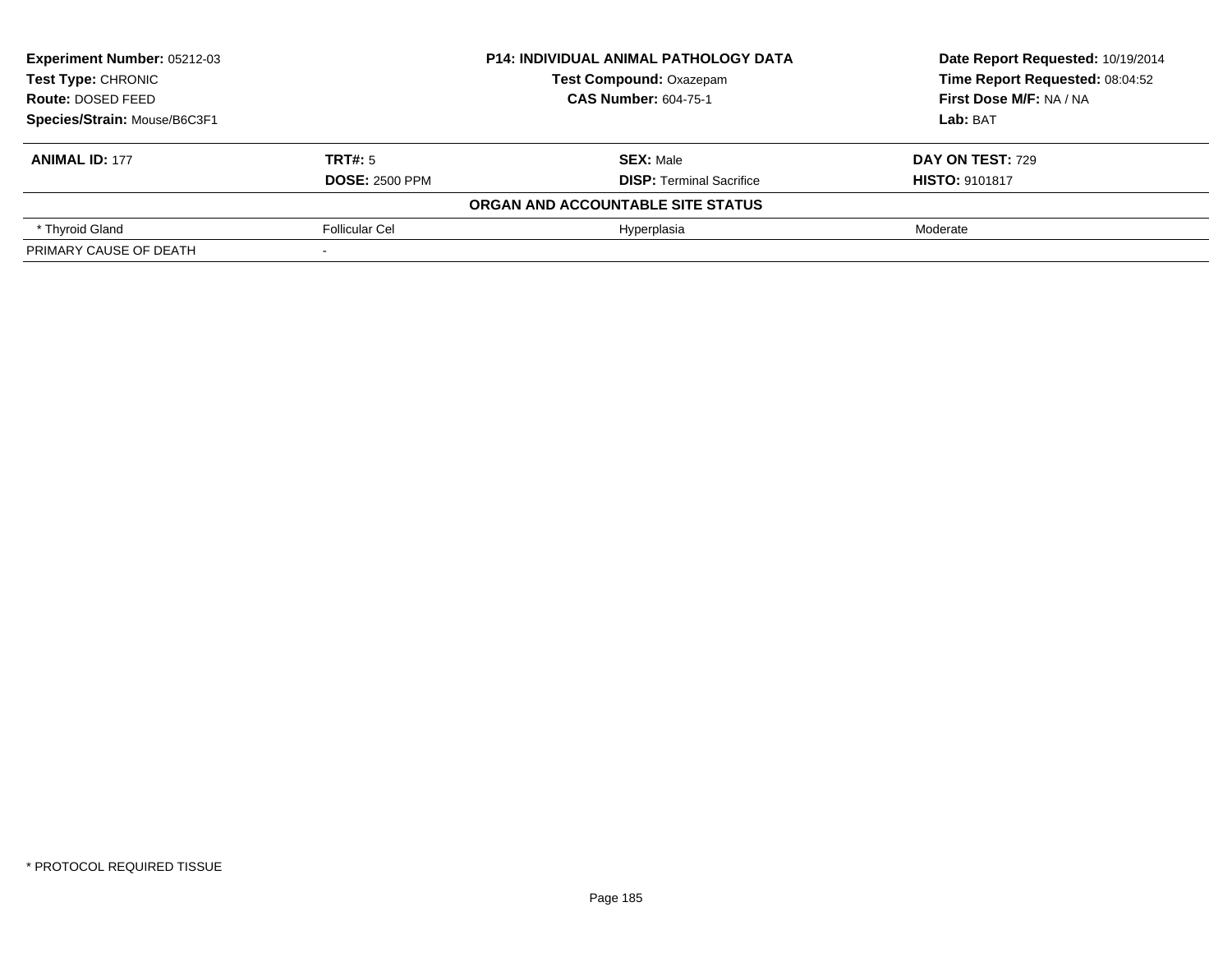| Test Type: CHRONIC<br>Route: DOSED FEED<br>Species/Strain: Mouse/B6C3F1<br><b>ANIMAL ID: 178</b><br><b>NORMAL</b><br>* Adrenal Cortex<br>* Bone Marrow<br>* Heart<br>* Intestine Small, Duodenum | <b>TRT#: 5</b><br><b>DOSE: 2500 PPM</b><br>* Adrenal Medulla<br>* Brain<br>* Intestine Large, Cecum | Test Compound: Oxazepam<br><b>CAS Number: 604-75-1</b><br><b>SEX: Male</b><br><b>DISP: Natural Death</b><br>ORGAN AND ACCOUNTABLE SITE STATUS<br><b>Blood Vessel</b><br>* Esophagus | Time Report Requested: 08:04:52<br>First Dose M/F: NA / NA<br>Lab: BAT<br>DAY ON TEST: 679<br><b>HISTO: 9101818</b><br>* Bone |
|--------------------------------------------------------------------------------------------------------------------------------------------------------------------------------------------------|-----------------------------------------------------------------------------------------------------|-------------------------------------------------------------------------------------------------------------------------------------------------------------------------------------|-------------------------------------------------------------------------------------------------------------------------------|
|                                                                                                                                                                                                  |                                                                                                     |                                                                                                                                                                                     |                                                                                                                               |
|                                                                                                                                                                                                  |                                                                                                     |                                                                                                                                                                                     |                                                                                                                               |
|                                                                                                                                                                                                  |                                                                                                     |                                                                                                                                                                                     |                                                                                                                               |
|                                                                                                                                                                                                  |                                                                                                     |                                                                                                                                                                                     |                                                                                                                               |
|                                                                                                                                                                                                  |                                                                                                     |                                                                                                                                                                                     |                                                                                                                               |
|                                                                                                                                                                                                  |                                                                                                     |                                                                                                                                                                                     |                                                                                                                               |
|                                                                                                                                                                                                  |                                                                                                     |                                                                                                                                                                                     |                                                                                                                               |
|                                                                                                                                                                                                  |                                                                                                     |                                                                                                                                                                                     |                                                                                                                               |
|                                                                                                                                                                                                  |                                                                                                     |                                                                                                                                                                                     | * Gallbladder                                                                                                                 |
|                                                                                                                                                                                                  |                                                                                                     | * Intestine Large, Colon                                                                                                                                                            | * Intestine Large, Rectum                                                                                                     |
|                                                                                                                                                                                                  | * Intestine Small, Ileum                                                                            | * Intestine Small, Jejunum                                                                                                                                                          | Islets, Pancreatic                                                                                                            |
| * Kidney                                                                                                                                                                                         | * Lung                                                                                              | * Nose                                                                                                                                                                              | * Pancreas                                                                                                                    |
| * Parathyroid Gland                                                                                                                                                                              | * Pituitary Gland                                                                                   | * Preputial Gland                                                                                                                                                                   | * Prostate                                                                                                                    |
| * Salivary Glands                                                                                                                                                                                | * Seminal Vesicle                                                                                   | <b>Skeletal Muscle</b>                                                                                                                                                              | * Skin                                                                                                                        |
| * Spleen                                                                                                                                                                                         | * Stomach, Forestomach                                                                              | * Stomach, Glandular                                                                                                                                                                | * Trachea                                                                                                                     |
| * Urinary Bladder                                                                                                                                                                                |                                                                                                     |                                                                                                                                                                                     |                                                                                                                               |
| <b>MISSING</b>                                                                                                                                                                                   |                                                                                                     |                                                                                                                                                                                     |                                                                                                                               |
| * Lymph Node, Mandibular                                                                                                                                                                         | * Lymph Node, Mesenteric                                                                            | * Mammary Gland                                                                                                                                                                     |                                                                                                                               |
| <b>OBSERVATIONS</b>                                                                                                                                                                              |                                                                                                     |                                                                                                                                                                                     |                                                                                                                               |
| * Epididymis                                                                                                                                                                                     |                                                                                                     | <b>Infiltration Cellular</b>                                                                                                                                                        | Lymphocyte, Mild                                                                                                              |
| * Liver                                                                                                                                                                                          |                                                                                                     | Hepatocellular Adenoma                                                                                                                                                              |                                                                                                                               |
|                                                                                                                                                                                                  |                                                                                                     | Hepatocellular Carcinoma                                                                                                                                                            | Multiple                                                                                                                      |
| [ Hepatocellular Adenoma TGLS = 2-2 ]                                                                                                                                                            |                                                                                                     |                                                                                                                                                                                     |                                                                                                                               |
| [ Hepatocellular Carcinoma TGLS = 2-1,3-1,4-9,4-10 ]                                                                                                                                             |                                                                                                     |                                                                                                                                                                                     |                                                                                                                               |
| * Testes                                                                                                                                                                                         |                                                                                                     | Atrophy                                                                                                                                                                             | Marked                                                                                                                        |
| * Thymus                                                                                                                                                                                         |                                                                                                     | Atrophy                                                                                                                                                                             | Marked                                                                                                                        |
| * Thyroid Gland                                                                                                                                                                                  | <b>Follicular Cel</b>                                                                               | Hyperplasia                                                                                                                                                                         | Mild                                                                                                                          |
| PRIMARY CAUSE OF DEATH                                                                                                                                                                           | - Liver Hepatocellular Carcinoma                                                                    |                                                                                                                                                                                     |                                                                                                                               |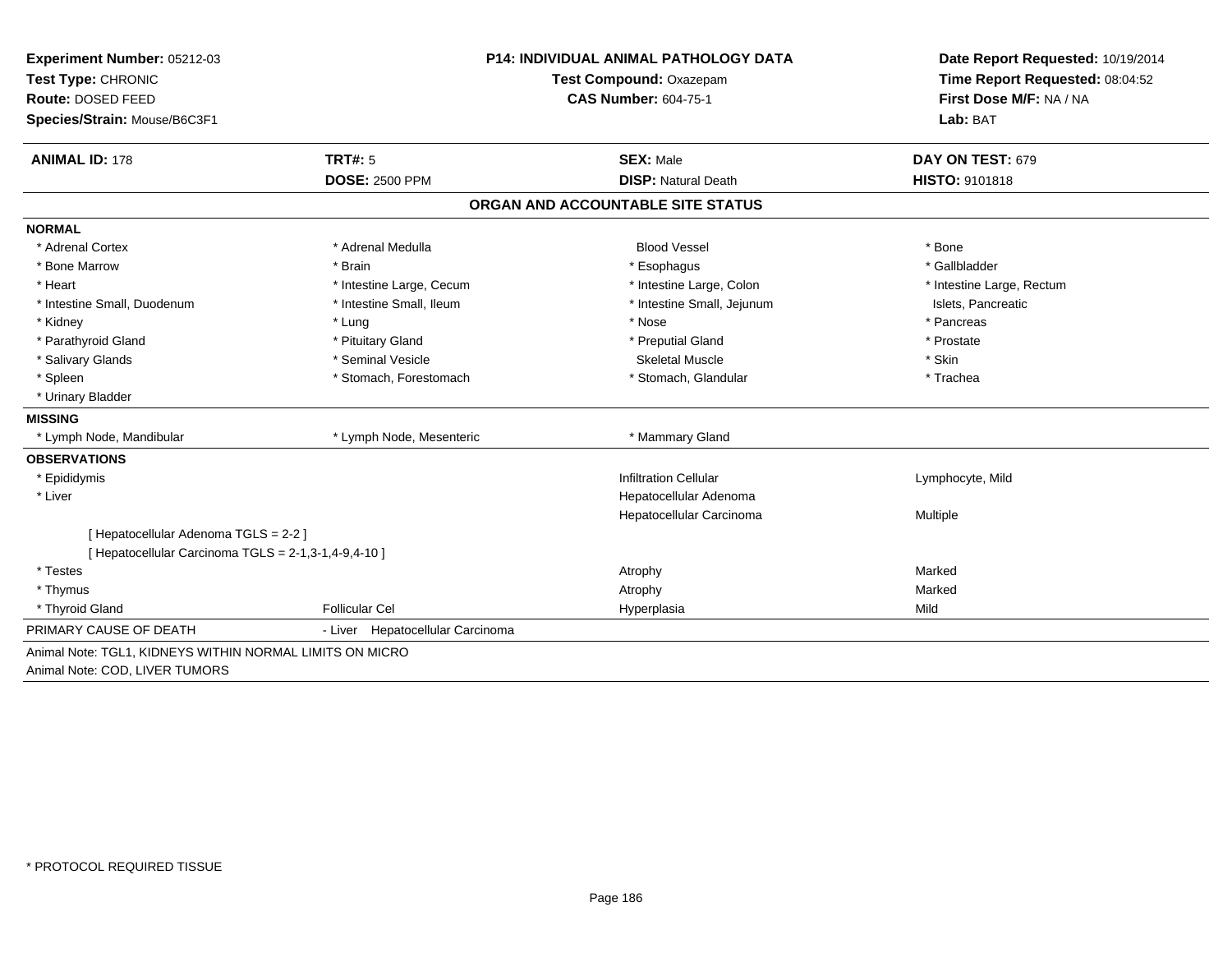| Experiment Number: 05212-03<br>Test Type: CHRONIC<br>Route: DOSED FEED<br>Species/Strain: Mouse/B6C3F1 |                                  | <b>P14: INDIVIDUAL ANIMAL PATHOLOGY DATA</b><br><b>Test Compound: Oxazepam</b><br><b>CAS Number: 604-75-1</b> |                           |
|--------------------------------------------------------------------------------------------------------|----------------------------------|---------------------------------------------------------------------------------------------------------------|---------------------------|
| <b>ANIMAL ID: 179</b>                                                                                  | TRT#: 5                          | <b>SEX: Male</b>                                                                                              | DAY ON TEST: 720          |
|                                                                                                        | <b>DOSE: 2500 PPM</b>            | <b>DISP: Moribund Sacrifice</b>                                                                               | HISTO: 9101819            |
|                                                                                                        |                                  | ORGAN AND ACCOUNTABLE SITE STATUS                                                                             |                           |
| <b>NORMAL</b>                                                                                          |                                  |                                                                                                               |                           |
| * Adrenal Cortex                                                                                       | * Adrenal Medulla                | <b>Blood Vessel</b>                                                                                           | * Bone                    |
| * Bone Marrow                                                                                          | * Brain                          | * Esophagus                                                                                                   | * Gallbladder             |
| * Heart                                                                                                | * Intestine Large, Cecum         | * Intestine Large, Colon                                                                                      | * Intestine Large, Rectum |
| * Intestine Small, Duodenum                                                                            | * Intestine Small, Ileum         | * Intestine Small, Jejunum                                                                                    | Islets, Pancreatic        |
| * Kidney                                                                                               | * Lung                           | * Lymph Node, Mandibular                                                                                      | * Lymph Node, Mesenteric  |
| * Nose                                                                                                 | * Pancreas                       | * Prostate                                                                                                    | * Salivary Glands         |
| * Seminal Vesicle                                                                                      | <b>Skeletal Muscle</b>           | * Skin                                                                                                        | * Spleen                  |
| * Stomach, Forestomach                                                                                 | * Stomach, Glandular             | * Testes                                                                                                      | * Trachea                 |
| * Urinary Bladder                                                                                      |                                  |                                                                                                               |                           |
| <b>MISSING</b>                                                                                         |                                  |                                                                                                               |                           |
| * Mammary Gland                                                                                        | * Parathyroid Gland              |                                                                                                               |                           |
| <b>OBSERVATIONS</b>                                                                                    |                                  |                                                                                                               |                           |
| * Epididymis                                                                                           |                                  | <b>Infiltration Cellular</b>                                                                                  | Lymphocyte, Mild          |
| * Liver                                                                                                |                                  | Hepatoblastoma                                                                                                |                           |
|                                                                                                        |                                  | Hepatocellular Carcinoma                                                                                      | Multiple                  |
| [Hepatoblastoma TGLS = 1-1]                                                                            |                                  |                                                                                                               |                           |
| [ Hepatocellular Carcinoma TGLS = 1-9,10 ]                                                             |                                  |                                                                                                               |                           |
| * Pituitary Gland                                                                                      | Pars Distalis                    | Cyst                                                                                                          |                           |
| * Preputial Gland                                                                                      | Duct                             | Ectasia                                                                                                       | Moderate                  |
| [ Ectasia TGLS = $1-6$ ]                                                                               |                                  |                                                                                                               |                           |
| * Thymus                                                                                               |                                  | Atrophy                                                                                                       | Marked                    |
| * Thyroid Gland                                                                                        | <b>Follicular Cel</b>            | Hyperplasia                                                                                                   | Moderate                  |
| PRIMARY CAUSE OF DEATH                                                                                 | - Liver Hepatocellular Carcinoma |                                                                                                               |                           |
| Animal Note: moribund sac due to liver tumors                                                          |                                  |                                                                                                               |                           |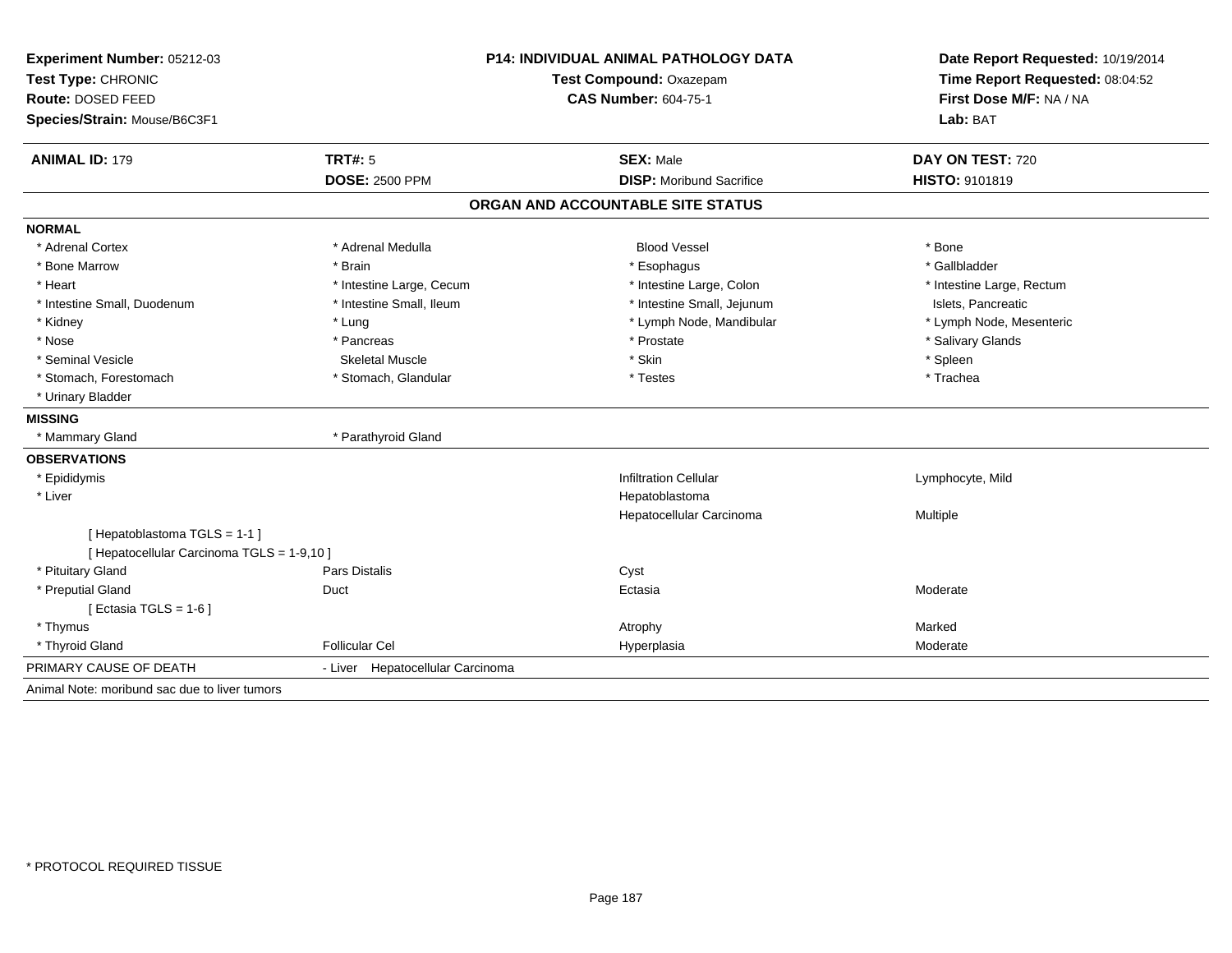| Experiment Number: 05212-03<br>Test Type: CHRONIC<br>Route: DOSED FEED<br>Species/Strain: Mouse/B6C3F1 |                                     | P14: INDIVIDUAL ANIMAL PATHOLOGY DATA<br>Test Compound: Oxazepam<br><b>CAS Number: 604-75-1</b> |                            |
|--------------------------------------------------------------------------------------------------------|-------------------------------------|-------------------------------------------------------------------------------------------------|----------------------------|
| <b>ANIMAL ID: 180</b>                                                                                  | TRT#: 5                             | <b>SEX: Male</b>                                                                                | DAY ON TEST: 638           |
|                                                                                                        | <b>DOSE: 2500 PPM</b>               | <b>DISP:</b> Moribund Sacrifice                                                                 | HISTO: 9101820             |
|                                                                                                        |                                     | ORGAN AND ACCOUNTABLE SITE STATUS                                                               |                            |
| <b>NORMAL</b>                                                                                          |                                     |                                                                                                 |                            |
| * Adrenal Cortex                                                                                       | * Adrenal Medulla                   | <b>Blood Vessel</b>                                                                             | * Bone                     |
| * Bone Marrow                                                                                          | * Brain                             | * Epididymis                                                                                    | * Esophagus                |
| * Gallbladder                                                                                          | * Heart                             | * Intestine Large, Cecum                                                                        | * Intestine Large, Colon   |
| * Intestine Large, Rectum                                                                              | * Intestine Small, Duodenum         | * Intestine Small, Ileum                                                                        | * Intestine Small, Jejunum |
| Islets, Pancreatic                                                                                     | * Kidney                            | * Lung                                                                                          | * Lymph Node, Mesenteric   |
| * Nose                                                                                                 | * Pancreas                          | * Parathyroid Gland                                                                             | * Preputial Gland          |
| * Prostate                                                                                             | * Salivary Glands                   | * Seminal Vesicle                                                                               | <b>Skeletal Muscle</b>     |
| * Skin                                                                                                 | * Spleen                            | * Stomach, Forestomach                                                                          | * Stomach, Glandular       |
| * Trachea                                                                                              | * Urinary Bladder                   |                                                                                                 |                            |
| <b>MISSING</b>                                                                                         |                                     |                                                                                                 |                            |
| * Lymph Node, Mandibular                                                                               | * Mammary Gland                     | * Pituitary Gland                                                                               |                            |
| <b>OBSERVATIONS</b>                                                                                    |                                     |                                                                                                 |                            |
| * Liver                                                                                                |                                     | <b>Eosinophilic Focus</b>                                                                       |                            |
|                                                                                                        |                                     | Hepatocellular Adenoma                                                                          |                            |
|                                                                                                        |                                     | Hepatocellular Carcinoma                                                                        | Multiple                   |
|                                                                                                        | Centrilobular                       | Hypertrophy                                                                                     | Mild                       |
|                                                                                                        |                                     | Mixed Cell Focus                                                                                |                            |
| [ Eosinophilic Focus TGLS = 2-11 ]                                                                     |                                     |                                                                                                 |                            |
| [ Hepatocellular Adenoma TGLS = 4-10 ]                                                                 |                                     |                                                                                                 |                            |
| [ Hepatocellular Carcinoma TGLS = 1-9,4-10 ]                                                           |                                     |                                                                                                 |                            |
| [Mixed Cell Focus TGLS = 3-12]                                                                         |                                     |                                                                                                 |                            |
| * Testes                                                                                               |                                     | Atrophy                                                                                         | Marked                     |
| * Thymus                                                                                               |                                     | Atrophy                                                                                         | Marked                     |
| * Thyroid Gland                                                                                        | <b>Follicular Cel</b>               | Hyperplasia                                                                                     | Mild                       |
| PRIMARY CAUSE OF DEATH                                                                                 | Hepatocellular Carcinoma<br>- Liver |                                                                                                 |                            |
| Animal Note: MORIBUND SAC DUE TO LIVER TUMORS                                                          |                                     |                                                                                                 |                            |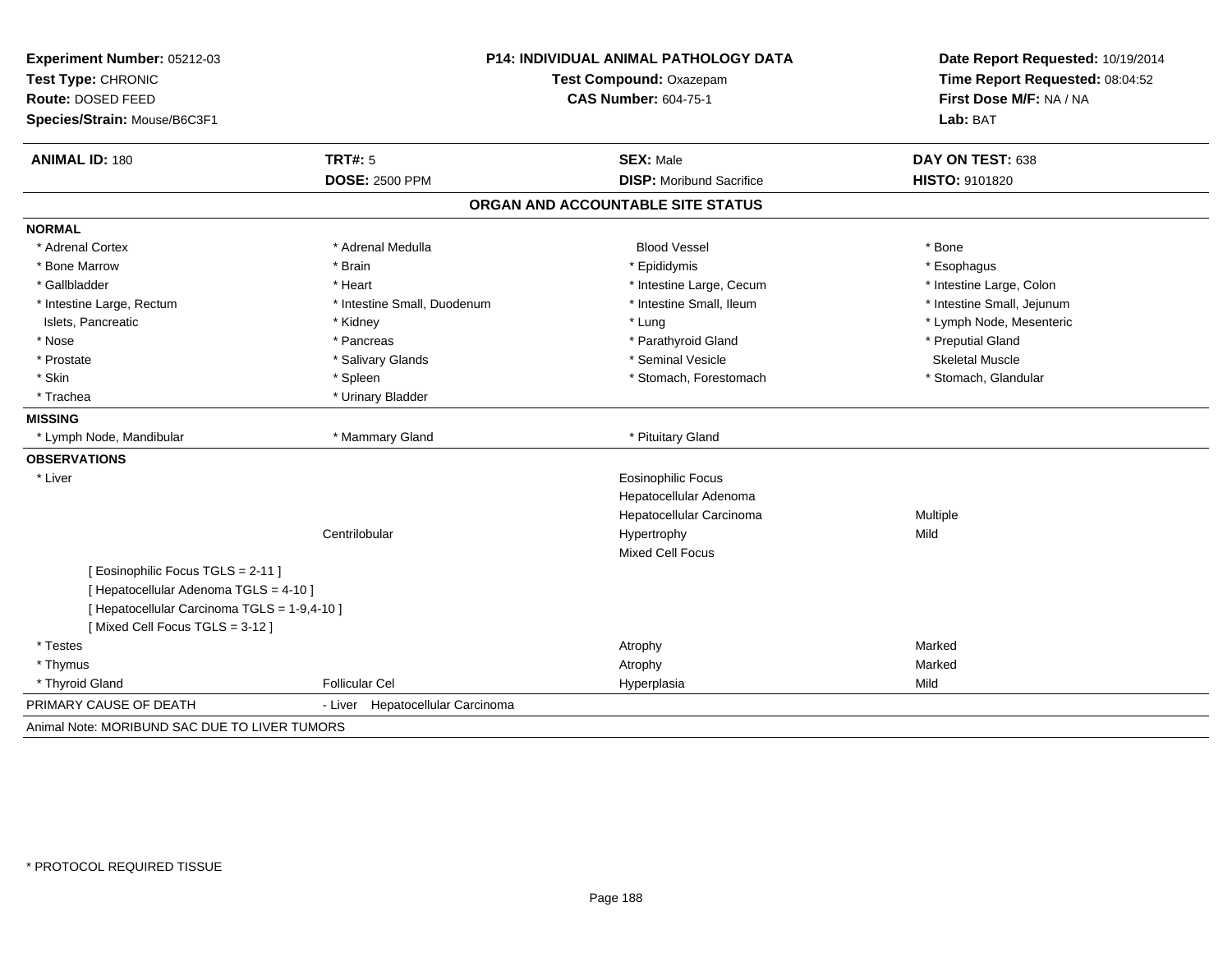| Experiment Number: 05212-03                               | <b>P14: INDIVIDUAL ANIMAL PATHOLOGY DATA</b> |                                   | Date Report Requested: 10/19/2014                          |
|-----------------------------------------------------------|----------------------------------------------|-----------------------------------|------------------------------------------------------------|
| Test Type: CHRONIC                                        |                                              | Test Compound: Oxazepam           | Time Report Requested: 08:04:52<br>First Dose M/F: NA / NA |
| Route: DOSED FEED                                         |                                              | <b>CAS Number: 604-75-1</b>       |                                                            |
| Species/Strain: Mouse/B6C3F1                              |                                              |                                   | Lab: BAT                                                   |
| <b>ANIMAL ID: 181</b>                                     | <b>TRT#: 7</b>                               | <b>SEX: Male</b>                  | DAY ON TEST: 596                                           |
|                                                           | <b>DOSE: 5000 PPM</b>                        | <b>DISP:</b> Moribund Sacrifice   | HISTO: 9101641                                             |
|                                                           |                                              | ORGAN AND ACCOUNTABLE SITE STATUS |                                                            |
| <b>NORMAL</b>                                             |                                              |                                   |                                                            |
| * Adrenal Medulla                                         | <b>Blood Vessel</b>                          | * Bone                            | * Bone Marrow                                              |
| * Brain                                                   | * Epididymis                                 | * Esophagus                       | * Heart                                                    |
| * Intestine Large, Cecum                                  | * Intestine Large, Colon                     | * Intestine Large, Rectum         | * Intestine Small, Duodenum                                |
| * Intestine Small, Ileum                                  | * Intestine Small, Jejunum                   | Islets, Pancreatic                | * Lung                                                     |
| * Lymph Node, Mandibular                                  | * Lymph Node, Mesenteric                     | * Nose                            | * Pancreas                                                 |
| * Parathyroid Gland                                       | * Preputial Gland                            | * Prostate                        | * Salivary Glands                                          |
| * Seminal Vesicle                                         | <b>Skeletal Muscle</b>                       | * Skin                            | * Spleen                                                   |
| * Stomach, Forestomach                                    | * Stomach, Glandular                         | * Trachea                         | * Urinary Bladder                                          |
| <b>MISSING</b>                                            |                                              |                                   |                                                            |
| * Gallbladder                                             | * Mammary Gland                              |                                   |                                                            |
| <b>INSUFFICIENT TISSUE</b>                                |                                              |                                   |                                                            |
| * Thymus                                                  |                                              |                                   |                                                            |
| <b>OBSERVATIONS</b>                                       |                                              |                                   |                                                            |
| * Adrenal Cortex                                          |                                              | Hypertrophy                       | Mild                                                       |
| <b>Harderian Gland</b>                                    |                                              | Adenoma                           |                                                            |
| * Kidney                                                  |                                              | Nephropathy                       | Chronic, Mild                                              |
| * Liver                                                   |                                              | <b>Eosinophilic Focus</b>         |                                                            |
|                                                           |                                              | Hepatocellular Adenoma            |                                                            |
|                                                           |                                              | Hepatocellular Carcinoma          | Multiple                                                   |
|                                                           | Centrilobular                                | Hypertrophy                       | Moderate                                                   |
| [ Hepatocellular Adenoma TGLS = 2-10 ]                    |                                              |                                   |                                                            |
| [ Hepatocellular Carcinoma TGLS = 1-9,3-1,3-2,3-11,3-12 ] |                                              |                                   |                                                            |
| * Pituitary Gland                                         | Pars Distalis                                | Vacuolization Cytoplasmic         | Mild                                                       |
| * Testes                                                  |                                              | Atrophy                           | Marked                                                     |
| * Thyroid Gland                                           | Follicular Cel                               | Hyperplasia                       | Moderate                                                   |
| PRIMARY CAUSE OF DEATH                                    | Hepatocellular Carcinoma<br>- Liver          |                                   |                                                            |
| Animal Note: MORIBUND SAC DUE TO LIVER TUMORS             |                                              |                                   |                                                            |
| Animal Note: TGL4, DISCOLORATION NOT APPARENT ON MICRO    |                                              |                                   |                                                            |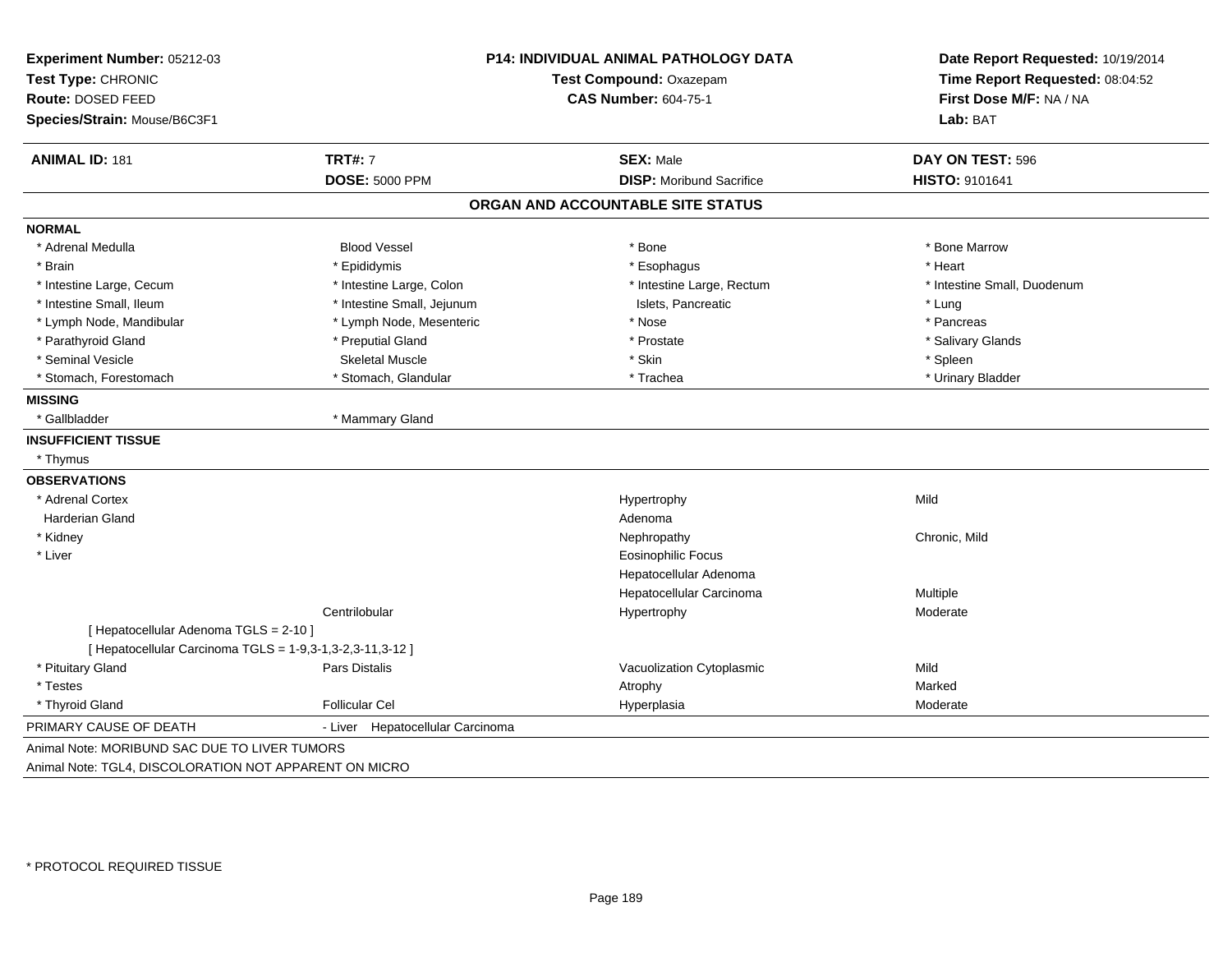| Experiment Number: 05212-03                           | P14: INDIVIDUAL ANIMAL PATHOLOGY DATA |                                   | Date Report Requested: 10/19/2014 |  |
|-------------------------------------------------------|---------------------------------------|-----------------------------------|-----------------------------------|--|
| Test Type: CHRONIC<br>Route: DOSED FEED               |                                       | Test Compound: Oxazepam           | Time Report Requested: 08:04:52   |  |
|                                                       |                                       | <b>CAS Number: 604-75-1</b>       | First Dose M/F: NA / NA           |  |
| Species/Strain: Mouse/B6C3F1                          |                                       |                                   | Lab: BAT                          |  |
| <b>ANIMAL ID: 182</b>                                 | <b>TRT#: 7</b>                        | <b>SEX: Male</b>                  | DAY ON TEST: 625                  |  |
|                                                       | <b>DOSE: 5000 PPM</b>                 | <b>DISP:</b> Moribund Sacrifice   | HISTO: 9101642                    |  |
|                                                       |                                       | ORGAN AND ACCOUNTABLE SITE STATUS |                                   |  |
| <b>NORMAL</b>                                         |                                       |                                   |                                   |  |
| * Adrenal Cortex                                      | * Adrenal Medulla                     | <b>Blood Vessel</b>               | * Bone                            |  |
| * Bone Marrow                                         | * Brain                               | * Esophagus                       | * Gallbladder                     |  |
| * Heart                                               | * Intestine Large, Cecum              | * Intestine Large, Colon          | * Intestine Large, Rectum         |  |
| * Intestine Small, Duodenum                           | * Intestine Small, Ileum              | * Intestine Small, Jejunum        | Islets, Pancreatic                |  |
| * Kidney                                              | * Lymph Node, Mesenteric              | * Nose                            | * Pancreas                        |  |
| * Parathyroid Gland                                   | * Preputial Gland                     | * Prostate                        | * Salivary Glands                 |  |
| * Seminal Vesicle                                     | <b>Skeletal Muscle</b>                | * Skin                            | * Spleen                          |  |
| * Stomach, Forestomach                                | * Stomach, Glandular                  | * Testes                          | * Trachea                         |  |
| * Urinary Bladder                                     |                                       |                                   |                                   |  |
| <b>MISSING</b>                                        |                                       |                                   |                                   |  |
| * Lymph Node, Mandibular                              | * Mammary Gland                       |                                   |                                   |  |
| <b>OBSERVATIONS</b>                                   |                                       |                                   |                                   |  |
| * Epididymis                                          |                                       | <b>Infiltration Cellular</b>      | Lymphocyte, Mild                  |  |
| * Liver                                               |                                       | Hepatocellular Adenoma            | Multiple                          |  |
|                                                       |                                       | Hepatocellular Carcinoma          | Multiple                          |  |
|                                                       | Centrilobular                         | Hypertrophy                       | Moderate                          |  |
| [ Hepatocellular Adenoma TGLS = 2-9,4-11,4-12 ]       |                                       |                                   |                                   |  |
| [ Hepatocellular Carcinoma TGLS = 3-10,4-1,4-2,4-12 ] |                                       |                                   |                                   |  |
| * Lung                                                |                                       | Alveolar/Bronchiolar Adenoma      |                                   |  |
|                                                       |                                       | Hepatocellular Carcinoma          | Metastatic (Liver)                |  |
| [ Alveolar/Bronchiolar Adenoma TGLS = 1-2 ]           |                                       |                                   |                                   |  |
| * Pituitary Gland                                     | Pars Distalis                         | Vacuolization Cytoplasmic         | Mild                              |  |
| * Thymus                                              |                                       | Atrophy                           | Moderate                          |  |
| * Thyroid Gland                                       | <b>Follicular Cel</b>                 | Hyperplasia                       | Marked                            |  |
| PRIMARY CAUSE OF DEATH                                | - Liver Hepatocellular Carcinoma      |                                   |                                   |  |
| Animal Note: MORIBUND SAC DUE TO LIVER TUMORS         |                                       |                                   |                                   |  |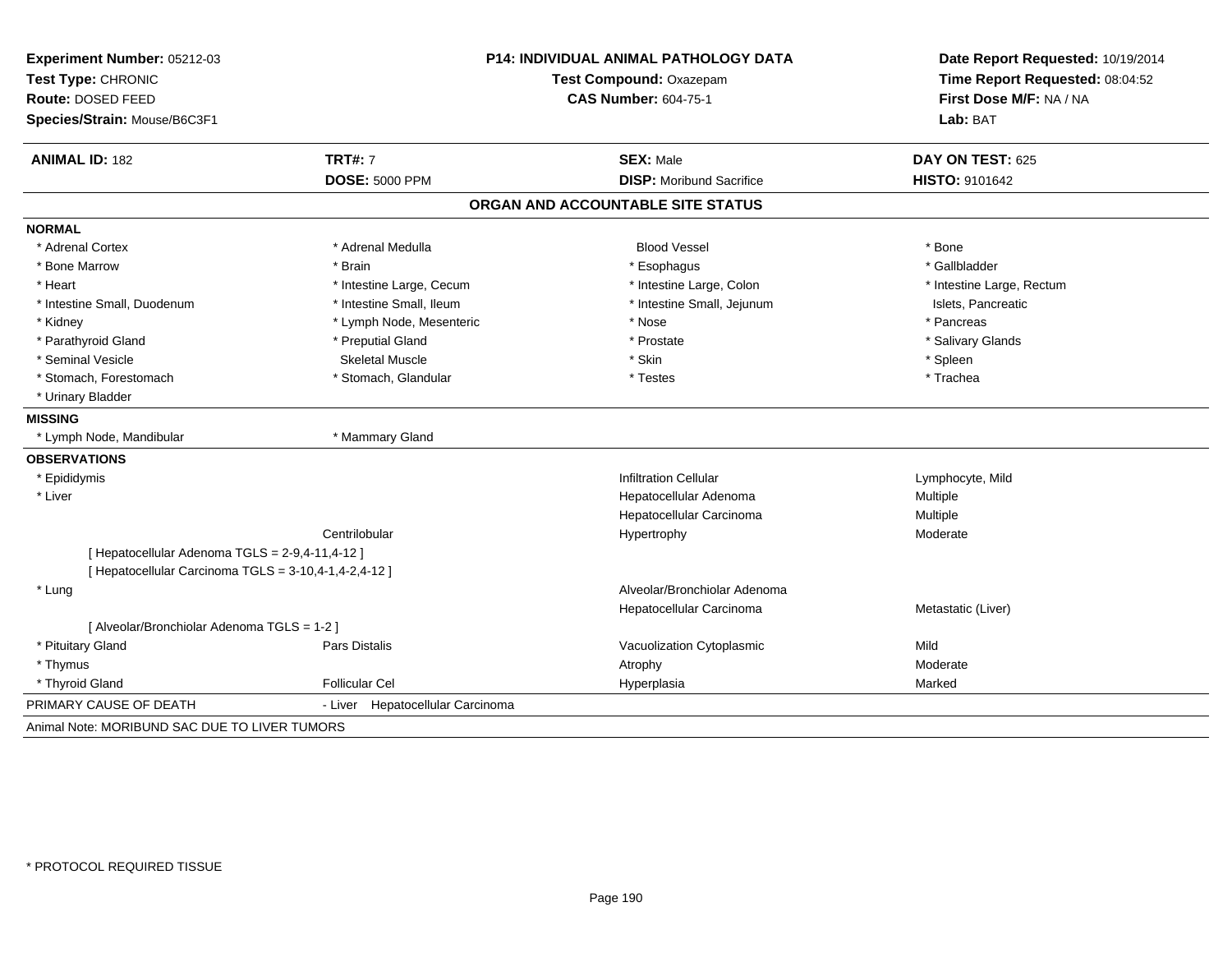| Experiment Number: 05212-03                 | <b>P14: INDIVIDUAL ANIMAL PATHOLOGY DATA</b> |                                   | Date Report Requested: 10/19/2014                          |  |
|---------------------------------------------|----------------------------------------------|-----------------------------------|------------------------------------------------------------|--|
| Test Type: CHRONIC                          |                                              | Test Compound: Oxazepam           | Time Report Requested: 08:04:52<br>First Dose M/F: NA / NA |  |
| Route: DOSED FEED                           |                                              | <b>CAS Number: 604-75-1</b>       |                                                            |  |
| Species/Strain: Mouse/B6C3F1                |                                              |                                   | Lab: BAT                                                   |  |
| <b>ANIMAL ID: 183</b>                       | <b>TRT#: 7</b>                               | <b>SEX: Male</b>                  | DAY ON TEST: 531                                           |  |
|                                             | <b>DOSE: 5000 PPM</b>                        | <b>DISP: Natural Death</b>        | HISTO: 9101643                                             |  |
|                                             |                                              | ORGAN AND ACCOUNTABLE SITE STATUS |                                                            |  |
| <b>NORMAL</b>                               |                                              |                                   |                                                            |  |
| * Adrenal Cortex                            | * Adrenal Medulla                            | <b>Blood Vessel</b>               | * Bone                                                     |  |
| * Bone Marrow                               | * Brain                                      | * Epididymis                      | * Esophagus                                                |  |
| * Heart                                     | * Intestine Small, Duodenum                  | * Intestine Small, Ileum          | * Intestine Small, Jejunum                                 |  |
| Islets, Pancreatic                          | * Kidney                                     | * Lung                            | * Nose                                                     |  |
| * Pancreas                                  | * Parathyroid Gland                          | * Preputial Gland                 | * Prostate                                                 |  |
| * Salivary Glands                           | * Seminal Vesicle                            | <b>Skeletal Muscle</b>            | * Skin                                                     |  |
| * Spleen                                    | * Stomach, Forestomach                       | * Stomach, Glandular              | * Trachea                                                  |  |
| <b>MISSING</b>                              |                                              |                                   |                                                            |  |
| * Gallbladder                               | * Intestine Large, Cecum                     | * Intestine Large, Colon          | * Intestine Large, Rectum                                  |  |
| * Lymph Node, Mesenteric                    | * Mammary Gland                              | * Pituitary Gland                 | * Urinary Bladder                                          |  |
| <b>OBSERVATIONS</b>                         |                                              |                                   |                                                            |  |
| * Liver                                     |                                              | Eosinophilic Focus                |                                                            |  |
|                                             |                                              | Hepatocellular Adenoma            | Multiple                                                   |  |
|                                             |                                              | Hepatocellular Carcinoma          | Multiple                                                   |  |
|                                             | Centrilobular                                | Hypertrophy                       | Moderate                                                   |  |
| [ Eosinophilic Focus TGLS = 1-2 ]           |                                              |                                   |                                                            |  |
| [ Hepatocellular Adenoma TGLS = 1-1,1-2 ]   |                                              |                                   |                                                            |  |
| [ Hepatocellular Carcinoma TGLS = 1-1,1-9 ] |                                              |                                   |                                                            |  |
| Lymph Node                                  | Inguinal                                     | Hyperplasia                       | Lymphoid, Mild                                             |  |
| * Lymph Node, Mandibular                    |                                              | Hyperplasia                       | Lymphoid, Mild                                             |  |
| * Testes                                    |                                              | Atrophy                           | Marked                                                     |  |
| * Thymus                                    |                                              | Atrophy                           | Moderate                                                   |  |
| * Thyroid Gland                             | <b>Follicular Cel</b>                        | Hyperplasia                       | Minimal                                                    |  |
| PRIMARY CAUSE OF DEATH                      | - Liver Hepatocellular Carcinoma             |                                   |                                                            |  |
| Animal Note: COD, LIVER TUMORS              |                                              |                                   |                                                            |  |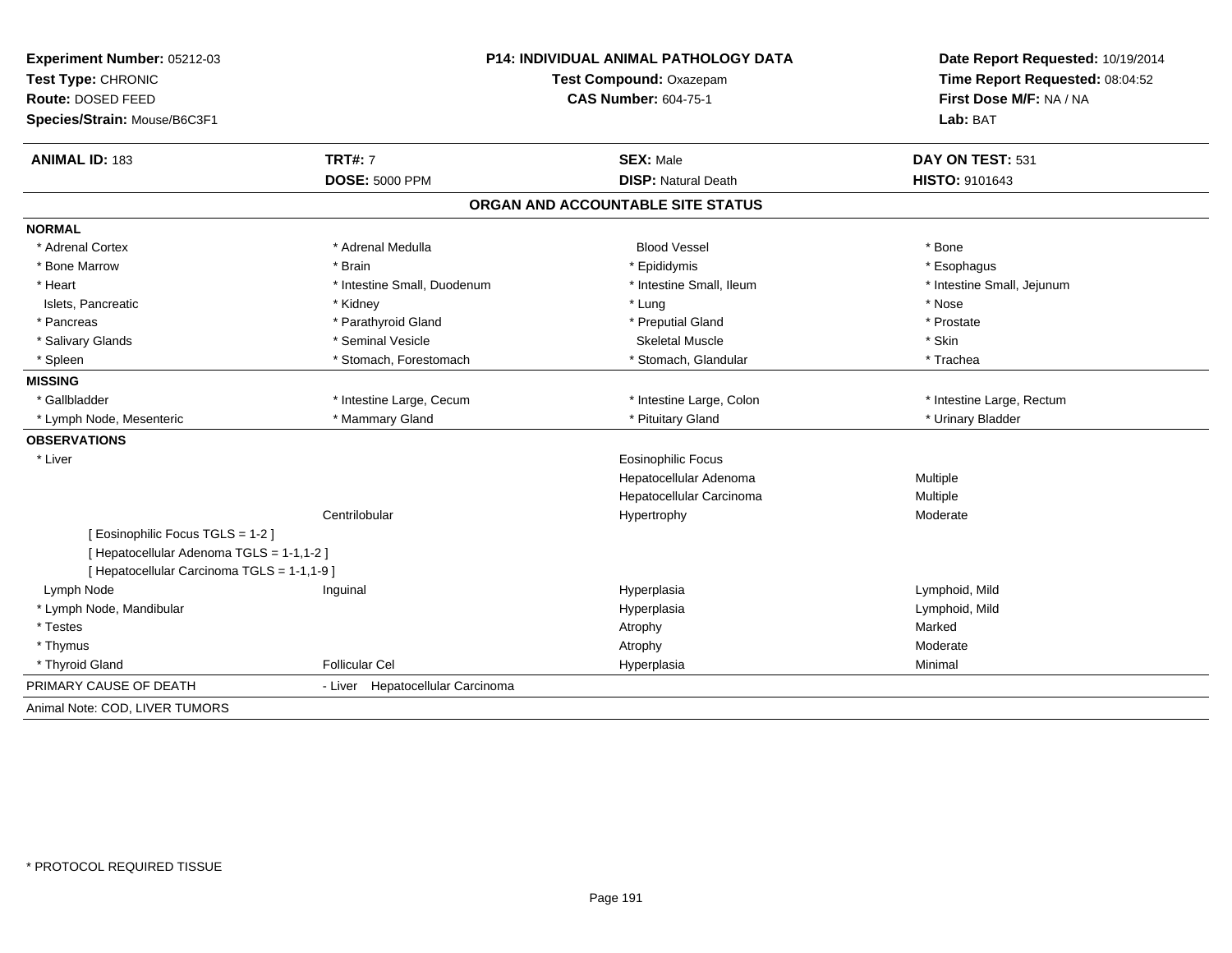| Experiment Number: 05212-03<br>Test Type: CHRONIC<br>Route: DOSED FEED                |                           | P14: INDIVIDUAL ANIMAL PATHOLOGY DATA<br>Test Compound: Oxazepam<br><b>CAS Number: 604-75-1</b> | Date Report Requested: 10/19/2014<br>Time Report Requested: 08:04:52<br>First Dose M/F: NA / NA |
|---------------------------------------------------------------------------------------|---------------------------|-------------------------------------------------------------------------------------------------|-------------------------------------------------------------------------------------------------|
| Species/Strain: Mouse/B6C3F1                                                          |                           |                                                                                                 | Lab: BAT                                                                                        |
| <b>ANIMAL ID: 184</b>                                                                 | <b>TRT#: 7</b>            | <b>SEX: Male</b>                                                                                | DAY ON TEST: 460                                                                                |
|                                                                                       | <b>DOSE: 5000 PPM</b>     | <b>DISP:</b> Scheduled Sacrifice                                                                | HISTO: 9101644                                                                                  |
|                                                                                       |                           | ORGAN AND ACCOUNTABLE SITE STATUS                                                               |                                                                                                 |
| <b>NORMAL</b>                                                                         |                           |                                                                                                 |                                                                                                 |
| * Adrenal Cortex                                                                      | * Adrenal Medulla         | <b>Blood Vessel</b>                                                                             | * Bone                                                                                          |
| * Bone Marrow                                                                         | * Brain                   | * Epididymis                                                                                    | * Esophagus                                                                                     |
| * Heart                                                                               | * Intestine Large, Cecum  | * Intestine Large, Colon                                                                        | * Intestine Large, Rectum                                                                       |
| * Intestine Small, Duodenum                                                           | * Intestine Small, Ileum  | * Intestine Small, Jejunum                                                                      | Islets, Pancreatic                                                                              |
| * Lung                                                                                | * Lymph Node, Mandibular  | * Lymph Node, Mesenteric                                                                        | * Nose                                                                                          |
| * Pancreas                                                                            | * Parathyroid Gland       | * Pituitary Gland                                                                               | * Preputial Gland                                                                               |
| * Prostate                                                                            | * Salivary Glands         | * Seminal Vesicle                                                                               | <b>Skeletal Muscle</b>                                                                          |
| * Skin                                                                                | * Spleen                  | * Stomach, Forestomach                                                                          | * Stomach, Glandular                                                                            |
| * Testes                                                                              | * Trachea                 | * Urinary Bladder                                                                               |                                                                                                 |
| <b>MISSING</b>                                                                        |                           |                                                                                                 |                                                                                                 |
| * Gallbladder                                                                         | * Mammary Gland           | * Thymus                                                                                        |                                                                                                 |
| <b>OBSERVATIONS</b>                                                                   |                           |                                                                                                 |                                                                                                 |
| * Kidney                                                                              |                           | Nephropathy                                                                                     | Chronic, Minimal                                                                                |
| * Liver                                                                               |                           | Clear Cell Focus                                                                                |                                                                                                 |
|                                                                                       |                           | Hepatocellular Adenoma                                                                          | Multiple                                                                                        |
|                                                                                       |                           | Hepatocellular Carcinoma                                                                        | Multiple                                                                                        |
|                                                                                       | Centrilobular, Hepatocyte | Hypertrophy                                                                                     | Moderate                                                                                        |
| [ Hepatocellular Adenoma TGLS = 3-1,2-10 ]<br>[ Hepatocellular Carcinoma TGLS = 1-9 ] |                           |                                                                                                 |                                                                                                 |
| * Thyroid Gland                                                                       | <b>Follicular Cel</b>     | Hyperplasia                                                                                     | Moderate                                                                                        |
|                                                                                       |                           | Inflammation                                                                                    | Chronic Active, Focal, Minimal                                                                  |
| PRIMARY CAUSE OF DEATH                                                                |                           |                                                                                                 |                                                                                                 |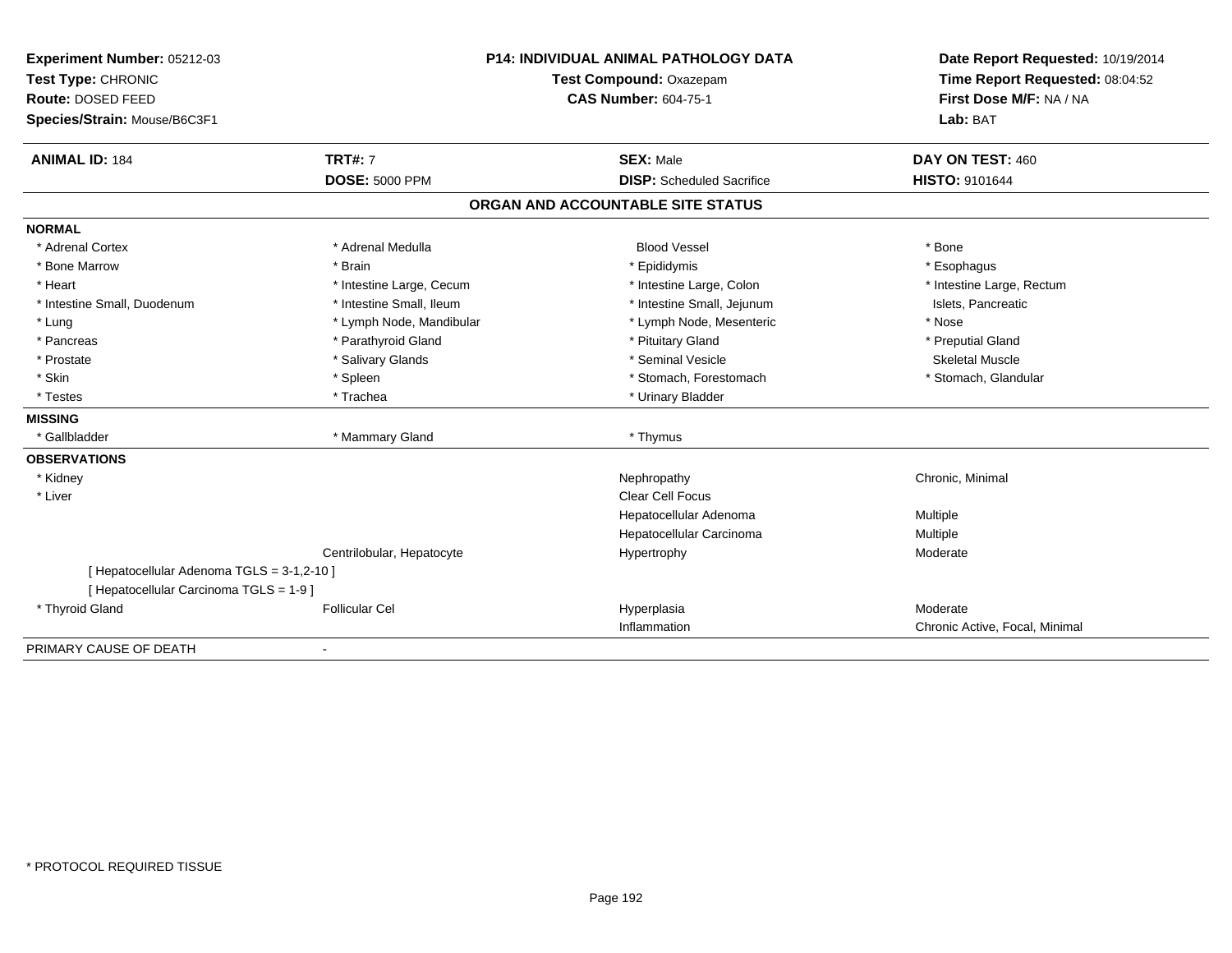| Experiment Number: 05212-03<br>Test Type: CHRONIC<br>Route: DOSED FEED | <b>P14: INDIVIDUAL ANIMAL PATHOLOGY DATA</b><br>Test Compound: Oxazepam<br><b>CAS Number: 604-75-1</b> |                                   | Date Report Requested: 10/19/2014<br>Time Report Requested: 08:04:52<br>First Dose M/F: NA / NA |  |
|------------------------------------------------------------------------|--------------------------------------------------------------------------------------------------------|-----------------------------------|-------------------------------------------------------------------------------------------------|--|
| Species/Strain: Mouse/B6C3F1                                           |                                                                                                        |                                   | Lab: BAT                                                                                        |  |
| <b>ANIMAL ID: 185</b>                                                  | <b>TRT#: 7</b>                                                                                         | <b>SEX: Male</b>                  | DAY ON TEST: 479                                                                                |  |
|                                                                        | <b>DOSE: 5000 PPM</b>                                                                                  | <b>DISP: Natural Death</b>        | HISTO: 9101645                                                                                  |  |
|                                                                        |                                                                                                        | ORGAN AND ACCOUNTABLE SITE STATUS |                                                                                                 |  |
| <b>NORMAL</b>                                                          |                                                                                                        |                                   |                                                                                                 |  |
| * Adrenal Cortex                                                       | * Adrenal Medulla                                                                                      | <b>Blood Vessel</b>               | * Bone                                                                                          |  |
| * Bone Marrow                                                          | * Brain                                                                                                | * Epididymis                      | * Esophagus                                                                                     |  |
| * Gallbladder                                                          | * Heart                                                                                                | * Intestine Large, Cecum          | * Intestine Large, Colon                                                                        |  |
| * Intestine Large, Rectum                                              | * Intestine Small, Duodenum                                                                            | * Intestine Small. Ileum          | * Intestine Small, Jejunum                                                                      |  |
| Islets, Pancreatic                                                     | * Kidney                                                                                               | * Lung                            | * Lymph Node, Mandibular                                                                        |  |
| * Lymph Node, Mesenteric                                               | * Nose                                                                                                 | * Pancreas                        | * Parathyroid Gland                                                                             |  |
| * Prostate                                                             | * Salivary Glands                                                                                      | * Seminal Vesicle                 | <b>Skeletal Muscle</b>                                                                          |  |
| * Skin                                                                 | * Spleen                                                                                               | * Stomach, Forestomach            | * Stomach, Glandular                                                                            |  |
| * Testes                                                               | * Trachea                                                                                              | * Urinary Bladder                 |                                                                                                 |  |
| <b>MISSING</b>                                                         |                                                                                                        |                                   |                                                                                                 |  |
| * Mammary Gland                                                        | * Pituitary Gland                                                                                      |                                   |                                                                                                 |  |
| <b>OBSERVATIONS</b>                                                    |                                                                                                        |                                   |                                                                                                 |  |
| * Liver                                                                |                                                                                                        | <b>Eosinophilic Focus</b>         |                                                                                                 |  |
|                                                                        |                                                                                                        | Hepatocellular Adenoma            | Multiple                                                                                        |  |
|                                                                        |                                                                                                        | Hepatocellular Carcinoma          | Multiple                                                                                        |  |
|                                                                        | Centrilobular                                                                                          | Hypertrophy                       | Moderate                                                                                        |  |
| [ Hepatocellular Adenoma TGLS = 2-1,2-2,2-9,2-10 ]                     |                                                                                                        |                                   |                                                                                                 |  |
| [ Hepatocellular Carcinoma TGLS = 1-1,3-1,4-9,5-10,6-10,7-9 ]          |                                                                                                        |                                   |                                                                                                 |  |
| * Preputial Gland                                                      |                                                                                                        | Inflammation                      | Chronic, Mild                                                                                   |  |
| * Thymus                                                               |                                                                                                        | Atrophy                           | Moderate                                                                                        |  |
| * Thyroid Gland                                                        | <b>Follicular Cel</b>                                                                                  | Hyperplasia                       | Minimal                                                                                         |  |
| PRIMARY CAUSE OF DEATH                                                 | - Liver Hepatocellular Carcinoma                                                                       |                                   |                                                                                                 |  |
| Animal Note: COD, LIVER TUMORS                                         |                                                                                                        |                                   |                                                                                                 |  |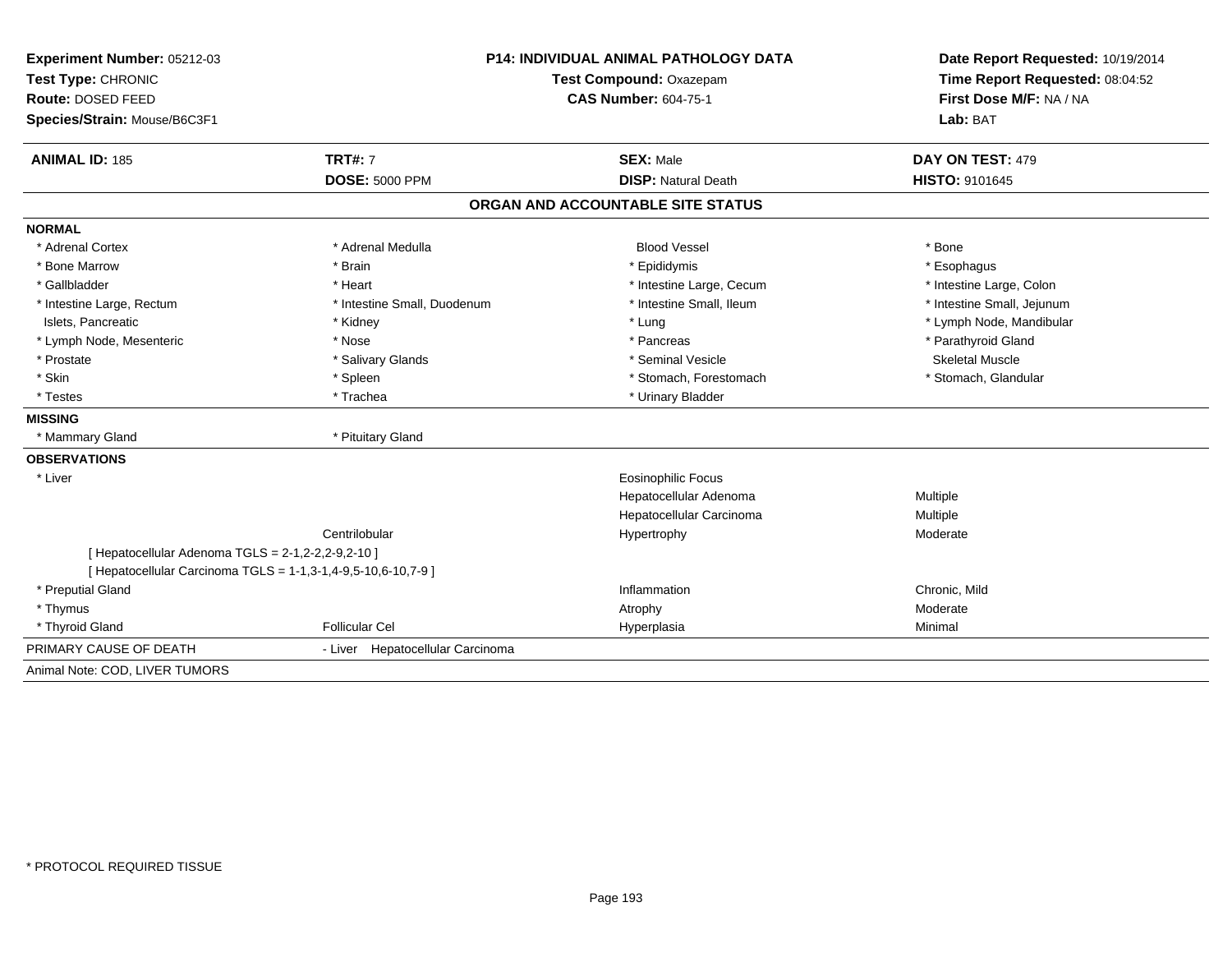| Experiment Number: 05212-03                            | <b>P14: INDIVIDUAL ANIMAL PATHOLOGY DATA</b><br>Test Compound: Oxazepam |                                   | Date Report Requested: 10/19/2014<br>Time Report Requested: 08:04:52 |  |
|--------------------------------------------------------|-------------------------------------------------------------------------|-----------------------------------|----------------------------------------------------------------------|--|
| Test Type: CHRONIC                                     |                                                                         |                                   |                                                                      |  |
| Route: DOSED FEED                                      |                                                                         | <b>CAS Number: 604-75-1</b>       |                                                                      |  |
| Species/Strain: Mouse/B6C3F1                           |                                                                         |                                   | First Dose M/F: NA / NA<br>Lab: BAT                                  |  |
|                                                        |                                                                         |                                   |                                                                      |  |
| <b>ANIMAL ID: 186</b>                                  | <b>TRT#: 7</b>                                                          | <b>SEX: Male</b>                  | DAY ON TEST: 460                                                     |  |
|                                                        | <b>DOSE: 5000 PPM</b>                                                   | <b>DISP:</b> Scheduled Sacrifice  | HISTO: 9101646                                                       |  |
|                                                        |                                                                         | ORGAN AND ACCOUNTABLE SITE STATUS |                                                                      |  |
| <b>NORMAL</b>                                          |                                                                         |                                   |                                                                      |  |
| * Adrenal Cortex                                       | * Adrenal Medulla                                                       | <b>Blood Vessel</b>               | * Bone                                                               |  |
| * Bone Marrow                                          | * Brain                                                                 | * Epididymis                      | * Esophagus                                                          |  |
| * Gallbladder                                          | * Heart                                                                 | * Intestine Large, Cecum          | * Intestine Large, Colon                                             |  |
| * Intestine Large, Rectum                              | * Intestine Small, Duodenum                                             | * Intestine Small, Ileum          | * Intestine Small, Jejunum                                           |  |
| Islets, Pancreatic                                     | * Lung                                                                  | * Lymph Node, Mandibular          | * Lymph Node, Mesenteric                                             |  |
| * Nose                                                 | * Pancreas                                                              | * Parathyroid Gland               | * Pituitary Gland                                                    |  |
| * Preputial Gland                                      | * Prostate                                                              | * Salivary Glands                 | * Seminal Vesicle                                                    |  |
| <b>Skeletal Muscle</b>                                 | * Skin                                                                  | * Spleen                          | * Stomach, Forestomach                                               |  |
| * Stomach, Glandular                                   | * Testes                                                                | * Thymus                          | * Trachea                                                            |  |
| * Urinary Bladder                                      |                                                                         |                                   |                                                                      |  |
| <b>MISSING</b>                                         |                                                                         |                                   |                                                                      |  |
| * Mammary Gland                                        |                                                                         |                                   |                                                                      |  |
| <b>OBSERVATIONS</b>                                    |                                                                         |                                   |                                                                      |  |
| * Kidney                                               |                                                                         | Nephropathy                       | Chronic, Minimal                                                     |  |
| * Liver                                                |                                                                         | Hepatocellular Adenoma            | Multiple                                                             |  |
|                                                        |                                                                         | Hepatocellular Carcinoma          | Multiple                                                             |  |
|                                                        | Centrilobular, Hepatocyte                                               | Hypertrophy                       | Moderate                                                             |  |
| [ Hepatocellular Adenoma TGLS = 1-1,5-12 ]             |                                                                         |                                   |                                                                      |  |
| [ Hepatocellular Carcinoma TGLS = 3-9,6-10,2-11,4-12 ] |                                                                         |                                   |                                                                      |  |
| * Thyroid Gland                                        | <b>Follicular Cel</b>                                                   | Hyperplasia                       | Mild                                                                 |  |
| PRIMARY CAUSE OF DEATH                                 |                                                                         |                                   |                                                                      |  |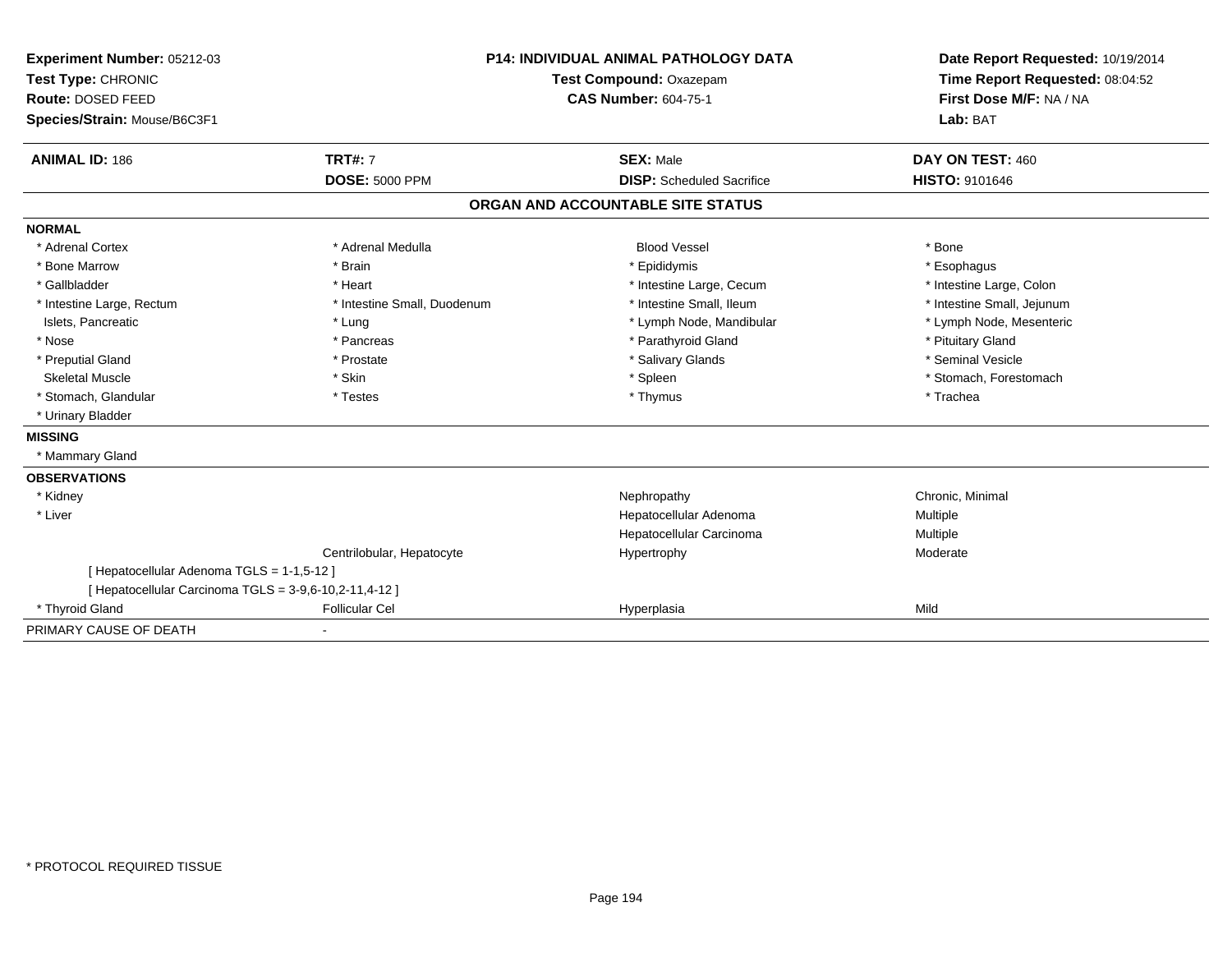| Experiment Number: 05212-03                          | <b>P14: INDIVIDUAL ANIMAL PATHOLOGY DATA</b> |                                   | Date Report Requested: 10/19/2014                          |  |
|------------------------------------------------------|----------------------------------------------|-----------------------------------|------------------------------------------------------------|--|
| Test Type: CHRONIC                                   |                                              | Test Compound: Oxazepam           |                                                            |  |
| Route: DOSED FEED                                    |                                              | <b>CAS Number: 604-75-1</b>       | Time Report Requested: 08:04:52<br>First Dose M/F: NA / NA |  |
| Species/Strain: Mouse/B6C3F1                         |                                              |                                   | Lab: BAT                                                   |  |
| <b>ANIMAL ID: 187</b>                                | <b>TRT#: 7</b>                               | <b>SEX: Male</b>                  | DAY ON TEST: 507                                           |  |
|                                                      | <b>DOSE: 5000 PPM</b>                        | <b>DISP: Natural Death</b>        | <b>HISTO: 9101647</b>                                      |  |
|                                                      |                                              | ORGAN AND ACCOUNTABLE SITE STATUS |                                                            |  |
| <b>NORMAL</b>                                        |                                              |                                   |                                                            |  |
| * Adrenal Cortex                                     | * Adrenal Medulla                            | <b>Blood Vessel</b>               | * Bone                                                     |  |
| * Bone Marrow                                        | * Brain                                      | * Esophagus                       | * Gallbladder                                              |  |
| * Heart                                              | * Intestine Large, Cecum                     | * Intestine Large, Colon          | * Intestine Large, Rectum                                  |  |
| * Intestine Small, Duodenum                          | * Intestine Small, Ileum                     | * Intestine Small, Jejunum        | Islets, Pancreatic                                         |  |
| * Kidney                                             | * Lymph Node, Mandibular                     | * Lymph Node, Mesenteric          | * Nose                                                     |  |
| * Pancreas                                           | * Parathyroid Gland                          | * Pituitary Gland                 | * Preputial Gland                                          |  |
| * Prostate                                           | * Salivary Glands                            | * Seminal Vesicle                 | <b>Skeletal Muscle</b>                                     |  |
| * Skin                                               | * Spleen                                     | * Stomach, Forestomach            | * Stomach, Glandular                                       |  |
| * Trachea                                            | * Urinary Bladder                            |                                   |                                                            |  |
| <b>MISSING</b>                                       |                                              |                                   |                                                            |  |
| * Mammary Gland                                      |                                              |                                   |                                                            |  |
| <b>OBSERVATIONS</b>                                  |                                              |                                   |                                                            |  |
| * Epididymis                                         |                                              | <b>Infiltration Cellular</b>      | Lymphocyte, Mild                                           |  |
| * Liver                                              |                                              | Hepatocellular Carcinoma          | <b>Multiple</b>                                            |  |
|                                                      | Centrilobular                                | Hypertrophy                       | Moderate                                                   |  |
| [ Hepatocellular Carcinoma TGLS = 1-1,1-2,1-9,1-10 ] |                                              |                                   |                                                            |  |
| * Lung                                               |                                              | Hepatocellular Carcinoma          | Metastatic (Liver)                                         |  |
| * Testes                                             |                                              | Atrophy                           | Marked                                                     |  |
| * Thymus                                             |                                              | Atrophy                           | Moderate                                                   |  |
| * Thyroid Gland                                      | <b>Follicular Cel</b>                        | Hyperplasia                       | Minimal                                                    |  |
| PRIMARY CAUSE OF DEATH                               | - Liver Hepatocellular Carcinoma             |                                   |                                                            |  |
| Animal Note: COD, LIVER TUMORS                       |                                              |                                   |                                                            |  |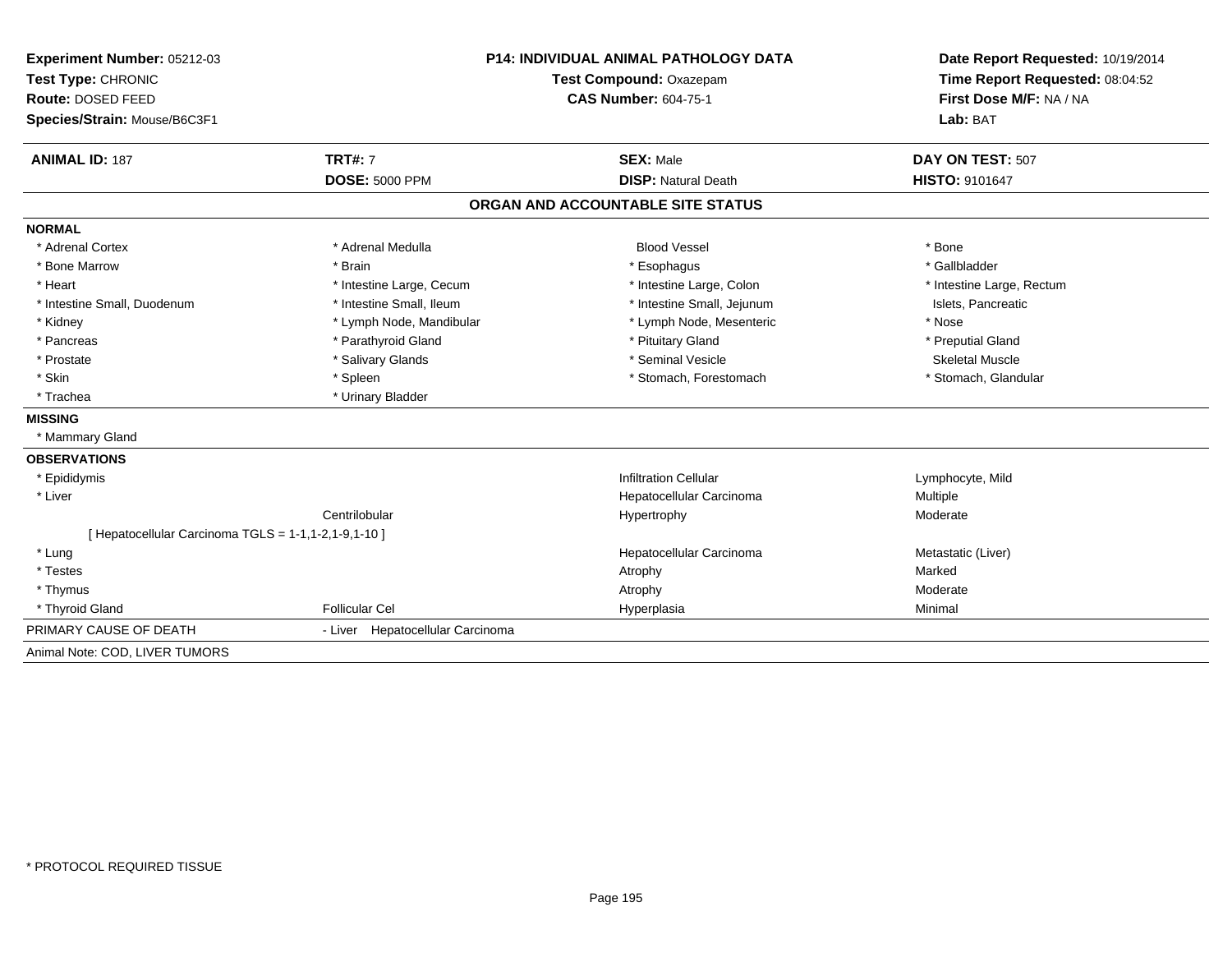| Experiment Number: 05212-03                         | <b>P14: INDIVIDUAL ANIMAL PATHOLOGY DATA</b><br>Test Compound: Oxazepam |                                   | Date Report Requested: 10/19/2014<br>Time Report Requested: 08:04:52 |  |
|-----------------------------------------------------|-------------------------------------------------------------------------|-----------------------------------|----------------------------------------------------------------------|--|
| Test Type: CHRONIC                                  |                                                                         |                                   |                                                                      |  |
| Route: DOSED FEED                                   |                                                                         | <b>CAS Number: 604-75-1</b>       | First Dose M/F: NA / NA                                              |  |
| Species/Strain: Mouse/B6C3F1                        |                                                                         |                                   | Lab: BAT                                                             |  |
| <b>ANIMAL ID: 188</b>                               | <b>TRT#: 7</b>                                                          | <b>SEX: Male</b>                  | DAY ON TEST: 460                                                     |  |
|                                                     | <b>DOSE: 5000 PPM</b>                                                   | <b>DISP:</b> Scheduled Sacrifice  | <b>HISTO: 9101648</b>                                                |  |
|                                                     |                                                                         | ORGAN AND ACCOUNTABLE SITE STATUS |                                                                      |  |
| <b>NORMAL</b>                                       |                                                                         |                                   |                                                                      |  |
| * Adrenal Cortex                                    | * Adrenal Medulla                                                       | <b>Blood Vessel</b>               | * Bone                                                               |  |
| * Bone Marrow                                       | * Brain                                                                 | * Epididymis                      | * Esophagus                                                          |  |
| * Gallbladder                                       | * Heart                                                                 | * Intestine Large, Cecum          | * Intestine Large, Colon                                             |  |
| * Intestine Large, Rectum                           | * Intestine Small, Duodenum                                             | * Intestine Small, Ileum          | * Intestine Small, Jejunum                                           |  |
| Islets, Pancreatic                                  | * Lymph Node, Mandibular                                                | * Lymph Node, Mesenteric          | * Nose                                                               |  |
| * Pancreas                                          | * Pituitary Gland                                                       | * Preputial Gland                 | * Prostate                                                           |  |
| * Salivary Glands                                   | * Seminal Vesicle                                                       | <b>Skeletal Muscle</b>            | * Skin                                                               |  |
| * Spleen                                            | * Stomach, Forestomach                                                  | * Stomach, Glandular              | * Testes                                                             |  |
| * Thymus                                            | * Trachea                                                               | * Urinary Bladder                 |                                                                      |  |
| <b>MISSING</b>                                      |                                                                         |                                   |                                                                      |  |
| * Mammary Gland                                     | * Parathyroid Gland                                                     |                                   |                                                                      |  |
| <b>OBSERVATIONS</b>                                 |                                                                         |                                   |                                                                      |  |
| * Kidney                                            |                                                                         | Nephropathy                       | Chronic, Minimal                                                     |  |
| * Liver                                             |                                                                         | Hepatocellular Adenoma            | Multiple                                                             |  |
|                                                     |                                                                         | Hepatocellular Carcinoma          | Multiple                                                             |  |
|                                                     | Centrilobular, Hepatocyte                                               | Hypertrophy                       | Moderate                                                             |  |
|                                                     |                                                                         | Vacuolization Cytoplasmic         | Minimal                                                              |  |
| [ Hepatocellular Adenoma TGLS = 4-1,2-11,7-12,5-2 ] |                                                                         |                                   |                                                                      |  |
| [ Hepatocellular Carcinoma TGLS = 1-10,3-9,6-12 ]   |                                                                         |                                   |                                                                      |  |
| * Lung                                              | Alveolar Epith                                                          | Hyperplasia                       | Focal, Mild                                                          |  |
| * Thyroid Gland                                     | <b>Follicular Cel</b>                                                   | Hyperplasia                       | Mild                                                                 |  |

-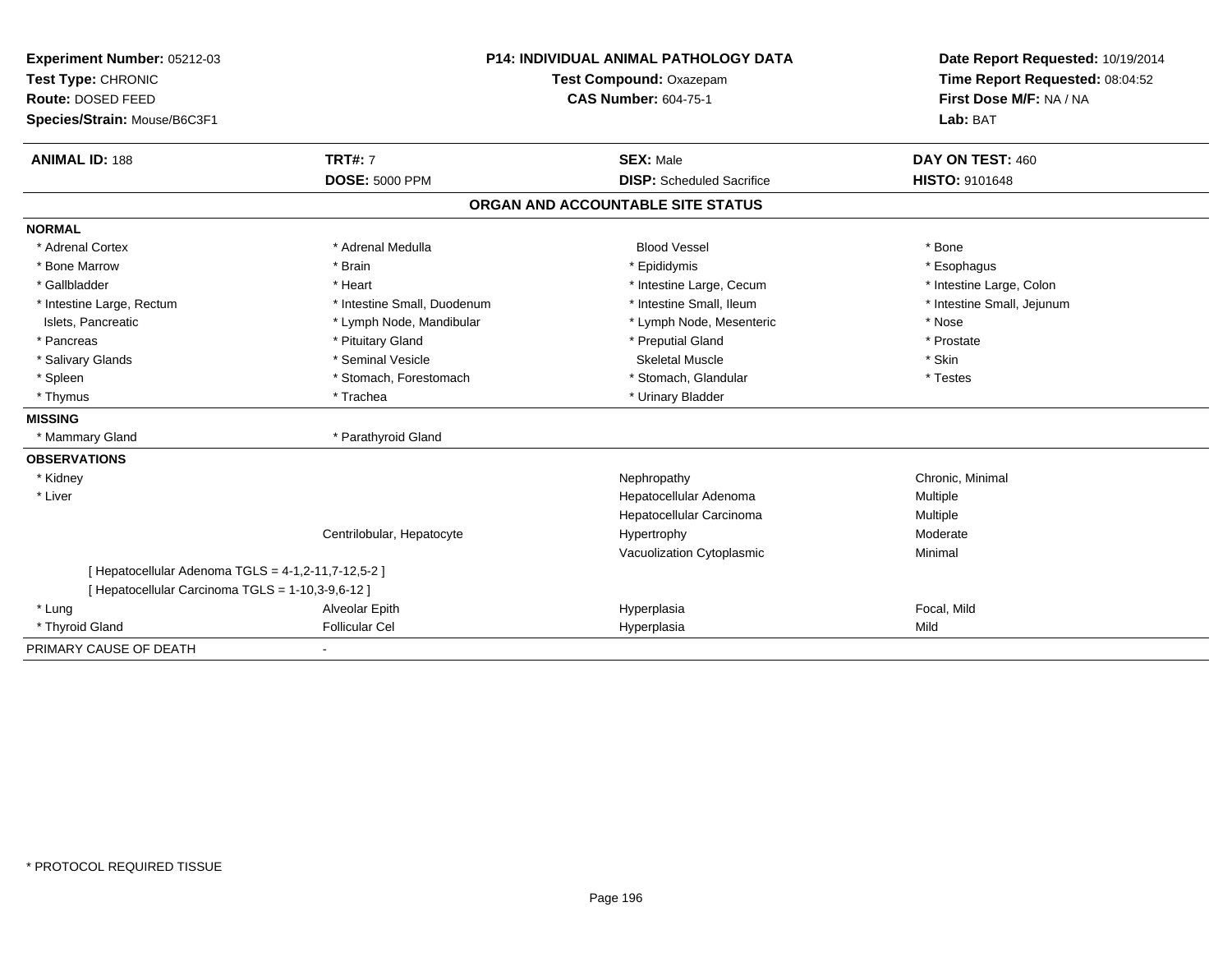| Experiment Number: 05212-03                         | <b>P14: INDIVIDUAL ANIMAL PATHOLOGY DATA</b><br>Test Compound: Oxazepam |                                   | Date Report Requested: 10/19/2014 |
|-----------------------------------------------------|-------------------------------------------------------------------------|-----------------------------------|-----------------------------------|
| Test Type: CHRONIC                                  |                                                                         |                                   | Time Report Requested: 08:04:52   |
| Route: DOSED FEED                                   |                                                                         | <b>CAS Number: 604-75-1</b>       | First Dose M/F: NA / NA           |
| Species/Strain: Mouse/B6C3F1                        |                                                                         |                                   | Lab: BAT                          |
| <b>ANIMAL ID: 189</b>                               | <b>TRT#: 7</b>                                                          | <b>SEX: Male</b>                  | DAY ON TEST: 460                  |
|                                                     | <b>DOSE: 5000 PPM</b>                                                   | <b>DISP:</b> Scheduled Sacrifice  | <b>HISTO: 9101649</b>             |
|                                                     |                                                                         | ORGAN AND ACCOUNTABLE SITE STATUS |                                   |
| <b>NORMAL</b>                                       |                                                                         |                                   |                                   |
| * Adrenal Cortex                                    | * Adrenal Medulla                                                       | <b>Blood Vessel</b>               | * Bone                            |
| * Bone Marrow                                       | * Brain                                                                 | * Epididymis                      | * Esophagus                       |
| * Gallbladder                                       | * Heart                                                                 | * Intestine Large, Cecum          | * Intestine Large, Colon          |
| * Intestine Large, Rectum                           | * Intestine Small, Duodenum                                             | * Intestine Small, Ileum          | * Intestine Small, Jejunum        |
| Islets, Pancreatic                                  | * Lung                                                                  | * Lymph Node, Mandibular          | * Lymph Node, Mesenteric          |
| * Nose                                              | * Pancreas                                                              | * Parathyroid Gland               | * Pituitary Gland                 |
| * Preputial Gland                                   | * Prostate                                                              | * Salivary Glands                 | * Seminal Vesicle                 |
| <b>Skeletal Muscle</b>                              | * Skin                                                                  | * Spleen                          | * Stomach, Forestomach            |
| * Stomach, Glandular                                | * Testes                                                                | * Thymus                          | * Trachea                         |
| * Urinary Bladder                                   |                                                                         |                                   |                                   |
| <b>MISSING</b>                                      |                                                                         |                                   |                                   |
| * Mammary Gland                                     |                                                                         |                                   |                                   |
| <b>OBSERVATIONS</b>                                 |                                                                         |                                   |                                   |
| * Kidney                                            |                                                                         | Nephropathy                       | Chronic, Minimal                  |
| * Liver                                             |                                                                         | Hepatocellular Adenoma            | Multiple                          |
|                                                     |                                                                         | Hepatocellular Carcinoma          | Multiple                          |
|                                                     | Centrilobular, Hepatocyte                                               | Hypertrophy                       | Moderate                          |
| [ Hepatocellular Adenoma TGLS = 3-1,4-1,5-11,6-12 ] |                                                                         |                                   |                                   |
| [ Hepatocellular Carcinoma TGLS = 1-9,2-10 ]        |                                                                         |                                   |                                   |
| * Thyroid Gland                                     | <b>Follicular Cel</b>                                                   | Hyperplasia                       | Mild                              |
| PRIMARY CAUSE OF DEATH                              |                                                                         |                                   |                                   |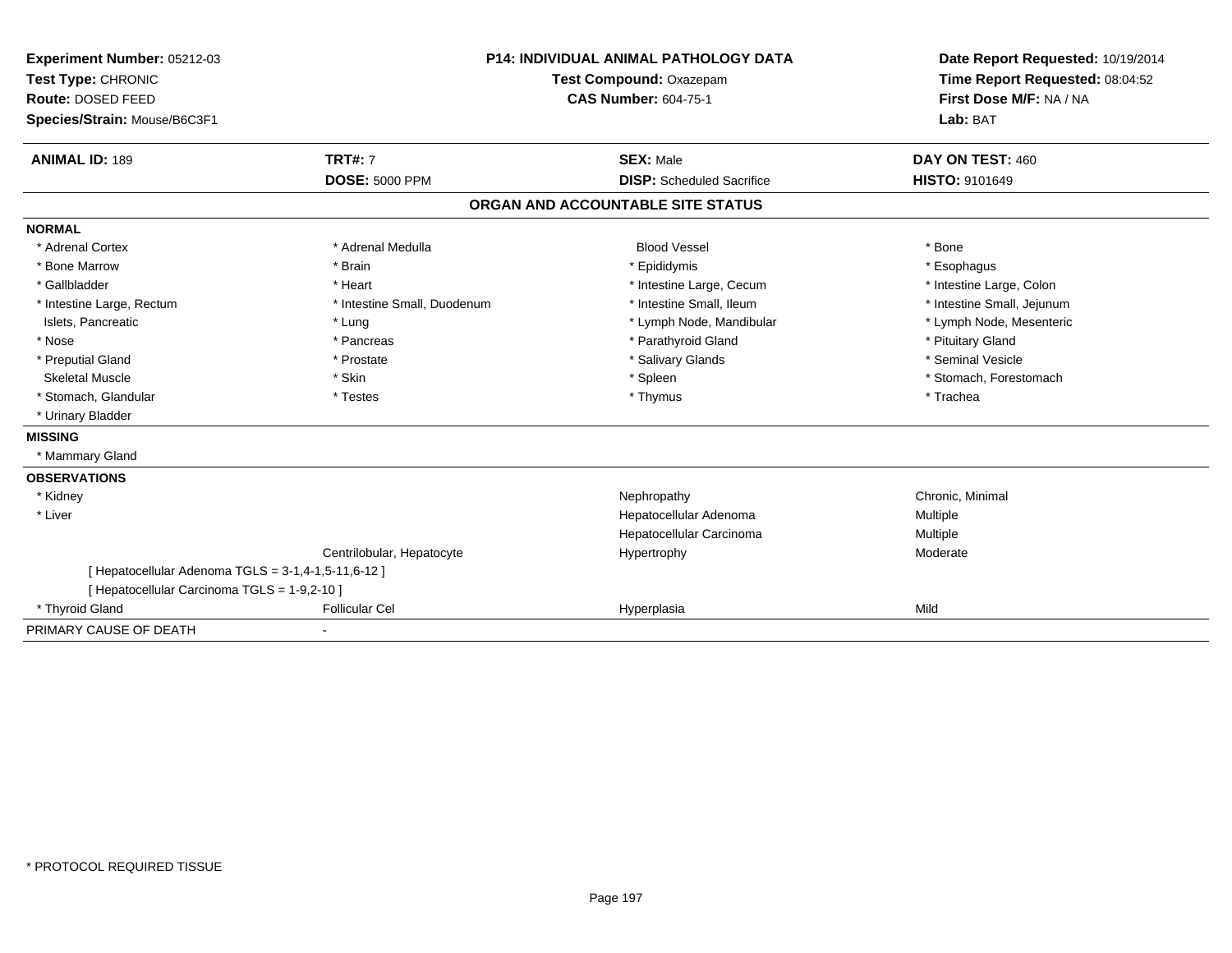| Experiment Number: 05212-03                       | <b>P14: INDIVIDUAL ANIMAL PATHOLOGY DATA</b><br>Test Compound: Oxazepam |                                   | Date Report Requested: 10/19/2014 |
|---------------------------------------------------|-------------------------------------------------------------------------|-----------------------------------|-----------------------------------|
| Test Type: CHRONIC                                |                                                                         |                                   | Time Report Requested: 08:04:52   |
| Route: DOSED FEED                                 |                                                                         | <b>CAS Number: 604-75-1</b>       | First Dose M/F: NA / NA           |
| Species/Strain: Mouse/B6C3F1                      |                                                                         |                                   | Lab: BAT                          |
| <b>ANIMAL ID: 190</b>                             | <b>TRT#: 7</b>                                                          | <b>SEX: Male</b>                  | DAY ON TEST: 589                  |
|                                                   | <b>DOSE: 5000 PPM</b>                                                   | <b>DISP:</b> Moribund Sacrifice   | HISTO: 9101650                    |
|                                                   |                                                                         | ORGAN AND ACCOUNTABLE SITE STATUS |                                   |
| <b>NORMAL</b>                                     |                                                                         |                                   |                                   |
| * Adrenal Cortex                                  | * Adrenal Medulla                                                       | <b>Blood Vessel</b>               | * Bone                            |
| * Bone Marrow                                     | * Brain                                                                 | * Esophagus                       | * Gallbladder                     |
| * Heart                                           | * Intestine Large, Cecum                                                | * Intestine Large, Colon          | * Intestine Large, Rectum         |
| * Intestine Small, Duodenum                       | * Intestine Small, Ileum                                                | * Intestine Small, Jejunum        | Islets, Pancreatic                |
| * Lung                                            | * Lymph Node, Mandibular                                                | * Lymph Node, Mesenteric          | * Nose                            |
| * Pancreas                                        | * Parathyroid Gland                                                     | * Preputial Gland                 | * Prostate                        |
| * Salivary Glands                                 | * Seminal Vesicle                                                       | <b>Skeletal Muscle</b>            | * Skin                            |
| * Spleen                                          | * Stomach, Forestomach                                                  | * Stomach, Glandular              | * Trachea                         |
| * Urinary Bladder                                 |                                                                         |                                   |                                   |
| <b>MISSING</b>                                    |                                                                         |                                   |                                   |
| * Mammary Gland                                   | * Thymus                                                                |                                   |                                   |
| <b>OBSERVATIONS</b>                               |                                                                         |                                   |                                   |
| * Epididymis                                      |                                                                         | Infiltration Cellular             | Lymphocyte, Mild                  |
| * Kidney                                          |                                                                         | Nephropathy                       | Chronic, Mild                     |
| * Liver                                           | Artery                                                                  | Angiectasis                       | Moderate                          |
|                                                   |                                                                         | Hepatocellular Carcinoma          | Multiple                          |
|                                                   | Centrilobular                                                           | Hypertrophy                       | Moderate                          |
| [ Hepatocellular Carcinoma TGLS = 1-9,2-10,3-11 ] |                                                                         |                                   |                                   |
| * Pituitary Gland                                 | Pars Distalis                                                           | Vacuolization Cytoplasmic         | Moderate                          |
| * Testes                                          |                                                                         | Atrophy                           | Marked                            |
| * Thyroid Gland                                   | <b>Follicular Cel</b>                                                   | Hyperplasia                       | Mild                              |
| PRIMARY CAUSE OF DEATH                            | - Liver Hepatocellular Carcinoma                                        |                                   |                                   |
| Animal Note: MORIBUND SAC DUE TO LIVER TUMORS     |                                                                         |                                   |                                   |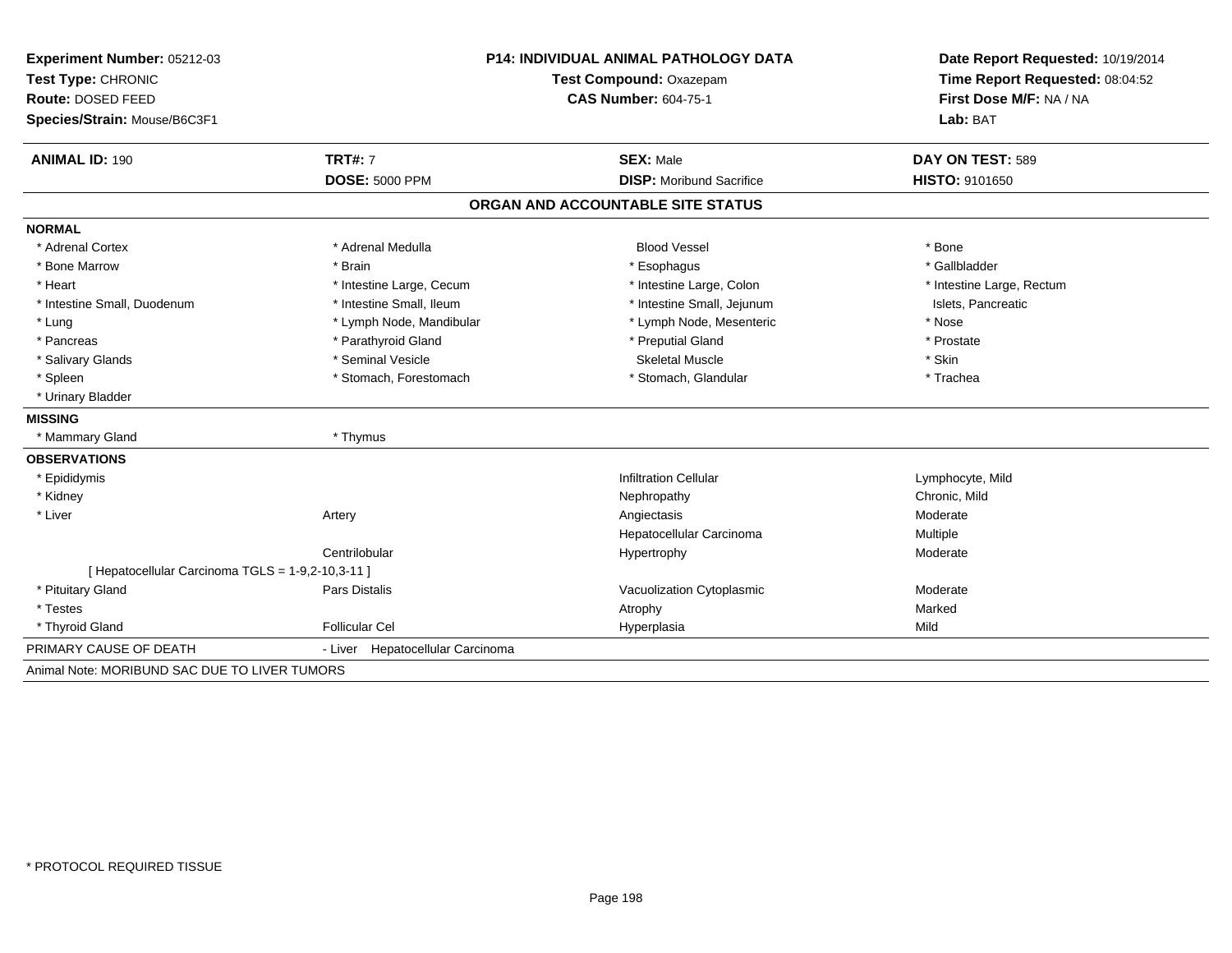| Experiment Number: 05212-03<br>Test Type: CHRONIC<br>Route: DOSED FEED<br>Species/Strain: Mouse/B6C3F1 |                                  | P14: INDIVIDUAL ANIMAL PATHOLOGY DATA<br>Test Compound: Oxazepam<br><b>CAS Number: 604-75-1</b> |                           |
|--------------------------------------------------------------------------------------------------------|----------------------------------|-------------------------------------------------------------------------------------------------|---------------------------|
| <b>ANIMAL ID: 191</b>                                                                                  | <b>TRT#: 7</b>                   | <b>SEX: Male</b>                                                                                | DAY ON TEST: 575          |
|                                                                                                        | <b>DOSE: 5000 PPM</b>            | <b>DISP: Moribund Sacrifice</b>                                                                 | HISTO: 9101651            |
|                                                                                                        |                                  | ORGAN AND ACCOUNTABLE SITE STATUS                                                               |                           |
| <b>NORMAL</b>                                                                                          |                                  |                                                                                                 |                           |
| * Adrenal Cortex                                                                                       | * Adrenal Medulla                | <b>Blood Vessel</b>                                                                             | * Bone                    |
| * Bone Marrow                                                                                          | * Brain                          | * Epididymis                                                                                    | * Esophagus               |
| * Heart                                                                                                | * Intestine Large, Cecum         | * Intestine Large, Colon                                                                        | * Intestine Large, Rectum |
| * Intestine Small, Duodenum                                                                            | * Intestine Small, Ileum         | * Intestine Small, Jejunum                                                                      | Islets, Pancreatic        |
| * Kidney                                                                                               | * Lymph Node, Mandibular         | * Lymph Node, Mesenteric                                                                        | * Nose                    |
| * Pancreas                                                                                             | * Parathyroid Gland              | * Pituitary Gland                                                                               | * Preputial Gland         |
| * Prostate                                                                                             | * Salivary Glands                | * Seminal Vesicle                                                                               | <b>Skeletal Muscle</b>    |
| * Skin                                                                                                 | * Spleen                         | * Stomach, Forestomach                                                                          | * Stomach, Glandular      |
| * Trachea                                                                                              | * Urinary Bladder                |                                                                                                 |                           |
| <b>MISSING</b>                                                                                         |                                  |                                                                                                 |                           |
| * Gallbladder                                                                                          | * Mammary Gland                  | * Thymus                                                                                        |                           |
| <b>OBSERVATIONS</b>                                                                                    |                                  |                                                                                                 |                           |
| * Liver                                                                                                |                                  | Hepatocellular Adenoma                                                                          | Multiple                  |
|                                                                                                        |                                  | Hepatocellular Carcinoma                                                                        | Multiple                  |
|                                                                                                        | Centrilobular                    | Hypertrophy                                                                                     | Moderate                  |
|                                                                                                        |                                  | Infarct                                                                                         | Marked                    |
| [ Hepatocellular Adenoma TGLS = 3-1,6-13 ]                                                             |                                  |                                                                                                 |                           |
| [ Hepatocellular Carcinoma TGLS = 1-9,4-11,5-12 ]                                                      |                                  |                                                                                                 |                           |
| [Infarct TGLS = $2-10$ ]                                                                               |                                  |                                                                                                 |                           |
| * Lung                                                                                                 |                                  | Hepatocellular Carcinoma                                                                        | Metastatic (Liver)        |
| * Testes                                                                                               |                                  | Atrophy                                                                                         | Marked                    |
| * Thyroid Gland                                                                                        | <b>Follicular Cel</b>            | Hyperplasia                                                                                     | Mild                      |
| PRIMARY CAUSE OF DEATH                                                                                 | - Liver Hepatocellular Carcinoma |                                                                                                 |                           |
| Animal Note: MORIBUND SAC DUE TO LIVER TUMORS                                                          |                                  |                                                                                                 |                           |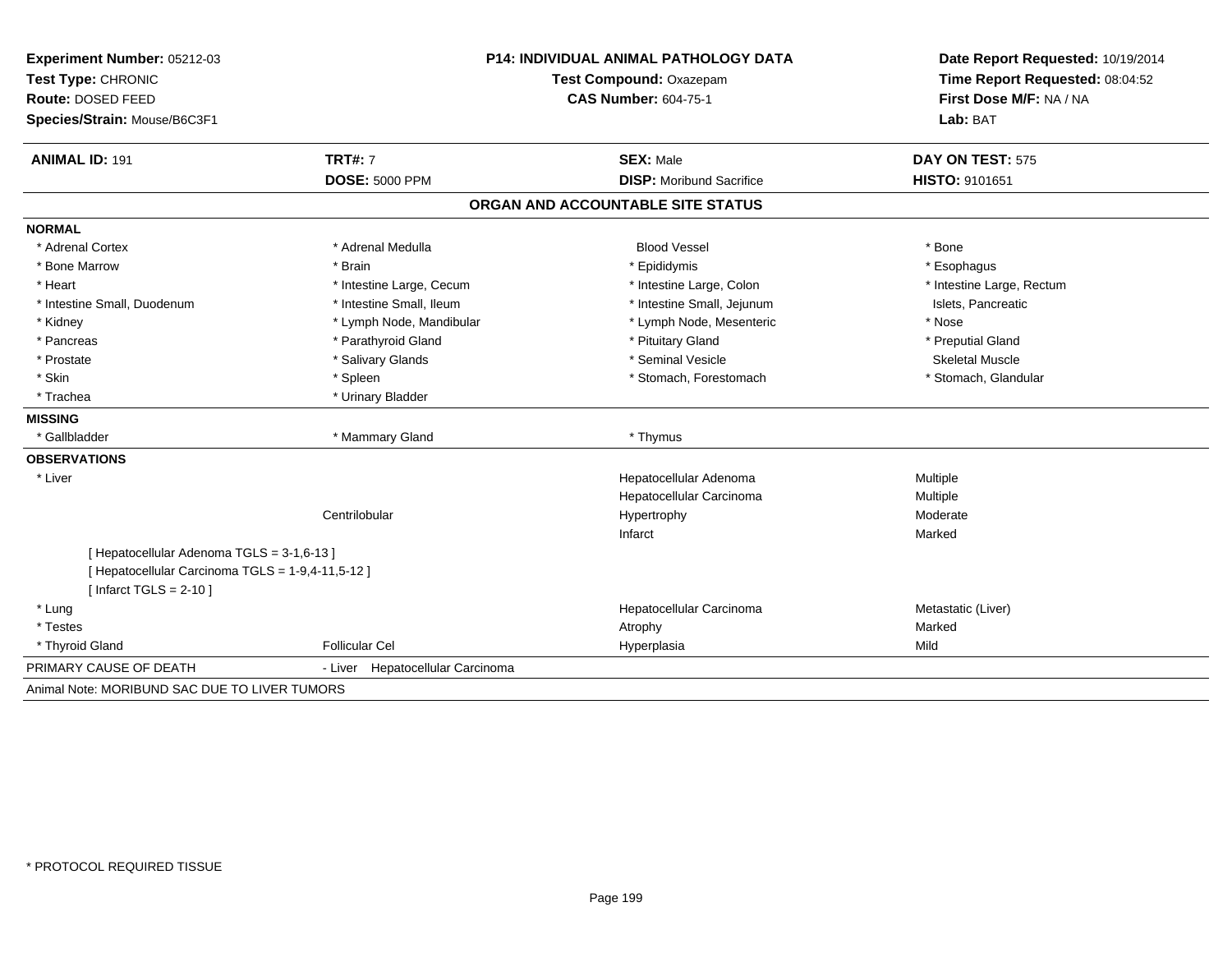| Experiment Number: 05212-03                        | <b>P14: INDIVIDUAL ANIMAL PATHOLOGY DATA</b><br>Test Compound: Oxazepam      |                                   | Date Report Requested: 10/19/2014   |
|----------------------------------------------------|------------------------------------------------------------------------------|-----------------------------------|-------------------------------------|
| Test Type: CHRONIC                                 |                                                                              |                                   | Time Report Requested: 08:04:52     |
| Route: DOSED FEED                                  |                                                                              | <b>CAS Number: 604-75-1</b>       |                                     |
| Species/Strain: Mouse/B6C3F1                       |                                                                              |                                   | First Dose M/F: NA / NA<br>Lab: BAT |
| <b>ANIMAL ID: 192</b>                              | <b>TRT#: 7</b>                                                               | <b>SEX: Male</b>                  | DAY ON TEST: 460                    |
|                                                    | <b>DOSE: 5000 PPM</b>                                                        | <b>DISP:</b> Scheduled Sacrifice  | <b>HISTO: 9101652</b>               |
|                                                    |                                                                              | ORGAN AND ACCOUNTABLE SITE STATUS |                                     |
| <b>NORMAL</b>                                      |                                                                              |                                   |                                     |
| * Adrenal Cortex                                   | * Adrenal Medulla                                                            | <b>Blood Vessel</b>               | * Bone                              |
| * Bone Marrow                                      | * Brain                                                                      | * Epididymis                      | * Esophagus                         |
| * Gallbladder                                      | * Heart                                                                      | * Intestine Large, Cecum          | * Intestine Large, Colon            |
| * Intestine Large, Rectum                          | * Intestine Small, Duodenum                                                  | * Intestine Small, Ileum          | * Intestine Small, Jejunum          |
| Islets, Pancreatic                                 | * Lymph Node, Mandibular                                                     | * Lymph Node, Mesenteric          | * Nose                              |
| * Pancreas                                         | * Parathyroid Gland                                                          | * Pituitary Gland                 | * Preputial Gland                   |
| * Prostate                                         | * Salivary Glands                                                            | * Seminal Vesicle                 | <b>Skeletal Muscle</b>              |
| * Skin                                             | * Spleen                                                                     | * Stomach, Forestomach            | * Stomach, Glandular                |
| * Testes                                           | * Thymus                                                                     | * Thyroid Gland                   | * Trachea                           |
| * Urinary Bladder                                  |                                                                              |                                   |                                     |
| <b>MISSING</b>                                     |                                                                              |                                   |                                     |
| * Mammary Gland                                    |                                                                              |                                   |                                     |
| <b>OBSERVATIONS</b>                                |                                                                              |                                   |                                     |
| * Kidney                                           |                                                                              | Nephropathy                       | Chronic, Minimal                    |
| * Liver                                            |                                                                              | Hepatocellular Adenoma            | Multiple                            |
|                                                    |                                                                              | Hepatocellular Carcinoma          | <b>Multiple</b>                     |
|                                                    | Centrilobular, Hepatocyte                                                    | Hypertrophy                       | Moderate                            |
|                                                    | [Hepatocellular Adenoma TGLS = 10-17,12-20,9-19,8-18, 1-9,3-11,6-12,4-13,11] |                                   |                                     |
| [ Hepatocellular Carcinoma TGLS = 2-10,5-14,7-16 ] |                                                                              |                                   |                                     |
| * Lung                                             |                                                                              | Hepatocellular Carcinoma          | Metastatic (Liver)                  |
| PRIMARY CAUSE OF DEATH                             |                                                                              |                                   |                                     |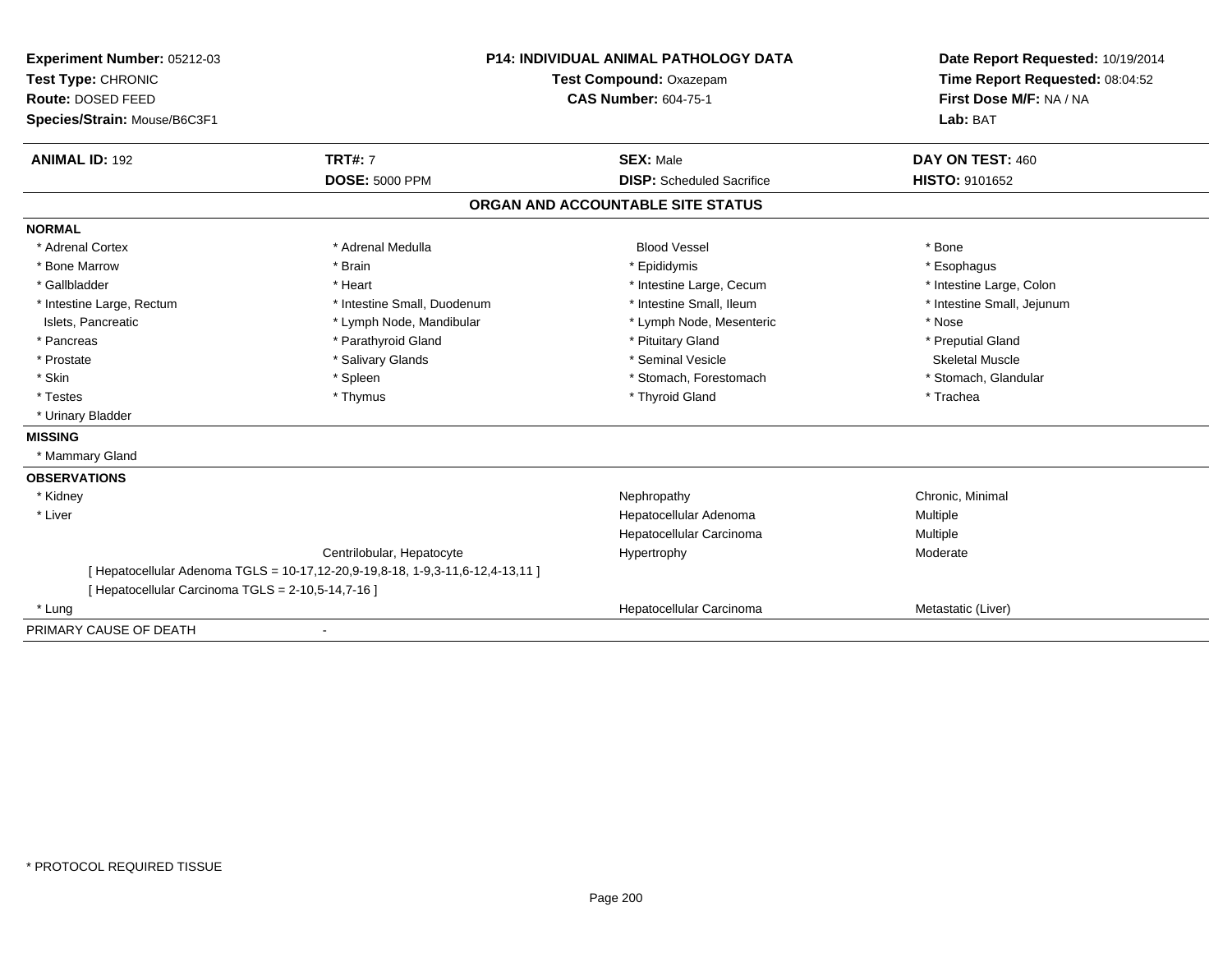| Experiment Number: 05212-03<br>Test Type: CHRONIC<br>Route: DOSED FEED<br>Species/Strain: Mouse/B6C3F1 | P14: INDIVIDUAL ANIMAL PATHOLOGY DATA<br>Test Compound: Oxazepam<br><b>CAS Number: 604-75-1</b> |                                   | Date Report Requested: 10/19/2014<br>Time Report Requested: 08:04:52<br>First Dose M/F: NA / NA |  |
|--------------------------------------------------------------------------------------------------------|-------------------------------------------------------------------------------------------------|-----------------------------------|-------------------------------------------------------------------------------------------------|--|
|                                                                                                        |                                                                                                 |                                   | Lab: BAT                                                                                        |  |
| <b>ANIMAL ID: 193</b>                                                                                  | <b>TRT#: 7</b>                                                                                  | <b>SEX: Male</b>                  | DAY ON TEST: 628                                                                                |  |
|                                                                                                        | <b>DOSE: 5000 PPM</b>                                                                           | <b>DISP:</b> Moribund Sacrifice   | HISTO: 9101653                                                                                  |  |
|                                                                                                        |                                                                                                 | ORGAN AND ACCOUNTABLE SITE STATUS |                                                                                                 |  |
| <b>NORMAL</b>                                                                                          |                                                                                                 |                                   |                                                                                                 |  |
| * Adrenal Cortex                                                                                       | * Adrenal Medulla                                                                               | <b>Blood Vessel</b>               | * Bone                                                                                          |  |
| * Bone Marrow                                                                                          | * Brain                                                                                         | * Esophagus                       | * Heart                                                                                         |  |
| * Intestine Large, Cecum                                                                               | * Intestine Large, Colon                                                                        | * Intestine Large, Rectum         | * Intestine Small, Duodenum                                                                     |  |
| * Intestine Small. Ileum                                                                               | * Intestine Small, Jejunum                                                                      | Islets. Pancreatic                | * Lymph Node, Mandibular                                                                        |  |
| * Lymph Node, Mesenteric                                                                               | * Nose                                                                                          | * Pancreas                        | * Parathyroid Gland                                                                             |  |
| * Pituitary Gland                                                                                      | * Preputial Gland                                                                               | * Prostate                        | * Salivary Glands                                                                               |  |
| * Seminal Vesicle                                                                                      | <b>Skeletal Muscle</b>                                                                          | * Skin                            | * Spleen                                                                                        |  |
| * Stomach, Forestomach                                                                                 | * Stomach, Glandular                                                                            | * Trachea                         | * Urinary Bladder                                                                               |  |
| <b>MISSING</b>                                                                                         |                                                                                                 |                                   |                                                                                                 |  |
| * Gallbladder                                                                                          | * Mammary Gland                                                                                 |                                   |                                                                                                 |  |
| <b>OBSERVATIONS</b>                                                                                    |                                                                                                 |                                   |                                                                                                 |  |
| * Epididymis                                                                                           |                                                                                                 | <b>Infiltration Cellular</b>      | Lymphocyte, Mild                                                                                |  |
| * Kidney                                                                                               |                                                                                                 | Nephropathy                       | Chronic, Mild                                                                                   |  |
| * Liver                                                                                                |                                                                                                 | Hepatocellular Adenoma            | Multiple                                                                                        |  |
|                                                                                                        |                                                                                                 | Hepatocellular Carcinoma          | Multiple                                                                                        |  |
|                                                                                                        | Centrilobular                                                                                   | Hypertrophy                       | Moderate                                                                                        |  |
| [ Hepatocellular Adenoma TGLS = 3-2 ]                                                                  |                                                                                                 |                                   |                                                                                                 |  |
| [ Hepatocellular Carcinoma TGLS = 1-9,2-10,4-11 ]                                                      |                                                                                                 |                                   |                                                                                                 |  |
| * Lung                                                                                                 |                                                                                                 | Hepatocellular Carcinoma          | Metastatic (Liver)                                                                              |  |
| * Testes                                                                                               |                                                                                                 | Atrophy                           | Moderate                                                                                        |  |
| * Thymus                                                                                               |                                                                                                 | Atrophy                           | Moderate                                                                                        |  |
| * Thyroid Gland                                                                                        | <b>Follicular Cel</b>                                                                           | Hyperplasia                       | Moderate                                                                                        |  |
| PRIMARY CAUSE OF DEATH                                                                                 | Hepatocellular Carcinoma<br>- Liver                                                             |                                   |                                                                                                 |  |
| Animal Note: MORIBUND SAC DUE TO LIVER TUMORS                                                          |                                                                                                 |                                   |                                                                                                 |  |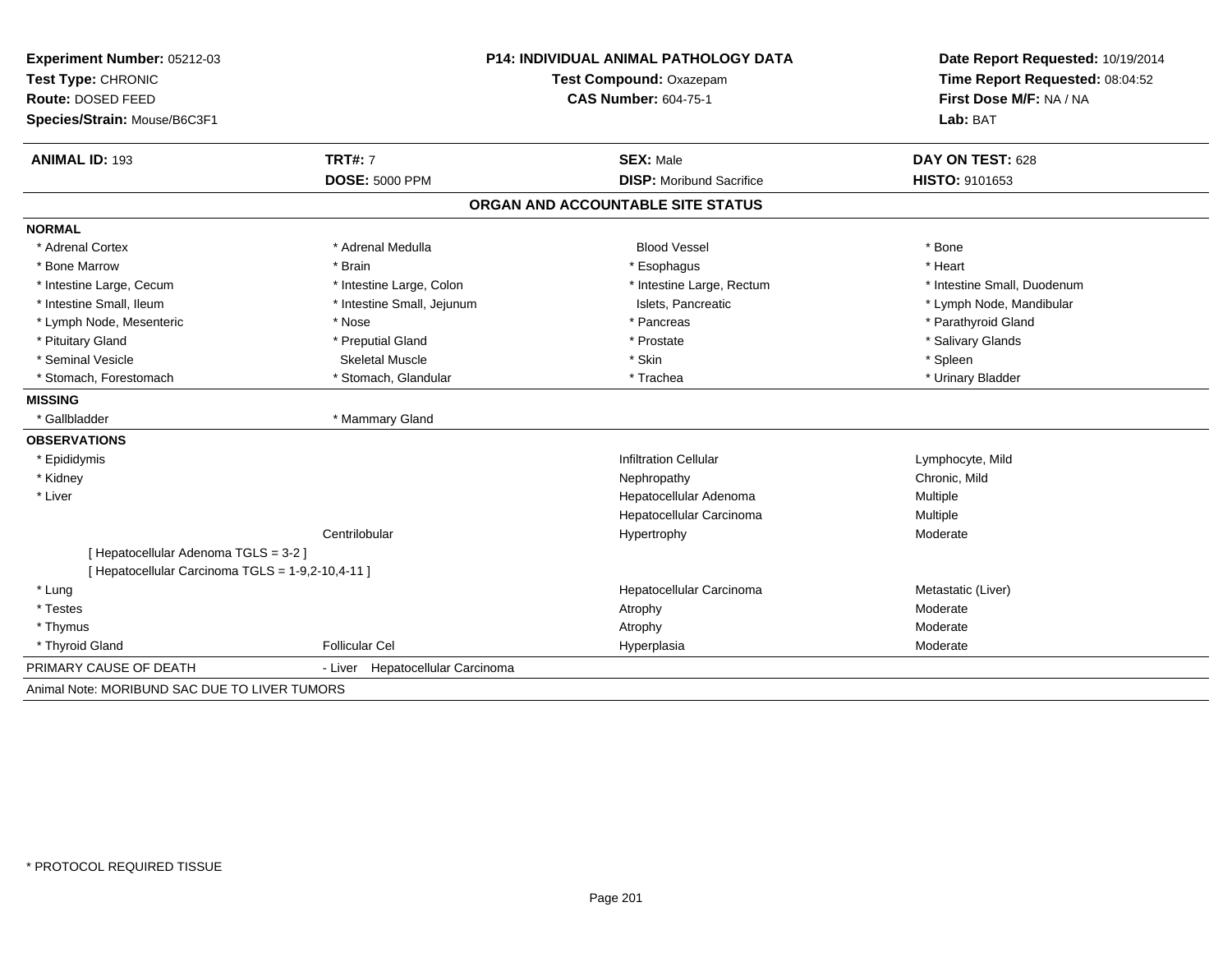| Experiment Number: 05212-03                                 | <b>P14: INDIVIDUAL ANIMAL PATHOLOGY DATA</b><br>Test Compound: Oxazepam |                                   | Date Report Requested: 10/19/2014 |  |
|-------------------------------------------------------------|-------------------------------------------------------------------------|-----------------------------------|-----------------------------------|--|
| Test Type: CHRONIC                                          |                                                                         |                                   | Time Report Requested: 08:04:52   |  |
| Route: DOSED FEED                                           |                                                                         | <b>CAS Number: 604-75-1</b>       | First Dose M/F: NA / NA           |  |
| Species/Strain: Mouse/B6C3F1                                |                                                                         |                                   | Lab: BAT                          |  |
| <b>ANIMAL ID: 194</b>                                       | <b>TRT#: 7</b>                                                          | <b>SEX: Male</b>                  | DAY ON TEST: 575                  |  |
|                                                             | <b>DOSE: 5000 PPM</b>                                                   | <b>DISP:</b> Moribund Sacrifice   | <b>HISTO: 9101654</b>             |  |
|                                                             |                                                                         | ORGAN AND ACCOUNTABLE SITE STATUS |                                   |  |
| <b>NORMAL</b>                                               |                                                                         |                                   |                                   |  |
| * Adrenal Cortex                                            | * Adrenal Medulla                                                       | <b>Blood Vessel</b>               | * Bone                            |  |
| * Bone Marrow                                               | * Brain                                                                 | * Esophagus                       | * Heart                           |  |
| * Intestine Large, Cecum                                    | * Intestine Large, Colon                                                | * Intestine Large, Rectum         | * Intestine Small, Duodenum       |  |
| * Intestine Small, Ileum                                    | * Intestine Small, Jejunum                                              | Islets. Pancreatic                | * Kidney                          |  |
| * Lung                                                      | * Lymph Node, Mandibular                                                | * Lymph Node, Mesenteric          | * Nose                            |  |
| * Pancreas                                                  | * Parathyroid Gland                                                     | * Pituitary Gland                 | * Preputial Gland                 |  |
| * Prostate                                                  | * Salivary Glands                                                       | * Seminal Vesicle                 | <b>Skeletal Muscle</b>            |  |
| * Skin                                                      | * Spleen                                                                | * Stomach, Forestomach            | * Stomach, Glandular              |  |
| * Trachea                                                   | * Urinary Bladder                                                       |                                   |                                   |  |
| <b>MISSING</b>                                              |                                                                         |                                   |                                   |  |
| * Gallbladder                                               | * Mammary Gland                                                         |                                   |                                   |  |
| <b>OBSERVATIONS</b>                                         |                                                                         |                                   |                                   |  |
| * Epididymis                                                |                                                                         | <b>Infiltration Cellular</b>      | Lymphocyte, Mild                  |  |
| * Liver                                                     |                                                                         | Hepatocellular Adenoma            | Multiple                          |  |
|                                                             |                                                                         | Hepatocellular Carcinoma          | Multiple                          |  |
|                                                             | Centrilobular                                                           | Hypertrophy                       | Moderate                          |  |
| [ Hepatocellular Carcinoma TGLS = 1-9,2-10,3-11,4-12,5-13 ] |                                                                         |                                   |                                   |  |
| * Testes                                                    |                                                                         | Atrophy                           | Marked                            |  |
| * Thymus                                                    |                                                                         | Atrophy                           | Marked                            |  |
| * Thyroid Gland                                             | <b>Follicular Cel</b>                                                   | Hyperplasia                       | Moderate                          |  |
| PRIMARY CAUSE OF DEATH                                      | - Liver Hepatocellular Carcinoma                                        |                                   |                                   |  |
| Animal Note: MORIBUND SAC DUE TO LIVER TUMORS               |                                                                         |                                   |                                   |  |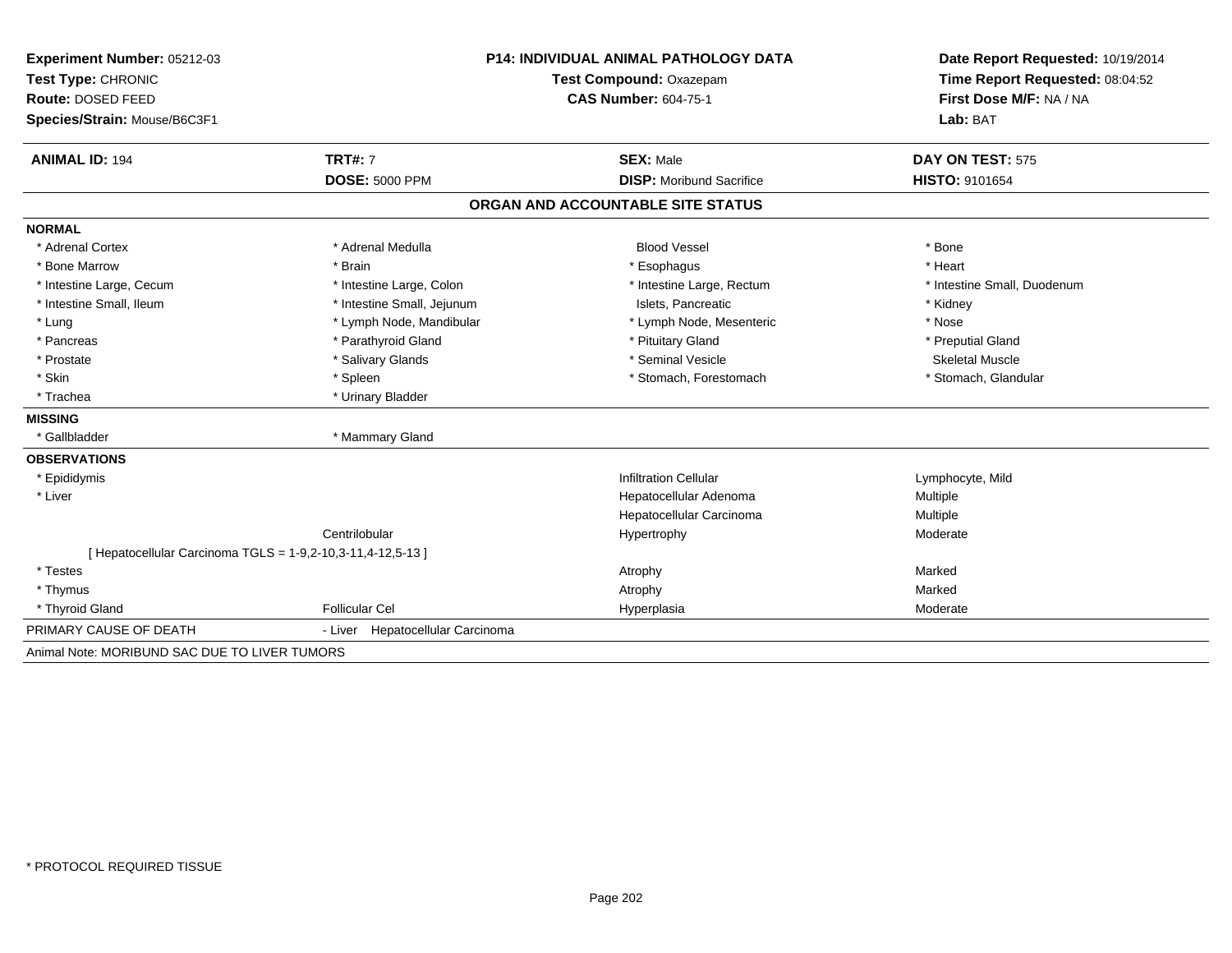| Experiment Number: 05212-03                      | P14: INDIVIDUAL ANIMAL PATHOLOGY DATA<br>Test Compound: Oxazepam |                                   | Date Report Requested: 10/19/2014 |  |
|--------------------------------------------------|------------------------------------------------------------------|-----------------------------------|-----------------------------------|--|
| Test Type: CHRONIC                               |                                                                  |                                   | Time Report Requested: 08:04:52   |  |
| Route: DOSED FEED                                |                                                                  | <b>CAS Number: 604-75-1</b>       | First Dose M/F: NA / NA           |  |
| Species/Strain: Mouse/B6C3F1                     |                                                                  |                                   | Lab: BAT                          |  |
| <b>ANIMAL ID: 195</b>                            | <b>TRT#: 7</b>                                                   | <b>SEX: Male</b>                  | DAY ON TEST: 568                  |  |
|                                                  | <b>DOSE: 5000 PPM</b>                                            | <b>DISP: Natural Death</b>        | HISTO: 9101655                    |  |
|                                                  |                                                                  | ORGAN AND ACCOUNTABLE SITE STATUS |                                   |  |
| <b>NORMAL</b>                                    |                                                                  |                                   |                                   |  |
| * Adrenal Cortex                                 | * Adrenal Medulla                                                | <b>Blood Vessel</b>               | * Bone                            |  |
| * Bone Marrow                                    | * Brain                                                          | * Epididymis                      | * Esophagus                       |  |
| * Gallbladder                                    | * Heart                                                          | * Intestine Large, Cecum          | * Intestine Large, Colon          |  |
| * Intestine Large, Rectum                        | * Intestine Small, Duodenum                                      | * Intestine Small. Ileum          | * Intestine Small, Jejunum        |  |
| Islets, Pancreatic                               | * Kidney                                                         | * Lung                            | * Lymph Node, Mandibular          |  |
| * Lymph Node, Mesenteric                         | * Nose                                                           | * Pancreas                        | * Parathyroid Gland               |  |
| * Pituitary Gland                                | * Prostate                                                       | * Salivary Glands                 | * Seminal Vesicle                 |  |
| <b>Skeletal Muscle</b>                           | * Skin                                                           | * Stomach, Forestomach            | * Stomach, Glandular              |  |
| * Trachea                                        | * Urinary Bladder                                                |                                   |                                   |  |
| <b>MISSING</b>                                   |                                                                  |                                   |                                   |  |
| * Mammary Gland                                  | * Preputial Gland                                                |                                   |                                   |  |
| <b>OBSERVATIONS</b>                              |                                                                  |                                   |                                   |  |
| * Liver                                          |                                                                  | Hepatocellular Adenoma            | Multiple                          |  |
|                                                  |                                                                  | Hepatocellular Carcinoma          | Multiple                          |  |
|                                                  | Centrilobular                                                    | Hypertrophy                       | Moderate                          |  |
| [ Hepatocellular Adenoma TGLS = 2-2 ]            |                                                                  |                                   |                                   |  |
| [ Hepatocellular Carcinoma TGLS = 2-1,2-9,2-10 ] |                                                                  |                                   |                                   |  |
| * Spleen                                         |                                                                  | Hematopoietic Cell Proliferation  | Moderate                          |  |
| * Testes                                         |                                                                  | Atrophy                           | Marked                            |  |
| [Atrophy TGLS = $1-6$ ]                          |                                                                  |                                   |                                   |  |
| * Thymus                                         |                                                                  | Atrophy                           | Marked                            |  |
| * Thyroid Gland                                  | <b>Follicular Cel</b>                                            | Hyperplasia                       | Moderate                          |  |
| PRIMARY CAUSE OF DEATH                           | - Liver Hepatocellular Carcinoma                                 |                                   |                                   |  |
| Animal Note: CAUSE OF DEATH, LIVER TUMORS        |                                                                  |                                   |                                   |  |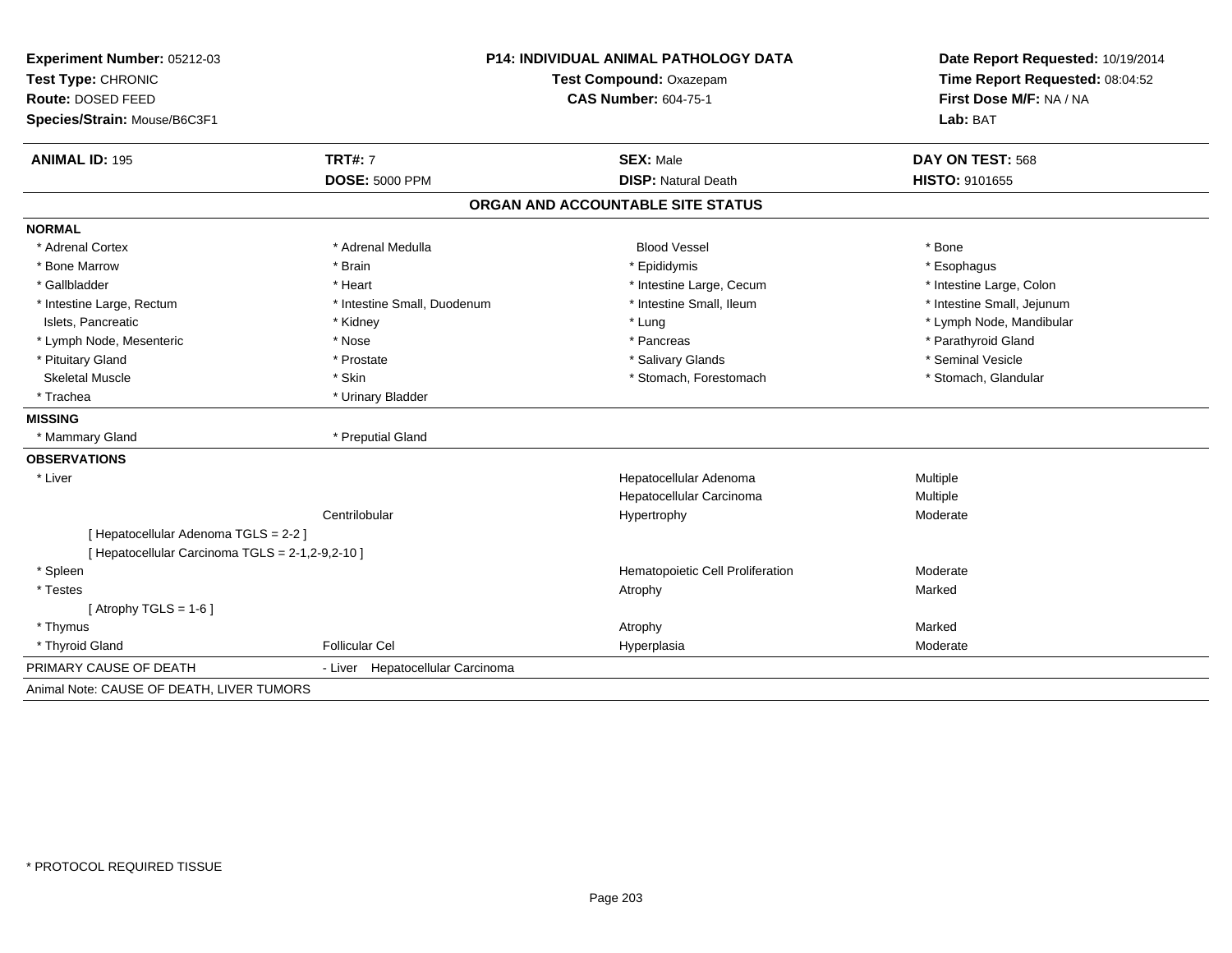| Experiment Number: 05212-03                    |                                  | P14: INDIVIDUAL ANIMAL PATHOLOGY DATA | Date Report Requested: 10/19/2014<br>Time Report Requested: 08:04:52<br>First Dose M/F: NA / NA |  |
|------------------------------------------------|----------------------------------|---------------------------------------|-------------------------------------------------------------------------------------------------|--|
| Test Type: CHRONIC                             |                                  | Test Compound: Oxazepam               |                                                                                                 |  |
| Route: DOSED FEED                              |                                  | <b>CAS Number: 604-75-1</b>           |                                                                                                 |  |
| Species/Strain: Mouse/B6C3F1                   |                                  |                                       | Lab: BAT                                                                                        |  |
| <b>ANIMAL ID: 196</b>                          | <b>TRT#: 7</b>                   | <b>SEX: Male</b>                      | DAY ON TEST: 539                                                                                |  |
|                                                | <b>DOSE: 5000 PPM</b>            | <b>DISP: Natural Death</b>            | HISTO: 9101656                                                                                  |  |
|                                                |                                  | ORGAN AND ACCOUNTABLE SITE STATUS     |                                                                                                 |  |
| <b>NORMAL</b>                                  |                                  |                                       |                                                                                                 |  |
| * Adrenal Cortex                               | * Adrenal Medulla                | <b>Blood Vessel</b>                   | * Bone                                                                                          |  |
| * Bone Marrow                                  | * Brain                          | * Esophagus                           | * Gallbladder                                                                                   |  |
| * Heart                                        | * Intestine Large, Cecum         | * Intestine Large, Colon              | * Intestine Large, Rectum                                                                       |  |
| * Intestine Small, Duodenum                    | * Intestine Small, Ileum         | * Intestine Small, Jejunum            | Islets. Pancreatic                                                                              |  |
| * Kidney                                       | * Lung                           | * Lymph Node, Mandibular              | * Lymph Node, Mesenteric                                                                        |  |
| * Nose                                         | * Pancreas                       | * Parathyroid Gland                   | * Pituitary Gland                                                                               |  |
| * Prostate                                     | * Salivary Glands                | * Seminal Vesicle                     | <b>Skeletal Muscle</b>                                                                          |  |
| * Skin                                         | * Spleen                         | * Stomach, Forestomach                | * Stomach, Glandular                                                                            |  |
| * Testes                                       | * Trachea                        | * Urinary Bladder                     |                                                                                                 |  |
| <b>MISSING</b>                                 |                                  |                                       |                                                                                                 |  |
| * Mammary Gland                                | * Thymus                         |                                       |                                                                                                 |  |
| <b>OBSERVATIONS</b>                            |                                  |                                       |                                                                                                 |  |
| * Epididymis                                   |                                  | <b>Infiltration Cellular</b>          | Lymphocyte, Mild                                                                                |  |
| * Liver                                        |                                  | Hepatocellular Adenoma                | Multiple                                                                                        |  |
|                                                |                                  | Hepatocellular Carcinoma              |                                                                                                 |  |
|                                                | Centrilobular                    | Hypertrophy                           | Moderate                                                                                        |  |
| [ Hepatocellular Adenoma TGLS = 1-10,3-9,2-1 ] |                                  |                                       |                                                                                                 |  |
| [ Hepatocellular Carcinoma TGLS = 2-9 ]        |                                  |                                       |                                                                                                 |  |
| * Preputial Gland                              |                                  | Inflammation                          | Chronic, Moderate                                                                               |  |
| * Thyroid Gland                                | <b>Follicular Cel</b>            | Hyperplasia                           | Moderate                                                                                        |  |
| PRIMARY CAUSE OF DEATH                         | - Liver Hepatocellular Carcinoma |                                       |                                                                                                 |  |
| Animal Note: cod. liver tumors                 |                                  |                                       |                                                                                                 |  |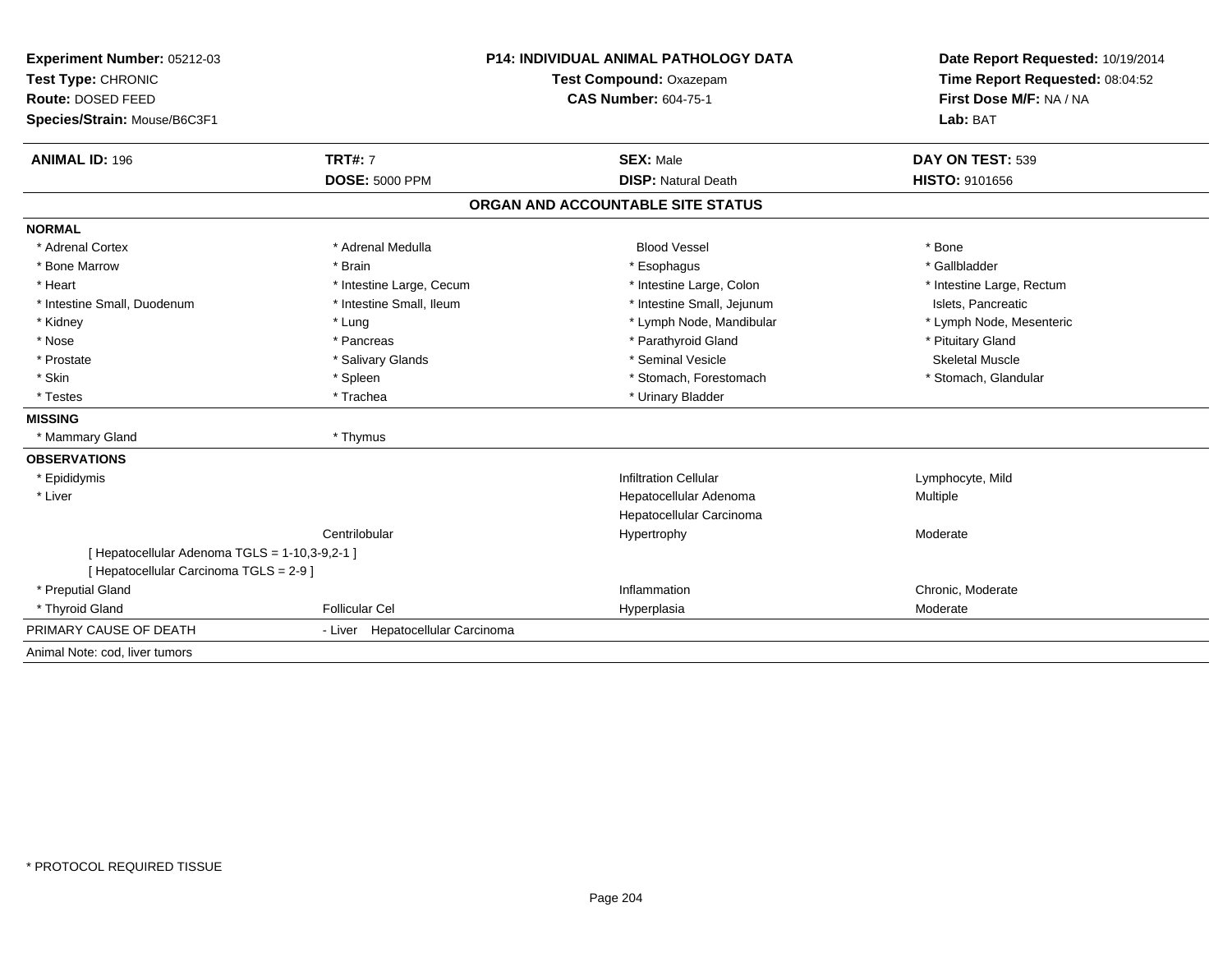| Experiment Number: 05212-03                      | <b>P14: INDIVIDUAL ANIMAL PATHOLOGY DATA</b> |                                   | Date Report Requested: 10/19/2014                          |  |
|--------------------------------------------------|----------------------------------------------|-----------------------------------|------------------------------------------------------------|--|
| Test Type: CHRONIC                               |                                              | Test Compound: Oxazepam           |                                                            |  |
| Route: DOSED FEED                                |                                              | <b>CAS Number: 604-75-1</b>       | Time Report Requested: 08:04:52<br>First Dose M/F: NA / NA |  |
| Species/Strain: Mouse/B6C3F1                     |                                              |                                   | Lab: BAT                                                   |  |
|                                                  |                                              |                                   |                                                            |  |
| <b>ANIMAL ID: 197</b>                            | <b>TRT#: 7</b>                               | <b>SEX: Male</b>                  | DAY ON TEST: 460                                           |  |
|                                                  | <b>DOSE: 5000 PPM</b>                        | <b>DISP:</b> Scheduled Sacrifice  | <b>HISTO: 9101657</b>                                      |  |
|                                                  |                                              | ORGAN AND ACCOUNTABLE SITE STATUS |                                                            |  |
| <b>NORMAL</b>                                    |                                              |                                   |                                                            |  |
| * Adrenal Cortex                                 | * Adrenal Medulla                            | <b>Blood Vessel</b>               | * Bone                                                     |  |
| * Bone Marrow                                    | * Brain                                      | * Epididymis                      | * Esophagus                                                |  |
| * Gallbladder                                    | * Heart                                      | * Intestine Large, Cecum          | * Intestine Large, Colon                                   |  |
| * Intestine Large, Rectum                        | * Intestine Small, Duodenum                  | * Intestine Small, Ileum          | * Intestine Small, Jejunum                                 |  |
| Islets, Pancreatic                               | * Lung                                       | * Lymph Node, Mandibular          | * Lymph Node, Mesenteric                                   |  |
| * Nose                                           | * Pancreas                                   | * Parathyroid Gland               | * Pituitary Gland                                          |  |
| * Preputial Gland                                | * Prostate                                   | * Salivary Glands                 | * Seminal Vesicle                                          |  |
| <b>Skeletal Muscle</b>                           | * Skin                                       | * Spleen                          | * Stomach, Forestomach                                     |  |
| * Stomach, Glandular                             | * Testes                                     | * Thymus                          | * Thyroid Gland                                            |  |
| * Trachea                                        | * Urinary Bladder                            |                                   |                                                            |  |
| <b>MISSING</b>                                   |                                              |                                   |                                                            |  |
| * Mammary Gland                                  |                                              |                                   |                                                            |  |
| <b>OBSERVATIONS</b>                              |                                              |                                   |                                                            |  |
| * Kidney                                         |                                              | Nephropathy                       | Chronic, Minimal                                           |  |
| * Liver                                          |                                              | <b>Basophilic Focus</b>           |                                                            |  |
|                                                  |                                              | <b>Eosinophilic Focus</b>         |                                                            |  |
|                                                  |                                              | Hepatocellular Adenoma            | Multiple                                                   |  |
|                                                  |                                              | Hepatocellular Carcinoma          | Multiple                                                   |  |
|                                                  | Centrilobular, Hepatocyte                    | Hypertrophy                       | Moderate                                                   |  |
| [ Hepatocellular Adenoma TGLS = 3-11,4-10,6-12 ] |                                              |                                   |                                                            |  |
| [ Hepatocellular Carcinoma TGLS = 1-9,2-1 ]      |                                              |                                   |                                                            |  |
| PRIMARY CAUSE OF DEATH                           |                                              |                                   |                                                            |  |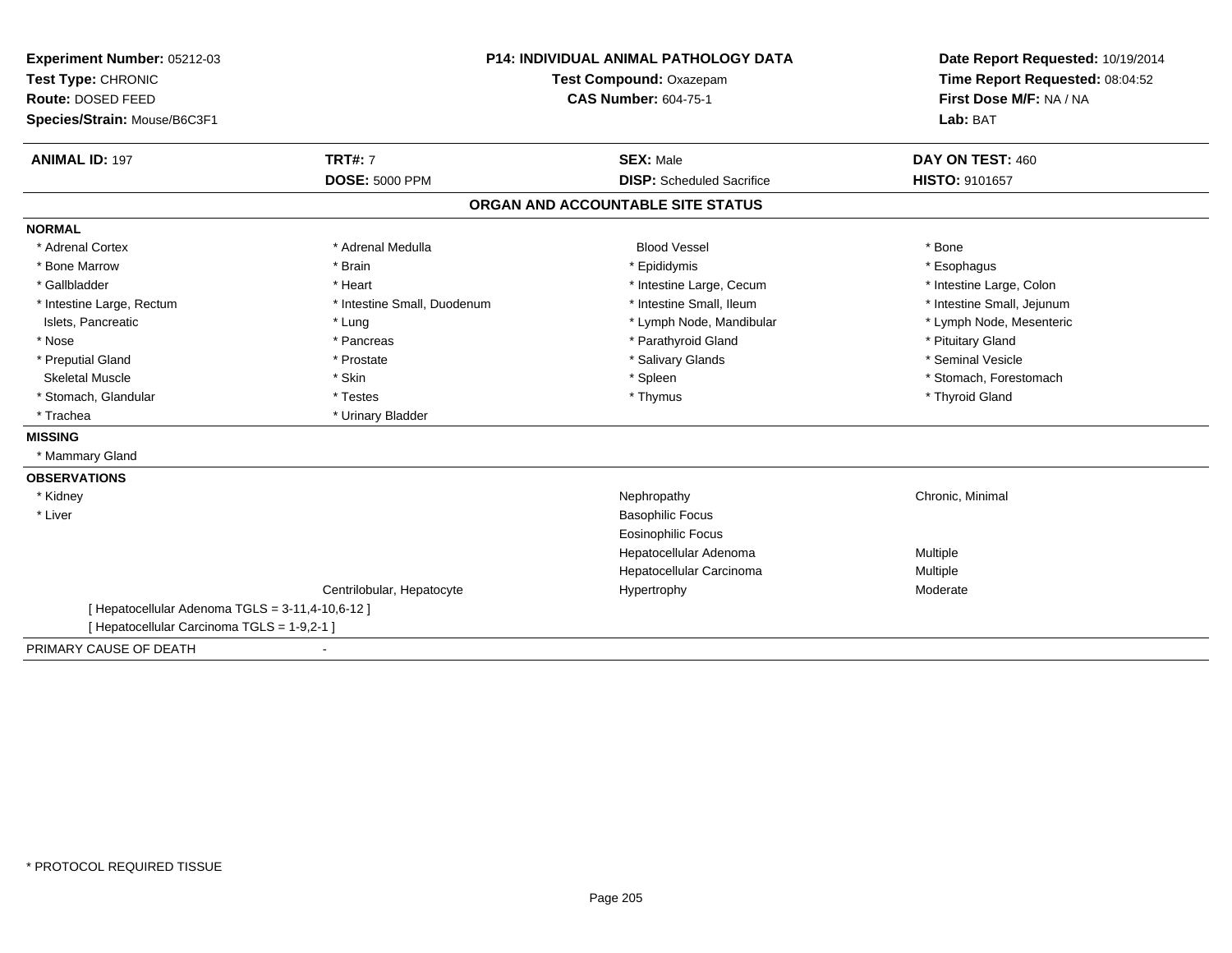| Experiment Number: 05212-03                   |                                  | <b>P14: INDIVIDUAL ANIMAL PATHOLOGY DATA</b> | Date Report Requested: 10/19/2014<br>Time Report Requested: 08:04:52 |
|-----------------------------------------------|----------------------------------|----------------------------------------------|----------------------------------------------------------------------|
| Test Type: CHRONIC                            | Test Compound: Oxazepam          |                                              |                                                                      |
| Route: DOSED FEED                             |                                  | <b>CAS Number: 604-75-1</b>                  | First Dose M/F: NA / NA                                              |
| Species/Strain: Mouse/B6C3F1                  |                                  |                                              | Lab: BAT                                                             |
| <b>ANIMAL ID: 198</b>                         | <b>TRT#: 7</b>                   | <b>SEX: Male</b>                             | DAY ON TEST: 624                                                     |
|                                               | <b>DOSE: 5000 PPM</b>            | <b>DISP:</b> Moribund Sacrifice              | HISTO: 9101658                                                       |
|                                               |                                  | ORGAN AND ACCOUNTABLE SITE STATUS            |                                                                      |
| <b>NORMAL</b>                                 |                                  |                                              |                                                                      |
| * Adrenal Cortex                              | * Adrenal Medulla                | <b>Blood Vessel</b>                          | * Bone                                                               |
| * Bone Marrow                                 | * Brain                          | * Esophagus                                  | * Heart                                                              |
| * Intestine Large, Cecum                      | * Intestine Large, Colon         | * Intestine Large, Rectum                    | * Intestine Small, Duodenum                                          |
| * Intestine Small, Ileum                      | * Intestine Small, Jejunum       | Islets, Pancreatic                           | * Lymph Node, Mandibular                                             |
| * Lymph Node, Mesenteric                      | * Nose                           | * Pancreas                                   | * Pituitary Gland                                                    |
| * Preputial Gland                             | * Prostate                       | * Salivary Glands                            | * Seminal Vesicle                                                    |
| <b>Skeletal Muscle</b>                        | * Skin                           | * Spleen                                     | * Stomach, Forestomach                                               |
| * Stomach, Glandular                          | * Trachea                        | * Urinary Bladder                            |                                                                      |
| <b>MISSING</b>                                |                                  |                                              |                                                                      |
| * Gallbladder                                 | * Mammary Gland                  | * Parathyroid Gland                          | * Thymus                                                             |
| <b>OBSERVATIONS</b>                           |                                  |                                              |                                                                      |
| * Epididymis                                  |                                  | <b>Infiltration Cellular</b>                 | Lymphocyte, Mild                                                     |
| * Kidney                                      |                                  | Nephropathy                                  | Chronic, Mild                                                        |
| * Liver                                       |                                  | Hepatoblastoma                               |                                                                      |
|                                               |                                  | Hepatocellular Adenoma                       |                                                                      |
|                                               |                                  | Hepatocellular Carcinoma                     |                                                                      |
|                                               | Centrilobular                    | Hypertrophy                                  | Moderate                                                             |
| [Hepatoblastoma TGLS = 2-10]                  |                                  |                                              |                                                                      |
| [ Hepatocellular Adenoma TGLS = 3-11 ]        |                                  |                                              |                                                                      |
| [ Hepatocellular Carcinoma TGLS = 1-9 ]       |                                  |                                              |                                                                      |
| * Lung                                        |                                  | Hepatoblastoma                               | Metastatic (Liver)                                                   |
| * Testes                                      |                                  | Atrophy                                      | Marked                                                               |
| * Thyroid Gland                               | <b>Follicular Cel</b>            | Hyperplasia                                  | Moderate                                                             |
| PRIMARY CAUSE OF DEATH                        | - Liver Hepatocellular Carcinoma |                                              |                                                                      |
| Animal Note: MORIBUND SAC DUE TO LIVER TUMORS |                                  |                                              |                                                                      |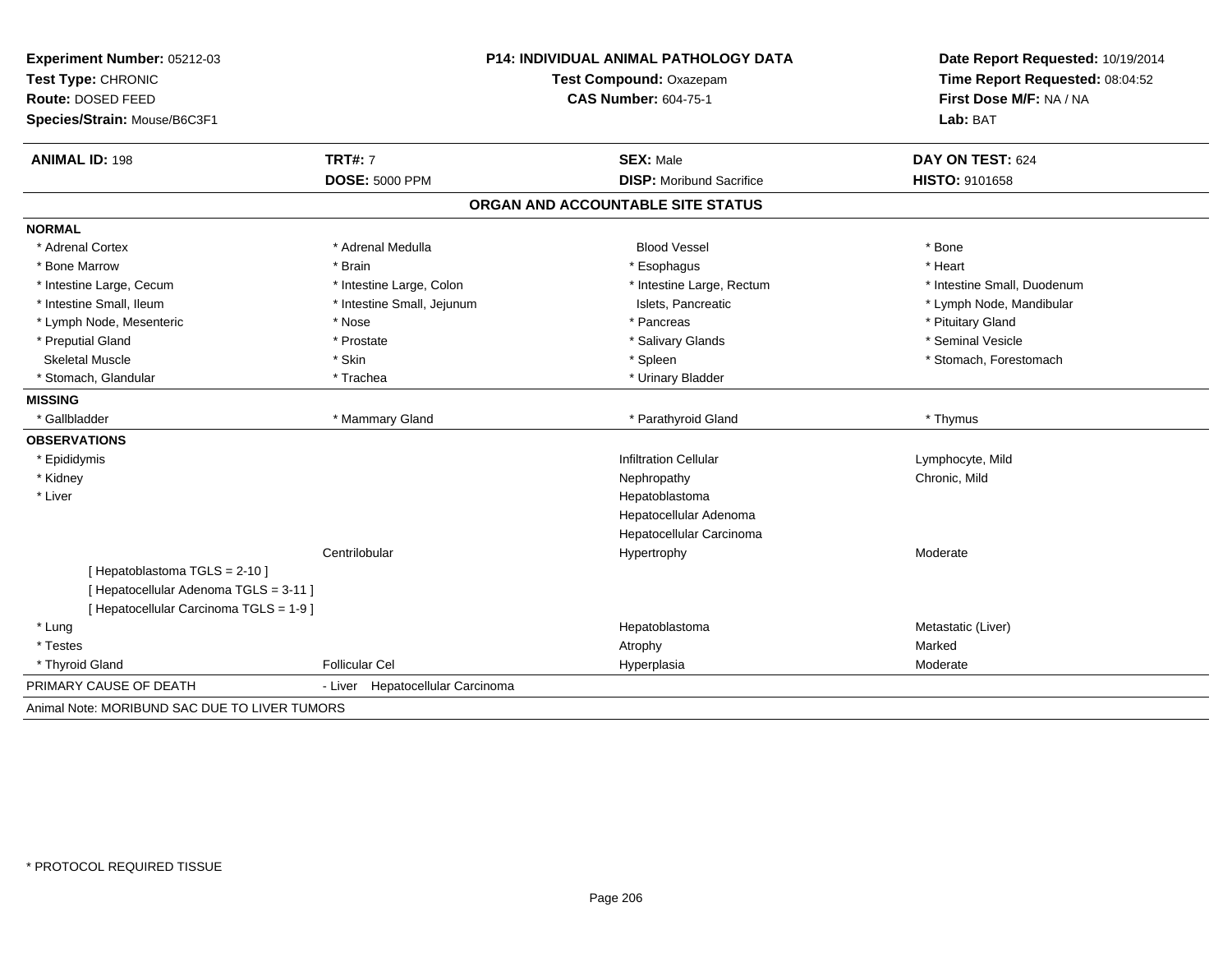| Test Type: CHRONIC<br>Route: DOSED FEED                        |                                  | P14: INDIVIDUAL ANIMAL PATHOLOGY DATA<br>Test Compound: Oxazepam<br><b>CAS Number: 604-75-1</b> |                             |
|----------------------------------------------------------------|----------------------------------|-------------------------------------------------------------------------------------------------|-----------------------------|
| Species/Strain: Mouse/B6C3F1                                   |                                  |                                                                                                 | Lab: BAT                    |
| <b>ANIMAL ID: 199</b>                                          | <b>TRT#: 7</b>                   | <b>SEX: Male</b>                                                                                | DAY ON TEST: 609            |
|                                                                | <b>DOSE: 5000 PPM</b>            | <b>DISP:</b> Moribund Sacrifice                                                                 | HISTO: 9101659              |
|                                                                |                                  | ORGAN AND ACCOUNTABLE SITE STATUS                                                               |                             |
| <b>NORMAL</b>                                                  |                                  |                                                                                                 |                             |
| * Adrenal Cortex                                               | * Adrenal Medulla                | <b>Blood Vessel</b>                                                                             | * Bone                      |
| * Bone Marrow                                                  | * Brain                          | * Esophagus                                                                                     | * Heart                     |
| * Intestine Large, Cecum                                       | * Intestine Large, Colon         | * Intestine Large, Rectum                                                                       | * Intestine Small, Duodenum |
| * Intestine Small, Ileum                                       | * Intestine Small, Jejunum       | Islets, Pancreatic                                                                              | * Kidney                    |
| * Lymph Node, Mesenteric                                       | * Nose                           | * Pancreas                                                                                      | * Parathyroid Gland         |
| * Pituitary Gland                                              | * Prostate                       | * Salivary Glands                                                                               | * Seminal Vesicle           |
| <b>Skeletal Muscle</b>                                         | * Skin                           | * Spleen                                                                                        | * Stomach, Forestomach      |
| * Stomach, Glandular                                           | * Trachea                        | * Urinary Bladder                                                                               |                             |
| <b>MISSING</b>                                                 |                                  |                                                                                                 |                             |
| * Gallbladder                                                  | * Lymph Node, Mandibular         | * Mammary Gland                                                                                 |                             |
| <b>OBSERVATIONS</b>                                            |                                  |                                                                                                 |                             |
| * Epididymis                                                   |                                  | <b>Infiltration Cellular</b>                                                                    | Lymphocyte, Mild            |
| * Liver                                                        |                                  | Hepatocellular Adenoma                                                                          | Multiple                    |
|                                                                |                                  | Hepatocellular Carcinoma                                                                        | Multiple                    |
|                                                                | Centrilobular                    | Hypertrophy                                                                                     | Moderate                    |
| [ Hepatocellular Adenoma TGLS = 8-1 ]                          |                                  |                                                                                                 |                             |
| [ Hepatocellular Carcinoma TGLS = 8-1,8-2,2-9,3-10,4-11,8-13 ] |                                  |                                                                                                 |                             |
| * Lung                                                         |                                  | Hepatocellular Carcinoma                                                                        | Metastatic (Liver)          |
| [ Hepatocellular Carcinoma TGLS = 5-12,7-2 ]                   |                                  |                                                                                                 |                             |
| * Preputial Gland                                              | Duct                             | Ectasia                                                                                         | Mild                        |
| [Ectasia TGLS = $1-6$ ]                                        |                                  |                                                                                                 |                             |
| * Testes                                                       |                                  | Atrophy                                                                                         | Moderate                    |
| * Thymus                                                       |                                  | Atrophy                                                                                         | Marked                      |
| * Thyroid Gland                                                | <b>Follicular Cel</b>            | Hyperplasia                                                                                     | Moderate                    |
| PRIMARY CAUSE OF DEATH                                         | - Liver Hepatocellular Carcinoma |                                                                                                 |                             |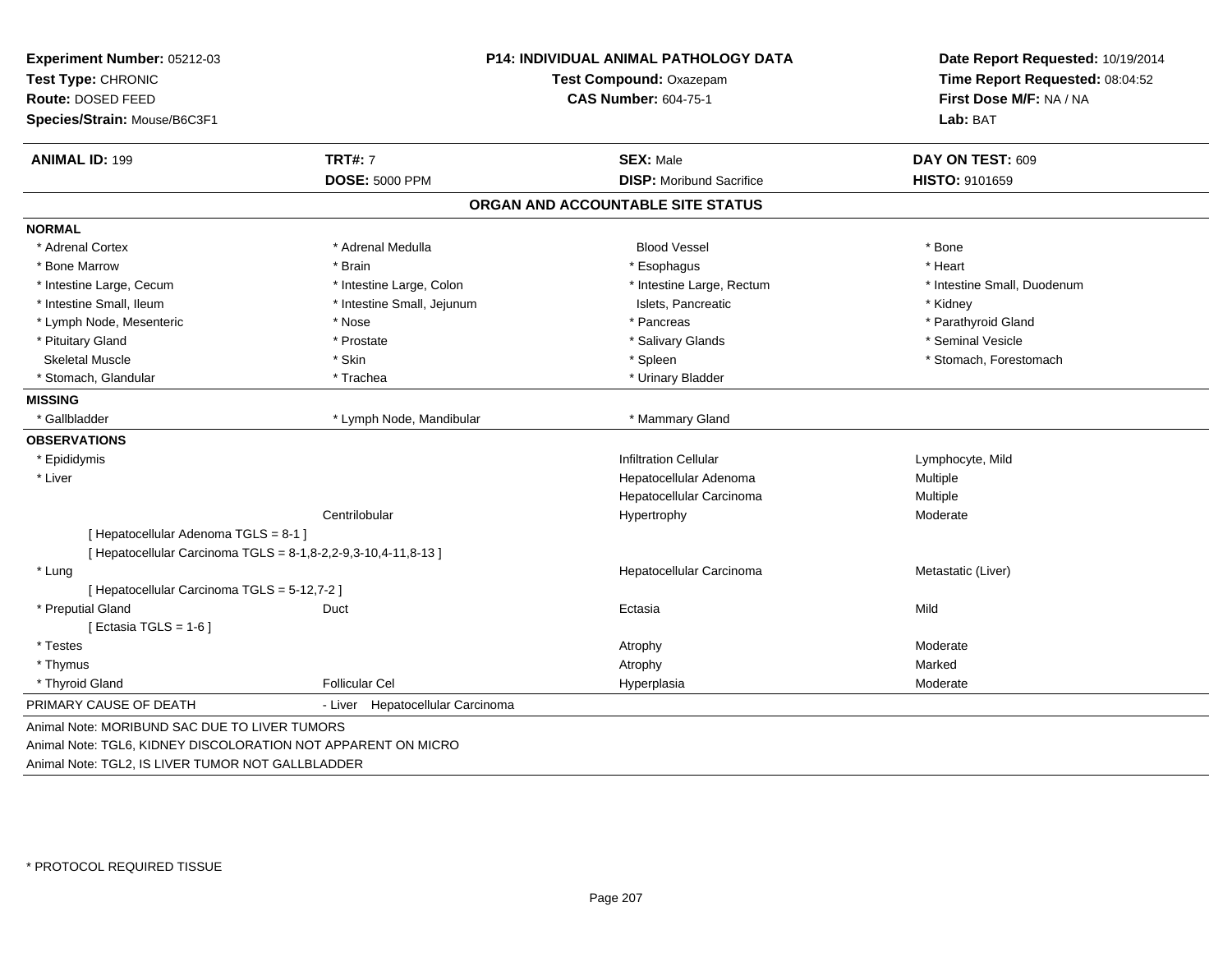| Experiment Number: 05212-03                                 | <b>P14: INDIVIDUAL ANIMAL PATHOLOGY DATA</b><br>Test Compound: Oxazepam<br><b>CAS Number: 604-75-1</b> |                                   | Date Report Requested: 10/19/2014<br>Time Report Requested: 08:04:52 |
|-------------------------------------------------------------|--------------------------------------------------------------------------------------------------------|-----------------------------------|----------------------------------------------------------------------|
| Test Type: CHRONIC                                          |                                                                                                        |                                   |                                                                      |
| Route: DOSED FEED                                           |                                                                                                        |                                   | First Dose M/F: NA / NA                                              |
| Species/Strain: Mouse/B6C3F1                                |                                                                                                        |                                   | Lab: BAT                                                             |
| <b>ANIMAL ID: 200</b>                                       | <b>TRT#: 7</b>                                                                                         | <b>SEX: Male</b>                  | DAY ON TEST: 413                                                     |
|                                                             | <b>DOSE: 5000 PPM</b>                                                                                  | <b>DISP: Natural Death</b>        | <b>HISTO: 9101660</b>                                                |
|                                                             |                                                                                                        | ORGAN AND ACCOUNTABLE SITE STATUS |                                                                      |
| <b>NORMAL</b>                                               |                                                                                                        |                                   |                                                                      |
| * Adrenal Cortex                                            | * Adrenal Medulla                                                                                      | <b>Blood Vessel</b>               | * Bone                                                               |
| * Bone Marrow                                               | * Brain                                                                                                | * Epididymis                      | * Esophagus                                                          |
| * Heart                                                     | * Intestine Large, Cecum                                                                               | * Intestine Large, Colon          | * Intestine Large, Rectum                                            |
| * Intestine Small, Duodenum                                 | * Intestine Small, Ileum                                                                               | * Intestine Small, Jejunum        | Islets, Pancreatic                                                   |
| * Kidney                                                    | * Lung                                                                                                 | * Lymph Node, Mandibular          | * Nose                                                               |
| * Pancreas                                                  | * Pituitary Gland                                                                                      | * Preputial Gland                 | * Prostate                                                           |
| * Salivary Glands                                           | * Seminal Vesicle                                                                                      | <b>Skeletal Muscle</b>            | * Skin                                                               |
| * Spleen                                                    | * Stomach, Forestomach                                                                                 | * Stomach, Glandular              | * Testes                                                             |
| * Thymus                                                    | * Thyroid Gland                                                                                        | * Trachea                         |                                                                      |
| <b>MISSING</b>                                              |                                                                                                        |                                   |                                                                      |
| * Gallbladder                                               | * Lymph Node, Mesenteric                                                                               | * Mammary Gland                   | * Parathyroid Gland                                                  |
| <b>OBSERVATIONS</b>                                         |                                                                                                        |                                   |                                                                      |
| * Liver                                                     |                                                                                                        | Hepatocellular Carcinoma          | Multiple                                                             |
| [ Hepatocellular Carcinoma TGLS = 1-9 ]                     |                                                                                                        |                                   |                                                                      |
| * Urinary Bladder                                           |                                                                                                        | <b>Calculus Gross Observation</b> |                                                                      |
| [Calculus Gross Observation TGLS = 1-4]                     |                                                                                                        |                                   |                                                                      |
| PRIMARY CAUSE OF DEATH                                      | Hepatocellular Carcinoma<br>- Liver                                                                    |                                   |                                                                      |
| Animal Note: COD, LIVER TUMORS AND URINARY TRACT OBSTUCTION |                                                                                                        |                                   |                                                                      |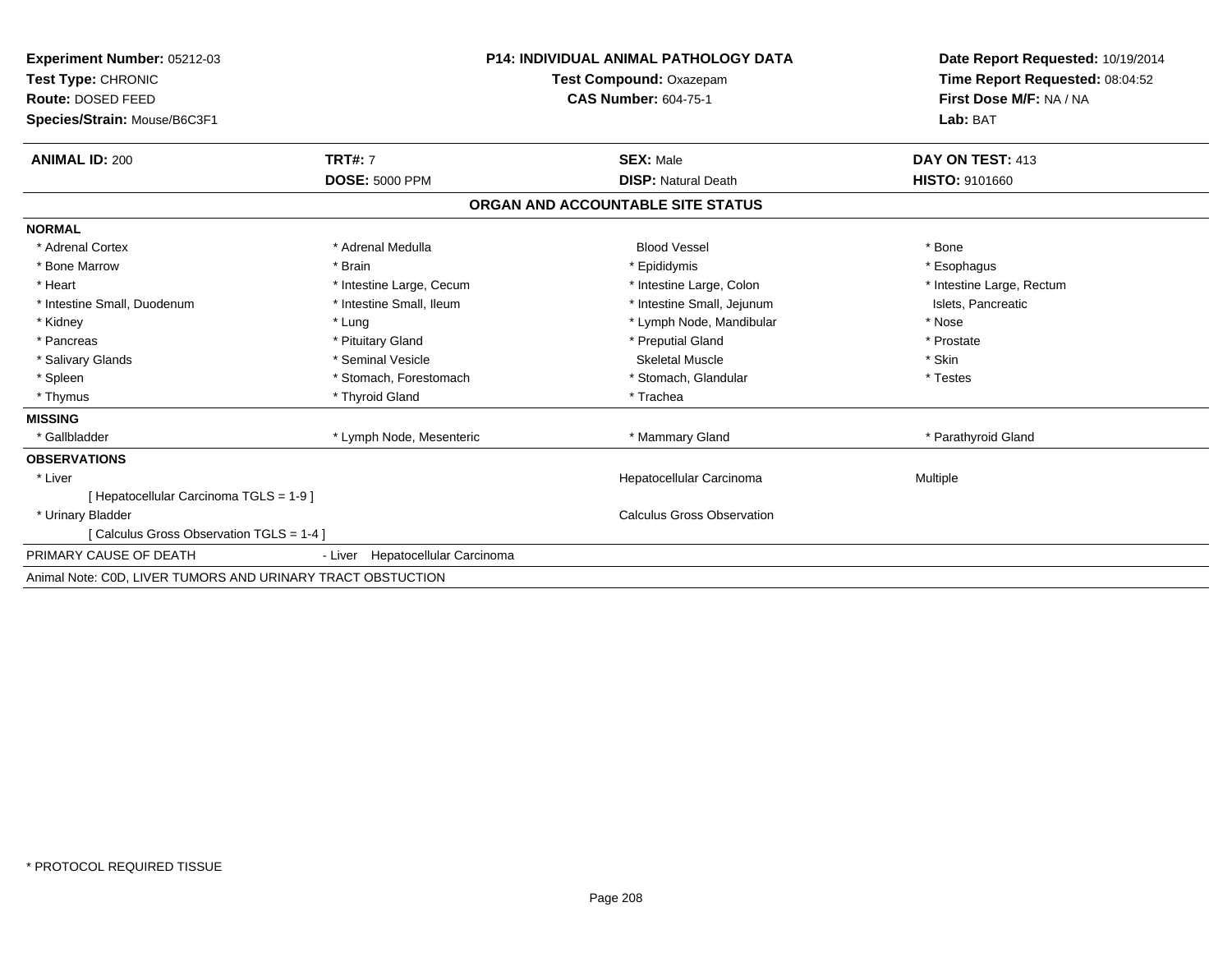| <b>Experiment Number: 05212-03</b>                | <b>P14: INDIVIDUAL ANIMAL PATHOLOGY DATA</b> |                                   | Date Report Requested: 10/19/2014 |
|---------------------------------------------------|----------------------------------------------|-----------------------------------|-----------------------------------|
| Test Type: CHRONIC                                |                                              | Test Compound: Oxazepam           | Time Report Requested: 08:04:53   |
| Route: DOSED FEED                                 |                                              | <b>CAS Number: 604-75-1</b>       |                                   |
| Species/Strain: Mouse/B6C3F1                      |                                              |                                   | Lab: BAT                          |
| <b>ANIMAL ID: 201</b>                             | <b>TRT#: 7</b>                               | <b>SEX: Male</b>                  | DAY ON TEST: 464                  |
|                                                   | <b>DOSE: 5000 PPM</b>                        | <b>DISP:</b> Moribund Sacrifice   | <b>HISTO: 9101661</b>             |
|                                                   |                                              | ORGAN AND ACCOUNTABLE SITE STATUS |                                   |
| <b>NORMAL</b>                                     |                                              |                                   |                                   |
| * Adrenal Cortex                                  | * Adrenal Medulla                            | <b>Blood Vessel</b>               | * Bone                            |
| * Bone Marrow                                     | * Brain                                      | * Esophagus                       | * Heart                           |
| * Intestine Large, Cecum                          | * Intestine Large, Colon                     | * Intestine Large, Rectum         | * Intestine Small, Duodenum       |
| * Intestine Small, Ileum                          | * Intestine Small, Jejunum                   | Islets, Pancreatic                | * Kidney                          |
| * Lymph Node, Mesenteric                          | * Nose                                       | * Pancreas                        | * Parathyroid Gland               |
| * Pituitary Gland                                 | * Prostate                                   | * Salivary Glands                 | * Seminal Vesicle                 |
| <b>Skeletal Muscle</b>                            | * Skin                                       | * Spleen                          | * Stomach, Forestomach            |
| <sup>*</sup> Stomach, Glandular                   | * Trachea                                    | * Urinary Bladder                 |                                   |
| <b>MISSING</b>                                    |                                              |                                   |                                   |
| * Gallbladder                                     | * Lymph Node, Mandibular                     | * Mammary Gland                   | * Thymus                          |
| <b>OBSERVATIONS</b>                               |                                              |                                   |                                   |
| * Epididymis                                      |                                              | <b>Infiltration Cellular</b>      | Lymphocyte, Mild                  |
| * Liver                                           |                                              | Hepatocellular Adenoma            | Multiple                          |
|                                                   |                                              | Hepatocellular Carcinoma          | Multiple                          |
|                                                   | Centrilobular                                | Hypertrophy                       | Moderate                          |
| [ Hepatocellular Adenoma TGLS = 4-12 ]            |                                              |                                   |                                   |
| [ Hepatocellular Carcinoma TGLS = 1-9,2-10,3-11 ] |                                              |                                   |                                   |
| * Lung                                            |                                              | Hepatocellular Carcinoma          | Metastatic (Liver)                |
| * Preputial Gland                                 | Duct                                         | Ectasia                           | Mild                              |
| * Testes                                          |                                              | Atrophy                           | Marked                            |
| * Thyroid Gland                                   | <b>Follicular Cel</b>                        | Hyperplasia                       | Mild                              |
| PRIMARY CAUSE OF DEATH                            | - Liver Hepatocellular Carcinoma             |                                   |                                   |
| Animal Note: MORIBUND SAC DUE TO LIVER TUMORS     |                                              |                                   |                                   |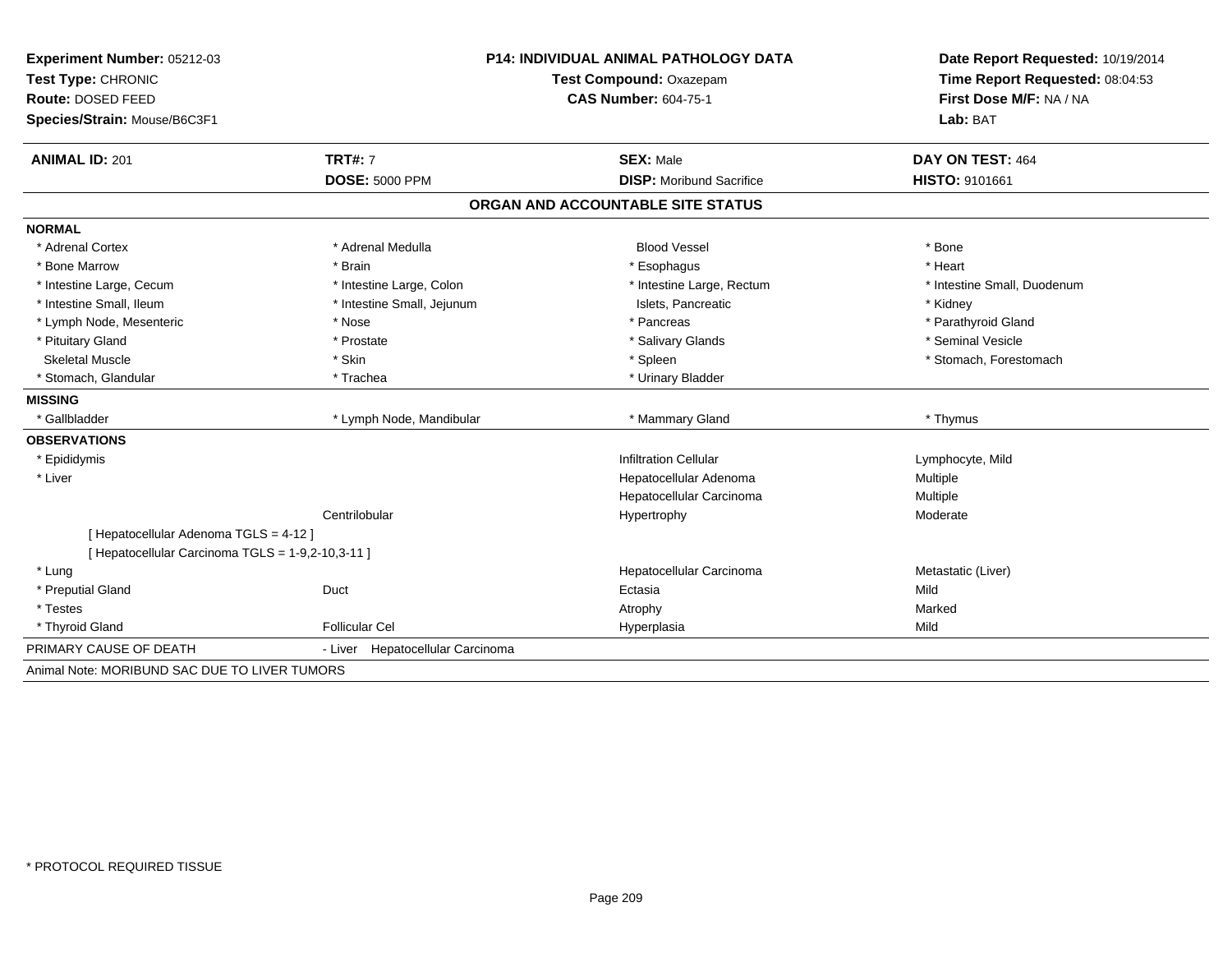| Experiment Number: 05212-03                              | <b>P14: INDIVIDUAL ANIMAL PATHOLOGY DATA</b> |                                   | Date Report Requested: 10/19/2014 |  |
|----------------------------------------------------------|----------------------------------------------|-----------------------------------|-----------------------------------|--|
| Test Type: CHRONIC                                       |                                              | Test Compound: Oxazepam           | Time Report Requested: 08:04:53   |  |
| Route: DOSED FEED                                        |                                              | <b>CAS Number: 604-75-1</b>       | First Dose M/F: NA / NA           |  |
| Species/Strain: Mouse/B6C3F1                             |                                              |                                   | Lab: BAT                          |  |
| <b>ANIMAL ID: 202</b>                                    | <b>TRT#: 7</b>                               | <b>SEX: Male</b>                  | DAY ON TEST: 587                  |  |
|                                                          | <b>DOSE: 5000 PPM</b>                        | <b>DISP: Natural Death</b>        | <b>HISTO: 9101662</b>             |  |
|                                                          |                                              | ORGAN AND ACCOUNTABLE SITE STATUS |                                   |  |
| <b>NORMAL</b>                                            |                                              |                                   |                                   |  |
| * Adrenal Cortex                                         | * Adrenal Medulla                            | <b>Blood Vessel</b>               | * Bone                            |  |
| * Bone Marrow                                            | * Brain                                      | * Epididymis                      | * Esophagus                       |  |
| * Heart                                                  | * Intestine Large, Cecum                     | * Intestine Large, Colon          | * Intestine Large, Rectum         |  |
| * Intestine Small, Duodenum                              | * Intestine Small, Ileum                     | * Intestine Small, Jejunum        | Islets, Pancreatic                |  |
| * Kidney                                                 | * Nose                                       | * Pancreas                        | * Parathyroid Gland               |  |
| * Preputial Gland                                        | * Prostate                                   | * Salivary Glands                 | * Seminal Vesicle                 |  |
| <b>Skeletal Muscle</b>                                   | * Skin                                       | * Stomach, Forestomach            | * Stomach, Glandular              |  |
| * Trachea                                                | * Urinary Bladder                            |                                   |                                   |  |
| <b>MISSING</b>                                           |                                              |                                   |                                   |  |
| * Gallbladder                                            | * Lymph Node, Mesenteric                     | * Mammary Gland                   | * Pituitary Gland                 |  |
| * Thymus                                                 |                                              |                                   |                                   |  |
| <b>OBSERVATIONS</b>                                      |                                              |                                   |                                   |  |
| * Liver                                                  |                                              | Hepatoblastoma                    |                                   |  |
|                                                          |                                              | Hepatocellular Carcinoma          | Multiple                          |  |
|                                                          | Centrilobular                                | Hypertrophy                       | Moderate                          |  |
| [ Hepatocellular Carcinoma TGLS = 1-1,2-1,2-2,3-9,4-10 ] |                                              |                                   |                                   |  |
| * Lung                                                   |                                              | Hepatocellular Carcinoma          | Metastatic (Liver)                |  |
| * Lymph Node, Mandibular                                 |                                              | Hemorrhage                        | Moderate                          |  |
| * Spleen                                                 |                                              | Hematopoietic Cell Proliferation  | Mild                              |  |
| * Testes                                                 |                                              | Atrophy                           | Marked                            |  |
| * Thyroid Gland                                          | Follicular Cel                               | Hyperplasia                       | Minimal                           |  |
| PRIMARY CAUSE OF DEATH                                   | - Liver Hepatocellular Carcinoma             |                                   |                                   |  |
| Animal Note: COD, LIVER TUMORS                           |                                              |                                   |                                   |  |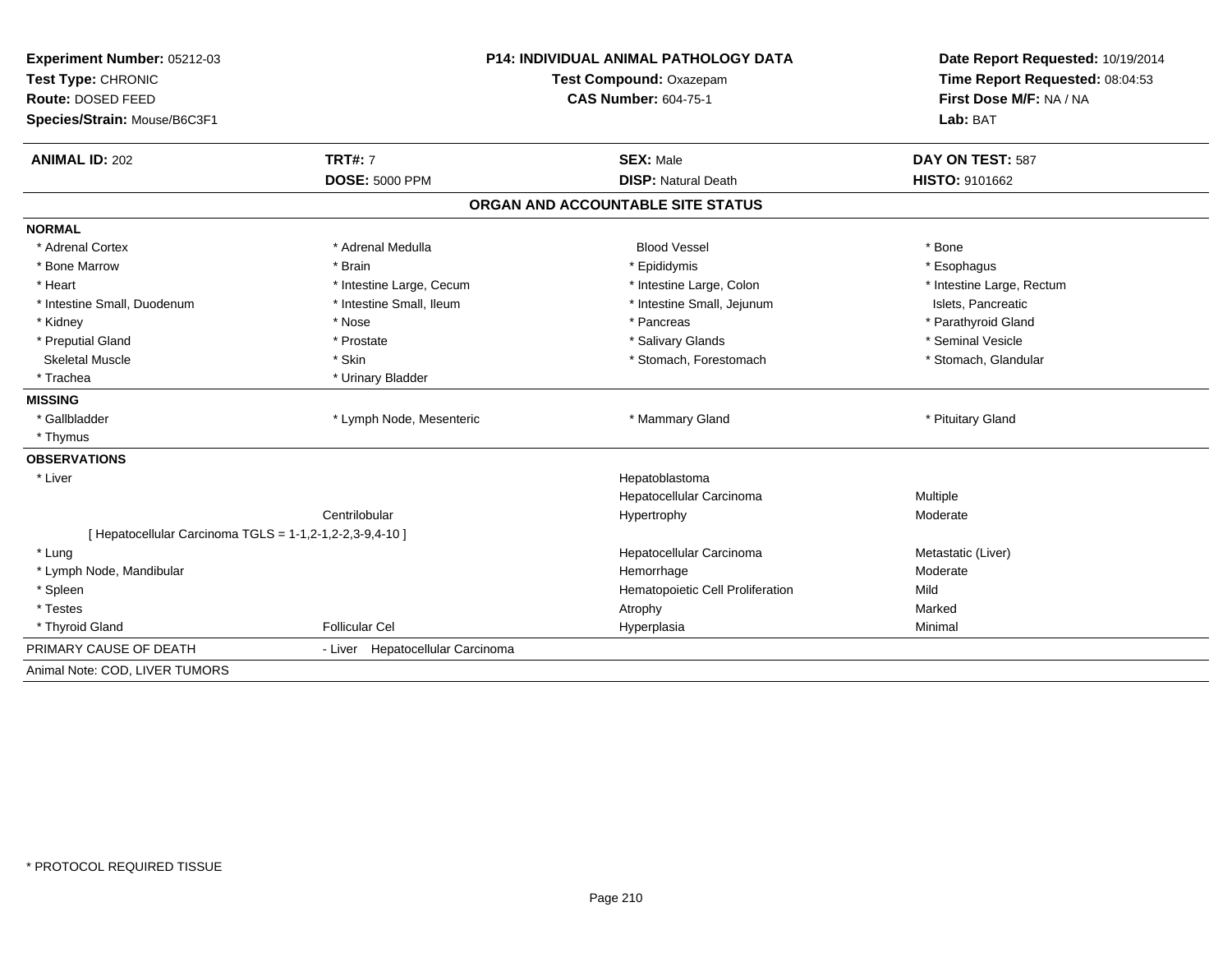| Experiment Number: 05212-03                      | <b>P14: INDIVIDUAL ANIMAL PATHOLOGY DATA</b><br>Test Compound: Oxazepam |                                   | Date Report Requested: 10/19/2014 |  |
|--------------------------------------------------|-------------------------------------------------------------------------|-----------------------------------|-----------------------------------|--|
| Test Type: CHRONIC                               |                                                                         |                                   | Time Report Requested: 08:04:53   |  |
| Route: DOSED FEED                                |                                                                         | <b>CAS Number: 604-75-1</b>       | First Dose M/F: NA / NA           |  |
| Species/Strain: Mouse/B6C3F1                     |                                                                         |                                   | Lab: BAT                          |  |
| <b>ANIMAL ID: 203</b>                            | <b>TRT#: 7</b>                                                          | <b>SEX: Male</b>                  | DAY ON TEST: 625                  |  |
|                                                  | <b>DOSE: 5000 PPM</b>                                                   | <b>DISP:</b> Moribund Sacrifice   | HISTO: 9101663                    |  |
|                                                  |                                                                         | ORGAN AND ACCOUNTABLE SITE STATUS |                                   |  |
| <b>NORMAL</b>                                    |                                                                         |                                   |                                   |  |
| * Adrenal Cortex                                 | * Adrenal Medulla                                                       | <b>Blood Vessel</b>               | * Bone                            |  |
| * Bone Marrow                                    | * Brain                                                                 | * Esophagus                       | * Gallbladder                     |  |
| * Heart                                          | * Intestine Large, Cecum                                                | * Intestine Large, Colon          | * Intestine Large, Rectum         |  |
| * Intestine Small, Duodenum                      | * Intestine Small, Ileum                                                | * Intestine Small, Jejunum        | Islets, Pancreatic                |  |
| * Lung                                           | * Lymph Node, Mandibular                                                | * Lymph Node, Mesenteric          | * Nose                            |  |
| * Pancreas                                       | * Parathyroid Gland                                                     | * Pituitary Gland                 | * Preputial Gland                 |  |
| * Prostate                                       | * Salivary Glands                                                       | * Seminal Vesicle                 | <b>Skeletal Muscle</b>            |  |
| * Skin                                           | * Spleen                                                                | * Stomach. Forestomach            | * Stomach, Glandular              |  |
| * Trachea                                        | * Urinary Bladder                                                       |                                   |                                   |  |
| <b>MISSING</b>                                   |                                                                         |                                   |                                   |  |
| * Mammary Gland                                  | * Thymus                                                                |                                   |                                   |  |
| <b>OBSERVATIONS</b>                              |                                                                         |                                   |                                   |  |
| * Epididymis                                     |                                                                         | <b>Infiltration Cellular</b>      | Lymphocyte, Mild                  |  |
| * Kidney                                         |                                                                         | Nephropathy                       | Chronic, Mild                     |  |
| * Liver                                          |                                                                         | Hepatocellular Adenoma            | Multiple                          |  |
|                                                  |                                                                         | Hepatocellular Carcinoma          | Multiple                          |  |
| [ Hepatocellular Adenoma TGLS = 3-11,4-12,5-11 ] |                                                                         |                                   |                                   |  |
| [ Hepatocellular Carcinoma TGLS = 1-9,2-10 ]     |                                                                         |                                   |                                   |  |
| * Testes                                         |                                                                         | Atrophy                           | Marked                            |  |
| * Thyroid Gland                                  | <b>Follicular Cel</b>                                                   | Hyperplasia                       | Moderate                          |  |
| PRIMARY CAUSE OF DEATH                           | - Liver Hepatocellular Carcinoma                                        |                                   |                                   |  |
| Animal Note: MORIBUND SAC DUE TO LIVER TUMORS    |                                                                         |                                   |                                   |  |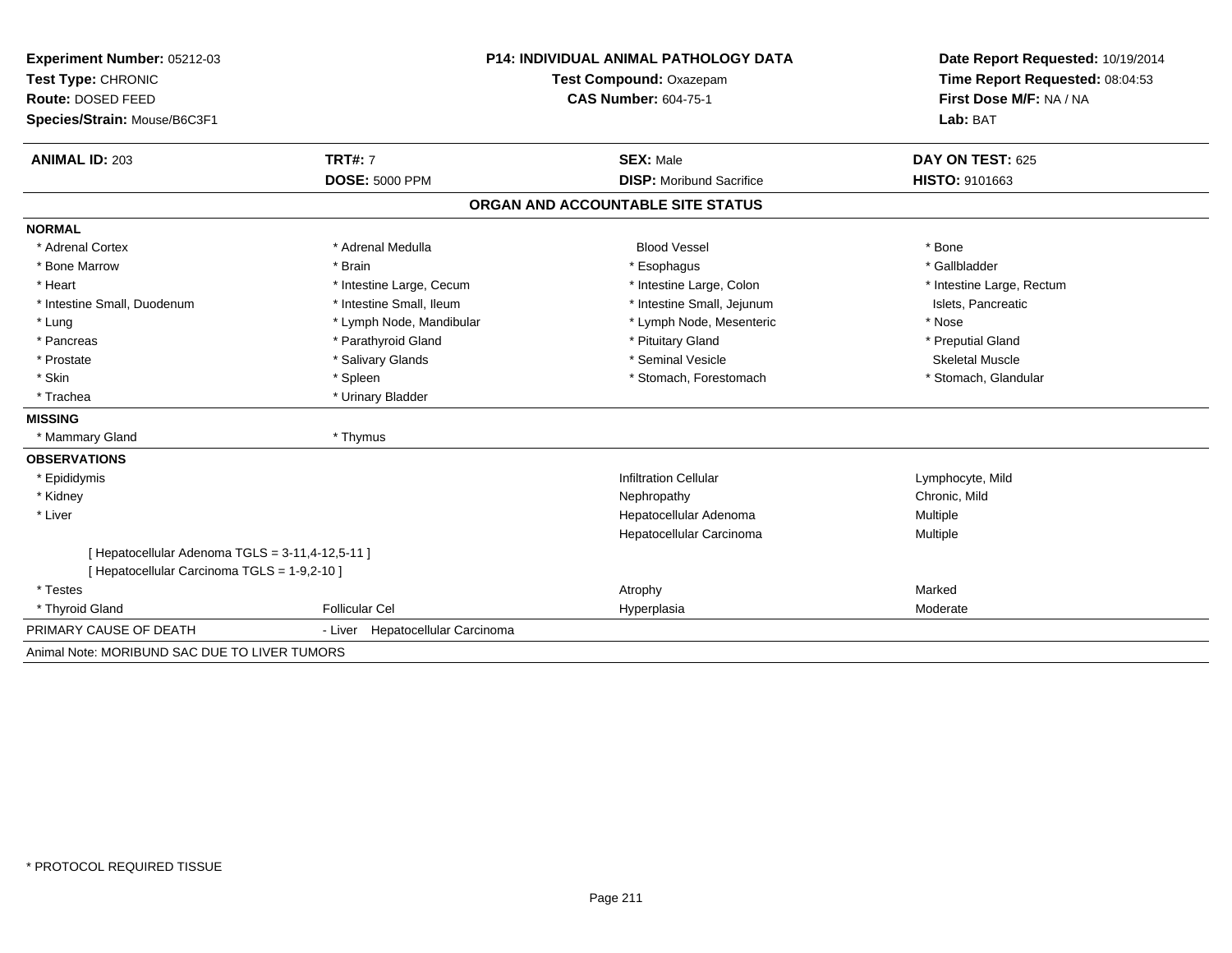| Experiment Number: 05212-03                          |                                  | <b>P14: INDIVIDUAL ANIMAL PATHOLOGY DATA</b> |                                 |
|------------------------------------------------------|----------------------------------|----------------------------------------------|---------------------------------|
| Test Type: CHRONIC                                   |                                  | Test Compound: Oxazepam                      | Time Report Requested: 08:04:53 |
| Route: DOSED FEED                                    |                                  | <b>CAS Number: 604-75-1</b>                  | First Dose M/F: NA / NA         |
| Species/Strain: Mouse/B6C3F1                         |                                  |                                              | Lab: BAT                        |
| <b>ANIMAL ID: 204</b>                                | <b>TRT#: 7</b>                   | <b>SEX: Male</b>                             | DAY ON TEST: 514                |
|                                                      | <b>DOSE: 5000 PPM</b>            | <b>DISP: Natural Death</b>                   | <b>HISTO: 9101664</b>           |
|                                                      |                                  | ORGAN AND ACCOUNTABLE SITE STATUS            |                                 |
| <b>NORMAL</b>                                        |                                  |                                              |                                 |
| * Adrenal Cortex                                     | * Adrenal Medulla                | <b>Blood Vessel</b>                          | * Bone                          |
| * Bone Marrow                                        | * Brain                          | * Epididymis                                 | * Esophagus                     |
| * Gallbladder                                        | * Heart                          | * Intestine Large, Cecum                     | * Intestine Large, Colon        |
| * Intestine Large, Rectum                            | * Intestine Small, Duodenum      | * Intestine Small, Ileum                     | * Intestine Small, Jejunum      |
| Islets, Pancreatic                                   | * Kidney                         | * Lung                                       | * Nose                          |
| * Pancreas                                           | * Parathyroid Gland              | * Pituitary Gland                            | * Preputial Gland               |
| * Prostate                                           | * Salivary Glands                | * Seminal Vesicle                            | Skeletal Muscle                 |
| * Skin                                               | * Spleen                         | * Stomach, Forestomach                       | * Stomach, Glandular            |
| * Testes                                             | * Trachea                        | * Urinary Bladder                            |                                 |
| <b>MISSING</b>                                       |                                  |                                              |                                 |
| * Lymph Node, Mandibular                             | * Lymph Node, Mesenteric         | * Mammary Gland                              |                                 |
| <b>OBSERVATIONS</b>                                  |                                  |                                              |                                 |
| * Liver                                              |                                  | Hepatocellular Carcinoma                     | Multiple                        |
|                                                      | Centrilobular                    | Hypertrophy                                  | Moderate                        |
| [ Hepatocellular Carcinoma TGLS = 1-1,1-2,1-9,1-10 ] |                                  |                                              |                                 |
| * Thymus                                             |                                  | Atrophy                                      | Moderate                        |
| * Thyroid Gland                                      | <b>Follicular Cel</b>            | Hyperplasia                                  | Minimal                         |
| PRIMARY CAUSE OF DEATH                               | - Liver Hepatocellular Carcinoma |                                              |                                 |
| Animal Note: COD, LIVER TUMORS                       |                                  |                                              |                                 |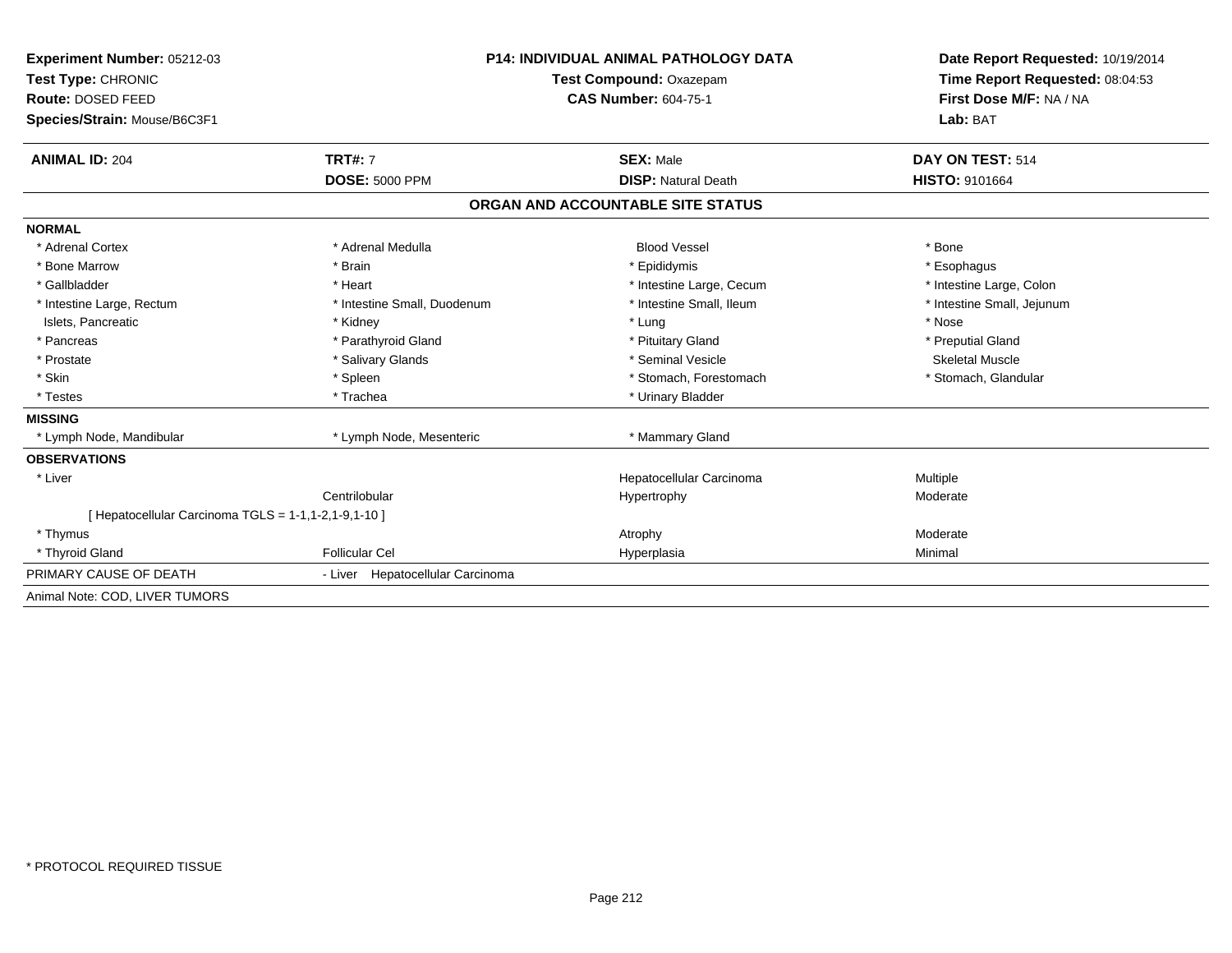| Experiment Number: 05212-03<br>Test Type: CHRONIC<br>Route: DOSED FEED<br>Species/Strain: Mouse/B6C3F1 | <b>P14: INDIVIDUAL ANIMAL PATHOLOGY DATA</b><br>Test Compound: Oxazepam<br><b>CAS Number: 604-75-1</b> |                                   | Date Report Requested: 10/19/2014<br>Time Report Requested: 08:04:53<br>First Dose M/F: NA / NA<br>Lab: BAT |
|--------------------------------------------------------------------------------------------------------|--------------------------------------------------------------------------------------------------------|-----------------------------------|-------------------------------------------------------------------------------------------------------------|
| <b>ANIMAL ID: 205</b>                                                                                  | <b>TRT#: 7</b>                                                                                         | <b>SEX: Male</b>                  | DAY ON TEST: 567                                                                                            |
|                                                                                                        | <b>DOSE: 5000 PPM</b>                                                                                  | <b>DISP:</b> Moribund Sacrifice   | HISTO: 9101665                                                                                              |
|                                                                                                        |                                                                                                        | ORGAN AND ACCOUNTABLE SITE STATUS |                                                                                                             |
| <b>NORMAL</b>                                                                                          |                                                                                                        |                                   |                                                                                                             |
| * Adrenal Cortex                                                                                       | * Adrenal Medulla                                                                                      | <b>Blood Vessel</b>               | * Bone                                                                                                      |
| * Bone Marrow                                                                                          | * Brain                                                                                                | * Esophagus                       | * Heart                                                                                                     |
| * Intestine Large, Cecum                                                                               | * Intestine Large, Colon                                                                               | * Intestine Large, Rectum         | * Intestine Small, Duodenum                                                                                 |
| * Intestine Small, Ileum                                                                               | * Intestine Small, Jejunum                                                                             | Islets, Pancreatic                | * Lymph Node, Mandibular                                                                                    |
| * Lymph Node, Mesenteric                                                                               | * Nose                                                                                                 | * Pancreas                        | * Preputial Gland                                                                                           |
| * Prostate                                                                                             | * Salivary Glands                                                                                      | * Seminal Vesicle                 | <b>Skeletal Muscle</b>                                                                                      |
| * Skin                                                                                                 | * Stomach, Forestomach                                                                                 | * Stomach, Glandular              | * Trachea                                                                                                   |
| * Urinary Bladder                                                                                      |                                                                                                        |                                   |                                                                                                             |
| <b>MISSING</b>                                                                                         |                                                                                                        |                                   |                                                                                                             |
| * Gallbladder                                                                                          | * Mammary Gland                                                                                        | * Parathyroid Gland               | * Pituitary Gland                                                                                           |
| <b>OBSERVATIONS</b>                                                                                    |                                                                                                        |                                   |                                                                                                             |
| * Epididymis                                                                                           |                                                                                                        | <b>Infiltration Cellular</b>      | Lymphocyte, Mild                                                                                            |
| * Kidney                                                                                               |                                                                                                        | Nephropathy                       | Chronic, Mild                                                                                               |
| * Liver                                                                                                |                                                                                                        | Hepatoblastoma                    |                                                                                                             |
|                                                                                                        |                                                                                                        | Hepatocellular Carcinoma          | Multiple                                                                                                    |
|                                                                                                        | Centrilobular                                                                                          | Hypertrophy                       | Moderate                                                                                                    |
|                                                                                                        |                                                                                                        | Thrombosis                        |                                                                                                             |
| [Hepatoblastoma TGLS = 6-13]                                                                           |                                                                                                        |                                   |                                                                                                             |
| [ Hepatocellular Carcinoma TGLS = 2-9,3-10,4-11,5-12,7-14 ]                                            |                                                                                                        |                                   |                                                                                                             |
| * Lung                                                                                                 |                                                                                                        | Hepatoblastoma                    | Metastatic (Liver)                                                                                          |
| * Spleen                                                                                               |                                                                                                        | Hematopoietic Cell Proliferation  | Mild                                                                                                        |
| * Testes                                                                                               |                                                                                                        | Atrophy                           | Marked                                                                                                      |
| [Atrophy TGLS = $1-6$ ]                                                                                |                                                                                                        |                                   |                                                                                                             |
| * Thymus                                                                                               |                                                                                                        | Atrophy                           | Moderate                                                                                                    |
|                                                                                                        |                                                                                                        | Cyst                              |                                                                                                             |
| * Thyroid Gland                                                                                        | <b>Follicular Cel</b>                                                                                  | Hyperplasia                       | Mild                                                                                                        |
| PRIMARY CAUSE OF DEATH                                                                                 | Hepatocellular Carcinoma<br>- Liver                                                                    |                                   |                                                                                                             |
| Animal Note: MORIBUND SAC DUE TO LIVER TUMORS                                                          |                                                                                                        |                                   |                                                                                                             |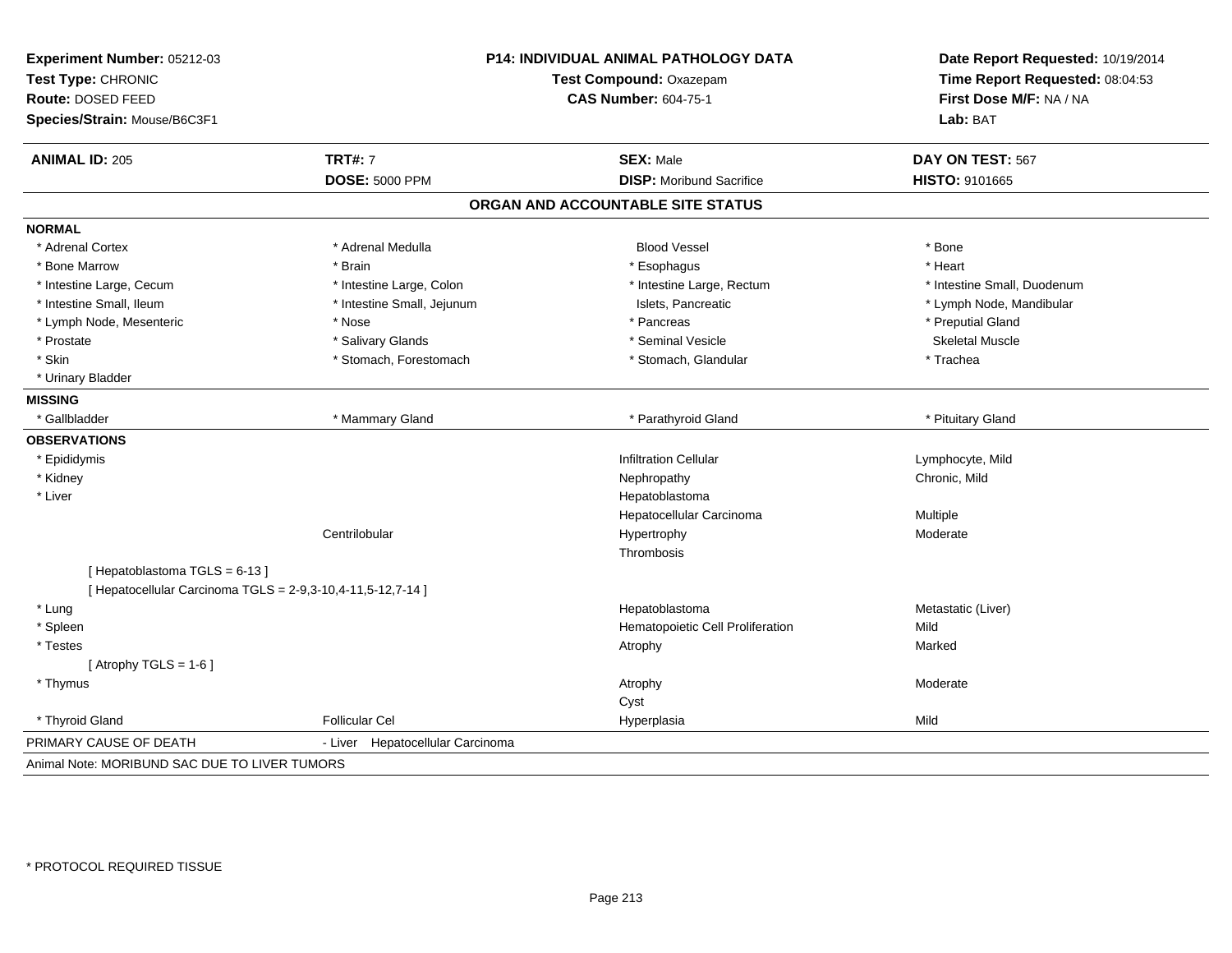| Experiment Number: 05212-03<br>Test Type: CHRONIC<br>Route: DOSED FEED<br>Species/Strain: Mouse/B6C3F1 | <b>P14: INDIVIDUAL ANIMAL PATHOLOGY DATA</b><br>Test Compound: Oxazepam<br><b>CAS Number: 604-75-1</b> |                                   | Date Report Requested: 10/19/2014<br>Time Report Requested: 08:04:53<br>First Dose M/F: NA / NA<br>Lab: BAT |
|--------------------------------------------------------------------------------------------------------|--------------------------------------------------------------------------------------------------------|-----------------------------------|-------------------------------------------------------------------------------------------------------------|
| <b>ANIMAL ID: 206</b>                                                                                  | <b>TRT#: 7</b>                                                                                         | <b>SEX: Male</b>                  | DAY ON TEST: 614                                                                                            |
|                                                                                                        | <b>DOSE: 5000 PPM</b>                                                                                  | <b>DISP: Moribund Sacrifice</b>   | HISTO: 9101666                                                                                              |
|                                                                                                        |                                                                                                        | ORGAN AND ACCOUNTABLE SITE STATUS |                                                                                                             |
| <b>NORMAL</b>                                                                                          |                                                                                                        |                                   |                                                                                                             |
| * Adrenal Cortex                                                                                       | * Adrenal Medulla                                                                                      | <b>Blood Vessel</b>               | * Bone                                                                                                      |
| * Bone Marrow                                                                                          | * Brain                                                                                                | * Epididymis                      | * Esophagus                                                                                                 |
| * Heart                                                                                                | * Intestine Large, Cecum                                                                               | * Intestine Large, Colon          | * Intestine Large, Rectum                                                                                   |
| * Intestine Small, Duodenum                                                                            | * Intestine Small, Ileum                                                                               | * Intestine Small, Jejunum        | Islets, Pancreatic                                                                                          |
| * Lung                                                                                                 | * Lymph Node, Mandibular                                                                               | * Lymph Node, Mesenteric          | * Nose                                                                                                      |
| * Pancreas                                                                                             | * Parathyroid Gland                                                                                    | * Prostate                        | * Salivary Glands                                                                                           |
| * Seminal Vesicle                                                                                      | Skeletal Muscle                                                                                        | * Skin                            | * Stomach, Forestomach                                                                                      |
| * Stomach, Glandular                                                                                   | * Trachea                                                                                              | * Urinary Bladder                 |                                                                                                             |
| <b>MISSING</b>                                                                                         |                                                                                                        |                                   |                                                                                                             |
| * Gallbladder                                                                                          | * Mammary Gland                                                                                        | * Pituitary Gland                 | * Thymus                                                                                                    |
| <b>OBSERVATIONS</b>                                                                                    |                                                                                                        |                                   |                                                                                                             |
| * Kidney                                                                                               |                                                                                                        | Nephropathy                       | Chronic, Mild                                                                                               |
| * Liver                                                                                                |                                                                                                        | Hepatoblastoma                    |                                                                                                             |
|                                                                                                        |                                                                                                        | Hepatocellular Carcinoma          | Multiple                                                                                                    |
|                                                                                                        | Centrilobular                                                                                          | Hypertrophy                       | Moderate                                                                                                    |
| [Hepatoblastoma TGLS = 3-10]                                                                           |                                                                                                        |                                   |                                                                                                             |
| [ Hepatocellular Carcinoma TGLS = 2-9,4-11 ]                                                           |                                                                                                        |                                   |                                                                                                             |
| * Preputial Gland                                                                                      | Duct                                                                                                   | Ectasia                           | Mild                                                                                                        |
| [ Ectasia TGLS = $1-6$ ]                                                                               |                                                                                                        |                                   |                                                                                                             |
| * Spleen                                                                                               |                                                                                                        | Hematopoietic Cell Proliferation  | Mild                                                                                                        |
| * Testes                                                                                               |                                                                                                        | Atrophy                           | Marked                                                                                                      |
| * Thyroid Gland                                                                                        | <b>Follicular Cel</b>                                                                                  | Hyperplasia                       | Marked                                                                                                      |
| PRIMARY CAUSE OF DEATH                                                                                 | - Liver Hepatocellular Carcinoma                                                                       |                                   |                                                                                                             |
| Animal Note: MORIBUND SAC DUE TO LIVER TUMORS                                                          |                                                                                                        |                                   |                                                                                                             |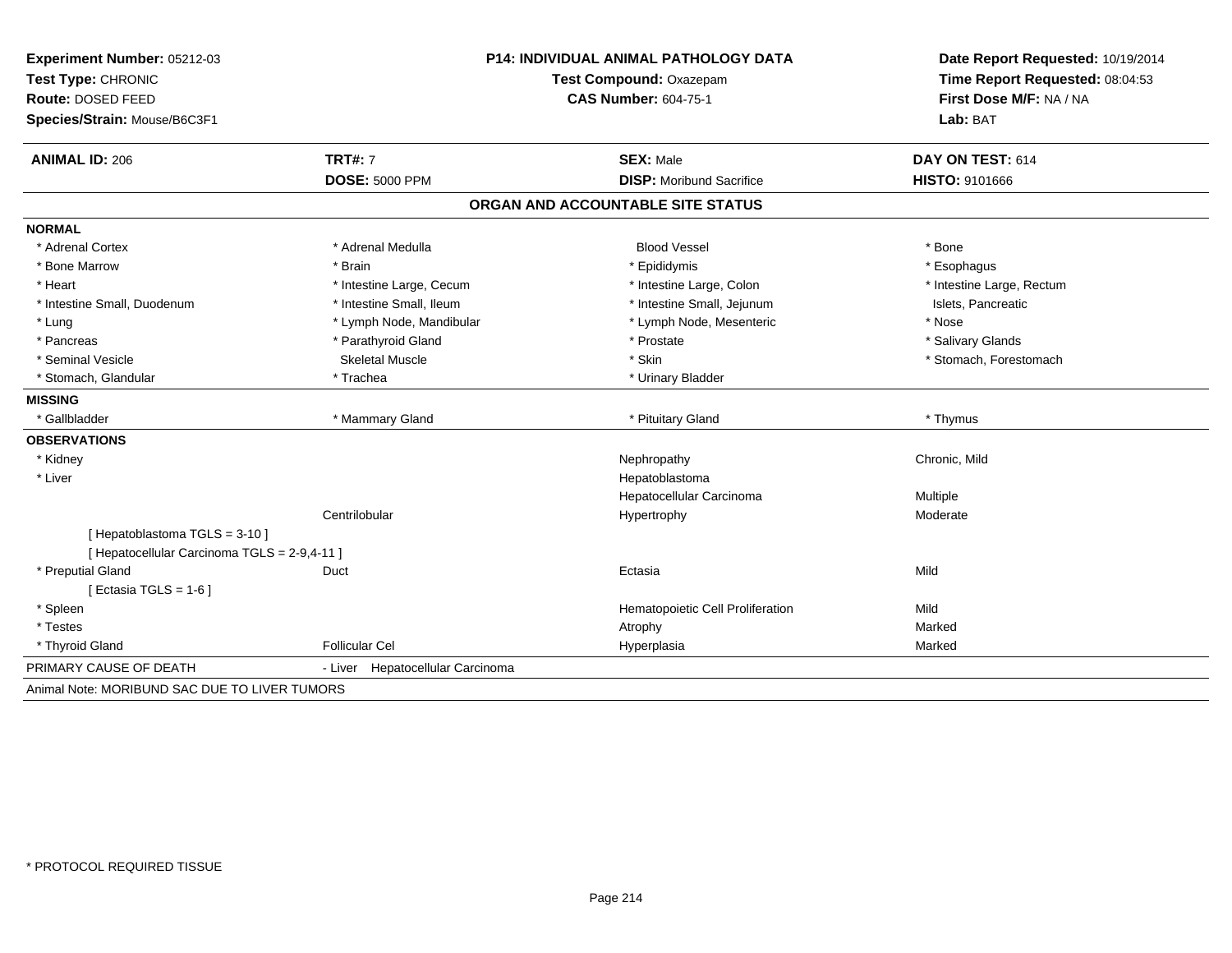| Experiment Number: 05212-03                            | <b>P14: INDIVIDUAL ANIMAL PATHOLOGY DATA</b> |                                   | Date Report Requested: 10/19/2014 |  |
|--------------------------------------------------------|----------------------------------------------|-----------------------------------|-----------------------------------|--|
| Test Type: CHRONIC                                     |                                              | Test Compound: Oxazepam           |                                   |  |
| Route: DOSED FEED                                      |                                              | <b>CAS Number: 604-75-1</b>       | First Dose M/F: NA / NA           |  |
| Species/Strain: Mouse/B6C3F1                           |                                              |                                   | Lab: BAT                          |  |
| <b>ANIMAL ID: 207</b>                                  | <b>TRT#: 7</b>                               | <b>SEX: Male</b>                  | DAY ON TEST: 628                  |  |
|                                                        | <b>DOSE: 5000 PPM</b>                        | <b>DISP:</b> Moribund Sacrifice   | HISTO: 9101667                    |  |
|                                                        |                                              | ORGAN AND ACCOUNTABLE SITE STATUS |                                   |  |
| <b>NORMAL</b>                                          |                                              |                                   |                                   |  |
| * Adrenal Cortex                                       | * Adrenal Medulla                            | <b>Blood Vessel</b>               | * Bone                            |  |
| * Bone Marrow                                          | * Brain                                      | * Esophagus                       | * Gallbladder                     |  |
| * Heart                                                | * Intestine Large, Cecum                     | * Intestine Large, Colon          | * Intestine Large, Rectum         |  |
| * Intestine Small, Duodenum                            | * Intestine Small, Ileum                     | * Intestine Small, Jejunum        | Islets, Pancreatic                |  |
| * Kidney                                               | * Lymph Node, Mandibular                     | * Lymph Node, Mesenteric          | * Nose                            |  |
| * Pancreas                                             | * Parathyroid Gland                          | * Pituitary Gland                 | * Preputial Gland                 |  |
| * Prostate                                             | * Salivary Glands                            | * Seminal Vesicle                 | <b>Skeletal Muscle</b>            |  |
| * Skin                                                 | * Spleen                                     | * Stomach, Forestomach            | * Stomach, Glandular              |  |
| * Trachea                                              | * Urinary Bladder                            |                                   |                                   |  |
| <b>MISSING</b>                                         |                                              |                                   |                                   |  |
| * Mammary Gland                                        |                                              |                                   |                                   |  |
| <b>OBSERVATIONS</b>                                    |                                              |                                   |                                   |  |
| * Epididymis                                           |                                              | <b>Infiltration Cellular</b>      | Lymphocyte, Mild                  |  |
| * Liver                                                |                                              | Hepatocellular Carcinoma          | Multiple                          |  |
|                                                        | Centrilobular                                | Hypertrophy                       | Moderate                          |  |
|                                                        |                                              | Thrombosis                        |                                   |  |
| [ Hepatocellular Carcinoma TGLS = 1-10,2-9,3-11,4-12 ] |                                              |                                   |                                   |  |
| [Thrombosis TGLS = $5-13$ ]                            |                                              |                                   |                                   |  |
| * Lung                                                 |                                              | Hepatocellular Carcinoma          | Metastatic (Liver)                |  |
| * Testes                                               |                                              | Atrophy                           | Marked                            |  |
| * Thymus                                               |                                              | Atrophy                           | Marked                            |  |
| * Thyroid Gland                                        | <b>Follicular Cel</b>                        | Adenoma                           |                                   |  |
|                                                        | <b>Follicular Cel</b>                        | Hyperplasia                       | Moderate                          |  |
| PRIMARY CAUSE OF DEATH                                 | - Liver Hepatocellular Carcinoma             |                                   |                                   |  |
| Animal Note: MORIBUND SAC DUE TO LIVER TUMORS          |                                              |                                   |                                   |  |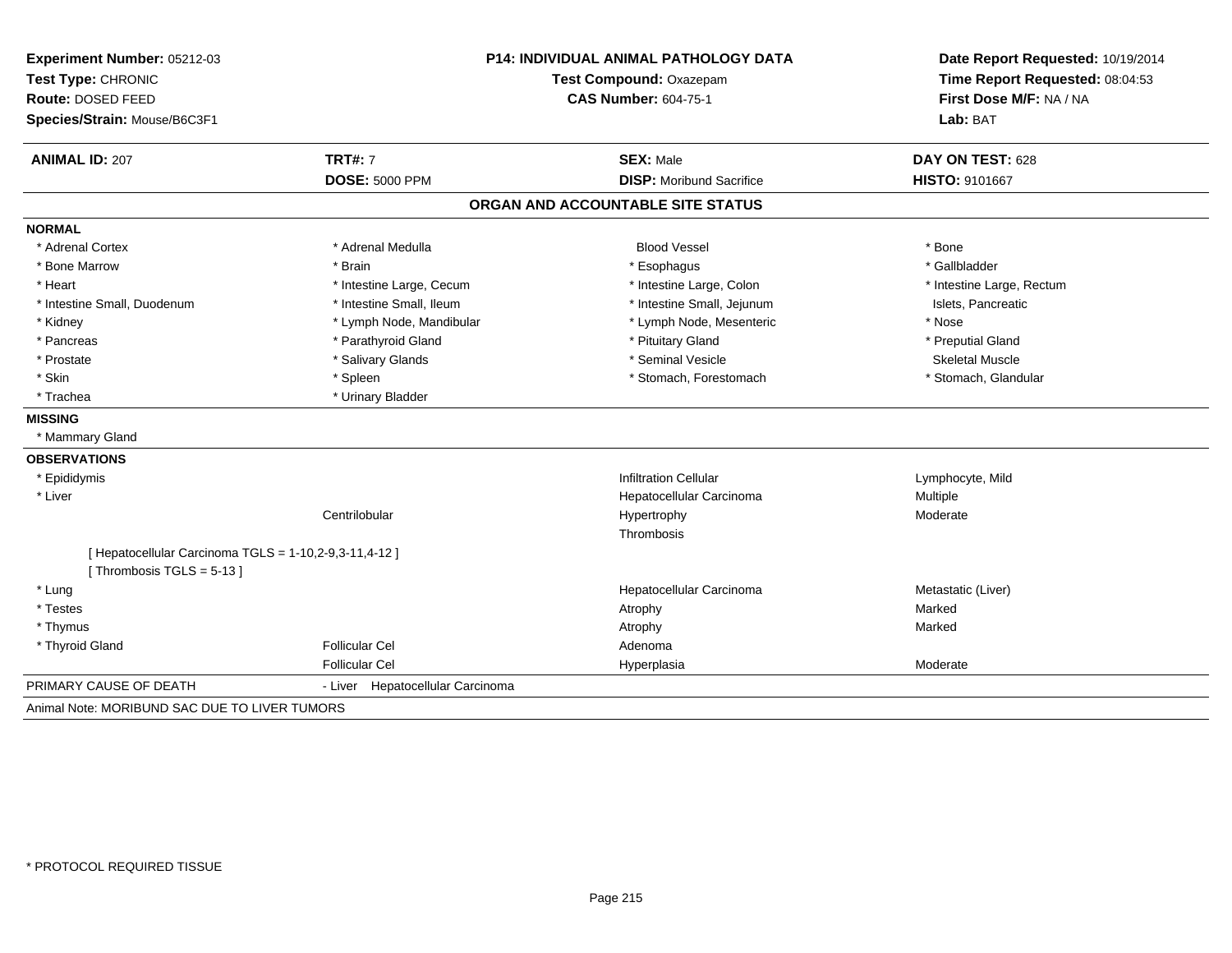| Experiment Number: 05212-03<br>Test Type: CHRONIC<br><b>Route: DOSED FEED</b><br>Species/Strain: Mouse/B6C3F1 |                                     | <b>P14: INDIVIDUAL ANIMAL PATHOLOGY DATA</b><br>Test Compound: Oxazepam<br><b>CAS Number: 604-75-1</b> | Date Report Requested: 10/19/2014<br>Time Report Requested: 08:04:53<br>First Dose M/F: NA / NA<br>Lab: BAT |
|---------------------------------------------------------------------------------------------------------------|-------------------------------------|--------------------------------------------------------------------------------------------------------|-------------------------------------------------------------------------------------------------------------|
| <b>ANIMAL ID: 208</b>                                                                                         | <b>TRT#: 7</b>                      | <b>SEX: Male</b>                                                                                       | DAY ON TEST: 617                                                                                            |
|                                                                                                               | <b>DOSE: 5000 PPM</b>               | <b>DISP:</b> Moribund Sacrifice                                                                        | HISTO: 9101668                                                                                              |
|                                                                                                               |                                     | ORGAN AND ACCOUNTABLE SITE STATUS                                                                      |                                                                                                             |
| <b>NORMAL</b>                                                                                                 |                                     |                                                                                                        |                                                                                                             |
| * Adrenal Cortex                                                                                              | * Adrenal Medulla                   | <b>Blood Vessel</b>                                                                                    | * Bone                                                                                                      |
| * Bone Marrow                                                                                                 | * Brain                             | * Epididymis                                                                                           | * Esophagus                                                                                                 |
| * Heart                                                                                                       | * Intestine Large, Cecum            | * Intestine Large, Colon                                                                               | * Intestine Large, Rectum                                                                                   |
| * Intestine Small, Duodenum                                                                                   | * Intestine Small, Ileum            | * Intestine Small, Jejunum                                                                             | Islets, Pancreatic                                                                                          |
| * Kidney                                                                                                      | * Lymph Node, Mandibular            | * Lymph Node, Mesenteric                                                                               | * Nose                                                                                                      |
| * Pancreas                                                                                                    | * Parathyroid Gland                 | * Prostate                                                                                             | * Salivary Glands                                                                                           |
| * Seminal Vesicle                                                                                             | <b>Skeletal Muscle</b>              | * Skin                                                                                                 | * Spleen                                                                                                    |
| * Stomach, Forestomach                                                                                        | * Stomach, Glandular                | * Trachea                                                                                              | * Urinary Bladder                                                                                           |
| <b>MISSING</b>                                                                                                |                                     |                                                                                                        |                                                                                                             |
| * Gallbladder                                                                                                 | * Mammary Gland                     | * Pituitary Gland                                                                                      | * Thymus                                                                                                    |
| <b>OBSERVATIONS</b>                                                                                           |                                     |                                                                                                        |                                                                                                             |
| * Liver                                                                                                       |                                     | Hepatocellular Carcinoma                                                                               | Multiple                                                                                                    |
|                                                                                                               | Centrilobular                       | Hypertrophy                                                                                            | Moderate                                                                                                    |
|                                                                                                               |                                     | Thrombosis                                                                                             |                                                                                                             |
| [ Hepatocellular Carcinoma TGLS = 2-9,3-10 ]<br>[Thrombosis TGLS = 4-1]                                       |                                     |                                                                                                        |                                                                                                             |
| * Lung                                                                                                        |                                     | Hemorrhage                                                                                             | Focal, Mild                                                                                                 |
|                                                                                                               |                                     | Hepatocellular Carcinoma                                                                               | Metastatic (Liver)                                                                                          |
| [Hemorrhage TGLS = 5-2]                                                                                       |                                     |                                                                                                        |                                                                                                             |
| * Preputial Gland                                                                                             | Duct                                | Ectasia                                                                                                | Mild                                                                                                        |
| [Ectasia TGLS = $1-6$ ]                                                                                       |                                     |                                                                                                        |                                                                                                             |
| * Testes                                                                                                      |                                     | Atrophy                                                                                                | Marked                                                                                                      |
| * Thyroid Gland                                                                                               | <b>Follicular Cel</b>               | Hyperplasia                                                                                            | Mild                                                                                                        |
| PRIMARY CAUSE OF DEATH                                                                                        | Hepatocellular Carcinoma<br>- Liver |                                                                                                        |                                                                                                             |
| Animal Note: MORIBUND SAC DUE TO LIVER TUMORS                                                                 |                                     |                                                                                                        |                                                                                                             |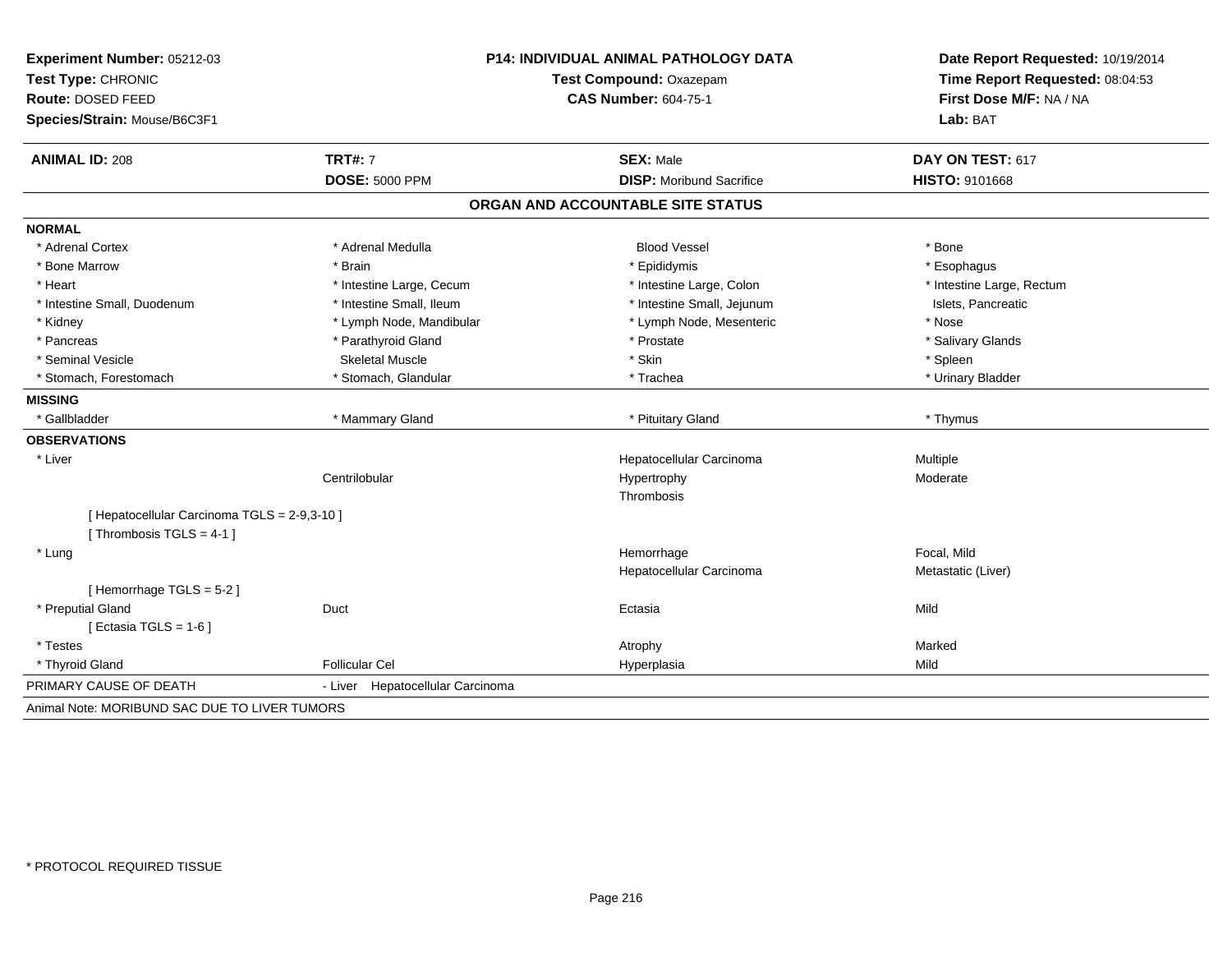| Experiment Number: 05212-03                            | P14: INDIVIDUAL ANIMAL PATHOLOGY DATA |                                   | Date Report Requested: 10/19/2014                          |
|--------------------------------------------------------|---------------------------------------|-----------------------------------|------------------------------------------------------------|
| Test Type: CHRONIC                                     |                                       | Test Compound: Oxazepam           | Time Report Requested: 08:04:53<br>First Dose M/F: NA / NA |
| Route: DOSED FEED                                      |                                       | <b>CAS Number: 604-75-1</b>       |                                                            |
| Species/Strain: Mouse/B6C3F1                           |                                       |                                   | Lab: BAT                                                   |
| <b>ANIMAL ID: 209</b>                                  | <b>TRT#: 7</b>                        | <b>SEX: Male</b>                  | DAY ON TEST: 615                                           |
|                                                        | <b>DOSE: 5000 PPM</b>                 | <b>DISP:</b> Moribund Sacrifice   | <b>HISTO: 9101669</b>                                      |
|                                                        |                                       | ORGAN AND ACCOUNTABLE SITE STATUS |                                                            |
| <b>NORMAL</b>                                          |                                       |                                   |                                                            |
| * Adrenal Cortex                                       | * Adrenal Medulla                     | <b>Blood Vessel</b>               | * Bone                                                     |
| * Bone Marrow                                          | * Brain                               | * Esophagus                       | * Heart                                                    |
| * Intestine Large, Cecum                               | * Intestine Large, Colon              | * Intestine Large, Rectum         | * Intestine Small, Duodenum                                |
| * Intestine Small, Ileum                               | * Intestine Small, Jejunum            | Islets, Pancreatic                | * Kidney                                                   |
| * Lymph Node, Mandibular                               | * Lymph Node, Mesenteric              | * Nose                            | * Pancreas                                                 |
| * Parathyroid Gland                                    | * Pituitary Gland                     | * Preputial Gland                 | * Prostate                                                 |
| * Salivary Glands                                      | * Seminal Vesicle                     | <b>Skeletal Muscle</b>            | * Skin                                                     |
| * Spleen                                               | * Stomach, Forestomach                | * Stomach, Glandular              | * Trachea                                                  |
| * Urinary Bladder                                      |                                       |                                   |                                                            |
| <b>MISSING</b>                                         |                                       |                                   |                                                            |
| * Gallbladder                                          | * Mammary Gland                       | * Thymus                          |                                                            |
| <b>OBSERVATIONS</b>                                    |                                       |                                   |                                                            |
| * Epididymis                                           |                                       | <b>Infiltration Cellular</b>      | Lymphocyte, Mild                                           |
| * Liver                                                |                                       | Hepatocellular Carcinoma          | Multiple                                                   |
|                                                        | Centrilobular                         | Hypertrophy                       | Moderate                                                   |
| [ Hepatocellular Carcinoma TGLS = 1-9,2-10,3-11,4-12 ] |                                       |                                   |                                                            |
| * Lung                                                 |                                       | Hepatocellular Carcinoma          | Metastatic (Liver)                                         |
| * Testes                                               |                                       | Atrophy                           | Marked                                                     |
| * Thyroid Gland                                        | <b>Follicular Cel</b>                 | Hyperplasia                       | Moderate                                                   |
| PRIMARY CAUSE OF DEATH                                 | Hepatocellular Carcinoma<br>- Liver   |                                   |                                                            |
| Animal Note: MORIBUND SAC DUE TO LIVER TUMORS          |                                       |                                   |                                                            |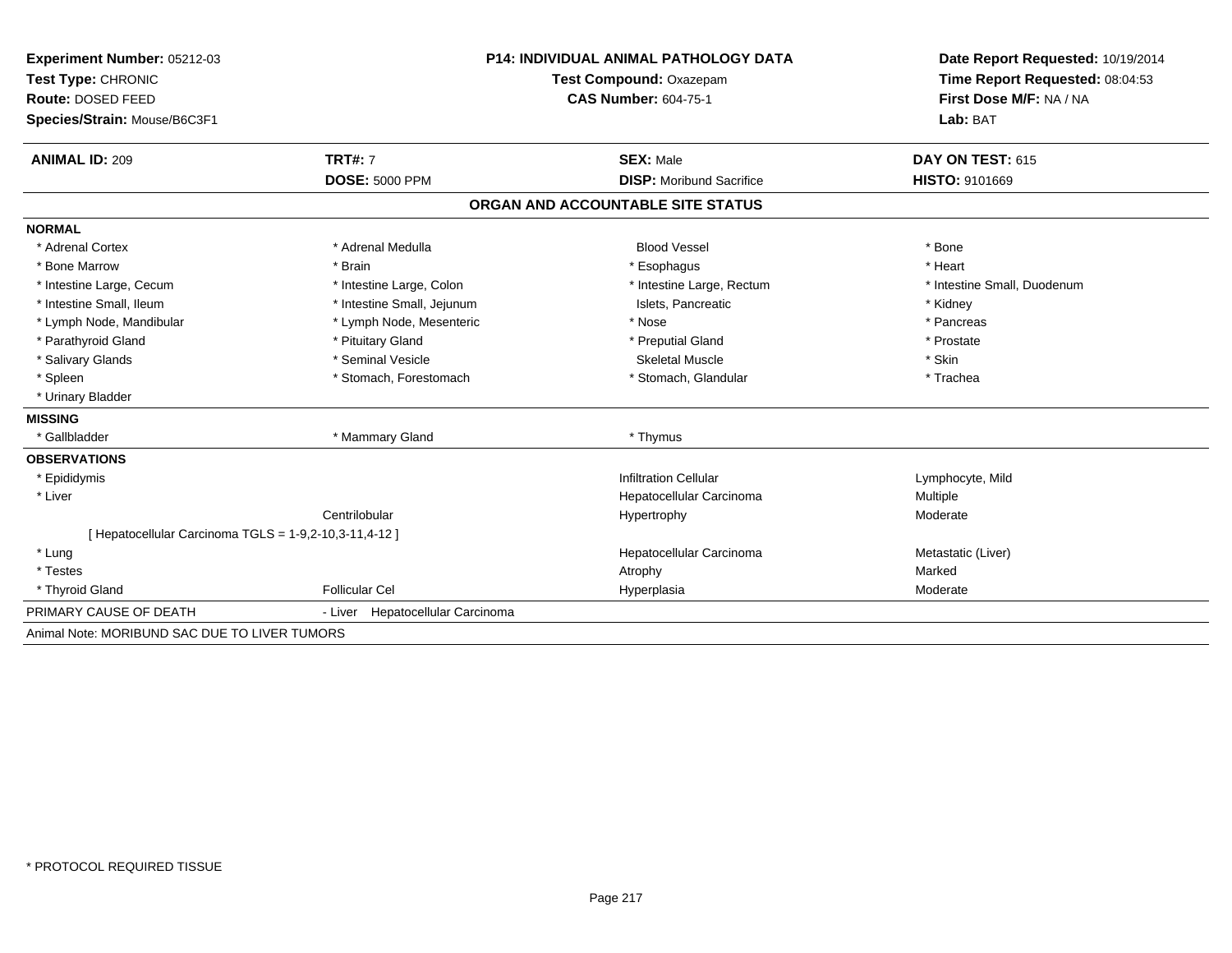| Experiment Number: 05212-03          | <b>P14: INDIVIDUAL ANIMAL PATHOLOGY DATA</b>                            |                                   | Date Report Requested: 10/19/2014                          |
|--------------------------------------|-------------------------------------------------------------------------|-----------------------------------|------------------------------------------------------------|
| Test Type: CHRONIC                   |                                                                         | Test Compound: Oxazepam           | Time Report Requested: 08:04:53<br>First Dose M/F: NA / NA |
| Route: DOSED FEED                    |                                                                         | <b>CAS Number: 604-75-1</b>       |                                                            |
| Species/Strain: Mouse/B6C3F1         |                                                                         |                                   | Lab: BAT                                                   |
| <b>ANIMAL ID: 210</b>                | <b>TRT#: 7</b>                                                          | <b>SEX: Male</b>                  | DAY ON TEST: 460                                           |
|                                      | <b>DOSE: 5000 PPM</b>                                                   | <b>DISP:</b> Scheduled Sacrifice  | <b>HISTO: 9101670</b>                                      |
|                                      |                                                                         | ORGAN AND ACCOUNTABLE SITE STATUS |                                                            |
| <b>NORMAL</b>                        |                                                                         |                                   |                                                            |
| * Adrenal Cortex                     | * Adrenal Medulla                                                       | <b>Blood Vessel</b>               | * Bone                                                     |
| * Bone Marrow                        | * Brain                                                                 | * Epididymis                      | * Esophagus                                                |
| * Gallbladder                        | * Heart                                                                 | * Intestine Large, Cecum          | * Intestine Large, Colon                                   |
| * Intestine Large, Rectum            | * Intestine Small, Duodenum                                             | * Intestine Small, Ileum          | * Intestine Small, Jejunum                                 |
| Islets, Pancreatic                   | * Kidney                                                                | * Lung                            | * Lymph Node, Mandibular                                   |
| * Nose                               | * Pancreas                                                              | * Parathyroid Gland               | * Pituitary Gland                                          |
| * Preputial Gland                    | * Prostate                                                              | * Salivary Glands                 | * Seminal Vesicle                                          |
| <b>Skeletal Muscle</b>               | * Skin                                                                  | * Spleen                          | * Stomach, Forestomach                                     |
| * Stomach, Glandular                 | * Testes                                                                | * Thymus                          | * Trachea                                                  |
| * Urinary Bladder                    |                                                                         |                                   |                                                            |
| <b>MISSING</b>                       |                                                                         |                                   |                                                            |
| * Lymph Node, Mesenteric             | * Mammary Gland                                                         |                                   |                                                            |
| <b>OBSERVATIONS</b>                  |                                                                         |                                   |                                                            |
| * Liver                              |                                                                         | Hepatoblastoma                    |                                                            |
|                                      |                                                                         | Hepatocellular Adenoma            | Multiple                                                   |
|                                      | Centrilobular, Hepatocyte                                               | Hypertrophy                       | Moderate                                                   |
| [Hepatoblastoma TGLS = 6-11]         |                                                                         |                                   |                                                            |
|                                      | [ Hepatocellular Adenoma TGLS = 2-1,3-1,1-13,7-12,8-12,9-14, 4-9,5-10 ] |                                   |                                                            |
| * Thyroid Gland                      | <b>Follicular Cel</b>                                                   | Hyperplasia                       | Minimal                                                    |
| PRIMARY CAUSE OF DEATH               |                                                                         |                                   |                                                            |
| Animal Note: TGL1 IS NODULE ON MICRO |                                                                         |                                   |                                                            |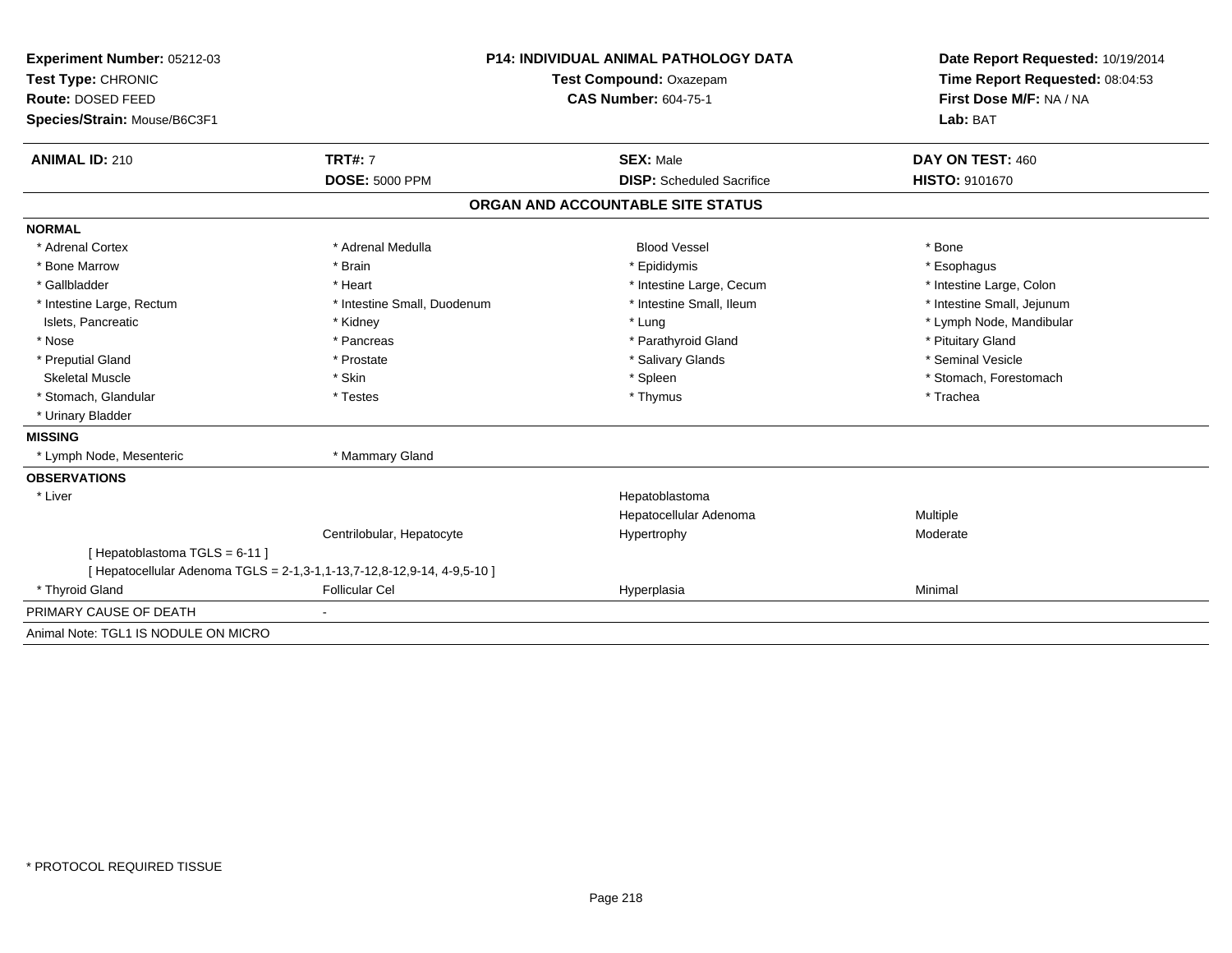| <b>Experiment Number: 05212-03</b>                | <b>P14: INDIVIDUAL ANIMAL PATHOLOGY DATA</b><br>Test Compound: Oxazepam |                                   | Date Report Requested: 10/19/2014 |  |
|---------------------------------------------------|-------------------------------------------------------------------------|-----------------------------------|-----------------------------------|--|
| Test Type: CHRONIC                                |                                                                         |                                   | Time Report Requested: 08:04:53   |  |
| Route: DOSED FEED                                 |                                                                         | <b>CAS Number: 604-75-1</b>       | First Dose M/F: NA / NA           |  |
| Species/Strain: Mouse/B6C3F1                      |                                                                         |                                   | Lab: BAT                          |  |
|                                                   |                                                                         |                                   |                                   |  |
| <b>ANIMAL ID: 211</b>                             | <b>TRT#: 7</b>                                                          | <b>SEX: Male</b>                  | DAY ON TEST: 623                  |  |
|                                                   | <b>DOSE: 5000 PPM</b>                                                   | <b>DISP:</b> Moribund Sacrifice   | HISTO: 9101671                    |  |
|                                                   |                                                                         | ORGAN AND ACCOUNTABLE SITE STATUS |                                   |  |
| <b>NORMAL</b>                                     |                                                                         |                                   |                                   |  |
| * Adrenal Cortex                                  | * Adrenal Medulla                                                       | <b>Blood Vessel</b>               | * Bone                            |  |
| * Bone Marrow                                     | * Brain                                                                 | * Esophagus                       | * Heart                           |  |
| * Intestine Large, Cecum                          | * Intestine Large, Colon                                                | * Intestine Large, Rectum         | * Intestine Small, Duodenum       |  |
| * Intestine Small, Ileum                          | * Intestine Small, Jejunum                                              | Islets. Pancreatic                | * Kidney                          |  |
| * Lung                                            | * Lymph Node, Mandibular                                                | * Lymph Node, Mesenteric          | * Nose                            |  |
| * Pancreas                                        | * Parathyroid Gland                                                     | * Pituitary Gland                 | * Preputial Gland                 |  |
| * Prostate                                        | * Salivary Glands                                                       | * Seminal Vesicle                 | <b>Skeletal Muscle</b>            |  |
| * Skin                                            | * Spleen                                                                | * Stomach, Forestomach            | * Stomach, Glandular              |  |
| * Trachea                                         | * Urinary Bladder                                                       |                                   |                                   |  |
| <b>MISSING</b>                                    |                                                                         |                                   |                                   |  |
| * Gallbladder                                     | * Mammary Gland                                                         | * Thymus                          |                                   |  |
| <b>OBSERVATIONS</b>                               |                                                                         |                                   |                                   |  |
| * Epididymis                                      |                                                                         | <b>Infiltration Cellular</b>      | Lymphocyte, Mild                  |  |
| * Liver                                           |                                                                         | Hepatocellular Carcinoma          | Multiple                          |  |
| [ Hepatocellular Carcinoma TGLS = 1-10,2-9,3-11 ] |                                                                         |                                   |                                   |  |
| * Testes                                          |                                                                         | Atrophy                           | Marked                            |  |
| [Atrophy TGLS = $4-6$ ]                           |                                                                         |                                   |                                   |  |
| * Thyroid Gland                                   | <b>Follicular Cel</b>                                                   | Hyperplasia                       | Mild                              |  |
| PRIMARY CAUSE OF DEATH                            | - Liver Hepatocellular Carcinoma                                        |                                   |                                   |  |
| Animal Note: MORIBUND SAC DUE TO LIVER TUMORS     |                                                                         |                                   |                                   |  |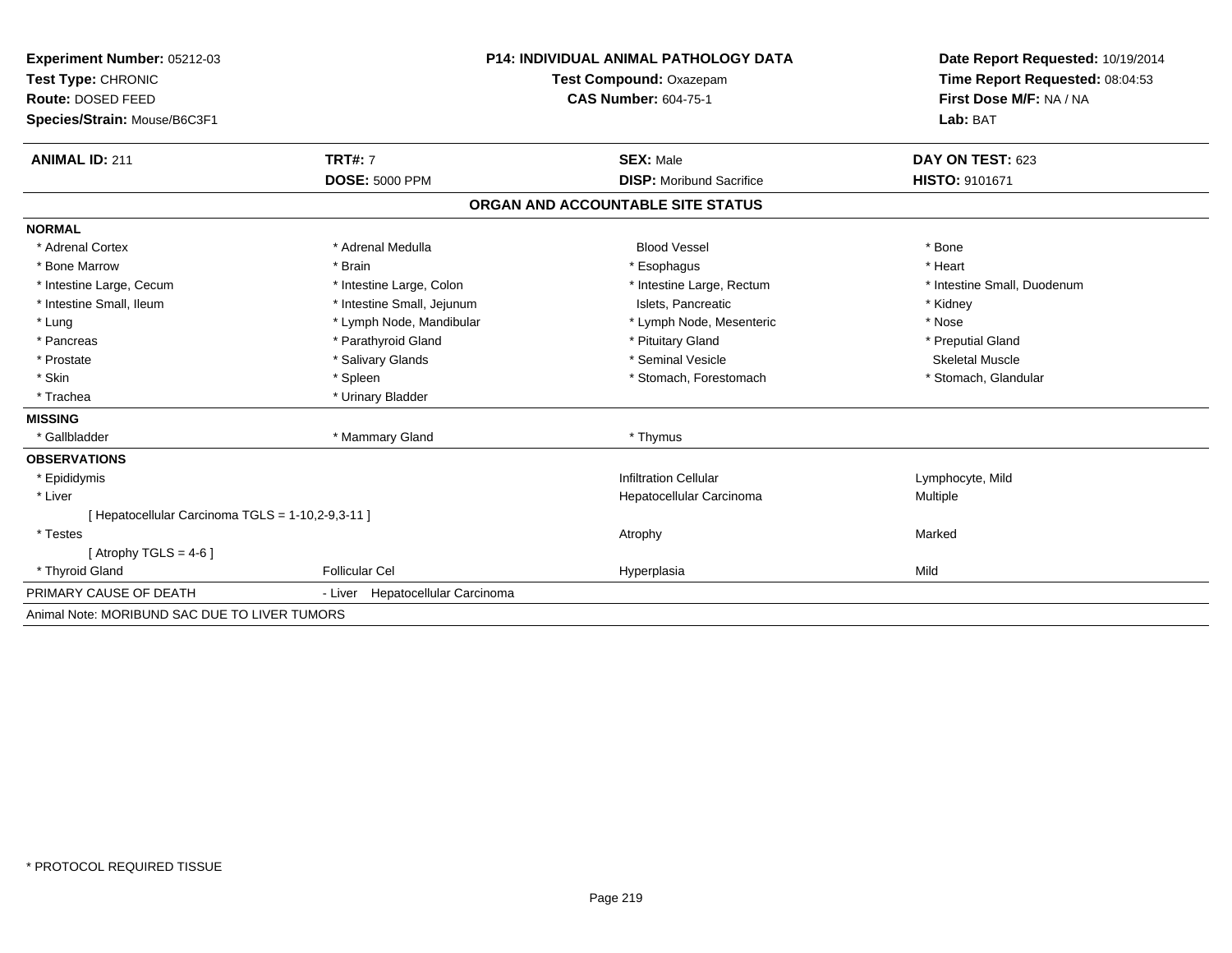| Experiment Number: 05212-03<br>Test Type: CHRONIC<br>Route: DOSED FEED<br>Species/Strain: Mouse/B6C3F1 | <b>P14: INDIVIDUAL ANIMAL PATHOLOGY DATA</b><br>Test Compound: Oxazepam<br><b>CAS Number: 604-75-1</b> |                                   | Date Report Requested: 10/19/2014<br>Time Report Requested: 08:04:53<br>First Dose M/F: NA / NA<br>Lab: BAT |  |
|--------------------------------------------------------------------------------------------------------|--------------------------------------------------------------------------------------------------------|-----------------------------------|-------------------------------------------------------------------------------------------------------------|--|
|                                                                                                        |                                                                                                        |                                   |                                                                                                             |  |
| <b>ANIMAL ID: 212</b>                                                                                  | <b>TRT#: 7</b>                                                                                         | <b>SEX: Male</b>                  | DAY ON TEST: 598                                                                                            |  |
|                                                                                                        | <b>DOSE: 5000 PPM</b>                                                                                  | <b>DISP: Natural Death</b>        | <b>HISTO: 9101672</b>                                                                                       |  |
|                                                                                                        |                                                                                                        | ORGAN AND ACCOUNTABLE SITE STATUS |                                                                                                             |  |
| <b>NORMAL</b>                                                                                          |                                                                                                        |                                   |                                                                                                             |  |
| * Adrenal Cortex                                                                                       | * Adrenal Medulla                                                                                      | <b>Blood Vessel</b>               | * Bone Marrow                                                                                               |  |
| * Brain                                                                                                | * Epididymis                                                                                           | * Esophagus                       | * Heart                                                                                                     |  |
| * Intestine Large, Cecum                                                                               | * Intestine Large, Colon                                                                               | * Intestine Large, Rectum         | * Intestine Small, Duodenum                                                                                 |  |
| * Intestine Small, Ileum                                                                               | * Intestine Small, Jejunum                                                                             | Islets, Pancreatic                | * Kidney                                                                                                    |  |
| * Lymph Node, Mandibular                                                                               | * Lymph Node, Mesenteric                                                                               | * Nose                            | * Pancreas                                                                                                  |  |
| * Parathyroid Gland                                                                                    | * Preputial Gland                                                                                      | * Prostate                        | * Salivary Glands                                                                                           |  |
| * Seminal Vesicle                                                                                      | <b>Skeletal Muscle</b>                                                                                 | * Skin                            | * Spleen                                                                                                    |  |
| * Stomach, Forestomach                                                                                 | * Stomach, Glandular                                                                                   | * Trachea                         | * Urinary Bladder                                                                                           |  |
| <b>MISSING</b>                                                                                         |                                                                                                        |                                   |                                                                                                             |  |
| * Gallbladder                                                                                          | * Mammary Gland                                                                                        | * Pituitary Gland                 |                                                                                                             |  |
| <b>OBSERVATIONS</b>                                                                                    |                                                                                                        |                                   |                                                                                                             |  |
| * Bone                                                                                                 | Vertebra                                                                                               | Hyperostosis                      |                                                                                                             |  |
| [Hyperostosis TGLS = 6-11]                                                                             |                                                                                                        |                                   |                                                                                                             |  |
| * Liver                                                                                                |                                                                                                        | Hepatocellular Carcinoma          | Multiple                                                                                                    |  |
|                                                                                                        | Centrilobular                                                                                          | Hypertrophy                       | Moderate                                                                                                    |  |
| [ Hepatocellular Carcinoma TGLS = 1-1,2-1,2-2,4-9,5-9,3-10 ]                                           |                                                                                                        |                                   |                                                                                                             |  |
| * Lung                                                                                                 |                                                                                                        | Hepatocellular Carcinoma          | Metastatic (Liver)                                                                                          |  |
| * Testes                                                                                               |                                                                                                        | Atrophy                           | Marked                                                                                                      |  |
| * Thymus                                                                                               |                                                                                                        | Atrophy                           | Marked                                                                                                      |  |
| * Thyroid Gland                                                                                        | <b>Follicular Cel</b>                                                                                  | Hyperplasia                       | Mild                                                                                                        |  |
| PRIMARY CAUSE OF DEATH                                                                                 | - Liver Hepatocellular Carcinoma                                                                       |                                   |                                                                                                             |  |
| Animal Note: TGL6, IS BONE LESION IN TAIL                                                              |                                                                                                        |                                   |                                                                                                             |  |
| Animal Note: COD, LIVER TUMORS                                                                         |                                                                                                        |                                   |                                                                                                             |  |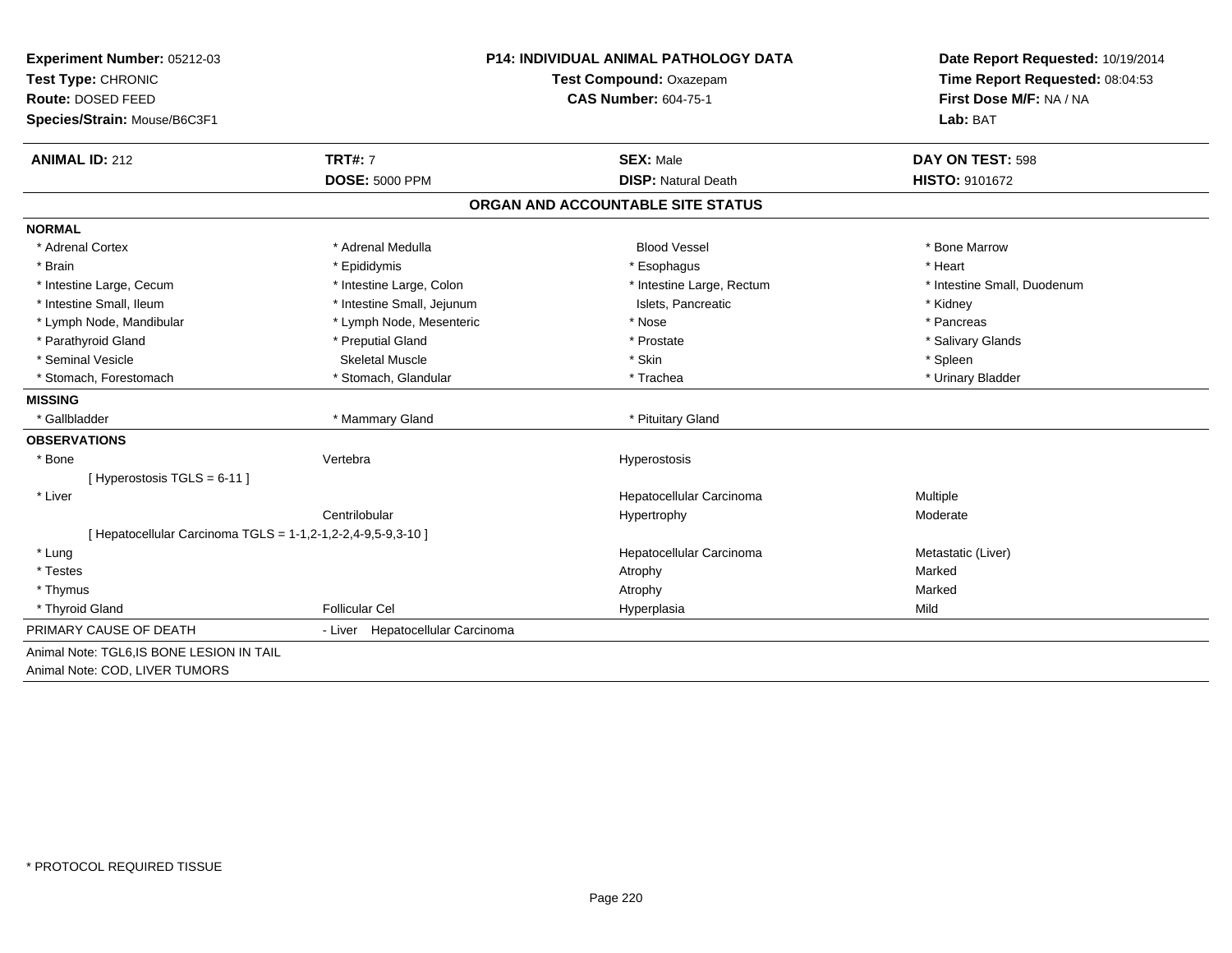| Experiment Number: 05212-03                                                          | <b>P14: INDIVIDUAL ANIMAL PATHOLOGY DATA</b><br>Test Compound: Oxazepam |                                   | Date Report Requested: 10/19/2014<br>Time Report Requested: 08:04:53 |
|--------------------------------------------------------------------------------------|-------------------------------------------------------------------------|-----------------------------------|----------------------------------------------------------------------|
| Test Type: CHRONIC                                                                   |                                                                         |                                   |                                                                      |
| Route: DOSED FEED                                                                    |                                                                         | <b>CAS Number: 604-75-1</b>       | First Dose M/F: NA / NA<br>Lab: BAT                                  |
| Species/Strain: Mouse/B6C3F1                                                         |                                                                         |                                   |                                                                      |
|                                                                                      |                                                                         |                                   |                                                                      |
| <b>ANIMAL ID: 213</b>                                                                | <b>TRT#: 7</b>                                                          | <b>SEX: Male</b>                  | DAY ON TEST: 434                                                     |
|                                                                                      | <b>DOSE: 5000 PPM</b>                                                   | <b>DISP: Natural Death</b>        | HISTO: 9101673                                                       |
|                                                                                      |                                                                         | ORGAN AND ACCOUNTABLE SITE STATUS |                                                                      |
| <b>NORMAL</b>                                                                        |                                                                         |                                   |                                                                      |
| * Adrenal Cortex                                                                     | * Adrenal Medulla                                                       | <b>Blood Vessel</b>               | * Bone                                                               |
| * Bone Marrow                                                                        | * Brain                                                                 | * Epididymis                      | * Esophagus                                                          |
| * Gallbladder                                                                        | * Heart                                                                 | * Intestine Large, Cecum          | * Intestine Large, Colon                                             |
| * Intestine Large, Rectum                                                            | * Intestine Small, Duodenum                                             | * Intestine Small, Ileum          | * Intestine Small, Jejunum                                           |
| Islets, Pancreatic                                                                   | * Lung                                                                  | * Lymph Node, Mandibular          | * Lymph Node, Mesenteric                                             |
| * Nose                                                                               | * Pancreas                                                              | * Parathyroid Gland               | * Pituitary Gland                                                    |
| * Preputial Gland                                                                    | * Prostate                                                              | * Salivary Glands                 | * Seminal Vesicle                                                    |
| <b>Skeletal Muscle</b>                                                               | * Skin                                                                  | * Spleen                          | * Stomach, Forestomach                                               |
| * Stomach, Glandular                                                                 | * Testes                                                                | * Thymus                          | * Trachea                                                            |
| * Urinary Bladder                                                                    |                                                                         |                                   |                                                                      |
| <b>MISSING</b>                                                                       |                                                                         |                                   |                                                                      |
| * Mammary Gland                                                                      |                                                                         |                                   |                                                                      |
| <b>OBSERVATIONS</b>                                                                  |                                                                         |                                   |                                                                      |
| * Kidney                                                                             |                                                                         | Nephropathy                       | Chronic, Minimal                                                     |
| * Liver                                                                              |                                                                         | Hepatoblastoma                    |                                                                      |
|                                                                                      |                                                                         | Hepatocellular Carcinoma          | Multiple                                                             |
|                                                                                      | Centrilobular                                                           | Hypertrophy                       | Mild                                                                 |
| [Hepatoblastoma TGLS = 3-11]<br>[ Hepatocellular Carcinoma TGLS = 1-1,2-9,4-9,5-10 ] |                                                                         |                                   |                                                                      |
| * Thyroid Gland                                                                      | <b>Follicular Cel</b>                                                   | Hyperplasia                       | Minimal                                                              |
| PRIMARY CAUSE OF DEATH                                                               | - Liver Hepatocellular Carcinoma                                        |                                   |                                                                      |
| Animal Note: COD, LIVER TUMORS                                                       |                                                                         |                                   |                                                                      |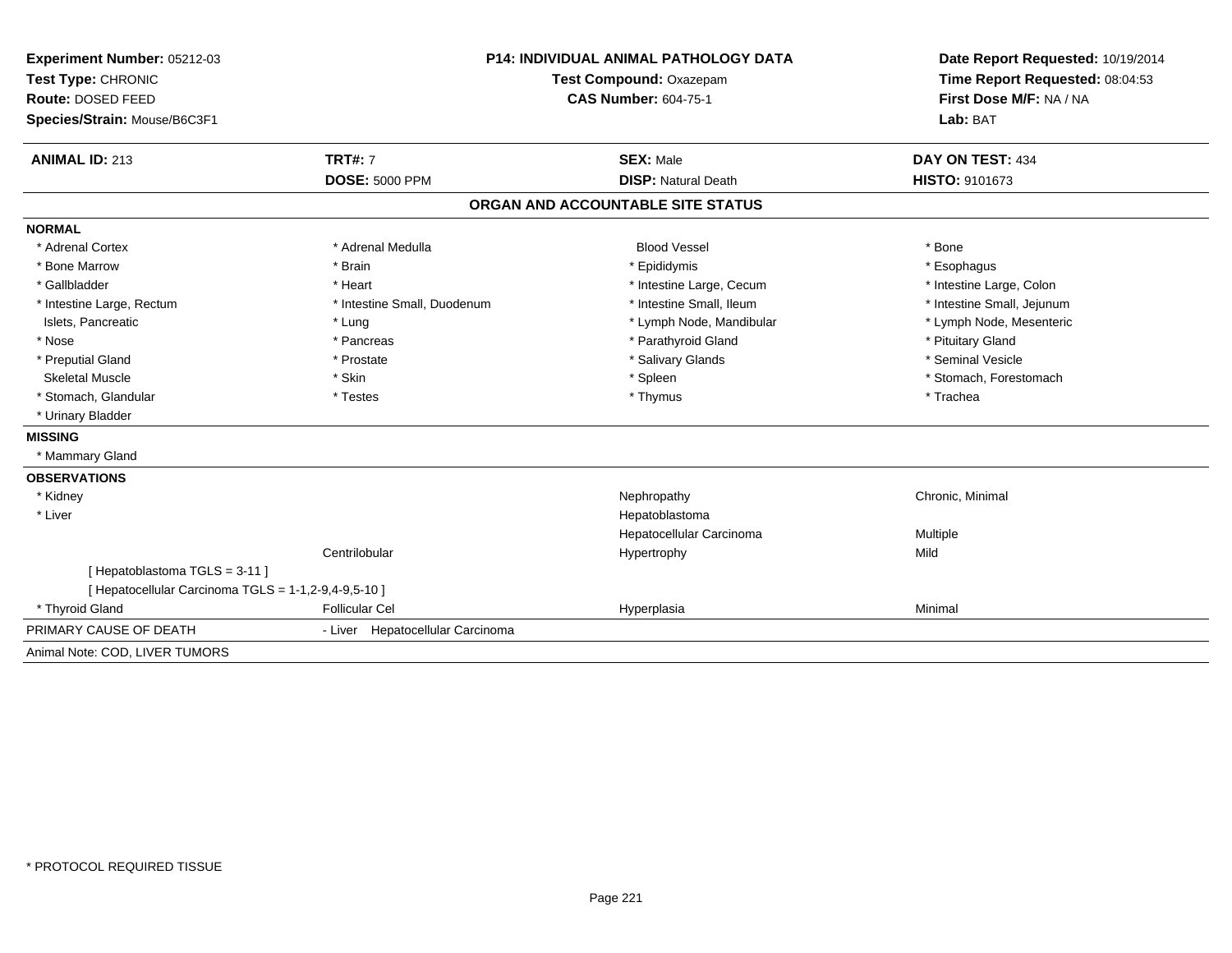| Experiment Number: 05212-03<br>Test Type: CHRONIC | P14: INDIVIDUAL ANIMAL PATHOLOGY DATA<br>Test Compound: Oxazepam |                                   | Date Report Requested: 10/19/2014<br>Time Report Requested: 08:04:53 |
|---------------------------------------------------|------------------------------------------------------------------|-----------------------------------|----------------------------------------------------------------------|
| Route: DOSED FEED                                 |                                                                  | <b>CAS Number: 604-75-1</b>       | First Dose M/F: NA / NA<br>Lab: BAT                                  |
| Species/Strain: Mouse/B6C3F1                      |                                                                  |                                   |                                                                      |
| <b>ANIMAL ID: 214</b>                             | <b>TRT#: 7</b>                                                   | <b>SEX: Male</b>                  | DAY ON TEST: 622                                                     |
|                                                   | <b>DOSE: 5000 PPM</b>                                            | <b>DISP:</b> Moribund Sacrifice   | HISTO: 9101674                                                       |
|                                                   |                                                                  | ORGAN AND ACCOUNTABLE SITE STATUS |                                                                      |
| <b>NORMAL</b>                                     |                                                                  |                                   |                                                                      |
| * Adrenal Cortex                                  | * Adrenal Medulla                                                | <b>Blood Vessel</b>               | * Bone                                                               |
| * Bone Marrow                                     | * Brain                                                          | * Epididymis                      | * Esophagus                                                          |
| * Heart                                           | * Intestine Large, Cecum                                         | * Intestine Large, Colon          | * Intestine Large, Rectum                                            |
| * Intestine Small, Duodenum                       | * Intestine Small, Ileum                                         | * Intestine Small, Jejunum        | Islets, Pancreatic                                                   |
| * Lung                                            | * Lymph Node, Mandibular                                         | * Lymph Node, Mesenteric          | * Nose                                                               |
| * Pancreas                                        | * Parathyroid Gland                                              | * Pituitary Gland                 | * Preputial Gland                                                    |
| * Prostate                                        | * Salivary Glands                                                | * Seminal Vesicle                 | <b>Skeletal Muscle</b>                                               |
| * Skin                                            | * Spleen                                                         | * Stomach, Forestomach            | * Stomach, Glandular                                                 |
| * Trachea                                         | * Urinary Bladder                                                |                                   |                                                                      |
| <b>MISSING</b>                                    |                                                                  |                                   |                                                                      |
| * Gallbladder                                     | * Mammary Gland                                                  |                                   |                                                                      |
| <b>OBSERVATIONS</b>                               |                                                                  |                                   |                                                                      |
| * Kidney                                          |                                                                  | Nephropathy                       | Chronic, Minimal                                                     |
| * Liver                                           |                                                                  | Hepatocellular Adenoma            | Multiple                                                             |
|                                                   |                                                                  | Hepatocellular Carcinoma          | Multiple                                                             |
|                                                   | Centrilobular                                                    | Hypertrophy                       | Moderate                                                             |
| [ Hepatocellular Adenoma TGLS = 4-11,4-12 ]       |                                                                  |                                   |                                                                      |
|                                                   | [ Hepatocellular Carcinoma TGLS = 2-9,3-10,4-1,4-2,4-11,4-12 ]   |                                   |                                                                      |
| * Testes                                          |                                                                  | Atrophy                           | Marked                                                               |
| [Atrophy TGLS = $1-6$ ]                           |                                                                  |                                   |                                                                      |
| * Thymus                                          |                                                                  | Atrophy                           | Moderate                                                             |
| * Thyroid Gland                                   | <b>Follicular Cel</b>                                            | Hyperplasia                       | Moderate                                                             |
| PRIMARY CAUSE OF DEATH                            | Hepatocellular Carcinoma<br>- Liver                              |                                   |                                                                      |
| Animal Note: MORIBUND SAC DUE TO LIVER TUMORS     |                                                                  |                                   |                                                                      |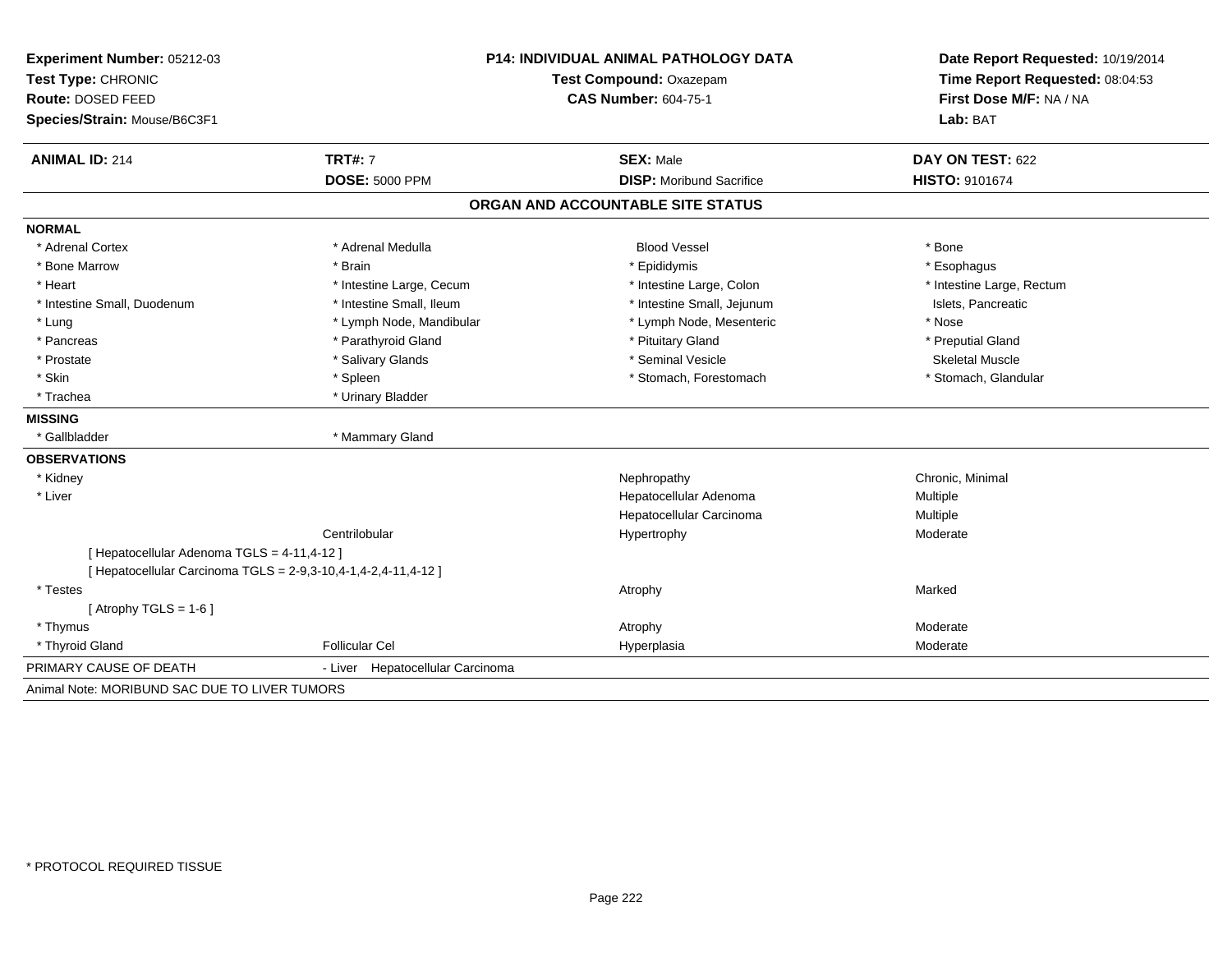| Experiment Number: 05212-03                            | <b>P14: INDIVIDUAL ANIMAL PATHOLOGY DATA</b> |                                   | Date Report Requested: 10/19/2014                          |  |
|--------------------------------------------------------|----------------------------------------------|-----------------------------------|------------------------------------------------------------|--|
| Test Type: CHRONIC                                     |                                              | Test Compound: Oxazepam           |                                                            |  |
| Route: DOSED FEED                                      |                                              | <b>CAS Number: 604-75-1</b>       | Time Report Requested: 08:04:53<br>First Dose M/F: NA / NA |  |
| Species/Strain: Mouse/B6C3F1                           |                                              |                                   | Lab: BAT                                                   |  |
| <b>ANIMAL ID: 215</b>                                  | <b>TRT#: 7</b>                               | <b>SEX: Male</b>                  | DAY ON TEST: 479                                           |  |
|                                                        | <b>DOSE: 5000 PPM</b>                        | <b>DISP:</b> Moribund Sacrifice   | HISTO: 9101675                                             |  |
|                                                        |                                              | ORGAN AND ACCOUNTABLE SITE STATUS |                                                            |  |
| <b>NORMAL</b>                                          |                                              |                                   |                                                            |  |
| * Adrenal Cortex                                       | * Adrenal Medulla                            | <b>Blood Vessel</b>               | * Bone                                                     |  |
| * Bone Marrow                                          | * Brain                                      | * Epididymis                      | * Esophagus                                                |  |
| * Heart                                                | * Intestine Large, Cecum                     | * Intestine Large, Colon          | * Intestine Large, Rectum                                  |  |
| * Intestine Small, Duodenum                            | * Intestine Small, Ileum                     | * Intestine Small, Jejunum        | Islets, Pancreatic                                         |  |
| * Kidney                                               | * Lung                                       | * Lymph Node, Mandibular          | * Lymph Node, Mesenteric                                   |  |
| * Nose                                                 | * Pancreas                                   | * Parathyroid Gland               | * Pituitary Gland                                          |  |
| * Preputial Gland                                      | * Prostate                                   | * Salivary Glands                 | * Seminal Vesicle                                          |  |
| <b>Skeletal Muscle</b>                                 | * Skin                                       | * Spleen                          | * Stomach, Forestomach                                     |  |
| * Stomach, Glandular                                   | * Testes                                     | * Thyroid Gland                   | * Trachea                                                  |  |
| * Urinary Bladder                                      |                                              |                                   |                                                            |  |
| <b>MISSING</b>                                         |                                              |                                   |                                                            |  |
| * Gallbladder                                          | * Mammary Gland                              |                                   |                                                            |  |
| <b>OBSERVATIONS</b>                                    |                                              |                                   |                                                            |  |
| * Liver                                                |                                              | Hepatoblastoma                    |                                                            |  |
|                                                        |                                              | Hepatocellular Adenoma            | Multiple                                                   |  |
|                                                        |                                              | Hepatocellular Carcinoma          | Multiple                                                   |  |
|                                                        | Centrilobular                                | Hypertrophy                       | Moderate                                                   |  |
|                                                        |                                              | Thrombosis                        |                                                            |  |
| [Hepatoblastoma TGLS = 9-13]                           |                                              |                                   |                                                            |  |
| [ Hepatocellular Adenoma TGLS = 2-14,5-14,7-14,8-14 ]  |                                              |                                   |                                                            |  |
| [ Hepatocellular Carcinoma TGLS = 1-9,3-10,4-11,6-12 ] |                                              |                                   |                                                            |  |
| [Thrombosis TGLS = $9-13$ ]                            |                                              |                                   |                                                            |  |
| * Thymus                                               |                                              | Atrophy                           | Mild                                                       |  |
| PRIMARY CAUSE OF DEATH                                 | Hepatocellular Carcinoma<br>- Liver          |                                   |                                                            |  |
| Animal Note: MORIBUND SAC DUE TO LIVER TUMERS          |                                              |                                   |                                                            |  |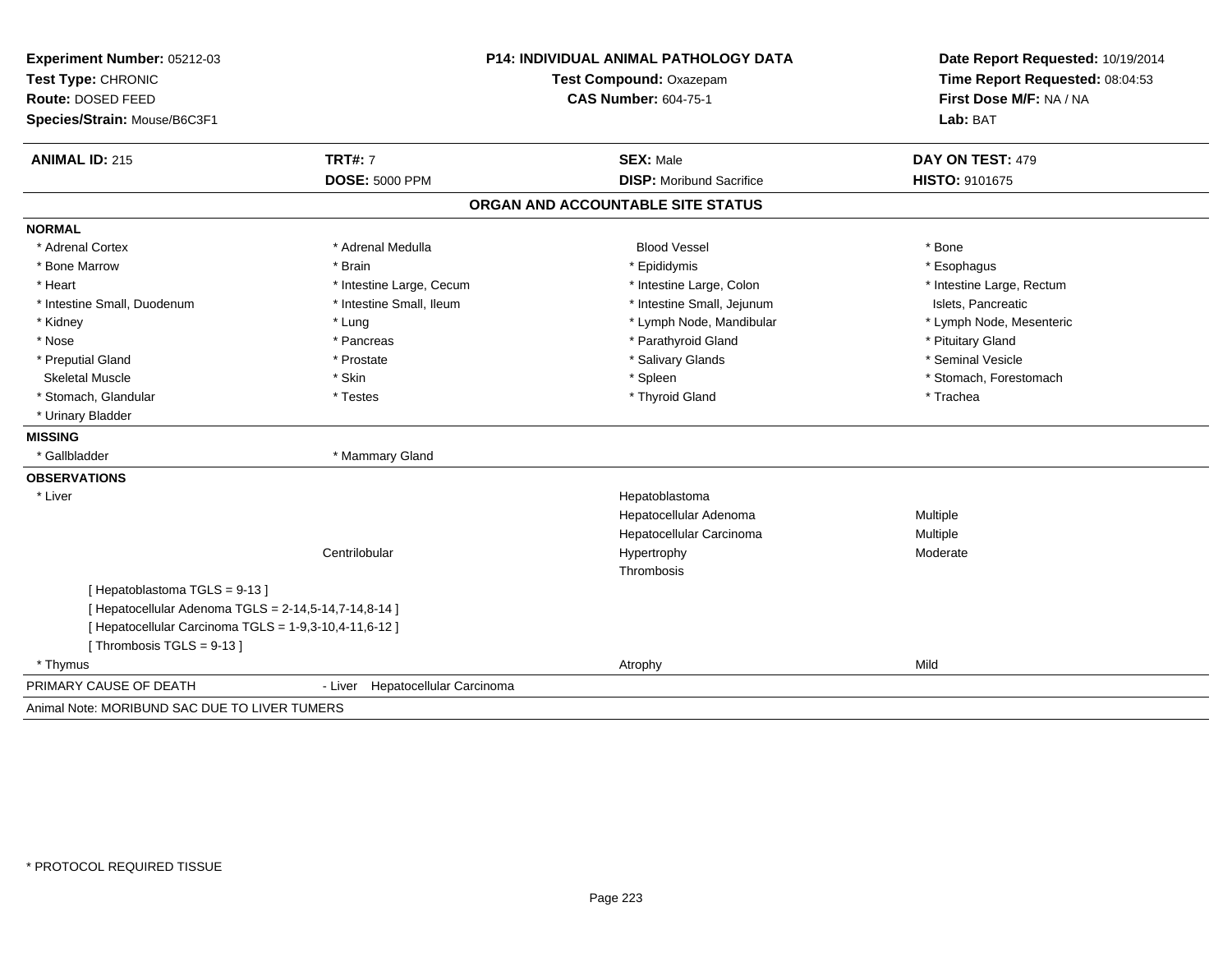| Experiment Number: 05212-03                   | <b>P14: INDIVIDUAL ANIMAL PATHOLOGY DATA</b> |                                   | Date Report Requested: 10/19/2014                          |
|-----------------------------------------------|----------------------------------------------|-----------------------------------|------------------------------------------------------------|
| Test Type: CHRONIC                            |                                              | Test Compound: Oxazepam           | Time Report Requested: 08:04:53<br>First Dose M/F: NA / NA |
| Route: DOSED FEED                             |                                              | <b>CAS Number: 604-75-1</b>       |                                                            |
| Species/Strain: Mouse/B6C3F1                  |                                              |                                   | Lab: BAT                                                   |
| <b>ANIMAL ID: 216</b>                         | <b>TRT#: 7</b>                               | <b>SEX: Male</b>                  | DAY ON TEST: 624                                           |
|                                               | <b>DOSE: 5000 PPM</b>                        | <b>DISP:</b> Moribund Sacrifice   | <b>HISTO: 9101676</b>                                      |
|                                               |                                              | ORGAN AND ACCOUNTABLE SITE STATUS |                                                            |
| <b>NORMAL</b>                                 |                                              |                                   |                                                            |
| * Adrenal Cortex                              | * Adrenal Medulla                            | <b>Blood Vessel</b>               | * Bone                                                     |
| * Bone Marrow                                 | * Brain                                      | * Esophagus                       | * Gallbladder                                              |
| * Heart                                       | * Intestine Large, Cecum                     | * Intestine Large, Colon          | * Intestine Large, Rectum                                  |
| * Intestine Small, Duodenum                   | * Intestine Small, Ileum                     | * Intestine Small, Jejunum        | Islets, Pancreatic                                         |
| * Kidney                                      | * Lung                                       | * Lymph Node, Mandibular          | * Lymph Node, Mesenteric                                   |
| * Nose                                        | * Pancreas                                   | * Parathyroid Gland               | * Pituitary Gland                                          |
| * Preputial Gland                             | * Prostate                                   | * Salivary Glands                 | * Seminal Vesicle                                          |
| <b>Skeletal Muscle</b>                        | * Skin                                       | * Spleen                          | * Stomach, Forestomach                                     |
| * Stomach, Glandular                          | * Testes                                     | * Trachea                         | * Urinary Bladder                                          |
| <b>MISSING</b>                                |                                              |                                   |                                                            |
| * Mammary Gland                               |                                              |                                   |                                                            |
| <b>OBSERVATIONS</b>                           |                                              |                                   |                                                            |
| * Epididymis                                  |                                              | <b>Infiltration Cellular</b>      | Lymphocyte, Mild                                           |
| * Liver                                       |                                              | <b>Eosinophilic Focus</b>         |                                                            |
|                                               |                                              | Hepatocellular Adenoma            | <b>Multiple</b>                                            |
|                                               |                                              | Hepatocellular Carcinoma          | Multiple                                                   |
|                                               | Centrilobular                                | Hypertrophy                       | Moderate                                                   |
| [ Hepatocellular Adenoma TGLS = 2-10,3-11 ]   |                                              |                                   |                                                            |
| [ Hepatocellular Carcinoma TGLS = 1-9 ]       |                                              |                                   |                                                            |
| * Thymus                                      |                                              | Atrophy                           | Moderate                                                   |
| * Thyroid Gland                               | <b>Follicular Cel</b>                        | Hyperplasia                       | Moderate                                                   |
| PRIMARY CAUSE OF DEATH                        | Hepatocellular Carcinoma<br>- Liver          |                                   |                                                            |
| Animal Note: MORIBUND SAC DUE TO LIVER TUMORS |                                              |                                   |                                                            |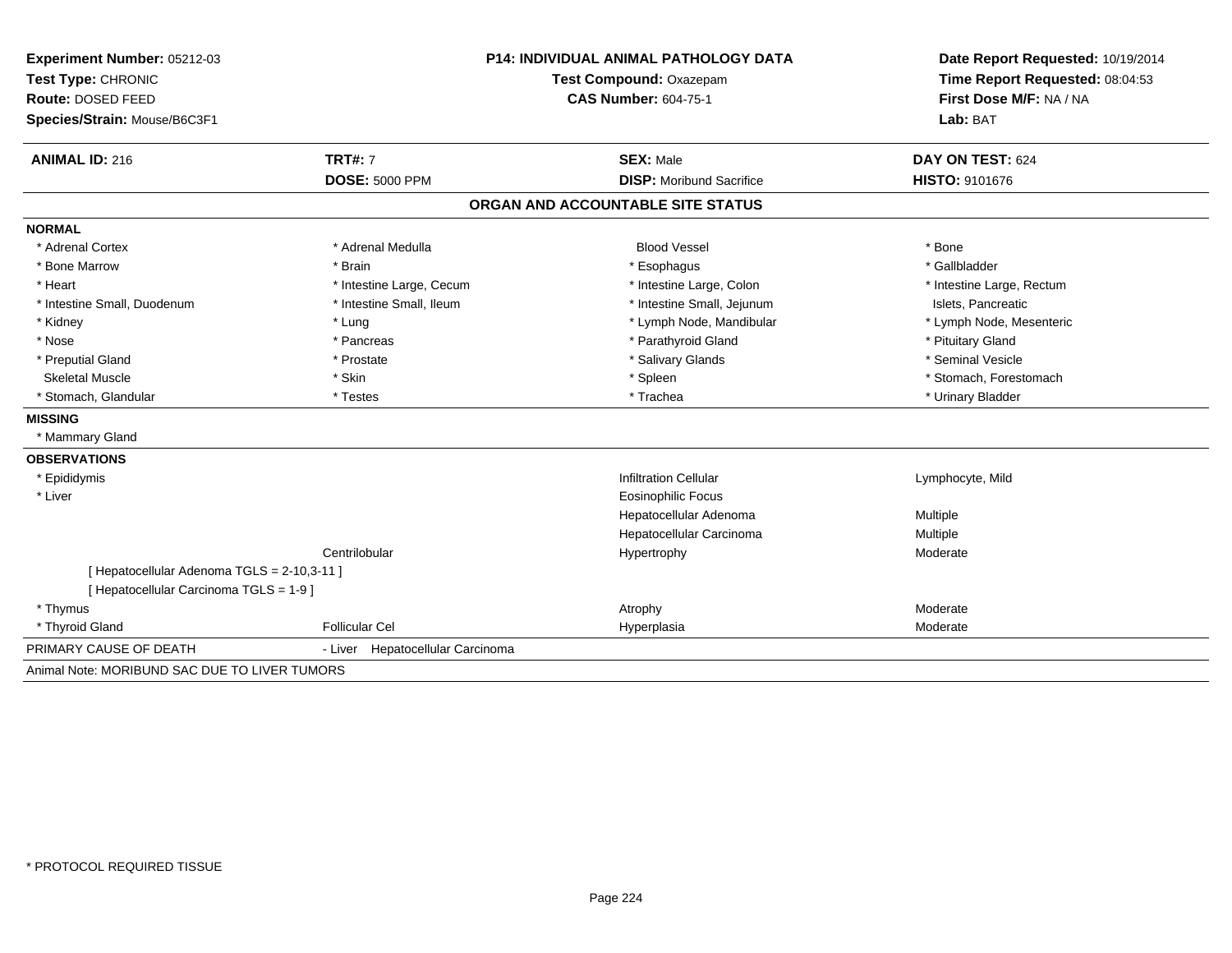| Experiment Number: 05212-03<br>Test Type: CHRONIC<br><b>Route: DOSED FEED</b><br>Species/Strain: Mouse/B6C3F1 | <b>P14: INDIVIDUAL ANIMAL PATHOLOGY DATA</b><br>Test Compound: Oxazepam<br><b>CAS Number: 604-75-1</b> |                                   | Date Report Requested: 10/19/2014<br>Time Report Requested: 08:04:53<br>First Dose M/F: NA / NA<br>Lab: BAT |
|---------------------------------------------------------------------------------------------------------------|--------------------------------------------------------------------------------------------------------|-----------------------------------|-------------------------------------------------------------------------------------------------------------|
| <b>ANIMAL ID: 217</b>                                                                                         | <b>TRT#: 7</b>                                                                                         | <b>SEX: Male</b>                  | DAY ON TEST: 460                                                                                            |
|                                                                                                               | <b>DOSE: 5000 PPM</b>                                                                                  | <b>DISP:</b> Scheduled Sacrifice  | HISTO: 9101677                                                                                              |
|                                                                                                               |                                                                                                        | ORGAN AND ACCOUNTABLE SITE STATUS |                                                                                                             |
| <b>NORMAL</b>                                                                                                 |                                                                                                        |                                   |                                                                                                             |
| * Adrenal Cortex                                                                                              | * Adrenal Medulla                                                                                      | <b>Blood Vessel</b>               | * Bone                                                                                                      |
| * Bone Marrow                                                                                                 | * Brain                                                                                                | * Epididymis                      | * Esophagus                                                                                                 |
| * Gallbladder                                                                                                 | * Heart                                                                                                | * Intestine Large, Cecum          | * Intestine Large, Colon                                                                                    |
| * Intestine Large, Rectum                                                                                     | * Intestine Small, Duodenum                                                                            | * Intestine Small, Ileum          | * Intestine Small, Jejunum                                                                                  |
| Islets, Pancreatic                                                                                            | * Kidney                                                                                               | * Lung                            | * Lymph Node, Mandibular                                                                                    |
| * Lymph Node, Mesenteric                                                                                      | * Nose                                                                                                 | * Pancreas                        | * Parathyroid Gland                                                                                         |
| * Pituitary Gland                                                                                             | * Preputial Gland                                                                                      | * Prostate                        | * Salivary Glands                                                                                           |
| * Seminal Vesicle                                                                                             | <b>Skeletal Muscle</b>                                                                                 | * Skin                            | * Spleen                                                                                                    |
| * Stomach, Forestomach                                                                                        | * Stomach, Glandular                                                                                   | * Testes                          | * Thymus                                                                                                    |
| * Trachea                                                                                                     | * Urinary Bladder                                                                                      |                                   |                                                                                                             |
| <b>MISSING</b>                                                                                                |                                                                                                        |                                   |                                                                                                             |
| * Mammary Gland                                                                                               |                                                                                                        |                                   |                                                                                                             |
| <b>OBSERVATIONS</b>                                                                                           |                                                                                                        |                                   |                                                                                                             |
| * Liver                                                                                                       |                                                                                                        | Hepatocellular Adenoma            | Multiple                                                                                                    |
|                                                                                                               |                                                                                                        | Hepatocellular Carcinoma          | Multiple                                                                                                    |
|                                                                                                               | Centrilobular, Hepatocyte                                                                              | Hypertrophy                       | Moderate                                                                                                    |
| [ Hepatocellular Adenoma TGLS = 2-1,3-10,4-10 ]                                                               |                                                                                                        |                                   |                                                                                                             |
| [ Hepatocellular Carcinoma TGLS = 1-9 ]                                                                       |                                                                                                        |                                   |                                                                                                             |
| * Thyroid Gland                                                                                               | <b>Follicular Cel</b>                                                                                  | Hyperplasia                       | Minimal                                                                                                     |
| PRIMARY CAUSE OF DEATH                                                                                        |                                                                                                        |                                   |                                                                                                             |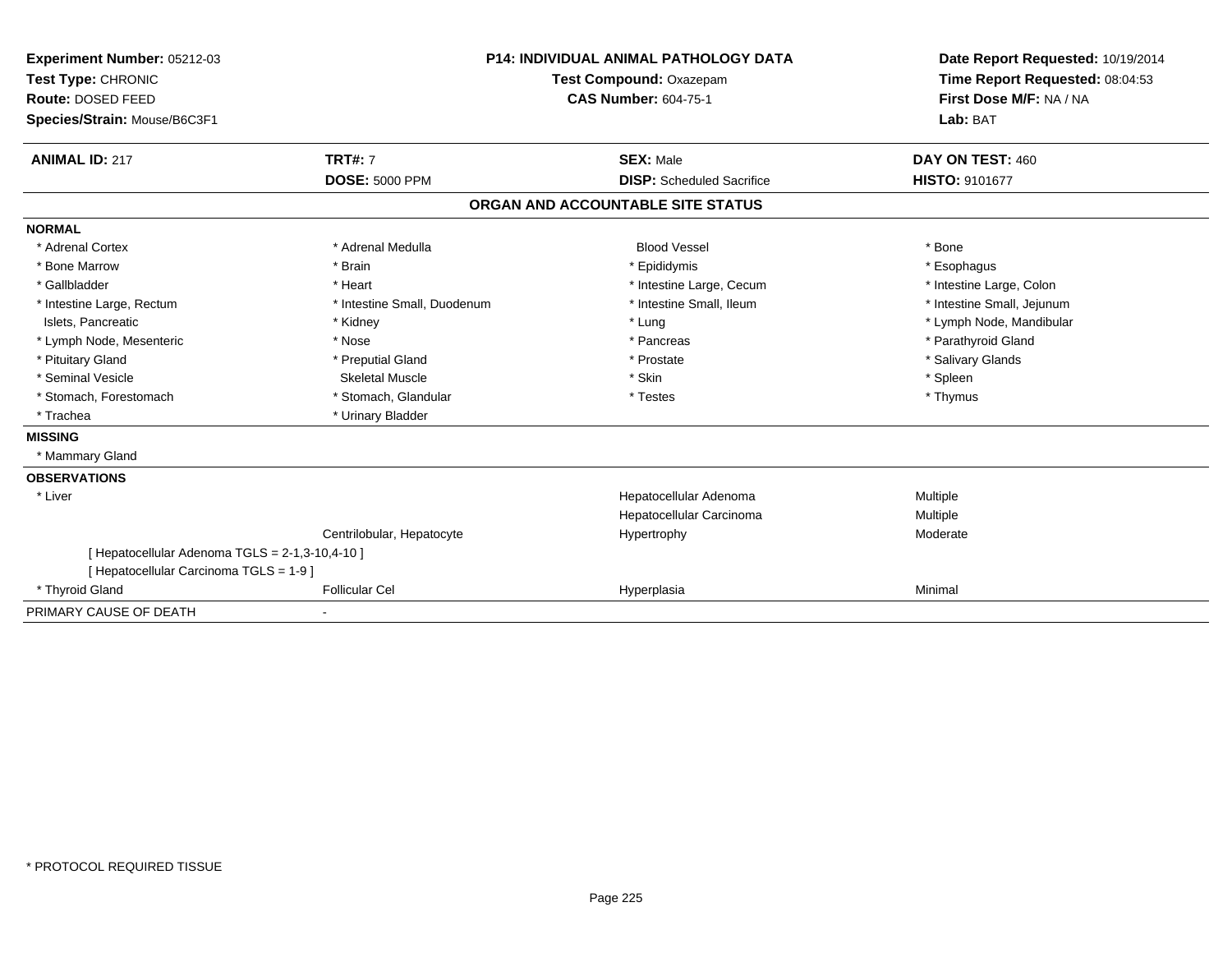| Experiment Number: 05212-03<br>Test Type: CHRONIC<br>Route: DOSED FEED<br>Species/Strain: Mouse/B6C3F1 |                                  | P14: INDIVIDUAL ANIMAL PATHOLOGY DATA<br>Test Compound: Oxazepam<br><b>CAS Number: 604-75-1</b> | Date Report Requested: 10/19/2014<br>Time Report Requested: 08:04:53<br>First Dose M/F: NA / NA<br>Lab: BAT |
|--------------------------------------------------------------------------------------------------------|----------------------------------|-------------------------------------------------------------------------------------------------|-------------------------------------------------------------------------------------------------------------|
| <b>ANIMAL ID: 218</b>                                                                                  | <b>TRT#: 7</b>                   | <b>SEX: Male</b>                                                                                | DAY ON TEST: 596                                                                                            |
|                                                                                                        | <b>DOSE: 5000 PPM</b>            | <b>DISP:</b> Moribund Sacrifice                                                                 | HISTO: 9101678                                                                                              |
|                                                                                                        |                                  | ORGAN AND ACCOUNTABLE SITE STATUS                                                               |                                                                                                             |
| <b>NORMAL</b>                                                                                          |                                  |                                                                                                 |                                                                                                             |
| * Adrenal Cortex                                                                                       | * Adrenal Medulla                | <b>Blood Vessel</b>                                                                             | * Bone                                                                                                      |
| * Bone Marrow                                                                                          | * Brain                          | * Epididymis                                                                                    | * Esophagus                                                                                                 |
| * Gallbladder                                                                                          | * Heart                          | * Intestine Large, Cecum                                                                        | * Intestine Large, Colon                                                                                    |
| * Intestine Large, Rectum                                                                              | * Intestine Small, Duodenum      | * Intestine Small, Ileum                                                                        | * Intestine Small, Jejunum                                                                                  |
| Islets, Pancreatic                                                                                     | * Kidney                         | * Lymph Node, Mandibular                                                                        | * Nose                                                                                                      |
| * Pancreas                                                                                             | * Parathyroid Gland              | * Pituitary Gland                                                                               | * Prostate                                                                                                  |
| * Salivary Glands                                                                                      | * Seminal Vesicle                | <b>Skeletal Muscle</b>                                                                          | * Skin                                                                                                      |
| * Spleen                                                                                               | * Stomach, Forestomach           | * Stomach, Glandular                                                                            | * Trachea                                                                                                   |
| * Urinary Bladder                                                                                      |                                  |                                                                                                 |                                                                                                             |
| <b>MISSING</b>                                                                                         |                                  |                                                                                                 |                                                                                                             |
| * Mammary Gland                                                                                        |                                  |                                                                                                 |                                                                                                             |
| <b>OBSERVATIONS</b>                                                                                    |                                  |                                                                                                 |                                                                                                             |
| * Liver                                                                                                |                                  | <b>Eosinophilic Focus</b>                                                                       |                                                                                                             |
|                                                                                                        |                                  | Hepatoblastoma                                                                                  |                                                                                                             |
|                                                                                                        |                                  | Hepatocellular Adenoma                                                                          |                                                                                                             |
|                                                                                                        |                                  | Hepatocellular Carcinoma                                                                        | Multiple                                                                                                    |
|                                                                                                        | Centrilobular                    | Hypertrophy                                                                                     | Moderate                                                                                                    |
| [Hepatoblastoma TGLS = 1-9]<br>[ Hepatocellular Adenoma TGLS = 3-2 ]                                   |                                  |                                                                                                 |                                                                                                             |
| [ Hepatocellular Carcinoma TGLS = 2-10,3-1,3-11,3-12 ]                                                 |                                  |                                                                                                 |                                                                                                             |
| * Lung                                                                                                 |                                  | Hepatocellular Carcinoma                                                                        | Metastatic (Liver)                                                                                          |
| * Lymph Node, Mesenteric                                                                               |                                  | Angiectasis                                                                                     | Moderate                                                                                                    |
| * Preputial Gland                                                                                      | Duct                             | Ectasia                                                                                         | Mild                                                                                                        |
|                                                                                                        |                                  | Inflammation                                                                                    | Chronic, Moderate                                                                                           |
| [ Ectasia TGLS = $4-6$ ]                                                                               |                                  |                                                                                                 |                                                                                                             |
| * Testes                                                                                               |                                  | Atrophy                                                                                         | Marked                                                                                                      |
| * Thymus                                                                                               |                                  | Atrophy                                                                                         | Marked                                                                                                      |
| * Thyroid Gland                                                                                        | <b>Follicular Cel</b>            | Hyperplasia                                                                                     | Mild                                                                                                        |
| PRIMARY CAUSE OF DEATH                                                                                 | - Liver Hepatocellular Carcinoma |                                                                                                 |                                                                                                             |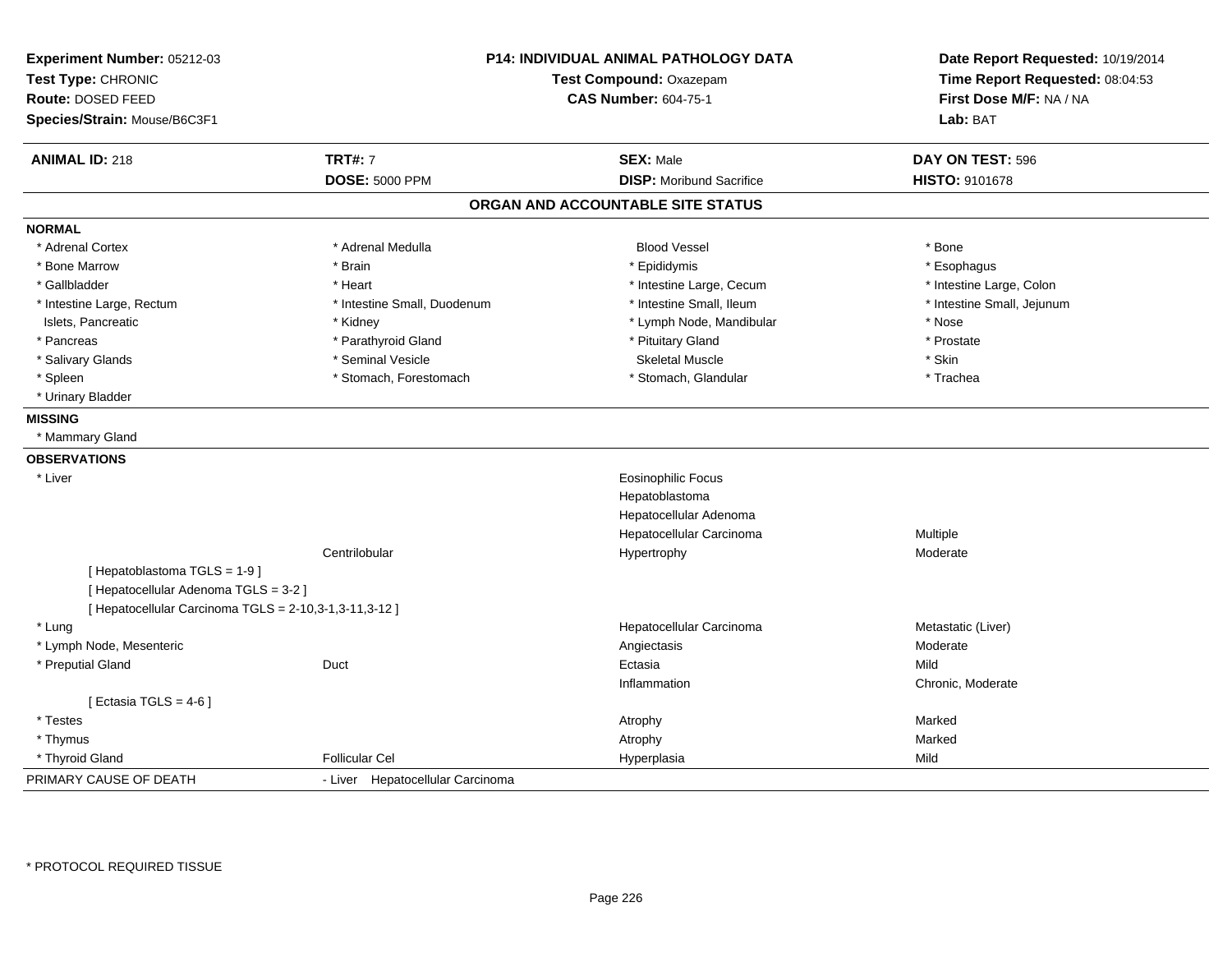| <b>Experiment Number: 05212-03</b><br><b>Test Type: CHRONIC</b><br><b>Route: DOSED FEED</b> |                       | <b>P14: INDIVIDUAL ANIMAL PATHOLOGY DATA</b> | Date Report Requested: 10/19/2014 |
|---------------------------------------------------------------------------------------------|-----------------------|----------------------------------------------|-----------------------------------|
|                                                                                             |                       | <b>Test Compound: Oxazepam</b>               | Time Report Requested: 08:04:53   |
|                                                                                             |                       | <b>CAS Number: 604-75-1</b>                  | First Dose M/F: NA / NA           |
| Species/Strain: Mouse/B6C3F1                                                                |                       |                                              | Lab: BAT                          |
| <b>ANIMAL ID: 218</b>                                                                       | <b>TRT#: 7</b>        | <b>SEX: Male</b>                             | DAY ON TEST: 596                  |
|                                                                                             | <b>DOSE: 5000 PPM</b> | <b>DISP:</b> Moribund Sacrifice              | <b>HISTO: 9101678</b>             |
|                                                                                             |                       | ORGAN AND ACCOUNTABLE SITE STATUS            |                                   |
| Animal Note: MORIBUND SAC DUE TO LIVER TUMORS                                               |                       |                                              |                                   |
| Animal Note: TGL5, KIDNEY DISCOLORATION NOT APPARENT ON MICRO                               |                       |                                              |                                   |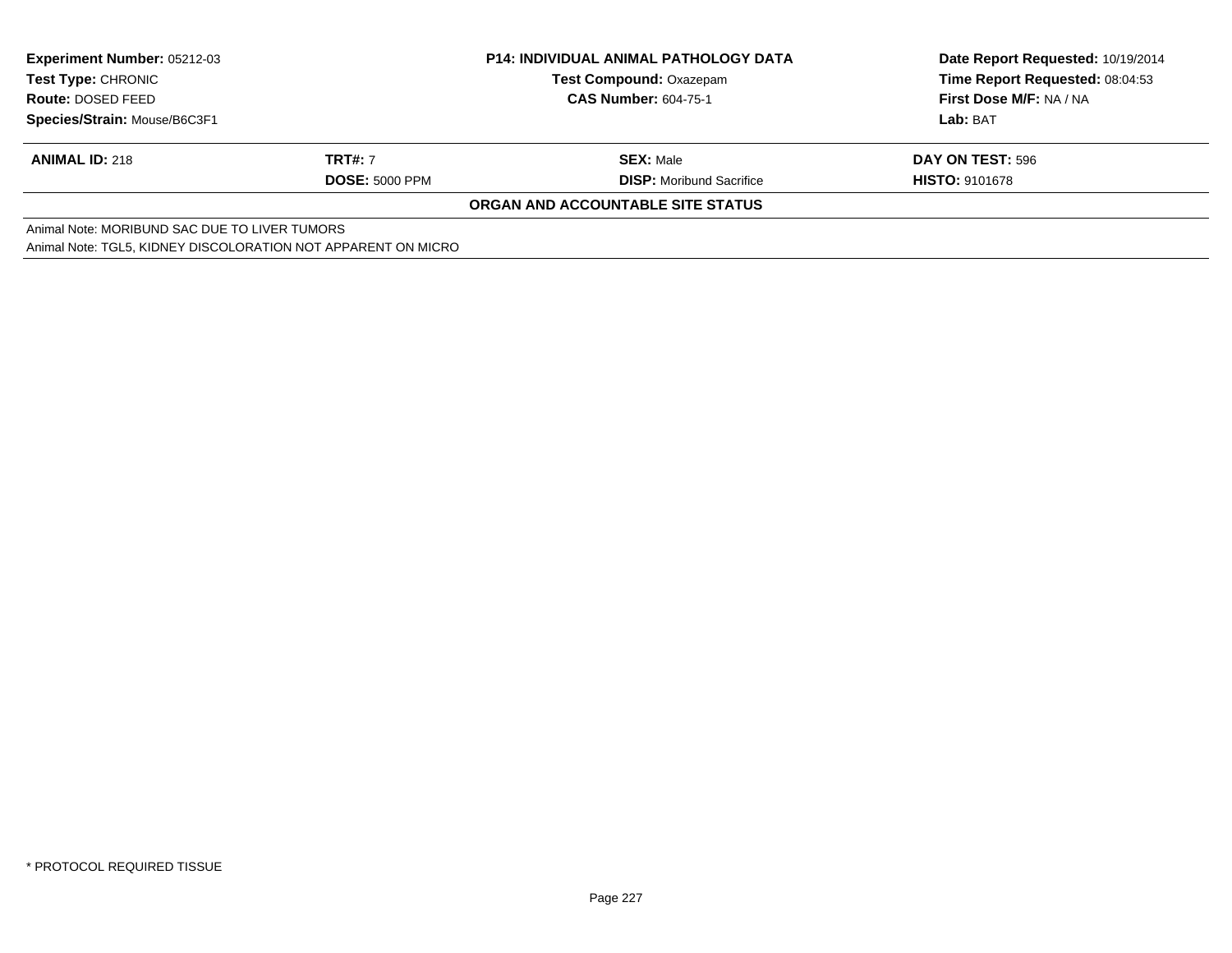| Experiment Number: 05212-03<br>Test Type: CHRONIC<br>Route: DOSED FEED<br>Species/Strain: Mouse/B6C3F1 |                                  | <b>P14: INDIVIDUAL ANIMAL PATHOLOGY DATA</b><br>Test Compound: Oxazepam<br><b>CAS Number: 604-75-1</b> |                             |
|--------------------------------------------------------------------------------------------------------|----------------------------------|--------------------------------------------------------------------------------------------------------|-----------------------------|
| <b>ANIMAL ID: 219</b>                                                                                  | <b>TRT#: 7</b>                   | <b>SEX: Male</b>                                                                                       | DAY ON TEST: 617            |
|                                                                                                        | <b>DOSE: 5000 PPM</b>            | <b>DISP:</b> Moribund Sacrifice                                                                        | HISTO: 9101679              |
|                                                                                                        |                                  | ORGAN AND ACCOUNTABLE SITE STATUS                                                                      |                             |
| <b>NORMAL</b>                                                                                          |                                  |                                                                                                        |                             |
| * Adrenal Cortex                                                                                       | * Adrenal Medulla                | <b>Blood Vessel</b>                                                                                    | * Bone                      |
| * Bone Marrow                                                                                          | * Brain                          | * Esophagus                                                                                            | * Heart                     |
| * Intestine Large, Cecum                                                                               | * Intestine Large, Colon         | * Intestine Large, Rectum                                                                              | * Intestine Small, Duodenum |
| * Intestine Small, Ileum                                                                               | * Intestine Small, Jejunum       | Islets, Pancreatic                                                                                     | * Lymph Node, Mandibular    |
| * Lymph Node, Mesenteric                                                                               | * Nose                           | * Pancreas                                                                                             | * Parathyroid Gland         |
| * Pituitary Gland                                                                                      | * Prostate                       | * Salivary Glands                                                                                      | * Seminal Vesicle           |
| <b>Skeletal Muscle</b>                                                                                 | * Skin                           | * Spleen                                                                                               | * Stomach, Forestomach      |
| * Stomach, Glandular                                                                                   | * Trachea                        | * Urinary Bladder                                                                                      |                             |
| <b>MISSING</b>                                                                                         |                                  |                                                                                                        |                             |
| * Gallbladder                                                                                          | * Mammary Gland                  |                                                                                                        |                             |
| <b>OBSERVATIONS</b>                                                                                    |                                  |                                                                                                        |                             |
| * Epididymis                                                                                           |                                  | <b>Infiltration Cellular</b>                                                                           | Lymphocyte, Mild            |
| * Kidney                                                                                               |                                  | Nephropathy                                                                                            | Chronic, Minimal            |
| * Liver                                                                                                |                                  | <b>Eosinophilic Focus</b>                                                                              |                             |
|                                                                                                        |                                  | Hepatoblastoma                                                                                         |                             |
|                                                                                                        |                                  | Hepatocellular Adenoma                                                                                 | Multiple                    |
|                                                                                                        |                                  | Hepatocellular Carcinoma                                                                               | <b>Multiple</b>             |
|                                                                                                        | Centrilobular                    | Hypertrophy                                                                                            | Moderate                    |
| Note: PRIMARY HEPATOBLASTOMA, METASTATIC TO LUNG MAY BE IN                                             |                                  |                                                                                                        |                             |
| Note: ONCOGENE TISSUE SENT TO NTP                                                                      |                                  |                                                                                                        |                             |
| [ Hepatocellular Adenoma TGLS = 5-11 ]                                                                 |                                  |                                                                                                        |                             |
| [ Hepatocellular Carcinoma TGLS = 2-9,3-10,4-11,6-12 ]                                                 |                                  |                                                                                                        |                             |
| * Lung                                                                                                 |                                  | Hepatoblastoma                                                                                         | Metastatic (Liver)          |
| * Preputial Gland                                                                                      | Duct                             | Ectasia                                                                                                | Moderate                    |
|                                                                                                        |                                  | Inflammation                                                                                           | Chronic, Marked             |
| [ Ectasia TGLS = 1-6 ]                                                                                 |                                  |                                                                                                        |                             |
| * Testes                                                                                               |                                  | Atrophy                                                                                                | Marked                      |
| * Thymus                                                                                               |                                  | Atrophy                                                                                                | Moderate                    |
| * Thyroid Gland                                                                                        | <b>Follicular Cel</b>            | Hyperplasia                                                                                            | Marked                      |
| PRIMARY CAUSE OF DEATH                                                                                 | - Liver Hepatocellular Carcinoma |                                                                                                        |                             |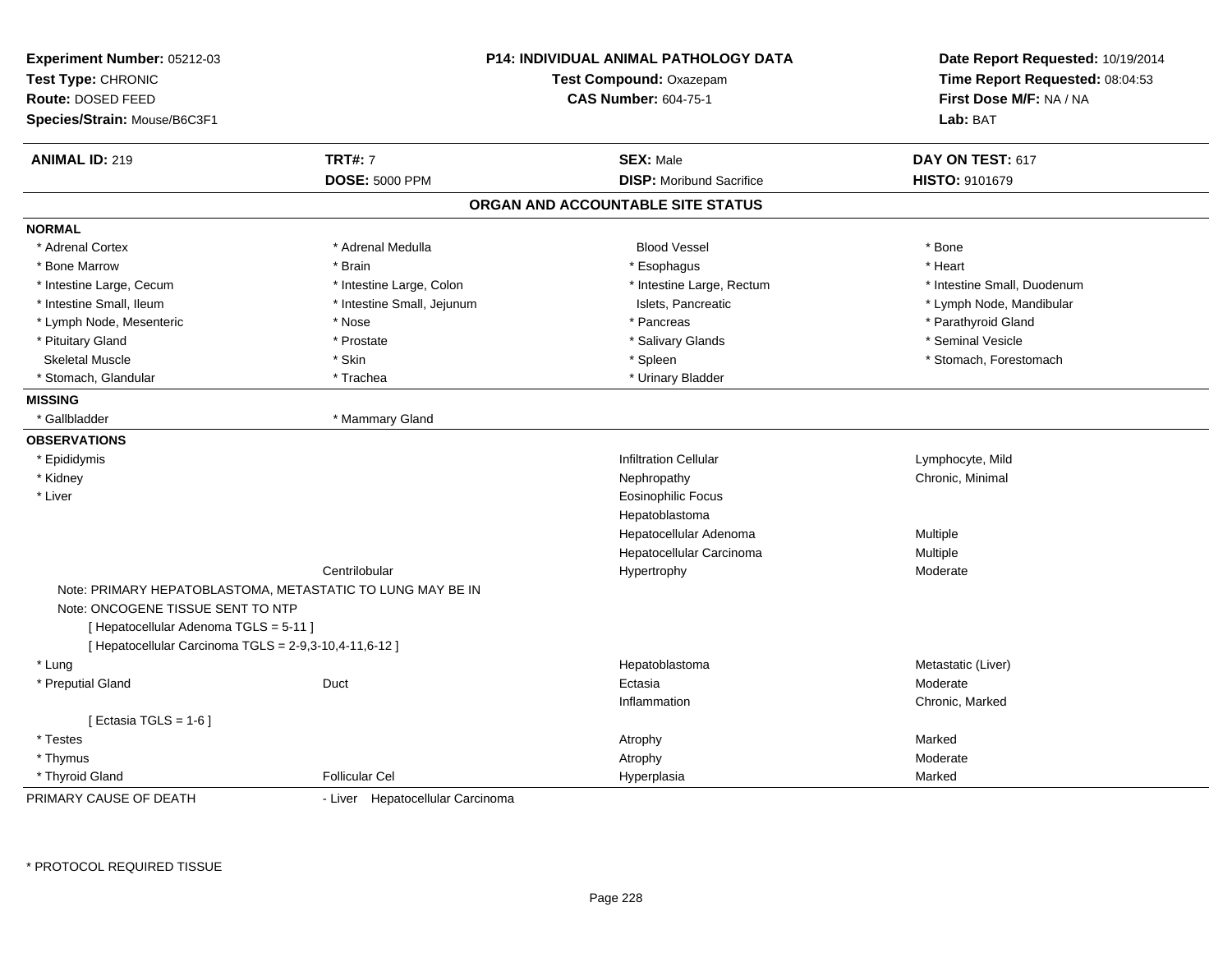| <b>Experiment Number: 05212-03</b><br>Test Type: CHRONIC |                       | <b>P14: INDIVIDUAL ANIMAL PATHOLOGY DATA</b><br><b>Test Compound: Oxazepam</b><br><b>CAS Number: 604-75-1</b> | Date Report Requested: 10/19/2014<br>Time Report Requested: 08:04:53<br>First Dose M/F: NA / NA |
|----------------------------------------------------------|-----------------------|---------------------------------------------------------------------------------------------------------------|-------------------------------------------------------------------------------------------------|
| Route: DOSED FEED                                        |                       |                                                                                                               |                                                                                                 |
| Species/Strain: Mouse/B6C3F1                             |                       |                                                                                                               | Lab: BAT                                                                                        |
| <b>ANIMAL ID: 219</b>                                    | <b>TRT#: 7</b>        | <b>SEX: Male</b>                                                                                              | <b>DAY ON TEST: 617</b>                                                                         |
|                                                          | <b>DOSE: 5000 PPM</b> | <b>DISP:</b> Moribund Sacrifice                                                                               | <b>HISTO: 9101679</b>                                                                           |
|                                                          |                       | ORGAN AND ACCOUNTABLE SITE STATUS                                                                             |                                                                                                 |
| Animal Note: MORIBUND SAC DUE TO LIVER TUMORS            |                       |                                                                                                               |                                                                                                 |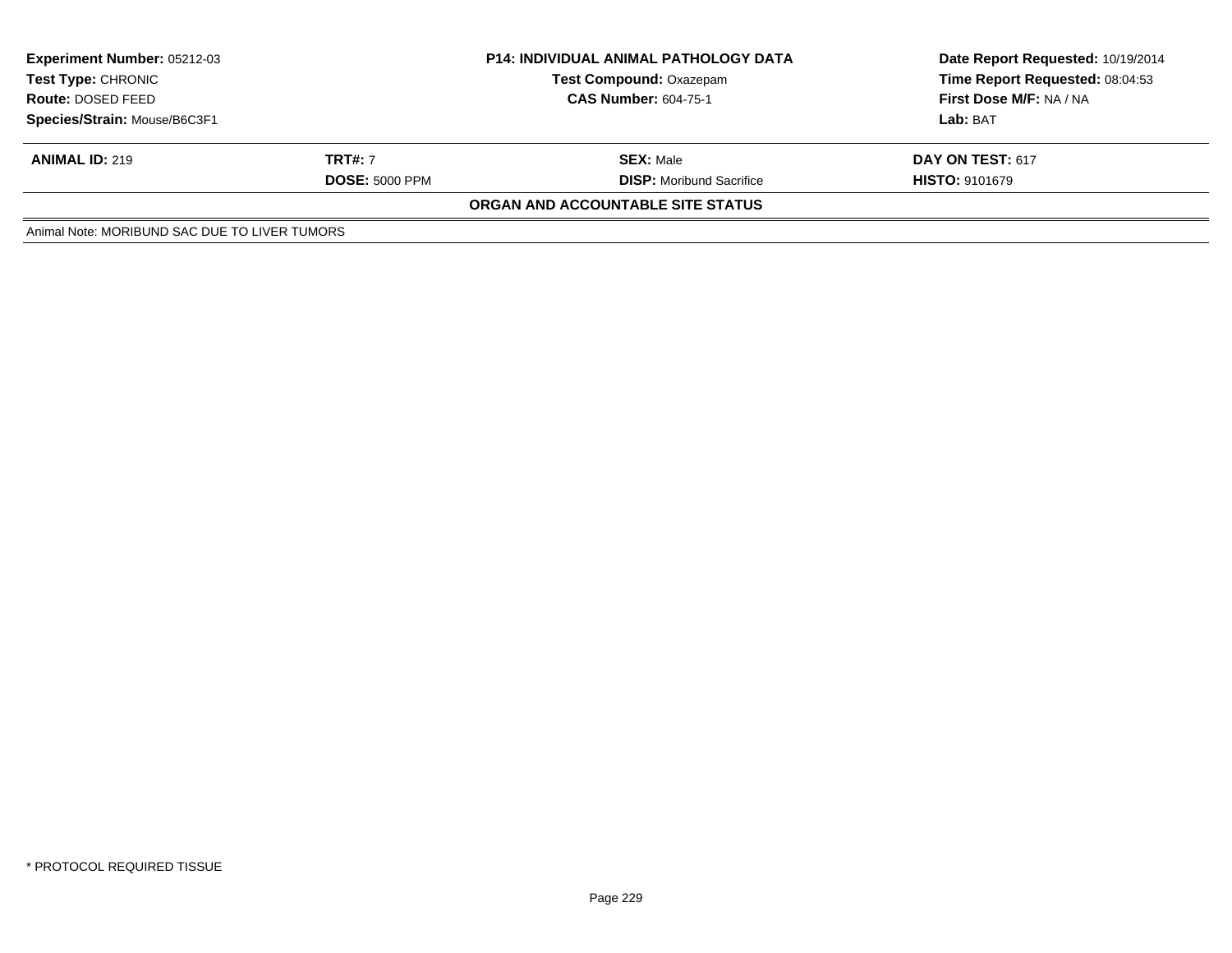| Experiment Number: 05212-03                   |                                  | P14: INDIVIDUAL ANIMAL PATHOLOGY DATA |                                 |  |
|-----------------------------------------------|----------------------------------|---------------------------------------|---------------------------------|--|
| Test Type: CHRONIC                            | Test Compound: Oxazepam          |                                       | Time Report Requested: 08:04:53 |  |
| Route: DOSED FEED                             |                                  | <b>CAS Number: 604-75-1</b>           | First Dose M/F: NA / NA         |  |
| Species/Strain: Mouse/B6C3F1                  |                                  |                                       | Lab: BAT                        |  |
| <b>ANIMAL ID: 220</b>                         | <b>TRT#: 7</b>                   | <b>SEX: Male</b>                      | DAY ON TEST: 612                |  |
|                                               | <b>DOSE: 5000 PPM</b>            | <b>DISP: Natural Death</b>            | HISTO: 9101680                  |  |
|                                               |                                  | ORGAN AND ACCOUNTABLE SITE STATUS     |                                 |  |
| <b>NORMAL</b>                                 |                                  |                                       |                                 |  |
| * Adrenal Cortex                              | * Adrenal Medulla                | <b>Blood Vessel</b>                   | * Bone                          |  |
| * Bone Marrow                                 | * Brain                          | * Esophagus                           | * Gallbladder                   |  |
| * Heart                                       | * Intestine Large, Cecum         | * Intestine Large, Colon              | * Intestine Large, Rectum       |  |
| * Intestine Small, Duodenum                   | * Intestine Small, Ileum         | * Intestine Small, Jejunum            | Islets, Pancreatic              |  |
| * Lymph Node, Mandibular                      | * Nose                           | * Pancreas                            | * Parathyroid Gland             |  |
| * Pituitary Gland                             | * Preputial Gland                | * Prostate                            | * Salivary Glands               |  |
| * Seminal Vesicle                             | <b>Skeletal Muscle</b>           | * Skin                                | * Spleen                        |  |
| * Stomach, Forestomach                        | * Stomach, Glandular             | * Trachea                             | * Urinary Bladder               |  |
| <b>MISSING</b>                                |                                  |                                       |                                 |  |
| * Lymph Node, Mesenteric                      | * Mammary Gland                  |                                       |                                 |  |
| <b>OBSERVATIONS</b>                           |                                  |                                       |                                 |  |
| * Epididymis                                  |                                  | <b>Infiltration Cellular</b>          | Lymphocyte, Mild                |  |
| * Kidney                                      |                                  | Nephropathy                           | Chronic, Mild                   |  |
| * Liver                                       |                                  | Hepatocellular Carcinoma              | Multiple                        |  |
|                                               | Centrilobular                    | Hypertrophy                           | Moderate                        |  |
| [Hepatocellular Carcinoma TGLS = 1-1,1-2]     |                                  |                                       |                                 |  |
| * Lung                                        |                                  | Hepatocellular Carcinoma              | Metastatic (Liver)              |  |
| [Hepatocellular Carcinoma TGLS = 2-2,3-2,4-2] |                                  |                                       |                                 |  |
| * Testes                                      |                                  | Atrophy                               | Marked                          |  |
| * Thymus                                      |                                  | Atrophy                               | Marked                          |  |
| * Thyroid Gland                               | <b>Follicular Cel</b>            | Hyperplasia                           | Moderate                        |  |
| PRIMARY CAUSE OF DEATH                        | - Liver Hepatocellular Carcinoma |                                       |                                 |  |
| Animal Note: COD, LIVER TUMORS                |                                  |                                       |                                 |  |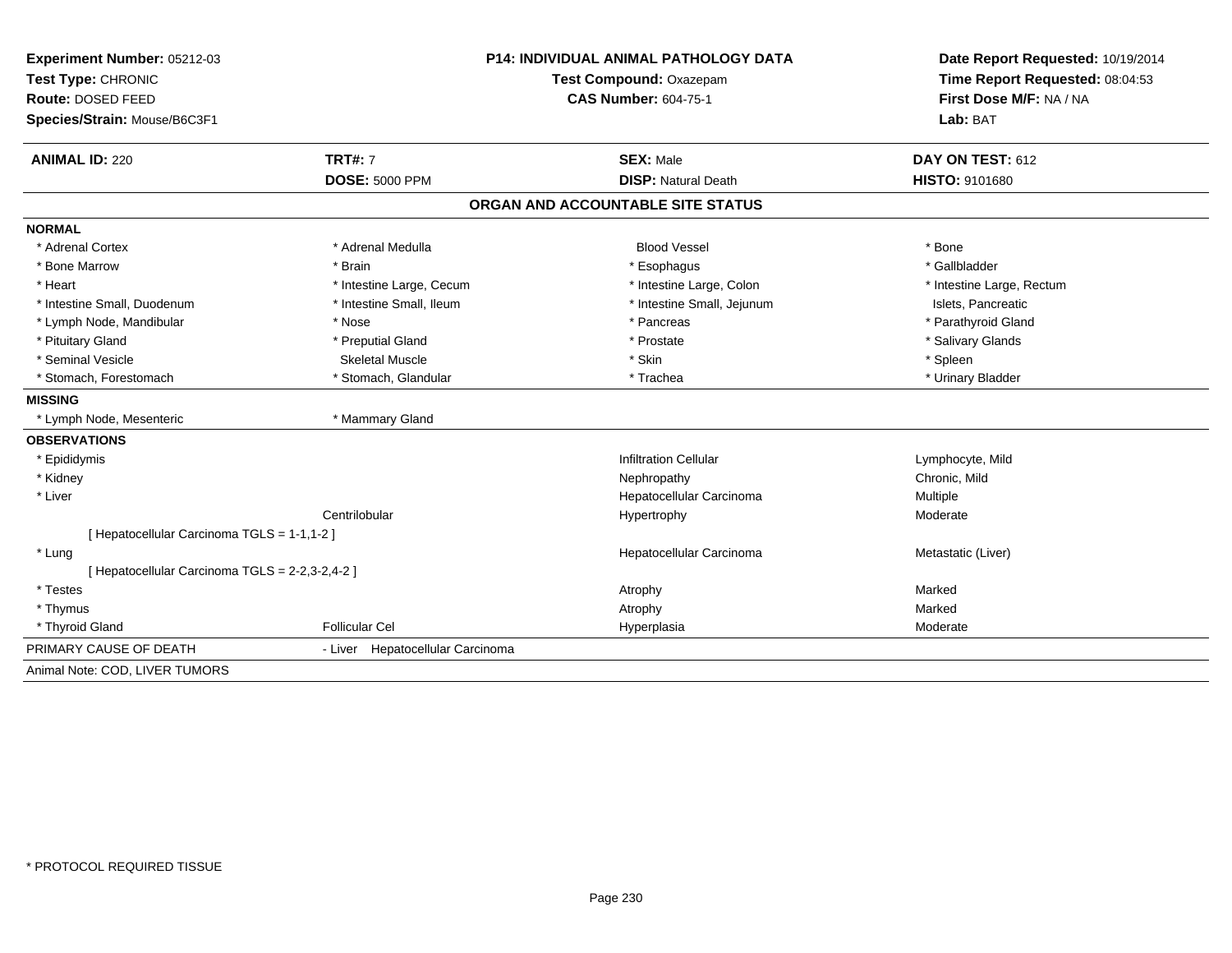| Experiment Number: 05212-03                                  | P14: INDIVIDUAL ANIMAL PATHOLOGY DATA |                                                        | Date Report Requested: 10/19/2014<br>Time Report Requested: 08:04:53 |  |
|--------------------------------------------------------------|---------------------------------------|--------------------------------------------------------|----------------------------------------------------------------------|--|
| Test Type: CHRONIC                                           |                                       | Test Compound: Oxazepam<br><b>CAS Number: 604-75-1</b> |                                                                      |  |
| Route: DOSED FEED                                            |                                       |                                                        |                                                                      |  |
| Species/Strain: Mouse/B6C3F1                                 |                                       |                                                        | Lab: BAT                                                             |  |
| <b>ANIMAL ID: 221</b>                                        | <b>TRT#: 7</b>                        | <b>SEX: Male</b>                                       | DAY ON TEST: 569                                                     |  |
|                                                              | <b>DOSE: 5000 PPM</b>                 | <b>DISP:</b> Moribund Sacrifice                        | HISTO: 9101681                                                       |  |
|                                                              |                                       | ORGAN AND ACCOUNTABLE SITE STATUS                      |                                                                      |  |
| <b>NORMAL</b>                                                |                                       |                                                        |                                                                      |  |
| * Adrenal Cortex                                             | * Adrenal Medulla                     | <b>Blood Vessel</b>                                    | * Bone                                                               |  |
| * Bone Marrow                                                | * Brain                               | * Epididymis                                           | * Esophagus                                                          |  |
| * Heart                                                      | * Intestine Large, Cecum              | * Intestine Large, Colon                               | * Intestine Large, Rectum                                            |  |
| * Intestine Small, Duodenum                                  | * Intestine Small, Ileum              | * Intestine Small, Jejunum                             | Islets, Pancreatic                                                   |  |
| * Lung                                                       | * Lymph Node, Mesenteric              | * Nose                                                 | * Pancreas                                                           |  |
| * Parathyroid Gland                                          | * Pituitary Gland                     | * Preputial Gland                                      | * Prostate                                                           |  |
| * Salivary Glands                                            | * Seminal Vesicle                     | <b>Skeletal Muscle</b>                                 | * Skin                                                               |  |
| * Spleen                                                     | * Stomach, Forestomach                | * Stomach, Glandular                                   | * Trachea                                                            |  |
| * Urinary Bladder                                            |                                       |                                                        |                                                                      |  |
| <b>MISSING</b>                                               |                                       |                                                        |                                                                      |  |
| * Gallbladder                                                | * Lymph Node, Mandibular              | * Mammary Gland                                        | * Thymus                                                             |  |
| <b>OBSERVATIONS</b>                                          |                                       |                                                        |                                                                      |  |
| * Kidney                                                     |                                       | Nephropathy                                            | Chronic, Minimal                                                     |  |
| * Liver                                                      |                                       | <b>Eosinophilic Focus</b>                              |                                                                      |  |
|                                                              |                                       | Hepatocellular Adenoma                                 |                                                                      |  |
|                                                              |                                       | Hepatocellular Carcinoma                               | <b>Multiple</b>                                                      |  |
|                                                              | Centrilobular                         | Hypertrophy                                            | Moderate                                                             |  |
| [ Hepatocellular Adenoma TGLS = 1-9 ]                        |                                       |                                                        |                                                                      |  |
| [ Hepatocellular Carcinoma TGLS = 2-10,3-11,4-12,5-13,6-14 ] |                                       |                                                        |                                                                      |  |
| * Testes                                                     |                                       | Atrophy                                                | Marked                                                               |  |
| * Thyroid Gland                                              | <b>Follicular Cel</b>                 | Hyperplasia                                            | Moderate                                                             |  |
| PRIMARY CAUSE OF DEATH                                       | - Liver Hepatocellular Carcinoma      |                                                        |                                                                      |  |
| Animal Note: MORIBUND SAC DUE TO LIVER TUMORS                |                                       |                                                        |                                                                      |  |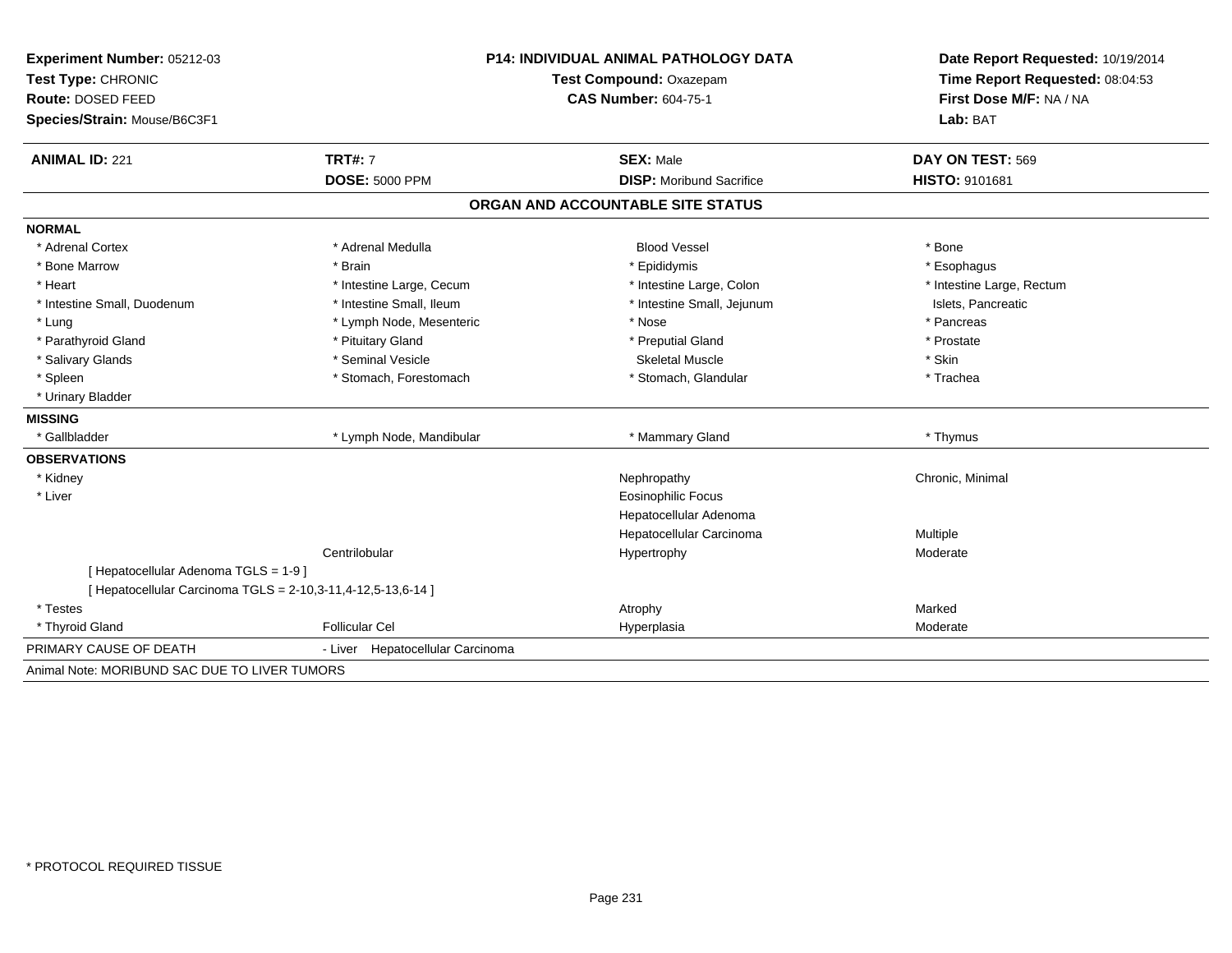| Experiment Number: 05212-03<br>Test Type: CHRONIC<br><b>Route: DOSED FEED</b><br>Species/Strain: Mouse/B6C3F1 |                                                                        | <b>P14: INDIVIDUAL ANIMAL PATHOLOGY DATA</b><br>Test Compound: Oxazepam<br><b>CAS Number: 604-75-1</b> | Date Report Requested: 10/19/2014<br>Time Report Requested: 08:04:53<br>First Dose M/F: NA / NA<br>Lab: BAT |
|---------------------------------------------------------------------------------------------------------------|------------------------------------------------------------------------|--------------------------------------------------------------------------------------------------------|-------------------------------------------------------------------------------------------------------------|
| <b>ANIMAL ID: 222</b>                                                                                         | <b>TRT#: 7</b>                                                         | <b>SEX: Male</b>                                                                                       | DAY ON TEST: 542                                                                                            |
|                                                                                                               | <b>DOSE: 5000 PPM</b>                                                  | <b>DISP:</b> Moribund Sacrifice                                                                        | <b>HISTO: 9101682</b>                                                                                       |
|                                                                                                               |                                                                        | ORGAN AND ACCOUNTABLE SITE STATUS                                                                      |                                                                                                             |
| <b>NORMAL</b>                                                                                                 |                                                                        |                                                                                                        |                                                                                                             |
| * Adrenal Medulla                                                                                             | <b>Blood Vessel</b>                                                    | $^{\star}$ Bone                                                                                        | * Bone Marrow                                                                                               |
| * Brain                                                                                                       | * Epididymis                                                           | * Esophagus                                                                                            | * Heart                                                                                                     |
| * Intestine Large, Cecum                                                                                      | * Intestine Large, Colon                                               | * Intestine Large, Rectum                                                                              | * Intestine Small, Duodenum                                                                                 |
| * Intestine Small, Ileum                                                                                      | * Intestine Small, Jejunum                                             | Islets, Pancreatic                                                                                     | * Nose                                                                                                      |
| * Preputial Gland                                                                                             | * Prostate                                                             | * Seminal Vesicle                                                                                      | * Stomach, Forestomach                                                                                      |
| * Stomach, Glandular                                                                                          | * Trachea                                                              | * Urinary Bladder                                                                                      |                                                                                                             |
| <b>MISSING</b>                                                                                                |                                                                        |                                                                                                        |                                                                                                             |
| * Gallbladder                                                                                                 | * Mammary Gland                                                        | * Parathyroid Gland                                                                                    | * Pituitary Gland                                                                                           |
| <b>OBSERVATIONS</b>                                                                                           |                                                                        |                                                                                                        |                                                                                                             |
| * Adrenal Cortex                                                                                              | Capsule                                                                | Lymphoma Malignant Lymphocytic                                                                         |                                                                                                             |
| * Kidney                                                                                                      |                                                                        | Lymphoma Malignant Lymphocytic                                                                         |                                                                                                             |
| * Liver                                                                                                       |                                                                        | Hepatocellular Adenoma                                                                                 | Multiple                                                                                                    |
|                                                                                                               |                                                                        | Hepatocellular Carcinoma                                                                               | Multiple                                                                                                    |
|                                                                                                               |                                                                        | Lymphoma Malignant Lymphocytic                                                                         |                                                                                                             |
| [ Hepatocellular Carcinoma TGLS = 3-9,10-15 ]                                                                 | [ Hepatocellular Adenoma TGLS = 4-10,5-11,6-12,7-13,8-14, 9-18,11-16 ] |                                                                                                        |                                                                                                             |
| * Lung                                                                                                        |                                                                        | Lymphoma Malignant Lymphocytic                                                                         |                                                                                                             |
| * Lymph Node, Mandibular                                                                                      |                                                                        | Lymphoma Malignant Lymphocytic                                                                         |                                                                                                             |
| [ Lymphoma Malignant Lymphocytic TGLS = 1-4,12-7 ]                                                            |                                                                        |                                                                                                        |                                                                                                             |
| Lymph Node, Mediastinal                                                                                       |                                                                        | Lymphoma Malignant Lymphocytic                                                                         |                                                                                                             |
| [ Lymphoma Malignant Lymphocytic TGLS = 1-4,12-7 ]                                                            |                                                                        |                                                                                                        |                                                                                                             |
| * Lymph Node, Mesenteric                                                                                      |                                                                        | Lymphoma Malignant Lymphocytic                                                                         |                                                                                                             |
| [ Lymphoma Malignant Lymphocytic TGLS = 1-4,12-7 ]                                                            |                                                                        |                                                                                                        |                                                                                                             |
| Mesentery                                                                                                     |                                                                        | Lymphoma Malignant Lymphocytic                                                                         |                                                                                                             |
| * Pancreas                                                                                                    |                                                                        | Lymphoma Malignant Lymphocytic                                                                         |                                                                                                             |
| * Salivary Glands                                                                                             |                                                                        | Lymphoma Malignant Lymphocytic                                                                         |                                                                                                             |
| <b>Skeletal Muscle</b>                                                                                        |                                                                        | Lymphoma Malignant Lymphocytic                                                                         |                                                                                                             |
| * Skin                                                                                                        | <b>Subcut Tiss</b>                                                     | Lymphoma Malignant Lymphocytic                                                                         |                                                                                                             |
| * Spleen                                                                                                      |                                                                        | Hematopoietic Cell Proliferation                                                                       | Marked                                                                                                      |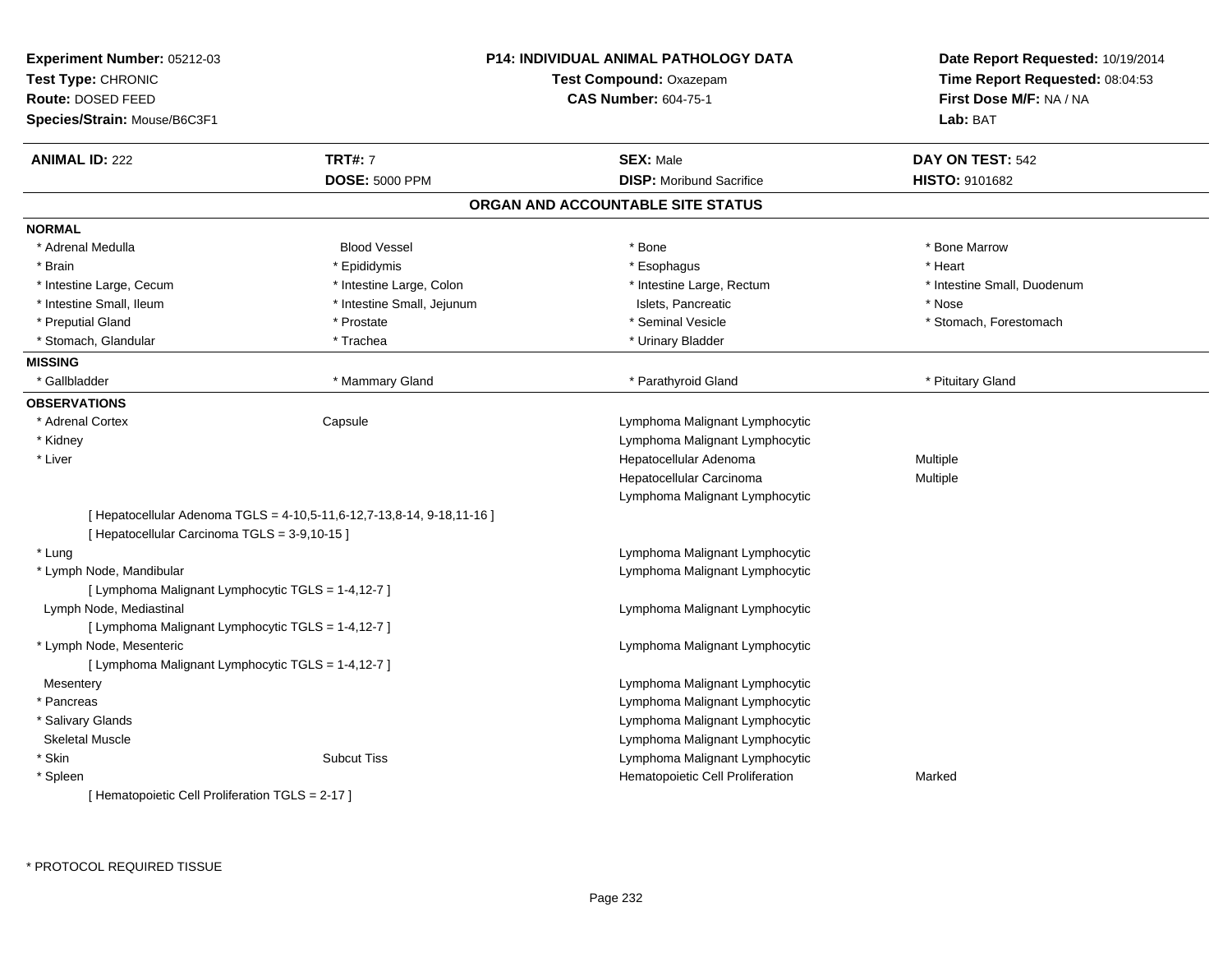| <b>Experiment Number: 05212-03</b><br>Test Type: CHRONIC   |                                  | <b>P14: INDIVIDUAL ANIMAL PATHOLOGY DATA</b> | Date Report Requested: 10/19/2014 |
|------------------------------------------------------------|----------------------------------|----------------------------------------------|-----------------------------------|
|                                                            |                                  | Test Compound: Oxazepam                      | Time Report Requested: 08:04:53   |
| Route: DOSED FEED                                          |                                  | <b>CAS Number: 604-75-1</b>                  | First Dose M/F: NA / NA           |
| Species/Strain: Mouse/B6C3F1                               |                                  |                                              | Lab: BAT                          |
| <b>ANIMAL ID: 222</b>                                      | <b>TRT#: 7</b>                   | <b>SEX: Male</b>                             | DAY ON TEST: 542                  |
|                                                            | <b>DOSE: 5000 PPM</b>            | <b>DISP:</b> Moribund Sacrifice              | <b>HISTO: 9101682</b>             |
|                                                            |                                  | ORGAN AND ACCOUNTABLE SITE STATUS            |                                   |
| * Testes                                                   |                                  | Atrophy                                      | Moderate                          |
| * Thymus                                                   |                                  | Lymphoma Malignant Lymphocytic               |                                   |
| * Thyroid Gland                                            | <b>Follicular Cel</b>            | Hyperplasia                                  | Minimal                           |
|                                                            |                                  | Lymphoma Malignant Lymphocytic               |                                   |
| PRIMARY CAUSE OF DEATH                                     | - Liver Hepatocellular Carcinoma |                                              |                                   |
| Animal Note: MORIBUND SAC DUE TO LIVER TUMORS AND LYMPHOMA |                                  |                                              |                                   |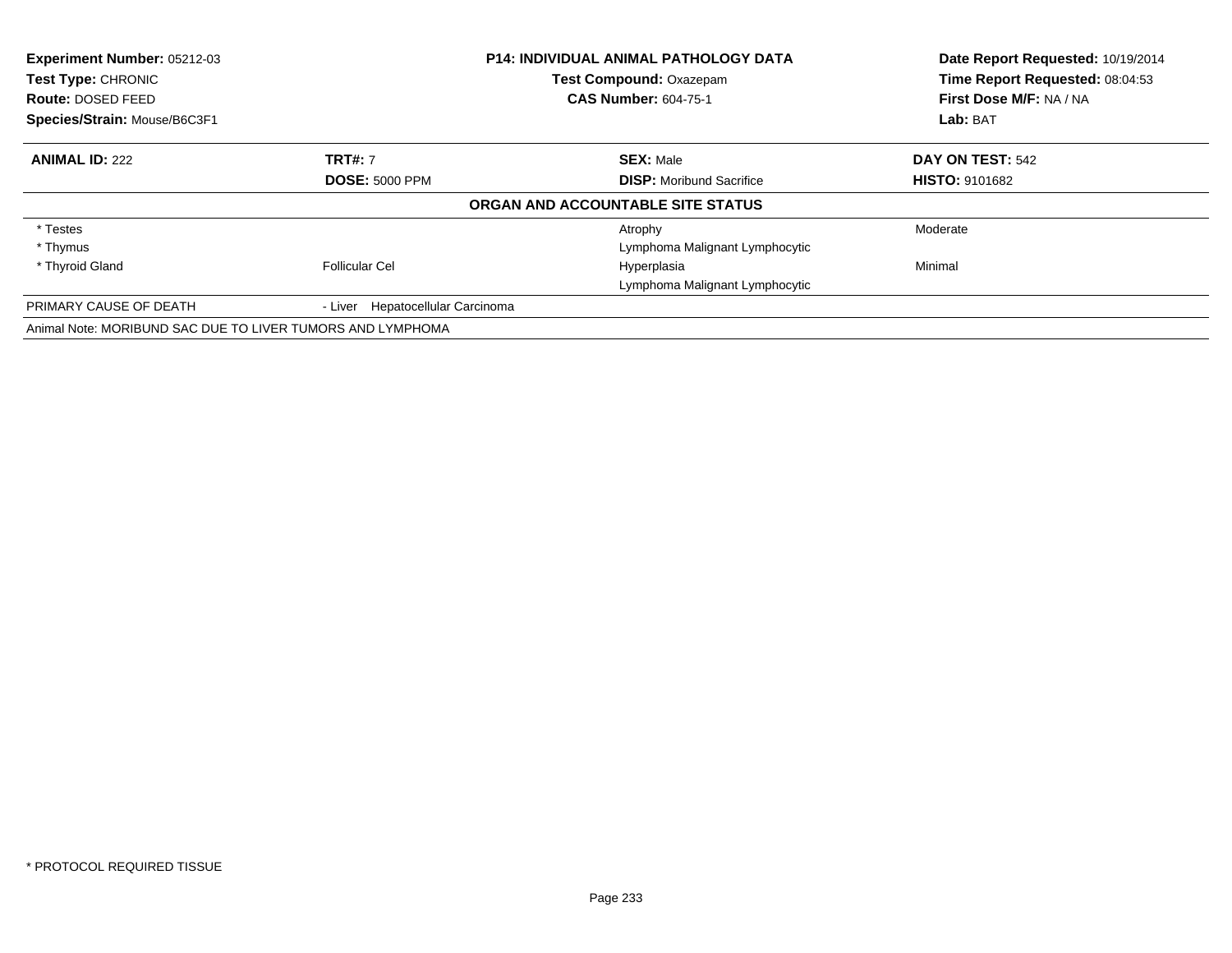| Experiment Number: 05212-03                   |                                     | <b>P14: INDIVIDUAL ANIMAL PATHOLOGY DATA</b> | Date Report Requested: 10/19/2014 |  |
|-----------------------------------------------|-------------------------------------|----------------------------------------------|-----------------------------------|--|
| Test Type: CHRONIC                            |                                     | Test Compound: Oxazepam                      | Time Report Requested: 08:04:53   |  |
| Route: DOSED FEED                             |                                     | <b>CAS Number: 604-75-1</b>                  | First Dose M/F: NA / NA           |  |
| Species/Strain: Mouse/B6C3F1                  |                                     |                                              | Lab: BAT                          |  |
|                                               |                                     |                                              |                                   |  |
| <b>ANIMAL ID: 223</b>                         | <b>TRT#: 7</b>                      | <b>SEX: Male</b>                             | DAY ON TEST: 537                  |  |
|                                               | <b>DOSE: 5000 PPM</b>               | <b>DISP:</b> Moribund Sacrifice              | HISTO: 9101683                    |  |
|                                               |                                     | ORGAN AND ACCOUNTABLE SITE STATUS            |                                   |  |
| <b>NORMAL</b>                                 |                                     |                                              |                                   |  |
| * Adrenal Cortex                              | * Adrenal Medulla                   | <b>Blood Vessel</b>                          | * Bone                            |  |
| * Bone Marrow                                 | * Brain                             | * Epididymis                                 | * Esophagus                       |  |
| * Heart                                       | * Intestine Large, Cecum            | * Intestine Large, Colon                     | * Intestine Large, Rectum         |  |
| * Intestine Small, Duodenum                   | * Intestine Small, Ileum            | * Intestine Small, Jejunum                   | Islets, Pancreatic                |  |
| * Kidney                                      | * Lung                              | * Lymph Node, Mesenteric                     | * Nose                            |  |
| * Pancreas                                    | * Parathyroid Gland                 | * Preputial Gland                            | * Prostate                        |  |
| * Salivary Glands                             | * Seminal Vesicle                   | <b>Skeletal Muscle</b>                       | * Skin                            |  |
| * Stomach, Forestomach                        | * Stomach, Glandular                | * Trachea                                    | * Urinary Bladder                 |  |
| <b>MISSING</b>                                |                                     |                                              |                                   |  |
| * Gallbladder                                 | * Lymph Node, Mandibular            | * Mammary Gland                              | * Pituitary Gland                 |  |
| <b>OBSERVATIONS</b>                           |                                     |                                              |                                   |  |
| * Liver                                       |                                     | Hepatocellular Carcinoma                     | Multiple                          |  |
| [ Hepatocellular Carcinoma TGLS = 1-9,2-10 ]  |                                     |                                              |                                   |  |
| * Spleen                                      |                                     | Hematopoietic Cell Proliferation             | Moderate                          |  |
| * Testes                                      |                                     | Atrophy                                      | Marked                            |  |
| * Thymus                                      |                                     | Atrophy                                      | Marked                            |  |
| * Thyroid Gland                               | <b>Follicular Cel</b>               | Hyperplasia                                  | Moderate                          |  |
| PRIMARY CAUSE OF DEATH                        | Hepatocellular Carcinoma<br>- Liver |                                              |                                   |  |
| Animal Note: MORIBUND SAC DUE TO LIVER TUMORS |                                     |                                              |                                   |  |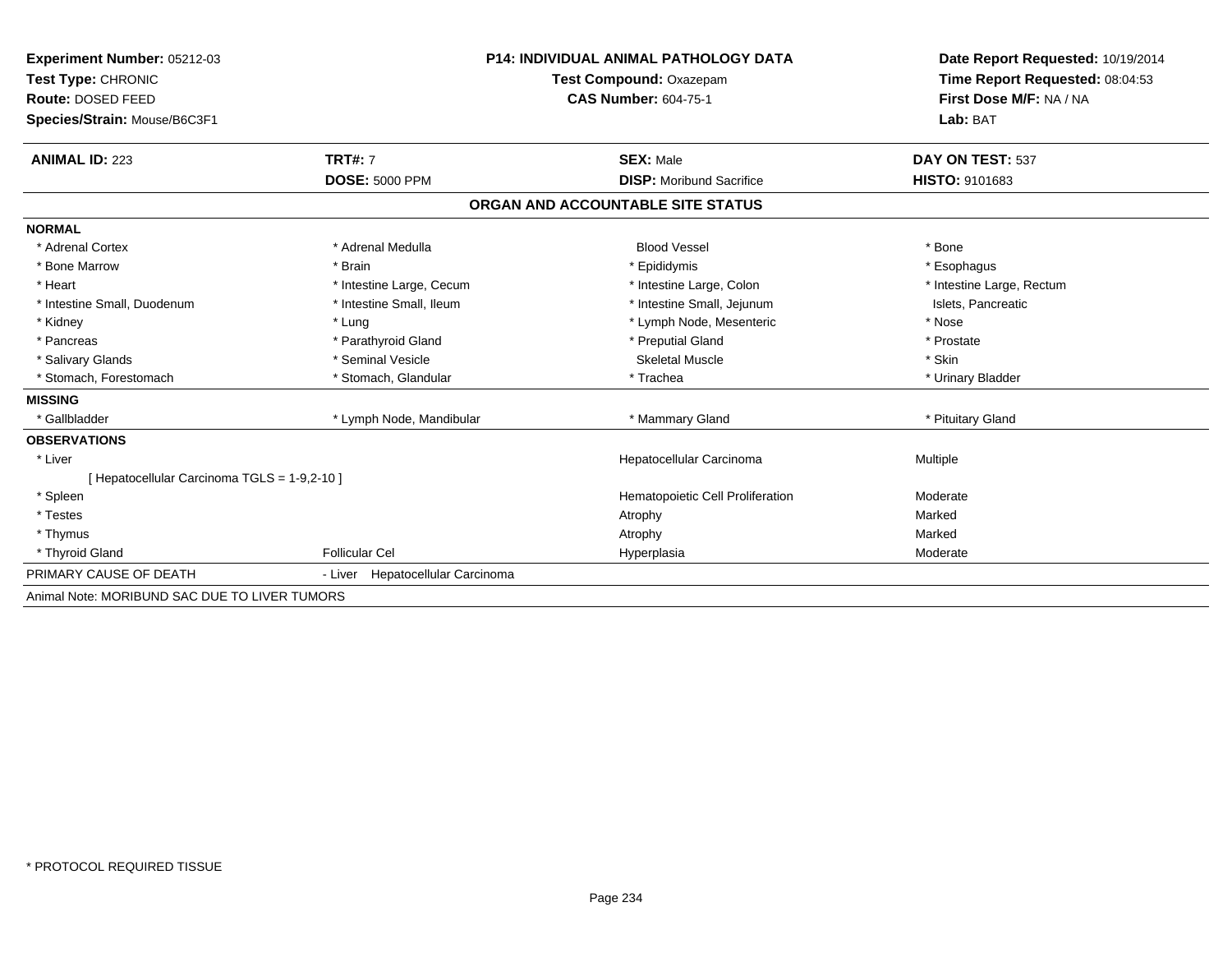| Experiment Number: 05212-03                                                                                   |                                  | <b>P14: INDIVIDUAL ANIMAL PATHOLOGY DATA</b> |                                                                      |  |
|---------------------------------------------------------------------------------------------------------------|----------------------------------|----------------------------------------------|----------------------------------------------------------------------|--|
| Test Type: CHRONIC                                                                                            | Test Compound: Oxazepam          |                                              | Date Report Requested: 10/19/2014<br>Time Report Requested: 08:04:53 |  |
| Route: DOSED FEED                                                                                             |                                  | <b>CAS Number: 604-75-1</b>                  |                                                                      |  |
| Species/Strain: Mouse/B6C3F1                                                                                  |                                  |                                              | First Dose M/F: NA / NA<br>Lab: BAT                                  |  |
| <b>ANIMAL ID: 224</b>                                                                                         | <b>TRT#: 7</b>                   | <b>SEX: Male</b>                             | DAY ON TEST: 450                                                     |  |
|                                                                                                               | <b>DOSE: 5000 PPM</b>            | <b>DISP: Natural Death</b>                   | <b>HISTO: 9101684</b>                                                |  |
|                                                                                                               |                                  | ORGAN AND ACCOUNTABLE SITE STATUS            |                                                                      |  |
| <b>NORMAL</b>                                                                                                 |                                  |                                              |                                                                      |  |
| * Adrenal Cortex                                                                                              | * Adrenal Medulla                | <b>Blood Vessel</b>                          | * Bone                                                               |  |
| * Bone Marrow                                                                                                 | * Brain                          | * Epididymis                                 | * Esophagus                                                          |  |
| * Heart                                                                                                       | * Intestine Large, Cecum         | * Intestine Large, Colon                     | * Intestine Large, Rectum                                            |  |
| * Intestine Small, Duodenum                                                                                   | * Intestine Small, Ileum         | * Intestine Small, Jejunum                   | Islets, Pancreatic                                                   |  |
| * Lung                                                                                                        | * Lymph Node, Mandibular         | * Lymph Node, Mesenteric                     | * Nose                                                               |  |
| * Pancreas                                                                                                    | * Parathyroid Gland              | * Pituitary Gland                            | * Preputial Gland                                                    |  |
| * Prostate                                                                                                    | * Salivary Glands                | * Seminal Vesicle                            | <b>Skeletal Muscle</b>                                               |  |
| * Skin                                                                                                        | * Spleen                         | * Stomach, Forestomach                       | * Stomach, Glandular                                                 |  |
| * Testes                                                                                                      | * Thymus                         | * Trachea                                    | * Urinary Bladder                                                    |  |
| <b>MISSING</b>                                                                                                |                                  |                                              |                                                                      |  |
| * Gallbladder                                                                                                 | * Mammary Gland                  |                                              |                                                                      |  |
| <b>OBSERVATIONS</b>                                                                                           |                                  |                                              |                                                                      |  |
| * Kidney                                                                                                      |                                  | Nephropathy                                  | Chronic, Minimal                                                     |  |
| * Liver                                                                                                       |                                  | <b>Eosinophilic Focus</b>                    |                                                                      |  |
|                                                                                                               |                                  | Hepatocellular Adenoma                       | Multiple                                                             |  |
|                                                                                                               |                                  | Hepatocellular Carcinoma                     | Multiple                                                             |  |
|                                                                                                               | Centrilobular                    | Hypertrophy                                  | Moderate                                                             |  |
| [ Hepatocellular Adenoma TGLS = 3-9,2-10,8-10,6-11 ]<br>[ Hepatocellular Carcinoma TGLS = 4-1,1-9,5-11,7-11 ] |                                  |                                              |                                                                      |  |
| * Thyroid Gland                                                                                               | <b>Follicular Cel</b>            | Hyperplasia                                  | Mild                                                                 |  |
| PRIMARY CAUSE OF DEATH                                                                                        | - Liver Hepatocellular Carcinoma |                                              |                                                                      |  |
| Animal Note: COD, LIVER TUMORS                                                                                |                                  |                                              |                                                                      |  |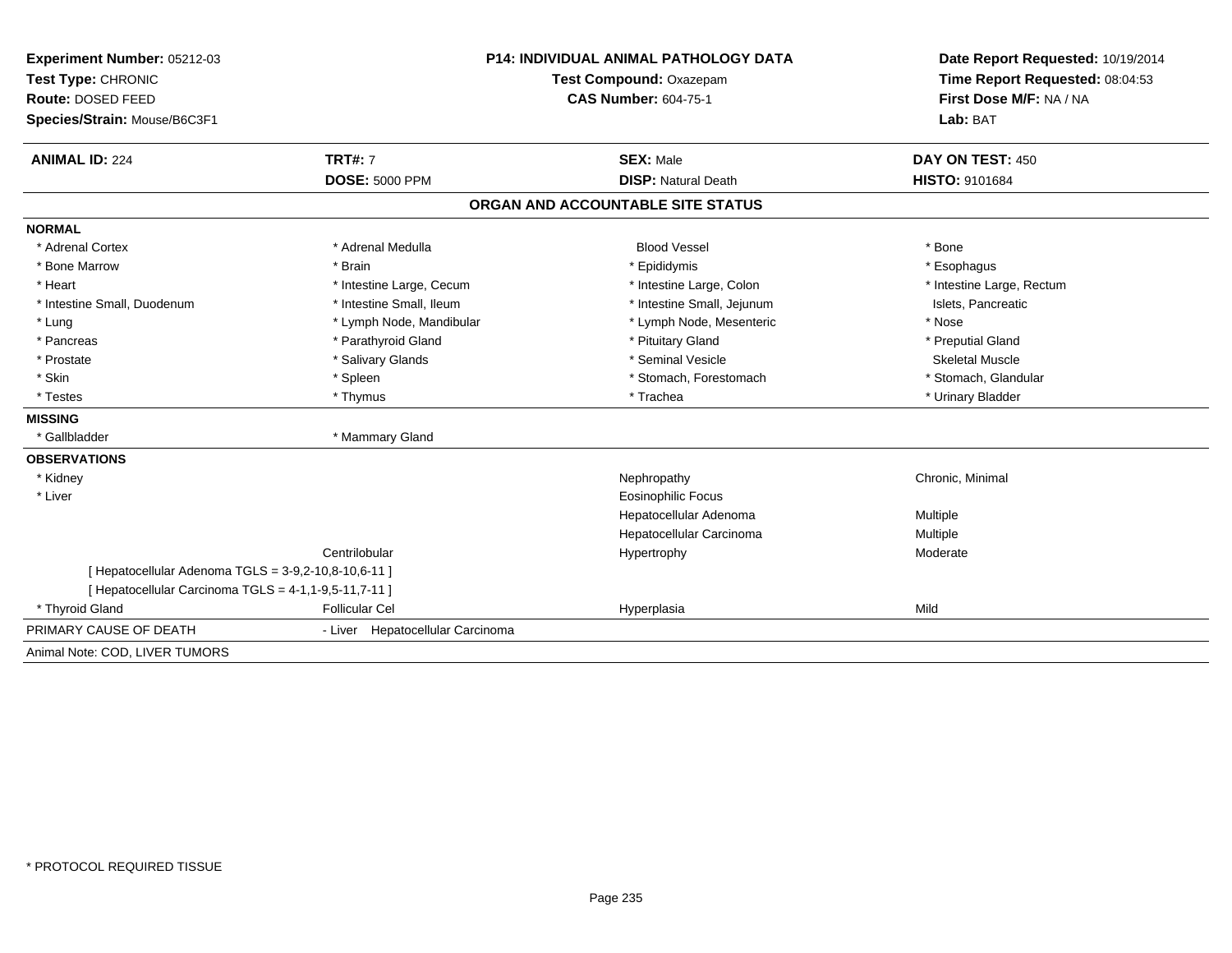| <b>Experiment Number: 05212-03</b>              | <b>P14: INDIVIDUAL ANIMAL PATHOLOGY DATA</b> |                                   | Date Report Requested: 10/19/2014                          |  |
|-------------------------------------------------|----------------------------------------------|-----------------------------------|------------------------------------------------------------|--|
| Test Type: CHRONIC<br><b>Route: DOSED FEED</b>  |                                              | Test Compound: Oxazepam           | Time Report Requested: 08:04:53<br>First Dose M/F: NA / NA |  |
|                                                 |                                              | <b>CAS Number: 604-75-1</b>       |                                                            |  |
| Species/Strain: Mouse/B6C3F1                    |                                              |                                   | Lab: BAT                                                   |  |
| <b>ANIMAL ID: 225</b>                           | <b>TRT#: 7</b>                               | <b>SEX: Male</b>                  | DAY ON TEST: 566                                           |  |
|                                                 | <b>DOSE: 5000 PPM</b>                        | <b>DISP: Natural Death</b>        | <b>HISTO: 9101685</b>                                      |  |
|                                                 |                                              | ORGAN AND ACCOUNTABLE SITE STATUS |                                                            |  |
| <b>NORMAL</b>                                   |                                              |                                   |                                                            |  |
| * Adrenal Cortex                                | * Adrenal Medulla                            | <b>Blood Vessel</b>               | * Bone                                                     |  |
| * Bone Marrow                                   | * Brain                                      | * Epididymis                      | * Esophagus                                                |  |
| * Gallbladder                                   | * Heart                                      | * Intestine Large, Cecum          | * Intestine Large, Colon                                   |  |
| * Intestine Large, Rectum                       | * Intestine Small, Duodenum                  | * Intestine Small, Ileum          | * Intestine Small, Jejunum                                 |  |
| Islets, Pancreatic                              | * Kidney                                     | * Lung                            | * Lymph Node, Mandibular                                   |  |
| * Lymph Node, Mesenteric                        | * Nose                                       | * Pancreas                        | * Parathyroid Gland                                        |  |
| * Preputial Gland                               | * Prostate                                   | * Salivary Glands                 | * Seminal Vesicle                                          |  |
| <b>Skeletal Muscle</b>                          | * Skin                                       | * Spleen                          | * Stomach, Forestomach                                     |  |
| * Stomach, Glandular                            | * Trachea                                    | * Urinary Bladder                 |                                                            |  |
| <b>MISSING</b>                                  |                                              |                                   |                                                            |  |
| * Mammary Gland                                 | * Pituitary Gland                            | * Thymus                          |                                                            |  |
| <b>OBSERVATIONS</b>                             |                                              |                                   |                                                            |  |
| * Liver                                         |                                              | Hepatocellular Carcinoma          | Multiple                                                   |  |
| [ Hepatocellular Carcinoma TGLS = 1-1,1-2,1-9 ] |                                              |                                   |                                                            |  |
| * Testes                                        |                                              | Atrophy                           | Marked                                                     |  |
| * Thyroid Gland                                 | <b>Follicular Cel</b>                        | Hyperplasia                       | Minimal                                                    |  |
| PRIMARY CAUSE OF DEATH                          | - Liver Hepatocellular Carcinoma             |                                   |                                                            |  |
| Animal Note: COD, LIVER TUMORS                  |                                              |                                   |                                                            |  |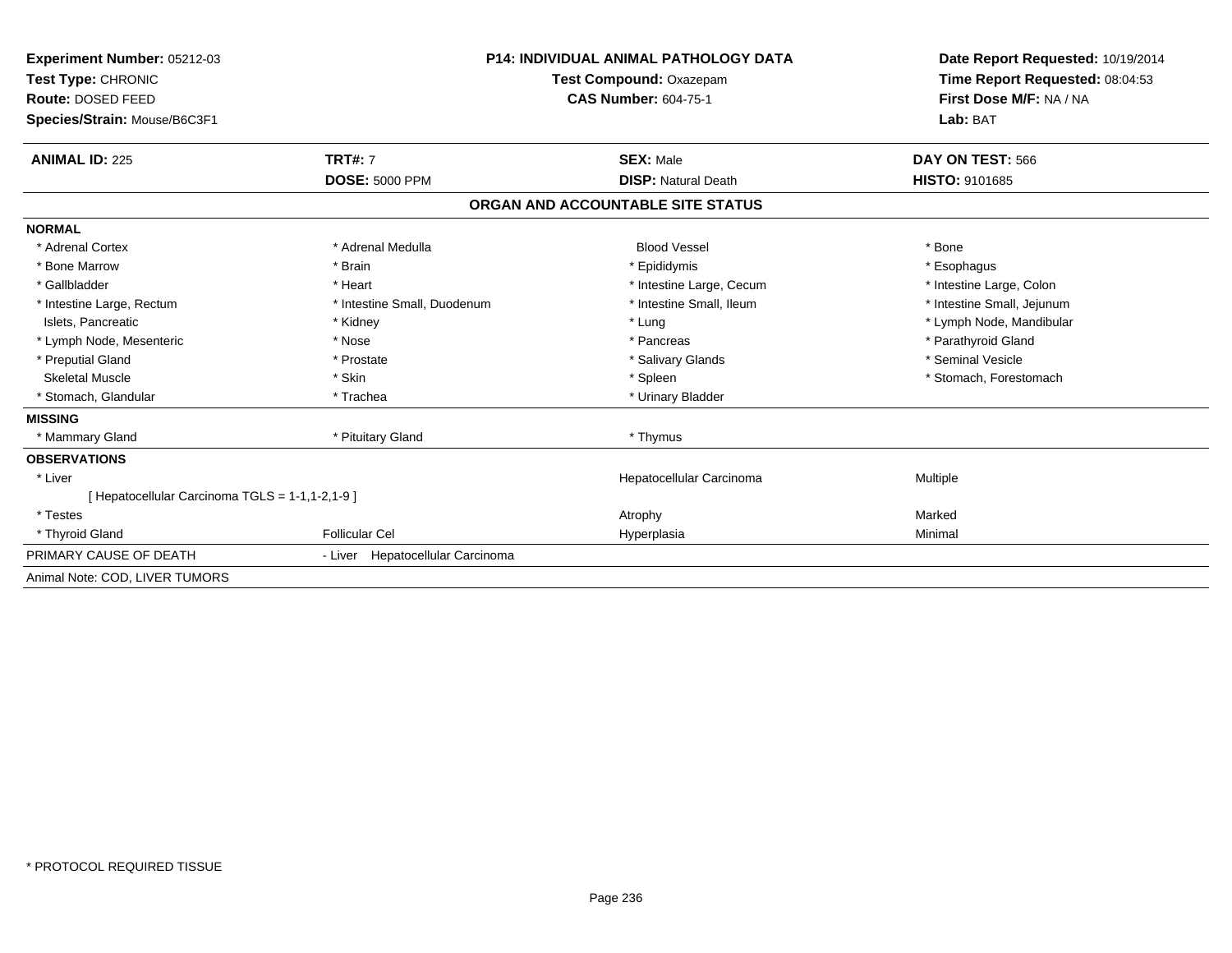| Experiment Number: 05212-03                       | <b>P14: INDIVIDUAL ANIMAL PATHOLOGY DATA</b><br>Test Compound: Oxazepam |                                   | Date Report Requested: 10/19/2014<br>Time Report Requested: 08:04:53 |
|---------------------------------------------------|-------------------------------------------------------------------------|-----------------------------------|----------------------------------------------------------------------|
| Test Type: CHRONIC                                |                                                                         |                                   |                                                                      |
| Route: DOSED FEED                                 |                                                                         | <b>CAS Number: 604-75-1</b>       | First Dose M/F: NA / NA                                              |
| Species/Strain: Mouse/B6C3F1                      |                                                                         |                                   | Lab: BAT                                                             |
| <b>ANIMAL ID: 226</b>                             | <b>TRT#: 7</b>                                                          | <b>SEX: Male</b>                  | DAY ON TEST: 567                                                     |
|                                                   | <b>DOSE: 5000 PPM</b>                                                   | <b>DISP:</b> Moribund Sacrifice   | <b>HISTO: 9101686</b>                                                |
|                                                   |                                                                         | ORGAN AND ACCOUNTABLE SITE STATUS |                                                                      |
| <b>NORMAL</b>                                     |                                                                         |                                   |                                                                      |
| * Adrenal Cortex                                  | * Adrenal Medulla                                                       | <b>Blood Vessel</b>               | * Bone                                                               |
| * Bone Marrow                                     | * Brain                                                                 | * Epididymis                      | * Esophagus                                                          |
| * Gallbladder                                     | * Heart                                                                 | * Intestine Large, Cecum          | * Intestine Large, Colon                                             |
| * Intestine Large, Rectum                         | * Intestine Small, Duodenum                                             | * Intestine Small. Ileum          | * Intestine Small, Jejunum                                           |
| Islets, Pancreatic                                | * Lung                                                                  | * Lymph Node, Mandibular          | * Nose                                                               |
| * Pancreas                                        | * Parathyroid Gland                                                     | * Pituitary Gland                 | * Preputial Gland                                                    |
| * Prostate                                        | * Salivary Glands                                                       | * Seminal Vesicle                 | <b>Skeletal Muscle</b>                                               |
| * Skin                                            | * Spleen                                                                | * Stomach, Forestomach            | * Stomach, Glandular                                                 |
| * Trachea                                         | * Urinary Bladder                                                       |                                   |                                                                      |
| <b>MISSING</b>                                    |                                                                         |                                   |                                                                      |
| * Mammary Gland                                   | * Thymus                                                                |                                   |                                                                      |
| <b>OBSERVATIONS</b>                               |                                                                         |                                   |                                                                      |
| * Kidney                                          |                                                                         | Nephropathy                       | Chronic, Minimal                                                     |
| * Liver                                           |                                                                         | Hepatocellular Adenoma            |                                                                      |
|                                                   |                                                                         | Hepatocellular Carcinoma          | Multiple                                                             |
|                                                   | Centrilobular                                                           | Hypertrophy                       | Moderate                                                             |
| [ Hepatocellular Adenoma TGLS = 4-11 ]            |                                                                         |                                   |                                                                      |
| [ Hepatocellular Carcinoma TGLS = 2-9,3-10,5-12 ] |                                                                         |                                   |                                                                      |
| * Lymph Node, Mesenteric                          |                                                                         | Hemorrhage                        | Mild                                                                 |
| * Testes                                          |                                                                         | Atrophy                           | Marked                                                               |
| [Atrophy TGLS = $1-6$ ]                           |                                                                         |                                   |                                                                      |
| * Thyroid Gland                                   | <b>Follicular Cel</b>                                                   | Hyperplasia                       | Moderate                                                             |
| PRIMARY CAUSE OF DEATH                            | Hepatocellular Carcinoma<br>- Liver                                     |                                   |                                                                      |
| Animal Note: MORIBUND SAC DUE TO LIVER TUMORS     |                                                                         |                                   |                                                                      |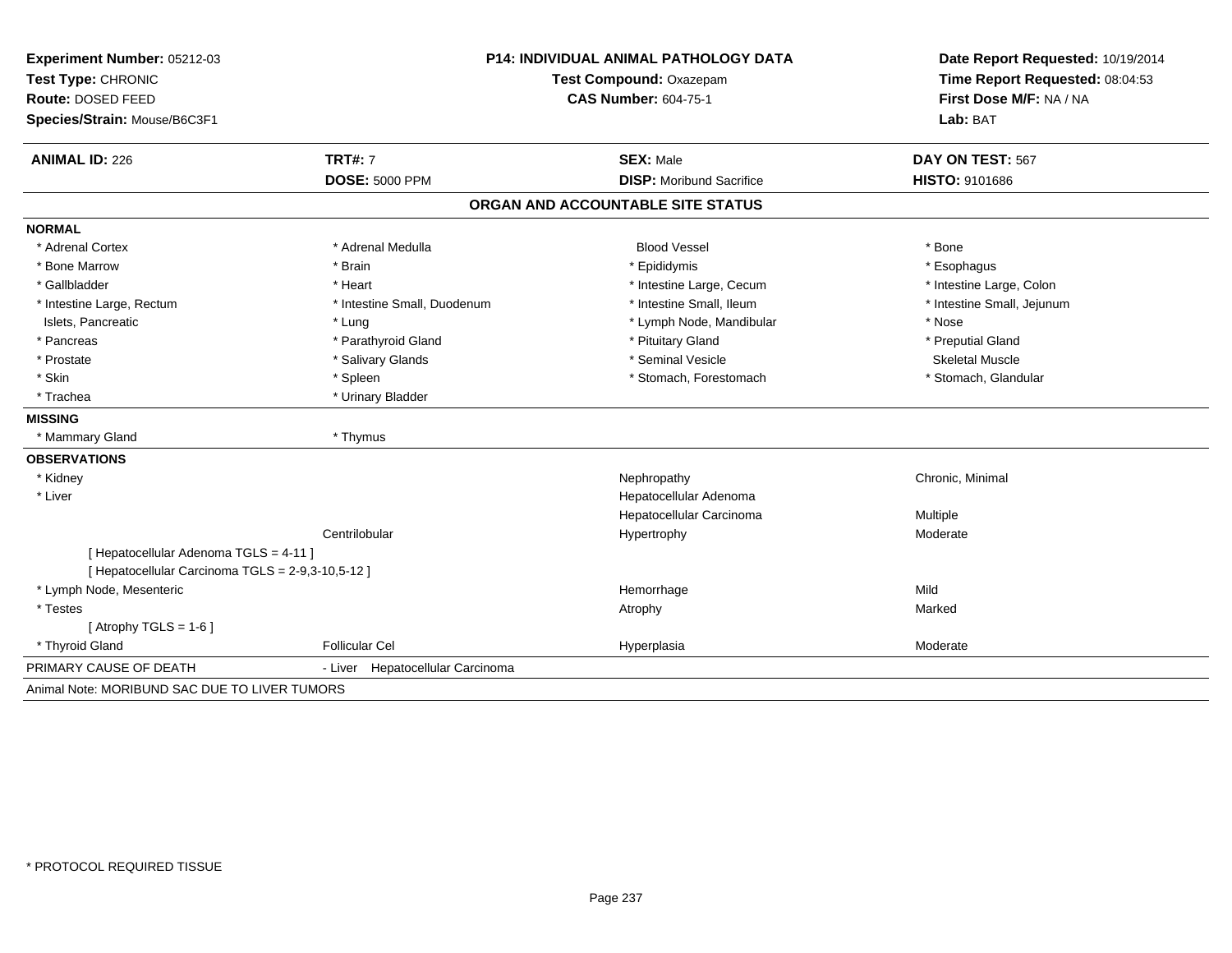| Experiment Number: 05212-03                          | <b>P14: INDIVIDUAL ANIMAL PATHOLOGY DATA</b> |                                   | Date Report Requested: 10/19/2014<br>Time Report Requested: 08:04:53 |
|------------------------------------------------------|----------------------------------------------|-----------------------------------|----------------------------------------------------------------------|
| Test Type: CHRONIC                                   |                                              | Test Compound: Oxazepam           |                                                                      |
| Route: DOSED FEED                                    |                                              | <b>CAS Number: 604-75-1</b>       | First Dose M/F: NA / NA<br>Lab: BAT                                  |
| Species/Strain: Mouse/B6C3F1                         |                                              |                                   |                                                                      |
| <b>ANIMAL ID: 227</b>                                | <b>TRT#: 7</b>                               | <b>SEX: Male</b>                  | DAY ON TEST: 569                                                     |
|                                                      | <b>DOSE: 5000 PPM</b>                        | <b>DISP:</b> Moribund Sacrifice   | <b>HISTO: 9101687</b>                                                |
|                                                      |                                              | ORGAN AND ACCOUNTABLE SITE STATUS |                                                                      |
| <b>NORMAL</b>                                        |                                              |                                   |                                                                      |
| * Adrenal Cortex                                     | * Adrenal Medulla                            | <b>Blood Vessel</b>               | * Bone                                                               |
| * Bone Marrow                                        | * Brain                                      | * Esophagus                       | * Gallbladder                                                        |
| * Heart                                              | * Intestine Large, Cecum                     | * Intestine Large, Colon          | * Intestine Large, Rectum                                            |
| * Intestine Small, Duodenum                          | * Intestine Small, Ileum                     | * Intestine Small, Jejunum        | Islets, Pancreatic                                                   |
| * Kidney                                             | * Lymph Node, Mandibular                     | * Lymph Node, Mesenteric          | * Nose                                                               |
| * Pancreas                                           | * Parathyroid Gland                          | * Pituitary Gland                 | * Preputial Gland                                                    |
| * Prostate                                           | * Salivary Glands                            | * Seminal Vesicle                 | <b>Skeletal Muscle</b>                                               |
| * Skin                                               | * Spleen                                     | * Stomach, Forestomach            | * Stomach, Glandular                                                 |
| * Trachea                                            | * Urinary Bladder                            |                                   |                                                                      |
| <b>MISSING</b>                                       |                                              |                                   |                                                                      |
| * Mammary Gland                                      |                                              |                                   |                                                                      |
| <b>OBSERVATIONS</b>                                  |                                              |                                   |                                                                      |
| * Epididymis                                         |                                              | <b>Infiltration Cellular</b>      | Lymphocyte, Mild                                                     |
| * Liver                                              |                                              | Hepatoblastoma                    | Multiple                                                             |
|                                                      |                                              | Hepatocellular Adenoma            | Multiple                                                             |
|                                                      |                                              | Hepatocellular Carcinoma          |                                                                      |
|                                                      | Centrilobular                                | Hypertrophy                       | Moderate                                                             |
| [Hepatoblastoma TGLS = 2-10,6-14]                    |                                              |                                   |                                                                      |
| [ Hepatocellular Adenoma TGLS = 1-9,3-11,5-13,7-15 ] |                                              |                                   |                                                                      |
| [ Hepatocellular Carcinoma TGLS = 4-12 ]             |                                              |                                   |                                                                      |
| * Lung                                               |                                              | Hepatocellular Carcinoma          | Metastatic (Liver)                                                   |
| Mesentery                                            |                                              | Congestion                        | Moderate                                                             |
| * Testes                                             |                                              | Atrophy                           | Moderate                                                             |
| * Thymus                                             |                                              | Atrophy                           | Moderate                                                             |
| * Thyroid Gland                                      | <b>Follicular Cel</b>                        | Hyperplasia                       | Minimal                                                              |
| PRIMARY CAUSE OF DEATH                               | Hepatocellular Carcinoma<br>- Liver          |                                   |                                                                      |
| Animal Note: MORIBUND SAC DUE TO LIVER TUMORS        |                                              |                                   |                                                                      |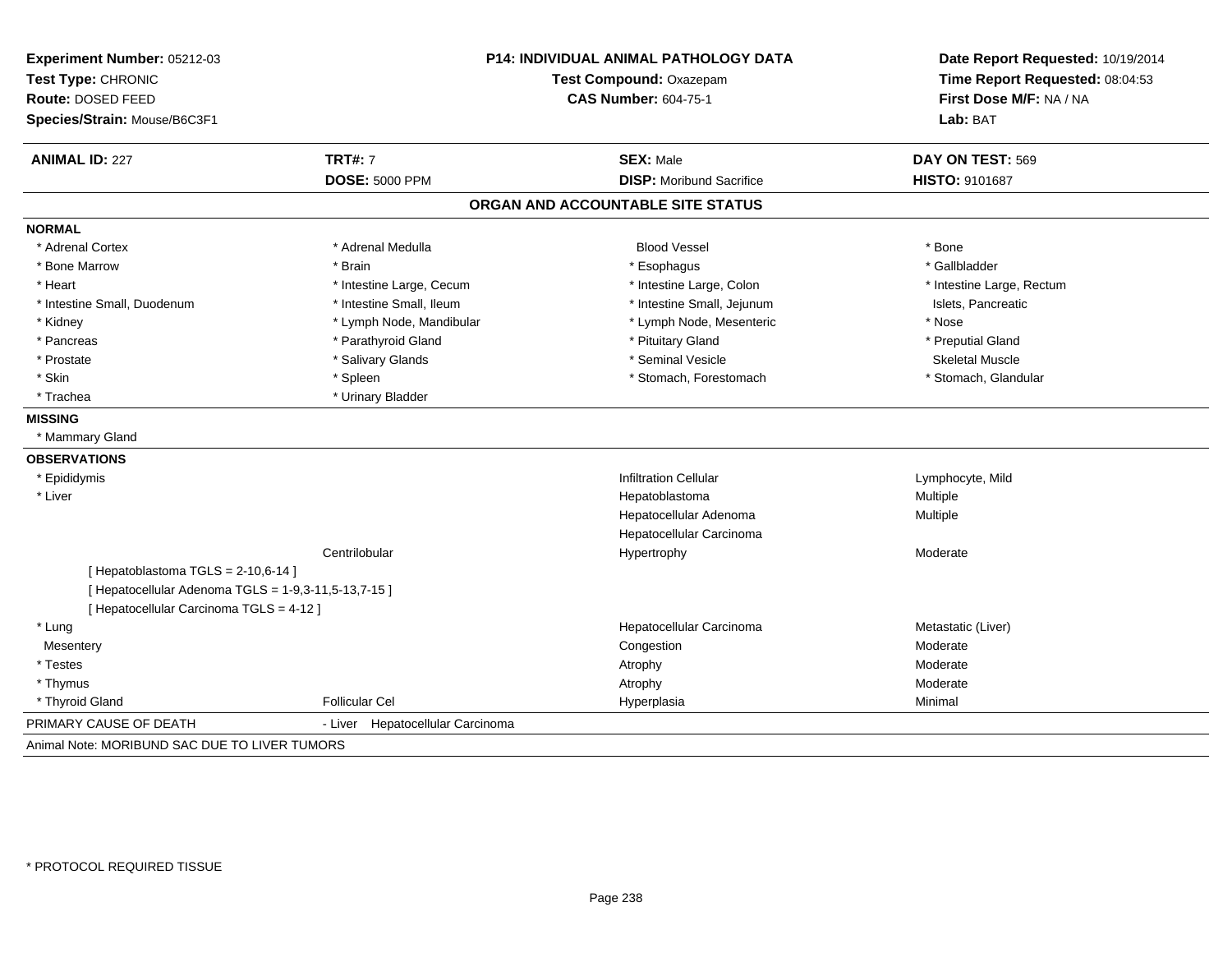| Experiment Number: 05212-03                                  | <b>P14: INDIVIDUAL ANIMAL PATHOLOGY DATA</b><br>Test Compound: Oxazepam |                                   | Date Report Requested: 10/19/2014 |
|--------------------------------------------------------------|-------------------------------------------------------------------------|-----------------------------------|-----------------------------------|
| Test Type: CHRONIC                                           |                                                                         |                                   | Time Report Requested: 08:04:53   |
| Route: DOSED FEED                                            |                                                                         | <b>CAS Number: 604-75-1</b>       | First Dose M/F: NA / NA           |
| Species/Strain: Mouse/B6C3F1                                 |                                                                         |                                   | Lab: BAT                          |
|                                                              |                                                                         |                                   |                                   |
| <b>ANIMAL ID: 228</b>                                        | <b>TRT#: 7</b>                                                          | <b>SEX: Male</b>                  | DAY ON TEST: 460                  |
|                                                              | <b>DOSE: 5000 PPM</b>                                                   | <b>DISP:</b> Scheduled Sacrifice  | <b>HISTO: 9101688</b>             |
|                                                              |                                                                         | ORGAN AND ACCOUNTABLE SITE STATUS |                                   |
| <b>NORMAL</b>                                                |                                                                         |                                   |                                   |
| * Adrenal Cortex                                             | * Adrenal Medulla                                                       | <b>Blood Vessel</b>               | * Bone                            |
| * Bone Marrow                                                | * Brain                                                                 | * Epididymis                      | * Esophagus                       |
| * Heart                                                      | * Intestine Large, Cecum                                                | * Intestine Large, Colon          | * Intestine Large, Rectum         |
| * Intestine Small, Duodenum                                  | * Intestine Small, Ileum                                                | * Intestine Small, Jejunum        | Islets, Pancreatic                |
| * Lung                                                       | * Lymph Node, Mandibular                                                | * Lymph Node, Mesenteric          | * Nose                            |
| * Pancreas                                                   | * Parathyroid Gland                                                     | * Pituitary Gland                 | * Preputial Gland                 |
| * Prostate                                                   | * Salivary Glands                                                       | * Seminal Vesicle                 | <b>Skeletal Muscle</b>            |
| * Skin                                                       | * Spleen                                                                | * Stomach, Forestomach            | * Stomach, Glandular              |
| * Testes                                                     | * Thymus                                                                | * Trachea                         | * Urinary Bladder                 |
| <b>MISSING</b>                                               |                                                                         |                                   |                                   |
| * Gallbladder                                                | * Mammary Gland                                                         |                                   |                                   |
| <b>OBSERVATIONS</b>                                          |                                                                         |                                   |                                   |
| * Kidney                                                     |                                                                         | Nephropathy                       | Chronic, Minimal                  |
| * Liver                                                      |                                                                         | Hepatocellular Adenoma            | <b>Multiple</b>                   |
|                                                              |                                                                         | Hepatocellular Carcinoma          |                                   |
|                                                              | Centrilobular, Hepatocyte                                               | Hypertrophy                       | Moderate                          |
| [ Hepatocellular Adenoma TGLS = 1-9,2-12,3-10,4-12,5-1,7-1 ] |                                                                         |                                   |                                   |
| [ Hepatocellular Carcinoma TGLS = 6-11 ]                     |                                                                         |                                   |                                   |
| * Thyroid Gland                                              | <b>Follicular Cel</b>                                                   | Hyperplasia                       | Mild                              |
| PRIMARY CAUSE OF DEATH                                       |                                                                         |                                   |                                   |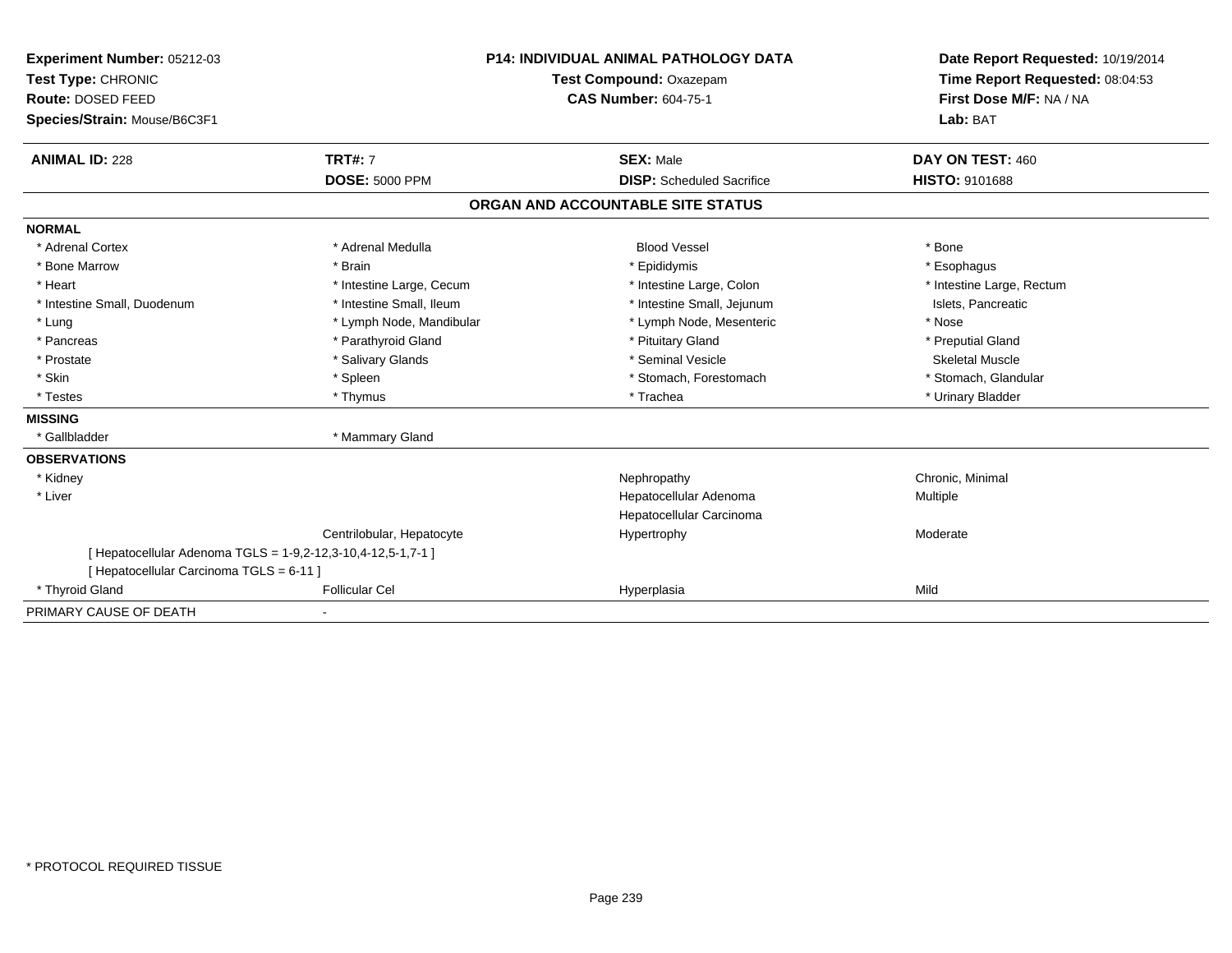| Experiment Number: 05212-03                       | <b>P14: INDIVIDUAL ANIMAL PATHOLOGY DATA</b><br>Test Compound: Oxazepam |                                   | Date Report Requested: 10/19/2014<br>Time Report Requested: 08:04:53 |
|---------------------------------------------------|-------------------------------------------------------------------------|-----------------------------------|----------------------------------------------------------------------|
| Test Type: CHRONIC                                |                                                                         |                                   |                                                                      |
| Route: DOSED FEED                                 |                                                                         | <b>CAS Number: 604-75-1</b>       | First Dose M/F: NA / NA                                              |
| Species/Strain: Mouse/B6C3F1                      |                                                                         |                                   | Lab: BAT                                                             |
| <b>ANIMAL ID: 229</b>                             | <b>TRT#: 7</b>                                                          | <b>SEX: Male</b>                  | DAY ON TEST: 569                                                     |
|                                                   | <b>DOSE: 5000 PPM</b>                                                   | <b>DISP:</b> Moribund Sacrifice   | <b>HISTO: 9101689</b>                                                |
|                                                   |                                                                         | ORGAN AND ACCOUNTABLE SITE STATUS |                                                                      |
| <b>NORMAL</b>                                     |                                                                         |                                   |                                                                      |
| * Adrenal Cortex                                  | * Adrenal Medulla                                                       | <b>Blood Vessel</b>               | * Bone                                                               |
| * Bone Marrow                                     | * Brain                                                                 | * Epididymis                      | * Esophagus                                                          |
| * Gallbladder                                     | * Heart                                                                 | * Intestine Large, Cecum          | * Intestine Large, Colon                                             |
| * Intestine Large, Rectum                         | * Intestine Small, Duodenum                                             | * Intestine Small. Ileum          | * Intestine Small, Jejunum                                           |
| Islets, Pancreatic                                | * Lung                                                                  | * Lymph Node, Mandibular          | * Lymph Node, Mesenteric                                             |
| * Nose                                            | * Pancreas                                                              | * Parathyroid Gland               | * Pituitary Gland                                                    |
| * Preputial Gland                                 | * Prostate                                                              | * Salivary Glands                 | * Seminal Vesicle                                                    |
| <b>Skeletal Muscle</b>                            | * Skin                                                                  | * Stomach, Forestomach            | * Stomach, Glandular                                                 |
| * Trachea                                         | * Urinary Bladder                                                       |                                   |                                                                      |
| <b>MISSING</b>                                    |                                                                         |                                   |                                                                      |
| * Mammary Gland                                   | * Thymus                                                                |                                   |                                                                      |
| <b>OBSERVATIONS</b>                               |                                                                         |                                   |                                                                      |
| * Kidney                                          |                                                                         | Nephropathy                       | Chronic, Mild                                                        |
| * Liver                                           |                                                                         | Hepatocellular Adenoma            | Multiple                                                             |
|                                                   |                                                                         | Hepatocellular Carcinoma          | Multiple                                                             |
|                                                   | Centrilobular                                                           | Hypertrophy                       | Moderate                                                             |
| [ Hepatocellular Adenoma TGLS = 4-12 ]            |                                                                         |                                   |                                                                      |
| [ Hepatocellular Carcinoma TGLS = 1-9,2-10,3-11 ] |                                                                         |                                   |                                                                      |
| * Spleen                                          |                                                                         | Hematopoietic Cell Proliferation  | Mild                                                                 |
| * Testes                                          |                                                                         | Atrophy                           | Marked                                                               |
| * Thyroid Gland                                   | <b>Follicular Cel</b>                                                   | Hyperplasia                       | Moderate                                                             |
| PRIMARY CAUSE OF DEATH                            | - Liver Hepatocellular Carcinoma                                        |                                   |                                                                      |
| Animal Note: MORIBUND SAC DUE TO LIVER TUMORS     |                                                                         |                                   |                                                                      |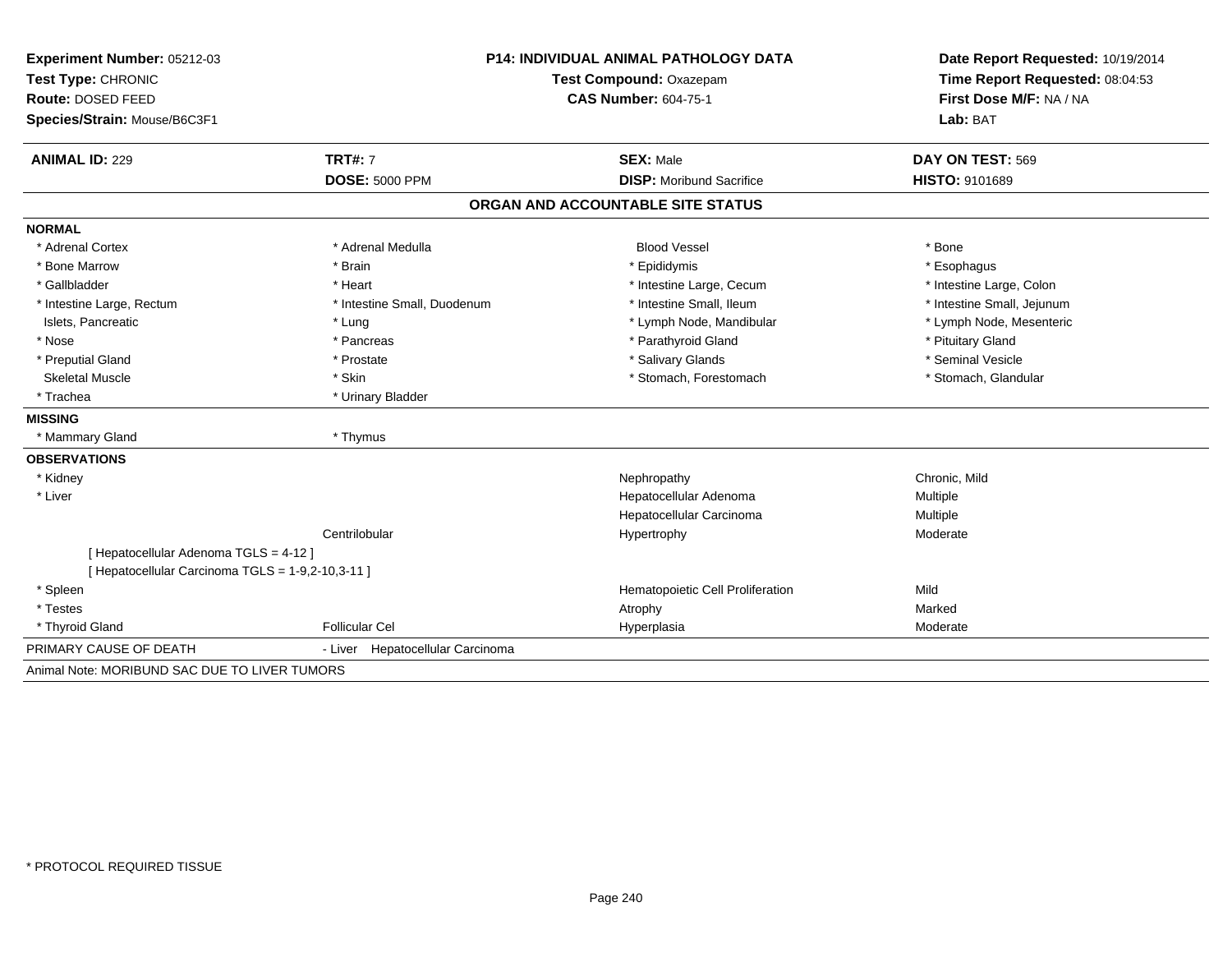| Experiment Number: 05212-03                      | <b>P14: INDIVIDUAL ANIMAL PATHOLOGY DATA</b> |                                   | Date Report Requested: 10/19/2014 |
|--------------------------------------------------|----------------------------------------------|-----------------------------------|-----------------------------------|
| Test Type: CHRONIC                               |                                              | Test Compound: Oxazepam           | Time Report Requested: 08:04:53   |
| Route: DOSED FEED                                |                                              | <b>CAS Number: 604-75-1</b>       | First Dose M/F: NA / NA           |
| Species/Strain: Mouse/B6C3F1                     |                                              |                                   | Lab: BAT                          |
| <b>ANIMAL ID: 230</b>                            | <b>TRT#: 7</b>                               | <b>SEX: Male</b>                  | DAY ON TEST: 596                  |
|                                                  | <b>DOSE: 5000 PPM</b>                        | <b>DISP:</b> Moribund Sacrifice   | HISTO: 9101690                    |
|                                                  |                                              | ORGAN AND ACCOUNTABLE SITE STATUS |                                   |
| <b>NORMAL</b>                                    |                                              |                                   |                                   |
| * Adrenal Medulla                                | <b>Blood Vessel</b>                          | * Bone                            | * Bone Marrow                     |
| * Brain                                          | * Epididymis                                 | * Esophagus                       | * Heart                           |
| * Intestine Large, Cecum                         | * Intestine Large, Colon                     | * Intestine Large, Rectum         | * Intestine Small, Duodenum       |
| * Intestine Small, Ileum                         | * Intestine Small, Jejunum                   | Islets, Pancreatic                | * Lymph Node, Mandibular          |
| * Lymph Node, Mesenteric                         | * Nose                                       | * Pancreas                        | * Parathyroid Gland               |
| * Pituitary Gland                                | * Prostate                                   | * Salivary Glands                 | * Seminal Vesicle                 |
| <b>Skeletal Muscle</b>                           | * Skin                                       | * Spleen                          | * Stomach, Forestomach            |
| * Stomach, Glandular                             | * Trachea                                    | * Urinary Bladder                 |                                   |
| <b>MISSING</b>                                   |                                              |                                   |                                   |
| * Gallbladder                                    | * Mammary Gland                              |                                   |                                   |
| <b>OBSERVATIONS</b>                              |                                              |                                   |                                   |
| * Adrenal Cortex                                 |                                              | Hypertrophy                       | Moderate                          |
| * Kidney                                         |                                              | Nephropathy                       | Chronic, Minimal                  |
| * Liver                                          |                                              | Hepatocellular Adenoma            | Multiple                          |
|                                                  |                                              | Hepatocellular Carcinoma          | Multiple                          |
|                                                  | Centrilobular                                | Hypertrophy                       | Moderate                          |
| [ Hepatocellular Adenoma TGLS = 2-10,3-12 ]      |                                              |                                   |                                   |
| [ Hepatocellular Carcinoma TGLS = 3-1,1-9,3-11 ] |                                              |                                   |                                   |
| * Lung                                           |                                              | Hepatocellular Carcinoma          | Metastatic (Liver)                |
| * Preputial Gland                                |                                              | Inflammation                      | Chronic, Mild                     |
| * Testes                                         |                                              | Atrophy                           | Marked                            |
| * Thymus                                         |                                              | Atrophy                           | Marked                            |
| * Thyroid Gland                                  | <b>Follicular Cel</b>                        | Hyperplasia                       | Moderate                          |
| PRIMARY CAUSE OF DEATH                           | - Liver Hepatocellular Carcinoma             |                                   |                                   |
| Animal Note: MORIBUND SAC DUE TO LIVER TUMORS    |                                              |                                   |                                   |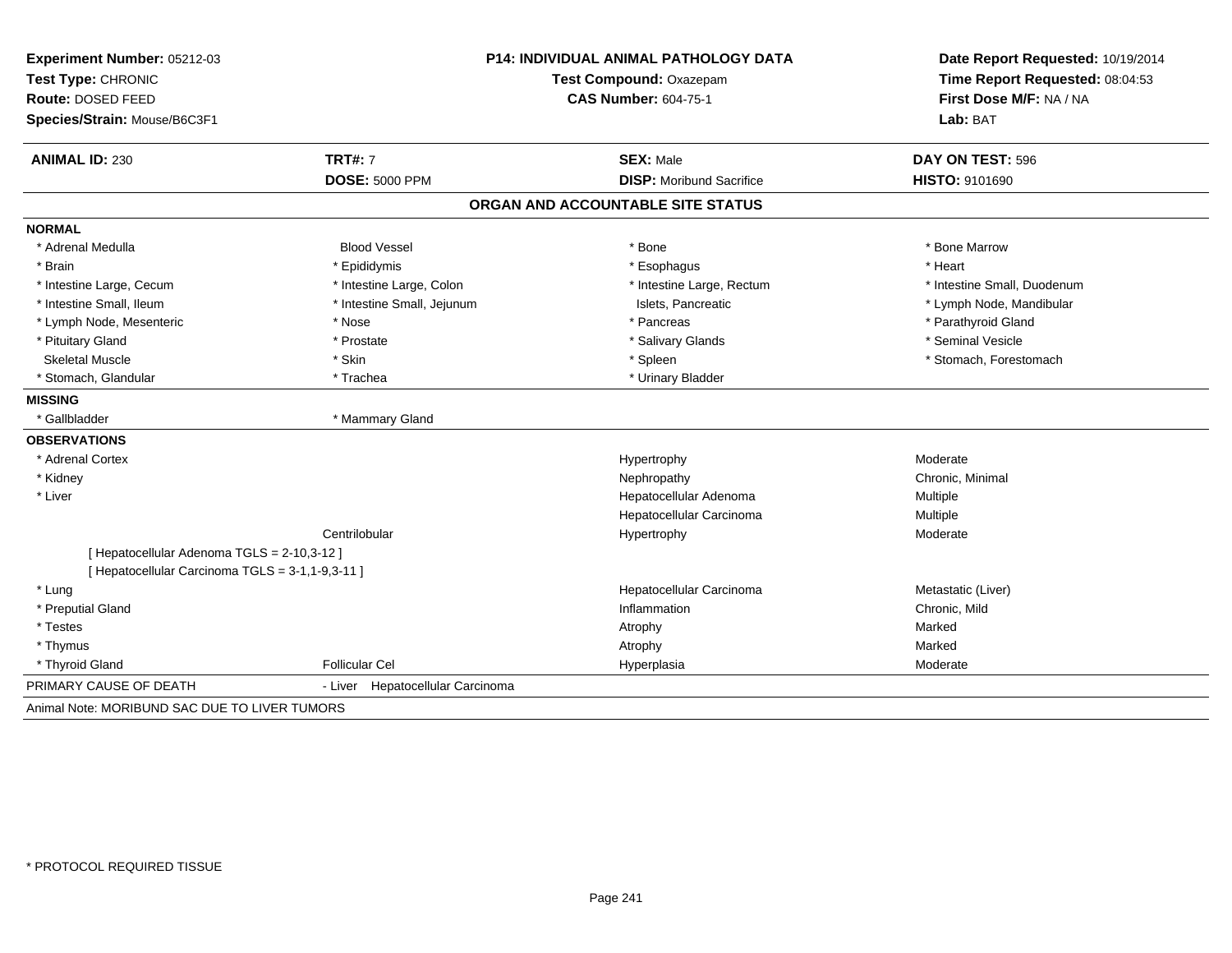| Experiment Number: 05212-03                    | <b>P14: INDIVIDUAL ANIMAL PATHOLOGY DATA</b> |                                   | Date Report Requested: 10/19/2014                          |
|------------------------------------------------|----------------------------------------------|-----------------------------------|------------------------------------------------------------|
| Test Type: CHRONIC                             |                                              | Test Compound: Oxazepam           | Time Report Requested: 08:04:53<br>First Dose M/F: NA / NA |
| Route: DOSED FEED                              |                                              | <b>CAS Number: 604-75-1</b>       |                                                            |
| Species/Strain: Mouse/B6C3F1                   |                                              |                                   | Lab: BAT                                                   |
| <b>ANIMAL ID: 231</b>                          | <b>TRT#: 7</b>                               | <b>SEX: Male</b>                  | DAY ON TEST: 451                                           |
|                                                | <b>DOSE: 5000 PPM</b>                        | <b>DISP: Natural Death</b>        | HISTO: 9101691                                             |
|                                                |                                              | ORGAN AND ACCOUNTABLE SITE STATUS |                                                            |
| <b>NORMAL</b>                                  |                                              |                                   |                                                            |
| * Adrenal Cortex                               | * Adrenal Medulla                            | <b>Blood Vessel</b>               | * Bone                                                     |
| * Bone Marrow                                  | * Brain                                      | * Epididymis                      | * Esophagus                                                |
| * Gallbladder                                  | * Heart                                      | * Intestine Large, Cecum          | * Intestine Large, Colon                                   |
| * Intestine Large, Rectum                      | * Intestine Small, Duodenum                  | * Intestine Small, Ileum          | * Intestine Small, Jejunum                                 |
| Islets, Pancreatic                             | * Kidney                                     | * Lung                            | * Nose                                                     |
| * Pancreas                                     | * Pituitary Gland                            | * Preputial Gland                 | * Prostate                                                 |
| * Salivary Glands                              | * Seminal Vesicle                            | <b>Skeletal Muscle</b>            | * Skin                                                     |
| * Stomach, Forestomach                         | * Stomach, Glandular                         | * Testes                          | * Thymus                                                   |
| * Trachea                                      | * Urinary Bladder                            |                                   |                                                            |
| <b>MISSING</b>                                 |                                              |                                   |                                                            |
| * Lymph Node, Mandibular                       | * Lymph Node, Mesenteric                     | * Mammary Gland                   | * Parathyroid Gland                                        |
| <b>OBSERVATIONS</b>                            |                                              |                                   |                                                            |
| * Liver                                        |                                              | Hepatocellular Adenoma            | Multiple                                                   |
|                                                |                                              | Hepatocellular Carcinoma          | Multiple                                                   |
|                                                | Centrilobular                                | Hypertrophy                       | Moderate                                                   |
| [ Hepatocellular Adenoma TGLS = 2-10,4-1,5-9 ] |                                              |                                   |                                                            |
| [ Hepatocellular Carcinoma TGLS = 3-9,2-10 ]   |                                              |                                   |                                                            |
| * Spleen                                       |                                              | Atrophy                           | Mild                                                       |
| [ Atrophy TGLS = $1-1$ ]                       |                                              |                                   |                                                            |
| * Thyroid Gland                                | <b>Follicular Cel</b>                        | Hyperplasia                       | Minimal                                                    |
| PRIMARY CAUSE OF DEATH                         | - Liver Hepatocellular Carcinoma             |                                   |                                                            |
| Animal Note: COD, LIVER TUMORS                 |                                              |                                   |                                                            |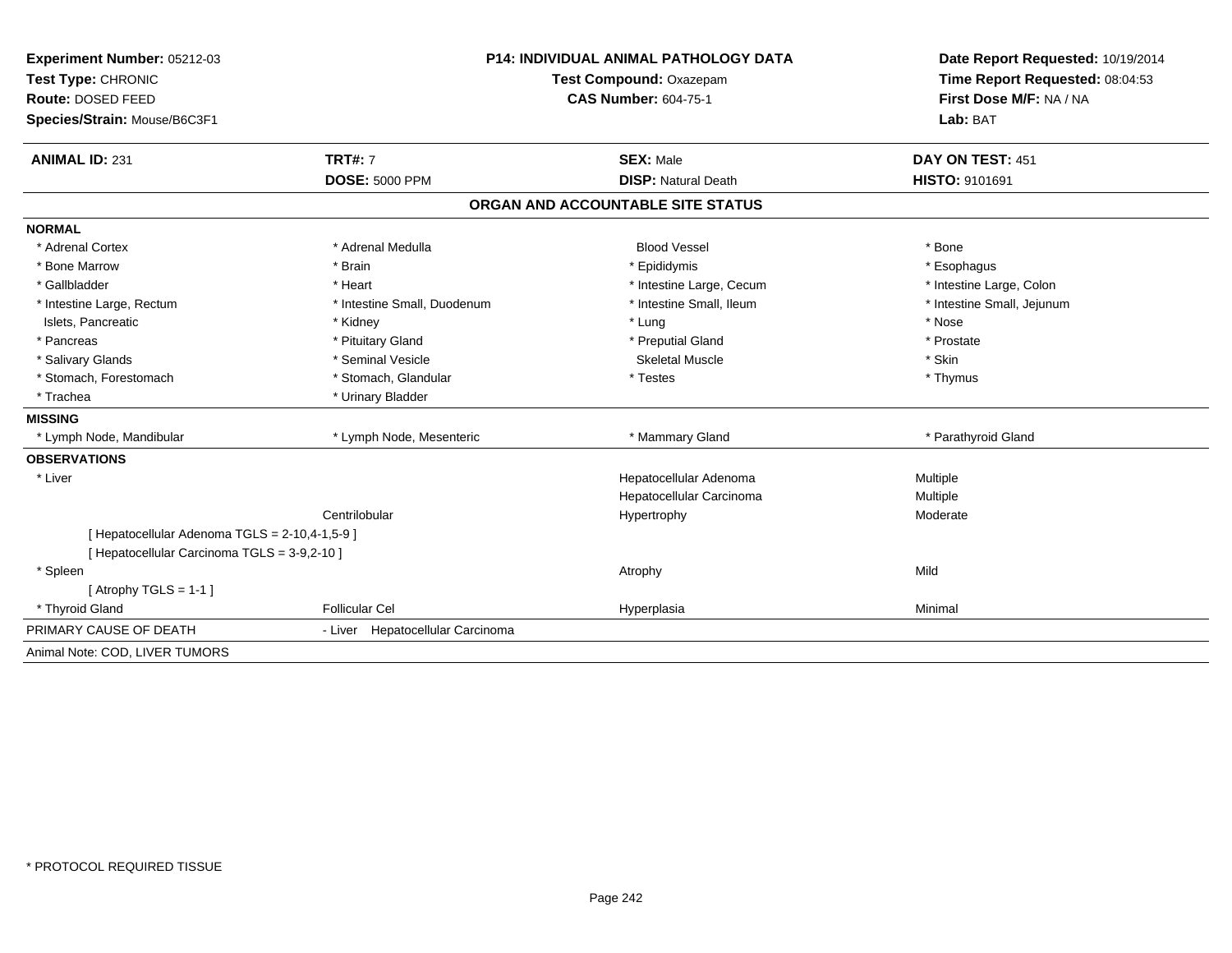| Experiment Number: 05212-03<br>Test Type: CHRONIC    |                                  | P14: INDIVIDUAL ANIMAL PATHOLOGY DATA<br>Test Compound: Oxazepam | Date Report Requested: 10/19/2014<br>Time Report Requested: 08:04:53 |  |
|------------------------------------------------------|----------------------------------|------------------------------------------------------------------|----------------------------------------------------------------------|--|
| Route: DOSED FEED                                    |                                  | <b>CAS Number: 604-75-1</b>                                      | First Dose M/F: NA / NA                                              |  |
| Species/Strain: Mouse/B6C3F1                         |                                  |                                                                  | Lab: BAT                                                             |  |
| <b>ANIMAL ID: 232</b>                                | <b>TRT#: 7</b>                   | <b>SEX: Male</b>                                                 | DAY ON TEST: 461                                                     |  |
|                                                      | <b>DOSE: 5000 PPM</b>            | <b>DISP: Natural Death</b>                                       | HISTO: 9101692                                                       |  |
|                                                      |                                  | ORGAN AND ACCOUNTABLE SITE STATUS                                |                                                                      |  |
| <b>NORMAL</b>                                        |                                  |                                                                  |                                                                      |  |
| * Adrenal Cortex                                     | * Adrenal Medulla                | <b>Blood Vessel</b>                                              | * Bone                                                               |  |
| * Bone Marrow                                        | * Brain                          | * Epididymis                                                     | * Esophagus                                                          |  |
| * Gallbladder                                        | * Heart                          | * Intestine Large, Cecum                                         | * Intestine Large, Colon                                             |  |
| * Intestine Large, Rectum                            | * Intestine Small, Duodenum      | * Intestine Small, Ileum                                         | * Intestine Small, Jejunum                                           |  |
| Islets, Pancreatic                                   | * Kidney                         | * Lymph Node, Mandibular                                         | * Lymph Node, Mesenteric                                             |  |
| * Nose                                               | * Pancreas                       | * Pituitary Gland                                                | * Preputial Gland                                                    |  |
| * Prostate                                           | * Salivary Glands                | * Seminal Vesicle                                                | <b>Skeletal Muscle</b>                                               |  |
| * Skin                                               | * Spleen                         | * Stomach, Forestomach                                           | * Testes                                                             |  |
| * Thymus                                             | * Trachea                        | * Urinary Bladder                                                |                                                                      |  |
| <b>MISSING</b>                                       |                                  |                                                                  |                                                                      |  |
| * Mammary Gland                                      | * Parathyroid Gland              |                                                                  |                                                                      |  |
| <b>OBSERVATIONS</b>                                  |                                  |                                                                  |                                                                      |  |
| * Liver                                              |                                  | Hepatoblastoma                                                   |                                                                      |  |
|                                                      |                                  | Hepatocellular Adenoma                                           | Multiple                                                             |  |
|                                                      |                                  | Hepatocellular Carcinoma                                         | <b>Multiple</b>                                                      |  |
|                                                      | Centrilobular                    | Hypertrophy                                                      | Moderate                                                             |  |
| [Hepatoblastoma TGLS = 5-10]                         |                                  |                                                                  |                                                                      |  |
| [ Hepatocellular Adenoma TGLS = 4-10,6-2 ]           |                                  |                                                                  |                                                                      |  |
| [ Hepatocellular Carcinoma TGLS = 1-9,2-9,3-1,4-10 ] |                                  |                                                                  |                                                                      |  |
| * Lung                                               |                                  | Hepatoblastoma                                                   | Metastatic (Liver)                                                   |  |
| * Stomach, Glandular                                 |                                  | Necrosis                                                         | Multifocal, Mild                                                     |  |
| [ Necrosis $TGLS = 7-11$ ]                           |                                  |                                                                  |                                                                      |  |
| * Thyroid Gland                                      | <b>Follicular Cel</b>            | Hyperplasia                                                      | Mild                                                                 |  |
| PRIMARY CAUSE OF DEATH                               | - Liver Hepatocellular Carcinoma |                                                                  |                                                                      |  |
| Animal Note: COD, LIVER TUMORS                       |                                  |                                                                  |                                                                      |  |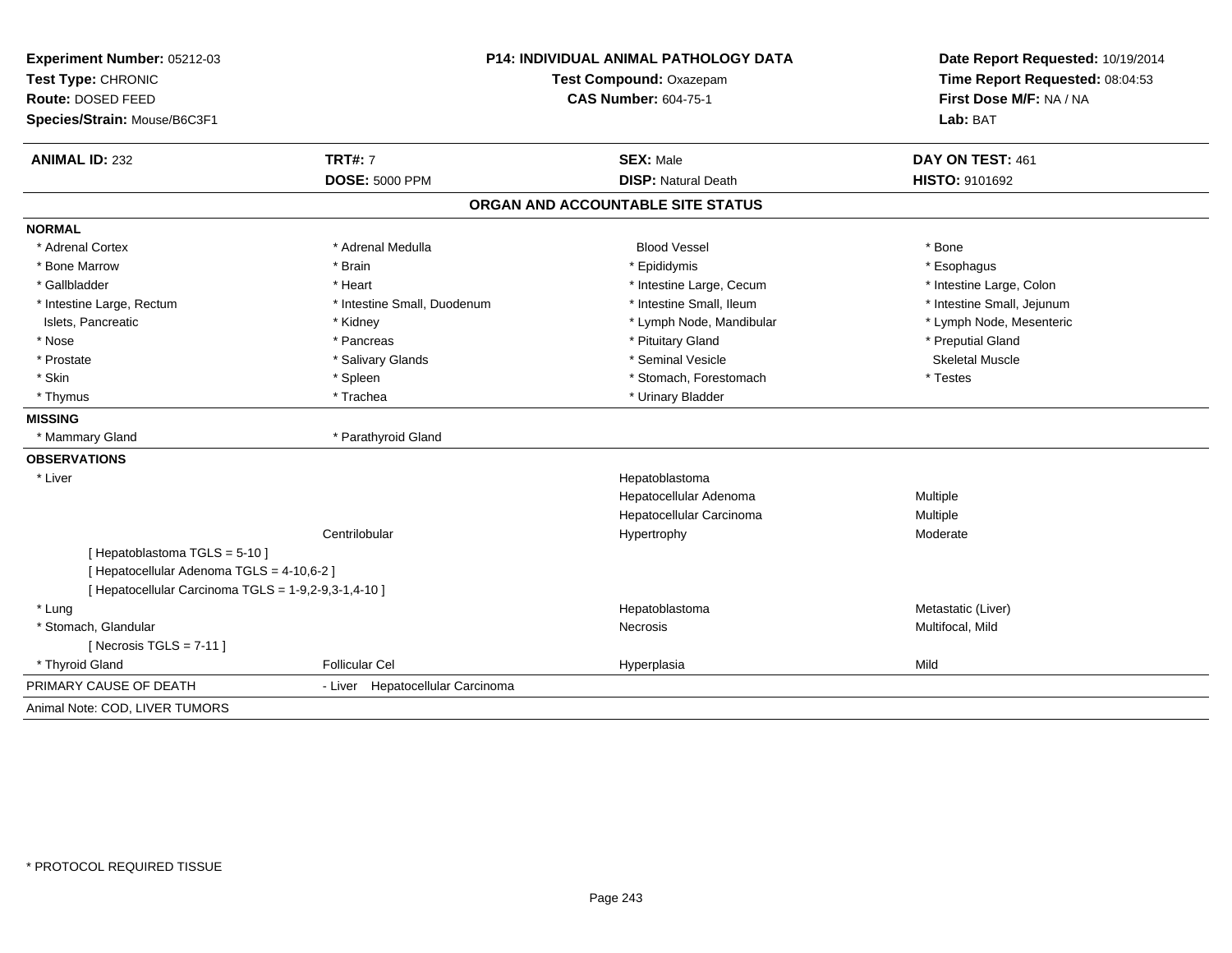| <b>Experiment Number: 05212-03</b>        | <b>P14: INDIVIDUAL ANIMAL PATHOLOGY DATA</b> |                                   | Date Report Requested: 10/19/2014                          |
|-------------------------------------------|----------------------------------------------|-----------------------------------|------------------------------------------------------------|
| Test Type: CHRONIC<br>Route: DOSED FEED   |                                              | Test Compound: Oxazepam           | Time Report Requested: 08:04:53<br>First Dose M/F: NA / NA |
|                                           |                                              | <b>CAS Number: 604-75-1</b>       |                                                            |
| Species/Strain: Mouse/B6C3F1              |                                              |                                   | Lab: BAT                                                   |
|                                           |                                              |                                   |                                                            |
| <b>ANIMAL ID: 233</b>                     | <b>TRT#: 7</b>                               | <b>SEX: Male</b>                  | DAY ON TEST: 401                                           |
|                                           | <b>DOSE: 5000 PPM</b>                        | <b>DISP: Natural Death</b>        | HISTO: 9101693                                             |
|                                           |                                              | ORGAN AND ACCOUNTABLE SITE STATUS |                                                            |
| <b>NORMAL</b>                             |                                              |                                   |                                                            |
| * Adrenal Cortex                          | * Adrenal Medulla                            | <b>Blood Vessel</b>               | * Bone                                                     |
| * Bone Marrow                             | * Brain                                      | * Epididymis                      | * Esophagus                                                |
| * Gallbladder                             | * Heart                                      | * Intestine Large, Cecum          | * Intestine Large, Colon                                   |
| * Intestine Large, Rectum                 | * Intestine Small, Duodenum                  | * Intestine Small. Ileum          | * Intestine Small, Jejunum                                 |
| Islets, Pancreatic                        | * Kidney                                     | * Lung                            | * Lymph Node, Mandibular                                   |
| * Nose                                    | * Pancreas                                   | * Pituitary Gland                 | * Preputial Gland                                          |
| * Prostate                                | * Salivary Glands                            | * Seminal Vesicle                 | <b>Skeletal Muscle</b>                                     |
| * Skin                                    | * Spleen                                     | * Stomach, Forestomach            | * Testes                                                   |
| * Thymus                                  | * Thyroid Gland                              | * Trachea                         | * Urinary Bladder                                          |
| <b>MISSING</b>                            |                                              |                                   |                                                            |
| * Lymph Node, Mesenteric                  | * Mammary Gland                              | * Parathyroid Gland               |                                                            |
| <b>OBSERVATIONS</b>                       |                                              |                                   |                                                            |
| * Liver                                   |                                              | Hepatocellular Adenoma            | Multiple                                                   |
|                                           |                                              | Hepatocellular Carcinoma          |                                                            |
|                                           | Centrilobular                                | Hypertrophy                       | Moderate                                                   |
| [ Hepatocellular Adenoma TGLS = 1-1,3-1 ] |                                              |                                   |                                                            |
| [ Hepatocellular Carcinoma TGLS = 2-2 ]   |                                              |                                   |                                                            |
| * Stomach, Glandular                      |                                              | Necrosis                          | Multifocal, Mild                                           |
| PRIMARY CAUSE OF DEATH                    | - Liver Hepatocellular Carcinoma             |                                   |                                                            |
| Animal Note: COD. LIVER TUMORS            |                                              |                                   |                                                            |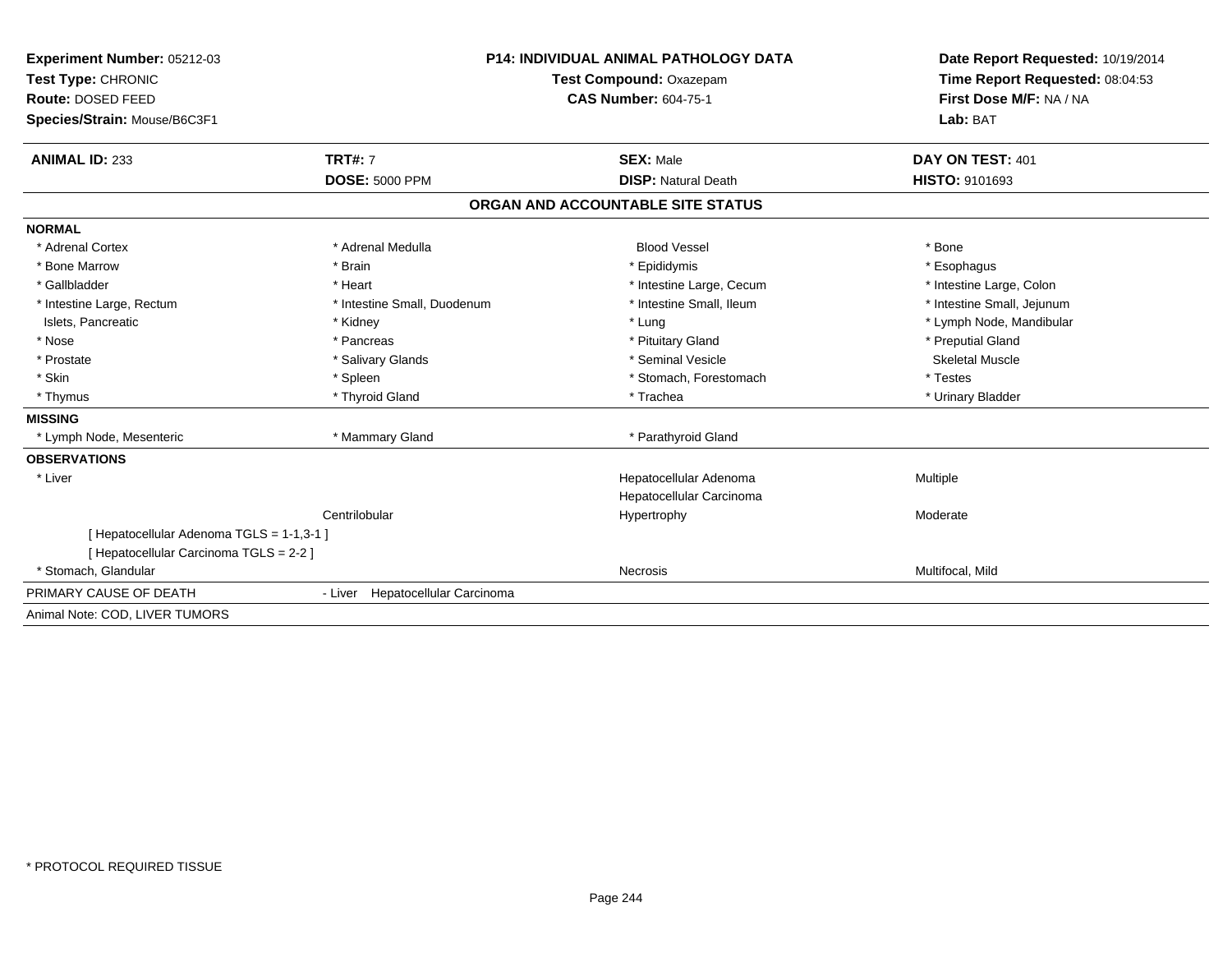| P14: INDIVIDUAL ANIMAL PATHOLOGY DATA<br>Experiment Number: 05212-03<br>Test Type: CHRONIC<br>Test Compound: Oxazepam<br>Route: DOSED FEED |                                  | <b>CAS Number: 604-75-1</b>       | Date Report Requested: 10/19/2014<br>Time Report Requested: 08:04:53<br>First Dose M/F: NA / NA |
|--------------------------------------------------------------------------------------------------------------------------------------------|----------------------------------|-----------------------------------|-------------------------------------------------------------------------------------------------|
| Species/Strain: Mouse/B6C3F1                                                                                                               |                                  |                                   | Lab: BAT                                                                                        |
| <b>ANIMAL ID: 234</b>                                                                                                                      | <b>TRT#: 7</b>                   | <b>SEX: Male</b>                  | DAY ON TEST: 535                                                                                |
|                                                                                                                                            | <b>DOSE: 5000 PPM</b>            | <b>DISP: Natural Death</b>        | HISTO: 9101694                                                                                  |
|                                                                                                                                            |                                  | ORGAN AND ACCOUNTABLE SITE STATUS |                                                                                                 |
| <b>NORMAL</b>                                                                                                                              |                                  |                                   |                                                                                                 |
| * Adrenal Cortex                                                                                                                           | * Adrenal Medulla                | <b>Blood Vessel</b>               | * Bone                                                                                          |
| * Bone Marrow                                                                                                                              | * Brain                          | * Epididymis                      | * Esophagus                                                                                     |
| * Gallbladder                                                                                                                              | * Heart                          | * Intestine Large, Cecum          | * Intestine Large, Colon                                                                        |
| * Intestine Large, Rectum                                                                                                                  | * Intestine Small, Duodenum      | * Intestine Small, Ileum          | * Intestine Small, Jejunum                                                                      |
| Islets, Pancreatic                                                                                                                         | * Kidney                         | * Lung                            | * Lymph Node, Mandibular                                                                        |
| * Nose                                                                                                                                     | * Pancreas                       | * Parathyroid Gland               | * Preputial Gland                                                                               |
| * Prostate                                                                                                                                 | * Salivary Glands                | * Seminal Vesicle                 | <b>Skeletal Muscle</b>                                                                          |
| * Skin                                                                                                                                     | * Spleen                         | * Stomach, Forestomach            | * Stomach, Glandular                                                                            |
| * Trachea                                                                                                                                  |                                  |                                   |                                                                                                 |
| <b>MISSING</b>                                                                                                                             |                                  |                                   |                                                                                                 |
| * Lymph Node, Mesenteric                                                                                                                   | * Mammary Gland                  |                                   |                                                                                                 |
| <b>INSUFFICIENT TISSUE</b>                                                                                                                 |                                  |                                   |                                                                                                 |
| * Pituitary Gland                                                                                                                          |                                  |                                   |                                                                                                 |
| <b>OBSERVATIONS</b>                                                                                                                        |                                  |                                   |                                                                                                 |
| * Liver                                                                                                                                    |                                  | Hepatocellular Adenoma            | Multiple                                                                                        |
|                                                                                                                                            |                                  | Hepatocellular Carcinoma          | Multiple                                                                                        |
|                                                                                                                                            | Centrilobular                    | Hypertrophy                       | Moderate                                                                                        |
| [ Hepatocellular Adenoma TGLS = 3-10,5-11,7-11,8-1 ]                                                                                       |                                  |                                   |                                                                                                 |
| [ Hepatocellular Carcinoma TGLS = 4-1,6-10 ]                                                                                               |                                  |                                   |                                                                                                 |
| Lymph Node                                                                                                                                 | Lumbar                           | Hyperplasia                       | Lymphoid, Mild                                                                                  |
| [ Hyperplasia TGLS = 2-9 ]                                                                                                                 |                                  |                                   |                                                                                                 |
| * Testes                                                                                                                                   |                                  | Atrophy                           | Moderate                                                                                        |
| * Thymus                                                                                                                                   |                                  | Atrophy                           | Moderate                                                                                        |
| * Thyroid Gland                                                                                                                            | <b>Follicular Cel</b>            | Hyperplasia                       | Mild                                                                                            |
| * Urinary Bladder                                                                                                                          |                                  | Inflammation                      | Chronic Active, Moderate                                                                        |
| [Inflammation TGLS = $1-4$ ]                                                                                                               |                                  |                                   |                                                                                                 |
| PRIMARY CAUSE OF DEATH                                                                                                                     | - Liver Hepatocellular Carcinoma |                                   |                                                                                                 |
| Animal Note: COD, LIVER TUMORS                                                                                                             |                                  |                                   |                                                                                                 |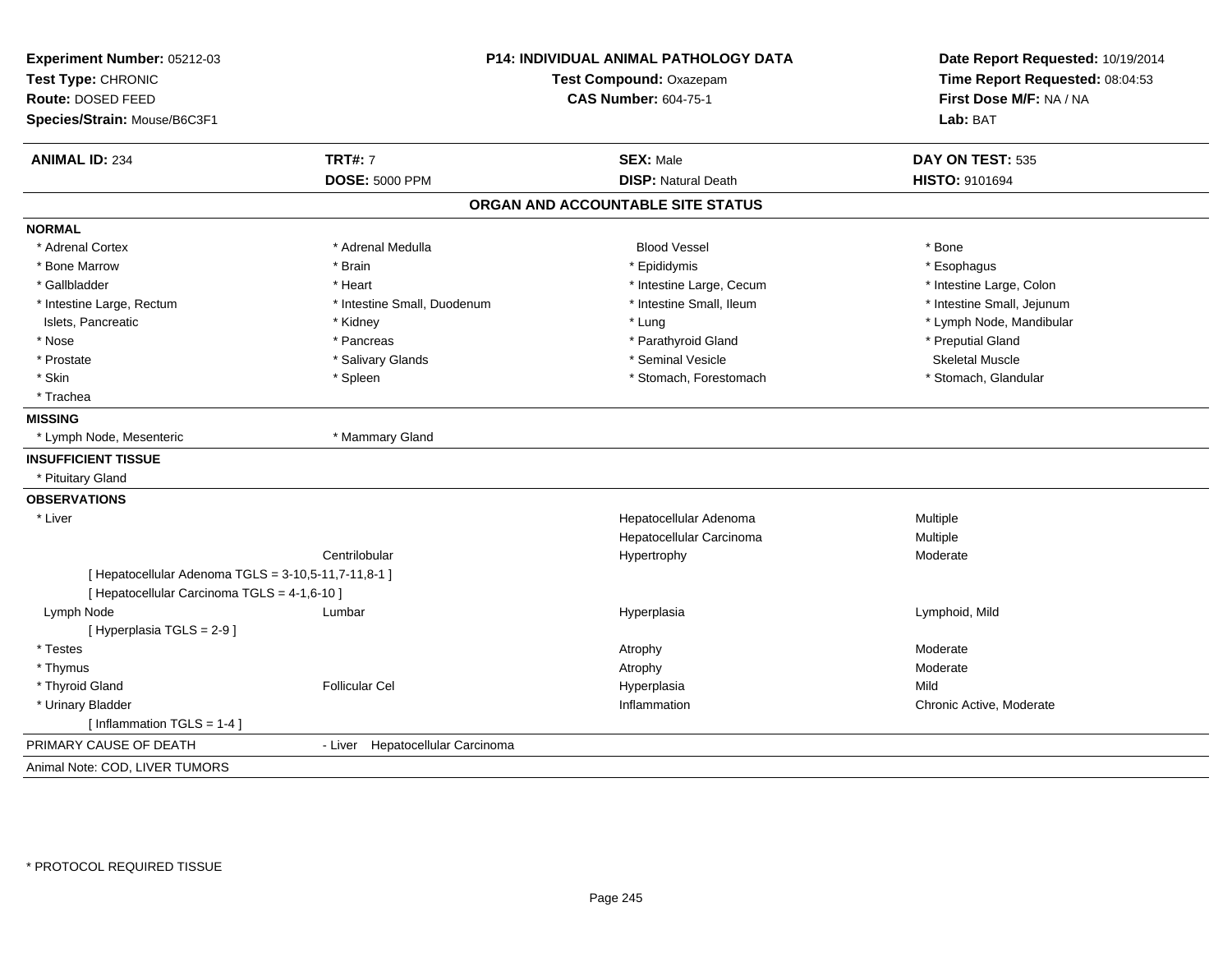| Experiment Number: 05212-03                                    | P14: INDIVIDUAL ANIMAL PATHOLOGY DATA |                                   | Date Report Requested: 10/19/2014                                      |
|----------------------------------------------------------------|---------------------------------------|-----------------------------------|------------------------------------------------------------------------|
| Test Type: CHRONIC                                             |                                       | Test Compound: Oxazepam           | Time Report Requested: 08:04:53<br>First Dose M/F: NA / NA<br>Lab: BAT |
| Route: DOSED FEED                                              |                                       | <b>CAS Number: 604-75-1</b>       |                                                                        |
| Species/Strain: Mouse/B6C3F1                                   |                                       |                                   |                                                                        |
| <b>ANIMAL ID: 235</b>                                          | <b>TRT#: 7</b>                        | <b>SEX: Male</b>                  | DAY ON TEST: 622                                                       |
|                                                                | <b>DOSE: 5000 PPM</b>                 | <b>DISP:</b> Moribund Sacrifice   | HISTO: 9101695                                                         |
|                                                                |                                       | ORGAN AND ACCOUNTABLE SITE STATUS |                                                                        |
| <b>NORMAL</b>                                                  |                                       |                                   |                                                                        |
| * Adrenal Cortex                                               | * Adrenal Medulla                     | <b>Blood Vessel</b>               | * Bone                                                                 |
| * Bone Marrow                                                  | * Brain                               | * Esophagus                       | * Gallbladder                                                          |
| * Heart                                                        | * Intestine Large, Cecum              | * Intestine Large, Colon          | * Intestine Large, Rectum                                              |
| * Intestine Small, Duodenum                                    | * Intestine Small, Ileum              | * Intestine Small, Jejunum        | Islets, Pancreatic                                                     |
| * Lung                                                         | * Lymph Node, Mandibular              | * Nose                            | * Pancreas                                                             |
| * Parathyroid Gland                                            | * Prostate                            | * Salivary Glands                 | * Seminal Vesicle                                                      |
| <b>Skeletal Muscle</b>                                         | * Skin                                | * Spleen                          | * Stomach, Forestomach                                                 |
| * Stomach, Glandular                                           | * Trachea                             | * Urinary Bladder                 |                                                                        |
| <b>MISSING</b>                                                 |                                       |                                   |                                                                        |
| * Lymph Node, Mesenteric                                       | * Mammary Gland                       | * Pituitary Gland                 |                                                                        |
| <b>OBSERVATIONS</b>                                            |                                       |                                   |                                                                        |
| * Epididymis                                                   |                                       | <b>Infiltration Cellular</b>      | Lymphocyte, Mild                                                       |
| * Kidney                                                       |                                       | Nephropathy                       | Chronic, Mild                                                          |
| * Liver                                                        |                                       | Hepatoblastoma                    |                                                                        |
|                                                                |                                       | Hepatocellular Adenoma            | Multiple                                                               |
|                                                                |                                       | Hepatocellular Carcinoma          | Multiple                                                               |
|                                                                | Centrilobular                         | Hypertrophy                       | Moderate                                                               |
| [ Hepatocellular Adenoma TGLS = 5-1 ]                          |                                       |                                   |                                                                        |
| [ Hepatocellular Carcinoma TGLS = 3-9,4-10,5-1,5-2,5-11,5-12 ] |                                       |                                   |                                                                        |
| * Preputial Gland                                              | Duct                                  | Ectasia                           | Mild                                                                   |
| [ Ectasia TGLS = $1-6$ ]                                       |                                       |                                   |                                                                        |
| * Testes                                                       |                                       | Atrophy                           | Marked                                                                 |
| [Atrophy TGLS = $2-6$ ]                                        |                                       |                                   |                                                                        |
| * Thymus                                                       |                                       | Atrophy                           | Moderate                                                               |
| * Thyroid Gland                                                | <b>Follicular Cel</b>                 | Hyperplasia                       | Moderate                                                               |
| PRIMARY CAUSE OF DEATH                                         | - Liver<br>Hepatocellular Carcinoma   |                                   |                                                                        |
| Animal Note: MORIBUND SAC DUE TO LIVER TUMORS                  |                                       |                                   |                                                                        |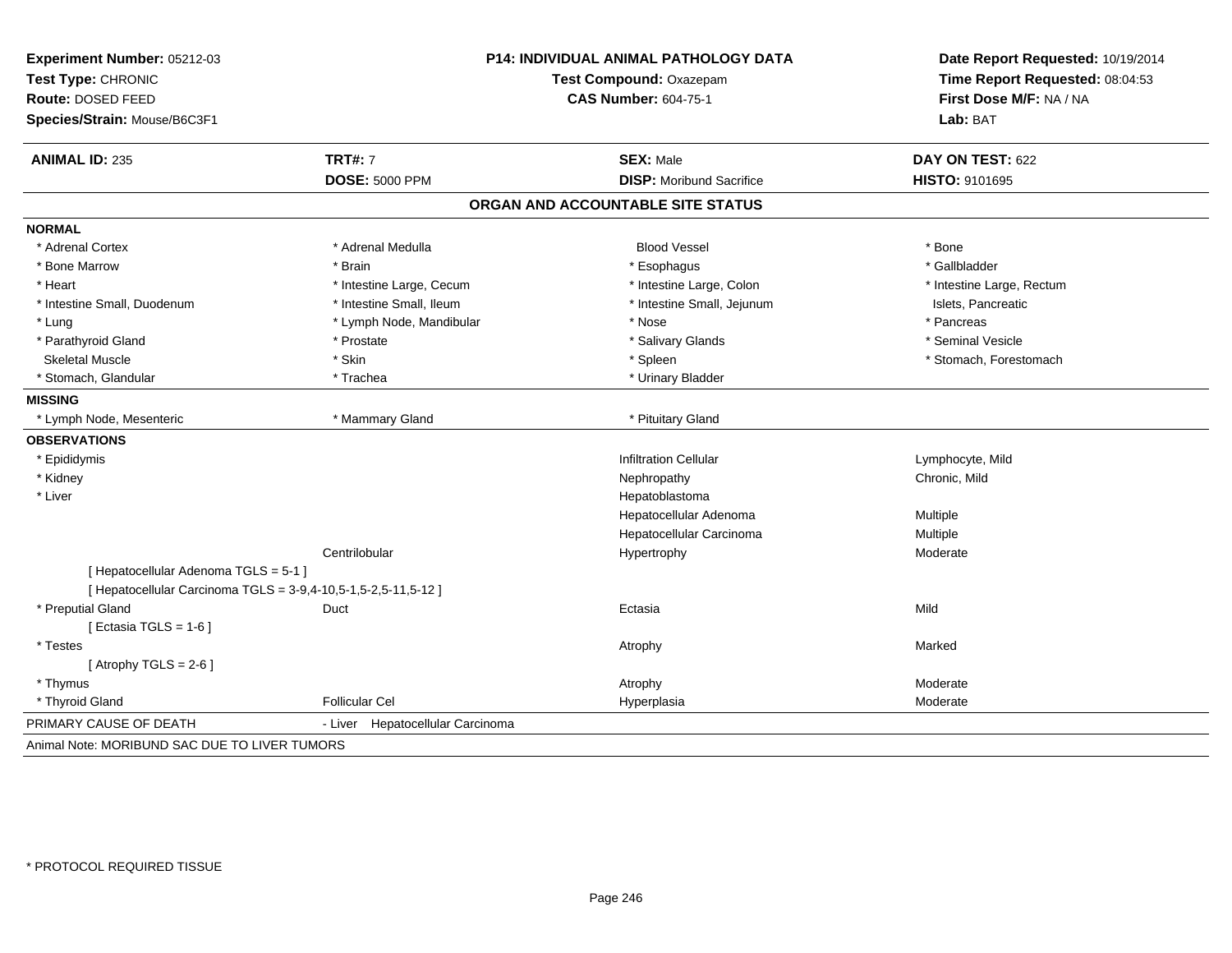| Experiment Number: 05212-03<br>Test Type: CHRONIC<br>Route: DOSED FEED |                             | <b>P14: INDIVIDUAL ANIMAL PATHOLOGY DATA</b> | Date Report Requested: 10/19/2014<br>Time Report Requested: 08:04:53 |
|------------------------------------------------------------------------|-----------------------------|----------------------------------------------|----------------------------------------------------------------------|
|                                                                        |                             | Test Compound: Oxazepam                      |                                                                      |
|                                                                        |                             | <b>CAS Number: 604-75-1</b>                  | First Dose M/F: NA / NA                                              |
| Species/Strain: Mouse/B6C3F1                                           |                             |                                              | Lab: BAT                                                             |
| <b>ANIMAL ID: 236</b>                                                  | <b>TRT#: 7</b>              | <b>SEX: Male</b>                             | DAY ON TEST: 460                                                     |
|                                                                        | <b>DOSE: 5000 PPM</b>       | <b>DISP:</b> Scheduled Sacrifice             | HISTO: 9101696                                                       |
|                                                                        |                             | ORGAN AND ACCOUNTABLE SITE STATUS            |                                                                      |
| <b>NORMAL</b>                                                          |                             |                                              |                                                                      |
| * Adrenal Cortex                                                       | * Adrenal Medulla           | <b>Blood Vessel</b>                          | * Bone                                                               |
| * Bone Marrow                                                          | * Brain                     | * Epididymis                                 | * Esophagus                                                          |
| * Gallbladder                                                          | * Heart                     | * Intestine Large, Cecum                     | * Intestine Large, Colon                                             |
| * Intestine Large, Rectum                                              | * Intestine Small, Duodenum | * Intestine Small, Ileum                     | * Intestine Small, Jejunum                                           |
| Islets, Pancreatic                                                     | * Kidney                    | * Lung                                       | * Lymph Node, Mandibular                                             |
| * Lymph Node, Mesenteric                                               | * Nose                      | * Pancreas                                   | * Parathyroid Gland                                                  |
| * Pituitary Gland                                                      | * Preputial Gland           | * Prostate                                   | * Salivary Glands                                                    |
| * Seminal Vesicle                                                      | <b>Skeletal Muscle</b>      | * Skin                                       | * Spleen                                                             |
| * Stomach, Forestomach                                                 | * Stomach, Glandular        | * Testes                                     | * Thymus                                                             |
| * Thyroid Gland                                                        | * Trachea                   | * Urinary Bladder                            |                                                                      |
| <b>MISSING</b>                                                         |                             |                                              |                                                                      |
| * Mammary Gland                                                        |                             |                                              |                                                                      |
| <b>OBSERVATIONS</b>                                                    |                             |                                              |                                                                      |
| * Liver                                                                |                             | <b>Eosinophilic Focus</b>                    |                                                                      |
|                                                                        |                             | Hepatocellular Carcinoma                     | Multiple                                                             |
|                                                                        | Centrilobular, Hepatocyte   | Hypertrophy                                  | Moderate                                                             |
| [ Hepatocellular Carcinoma TGLS = 1-9,2-10,3-11,4-12,5-12 ]            |                             |                                              |                                                                      |
| PRIMARY CAUSE OF DEATH                                                 |                             |                                              |                                                                      |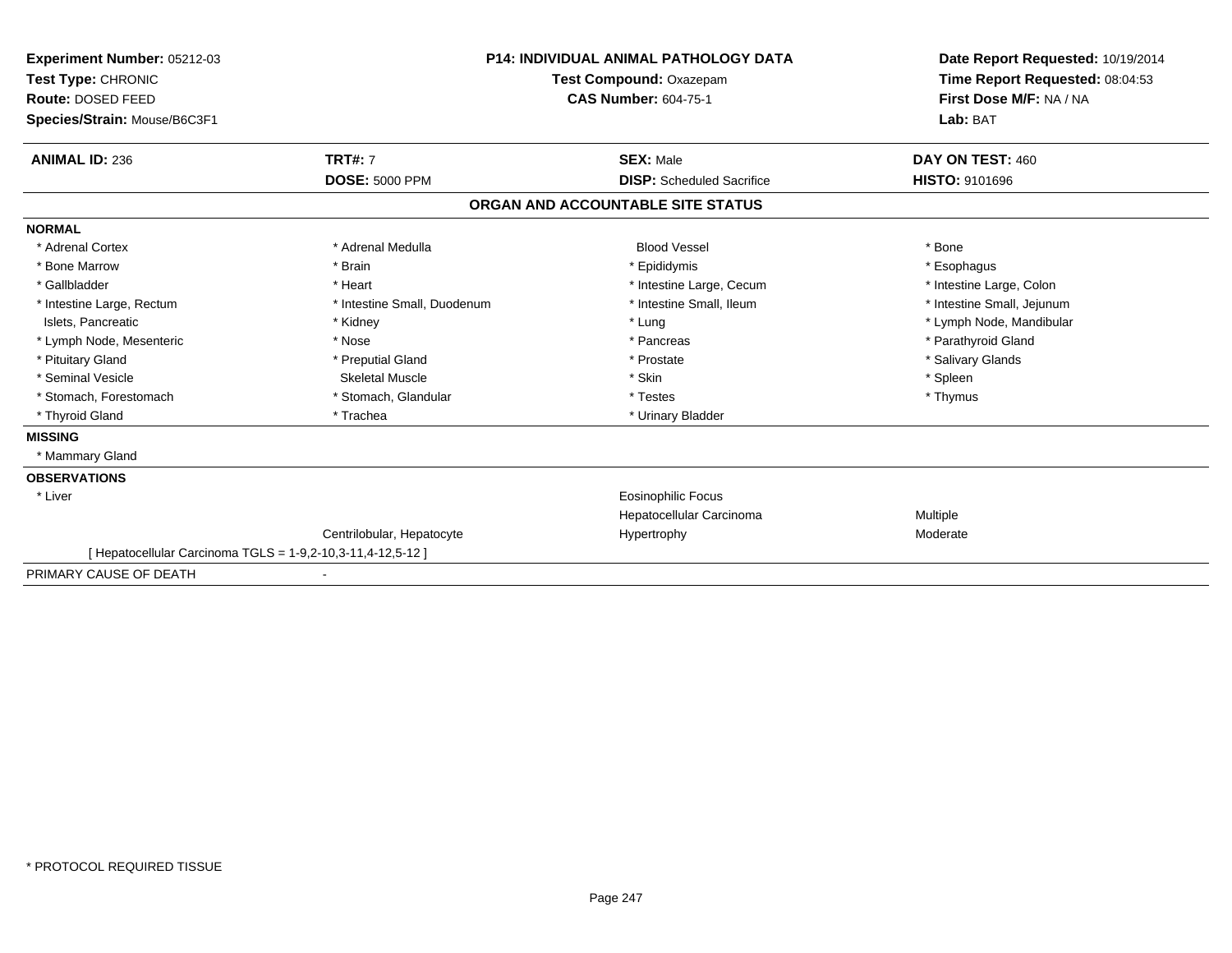| Experiment Number: 05212-03<br>Test Type: CHRONIC<br>Route: DOSED FEED<br>Species/Strain: Mouse/B6C3F1 | <b>P14: INDIVIDUAL ANIMAL PATHOLOGY DATA</b><br>Test Compound: Oxazepam<br><b>CAS Number: 604-75-1</b> |                                   | Date Report Requested: 10/19/2014<br>Time Report Requested: 08:04:53<br>First Dose M/F: NA / NA<br>Lab: BAT |
|--------------------------------------------------------------------------------------------------------|--------------------------------------------------------------------------------------------------------|-----------------------------------|-------------------------------------------------------------------------------------------------------------|
| <b>ANIMAL ID: 237</b>                                                                                  | <b>TRT#: 7</b>                                                                                         | <b>SEX: Male</b>                  | DAY ON TEST: 623                                                                                            |
|                                                                                                        | <b>DOSE: 5000 PPM</b>                                                                                  | <b>DISP:</b> Moribund Sacrifice   | HISTO: 9101697                                                                                              |
|                                                                                                        |                                                                                                        | ORGAN AND ACCOUNTABLE SITE STATUS |                                                                                                             |
| <b>NORMAL</b>                                                                                          |                                                                                                        |                                   |                                                                                                             |
| * Adrenal Cortex                                                                                       | * Adrenal Medulla                                                                                      | <b>Blood Vessel</b>               | * Bone                                                                                                      |
| * Bone Marrow                                                                                          | * Brain                                                                                                | * Esophagus                       | * Heart                                                                                                     |
| * Intestine Large, Cecum                                                                               | * Intestine Large, Colon                                                                               | * Intestine Large, Rectum         | * Intestine Small, Duodenum                                                                                 |
| * Intestine Small, Ileum                                                                               | * Intestine Small, Jejunum                                                                             | Islets, Pancreatic                | * Kidney                                                                                                    |
| * Lymph Node, Mandibular                                                                               | * Lymph Node, Mesenteric                                                                               | * Nose                            | * Pancreas                                                                                                  |
| * Preputial Gland                                                                                      | * Prostate                                                                                             | * Salivary Glands                 | * Seminal Vesicle                                                                                           |
| <b>Skeletal Muscle</b>                                                                                 | * Skin                                                                                                 | * Spleen                          | * Stomach, Forestomach                                                                                      |
| * Stomach, Glandular                                                                                   | * Trachea                                                                                              | * Urinary Bladder                 |                                                                                                             |
| <b>MISSING</b>                                                                                         |                                                                                                        |                                   |                                                                                                             |
| * Gallbladder                                                                                          | * Mammary Gland                                                                                        | * Parathyroid Gland               | * Pituitary Gland                                                                                           |
| * Thymus                                                                                               |                                                                                                        |                                   |                                                                                                             |
| <b>OBSERVATIONS</b>                                                                                    |                                                                                                        |                                   |                                                                                                             |
| * Epididymis                                                                                           |                                                                                                        | <b>Infiltration Cellular</b>      | Lymphocyte, Mild                                                                                            |
| * Liver                                                                                                |                                                                                                        | Hepatocellular Adenoma            | Multiple                                                                                                    |
|                                                                                                        |                                                                                                        | Hepatocellular Carcinoma          | Multiple                                                                                                    |
|                                                                                                        | Centrilobular                                                                                          | Hypertrophy                       | Moderate                                                                                                    |
| [ Hepatocellular Adenoma TGLS = 3-11 ]                                                                 |                                                                                                        |                                   |                                                                                                             |
| [ Hepatocellular Carcinoma TGLS = 1-10,2-9,3-1,3-2,3-11,3-12 ]                                         |                                                                                                        |                                   |                                                                                                             |
| * Lung                                                                                                 |                                                                                                        | Hepatocellular Carcinoma          | Metastatic (Liver)                                                                                          |
| * Testes                                                                                               |                                                                                                        | Atrophy                           | Marked                                                                                                      |
| [Atrophy TGLS = $4-6$ ]                                                                                |                                                                                                        |                                   |                                                                                                             |
| * Thyroid Gland                                                                                        | <b>Follicular Cel</b>                                                                                  | Hyperplasia                       | Moderate                                                                                                    |
| PRIMARY CAUSE OF DEATH                                                                                 | - Liver Hepatocellular Carcinoma                                                                       |                                   |                                                                                                             |
| Animal Note: MORIBUND SAC DUE TO LIVER TUMORS                                                          |                                                                                                        |                                   |                                                                                                             |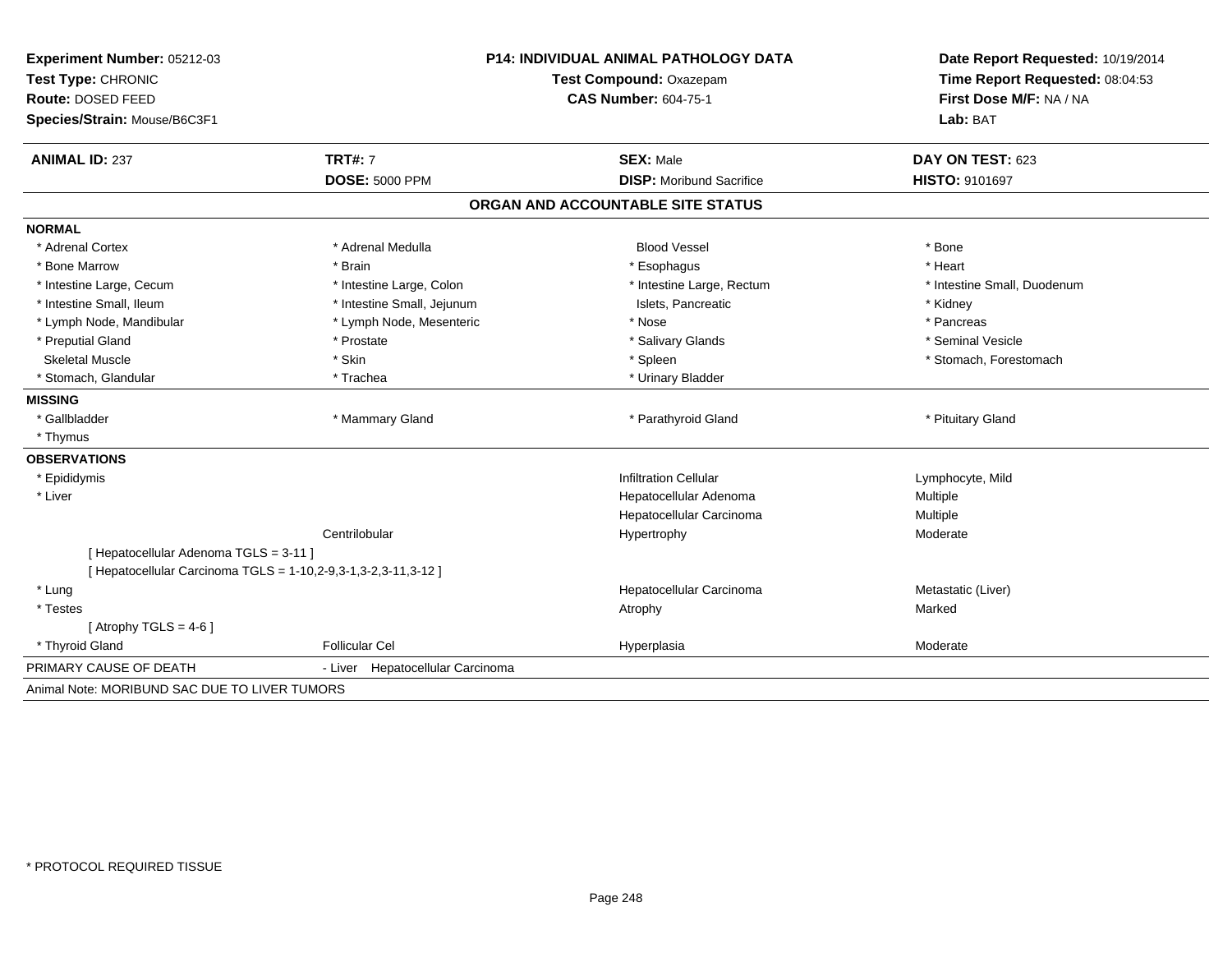| Experiment Number: 05212-03<br>Test Type: CHRONIC<br><b>Route: DOSED FEED</b><br>Species/Strain: Mouse/B6C3F1 |                                     | P14: INDIVIDUAL ANIMAL PATHOLOGY DATA<br>Test Compound: Oxazepam<br><b>CAS Number: 604-75-1</b> |                           |
|---------------------------------------------------------------------------------------------------------------|-------------------------------------|-------------------------------------------------------------------------------------------------|---------------------------|
| <b>ANIMAL ID: 238</b>                                                                                         | <b>TRT#: 7</b>                      | <b>SEX: Male</b>                                                                                | DAY ON TEST: 547          |
|                                                                                                               | <b>DOSE: 5000 PPM</b>               | <b>DISP: Natural Death</b>                                                                      | HISTO: 9101698            |
|                                                                                                               |                                     | ORGAN AND ACCOUNTABLE SITE STATUS                                                               |                           |
| <b>NORMAL</b>                                                                                                 |                                     |                                                                                                 |                           |
| * Adrenal Cortex                                                                                              | * Adrenal Medulla                   | <b>Blood Vessel</b>                                                                             | * Bone                    |
| * Bone Marrow                                                                                                 | * Brain                             | * Esophagus                                                                                     | * Gallbladder             |
| * Heart                                                                                                       | * Intestine Large, Cecum            | * Intestine Large, Colon                                                                        | * Intestine Large, Rectum |
| * Intestine Small, Duodenum                                                                                   | * Intestine Small, Ileum            | * Intestine Small, Jejunum                                                                      | Islets, Pancreatic        |
| * Lymph Node, Mesenteric                                                                                      | * Nose                              | * Pancreas                                                                                      | * Parathyroid Gland       |
| * Pituitary Gland                                                                                             | * Preputial Gland                   | * Prostate                                                                                      | * Salivary Glands         |
| * Seminal Vesicle                                                                                             | <b>Skeletal Muscle</b>              | * Skin                                                                                          | * Spleen                  |
| * Stomach, Forestomach                                                                                        | * Stomach, Glandular                | * Trachea                                                                                       | * Urinary Bladder         |
| <b>MISSING</b>                                                                                                |                                     |                                                                                                 |                           |
| * Lymph Node, Mandibular                                                                                      | * Mammary Gland                     |                                                                                                 |                           |
| <b>OBSERVATIONS</b>                                                                                           |                                     |                                                                                                 |                           |
| * Epididymis                                                                                                  |                                     | <b>Infiltration Cellular</b>                                                                    | Lymphocyte, Mild          |
| * Kidney                                                                                                      |                                     | Nephropathy                                                                                     | Chronic, Mild             |
| * Liver                                                                                                       |                                     | Hepatoblastoma                                                                                  |                           |
|                                                                                                               |                                     | Hepatocellular Adenoma                                                                          | Multiple                  |
|                                                                                                               |                                     | Hepatocellular Carcinoma                                                                        | Multiple                  |
|                                                                                                               | Centrilobular                       | Hypertrophy                                                                                     | Moderate                  |
|                                                                                                               |                                     | Thrombosis                                                                                      |                           |
| [Hepatoblastoma TGLS = 1-9]                                                                                   |                                     |                                                                                                 |                           |
| [ Hepatocellular Adenoma TGLS = 1-1,1-9,1-10 ]                                                                |                                     |                                                                                                 |                           |
| [ Hepatocellular Carcinoma TGLS = 1-1,1-2 ]                                                                   |                                     |                                                                                                 |                           |
| [Thrombosis TGLS = 1-9]                                                                                       |                                     |                                                                                                 |                           |
| * Lung                                                                                                        |                                     | Hepatoblastoma                                                                                  | Metastatic (Liver)        |
| * Testes                                                                                                      |                                     | Atrophy                                                                                         | Marked                    |
| * Thymus                                                                                                      |                                     | Atrophy                                                                                         | Marked                    |
| * Thyroid Gland                                                                                               | <b>Follicular Cel</b>               | Hyperplasia                                                                                     | Mild                      |
| PRIMARY CAUSE OF DEATH                                                                                        | Hepatocellular Carcinoma<br>- Liver |                                                                                                 |                           |
| Animal Note: COD, LIVER TUMORS                                                                                |                                     |                                                                                                 |                           |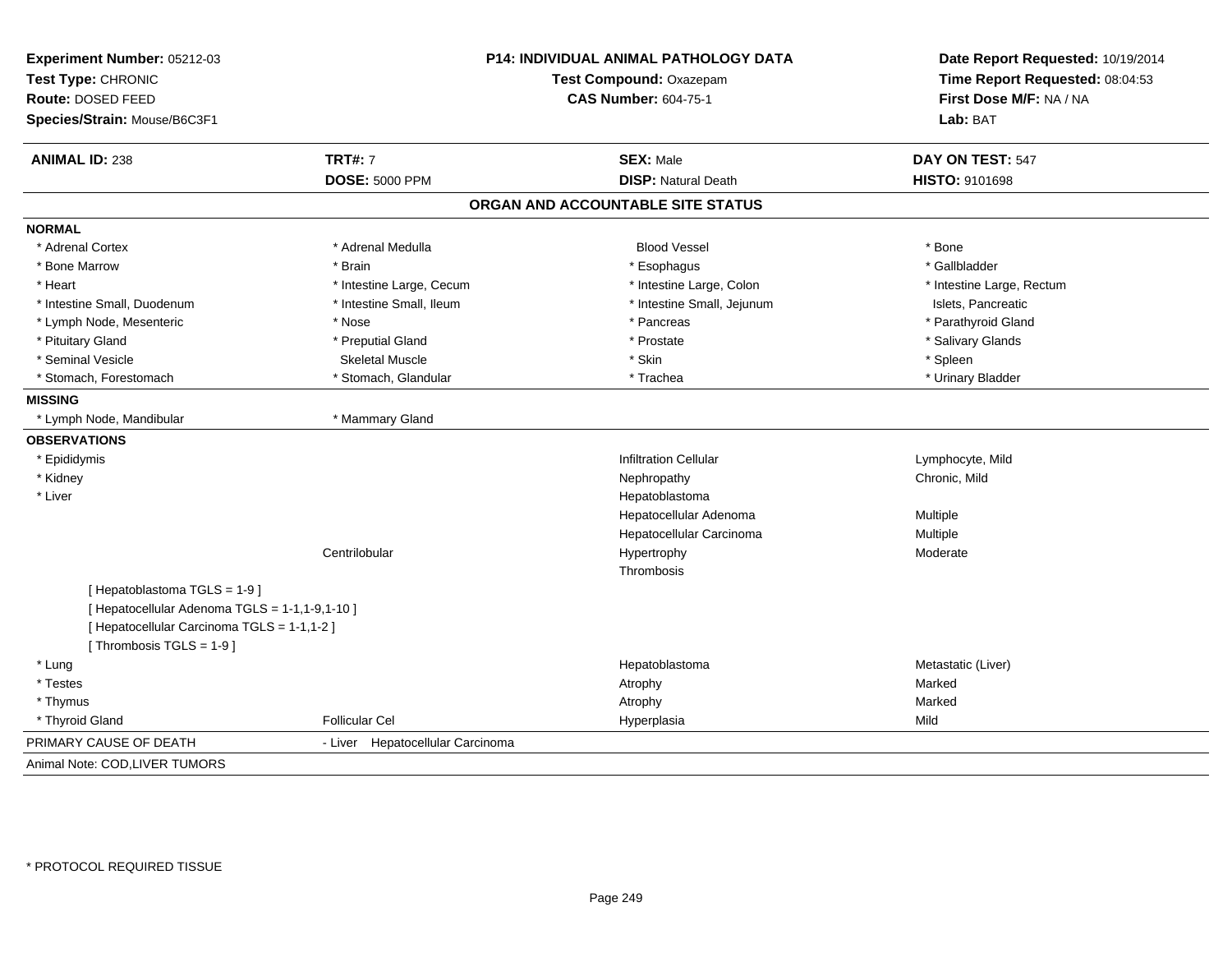| Experiment Number: 05212-03                                                | <b>P14: INDIVIDUAL ANIMAL PATHOLOGY DATA</b> |                                   | Date Report Requested: 10/19/2014                          |  |
|----------------------------------------------------------------------------|----------------------------------------------|-----------------------------------|------------------------------------------------------------|--|
| Test Type: CHRONIC                                                         |                                              | Test Compound: Oxazepam           | Time Report Requested: 08:04:53<br>First Dose M/F: NA / NA |  |
| Route: DOSED FEED                                                          |                                              | <b>CAS Number: 604-75-1</b>       |                                                            |  |
| Species/Strain: Mouse/B6C3F1                                               |                                              |                                   | Lab: BAT                                                   |  |
| <b>ANIMAL ID: 239</b>                                                      | <b>TRT#: 7</b>                               | <b>SEX: Male</b>                  | DAY ON TEST: 593                                           |  |
|                                                                            | <b>DOSE: 5000 PPM</b>                        | <b>DISP: Natural Death</b>        | <b>HISTO: 9101699</b>                                      |  |
|                                                                            |                                              | ORGAN AND ACCOUNTABLE SITE STATUS |                                                            |  |
| <b>NORMAL</b>                                                              |                                              |                                   |                                                            |  |
| * Adrenal Cortex                                                           | * Adrenal Medulla                            | <b>Blood Vessel</b>               | * Bone                                                     |  |
| * Bone Marrow                                                              | * Brain                                      | * Epididymis                      | * Esophagus                                                |  |
| * Heart                                                                    | * Intestine Large, Cecum                     | * Intestine Large, Colon          | * Intestine Large, Rectum                                  |  |
| * Intestine Small, Duodenum                                                | * Intestine Small, Ileum                     | * Intestine Small, Jejunum        | Islets, Pancreatic                                         |  |
| * Kidney                                                                   | * Lung                                       | * Lymph Node, Mandibular          | * Lymph Node, Mesenteric                                   |  |
| * Nose                                                                     | * Pancreas                                   | * Parathyroid Gland               | * Pituitary Gland                                          |  |
| * Preputial Gland                                                          | * Prostate                                   | * Salivary Glands                 | * Seminal Vesicle                                          |  |
| <b>Skeletal Muscle</b>                                                     | * Skin                                       | * Spleen                          | * Stomach, Forestomach                                     |  |
| * Stomach, Glandular                                                       | * Trachea                                    | * Urinary Bladder                 |                                                            |  |
| <b>MISSING</b>                                                             |                                              |                                   |                                                            |  |
| * Gallbladder                                                              | * Mammary Gland                              | * Thymus                          |                                                            |  |
| <b>OBSERVATIONS</b>                                                        |                                              |                                   |                                                            |  |
| * Liver                                                                    |                                              | Hepatoblastoma                    |                                                            |  |
|                                                                            |                                              | Hepatocellular Carcinoma          |                                                            |  |
|                                                                            | Centrilobular                                | Hypertrophy                       | Moderate                                                   |  |
| [Hepatoblastoma TGLS = 1-1,1-2]<br>[ Hepatocellular Carcinoma TGLS = 1-2 ] |                                              |                                   |                                                            |  |
| * Testes                                                                   |                                              | Atrophy                           | Marked                                                     |  |
| * Thyroid Gland                                                            | <b>Follicular Cel</b>                        | Hyperplasia                       | Moderate                                                   |  |
| PRIMARY CAUSE OF DEATH                                                     |                                              |                                   |                                                            |  |
| Animal Note: COD, LIVER TUMORS                                             |                                              |                                   |                                                            |  |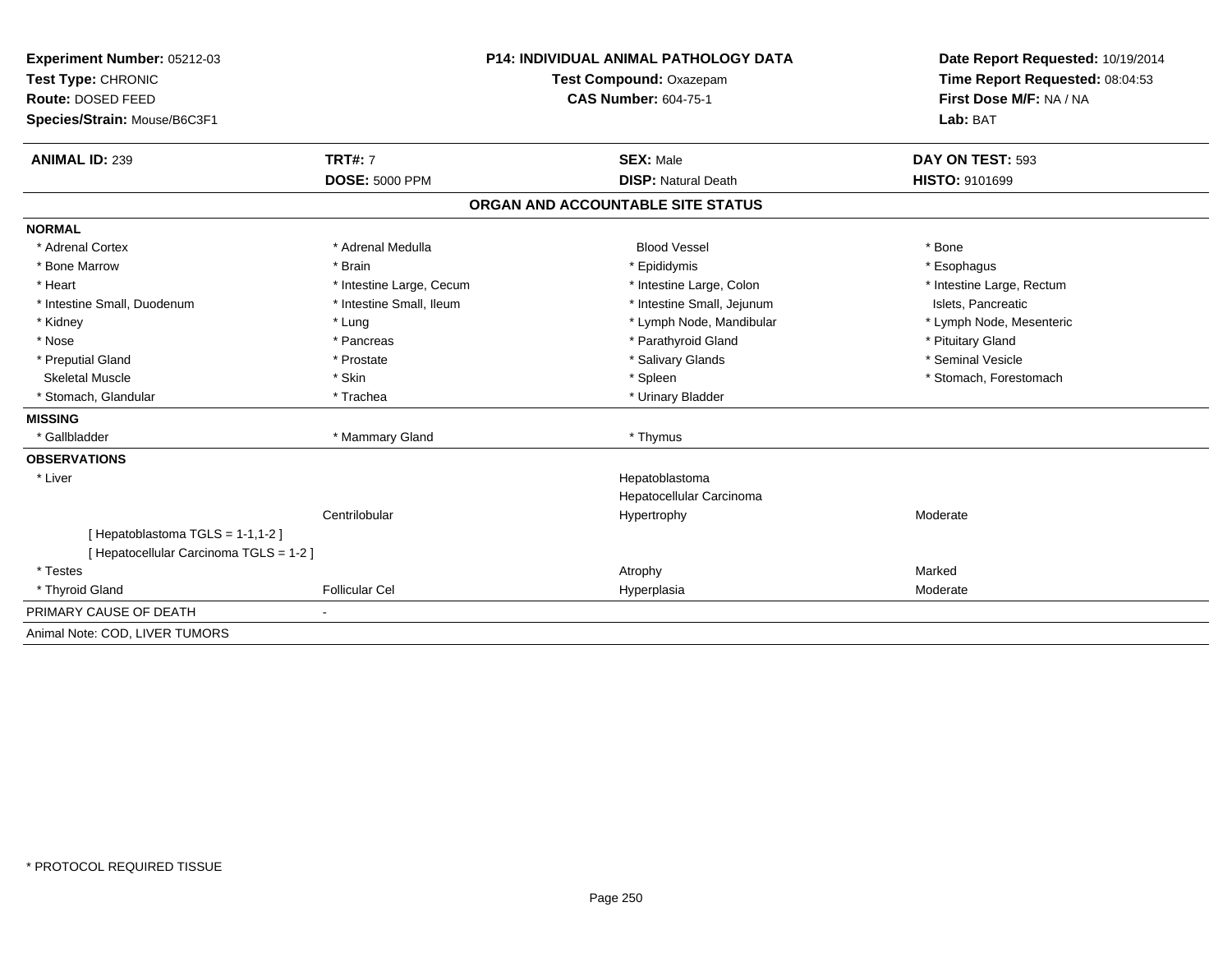| Experiment Number: 05212-03<br>Test Type: CHRONIC<br>Route: DOSED FEED<br>Species/Strain: Mouse/B6C3F1 |                                         | <b>P14: INDIVIDUAL ANIMAL PATHOLOGY DATA</b><br>Test Compound: Oxazepam<br><b>CAS Number: 604-75-1</b> | Date Report Requested: 10/19/2014<br>Time Report Requested: 08:04:53<br>First Dose M/F: NA / NA<br>Lab: BAT |  |
|--------------------------------------------------------------------------------------------------------|-----------------------------------------|--------------------------------------------------------------------------------------------------------|-------------------------------------------------------------------------------------------------------------|--|
|                                                                                                        |                                         |                                                                                                        |                                                                                                             |  |
| <b>ANIMAL ID: 240</b>                                                                                  | <b>TRT#: 7</b><br><b>DOSE: 5000 PPM</b> | <b>SEX: Male</b><br><b>DISP: Natural Death</b>                                                         | DAY ON TEST: 595<br><b>HISTO: 9101700</b>                                                                   |  |
|                                                                                                        |                                         | ORGAN AND ACCOUNTABLE SITE STATUS                                                                      |                                                                                                             |  |
| <b>NORMAL</b>                                                                                          |                                         |                                                                                                        |                                                                                                             |  |
| * Adrenal Cortex                                                                                       | * Adrenal Medulla                       | <b>Blood Vessel</b>                                                                                    | * Bone                                                                                                      |  |
| * Bone Marrow                                                                                          | * Brain                                 | * Epididymis                                                                                           | * Esophagus                                                                                                 |  |
| * Gallbladder                                                                                          | * Heart                                 | * Intestine Large, Cecum                                                                               | * Intestine Large, Colon                                                                                    |  |
| * Intestine Large, Rectum                                                                              | * Intestine Small, Duodenum             | * Intestine Small, Ileum                                                                               | * Intestine Small, Jejunum                                                                                  |  |
| Islets, Pancreatic                                                                                     | * Kidney                                | * Lung                                                                                                 | * Lymph Node, Mandibular                                                                                    |  |
| * Lymph Node, Mesenteric                                                                               | * Nose                                  | * Parathyroid Gland                                                                                    | * Pituitary Gland                                                                                           |  |
| * Preputial Gland                                                                                      | * Prostate                              | * Salivary Glands                                                                                      | * Seminal Vesicle                                                                                           |  |
| Skeletal Muscle                                                                                        | * Skin                                  | * Spleen                                                                                               | * Stomach, Forestomach                                                                                      |  |
| * Stomach, Glandular                                                                                   | * Trachea                               | * Urinary Bladder                                                                                      |                                                                                                             |  |
| <b>MISSING</b>                                                                                         |                                         |                                                                                                        |                                                                                                             |  |
| * Mammary Gland                                                                                        | * Thymus                                |                                                                                                        |                                                                                                             |  |
| <b>OBSERVATIONS</b>                                                                                    |                                         |                                                                                                        |                                                                                                             |  |
| * Liver                                                                                                |                                         | Hepatocellular Carcinoma                                                                               | Multiple                                                                                                    |  |
| [ Hepatocellular Carcinoma TGLS = 1-1,1-2 ]                                                            |                                         |                                                                                                        |                                                                                                             |  |
| * Pancreas                                                                                             | Acinus                                  | Atrophy                                                                                                | Mild                                                                                                        |  |
| * Testes                                                                                               |                                         | Atrophy                                                                                                | Marked                                                                                                      |  |
| * Thyroid Gland                                                                                        | <b>Follicular Cel</b>                   | Hyperplasia                                                                                            | Mild                                                                                                        |  |
| PRIMARY CAUSE OF DEATH                                                                                 | Hepatocellular Carcinoma<br>- Liver     |                                                                                                        |                                                                                                             |  |
| Animal Note: COD, LIVER TUMORS                                                                         |                                         |                                                                                                        |                                                                                                             |  |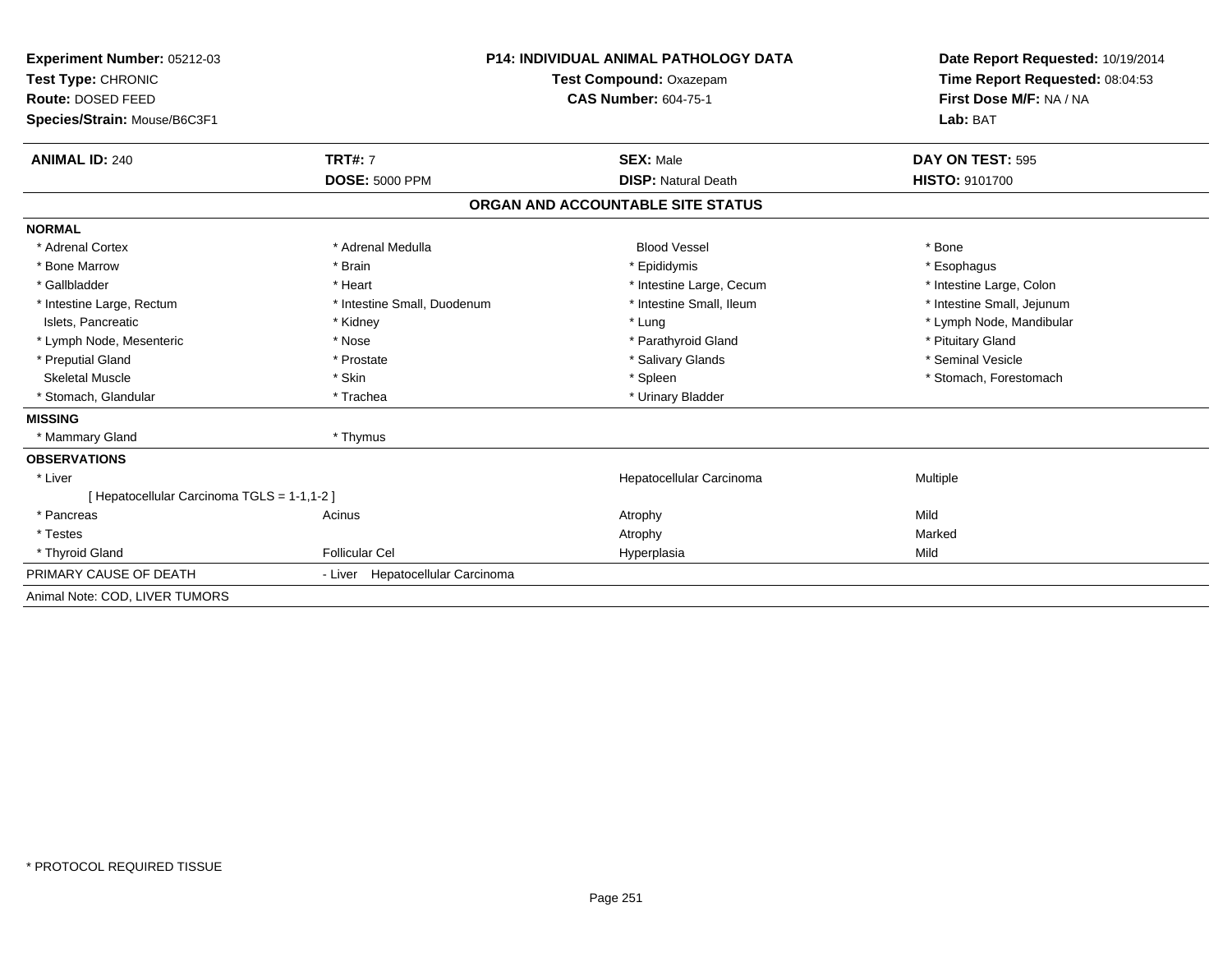| Experiment Number: 05212-03                         | <b>P14: INDIVIDUAL ANIMAL PATHOLOGY DATA</b> |                                   | Date Report Requested: 10/19/2014 |  |
|-----------------------------------------------------|----------------------------------------------|-----------------------------------|-----------------------------------|--|
| Test Type: CHRONIC                                  |                                              | Test Compound: Oxazepam           | Time Report Requested: 08:04:53   |  |
| Route: DOSED FEED                                   |                                              | <b>CAS Number: 604-75-1</b>       | First Dose M/F: NA / NA           |  |
| Species/Strain: Mouse/B6C3F1                        |                                              |                                   | Lab: BAT                          |  |
| <b>ANIMAL ID: 241</b>                               | TRT#: 2                                      | <b>SEX: Female</b>                | DAY ON TEST: 659                  |  |
|                                                     | DOSE: 0 PPM                                  | <b>DISP: Natural Death</b>        | HISTO: 9101581                    |  |
|                                                     |                                              | ORGAN AND ACCOUNTABLE SITE STATUS |                                   |  |
| <b>NORMAL</b>                                       |                                              |                                   |                                   |  |
| * Adrenal Cortex                                    | * Adrenal Medulla                            | <b>Blood Vessel</b>               | * Bone                            |  |
| * Bone Marrow                                       | * Brain                                      | * Esophagus                       | * Gallbladder                     |  |
| * Heart                                             | * Intestine Large, Cecum                     | * Intestine Large, Colon          | * Intestine Large, Rectum         |  |
| * Intestine Small, Duodenum                         | * Intestine Small, Ileum                     | * Intestine Small, Jejunum        | Islets. Pancreatic                |  |
| * Kidney                                            | * Lung                                       | * Lymph Node, Mandibular          | * Lymph Node, Mesenteric          |  |
| * Mammary Gland                                     | * Nose                                       | * Pancreas                        | * Pituitary Gland                 |  |
| * Salivary Glands                                   | <b>Skeletal Muscle</b>                       | * Skin                            | * Stomach, Forestomach            |  |
| * Stomach, Glandular                                | * Thyroid Gland                              | * Trachea                         | * Urinary Bladder                 |  |
| <b>MISSING</b>                                      |                                              |                                   |                                   |  |
| * Clitoral Gland                                    | * Parathyroid Gland                          |                                   |                                   |  |
| <b>OBSERVATIONS</b>                                 |                                              |                                   |                                   |  |
| * Liver                                             |                                              | <b>Eosinophilic Focus</b>         |                                   |  |
| [Eosinophilic Focus TGLS = 2-1]                     |                                              |                                   |                                   |  |
| * Ovary                                             |                                              | Atrophy                           | Mild                              |  |
|                                                     | Follicle                                     | Cyst                              |                                   |  |
| [ $Cyst TGLS = 1-6$ ]                               |                                              |                                   |                                   |  |
| * Spleen                                            | Lymph Follic                                 | Atrophy                           | Mild                              |  |
| * Thymus                                            |                                              | Atrophy                           | Mild                              |  |
| * Uterus                                            | Endometrium                                  | Hyperplasia                       | Cystic, Moderate                  |  |
| PRIMARY CAUSE OF DEATH                              | - UNCERTAIN                                  |                                   |                                   |  |
| Animal Note: TGL3, PIGMENT DUE TO POSTMORTEM CHANGE |                                              |                                   |                                   |  |
| Animal Note: COD, UNDETERMINED                      |                                              |                                   |                                   |  |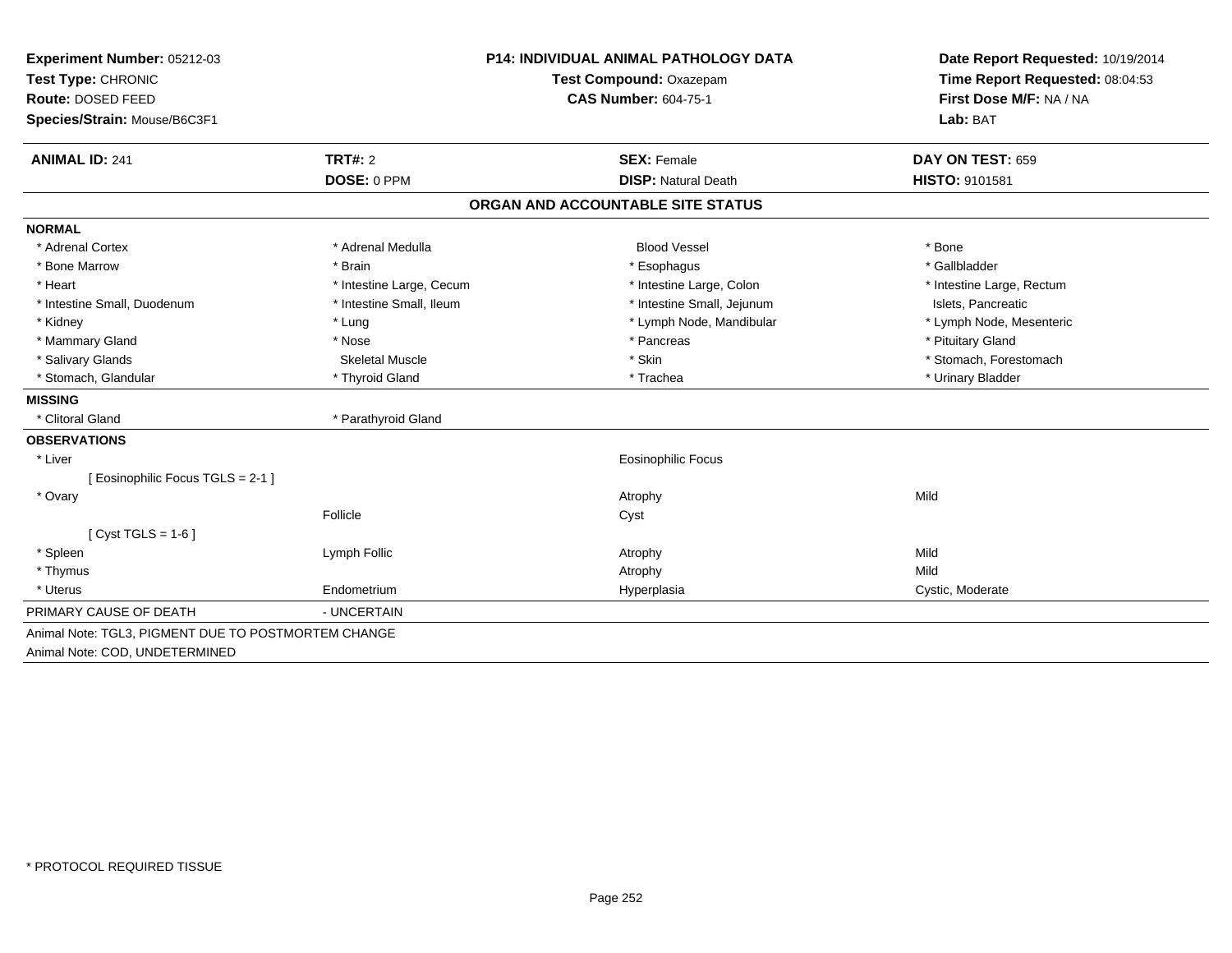| Experiment Number: 05212-03<br>Test Type: CHRONIC<br>Route: DOSED FEED | <b>P14: INDIVIDUAL ANIMAL PATHOLOGY DATA</b><br>Test Compound: Oxazepam<br><b>CAS Number: 604-75-1</b> |                                   | Date Report Requested: 10/19/2014<br>Time Report Requested: 08:04:53<br>First Dose M/F: NA / NA |  |
|------------------------------------------------------------------------|--------------------------------------------------------------------------------------------------------|-----------------------------------|-------------------------------------------------------------------------------------------------|--|
| Species/Strain: Mouse/B6C3F1                                           |                                                                                                        |                                   | Lab: BAT                                                                                        |  |
| <b>ANIMAL ID: 242</b>                                                  | <b>TRT#: 2</b>                                                                                         | <b>SEX: Female</b>                | DAY ON TEST: 736                                                                                |  |
|                                                                        | DOSE: 0 PPM                                                                                            | <b>DISP: Terminal Sacrifice</b>   | <b>HISTO: 9101582</b>                                                                           |  |
|                                                                        |                                                                                                        | ORGAN AND ACCOUNTABLE SITE STATUS |                                                                                                 |  |
| <b>NORMAL</b>                                                          |                                                                                                        |                                   |                                                                                                 |  |
| * Adrenal Cortex                                                       | * Adrenal Medulla                                                                                      | <b>Blood Vessel</b>               | * Bone                                                                                          |  |
| * Bone Marrow                                                          | * Brain                                                                                                | * Clitoral Gland                  | * Esophagus                                                                                     |  |
| * Gallbladder                                                          | * Heart                                                                                                | * Intestine Large, Cecum          | * Intestine Large, Colon                                                                        |  |
| * Intestine Large, Rectum                                              | * Intestine Small, Duodenum                                                                            | * Intestine Small, Ileum          | * Intestine Small, Jejunum                                                                      |  |
| Islets, Pancreatic                                                     | * Liver                                                                                                | * Lung                            | * Lymph Node, Mandibular                                                                        |  |
| * Lymph Node, Mesenteric                                               | * Mammary Gland                                                                                        | * Nose                            | * Ovary                                                                                         |  |
| * Pancreas                                                             | * Parathyroid Gland                                                                                    | * Pituitary Gland                 | * Salivary Glands                                                                               |  |
| <b>Skeletal Muscle</b>                                                 | * Skin                                                                                                 | * Spleen                          | * Stomach, Forestomach                                                                          |  |
| Stomach, Glandular                                                     | * Thyroid Gland                                                                                        | * Trachea                         | * Urinary Bladder                                                                               |  |
| <b>OBSERVATIONS</b>                                                    |                                                                                                        |                                   |                                                                                                 |  |
| * Kidney                                                               |                                                                                                        | Nephropathy                       | Chronic, Minimal                                                                                |  |
| * Thymus                                                               |                                                                                                        | Atrophy                           | Moderate                                                                                        |  |
| * Uterus                                                               | Endometrium                                                                                            | Hyperplasia                       | Cystic, Mild                                                                                    |  |
| PRIMARY CAUSE OF DEATH                                                 |                                                                                                        |                                   |                                                                                                 |  |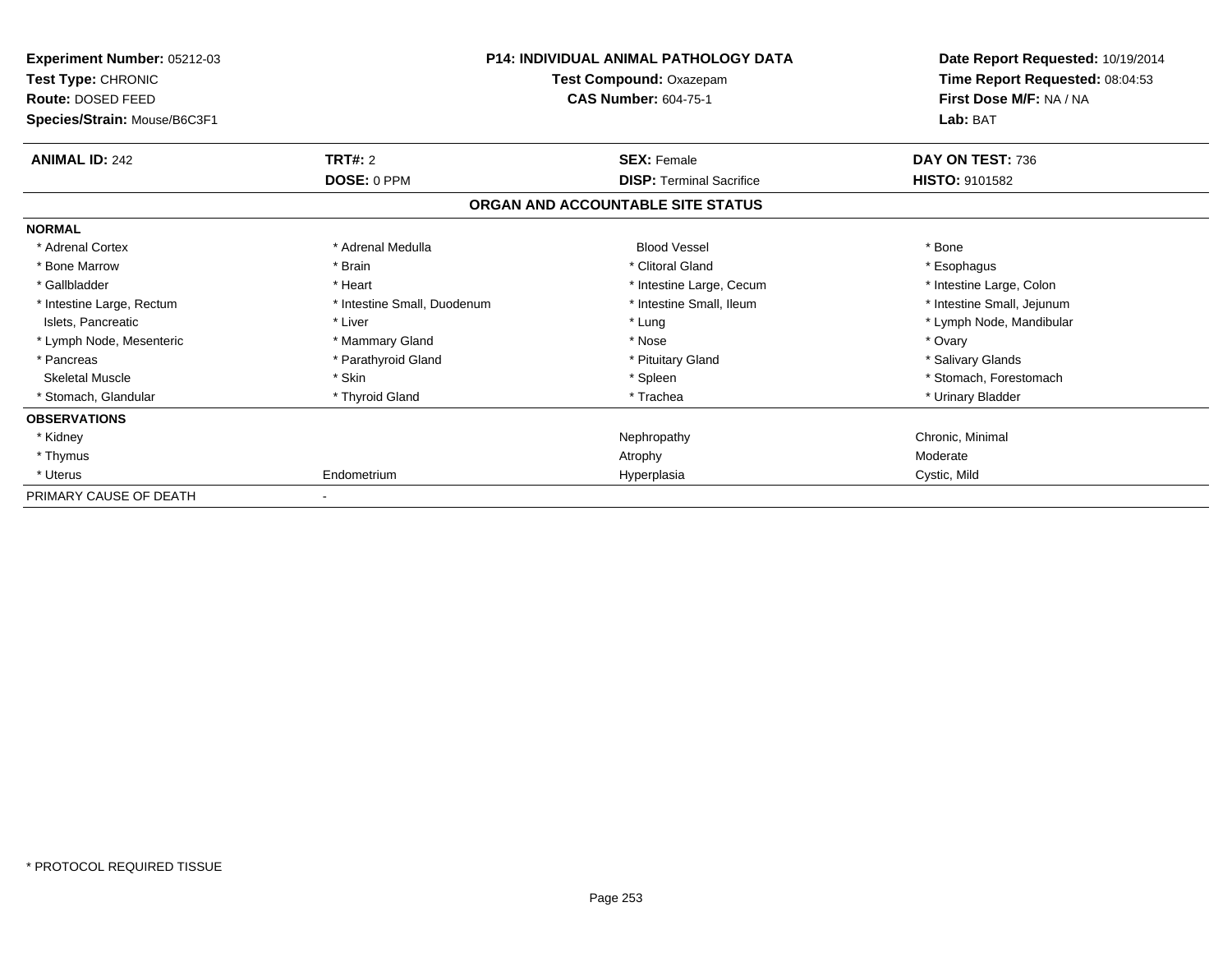| Experiment Number: 05212-03                   | <b>P14: INDIVIDUAL ANIMAL PATHOLOGY DATA</b><br>Test Compound: Oxazepam |                                   | Date Report Requested: 10/19/2014                          |
|-----------------------------------------------|-------------------------------------------------------------------------|-----------------------------------|------------------------------------------------------------|
| Test Type: CHRONIC                            |                                                                         |                                   | Time Report Requested: 08:04:53<br>First Dose M/F: NA / NA |
| Route: DOSED FEED                             |                                                                         | <b>CAS Number: 604-75-1</b>       |                                                            |
| Species/Strain: Mouse/B6C3F1                  |                                                                         |                                   | Lab: BAT                                                   |
| <b>ANIMAL ID: 243</b>                         | TRT#: 2                                                                 | <b>SEX: Female</b>                | DAY ON TEST: 735                                           |
|                                               | DOSE: 0 PPM                                                             | <b>DISP: Terminal Sacrifice</b>   | HISTO: 9101583                                             |
|                                               |                                                                         | ORGAN AND ACCOUNTABLE SITE STATUS |                                                            |
| <b>NORMAL</b>                                 |                                                                         |                                   |                                                            |
| * Adrenal Cortex                              | * Adrenal Medulla                                                       | <b>Blood Vessel</b>               | * Bone                                                     |
| * Bone Marrow                                 | * Brain                                                                 | * Clitoral Gland                  | * Esophagus                                                |
| * Gallbladder                                 | * Heart                                                                 | * Intestine Large, Cecum          | * Intestine Large, Colon                                   |
| * Intestine Large, Rectum                     | * Intestine Small, Duodenum                                             | * Intestine Small, Ileum          | * Intestine Small, Jejunum                                 |
| Islets, Pancreatic                            | * Kidney                                                                | * Lymph Node, Mandibular          | * Lymph Node, Mesenteric                                   |
| * Mammary Gland                               | * Nose                                                                  | * Pancreas                        | * Pituitary Gland                                          |
| * Salivary Glands                             | <b>Skeletal Muscle</b>                                                  | * Skin                            | * Spleen                                                   |
| * Stomach, Glandular                          | * Thyroid Gland                                                         | * Trachea                         | * Urinary Bladder                                          |
| <b>MISSING</b>                                |                                                                         |                                   |                                                            |
| * Parathyroid Gland                           |                                                                         |                                   |                                                            |
| <b>OBSERVATIONS</b>                           |                                                                         |                                   |                                                            |
| * Liver                                       |                                                                         | <b>Basophilic Focus</b>           |                                                            |
| * Lung                                        |                                                                         | Alveolar/Bronchiolar Carcinoma    |                                                            |
| [ Alveolar/Bronchiolar Carcinoma TGLS = 2-2 ] |                                                                         |                                   |                                                            |
| * Ovary                                       |                                                                         | Atrophy                           | Mild                                                       |
| * Stomach, Forestomach                        |                                                                         | Hyperplasia                       | Squamous, Focal, Moderate                                  |
| [Hyperplasia TGLS = 3-4]                      |                                                                         |                                   |                                                            |
| * Thymus                                      |                                                                         | Atrophy                           | Mild                                                       |
| * Uterus                                      | Endometrium                                                             | Hyperplasia                       | Cystic, Moderate                                           |
| [Hyperplasia TGLS = 1-6]                      |                                                                         |                                   |                                                            |
| PRIMARY CAUSE OF DEATH                        | $\overline{\phantom{a}}$                                                |                                   |                                                            |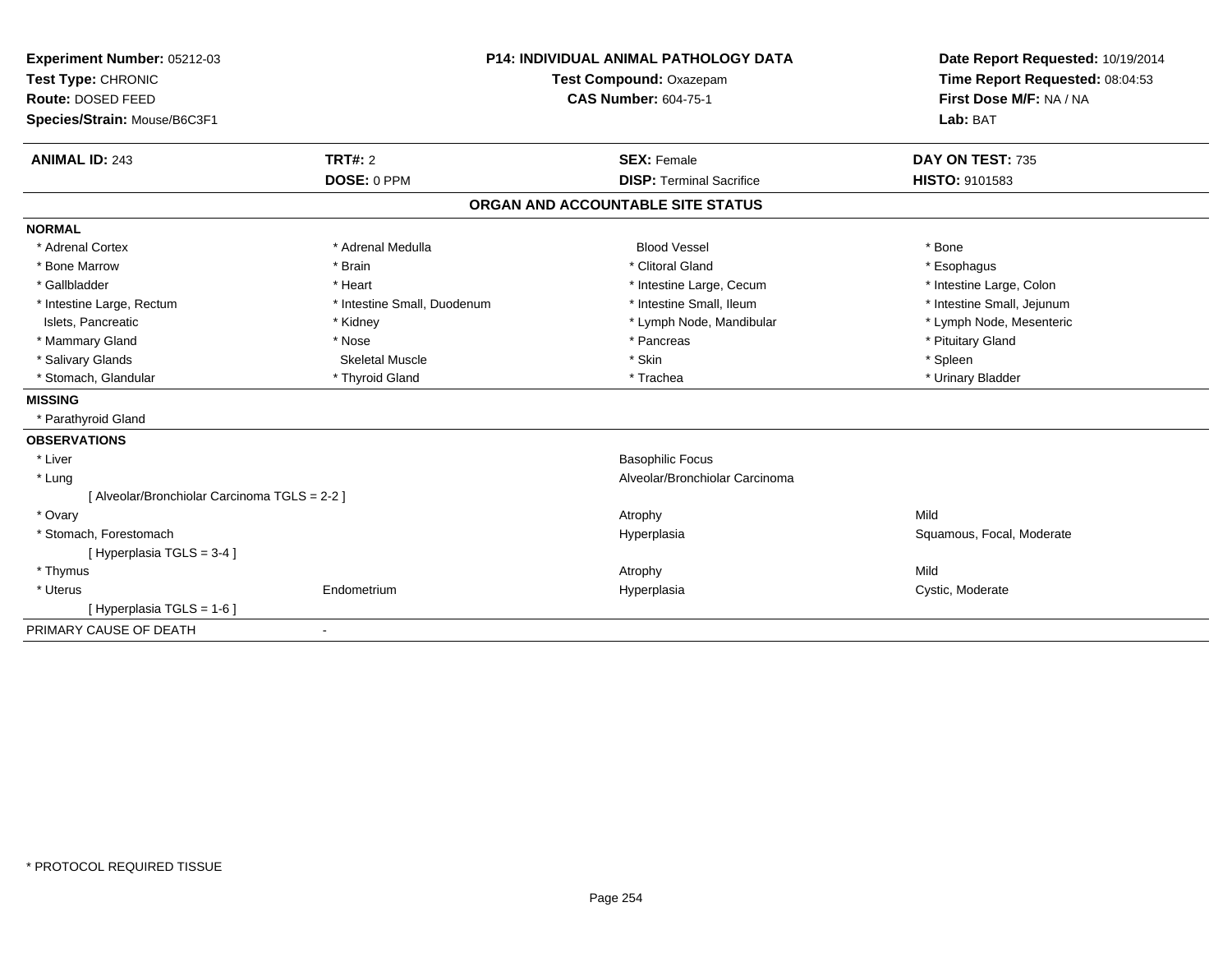| Experiment Number: 05212-03                    | <b>P14: INDIVIDUAL ANIMAL PATHOLOGY DATA</b><br>Test Compound: Oxazepam<br><b>CAS Number: 604-75-1</b> |                                   | Date Report Requested: 10/19/2014 |  |
|------------------------------------------------|--------------------------------------------------------------------------------------------------------|-----------------------------------|-----------------------------------|--|
| Test Type: CHRONIC                             |                                                                                                        |                                   | Time Report Requested: 08:04:53   |  |
| Route: DOSED FEED                              |                                                                                                        |                                   | First Dose M/F: NA / NA           |  |
| Species/Strain: Mouse/B6C3F1                   |                                                                                                        |                                   | Lab: BAT                          |  |
| <b>ANIMAL ID: 244</b>                          | TRT#: 2                                                                                                | <b>SEX: Female</b>                | DAY ON TEST: 736                  |  |
|                                                | DOSE: 0 PPM                                                                                            | <b>DISP: Terminal Sacrifice</b>   | HISTO: 9101584                    |  |
|                                                |                                                                                                        | ORGAN AND ACCOUNTABLE SITE STATUS |                                   |  |
| <b>NORMAL</b>                                  |                                                                                                        |                                   |                                   |  |
| * Adrenal Cortex                               | * Adrenal Medulla                                                                                      | <b>Blood Vessel</b>               | * Bone                            |  |
| * Bone Marrow                                  | * Brain                                                                                                | * Clitoral Gland                  | * Esophagus                       |  |
| * Gallbladder                                  | * Heart                                                                                                | * Intestine Large, Cecum          | * Intestine Large, Colon          |  |
| * Intestine Large, Rectum                      | * Intestine Small, Duodenum                                                                            | * Intestine Small, Ileum          | * Intestine Small, Jejunum        |  |
| Islets, Pancreatic                             | * Kidney                                                                                               | * Lung                            | * Lymph Node, Mandibular          |  |
| * Lymph Node, Mesenteric                       | * Nose                                                                                                 | * Pancreas                        | * Parathyroid Gland               |  |
| * Salivary Glands                              | <b>Skeletal Muscle</b>                                                                                 | * Skin                            | * Stomach, Forestomach            |  |
| * Stomach, Glandular                           | * Thymus                                                                                               | * Thyroid Gland                   | * Trachea                         |  |
| * Urinary Bladder                              |                                                                                                        |                                   |                                   |  |
| <b>OBSERVATIONS</b>                            |                                                                                                        |                                   |                                   |  |
| * Liver                                        |                                                                                                        | Hepatocellular Adenoma            |                                   |  |
| [ Hepatocellular Adenoma TGLS = 3-9 ]          |                                                                                                        |                                   |                                   |  |
| * Mammary Gland                                |                                                                                                        | Hyperplasia                       | Cystic, Moderate                  |  |
| * Ovary                                        |                                                                                                        | Atrophy                           | Moderate                          |  |
| * Pituitary Gland                              | Pars Distalis                                                                                          | Angiectasis                       | Mild                              |  |
| * Spleen                                       |                                                                                                        | Hematopoietic Cell Proliferation  | Moderate                          |  |
| [Hematopoietic Cell Proliferation TGLS = 2-1 ] |                                                                                                        |                                   |                                   |  |
| * Uterus                                       | Endometrium                                                                                            | Hyperplasia                       | Cystic, Moderate                  |  |
| [Hyperplasia TGLS = $1-6$ ]                    |                                                                                                        |                                   |                                   |  |
| PRIMARY CAUSE OF DEATH                         | $\overline{\phantom{a}}$                                                                               |                                   |                                   |  |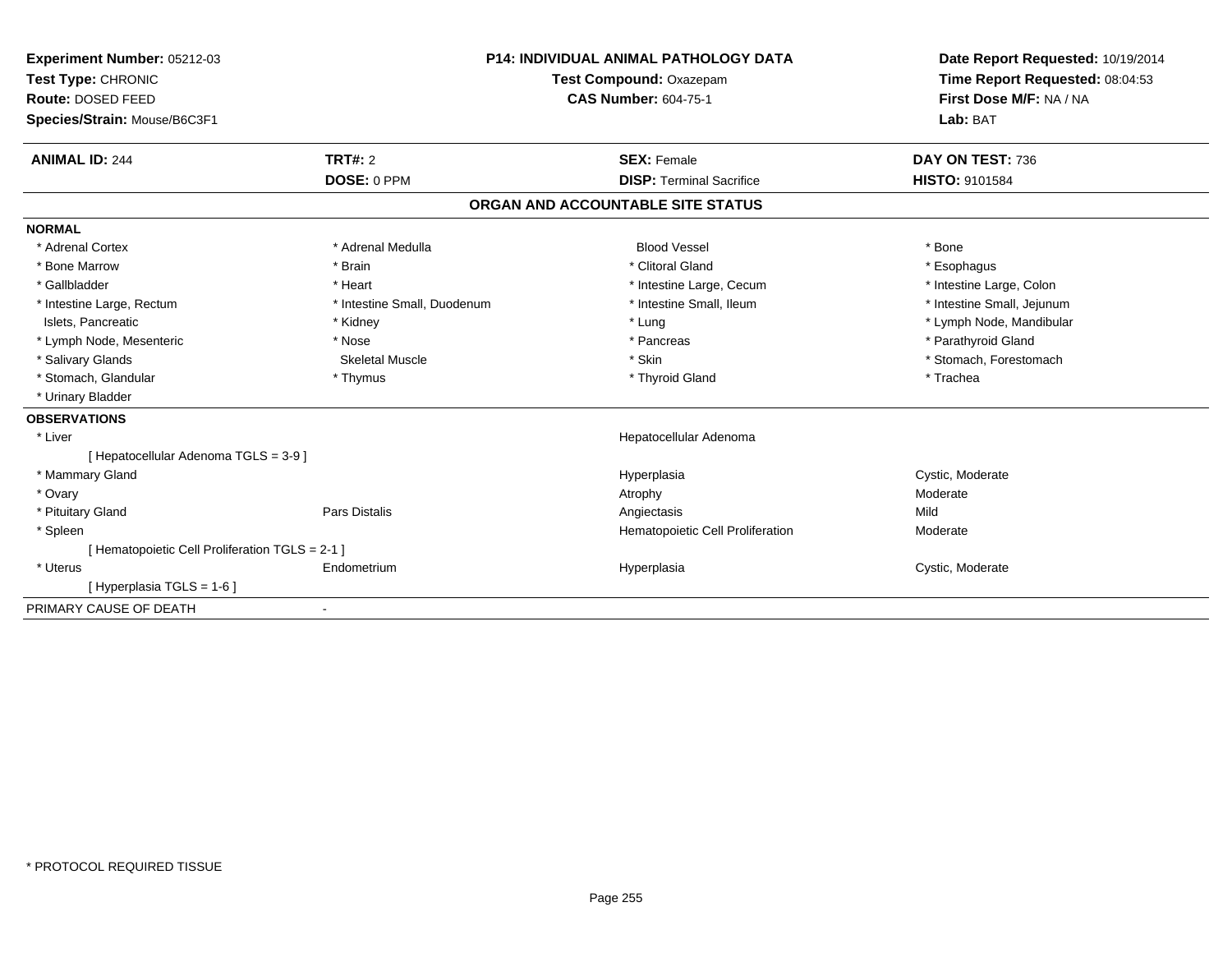| Experiment Number: 05212-03                                 | <b>P14: INDIVIDUAL ANIMAL PATHOLOGY DATA</b><br>Test Compound: Oxazepam |                                   | Date Report Requested: 10/19/2014 |  |
|-------------------------------------------------------------|-------------------------------------------------------------------------|-----------------------------------|-----------------------------------|--|
| Test Type: CHRONIC                                          |                                                                         |                                   | Time Report Requested: 08:04:53   |  |
| Route: DOSED FEED                                           |                                                                         | <b>CAS Number: 604-75-1</b>       | First Dose M/F: NA / NA           |  |
| Species/Strain: Mouse/B6C3F1                                |                                                                         |                                   | Lab: BAT                          |  |
|                                                             |                                                                         |                                   |                                   |  |
| <b>ANIMAL ID: 245</b>                                       | TRT#: 2                                                                 | <b>SEX: Female</b>                | DAY ON TEST: 576                  |  |
|                                                             | DOSE: 0 PPM                                                             | <b>DISP:</b> Moribund Sacrifice   | <b>HISTO: 9101585</b>             |  |
|                                                             |                                                                         | ORGAN AND ACCOUNTABLE SITE STATUS |                                   |  |
| <b>NORMAL</b>                                               |                                                                         |                                   |                                   |  |
| * Adrenal Cortex                                            | * Adrenal Medulla                                                       | <b>Blood Vessel</b>               | * Bone                            |  |
| * Bone Marrow                                               | * Brain                                                                 | * Esophagus                       | * Gallbladder                     |  |
| * Heart                                                     | * Intestine Large, Cecum                                                | * Intestine Large, Colon          | * Intestine Large, Rectum         |  |
| * Intestine Small, Duodenum                                 | * Intestine Small, Ileum                                                | * Intestine Small, Jejunum        | Islets, Pancreatic                |  |
| * Kidney                                                    | * Liver                                                                 | * Lung                            | * Lymph Node, Mandibular          |  |
| * Lymph Node, Mesenteric                                    | * Mammary Gland                                                         | * Nose                            | * Pancreas                        |  |
| * Parathyroid Gland                                         | * Pituitary Gland                                                       | * Salivary Glands                 | <b>Skeletal Muscle</b>            |  |
| * Skin                                                      | * Stomach, Forestomach                                                  | * Stomach, Glandular              | * Thymus                          |  |
| * Thyroid Gland                                             | * Trachea                                                               | * Urinary Bladder                 |                                   |  |
| <b>MISSING</b>                                              |                                                                         |                                   |                                   |  |
| * Clitoral Gland                                            |                                                                         |                                   |                                   |  |
| <b>OBSERVATIONS</b>                                         |                                                                         |                                   |                                   |  |
| * Ovary                                                     | Follicle                                                                | Cyst                              |                                   |  |
| [Cyst TGLS = $2-6$ ]                                        |                                                                         |                                   |                                   |  |
| Peripheral Nerve                                            | Axon, Sciatic                                                           | Degeneration                      | Mild                              |  |
| Spinal Cord                                                 |                                                                         | Degeneration                      | Mild                              |  |
| * Spleen                                                    | Red Pulp                                                                | Atrophy                           | Mild                              |  |
| [Atrophy TGLS = $1-1$ ]                                     |                                                                         |                                   |                                   |  |
| * Uterus                                                    | Endometrium                                                             | Hyperplasia                       | Cystic, Moderate                  |  |
| PRIMARY CAUSE OF DEATH                                      | - Peripheral Nerve Axon Sciatic Degeneration                            |                                   |                                   |  |
| Animal Note: MORIBUND SAC DUE TO NERVE DAMAGE AND PARALYSIS |                                                                         |                                   |                                   |  |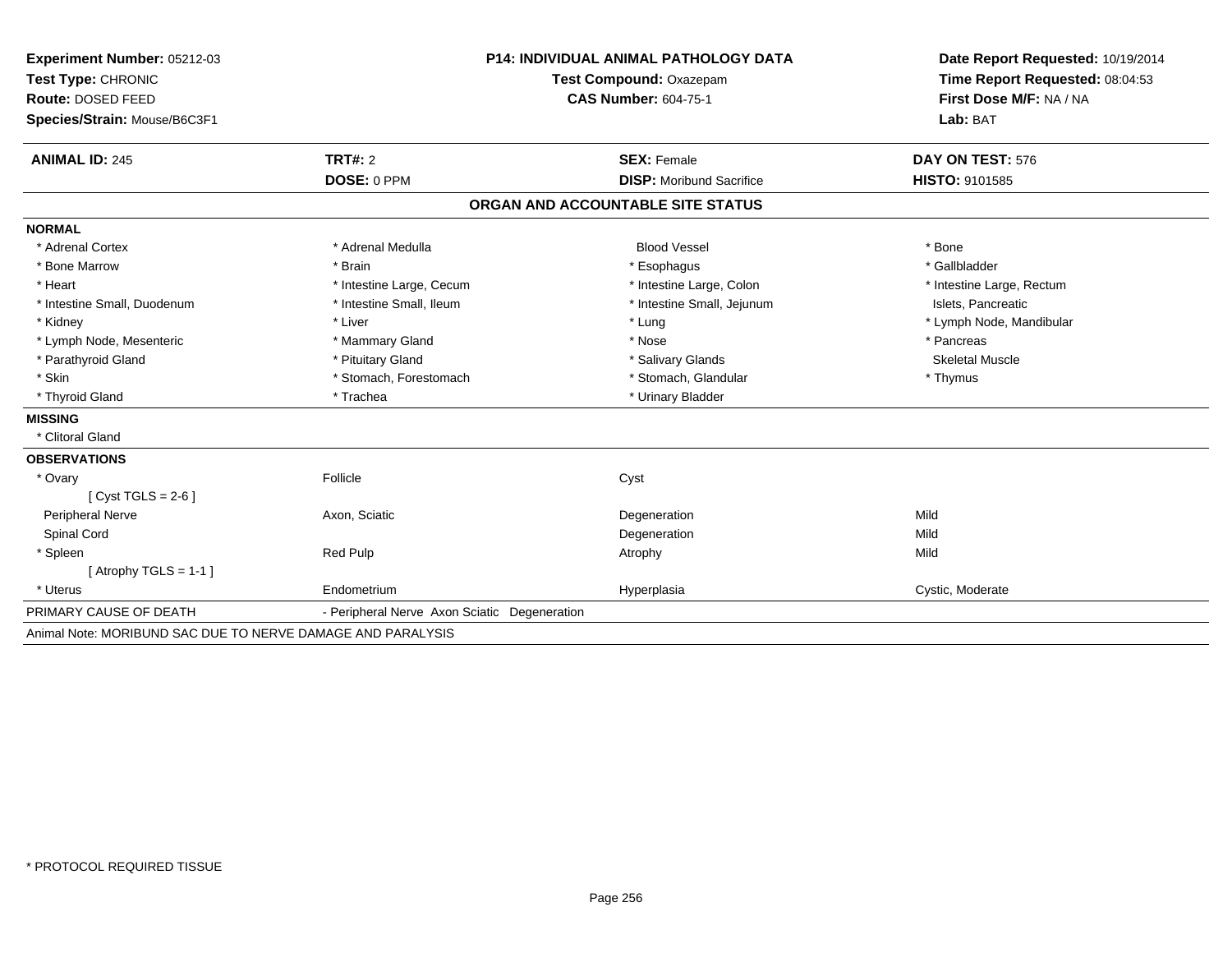| <b>Experiment Number: 05212-03</b><br>Test Type: CHRONIC<br>Route: DOSED FEED<br>Species/Strain: Mouse/B6C3F1 | <b>P14: INDIVIDUAL ANIMAL PATHOLOGY DATA</b><br>Test Compound: Oxazepam<br><b>CAS Number: 604-75-1</b> |                                   | Date Report Requested: 10/19/2014<br>Time Report Requested: 08:04:53<br>First Dose M/F: NA / NA<br>Lab: BAT |  |
|---------------------------------------------------------------------------------------------------------------|--------------------------------------------------------------------------------------------------------|-----------------------------------|-------------------------------------------------------------------------------------------------------------|--|
| <b>ANIMAL ID: 246</b>                                                                                         | TRT#: 2                                                                                                | <b>SEX: Female</b>                | DAY ON TEST: 460                                                                                            |  |
|                                                                                                               | DOSE: 0 PPM                                                                                            | <b>DISP:</b> Scheduled Sacrifice  | <b>HISTO: 9101586</b>                                                                                       |  |
|                                                                                                               |                                                                                                        | ORGAN AND ACCOUNTABLE SITE STATUS |                                                                                                             |  |
| <b>NORMAL</b>                                                                                                 |                                                                                                        |                                   |                                                                                                             |  |
| * Adrenal Cortex                                                                                              | * Adrenal Medulla                                                                                      | <b>Blood Vessel</b>               | * Bone                                                                                                      |  |
| * Bone Marrow                                                                                                 | * Brain                                                                                                | * Clitoral Gland                  | * Esophagus                                                                                                 |  |
| * Gallbladder                                                                                                 | * Heart                                                                                                | * Intestine Large, Cecum          | * Intestine Large, Colon                                                                                    |  |
| * Intestine Large, Rectum                                                                                     | * Intestine Small, Duodenum                                                                            | * Intestine Small, Ileum          | * Intestine Small, Jejunum                                                                                  |  |
| Islets, Pancreatic                                                                                            | * Kidney                                                                                               | * Liver                           | * Lung                                                                                                      |  |
| * Lymph Node, Mandibular                                                                                      | * Lymph Node, Mesenteric                                                                               | * Mammary Gland                   | * Nose                                                                                                      |  |
| * Ovary                                                                                                       | * Pancreas                                                                                             | * Parathyroid Gland               | * Pituitary Gland                                                                                           |  |
| * Salivary Glands                                                                                             | <b>Skeletal Muscle</b>                                                                                 | * Skin                            | * Spleen                                                                                                    |  |
| * Stomach, Forestomach                                                                                        | * Stomach, Glandular                                                                                   | * Thymus                          | * Thyroid Gland                                                                                             |  |
| * Trachea                                                                                                     | * Urinary Bladder                                                                                      |                                   |                                                                                                             |  |
| <b>OBSERVATIONS</b>                                                                                           |                                                                                                        |                                   |                                                                                                             |  |
| * Uterus                                                                                                      | Endometrium                                                                                            | Hyperplasia                       | Cystic, Glandular, Mild                                                                                     |  |
| PRIMARY CAUSE OF DEATH                                                                                        |                                                                                                        |                                   |                                                                                                             |  |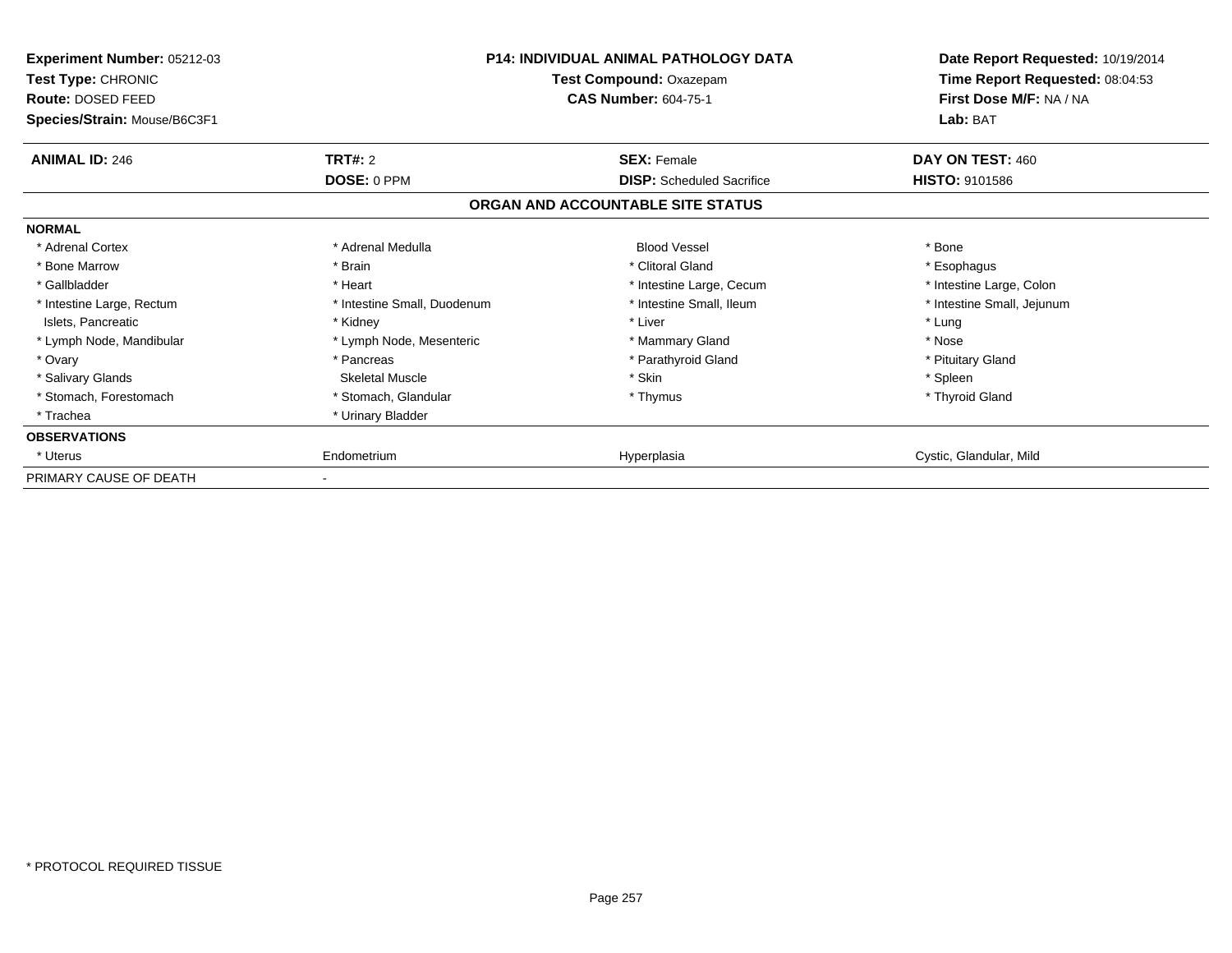| Experiment Number: 05212-03           | P14: INDIVIDUAL ANIMAL PATHOLOGY DATA |                                   | Date Report Requested: 10/19/2014                          |
|---------------------------------------|---------------------------------------|-----------------------------------|------------------------------------------------------------|
| Test Type: CHRONIC                    |                                       | Test Compound: Oxazepam           | Time Report Requested: 08:04:53<br>First Dose M/F: NA / NA |
| Route: DOSED FEED                     |                                       | <b>CAS Number: 604-75-1</b>       |                                                            |
| Species/Strain: Mouse/B6C3F1          |                                       |                                   | Lab: BAT                                                   |
| <b>ANIMAL ID: 247</b>                 | <b>TRT#: 2</b>                        | <b>SEX: Female</b>                | DAY ON TEST: 736                                           |
|                                       | DOSE: 0 PPM                           | <b>DISP: Terminal Sacrifice</b>   | <b>HISTO: 9101587</b>                                      |
|                                       |                                       | ORGAN AND ACCOUNTABLE SITE STATUS |                                                            |
| <b>NORMAL</b>                         |                                       |                                   |                                                            |
| * Adrenal Cortex                      | * Adrenal Medulla                     | <b>Blood Vessel</b>               | * Bone Marrow                                              |
| * Brain                               | * Clitoral Gland                      | * Esophagus                       | * Gallbladder                                              |
| * Heart                               | * Intestine Large, Cecum              | * Intestine Large, Colon          | * Intestine Large, Rectum                                  |
| * Intestine Small, Duodenum           | * Intestine Small, Ileum              | * Intestine Small, Jejunum        | Islets, Pancreatic                                         |
| * Kidney                              | * Lung                                | * Lymph Node, Mandibular          | * Lymph Node, Mesenteric                                   |
| * Mammary Gland                       | * Nose                                | * Pancreas                        | * Parathyroid Gland                                        |
| * Pituitary Gland                     | * Salivary Glands                     | <b>Skeletal Muscle</b>            | * Skin                                                     |
| * Stomach, Forestomach                | * Stomach, Glandular                  | * Thyroid Gland                   | * Trachea                                                  |
| * Urinary Bladder                     |                                       |                                   |                                                            |
| <b>OBSERVATIONS</b>                   |                                       |                                   |                                                            |
| * Bone                                | Femur                                 | Hyperostosis                      | Focal, Moderate                                            |
| * Liver                               |                                       | <b>Eosinophilic Focus</b>         |                                                            |
|                                       |                                       | Hepatocellular Adenoma            |                                                            |
| [ Hepatocellular Adenoma TGLS = 3-9 ] |                                       |                                   |                                                            |
| * Ovary                               |                                       | Atrophy                           | Moderate                                                   |
|                                       | Follicle                              | Cyst                              |                                                            |
| * Spleen                              |                                       | Hyperplasia                       | Lymphoid, Mild                                             |
| [ Hyperplasia TGLS = 2-1 ]            |                                       |                                   |                                                            |
| * Thymus                              |                                       | Atrophy                           | Moderate                                                   |
| * Uterus                              | Endometrium                           | Hyperplasia                       | Cystic, Moderate                                           |
| [ Hyperplasia TGLS = 1-6 ]            |                                       |                                   |                                                            |
| PRIMARY CAUSE OF DEATH                |                                       |                                   |                                                            |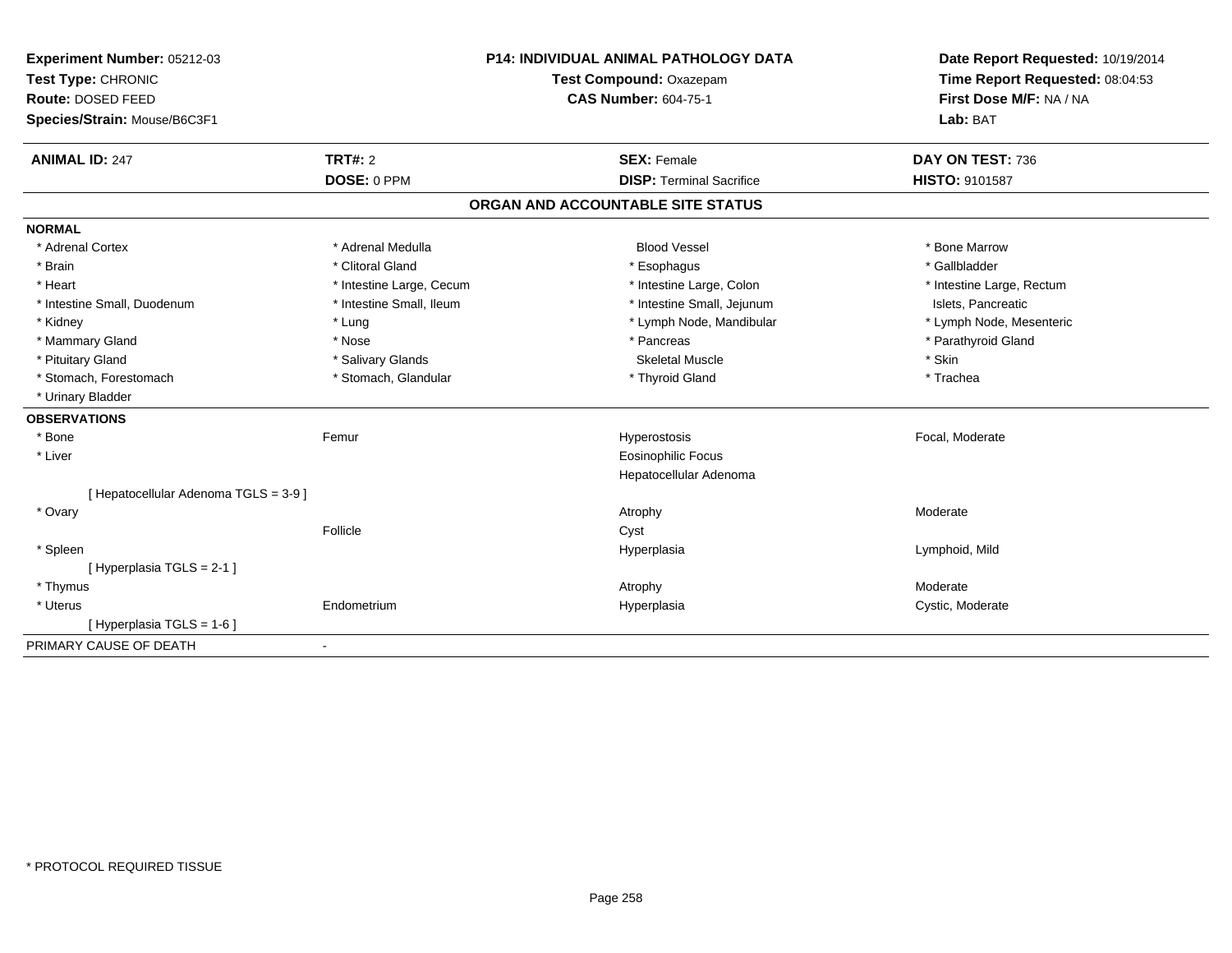| Experiment Number: 05212-03<br>Test Type: CHRONIC<br>Route: DOSED FEED<br>Species/Strain: Mouse/B6C3F1 | <b>P14: INDIVIDUAL ANIMAL PATHOLOGY DATA</b><br>Test Compound: Oxazepam<br><b>CAS Number: 604-75-1</b> |                                   | Date Report Requested: 10/19/2014<br>Time Report Requested: 08:04:53<br>First Dose M/F: NA / NA<br>Lab: BAT |
|--------------------------------------------------------------------------------------------------------|--------------------------------------------------------------------------------------------------------|-----------------------------------|-------------------------------------------------------------------------------------------------------------|
| <b>ANIMAL ID: 248</b>                                                                                  | <b>TRT#: 2</b>                                                                                         | <b>SEX: Female</b>                | DAY ON TEST: 735                                                                                            |
|                                                                                                        | DOSE: 0 PPM                                                                                            | <b>DISP: Terminal Sacrifice</b>   | <b>HISTO: 9101588</b>                                                                                       |
|                                                                                                        |                                                                                                        | ORGAN AND ACCOUNTABLE SITE STATUS |                                                                                                             |
| <b>NORMAL</b>                                                                                          |                                                                                                        |                                   |                                                                                                             |
| * Adrenal Cortex                                                                                       | * Adrenal Medulla                                                                                      | <b>Blood Vessel</b>               | * Bone                                                                                                      |
| * Bone Marrow                                                                                          | * Brain                                                                                                | * Clitoral Gland                  | * Esophagus                                                                                                 |
| * Gallbladder                                                                                          | * Heart                                                                                                | * Intestine Large, Cecum          | * Intestine Large, Colon                                                                                    |
| * Intestine Large, Rectum                                                                              | * Intestine Small, Duodenum                                                                            | * Intestine Small, Ileum          | * Intestine Small, Jejunum                                                                                  |
| Islets, Pancreatic                                                                                     | * Liver                                                                                                | * Lung                            | * Lymph Node, Mandibular                                                                                    |
| * Lymph Node, Mesenteric                                                                               | * Mammary Gland                                                                                        | * Nose                            | * Pancreas                                                                                                  |
| * Parathyroid Gland                                                                                    | * Pituitary Gland                                                                                      | * Salivary Glands                 | <b>Skeletal Muscle</b>                                                                                      |
| * Skin                                                                                                 | * Spleen                                                                                               | * Stomach, Forestomach            | * Stomach, Glandular                                                                                        |
| * Thyroid Gland                                                                                        | * Trachea                                                                                              | * Urinary Bladder                 |                                                                                                             |
| <b>OBSERVATIONS</b>                                                                                    |                                                                                                        |                                   |                                                                                                             |
| * Kidney                                                                                               |                                                                                                        | Nephropathy                       | Chronic, Minimal                                                                                            |
| * Ovary                                                                                                | Follicle                                                                                               | Cyst                              |                                                                                                             |
| [Cyst TGLS = $2-6$ ]                                                                                   |                                                                                                        |                                   |                                                                                                             |
| * Thymus                                                                                               |                                                                                                        | Atrophy                           | Mild                                                                                                        |
| * Uterus                                                                                               | Endometrium                                                                                            | Hyperplasia                       | Cystic, Moderate                                                                                            |
| [Hyperplasia TGLS = 1-6]                                                                               |                                                                                                        |                                   |                                                                                                             |
| PRIMARY CAUSE OF DEATH                                                                                 |                                                                                                        |                                   |                                                                                                             |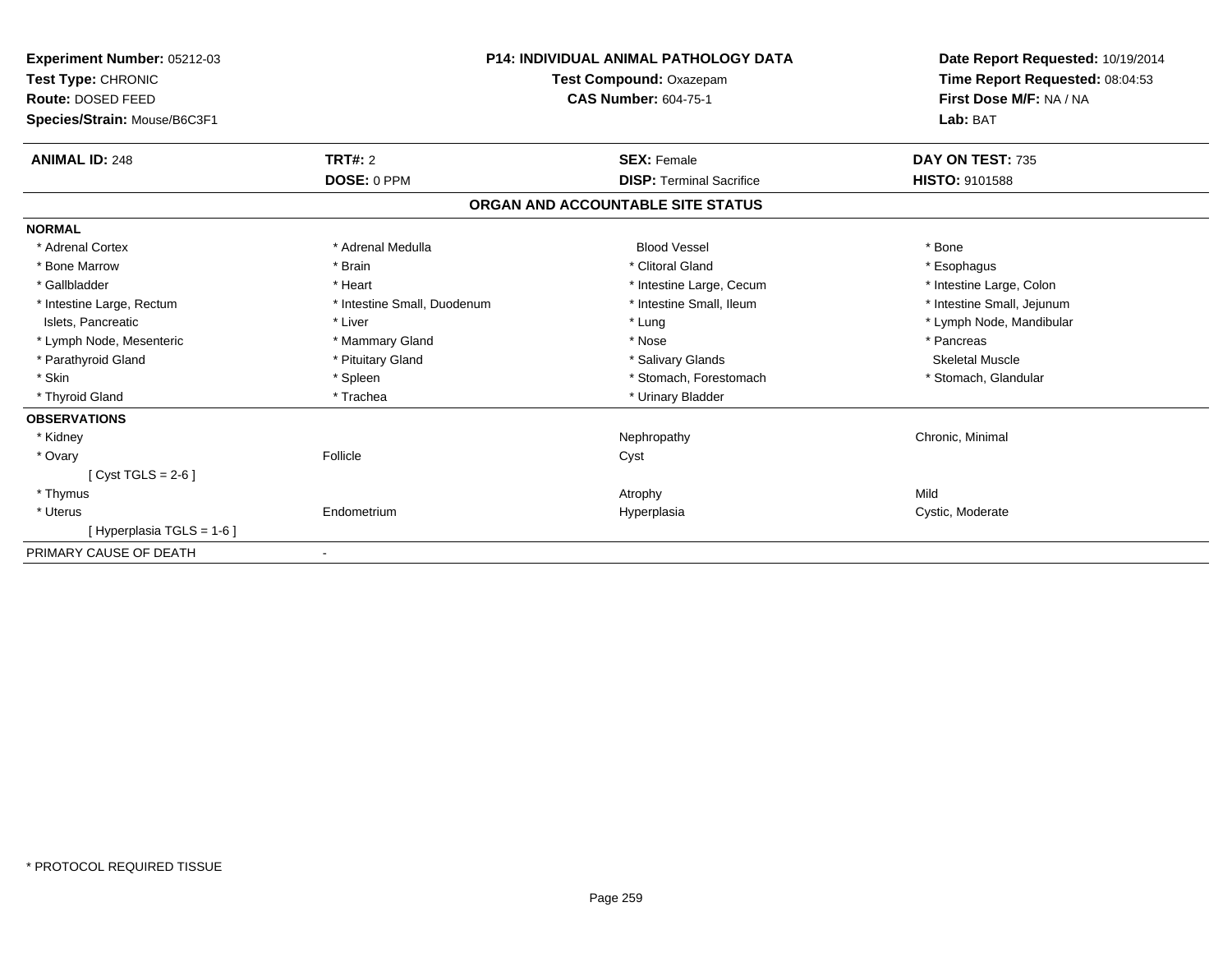| Experiment Number: 05212-03                            | <b>P14: INDIVIDUAL ANIMAL PATHOLOGY DATA</b> |                                   | Date Report Requested: 10/19/2014 |
|--------------------------------------------------------|----------------------------------------------|-----------------------------------|-----------------------------------|
| Test Type: CHRONIC                                     |                                              | Test Compound: Oxazepam           | Time Report Requested: 08:04:53   |
| Route: DOSED FEED                                      |                                              | <b>CAS Number: 604-75-1</b>       | First Dose M/F: NA / NA           |
| Species/Strain: Mouse/B6C3F1                           |                                              |                                   | Lab: BAT                          |
| <b>ANIMAL ID: 249</b>                                  | TRT#: 2                                      | <b>SEX: Female</b>                | DAY ON TEST: 735                  |
|                                                        | DOSE: 0 PPM                                  | <b>DISP: Terminal Sacrifice</b>   | <b>HISTO: 9101589</b>             |
|                                                        |                                              | ORGAN AND ACCOUNTABLE SITE STATUS |                                   |
| <b>NORMAL</b>                                          |                                              |                                   |                                   |
| * Adrenal Cortex                                       | * Adrenal Medulla                            | <b>Blood Vessel</b>               | * Bone                            |
| * Bone Marrow                                          | * Brain                                      | * Clitoral Gland                  | * Esophagus                       |
| * Gallbladder                                          | * Heart                                      | * Intestine Large, Cecum          | * Intestine Large, Colon          |
| * Intestine Large, Rectum                              | * Intestine Small, Duodenum                  | * Intestine Small, Ileum          | Islets, Pancreatic                |
| * Kidney                                               | * Lung                                       | * Lymph Node, Mandibular          | * Mammary Gland                   |
| * Nose                                                 | * Pancreas                                   | * Parathyroid Gland               | * Pituitary Gland                 |
| * Salivary Glands                                      | <b>Skeletal Muscle</b>                       | * Skin                            | * Spleen                          |
| * Stomach, Forestomach                                 | * Stomach, Glandular                         | * Trachea                         | * Urinary Bladder                 |
| <b>OBSERVATIONS</b>                                    |                                              |                                   |                                   |
| * Intestine Small, Jejunum                             | Peyers Patch                                 | Hyperplasia                       | Lymphoid, Moderate                |
| * Liver                                                |                                              | Hepatocellular Adenoma            | Multiple                          |
| [ Hepatocellular Adenoma TGLS = 3-1,4-9 ]              |                                              |                                   |                                   |
| * Lymph Node, Mesenteric                               |                                              | Hyperplasia                       | Lymphoid, Mild                    |
| * Ovary                                                |                                              | Atrophy                           | Moderate                          |
|                                                        | Follicle                                     | Cyst                              |                                   |
| Note: tgl1, clitoral gland focus not apparent on micro |                                              |                                   |                                   |
| * Thymus                                               |                                              | Atrophy                           | Moderate                          |
| * Thyroid Gland                                        | <b>Follicular Cel</b>                        | Hyperplasia                       | Mild                              |
| * Uterus                                               | Endometrium                                  | Hyperplasia                       | Cystic, Marked                    |
| [Hyperplasia TGLS = 2-6]                               |                                              |                                   |                                   |
| PRIMARY CAUSE OF DEATH                                 |                                              |                                   |                                   |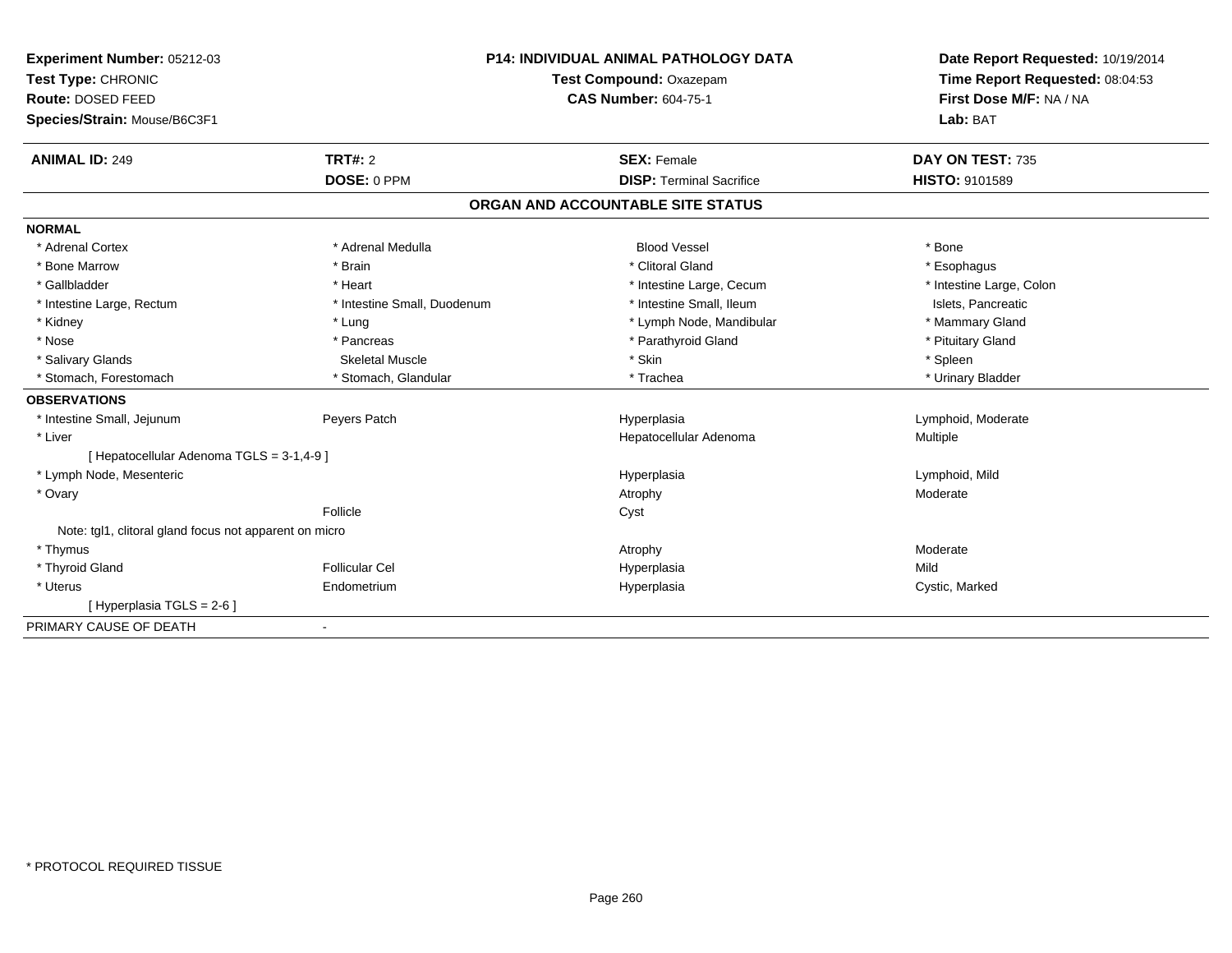| Experiment Number: 05212-03<br>Test Type: CHRONIC<br>Route: DOSED FEED<br>Species/Strain: Mouse/B6C3F1 | <b>P14: INDIVIDUAL ANIMAL PATHOLOGY DATA</b><br>Test Compound: Oxazepam<br><b>CAS Number: 604-75-1</b> |                                   | Date Report Requested: 10/19/2014<br>Time Report Requested: 08:04:53<br>First Dose M/F: NA / NA<br>Lab: BAT |  |
|--------------------------------------------------------------------------------------------------------|--------------------------------------------------------------------------------------------------------|-----------------------------------|-------------------------------------------------------------------------------------------------------------|--|
| <b>ANIMAL ID: 250</b>                                                                                  | <b>TRT#: 2</b>                                                                                         | <b>SEX: Female</b>                | DAY ON TEST: 460                                                                                            |  |
|                                                                                                        | DOSE: 0 PPM                                                                                            | <b>DISP:</b> Scheduled Sacrifice  | <b>HISTO: 9101590</b>                                                                                       |  |
|                                                                                                        |                                                                                                        | ORGAN AND ACCOUNTABLE SITE STATUS |                                                                                                             |  |
| <b>NORMAL</b>                                                                                          |                                                                                                        |                                   |                                                                                                             |  |
| * Adrenal Cortex                                                                                       | * Adrenal Medulla                                                                                      | <b>Blood Vessel</b>               | * Bone                                                                                                      |  |
| * Bone Marrow                                                                                          | * Brain                                                                                                | * Clitoral Gland                  | * Esophagus                                                                                                 |  |
| * Gallbladder                                                                                          | * Heart                                                                                                | * Intestine Large, Cecum          | * Intestine Large, Colon                                                                                    |  |
| * Intestine Large, Rectum                                                                              | * Intestine Small, Duodenum                                                                            | * Intestine Small, Ileum          | * Intestine Small, Jejunum                                                                                  |  |
| Islets, Pancreatic                                                                                     | * Kidney                                                                                               | * Lung                            | * Lymph Node, Mandibular                                                                                    |  |
| * Lymph Node, Mesenteric                                                                               | * Mammary Gland                                                                                        | * Nose                            | * Ovary                                                                                                     |  |
| * Pancreas                                                                                             | * Parathyroid Gland                                                                                    | * Pituitary Gland                 | * Salivary Glands                                                                                           |  |
| <b>Skeletal Muscle</b>                                                                                 | * Spleen                                                                                               | * Stomach, Forestomach            | * Stomach, Glandular                                                                                        |  |
| * Thymus                                                                                               | * Thyroid Gland                                                                                        | * Trachea                         | * Urinary Bladder                                                                                           |  |
| <b>MISSING</b>                                                                                         |                                                                                                        |                                   |                                                                                                             |  |
| * Skin                                                                                                 |                                                                                                        |                                   |                                                                                                             |  |
| <b>OBSERVATIONS</b>                                                                                    |                                                                                                        |                                   |                                                                                                             |  |
| * Liver                                                                                                |                                                                                                        | <b>Eosinophilic Focus</b>         |                                                                                                             |  |
| [ Eosinophilic Focus TGLS = 1-9 ]                                                                      |                                                                                                        |                                   |                                                                                                             |  |
| * Uterus                                                                                               | Endometrium                                                                                            | Hyperplasia                       | Cystic, Glandular, Moderate                                                                                 |  |
| PRIMARY CAUSE OF DEATH                                                                                 |                                                                                                        |                                   |                                                                                                             |  |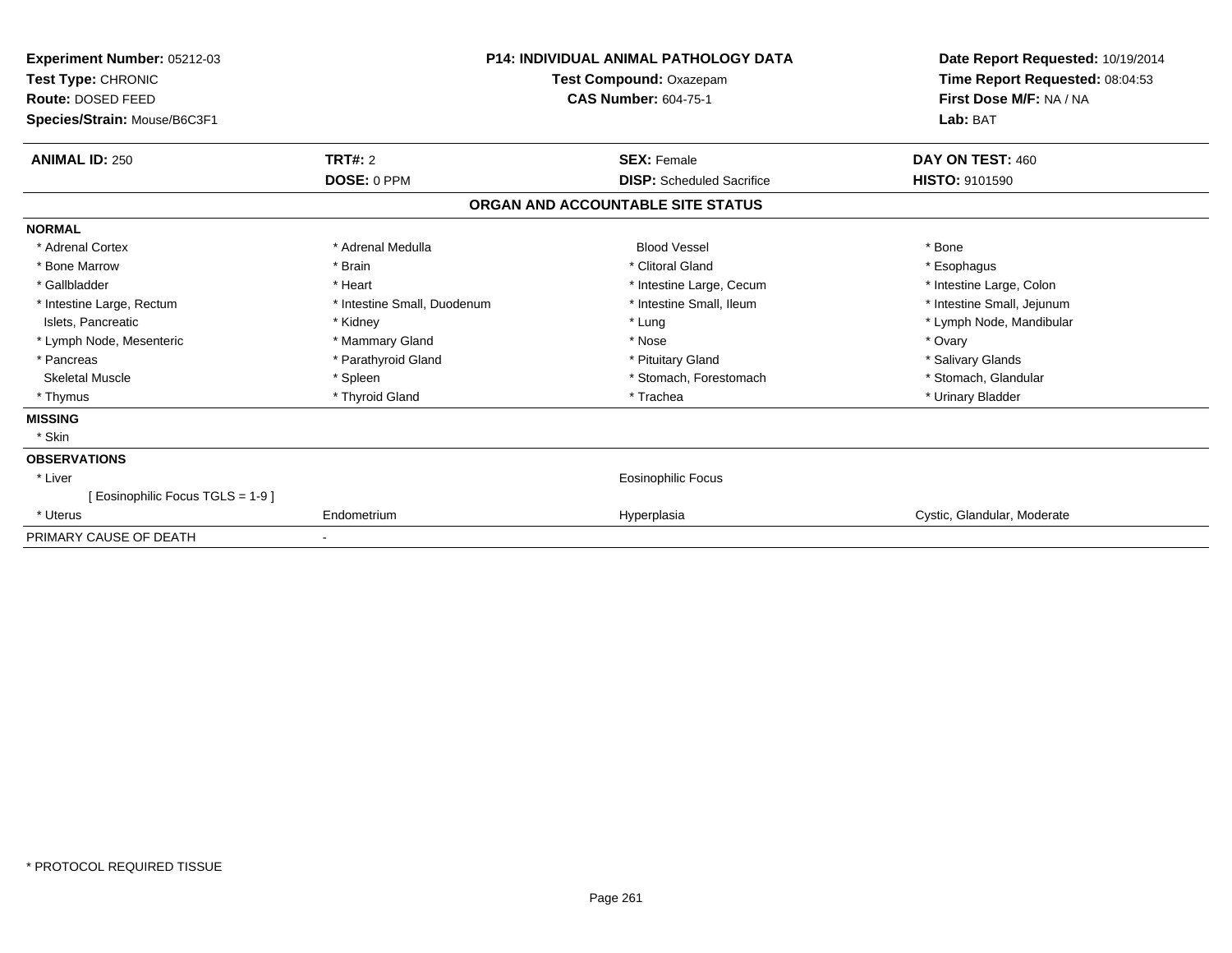| Experiment Number: 05212-03<br>Test Type: CHRONIC<br><b>Route: DOSED FEED</b><br>Species/Strain: Mouse/B6C3F1 | <b>P14: INDIVIDUAL ANIMAL PATHOLOGY DATA</b><br>Test Compound: Oxazepam<br><b>CAS Number: 604-75-1</b> |                                   | Date Report Requested: 10/19/2014<br>Time Report Requested: 08:04:53<br>First Dose M/F: NA / NA<br>Lab: BAT |
|---------------------------------------------------------------------------------------------------------------|--------------------------------------------------------------------------------------------------------|-----------------------------------|-------------------------------------------------------------------------------------------------------------|
| <b>ANIMAL ID: 251</b>                                                                                         | TRT#: 2                                                                                                | <b>SEX: Female</b>                | DAY ON TEST: 735                                                                                            |
|                                                                                                               | DOSE: 0 PPM                                                                                            | <b>DISP: Terminal Sacrifice</b>   | <b>HISTO: 9101591</b>                                                                                       |
|                                                                                                               |                                                                                                        | ORGAN AND ACCOUNTABLE SITE STATUS |                                                                                                             |
| <b>NORMAL</b>                                                                                                 |                                                                                                        |                                   |                                                                                                             |
| * Adrenal Cortex                                                                                              | * Adrenal Medulla                                                                                      | <b>Blood Vessel</b>               | * Bone                                                                                                      |
| * Bone Marrow                                                                                                 | * Brain                                                                                                | * Clitoral Gland                  | * Esophagus                                                                                                 |
| * Gallbladder                                                                                                 | * Heart                                                                                                | * Intestine Large, Cecum          | * Intestine Large, Colon                                                                                    |
| * Intestine Large, Rectum                                                                                     | * Intestine Small, Duodenum                                                                            | * Intestine Small. Ileum          | * Intestine Small, Jejunum                                                                                  |
| Islets, Pancreatic                                                                                            | * Kidney                                                                                               | * Lung                            | * Lymph Node, Mandibular                                                                                    |
| * Lymph Node, Mesenteric                                                                                      | * Mammary Gland                                                                                        | * Nose                            | * Pancreas                                                                                                  |
| * Parathyroid Gland                                                                                           | * Pituitary Gland                                                                                      | * Salivary Glands                 | <b>Skeletal Muscle</b>                                                                                      |
| * Skin                                                                                                        | * Spleen                                                                                               | * Stomach, Forestomach            | * Stomach, Glandular                                                                                        |
| * Thyroid Gland                                                                                               | * Trachea                                                                                              | * Urinary Bladder                 |                                                                                                             |
| <b>OBSERVATIONS</b>                                                                                           |                                                                                                        |                                   |                                                                                                             |
| * Liver                                                                                                       |                                                                                                        | <b>Eosinophilic Focus</b>         |                                                                                                             |
| [ Eosinophilic Focus TGLS = 2-9 ]                                                                             |                                                                                                        |                                   |                                                                                                             |
| * Ovary                                                                                                       |                                                                                                        | Atrophy                           | Moderate                                                                                                    |
| * Thymus                                                                                                      |                                                                                                        | Atrophy                           | Mild                                                                                                        |
| * Uterus                                                                                                      | Endometrium                                                                                            | Hyperplasia                       | Cystic, Moderate                                                                                            |
| [Hyperplasia TGLS = 1-6]                                                                                      |                                                                                                        |                                   |                                                                                                             |
| PRIMARY CAUSE OF DEATH                                                                                        |                                                                                                        |                                   |                                                                                                             |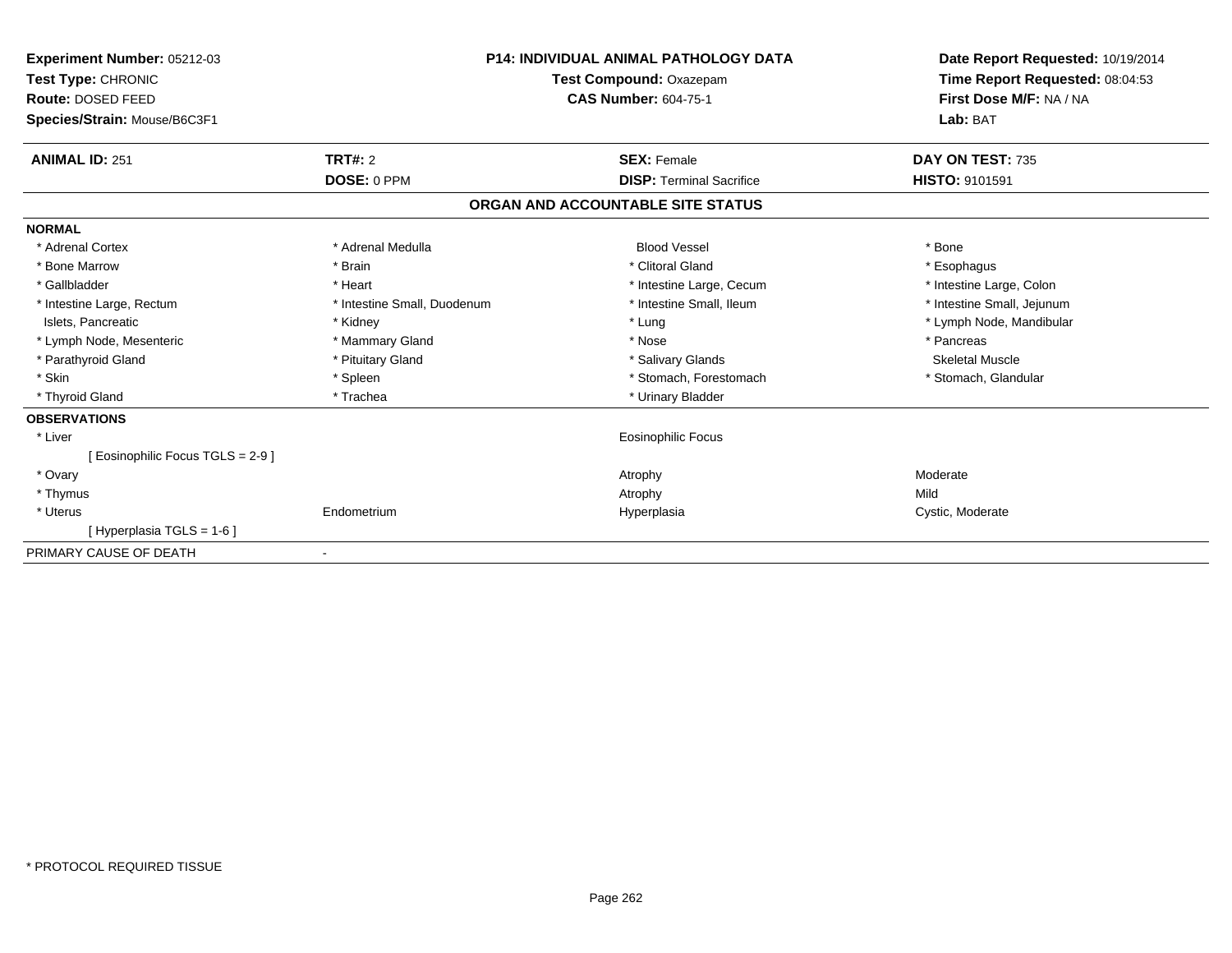| <b>Experiment Number: 05212-03</b>                           | <b>P14: INDIVIDUAL ANIMAL PATHOLOGY DATA</b><br>Test Compound: Oxazepam |                                   | Date Report Requested: 10/19/2014 |
|--------------------------------------------------------------|-------------------------------------------------------------------------|-----------------------------------|-----------------------------------|
| Test Type: CHRONIC                                           |                                                                         |                                   | Time Report Requested: 08:04:53   |
| Route: DOSED FEED                                            |                                                                         | <b>CAS Number: 604-75-1</b>       | First Dose M/F: NA / NA           |
| Species/Strain: Mouse/B6C3F1                                 |                                                                         |                                   | Lab: BAT                          |
|                                                              |                                                                         |                                   |                                   |
| TRT#: 2<br><b>ANIMAL ID: 252</b>                             |                                                                         | <b>SEX: Female</b>                | DAY ON TEST: 735                  |
|                                                              | DOSE: 0 PPM                                                             | <b>DISP: Terminal Sacrifice</b>   | HISTO: 9101592                    |
|                                                              |                                                                         | ORGAN AND ACCOUNTABLE SITE STATUS |                                   |
| <b>NORMAL</b>                                                |                                                                         |                                   |                                   |
| * Adrenal Cortex                                             | * Adrenal Medulla                                                       | <b>Blood Vessel</b>               | * Bone                            |
| * Bone Marrow<br>* Brain                                     |                                                                         | * Clitoral Gland                  | * Esophagus                       |
| * Gallbladder<br>* Heart                                     |                                                                         | * Intestine Large, Cecum          | * Intestine Large, Colon          |
| * Intestine Large, Rectum                                    | * Intestine Small, Duodenum                                             | * Intestine Small, Ileum          | * Intestine Small, Jejunum        |
| Islets, Pancreatic<br>* Lung                                 |                                                                         | * Lymph Node, Mandibular          | * Lymph Node, Mesenteric          |
| * Mammary Gland<br>* Nose                                    |                                                                         | * Pancreas                        | * Parathyroid Gland               |
| * Pituitary Gland                                            | <b>Skeletal Muscle</b>                                                  | * Skin                            | * Stomach, Forestomach            |
| * Stomach, Glandular                                         | * Thyroid Gland                                                         | * Trachea                         | * Urinary Bladder                 |
| <b>OBSERVATIONS</b>                                          |                                                                         |                                   |                                   |
| * Kidney                                                     |                                                                         | Lymphoma Malignant Lymphocytic    |                                   |
| * Liver                                                      |                                                                         | <b>Eosinophilic Focus</b>         |                                   |
|                                                              |                                                                         | Hepatocellular Adenoma            |                                   |
| Note: tgl 4, median nodule not on slides, probably cut thru. |                                                                         |                                   |                                   |
| [Eosinophilic Focus TGLS = 3-1]                              |                                                                         |                                   |                                   |
| [ Hepatocellular Adenoma TGLS = 2-9 ]                        |                                                                         |                                   |                                   |
| * Ovary                                                      |                                                                         | Atrophy                           | Mild                              |
| * Salivary Glands                                            |                                                                         | Lymphoma Malignant Lymphocytic    |                                   |
| * Spleen                                                     |                                                                         | Lymphoma Malignant Lymphocytic    |                                   |
| * Thymus                                                     |                                                                         | Atrophy                           | Mild                              |
| * Uterus<br>Endometrium                                      |                                                                         | Hyperplasia                       | Cystic, Moderate                  |
| [Hyperplasia TGLS = 1-6]                                     |                                                                         |                                   |                                   |
| PRIMARY CAUSE OF DEATH                                       |                                                                         |                                   |                                   |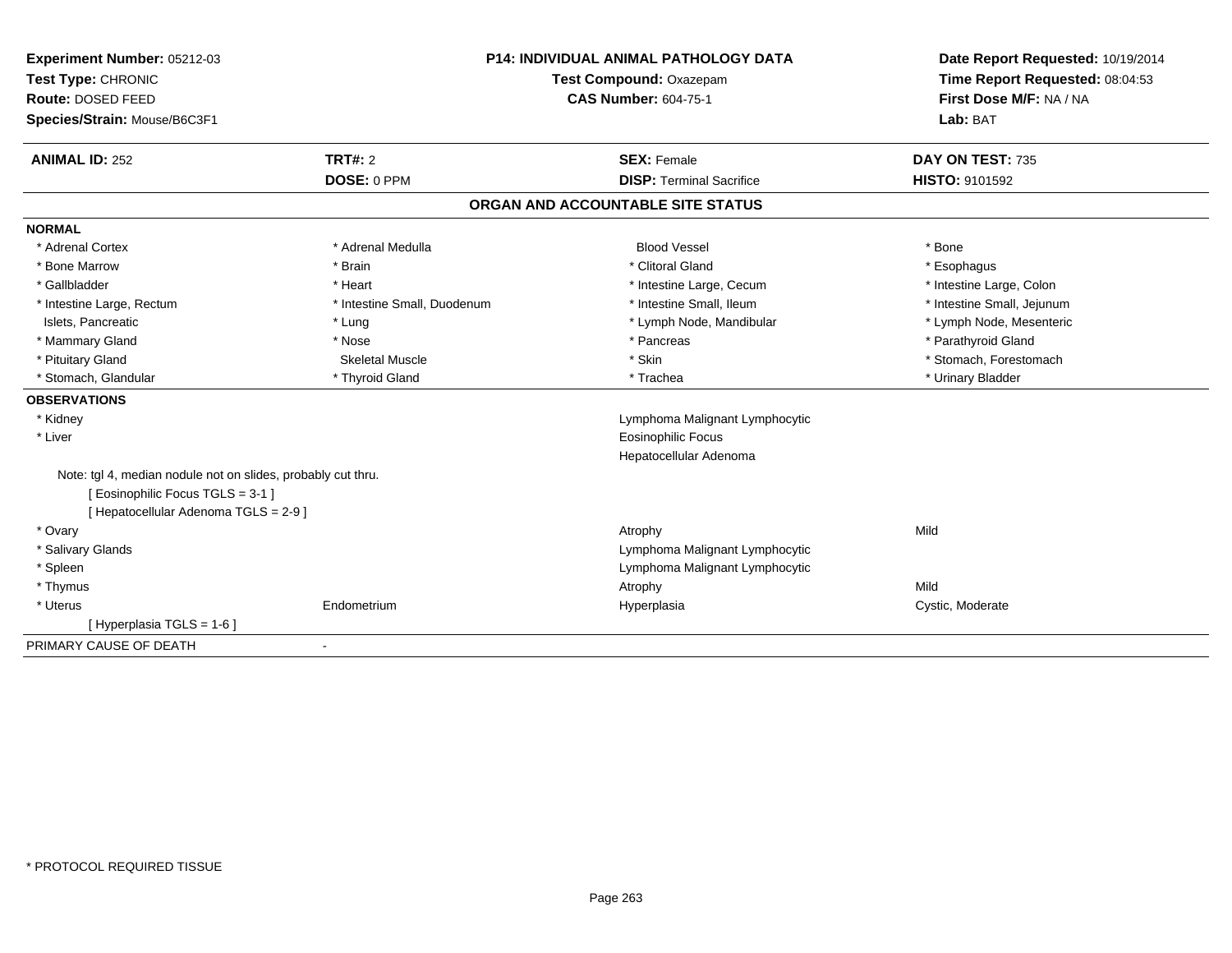| Experiment Number: 05212-03                     |                             | <b>P14: INDIVIDUAL ANIMAL PATHOLOGY DATA</b> | Date Report Requested: 10/19/2014 |
|-------------------------------------------------|-----------------------------|----------------------------------------------|-----------------------------------|
| Test Type: CHRONIC                              |                             | Test Compound: Oxazepam                      | Time Report Requested: 08:04:53   |
| Route: DOSED FEED                               |                             | <b>CAS Number: 604-75-1</b>                  | First Dose M/F: NA / NA           |
| Species/Strain: Mouse/B6C3F1                    |                             |                                              | Lab: BAT                          |
| <b>ANIMAL ID: 253</b>                           | <b>TRT#: 2</b>              | <b>SEX: Female</b>                           | DAY ON TEST: 735                  |
|                                                 | DOSE: 0 PPM                 | <b>DISP: Terminal Sacrifice</b>              | <b>HISTO: 9101593</b>             |
|                                                 |                             | ORGAN AND ACCOUNTABLE SITE STATUS            |                                   |
| <b>NORMAL</b>                                   |                             |                                              |                                   |
| * Adrenal Cortex                                | * Adrenal Medulla           | <b>Blood Vessel</b>                          | * Bone                            |
| * Bone Marrow                                   | * Brain                     | * Clitoral Gland                             | * Esophagus                       |
| * Gallbladder                                   | * Heart                     | * Intestine Large, Cecum                     | * Intestine Large, Colon          |
| * Intestine Large, Rectum                       | * Intestine Small, Duodenum | * Intestine Small, Ileum                     | * Intestine Small, Jejunum        |
| Islets, Pancreatic                              | * Kidney                    | * Lung                                       | * Lymph Node, Mandibular          |
| * Lymph Node, Mesenteric                        | * Mammary Gland             | * Nose                                       | * Pancreas                        |
| * Parathyroid Gland                             | * Pituitary Gland           | * Salivary Glands                            | <b>Skeletal Muscle</b>            |
| * Skin                                          | * Stomach, Forestomach      | * Stomach, Glandular                         | * Thymus                          |
| * Thyroid Gland                                 | * Trachea                   | * Urinary Bladder                            |                                   |
| <b>OBSERVATIONS</b>                             |                             |                                              |                                   |
| * Liver                                         |                             | Hepatocellular Adenoma                       | Multiple                          |
| [ Hepatocellular Adenoma TGLS = 5-10,6-1,7-9 ]  |                             |                                              |                                   |
| Lymph Node                                      | <b>Bronchial</b>            | Hyperplasia                                  | Lymphoid, Moderate                |
| * Ovary                                         |                             | Atrophy                                      | Mild                              |
|                                                 | Follicle                    | Cyst                                         |                                   |
| [ Cyst TGLS = $2-6$ ]                           |                             |                                              |                                   |
| * Spleen                                        |                             | Hematopoietic Cell Proliferation             | Moderate                          |
| [ Hematopoietic Cell Proliferation TGLS = 3-1 ] |                             |                                              |                                   |
| * Uterus                                        | Endometrium                 | Hyperplasia                                  | Cystic, Moderate                  |
| [Hyperplasia TGLS = 1-6]                        |                             |                                              |                                   |
| PRIMARY CAUSE OF DEATH                          | $\overline{\phantom{a}}$    |                                              |                                   |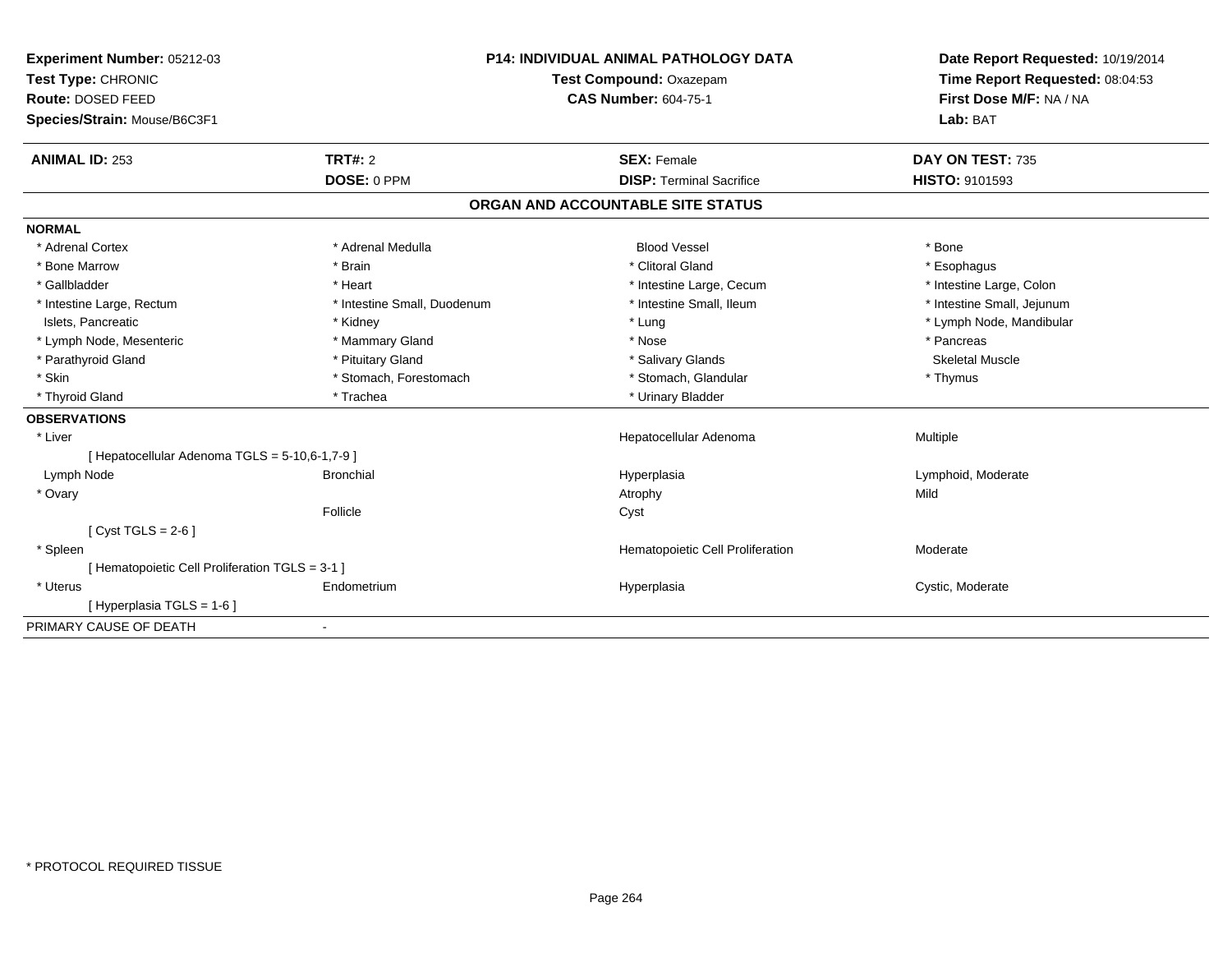| <b>Experiment Number: 05212-03</b> |                             | <b>P14: INDIVIDUAL ANIMAL PATHOLOGY DATA</b> | Date Report Requested: 10/19/2014 |
|------------------------------------|-----------------------------|----------------------------------------------|-----------------------------------|
| Test Type: CHRONIC                 | Test Compound: Oxazepam     |                                              | Time Report Requested: 08:04:53   |
| Route: DOSED FEED                  |                             | <b>CAS Number: 604-75-1</b>                  | First Dose M/F: NA / NA           |
| Species/Strain: Mouse/B6C3F1       |                             |                                              | Lab: BAT                          |
| <b>ANIMAL ID: 254</b>              | TRT#: 2                     | <b>SEX: Female</b>                           | DAY ON TEST: 736                  |
|                                    | DOSE: 0 PPM                 | <b>DISP: Terminal Sacrifice</b>              | <b>HISTO: 9101594</b>             |
|                                    |                             | ORGAN AND ACCOUNTABLE SITE STATUS            |                                   |
| <b>NORMAL</b>                      |                             |                                              |                                   |
| * Adrenal Cortex                   | * Adrenal Medulla           | <b>Blood Vessel</b>                          | * Bone                            |
| * Bone Marrow                      | * Brain                     | * Clitoral Gland                             | * Esophagus                       |
| * Gallbladder                      | * Heart                     | * Intestine Large, Cecum                     | * Intestine Large, Colon          |
| * Intestine Large, Rectum          | * Intestine Small, Duodenum | * Intestine Small, Ileum                     | * Intestine Small, Jejunum        |
| Islets, Pancreatic                 | * Kidney                    | * Lung                                       | * Lymph Node, Mandibular          |
| * Lymph Node, Mesenteric           | * Mammary Gland             | * Nose                                       | * Pancreas                        |
| * Parathyroid Gland                | * Pituitary Gland           | * Salivary Glands                            | <b>Skeletal Muscle</b>            |
| * Skin                             | * Spleen                    | * Stomach, Forestomach                       | * Stomach, Glandular              |
| * Trachea                          | * Urinary Bladder           |                                              |                                   |
| <b>OBSERVATIONS</b>                |                             |                                              |                                   |
| * Liver                            |                             | <b>Basophilic Focus</b>                      |                                   |
| [Basophilic Focus TGLS = 2-1]      |                             |                                              |                                   |
| * Ovary                            |                             | Atrophy                                      | Moderate                          |
| * Thymus                           |                             | Atrophy                                      | Moderate                          |
|                                    |                             | Hyperplasia                                  | Lymphoid, Focal, Moderate         |
| * Thyroid Gland                    | <b>Follicular Cel</b>       | Hyperplasia                                  | Minimal                           |
| * Uterus                           | Endometrium                 | Hyperplasia                                  | Cystic, Moderate                  |
| [Hyperplasia TGLS = $1-6$ ]        |                             |                                              |                                   |
| PRIMARY CAUSE OF DEATH             | $\overline{\phantom{a}}$    |                                              |                                   |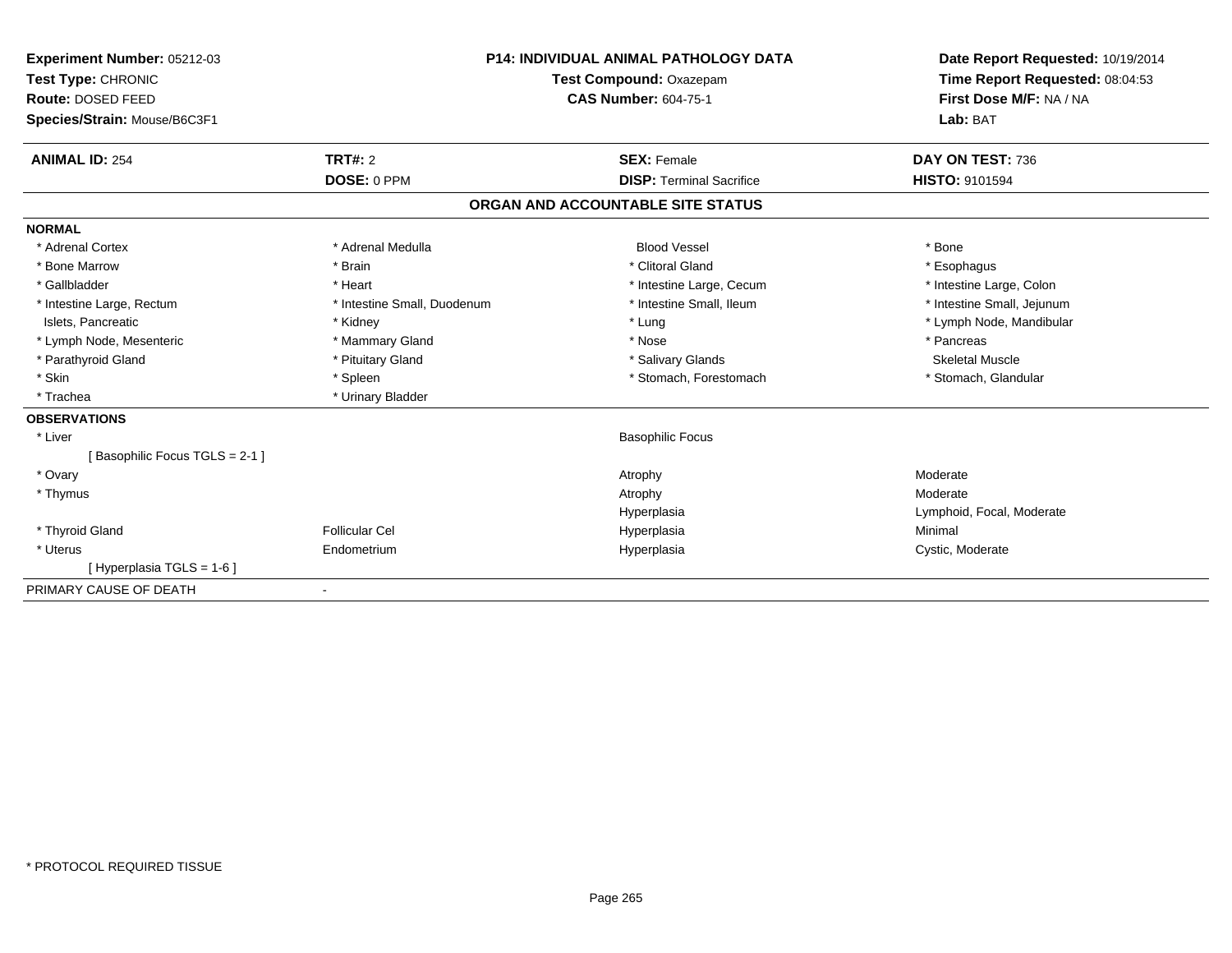| Experiment Number: 05212-03           |                                                        |  | <b>P14: INDIVIDUAL ANIMAL PATHOLOGY DATA</b> |                                 | Date Report Requested: 10/19/2014 |
|---------------------------------------|--------------------------------------------------------|--|----------------------------------------------|---------------------------------|-----------------------------------|
| Test Type: CHRONIC                    | Test Compound: Oxazepam<br><b>CAS Number: 604-75-1</b> |  |                                              | Time Report Requested: 08:04:53 |                                   |
| Route: DOSED FEED                     |                                                        |  |                                              | First Dose M/F: NA / NA         |                                   |
| Species/Strain: Mouse/B6C3F1          |                                                        |  |                                              |                                 | Lab: BAT                          |
| <b>ANIMAL ID: 255</b>                 | <b>TRT#: 2</b>                                         |  | <b>SEX: Female</b>                           |                                 | DAY ON TEST: 736                  |
|                                       | DOSE: 0 PPM                                            |  | <b>DISP: Terminal Sacrifice</b>              |                                 | <b>HISTO: 9101595</b>             |
|                                       |                                                        |  | ORGAN AND ACCOUNTABLE SITE STATUS            |                                 |                                   |
| <b>NORMAL</b>                         |                                                        |  |                                              |                                 |                                   |
| * Adrenal Cortex                      | * Adrenal Medulla                                      |  | <b>Blood Vessel</b>                          |                                 | * Bone                            |
| * Bone Marrow                         | * Brain                                                |  | * Clitoral Gland                             |                                 | * Esophagus                       |
| * Gallbladder                         | * Heart                                                |  | * Intestine Large, Cecum                     |                                 | * Intestine Large, Colon          |
| * Intestine Large, Rectum             | * Intestine Small, Duodenum                            |  | * Intestine Small. Ileum                     |                                 | * Intestine Small, Jejunum        |
| Islets, Pancreatic                    | * Lung                                                 |  | * Lymph Node, Mandibular                     |                                 | * Lymph Node, Mesenteric          |
| * Mammary Gland                       | * Nose                                                 |  | * Pancreas                                   |                                 | * Parathyroid Gland               |
| * Pituitary Gland                     | * Salivary Glands                                      |  | <b>Skeletal Muscle</b>                       |                                 | * Skin                            |
| * Spleen                              | * Stomach, Forestomach                                 |  | * Stomach, Glandular                         |                                 | * Trachea                         |
| * Urinary Bladder                     |                                                        |  |                                              |                                 |                                   |
| <b>OBSERVATIONS</b>                   |                                                        |  |                                              |                                 |                                   |
| * Kidney                              |                                                        |  | Nephropathy                                  |                                 | Chronic, Mild                     |
| * Liver                               |                                                        |  | Hepatocellular Adenoma                       |                                 |                                   |
| [ Hepatocellular Adenoma TGLS = 2-9 ] |                                                        |  |                                              |                                 |                                   |
| * Ovary                               |                                                        |  | Atrophy                                      |                                 | Moderate                          |
|                                       | Follicle                                               |  | Cyst                                         |                                 |                                   |
| [ $Cyst TGLS = 1-6$ ]                 |                                                        |  |                                              |                                 |                                   |
| * Thymus                              |                                                        |  | Atrophy                                      |                                 | Moderate                          |
| * Thyroid Gland                       | <b>Follicular Cel</b>                                  |  | Hyperplasia                                  |                                 | Minimal                           |
| * Uterus                              | Endometrium                                            |  | Hyperplasia                                  |                                 | Cystic, Minimal                   |
| PRIMARY CAUSE OF DEATH                |                                                        |  |                                              |                                 |                                   |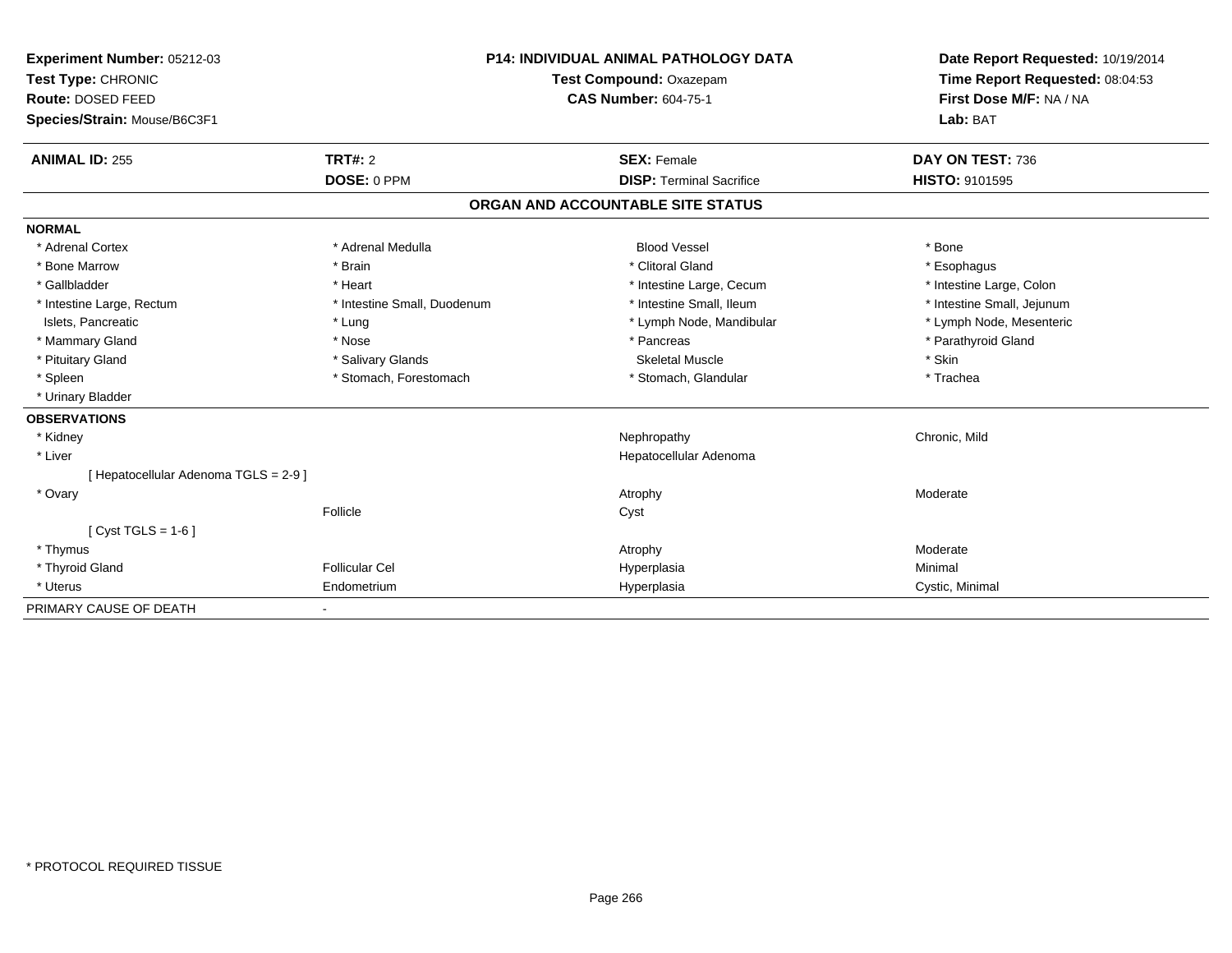| Experiment Number: 05212-03<br>Test Type: CHRONIC<br>Route: DOSED FEED<br>Species/Strain: Mouse/B6C3F1 | <b>P14: INDIVIDUAL ANIMAL PATHOLOGY DATA</b><br>Test Compound: Oxazepam<br><b>CAS Number: 604-75-1</b> |                                   | Date Report Requested: 10/19/2014<br>Time Report Requested: 08:04:53<br>First Dose M/F: NA / NA<br>Lab: BAT |
|--------------------------------------------------------------------------------------------------------|--------------------------------------------------------------------------------------------------------|-----------------------------------|-------------------------------------------------------------------------------------------------------------|
| <b>ANIMAL ID: 256</b>                                                                                  | <b>TRT#: 2</b>                                                                                         | <b>SEX: Female</b>                | DAY ON TEST: 736                                                                                            |
|                                                                                                        | DOSE: 0 PPM                                                                                            | <b>DISP: Terminal Sacrifice</b>   | HISTO: 9101596                                                                                              |
|                                                                                                        |                                                                                                        | ORGAN AND ACCOUNTABLE SITE STATUS |                                                                                                             |
| <b>NORMAL</b>                                                                                          |                                                                                                        |                                   |                                                                                                             |
| * Adrenal Cortex                                                                                       | * Adrenal Medulla                                                                                      | <b>Blood Vessel</b>               | * Bone                                                                                                      |
| * Bone Marrow                                                                                          | * Brain                                                                                                | * Clitoral Gland                  | * Esophagus                                                                                                 |
| * Gallbladder                                                                                          | * Heart                                                                                                | * Intestine Large, Cecum          | * Intestine Large, Colon                                                                                    |
| * Intestine Large, Rectum                                                                              | * Intestine Small, Duodenum                                                                            | * Intestine Small, Ileum          | * Intestine Small, Jejunum                                                                                  |
| Islets, Pancreatic                                                                                     | * Kidney                                                                                               | * Liver                           | * Lung                                                                                                      |
| * Lymph Node, Mandibular                                                                               | * Lymph Node, Mesenteric                                                                               | * Mammary Gland                   | * Nose                                                                                                      |
| * Pancreas                                                                                             | * Parathyroid Gland                                                                                    | * Salivary Glands                 | <b>Skeletal Muscle</b>                                                                                      |
| * Skin                                                                                                 | * Spleen                                                                                               | * Stomach, Forestomach            | * Stomach, Glandular                                                                                        |
| * Trachea                                                                                              | * Urinary Bladder                                                                                      |                                   |                                                                                                             |
| <b>OBSERVATIONS</b>                                                                                    |                                                                                                        |                                   |                                                                                                             |
| * Ovary                                                                                                |                                                                                                        | Atrophy                           | Mild                                                                                                        |
| * Pituitary Gland                                                                                      | Pars Distalis                                                                                          | Angiectasis                       | Mild                                                                                                        |
| * Thymus                                                                                               |                                                                                                        | Atrophy                           | Moderate                                                                                                    |
| * Thyroid Gland                                                                                        | <b>Follicular Cel</b>                                                                                  | Hyperplasia                       | Minimal                                                                                                     |
| * Uterus                                                                                               | Endometrium                                                                                            | Hyperplasia                       | Cystic, Moderate                                                                                            |
| [Hyperplasia TGLS = 1-6]                                                                               |                                                                                                        |                                   |                                                                                                             |
| PRIMARY CAUSE OF DEATH                                                                                 |                                                                                                        |                                   |                                                                                                             |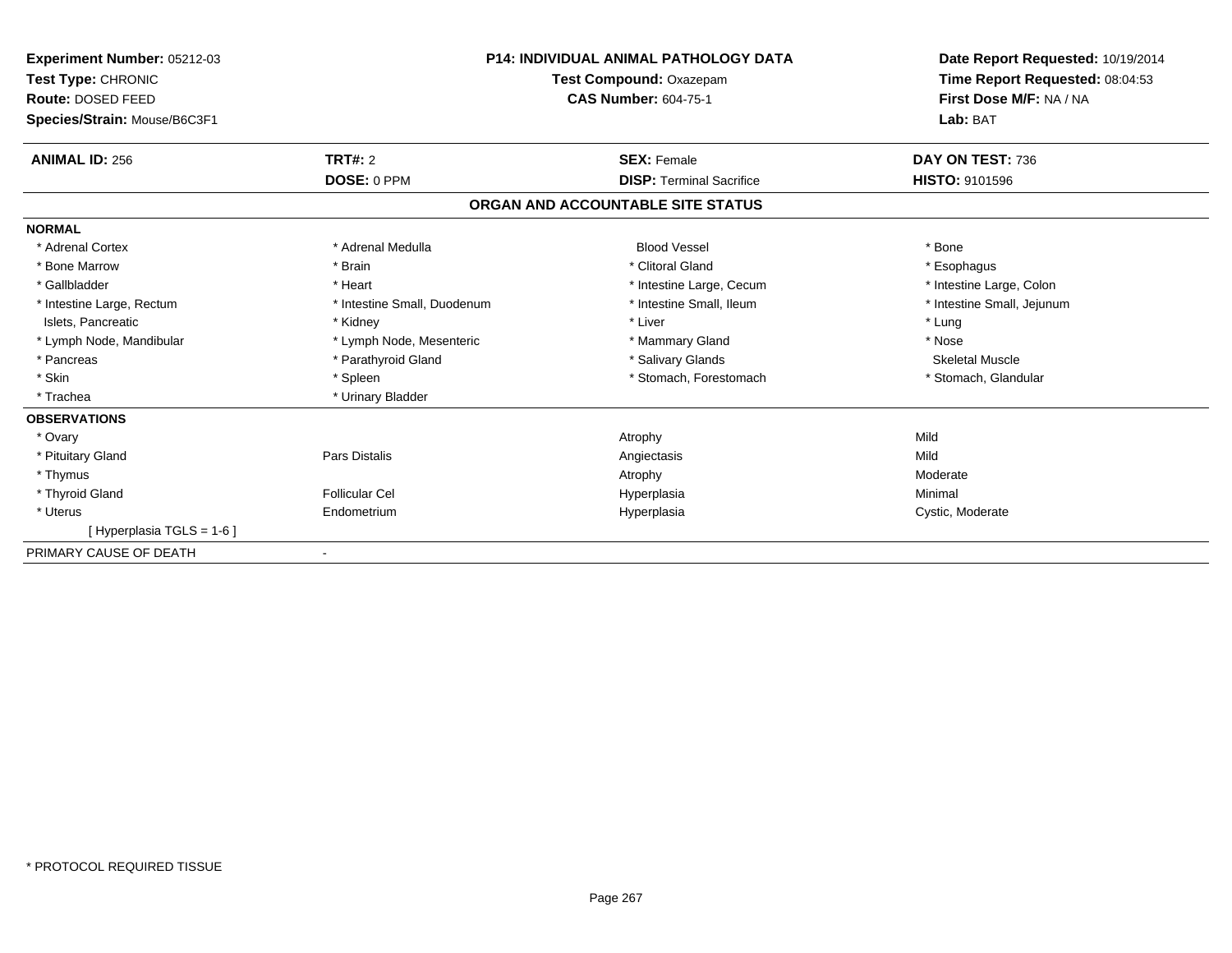| Experiment Number: 05212-03<br>Test Type: CHRONIC<br>Route: DOSED FEED<br>Species/Strain: Mouse/B6C3F1 |                             | <b>P14: INDIVIDUAL ANIMAL PATHOLOGY DATA</b><br>Test Compound: Oxazepam<br><b>CAS Number: 604-75-1</b> | Date Report Requested: 10/19/2014<br>Time Report Requested: 08:04:53<br>First Dose M/F: NA / NA<br>Lab: BAT |
|--------------------------------------------------------------------------------------------------------|-----------------------------|--------------------------------------------------------------------------------------------------------|-------------------------------------------------------------------------------------------------------------|
| <b>ANIMAL ID: 257</b>                                                                                  | TRT#: 2                     | <b>SEX: Female</b>                                                                                     | DAY ON TEST: 735                                                                                            |
|                                                                                                        | DOSE: 0 PPM                 | <b>DISP: Terminal Sacrifice</b>                                                                        | HISTO: 9101597                                                                                              |
|                                                                                                        |                             | ORGAN AND ACCOUNTABLE SITE STATUS                                                                      |                                                                                                             |
| <b>NORMAL</b>                                                                                          |                             |                                                                                                        |                                                                                                             |
| * Adrenal Cortex                                                                                       | * Adrenal Medulla           | <b>Blood Vessel</b>                                                                                    | * Bone                                                                                                      |
| * Bone Marrow                                                                                          | * Brain                     | * Clitoral Gland                                                                                       | * Esophagus                                                                                                 |
| * Gallbladder                                                                                          | * Heart                     | * Intestine Large, Cecum                                                                               | * Intestine Large, Colon                                                                                    |
| * Intestine Large, Rectum                                                                              | * Intestine Small, Duodenum | * Intestine Small, Ileum                                                                               | * Intestine Small, Jejunum                                                                                  |
| Islets, Pancreatic                                                                                     | * Kidney                    | * Lung                                                                                                 | * Lymph Node, Mandibular                                                                                    |
| * Lymph Node, Mesenteric                                                                               | * Mammary Gland             | * Nose                                                                                                 | * Pancreas                                                                                                  |
| * Parathyroid Gland                                                                                    | * Salivary Glands           | <b>Skeletal Muscle</b>                                                                                 | * Skin                                                                                                      |
| * Spleen                                                                                               | * Stomach, Forestomach      | * Stomach, Glandular                                                                                   | * Thyroid Gland                                                                                             |
| * Trachea                                                                                              | * Urinary Bladder           | * Uterus                                                                                               |                                                                                                             |
| <b>OBSERVATIONS</b>                                                                                    |                             |                                                                                                        |                                                                                                             |
| * Liver                                                                                                |                             | Hepatocellular Adenoma                                                                                 | Multiple                                                                                                    |
| [ Hepatocellular Adenoma TGLS = 1-9,2-10 ]                                                             |                             |                                                                                                        |                                                                                                             |
| * Ovary                                                                                                |                             | Atrophy                                                                                                | Mild                                                                                                        |
| * Pituitary Gland                                                                                      | <b>Pars Distalis</b>        | Adenoma                                                                                                |                                                                                                             |
| [Adenoma TGLS = $3-7$ ]                                                                                |                             |                                                                                                        |                                                                                                             |
| * Thymus                                                                                               |                             | Atrophy                                                                                                | Mild                                                                                                        |
| PRIMARY CAUSE OF DEATH                                                                                 |                             |                                                                                                        |                                                                                                             |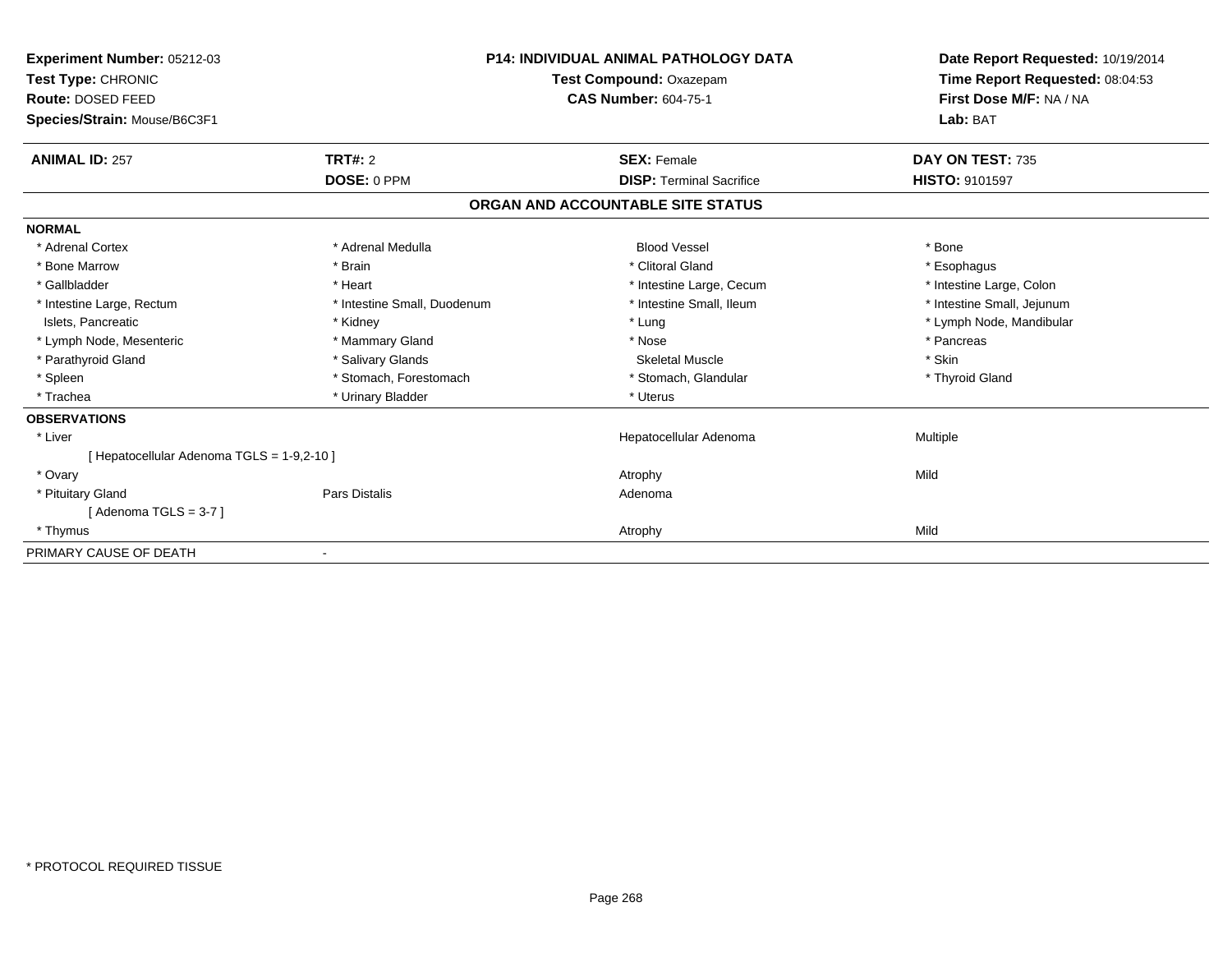| Experiment Number: 05212-03<br>Test Type: CHRONIC |                             | <b>P14: INDIVIDUAL ANIMAL PATHOLOGY DATA</b> | Date Report Requested: 10/19/2014<br>Time Report Requested: 08:04:53 |
|---------------------------------------------------|-----------------------------|----------------------------------------------|----------------------------------------------------------------------|
|                                                   |                             | Test Compound: Oxazepam                      |                                                                      |
| Route: DOSED FEED                                 |                             | <b>CAS Number: 604-75-1</b>                  | First Dose M/F: NA / NA                                              |
| Species/Strain: Mouse/B6C3F1                      |                             |                                              | Lab: BAT                                                             |
| <b>ANIMAL ID: 258</b>                             | TRT#: 2                     | <b>SEX: Female</b>                           | DAY ON TEST: 736                                                     |
|                                                   | DOSE: 0 PPM                 | <b>DISP: Terminal Sacrifice</b>              | <b>HISTO: 9101598</b>                                                |
|                                                   |                             | ORGAN AND ACCOUNTABLE SITE STATUS            |                                                                      |
| <b>NORMAL</b>                                     |                             |                                              |                                                                      |
| * Adrenal Cortex                                  | * Adrenal Medulla           | <b>Blood Vessel</b>                          | * Bone                                                               |
| * Bone Marrow                                     | * Brain                     | * Clitoral Gland                             | * Esophagus                                                          |
| * Gallbladder                                     | * Heart                     | * Intestine Large, Cecum                     | * Intestine Large, Colon                                             |
| * Intestine Large, Rectum                         | * Intestine Small, Duodenum | * Intestine Small, Ileum                     | * Intestine Small, Jejunum                                           |
| Islets, Pancreatic                                | * Kidney                    | * Lymph Node, Mandibular                     | * Lymph Node, Mesenteric                                             |
| * Mammary Gland                                   | * Nose                      | * Pancreas                                   | * Pituitary Gland                                                    |
| * Salivary Glands                                 | <b>Skeletal Muscle</b>      | * Skin                                       | * Spleen                                                             |
| * Stomach, Forestomach                            | * Stomach, Glandular        | * Thyroid Gland                              | * Trachea                                                            |
| * Urinary Bladder                                 |                             |                                              |                                                                      |
| <b>MISSING</b>                                    |                             |                                              |                                                                      |
| * Parathyroid Gland                               |                             |                                              |                                                                      |
| <b>OBSERVATIONS</b>                               |                             |                                              |                                                                      |
| * Liver                                           |                             | Hepatocellular Carcinoma                     |                                                                      |
| [ Hepatocellular Carcinoma TGLS = 2-9 ]           |                             |                                              |                                                                      |
| * Lung                                            |                             | Hepatocellular Carcinoma                     | Metastatic (Liver)                                                   |
| * Ovary                                           |                             | Atrophy                                      | Moderate                                                             |
| * Thymus                                          |                             | Atrophy                                      | Mild                                                                 |
| * Uterus                                          | Endometrium                 | Hyperplasia                                  | Cystic, Moderate                                                     |
| [ Hyperplasia TGLS = 1-6 ]                        |                             |                                              |                                                                      |
| PRIMARY CAUSE OF DEATH                            |                             |                                              |                                                                      |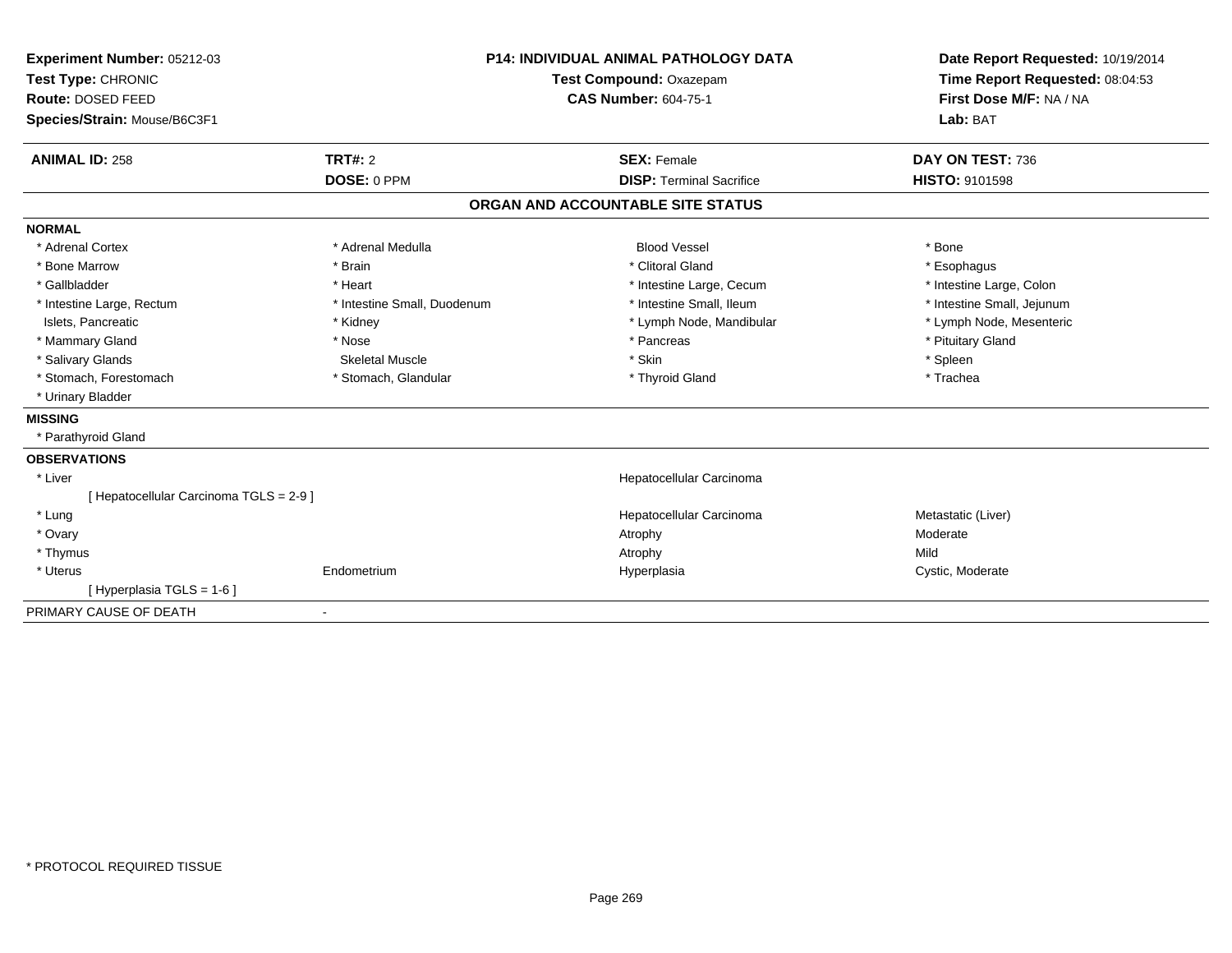| Experiment Number: 05212-03                            | <b>P14: INDIVIDUAL ANIMAL PATHOLOGY DATA</b> |                                   | Date Report Requested: 10/19/2014 |
|--------------------------------------------------------|----------------------------------------------|-----------------------------------|-----------------------------------|
| Test Type: CHRONIC                                     |                                              | Test Compound: Oxazepam           | Time Report Requested: 08:04:53   |
| Route: DOSED FEED                                      |                                              | <b>CAS Number: 604-75-1</b>       | First Dose M/F: NA / NA           |
| Species/Strain: Mouse/B6C3F1                           |                                              |                                   | Lab: BAT                          |
| <b>ANIMAL ID: 259</b>                                  | <b>TRT#: 2</b>                               | <b>SEX: Female</b>                | DAY ON TEST: 624                  |
|                                                        | DOSE: 0 PPM                                  | <b>DISP:</b> Moribund Sacrifice   | <b>HISTO: 9101599</b>             |
|                                                        |                                              | ORGAN AND ACCOUNTABLE SITE STATUS |                                   |
| <b>NORMAL</b>                                          |                                              |                                   |                                   |
| * Adrenal Medulla                                      | <b>Blood Vessel</b>                          | * Bone                            | * Bone Marrow                     |
| * Brain                                                | * Clitoral Gland                             | * Esophagus                       | * Gallbladder                     |
| * Heart                                                | * Intestine Large, Cecum                     | * Intestine Large, Colon          | * Intestine Large, Rectum         |
| * Intestine Small, Duodenum                            | * Intestine Small, Ileum                     | * Intestine Small, Jejunum        | Islets, Pancreatic                |
| * Kidney                                               | * Liver                                      | * Lung                            | * Lymph Node, Mesenteric          |
| * Mammary Gland                                        | * Nose                                       | * Pancreas                        | * Parathyroid Gland               |
| * Pituitary Gland                                      | * Salivary Glands                            | <b>Skeletal Muscle</b>            | * Skin                            |
| * Spleen                                               | * Stomach, Forestomach                       | * Stomach, Glandular              | * Thymus                          |
| * Thyroid Gland                                        | * Trachea                                    | * Urinary Bladder                 |                                   |
| <b>OBSERVATIONS</b>                                    |                                              |                                   |                                   |
| * Adrenal Cortex                                       |                                              | Hypertrophy                       | Moderate                          |
| Eye                                                    |                                              | Phthisis Bulbi                    |                                   |
| [ Phthisis Bulbi TGLS = 3-9 ]                          |                                              |                                   |                                   |
| Harderian Gland                                        |                                              | Carcinoma                         |                                   |
| [ Carcinoma TGLS = $4-10$ ]                            |                                              |                                   |                                   |
| * Lymph Node, Mandibular                               |                                              | Hyperplasia                       | Plasma Cell, Moderate             |
| * Ovary                                                | Follicle                                     | Cyst                              |                                   |
| [ $Cyst TGLS = 1-6$ ]                                  |                                              |                                   |                                   |
| * Uterus                                               | Endometrium                                  | Hyperplasia                       | Cystic, Moderate                  |
| [ Hyperplasia TGLS = 2-6 ]                             |                                              |                                   |                                   |
| PRIMARY CAUSE OF DEATH                                 | - Harderian Gland<br>Carcinoma               |                                   |                                   |
| Animal Note: MORIBUND SAC DUE TO HARDERIAN GLAND TUMOR |                                              |                                   |                                   |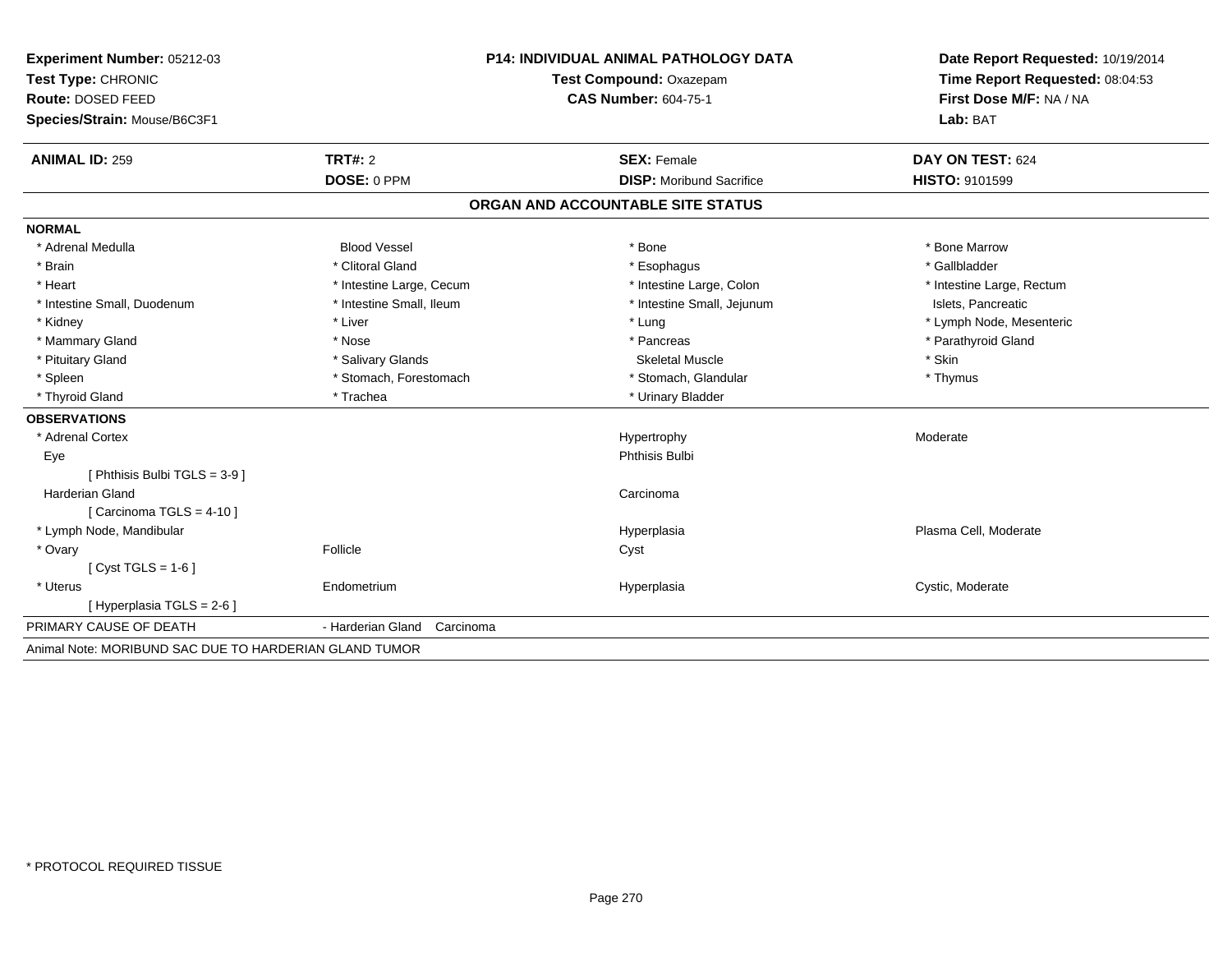| Experiment Number: 05212-03<br><b>Test Type: CHRONIC</b><br>Route: DOSED FEED<br>Species/Strain: Mouse/B6C3F1 |                             | <b>P14: INDIVIDUAL ANIMAL PATHOLOGY DATA</b><br>Test Compound: Oxazepam<br><b>CAS Number: 604-75-1</b> | Date Report Requested: 10/19/2014<br>Time Report Requested: 08:04:53<br>First Dose M/F: NA / NA<br>Lab: BAT |
|---------------------------------------------------------------------------------------------------------------|-----------------------------|--------------------------------------------------------------------------------------------------------|-------------------------------------------------------------------------------------------------------------|
| <b>ANIMAL ID: 260</b>                                                                                         | <b>TRT#: 2</b>              | <b>SEX: Female</b>                                                                                     | DAY ON TEST: 460                                                                                            |
|                                                                                                               | DOSE: 0 PPM                 | <b>DISP:</b> Scheduled Sacrifice                                                                       | <b>HISTO: 9101600</b>                                                                                       |
|                                                                                                               |                             | ORGAN AND ACCOUNTABLE SITE STATUS                                                                      |                                                                                                             |
| <b>NORMAL</b>                                                                                                 |                             |                                                                                                        |                                                                                                             |
| * Adrenal Cortex                                                                                              | * Adrenal Medulla           | <b>Blood Vessel</b>                                                                                    | * Bone                                                                                                      |
| * Bone Marrow                                                                                                 | * Brain                     | * Clitoral Gland                                                                                       | * Esophagus                                                                                                 |
| * Gallbladder                                                                                                 | * Heart                     | * Intestine Large, Cecum                                                                               | * Intestine Large, Colon                                                                                    |
| * Intestine Large, Rectum                                                                                     | * Intestine Small, Duodenum | * Intestine Small, Ileum                                                                               | * Intestine Small, Jejunum                                                                                  |
| Islets, Pancreatic                                                                                            | * Kidney                    | * Liver                                                                                                | * Lung                                                                                                      |
| * Lymph Node, Mandibular                                                                                      | * Lymph Node, Mesenteric    | * Mammary Gland                                                                                        | * Nose                                                                                                      |
| * Ovary                                                                                                       | * Pancreas                  | * Parathyroid Gland                                                                                    | * Pituitary Gland                                                                                           |
| * Salivary Glands                                                                                             | Skeletal Muscle             | * Skin                                                                                                 | * Spleen                                                                                                    |
| * Stomach, Forestomach                                                                                        | * Stomach, Glandular        | * Thymus                                                                                               | * Thyroid Gland                                                                                             |
| * Trachea                                                                                                     | * Urinary Bladder           |                                                                                                        |                                                                                                             |
| <b>OBSERVATIONS</b>                                                                                           |                             |                                                                                                        |                                                                                                             |
| * Uterus                                                                                                      | Endometrium                 | Hyperplasia                                                                                            | Cystic, Glandular, Mild                                                                                     |
| PRIMARY CAUSE OF DEATH                                                                                        |                             |                                                                                                        |                                                                                                             |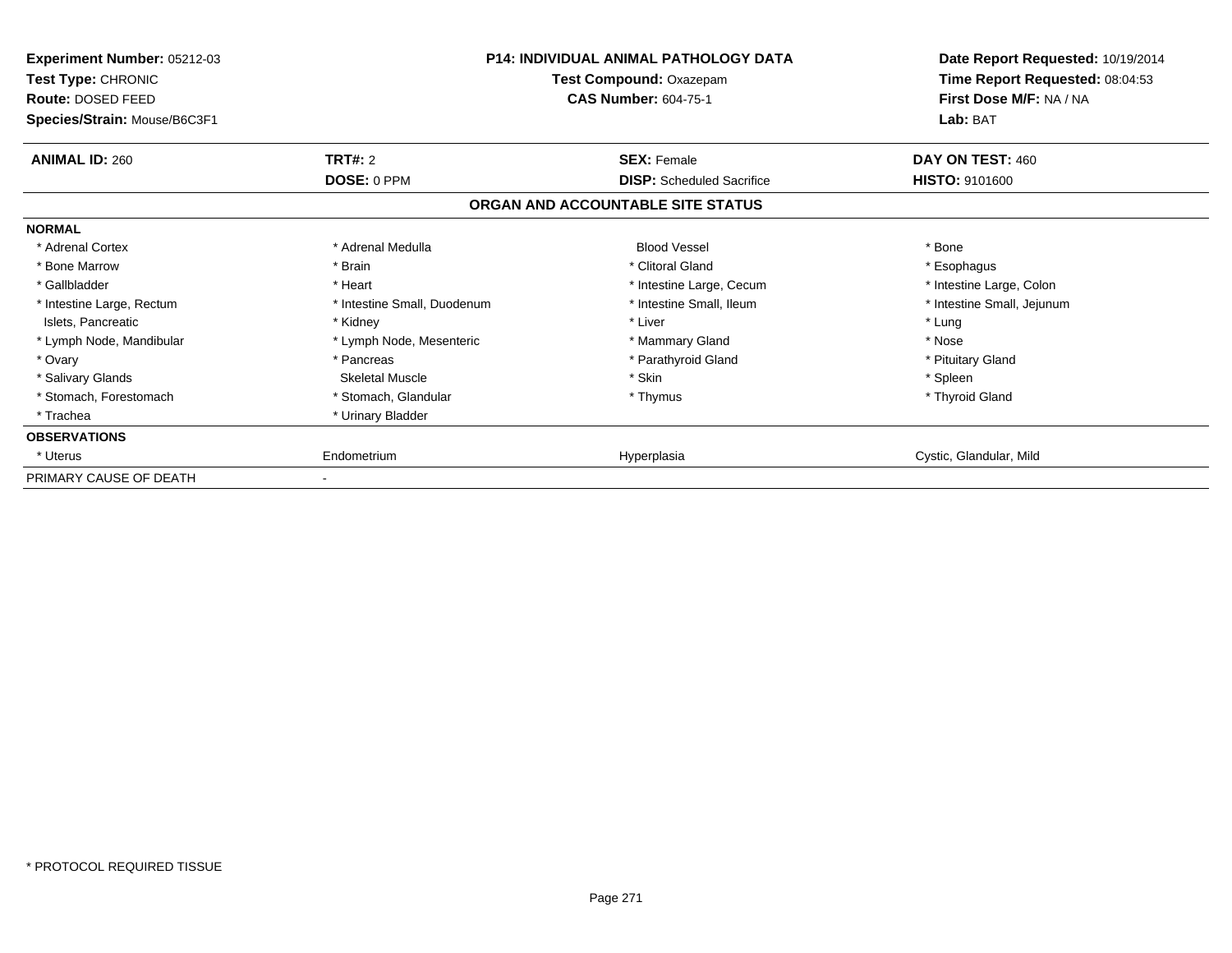| Experiment Number: 05212-03                          |                                  | P14: INDIVIDUAL ANIMAL PATHOLOGY DATA | Date Report Requested: 10/19/2014 |  |
|------------------------------------------------------|----------------------------------|---------------------------------------|-----------------------------------|--|
| Test Type: CHRONIC                                   |                                  | Test Compound: Oxazepam               | Time Report Requested: 08:04:53   |  |
| Route: DOSED FEED                                    |                                  | <b>CAS Number: 604-75-1</b>           | First Dose M/F: NA / NA           |  |
| Species/Strain: Mouse/B6C3F1                         |                                  |                                       | Lab: BAT                          |  |
| <b>ANIMAL ID: 261</b>                                | <b>TRT#: 2</b>                   | <b>SEX: Female</b>                    | DAY ON TEST: 670                  |  |
|                                                      | DOSE: 0 PPM                      | <b>DISP:</b> Moribund Sacrifice       | HISTO: 9101601                    |  |
|                                                      |                                  | ORGAN AND ACCOUNTABLE SITE STATUS     |                                   |  |
| <b>NORMAL</b>                                        |                                  |                                       |                                   |  |
| * Adrenal Cortex                                     | * Adrenal Medulla                | <b>Blood Vessel</b>                   | * Bone                            |  |
| * Bone Marrow                                        | * Brain                          | * Clitoral Gland                      | Ear                               |  |
| * Esophagus                                          | * Gallbladder                    | * Heart                               | * Intestine Large, Cecum          |  |
| * Intestine Large, Colon                             | * Intestine Large, Rectum        | * Intestine Small, Duodenum           | * Intestine Small, Ileum          |  |
| * Intestine Small, Jejunum                           | Islets, Pancreatic               | * Lung                                | * Lymph Node, Mandibular          |  |
| * Lymph Node, Mesenteric                             | * Mammary Gland                  | * Nose                                | * Pancreas                        |  |
| * Parathyroid Gland                                  | * Pituitary Gland                | * Salivary Glands                     | <b>Skeletal Muscle</b>            |  |
| * Skin                                               | * Stomach, Glandular             | * Trachea                             | * Urinary Bladder                 |  |
| <b>OBSERVATIONS</b>                                  |                                  |                                       |                                   |  |
| Harderian Gland                                      |                                  | Cyst                                  |                                   |  |
| * Kidney                                             |                                  | Nephropathy                           | Chronic, Mild                     |  |
| * Liver                                              |                                  | Vacuolization Cytoplasmic             | Minimal                           |  |
| * Ovary                                              |                                  | Atrophy                               | Marked                            |  |
|                                                      |                                  | Cyst                                  | Moderate                          |  |
| [ $Cyst TGLS = 1-6$ ]                                |                                  |                                       |                                   |  |
| <b>Peripheral Nerve</b>                              | Axon, Sciatic                    | Degeneration                          | Mild                              |  |
| Spinal Cord                                          | Nerve                            | Degeneration                          | Mild                              |  |
| * Spleen                                             | Red Pulp                         | Atrophy                               | Mild                              |  |
| [Atrophy TGLS = $2-1$ ]                              |                                  |                                       |                                   |  |
| * Stomach, Forestomach                               |                                  | Dysplasia                             | Mild                              |  |
| [Dysplasia TGLS = 3-14]                              |                                  |                                       |                                   |  |
| * Thymus                                             |                                  | Atrophy                               | Moderate                          |  |
| * Thyroid Gland                                      | <b>Follicular Cel</b>            | Hyperplasia                           | Minimal                           |  |
| * Uterus                                             | Endometrium                      | Hyperplasia                           | Cystic, Mild                      |  |
| PRIMARY CAUSE OF DEATH                               | - Spinal Cord Nerve Degeneration |                                       |                                   |  |
| Animal Note: MORIBUND SAC DUE TO SPINAL NERVE DAMAGE |                                  |                                       |                                   |  |

Animal Note: TGL4 AND 5, LIVER FOCI NOT APPARENT ON MICRO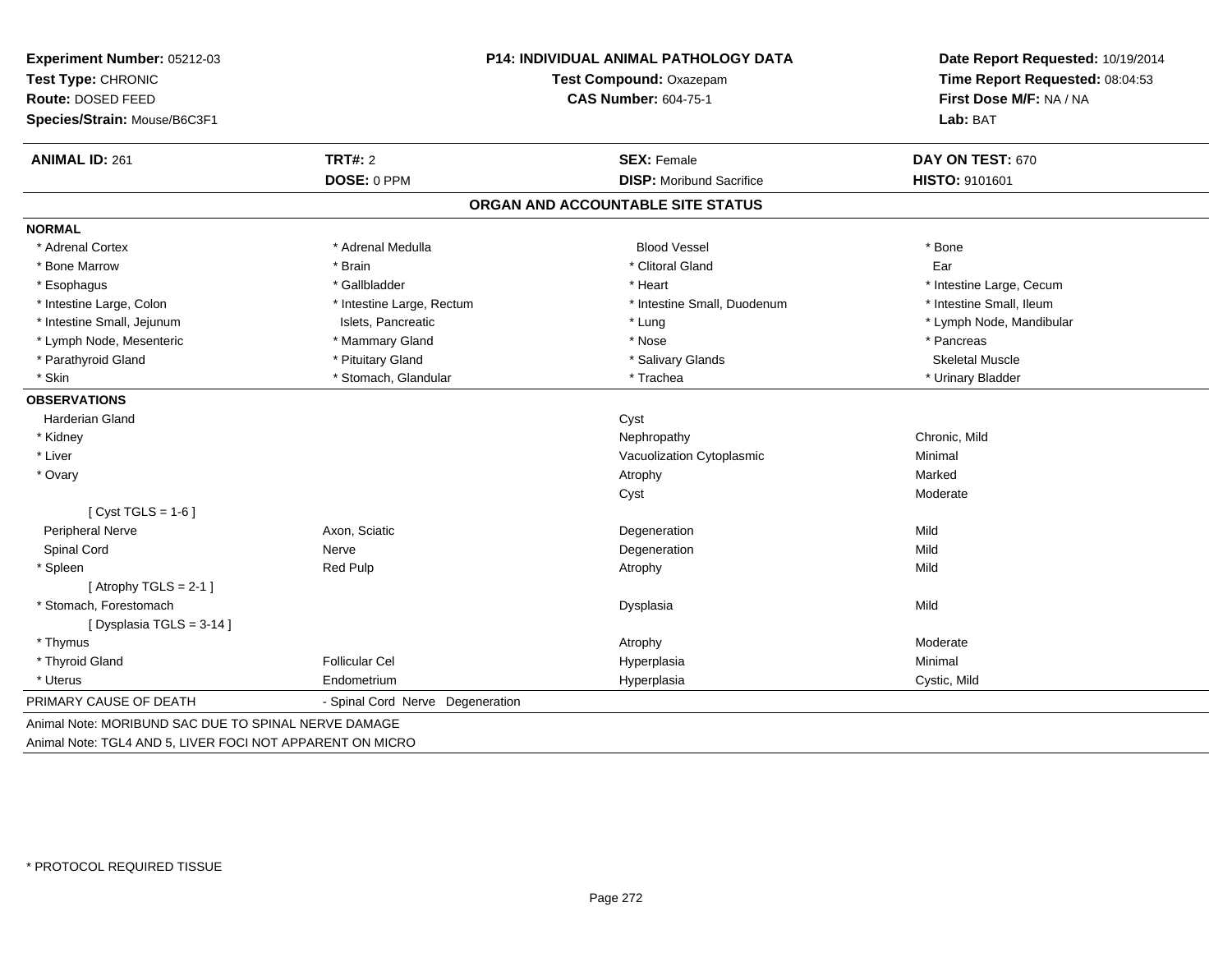| Experiment Number: 05212-03<br>Test Type: CHRONIC<br>Route: DOSED FEED<br>Species/Strain: Mouse/B6C3F1 | P14: INDIVIDUAL ANIMAL PATHOLOGY DATA<br>Test Compound: Oxazepam<br><b>CAS Number: 604-75-1</b> |                                   | Date Report Requested: 10/19/2014<br>Time Report Requested: 08:04:53<br>First Dose M/F: NA / NA<br>Lab: BAT |
|--------------------------------------------------------------------------------------------------------|-------------------------------------------------------------------------------------------------|-----------------------------------|-------------------------------------------------------------------------------------------------------------|
| <b>ANIMAL ID: 262</b>                                                                                  | TRT#: 2                                                                                         | <b>SEX: Female</b>                | DAY ON TEST: 460                                                                                            |
|                                                                                                        | DOSE: 0 PPM                                                                                     | <b>DISP:</b> Scheduled Sacrifice  | HISTO: 9101602                                                                                              |
|                                                                                                        |                                                                                                 | ORGAN AND ACCOUNTABLE SITE STATUS |                                                                                                             |
| <b>NORMAL</b>                                                                                          |                                                                                                 |                                   |                                                                                                             |
| * Adrenal Cortex                                                                                       | * Adrenal Medulla                                                                               | <b>Blood Vessel</b>               | * Bone                                                                                                      |
| * Bone Marrow                                                                                          | * Brain                                                                                         | * Clitoral Gland                  | * Esophagus                                                                                                 |
| * Gallbladder                                                                                          | * Heart                                                                                         | * Intestine Large, Cecum          | * Intestine Large, Colon                                                                                    |
| * Intestine Large, Rectum                                                                              | * Intestine Small, Duodenum                                                                     | * Intestine Small, Ileum          | * Intestine Small, Jejunum                                                                                  |
| Islets, Pancreatic                                                                                     | * Liver                                                                                         | * Lung                            | * Lymph Node, Mandibular                                                                                    |
| * Lymph Node, Mesenteric                                                                               | * Mammary Gland                                                                                 | * Nose                            | * Ovary                                                                                                     |
| * Pancreas                                                                                             | * Salivary Glands                                                                               | <b>Skeletal Muscle</b>            | * Skin                                                                                                      |
| * Spleen                                                                                               | * Stomach, Forestomach                                                                          | * Stomach, Glandular              | * Thymus                                                                                                    |
| * Thyroid Gland                                                                                        | * Trachea                                                                                       | * Urinary Bladder                 |                                                                                                             |
| <b>MISSING</b>                                                                                         |                                                                                                 |                                   |                                                                                                             |
| * Parathyroid Gland                                                                                    |                                                                                                 |                                   |                                                                                                             |
| <b>OBSERVATIONS</b>                                                                                    |                                                                                                 |                                   |                                                                                                             |
| * Kidney                                                                                               |                                                                                                 | Nephropathy                       | Chronic, Minimal                                                                                            |
| * Pituitary Gland                                                                                      | Pars Distalis                                                                                   | Adenoma                           |                                                                                                             |
| [Adenoma TGLS = $1-7$ ]                                                                                |                                                                                                 |                                   |                                                                                                             |
| * Uterus                                                                                               | Endometrium                                                                                     | Hyperplasia                       | Cystic, Glandular, Moderate                                                                                 |
| PRIMARY CAUSE OF DEATH                                                                                 |                                                                                                 |                                   |                                                                                                             |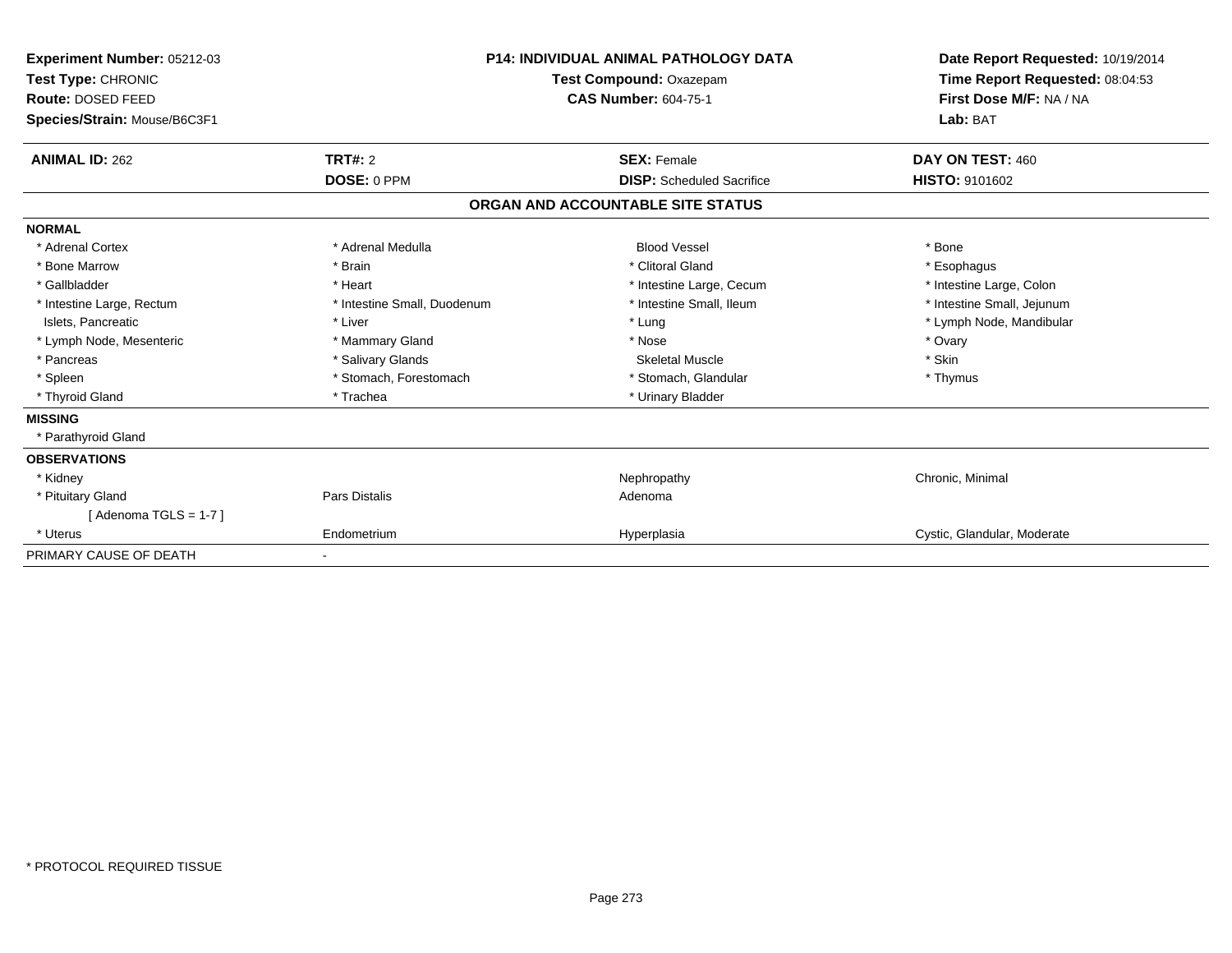| Experiment Number: 05212-03<br>Test Type: CHRONIC<br>Route: DOSED FEED<br>Species/Strain: Mouse/B6C3F1 | <b>P14: INDIVIDUAL ANIMAL PATHOLOGY DATA</b><br>Test Compound: Oxazepam<br><b>CAS Number: 604-75-1</b> |                                   | Date Report Requested: 10/19/2014<br>Time Report Requested: 08:04:53<br>First Dose M/F: NA / NA<br>Lab: BAT |  |
|--------------------------------------------------------------------------------------------------------|--------------------------------------------------------------------------------------------------------|-----------------------------------|-------------------------------------------------------------------------------------------------------------|--|
| <b>ANIMAL ID: 263</b>                                                                                  | TRT#: 2                                                                                                | <b>SEX: Female</b>                | DAY ON TEST: 736                                                                                            |  |
|                                                                                                        | DOSE: 0 PPM                                                                                            | <b>DISP: Terminal Sacrifice</b>   | <b>HISTO: 9101603</b>                                                                                       |  |
|                                                                                                        |                                                                                                        | ORGAN AND ACCOUNTABLE SITE STATUS |                                                                                                             |  |
| <b>NORMAL</b>                                                                                          |                                                                                                        |                                   |                                                                                                             |  |
| * Adrenal Cortex                                                                                       | * Adrenal Medulla                                                                                      | <b>Blood Vessel</b>               | * Bone                                                                                                      |  |
| * Bone Marrow                                                                                          | * Brain                                                                                                | * Clitoral Gland                  | * Esophagus                                                                                                 |  |
| * Gallbladder                                                                                          | * Heart                                                                                                | * Intestine Large, Cecum          | * Intestine Large, Colon                                                                                    |  |
| * Intestine Large, Rectum                                                                              | * Intestine Small, Duodenum                                                                            | * Intestine Small, Ileum          | * Intestine Small, Jejunum                                                                                  |  |
| Islets, Pancreatic                                                                                     | * Lung                                                                                                 | * Lymph Node, Mandibular          | * Lymph Node, Mesenteric                                                                                    |  |
| * Mammary Gland                                                                                        | * Nose                                                                                                 | * Pancreas                        | * Parathyroid Gland                                                                                         |  |
| * Pituitary Gland                                                                                      | * Salivary Glands                                                                                      | <b>Skeletal Muscle</b>            | * Skin                                                                                                      |  |
| * Spleen                                                                                               | * Stomach, Forestomach                                                                                 | * Stomach, Glandular              | * Trachea                                                                                                   |  |
| * Urinary Bladder                                                                                      |                                                                                                        |                                   |                                                                                                             |  |
| <b>OBSERVATIONS</b>                                                                                    |                                                                                                        |                                   |                                                                                                             |  |
| * Kidney                                                                                               |                                                                                                        | Nephropathy                       | Chronic, Mild                                                                                               |  |
| * Liver                                                                                                |                                                                                                        | Hepatocellular Carcinoma          |                                                                                                             |  |
| [ Hepatocellular Carcinoma TGLS = 2-9 ]                                                                |                                                                                                        |                                   |                                                                                                             |  |
| * Ovary                                                                                                |                                                                                                        | Atrophy                           | Mild                                                                                                        |  |
| * Thymus                                                                                               |                                                                                                        | Atrophy                           | Mild                                                                                                        |  |
| * Thyroid Gland                                                                                        | <b>Follicular Cel</b>                                                                                  | Hyperplasia                       | Minimal                                                                                                     |  |
| * Uterus                                                                                               | Endometrium                                                                                            | Hyperplasia                       | Cystic, Moderate                                                                                            |  |
| [Hyperplasia TGLS = 1-6]                                                                               |                                                                                                        |                                   |                                                                                                             |  |
| PRIMARY CAUSE OF DEATH                                                                                 |                                                                                                        |                                   |                                                                                                             |  |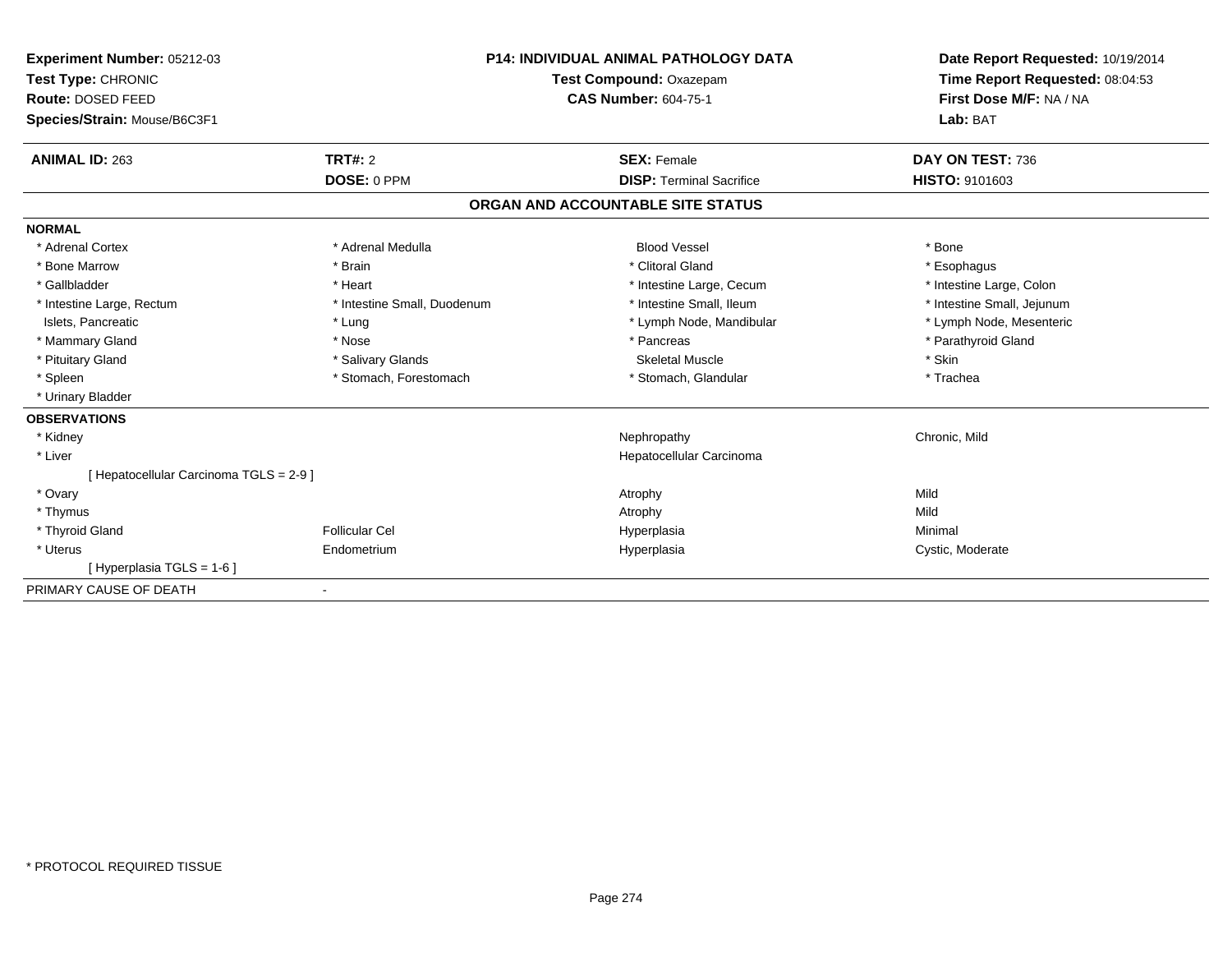| Experiment Number: 05212-03<br>Test Type: CHRONIC<br>Route: DOSED FEED<br>Species/Strain: Mouse/B6C3F1 | <b>P14: INDIVIDUAL ANIMAL PATHOLOGY DATA</b><br>Test Compound: Oxazepam<br><b>CAS Number: 604-75-1</b> |                                   | Date Report Requested: 10/19/2014<br>Time Report Requested: 08:04:53<br>First Dose M/F: NA / NA<br>Lab: BAT |
|--------------------------------------------------------------------------------------------------------|--------------------------------------------------------------------------------------------------------|-----------------------------------|-------------------------------------------------------------------------------------------------------------|
| <b>ANIMAL ID: 264</b>                                                                                  | <b>TRT#: 2</b>                                                                                         | <b>SEX: Female</b>                | DAY ON TEST: 736                                                                                            |
|                                                                                                        | DOSE: 0 PPM                                                                                            | <b>DISP: Terminal Sacrifice</b>   | HISTO: 9101604                                                                                              |
|                                                                                                        |                                                                                                        | ORGAN AND ACCOUNTABLE SITE STATUS |                                                                                                             |
| <b>NORMAL</b>                                                                                          |                                                                                                        |                                   |                                                                                                             |
| * Adrenal Cortex                                                                                       | * Adrenal Medulla                                                                                      | <b>Blood Vessel</b>               | * Bone                                                                                                      |
| * Bone Marrow                                                                                          | * Brain                                                                                                | * Clitoral Gland                  | * Esophagus                                                                                                 |
| * Gallbladder                                                                                          | * Heart                                                                                                | * Intestine Large, Cecum          | * Intestine Large, Colon                                                                                    |
| * Intestine Large, Rectum                                                                              | * Intestine Small, Duodenum                                                                            | * Intestine Small, Ileum          | * Intestine Small, Jejunum                                                                                  |
| Islets, Pancreatic                                                                                     | * Kidney                                                                                               | * Liver                           | * Lung                                                                                                      |
| * Mammary Gland                                                                                        | * Nose                                                                                                 | * Pancreas                        | * Parathyroid Gland                                                                                         |
| * Pituitary Gland                                                                                      | * Salivary Glands                                                                                      | Skeletal Muscle                   | * Skin                                                                                                      |
| * Spleen                                                                                               | * Stomach, Forestomach                                                                                 | * Stomach, Glandular              | * Thyroid Gland                                                                                             |
| * Trachea                                                                                              | * Urinary Bladder                                                                                      |                                   |                                                                                                             |
| <b>MISSING</b>                                                                                         |                                                                                                        |                                   |                                                                                                             |
| * Lymph Node, Mandibular                                                                               | * Lymph Node, Mesenteric                                                                               |                                   |                                                                                                             |
| <b>OBSERVATIONS</b>                                                                                    |                                                                                                        |                                   |                                                                                                             |
| * Ovary                                                                                                |                                                                                                        | Atrophy                           | Marked                                                                                                      |
| * Thymus                                                                                               |                                                                                                        | Atrophy                           | Mild                                                                                                        |
| * Uterus                                                                                               | Endometrium                                                                                            | Hyperplasia                       | Cystic, Moderate                                                                                            |
| [Hyperplasia TGLS = 1-6]                                                                               |                                                                                                        |                                   |                                                                                                             |
| PRIMARY CAUSE OF DEATH                                                                                 | $\overline{\phantom{a}}$                                                                               |                                   |                                                                                                             |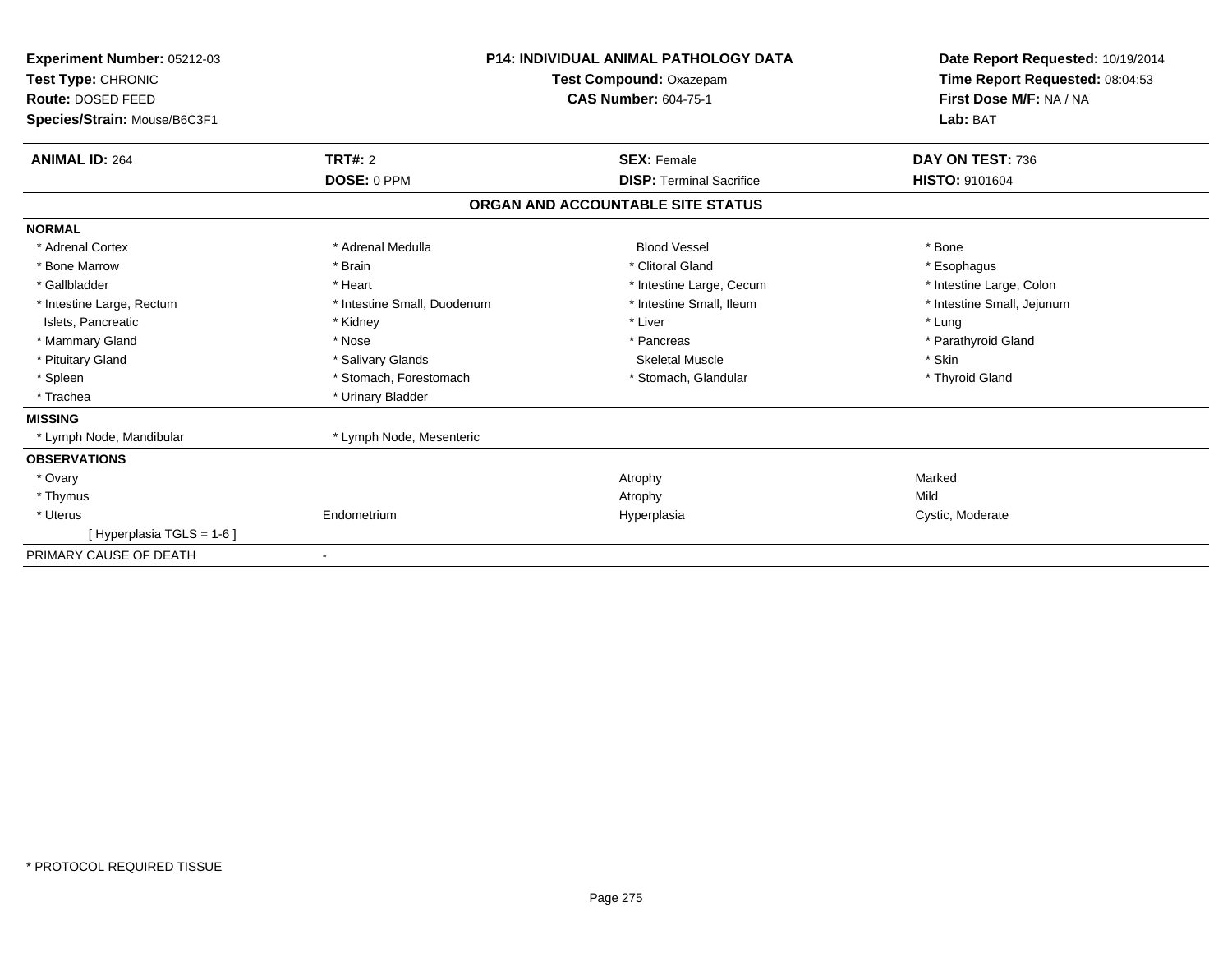| Experiment Number: 05212-03<br>Test Type: CHRONIC<br>Route: DOSED FEED<br>Species/Strain: Mouse/B6C3F1 | <b>P14: INDIVIDUAL ANIMAL PATHOLOGY DATA</b><br>Test Compound: Oxazepam<br><b>CAS Number: 604-75-1</b> |                                   | Date Report Requested: 10/19/2014<br>Time Report Requested: 08:04:53<br>First Dose M/F: NA / NA<br>Lab: BAT |
|--------------------------------------------------------------------------------------------------------|--------------------------------------------------------------------------------------------------------|-----------------------------------|-------------------------------------------------------------------------------------------------------------|
| <b>ANIMAL ID: 265</b>                                                                                  | TRT#: 2                                                                                                | <b>SEX: Female</b>                | DAY ON TEST: 735                                                                                            |
|                                                                                                        | DOSE: 0 PPM                                                                                            | <b>DISP: Terminal Sacrifice</b>   | HISTO: 9101605                                                                                              |
|                                                                                                        |                                                                                                        | ORGAN AND ACCOUNTABLE SITE STATUS |                                                                                                             |
| <b>NORMAL</b>                                                                                          |                                                                                                        |                                   |                                                                                                             |
| * Adrenal Cortex                                                                                       | * Adrenal Medulla                                                                                      | <b>Blood Vessel</b>               | * Bone                                                                                                      |
| * Bone Marrow                                                                                          | * Brain                                                                                                | * Clitoral Gland                  | * Esophagus                                                                                                 |
| * Gallbladder                                                                                          | * Heart                                                                                                | * Intestine Large, Cecum          | * Intestine Large, Colon                                                                                    |
| * Intestine Large, Rectum                                                                              | * Intestine Small, Duodenum                                                                            | * Intestine Small, Ileum          | * Intestine Small, Jejunum                                                                                  |
| Islets, Pancreatic                                                                                     | * Kidney                                                                                               | * Liver                           | * Lung                                                                                                      |
| * Lymph Node, Mandibular                                                                               | * Lymph Node, Mesenteric                                                                               | * Mammary Gland                   | * Nose                                                                                                      |
| * Pancreas                                                                                             | * Parathyroid Gland                                                                                    | * Pituitary Gland                 | * Salivary Glands                                                                                           |
| <b>Skeletal Muscle</b>                                                                                 | * Skin                                                                                                 | * Spleen                          | * Stomach, Glandular                                                                                        |
| * Thyroid Gland                                                                                        | * Trachea                                                                                              | * Urinary Bladder                 |                                                                                                             |
| <b>OBSERVATIONS</b>                                                                                    |                                                                                                        |                                   |                                                                                                             |
| * Ovary                                                                                                |                                                                                                        | Atrophy                           | Moderate                                                                                                    |
| * Stomach, Forestomach                                                                                 |                                                                                                        | Squamous Cell Papilloma           |                                                                                                             |
| [Squamous Cell Papilloma TGLS = 2-4]                                                                   |                                                                                                        |                                   |                                                                                                             |
| * Thymus                                                                                               |                                                                                                        | Atrophy                           | Mild                                                                                                        |
| * Uterus                                                                                               | Endometrium                                                                                            | Hyperplasia                       | Cystic, Marked                                                                                              |
| [Hyperplasia TGLS = 1-6]                                                                               |                                                                                                        |                                   |                                                                                                             |
| PRIMARY CAUSE OF DEATH                                                                                 |                                                                                                        |                                   |                                                                                                             |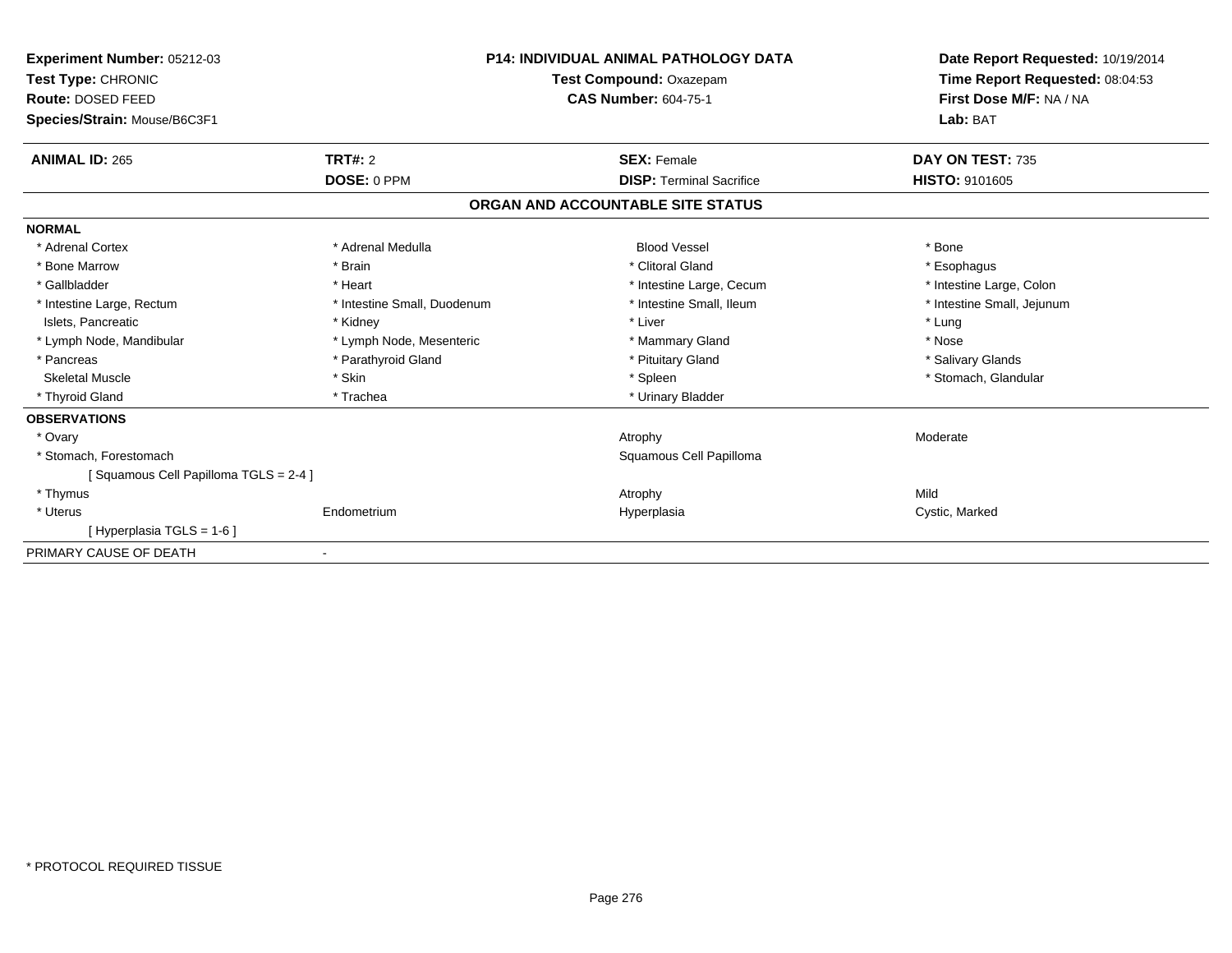| Lab: BAT<br><b>ANIMAL ID: 266</b><br><b>TRT#: 2</b><br><b>SEX: Female</b><br>DAY ON TEST: 735<br>DOSE: 0 PPM<br><b>DISP: Terminal Sacrifice</b><br>HISTO: 9101606<br>ORGAN AND ACCOUNTABLE SITE STATUS<br>* Adrenal Cortex<br>* Adrenal Medulla<br><b>Blood Vessel</b><br>* Bone<br>* Clitoral Gland<br>* Bone Marrow<br>* Brain<br>* Esophagus<br>* Gallbladder<br>* Intestine Large, Cecum<br>* Intestine Large, Colon<br>* Heart<br>* Intestine Small, Ileum<br>* Intestine Large, Rectum<br>* Intestine Small, Duodenum<br>* Intestine Small, Jejunum<br>* Lymph Node, Mesenteric<br>Islets, Pancreatic<br>* Lymph Node, Mandibular<br>* Kidney<br>* Pancreas<br>* Mammary Gland<br>* Parathyroid Gland<br>* Nose<br>* Pituitary Gland<br>* Salivary Glands<br><b>Skeletal Muscle</b><br>* Stomach, Forestomach<br>* Stomach, Glandular<br>* Thyroid Gland<br>* Trachea<br>* Urinary Bladder<br>* Liver<br>Hepatocellular Adenoma<br>Hepatocellular Carcinoma<br>Multifocal, Mild<br>Necrosis<br>[ Hepatocellular Adenoma TGLS = 4-9]<br>[ Hepatocellular Carcinoma TGLS = 5-10 ]<br>Alveolar/Bronchiolar Adenoma<br>Multiple<br>* Lung<br>Hepatocellular Carcinoma<br>Metastatic (Liver)<br>[ Alveolar/Bronchiolar Adenoma TGLS = 6-2,7-2 ]<br>* Ovary<br>Marked<br>Atrophy<br>* Skin<br><b>Subcut Tiss</b><br>Hemangiosarcoma<br>[Hemangiosarcoma TGLS = 1-11]<br>* Spleen<br>Hematopoietic Cell Proliferation<br>Marked<br>[ Hematopoietic Cell Proliferation TGLS = 2-1 ]<br>* Thymus<br>Marked<br>Atrophy<br>* Uterus<br>Endometrium<br>Cystic, Moderate<br>Hyperplasia | Experiment Number: 05212-03<br>Test Type: CHRONIC<br>Route: DOSED FEED | P14: INDIVIDUAL ANIMAL PATHOLOGY DATA<br>Test Compound: Oxazepam<br><b>CAS Number: 604-75-1</b> | Date Report Requested: 10/19/2014<br>Time Report Requested: 08:04:53<br>First Dose M/F: NA / NA |
|----------------------------------------------------------------------------------------------------------------------------------------------------------------------------------------------------------------------------------------------------------------------------------------------------------------------------------------------------------------------------------------------------------------------------------------------------------------------------------------------------------------------------------------------------------------------------------------------------------------------------------------------------------------------------------------------------------------------------------------------------------------------------------------------------------------------------------------------------------------------------------------------------------------------------------------------------------------------------------------------------------------------------------------------------------------------------------------------------------------------------------------------------------------------------------------------------------------------------------------------------------------------------------------------------------------------------------------------------------------------------------------------------------------------------------------------------------------------------------------------------------------------------------------------------------------------------------|------------------------------------------------------------------------|-------------------------------------------------------------------------------------------------|-------------------------------------------------------------------------------------------------|
|                                                                                                                                                                                                                                                                                                                                                                                                                                                                                                                                                                                                                                                                                                                                                                                                                                                                                                                                                                                                                                                                                                                                                                                                                                                                                                                                                                                                                                                                                                                                                                                  | Species/Strain: Mouse/B6C3F1                                           |                                                                                                 |                                                                                                 |
|                                                                                                                                                                                                                                                                                                                                                                                                                                                                                                                                                                                                                                                                                                                                                                                                                                                                                                                                                                                                                                                                                                                                                                                                                                                                                                                                                                                                                                                                                                                                                                                  |                                                                        |                                                                                                 |                                                                                                 |
|                                                                                                                                                                                                                                                                                                                                                                                                                                                                                                                                                                                                                                                                                                                                                                                                                                                                                                                                                                                                                                                                                                                                                                                                                                                                                                                                                                                                                                                                                                                                                                                  |                                                                        |                                                                                                 |                                                                                                 |
|                                                                                                                                                                                                                                                                                                                                                                                                                                                                                                                                                                                                                                                                                                                                                                                                                                                                                                                                                                                                                                                                                                                                                                                                                                                                                                                                                                                                                                                                                                                                                                                  |                                                                        |                                                                                                 |                                                                                                 |
|                                                                                                                                                                                                                                                                                                                                                                                                                                                                                                                                                                                                                                                                                                                                                                                                                                                                                                                                                                                                                                                                                                                                                                                                                                                                                                                                                                                                                                                                                                                                                                                  | <b>NORMAL</b>                                                          |                                                                                                 |                                                                                                 |
|                                                                                                                                                                                                                                                                                                                                                                                                                                                                                                                                                                                                                                                                                                                                                                                                                                                                                                                                                                                                                                                                                                                                                                                                                                                                                                                                                                                                                                                                                                                                                                                  |                                                                        |                                                                                                 |                                                                                                 |
|                                                                                                                                                                                                                                                                                                                                                                                                                                                                                                                                                                                                                                                                                                                                                                                                                                                                                                                                                                                                                                                                                                                                                                                                                                                                                                                                                                                                                                                                                                                                                                                  |                                                                        |                                                                                                 |                                                                                                 |
|                                                                                                                                                                                                                                                                                                                                                                                                                                                                                                                                                                                                                                                                                                                                                                                                                                                                                                                                                                                                                                                                                                                                                                                                                                                                                                                                                                                                                                                                                                                                                                                  |                                                                        |                                                                                                 |                                                                                                 |
|                                                                                                                                                                                                                                                                                                                                                                                                                                                                                                                                                                                                                                                                                                                                                                                                                                                                                                                                                                                                                                                                                                                                                                                                                                                                                                                                                                                                                                                                                                                                                                                  |                                                                        |                                                                                                 |                                                                                                 |
|                                                                                                                                                                                                                                                                                                                                                                                                                                                                                                                                                                                                                                                                                                                                                                                                                                                                                                                                                                                                                                                                                                                                                                                                                                                                                                                                                                                                                                                                                                                                                                                  |                                                                        |                                                                                                 |                                                                                                 |
|                                                                                                                                                                                                                                                                                                                                                                                                                                                                                                                                                                                                                                                                                                                                                                                                                                                                                                                                                                                                                                                                                                                                                                                                                                                                                                                                                                                                                                                                                                                                                                                  |                                                                        |                                                                                                 |                                                                                                 |
|                                                                                                                                                                                                                                                                                                                                                                                                                                                                                                                                                                                                                                                                                                                                                                                                                                                                                                                                                                                                                                                                                                                                                                                                                                                                                                                                                                                                                                                                                                                                                                                  |                                                                        |                                                                                                 |                                                                                                 |
|                                                                                                                                                                                                                                                                                                                                                                                                                                                                                                                                                                                                                                                                                                                                                                                                                                                                                                                                                                                                                                                                                                                                                                                                                                                                                                                                                                                                                                                                                                                                                                                  |                                                                        |                                                                                                 |                                                                                                 |
|                                                                                                                                                                                                                                                                                                                                                                                                                                                                                                                                                                                                                                                                                                                                                                                                                                                                                                                                                                                                                                                                                                                                                                                                                                                                                                                                                                                                                                                                                                                                                                                  | <b>OBSERVATIONS</b>                                                    |                                                                                                 |                                                                                                 |
|                                                                                                                                                                                                                                                                                                                                                                                                                                                                                                                                                                                                                                                                                                                                                                                                                                                                                                                                                                                                                                                                                                                                                                                                                                                                                                                                                                                                                                                                                                                                                                                  |                                                                        |                                                                                                 |                                                                                                 |
|                                                                                                                                                                                                                                                                                                                                                                                                                                                                                                                                                                                                                                                                                                                                                                                                                                                                                                                                                                                                                                                                                                                                                                                                                                                                                                                                                                                                                                                                                                                                                                                  |                                                                        |                                                                                                 |                                                                                                 |
|                                                                                                                                                                                                                                                                                                                                                                                                                                                                                                                                                                                                                                                                                                                                                                                                                                                                                                                                                                                                                                                                                                                                                                                                                                                                                                                                                                                                                                                                                                                                                                                  |                                                                        |                                                                                                 |                                                                                                 |
|                                                                                                                                                                                                                                                                                                                                                                                                                                                                                                                                                                                                                                                                                                                                                                                                                                                                                                                                                                                                                                                                                                                                                                                                                                                                                                                                                                                                                                                                                                                                                                                  |                                                                        |                                                                                                 |                                                                                                 |
|                                                                                                                                                                                                                                                                                                                                                                                                                                                                                                                                                                                                                                                                                                                                                                                                                                                                                                                                                                                                                                                                                                                                                                                                                                                                                                                                                                                                                                                                                                                                                                                  |                                                                        |                                                                                                 |                                                                                                 |
|                                                                                                                                                                                                                                                                                                                                                                                                                                                                                                                                                                                                                                                                                                                                                                                                                                                                                                                                                                                                                                                                                                                                                                                                                                                                                                                                                                                                                                                                                                                                                                                  |                                                                        |                                                                                                 |                                                                                                 |
|                                                                                                                                                                                                                                                                                                                                                                                                                                                                                                                                                                                                                                                                                                                                                                                                                                                                                                                                                                                                                                                                                                                                                                                                                                                                                                                                                                                                                                                                                                                                                                                  |                                                                        |                                                                                                 |                                                                                                 |
|                                                                                                                                                                                                                                                                                                                                                                                                                                                                                                                                                                                                                                                                                                                                                                                                                                                                                                                                                                                                                                                                                                                                                                                                                                                                                                                                                                                                                                                                                                                                                                                  |                                                                        |                                                                                                 |                                                                                                 |
|                                                                                                                                                                                                                                                                                                                                                                                                                                                                                                                                                                                                                                                                                                                                                                                                                                                                                                                                                                                                                                                                                                                                                                                                                                                                                                                                                                                                                                                                                                                                                                                  |                                                                        |                                                                                                 |                                                                                                 |
|                                                                                                                                                                                                                                                                                                                                                                                                                                                                                                                                                                                                                                                                                                                                                                                                                                                                                                                                                                                                                                                                                                                                                                                                                                                                                                                                                                                                                                                                                                                                                                                  |                                                                        |                                                                                                 |                                                                                                 |
|                                                                                                                                                                                                                                                                                                                                                                                                                                                                                                                                                                                                                                                                                                                                                                                                                                                                                                                                                                                                                                                                                                                                                                                                                                                                                                                                                                                                                                                                                                                                                                                  |                                                                        |                                                                                                 |                                                                                                 |
|                                                                                                                                                                                                                                                                                                                                                                                                                                                                                                                                                                                                                                                                                                                                                                                                                                                                                                                                                                                                                                                                                                                                                                                                                                                                                                                                                                                                                                                                                                                                                                                  |                                                                        |                                                                                                 |                                                                                                 |
|                                                                                                                                                                                                                                                                                                                                                                                                                                                                                                                                                                                                                                                                                                                                                                                                                                                                                                                                                                                                                                                                                                                                                                                                                                                                                                                                                                                                                                                                                                                                                                                  |                                                                        |                                                                                                 |                                                                                                 |
|                                                                                                                                                                                                                                                                                                                                                                                                                                                                                                                                                                                                                                                                                                                                                                                                                                                                                                                                                                                                                                                                                                                                                                                                                                                                                                                                                                                                                                                                                                                                                                                  |                                                                        |                                                                                                 |                                                                                                 |
|                                                                                                                                                                                                                                                                                                                                                                                                                                                                                                                                                                                                                                                                                                                                                                                                                                                                                                                                                                                                                                                                                                                                                                                                                                                                                                                                                                                                                                                                                                                                                                                  |                                                                        |                                                                                                 |                                                                                                 |
|                                                                                                                                                                                                                                                                                                                                                                                                                                                                                                                                                                                                                                                                                                                                                                                                                                                                                                                                                                                                                                                                                                                                                                                                                                                                                                                                                                                                                                                                                                                                                                                  | [ Hyperplasia TGLS = 3-6 ]                                             |                                                                                                 |                                                                                                 |
| $\blacksquare$                                                                                                                                                                                                                                                                                                                                                                                                                                                                                                                                                                                                                                                                                                                                                                                                                                                                                                                                                                                                                                                                                                                                                                                                                                                                                                                                                                                                                                                                                                                                                                   | PRIMARY CAUSE OF DEATH                                                 |                                                                                                 |                                                                                                 |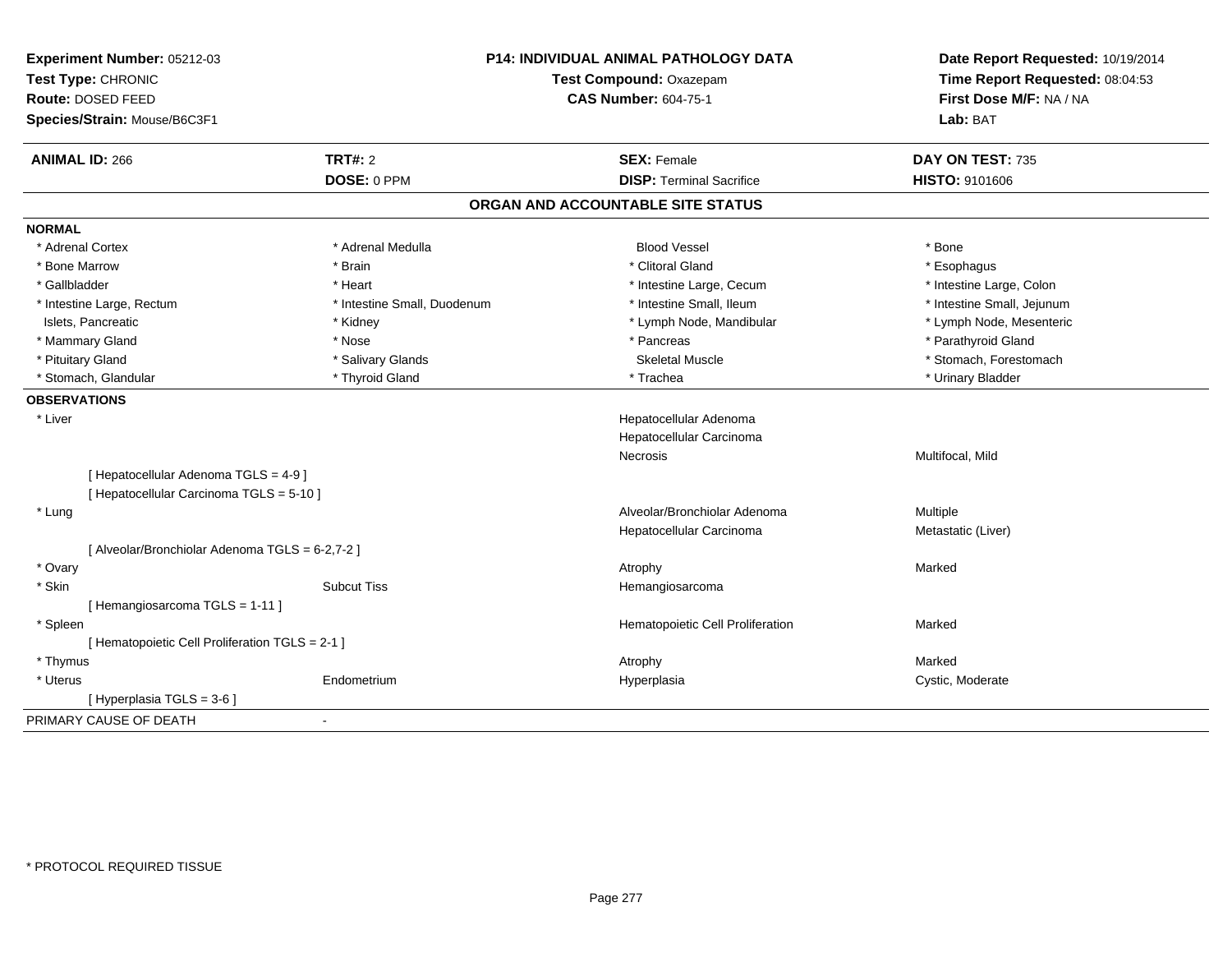| Route: DOSED FEED<br>Species/Strain: Mouse/B6C3F1 |                                                   | <b>P14: INDIVIDUAL ANIMAL PATHOLOGY DATA</b><br>Test Compound: Oxazepam<br><b>CAS Number: 604-75-1</b> |                            |
|---------------------------------------------------|---------------------------------------------------|--------------------------------------------------------------------------------------------------------|----------------------------|
| <b>ANIMAL ID: 267</b>                             | TRT#: 2                                           | <b>SEX: Female</b>                                                                                     | DAY ON TEST: 622           |
|                                                   | DOSE: 0 PPM                                       | <b>DISP:</b> Moribund Sacrifice                                                                        | HISTO: 9101607             |
|                                                   |                                                   | ORGAN AND ACCOUNTABLE SITE STATUS                                                                      |                            |
| <b>NORMAL</b>                                     |                                                   |                                                                                                        |                            |
| * Adrenal Cortex                                  | * Adrenal Medulla                                 | <b>Blood Vessel</b>                                                                                    | * Bone                     |
| * Bone Marrow                                     | * Brain                                           | * Clitoral Gland                                                                                       | * Esophagus                |
| * Gallbladder                                     | * Heart                                           | * Intestine Large, Cecum                                                                               | * Intestine Large, Colon   |
| * Intestine Large, Rectum                         | * Intestine Small, Duodenum                       | * Intestine Small, Ileum                                                                               | * Intestine Small, Jejunum |
| Islets, Pancreatic                                | * Liver                                           | * Mammary Gland                                                                                        | * Nose                     |
| * Pancreas                                        | * Parathyroid Gland                               | * Pituitary Gland                                                                                      | * Salivary Glands          |
| <b>Skeletal Muscle</b>                            | * Skin                                            | * Stomach, Forestomach                                                                                 | * Stomach, Glandular       |
| * Thyroid Gland                                   | * Trachea                                         | * Urinary Bladder                                                                                      |                            |
| <b>OBSERVATIONS</b>                               |                                                   |                                                                                                        |                            |
| * Kidney                                          |                                                   | Nephropathy                                                                                            | Chronic, Mild              |
| * Lung                                            | Mediastinum                                       | Lymphoma Malignant Lymphocytic                                                                         |                            |
|                                                   |                                                   | Lymphoma Malignant Lymphocytic                                                                         |                            |
| Lymph Node, Bronchial                             |                                                   | Lymphoma Malignant Lymphocytic                                                                         |                            |
| Note: [ LYMPH MAL LYMPH                           | TGLS = $2-7$ ]                                    |                                                                                                        |                            |
| * Lymph Node, Mandibular                          |                                                   | Lymphoma Malignant Lymphocytic                                                                         |                            |
| Lymph Node, Mediastinal                           |                                                   | Lymphoma Malignant Lymphocytic                                                                         |                            |
| Note: [ LYMPH MAL LYMPH                           | $TGLS = 2-7$                                      |                                                                                                        |                            |
| * Lymph Node, Mesenteric                          |                                                   | Lymphoma Malignant Lymphocytic                                                                         |                            |
| * Ovary                                           | <b>Periovarn Tiss</b>                             | Lymphoma Malignant Lymphocytic                                                                         |                            |
| * Spleen                                          | Lymph Follic                                      | Atrophy                                                                                                | Moderate                   |
|                                                   |                                                   | Hematopoietic Cell Proliferation                                                                       | Moderate                   |
| * Thymus                                          |                                                   | Lymphoma Malignant Lymphocytic                                                                         |                            |
| * Uterus                                          | Endometrium                                       | Hyperplasia                                                                                            | Cystic, Mild               |
| PRIMARY CAUSE OF DEATH                            | - Lung Mediastinum Lymphoma Malignant Lymphocytic |                                                                                                        |                            |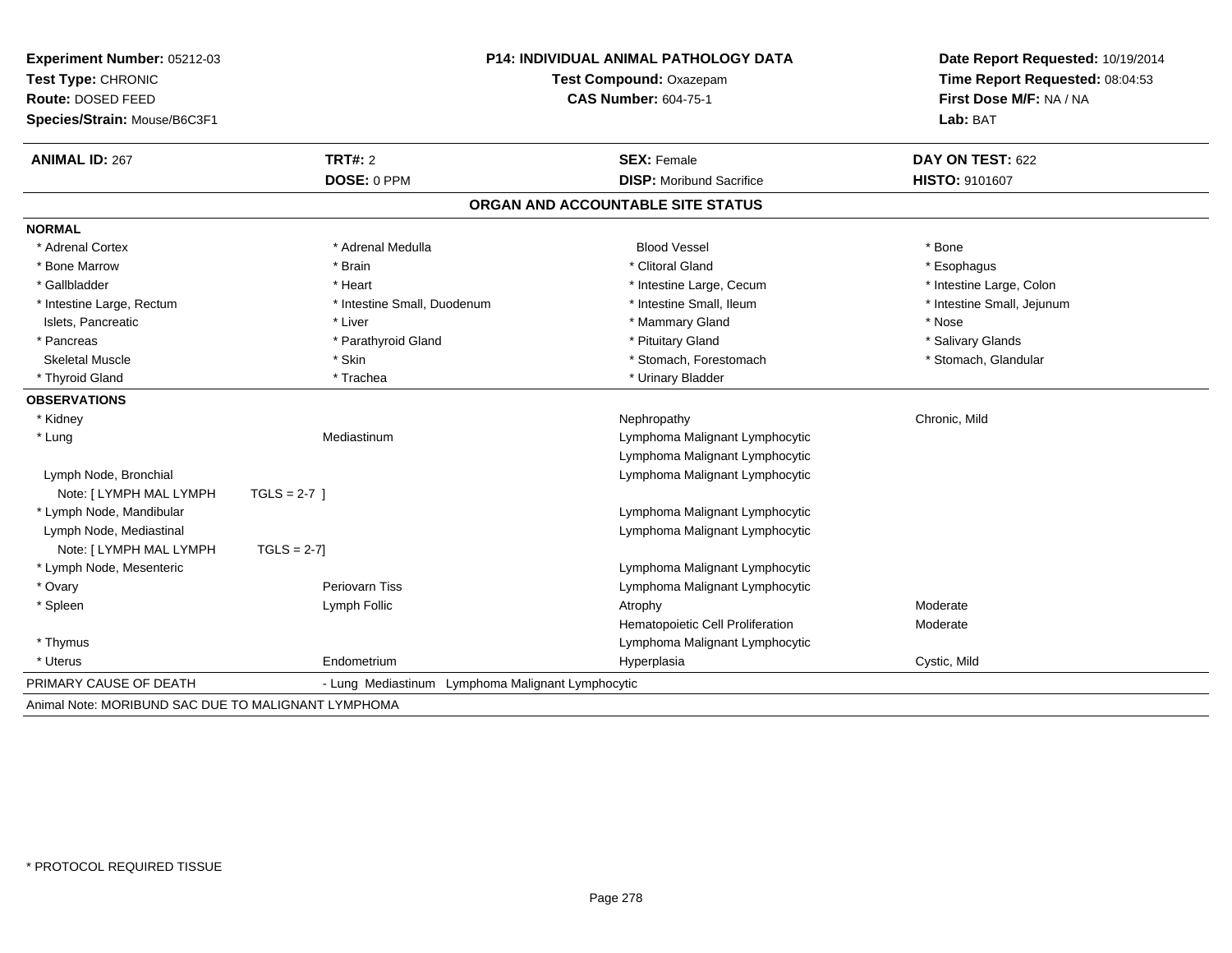| Experiment Number: 05212-03<br>Test Type: CHRONIC<br>Route: DOSED FEED<br>Species/Strain: Mouse/B6C3F1 | <b>P14: INDIVIDUAL ANIMAL PATHOLOGY DATA</b><br>Test Compound: Oxazepam<br><b>CAS Number: 604-75-1</b> |                                   | Date Report Requested: 10/19/2014<br>Time Report Requested: 08:04:53<br>First Dose M/F: NA / NA<br>Lab: BAT |
|--------------------------------------------------------------------------------------------------------|--------------------------------------------------------------------------------------------------------|-----------------------------------|-------------------------------------------------------------------------------------------------------------|
| <b>ANIMAL ID: 268</b>                                                                                  | <b>TRT#: 2</b>                                                                                         | <b>SEX: Female</b>                | DAY ON TEST: 460                                                                                            |
|                                                                                                        | DOSE: 0 PPM                                                                                            | <b>DISP:</b> Scheduled Sacrifice  | <b>HISTO: 9101608</b>                                                                                       |
|                                                                                                        |                                                                                                        | ORGAN AND ACCOUNTABLE SITE STATUS |                                                                                                             |
| <b>NORMAL</b>                                                                                          |                                                                                                        |                                   |                                                                                                             |
| * Adrenal Cortex                                                                                       | * Adrenal Medulla                                                                                      | <b>Blood Vessel</b>               | * Bone                                                                                                      |
| * Bone Marrow                                                                                          | * Brain                                                                                                | * Clitoral Gland                  | * Esophagus                                                                                                 |
| * Gallbladder                                                                                          | * Heart                                                                                                | * Intestine Large, Cecum          | * Intestine Large, Colon                                                                                    |
| * Intestine Large, Rectum                                                                              | * Intestine Small, Duodenum                                                                            | * Intestine Small, Ileum          | * Intestine Small, Jejunum                                                                                  |
| Islets, Pancreatic                                                                                     | * Liver                                                                                                | * Lung                            | * Lymph Node, Mandibular                                                                                    |
| * Lymph Node, Mesenteric                                                                               | * Mammary Gland                                                                                        | * Nose                            | * Pancreas                                                                                                  |
| * Pituitary Gland                                                                                      | * Salivary Glands                                                                                      | <b>Skeletal Muscle</b>            | * Skin                                                                                                      |
| * Spleen                                                                                               | * Stomach, Forestomach                                                                                 | * Stomach, Glandular              | * Thymus                                                                                                    |
| * Thyroid Gland                                                                                        | * Trachea                                                                                              | * Urinary Bladder                 |                                                                                                             |
| <b>MISSING</b>                                                                                         |                                                                                                        |                                   |                                                                                                             |
| * Parathyroid Gland                                                                                    |                                                                                                        |                                   |                                                                                                             |
| <b>OBSERVATIONS</b>                                                                                    |                                                                                                        |                                   |                                                                                                             |
| * Kidney                                                                                               |                                                                                                        | Nephropathy                       | Chronic, Minimal                                                                                            |
| * Ovary                                                                                                | Follicle                                                                                               | Cyst                              |                                                                                                             |
| * Uterus                                                                                               | Endometrium                                                                                            | Hyperplasia                       | Cystic, Glandular, Mild                                                                                     |
| PRIMARY CAUSE OF DEATH                                                                                 |                                                                                                        |                                   |                                                                                                             |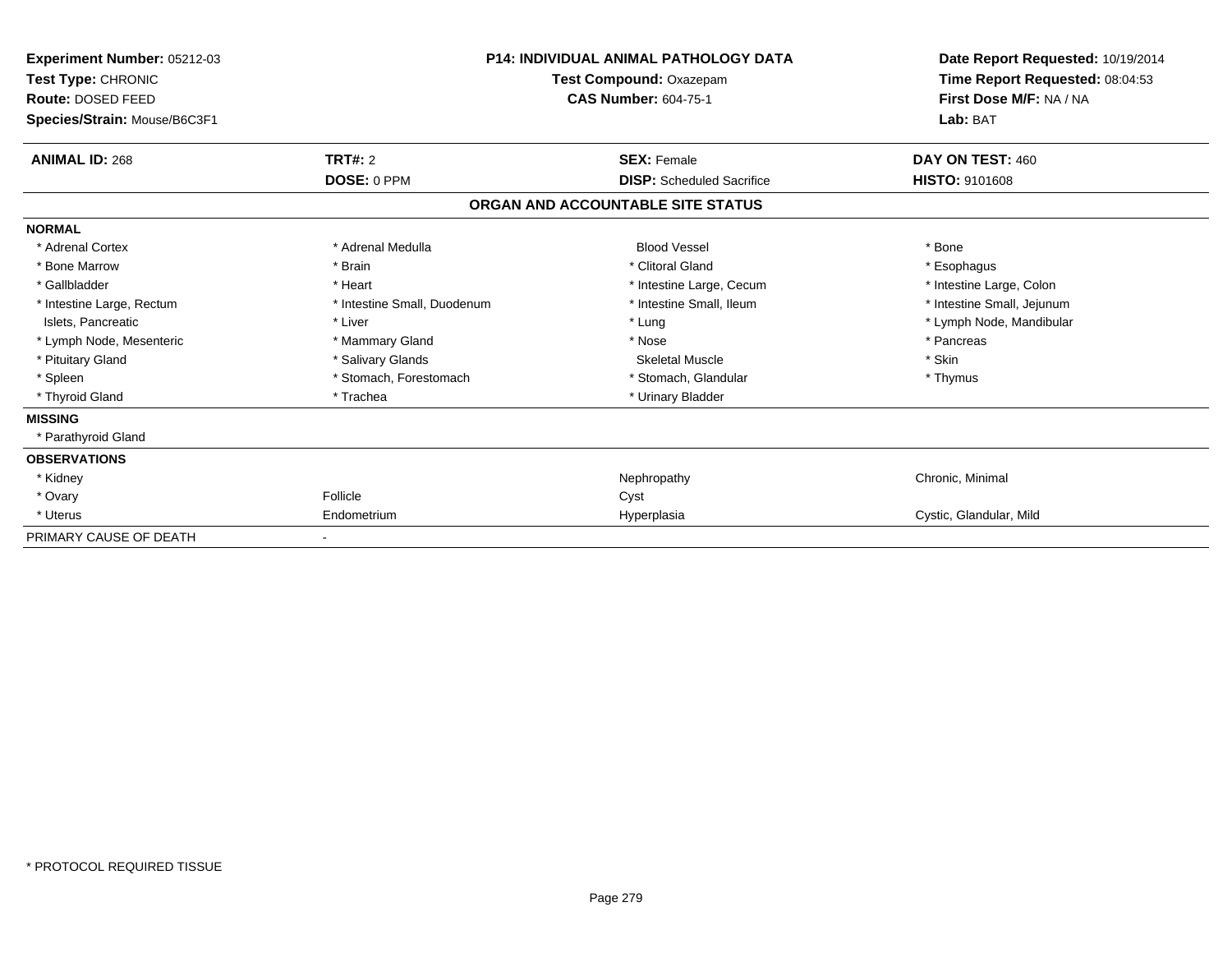| Experiment Number: 05212-03<br>Test Type: CHRONIC<br>Route: DOSED FEED<br>Species/Strain: Mouse/B6C3F1 | <b>P14: INDIVIDUAL ANIMAL PATHOLOGY DATA</b><br>Test Compound: Oxazepam<br><b>CAS Number: 604-75-1</b> |                                   | Date Report Requested: 10/19/2014<br>Time Report Requested: 08:04:53<br>First Dose M/F: NA / NA<br>Lab: BAT |
|--------------------------------------------------------------------------------------------------------|--------------------------------------------------------------------------------------------------------|-----------------------------------|-------------------------------------------------------------------------------------------------------------|
| <b>ANIMAL ID: 269</b>                                                                                  | <b>TRT#: 2</b>                                                                                         | <b>SEX: Female</b>                | DAY ON TEST: 460                                                                                            |
|                                                                                                        | DOSE: 0 PPM                                                                                            | <b>DISP:</b> Scheduled Sacrifice  | <b>HISTO: 9101609</b>                                                                                       |
|                                                                                                        |                                                                                                        | ORGAN AND ACCOUNTABLE SITE STATUS |                                                                                                             |
| <b>NORMAL</b>                                                                                          |                                                                                                        |                                   |                                                                                                             |
| * Adrenal Cortex                                                                                       | * Adrenal Medulla                                                                                      | <b>Blood Vessel</b>               | * Bone                                                                                                      |
| * Bone Marrow                                                                                          | * Brain                                                                                                | * Clitoral Gland                  | * Esophagus                                                                                                 |
| * Gallbladder                                                                                          | * Heart                                                                                                | * Intestine Large, Cecum          | * Intestine Large, Colon                                                                                    |
| * Intestine Large, Rectum                                                                              | * Intestine Small, Duodenum                                                                            | * Intestine Small, Ileum          | * Intestine Small, Jejunum                                                                                  |
| Islets, Pancreatic                                                                                     | * Liver                                                                                                | * Lung                            | * Lymph Node, Mandibular                                                                                    |
| * Lymph Node, Mesenteric                                                                               | * Mammary Gland                                                                                        | * Nose                            | * Parathyroid Gland                                                                                         |
| * Pituitary Gland                                                                                      | * Salivary Glands                                                                                      | <b>Skeletal Muscle</b>            | * Skin                                                                                                      |
| * Spleen                                                                                               | * Stomach, Forestomach                                                                                 | * Stomach, Glandular              | * Thymus                                                                                                    |
| * Thyroid Gland                                                                                        | * Trachea                                                                                              | * Urinary Bladder                 |                                                                                                             |
| <b>OBSERVATIONS</b>                                                                                    |                                                                                                        |                                   |                                                                                                             |
| * Kidney                                                                                               |                                                                                                        | Nephropathy                       | Chronic, Minimal                                                                                            |
| * Ovary                                                                                                | Follicle                                                                                               | Cyst                              |                                                                                                             |
| [ $Cyst TGLS = 1-6$ ]                                                                                  |                                                                                                        |                                   |                                                                                                             |
| * Pancreas                                                                                             | Acinus                                                                                                 | Atrophy                           | Mild                                                                                                        |
| * Uterus                                                                                               | Endometrium                                                                                            | Hyperplasia                       | Cystic, Glandular, Mild                                                                                     |
| PRIMARY CAUSE OF DEATH                                                                                 |                                                                                                        |                                   |                                                                                                             |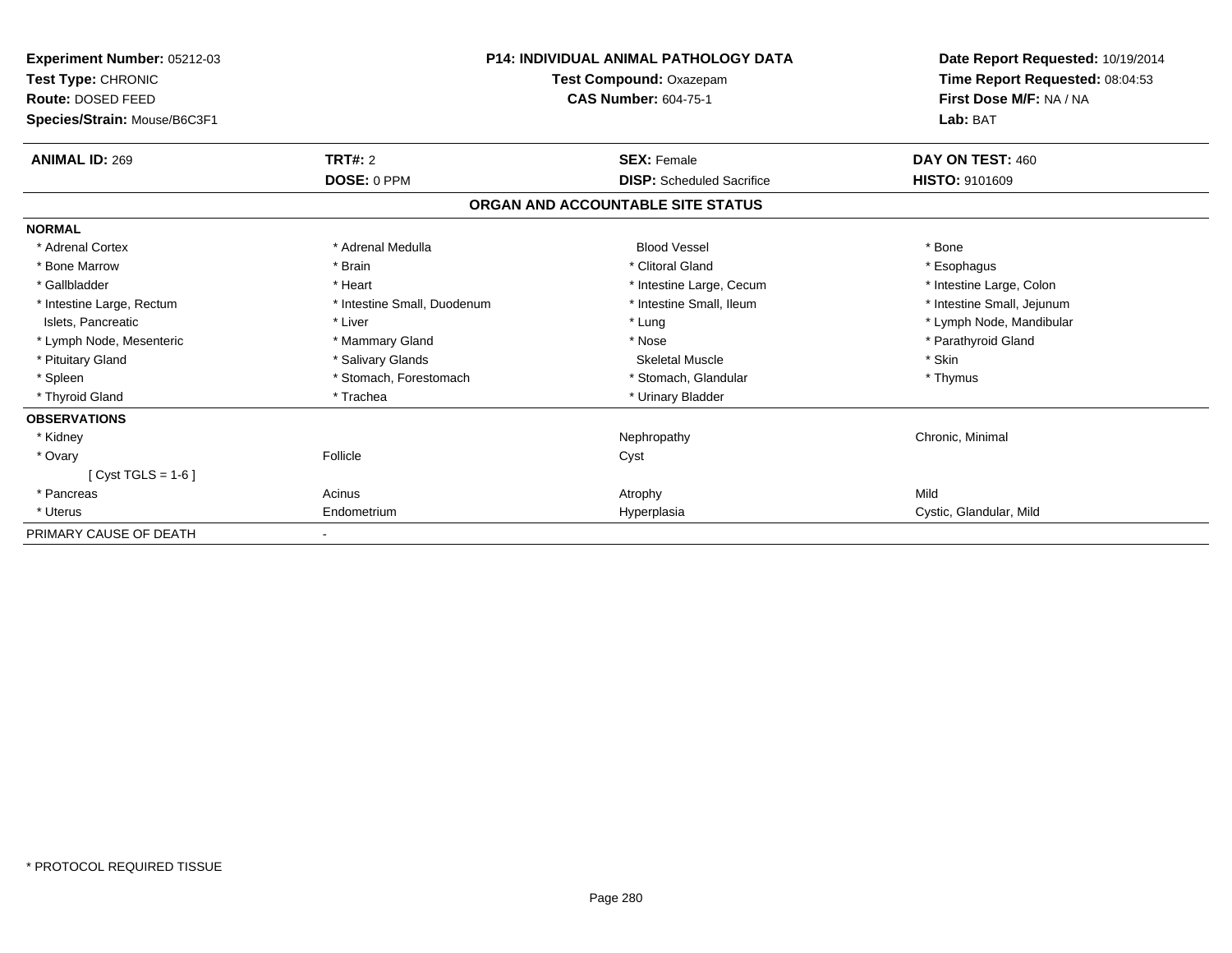| Experiment Number: 05212-03<br>Test Type: CHRONIC      |                                  | <b>P14: INDIVIDUAL ANIMAL PATHOLOGY DATA</b><br>Test Compound: Oxazepam | Date Report Requested: 10/19/2014<br>Time Report Requested: 08:04:53 |
|--------------------------------------------------------|----------------------------------|-------------------------------------------------------------------------|----------------------------------------------------------------------|
| <b>Route: DOSED FEED</b>                               |                                  | <b>CAS Number: 604-75-1</b>                                             | First Dose M/F: NA / NA                                              |
| Species/Strain: Mouse/B6C3F1                           |                                  |                                                                         | Lab: BAT                                                             |
| <b>ANIMAL ID: 270</b>                                  | TRT#: 2                          | <b>SEX: Female</b>                                                      | DAY ON TEST: 652                                                     |
|                                                        | DOSE: 0 PPM                      | <b>DISP: Moribund Sacrifice</b>                                         | <b>HISTO: 9101610</b>                                                |
|                                                        |                                  | ORGAN AND ACCOUNTABLE SITE STATUS                                       |                                                                      |
| <b>NORMAL</b>                                          |                                  |                                                                         |                                                                      |
| * Adrenal Cortex                                       | * Adrenal Medulla                | <b>Blood Vessel</b>                                                     | * Bone                                                               |
| * Bone Marrow                                          | * Brain                          | * Clitoral Gland                                                        | * Esophagus                                                          |
| * Gallbladder                                          | * Heart                          | * Intestine Large, Cecum                                                | * Intestine Large, Colon                                             |
| * Intestine Large, Rectum                              | * Intestine Small, Duodenum      | * Intestine Small, Ileum                                                | * Intestine Small, Jejunum                                           |
| Islets, Pancreatic                                     | * Kidney                         | * Lung                                                                  | * Lymph Node, Mesenteric                                             |
| * Mammary Gland                                        | * Nose                           | * Pancreas                                                              | * Parathyroid Gland                                                  |
| * Pituitary Gland                                      | <b>Skeletal Muscle</b>           | * Stomach, Forestomach                                                  | * Stomach, Glandular                                                 |
| * Trachea                                              | * Urinary Bladder                |                                                                         |                                                                      |
| <b>OBSERVATIONS</b>                                    |                                  |                                                                         |                                                                      |
| * Liver                                                |                                  | Hepatocellular Adenoma                                                  |                                                                      |
|                                                        |                                  | Hepatocellular Carcinoma                                                |                                                                      |
| [ Hepatocellular Adenoma TGLS = 1-9 ]                  |                                  |                                                                         |                                                                      |
| [ Hepatocellular Carcinoma TGLS = 2-10 ]               |                                  |                                                                         |                                                                      |
| * Lymph Node, Mandibular                               |                                  | Fibrosarcoma                                                            | Metastatic (Skin)                                                    |
| * Ovary                                                |                                  | Atrophy                                                                 | Mild                                                                 |
| * Salivary Glands                                      |                                  | Fibrosarcoma                                                            | Metastatic (Skin)                                                    |
| * Skin                                                 | <b>Subcut Tiss</b>               | Fibrosarcoma                                                            | Multiple                                                             |
| [Fibrosarcoma TGLS = 4-11,5-12,6-13]                   |                                  |                                                                         |                                                                      |
| * Spleen                                               |                                  | Hematopoietic Cell Proliferation                                        | Mild                                                                 |
| [ Hematopoietic Cell Proliferation TGLS = 3-1 ]        |                                  |                                                                         |                                                                      |
| * Thymus                                               |                                  | Atrophy                                                                 | Moderate                                                             |
| * Thyroid Gland                                        | <b>Follicular Cel</b>            | Hyperplasia                                                             | Mild                                                                 |
| * Uterus                                               | Endometrium                      | Hyperplasia                                                             | Cystic, Moderate                                                     |
| [ Hyperplasia TGLS = 7-6 ]                             |                                  |                                                                         |                                                                      |
| PRIMARY CAUSE OF DEATH                                 | - Skin Subcut Tiss Fibrosarcoma  |                                                                         |                                                                      |
| <b>CONTRIBUTORY CAUSE OF DEATH</b>                     | - Liver Hepatocellular Carcinoma |                                                                         |                                                                      |
| Animal Note: MORIBUND SAC DUE TO SKIN AND LIVER TUMORS |                                  |                                                                         |                                                                      |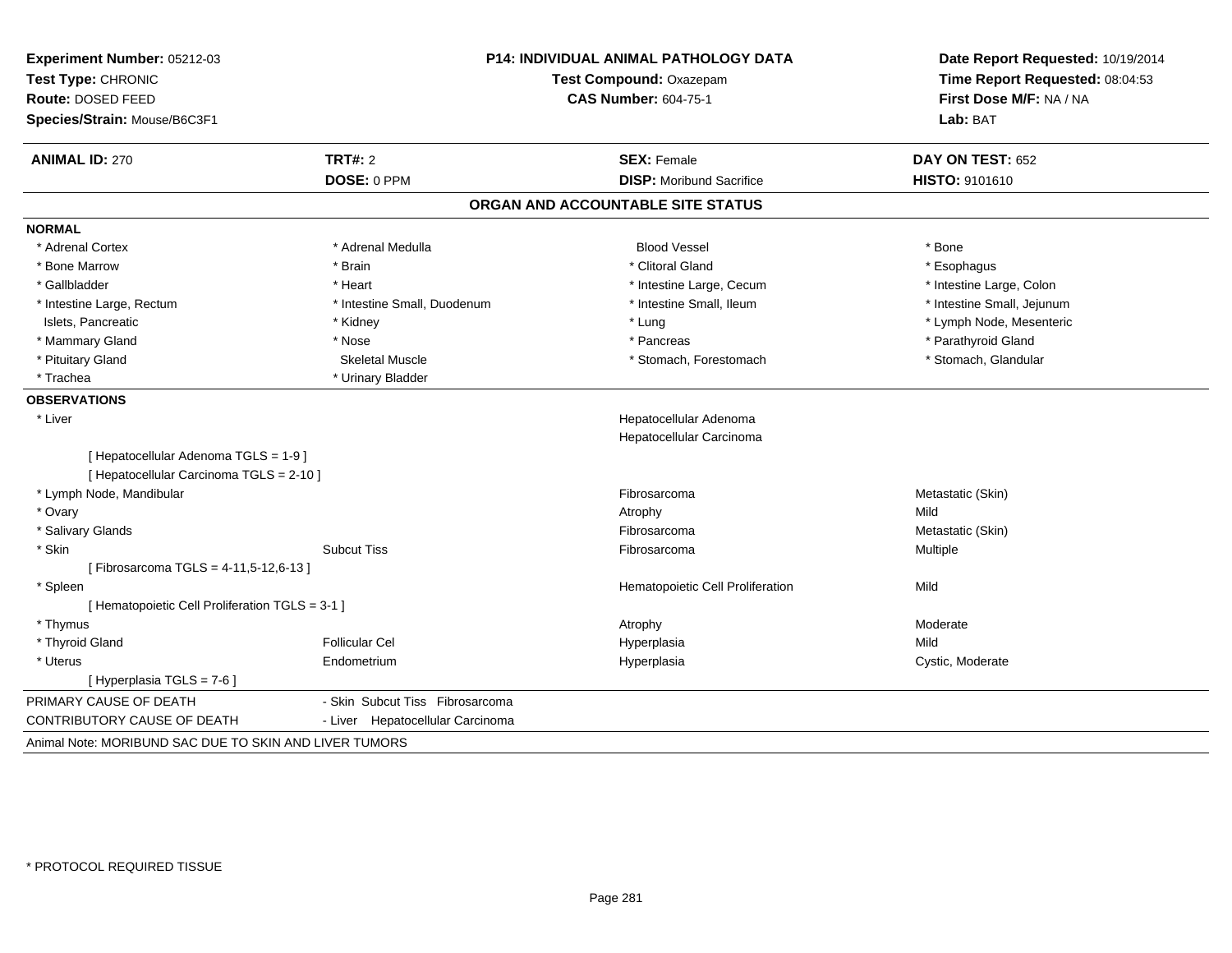| <b>Experiment Number: 05212-03</b><br>Test Type: CHRONIC<br><b>Route: DOSED FEED</b><br>Species/Strain: Mouse/B6C3F1 |                           | <b>P14: INDIVIDUAL ANIMAL PATHOLOGY DATA</b><br><b>Test Compound: Oxazepam</b><br><b>CAS Number: 604-75-1</b> | Date Report Requested: 10/19/2014<br>Time Report Requested: 08:04:53<br>First Dose M/F: NA / NA<br>Lab: BAT |
|----------------------------------------------------------------------------------------------------------------------|---------------------------|---------------------------------------------------------------------------------------------------------------|-------------------------------------------------------------------------------------------------------------|
| <b>ANIMAL ID: 271</b>                                                                                                | TRT#: 2                   | <b>SEX: Female</b>                                                                                            | DAY ON TEST: 735                                                                                            |
|                                                                                                                      | DOSE: 0 PPM               | <b>DISP: Terminal Sacrifice</b>                                                                               | <b>HISTO: 9101611</b>                                                                                       |
|                                                                                                                      |                           | ORGAN AND ACCOUNTABLE SITE STATUS                                                                             |                                                                                                             |
| <b>NORMAL</b>                                                                                                        |                           |                                                                                                               |                                                                                                             |
| * Adrenal Cortex                                                                                                     | * Adrenal Medulla         | <b>Blood Vessel</b>                                                                                           | * Bone                                                                                                      |
| * Bone Marrow                                                                                                        | * Brain                   | * Clitoral Gland                                                                                              | * Esophagus                                                                                                 |
| Eye                                                                                                                  | * Gallbladder             | * Heart                                                                                                       | * Intestine Large, Cecum                                                                                    |
| * Intestine Large, Colon                                                                                             | * Intestine Large, Rectum | * Intestine Small, Duodenum                                                                                   | * Intestine Small, Ileum                                                                                    |
| * Intestine Small, Jejunum                                                                                           | Islets, Pancreatic        | * Kidney                                                                                                      | * Liver                                                                                                     |
| * Lung                                                                                                               | * Lymph Node, Mandibular  | * Lymph Node, Mesenteric                                                                                      | * Mammary Gland                                                                                             |
| * Nose                                                                                                               | * Pancreas                | * Parathyroid Gland                                                                                           | * Pituitary Gland                                                                                           |
| * Salivary Glands                                                                                                    | <b>Skeletal Muscle</b>    | * Skin                                                                                                        | * Spleen                                                                                                    |
| * Stomach, Forestomach                                                                                               | * Stomach, Glandular      | * Thyroid Gland                                                                                               | * Trachea                                                                                                   |
| * Urinary Bladder                                                                                                    |                           |                                                                                                               |                                                                                                             |
| <b>OBSERVATIONS</b>                                                                                                  |                           |                                                                                                               |                                                                                                             |
| * Ovary                                                                                                              |                           | Atrophy                                                                                                       | Mild                                                                                                        |
| * Thymus                                                                                                             |                           | Atrophy                                                                                                       | Mild                                                                                                        |
| * Uterus                                                                                                             | Endometrium               | Hyperplasia                                                                                                   | Cystic, Moderate                                                                                            |
| [Hyperplasia TGLS = 1-6]                                                                                             |                           |                                                                                                               |                                                                                                             |
| PRIMARY CAUSE OF DEATH                                                                                               |                           |                                                                                                               |                                                                                                             |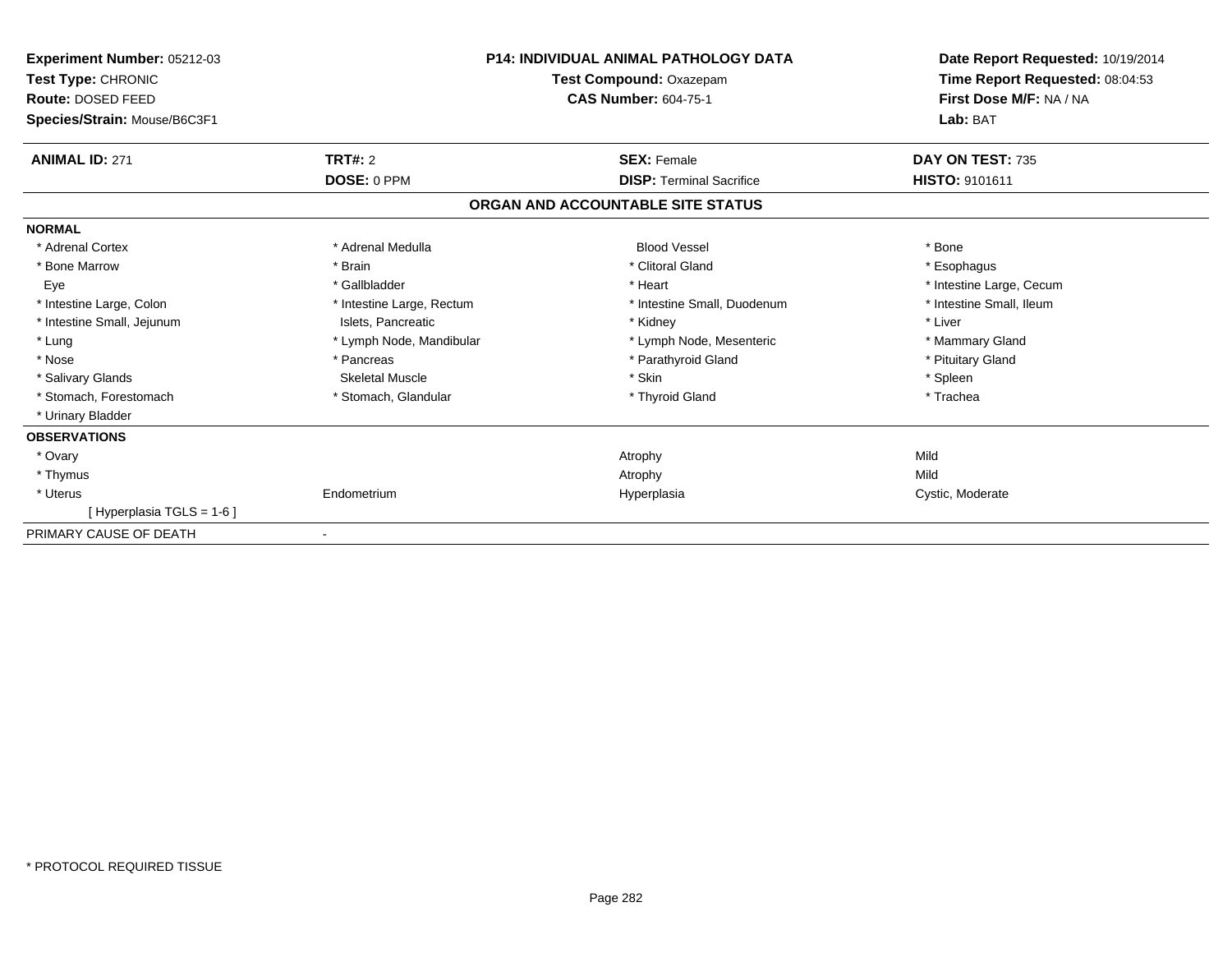| Experiment Number: 05212-03        |                             | <b>P14: INDIVIDUAL ANIMAL PATHOLOGY DATA</b> | Date Report Requested: 10/19/2014 |  |
|------------------------------------|-----------------------------|----------------------------------------------|-----------------------------------|--|
| Test Type: CHRONIC                 | Test Compound: Oxazepam     |                                              | Time Report Requested: 08:04:53   |  |
| Route: DOSED FEED                  |                             | <b>CAS Number: 604-75-1</b>                  | First Dose M/F: NA / NA           |  |
| Species/Strain: Mouse/B6C3F1       |                             |                                              | Lab: BAT                          |  |
| <b>ANIMAL ID: 272</b>              | TRT#: 2                     | <b>SEX: Female</b>                           | DAY ON TEST: 357                  |  |
|                                    | DOSE: 0 PPM                 | <b>DISP:</b> Moribund Sacrifice              | HISTO: 9101612                    |  |
|                                    |                             | ORGAN AND ACCOUNTABLE SITE STATUS            |                                   |  |
| <b>NORMAL</b>                      |                             |                                              |                                   |  |
| * Adrenal Cortex                   | * Adrenal Medulla           | <b>Blood Vessel</b>                          | * Bone                            |  |
| * Bone Marrow                      | * Brain                     | * Clitoral Gland                             | * Esophagus                       |  |
| * Gallbladder                      | * Heart                     | * Intestine Large, Cecum                     | * Intestine Large, Colon          |  |
| * Intestine Large, Rectum          | * Intestine Small, Duodenum | * Intestine Small, Ileum                     | * Intestine Small, Jejunum        |  |
| Islets, Pancreatic                 | * Liver                     | * Lymph Node, Mandibular                     | * Mammary Gland                   |  |
| * Nose                             | * Pancreas                  | * Parathyroid Gland                          | * Pituitary Gland                 |  |
| * Salivary Glands                  | * Skin                      | * Stomach, Forestomach                       | * Stomach, Glandular              |  |
| * Thymus                           | * Thyroid Gland             | * Trachea                                    | * Urinary Bladder                 |  |
| * Uterus                           |                             |                                              |                                   |  |
| <b>OBSERVATIONS</b>                |                             |                                              |                                   |  |
| * Kidney                           |                             | Teratoma Malignant                           | Metastatic (Ovary)                |  |
| * Lung                             |                             | <b>Teratoma Malignant</b>                    | Metastatic (Ovary)                |  |
| Lymph Node                         | Renal                       | Teratoma Malignant                           | Metastatic (Ovary)                |  |
| [ Teratoma Malignant TGLS = 5-11 ] |                             |                                              |                                   |  |
| * Lymph Node, Mesenteric           |                             | Teratoma Malignant                           | Metastatic (Ovary)                |  |
| [ Teratoma Malignant TGLS = 5-11 ] |                             |                                              |                                   |  |
| Mesentery                          |                             | Teratoma Malignant                           | Metastatic (Ovary)                |  |
| [Teratoma Malignant TGLS = 2-12]   |                             |                                              |                                   |  |
| * Ovary                            |                             | Teratoma Malignant                           |                                   |  |
| [ Teratoma Malignant TGLS = 3-10 ] |                             |                                              |                                   |  |
| <b>Skeletal Muscle</b>             | Diaphragm                   | Teratoma Malignant                           | Metastatic (Ovary)                |  |
| [Teratoma Malignant TGLS = 1-9]    |                             |                                              |                                   |  |
| * Spleen                           |                             | Hematopoietic Cell Proliferation             | Moderate                          |  |
| PRIMARY CAUSE OF DEATH             | - Ovary Teratoma Malignant  |                                              |                                   |  |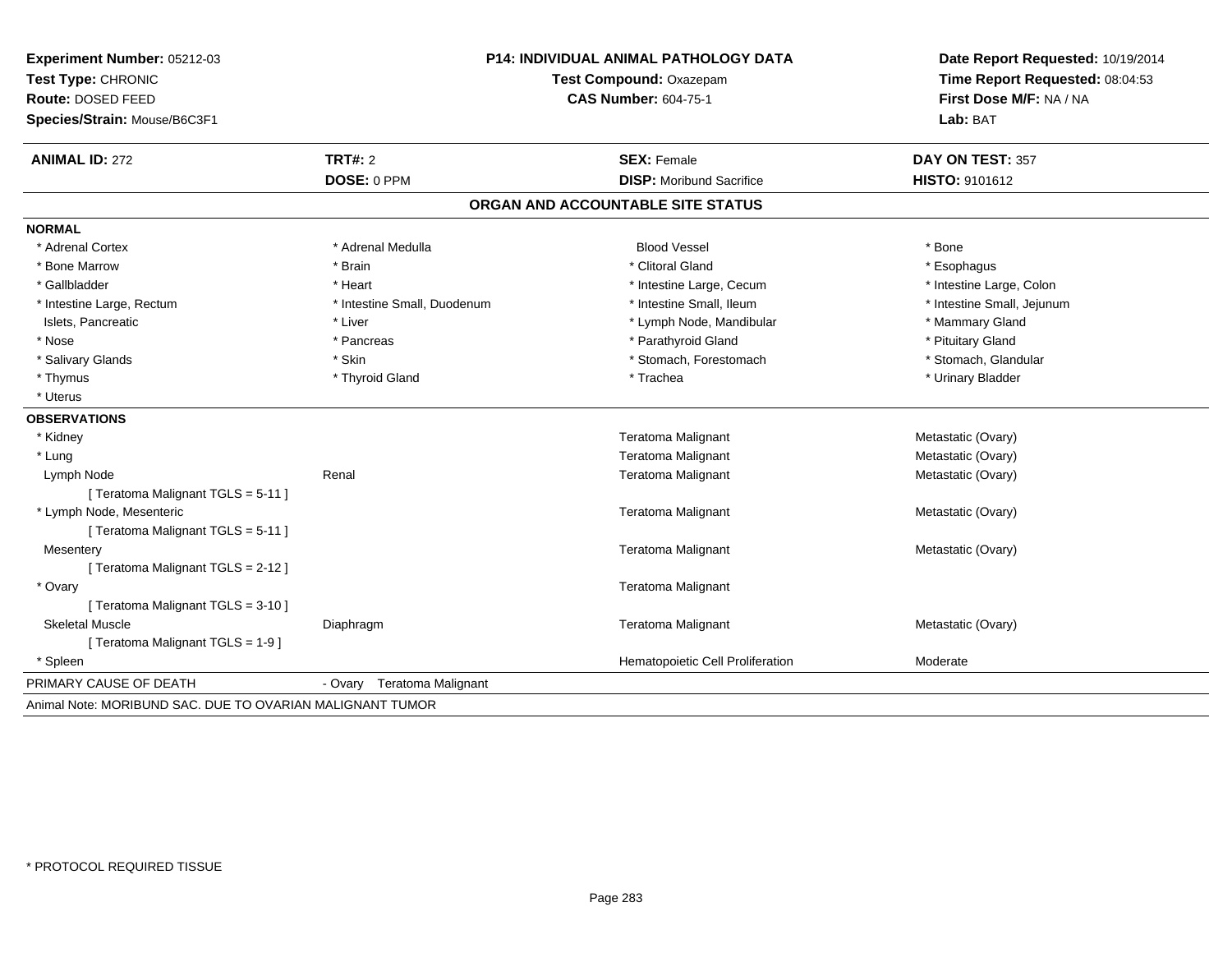| Experiment Number: 05212-03<br>Test Type: CHRONIC<br>Route: DOSED FEED<br>Species/Strain: Mouse/B6C3F1 |                             | <b>P14: INDIVIDUAL ANIMAL PATHOLOGY DATA</b><br>Test Compound: Oxazepam<br><b>CAS Number: 604-75-1</b> | Date Report Requested: 10/19/2014<br>Time Report Requested: 08:04:53<br>First Dose M/F: NA / NA<br>Lab: BAT |
|--------------------------------------------------------------------------------------------------------|-----------------------------|--------------------------------------------------------------------------------------------------------|-------------------------------------------------------------------------------------------------------------|
| <b>ANIMAL ID: 273</b>                                                                                  | <b>TRT#: 2</b>              | <b>SEX: Female</b>                                                                                     | DAY ON TEST: 735                                                                                            |
|                                                                                                        | DOSE: 0 PPM                 | <b>DISP: Terminal Sacrifice</b>                                                                        | HISTO: 9101613                                                                                              |
|                                                                                                        |                             | ORGAN AND ACCOUNTABLE SITE STATUS                                                                      |                                                                                                             |
| <b>NORMAL</b>                                                                                          |                             |                                                                                                        |                                                                                                             |
| * Adrenal Cortex                                                                                       | * Adrenal Medulla           | <b>Blood Vessel</b>                                                                                    | * Bone                                                                                                      |
| * Bone Marrow                                                                                          | * Brain                     | * Clitoral Gland                                                                                       | * Esophagus                                                                                                 |
| * Gallbladder                                                                                          | * Heart                     | * Intestine Large, Cecum                                                                               | * Intestine Large, Colon                                                                                    |
| * Intestine Large, Rectum                                                                              | * Intestine Small, Duodenum | * Intestine Small, Ileum                                                                               | * Intestine Small, Jejunum                                                                                  |
| Islets, Pancreatic                                                                                     | * Kidney                    | * Lymph Node, Mandibular                                                                               | * Lymph Node, Mesenteric                                                                                    |
| * Mammary Gland                                                                                        | * Nose                      | * Pancreas                                                                                             | * Parathyroid Gland                                                                                         |
| * Salivary Glands                                                                                      | <b>Skeletal Muscle</b>      | * Skin                                                                                                 | * Spleen                                                                                                    |
| * Stomach, Forestomach                                                                                 | * Stomach, Glandular        | * Trachea                                                                                              | * Urinary Bladder                                                                                           |
| <b>OBSERVATIONS</b>                                                                                    |                             |                                                                                                        |                                                                                                             |
| * Liver                                                                                                |                             | <b>Clear Cell Focus</b>                                                                                |                                                                                                             |
|                                                                                                        |                             | Hepatocellular Adenoma                                                                                 | Multiple                                                                                                    |
| Note: tgl 3, focus not apparent on micro                                                               |                             |                                                                                                        |                                                                                                             |
| [ Hepatocellular Adenoma TGLS = 4-9,5-10 ]                                                             |                             |                                                                                                        |                                                                                                             |
| * Lung                                                                                                 |                             | Alveolar/Bronchiolar Adenoma                                                                           |                                                                                                             |
| [ Alveolar/Bronchiolar Adenoma TGLS = 6-2 ]                                                            |                             |                                                                                                        |                                                                                                             |
| * Ovary                                                                                                |                             | Atrophy                                                                                                | Mild                                                                                                        |
|                                                                                                        |                             | Luteoma                                                                                                |                                                                                                             |
| [ Luteoma TGLS = $1-6$ ]                                                                               |                             |                                                                                                        |                                                                                                             |
| * Pituitary Gland                                                                                      | <b>Pars Distalis</b>        | Hyperplasia                                                                                            | Mild                                                                                                        |
| * Thymus                                                                                               |                             | Atrophy                                                                                                | Minimal                                                                                                     |
| * Thyroid Gland                                                                                        | <b>Follicular Cel</b>       | Hyperplasia                                                                                            | Minimal                                                                                                     |
| * Uterus                                                                                               | Endometrium                 | Hyperplasia                                                                                            | Cystic, Moderate                                                                                            |
| [ Hyperplasia TGLS = 2-6 ]                                                                             |                             |                                                                                                        |                                                                                                             |
| PRIMARY CAUSE OF DEATH                                                                                 | $\blacksquare$              |                                                                                                        |                                                                                                             |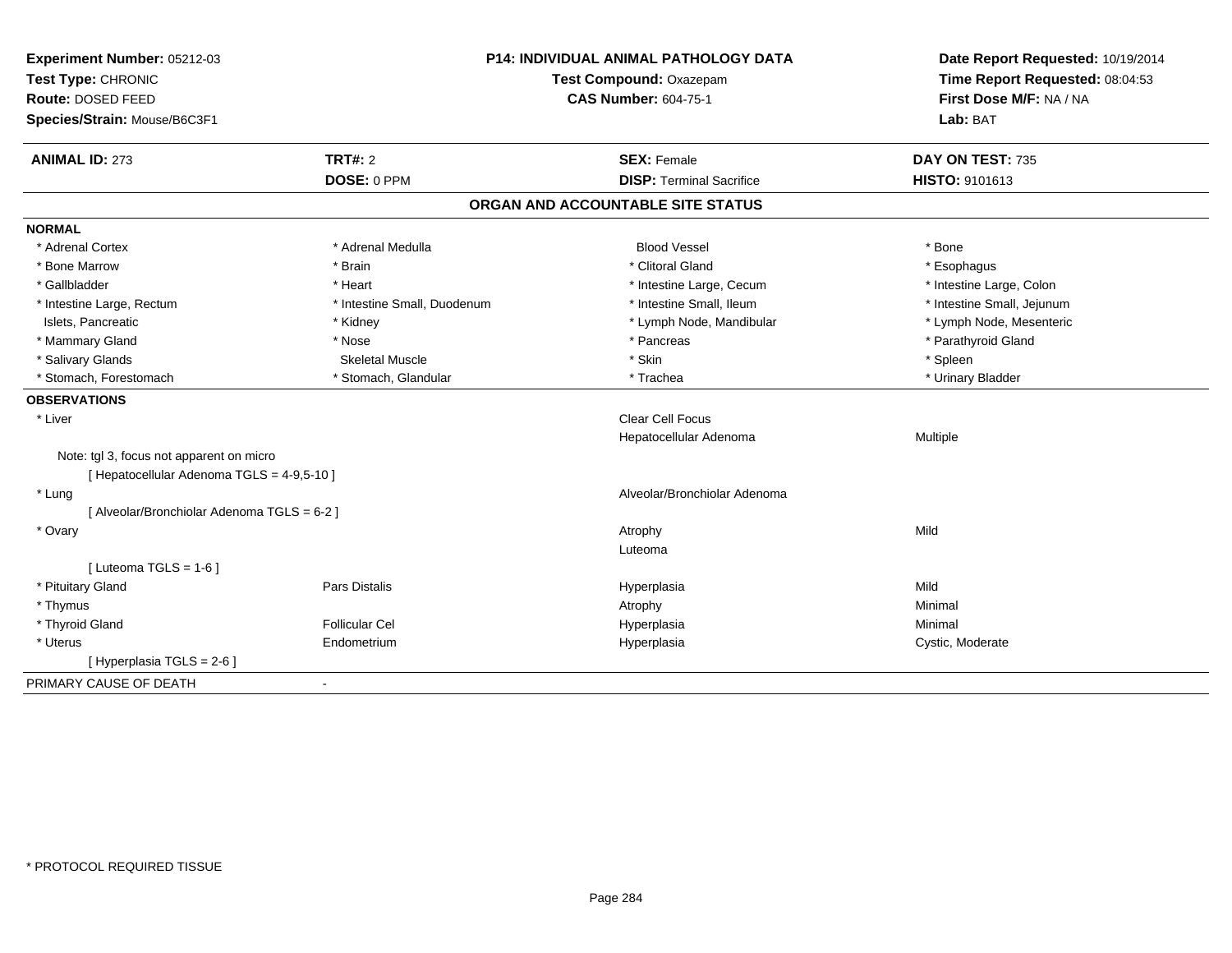| <b>Experiment Number: 05212-03</b><br>Test Type: CHRONIC<br>Route: DOSED FEED<br>Species/Strain: Mouse/B6C3F1 |                             | <b>P14: INDIVIDUAL ANIMAL PATHOLOGY DATA</b><br>Test Compound: Oxazepam<br><b>CAS Number: 604-75-1</b> | Date Report Requested: 10/19/2014<br>Time Report Requested: 08:04:53<br>First Dose M/F: NA / NA<br>Lab: BAT |
|---------------------------------------------------------------------------------------------------------------|-----------------------------|--------------------------------------------------------------------------------------------------------|-------------------------------------------------------------------------------------------------------------|
| <b>ANIMAL ID: 274</b>                                                                                         | TRT#: 2                     | <b>SEX: Female</b>                                                                                     | DAY ON TEST: 460                                                                                            |
|                                                                                                               | DOSE: 0 PPM                 | <b>DISP:</b> Scheduled Sacrifice                                                                       | <b>HISTO: 9101614</b>                                                                                       |
|                                                                                                               |                             | ORGAN AND ACCOUNTABLE SITE STATUS                                                                      |                                                                                                             |
| <b>NORMAL</b>                                                                                                 |                             |                                                                                                        |                                                                                                             |
| * Adrenal Cortex                                                                                              | * Adrenal Medulla           | <b>Blood Vessel</b>                                                                                    | * Bone                                                                                                      |
| * Bone Marrow                                                                                                 | * Brain                     | * Clitoral Gland                                                                                       | * Esophagus                                                                                                 |
| * Gallbladder                                                                                                 | * Heart                     | * Intestine Large, Cecum                                                                               | * Intestine Large, Colon                                                                                    |
| * Intestine Large, Rectum                                                                                     | * Intestine Small, Duodenum | * Intestine Small, Ileum                                                                               | * Intestine Small, Jejunum                                                                                  |
| Islets, Pancreatic                                                                                            | * Kidney                    | * Liver                                                                                                | * Lung                                                                                                      |
| * Lymph Node, Mandibular                                                                                      | * Lymph Node, Mesenteric    | * Mammary Gland                                                                                        | * Nose                                                                                                      |
| * Ovary                                                                                                       | * Pancreas                  | * Parathyroid Gland                                                                                    | * Pituitary Gland                                                                                           |
| * Salivary Glands                                                                                             | <b>Skeletal Muscle</b>      | * Skin                                                                                                 | * Spleen                                                                                                    |
| * Stomach, Forestomach                                                                                        | * Stomach, Glandular        | * Thymus                                                                                               | * Thyroid Gland                                                                                             |
| * Trachea                                                                                                     | * Urinary Bladder           |                                                                                                        |                                                                                                             |
| <b>OBSERVATIONS</b>                                                                                           |                             |                                                                                                        |                                                                                                             |
| * Uterus                                                                                                      | Endometrium                 | Hyperplasia                                                                                            | Cystic, Glandular, Minimal                                                                                  |
| PRIMARY CAUSE OF DEATH                                                                                        |                             |                                                                                                        |                                                                                                             |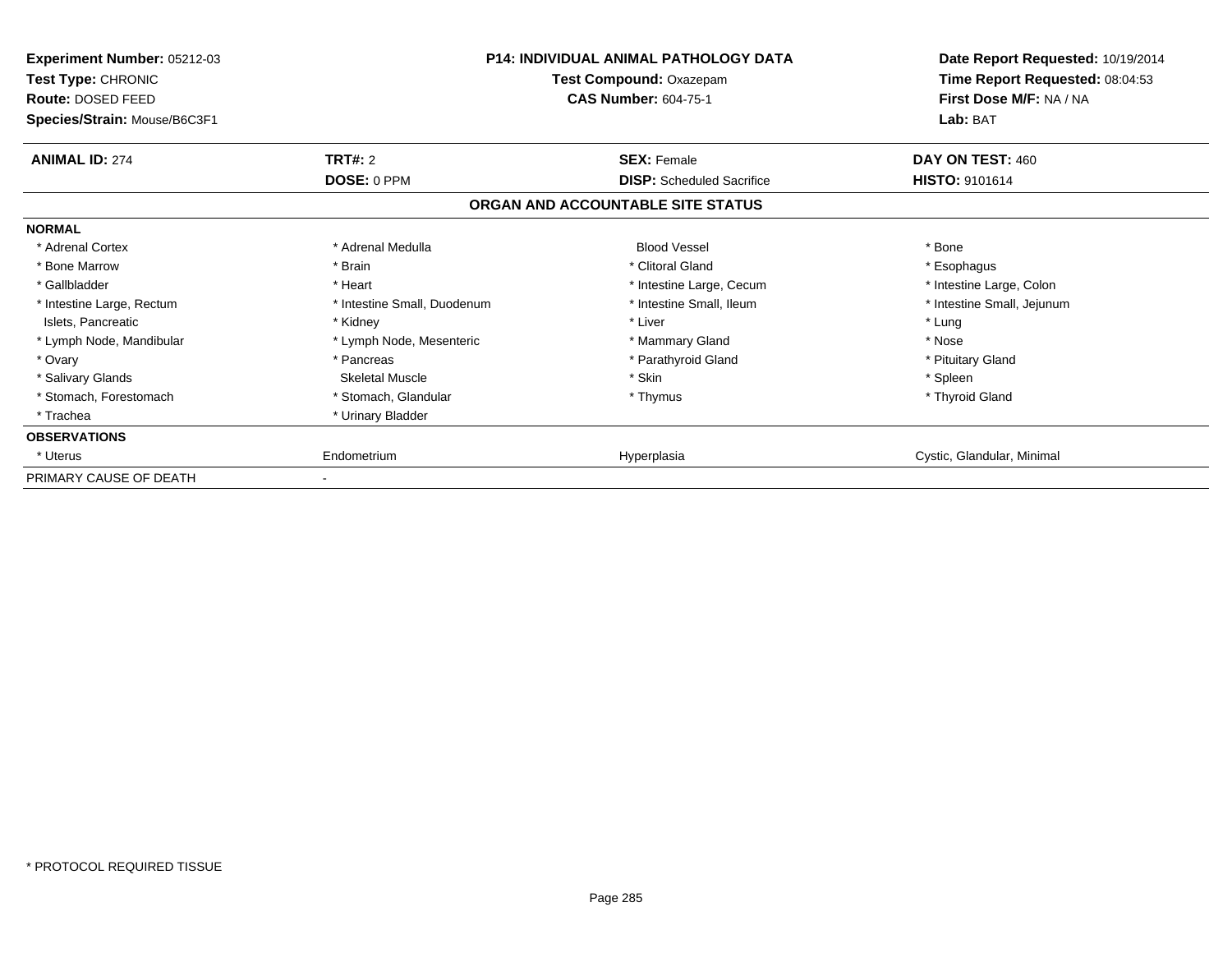| <b>Experiment Number: 05212-03</b><br>Test Type: CHRONIC<br>Route: DOSED FEED<br>Species/Strain: Mouse/B6C3F1 |                          | <b>P14: INDIVIDUAL ANIMAL PATHOLOGY DATA</b><br>Test Compound: Oxazepam<br><b>CAS Number: 604-75-1</b> | Date Report Requested: 10/19/2014<br>Time Report Requested: 08:04:53<br>First Dose M/F: NA / NA<br>Lab: BAT |
|---------------------------------------------------------------------------------------------------------------|--------------------------|--------------------------------------------------------------------------------------------------------|-------------------------------------------------------------------------------------------------------------|
| <b>ANIMAL ID: 275</b>                                                                                         | TRT#: 2                  | <b>SEX: Female</b>                                                                                     | DAY ON TEST: 736                                                                                            |
|                                                                                                               | DOSE: 0 PPM              | <b>DISP: Terminal Sacrifice</b>                                                                        | <b>HISTO: 9101615</b>                                                                                       |
|                                                                                                               |                          | ORGAN AND ACCOUNTABLE SITE STATUS                                                                      |                                                                                                             |
| <b>NORMAL</b>                                                                                                 |                          |                                                                                                        |                                                                                                             |
| * Adrenal Medulla                                                                                             | <b>Blood Vessel</b>      | * Bone                                                                                                 | * Bone Marrow                                                                                               |
| * Brain                                                                                                       | * Clitoral Gland         | * Esophagus                                                                                            | * Gallbladder                                                                                               |
| * Heart                                                                                                       | * Intestine Large, Cecum | * Intestine Large, Colon                                                                               | * Intestine Large, Rectum                                                                                   |
| * Intestine Small, Duodenum                                                                                   | * Intestine Small, Ileum | * Intestine Small, Jejunum                                                                             | Islets. Pancreatic                                                                                          |
| * Lung                                                                                                        | * Lymph Node, Mandibular | * Lymph Node, Mesenteric                                                                               | * Mammary Gland                                                                                             |
| * Nose                                                                                                        | * Pancreas               | * Parathyroid Gland                                                                                    | * Pituitary Gland                                                                                           |
| * Salivary Glands                                                                                             | <b>Skeletal Muscle</b>   | * Skin                                                                                                 | * Spleen                                                                                                    |
| * Stomach, Forestomach                                                                                        | * Stomach, Glandular     | * Trachea                                                                                              | * Urinary Bladder                                                                                           |
| <b>OBSERVATIONS</b>                                                                                           |                          |                                                                                                        |                                                                                                             |
| * Adrenal Cortex                                                                                              |                          | Hypertrophy                                                                                            | Mild                                                                                                        |
| * Kidney                                                                                                      |                          | Nephropathy                                                                                            | Chronic, Minimal                                                                                            |
| * Liver                                                                                                       |                          | <b>Eosinophilic Focus</b>                                                                              |                                                                                                             |
|                                                                                                               |                          | Hepatocellular Adenoma                                                                                 | <b>Multiple</b>                                                                                             |
| [ Eosinophilic Focus TGLS = 3-2 ]                                                                             |                          |                                                                                                        |                                                                                                             |
| [ Hepatocellular Adenoma TGLS = 1-9,2-10 ]                                                                    |                          |                                                                                                        |                                                                                                             |
| * Ovary                                                                                                       |                          | Atrophy                                                                                                | Moderate                                                                                                    |
| * Thymus                                                                                                      |                          | Atrophy                                                                                                | Mild                                                                                                        |
| * Thyroid Gland                                                                                               | <b>Follicular Cel</b>    | Hyperplasia                                                                                            | Mild                                                                                                        |
| * Uterus                                                                                                      | Endometrium              | Hyperplasia                                                                                            | Cystic, Moderate                                                                                            |
| PRIMARY CAUSE OF DEATH                                                                                        |                          |                                                                                                        |                                                                                                             |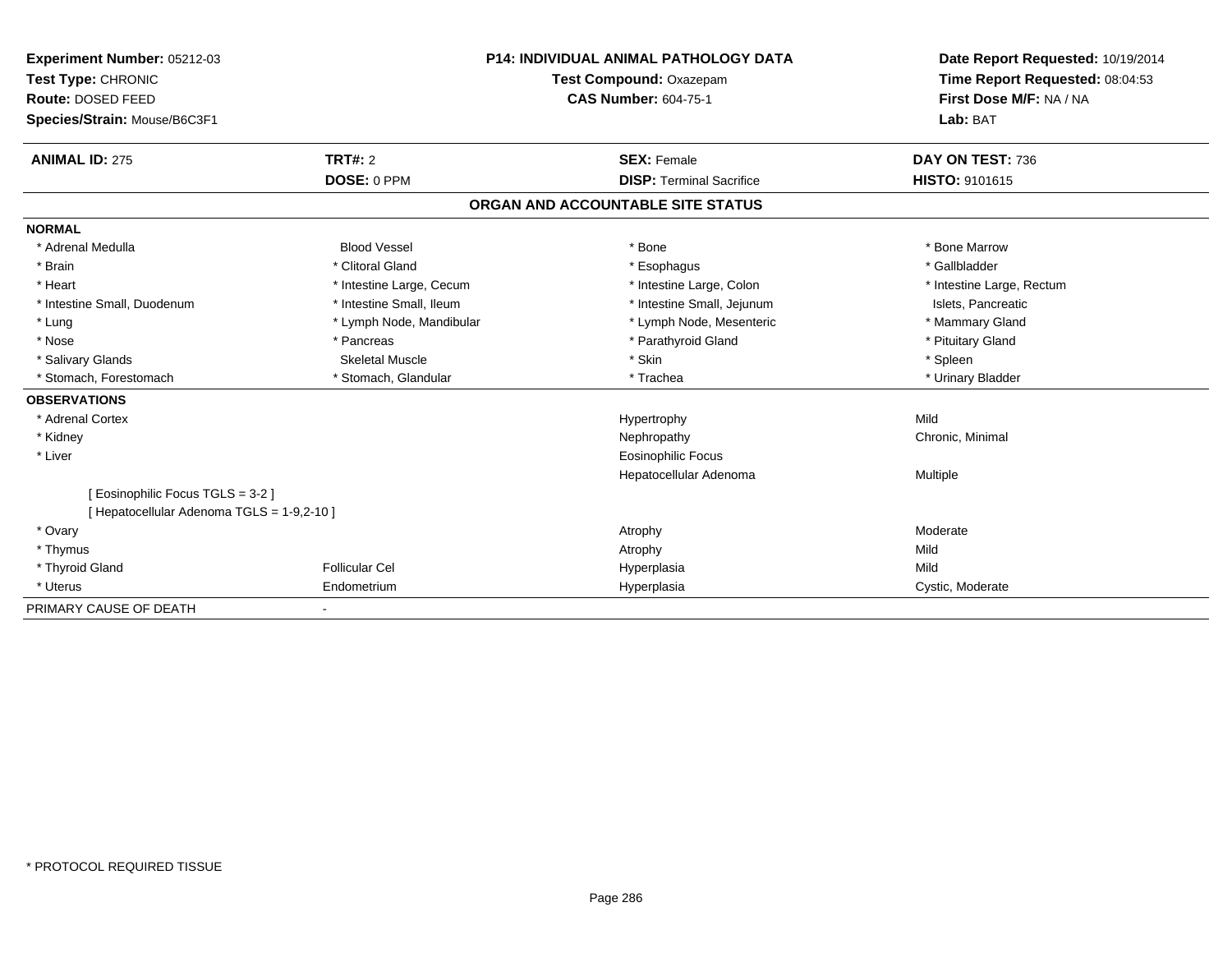| Experiment Number: 05212-03                         | <b>P14: INDIVIDUAL ANIMAL PATHOLOGY DATA</b> |                                   | Date Report Requested: 10/19/2014 |  |
|-----------------------------------------------------|----------------------------------------------|-----------------------------------|-----------------------------------|--|
| Test Type: CHRONIC                                  |                                              | Test Compound: Oxazepam           | Time Report Requested: 08:04:53   |  |
| Route: DOSED FEED                                   |                                              | <b>CAS Number: 604-75-1</b>       | First Dose M/F: NA / NA           |  |
| Species/Strain: Mouse/B6C3F1                        |                                              |                                   | Lab: BAT                          |  |
| <b>ANIMAL ID: 276</b>                               | <b>TRT#: 2</b>                               | <b>SEX: Female</b>                | DAY ON TEST: 735                  |  |
|                                                     | DOSE: 0 PPM                                  | <b>DISP: Terminal Sacrifice</b>   | HISTO: 9101616                    |  |
|                                                     |                                              | ORGAN AND ACCOUNTABLE SITE STATUS |                                   |  |
| <b>NORMAL</b>                                       |                                              |                                   |                                   |  |
| * Adrenal Cortex                                    | * Adrenal Medulla                            | <b>Blood Vessel</b>               | * Bone                            |  |
| * Bone Marrow                                       | * Brain                                      | * Clitoral Gland                  | * Esophagus                       |  |
| * Gallbladder                                       | * Heart                                      | * Intestine Large, Cecum          | * Intestine Large, Colon          |  |
| * Intestine Large, Rectum                           | * Intestine Small, Duodenum                  | * Intestine Small, Ileum          | * Intestine Small, Jejunum        |  |
| Islets, Pancreatic                                  | * Lung                                       | * Lymph Node, Mandibular          | * Lymph Node, Mesenteric          |  |
| * Mammary Gland                                     | * Nose                                       | * Pancreas                        | * Parathyroid Gland               |  |
| * Pituitary Gland                                   | * Salivary Glands                            | <b>Skeletal Muscle</b>            | * Skin                            |  |
| * Stomach, Forestomach                              | * Stomach, Glandular                         | * Trachea                         | * Urinary Bladder                 |  |
| <b>OBSERVATIONS</b>                                 |                                              |                                   |                                   |  |
| * Kidney                                            |                                              | Nephropathy                       | Chronic, Minimal                  |  |
| * Liver                                             |                                              | <b>Eosinophilic Focus</b>         |                                   |  |
|                                                     |                                              | Hepatocellular Adenoma            | Multiple                          |  |
| [ Eosinophilic Focus TGLS = 6-12 ]                  |                                              |                                   |                                   |  |
| [ Hepatocellular Adenoma TGLS = 2-9,3-10,4-11,5-1 ] |                                              |                                   |                                   |  |
| * Ovary                                             |                                              | Atrophy                           | Moderate                          |  |
| * Spleen                                            |                                              | Hematopoietic Cell Proliferation  | Moderate                          |  |
| * Thymus                                            |                                              | Atrophy                           | Mild                              |  |
| * Thyroid Gland                                     | <b>Follicular Cel</b>                        | Hyperplasia                       | Mild                              |  |
| * Uterus                                            | Endometrium                                  | Hyperplasia                       | Cystic, Mild                      |  |
| [Hyperplasia TGLS = 1-6]                            |                                              |                                   |                                   |  |
| PRIMARY CAUSE OF DEATH                              |                                              |                                   |                                   |  |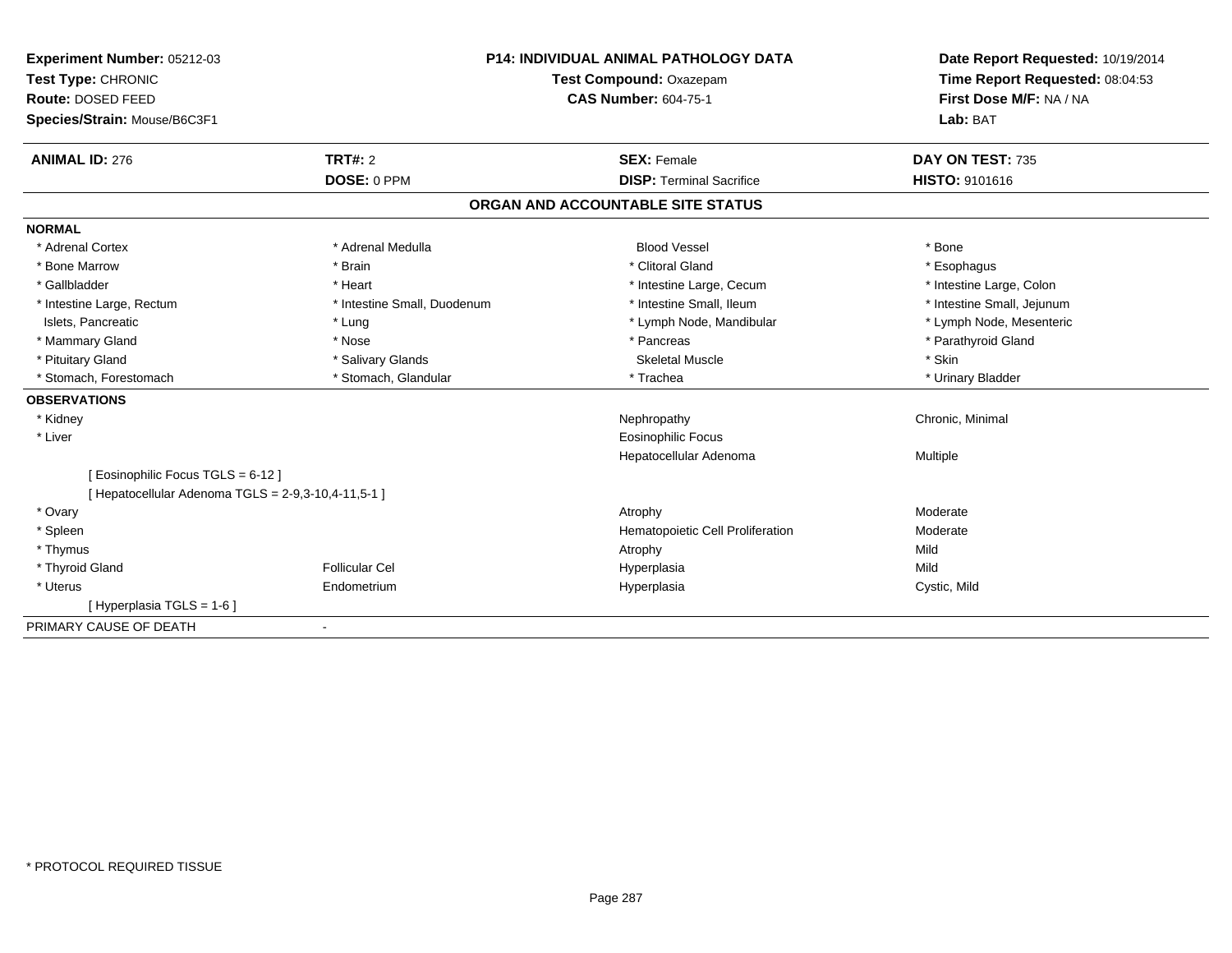| <b>ANIMAL ID: 277</b>                                                                                      | <b>TRT#: 2</b><br>DOSE: 0 PPM | <b>SEX: Female</b>                |                            |
|------------------------------------------------------------------------------------------------------------|-------------------------------|-----------------------------------|----------------------------|
|                                                                                                            |                               |                                   | DAY ON TEST: 735           |
|                                                                                                            |                               | <b>DISP: Terminal Sacrifice</b>   | HISTO: 9101617             |
|                                                                                                            |                               | ORGAN AND ACCOUNTABLE SITE STATUS |                            |
| <b>NORMAL</b>                                                                                              |                               |                                   |                            |
| * Adrenal Cortex                                                                                           | * Adrenal Medulla             | <b>Blood Vessel</b>               | * Bone                     |
| * Bone Marrow                                                                                              | * Brain                       | * Clitoral Gland                  | * Esophagus                |
| * Gallbladder                                                                                              | * Heart                       | * Intestine Large, Cecum          | * Intestine Large, Colon   |
| * Intestine Large, Rectum                                                                                  | * Intestine Small, Duodenum   | * Intestine Small, Ileum          | * Intestine Small, Jejunum |
| Islets, Pancreatic                                                                                         | * Lung                        | * Lymph Node, Mandibular          | * Lymph Node, Mesenteric   |
| * Mammary Gland                                                                                            | * Nose                        | * Pancreas                        | * Parathyroid Gland        |
| * Salivary Glands                                                                                          | <b>Skeletal Muscle</b>        | * Skin                            | * Spleen                   |
| * Stomach, Forestomach                                                                                     | * Stomach, Glandular          | * Trachea                         | * Urinary Bladder          |
| <b>OBSERVATIONS</b>                                                                                        |                               |                                   |                            |
| * Kidney                                                                                                   |                               | Nephropathy                       | Chronic, Minimal           |
| * Liver                                                                                                    |                               | <b>Clear Cell Focus</b>           |                            |
|                                                                                                            |                               | <b>Eosinophilic Focus</b>         |                            |
|                                                                                                            |                               | Hepatocellular Adenoma            |                            |
| [Clear Cell Focus TGLS = 5-9]<br>[ Eosinophilic Focus TGLS = 3-9 ]<br>[ Hepatocellular Adenoma TGLS = 4-9] |                               |                                   |                            |
| * Ovary                                                                                                    | Follicle                      | Cyst                              |                            |
|                                                                                                            |                               | Granulosa Cell Tumor Malignant    |                            |
| [Cyst TGLS = $2-6$ ]                                                                                       |                               |                                   |                            |
| * Pituitary Gland                                                                                          | Pars Distalis                 | Hyperplasia                       | Mild                       |
| * Thymus                                                                                                   |                               | Atrophy                           | Minimal                    |
| * Thyroid Gland                                                                                            | <b>Follicular Cel</b>         | Hyperplasia                       | Minimal                    |
| * Uterus                                                                                                   | Endometrium                   | Hyperplasia                       | Cystic, Mild               |
| [ Hyperplasia TGLS = 1-6 ]                                                                                 |                               |                                   |                            |
| PRIMARY CAUSE OF DEATH                                                                                     |                               |                                   |                            |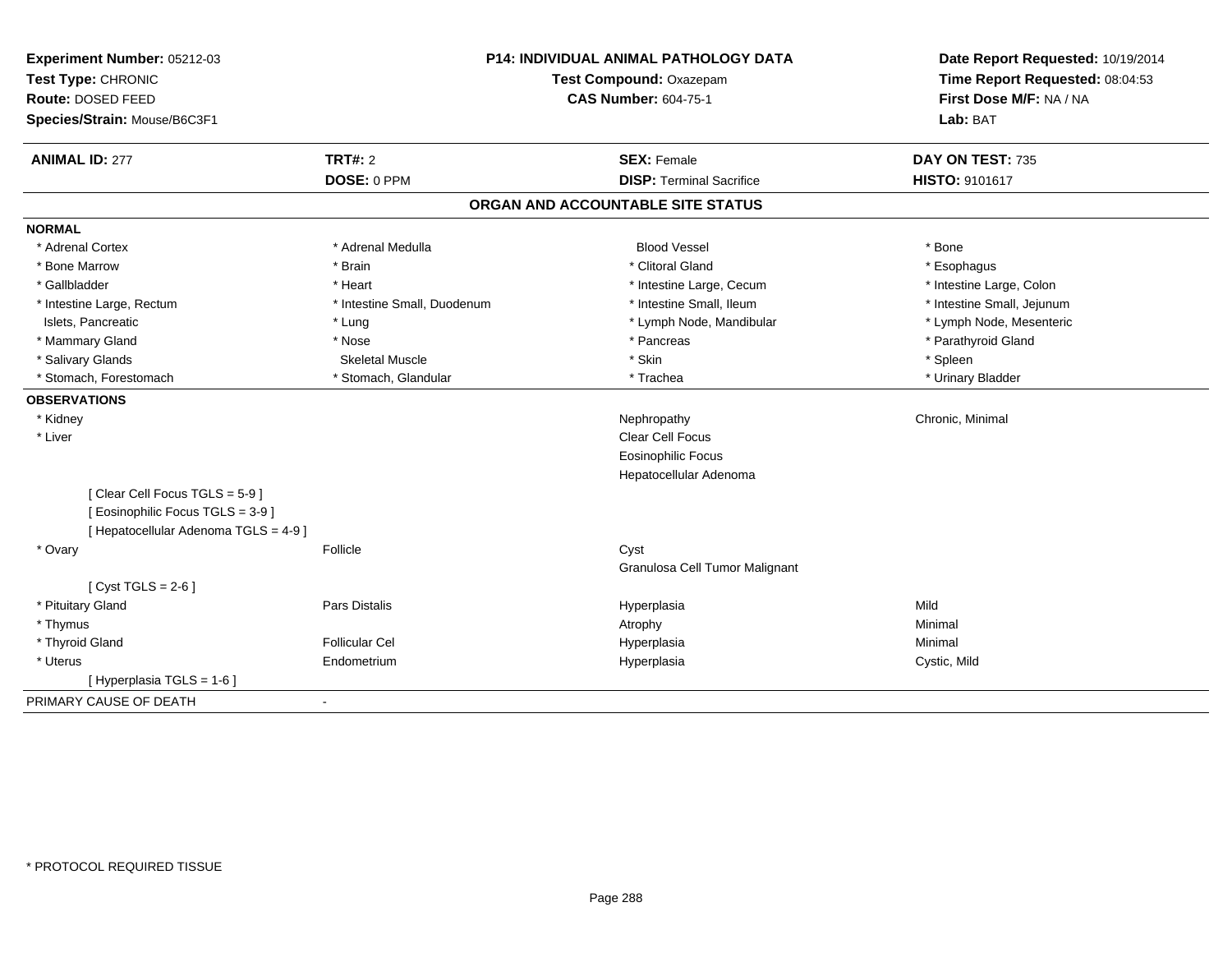| Experiment Number: 05212-03<br>Test Type: CHRONIC<br>Route: DOSED FEED |                          | <b>P14: INDIVIDUAL ANIMAL PATHOLOGY DATA</b> | Date Report Requested: 10/19/2014 |
|------------------------------------------------------------------------|--------------------------|----------------------------------------------|-----------------------------------|
|                                                                        |                          | Test Compound: Oxazepam                      | Time Report Requested: 08:04:53   |
|                                                                        |                          | <b>CAS Number: 604-75-1</b>                  | First Dose M/F: NA / NA           |
| Species/Strain: Mouse/B6C3F1                                           |                          |                                              | Lab: BAT                          |
| <b>ANIMAL ID: 278</b>                                                  | <b>TRT#: 2</b>           | <b>SEX: Female</b>                           | DAY ON TEST: 736                  |
|                                                                        | DOSE: 0 PPM              | <b>DISP: Terminal Sacrifice</b>              | HISTO: 9101618                    |
|                                                                        |                          | ORGAN AND ACCOUNTABLE SITE STATUS            |                                   |
| <b>NORMAL</b>                                                          |                          |                                              |                                   |
| * Adrenal Medulla                                                      | <b>Blood Vessel</b>      | * Bone                                       | * Bone Marrow                     |
| * Brain                                                                | * Clitoral Gland         | * Esophagus                                  | * Gallbladder                     |
| * Heart                                                                | * Intestine Large, Cecum | * Intestine Large, Colon                     | * Intestine Large, Rectum         |
| * Intestine Small, Duodenum                                            | * Intestine Small, Ileum | * Intestine Small, Jejunum                   | Islets, Pancreatic                |
| * Lung                                                                 | * Lymph Node, Mandibular | * Lymph Node, Mesenteric                     | * Mammary Gland                   |
| * Nose                                                                 | * Pancreas               | * Parathyroid Gland                          | * Pituitary Gland                 |
| * Salivary Glands                                                      | <b>Skeletal Muscle</b>   | * Skin                                       | * Stomach, Forestomach            |
| * Stomach, Glandular                                                   | * Thyroid Gland          | * Trachea                                    | * Urinary Bladder                 |
| <b>OBSERVATIONS</b>                                                    |                          |                                              |                                   |
| * Adrenal Cortex                                                       |                          | Hyperplasia                                  | Mild                              |
|                                                                        |                          | Vacuolization Cytoplasmic                    | Mild                              |
| * Kidney                                                               |                          | Nephropathy                                  | Chronic, Minimal                  |
| * Liver                                                                |                          | <b>Eosinophilic Focus</b>                    |                                   |
|                                                                        |                          | Hepatocellular Adenoma                       | Multiple                          |
| [ Eosinophilic Focus TGLS = 6-9 ]                                      |                          |                                              |                                   |
| [ Hepatocellular Adenoma TGLS = 1-1,2-1,3-1 ]                          |                          |                                              |                                   |
| * Ovary                                                                |                          | Atrophy                                      | Mild                              |
| * Spleen                                                               | Capsule                  | Mineralization                               | Moderate                          |
| * Thymus                                                               |                          | Thymoma Nos                                  |                                   |
| [Thymoma Nos TGLS = 5-7]                                               |                          |                                              |                                   |
| * Uterus                                                               | Endometrium              | Hyperplasia                                  | Cystic, Moderate                  |
|                                                                        |                          | Polyp Stromal                                |                                   |
| [ Hyperplasia TGLS = 4-6 ]                                             |                          |                                              |                                   |
| PRIMARY CAUSE OF DEATH                                                 |                          |                                              |                                   |
| Animal Note: tgl-5, is thymus on micro, not mediastinal lymph node     |                          |                                              |                                   |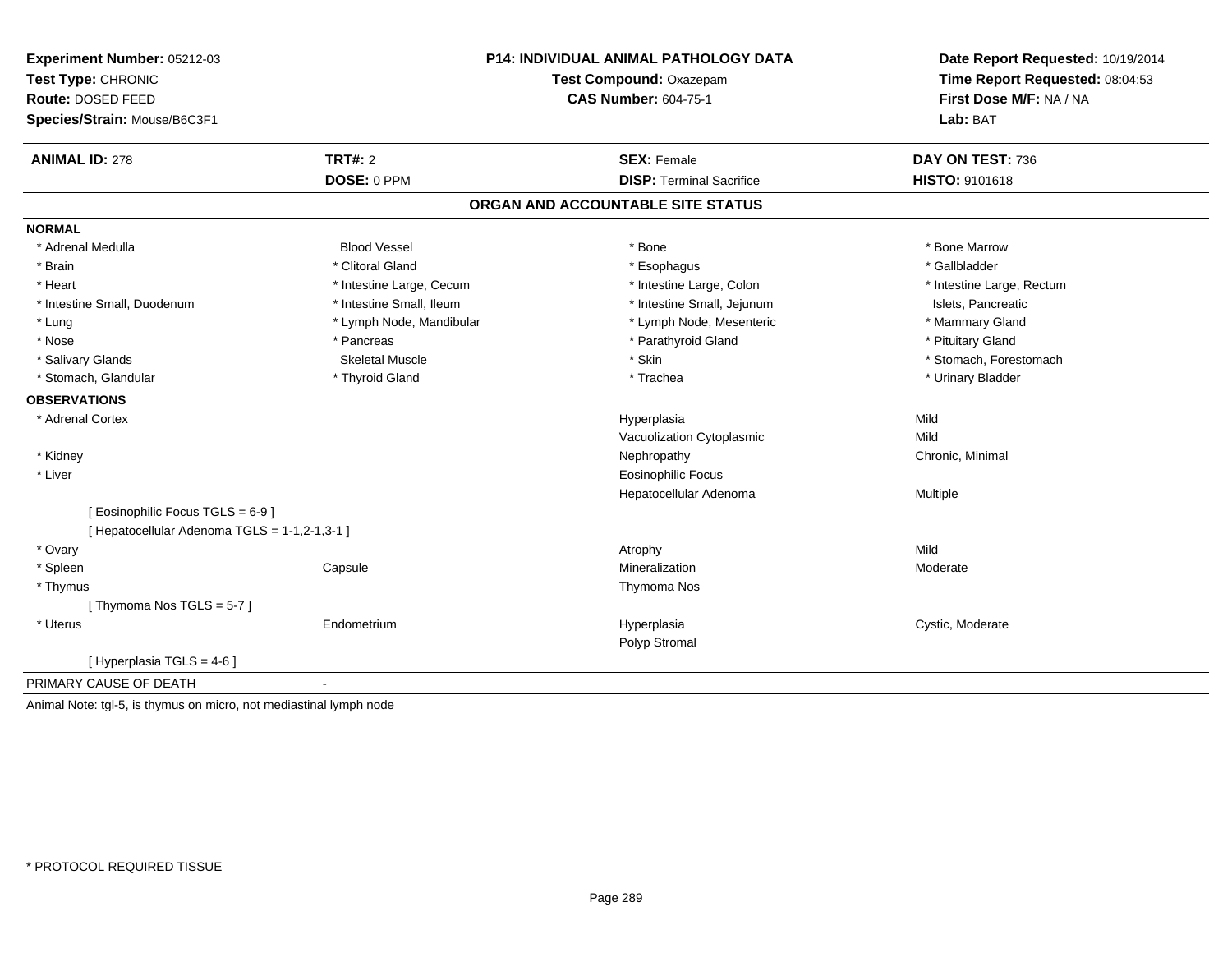| <b>Experiment Number: 05212-03</b><br>Test Type: CHRONIC<br><b>Route: DOSED FEED</b><br>Species/Strain: Mouse/B6C3F1 |                          | <b>P14: INDIVIDUAL ANIMAL PATHOLOGY DATA</b><br><b>Test Compound: Oxazepam</b><br><b>CAS Number: 604-75-1</b> | Date Report Requested: 10/19/2014<br>Time Report Requested: 08:04:53<br>First Dose M/F: NA / NA<br>Lab: BAT |  |
|----------------------------------------------------------------------------------------------------------------------|--------------------------|---------------------------------------------------------------------------------------------------------------|-------------------------------------------------------------------------------------------------------------|--|
|                                                                                                                      |                          |                                                                                                               |                                                                                                             |  |
| <b>ANIMAL ID: 279</b>                                                                                                | TRT#: 2                  | <b>SEX: Female</b>                                                                                            | DAY ON TEST: 735                                                                                            |  |
|                                                                                                                      | DOSE: 0 PPM              | <b>DISP: Terminal Sacrifice</b>                                                                               | <b>HISTO: 9101619</b>                                                                                       |  |
|                                                                                                                      |                          | ORGAN AND ACCOUNTABLE SITE STATUS                                                                             |                                                                                                             |  |
| <b>NORMAL</b>                                                                                                        |                          |                                                                                                               |                                                                                                             |  |
| * Adrenal Medulla                                                                                                    | <b>Blood Vessel</b>      | * Bone                                                                                                        | * Bone Marrow                                                                                               |  |
| * Brain                                                                                                              | * Clitoral Gland         | * Esophagus                                                                                                   | * Gallbladder                                                                                               |  |
| * Heart                                                                                                              | * Intestine Large, Cecum | * Intestine Large, Colon                                                                                      | * Intestine Large, Rectum                                                                                   |  |
| * Intestine Small, Duodenum                                                                                          | * Intestine Small, Ileum | * Intestine Small, Jejunum                                                                                    | Islets, Pancreatic                                                                                          |  |
| * Kidney                                                                                                             | * Liver                  | * Lung                                                                                                        | * Lymph Node, Mandibular                                                                                    |  |
| * Lymph Node, Mesenteric                                                                                             | * Mammary Gland          | * Nose                                                                                                        | * Pancreas                                                                                                  |  |
| * Parathyroid Gland                                                                                                  | * Pituitary Gland        | * Salivary Glands                                                                                             | <b>Skeletal Muscle</b>                                                                                      |  |
| * Skin                                                                                                               | * Spleen                 | * Stomach, Forestomach                                                                                        | * Stomach, Glandular                                                                                        |  |
| * Thyroid Gland                                                                                                      | * Trachea                | * Urinary Bladder                                                                                             |                                                                                                             |  |
| <b>OBSERVATIONS</b>                                                                                                  |                          |                                                                                                               |                                                                                                             |  |
| * Adrenal Cortex                                                                                                     |                          | Vacuolization Cytoplasmic                                                                                     | Mild                                                                                                        |  |
| * Ovary                                                                                                              |                          | Atrophy                                                                                                       | Mild                                                                                                        |  |
| * Thymus                                                                                                             |                          | Atrophy                                                                                                       | Minimal                                                                                                     |  |
| * Uterus                                                                                                             | Endometrium              | Hyperplasia                                                                                                   | Cystic, Moderate                                                                                            |  |
| [Hyperplasia TGLS = 1-6]                                                                                             |                          |                                                                                                               |                                                                                                             |  |
| PRIMARY CAUSE OF DEATH                                                                                               |                          |                                                                                                               |                                                                                                             |  |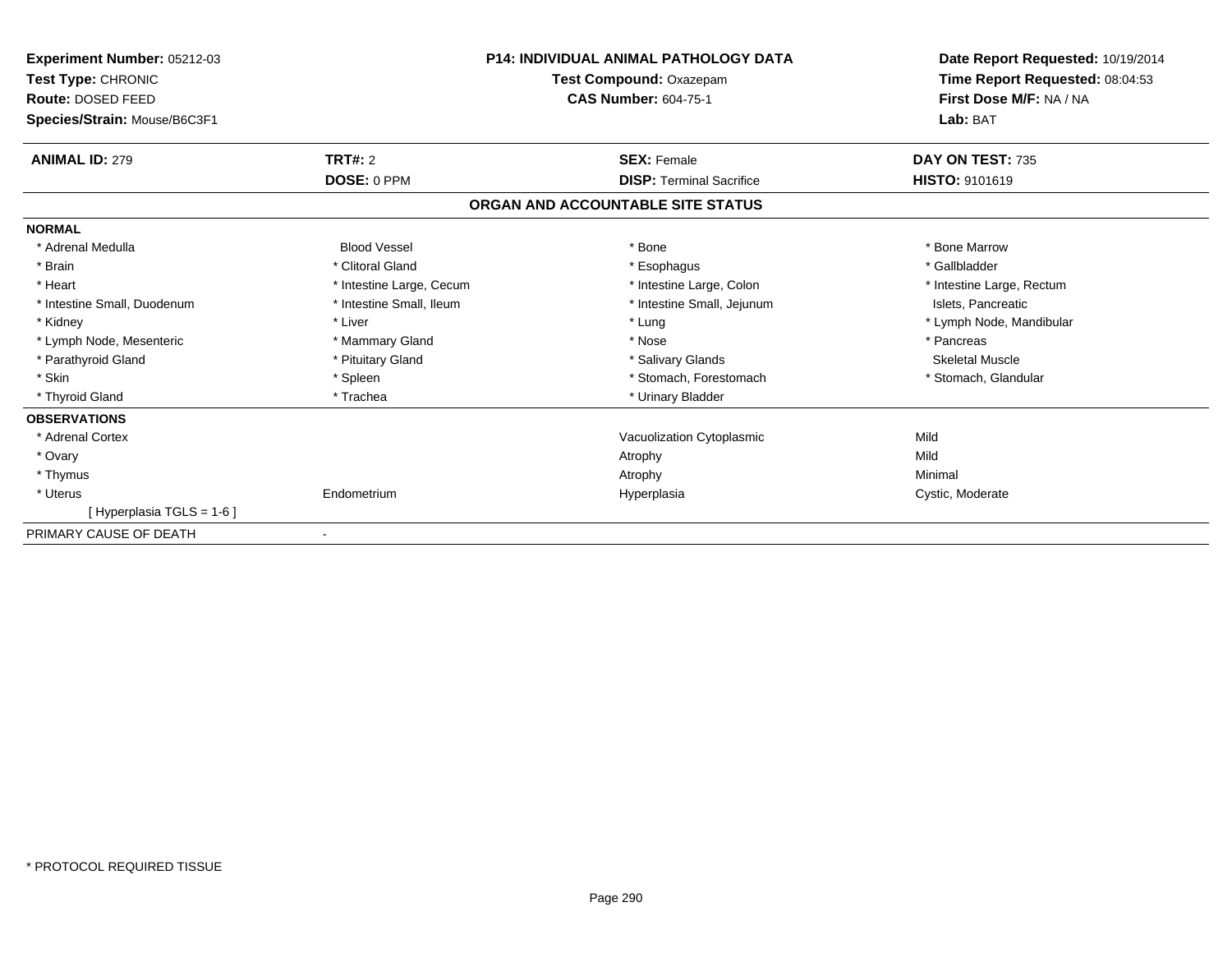| Experiment Number: 05212-03<br><b>Test Type: CHRONIC</b><br>Route: DOSED FEED<br>Species/Strain: Mouse/B6C3F1 | <b>P14: INDIVIDUAL ANIMAL PATHOLOGY DATA</b><br>Test Compound: Oxazepam<br><b>CAS Number: 604-75-1</b> |                                   | Date Report Requested: 10/19/2014<br>Time Report Requested: 08:04:53<br>First Dose M/F: NA / NA<br>Lab: BAT |
|---------------------------------------------------------------------------------------------------------------|--------------------------------------------------------------------------------------------------------|-----------------------------------|-------------------------------------------------------------------------------------------------------------|
| <b>ANIMAL ID: 280</b>                                                                                         | <b>TRT#: 2</b>                                                                                         | <b>SEX: Female</b>                | DAY ON TEST: 460                                                                                            |
|                                                                                                               | DOSE: 0 PPM                                                                                            | <b>DISP:</b> Scheduled Sacrifice  | <b>HISTO: 9101620</b>                                                                                       |
|                                                                                                               |                                                                                                        | ORGAN AND ACCOUNTABLE SITE STATUS |                                                                                                             |
| <b>NORMAL</b>                                                                                                 |                                                                                                        |                                   |                                                                                                             |
| * Adrenal Cortex                                                                                              | * Adrenal Medulla                                                                                      | <b>Blood Vessel</b>               | * Bone                                                                                                      |
| * Bone Marrow                                                                                                 | * Brain                                                                                                | * Clitoral Gland                  | * Esophagus                                                                                                 |
| * Gallbladder                                                                                                 | * Heart                                                                                                | * Intestine Large, Cecum          | * Intestine Large, Colon                                                                                    |
| * Intestine Large, Rectum                                                                                     | * Intestine Small, Duodenum                                                                            | * Intestine Small, Ileum          | * Intestine Small, Jejunum                                                                                  |
| Islets, Pancreatic                                                                                            | * Kidney                                                                                               | * Liver                           | * Lung                                                                                                      |
| * Lymph Node, Mandibular                                                                                      | * Lymph Node, Mesenteric                                                                               | * Mammary Gland                   | * Nose                                                                                                      |
| * Ovary                                                                                                       | * Pancreas                                                                                             | * Parathyroid Gland               | * Pituitary Gland                                                                                           |
| * Salivary Glands                                                                                             | Skeletal Muscle                                                                                        | * Skin                            | * Spleen                                                                                                    |
| * Stomach, Forestomach                                                                                        | * Stomach, Glandular                                                                                   | * Thymus                          | * Thyroid Gland                                                                                             |
| * Trachea                                                                                                     | * Urinary Bladder                                                                                      |                                   |                                                                                                             |
| <b>OBSERVATIONS</b>                                                                                           |                                                                                                        |                                   |                                                                                                             |
| * Uterus                                                                                                      | Endometrium                                                                                            | Hyperplasia                       | Cystic, Glandular, Moderate                                                                                 |
| PRIMARY CAUSE OF DEATH                                                                                        |                                                                                                        |                                   |                                                                                                             |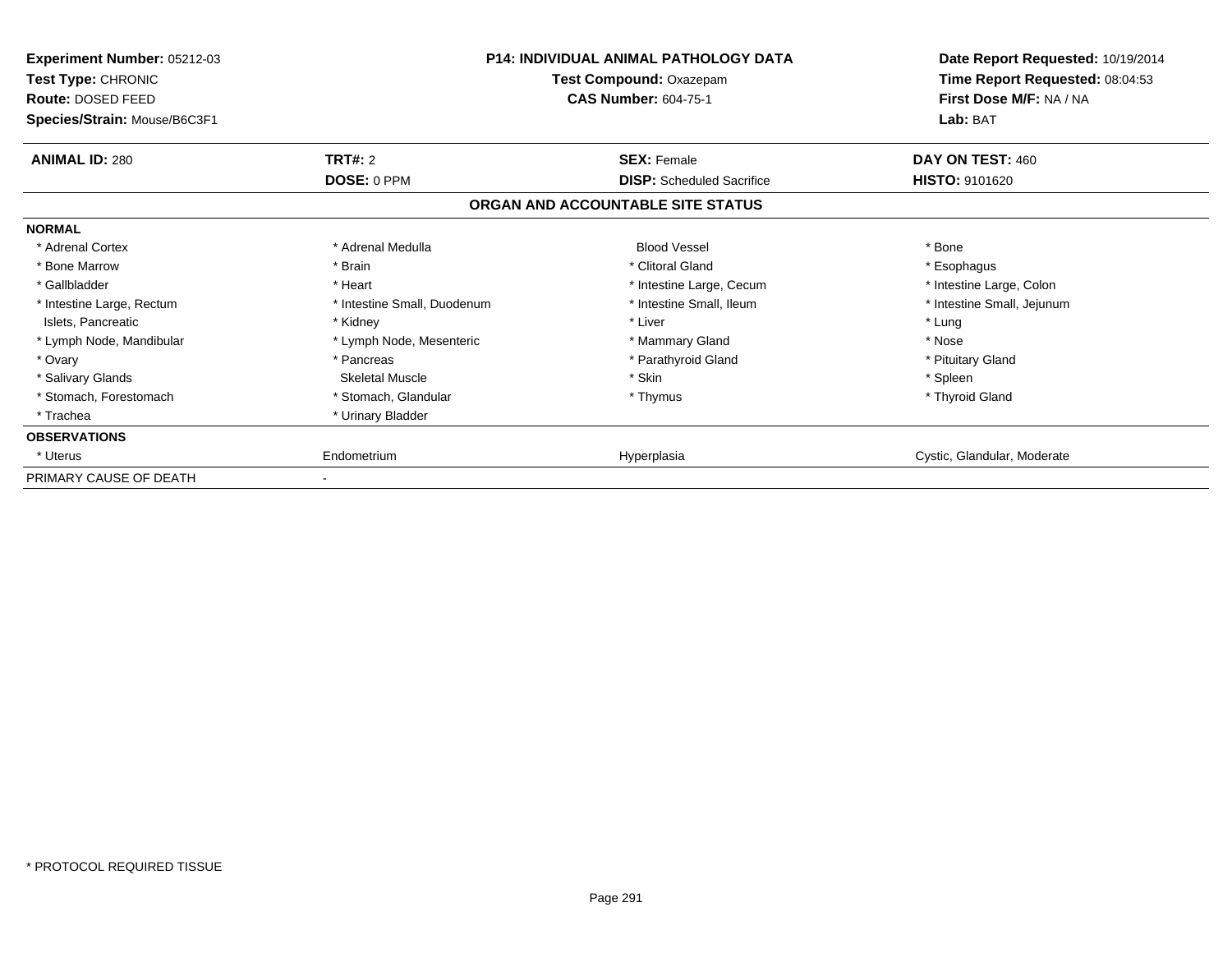| Experiment Number: 05212-03<br><b>Test Type: CHRONIC</b><br>Route: DOSED FEED |                             | <b>P14: INDIVIDUAL ANIMAL PATHOLOGY DATA</b><br>Test Compound: Oxazepam<br><b>CAS Number: 604-75-1</b> | Date Report Requested: 10/19/2014<br>Time Report Requested: 08:04:53<br>First Dose M/F: NA / NA |  |
|-------------------------------------------------------------------------------|-----------------------------|--------------------------------------------------------------------------------------------------------|-------------------------------------------------------------------------------------------------|--|
| Species/Strain: Mouse/B6C3F1                                                  |                             |                                                                                                        | Lab: BAT                                                                                        |  |
| <b>ANIMAL ID: 281</b>                                                         | <b>TRT#: 2</b>              | <b>SEX: Female</b>                                                                                     | DAY ON TEST: 735                                                                                |  |
|                                                                               | DOSE: 0 PPM                 | <b>DISP: Terminal Sacrifice</b>                                                                        | HISTO: 9101621                                                                                  |  |
|                                                                               |                             | ORGAN AND ACCOUNTABLE SITE STATUS                                                                      |                                                                                                 |  |
| <b>NORMAL</b>                                                                 |                             |                                                                                                        |                                                                                                 |  |
| * Adrenal Cortex                                                              | * Adrenal Medulla           | <b>Blood Vessel</b>                                                                                    | * Bone                                                                                          |  |
| * Bone Marrow                                                                 | * Brain                     | * Clitoral Gland                                                                                       | * Esophagus                                                                                     |  |
| * Gallbladder                                                                 | * Heart                     | * Intestine Large, Cecum                                                                               | * Intestine Large, Colon                                                                        |  |
| * Intestine Large, Rectum                                                     | * Intestine Small, Duodenum | * Intestine Small, Ileum                                                                               | * Intestine Small, Jejunum                                                                      |  |
| Islets, Pancreatic                                                            | * Kidney                    | * Lung                                                                                                 | * Lymph Node, Mandibular                                                                        |  |
| * Lymph Node, Mesenteric                                                      | * Mammary Gland             | * Nose                                                                                                 | * Pancreas                                                                                      |  |
| * Parathyroid Gland                                                           | * Pituitary Gland           | * Salivary Glands                                                                                      | <b>Skeletal Muscle</b>                                                                          |  |
| * Skin                                                                        | * Spleen                    | * Stomach. Forestomach                                                                                 | * Stomach, Glandular                                                                            |  |
| * Thyroid Gland                                                               | * Trachea                   | * Urinary Bladder                                                                                      |                                                                                                 |  |
| <b>OBSERVATIONS</b>                                                           |                             |                                                                                                        |                                                                                                 |  |
| * Liver                                                                       |                             | Hepatocellular Adenoma                                                                                 | Multiple                                                                                        |  |
| [ Hepatocellular Adenoma TGLS = 1-1,2-9,3-10 ]                                |                             |                                                                                                        |                                                                                                 |  |
| * Ovary                                                                       |                             | Atrophy                                                                                                | Mild                                                                                            |  |
| * Thymus                                                                      |                             | Atrophy                                                                                                | Minimal                                                                                         |  |
| * Uterus                                                                      | Endometrium                 | Hyperplasia                                                                                            | Cystic, Moderate                                                                                |  |
| PRIMARY CAUSE OF DEATH                                                        |                             |                                                                                                        |                                                                                                 |  |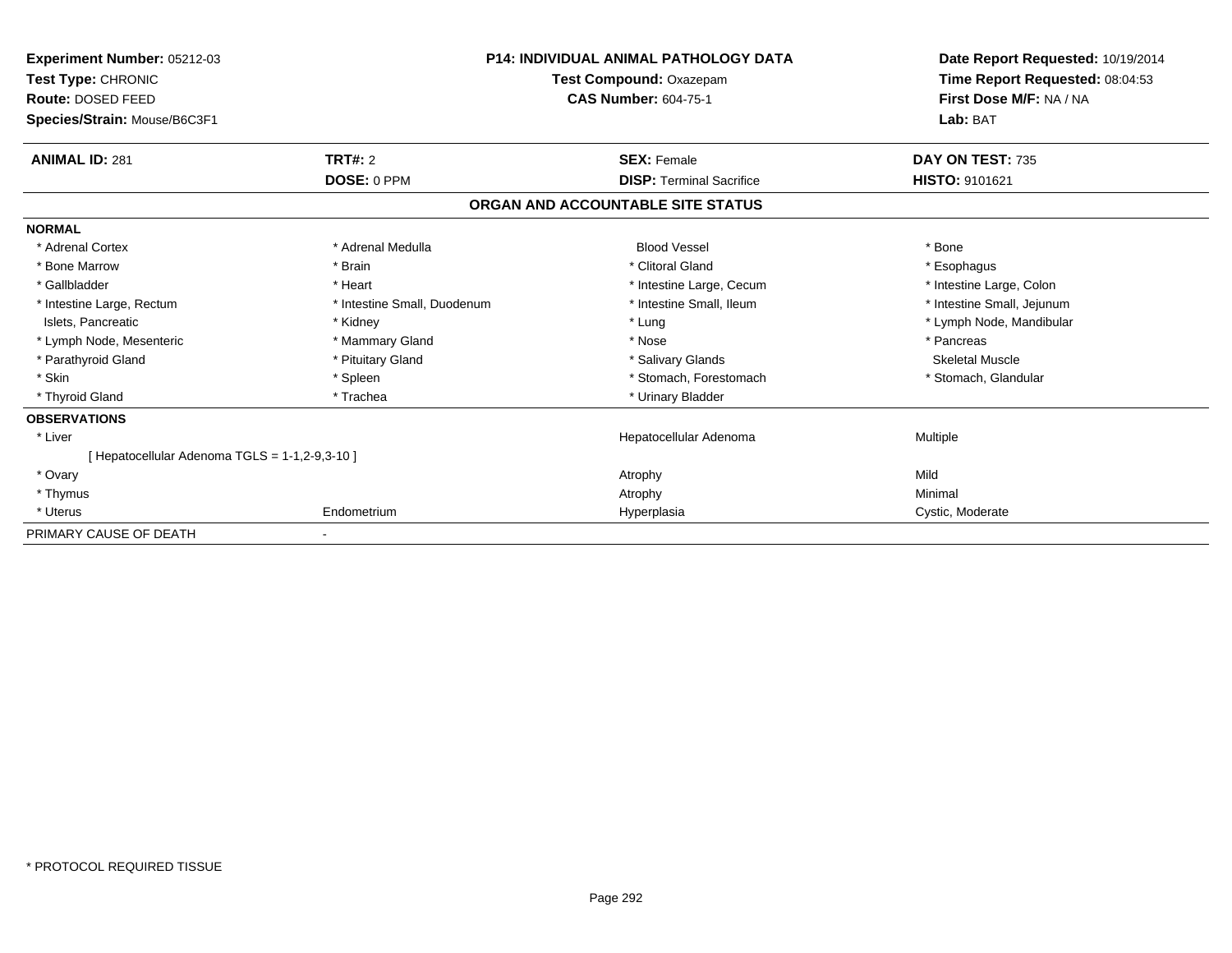| Experiment Number: 05212-03<br>Test Type: CHRONIC |                                     | <b>P14: INDIVIDUAL ANIMAL PATHOLOGY DATA</b>       | Date Report Requested: 10/19/2014 |  |
|---------------------------------------------------|-------------------------------------|----------------------------------------------------|-----------------------------------|--|
|                                                   |                                     | Test Compound: Oxazepam                            | Time Report Requested: 08:04:53   |  |
| Route: DOSED FEED                                 |                                     | <b>CAS Number: 604-75-1</b>                        | First Dose M/F: NA / NA           |  |
| Species/Strain: Mouse/B6C3F1                      |                                     |                                                    | Lab: BAT                          |  |
| <b>ANIMAL ID: 282</b>                             | <b>TRT#: 2</b>                      | <b>SEX: Female</b>                                 | DAY ON TEST: 598                  |  |
|                                                   | DOSE: 0 PPM                         | <b>DISP: Natural Death</b>                         | HISTO: 9101622                    |  |
|                                                   |                                     | ORGAN AND ACCOUNTABLE SITE STATUS                  |                                   |  |
| <b>NORMAL</b>                                     |                                     |                                                    |                                   |  |
| * Adrenal Cortex                                  | * Adrenal Medulla                   | <b>Blood Vessel</b>                                | * Bone                            |  |
| * Bone Marrow                                     | * Brain                             | * Clitoral Gland                                   | * Esophagus                       |  |
| * Gallbladder                                     | * Heart                             | * Intestine Large, Cecum                           | * Intestine Large, Colon          |  |
| * Intestine Large, Rectum                         | * Intestine Small, Duodenum         | * Intestine Small, Ileum                           | * Intestine Small, Jejunum        |  |
| Islets, Pancreatic                                | * Kidney                            | * Lung                                             | * Lymph Node, Mandibular          |  |
| * Lymph Node, Mesenteric                          | * Mammary Gland                     | * Nose                                             | * Pancreas                        |  |
| * Parathyroid Gland                               | * Pituitary Gland                   | * Salivary Glands                                  | <b>Skeletal Muscle</b>            |  |
| * Skin                                            | * Stomach, Glandular                | * Thyroid Gland                                    | * Trachea                         |  |
| * Urinary Bladder                                 | * Uterus                            |                                                    |                                   |  |
| <b>OBSERVATIONS</b>                               |                                     |                                                    |                                   |  |
| * Liver                                           |                                     | Hepatocellular Adenoma<br>Hepatocellular Carcinoma |                                   |  |
|                                                   |                                     | <b>Necrosis</b>                                    | Multifocal, Moderate              |  |
| [ Hepatocellular Adenoma TGLS = 4-10 ]            |                                     |                                                    |                                   |  |
| [ Hepatocellular Carcinoma TGLS = 2-1 ]           |                                     |                                                    |                                   |  |
| [Necrosis TGLS = $3-2$ ]                          |                                     |                                                    |                                   |  |
| * Ovary                                           |                                     | Atrophy                                            | Moderate                          |  |
|                                                   | Follicle                            | Cyst                                               |                                   |  |
| [Cyst TGLS = $1-9$ ]                              |                                     |                                                    |                                   |  |
| * Spleen                                          |                                     | Hematopoietic Cell Proliferation                   | Moderate                          |  |
| * Stomach, Forestomach                            |                                     | Ulcer                                              | Moderate                          |  |
| * Thymus                                          |                                     | Atrophy                                            | Moderate                          |  |
| PRIMARY CAUSE OF DEATH                            | Hepatocellular Carcinoma<br>- Liver |                                                    |                                   |  |
| Animal Note: COD, LIVER TUMORS                    |                                     |                                                    |                                   |  |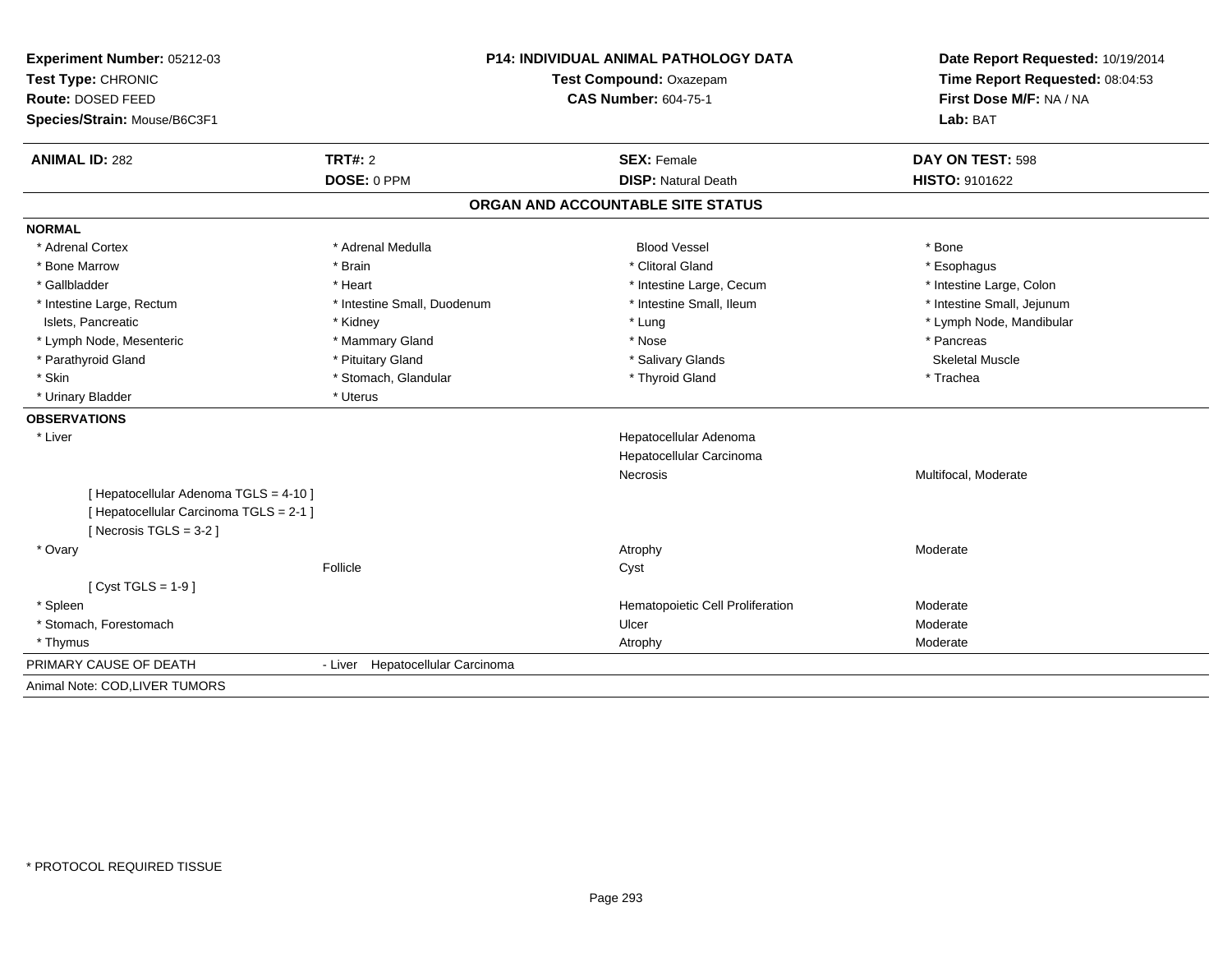| Experiment Number: 05212-03           |                             | <b>P14: INDIVIDUAL ANIMAL PATHOLOGY DATA</b> |                                   | Date Report Requested: 10/19/2014 |  |
|---------------------------------------|-----------------------------|----------------------------------------------|-----------------------------------|-----------------------------------|--|
| Test Type: CHRONIC                    | Test Compound: Oxazepam     |                                              | Time Report Requested: 08:04:53   |                                   |  |
| Route: DOSED FEED                     |                             | <b>CAS Number: 604-75-1</b>                  |                                   | First Dose M/F: NA / NA           |  |
| Species/Strain: Mouse/B6C3F1          |                             |                                              |                                   | Lab: BAT                          |  |
| <b>ANIMAL ID: 283</b>                 | <b>TRT#: 2</b>              |                                              | <b>SEX: Female</b>                | DAY ON TEST: 736                  |  |
|                                       | DOSE: 0 PPM                 |                                              | <b>DISP: Terminal Sacrifice</b>   | HISTO: 9101623                    |  |
|                                       |                             |                                              | ORGAN AND ACCOUNTABLE SITE STATUS |                                   |  |
| <b>NORMAL</b>                         |                             |                                              |                                   |                                   |  |
| * Adrenal Cortex                      | * Adrenal Medulla           |                                              | <b>Blood Vessel</b>               | * Bone                            |  |
| * Bone Marrow                         | * Brain                     |                                              | * Clitoral Gland                  | * Esophagus                       |  |
| * Gallbladder                         | * Heart                     |                                              | * Intestine Large, Cecum          | * Intestine Large, Colon          |  |
| * Intestine Large, Rectum             | * Intestine Small, Duodenum |                                              | * Intestine Small, Ileum          | * Intestine Small, Jejunum        |  |
| Islets, Pancreatic                    | * Lung                      |                                              | * Lymph Node, Mandibular          | * Lymph Node, Mesenteric          |  |
| * Mammary Gland                       | Mesentery                   |                                              | * Nose                            | * Pancreas                        |  |
| * Parathyroid Gland                   | * Pituitary Gland           |                                              | * Salivary Glands                 | <b>Skeletal Muscle</b>            |  |
| * Skin                                | * Stomach, Forestomach      |                                              | * Stomach, Glandular              | * Trachea                         |  |
| * Urinary Bladder                     |                             |                                              |                                   |                                   |  |
| <b>OBSERVATIONS</b>                   |                             |                                              |                                   |                                   |  |
| * Kidney                              |                             |                                              | Nephropathy                       | Chronic, Minimal                  |  |
| * Liver                               |                             |                                              | Hepatocellular Adenoma            |                                   |  |
| [ Hepatocellular Adenoma TGLS = 1-1 ] |                             |                                              |                                   |                                   |  |
| * Ovary                               |                             |                                              | Atrophy                           | Mild                              |  |
| * Spleen                              |                             |                                              | Hyperplasia                       | Lymphoid, Moderate                |  |
|                                       |                             |                                              | Hyperplasia                       | Reticulum Cell, Focal, Moderate   |  |
| * Thymus                              |                             |                                              | Atrophy                           | Minimal                           |  |
| * Thyroid Gland                       | <b>Follicular Cel</b>       |                                              | Hyperplasia                       | Mild                              |  |
| * Uterus                              | Endometrium                 |                                              | Hyperplasia                       | Cystic, Mild                      |  |
| PRIMARY CAUSE OF DEATH                |                             |                                              |                                   |                                   |  |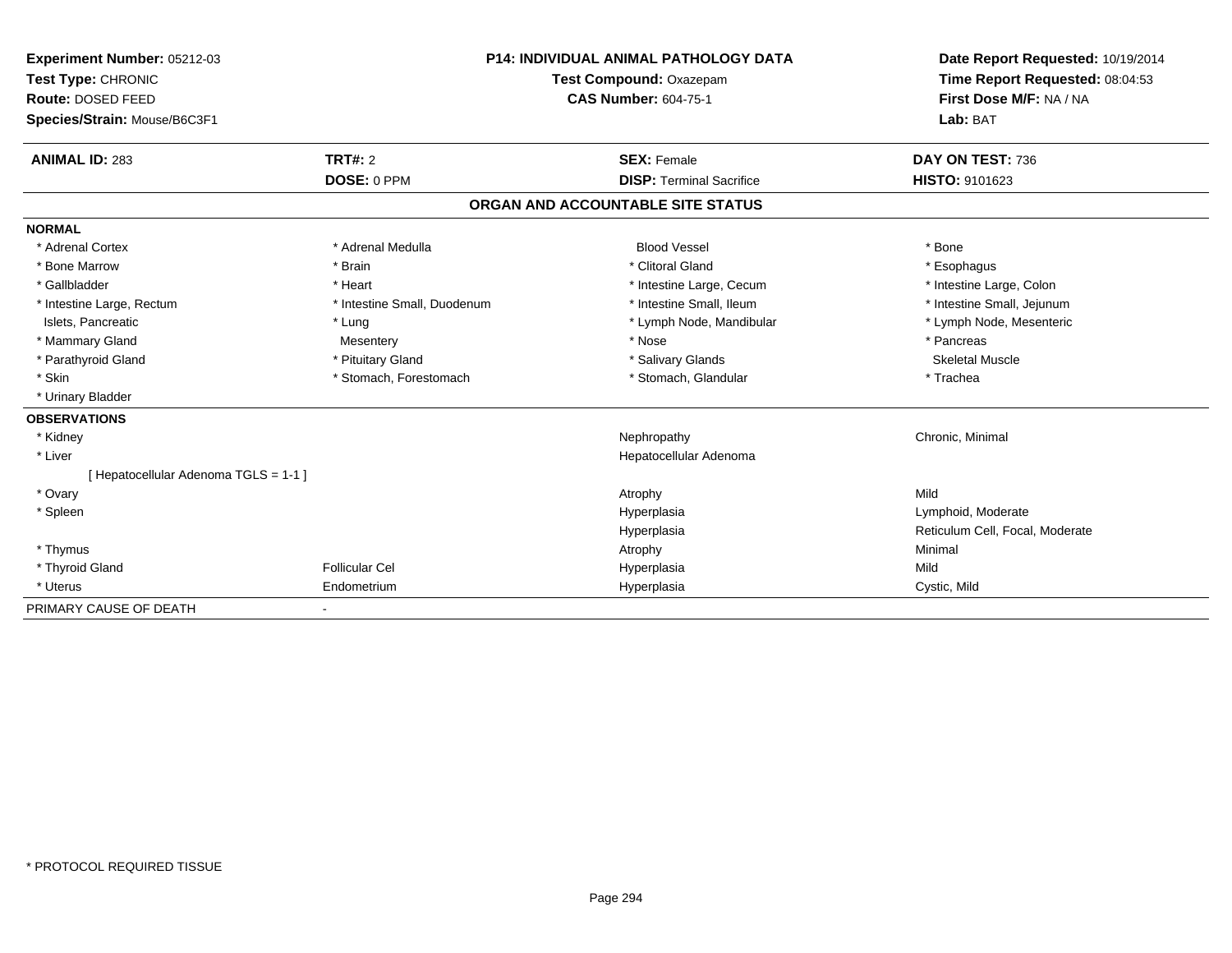| Experiment Number: 05212-03<br>Test Type: CHRONIC<br>Route: DOSED FEED<br>Species/Strain: Mouse/B6C3F1 |                             | <b>P14: INDIVIDUAL ANIMAL PATHOLOGY DATA</b><br>Test Compound: Oxazepam<br><b>CAS Number: 604-75-1</b> | Date Report Requested: 10/19/2014<br>Time Report Requested: 08:04:53<br>First Dose M/F: NA / NA<br>Lab: BAT |
|--------------------------------------------------------------------------------------------------------|-----------------------------|--------------------------------------------------------------------------------------------------------|-------------------------------------------------------------------------------------------------------------|
| <b>ANIMAL ID: 284</b>                                                                                  | TRT#: 2                     | <b>SEX: Female</b>                                                                                     | DAY ON TEST: 735                                                                                            |
|                                                                                                        | DOSE: 0 PPM                 | <b>DISP: Terminal Sacrifice</b>                                                                        | HISTO: 9101624                                                                                              |
|                                                                                                        |                             | ORGAN AND ACCOUNTABLE SITE STATUS                                                                      |                                                                                                             |
| <b>NORMAL</b>                                                                                          |                             |                                                                                                        |                                                                                                             |
| * Adrenal Cortex                                                                                       | * Adrenal Medulla           | <b>Blood Vessel</b>                                                                                    | * Bone                                                                                                      |
| * Bone Marrow                                                                                          | * Brain                     | * Clitoral Gland                                                                                       | * Esophagus                                                                                                 |
| * Gallbladder                                                                                          | * Heart                     | * Intestine Large, Cecum                                                                               | * Intestine Large, Colon                                                                                    |
| * Intestine Large, Rectum                                                                              | * Intestine Small, Duodenum | * Intestine Small, Ileum                                                                               | * Intestine Small, Jejunum                                                                                  |
| Islets, Pancreatic                                                                                     | * Kidney                    | * Liver                                                                                                | * Lung                                                                                                      |
| * Lymph Node, Mesenteric                                                                               | * Mammary Gland             | * Nose                                                                                                 | * Pancreas                                                                                                  |
| * Parathyroid Gland                                                                                    | * Salivary Glands           | <b>Skeletal Muscle</b>                                                                                 | * Skin                                                                                                      |
| * Spleen                                                                                               | * Stomach, Forestomach      | * Stomach, Glandular                                                                                   | * Thyroid Gland                                                                                             |
| * Trachea                                                                                              | * Urinary Bladder           |                                                                                                        |                                                                                                             |
| <b>MISSING</b>                                                                                         |                             |                                                                                                        |                                                                                                             |
| * Lymph Node, Mandibular                                                                               |                             |                                                                                                        |                                                                                                             |
| <b>OBSERVATIONS</b>                                                                                    |                             |                                                                                                        |                                                                                                             |
| * Ovary                                                                                                | Follicle                    | Adenoma                                                                                                |                                                                                                             |
|                                                                                                        |                             | Atrophy                                                                                                | Moderate                                                                                                    |
| * Pituitary Gland                                                                                      | <b>Pars Distalis</b>        | Adenoma                                                                                                |                                                                                                             |
| [Adenoma TGLS = $2-7$ ]                                                                                |                             |                                                                                                        |                                                                                                             |
| * Thymus                                                                                               |                             | Atrophy                                                                                                | Mild                                                                                                        |
| * Uterus                                                                                               | Endometrium                 | Hyperplasia                                                                                            | Cystic, Moderate                                                                                            |
| [Hyperplasia TGLS = 1-6]                                                                               |                             |                                                                                                        |                                                                                                             |
| PRIMARY CAUSE OF DEATH                                                                                 |                             |                                                                                                        |                                                                                                             |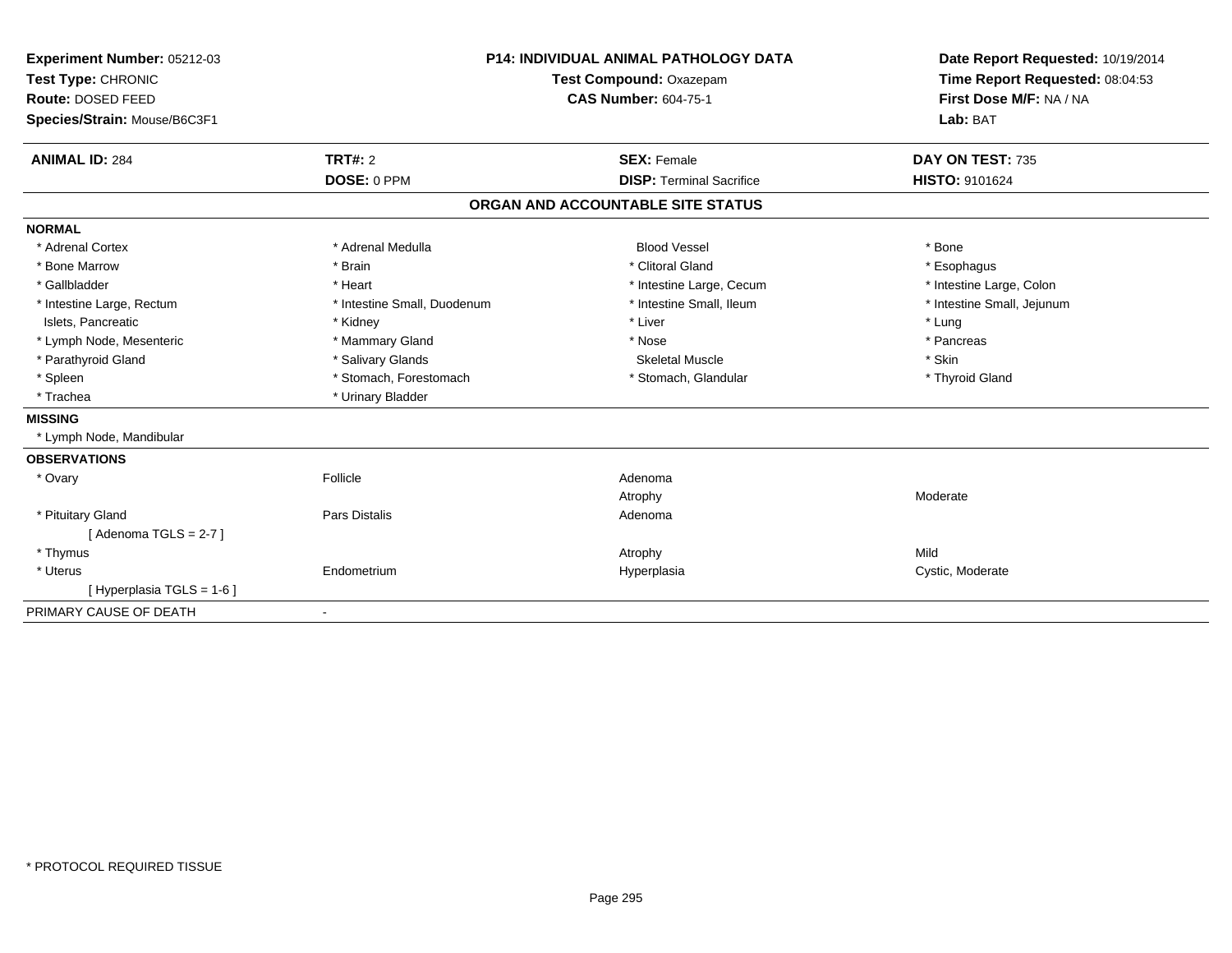| Experiment Number: 05212-03<br>Test Type: CHRONIC             |                             | <b>P14: INDIVIDUAL ANIMAL PATHOLOGY DATA</b><br>Test Compound: Oxazepam | Date Report Requested: 10/19/2014<br>Time Report Requested: 08:04:53 |  |
|---------------------------------------------------------------|-----------------------------|-------------------------------------------------------------------------|----------------------------------------------------------------------|--|
| Route: DOSED FEED                                             |                             | <b>CAS Number: 604-75-1</b>                                             | First Dose M/F: NA / NA                                              |  |
| Species/Strain: Mouse/B6C3F1                                  |                             |                                                                         | Lab: BAT                                                             |  |
| <b>ANIMAL ID: 285</b>                                         | TRT#: 2                     | <b>SEX: Female</b>                                                      | DAY ON TEST: 736                                                     |  |
|                                                               | DOSE: 0 PPM                 | <b>DISP: Terminal Sacrifice</b>                                         | HISTO: 9101625                                                       |  |
|                                                               |                             | ORGAN AND ACCOUNTABLE SITE STATUS                                       |                                                                      |  |
| <b>NORMAL</b>                                                 |                             |                                                                         |                                                                      |  |
| * Adrenal Cortex                                              | * Adrenal Medulla           | <b>Blood Vessel</b>                                                     | * Bone                                                               |  |
| * Bone Marrow                                                 | * Brain                     | * Clitoral Gland                                                        | * Esophagus                                                          |  |
| * Gallbladder                                                 | * Heart                     | * Intestine Large, Cecum                                                | * Intestine Large, Colon                                             |  |
| * Intestine Large, Rectum                                     | * Intestine Small, Duodenum | * Intestine Small, Ileum                                                | * Intestine Small, Jejunum                                           |  |
| Islets, Pancreatic                                            | * Kidney                    | * Lung                                                                  | * Lymph Node, Mandibular                                             |  |
| * Lymph Node, Mesenteric                                      | * Mammary Gland             | * Nose                                                                  | * Pancreas                                                           |  |
| * Parathyroid Gland                                           | * Salivary Glands           | <b>Skeletal Muscle</b>                                                  | * Skin                                                               |  |
| * Spleen                                                      | * Stomach, Forestomach      | * Stomach, Glandular                                                    | * Trachea                                                            |  |
| * Urinary Bladder                                             |                             |                                                                         |                                                                      |  |
| <b>OBSERVATIONS</b>                                           |                             |                                                                         |                                                                      |  |
| * Liver                                                       |                             | <b>Basophilic Focus</b>                                                 |                                                                      |  |
| [Basophilic Focus TGLS = 4-1]                                 |                             |                                                                         |                                                                      |  |
| Mesentery                                                     | Fat                         | Lipoma                                                                  |                                                                      |  |
| Note: tgl 2 is a periovarian fat lipoma coded under mesentery |                             |                                                                         |                                                                      |  |
| [ Lipoma TGLS = $2-6$ A ]                                     |                             |                                                                         |                                                                      |  |
| * Ovary                                                       |                             | Atrophy                                                                 | Marked                                                               |  |
|                                                               |                             | Cystadenoma                                                             |                                                                      |  |
| Note: tgl 2 is a periovarian fat lipoma coded under mesentery |                             |                                                                         |                                                                      |  |
| [Cystadenoma TGLS = 1-6]                                      |                             |                                                                         |                                                                      |  |
| * Pituitary Gland                                             | Pars Distalis               | Hyperplasia                                                             | Moderate                                                             |  |
| * Thymus                                                      |                             | Atrophy                                                                 | Mild                                                                 |  |
| * Thyroid Gland                                               | <b>Follicular Cel</b>       | Hyperplasia                                                             | Mild                                                                 |  |
| * Uterus                                                      | Endometrium                 | Hyperplasia                                                             | Cystic, Moderate                                                     |  |
| [ Hyperplasia TGLS = 3-6 ]                                    |                             |                                                                         |                                                                      |  |
| PRIMARY CAUSE OF DEATH                                        | $\blacksquare$              |                                                                         |                                                                      |  |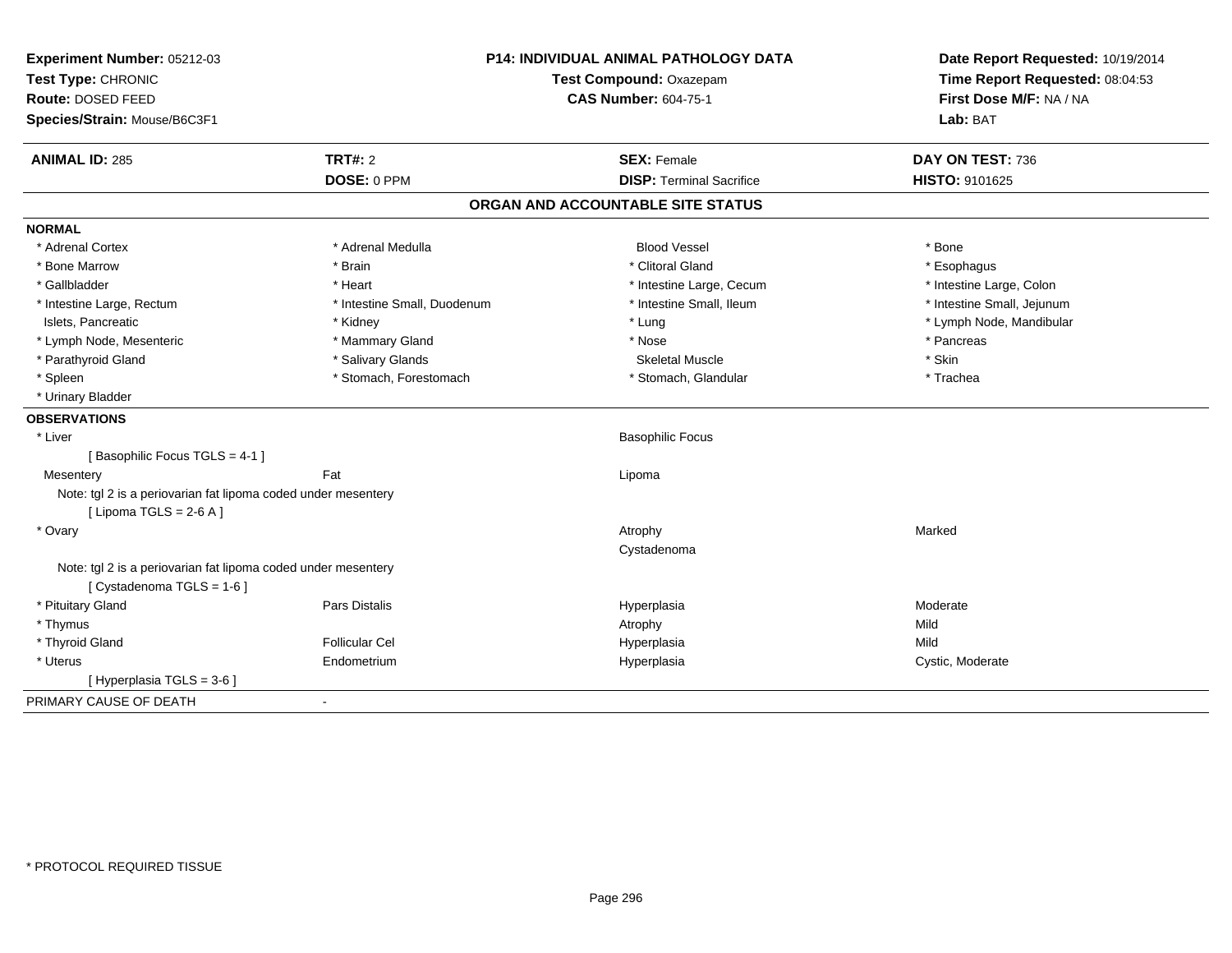| Experiment Number: 05212-03                     | <b>P14: INDIVIDUAL ANIMAL PATHOLOGY DATA</b> |                                   | Date Report Requested: 10/19/2014                          |  |
|-------------------------------------------------|----------------------------------------------|-----------------------------------|------------------------------------------------------------|--|
| Test Type: CHRONIC                              |                                              | Test Compound: Oxazepam           | Time Report Requested: 08:04:53<br>First Dose M/F: NA / NA |  |
| Route: DOSED FEED                               |                                              | <b>CAS Number: 604-75-1</b>       |                                                            |  |
| Species/Strain: Mouse/B6C3F1                    |                                              |                                   | Lab: BAT                                                   |  |
| <b>ANIMAL ID: 286</b>                           | TRT#: 2                                      | <b>SEX: Female</b>                | DAY ON TEST: 516                                           |  |
|                                                 | DOSE: 0 PPM                                  | <b>DISP:</b> Moribund Sacrifice   | HISTO: 9101626                                             |  |
|                                                 |                                              | ORGAN AND ACCOUNTABLE SITE STATUS |                                                            |  |
| <b>NORMAL</b>                                   |                                              |                                   |                                                            |  |
| * Adrenal Cortex                                | * Adrenal Medulla                            | <b>Blood Vessel</b>               | * Bone                                                     |  |
| * Bone Marrow                                   | * Brain                                      | * Clitoral Gland                  | * Esophagus                                                |  |
| * Gallbladder                                   | * Heart                                      | * Intestine Large, Cecum          | * Intestine Large, Colon                                   |  |
| * Intestine Large, Rectum                       | * Intestine Small, Duodenum                  | * Intestine Small, Ileum          | * Intestine Small, Jejunum                                 |  |
| Islets, Pancreatic                              | * Kidney                                     | * Liver                           | * Lymph Node, Mandibular                                   |  |
| * Mammary Gland                                 | * Nose                                       | * Ovary                           | * Pancreas                                                 |  |
| * Parathyroid Gland                             | * Pituitary Gland                            | * Salivary Glands                 | <b>Skeletal Muscle</b>                                     |  |
| * Stomach, Forestomach                          | * Stomach, Glandular                         | * Thyroid Gland                   | * Trachea                                                  |  |
| * Urinary Bladder                               |                                              |                                   |                                                            |  |
| <b>MISSING</b>                                  |                                              |                                   |                                                            |  |
| * Lymph Node, Mesenteric                        |                                              |                                   |                                                            |  |
| <b>OBSERVATIONS</b>                             |                                              |                                   |                                                            |  |
| <b>Harderian Gland</b>                          |                                              | Adenoma                           |                                                            |  |
| [ Adenoma TGLS = $2-10$ ]                       |                                              |                                   |                                                            |  |
| * Lung                                          |                                              | Fibrosarcoma                      | Metastatic (Skin)                                          |  |
| * Skin                                          | <b>Subcut Tiss</b>                           | Fibrosarcoma                      |                                                            |  |
| [Fibrosarcoma TGLS = 1-9]                       |                                              |                                   |                                                            |  |
| * Spleen                                        |                                              | Hematopoietic Cell Proliferation  | Moderate                                                   |  |
| [ Hematopoietic Cell Proliferation TGLS = 3-1 ] |                                              |                                   |                                                            |  |
| * Thymus                                        |                                              | Atrophy                           | Mild                                                       |  |
| * Uterus                                        | Endometrium                                  | Hyperplasia                       | Cystic, Moderate                                           |  |
| PRIMARY CAUSE OF DEATH                          | - Skin Subcut Tiss Fibrosarcoma              |                                   |                                                            |  |
| Animal Note: MORIBUND SAC DUE TO SKIN TUMOR     |                                              |                                   |                                                            |  |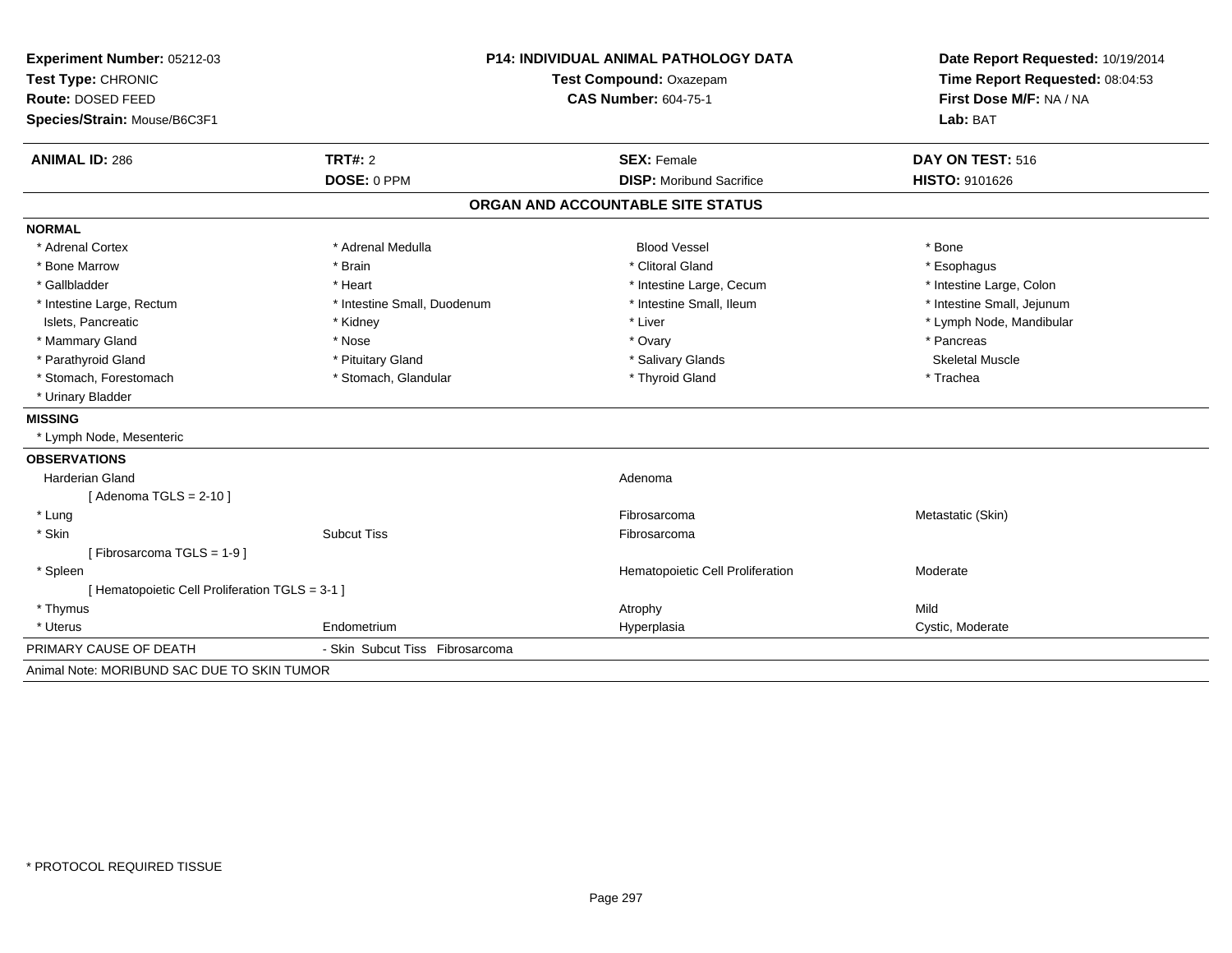| Experiment Number: 05212-03                     |                             | <b>P14: INDIVIDUAL ANIMAL PATHOLOGY DATA</b> | Date Report Requested: 10/19/2014                          |  |
|-------------------------------------------------|-----------------------------|----------------------------------------------|------------------------------------------------------------|--|
| Test Type: CHRONIC                              |                             | Test Compound: Oxazepam                      | Time Report Requested: 08:04:53<br>First Dose M/F: NA / NA |  |
| Route: DOSED FEED                               |                             | <b>CAS Number: 604-75-1</b>                  |                                                            |  |
| Species/Strain: Mouse/B6C3F1                    |                             |                                              | Lab: BAT                                                   |  |
| <b>ANIMAL ID: 287</b>                           | <b>TRT#: 2</b>              | <b>SEX: Female</b>                           | DAY ON TEST: 735                                           |  |
|                                                 | DOSE: 0 PPM                 | <b>DISP: Terminal Sacrifice</b>              | <b>HISTO: 9101627</b>                                      |  |
|                                                 |                             | ORGAN AND ACCOUNTABLE SITE STATUS            |                                                            |  |
| <b>NORMAL</b>                                   |                             |                                              |                                                            |  |
| * Adrenal Cortex                                | * Adrenal Medulla           | <b>Blood Vessel</b>                          | * Bone                                                     |  |
| * Bone Marrow                                   | * Brain                     | * Clitoral Gland                             | * Esophagus                                                |  |
| * Gallbladder                                   | * Heart                     | * Intestine Large, Cecum                     | * Intestine Large, Colon                                   |  |
| * Intestine Large, Rectum                       | * Intestine Small, Duodenum | * Intestine Small. Ileum                     | * Intestine Small, Jejunum                                 |  |
| Islets, Pancreatic                              | * Lymph Node, Mandibular    | * Lymph Node, Mesenteric                     | * Mammary Gland                                            |  |
| * Nose                                          | * Pancreas                  | * Parathyroid Gland                          | * Pituitary Gland                                          |  |
| * Salivary Glands                               | <b>Skeletal Muscle</b>      | * Skin                                       | * Stomach, Forestomach                                     |  |
| * Stomach, Glandular                            | * Trachea                   | * Urinary Bladder                            |                                                            |  |
| <b>OBSERVATIONS</b>                             |                             |                                              |                                                            |  |
| * Kidney                                        |                             | Nephropathy                                  | Chronic, Mild                                              |  |
| * Liver                                         |                             | Hepatocellular Adenoma                       | Multiple                                                   |  |
|                                                 |                             | Hepatocellular Carcinoma                     |                                                            |  |
| [ Hepatocellular Adenoma TGLS = 2-1,2,10 ]      |                             |                                              |                                                            |  |
| [ Hepatocellular Carcinoma TGLS = 3-9 ]         |                             |                                              |                                                            |  |
| * Lung                                          |                             | Alveolar/Bronchiolar Adenoma                 |                                                            |  |
| * Ovary                                         |                             | Atrophy                                      | Marked                                                     |  |
| * Spleen                                        |                             | Hematopoietic Cell Proliferation             | Mild                                                       |  |
| [ Hematopoietic Cell Proliferation TGLS = 1-1 ] |                             |                                              |                                                            |  |
| * Thymus                                        |                             | Atrophy                                      | Moderate                                                   |  |
| * Thyroid Gland                                 | <b>Follicular Cel</b>       | Hyperplasia                                  | Minimal                                                    |  |
| * Uterus                                        | Endometrium                 | Hyperplasia                                  | Cystic, Mild                                               |  |
| PRIMARY CAUSE OF DEATH                          |                             |                                              |                                                            |  |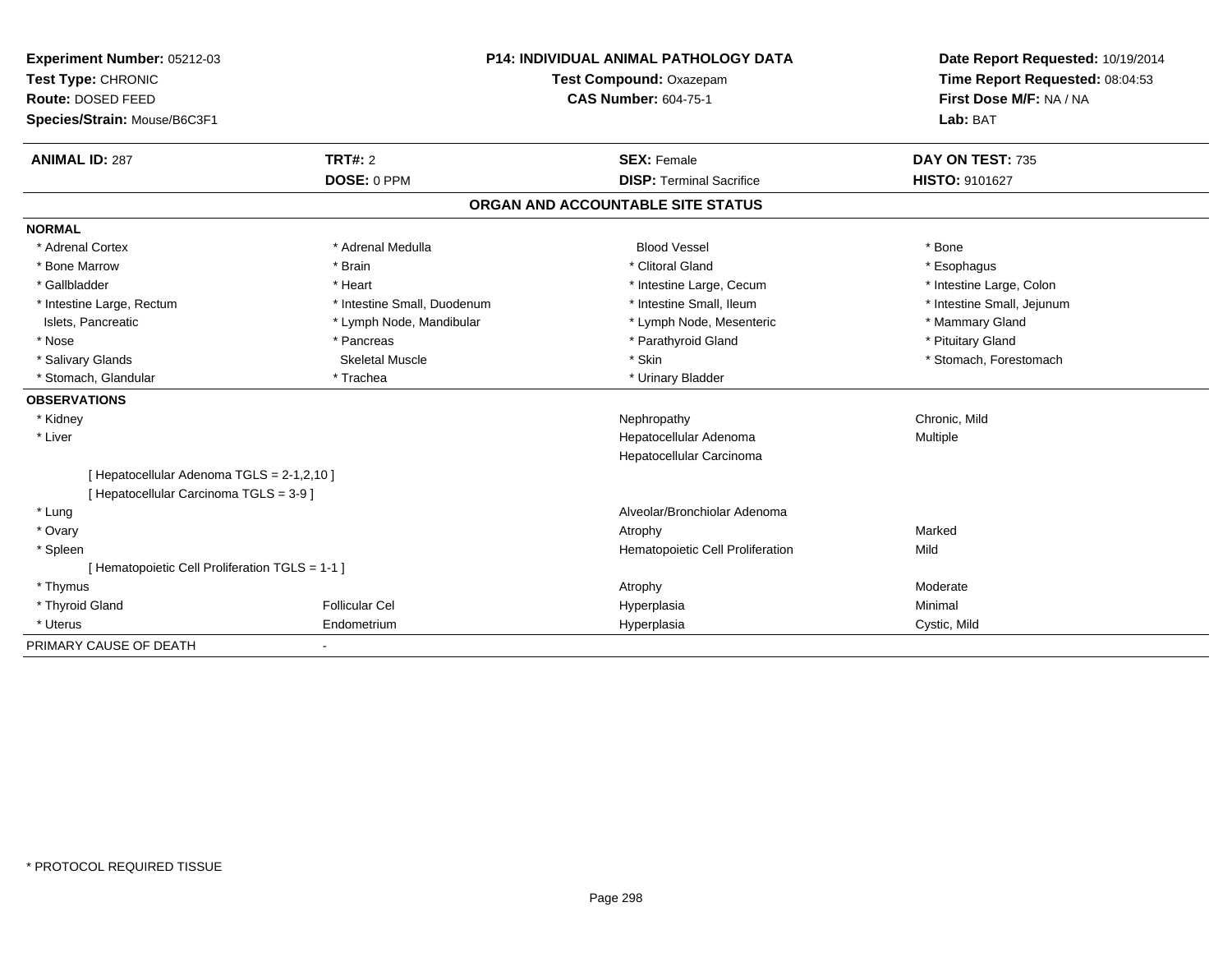| Experiment Number: 05212-03                      |                             | <b>P14: INDIVIDUAL ANIMAL PATHOLOGY DATA</b> | Date Report Requested: 10/19/2014   |  |
|--------------------------------------------------|-----------------------------|----------------------------------------------|-------------------------------------|--|
| Test Type: CHRONIC                               | Test Compound: Oxazepam     |                                              | Time Report Requested: 08:04:53     |  |
| Route: DOSED FEED                                |                             | <b>CAS Number: 604-75-1</b>                  | First Dose M/F: NA / NA<br>Lab: BAT |  |
| Species/Strain: Mouse/B6C3F1                     |                             |                                              |                                     |  |
| <b>ANIMAL ID: 288</b>                            | TRT#: 2                     | <b>SEX: Female</b>                           | DAY ON TEST: 630                    |  |
|                                                  | DOSE: 0 PPM                 | <b>DISP: Natural Death</b>                   | HISTO: 9101628                      |  |
|                                                  |                             | ORGAN AND ACCOUNTABLE SITE STATUS            |                                     |  |
| <b>NORMAL</b>                                    |                             |                                              |                                     |  |
| * Adrenal Cortex                                 | * Adrenal Medulla           | <b>Blood Vessel</b>                          | * Bone                              |  |
| * Bone Marrow                                    | * Brain                     | * Clitoral Gland                             | * Esophagus                         |  |
| * Gallbladder                                    | * Heart                     | * Intestine Large, Cecum                     | * Intestine Large, Colon            |  |
| * Intestine Large, Rectum                        | * Intestine Small, Duodenum | * Intestine Small, Ileum                     | * Intestine Small, Jejunum          |  |
| Islets, Pancreatic                               | * Kidney                    | * Lung                                       | * Lymph Node, Mesenteric            |  |
| * Mammary Gland                                  | * Nose                      | * Pancreas                                   | * Parathyroid Gland                 |  |
| * Pituitary Gland                                | * Salivary Glands           | <b>Skeletal Muscle</b>                       | * Skin                              |  |
| * Stomach, Forestomach                           | * Stomach, Glandular        | * Thyroid Gland                              | * Trachea                           |  |
| * Urinary Bladder                                |                             |                                              |                                     |  |
| <b>OBSERVATIONS</b>                              |                             |                                              |                                     |  |
| * Liver                                          |                             | Histiocytic Sarcoma                          |                                     |  |
| [ Histiocytic Sarcoma TGLS = 2-1,2-2 ]           |                             |                                              |                                     |  |
| * Lymph Node, Mandibular                         |                             | Histiocytic Sarcoma                          |                                     |  |
| * Ovary                                          |                             | Histiocytic Sarcoma                          |                                     |  |
| * Spleen                                         |                             | Hematopoietic Cell Proliferation             | Marked                              |  |
| * Thymus                                         |                             | Histiocytic Sarcoma                          |                                     |  |
| * Uterus                                         | Cervix                      | Histiocytic Sarcoma                          |                                     |  |
|                                                  |                             | Histiocytic Sarcoma                          |                                     |  |
| [Histiocytic Sarcoma TGLS = 1-9]                 |                             |                                              |                                     |  |
| [ Histiocytic Sarcoma TGLS = 1-9 ]               |                             |                                              |                                     |  |
| PRIMARY CAUSE OF DEATH                           | - Liver Histiocytic Sarcoma |                                              |                                     |  |
| Animal Note: CAUSE OF DEATH, HISTIOCYTIC SARCOMA |                             |                                              |                                     |  |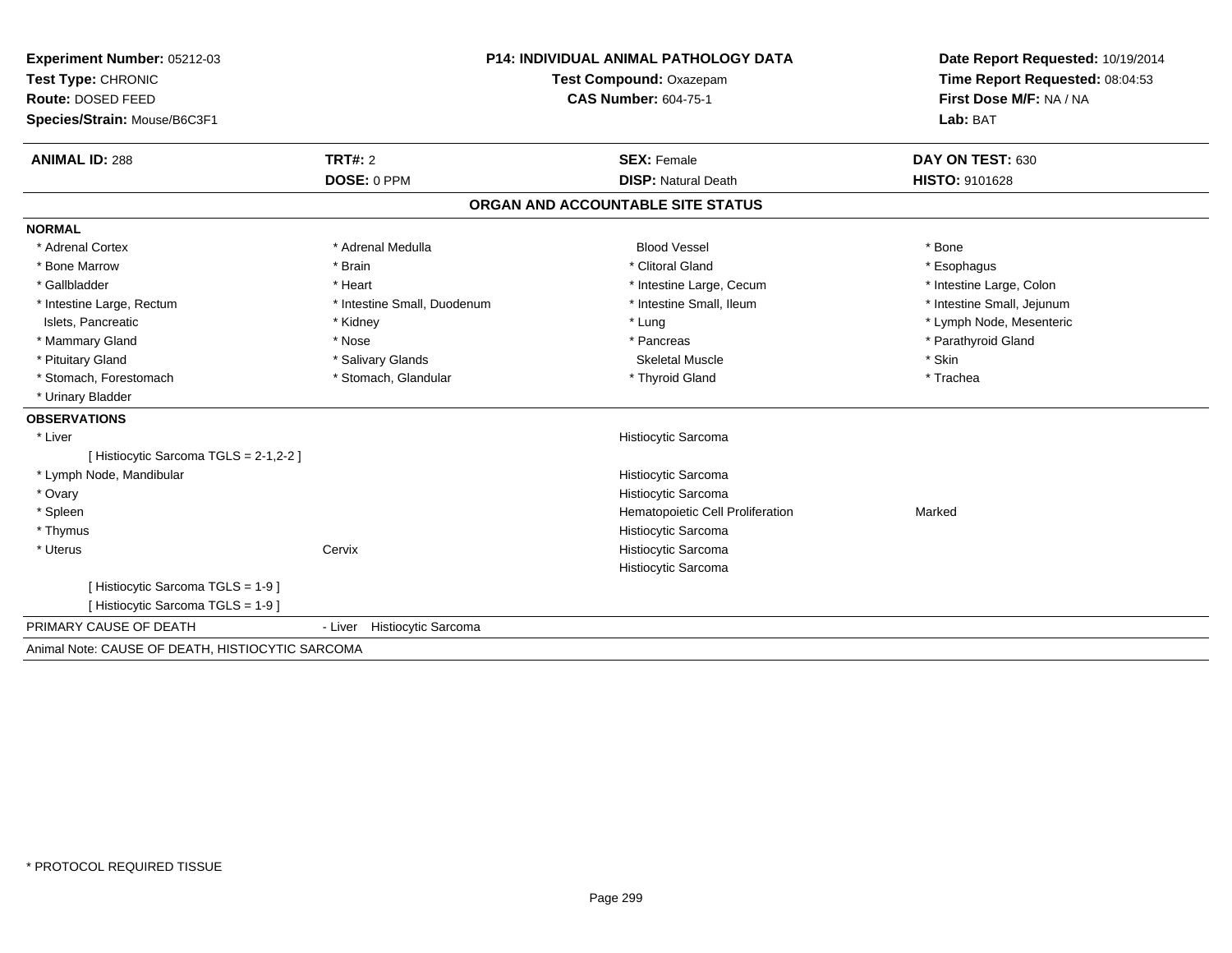| <b>Experiment Number: 05212-03</b><br>Test Type: CHRONIC<br><b>Route: DOSED FEED</b><br>Species/Strain: Mouse/B6C3F1 |                             | <b>P14: INDIVIDUAL ANIMAL PATHOLOGY DATA</b><br>Test Compound: Oxazepam<br><b>CAS Number: 604-75-1</b> |                                   | Date Report Requested: 10/19/2014<br>Time Report Requested: 08:04:53<br>First Dose M/F: NA / NA<br>Lab: BAT |
|----------------------------------------------------------------------------------------------------------------------|-----------------------------|--------------------------------------------------------------------------------------------------------|-----------------------------------|-------------------------------------------------------------------------------------------------------------|
| <b>ANIMAL ID: 289</b>                                                                                                | TRT#: 2                     |                                                                                                        | <b>SEX: Female</b>                | DAY ON TEST: 735                                                                                            |
|                                                                                                                      | DOSE: 0 PPM                 |                                                                                                        | <b>DISP: Terminal Sacrifice</b>   | <b>HISTO: 9101629</b>                                                                                       |
|                                                                                                                      |                             |                                                                                                        | ORGAN AND ACCOUNTABLE SITE STATUS |                                                                                                             |
| <b>NORMAL</b>                                                                                                        |                             |                                                                                                        |                                   |                                                                                                             |
| * Adrenal Cortex                                                                                                     | * Adrenal Medulla           |                                                                                                        | <b>Blood Vessel</b>               | * Bone                                                                                                      |
| * Bone Marrow                                                                                                        | * Brain                     |                                                                                                        | * Clitoral Gland                  | * Esophagus                                                                                                 |
| * Gallbladder                                                                                                        | * Heart                     |                                                                                                        | * Intestine Large, Cecum          | * Intestine Large, Colon                                                                                    |
| * Intestine Large, Rectum                                                                                            | * Intestine Small, Duodenum |                                                                                                        | * Intestine Small, Ileum          | * Intestine Small, Jejunum                                                                                  |
| Islets, Pancreatic                                                                                                   | * Kidney                    |                                                                                                        | * Lung                            | * Lymph Node, Mandibular                                                                                    |
| * Lymph Node, Mesenteric                                                                                             | * Mammary Gland             |                                                                                                        | * Nose                            | * Pancreas                                                                                                  |
| * Parathyroid Gland                                                                                                  | * Pituitary Gland           |                                                                                                        | * Salivary Glands                 | <b>Skeletal Muscle</b>                                                                                      |
| * Skin                                                                                                               | * Spleen                    |                                                                                                        | * Stomach, Forestomach            | * Stomach, Glandular                                                                                        |
| * Thyroid Gland                                                                                                      | * Trachea                   |                                                                                                        | * Urinary Bladder                 |                                                                                                             |
| <b>OBSERVATIONS</b>                                                                                                  |                             |                                                                                                        |                                   |                                                                                                             |
| * Liver                                                                                                              |                             |                                                                                                        | Hepatocellular Adenoma            |                                                                                                             |
| [ Hepatocellular Adenoma TGLS = 2-1 ]                                                                                |                             |                                                                                                        |                                   |                                                                                                             |
| * Ovary                                                                                                              |                             |                                                                                                        | Atrophy                           | Mild                                                                                                        |
|                                                                                                                      | Follicle                    |                                                                                                        | Cyst                              |                                                                                                             |
| * Thymus                                                                                                             |                             |                                                                                                        | Atrophy                           | Mild                                                                                                        |
| * Uterus                                                                                                             | Endometrium                 |                                                                                                        | Hyperplasia                       | Cystic, Mild                                                                                                |
| [Hyperplasia TGLS = 1-6]                                                                                             |                             |                                                                                                        |                                   |                                                                                                             |
| PRIMARY CAUSE OF DEATH                                                                                               | $\blacksquare$              |                                                                                                        |                                   |                                                                                                             |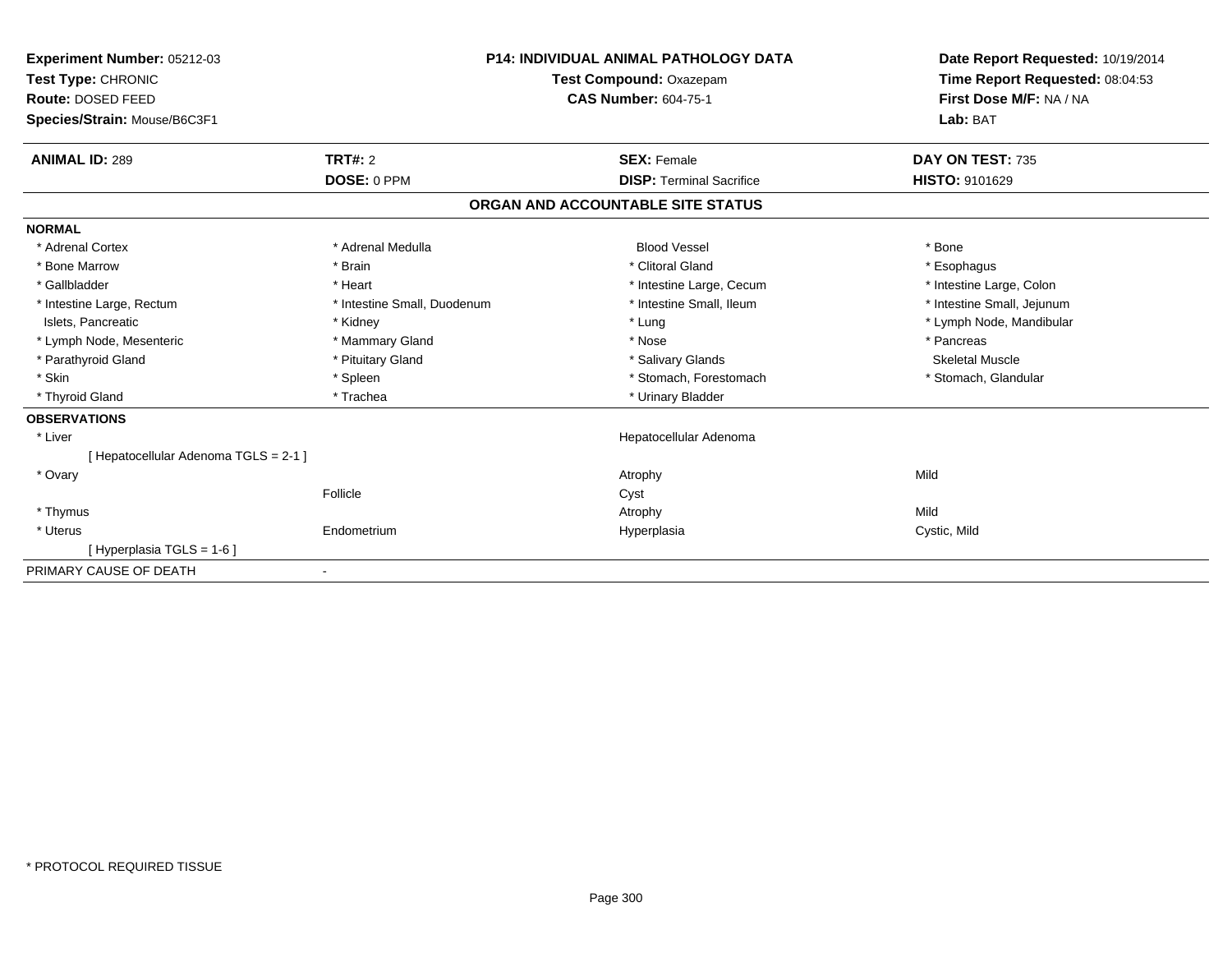| <b>Experiment Number: 05212-03</b><br>Test Type: CHRONIC<br>Route: DOSED FEED<br>Species/Strain: Mouse/B6C3F1 |                             | <b>P14: INDIVIDUAL ANIMAL PATHOLOGY DATA</b><br><b>Test Compound: Oxazepam</b><br><b>CAS Number: 604-75-1</b> |                                   | Date Report Requested: 10/19/2014<br>Time Report Requested: 08:04:53<br>First Dose M/F: NA / NA<br>Lab: BAT |  |
|---------------------------------------------------------------------------------------------------------------|-----------------------------|---------------------------------------------------------------------------------------------------------------|-----------------------------------|-------------------------------------------------------------------------------------------------------------|--|
| <b>ANIMAL ID: 290</b>                                                                                         | TRT#: 2                     |                                                                                                               | <b>SEX: Female</b>                | DAY ON TEST: 736                                                                                            |  |
|                                                                                                               | DOSE: 0 PPM                 |                                                                                                               | <b>DISP: Terminal Sacrifice</b>   | HISTO: 9101630                                                                                              |  |
|                                                                                                               |                             |                                                                                                               | ORGAN AND ACCOUNTABLE SITE STATUS |                                                                                                             |  |
| <b>NORMAL</b>                                                                                                 |                             |                                                                                                               |                                   |                                                                                                             |  |
| * Adrenal Cortex                                                                                              | * Adrenal Medulla           |                                                                                                               | <b>Blood Vessel</b>               | * Bone                                                                                                      |  |
| * Bone Marrow                                                                                                 | * Brain                     |                                                                                                               | * Clitoral Gland                  | * Esophagus                                                                                                 |  |
| * Gallbladder                                                                                                 | * Heart                     |                                                                                                               | * Intestine Large, Cecum          | * Intestine Large, Colon                                                                                    |  |
| * Intestine Large, Rectum                                                                                     | * Intestine Small, Duodenum |                                                                                                               | * Intestine Small, Ileum          | * Intestine Small, Jejunum                                                                                  |  |
| Islets, Pancreatic                                                                                            | * Lung                      |                                                                                                               | * Lymph Node, Mandibular          | * Lymph Node, Mesenteric                                                                                    |  |
| * Mammary Gland                                                                                               | * Nose                      |                                                                                                               | * Pancreas                        | * Parathyroid Gland                                                                                         |  |
| * Salivary Glands                                                                                             | <b>Skeletal Muscle</b>      |                                                                                                               | * Skin                            | * Stomach, Forestomach                                                                                      |  |
| * Stomach, Glandular                                                                                          | * Thyroid Gland             |                                                                                                               | * Trachea                         | * Urinary Bladder                                                                                           |  |
| <b>OBSERVATIONS</b>                                                                                           |                             |                                                                                                               |                                   |                                                                                                             |  |
| * Kidney                                                                                                      |                             |                                                                                                               | Nephropathy                       | Chronic, Minimal                                                                                            |  |
| * Liver                                                                                                       |                             |                                                                                                               | <b>Basophilic Focus</b>           |                                                                                                             |  |
|                                                                                                               |                             |                                                                                                               | Hepatocellular Carcinoma          |                                                                                                             |  |
| [Basophilic Focus TGLS = 2-10]                                                                                |                             |                                                                                                               |                                   |                                                                                                             |  |
| [ Hepatocellular Carcinoma TGLS = 1-9 ]                                                                       |                             |                                                                                                               |                                   |                                                                                                             |  |
| * Ovary                                                                                                       |                             |                                                                                                               | Atrophy                           | Moderate                                                                                                    |  |
| * Pituitary Gland                                                                                             | <b>Pars Distalis</b>        |                                                                                                               | Hyperplasia                       | Moderate                                                                                                    |  |
| * Spleen                                                                                                      |                             |                                                                                                               | Hematopoietic Cell Proliferation  | Moderate                                                                                                    |  |
| * Thymus                                                                                                      |                             |                                                                                                               | Atrophy                           | Moderate                                                                                                    |  |
| * Uterus                                                                                                      | Endometrium                 |                                                                                                               | Hyperplasia                       | Cystic, Moderate                                                                                            |  |
| PRIMARY CAUSE OF DEATH                                                                                        |                             |                                                                                                               |                                   |                                                                                                             |  |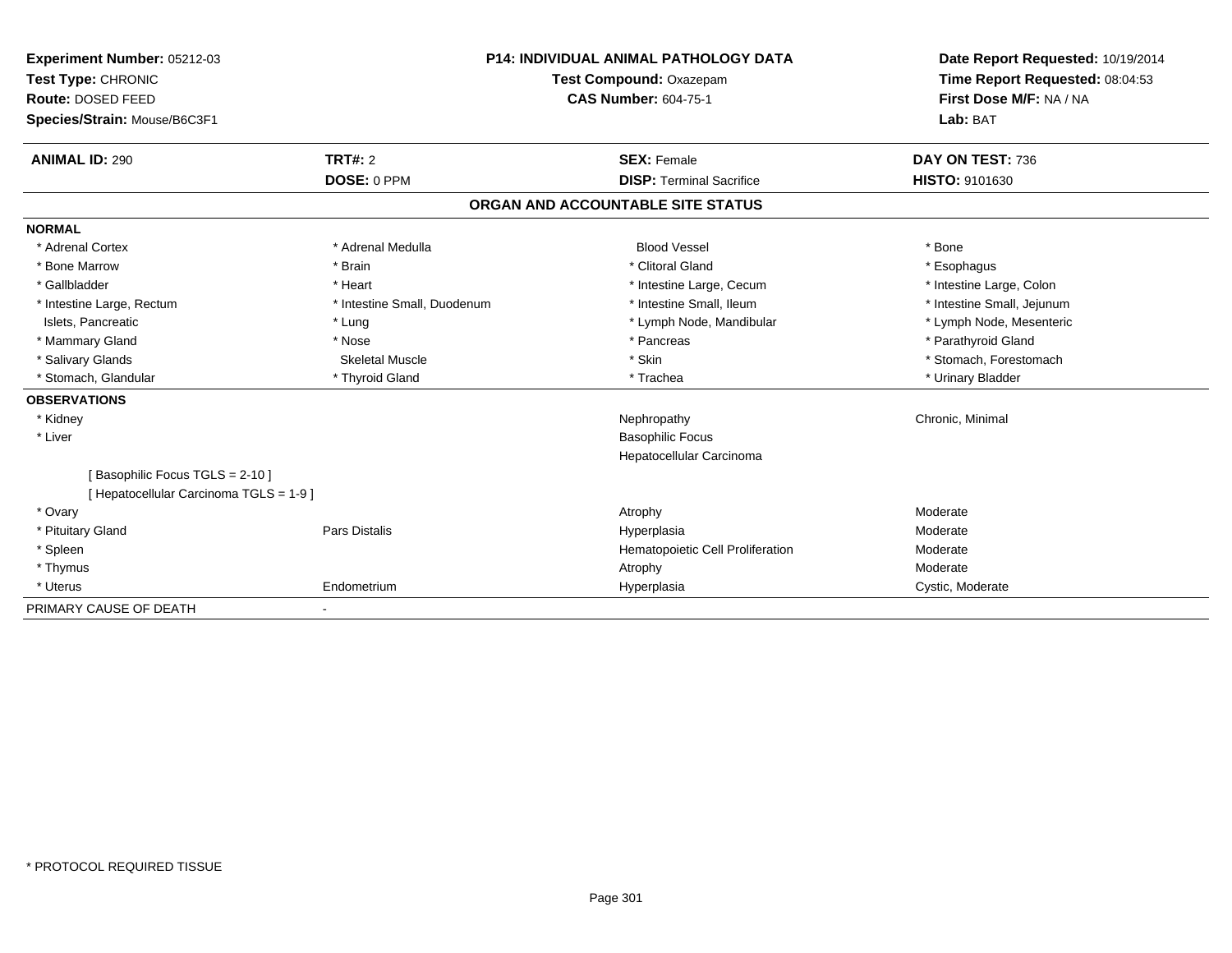| <b>Experiment Number: 05212-03</b><br>Test Type: CHRONIC<br>Route: DOSED FEED<br>Species/Strain: Mouse/B6C3F1 | <b>P14: INDIVIDUAL ANIMAL PATHOLOGY DATA</b><br>Test Compound: Oxazepam<br><b>CAS Number: 604-75-1</b> |                                   | Date Report Requested: 10/19/2014<br>Time Report Requested: 08:04:53<br>First Dose M/F: NA / NA<br>Lab: BAT |
|---------------------------------------------------------------------------------------------------------------|--------------------------------------------------------------------------------------------------------|-----------------------------------|-------------------------------------------------------------------------------------------------------------|
| <b>ANIMAL ID: 291</b>                                                                                         | TRT#: 2                                                                                                | <b>SEX: Female</b>                | DAY ON TEST: 736                                                                                            |
|                                                                                                               | DOSE: 0 PPM                                                                                            | <b>DISP:</b> Terminal Sacrifice   | HISTO: 9101631                                                                                              |
|                                                                                                               |                                                                                                        | ORGAN AND ACCOUNTABLE SITE STATUS |                                                                                                             |
| <b>NORMAL</b>                                                                                                 |                                                                                                        |                                   |                                                                                                             |
| * Adrenal Cortex                                                                                              | * Adrenal Medulla                                                                                      | <b>Blood Vessel</b>               | * Bone                                                                                                      |
| * Bone Marrow                                                                                                 | * Brain                                                                                                | * Clitoral Gland                  | * Esophagus                                                                                                 |
| * Gallbladder                                                                                                 | * Heart                                                                                                | * Intestine Large, Cecum          | * Intestine Large, Colon                                                                                    |
| * Intestine Large, Rectum                                                                                     | * Intestine Small, Duodenum                                                                            | * Intestine Small, Ileum          | * Intestine Small, Jejunum                                                                                  |
| Islets, Pancreatic                                                                                            | * Kidney                                                                                               | * Liver                           | * Lung                                                                                                      |
| * Lymph Node, Mandibular                                                                                      | * Lymph Node, Mesenteric                                                                               | * Mammary Gland                   | * Nose                                                                                                      |
| * Pancreas                                                                                                    | * Parathyroid Gland                                                                                    | * Salivary Glands                 | <b>Skeletal Muscle</b>                                                                                      |
| * Skin                                                                                                        | * Spleen                                                                                               | * Stomach, Forestomach            | * Stomach, Glandular                                                                                        |
| * Thyroid Gland                                                                                               | * Trachea                                                                                              | * Urinary Bladder                 |                                                                                                             |
| <b>OBSERVATIONS</b>                                                                                           |                                                                                                        |                                   |                                                                                                             |
| * Ovary                                                                                                       |                                                                                                        | Atrophy                           | Marked                                                                                                      |
| * Pituitary Gland                                                                                             | Pars Distalis                                                                                          | Cyst                              |                                                                                                             |
| * Thymus                                                                                                      |                                                                                                        | Atrophy                           | Moderate                                                                                                    |
| * Uterus                                                                                                      | Endometrium                                                                                            | Hyperplasia                       | Cystic, Moderate                                                                                            |
| [Hyperplasia TGLS = 1-6]                                                                                      |                                                                                                        |                                   |                                                                                                             |
| PRIMARY CAUSE OF DEATH                                                                                        |                                                                                                        |                                   |                                                                                                             |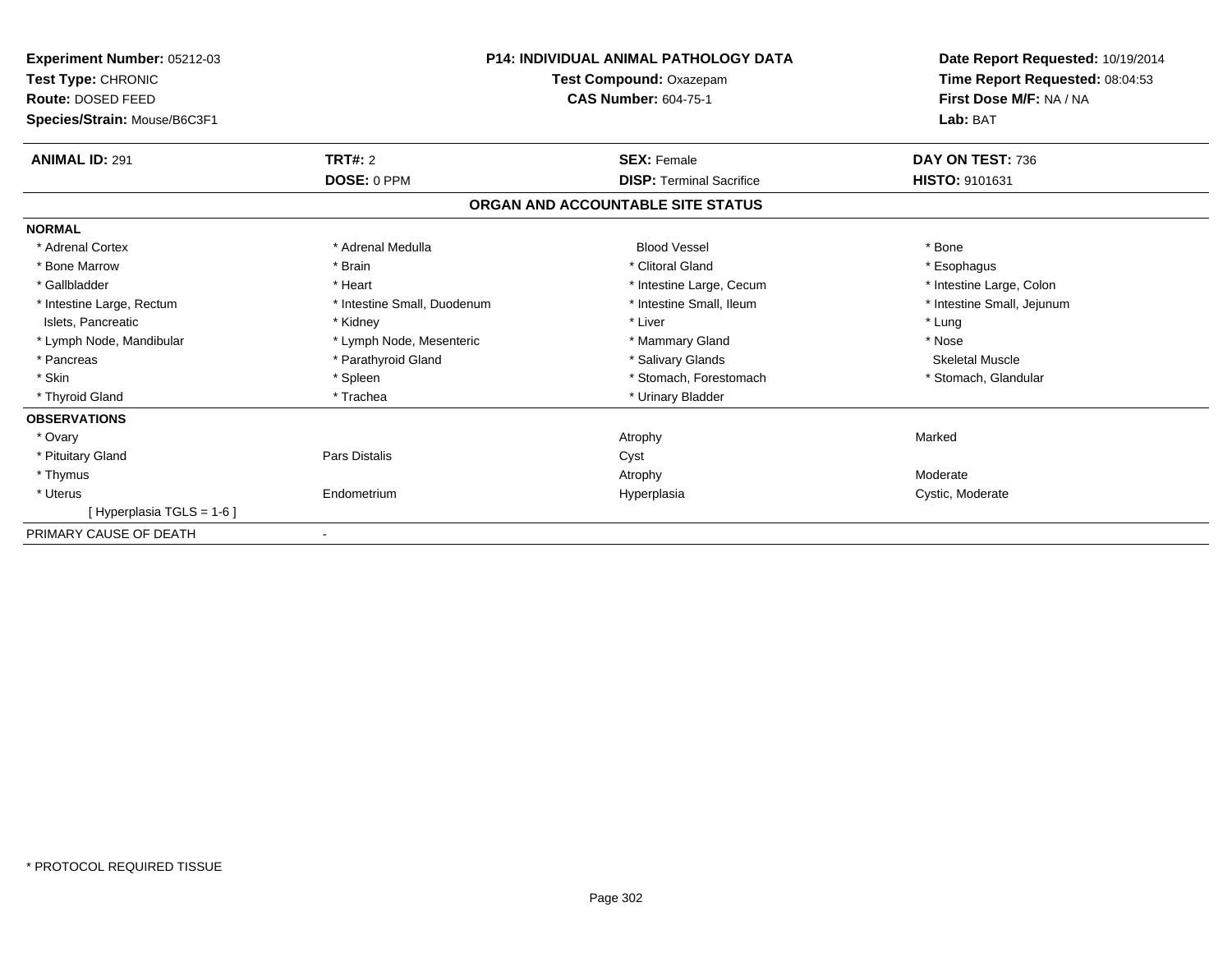| Experiment Number: 05212-03<br>Test Type: CHRONIC<br>Route: DOSED FEED<br>Species/Strain: Mouse/B6C3F1 |                             | <b>P14: INDIVIDUAL ANIMAL PATHOLOGY DATA</b><br>Test Compound: Oxazepam<br><b>CAS Number: 604-75-1</b> | Date Report Requested: 10/19/2014<br>Time Report Requested: 08:04:53<br>First Dose M/F: NA / NA<br>Lab: BAT |
|--------------------------------------------------------------------------------------------------------|-----------------------------|--------------------------------------------------------------------------------------------------------|-------------------------------------------------------------------------------------------------------------|
| <b>ANIMAL ID: 292</b>                                                                                  | <b>TRT#: 2</b>              | <b>SEX: Female</b>                                                                                     | DAY ON TEST: 735                                                                                            |
|                                                                                                        | DOSE: 0 PPM                 | <b>DISP:</b> Terminal Sacrifice                                                                        | HISTO: 9101632                                                                                              |
|                                                                                                        |                             | ORGAN AND ACCOUNTABLE SITE STATUS                                                                      |                                                                                                             |
| <b>NORMAL</b>                                                                                          |                             |                                                                                                        |                                                                                                             |
| * Adrenal Cortex                                                                                       | * Adrenal Medulla           | <b>Blood Vessel</b>                                                                                    | * Bone                                                                                                      |
| * Bone Marrow                                                                                          | * Brain                     | * Clitoral Gland                                                                                       | * Esophagus                                                                                                 |
| * Gallbladder                                                                                          | * Heart                     | * Intestine Large, Cecum                                                                               | * Intestine Large, Colon                                                                                    |
| * Intestine Large, Rectum                                                                              | * Intestine Small, Duodenum | * Intestine Small, Ileum                                                                               | * Intestine Small, Jejunum                                                                                  |
| Islets, Pancreatic                                                                                     | * Kidney                    | * Lung                                                                                                 | * Lymph Node, Mandibular                                                                                    |
| * Lymph Node, Mesenteric                                                                               | * Mammary Gland             | * Nose                                                                                                 | * Pancreas                                                                                                  |
| * Parathyroid Gland                                                                                    | * Pituitary Gland           | * Salivary Glands                                                                                      | <b>Skeletal Muscle</b>                                                                                      |
| * Skin                                                                                                 | * Spleen                    | * Stomach, Forestomach                                                                                 | * Stomach, Glandular                                                                                        |
| * Thyroid Gland                                                                                        | * Trachea                   | * Urinary Bladder                                                                                      |                                                                                                             |
| <b>OBSERVATIONS</b>                                                                                    |                             |                                                                                                        |                                                                                                             |
| * Liver                                                                                                |                             | Hepatocellular Adenoma                                                                                 | Multiple                                                                                                    |
| [ Hepatocellular Adenoma TGLS = 2-9,3-10 ]                                                             |                             |                                                                                                        |                                                                                                             |
| * Ovary                                                                                                |                             | Atrophy                                                                                                | Moderate                                                                                                    |
| * Thymus                                                                                               |                             | Atrophy                                                                                                | Marked                                                                                                      |
| * Uterus                                                                                               | Endometrium                 | Hyperplasia                                                                                            | Cystic, Moderate                                                                                            |
| [Hyperplasia TGLS = 1-6]                                                                               |                             |                                                                                                        |                                                                                                             |
| PRIMARY CAUSE OF DEATH                                                                                 |                             |                                                                                                        |                                                                                                             |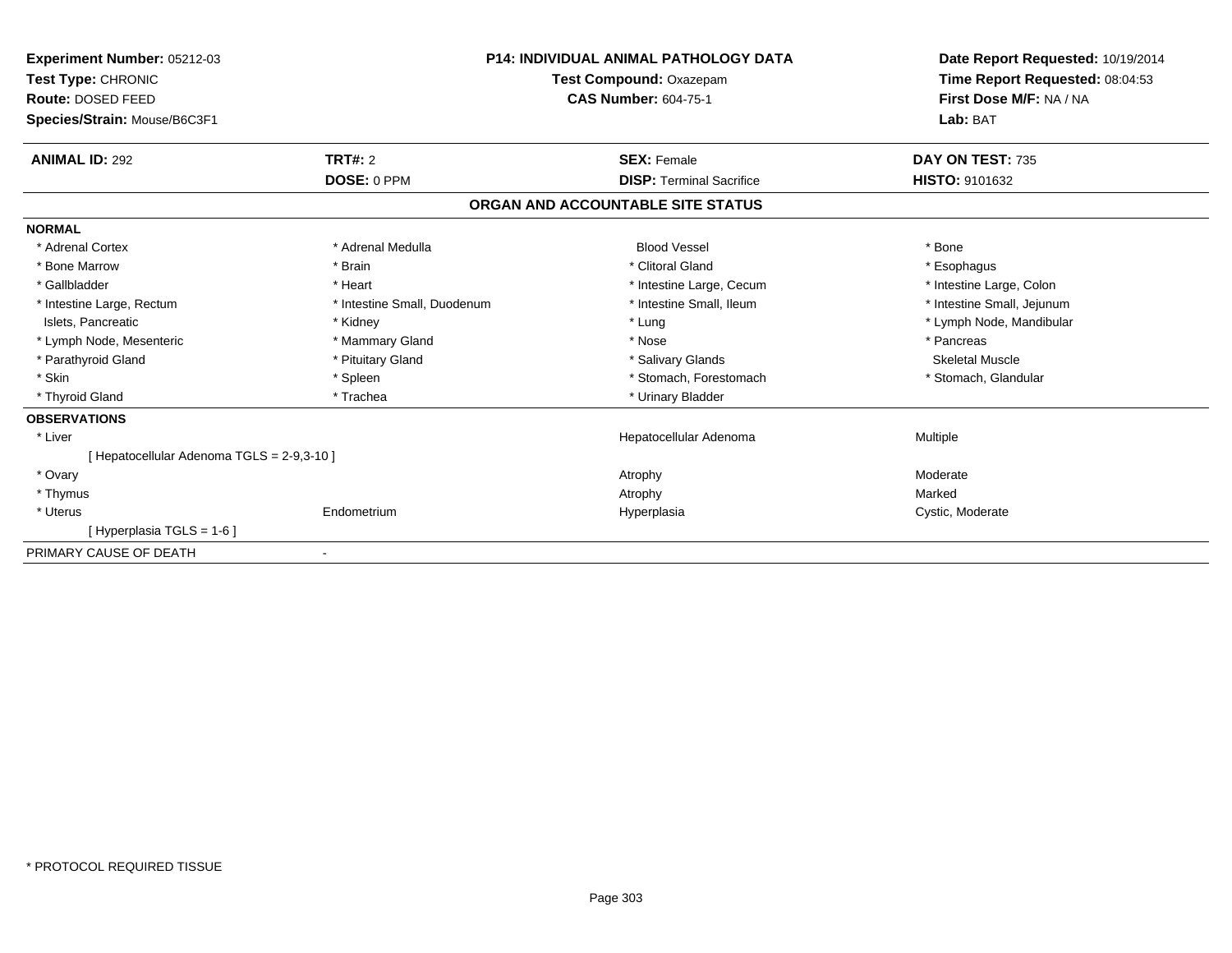| Experiment Number: 05212-03<br>Test Type: CHRONIC                                          |                             | <b>P14: INDIVIDUAL ANIMAL PATHOLOGY DATA</b><br>Test Compound: Oxazepam | Date Report Requested: 10/19/2014<br>Time Report Requested: 08:04:53 |  |
|--------------------------------------------------------------------------------------------|-----------------------------|-------------------------------------------------------------------------|----------------------------------------------------------------------|--|
| Route: DOSED FEED                                                                          |                             | <b>CAS Number: 604-75-1</b>                                             | First Dose M/F: NA / NA                                              |  |
| Species/Strain: Mouse/B6C3F1                                                               |                             |                                                                         | Lab: BAT                                                             |  |
| <b>ANIMAL ID: 293</b>                                                                      | <b>TRT#: 2</b>              | <b>SEX: Female</b>                                                      | DAY ON TEST: 736                                                     |  |
|                                                                                            | DOSE: 0 PPM                 | <b>DISP: Terminal Sacrifice</b>                                         | HISTO: 9101633                                                       |  |
|                                                                                            |                             | ORGAN AND ACCOUNTABLE SITE STATUS                                       |                                                                      |  |
| <b>NORMAL</b>                                                                              |                             |                                                                         |                                                                      |  |
| * Adrenal Cortex                                                                           | * Adrenal Medulla           | <b>Blood Vessel</b>                                                     | * Bone                                                               |  |
| * Bone Marrow                                                                              | * Brain                     | * Clitoral Gland                                                        | * Esophagus                                                          |  |
| * Gallbladder                                                                              | * Heart                     | * Intestine Large, Cecum                                                | * Intestine Large, Colon                                             |  |
| * Intestine Large, Rectum                                                                  | * Intestine Small, Duodenum | * Intestine Small, Ileum                                                | * Intestine Small, Jejunum                                           |  |
| Islets, Pancreatic                                                                         | * Kidney                    | * Lymph Node, Mandibular                                                | * Lymph Node, Mesenteric                                             |  |
| * Mammary Gland                                                                            | * Nose                      | * Pancreas                                                              | * Parathyroid Gland                                                  |  |
| * Salivary Glands                                                                          | <b>Skeletal Muscle</b>      | * Skin                                                                  | * Spleen                                                             |  |
| * Stomach, Forestomach                                                                     | * Stomach, Glandular        | * Trachea                                                               | * Urinary Bladder                                                    |  |
| <b>OBSERVATIONS</b>                                                                        |                             |                                                                         |                                                                      |  |
| * Liver                                                                                    |                             | Hepatocellular Adenoma                                                  | Multiple                                                             |  |
|                                                                                            |                             | Hepatocellular Carcinoma                                                |                                                                      |  |
| [ Hepatocellular Adenoma TGLS = 2-1,3-9,5-11 ]<br>[ Hepatocellular Carcinoma TGLS = 4-10 ] |                             |                                                                         |                                                                      |  |
| * Lung                                                                                     | Alveolar Epith              | Hyperplasia                                                             | Minimal                                                              |  |
| * Ovary                                                                                    |                             | Atrophy                                                                 | Moderate                                                             |  |
|                                                                                            | Follicle                    | Cyst                                                                    |                                                                      |  |
| * Pituitary Gland                                                                          | Pars Distalis               | Cyst                                                                    |                                                                      |  |
|                                                                                            | Pars Distalis               | Hyperplasia                                                             | Mild                                                                 |  |
| * Thymus                                                                                   |                             | Atrophy                                                                 | Mild                                                                 |  |
| * Thyroid Gland                                                                            | <b>Follicular Cel</b>       | Hyperplasia                                                             | Mild                                                                 |  |
| * Uterus                                                                                   | Endometrium                 | Hyperplasia                                                             | Cystic, Moderate                                                     |  |
| [ Hyperplasia TGLS = 1-6 ]                                                                 |                             |                                                                         |                                                                      |  |
| PRIMARY CAUSE OF DEATH                                                                     | $\blacksquare$              |                                                                         |                                                                      |  |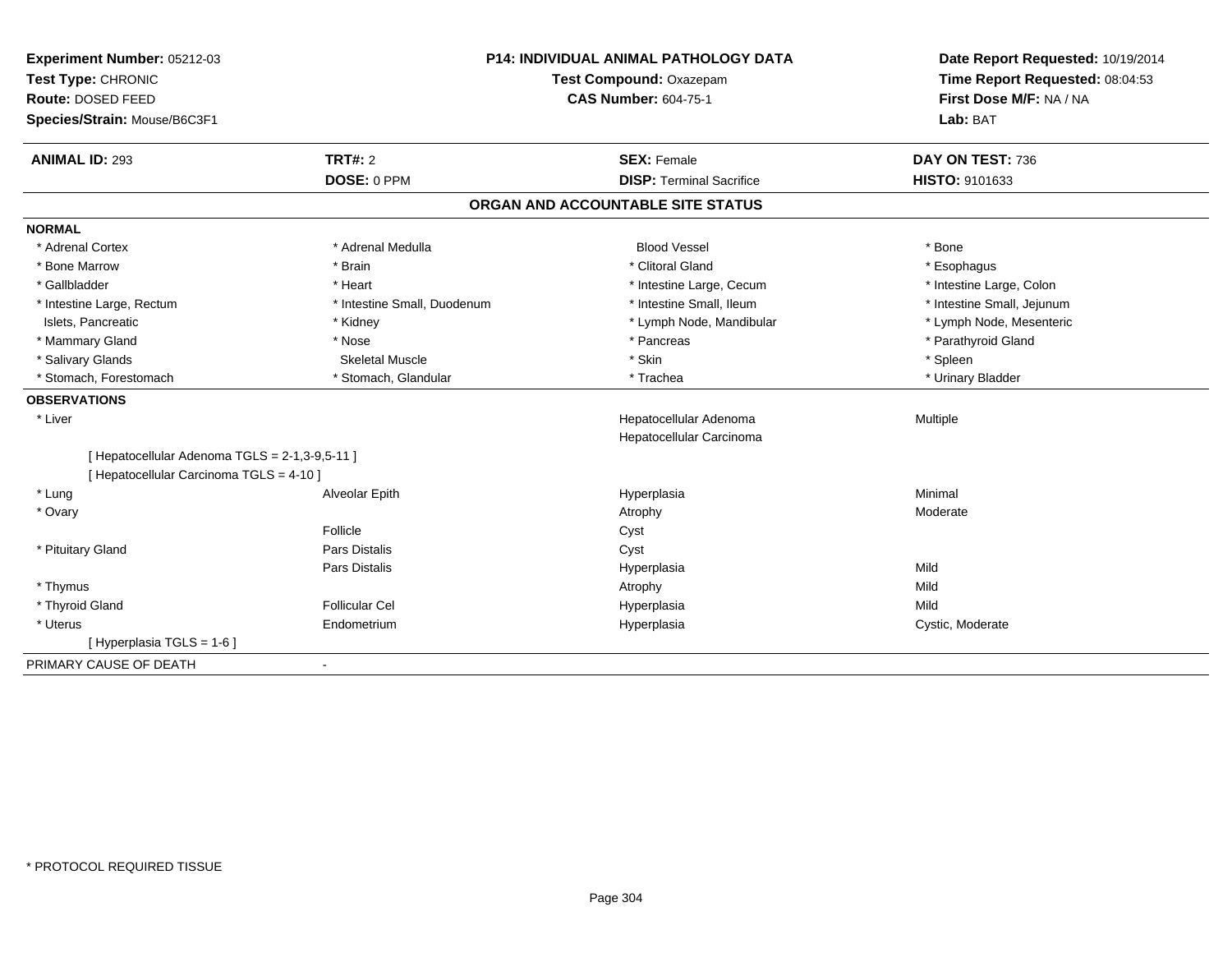| Experiment Number: 05212-03<br>Test Type: CHRONIC<br>Route: DOSED FEED | <b>P14: INDIVIDUAL ANIMAL PATHOLOGY DATA</b><br>Test Compound: Oxazepam<br><b>CAS Number: 604-75-1</b> |                                   | Date Report Requested: 10/19/2014<br>Time Report Requested: 08:04:53<br>First Dose M/F: NA / NA |  |
|------------------------------------------------------------------------|--------------------------------------------------------------------------------------------------------|-----------------------------------|-------------------------------------------------------------------------------------------------|--|
| Species/Strain: Mouse/B6C3F1                                           |                                                                                                        |                                   | Lab: BAT                                                                                        |  |
| <b>ANIMAL ID: 294</b>                                                  | TRT#: 2                                                                                                | <b>SEX: Female</b>                | DAY ON TEST: 460                                                                                |  |
|                                                                        | DOSE: 0 PPM                                                                                            | <b>DISP:</b> Scheduled Sacrifice  | HISTO: 9101634                                                                                  |  |
|                                                                        |                                                                                                        | ORGAN AND ACCOUNTABLE SITE STATUS |                                                                                                 |  |
| <b>NORMAL</b>                                                          |                                                                                                        |                                   |                                                                                                 |  |
| * Adrenal Cortex                                                       | * Adrenal Medulla                                                                                      | <b>Blood Vessel</b>               | * Bone                                                                                          |  |
| * Bone Marrow                                                          | * Brain                                                                                                | * Clitoral Gland                  | * Esophagus                                                                                     |  |
| * Gallbladder                                                          | * Heart                                                                                                | * Intestine Large, Cecum          | * Intestine Large, Colon                                                                        |  |
| * Intestine Large, Rectum                                              | * Intestine Small, Duodenum                                                                            | * Intestine Small, Ileum          | * Intestine Small, Jejunum                                                                      |  |
| Islets, Pancreatic                                                     | * Kidney                                                                                               | * Lung                            | * Lymph Node, Mandibular                                                                        |  |
| * Lymph Node, Mesenteric                                               | * Mammary Gland                                                                                        | * Nose                            | * Ovary                                                                                         |  |
| * Pancreas                                                             | * Pituitary Gland                                                                                      | * Salivary Glands                 | <b>Skeletal Muscle</b>                                                                          |  |
| * Skin                                                                 | * Spleen                                                                                               | * Stomach, Forestomach            | * Stomach, Glandular                                                                            |  |
| * Thymus                                                               | * Thyroid Gland                                                                                        | * Trachea                         | * Urinary Bladder                                                                               |  |
| <b>MISSING</b>                                                         |                                                                                                        |                                   |                                                                                                 |  |
| * Parathyroid Gland                                                    |                                                                                                        |                                   |                                                                                                 |  |
| <b>OBSERVATIONS</b>                                                    |                                                                                                        |                                   |                                                                                                 |  |
| * Liver                                                                |                                                                                                        | Hepatocellular Adenoma            |                                                                                                 |  |
| [Hepatocellular Adenoma TGLS = 1-1 ]                                   |                                                                                                        |                                   |                                                                                                 |  |
| * Uterus                                                               | Endometrium                                                                                            | Hyperplasia                       | Cystic, Glandular, Mild                                                                         |  |
| PRIMARY CAUSE OF DEATH                                                 |                                                                                                        |                                   |                                                                                                 |  |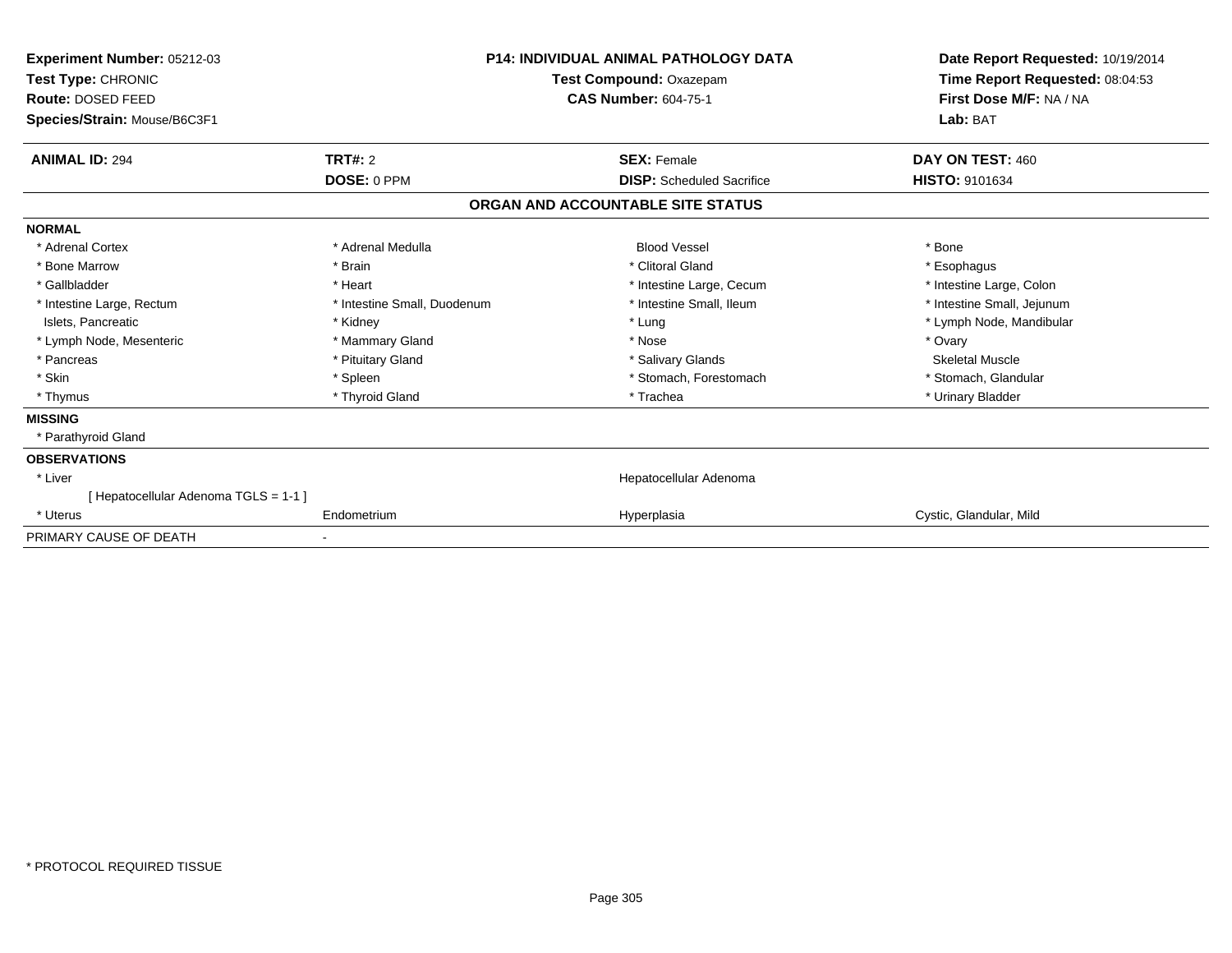| Experiment Number: 05212-03<br>Test Type: CHRONIC<br><b>Route: DOSED FEED</b><br>Species/Strain: Mouse/B6C3F1 |                             | <b>P14: INDIVIDUAL ANIMAL PATHOLOGY DATA</b><br>Test Compound: Oxazepam<br><b>CAS Number: 604-75-1</b> | Date Report Requested: 10/19/2014<br>Time Report Requested: 08:04:53<br>First Dose M/F: NA / NA<br>Lab: BAT |
|---------------------------------------------------------------------------------------------------------------|-----------------------------|--------------------------------------------------------------------------------------------------------|-------------------------------------------------------------------------------------------------------------|
| <b>ANIMAL ID: 295</b>                                                                                         | TRT#: 2<br>DOSE: 0 PPM      | <b>SEX: Female</b><br><b>DISP: Terminal Sacrifice</b>                                                  | DAY ON TEST: 736<br>HISTO: 9101635                                                                          |
|                                                                                                               |                             | ORGAN AND ACCOUNTABLE SITE STATUS                                                                      |                                                                                                             |
|                                                                                                               |                             |                                                                                                        |                                                                                                             |
| <b>NORMAL</b><br>* Adrenal Cortex                                                                             | * Adrenal Medulla           | <b>Blood Vessel</b>                                                                                    | * Bone                                                                                                      |
| * Bone Marrow                                                                                                 | * Brain                     | * Clitoral Gland                                                                                       | * Esophagus                                                                                                 |
| * Gallbladder                                                                                                 | * Heart                     | * Intestine Large, Cecum                                                                               | * Intestine Large, Colon                                                                                    |
| * Intestine Large, Rectum                                                                                     | * Intestine Small, Duodenum | * Intestine Small, Ileum                                                                               | * Intestine Small, Jejunum                                                                                  |
| Islets, Pancreatic                                                                                            | * Kidney                    | * Lung                                                                                                 | * Lymph Node, Mandibular                                                                                    |
| * Lymph Node, Mesenteric                                                                                      | * Mammary Gland             | * Nose                                                                                                 | * Pancreas                                                                                                  |
| * Parathyroid Gland                                                                                           | * Salivary Glands           | Skeletal Muscle                                                                                        | * Skin                                                                                                      |
| * Spleen                                                                                                      | * Stomach, Forestomach      | * Stomach, Glandular                                                                                   | * Trachea                                                                                                   |
| * Urinary Bladder                                                                                             |                             |                                                                                                        |                                                                                                             |
| <b>OBSERVATIONS</b>                                                                                           |                             |                                                                                                        |                                                                                                             |
| * Liver                                                                                                       |                             | Hepatocellular Adenoma                                                                                 | Multiple                                                                                                    |
| [ Hepatocellular Adenoma TGLS = 2-1,3-9 ]                                                                     |                             |                                                                                                        |                                                                                                             |
| * Ovary                                                                                                       |                             | Atrophy                                                                                                | Mild                                                                                                        |
| * Pituitary Gland                                                                                             | Pars Distalis               | Hyperplasia                                                                                            | Mild                                                                                                        |
| * Thymus                                                                                                      |                             | Atrophy                                                                                                | Mild                                                                                                        |
| * Thyroid Gland                                                                                               | <b>Follicular Cel</b>       | Hyperplasia                                                                                            | Minimal                                                                                                     |
| * Uterus                                                                                                      | Endometrium                 | Hyperplasia                                                                                            | Cystic, Mild                                                                                                |
| [Hyperplasia TGLS = 1-6]                                                                                      |                             |                                                                                                        |                                                                                                             |
| PRIMARY CAUSE OF DEATH                                                                                        | $\blacksquare$              |                                                                                                        |                                                                                                             |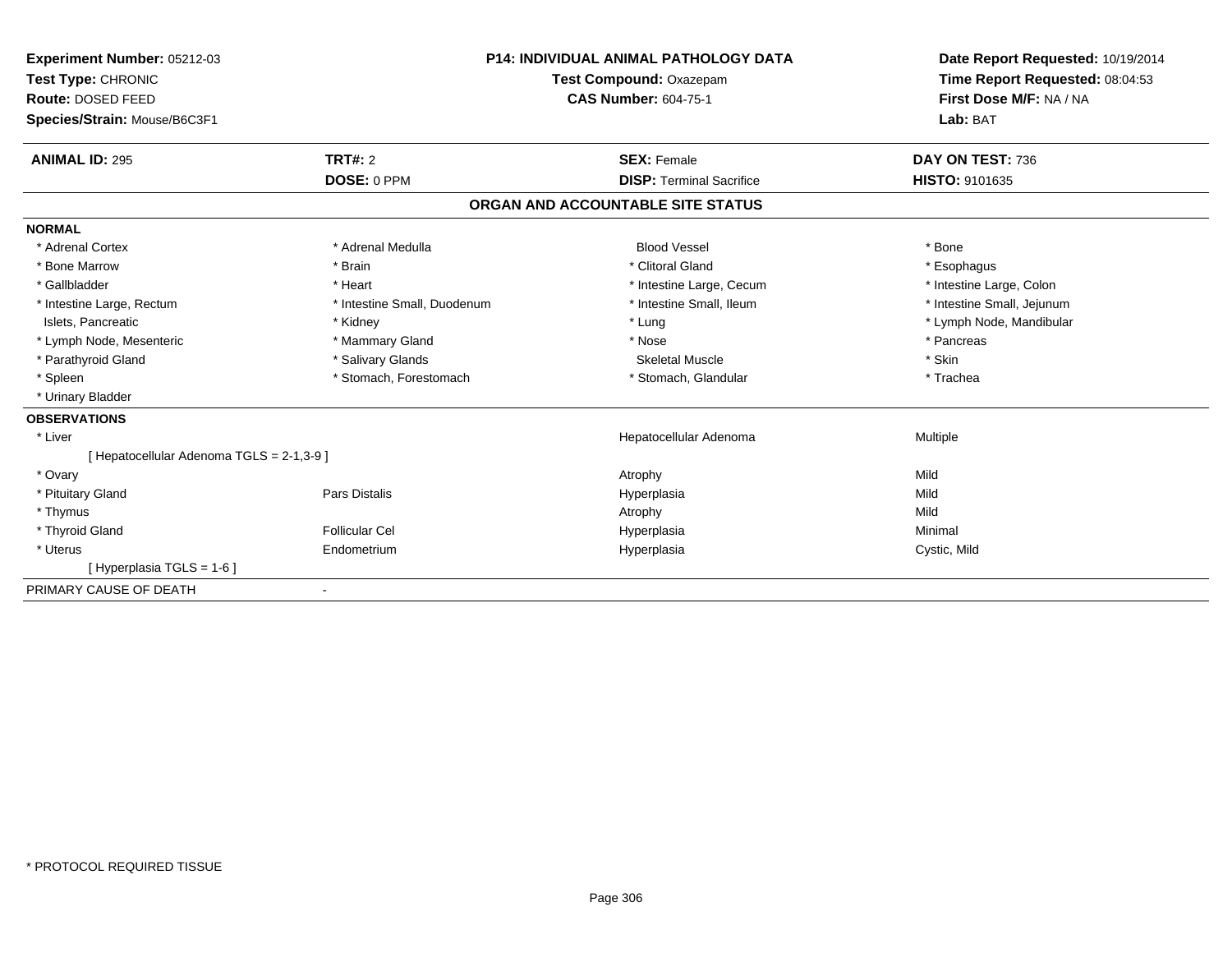| Experiment Number: 05212-03                   |                             | <b>P14: INDIVIDUAL ANIMAL PATHOLOGY DATA</b> | Date Report Requested: 10/19/2014 |
|-----------------------------------------------|-----------------------------|----------------------------------------------|-----------------------------------|
| Test Type: CHRONIC<br>Test Compound: Oxazepam |                             |                                              | Time Report Requested: 08:04:53   |
| Route: DOSED FEED                             |                             | <b>CAS Number: 604-75-1</b>                  | First Dose M/F: NA / NA           |
| Species/Strain: Mouse/B6C3F1                  |                             |                                              | Lab: BAT                          |
| <b>ANIMAL ID: 296</b>                         | TRT#: 2                     | <b>SEX: Female</b>                           | DAY ON TEST: 736                  |
|                                               | DOSE: 0 PPM                 | <b>DISP: Terminal Sacrifice</b>              | HISTO: 9101636                    |
|                                               |                             | ORGAN AND ACCOUNTABLE SITE STATUS            |                                   |
| <b>NORMAL</b>                                 |                             |                                              |                                   |
| * Adrenal Cortex                              | * Adrenal Medulla           | <b>Blood Vessel</b>                          | * Bone                            |
| * Bone Marrow                                 | * Brain                     | * Clitoral Gland                             | * Esophagus                       |
| * Gallbladder                                 | * Heart                     | * Intestine Large, Cecum                     | * Intestine Large, Colon          |
| * Intestine Large, Rectum                     | * Intestine Small, Duodenum | * Intestine Small, Ileum                     | * Intestine Small, Jejunum        |
| Islets, Pancreatic                            | * Kidney                    | * Lymph Node, Mesenteric                     | * Mammary Gland                   |
| * Nose                                        | * Pancreas                  | * Parathyroid Gland                          | * Pituitary Gland                 |
| * Salivary Glands                             | <b>Skeletal Muscle</b>      | * Skin                                       | * Stomach, Forestomach            |
| * Stomach, Glandular                          | * Thyroid Gland             | * Trachea                                    | * Urinary Bladder                 |
| <b>OBSERVATIONS</b>                           |                             |                                              |                                   |
| * Liver                                       |                             | Hepatocellular Adenoma                       |                                   |
|                                               |                             | Lymphoma Malignant Mixed                     |                                   |
| [ Hepatocellular Adenoma TGLS = 3-10 ]        |                             |                                              |                                   |
| * Lung                                        |                             | Alveolar/Bronchiolar Adenoma                 |                                   |
| * Lymph Node, Mandibular                      |                             | Lymphoma Malignant Mixed                     |                                   |
| * Ovary                                       |                             | Cyst                                         |                                   |
|                                               |                             | Luteoma                                      |                                   |
| [ $Cyst TGLS = 1-6$ ]                         |                             |                                              |                                   |
| * Spleen                                      |                             | Lymphoma Malignant Mixed                     |                                   |
| [ Lymphoma Malignant Mixed TGLS = 2-9 ]       |                             |                                              |                                   |
| * Thymus                                      |                             | Atrophy                                      | Mild                              |
| * Uterus                                      | Endometrium                 | Hyperplasia                                  | Cystic, Mild                      |
| PRIMARY CAUSE OF DEATH                        | $\overline{\phantom{a}}$    |                                              |                                   |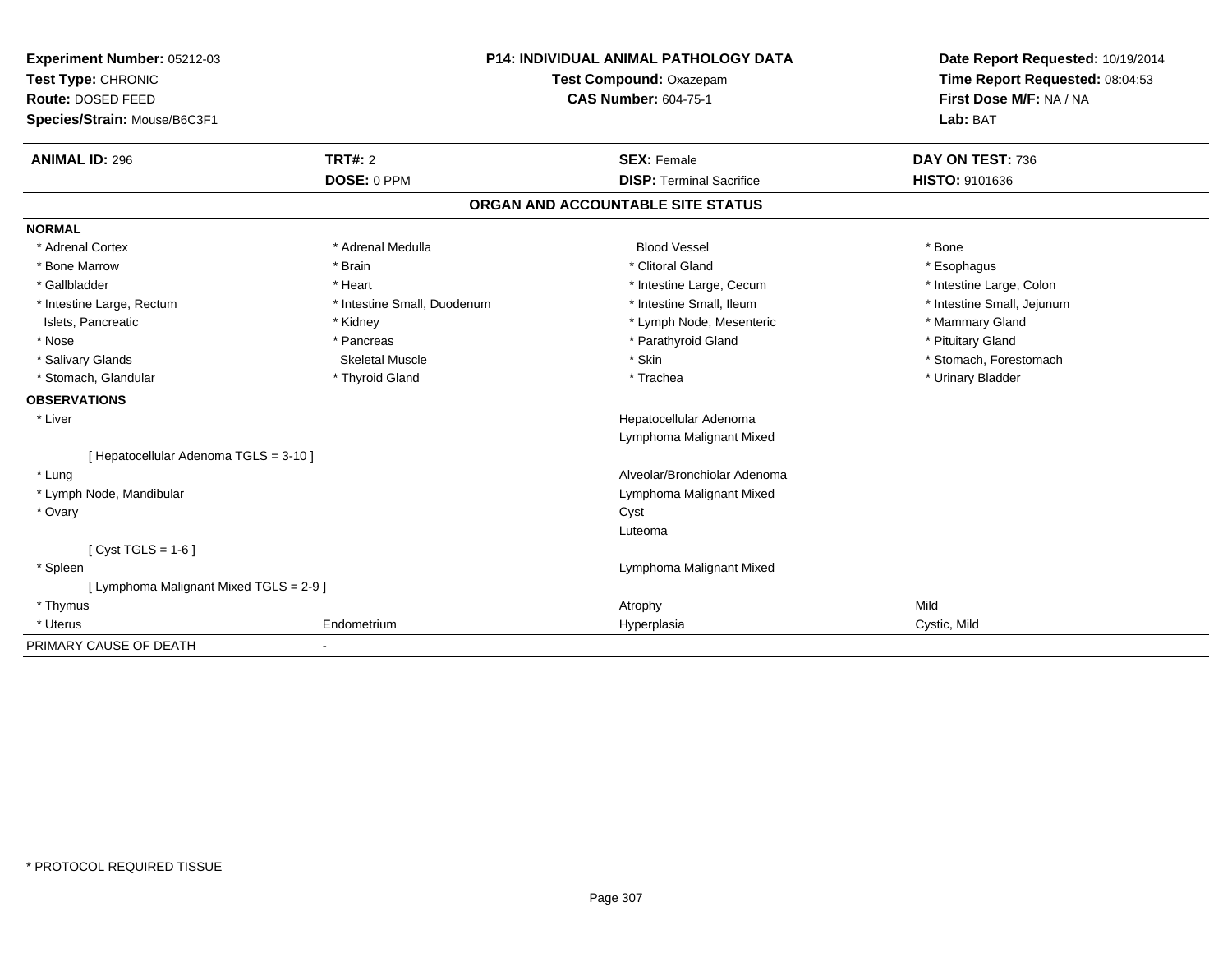| Experiment Number: 05212-03                          |                                | <b>P14: INDIVIDUAL ANIMAL PATHOLOGY DATA</b> | Date Report Requested: 10/19/2014 |  |
|------------------------------------------------------|--------------------------------|----------------------------------------------|-----------------------------------|--|
| Test Type: CHRONIC                                   |                                | Test Compound: Oxazepam                      | Time Report Requested: 08:04:53   |  |
| Route: DOSED FEED                                    |                                | <b>CAS Number: 604-75-1</b>                  | First Dose M/F: NA / NA           |  |
| Species/Strain: Mouse/B6C3F1                         |                                |                                              | Lab: BAT                          |  |
| <b>ANIMAL ID: 297</b>                                | TRT#: 2                        | <b>SEX: Female</b>                           | DAY ON TEST: 638                  |  |
|                                                      | DOSE: 0 PPM                    | <b>DISP:</b> Moribund Sacrifice              | HISTO: 9101637                    |  |
|                                                      |                                | ORGAN AND ACCOUNTABLE SITE STATUS            |                                   |  |
| <b>NORMAL</b>                                        |                                |                                              |                                   |  |
| * Adrenal Cortex                                     | * Adrenal Medulla              | * Bone                                       | * Bone Marrow                     |  |
| * Brain                                              | * Clitoral Gland               | * Esophagus                                  | * Gallbladder                     |  |
| * Intestine Large, Cecum                             | * Intestine Large, Colon       | * Intestine Large, Rectum                    | * Intestine Small, Duodenum       |  |
| * Intestine Small, Ileum                             | * Intestine Small, Jejunum     | Islets. Pancreatic                           | * Lung                            |  |
| * Lymph Node, Mandibular                             | * Lymph Node, Mesenteric       | * Mammary Gland                              | * Nose                            |  |
| * Pancreas                                           | * Parathyroid Gland            | * Pituitary Gland                            | * Salivary Glands                 |  |
| <b>Skeletal Muscle</b>                               | * Skin                         | * Spleen                                     | * Stomach, Forestomach            |  |
| * Stomach, Glandular                                 | * Thyroid Gland                | * Trachea                                    | * Urinary Bladder                 |  |
| <b>OBSERVATIONS</b>                                  |                                |                                              |                                   |  |
| <b>Blood Vessel</b>                                  | Aorta                          | Mineralization                               | Marked                            |  |
| * Heart                                              |                                | Mineralization                               | Marked                            |  |
| * Kidney                                             |                                | Nephropathy                                  | Chronic, Marked                   |  |
| * Liver                                              |                                | Hepatocellular Adenoma                       |                                   |  |
| [Hepatocellular Adenoma TGLS = 1-9]                  |                                |                                              |                                   |  |
| * Ovary                                              | Follicle                       | Cyst                                         |                                   |  |
| [Cyst TGLS = $2-6$ ]                                 |                                |                                              |                                   |  |
| * Thymus                                             |                                | Atrophy                                      | Moderate                          |  |
| * Uterus                                             | Endometrium                    | Hyperplasia                                  | Cystic, Moderate                  |  |
| [Hyperplasia TGLS = 3-6 ]                            |                                |                                              |                                   |  |
| PRIMARY CAUSE OF DEATH                               | Nephropathy<br>- Kidney        |                                              |                                   |  |
| <b>CONTRIBUTORY CAUSE OF DEATH</b>                   | - Liver Hepatocellular Adenoma |                                              |                                   |  |
| Animal Note: MORIBUND SAC DUE TO CHRONIC NEPHROPATHY |                                |                                              |                                   |  |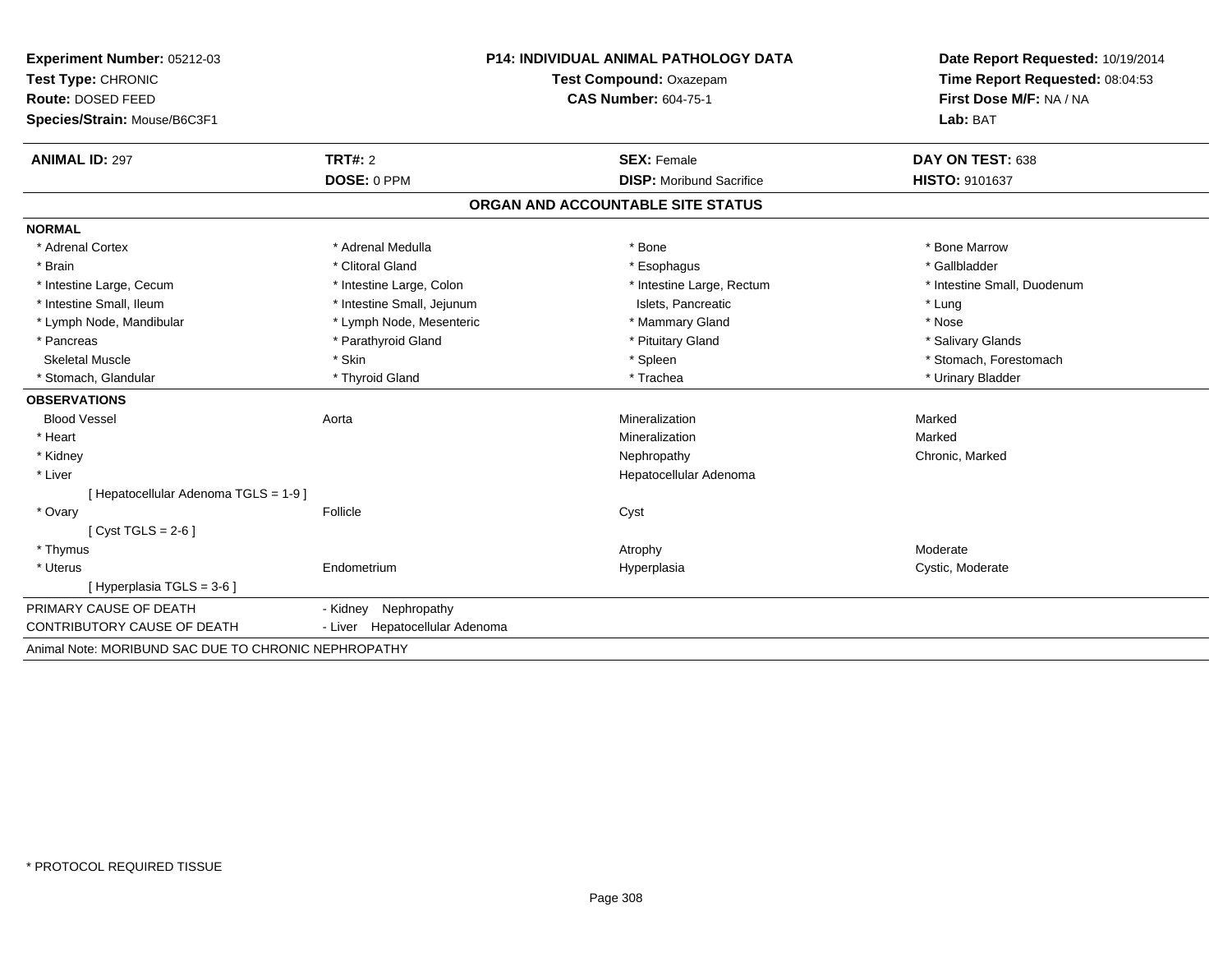| Experiment Number: 05212-03                          |                             | <b>P14: INDIVIDUAL ANIMAL PATHOLOGY DATA</b> | Date Report Requested: 10/19/2014                          |  |
|------------------------------------------------------|-----------------------------|----------------------------------------------|------------------------------------------------------------|--|
| Test Type: CHRONIC                                   |                             | Test Compound: Oxazepam                      | Time Report Requested: 08:04:53<br>First Dose M/F: NA / NA |  |
| Route: DOSED FEED                                    |                             | <b>CAS Number: 604-75-1</b>                  |                                                            |  |
| Species/Strain: Mouse/B6C3F1                         |                             |                                              | Lab: BAT                                                   |  |
| <b>ANIMAL ID: 298</b>                                | <b>TRT#: 2</b>              | <b>SEX: Female</b>                           | DAY ON TEST: 735                                           |  |
|                                                      | DOSE: 0 PPM                 | <b>DISP: Terminal Sacrifice</b>              | <b>HISTO: 9101638</b>                                      |  |
|                                                      |                             | ORGAN AND ACCOUNTABLE SITE STATUS            |                                                            |  |
| <b>NORMAL</b>                                        |                             |                                              |                                                            |  |
| * Adrenal Cortex                                     | * Adrenal Medulla           | <b>Blood Vessel</b>                          | * Bone                                                     |  |
| * Bone Marrow                                        | * Brain                     | * Clitoral Gland                             | * Esophagus                                                |  |
| * Gallbladder                                        | * Heart                     | * Intestine Large, Cecum                     | * Intestine Large, Colon                                   |  |
| * Intestine Large, Rectum                            | * Intestine Small, Duodenum | * Intestine Small, Ileum                     | * Intestine Small, Jejunum                                 |  |
| Islets, Pancreatic                                   | * Kidney                    | * Lymph Node, Mandibular                     | * Lymph Node, Mesenteric                                   |  |
| * Mammary Gland                                      | * Nose                      | * Pancreas                                   | * Pituitary Gland                                          |  |
| * Salivary Glands                                    | <b>Skeletal Muscle</b>      | * Skin                                       | * Stomach, Forestomach                                     |  |
| * Stomach, Glandular                                 | * Thymus                    | * Thyroid Gland                              | * Trachea                                                  |  |
| * Urinary Bladder                                    |                             |                                              |                                                            |  |
| <b>MISSING</b>                                       |                             |                                              |                                                            |  |
| * Parathyroid Gland                                  |                             |                                              |                                                            |  |
| <b>OBSERVATIONS</b>                                  |                             |                                              |                                                            |  |
| * Liver                                              |                             | Hepatocellular Adenoma                       | Multiple                                                   |  |
|                                                      |                             | Hepatocellular Carcinoma                     |                                                            |  |
| [ Hepatocellular Adenoma TGLS = 5-11,6-1,7-11,9-10 ] |                             |                                              |                                                            |  |
| [ Hepatocellular Carcinoma TGLS = 8-12 ]             |                             |                                              |                                                            |  |
| * Lung                                               |                             | Hepatocellular Carcinoma                     | Metastatic (Liver)                                         |  |
| [ Hepatocellular Carcinoma TGLS = 4-9 ]              |                             |                                              |                                                            |  |
| * Ovary                                              |                             | Atrophy                                      | Marked                                                     |  |
| * Spleen                                             |                             | Hematopoietic Cell Proliferation             | Moderate                                                   |  |
| * Uterus                                             | Endometrium                 | Hyperplasia                                  | Cystic, Mild                                               |  |
| [ Hyperplasia TGLS = 1-6 ]                           |                             |                                              |                                                            |  |
| PRIMARY CAUSE OF DEATH                               | $\blacksquare$              |                                              |                                                            |  |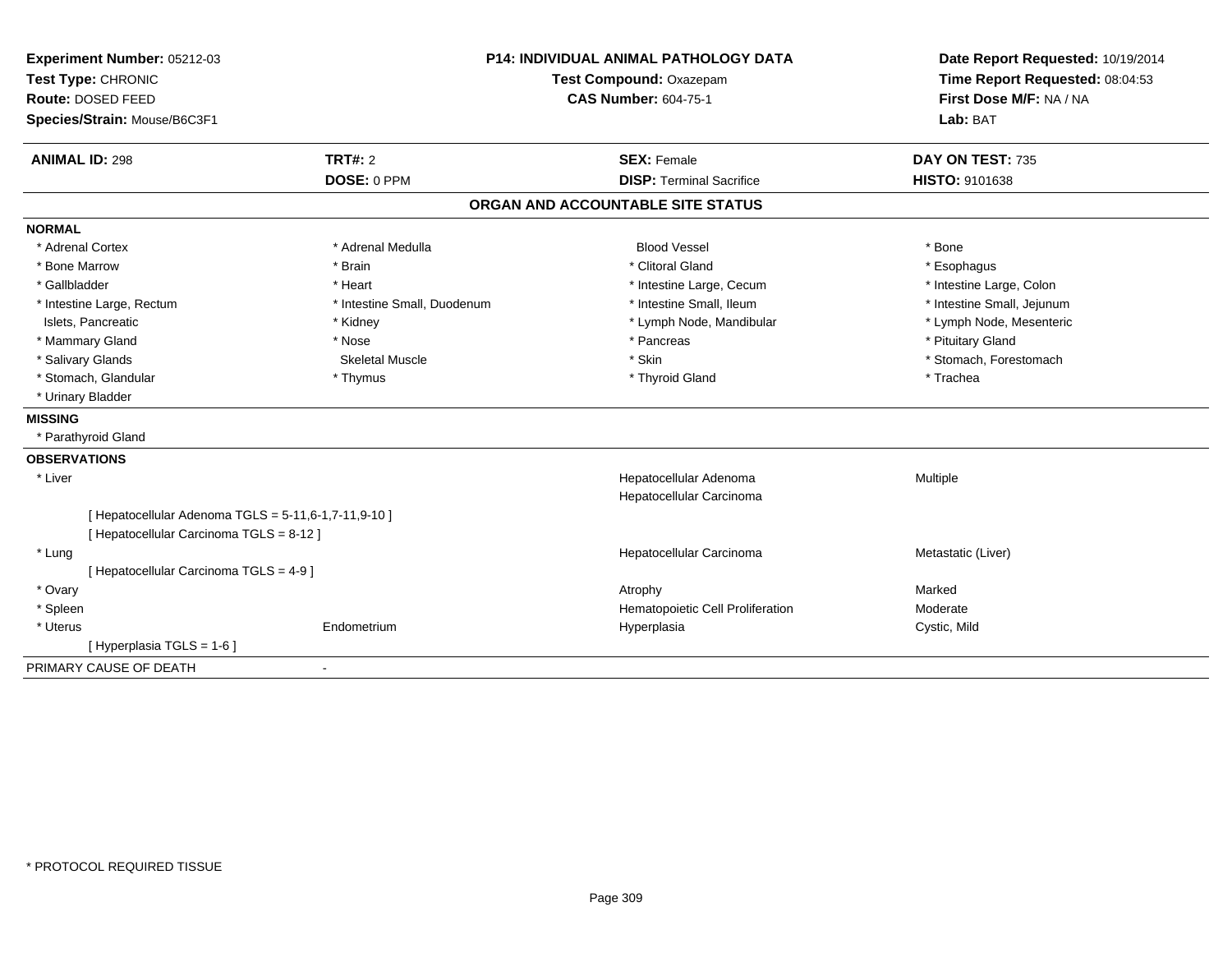| Experiment Number: 05212-03<br>Test Type: CHRONIC<br><b>Route: DOSED FEED</b><br>Species/Strain: Mouse/B6C3F1 |                             | <b>P14: INDIVIDUAL ANIMAL PATHOLOGY DATA</b><br>Test Compound: Oxazepam<br><b>CAS Number: 604-75-1</b> | Date Report Requested: 10/19/2014<br>Time Report Requested: 08:04:53<br>First Dose M/F: NA / NA<br>Lab: BAT |  |
|---------------------------------------------------------------------------------------------------------------|-----------------------------|--------------------------------------------------------------------------------------------------------|-------------------------------------------------------------------------------------------------------------|--|
| <b>ANIMAL ID: 299</b>                                                                                         | <b>TRT#: 2</b>              | <b>SEX: Female</b>                                                                                     | DAY ON TEST: 736                                                                                            |  |
|                                                                                                               | DOSE: 0 PPM                 | <b>DISP: Terminal Sacrifice</b>                                                                        | HISTO: 9101639                                                                                              |  |
|                                                                                                               |                             | ORGAN AND ACCOUNTABLE SITE STATUS                                                                      |                                                                                                             |  |
| <b>NORMAL</b>                                                                                                 |                             |                                                                                                        |                                                                                                             |  |
| * Adrenal Cortex                                                                                              | * Adrenal Medulla           | <b>Blood Vessel</b>                                                                                    | * Bone                                                                                                      |  |
| * Bone Marrow                                                                                                 | * Brain                     | * Clitoral Gland                                                                                       | * Esophagus                                                                                                 |  |
| * Gallbladder                                                                                                 | * Heart                     | * Intestine Large, Cecum                                                                               | * Intestine Large, Colon                                                                                    |  |
| * Intestine Large, Rectum                                                                                     | * Intestine Small, Duodenum | * Intestine Small, Ileum                                                                               | * Intestine Small, Jejunum                                                                                  |  |
| Islets, Pancreatic                                                                                            | * Kidney                    | * Lung                                                                                                 | * Lymph Node, Mandibular                                                                                    |  |
| * Lymph Node, Mesenteric                                                                                      | * Mammary Gland             | * Nose                                                                                                 | * Pancreas                                                                                                  |  |
| * Parathyroid Gland                                                                                           | * Pituitary Gland           | * Salivary Glands                                                                                      | <b>Skeletal Muscle</b>                                                                                      |  |
| * Skin                                                                                                        | * Spleen                    | * Stomach, Glandular                                                                                   | * Thyroid Gland                                                                                             |  |
| * Trachea                                                                                                     | * Urinary Bladder           |                                                                                                        |                                                                                                             |  |
| <b>OBSERVATIONS</b>                                                                                           |                             |                                                                                                        |                                                                                                             |  |
| * Liver                                                                                                       |                             | <b>Eosinophilic Focus</b>                                                                              |                                                                                                             |  |
| * Ovary                                                                                                       |                             | Atrophy                                                                                                | Moderate                                                                                                    |  |
| * Stomach, Forestomach                                                                                        |                             | Ulcer                                                                                                  | Mild                                                                                                        |  |
| * Thymus                                                                                                      |                             | Atrophy                                                                                                | Mild                                                                                                        |  |
| * Uterus                                                                                                      | Endometrium                 | Hyperplasia                                                                                            | Cystic, Moderate                                                                                            |  |
| [Hyperplasia TGLS = 1-6]                                                                                      |                             |                                                                                                        |                                                                                                             |  |
| PRIMARY CAUSE OF DEATH                                                                                        |                             |                                                                                                        |                                                                                                             |  |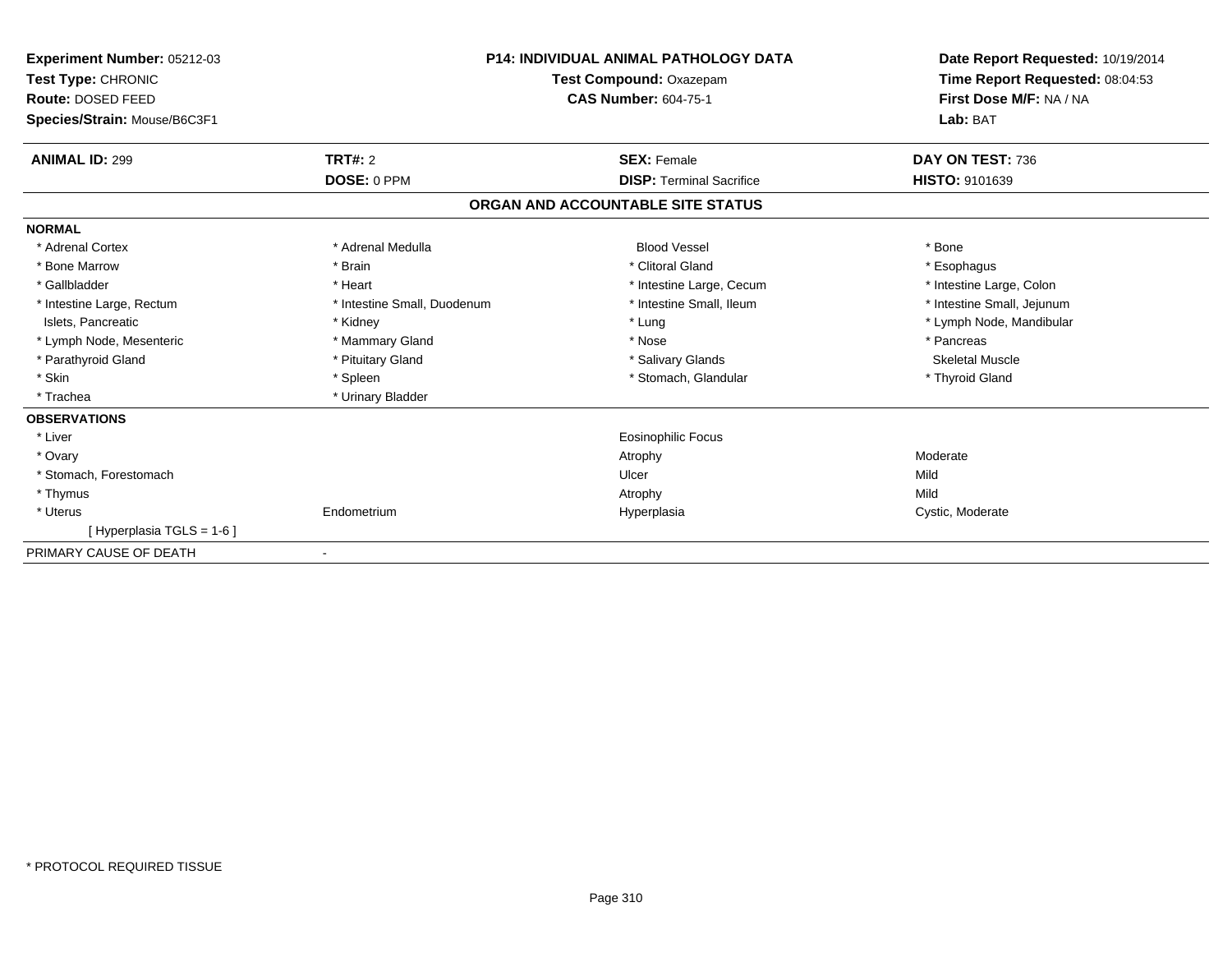| Experiment Number: 05212-03<br>Test Type: CHRONIC<br>Route: DOSED FEED<br>Species/Strain: Mouse/B6C3F1 | <b>P14: INDIVIDUAL ANIMAL PATHOLOGY DATA</b><br>Test Compound: Oxazepam<br><b>CAS Number: 604-75-1</b> |                                   | Date Report Requested: 10/19/2014<br>Time Report Requested: 08:04:53<br>First Dose M/F: NA / NA<br>Lab: BAT |  |
|--------------------------------------------------------------------------------------------------------|--------------------------------------------------------------------------------------------------------|-----------------------------------|-------------------------------------------------------------------------------------------------------------|--|
| <b>ANIMAL ID: 300</b>                                                                                  | <b>TRT#: 2</b>                                                                                         | <b>SEX: Female</b>                | DAY ON TEST: 460                                                                                            |  |
|                                                                                                        | DOSE: 0 PPM                                                                                            | <b>DISP:</b> Scheduled Sacrifice  | <b>HISTO: 9101640</b>                                                                                       |  |
|                                                                                                        |                                                                                                        | ORGAN AND ACCOUNTABLE SITE STATUS |                                                                                                             |  |
| <b>NORMAL</b>                                                                                          |                                                                                                        |                                   |                                                                                                             |  |
| * Adrenal Cortex                                                                                       | * Adrenal Medulla                                                                                      | <b>Blood Vessel</b>               | * Bone                                                                                                      |  |
| * Bone Marrow                                                                                          | * Brain                                                                                                | * Clitoral Gland                  | * Esophagus                                                                                                 |  |
| * Gallbladder                                                                                          | * Heart                                                                                                | * Intestine Large, Cecum          | * Intestine Large, Colon                                                                                    |  |
| * Intestine Large, Rectum                                                                              | * Intestine Small, Duodenum                                                                            | * Intestine Small, Ileum          | * Intestine Small, Jejunum                                                                                  |  |
| Islets, Pancreatic                                                                                     | * Kidney                                                                                               | * Lung                            | * Lymph Node, Mandibular                                                                                    |  |
| * Lymph Node, Mesenteric                                                                               | * Mammary Gland                                                                                        | * Nose                            | * Ovary                                                                                                     |  |
| * Pancreas                                                                                             | * Pituitary Gland                                                                                      | * Salivary Glands                 | <b>Skeletal Muscle</b>                                                                                      |  |
| * Skin                                                                                                 | * Spleen                                                                                               | * Stomach, Forestomach            | * Stomach, Glandular                                                                                        |  |
| * Thymus                                                                                               | * Thyroid Gland                                                                                        | * Trachea                         | * Urinary Bladder                                                                                           |  |
| <b>MISSING</b>                                                                                         |                                                                                                        |                                   |                                                                                                             |  |
| * Parathyroid Gland                                                                                    |                                                                                                        |                                   |                                                                                                             |  |
| <b>OBSERVATIONS</b>                                                                                    |                                                                                                        |                                   |                                                                                                             |  |
| * Liver                                                                                                |                                                                                                        | Hepatocellular Carcinoma          |                                                                                                             |  |
| [Hepatocellular Carcinoma TGLS = 1-9]                                                                  |                                                                                                        |                                   |                                                                                                             |  |
| * Uterus                                                                                               | Endometrium                                                                                            | Hyperplasia                       | Cystic, Glandular, Minimal                                                                                  |  |
| PRIMARY CAUSE OF DEATH                                                                                 |                                                                                                        |                                   |                                                                                                             |  |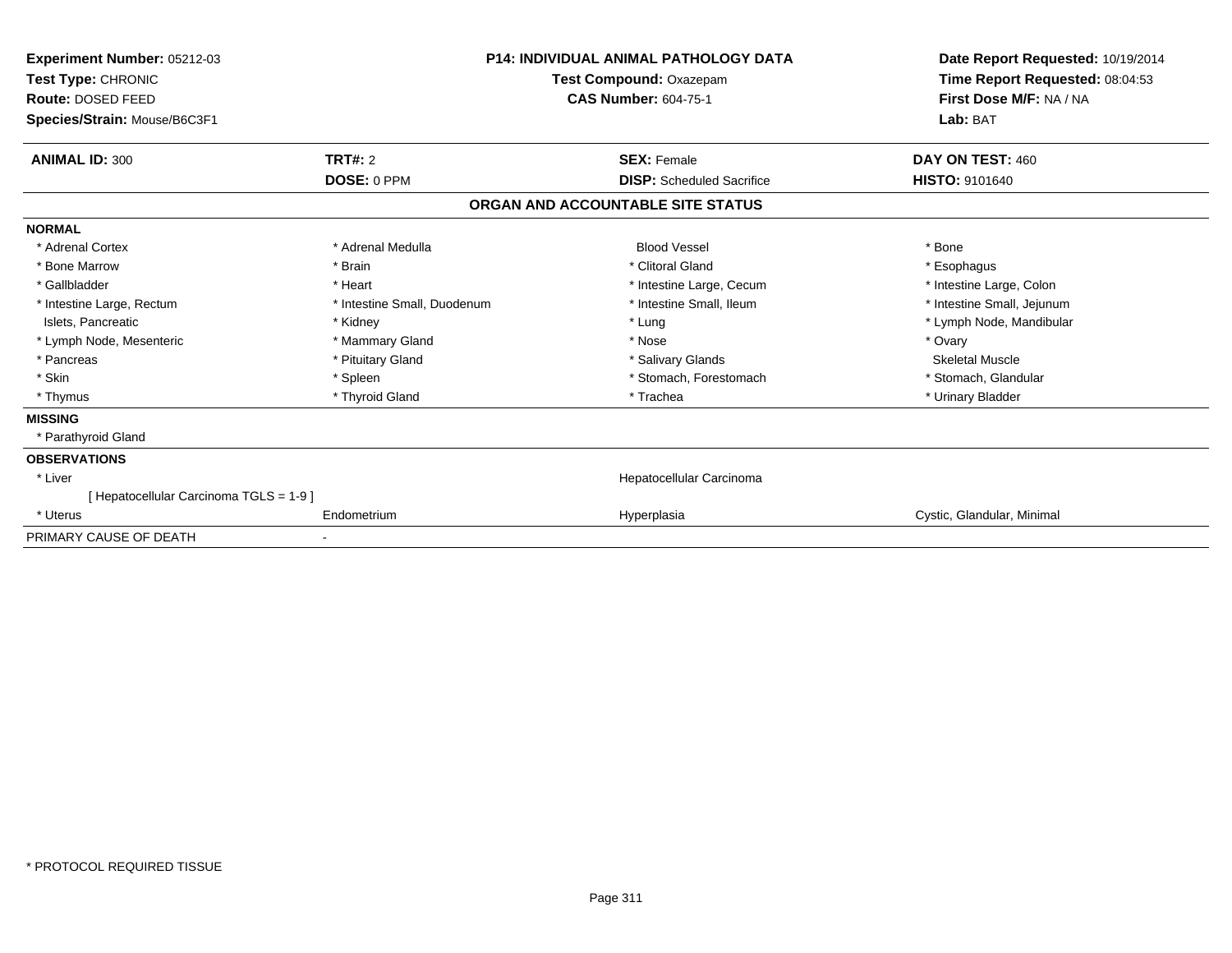| Experiment Number: 05212-03<br>Test Type: CHRONIC | <b>P14: INDIVIDUAL ANIMAL PATHOLOGY DATA</b><br>Test Compound: Oxazepam |  | Date Report Requested: 10/19/2014<br>Time Report Requested: 08:04:53 |                            |  |
|---------------------------------------------------|-------------------------------------------------------------------------|--|----------------------------------------------------------------------|----------------------------|--|
| Route: DOSED FEED                                 |                                                                         |  | <b>CAS Number: 604-75-1</b>                                          | First Dose M/F: NA / NA    |  |
| Species/Strain: Mouse/B6C3F1                      |                                                                         |  |                                                                      | Lab: BAT                   |  |
| <b>ANIMAL ID: 301</b>                             | <b>TRT#: 4</b>                                                          |  | <b>SEX: Female</b>                                                   | DAY ON TEST: 736           |  |
|                                                   | <b>DOSE: 125 PPM</b>                                                    |  | <b>DISP: Terminal Sacrifice</b>                                      | HISTO: 9101941             |  |
|                                                   |                                                                         |  | ORGAN AND ACCOUNTABLE SITE STATUS                                    |                            |  |
| <b>NORMAL</b>                                     |                                                                         |  |                                                                      |                            |  |
| * Adrenal Cortex                                  | * Adrenal Medulla                                                       |  | <b>Blood Vessel</b>                                                  | * Bone                     |  |
| * Bone Marrow                                     | * Brain                                                                 |  | * Clitoral Gland                                                     | * Esophagus                |  |
| * Gallbladder                                     | * Heart                                                                 |  | * Intestine Large, Cecum                                             | * Intestine Large, Colon   |  |
| * Intestine Large, Rectum                         | * Intestine Small, Duodenum                                             |  | * Intestine Small, Ileum                                             | * Intestine Small, Jejunum |  |
| Islets, Pancreatic                                | * Lung                                                                  |  | * Lymph Node, Mandibular                                             | * Lymph Node, Mesenteric   |  |
| * Mammary Gland                                   | * Nose                                                                  |  | * Pancreas                                                           | * Parathyroid Gland        |  |
| * Pituitary Gland                                 | * Salivary Glands                                                       |  | <b>Skeletal Muscle</b>                                               | * Skin                     |  |
| * Spleen                                          | * Stomach, Forestomach                                                  |  | * Stomach, Glandular                                                 | * Trachea                  |  |
| * Urinary Bladder                                 |                                                                         |  |                                                                      |                            |  |
| <b>OBSERVATIONS</b>                               |                                                                         |  |                                                                      |                            |  |
| * Kidney                                          |                                                                         |  | Nephropathy                                                          | Chronic, Minimal           |  |
| * Liver                                           |                                                                         |  | Hepatocellular Adenoma                                               |                            |  |
| [ Hepatocellular Adenoma TGLS = 2-1 ]             |                                                                         |  |                                                                      |                            |  |
| * Ovary                                           |                                                                         |  | Atrophy                                                              | Marked                     |  |
|                                                   |                                                                         |  | Cystadenoma                                                          |                            |  |
| * Thymus                                          |                                                                         |  | Atrophy                                                              | Mild                       |  |
| * Thyroid Gland                                   | Follicular Cel                                                          |  | Hyperplasia                                                          | Mild                       |  |
| * Uterus                                          | Endometrium                                                             |  | Hyperplasia                                                          | Cystic, Marked             |  |
| [Hyperplasia TGLS = 1-6]                          |                                                                         |  |                                                                      |                            |  |
| PRIMARY CAUSE OF DEATH                            |                                                                         |  |                                                                      |                            |  |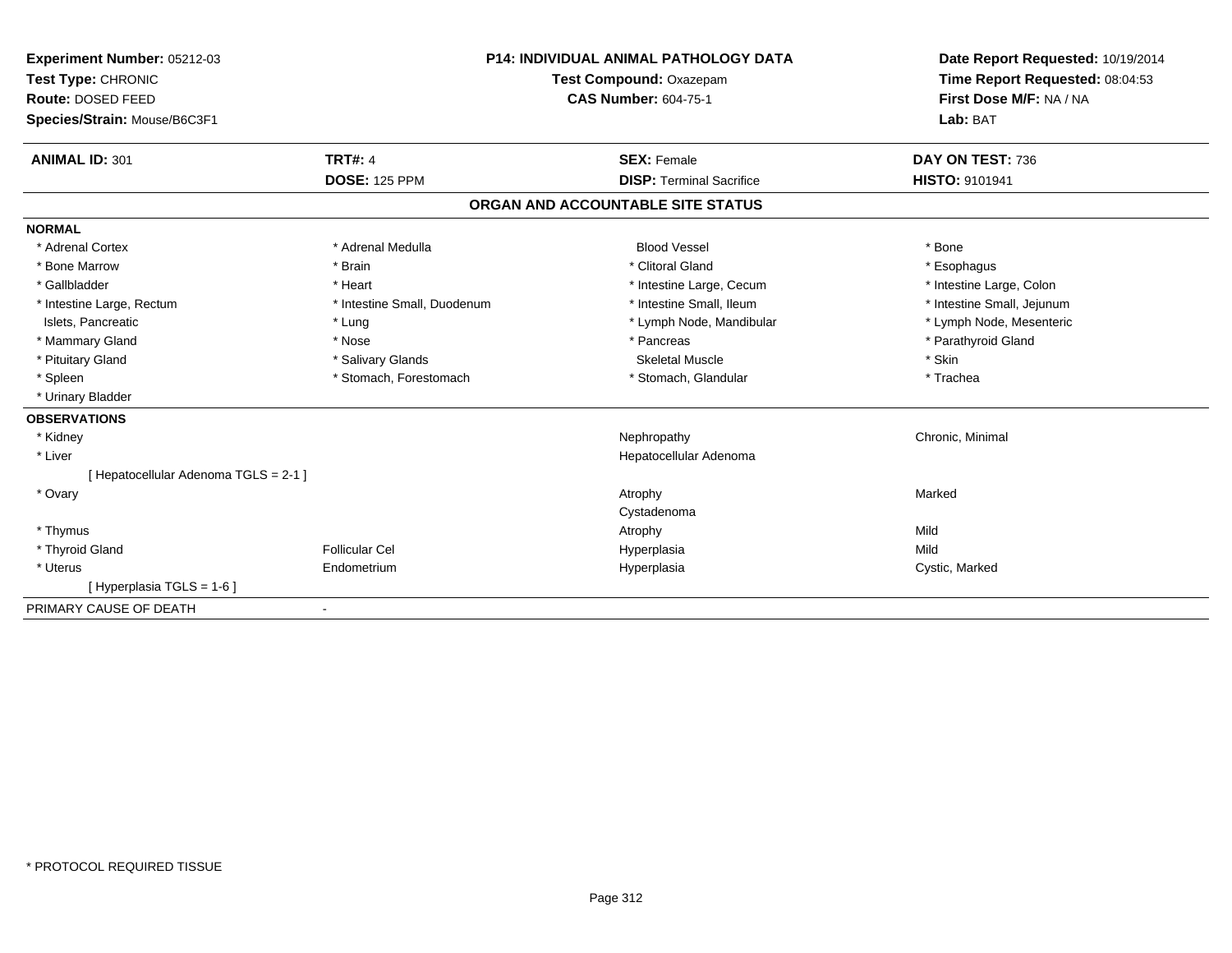| Experiment Number: 05212-03                    | <b>P14: INDIVIDUAL ANIMAL PATHOLOGY DATA</b> |  | Date Report Requested: 10/19/2014 |                                 |
|------------------------------------------------|----------------------------------------------|--|-----------------------------------|---------------------------------|
| Test Type: CHRONIC                             | Test Compound: Oxazepam                      |  |                                   | Time Report Requested: 08:04:53 |
| Route: DOSED FEED                              | <b>CAS Number: 604-75-1</b>                  |  | First Dose M/F: NA / NA           |                                 |
| Species/Strain: Mouse/B6C3F1                   |                                              |  |                                   | Lab: BAT                        |
| <b>ANIMAL ID: 302</b>                          | <b>TRT#: 4</b>                               |  | <b>SEX: Female</b>                | DAY ON TEST: 736                |
|                                                | <b>DOSE: 125 PPM</b>                         |  | <b>DISP: Terminal Sacrifice</b>   | <b>HISTO: 9101942</b>           |
|                                                |                                              |  | ORGAN AND ACCOUNTABLE SITE STATUS |                                 |
| <b>NORMAL</b>                                  |                                              |  |                                   |                                 |
| * Adrenal Cortex                               | * Adrenal Medulla                            |  | <b>Blood Vessel</b>               | * Bone                          |
| * Bone Marrow                                  | * Brain                                      |  | * Clitoral Gland                  | * Esophagus                     |
| * Gallbladder                                  | * Heart                                      |  | * Intestine Large, Cecum          | * Intestine Large, Colon        |
| * Intestine Large, Rectum                      | * Intestine Small, Duodenum                  |  | * Intestine Small, Ileum          | * Intestine Small, Jejunum      |
| Islets, Pancreatic                             | * Kidney                                     |  | * Lymph Node, Mandibular          | * Lymph Node, Mesenteric        |
| * Mammary Gland                                | * Nose                                       |  | * Pancreas                        | * Parathyroid Gland             |
| * Pituitary Gland                              | * Salivary Glands                            |  | <b>Skeletal Muscle</b>            | * Skin                          |
| * Spleen                                       | * Stomach, Forestomach                       |  | * Stomach, Glandular              | * Trachea                       |
| * Urinary Bladder                              |                                              |  |                                   |                                 |
| <b>OBSERVATIONS</b>                            |                                              |  |                                   |                                 |
| * Liver                                        |                                              |  | <b>Eosinophilic Focus</b>         |                                 |
|                                                |                                              |  | Hepatocellular Adenoma            | Multiple                        |
| [ Hepatocellular Adenoma TGLS = 4-9,5-10,6-9 ] |                                              |  |                                   |                                 |
| * Lung                                         |                                              |  | Alveolar/Bronchiolar Carcinoma    |                                 |
| * Ovary                                        | <b>Bilateral, Follicle</b>                   |  | Cyst                              |                                 |
| [ $Cyst TGLS = 1-6$ ]                          |                                              |  |                                   |                                 |
| * Thymus                                       |                                              |  | Atrophy                           | Mild                            |
| * Thyroid Gland                                | Follicular Cel                               |  | Hyperplasia                       | Minimal                         |
| * Uterus                                       | Endometrium                                  |  | Hyperplasia                       | Cystic, Marked                  |
| [Hyperplasia TGLS = 3-6]                       |                                              |  |                                   |                                 |
| PRIMARY CAUSE OF DEATH                         |                                              |  |                                   |                                 |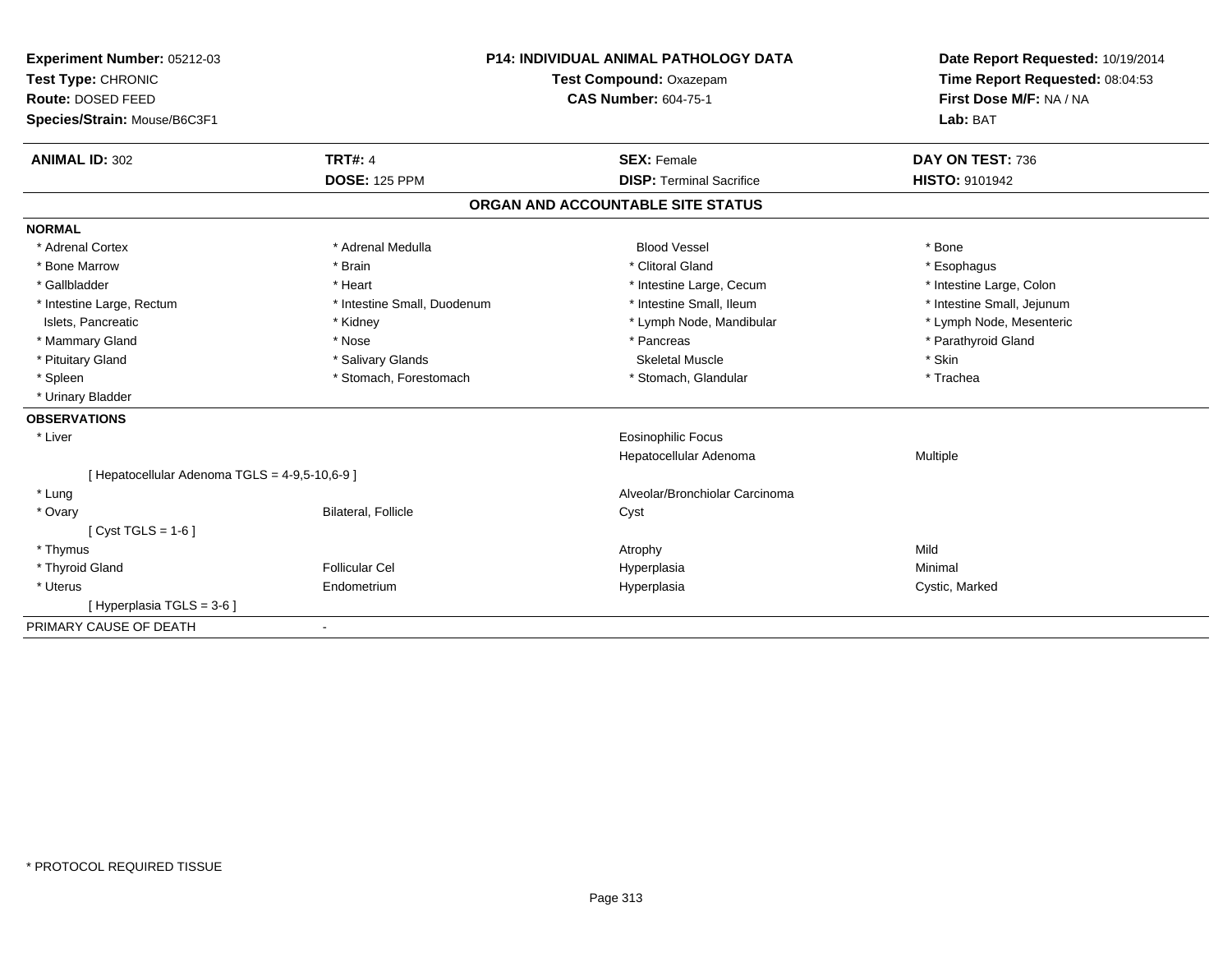| Experiment Number: 05212-03<br>Test Type: CHRONIC<br>Route: DOSED FEED<br>Species/Strain: Mouse/B6C3F1 |                             | <b>P14: INDIVIDUAL ANIMAL PATHOLOGY DATA</b><br>Test Compound: Oxazepam<br><b>CAS Number: 604-75-1</b> | Date Report Requested: 10/19/2014<br>Time Report Requested: 08:04:53<br>First Dose M/F: NA / NA<br>Lab: BAT |
|--------------------------------------------------------------------------------------------------------|-----------------------------|--------------------------------------------------------------------------------------------------------|-------------------------------------------------------------------------------------------------------------|
|                                                                                                        |                             |                                                                                                        |                                                                                                             |
| <b>ANIMAL ID: 303</b>                                                                                  | <b>TRT#: 4</b>              | <b>SEX: Female</b>                                                                                     | DAY ON TEST: 736                                                                                            |
|                                                                                                        | <b>DOSE: 125 PPM</b>        | <b>DISP: Terminal Sacrifice</b>                                                                        | <b>HISTO: 9101943</b>                                                                                       |
|                                                                                                        |                             | ORGAN AND ACCOUNTABLE SITE STATUS                                                                      |                                                                                                             |
| <b>NORMAL</b>                                                                                          |                             |                                                                                                        |                                                                                                             |
| * Adrenal Cortex                                                                                       | * Adrenal Medulla           | <b>Blood Vessel</b>                                                                                    | * Bone                                                                                                      |
| * Bone Marrow                                                                                          | * Brain                     | * Clitoral Gland                                                                                       | * Esophagus                                                                                                 |
| * Gallbladder                                                                                          | * Heart                     | * Intestine Large, Cecum                                                                               | * Intestine Large, Colon                                                                                    |
| * Intestine Large, Rectum                                                                              | * Intestine Small, Duodenum | * Intestine Small, Ileum                                                                               | * Intestine Small, Jejunum                                                                                  |
| Islets, Pancreatic                                                                                     | * Liver                     | * Lung                                                                                                 | * Lymph Node, Mandibular                                                                                    |
| * Lymph Node, Mesenteric                                                                               | * Mammary Gland             | * Nose                                                                                                 | * Pancreas                                                                                                  |
| * Parathyroid Gland                                                                                    | * Pituitary Gland           | * Salivary Glands                                                                                      | <b>Skeletal Muscle</b>                                                                                      |
| * Skin                                                                                                 | * Spleen                    | * Stomach, Forestomach                                                                                 | * Stomach, Glandular                                                                                        |
| * Thyroid Gland                                                                                        | * Trachea                   | * Urinary Bladder                                                                                      |                                                                                                             |
| <b>OBSERVATIONS</b>                                                                                    |                             |                                                                                                        |                                                                                                             |
| * Kidney                                                                                               |                             | Nephropathy                                                                                            | Chronic, Minimal                                                                                            |
| * Ovary                                                                                                |                             | Atrophy                                                                                                | Marked                                                                                                      |
| * Thymus                                                                                               |                             | Atrophy                                                                                                | Moderate                                                                                                    |
| * Uterus                                                                                               | Endometrium                 | Hyperplasia                                                                                            | Cystic, Moderate                                                                                            |
| [Hyperplasia TGLS = 1-6]                                                                               |                             |                                                                                                        |                                                                                                             |
| PRIMARY CAUSE OF DEATH                                                                                 |                             |                                                                                                        |                                                                                                             |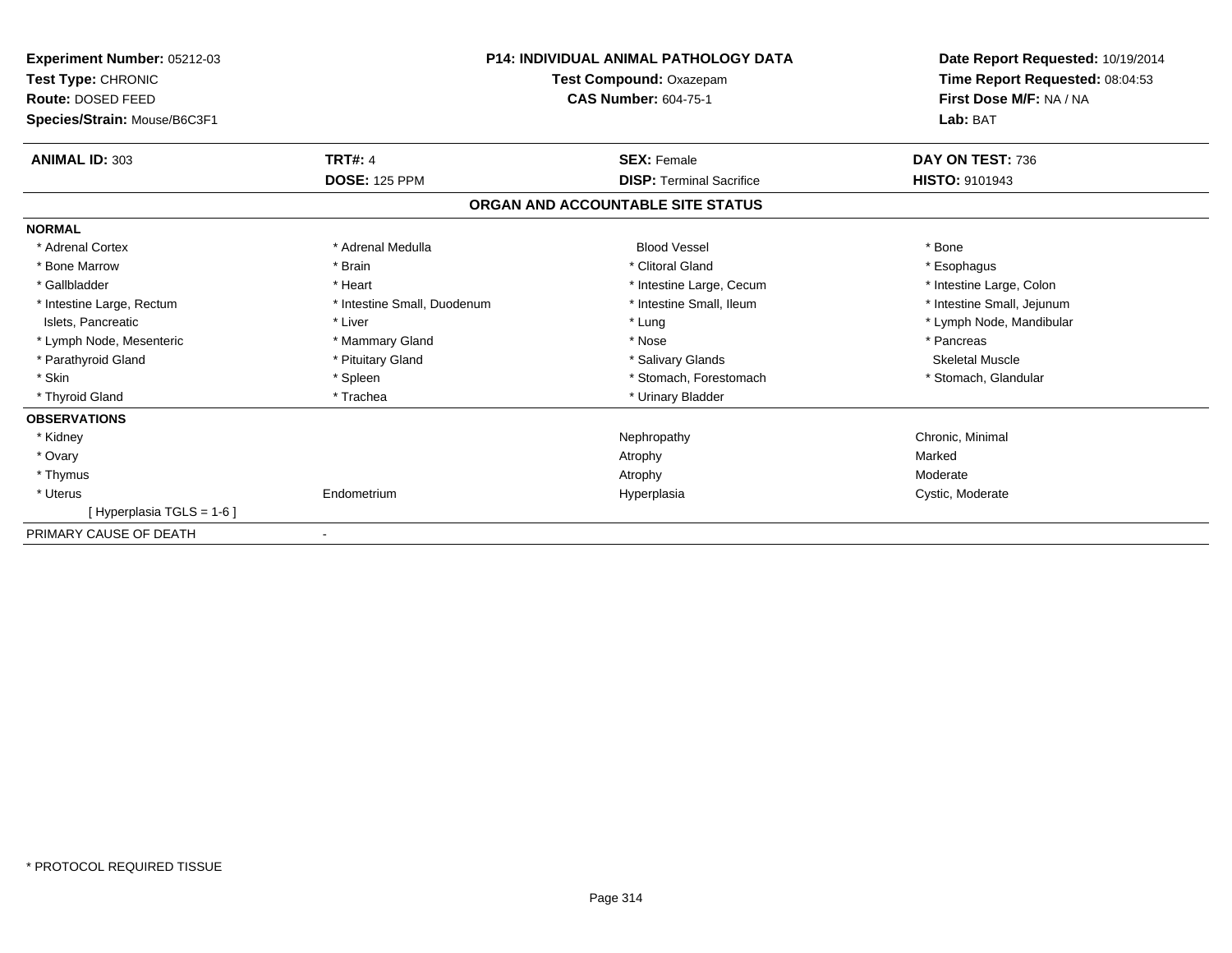| Experiment Number: 05212-03         |                                | <b>P14: INDIVIDUAL ANIMAL PATHOLOGY DATA</b> |                                   | Date Report Requested: 10/19/2014 |
|-------------------------------------|--------------------------------|----------------------------------------------|-----------------------------------|-----------------------------------|
| Test Type: CHRONIC                  | <b>Test Compound: Oxazepam</b> |                                              | Time Report Requested: 08:04:53   |                                   |
| Route: DOSED FEED                   |                                |                                              | <b>CAS Number: 604-75-1</b>       | First Dose M/F: NA / NA           |
| Species/Strain: Mouse/B6C3F1        |                                |                                              |                                   | Lab: BAT                          |
| <b>ANIMAL ID: 304</b>               | <b>TRT#: 4</b>                 |                                              | <b>SEX: Female</b>                | DAY ON TEST: 735                  |
|                                     | <b>DOSE: 125 PPM</b>           |                                              | <b>DISP: Terminal Sacrifice</b>   | <b>HISTO: 9101944</b>             |
|                                     |                                |                                              | ORGAN AND ACCOUNTABLE SITE STATUS |                                   |
| <b>NORMAL</b>                       |                                |                                              |                                   |                                   |
| * Adrenal Cortex                    | * Adrenal Medulla              |                                              | <b>Blood Vessel</b>               | * Bone                            |
| * Bone Marrow                       | * Brain                        |                                              | * Clitoral Gland                  | * Esophagus                       |
| * Gallbladder                       | * Heart                        |                                              | * Intestine Large, Cecum          | * Intestine Large, Colon          |
| * Intestine Large, Rectum           | * Intestine Small, Duodenum    |                                              | * Intestine Small, Ileum          | * Intestine Small, Jejunum        |
| Islets, Pancreatic                  | * Kidney                       |                                              | * Lung                            | * Lymph Node, Mandibular          |
| * Lymph Node, Mesenteric            | * Mammary Gland                |                                              | * Nose                            | * Pancreas                        |
| * Parathyroid Gland                 | * Salivary Glands              |                                              | <b>Skeletal Muscle</b>            | * Skin                            |
| * Spleen                            | * Stomach, Forestomach         |                                              | * Stomach, Glandular              | * Trachea                         |
| * Urinary Bladder                   |                                |                                              |                                   |                                   |
| <b>OBSERVATIONS</b>                 |                                |                                              |                                   |                                   |
| * Liver                             |                                |                                              | <b>Eosinophilic Focus</b>         |                                   |
|                                     |                                |                                              | Hepatocellular Adenoma            |                                   |
| [ Eosinophilic Focus TGLS = 3-9 ]   |                                |                                              |                                   |                                   |
| [Hepatocellular Adenoma TGLS = 2-1] |                                |                                              |                                   |                                   |
| * Ovary                             |                                |                                              | Atrophy                           | Moderate                          |
| * Pituitary Gland                   | <b>Pars Distalis</b>           |                                              | Adenoma                           |                                   |
| * Thymus                            |                                |                                              | Atrophy                           | Mild                              |
| * Thyroid Gland                     | Follicular Cel                 |                                              | Hyperplasia                       | Minimal                           |
| * Uterus                            | Endometrium                    |                                              | Hyperplasia                       | Cystic, Marked                    |
| [ Hyperplasia TGLS = 1-6 ]          |                                |                                              |                                   |                                   |
| PRIMARY CAUSE OF DEATH              |                                |                                              |                                   |                                   |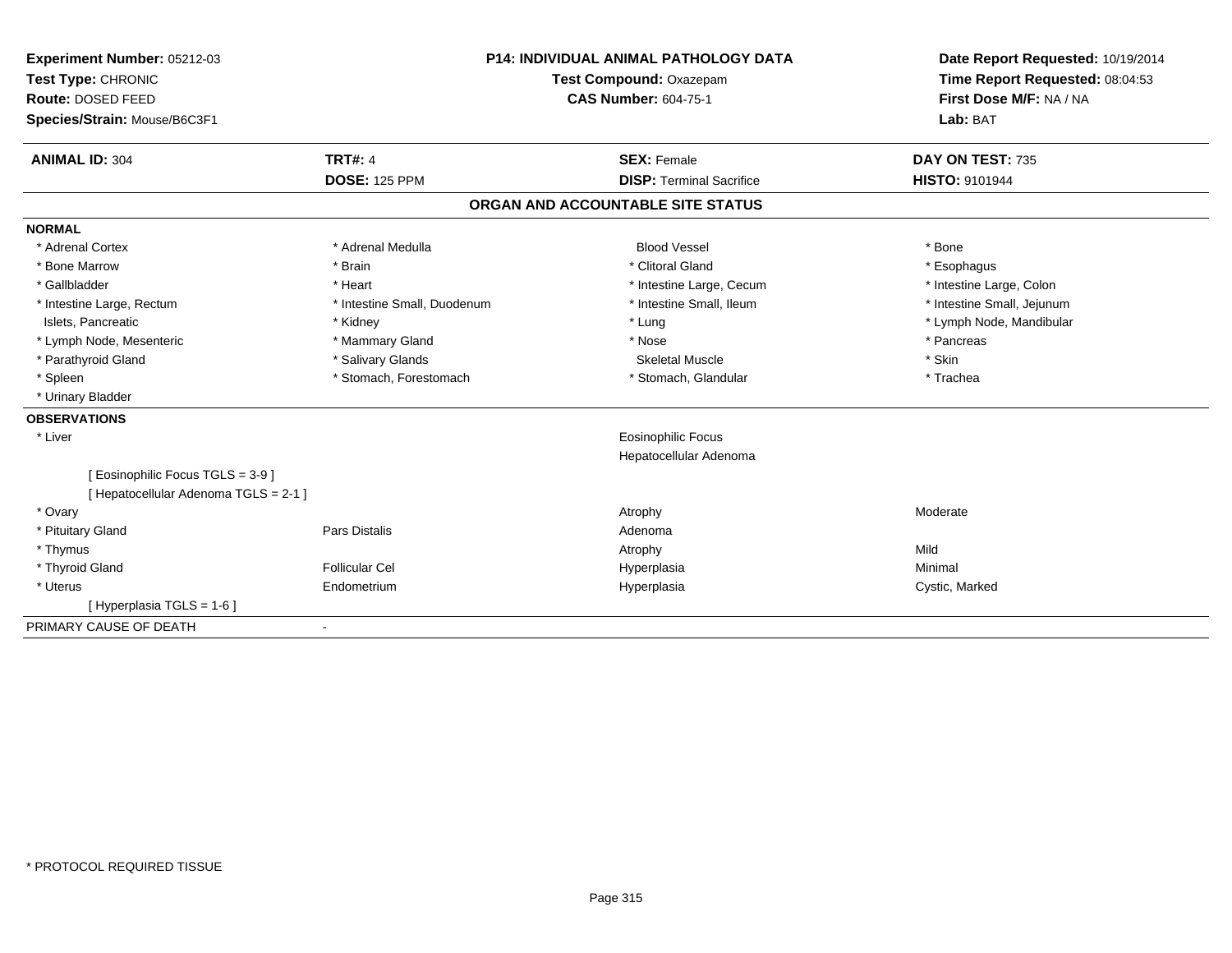| <b>Experiment Number: 05212-03</b>                      | <b>P14: INDIVIDUAL ANIMAL PATHOLOGY DATA</b> |                                   | Date Report Requested: 10/19/2014                          |  |
|---------------------------------------------------------|----------------------------------------------|-----------------------------------|------------------------------------------------------------|--|
| Test Type: CHRONIC                                      |                                              | Test Compound: Oxazepam           | Time Report Requested: 08:04:53<br>First Dose M/F: NA / NA |  |
| Route: DOSED FEED                                       |                                              | <b>CAS Number: 604-75-1</b>       |                                                            |  |
| Species/Strain: Mouse/B6C3F1                            |                                              |                                   | Lab: BAT                                                   |  |
| <b>ANIMAL ID: 305</b>                                   | <b>TRT#: 4</b>                               | <b>SEX: Female</b>                | DAY ON TEST: 735                                           |  |
|                                                         | <b>DOSE: 125 PPM</b>                         | <b>DISP: Terminal Sacrifice</b>   | <b>HISTO: 9101945</b>                                      |  |
|                                                         |                                              | ORGAN AND ACCOUNTABLE SITE STATUS |                                                            |  |
| <b>NORMAL</b>                                           |                                              |                                   |                                                            |  |
| * Adrenal Medulla                                       | <b>Blood Vessel</b>                          | * Bone                            | * Bone Marrow                                              |  |
| * Brain                                                 | * Clitoral Gland                             | * Esophagus                       | * Gallbladder                                              |  |
| * Heart                                                 | * Intestine Large, Cecum                     | * Intestine Large, Colon          | * Intestine Large, Rectum                                  |  |
| * Intestine Small, Duodenum                             | * Intestine Small, Ileum                     | * Intestine Small, Jejunum        | Islets, Pancreatic                                         |  |
| * Kidney                                                | * Lung                                       | * Lymph Node, Mandibular          | * Lymph Node, Mesenteric                                   |  |
| * Mammary Gland                                         | * Nose                                       | * Pancreas                        | * Parathyroid Gland                                        |  |
| * Pituitary Gland                                       | * Salivary Glands                            | <b>Skeletal Muscle</b>            | * Skin                                                     |  |
| * Spleen                                                | * Stomach, Forestomach                       | * Stomach, Glandular              | * Trachea                                                  |  |
| * Urinary Bladder                                       |                                              |                                   |                                                            |  |
| <b>OBSERVATIONS</b>                                     |                                              |                                   |                                                            |  |
| * Adrenal Cortex                                        |                                              | Hypertrophy                       | Mild                                                       |  |
| * Liver                                                 |                                              | Hepatocellular Adenoma            | Multiple                                                   |  |
| [ Hepatocellular Adenoma TGLS = 1-9,2-2,3-1,4-10,5-11 ] |                                              |                                   |                                                            |  |
| * Ovary                                                 |                                              | Atrophy                           | Moderate                                                   |  |
|                                                         | Follicle                                     | Cyst                              |                                                            |  |
| $Cvst TGLS = 7-6$                                       |                                              |                                   |                                                            |  |
| * Thymus                                                |                                              | Atrophy                           | Mild                                                       |  |
| * Thyroid Gland                                         | <b>Follicular Cel</b>                        | Hyperplasia                       | Mild                                                       |  |
| * Uterus                                                | Endometrium                                  | Hyperplasia                       | Cystic, Marked                                             |  |
| [Hyperplasia TGLS = $6-6$ ]                             |                                              |                                   |                                                            |  |
| PRIMARY CAUSE OF DEATH                                  |                                              |                                   |                                                            |  |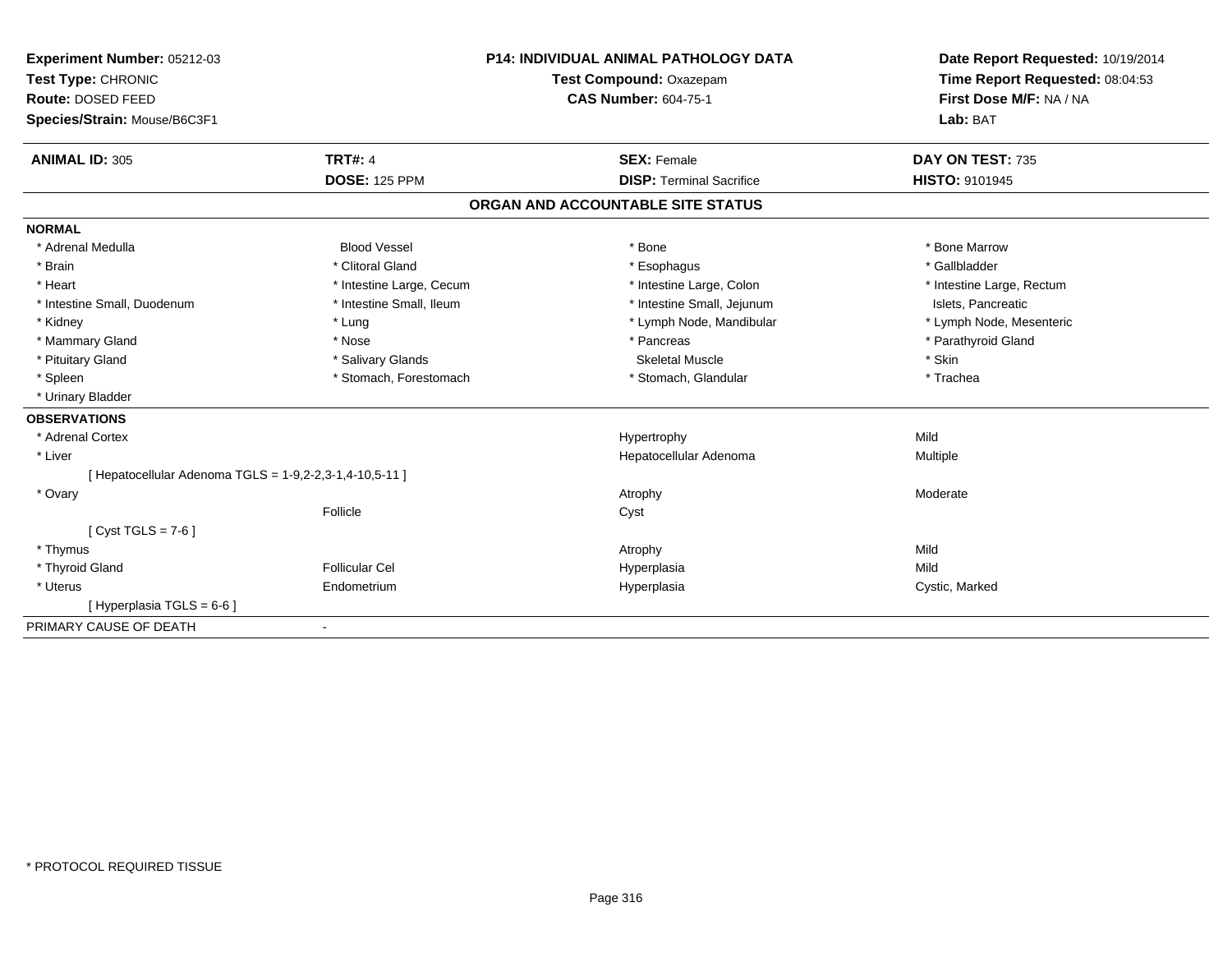| Experiment Number: 05212-03<br><b>Test Type: CHRONIC</b><br>Route: DOSED FEED<br>Species/Strain: Mouse/B6C3F1 |                             | <b>P14: INDIVIDUAL ANIMAL PATHOLOGY DATA</b><br>Test Compound: Oxazepam<br><b>CAS Number: 604-75-1</b> | Date Report Requested: 10/19/2014<br>Time Report Requested: 08:04:53<br>First Dose M/F: NA / NA<br>Lab: BAT |
|---------------------------------------------------------------------------------------------------------------|-----------------------------|--------------------------------------------------------------------------------------------------------|-------------------------------------------------------------------------------------------------------------|
| <b>ANIMAL ID: 306</b>                                                                                         | <b>TRT#: 4</b>              | <b>SEX: Female</b>                                                                                     | DAY ON TEST: 460                                                                                            |
|                                                                                                               | <b>DOSE: 125 PPM</b>        | <b>DISP:</b> Scheduled Sacrifice                                                                       | <b>HISTO: 9101946</b>                                                                                       |
|                                                                                                               |                             | ORGAN AND ACCOUNTABLE SITE STATUS                                                                      |                                                                                                             |
| <b>NORMAL</b>                                                                                                 |                             |                                                                                                        |                                                                                                             |
| * Adrenal Cortex                                                                                              | * Adrenal Medulla           | <b>Blood Vessel</b>                                                                                    | * Bone                                                                                                      |
| * Bone Marrow                                                                                                 | * Brain                     | * Clitoral Gland                                                                                       | * Esophagus                                                                                                 |
| * Gallbladder                                                                                                 | * Heart                     | * Intestine Large, Cecum                                                                               | * Intestine Large, Colon                                                                                    |
| * Intestine Large, Rectum                                                                                     | * Intestine Small, Duodenum | * Intestine Small, Ileum                                                                               | * Intestine Small, Jejunum                                                                                  |
| Islets, Pancreatic                                                                                            | * Kidney                    | * Liver                                                                                                | * Lung                                                                                                      |
| * Lymph Node, Mandibular                                                                                      | * Lymph Node, Mesenteric    | * Mammary Gland                                                                                        | * Nose                                                                                                      |
| * Pancreas                                                                                                    | * Pituitary Gland           | * Salivary Glands                                                                                      | <b>Skeletal Muscle</b>                                                                                      |
| * Skin                                                                                                        | * Spleen                    | * Stomach, Forestomach                                                                                 | * Stomach, Glandular                                                                                        |
| * Thymus                                                                                                      | * Thyroid Gland             | * Trachea                                                                                              | * Urinary Bladder                                                                                           |
| <b>MISSING</b>                                                                                                |                             |                                                                                                        |                                                                                                             |
| * Parathyroid Gland                                                                                           |                             |                                                                                                        |                                                                                                             |
| <b>OBSERVATIONS</b>                                                                                           |                             |                                                                                                        |                                                                                                             |
| * Ovary                                                                                                       | Follicle                    | Cyst                                                                                                   |                                                                                                             |
| * Uterus                                                                                                      | Endometrium                 | Hyperplasia                                                                                            | Cystic, Glandular, Moderate                                                                                 |
| Hyperplasia TGLS = 1-6 ]                                                                                      |                             |                                                                                                        |                                                                                                             |
| PRIMARY CAUSE OF DEATH                                                                                        | $\overline{\phantom{a}}$    |                                                                                                        |                                                                                                             |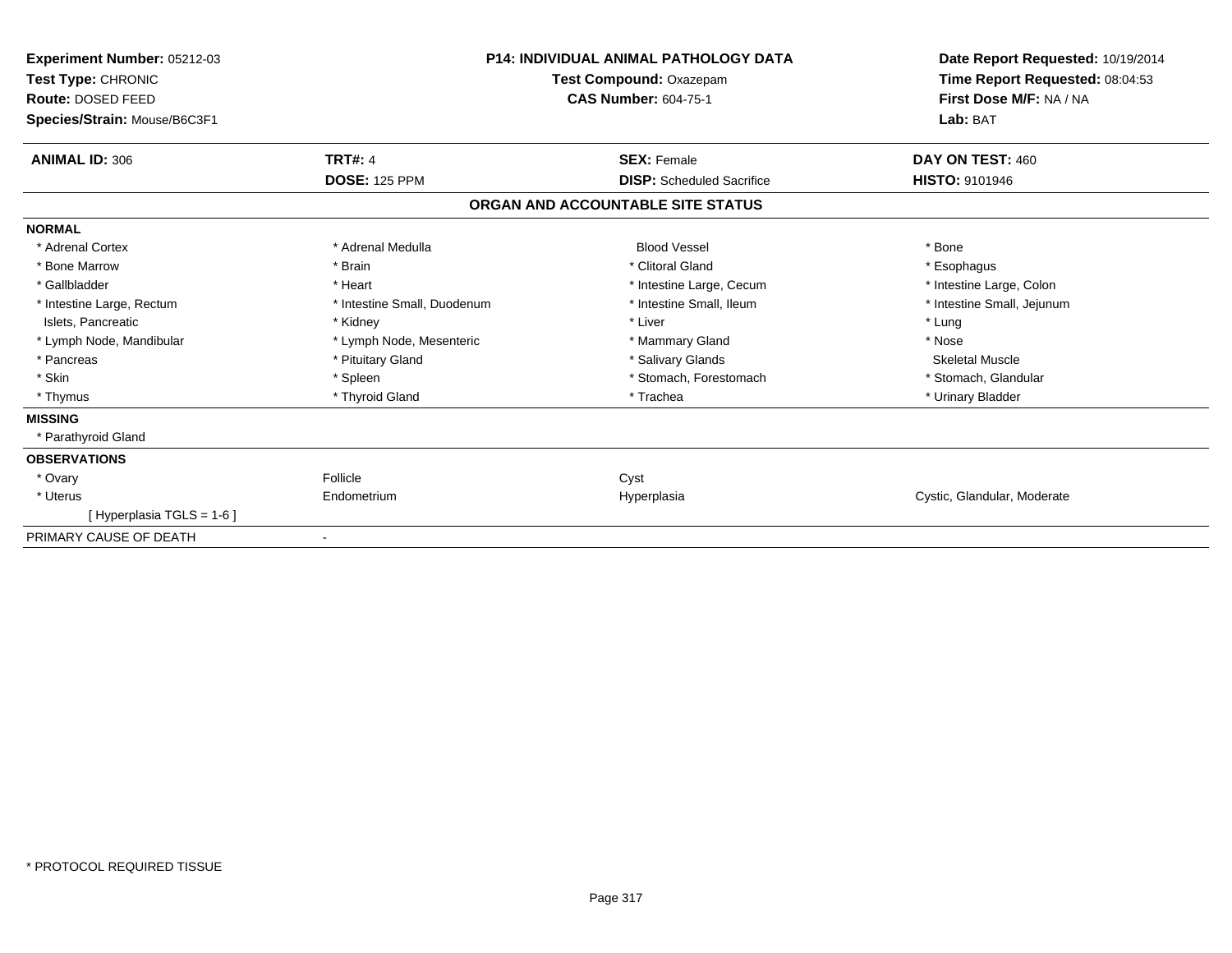| Experiment Number: 05212-03<br>Test Type: CHRONIC<br>Route: DOSED FEED<br>Species/Strain: Mouse/B6C3F1 | P14: INDIVIDUAL ANIMAL PATHOLOGY DATA<br>Test Compound: Oxazepam<br><b>CAS Number: 604-75-1</b> |                                   | Date Report Requested: 10/19/2014<br>Time Report Requested: 08:04:53<br>First Dose M/F: NA / NA<br>Lab: BAT |  |
|--------------------------------------------------------------------------------------------------------|-------------------------------------------------------------------------------------------------|-----------------------------------|-------------------------------------------------------------------------------------------------------------|--|
| <b>ANIMAL ID: 307</b>                                                                                  | <b>TRT#: 4</b>                                                                                  | <b>SEX: Female</b>                | DAY ON TEST: 735                                                                                            |  |
|                                                                                                        | <b>DOSE: 125 PPM</b>                                                                            | <b>DISP: Terminal Sacrifice</b>   | <b>HISTO: 9101947</b>                                                                                       |  |
|                                                                                                        |                                                                                                 | ORGAN AND ACCOUNTABLE SITE STATUS |                                                                                                             |  |
| <b>NORMAL</b>                                                                                          |                                                                                                 |                                   |                                                                                                             |  |
| * Adrenal Cortex                                                                                       | * Adrenal Medulla                                                                               | <b>Blood Vessel</b>               | * Bone                                                                                                      |  |
| * Bone Marrow                                                                                          | * Brain                                                                                         | * Clitoral Gland                  | * Esophagus                                                                                                 |  |
| * Gallbladder                                                                                          | * Heart                                                                                         | * Intestine Large, Cecum          | * Intestine Large, Colon                                                                                    |  |
| * Intestine Large, Rectum                                                                              | * Intestine Small, Duodenum                                                                     | * Intestine Small, Ileum          | * Intestine Small, Jejunum                                                                                  |  |
| Islets, Pancreatic                                                                                     | * Kidney                                                                                        | * Lung                            | * Lymph Node, Mandibular                                                                                    |  |
| * Lymph Node, Mesenteric                                                                               | * Mammary Gland                                                                                 | * Nose                            | * Pancreas                                                                                                  |  |
| * Parathyroid Gland                                                                                    | * Salivary Glands                                                                               | <b>Skeletal Muscle</b>            | * Skin                                                                                                      |  |
| * Spleen                                                                                               | * Stomach, Forestomach                                                                          | * Stomach, Glandular              | * Trachea                                                                                                   |  |
| * Urinary Bladder                                                                                      |                                                                                                 |                                   |                                                                                                             |  |
| <b>MISSING</b>                                                                                         |                                                                                                 |                                   |                                                                                                             |  |
| * Pituitary Gland                                                                                      |                                                                                                 |                                   |                                                                                                             |  |
| <b>OBSERVATIONS</b>                                                                                    |                                                                                                 |                                   |                                                                                                             |  |
| * Liver                                                                                                |                                                                                                 | Eosinophilic Focus                |                                                                                                             |  |
|                                                                                                        |                                                                                                 | Hepatocellular Adenoma            | Multiple                                                                                                    |  |
| [ Eosinophilic Focus TGLS = 4-10 ]                                                                     |                                                                                                 |                                   |                                                                                                             |  |
| [ Hepatocellular Adenoma TGLS = 3-1,4-1 ]                                                              |                                                                                                 |                                   |                                                                                                             |  |
| * Ovary                                                                                                |                                                                                                 | Atrophy                           | Moderate                                                                                                    |  |
|                                                                                                        |                                                                                                 | Teratoma Malignant                |                                                                                                             |  |
| [Teratoma Malignant TGLS = 2-9]                                                                        |                                                                                                 |                                   |                                                                                                             |  |
| * Thymus                                                                                               |                                                                                                 | Atrophy                           | Mild                                                                                                        |  |
| * Thyroid Gland                                                                                        | <b>Follicular Cel</b>                                                                           | Hyperplasia                       | Minimal                                                                                                     |  |
| * Uterus                                                                                               | Endometrium                                                                                     | Hyperplasia                       | Cystic, Moderate                                                                                            |  |
| [ Hyperplasia TGLS = 1-6 ]                                                                             |                                                                                                 |                                   |                                                                                                             |  |
| PRIMARY CAUSE OF DEATH                                                                                 | $\blacksquare$                                                                                  |                                   |                                                                                                             |  |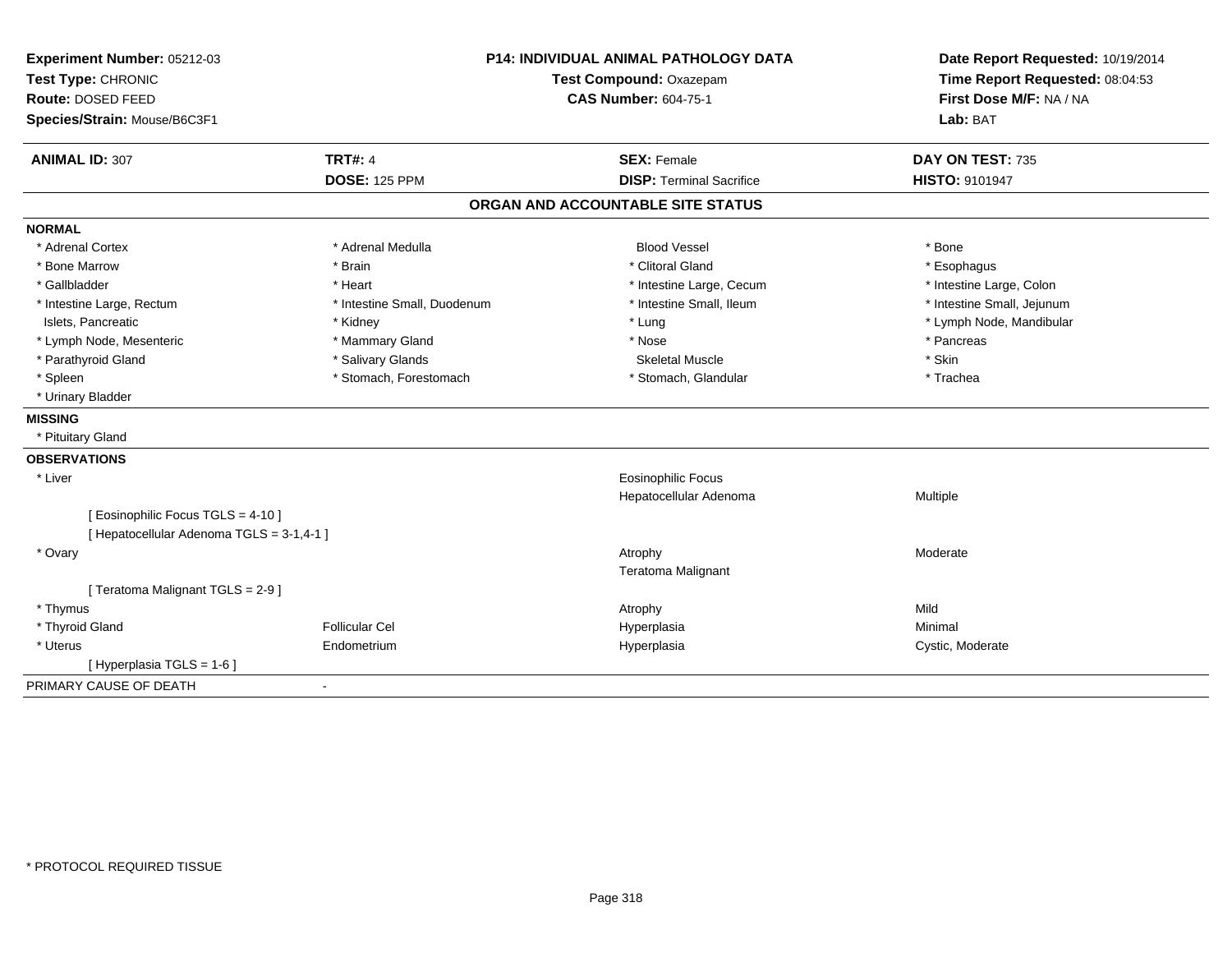| Experiment Number: 05212-03<br>Test Type: CHRONIC<br>Route: DOSED FEED<br>Species/Strain: Mouse/B6C3F1 |                          | <b>P14: INDIVIDUAL ANIMAL PATHOLOGY DATA</b><br>Test Compound: Oxazepam<br><b>CAS Number: 604-75-1</b> | Date Report Requested: 10/19/2014<br>Time Report Requested: 08:04:53<br>First Dose M/F: NA / NA<br>Lab: BAT |
|--------------------------------------------------------------------------------------------------------|--------------------------|--------------------------------------------------------------------------------------------------------|-------------------------------------------------------------------------------------------------------------|
| <b>ANIMAL ID: 308</b>                                                                                  | <b>TRT#: 4</b>           | <b>SEX: Female</b>                                                                                     | DAY ON TEST: 460                                                                                            |
|                                                                                                        | <b>DOSE: 125 PPM</b>     | <b>DISP:</b> Scheduled Sacrifice                                                                       | <b>HISTO: 9101948</b>                                                                                       |
|                                                                                                        |                          | ORGAN AND ACCOUNTABLE SITE STATUS                                                                      |                                                                                                             |
| <b>NORMAL</b>                                                                                          |                          |                                                                                                        |                                                                                                             |
| * Adrenal Cortex                                                                                       | * Adrenal Medulla        | <b>Blood Vessel</b>                                                                                    | * Bone                                                                                                      |
| * Bone Marrow                                                                                          | * Brain                  | * Clitoral Gland                                                                                       | * Esophagus                                                                                                 |
| * Heart                                                                                                | * Intestine Large, Cecum | * Intestine Large, Colon                                                                               | * Intestine Large, Rectum                                                                                   |
| * Intestine Small, Duodenum                                                                            | * Intestine Small, Ileum | * Intestine Small, Jejunum                                                                             | Islets, Pancreatic                                                                                          |
| * Kidney                                                                                               | * Liver                  | * Lung                                                                                                 | * Lymph Node, Mandibular                                                                                    |
| * Lymph Node, Mesenteric                                                                               | * Mammary Gland          | * Nose                                                                                                 | * Pancreas                                                                                                  |
| * Parathyroid Gland                                                                                    | * Pituitary Gland        | * Salivary Glands                                                                                      | <b>Skeletal Muscle</b>                                                                                      |
| * Skin                                                                                                 | * Spleen                 | * Stomach, Forestomach                                                                                 | * Stomach, Glandular                                                                                        |
| * Thyroid Gland                                                                                        | * Trachea                | * Urinary Bladder                                                                                      |                                                                                                             |
| <b>MISSING</b>                                                                                         |                          |                                                                                                        |                                                                                                             |
| * Gallbladder                                                                                          | * Thymus                 |                                                                                                        |                                                                                                             |
| <b>OBSERVATIONS</b>                                                                                    |                          |                                                                                                        |                                                                                                             |
| * Ovary                                                                                                | Follicle                 | Cyst                                                                                                   |                                                                                                             |
| [ Cyst TGLS = $1-6$ ]                                                                                  |                          |                                                                                                        |                                                                                                             |
| * Uterus                                                                                               | Endometrium              | Hyperplasia                                                                                            | Cystic, Glandular, Moderate                                                                                 |
| PRIMARY CAUSE OF DEATH                                                                                 |                          |                                                                                                        |                                                                                                             |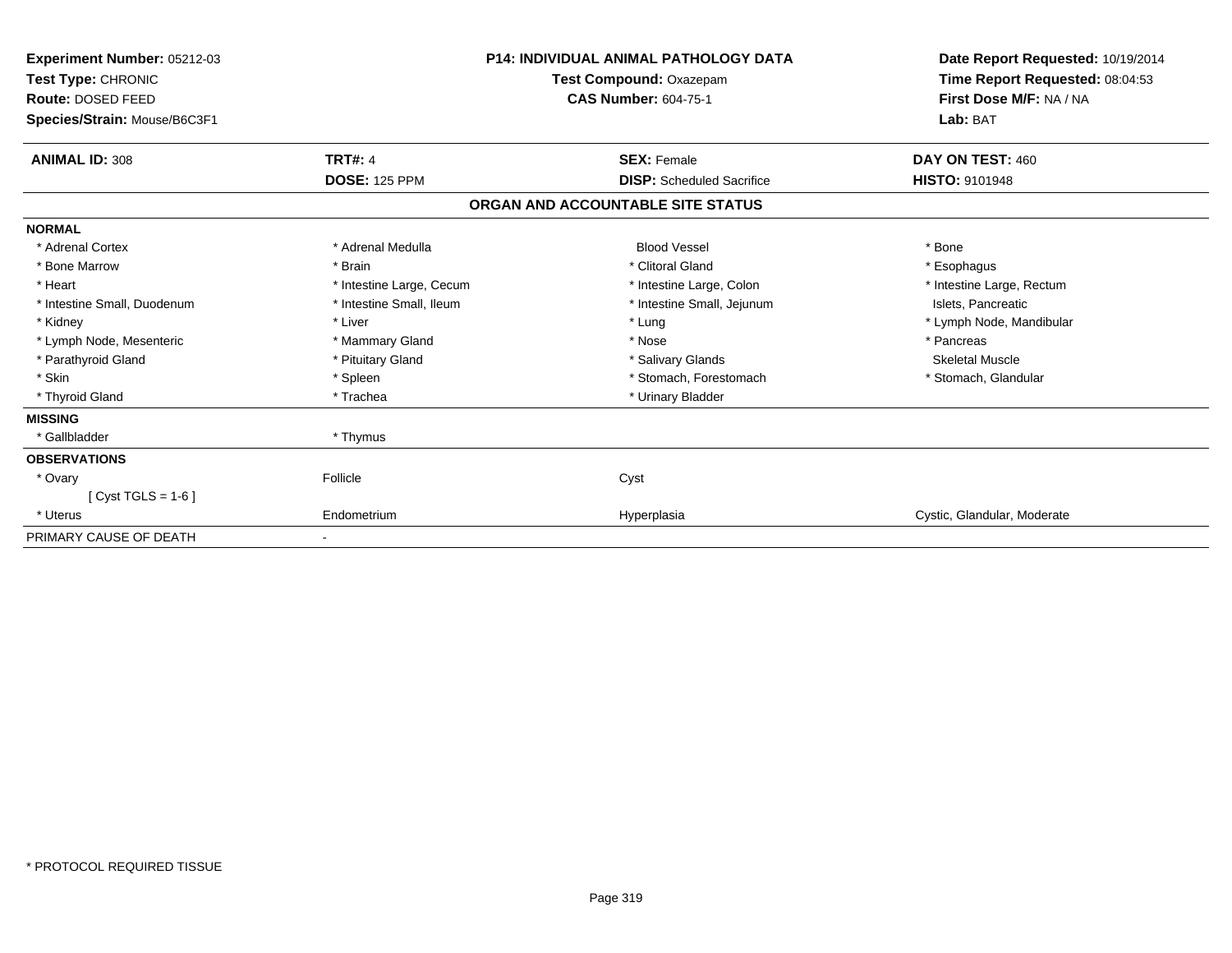| Experiment Number: 05212-03<br>Test Type: CHRONIC<br><b>Route: DOSED FEED</b><br>Species/Strain: Mouse/B6C3F1 |                          | <b>P14: INDIVIDUAL ANIMAL PATHOLOGY DATA</b><br>Test Compound: Oxazepam<br><b>CAS Number: 604-75-1</b> | Date Report Requested: 10/19/2014<br>Time Report Requested: 08:04:53<br>First Dose M/F: NA / NA<br>Lab: BAT |
|---------------------------------------------------------------------------------------------------------------|--------------------------|--------------------------------------------------------------------------------------------------------|-------------------------------------------------------------------------------------------------------------|
| <b>ANIMAL ID: 309</b>                                                                                         | <b>TRT#: 4</b>           | <b>SEX: Female</b>                                                                                     | DAY ON TEST: 460                                                                                            |
|                                                                                                               | <b>DOSE: 125 PPM</b>     | <b>DISP:</b> Scheduled Sacrifice                                                                       | <b>HISTO: 9101949</b>                                                                                       |
|                                                                                                               |                          | ORGAN AND ACCOUNTABLE SITE STATUS                                                                      |                                                                                                             |
| <b>NORMAL</b>                                                                                                 |                          |                                                                                                        |                                                                                                             |
| * Adrenal Medulla                                                                                             | <b>Blood Vessel</b>      | * Bone                                                                                                 | * Bone Marrow                                                                                               |
| * Brain                                                                                                       | * Clitoral Gland         | * Esophagus                                                                                            | * Gallbladder                                                                                               |
| * Heart                                                                                                       | * Intestine Large, Cecum | * Intestine Large, Colon                                                                               | * Intestine Large, Rectum                                                                                   |
| * Intestine Small, Duodenum                                                                                   | * Intestine Small, Ileum | * Intestine Small, Jejunum                                                                             | Islets, Pancreatic                                                                                          |
| * Kidney                                                                                                      | * Liver                  | * Lung                                                                                                 | * Lymph Node, Mandibular                                                                                    |
| * Lymph Node, Mesenteric                                                                                      | * Mammary Gland          | * Nose                                                                                                 | * Ovary                                                                                                     |
| * Pancreas                                                                                                    | * Parathyroid Gland      | * Pituitary Gland                                                                                      | * Salivary Glands                                                                                           |
| <b>Skeletal Muscle</b>                                                                                        | * Skin                   | * Spleen                                                                                               | * Stomach, Forestomach                                                                                      |
| * Thymus                                                                                                      | * Thyroid Gland          | * Trachea                                                                                              | * Urinary Bladder                                                                                           |
| <b>OBSERVATIONS</b>                                                                                           |                          |                                                                                                        |                                                                                                             |
| * Adrenal Cortex                                                                                              | Capsule                  | Accessory Adrenal Cortical Nodule                                                                      |                                                                                                             |
| * Stomach, Glandular                                                                                          |                          | Cyst Epithelial Inclusion                                                                              |                                                                                                             |
| * Uterus                                                                                                      | Endometrium              | Hyperplasia                                                                                            | Cystic, Glandular, Mild                                                                                     |
| PRIMARY CAUSE OF DEATH                                                                                        |                          |                                                                                                        |                                                                                                             |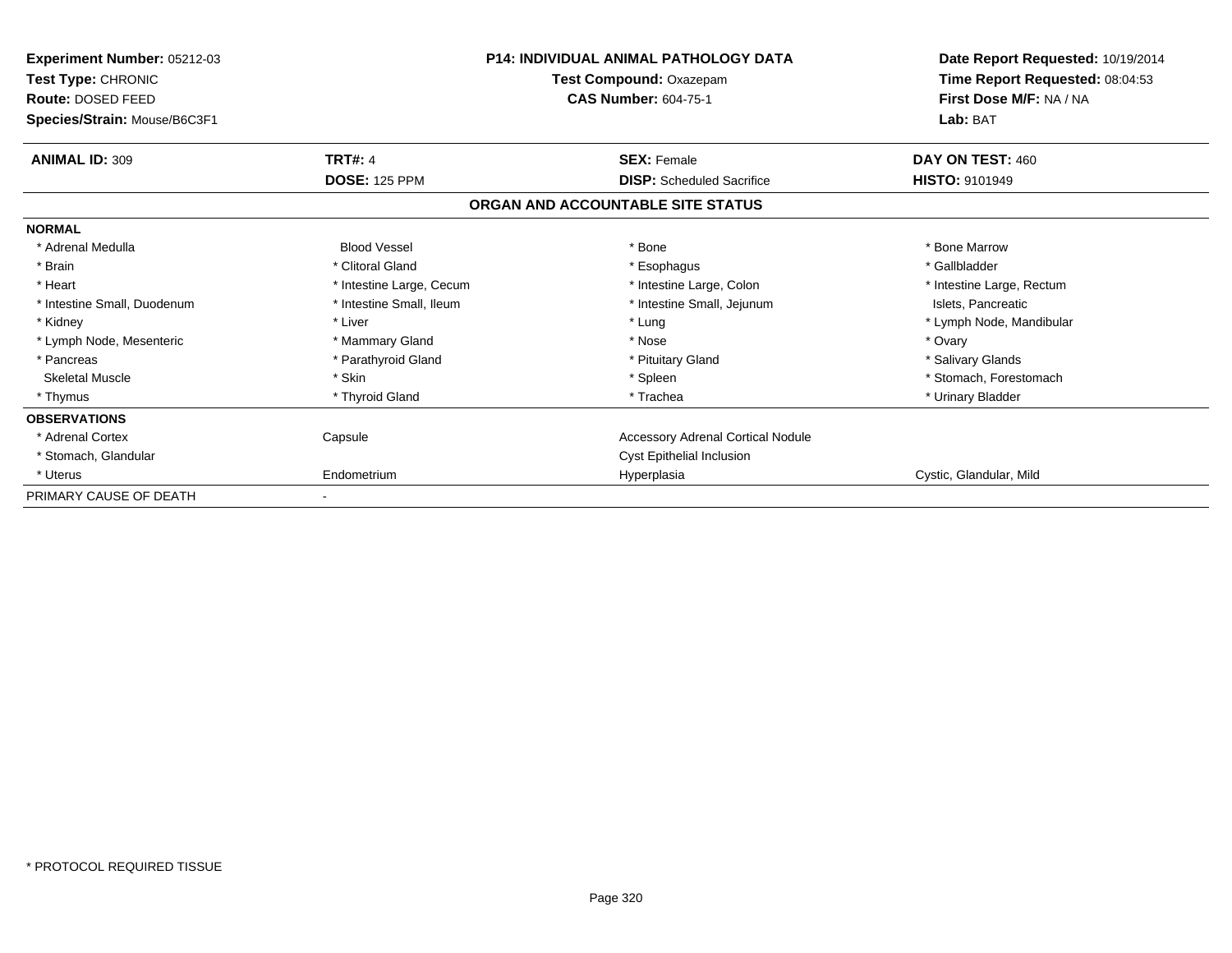| Experiment Number: 05212-03                     |                             | <b>P14: INDIVIDUAL ANIMAL PATHOLOGY DATA</b> | Date Report Requested: 10/19/2014 |  |
|-------------------------------------------------|-----------------------------|----------------------------------------------|-----------------------------------|--|
| Test Type: CHRONIC                              |                             | Test Compound: Oxazepam                      | Time Report Requested: 08:04:53   |  |
| Route: DOSED FEED                               |                             | <b>CAS Number: 604-75-1</b>                  | First Dose M/F: NA / NA           |  |
| Species/Strain: Mouse/B6C3F1                    |                             |                                              | Lab: BAT                          |  |
| <b>ANIMAL ID: 310</b>                           | <b>TRT#: 4</b>              | <b>SEX: Female</b>                           | DAY ON TEST: 735                  |  |
|                                                 | <b>DOSE: 125 PPM</b>        | <b>DISP: Terminal Sacrifice</b>              | <b>HISTO: 9101950</b>             |  |
|                                                 |                             | ORGAN AND ACCOUNTABLE SITE STATUS            |                                   |  |
| <b>NORMAL</b>                                   |                             |                                              |                                   |  |
| * Adrenal Cortex                                | * Adrenal Medulla           | <b>Blood Vessel</b>                          | * Bone                            |  |
| * Bone Marrow                                   | * Brain                     | * Clitoral Gland                             | * Esophagus                       |  |
| * Gallbladder                                   | * Heart                     | * Intestine Large, Cecum                     | * Intestine Large, Colon          |  |
| * Intestine Large, Rectum                       | * Intestine Small, Duodenum | * Intestine Small, Ileum                     | * Intestine Small, Jejunum        |  |
| Islets, Pancreatic                              | * Lung                      | * Lymph Node, Mandibular                     | * Lymph Node, Mesenteric          |  |
| * Mammary Gland                                 | * Nose                      | * Pancreas                                   | * Parathyroid Gland               |  |
| * Salivary Glands                               | <b>Skeletal Muscle</b>      | * Skin                                       | * Stomach, Forestomach            |  |
| * Stomach, Glandular                            | * Trachea                   | * Urinary Bladder                            |                                   |  |
| <b>OBSERVATIONS</b>                             |                             |                                              |                                   |  |
| * Kidney                                        |                             | Nephropathy                                  | Chronic, Mild                     |  |
| * Liver                                         |                             | Eosinophilic Focus                           |                                   |  |
| * Ovary                                         |                             | Atrophy                                      | Moderate                          |  |
| * Pituitary Gland                               | <b>Pars Distalis</b>        | Adenoma                                      |                                   |  |
| [Adenoma TGLS = $1-7$ ]                         |                             |                                              |                                   |  |
| * Spleen                                        |                             | Hematopoietic Cell Proliferation             | Mild                              |  |
| [ Hematopoietic Cell Proliferation TGLS = 3-1 ] |                             |                                              |                                   |  |
| * Thymus                                        |                             | Atrophy                                      | Moderate                          |  |
| * Thyroid Gland                                 | <b>Follicular Cel</b>       | Hyperplasia                                  | Moderate                          |  |
| * Uterus                                        | Endometrium                 | Carcinoma                                    |                                   |  |
|                                                 | Endometrium                 | Hyperplasia                                  | Cystic, Mild                      |  |
| [ Carcinoma TGLS = 2-6 ]                        |                             |                                              |                                   |  |
| PRIMARY CAUSE OF DEATH                          |                             |                                              |                                   |  |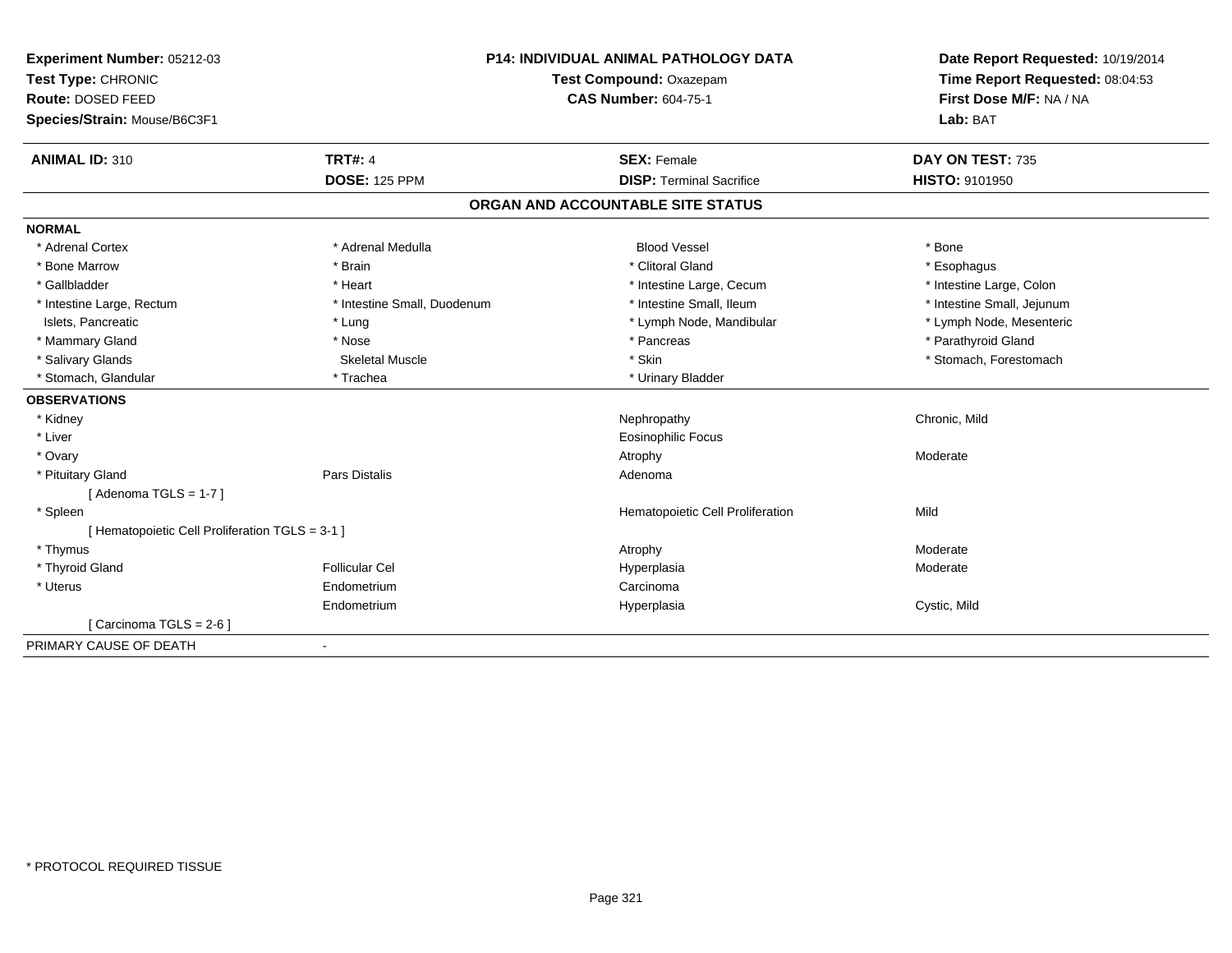| Experiment Number: 05212-03<br>Test Type: CHRONIC |                             | <b>P14: INDIVIDUAL ANIMAL PATHOLOGY DATA</b><br>Test Compound: Oxazepam | Date Report Requested: 10/19/2014<br>Time Report Requested: 08:04:53 |  |
|---------------------------------------------------|-----------------------------|-------------------------------------------------------------------------|----------------------------------------------------------------------|--|
| <b>Route: DOSED FEED</b>                          | <b>CAS Number: 604-75-1</b> |                                                                         | First Dose M/F: NA / NA                                              |  |
| Species/Strain: Mouse/B6C3F1                      |                             |                                                                         | Lab: BAT                                                             |  |
| <b>ANIMAL ID: 311</b>                             | <b>TRT#: 4</b>              | <b>SEX: Female</b>                                                      | DAY ON TEST: 460                                                     |  |
|                                                   | <b>DOSE: 125 PPM</b>        | <b>DISP:</b> Scheduled Sacrifice                                        | HISTO: 9101951                                                       |  |
|                                                   |                             | ORGAN AND ACCOUNTABLE SITE STATUS                                       |                                                                      |  |
| <b>NORMAL</b>                                     |                             |                                                                         |                                                                      |  |
| * Adrenal Cortex                                  | * Adrenal Medulla           | <b>Blood Vessel</b>                                                     | * Bone                                                               |  |
| * Bone Marrow                                     | * Brain                     | * Clitoral Gland                                                        | * Esophagus                                                          |  |
| * Gallbladder                                     | * Heart                     | * Intestine Large, Cecum                                                | * Intestine Large, Colon                                             |  |
| * Intestine Large, Rectum                         | * Intestine Small, Duodenum | * Intestine Small, Ileum                                                | * Intestine Small, Jejunum                                           |  |
| Islets, Pancreatic                                | * Kidney                    | * Liver                                                                 | * Lung                                                               |  |
| * Lymph Node, Mandibular                          | * Lymph Node, Mesenteric    | * Mammary Gland                                                         | * Nose                                                               |  |
| * Ovary                                           | * Parathyroid Gland         | * Salivary Glands                                                       | <b>Skeletal Muscle</b>                                               |  |
| * Skin                                            | * Spleen                    | * Stomach, Forestomach                                                  | * Stomach, Glandular                                                 |  |
| * Thymus                                          | * Trachea                   | * Urinary Bladder                                                       |                                                                      |  |
| <b>OBSERVATIONS</b>                               |                             |                                                                         |                                                                      |  |
| * Pancreas                                        | Acinus                      | Atrophy                                                                 | Mild                                                                 |  |
| * Pituitary Gland                                 | Pars Distalis               | Adenoma                                                                 |                                                                      |  |
| [Adenoma TGLS = $2-7$ ]                           |                             |                                                                         |                                                                      |  |
| * Thyroid Gland                                   |                             | Inflammation                                                            | Chronic Active, Focal, Mild                                          |  |
| * Uterus                                          | Endometrium                 | Hyperplasia                                                             | Cystic, Glandular, Moderate                                          |  |
| [Hyperplasia TGLS = 1-6]                          |                             |                                                                         |                                                                      |  |
| PRIMARY CAUSE OF DEATH                            |                             |                                                                         |                                                                      |  |
| Animal Note: ADRENAL X-ZONE STILL APPARENT        |                             |                                                                         |                                                                      |  |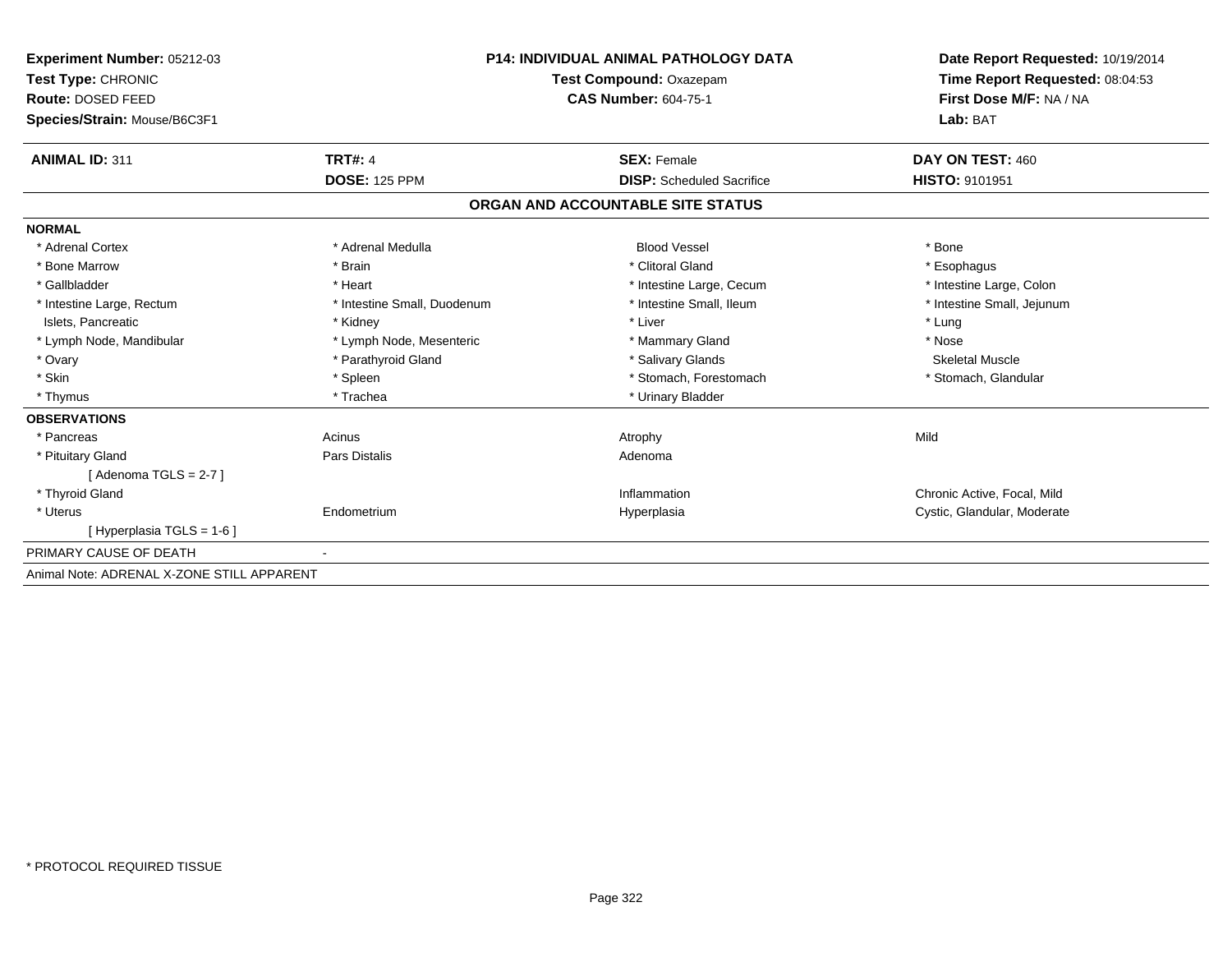| <b>Experiment Number: 05212-03</b><br>Test Type: CHRONIC |                             | <b>P14: INDIVIDUAL ANIMAL PATHOLOGY DATA</b><br>Test Compound: Oxazepam | Date Report Requested: 10/19/2014<br>Time Report Requested: 08:04:53 |  |
|----------------------------------------------------------|-----------------------------|-------------------------------------------------------------------------|----------------------------------------------------------------------|--|
| Route: DOSED FEED<br>Species/Strain: Mouse/B6C3F1        |                             | <b>CAS Number: 604-75-1</b>                                             | First Dose M/F: NA / NA<br>Lab: BAT                                  |  |
| <b>ANIMAL ID: 312</b>                                    | <b>TRT#: 4</b>              | <b>SEX: Female</b>                                                      | DAY ON TEST: 460                                                     |  |
|                                                          | <b>DOSE: 125 PPM</b>        | <b>DISP:</b> Scheduled Sacrifice                                        | HISTO: 9101952                                                       |  |
|                                                          |                             | ORGAN AND ACCOUNTABLE SITE STATUS                                       |                                                                      |  |
| <b>NORMAL</b>                                            |                             |                                                                         |                                                                      |  |
| * Adrenal Cortex                                         | * Adrenal Medulla           | <b>Blood Vessel</b>                                                     | * Bone                                                               |  |
| * Bone Marrow                                            | * Brain                     | * Clitoral Gland                                                        | * Esophagus                                                          |  |
| * Gallbladder                                            | * Heart                     | * Intestine Large, Cecum                                                | * Intestine Large, Colon                                             |  |
| * Intestine Large, Rectum                                | * Intestine Small, Duodenum | * Intestine Small, Ileum                                                | * Intestine Small, Jejunum                                           |  |
| Islets, Pancreatic                                       | * Liver                     | * Lung                                                                  | * Lymph Node, Mandibular                                             |  |
| * Lymph Node, Mesenteric                                 | * Mammary Gland             | * Nose                                                                  | * Ovary                                                              |  |
| * Pancreas                                               | * Parathyroid Gland         | * Salivary Glands                                                       | <b>Skeletal Muscle</b>                                               |  |
| * Skin                                                   | * Spleen                    | * Stomach, Forestomach                                                  | * Stomach, Glandular                                                 |  |
| * Thymus                                                 | * Thyroid Gland             | * Trachea                                                               | * Urinary Bladder                                                    |  |
| <b>OBSERVATIONS</b>                                      |                             |                                                                         |                                                                      |  |
| * Kidney                                                 |                             | Nephropathy                                                             | Chronic, Minimal                                                     |  |
| * Pituitary Gland                                        | Pars Distalis               | Hyperplasia                                                             | Mild                                                                 |  |
| * Uterus                                                 | Endometrium                 | Hyperplasia                                                             | Cystic, Glandular, Moderate                                          |  |
| [Hyperplasia TGLS = 1-6]                                 |                             |                                                                         |                                                                      |  |
| PRIMARY CAUSE OF DEATH                                   |                             |                                                                         |                                                                      |  |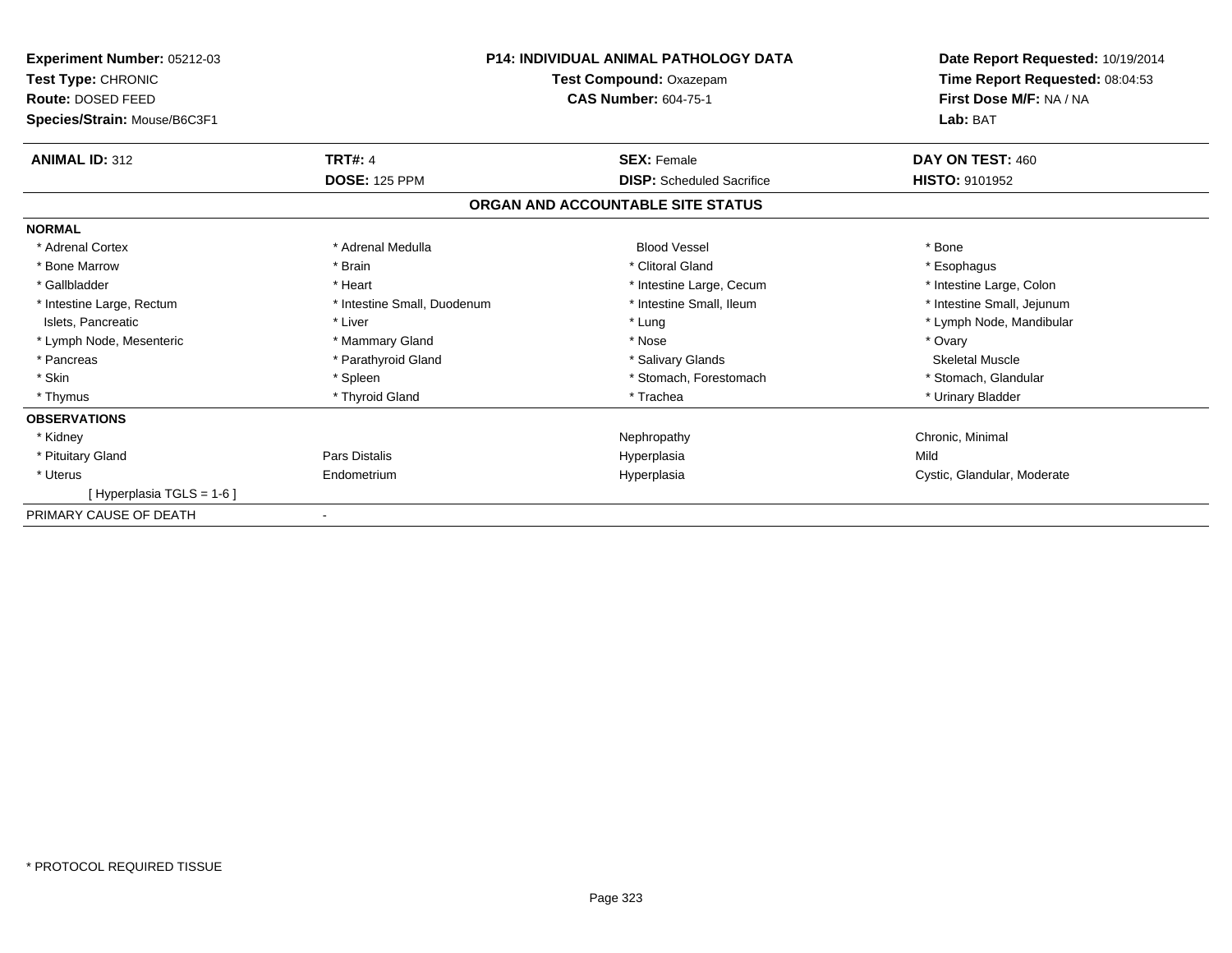| <b>Experiment Number: 05212-03</b><br>Test Type: CHRONIC<br>Route: DOSED FEED | <b>P14: INDIVIDUAL ANIMAL PATHOLOGY DATA</b><br>Test Compound: Oxazepam<br><b>CAS Number: 604-75-1</b> |                                   | Date Report Requested: 10/19/2014<br>Time Report Requested: 08:04:53<br>First Dose M/F: NA / NA |
|-------------------------------------------------------------------------------|--------------------------------------------------------------------------------------------------------|-----------------------------------|-------------------------------------------------------------------------------------------------|
| Species/Strain: Mouse/B6C3F1                                                  |                                                                                                        |                                   | Lab: BAT                                                                                        |
| <b>ANIMAL ID: 313</b>                                                         | <b>TRT#: 4</b>                                                                                         | <b>SEX: Female</b>                | DAY ON TEST: 735                                                                                |
|                                                                               | <b>DOSE: 125 PPM</b>                                                                                   | <b>DISP: Terminal Sacrifice</b>   | HISTO: 9101953                                                                                  |
|                                                                               |                                                                                                        | ORGAN AND ACCOUNTABLE SITE STATUS |                                                                                                 |
| <b>NORMAL</b>                                                                 |                                                                                                        |                                   |                                                                                                 |
| * Adrenal Medulla                                                             | <b>Blood Vessel</b>                                                                                    | * Bone                            | * Bone Marrow                                                                                   |
| * Brain                                                                       | * Clitoral Gland                                                                                       | * Esophagus                       | * Gallbladder                                                                                   |
| * Heart                                                                       | * Intestine Large, Cecum                                                                               | * Intestine Large, Colon          | * Intestine Large, Rectum                                                                       |
| * Intestine Small, Duodenum                                                   | * Intestine Small, Ileum                                                                               | * Intestine Small, Jejunum        | Islets, Pancreatic                                                                              |
| * Kidney                                                                      | * Lymph Node, Mandibular                                                                               | * Lymph Node, Mesenteric          | * Mammary Gland                                                                                 |
| * Nose                                                                        | * Pancreas                                                                                             | * Parathyroid Gland               | * Pituitary Gland                                                                               |
| * Salivary Glands                                                             | <b>Skeletal Muscle</b>                                                                                 | * Skin                            | * Stomach, Forestomach                                                                          |
| * Stomach, Glandular                                                          | * Trachea                                                                                              | * Urinary Bladder                 |                                                                                                 |
| <b>OBSERVATIONS</b>                                                           |                                                                                                        |                                   |                                                                                                 |
| * Adrenal Cortex                                                              | Capsule                                                                                                | Adenoma                           |                                                                                                 |
| * Liver                                                                       |                                                                                                        | Hepatocellular Carcinoma          |                                                                                                 |
| [Hepatocellular Carcinoma TGLS = 2-9]                                         |                                                                                                        |                                   |                                                                                                 |
| * Lung                                                                        |                                                                                                        | Hepatocellular Carcinoma          | Metastatic (Liver)                                                                              |
| * Ovary                                                                       |                                                                                                        | Atrophy                           | Marked                                                                                          |
| * Spleen                                                                      |                                                                                                        | Hematopoietic Cell Proliferation  | Moderate                                                                                        |
| [ Hematopoietic Cell Proliferation TGLS = 1-1 ]                               |                                                                                                        |                                   |                                                                                                 |
| * Thymus                                                                      |                                                                                                        | Atrophy                           | Mild                                                                                            |
| * Thyroid Gland                                                               | <b>Follicular Cel</b>                                                                                  | Hyperplasia                       | Moderate                                                                                        |
| * Uterus                                                                      | Endometrium                                                                                            | Hyperplasia                       | Cystic, Mild                                                                                    |
| PRIMARY CAUSE OF DEATH                                                        |                                                                                                        |                                   |                                                                                                 |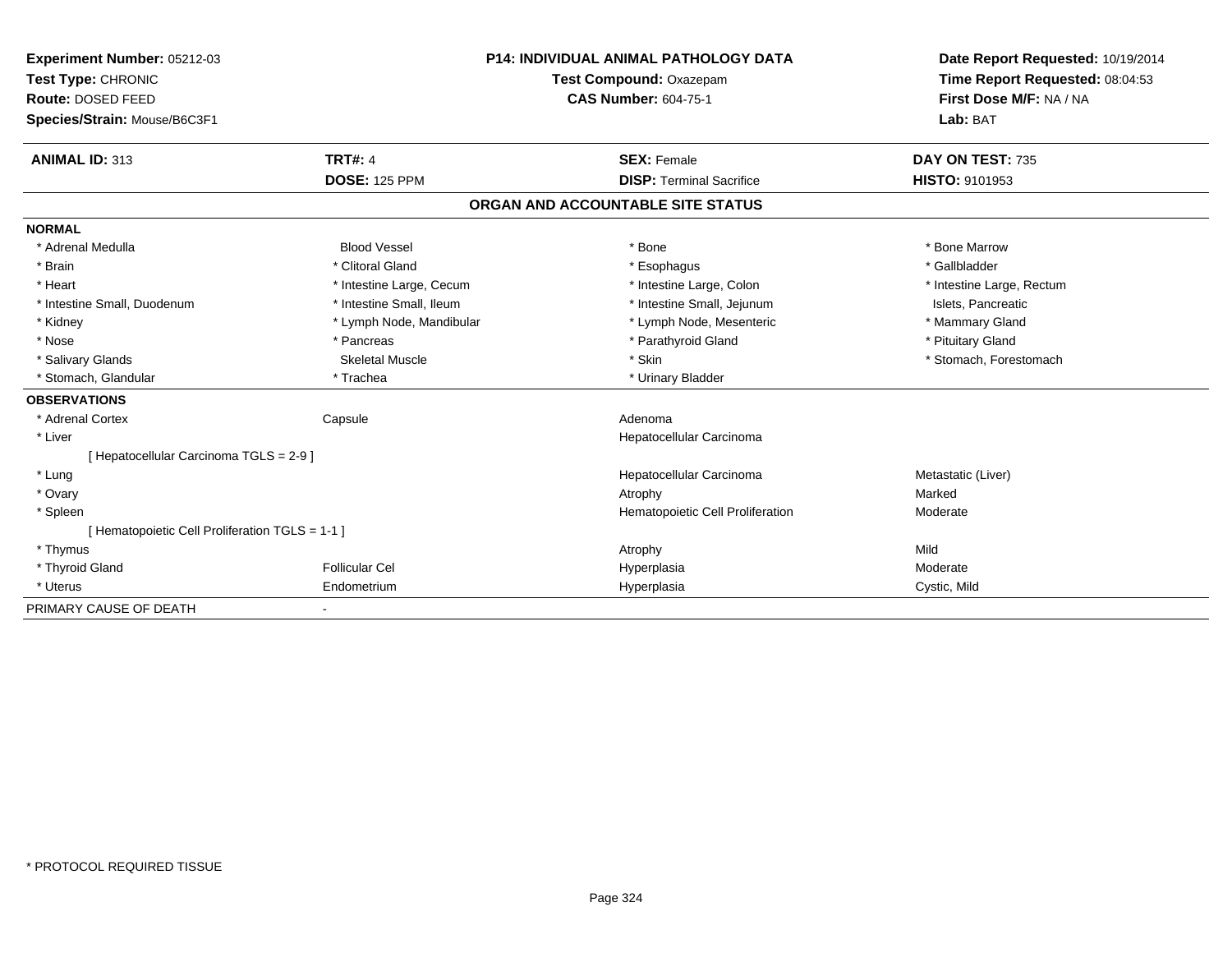| Experiment Number: 05212-03<br>Test Type: CHRONIC<br>Route: DOSED FEED |                             | <b>P14: INDIVIDUAL ANIMAL PATHOLOGY DATA</b><br>Test Compound: Oxazepam<br><b>CAS Number: 604-75-1</b> | Date Report Requested: 10/19/2014<br>Time Report Requested: 08:04:53<br>First Dose M/F: NA / NA |
|------------------------------------------------------------------------|-----------------------------|--------------------------------------------------------------------------------------------------------|-------------------------------------------------------------------------------------------------|
| Species/Strain: Mouse/B6C3F1                                           |                             |                                                                                                        | Lab: BAT                                                                                        |
| <b>ANIMAL ID: 314</b>                                                  | <b>TRT#: 4</b>              | <b>SEX: Female</b>                                                                                     | DAY ON TEST: 736                                                                                |
|                                                                        | <b>DOSE: 125 PPM</b>        | <b>DISP: Terminal Sacrifice</b>                                                                        | <b>HISTO: 9101954</b>                                                                           |
|                                                                        |                             | ORGAN AND ACCOUNTABLE SITE STATUS                                                                      |                                                                                                 |
| <b>NORMAL</b>                                                          |                             |                                                                                                        |                                                                                                 |
| * Adrenal Cortex                                                       | * Adrenal Medulla           | <b>Blood Vessel</b>                                                                                    | * Bone                                                                                          |
| * Bone Marrow                                                          | * Brain                     | * Clitoral Gland                                                                                       | * Esophagus                                                                                     |
| * Gallbladder                                                          | * Heart                     | * Intestine Large, Cecum                                                                               | * Intestine Large, Colon                                                                        |
| * Intestine Large, Rectum                                              | * Intestine Small, Duodenum | * Intestine Small, Ileum                                                                               | * Intestine Small, Jejunum                                                                      |
| Islets, Pancreatic                                                     | * Kidney                    | * Lung                                                                                                 | * Lymph Node, Mandibular                                                                        |
| * Lymph Node, Mesenteric                                               | * Mammary Gland             | * Nose                                                                                                 | * Pancreas                                                                                      |
| * Parathyroid Gland                                                    | * Pituitary Gland           | * Salivary Glands                                                                                      | <b>Skeletal Muscle</b>                                                                          |
| * Skin                                                                 | * Spleen                    | * Stomach, Forestomach                                                                                 | * Stomach, Glandular                                                                            |
| * Thyroid Gland                                                        | * Trachea                   | * Urinary Bladder                                                                                      |                                                                                                 |
| <b>OBSERVATIONS</b>                                                    |                             |                                                                                                        |                                                                                                 |
| * Liver                                                                |                             | Hepatocellular Adenoma                                                                                 | Multiple                                                                                        |
| [ Hepatocellular Adenoma TGLS = 2-9,3-10 ]                             |                             |                                                                                                        |                                                                                                 |
| * Ovary                                                                |                             | Atrophy                                                                                                | Moderate                                                                                        |
|                                                                        | Follicle                    | Cyst                                                                                                   |                                                                                                 |
| * Thymus                                                               |                             | Atrophy                                                                                                | Moderate                                                                                        |
| * Uterus                                                               | Endometrium                 | Hyperplasia                                                                                            | Cystic, Mild                                                                                    |
| [Hyperplasia TGLS = 1-6]                                               |                             |                                                                                                        |                                                                                                 |
| PRIMARY CAUSE OF DEATH                                                 |                             |                                                                                                        |                                                                                                 |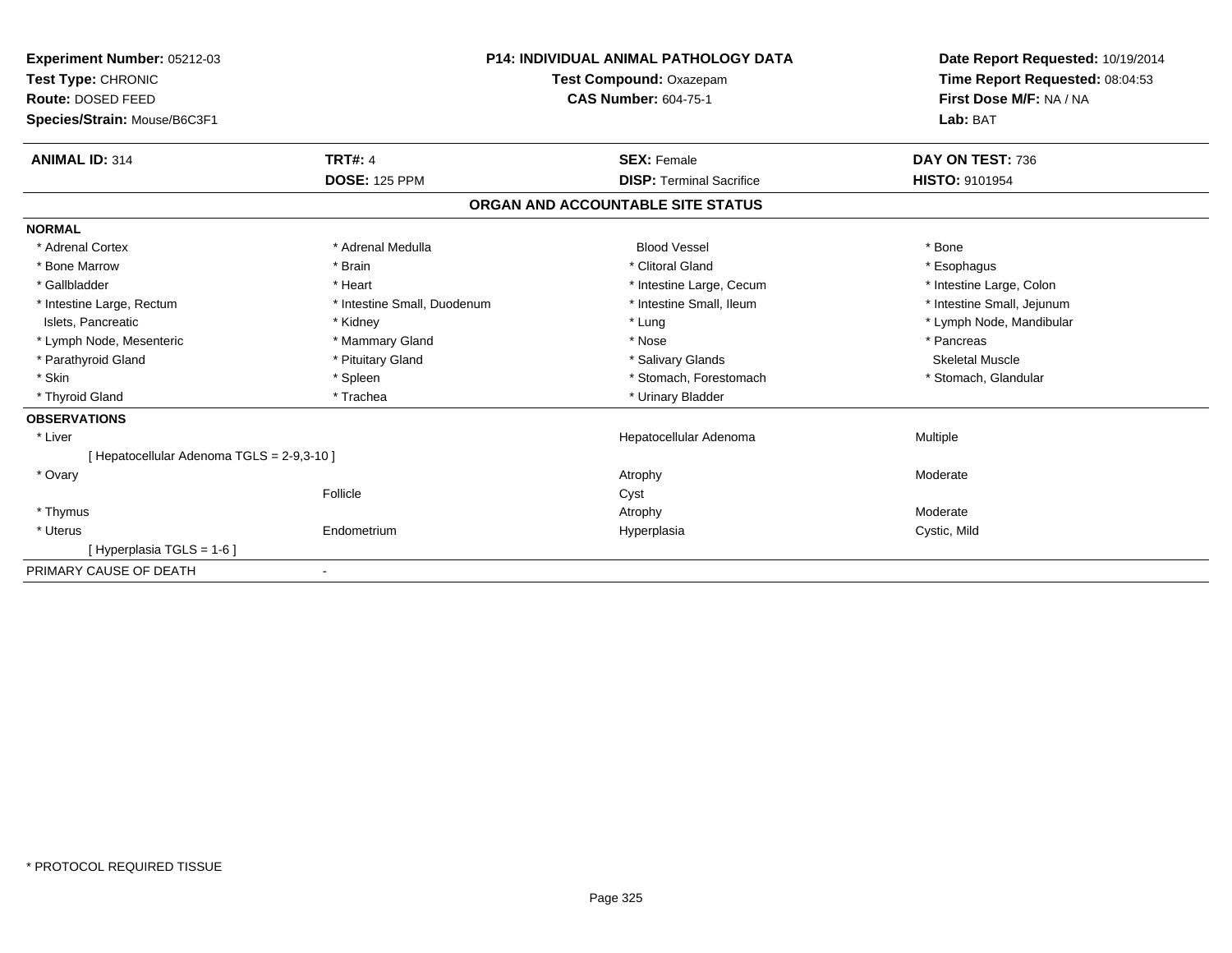| Experiment Number: 05212-03<br>Test Type: CHRONIC<br>Route: DOSED FEED |                             | <b>P14: INDIVIDUAL ANIMAL PATHOLOGY DATA</b><br>Test Compound: Oxazepam<br><b>CAS Number: 604-75-1</b> | Date Report Requested: 10/19/2014<br>Time Report Requested: 08:04:53<br>First Dose M/F: NA / NA |  |
|------------------------------------------------------------------------|-----------------------------|--------------------------------------------------------------------------------------------------------|-------------------------------------------------------------------------------------------------|--|
| Species/Strain: Mouse/B6C3F1                                           |                             |                                                                                                        | Lab: BAT                                                                                        |  |
| <b>ANIMAL ID: 315</b>                                                  | <b>TRT#: 4</b>              | <b>SEX: Female</b>                                                                                     | DAY ON TEST: 735                                                                                |  |
|                                                                        | <b>DOSE: 125 PPM</b>        | <b>DISP: Terminal Sacrifice</b>                                                                        | <b>HISTO: 9101955</b>                                                                           |  |
|                                                                        |                             | ORGAN AND ACCOUNTABLE SITE STATUS                                                                      |                                                                                                 |  |
| <b>NORMAL</b>                                                          |                             |                                                                                                        |                                                                                                 |  |
| * Adrenal Cortex                                                       | * Adrenal Medulla           | <b>Blood Vessel</b>                                                                                    | * Bone                                                                                          |  |
| * Bone Marrow                                                          | * Brain                     | * Clitoral Gland                                                                                       | * Esophagus                                                                                     |  |
| * Gallbladder                                                          | * Heart                     | * Intestine Large, Cecum                                                                               | * Intestine Large, Colon                                                                        |  |
| * Intestine Large, Rectum                                              | * Intestine Small, Duodenum | * Intestine Small, Ileum                                                                               | * Intestine Small, Jejunum                                                                      |  |
| Islets, Pancreatic                                                     | * Lung                      | * Lymph Node, Mandibular                                                                               | * Lymph Node, Mesenteric                                                                        |  |
| * Mammary Gland                                                        | * Nose                      | * Pancreas                                                                                             | * Parathyroid Gland                                                                             |  |
| * Salivary Glands                                                      | <b>Skeletal Muscle</b>      | * Skin                                                                                                 | * Spleen                                                                                        |  |
| * Stomach, Forestomach                                                 | * Stomach, Glandular        | * Trachea                                                                                              | * Urinary Bladder                                                                               |  |
| <b>OBSERVATIONS</b>                                                    |                             |                                                                                                        |                                                                                                 |  |
| * Kidney                                                               |                             | Nephropathy                                                                                            | Chronic, Minimal                                                                                |  |
| * Liver                                                                |                             | Hepatocellular Adenoma                                                                                 | Multiple                                                                                        |  |
| [ Hepatocellular Adenoma TGLS = 2-1,3-9 ]                              |                             |                                                                                                        |                                                                                                 |  |
| * Ovary                                                                |                             | Atrophy                                                                                                | Moderate                                                                                        |  |
| * Pituitary Gland                                                      | Pars Distalis               | Hyperplasia                                                                                            | Mild                                                                                            |  |
| * Thymus                                                               |                             | Atrophy                                                                                                | Moderate                                                                                        |  |
| * Thyroid Gland                                                        | <b>Follicular Cel</b>       | Hyperplasia                                                                                            | Mild                                                                                            |  |
| * Uterus                                                               | Endometrium                 | Hyperplasia                                                                                            | Cystic, Moderate                                                                                |  |
| [Hyperplasia TGLS = 1-6]                                               |                             |                                                                                                        |                                                                                                 |  |
| PRIMARY CAUSE OF DEATH                                                 |                             |                                                                                                        |                                                                                                 |  |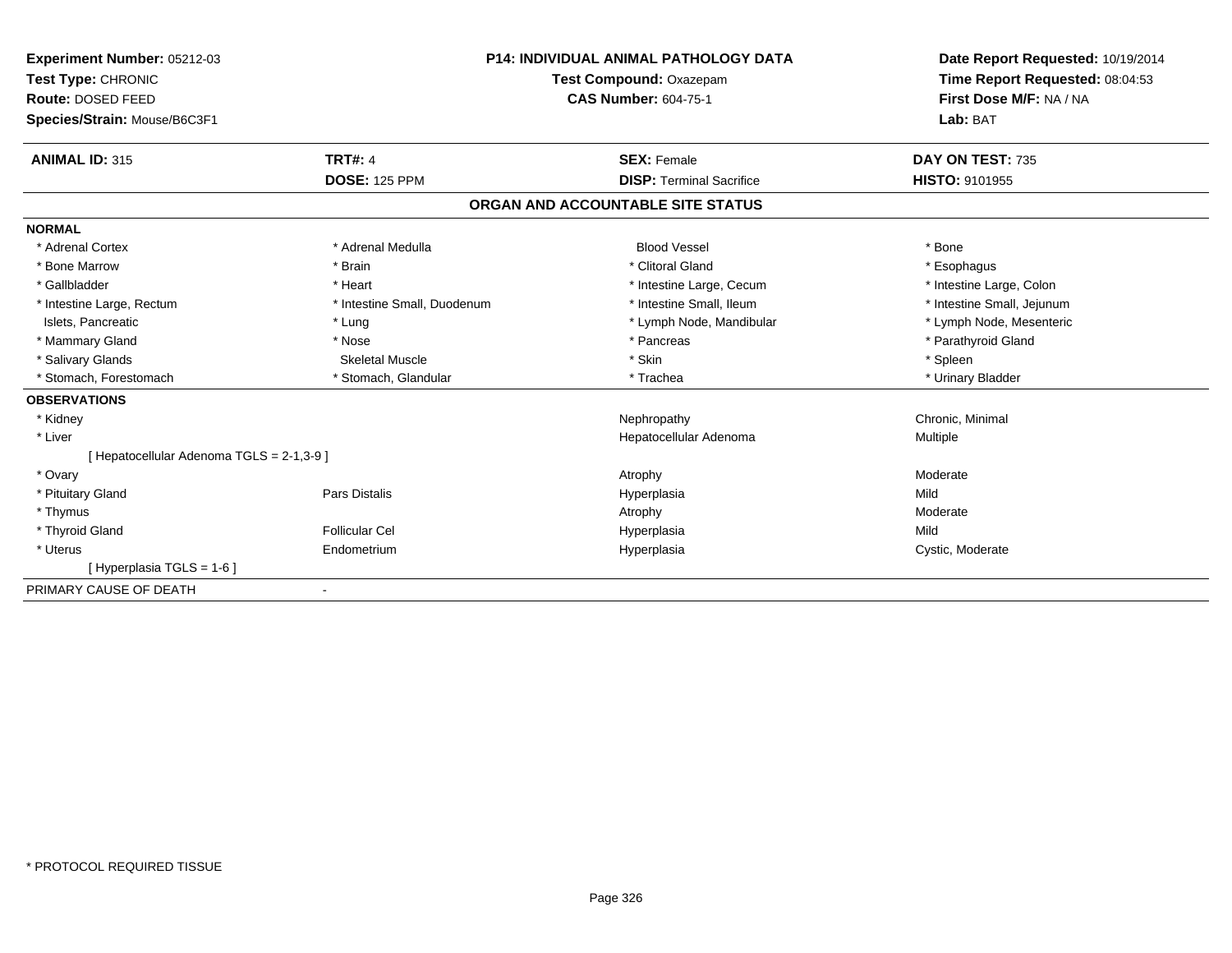| Experiment Number: 05212-03<br>Test Type: CHRONIC<br>Route: DOSED FEED<br>Species/Strain: Mouse/B6C3F1 | P14: INDIVIDUAL ANIMAL PATHOLOGY DATA<br>Test Compound: Oxazepam<br><b>CAS Number: 604-75-1</b> |                                   | Date Report Requested: 10/19/2014<br>Time Report Requested: 08:04:53<br>First Dose M/F: NA / NA<br>Lab: BAT |  |
|--------------------------------------------------------------------------------------------------------|-------------------------------------------------------------------------------------------------|-----------------------------------|-------------------------------------------------------------------------------------------------------------|--|
|                                                                                                        |                                                                                                 |                                   |                                                                                                             |  |
| <b>ANIMAL ID: 316</b>                                                                                  | <b>TRT#: 4</b>                                                                                  | <b>SEX: Female</b>                | DAY ON TEST: 736                                                                                            |  |
|                                                                                                        | <b>DOSE: 125 PPM</b>                                                                            | <b>DISP: Terminal Sacrifice</b>   | HISTO: 9101956                                                                                              |  |
|                                                                                                        |                                                                                                 | ORGAN AND ACCOUNTABLE SITE STATUS |                                                                                                             |  |
| <b>NORMAL</b>                                                                                          |                                                                                                 |                                   |                                                                                                             |  |
| * Adrenal Cortex                                                                                       | * Adrenal Medulla                                                                               | <b>Blood Vessel</b>               | * Bone                                                                                                      |  |
| * Bone Marrow                                                                                          | * Brain                                                                                         | * Clitoral Gland                  | * Esophagus                                                                                                 |  |
| * Gallbladder                                                                                          | * Heart                                                                                         | * Intestine Large, Cecum          | * Intestine Large, Colon                                                                                    |  |
| * Intestine Large, Rectum                                                                              | * Intestine Small, Duodenum                                                                     | * Intestine Small, Ileum          | * Intestine Small, Jejunum                                                                                  |  |
| Islets, Pancreatic                                                                                     | * Kidney                                                                                        | * Lung                            | * Lymph Node, Mandibular                                                                                    |  |
| * Lymph Node, Mesenteric                                                                               | * Mammary Gland                                                                                 | * Nose                            | * Pancreas                                                                                                  |  |
| * Parathyroid Gland                                                                                    | * Pituitary Gland                                                                               | * Salivary Glands                 | <b>Skeletal Muscle</b>                                                                                      |  |
| * Skin                                                                                                 | * Spleen                                                                                        | * Stomach, Forestomach            | * Stomach, Glandular                                                                                        |  |
| * Trachea                                                                                              | * Urinary Bladder                                                                               |                                   |                                                                                                             |  |
| <b>OBSERVATIONS</b>                                                                                    |                                                                                                 |                                   |                                                                                                             |  |
| * Liver                                                                                                |                                                                                                 | Eosinophilic Focus                |                                                                                                             |  |
|                                                                                                        |                                                                                                 | Hepatocellular Adenoma            |                                                                                                             |  |
|                                                                                                        |                                                                                                 | Hepatocellular Carcinoma          |                                                                                                             |  |
|                                                                                                        | <b>Bile Duct</b>                                                                                | Hyperplasia                       | Focal, Marked                                                                                               |  |
| [ Eosinophilic Focus TGLS = 4-10 ]                                                                     |                                                                                                 |                                   |                                                                                                             |  |
| [ Hepatocellular Adenoma TGLS = 3-1 ]                                                                  |                                                                                                 |                                   |                                                                                                             |  |
| [ Hepatocellular Carcinoma TGLS = 2-9 ]                                                                |                                                                                                 |                                   |                                                                                                             |  |
| * Ovary                                                                                                |                                                                                                 | Atrophy                           | Moderate                                                                                                    |  |
| * Thymus                                                                                               |                                                                                                 | Atrophy                           | Mild                                                                                                        |  |
| * Thyroid Gland                                                                                        | <b>Follicular Cel</b>                                                                           | Hyperplasia                       | Mild                                                                                                        |  |
| * Uterus                                                                                               | Endometrium                                                                                     | Hyperplasia                       | Cystic, Moderate                                                                                            |  |
| [ Hyperplasia TGLS = 1-6 ]                                                                             |                                                                                                 |                                   |                                                                                                             |  |
| PRIMARY CAUSE OF DEATH                                                                                 | $\blacksquare$                                                                                  |                                   |                                                                                                             |  |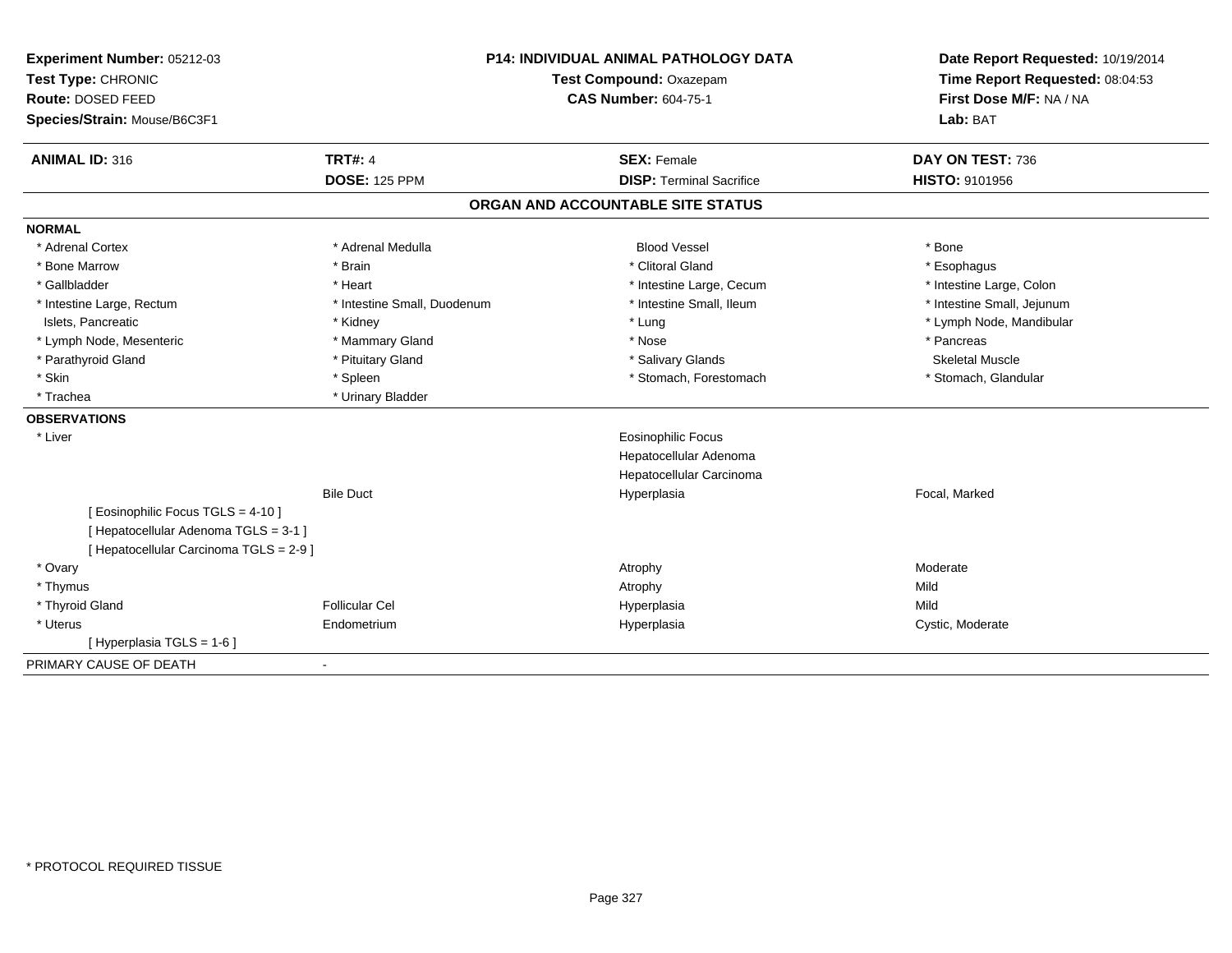| Experiment Number: 05212-03<br>Test Type: CHRONIC |                                  | P14: INDIVIDUAL ANIMAL PATHOLOGY DATA<br>Test Compound: Oxazepam | Date Report Requested: 10/19/2014<br>Time Report Requested: 08:04:53 |  |
|---------------------------------------------------|----------------------------------|------------------------------------------------------------------|----------------------------------------------------------------------|--|
| Route: DOSED FEED                                 |                                  | <b>CAS Number: 604-75-1</b>                                      | First Dose M/F: NA / NA                                              |  |
| Species/Strain: Mouse/B6C3F1                      |                                  |                                                                  | Lab: BAT                                                             |  |
| <b>ANIMAL ID: 317</b>                             | <b>TRT#: 4</b>                   | <b>SEX: Female</b>                                               | DAY ON TEST: 714                                                     |  |
|                                                   | <b>DOSE: 125 PPM</b>             | <b>DISP:</b> Moribund Sacrifice                                  | <b>HISTO: 9101957</b>                                                |  |
|                                                   |                                  | ORGAN AND ACCOUNTABLE SITE STATUS                                |                                                                      |  |
| <b>NORMAL</b>                                     |                                  |                                                                  |                                                                      |  |
| * Adrenal Cortex                                  | * Adrenal Medulla                | <b>Blood Vessel</b>                                              | * Bone                                                               |  |
| * Bone Marrow                                     | * Brain                          | * Esophagus                                                      | * Gallbladder                                                        |  |
| * Heart                                           | * Intestine Large, Cecum         | * Intestine Large, Colon                                         | * Intestine Large, Rectum                                            |  |
| * Intestine Small, Duodenum                       | * Intestine Small, Ileum         | * Intestine Small, Jejunum                                       | Islets, Pancreatic                                                   |  |
| * Lymph Node, Mandibular                          | * Lymph Node, Mesenteric         | * Nose                                                           | * Pancreas                                                           |  |
| * Parathyroid Gland                               | * Pituitary Gland                | * Salivary Glands                                                | <b>Skeletal Muscle</b>                                               |  |
| * Skin                                            | * Stomach, Forestomach           | * Stomach, Glandular                                             | * Trachea                                                            |  |
| * Urinary Bladder                                 |                                  |                                                                  |                                                                      |  |
| <b>MISSING</b>                                    |                                  |                                                                  |                                                                      |  |
| * Clitoral Gland                                  | * Mammary Gland                  |                                                                  |                                                                      |  |
| <b>OBSERVATIONS</b>                               |                                  |                                                                  |                                                                      |  |
| * Kidney                                          |                                  | Nephropathy                                                      | Chronic, Mild                                                        |  |
| * Liver                                           |                                  | Hepatoblastoma                                                   |                                                                      |  |
|                                                   |                                  | Hepatocellular Adenoma                                           |                                                                      |  |
|                                                   |                                  | Hepatocellular Carcinoma                                         | Multiple                                                             |  |
| [ Hepatocellular Adenoma TGLS = 4-11 ]            |                                  |                                                                  |                                                                      |  |
| [ Hepatocellular Carcinoma TGLS = 2-9,3-10 ]      |                                  |                                                                  |                                                                      |  |
| * Lung                                            |                                  | Hepatocellular Carcinoma                                         | Metastatic (Liver)                                                   |  |
| * Ovary                                           |                                  | Atrophy                                                          | Mild                                                                 |  |
| * Spleen                                          |                                  | Hematopoietic Cell Proliferation                                 | Mild                                                                 |  |
| [ Hematopoietic Cell Proliferation TGLS = 1-1 ]   |                                  |                                                                  |                                                                      |  |
| * Thymus                                          |                                  | Atrophy                                                          | Mild                                                                 |  |
| * Thyroid Gland                                   | <b>Follicular Cel</b>            | Hyperplasia                                                      | Moderate                                                             |  |
| * Uterus                                          | Endometrium                      | Hyperplasia                                                      | Cystic, Mild                                                         |  |
| PRIMARY CAUSE OF DEATH                            | - Liver Hepatocellular Carcinoma |                                                                  |                                                                      |  |
| Animal Note: moribund sac due to liver tumors     |                                  |                                                                  |                                                                      |  |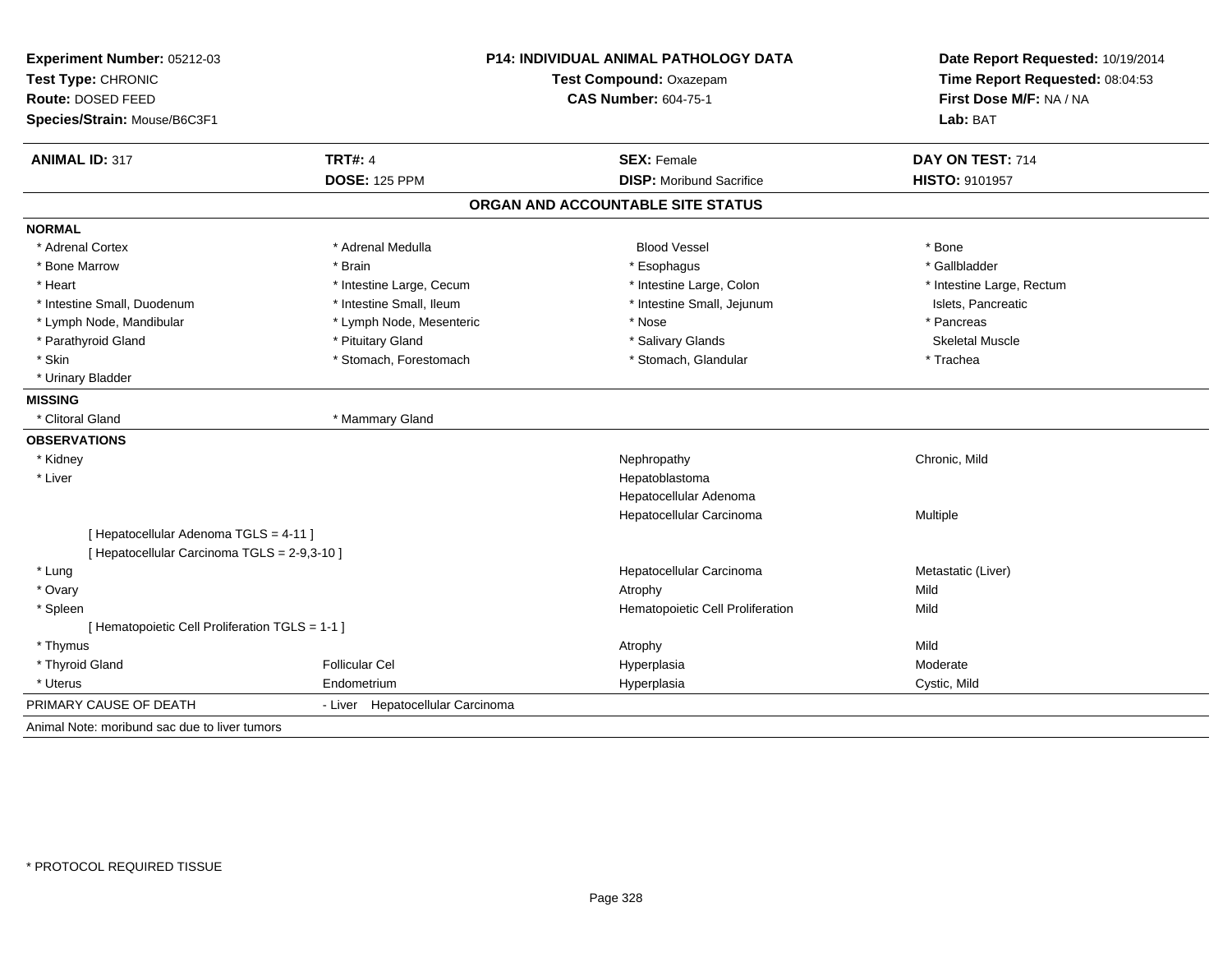| Experiment Number: 05212-03<br>Test Type: CHRONIC<br>Route: DOSED FEED<br>Species/Strain: Mouse/B6C3F1<br><b>ANIMAL ID: 318</b> | <b>TRT#: 4</b>              | <b>P14: INDIVIDUAL ANIMAL PATHOLOGY DATA</b><br>Test Compound: Oxazepam<br><b>CAS Number: 604-75-1</b><br><b>SEX: Female</b> | Date Report Requested: 10/19/2014<br>Time Report Requested: 08:04:53<br>First Dose M/F: NA / NA<br>Lab: BAT<br>DAY ON TEST: 735 |
|---------------------------------------------------------------------------------------------------------------------------------|-----------------------------|------------------------------------------------------------------------------------------------------------------------------|---------------------------------------------------------------------------------------------------------------------------------|
|                                                                                                                                 | <b>DOSE: 125 PPM</b>        | <b>DISP: Terminal Sacrifice</b>                                                                                              | <b>HISTO: 9101958</b>                                                                                                           |
|                                                                                                                                 |                             | ORGAN AND ACCOUNTABLE SITE STATUS                                                                                            |                                                                                                                                 |
| <b>NORMAL</b>                                                                                                                   |                             |                                                                                                                              |                                                                                                                                 |
| * Adrenal Cortex                                                                                                                | * Adrenal Medulla           | <b>Blood Vessel</b>                                                                                                          | * Bone                                                                                                                          |
| * Bone Marrow                                                                                                                   | * Brain                     | * Clitoral Gland                                                                                                             | * Esophagus                                                                                                                     |
| * Gallbladder                                                                                                                   | * Heart                     | * Intestine Large, Cecum                                                                                                     | * Intestine Large, Colon                                                                                                        |
| * Intestine Large, Rectum                                                                                                       | * Intestine Small, Duodenum | * Intestine Small, Ileum                                                                                                     | * Intestine Small, Jejunum                                                                                                      |
| Islets, Pancreatic                                                                                                              | * Lung                      | * Lymph Node, Mandibular                                                                                                     | * Lymph Node, Mesenteric                                                                                                        |
| * Mammary Gland                                                                                                                 | * Nose                      | * Pancreas                                                                                                                   | * Parathyroid Gland                                                                                                             |
| * Salivary Glands                                                                                                               | <b>Skeletal Muscle</b>      | * Skin                                                                                                                       | * Spleen                                                                                                                        |
| * Stomach, Forestomach                                                                                                          | * Stomach, Glandular        | * Trachea                                                                                                                    | * Urinary Bladder                                                                                                               |
| <b>OBSERVATIONS</b>                                                                                                             |                             |                                                                                                                              |                                                                                                                                 |
| * Kidney                                                                                                                        |                             | Nephropathy                                                                                                                  | Chronic, Minimal                                                                                                                |
| * Liver                                                                                                                         |                             | <b>Eosinophilic Focus</b>                                                                                                    |                                                                                                                                 |
| [ Eosinophilic Focus TGLS = 2-9,3-9 ]                                                                                           |                             |                                                                                                                              |                                                                                                                                 |
| * Ovary                                                                                                                         |                             | Atrophy                                                                                                                      | Mild                                                                                                                            |
| * Pituitary Gland                                                                                                               | Pars Intermed               | Adenoma                                                                                                                      |                                                                                                                                 |
| * Thymus                                                                                                                        |                             | Atrophy                                                                                                                      | Moderate                                                                                                                        |
| * Thyroid Gland                                                                                                                 | <b>Follicular Cel</b>       | Hyperplasia                                                                                                                  | Minimal                                                                                                                         |
| * Uterus                                                                                                                        | Endometrium                 | Hyperplasia                                                                                                                  | Cystic, Moderate                                                                                                                |
| [Hyperplasia TGLS = 1-6]                                                                                                        |                             |                                                                                                                              |                                                                                                                                 |
| PRIMARY CAUSE OF DEATH                                                                                                          |                             |                                                                                                                              |                                                                                                                                 |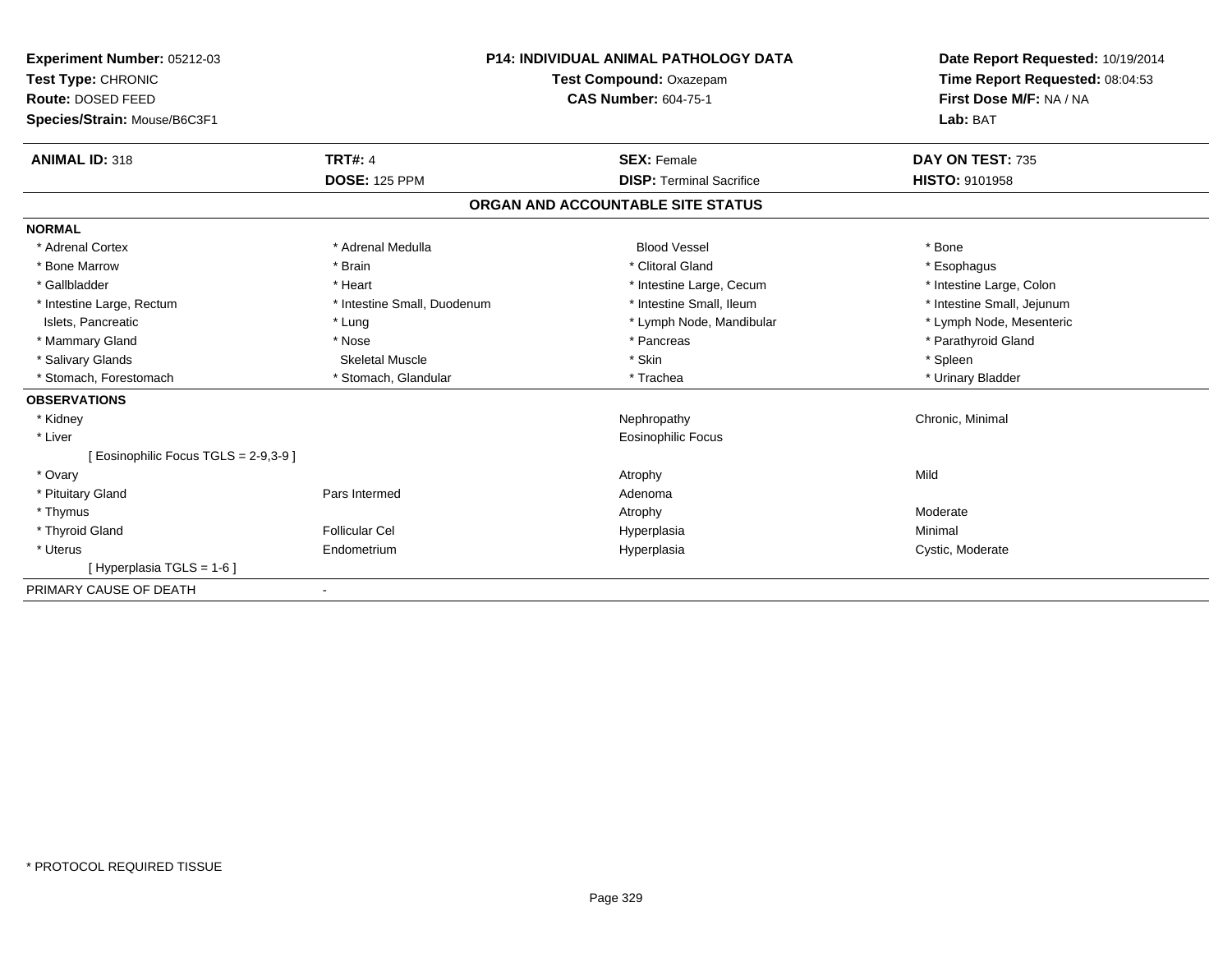| Experiment Number: 05212-03<br>Test Type: CHRONIC<br><b>Route: DOSED FEED</b> | P14: INDIVIDUAL ANIMAL PATHOLOGY DATA<br>Test Compound: Oxazepam<br><b>CAS Number: 604-75-1</b> |                                   | Date Report Requested: 10/19/2014<br>Time Report Requested: 08:04:53<br>First Dose M/F: NA / NA |
|-------------------------------------------------------------------------------|-------------------------------------------------------------------------------------------------|-----------------------------------|-------------------------------------------------------------------------------------------------|
| Species/Strain: Mouse/B6C3F1                                                  |                                                                                                 |                                   | Lab: BAT                                                                                        |
| <b>ANIMAL ID: 319</b>                                                         | <b>TRT#: 4</b>                                                                                  | <b>SEX: Female</b>                | DAY ON TEST: 732                                                                                |
|                                                                               | <b>DOSE: 125 PPM</b>                                                                            | <b>DISP:</b> Moribund Sacrifice   | <b>HISTO: 9101959</b>                                                                           |
|                                                                               |                                                                                                 | ORGAN AND ACCOUNTABLE SITE STATUS |                                                                                                 |
| <b>NORMAL</b>                                                                 |                                                                                                 |                                   |                                                                                                 |
| * Adrenal Cortex                                                              | * Adrenal Medulla                                                                               | <b>Blood Vessel</b>               | * Bone                                                                                          |
| * Bone Marrow                                                                 | * Brain                                                                                         | * Clitoral Gland                  | * Esophagus                                                                                     |
| * Gallbladder                                                                 | * Heart                                                                                         | * Intestine Large, Cecum          | * Intestine Large, Colon                                                                        |
| * Intestine Large, Rectum                                                     | * Intestine Small, Duodenum                                                                     | * Intestine Small, Ileum          | * Intestine Small, Jejunum                                                                      |
| Islets, Pancreatic                                                            | * Liver                                                                                         | * Lung                            | * Lymph Node, Mandibular                                                                        |
| * Mammary Gland                                                               | * Nose                                                                                          | * Pancreas                        | * Parathyroid Gland                                                                             |
| * Salivary Glands                                                             | <b>Skeletal Muscle</b>                                                                          | * Skin                            | * Stomach, Glandular                                                                            |
| * Thyroid Gland                                                               | * Trachea                                                                                       | * Urinary Bladder                 |                                                                                                 |
| <b>OBSERVATIONS</b>                                                           |                                                                                                 |                                   |                                                                                                 |
| <b>Harderian Gland</b>                                                        |                                                                                                 | Adenoma                           |                                                                                                 |
| [Adenoma TGLS = $1-10$ ]                                                      |                                                                                                 |                                   |                                                                                                 |
| * Kidney                                                                      | <b>Renal Tubule</b>                                                                             | <b>Necrosis</b>                   | Acute, Diffuse, Mild                                                                            |
| * Lymph Node, Mesenteric                                                      |                                                                                                 | Hematopoietic Cell Proliferation  | Moderate                                                                                        |
| Mesentery                                                                     | Fat                                                                                             | Inflammation                      | Chronic, Mild                                                                                   |
| [Inflammation TGLS = 2-9]                                                     |                                                                                                 |                                   |                                                                                                 |
| * Ovary                                                                       |                                                                                                 | Atrophy                           | Marked                                                                                          |
| Peripheral Nerve                                                              | Axon, Sciatic                                                                                   | Degeneration                      | Mild                                                                                            |
| * Pituitary Gland                                                             | Pars Distalis                                                                                   | Hyperplasia                       | Mild                                                                                            |
| Spinal Cord                                                                   | Nerve                                                                                           | Degeneration                      | Mild                                                                                            |
|                                                                               |                                                                                                 | Degeneration                      | Mild                                                                                            |
| * Spleen                                                                      | Lymph Follic                                                                                    | Degeneration                      | Moderate                                                                                        |
| * Stomach, Forestomach                                                        |                                                                                                 | Ulcer                             | Minimal                                                                                         |
| * Thymus                                                                      |                                                                                                 | Atrophy                           | Marked                                                                                          |
| * Uterus                                                                      | Endometrium                                                                                     | Hyperplasia                       | Cystic, Mild                                                                                    |
| PRIMARY CAUSE OF DEATH                                                        | - Kidney Renal Tubule Necrosis                                                                  |                                   |                                                                                                 |
| Animal Note: moribund sac due to clinical signs and Harderian tumor           |                                                                                                 |                                   |                                                                                                 |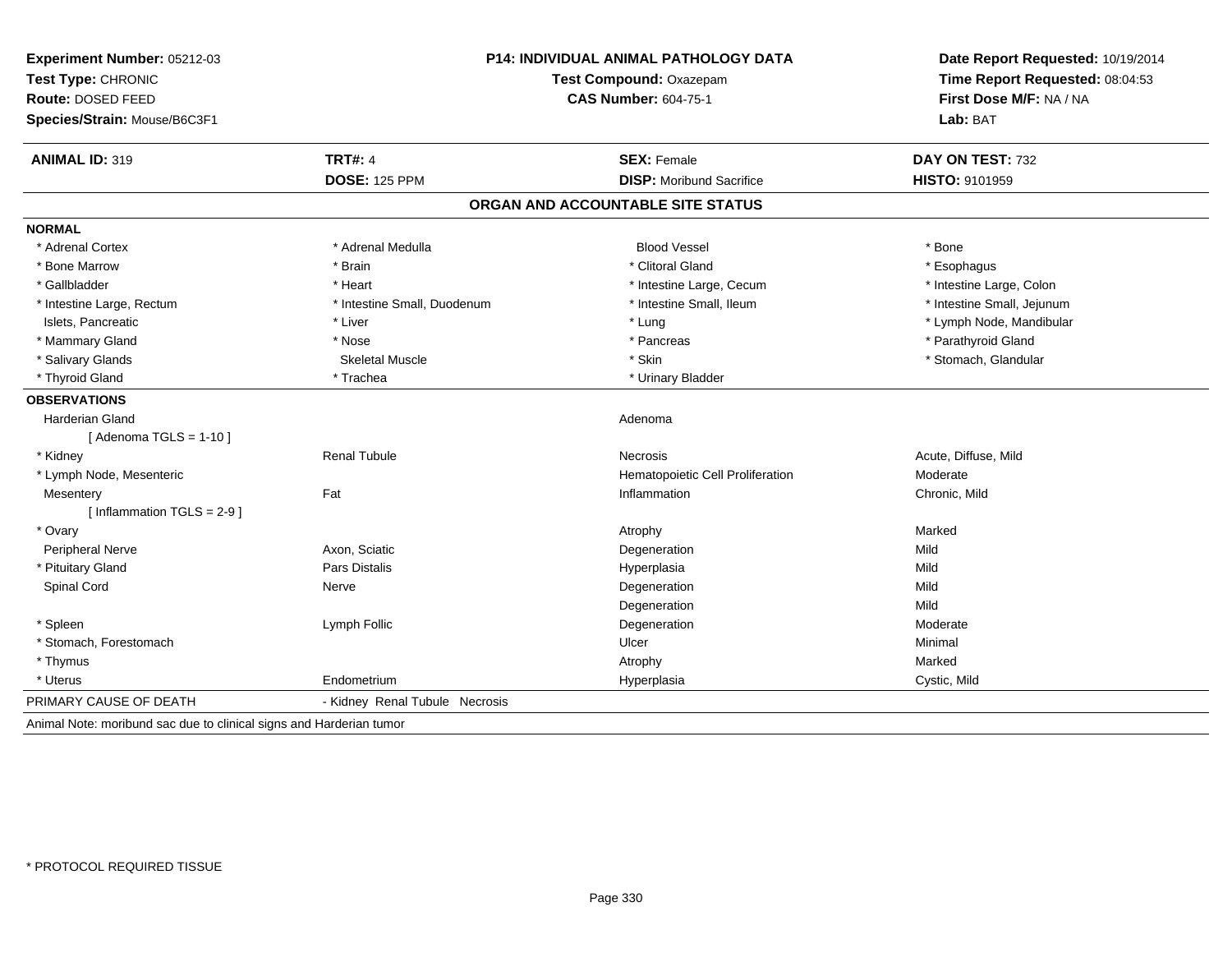| Experiment Number: 05212-03                         | <b>P14: INDIVIDUAL ANIMAL PATHOLOGY DATA</b> |                                   | Date Report Requested: 10/19/2014                          |
|-----------------------------------------------------|----------------------------------------------|-----------------------------------|------------------------------------------------------------|
| Test Type: CHRONIC                                  |                                              | Test Compound: Oxazepam           | Time Report Requested: 08:04:53<br>First Dose M/F: NA / NA |
| Route: DOSED FEED                                   |                                              | <b>CAS Number: 604-75-1</b>       |                                                            |
| Species/Strain: Mouse/B6C3F1                        |                                              |                                   | Lab: BAT                                                   |
| <b>ANIMAL ID: 320</b>                               | <b>TRT#: 4</b>                               | <b>SEX: Female</b>                | DAY ON TEST: 492                                           |
|                                                     | <b>DOSE: 125 PPM</b>                         | <b>DISP:</b> Moribund Sacrifice   | <b>HISTO: 9101960</b>                                      |
|                                                     |                                              | ORGAN AND ACCOUNTABLE SITE STATUS |                                                            |
| <b>NORMAL</b>                                       |                                              |                                   |                                                            |
| * Adrenal Cortex                                    | * Adrenal Medulla                            | <b>Blood Vessel</b>               | * Bone                                                     |
| * Brain                                             | * Esophagus                                  | * Gallbladder                     | * Heart                                                    |
| * Intestine Large, Cecum                            | * Intestine Large, Colon                     | * Intestine Large, Rectum         | * Intestine Small, Duodenum                                |
| * Intestine Small, Ileum                            | * Intestine Small, Jejunum                   | Islets. Pancreatic                | * Kidney                                                   |
| * Liver                                             | * Lung                                       | * Lymph Node, Mandibular          | * Lymph Node, Mesenteric                                   |
| * Mammary Gland                                     | * Nose                                       | * Ovary                           | * Pancreas                                                 |
| * Parathyroid Gland                                 | * Pituitary Gland                            | * Salivary Glands                 | <b>Skeletal Muscle</b>                                     |
| * Skin                                              | * Stomach, Forestomach                       | * Stomach, Glandular              | * Thyroid Gland                                            |
| * Trachea                                           | * Urinary Bladder                            |                                   |                                                            |
| <b>MISSING</b>                                      |                                              |                                   |                                                            |
| * Clitoral Gland                                    |                                              |                                   |                                                            |
| <b>OBSERVATIONS</b>                                 |                                              |                                   |                                                            |
| * Bone Marrow                                       | Erythroid Cell, Myeloid Cell                 | Atrophy                           | Moderate                                                   |
| * Spleen                                            | <b>Red Pulp</b>                              | Atrophy                           | Moderate                                                   |
| * Thymus                                            |                                              | Atrophy                           | Marked                                                     |
| * Uterus                                            | Endometrium                                  | Hyperplasia                       | Cystic, Marked                                             |
| [ Hyperplasia TGLS = 1-6 ]                          |                                              |                                   |                                                            |
| PRIMARY CAUSE OF DEATH                              | - UNCERTAIN                                  |                                   |                                                            |
| Animal Note: moribund sac due to undetermined cause |                                              |                                   |                                                            |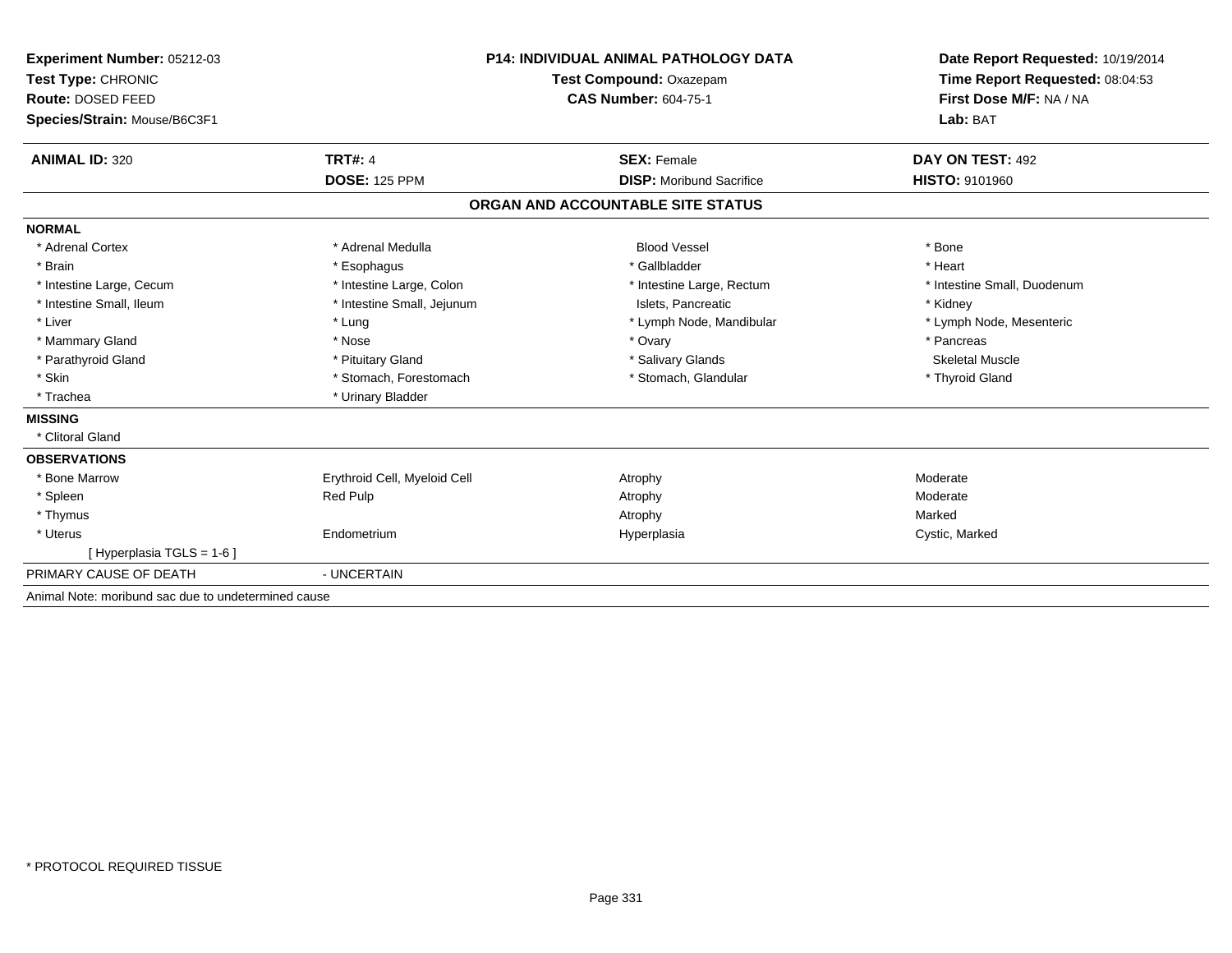| Experiment Number: 05212-03<br>Test Type: CHRONIC<br>Route: DOSED FEED<br>Species/Strain: Mouse/B6C3F1 |                             | P14: INDIVIDUAL ANIMAL PATHOLOGY DATA<br>Test Compound: Oxazepam<br><b>CAS Number: 604-75-1</b> | Date Report Requested: 10/19/2014<br>Time Report Requested: 08:04:53<br>First Dose M/F: NA / NA<br>Lab: BAT |
|--------------------------------------------------------------------------------------------------------|-----------------------------|-------------------------------------------------------------------------------------------------|-------------------------------------------------------------------------------------------------------------|
| <b>ANIMAL ID: 321</b>                                                                                  | <b>TRT#: 4</b>              | <b>SEX: Female</b>                                                                              | DAY ON TEST: 735                                                                                            |
|                                                                                                        | <b>DOSE: 125 PPM</b>        | <b>DISP: Terminal Sacrifice</b>                                                                 | HISTO: 9101961                                                                                              |
|                                                                                                        |                             | ORGAN AND ACCOUNTABLE SITE STATUS                                                               |                                                                                                             |
| <b>NORMAL</b>                                                                                          |                             |                                                                                                 |                                                                                                             |
| * Adrenal Cortex                                                                                       | * Adrenal Medulla           | <b>Blood Vessel</b>                                                                             | * Bone                                                                                                      |
| * Bone Marrow                                                                                          | * Brain                     | * Clitoral Gland                                                                                | * Esophagus                                                                                                 |
| * Gallbladder                                                                                          | * Heart                     | * Intestine Large, Cecum                                                                        | * Intestine Large, Colon                                                                                    |
| * Intestine Large, Rectum                                                                              | * Intestine Small, Duodenum | * Intestine Small, Ileum                                                                        | * Intestine Small, Jejunum                                                                                  |
| Islets, Pancreatic                                                                                     | $*$ Lung                    | * Lymph Node, Mandibular                                                                        | * Lymph Node, Mesenteric                                                                                    |
| * Mammary Gland                                                                                        | * Nose                      | * Pancreas                                                                                      | * Parathyroid Gland                                                                                         |
| * Salivary Glands                                                                                      | <b>Skeletal Muscle</b>      | * Skin                                                                                          | * Spleen                                                                                                    |
| * Stomach, Forestomach                                                                                 | * Stomach, Glandular        | * Trachea                                                                                       | * Urinary Bladder                                                                                           |
| <b>OBSERVATIONS</b>                                                                                    |                             |                                                                                                 |                                                                                                             |
| * Adren Cortex                                                                                         |                             |                                                                                                 |                                                                                                             |
| Note: apperent persistant X zone                                                                       |                             |                                                                                                 |                                                                                                             |
| * Kidney                                                                                               |                             | Nephropathy                                                                                     | Chronic, Minimal                                                                                            |
| * Liver                                                                                                |                             | Hepatocellular Adenoma                                                                          | Multiple                                                                                                    |
| Note: liver foci not apparent on micro<br>[ Hepatocellular Adenoma TGLS = 3-9,4-10 ]                   |                             |                                                                                                 |                                                                                                             |
| * Ovary                                                                                                |                             | Atrophy                                                                                         | Moderate                                                                                                    |
|                                                                                                        | Follicle                    | Cyst                                                                                            |                                                                                                             |
| * Pituitary Gland<br>[Hyperplasia TGLS = 1-7]                                                          | <b>Pars Distalis</b>        | Hyperplasia                                                                                     | Moderate                                                                                                    |
| * Thymus                                                                                               |                             |                                                                                                 | Mild                                                                                                        |
| * Thyroid Gland                                                                                        | <b>Follicular Cel</b>       | Atrophy                                                                                         |                                                                                                             |
|                                                                                                        | <b>Follicular Cel</b>       | Adenoma                                                                                         | Marked                                                                                                      |
| * Uterus                                                                                               | Endometrium                 | Hyperplasia                                                                                     |                                                                                                             |
|                                                                                                        |                             | Hyperplasia                                                                                     | Cystic, Moderate                                                                                            |
| PRIMARY CAUSE OF DEATH                                                                                 | $\blacksquare$              |                                                                                                 |                                                                                                             |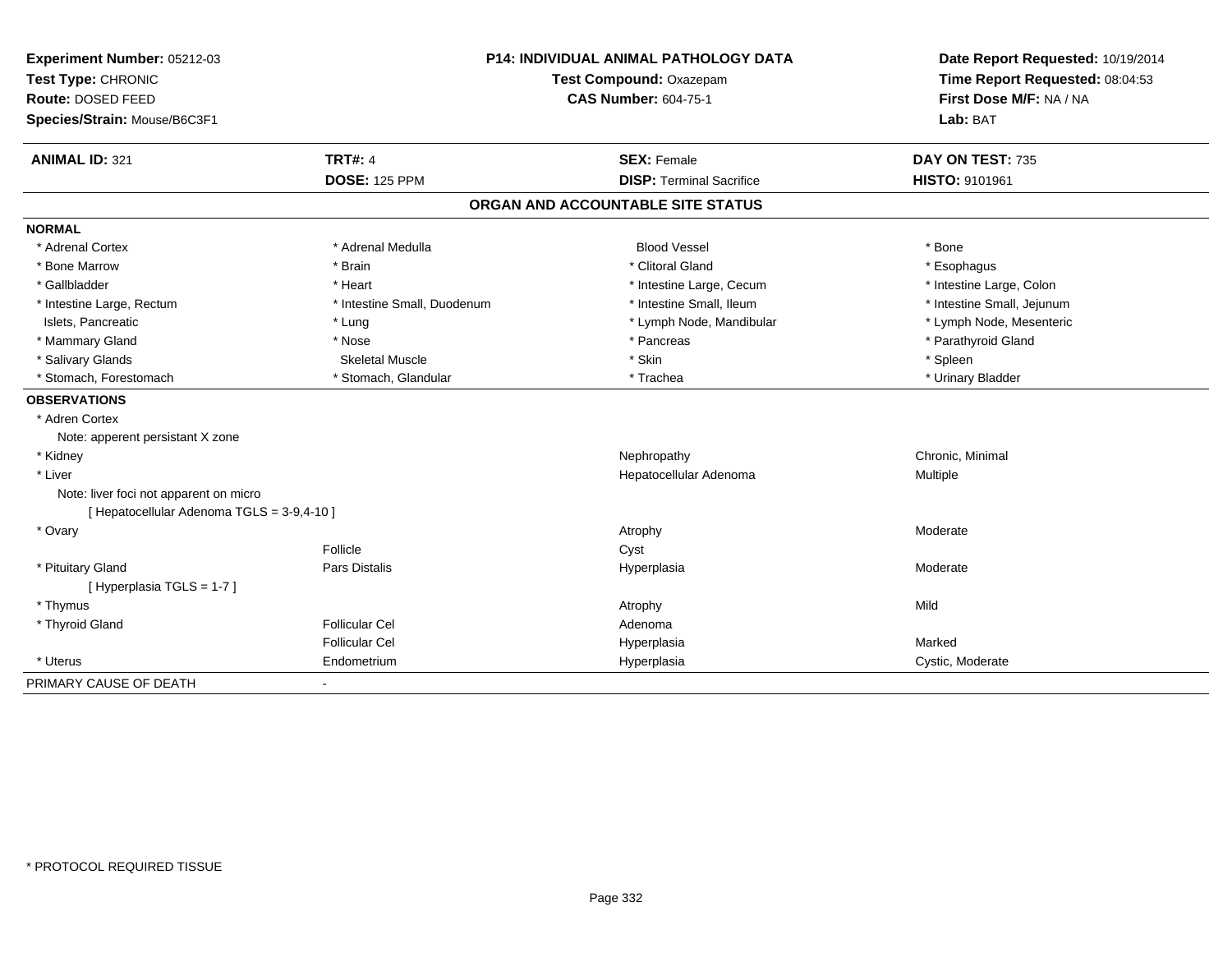| Experiment Number: 05212-03<br>Test Type: CHRONIC<br>Route: DOSED FEED | <b>P14: INDIVIDUAL ANIMAL PATHOLOGY DATA</b><br>Test Compound: Oxazepam<br><b>CAS Number: 604-75-1</b> |                                   | Date Report Requested: 10/19/2014<br>Time Report Requested: 08:04:53<br>First Dose M/F: NA / NA |  |
|------------------------------------------------------------------------|--------------------------------------------------------------------------------------------------------|-----------------------------------|-------------------------------------------------------------------------------------------------|--|
| Species/Strain: Mouse/B6C3F1                                           |                                                                                                        |                                   | Lab: BAT                                                                                        |  |
| <b>ANIMAL ID: 322</b>                                                  | <b>TRT#: 4</b>                                                                                         | <b>SEX: Female</b>                | DAY ON TEST: 736                                                                                |  |
|                                                                        | <b>DOSE: 125 PPM</b>                                                                                   | <b>DISP: Terminal Sacrifice</b>   | HISTO: 9101962                                                                                  |  |
|                                                                        |                                                                                                        | ORGAN AND ACCOUNTABLE SITE STATUS |                                                                                                 |  |
| <b>NORMAL</b>                                                          |                                                                                                        |                                   |                                                                                                 |  |
| * Adrenal Cortex                                                       | * Adrenal Medulla                                                                                      | <b>Blood Vessel</b>               | * Bone                                                                                          |  |
| * Bone Marrow                                                          | * Brain                                                                                                | * Clitoral Gland                  | * Esophagus                                                                                     |  |
| * Gallbladder                                                          | * Heart                                                                                                | * Intestine Large, Cecum          | * Intestine Large, Colon                                                                        |  |
| * Intestine Large, Rectum                                              | * Intestine Small, Duodenum                                                                            | * Intestine Small, Ileum          | * Intestine Small, Jejunum                                                                      |  |
| Islets, Pancreatic                                                     | * Kidney                                                                                               | * Liver                           | * Lung                                                                                          |  |
| * Lymph Node, Mesenteric                                               | * Mammary Gland                                                                                        | * Nose                            | * Pancreas                                                                                      |  |
| * Pituitary Gland                                                      | * Salivary Glands                                                                                      | <b>Skeletal Muscle</b>            | * Skin                                                                                          |  |
| * Stomach, Forestomach                                                 | * Stomach, Glandular                                                                                   | * Trachea                         | * Urinary Bladder                                                                               |  |
| <b>MISSING</b>                                                         |                                                                                                        |                                   |                                                                                                 |  |
| * Parathyroid Gland                                                    |                                                                                                        |                                   |                                                                                                 |  |
| <b>OBSERVATIONS</b>                                                    |                                                                                                        |                                   |                                                                                                 |  |
| Eye                                                                    |                                                                                                        | <b>Phthisis Bulbi</b>             | Marked                                                                                          |  |
| [ Phthisis Bulbi TGLS = 2-10 ]                                         |                                                                                                        |                                   |                                                                                                 |  |
| <b>Harderian Gland</b>                                                 |                                                                                                        | Adenoma                           |                                                                                                 |  |
| [Adenoma TGLS = $1-9$ ]                                                |                                                                                                        |                                   |                                                                                                 |  |
| * Lymph Node, Mandibular                                               |                                                                                                        | Lymphoma Malignant Lymphocytic    |                                                                                                 |  |
| * Ovary                                                                |                                                                                                        | Atrophy                           | Moderate                                                                                        |  |
| * Spleen                                                               |                                                                                                        | Lymphoma Malignant Lymphocytic    |                                                                                                 |  |
| * Thymus                                                               |                                                                                                        | Lymphoma Malignant Lymphocytic    |                                                                                                 |  |
| * Thyroid Gland                                                        | <b>Follicular Cel</b>                                                                                  | Hyperplasia                       | Mild                                                                                            |  |
| * Uterus                                                               | Endometrium                                                                                            | Hyperplasia                       | Cystic, Moderate                                                                                |  |
| [ Hyperplasia TGLS = 3-6 ]                                             |                                                                                                        |                                   |                                                                                                 |  |
| PRIMARY CAUSE OF DEATH                                                 |                                                                                                        |                                   |                                                                                                 |  |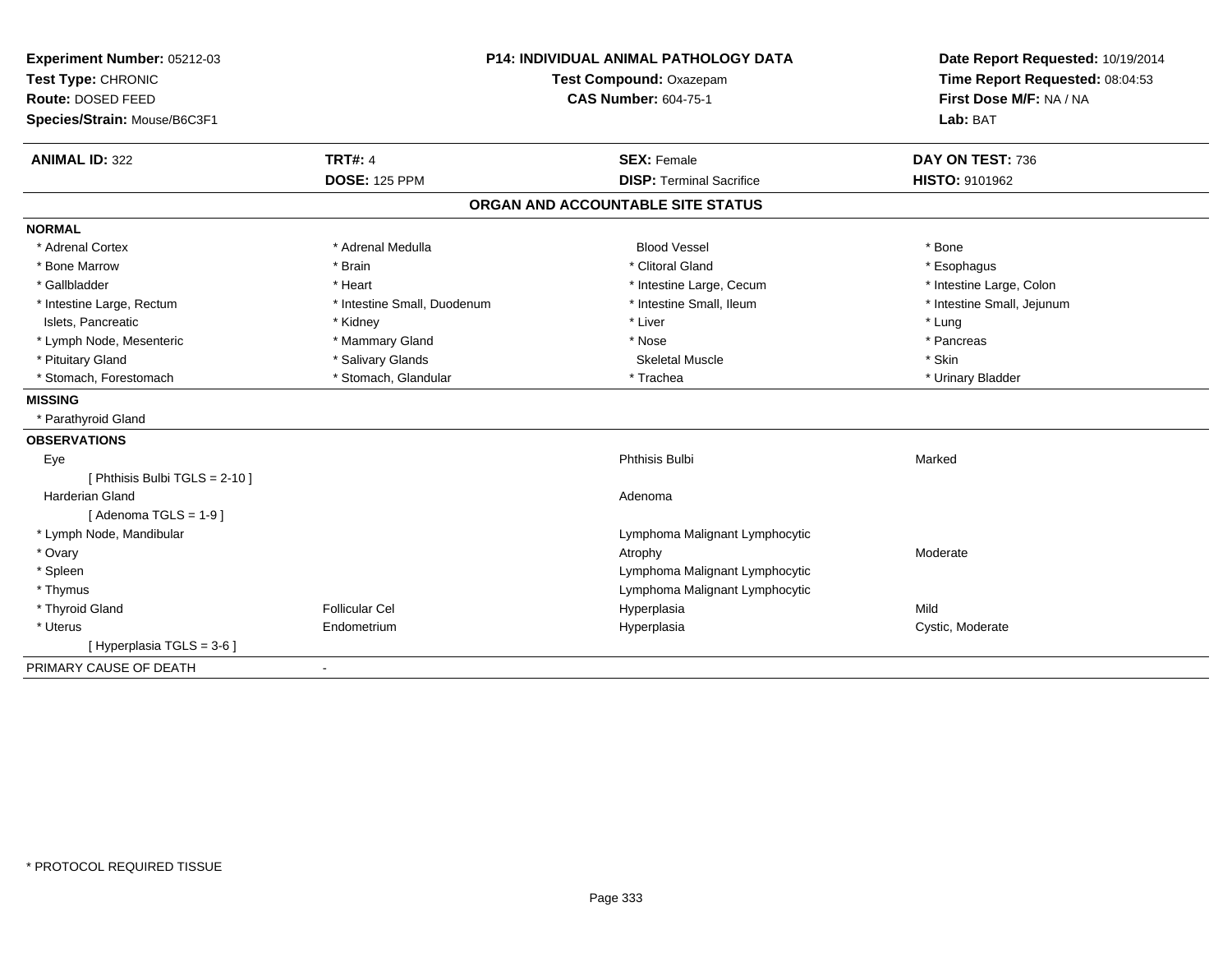| Experiment Number: 05212-03<br>Test Type: CHRONIC<br>Route: DOSED FEED |                             | <b>P14: INDIVIDUAL ANIMAL PATHOLOGY DATA</b><br>Test Compound: Oxazepam<br><b>CAS Number: 604-75-1</b> | Date Report Requested: 10/19/2014<br>Time Report Requested: 08:04:53<br>First Dose M/F: NA / NA |
|------------------------------------------------------------------------|-----------------------------|--------------------------------------------------------------------------------------------------------|-------------------------------------------------------------------------------------------------|
| Species/Strain: Mouse/B6C3F1                                           |                             |                                                                                                        | Lab: BAT                                                                                        |
| <b>ANIMAL ID: 323</b>                                                  | <b>TRT#: 4</b>              | <b>SEX: Female</b>                                                                                     | DAY ON TEST: 736                                                                                |
|                                                                        | <b>DOSE: 125 PPM</b>        | <b>DISP: Terminal Sacrifice</b>                                                                        | HISTO: 9101963                                                                                  |
|                                                                        |                             | ORGAN AND ACCOUNTABLE SITE STATUS                                                                      |                                                                                                 |
| <b>NORMAL</b>                                                          |                             |                                                                                                        |                                                                                                 |
| * Adrenal Cortex                                                       | * Adrenal Medulla           | <b>Blood Vessel</b>                                                                                    | * Bone                                                                                          |
| * Bone Marrow                                                          | * Brain                     | * Clitoral Gland                                                                                       | * Esophagus                                                                                     |
| * Gallbladder                                                          | * Heart                     | * Intestine Large, Cecum                                                                               | * Intestine Large, Colon                                                                        |
| * Intestine Large, Rectum                                              | * Intestine Small, Duodenum | * Intestine Small, Ileum                                                                               | * Intestine Small, Jejunum                                                                      |
| Islets, Pancreatic                                                     | * Kidney                    | * Lung                                                                                                 | * Lymph Node, Mandibular                                                                        |
| * Lymph Node, Mesenteric                                               | * Mammary Gland             | * Nose                                                                                                 | * Pancreas                                                                                      |
| * Parathyroid Gland                                                    | * Pituitary Gland           | * Salivary Glands                                                                                      | <b>Skeletal Muscle</b>                                                                          |
| * Skin                                                                 | * Spleen                    | * Stomach, Forestomach                                                                                 | * Stomach, Glandular                                                                            |
| * Trachea                                                              | * Urinary Bladder           |                                                                                                        |                                                                                                 |
| <b>OBSERVATIONS</b>                                                    |                             |                                                                                                        |                                                                                                 |
| * Liver                                                                |                             | <b>Eosinophilic Focus</b>                                                                              |                                                                                                 |
|                                                                        |                             | Hepatocellular Adenoma                                                                                 | Multiple                                                                                        |
| [Hepatocellular Adenoma TGLS = 2-2,3-1]                                |                             |                                                                                                        |                                                                                                 |
| * Ovary                                                                |                             | Atrophy                                                                                                | Mild                                                                                            |
| * Thymus                                                               |                             | Atrophy                                                                                                | Mild                                                                                            |
| * Thyroid Gland                                                        | <b>Follicular Cel</b>       | Hyperplasia                                                                                            | Minimal                                                                                         |
| * Uterus                                                               | Endometrium                 | Hyperplasia                                                                                            | Cystic, Moderate                                                                                |
| [Hyperplasia TGLS = 1-6]                                               |                             |                                                                                                        |                                                                                                 |
| PRIMARY CAUSE OF DEATH                                                 | $\overline{\phantom{a}}$    |                                                                                                        |                                                                                                 |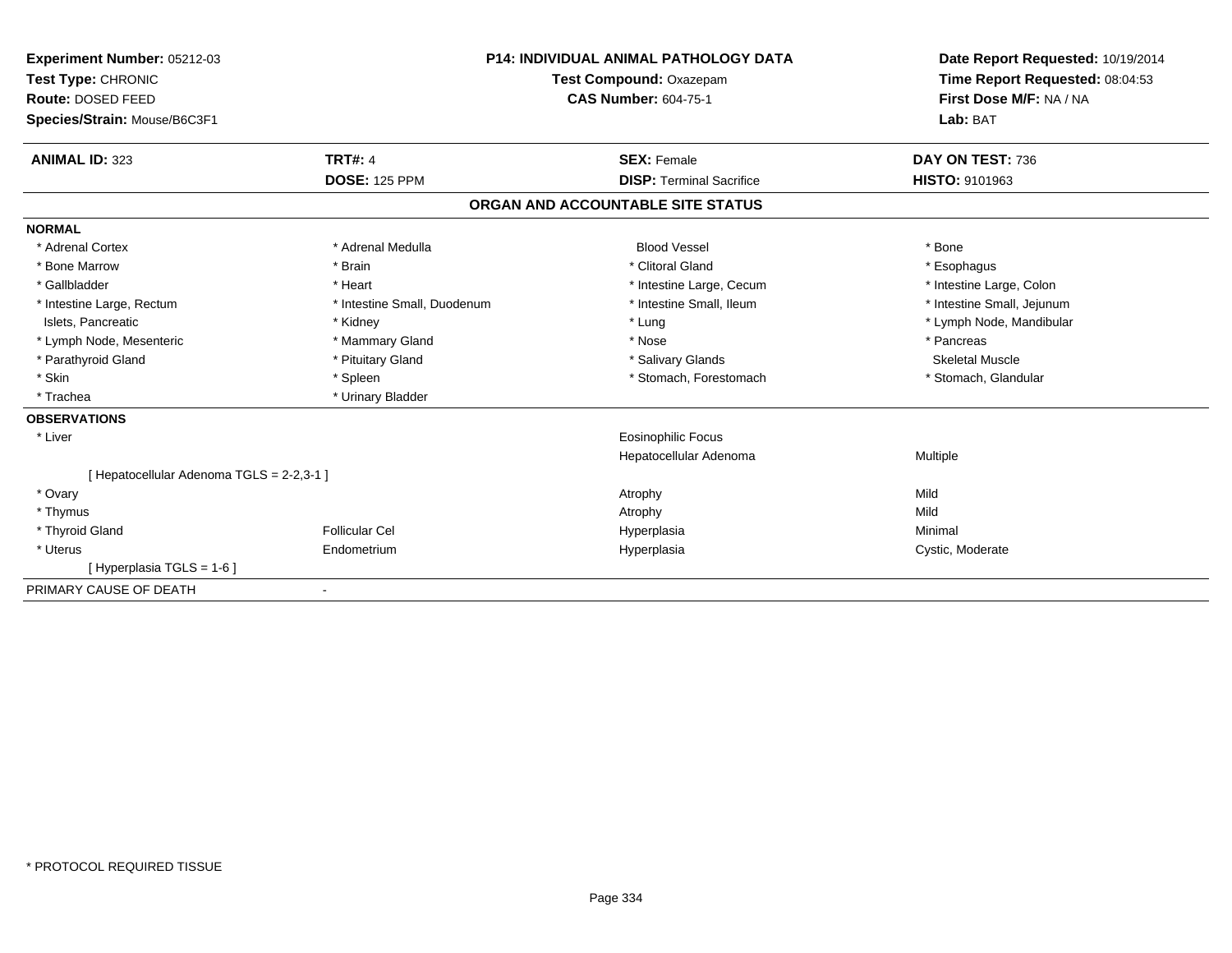| Experiment Number: 05212-03<br>Test Type: CHRONIC<br>Route: DOSED FEED<br>Species/Strain: Mouse/B6C3F1 |                             | <b>P14: INDIVIDUAL ANIMAL PATHOLOGY DATA</b><br>Test Compound: Oxazepam<br><b>CAS Number: 604-75-1</b> | Date Report Requested: 10/19/2014<br>Time Report Requested: 08:04:53<br>First Dose M/F: NA / NA<br>Lab: BAT |  |
|--------------------------------------------------------------------------------------------------------|-----------------------------|--------------------------------------------------------------------------------------------------------|-------------------------------------------------------------------------------------------------------------|--|
| <b>ANIMAL ID: 324</b>                                                                                  | <b>TRT#: 4</b>              | <b>SEX: Female</b>                                                                                     | DAY ON TEST: 735                                                                                            |  |
|                                                                                                        | <b>DOSE: 125 PPM</b>        | <b>DISP: Terminal Sacrifice</b>                                                                        | HISTO: 9101964                                                                                              |  |
|                                                                                                        |                             | ORGAN AND ACCOUNTABLE SITE STATUS                                                                      |                                                                                                             |  |
| <b>NORMAL</b>                                                                                          |                             |                                                                                                        |                                                                                                             |  |
| * Adrenal Cortex                                                                                       | * Adrenal Medulla           | <b>Blood Vessel</b>                                                                                    | * Bone                                                                                                      |  |
| * Bone Marrow                                                                                          | * Brain                     | * Clitoral Gland                                                                                       | * Esophagus                                                                                                 |  |
| * Gallbladder                                                                                          | * Heart                     | * Intestine Large, Cecum                                                                               | * Intestine Large, Colon                                                                                    |  |
| * Intestine Large, Rectum                                                                              | * Intestine Small, Duodenum | * Intestine Small, Ileum                                                                               | * Intestine Small, Jejunum                                                                                  |  |
| Islets, Pancreatic                                                                                     | * Kidney                    | * Lung                                                                                                 | * Lymph Node, Mandibular                                                                                    |  |
| * Lymph Node, Mesenteric                                                                               | * Mammary Gland             | * Nose                                                                                                 | * Pancreas                                                                                                  |  |
| * Parathyroid Gland                                                                                    | * Pituitary Gland           | * Salivary Glands                                                                                      | Skeletal Muscle                                                                                             |  |
| * Skin                                                                                                 | * Spleen                    | * Stomach, Forestomach                                                                                 | * Stomach, Glandular                                                                                        |  |
| * Trachea                                                                                              | * Urinary Bladder           |                                                                                                        |                                                                                                             |  |
| <b>OBSERVATIONS</b>                                                                                    |                             |                                                                                                        |                                                                                                             |  |
| Harderian Gland                                                                                        |                             | Adenoma                                                                                                |                                                                                                             |  |
| * Liver                                                                                                |                             | <b>Eosinophilic Focus</b>                                                                              |                                                                                                             |  |
|                                                                                                        |                             | Hepatocellular Adenoma                                                                                 |                                                                                                             |  |
| [ Eosinophilic Focus TGLS = 4-9 ]<br>[ Hepatocellular Adenoma TGLS = 3-1 ]                             |                             |                                                                                                        |                                                                                                             |  |
| * Ovary                                                                                                | Follicle                    | Cyst                                                                                                   |                                                                                                             |  |
|                                                                                                        |                             | Granulosa Cell Tumor Benign                                                                            |                                                                                                             |  |
| [ $Cyst TGLS = 2-6$ ]                                                                                  |                             |                                                                                                        |                                                                                                             |  |
| * Thymus                                                                                               |                             | Atrophy                                                                                                | Moderate                                                                                                    |  |
| * Thyroid Gland                                                                                        | Follicular Cel              | Hyperplasia                                                                                            | Mild                                                                                                        |  |
| * Uterus                                                                                               | Endometrium                 | Hyperplasia                                                                                            | Cystic, Moderate                                                                                            |  |
| [ Hyperplasia TGLS = 1-6 ]                                                                             |                             |                                                                                                        |                                                                                                             |  |
| PRIMARY CAUSE OF DEATH                                                                                 | $\sim$                      |                                                                                                        |                                                                                                             |  |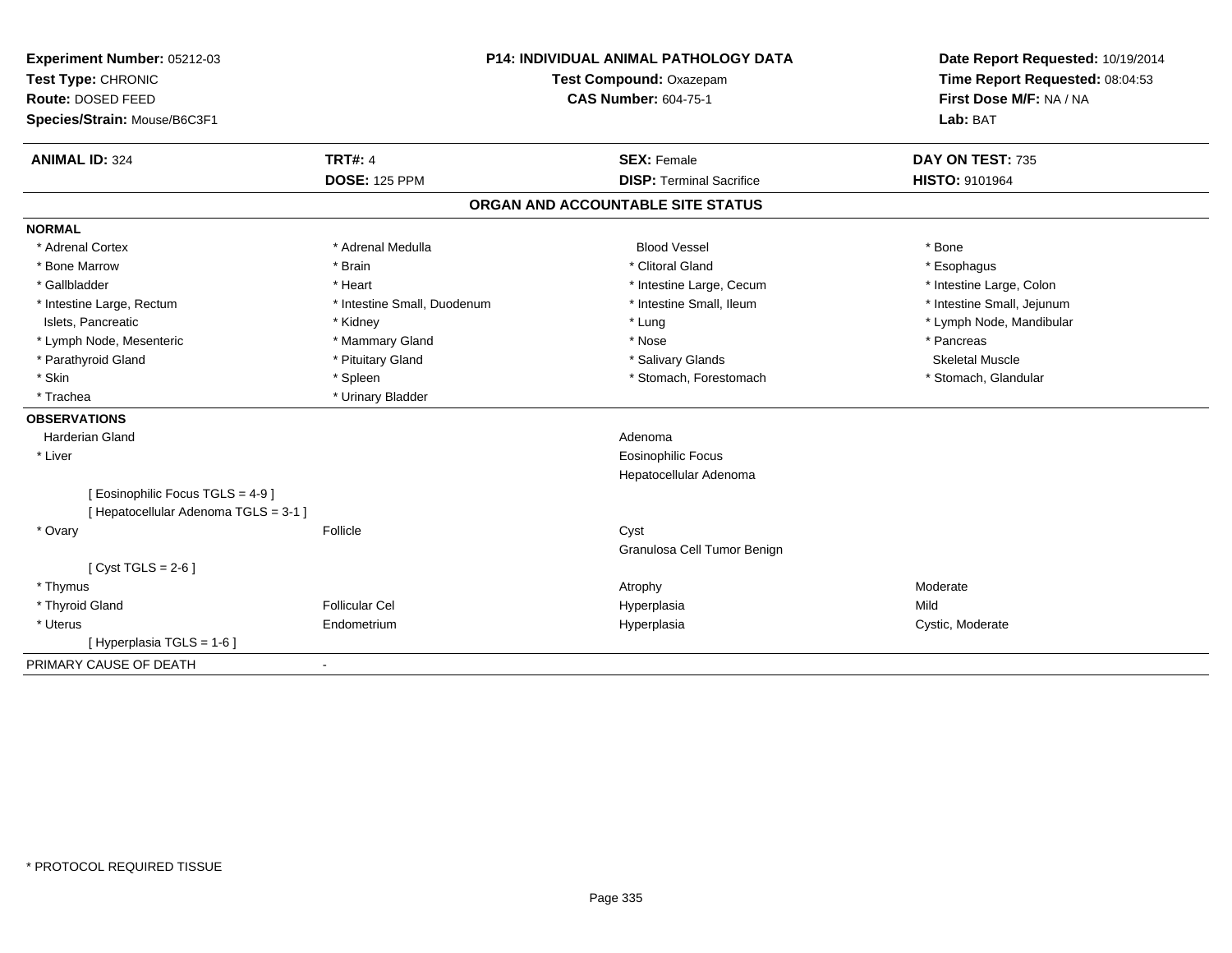| Experiment Number: 05212-03<br><b>Test Type: CHRONIC</b><br>Route: DOSED FEED<br>Species/Strain: Mouse/B6C3F1 |                             | <b>P14: INDIVIDUAL ANIMAL PATHOLOGY DATA</b><br>Test Compound: Oxazepam<br><b>CAS Number: 604-75-1</b> | Date Report Requested: 10/19/2014<br>Time Report Requested: 08:04:53<br>First Dose M/F: NA / NA<br>Lab: BAT |  |
|---------------------------------------------------------------------------------------------------------------|-----------------------------|--------------------------------------------------------------------------------------------------------|-------------------------------------------------------------------------------------------------------------|--|
| <b>ANIMAL ID: 325</b>                                                                                         | <b>TRT#: 4</b>              | <b>SEX: Female</b>                                                                                     | DAY ON TEST: 460                                                                                            |  |
|                                                                                                               | <b>DOSE: 125 PPM</b>        | <b>DISP:</b> Scheduled Sacrifice                                                                       | <b>HISTO: 9101965</b>                                                                                       |  |
|                                                                                                               |                             | ORGAN AND ACCOUNTABLE SITE STATUS                                                                      |                                                                                                             |  |
| <b>NORMAL</b>                                                                                                 |                             |                                                                                                        |                                                                                                             |  |
| * Adrenal Cortex                                                                                              | * Adrenal Medulla           | <b>Blood Vessel</b>                                                                                    | * Bone                                                                                                      |  |
| * Bone Marrow                                                                                                 | * Brain                     | * Clitoral Gland                                                                                       | * Esophagus                                                                                                 |  |
| * Gallbladder                                                                                                 | * Heart                     | * Intestine Large, Cecum                                                                               | * Intestine Large, Colon                                                                                    |  |
| * Intestine Large, Rectum                                                                                     | * Intestine Small, Duodenum | * Intestine Small, Ileum                                                                               | * Intestine Small, Jejunum                                                                                  |  |
| Islets, Pancreatic                                                                                            | * Kidney                    | * Liver                                                                                                | * Lung                                                                                                      |  |
| * Lymph Node, Mandibular                                                                                      | * Lymph Node, Mesenteric    | * Mammary Gland                                                                                        | * Nose                                                                                                      |  |
| * Ovary                                                                                                       | * Pancreas                  | * Parathyroid Gland                                                                                    | * Pituitary Gland                                                                                           |  |
| * Salivary Glands                                                                                             | Skeletal Muscle             | * Skin                                                                                                 | * Spleen                                                                                                    |  |
| * Stomach, Forestomach                                                                                        | * Stomach, Glandular        | * Thymus                                                                                               | * Thyroid Gland                                                                                             |  |
| * Trachea                                                                                                     | * Urinary Bladder           |                                                                                                        |                                                                                                             |  |
| <b>OBSERVATIONS</b>                                                                                           |                             |                                                                                                        |                                                                                                             |  |
| * Uterus                                                                                                      | Endometrium                 | Hyperplasia                                                                                            | Cystic, Glandular, Mild                                                                                     |  |
| PRIMARY CAUSE OF DEATH                                                                                        |                             |                                                                                                        |                                                                                                             |  |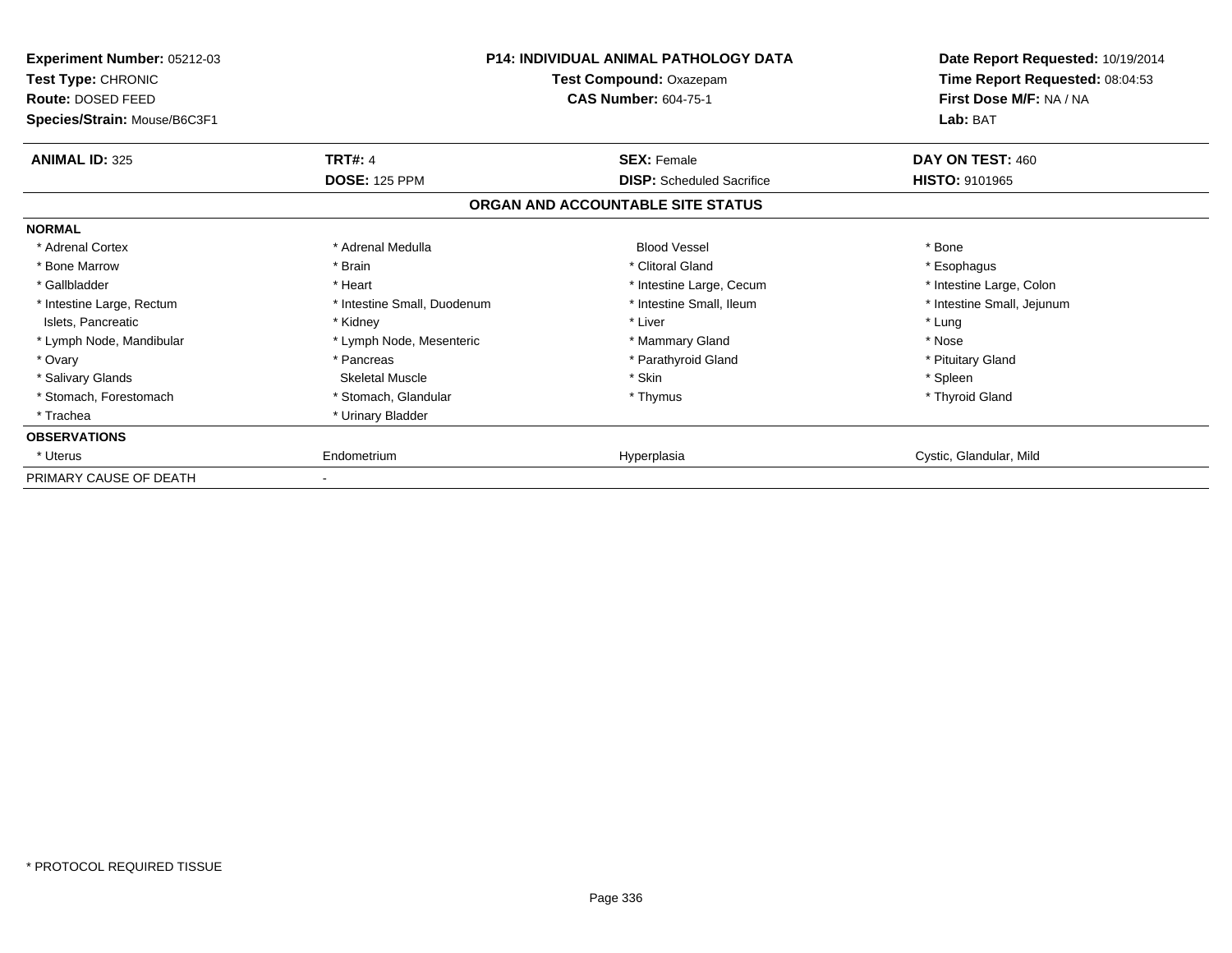| Experiment Number: 05212-03  |                             | <b>P14: INDIVIDUAL ANIMAL PATHOLOGY DATA</b> | Date Report Requested: 10/19/2014 |
|------------------------------|-----------------------------|----------------------------------------------|-----------------------------------|
| Test Type: CHRONIC           | Test Compound: Oxazepam     |                                              | Time Report Requested: 08:04:53   |
| Route: DOSED FEED            |                             | <b>CAS Number: 604-75-1</b>                  | First Dose M/F: NA / NA           |
| Species/Strain: Mouse/B6C3F1 |                             |                                              | Lab: BAT                          |
| <b>ANIMAL ID: 326</b>        | <b>TRT#: 4</b>              | <b>SEX: Female</b>                           | DAY ON TEST: 460                  |
|                              | <b>DOSE: 125 PPM</b>        | <b>DISP:</b> Scheduled Sacrifice             | <b>HISTO: 9101966</b>             |
|                              |                             | ORGAN AND ACCOUNTABLE SITE STATUS            |                                   |
| <b>NORMAL</b>                |                             |                                              |                                   |
| * Adrenal Cortex             | * Adrenal Medulla           | <b>Blood Vessel</b>                          | * Bone                            |
| * Bone Marrow                | * Brain                     | * Clitoral Gland                             | * Esophagus                       |
| * Gallbladder                | * Heart                     | * Intestine Large, Cecum                     | * Intestine Large, Colon          |
| * Intestine Large, Rectum    | * Intestine Small, Duodenum | * Intestine Small, Ileum                     | * Intestine Small, Jejunum        |
| Islets, Pancreatic           | * Liver                     | * Lung                                       | * Lymph Node, Mandibular          |
| * Lymph Node, Mesenteric     | * Mammary Gland             | * Nose                                       | * Ovary                           |
| * Pancreas                   | * Parathyroid Gland         | * Pituitary Gland                            | * Salivary Glands                 |
| <b>Skeletal Muscle</b>       | * Skin                      | * Spleen                                     | * Stomach, Forestomach            |
| * Stomach, Glandular         | * Thymus                    | * Thyroid Gland                              | * Trachea                         |
| * Urinary Bladder            |                             |                                              |                                   |
| <b>OBSERVATIONS</b>          |                             |                                              |                                   |
| * Kidney                     |                             | Nephropathy                                  | Chronic, Minimal                  |
| * Uterus                     | Endometrium                 | Hyperplasia                                  | Cystic, Glandular, Moderate       |
| [ Hyperplasia TGLS = 1-6 ]   |                             |                                              |                                   |
| PRIMARY CAUSE OF DEATH       |                             |                                              |                                   |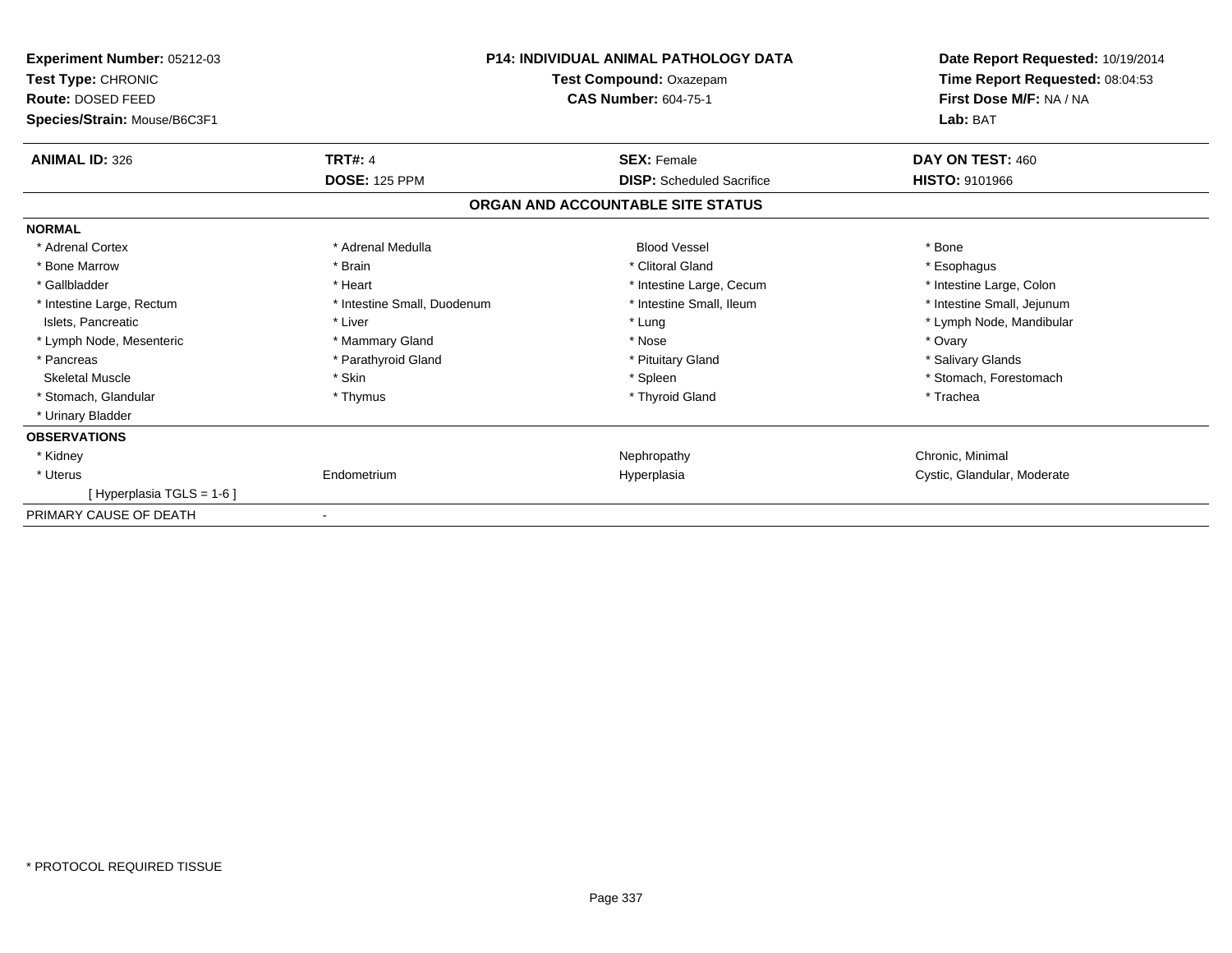| Experiment Number: 05212-03<br>Test Type: CHRONIC<br>Route: DOSED FEED<br>Species/Strain: Mouse/B6C3F1 |                             | <b>P14: INDIVIDUAL ANIMAL PATHOLOGY DATA</b><br>Test Compound: Oxazepam<br><b>CAS Number: 604-75-1</b> | Date Report Requested: 10/19/2014<br>Time Report Requested: 08:04:53<br>First Dose M/F: NA / NA<br>Lab: BAT |  |
|--------------------------------------------------------------------------------------------------------|-----------------------------|--------------------------------------------------------------------------------------------------------|-------------------------------------------------------------------------------------------------------------|--|
| <b>ANIMAL ID: 327</b>                                                                                  | <b>TRT#: 4</b>              | <b>SEX: Female</b>                                                                                     | DAY ON TEST: 736                                                                                            |  |
|                                                                                                        | <b>DOSE: 125 PPM</b>        | <b>DISP: Terminal Sacrifice</b>                                                                        | HISTO: 9101967                                                                                              |  |
|                                                                                                        |                             | ORGAN AND ACCOUNTABLE SITE STATUS                                                                      |                                                                                                             |  |
| <b>NORMAL</b>                                                                                          |                             |                                                                                                        |                                                                                                             |  |
| * Adrenal Cortex                                                                                       | * Adrenal Medulla           | <b>Blood Vessel</b>                                                                                    | * Bone                                                                                                      |  |
| * Bone Marrow                                                                                          | * Brain                     | * Clitoral Gland                                                                                       | * Esophagus                                                                                                 |  |
| * Gallbladder                                                                                          | * Heart                     | * Intestine Large, Cecum                                                                               | * Intestine Large, Colon                                                                                    |  |
| * Intestine Large, Rectum                                                                              | * Intestine Small, Duodenum | * Intestine Small, Ileum                                                                               | * Intestine Small, Jejunum                                                                                  |  |
| Islets, Pancreatic                                                                                     | * Kidney                    | * Lung                                                                                                 | * Lymph Node, Mandibular                                                                                    |  |
| * Lymph Node, Mesenteric                                                                               | * Mammary Gland             | * Nose                                                                                                 | * Pancreas                                                                                                  |  |
| * Parathyroid Gland                                                                                    | * Pituitary Gland           | * Salivary Glands                                                                                      | Skeletal Muscle                                                                                             |  |
| * Skin                                                                                                 | * Spleen                    | * Stomach, Forestomach                                                                                 | * Stomach, Glandular                                                                                        |  |
| * Trachea                                                                                              | * Urinary Bladder           |                                                                                                        |                                                                                                             |  |
| <b>OBSERVATIONS</b>                                                                                    |                             |                                                                                                        |                                                                                                             |  |
| * Adren Cortex                                                                                         |                             |                                                                                                        |                                                                                                             |  |
| Note: apperant persistent zone cells                                                                   |                             |                                                                                                        |                                                                                                             |  |
| * Liver                                                                                                |                             | <b>Clear Cell Focus</b>                                                                                |                                                                                                             |  |
|                                                                                                        |                             | <b>Eosinophilic Focus</b>                                                                              |                                                                                                             |  |
|                                                                                                        |                             | Hepatocellular Adenoma                                                                                 | Multiple                                                                                                    |  |
| [ Eosinophilic Focus TGLS = 4-1 ]                                                                      |                             |                                                                                                        |                                                                                                             |  |
| [ Hepatocellular Adenoma TGLS = 2-9,3-1 ]                                                              |                             |                                                                                                        |                                                                                                             |  |
| * Ovary                                                                                                |                             | Atrophy                                                                                                | Mild                                                                                                        |  |
| * Thymus                                                                                               |                             | Atrophy                                                                                                | Mild                                                                                                        |  |
| * Thyroid Gland                                                                                        | Follicular Cel              | Hyperplasia                                                                                            | Minimal                                                                                                     |  |
| * Uterus                                                                                               | Endometrium                 | Hyperplasia                                                                                            | Cystic, Moderate                                                                                            |  |
| [ Hyperplasia TGLS = 1-6 ]                                                                             |                             |                                                                                                        |                                                                                                             |  |
| PRIMARY CAUSE OF DEATH                                                                                 | $\sim$                      |                                                                                                        |                                                                                                             |  |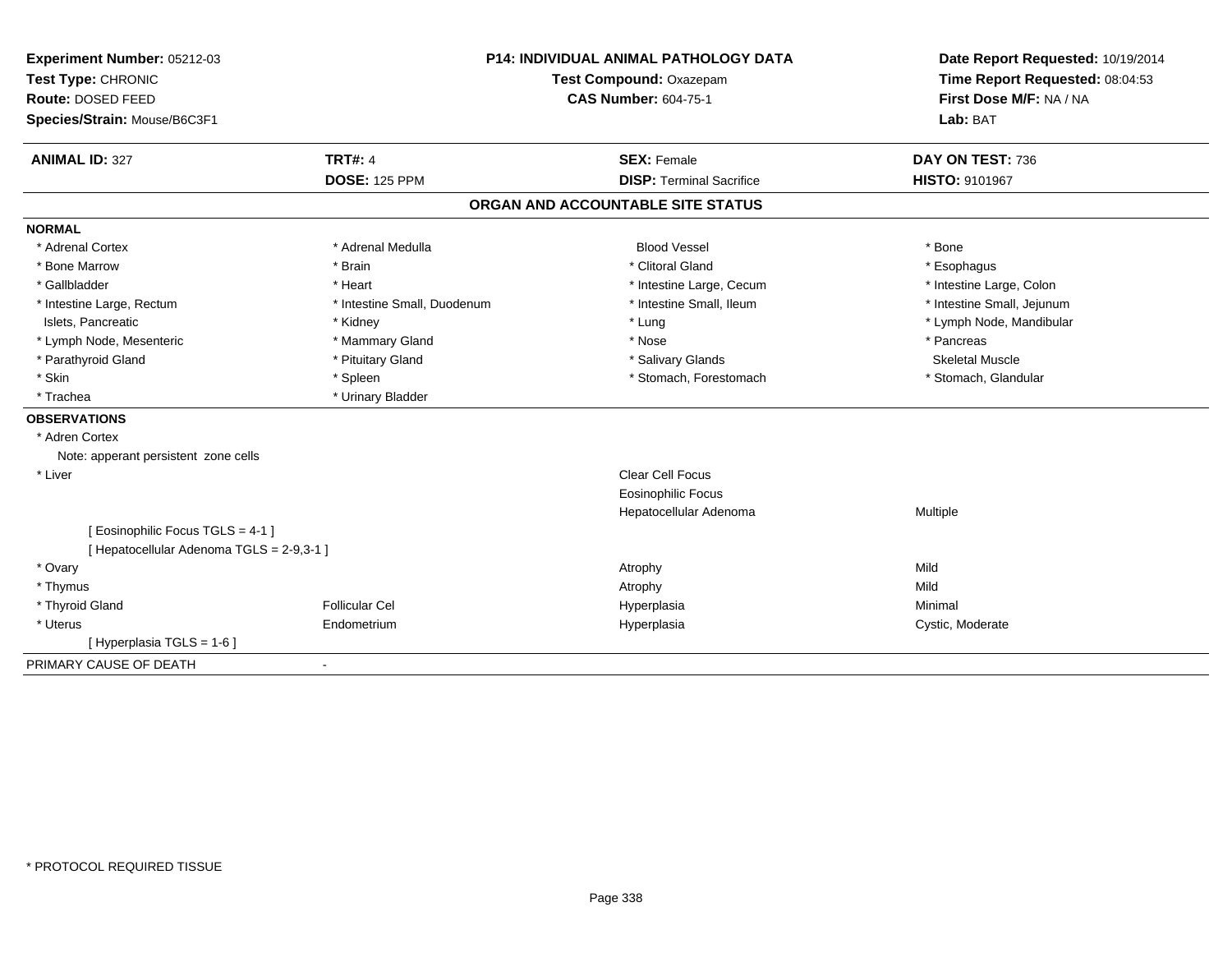| Experiment Number: 05212-03                   | <b>P14: INDIVIDUAL ANIMAL PATHOLOGY DATA</b> |  | Date Report Requested: 10/19/2014 |                            |  |
|-----------------------------------------------|----------------------------------------------|--|-----------------------------------|----------------------------|--|
| Test Type: CHRONIC                            | <b>Test Compound: Oxazepam</b>               |  | Time Report Requested: 08:04:53   |                            |  |
| Route: DOSED FEED                             |                                              |  | <b>CAS Number: 604-75-1</b>       | First Dose M/F: NA / NA    |  |
| Species/Strain: Mouse/B6C3F1                  |                                              |  |                                   | Lab: BAT                   |  |
| <b>ANIMAL ID: 328</b>                         | <b>TRT#: 4</b>                               |  | <b>SEX: Female</b>                | DAY ON TEST: 735           |  |
|                                               | <b>DOSE: 125 PPM</b>                         |  | <b>DISP: Terminal Sacrifice</b>   | <b>HISTO: 9101968</b>      |  |
|                                               |                                              |  | ORGAN AND ACCOUNTABLE SITE STATUS |                            |  |
| <b>NORMAL</b>                                 |                                              |  |                                   |                            |  |
| * Adrenal Cortex                              | * Adrenal Medulla                            |  | <b>Blood Vessel</b>               | * Bone                     |  |
| * Bone Marrow                                 | * Brain                                      |  | * Clitoral Gland                  | * Esophagus                |  |
| * Gallbladder                                 | * Heart                                      |  | * Intestine Large, Cecum          | * Intestine Large, Colon   |  |
| * Intestine Large, Rectum                     | * Intestine Small, Duodenum                  |  | * Intestine Small, Ileum          | * Intestine Small, Jejunum |  |
| Islets, Pancreatic                            | * Lymph Node, Mandibular                     |  | * Lymph Node, Mesenteric          | * Mammary Gland            |  |
| * Nose                                        | * Pancreas                                   |  | * Parathyroid Gland               | * Pituitary Gland          |  |
| * Salivary Glands                             | <b>Skeletal Muscle</b>                       |  | * Skin                            | * Spleen                   |  |
| * Stomach, Forestomach                        | * Stomach, Glandular                         |  | * Trachea                         | * Urinary Bladder          |  |
| <b>OBSERVATIONS</b>                           |                                              |  |                                   |                            |  |
| * Kidney                                      |                                              |  | Nephropathy                       | Chronic, Mild              |  |
| * Liver                                       |                                              |  | <b>Eosinophilic Focus</b>         |                            |  |
|                                               |                                              |  | Hepatocellular Adenoma            |                            |  |
| [ Eosinophilic Focus TGLS = 3-1 ]             |                                              |  |                                   |                            |  |
| [ Hepatocellular Adenoma TGLS = 1-9]          |                                              |  |                                   |                            |  |
| * Lung                                        |                                              |  | Alveolar/Bronchiolar Carcinoma    |                            |  |
| [ Alveolar/Bronchiolar Carcinoma TGLS = 2-2 ] |                                              |  |                                   |                            |  |
| * Ovary                                       |                                              |  | Atrophy                           | Moderate                   |  |
| * Thymus                                      |                                              |  | Atrophy                           | Moderate                   |  |
| * Thyroid Gland                               | <b>Follicular Cel</b>                        |  | Adenoma                           |                            |  |
| * Uterus                                      | Endometrium                                  |  | Hyperplasia                       | Cystic, Mild               |  |
| PRIMARY CAUSE OF DEATH                        |                                              |  |                                   |                            |  |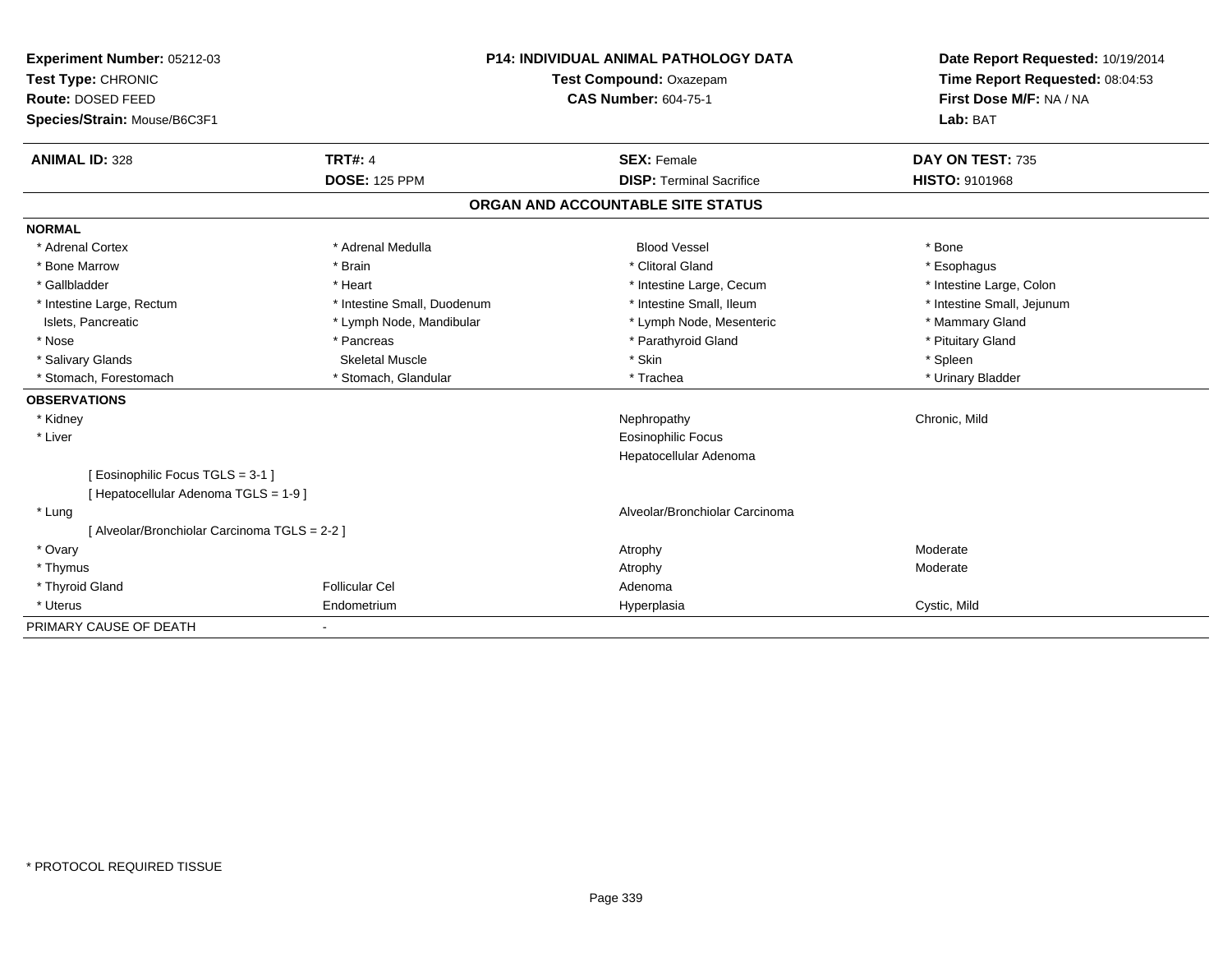| Experiment Number: 05212-03<br>Test Type: CHRONIC<br>Route: DOSED FEED<br>Species/Strain: Mouse/B6C3F1 | <b>P14: INDIVIDUAL ANIMAL PATHOLOGY DATA</b><br><b>Test Compound: Oxazepam</b><br><b>CAS Number: 604-75-1</b> |                                   | Date Report Requested: 10/19/2014<br>Time Report Requested: 08:04:53<br>First Dose M/F: NA / NA<br>Lab: BAT |  |
|--------------------------------------------------------------------------------------------------------|---------------------------------------------------------------------------------------------------------------|-----------------------------------|-------------------------------------------------------------------------------------------------------------|--|
| <b>ANIMAL ID: 329</b>                                                                                  | <b>TRT#: 4</b>                                                                                                | <b>SEX: Female</b>                | DAY ON TEST: 735                                                                                            |  |
|                                                                                                        | <b>DOSE: 125 PPM</b>                                                                                          | <b>DISP: Terminal Sacrifice</b>   | HISTO: 9101969                                                                                              |  |
|                                                                                                        |                                                                                                               | ORGAN AND ACCOUNTABLE SITE STATUS |                                                                                                             |  |
| <b>NORMAL</b>                                                                                          |                                                                                                               |                                   |                                                                                                             |  |
| * Adrenal Cortex                                                                                       | * Adrenal Medulla                                                                                             | <b>Blood Vessel</b>               | * Bone                                                                                                      |  |
| * Bone Marrow                                                                                          | * Brain                                                                                                       | * Clitoral Gland                  | * Esophagus                                                                                                 |  |
| * Gallbladder                                                                                          | * Heart                                                                                                       | * Intestine Large, Cecum          | * Intestine Large, Colon                                                                                    |  |
| * Intestine Large, Rectum                                                                              | * Intestine Small, Duodenum                                                                                   | * Intestine Small, Ileum          | * Intestine Small, Jejunum                                                                                  |  |
| Islets, Pancreatic                                                                                     | * Kidney                                                                                                      | * Lung                            | * Lymph Node, Mesenteric                                                                                    |  |
| * Mammary Gland                                                                                        | * Nose                                                                                                        | * Pancreas                        | * Parathyroid Gland                                                                                         |  |
| * Pituitary Gland                                                                                      | * Salivary Glands                                                                                             | <b>Skeletal Muscle</b>            | * Skin                                                                                                      |  |
| * Spleen                                                                                               | * Stomach, Forestomach                                                                                        | * Stomach, Glandular              | * Trachea                                                                                                   |  |
| * Urinary Bladder                                                                                      |                                                                                                               |                                   |                                                                                                             |  |
| <b>MISSING</b>                                                                                         |                                                                                                               |                                   |                                                                                                             |  |
| * Lymph Node, Mandibular                                                                               |                                                                                                               |                                   |                                                                                                             |  |
| <b>OBSERVATIONS</b>                                                                                    |                                                                                                               |                                   |                                                                                                             |  |
| * Liver                                                                                                |                                                                                                               | <b>Eosinophilic Focus</b>         |                                                                                                             |  |
|                                                                                                        |                                                                                                               | Hepatocellular Adenoma            |                                                                                                             |  |
| [ Hepatocellular Adenoma TGLS = 3-2 ]                                                                  |                                                                                                               |                                   |                                                                                                             |  |
| * Ovary                                                                                                |                                                                                                               | Atrophy                           | Moderate                                                                                                    |  |
|                                                                                                        | Follicle                                                                                                      | Cyst                              |                                                                                                             |  |
| [Cyst TGLS = $2-9$ ]                                                                                   |                                                                                                               |                                   |                                                                                                             |  |
| * Thymus                                                                                               |                                                                                                               | Atrophy                           | Moderate                                                                                                    |  |
| * Thyroid Gland                                                                                        | <b>Follicular Cel</b>                                                                                         | Hyperplasia                       | Minimal                                                                                                     |  |
| * Uterus                                                                                               | Endometrium                                                                                                   | Hyperplasia                       | Cystic, Mild                                                                                                |  |
| [Hyperplasia TGLS = 1-6]                                                                               |                                                                                                               |                                   |                                                                                                             |  |
| PRIMARY CAUSE OF DEATH                                                                                 | $\sim$                                                                                                        |                                   |                                                                                                             |  |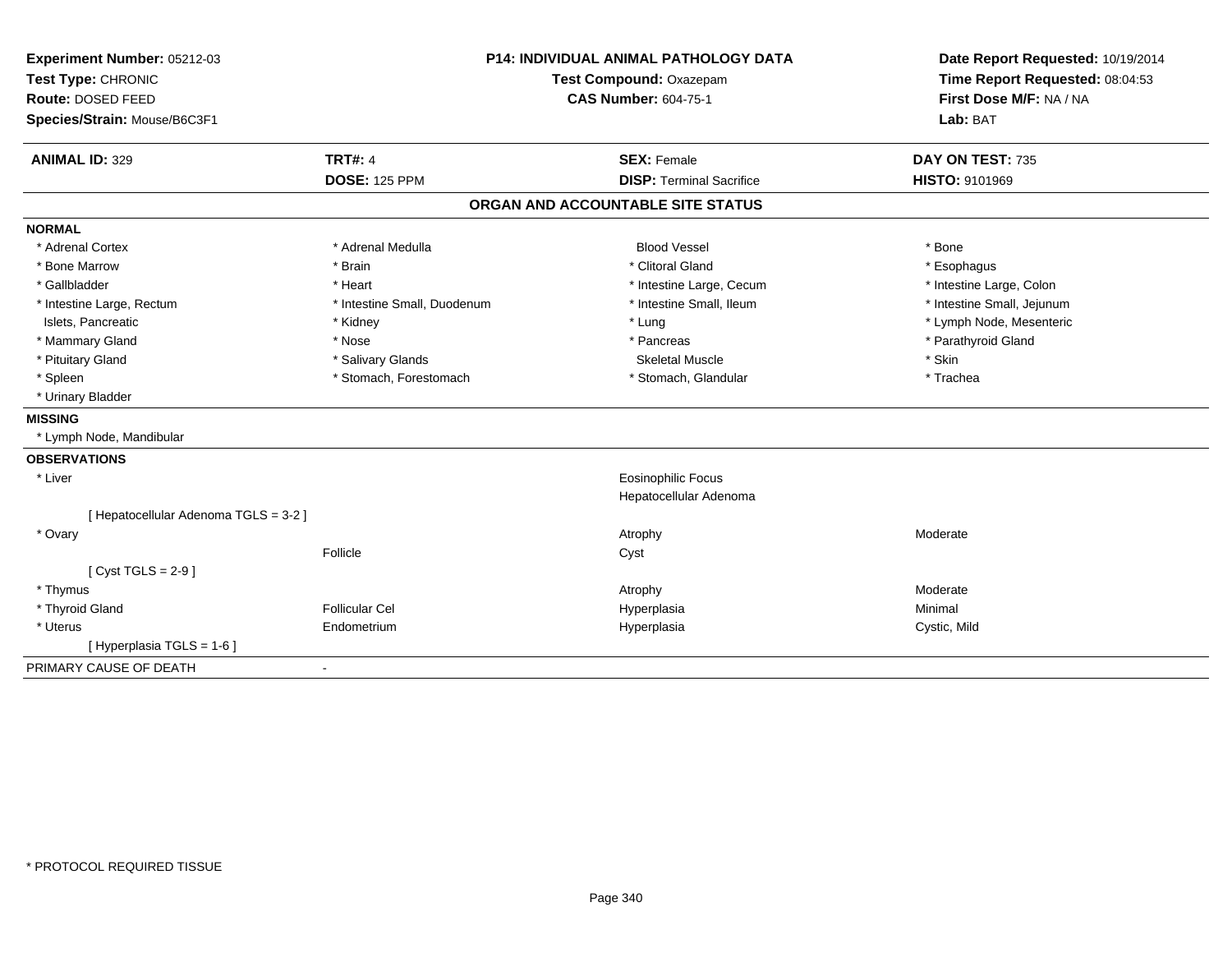| Experiment Number: 05212-03  | <b>P14: INDIVIDUAL ANIMAL PATHOLOGY DATA</b> | Date Report Requested: 10/19/2014 |                             |  |
|------------------------------|----------------------------------------------|-----------------------------------|-----------------------------|--|
| Test Type: CHRONIC           | Test Compound: Oxazepam                      | Time Report Requested: 08:04:53   |                             |  |
| Route: DOSED FEED            |                                              | <b>CAS Number: 604-75-1</b>       | First Dose M/F: NA / NA     |  |
| Species/Strain: Mouse/B6C3F1 |                                              |                                   | Lab: BAT                    |  |
| <b>ANIMAL ID: 330</b>        | <b>TRT#: 4</b>                               | <b>SEX: Female</b>                | DAY ON TEST: 649            |  |
|                              | <b>DOSE: 125 PPM</b>                         | <b>DISP:</b> Moribund Sacrifice   | <b>HISTO: 9101970</b>       |  |
|                              |                                              | ORGAN AND ACCOUNTABLE SITE STATUS |                             |  |
| <b>NORMAL</b>                |                                              |                                   |                             |  |
| * Adrenal Cortex             | * Adrenal Medulla                            | * Bone                            | * Bone Marrow               |  |
| * Brain                      | * Clitoral Gland                             | * Esophagus                       | * Gallbladder               |  |
| * Intestine Large, Cecum     | * Intestine Large, Colon                     | * Intestine Large, Rectum         | * Intestine Small, Duodenum |  |
| * Intestine Small, Ileum     | * Intestine Small, Jejunum                   | Islets, Pancreatic                | * Lung                      |  |
| * Lymph Node, Mandibular     | * Lymph Node, Mesenteric                     | * Mammary Gland                   | * Nose                      |  |
| * Ovary                      | * Pancreas                                   | * Parathyroid Gland               | * Pituitary Gland           |  |
| * Salivary Glands            | <b>Skeletal Muscle</b>                       | * Skin                            | * Spleen                    |  |
| * Stomach, Glandular         | * Thyroid Gland                              | * Trachea                         | * Urinary Bladder           |  |
| <b>OBSERVATIONS</b>          |                                              |                                   |                             |  |
| <b>Blood Vessel</b>          | Artery                                       | Inflammation                      | Chronic, Marked             |  |
| * Heart                      | Atrium                                       | Inflammation                      | Chronic, Mild               |  |
| * Kidney                     | Artery, Pelvis                               | Inflammation                      | Chronic, Moderate           |  |
| * Liver                      | Centrilobular                                | Hypertrophy                       | Minimal                     |  |
| Mesentery                    | Artery                                       | Inflammation                      | Chronic, Moderate           |  |
| Peripheral Nerve             | Axon, Sciatic                                | Degeneration                      | Minimal                     |  |
| Spinal Cord                  | Nerve                                        | Degeneration                      | Mild                        |  |
| * Stomach, Forestomach       |                                              | Hyperplasia                       | Squamous, Focal, Mild       |  |
| [Hyperplasia TGLS = 2-13]    |                                              |                                   |                             |  |
| * Thymus                     |                                              | Atrophy                           | Marked                      |  |
| * Uterus                     | Endometrium                                  | Hyperplasia                       | Cystic, Moderate            |  |
| [Hyperplasia TGLS = $1-6$ ]  |                                              |                                   |                             |  |
| PRIMARY CAUSE OF DEATH       | - Kidney Artery Pelvis Inflammation          |                                   |                             |  |
| CONTRIBUTORY CAUSE OF DEATH  | - Peripheral Nerve Axon Sciatic Degeneration |                                   |                             |  |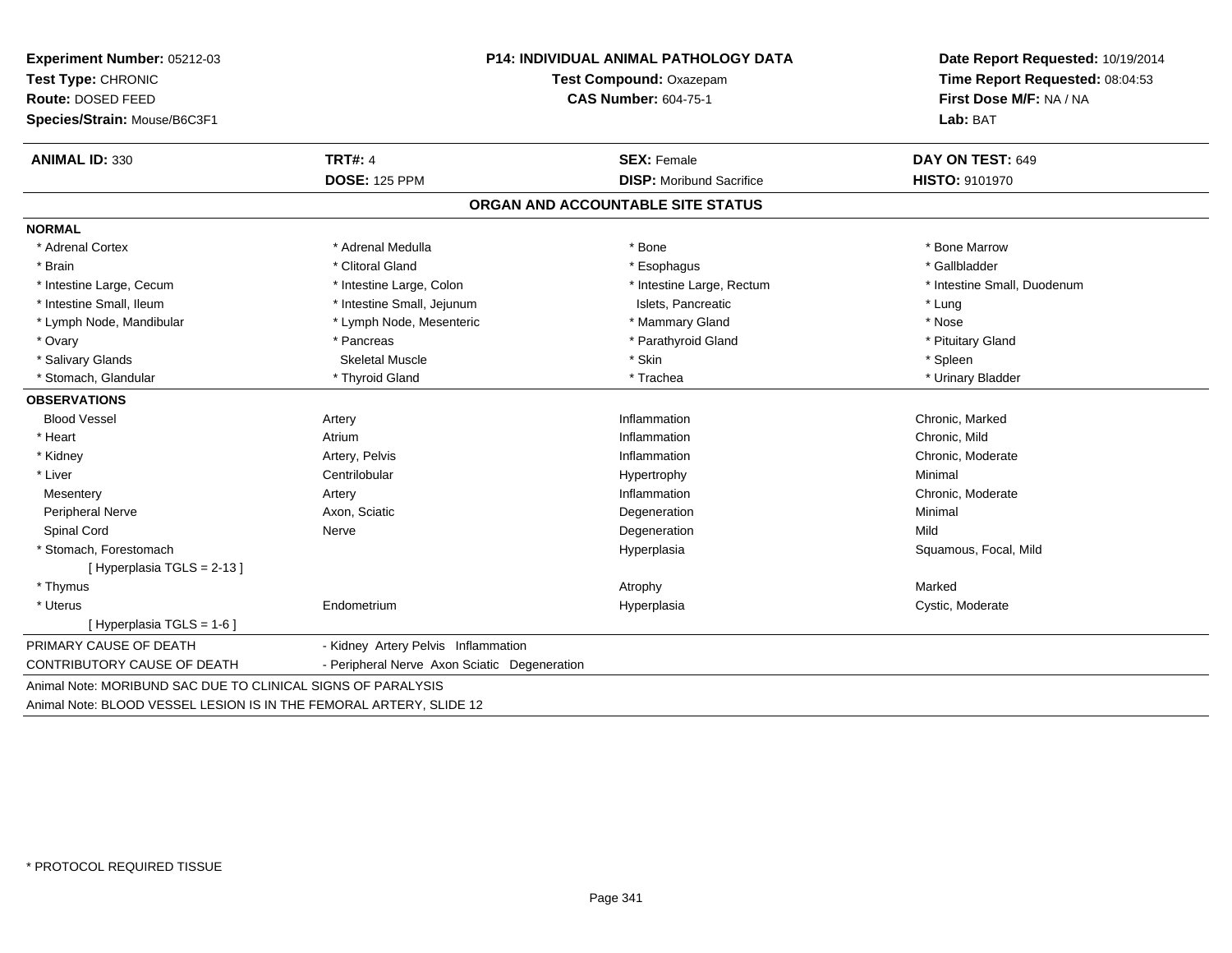| Experiment Number: 05212-03<br><b>Test Type: CHRONIC</b><br>Route: DOSED FEED<br>Species/Strain: Mouse/B6C3F1 |                             | <b>P14: INDIVIDUAL ANIMAL PATHOLOGY DATA</b><br>Test Compound: Oxazepam<br><b>CAS Number: 604-75-1</b> | Date Report Requested: 10/19/2014<br>Time Report Requested: 08:04:53<br>First Dose M/F: NA / NA<br>Lab: BAT |
|---------------------------------------------------------------------------------------------------------------|-----------------------------|--------------------------------------------------------------------------------------------------------|-------------------------------------------------------------------------------------------------------------|
| <b>ANIMAL ID: 331</b>                                                                                         | <b>TRT#: 4</b>              | <b>SEX: Female</b>                                                                                     | DAY ON TEST: 460                                                                                            |
|                                                                                                               | <b>DOSE: 125 PPM</b>        | <b>DISP:</b> Scheduled Sacrifice                                                                       | <b>HISTO: 9101971</b>                                                                                       |
|                                                                                                               |                             | ORGAN AND ACCOUNTABLE SITE STATUS                                                                      |                                                                                                             |
| <b>NORMAL</b>                                                                                                 |                             |                                                                                                        |                                                                                                             |
| * Adrenal Cortex                                                                                              | * Adrenal Medulla           | <b>Blood Vessel</b>                                                                                    | * Bone                                                                                                      |
| * Bone Marrow                                                                                                 | * Brain                     | * Clitoral Gland                                                                                       | * Esophagus                                                                                                 |
| * Gallbladder                                                                                                 | * Heart                     | * Intestine Large, Cecum                                                                               | * Intestine Large, Colon                                                                                    |
| * Intestine Large, Rectum                                                                                     | * Intestine Small, Duodenum | * Intestine Small, Ileum                                                                               | * Intestine Small, Jejunum                                                                                  |
| Islets, Pancreatic                                                                                            | * Kidney                    | * Lung                                                                                                 | * Lymph Node, Mandibular                                                                                    |
| * Lymph Node, Mesenteric                                                                                      | * Mammary Gland             | * Nose                                                                                                 | * Ovary                                                                                                     |
| * Pancreas                                                                                                    | * Parathyroid Gland         | * Pituitary Gland                                                                                      | * Salivary Glands                                                                                           |
| <b>Skeletal Muscle</b>                                                                                        | * Skin                      | * Spleen                                                                                               | * Stomach, Forestomach                                                                                      |
| * Stomach, Glandular                                                                                          | * Thymus                    | * Thyroid Gland                                                                                        | * Trachea                                                                                                   |
| * Urinary Bladder                                                                                             |                             |                                                                                                        |                                                                                                             |
| <b>OBSERVATIONS</b>                                                                                           |                             |                                                                                                        |                                                                                                             |
| * Liver                                                                                                       |                             | Hepatocellular Adenoma                                                                                 |                                                                                                             |
| [Hepatocellular Adenoma TGLS = 2-1]                                                                           |                             |                                                                                                        |                                                                                                             |
| * Uterus                                                                                                      | Endometrium                 | Hyperplasia                                                                                            | Cystic, Glandular, Moderate                                                                                 |
| [Hyperplasia TGLS = 1-6]                                                                                      |                             |                                                                                                        |                                                                                                             |
| PRIMARY CAUSE OF DEATH                                                                                        |                             |                                                                                                        |                                                                                                             |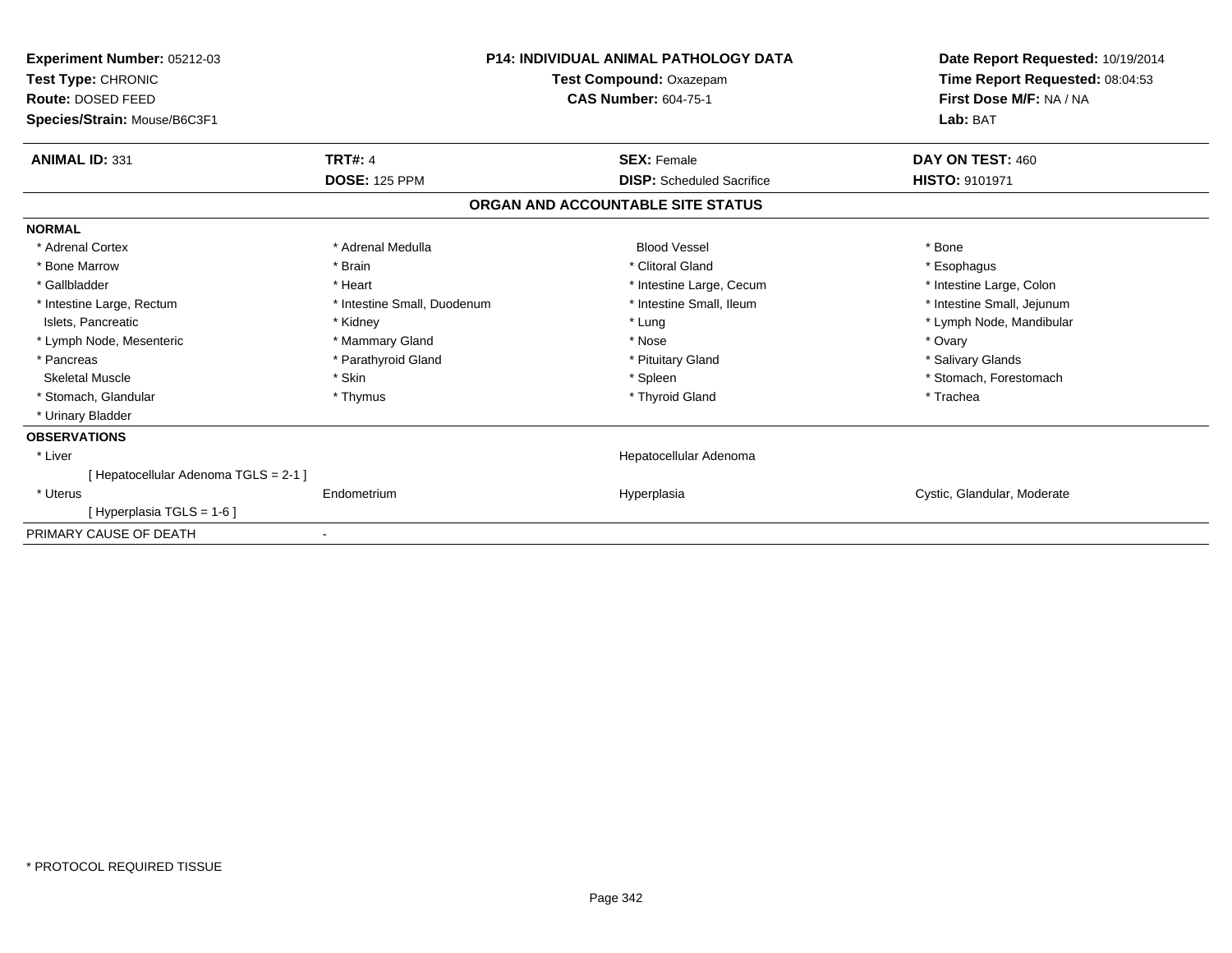| Experiment Number: 05212-03<br>Test Type: CHRONIC<br>Route: DOSED FEED<br>Species/Strain: Mouse/B6C3F1 |                             | <b>P14: INDIVIDUAL ANIMAL PATHOLOGY DATA</b><br>Test Compound: Oxazepam<br><b>CAS Number: 604-75-1</b> | Date Report Requested: 10/19/2014<br>Time Report Requested: 08:04:53<br>First Dose M/F: NA / NA<br>Lab: BAT |  |
|--------------------------------------------------------------------------------------------------------|-----------------------------|--------------------------------------------------------------------------------------------------------|-------------------------------------------------------------------------------------------------------------|--|
| <b>ANIMAL ID: 332</b>                                                                                  | <b>TRT#: 4</b>              | <b>SEX: Female</b>                                                                                     | DAY ON TEST: 736                                                                                            |  |
|                                                                                                        | <b>DOSE: 125 PPM</b>        | <b>DISP: Terminal Sacrifice</b>                                                                        | HISTO: 9101972                                                                                              |  |
|                                                                                                        |                             | ORGAN AND ACCOUNTABLE SITE STATUS                                                                      |                                                                                                             |  |
| <b>NORMAL</b>                                                                                          |                             |                                                                                                        |                                                                                                             |  |
| * Adrenal Cortex                                                                                       | * Adrenal Medulla           | <b>Blood Vessel</b>                                                                                    | * Bone                                                                                                      |  |
| * Bone Marrow                                                                                          | * Brain                     | * Clitoral Gland                                                                                       | * Esophagus                                                                                                 |  |
| * Gallbladder                                                                                          | * Heart                     | * Intestine Large, Cecum                                                                               | * Intestine Large, Colon                                                                                    |  |
| * Intestine Large, Rectum                                                                              | * Intestine Small, Duodenum | * Intestine Small. Ileum                                                                               | * Intestine Small, Jejunum                                                                                  |  |
| Islets, Pancreatic                                                                                     | * Kidney                    | * Lung                                                                                                 | * Lymph Node, Mandibular                                                                                    |  |
| * Lymph Node, Mesenteric                                                                               | * Mammary Gland             | * Nose                                                                                                 | * Pancreas                                                                                                  |  |
| * Parathyroid Gland                                                                                    | * Pituitary Gland           | * Salivary Glands                                                                                      | <b>Skeletal Muscle</b>                                                                                      |  |
| * Skin                                                                                                 | * Spleen                    | * Stomach, Forestomach                                                                                 | * Stomach, Glandular                                                                                        |  |
| * Trachea                                                                                              | * Urinary Bladder           |                                                                                                        |                                                                                                             |  |
| <b>OBSERVATIONS</b>                                                                                    |                             |                                                                                                        |                                                                                                             |  |
| * Liver                                                                                                |                             | Hepatocellular Adenoma                                                                                 |                                                                                                             |  |
|                                                                                                        |                             | Hepatocellular Carcinoma                                                                               |                                                                                                             |  |
| [ Hepatocellular Adenoma TGLS = 2-9 ]                                                                  |                             |                                                                                                        |                                                                                                             |  |
| [ Hepatocellular Carcinoma TGLS = 3-10 ]                                                               |                             |                                                                                                        |                                                                                                             |  |
| * Ovary                                                                                                |                             | Atrophy                                                                                                | Marked                                                                                                      |  |
| * Thymus                                                                                               |                             | Atrophy                                                                                                | Moderate                                                                                                    |  |
| * Thyroid Gland                                                                                        | <b>Follicular Cel</b>       | Hyperplasia                                                                                            | Minimal                                                                                                     |  |
| * Uterus                                                                                               | Endometrium                 | Hyperplasia                                                                                            | Cystic, Mild                                                                                                |  |
| [Hyperplasia TGLS = $1-6$ ]                                                                            |                             |                                                                                                        |                                                                                                             |  |
| PRIMARY CAUSE OF DEATH                                                                                 |                             |                                                                                                        |                                                                                                             |  |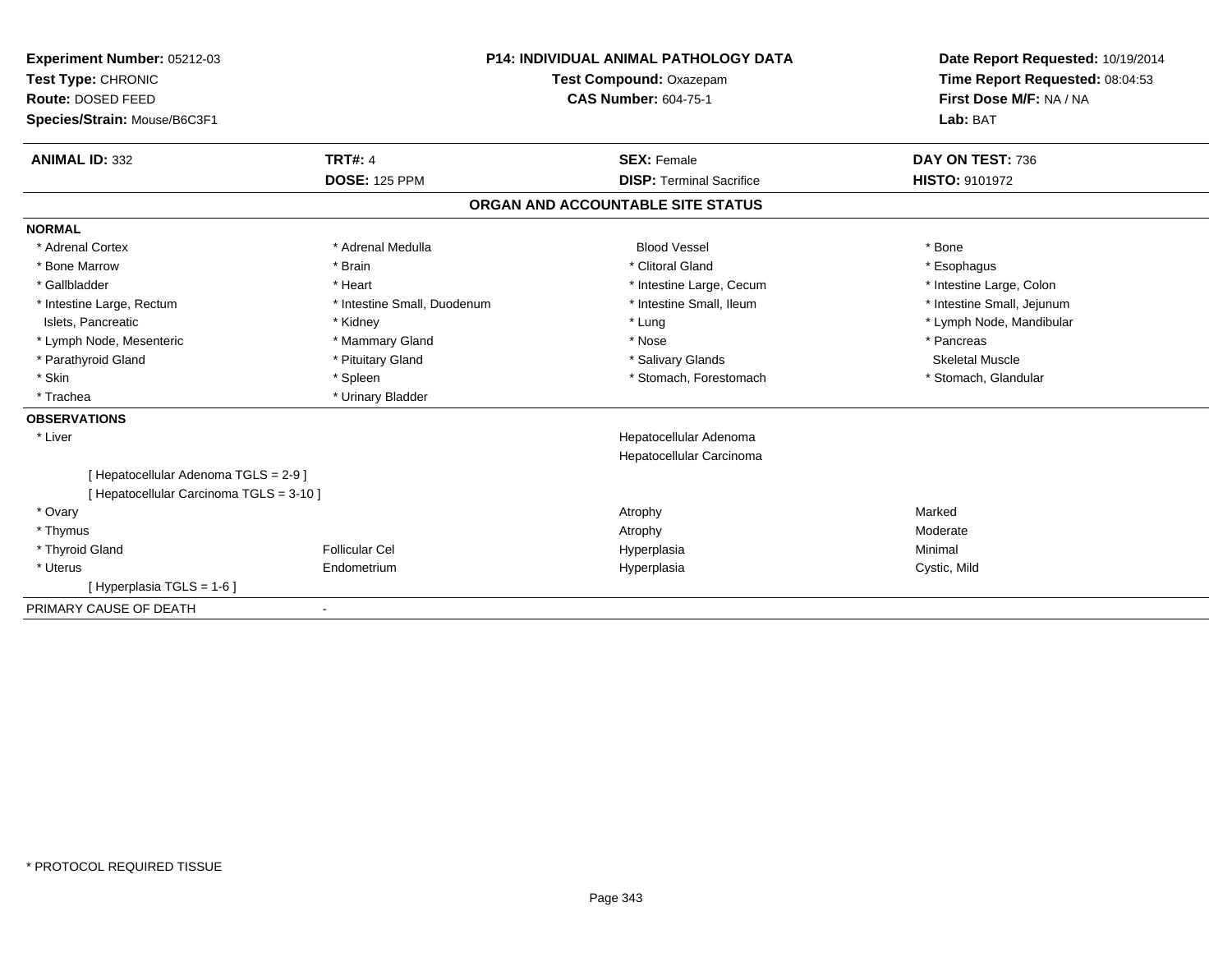| Experiment Number: 05212-03                         | <b>P14: INDIVIDUAL ANIMAL PATHOLOGY DATA</b> |                                   | Date Report Requested: 10/19/2014 |
|-----------------------------------------------------|----------------------------------------------|-----------------------------------|-----------------------------------|
| Test Type: CHRONIC                                  |                                              | Test Compound: Oxazepam           | Time Report Requested: 08:04:53   |
| Route: DOSED FEED                                   |                                              | <b>CAS Number: 604-75-1</b>       | First Dose M/F: NA / NA           |
| Species/Strain: Mouse/B6C3F1                        |                                              |                                   | Lab: BAT                          |
| <b>ANIMAL ID: 333</b>                               | <b>TRT#: 4</b>                               | <b>SEX: Female</b>                | DAY ON TEST: 736                  |
|                                                     | <b>DOSE: 125 PPM</b>                         | <b>DISP: Terminal Sacrifice</b>   | <b>HISTO: 9101973</b>             |
|                                                     |                                              | ORGAN AND ACCOUNTABLE SITE STATUS |                                   |
| <b>NORMAL</b>                                       |                                              |                                   |                                   |
| * Adrenal Cortex                                    | * Adrenal Medulla                            | <b>Blood Vessel</b>               | * Bone                            |
| * Bone Marrow                                       | * Brain                                      | * Clitoral Gland                  | * Esophagus                       |
| * Gallbladder                                       | * Heart                                      | * Intestine Large, Cecum          | * Intestine Large, Colon          |
| * Intestine Large, Rectum                           | * Intestine Small, Duodenum                  | * Intestine Small, Ileum          | * Intestine Small, Jejunum        |
| Islets, Pancreatic                                  | * Kidney                                     | * Lung                            | * Lymph Node, Mandibular          |
| * Lymph Node, Mesenteric                            | * Mammary Gland                              | * Nose                            | * Pancreas                        |
| * Parathyroid Gland                                 | * Salivary Glands                            | <b>Skeletal Muscle</b>            | * Skin                            |
| * Spleen                                            | * Stomach, Forestomach                       | * Stomach, Glandular              | * Trachea                         |
| * Urinary Bladder                                   |                                              |                                   |                                   |
| <b>OBSERVATIONS</b>                                 |                                              |                                   |                                   |
| * Liver                                             |                                              | Hepatocellular Adenoma            | Multiple                          |
| [ Hepatocellular Adenoma TGLS = 3-9,4-1,4-10,5-10 ] |                                              |                                   |                                   |
| * Ovary                                             |                                              | Atrophy                           | Mild                              |
| * Pituitary Gland                                   | Pars Distalis                                | Adenoma                           |                                   |
| [Adenoma TGLS = $1-7$ ]                             |                                              |                                   |                                   |
| * Thymus                                            |                                              | Atrophy                           | Marked                            |
| * Thyroid Gland                                     | <b>Follicular Cel</b>                        | Hyperplasia                       | Minimal                           |
| * Uterus                                            | Endometrium                                  | Hyperplasia                       | Cystic, Moderate                  |
| [Hyperplasia TGLS = 2-6]                            |                                              |                                   |                                   |
| PRIMARY CAUSE OF DEATH                              | $\blacksquare$                               |                                   |                                   |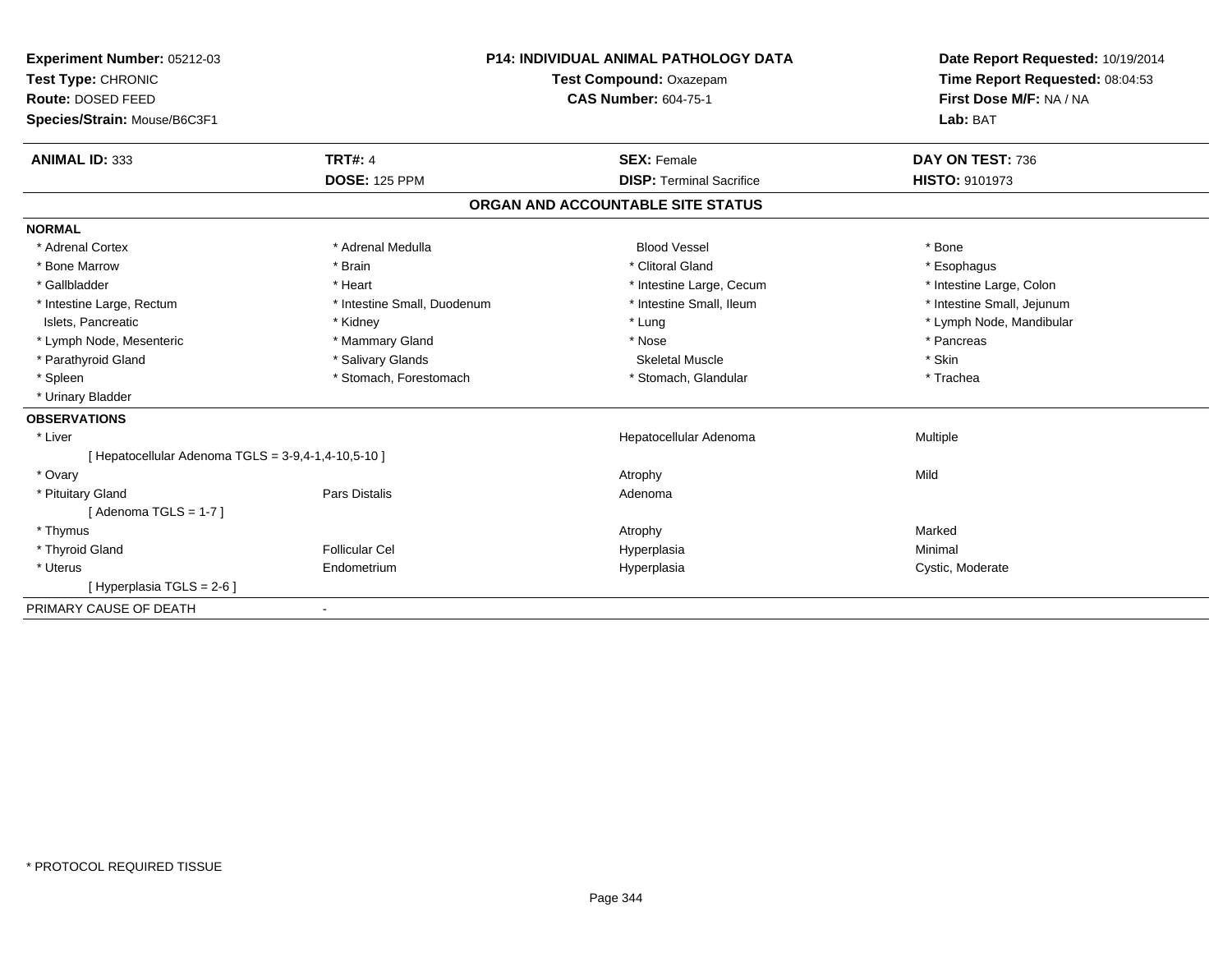| Experiment Number: 05212-03<br>Test Type: CHRONIC<br>Route: DOSED FEED |                             | P14: INDIVIDUAL ANIMAL PATHOLOGY DATA<br>Test Compound: Oxazepam<br><b>CAS Number: 604-75-1</b> | Date Report Requested: 10/19/2014<br>Time Report Requested: 08:04:53<br>First Dose M/F: NA / NA |
|------------------------------------------------------------------------|-----------------------------|-------------------------------------------------------------------------------------------------|-------------------------------------------------------------------------------------------------|
| Species/Strain: Mouse/B6C3F1                                           |                             |                                                                                                 | Lab: BAT                                                                                        |
| <b>ANIMAL ID: 334</b>                                                  | <b>TRT#: 4</b>              | <b>SEX: Female</b>                                                                              | DAY ON TEST: 735                                                                                |
|                                                                        | <b>DOSE: 125 PPM</b>        | <b>DISP: Terminal Sacrifice</b>                                                                 | HISTO: 9101974                                                                                  |
|                                                                        |                             | ORGAN AND ACCOUNTABLE SITE STATUS                                                               |                                                                                                 |
| <b>NORMAL</b>                                                          |                             |                                                                                                 |                                                                                                 |
| * Adrenal Cortex                                                       | * Adrenal Medulla           | <b>Blood Vessel</b>                                                                             | * Bone                                                                                          |
| * Bone Marrow                                                          | * Brain                     | * Clitoral Gland                                                                                | * Esophagus                                                                                     |
| * Gallbladder                                                          | * Heart                     | * Intestine Large, Cecum                                                                        | * Intestine Large, Colon                                                                        |
| * Intestine Large, Rectum                                              | * Intestine Small, Duodenum | * Intestine Small, Ileum                                                                        | * Intestine Small, Jejunum                                                                      |
| Islets, Pancreatic                                                     | * Kidney                    | * Lung                                                                                          | * Lymph Node, Mesenteric                                                                        |
| * Mammary Gland                                                        | * Nose                      | * Pancreas                                                                                      | * Parathyroid Gland                                                                             |
| * Pituitary Gland                                                      | * Salivary Glands           | <b>Skeletal Muscle</b>                                                                          | * Spleen                                                                                        |
| * Stomach, Forestomach                                                 | * Stomach, Glandular        | * Trachea                                                                                       | * Urinary Bladder                                                                               |
| <b>MISSING</b>                                                         |                             |                                                                                                 |                                                                                                 |
| * Lymph Node, Mandibular                                               |                             |                                                                                                 |                                                                                                 |
| <b>OBSERVATIONS</b>                                                    |                             |                                                                                                 |                                                                                                 |
| * Clitoral GI                                                          |                             |                                                                                                 |                                                                                                 |
| Note: tgl 2, pigmented focus not apparent on micro                     |                             |                                                                                                 |                                                                                                 |
| * Liver                                                                |                             | <b>Eosinophilic Focus</b>                                                                       |                                                                                                 |
|                                                                        |                             | Hepatocellular Adenoma                                                                          | Multiple                                                                                        |
| [ Eosinophilic Focus TGLS = 5-11 ]                                     |                             |                                                                                                 |                                                                                                 |
| [ Hepatocellular Adenoma TGLS = 6-9,7-10 ]                             |                             |                                                                                                 |                                                                                                 |
| * Ovary                                                                |                             | Atrophy                                                                                         | Marked                                                                                          |
|                                                                        | Periovarn Tiss              | Cyst                                                                                            |                                                                                                 |
| [Cyst TGLS = $4-6$ ]                                                   |                             |                                                                                                 |                                                                                                 |
| * Skin                                                                 | Dermis, Sebaceous Gl        | Hyperplasia                                                                                     | Mild                                                                                            |
| [ Hyperplasia TGLS = 1-12 ]                                            |                             |                                                                                                 |                                                                                                 |
| * Thymus                                                               |                             | Atrophy                                                                                         | Mild                                                                                            |
| * Thyroid Gland                                                        | <b>Follicular Cel</b>       | Hyperplasia                                                                                     | Minimal                                                                                         |
| * Uterus                                                               | Endometrium                 | Hyperplasia                                                                                     | Cystic, Mild                                                                                    |
| [ Hyperplasia TGLS = 3-6 ]                                             |                             |                                                                                                 |                                                                                                 |
| PRIMARY CAUSE OF DEATH                                                 | $\blacksquare$              |                                                                                                 |                                                                                                 |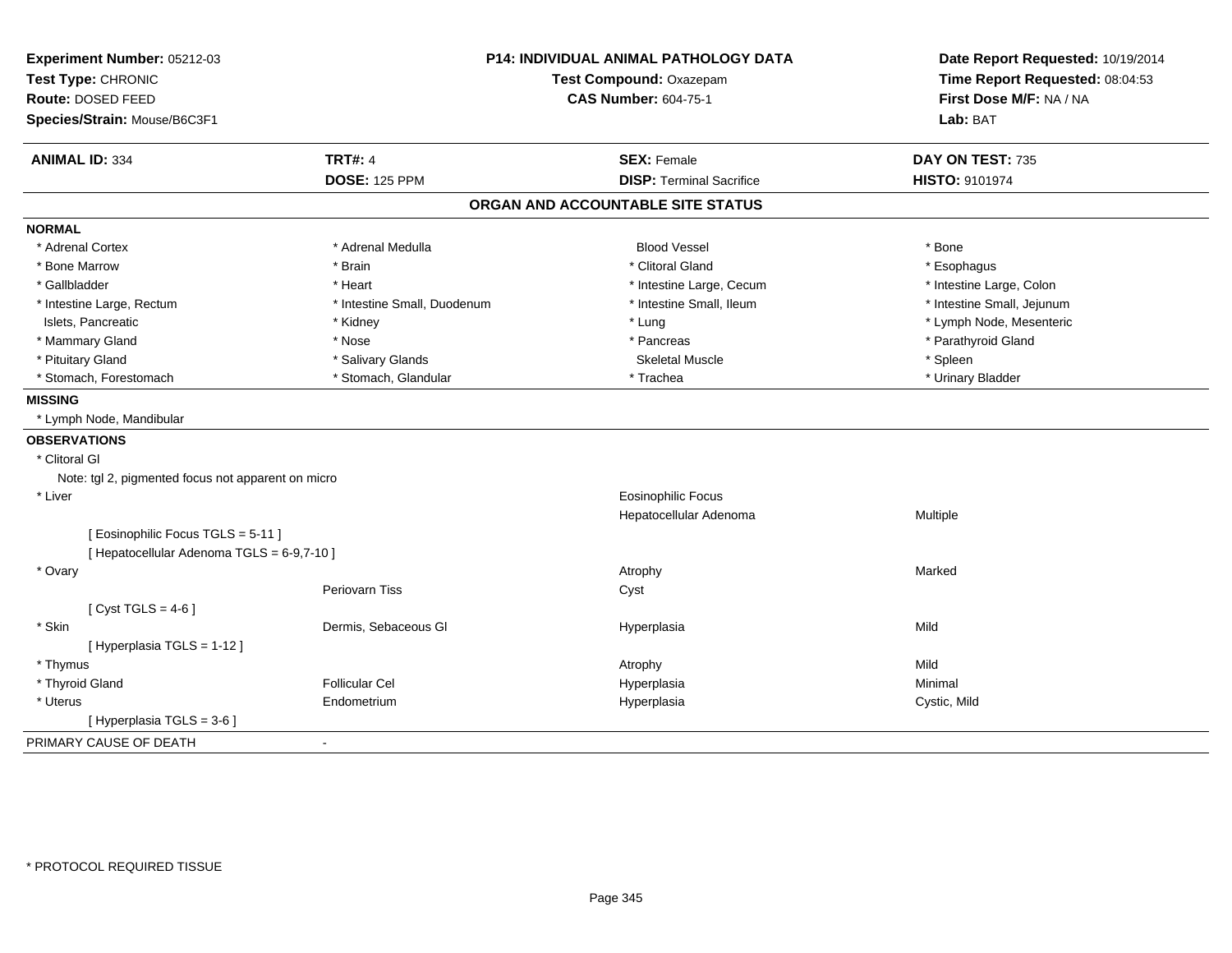| Experiment Number: 05212-03         | <b>P14: INDIVIDUAL ANIMAL PATHOLOGY DATA</b> |  | Date Report Requested: 10/19/2014 |                                 |
|-------------------------------------|----------------------------------------------|--|-----------------------------------|---------------------------------|
| Test Type: CHRONIC                  | <b>Test Compound: Oxazepam</b>               |  |                                   | Time Report Requested: 08:04:53 |
| Route: DOSED FEED                   |                                              |  | <b>CAS Number: 604-75-1</b>       | First Dose M/F: NA / NA         |
| Species/Strain: Mouse/B6C3F1        |                                              |  |                                   | Lab: BAT                        |
|                                     |                                              |  |                                   |                                 |
| <b>ANIMAL ID: 335</b>               | <b>TRT#: 4</b>                               |  | <b>SEX: Female</b>                | DAY ON TEST: 736                |
|                                     | <b>DOSE: 125 PPM</b>                         |  | <b>DISP: Terminal Sacrifice</b>   | <b>HISTO: 9101975</b>           |
|                                     |                                              |  | ORGAN AND ACCOUNTABLE SITE STATUS |                                 |
| <b>NORMAL</b>                       |                                              |  |                                   |                                 |
| * Adrenal Cortex                    | * Adrenal Medulla                            |  | <b>Blood Vessel</b>               | * Bone                          |
| * Bone Marrow                       | * Brain                                      |  | * Clitoral Gland                  | * Esophagus                     |
| * Gallbladder                       | * Heart                                      |  | * Intestine Large, Cecum          | * Intestine Large, Colon        |
| * Intestine Large, Rectum           | * Intestine Small, Duodenum                  |  | * Intestine Small, Ileum          | * Intestine Small, Jejunum      |
| Islets, Pancreatic                  | * Kidney                                     |  | * Lung                            | * Lymph Node, Mandibular        |
| * Lymph Node, Mesenteric            | * Mammary Gland                              |  | * Nose                            | * Pancreas                      |
| * Salivary Glands                   | <b>Skeletal Muscle</b>                       |  | * Skin                            | * Spleen                        |
| * Stomach, Forestomach              | * Stomach, Glandular                         |  | * Trachea                         | * Urinary Bladder               |
| <b>MISSING</b>                      |                                              |  |                                   |                                 |
| * Parathyroid Gland                 |                                              |  |                                   |                                 |
| <b>OBSERVATIONS</b>                 |                                              |  |                                   |                                 |
| * Liver                             |                                              |  | Eosinophilic Focus                |                                 |
|                                     |                                              |  | Hepatocellular Adenoma            |                                 |
| [Hepatocellular Adenoma TGLS = 1-9] |                                              |  |                                   |                                 |
| * Ovary                             |                                              |  | Atrophy                           | Marked                          |
|                                     | Follicle                                     |  | Cyst                              |                                 |
| * Pituitary Gland                   | Pars Distalis                                |  | Angiectasis                       | Mild                            |
| * Thymus                            |                                              |  | Atrophy                           | Moderate                        |
| * Thyroid Gland                     | <b>Follicular Cel</b>                        |  | Hyperplasia                       | Moderate                        |
| * Uterus                            | Endometrium                                  |  | Hyperplasia                       | Cystic, Mild                    |
| PRIMARY CAUSE OF DEATH              |                                              |  |                                   |                                 |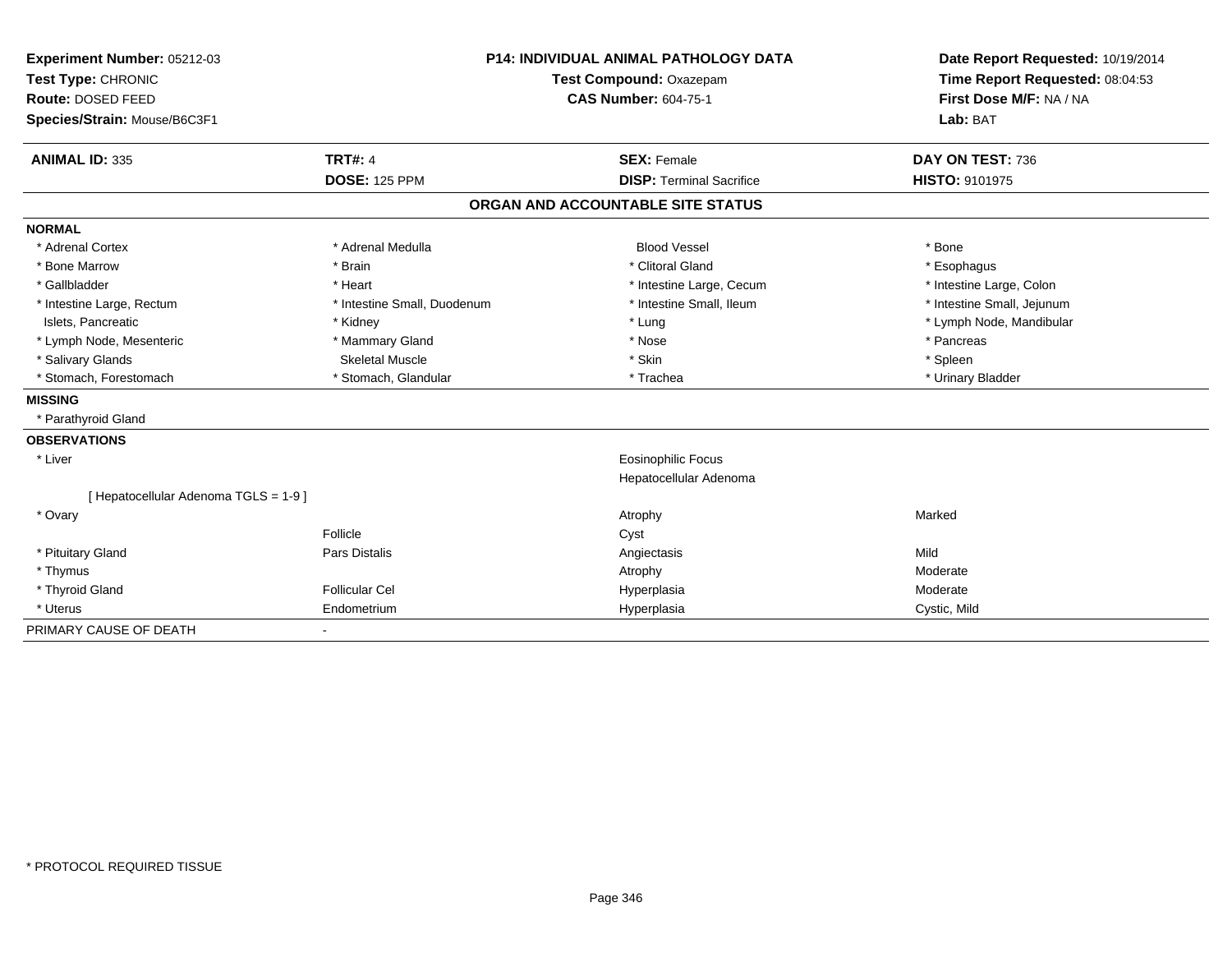| Experiment Number: 05212-03<br>Test Type: CHRONIC<br>Route: DOSED FEED<br>Species/Strain: Mouse/B6C3F1 |                           | P14: INDIVIDUAL ANIMAL PATHOLOGY DATA<br>Test Compound: Oxazepam<br><b>CAS Number: 604-75-1</b> | Date Report Requested: 10/19/2014<br>Time Report Requested: 08:04:53<br>First Dose M/F: NA / NA<br>Lab: BAT |
|--------------------------------------------------------------------------------------------------------|---------------------------|-------------------------------------------------------------------------------------------------|-------------------------------------------------------------------------------------------------------------|
| <b>ANIMAL ID: 336</b>                                                                                  | <b>TRT#: 4</b>            | <b>SEX: Female</b>                                                                              | DAY ON TEST: 701                                                                                            |
|                                                                                                        | <b>DOSE: 125 PPM</b>      | <b>DISP:</b> Moribund Sacrifice                                                                 | HISTO: 9101976                                                                                              |
|                                                                                                        |                           | ORGAN AND ACCOUNTABLE SITE STATUS                                                               |                                                                                                             |
| <b>NORMAL</b>                                                                                          |                           |                                                                                                 |                                                                                                             |
| * Adrenal Medulla                                                                                      | <b>Blood Vessel</b>       | * Bone                                                                                          | * Bone Marrow                                                                                               |
| * Brain                                                                                                | * Gallbladder             | * Heart                                                                                         | * Intestine Large, Cecum                                                                                    |
| * Intestine Large, Colon                                                                               | * Intestine Large, Rectum | * Intestine Small, Duodenum                                                                     | * Intestine Small, Ileum                                                                                    |
| * Intestine Small, Jejunum                                                                             | Islets, Pancreatic        | * Lymph Node, Mandibular                                                                        | * Mammary Gland                                                                                             |
| $*$ Nose                                                                                               | * Parathyroid Gland       | * Salivary Glands                                                                               | <b>Skeletal Muscle</b>                                                                                      |
| * Spleen                                                                                               | * Stomach, Forestomach    | * Stomach, Glandular                                                                            | * Urinary Bladder                                                                                           |
| <b>OBSERVATIONS</b>                                                                                    |                           |                                                                                                 |                                                                                                             |
| * Adrenal Cortex                                                                                       | Capsule                   | Histiocytic Sarcoma                                                                             |                                                                                                             |
| * Clitoral Gland                                                                                       | Duct                      | Ectasia                                                                                         | Mild                                                                                                        |
| [Ectasia TGLS = $3-6$ ]                                                                                |                           |                                                                                                 |                                                                                                             |
| * Esophagus                                                                                            |                           | Histiocytic Sarcoma                                                                             |                                                                                                             |
| * Kidney                                                                                               |                           | Histiocytic Sarcoma                                                                             |                                                                                                             |
| * Liver                                                                                                |                           | Hepatocellular Adenoma                                                                          |                                                                                                             |
| [ Hepatocellular Adenoma TGLS = 5-10 ]                                                                 |                           |                                                                                                 |                                                                                                             |
| * Lung                                                                                                 |                           | Histiocytic Sarcoma                                                                             |                                                                                                             |
| Lymph Node, Mediastinal                                                                                |                           | Histiocytic Sarcoma                                                                             |                                                                                                             |
| [Histiocytic Sarcoma TGLS = 7-7]                                                                       |                           |                                                                                                 |                                                                                                             |
| * Lymph Node, Mesenteric                                                                               |                           | Histiocytic Sarcoma                                                                             |                                                                                                             |
| [ Histiocytic Sarcoma TGLS = 8-4 ]                                                                     |                           |                                                                                                 |                                                                                                             |
| Mesentery                                                                                              |                           | Histiocytic Sarcoma                                                                             |                                                                                                             |
| [Histiocytic Sarcoma TGLS = 6-11]                                                                      |                           |                                                                                                 |                                                                                                             |
| * Ovary                                                                                                |                           | Cystadenoma                                                                                     |                                                                                                             |
|                                                                                                        |                           | Histiocytic Sarcoma                                                                             |                                                                                                             |
| [ Cystadenoma TGLS = 4-6 ]                                                                             |                           |                                                                                                 |                                                                                                             |
| * Pancreas                                                                                             |                           | Histiocytic Sarcoma                                                                             |                                                                                                             |
| * Pituitary Gland                                                                                      | <b>Pars Distalis</b>      | Hyperplasia                                                                                     | Moderate                                                                                                    |
| [ Hyperplasia TGLS = 2-7 ]                                                                             |                           |                                                                                                 |                                                                                                             |
| * Skin                                                                                                 |                           | Ulcer                                                                                           | Multifocal, Moderate                                                                                        |
| [ Ulcer TGLS = $1-9$ ]                                                                                 |                           |                                                                                                 |                                                                                                             |
| * Thymus                                                                                               |                           | <b>Histiocytic Sarcoma</b>                                                                      |                                                                                                             |
|                                                                                                        |                           |                                                                                                 |                                                                                                             |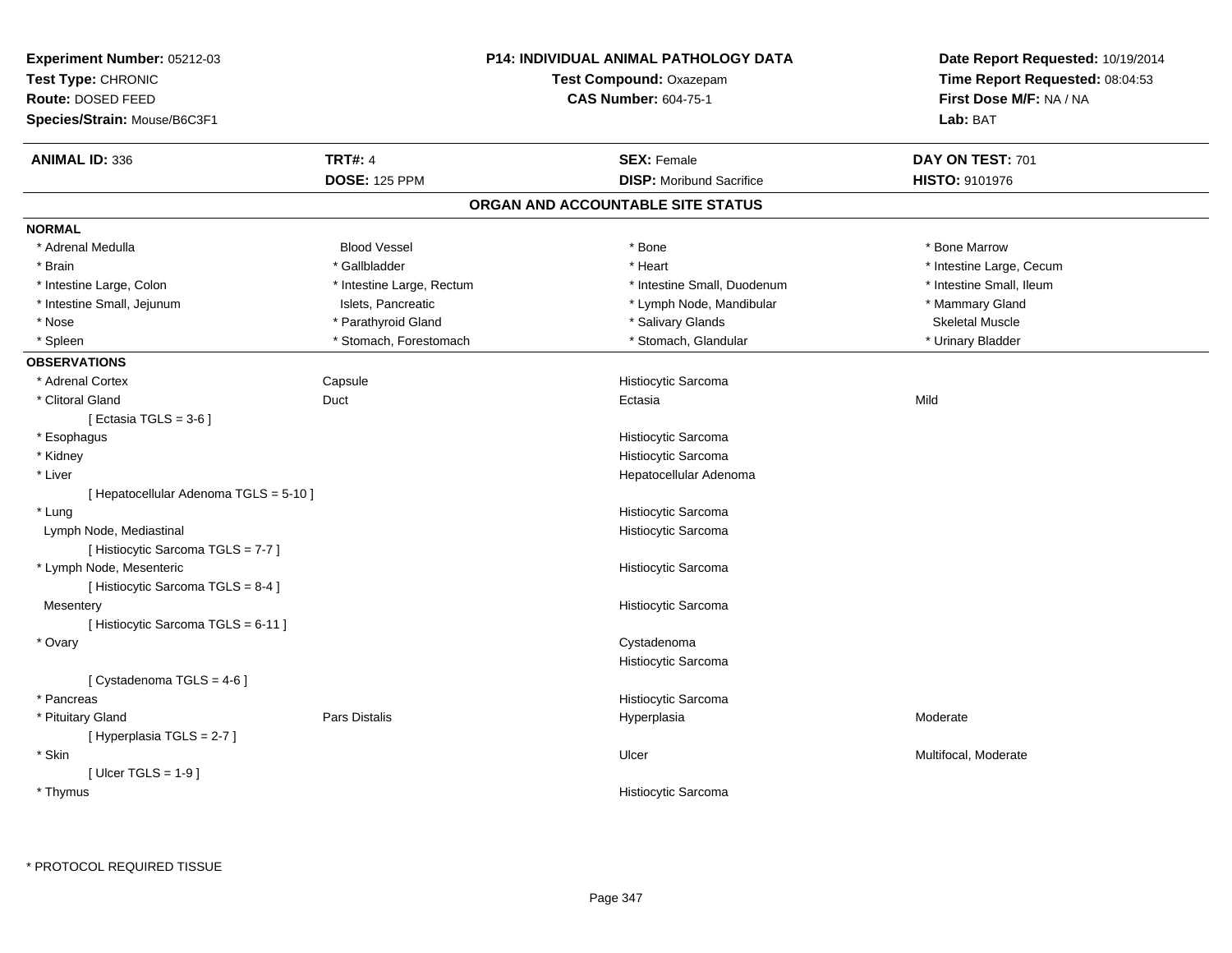| <b>Experiment Number: 05212-03</b>                             |                                           | <b>P14: INDIVIDUAL ANIMAL PATHOLOGY DATA</b> | Date Report Requested: 10/19/2014 |
|----------------------------------------------------------------|-------------------------------------------|----------------------------------------------|-----------------------------------|
| Test Type: CHRONIC                                             |                                           | Test Compound: Oxazepam                      | Time Report Requested: 08:04:53   |
| Route: DOSED FEED                                              |                                           | <b>CAS Number: 604-75-1</b>                  | First Dose M/F: NA / NA           |
| Species/Strain: Mouse/B6C3F1                                   |                                           |                                              | Lab: BAT                          |
| <b>ANIMAL ID: 336</b>                                          | <b>TRT#: 4</b>                            | <b>SEX: Female</b>                           | DAY ON TEST: 701                  |
|                                                                | <b>DOSE: 125 PPM</b>                      | <b>DISP:</b> Moribund Sacrifice              | <b>HISTO: 9101976</b>             |
|                                                                |                                           | ORGAN AND ACCOUNTABLE SITE STATUS            |                                   |
| * Thyroid Gland                                                | <b>Follicular Cel</b>                     | Hyperplasia                                  | Moderate                          |
| * Trachea                                                      |                                           | Histiocytic Sarcoma                          |                                   |
| * Uterus                                                       | Endometrium                               | Hyperplasia                                  | Cystic, Mild                      |
| PRIMARY CAUSE OF DEATH                                         | <b>Histiocytic Sarcoma</b><br>- Mesentery |                                              |                                   |
| Animal Note: moribund sac due to malignant histiocytic sarcoma |                                           |                                              |                                   |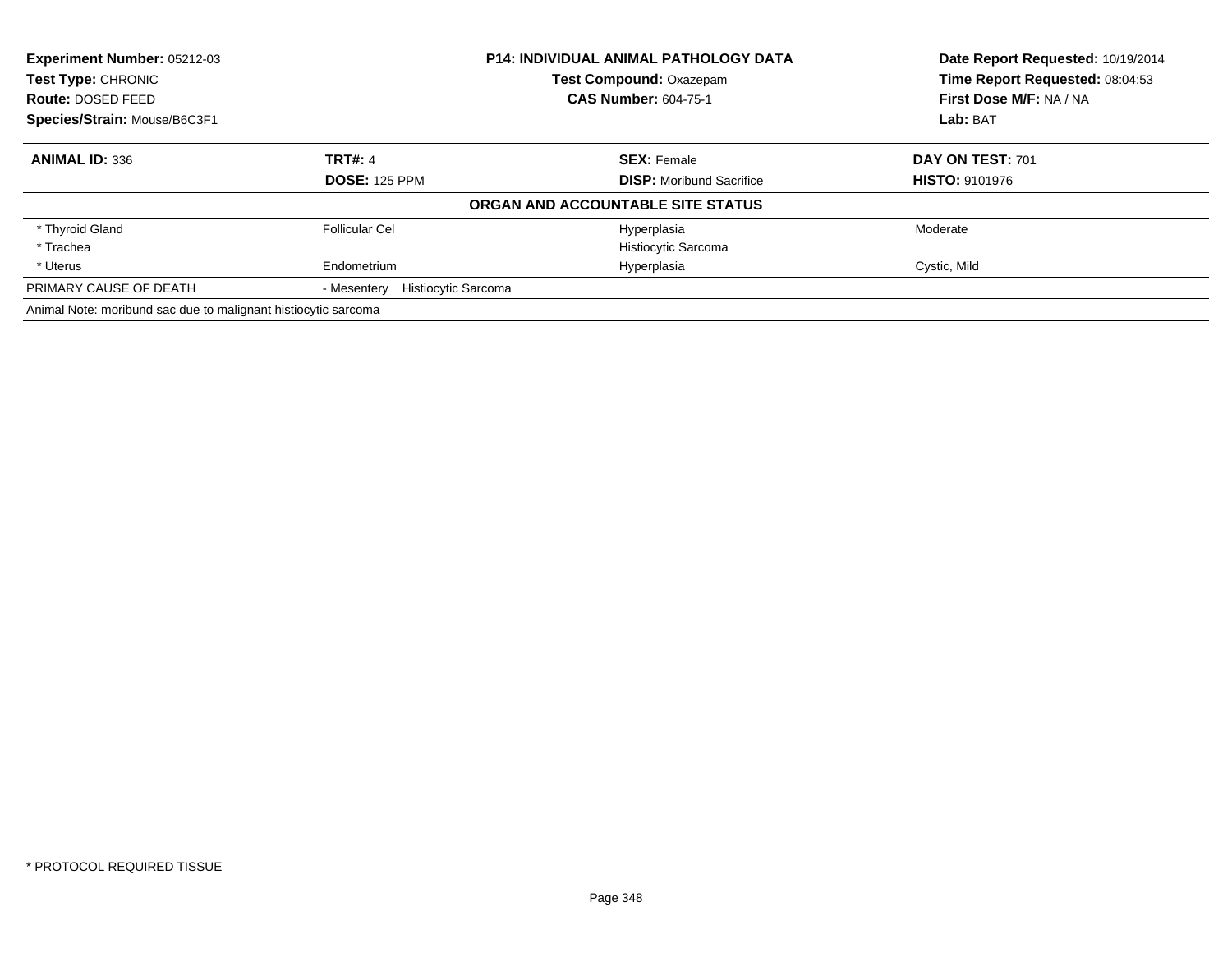| Experiment Number: 05212-03<br>Test Type: CHRONIC<br>Route: DOSED FEED<br>Species/Strain: Mouse/B6C3F1                 |                             | <b>P14: INDIVIDUAL ANIMAL PATHOLOGY DATA</b><br>Test Compound: Oxazepam<br><b>CAS Number: 604-75-1</b> | Date Report Requested: 10/19/2014<br>Time Report Requested: 08:04:53<br>First Dose M/F: NA / NA<br>Lab: BAT |
|------------------------------------------------------------------------------------------------------------------------|-----------------------------|--------------------------------------------------------------------------------------------------------|-------------------------------------------------------------------------------------------------------------|
| <b>ANIMAL ID: 337</b>                                                                                                  | <b>TRT#: 4</b>              | <b>SEX: Female</b>                                                                                     | DAY ON TEST: 736                                                                                            |
|                                                                                                                        | <b>DOSE: 125 PPM</b>        | <b>DISP: Terminal Sacrifice</b>                                                                        | HISTO: 9101977                                                                                              |
|                                                                                                                        |                             | ORGAN AND ACCOUNTABLE SITE STATUS                                                                      |                                                                                                             |
| <b>NORMAL</b>                                                                                                          |                             |                                                                                                        |                                                                                                             |
| * Adrenal Cortex                                                                                                       | * Adrenal Medulla           | <b>Blood Vessel</b>                                                                                    | * Bone                                                                                                      |
| * Bone Marrow                                                                                                          | * Brain                     | * Clitoral Gland                                                                                       | * Esophagus                                                                                                 |
| * Gallbladder                                                                                                          | * Heart                     | * Intestine Large, Cecum                                                                               | * Intestine Large, Colon                                                                                    |
| * Intestine Large, Rectum                                                                                              | * Intestine Small, Duodenum | * Intestine Small, Ileum                                                                               | * Intestine Small, Jejunum                                                                                  |
| Islets, Pancreatic                                                                                                     | * Kidney                    | * Lung                                                                                                 | * Lymph Node, Mandibular                                                                                    |
| * Lymph Node, Mesenteric                                                                                               | * Mammary Gland             | * Nose                                                                                                 | * Pancreas                                                                                                  |
| * Parathyroid Gland                                                                                                    | * Salivary Glands           | <b>Skeletal Muscle</b>                                                                                 | * Skin                                                                                                      |
| * Spleen                                                                                                               | * Stomach, Forestomach      | * Stomach, Glandular                                                                                   | * Trachea                                                                                                   |
| * Urinary Bladder                                                                                                      |                             |                                                                                                        |                                                                                                             |
| <b>OBSERVATIONS</b>                                                                                                    |                             |                                                                                                        |                                                                                                             |
| * Liver                                                                                                                |                             | <b>Eosinophilic Focus</b>                                                                              |                                                                                                             |
|                                                                                                                        |                             | Hepatocellular Adenoma                                                                                 |                                                                                                             |
| Note: tgl 3, focus not apparent on micro<br>[ Eosinophilic Focus TGLS = 2-1 ]<br>[ Hepatocellular Adenoma TGLS = 4-1 ] |                             |                                                                                                        |                                                                                                             |
| * Ovary                                                                                                                |                             | Atrophy                                                                                                | Marked                                                                                                      |
|                                                                                                                        |                             | Cystadenoma                                                                                            |                                                                                                             |
| * Pituitary Gland                                                                                                      | <b>Pars Distalis</b>        | Adenoma                                                                                                |                                                                                                             |
| * Thymus                                                                                                               |                             | Atrophy                                                                                                | Marked                                                                                                      |
| * Thyroid Gland                                                                                                        | <b>Follicular Cel</b>       | Hyperplasia                                                                                            | Minimal                                                                                                     |
| * Uterus                                                                                                               | Endometrium                 | Hyperplasia                                                                                            | Cystic, Marked                                                                                              |
| [ Hyperplasia TGLS = 1-6 ]                                                                                             |                             |                                                                                                        |                                                                                                             |
| PRIMARY CAUSE OF DEATH                                                                                                 |                             |                                                                                                        |                                                                                                             |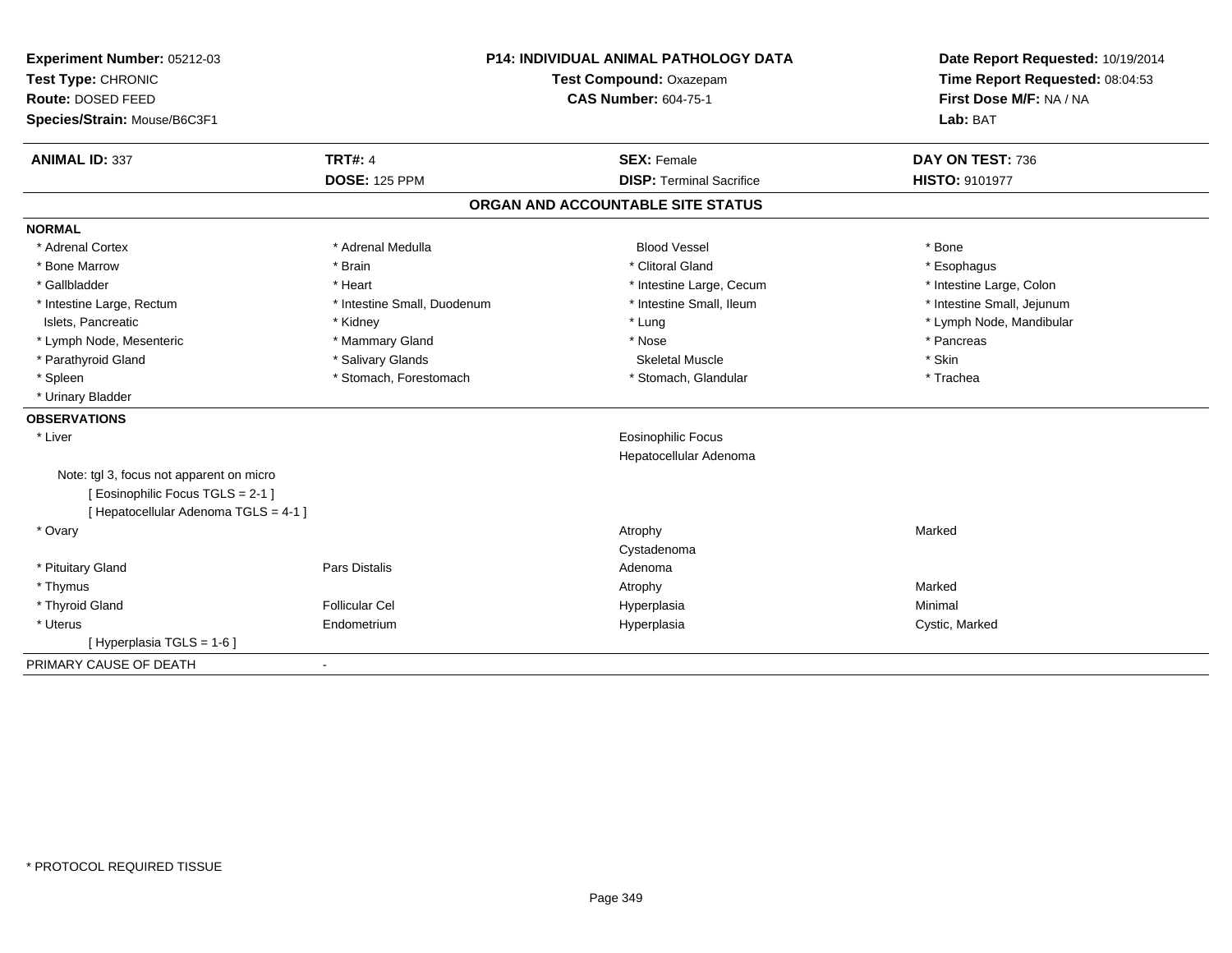| <b>Experiment Number: 05212-03</b><br>Test Type: CHRONIC<br>Route: DOSED FEED<br>Species/Strain: Mouse/B6C3F1 |                             | <b>P14: INDIVIDUAL ANIMAL PATHOLOGY DATA</b><br>Test Compound: Oxazepam<br><b>CAS Number: 604-75-1</b> | Date Report Requested: 10/19/2014<br>Time Report Requested: 08:04:53<br>First Dose M/F: NA / NA<br>Lab: BAT |
|---------------------------------------------------------------------------------------------------------------|-----------------------------|--------------------------------------------------------------------------------------------------------|-------------------------------------------------------------------------------------------------------------|
| <b>ANIMAL ID: 338</b>                                                                                         | <b>TRT#: 4</b>              | <b>SEX: Female</b>                                                                                     | DAY ON TEST: 662                                                                                            |
|                                                                                                               | <b>DOSE: 125 PPM</b>        | <b>DISP: Natural Death</b>                                                                             | HISTO: 9101978                                                                                              |
|                                                                                                               |                             | ORGAN AND ACCOUNTABLE SITE STATUS                                                                      |                                                                                                             |
| <b>NORMAL</b>                                                                                                 |                             |                                                                                                        |                                                                                                             |
| * Adrenal Cortex                                                                                              | * Adrenal Medulla           | <b>Blood Vessel</b>                                                                                    | * Bone                                                                                                      |
| * Bone Marrow                                                                                                 | * Brain                     | * Clitoral Gland                                                                                       | * Esophagus                                                                                                 |
| * Gallbladder                                                                                                 | * Heart                     | * Intestine Large, Cecum                                                                               | * Intestine Large, Colon                                                                                    |
| * Intestine Large, Rectum                                                                                     | * Intestine Small, Duodenum | * Intestine Small, Ileum                                                                               | * Intestine Small, Jejunum                                                                                  |
| Islets, Pancreatic                                                                                            | * Mammary Gland             | * Nose                                                                                                 | * Parathyroid Gland                                                                                         |
| * Pituitary Gland                                                                                             | <b>Skeletal Muscle</b>      | * Skin                                                                                                 | * Stomach, Forestomach                                                                                      |
| * Stomach, Glandular                                                                                          | * Thyroid Gland             | * Trachea                                                                                              |                                                                                                             |
| <b>OBSERVATIONS</b>                                                                                           |                             |                                                                                                        |                                                                                                             |
| * Kidney                                                                                                      |                             | Lymphoma Malignant Lymphocytic                                                                         |                                                                                                             |
| * Liver                                                                                                       |                             | Lymphoma Malignant Lymphocytic                                                                         |                                                                                                             |
| [ Lymphoma Malignant Lymphocytic TGLS = 3-2,9-9 ]                                                             |                             |                                                                                                        |                                                                                                             |
| * Lung                                                                                                        |                             | Lymphoma Malignant Lymphocytic                                                                         |                                                                                                             |
| Lymph Node                                                                                                    | Inguinal                    | Lymphoma Malignant Lymphocytic                                                                         |                                                                                                             |
|                                                                                                               | Renal                       | Lymphoma Malignant Lymphocytic                                                                         |                                                                                                             |
| [ Lymphoma Malignant Lymphocytic TGLS = 6-10 ]                                                                |                             |                                                                                                        |                                                                                                             |
| [ Lymphoma Malignant Lymphocytic TGLS = 7-11 ]                                                                |                             |                                                                                                        |                                                                                                             |
| * Lymph Node, Mandibular                                                                                      |                             | Lymphoma Malignant Lymphocytic                                                                         |                                                                                                             |
| Lymph Node, Mediastinal                                                                                       |                             | Lymphoma Malignant Lymphocytic                                                                         |                                                                                                             |
| [ Lymphoma Malignant Lymphocytic TGLS = 4-7 ]                                                                 |                             |                                                                                                        |                                                                                                             |
| * Lymph Node, Mesenteric                                                                                      |                             | Lymphoma Malignant Lymphocytic                                                                         |                                                                                                             |
| [ Lymphoma Malignant Lymphocytic TGLS = 5-4 ]                                                                 |                             |                                                                                                        |                                                                                                             |
| * Ovary                                                                                                       | <b>Periovarn Tiss</b>       | Lymphoma Malignant Lymphocytic                                                                         |                                                                                                             |
| * Pancreas                                                                                                    |                             | Lymphoma Malignant Lymphocytic                                                                         |                                                                                                             |
| * Salivary Glands                                                                                             |                             | Lymphoma Malignant Lymphocytic                                                                         |                                                                                                             |
| * Spleen                                                                                                      |                             | Lymphoma Malignant Lymphocytic                                                                         |                                                                                                             |
| [ Lymphoma Malignant Lymphocytic TGLS = 1-1 ]                                                                 |                             |                                                                                                        |                                                                                                             |
| * Thymus                                                                                                      |                             | Lymphoma Malignant Lymphocytic                                                                         |                                                                                                             |
| * Urinary Bladder                                                                                             |                             | Lymphoma Malignant Lymphocytic                                                                         |                                                                                                             |
| * Uterus                                                                                                      | Endometrium                 | Hyperplasia                                                                                            | Cystic, Marked                                                                                              |
|                                                                                                               |                             | Lymphoma Malignant Lymphocytic                                                                         |                                                                                                             |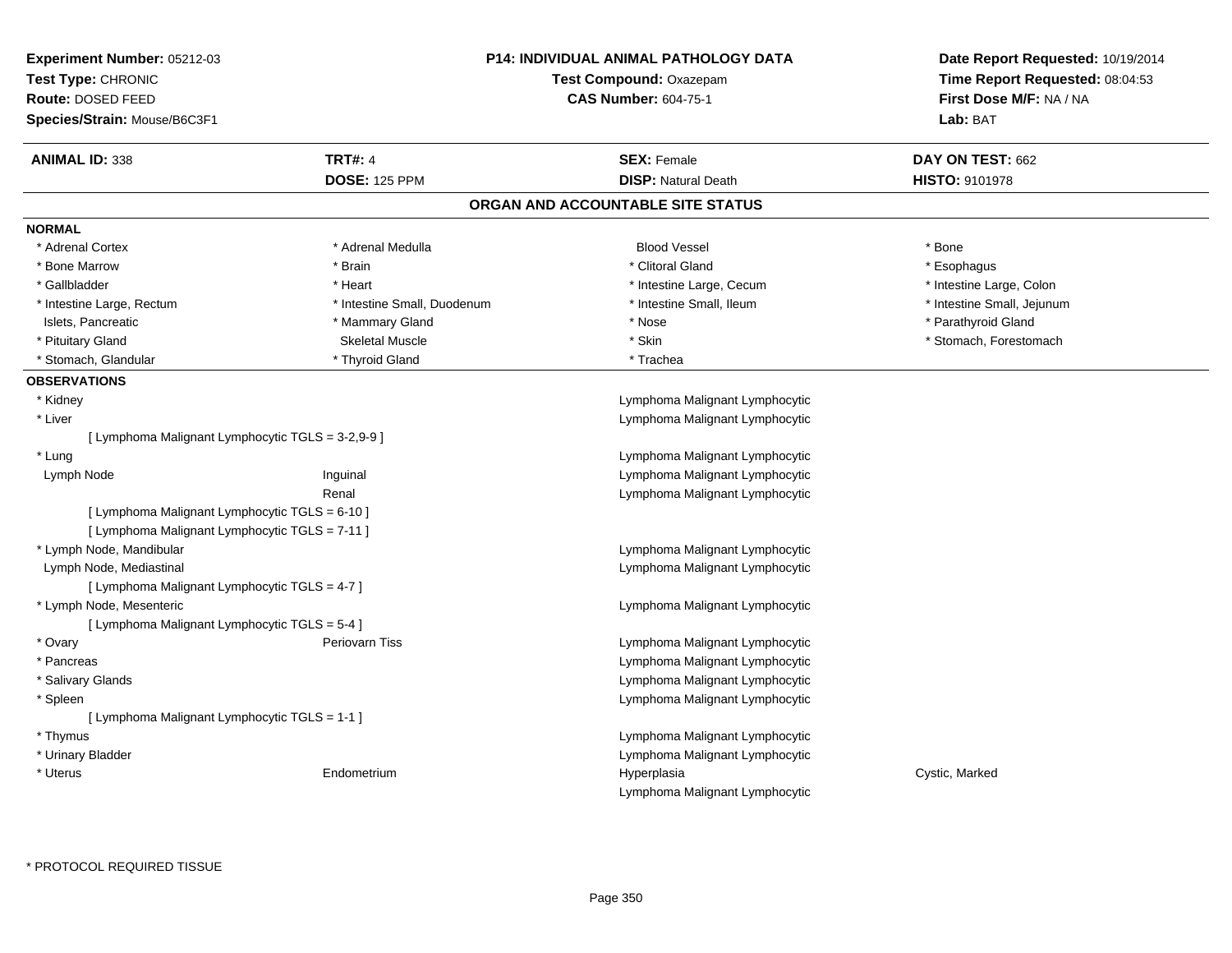| Experiment Number: 05212-03<br><b>Test Type: CHRONIC</b><br>Route: DOSED FEED |                                                      | <b>P14: INDIVIDUAL ANIMAL PATHOLOGY DATA</b> | Date Report Requested: 10/19/2014 |  |
|-------------------------------------------------------------------------------|------------------------------------------------------|----------------------------------------------|-----------------------------------|--|
|                                                                               |                                                      | <b>Test Compound: Oxazepam</b>               | Time Report Requested: 08:04:53   |  |
|                                                                               |                                                      | <b>CAS Number: 604-75-1</b>                  | First Dose M/F: NA / NA           |  |
| Species/Strain: Mouse/B6C3F1                                                  |                                                      |                                              | Lab: BAT                          |  |
| <b>ANIMAL ID: 338</b>                                                         | <b>TRT#: 4</b>                                       | <b>SEX: Female</b>                           | <b>DAY ON TEST: 662</b>           |  |
|                                                                               | <b>DOSE: 125 PPM</b>                                 | <b>DISP:</b> Natural Death                   | <b>HISTO: 9101978</b>             |  |
|                                                                               |                                                      | ORGAN AND ACCOUNTABLE SITE STATUS            |                                   |  |
| [Hyperplasia TGLS = $2-6$ ]                                                   |                                                      |                                              |                                   |  |
| PRIMARY CAUSE OF DEATH                                                        | - Lymph Node Inguinal Lymphoma Malignant Lymphocytic |                                              |                                   |  |
| Animal Note: cod, lymphoma malignant lymphocytic                              |                                                      |                                              |                                   |  |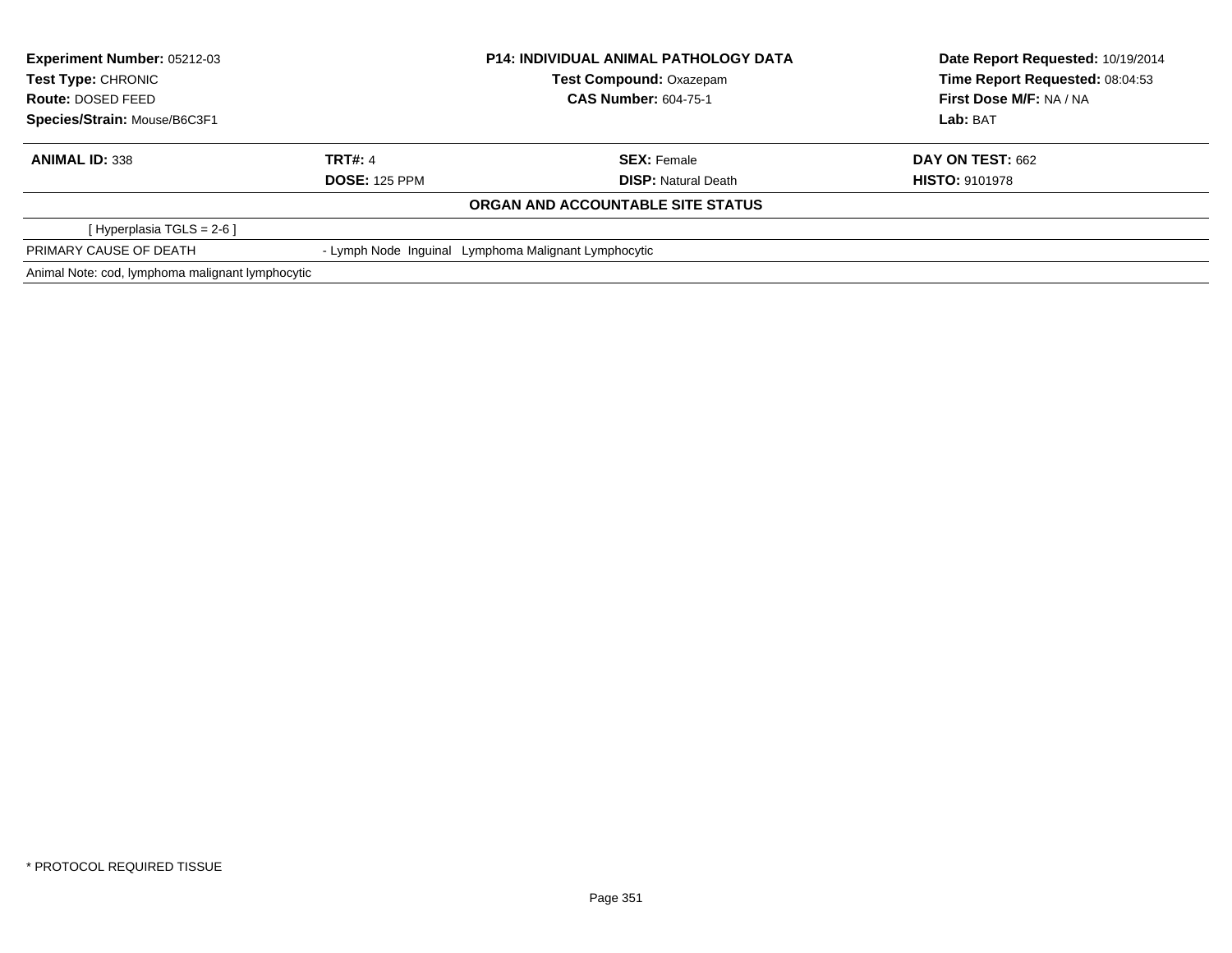| Experiment Number: 05212-03<br>Test Type: CHRONIC<br>Route: DOSED FEED<br>Species/Strain: Mouse/B6C3F1 | <b>P14: INDIVIDUAL ANIMAL PATHOLOGY DATA</b><br>Test Compound: Oxazepam<br><b>CAS Number: 604-75-1</b> |                                   | Date Report Requested: 10/19/2014<br>Time Report Requested: 08:04:53<br>First Dose M/F: NA / NA<br>Lab: BAT |
|--------------------------------------------------------------------------------------------------------|--------------------------------------------------------------------------------------------------------|-----------------------------------|-------------------------------------------------------------------------------------------------------------|
| <b>ANIMAL ID: 339</b>                                                                                  | <b>TRT#: 4</b>                                                                                         | <b>SEX: Female</b>                | DAY ON TEST: 460                                                                                            |
|                                                                                                        | <b>DOSE: 125 PPM</b>                                                                                   | <b>DISP:</b> Scheduled Sacrifice  | <b>HISTO: 9101979</b>                                                                                       |
|                                                                                                        |                                                                                                        | ORGAN AND ACCOUNTABLE SITE STATUS |                                                                                                             |
| <b>NORMAL</b>                                                                                          |                                                                                                        |                                   |                                                                                                             |
| * Adrenal Cortex                                                                                       | * Adrenal Medulla                                                                                      | <b>Blood Vessel</b>               | * Bone                                                                                                      |
| * Bone Marrow                                                                                          | * Brain                                                                                                | * Clitoral Gland                  | * Esophagus                                                                                                 |
| * Gallbladder                                                                                          | * Heart                                                                                                | * Intestine Large, Cecum          | * Intestine Large, Colon                                                                                    |
| * Intestine Large, Rectum                                                                              | * Intestine Small, Duodenum                                                                            | * Intestine Small, Ileum          | * Intestine Small, Jejunum                                                                                  |
| Islets, Pancreatic                                                                                     | * Liver                                                                                                | * Lung                            | * Lymph Node, Mandibular                                                                                    |
| * Lymph Node, Mesenteric                                                                               | * Mammary Gland                                                                                        | * Nose                            | * Ovary                                                                                                     |
| * Pancreas                                                                                             | * Parathyroid Gland                                                                                    | * Pituitary Gland                 | * Salivary Glands                                                                                           |
| <b>Skeletal Muscle</b>                                                                                 | * Skin                                                                                                 | * Spleen                          | * Stomach, Forestomach                                                                                      |
| * Stomach, Glandular                                                                                   | * Thymus                                                                                               | * Thyroid Gland                   | * Trachea                                                                                                   |
| * Urinary Bladder                                                                                      |                                                                                                        |                                   |                                                                                                             |
| <b>OBSERVATIONS</b>                                                                                    |                                                                                                        |                                   |                                                                                                             |
| * Kidney                                                                                               |                                                                                                        | Nephropathy                       | Chronic. Minimal                                                                                            |
| * Uterus                                                                                               | Endometrium                                                                                            | Hyperplasia                       | Cystic, Glandular, Mild                                                                                     |
| PRIMARY CAUSE OF DEATH                                                                                 |                                                                                                        |                                   |                                                                                                             |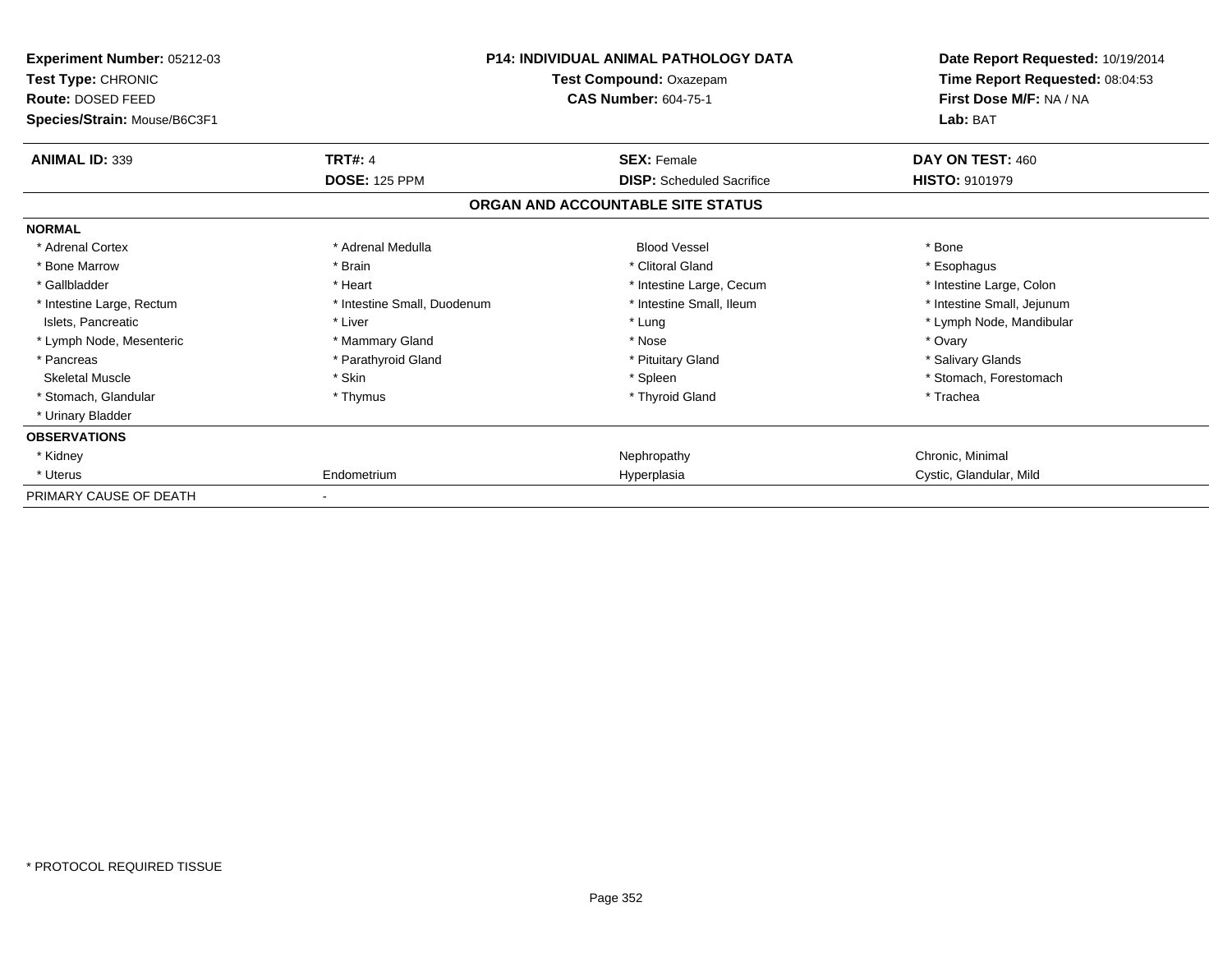| Experiment Number: 05212-03<br>Test Type: CHRONIC<br>Route: DOSED FEED<br>Species/Strain: Mouse/B6C3F1 |                          | <b>P14: INDIVIDUAL ANIMAL PATHOLOGY DATA</b><br><b>Test Compound: Oxazepam</b><br><b>CAS Number: 604-75-1</b> | Date Report Requested: 10/19/2014<br>Time Report Requested: 08:04:53<br>First Dose M/F: NA / NA<br>Lab: BAT |
|--------------------------------------------------------------------------------------------------------|--------------------------|---------------------------------------------------------------------------------------------------------------|-------------------------------------------------------------------------------------------------------------|
| <b>ANIMAL ID: 340</b>                                                                                  | <b>TRT#: 4</b>           | <b>SEX: Female</b>                                                                                            | DAY ON TEST: 735                                                                                            |
|                                                                                                        | <b>DOSE: 125 PPM</b>     | <b>DISP: Terminal Sacrifice</b>                                                                               | <b>HISTO: 9101980</b>                                                                                       |
|                                                                                                        |                          | ORGAN AND ACCOUNTABLE SITE STATUS                                                                             |                                                                                                             |
| <b>NORMAL</b>                                                                                          |                          |                                                                                                               |                                                                                                             |
| * Adrenal Cortex                                                                                       | * Adrenal Medulla        | <b>Blood Vessel</b>                                                                                           | * Bone                                                                                                      |
| * Brain                                                                                                | * Clitoral Gland         | * Esophagus                                                                                                   | * Gallbladder                                                                                               |
| * Heart                                                                                                | * Intestine Large, Cecum | * Intestine Large, Colon                                                                                      | * Intestine Large, Rectum                                                                                   |
| * Intestine Small, Duodenum                                                                            | * Intestine Small, Ileum | * Intestine Small, Jejunum                                                                                    | Islets, Pancreatic                                                                                          |
| * Lung                                                                                                 | * Lymph Node, Mesenteric | * Mammary Gland                                                                                               | * Nose                                                                                                      |
| * Pancreas                                                                                             | * Parathyroid Gland      | * Pituitary Gland                                                                                             | * Salivary Glands                                                                                           |
| <b>Skeletal Muscle</b>                                                                                 | * Skin                   | * Spleen                                                                                                      | * Stomach, Forestomach                                                                                      |
| * Stomach, Glandular                                                                                   | * Trachea                | * Urinary Bladder                                                                                             |                                                                                                             |
| <b>MISSING</b>                                                                                         |                          |                                                                                                               |                                                                                                             |
| * Lymph Node, Mandibular                                                                               |                          |                                                                                                               |                                                                                                             |
| <b>OBSERVATIONS</b>                                                                                    |                          |                                                                                                               |                                                                                                             |
| * Bone Marrow                                                                                          | Calvarium                | Myelofibrosis                                                                                                 | Moderate                                                                                                    |
| * Kidney                                                                                               |                          | Nephropathy                                                                                                   | Chronic, Minimal                                                                                            |
| * Liver                                                                                                |                          | <b>Eosinophilic Focus</b>                                                                                     |                                                                                                             |
|                                                                                                        |                          | Hepatocellular Adenoma                                                                                        |                                                                                                             |
| [Eosinophilic Focus TGLS = 3-1,4-9]                                                                    |                          |                                                                                                               |                                                                                                             |
| [ Hepatocellular Adenoma TGLS = 2-9 ]                                                                  |                          |                                                                                                               |                                                                                                             |
| * Ovary                                                                                                |                          | Atrophy                                                                                                       | Moderate                                                                                                    |
| * Thymus                                                                                               |                          | Atrophy                                                                                                       | Moderate                                                                                                    |
| * Thyroid Gland                                                                                        | <b>Follicular Cel</b>    | Hyperplasia                                                                                                   | Mild                                                                                                        |
| * Uterus                                                                                               | Endometrium              | Hyperplasia                                                                                                   | Cystic, Marked                                                                                              |
| [ Hyperplasia TGLS = 1-6 ]                                                                             |                          |                                                                                                               |                                                                                                             |
| PRIMARY CAUSE OF DEATH                                                                                 | $\blacksquare$           |                                                                                                               |                                                                                                             |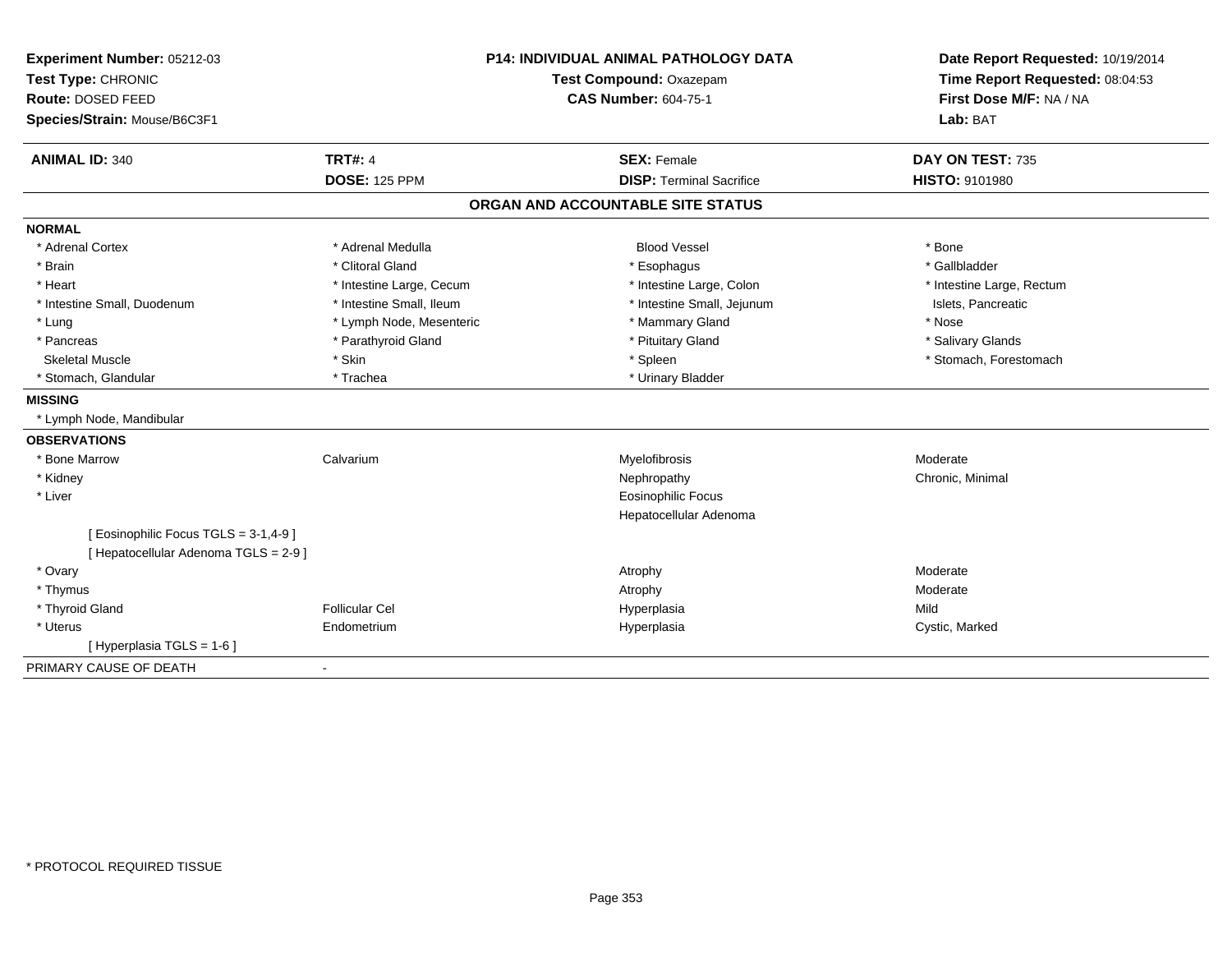| Experiment Number: 05212-03<br>Test Type: CHRONIC<br><b>Route: DOSED FEED</b><br>Species/Strain: Mouse/B6C3F1                                                                              |                          | P14: INDIVIDUAL ANIMAL PATHOLOGY DATA<br>Test Compound: Oxazepam<br><b>CAS Number: 604-75-1</b> | Date Report Requested: 10/19/2014<br>Time Report Requested: 08:04:53<br>First Dose M/F: NA / NA<br>Lab: BAT |
|--------------------------------------------------------------------------------------------------------------------------------------------------------------------------------------------|--------------------------|-------------------------------------------------------------------------------------------------|-------------------------------------------------------------------------------------------------------------|
| <b>ANIMAL ID: 341</b>                                                                                                                                                                      | <b>TRT#: 4</b>           | <b>SEX: Female</b>                                                                              | DAY ON TEST: 735                                                                                            |
|                                                                                                                                                                                            | <b>DOSE: 125 PPM</b>     | <b>DISP: Terminal Sacrifice</b>                                                                 | HISTO: 9101981                                                                                              |
|                                                                                                                                                                                            |                          | ORGAN AND ACCOUNTABLE SITE STATUS                                                               |                                                                                                             |
| <b>NORMAL</b>                                                                                                                                                                              |                          |                                                                                                 |                                                                                                             |
| * Adrenal Medulla                                                                                                                                                                          | <b>Blood Vessel</b>      | * Bone                                                                                          | * Bone Marrow                                                                                               |
| * Brain                                                                                                                                                                                    | * Clitoral Gland         | * Esophagus                                                                                     | * Gallbladder                                                                                               |
| * Heart                                                                                                                                                                                    | * Intestine Large, Cecum | * Intestine Large, Colon                                                                        | * Intestine Large, Rectum                                                                                   |
| * Intestine Small, Duodenum                                                                                                                                                                | * Intestine Small, Ileum | * Intestine Small, Jejunum                                                                      | Islets, Pancreatic                                                                                          |
| * Lung                                                                                                                                                                                     | * Lymph Node, Mandibular | * Lymph Node, Mesenteric                                                                        | * Mammary Gland                                                                                             |
| * Nose                                                                                                                                                                                     | * Pancreas               | * Parathyroid Gland                                                                             | * Pituitary Gland                                                                                           |
| * Salivary Glands                                                                                                                                                                          | <b>Skeletal Muscle</b>   | * Skin                                                                                          | * Stomach, Forestomach                                                                                      |
| * Stomach, Glandular                                                                                                                                                                       | * Trachea                | * Urinary Bladder                                                                               |                                                                                                             |
| <b>OBSERVATIONS</b>                                                                                                                                                                        |                          |                                                                                                 |                                                                                                             |
| * Adrenal Cortex                                                                                                                                                                           |                          | Cyst                                                                                            | Mild                                                                                                        |
| Note: the adrenal cortex has a cyst but there is no code for the lesion                                                                                                                    |                          |                                                                                                 |                                                                                                             |
| * Kidney                                                                                                                                                                                   |                          | Histiocytic Sarcoma                                                                             |                                                                                                             |
| * Liver                                                                                                                                                                                    |                          | Developmental Malformation                                                                      |                                                                                                             |
|                                                                                                                                                                                            |                          | Hepatocellular Adenoma                                                                          | Multiple                                                                                                    |
|                                                                                                                                                                                            |                          | Histiocytic Sarcoma                                                                             |                                                                                                             |
| Note: tgl 4, there is no code for deformity<br>[ Developmental Malformation TGLS = 4-13 ]<br>[ Hepatocellular Adenoma TGLS = 6-9,7-1,8-1,9-10,10-11 ]<br>[Histiocytic Sarcoma TGLS = 5-13] |                          |                                                                                                 |                                                                                                             |
| Lymph Node                                                                                                                                                                                 | Pancreatic               | Histiocytic Sarcoma                                                                             |                                                                                                             |
|                                                                                                                                                                                            | Thoracic                 | Histiocytic Sarcoma                                                                             |                                                                                                             |
| [Histiocytic Sarcoma TGLS = 3-12]                                                                                                                                                          |                          |                                                                                                 |                                                                                                             |
| * Ovary                                                                                                                                                                                    |                          | Atrophy                                                                                         | Moderate                                                                                                    |
| Peripheral Nerve                                                                                                                                                                           | Axon, Sciatic            | Degeneration                                                                                    | Minimal                                                                                                     |
| Spinal Cord                                                                                                                                                                                | Nerve                    | Degeneration                                                                                    | Mild                                                                                                        |
| * Spleen                                                                                                                                                                                   |                          | Histiocytic Sarcoma                                                                             |                                                                                                             |
| [Histiocytic Sarcoma TGLS = 2-1]                                                                                                                                                           |                          |                                                                                                 |                                                                                                             |
| * Thymus                                                                                                                                                                                   |                          | Atrophy                                                                                         | Mild                                                                                                        |
| * Thyroid Gland                                                                                                                                                                            | <b>Follicular Cel</b>    | Hyperplasia                                                                                     | Mild                                                                                                        |
| * Uterus                                                                                                                                                                                   | Endometrium              | Hyperplasia                                                                                     | Cystic, Marked                                                                                              |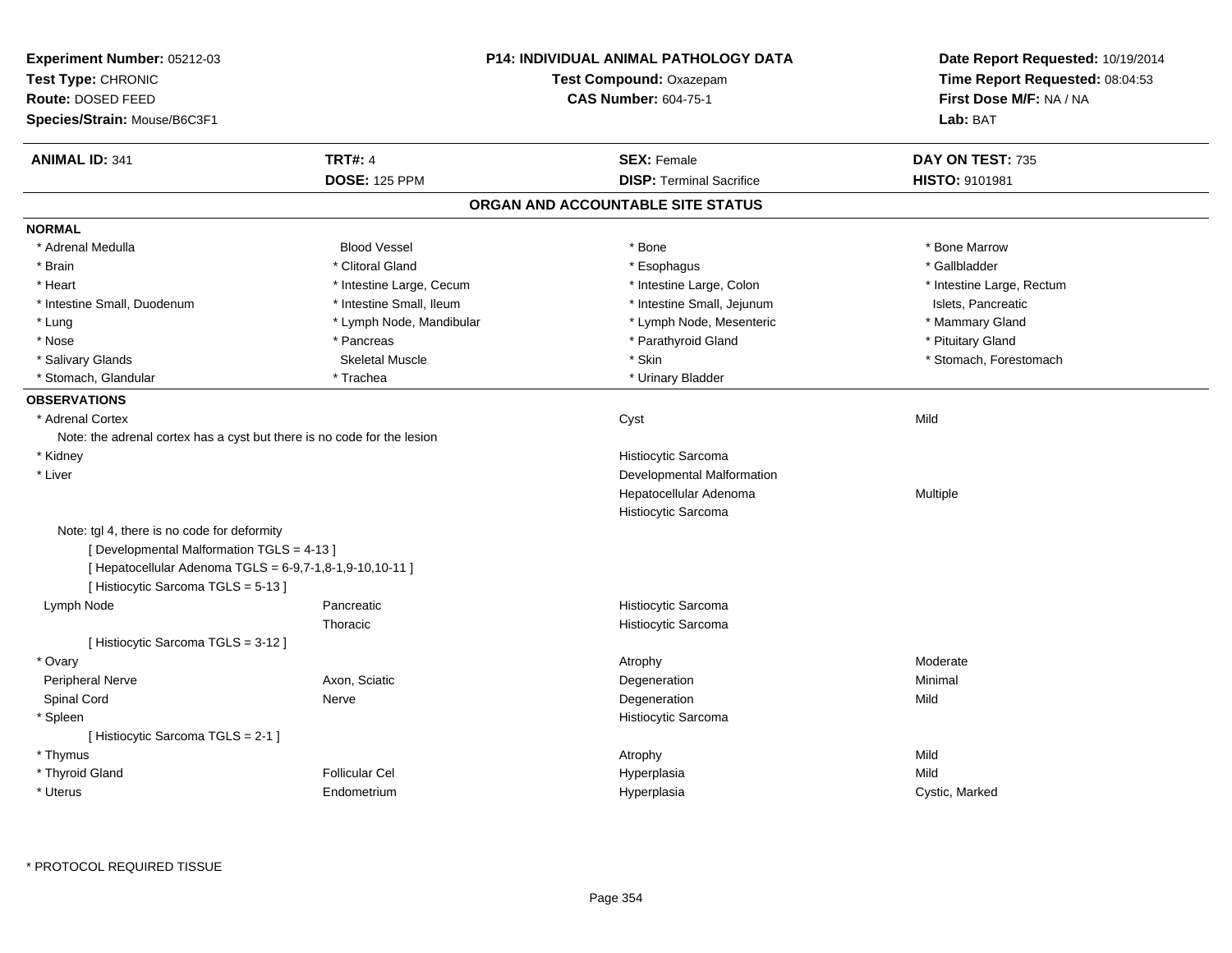| <b>Experiment Number: 05212-03</b><br>Test Type: CHRONIC |                      | <b>P14: INDIVIDUAL ANIMAL PATHOLOGY DATA</b> | Date Report Requested: 10/19/2014 |  |
|----------------------------------------------------------|----------------------|----------------------------------------------|-----------------------------------|--|
|                                                          |                      | <b>Test Compound: Oxazepam</b>               | Time Report Requested: 08:04:53   |  |
| Route: DOSED FEED                                        |                      | <b>CAS Number: 604-75-1</b>                  | First Dose M/F: NA / NA           |  |
| Species/Strain: Mouse/B6C3F1                             |                      |                                              | Lab: BAT                          |  |
| <b>ANIMAL ID: 341</b>                                    | <b>TRT#: 4</b>       | <b>SEX: Female</b>                           | <b>DAY ON TEST: 735</b>           |  |
|                                                          | <b>DOSE: 125 PPM</b> | <b>DISP:</b> Terminal Sacrifice              | <b>HISTO: 9101981</b>             |  |
|                                                          |                      | ORGAN AND ACCOUNTABLE SITE STATUS            |                                   |  |
| [ Hyperplasia TGLS = 1-6 ]                               |                      |                                              |                                   |  |
| PRIMARY CAUSE OF DEATH                                   |                      |                                              |                                   |  |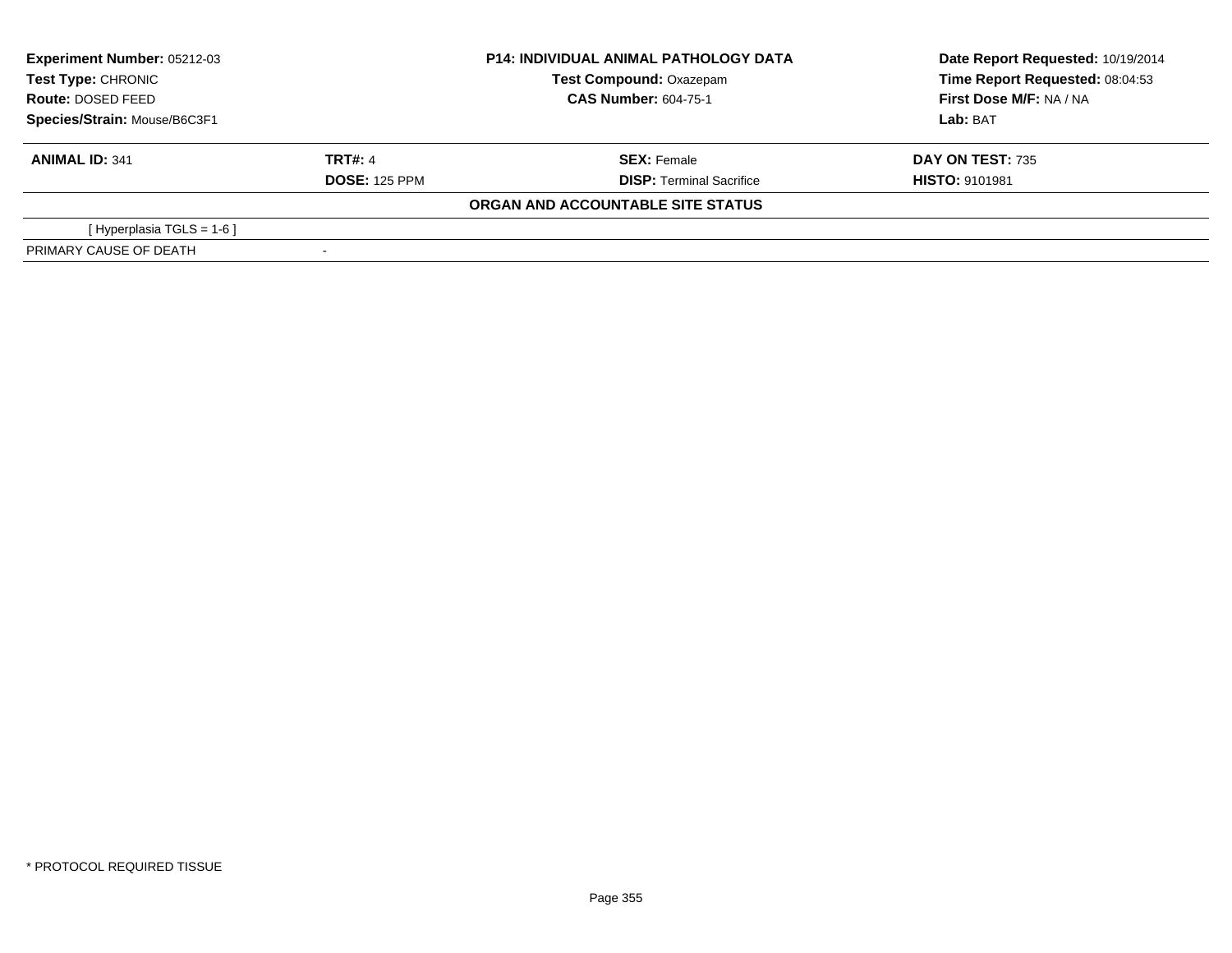| <b>P14: INDIVIDUAL ANIMAL PATHOLOGY DATA</b><br>Experiment Number: 05212-03 |                             |                                   | Date Report Requested: 10/19/2014 |
|-----------------------------------------------------------------------------|-----------------------------|-----------------------------------|-----------------------------------|
| Test Type: CHRONIC                                                          |                             | Test Compound: Oxazepam           | Time Report Requested: 08:04:53   |
| Route: DOSED FEED                                                           |                             | <b>CAS Number: 604-75-1</b>       | First Dose M/F: NA / NA           |
| Species/Strain: Mouse/B6C3F1                                                |                             |                                   | Lab: BAT                          |
| <b>ANIMAL ID: 342</b>                                                       | <b>TRT#: 4</b>              | <b>SEX: Female</b>                | DAY ON TEST: 735                  |
|                                                                             | <b>DOSE: 125 PPM</b>        | <b>DISP: Terminal Sacrifice</b>   | <b>HISTO: 9101982</b>             |
|                                                                             |                             | ORGAN AND ACCOUNTABLE SITE STATUS |                                   |
| <b>NORMAL</b>                                                               |                             |                                   |                                   |
| * Adrenal Cortex                                                            | * Adrenal Medulla           | <b>Blood Vessel</b>               | * Bone                            |
| * Bone Marrow                                                               | * Brain                     | * Clitoral Gland                  | * Esophagus                       |
| * Gallbladder                                                               | * Heart                     | * Intestine Large, Cecum          | * Intestine Large, Colon          |
| * Intestine Large, Rectum                                                   | * Intestine Small, Duodenum | * Intestine Small, Ileum          | Islets, Pancreatic                |
| * Kidney                                                                    | * Liver                     | * Lung                            | * Lymph Node, Mandibular          |
| * Mammary Gland                                                             | * Nose                      | * Pancreas                        | * Parathyroid Gland               |
| * Pituitary Gland                                                           | * Salivary Glands           | <b>Skeletal Muscle</b>            | * Skin                            |
| * Spleen                                                                    | * Stomach, Forestomach      | * Stomach, Glandular              | * Thyroid Gland                   |
| * Trachea                                                                   | * Urinary Bladder           |                                   |                                   |
| <b>OBSERVATIONS</b>                                                         |                             |                                   |                                   |
| * Intestine Small, Jejunum                                                  | Peyers Patch                | Lymphoma Malignant Mixed          |                                   |
| * Lymph Node, Mesenteric                                                    |                             | Lymphoma Malignant Mixed          |                                   |
| * Ovary                                                                     |                             | Atrophy                           | Moderate                          |
| * Thymus                                                                    |                             | Atrophy                           | Marked                            |
| * Uterus                                                                    | Endometrium                 | Hyperplasia                       | Cystic, Mild                      |
|                                                                             |                             | Leiomyosarcoma                    |                                   |
| [ Hyperplasia TGLS = 1-6 ]                                                  |                             |                                   |                                   |
| [ Leiomyosarcoma TGLS = 1-6 ]                                               |                             |                                   |                                   |
| PRIMARY CAUSE OF DEATH                                                      |                             |                                   |                                   |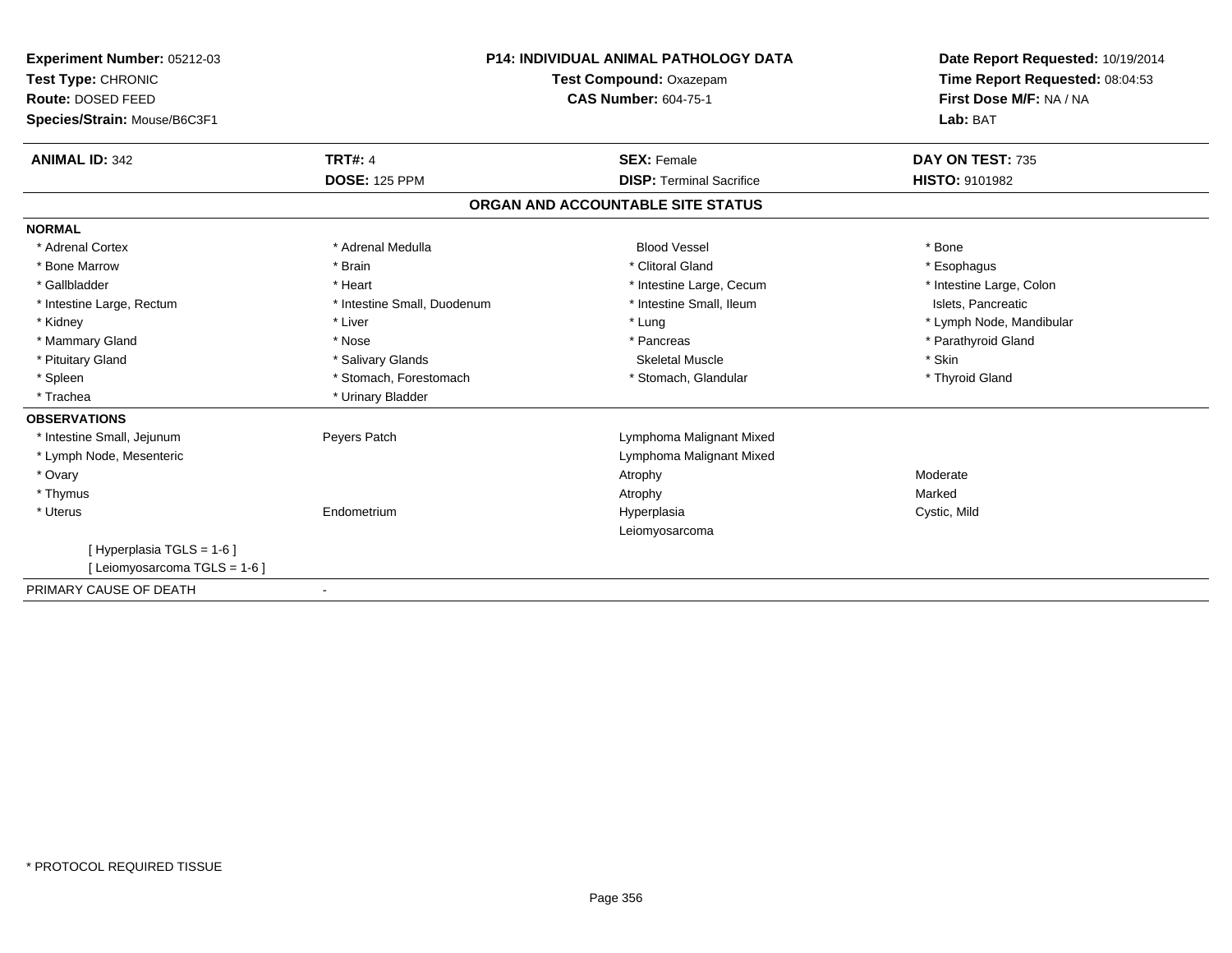| Experiment Number: 05212-03<br>Test Type: CHRONIC<br>Route: DOSED FEED<br>Species/Strain: Mouse/B6C3F1 | <b>P14: INDIVIDUAL ANIMAL PATHOLOGY DATA</b><br>Test Compound: Oxazepam<br><b>CAS Number: 604-75-1</b> |                                   | Date Report Requested: 10/19/2014<br>Time Report Requested: 08:04:53<br>First Dose M/F: NA / NA<br>Lab: BAT |
|--------------------------------------------------------------------------------------------------------|--------------------------------------------------------------------------------------------------------|-----------------------------------|-------------------------------------------------------------------------------------------------------------|
| <b>ANIMAL ID: 343</b>                                                                                  | <b>TRT#: 4</b>                                                                                         | <b>SEX: Female</b>                | DAY ON TEST: 736                                                                                            |
|                                                                                                        | <b>DOSE: 125 PPM</b>                                                                                   | <b>DISP: Terminal Sacrifice</b>   | <b>HISTO: 9101983</b>                                                                                       |
|                                                                                                        |                                                                                                        | ORGAN AND ACCOUNTABLE SITE STATUS |                                                                                                             |
| <b>NORMAL</b>                                                                                          |                                                                                                        |                                   |                                                                                                             |
| * Adrenal Cortex                                                                                       | * Adrenal Medulla                                                                                      | <b>Blood Vessel</b>               | * Bone                                                                                                      |
| * Bone Marrow                                                                                          | * Brain                                                                                                | * Clitoral Gland                  | * Esophagus                                                                                                 |
| * Gallbladder                                                                                          | * Heart                                                                                                | * Intestine Large, Cecum          | * Intestine Large, Colon                                                                                    |
| * Intestine Large, Rectum                                                                              | * Intestine Small, Duodenum                                                                            | * Intestine Small. Ileum          | * Intestine Small, Jejunum                                                                                  |
| Islets, Pancreatic                                                                                     | * Kidney                                                                                               | * Liver                           | * Lung                                                                                                      |
| * Lymph Node, Mandibular                                                                               | * Lymph Node, Mesenteric                                                                               | * Mammary Gland                   | * Nose                                                                                                      |
| * Pancreas                                                                                             | * Parathyroid Gland                                                                                    | * Pituitary Gland                 | * Salivary Glands                                                                                           |
| <b>Skeletal Muscle</b>                                                                                 | * Skin                                                                                                 | * Spleen                          | * Stomach, Forestomach                                                                                      |
| * Stomach, Glandular                                                                                   | * Thyroid Gland                                                                                        | * Trachea                         | * Urinary Bladder                                                                                           |
| <b>OBSERVATIONS</b>                                                                                    |                                                                                                        |                                   |                                                                                                             |
| * Ovary                                                                                                |                                                                                                        | Atrophy                           | Moderate                                                                                                    |
| * Thymus                                                                                               |                                                                                                        | Atrophy                           | Moderate                                                                                                    |
| * Uterus                                                                                               | Endometrium                                                                                            | Hyperplasia                       | Cystic, Mild                                                                                                |
| PRIMARY CAUSE OF DEATH                                                                                 |                                                                                                        |                                   |                                                                                                             |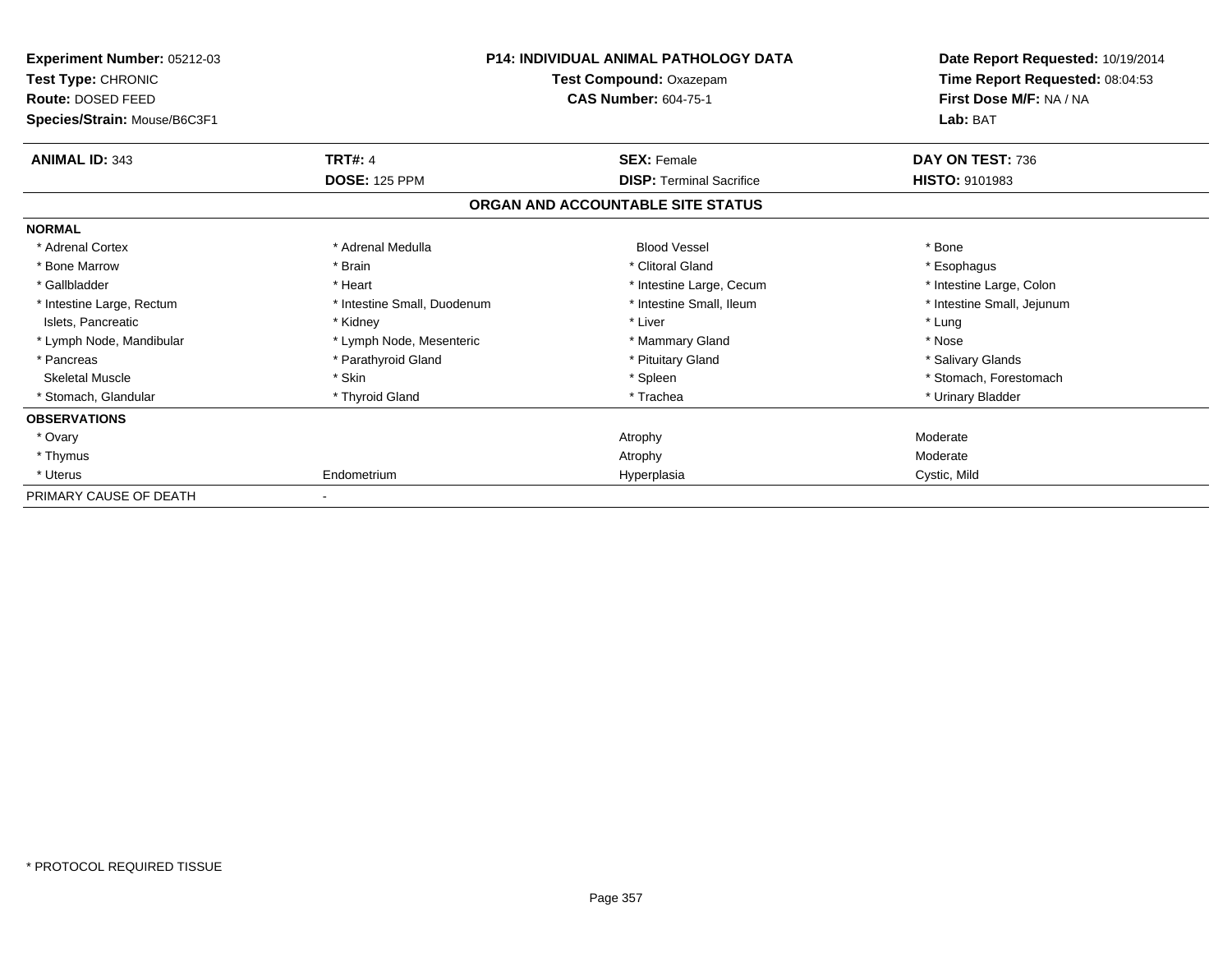| Experiment Number: 05212-03                          | <b>P14: INDIVIDUAL ANIMAL PATHOLOGY DATA</b> |                                   | Date Report Requested: 10/19/2014<br>Time Report Requested: 08:04:53<br>First Dose M/F: NA / NA |
|------------------------------------------------------|----------------------------------------------|-----------------------------------|-------------------------------------------------------------------------------------------------|
| Test Type: CHRONIC<br>Route: DOSED FEED              |                                              | Test Compound: Oxazepam           |                                                                                                 |
|                                                      |                                              | <b>CAS Number: 604-75-1</b>       |                                                                                                 |
| Species/Strain: Mouse/B6C3F1                         |                                              |                                   | Lab: BAT                                                                                        |
|                                                      |                                              |                                   |                                                                                                 |
| <b>ANIMAL ID: 344</b>                                | <b>TRT#: 4</b>                               | <b>SEX: Female</b>                | DAY ON TEST: 391                                                                                |
|                                                      | <b>DOSE: 125 PPM</b>                         | <b>DISP:</b> Moribund Sacrifice   | <b>HISTO: 9101984</b>                                                                           |
|                                                      |                                              | ORGAN AND ACCOUNTABLE SITE STATUS |                                                                                                 |
| <b>NORMAL</b>                                        |                                              |                                   |                                                                                                 |
| * Adrenal Cortex                                     | * Adrenal Medulla                            | <b>Blood Vessel</b>               | * Bone                                                                                          |
| * Bone Marrow                                        | * Brain                                      | Ear                               | * Esophagus                                                                                     |
| * Gallbladder                                        | * Heart                                      | * Intestine Large, Cecum          | * Intestine Large, Colon                                                                        |
| * Intestine Large, Rectum                            | * Intestine Small, Duodenum                  | * Intestine Small, Ileum          | * Intestine Small, Jejunum                                                                      |
| Islets, Pancreatic                                   | * Liver                                      | * Lung                            | * Lymph Node, Mandibular                                                                        |
| * Lymph Node, Mesenteric                             | * Mammary Gland                              | * Nose                            | * Ovary                                                                                         |
| * Pancreas                                           | * Parathyroid Gland                          | * Pituitary Gland                 | * Salivary Glands                                                                               |
| <b>Skeletal Muscle</b>                               | * Skin                                       | * Spleen                          | * Stomach, Forestomach                                                                          |
| * Stomach, Glandular                                 | * Thymus                                     | * Trachea                         | * Urinary Bladder                                                                               |
| <b>MISSING</b>                                       |                                              |                                   |                                                                                                 |
| * Clitoral Gland                                     |                                              |                                   |                                                                                                 |
| <b>OBSERVATIONS</b>                                  |                                              |                                   |                                                                                                 |
| * Kidney                                             |                                              | Nephropathy                       | Chronic, Minimal                                                                                |
| * Thyroid Gland                                      | <b>Follicular Cel</b>                        | Hyperplasia                       | Minimal                                                                                         |
| * Uterus                                             | Endometrium                                  | Hyperplasia                       | Cystic, Mild                                                                                    |
| [Hyperplasia TGLS = 1-6]                             |                                              |                                   |                                                                                                 |
| PRIMARY CAUSE OF DEATH                               | - UNCERTAIN                                  |                                   |                                                                                                 |
| Animal Note: MORIBUND SAC, DUE TO UNDETERMINED CAUSE |                                              |                                   |                                                                                                 |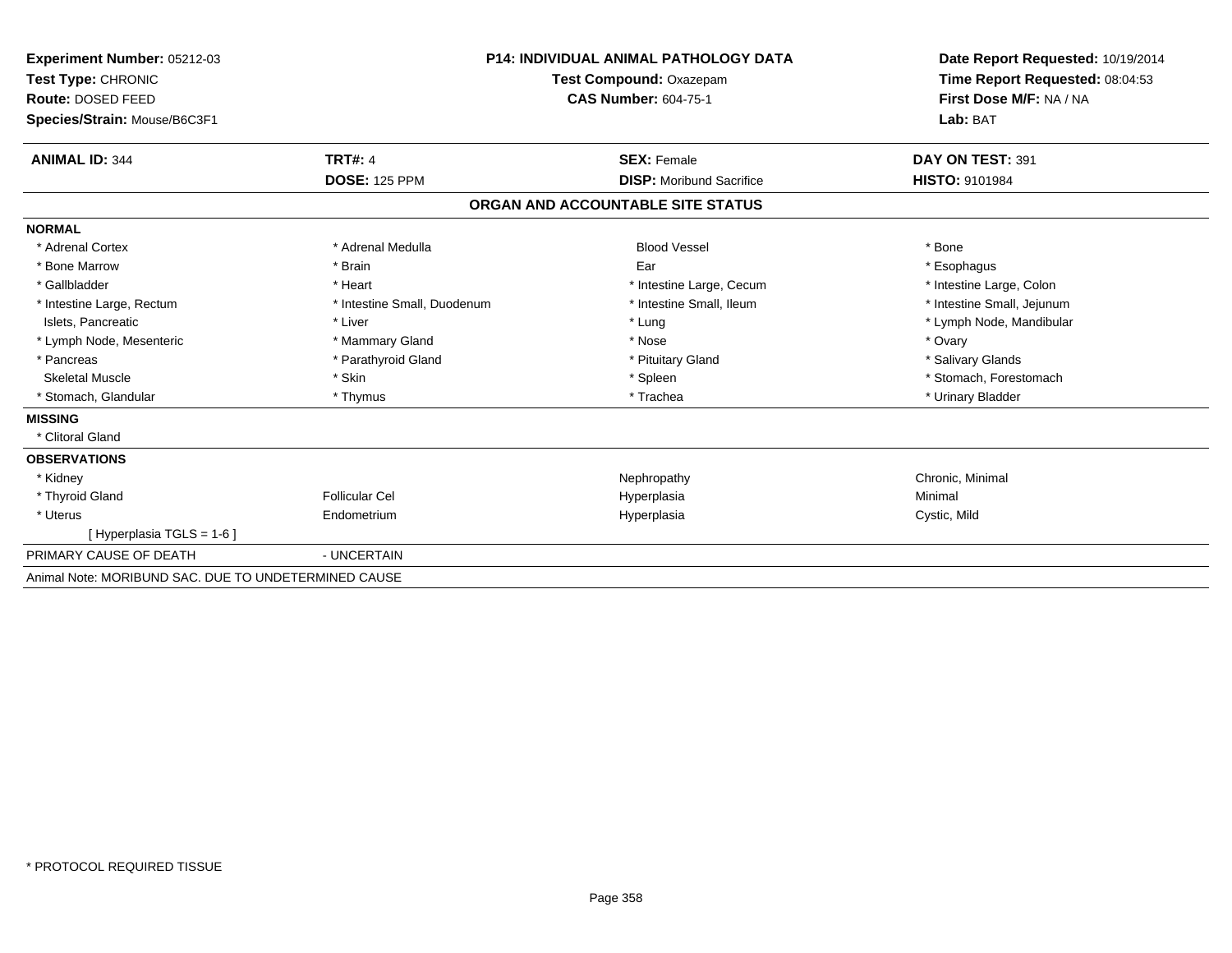| Experiment Number: 05212-03<br>Test Type: CHRONIC<br>Route: DOSED FEED<br>Species/Strain: Mouse/B6C3F1 |                           | <b>P14: INDIVIDUAL ANIMAL PATHOLOGY DATA</b><br>Test Compound: Oxazepam<br><b>CAS Number: 604-75-1</b> | Date Report Requested: 10/19/2014<br>Time Report Requested: 08:04:53<br>First Dose M/F: NA / NA<br>Lab: BAT |
|--------------------------------------------------------------------------------------------------------|---------------------------|--------------------------------------------------------------------------------------------------------|-------------------------------------------------------------------------------------------------------------|
| <b>ANIMAL ID: 345</b>                                                                                  | <b>TRT#: 4</b>            | <b>SEX: Female</b>                                                                                     | DAY ON TEST: 490                                                                                            |
|                                                                                                        | <b>DOSE: 125 PPM</b>      | <b>DISP:</b> Moribund Sacrifice                                                                        | <b>HISTO: 9101985</b>                                                                                       |
|                                                                                                        |                           | ORGAN AND ACCOUNTABLE SITE STATUS                                                                      |                                                                                                             |
| <b>NORMAL</b>                                                                                          |                           |                                                                                                        |                                                                                                             |
| * Adrenal Cortex                                                                                       | * Adrenal Medulla         | <b>Blood Vessel</b>                                                                                    | * Bone                                                                                                      |
| * Bone Marrow                                                                                          | * Brain                   | * Clitoral Gland                                                                                       | Ear                                                                                                         |
| * Esophagus                                                                                            | * Gallbladder             | * Heart                                                                                                | * Intestine Large, Cecum                                                                                    |
| * Intestine Large, Colon                                                                               | * Intestine Large, Rectum | * Intestine Small, Duodenum                                                                            | * Intestine Small, Ileum                                                                                    |
| * Intestine Small, Jejunum                                                                             | Islets, Pancreatic        | * Kidney                                                                                               | * Liver                                                                                                     |
| * Lung                                                                                                 | * Lymph Node, Mandibular  | * Lymph Node, Mesenteric                                                                               | * Mammary Gland                                                                                             |
| * Nose                                                                                                 | * Ovary                   | * Pancreas                                                                                             | * Parathyroid Gland                                                                                         |
| * Pituitary Gland                                                                                      | * Salivary Glands         | <b>Skeletal Muscle</b>                                                                                 | * Skin                                                                                                      |
| * Spleen                                                                                               | * Stomach, Forestomach    | * Stomach, Glandular                                                                                   | * Thyroid Gland                                                                                             |
| * Trachea                                                                                              | * Urinary Bladder         |                                                                                                        |                                                                                                             |
| <b>OBSERVATIONS</b>                                                                                    |                           |                                                                                                        |                                                                                                             |
| * Thymus                                                                                               |                           | Atrophy                                                                                                | Mild                                                                                                        |
| * Uterus                                                                                               | Endometrium               | Hyperplasia                                                                                            | Cystic, Moderate                                                                                            |
| PRIMARY CAUSE OF DEATH                                                                                 | - UNCERTAIN               |                                                                                                        |                                                                                                             |
| Animal Note: moribund sac due to undetermined cause                                                    |                           |                                                                                                        |                                                                                                             |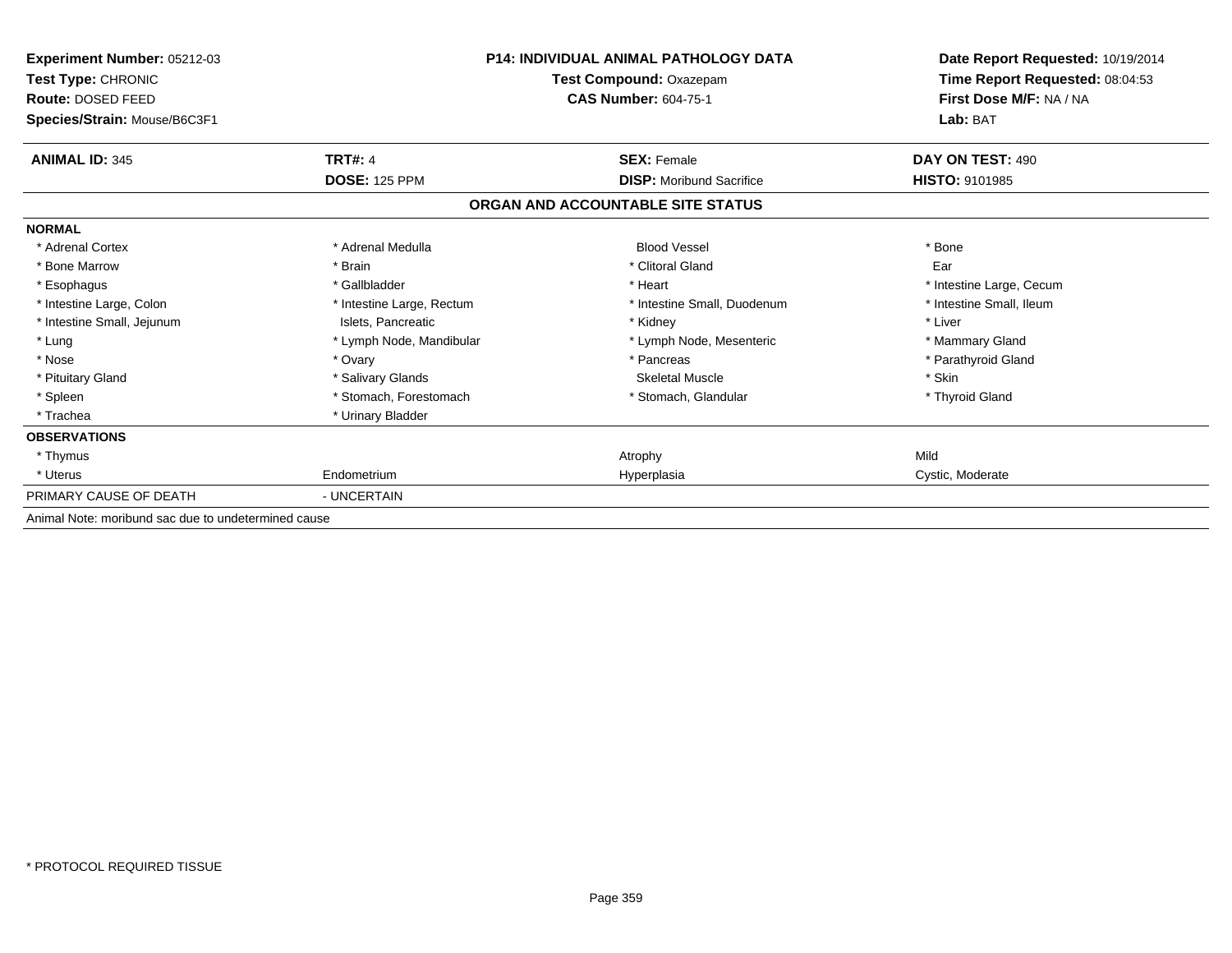| Experiment Number: 05212-03           | <b>P14: INDIVIDUAL ANIMAL PATHOLOGY DATA</b><br>Test Compound: Oxazepam |                                   | Date Report Requested: 10/19/2014 |
|---------------------------------------|-------------------------------------------------------------------------|-----------------------------------|-----------------------------------|
| Test Type: CHRONIC                    |                                                                         |                                   | Time Report Requested: 08:04:53   |
| Route: DOSED FEED                     |                                                                         | <b>CAS Number: 604-75-1</b>       | First Dose M/F: NA / NA           |
| Species/Strain: Mouse/B6C3F1          |                                                                         |                                   | Lab: BAT                          |
| <b>ANIMAL ID: 346</b>                 | <b>TRT#: 4</b>                                                          | <b>SEX: Female</b>                | DAY ON TEST: 735                  |
|                                       | <b>DOSE: 125 PPM</b>                                                    | <b>DISP: Terminal Sacrifice</b>   | HISTO: 9101986                    |
|                                       |                                                                         | ORGAN AND ACCOUNTABLE SITE STATUS |                                   |
| <b>NORMAL</b>                         |                                                                         |                                   |                                   |
| * Adrenal Cortex                      | * Adrenal Medulla                                                       | <b>Blood Vessel</b>               | * Bone                            |
| * Bone Marrow                         | * Brain                                                                 | * Clitoral Gland                  | * Esophagus                       |
| * Gallbladder                         | * Heart                                                                 | * Intestine Large, Cecum          | * Intestine Large, Colon          |
| * Intestine Large, Rectum             | * Intestine Small, Duodenum                                             | * Intestine Small, Ileum          | * Intestine Small, Jejunum        |
| Islets, Pancreatic                    | * Kidney                                                                | * Lymph Node, Mandibular          | * Lymph Node, Mesenteric          |
| * Mammary Gland                       | * Nose                                                                  | * Pancreas                        | * Parathyroid Gland               |
| * Salivary Glands                     | <b>Skeletal Muscle</b>                                                  | * Skin                            | * Spleen                          |
| * Stomach, Forestomach                | * Stomach, Glandular                                                    | <b>Tissue NOS</b>                 | * Trachea                         |
| * Urinary Bladder                     |                                                                         |                                   |                                   |
| <b>OBSERVATIONS</b>                   |                                                                         |                                   |                                   |
| * Liver                               |                                                                         | <b>Eosinophilic Focus</b>         |                                   |
|                                       |                                                                         | Hepatocellular Adenoma            |                                   |
| [ Eosinophilic Focus TGLS = 1-1 ]     |                                                                         |                                   |                                   |
| [ Hepatocellular Adenoma TGLS = 2-9 ] |                                                                         |                                   |                                   |
| * Lung                                |                                                                         | Alveolar/Bronchiolar Adenoma      |                                   |
| * Ovary                               |                                                                         | Atrophy                           | Mild                              |
| * Pituitary Gland                     | Pars Distalis                                                           | Adenoma                           |                                   |
| * Thymus                              |                                                                         | Atrophy                           | Moderate                          |
| * Thyroid Gland                       | <b>Follicular Cel</b>                                                   | Hyperplasia                       | Mild                              |
| * Uterus                              | Endometrium                                                             | Hyperplasia                       | Cystic, Marked                    |
| [Hyperplasia TGLS = 3-6]              |                                                                         |                                   |                                   |
| PRIMARY CAUSE OF DEATH                |                                                                         |                                   |                                   |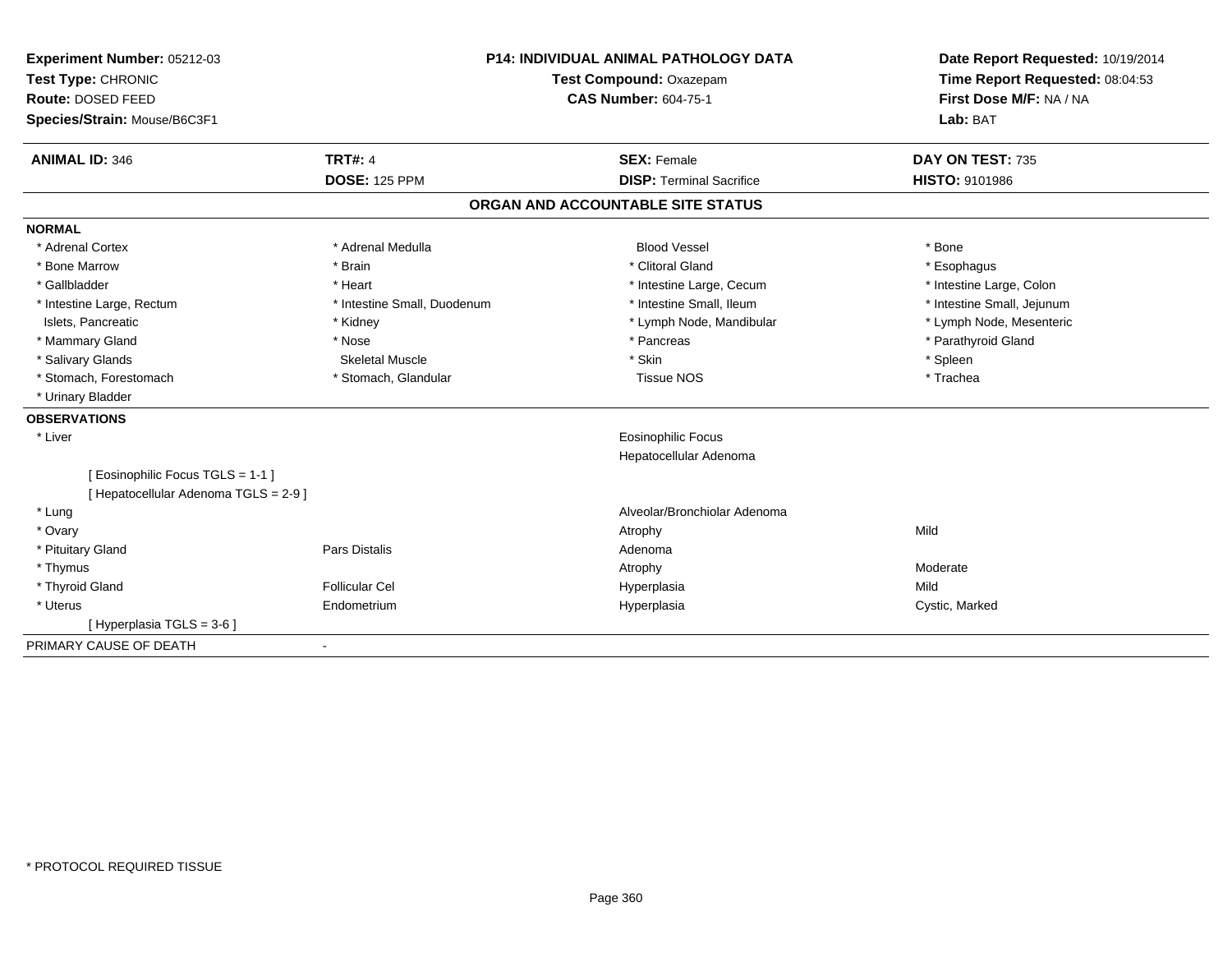| Experiment Number: 05212-03<br>Test Type: CHRONIC<br>Route: DOSED FEED<br>Species/Strain: Mouse/B6C3F1 |                             | P14: INDIVIDUAL ANIMAL PATHOLOGY DATA<br>Test Compound: Oxazepam<br><b>CAS Number: 604-75-1</b> | Date Report Requested: 10/19/2014<br>Time Report Requested: 08:04:53<br>First Dose M/F: NA / NA<br>Lab: BAT |
|--------------------------------------------------------------------------------------------------------|-----------------------------|-------------------------------------------------------------------------------------------------|-------------------------------------------------------------------------------------------------------------|
| <b>ANIMAL ID: 347</b>                                                                                  | <b>TRT#: 4</b>              | <b>SEX: Female</b>                                                                              | DAY ON TEST: 736                                                                                            |
|                                                                                                        | <b>DOSE: 125 PPM</b>        | <b>DISP: Terminal Sacrifice</b>                                                                 | <b>HISTO: 9101987</b>                                                                                       |
|                                                                                                        |                             | ORGAN AND ACCOUNTABLE SITE STATUS                                                               |                                                                                                             |
| <b>NORMAL</b>                                                                                          |                             |                                                                                                 |                                                                                                             |
| * Adrenal Cortex                                                                                       | * Adrenal Medulla           | <b>Blood Vessel</b>                                                                             | * Bone                                                                                                      |
| * Bone Marrow                                                                                          | * Brain                     | * Clitoral Gland                                                                                | * Esophagus                                                                                                 |
| * Gallbladder                                                                                          | * Heart                     | * Intestine Large, Cecum                                                                        | * Intestine Large, Colon                                                                                    |
| * Intestine Large, Rectum                                                                              | * Intestine Small, Duodenum | * Intestine Small, Ileum                                                                        | * Intestine Small, Jejunum                                                                                  |
| Islets, Pancreatic                                                                                     | * Kidney                    | * Lung                                                                                          | * Lymph Node, Mandibular                                                                                    |
| * Lymph Node, Mesenteric                                                                               | * Mammary Gland             | * Nose                                                                                          | * Pancreas                                                                                                  |
| * Parathyroid Gland                                                                                    | * Salivary Glands           | <b>Skeletal Muscle</b>                                                                          | * Skin                                                                                                      |
| * Spleen                                                                                               | * Stomach, Forestomach      | * Stomach, Glandular                                                                            | * Trachea                                                                                                   |
| * Urinary Bladder                                                                                      |                             |                                                                                                 |                                                                                                             |
| <b>OBSERVATIONS</b>                                                                                    |                             |                                                                                                 |                                                                                                             |
| * Liver                                                                                                |                             | Hepatocellular Adenoma                                                                          | Multiple                                                                                                    |
|                                                                                                        |                             | Hepatocellular Carcinoma                                                                        |                                                                                                             |
| [ Hepatocellular Adenoma TGLS = 4-10 ]<br>[ Hepatocellular Carcinoma TGLS = 3-9 ]                      |                             |                                                                                                 |                                                                                                             |
| * Ovary                                                                                                |                             | Atrophy                                                                                         | Moderate                                                                                                    |
|                                                                                                        | Follicle                    | Cyst                                                                                            |                                                                                                             |
| [Cyst TGLS = $2-6$ ]                                                                                   |                             |                                                                                                 |                                                                                                             |
| * Pituitary Gland                                                                                      | Pars Distalis               | Hyperplasia                                                                                     | Moderate                                                                                                    |
| * Thymus                                                                                               |                             | Atrophy                                                                                         | Moderate                                                                                                    |
| * Thyroid Gland                                                                                        | <b>Follicular Cel</b>       | Hyperplasia                                                                                     | Moderate                                                                                                    |
| * Uterus                                                                                               | Endometrium                 | Hyperplasia                                                                                     | Cystic, Moderate                                                                                            |
| [ Hyperplasia TGLS = 1-6 ]                                                                             |                             |                                                                                                 |                                                                                                             |
| PRIMARY CAUSE OF DEATH                                                                                 | $\sim$                      |                                                                                                 |                                                                                                             |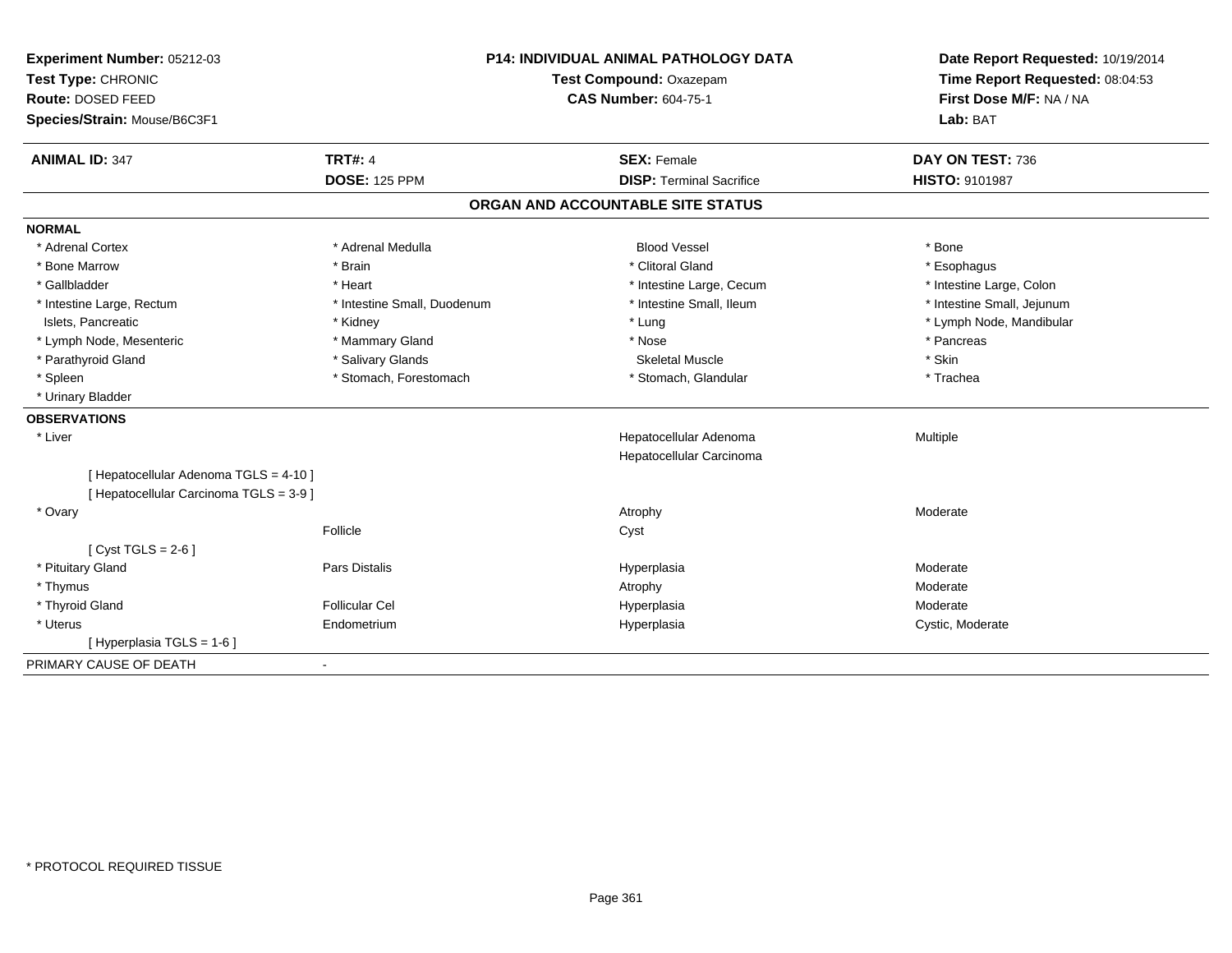| Experiment Number: 05212-03<br>Test Type: CHRONIC<br>Route: DOSED FEED<br>Species/Strain: Mouse/B6C3F1 |                             | <b>P14: INDIVIDUAL ANIMAL PATHOLOGY DATA</b><br>Test Compound: Oxazepam<br><b>CAS Number: 604-75-1</b> | Date Report Requested: 10/19/2014<br>Time Report Requested: 08:04:53<br>First Dose M/F: NA / NA<br>Lab: BAT |
|--------------------------------------------------------------------------------------------------------|-----------------------------|--------------------------------------------------------------------------------------------------------|-------------------------------------------------------------------------------------------------------------|
| <b>ANIMAL ID: 348</b>                                                                                  | <b>TRT#: 4</b>              | <b>SEX: Female</b>                                                                                     | DAY ON TEST: 735                                                                                            |
|                                                                                                        | <b>DOSE: 125 PPM</b>        | <b>DISP: Terminal Sacrifice</b>                                                                        | <b>HISTO: 9101988</b>                                                                                       |
|                                                                                                        |                             | ORGAN AND ACCOUNTABLE SITE STATUS                                                                      |                                                                                                             |
| <b>NORMAL</b>                                                                                          |                             |                                                                                                        |                                                                                                             |
| * Adrenal Cortex                                                                                       | * Adrenal Medulla           | <b>Blood Vessel</b>                                                                                    | * Bone                                                                                                      |
| * Bone Marrow                                                                                          | * Brain                     | * Clitoral Gland                                                                                       | * Esophagus                                                                                                 |
| * Gallbladder                                                                                          | * Heart                     | * Intestine Large, Cecum                                                                               | * Intestine Large, Colon                                                                                    |
| * Intestine Large, Rectum                                                                              | * Intestine Small, Duodenum | * Intestine Small. Ileum                                                                               | * Intestine Small, Jejunum                                                                                  |
| Islets, Pancreatic                                                                                     | * Kidney                    | * Lung                                                                                                 | * Lymph Node, Mandibular                                                                                    |
| * Lymph Node, Mesenteric                                                                               | * Mammary Gland             | * Nose                                                                                                 | * Pancreas                                                                                                  |
| * Parathyroid Gland                                                                                    | * Pituitary Gland           | * Salivary Glands                                                                                      | <b>Skeletal Muscle</b>                                                                                      |
| * Skin                                                                                                 | * Spleen                    | * Stomach, Forestomach                                                                                 | * Stomach, Glandular                                                                                        |
| * Thyroid Gland                                                                                        | * Trachea                   | * Urinary Bladder                                                                                      |                                                                                                             |
| <b>OBSERVATIONS</b>                                                                                    |                             |                                                                                                        |                                                                                                             |
| * Liver                                                                                                |                             | <b>Clear Cell Focus</b>                                                                                |                                                                                                             |
|                                                                                                        |                             | Hepatocellular Adenoma                                                                                 | Multiple                                                                                                    |
| [ Hepatocellular Adenoma TGLS = 3-9,4-10,5-11 ]                                                        |                             |                                                                                                        |                                                                                                             |
| * Ovary                                                                                                |                             | Atrophy                                                                                                | Moderate                                                                                                    |
|                                                                                                        | Follicle                    | Cyst                                                                                                   |                                                                                                             |
| [Cyst TGLS = $2-6$ ]                                                                                   |                             |                                                                                                        |                                                                                                             |
| * Thymus                                                                                               |                             | Atrophy                                                                                                | Mild                                                                                                        |
| * Uterus                                                                                               | Endometrium                 | Hyperplasia                                                                                            | Cystic, Mild                                                                                                |
| [Hyperplasia TGLS = 1-6]                                                                               |                             |                                                                                                        |                                                                                                             |
| PRIMARY CAUSE OF DEATH                                                                                 | $\blacksquare$              |                                                                                                        |                                                                                                             |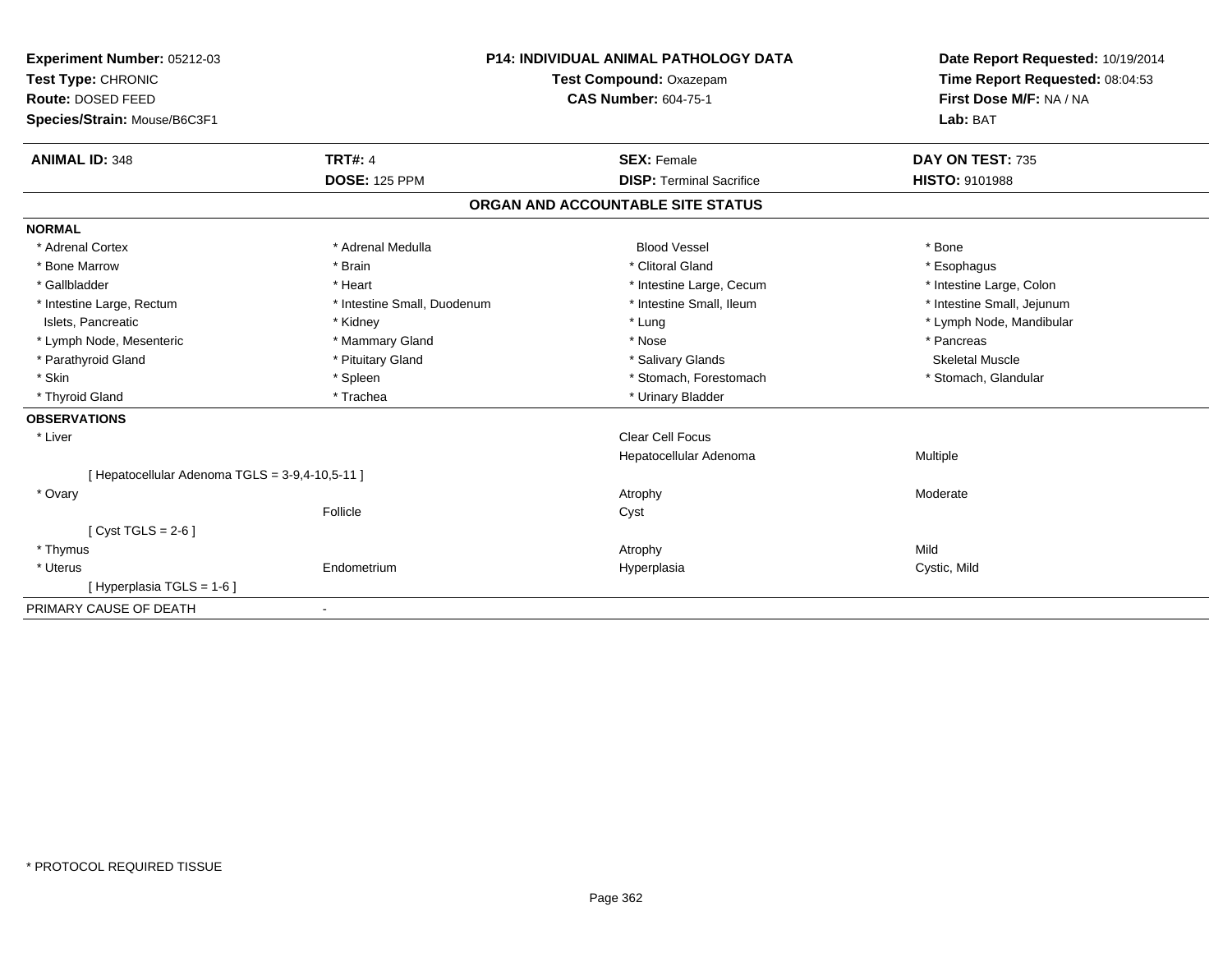| Experiment Number: 05212-03                     | P14: INDIVIDUAL ANIMAL PATHOLOGY DATA |                                   | Date Report Requested: 10/19/2014 |
|-------------------------------------------------|---------------------------------------|-----------------------------------|-----------------------------------|
| Test Type: CHRONIC                              |                                       | Test Compound: Oxazepam           | Time Report Requested: 08:04:53   |
| Route: DOSED FEED                               |                                       | <b>CAS Number: 604-75-1</b>       | First Dose M/F: NA / NA           |
| Species/Strain: Mouse/B6C3F1                    |                                       |                                   | Lab: BAT                          |
| <b>ANIMAL ID: 349</b>                           | <b>TRT#: 4</b>                        | <b>SEX: Female</b>                | DAY ON TEST: 736                  |
|                                                 | <b>DOSE: 125 PPM</b>                  | <b>DISP: Terminal Sacrifice</b>   | <b>HISTO: 9101989</b>             |
|                                                 |                                       | ORGAN AND ACCOUNTABLE SITE STATUS |                                   |
| <b>NORMAL</b>                                   |                                       |                                   |                                   |
| * Adrenal Cortex                                | * Adrenal Medulla                     | <b>Blood Vessel</b>               | * Bone                            |
| * Bone Marrow                                   | * Brain                               | * Clitoral Gland                  | * Esophagus                       |
| * Gallbladder                                   | * Heart                               | * Intestine Large, Cecum          | * Intestine Large, Colon          |
| * Intestine Large, Rectum                       | * Intestine Small, Duodenum           | * Intestine Small, Ileum          | * Intestine Small, Jejunum        |
| Islets, Pancreatic                              | * Lung                                | * Lymph Node, Mandibular          | * Lymph Node, Mesenteric          |
| * Mammary Gland                                 | * Nose                                | * Pancreas                        | * Parathyroid Gland               |
| * Pituitary Gland                               | * Salivary Glands                     | <b>Skeletal Muscle</b>            | * Skin                            |
| * Stomach, Forestomach                          | * Stomach, Glandular                  | * Thyroid Gland                   | * Trachea                         |
| * Urinary Bladder                               |                                       |                                   |                                   |
| <b>OBSERVATIONS</b>                             |                                       |                                   |                                   |
| * Kidney                                        |                                       | Nephropathy                       | Chronic, Minimal                  |
| * Liver                                         |                                       | Eosinophilic Focus                |                                   |
| [ Eosinophilic Focus TGLS = 4-1,5-9 ]           |                                       |                                   |                                   |
| * Ovary                                         |                                       | Atrophy                           | Moderate                          |
|                                                 | Follicle                              | Cyst                              |                                   |
| [Cyst TGLS = $2-6$ ]                            |                                       |                                   |                                   |
| * Spleen                                        |                                       | Hematopoietic Cell Proliferation  | Moderate                          |
| [ Hematopoietic Cell Proliferation TGLS = 3-1 ] |                                       |                                   |                                   |
| * Thymus                                        |                                       | Thymoma Nos                       |                                   |
| * Uterus                                        | Endometrium                           | Hyperplasia                       | Cystic, Mild                      |
| [Hyperplasia TGLS = 1-6]                        |                                       |                                   |                                   |
| PRIMARY CAUSE OF DEATH                          |                                       |                                   |                                   |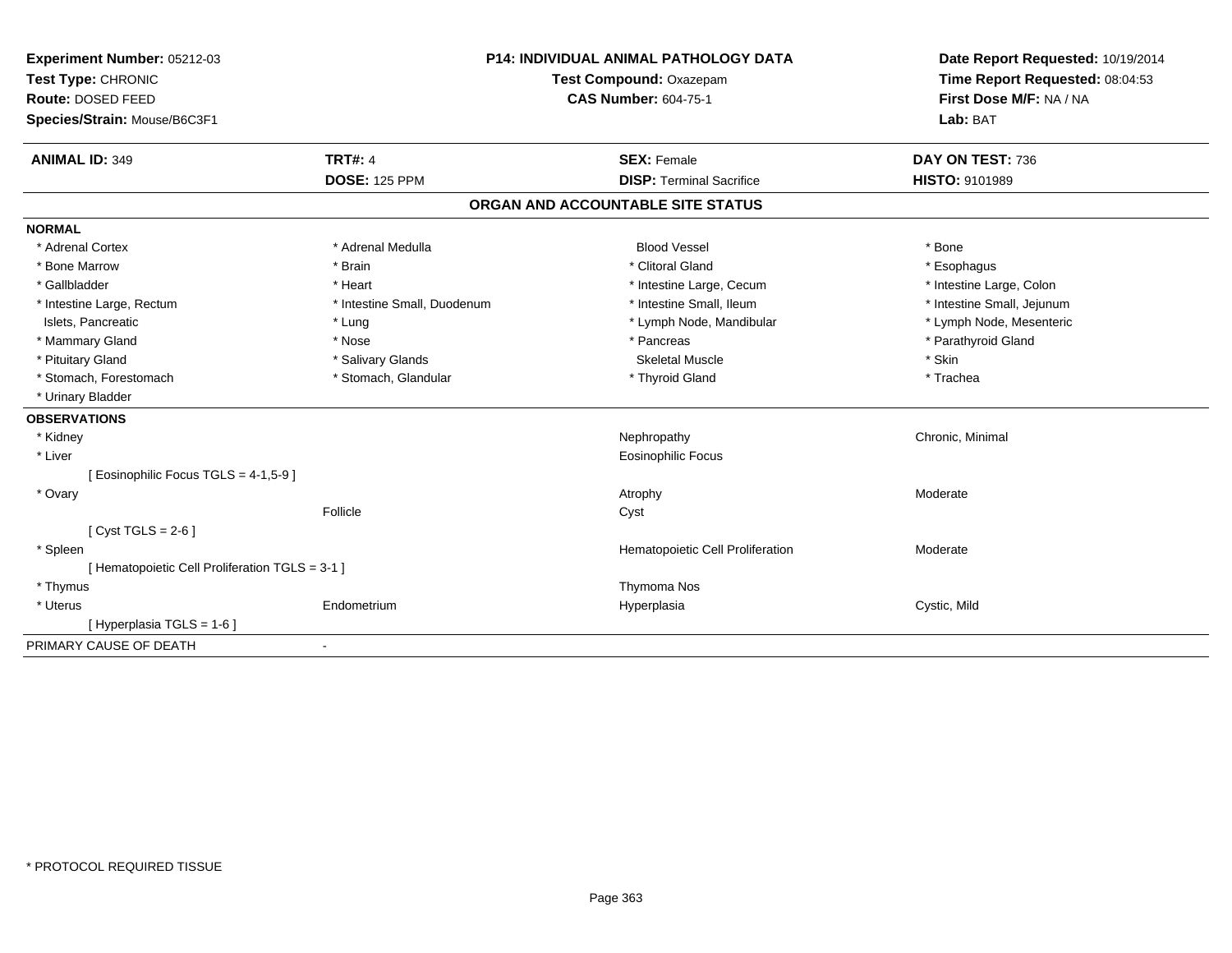| Experiment Number: 05212-03<br><b>Test Type: CHRONIC</b><br>Route: DOSED FEED |                             | <b>P14: INDIVIDUAL ANIMAL PATHOLOGY DATA</b><br>Test Compound: Oxazepam<br><b>CAS Number: 604-75-1</b> | Date Report Requested: 10/19/2014<br>Time Report Requested: 08:04:53<br>First Dose M/F: NA / NA |
|-------------------------------------------------------------------------------|-----------------------------|--------------------------------------------------------------------------------------------------------|-------------------------------------------------------------------------------------------------|
| Species/Strain: Mouse/B6C3F1                                                  |                             |                                                                                                        | Lab: BAT                                                                                        |
| <b>ANIMAL ID: 350</b>                                                         | <b>TRT#: 4</b>              | <b>SEX: Female</b>                                                                                     | DAY ON TEST: 735                                                                                |
|                                                                               | <b>DOSE: 125 PPM</b>        | <b>DISP: Terminal Sacrifice</b>                                                                        | <b>HISTO: 9101990</b>                                                                           |
|                                                                               |                             | ORGAN AND ACCOUNTABLE SITE STATUS                                                                      |                                                                                                 |
| <b>NORMAL</b>                                                                 |                             |                                                                                                        |                                                                                                 |
| * Adrenal Cortex                                                              | * Adrenal Medulla           | <b>Blood Vessel</b>                                                                                    | * Bone                                                                                          |
| * Bone Marrow                                                                 | * Brain                     | * Clitoral Gland                                                                                       | * Esophagus                                                                                     |
| * Gallbladder                                                                 | * Heart                     | * Intestine Large, Cecum                                                                               | * Intestine Large, Colon                                                                        |
| * Intestine Large, Rectum                                                     | * Intestine Small, Duodenum | * Intestine Small, Ileum                                                                               | * Intestine Small, Jejunum                                                                      |
| Islets, Pancreatic                                                            | * Kidney                    | * Liver                                                                                                | * Lung                                                                                          |
| * Lymph Node, Mandibular                                                      | * Lymph Node, Mesenteric    | * Mammary Gland                                                                                        | * Nose                                                                                          |
| * Pancreas                                                                    | * Parathyroid Gland         | * Pituitary Gland                                                                                      | * Salivary Glands                                                                               |
| <b>Skeletal Muscle</b>                                                        | * Skin                      | * Spleen                                                                                               | * Stomach, Forestomach                                                                          |
| * Stomach, Glandular                                                          | * Trachea                   | * Urinary Bladder                                                                                      |                                                                                                 |
| <b>OBSERVATIONS</b>                                                           |                             |                                                                                                        |                                                                                                 |
| * Ovary                                                                       | Follicle                    | Cyst                                                                                                   |                                                                                                 |
| $Cvst TGLS = 1-6$                                                             |                             |                                                                                                        |                                                                                                 |
| * Thymus                                                                      |                             | Atrophy                                                                                                | Moderate                                                                                        |
| * Thyroid Gland                                                               | <b>Follicular Cel</b>       | Hyperplasia                                                                                            | Minimal                                                                                         |
| * Uterus                                                                      | Endometrium                 | Hyperplasia                                                                                            | Cystic, Mild                                                                                    |
| PRIMARY CAUSE OF DEATH                                                        |                             |                                                                                                        |                                                                                                 |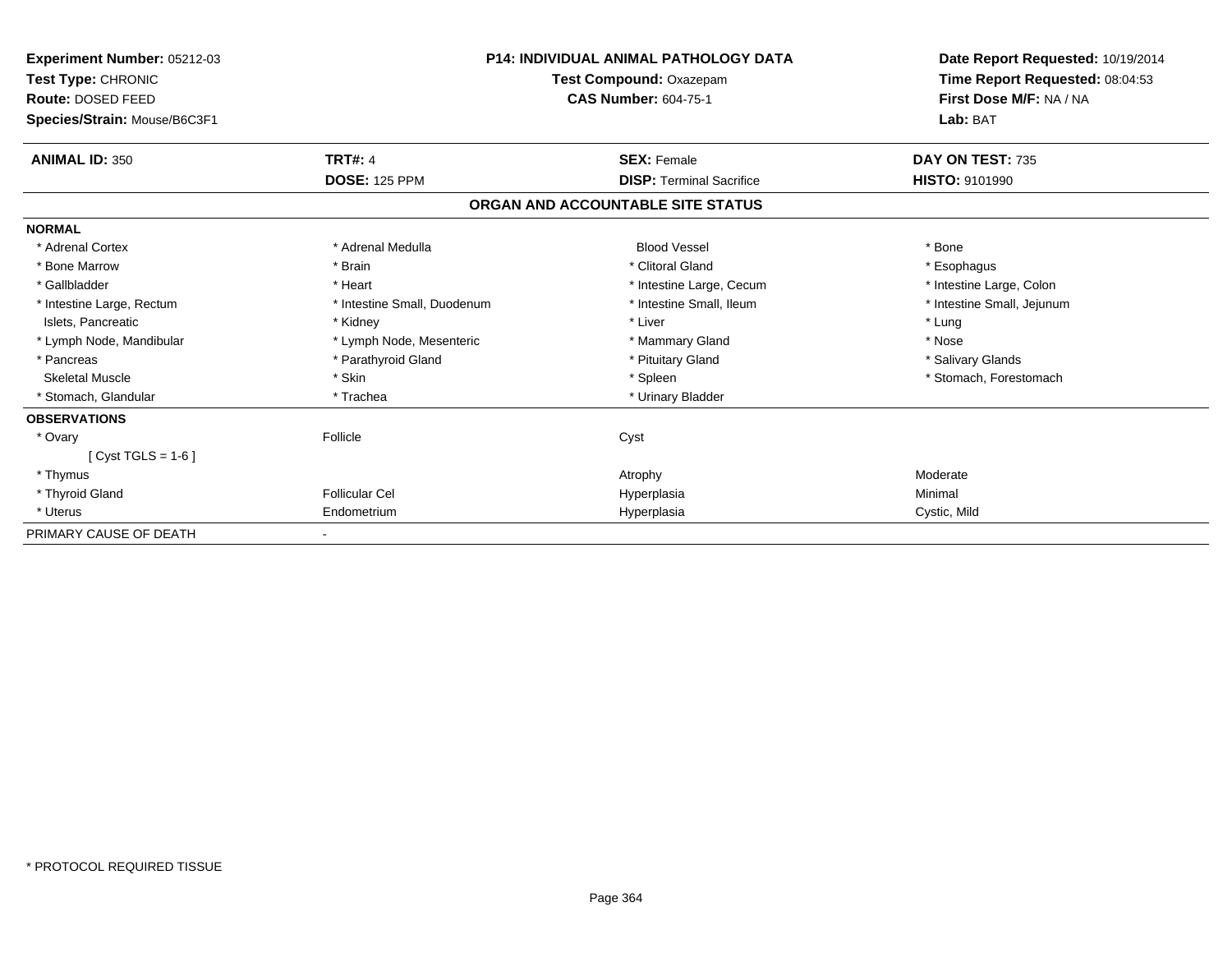| Experiment Number: 05212-03                                              | P14: INDIVIDUAL ANIMAL PATHOLOGY DATA |                                   | Date Report Requested: 10/19/2014                          |
|--------------------------------------------------------------------------|---------------------------------------|-----------------------------------|------------------------------------------------------------|
| Test Type: CHRONIC                                                       |                                       | Test Compound: Oxazepam           | Time Report Requested: 08:04:53<br>First Dose M/F: NA / NA |
| Route: DOSED FEED                                                        |                                       | <b>CAS Number: 604-75-1</b>       |                                                            |
| Species/Strain: Mouse/B6C3F1                                             |                                       |                                   | Lab: BAT                                                   |
| <b>ANIMAL ID: 351</b>                                                    | <b>TRT#: 4</b>                        | <b>SEX: Female</b>                | DAY ON TEST: 736                                           |
|                                                                          | <b>DOSE: 125 PPM</b>                  | <b>DISP: Terminal Sacrifice</b>   | HISTO: 9101991                                             |
|                                                                          |                                       | ORGAN AND ACCOUNTABLE SITE STATUS |                                                            |
| <b>NORMAL</b>                                                            |                                       |                                   |                                                            |
| * Adrenal Cortex                                                         | * Adrenal Medulla                     | <b>Blood Vessel</b>               | * Bone                                                     |
| * Bone Marrow                                                            | * Clitoral Gland                      | * Esophagus                       | * Gallbladder                                              |
| * Heart                                                                  | * Intestine Large, Cecum              | * Intestine Large, Colon          | * Intestine Large, Rectum                                  |
| * Intestine Small, Duodenum                                              | * Intestine Small, Ileum              | * Intestine Small, Jejunum        | Islets, Pancreatic                                         |
| * Kidney                                                                 | * Lung                                | * Lymph Node, Mandibular          | * Lymph Node, Mesenteric                                   |
| * Mammary Gland                                                          | * Nose                                | * Pancreas                        | * Salivary Glands                                          |
| <b>Skeletal Muscle</b>                                                   | * Skin                                | * Spleen                          | * Stomach, Forestomach                                     |
| * Stomach, Glandular                                                     | * Trachea                             | * Urinary Bladder                 |                                                            |
| <b>MISSING</b>                                                           |                                       |                                   |                                                            |
| * Parathyroid Gland                                                      |                                       |                                   |                                                            |
| <b>OBSERVATIONS</b>                                                      |                                       |                                   |                                                            |
| * Brain                                                                  |                                       | Compression                       | Moderate                                                   |
| Note: the ventral part of the brain is compressed by the pituitary tumor |                                       |                                   |                                                            |
| * Kidney                                                                 |                                       |                                   |                                                            |
| Note: tgl 2, focus not apparent on micro                                 |                                       |                                   |                                                            |
| * Liver                                                                  |                                       | <b>Eosinophilic Focus</b>         |                                                            |
|                                                                          |                                       | Hepatocellular Adenoma            | Multiple                                                   |
| [ Eosinophilic Focus TGLS = $6-1,7-1,11$ ]                               |                                       |                                   |                                                            |
| [ Hepatocellular Adenoma TGLS = 4-10,5-9 ]                               |                                       |                                   |                                                            |
| * Ovary                                                                  |                                       | Atrophy                           | Moderate                                                   |
| * Pituitary Gland                                                        | Pars Distalis                         | Adenoma                           |                                                            |
| [Adenoma TGLS = $1-7$ ]                                                  |                                       |                                   |                                                            |
| * Thymus                                                                 |                                       | Atrophy                           | Moderate                                                   |
| * Thyroid Gland                                                          | <b>Follicular Cel</b>                 | Hyperplasia                       | Marked                                                     |
| * Uterus                                                                 | Endometrium                           | Hyperplasia                       | Cystic, Moderate                                           |
| [Hyperplasia TGLS = 3-6]                                                 |                                       |                                   |                                                            |
| PRIMARY CAUSE OF DEATH                                                   | $\blacksquare$                        |                                   |                                                            |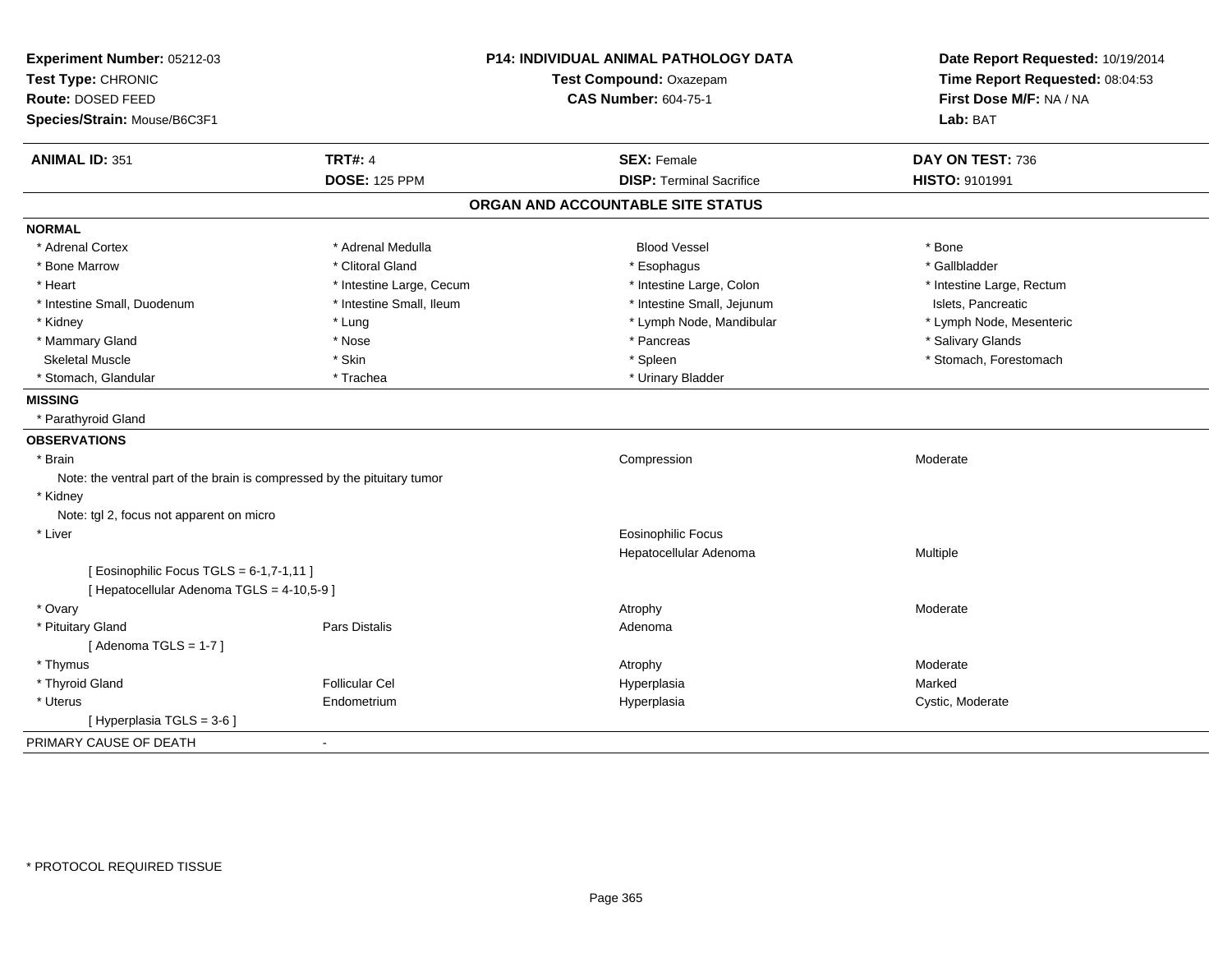| Experiment Number: 05212-03                                             | <b>P14: INDIVIDUAL ANIMAL PATHOLOGY DATA</b> |                                   | Date Report Requested: 10/19/2014 |
|-------------------------------------------------------------------------|----------------------------------------------|-----------------------------------|-----------------------------------|
| Test Type: CHRONIC<br>Test Compound: Oxazepam                           |                                              |                                   | Time Report Requested: 08:04:53   |
| Route: DOSED FEED                                                       |                                              | <b>CAS Number: 604-75-1</b>       | First Dose M/F: NA / NA           |
| Species/Strain: Mouse/B6C3F1                                            |                                              |                                   | Lab: BAT                          |
| <b>ANIMAL ID: 352</b>                                                   | <b>TRT#: 4</b>                               | <b>SEX: Female</b>                | DAY ON TEST: 735                  |
|                                                                         | <b>DOSE: 125 PPM</b>                         | <b>DISP: Terminal Sacrifice</b>   | HISTO: 9101992                    |
|                                                                         |                                              | ORGAN AND ACCOUNTABLE SITE STATUS |                                   |
| <b>NORMAL</b>                                                           |                                              |                                   |                                   |
| * Adrenal Cortex                                                        | * Adrenal Medulla                            | <b>Blood Vessel</b>               | * Bone                            |
| * Bone Marrow                                                           | * Brain                                      | * Clitoral Gland                  | * Esophagus                       |
| * Gallbladder                                                           | * Heart                                      | * Intestine Large, Cecum          | * Intestine Large, Colon          |
| * Intestine Large, Rectum                                               | * Intestine Small, Duodenum                  | * Intestine Small, Ileum          | * Intestine Small, Jejunum        |
| Islets, Pancreatic                                                      | * Lung                                       | * Lymph Node, Mandibular          | * Lymph Node, Mesenteric          |
| * Mammary Gland                                                         | * Nose                                       | * Pancreas                        | * Parathyroid Gland               |
| * Pituitary Gland                                                       | * Salivary Glands                            | <b>Skeletal Muscle</b>            | * Skin                            |
| * Stomach, Forestomach                                                  | * Stomach, Glandular                         | * Trachea                         | * Urinary Bladder                 |
| <b>OBSERVATIONS</b>                                                     |                                              |                                   |                                   |
| * Kidney                                                                |                                              | Nephropathy                       | Chronic, Minimal                  |
| * Liver                                                                 |                                              | <b>Clear Cell Focus</b>           |                                   |
|                                                                         |                                              | Hepatocellular Adenoma            | Multiple                          |
| [Clear Cell Focus TGLS = 1-10]<br>[ Hepatocellular Adenoma TGLS = 2-9 ] |                                              |                                   |                                   |
| * Ovary                                                                 |                                              | Atrophy                           | Moderate                          |
| * Spleen                                                                |                                              | Hyperplasia                       | Lymphoid, Mild                    |
| [Hyperplasia TGLS = 4-1]                                                |                                              |                                   |                                   |
| * Thymus                                                                |                                              | Atrophy                           | Marked                            |
| * Thyroid Gland                                                         | <b>Follicular Cel</b>                        | Adenoma                           |                                   |
|                                                                         | <b>Follicular Cel</b>                        | Hyperplasia                       | Mild                              |
| * Uterus                                                                | Endometrium                                  | Hyperplasia                       | Cystic, Moderate                  |
| [ Hyperplasia TGLS = 3-6 ]                                              |                                              |                                   |                                   |
| PRIMARY CAUSE OF DEATH                                                  | $\sim$                                       |                                   |                                   |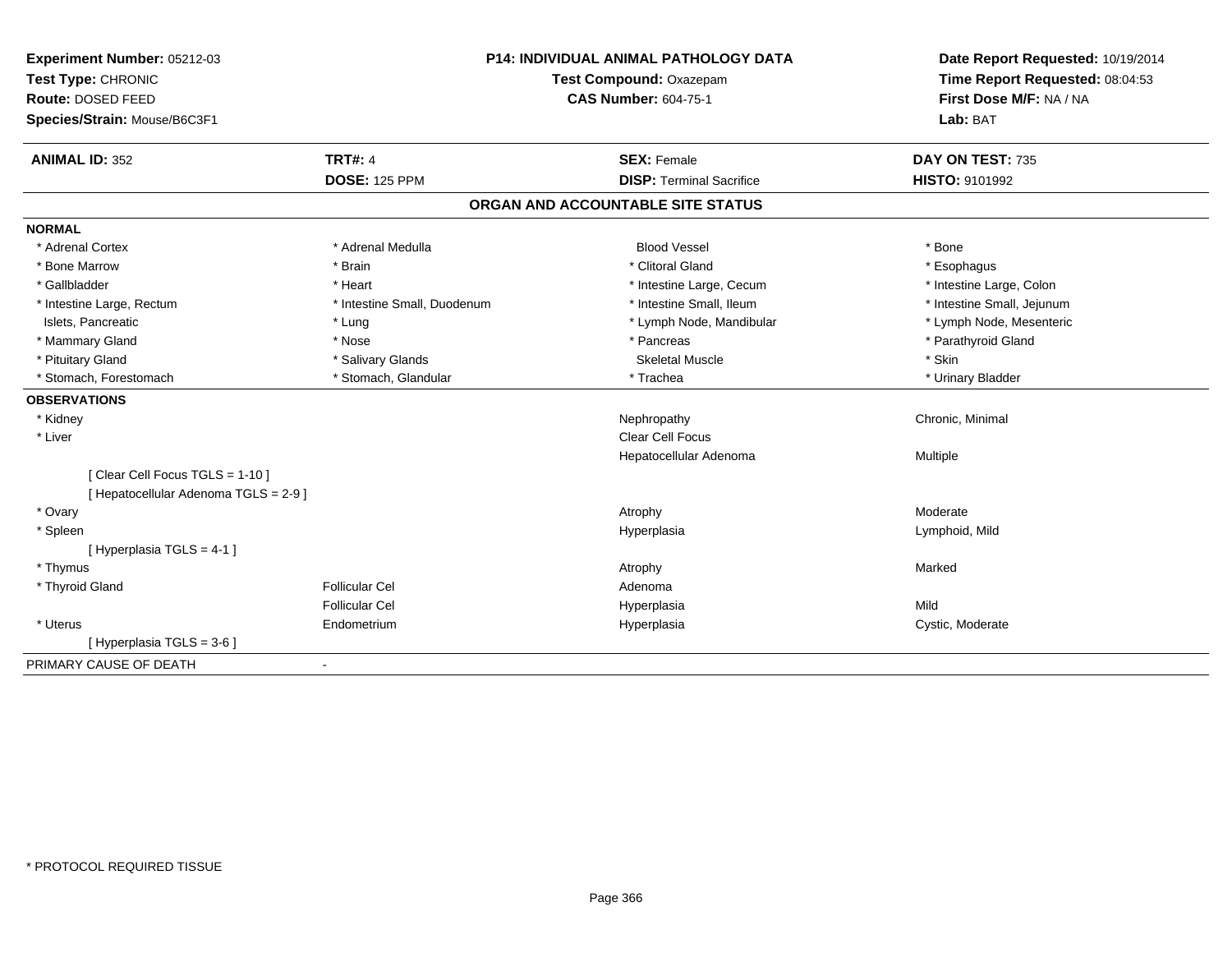| Experiment Number: 05212-03<br>Test Type: CHRONIC<br>Route: DOSED FEED<br>Species/Strain: Mouse/B6C3F1 |                             | <b>P14: INDIVIDUAL ANIMAL PATHOLOGY DATA</b><br>Test Compound: Oxazepam<br><b>CAS Number: 604-75-1</b> | Date Report Requested: 10/19/2014<br>Time Report Requested: 08:04:53<br>First Dose M/F: NA / NA<br>Lab: BAT |  |
|--------------------------------------------------------------------------------------------------------|-----------------------------|--------------------------------------------------------------------------------------------------------|-------------------------------------------------------------------------------------------------------------|--|
| <b>ANIMAL ID: 353</b>                                                                                  | <b>TRT#: 4</b>              | <b>SEX: Female</b>                                                                                     | DAY ON TEST: 735                                                                                            |  |
|                                                                                                        | <b>DOSE: 125 PPM</b>        | <b>DISP: Terminal Sacrifice</b>                                                                        | <b>HISTO: 9101993</b>                                                                                       |  |
|                                                                                                        |                             | ORGAN AND ACCOUNTABLE SITE STATUS                                                                      |                                                                                                             |  |
| <b>NORMAL</b>                                                                                          |                             |                                                                                                        |                                                                                                             |  |
| * Adrenal Cortex                                                                                       | * Adrenal Medulla           | <b>Blood Vessel</b>                                                                                    | * Bone                                                                                                      |  |
| * Bone Marrow                                                                                          | * Brain                     | * Clitoral Gland                                                                                       | * Esophagus                                                                                                 |  |
| * Gallbladder                                                                                          | * Heart                     | * Intestine Large, Cecum                                                                               | * Intestine Large, Colon                                                                                    |  |
| * Intestine Large, Rectum                                                                              | * Intestine Small, Duodenum | * Intestine Small, Ileum                                                                               | * Intestine Small, Jejunum                                                                                  |  |
| Islets, Pancreatic                                                                                     | * Kidney                    | * Lung                                                                                                 | * Lymph Node, Mandibular                                                                                    |  |
| * Lymph Node, Mesenteric                                                                               | * Mammary Gland             | * Nose                                                                                                 | * Pancreas                                                                                                  |  |
| * Parathyroid Gland                                                                                    | * Salivary Glands           | <b>Skeletal Muscle</b>                                                                                 | * Skin                                                                                                      |  |
| * Spleen                                                                                               | * Stomach, Forestomach      | * Stomach, Glandular                                                                                   | * Thyroid Gland                                                                                             |  |
| * Trachea                                                                                              | * Urinary Bladder           |                                                                                                        |                                                                                                             |  |
| <b>OBSERVATIONS</b>                                                                                    |                             |                                                                                                        |                                                                                                             |  |
| * Liver                                                                                                |                             | Hepatocellular Adenoma                                                                                 |                                                                                                             |  |
| [Hepatocellular Adenoma TGLS = 1-9]                                                                    |                             |                                                                                                        |                                                                                                             |  |
| * Ovary                                                                                                |                             | Atrophy                                                                                                | Moderate                                                                                                    |  |
| * Pituitary Gland                                                                                      | Pars Distalis               | Hyperplasia                                                                                            | Mild                                                                                                        |  |
| * Thymus                                                                                               |                             | Atrophy                                                                                                | Moderate                                                                                                    |  |
| * Uterus                                                                                               | Endometrium                 | Hyperplasia                                                                                            | Cystic, Moderate                                                                                            |  |
| PRIMARY CAUSE OF DEATH                                                                                 |                             |                                                                                                        |                                                                                                             |  |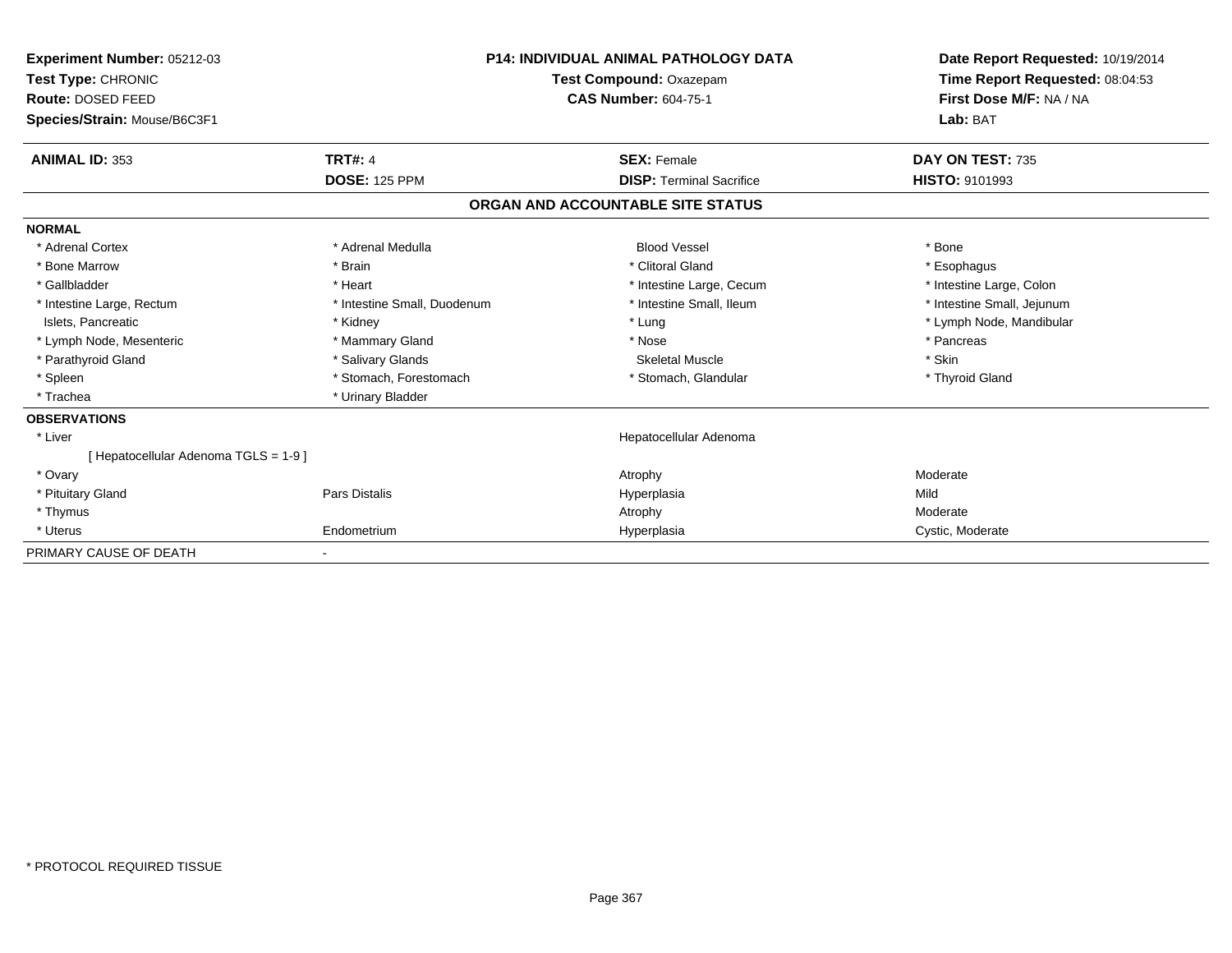| <b>Experiment Number: 05212-03</b><br>Test Type: CHRONIC<br><b>Route: DOSED FEED</b><br>Species/Strain: Mouse/B6C3F1 |                             | <b>P14: INDIVIDUAL ANIMAL PATHOLOGY DATA</b><br>Test Compound: Oxazepam<br><b>CAS Number: 604-75-1</b> | Date Report Requested: 10/19/2014<br>Time Report Requested: 08:04:53<br>First Dose M/F: NA / NA<br>Lab: BAT |
|----------------------------------------------------------------------------------------------------------------------|-----------------------------|--------------------------------------------------------------------------------------------------------|-------------------------------------------------------------------------------------------------------------|
| <b>ANIMAL ID: 354</b>                                                                                                | <b>TRT#: 4</b>              | <b>SEX: Female</b>                                                                                     | DAY ON TEST: 460                                                                                            |
|                                                                                                                      | <b>DOSE: 125 PPM</b>        | <b>DISP:</b> Scheduled Sacrifice                                                                       | <b>HISTO: 9101994</b>                                                                                       |
|                                                                                                                      |                             | ORGAN AND ACCOUNTABLE SITE STATUS                                                                      |                                                                                                             |
| <b>NORMAL</b>                                                                                                        |                             |                                                                                                        |                                                                                                             |
| * Adrenal Cortex                                                                                                     | * Adrenal Medulla           | <b>Blood Vessel</b>                                                                                    | * Bone                                                                                                      |
| * Bone Marrow                                                                                                        | * Brain                     | * Clitoral Gland                                                                                       | * Esophagus                                                                                                 |
| * Gallbladder                                                                                                        | * Heart                     | * Intestine Large, Cecum                                                                               | * Intestine Large, Colon                                                                                    |
| * Intestine Large, Rectum                                                                                            | * Intestine Small, Duodenum | * Intestine Small, Ileum                                                                               | * Intestine Small, Jejunum                                                                                  |
| Islets, Pancreatic                                                                                                   | * Kidney                    | * Liver                                                                                                | * Lung                                                                                                      |
| * Lymph Node, Mandibular                                                                                             | * Lymph Node, Mesenteric    | * Mammary Gland                                                                                        | * Nose                                                                                                      |
| * Ovary                                                                                                              | * Pancreas                  | * Parathyroid Gland                                                                                    | * Pituitary Gland                                                                                           |
| * Salivary Glands                                                                                                    | <b>Skeletal Muscle</b>      | * Skin                                                                                                 | * Spleen                                                                                                    |
| * Stomach, Forestomach                                                                                               | * Stomach, Glandular        | * Thymus                                                                                               | * Thyroid Gland                                                                                             |
| * Trachea                                                                                                            | * Urinary Bladder           |                                                                                                        |                                                                                                             |
| <b>OBSERVATIONS</b>                                                                                                  |                             |                                                                                                        |                                                                                                             |
| * Uterus                                                                                                             | Endometrium                 | Hyperplasia                                                                                            | Cystic, Glandular, Moderate                                                                                 |
| [ Hyperplasia TGLS = 1-6 ]                                                                                           |                             |                                                                                                        |                                                                                                             |
| PRIMARY CAUSE OF DEATH                                                                                               |                             |                                                                                                        |                                                                                                             |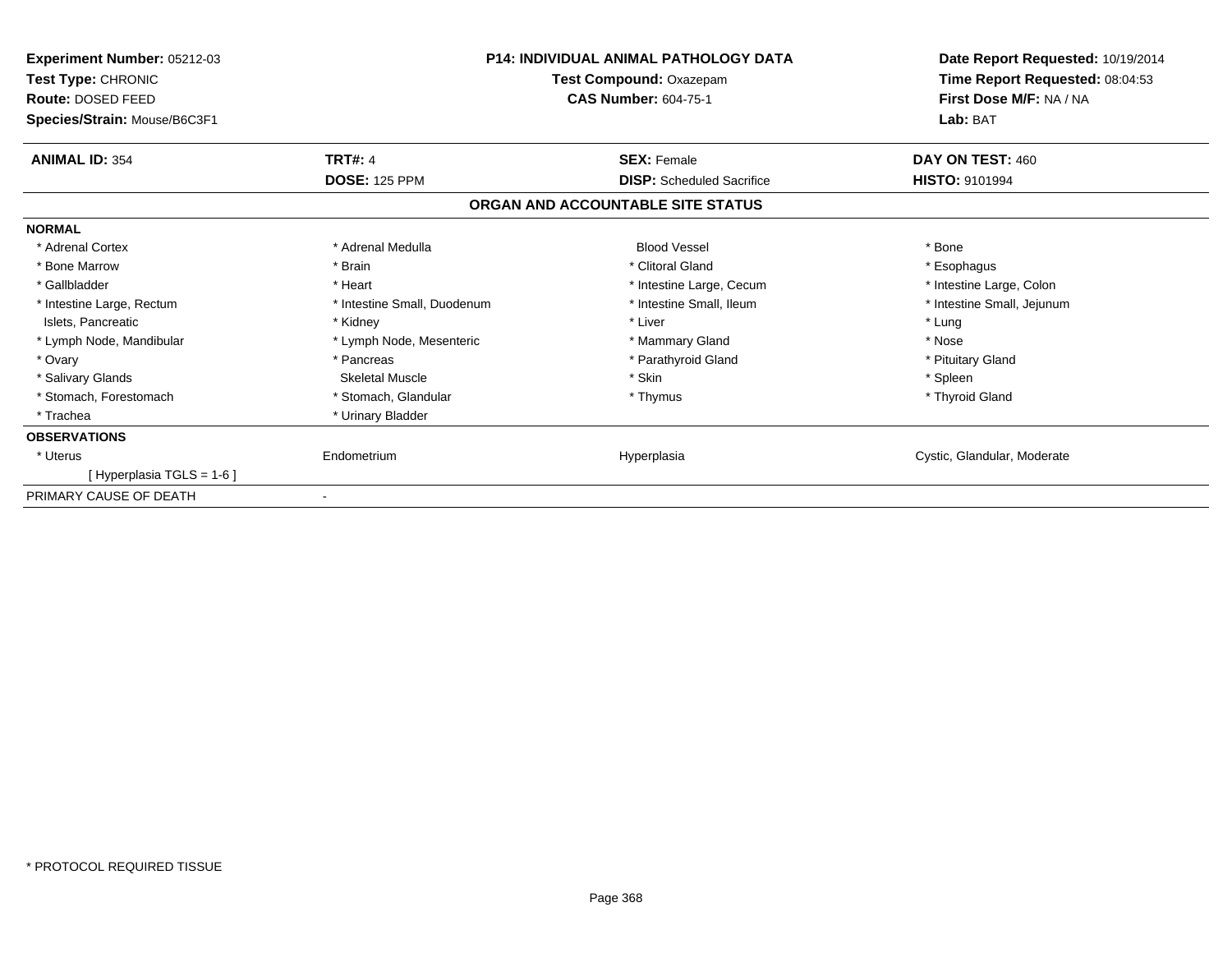| Experiment Number: 05212-03                    | <b>P14: INDIVIDUAL ANIMAL PATHOLOGY DATA</b><br>Test Compound: Oxazepam |                                   | Date Report Requested: 10/19/2014 |
|------------------------------------------------|-------------------------------------------------------------------------|-----------------------------------|-----------------------------------|
| Test Type: CHRONIC                             |                                                                         |                                   | Time Report Requested: 08:04:53   |
| Route: DOSED FEED                              |                                                                         | <b>CAS Number: 604-75-1</b>       | First Dose M/F: NA / NA           |
| Species/Strain: Mouse/B6C3F1                   |                                                                         |                                   | Lab: BAT                          |
| <b>ANIMAL ID: 355</b>                          | <b>TRT#: 4</b>                                                          | <b>SEX: Female</b>                | DAY ON TEST: 736                  |
|                                                | <b>DOSE: 125 PPM</b>                                                    | <b>DISP: Terminal Sacrifice</b>   | <b>HISTO: 9101995</b>             |
|                                                |                                                                         | ORGAN AND ACCOUNTABLE SITE STATUS |                                   |
| <b>NORMAL</b>                                  |                                                                         |                                   |                                   |
| * Adrenal Cortex                               | * Adrenal Medulla                                                       | <b>Blood Vessel</b>               | * Bone                            |
| * Bone Marrow                                  | * Brain                                                                 | * Clitoral Gland                  | * Esophagus                       |
| * Gallbladder                                  | * Heart                                                                 | * Intestine Large, Cecum          | * Intestine Large, Colon          |
| * Intestine Large, Rectum                      | * Intestine Small, Duodenum                                             | * Intestine Small, Ileum          | * Intestine Small, Jejunum        |
| Islets, Pancreatic                             | * Kidney                                                                | * Lymph Node, Mandibular          | * Mammary Gland                   |
| * Nose                                         | * Pancreas                                                              | * Parathyroid Gland               | * Salivary Glands                 |
| <b>Skeletal Muscle</b>                         | * Skin                                                                  | * Spleen                          | * Stomach, Forestomach            |
| * Stomach, Glandular                           | * Thyroid Gland                                                         | * Trachea                         | * Urinary Bladder                 |
| <b>MISSING</b>                                 |                                                                         |                                   |                                   |
| * Lymph Node, Mesenteric                       |                                                                         |                                   |                                   |
| <b>OBSERVATIONS</b>                            |                                                                         |                                   |                                   |
| * Liver                                        |                                                                         | Hepatocellular Adenoma            | Multiple                          |
| [ Hepatocellular Adenoma TGLS = 2-9,3-10,4-1 ] |                                                                         |                                   |                                   |
| * Lung                                         | Alveolar Epith                                                          | Hyperplasia                       | Minimal                           |
| * Ovary                                        |                                                                         | Atrophy                           | Moderate                          |
|                                                | Follicle                                                                | Cyst                              |                                   |
| * Pituitary Gland                              | Pars Distalis                                                           | Adenoma                           |                                   |
| * Thymus                                       |                                                                         | Atrophy                           | Moderate                          |
| * Uterus                                       | Endometrium                                                             | Hyperplasia                       | Cystic, Moderate                  |
| [Hyperplasia TGLS = 5-6]                       |                                                                         |                                   |                                   |
| PRIMARY CAUSE OF DEATH                         | $\overline{\phantom{a}}$                                                |                                   |                                   |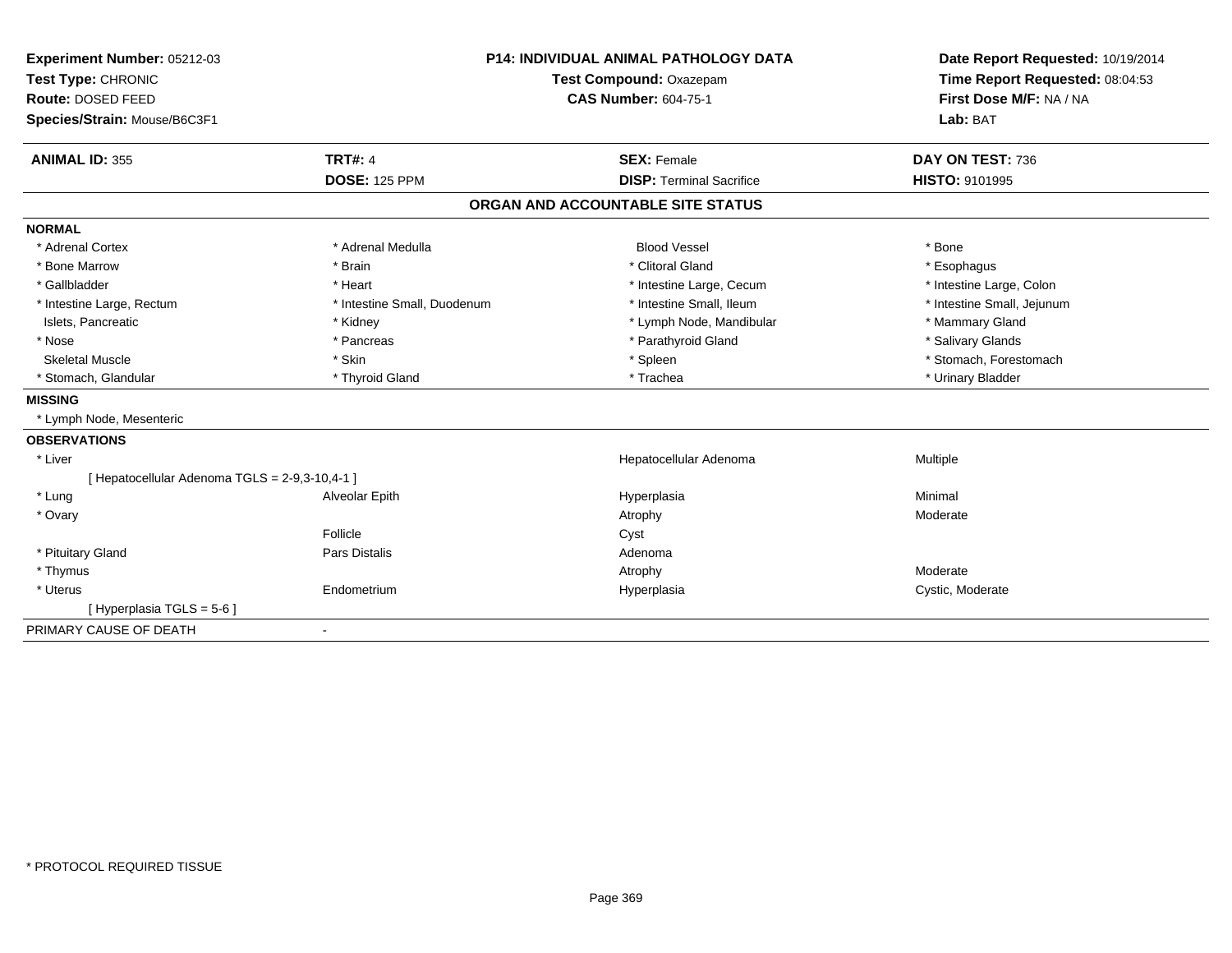| Experiment Number: 05212-03<br>Test Type: CHRONIC |                                                                               | P14: INDIVIDUAL ANIMAL PATHOLOGY DATA<br>Test Compound: Oxazepam | Date Report Requested: 10/19/2014<br>Time Report Requested: 08:04:53 |
|---------------------------------------------------|-------------------------------------------------------------------------------|------------------------------------------------------------------|----------------------------------------------------------------------|
| Route: DOSED FEED                                 |                                                                               | <b>CAS Number: 604-75-1</b>                                      | First Dose M/F: NA / NA                                              |
| Species/Strain: Mouse/B6C3F1                      |                                                                               |                                                                  | Lab: BAT                                                             |
| <b>ANIMAL ID: 356</b>                             | <b>TRT#: 4</b>                                                                | <b>SEX: Female</b>                                               | DAY ON TEST: 736                                                     |
|                                                   | <b>DOSE: 125 PPM</b>                                                          | <b>DISP: Terminal Sacrifice</b>                                  | HISTO: 9101996                                                       |
|                                                   |                                                                               | ORGAN AND ACCOUNTABLE SITE STATUS                                |                                                                      |
| <b>NORMAL</b>                                     |                                                                               |                                                                  |                                                                      |
| * Adrenal Cortex                                  | * Adrenal Medulla                                                             | <b>Blood Vessel</b>                                              | * Bone                                                               |
| * Bone Marrow                                     | * Brain                                                                       | * Clitoral Gland                                                 | * Esophagus                                                          |
| * Gallbladder                                     | * Heart                                                                       | * Intestine Large, Cecum                                         | * Intestine Large, Colon                                             |
| * Intestine Large, Rectum                         | * Intestine Small, Duodenum                                                   | * Intestine Small, Ileum                                         | * Intestine Small, Jejunum                                           |
| Islets, Pancreatic                                | * Kidney                                                                      | * Lymph Node, Mandibular                                         | * Mammary Gland                                                      |
| * Nose                                            | * Pancreas                                                                    | * Parathyroid Gland                                              | * Salivary Glands                                                    |
| <b>Skeletal Muscle</b>                            | * Skin                                                                        | * Spleen                                                         | * Stomach, Forestomach                                               |
| * Stomach, Glandular                              | * Trachea                                                                     | * Urinary Bladder                                                |                                                                      |
| <b>MISSING</b>                                    |                                                                               |                                                                  |                                                                      |
| * Lymph Node, Mesenteric                          |                                                                               |                                                                  |                                                                      |
| <b>OBSERVATIONS</b>                               |                                                                               |                                                                  |                                                                      |
| * Liver                                           |                                                                               | Hepatocellular Adenoma                                           | Multiple                                                             |
|                                                   | Centrilobular                                                                 | Hypertrophy                                                      | Mild                                                                 |
| [ Hepatocellular Adenoma TGLS = 2-1 ]             |                                                                               |                                                                  |                                                                      |
| * Lung                                            |                                                                               | Alveolar/Bronchiolar Carcinoma                                   |                                                                      |
| [ Alveolar/Bronchiolar Carcinoma TGLS = 3-9 ]     | Note: there are large numbers of pulmonary macrophages in the alveolar spaces |                                                                  |                                                                      |
| * Ovary                                           | Follicle                                                                      | Cyst                                                             |                                                                      |
| [Cyst TGLS = $1-6$ ]                              |                                                                               |                                                                  |                                                                      |
| * Pituitary Gland                                 | Pars Distalis                                                                 | Angiectasis                                                      | Moderate                                                             |
|                                                   | <b>Pars Distalis</b>                                                          | Hyperplasia                                                      | Moderate                                                             |
| [Angiectasis TGLS = 4-7]                          |                                                                               |                                                                  |                                                                      |
| * Thymus                                          |                                                                               | Atrophy                                                          | Marked                                                               |
| * Thyroid Gland                                   | <b>Follicular Cel</b>                                                         | Adenoma                                                          |                                                                      |
|                                                   | <b>Follicular Cel</b>                                                         | Hyperplasia                                                      | Minimal                                                              |
| * Uterus                                          | Endometrium                                                                   | Hyperplasia                                                      | Cystic, Mild                                                         |
| PRIMARY CAUSE OF DEATH                            | $\blacksquare$                                                                |                                                                  |                                                                      |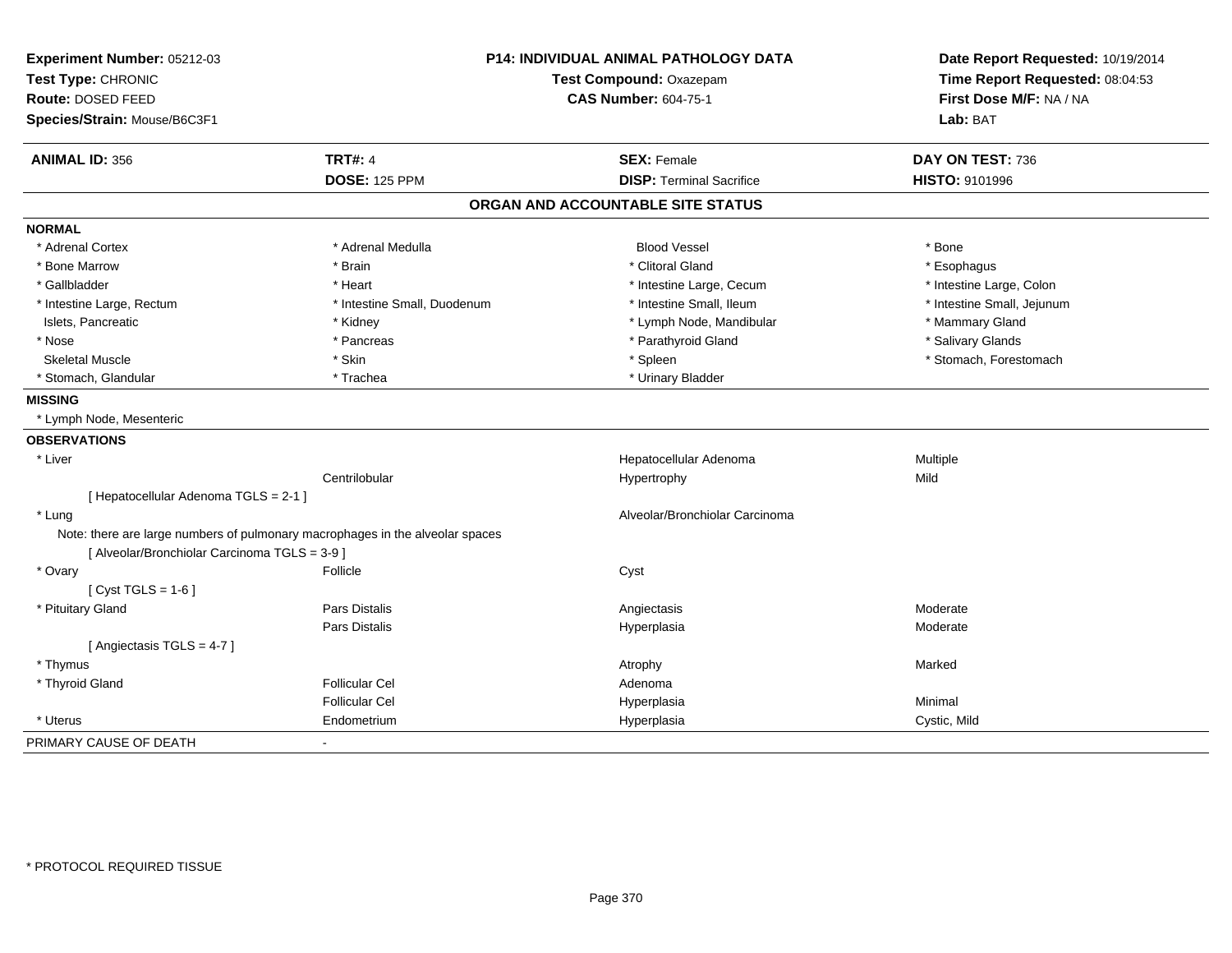| Experiment Number: 05212-03                         | <b>P14: INDIVIDUAL ANIMAL PATHOLOGY DATA</b> |                                   | Date Report Requested: 10/19/2014 |
|-----------------------------------------------------|----------------------------------------------|-----------------------------------|-----------------------------------|
| Test Type: CHRONIC<br>Route: DOSED FEED             |                                              | Test Compound: Oxazepam           | Time Report Requested: 08:04:53   |
|                                                     |                                              | <b>CAS Number: 604-75-1</b>       | First Dose M/F: NA / NA           |
| Species/Strain: Mouse/B6C3F1                        |                                              |                                   | Lab: BAT                          |
| <b>ANIMAL ID: 357</b>                               | <b>TRT#: 4</b>                               | <b>SEX: Female</b>                | DAY ON TEST: 735                  |
|                                                     | <b>DOSE: 125 PPM</b>                         | <b>DISP: Terminal Sacrifice</b>   | HISTO: 9101997                    |
|                                                     |                                              | ORGAN AND ACCOUNTABLE SITE STATUS |                                   |
| <b>NORMAL</b>                                       |                                              |                                   |                                   |
| * Adrenal Cortex                                    | * Adrenal Medulla                            | <b>Blood Vessel</b>               | * Bone                            |
| * Bone Marrow                                       | * Brain                                      | * Clitoral Gland                  | * Esophagus                       |
| * Gallbladder                                       | * Heart                                      | * Intestine Large, Cecum          | * Intestine Large, Colon          |
| * Intestine Large, Rectum                           | * Intestine Small, Duodenum                  | * Intestine Small, Ileum          | * Intestine Small, Jejunum        |
| Islets, Pancreatic                                  | * Kidney                                     | * Lung                            | * Lymph Node, Mandibular          |
| * Lymph Node, Mesenteric                            | * Mammary Gland                              | * Nose                            | * Pancreas                        |
| * Parathyroid Gland                                 | * Salivary Glands                            | <b>Skeletal Muscle</b>            | * Skin                            |
| * Spleen                                            | * Stomach, Forestomach                       | * Stomach, Glandular              | * Trachea                         |
| * Urinary Bladder                                   |                                              |                                   |                                   |
| <b>OBSERVATIONS</b>                                 |                                              |                                   |                                   |
| * Liver                                             |                                              | Hepatocellular Adenoma            | <b>Multiple</b>                   |
| [ Hepatocellular Adenoma TGLS = 3-11,4-1,5-9,6-10 ] |                                              |                                   |                                   |
| * Ovary                                             |                                              | Atrophy                           | Moderate                          |
|                                                     | Follicle                                     | Cyst                              |                                   |
| * Pituitary Gland                                   | <b>Pars Distalis</b>                         | Adenoma                           |                                   |
| [Adenoma TGLS = $1-7$ ]                             |                                              |                                   |                                   |
| * Thymus                                            |                                              | Atrophy                           | Moderate                          |
| * Thyroid Gland                                     | <b>Follicular Cel</b>                        | Hyperplasia                       | Minimal                           |
| * Uterus                                            | Endometrium                                  | Hyperplasia                       | Cystic, Moderate                  |
| [Hyperplasia TGLS = $2-6$ ]                         |                                              |                                   |                                   |
| PRIMARY CAUSE OF DEATH                              |                                              |                                   |                                   |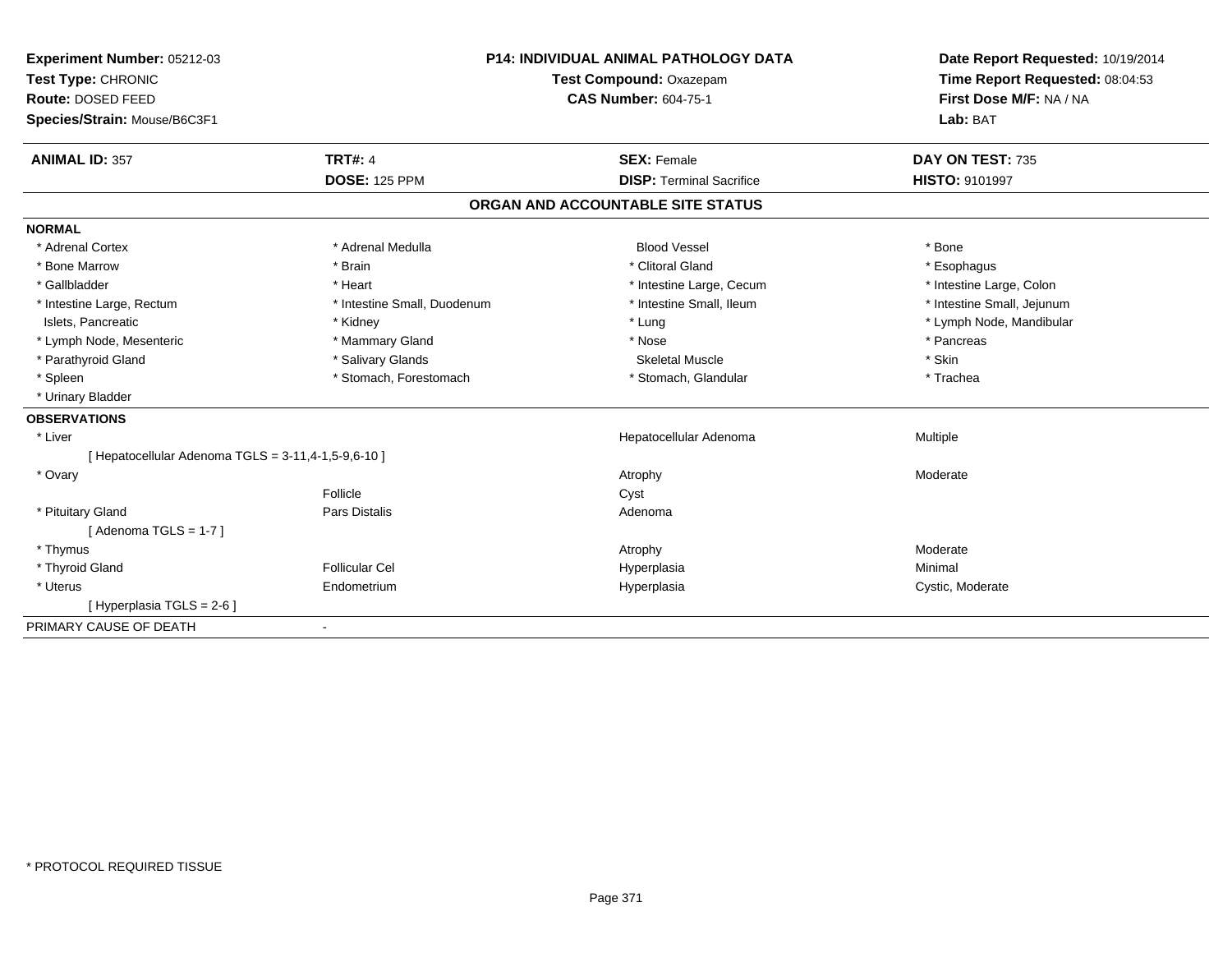| Experiment Number: 05212-03<br>Test Type: CHRONIC<br><b>Route: DOSED FEED</b> |                                | <b>P14: INDIVIDUAL ANIMAL PATHOLOGY DATA</b><br><b>Test Compound: Oxazepam</b><br><b>CAS Number: 604-75-1</b> | Date Report Requested: 10/19/2014<br>Time Report Requested: 08:04:53<br>First Dose M/F: NA / NA |  |
|-------------------------------------------------------------------------------|--------------------------------|---------------------------------------------------------------------------------------------------------------|-------------------------------------------------------------------------------------------------|--|
| Species/Strain: Mouse/B6C3F1                                                  |                                |                                                                                                               | Lab: BAT                                                                                        |  |
| <b>ANIMAL ID: 358</b>                                                         | <b>TRT#: 4</b>                 | <b>SEX: Female</b>                                                                                            | DAY ON TEST: 471                                                                                |  |
|                                                                               | <b>DOSE: 125 PPM</b>           | <b>DISP: Natural Death</b>                                                                                    | <b>HISTO: 9101998</b>                                                                           |  |
|                                                                               |                                | ORGAN AND ACCOUNTABLE SITE STATUS                                                                             |                                                                                                 |  |
| <b>NORMAL</b>                                                                 |                                |                                                                                                               |                                                                                                 |  |
| * Adrenal Cortex                                                              | * Adrenal Medulla              | <b>Blood Vessel</b>                                                                                           | * Bone                                                                                          |  |
| * Bone Marrow                                                                 | * Brain                        | * Clitoral Gland                                                                                              | * Esophagus                                                                                     |  |
| * Heart                                                                       | * Intestine Large, Cecum       | * Intestine Large, Colon                                                                                      | * Intestine Large, Rectum                                                                       |  |
| * Intestine Small, Duodenum                                                   | * Intestine Small, Ileum       | * Intestine Small, Jejunum                                                                                    | Islets, Pancreatic                                                                              |  |
| * Kidney                                                                      | * Lung                         | * Lymph Node, Mandibular                                                                                      | * Mammary Gland                                                                                 |  |
| * Nose                                                                        | * Ovary                        | * Pancreas                                                                                                    | * Parathyroid Gland                                                                             |  |
| * Pituitary Gland                                                             | * Salivary Glands              | Skeletal Muscle                                                                                               | * Skin                                                                                          |  |
| * Spleen                                                                      | * Stomach, Forestomach         | * Stomach, Glandular                                                                                          | * Thyroid Gland                                                                                 |  |
| * Trachea                                                                     | * Urinary Bladder              |                                                                                                               |                                                                                                 |  |
| <b>MISSING</b>                                                                |                                |                                                                                                               |                                                                                                 |  |
| * Gallbladder                                                                 | * Lymph Node, Mesenteric       | * Thymus                                                                                                      |                                                                                                 |  |
| <b>OBSERVATIONS</b>                                                           |                                |                                                                                                               |                                                                                                 |  |
| * Liver                                                                       |                                | Hepatocellular Adenoma                                                                                        | <b>Multiple</b>                                                                                 |  |
| [Hepatocellular Adenoma TGLS = 1-9,2-1]                                       |                                |                                                                                                               |                                                                                                 |  |
| * Uterus                                                                      | Endometrium                    | Hyperplasia                                                                                                   | Cystic, Mild                                                                                    |  |
| PRIMARY CAUSE OF DEATH                                                        | - Liver Hepatocellular Adenoma |                                                                                                               |                                                                                                 |  |
| Animal Note: cod, liver tumors                                                |                                |                                                                                                               |                                                                                                 |  |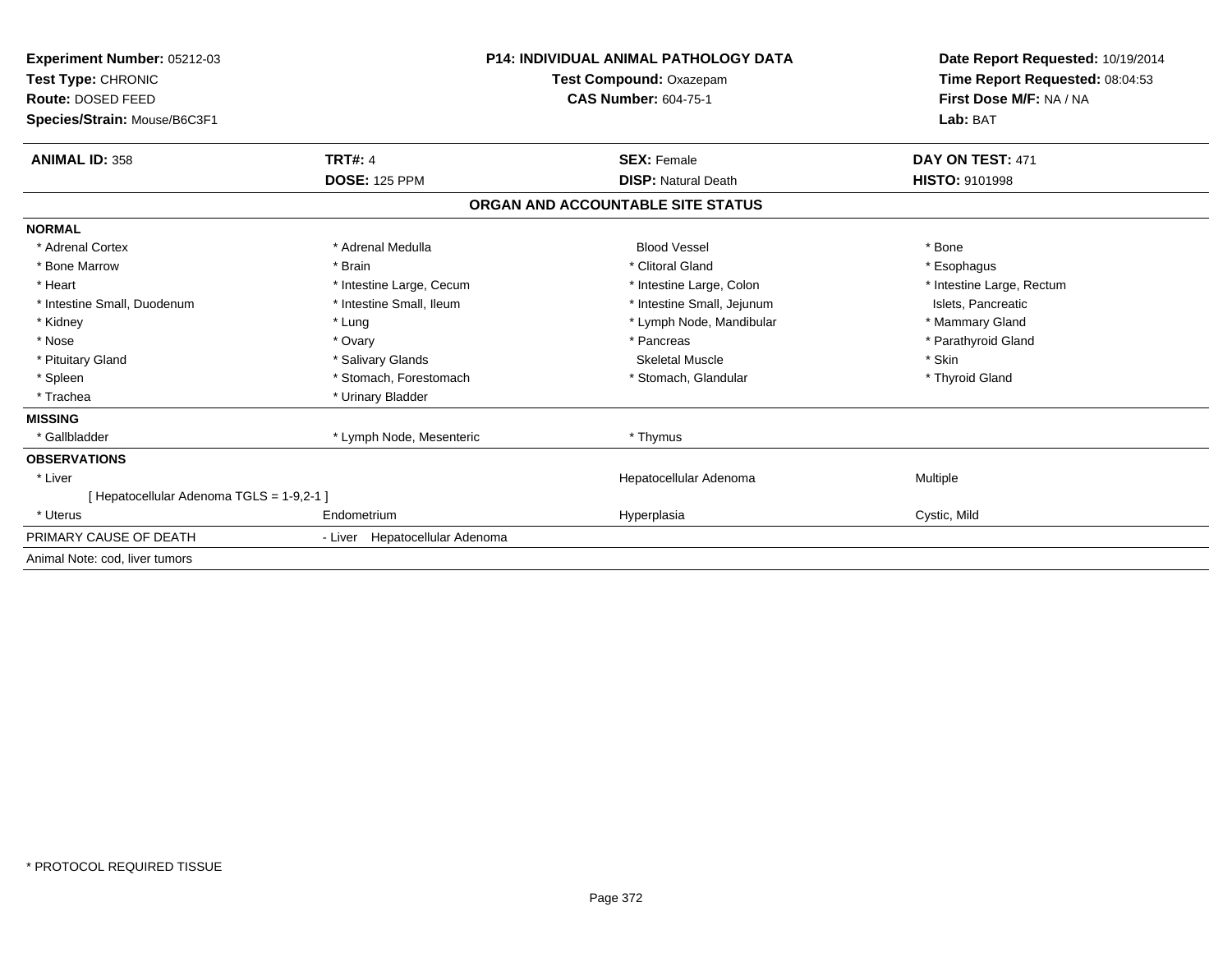| Experiment Number: 05212-03<br>Test Type: CHRONIC | <b>P14: INDIVIDUAL ANIMAL PATHOLOGY DATA</b><br>Test Compound: Oxazepam |  | Date Report Requested: 10/19/2014<br>Time Report Requested: 08:04:53 |                            |
|---------------------------------------------------|-------------------------------------------------------------------------|--|----------------------------------------------------------------------|----------------------------|
| Route: DOSED FEED                                 | <b>CAS Number: 604-75-1</b>                                             |  | First Dose M/F: NA / NA                                              |                            |
| Species/Strain: Mouse/B6C3F1                      |                                                                         |  |                                                                      | Lab: BAT                   |
| <b>ANIMAL ID: 359</b>                             | <b>TRT#: 4</b>                                                          |  | <b>SEX: Female</b>                                                   | DAY ON TEST: 736           |
|                                                   | <b>DOSE: 125 PPM</b>                                                    |  | <b>DISP: Terminal Sacrifice</b>                                      | <b>HISTO: 9101999</b>      |
|                                                   |                                                                         |  | ORGAN AND ACCOUNTABLE SITE STATUS                                    |                            |
| <b>NORMAL</b>                                     |                                                                         |  |                                                                      |                            |
| * Adrenal Cortex                                  | * Adrenal Medulla                                                       |  | <b>Blood Vessel</b>                                                  | * Bone                     |
| * Bone Marrow                                     | * Brain                                                                 |  | * Clitoral Gland                                                     | * Esophagus                |
| * Gallbladder                                     | * Heart                                                                 |  | * Intestine Large, Cecum                                             | * Intestine Large, Colon   |
| * Intestine Large, Rectum                         | * Intestine Small, Duodenum                                             |  | * Intestine Small, Ileum                                             | * Intestine Small, Jejunum |
| Islets, Pancreatic                                | * Kidney                                                                |  | * Lung                                                               | * Lymph Node, Mandibular   |
| * Lymph Node, Mesenteric                          | * Mammary Gland                                                         |  | * Nose                                                               | * Pancreas                 |
| * Parathyroid Gland                               | * Salivary Glands                                                       |  | <b>Skeletal Muscle</b>                                               | * Skin                     |
| * Spleen                                          | * Stomach, Forestomach                                                  |  | * Stomach, Glandular                                                 | * Thyroid Gland            |
| * Trachea                                         | * Urinary Bladder                                                       |  |                                                                      |                            |
| <b>OBSERVATIONS</b>                               |                                                                         |  |                                                                      |                            |
| * Liver                                           |                                                                         |  | <b>Eosinophilic Focus</b>                                            |                            |
|                                                   |                                                                         |  | Hepatocellular Adenoma                                               |                            |
| [ Eosinophilic Focus TGLS = 3-9 ]                 |                                                                         |  |                                                                      |                            |
| [ Hepatocellular Adenoma TGLS = 2-1 ]             |                                                                         |  |                                                                      |                            |
| * Ovary                                           |                                                                         |  | Atrophy                                                              | Moderate                   |
|                                                   | Follicle                                                                |  | Cyst                                                                 |                            |
| * Pituitary Gland                                 | Pars Distalis                                                           |  | Hyperplasia                                                          | Mild                       |
| * Thymus                                          |                                                                         |  | Atrophy                                                              | Mild                       |
| * Uterus                                          | Endometrium                                                             |  | Hyperplasia                                                          | Cystic, Moderate           |
| [Hyperplasia TGLS = 1-6]                          |                                                                         |  |                                                                      |                            |
| PRIMARY CAUSE OF DEATH                            | $\blacksquare$                                                          |  |                                                                      |                            |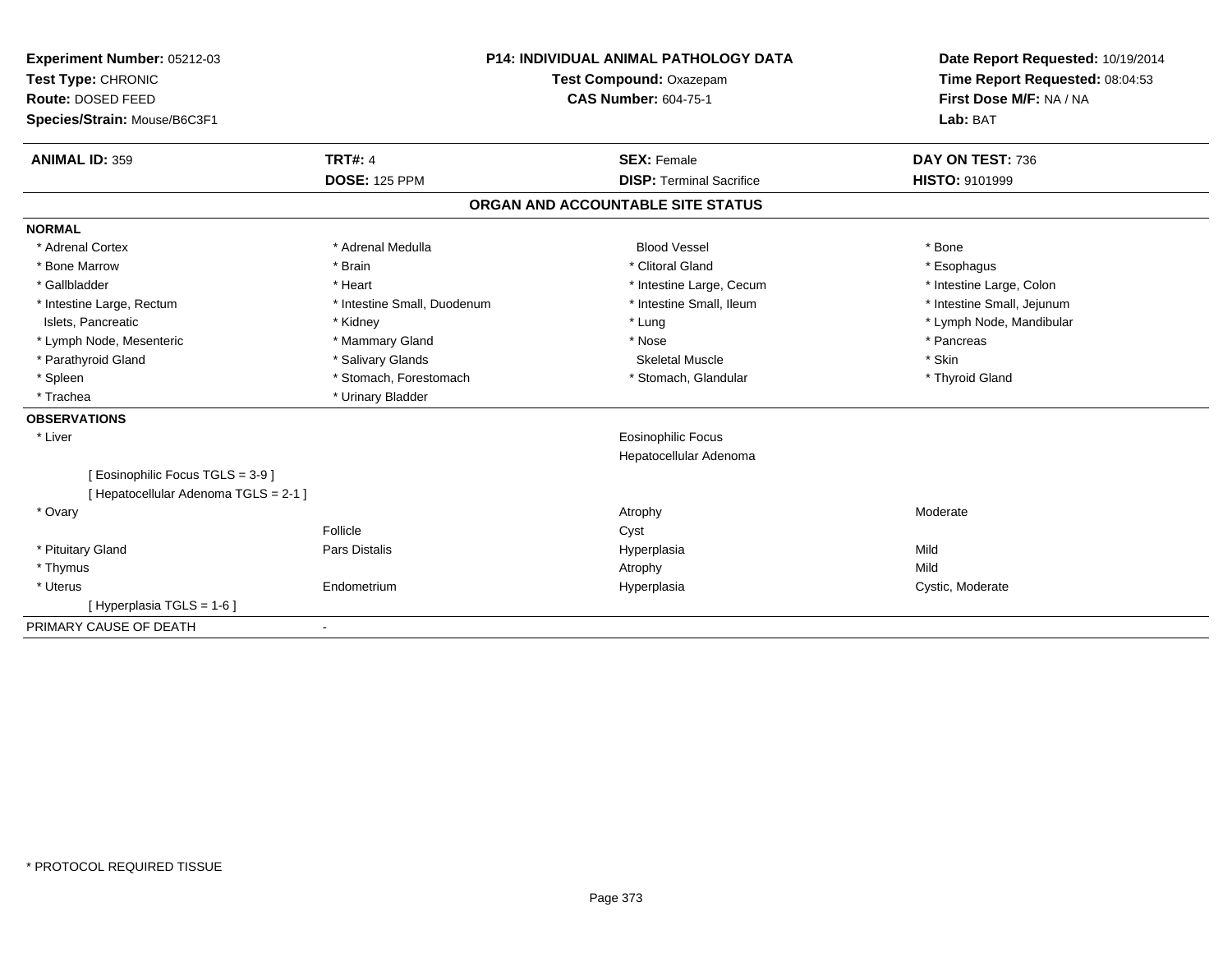| Experiment Number: 05212-03<br>Test Type: CHRONIC<br>Route: DOSED FEED<br>Species/Strain: Mouse/B6C3F1 |                             | <b>P14: INDIVIDUAL ANIMAL PATHOLOGY DATA</b><br>Test Compound: Oxazepam<br><b>CAS Number: 604-75-1</b> | Date Report Requested: 10/19/2014<br>Time Report Requested: 08:04:53<br>First Dose M/F: NA / NA<br>Lab: BAT |  |
|--------------------------------------------------------------------------------------------------------|-----------------------------|--------------------------------------------------------------------------------------------------------|-------------------------------------------------------------------------------------------------------------|--|
| <b>ANIMAL ID: 360</b>                                                                                  | <b>TRT#: 4</b>              | <b>SEX: Female</b>                                                                                     | DAY ON TEST: 736                                                                                            |  |
|                                                                                                        | <b>DOSE: 125 PPM</b>        | <b>DISP: Terminal Sacrifice</b>                                                                        | HISTO: 9102000                                                                                              |  |
|                                                                                                        |                             | ORGAN AND ACCOUNTABLE SITE STATUS                                                                      |                                                                                                             |  |
| <b>NORMAL</b>                                                                                          |                             |                                                                                                        |                                                                                                             |  |
| * Adrenal Cortex                                                                                       | * Adrenal Medulla           | <b>Blood Vessel</b>                                                                                    | * Bone                                                                                                      |  |
| * Bone Marrow                                                                                          | * Brain                     | * Clitoral Gland                                                                                       | * Esophagus                                                                                                 |  |
| * Gallbladder                                                                                          | * Heart                     | * Intestine Large, Cecum                                                                               | * Intestine Large, Colon                                                                                    |  |
| * Intestine Large, Rectum                                                                              | * Intestine Small, Duodenum | * Intestine Small, Ileum                                                                               | * Intestine Small, Jejunum                                                                                  |  |
| Islets, Pancreatic                                                                                     | * Kidney                    | * Lung                                                                                                 | * Lymph Node, Mandibular                                                                                    |  |
| * Mammary Gland                                                                                        | * Nose                      | * Pancreas                                                                                             | * Parathyroid Gland                                                                                         |  |
| * Pituitary Gland                                                                                      | * Salivary Glands           | <b>Skeletal Muscle</b>                                                                                 | * Skin                                                                                                      |  |
| * Spleen                                                                                               | * Stomach, Forestomach      | * Stomach, Glandular                                                                                   | * Trachea                                                                                                   |  |
| * Urinary Bladder                                                                                      |                             |                                                                                                        |                                                                                                             |  |
| <b>MISSING</b>                                                                                         |                             |                                                                                                        |                                                                                                             |  |
| * Lymph Node, Mesenteric                                                                               |                             |                                                                                                        |                                                                                                             |  |
| <b>OBSERVATIONS</b>                                                                                    |                             |                                                                                                        |                                                                                                             |  |
| * Liver                                                                                                |                             | Hepatocellular Adenoma                                                                                 |                                                                                                             |  |
| [ Hepatocellular Adenoma TGLS = 2-9 ]                                                                  |                             |                                                                                                        |                                                                                                             |  |
| * Ovary                                                                                                |                             | Atrophy                                                                                                | Moderate                                                                                                    |  |
| * Thymus                                                                                               |                             | Atrophy                                                                                                | Moderate                                                                                                    |  |
| * Thyroid Gland                                                                                        | Follicular Cel              | Hyperplasia                                                                                            | Moderate                                                                                                    |  |
| * Uterus                                                                                               | Endometrium                 | Hyperplasia                                                                                            | Cystic, Marked                                                                                              |  |
| [Hyperplasia TGLS = 1-6]                                                                               |                             |                                                                                                        |                                                                                                             |  |
| PRIMARY CAUSE OF DEATH                                                                                 |                             |                                                                                                        |                                                                                                             |  |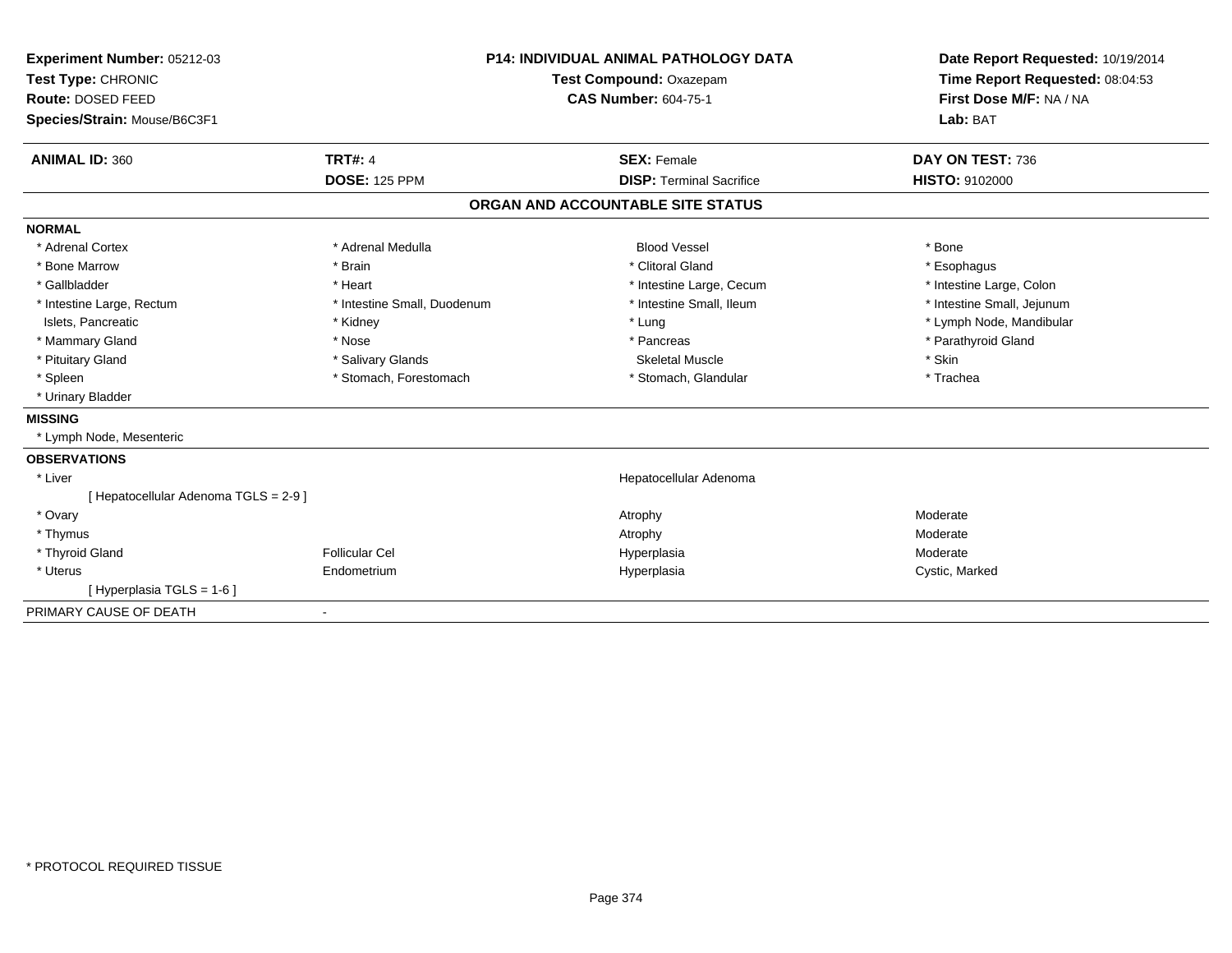| Experiment Number: 05212-03                                                                           | <b>P14: INDIVIDUAL ANIMAL PATHOLOGY DATA</b> |                                   | Date Report Requested: 10/19/2014 |  |
|-------------------------------------------------------------------------------------------------------|----------------------------------------------|-----------------------------------|-----------------------------------|--|
| Test Type: CHRONIC                                                                                    |                                              | Test Compound: Oxazepam           | Time Report Requested: 08:04:53   |  |
| Route: DOSED FEED                                                                                     |                                              | <b>CAS Number: 604-75-1</b>       | First Dose M/F: NA / NA           |  |
| Species/Strain: Mouse/B6C3F1                                                                          |                                              |                                   | Lab: BAT                          |  |
|                                                                                                       |                                              |                                   |                                   |  |
| <b>ANIMAL ID: 361</b>                                                                                 | <b>TRT#: 6</b>                               | <b>SEX: Female</b>                | DAY ON TEST: 712                  |  |
|                                                                                                       | <b>DOSE: 2500 PPM</b>                        | <b>DISP:</b> Moribund Sacrifice   | HISTO: 9101821                    |  |
|                                                                                                       |                                              | ORGAN AND ACCOUNTABLE SITE STATUS |                                   |  |
| <b>NORMAL</b>                                                                                         |                                              |                                   |                                   |  |
| * Adrenal Cortex                                                                                      | * Adrenal Medulla                            | <b>Blood Vessel</b>               | * Bone                            |  |
| * Bone Marrow                                                                                         | * Brain                                      | * Clitoral Gland                  | * Esophagus                       |  |
| * Gallbladder                                                                                         | * Heart                                      | * Intestine Large, Cecum          | * Intestine Large, Colon          |  |
| * Intestine Large, Rectum                                                                             | * Intestine Small, Duodenum                  | * Intestine Small, Ileum          | * Intestine Small, Jejunum        |  |
| Islets, Pancreatic                                                                                    | * Kidney                                     | * Lung                            | * Lymph Node, Mandibular          |  |
| * Lymph Node, Mesenteric                                                                              | * Mammary Gland                              | * Nose                            | * Pancreas                        |  |
| * Parathyroid Gland                                                                                   | * Pituitary Gland                            | * Salivary Glands                 | <b>Skeletal Muscle</b>            |  |
| * Skin                                                                                                | * Spleen                                     | * Stomach, Forestomach            | * Stomach, Glandular              |  |
| * Trachea                                                                                             | * Urinary Bladder                            | * Uterus                          |                                   |  |
| <b>MISSING</b>                                                                                        |                                              |                                   |                                   |  |
| * Thymus                                                                                              |                                              |                                   |                                   |  |
| <b>OBSERVATIONS</b>                                                                                   |                                              |                                   |                                   |  |
| * Liver                                                                                               |                                              | Hepatocellular Adenoma            | Multiple                          |  |
|                                                                                                       |                                              | Hepatocellular Carcinoma          | Multiple                          |  |
| [ Hepatocellular Adenoma TGLS = 4-12,5-13 ]<br>[ Hepatocellular Carcinoma TGLS = 1-9,2-10,3-11,4-12 ] |                                              |                                   |                                   |  |
| * Ovary                                                                                               |                                              | Atrophy                           | Marked                            |  |
| * Thyroid Gland                                                                                       | <b>Follicular Cel</b>                        | Hyperplasia                       | Moderate                          |  |
| PRIMARY CAUSE OF DEATH                                                                                | - Liver Hepatocellular Carcinoma             |                                   |                                   |  |
| Animal Note: MORIBUND SAC DUE TO LIVER TUMORS                                                         |                                              |                                   |                                   |  |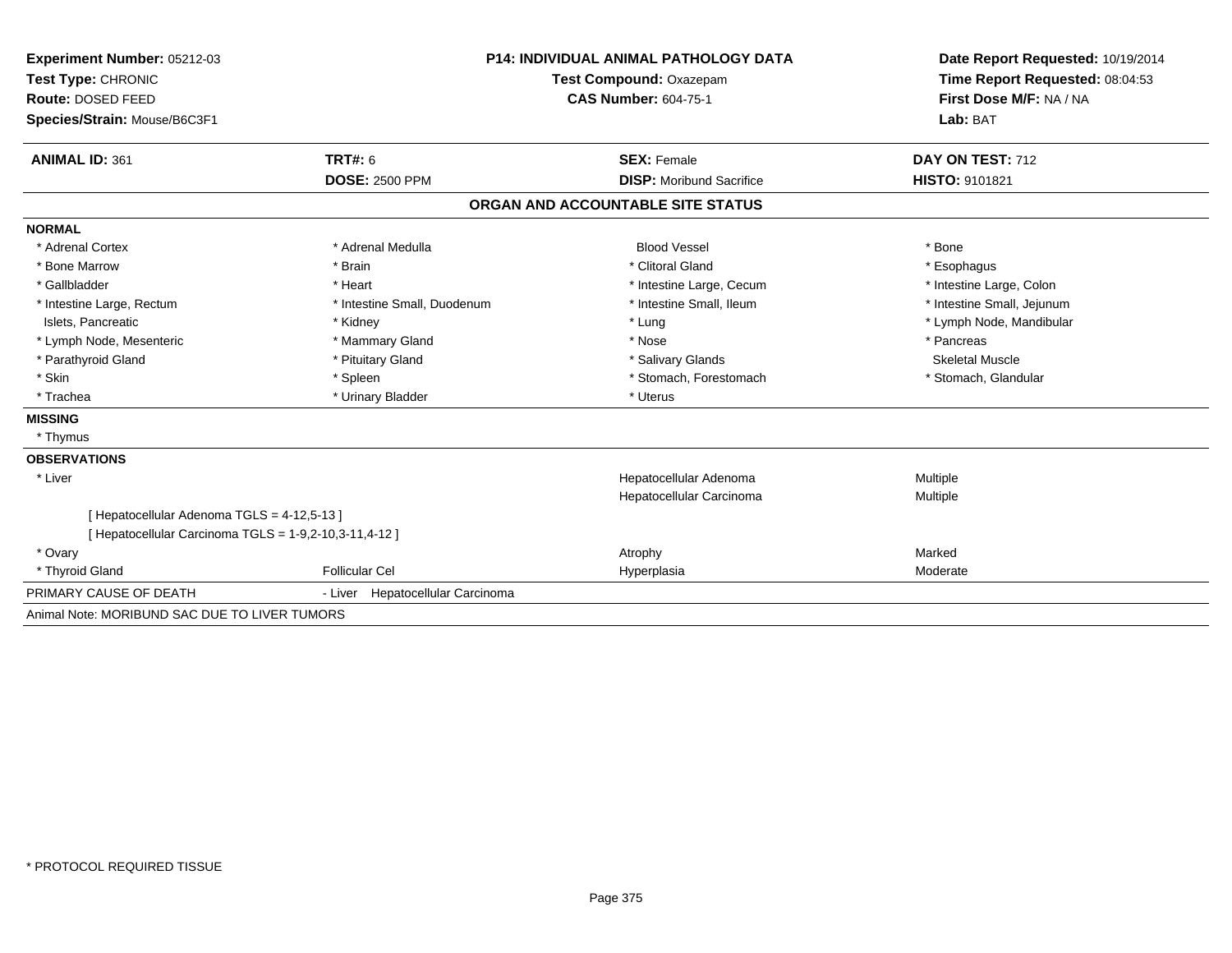| Experiment Number: 05212-03<br>Test Type: CHRONIC<br>Route: DOSED FEED |                                     | <b>P14: INDIVIDUAL ANIMAL PATHOLOGY DATA</b><br>Test Compound: Oxazepam<br><b>CAS Number: 604-75-1</b> | Date Report Requested: 10/19/2014<br>Time Report Requested: 08:04:53<br>First Dose M/F: NA / NA |
|------------------------------------------------------------------------|-------------------------------------|--------------------------------------------------------------------------------------------------------|-------------------------------------------------------------------------------------------------|
| Species/Strain: Mouse/B6C3F1                                           |                                     |                                                                                                        | Lab: BAT                                                                                        |
| <b>ANIMAL ID: 362</b>                                                  | <b>TRT#: 6</b>                      | <b>SEX: Female</b>                                                                                     | DAY ON TEST: 719                                                                                |
|                                                                        | <b>DOSE: 2500 PPM</b>               | <b>DISP:</b> Moribund Sacrifice                                                                        | HISTO: 9101822                                                                                  |
|                                                                        |                                     | ORGAN AND ACCOUNTABLE SITE STATUS                                                                      |                                                                                                 |
| <b>NORMAL</b>                                                          |                                     |                                                                                                        |                                                                                                 |
| * Adrenal Cortex                                                       | * Adrenal Medulla                   | <b>Blood Vessel</b>                                                                                    | * Bone                                                                                          |
| * Bone Marrow                                                          | * Brain                             | * Clitoral Gland                                                                                       | * Esophagus                                                                                     |
| * Gallbladder                                                          | * Heart                             | * Intestine Large, Cecum                                                                               | * Intestine Large, Colon                                                                        |
| * Intestine Large, Rectum                                              | * Intestine Small, Duodenum         | * Intestine Small, Ileum                                                                               | * Intestine Small, Jejunum                                                                      |
| Islets, Pancreatic                                                     | * Kidney                            | * Lymph Node, Mandibular                                                                               | * Lymph Node, Mesenteric                                                                        |
| * Nose                                                                 | * Pancreas                          | * Parathyroid Gland                                                                                    | * Salivary Glands                                                                               |
| <b>Skeletal Muscle</b>                                                 | * Skin                              | * Stomach, Forestomach                                                                                 | * Stomach, Glandular                                                                            |
| * Trachea                                                              | * Urinary Bladder                   | * Uterus                                                                                               |                                                                                                 |
| <b>MISSING</b>                                                         |                                     |                                                                                                        |                                                                                                 |
| * Mammary Gland                                                        |                                     |                                                                                                        |                                                                                                 |
| <b>OBSERVATIONS</b>                                                    |                                     |                                                                                                        |                                                                                                 |
| * Liver                                                                |                                     | Hepatoblastoma                                                                                         |                                                                                                 |
|                                                                        |                                     | Hepatocellular Adenoma                                                                                 |                                                                                                 |
|                                                                        |                                     | Hepatocellular Carcinoma                                                                               | Multiple                                                                                        |
|                                                                        | Centrilobular                       | Hypertrophy                                                                                            | Mild                                                                                            |
| [Hepatoblastoma TGLS = 1-9+10]                                         |                                     |                                                                                                        |                                                                                                 |
| [ Hepatocellular Adenoma TGLS = 1-2 ]                                  |                                     |                                                                                                        |                                                                                                 |
| [ Hepatocellular Carcinoma TGLS = 1-1,9,10 ]                           |                                     |                                                                                                        |                                                                                                 |
| * Lung                                                                 |                                     | Hepatoblastoma                                                                                         | Metastatic (Liver)                                                                              |
|                                                                        |                                     | Hepatocellular Carcinoma                                                                               | Metastatic (Liver)                                                                              |
| * Ovary                                                                |                                     | Atrophy                                                                                                | Marked                                                                                          |
| * Pituitary Gland                                                      | Pars Distalis                       | Hyperplasia                                                                                            | Mild                                                                                            |
| * Spleen                                                               |                                     | Hematopoietic Cell Proliferation                                                                       | Mild                                                                                            |
| [ Hematopoietic Cell Proliferation TGLS = 2-1 ]                        |                                     |                                                                                                        |                                                                                                 |
| * Thymus                                                               |                                     | Atrophy                                                                                                | Marked                                                                                          |
| * Thyroid Gland                                                        | <b>Follicular Cel</b>               | Hyperplasia                                                                                            | Moderate                                                                                        |
| PRIMARY CAUSE OF DEATH                                                 | Hepatocellular Carcinoma<br>- Liver |                                                                                                        |                                                                                                 |
| Animal Note: moribund sac due to liver tumors                          |                                     |                                                                                                        |                                                                                                 |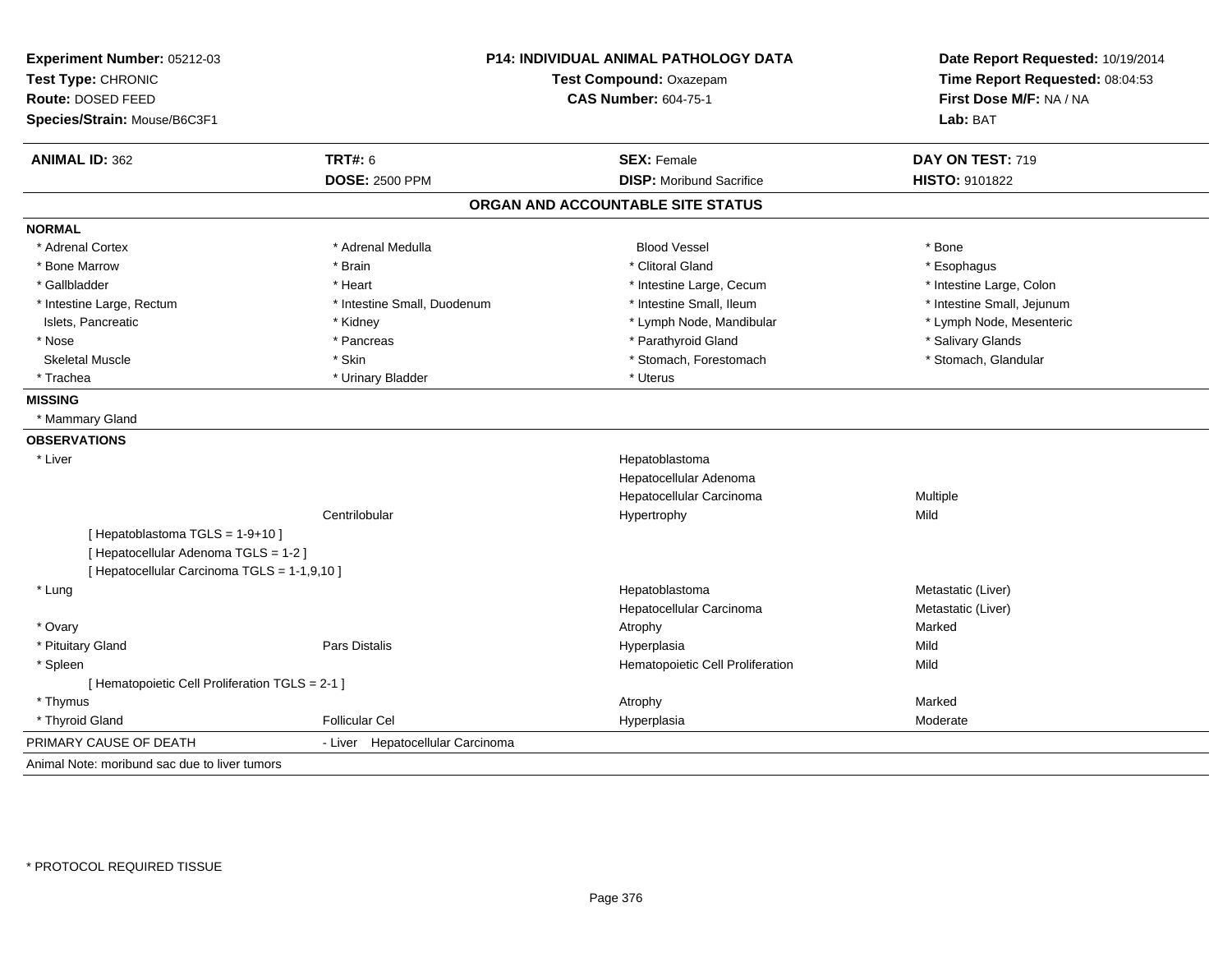| Experiment Number: 05212-03<br>Test Type: CHRONIC<br>Route: DOSED FEED<br>Species/Strain: Mouse/B6C3F1 |                                  | P14: INDIVIDUAL ANIMAL PATHOLOGY DATA<br>Test Compound: Oxazepam<br><b>CAS Number: 604-75-1</b> |                            |
|--------------------------------------------------------------------------------------------------------|----------------------------------|-------------------------------------------------------------------------------------------------|----------------------------|
| <b>ANIMAL ID: 363</b>                                                                                  | <b>TRT#: 6</b>                   | <b>SEX: Female</b>                                                                              | DAY ON TEST: 719           |
|                                                                                                        | <b>DOSE: 2500 PPM</b>            | <b>DISP:</b> Moribund Sacrifice                                                                 | HISTO: 9101823             |
|                                                                                                        |                                  | ORGAN AND ACCOUNTABLE SITE STATUS                                                               |                            |
| <b>NORMAL</b>                                                                                          |                                  |                                                                                                 |                            |
| * Adrenal Cortex                                                                                       | * Adrenal Medulla                | <b>Blood Vessel</b>                                                                             | * Bone                     |
| * Bone Marrow                                                                                          | * Brain                          | * Clitoral Gland                                                                                | * Esophagus                |
| * Gallbladder                                                                                          | * Heart                          | * Intestine Large, Cecum                                                                        | * Intestine Large, Colon   |
| * Intestine Large, Rectum                                                                              | * Intestine Small, Duodenum      | * Intestine Small, Ileum                                                                        | * Intestine Small, Jejunum |
| Islets, Pancreatic                                                                                     | * Kidney                         | * Lung                                                                                          | * Lymph Node, Mandibular   |
| * Lymph Node, Mesenteric                                                                               | * Mammary Gland                  | * Nose                                                                                          | * Pancreas                 |
| * Parathyroid Gland                                                                                    | * Pituitary Gland                | * Salivary Glands                                                                               | <b>Skeletal Muscle</b>     |
| * Skin                                                                                                 | * Spleen                         | * Stomach, Glandular                                                                            | * Thymus                   |
| * Trachea                                                                                              | * Urinary Bladder                |                                                                                                 |                            |
| <b>OBSERVATIONS</b>                                                                                    |                                  |                                                                                                 |                            |
| * Liver                                                                                                |                                  | <b>Eosinophilic Focus</b>                                                                       |                            |
|                                                                                                        |                                  | Hepatocellular Adenoma                                                                          |                            |
|                                                                                                        | Centrilobular                    | Hypertrophy                                                                                     | Moderate                   |
|                                                                                                        |                                  | <b>Infiltration Cellular</b>                                                                    | Lymphocyte, Mild           |
| [ Hepatocellular Adenoma TGLS = 2-9 ]                                                                  |                                  |                                                                                                 |                            |
| * Ovary                                                                                                | Follicle                         | Adenoma                                                                                         |                            |
|                                                                                                        |                                  | Atrophy                                                                                         | Moderate                   |
|                                                                                                        |                                  | Mineralization                                                                                  | Moderate                   |
| * Stomach, Forestomach                                                                                 |                                  | Squamous Cell Papilloma                                                                         |                            |
| [Squamous Cell Papilloma TGLS = 3-10]                                                                  |                                  |                                                                                                 |                            |
| * Thyroid Gland                                                                                        | <b>Follicular Cel</b>            | Adenoma                                                                                         |                            |
|                                                                                                        | <b>Follicular Cel</b>            | Hyperplasia                                                                                     | Moderate                   |
| * Uterus                                                                                               | Endometrium                      | Hyperplasia                                                                                     | Cystic, Marked             |
| [Hyperplasia TGLS = $1-6$ ]                                                                            |                                  |                                                                                                 |                            |
| PRIMARY CAUSE OF DEATH                                                                                 | - Uterus Endometrium Hyperplasia |                                                                                                 |                            |
| Animal Note: moribund sac due to uterine dilatation                                                    |                                  |                                                                                                 |                            |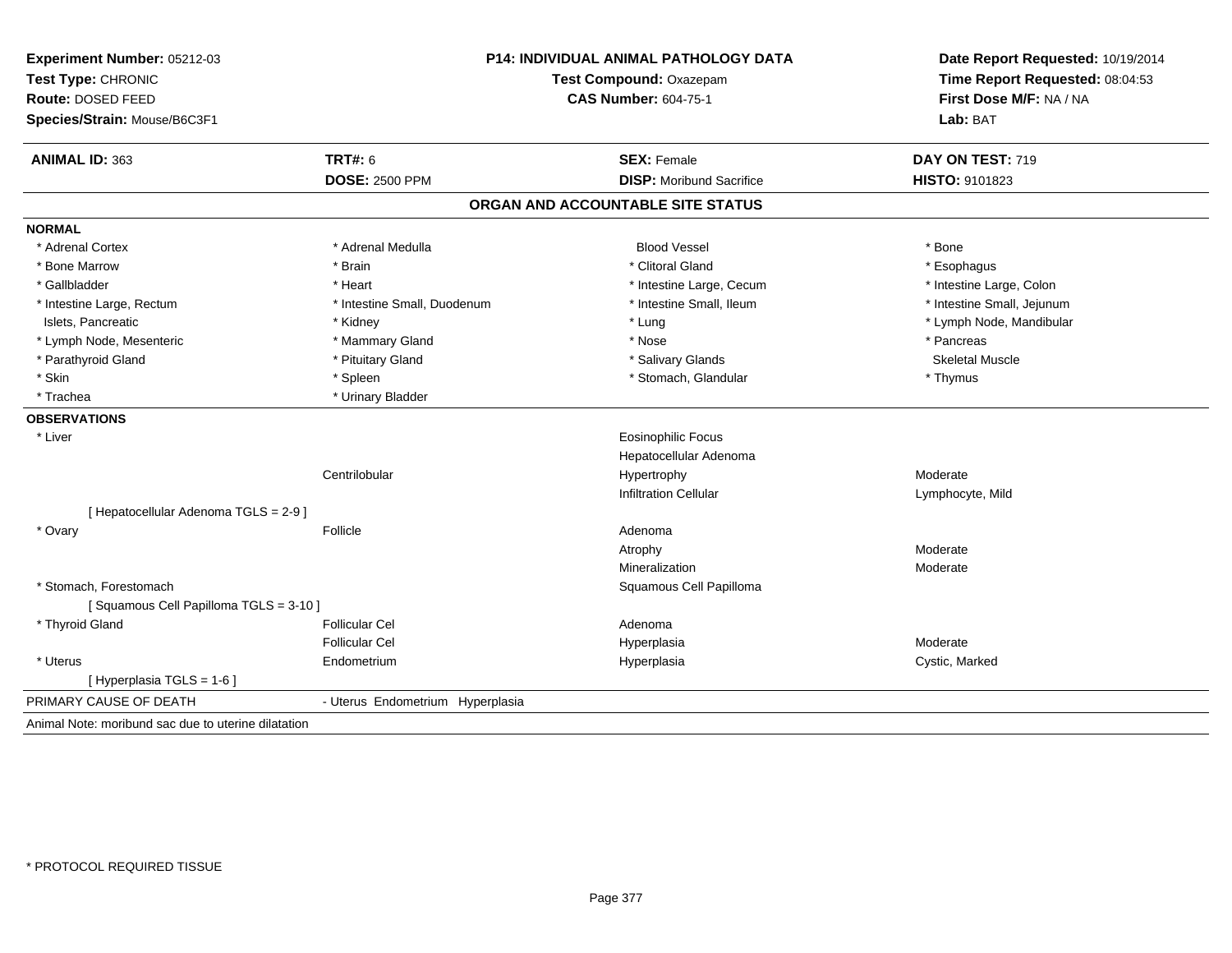| Experiment Number: 05212-03                    |                                                        | <b>P14: INDIVIDUAL ANIMAL PATHOLOGY DATA</b> |                                                                                                 |  |
|------------------------------------------------|--------------------------------------------------------|----------------------------------------------|-------------------------------------------------------------------------------------------------|--|
| Test Type: CHRONIC                             | Test Compound: Oxazepam<br><b>CAS Number: 604-75-1</b> |                                              | Date Report Requested: 10/19/2014<br>Time Report Requested: 08:04:53<br>First Dose M/F: NA / NA |  |
| Route: DOSED FEED                              |                                                        |                                              |                                                                                                 |  |
| Species/Strain: Mouse/B6C3F1                   |                                                        |                                              | Lab: BAT                                                                                        |  |
| <b>ANIMAL ID: 364</b>                          | <b>TRT#: 6</b>                                         | <b>SEX: Female</b>                           | DAY ON TEST: 719                                                                                |  |
|                                                | <b>DOSE: 2500 PPM</b>                                  | <b>DISP:</b> Moribund Sacrifice              | <b>HISTO: 9101824</b>                                                                           |  |
|                                                |                                                        | ORGAN AND ACCOUNTABLE SITE STATUS            |                                                                                                 |  |
| <b>NORMAL</b>                                  |                                                        |                                              |                                                                                                 |  |
| * Adrenal Cortex                               | * Adrenal Medulla                                      | <b>Blood Vessel</b>                          | * Bone                                                                                          |  |
| * Bone Marrow                                  | * Brain                                                | * Clitoral Gland                             | * Esophagus                                                                                     |  |
| * Heart                                        | * Intestine Large, Cecum                               | * Intestine Large, Colon                     | * Intestine Large, Rectum                                                                       |  |
| * Intestine Small, Duodenum                    | * Intestine Small, Ileum                               | * Intestine Small, Jejunum                   | Islets. Pancreatic                                                                              |  |
| * Lung                                         | * Lymph Node, Mandibular                               | * Mammary Gland                              | * Nose                                                                                          |  |
| * Pancreas                                     | * Salivary Glands                                      | <b>Skeletal Muscle</b>                       | * Skin                                                                                          |  |
| * Spleen                                       | * Stomach, Forestomach                                 | * Stomach, Glandular                         | * Trachea                                                                                       |  |
| * Urinary Bladder                              | * Uterus                                               |                                              |                                                                                                 |  |
| <b>MISSING</b>                                 |                                                        |                                              |                                                                                                 |  |
| * Gallbladder                                  | * Lymph Node, Mesenteric                               | * Parathyroid Gland                          | * Pituitary Gland                                                                               |  |
| <b>OBSERVATIONS</b>                            |                                                        |                                              |                                                                                                 |  |
| * Kidney                                       |                                                        | Nephropathy                                  | Chronic, Minimal                                                                                |  |
| * Liver                                        |                                                        | Hepatocellular Adenoma                       | <b>Multiple</b>                                                                                 |  |
|                                                |                                                        | Hepatocellular Carcinoma                     | Multiple                                                                                        |  |
| [ Hepatocellular Adenoma TGLS = 1-10 ]         |                                                        |                                              |                                                                                                 |  |
| [ Hepatocellular Carcinoma TGLS = 1-1,2,9,10 ] |                                                        |                                              |                                                                                                 |  |
| * Ovary                                        |                                                        | Atrophy                                      | Marked                                                                                          |  |
| * Thymus                                       |                                                        | Atrophy                                      | Marked                                                                                          |  |
| * Thyroid Gland                                | <b>Follicular Cel</b>                                  | Adenoma                                      |                                                                                                 |  |
|                                                | <b>Follicular Cel</b>                                  | Hyperplasia                                  | Moderate                                                                                        |  |
| PRIMARY CAUSE OF DEATH                         | - Liver Hepatocellular Carcinoma                       |                                              |                                                                                                 |  |
| Animal Note: moribund sac due to liver tumors  |                                                        |                                              |                                                                                                 |  |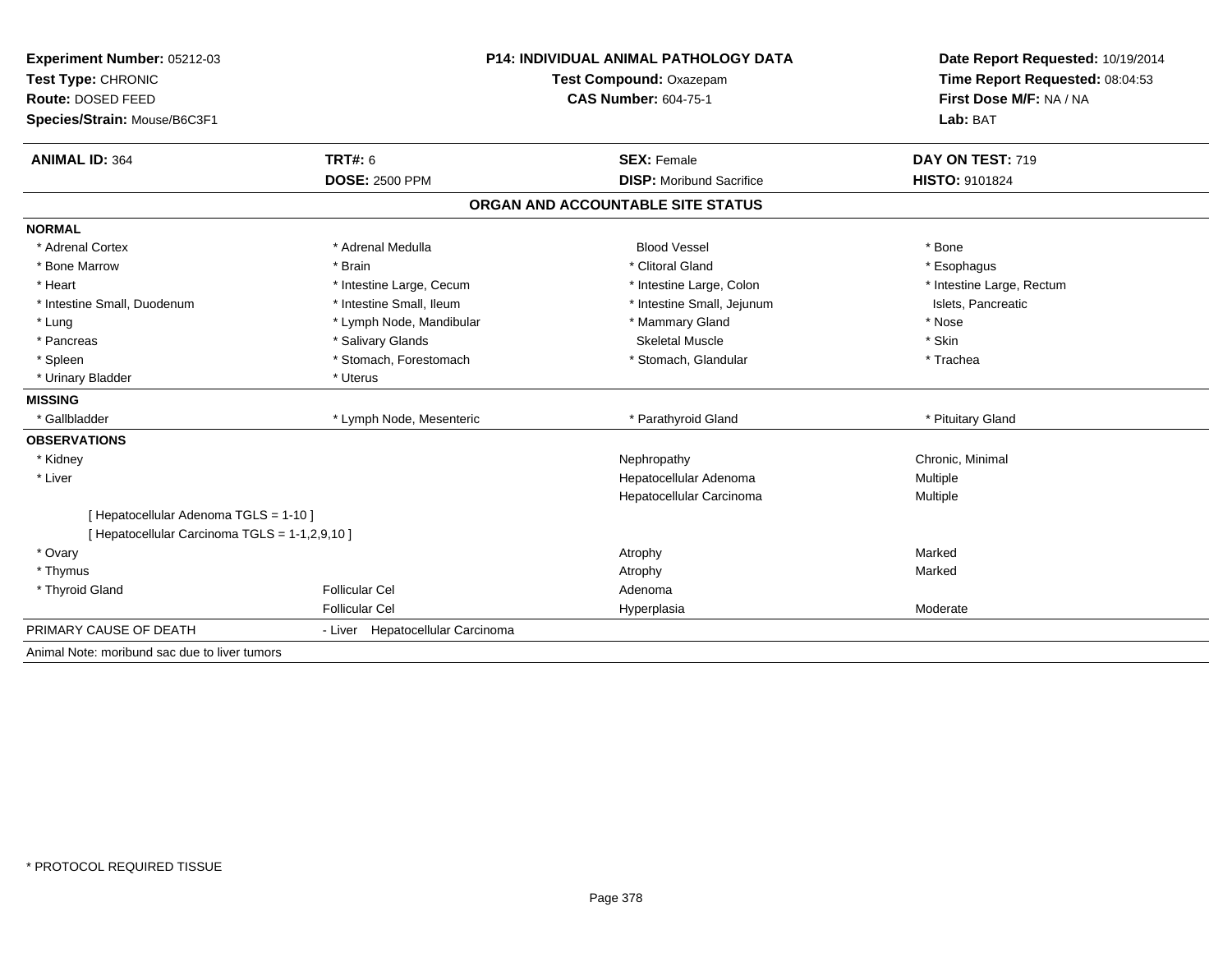| Experiment Number: 05212-03                       | <b>P14: INDIVIDUAL ANIMAL PATHOLOGY DATA</b> |                                   | Date Report Requested: 10/19/2014                          |  |
|---------------------------------------------------|----------------------------------------------|-----------------------------------|------------------------------------------------------------|--|
| Test Type: CHRONIC<br>Route: DOSED FEED           |                                              | Test Compound: Oxazepam           | Time Report Requested: 08:04:53<br>First Dose M/F: NA / NA |  |
|                                                   |                                              | <b>CAS Number: 604-75-1</b>       |                                                            |  |
| Species/Strain: Mouse/B6C3F1                      |                                              |                                   | Lab: BAT                                                   |  |
| <b>ANIMAL ID: 365</b>                             | <b>TRT#: 6</b>                               | <b>SEX: Female</b>                | DAY ON TEST: 665                                           |  |
|                                                   | <b>DOSE: 2500 PPM</b>                        | <b>DISP:</b> Moribund Sacrifice   | HISTO: 9101825                                             |  |
|                                                   |                                              | ORGAN AND ACCOUNTABLE SITE STATUS |                                                            |  |
| <b>NORMAL</b>                                     |                                              |                                   |                                                            |  |
| * Adrenal Cortex                                  | * Adrenal Medulla                            | <b>Blood Vessel</b>               | * Bone                                                     |  |
| * Bone Marrow                                     | * Brain                                      | * Clitoral Gland                  | * Esophagus                                                |  |
| * Gallbladder                                     | * Heart                                      | * Intestine Large, Cecum          | * Intestine Large, Colon                                   |  |
| * Intestine Large, Rectum                         | * Intestine Small, Duodenum                  | * Intestine Small, Ileum          | * Intestine Small, Jejunum                                 |  |
| Islets, Pancreatic                                | * Kidney                                     | * Lung                            | * Lymph Node, Mandibular                                   |  |
| * Lymph Node, Mesenteric                          | * Mammary Gland                              | * Nose                            | * Pancreas                                                 |  |
| * Parathyroid Gland                               | * Pituitary Gland                            | * Salivary Glands                 | <b>Skeletal Muscle</b>                                     |  |
| * Spleen                                          | * Stomach, Forestomach                       | * Stomach, Glandular              | * Trachea                                                  |  |
| * Urinary Bladder                                 |                                              |                                   |                                                            |  |
| <b>MISSING</b>                                    |                                              |                                   |                                                            |  |
| * Thymus                                          |                                              |                                   |                                                            |  |
| <b>OBSERVATIONS</b>                               |                                              |                                   |                                                            |  |
| * Liver                                           |                                              | Hepatocellular Adenoma            | Multiple                                                   |  |
|                                                   |                                              | Hepatocellular Carcinoma          | Multiple                                                   |  |
| [ Hepatocellular Adenoma TGLS = 3-9 ]             |                                              |                                   |                                                            |  |
| [ Hepatocellular Carcinoma TGLS = 2-1,4-10,5-11 ] |                                              |                                   |                                                            |  |
| * Ovary                                           |                                              | Atrophy                           | Marked                                                     |  |
| * Skin                                            | <b>Subcut Tiss</b>                           | Melanoma Nos                      |                                                            |  |
| [Melanoma Nos TGLS = 1-12]                        |                                              |                                   |                                                            |  |
| * Thyroid Gland                                   | <b>Follicular Cel</b>                        | Adenoma                           |                                                            |  |
|                                                   | <b>Follicular Cel</b>                        | Hyperplasia                       | Marked                                                     |  |
| * Uterus                                          | Endometrium                                  | Hyperplasia                       | Cystic, Mild                                               |  |
| [Hyperplasia TGLS = $6-6$ ]                       |                                              |                                   |                                                            |  |
| PRIMARY CAUSE OF DEATH                            | Hepatocellular Carcinoma<br>- Liver          |                                   |                                                            |  |
| Animal Note: MORIBUND SAC DUE TO LIVER TUMORS     |                                              |                                   |                                                            |  |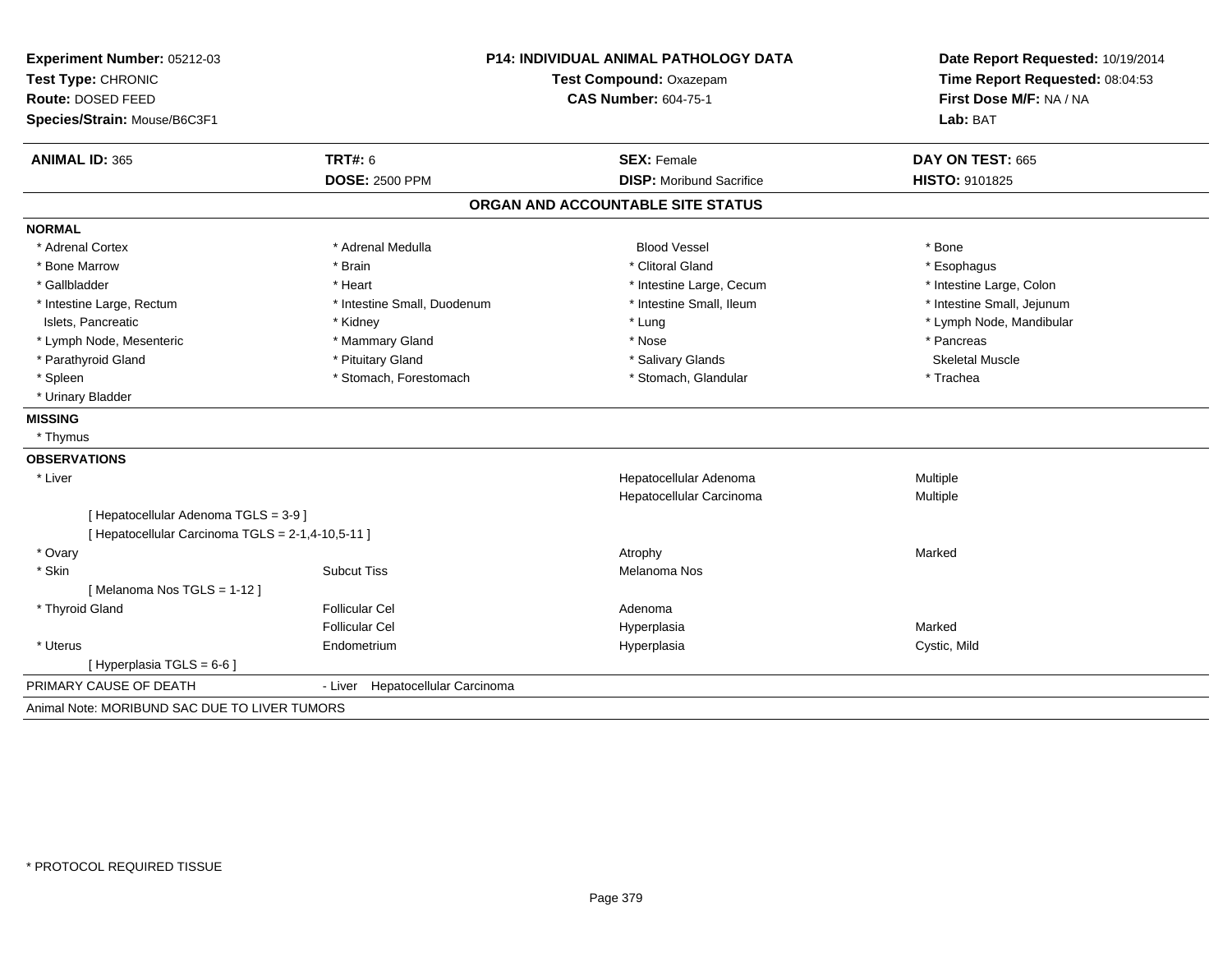| Experiment Number: 05212-03                   |                                     | <b>P14: INDIVIDUAL ANIMAL PATHOLOGY DATA</b><br>Test Compound: Oxazepam<br><b>CAS Number: 604-75-1</b> |                                     |
|-----------------------------------------------|-------------------------------------|--------------------------------------------------------------------------------------------------------|-------------------------------------|
| Test Type: CHRONIC                            |                                     |                                                                                                        |                                     |
| Route: DOSED FEED                             |                                     |                                                                                                        |                                     |
| Species/Strain: Mouse/B6C3F1                  |                                     |                                                                                                        | First Dose M/F: NA / NA<br>Lab: BAT |
| <b>ANIMAL ID: 366</b>                         | <b>TRT#: 6</b>                      | <b>SEX: Female</b>                                                                                     | DAY ON TEST: 663                    |
|                                               | <b>DOSE: 2500 PPM</b>               | <b>DISP:</b> Moribund Sacrifice                                                                        | HISTO: 9101826                      |
|                                               |                                     | ORGAN AND ACCOUNTABLE SITE STATUS                                                                      |                                     |
| <b>NORMAL</b>                                 |                                     |                                                                                                        |                                     |
| * Adrenal Cortex                              | * Adrenal Medulla                   | <b>Blood Vessel</b>                                                                                    | * Bone                              |
| * Bone Marrow                                 | * Brain                             | * Clitoral Gland                                                                                       | * Esophagus                         |
| * Gallbladder                                 | * Heart                             | * Intestine Large, Cecum                                                                               | * Intestine Large, Colon            |
| * Intestine Large, Rectum                     | * Intestine Small, Duodenum         | * Intestine Small, Ileum                                                                               | * Intestine Small, Jejunum          |
| Islets, Pancreatic                            | * Kidney                            | * Lung                                                                                                 | * Lymph Node, Mandibular            |
| * Lymph Node, Mesenteric                      | * Mammary Gland                     | * Nose                                                                                                 | * Pancreas                          |
| * Parathyroid Gland                           | * Salivary Glands                   | <b>Skeletal Muscle</b>                                                                                 | * Skin                              |
| * Spleen                                      | * Stomach, Forestomach              | * Stomach, Glandular                                                                                   | * Trachea                           |
| * Urinary Bladder                             | * Uterus                            |                                                                                                        |                                     |
| <b>OBSERVATIONS</b>                           |                                     |                                                                                                        |                                     |
| * Liver                                       |                                     | Hepatoblastoma                                                                                         |                                     |
|                                               |                                     | Hepatocellular Carcinoma                                                                               | Multiple                            |
| [Hepatoblastoma TGLS = 3-11]                  |                                     |                                                                                                        |                                     |
| [Hepatocellular Carcinoma TGLS = 1-9,2-10]    |                                     |                                                                                                        |                                     |
| * Ovary                                       |                                     | Atrophy                                                                                                | Marked                              |
| * Pituitary Gland                             | Pars Distalis                       | Hyperplasia                                                                                            | Mild                                |
| * Thymus                                      |                                     | Atrophy                                                                                                | Marked                              |
| * Thyroid Gland                               | <b>Follicular Cel</b>               | Adenoma                                                                                                |                                     |
|                                               | <b>Follicular Cel</b>               | Hyperplasia                                                                                            | Moderate                            |
| PRIMARY CAUSE OF DEATH                        | Hepatocellular Carcinoma<br>- Liver |                                                                                                        |                                     |
| Animal Note: MORIBUND SAC DUE TO LIVER TUMORS |                                     |                                                                                                        |                                     |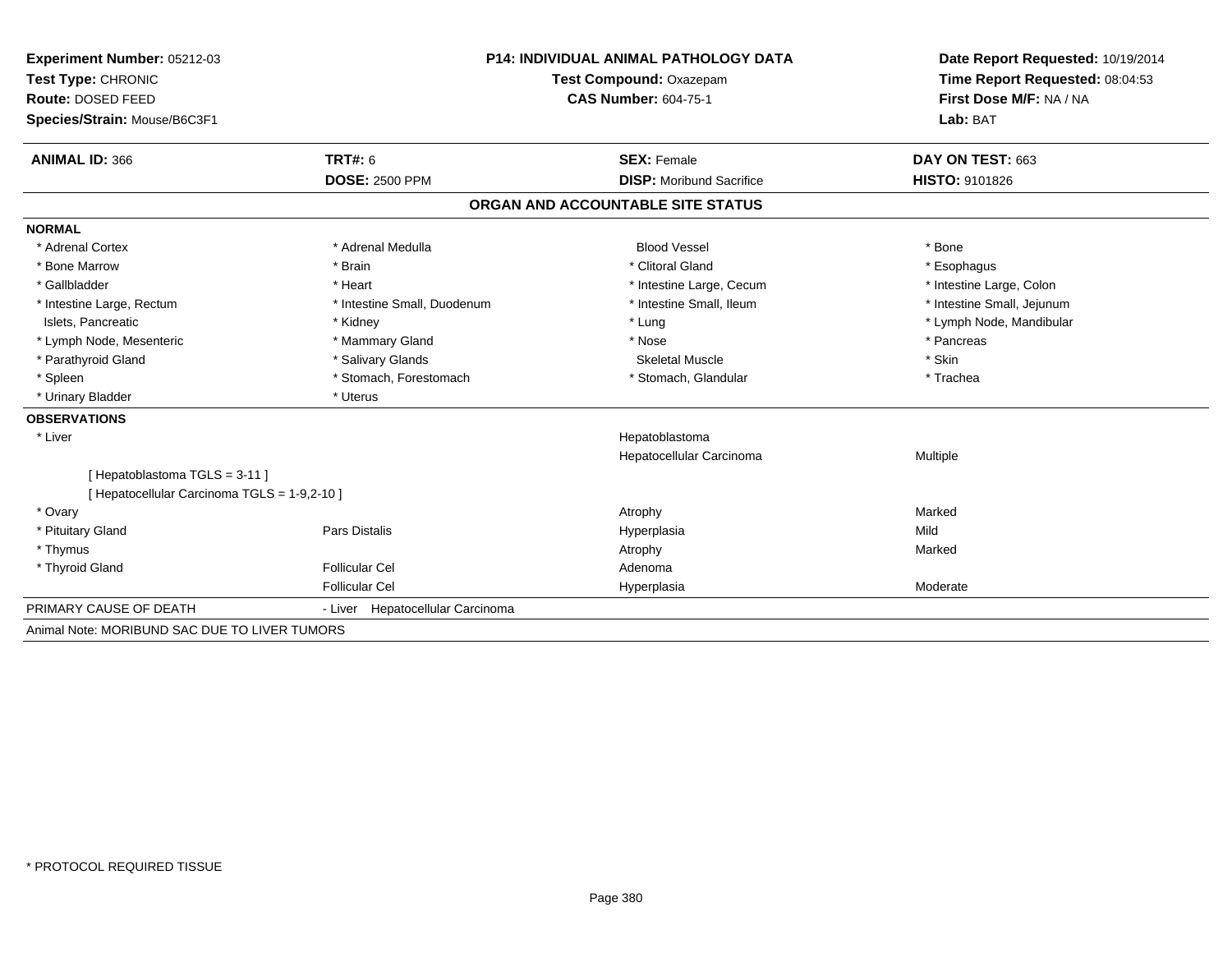| Experiment Number: 05212-03    |                                                                     | <b>P14: INDIVIDUAL ANIMAL PATHOLOGY DATA</b> |                                                                        |  |
|--------------------------------|---------------------------------------------------------------------|----------------------------------------------|------------------------------------------------------------------------|--|
| Test Type: CHRONIC             |                                                                     | Test Compound: Oxazepam                      | Time Report Requested: 08:04:53<br>First Dose M/F: NA / NA<br>Lab: BAT |  |
| Route: DOSED FEED              |                                                                     | <b>CAS Number: 604-75-1</b>                  |                                                                        |  |
| Species/Strain: Mouse/B6C3F1   |                                                                     |                                              |                                                                        |  |
| <b>ANIMAL ID: 367</b>          | <b>TRT#: 6</b>                                                      | <b>SEX: Female</b>                           | DAY ON TEST: 630                                                       |  |
|                                | <b>DOSE: 2500 PPM</b>                                               | <b>DISP: Natural Death</b>                   | <b>HISTO: 9101827</b>                                                  |  |
|                                |                                                                     | ORGAN AND ACCOUNTABLE SITE STATUS            |                                                                        |  |
| <b>NORMAL</b>                  |                                                                     |                                              |                                                                        |  |
| * Adrenal Cortex               | * Adrenal Medulla                                                   | <b>Blood Vessel</b>                          | * Bone                                                                 |  |
| * Bone Marrow                  | * Brain                                                             | * Clitoral Gland                             | * Esophagus                                                            |  |
| * Gallbladder                  | * Heart                                                             | * Intestine Large, Cecum                     | * Intestine Large, Colon                                               |  |
| * Intestine Large, Rectum      | * Intestine Small, Duodenum                                         | * Intestine Small, Ileum                     | * Intestine Small, Jejunum                                             |  |
| Islets. Pancreatic             | * Kidney                                                            | * Lung                                       | * Lymph Node, Mandibular                                               |  |
| * Lymph Node, Mesenteric       | * Nose                                                              | * Pancreas                                   | * Parathyroid Gland                                                    |  |
| * Pituitary Gland              | * Salivary Glands                                                   | <b>Skeletal Muscle</b>                       | * Skin                                                                 |  |
| * Stomach, Forestomach         | * Stomach, Glandular                                                | * Trachea                                    | * Urinary Bladder                                                      |  |
| * Uterus                       |                                                                     |                                              |                                                                        |  |
| <b>MISSING</b>                 |                                                                     |                                              |                                                                        |  |
| * Mammary Gland                | * Thymus                                                            |                                              |                                                                        |  |
| <b>OBSERVATIONS</b>            |                                                                     |                                              |                                                                        |  |
| * Liver                        |                                                                     | Hepatoblastoma                               |                                                                        |  |
|                                |                                                                     | Hepatocellular Carcinoma                     | Multiple                                                               |  |
| [Hepatoblastoma TGLS = 5-12]   |                                                                     |                                              |                                                                        |  |
|                                | [ Hepatocellular Carcinoma TGLS = 1-1,1-12,2-1,2-9,3-10,4-11,5-12 ] |                                              |                                                                        |  |
| Lymph Node, Mediastinal        |                                                                     | Angiectasis                                  | Moderate                                                               |  |
| * Ovary                        |                                                                     | Atrophy                                      | Marked                                                                 |  |
| * Spleen                       |                                                                     | Hematopoietic Cell Proliferation             | Moderate                                                               |  |
| * Thyroid Gland                | <b>Follicular Cel</b>                                               | Hyperplasia                                  | Marked                                                                 |  |
| PRIMARY CAUSE OF DEATH         | - Liver Hepatocellular Carcinoma                                    |                                              |                                                                        |  |
| Animal Note: COD, LIVER TUMORS |                                                                     |                                              |                                                                        |  |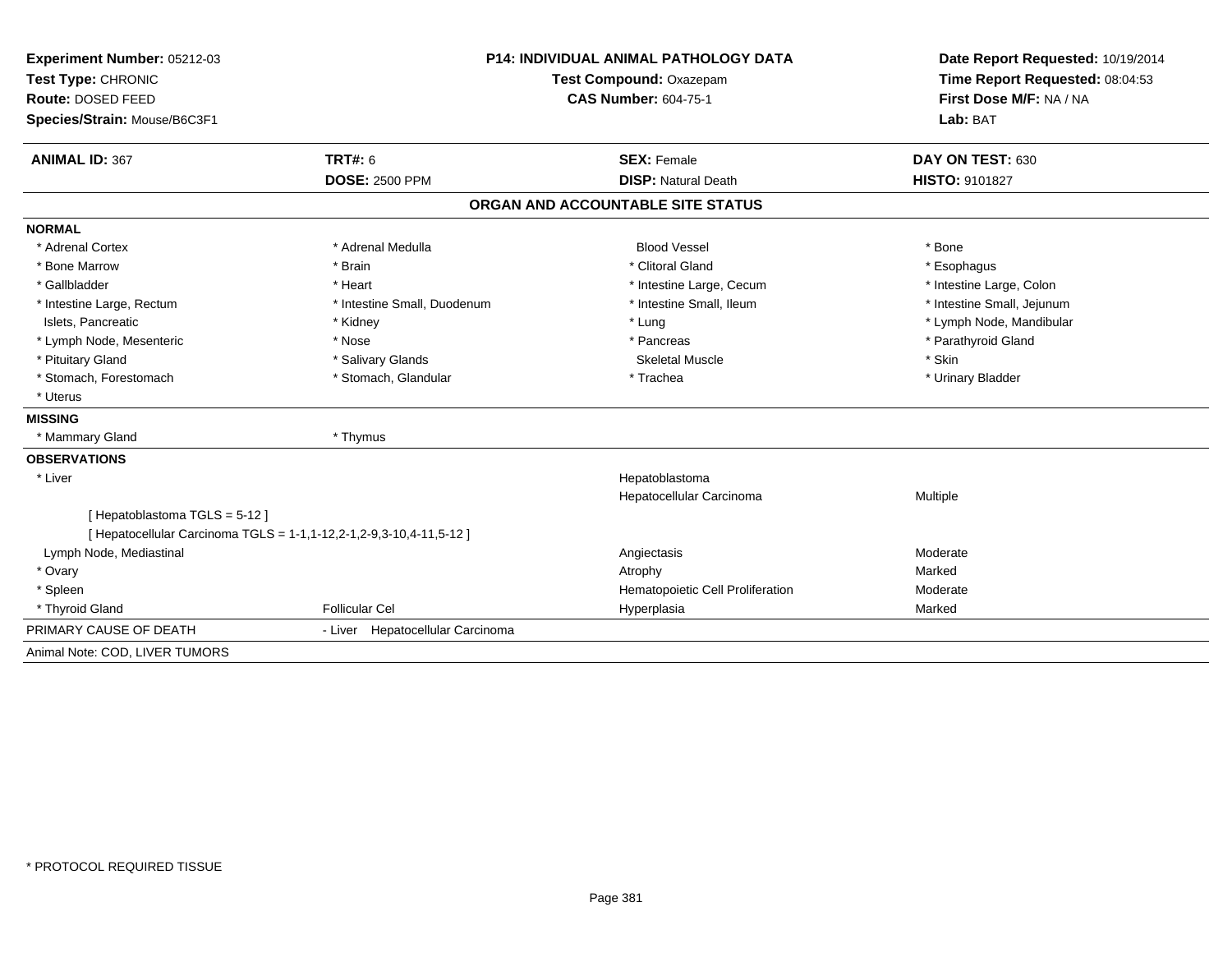| Experiment Number: 05212-03           | <b>P14: INDIVIDUAL ANIMAL PATHOLOGY DATA</b> |  | Date Report Requested: 10/19/2014 |                                 |  |
|---------------------------------------|----------------------------------------------|--|-----------------------------------|---------------------------------|--|
| Test Type: CHRONIC                    |                                              |  | Test Compound: Oxazepam           | Time Report Requested: 08:04:53 |  |
| Route: DOSED FEED                     |                                              |  | <b>CAS Number: 604-75-1</b>       | First Dose M/F: NA / NA         |  |
| Species/Strain: Mouse/B6C3F1          |                                              |  |                                   | Lab: BAT                        |  |
| <b>ANIMAL ID: 368</b>                 | TRT#: 6                                      |  | <b>SEX: Female</b>                | DAY ON TEST: 460                |  |
|                                       | <b>DOSE: 2500 PPM</b>                        |  | <b>DISP:</b> Scheduled Sacrifice  | <b>HISTO: 9101828</b>           |  |
|                                       |                                              |  | ORGAN AND ACCOUNTABLE SITE STATUS |                                 |  |
| <b>NORMAL</b>                         |                                              |  |                                   |                                 |  |
| * Adrenal Cortex                      | * Adrenal Medulla                            |  | <b>Blood Vessel</b>               | * Bone                          |  |
| * Bone Marrow                         | * Brain                                      |  | * Clitoral Gland                  | * Esophagus                     |  |
| * Gallbladder                         | * Heart                                      |  | * Intestine Large, Cecum          | * Intestine Large, Colon        |  |
| * Intestine Large, Rectum             | * Intestine Small, Duodenum                  |  | * Intestine Small, Ileum          | * Intestine Small, Jejunum      |  |
| Islets, Pancreatic                    | * Kidney                                     |  | * Lung                            | * Lymph Node, Mandibular        |  |
| * Lymph Node, Mesenteric              | * Mammary Gland                              |  | * Nose                            | * Ovary                         |  |
| * Parathyroid Gland                   | * Salivary Glands                            |  | <b>Skeletal Muscle</b>            | * Skin                          |  |
| * Spleen                              | * Stomach, Forestomach                       |  | * Stomach, Glandular              | * Thymus                        |  |
| * Trachea                             | * Urinary Bladder                            |  |                                   |                                 |  |
| <b>OBSERVATIONS</b>                   |                                              |  |                                   |                                 |  |
| * Liver                               |                                              |  | Hepatocellular Adenoma            | Multiple                        |  |
|                                       | Centrilobular, Hepatocyte                    |  | Hypertrophy                       | Moderate                        |  |
| [ Hepatocellular Adenoma TGLS = 3-1 ] |                                              |  |                                   |                                 |  |
| * Pancreas                            |                                              |  | <b>Ectopic Liver</b>              |                                 |  |
| [ Ectopic Liver TGLS = $2-10$ ]       |                                              |  |                                   |                                 |  |
| * Pituitary Gland                     | <b>Pars Distalis</b>                         |  | Hyperplasia                       | Moderate                        |  |
| [Hyperplasia TGLS = $5-7$ ]           |                                              |  |                                   |                                 |  |
| * Thyroid Gland                       | <b>Follicular Cel</b>                        |  | Hyperplasia                       | Mild                            |  |
| * Uterus                              | Endometrium                                  |  | Hyperplasia                       | Cystic, Glandular, Moderate     |  |
| [Hyperplasia TGLS = 1-6]              |                                              |  |                                   |                                 |  |
| PRIMARY CAUSE OF DEATH                |                                              |  |                                   |                                 |  |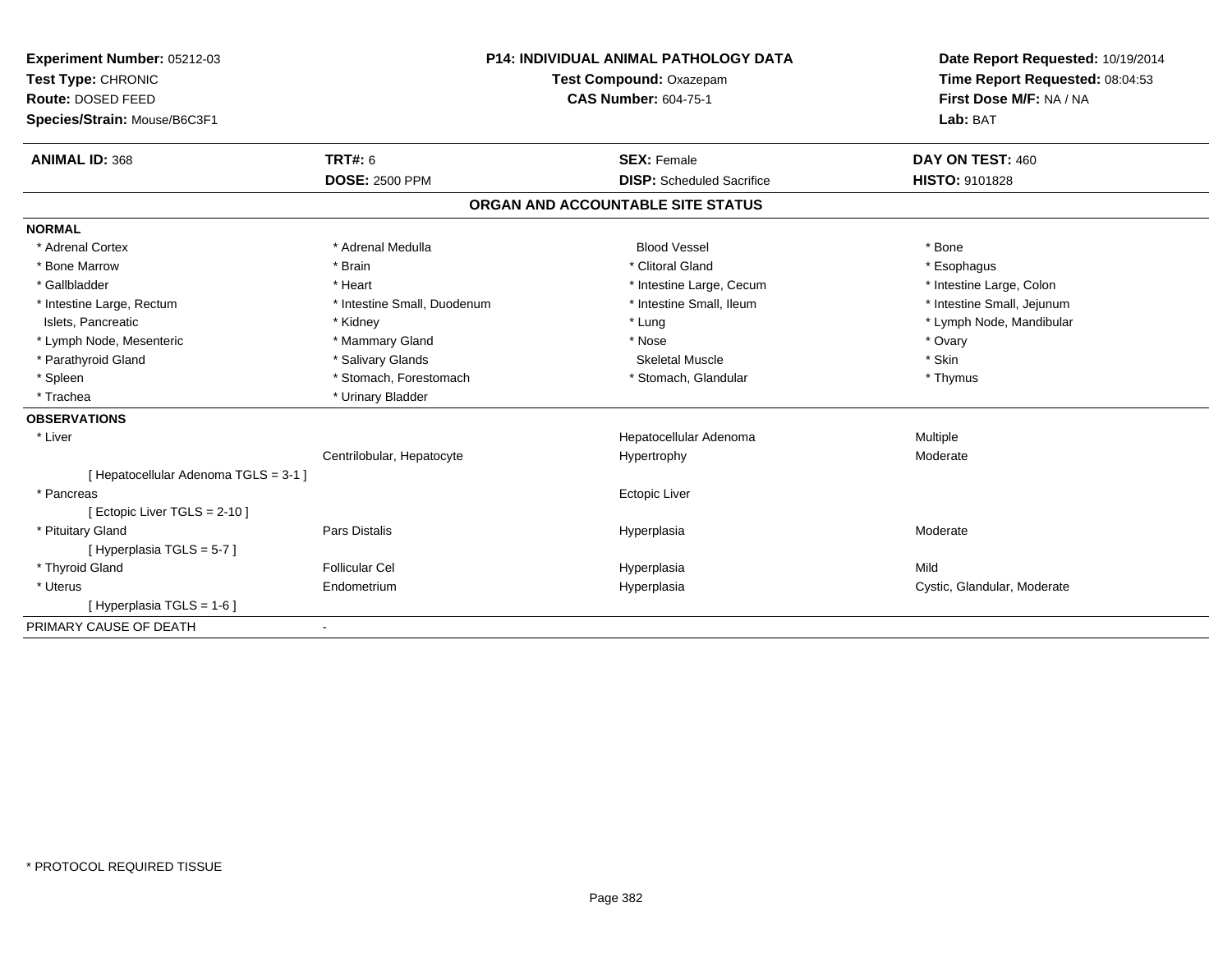| <b>Experiment Number: 05212-03</b>               | <b>P14: INDIVIDUAL ANIMAL PATHOLOGY DATA</b> |                                   | Date Report Requested: 10/19/2014                          |  |
|--------------------------------------------------|----------------------------------------------|-----------------------------------|------------------------------------------------------------|--|
| Test Type: CHRONIC                               |                                              | Test Compound: Oxazepam           | Time Report Requested: 08:04:53<br>First Dose M/F: NA / NA |  |
| Route: DOSED FEED                                |                                              | <b>CAS Number: 604-75-1</b>       |                                                            |  |
| Species/Strain: Mouse/B6C3F1                     |                                              |                                   | Lab: BAT                                                   |  |
| <b>ANIMAL ID: 369</b>                            | TRT#: 6                                      | <b>SEX: Female</b>                | DAY ON TEST: 596                                           |  |
|                                                  | <b>DOSE: 2500 PPM</b>                        | <b>DISP: Natural Death</b>        | <b>HISTO: 9101829</b>                                      |  |
|                                                  |                                              | ORGAN AND ACCOUNTABLE SITE STATUS |                                                            |  |
| <b>NORMAL</b>                                    |                                              |                                   |                                                            |  |
| * Adrenal Cortex                                 | * Adrenal Medulla                            | <b>Blood Vessel</b>               | * Bone                                                     |  |
| * Bone Marrow                                    | * Brain                                      | * Clitoral Gland                  | * Esophagus                                                |  |
| * Gallbladder                                    | * Heart                                      | * Intestine Large, Cecum          | * Intestine Large, Colon                                   |  |
| * Intestine Large, Rectum                        | * Intestine Small, Duodenum                  | * Intestine Small, Ileum          | * Intestine Small, Jejunum                                 |  |
| Islets, Pancreatic                               | * Kidney                                     | * Lung                            | * Lymph Node, Mandibular                                   |  |
| * Lymph Node, Mesenteric                         | * Mammary Gland                              | * Nose                            | * Pancreas                                                 |  |
| * Parathyroid Gland                              | * Pituitary Gland                            | * Salivary Glands                 | <b>Skeletal Muscle</b>                                     |  |
| * Skin                                           | * Spleen                                     | * Stomach, Forestomach            | * Stomach, Glandular                                       |  |
| * Trachea                                        | * Urinary Bladder                            | * Uterus                          |                                                            |  |
| <b>OBSERVATIONS</b>                              |                                              |                                   |                                                            |  |
| * Liver                                          |                                              | Hepatocellular Adenoma            |                                                            |  |
|                                                  |                                              | Hepatocellular Carcinoma          | Multiple                                                   |  |
| [Hepatocellular Adenoma TGLS = 1-2]              |                                              |                                   |                                                            |  |
| [ Hepatocellular Carcinoma TGLS = 1-1,1-9,1-10 ] |                                              |                                   |                                                            |  |
| * Ovary                                          |                                              | Atrophy                           | Moderate                                                   |  |
| * Thymus                                         |                                              | Atrophy                           | Marked                                                     |  |
| * Thyroid Gland                                  | <b>Follicular Cel</b>                        | Hyperplasia                       | Moderate                                                   |  |
| PRIMARY CAUSE OF DEATH                           | - Liver Hepatocellular Carcinoma             |                                   |                                                            |  |
| Animal Note: COD, LIVER TUMORS                   |                                              |                                   |                                                            |  |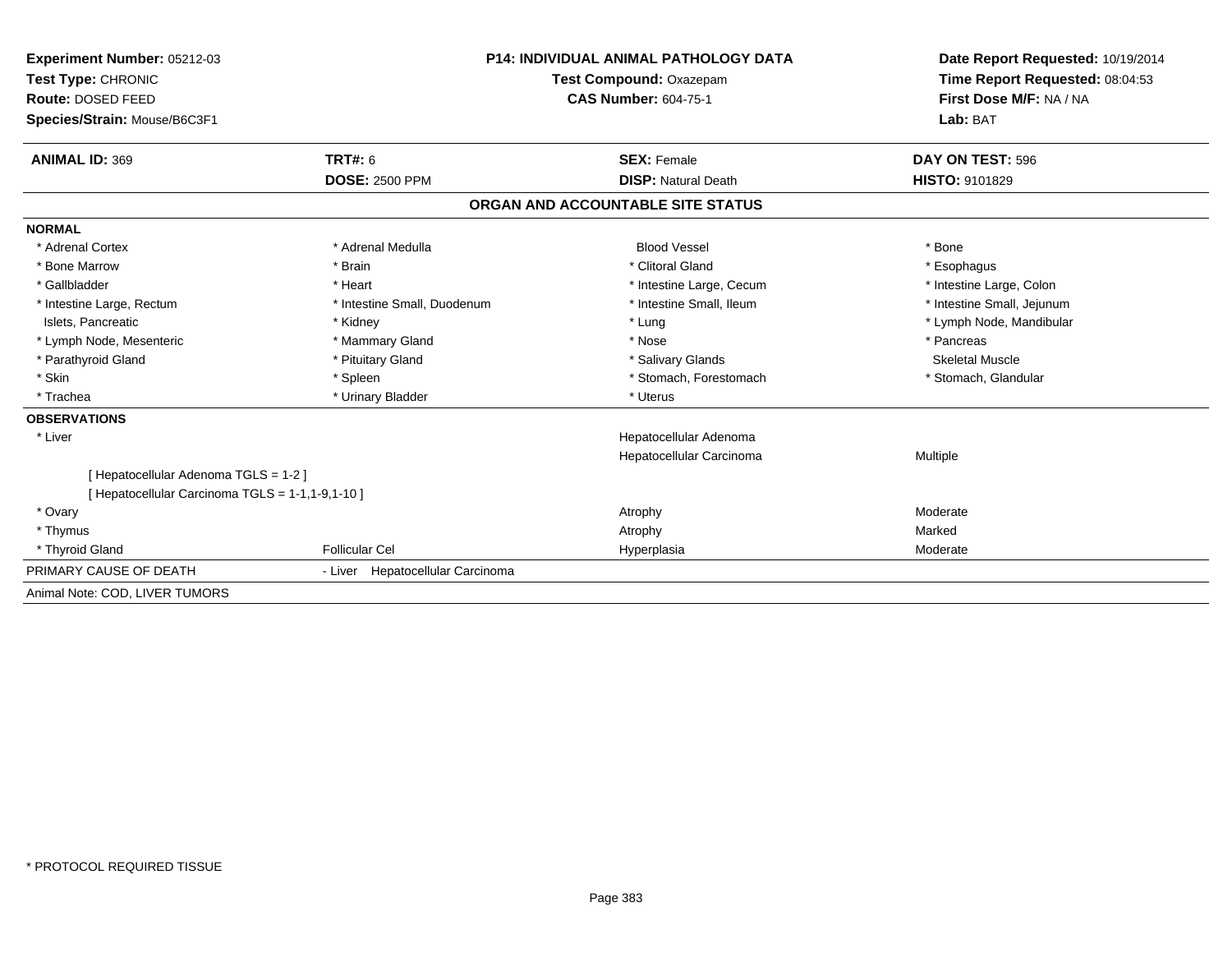| Experiment Number: 05212-03                             |                                  | <b>P14: INDIVIDUAL ANIMAL PATHOLOGY DATA</b> | Date Report Requested: 10/19/2014                          |  |
|---------------------------------------------------------|----------------------------------|----------------------------------------------|------------------------------------------------------------|--|
| Test Type: CHRONIC                                      |                                  | Test Compound: Oxazepam                      | Time Report Requested: 08:04:54<br>First Dose M/F: NA / NA |  |
| Route: DOSED FEED                                       |                                  | <b>CAS Number: 604-75-1</b>                  |                                                            |  |
| Species/Strain: Mouse/B6C3F1                            |                                  |                                              | Lab: BAT                                                   |  |
| <b>ANIMAL ID: 370</b>                                   | TRT#: 6                          | <b>SEX: Female</b>                           | DAY ON TEST: 702                                           |  |
|                                                         | <b>DOSE: 2500 PPM</b>            | <b>DISP: Natural Death</b>                   | <b>HISTO: 9101830</b>                                      |  |
|                                                         |                                  | ORGAN AND ACCOUNTABLE SITE STATUS            |                                                            |  |
| <b>NORMAL</b>                                           |                                  |                                              |                                                            |  |
| * Adrenal Cortex                                        | * Adrenal Medulla                | <b>Blood Vessel</b>                          | * Bone                                                     |  |
| * Bone Marrow                                           | * Brain                          | * Clitoral Gland                             | * Esophagus                                                |  |
| * Gallbladder                                           | * Heart                          | * Intestine Large, Cecum                     | * Intestine Large, Colon                                   |  |
| * Intestine Large, Rectum                               | * Intestine Small, Duodenum      | * Intestine Small. Ileum                     | * Intestine Small, Jejunum                                 |  |
| Islets, Pancreatic                                      | * Kidney                         | * Lung                                       | * Lymph Node, Mandibular                                   |  |
| * Mammary Gland                                         | * Nose                           | * Pancreas                                   | * Parathyroid Gland                                        |  |
| * Pituitary Gland                                       | * Salivary Glands                | <b>Skeletal Muscle</b>                       | * Skin                                                     |  |
| * Spleen                                                | * Stomach, Forestomach           | * Stomach, Glandular                         | * Trachea                                                  |  |
| * Urinary Bladder                                       | * Uterus                         |                                              |                                                            |  |
| <b>MISSING</b>                                          |                                  |                                              |                                                            |  |
| * Lymph Node, Mesenteric                                |                                  |                                              |                                                            |  |
| <b>OBSERVATIONS</b>                                     |                                  |                                              |                                                            |  |
| * Liver                                                 |                                  | Hepatocellular Carcinoma                     | Multiple                                                   |  |
| [Hepatocellular Carcinoma TGLS = 1-9,2-9,3-1,4-10,5-11] |                                  |                                              |                                                            |  |
| * Ovary                                                 |                                  | Atrophy                                      | Marked                                                     |  |
| * Thymus                                                |                                  | Atrophy                                      | Marked                                                     |  |
| * Thyroid Gland                                         | <b>Follicular Cel</b>            | Hyperplasia                                  | Moderate                                                   |  |
| PRIMARY CAUSE OF DEATH                                  | - Liver Hepatocellular Carcinoma |                                              |                                                            |  |
| Animal Note: COD. LIVER TUMORS                          |                                  |                                              |                                                            |  |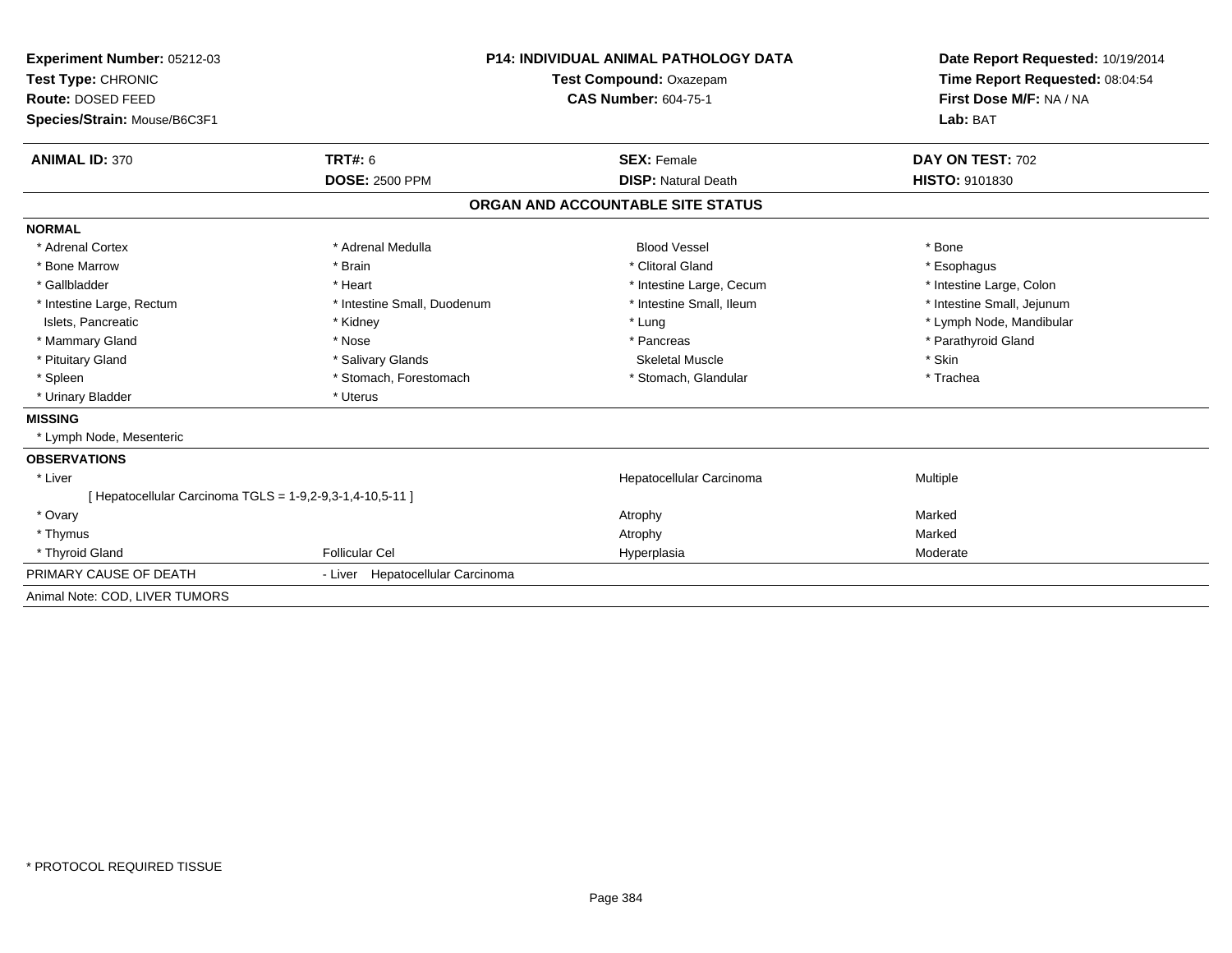| <b>Experiment Number: 05212-03</b>                  | <b>P14: INDIVIDUAL ANIMAL PATHOLOGY DATA</b> |                                   | Date Report Requested: 10/19/2014 |  |
|-----------------------------------------------------|----------------------------------------------|-----------------------------------|-----------------------------------|--|
| Test Type: CHRONIC                                  |                                              | Test Compound: Oxazepam           | Time Report Requested: 08:04:54   |  |
| Route: DOSED FEED                                   | <b>CAS Number: 604-75-1</b>                  |                                   | First Dose M/F: NA / NA           |  |
| Species/Strain: Mouse/B6C3F1                        |                                              |                                   | Lab: BAT                          |  |
| <b>ANIMAL ID: 371</b>                               | <b>TRT#: 6</b>                               | <b>SEX: Female</b>                | DAY ON TEST: 396                  |  |
|                                                     | <b>DOSE: 2500 PPM</b>                        | <b>DISP: Natural Death</b>        | HISTO: 9101831                    |  |
|                                                     |                                              | ORGAN AND ACCOUNTABLE SITE STATUS |                                   |  |
| <b>NORMAL</b>                                       |                                              |                                   |                                   |  |
| * Adrenal Cortex                                    | * Adrenal Medulla                            | <b>Blood Vessel</b>               | * Bone                            |  |
| * Brain                                             | * Clitoral Gland                             | * Esophagus                       | * Gallbladder                     |  |
| * Heart                                             | * Intestine Large, Cecum                     | * Intestine Large, Colon          | * Intestine Large, Rectum         |  |
| * Intestine Small, Duodenum                         | * Intestine Small, Ileum                     | * Intestine Small, Jejunum        | Islets, Pancreatic                |  |
| * Lung                                              | * Lymph Node, Mandibular                     | * Lymph Node, Mesenteric          | * Mammary Gland                   |  |
| * Nose                                              | * Ovary                                      | * Pancreas                        | * Parathyroid Gland               |  |
| * Pituitary Gland                                   | * Salivary Glands                            | <b>Skeletal Muscle</b>            | * Skin                            |  |
| * Spleen                                            | * Stomach, Forestomach                       | * Stomach, Glandular              | * Thymus                          |  |
| * Thyroid Gland                                     | * Trachea                                    | * Urinary Bladder                 | * Uterus                          |  |
| <b>OBSERVATIONS</b>                                 |                                              |                                   |                                   |  |
| * Bone Marrow                                       |                                              | Myelofibrosis                     | Mild                              |  |
| * Kidney                                            |                                              | Nephropathy                       | Chronic, Minimal                  |  |
| * Liver                                             |                                              | Hepatocellular Carcinoma          |                                   |  |
|                                                     | Centrilobular                                | Hypertrophy                       | Mild                              |  |
| [ Hepatocellular Carcinoma TGLS = 1-9 ]             |                                              |                                   |                                   |  |
| PRIMARY CAUSE OF DEATH                              | - Liver Hepatocellular Carcinoma             |                                   |                                   |  |
| Animal Note: COD, LIVER TUMOR                       |                                              |                                   |                                   |  |
| Animal Note: tgl 1 is a liver tumor, not lymph node |                                              |                                   |                                   |  |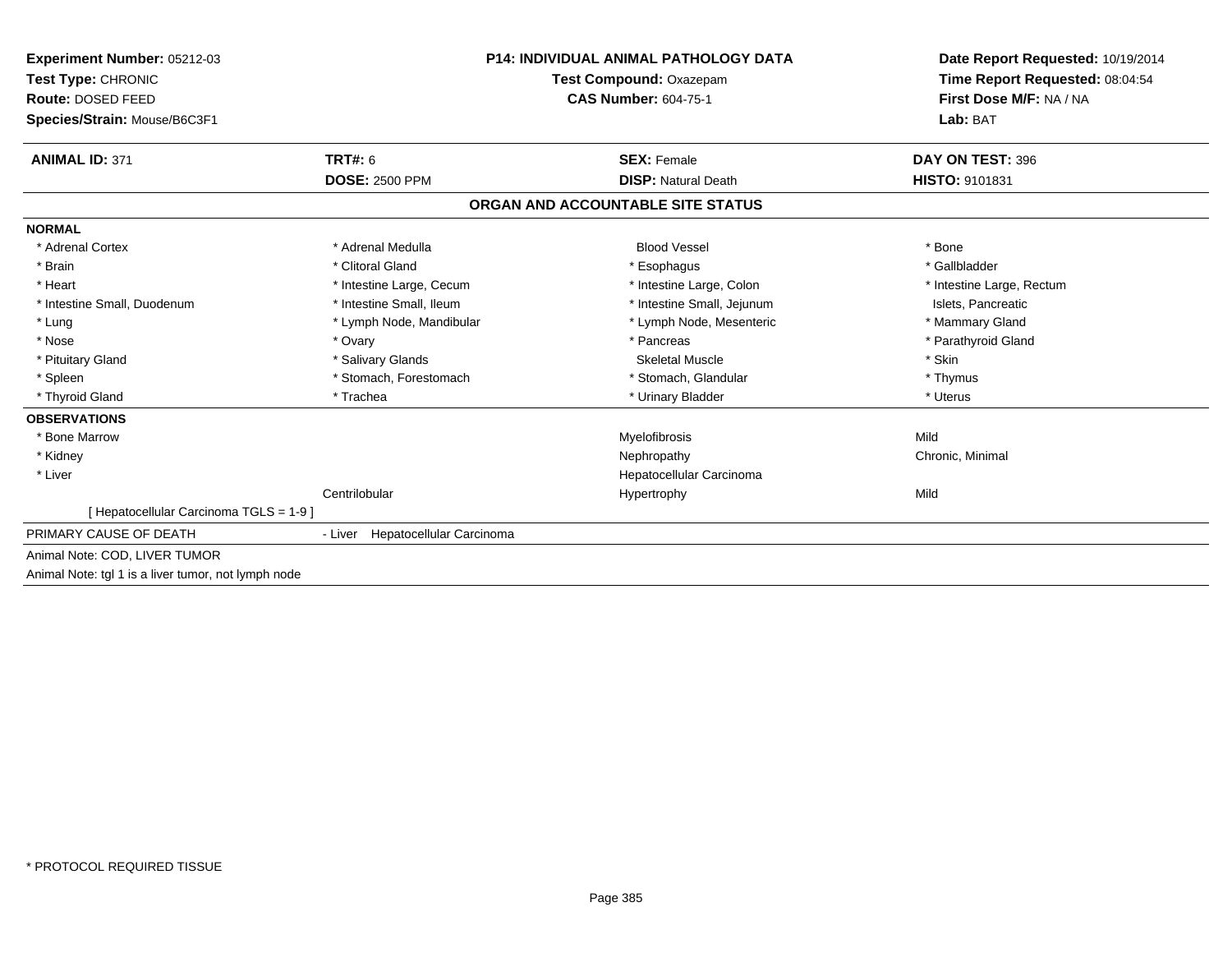| Experiment Number: 05212-03                        | <b>P14: INDIVIDUAL ANIMAL PATHOLOGY DATA</b> |                                   | Date Report Requested: 10/19/2014                          |  |
|----------------------------------------------------|----------------------------------------------|-----------------------------------|------------------------------------------------------------|--|
| Test Type: CHRONIC<br>Route: DOSED FEED            |                                              | Test Compound: Oxazepam           | Time Report Requested: 08:04:54<br>First Dose M/F: NA / NA |  |
|                                                    |                                              | <b>CAS Number: 604-75-1</b>       |                                                            |  |
| Species/Strain: Mouse/B6C3F1                       |                                              |                                   | Lab: BAT                                                   |  |
| <b>ANIMAL ID: 372</b>                              | <b>TRT#: 6</b>                               | <b>SEX: Female</b>                | DAY ON TEST: 712                                           |  |
|                                                    | <b>DOSE: 2500 PPM</b>                        | <b>DISP:</b> Moribund Sacrifice   | <b>HISTO: 9101832</b>                                      |  |
|                                                    |                                              | ORGAN AND ACCOUNTABLE SITE STATUS |                                                            |  |
| <b>NORMAL</b>                                      |                                              |                                   |                                                            |  |
| * Adrenal Cortex                                   | * Adrenal Medulla                            | <b>Blood Vessel</b>               | * Bone                                                     |  |
| * Bone Marrow                                      | * Brain                                      | * Clitoral Gland                  | * Esophagus                                                |  |
| * Gallbladder                                      | * Heart                                      | * Intestine Large, Cecum          | * Intestine Large, Colon                                   |  |
| * Intestine Large, Rectum                          | * Intestine Small, Duodenum                  | * Intestine Small, Ileum          | * Intestine Small, Jejunum                                 |  |
| Islets, Pancreatic                                 | * Kidney                                     | * Lung                            | * Lymph Node, Mandibular                                   |  |
| * Lymph Node, Mesenteric                           | * Mammary Gland                              | * Nose                            | * Pancreas                                                 |  |
| * Parathyroid Gland                                | * Pituitary Gland                            | * Salivary Glands                 | <b>Skeletal Muscle</b>                                     |  |
| * Skin                                             | * Stomach, Forestomach                       | * Stomach, Glandular              | * Trachea                                                  |  |
| * Urinary Bladder                                  |                                              |                                   |                                                            |  |
| <b>OBSERVATIONS</b>                                |                                              |                                   |                                                            |  |
| * Liver                                            |                                              | Hepatocellular Adenoma            | Multiple                                                   |  |
|                                                    |                                              | Hepatocellular Carcinoma          | Multiple                                                   |  |
|                                                    | Centrilobular                                | Hypertrophy                       | Mild                                                       |  |
| [ Hepatocellular Adenoma TGLS = 3-1,3-2,3-9,3-10 ] |                                              |                                   |                                                            |  |
| [ Hepatocellular Carcinoma TGLS = 3-9,3-10,3-11 ]  |                                              |                                   |                                                            |  |
| * Ovary                                            |                                              | Atrophy                           | Marked                                                     |  |
|                                                    | Follicle                                     | Cyst                              |                                                            |  |
| [Cyst TGLS = $2-6$ ]                               |                                              |                                   |                                                            |  |
| * Spleen                                           |                                              | Hematopoietic Cell Proliferation  | Mild                                                       |  |
| [ Hematopoietic Cell Proliferation TGLS = 1-1 ]    |                                              |                                   |                                                            |  |
| * Thymus                                           |                                              | Atrophy                           | Marked                                                     |  |
| * Thyroid Gland                                    | <b>Follicular Cel</b>                        | Hyperplasia                       | Moderate                                                   |  |
| * Uterus                                           | Endometrium                                  | Hyperplasia                       | Cystic, Moderate                                           |  |
| PRIMARY CAUSE OF DEATH                             | Hepatocellular Carcinoma<br>- Liver          |                                   |                                                            |  |
| Animal Note: MORIBUND SAC DUE TO LIVER TUMORS      |                                              |                                   |                                                            |  |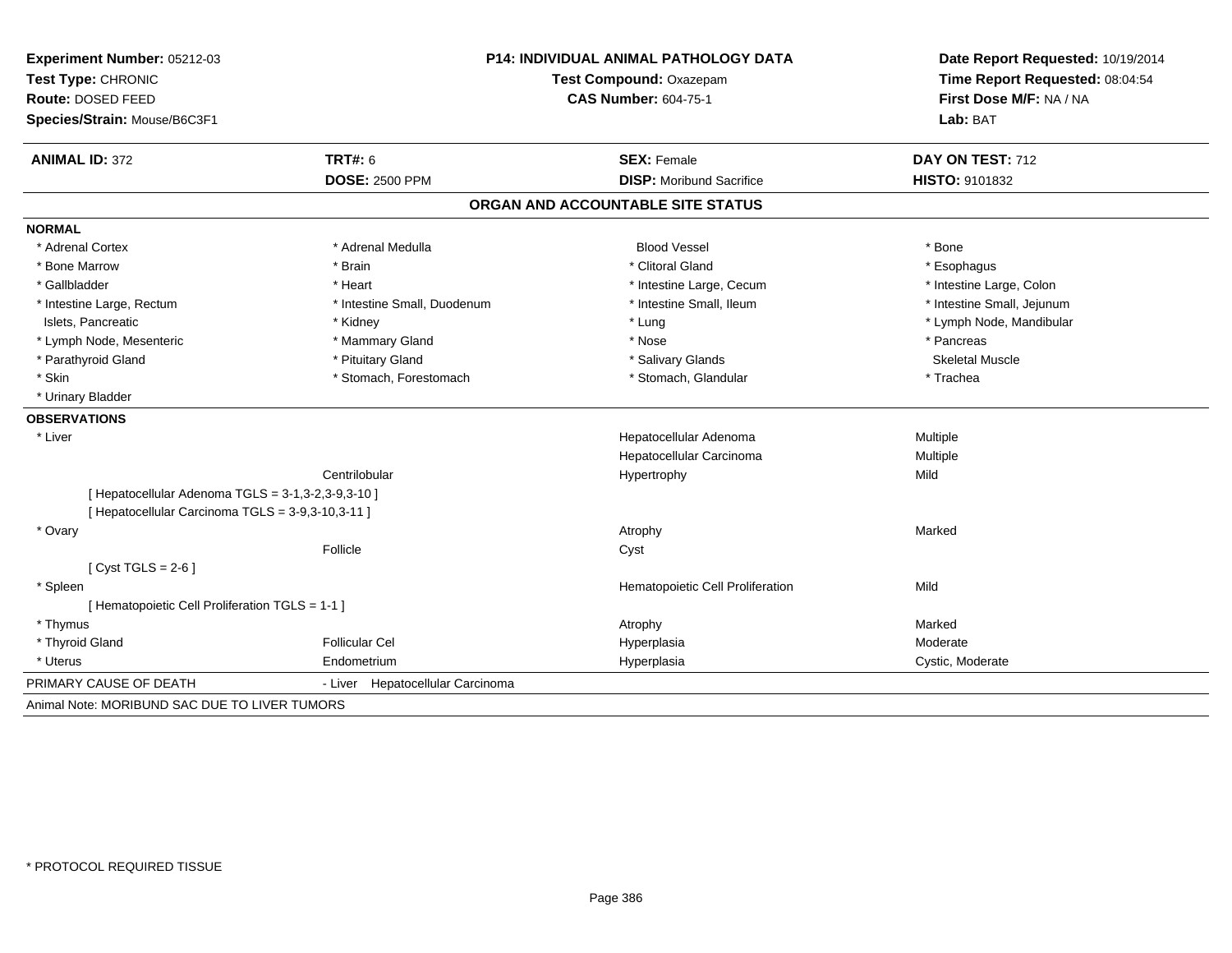| <b>Experiment Number: 05212-03</b>      |                                                                 | <b>P14: INDIVIDUAL ANIMAL PATHOLOGY DATA</b> | Date Report Requested: 10/19/2014                          |
|-----------------------------------------|-----------------------------------------------------------------|----------------------------------------------|------------------------------------------------------------|
| Test Type: CHRONIC<br>Route: DOSED FEED |                                                                 | Test Compound: Oxazepam                      | Time Report Requested: 08:04:54<br>First Dose M/F: NA / NA |
|                                         |                                                                 | <b>CAS Number: 604-75-1</b>                  |                                                            |
| Species/Strain: Mouse/B6C3F1            |                                                                 |                                              | Lab: BAT                                                   |
| <b>ANIMAL ID: 373</b>                   | <b>TRT#: 6</b>                                                  | <b>SEX: Female</b>                           | DAY ON TEST: 460                                           |
|                                         | <b>DOSE: 2500 PPM</b>                                           | <b>DISP:</b> Scheduled Sacrifice             | HISTO: 9101833                                             |
|                                         |                                                                 | ORGAN AND ACCOUNTABLE SITE STATUS            |                                                            |
| <b>NORMAL</b>                           |                                                                 |                                              |                                                            |
| * Adrenal Cortex                        | * Adrenal Medulla                                               | <b>Blood Vessel</b>                          | * Bone                                                     |
| * Bone Marrow                           | * Brain                                                         | * Clitoral Gland                             | * Esophagus                                                |
| * Gallbladder                           | * Heart                                                         | * Intestine Large, Cecum                     | * Intestine Large, Colon                                   |
| * Intestine Large, Rectum               | * Intestine Small, Duodenum                                     | * Intestine Small, Ileum                     | * Intestine Small, Jejunum                                 |
| Islets, Pancreatic                      | * Kidney                                                        | * Lymph Node, Mandibular                     | * Lymph Node, Mesenteric                                   |
| * Mammary Gland                         | * Nose                                                          | * Ovary                                      | * Pancreas                                                 |
| * Parathyroid Gland                     | * Pituitary Gland                                               | * Salivary Glands                            | <b>Skeletal Muscle</b>                                     |
| * Skin                                  | * Spleen                                                        | * Stomach, Forestomach                       | * Stomach, Glandular                                       |
| * Thymus                                | * Trachea                                                       | * Urinary Bladder                            |                                                            |
| <b>OBSERVATIONS</b>                     |                                                                 |                                              |                                                            |
| * Liver                                 |                                                                 | <b>Eosinophilic Focus</b>                    |                                                            |
|                                         |                                                                 | Hepatocellular Adenoma                       | Multiple                                                   |
|                                         | Centrilobular, Hepatocyte                                       | Hypertrophy                                  | Moderate                                                   |
|                                         | [Hepatocellular Adenoma TGLS = 1-1,2-9,3-1,4-10,5-10, 6-10,7-1] |                                              |                                                            |
| * Lung                                  | Arteriole                                                       | <b>Infiltration Cellular</b>                 | Lymphocyte, Mild                                           |
| * Thyroid Gland                         | <b>Follicular Cel</b>                                           | Hyperplasia                                  | Minimal                                                    |
| * Uterus                                | Endometrium                                                     | Hyperplasia                                  | Cystic, Glandular, Mild                                    |
| PRIMARY CAUSE OF DEATH                  |                                                                 |                                              |                                                            |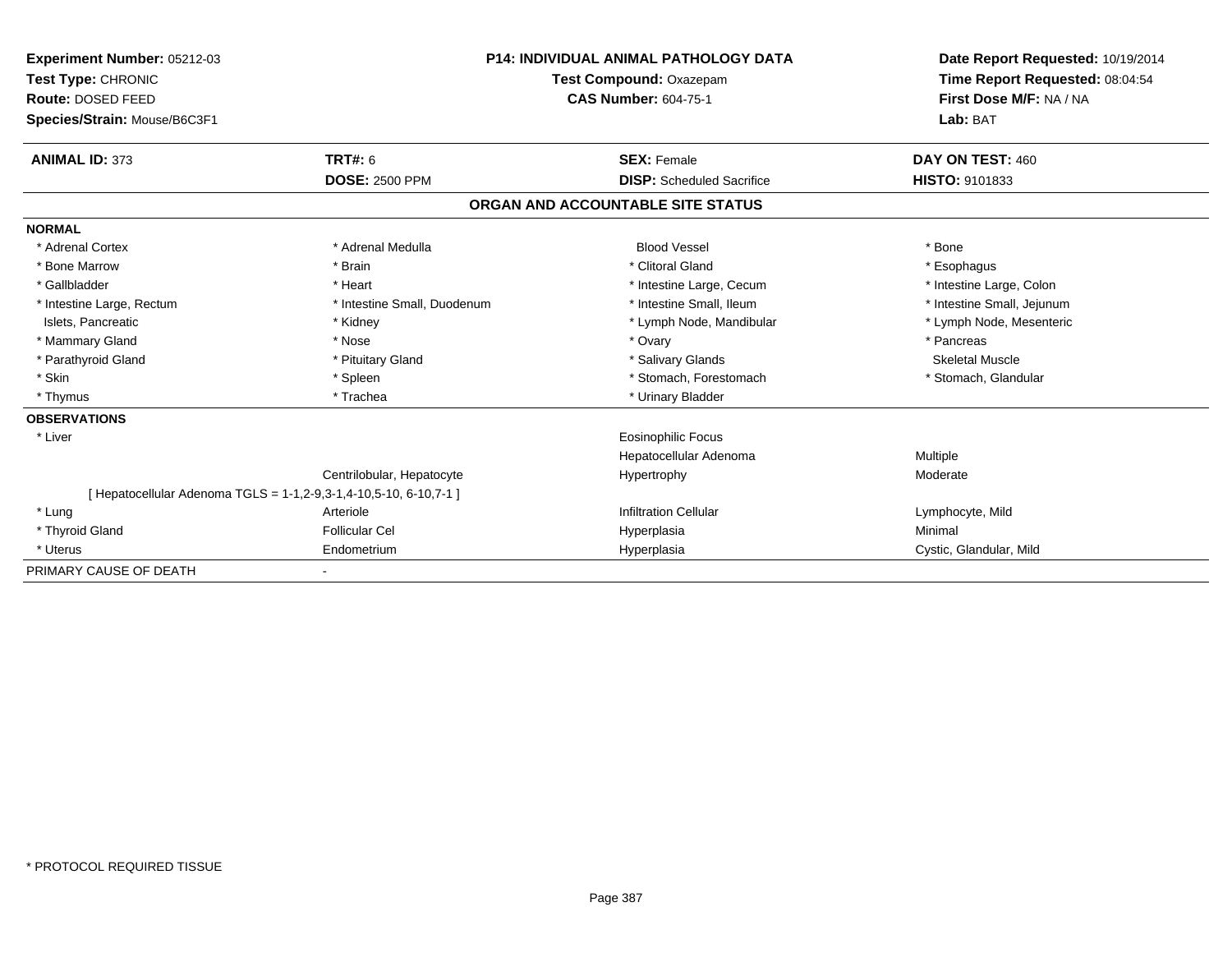| <b>Experiment Number: 05212-03</b>                      | <b>P14: INDIVIDUAL ANIMAL PATHOLOGY DATA</b><br>Test Compound: Oxazepam |                                   | Date Report Requested: 10/19/2014<br>Time Report Requested: 08:04:54 |  |
|---------------------------------------------------------|-------------------------------------------------------------------------|-----------------------------------|----------------------------------------------------------------------|--|
| Test Type: CHRONIC                                      |                                                                         |                                   |                                                                      |  |
| Route: DOSED FEED                                       |                                                                         | <b>CAS Number: 604-75-1</b>       | First Dose M/F: NA / NA                                              |  |
| Species/Strain: Mouse/B6C3F1                            |                                                                         |                                   | Lab: BAT                                                             |  |
| <b>ANIMAL ID: 374</b>                                   | <b>TRT#: 6</b>                                                          | <b>SEX: Female</b>                | DAY ON TEST: 636                                                     |  |
|                                                         | <b>DOSE: 2500 PPM</b>                                                   | <b>DISP: Natural Death</b>        | <b>HISTO: 9101834</b>                                                |  |
|                                                         |                                                                         | ORGAN AND ACCOUNTABLE SITE STATUS |                                                                      |  |
| <b>NORMAL</b>                                           |                                                                         |                                   |                                                                      |  |
| * Adrenal Cortex                                        | * Adrenal Medulla                                                       | <b>Blood Vessel</b>               | * Bone                                                               |  |
| * Bone Marrow                                           | * Brain                                                                 | * Clitoral Gland                  | * Esophagus                                                          |  |
| * Gallbladder                                           | * Heart                                                                 | * Intestine Large, Cecum          | * Intestine Large, Colon                                             |  |
| * Intestine Large, Rectum                               | * Intestine Small, Duodenum                                             | * Intestine Small, Ileum          | * Intestine Small, Jejunum                                           |  |
| Islets, Pancreatic                                      | * Kidney                                                                | * Lung                            | * Lymph Node, Mandibular                                             |  |
| * Mammary Gland                                         | * Nose                                                                  | * Pancreas                        | * Pituitary Gland                                                    |  |
| * Salivary Glands                                       | <b>Skeletal Muscle</b>                                                  | * Skin                            | * Spleen                                                             |  |
| * Stomach, Forestomach                                  | * Stomach, Glandular                                                    | * Trachea                         | * Urinary Bladder                                                    |  |
| * Uterus                                                |                                                                         |                                   |                                                                      |  |
| <b>MISSING</b>                                          |                                                                         |                                   |                                                                      |  |
| * Lymph Node, Mesenteric                                | * Parathyroid Gland                                                     |                                   |                                                                      |  |
| <b>OBSERVATIONS</b>                                     |                                                                         |                                   |                                                                      |  |
| * Liver                                                 |                                                                         | Hepatocellular Adenoma            | Multiple                                                             |  |
|                                                         |                                                                         | Hepatocellular Carcinoma          | Multiple                                                             |  |
|                                                         | Centrilobular                                                           | Hypertrophy                       | Mild                                                                 |  |
| [ Hepatocellular Adenoma $TGLS = 1-1, 1-2, 1-9, 1-10$ ] |                                                                         |                                   |                                                                      |  |
| [ Hepatocellular Carcinoma TGLS = 1-1,1-9 ]             |                                                                         |                                   |                                                                      |  |
| * Ovary                                                 |                                                                         | Atrophy                           | Marked                                                               |  |
| * Thymus                                                |                                                                         | Atrophy                           | Marked                                                               |  |
| * Thyroid Gland                                         | <b>Follicular Cel</b>                                                   | Hyperplasia                       | Moderate                                                             |  |
| PRIMARY CAUSE OF DEATH                                  | - Liver Hepatocellular Carcinoma                                        |                                   |                                                                      |  |
| Animal Note: COD, LIVER TUMORS                          |                                                                         |                                   |                                                                      |  |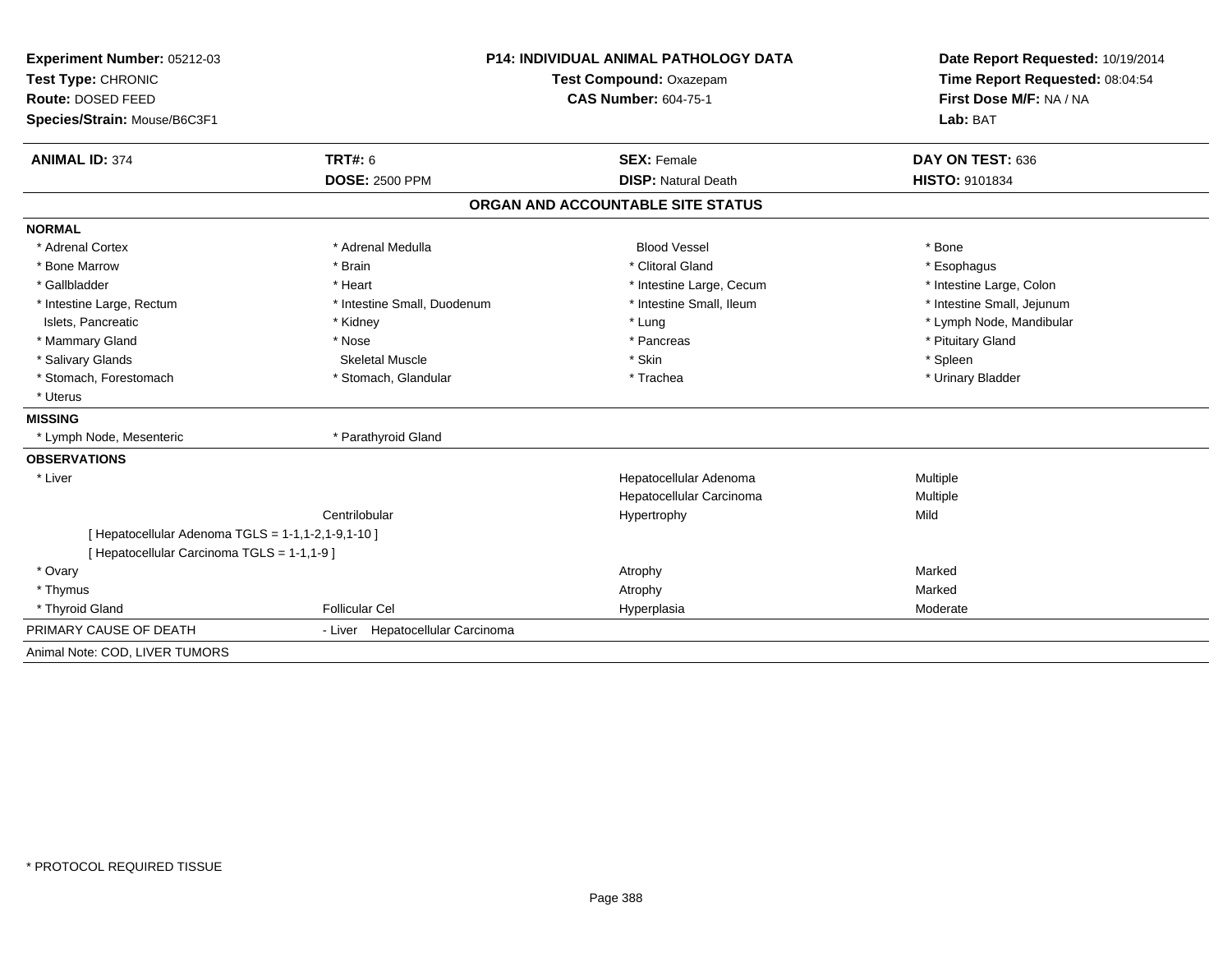| <b>Experiment Number: 05212-03</b>                   | <b>P14: INDIVIDUAL ANIMAL PATHOLOGY DATA</b> |                                   | Date Report Requested: 10/19/2014<br>Time Report Requested: 08:04:54 |  |
|------------------------------------------------------|----------------------------------------------|-----------------------------------|----------------------------------------------------------------------|--|
| Test Type: CHRONIC                                   |                                              | Test Compound: Oxazepam           |                                                                      |  |
| Route: DOSED FEED                                    |                                              | <b>CAS Number: 604-75-1</b>       | First Dose M/F: NA / NA                                              |  |
| Species/Strain: Mouse/B6C3F1                         |                                              |                                   | Lab: BAT                                                             |  |
|                                                      |                                              |                                   |                                                                      |  |
| <b>ANIMAL ID: 375</b>                                | <b>TRT#: 6</b>                               | <b>SEX: Female</b>                | DAY ON TEST: 615                                                     |  |
|                                                      | <b>DOSE: 2500 PPM</b>                        | <b>DISP: Natural Death</b>        | <b>HISTO: 9101835</b>                                                |  |
|                                                      |                                              | ORGAN AND ACCOUNTABLE SITE STATUS |                                                                      |  |
| <b>NORMAL</b>                                        |                                              |                                   |                                                                      |  |
| * Adrenal Cortex                                     | * Adrenal Medulla                            | <b>Blood Vessel</b>               | * Bone                                                               |  |
| * Bone Marrow                                        | * Brain                                      | * Clitoral Gland                  | * Esophagus                                                          |  |
| * Gallbladder                                        | * Heart                                      | * Intestine Large, Cecum          | * Intestine Large, Colon                                             |  |
| * Intestine Large, Rectum                            | * Intestine Small, Duodenum                  | * Intestine Small, Ileum          | * Intestine Small, Jejunum                                           |  |
| Islets, Pancreatic                                   | * Kidney                                     | * Lung                            | * Lymph Node, Mesenteric                                             |  |
| * Mammary Gland                                      | * Nose                                       | * Pancreas                        | * Parathyroid Gland                                                  |  |
| * Pituitary Gland                                    | * Salivary Glands                            | <b>Skeletal Muscle</b>            | * Skin                                                               |  |
| * Spleen                                             | * Stomach, Forestomach                       | * Stomach, Glandular              | * Trachea                                                            |  |
| * Urinary Bladder                                    |                                              |                                   |                                                                      |  |
| <b>MISSING</b>                                       |                                              |                                   |                                                                      |  |
| * Lymph Node, Mandibular                             | * Thymus                                     |                                   |                                                                      |  |
| <b>OBSERVATIONS</b>                                  |                                              |                                   |                                                                      |  |
| * Liver                                              |                                              | Hepatocellular Adenoma            | Multiple                                                             |  |
|                                                      |                                              | Hepatocellular Carcinoma          | Multiple                                                             |  |
|                                                      | Centrilobular                                | Hypertrophy                       | Mild                                                                 |  |
| [ Hepatocellular Adenoma TGLS = 1-9,1-10 ]           |                                              |                                   |                                                                      |  |
| [ Hepatocellular Carcinoma TGLS = 1-1,1-2,1-9,1-10 ] |                                              |                                   |                                                                      |  |
| * Ovary                                              |                                              | Atrophy                           | Marked                                                               |  |
| * Thyroid Gland                                      | <b>Follicular Cel</b>                        | Hyperplasia                       | Mild                                                                 |  |
| * Uterus                                             | Endometrium                                  | Hyperplasia                       | Cystic, Mild                                                         |  |
| PRIMARY CAUSE OF DEATH                               | - Liver Hepatocellular Carcinoma             |                                   |                                                                      |  |
| Animal Note: COD, LIVER TUMORS                       |                                              |                                   |                                                                      |  |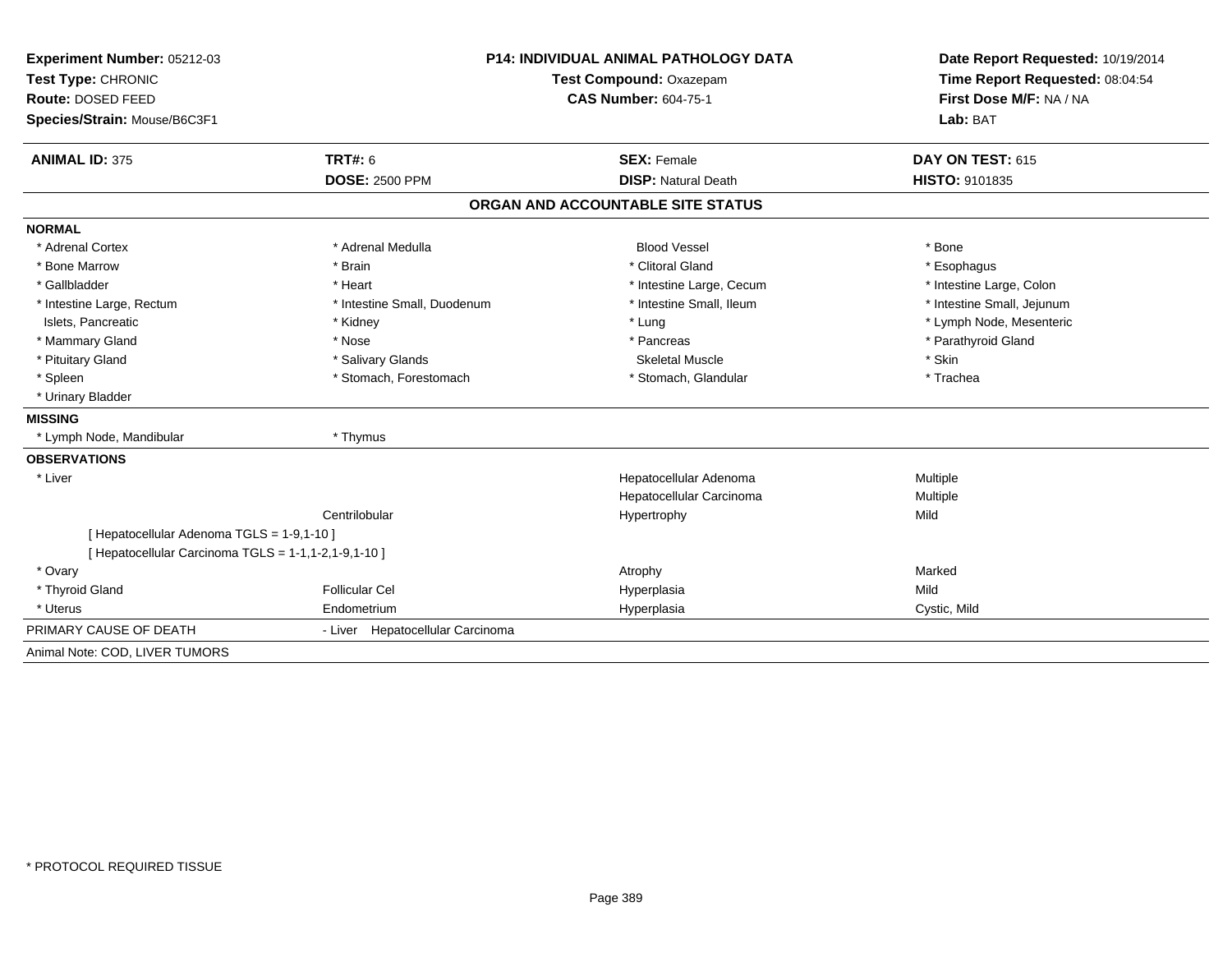| Experiment Number: 05212-03                          | <b>P14: INDIVIDUAL ANIMAL PATHOLOGY DATA</b><br>Test Compound: Oxazepam |                                   | Date Report Requested: 10/19/2014 |  |
|------------------------------------------------------|-------------------------------------------------------------------------|-----------------------------------|-----------------------------------|--|
| Test Type: CHRONIC                                   |                                                                         |                                   | Time Report Requested: 08:04:54   |  |
| Route: DOSED FEED                                    |                                                                         | <b>CAS Number: 604-75-1</b>       | First Dose M/F: NA / NA           |  |
| Species/Strain: Mouse/B6C3F1                         |                                                                         |                                   | Lab: BAT                          |  |
| <b>ANIMAL ID: 376</b>                                | TRT#: 6                                                                 | <b>SEX: Female</b>                | DAY ON TEST: 614                  |  |
|                                                      | <b>DOSE: 2500 PPM</b>                                                   | <b>DISP: Natural Death</b>        | HISTO: 9101836                    |  |
|                                                      |                                                                         | ORGAN AND ACCOUNTABLE SITE STATUS |                                   |  |
| <b>NORMAL</b>                                        |                                                                         |                                   |                                   |  |
| * Adrenal Cortex                                     | * Adrenal Medulla                                                       | <b>Blood Vessel</b>               | * Bone                            |  |
| * Bone Marrow                                        | * Brain                                                                 | * Clitoral Gland                  | * Esophagus                       |  |
| * Gallbladder                                        | * Heart                                                                 | * Intestine Large, Cecum          | * Intestine Large, Colon          |  |
| * Intestine Large, Rectum                            | * Intestine Small, Duodenum                                             | * Intestine Small, Ileum          | * Intestine Small, Jejunum        |  |
| Islets, Pancreatic                                   | * Kidney                                                                | * Lymph Node, Mandibular          | * Lymph Node, Mesenteric          |  |
| * Mammary Gland                                      | * Nose                                                                  | * Pancreas                        | * Pituitary Gland                 |  |
| * Salivary Glands                                    | <b>Skeletal Muscle</b>                                                  | * Skin                            | * Spleen                          |  |
| * Stomach, Forestomach                               | * Stomach, Glandular                                                    | * Trachea                         | * Urinary Bladder                 |  |
| * Uterus                                             |                                                                         |                                   |                                   |  |
| <b>MISSING</b>                                       |                                                                         |                                   |                                   |  |
| * Parathyroid Gland                                  | * Thymus                                                                |                                   |                                   |  |
| <b>OBSERVATIONS</b>                                  |                                                                         |                                   |                                   |  |
| * Liver                                              |                                                                         | Hepatoblastoma                    |                                   |  |
|                                                      |                                                                         | Hepatocellular Carcinoma          | Multiple                          |  |
| [Hepatoblastoma TGLS = 1-1]                          |                                                                         |                                   |                                   |  |
| [ Hepatocellular Carcinoma TGLS = 1-1,1-2,1-9,1-10 ] |                                                                         |                                   |                                   |  |
| * Lung                                               |                                                                         | Hepatoblastoma                    | Metastatic (Liver)                |  |
|                                                      |                                                                         | Hepatocellular Carcinoma          | Metastatic (Liver)                |  |
| * Ovary                                              |                                                                         | Atrophy                           | Marked                            |  |
| * Thyroid Gland                                      | <b>Follicular Cel</b>                                                   | Hyperplasia                       | Mild                              |  |
| PRIMARY CAUSE OF DEATH                               | - Liver Hepatocellular Carcinoma                                        |                                   |                                   |  |
| Animal Note: COD, LIVER TUMORS                       |                                                                         |                                   |                                   |  |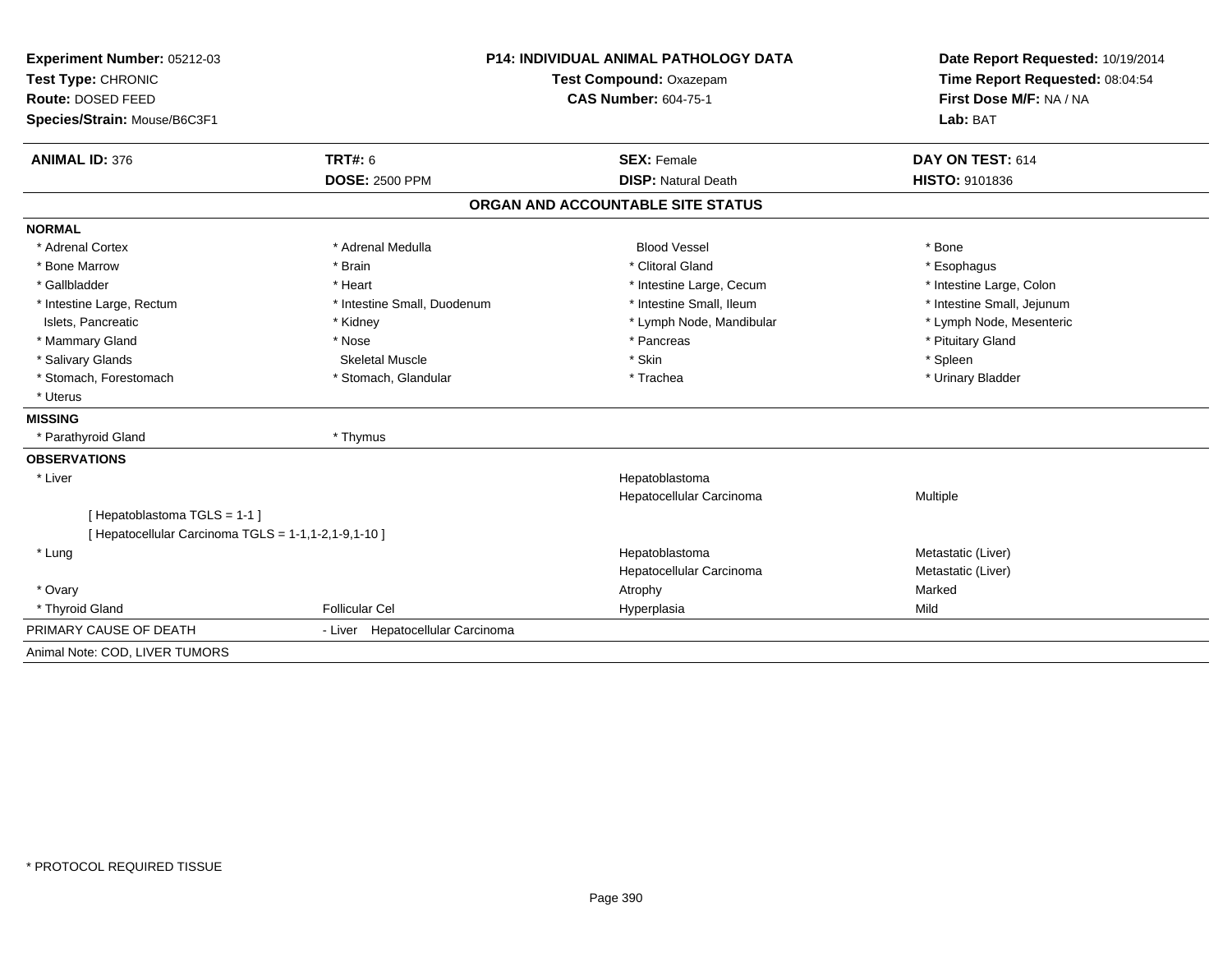| Experiment Number: 05212-03               |                                                                             | <b>P14: INDIVIDUAL ANIMAL PATHOLOGY DATA</b> | Date Report Requested: 10/19/2014 |
|-------------------------------------------|-----------------------------------------------------------------------------|----------------------------------------------|-----------------------------------|
| Test Type: CHRONIC                        |                                                                             | Test Compound: Oxazepam                      | Time Report Requested: 08:04:54   |
| Route: DOSED FEED                         |                                                                             | <b>CAS Number: 604-75-1</b>                  | First Dose M/F: NA / NA           |
| Species/Strain: Mouse/B6C3F1              |                                                                             |                                              | Lab: BAT                          |
| <b>ANIMAL ID: 377</b>                     | <b>TRT#: 6</b>                                                              | <b>SEX: Female</b>                           | DAY ON TEST: 460                  |
|                                           | <b>DOSE: 2500 PPM</b>                                                       | <b>DISP:</b> Scheduled Sacrifice             | HISTO: 91011837                   |
|                                           |                                                                             | ORGAN AND ACCOUNTABLE SITE STATUS            |                                   |
| <b>NORMAL</b>                             |                                                                             |                                              |                                   |
| * Adrenal Cortex                          | * Adrenal Medulla                                                           | <b>Blood Vessel</b>                          | * Bone                            |
| * Bone Marrow                             | * Brain                                                                     | * Clitoral Gland                             | * Esophagus                       |
| * Gallbladder                             | * Heart                                                                     | * Intestine Large, Cecum                     | * Intestine Large, Colon          |
| * Intestine Large, Rectum                 | * Intestine Small, Duodenum                                                 | * Intestine Small. Ileum                     | * Intestine Small, Jejunum        |
| Islets, Pancreatic                        | * Lung                                                                      | * Lymph Node, Mandibular                     | * Lymph Node, Mesenteric          |
| * Mammary Gland                           | * Nose                                                                      | * Pancreas                                   | * Parathyroid Gland               |
| * Pituitary Gland                         | * Salivary Glands                                                           | <b>Skeletal Muscle</b>                       | * Skin                            |
| * Spleen                                  | * Stomach, Forestomach                                                      | * Stomach, Glandular                         | * Thymus                          |
| * Trachea                                 | * Urinary Bladder                                                           |                                              |                                   |
| <b>OBSERVATIONS</b>                       |                                                                             |                                              |                                   |
| * Kidney                                  |                                                                             | Nephropathy                                  | Chronic, Minimal                  |
| * Liver                                   |                                                                             | <b>Eosinophilic Focus</b>                    |                                   |
|                                           |                                                                             | Hepatocellular Adenoma                       | Multiple                          |
|                                           |                                                                             | Hepatocellular Carcinoma                     |                                   |
|                                           | Centrilobular, Hepatocyte                                                   | Hypertrophy                                  | Moderate                          |
| [ Hepatocellular Carcinoma TGLS = 12-14 ] | [ Hepatocellular Adenoma TGLS = 11-11, 13-14, 1-9, 2-12, 3-12, 4-12, 5-10 ] |                                              |                                   |
| * Ovary                                   | Follicle                                                                    | Cyst                                         |                                   |
| * Thyroid Gland                           | <b>Follicular Cel</b>                                                       | Hyperplasia                                  | Mild                              |
| * Uterus                                  | Endometrium                                                                 | Hyperplasia                                  | Cystic, Glandular, Mild           |
| PRIMARY CAUSE OF DEATH                    |                                                                             |                                              |                                   |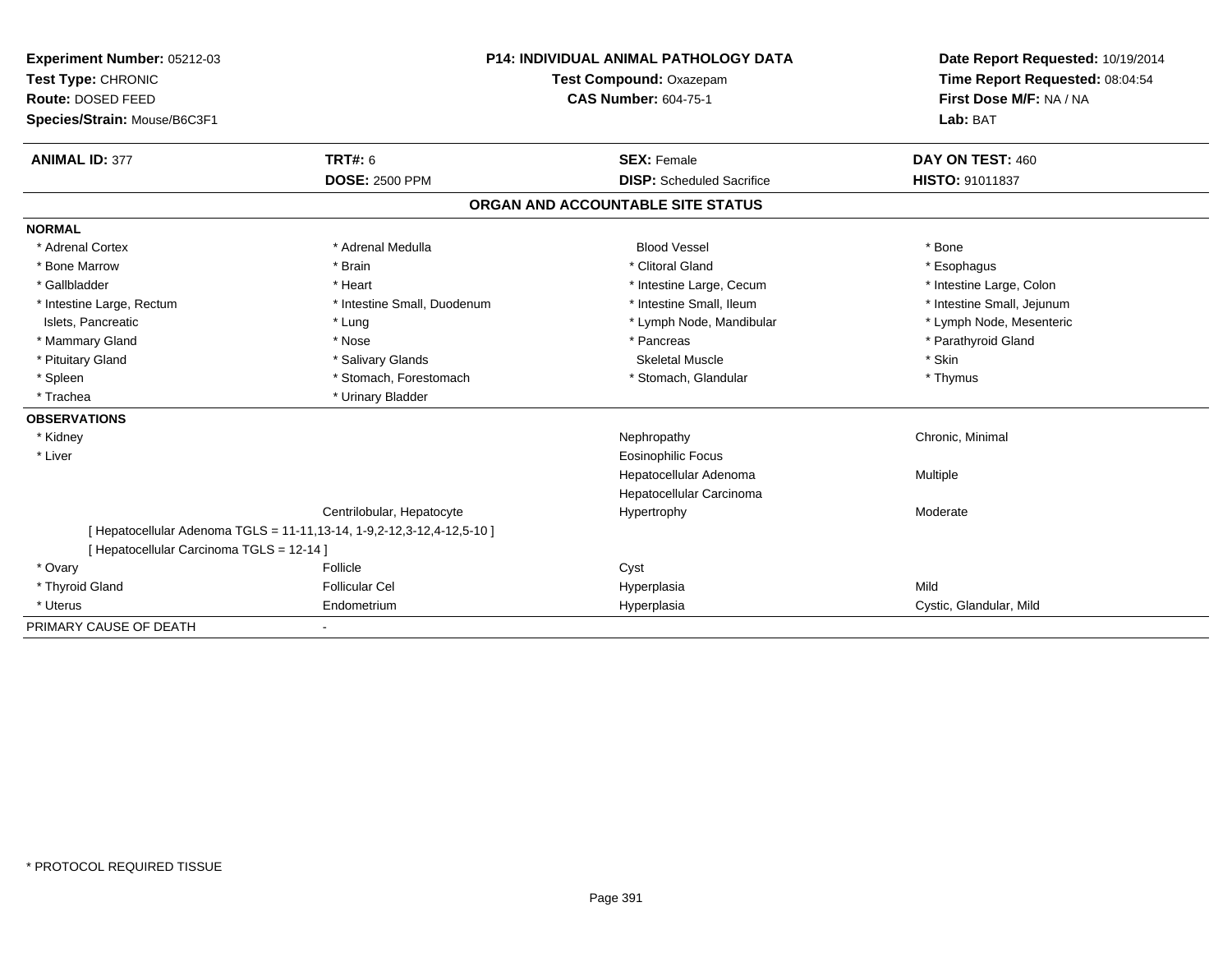| Experiment Number: 05212-03                   | <b>P14: INDIVIDUAL ANIMAL PATHOLOGY DATA</b> |                                   | Date Report Requested: 10/19/2014 |
|-----------------------------------------------|----------------------------------------------|-----------------------------------|-----------------------------------|
| Test Type: CHRONIC                            |                                              | <b>Test Compound: Oxazepam</b>    | Time Report Requested: 08:04:54   |
| Route: DOSED FEED                             |                                              | <b>CAS Number: 604-75-1</b>       | First Dose M/F: NA / NA           |
| Species/Strain: Mouse/B6C3F1                  |                                              |                                   | Lab: BAT                          |
| <b>ANIMAL ID: 378</b>                         | <b>TRT#: 6</b>                               | <b>SEX: Female</b>                | DAY ON TEST: 689                  |
|                                               | <b>DOSE: 2500 PPM</b>                        | <b>DISP: Natural Death</b>        | <b>HISTO: 9101838</b>             |
|                                               |                                              | ORGAN AND ACCOUNTABLE SITE STATUS |                                   |
| <b>NORMAL</b>                                 |                                              |                                   |                                   |
| * Adrenal Cortex                              | * Adrenal Medulla                            | <b>Blood Vessel</b>               | * Bone                            |
| * Bone Marrow                                 | * Brain                                      | * Esophagus                       | * Gallbladder                     |
| * Heart                                       | * Intestine Large, Cecum                     | * Intestine Large, Colon          | * Intestine Large, Rectum         |
| * Intestine Small, Duodenum                   | * Intestine Small, Ileum                     | * Intestine Small, Jejunum        | Islets, Pancreatic                |
| * Kidney                                      | * Lung                                       | * Lymph Node, Mandibular          | * Mammary Gland                   |
| * Nose                                        | * Pancreas                                   | * Parathyroid Gland               | * Pituitary Gland                 |
| * Salivary Glands                             | <b>Skeletal Muscle</b>                       | * Skin                            | * Spleen                          |
| * Stomach, Forestomach                        | * Stomach, Glandular                         | * Trachea                         | * Urinary Bladder                 |
| * Uterus                                      |                                              |                                   |                                   |
| <b>MISSING</b>                                |                                              |                                   |                                   |
| * Clitoral Gland                              | * Lymph Node, Mesenteric                     |                                   |                                   |
| <b>OBSERVATIONS</b>                           |                                              |                                   |                                   |
| * Liver                                       |                                              | Hepatocellular Adenoma            | Multiple                          |
|                                               |                                              | Hepatocellular Carcinoma          | Multiple                          |
| [ Hepatocellular Adenoma TGLS = 1-1,1-2,1-9 ] |                                              |                                   |                                   |
| [ Hepatocellular Carcinoma TGLS = 1-9,1-10 ]  |                                              |                                   |                                   |
| * Ovary                                       |                                              | Atrophy                           | Marked                            |
| * Thymus                                      |                                              | Atrophy                           | Marked                            |
| * Thyroid Gland                               | <b>Follicular Cel</b>                        | Hyperplasia                       | Mild                              |
| PRIMARY CAUSE OF DEATH                        | - Liver Hepatocellular Carcinoma             |                                   |                                   |
| Animal Note: COD, LIVER TUMORS                |                                              |                                   |                                   |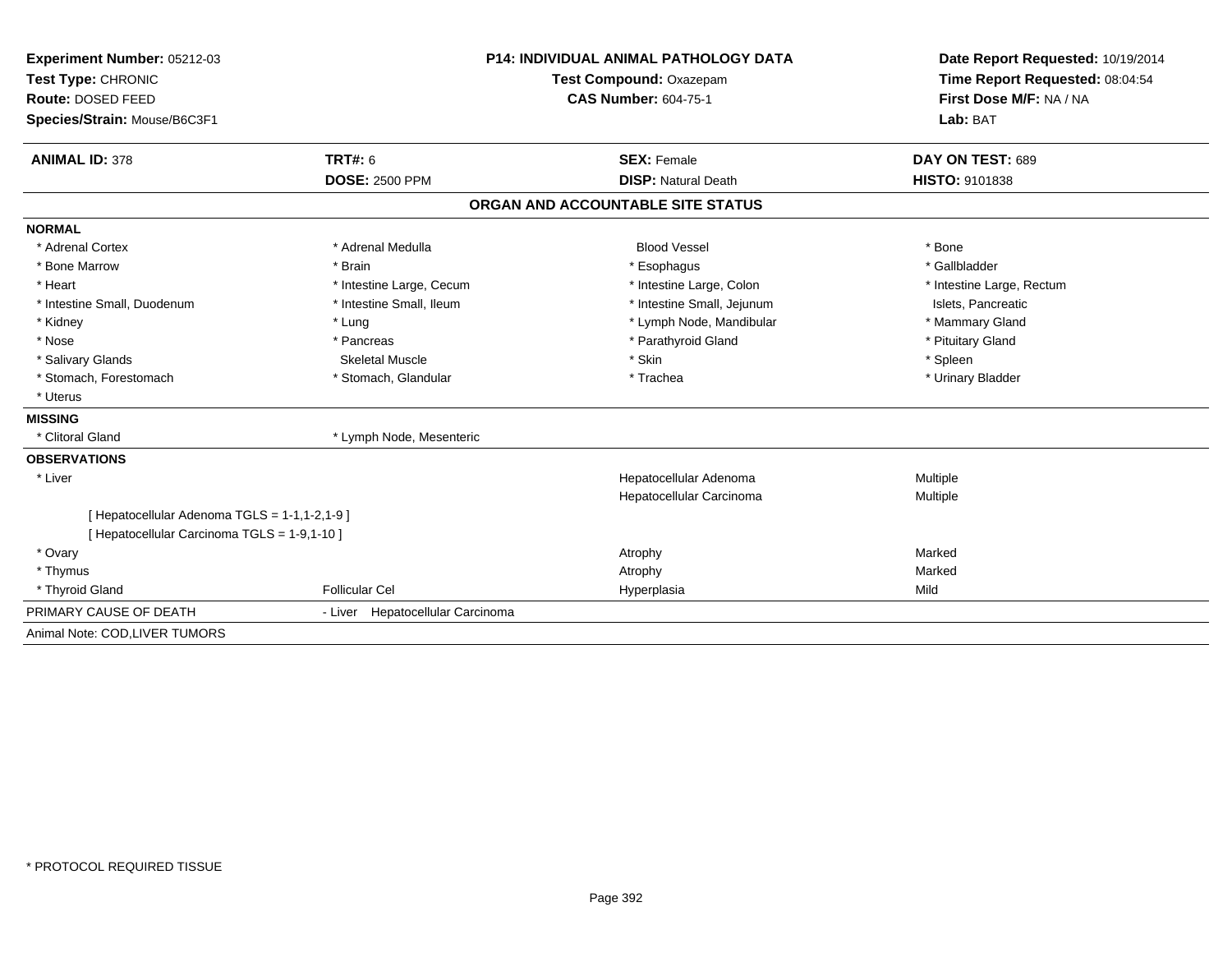| Experiment Number: 05212-03                          | <b>P14: INDIVIDUAL ANIMAL PATHOLOGY DATA</b><br>Test Compound: Oxazepam |                                   | Date Report Requested: 10/19/2014<br>Time Report Requested: 08:04:54 |  |
|------------------------------------------------------|-------------------------------------------------------------------------|-----------------------------------|----------------------------------------------------------------------|--|
| Test Type: CHRONIC                                   |                                                                         |                                   |                                                                      |  |
| Route: DOSED FEED                                    |                                                                         | <b>CAS Number: 604-75-1</b>       |                                                                      |  |
| Species/Strain: Mouse/B6C3F1                         |                                                                         |                                   | First Dose M/F: NA / NA<br>Lab: BAT                                  |  |
| <b>ANIMAL ID: 379</b>                                | <b>TRT#: 6</b>                                                          | <b>SEX: Female</b>                | DAY ON TEST: 706                                                     |  |
|                                                      | <b>DOSE: 2500 PPM</b>                                                   | <b>DISP: Natural Death</b>        | <b>HISTO: 9101839</b>                                                |  |
|                                                      |                                                                         | ORGAN AND ACCOUNTABLE SITE STATUS |                                                                      |  |
| <b>NORMAL</b>                                        |                                                                         |                                   |                                                                      |  |
| * Adrenal Cortex                                     | * Adrenal Medulla                                                       | <b>Blood Vessel</b>               | * Bone                                                               |  |
| * Bone Marrow                                        | * Brain                                                                 | * Clitoral Gland                  | * Esophagus                                                          |  |
| * Gallbladder                                        | * Heart                                                                 | * Intestine Large, Cecum          | * Intestine Large, Colon                                             |  |
| * Intestine Large, Rectum                            | * Intestine Small, Duodenum                                             | * Intestine Small, Ileum          | * Intestine Small, Jejunum                                           |  |
| Islets, Pancreatic                                   | * Mammary Gland                                                         | * Nose                            | * Pancreas                                                           |  |
| * Parathyroid Gland                                  | * Salivary Glands                                                       | <b>Skeletal Muscle</b>            | * Skin                                                               |  |
| * Spleen                                             | * Stomach, Forestomach                                                  | * Stomach, Glandular              | * Trachea                                                            |  |
| * Urinary Bladder                                    | * Uterus                                                                |                                   |                                                                      |  |
| <b>MISSING</b>                                       |                                                                         |                                   |                                                                      |  |
| * Lymph Node, Mandibular                             | * Lymph Node, Mesenteric                                                |                                   |                                                                      |  |
| <b>OBSERVATIONS</b>                                  |                                                                         |                                   |                                                                      |  |
| * Kidney                                             |                                                                         | Nephropathy                       | Chronic, Mild                                                        |  |
| * Liver                                              |                                                                         | Hepatocellular Adenoma            | Multiple                                                             |  |
|                                                      |                                                                         | Hepatocellular Carcinoma          | Multiple                                                             |  |
| [ Hepatocellular Adenoma TGLS = 1-2,1-9,1-10 ]       |                                                                         |                                   |                                                                      |  |
| [ Hepatocellular Carcinoma TGLS = 1-1,1-2,1-9,1-10 ] |                                                                         |                                   |                                                                      |  |
| * Lung                                               |                                                                         | Hepatocellular Carcinoma          | Metastatic (Liver)                                                   |  |
| * Ovary                                              |                                                                         | Atrophy                           | Marked                                                               |  |
| * Pituitary Gland                                    | <b>Pars Distalis</b>                                                    | Cyst                              |                                                                      |  |
| * Thymus                                             |                                                                         | Atrophy                           | Marked                                                               |  |
| * Thyroid Gland                                      | <b>Follicular Cel</b>                                                   | Hyperplasia                       | Moderate                                                             |  |
| PRIMARY CAUSE OF DEATH                               | - Liver Hepatocellular Carcinoma                                        |                                   |                                                                      |  |
| Animal Note: COD, LIVER TUMORS                       |                                                                         |                                   |                                                                      |  |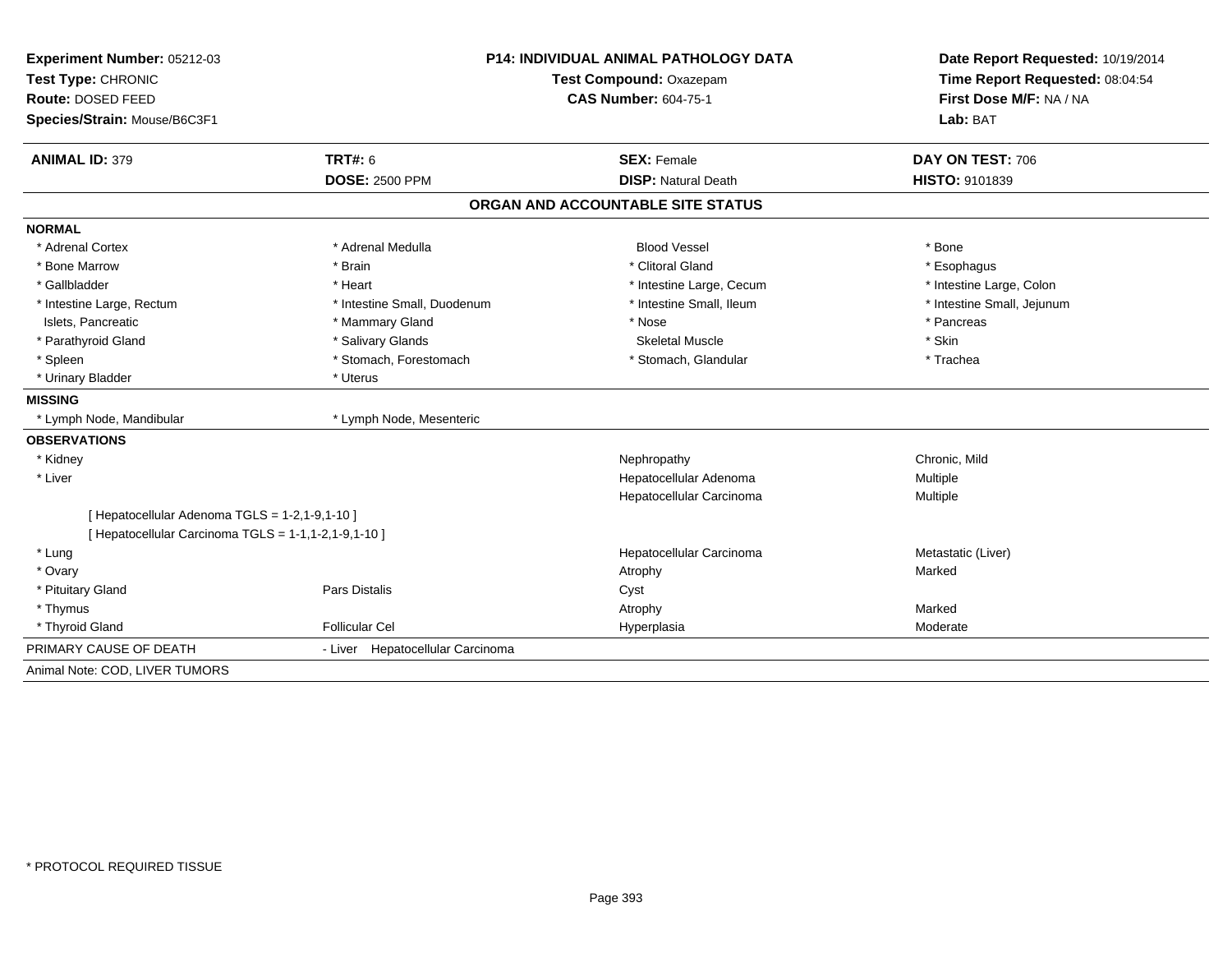| Experiment Number: 05212-03                         |                                               | <b>P14: INDIVIDUAL ANIMAL PATHOLOGY DATA</b> | Date Report Requested: 10/19/2014 |  |
|-----------------------------------------------------|-----------------------------------------------|----------------------------------------------|-----------------------------------|--|
|                                                     | Test Type: CHRONIC<br>Test Compound: Oxazepam |                                              | Time Report Requested: 08:04:54   |  |
| Route: DOSED FEED                                   |                                               | <b>CAS Number: 604-75-1</b>                  | First Dose M/F: NA / NA           |  |
| Species/Strain: Mouse/B6C3F1                        |                                               |                                              | Lab: BAT                          |  |
| <b>ANIMAL ID: 380</b>                               | TRT#: 6                                       | <b>SEX: Female</b>                           | DAY ON TEST: 460                  |  |
|                                                     | <b>DOSE: 2500 PPM</b>                         | <b>DISP:</b> Scheduled Sacrifice             | HISTO: 9101840                    |  |
|                                                     |                                               | ORGAN AND ACCOUNTABLE SITE STATUS            |                                   |  |
| <b>NORMAL</b>                                       |                                               |                                              |                                   |  |
| * Adrenal Cortex                                    | * Adrenal Medulla                             | <b>Blood Vessel</b>                          | * Bone                            |  |
| * Bone Marrow                                       | * Brain                                       | * Clitoral Gland                             | * Esophagus                       |  |
| * Gallbladder                                       | * Heart                                       | * Intestine Large, Cecum                     | * Intestine Large, Colon          |  |
| * Intestine Large, Rectum                           | * Intestine Small, Duodenum                   | * Intestine Small, Ileum                     | * Intestine Small, Jejunum        |  |
| Islets, Pancreatic                                  | * Kidney                                      | * Lung                                       | * Lymph Node, Mandibular          |  |
| * Lymph Node, Mesenteric                            | * Mammary Gland                               | * Nose                                       | * Ovary                           |  |
| * Pancreas                                          | * Pituitary Gland                             | * Salivary Glands                            | <b>Skeletal Muscle</b>            |  |
| * Skin                                              | * Spleen                                      | * Stomach, Forestomach                       | * Stomach, Glandular              |  |
| * Thymus                                            | * Trachea                                     | * Urinary Bladder                            |                                   |  |
| <b>MISSING</b>                                      |                                               |                                              |                                   |  |
| * Parathyroid Gland                                 |                                               |                                              |                                   |  |
| <b>OBSERVATIONS</b>                                 |                                               |                                              |                                   |  |
| * Liver                                             |                                               | <b>Eosinophilic Focus</b>                    |                                   |  |
|                                                     |                                               | Hepatocellular Adenoma                       | Multiple                          |  |
|                                                     | Centrilobular, Hepatocyte                     | Hypertrophy                                  | Moderate                          |  |
| [ Hepatocellular Adenoma TGLS = 1-9,2-10,5-1,6-10 ] |                                               |                                              |                                   |  |
| * Thyroid Gland                                     | <b>Follicular Cel</b>                         | Hyperplasia                                  | Minimal                           |  |
| * Uterus                                            | Endometrium                                   | Hyperplasia                                  | Cystic, Glandular, Marked         |  |
| [Hyperplasia TGLS = 3-6]                            |                                               |                                              |                                   |  |
| PRIMARY CAUSE OF DEATH                              | $\overline{\phantom{a}}$                      |                                              |                                   |  |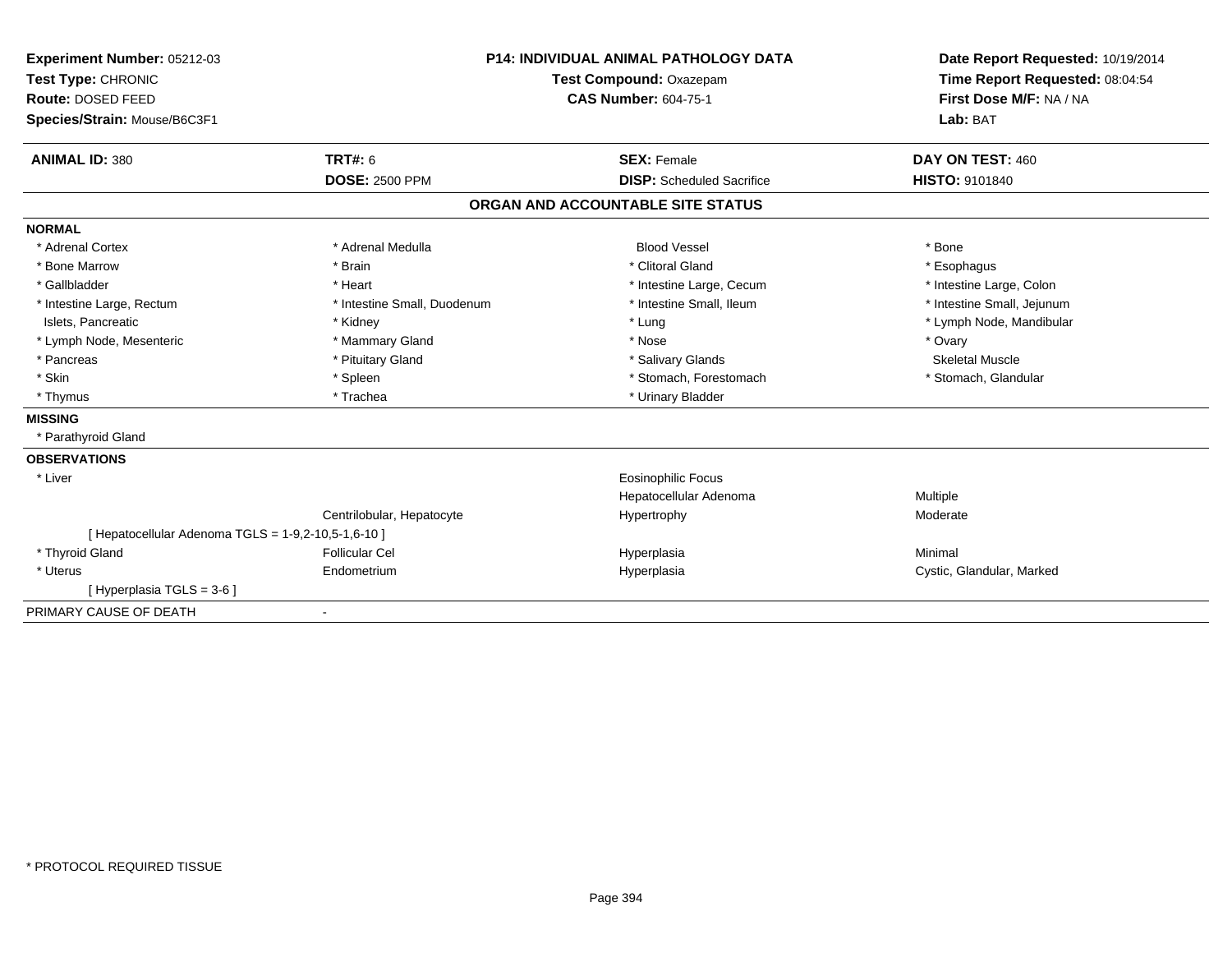| Experiment Number: 05212-03                                 | <b>P14: INDIVIDUAL ANIMAL PATHOLOGY DATA</b> |                                   | Date Report Requested: 10/19/2014                          |  |
|-------------------------------------------------------------|----------------------------------------------|-----------------------------------|------------------------------------------------------------|--|
| Test Type: CHRONIC                                          |                                              | Test Compound: Oxazepam           | Time Report Requested: 08:04:54<br>First Dose M/F: NA / NA |  |
| Route: DOSED FEED                                           |                                              | <b>CAS Number: 604-75-1</b>       |                                                            |  |
| Species/Strain: Mouse/B6C3F1                                |                                              |                                   | Lab: BAT                                                   |  |
| <b>ANIMAL ID: 381</b>                                       | <b>TRT#: 6</b>                               | <b>SEX: Female</b>                | DAY ON TEST: 638                                           |  |
|                                                             | <b>DOSE: 2500 PPM</b>                        | <b>DISP:</b> Moribund Sacrifice   | HISTO: 9101841                                             |  |
|                                                             |                                              | ORGAN AND ACCOUNTABLE SITE STATUS |                                                            |  |
| <b>NORMAL</b>                                               |                                              |                                   |                                                            |  |
| * Adrenal Cortex                                            | * Adrenal Medulla                            | <b>Blood Vessel</b>               | * Bone                                                     |  |
| * Bone Marrow                                               | * Brain                                      | * Clitoral Gland                  | * Esophagus                                                |  |
| * Heart                                                     | * Intestine Large, Cecum                     | * Intestine Large, Colon          | * Intestine Large, Rectum                                  |  |
| * Intestine Small, Duodenum                                 | * Intestine Small, Ileum                     | * Intestine Small, Jejunum        | Islets, Pancreatic                                         |  |
| * Kidney                                                    | * Lymph Node, Mandibular                     | * Lymph Node, Mesenteric          | * Mammary Gland                                            |  |
| * Nose                                                      | * Pancreas                                   | * Parathyroid Gland               | * Pituitary Gland                                          |  |
| * Salivary Glands                                           | Skeletal Muscle                              | * Skin                            | * Spleen                                                   |  |
| * Stomach, Forestomach                                      | * Stomach, Glandular                         | * Trachea                         | * Urinary Bladder                                          |  |
| * Uterus                                                    |                                              |                                   |                                                            |  |
| <b>MISSING</b>                                              |                                              |                                   |                                                            |  |
| * Gallbladder                                               |                                              |                                   |                                                            |  |
| <b>OBSERVATIONS</b>                                         |                                              |                                   |                                                            |  |
| * Liver                                                     |                                              | Hepatocellular Carcinoma          | Multiple                                                   |  |
| [ Hepatocellular Carcinoma TGLS = 1-13,2-9,3-10,4-11,5-12 ] |                                              |                                   |                                                            |  |
| * Lung                                                      | Alveolar Epith                               | Hyperplasia                       | Moderate                                                   |  |
|                                                             |                                              | <b>Infiltration Cellular</b>      | Lymphocyte, Mild                                           |  |
| * Ovary                                                     |                                              | Atrophy                           | Marked                                                     |  |
| * Thymus                                                    |                                              | Atrophy                           | Moderate                                                   |  |
| * Thyroid Gland                                             | <b>Follicular Cel</b>                        | Hyperplasia                       | Marked                                                     |  |
| PRIMARY CAUSE OF DEATH                                      | - Liver Hepatocellular Carcinoma             |                                   |                                                            |  |
| Animal Note: TGL6, LUNG NODULE LOST IN SECTIONING (REE)     |                                              |                                   |                                                            |  |
| Animal Note: MORTIBUND SAC DUE TO LIVER TUMORS              |                                              |                                   |                                                            |  |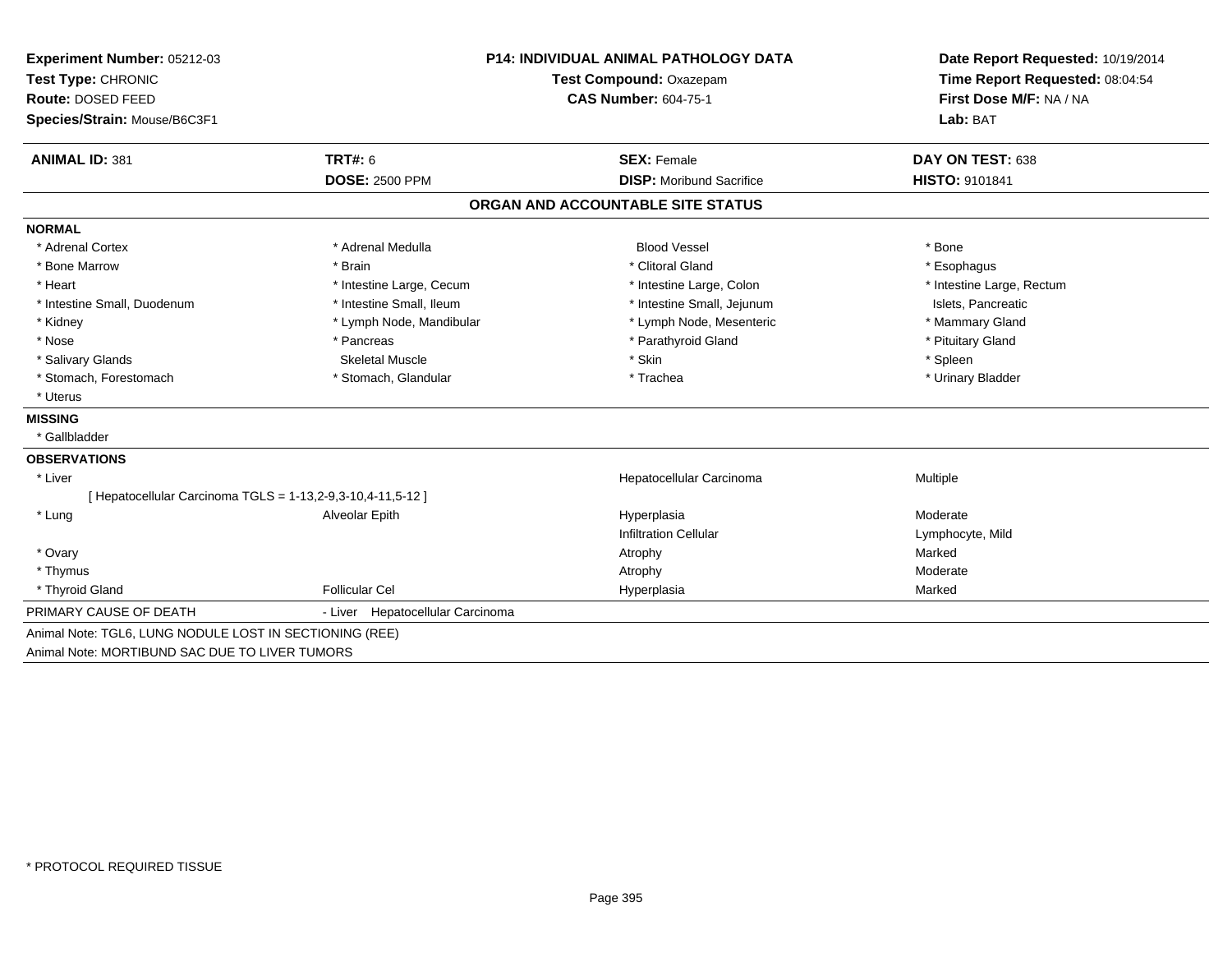| Experiment Number: 05212-03                   | <b>P14: INDIVIDUAL ANIMAL PATHOLOGY DATA</b><br>Test Compound: Oxazepam |                                   | Date Report Requested: 10/19/2014 |  |
|-----------------------------------------------|-------------------------------------------------------------------------|-----------------------------------|-----------------------------------|--|
| Test Type: CHRONIC                            |                                                                         |                                   | Time Report Requested: 08:04:54   |  |
| Route: DOSED FEED                             |                                                                         | <b>CAS Number: 604-75-1</b>       | First Dose M/F: NA / NA           |  |
| Species/Strain: Mouse/B6C3F1                  |                                                                         |                                   | Lab: BAT                          |  |
| <b>ANIMAL ID: 382</b>                         | <b>TRT#: 6</b>                                                          | <b>SEX: Female</b>                | DAY ON TEST: 719                  |  |
|                                               | <b>DOSE: 2500 PPM</b>                                                   | <b>DISP:</b> Moribund Sacrifice   | HISTO: 9101842                    |  |
|                                               |                                                                         | ORGAN AND ACCOUNTABLE SITE STATUS |                                   |  |
| <b>NORMAL</b>                                 |                                                                         |                                   |                                   |  |
| * Adrenal Cortex                              | * Adrenal Medulla                                                       | <b>Blood Vessel</b>               | * Bone                            |  |
| * Bone Marrow                                 | * Brain                                                                 | * Clitoral Gland                  | * Esophagus                       |  |
| * Gallbladder                                 | * Heart                                                                 | * Intestine Large, Cecum          | * Intestine Large, Colon          |  |
| * Intestine Large, Rectum                     | * Intestine Small, Duodenum                                             | * Intestine Small, Ileum          | * Intestine Small, Jejunum        |  |
| Islets, Pancreatic                            | * Lymph Node, Mandibular                                                | * Mammary Gland                   | * Nose                            |  |
| * Pancreas                                    | * Parathyroid Gland                                                     | * Pituitary Gland                 | * Salivary Glands                 |  |
| <b>Skeletal Muscle</b>                        | * Skin                                                                  | * Spleen                          | * Stomach, Forestomach            |  |
| * Stomach, Glandular                          | * Trachea                                                               | * Urinary Bladder                 |                                   |  |
| <b>MISSING</b>                                |                                                                         |                                   |                                   |  |
| * Lymph Node, Mesenteric                      | * Thymus                                                                |                                   |                                   |  |
| <b>OBSERVATIONS</b>                           |                                                                         |                                   |                                   |  |
| * Kidney                                      |                                                                         | Nephropathy                       | Chronic, Mild                     |  |
| * Liver                                       |                                                                         | Hepatocellular Adenoma            | Multiple                          |  |
|                                               |                                                                         | Hepatocellular Carcinoma          |                                   |  |
| [ Hepatocellular Adenoma TGLS = 1-2,9,10 ]    |                                                                         |                                   |                                   |  |
| [ Hepatocellular Carcinoma TGLS = 1-1 ]       |                                                                         |                                   |                                   |  |
| * Lung                                        |                                                                         | Hepatocellular Carcinoma          | Metastatic (Liver)                |  |
| * Ovary                                       | Follicle                                                                | Adenoma                           |                                   |  |
| [Adenoma TGLS = $2-6$ ]                       |                                                                         |                                   |                                   |  |
| * Thyroid Gland                               | <b>Follicular Cel</b>                                                   | Hyperplasia                       | Moderate                          |  |
| * Uterus                                      | Endometrium                                                             | Hyperplasia                       | Cystic, Minimal                   |  |
| PRIMARY CAUSE OF DEATH                        | - Liver Hepatocellular Carcinoma                                        |                                   |                                   |  |
| Animal Note: moribund sac due to liver tumors |                                                                         |                                   |                                   |  |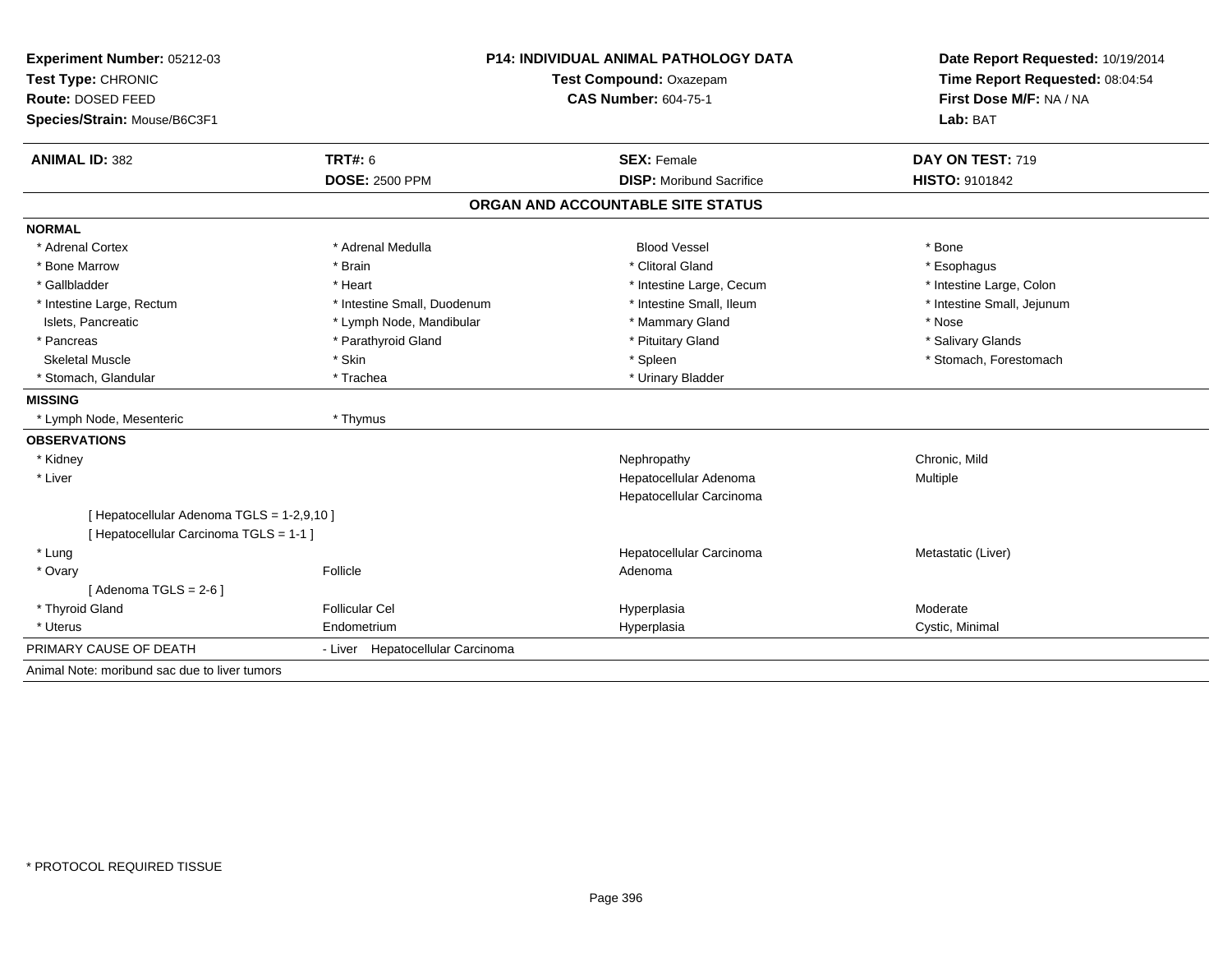| Experiment Number: 05212-03<br>Test Type: CHRONIC<br>Route: DOSED FEED |                                  | <b>P14: INDIVIDUAL ANIMAL PATHOLOGY DATA</b><br>Test Compound: Oxazepam<br><b>CAS Number: 604-75-1</b> |                           |
|------------------------------------------------------------------------|----------------------------------|--------------------------------------------------------------------------------------------------------|---------------------------|
| Species/Strain: Mouse/B6C3F1                                           |                                  |                                                                                                        | Lab: BAT                  |
| <b>ANIMAL ID: 383</b>                                                  | <b>TRT#: 6</b>                   | <b>SEX: Female</b>                                                                                     | DAY ON TEST: 719          |
|                                                                        | <b>DOSE: 2500 PPM</b>            | <b>DISP:</b> Moribund Sacrifice                                                                        | HISTO: 9101843            |
|                                                                        |                                  | ORGAN AND ACCOUNTABLE SITE STATUS                                                                      |                           |
| <b>NORMAL</b>                                                          |                                  |                                                                                                        |                           |
| * Adrenal Cortex                                                       | * Adrenal Medulla                | <b>Blood Vessel</b>                                                                                    | * Bone                    |
| * Bone Marrow                                                          | * Brain                          | * Clitoral Gland                                                                                       | * Esophagus               |
| * Heart                                                                | * Intestine Large, Cecum         | * Intestine Large, Colon                                                                               | * Intestine Large, Rectum |
| * Intestine Small, Duodenum                                            | * Intestine Small, Ileum         | * Intestine Small, Jejunum                                                                             | Islets. Pancreatic        |
| * Lung                                                                 | * Lymph Node, Mandibular         | * Lymph Node, Mesenteric                                                                               | * Mammary Gland           |
| * Nose                                                                 | * Pancreas                       | * Parathyroid Gland                                                                                    | * Pituitary Gland         |
| * Salivary Glands                                                      | <b>Skeletal Muscle</b>           | * Skin                                                                                                 | * Stomach, Forestomach    |
| * Stomach, Glandular                                                   | * Trachea                        | * Urinary Bladder                                                                                      | * Uterus                  |
| <b>MISSING</b>                                                         |                                  |                                                                                                        |                           |
| * Gallbladder                                                          | * Thymus                         |                                                                                                        |                           |
| <b>OBSERVATIONS</b>                                                    |                                  |                                                                                                        |                           |
| * Kidney                                                               |                                  | Nephropathy                                                                                            | Chronic, Mild             |
| * Liver                                                                |                                  | Hepatoblastoma                                                                                         |                           |
|                                                                        |                                  | Hepatocellular Adenoma                                                                                 | Multiple                  |
|                                                                        |                                  | Hepatocellular Carcinoma                                                                               | Multiple                  |
| [Hepatoblastoma TGLS = 5-11]                                           |                                  |                                                                                                        |                           |
| [ Hepatocellular Adenoma TGLS = 3-9,7-13,8-14 ]                        |                                  |                                                                                                        |                           |
| [ Hepatocellular Carcinoma TGLS = 4-10,6-12 ]                          |                                  |                                                                                                        |                           |
| * Ovary                                                                |                                  | Atrophy                                                                                                | Marked                    |
| * Spleen                                                               |                                  | Hematopoietic Cell Proliferation                                                                       | Moderate                  |
|                                                                        |                                  | Lymphoma Malignant Mixed                                                                               |                           |
| [ Hematopoietic Cell Proliferation TGLS = 1-1 ]                        |                                  |                                                                                                        |                           |
| [ Lymphoma Malignant Mixed TGLS = 2-1 ]                                |                                  |                                                                                                        |                           |
| * Thyroid Gland                                                        | <b>Follicular Cel</b>            | Adenoma                                                                                                |                           |
|                                                                        | <b>Follicular Cel</b>            | Hyperplasia                                                                                            | Moderate                  |
| PRIMARY CAUSE OF DEATH                                                 | - Liver Hepatocellular Carcinoma |                                                                                                        |                           |
| Animal Note: moribund sac due to liver tumors                          |                                  |                                                                                                        |                           |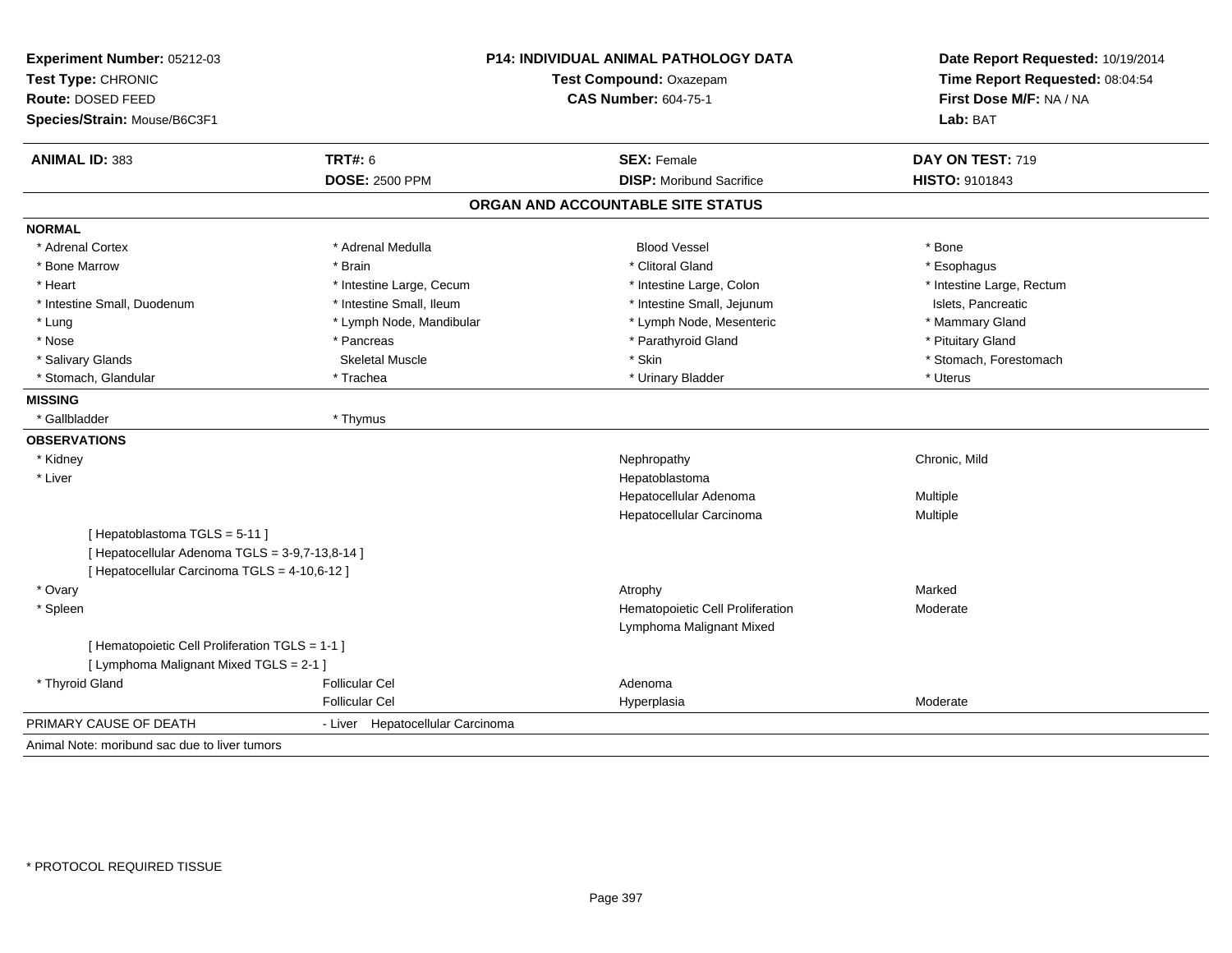| Experiment Number: 05212-03<br>Test Type: CHRONIC<br>Route: DOSED FEED<br>Species/Strain: Mouse/B6C3F1 |                                         | <b>P14: INDIVIDUAL ANIMAL PATHOLOGY DATA</b><br>Test Compound: Oxazepam<br><b>CAS Number: 604-75-1</b> | Date Report Requested: 10/19/2014<br>Time Report Requested: 08:04:54<br>First Dose M/F: NA / NA<br>Lab: BAT |
|--------------------------------------------------------------------------------------------------------|-----------------------------------------|--------------------------------------------------------------------------------------------------------|-------------------------------------------------------------------------------------------------------------|
|                                                                                                        |                                         |                                                                                                        |                                                                                                             |
| <b>ANIMAL ID: 384</b>                                                                                  | <b>TRT#: 6</b><br><b>DOSE: 2500 PPM</b> | <b>SEX: Female</b><br><b>DISP: Natural Death</b>                                                       | DAY ON TEST: 644<br>HISTO: 91018441844                                                                      |
|                                                                                                        |                                         |                                                                                                        |                                                                                                             |
|                                                                                                        |                                         | ORGAN AND ACCOUNTABLE SITE STATUS                                                                      |                                                                                                             |
| <b>NORMAL</b>                                                                                          |                                         |                                                                                                        |                                                                                                             |
| * Adrenal Cortex                                                                                       | * Adrenal Medulla                       | <b>Blood Vessel</b>                                                                                    | * Bone                                                                                                      |
| * Bone Marrow                                                                                          | * Brain                                 | * Esophagus                                                                                            | * Heart                                                                                                     |
| * Intestine Large, Cecum                                                                               | * Intestine Large, Colon                | * Intestine Large, Rectum                                                                              | * Intestine Small. Duodenum                                                                                 |
| * Intestine Small, Ileum                                                                               | * Intestine Small, Jejunum              | Islets, Pancreatic                                                                                     | * Kidney                                                                                                    |
| * Lymph Node, Mandibular                                                                               | * Mammary Gland                         | * Nose                                                                                                 | * Pancreas                                                                                                  |
| * Salivary Glands                                                                                      | <b>Skeletal Muscle</b>                  | * Skin                                                                                                 | * Spleen                                                                                                    |
| * Stomach, Forestomach                                                                                 | * Stomach, Glandular                    | * Trachea                                                                                              | * Urinary Bladder                                                                                           |
| <b>MISSING</b>                                                                                         |                                         |                                                                                                        |                                                                                                             |
| * Clitoral Gland                                                                                       | * Gallbladder                           | * Lymph Node, Mesenteric                                                                               | * Parathyroid Gland                                                                                         |
| * Pituitary Gland                                                                                      | * Thymus                                |                                                                                                        |                                                                                                             |
| <b>OBSERVATIONS</b>                                                                                    |                                         |                                                                                                        |                                                                                                             |
| * Liver                                                                                                |                                         | Hepatocellular Carcinoma                                                                               | Multiple                                                                                                    |
| [ Hepatocellular Carcinoma TGLS = 1-1,2,9,10 ]                                                         |                                         |                                                                                                        |                                                                                                             |
| * Lung                                                                                                 |                                         | Hepatocellular Carcinoma                                                                               | Metastatic (Liver)                                                                                          |
| * Ovary                                                                                                |                                         | Atrophy                                                                                                | Marked                                                                                                      |
| * Thyroid Gland                                                                                        | <b>Follicular Cel</b>                   | Hyperplasia                                                                                            | Moderate                                                                                                    |
| * Uterus                                                                                               |                                         | Polyp Stromal                                                                                          |                                                                                                             |
| PRIMARY CAUSE OF DEATH                                                                                 | - Liver Hepatocellular Carcinoma        |                                                                                                        |                                                                                                             |
| Animal Note: cod, liver tumors                                                                         |                                         |                                                                                                        |                                                                                                             |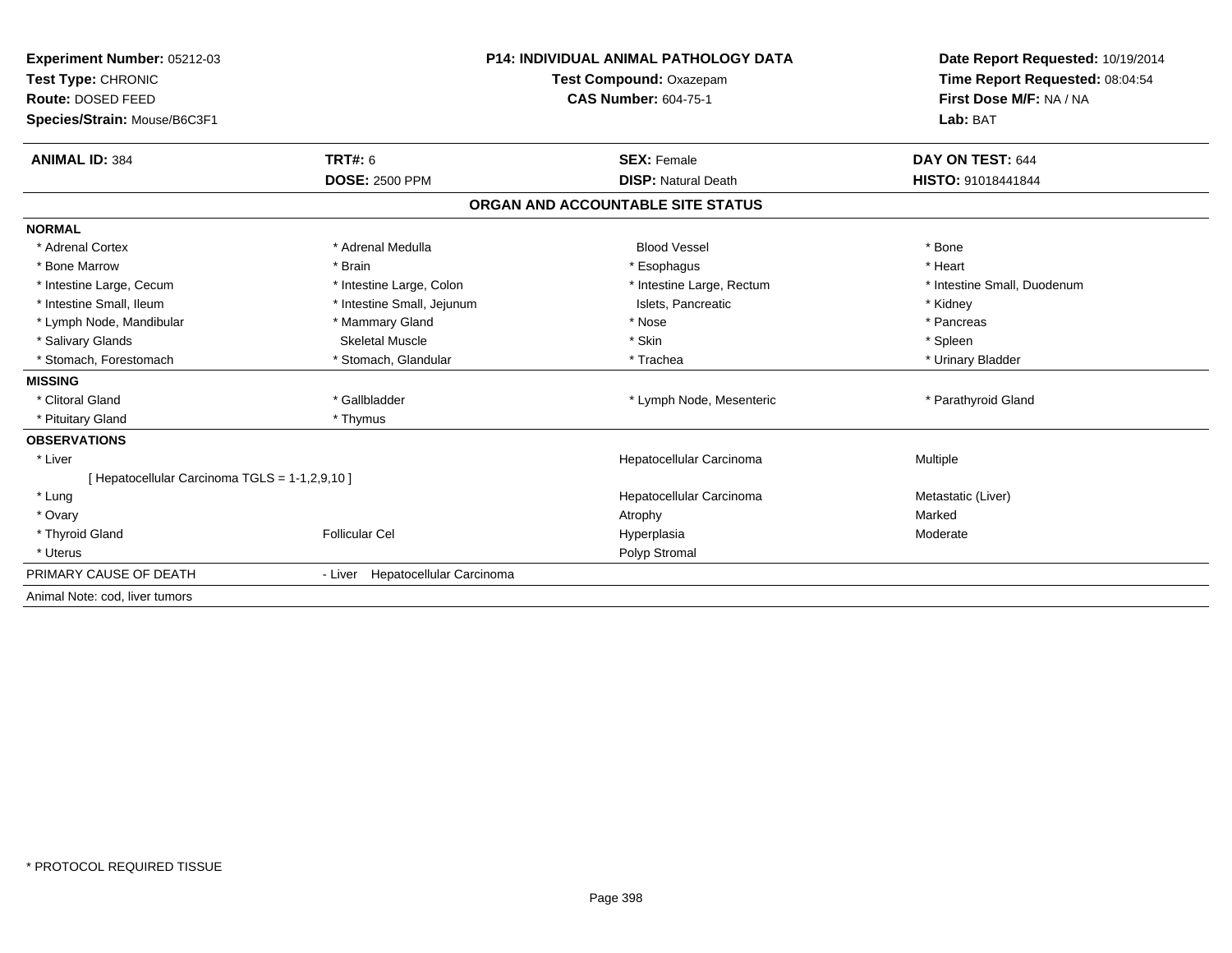| Experiment Number: 05212-03                        | <b>P14: INDIVIDUAL ANIMAL PATHOLOGY DATA</b><br>Test Compound: Oxazepam |                                   | Date Report Requested: 10/19/2014<br>Time Report Requested: 08:04:54 |  |
|----------------------------------------------------|-------------------------------------------------------------------------|-----------------------------------|----------------------------------------------------------------------|--|
| Test Type: CHRONIC                                 |                                                                         |                                   |                                                                      |  |
| Route: DOSED FEED                                  |                                                                         | <b>CAS Number: 604-75-1</b>       | First Dose M/F: NA / NA                                              |  |
| Species/Strain: Mouse/B6C3F1                       |                                                                         |                                   | Lab: BAT                                                             |  |
| <b>ANIMAL ID: 385</b>                              | <b>TRT#: 6</b>                                                          | <b>SEX: Female</b>                | DAY ON TEST: 712                                                     |  |
|                                                    | <b>DOSE: 2500 PPM</b>                                                   | <b>DISP:</b> Moribund Sacrifice   | <b>HISTO: 9101845</b>                                                |  |
|                                                    |                                                                         | ORGAN AND ACCOUNTABLE SITE STATUS |                                                                      |  |
| <b>NORMAL</b>                                      |                                                                         |                                   |                                                                      |  |
| * Adrenal Cortex                                   | * Adrenal Medulla                                                       | <b>Blood Vessel</b>               | * Bone                                                               |  |
| * Bone Marrow                                      | * Brain                                                                 | * Clitoral Gland                  | * Esophagus                                                          |  |
| * Heart                                            | * Intestine Large, Cecum                                                | * Intestine Large, Colon          | * Intestine Large, Rectum                                            |  |
| * Intestine Small, Duodenum                        | * Intestine Small, Ileum                                                | * Intestine Small, Jejunum        | Islets. Pancreatic                                                   |  |
| * Kidney                                           | * Lung                                                                  | * Lymph Node, Mandibular          | * Lymph Node, Mesenteric                                             |  |
| * Mammary Gland                                    | * Nose                                                                  | * Pancreas                        | * Parathyroid Gland                                                  |  |
| * Pituitary Gland                                  | * Salivary Glands                                                       | <b>Skeletal Muscle</b>            | * Skin                                                               |  |
| * Spleen                                           | * Stomach, Forestomach                                                  | * Stomach, Glandular              | * Trachea                                                            |  |
| * Urinary Bladder                                  |                                                                         |                                   |                                                                      |  |
| <b>MISSING</b>                                     |                                                                         |                                   |                                                                      |  |
| * Gallbladder                                      | * Thymus                                                                |                                   |                                                                      |  |
| <b>OBSERVATIONS</b>                                |                                                                         |                                   |                                                                      |  |
| * Liver                                            |                                                                         | Hepatocellular Adenoma            | Multiple                                                             |  |
|                                                    |                                                                         | Hepatocellular Carcinoma          | Multiple                                                             |  |
| [ Hepatocellular Adenoma TGLS = 2-9 ]              |                                                                         |                                   |                                                                      |  |
| [ Hepatocellular Carcinoma TGLS = 3-10,4-11,5-12 ] |                                                                         |                                   |                                                                      |  |
| * Ovary                                            |                                                                         | Atrophy                           | Marked                                                               |  |
| * Thyroid Gland                                    | <b>Follicular Cel</b>                                                   | Hyperplasia                       | Mild                                                                 |  |
| * Uterus                                           | Endometrium                                                             | Hyperplasia                       | Cystic, Mild                                                         |  |
| [ Hyperplasia TGLS = 1-6 ]                         |                                                                         |                                   |                                                                      |  |
| PRIMARY CAUSE OF DEATH                             | - Liver Hepatocellular Carcinoma                                        |                                   |                                                                      |  |
| Animal Note: moribund sac due to liver tumors      |                                                                         |                                   |                                                                      |  |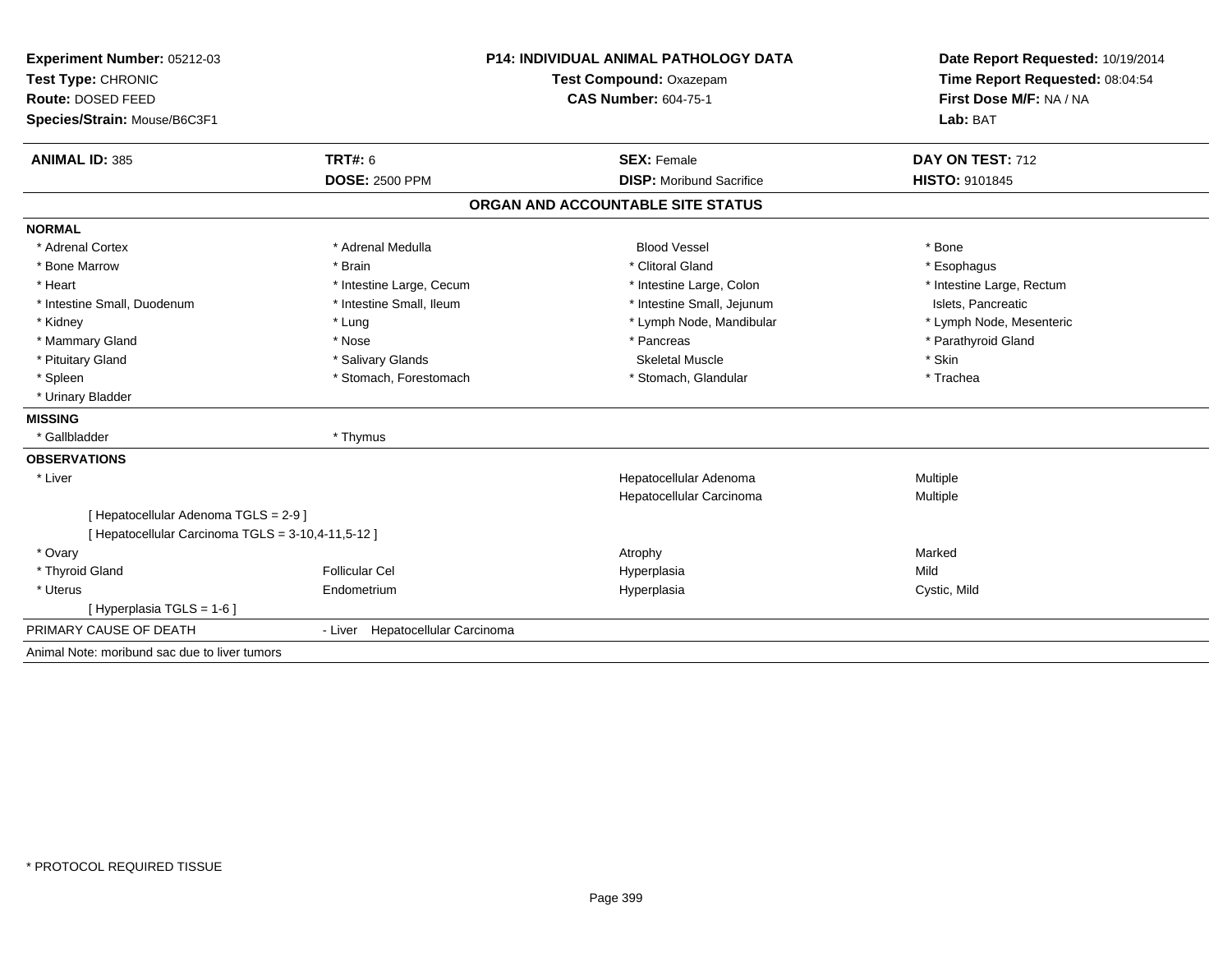| Experiment Number: 05212-03                      | <b>P14: INDIVIDUAL ANIMAL PATHOLOGY DATA</b> |                                   | Date Report Requested: 10/19/2014<br>Time Report Requested: 08:04:54 |  |
|--------------------------------------------------|----------------------------------------------|-----------------------------------|----------------------------------------------------------------------|--|
| Test Type: CHRONIC                               |                                              | Test Compound: Oxazepam           |                                                                      |  |
| Route: DOSED FEED                                |                                              | <b>CAS Number: 604-75-1</b>       | First Dose M/F: NA / NA                                              |  |
| Species/Strain: Mouse/B6C3F1                     |                                              |                                   | Lab: BAT                                                             |  |
| <b>ANIMAL ID: 386</b>                            | <b>TRT#: 6</b>                               | <b>SEX: Female</b>                | DAY ON TEST: 719                                                     |  |
|                                                  | <b>DOSE: 2500 PPM</b>                        | <b>DISP:</b> Moribund Sacrifice   | HISTO: 9101846                                                       |  |
|                                                  |                                              | ORGAN AND ACCOUNTABLE SITE STATUS |                                                                      |  |
| <b>NORMAL</b>                                    |                                              |                                   |                                                                      |  |
| * Adrenal Cortex                                 | * Adrenal Medulla                            | <b>Blood Vessel</b>               | * Bone                                                               |  |
| * Bone Marrow                                    | * Brain                                      | * Clitoral Gland                  | * Esophagus                                                          |  |
| * Gallbladder                                    | * Heart                                      | * Intestine Large, Cecum          | * Intestine Large, Colon                                             |  |
| * Intestine Large, Rectum                        | * Intestine Small, Duodenum                  | * Intestine Small, Ileum          | * Intestine Small, Jejunum                                           |  |
| Islets, Pancreatic                               | * Kidney                                     | * Lung                            | * Lymph Node, Mandibular                                             |  |
| * Lymph Node, Mesenteric                         | * Mammary Gland                              | * Nose                            | * Pancreas                                                           |  |
| * Parathyroid Gland                              | * Pituitary Gland                            | * Salivary Glands                 | <b>Skeletal Muscle</b>                                               |  |
| * Skin                                           | * Spleen                                     | * Stomach, Glandular              | * Trachea                                                            |  |
| * Urinary Bladder                                | * Uterus                                     |                                   |                                                                      |  |
| <b>OBSERVATIONS</b>                              |                                              |                                   |                                                                      |  |
| * Liver                                          |                                              | Hepatocellular Adenoma            | Multiple                                                             |  |
|                                                  |                                              | Hepatocellular Carcinoma          | Multiple                                                             |  |
| [ Hepatocellular Adenoma TGLS = 2-1,2,10 ]       |                                              |                                   |                                                                      |  |
| [ Hepatocellular Carcinoma TGLS = 2-9,10 ]       |                                              |                                   |                                                                      |  |
| * Ovary                                          |                                              | Atrophy                           | Marked                                                               |  |
| * Spleen                                         |                                              |                                   |                                                                      |  |
| Note: tgl1, spleen within normal limits on micro |                                              |                                   |                                                                      |  |
| * Stomach, Forestomach                           |                                              | Hyperplasia                       | Squamous, Diffuse, Mild                                              |  |
| [Hyperplasia TGLS = 3-4]                         |                                              |                                   |                                                                      |  |
| * Thymus                                         |                                              | Atrophy                           | Mild                                                                 |  |
| * Thyroid Gland                                  | <b>Follicular Cel</b>                        | Hyperplasia                       | Moderate                                                             |  |
| PRIMARY CAUSE OF DEATH                           | Hepatocellular Carcinoma<br>- Liver          |                                   |                                                                      |  |
| Animal Note: moribund sac due to liver tumors    |                                              |                                   |                                                                      |  |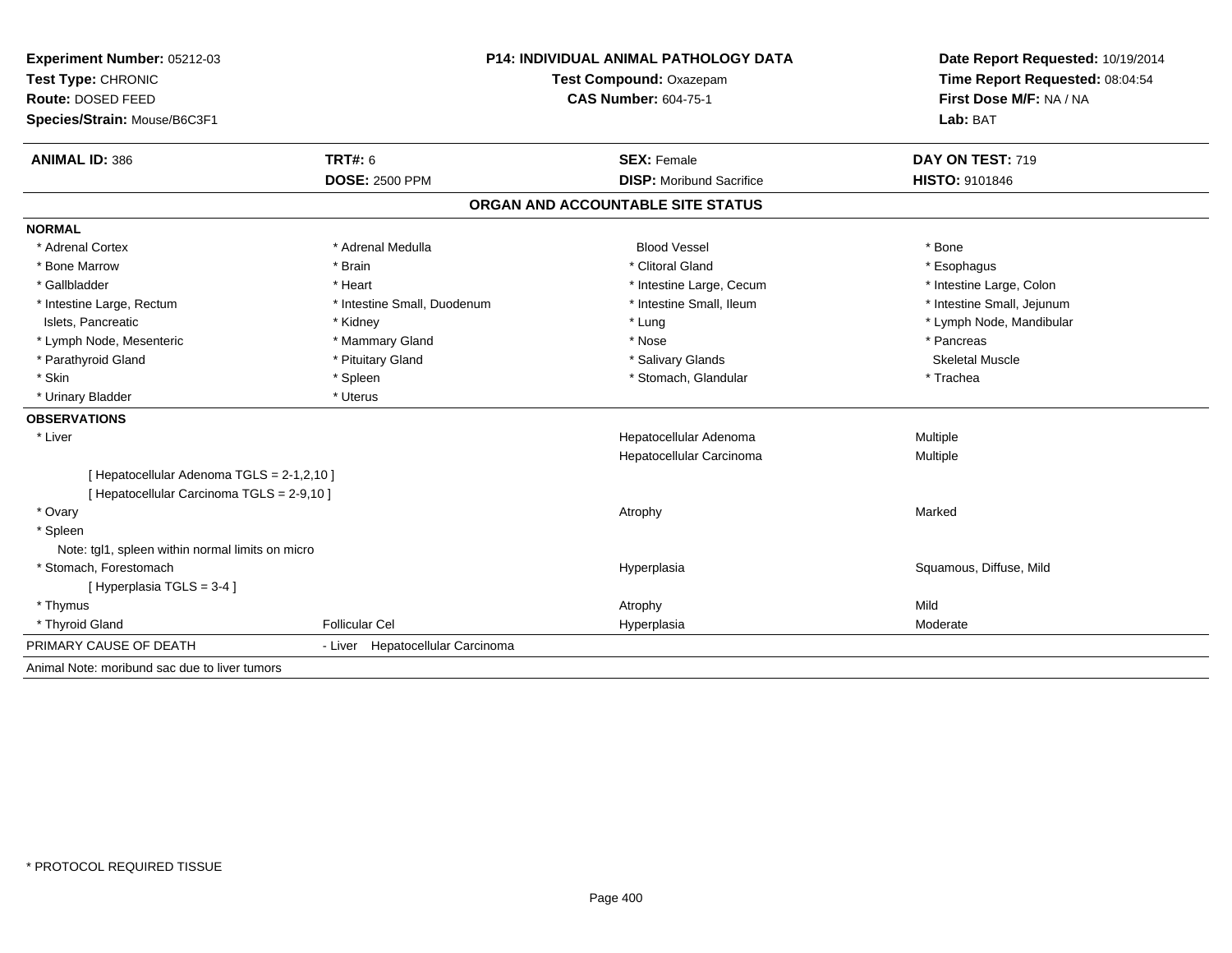| <b>Experiment Number: 05212-03</b><br>Test Type: CHRONIC<br>Route: DOSED FEED<br>Species/Strain: Mouse/B6C3F1 |                                                                       | <b>P14: INDIVIDUAL ANIMAL PATHOLOGY DATA</b><br>Test Compound: Oxazepam<br><b>CAS Number: 604-75-1</b> | Date Report Requested: 10/19/2014<br>Time Report Requested: 08:04:54<br>First Dose M/F: NA / NA<br>Lab: BAT |
|---------------------------------------------------------------------------------------------------------------|-----------------------------------------------------------------------|--------------------------------------------------------------------------------------------------------|-------------------------------------------------------------------------------------------------------------|
|                                                                                                               |                                                                       |                                                                                                        |                                                                                                             |
| <b>ANIMAL ID: 387</b>                                                                                         | <b>TRT#: 6</b>                                                        | <b>SEX: Female</b>                                                                                     | DAY ON TEST: 460                                                                                            |
|                                                                                                               | <b>DOSE: 2500 PPM</b>                                                 | <b>DISP:</b> Scheduled Sacrifice                                                                       | <b>HISTO: 9101847</b>                                                                                       |
|                                                                                                               |                                                                       | ORGAN AND ACCOUNTABLE SITE STATUS                                                                      |                                                                                                             |
| <b>NORMAL</b>                                                                                                 |                                                                       |                                                                                                        |                                                                                                             |
| * Adrenal Cortex                                                                                              | * Adrenal Medulla                                                     | <b>Blood Vessel</b>                                                                                    | * Bone                                                                                                      |
| * Bone Marrow                                                                                                 | * Brain                                                               | * Clitoral Gland                                                                                       | * Esophagus                                                                                                 |
| * Gallbladder                                                                                                 | * Heart                                                               | * Intestine Large, Cecum                                                                               | * Intestine Large, Colon                                                                                    |
| * Intestine Large, Rectum                                                                                     | * Intestine Small, Duodenum                                           | * Intestine Small, Ileum                                                                               | * Intestine Small, Jejunum                                                                                  |
| Islets, Pancreatic                                                                                            | * Kidney                                                              | * Lung                                                                                                 | * Lymph Node, Mandibular                                                                                    |
| * Lymph Node, Mesenteric                                                                                      | * Mammary Gland                                                       | * Nose                                                                                                 | * Ovary                                                                                                     |
| * Pancreas                                                                                                    | * Parathyroid Gland                                                   | * Pituitary Gland                                                                                      | * Salivary Glands                                                                                           |
| <b>Skeletal Muscle</b>                                                                                        | * Skin                                                                | * Spleen                                                                                               | * Stomach, Forestomach                                                                                      |
| Stomach, Glandular                                                                                            | * Thymus                                                              | * Trachea                                                                                              | * Urinary Bladder                                                                                           |
| <b>OBSERVATIONS</b>                                                                                           |                                                                       |                                                                                                        |                                                                                                             |
| * Liver                                                                                                       |                                                                       | <b>Eosinophilic Focus</b>                                                                              |                                                                                                             |
|                                                                                                               |                                                                       | Hepatocellular Adenoma                                                                                 | Multiple                                                                                                    |
|                                                                                                               |                                                                       | Hepatocellular Carcinoma                                                                               |                                                                                                             |
|                                                                                                               | Centrilobular, Hepatocyte                                             | Hypertrophy                                                                                            | Moderate                                                                                                    |
| [ Eosinophilic Focus TGLS = 2-2 ]                                                                             |                                                                       |                                                                                                        |                                                                                                             |
|                                                                                                               | [Hepatocellular Adenoma TGLS = 1-9,3-10,4-10,5-1,6-1,7-12,9-11,10-11] |                                                                                                        |                                                                                                             |
| [ Hepatocellular Carcinoma TGLS = 8-12 ]                                                                      |                                                                       |                                                                                                        |                                                                                                             |
| * Thyroid Gland                                                                                               | <b>Follicular Cel</b>                                                 | Hyperplasia                                                                                            | Moderate                                                                                                    |
| * Uterus                                                                                                      | Endometrium                                                           | Hyperplasia                                                                                            | Cystic, Glandular, Moderate                                                                                 |
| PRIMARY CAUSE OF DEATH                                                                                        |                                                                       |                                                                                                        |                                                                                                             |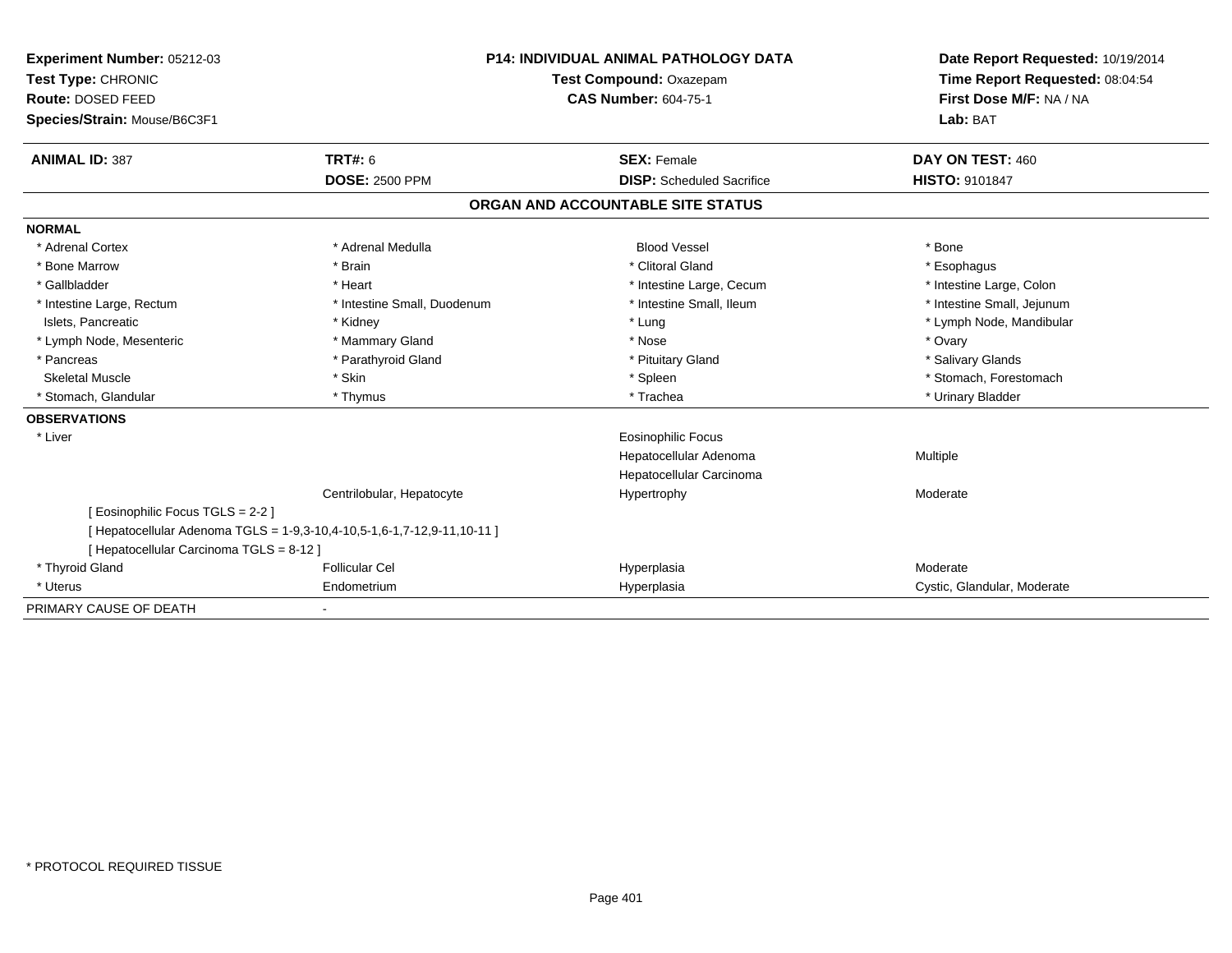| Experiment Number: 05212-03<br>Test Type: CHRONIC<br>Route: DOSED FEED<br>Species/Strain: Mouse/B6C3F1 |                             | <b>P14: INDIVIDUAL ANIMAL PATHOLOGY DATA</b><br>Test Compound: Oxazepam<br><b>CAS Number: 604-75-1</b> | Date Report Requested: 10/19/2014<br>Time Report Requested: 08:04:54<br>First Dose M/F: NA / NA<br>Lab: BAT |
|--------------------------------------------------------------------------------------------------------|-----------------------------|--------------------------------------------------------------------------------------------------------|-------------------------------------------------------------------------------------------------------------|
| <b>ANIMAL ID: 388</b>                                                                                  | TRT#: 6                     | <b>SEX: Female</b>                                                                                     | DAY ON TEST: 460                                                                                            |
|                                                                                                        | <b>DOSE: 2500 PPM</b>       | <b>DISP:</b> Scheduled Sacrifice                                                                       | <b>HISTO: 9101848</b>                                                                                       |
|                                                                                                        |                             | ORGAN AND ACCOUNTABLE SITE STATUS                                                                      |                                                                                                             |
| <b>NORMAL</b>                                                                                          |                             |                                                                                                        |                                                                                                             |
| * Adrenal Cortex                                                                                       | * Adrenal Medulla           | <b>Blood Vessel</b>                                                                                    | * Bone                                                                                                      |
| * Bone Marrow                                                                                          | * Brain                     | * Clitoral Gland                                                                                       | * Esophagus                                                                                                 |
| * Gallbladder                                                                                          | * Heart                     | * Intestine Large, Cecum                                                                               | * Intestine Large, Colon                                                                                    |
| * Intestine Large, Rectum                                                                              | * Intestine Small, Duodenum | * Intestine Small, Ileum                                                                               | * Intestine Small, Jejunum                                                                                  |
| Islets, Pancreatic                                                                                     | * Kidney                    | * Lung                                                                                                 | * Lymph Node, Mandibular                                                                                    |
| * Lymph Node, Mesenteric                                                                               | * Mammary Gland             | * Nose                                                                                                 | * Ovary                                                                                                     |
| * Pancreas                                                                                             | * Parathyroid Gland         | * Pituitary Gland                                                                                      | * Salivary Glands                                                                                           |
| <b>Skeletal Muscle</b>                                                                                 | * Skin                      | * Spleen                                                                                               | * Stomach. Forestomach                                                                                      |
| * Stomach, Glandular                                                                                   | * Thymus                    | * Trachea                                                                                              | * Urinary Bladder                                                                                           |
| <b>OBSERVATIONS</b>                                                                                    |                             |                                                                                                        |                                                                                                             |
| * Liver                                                                                                |                             | Eosinophilic Focus                                                                                     |                                                                                                             |
|                                                                                                        |                             | Hepatocellular Adenoma                                                                                 | Multiple                                                                                                    |
|                                                                                                        | Centrilobular, Hepatocyte   | Hypertrophy                                                                                            | Moderate                                                                                                    |
| [ Hepatocellular Adenoma TGLS = 1-9,2-9,3-9,4-1,5-1 ]                                                  |                             |                                                                                                        |                                                                                                             |
| * Thyroid Gland                                                                                        | <b>Follicular Cel</b>       | Hyperplasia                                                                                            | Minimal                                                                                                     |
| * Uterus                                                                                               | Endometrium                 | Hyperplasia                                                                                            | Cystic, Glandular, Mild                                                                                     |
| PRIMARY CAUSE OF DEATH                                                                                 |                             |                                                                                                        |                                                                                                             |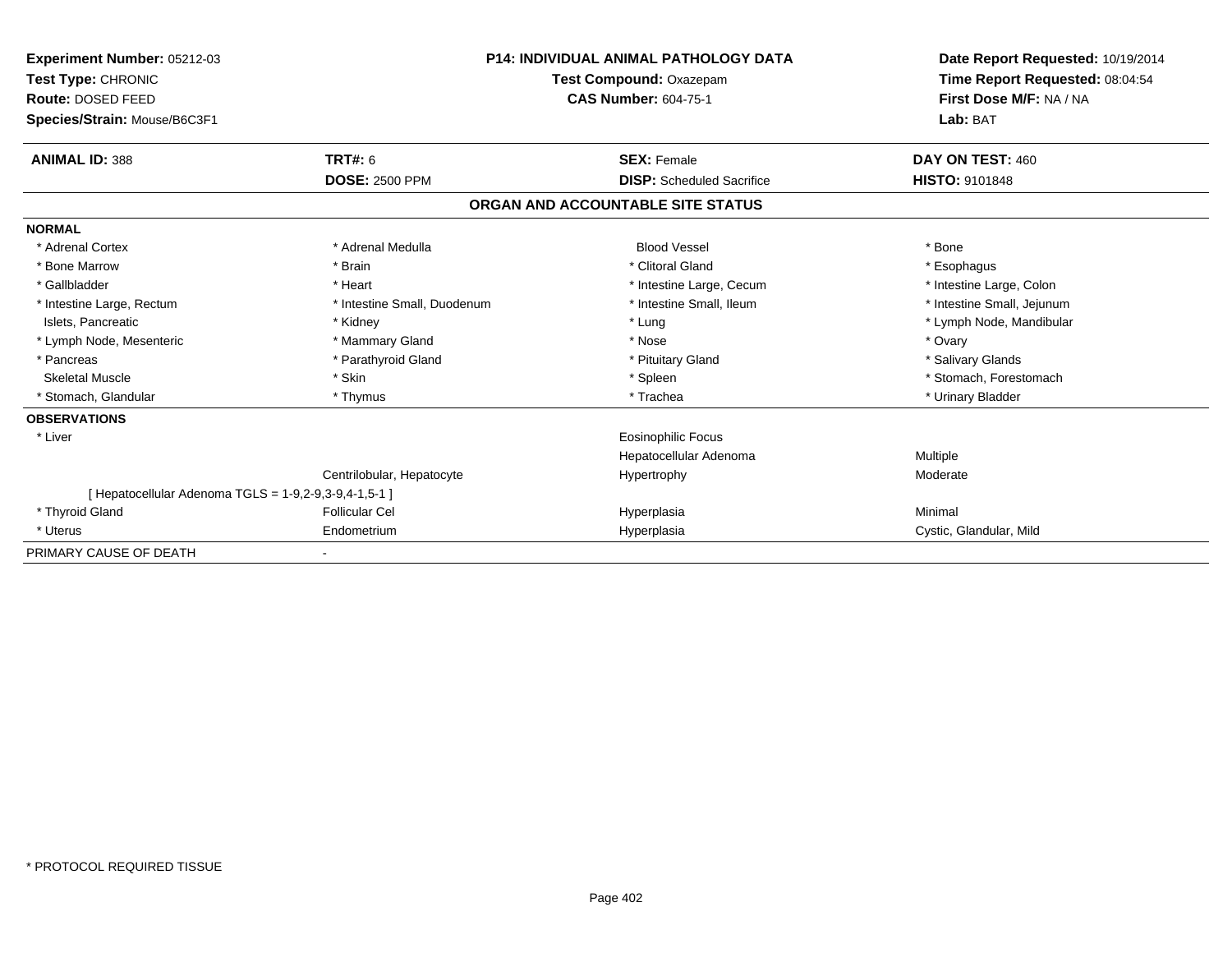| Experiment Number: 05212-03                            | <b>P14: INDIVIDUAL ANIMAL PATHOLOGY DATA</b> |                                   | Date Report Requested: 10/19/2014 |  |
|--------------------------------------------------------|----------------------------------------------|-----------------------------------|-----------------------------------|--|
| Test Type: CHRONIC                                     |                                              | Test Compound: Oxazepam           |                                   |  |
| Route: DOSED FEED                                      |                                              | <b>CAS Number: 604-75-1</b>       | First Dose M/F: NA / NA           |  |
| Species/Strain: Mouse/B6C3F1                           |                                              |                                   | Lab: BAT                          |  |
| <b>ANIMAL ID: 389</b>                                  | <b>TRT#: 6</b>                               | <b>SEX: Female</b>                | DAY ON TEST: 666                  |  |
|                                                        | <b>DOSE: 2500 PPM</b>                        | <b>DISP:</b> Moribund Sacrifice   | <b>HISTO: 9101849</b>             |  |
|                                                        |                                              | ORGAN AND ACCOUNTABLE SITE STATUS |                                   |  |
| <b>NORMAL</b>                                          |                                              |                                   |                                   |  |
| * Adrenal Cortex                                       | * Adrenal Medulla                            | <b>Blood Vessel</b>               | * Bone                            |  |
| * Bone Marrow                                          | * Brain                                      | * Clitoral Gland                  | * Esophagus                       |  |
| * Gallbladder                                          | * Heart                                      | * Intestine Large, Cecum          | * Intestine Large, Colon          |  |
| * Intestine Large, Rectum                              | * Intestine Small, Duodenum                  | * Intestine Small, Ileum          | * Intestine Small, Jejunum        |  |
| Islets, Pancreatic                                     | * Kidney                                     | * Lung                            | * Mammary Gland                   |  |
| * Nose                                                 | * Pancreas                                   | * Parathyroid Gland               | * Salivary Glands                 |  |
| <b>Skeletal Muscle</b>                                 | * Skin                                       | * Stomach, Forestomach            | * Stomach, Glandular              |  |
| * Trachea                                              | * Urinary Bladder                            |                                   |                                   |  |
| <b>MISSING</b>                                         |                                              |                                   |                                   |  |
| * Pituitary Gland                                      |                                              |                                   |                                   |  |
| <b>OBSERVATIONS</b>                                    |                                              |                                   |                                   |  |
| * Liver                                                |                                              | Hepatocellular Carcinoma          | <b>Multiple</b>                   |  |
|                                                        | Centrilobular                                | Hypertrophy                       | Moderate                          |  |
| [ Hepatocellular Carcinoma TGLS = 2-9,3-10,4-11,5-12 ] |                                              |                                   |                                   |  |
| * Lymph Node, Mandibular                               |                                              | Atrophy                           | Mild                              |  |
| * Lymph Node, Mesenteric                               |                                              | Atrophy                           | Mild                              |  |
| * Ovary                                                |                                              | Atrophy                           | Moderate                          |  |
| * Spleen                                               |                                              | Hematopoietic Cell Proliferation  | Moderate                          |  |
| * Thymus                                               |                                              | Atrophy                           | Moderate                          |  |
| * Thyroid Gland                                        | <b>Follicular Cel</b>                        | Hyperplasia                       | Moderate                          |  |
| * Uterus                                               | Endometrium                                  | Hyperplasia                       | Cystic, Moderate                  |  |
| [ Hyperplasia TGLS = 1-6 ]                             |                                              |                                   |                                   |  |
| PRIMARY CAUSE OF DEATH                                 | - Liver Hepatocellular Carcinoma             |                                   |                                   |  |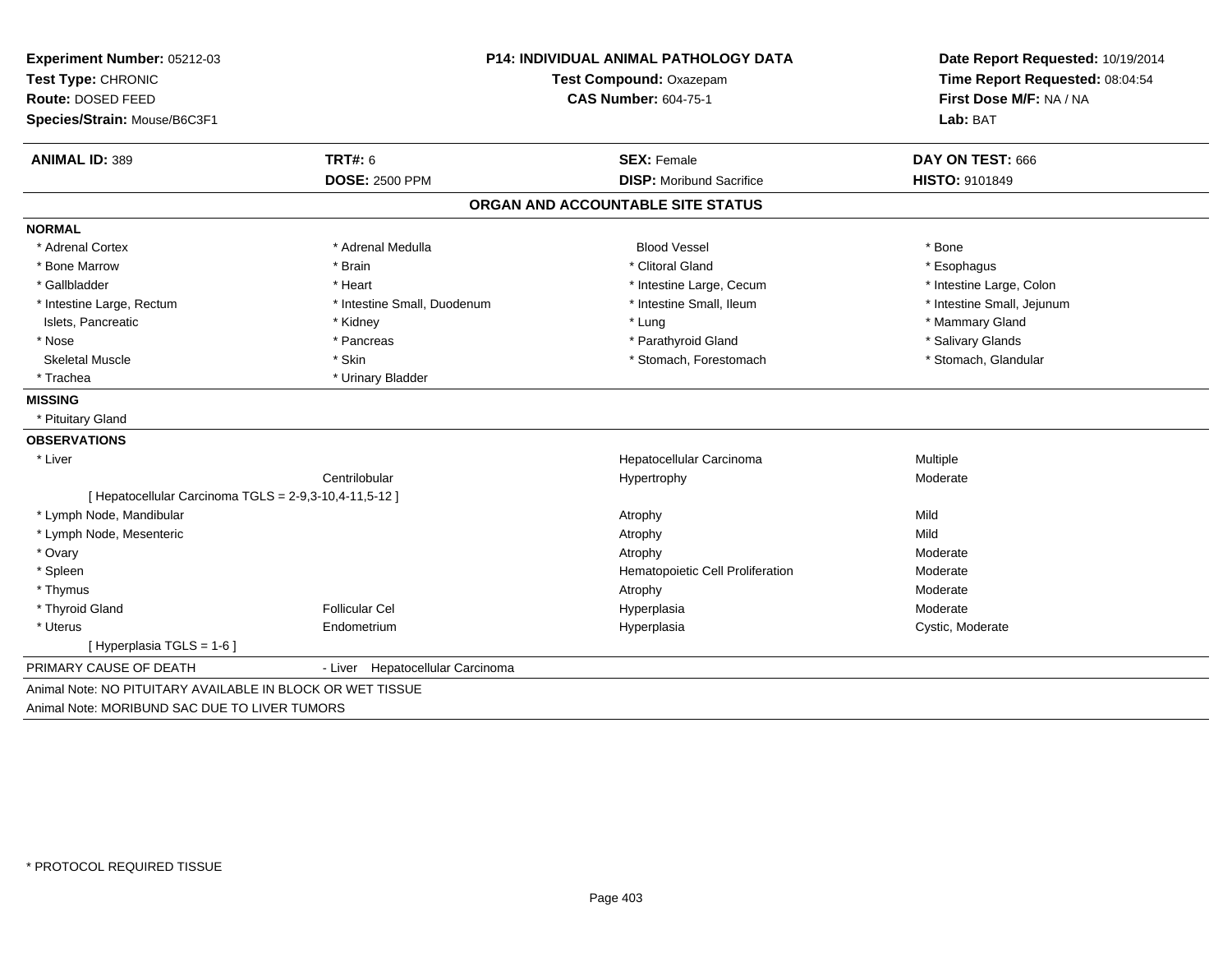| Experiment Number: 05212-03                       | <b>P14: INDIVIDUAL ANIMAL PATHOLOGY DATA</b> |                                   | Date Report Requested: 10/19/2014 |  |
|---------------------------------------------------|----------------------------------------------|-----------------------------------|-----------------------------------|--|
| Test Type: CHRONIC                                |                                              | Test Compound: Oxazepam           | Time Report Requested: 08:04:54   |  |
| Route: DOSED FEED                                 |                                              | <b>CAS Number: 604-75-1</b>       | First Dose M/F: NA / NA           |  |
| Species/Strain: Mouse/B6C3F1                      |                                              |                                   | Lab: BAT                          |  |
| <b>ANIMAL ID: 390</b>                             | TRT#: 6                                      | <b>SEX: Female</b>                | DAY ON TEST: 701                  |  |
|                                                   | <b>DOSE: 2500 PPM</b>                        | <b>DISP:</b> Moribund Sacrifice   | HISTO: 9101850                    |  |
|                                                   |                                              | ORGAN AND ACCOUNTABLE SITE STATUS |                                   |  |
| <b>NORMAL</b>                                     |                                              |                                   |                                   |  |
| * Adrenal Cortex                                  | * Adrenal Medulla                            | <b>Blood Vessel</b>               | * Bone                            |  |
| * Bone Marrow                                     | * Brain                                      | * Clitoral Gland                  | * Esophagus                       |  |
| * Gallbladder                                     | * Heart                                      | * Intestine Large, Cecum          | * Intestine Large, Colon          |  |
| * Intestine Large, Rectum                         | * Intestine Small, Duodenum                  | * Intestine Small, Ileum          | * Intestine Small, Jejunum        |  |
| Islets, Pancreatic                                | * Kidney                                     | * Lymph Node, Mandibular          | * Lymph Node, Mesenteric          |  |
| * Mammary Gland                                   | * Nose                                       | * Pancreas                        | * Parathyroid Gland               |  |
| * Pituitary Gland                                 | * Salivary Glands                            | <b>Skeletal Muscle</b>            | * Skin                            |  |
| * Spleen                                          | * Stomach, Forestomach                       | * Stomach, Glandular              | * Trachea                         |  |
| * Urinary Bladder                                 | * Uterus                                     |                                   |                                   |  |
| <b>OBSERVATIONS</b>                               |                                              |                                   |                                   |  |
| * Liver                                           |                                              | Hepatocellular Carcinoma          | Multiple                          |  |
| [ Hepatocellular Carcinoma TGLS = 1-9,2-10,3-11 ] |                                              |                                   |                                   |  |
| * Lung                                            |                                              | Hepatocellular Carcinoma          | Metastatic (Liver)                |  |
| [Hepatocellular Carcinoma TGLS = 4-2]             |                                              |                                   |                                   |  |
| * Ovary                                           |                                              | Atrophy                           | Marked                            |  |
| * Thymus                                          |                                              | Atrophy                           | Moderate                          |  |
| * Thyroid Gland                                   | <b>Follicular Cel</b>                        | Hyperplasia                       | Moderate                          |  |
| PRIMARY CAUSE OF DEATH                            | - Liver Hepatocellular Carcinoma             |                                   |                                   |  |
| Animal Note: moribund sac due to liver tumors     |                                              |                                   |                                   |  |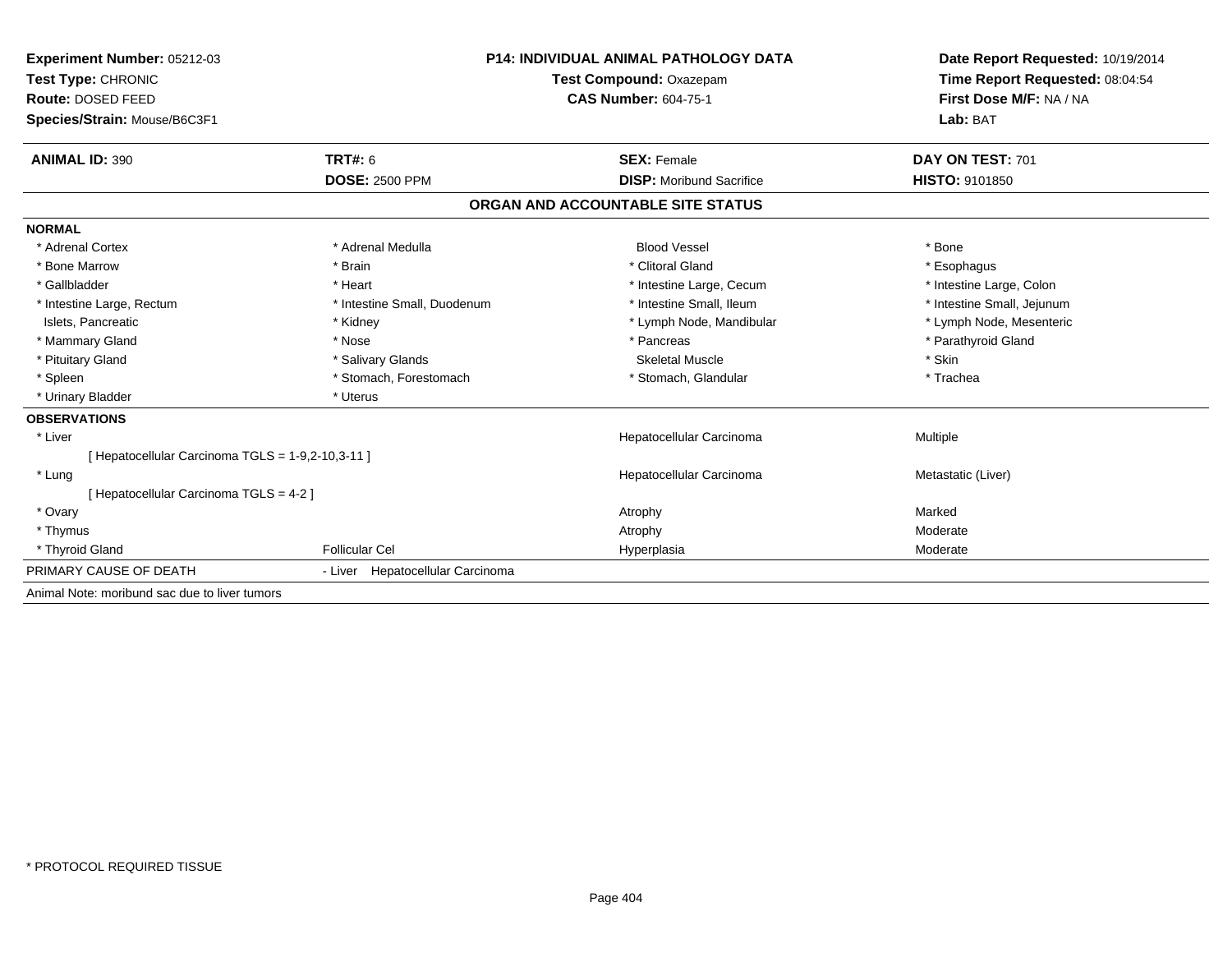| Experiment Number: 05212-03                     |                                  | <b>P14: INDIVIDUAL ANIMAL PATHOLOGY DATA</b> |                                 |  |
|-------------------------------------------------|----------------------------------|----------------------------------------------|---------------------------------|--|
| Test Type: CHRONIC                              | Test Compound: Oxazepam          |                                              | Time Report Requested: 08:04:54 |  |
| Route: DOSED FEED                               |                                  | <b>CAS Number: 604-75-1</b>                  | First Dose M/F: NA / NA         |  |
| Species/Strain: Mouse/B6C3F1                    |                                  |                                              | Lab: BAT                        |  |
| <b>ANIMAL ID: 391</b>                           | TRT#: 6                          | <b>SEX: Female</b>                           | DAY ON TEST: 712                |  |
|                                                 | <b>DOSE: 2500 PPM</b>            | <b>DISP:</b> Moribund Sacrifice              | HISTO: 9101851                  |  |
|                                                 |                                  | ORGAN AND ACCOUNTABLE SITE STATUS            |                                 |  |
| <b>NORMAL</b>                                   |                                  |                                              |                                 |  |
| * Adrenal Cortex                                | * Adrenal Medulla                | <b>Blood Vessel</b>                          | * Bone                          |  |
| * Bone Marrow                                   | * Brain                          | * Clitoral Gland                             | * Esophagus                     |  |
| * Gallbladder                                   | * Heart                          | * Intestine Large, Cecum                     | * Intestine Large, Colon        |  |
| * Intestine Large, Rectum                       | * Intestine Small, Duodenum      | * Intestine Small, Ileum                     | * Intestine Small, Jejunum      |  |
| Islets, Pancreatic                              | * Kidney                         | * Lung                                       | * Lymph Node, Mandibular        |  |
| * Lymph Node, Mesenteric                        | * Mammary Gland                  | * Nose                                       | * Pancreas                      |  |
| * Parathyroid Gland                             | * Pituitary Gland                | * Salivary Glands                            | <b>Skeletal Muscle</b>          |  |
| * Skin                                          | * Stomach, Forestomach           | * Stomach, Glandular                         | * Trachea                       |  |
| * Urinary Bladder                               |                                  |                                              |                                 |  |
| <b>OBSERVATIONS</b>                             |                                  |                                              |                                 |  |
| * Liver                                         |                                  | Hepatocellular Adenoma                       | Multiple                        |  |
|                                                 |                                  | Hepatocellular Carcinoma                     | Multiple                        |  |
| [ Hepatocellular Adenoma TGLS = 2-2,9 ]         |                                  |                                              |                                 |  |
| [ Hepatocellular Carcinoma TGLS = 2-1,2,9,10 ]  |                                  |                                              |                                 |  |
| * Ovary                                         |                                  | Atrophy                                      | Marked                          |  |
| * Spleen                                        |                                  | Hematopoietic Cell Proliferation             | Mild                            |  |
| [ Hematopoietic Cell Proliferation TGLS = 1-1 ] |                                  |                                              |                                 |  |
| * Thymus                                        |                                  | Atrophy                                      | Marked                          |  |
| * Thyroid Gland                                 | <b>Follicular Cel</b>            | Hyperplasia                                  | Moderate                        |  |
| * Uterus                                        | Endometrium                      | Hyperplasia                                  | Cystic, Mild                    |  |
| PRIMARY CAUSE OF DEATH                          | - Liver Hepatocellular Carcinoma |                                              |                                 |  |
| Animal Note: moribund sac due to liver tumors   |                                  |                                              |                                 |  |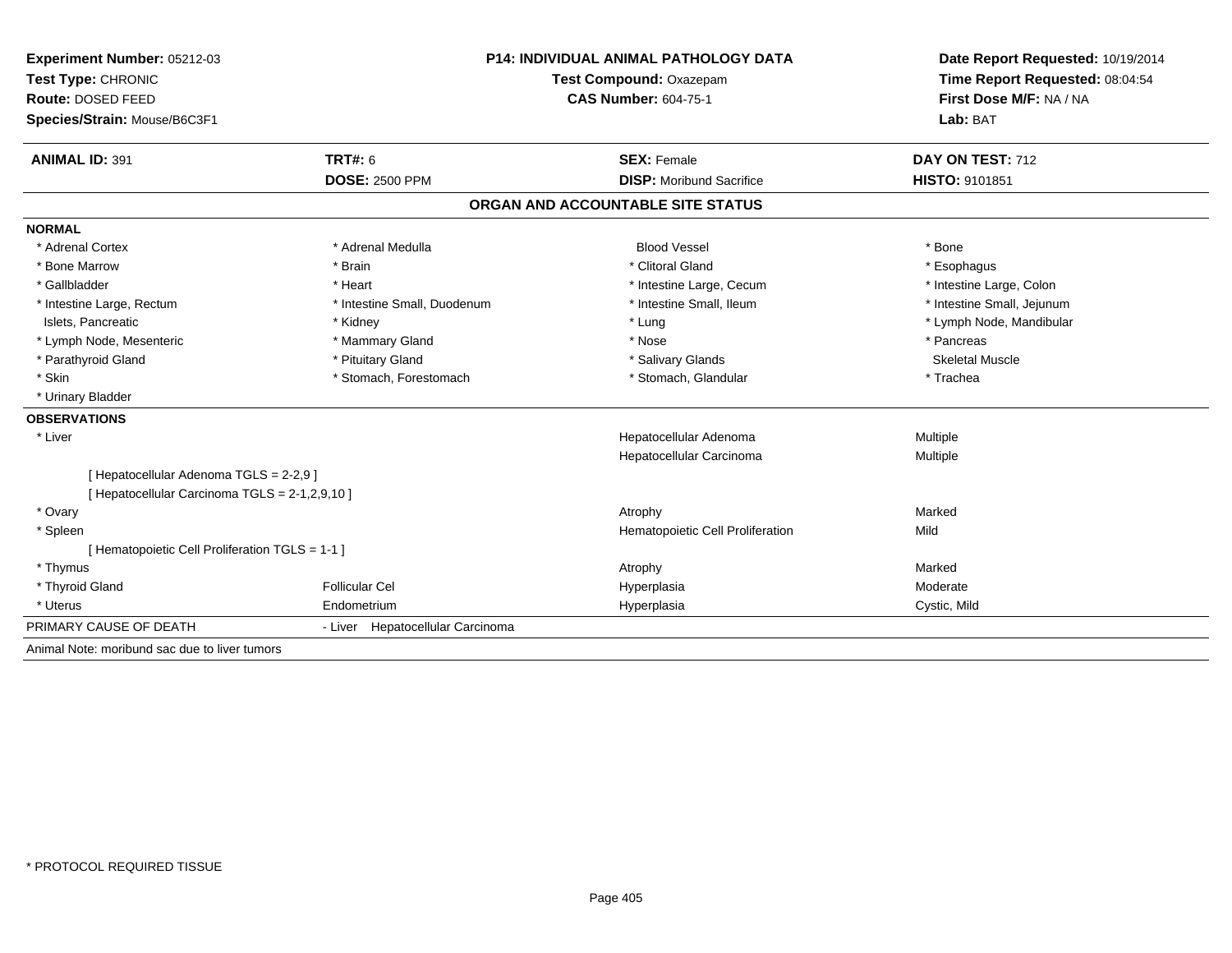| Experiment Number: 05212-03                              | <b>P14: INDIVIDUAL ANIMAL PATHOLOGY DATA</b><br>Test Type: CHRONIC<br>Test Compound: Oxazepam |                                   | Date Report Requested: 10/19/2014<br>Time Report Requested: 08:04:54 |
|----------------------------------------------------------|-----------------------------------------------------------------------------------------------|-----------------------------------|----------------------------------------------------------------------|
|                                                          |                                                                                               |                                   |                                                                      |
| Route: DOSED FEED                                        |                                                                                               | <b>CAS Number: 604-75-1</b>       | First Dose M/F: NA / NA                                              |
| Species/Strain: Mouse/B6C3F1                             |                                                                                               |                                   | Lab: BAT                                                             |
| <b>ANIMAL ID: 392</b>                                    | TRT#: 6                                                                                       | <b>SEX: Female</b>                | DAY ON TEST: 719                                                     |
|                                                          | <b>DOSE: 2500 PPM</b>                                                                         | <b>DISP: Moribund Sacrifice</b>   | HISTO: 9101852                                                       |
|                                                          |                                                                                               | ORGAN AND ACCOUNTABLE SITE STATUS |                                                                      |
| <b>NORMAL</b>                                            |                                                                                               |                                   |                                                                      |
| * Adrenal Cortex                                         | * Adrenal Medulla                                                                             | <b>Blood Vessel</b>               | * Bone                                                               |
| * Bone Marrow                                            | * Brain                                                                                       | * Clitoral Gland                  | * Esophagus                                                          |
| * Gallbladder                                            | * Heart                                                                                       | * Intestine Large, Cecum          | * Intestine Large, Colon                                             |
| * Intestine Large, Rectum                                | * Intestine Small, Duodenum                                                                   | * Intestine Small, Ileum          | Islets, Pancreatic                                                   |
| * Lung                                                   | * Lymph Node, Mandibular                                                                      | * Lymph Node, Mesenteric          | * Mammary Gland                                                      |
| * Nose                                                   | * Pancreas                                                                                    | * Pituitary Gland                 | * Salivary Glands                                                    |
| <b>Skeletal Muscle</b>                                   | * Skin                                                                                        | * Spleen                          | * Stomach, Forestomach                                               |
| * Stomach, Glandular                                     | * Trachea                                                                                     | * Urinary Bladder                 |                                                                      |
| <b>MISSING</b>                                           |                                                                                               |                                   |                                                                      |
| * Parathyroid Gland                                      |                                                                                               |                                   |                                                                      |
| <b>OBSERVATIONS</b>                                      |                                                                                               |                                   |                                                                      |
| * Intestine Small, Jejunum<br>[ Hyperplasia TGLS = 1-9 ] | Peyers Patch                                                                                  | Hyperplasia                       | Lymphoid, Marked                                                     |
| * Kidney                                                 |                                                                                               | Nephropathy                       | Chronic, Minimal                                                     |
| * Liver                                                  |                                                                                               | Hepatocellular Adenoma            | Multiple                                                             |
|                                                          |                                                                                               | Hepatocellular Carcinoma          | Multiple                                                             |
| [ Hepatocellular Adenoma TGLS = 2-1,2,10,11 ]            |                                                                                               |                                   |                                                                      |
| [ Hepatocellular Carcinoma TGLS = 2-10,11 ]              |                                                                                               |                                   |                                                                      |
| * Ovary                                                  |                                                                                               | Atrophy                           | Marked                                                               |
| * Thymus                                                 |                                                                                               | Atrophy                           | Marked                                                               |
| * Thyroid Gland                                          | <b>Follicular Cel</b>                                                                         | Hyperplasia                       | Marked                                                               |
| * Uterus                                                 | Endometrium                                                                                   | Hyperplasia                       | Cystic, Mild                                                         |
| PRIMARY CAUSE OF DEATH                                   | - Liver Hepatocellular Carcinoma                                                              |                                   |                                                                      |
| Animal Note: moribund sac due to liver tumors            |                                                                                               |                                   |                                                                      |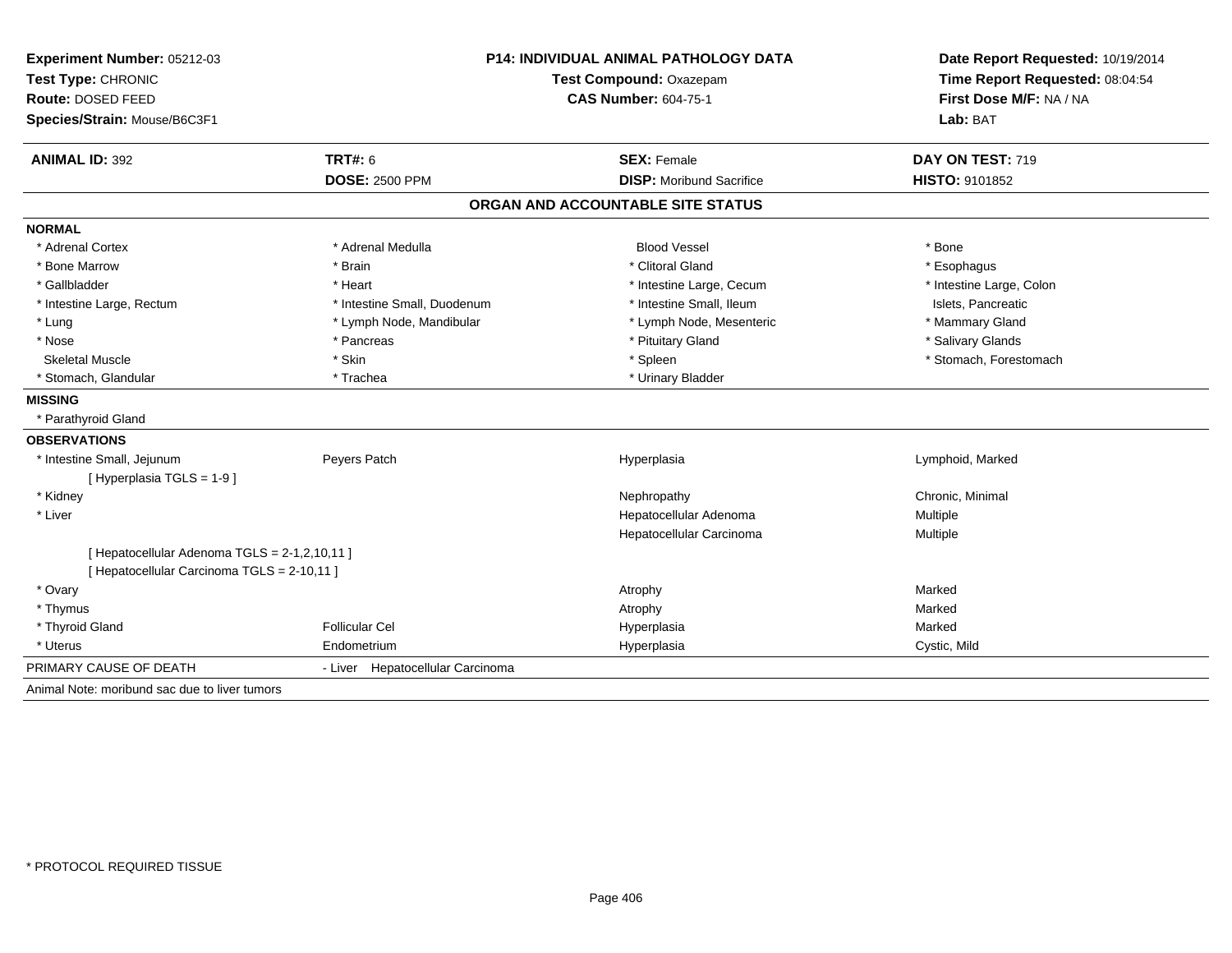| Experiment Number: 05212-03<br>Test Type: CHRONIC<br>Route: DOSED FEED |                                  | <b>P14: INDIVIDUAL ANIMAL PATHOLOGY DATA</b><br>Test Compound: Oxazepam<br><b>CAS Number: 604-75-1</b> | Date Report Requested: 10/19/2014<br>Time Report Requested: 08:04:54<br>First Dose M/F: NA / NA |
|------------------------------------------------------------------------|----------------------------------|--------------------------------------------------------------------------------------------------------|-------------------------------------------------------------------------------------------------|
| Species/Strain: Mouse/B6C3F1                                           |                                  |                                                                                                        | Lab: BAT                                                                                        |
| <b>ANIMAL ID: 393</b>                                                  | <b>TRT#: 6</b>                   | <b>SEX: Female</b>                                                                                     | DAY ON TEST: 692                                                                                |
|                                                                        | <b>DOSE: 2500 PPM</b>            | <b>DISP: Natural Death</b>                                                                             | HISTO: 9101853                                                                                  |
|                                                                        |                                  | ORGAN AND ACCOUNTABLE SITE STATUS                                                                      |                                                                                                 |
| <b>NORMAL</b>                                                          |                                  |                                                                                                        |                                                                                                 |
| * Adrenal Cortex                                                       | * Adrenal Medulla                | <b>Blood Vessel</b>                                                                                    | * Bone                                                                                          |
| * Bone Marrow                                                          | * Brain                          | * Clitoral Gland                                                                                       | * Esophagus                                                                                     |
| * Gallbladder                                                          | * Heart                          | * Intestine Large, Cecum                                                                               | * Intestine Large, Colon                                                                        |
| * Intestine Large, Rectum                                              | * Intestine Small, Duodenum      | * Intestine Small, Ileum                                                                               | * Intestine Small, Jejunum                                                                      |
| Islets. Pancreatic                                                     | * Kidney                         | * Lung                                                                                                 | * Lymph Node, Mandibular                                                                        |
| * Mammary Gland                                                        | * Nose                           | * Pancreas                                                                                             | * Parathyroid Gland                                                                             |
| * Salivary Glands                                                      | <b>Skeletal Muscle</b>           | * Skin                                                                                                 | * Spleen                                                                                        |
| * Stomach, Forestomach                                                 | * Stomach, Glandular             | * Trachea                                                                                              | * Urinary Bladder                                                                               |
| * Uterus                                                               |                                  |                                                                                                        |                                                                                                 |
| <b>MISSING</b>                                                         |                                  |                                                                                                        |                                                                                                 |
| * Lymph Node, Mesenteric                                               | * Thymus                         |                                                                                                        |                                                                                                 |
| <b>INSUFFICIENT TISSUE</b>                                             |                                  |                                                                                                        |                                                                                                 |
| * Pituitary Gland                                                      |                                  |                                                                                                        |                                                                                                 |
| <b>OBSERVATIONS</b>                                                    |                                  |                                                                                                        |                                                                                                 |
| * Liver                                                                |                                  | Hepatocellular Carcinoma                                                                               | Multiple                                                                                        |
| [ Hepatocellular Carcinoma TGLS = 2-1, 3-2,9 4-10, 5-9 ]               |                                  |                                                                                                        |                                                                                                 |
| * Ovary                                                                |                                  | Atrophy                                                                                                | Marked                                                                                          |
| * Thyroid Gland                                                        | <b>Follicular Cel</b>            | Hyperplasia                                                                                            | Moderate                                                                                        |
| PRIMARY CAUSE OF DEATH                                                 | - Liver Hepatocellular Carcinoma |                                                                                                        |                                                                                                 |
| Animal Note: cod, liver tumors                                         |                                  |                                                                                                        |                                                                                                 |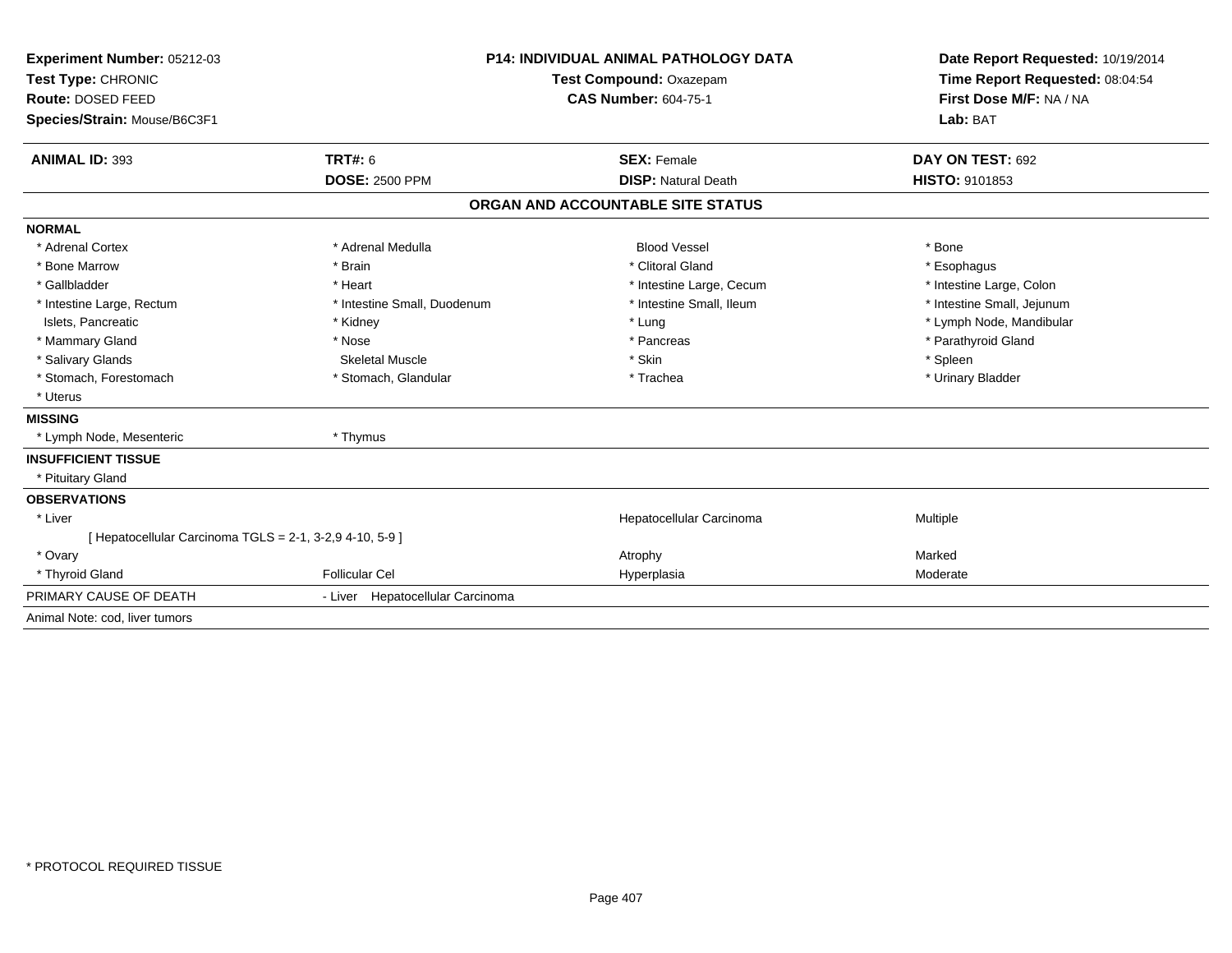| Experiment Number: 05212-03                     | P14: INDIVIDUAL ANIMAL PATHOLOGY DATA |                                   | Date Report Requested: 10/19/2014<br>Time Report Requested: 08:04:54 |
|-------------------------------------------------|---------------------------------------|-----------------------------------|----------------------------------------------------------------------|
| Test Type: CHRONIC                              |                                       | Test Compound: Oxazepam           |                                                                      |
| Route: DOSED FEED                               |                                       | <b>CAS Number: 604-75-1</b>       | First Dose M/F: NA / NA                                              |
| Species/Strain: Mouse/B6C3F1                    |                                       |                                   | Lab: BAT                                                             |
| <b>ANIMAL ID: 394</b>                           | <b>TRT#: 6</b>                        | <b>SEX: Female</b>                | DAY ON TEST: 575                                                     |
|                                                 | <b>DOSE: 2500 PPM</b>                 | <b>DISP: Natural Death</b>        | HISTO: 9101854                                                       |
|                                                 |                                       | ORGAN AND ACCOUNTABLE SITE STATUS |                                                                      |
| <b>NORMAL</b>                                   |                                       |                                   |                                                                      |
| * Adrenal Cortex                                | * Adrenal Medulla                     | <b>Blood Vessel</b>               | * Bone                                                               |
| * Bone Marrow                                   | * Brain                               | * Clitoral Gland                  | * Esophagus                                                          |
| * Gallbladder                                   | * Heart                               | * Intestine Large, Cecum          | * Intestine Large, Colon                                             |
| * Intestine Large, Rectum                       | * Intestine Small, Duodenum           | * Intestine Small, Ileum          | * Intestine Small, Jejunum                                           |
| Islets, Pancreatic                              | * Kidney                              | * Lung                            | * Lymph Node, Mandibular                                             |
| * Mammary Gland                                 | * Nose                                | * Pancreas                        | * Parathyroid Gland                                                  |
| * Salivary Glands                               | <b>Skeletal Muscle</b>                | * Skin                            | * Stomach, Forestomach                                               |
| * Stomach, Glandular                            | * Trachea                             | * Urinary Bladder                 |                                                                      |
| <b>MISSING</b>                                  |                                       |                                   |                                                                      |
| * Lymph Node, Mesenteric                        | * Pituitary Gland                     |                                   |                                                                      |
| <b>OBSERVATIONS</b>                             |                                       |                                   |                                                                      |
| * Liver                                         |                                       | Hepatocellular Adenoma            |                                                                      |
|                                                 |                                       | Hepatocellular Carcinoma          | Multiple                                                             |
| [ Hepatocellular Adenoma TGLS = 1-2 ]           |                                       |                                   |                                                                      |
| [ Hepatocellular Carcinoma TGLS = 1-1,9,10 ]    |                                       |                                   |                                                                      |
| * Ovary                                         |                                       | Atrophy                           | Marked                                                               |
| * Spleen                                        |                                       | Hematopoietic Cell Proliferation  | Mild                                                                 |
| [ Hematopoietic Cell Proliferation TGLS = 2-1 ] |                                       |                                   |                                                                      |
| * Thymus                                        |                                       | Atrophy                           | Moderate                                                             |
| * Thyroid Gland                                 | <b>Follicular Cel</b>                 | Hyperplasia                       | Moderate                                                             |
| * Uterus                                        | Endometrium                           | Hyperplasia                       | Cystic, Mild                                                         |
| [ Hyperplasia TGLS = 3-6 ]                      |                                       |                                   |                                                                      |
| PRIMARY CAUSE OF DEATH                          | - Liver Hepatocellular Carcinoma      |                                   |                                                                      |
| Animal Note: cod. liver tumors                  |                                       |                                   |                                                                      |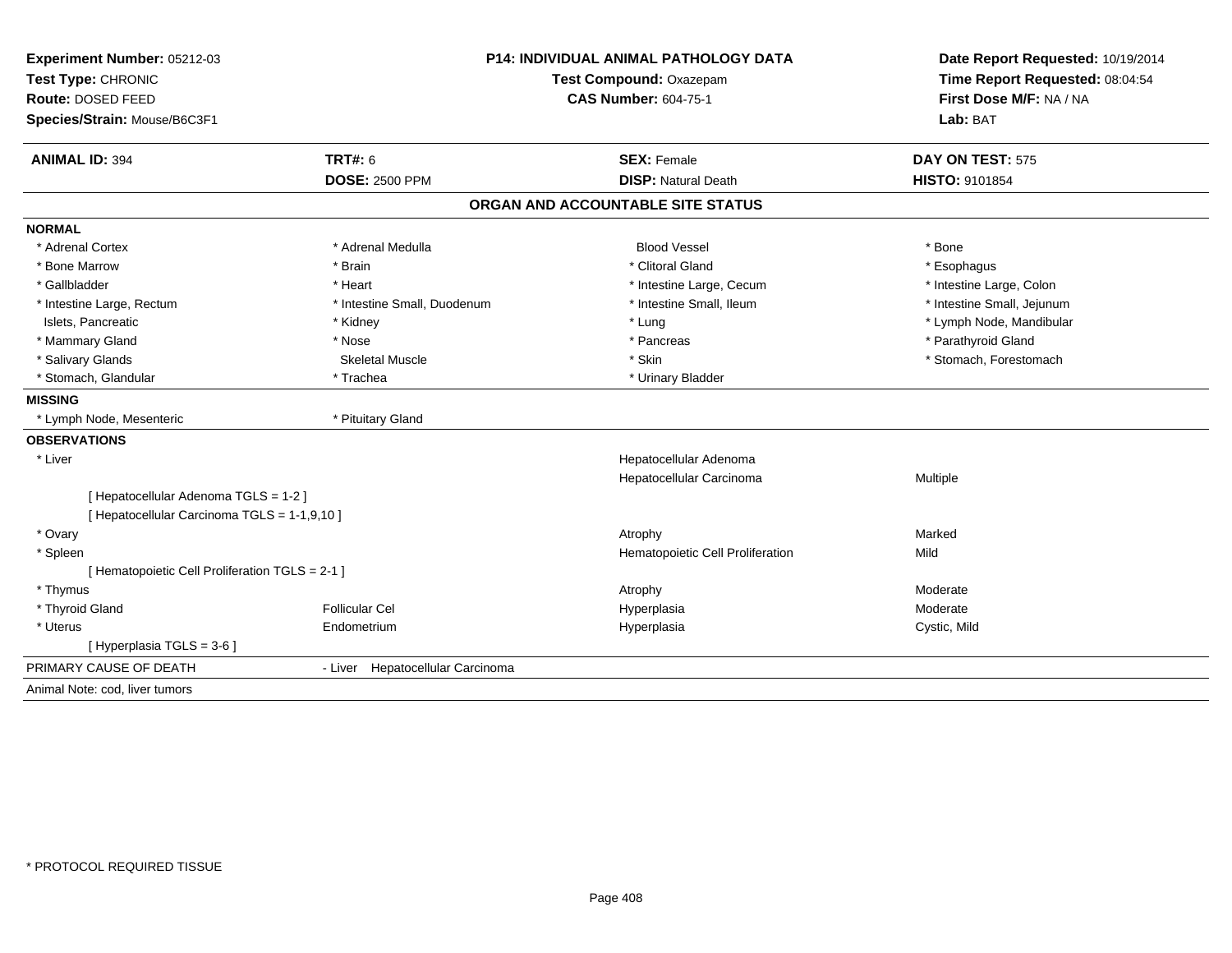| <b>Experiment Number: 05212-03</b><br>Test Type: CHRONIC<br>Route: DOSED FEED                           |                                | <b>P14: INDIVIDUAL ANIMAL PATHOLOGY DATA</b>       | Date Report Requested: 10/19/2014<br>Time Report Requested: 08:04:54<br>First Dose M/F: NA / NA |
|---------------------------------------------------------------------------------------------------------|--------------------------------|----------------------------------------------------|-------------------------------------------------------------------------------------------------|
|                                                                                                         |                                | Test Compound: Oxazepam                            |                                                                                                 |
|                                                                                                         |                                | <b>CAS Number: 604-75-1</b>                        |                                                                                                 |
| Species/Strain: Mouse/B6C3F1                                                                            |                                |                                                    | Lab: BAT                                                                                        |
| <b>ANIMAL ID: 395</b>                                                                                   | TRT#: 6                        | <b>SEX: Female</b>                                 | DAY ON TEST: 667                                                                                |
|                                                                                                         | <b>DOSE: 2500 PPM</b>          | <b>DISP: Natural Death</b>                         | <b>HISTO: 9101855</b>                                                                           |
|                                                                                                         |                                | ORGAN AND ACCOUNTABLE SITE STATUS                  |                                                                                                 |
| <b>NORMAL</b>                                                                                           |                                |                                                    |                                                                                                 |
| * Adrenal Cortex                                                                                        | * Adrenal Medulla              | <b>Blood Vessel</b>                                | * Bone                                                                                          |
| * Bone Marrow                                                                                           | * Brain                        | * Clitoral Gland                                   | * Esophagus                                                                                     |
| * Gallbladder                                                                                           | * Heart                        | * Intestine Large, Cecum                           | * Intestine Large, Colon                                                                        |
| * Intestine Large, Rectum                                                                               | * Intestine Small, Duodenum    | * Intestine Small, Ileum                           | * Intestine Small, Jejunum                                                                      |
| Islets, Pancreatic                                                                                      | * Kidney                       | * Lung                                             | * Lymph Node, Mandibular                                                                        |
| * Lymph Node, Mesenteric                                                                                | * Mammary Gland                | * Nose                                             | * Pancreas                                                                                      |
| * Parathyroid Gland                                                                                     | * Pituitary Gland              | * Salivary Glands                                  | <b>Skeletal Muscle</b>                                                                          |
| * Skin                                                                                                  | * Spleen                       | * Stomach, Forestomach                             | * Stomach, Glandular                                                                            |
| * Thymus                                                                                                | * Trachea                      | * Urinary Bladder                                  | * Uterus                                                                                        |
| <b>OBSERVATIONS</b>                                                                                     |                                |                                                    |                                                                                                 |
| * Liver                                                                                                 |                                | Hepatocellular Adenoma<br>Hepatocellular Carcinoma | Multiple                                                                                        |
|                                                                                                         | Centrilobular                  | Hypertrophy                                        | Moderate                                                                                        |
| [ Hepatocellular Adenoma TGLS = 1-9,2-10,3-1,3-2,5-9,6-11 ]<br>[ Hepatocellular Carcinoma TGLS = 4-10 ] |                                |                                                    |                                                                                                 |
| * Ovary                                                                                                 |                                | Atrophy                                            | Moderate                                                                                        |
| * Thyroid Gland                                                                                         | <b>Follicular Cel</b>          | Hyperplasia                                        | Moderate                                                                                        |
| PRIMARY CAUSE OF DEATH                                                                                  | - Liver Hepatocellular Adenoma |                                                    |                                                                                                 |
| Animal Note: CAUSE OF DEATH, LIVER TUMORS                                                               |                                |                                                    |                                                                                                 |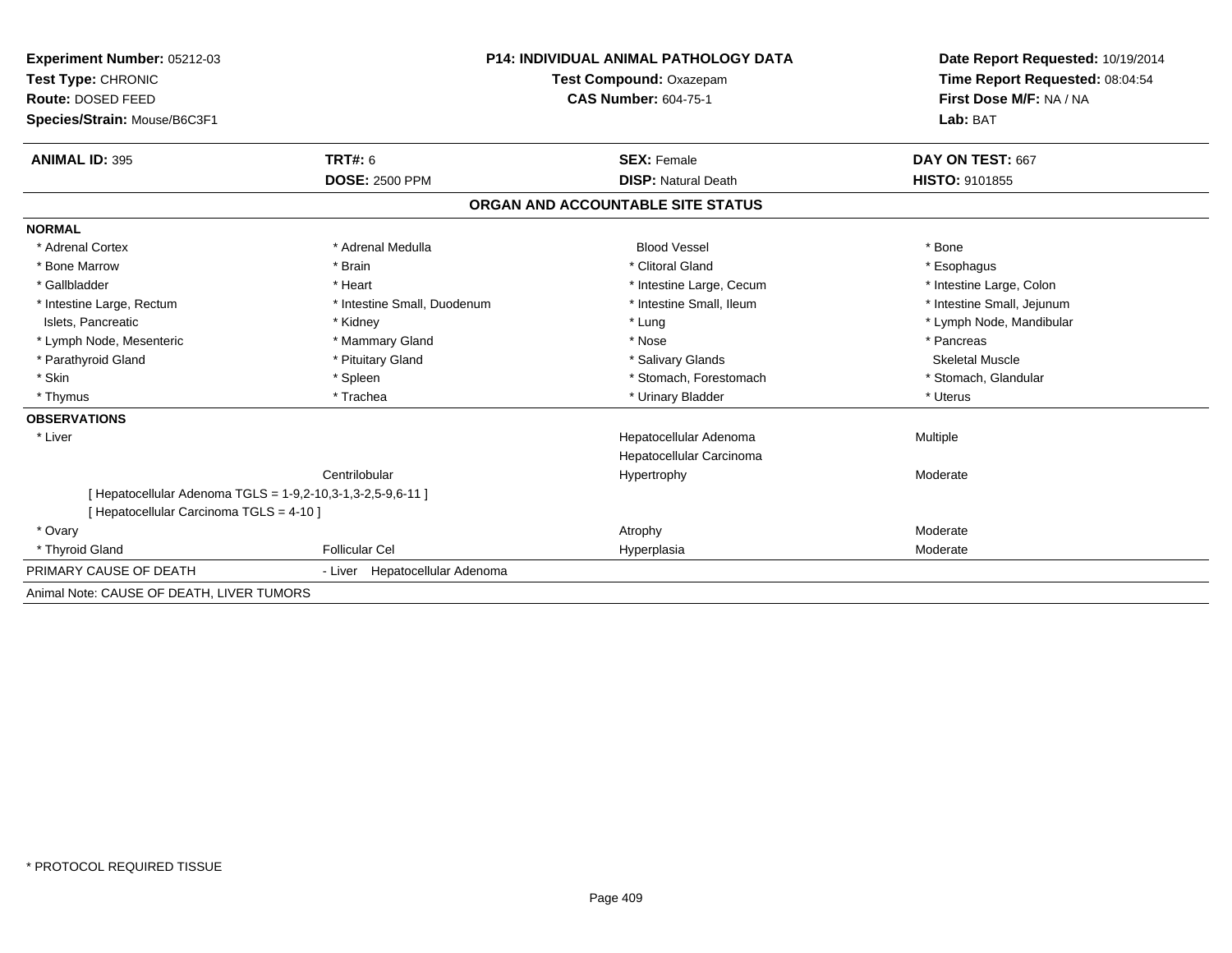| Experiment Number: 05212-03<br>Test Type: CHRONIC |                                  | <b>P14: INDIVIDUAL ANIMAL PATHOLOGY DATA</b> | Date Report Requested: 10/19/2014<br>Time Report Requested: 08:04:54 |
|---------------------------------------------------|----------------------------------|----------------------------------------------|----------------------------------------------------------------------|
|                                                   |                                  | Test Compound: Oxazepam                      |                                                                      |
| Route: DOSED FEED                                 |                                  | <b>CAS Number: 604-75-1</b>                  | First Dose M/F: NA / NA                                              |
| Species/Strain: Mouse/B6C3F1                      |                                  |                                              | Lab: BAT                                                             |
| <b>ANIMAL ID: 396</b>                             | TRT#: 6                          | <b>SEX: Female</b>                           | DAY ON TEST: 711                                                     |
|                                                   | <b>DOSE: 2500 PPM</b>            | <b>DISP: Natural Death</b>                   | <b>HISTO: 9101856</b>                                                |
|                                                   |                                  | ORGAN AND ACCOUNTABLE SITE STATUS            |                                                                      |
| <b>NORMAL</b>                                     |                                  |                                              |                                                                      |
| * Adrenal Cortex                                  | * Adrenal Medulla                | <b>Blood Vessel</b>                          | * Bone                                                               |
| * Bone Marrow                                     | * Brain                          | * Clitoral Gland                             | * Esophagus                                                          |
| * Gallbladder                                     | * Heart                          | * Intestine Large, Cecum                     | * Intestine Large, Colon                                             |
| * Intestine Large, Rectum                         | * Intestine Small, Duodenum      | * Intestine Small, Ileum                     | * Intestine Small, Jejunum                                           |
| Islets, Pancreatic                                | * Kidney                         | * Lung                                       | * Lymph Node, Mandibular                                             |
| * Mammary Gland                                   | * Nose                           | * Pancreas                                   | * Parathyroid Gland                                                  |
| * Pituitary Gland                                 | * Salivary Glands                | <b>Skeletal Muscle</b>                       | * Skin                                                               |
| * Stomach, Forestomach                            | * Stomach, Glandular             | * Trachea                                    | * Urinary Bladder                                                    |
| <b>MISSING</b>                                    |                                  |                                              |                                                                      |
| * Lymph Node, Mesenteric                          | * Ovary                          |                                              |                                                                      |
| <b>OBSERVATIONS</b>                               |                                  |                                              |                                                                      |
| * Liver                                           |                                  | Hepatocellular Carcinoma                     | Multiple                                                             |
| [ Hepatocellular Carcinoma TGLS = 1-1,2,9,10 ]    |                                  |                                              |                                                                      |
| * Spleen                                          |                                  | Hematopoietic Cell Proliferation             | Mild                                                                 |
| * Thymus                                          |                                  | Atrophy                                      | Marked                                                               |
| * Thyroid Gland                                   | <b>Follicular Cel</b>            | Hyperplasia                                  | Moderate                                                             |
| * Uterus                                          | Endometrium                      | Hyperplasia                                  | Cystic, Mild                                                         |
| PRIMARY CAUSE OF DEATH                            | - Liver Hepatocellular Carcinoma |                                              |                                                                      |
| Animal Note: cod, liver tumors                    |                                  |                                              |                                                                      |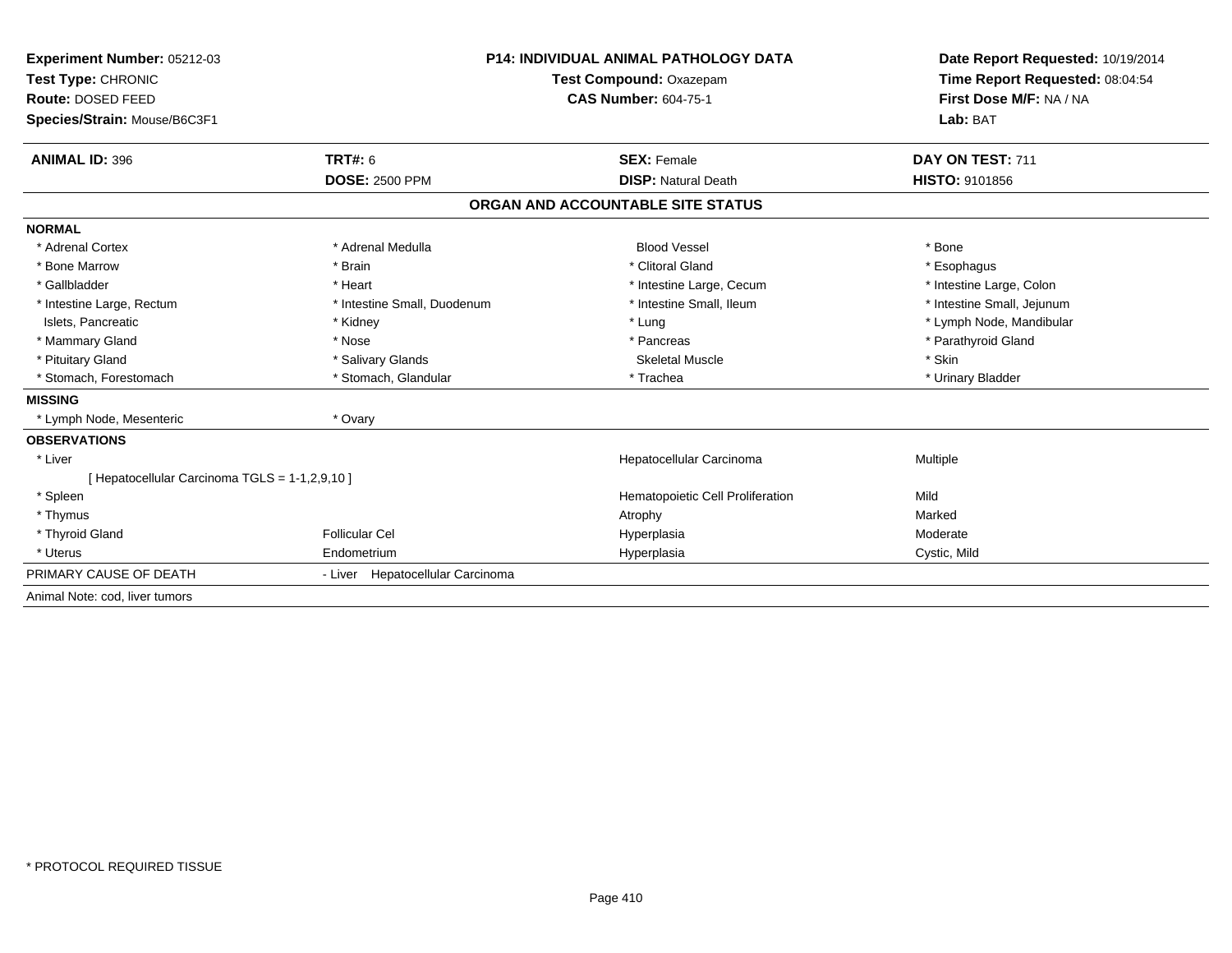| Experiment Number: 05212-03                           | <b>P14: INDIVIDUAL ANIMAL PATHOLOGY DATA</b><br>Test Compound: Oxazepam |                                   | Date Report Requested: 10/19/2014<br>Time Report Requested: 08:04:54 |
|-------------------------------------------------------|-------------------------------------------------------------------------|-----------------------------------|----------------------------------------------------------------------|
| Test Type: CHRONIC                                    |                                                                         |                                   |                                                                      |
| Route: DOSED FEED                                     |                                                                         | <b>CAS Number: 604-75-1</b>       | First Dose M/F: NA / NA                                              |
| Species/Strain: Mouse/B6C3F1                          |                                                                         |                                   | Lab: BAT                                                             |
| <b>ANIMAL ID: 397</b>                                 | <b>TRT#: 6</b>                                                          | <b>SEX: Female</b>                | DAY ON TEST: 642                                                     |
|                                                       | <b>DOSE: 2500 PPM</b>                                                   | <b>DISP:</b> Moribund Sacrifice   | <b>HISTO: 9101857</b>                                                |
|                                                       |                                                                         | ORGAN AND ACCOUNTABLE SITE STATUS |                                                                      |
| <b>NORMAL</b>                                         |                                                                         |                                   |                                                                      |
| * Adrenal Cortex                                      | * Adrenal Medulla                                                       | <b>Blood Vessel</b>               | * Bone                                                               |
| * Bone Marrow                                         | * Brain                                                                 | * Clitoral Gland                  | * Esophagus                                                          |
| * Heart                                               | * Intestine Large, Cecum                                                | * Intestine Large, Colon          | * Intestine Large, Rectum                                            |
| * Intestine Small, Duodenum                           | * Intestine Small, Ileum                                                | * Intestine Small, Jejunum        | Islets, Pancreatic                                                   |
| * Kidney                                              | * Lung                                                                  | * Lymph Node, Mandibular          | * Lymph Node, Mesenteric                                             |
| * Mammary Gland                                       | * Nose                                                                  | * Pancreas                        | * Pituitary Gland                                                    |
| * Salivary Glands                                     | <b>Skeletal Muscle</b>                                                  | * Skin                            | * Stomach, Forestomach                                               |
| * Stomach, Glandular                                  | * Trachea                                                               | * Urinary Bladder                 | * Uterus                                                             |
| <b>MISSING</b>                                        |                                                                         |                                   |                                                                      |
| * Gallbladder                                         | * Parathyroid Gland                                                     |                                   |                                                                      |
| <b>OBSERVATIONS</b>                                   |                                                                         |                                   |                                                                      |
| * Liver                                               |                                                                         | Hepatoblastoma                    |                                                                      |
|                                                       |                                                                         | Hepatocellular Adenoma            |                                                                      |
|                                                       |                                                                         | Hepatocellular Carcinoma          | Multiple                                                             |
| [Hepatoblastoma TGLS = 6-13]                          |                                                                         |                                   |                                                                      |
| [ Hepatocellular Adenoma TGLS = 4-11 ]                |                                                                         |                                   |                                                                      |
| [ Hepatocellular Carcinoma TGLS = 2-9,3-10,5-12,7-1 ] |                                                                         |                                   |                                                                      |
| * Ovary                                               |                                                                         | Atrophy                           | Marked                                                               |
| * Spleen                                              |                                                                         | Hematopoietic Cell Proliferation  | Mild                                                                 |
| [ Hematopoietic Cell Proliferation TGLS = 1-1 ]       |                                                                         |                                   |                                                                      |
| * Thymus                                              |                                                                         | Atrophy                           | Moderate                                                             |
| * Thyroid Gland                                       | <b>Follicular Cel</b>                                                   | Hyperplasia                       | Moderate                                                             |
| PRIMARY CAUSE OF DEATH                                | - Liver Hepatocellular Carcinoma                                        |                                   |                                                                      |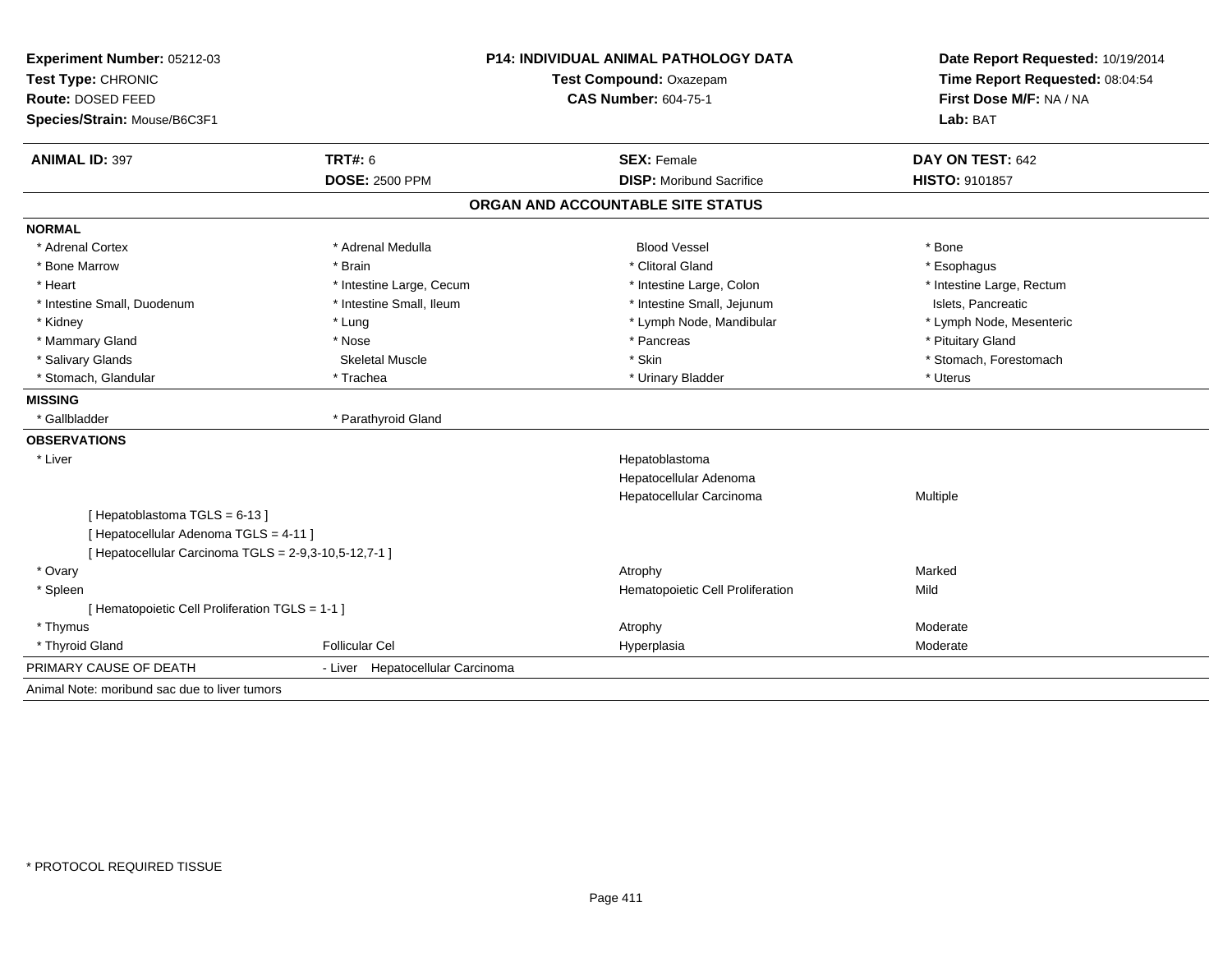| Experiment Number: 05212-03                                  | P14: INDIVIDUAL ANIMAL PATHOLOGY DATA |                                   | Date Report Requested: 10/19/2014                          |  |
|--------------------------------------------------------------|---------------------------------------|-----------------------------------|------------------------------------------------------------|--|
| Test Type: CHRONIC                                           |                                       | Test Compound: Oxazepam           |                                                            |  |
| Route: DOSED FEED                                            |                                       | <b>CAS Number: 604-75-1</b>       | Time Report Requested: 08:04:54<br>First Dose M/F: NA / NA |  |
| Species/Strain: Mouse/B6C3F1                                 |                                       |                                   | Lab: BAT                                                   |  |
| <b>ANIMAL ID: 398</b>                                        | TRT#: 6                               | <b>SEX: Female</b>                | DAY ON TEST: 691                                           |  |
|                                                              | <b>DOSE: 2500 PPM</b>                 | <b>DISP: Natural Death</b>        | <b>HISTO: 9101858</b>                                      |  |
|                                                              |                                       | ORGAN AND ACCOUNTABLE SITE STATUS |                                                            |  |
| <b>NORMAL</b>                                                |                                       |                                   |                                                            |  |
| * Adrenal Cortex                                             | * Adrenal Medulla                     | <b>Blood Vessel</b>               | * Bone                                                     |  |
| * Bone Marrow                                                | * Brain                               | * Clitoral Gland                  | * Esophagus                                                |  |
| * Gallbladder                                                | * Heart                               | * Intestine Large, Cecum          | * Intestine Large, Colon                                   |  |
| * Intestine Large, Rectum                                    | * Intestine Small, Duodenum           | * Intestine Small. Ileum          | * Intestine Small, Jejunum                                 |  |
| Islets, Pancreatic                                           | * Kidney                              | * Lung                            | * Lymph Node, Mandibular                                   |  |
| * Lymph Node, Mesenteric                                     | * Mammary Gland                       | * Nose                            | * Pancreas                                                 |  |
| * Parathyroid Gland                                          | * Pituitary Gland                     | * Salivary Glands                 | <b>Skeletal Muscle</b>                                     |  |
| * Skin                                                       | * Spleen                              | * Stomach, Forestomach            | * Stomach, Glandular                                       |  |
| * Trachea                                                    | * Urinary Bladder                     | * Uterus                          |                                                            |  |
| <b>OBSERVATIONS</b>                                          |                                       |                                   |                                                            |  |
| * Liver                                                      |                                       | Hemorrhage                        | Marked                                                     |  |
|                                                              |                                       | Hepatocellular Adenoma            | Multiple                                                   |  |
|                                                              |                                       | Hepatocellular Carcinoma          | Multiple                                                   |  |
| Note: liver section on slide 1 has an apparent trim artifact |                                       |                                   |                                                            |  |
| [Hemorrhage TGLS = 1-10]                                     |                                       |                                   |                                                            |  |
| [ Hepatocellular Adenoma TGLS = 1-9 ]                        |                                       |                                   |                                                            |  |
| [ Hepatocellular Carcinoma TGLS = 1-1,2,9 ]                  |                                       |                                   |                                                            |  |
| * Ovary                                                      |                                       | Atrophy                           | Marked                                                     |  |
| * Thymus                                                     |                                       | Atrophy                           | Marked                                                     |  |
| * Thyroid Gland                                              | <b>Follicular Cel</b>                 | Hyperplasia                       | Moderate                                                   |  |
| PRIMARY CAUSE OF DEATH                                       | - Liver Hepatocellular Carcinoma      |                                   |                                                            |  |
| Animal Note: cod. liver tumors                               |                                       |                                   |                                                            |  |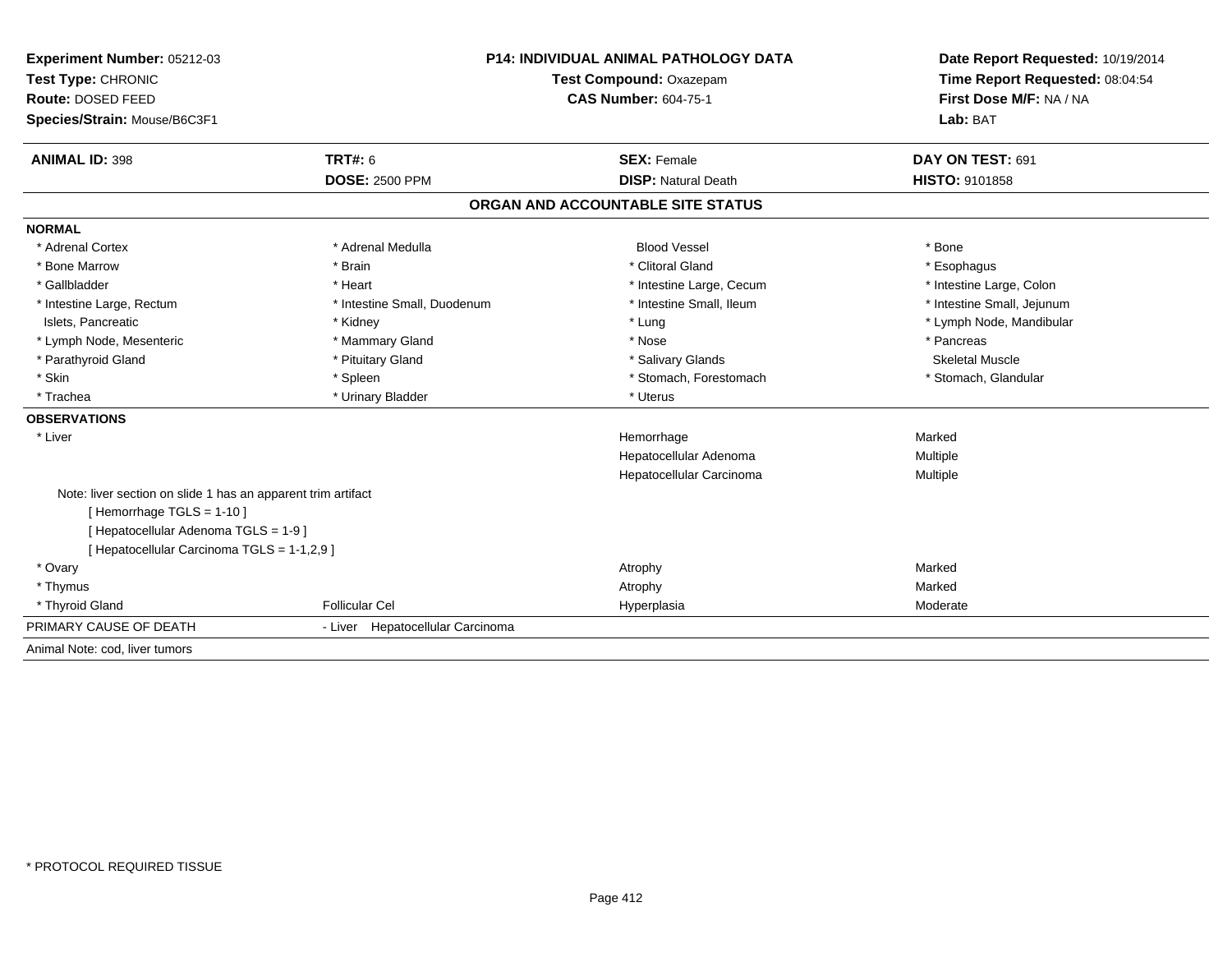| Experiment Number: 05212-03                      | <b>P14: INDIVIDUAL ANIMAL PATHOLOGY DATA</b> |                                          | Date Report Requested: 10/19/2014 |  |
|--------------------------------------------------|----------------------------------------------|------------------------------------------|-----------------------------------|--|
| Test Type: CHRONIC                               |                                              | Test Compound: Oxazepam                  | Time Report Requested: 08:04:54   |  |
| Route: DOSED FEED                                |                                              | <b>CAS Number: 604-75-1</b>              | First Dose M/F: NA / NA           |  |
| Species/Strain: Mouse/B6C3F1                     |                                              |                                          | Lab: BAT                          |  |
| <b>ANIMAL ID: 399</b>                            | <b>TRT#: 6</b>                               | <b>SEX: Female</b>                       | DAY ON TEST: 460                  |  |
|                                                  | <b>DOSE: 2500 PPM</b>                        | <b>DISP:</b> Scheduled Sacrifice         | HISTO: 9101859                    |  |
|                                                  |                                              | ORGAN AND ACCOUNTABLE SITE STATUS        |                                   |  |
| <b>NORMAL</b>                                    |                                              |                                          |                                   |  |
| * Adrenal Medulla                                | <b>Blood Vessel</b>                          | * Bone                                   | * Bone Marrow                     |  |
| * Brain                                          | * Clitoral Gland                             | * Esophagus                              | * Gallbladder                     |  |
| * Heart                                          | * Intestine Large, Cecum                     | * Intestine Large, Colon                 | * Intestine Large, Rectum         |  |
| * Intestine Small, Duodenum                      | * Intestine Small, Ileum                     | * Intestine Small, Jejunum               | Islets, Pancreatic                |  |
| * Kidney                                         | * Lung                                       | * Lymph Node, Mandibular                 | * Lymph Node, Mesenteric          |  |
| * Mammary Gland                                  | * Nose                                       | * Ovary                                  | * Pancreas                        |  |
| * Parathyroid Gland                              | * Pituitary Gland                            | * Salivary Glands                        | <b>Skeletal Muscle</b>            |  |
| * Skin                                           | * Spleen                                     | * Stomach, Forestomach                   | * Stomach, Glandular              |  |
| * Thymus                                         | * Trachea                                    | * Urinary Bladder                        |                                   |  |
| <b>OBSERVATIONS</b>                              |                                              |                                          |                                   |  |
| * Adrenal Cortex                                 | Capsule                                      | <b>Accessory Adrenal Cortical Nodule</b> |                                   |  |
| * Liver                                          |                                              | Eosinophilic Focus                       |                                   |  |
|                                                  |                                              | Hepatocellular Adenoma                   | Multiple                          |  |
|                                                  |                                              | Histiocytic Sarcoma                      |                                   |  |
|                                                  | Centrilobular, Hepatocyte                    | Hypertrophy                              | Moderate                          |  |
| [ Hepatocellular Adenoma TGLS = 2-10,5-12,4-12 ] |                                              |                                          |                                   |  |
| * Thyroid Gland                                  | <b>Follicular Cel</b>                        | Hyperplasia                              | Mild                              |  |
| * Uterus                                         | Cervix                                       | Histiocytic Sarcoma                      |                                   |  |
|                                                  | Endometrium                                  | Hyperplasia                              | Cystic, Glandular, Mild           |  |
| [Histiocytic Sarcoma TGLS = 1-9]                 |                                              |                                          |                                   |  |
| PRIMARY CAUSE OF DEATH                           |                                              |                                          |                                   |  |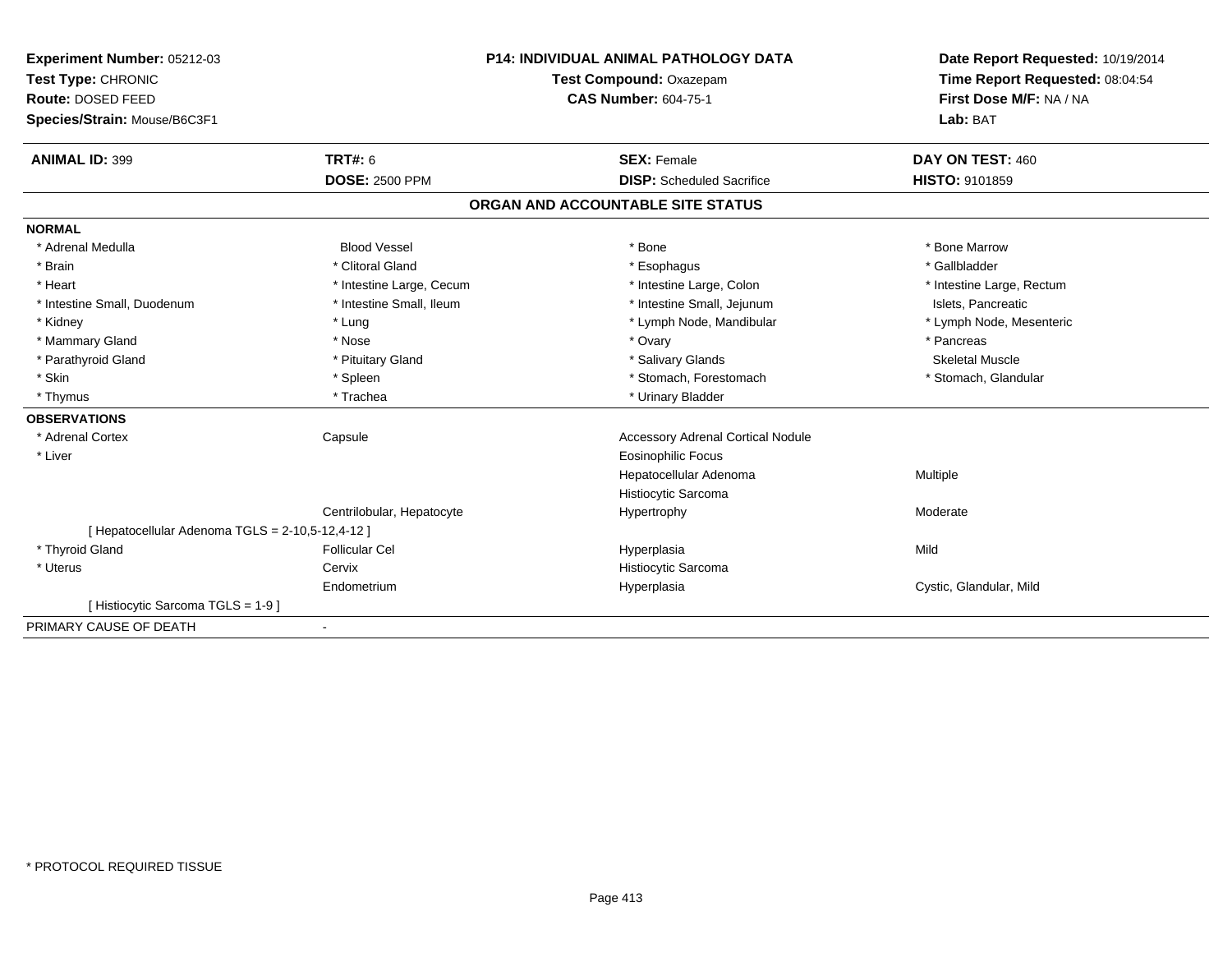| Experiment Number: 05212-03<br>Test Type: CHRONIC<br>Route: DOSED FEED<br>Species/Strain: Mouse/B6C3F1 |                                  | P14: INDIVIDUAL ANIMAL PATHOLOGY DATA<br>Test Compound: Oxazepam<br><b>CAS Number: 604-75-1</b> | Date Report Requested: 10/19/2014<br>Time Report Requested: 08:04:54<br>First Dose M/F: NA / NA<br>Lab: BAT |
|--------------------------------------------------------------------------------------------------------|----------------------------------|-------------------------------------------------------------------------------------------------|-------------------------------------------------------------------------------------------------------------|
|                                                                                                        |                                  |                                                                                                 |                                                                                                             |
| <b>ANIMAL ID: 400</b>                                                                                  | <b>TRT#: 6</b>                   | <b>SEX: Female</b>                                                                              | DAY ON TEST: 635                                                                                            |
|                                                                                                        | <b>DOSE: 2500 PPM</b>            | <b>DISP: Natural Death</b>                                                                      | <b>HISTO: 9101860</b>                                                                                       |
|                                                                                                        |                                  | ORGAN AND ACCOUNTABLE SITE STATUS                                                               |                                                                                                             |
| <b>NORMAL</b>                                                                                          |                                  |                                                                                                 |                                                                                                             |
| * Adrenal Cortex                                                                                       | * Adrenal Medulla                | <b>Blood Vessel</b>                                                                             | * Bone                                                                                                      |
| * Bone Marrow                                                                                          | * Brain                          | * Clitoral Gland                                                                                | * Esophagus                                                                                                 |
| * Gallbladder                                                                                          | * Heart                          | * Intestine Large, Cecum                                                                        | * Intestine Large, Colon                                                                                    |
| * Intestine Large, Rectum                                                                              | * Intestine Small, Duodenum      | * Intestine Small. Ileum                                                                        | * Intestine Small, Jejunum                                                                                  |
| Islets, Pancreatic                                                                                     | * Kidney                         | * Lung                                                                                          | * Lymph Node, Mandibular                                                                                    |
| * Lymph Node, Mesenteric                                                                               | * Mammary Gland                  | * Nose                                                                                          | * Pancreas                                                                                                  |
| * Pituitary Gland                                                                                      | * Salivary Glands                | <b>Skeletal Muscle</b>                                                                          | * Skin                                                                                                      |
| * Spleen                                                                                               | * Stomach, Forestomach           | * Stomach, Glandular                                                                            | * Trachea                                                                                                   |
| * Urinary Bladder                                                                                      | * Uterus                         |                                                                                                 |                                                                                                             |
| <b>MISSING</b>                                                                                         |                                  |                                                                                                 |                                                                                                             |
| * Parathyroid Gland                                                                                    | * Thymus                         |                                                                                                 |                                                                                                             |
| <b>OBSERVATIONS</b>                                                                                    |                                  |                                                                                                 |                                                                                                             |
| * Liver                                                                                                |                                  | Hepatocellular Adenoma<br>Hepatocellular Carcinoma                                              |                                                                                                             |
| [ Hepatocellular Adenoma TGLS = 1-10 ]<br>[ Hepatocellular Carcinoma TGLS = 1-1,2,9,10 ]               |                                  |                                                                                                 |                                                                                                             |
| * Ovary                                                                                                |                                  | Atrophy                                                                                         | Marked                                                                                                      |
| * Thyroid Gland                                                                                        | <b>Follicular Cel</b>            | Hyperplasia                                                                                     | Marked                                                                                                      |
| PRIMARY CAUSE OF DEATH                                                                                 | - Liver Hepatocellular Carcinoma |                                                                                                 |                                                                                                             |
| Animal Note: cod, liver tumors                                                                         |                                  |                                                                                                 |                                                                                                             |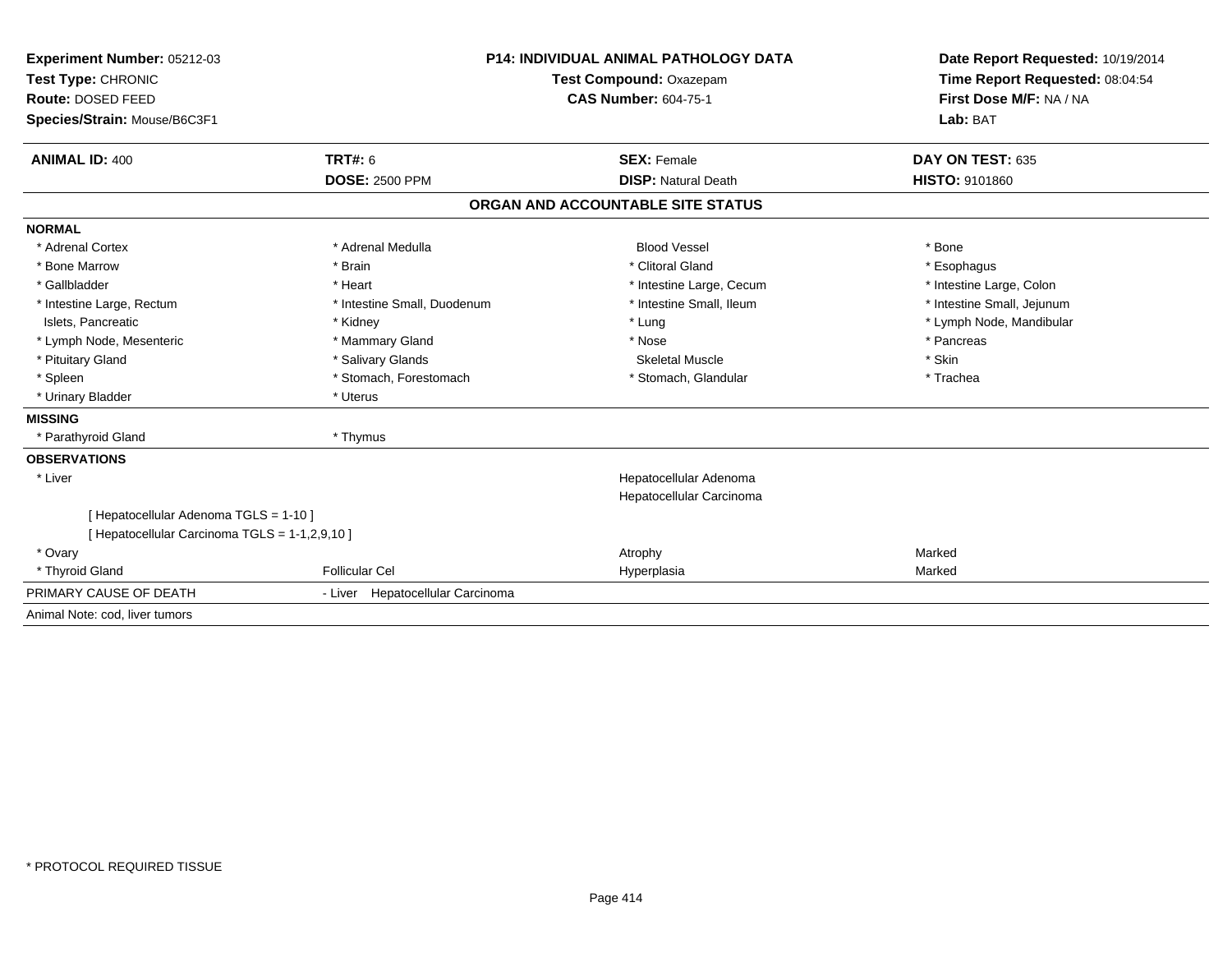| Experiment Number: 05212-03<br>Test Type: CHRONIC |                          | <b>P14: INDIVIDUAL ANIMAL PATHOLOGY DATA</b><br>Test Compound: Oxazepam | Date Report Requested: 10/19/2014<br>Time Report Requested: 08:04:54 |  |
|---------------------------------------------------|--------------------------|-------------------------------------------------------------------------|----------------------------------------------------------------------|--|
| Route: DOSED FEED<br>Species/Strain: Mouse/B6C3F1 |                          | <b>CAS Number: 604-75-1</b>                                             | First Dose M/F: NA / NA<br>Lab: BAT                                  |  |
|                                                   |                          |                                                                         |                                                                      |  |
| <b>ANIMAL ID: 401</b>                             | <b>TRT#: 6</b>           | <b>SEX: Female</b>                                                      | DAY ON TEST: 393                                                     |  |
|                                                   | <b>DOSE: 2500 PPM</b>    | <b>DISP: Natural Death</b>                                              | <b>HISTO: 9101861</b>                                                |  |
|                                                   |                          | ORGAN AND ACCOUNTABLE SITE STATUS                                       |                                                                      |  |
| <b>NORMAL</b>                                     |                          |                                                                         |                                                                      |  |
| * Adrenal Cortex                                  | * Adrenal Medulla        | <b>Blood Vessel</b>                                                     | * Bone                                                               |  |
| * Brain                                           | * Clitoral Gland         | * Esophagus                                                             | * Gallbladder                                                        |  |
| * Heart                                           | * Intestine Large, Cecum | * Intestine Large, Colon                                                | * Intestine Large, Rectum                                            |  |
| * Intestine Small, Duodenum                       | * Intestine Small, Ileum | * Intestine Small, Jejunum                                              | Islets, Pancreatic                                                   |  |
| * Mammary Gland                                   | * Nose                   | * Pancreas                                                              | * Parathyroid Gland                                                  |  |
| * Pituitary Gland                                 | * Salivary Glands        | <b>Skeletal Muscle</b>                                                  | * Stomach, Forestomach                                               |  |
| * Stomach, Glandular                              | * Trachea                | * Urinary Bladder                                                       |                                                                      |  |
| <b>OBSERVATIONS</b>                               |                          |                                                                         |                                                                      |  |
| * Bone Marrow                                     |                          | Lymphoma Malignant Mixed                                                |                                                                      |  |
| * Kidney                                          |                          | Lymphoma Malignant Mixed                                                |                                                                      |  |
| $^{\star}$ Liver                                  |                          | Hepatocellular Adenoma                                                  | Multiple                                                             |  |
|                                                   |                          | Hepatocellular Carcinoma                                                |                                                                      |  |
|                                                   | Centrilobular            | Hypertrophy                                                             | Moderate                                                             |  |
|                                                   |                          | Lymphoma Malignant Mixed                                                |                                                                      |  |
| [ Hepatocellular Adenoma TGLS = 3-1,4-1,5-2,6-1 ] |                          |                                                                         |                                                                      |  |
| [ Hepatocellular Carcinoma TGLS = 7-1 ]           |                          |                                                                         |                                                                      |  |
| * Lung                                            |                          | Lymphoma Malignant Mixed                                                |                                                                      |  |
| Lymph Node                                        | Media                    | Lymphoma Malignant Mixed                                                |                                                                      |  |
| [ Lymphoma Malignant Mixed TGLS = 11-7 ]          |                          |                                                                         |                                                                      |  |
| * Lymph Node, Mandibular                          |                          | Lymphoma Malignant Mixed                                                |                                                                      |  |
| [ Lymphoma Malignant Mixed TGLS = 10-7 ]          |                          |                                                                         |                                                                      |  |
| * Lymph Node, Mesenteric                          |                          | Lymphoma Malignant Mixed                                                |                                                                      |  |
| [ Lymphoma Malignant Mixed TGLS = 9-4 ]           |                          |                                                                         |                                                                      |  |
| * Ovary                                           | Periovarn Tiss           | Lymphoma Malignant Mixed                                                |                                                                      |  |
| * Skin                                            | Dermis                   | Lymphoma Malignant Mixed                                                |                                                                      |  |
| * Spleen                                          |                          | Lymphoma Malignant Mixed                                                |                                                                      |  |
| [ Lymphoma Malignant Mixed TGLS = 2-1 ]           |                          |                                                                         |                                                                      |  |
| * Thymus                                          |                          | Lymphoma Malignant Mixed                                                |                                                                      |  |
| * Thyroid Gland                                   | <b>Follicular Cel</b>    | Hyperplasia                                                             | Minimal                                                              |  |
| * Uterus                                          |                          | Lymphoma Malignant Mixed                                                |                                                                      |  |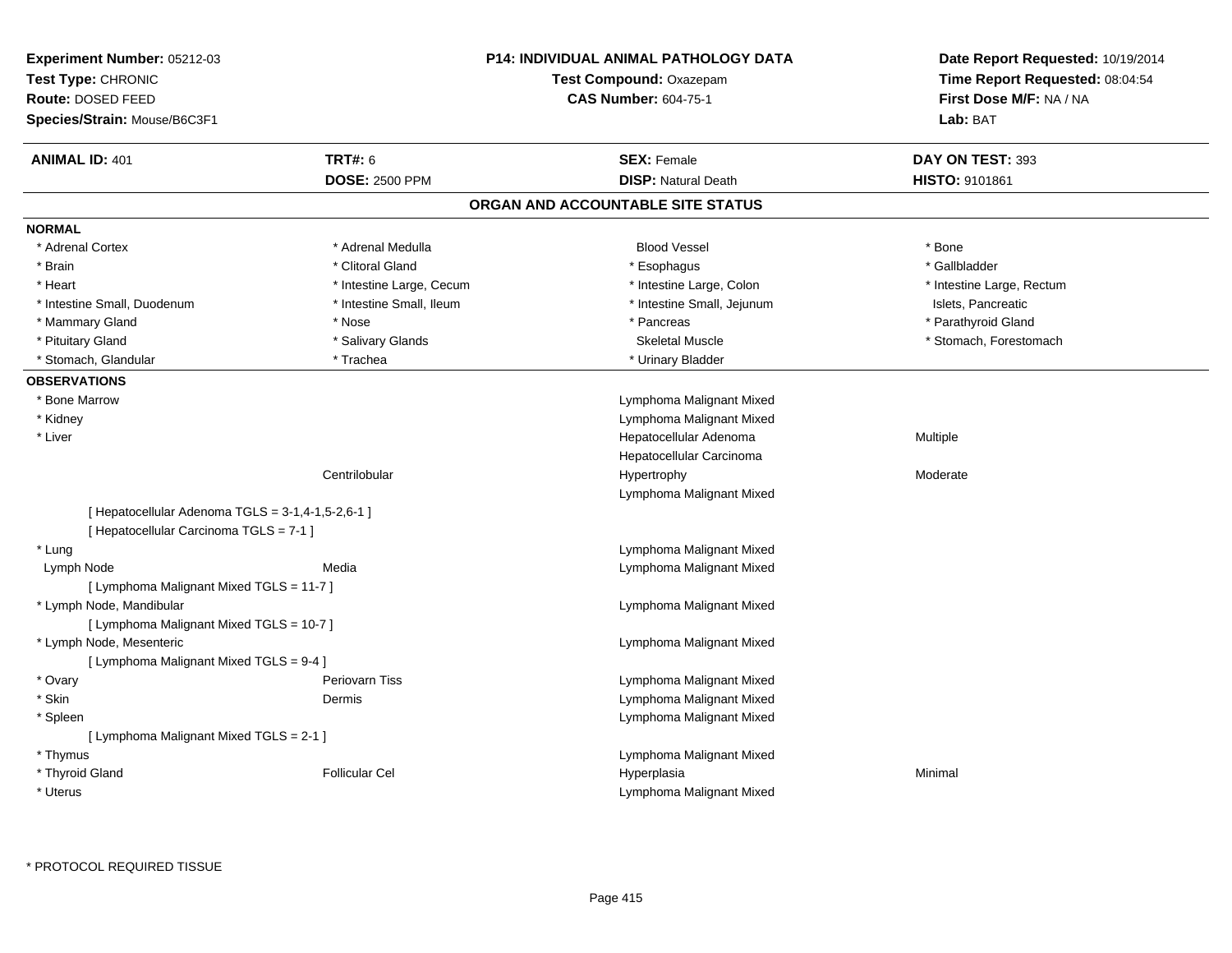| <b>Experiment Number: 05212-03</b><br><b>Test Type: CHRONIC</b> |                                   | <b>P14: INDIVIDUAL ANIMAL PATHOLOGY DATA</b> | Date Report Requested: 10/19/2014 |  |
|-----------------------------------------------------------------|-----------------------------------|----------------------------------------------|-----------------------------------|--|
|                                                                 |                                   | <b>Test Compound: Oxazepam</b>               | Time Report Requested: 08:04:54   |  |
| Route: DOSED FEED                                               |                                   | <b>CAS Number: 604-75-1</b>                  | <b>First Dose M/F: NA / NA</b>    |  |
| Species/Strain: Mouse/B6C3F1                                    |                                   |                                              | Lab: BAT                          |  |
| <b>ANIMAL ID: 401</b>                                           | TRT#: 6                           | <b>SEX: Female</b>                           | DAY ON TEST: 393                  |  |
|                                                                 | <b>DOSE: 2500 PPM</b>             | <b>DISP:</b> Natural Death                   | <b>HISTO: 9101861</b>             |  |
|                                                                 |                                   | ORGAN AND ACCOUNTABLE SITE STATUS            |                                   |  |
| [ Lymphoma Malignant Mixed TGLS = 1-6 ]                         |                                   |                                              |                                   |  |
| PRIMARY CAUSE OF DEATH                                          | - Spleen Lymphoma Malignant Mixed |                                              |                                   |  |
| CONTRIBUTORY CAUSE OF DEATH                                     | - Liver Hepatocellular Carcinoma  |                                              |                                   |  |
| Animal Note: COD, LYMPH MAL MIXED                               |                                   |                                              |                                   |  |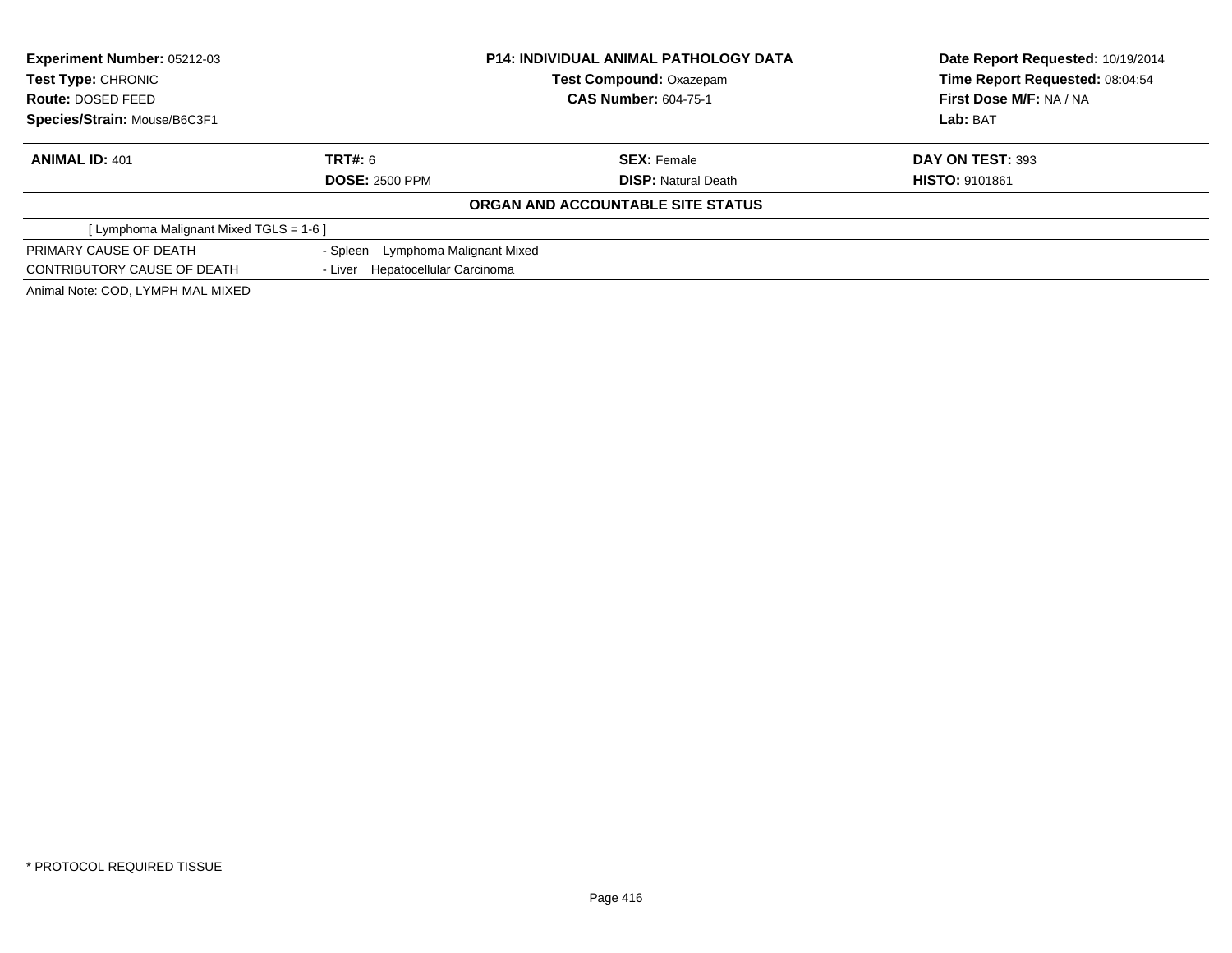| Experiment Number: 05212-03<br>Test Type: CHRONIC |                                  | <b>P14: INDIVIDUAL ANIMAL PATHOLOGY DATA</b><br>Test Compound: Oxazepam | Date Report Requested: 10/19/2014<br>Time Report Requested: 08:04:54 |
|---------------------------------------------------|----------------------------------|-------------------------------------------------------------------------|----------------------------------------------------------------------|
| Route: DOSED FEED                                 |                                  | <b>CAS Number: 604-75-1</b>                                             | First Dose M/F: NA / NA                                              |
| Species/Strain: Mouse/B6C3F1                      |                                  |                                                                         | Lab: BAT                                                             |
| <b>ANIMAL ID: 402</b>                             | <b>TRT#: 6</b>                   | <b>SEX: Female</b>                                                      | DAY ON TEST: 699                                                     |
|                                                   | <b>DOSE: 2500 PPM</b>            | <b>DISP: Natural Death</b>                                              | <b>HISTO: 9101862</b>                                                |
|                                                   |                                  | ORGAN AND ACCOUNTABLE SITE STATUS                                       |                                                                      |
| <b>NORMAL</b>                                     |                                  |                                                                         |                                                                      |
| * Adrenal Cortex                                  | * Adrenal Medulla                | <b>Blood Vessel</b>                                                     | * Bone                                                               |
| * Bone Marrow                                     | * Brain                          | * Clitoral Gland                                                        | * Esophagus                                                          |
| * Heart                                           | * Intestine Large, Cecum         | * Intestine Large, Colon                                                | * Intestine Large, Rectum                                            |
| * Intestine Small, Duodenum                       | * Intestine Small, Ileum         | * Intestine Small, Jejunum                                              | Islets, Pancreatic                                                   |
| * Kidney                                          | * Lymph Node, Mandibular         | * Lymph Node, Mesenteric                                                | * Mammary Gland                                                      |
| * Nose                                            | * Pancreas                       | * Parathyroid Gland                                                     | * Salivary Glands                                                    |
| <b>Skeletal Muscle</b>                            | * Skin                           | * Stomach, Forestomach                                                  | * Stomach, Glandular                                                 |
| * Trachea                                         | * Urinary Bladder                | * Uterus                                                                |                                                                      |
| <b>MISSING</b>                                    |                                  |                                                                         |                                                                      |
| * Gallbladder                                     |                                  |                                                                         |                                                                      |
| <b>OBSERVATIONS</b>                               |                                  |                                                                         |                                                                      |
| * Liver                                           |                                  | Hepatocellular Carcinoma                                                | Multiple                                                             |
| [ Hepatocellular Carcinoma TGLS = 1-1,2,9,10 ]    |                                  |                                                                         |                                                                      |
| * Lung                                            |                                  | Hepatocellular Carcinoma                                                | Metastatic (Liver)                                                   |
| * Ovary                                           |                                  | Atrophy                                                                 | Marked                                                               |
| * Pituitary Gland                                 | Pars Distalis                    | Hyperplasia                                                             | Mild                                                                 |
| * Spleen                                          |                                  | Hematopoietic Cell Proliferation                                        | Mild                                                                 |
| * Thymus                                          |                                  | Atrophy                                                                 | Moderate                                                             |
| * Thyroid Gland                                   | <b>Follicular Cel</b>            | Hyperplasia                                                             | Moderate                                                             |
| PRIMARY CAUSE OF DEATH                            | - Liver Hepatocellular Carcinoma |                                                                         |                                                                      |
| Animal Note: cod, liver tumors                    |                                  |                                                                         |                                                                      |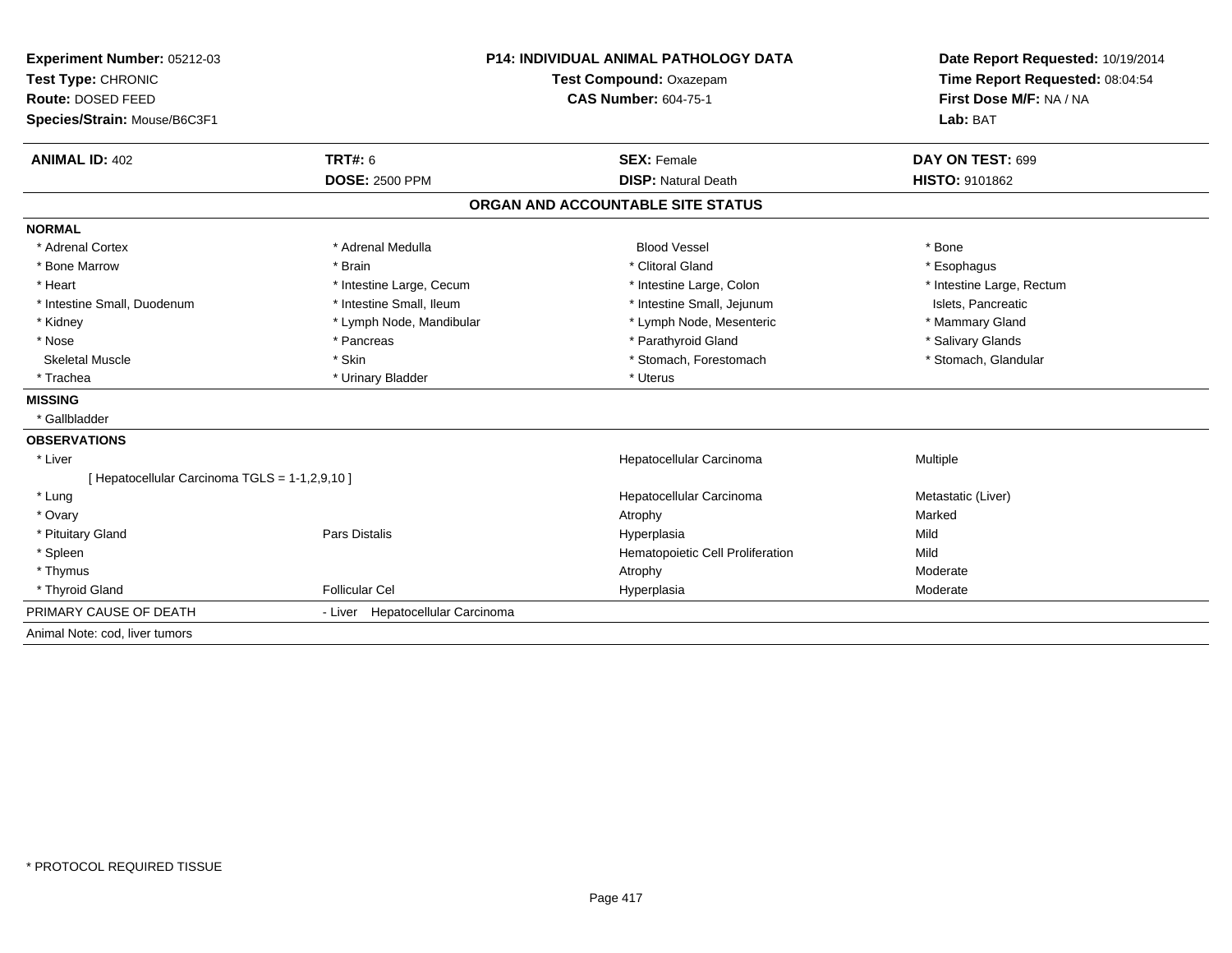| Experiment Number: 05212-03                                 | <b>P14: INDIVIDUAL ANIMAL PATHOLOGY DATA</b> |                                   | Date Report Requested: 10/19/2014                          |
|-------------------------------------------------------------|----------------------------------------------|-----------------------------------|------------------------------------------------------------|
| Test Type: CHRONIC                                          |                                              | <b>Test Compound: Oxazepam</b>    | Time Report Requested: 08:04:54<br>First Dose M/F: NA / NA |
| Route: DOSED FEED                                           |                                              | <b>CAS Number: 604-75-1</b>       |                                                            |
| Species/Strain: Mouse/B6C3F1                                |                                              |                                   | Lab: BAT                                                   |
| <b>ANIMAL ID: 403</b>                                       | <b>TRT#: 6</b>                               | <b>SEX: Female</b>                | DAY ON TEST: 664                                           |
|                                                             | <b>DOSE: 2500 PPM</b>                        | <b>DISP:</b> Moribund Sacrifice   | HISTO: 9101863                                             |
|                                                             |                                              | ORGAN AND ACCOUNTABLE SITE STATUS |                                                            |
| <b>NORMAL</b>                                               |                                              |                                   |                                                            |
| * Adrenal Cortex                                            | * Adrenal Medulla                            | <b>Blood Vessel</b>               | * Bone                                                     |
| * Bone Marrow                                               | * Brain                                      | * Clitoral Gland                  | * Esophagus                                                |
| * Heart                                                     | * Intestine Large, Cecum                     | * Intestine Large, Colon          | * Intestine Large, Rectum                                  |
| * Intestine Small, Duodenum                                 | * Intestine Small, Ileum                     | * Intestine Small, Jejunum        | Islets, Pancreatic                                         |
| * Lung                                                      | * Lymph Node, Mandibular                     | * Lymph Node, Mesenteric          | * Mammary Gland                                            |
| * Nose                                                      | * Pancreas                                   | * Parathyroid Gland               | * Pituitary Gland                                          |
| * Salivary Glands                                           | <b>Skeletal Muscle</b>                       | * Skin                            | * Spleen                                                   |
| * Stomach, Forestomach                                      | * Stomach, Glandular                         | * Trachea                         | * Urinary Bladder                                          |
| <b>MISSING</b>                                              |                                              |                                   |                                                            |
| * Gallbladder                                               |                                              |                                   |                                                            |
| <b>OBSERVATIONS</b>                                         |                                              |                                   |                                                            |
| * Kidney                                                    |                                              | Nephropathy                       | Chronic, Minimal                                           |
| * Liver                                                     |                                              | Hepatocellular Carcinoma          | <b>Multiple</b>                                            |
| [ Hepatocellular Carcinoma TGLS = 2-9,3-10,4-11,5-12,6-13 ] |                                              |                                   |                                                            |
| * Ovary                                                     |                                              | Atrophy                           | Marked                                                     |
| * Thymus                                                    |                                              | Atrophy                           | Marked                                                     |
| * Thyroid Gland                                             | <b>Follicular Cel</b>                        | Hyperplasia                       | Moderate                                                   |
| * Uterus                                                    | Endometrium                                  | Hyperplasia                       | Cystic, Mild                                               |
| [Hyperplasia TGLS = $1-6$ ]                                 |                                              |                                   |                                                            |
| PRIMARY CAUSE OF DEATH                                      | - Liver Hepatocellular Carcinoma             |                                   |                                                            |
| Animal Note: moribund sac due to liver tumors               |                                              |                                   |                                                            |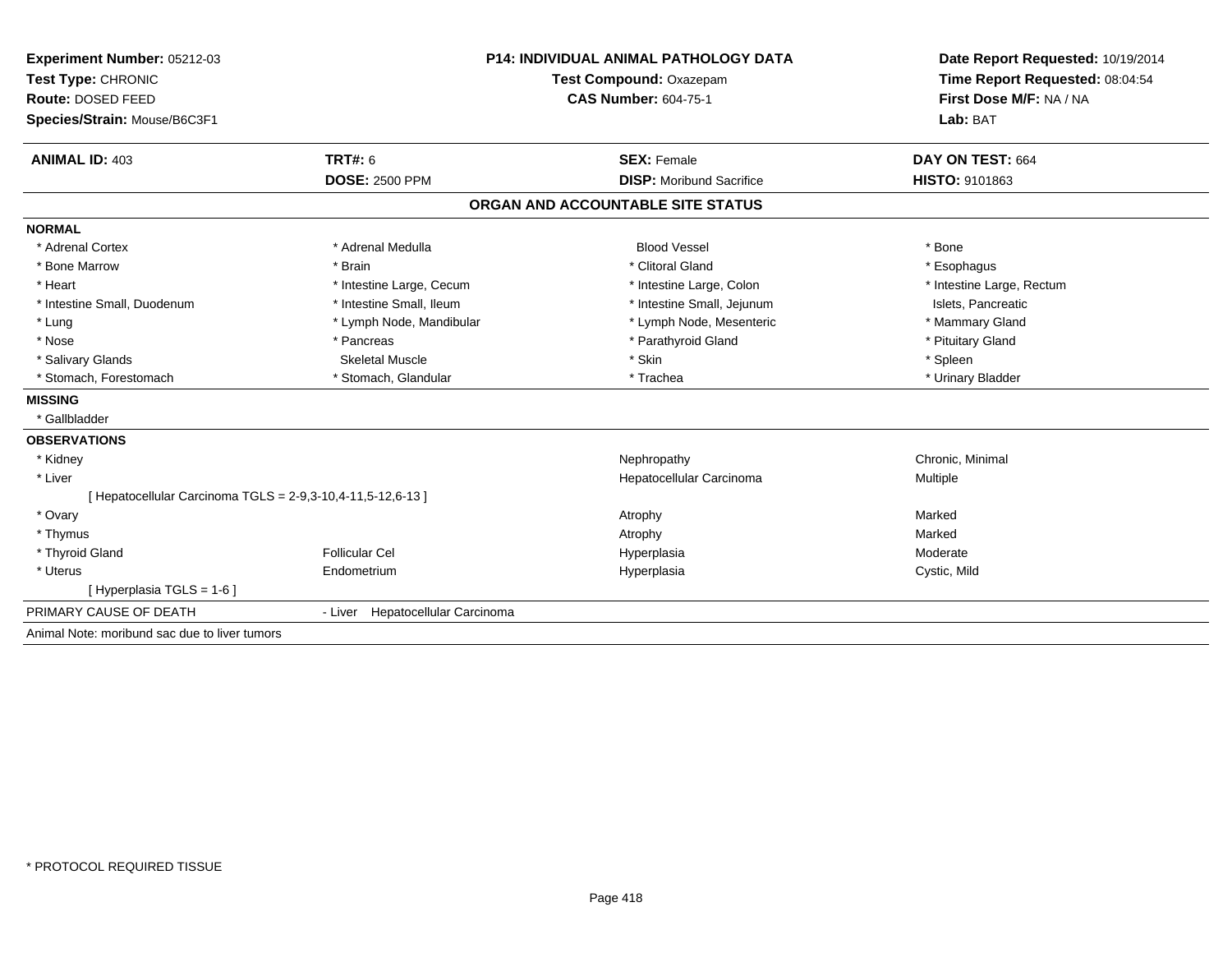| Experiment Number: 05212-03                                                         | <b>P14: INDIVIDUAL ANIMAL PATHOLOGY DATA</b> |                                   | Date Report Requested: 10/19/2014                          |  |
|-------------------------------------------------------------------------------------|----------------------------------------------|-----------------------------------|------------------------------------------------------------|--|
| Test Type: CHRONIC                                                                  |                                              | Test Compound: Oxazepam           | Time Report Requested: 08:04:54<br>First Dose M/F: NA / NA |  |
| Route: DOSED FEED                                                                   |                                              | <b>CAS Number: 604-75-1</b>       |                                                            |  |
| Species/Strain: Mouse/B6C3F1                                                        |                                              |                                   | Lab: BAT                                                   |  |
|                                                                                     |                                              |                                   |                                                            |  |
| <b>ANIMAL ID: 404</b>                                                               | TRT#: 6                                      | <b>SEX: Female</b>                | DAY ON TEST: 719                                           |  |
|                                                                                     | <b>DOSE: 2500 PPM</b>                        | <b>DISP:</b> Moribund Sacrifice   | HISTO: 9101864                                             |  |
|                                                                                     |                                              | ORGAN AND ACCOUNTABLE SITE STATUS |                                                            |  |
| <b>NORMAL</b>                                                                       |                                              |                                   |                                                            |  |
| * Adrenal Cortex                                                                    | * Adrenal Medulla                            | <b>Blood Vessel</b>               | * Bone                                                     |  |
| * Bone Marrow                                                                       | * Brain                                      | * Clitoral Gland                  | * Esophagus                                                |  |
| * Gallbladder                                                                       | * Heart                                      | * Intestine Large, Cecum          | * Intestine Large, Colon                                   |  |
| * Intestine Large, Rectum                                                           | * Intestine Small, Duodenum                  | * Intestine Small, Ileum          | * Intestine Small, Jejunum                                 |  |
| Islets, Pancreatic                                                                  | * Kidney                                     | * Lung                            | * Lymph Node, Mandibular                                   |  |
| * Lymph Node, Mesenteric                                                            | * Mammary Gland                              | * Nose                            | * Pancreas                                                 |  |
| * Parathyroid Gland                                                                 | * Pituitary Gland                            | * Salivary Glands                 | <b>Skeletal Muscle</b>                                     |  |
| * Skin                                                                              | * Spleen                                     | * Stomach, Forestomach            | * Stomach, Glandular                                       |  |
| * Trachea                                                                           | * Urinary Bladder                            | * Uterus                          |                                                            |  |
| <b>MISSING</b>                                                                      |                                              |                                   |                                                            |  |
| * Thymus                                                                            |                                              |                                   |                                                            |  |
| <b>OBSERVATIONS</b>                                                                 |                                              |                                   |                                                            |  |
| * Liver                                                                             |                                              | Hepatocellular Adenoma            | Multiple                                                   |  |
|                                                                                     |                                              | Hepatocellular Carcinoma          | Multiple                                                   |  |
| [Hepatocellular Adenoma TGLS = 1-2,9]<br>[ Hepatocellular Carcinoma TGLS = 1-1,10 ] |                                              |                                   |                                                            |  |
| * Ovary                                                                             |                                              | Atrophy                           | Marked                                                     |  |
| * Thyroid Gland                                                                     | <b>Follicular Cel</b>                        | Hyperplasia                       | Marked                                                     |  |
| PRIMARY CAUSE OF DEATH                                                              | - Liver Hepatocellular Carcinoma             |                                   |                                                            |  |
| Animal Note: moribund sac due to liver tumors                                       |                                              |                                   |                                                            |  |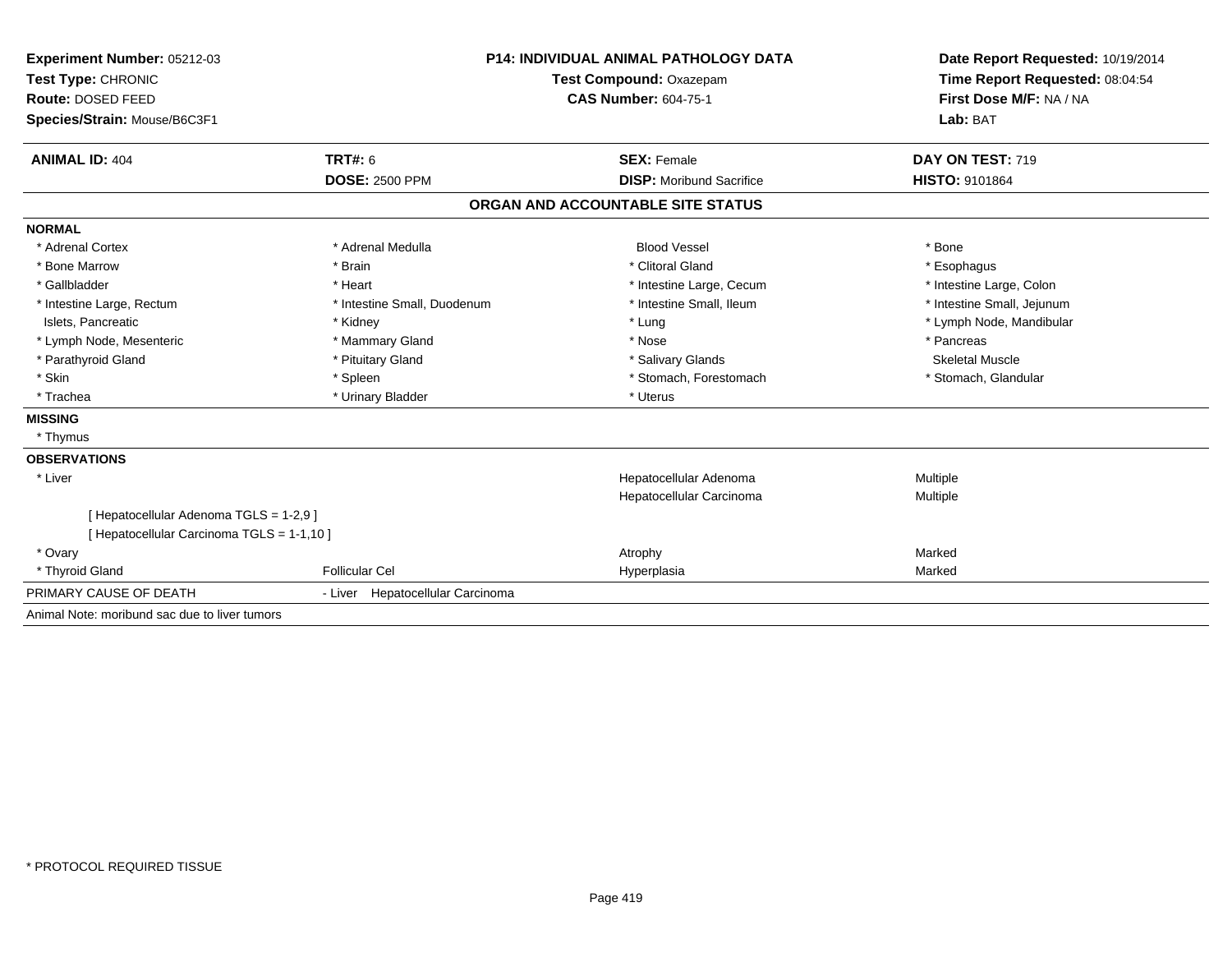| Experiment Number: 05212-03                         | <b>P14: INDIVIDUAL ANIMAL PATHOLOGY DATA</b> |                                   | Date Report Requested: 10/19/2014                          |  |
|-----------------------------------------------------|----------------------------------------------|-----------------------------------|------------------------------------------------------------|--|
| Test Type: CHRONIC                                  |                                              | Test Compound: Oxazepam           |                                                            |  |
| Route: DOSED FEED                                   |                                              | <b>CAS Number: 604-75-1</b>       | Time Report Requested: 08:04:54<br>First Dose M/F: NA / NA |  |
| Species/Strain: Mouse/B6C3F1                        |                                              |                                   | Lab: BAT                                                   |  |
| <b>ANIMAL ID: 405</b>                               | <b>TRT#: 6</b>                               | <b>SEX: Female</b>                | DAY ON TEST: 735                                           |  |
|                                                     | <b>DOSE: 2500 PPM</b>                        | <b>DISP: Terminal Sacrifice</b>   | HISTO: 9101865                                             |  |
|                                                     |                                              | ORGAN AND ACCOUNTABLE SITE STATUS |                                                            |  |
| <b>NORMAL</b>                                       |                                              |                                   |                                                            |  |
| * Adrenal Cortex                                    | * Adrenal Medulla                            | <b>Blood Vessel</b>               | * Bone                                                     |  |
| * Bone Marrow                                       | * Brain                                      | * Clitoral Gland                  | * Esophagus                                                |  |
| * Gallbladder                                       | * Heart                                      | * Intestine Large, Cecum          | * Intestine Large, Colon                                   |  |
| * Intestine Large, Rectum                           | * Intestine Small, Duodenum                  | * Intestine Small, Ileum          | * Intestine Small, Jejunum                                 |  |
| Islets, Pancreatic                                  | * Kidney                                     | * Lymph Node, Mandibular          | * Lymph Node, Mesenteric                                   |  |
| * Mammary Gland                                     | * Nose                                       | * Pancreas                        | * Pituitary Gland                                          |  |
| * Salivary Glands                                   | <b>Skeletal Muscle</b>                       | * Skin                            | * Spleen                                                   |  |
| * Stomach, Glandular                                | * Trachea                                    | * Urinary Bladder                 |                                                            |  |
| <b>MISSING</b>                                      |                                              |                                   |                                                            |  |
| * Parathyroid Gland                                 | * Thymus                                     |                                   |                                                            |  |
| <b>OBSERVATIONS</b>                                 |                                              |                                   |                                                            |  |
| * Liver                                             |                                              | Hepatocellular Carcinoma          | Multiple                                                   |  |
| [ Hepatocellular Carcinoma TGLS = 1-1,2,9,10 ]      |                                              |                                   |                                                            |  |
| * Lung                                              |                                              | Hepatocellular Carcinoma          | Metastatic (Liver)                                         |  |
| [ Hepatocellular Carcinoma TGLS = 3-2,4-2,5-2,6-2 ] |                                              |                                   |                                                            |  |
| * Ovary                                             |                                              | Atrophy                           | Marked                                                     |  |
|                                                     |                                              | Cystadenoma                       |                                                            |  |
| [Cystadenoma TGLS = 2-6]                            |                                              |                                   |                                                            |  |
| * Stomach. Forestomach                              |                                              | Hyperplasia                       | Squamous, Multifocal, Moderate                             |  |
| [Hyperplasia TGLS = 7-4]                            |                                              |                                   |                                                            |  |
| * Thyroid Gland                                     | <b>Follicular Cel</b>                        | Hyperplasia                       | Marked                                                     |  |
| * Uterus                                            | Endometrium                                  | Hyperplasia                       | Cystic, Mild                                               |  |
| PRIMARY CAUSE OF DEATH                              | $\blacksquare$                               |                                   |                                                            |  |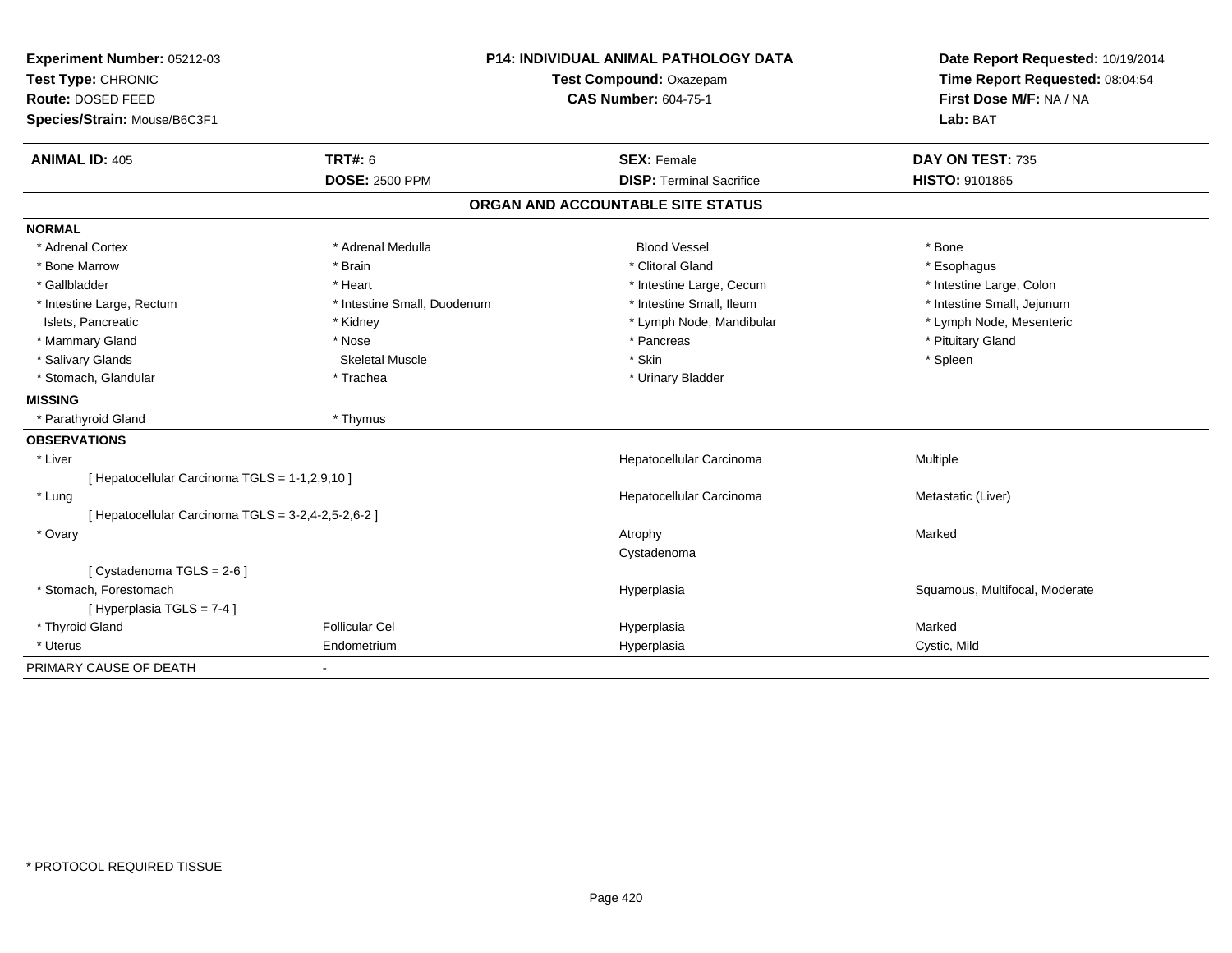| Experiment Number: 05212-03                    |                                                        | <b>P14: INDIVIDUAL ANIMAL PATHOLOGY DATA</b> |                                                            |  |
|------------------------------------------------|--------------------------------------------------------|----------------------------------------------|------------------------------------------------------------|--|
| Test Type: CHRONIC                             | Test Compound: Oxazepam<br><b>CAS Number: 604-75-1</b> |                                              | Time Report Requested: 08:04:54<br>First Dose M/F: NA / NA |  |
| Route: DOSED FEED                              |                                                        |                                              |                                                            |  |
| Species/Strain: Mouse/B6C3F1                   |                                                        |                                              | Lab: BAT                                                   |  |
| <b>ANIMAL ID: 406</b>                          | <b>TRT#: 6</b>                                         | <b>SEX: Female</b>                           | DAY ON TEST: 711                                           |  |
|                                                | <b>DOSE: 2500 PPM</b>                                  | <b>DISP: Natural Death</b>                   | <b>HISTO: 9101866</b>                                      |  |
|                                                |                                                        | ORGAN AND ACCOUNTABLE SITE STATUS            |                                                            |  |
| <b>NORMAL</b>                                  |                                                        |                                              |                                                            |  |
| * Adrenal Cortex                               | * Adrenal Medulla                                      | <b>Blood Vessel</b>                          | * Bone                                                     |  |
| * Bone Marrow                                  | * Brain                                                | * Clitoral Gland                             | * Esophagus                                                |  |
| * Heart                                        | * Intestine Large, Cecum                               | * Intestine Large, Colon                     | * Intestine Large, Rectum                                  |  |
| * Intestine Small, Duodenum                    | * Intestine Small, Ileum                               | * Intestine Small, Jejunum                   | Islets, Pancreatic                                         |  |
| * Kidney                                       | * Lung                                                 | * Lymph Node, Mandibular                     | * Mammary Gland                                            |  |
| * Nose                                         | * Pancreas                                             | * Parathyroid Gland                          | * Pituitary Gland                                          |  |
| * Salivary Glands                              | Skeletal Muscle                                        | * Skin                                       | Spinal Cord                                                |  |
| * Spleen                                       | * Stomach, Forestomach                                 | * Stomach, Glandular                         | * Trachea                                                  |  |
| * Urinary Bladder                              | * Uterus                                               |                                              |                                                            |  |
| <b>MISSING</b>                                 |                                                        |                                              |                                                            |  |
| * Gallbladder                                  | * Lymph Node, Mesenteric                               |                                              |                                                            |  |
| <b>OBSERVATIONS</b>                            |                                                        |                                              |                                                            |  |
| * Liver                                        |                                                        | Hepatocellular Adenoma                       | Multiple                                                   |  |
|                                                |                                                        | Hepatocellular Carcinoma                     | Multiple                                                   |  |
| [ Hepatocellular Adenoma TGLS = 1-9,10 ]       |                                                        |                                              |                                                            |  |
| [ Hepatocellular Carcinoma TGLS = 1-1,2,9,10 ] |                                                        |                                              |                                                            |  |
| * Ovary                                        |                                                        | Atrophy                                      | Marked                                                     |  |
| * Thymus                                       |                                                        | Atrophy                                      | Marked                                                     |  |
| * Thyroid Gland                                | <b>Follicular Cel</b>                                  | Hyperplasia                                  | Moderate                                                   |  |
| PRIMARY CAUSE OF DEATH                         | - Liver Hepatocellular Carcinoma                       |                                              |                                                            |  |
| Animal Note: cod, liver tumors                 |                                                        |                                              |                                                            |  |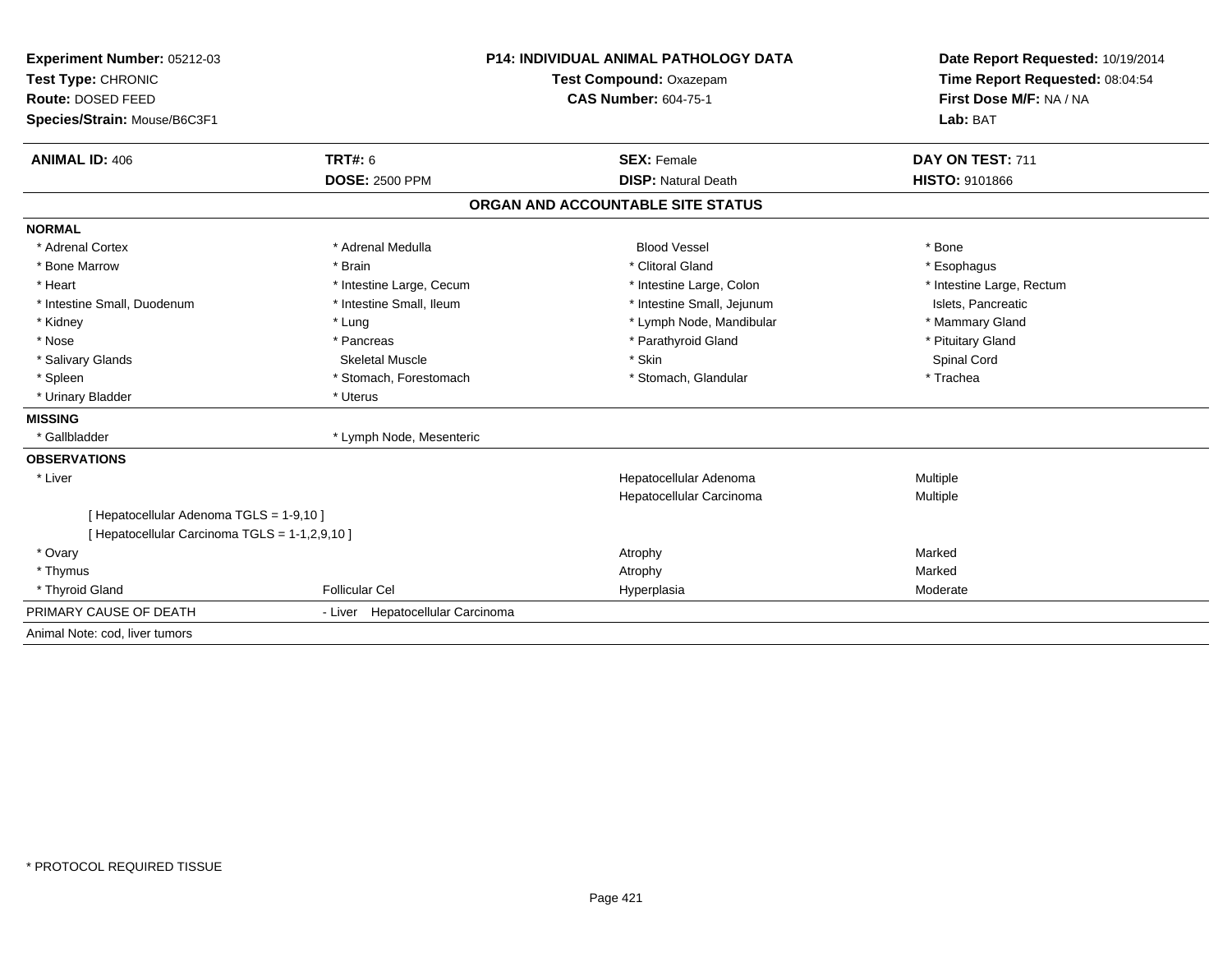| Experiment Number: 05212-03<br>Test Type: CHRONIC |                                  | P14: INDIVIDUAL ANIMAL PATHOLOGY DATA<br>Test Compound: Oxazepam | Date Report Requested: 10/19/2014<br>Time Report Requested: 08:04:54<br>First Dose M/F: NA / NA |  |
|---------------------------------------------------|----------------------------------|------------------------------------------------------------------|-------------------------------------------------------------------------------------------------|--|
| Route: DOSED FEED                                 |                                  | <b>CAS Number: 604-75-1</b>                                      |                                                                                                 |  |
| Species/Strain: Mouse/B6C3F1                      |                                  |                                                                  | Lab: BAT                                                                                        |  |
| <b>ANIMAL ID: 407</b>                             | <b>TRT#: 6</b>                   | <b>SEX: Female</b>                                               | DAY ON TEST: 470                                                                                |  |
|                                                   | <b>DOSE: 2500 PPM</b>            | <b>DISP: Natural Death</b>                                       | <b>HISTO: 9101867</b>                                                                           |  |
|                                                   |                                  | ORGAN AND ACCOUNTABLE SITE STATUS                                |                                                                                                 |  |
| <b>NORMAL</b>                                     |                                  |                                                                  |                                                                                                 |  |
| * Adrenal Cortex                                  | * Adrenal Medulla                | <b>Blood Vessel</b>                                              | * Bone                                                                                          |  |
| * Bone Marrow                                     | * Brain                          | * Esophagus                                                      | * Gallbladder                                                                                   |  |
| * Heart                                           | * Intestine Large, Cecum         | * Intestine Large, Colon                                         | * Intestine Large, Rectum                                                                       |  |
| * Intestine Small, Duodenum                       | * Intestine Small, Ileum         | * Intestine Small, Jejunum                                       | Islets, Pancreatic                                                                              |  |
| * Kidney                                          | * Lung                           | * Lymph Node, Mandibular                                         | * Lymph Node, Mesenteric                                                                        |  |
| * Mammary Gland                                   | * Nose                           | * Pancreas                                                       | * Parathyroid Gland                                                                             |  |
| * Pituitary Gland                                 | * Salivary Glands                | <b>Skeletal Muscle</b>                                           | * Skin                                                                                          |  |
| * Stomach, Forestomach                            | * Stomach, Glandular             | * Trachea                                                        | * Urinary Bladder                                                                               |  |
| <b>INSUFFICIENT TISSUE</b>                        |                                  |                                                                  |                                                                                                 |  |
| * Clitoral Gland                                  |                                  |                                                                  |                                                                                                 |  |
| <b>OBSERVATIONS</b>                               |                                  |                                                                  |                                                                                                 |  |
| * Liver                                           |                                  | Eosinophilic Focus                                               |                                                                                                 |  |
|                                                   |                                  | Hepatocellular Adenoma                                           | Multiple                                                                                        |  |
|                                                   |                                  | Hepatocellular Carcinoma                                         | Multiple                                                                                        |  |
| [Eosinophilic Focus TGLS = 5-10]                  |                                  |                                                                  |                                                                                                 |  |
| [ Hepatocellular Adenoma TGLS = 1-1,3-9 ]         |                                  |                                                                  |                                                                                                 |  |
| [ Hepatocellular Carcinoma TGLS = 2-9,4-10 ]      |                                  |                                                                  |                                                                                                 |  |
| * Ovary                                           |                                  | Atrophy                                                          | Mild                                                                                            |  |
| * Spleen                                          |                                  | Hematopoietic Cell Proliferation                                 | Moderate                                                                                        |  |
| * Thymus                                          |                                  | Atrophy                                                          | Moderate                                                                                        |  |
| * Thyroid Gland                                   | <b>Follicular Cel</b>            | Hyperplasia                                                      | Minimal                                                                                         |  |
| * Uterus                                          | Endometrium                      | Hyperplasia                                                      | Cystic, Mild                                                                                    |  |
| PRIMARY CAUSE OF DEATH                            | - Liver Hepatocellular Carcinoma |                                                                  |                                                                                                 |  |
| Animal Note: cod, liver tumors                    |                                  |                                                                  |                                                                                                 |  |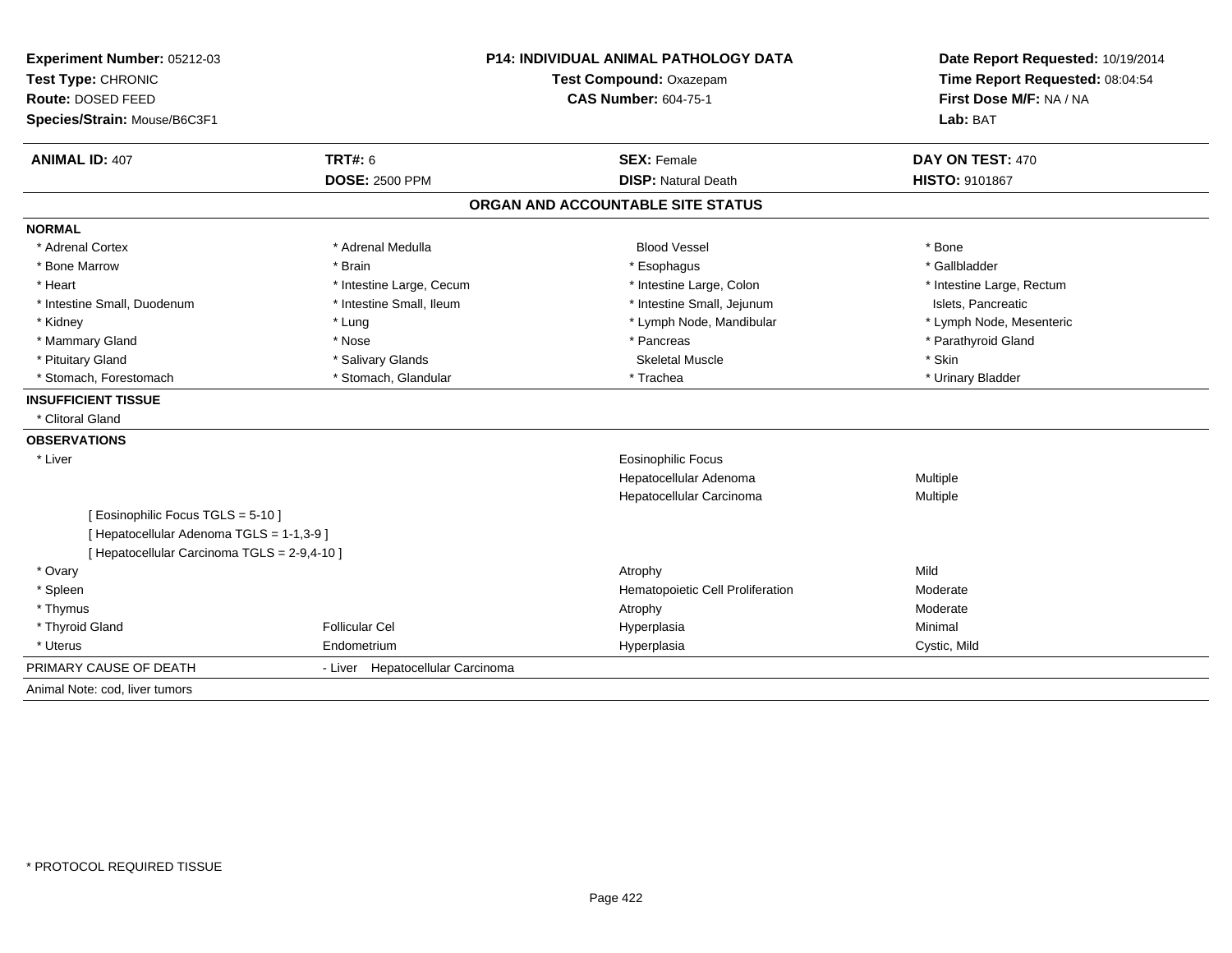| Experiment Number: 05212-03                     | P14: INDIVIDUAL ANIMAL PATHOLOGY DATA |                                   | Date Report Requested: 10/19/2014                          |  |
|-------------------------------------------------|---------------------------------------|-----------------------------------|------------------------------------------------------------|--|
| Test Type: CHRONIC                              |                                       | Test Compound: Oxazepam           | Time Report Requested: 08:04:54<br>First Dose M/F: NA / NA |  |
| Route: DOSED FEED                               |                                       | <b>CAS Number: 604-75-1</b>       |                                                            |  |
| Species/Strain: Mouse/B6C3F1                    |                                       |                                   | Lab: BAT                                                   |  |
| <b>ANIMAL ID: 408</b>                           | <b>TRT#: 6</b>                        | <b>SEX: Female</b>                | DAY ON TEST: 712                                           |  |
|                                                 | <b>DOSE: 2500 PPM</b>                 | <b>DISP:</b> Moribund Sacrifice   | <b>HISTO: 9101868</b>                                      |  |
|                                                 |                                       | ORGAN AND ACCOUNTABLE SITE STATUS |                                                            |  |
| <b>NORMAL</b>                                   |                                       |                                   |                                                            |  |
| * Adrenal Cortex                                | * Adrenal Medulla                     | <b>Blood Vessel</b>               | * Bone                                                     |  |
| * Bone Marrow                                   | * Brain                               | * Clitoral Gland                  | * Esophagus                                                |  |
| * Gallbladder                                   | * Heart                               | * Intestine Large, Cecum          | * Intestine Large, Colon                                   |  |
| * Intestine Large, Rectum                       | * Intestine Small, Duodenum           | * Intestine Small, Ileum          | * Intestine Small, Jejunum                                 |  |
| Islets, Pancreatic                              | * Kidney                              | * Lung                            | * Lymph Node, Mandibular                                   |  |
| * Lymph Node, Mesenteric                        | * Mammary Gland                       | * Nose                            | * Pancreas                                                 |  |
| * Parathyroid Gland                             | * Pituitary Gland                     | * Salivary Glands                 | <b>Skeletal Muscle</b>                                     |  |
| * Skin                                          | * Stomach, Forestomach                | * Stomach, Glandular              | * Trachea                                                  |  |
| * Urinary Bladder                               | * Uterus                              |                                   |                                                            |  |
| <b>OBSERVATIONS</b>                             |                                       |                                   |                                                            |  |
| * Liver                                         |                                       | Hepatocellular Adenoma            | Multiple                                                   |  |
|                                                 |                                       | Hepatocellular Carcinoma          | Multiple                                                   |  |
| [ Hepatocellular Adenoma TGLS = 2-1,2,10 ]      |                                       |                                   |                                                            |  |
| [ Hepatocellular Carcinoma TGLS = 2-9,10 ]      |                                       |                                   |                                                            |  |
| * Ovary                                         |                                       | Atrophy                           | Marked                                                     |  |
|                                                 | <b>Periovarn Tiss</b>                 | Cyst                              |                                                            |  |
| * Spleen                                        |                                       | Hematopoietic Cell Proliferation  | Mild                                                       |  |
| [ Hematopoietic Cell Proliferation TGLS = 1-1 ] |                                       |                                   |                                                            |  |
| * Thymus                                        |                                       | Atrophy                           | Marked                                                     |  |
| * Thyroid Gland                                 | <b>Follicular Cel</b>                 | Hyperplasia                       | Marked                                                     |  |
| PRIMARY CAUSE OF DEATH                          | - Liver Hepatocellular Carcinoma      |                                   |                                                            |  |
| Animal Note: moribund sac due to liver tumors   |                                       |                                   |                                                            |  |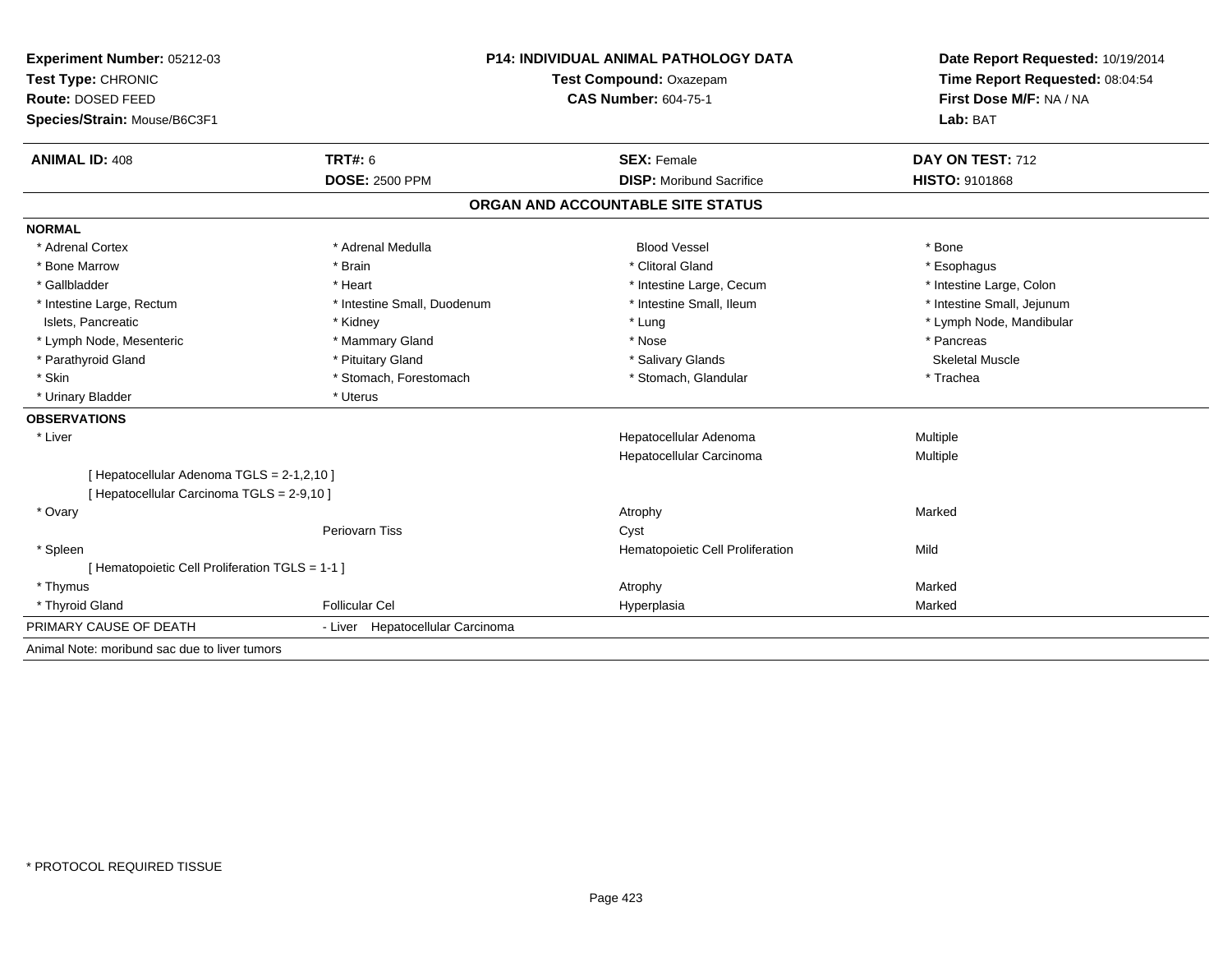| Experiment Number: 05212-03<br>Test Type: CHRONIC<br>Route: DOSED FEED<br>Species/Strain: Mouse/B6C3F1 |                             | <b>P14: INDIVIDUAL ANIMAL PATHOLOGY DATA</b><br>Test Compound: Oxazepam<br><b>CAS Number: 604-75-1</b> | Date Report Requested: 10/19/2014<br>Time Report Requested: 08:04:54<br>First Dose M/F: NA / NA<br>Lab: BAT |
|--------------------------------------------------------------------------------------------------------|-----------------------------|--------------------------------------------------------------------------------------------------------|-------------------------------------------------------------------------------------------------------------|
| <b>ANIMAL ID: 409</b>                                                                                  | <b>TRT#: 6</b>              | <b>SEX: Female</b>                                                                                     | DAY ON TEST: 460                                                                                            |
|                                                                                                        | <b>DOSE: 2500 PPM</b>       | <b>DISP:</b> Scheduled Sacrifice                                                                       | <b>HISTO: 9101869</b>                                                                                       |
|                                                                                                        |                             | ORGAN AND ACCOUNTABLE SITE STATUS                                                                      |                                                                                                             |
| <b>NORMAL</b>                                                                                          |                             |                                                                                                        |                                                                                                             |
| * Adrenal Cortex                                                                                       | * Adrenal Medulla           | <b>Blood Vessel</b>                                                                                    | * Bone                                                                                                      |
| * Bone Marrow                                                                                          | * Brain                     | * Clitoral Gland                                                                                       | * Esophagus                                                                                                 |
| * Gallbladder                                                                                          | * Heart                     | * Intestine Large, Cecum                                                                               | * Intestine Large, Colon                                                                                    |
| * Intestine Large, Rectum                                                                              | * Intestine Small, Duodenum | * Intestine Small. Ileum                                                                               | * Intestine Small, Jejunum                                                                                  |
| Islets, Pancreatic                                                                                     | * Kidney                    | * Lung                                                                                                 | * Lymph Node, Mandibular                                                                                    |
| * Lymph Node, Mesenteric                                                                               | * Mammary Gland             | * Nose                                                                                                 | * Ovary                                                                                                     |
| * Pancreas                                                                                             | * Pituitary Gland           | * Salivary Glands                                                                                      | <b>Skeletal Muscle</b>                                                                                      |
| * Skin                                                                                                 | * Spleen                    | * Stomach, Forestomach                                                                                 | * Stomach, Glandular                                                                                        |
| * Thymus                                                                                               | * Trachea                   | * Urinary Bladder                                                                                      |                                                                                                             |
| <b>MISSING</b>                                                                                         |                             |                                                                                                        |                                                                                                             |
| * Parathyroid Gland                                                                                    |                             |                                                                                                        |                                                                                                             |
| <b>OBSERVATIONS</b>                                                                                    |                             |                                                                                                        |                                                                                                             |
| * Liver                                                                                                |                             | Hepatocellular Adenoma                                                                                 | Multiple                                                                                                    |
|                                                                                                        | Centrilobular, Hepatocyte   | Hypertrophy                                                                                            | Mild                                                                                                        |
| [ Hepatocellular Adenoma TGLS = 1-10,2-9,3-10,4-1,5-10 ]                                               |                             |                                                                                                        |                                                                                                             |
| * Thyroid Gland                                                                                        | <b>Follicular Cel</b>       | Hyperplasia                                                                                            | Minimal                                                                                                     |
| * Uterus                                                                                               | Endometrium                 | Hyperplasia                                                                                            | Cystic, Glandular, Moderate                                                                                 |
| PRIMARY CAUSE OF DEATH                                                                                 | $\blacksquare$              |                                                                                                        |                                                                                                             |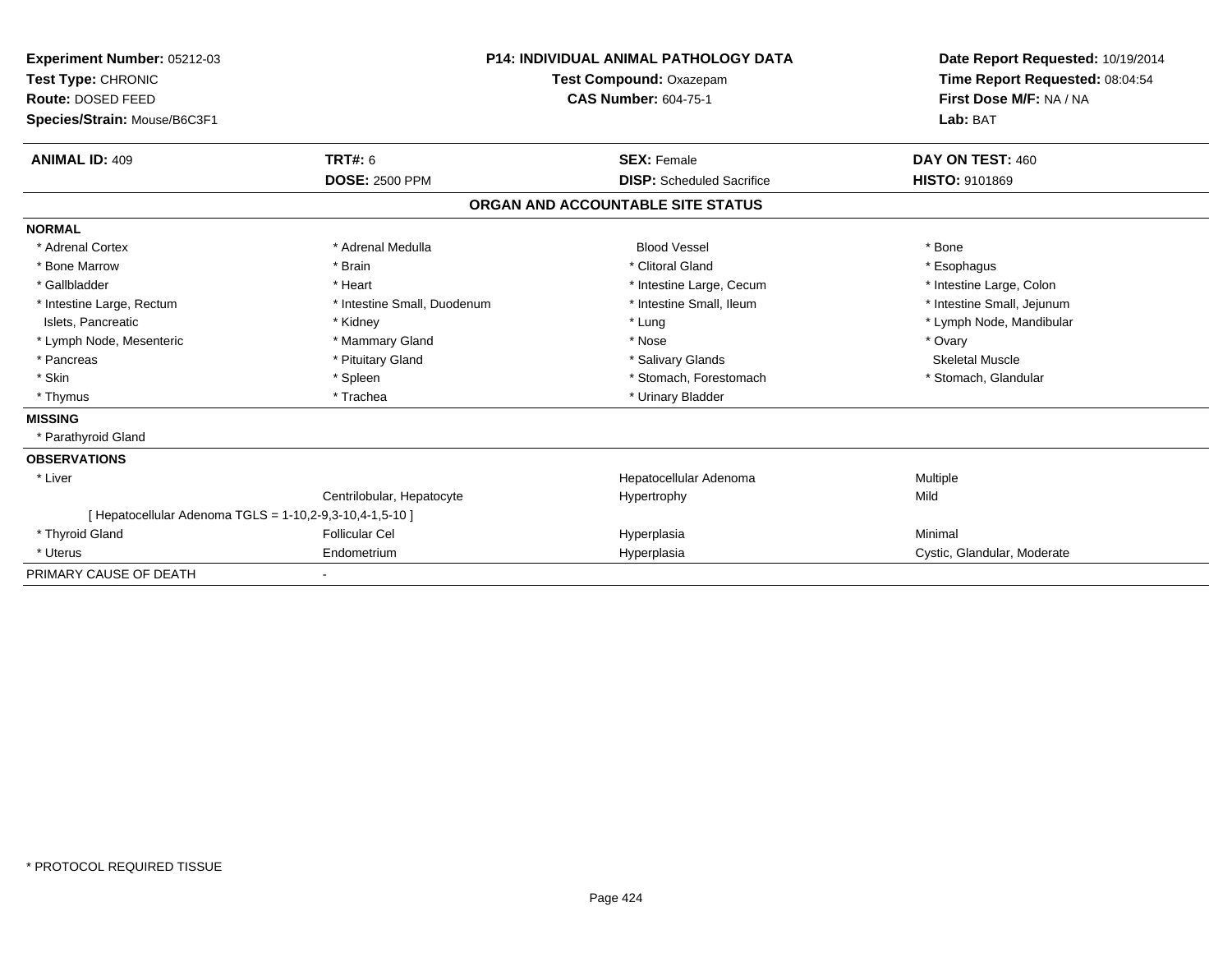| Experiment Number: 05212-03                               | <b>P14: INDIVIDUAL ANIMAL PATHOLOGY DATA</b> |                                   | Date Report Requested: 10/19/2014                          |  |
|-----------------------------------------------------------|----------------------------------------------|-----------------------------------|------------------------------------------------------------|--|
| Test Type: CHRONIC                                        |                                              | Test Compound: Oxazepam           |                                                            |  |
| Route: DOSED FEED                                         |                                              | <b>CAS Number: 604-75-1</b>       | Time Report Requested: 08:04:54<br>First Dose M/F: NA / NA |  |
| Species/Strain: Mouse/B6C3F1                              |                                              |                                   | Lab: BAT                                                   |  |
| <b>ANIMAL ID: 410</b>                                     | TRT#: 6                                      | <b>SEX: Female</b>                | DAY ON TEST: 710                                           |  |
|                                                           | <b>DOSE: 2500 PPM</b>                        | <b>DISP: Natural Death</b>        | HISTO: 9101870                                             |  |
|                                                           |                                              | ORGAN AND ACCOUNTABLE SITE STATUS |                                                            |  |
| <b>NORMAL</b>                                             |                                              |                                   |                                                            |  |
| * Adrenal Cortex                                          | * Adrenal Medulla                            | <b>Blood Vessel</b>               | * Bone                                                     |  |
| * Bone Marrow                                             | * Brain                                      | * Clitoral Gland                  | * Esophagus                                                |  |
| * Gallbladder                                             | * Heart                                      | * Intestine Large, Cecum          | * Intestine Large, Colon                                   |  |
| * Intestine Large, Rectum                                 | * Intestine Small, Duodenum                  | * Intestine Small, Ileum          | * Intestine Small, Jejunum                                 |  |
| Islets, Pancreatic                                        | * Lung                                       | * Lymph Node, Mandibular          | * Lymph Node, Mesenteric                                   |  |
| * Mammary Gland                                           | * Nose                                       | * Pancreas                        | * Parathyroid Gland                                        |  |
| * Pituitary Gland                                         | * Salivary Glands                            | <b>Skeletal Muscle</b>            | * Skin                                                     |  |
| * Spleen                                                  | * Stomach, Forestomach                       | * Stomach, Glandular              | * Trachea                                                  |  |
| * Urinary Bladder                                         | * Uterus                                     |                                   |                                                            |  |
| <b>OBSERVATIONS</b>                                       |                                              |                                   |                                                            |  |
| <b>Harderian Gland</b>                                    |                                              | Adenoma                           |                                                            |  |
| [Adenoma TGLS = $1-9$ ]                                   |                                              |                                   |                                                            |  |
| * Kidney                                                  |                                              | Nephropathy                       | Chronic, Minimal                                           |  |
| * Liver                                                   |                                              | Hepatocellular Adenoma            | Multiple                                                   |  |
|                                                           |                                              | Hepatocellular Carcinoma          | Multiple                                                   |  |
| [ Hepatocellular Adenoma TGLS = 2-12 ]                    |                                              |                                   |                                                            |  |
| [ Hepatocellular Carcinoma TGLS = 2-11,12 3-10,4-1,5-10 ] |                                              |                                   |                                                            |  |
| * Ovary                                                   |                                              | Atrophy                           | Moderate                                                   |  |
| * Thymus                                                  |                                              | Atrophy                           | Moderate                                                   |  |
| * Thyroid Gland                                           | <b>Follicular Cel</b>                        | Hyperplasia                       | Moderate                                                   |  |
| PRIMARY CAUSE OF DEATH                                    | - Liver Hepatocellular Carcinoma             |                                   |                                                            |  |
| Animal Note: cod. liver tumors                            |                                              |                                   |                                                            |  |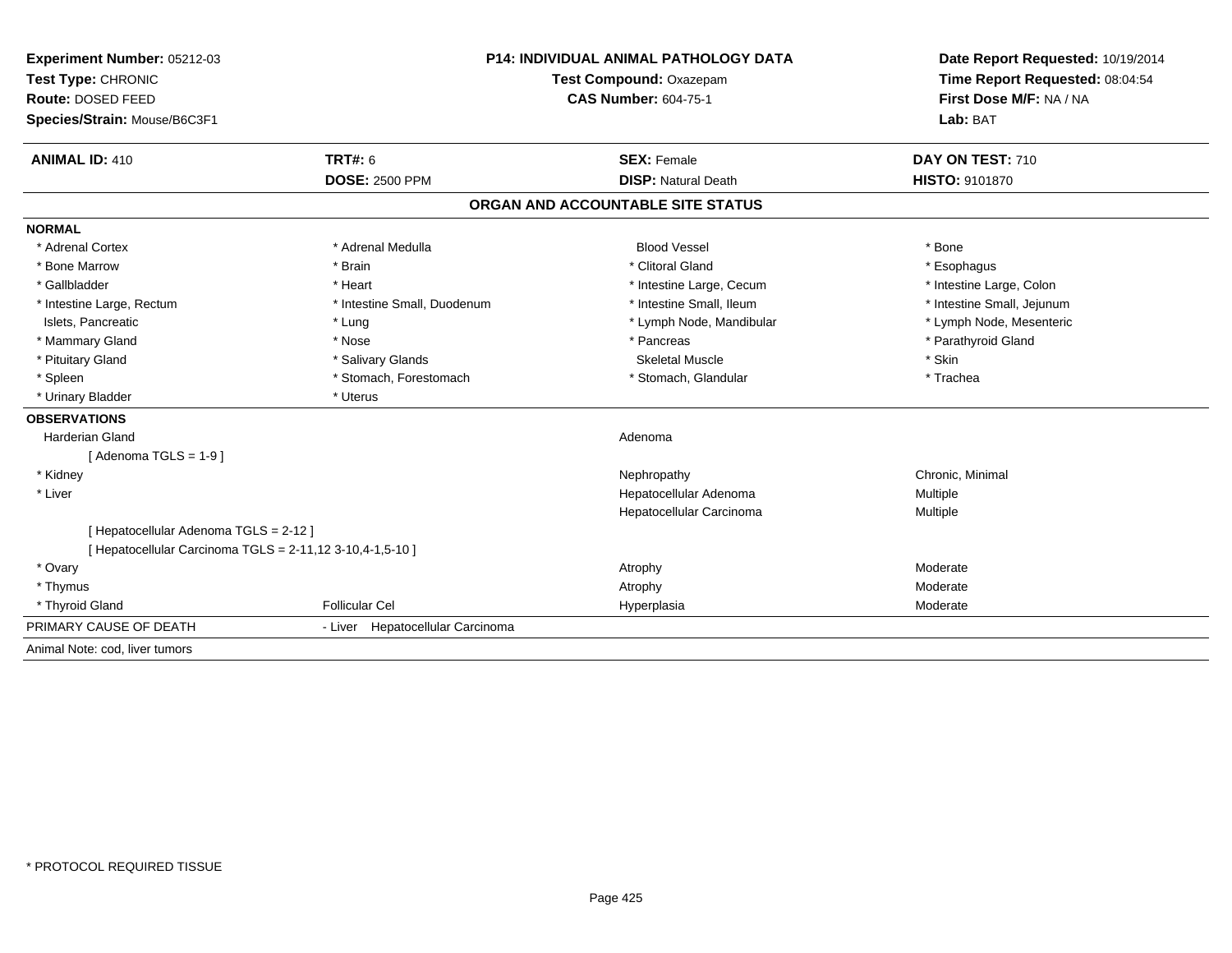| Experiment Number: 05212-03<br>Test Type: CHRONIC<br>Route: DOSED FEED<br>Species/Strain: Mouse/B6C3F1 |                                  | <b>P14: INDIVIDUAL ANIMAL PATHOLOGY DATA</b><br>Test Compound: Oxazepam<br><b>CAS Number: 604-75-1</b> | Date Report Requested: 10/19/2014<br>Time Report Requested: 08:04:54<br>First Dose M/F: NA / NA<br>Lab: BAT |
|--------------------------------------------------------------------------------------------------------|----------------------------------|--------------------------------------------------------------------------------------------------------|-------------------------------------------------------------------------------------------------------------|
| <b>ANIMAL ID: 411</b>                                                                                  | TRT#: 6                          | <b>SEX: Female</b>                                                                                     | DAY ON TEST: 645                                                                                            |
|                                                                                                        | <b>DOSE: 2500 PPM</b>            | <b>DISP: Natural Death</b>                                                                             | HISTO: 9101871                                                                                              |
|                                                                                                        |                                  | ORGAN AND ACCOUNTABLE SITE STATUS                                                                      |                                                                                                             |
| <b>NORMAL</b>                                                                                          |                                  |                                                                                                        |                                                                                                             |
| * Adrenal Cortex                                                                                       | * Adrenal Medulla                | <b>Blood Vessel</b>                                                                                    | * Bone                                                                                                      |
| * Bone Marrow                                                                                          | * Brain                          | * Clitoral Gland                                                                                       | * Esophagus                                                                                                 |
| * Gallbladder                                                                                          | * Heart                          | * Intestine Large, Cecum                                                                               | * Intestine Large, Colon                                                                                    |
| * Intestine Large, Rectum                                                                              | * Intestine Small, Duodenum      | * Intestine Small, Ileum                                                                               | * Intestine Small, Jejunum                                                                                  |
| Islets, Pancreatic                                                                                     | * Kidney                         | * Lymph Node, Mandibular                                                                               | * Lymph Node, Mesenteric                                                                                    |
| * Mammary Gland                                                                                        | * Nose                           | * Pancreas                                                                                             | * Parathyroid Gland                                                                                         |
| Peripheral Nerve                                                                                       | * Pituitary Gland                | * Salivary Glands                                                                                      | <b>Skeletal Muscle</b>                                                                                      |
| * Skin                                                                                                 | * Spleen                         | * Stomach, Forestomach                                                                                 | * Stomach, Glandular                                                                                        |
| * Trachea                                                                                              | * Urinary Bladder                | * Uterus                                                                                               |                                                                                                             |
| <b>OBSERVATIONS</b>                                                                                    |                                  |                                                                                                        |                                                                                                             |
| * Liver                                                                                                |                                  | Hepatoblastoma                                                                                         |                                                                                                             |
|                                                                                                        |                                  | Hepatocellular Adenoma                                                                                 | Multiple                                                                                                    |
|                                                                                                        |                                  | Hepatocellular Carcinoma                                                                               |                                                                                                             |
| [Hepatoblastoma TGLS = 1-9]                                                                            |                                  |                                                                                                        |                                                                                                             |
| [ Hepatocellular Adenoma TGLS = 1-1,2,10,11 ]                                                          |                                  |                                                                                                        |                                                                                                             |
| [ Hepatocellular Carcinoma TGLS = 1-9 ]                                                                |                                  |                                                                                                        |                                                                                                             |
| * Lung                                                                                                 |                                  | Alveolar/Bronchiolar Carcinoma                                                                         |                                                                                                             |
|                                                                                                        |                                  | Foreign Body                                                                                           |                                                                                                             |
| [ Alveolar/Bronchiolar Carcinoma TGLS = 2-2 ]                                                          |                                  |                                                                                                        |                                                                                                             |
| * Ovary                                                                                                |                                  | Atrophy                                                                                                | Marked                                                                                                      |
| * Thymus                                                                                               |                                  | Atrophy                                                                                                | Marked                                                                                                      |
| * Thyroid Gland                                                                                        | <b>Follicular Cel</b>            | Hyperplasia                                                                                            | Mild                                                                                                        |
| PRIMARY CAUSE OF DEATH                                                                                 | - Liver Hepatocellular Carcinoma |                                                                                                        |                                                                                                             |
| Animal Note: cod, liver tumors                                                                         |                                  |                                                                                                        |                                                                                                             |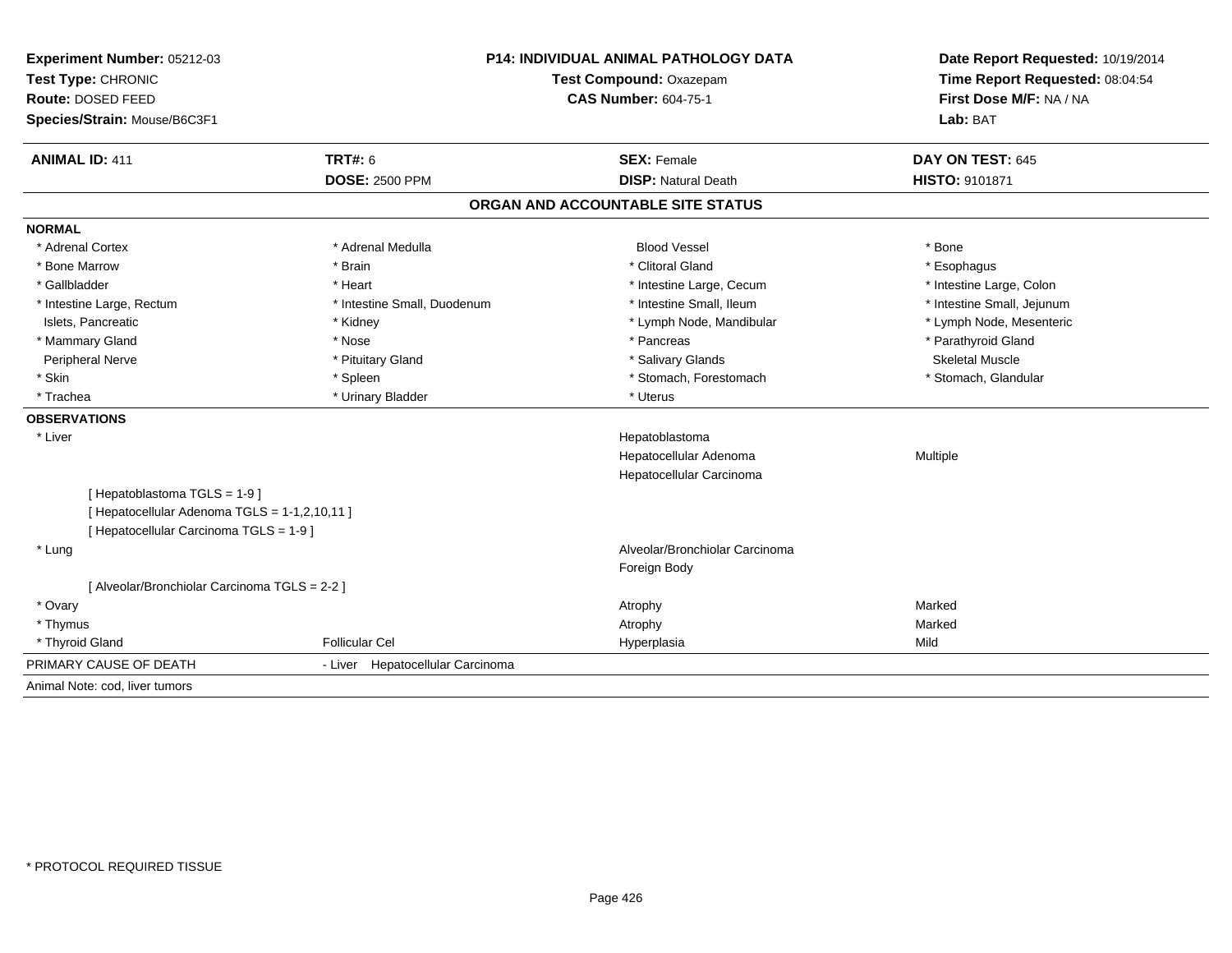| Experiment Number: 05212-03<br>Test Type: CHRONIC<br><b>Route: DOSED FEED</b><br>Species/Strain: Mouse/B6C3F1 |                             | <b>P14: INDIVIDUAL ANIMAL PATHOLOGY DATA</b><br>Test Compound: Oxazepam<br><b>CAS Number: 604-75-1</b> | Date Report Requested: 10/19/2014<br>Time Report Requested: 08:04:54<br>First Dose M/F: NA / NA<br>Lab: BAT |
|---------------------------------------------------------------------------------------------------------------|-----------------------------|--------------------------------------------------------------------------------------------------------|-------------------------------------------------------------------------------------------------------------|
| <b>ANIMAL ID: 412</b>                                                                                         | TRT#: 6                     | <b>SEX: Female</b>                                                                                     | DAY ON TEST: 460                                                                                            |
|                                                                                                               | <b>DOSE: 2500 PPM</b>       | <b>DISP:</b> Scheduled Sacrifice                                                                       | <b>HISTO: 9101872</b>                                                                                       |
|                                                                                                               |                             | ORGAN AND ACCOUNTABLE SITE STATUS                                                                      |                                                                                                             |
| <b>NORMAL</b>                                                                                                 |                             |                                                                                                        |                                                                                                             |
| * Adrenal Cortex                                                                                              | * Adrenal Medulla           | <b>Blood Vessel</b>                                                                                    | * Bone                                                                                                      |
| * Bone Marrow                                                                                                 | * Brain                     | * Clitoral Gland                                                                                       | * Esophagus                                                                                                 |
| * Gallbladder                                                                                                 | * Heart                     | * Intestine Large, Cecum                                                                               | * Intestine Large, Colon                                                                                    |
| * Intestine Large, Rectum                                                                                     | * Intestine Small, Duodenum | * Intestine Small, Ileum                                                                               | * Intestine Small, Jejunum                                                                                  |
| Islets, Pancreatic                                                                                            | * Kidney                    | * Lung                                                                                                 | * Lymph Node, Mandibular                                                                                    |
| * Lymph Node, Mesenteric                                                                                      | * Mammary Gland             | * Nose                                                                                                 | * Ovary                                                                                                     |
| * Pancreas                                                                                                    | * Parathyroid Gland         | * Pituitary Gland                                                                                      | * Salivary Glands                                                                                           |
| <b>Skeletal Muscle</b>                                                                                        | * Skin                      | * Stomach, Forestomach                                                                                 | * Stomach, Glandular                                                                                        |
| * Thymus                                                                                                      | * Trachea                   | * Urinary Bladder                                                                                      |                                                                                                             |
| <b>OBSERVATIONS</b>                                                                                           |                             |                                                                                                        |                                                                                                             |
| * Liver                                                                                                       |                             | Eosinophilic Focus                                                                                     |                                                                                                             |
|                                                                                                               | Centrilobular, Hepatocyte   | Hypertrophy                                                                                            | Mild                                                                                                        |
| * Spleen                                                                                                      |                             | <b>Developmental Malformation</b>                                                                      |                                                                                                             |
| [ Developmental Malformation TGLS = 1-1 ]                                                                     |                             |                                                                                                        |                                                                                                             |
| * Thyroid Gland                                                                                               | <b>Follicular Cel</b>       | Hyperplasia                                                                                            | Mild                                                                                                        |
| * Uterus                                                                                                      | Endometrium                 | Hyperplasia                                                                                            | Cystic, Glandular, Moderate                                                                                 |
| PRIMARY CAUSE OF DEATH                                                                                        |                             |                                                                                                        |                                                                                                             |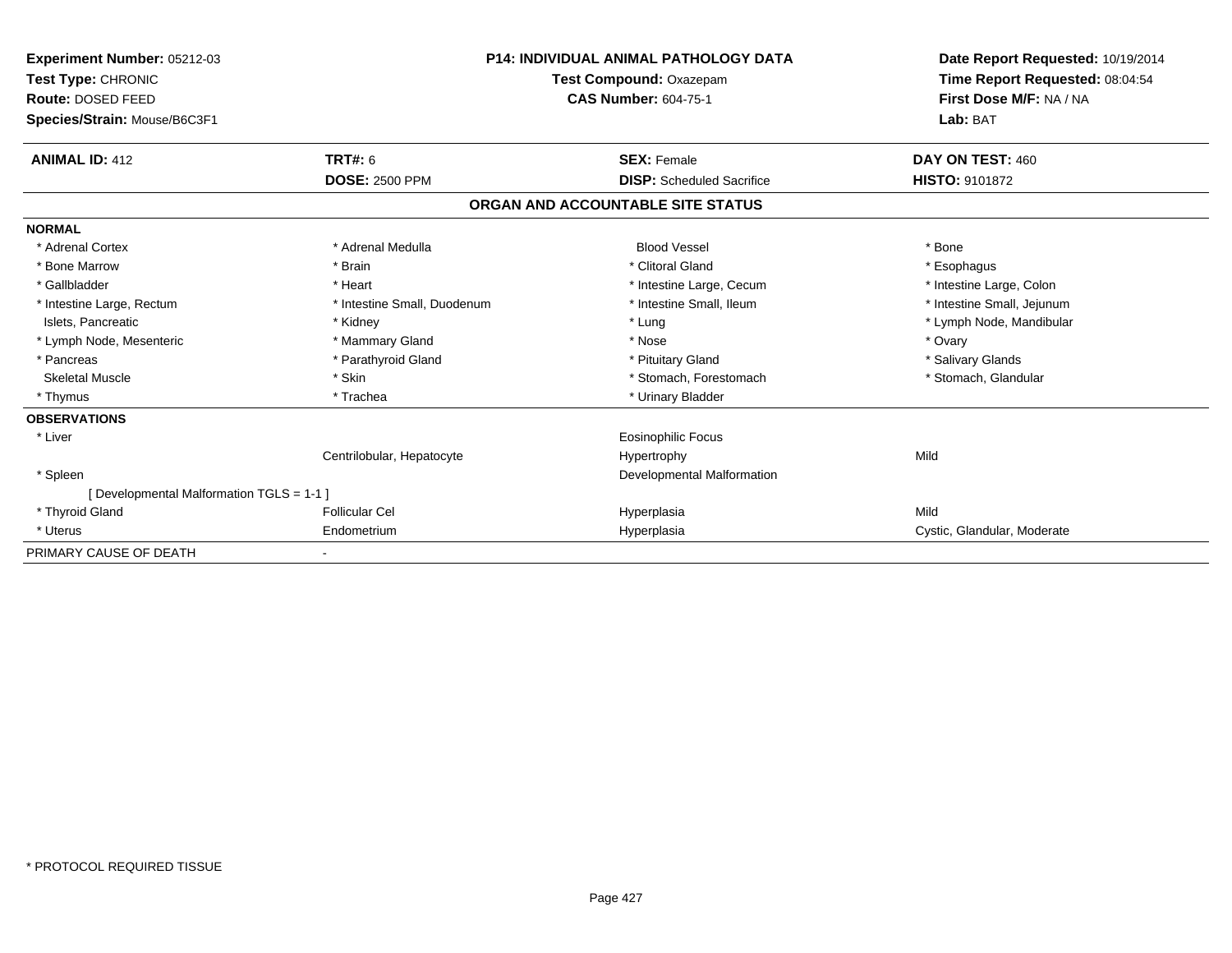| Experiment Number: 05212-03                   |                                  | P14: INDIVIDUAL ANIMAL PATHOLOGY DATA | Date Report Requested: 10/19/2014 |
|-----------------------------------------------|----------------------------------|---------------------------------------|-----------------------------------|
| Test Type: CHRONIC                            |                                  | Test Compound: Oxazepam               | Time Report Requested: 08:04:54   |
| Route: DOSED FEED                             |                                  | <b>CAS Number: 604-75-1</b>           | First Dose M/F: NA / NA           |
| Species/Strain: Mouse/B6C3F1                  |                                  |                                       | Lab: BAT                          |
| <b>ANIMAL ID: 413</b>                         | <b>TRT#: 6</b>                   | <b>SEX: Female</b>                    | DAY ON TEST: 622                  |
|                                               | <b>DOSE: 2500 PPM</b>            | <b>DISP: Moribund Sacrifice</b>       | HISTO: 9101873                    |
|                                               |                                  | ORGAN AND ACCOUNTABLE SITE STATUS     |                                   |
| <b>NORMAL</b>                                 |                                  |                                       |                                   |
| * Adrenal Cortex                              | * Adrenal Medulla                | <b>Blood Vessel</b>                   | * Bone                            |
| * Bone Marrow                                 | * Brain                          | * Clitoral Gland                      | * Esophagus                       |
| * Gallbladder                                 | * Heart                          | * Intestine Large, Cecum              | * Intestine Large, Colon          |
| * Intestine Large, Rectum                     | * Intestine Small, Duodenum      | * Intestine Small, Ileum              | Islets, Pancreatic                |
| * Lung                                        | * Lymph Node, Mandibular         | * Mammary Gland                       | * Nose                            |
| * Pancreas                                    | * Parathyroid Gland              | * Pituitary Gland                     | * Salivary Glands                 |
| <b>Skeletal Muscle</b>                        | * Skin                           | * Stomach, Forestomach                | * Stomach, Glandular              |
| * Trachea                                     | * Urinary Bladder                |                                       |                                   |
| <b>MISSING</b>                                |                                  |                                       |                                   |
| * Thymus                                      |                                  |                                       |                                   |
| <b>OBSERVATIONS</b>                           |                                  |                                       |                                   |
| Ear                                           | <b>External Ear</b>              | Fibrosarcoma                          |                                   |
| [Fibrosarcoma TGLS = 1-9]                     |                                  |                                       |                                   |
| * Intestine Small, Jejunum                    | Peyers Patch                     | Lymphoma Malignant                    |                                   |
| [ Lymphoma Malignant TGLS = 2-9 ]             |                                  |                                       |                                   |
| * Kidney                                      |                                  | Nephropathy                           | Chronic. Mild                     |
| * Liver                                       |                                  | Hepatocellular Adenoma                | Multiple                          |
|                                               |                                  | Hepatocellular Carcinoma              |                                   |
| [ Hepatocellular Adenoma TGLS = 4-1,5-1 ]     |                                  |                                       |                                   |
| [ Hepatocellular Carcinoma TGLS = 6-10 ]      |                                  |                                       |                                   |
| Lymph Node, Mediastinal                       |                                  | Lymphoma Malignant Lymphocytic        |                                   |
| [ Lymphoma Malignant Lymphocytic TGLS = 7-7 ] |                                  |                                       |                                   |
| * Lymph Node, Mesenteric                      |                                  | Lymphoma Malignant Lymphocytic        |                                   |
| [ Lymphoma Malignant Lymphocytic TGLS = 3-4 ] |                                  |                                       |                                   |
| * Ovary                                       | Periovarn Tiss                   | Lymphoma Malignant Lymphocytic        |                                   |
| * Spleen                                      |                                  | Lymphoma Malignant Lymphocytic        |                                   |
| * Thyroid Gland                               | <b>Follicular Cel</b>            | Hyperplasia                           | Moderate                          |
| * Uterus                                      | Endometrium                      | Hyperplasia                           | Cystic, Mild                      |
| PRIMARY CAUSE OF DEATH                        | - Liver Hepatocellular Carcinoma |                                       |                                   |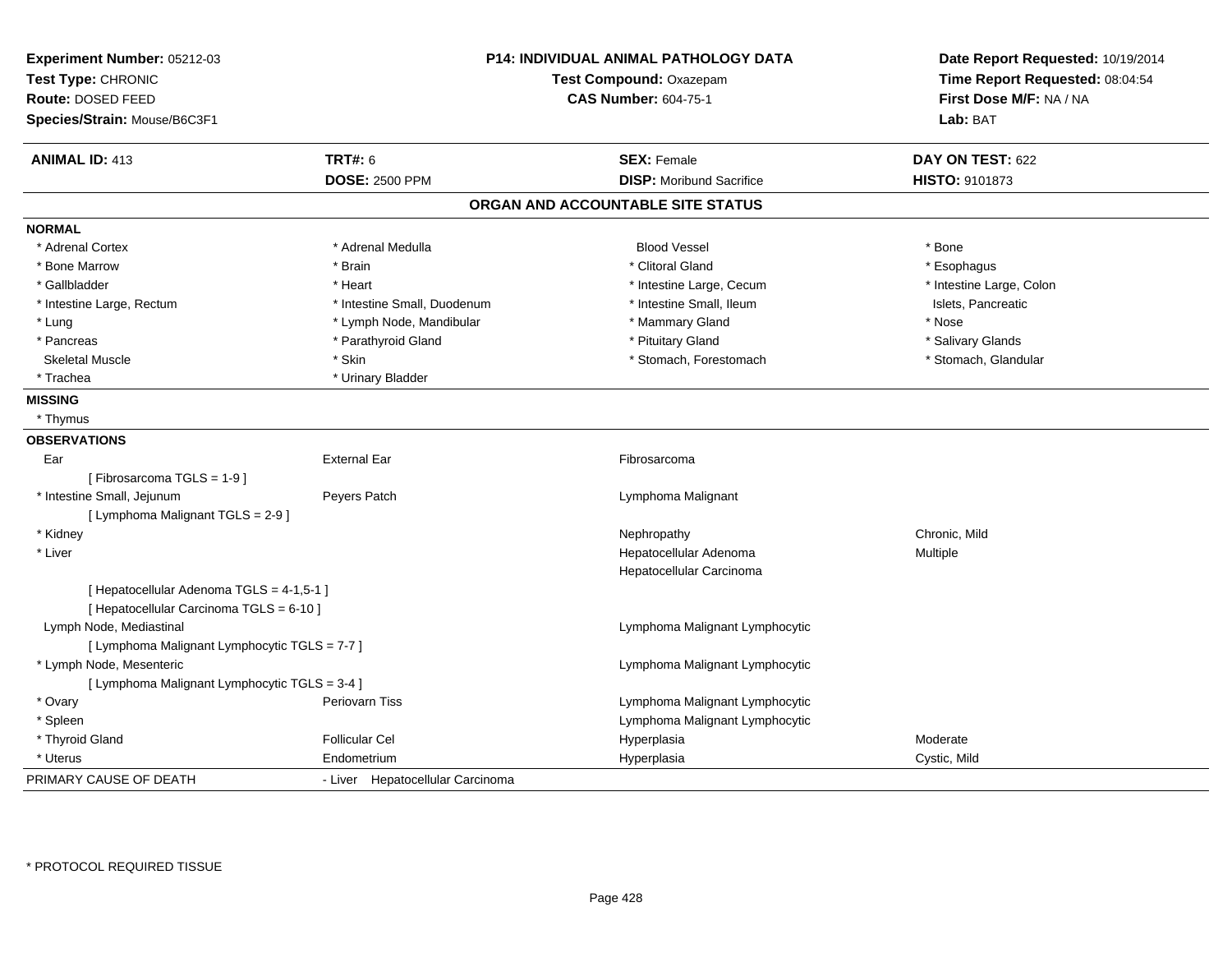| <b>Experiment Number: 05212-03</b><br><b>Test Type: CHRONIC</b><br>Route: DOSED FEED |                       | <b>P14: INDIVIDUAL ANIMAL PATHOLOGY DATA</b> | Date Report Requested: 10/19/2014 |  |
|--------------------------------------------------------------------------------------|-----------------------|----------------------------------------------|-----------------------------------|--|
|                                                                                      |                       | <b>Test Compound: Oxazepam</b>               | Time Report Requested: 08:04:54   |  |
|                                                                                      |                       | <b>CAS Number: 604-75-1</b>                  | First Dose M/F: NA / NA           |  |
| Species/Strain: Mouse/B6C3F1                                                         |                       |                                              | Lab: BAT                          |  |
| <b>ANIMAL ID: 413</b>                                                                | TRT#: 6               | <b>SEX:</b> Female                           | <b>DAY ON TEST: 622</b>           |  |
|                                                                                      | <b>DOSE: 2500 PPM</b> | <b>DISP:</b> Moribund Sacrifice              | <b>HISTO: 9101873</b>             |  |
|                                                                                      |                       | ORGAN AND ACCOUNTABLE SITE STATUS            |                                   |  |
| Animal Note: moribund sac due to liver tumors                                        |                       |                                              |                                   |  |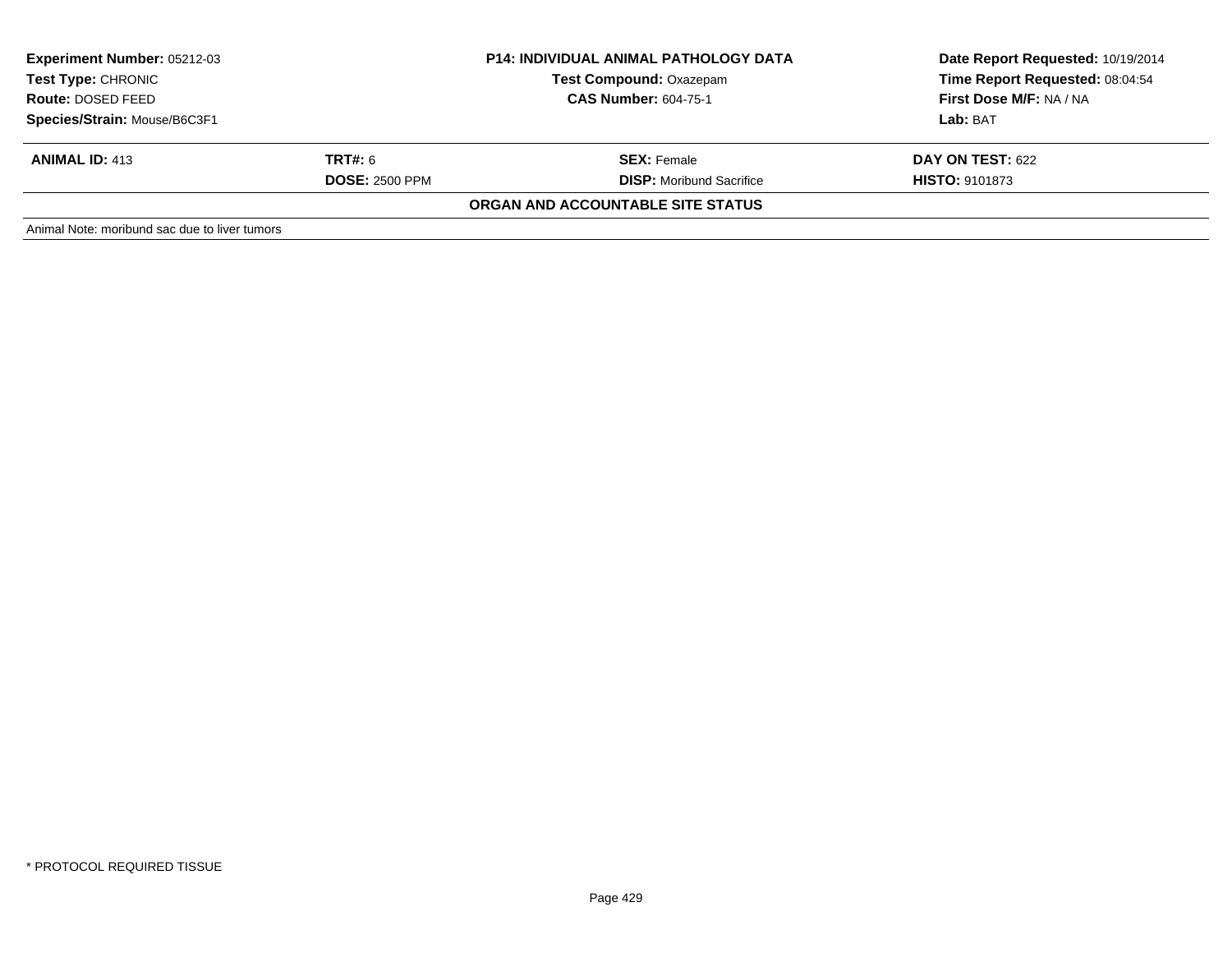| Experiment Number: 05212-03<br>Test Type: CHRONIC<br>Route: DOSED FEED                           | P14: INDIVIDUAL ANIMAL PATHOLOGY DATA<br>Test Compound: Oxazepam<br><b>CAS Number: 604-75-1</b> |                                   | Date Report Requested: 10/19/2014<br>Time Report Requested: 08:04:54<br>First Dose M/F: NA / NA |
|--------------------------------------------------------------------------------------------------|-------------------------------------------------------------------------------------------------|-----------------------------------|-------------------------------------------------------------------------------------------------|
| Species/Strain: Mouse/B6C3F1                                                                     |                                                                                                 |                                   | Lab: BAT                                                                                        |
| <b>ANIMAL ID: 414</b>                                                                            | <b>TRT#: 6</b>                                                                                  | <b>SEX: Female</b>                | DAY ON TEST: 648                                                                                |
|                                                                                                  | <b>DOSE: 2500 PPM</b>                                                                           | <b>DISP:</b> Moribund Sacrifice   | HISTO: 9101874                                                                                  |
|                                                                                                  |                                                                                                 | ORGAN AND ACCOUNTABLE SITE STATUS |                                                                                                 |
| <b>NORMAL</b>                                                                                    |                                                                                                 |                                   |                                                                                                 |
| * Adrenal Cortex                                                                                 | * Adrenal Medulla                                                                               | <b>Blood Vessel</b>               | * Bone                                                                                          |
| * Bone Marrow                                                                                    | * Brain                                                                                         | * Clitoral Gland                  | * Esophagus                                                                                     |
| * Gallbladder                                                                                    | * Heart                                                                                         | * Intestine Large, Cecum          | * Intestine Large, Colon                                                                        |
| * Intestine Large, Rectum                                                                        | * Intestine Small, Duodenum                                                                     | * Intestine Small, Ileum          | * Intestine Small, Jejunum                                                                      |
| Islets, Pancreatic                                                                               | * Kidney                                                                                        | * Lung                            | * Lymph Node, Mandibular                                                                        |
| * Lymph Node, Mesenteric                                                                         | * Mammary Gland                                                                                 | * Nose                            | * Pancreas                                                                                      |
| * Parathyroid Gland                                                                              | * Pituitary Gland                                                                               | * Salivary Glands                 | Skeletal Muscle                                                                                 |
| * Skin                                                                                           | * Spleen                                                                                        | * Stomach, Forestomach            | * Stomach, Glandular                                                                            |
| * Trachea                                                                                        | * Urinary Bladder                                                                               |                                   |                                                                                                 |
| <b>OBSERVATIONS</b>                                                                              |                                                                                                 |                                   |                                                                                                 |
| * Liver                                                                                          |                                                                                                 | Hepatocellular Adenoma            | Multiple                                                                                        |
|                                                                                                  |                                                                                                 | Hepatocellular Carcinoma          | Multiple                                                                                        |
|                                                                                                  | Centrilobular                                                                                   | Hypertrophy                       | Moderate                                                                                        |
| [ Hepatocellular Adenoma TGLS = 1-17,4-11,5-12 ]<br>[ Hepatocellular Carcinoma TGLS = 2-9,3-10 ] |                                                                                                 |                                   |                                                                                                 |
| * Ovary                                                                                          |                                                                                                 | Atrophy                           | Marked                                                                                          |
| <b>Peripheral Nerve</b>                                                                          | Axon. Sciatic                                                                                   | Degeneration                      | Mild                                                                                            |
| Spinal Cord                                                                                      | Nerve                                                                                           | Degeneration                      | Moderate                                                                                        |
|                                                                                                  |                                                                                                 | Degeneration                      | Mild                                                                                            |
| * Thymus                                                                                         |                                                                                                 | Atrophy                           | Marked                                                                                          |
| * Thyroid Gland                                                                                  | <b>Follicular Cel</b>                                                                           | Hyperplasia                       | Moderate                                                                                        |
| * Uterus                                                                                         | Endometrium                                                                                     | Hyperplasia                       | Cystic, Mild                                                                                    |
| PRIMARY CAUSE OF DEATH                                                                           | - Liver Hepatocellular Carcinoma                                                                |                                   |                                                                                                 |
| Animal Note: MORIBUND SAC DUE TO CLINICAL SIGNS AND LIVER TUMORS                                 |                                                                                                 |                                   |                                                                                                 |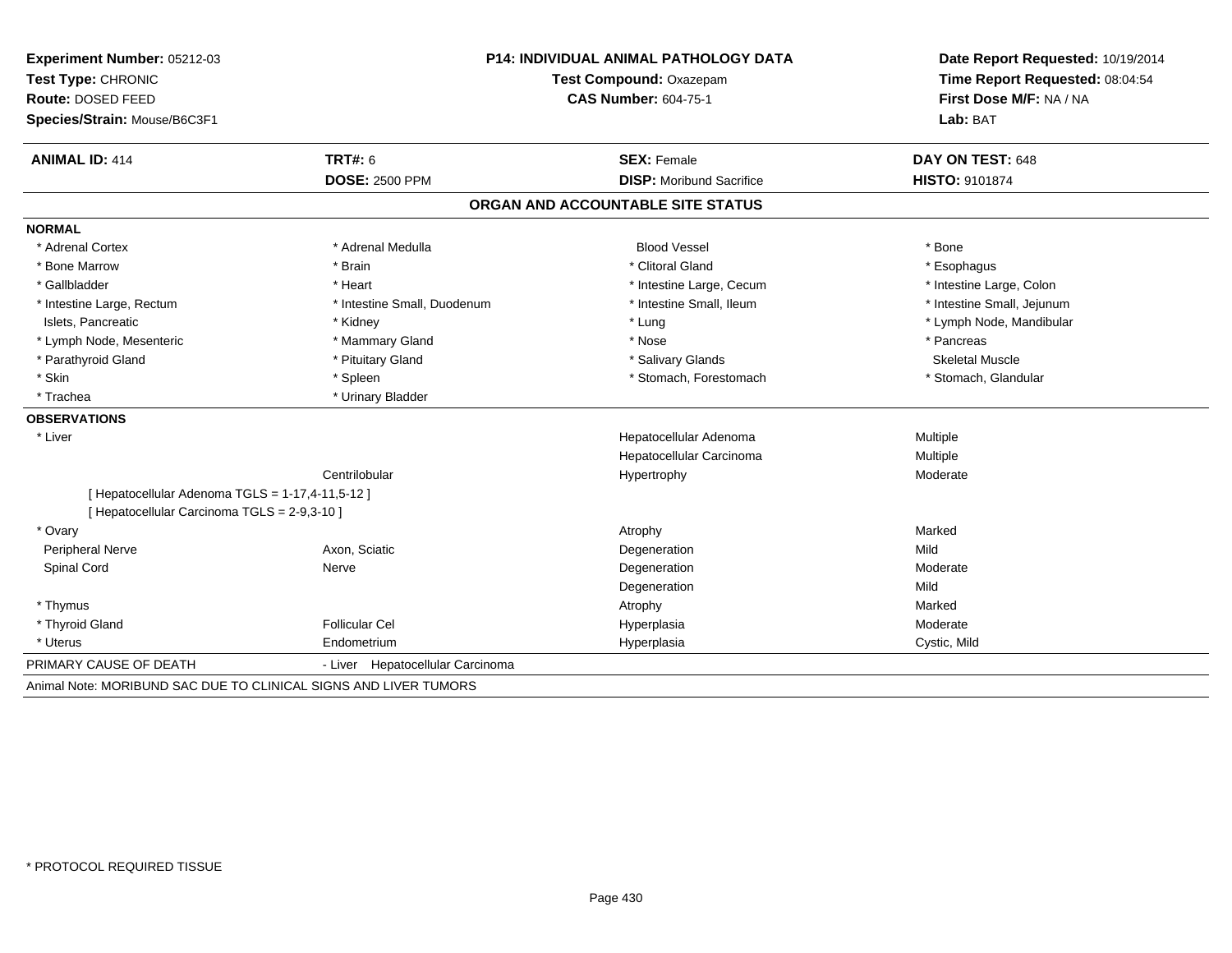| Experiment Number: 05212-03                         |                             | <b>P14: INDIVIDUAL ANIMAL PATHOLOGY DATA</b> |                                                            |
|-----------------------------------------------------|-----------------------------|----------------------------------------------|------------------------------------------------------------|
| Test Type: CHRONIC                                  |                             | Test Compound: Oxazepam                      | Time Report Requested: 08:04:54<br>First Dose M/F: NA / NA |
| Route: DOSED FEED                                   |                             | <b>CAS Number: 604-75-1</b>                  |                                                            |
| Species/Strain: Mouse/B6C3F1                        |                             |                                              | Lab: BAT                                                   |
| <b>ANIMAL ID: 415</b>                               | TRT#: 6                     | <b>SEX: Female</b>                           | DAY ON TEST: 735                                           |
|                                                     | <b>DOSE: 2500 PPM</b>       | <b>DISP: Terminal Sacrifice</b>              | <b>HISTO: 9101875</b>                                      |
|                                                     |                             | ORGAN AND ACCOUNTABLE SITE STATUS            |                                                            |
| <b>NORMAL</b>                                       |                             |                                              |                                                            |
| * Adrenal Cortex                                    | * Adrenal Medulla           | <b>Blood Vessel</b>                          | * Bone                                                     |
| * Bone Marrow                                       | * Brain                     | * Clitoral Gland                             | * Esophagus                                                |
| * Gallbladder                                       | * Heart                     | * Intestine Large, Cecum                     | * Intestine Large, Colon                                   |
| * Intestine Large, Rectum                           | * Intestine Small, Duodenum | * Intestine Small, Ileum                     | * Intestine Small, Jejunum                                 |
| Islets, Pancreatic                                  | * Kidney                    | * Lung                                       | * Lymph Node, Mandibular                                   |
| * Lymph Node, Mesenteric                            | * Mammary Gland             | * Nose                                       | * Pancreas                                                 |
| * Parathyroid Gland                                 | * Salivary Glands           | <b>Skeletal Muscle</b>                       | * Skin                                                     |
| * Spleen                                            | * Stomach, Forestomach      | * Stomach, Glandular                         | * Trachea                                                  |
| * Urinary Bladder                                   |                             |                                              |                                                            |
| <b>OBSERVATIONS</b>                                 |                             |                                              |                                                            |
| * Liver                                             |                             | Hepatocellular Adenoma                       | Multiple                                                   |
|                                                     |                             | Hepatocellular Carcinoma                     | Multiple                                                   |
|                                                     | Centrilobular               | Hypertrophy                                  | Mild                                                       |
| [ Hepatocellular Adenoma TGLS = 1-1,2,12,2-1,5-11 ] |                             |                                              |                                                            |
| [ Hepatocellular Carcinoma TGLS = 3-9,4-10 ]        |                             |                                              |                                                            |
| * Ovary                                             |                             | Atrophy                                      | Marked                                                     |
|                                                     | Follicle                    | Cyst                                         |                                                            |
| * Pituitary Gland                                   | Pars Distalis               | Hyperplasia                                  | Mild                                                       |
| * Thymus                                            |                             | Atrophy                                      | Marked                                                     |
| * Thyroid Gland                                     | <b>Follicular Cel</b>       | Hyperplasia                                  | Moderate                                                   |
| * Uterus                                            | Endometrium                 | Hyperplasia                                  | Cystic, Mild                                               |
| PRIMARY CAUSE OF DEATH                              |                             |                                              |                                                            |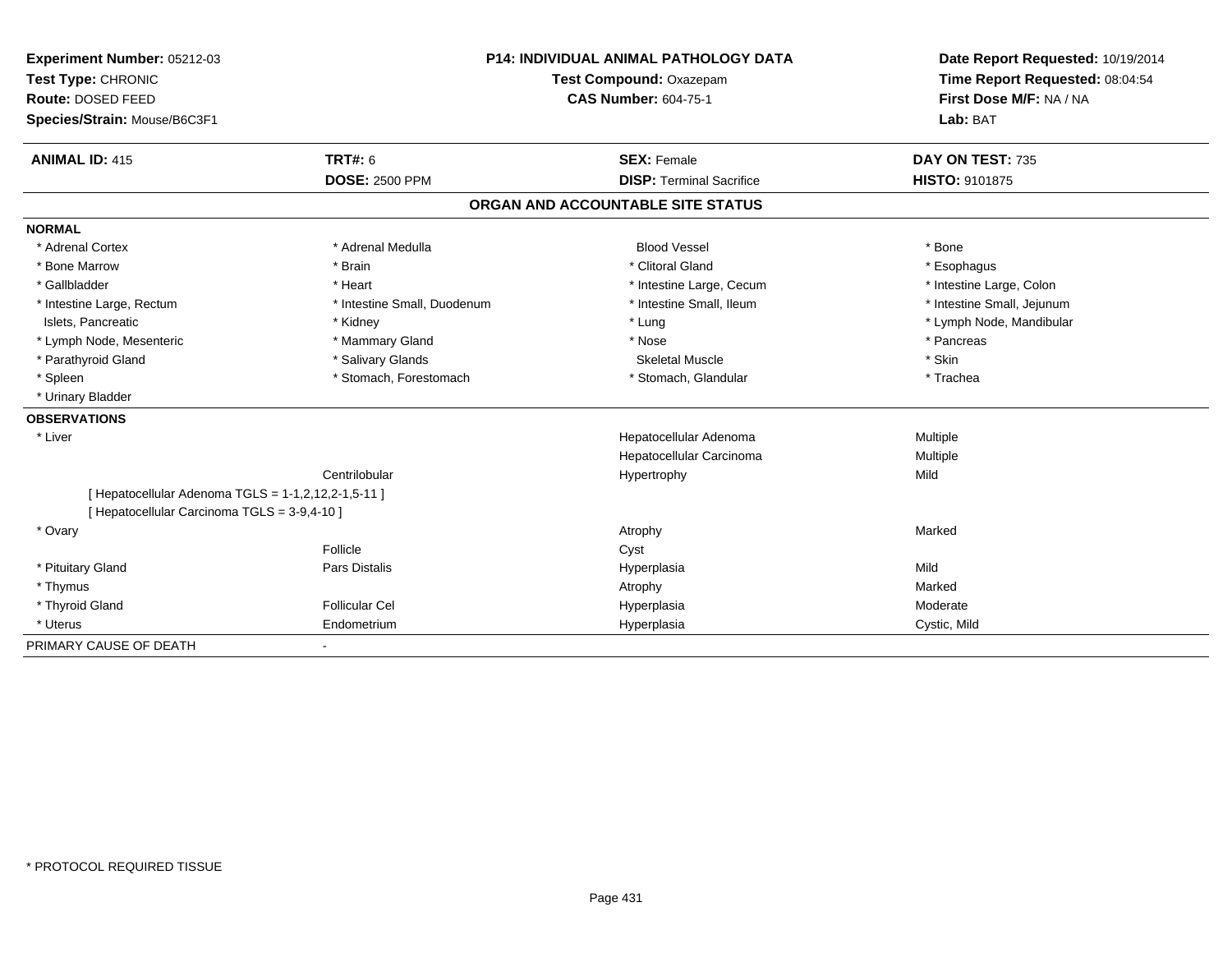| Experiment Number: 05212-03<br>Test Type: CHRONIC | P14: INDIVIDUAL ANIMAL PATHOLOGY DATA<br>Test Compound: Oxazepam |                                   | Date Report Requested: 10/19/2014<br>Time Report Requested: 08:04:54 |  |
|---------------------------------------------------|------------------------------------------------------------------|-----------------------------------|----------------------------------------------------------------------|--|
| Route: DOSED FEED                                 |                                                                  | <b>CAS Number: 604-75-1</b>       |                                                                      |  |
| Species/Strain: Mouse/B6C3F1                      |                                                                  |                                   | First Dose M/F: NA / NA<br>Lab: BAT                                  |  |
| <b>ANIMAL ID: 416</b>                             | <b>TRT#: 6</b>                                                   | <b>SEX: Female</b>                | DAY ON TEST: 634                                                     |  |
|                                                   | <b>DOSE: 2500 PPM</b>                                            | <b>DISP: Natural Death</b>        | HISTO: 9101876                                                       |  |
|                                                   |                                                                  | ORGAN AND ACCOUNTABLE SITE STATUS |                                                                      |  |
| <b>NORMAL</b>                                     |                                                                  |                                   |                                                                      |  |
| * Adrenal Cortex                                  | * Adrenal Medulla                                                | <b>Blood Vessel</b>               | * Bone                                                               |  |
| * Bone Marrow                                     | * Brain                                                          | * Clitoral Gland                  | * Esophagus                                                          |  |
| * Gallbladder                                     | * Heart                                                          | * Intestine Large, Cecum          | * Intestine Large, Colon                                             |  |
| * Intestine Large, Rectum                         | * Intestine Small, Duodenum                                      | * Intestine Small, Ileum          | * Intestine Small, Jejunum                                           |  |
| Islets. Pancreatic                                | * Kidney                                                         | * Lung                            | * Lymph Node, Mandibular                                             |  |
| * Lymph Node, Mesenteric                          | * Mammary Gland                                                  | * Nose                            | * Pancreas                                                           |  |
| * Parathyroid Gland                               | * Pituitary Gland                                                | * Salivary Glands                 | <b>Skeletal Muscle</b>                                               |  |
| * Skin                                            | * Spleen                                                         | * Stomach, Forestomach            | * Stomach, Glandular                                                 |  |
| * Trachea                                         | * Urinary Bladder                                                |                                   |                                                                      |  |
| <b>MISSING</b>                                    |                                                                  |                                   |                                                                      |  |
| * Thymus                                          |                                                                  |                                   |                                                                      |  |
| <b>OBSERVATIONS</b>                               |                                                                  |                                   |                                                                      |  |
| * Liver                                           |                                                                  | Hepatoblastoma                    |                                                                      |  |
|                                                   |                                                                  | Hepatocellular Adenoma            | Multiple                                                             |  |
|                                                   |                                                                  | Hepatocellular Carcinoma          | Multiple                                                             |  |
| [Hepatoblastoma TGLS = 1-9]                       |                                                                  |                                   |                                                                      |  |
| [ Hepatocellular Adenoma TGLS = 1-9,10 ]          |                                                                  |                                   |                                                                      |  |
| [ Hepatocellular Carcinoma TGLS = 1-1,2,10 ]      |                                                                  |                                   |                                                                      |  |
| * Ovary                                           |                                                                  | Atrophy                           | Marked                                                               |  |
|                                                   | Follicle                                                         | Cyst                              |                                                                      |  |
| * Thyroid Gland                                   | <b>Follicular Cel</b>                                            | Hyperplasia                       | Moderate                                                             |  |
| * Uterus                                          | Endometrium                                                      | Hyperplasia                       | Cystic, Mild                                                         |  |
| PRIMARY CAUSE OF DEATH                            | - Liver Hepatocellular Carcinoma                                 |                                   |                                                                      |  |
| Animal Note: cod, liver tumors                    |                                                                  |                                   |                                                                      |  |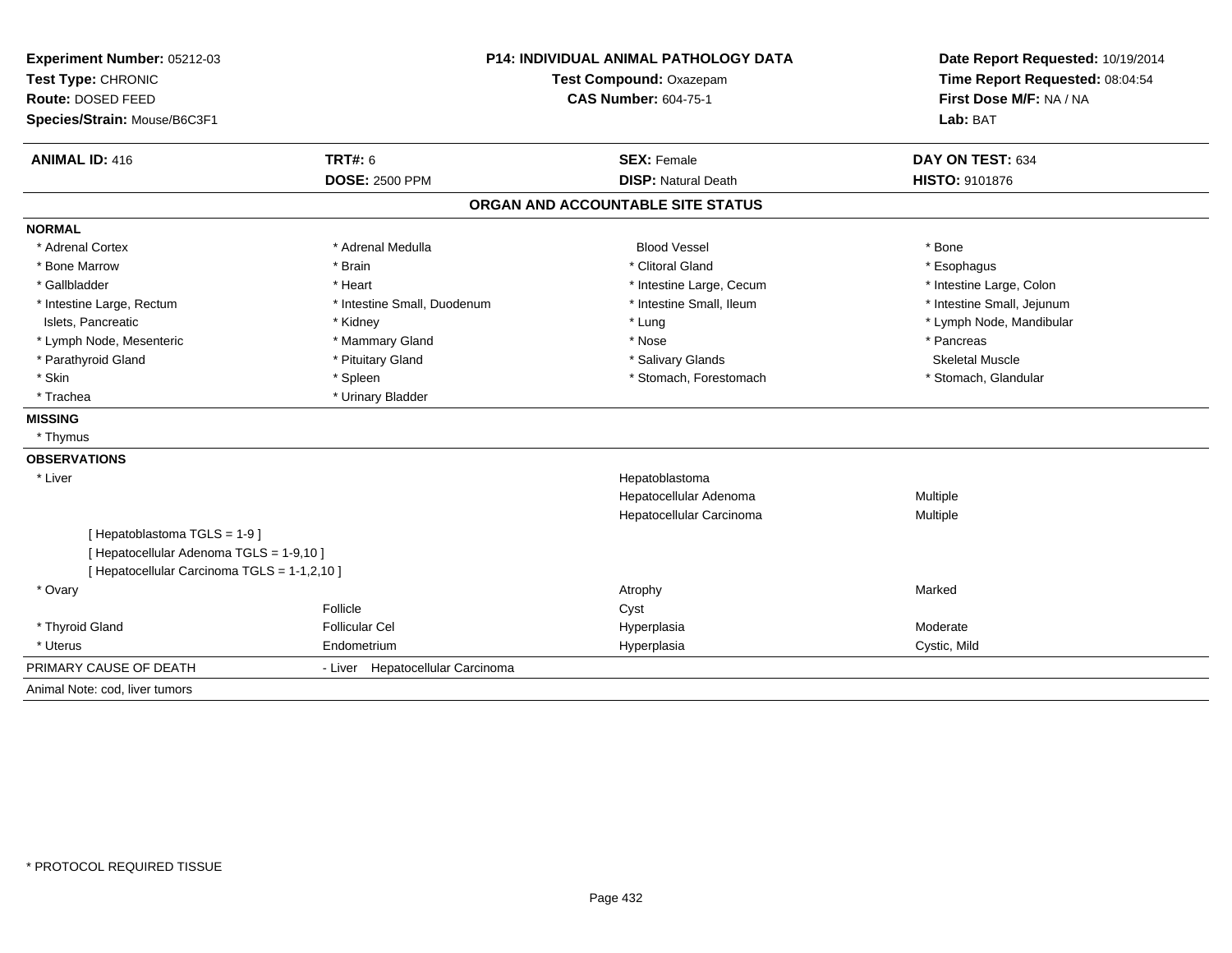| Experiment Number: 05212-03<br>Test Type: CHRONIC |                                  | <b>P14: INDIVIDUAL ANIMAL PATHOLOGY DATA</b> | Date Report Requested: 10/19/2014<br>Time Report Requested: 08:04:54 |  |
|---------------------------------------------------|----------------------------------|----------------------------------------------|----------------------------------------------------------------------|--|
|                                                   |                                  | <b>Test Compound: Oxazepam</b>               |                                                                      |  |
| Route: DOSED FEED                                 |                                  | <b>CAS Number: 604-75-1</b>                  | First Dose M/F: NA / NA                                              |  |
| Species/Strain: Mouse/B6C3F1                      |                                  |                                              | Lab: BAT                                                             |  |
| <b>ANIMAL ID: 417</b>                             | <b>TRT#: 6</b>                   | <b>SEX: Female</b>                           | DAY ON TEST: 677                                                     |  |
|                                                   | <b>DOSE: 2500 PPM</b>            | <b>DISP: Natural Death</b>                   | <b>HISTO: 9101877</b>                                                |  |
|                                                   |                                  | ORGAN AND ACCOUNTABLE SITE STATUS            |                                                                      |  |
| <b>NORMAL</b>                                     |                                  |                                              |                                                                      |  |
| * Adrenal Cortex                                  | * Adrenal Medulla                | <b>Blood Vessel</b>                          | * Bone                                                               |  |
| * Bone Marrow                                     | * Brain                          | * Clitoral Gland                             | * Esophagus                                                          |  |
| * Gallbladder                                     | * Heart                          | * Intestine Large, Cecum                     | * Intestine Large, Colon                                             |  |
| * Intestine Large, Rectum                         | * Intestine Small, Duodenum      | * Intestine Small, Ileum                     | * Intestine Small, Jejunum                                           |  |
| Islets, Pancreatic                                | * Kidney                         | * Lung                                       | * Lymph Node, Mandibular                                             |  |
| * Lymph Node, Mesenteric                          | * Mammary Gland                  | * Nose                                       | * Pancreas                                                           |  |
| * Salivary Glands                                 | <b>Skeletal Muscle</b>           | * Skin                                       | * Stomach, Forestomach                                               |  |
| * Stomach, Glandular                              | * Trachea                        | * Urinary Bladder                            | * Uterus                                                             |  |
| <b>MISSING</b>                                    |                                  |                                              |                                                                      |  |
| * Ovary                                           | * Parathyroid Gland              | * Pituitary Gland                            |                                                                      |  |
| <b>OBSERVATIONS</b>                               |                                  |                                              |                                                                      |  |
| * Liver                                           |                                  | Hepatocellular Adenoma                       | Multiple                                                             |  |
|                                                   |                                  | Hepatocellular Carcinoma                     | Multiple                                                             |  |
| [ Hepatocellular Adenoma TGLS = 1-2,9 ]           |                                  |                                              |                                                                      |  |
| [ Hepatocellular Carcinoma TGLS = 1-1,9,10 ]      |                                  |                                              |                                                                      |  |
| * Spleen                                          |                                  | Hematopoietic Cell Proliferation             | Mild                                                                 |  |
| * Thymus                                          |                                  | Atrophy                                      | Marked                                                               |  |
| * Thyroid Gland                                   | <b>Follicular Cel</b>            | Hyperplasia                                  | Marked                                                               |  |
| PRIMARY CAUSE OF DEATH                            | - Liver Hepatocellular Carcinoma |                                              |                                                                      |  |
| Animal Note: cod, liver tumors                    |                                  |                                              |                                                                      |  |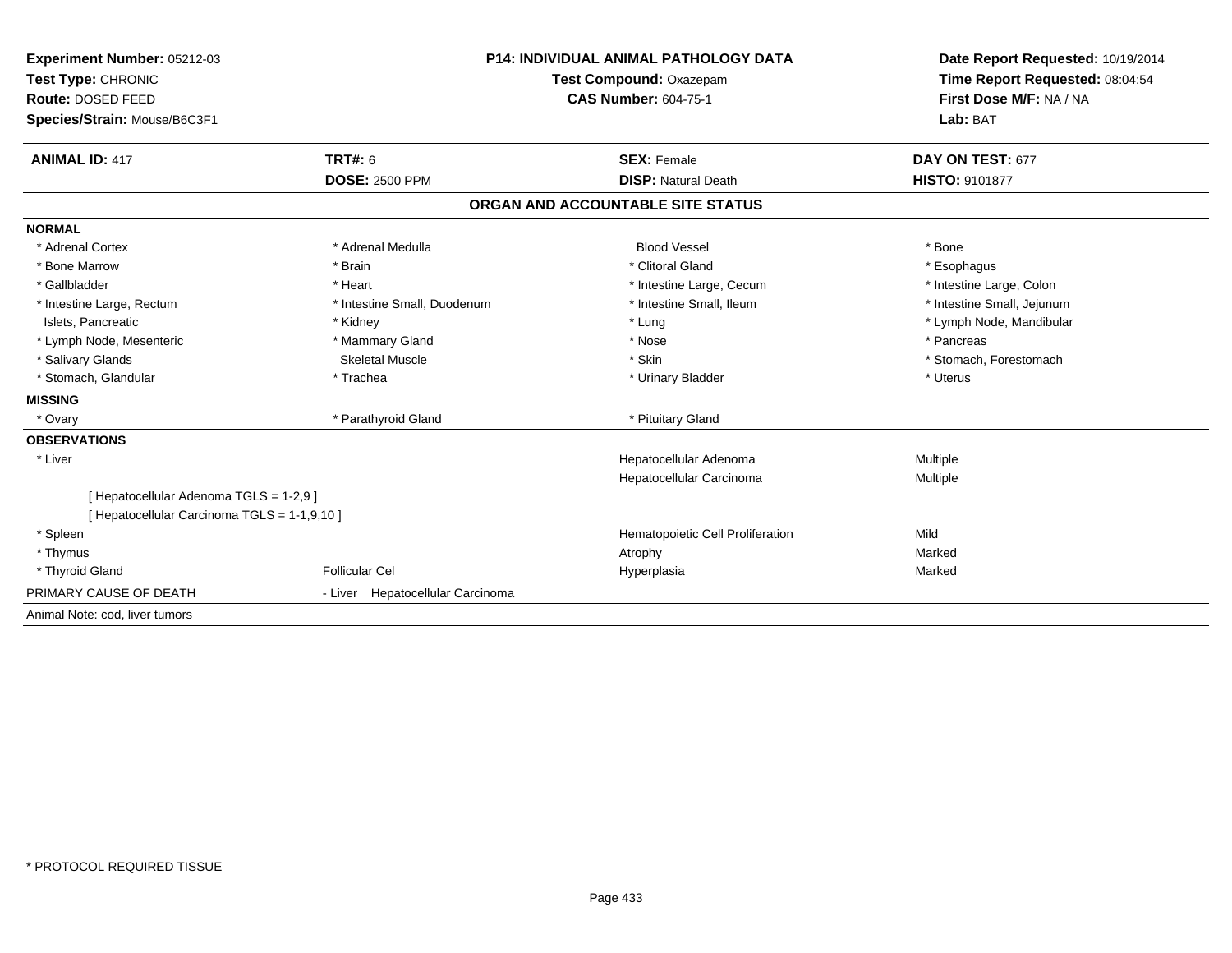| Experiment Number: 05212-03<br>Test Type: CHRONIC         |                             | <b>P14: INDIVIDUAL ANIMAL PATHOLOGY DATA</b><br>Test Compound: Oxazepam | Date Report Requested: 10/19/2014<br>Time Report Requested: 08:04:54 |
|-----------------------------------------------------------|-----------------------------|-------------------------------------------------------------------------|----------------------------------------------------------------------|
| Route: DOSED FEED<br>Species/Strain: Mouse/B6C3F1         |                             | <b>CAS Number: 604-75-1</b>                                             | First Dose M/F: NA / NA<br>Lab: BAT                                  |
|                                                           |                             |                                                                         |                                                                      |
| <b>ANIMAL ID: 418</b>                                     | TRT#: 6                     | <b>SEX: Female</b>                                                      | DAY ON TEST: 460                                                     |
|                                                           | <b>DOSE: 2500 PPM</b>       | <b>DISP:</b> Scheduled Sacrifice                                        | <b>HISTO: 9101878</b>                                                |
|                                                           |                             | ORGAN AND ACCOUNTABLE SITE STATUS                                       |                                                                      |
| <b>NORMAL</b>                                             |                             |                                                                         |                                                                      |
| * Adrenal Cortex                                          | * Adrenal Medulla           | <b>Blood Vessel</b>                                                     | * Bone                                                               |
| * Bone Marrow                                             | * Brain                     | * Clitoral Gland                                                        | * Esophagus                                                          |
| * Gallbladder                                             | * Heart                     | * Intestine Large, Cecum                                                | * Intestine Large, Colon                                             |
| * Intestine Large, Rectum                                 | * Intestine Small, Duodenum | * Intestine Small, Ileum                                                | * Intestine Small, Jejunum                                           |
| Islets, Pancreatic                                        | * Kidney                    | * Lung                                                                  | * Lymph Node, Mandibular                                             |
| * Lymph Node, Mesenteric                                  | * Mammary Gland             | * Nose                                                                  | * Ovary                                                              |
| * Pancreas                                                | * Parathyroid Gland         | * Salivary Glands                                                       | <b>Skeletal Muscle</b>                                               |
| * Skin                                                    | * Spleen                    | * Stomach, Forestomach                                                  | * Stomach, Glandular                                                 |
| * Thymus                                                  | * Trachea                   | * Urinary Bladder                                                       |                                                                      |
| <b>OBSERVATIONS</b>                                       |                             |                                                                         |                                                                      |
| * Liver                                                   |                             | <b>Eosinophilic Focus</b>                                               |                                                                      |
|                                                           |                             | Hepatocellular Adenoma                                                  | <b>Multiple</b>                                                      |
|                                                           | Centrilobular, Hepatocyte   | Hypertrophy                                                             | Mild                                                                 |
| [ Hepatocellular Adenoma TGLS = 1-1,2-9,3-1,4-9,5-9,6-9 ] |                             |                                                                         |                                                                      |
| * Pituitary Gland                                         | <b>Pars Distalis</b>        | Hyperplasia                                                             | Mild                                                                 |
| * Thyroid Gland                                           | <b>Follicular Cel</b>       | Hyperplasia                                                             | Mild                                                                 |
| * Uterus                                                  | Endometrium                 | Hyperplasia                                                             | Cystic, Glandular, Mild                                              |
| PRIMARY CAUSE OF DEATH                                    |                             |                                                                         |                                                                      |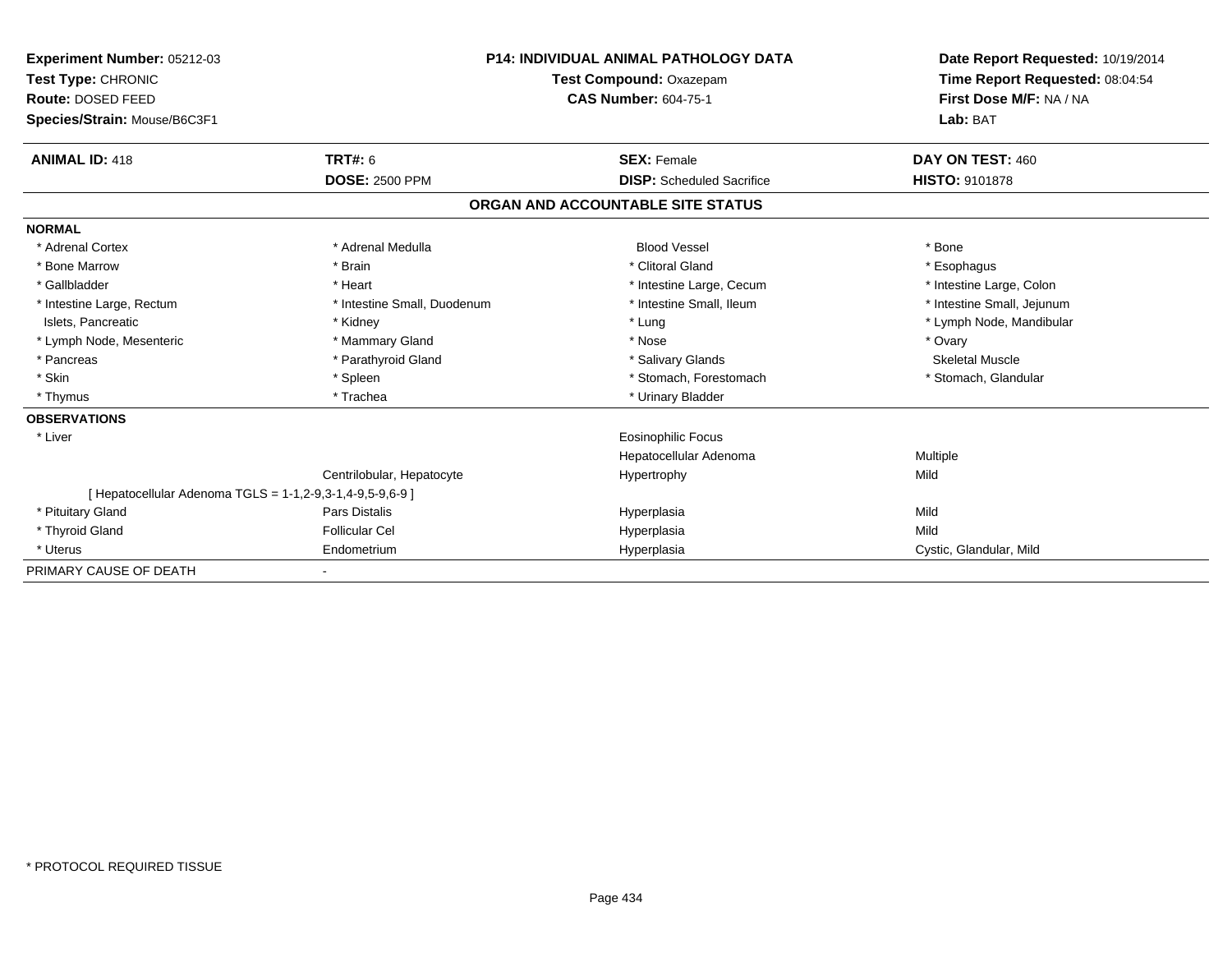| Experiment Number: 05212-03                    |                                                        | <b>P14: INDIVIDUAL ANIMAL PATHOLOGY DATA</b> |                                                                                                 |
|------------------------------------------------|--------------------------------------------------------|----------------------------------------------|-------------------------------------------------------------------------------------------------|
| Test Type: CHRONIC                             | Test Compound: Oxazepam<br><b>CAS Number: 604-75-1</b> |                                              | Date Report Requested: 10/19/2014<br>Time Report Requested: 08:04:54<br>First Dose M/F: NA / NA |
| Route: DOSED FEED                              |                                                        |                                              |                                                                                                 |
| Species/Strain: Mouse/B6C3F1                   |                                                        |                                              | Lab: BAT                                                                                        |
| <b>ANIMAL ID: 419</b>                          | TRT#: 6                                                | <b>SEX: Female</b>                           | DAY ON TEST: 700                                                                                |
|                                                | <b>DOSE: 2500 PPM</b>                                  | <b>DISP: Natural Death</b>                   | <b>HISTO: 9101879</b>                                                                           |
|                                                |                                                        | ORGAN AND ACCOUNTABLE SITE STATUS            |                                                                                                 |
| <b>NORMAL</b>                                  |                                                        |                                              |                                                                                                 |
| * Adrenal Cortex                               | * Adrenal Medulla                                      | <b>Blood Vessel</b>                          | * Bone                                                                                          |
| * Bone Marrow                                  | * Brain                                                | * Clitoral Gland                             | * Esophagus                                                                                     |
| * Gallbladder                                  | * Heart                                                | * Intestine Large, Cecum                     | * Intestine Large, Colon                                                                        |
| * Intestine Large, Rectum                      | * Intestine Small, Duodenum                            | * Intestine Small, Ileum                     | * Intestine Small, Jejunum                                                                      |
| Islets, Pancreatic                             | * Kidney                                               | * Lung                                       | * Lymph Node, Mandibular                                                                        |
| * Lymph Node, Mesenteric                       | * Mammary Gland                                        | * Nose                                       | * Pancreas                                                                                      |
| * Parathyroid Gland                            | * Pituitary Gland                                      | * Salivary Glands                            | <b>Skeletal Muscle</b>                                                                          |
| * Skin                                         | * Spleen                                               | * Stomach, Forestomach                       | * Stomach, Glandular                                                                            |
| * Trachea                                      | * Urinary Bladder                                      |                                              |                                                                                                 |
| <b>OBSERVATIONS</b>                            |                                                        |                                              |                                                                                                 |
| * Liver                                        |                                                        | Hepatocellular Carcinoma                     | <b>Multiple</b>                                                                                 |
| [ Hepatocellular Carcinoma TGLS = 1-1,2,9,10 ] |                                                        |                                              |                                                                                                 |
| * Ovary                                        |                                                        | Atrophy                                      | Marked                                                                                          |
| * Thymus                                       |                                                        | Atrophy                                      | Moderate                                                                                        |
| * Thyroid Gland                                | <b>Follicular Cel</b>                                  | Hyperplasia                                  | Moderate                                                                                        |
| * Uterus                                       | Endometrium                                            | Hyperplasia                                  | Cystic, Mild                                                                                    |
| PRIMARY CAUSE OF DEATH                         | - Liver Hepatocellular Carcinoma                       |                                              |                                                                                                 |
| Animal Note: cod, liver tumors                 |                                                        |                                              |                                                                                                 |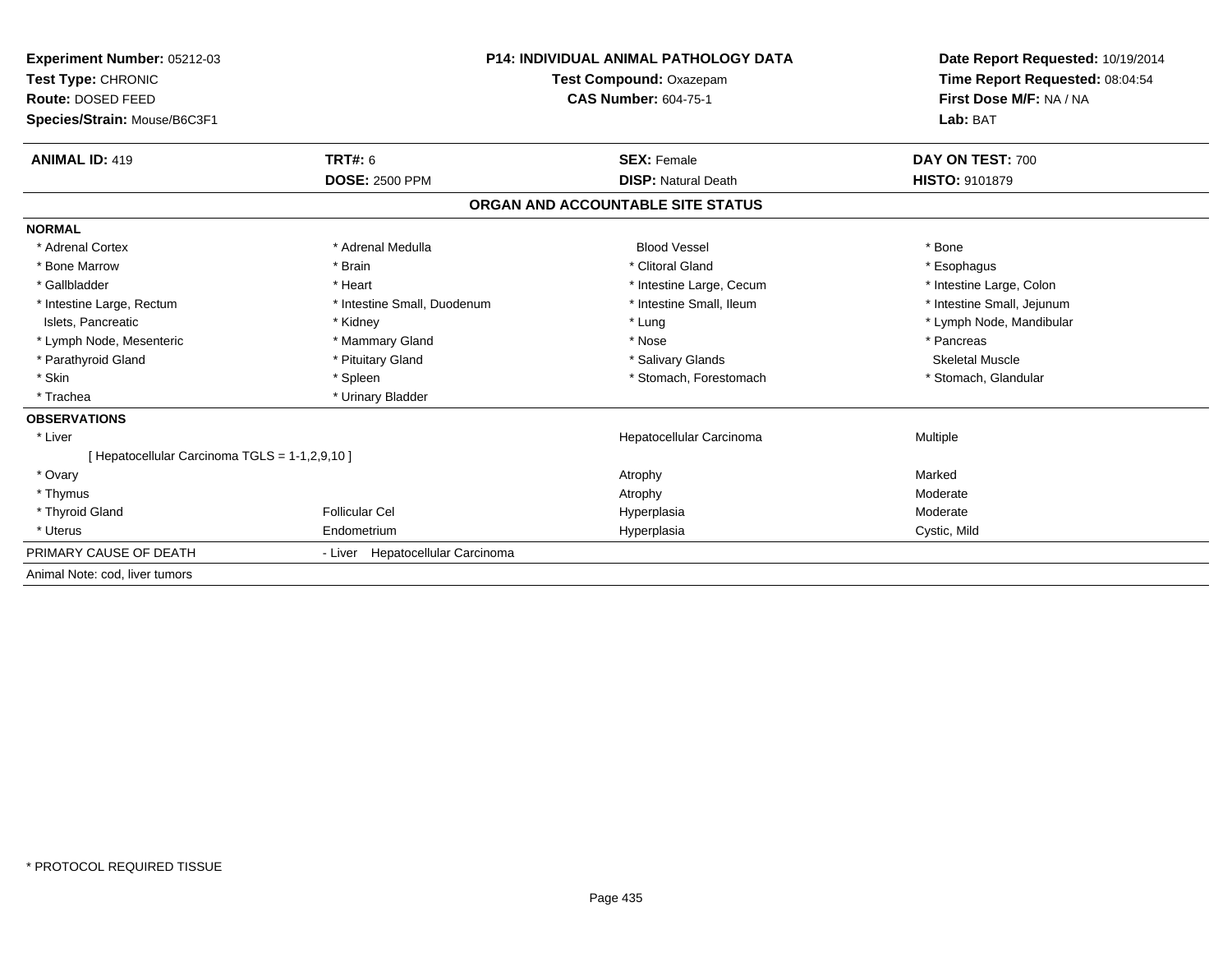| <b>Experiment Number: 05212-03</b><br>Test Type: CHRONIC |                                  | <b>P14: INDIVIDUAL ANIMAL PATHOLOGY DATA</b><br>Test Compound: Oxazepam | Date Report Requested: 10/19/2014<br>Time Report Requested: 08:04:54<br>First Dose M/F: NA / NA |
|----------------------------------------------------------|----------------------------------|-------------------------------------------------------------------------|-------------------------------------------------------------------------------------------------|
| Route: DOSED FEED                                        | <b>CAS Number: 604-75-1</b>      |                                                                         |                                                                                                 |
| Species/Strain: Mouse/B6C3F1                             |                                  |                                                                         | Lab: BAT                                                                                        |
| <b>ANIMAL ID: 420</b>                                    | <b>TRT#: 6</b>                   | <b>SEX: Female</b>                                                      | DAY ON TEST: 706                                                                                |
|                                                          | <b>DOSE: 2500 PPM</b>            | <b>DISP: Natural Death</b>                                              | <b>HISTO: 9101880</b>                                                                           |
|                                                          |                                  | ORGAN AND ACCOUNTABLE SITE STATUS                                       |                                                                                                 |
| <b>NORMAL</b>                                            |                                  |                                                                         |                                                                                                 |
| * Adrenal Cortex                                         | * Adrenal Medulla                | <b>Blood Vessel</b>                                                     | * Bone                                                                                          |
| * Bone Marrow                                            | * Brain                          | * Clitoral Gland                                                        | * Esophagus                                                                                     |
| * Gallbladder                                            | * Heart                          | * Intestine Large, Cecum                                                | * Intestine Large, Colon                                                                        |
| * Intestine Large, Rectum                                | * Intestine Small, Duodenum      | * Intestine Small, Ileum                                                | * Intestine Small, Jejunum                                                                      |
| Islets, Pancreatic                                       | * Kidney                         | * Lung                                                                  | * Lymph Node, Mandibular                                                                        |
| * Nose                                                   | * Pancreas                       | * Parathyroid Gland                                                     | * Salivary Glands                                                                               |
| <b>Skeletal Muscle</b>                                   | * Skin                           | * Spleen                                                                | * Stomach, Forestomach                                                                          |
| * Stomach, Glandular                                     | * Trachea                        | * Urinary Bladder                                                       | * Uterus                                                                                        |
| <b>MISSING</b>                                           |                                  |                                                                         |                                                                                                 |
| * Lymph Node, Mesenteric                                 | * Mammary Gland                  | * Pituitary Gland                                                       | * Thymus                                                                                        |
| <b>OBSERVATIONS</b>                                      |                                  |                                                                         |                                                                                                 |
| * Liver                                                  |                                  | Hepatocellular Adenoma                                                  | Multiple                                                                                        |
|                                                          |                                  | Hepatocellular Carcinoma                                                | Multiple                                                                                        |
| [ Hepatocellular Adenoma TGLS = 1-1,10 ]                 |                                  |                                                                         |                                                                                                 |
| [ Hepatocellular Carcinoma TGLS = 1-1,2,9,10 ]           |                                  |                                                                         |                                                                                                 |
| * Ovary                                                  |                                  | Atrophy                                                                 | Marked                                                                                          |
| * Thyroid Gland                                          | <b>Follicular Cel</b>            | Hyperplasia                                                             | Marked                                                                                          |
| PRIMARY CAUSE OF DEATH                                   | - Liver Hepatocellular Carcinoma |                                                                         |                                                                                                 |
| Animal Note: cod, liver tumors                           |                                  |                                                                         |                                                                                                 |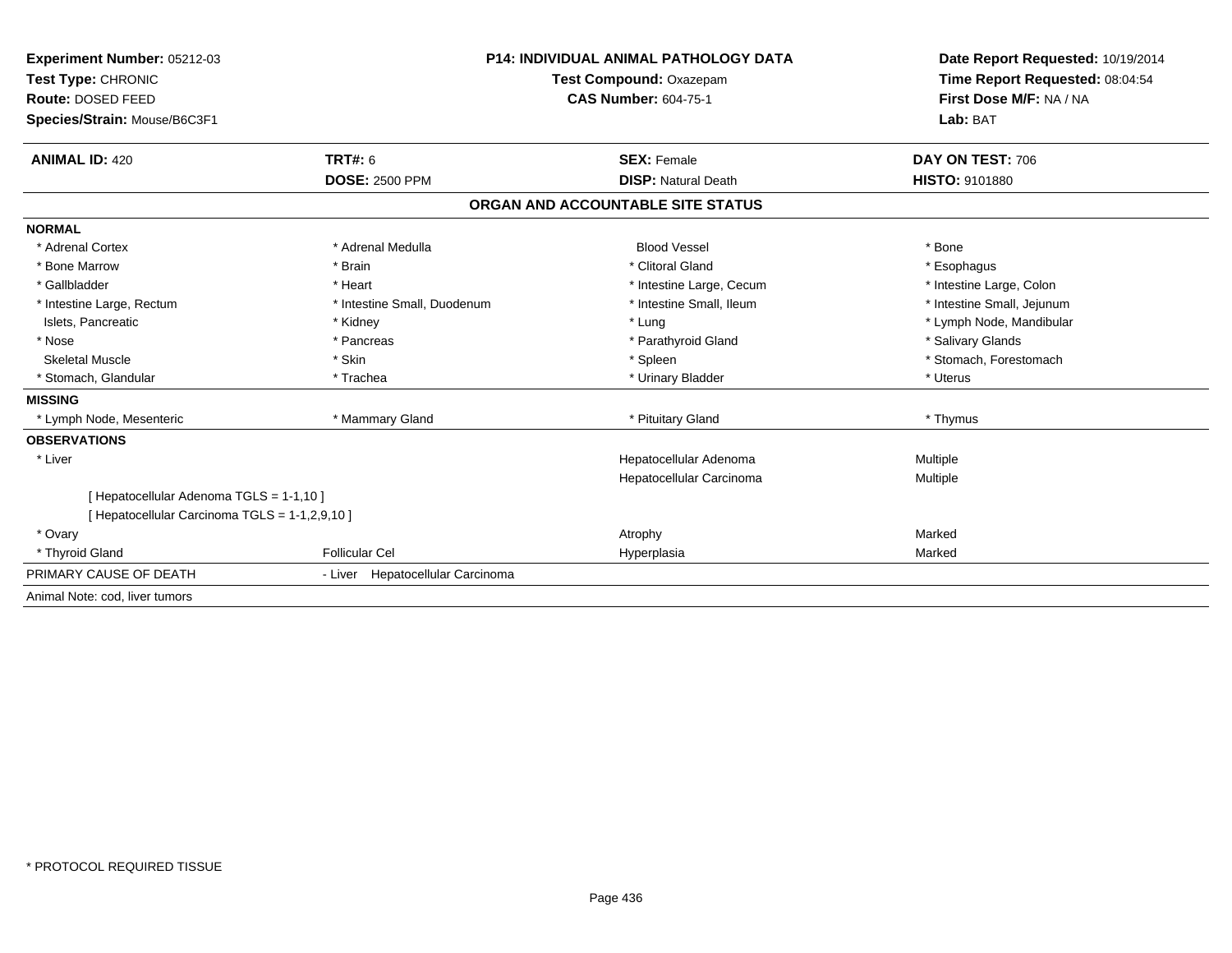| Experiment Number: 05212-03                   | <b>P14: INDIVIDUAL ANIMAL PATHOLOGY DATA</b><br>Test Compound: Oxazepam<br><b>CAS Number: 604-75-1</b> |                                   | Date Report Requested: 10/19/2014                          |  |
|-----------------------------------------------|--------------------------------------------------------------------------------------------------------|-----------------------------------|------------------------------------------------------------|--|
| Test Type: CHRONIC                            |                                                                                                        |                                   | Time Report Requested: 08:04:54<br>First Dose M/F: NA / NA |  |
| Route: DOSED FEED                             |                                                                                                        |                                   |                                                            |  |
| Species/Strain: Mouse/B6C3F1                  |                                                                                                        |                                   | Lab: BAT                                                   |  |
|                                               |                                                                                                        |                                   |                                                            |  |
| <b>ANIMAL ID: 421</b>                         | TRT#: 8                                                                                                | <b>SEX: Female</b>                | DAY ON TEST: 526                                           |  |
|                                               | <b>DOSE: 5000 PPM</b>                                                                                  | <b>DISP:</b> Moribund Sacrifice   | <b>HISTO: 9101701</b>                                      |  |
|                                               |                                                                                                        | ORGAN AND ACCOUNTABLE SITE STATUS |                                                            |  |
| <b>NORMAL</b>                                 |                                                                                                        |                                   |                                                            |  |
| * Adrenal Cortex                              | * Adrenal Medulla                                                                                      | <b>Blood Vessel</b>               | * Bone                                                     |  |
| * Bone Marrow                                 | * Brain                                                                                                | * Clitoral Gland                  | * Esophagus                                                |  |
| * Gallbladder                                 | * Heart                                                                                                | * Intestine Large, Cecum          | * Intestine Large, Colon                                   |  |
| * Intestine Large, Rectum                     | * Intestine Small, Duodenum                                                                            | * Intestine Small, Ileum          | * Intestine Small, Jejunum                                 |  |
| Islets, Pancreatic                            | * Kidney                                                                                               | * Lung                            | * Lymph Node, Mandibular                                   |  |
| * Mammary Gland                               | * Nose                                                                                                 | * Pancreas                        | * Parathyroid Gland                                        |  |
| * Pituitary Gland                             | * Salivary Glands                                                                                      | <b>Skeletal Muscle</b>            | * Skin                                                     |  |
| * Spleen                                      | * Stomach, Forestomach                                                                                 | * Stomach, Glandular              | * Trachea                                                  |  |
| * Urinary Bladder                             | * Uterus                                                                                               |                                   |                                                            |  |
| <b>MISSING</b>                                |                                                                                                        |                                   |                                                            |  |
| * Lymph Node, Mesenteric                      | * Thymus                                                                                               |                                   |                                                            |  |
| <b>OBSERVATIONS</b>                           |                                                                                                        |                                   |                                                            |  |
| * Liver                                       |                                                                                                        | Hepatocellular Adenoma            | Multiple                                                   |  |
|                                               |                                                                                                        | Hepatocellular Carcinoma          | Multiple                                                   |  |
|                                               | Centrilobular                                                                                          | Hypertrophy                       | Moderate                                                   |  |
| [Hepatocellular Adenoma TGLS = 1-9]           |                                                                                                        |                                   |                                                            |  |
| [ Hepatocellular Carcinoma TGLS = 1-9 ]       |                                                                                                        |                                   |                                                            |  |
| * Ovary                                       |                                                                                                        | Atrophy                           | Moderate                                                   |  |
| * Thyroid Gland                               | <b>Follicular Cel</b>                                                                                  | Hyperplasia                       | Moderate                                                   |  |
| PRIMARY CAUSE OF DEATH                        | Hepatocellular Carcinoma<br>- Liver                                                                    |                                   |                                                            |  |
| Animal Note: MORIBUND SAC DUE TO LIVER TUMORS |                                                                                                        |                                   |                                                            |  |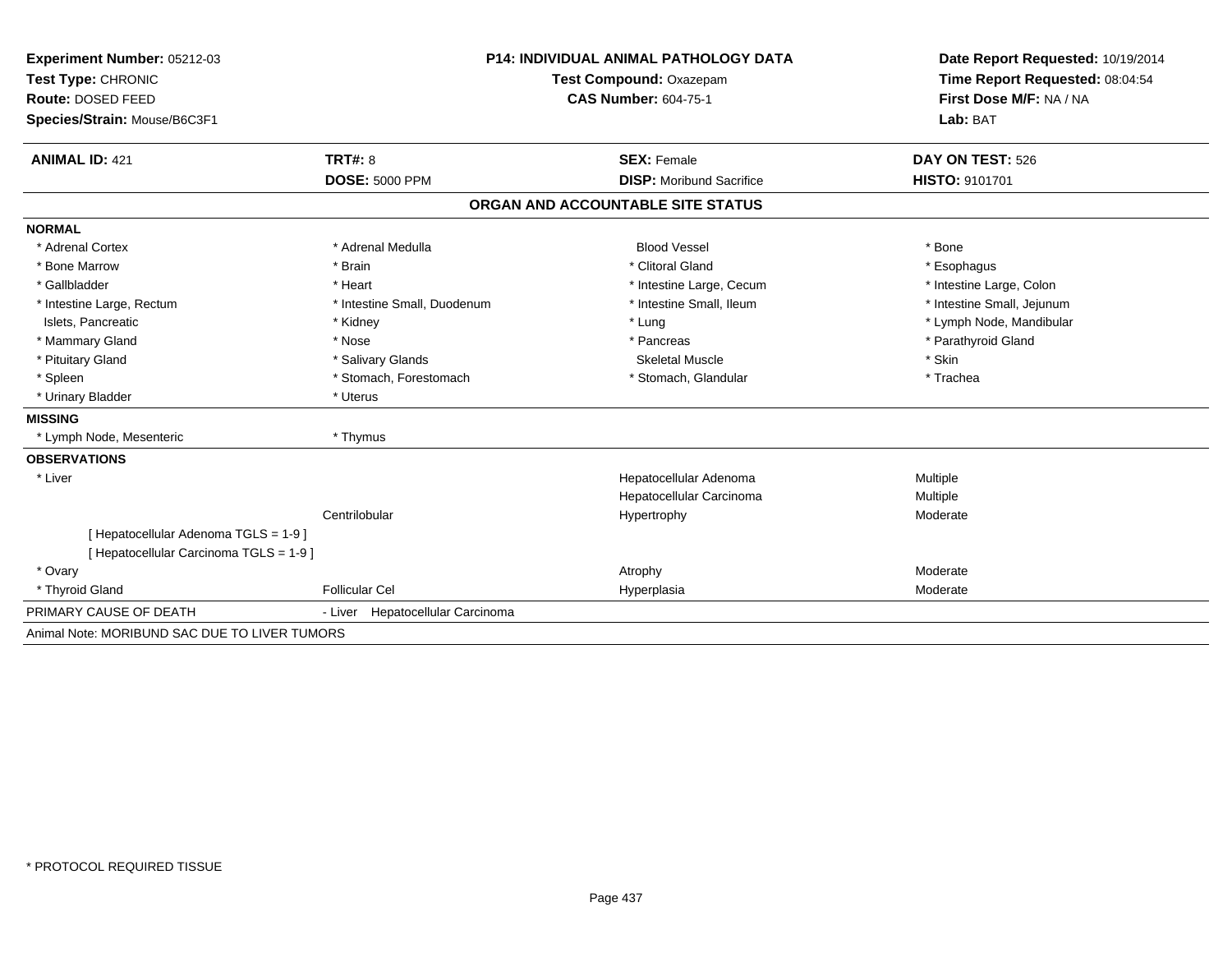| Experiment Number: 05212-03                   | P14: INDIVIDUAL ANIMAL PATHOLOGY DATA<br><b>Test Compound: Oxazepam</b> |                                   | Date Report Requested: 10/19/2014<br>Time Report Requested: 08:04:54 |  |
|-----------------------------------------------|-------------------------------------------------------------------------|-----------------------------------|----------------------------------------------------------------------|--|
| Test Type: CHRONIC                            |                                                                         |                                   |                                                                      |  |
| Route: DOSED FEED                             |                                                                         | <b>CAS Number: 604-75-1</b>       | First Dose M/F: NA / NA                                              |  |
| Species/Strain: Mouse/B6C3F1                  |                                                                         |                                   | Lab: BAT                                                             |  |
| <b>ANIMAL ID: 422</b>                         | TRT#: 8                                                                 | <b>SEX: Female</b>                | DAY ON TEST: 617                                                     |  |
|                                               | <b>DOSE: 5000 PPM</b>                                                   | <b>DISP:</b> Moribund Sacrifice   | <b>HISTO: 9101702</b>                                                |  |
|                                               |                                                                         | ORGAN AND ACCOUNTABLE SITE STATUS |                                                                      |  |
| <b>NORMAL</b>                                 |                                                                         |                                   |                                                                      |  |
| * Adrenal Cortex                              | * Adrenal Medulla                                                       | <b>Blood Vessel</b>               | * Bone                                                               |  |
| * Bone Marrow                                 | * Brain                                                                 | * Clitoral Gland                  | * Esophagus                                                          |  |
| * Heart                                       | * Intestine Large, Cecum                                                | * Intestine Large, Colon          | * Intestine Large, Rectum                                            |  |
| * Intestine Small, Duodenum                   | * Intestine Small, Ileum                                                | * Intestine Small, Jejunum        | Islets, Pancreatic                                                   |  |
| * Kidney                                      | * Lung                                                                  | * Lymph Node, Mandibular          | * Mammary Gland                                                      |  |
| * Nose                                        | * Pancreas                                                              | * Parathyroid Gland               | * Pituitary Gland                                                    |  |
| * Salivary Glands                             | <b>Skeletal Muscle</b>                                                  | * Skin                            | * Spleen                                                             |  |
| * Stomach, Forestomach                        | * Stomach, Glandular                                                    | * Trachea                         | * Urinary Bladder                                                    |  |
| <b>MISSING</b>                                |                                                                         |                                   |                                                                      |  |
| * Gallbladder                                 | * Lymph Node, Mesenteric                                                | * Thymus                          |                                                                      |  |
| <b>OBSERVATIONS</b>                           |                                                                         |                                   |                                                                      |  |
| * Liver                                       |                                                                         | Hepatocellular Adenoma            |                                                                      |  |
|                                               |                                                                         | Hepatocellular Carcinoma          | Multiple                                                             |  |
| [ Hepatocellular Carcinoma TGLS = 1-9,2-10 ]  |                                                                         |                                   |                                                                      |  |
| * Ovary                                       |                                                                         | Atrophy                           | Moderate                                                             |  |
|                                               | Follicle                                                                | Cyst                              |                                                                      |  |
| * Thyroid Gland                               | <b>Follicular Cel</b>                                                   | Hyperplasia                       | Marked                                                               |  |
| * Uterus                                      | Endometrium                                                             | Hyperplasia                       | Cystic, Mild                                                         |  |
| [ Hyperplasia TGLS = 3-6 ]                    |                                                                         |                                   |                                                                      |  |
| PRIMARY CAUSE OF DEATH                        | Hepatocellular Carcinoma<br>- Liver                                     |                                   |                                                                      |  |
| Animal Note: MORIBUND SAC DUE TO LIVER TUMORS |                                                                         |                                   |                                                                      |  |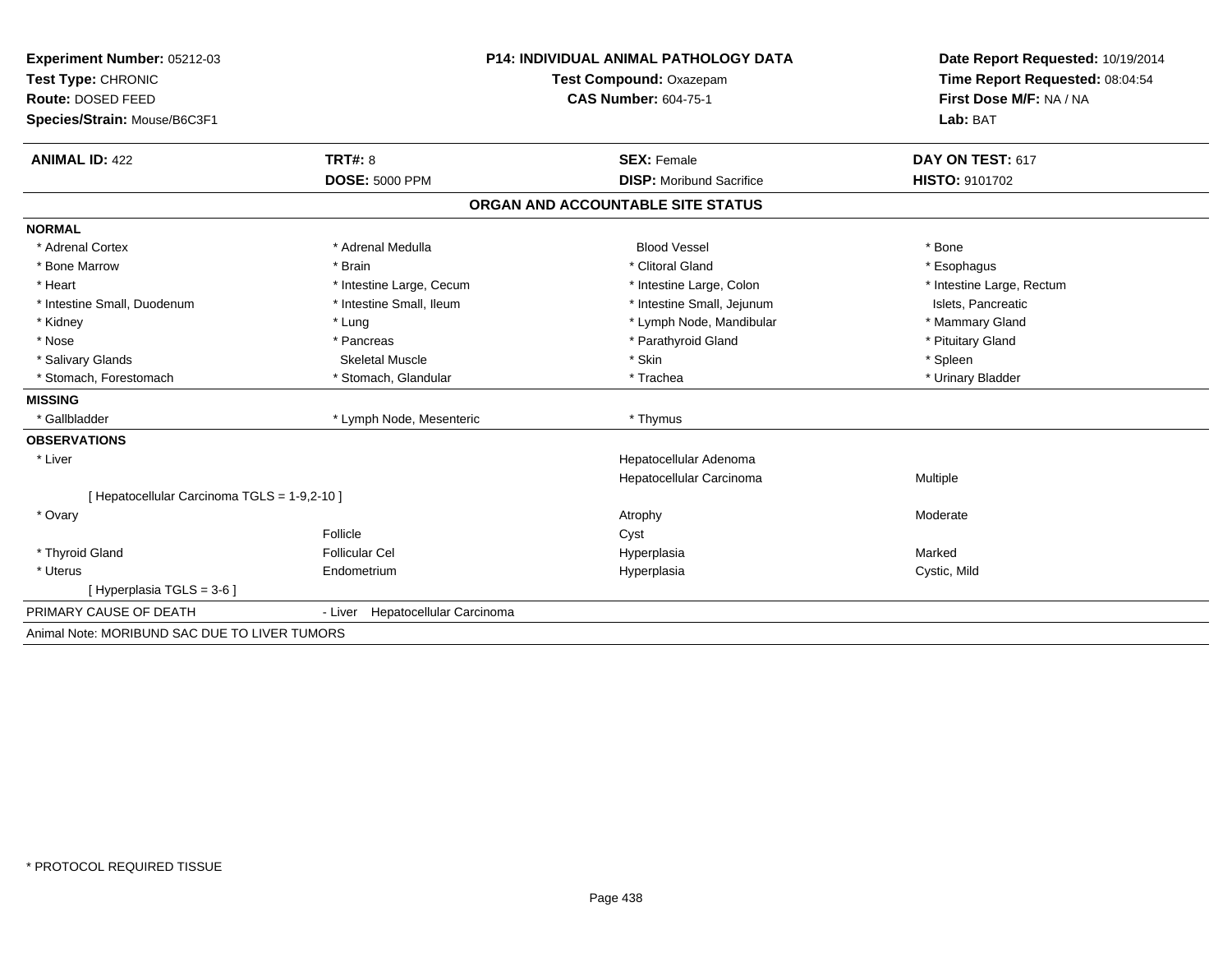| Experiment Number: 05212-03                     | <b>P14: INDIVIDUAL ANIMAL PATHOLOGY DATA</b> |                                   | Date Report Requested: 10/19/2014                          |
|-------------------------------------------------|----------------------------------------------|-----------------------------------|------------------------------------------------------------|
| Test Type: CHRONIC                              |                                              | Test Compound: Oxazepam           | Time Report Requested: 08:04:54<br>First Dose M/F: NA / NA |
| Route: DOSED FEED                               |                                              | <b>CAS Number: 604-75-1</b>       |                                                            |
| Species/Strain: Mouse/B6C3F1                    |                                              |                                   | Lab: BAT                                                   |
| <b>ANIMAL ID: 423</b>                           | TRT#: 8                                      | <b>SEX: Female</b>                | DAY ON TEST: 415                                           |
|                                                 | <b>DOSE: 5000 PPM</b>                        | <b>DISP: Natural Death</b>        | HISTO: 9101703                                             |
|                                                 |                                              | ORGAN AND ACCOUNTABLE SITE STATUS |                                                            |
| <b>NORMAL</b>                                   |                                              |                                   |                                                            |
| * Adrenal Cortex                                | * Adrenal Medulla                            | <b>Blood Vessel</b>               | * Bone                                                     |
| * Bone Marrow                                   | * Brain                                      | * Clitoral Gland                  | * Esophagus                                                |
| * Gallbladder                                   | * Heart                                      | * Intestine Large, Cecum          | * Intestine Large, Colon                                   |
| * Intestine Large, Rectum                       | * Intestine Small, Duodenum                  | * Intestine Small, Ileum          | * Intestine Small, Jejunum                                 |
| Islets. Pancreatic                              | * Kidney                                     | * Lung                            | * Lymph Node, Mandibular                                   |
| * Lymph Node, Mesenteric                        | * Nose                                       | * Ovary                           | * Pancreas                                                 |
| * Parathyroid Gland                             | * Pituitary Gland                            | * Salivary Glands                 | <b>Skeletal Muscle</b>                                     |
| * Skin                                          | * Spleen                                     | * Stomach, Forestomach            | * Stomach, Glandular                                       |
| * Thymus                                        | * Trachea                                    | * Urinary Bladder                 |                                                            |
| <b>MISSING</b>                                  |                                              |                                   |                                                            |
| * Mammary Gland                                 |                                              |                                   |                                                            |
| <b>OBSERVATIONS</b>                             |                                              |                                   |                                                            |
| * Liver                                         |                                              | Hepatocellular Adenoma            | Multiple                                                   |
|                                                 |                                              | Hepatocellular Carcinoma          | Multiple                                                   |
|                                                 | Centrilobular                                | Hypertrophy                       | Moderate                                                   |
| [ Hepatocellular Adenoma TGLS = 3-1,3-9 ]       |                                              |                                   |                                                            |
| [ Hepatocellular Carcinoma TGLS = 2-2,3-1,3-9 ] |                                              |                                   |                                                            |
| * Thyroid Gland                                 | <b>Follicular Cel</b>                        | Hyperplasia                       | Mild                                                       |
| * Uterus                                        | Endometrium                                  | Hyperplasia                       | Cystic, Mild                                               |
| [Hyperplasia TGLS = 1-6]                        |                                              |                                   |                                                            |
| PRIMARY CAUSE OF DEATH                          | - Liver Hepatocellular Carcinoma             |                                   |                                                            |
| Animal Note: COD, LIVER TUMORS                  |                                              |                                   |                                                            |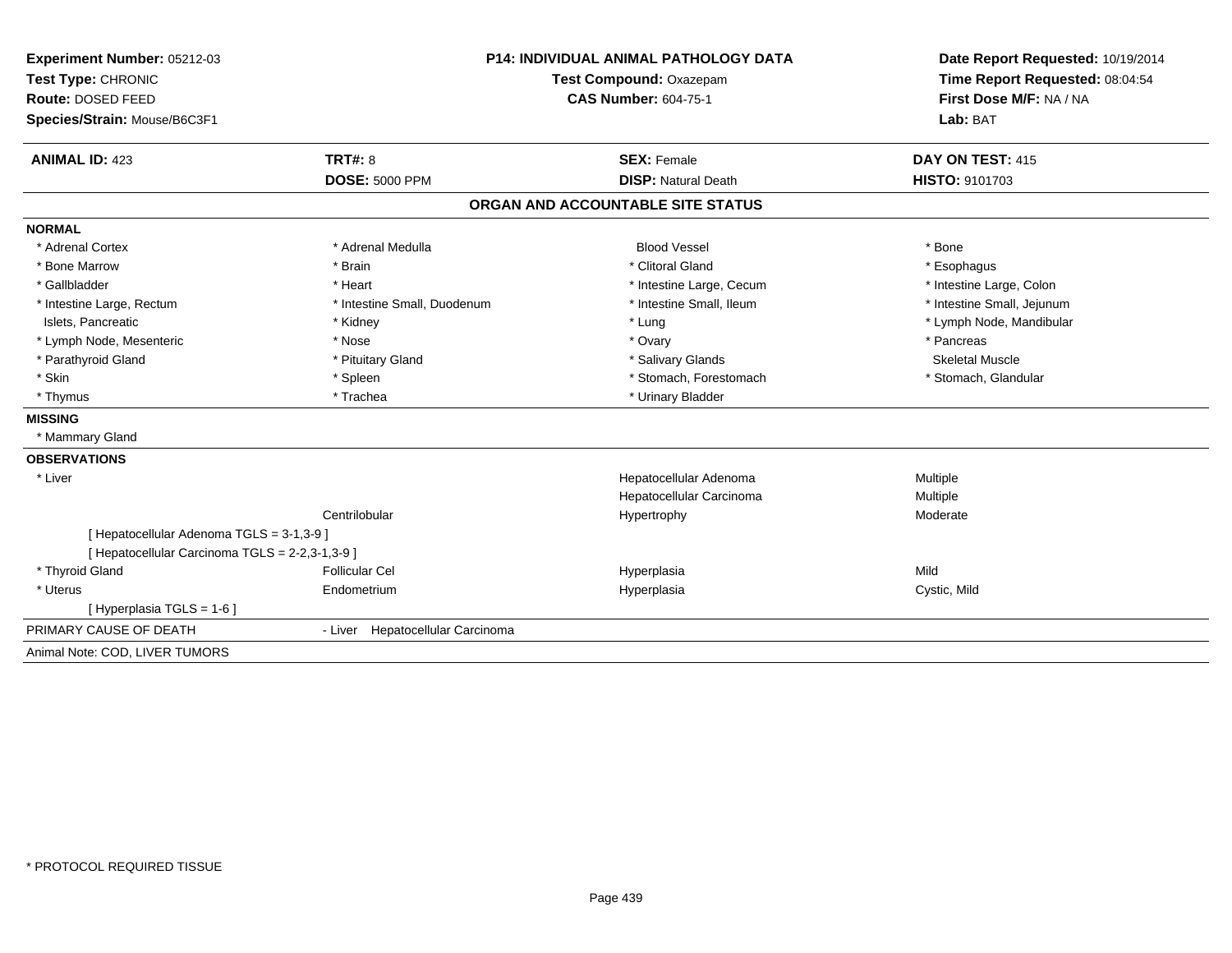| Experiment Number: 05212-03                                            | <b>P14: INDIVIDUAL ANIMAL PATHOLOGY DATA</b><br>Test Compound: Oxazepam |                                   | Date Report Requested: 10/19/2014<br>Time Report Requested: 08:04:54 |
|------------------------------------------------------------------------|-------------------------------------------------------------------------|-----------------------------------|----------------------------------------------------------------------|
| Test Type: CHRONIC                                                     |                                                                         |                                   |                                                                      |
| Route: DOSED FEED                                                      |                                                                         | <b>CAS Number: 604-75-1</b>       | First Dose M/F: NA / NA                                              |
| Species/Strain: Mouse/B6C3F1                                           |                                                                         |                                   | Lab: BAT                                                             |
| <b>ANIMAL ID: 424</b>                                                  | TRT#: 8                                                                 | <b>SEX: Female</b>                | DAY ON TEST: 566                                                     |
|                                                                        | <b>DOSE: 5000 PPM</b>                                                   | <b>DISP: Natural Death</b>        | <b>HISTO: 9101704</b>                                                |
|                                                                        |                                                                         | ORGAN AND ACCOUNTABLE SITE STATUS |                                                                      |
| <b>NORMAL</b>                                                          |                                                                         |                                   |                                                                      |
| * Adrenal Cortex                                                       | * Adrenal Medulla                                                       | <b>Blood Vessel</b>               | * Bone                                                               |
| * Bone Marrow                                                          | * Brain                                                                 | * Clitoral Gland                  | * Esophagus                                                          |
| * Heart                                                                | * Intestine Large, Cecum                                                | * Intestine Large, Colon          | * Intestine Large, Rectum                                            |
| * Intestine Small, Duodenum                                            | * Intestine Small, Ileum                                                | * Intestine Small, Jejunum        | Islets, Pancreatic                                                   |
| * Kidney                                                               | * Lung                                                                  | * Mammary Gland                   | * Nose                                                               |
| * Pancreas                                                             | * Parathyroid Gland                                                     | * Pituitary Gland                 | * Salivary Glands                                                    |
| <b>Skeletal Muscle</b>                                                 | * Skin                                                                  | * Spleen                          | * Stomach, Forestomach                                               |
| * Stomach, Glandular                                                   | * Trachea                                                               | * Urinary Bladder                 | * Uterus                                                             |
| <b>MISSING</b>                                                         |                                                                         |                                   |                                                                      |
| * Gallbladder                                                          | * Lymph Node, Mandibular                                                | * Lymph Node, Mesenteric          | * Thymus                                                             |
| <b>OBSERVATIONS</b>                                                    |                                                                         |                                   |                                                                      |
| * Liver                                                                |                                                                         | Hepatoblastoma                    |                                                                      |
|                                                                        |                                                                         | Hepatocellular Carcinoma          | Multiple                                                             |
| [Hepatoblastoma TGLS = 1-2]<br>[ Hepatocellular Carcinoma TGLS = 1-1 ] |                                                                         |                                   |                                                                      |
| * Ovary                                                                |                                                                         | Atrophy                           | Marked                                                               |
| * Thyroid Gland                                                        | <b>Follicular Cel</b>                                                   | Hyperplasia                       | Moderate                                                             |
| PRIMARY CAUSE OF DEATH                                                 | - Liver Hepatocellular Carcinoma                                        |                                   |                                                                      |
| Animal Note: COD, LIVER TUMORS                                         |                                                                         |                                   |                                                                      |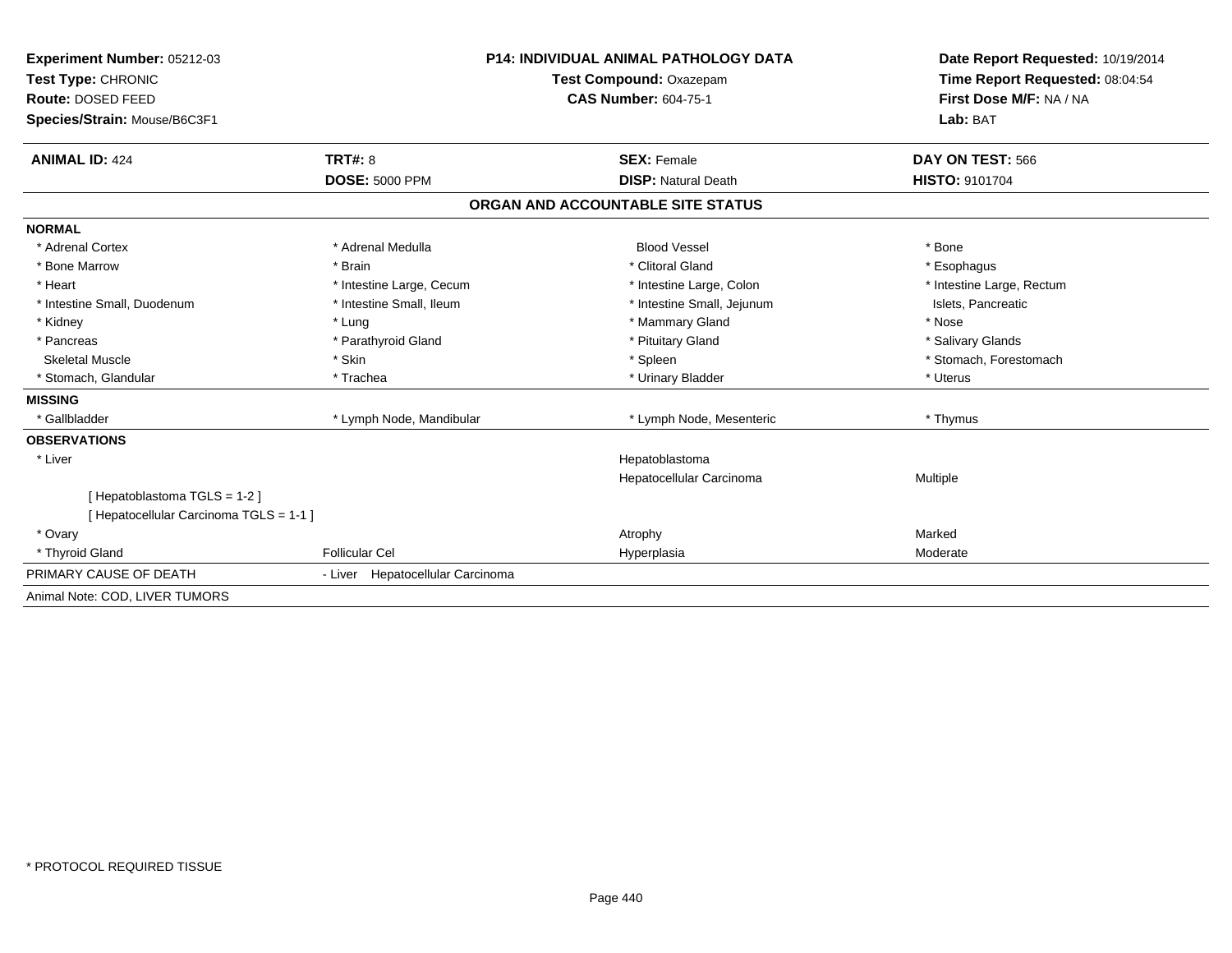| Experiment Number: 05212-03                 |                                                        | <b>P14: INDIVIDUAL ANIMAL PATHOLOGY DATA</b> |                                                            |
|---------------------------------------------|--------------------------------------------------------|----------------------------------------------|------------------------------------------------------------|
| Test Type: CHRONIC                          | Test Compound: Oxazepam<br><b>CAS Number: 604-75-1</b> |                                              | Time Report Requested: 08:04:54<br>First Dose M/F: NA / NA |
| <b>Route: DOSED FEED</b>                    |                                                        |                                              |                                                            |
| Species/Strain: Mouse/B6C3F1                |                                                        |                                              | Lab: BAT                                                   |
| <b>ANIMAL ID: 425</b>                       | TRT#: 8                                                | <b>SEX: Female</b>                           | DAY ON TEST: 577                                           |
|                                             | <b>DOSE: 5000 PPM</b>                                  | <b>DISP: Natural Death</b>                   | <b>HISTO: 9101705</b>                                      |
|                                             |                                                        | ORGAN AND ACCOUNTABLE SITE STATUS            |                                                            |
| <b>NORMAL</b>                               |                                                        |                                              |                                                            |
| * Adrenal Cortex                            | * Adrenal Medulla                                      | <b>Blood Vessel</b>                          | * Bone                                                     |
| * Bone Marrow                               | * Brain                                                | * Clitoral Gland                             | * Esophagus                                                |
| * Gallbladder                               | * Heart                                                | * Intestine Large, Cecum                     | * Intestine Large, Colon                                   |
| * Intestine Large, Rectum                   | * Intestine Small, Duodenum                            | * Intestine Small, Ileum                     | * Intestine Small, Jejunum                                 |
| Islets, Pancreatic                          | * Kidney                                               | * Lung                                       | * Lymph Node, Mandibular                                   |
| * Mammary Gland                             | * Nose                                                 | * Pancreas                                   | * Parathyroid Gland                                        |
| * Pituitary Gland                           | * Salivary Glands                                      | <b>Skeletal Muscle</b>                       | * Skin                                                     |
| * Spleen                                    | * Stomach, Forestomach                                 | * Stomach, Glandular                         | * Trachea                                                  |
| * Urinary Bladder                           | * Uterus                                               |                                              |                                                            |
| <b>OBSERVATIONS</b>                         |                                                        |                                              |                                                            |
| * Liver                                     |                                                        | Hepatocellular Carcinoma                     | Multiple                                                   |
| [ Hepatocellular Carcinoma TGLS = 1-1,1-2 ] |                                                        |                                              |                                                            |
| * Lymph Node, Mesenteric                    |                                                        | Hemorrhage                                   | Moderate                                                   |
| * Ovary                                     |                                                        | Atrophy                                      | Marked                                                     |
| * Thymus                                    |                                                        | Atrophy                                      | Marked                                                     |
| * Thyroid Gland                             | <b>Follicular Cel</b>                                  | Hyperplasia                                  | Moderate                                                   |
| PRIMARY CAUSE OF DEATH                      | - Liver Hepatocellular Carcinoma                       |                                              |                                                            |
| Animal Note: COD, LIVER TUMORS              |                                                        |                                              |                                                            |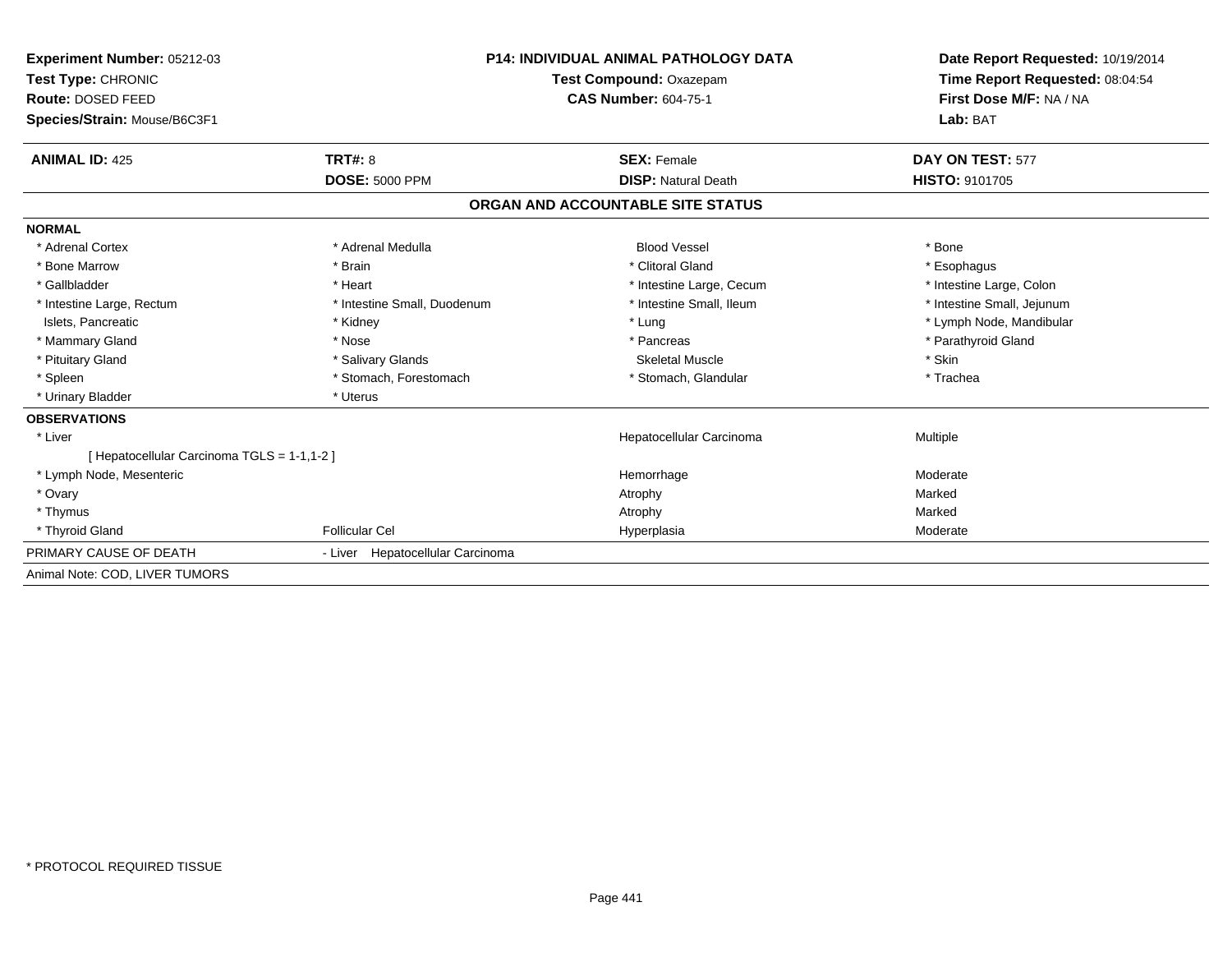| <b>Experiment Number: 05212-03</b>                       | <b>P14: INDIVIDUAL ANIMAL PATHOLOGY DATA</b><br>Test Compound: Oxazepam<br><b>CAS Number: 604-75-1</b> |                                   | Date Report Requested: 10/19/2014 |
|----------------------------------------------------------|--------------------------------------------------------------------------------------------------------|-----------------------------------|-----------------------------------|
| Test Type: CHRONIC                                       |                                                                                                        |                                   | Time Report Requested: 08:04:54   |
| Route: DOSED FEED                                        |                                                                                                        |                                   | First Dose M/F: NA / NA           |
| Species/Strain: Mouse/B6C3F1                             |                                                                                                        |                                   | Lab: BAT                          |
| <b>ANIMAL ID: 426</b>                                    | TRT#: 8                                                                                                | <b>SEX: Female</b>                | DAY ON TEST: 460                  |
|                                                          | <b>DOSE: 5000 PPM</b>                                                                                  | <b>DISP:</b> Scheduled Sacrifice  | <b>HISTO: 9101706</b>             |
|                                                          |                                                                                                        | ORGAN AND ACCOUNTABLE SITE STATUS |                                   |
| <b>NORMAL</b>                                            |                                                                                                        |                                   |                                   |
| * Adrenal Cortex                                         | * Adrenal Medulla                                                                                      | <b>Blood Vessel</b>               | * Bone                            |
| * Bone Marrow                                            | * Brain                                                                                                | * Clitoral Gland                  | * Esophagus                       |
| * Gallbladder                                            | * Heart                                                                                                | * Intestine Large, Cecum          | * Intestine Large, Colon          |
| * Intestine Large, Rectum                                | * Intestine Small, Duodenum                                                                            | * Intestine Small. Ileum          | * Intestine Small, Jejunum        |
| Islets, Pancreatic                                       | * Kidney                                                                                               | * Lung                            | * Lymph Node, Mandibular          |
| * Lymph Node, Mesenteric                                 | * Mammary Gland                                                                                        | * Nose                            | * Ovary                           |
| * Pancreas                                               | * Parathyroid Gland                                                                                    | * Pituitary Gland                 | * Salivary Glands                 |
| <b>Skeletal Muscle</b>                                   | * Skin                                                                                                 | * Spleen                          | * Stomach, Forestomach            |
| * Stomach, Glandular                                     | * Thymus                                                                                               | * Trachea                         | * Urinary Bladder                 |
| <b>OBSERVATIONS</b>                                      |                                                                                                        |                                   |                                   |
| * Liver                                                  |                                                                                                        | Eosinophilic Focus                |                                   |
|                                                          |                                                                                                        | Hepatocellular Adenoma            | Multiple                          |
|                                                          |                                                                                                        | Hepatocellular Carcinoma          | Multiple                          |
|                                                          | Centrilobular, Hepatocyte                                                                              | Hypertrophy                       | Moderate                          |
| [ Hepatocellular Adenoma TGLS = 2-9,4-13,6-13,7-1,9-14 ] |                                                                                                        |                                   |                                   |
| [ Hepatocellular Carcinoma TGLS = 3-1,5-10,8-11,10-12 ]  |                                                                                                        |                                   |                                   |
| * Thyroid Gland                                          | <b>Follicular Cel</b>                                                                                  | Hyperplasia                       | Mild                              |
| * Uterus                                                 | Endometrium                                                                                            | Hyperplasia                       | Cystic, Glandular, Moderate       |
| [Hyperplasia TGLS = 1-6]                                 |                                                                                                        |                                   |                                   |
| PRIMARY CAUSE OF DEATH                                   |                                                                                                        |                                   |                                   |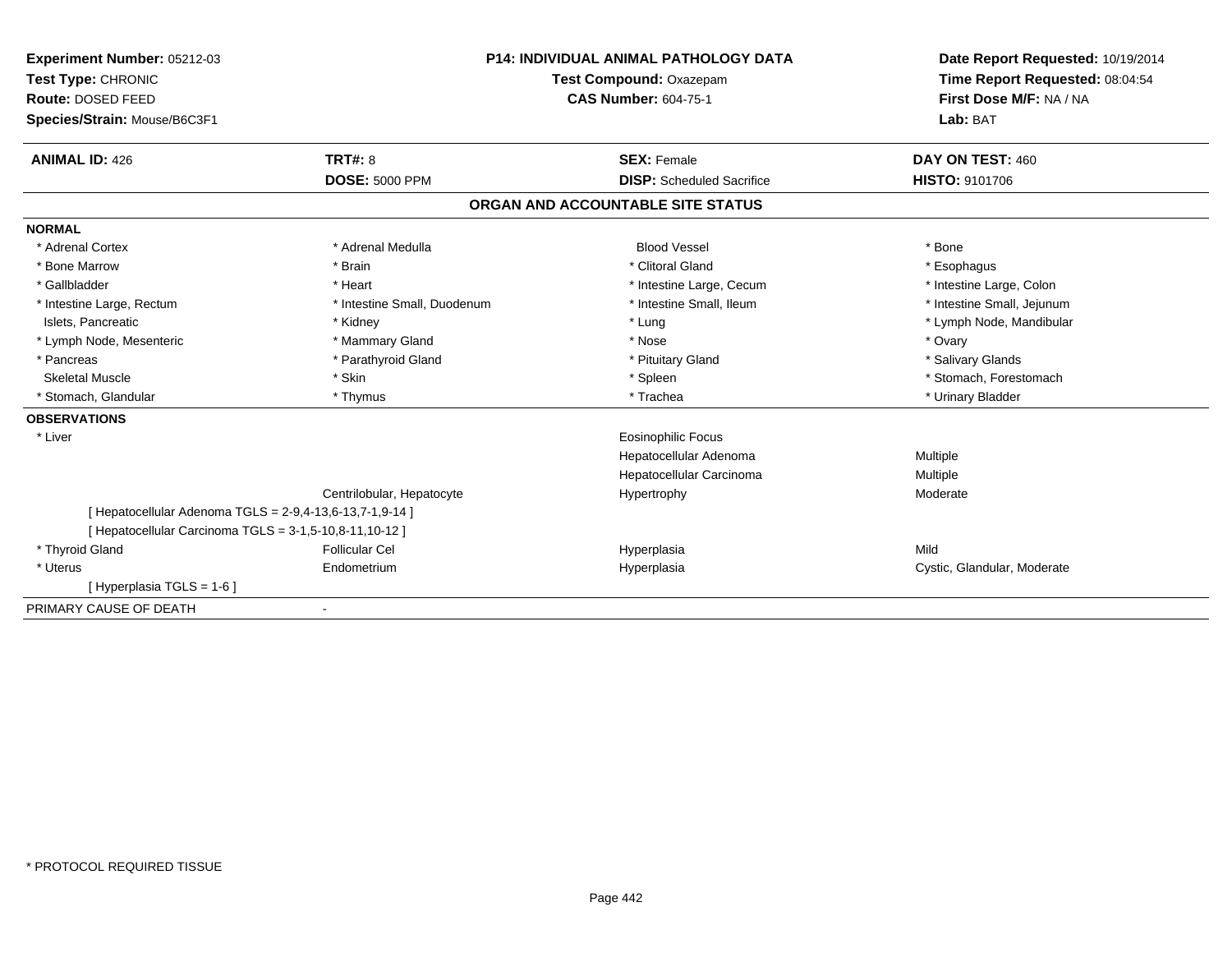| Experiment Number: 05212-03<br>Test Type: CHRONIC<br>Route: DOSED FEED<br>Species/Strain: Mouse/B6C3F1                            | <b>P14: INDIVIDUAL ANIMAL PATHOLOGY DATA</b><br>Test Compound: Oxazepam<br><b>CAS Number: 604-75-1</b> |                                   | Date Report Requested: 10/19/2014<br>Time Report Requested: 08:04:54<br>First Dose M/F: NA / NA<br>Lab: BAT |
|-----------------------------------------------------------------------------------------------------------------------------------|--------------------------------------------------------------------------------------------------------|-----------------------------------|-------------------------------------------------------------------------------------------------------------|
| <b>ANIMAL ID: 427</b>                                                                                                             | TRT#: 8                                                                                                | <b>SEX: Female</b>                | DAY ON TEST: 460                                                                                            |
|                                                                                                                                   | <b>DOSE: 5000 PPM</b>                                                                                  | <b>DISP:</b> Scheduled Sacrifice  | HISTO: 9101707                                                                                              |
|                                                                                                                                   |                                                                                                        | ORGAN AND ACCOUNTABLE SITE STATUS |                                                                                                             |
| <b>NORMAL</b>                                                                                                                     |                                                                                                        |                                   |                                                                                                             |
| * Adrenal Medulla                                                                                                                 | <b>Blood Vessel</b>                                                                                    | * Bone                            | * Bone Marrow                                                                                               |
| * Brain                                                                                                                           | * Clitoral Gland                                                                                       | * Esophagus                       | * Gallbladder                                                                                               |
| * Heart                                                                                                                           | * Intestine Large, Cecum                                                                               | * Intestine Large, Colon          | * Intestine Large, Rectum                                                                                   |
| * Intestine Small, Duodenum                                                                                                       | * Intestine Small, Ileum                                                                               | * Intestine Small, Jejunum        | Islets, Pancreatic                                                                                          |
| * Lung                                                                                                                            | * Lymph Node, Mandibular                                                                               | * Lymph Node, Mesenteric          | * Mammary Gland                                                                                             |
| * Nose                                                                                                                            | * Ovary                                                                                                | * Pancreas                        | * Parathyroid Gland                                                                                         |
| * Salivary Glands                                                                                                                 | <b>Skeletal Muscle</b>                                                                                 | * Skin                            | * Spleen                                                                                                    |
| * Stomach, Forestomach                                                                                                            | * Stomach, Glandular                                                                                   | * Trachea                         | * Urinary Bladder                                                                                           |
| * Uterus                                                                                                                          |                                                                                                        |                                   |                                                                                                             |
| <b>MISSING</b>                                                                                                                    |                                                                                                        |                                   |                                                                                                             |
| * Thymus                                                                                                                          |                                                                                                        |                                   |                                                                                                             |
| <b>OBSERVATIONS</b>                                                                                                               |                                                                                                        |                                   |                                                                                                             |
| * Adrenal Cortex                                                                                                                  |                                                                                                        | Hyperplasia                       | Mild                                                                                                        |
| * Kidney                                                                                                                          |                                                                                                        | Nephropathy                       | Chronic, Minimal                                                                                            |
| * Liver                                                                                                                           |                                                                                                        | <b>Eosinophilic Focus</b>         |                                                                                                             |
|                                                                                                                                   |                                                                                                        | Hepatocellular Adenoma            | Multiple                                                                                                    |
|                                                                                                                                   |                                                                                                        | Hepatocellular Carcinoma          | Multiple                                                                                                    |
|                                                                                                                                   | Centrilobular, Hepatocyte                                                                              | Hypertrophy                       | Moderate                                                                                                    |
|                                                                                                                                   |                                                                                                        | Infarct                           | Marked                                                                                                      |
| [ Hepatocellular Adenoma TGLS = 1-9,2-10,5-15,7-14 ]<br>[ Hepatocellular Carcinoma TGLS = 3-11,4-12 ]<br>[Infarct TGLS = $6-13$ ] |                                                                                                        |                                   |                                                                                                             |
| * Pituitary Gland                                                                                                                 | <b>Pars Distalis</b>                                                                                   | Hyperplasia                       | Mild                                                                                                        |
| * Thyroid Gland                                                                                                                   | <b>Follicular Cel</b>                                                                                  | Hyperplasia                       | Moderate                                                                                                    |
| PRIMARY CAUSE OF DEATH                                                                                                            |                                                                                                        |                                   |                                                                                                             |
| Animal Note: TGL6, MASS IS LIVER NOT SPLEEN ON MICRO                                                                              |                                                                                                        |                                   |                                                                                                             |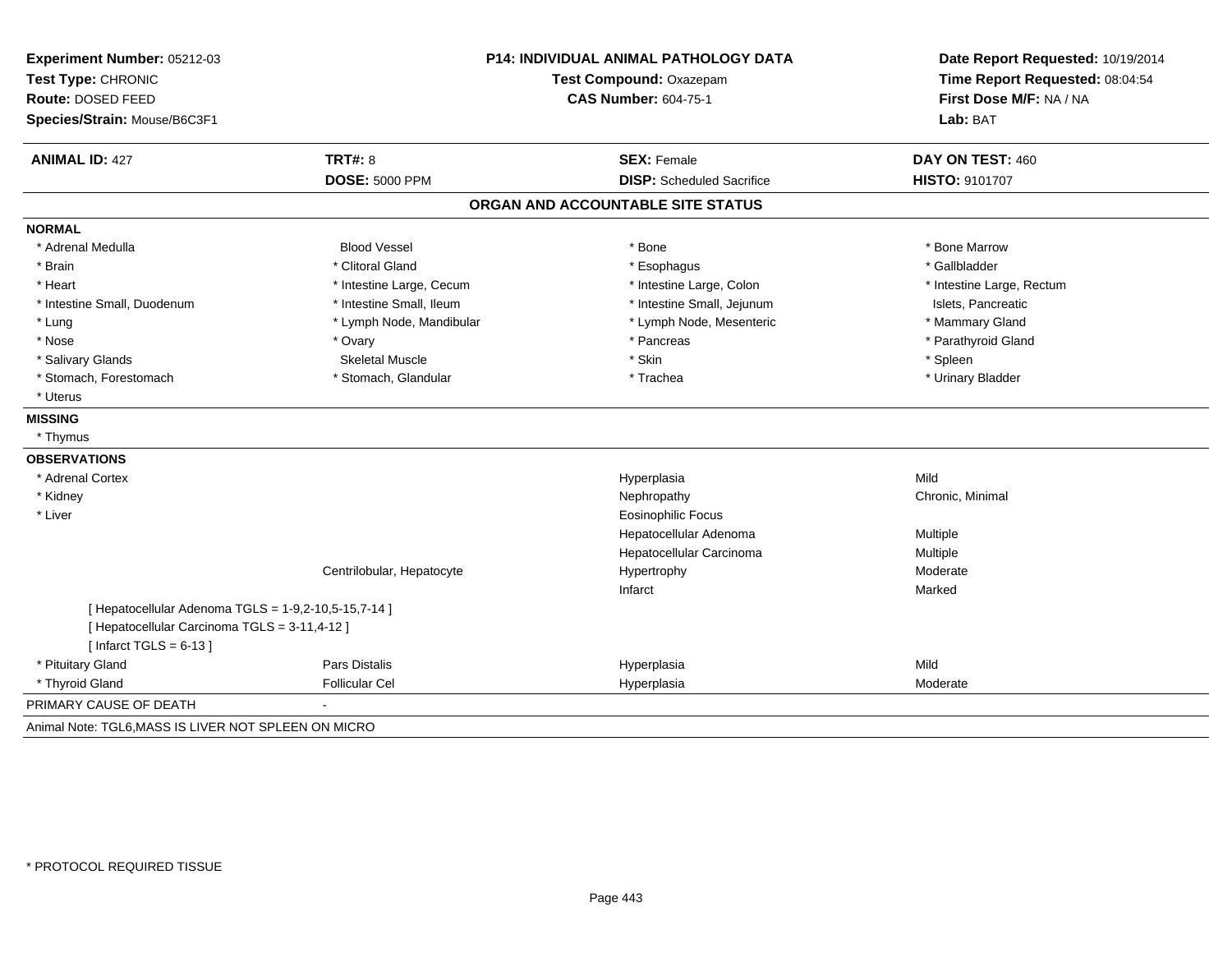| Experiment Number: 05212-03<br>Test Type: CHRONIC |                           | <b>P14: INDIVIDUAL ANIMAL PATHOLOGY DATA</b> | Date Report Requested: 10/19/2014<br>Time Report Requested: 08:04:54 |
|---------------------------------------------------|---------------------------|----------------------------------------------|----------------------------------------------------------------------|
|                                                   |                           | Test Compound: Oxazepam                      |                                                                      |
| Route: DOSED FEED                                 |                           | <b>CAS Number: 604-75-1</b>                  | First Dose M/F: NA / NA                                              |
| Species/Strain: Mouse/B6C3F1                      |                           |                                              | Lab: BAT                                                             |
| <b>ANIMAL ID: 428</b>                             | <b>TRT#: 8</b>            | <b>SEX: Female</b>                           | DAY ON TEST: 460                                                     |
|                                                   | <b>DOSE: 5000 PPM</b>     | <b>DISP:</b> Scheduled Sacrifice             | <b>HISTO: 9101708</b>                                                |
|                                                   |                           | ORGAN AND ACCOUNTABLE SITE STATUS            |                                                                      |
| <b>NORMAL</b>                                     |                           |                                              |                                                                      |
| * Adrenal Cortex                                  | * Adrenal Medulla         | <b>Blood Vessel</b>                          | * Bone                                                               |
| * Bone Marrow                                     | * Brain                   | * Clitoral Gland                             | * Esophagus                                                          |
| * Heart                                           | * Intestine Large, Cecum  | * Intestine Large, Colon                     | * Intestine Large, Rectum                                            |
| * Intestine Small, Duodenum                       | * Intestine Small, Ileum  | * Intestine Small, Jejunum                   | Islets, Pancreatic                                                   |
| * Kidney                                          | * Lung                    | * Lymph Node, Mandibular                     | * Lymph Node, Mesenteric                                             |
| * Mammary Gland                                   | * Nose                    | * Ovary                                      | * Pancreas                                                           |
| * Parathyroid Gland                               | * Pituitary Gland         | * Salivary Glands                            | <b>Skeletal Muscle</b>                                               |
| * Skin                                            | * Spleen                  | * Stomach, Forestomach                       | * Stomach, Glandular                                                 |
| * Thymus                                          | * Trachea                 | * Urinary Bladder                            | * Uterus                                                             |
| <b>MISSING</b>                                    |                           |                                              |                                                                      |
| * Gallbladder                                     |                           |                                              |                                                                      |
| <b>OBSERVATIONS</b>                               |                           |                                              |                                                                      |
| * Liver                                           |                           | Hepatocellular Adenoma                       | Multiple                                                             |
|                                                   |                           | Hepatocellular Carcinoma                     | <b>Multiple</b>                                                      |
|                                                   | Centrilobular, Hepatocyte | Hypertrophy                                  | Moderate                                                             |
| [ Hepatocellular Adenoma TGLS = 2-10,5-13,6-14 ]  |                           |                                              |                                                                      |
| [ Hepatocellular Carcinoma TGLS = 1-9,3-11,4-12 ] |                           |                                              |                                                                      |
| * Thyroid Gland                                   | <b>Follicular Cel</b>     | Hyperplasia                                  | Mild                                                                 |
| PRIMARY CAUSE OF DEATH                            | $\blacksquare$            |                                              |                                                                      |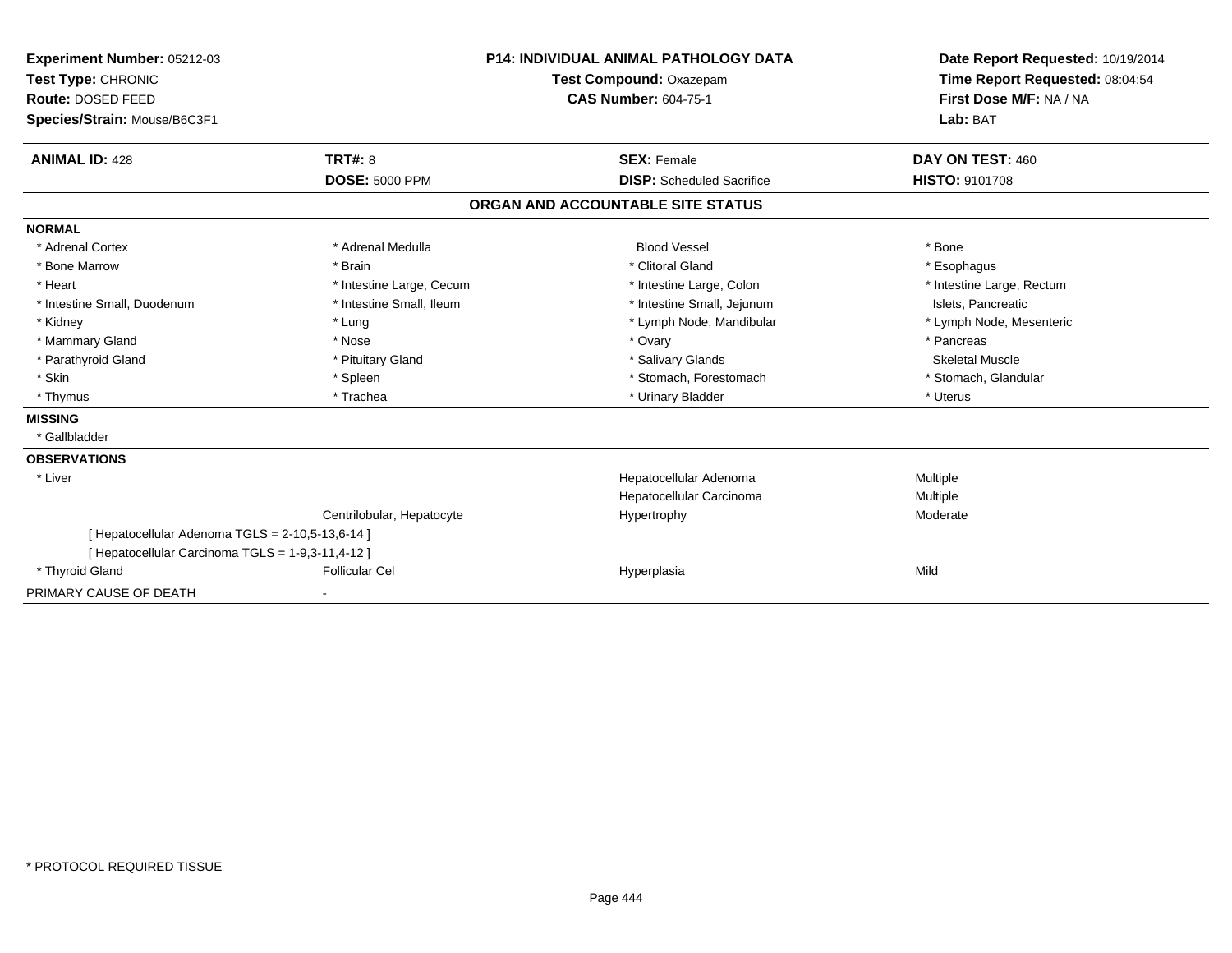| Experiment Number: 05212-03<br>Test Type: CHRONIC<br>Route: DOSED FEED | <b>P14: INDIVIDUAL ANIMAL PATHOLOGY DATA</b><br>Test Compound: Oxazepam<br><b>CAS Number: 604-75-1</b> |                                   | Date Report Requested: 10/19/2014<br>Time Report Requested: 08:04:54<br>First Dose M/F: NA / NA |  |
|------------------------------------------------------------------------|--------------------------------------------------------------------------------------------------------|-----------------------------------|-------------------------------------------------------------------------------------------------|--|
| Species/Strain: Mouse/B6C3F1                                           |                                                                                                        |                                   | Lab: BAT                                                                                        |  |
| <b>ANIMAL ID: 429</b>                                                  | TRT#: 8                                                                                                | <b>SEX: Female</b>                | DAY ON TEST: 614                                                                                |  |
|                                                                        | <b>DOSE: 5000 PPM</b>                                                                                  | <b>DISP: Natural Death</b>        | <b>HISTO: 9101709</b>                                                                           |  |
|                                                                        |                                                                                                        | ORGAN AND ACCOUNTABLE SITE STATUS |                                                                                                 |  |
| <b>NORMAL</b>                                                          |                                                                                                        |                                   |                                                                                                 |  |
| * Adrenal Cortex                                                       | * Adrenal Medulla                                                                                      | <b>Blood Vessel</b>               | * Bone                                                                                          |  |
| * Bone Marrow                                                          | * Brain                                                                                                | * Clitoral Gland                  | * Esophagus                                                                                     |  |
| * Gallbladder                                                          | * Heart                                                                                                | * Intestine Large, Cecum          | * Intestine Large, Colon                                                                        |  |
| * Intestine Large, Rectum                                              | * Intestine Small, Duodenum                                                                            | * Intestine Small, Ileum          | * Intestine Small, Jejunum                                                                      |  |
| Islets, Pancreatic                                                     | * Kidney                                                                                               | * Lung                            | * Lymph Node, Mandibular                                                                        |  |
| * Lymph Node, Mesenteric                                               | * Mammary Gland                                                                                        | * Nose                            | * Pancreas                                                                                      |  |
| * Pituitary Gland                                                      | * Salivary Glands                                                                                      | <b>Skeletal Muscle</b>            | * Skin                                                                                          |  |
| * Spleen                                                               | * Stomach, Forestomach                                                                                 | * Stomach, Glandular              | * Trachea                                                                                       |  |
| * Urinary Bladder                                                      |                                                                                                        |                                   |                                                                                                 |  |
| <b>MISSING</b>                                                         |                                                                                                        |                                   |                                                                                                 |  |
| * Parathyroid Gland                                                    | * Thymus                                                                                               |                                   |                                                                                                 |  |
| <b>OBSERVATIONS</b>                                                    |                                                                                                        |                                   |                                                                                                 |  |
| * Liver                                                                |                                                                                                        | Hepatocellular Carcinoma          | Multiple                                                                                        |  |
|                                                                        | Centrilobular                                                                                          | Hypertrophy                       | Moderate                                                                                        |  |
| [ Hepatocellular Carcinoma TGLS = 1-1,1-2 ]                            |                                                                                                        |                                   |                                                                                                 |  |
| * Ovary                                                                |                                                                                                        | Atrophy                           | Moderate                                                                                        |  |
|                                                                        | Follicle                                                                                               | Cyst                              |                                                                                                 |  |
| * Thyroid Gland                                                        | <b>Follicular Cel</b>                                                                                  | Adenoma                           |                                                                                                 |  |
|                                                                        | <b>Follicular Cel</b>                                                                                  | Hyperplasia                       | Moderate                                                                                        |  |
| * Uterus                                                               | Endometrium                                                                                            | Hyperplasia                       | Cystic, Mild                                                                                    |  |
| [ Hyperplasia TGLS = 2-6 ]                                             |                                                                                                        |                                   |                                                                                                 |  |
| PRIMARY CAUSE OF DEATH                                                 | - Liver Hepatocellular Carcinoma                                                                       |                                   |                                                                                                 |  |
| Animal Note: COD, LIVER TUMORS                                         |                                                                                                        |                                   |                                                                                                 |  |
|                                                                        |                                                                                                        |                                   |                                                                                                 |  |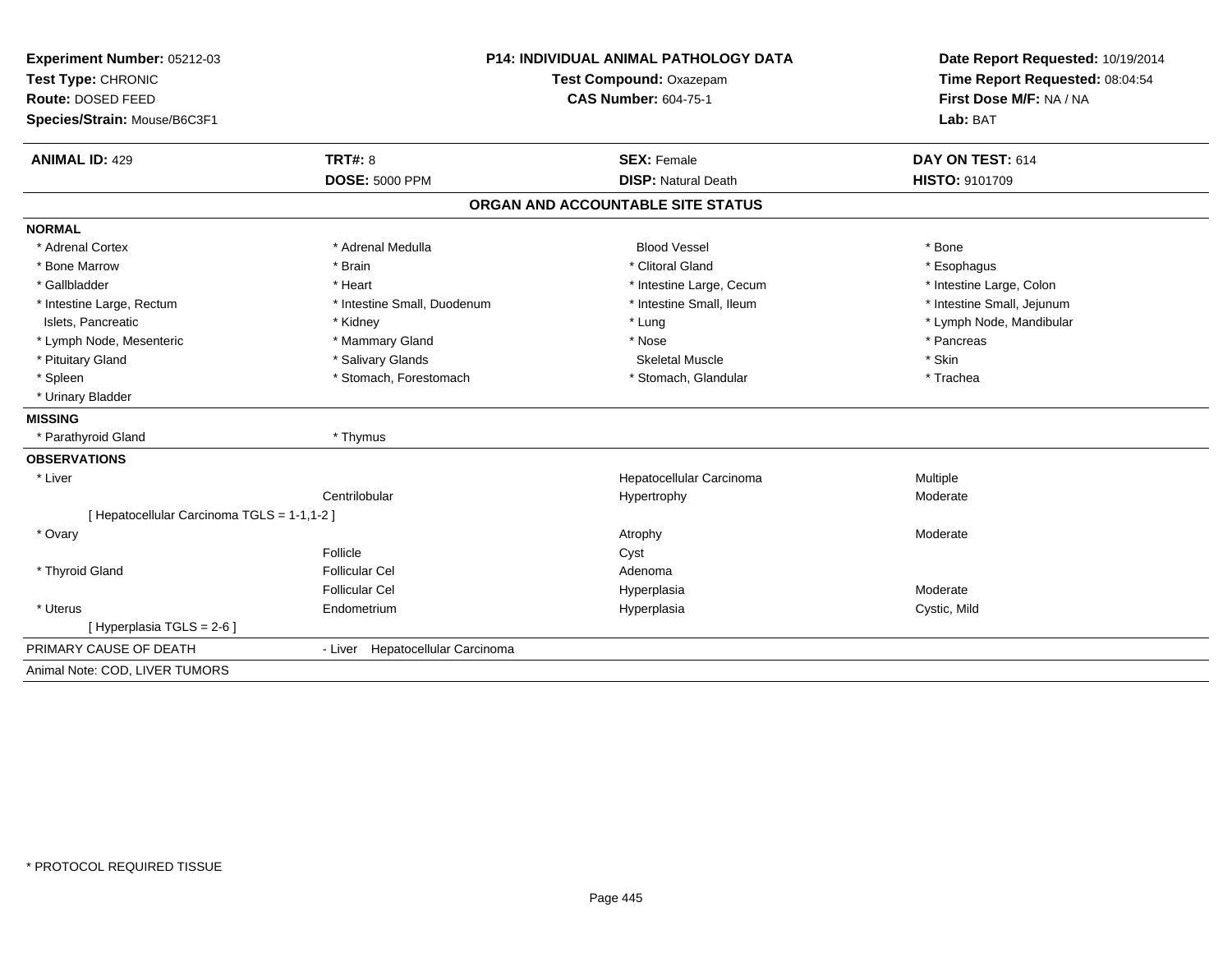| Experiment Number: 05212-03<br>Test Type: CHRONIC    |                                  | P14: INDIVIDUAL ANIMAL PATHOLOGY DATA<br>Test Compound: Oxazepam | Date Report Requested: 10/19/2014<br>Time Report Requested: 08:04:54 |  |
|------------------------------------------------------|----------------------------------|------------------------------------------------------------------|----------------------------------------------------------------------|--|
| Route: DOSED FEED                                    |                                  | <b>CAS Number: 604-75-1</b>                                      | First Dose M/F: NA / NA                                              |  |
| Species/Strain: Mouse/B6C3F1                         |                                  |                                                                  | Lab: BAT                                                             |  |
| <b>ANIMAL ID: 430</b>                                | TRT#: 8                          | <b>SEX: Female</b>                                               | DAY ON TEST: 595                                                     |  |
|                                                      | <b>DOSE: 5000 PPM</b>            | <b>DISP: Natural Death</b>                                       | HISTO: 9101710                                                       |  |
|                                                      |                                  | ORGAN AND ACCOUNTABLE SITE STATUS                                |                                                                      |  |
| <b>NORMAL</b>                                        |                                  |                                                                  |                                                                      |  |
| * Adrenal Cortex                                     | * Adrenal Medulla                | <b>Blood Vessel</b>                                              | * Bone                                                               |  |
| * Bone Marrow                                        | * Brain                          | * Clitoral Gland                                                 | * Esophagus                                                          |  |
| * Heart                                              | * Intestine Large, Cecum         | * Intestine Large, Colon                                         | * Intestine Large, Rectum                                            |  |
| * Intestine Small, Duodenum                          | * Intestine Small, Ileum         | * Intestine Small, Jejunum                                       | Islets, Pancreatic                                                   |  |
| * Kidney                                             | * Lymph Node, Mandibular         | * Lymph Node, Mesenteric                                         | * Mammary Gland                                                      |  |
| * Nose                                               | * Pancreas                       | * Parathyroid Gland                                              | * Pituitary Gland                                                    |  |
| * Salivary Glands                                    | <b>Skeletal Muscle</b>           | * Skin                                                           | * Stomach, Forestomach                                               |  |
| * Stomach, Glandular                                 | * Trachea                        | * Urinary Bladder                                                | * Uterus                                                             |  |
| <b>MISSING</b>                                       |                                  |                                                                  |                                                                      |  |
| * Gallbladder                                        |                                  |                                                                  |                                                                      |  |
| <b>OBSERVATIONS</b>                                  |                                  |                                                                  |                                                                      |  |
| * Liver                                              |                                  | Hepatocellular Adenoma                                           | Multiple                                                             |  |
|                                                      |                                  | Hepatocellular Carcinoma                                         | Multiple                                                             |  |
|                                                      | Centrilobular                    | Hypertrophy                                                      | Moderate                                                             |  |
| [ Hepatocellular Adenoma TGLS = 1-1,1-10 ]           |                                  |                                                                  |                                                                      |  |
| [ Hepatocellular Carcinoma TGLS = 1-1,1-2,1-9,1-10 ] |                                  |                                                                  |                                                                      |  |
| * Lung                                               |                                  | Hepatocellular Carcinoma                                         | Metastatic (Liver)                                                   |  |
| * Ovary                                              |                                  | Atrophy                                                          | Marked                                                               |  |
| * Spleen                                             |                                  | Hematopoietic Cell Proliferation                                 | Mild                                                                 |  |
| * Thymus                                             |                                  | Atrophy                                                          | Marked                                                               |  |
| * Thyroid Gland                                      | <b>Follicular Cel</b>            | Hyperplasia                                                      | Moderate                                                             |  |
| PRIMARY CAUSE OF DEATH                               | - Liver Hepatocellular Carcinoma |                                                                  |                                                                      |  |
| Animal Note: COD, LIVER TUMORS                       |                                  |                                                                  |                                                                      |  |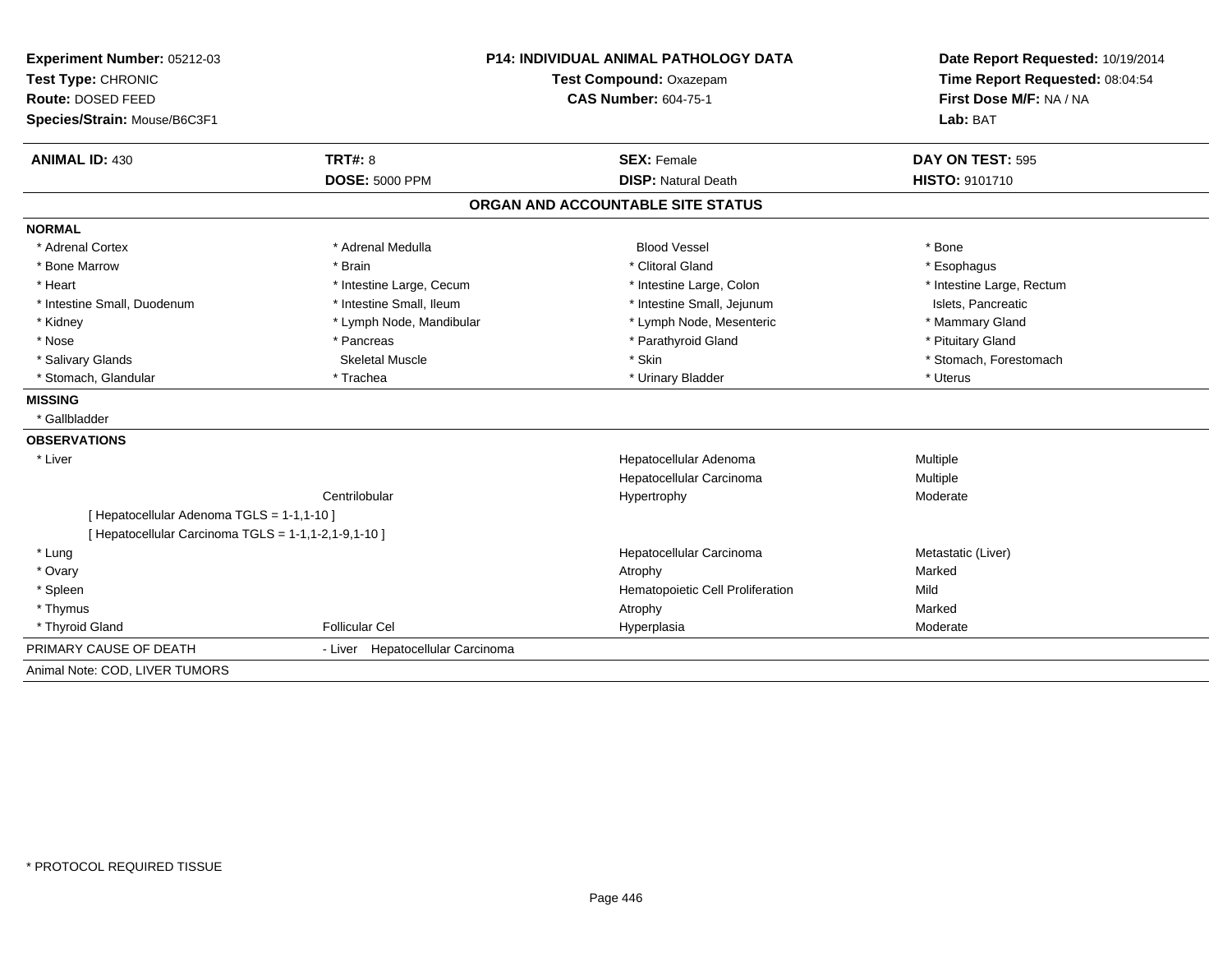| Experiment Number: 05212-03                                          | <b>P14: INDIVIDUAL ANIMAL PATHOLOGY DATA</b><br><b>Test Compound: Oxazepam</b> |  | Date Report Requested: 10/19/2014 |                             |
|----------------------------------------------------------------------|--------------------------------------------------------------------------------|--|-----------------------------------|-----------------------------|
| Test Type: CHRONIC                                                   |                                                                                |  | Time Report Requested: 08:04:54   |                             |
| Route: DOSED FEED                                                    |                                                                                |  | <b>CAS Number: 604-75-1</b>       | First Dose M/F: NA / NA     |
| Species/Strain: Mouse/B6C3F1                                         |                                                                                |  | Lab: BAT                          |                             |
| <b>ANIMAL ID: 431</b>                                                | TRT#: 8                                                                        |  | <b>SEX: Female</b>                | DAY ON TEST: 460            |
|                                                                      | <b>DOSE: 5000 PPM</b>                                                          |  | <b>DISP:</b> Scheduled Sacrifice  | <b>HISTO: 9101711</b>       |
|                                                                      |                                                                                |  | ORGAN AND ACCOUNTABLE SITE STATUS |                             |
| <b>NORMAL</b>                                                        |                                                                                |  |                                   |                             |
| * Adrenal Cortex                                                     | * Adrenal Medulla                                                              |  | <b>Blood Vessel</b>               | * Bone                      |
| * Bone Marrow                                                        | * Brain                                                                        |  | * Clitoral Gland                  | * Esophagus                 |
| * Gallbladder                                                        | * Heart                                                                        |  | * Intestine Large, Cecum          | * Intestine Large, Colon    |
| * Intestine Large, Rectum                                            | * Intestine Small, Duodenum                                                    |  | * Intestine Small, Ileum          | * Intestine Small, Jejunum  |
| Islets, Pancreatic                                                   | * Kidney                                                                       |  | * Lymph Node, Mandibular          | * Lymph Node, Mesenteric    |
| * Mammary Gland                                                      | * Nose                                                                         |  | * Ovary                           | * Pancreas                  |
| * Parathyroid Gland                                                  | * Pituitary Gland                                                              |  | * Salivary Glands                 | Skeletal Muscle             |
| * Skin                                                               | * Spleen                                                                       |  | * Stomach, Forestomach            | * Stomach, Glandular        |
| * Thymus                                                             | * Trachea                                                                      |  | * Urinary Bladder                 |                             |
| <b>OBSERVATIONS</b>                                                  |                                                                                |  |                                   |                             |
| * Liver                                                              |                                                                                |  | <b>Eosinophilic Focus</b>         |                             |
|                                                                      |                                                                                |  | Hepatocellular Adenoma            | Multiple                    |
|                                                                      |                                                                                |  | Hepatocellular Carcinoma          |                             |
|                                                                      | Centrilobular, Hepatocyte                                                      |  | Hypertrophy                       | Moderate                    |
| [ Hepatocellular Adenoma TGLS = 6-12,8-13, 1-9,2-14,3-11,4-10,5-12 ] |                                                                                |  |                                   |                             |
| [ Hepatocellular Carcinoma TGLS = 7-1 ]                              |                                                                                |  |                                   |                             |
| * Lung                                                               | Alveolar Epith                                                                 |  | Hyperplasia                       | Focal, Mild                 |
| * Thyroid Gland                                                      | <b>Follicular Cel</b>                                                          |  | Hyperplasia                       | Mild                        |
| * Uterus                                                             | Endometrium                                                                    |  | Hyperplasia                       | Cystic, Glandular, Moderate |
| [ Hyperplasia TGLS = 9-6 ]                                           |                                                                                |  |                                   |                             |
| PRIMARY CAUSE OF DEATH                                               |                                                                                |  |                                   |                             |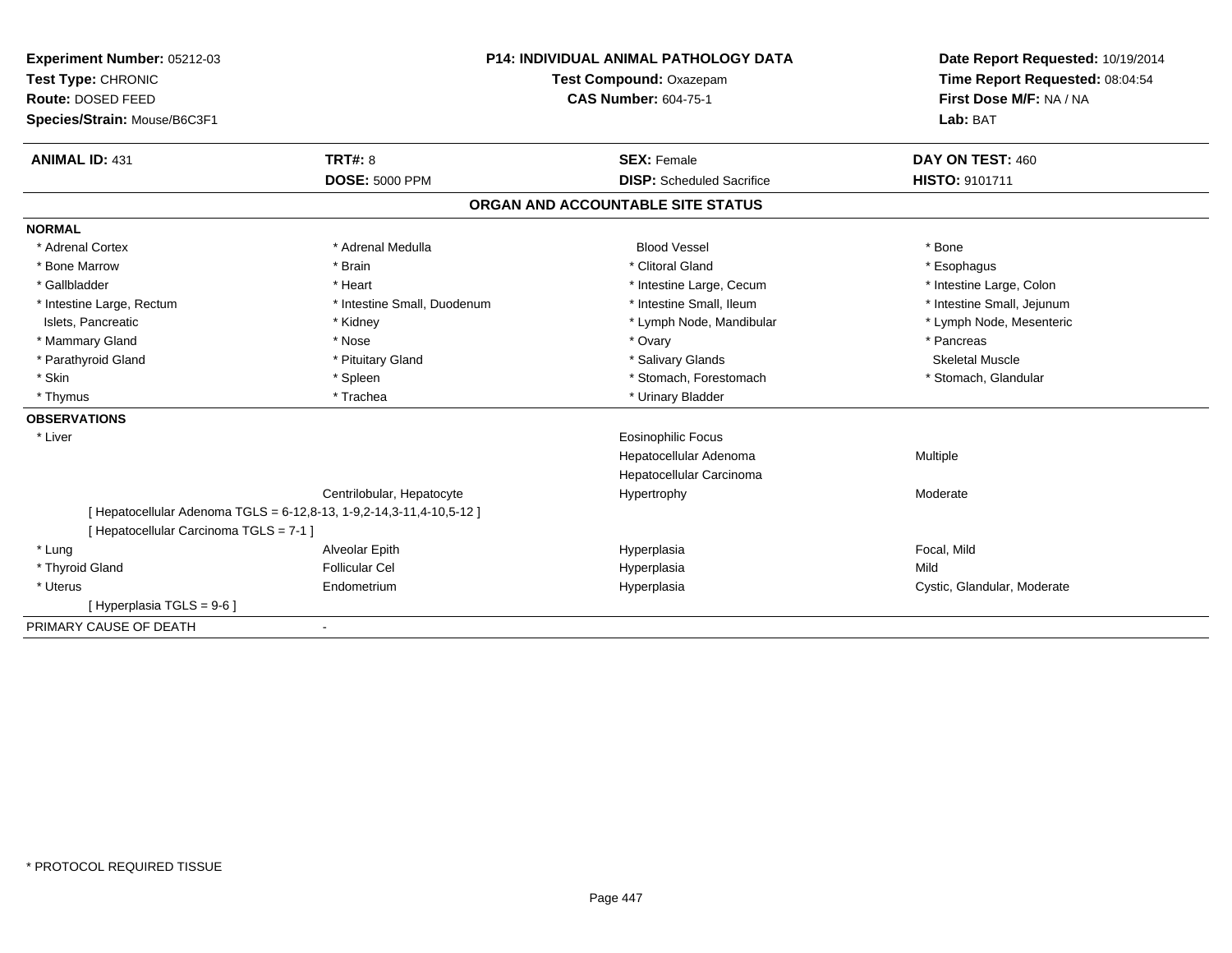| Experiment Number: 05212-03                              |                                  | <b>P14: INDIVIDUAL ANIMAL PATHOLOGY DATA</b> | Date Report Requested: 10/19/2014<br>Time Report Requested: 08:04:54<br>First Dose M/F: NA / NA |
|----------------------------------------------------------|----------------------------------|----------------------------------------------|-------------------------------------------------------------------------------------------------|
| Test Type: CHRONIC                                       |                                  | <b>Test Compound: Oxazepam</b>               |                                                                                                 |
| Route: DOSED FEED                                        |                                  | <b>CAS Number: 604-75-1</b>                  |                                                                                                 |
| Species/Strain: Mouse/B6C3F1                             |                                  |                                              | Lab: BAT                                                                                        |
| <b>ANIMAL ID: 432</b>                                    | TRT#: 8                          | <b>SEX: Female</b>                           | DAY ON TEST: 450                                                                                |
|                                                          | <b>DOSE: 5000 PPM</b>            | <b>DISP: Natural Death</b>                   | <b>HISTO: 9101712</b>                                                                           |
|                                                          |                                  | ORGAN AND ACCOUNTABLE SITE STATUS            |                                                                                                 |
| <b>NORMAL</b>                                            |                                  |                                              |                                                                                                 |
| * Adrenal Cortex                                         | * Adrenal Medulla                | <b>Blood Vessel</b>                          | * Bone                                                                                          |
| * Bone Marrow                                            | * Brain                          | * Clitoral Gland                             | * Esophagus                                                                                     |
| * Gallbladder                                            | * Heart                          | * Intestine Large, Cecum                     | * Intestine Large, Colon                                                                        |
| * Intestine Large, Rectum                                | * Intestine Small, Duodenum      | * Intestine Small, Ileum                     | * Intestine Small, Jejunum                                                                      |
| Islets, Pancreatic                                       | * Lung                           | * Lymph Node, Mandibular                     | * Lymph Node, Mesenteric                                                                        |
| * Mammary Gland                                          | * Nose                           | * Ovary                                      | * Pancreas                                                                                      |
| * Parathyroid Gland                                      | * Pituitary Gland                | * Salivary Glands                            | <b>Skeletal Muscle</b>                                                                          |
| * Skin                                                   | * Spleen                         | * Stomach, Forestomach                       | * Stomach, Glandular                                                                            |
| * Thymus                                                 | * Trachea                        | * Urinary Bladder                            | * Uterus                                                                                        |
| <b>OBSERVATIONS</b>                                      |                                  |                                              |                                                                                                 |
| * Kidney                                                 |                                  | Nephropathy                                  | Chronic, Minimal                                                                                |
| * Liver                                                  |                                  | Hepatocellular Adenoma                       | Multiple                                                                                        |
|                                                          |                                  | Hepatocellular Carcinoma                     | Multiple                                                                                        |
|                                                          | Centrilobular                    | Hypertrophy                                  | Moderate                                                                                        |
| [ Hepatocellular Carcinoma TGLS = 1-1,2-1,3-10,4-9,5-9 ] |                                  |                                              |                                                                                                 |
| * Thyroid Gland                                          | <b>Follicular Cel</b>            | Hyperplasia                                  | Moderate                                                                                        |
| PRIMARY CAUSE OF DEATH                                   | - Liver Hepatocellular Carcinoma |                                              |                                                                                                 |
| Animal Note: COD, LIVER TUMORS                           |                                  |                                              |                                                                                                 |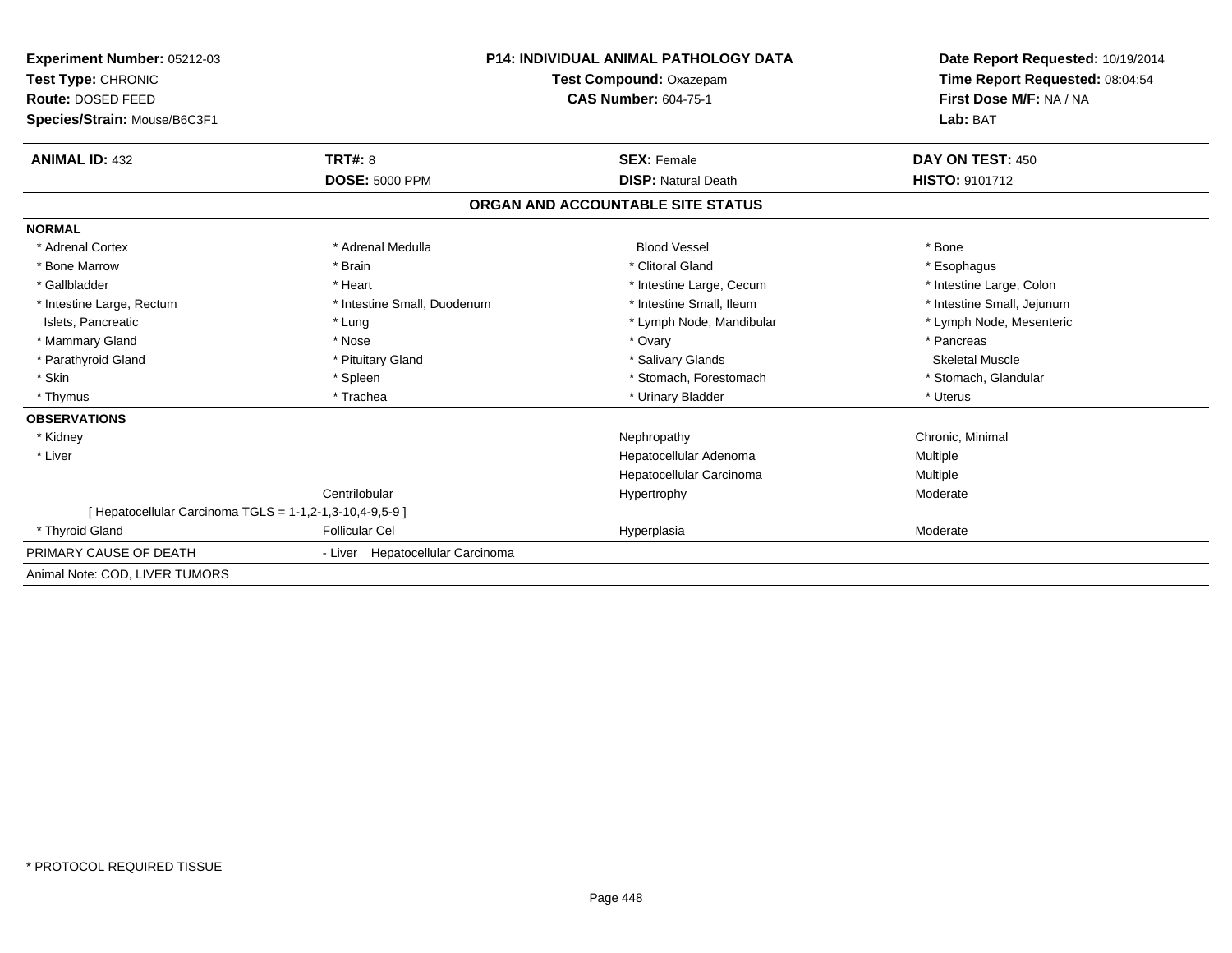| Experiment Number: 05212-03                              | <b>P14: INDIVIDUAL ANIMAL PATHOLOGY DATA</b><br>Test Type: CHRONIC<br>Test Compound: Oxazepam |                                   | Date Report Requested: 10/19/2014   |  |
|----------------------------------------------------------|-----------------------------------------------------------------------------------------------|-----------------------------------|-------------------------------------|--|
|                                                          |                                                                                               |                                   | Time Report Requested: 08:04:54     |  |
| <b>Route: DOSED FEED</b><br>Species/Strain: Mouse/B6C3F1 |                                                                                               | <b>CAS Number: 604-75-1</b>       | First Dose M/F: NA / NA<br>Lab: BAT |  |
|                                                          |                                                                                               |                                   |                                     |  |
| <b>ANIMAL ID: 433</b>                                    | TRT#: 8                                                                                       | <b>SEX: Female</b>                | DAY ON TEST: 617                    |  |
|                                                          | <b>DOSE: 5000 PPM</b>                                                                         | <b>DISP:</b> Moribund Sacrifice   | HISTO: 9101713                      |  |
|                                                          |                                                                                               | ORGAN AND ACCOUNTABLE SITE STATUS |                                     |  |
| <b>NORMAL</b>                                            |                                                                                               |                                   |                                     |  |
| * Adrenal Cortex                                         | * Adrenal Medulla                                                                             | <b>Blood Vessel</b>               | * Bone                              |  |
| * Bone Marrow                                            | * Brain                                                                                       | * Clitoral Gland                  | * Esophagus                         |  |
| * Heart                                                  | * Intestine Large, Cecum                                                                      | * Intestine Large, Colon          | * Intestine Large, Rectum           |  |
| * Intestine Small, Duodenum                              | * Intestine Small, Ileum                                                                      | * Intestine Small, Jejunum        | Islets, Pancreatic                  |  |
| * Kidney                                                 | * Lung                                                                                        | * Lymph Node, Mandibular          | * Lymph Node, Mesenteric            |  |
| * Mammary Gland                                          | * Nose                                                                                        | * Pancreas                        | * Parathyroid Gland                 |  |
| * Pituitary Gland                                        | * Salivary Glands                                                                             | <b>Skeletal Muscle</b>            | * Skin                              |  |
| * Spleen                                                 | * Stomach, Forestomach                                                                        | * Stomach, Glandular              | * Trachea                           |  |
| * Urinary Bladder                                        |                                                                                               |                                   |                                     |  |
| <b>MISSING</b>                                           |                                                                                               |                                   |                                     |  |
| * Gallbladder                                            | * Thymus                                                                                      |                                   |                                     |  |
| <b>OBSERVATIONS</b>                                      |                                                                                               |                                   |                                     |  |
| * Liver                                                  |                                                                                               | Hepatoblastoma                    |                                     |  |
|                                                          |                                                                                               | Hepatocellular Adenoma            | Multiple                            |  |
|                                                          |                                                                                               | Hepatocellular Carcinoma          | Multiple                            |  |
|                                                          | Centrilobular                                                                                 | Hypertrophy                       | Moderate                            |  |
| [ Hepatocellular Adenoma TGLS = 3-11,5-13 ]              |                                                                                               |                                   |                                     |  |
| [ Hepatocellular Carcinoma TGLS = 1-9,2-10,3-11,4-12 ]   |                                                                                               |                                   |                                     |  |
| * Ovary                                                  |                                                                                               | Atrophy                           | Marked                              |  |
| * Thyroid Gland                                          | <b>Follicular Cel</b>                                                                         | Hyperplasia                       | Marked                              |  |
| * Uterus                                                 | Endometrium                                                                                   | Hyperplasia                       | Cystic, Mild                        |  |
| PRIMARY CAUSE OF DEATH                                   | - Liver Hepatocellular Carcinoma                                                              |                                   |                                     |  |
| Animal Note: MORIBUND SAC DEU TO LIVER TUMORS            |                                                                                               |                                   |                                     |  |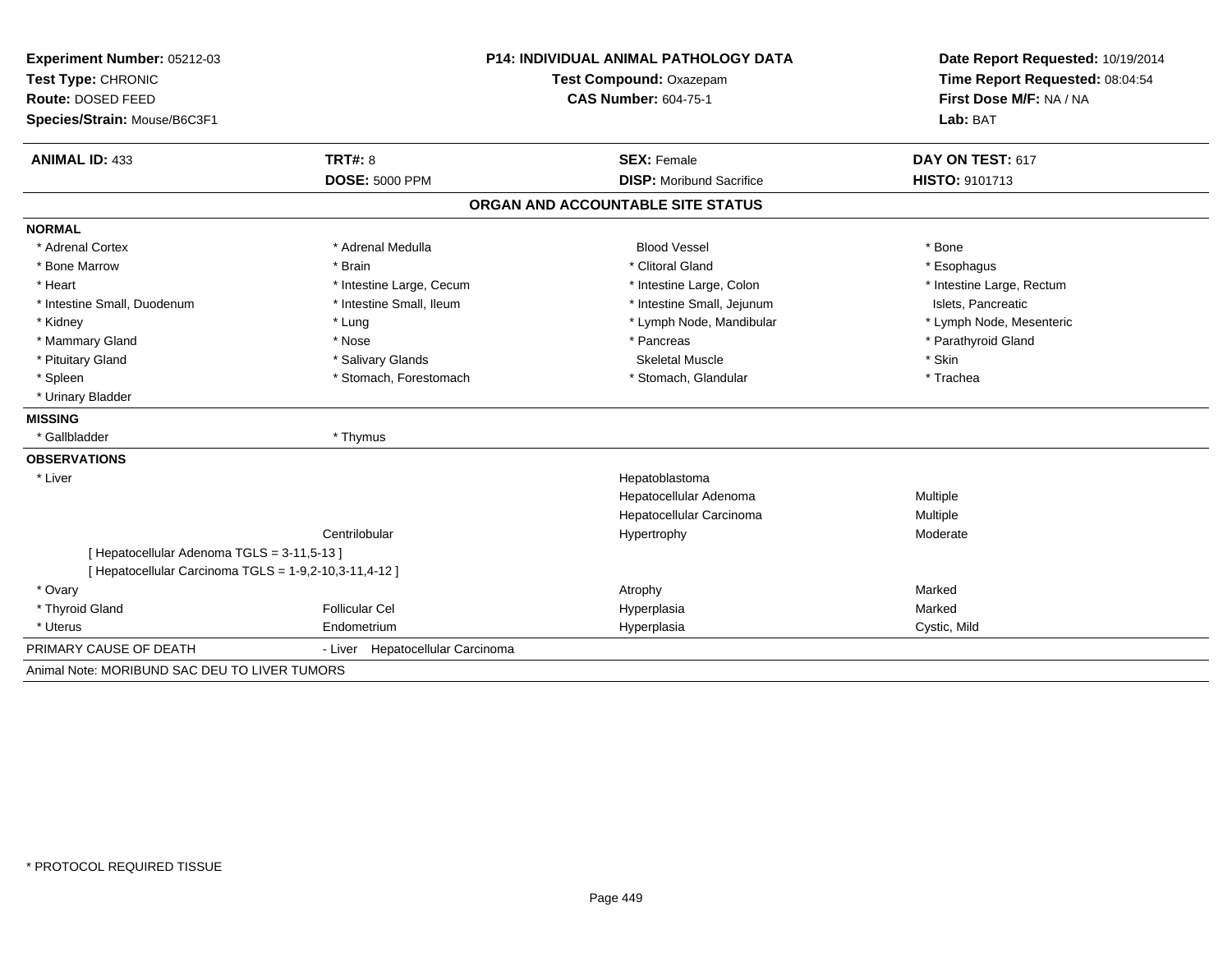| Experiment Number: 05212-03<br>Test Type: CHRONIC<br>Route: DOSED FEED<br>Species/Strain: Mouse/B6C3F1 | P14: INDIVIDUAL ANIMAL PATHOLOGY DATA<br>Test Compound: Oxazepam<br><b>CAS Number: 604-75-1</b> |                                                  | Date Report Requested: 10/19/2014<br>Time Report Requested: 08:04:54<br>First Dose M/F: NA / NA<br>Lab: BAT |  |
|--------------------------------------------------------------------------------------------------------|-------------------------------------------------------------------------------------------------|--------------------------------------------------|-------------------------------------------------------------------------------------------------------------|--|
| <b>ANIMAL ID: 434</b>                                                                                  | <b>TRT#: 8</b><br><b>DOSE: 5000 PPM</b>                                                         | <b>SEX: Female</b><br><b>DISP: Natural Death</b> | DAY ON TEST: 569<br><b>HISTO: 9101714</b>                                                                   |  |
|                                                                                                        |                                                                                                 |                                                  |                                                                                                             |  |
|                                                                                                        |                                                                                                 | ORGAN AND ACCOUNTABLE SITE STATUS                |                                                                                                             |  |
| <b>NORMAL</b>                                                                                          |                                                                                                 |                                                  |                                                                                                             |  |
| * Adrenal Cortex                                                                                       | * Adrenal Medulla                                                                               | <b>Blood Vessel</b>                              | * Bone                                                                                                      |  |
| * Bone Marrow                                                                                          | * Brain                                                                                         | * Clitoral Gland                                 | * Esophagus                                                                                                 |  |
| * Gallbladder                                                                                          | * Heart                                                                                         | * Intestine Large, Cecum                         | * Intestine Large, Colon                                                                                    |  |
| * Intestine Large, Rectum                                                                              | * Intestine Small, Duodenum                                                                     | * Intestine Small, Ileum                         | * Intestine Small, Jejunum                                                                                  |  |
| Islets, Pancreatic                                                                                     | * Kidney                                                                                        | * Lung                                           | * Lymph Node, Mandibular                                                                                    |  |
| * Lymph Node, Mesenteric                                                                               | * Mammary Gland                                                                                 | * Nose                                           | * Pancreas                                                                                                  |  |
| * Pituitary Gland                                                                                      | * Salivary Glands                                                                               | <b>Skeletal Muscle</b>                           | * Skin                                                                                                      |  |
| * Spleen                                                                                               | * Stomach, Forestomach                                                                          | * Stomach, Glandular                             | * Trachea                                                                                                   |  |
| * Urinary Bladder                                                                                      | * Uterus                                                                                        |                                                  |                                                                                                             |  |
| <b>MISSING</b>                                                                                         |                                                                                                 |                                                  |                                                                                                             |  |
| * Parathyroid Gland                                                                                    |                                                                                                 |                                                  |                                                                                                             |  |
| <b>OBSERVATIONS</b>                                                                                    |                                                                                                 |                                                  |                                                                                                             |  |
| * Liver                                                                                                |                                                                                                 | Hepatocellular Adenoma                           | Multiple                                                                                                    |  |
|                                                                                                        |                                                                                                 | Hepatocellular Carcinoma                         | <b>Multiple</b>                                                                                             |  |
|                                                                                                        | Centrilobular                                                                                   | Hypertrophy                                      | Moderate                                                                                                    |  |
| [ Hepatocellular Adenoma TGLS = 1-2,1-9,3-9 ]                                                          |                                                                                                 |                                                  |                                                                                                             |  |
| [ Hepatocellular Carcinoma TGLS = 2-1,3-9,4-10 ]                                                       |                                                                                                 |                                                  |                                                                                                             |  |
| * Ovary                                                                                                |                                                                                                 | Atrophy                                          | Marked                                                                                                      |  |
| * Thymus                                                                                               |                                                                                                 | Atrophy                                          | Marked                                                                                                      |  |
| * Thyroid Gland                                                                                        | <b>Follicular Cel</b>                                                                           | Adenoma                                          |                                                                                                             |  |
|                                                                                                        | <b>Follicular Cel</b>                                                                           | Hyperplasia                                      | Moderate                                                                                                    |  |
| PRIMARY CAUSE OF DEATH                                                                                 | - Liver Hepatocellular Carcinoma                                                                |                                                  |                                                                                                             |  |
| Animal Note: PANCREAS ARTIFACT ON LIVER SLIDE #9                                                       |                                                                                                 |                                                  |                                                                                                             |  |
| Animal Note: COD, LIVER TUMORS                                                                         |                                                                                                 |                                                  |                                                                                                             |  |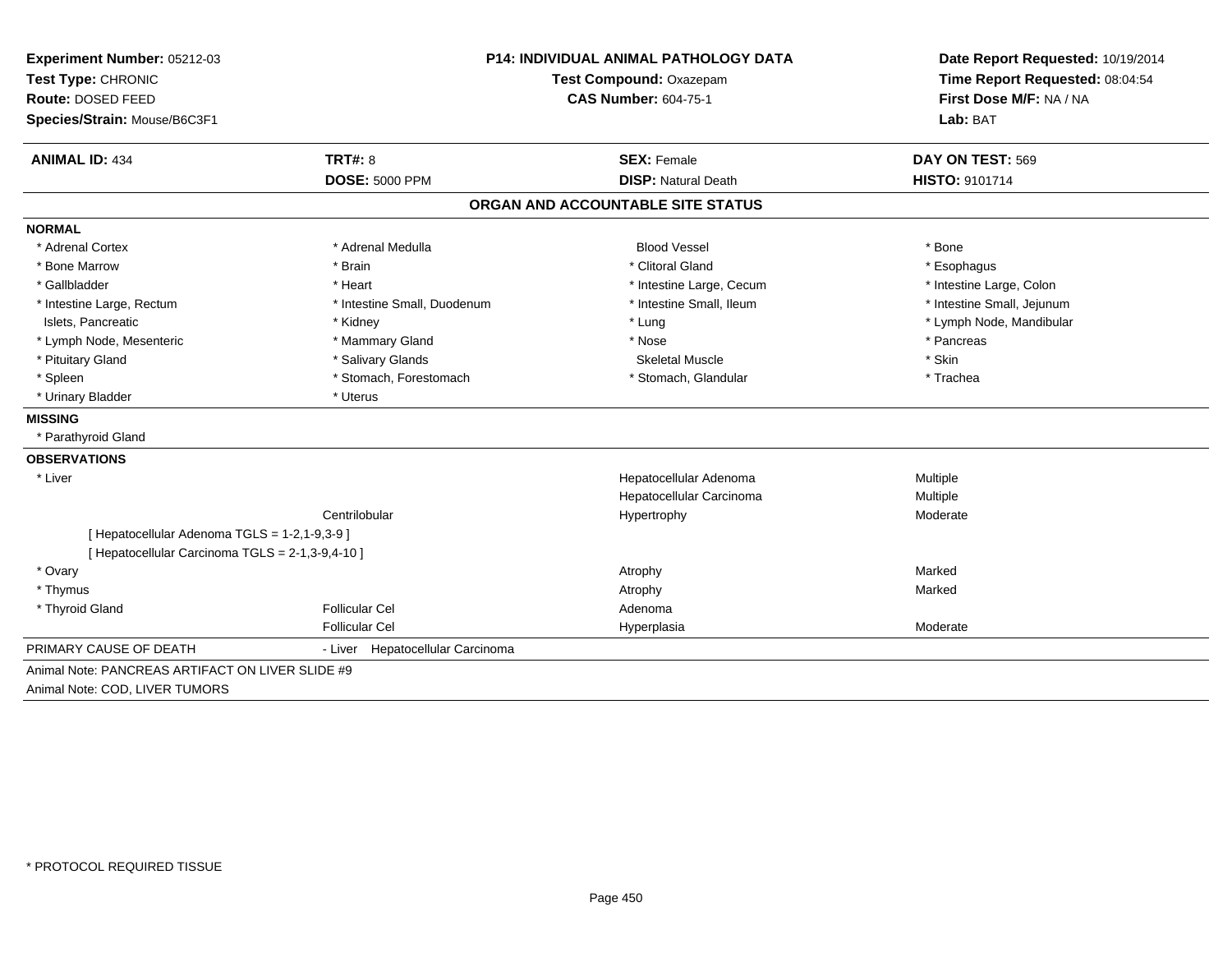| Experiment Number: 05212-03                         | <b>P14: INDIVIDUAL ANIMAL PATHOLOGY DATA</b> |                                   | Date Report Requested: 10/19/2014   |  |
|-----------------------------------------------------|----------------------------------------------|-----------------------------------|-------------------------------------|--|
| Test Type: CHRONIC                                  |                                              | Test Compound: Oxazepam           | Time Report Requested: 08:04:54     |  |
| Route: DOSED FEED                                   |                                              | <b>CAS Number: 604-75-1</b>       | First Dose M/F: NA / NA<br>Lab: BAT |  |
| Species/Strain: Mouse/B6C3F1                        |                                              |                                   |                                     |  |
| <b>ANIMAL ID: 435</b>                               | TRT#: 8                                      | <b>SEX: Female</b>                | DAY ON TEST: 596                    |  |
|                                                     | <b>DOSE: 5000 PPM</b>                        | <b>DISP:</b> Moribund Sacrifice   | <b>HISTO: 9101715</b>               |  |
|                                                     |                                              | ORGAN AND ACCOUNTABLE SITE STATUS |                                     |  |
| <b>NORMAL</b>                                       |                                              |                                   |                                     |  |
| * Adrenal Cortex                                    | * Adrenal Medulla                            | <b>Blood Vessel</b>               | * Bone                              |  |
| * Bone Marrow                                       | * Brain                                      | * Clitoral Gland                  | * Esophagus                         |  |
| * Gallbladder                                       | * Heart                                      | * Intestine Large, Cecum          | * Intestine Large, Colon            |  |
| * Intestine Large, Rectum                           | * Intestine Small, Duodenum                  | * Intestine Small, Ileum          | * Intestine Small, Jejunum          |  |
| Islets, Pancreatic                                  | * Kidney                                     | * Lung                            | * Lymph Node, Mandibular            |  |
| * Lymph Node, Mesenteric                            | * Mammary Gland                              | * Nose                            | * Pancreas                          |  |
| * Parathyroid Gland                                 | * Pituitary Gland                            | * Salivary Glands                 | Skeletal Muscle                     |  |
| * Skin                                              | * Spleen                                     | * Stomach, Forestomach            | * Stomach, Glandular                |  |
| * Trachea                                           | * Urinary Bladder                            |                                   |                                     |  |
| <b>OBSERVATIONS</b>                                 |                                              |                                   |                                     |  |
| * Liver                                             |                                              | Hepatocellular Adenoma            | Multiple                            |  |
|                                                     |                                              | Hepatocellular Carcinoma          | Multiple                            |  |
| [ Hepatocellular Adenoma TGLS = 2-10,3-2 ]          |                                              |                                   |                                     |  |
| [Hepatocellular Carcinoma TGLS = 1-9,3-1,3-11,3-12] |                                              |                                   |                                     |  |
| * Ovary                                             |                                              | Atrophy                           | Marked                              |  |
| * Thymus                                            |                                              | Atrophy                           | Moderate                            |  |
| * Thyroid Gland                                     | <b>Follicular Cel</b>                        | Hyperplasia                       | Moderate                            |  |
| * Uterus                                            | Endometrium                                  | Hyperplasia                       | Cystic, Mild                        |  |
| [Hyperplasia TGLS = 4-6]                            |                                              |                                   |                                     |  |
| PRIMARY CAUSE OF DEATH                              | Hepatocellular Carcinoma<br>- Liver          |                                   |                                     |  |
| Animal Note: MAMMARY GLAND IS ON SLIDE #6           |                                              |                                   |                                     |  |
| Animal Note: MORIBUND SAC DUE TO LIVER TUMORS       |                                              |                                   |                                     |  |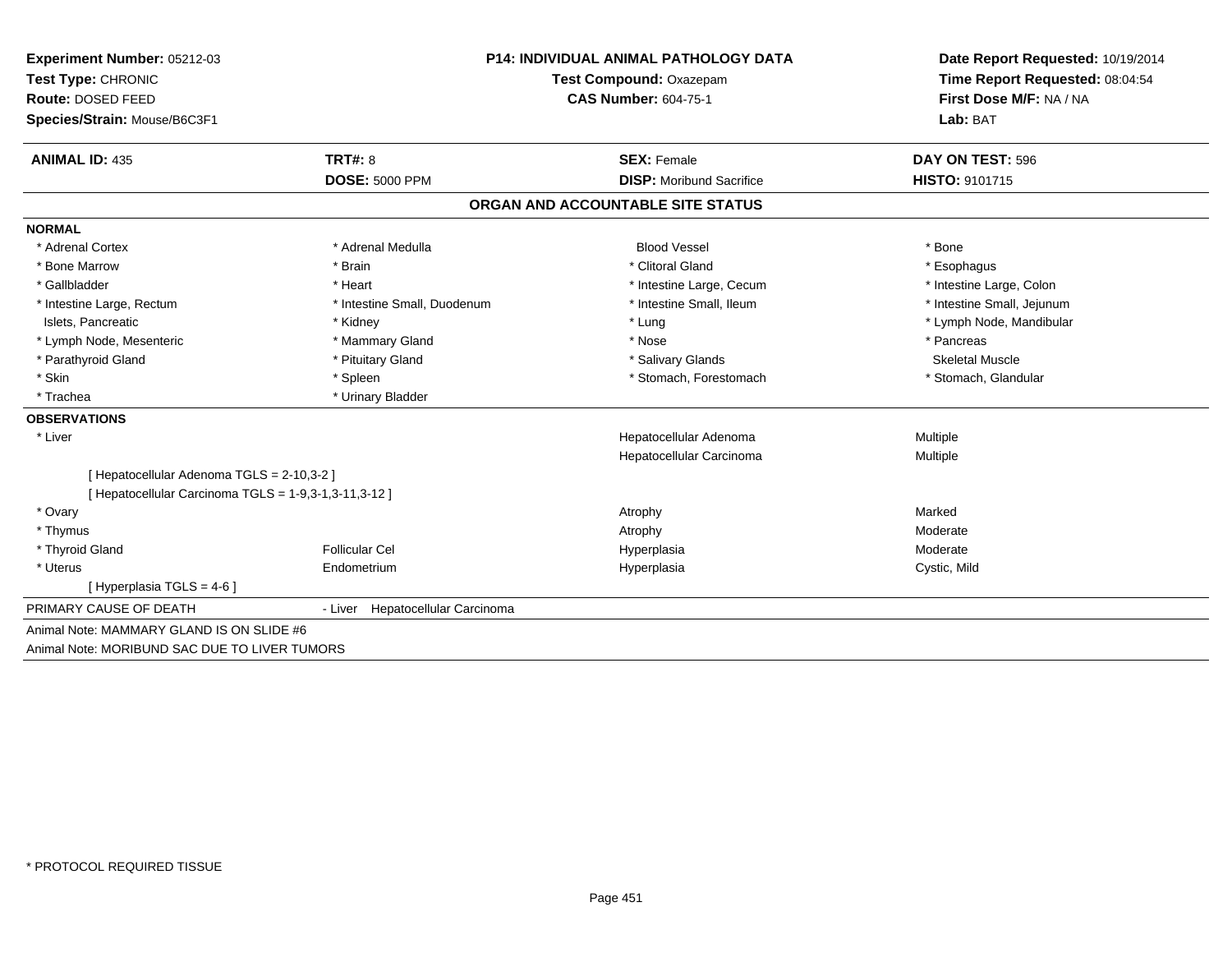| <b>Experiment Number: 05212-03</b><br>Test Type: CHRONIC<br>Route: DOSED FEED |                             | <b>P14: INDIVIDUAL ANIMAL PATHOLOGY DATA</b><br>Test Compound: Oxazepam<br><b>CAS Number: 604-75-1</b> | Date Report Requested: 10/19/2014<br>Time Report Requested: 08:04:54<br>First Dose M/F: NA / NA |
|-------------------------------------------------------------------------------|-----------------------------|--------------------------------------------------------------------------------------------------------|-------------------------------------------------------------------------------------------------|
| Species/Strain: Mouse/B6C3F1                                                  |                             |                                                                                                        | Lab: BAT                                                                                        |
| <b>ANIMAL ID: 436</b>                                                         | TRT#: 8                     | <b>SEX: Female</b>                                                                                     | DAY ON TEST: 460                                                                                |
|                                                                               | <b>DOSE: 5000 PPM</b>       | <b>DISP:</b> Scheduled Sacrifice                                                                       | HISTO: 9101716                                                                                  |
|                                                                               |                             | ORGAN AND ACCOUNTABLE SITE STATUS                                                                      |                                                                                                 |
| <b>NORMAL</b>                                                                 |                             |                                                                                                        |                                                                                                 |
| * Adrenal Cortex                                                              | * Adrenal Medulla           | <b>Blood Vessel</b>                                                                                    | * Bone                                                                                          |
| * Bone Marrow                                                                 | * Brain                     | * Clitoral Gland                                                                                       | * Esophagus                                                                                     |
| * Gallbladder                                                                 | * Heart                     | * Intestine Large, Cecum                                                                               | * Intestine Large, Colon                                                                        |
| * Intestine Large, Rectum                                                     | * Intestine Small. Duodenum | * Intestine Small. Ileum                                                                               | * Intestine Small, Jejunum                                                                      |
| Islets, Pancreatic                                                            | * Kidney                    | * Lung                                                                                                 | * Lymph Node, Mandibular                                                                        |
| * Lymph Node, Mesenteric                                                      | * Mammary Gland             | * Nose                                                                                                 | * Ovary                                                                                         |
| * Parathyroid Gland                                                           | * Pituitary Gland           | * Salivary Glands                                                                                      | <b>Skeletal Muscle</b>                                                                          |
| * Skin                                                                        | * Spleen                    | * Stomach, Forestomach                                                                                 | * Stomach, Glandular                                                                            |
| * Thymus                                                                      | * Trachea                   | * Urinary Bladder                                                                                      |                                                                                                 |
| <b>OBSERVATIONS</b>                                                           |                             |                                                                                                        |                                                                                                 |
| * Liver                                                                       |                             | Eosinophilic Focus                                                                                     |                                                                                                 |
|                                                                               |                             | Hepatocellular Adenoma                                                                                 | Multiple                                                                                        |
|                                                                               |                             | Hepatocellular Carcinoma                                                                               | Multiple                                                                                        |
|                                                                               | Centrilobular, Hepatocyte   | Hypertrophy                                                                                            | Moderate                                                                                        |
| [ Hepatocellular Adenoma TGLS = 1-9,2-1,3-12 ]                                |                             |                                                                                                        |                                                                                                 |
| [ Hepatocellular Carcinoma TGLS = 5-11,4-10 ]                                 |                             |                                                                                                        |                                                                                                 |
| * Pancreas                                                                    |                             | Infarct                                                                                                | Focal, Marked                                                                                   |
| * Thyroid Gland                                                               | <b>Follicular Cel</b>       | Hyperplasia                                                                                            | Moderate                                                                                        |
| * Uterus                                                                      | Endometrium                 | Hyperplasia                                                                                            | Cystic, Glandular, Moderate                                                                     |
| PRIMARY CAUSE OF DEATH                                                        |                             |                                                                                                        |                                                                                                 |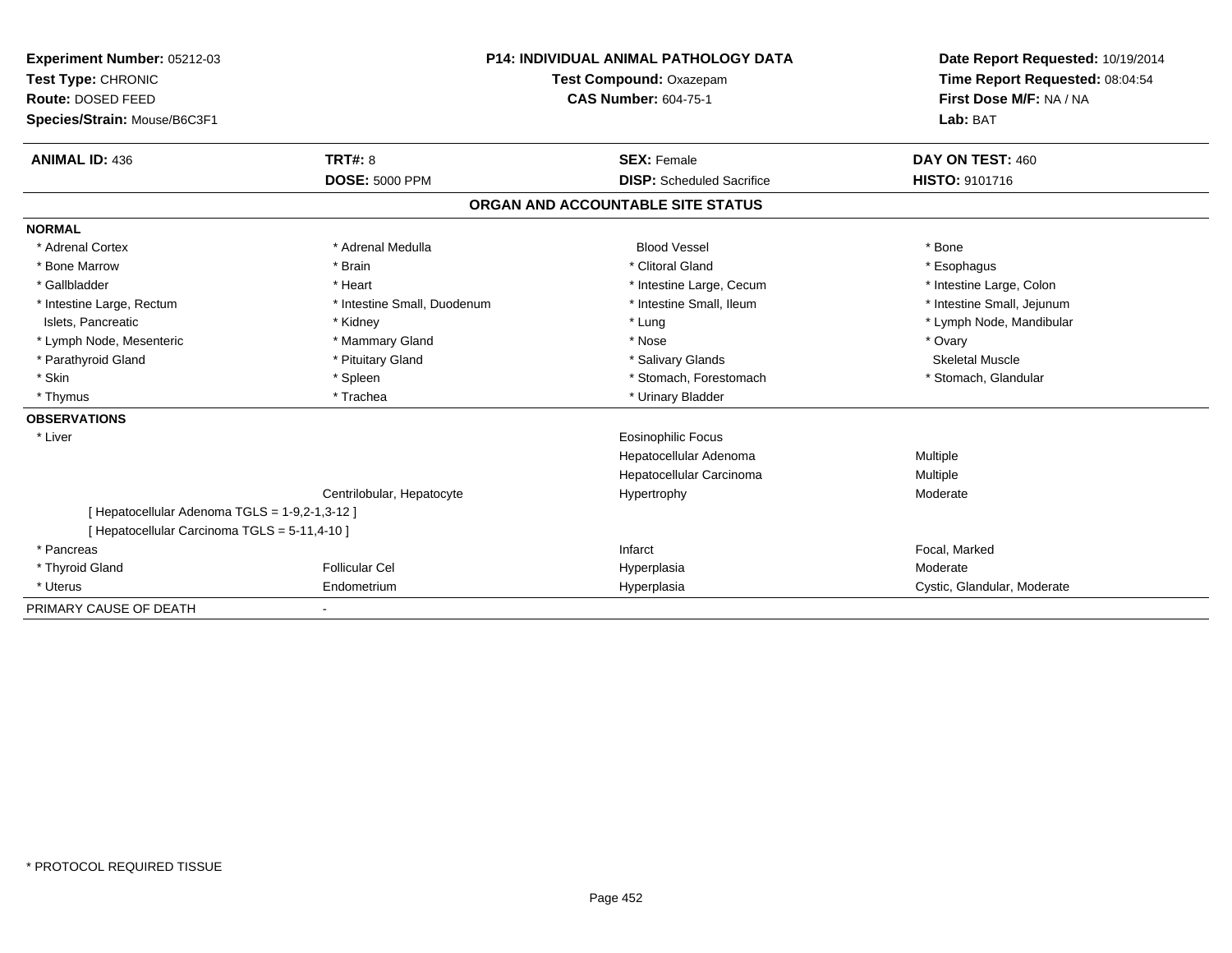| <b>Experiment Number: 05212-03</b>                             | <b>P14: INDIVIDUAL ANIMAL PATHOLOGY DATA</b><br>Test Compound: Oxazepam |                                   | Date Report Requested: 10/19/2014 |  |
|----------------------------------------------------------------|-------------------------------------------------------------------------|-----------------------------------|-----------------------------------|--|
| Test Type: CHRONIC                                             |                                                                         |                                   | Time Report Requested: 08:04:54   |  |
| Route: DOSED FEED                                              |                                                                         | <b>CAS Number: 604-75-1</b>       | First Dose M/F: NA / NA           |  |
| Species/Strain: Mouse/B6C3F1                                   |                                                                         |                                   | Lab: BAT                          |  |
| <b>ANIMAL ID: 437</b>                                          | <b>TRT#: 8</b>                                                          | <b>SEX: Female</b>                | DAY ON TEST: 614                  |  |
|                                                                | <b>DOSE: 5000 PPM</b>                                                   | <b>DISP:</b> Moribund Sacrifice   | <b>HISTO: 9101717</b>             |  |
|                                                                |                                                                         | ORGAN AND ACCOUNTABLE SITE STATUS |                                   |  |
| <b>NORMAL</b>                                                  |                                                                         |                                   |                                   |  |
| * Adrenal Medulla                                              | <b>Blood Vessel</b>                                                     | * Bone                            | * Bone Marrow                     |  |
| * Brain                                                        | * Clitoral Gland                                                        | * Esophagus                       | * Gallbladder                     |  |
| * Heart                                                        | * Intestine Large, Cecum                                                | * Intestine Large, Colon          | * Intestine Large, Rectum         |  |
| * Intestine Small. Ileum                                       | * Intestine Small, Jejunum                                              | Islets. Pancreatic                | * Kidney                          |  |
| * Lung                                                         | * Lymph Node, Mandibular                                                | * Lymph Node, Mesenteric          | * Mammary Gland                   |  |
| * Nose                                                         | * Parathyroid Gland                                                     | * Pituitary Gland                 | * Salivary Glands                 |  |
| <b>Skeletal Muscle</b>                                         | * Skin                                                                  | * Spleen                          | * Stomach, Forestomach            |  |
| * Stomach, Glandular                                           | * Trachea                                                               | * Urinary Bladder                 |                                   |  |
| <b>OBSERVATIONS</b>                                            |                                                                         |                                   |                                   |  |
| * Adrenal Cortex                                               |                                                                         | Hypertrophy                       | Mild                              |  |
| * Intestine Small, Duodenum                                    |                                                                         | Inflammation                      | Granulomatous, Moderate           |  |
| * Liver                                                        |                                                                         | Hepatocellular Carcinoma          | Multiple                          |  |
|                                                                | [ Hepatocellular Carcinoma TGLS = 1-9,2-10,3-11,4-12,5-11,11l ]         |                                   |                                   |  |
| * Ovary                                                        |                                                                         | Atrophy                           | Marked                            |  |
| * Pancreas                                                     |                                                                         | Inflammation                      | Granulomatous, Moderate           |  |
| * Thymus                                                       |                                                                         | Atrophy                           | Marked                            |  |
| * Thyroid Gland                                                | <b>Follicular Cel</b>                                                   | Hyperplasia                       | Marked                            |  |
| * Uterus                                                       | Endometrium                                                             | Hyperplasia                       | Cystic, Mild                      |  |
| PRIMARY CAUSE OF DEATH                                         | - Liver Hepatocellular Carcinoma                                        |                                   |                                   |  |
| Animal Note: SALIVARY GLAND AND MANDIBULAR LYMPH NODE SLIDE 11 |                                                                         |                                   |                                   |  |
| Animal Note: MORIBUND SAC DUE TO LIVER TUMORS                  |                                                                         |                                   |                                   |  |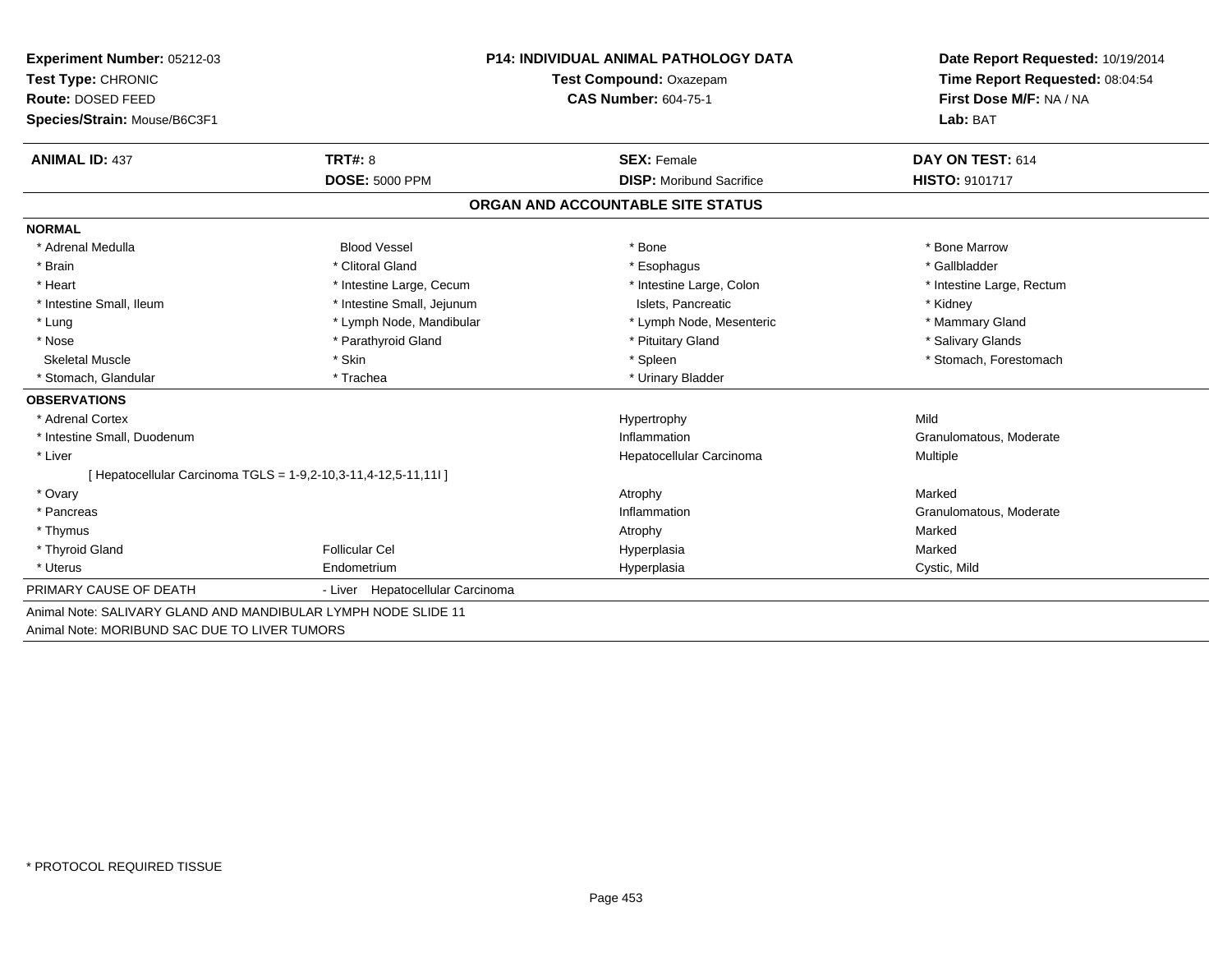| Experiment Number: 05212-03                             |                                  | <b>P14: INDIVIDUAL ANIMAL PATHOLOGY DATA</b> |                                 |  |
|---------------------------------------------------------|----------------------------------|----------------------------------------------|---------------------------------|--|
| Test Type: CHRONIC                                      |                                  | Test Compound: Oxazepam                      | Time Report Requested: 08:04:54 |  |
| Route: DOSED FEED                                       |                                  | <b>CAS Number: 604-75-1</b>                  | First Dose M/F: NA / NA         |  |
| Species/Strain: Mouse/B6C3F1                            |                                  |                                              | Lab: BAT                        |  |
| <b>ANIMAL ID: 438</b>                                   | TRT#: 8                          | <b>SEX: Female</b>                           | DAY ON TEST: 470                |  |
|                                                         | <b>DOSE: 5000 PPM</b>            | <b>DISP:</b> Moribund Sacrifice              | <b>HISTO: 9101718</b>           |  |
|                                                         |                                  | ORGAN AND ACCOUNTABLE SITE STATUS            |                                 |  |
| <b>NORMAL</b>                                           |                                  |                                              |                                 |  |
| * Adrenal Cortex                                        | * Adrenal Medulla                | <b>Blood Vessel</b>                          | * Bone                          |  |
| * Bone Marrow                                           | * Brain                          | * Clitoral Gland                             | * Esophagus                     |  |
| * Gallbladder                                           | * Heart                          | * Intestine Large, Cecum                     | * Intestine Large, Colon        |  |
| * Intestine Large, Rectum                               | * Intestine Small, Duodenum      | * Intestine Small, Ileum                     | * Intestine Small, Jejunum      |  |
| Islets, Pancreatic                                      | * Kidney                         | * Lung                                       | * Lymph Node, Mandibular        |  |
| * Lymph Node, Mesenteric                                | * Mammary Gland                  | * Nose                                       | * Pancreas                      |  |
| * Parathyroid Gland                                     | * Pituitary Gland                | * Salivary Glands                            | <b>Skeletal Muscle</b>          |  |
| * Skin                                                  | * Spleen                         | * Stomach, Forestomach                       | * Stomach, Glandular            |  |
| * Trachea                                               | * Urinary Bladder                |                                              |                                 |  |
| <b>OBSERVATIONS</b>                                     |                                  |                                              |                                 |  |
| * Liver                                                 |                                  | Hepatocellular Adenoma                       | Multiple                        |  |
|                                                         |                                  | Hepatocellular Carcinoma                     | <b>Multiple</b>                 |  |
|                                                         | Centrilobular                    | Hypertrophy                                  | Moderate                        |  |
| [ Hepatocellular Adenoma TGLS = 1-9,2-12,3-13,7-16 ]    |                                  |                                              |                                 |  |
| [ Hepatocellular Carcinoma TGLS = 2-11,4-14,5-15,6-10 ] |                                  |                                              |                                 |  |
| * Ovary                                                 |                                  | Atrophy                                      | Mild                            |  |
| * Thymus                                                |                                  | Atrophy                                      | Moderate                        |  |
| * Thyroid Gland                                         | <b>Follicular Cel</b>            | Adenoma                                      |                                 |  |
|                                                         | <b>Follicular Cel</b>            | Hyperplasia                                  | Moderate                        |  |
| * Uterus                                                | Endometrium                      | Hyperplasia                                  | Cystic, Mild                    |  |
| PRIMARY CAUSE OF DEATH                                  | - Liver Hepatocellular Carcinoma |                                              |                                 |  |
| Animal Note: MORIBUND SAC DUE TO LIVER TUMORS           |                                  |                                              |                                 |  |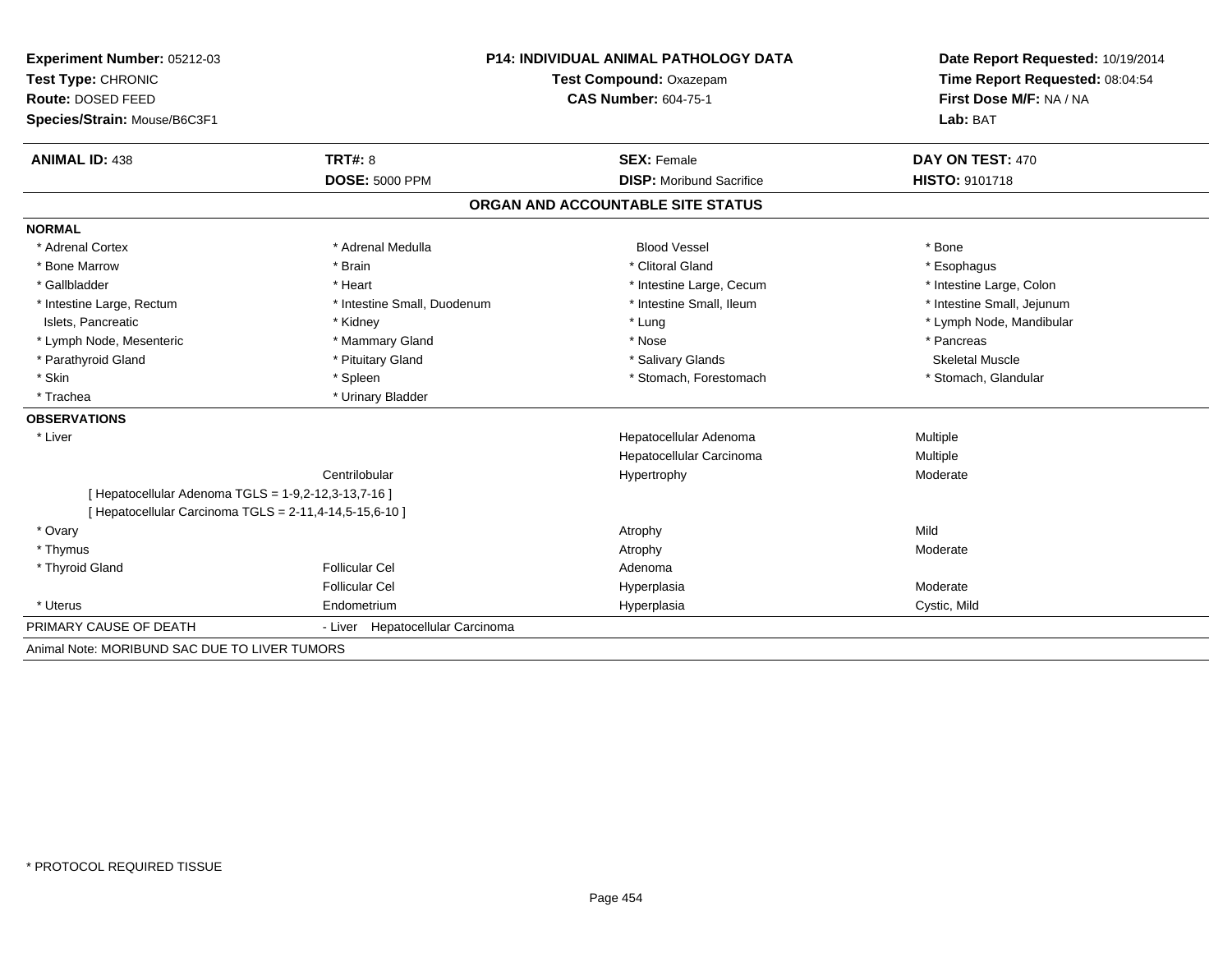| Test Type: CHRONIC                                    |                                     |                                   | Date Report Requested: 10/19/2014 |
|-------------------------------------------------------|-------------------------------------|-----------------------------------|-----------------------------------|
|                                                       | Test Compound: Oxazepam             |                                   | Time Report Requested: 08:04:54   |
| Route: DOSED FEED                                     |                                     | <b>CAS Number: 604-75-1</b>       | First Dose M/F: NA / NA           |
| Species/Strain: Mouse/B6C3F1                          |                                     |                                   | Lab: BAT                          |
| <b>ANIMAL ID: 439</b>                                 | TRT#: 8                             | <b>SEX: Female</b>                | DAY ON TEST: 596                  |
|                                                       | <b>DOSE: 5000 PPM</b>               | <b>DISP:</b> Moribund Sacrifice   | HISTO: 9101719                    |
|                                                       |                                     | ORGAN AND ACCOUNTABLE SITE STATUS |                                   |
| <b>NORMAL</b>                                         |                                     |                                   |                                   |
| * Adrenal Cortex                                      | * Adrenal Medulla                   | <b>Blood Vessel</b>               | * Bone                            |
| * Bone Marrow                                         | * Brain                             | * Clitoral Gland                  | * Esophagus                       |
| * Gallbladder                                         | * Heart                             | * Intestine Large, Cecum          | * Intestine Large, Colon          |
| * Intestine Large, Rectum                             | * Intestine Small, Duodenum         | * Intestine Small, Ileum          | * Intestine Small, Jejunum        |
| Islets, Pancreatic                                    | * Kidney                            | * Lymph Node, Mandibular          | * Lymph Node, Mesenteric          |
| * Mammary Gland                                       | * Nose                              | * Pancreas                        | * Parathyroid Gland               |
| * Salivary Glands                                     | <b>Skeletal Muscle</b>              | * Skin                            | * Spleen                          |
| * Stomach, Forestomach                                | * Stomach, Glandular                | * Trachea                         | * Urinary Bladder                 |
| * Uterus                                              |                                     |                                   |                                   |
| <b>MISSING</b>                                        |                                     |                                   |                                   |
| * Pituitary Gland                                     |                                     |                                   |                                   |
| <b>OBSERVATIONS</b>                                   |                                     |                                   |                                   |
| * Liver                                               |                                     | Hepatocellular Carcinoma          | Multiple                          |
|                                                       | Centrilobular                       | Hypertrophy                       | Moderate                          |
| [ Hepatocellular Carcinoma TGLS = 2-10,3-11,4-1,4-2 ] |                                     |                                   |                                   |
| * Lung                                                |                                     | Alveolar/Bronchiolar Adenoma      |                                   |
| [ Alveolar/Bronchiolar Adenoma TGLS = 1-9 ]           |                                     |                                   |                                   |
| * Ovary                                               |                                     | Atrophy                           | Moderate                          |
| * Thymus                                              |                                     | Atrophy                           | Marked                            |
| * Thyroid Gland                                       | <b>Follicular Cel</b>               | Adenoma                           |                                   |
| [Adenoma TGLS = 5-2]                                  |                                     |                                   |                                   |
| PRIMARY CAUSE OF DEATH                                | Hepatocellular Carcinoma<br>- Liver |                                   |                                   |
| Animal Note: MORIBUND SAC DUE TO LIVER TUMORS         |                                     |                                   |                                   |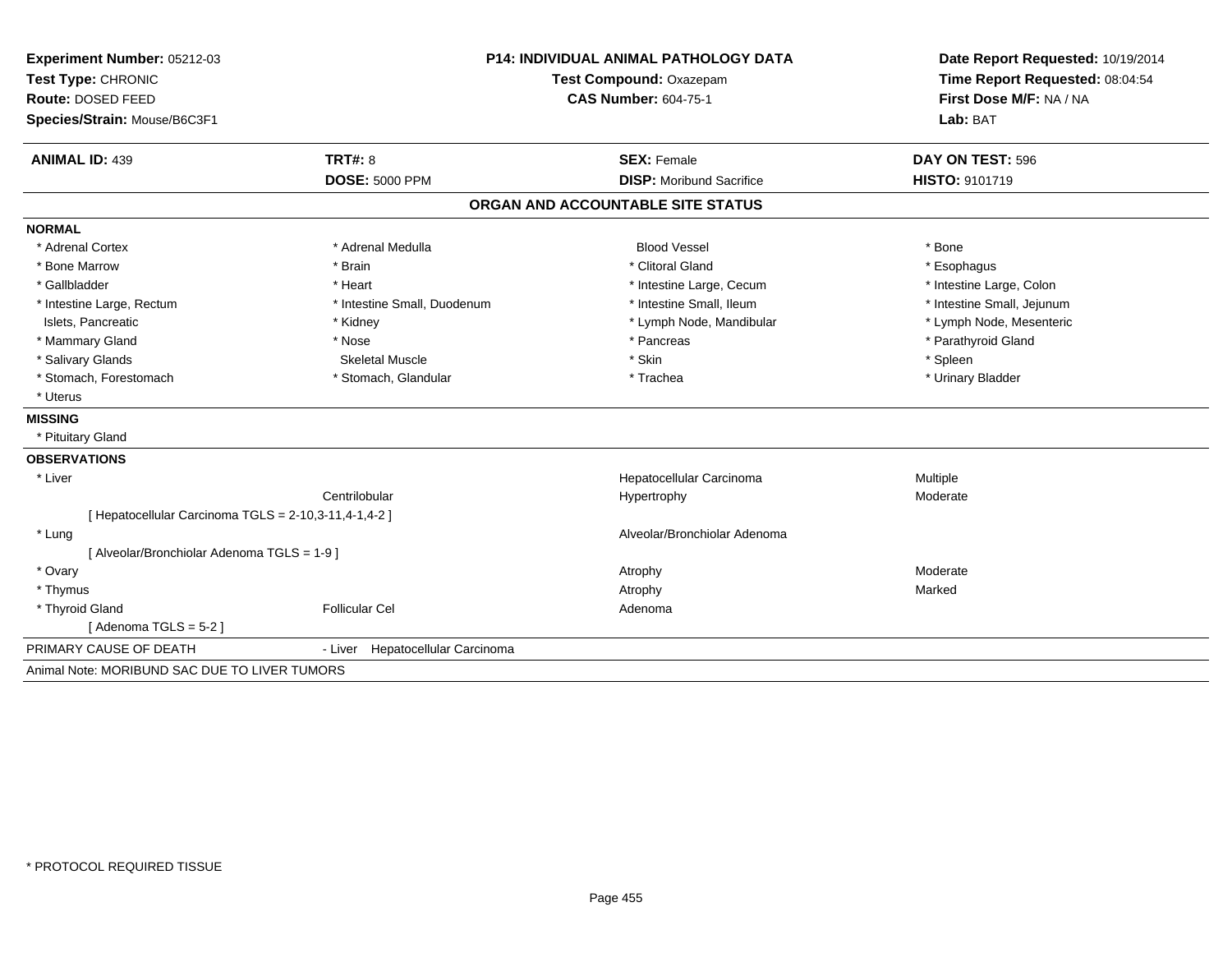| Experiment Number: 05212-03                   | <b>P14: INDIVIDUAL ANIMAL PATHOLOGY DATA</b>                   |                                   | Date Report Requested: 10/19/2014                          |  |
|-----------------------------------------------|----------------------------------------------------------------|-----------------------------------|------------------------------------------------------------|--|
| Test Type: CHRONIC                            |                                                                | Test Compound: Oxazepam           | Time Report Requested: 08:04:54<br>First Dose M/F: NA / NA |  |
| Route: DOSED FEED                             |                                                                | <b>CAS Number: 604-75-1</b>       |                                                            |  |
| Species/Strain: Mouse/B6C3F1                  |                                                                |                                   | Lab: BAT                                                   |  |
| <b>ANIMAL ID: 440</b>                         | TRT#: 8                                                        | <b>SEX: Female</b>                | DAY ON TEST: 568                                           |  |
|                                               | <b>DOSE: 5000 PPM</b>                                          | <b>DISP:</b> Moribund Sacrifice   | <b>HISTO: 9101720</b>                                      |  |
|                                               |                                                                | ORGAN AND ACCOUNTABLE SITE STATUS |                                                            |  |
| <b>NORMAL</b>                                 |                                                                |                                   |                                                            |  |
| * Adrenal Cortex                              | * Adrenal Medulla                                              | <b>Blood Vessel</b>               | * Bone                                                     |  |
| * Bone Marrow                                 | * Brain                                                        | * Clitoral Gland                  | * Esophagus                                                |  |
| * Gallbladder                                 | * Heart                                                        | * Intestine Large, Cecum          | * Intestine Large, Colon                                   |  |
| * Intestine Large, Rectum                     | * Intestine Small, Duodenum                                    | * Intestine Small, Ileum          | * Intestine Small, Jejunum                                 |  |
| Islets, Pancreatic                            | * Kidney                                                       | * Lymph Node, Mandibular          | * Lymph Node, Mesenteric                                   |  |
| * Mammary Gland                               | * Nose                                                         | * Pancreas                        | * Parathyroid Gland                                        |  |
| * Pituitary Gland                             | * Salivary Glands                                              | <b>Skeletal Muscle</b>            | * Skin                                                     |  |
| * Spleen                                      | * Stomach, Forestomach                                         | * Stomach, Glandular              | * Trachea                                                  |  |
| * Urinary Bladder                             |                                                                |                                   |                                                            |  |
| <b>MISSING</b>                                |                                                                |                                   |                                                            |  |
| * Thymus                                      |                                                                |                                   |                                                            |  |
| <b>OBSERVATIONS</b>                           |                                                                |                                   |                                                            |  |
| * Liver                                       |                                                                | Hepatocellular Adenoma            | Multiple                                                   |  |
|                                               |                                                                | Hepatocellular Carcinoma          | Multiple                                                   |  |
|                                               | Centrilobular                                                  | Hypertrophy                       | Moderate                                                   |  |
|                                               | [ Hepatocellular Adenoma TGLS = 1-16,2-9,3-10,4-11,7-14,8-15 ] |                                   |                                                            |  |
| [ Hepatocellular Carcinoma TGLS = 5-12,6-13 ] |                                                                |                                   |                                                            |  |
| * Lung                                        |                                                                | Hepatocellular Carcinoma          | Metastatic (Liver)                                         |  |
| * Ovary                                       |                                                                | Atrophy                           | Marked                                                     |  |
| * Thyroid Gland                               | <b>Follicular Cel</b>                                          | Hyperplasia                       | Moderate                                                   |  |
| * Uterus                                      | Endometrium                                                    | Hyperplasia                       | Cystic, Mild                                               |  |
| PRIMARY CAUSE OF DEATH                        | - Liver Hepatocellular Carcinoma                               |                                   |                                                            |  |
| Animal Note: MORIBUND SAC DUE TO LIVER TUMORS |                                                                |                                   |                                                            |  |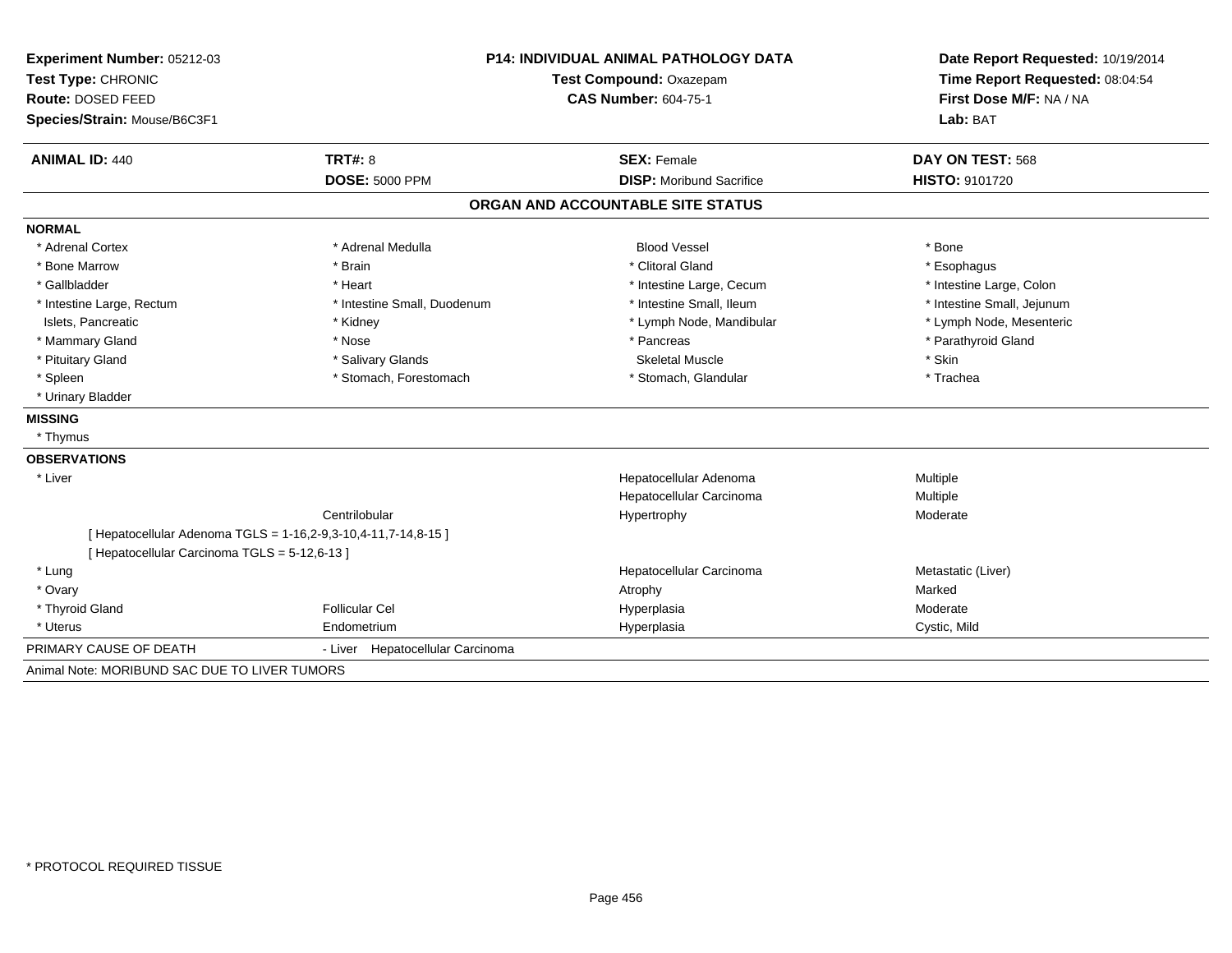| Experiment Number: 05212-03                 | <b>P14: INDIVIDUAL ANIMAL PATHOLOGY DATA</b><br>Test Compound: Oxazepam |                                   | Date Report Requested: 10/19/2014<br>Time Report Requested: 08:04:54 |  |
|---------------------------------------------|-------------------------------------------------------------------------|-----------------------------------|----------------------------------------------------------------------|--|
| Test Type: CHRONIC                          |                                                                         |                                   |                                                                      |  |
| Route: DOSED FEED                           |                                                                         | <b>CAS Number: 604-75-1</b>       |                                                                      |  |
| Species/Strain: Mouse/B6C3F1                |                                                                         |                                   | Lab: BAT                                                             |  |
| <b>ANIMAL ID: 441</b>                       | TRT#: 8                                                                 | <b>SEX: Female</b>                | DAY ON TEST: 567                                                     |  |
|                                             | <b>DOSE: 5000 PPM</b>                                                   | <b>DISP: Natural Death</b>        | HISTO: 9101721                                                       |  |
|                                             |                                                                         | ORGAN AND ACCOUNTABLE SITE STATUS |                                                                      |  |
| <b>NORMAL</b>                               |                                                                         |                                   |                                                                      |  |
| * Adrenal Cortex                            | * Adrenal Medulla                                                       | <b>Blood Vessel</b>               | * Bone                                                               |  |
| * Bone Marrow                               | * Brain                                                                 | * Clitoral Gland                  | * Esophagus                                                          |  |
| * Gallbladder                               | * Heart                                                                 | * Intestine Large, Cecum          | * Intestine Large, Colon                                             |  |
| * Intestine Large, Rectum                   | * Intestine Small, Duodenum                                             | * Intestine Small. Ileum          | * Intestine Small, Jejunum                                           |  |
| Islets, Pancreatic                          | * Kidney                                                                | * Lymph Node, Mandibular          | * Lymph Node, Mesenteric                                             |  |
| * Mammary Gland                             | * Nose                                                                  | * Pancreas                        | * Parathyroid Gland                                                  |  |
| * Pituitary Gland                           | * Salivary Glands                                                       | <b>Skeletal Muscle</b>            | * Skin                                                               |  |
| * Spleen                                    | * Stomach, Forestomach                                                  | * Stomach, Glandular              | * Trachea                                                            |  |
| * Urinary Bladder                           | * Uterus                                                                |                                   |                                                                      |  |
| <b>MISSING</b>                              |                                                                         |                                   |                                                                      |  |
| * Thymus                                    |                                                                         |                                   |                                                                      |  |
| <b>OBSERVATIONS</b>                         |                                                                         |                                   |                                                                      |  |
| * Liver                                     |                                                                         | Hepatocellular Adenoma            | Multiple                                                             |  |
|                                             |                                                                         | Hepatocellular Carcinoma          | Multiple                                                             |  |
|                                             | Centrilobular                                                           | Hypertrophy                       | Moderate                                                             |  |
| [ Hepatocellular Adenoma TGLS = 1-1,1-2 ]   |                                                                         |                                   |                                                                      |  |
| [ Hepatocellular Carcinoma TGLS = 1-1,1-2 ] |                                                                         |                                   |                                                                      |  |
| * Lung                                      |                                                                         | Hepatocellular Carcinoma          | Metastatic (Liver)                                                   |  |
| * Ovary                                     |                                                                         | Atrophy                           | Moderate                                                             |  |
| * Thyroid Gland                             | <b>Follicular Cel</b>                                                   | Hyperplasia                       | Moderate                                                             |  |
| PRIMARY CAUSE OF DEATH                      | - Liver Hepatocellular Carcinoma                                        |                                   |                                                                      |  |
| Animal Note: COD, LIVER TUMORS              |                                                                         |                                   |                                                                      |  |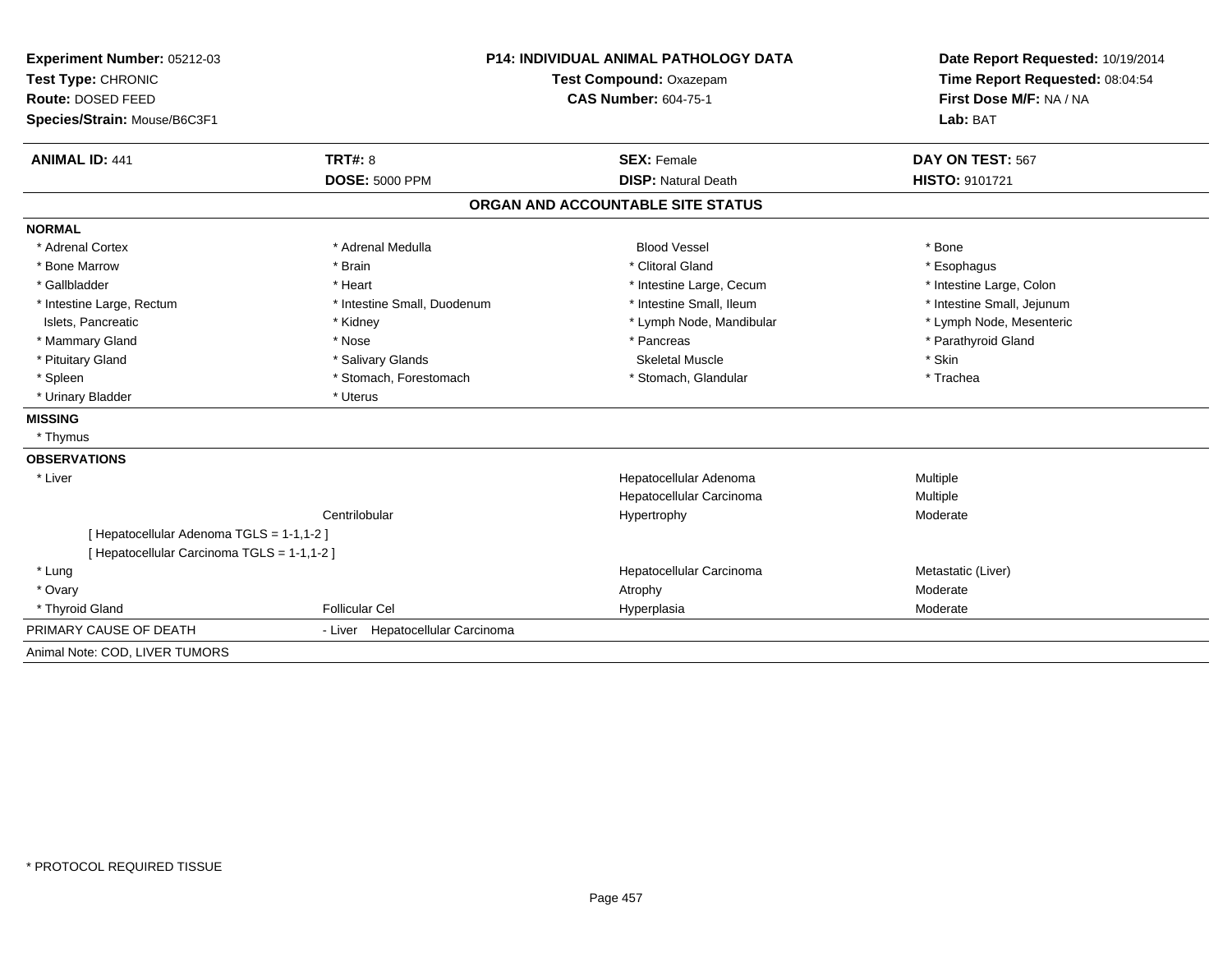| Experiment Number: 05212-03                            | <b>P14: INDIVIDUAL ANIMAL PATHOLOGY DATA</b> |                                                        | Date Report Requested: 10/19/2014 |  |
|--------------------------------------------------------|----------------------------------------------|--------------------------------------------------------|-----------------------------------|--|
| Test Type: CHRONIC                                     |                                              | Test Compound: Oxazepam<br><b>CAS Number: 604-75-1</b> |                                   |  |
| Route: DOSED FEED                                      |                                              |                                                        |                                   |  |
| Species/Strain: Mouse/B6C3F1                           |                                              |                                                        | Lab: BAT                          |  |
| <b>ANIMAL ID: 442</b>                                  | <b>TRT#: 8</b>                               | <b>SEX: Female</b>                                     | DAY ON TEST: 613                  |  |
|                                                        | <b>DOSE: 5000 PPM</b>                        | <b>DISP:</b> Moribund Sacrifice                        | HISTO: 9101722                    |  |
|                                                        |                                              | ORGAN AND ACCOUNTABLE SITE STATUS                      |                                   |  |
| <b>NORMAL</b>                                          |                                              |                                                        |                                   |  |
| * Adrenal Cortex                                       | * Adrenal Medulla                            | <b>Blood Vessel</b>                                    | * Bone                            |  |
| * Bone Marrow                                          | * Brain                                      | * Clitoral Gland                                       | * Esophagus                       |  |
| * Gallbladder                                          | * Heart                                      | * Intestine Large, Cecum                               | * Intestine Large, Colon          |  |
| * Intestine Large, Rectum                              | * Intestine Small, Duodenum                  | * Intestine Small, Ileum                               | * Intestine Small, Jejunum        |  |
| Islets, Pancreatic                                     | * Kidney                                     | * Lymph Node, Mandibular                               | * Nose                            |  |
| * Pancreas                                             | * Parathyroid Gland                          | * Pituitary Gland                                      | * Salivary Glands                 |  |
| <b>Skeletal Muscle</b>                                 | * Skin                                       | * Spleen                                               | * Stomach, Forestomach            |  |
| * Stomach, Glandular                                   | * Trachea                                    | * Urinary Bladder                                      |                                   |  |
| <b>MISSING</b>                                         |                                              |                                                        |                                   |  |
| * Lymph Node, Mesenteric                               | * Mammary Gland                              | * Thymus                                               |                                   |  |
| <b>OBSERVATIONS</b>                                    |                                              |                                                        |                                   |  |
| * Liver                                                |                                              | Hematopoietic Cell Proliferation                       | Focal, Mild                       |  |
|                                                        |                                              | Hepatocellular Adenoma                                 |                                   |  |
|                                                        |                                              | Hepatocellular Carcinoma                               | Multiple                          |  |
|                                                        | Centrilobular                                | Hypertrophy                                            | Moderate                          |  |
| [Hepatocellular Adenoma TGLS = 5-12]                   |                                              |                                                        |                                   |  |
| [ Hepatocellular Carcinoma TGLS = 2-9,3-10,4-11,6-13 ] |                                              |                                                        |                                   |  |
| * Lung                                                 |                                              | Hepatocellular Carcinoma                               | Metastatic (Liver)                |  |
| * Ovary                                                |                                              | Atrophy                                                | Marked                            |  |
| * Thyroid Gland                                        | <b>Follicular Cel</b>                        | Adenoma                                                |                                   |  |
| * Uterus                                               | Endometrium                                  | Hyperplasia                                            | Cystic, Mild                      |  |
| PRIMARY CAUSE OF DEATH                                 | - Liver Hepatocellular Carcinoma             |                                                        |                                   |  |
| Animal Note: MORIBUND SAC DUE TO LIVER TUMORS          |                                              |                                                        |                                   |  |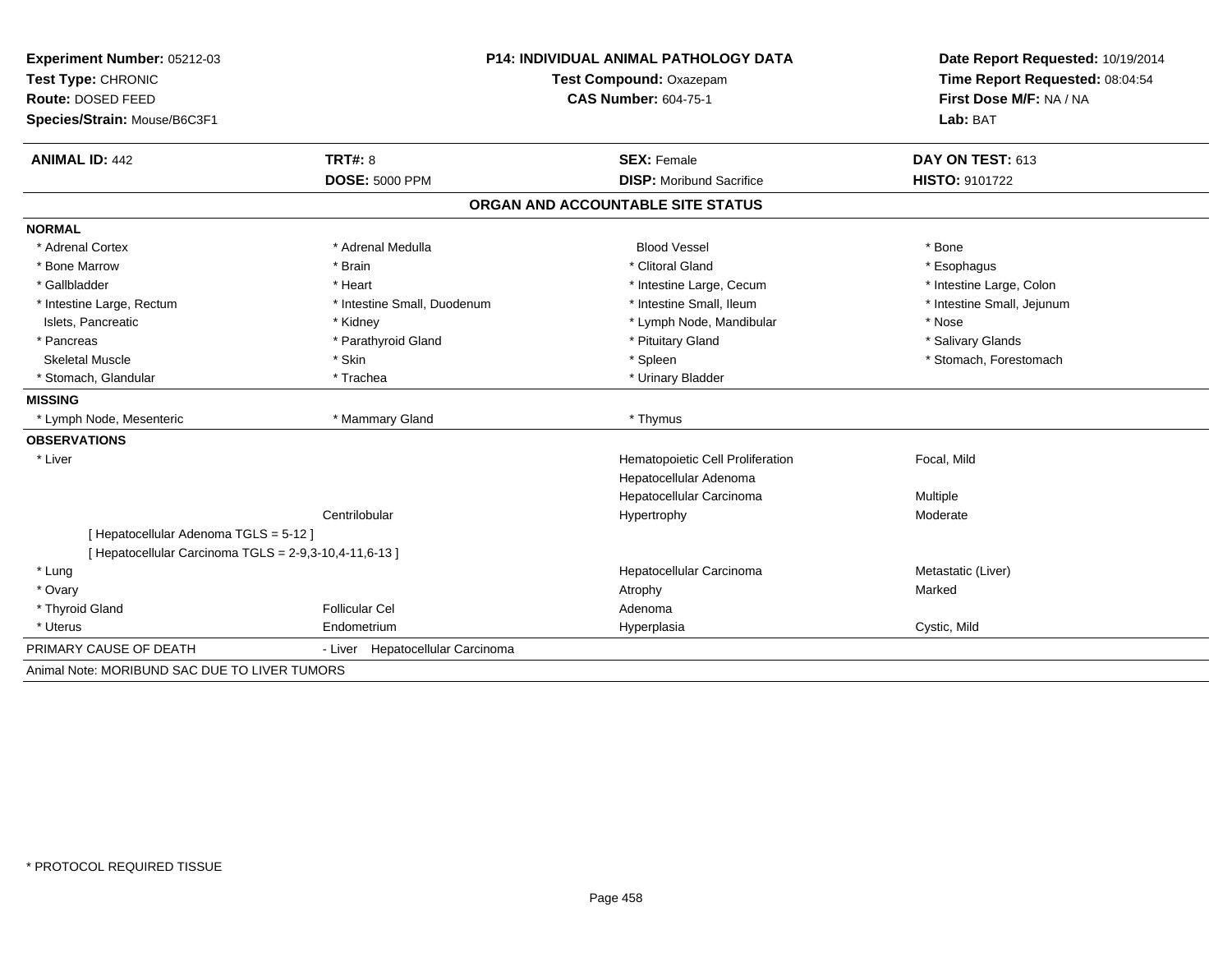| Experiment Number: 05212-03<br>Test Type: CHRONIC<br>Route: DOSED FEED<br>Species/Strain: Mouse/B6C3F1 |                                  | P14: INDIVIDUAL ANIMAL PATHOLOGY DATA<br>Test Compound: Oxazepam<br><b>CAS Number: 604-75-1</b> |                           |
|--------------------------------------------------------------------------------------------------------|----------------------------------|-------------------------------------------------------------------------------------------------|---------------------------|
| <b>ANIMAL ID: 443</b>                                                                                  | <b>TRT#: 8</b>                   | <b>SEX: Female</b>                                                                              | DAY ON TEST: 535          |
|                                                                                                        | <b>DOSE: 5000 PPM</b>            | <b>DISP: Natural Death</b>                                                                      | HISTO: 9101723            |
|                                                                                                        |                                  | ORGAN AND ACCOUNTABLE SITE STATUS                                                               |                           |
| <b>NORMAL</b>                                                                                          |                                  |                                                                                                 |                           |
| * Adrenal Cortex                                                                                       | * Adrenal Medulla                | <b>Blood Vessel</b>                                                                             | * Bone                    |
| * Bone Marrow                                                                                          | * Brain                          | * Esophagus                                                                                     | * Gallbladder             |
| * Heart                                                                                                | * Intestine Large, Cecum         | * Intestine Large, Colon                                                                        | * Intestine Large, Rectum |
| * Intestine Small, Duodenum                                                                            | * Intestine Small. Ileum         | * Intestine Small, Jejunum                                                                      | Islets, Pancreatic        |
| * Kidney                                                                                               | * Lung                           | * Lymph Node, Mandibular                                                                        | * Lymph Node, Mesenteric  |
| * Mammary Gland                                                                                        | * Nose                           | * Ovary                                                                                         | * Pancreas                |
| * Parathyroid Gland                                                                                    | * Pituitary Gland                | * Salivary Glands                                                                               | <b>Skeletal Muscle</b>    |
| * Skin                                                                                                 | * Spleen                         | * Stomach, Forestomach                                                                          | * Stomach, Glandular      |
| * Trachea                                                                                              | * Urinary Bladder                | * Uterus                                                                                        |                           |
| <b>OBSERVATIONS</b>                                                                                    |                                  |                                                                                                 |                           |
| * Clitoral Gland                                                                                       | Duct                             | Ectasia                                                                                         | Mild                      |
| [Ectasia TGLS = $1-6$ ]                                                                                |                                  |                                                                                                 |                           |
| * Liver                                                                                                |                                  | Hepatoblastoma                                                                                  |                           |
|                                                                                                        |                                  | Hepatocellular Adenoma                                                                          |                           |
|                                                                                                        |                                  | Hepatocellular Carcinoma                                                                        | Multiple                  |
|                                                                                                        | Centrilobular                    | Hypertrophy                                                                                     | Moderate                  |
|                                                                                                        |                                  | Thrombosis                                                                                      |                           |
| [Hepatoblastoma TGLS = 5-10]                                                                           |                                  |                                                                                                 |                           |
| [ Hepatocellular Adenoma TGLS = 5-10 ]                                                                 |                                  |                                                                                                 |                           |
| [ Hepatocellular Carcinoma TGLS = 2-1,2-2,3-1,4-9 ]                                                    |                                  |                                                                                                 |                           |
| [Thrombosis TGLS = $5-10$ ]                                                                            |                                  |                                                                                                 |                           |
| * Thymus                                                                                               |                                  | Atrophy                                                                                         | Mild                      |
| * Thyroid Gland                                                                                        | <b>Follicular Cel</b>            | Hyperplasia                                                                                     | Moderate                  |
| PRIMARY CAUSE OF DEATH                                                                                 | - Liver Hepatocellular Carcinoma |                                                                                                 |                           |
| Animal Note: COD, LIVER TUMORS                                                                         |                                  |                                                                                                 |                           |
| Animal Note: HEPATOBLASTOMA ON SLIDE 10                                                                |                                  |                                                                                                 |                           |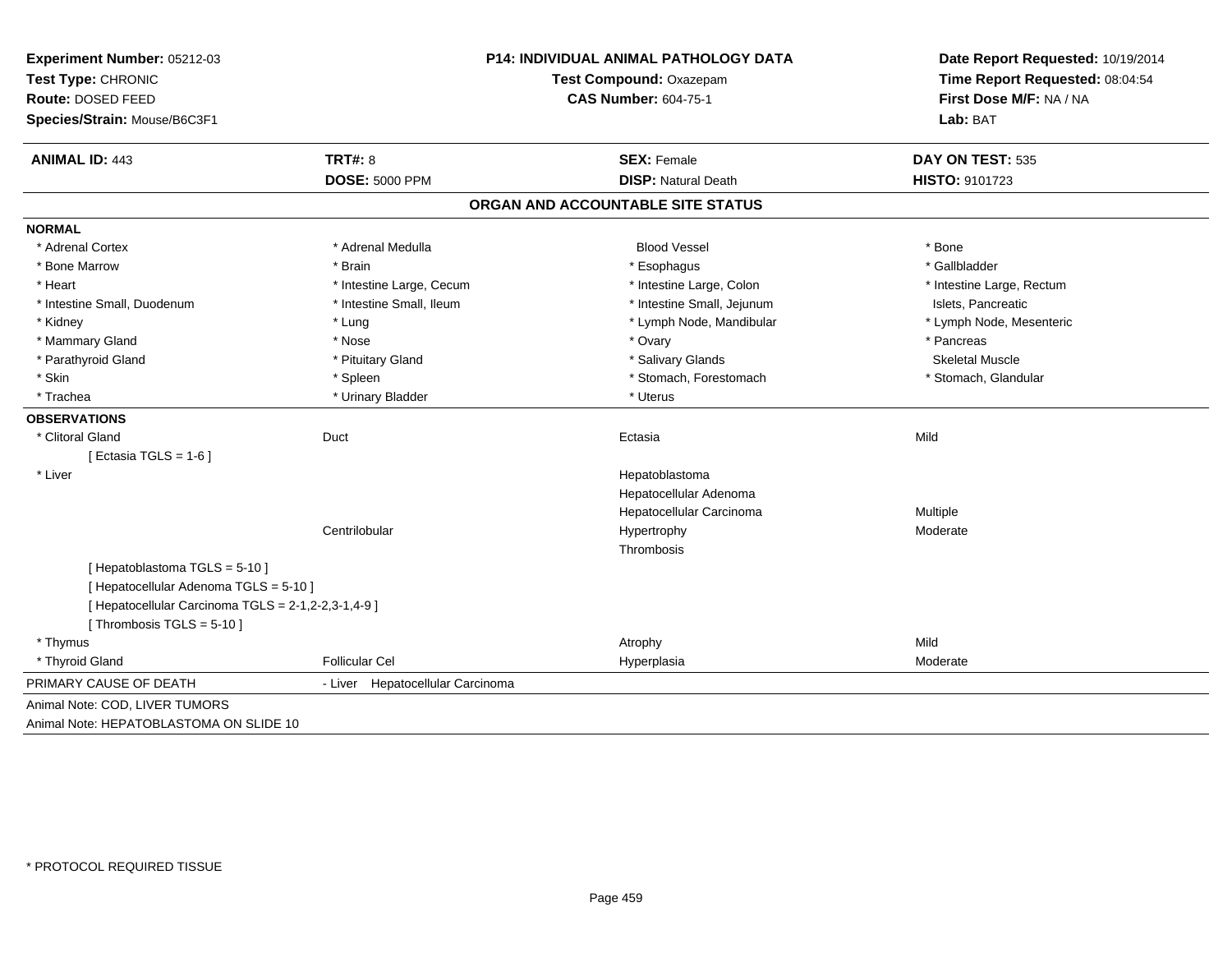| Experiment Number: 05212-03<br>Test Type: CHRONIC<br>Route: DOSED FEED |                                  | P14: INDIVIDUAL ANIMAL PATHOLOGY DATA | Date Report Requested: 10/19/2014<br>Time Report Requested: 08:04:54<br>First Dose M/F: NA / NA |
|------------------------------------------------------------------------|----------------------------------|---------------------------------------|-------------------------------------------------------------------------------------------------|
|                                                                        |                                  | Test Compound: Oxazepam               |                                                                                                 |
|                                                                        |                                  | <b>CAS Number: 604-75-1</b>           |                                                                                                 |
| Species/Strain: Mouse/B6C3F1                                           |                                  |                                       | Lab: BAT                                                                                        |
|                                                                        |                                  |                                       |                                                                                                 |
| <b>ANIMAL ID: 444</b>                                                  | TRT#: 8                          | <b>SEX: Female</b>                    | DAY ON TEST: 457                                                                                |
|                                                                        | <b>DOSE: 5000 PPM</b>            | <b>DISP: Natural Death</b>            | <b>HISTO: 9101724</b>                                                                           |
|                                                                        |                                  | ORGAN AND ACCOUNTABLE SITE STATUS     |                                                                                                 |
| <b>NORMAL</b>                                                          |                                  |                                       |                                                                                                 |
| * Adrenal Cortex                                                       | * Adrenal Medulla                | <b>Blood Vessel</b>                   | * Bone                                                                                          |
| * Bone Marrow                                                          | * Brain                          | * Clitoral Gland                      | * Esophagus                                                                                     |
| * Gallbladder                                                          | * Heart                          | * Intestine Large, Cecum              | * Intestine Large, Colon                                                                        |
| * Intestine Large, Rectum                                              | * Intestine Small, Duodenum      | * Intestine Small, Ileum              | * Intestine Small, Jejunum                                                                      |
| Islets, Pancreatic                                                     | * Kidney                         | * Lung                                | * Lymph Node, Mandibular                                                                        |
| * Lymph Node, Mesenteric                                               | * Mammary Gland                  | * Nose                                | * Ovary                                                                                         |
| * Pancreas                                                             | * Pituitary Gland                | * Salivary Glands                     | <b>Skeletal Muscle</b>                                                                          |
| * Skin                                                                 | * Spleen                         | * Stomach, Forestomach                | * Stomach, Glandular                                                                            |
| * Thymus                                                               | * Trachea                        | * Urinary Bladder                     | * Uterus                                                                                        |
| <b>MISSING</b>                                                         |                                  |                                       |                                                                                                 |
| * Parathyroid Gland                                                    |                                  |                                       |                                                                                                 |
| <b>OBSERVATIONS</b>                                                    |                                  |                                       |                                                                                                 |
| * Liver                                                                |                                  | Hepatocellular Adenoma                | Multiple                                                                                        |
|                                                                        |                                  | Hepatocellular Carcinoma              | <b>Multiple</b>                                                                                 |
|                                                                        | Centrilobular                    | Hypertrophy                           | Moderate                                                                                        |
| [ Hepatocellular Adenoma TGLS = 1-2,1-9 ]                              |                                  |                                       |                                                                                                 |
| [ Hepatocellular Carcinoma TGLS = 1-1,1-9 ]                            |                                  |                                       |                                                                                                 |
| * Thyroid Gland                                                        | <b>Follicular Cel</b>            | Hyperplasia                           | Moderate                                                                                        |
| PRIMARY CAUSE OF DEATH                                                 | - Liver Hepatocellular Carcinoma |                                       |                                                                                                 |
| Animal Note: COD, LIVER TUMORS                                         |                                  |                                       |                                                                                                 |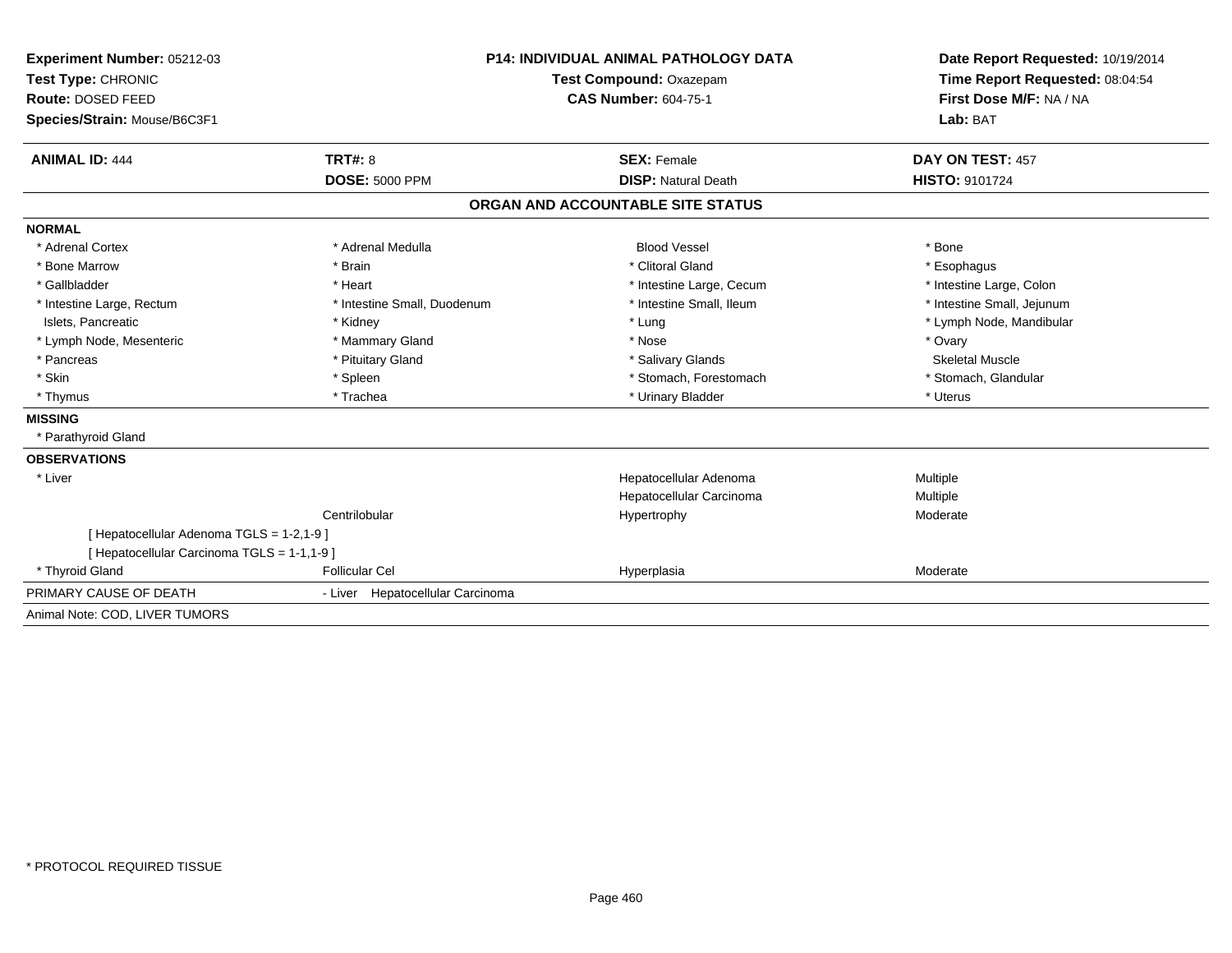| Experiment Number: 05212-03                             | P14: INDIVIDUAL ANIMAL PATHOLOGY DATA<br>Test Compound: Oxazepam |                                   | Date Report Requested: 10/19/2014 |
|---------------------------------------------------------|------------------------------------------------------------------|-----------------------------------|-----------------------------------|
| Test Type: CHRONIC                                      |                                                                  |                                   | Time Report Requested: 08:04:54   |
| Route: DOSED FEED                                       |                                                                  | <b>CAS Number: 604-75-1</b>       | First Dose M/F: NA / NA           |
| Species/Strain: Mouse/B6C3F1                            |                                                                  |                                   | Lab: BAT                          |
| <b>ANIMAL ID: 445</b>                                   | TRT#: 8                                                          | <b>SEX: Female</b>                | DAY ON TEST: 460                  |
|                                                         | <b>DOSE: 5000 PPM</b>                                            | <b>DISP:</b> Scheduled Sacrifice  | <b>HISTO: 9101725</b>             |
|                                                         |                                                                  | ORGAN AND ACCOUNTABLE SITE STATUS |                                   |
| <b>NORMAL</b>                                           |                                                                  |                                   |                                   |
| * Adrenal Cortex                                        | * Adrenal Medulla                                                | <b>Blood Vessel</b>               | * Bone                            |
| * Bone Marrow                                           | * Brain                                                          | * Clitoral Gland                  | * Esophagus                       |
| * Heart                                                 | * Intestine Large, Cecum                                         | * Intestine Large, Colon          | * Intestine Large, Rectum         |
| * Intestine Small, Duodenum                             | * Intestine Small, Ileum                                         | * Intestine Small, Jejunum        | Islets, Pancreatic                |
| * Lung                                                  | * Lymph Node, Mandibular                                         | * Lymph Node, Mesenteric          | * Mammary Gland                   |
| * Nose                                                  | * Ovary                                                          | * Pancreas                        | * Parathyroid Gland               |
| * Pituitary Gland                                       | * Salivary Glands                                                | <b>Skeletal Muscle</b>            | * Skin                            |
| * Spleen                                                | * Stomach, Forestomach                                           | * Stomach, Glandular              | * Thymus                          |
| * Trachea                                               | * Urinary Bladder                                                |                                   |                                   |
| <b>MISSING</b>                                          |                                                                  |                                   |                                   |
| * Gallbladder                                           |                                                                  |                                   |                                   |
| <b>OBSERVATIONS</b>                                     |                                                                  |                                   |                                   |
| * Kidney                                                |                                                                  | Nephropathy                       | Chronic, Minimal                  |
| * Liver                                                 |                                                                  | Hepatocellular Adenoma            | Multiple                          |
|                                                         |                                                                  | Hepatocellular Carcinoma          | Multiple                          |
|                                                         | Centrilobular, Hepatocyte                                        | Hypertrophy                       | Moderate                          |
| [ Hepatocellular Adenoma TGLS = 1-9,4-12,5-12,7-1,8-1 ] |                                                                  |                                   |                                   |
| [ Hepatocellular Carcinoma TGLS = 2-1,3-11,6-10 ]       |                                                                  |                                   |                                   |
| * Thyroid Gland                                         | <b>Follicular Cel</b>                                            | Hyperplasia                       | Mild                              |
| * Uterus                                                | Endometrium                                                      | Hyperplasia                       | Cystic, Glandular, Moderate       |
| PRIMARY CAUSE OF DEATH                                  |                                                                  |                                   |                                   |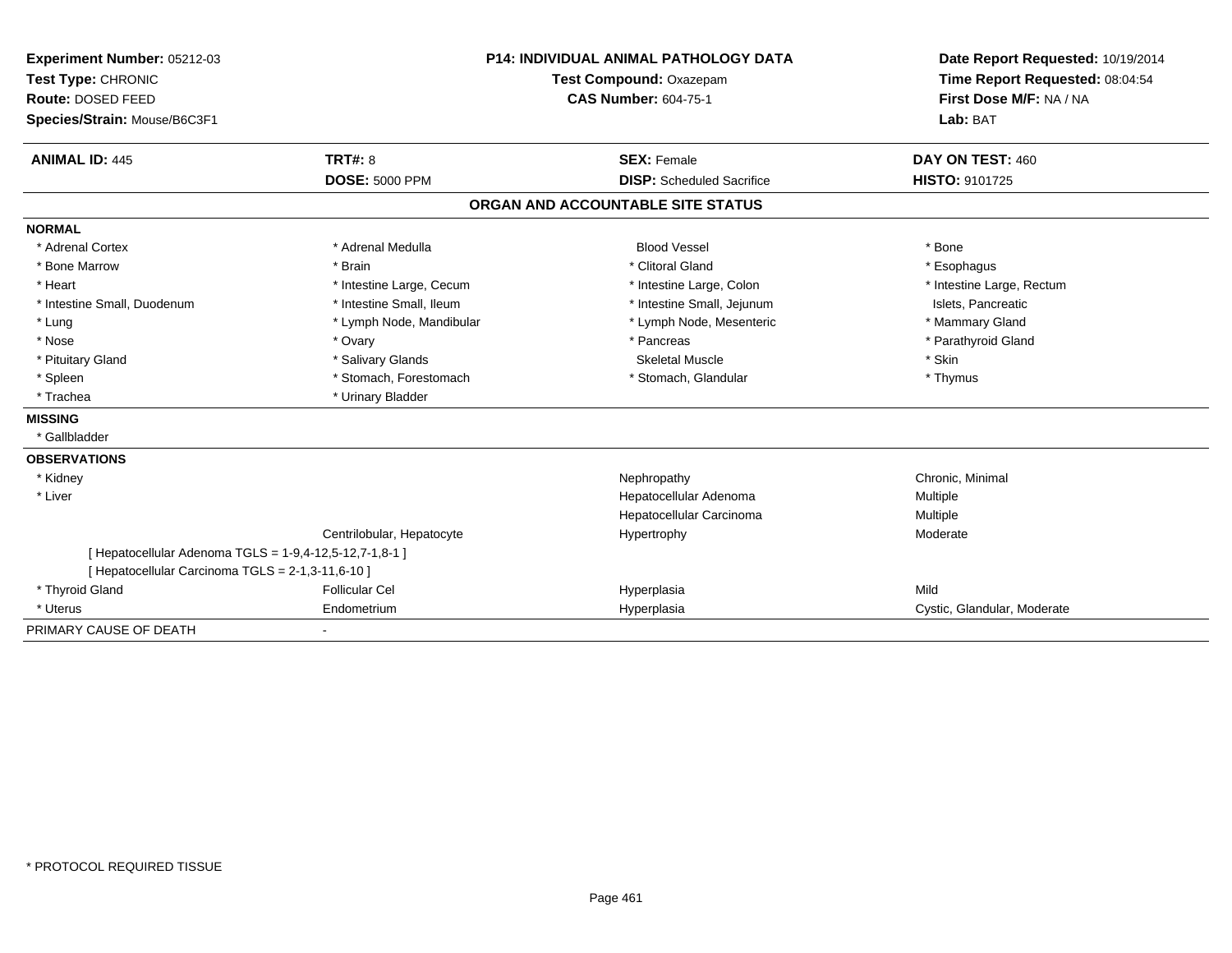| Experiment Number: 05212-03                          | <b>P14: INDIVIDUAL ANIMAL PATHOLOGY DATA</b><br>Test Compound: Oxazepam |                                   | Date Report Requested: 10/19/2014   |  |
|------------------------------------------------------|-------------------------------------------------------------------------|-----------------------------------|-------------------------------------|--|
| Test Type: CHRONIC                                   |                                                                         |                                   | Time Report Requested: 08:04:54     |  |
| Route: DOSED FEED                                    |                                                                         | <b>CAS Number: 604-75-1</b>       |                                     |  |
| Species/Strain: Mouse/B6C3F1                         |                                                                         |                                   | First Dose M/F: NA / NA<br>Lab: BAT |  |
| <b>ANIMAL ID: 446</b>                                | TRT#: 8                                                                 | <b>SEX: Female</b>                | DAY ON TEST: 612                    |  |
|                                                      | <b>DOSE: 5000 PPM</b>                                                   | <b>DISP: Natural Death</b>        | <b>HISTO: 9101726</b>               |  |
|                                                      |                                                                         | ORGAN AND ACCOUNTABLE SITE STATUS |                                     |  |
| <b>NORMAL</b>                                        |                                                                         |                                   |                                     |  |
| * Adrenal Cortex                                     | * Adrenal Medulla                                                       | <b>Blood Vessel</b>               | * Bone                              |  |
| * Bone Marrow                                        | * Brain                                                                 | * Clitoral Gland                  | * Esophagus                         |  |
| * Gallbladder                                        | * Heart                                                                 | * Intestine Large, Cecum          | * Intestine Large, Colon            |  |
| * Intestine Large, Rectum                            | * Intestine Small, Duodenum                                             | * Intestine Small, Ileum          | * Intestine Small, Jejunum          |  |
| Islets, Pancreatic                                   | * Kidney                                                                | * Lymph Node, Mandibular          | * Lymph Node, Mesenteric            |  |
| * Mammary Gland                                      | * Nose                                                                  | * Pancreas                        | * Parathyroid Gland                 |  |
| * Pituitary Gland                                    | * Salivary Glands                                                       | <b>Skeletal Muscle</b>            | * Skin                              |  |
| * Spleen                                             | * Stomach, Forestomach                                                  | * Stomach, Glandular              | * Trachea                           |  |
| * Urinary Bladder                                    | * Uterus                                                                |                                   |                                     |  |
| <b>OBSERVATIONS</b>                                  |                                                                         |                                   |                                     |  |
| * Liver                                              |                                                                         | Hepatocellular Adenoma            |                                     |  |
|                                                      |                                                                         | Hepatocellular Carcinoma          | <b>Multiple</b>                     |  |
|                                                      | Centrilobular                                                           | Hypertrophy                       | Moderate                            |  |
| [ Hepatocellular Adenoma TGLS = 4-1 ]                |                                                                         |                                   |                                     |  |
| [ Hepatocellular Carcinoma TGLS = 1-1,2-9,3-10,4-2 ] |                                                                         |                                   |                                     |  |
| * Lung                                               |                                                                         | Hepatocellular Carcinoma          | Metastatic (Liver)                  |  |
| * Ovary                                              |                                                                         | Atrophy                           | Marked                              |  |
|                                                      | Follicle                                                                | Cyst                              |                                     |  |
| * Thymus                                             |                                                                         | Atrophy                           | Marked                              |  |
| * Thyroid Gland                                      | <b>Follicular Cel</b>                                                   | Hyperplasia                       | Marked                              |  |
| PRIMARY CAUSE OF DEATH                               | - Liver Hepatocellular Carcinoma                                        |                                   |                                     |  |
| Animal Note: COD, LIVER TUMORS                       |                                                                         |                                   |                                     |  |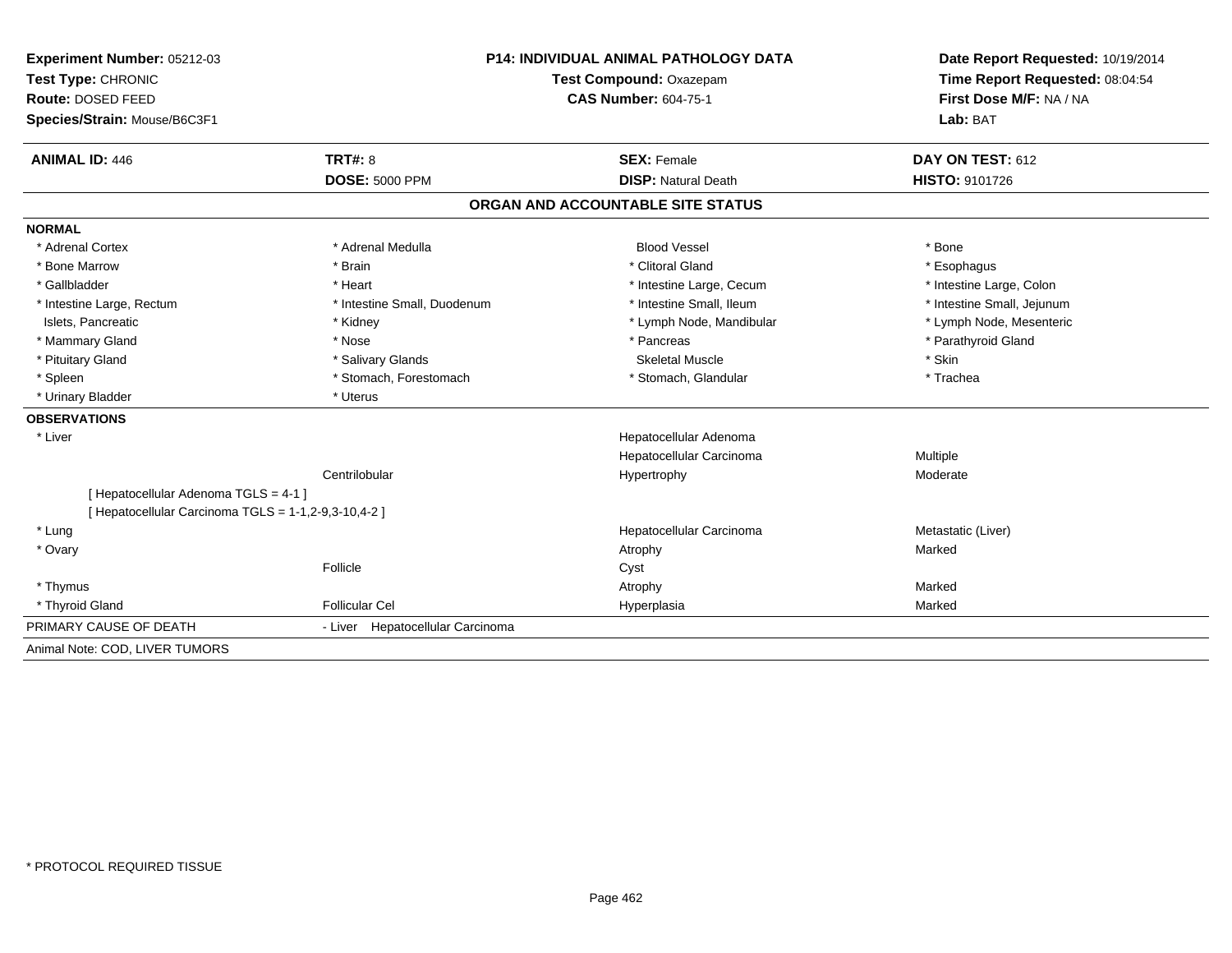| Experiment Number: 05212-03<br>Test Type: CHRONIC<br>Route: DOSED FEED<br>Species/Strain: Mouse/B6C3F1 |                                  | <b>P14: INDIVIDUAL ANIMAL PATHOLOGY DATA</b><br><b>Test Compound: Oxazepam</b><br><b>CAS Number: 604-75-1</b> | Date Report Requested: 10/19/2014<br>Time Report Requested: 08:04:54<br>First Dose M/F: NA / NA<br>Lab: BAT |
|--------------------------------------------------------------------------------------------------------|----------------------------------|---------------------------------------------------------------------------------------------------------------|-------------------------------------------------------------------------------------------------------------|
| <b>ANIMAL ID: 447</b>                                                                                  | TRT#: 8<br><b>DOSE: 5000 PPM</b> | <b>SEX: Female</b><br><b>DISP: Natural Death</b>                                                              | DAY ON TEST: 403                                                                                            |
|                                                                                                        |                                  |                                                                                                               | HISTO: 9101727                                                                                              |
|                                                                                                        |                                  | ORGAN AND ACCOUNTABLE SITE STATUS                                                                             |                                                                                                             |
| <b>NORMAL</b>                                                                                          |                                  |                                                                                                               |                                                                                                             |
| * Adrenal Cortex                                                                                       | * Adrenal Medulla                | <b>Blood Vessel</b>                                                                                           | * Bone                                                                                                      |
| * Bone Marrow                                                                                          | * Brain                          | * Esophagus                                                                                                   | * Gallbladder                                                                                               |
| * Heart                                                                                                | * Intestine Large, Cecum         | * Intestine Large, Colon                                                                                      | * Intestine Large, Rectum                                                                                   |
| * Intestine Small, Duodenum                                                                            | * Intestine Small, Ileum         | * Intestine Small, Jejunum                                                                                    | Islets, Pancreatic                                                                                          |
| * Lung                                                                                                 | * Nose                           | * Ovary                                                                                                       | * Pancreas                                                                                                  |
| * Parathyroid Gland                                                                                    | * Pituitary Gland                | * Salivary Glands                                                                                             | <b>Skeletal Muscle</b>                                                                                      |
| * Skin                                                                                                 | * Stomach, Forestomach           | * Stomach, Glandular                                                                                          | * Thymus                                                                                                    |
| * Thyroid Gland                                                                                        | * Trachea                        | * Urinary Bladder                                                                                             | * Uterus                                                                                                    |
| <b>MISSING</b>                                                                                         |                                  |                                                                                                               |                                                                                                             |
| * Clitoral Gland                                                                                       | * Lymph Node, Mandibular         | * Lymph Node, Mesenteric                                                                                      | * Mammary Gland                                                                                             |
| <b>AUTO PRECLUDES DIAG.</b>                                                                            |                                  |                                                                                                               |                                                                                                             |
| * Spleen                                                                                               |                                  |                                                                                                               |                                                                                                             |
| <b>OBSERVATIONS</b>                                                                                    |                                  |                                                                                                               |                                                                                                             |
| * Kidney                                                                                               |                                  | Inflammation                                                                                                  | Subacute, Mild                                                                                              |
| * Liver                                                                                                |                                  | <b>Eosinophilic Focus</b>                                                                                     |                                                                                                             |
|                                                                                                        |                                  | Hepatocellular Adenoma                                                                                        |                                                                                                             |
|                                                                                                        | Centrilobular                    | Hypertrophy                                                                                                   | Moderate                                                                                                    |
| PRIMARY CAUSE OF DEATH                                                                                 | - UNCERTAIN                      |                                                                                                               |                                                                                                             |
| Animal Note: COD, UNDETERMINED                                                                         |                                  |                                                                                                               |                                                                                                             |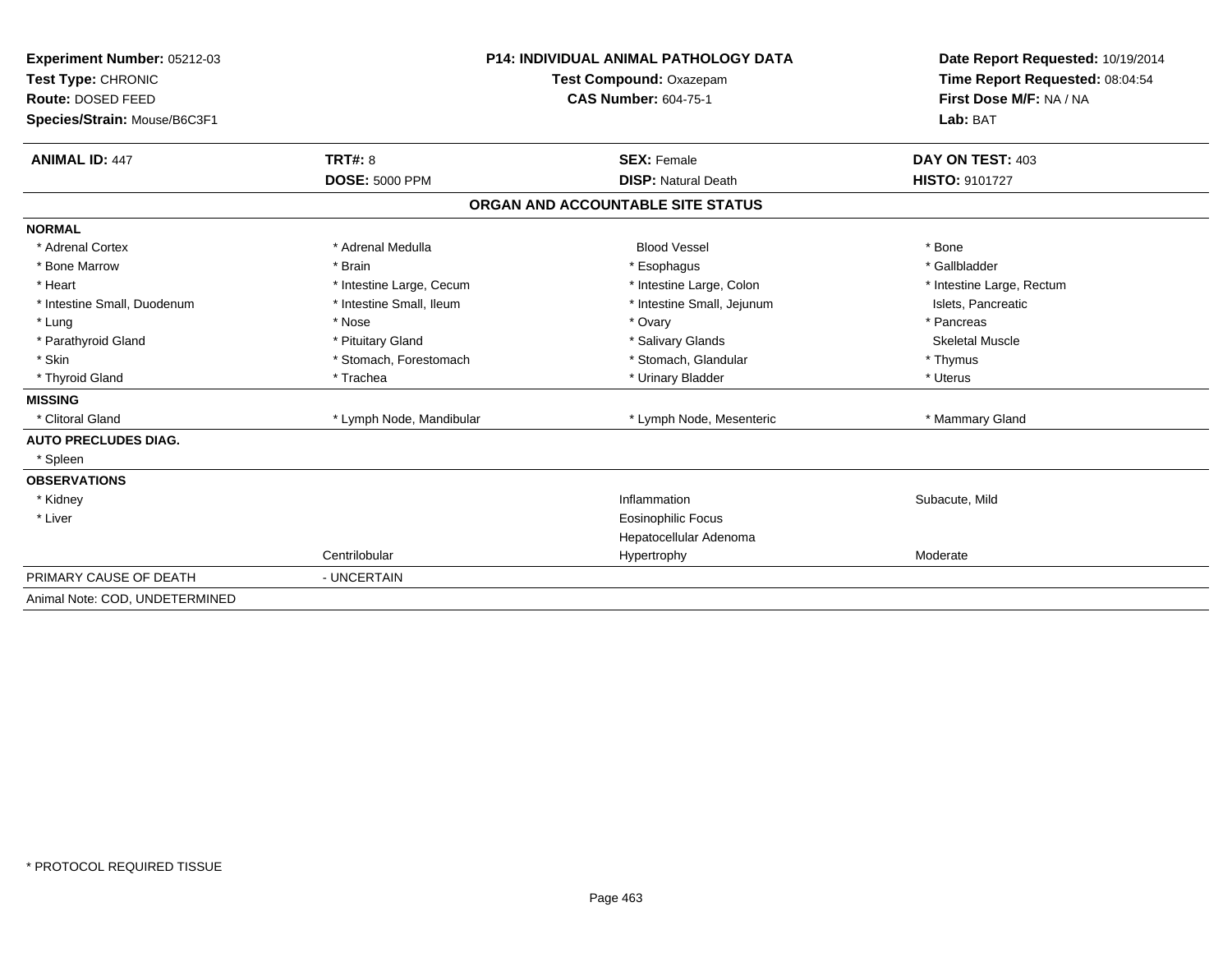| <b>Experiment Number: 05212-03</b><br>Test Type: CHRONIC<br>Route: DOSED FEED |                                                                     | <b>P14: INDIVIDUAL ANIMAL PATHOLOGY DATA</b><br>Test Compound: Oxazepam<br><b>CAS Number: 604-75-1</b> | Date Report Requested: 10/19/2014<br>Time Report Requested: 08:04:54<br>First Dose M/F: NA / NA |
|-------------------------------------------------------------------------------|---------------------------------------------------------------------|--------------------------------------------------------------------------------------------------------|-------------------------------------------------------------------------------------------------|
| Species/Strain: Mouse/B6C3F1                                                  |                                                                     |                                                                                                        | Lab: BAT                                                                                        |
| <b>ANIMAL ID: 448</b>                                                         | TRT#: 8                                                             | <b>SEX: Female</b>                                                                                     | DAY ON TEST: 460                                                                                |
|                                                                               | <b>DOSE: 5000 PPM</b>                                               | <b>DISP:</b> Scheduled Sacrifice                                                                       | <b>HISTO: 9101728</b>                                                                           |
|                                                                               |                                                                     | ORGAN AND ACCOUNTABLE SITE STATUS                                                                      |                                                                                                 |
| <b>NORMAL</b>                                                                 |                                                                     |                                                                                                        |                                                                                                 |
| * Adrenal Cortex                                                              | * Adrenal Medulla                                                   | <b>Blood Vessel</b>                                                                                    | * Bone                                                                                          |
| * Bone Marrow                                                                 | * Brain                                                             | * Clitoral Gland                                                                                       | * Esophagus                                                                                     |
| * Gallbladder                                                                 | * Heart                                                             | * Intestine Large, Cecum                                                                               | * Intestine Large, Colon                                                                        |
| * Intestine Large, Rectum                                                     | * Intestine Small, Duodenum                                         | * Intestine Small. Ileum                                                                               | * Intestine Small, Jejunum                                                                      |
| Islets, Pancreatic                                                            | * Kidney                                                            | * Lung                                                                                                 | * Lymph Node, Mandibular                                                                        |
| * Lymph Node, Mesenteric                                                      | * Mammary Gland                                                     | * Nose                                                                                                 | * Ovary                                                                                         |
| * Pancreas                                                                    | * Parathyroid Gland                                                 | * Pituitary Gland                                                                                      | * Salivary Glands                                                                               |
| <b>Skeletal Muscle</b>                                                        | * Skin                                                              | * Spleen                                                                                               | * Stomach, Forestomach                                                                          |
| <b>Stomach, Glandular</b>                                                     | * Thymus                                                            | * Trachea                                                                                              | * Urinary Bladder                                                                               |
| <b>OBSERVATIONS</b>                                                           |                                                                     |                                                                                                        |                                                                                                 |
| * Liver                                                                       |                                                                     | <b>Eosinophilic Focus</b>                                                                              |                                                                                                 |
|                                                                               |                                                                     | Hepatocellular Adenoma                                                                                 | Multiple                                                                                        |
|                                                                               |                                                                     | Hepatocellular Carcinoma                                                                               |                                                                                                 |
|                                                                               | Centrilobular, Hepatocyte                                           | Hypertrophy                                                                                            | Moderate                                                                                        |
|                                                                               | [Hepatocellular Adenoma TGLS = 2-13,3-10,4-11,5-12, 6-13,7-13,8-13] |                                                                                                        |                                                                                                 |
| [ Hepatocellular Carcinoma TGLS = 1-9 ]                                       |                                                                     |                                                                                                        |                                                                                                 |
| * Thyroid Gland                                                               | <b>Follicular Cel</b>                                               | Hyperplasia                                                                                            | Mild                                                                                            |
| * Uterus                                                                      | Endometrium                                                         | Hyperplasia                                                                                            | Cystic, Glandular, Moderate                                                                     |
| PRIMARY CAUSE OF DEATH                                                        |                                                                     |                                                                                                        |                                                                                                 |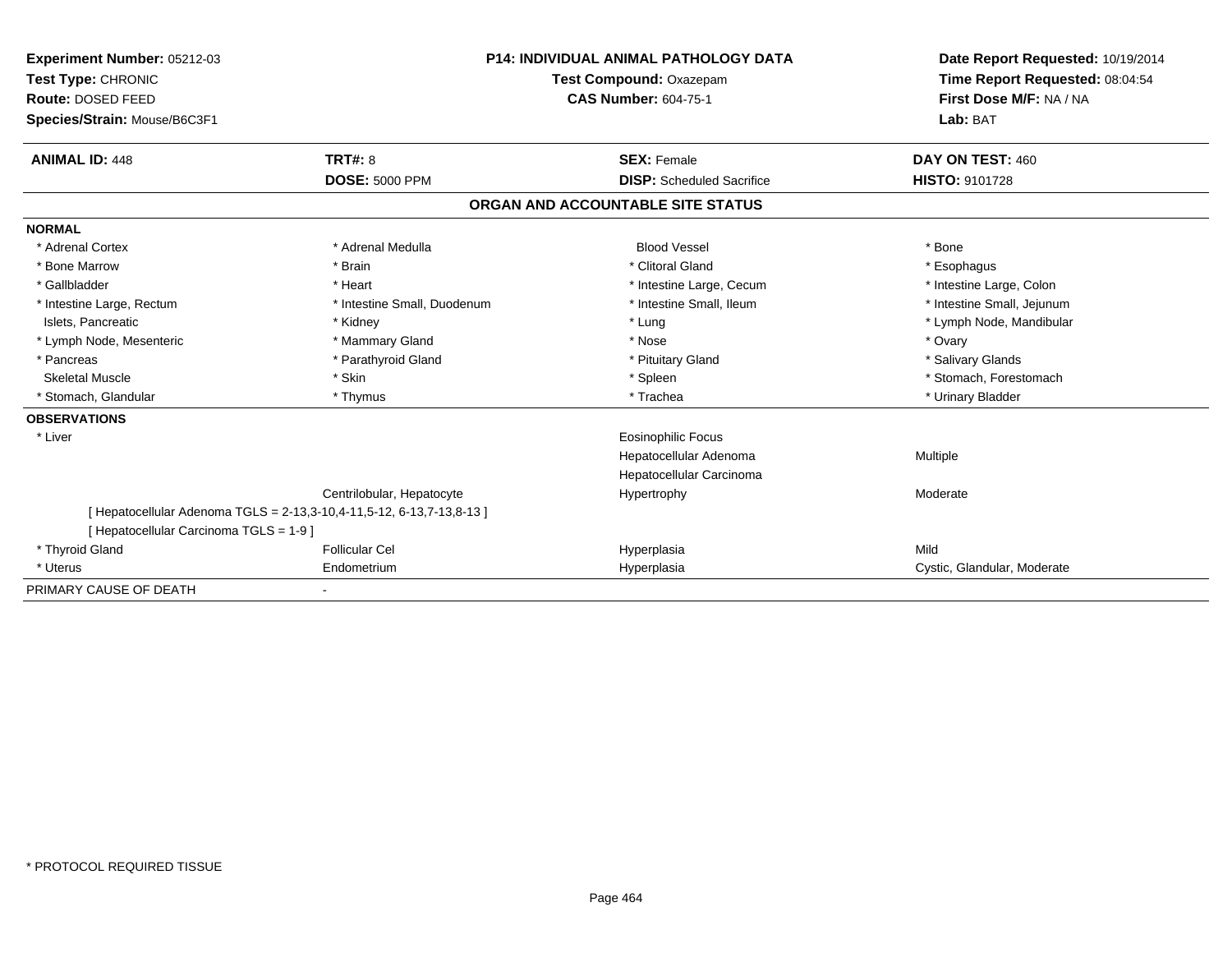| Experiment Number: 05212-03                               |                                  | <b>P14: INDIVIDUAL ANIMAL PATHOLOGY DATA</b> | Date Report Requested: 10/19/2014 |
|-----------------------------------------------------------|----------------------------------|----------------------------------------------|-----------------------------------|
| Test Type: CHRONIC                                        | Test Compound: Oxazepam          |                                              | Time Report Requested: 08:04:54   |
| Route: DOSED FEED                                         |                                  | <b>CAS Number: 604-75-1</b>                  | First Dose M/F: NA / NA           |
| Species/Strain: Mouse/B6C3F1                              |                                  |                                              | Lab: BAT                          |
| <b>ANIMAL ID: 449</b>                                     | TRT#: 8                          | <b>SEX: Female</b>                           | DAY ON TEST: 554                  |
|                                                           | <b>DOSE: 5000 PPM</b>            | <b>DISP: Natural Death</b>                   | <b>HISTO: 9101729</b>             |
|                                                           |                                  | ORGAN AND ACCOUNTABLE SITE STATUS            |                                   |
| <b>NORMAL</b>                                             |                                  |                                              |                                   |
| * Adrenal Cortex                                          | * Adrenal Medulla                | <b>Blood Vessel</b>                          | * Bone                            |
| * Bone Marrow                                             | * Brain                          | * Clitoral Gland                             | * Esophagus                       |
| * Heart                                                   | * Intestine Large, Cecum         | * Intestine Large, Colon                     | * Intestine Large, Rectum         |
| * Intestine Small, Duodenum                               | * Intestine Small. Ileum         | * Intestine Small, Jejunum                   | Islets, Pancreatic                |
| * Kidney                                                  | * Lung                           | * Lymph Node, Mandibular                     | * Lymph Node, Mesenteric          |
| * Mammary Gland                                           | * Nose                           | * Pancreas                                   | * Pituitary Gland                 |
| * Salivary Glands                                         | <b>Skeletal Muscle</b>           | * Skin                                       | * Spleen                          |
| * Stomach. Forestomach                                    | * Stomach, Glandular             | * Trachea                                    | * Urinary Bladder                 |
| * Uterus                                                  |                                  |                                              |                                   |
| <b>MISSING</b>                                            |                                  |                                              |                                   |
| * Gallbladder                                             | * Parathyroid Gland              |                                              |                                   |
| <b>OBSERVATIONS</b>                                       |                                  |                                              |                                   |
| * Liver                                                   |                                  | Hepatocellular Carcinoma                     | Multiple                          |
| [ Hepatocellular Carcinoma TGLS = 1-11,2-2,3-1,4-9,5-10 ] |                                  |                                              |                                   |
| * Ovary                                                   |                                  | Atrophy                                      | Marked                            |
| * Thymus                                                  |                                  | Atrophy                                      | Marked                            |
| * Thyroid Gland                                           | <b>Follicular Cel</b>            | Hyperplasia                                  | Moderate                          |
| PRIMARY CAUSE OF DEATH                                    | - Liver Hepatocellular Carcinoma |                                              |                                   |
| Animal Note: COD, LIVER TUMORS                            |                                  |                                              |                                   |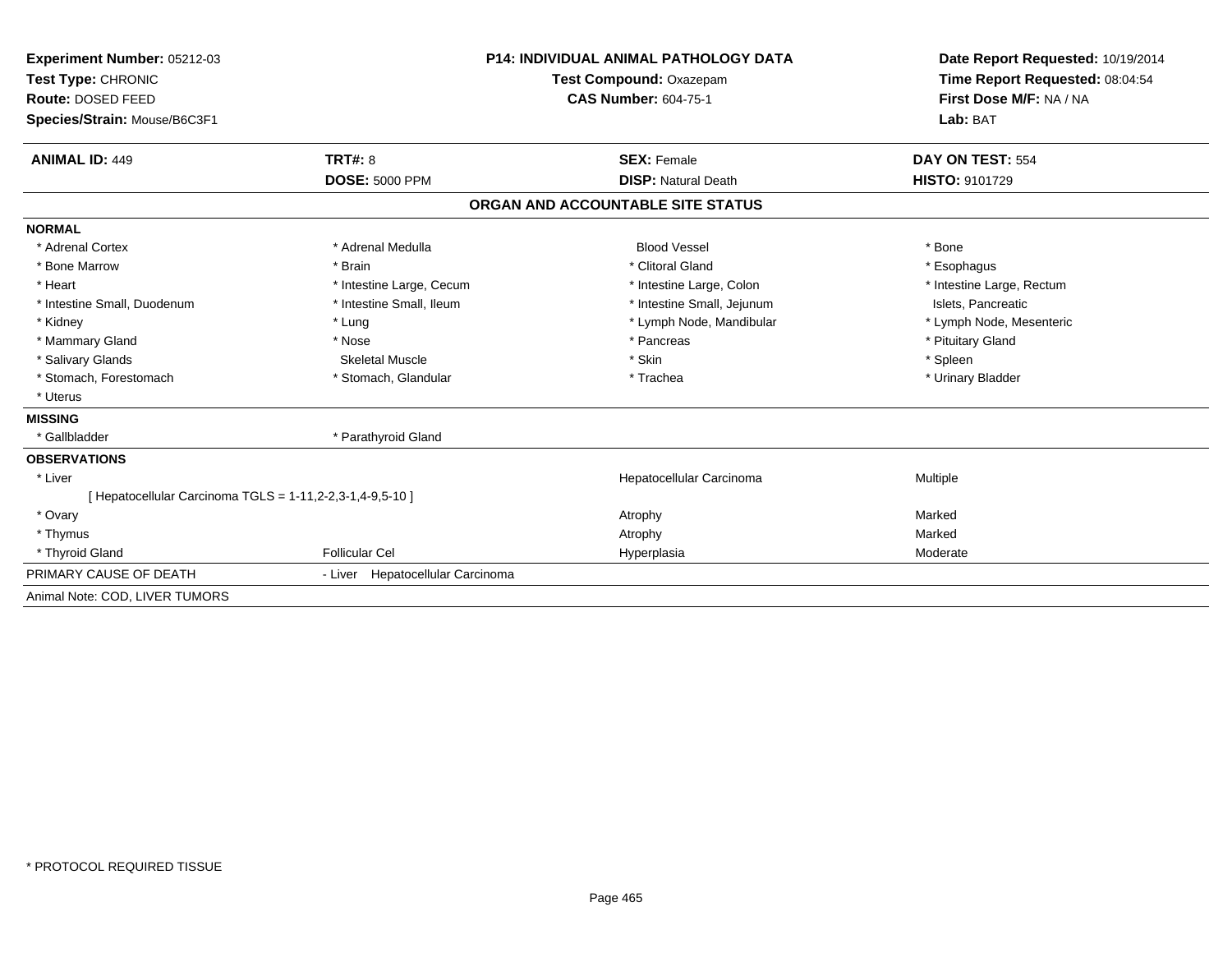| Experiment Number: 05212-03<br>Test Type: CHRONIC |                                                                | P14: INDIVIDUAL ANIMAL PATHOLOGY DATA<br>Test Compound: Oxazepam | Date Report Requested: 10/19/2014<br>Time Report Requested: 08:04:54 |  |
|---------------------------------------------------|----------------------------------------------------------------|------------------------------------------------------------------|----------------------------------------------------------------------|--|
| Route: DOSED FEED                                 |                                                                | <b>CAS Number: 604-75-1</b>                                      | First Dose M/F: NA / NA                                              |  |
| Species/Strain: Mouse/B6C3F1                      |                                                                |                                                                  | Lab: BAT                                                             |  |
| <b>ANIMAL ID: 450</b>                             | TRT#: 8                                                        | <b>SEX: Female</b>                                               | DAY ON TEST: 479                                                     |  |
|                                                   | <b>DOSE: 5000 PPM</b>                                          | <b>DISP:</b> Moribund Sacrifice                                  | HISTO: 9101730                                                       |  |
|                                                   |                                                                | ORGAN AND ACCOUNTABLE SITE STATUS                                |                                                                      |  |
| <b>NORMAL</b>                                     |                                                                |                                                                  |                                                                      |  |
| * Adrenal Cortex                                  | * Adrenal Medulla                                              | <b>Blood Vessel</b>                                              | * Bone                                                               |  |
| * Bone Marrow                                     | * Brain                                                        | * Clitoral Gland                                                 | * Esophagus                                                          |  |
| * Gallbladder                                     | * Heart                                                        | * Intestine Large, Cecum                                         | * Intestine Large, Colon                                             |  |
| * Intestine Large, Rectum                         | * Intestine Small, Duodenum                                    | * Intestine Small, Ileum                                         | * Intestine Small, Jejunum                                           |  |
| Islets, Pancreatic                                | * Kidney                                                       | * Lymph Node, Mandibular                                         | * Lymph Node, Mesenteric                                             |  |
| * Mammary Gland                                   | * Nose                                                         | * Pancreas                                                       | * Parathyroid Gland                                                  |  |
| * Pituitary Gland                                 | * Salivary Glands                                              | <b>Skeletal Muscle</b>                                           | * Skin                                                               |  |
| * Spleen                                          | * Stomach, Forestomach                                         | * Stomach, Glandular                                             | * Trachea                                                            |  |
| * Urinary Bladder                                 | * Uterus                                                       |                                                                  |                                                                      |  |
| <b>OBSERVATIONS</b>                               |                                                                |                                                                  |                                                                      |  |
| Harderian Gland                                   |                                                                | Adenoma                                                          |                                                                      |  |
| [ Adenoma TGLS = 10-16 ]                          |                                                                |                                                                  |                                                                      |  |
| * Liver                                           |                                                                | Eosinophilic Focus                                               |                                                                      |  |
|                                                   |                                                                | Hepatocellular Adenoma                                           | Multiple                                                             |  |
|                                                   |                                                                | Hepatocellular Carcinoma                                         | Multiple                                                             |  |
|                                                   | Centrilobular                                                  | Hypertrophy                                                      | Moderate                                                             |  |
|                                                   | [ Hepatocellular Adenoma TGLS = 2-11,3-2,4-10,5-12,6-13,8-14 ] |                                                                  |                                                                      |  |
| [ Hepatocellular Carcinoma TGLS = 1-9,7-1,9-15 ]  |                                                                |                                                                  |                                                                      |  |
| * Lung                                            |                                                                | Hepatocellular Carcinoma                                         | Metastatic (Liver)                                                   |  |
| * Ovary                                           |                                                                | Atrophy                                                          | Mild                                                                 |  |
| * Thymus                                          |                                                                | Atrophy                                                          | Marked                                                               |  |
| * Thyroid Gland                                   | <b>Follicular Cel</b>                                          | Hyperplasia                                                      | Moderate                                                             |  |
| PRIMARY CAUSE OF DEATH                            | - Liver Hepatocellular Carcinoma                               |                                                                  |                                                                      |  |
| Animal Note: MORIBUND SAC DUE TO LIVER TUMORS     |                                                                |                                                                  |                                                                      |  |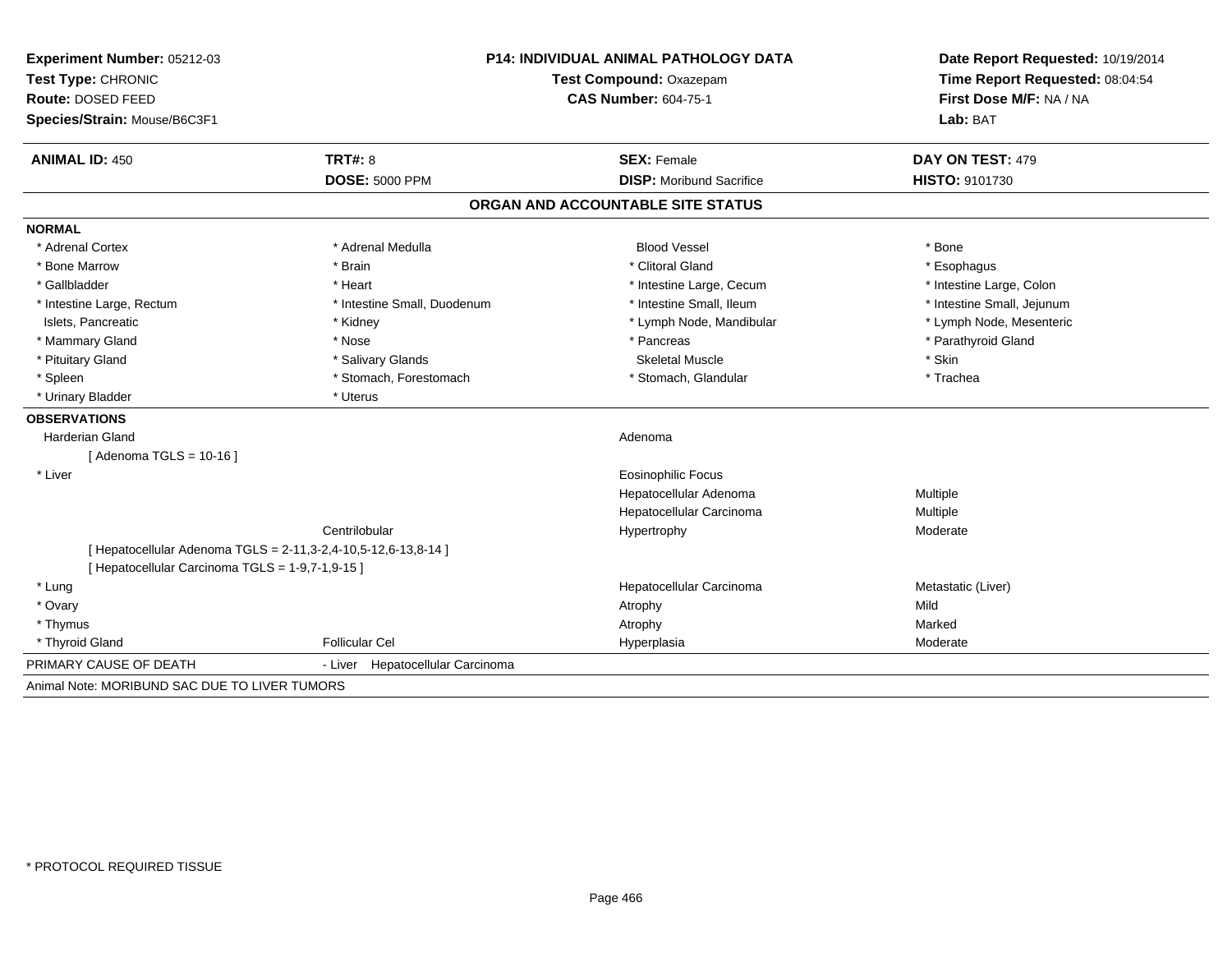| Experiment Number: 05212-03<br>Test Type: CHRONIC<br>Route: DOSED FEED |                                  | <b>P14: INDIVIDUAL ANIMAL PATHOLOGY DATA</b><br>Test Compound: Oxazepam<br><b>CAS Number: 604-75-1</b> | Date Report Requested: 10/19/2014<br>Time Report Requested: 08:04:54<br>First Dose M/F: NA / NA |  |
|------------------------------------------------------------------------|----------------------------------|--------------------------------------------------------------------------------------------------------|-------------------------------------------------------------------------------------------------|--|
| Species/Strain: Mouse/B6C3F1                                           |                                  |                                                                                                        | Lab: BAT                                                                                        |  |
| <b>ANIMAL ID: 451</b>                                                  | <b>TRT#: 8</b>                   | <b>SEX: Female</b>                                                                                     | DAY ON TEST: 617                                                                                |  |
|                                                                        | <b>DOSE: 5000 PPM</b>            | <b>DISP: Natural Death</b>                                                                             | <b>HISTO: 9101731</b>                                                                           |  |
|                                                                        |                                  | ORGAN AND ACCOUNTABLE SITE STATUS                                                                      |                                                                                                 |  |
| <b>NORMAL</b>                                                          |                                  |                                                                                                        |                                                                                                 |  |
| * Adrenal Cortex                                                       | * Adrenal Medulla                | <b>Blood Vessel</b>                                                                                    | * Bone                                                                                          |  |
| * Bone Marrow                                                          | * Brain                          | * Clitoral Gland                                                                                       | * Esophagus                                                                                     |  |
| * Gallbladder                                                          | * Heart                          | * Intestine Large, Cecum                                                                               | * Intestine Large, Colon                                                                        |  |
| * Intestine Large, Rectum                                              | * Intestine Small, Duodenum      | * Intestine Small, Ileum                                                                               | * Intestine Small, Jejunum                                                                      |  |
| Islets, Pancreatic                                                     | * Kidney                         | * Lung                                                                                                 | * Lymph Node, Mandibular                                                                        |  |
| * Mammary Gland                                                        | * Nose                           | * Pancreas                                                                                             | * Parathyroid Gland                                                                             |  |
| * Pituitary Gland                                                      | * Salivary Glands                | <b>Skeletal Muscle</b>                                                                                 | * Skin                                                                                          |  |
| * Stomach, Forestomach                                                 | * Stomach, Glandular             | * Trachea                                                                                              | * Urinary Bladder                                                                               |  |
| <b>MISSING</b>                                                         |                                  |                                                                                                        |                                                                                                 |  |
| * Lymph Node, Mesenteric                                               |                                  |                                                                                                        |                                                                                                 |  |
| <b>OBSERVATIONS</b>                                                    |                                  |                                                                                                        |                                                                                                 |  |
| * Liver                                                                |                                  | Hepatocellular Adenoma                                                                                 | Multiple                                                                                        |  |
|                                                                        |                                  | Hepatocellular Carcinoma                                                                               | Multiple                                                                                        |  |
|                                                                        | Centrilobular                    | Hypertrophy                                                                                            | Moderate                                                                                        |  |
| [ Hepatocellular Adenoma TGLS = 1-2,1-9 ]                              |                                  |                                                                                                        |                                                                                                 |  |
| [ Hepatocellular Carcinoma TGLS = 1-1,1-10 ]                           |                                  |                                                                                                        |                                                                                                 |  |
| * Ovary                                                                |                                  | Atrophy                                                                                                | Marked                                                                                          |  |
| * Spleen                                                               |                                  | Hematopoietic Cell Proliferation                                                                       | Mild                                                                                            |  |
| * Thymus                                                               |                                  | Atrophy                                                                                                | Marked                                                                                          |  |
| * Thyroid Gland                                                        | <b>Follicular Cel</b>            | Hyperplasia                                                                                            | Moderate                                                                                        |  |
| * Uterus                                                               | Endometrium                      | Hyperplasia                                                                                            | Cystic, Mild                                                                                    |  |
| PRIMARY CAUSE OF DEATH                                                 | - Liver Hepatocellular Carcinoma |                                                                                                        |                                                                                                 |  |
| Animal Note: COD, LIVER TUMORS                                         |                                  |                                                                                                        |                                                                                                 |  |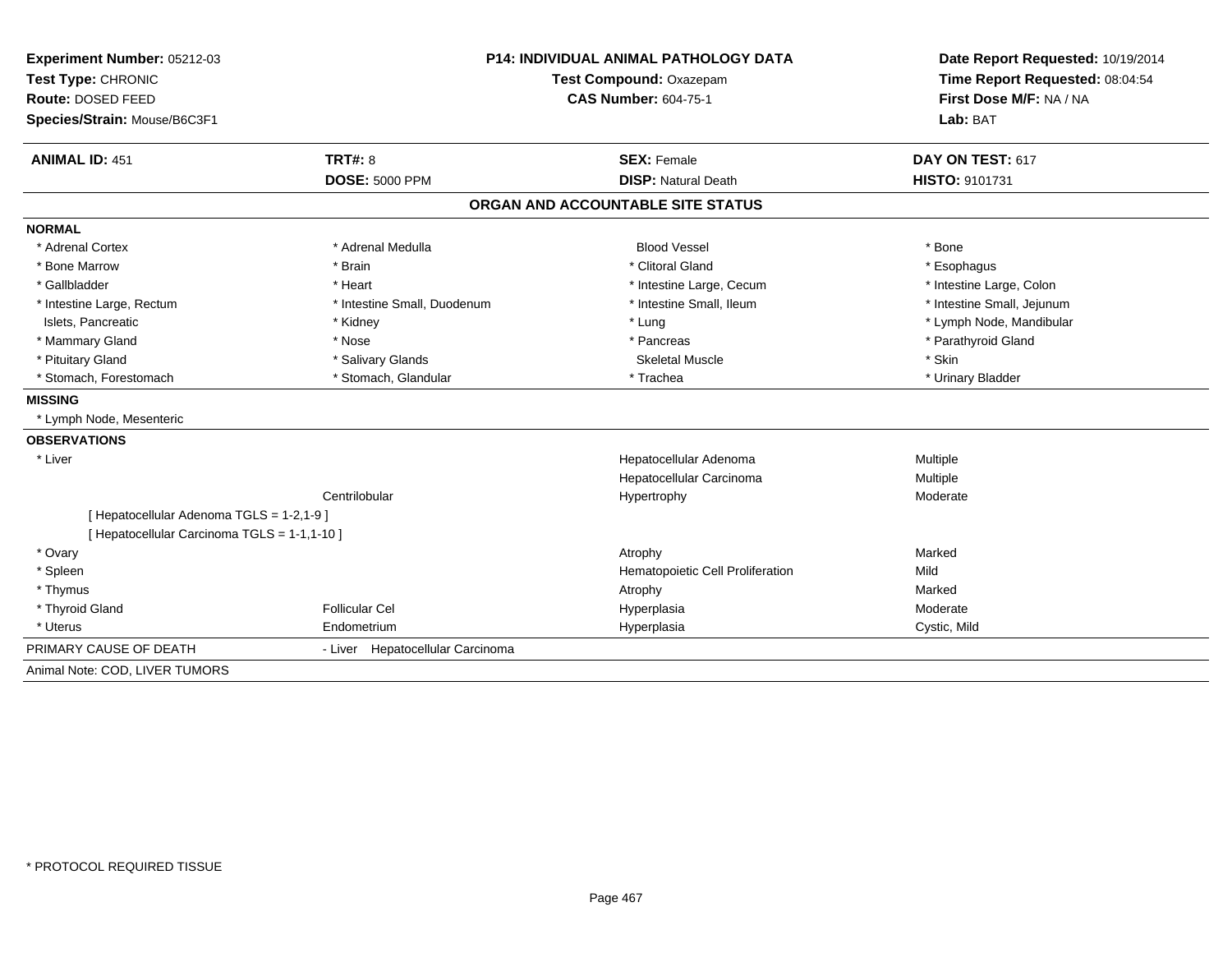| Experiment Number: 05212-03                      |                                  | <b>P14: INDIVIDUAL ANIMAL PATHOLOGY DATA</b> | Date Report Requested: 10/19/2014<br>Time Report Requested: 08:04:54<br>First Dose M/F: NA / NA |
|--------------------------------------------------|----------------------------------|----------------------------------------------|-------------------------------------------------------------------------------------------------|
| Test Type: CHRONIC                               |                                  | Test Compound: Oxazepam                      |                                                                                                 |
| Route: DOSED FEED                                |                                  | <b>CAS Number: 604-75-1</b>                  |                                                                                                 |
| Species/Strain: Mouse/B6C3F1                     |                                  |                                              | Lab: BAT                                                                                        |
| <b>ANIMAL ID: 452</b>                            | <b>TRT#: 8</b>                   | <b>SEX: Female</b>                           | DAY ON TEST: 471                                                                                |
|                                                  | <b>DOSE: 5000 PPM</b>            | <b>DISP: Natural Death</b>                   | HISTO: 9101732                                                                                  |
|                                                  |                                  | ORGAN AND ACCOUNTABLE SITE STATUS            |                                                                                                 |
| <b>NORMAL</b>                                    |                                  |                                              |                                                                                                 |
| * Adrenal Cortex                                 | * Adrenal Medulla                | <b>Blood Vessel</b>                          | * Bone                                                                                          |
| * Bone Marrow                                    | * Brain                          | * Esophagus                                  | * Gallbladder                                                                                   |
| * Heart                                          | * Intestine Large, Cecum         | * Intestine Large, Colon                     | * Intestine Large, Rectum                                                                       |
| * Intestine Small, Duodenum                      | * Intestine Small, Ileum         | * Intestine Small, Jejunum                   | Islets, Pancreatic                                                                              |
| * Kidney                                         | * Lymph Node, Mandibular         | * Lymph Node, Mesenteric                     | * Mammary Gland                                                                                 |
| * Nose                                           | * Pancreas                       | * Parathyroid Gland                          | * Pituitary Gland                                                                               |
| * Salivary Glands                                | <b>Skeletal Muscle</b>           | * Skin                                       | * Spleen                                                                                        |
| * Stomach, Forestomach                           | * Stomach, Glandular             | * Trachea                                    | * Urinary Bladder                                                                               |
| * Uterus                                         |                                  |                                              |                                                                                                 |
| <b>MISSING</b>                                   |                                  |                                              |                                                                                                 |
| * Clitoral Gland                                 |                                  |                                              |                                                                                                 |
| <b>OBSERVATIONS</b>                              |                                  |                                              |                                                                                                 |
| * Liver                                          |                                  | Hepatoblastoma                               |                                                                                                 |
|                                                  |                                  | Hepatocellular Adenoma                       | Multiple                                                                                        |
|                                                  |                                  | Hepatocellular Carcinoma                     | Multiple                                                                                        |
|                                                  | Centrilobular                    | Hypertrophy                                  | Moderate                                                                                        |
| [Hepatoblastoma TGLS = 1-9]                      |                                  |                                              |                                                                                                 |
| [ Hepatocellular Adenoma TGLS = 1-1,1-2,1-10 ]   |                                  |                                              |                                                                                                 |
| [ Hepatocellular Carcinoma TGLS = 1-1,1-2,1-10 ] |                                  |                                              |                                                                                                 |
| * Lung                                           |                                  | Hepatoblastoma                               | Metastatic (Liver)                                                                              |
| * Ovary                                          |                                  | Atrophy                                      | Mild                                                                                            |
|                                                  | Follicle                         | Cyst                                         |                                                                                                 |
| * Thymus                                         |                                  | Atrophy                                      | Moderate                                                                                        |
| * Thyroid Gland                                  | <b>Follicular Cel</b>            | Hyperplasia                                  | Moderate                                                                                        |
| PRIMARY CAUSE OF DEATH                           | - Liver Hepatocellular Carcinoma |                                              |                                                                                                 |
| Animal Note: COD, LIVER TUMORS                   |                                  |                                              |                                                                                                 |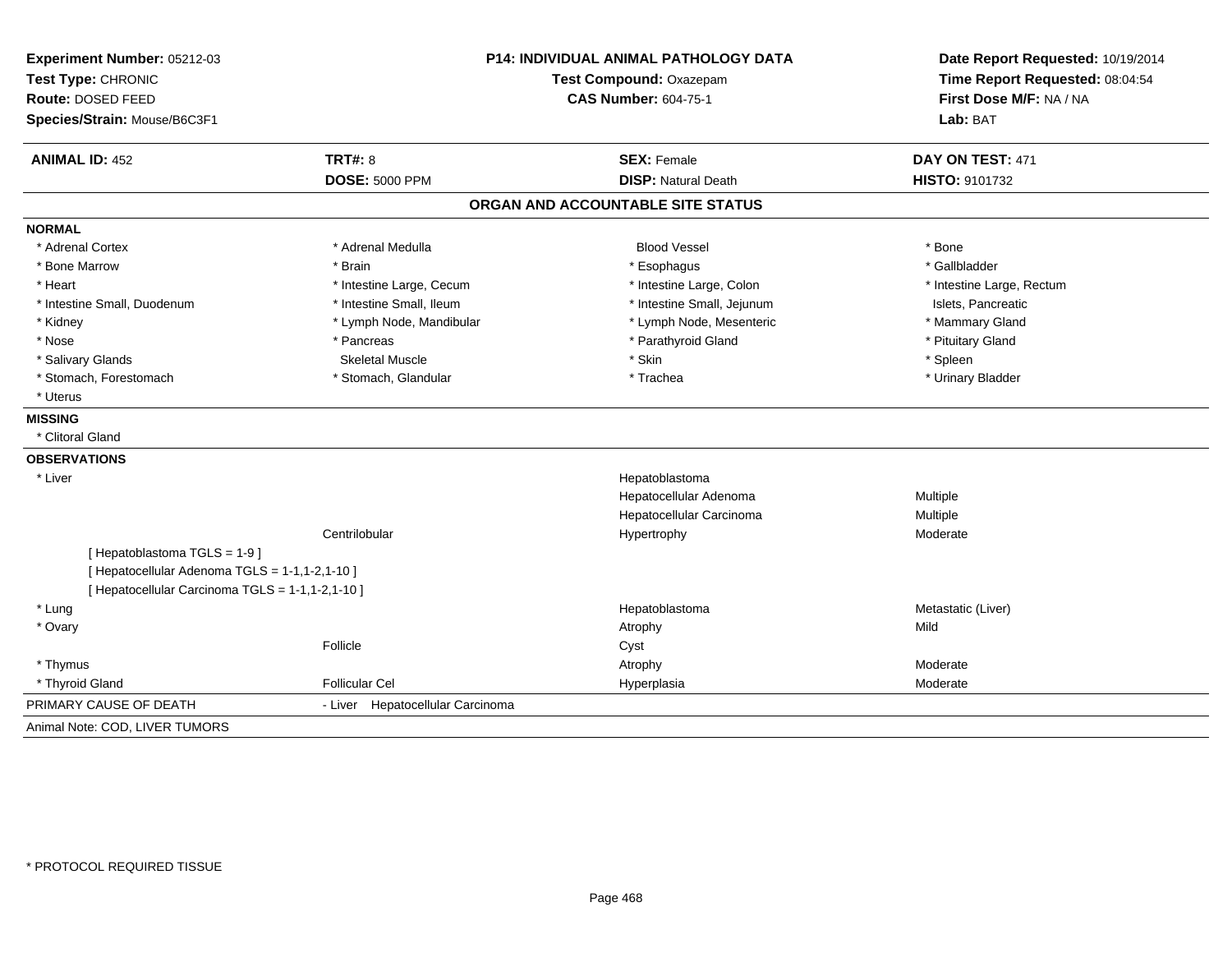| Experiment Number: 05212-03                          |                             | <b>P14: INDIVIDUAL ANIMAL PATHOLOGY DATA</b> | Date Report Requested: 10/19/2014 |  |
|------------------------------------------------------|-----------------------------|----------------------------------------------|-----------------------------------|--|
| Test Type: CHRONIC                                   |                             | Test Compound: Oxazepam                      | Time Report Requested: 08:04:54   |  |
| Route: DOSED FEED                                    |                             | <b>CAS Number: 604-75-1</b>                  | First Dose M/F: NA / NA           |  |
| Species/Strain: Mouse/B6C3F1                         |                             |                                              | Lab: BAT                          |  |
| <b>ANIMAL ID: 453</b>                                | <b>TRT#: 8</b>              | <b>SEX: Female</b>                           | DAY ON TEST: 7                    |  |
|                                                      | <b>DOSE: 5000 PPM</b>       | <b>DISP: Moribund Sacrifice</b>              | <b>HISTO: 9101733</b>             |  |
|                                                      |                             | ORGAN AND ACCOUNTABLE SITE STATUS            |                                   |  |
| <b>NORMAL</b>                                        |                             |                                              |                                   |  |
| * Adrenal Cortex                                     | * Adrenal Medulla           | <b>Blood Vessel</b>                          | * Bone                            |  |
| * Bone Marrow                                        | * Brain                     | * Clitoral Gland                             | * Esophagus                       |  |
| * Gallbladder                                        | * Heart                     | * Intestine Large, Cecum                     | * Intestine Large, Colon          |  |
| * Intestine Large, Rectum                            | * Intestine Small, Duodenum | * Intestine Small, Ileum                     | * Intestine Small, Jejunum        |  |
| Islets, Pancreatic                                   | * Kidney                    | * Liver                                      | * Lung                            |  |
| * Lymph Node, Mandibular                             | * Nose                      | * Ovary                                      | * Pancreas                        |  |
| * Parathyroid Gland                                  | * Pituitary Gland           | * Salivary Glands                            | <b>Skeletal Muscle</b>            |  |
| * Skin                                               | * Spleen                    | * Stomach, Forestomach                       | * Stomach, Glandular              |  |
| * Thymus                                             | * Thyroid Gland             | * Trachea                                    | * Urinary Bladder                 |  |
| * Uterus                                             |                             |                                              |                                   |  |
| <b>MISSING</b>                                       |                             |                                              |                                   |  |
| * Lymph Node, Mesenteric                             | * Mammary Gland             |                                              |                                   |  |
| PRIMARY CAUSE OF DEATH                               | - UNCERTAIN                 |                                              |                                   |  |
| Animal Note: MORIBUND SAC. DUE TO UNDETERMINED CAUSE |                             |                                              |                                   |  |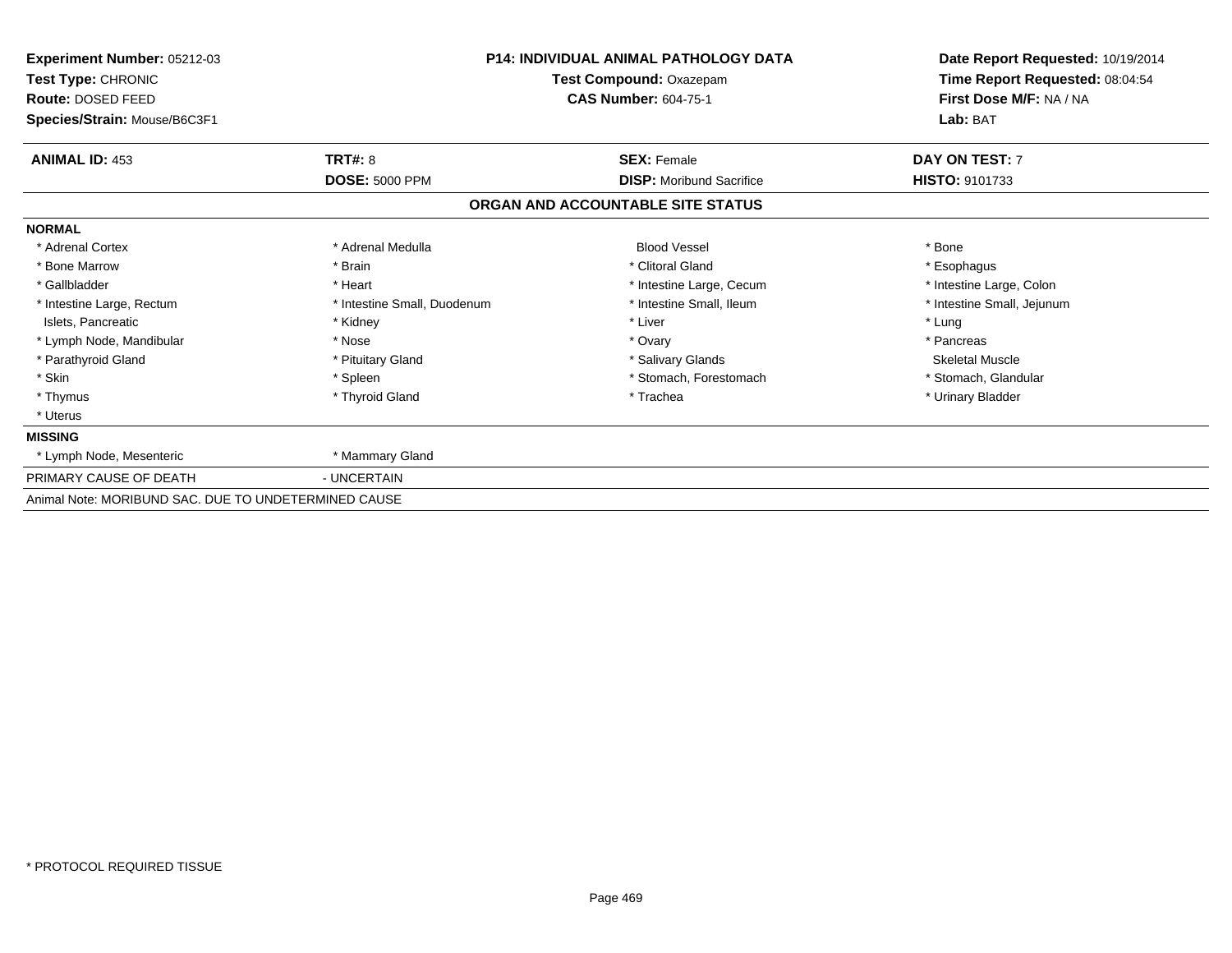| Experiment Number: 05212-03                       |                                                                       | P14: INDIVIDUAL ANIMAL PATHOLOGY DATA | Date Report Requested: 10/19/2014 |  |
|---------------------------------------------------|-----------------------------------------------------------------------|---------------------------------------|-----------------------------------|--|
| Test Type: CHRONIC                                | Test Compound: Oxazepam                                               |                                       | Time Report Requested: 08:04:54   |  |
| Route: DOSED FEED                                 |                                                                       | <b>CAS Number: 604-75-1</b>           |                                   |  |
| Species/Strain: Mouse/B6C3F1                      |                                                                       |                                       | Lab: BAT                          |  |
| <b>ANIMAL ID: 454</b>                             | <b>TRT#: 8</b>                                                        | <b>SEX: Female</b>                    | DAY ON TEST: 533                  |  |
|                                                   | <b>DOSE: 5000 PPM</b>                                                 | <b>DISP: Natural Death</b>            | <b>HISTO: 9101734</b>             |  |
|                                                   |                                                                       | ORGAN AND ACCOUNTABLE SITE STATUS     |                                   |  |
| <b>NORMAL</b>                                     |                                                                       |                                       |                                   |  |
| * Adrenal Cortex                                  | * Adrenal Medulla                                                     | <b>Blood Vessel</b>                   | * Bone                            |  |
| * Bone Marrow                                     | * Brain                                                               | * Clitoral Gland                      | * Esophagus                       |  |
| * Gallbladder                                     | * Heart                                                               | * Intestine Large, Cecum              | * Intestine Large, Colon          |  |
| * Intestine Large, Rectum                         | * Intestine Small, Duodenum                                           | * Intestine Small, Ileum              | * Intestine Small, Jejunum        |  |
| Islets, Pancreatic                                | * Kidney                                                              | * Lung                                | * Lymph Node, Mandibular          |  |
| * Lymph Node, Mesenteric                          | * Mammary Gland                                                       | * Nose                                | * Pancreas                        |  |
| * Parathyroid Gland                               | * Pituitary Gland                                                     | * Salivary Glands                     | <b>Skeletal Muscle</b>            |  |
| * Skin                                            | * Spleen                                                              | * Stomach, Forestomach                | * Stomach, Glandular              |  |
| * Trachea                                         | * Urinary Bladder                                                     | * Uterus                              |                                   |  |
| <b>MISSING</b>                                    |                                                                       |                                       |                                   |  |
| * Thymus                                          |                                                                       |                                       |                                   |  |
| <b>OBSERVATIONS</b>                               |                                                                       |                                       |                                   |  |
| * Liver                                           |                                                                       | Hemorrhage                            | Moderate                          |  |
|                                                   |                                                                       | Hepatocellular Adenoma                | Multiple                          |  |
|                                                   |                                                                       | Hepatocellular Carcinoma              | Multiple                          |  |
|                                                   | Centrilobular                                                         | Hypertrophy                           | Moderate                          |  |
| [Hemorrhage TGLS = 7-1]                           |                                                                       |                                       |                                   |  |
|                                                   | [ Hepatocellular Adenoma TGLS = 1-9,3-9,6-11,8-1,8-2,8-9, 8-10,8-11 ] |                                       |                                   |  |
| [ Hepatocellular Carcinoma TGLS = 2-1,4-11,5-10 ] |                                                                       |                                       |                                   |  |
| * Ovary                                           |                                                                       | Atrophy                               | Moderate                          |  |
| * Thyroid Gland                                   | Follicular Cel                                                        | Hyperplasia                           | Marked                            |  |
| PRIMARY CAUSE OF DEATH                            | - Liver Hepatocellular Carcinoma                                      |                                       |                                   |  |
| Animal Note: COD, LIVER TUMORS                    |                                                                       |                                       |                                   |  |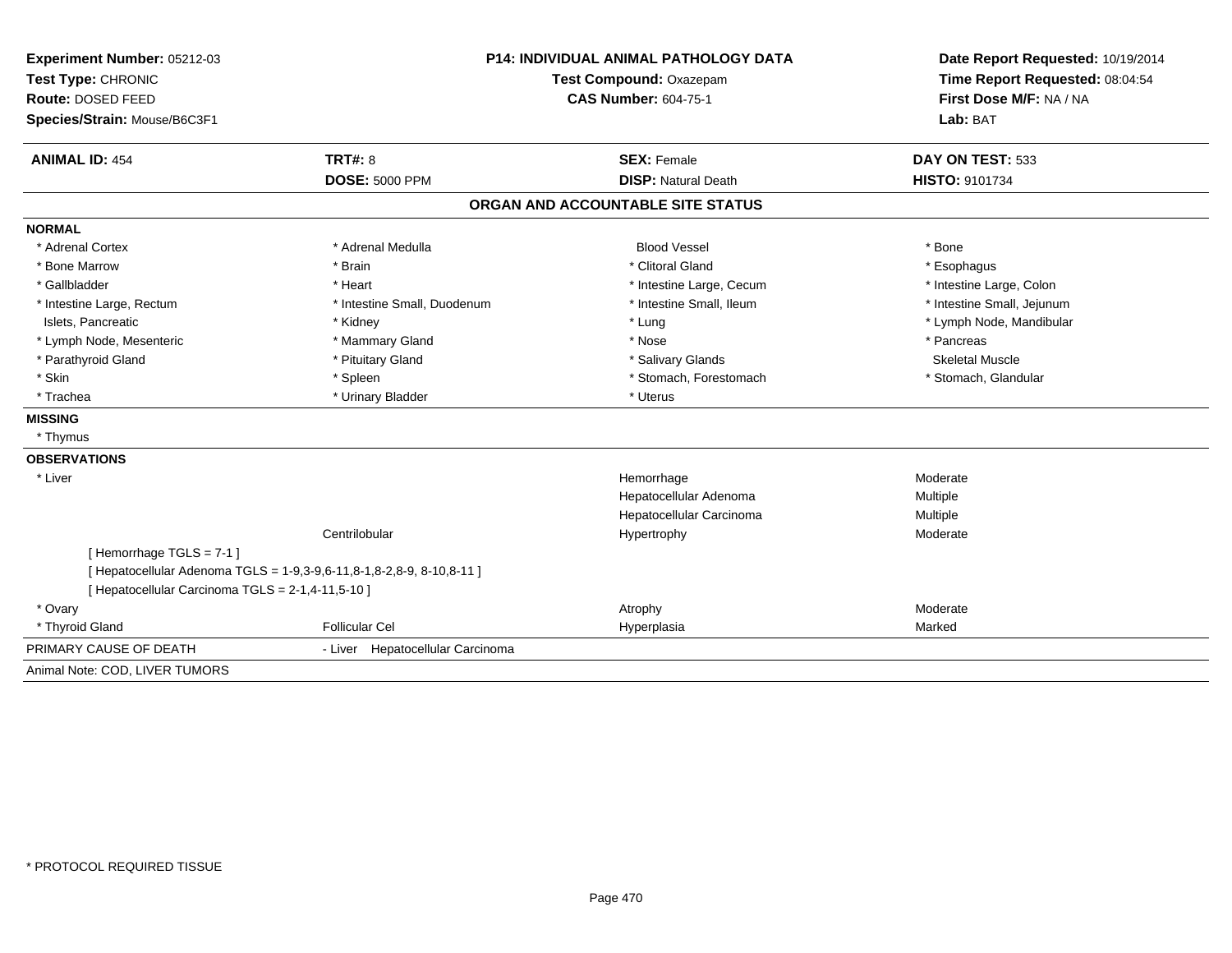| Experiment Number: 05212-03                      | <b>P14: INDIVIDUAL ANIMAL PATHOLOGY DATA</b> |                                   | Date Report Requested: 10/19/2014 |
|--------------------------------------------------|----------------------------------------------|-----------------------------------|-----------------------------------|
| Test Type: CHRONIC                               | Test Compound: Oxazepam                      |                                   | Time Report Requested: 08:04:54   |
| Route: DOSED FEED                                |                                              | <b>CAS Number: 604-75-1</b>       | First Dose M/F: NA / NA           |
| Species/Strain: Mouse/B6C3F1                     |                                              |                                   | Lab: BAT                          |
| <b>ANIMAL ID: 455</b>                            | TRT#: 8                                      | <b>SEX: Female</b>                | DAY ON TEST: 594                  |
|                                                  | <b>DOSE: 5000 PPM</b>                        | <b>DISP: Natural Death</b>        | <b>HISTO: 9101735</b>             |
|                                                  |                                              | ORGAN AND ACCOUNTABLE SITE STATUS |                                   |
| <b>NORMAL</b>                                    |                                              |                                   |                                   |
| * Adrenal Cortex                                 | * Adrenal Medulla                            | <b>Blood Vessel</b>               | * Bone                            |
| * Bone Marrow                                    | * Brain                                      | * Clitoral Gland                  | * Esophagus                       |
| * Gallbladder                                    | * Heart                                      | * Intestine Large, Cecum          | * Intestine Large, Colon          |
| * Intestine Large, Rectum                        | * Intestine Small, Duodenum                  | * Intestine Small, Ileum          | * Intestine Small, Jejunum        |
| Islets. Pancreatic                               | * Kidney                                     | * Lung                            | * Lymph Node, Mandibular          |
| * Mammary Gland                                  | * Nose                                       | * Pancreas                        | * Pituitary Gland                 |
| * Salivary Glands                                | <b>Skeletal Muscle</b>                       | * Skin                            | * Spleen                          |
| * Stomach, Forestomach                           | * Stomach, Glandular                         | * Trachea                         | * Urinary Bladder                 |
| * Uterus                                         |                                              |                                   |                                   |
| <b>MISSING</b>                                   |                                              |                                   |                                   |
| * Lymph Node, Mesenteric                         | * Parathyroid Gland                          | * Thymus                          |                                   |
| <b>OBSERVATIONS</b>                              |                                              |                                   |                                   |
| * Liver                                          |                                              | Hepatoblastoma                    | Multiple                          |
|                                                  |                                              | Hepatocellular Adenoma            | Multiple                          |
|                                                  |                                              | Hepatocellular Carcinoma          | Multiple                          |
| [Hepatoblastoma TGLS = $1-1,1-2$ ]               |                                              |                                   |                                   |
| [ Hepatocellular Adenoma TGLS = 1-2,1-9 ]        |                                              |                                   |                                   |
| [ Hepatocellular Carcinoma TGLS = 1-1,1-9,1-10 ] |                                              |                                   |                                   |
| * Ovary                                          |                                              | Atrophy                           | Moderate                          |
| * Thyroid Gland                                  | <b>Follicular Cel</b>                        | Hyperplasia                       | Moderate                          |
| PRIMARY CAUSE OF DEATH                           | - Liver Hepatocellular Carcinoma             |                                   |                                   |
| Animal Note: COD, LIVER TUMORS                   |                                              |                                   |                                   |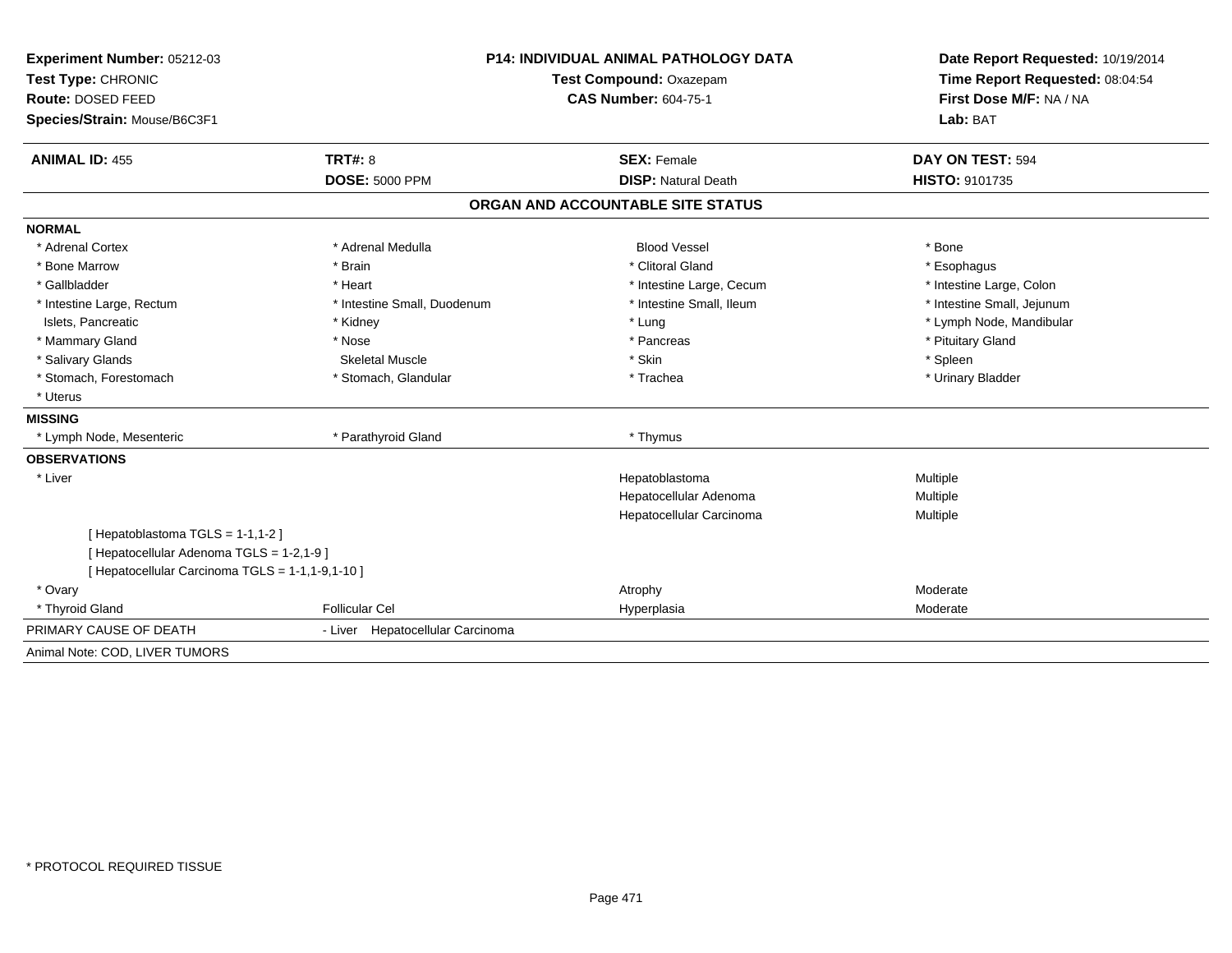| Experiment Number: 05212-03<br>Test Type: CHRONIC      |                                     | <b>P14: INDIVIDUAL ANIMAL PATHOLOGY DATA</b><br>Test Compound: Oxazepam<br><b>CAS Number: 604-75-1</b> | Date Report Requested: 10/19/2014<br>Time Report Requested: 08:04:54<br>First Dose M/F: NA / NA<br>Lab: BAT |
|--------------------------------------------------------|-------------------------------------|--------------------------------------------------------------------------------------------------------|-------------------------------------------------------------------------------------------------------------|
| Route: DOSED FEED<br>Species/Strain: Mouse/B6C3F1      |                                     |                                                                                                        |                                                                                                             |
| <b>ANIMAL ID: 456</b>                                  | TRT#: 8                             | <b>SEX: Female</b>                                                                                     | DAY ON TEST: 541                                                                                            |
|                                                        | <b>DOSE: 5000 PPM</b>               | <b>DISP:</b> Moribund Sacrifice                                                                        | <b>HISTO: 9101736</b>                                                                                       |
|                                                        |                                     | ORGAN AND ACCOUNTABLE SITE STATUS                                                                      |                                                                                                             |
| <b>NORMAL</b>                                          |                                     |                                                                                                        |                                                                                                             |
| * Adrenal Cortex                                       | * Adrenal Medulla                   | <b>Blood Vessel</b>                                                                                    | * Bone                                                                                                      |
| * Bone Marrow                                          | * Brain                             | * Clitoral Gland                                                                                       | * Esophagus                                                                                                 |
| * Heart                                                | * Intestine Large, Cecum            | * Intestine Large, Colon                                                                               | * Intestine Large, Rectum                                                                                   |
| * Intestine Small, Duodenum                            | * Intestine Small, Ileum            | * Intestine Small, Jejunum                                                                             | Islets, Pancreatic                                                                                          |
| * Kidney                                               | * Lymph Node, Mesenteric            | * Mammary Gland                                                                                        | * Nose                                                                                                      |
| * Pancreas                                             | * Parathyroid Gland                 | * Pituitary Gland                                                                                      | * Salivary Glands                                                                                           |
| <b>Skeletal Muscle</b>                                 | * Skin                              | * Spleen                                                                                               | * Stomach, Forestomach                                                                                      |
| * Stomach, Glandular                                   | * Trachea                           | * Urinary Bladder                                                                                      | * Uterus                                                                                                    |
| <b>MISSING</b>                                         |                                     |                                                                                                        |                                                                                                             |
| * Gallbladder                                          | * Lymph Node, Mandibular            |                                                                                                        |                                                                                                             |
| <b>OBSERVATIONS</b>                                    |                                     |                                                                                                        |                                                                                                             |
| * Liver                                                |                                     | Hepatocellular Carcinoma                                                                               | Multiple                                                                                                    |
| [ Hepatocellular Carcinoma TGLS = 1-9,2-10,3-11,4-12 ] |                                     |                                                                                                        |                                                                                                             |
| * Lung                                                 |                                     | Hepatocellular Carcinoma                                                                               | Metastatic (Liver)                                                                                          |
| * Ovary                                                |                                     | Atrophy                                                                                                | Mild                                                                                                        |
| * Thymus                                               |                                     | Atrophy                                                                                                | Marked                                                                                                      |
| * Thyroid Gland                                        | <b>Follicular Cel</b>               | Hyperplasia                                                                                            | Marked                                                                                                      |
| PRIMARY CAUSE OF DEATH                                 | Hepatocellular Carcinoma<br>- Liver |                                                                                                        |                                                                                                             |
| Animal Note: MORIBUND SAC DUE TO LIVER TUMORS          |                                     |                                                                                                        |                                                                                                             |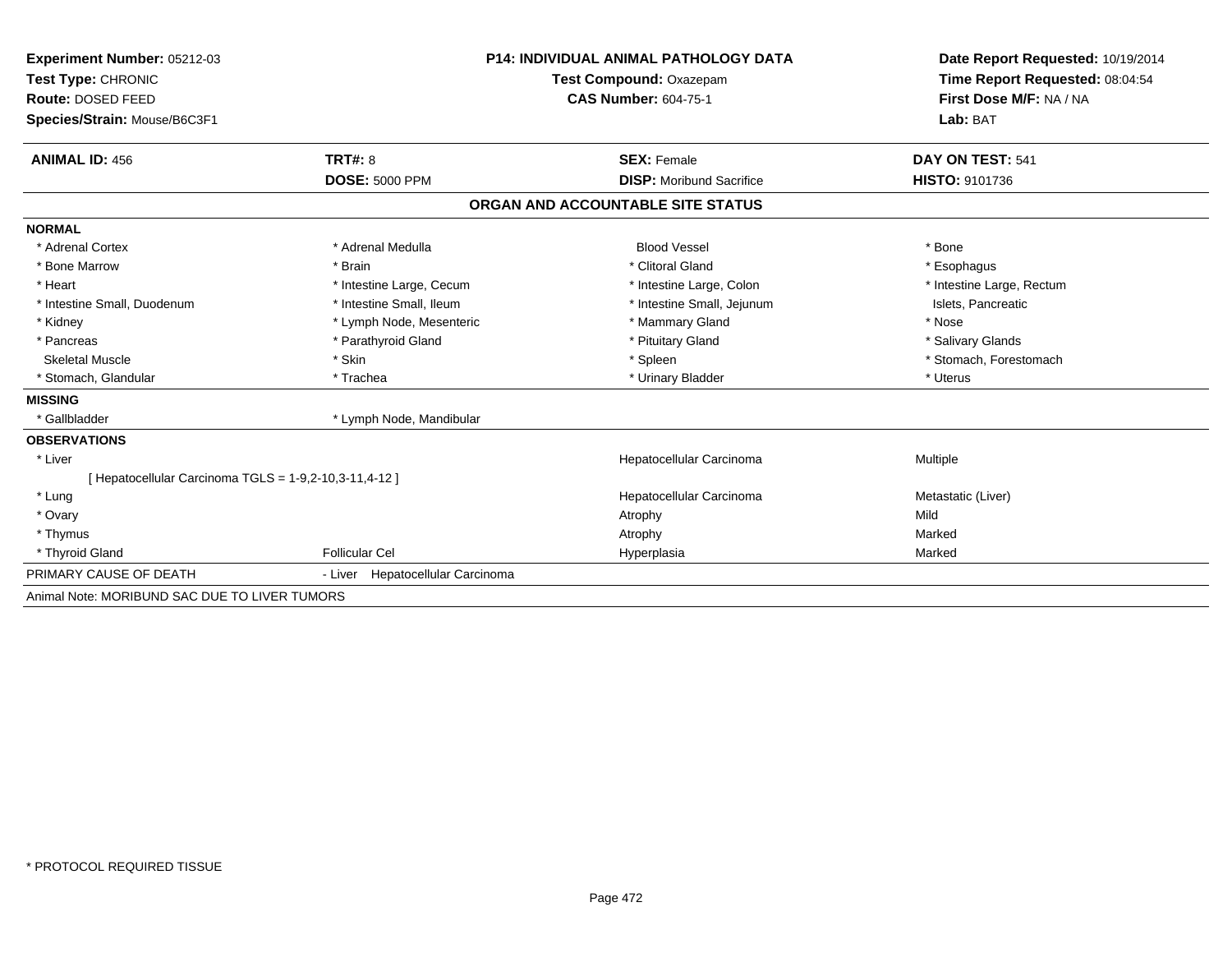| Experiment Number: 05212-03                     |                                  | P14: INDIVIDUAL ANIMAL PATHOLOGY DATA | Date Report Requested: 10/19/2014<br>Time Report Requested: 08:04:54 |
|-------------------------------------------------|----------------------------------|---------------------------------------|----------------------------------------------------------------------|
| Test Type: CHRONIC                              |                                  | Test Compound: Oxazepam               |                                                                      |
| Route: DOSED FEED                               |                                  | <b>CAS Number: 604-75-1</b>           | First Dose M/F: NA / NA                                              |
| Species/Strain: Mouse/B6C3F1                    |                                  |                                       | Lab: BAT                                                             |
| <b>ANIMAL ID: 457</b>                           | TRT#: 8                          | <b>SEX: Female</b>                    | DAY ON TEST: 412                                                     |
|                                                 | <b>DOSE: 5000 PPM</b>            | <b>DISP: Natural Death</b>            | <b>HISTO: 9101737</b>                                                |
|                                                 |                                  | ORGAN AND ACCOUNTABLE SITE STATUS     |                                                                      |
| <b>NORMAL</b>                                   |                                  |                                       |                                                                      |
| * Adrenal Cortex                                | * Adrenal Medulla                | <b>Blood Vessel</b>                   | * Bone                                                               |
| * Bone Marrow                                   | * Brain                          | * Esophagus                           | * Heart                                                              |
| * Intestine Large, Cecum                        | * Intestine Large, Colon         | * Intestine Large, Rectum             | * Intestine Small, Duodenum                                          |
| * Intestine Small. Ileum                        | * Intestine Small, Jejunum       | Islets, Pancreatic                    | * Kidney                                                             |
| * Lung                                          | * Lymph Node, Mandibular         | * Mammary Gland                       | * Nose                                                               |
| * Ovary                                         | * Pancreas                       | * Pituitary Gland                     | * Salivary Glands                                                    |
| <b>Skeletal Muscle</b>                          | * Skin                           | * Spleen                              | * Stomach. Forestomach                                               |
| * Stomach, Glandular                            | * Thymus                         | * Trachea                             | * Urinary Bladder                                                    |
| <b>MISSING</b>                                  |                                  |                                       |                                                                      |
| * Clitoral Gland                                | * Gallbladder                    | * Lymph Node, Mesenteric              | * Parathyroid Gland                                                  |
| * Uterus                                        |                                  |                                       |                                                                      |
| <b>OBSERVATIONS</b>                             |                                  |                                       |                                                                      |
| * Liver                                         |                                  | Hepatocellular Carcinoma              | Multiple                                                             |
|                                                 | Centrilobular                    | Hypertrophy                           | Mild                                                                 |
| [ Hepatocellular Carcinoma TGLS = 1-1,2-9,3-9 ] |                                  |                                       |                                                                      |
| * Thyroid Gland                                 | <b>Follicular Cel</b>            | Hyperplasia                           | Mild                                                                 |
| PRIMARY CAUSE OF DEATH                          | - Liver Hepatocellular Carcinoma |                                       |                                                                      |
| Animal Note: COD, LIVER TUMORS                  |                                  |                                       |                                                                      |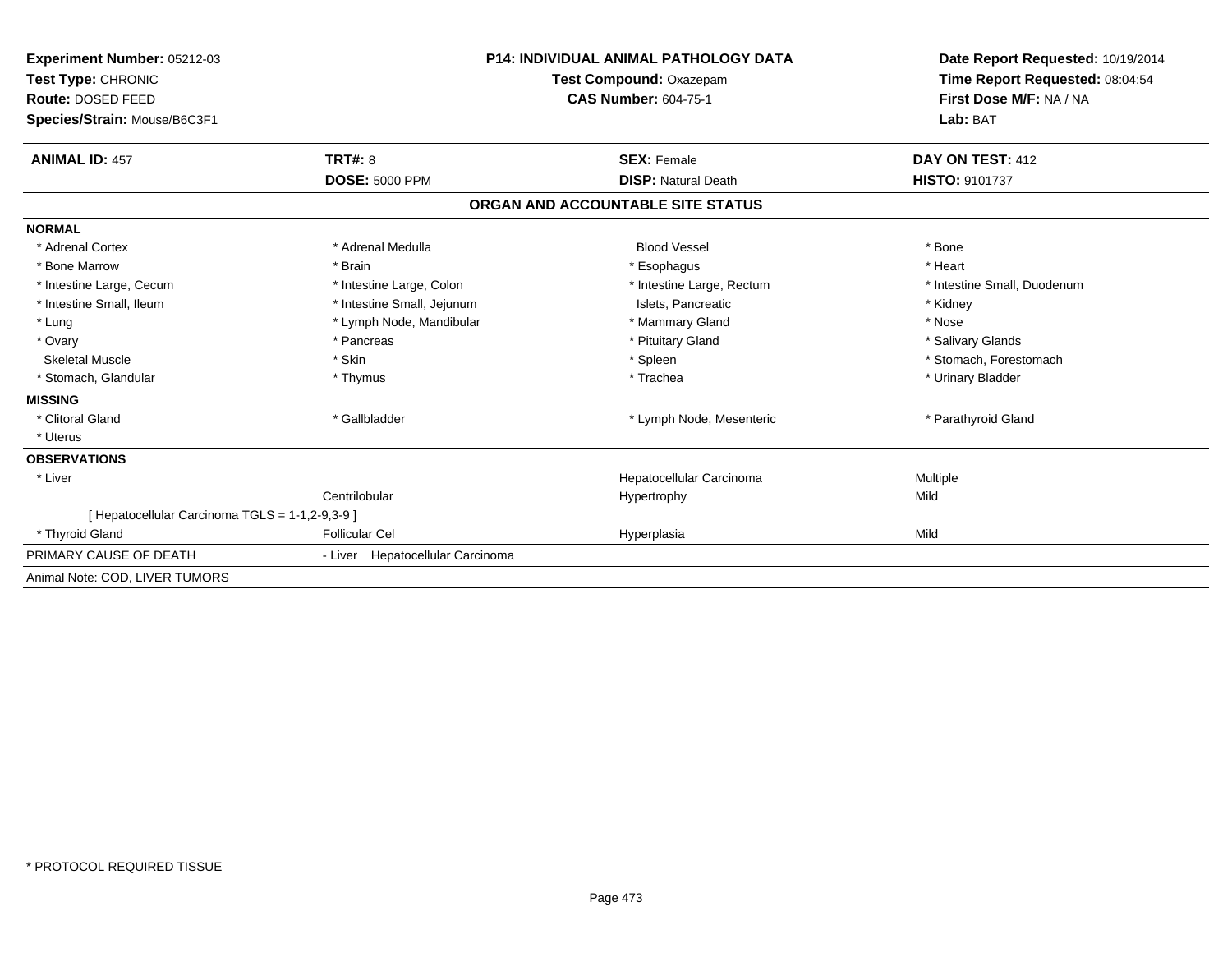| Experiment Number: 05212-03                     | <b>P14: INDIVIDUAL ANIMAL PATHOLOGY DATA</b> |                                   | Date Report Requested: 10/19/2014<br>Time Report Requested: 08:04:54 |  |
|-------------------------------------------------|----------------------------------------------|-----------------------------------|----------------------------------------------------------------------|--|
| Test Type: CHRONIC                              |                                              | Test Compound: Oxazepam           |                                                                      |  |
| Route: DOSED FEED                               |                                              | <b>CAS Number: 604-75-1</b>       | First Dose M/F: NA / NA                                              |  |
| Species/Strain: Mouse/B6C3F1                    |                                              |                                   | Lab: BAT                                                             |  |
| <b>ANIMAL ID: 458</b>                           | <b>TRT#: 8</b>                               | <b>SEX: Female</b>                | DAY ON TEST: 600                                                     |  |
|                                                 | <b>DOSE: 5000 PPM</b>                        | <b>DISP: Natural Death</b>        | HISTO: 9101738                                                       |  |
|                                                 |                                              | ORGAN AND ACCOUNTABLE SITE STATUS |                                                                      |  |
| <b>NORMAL</b>                                   |                                              |                                   |                                                                      |  |
| * Adrenal Cortex                                | * Adrenal Medulla                            | <b>Blood Vessel</b>               | * Bone                                                               |  |
| * Bone Marrow                                   | * Brain                                      | * Clitoral Gland                  | * Esophagus                                                          |  |
| * Gallbladder                                   | * Heart                                      | * Intestine Large, Cecum          | * Intestine Large, Colon                                             |  |
| * Intestine Large, Rectum                       | * Intestine Small, Duodenum                  | * Intestine Small, Ileum          | * Intestine Small, Jejunum                                           |  |
| Islets, Pancreatic                              | * Kidney                                     | * Lymph Node, Mandibular          | * Lymph Node, Mesenteric                                             |  |
| * Mammary Gland                                 | * Nose                                       | * Pancreas                        | * Parathyroid Gland                                                  |  |
| * Pituitary Gland                               | * Salivary Glands                            | <b>Skeletal Muscle</b>            | * Skin                                                               |  |
| * Spleen                                        | * Stomach, Forestomach                       | * Stomach, Glandular              | * Trachea                                                            |  |
| * Urinary Bladder                               | * Uterus                                     |                                   |                                                                      |  |
| <b>MISSING</b>                                  |                                              |                                   |                                                                      |  |
| * Thymus                                        |                                              |                                   |                                                                      |  |
| <b>OBSERVATIONS</b>                             |                                              |                                   |                                                                      |  |
| * Liver                                         |                                              | Hepatoblastoma                    |                                                                      |  |
|                                                 |                                              | Hepatocellular Adenoma            | Multiple                                                             |  |
|                                                 |                                              | Hepatocellular Carcinoma          | Multiple                                                             |  |
| [Hepatoblastoma TGLS = 1-9]                     |                                              |                                   |                                                                      |  |
| [ Hepatocellular Adenoma TGLS = 1-9,1-10 ]      |                                              |                                   |                                                                      |  |
| [ Hepatocellular Carcinoma TGLS = 1-1,1-2,1-9 ] |                                              |                                   |                                                                      |  |
| * Lung                                          |                                              | Hepatoblastoma                    | Metastatic (Liver)                                                   |  |
| * Ovary                                         |                                              | Atrophy                           | Marked                                                               |  |
| * Thyroid Gland                                 | <b>Follicular Cel</b>                        | Hyperplasia                       | Marked                                                               |  |
| PRIMARY CAUSE OF DEATH                          | - Liver Hepatocellular Carcinoma             |                                   |                                                                      |  |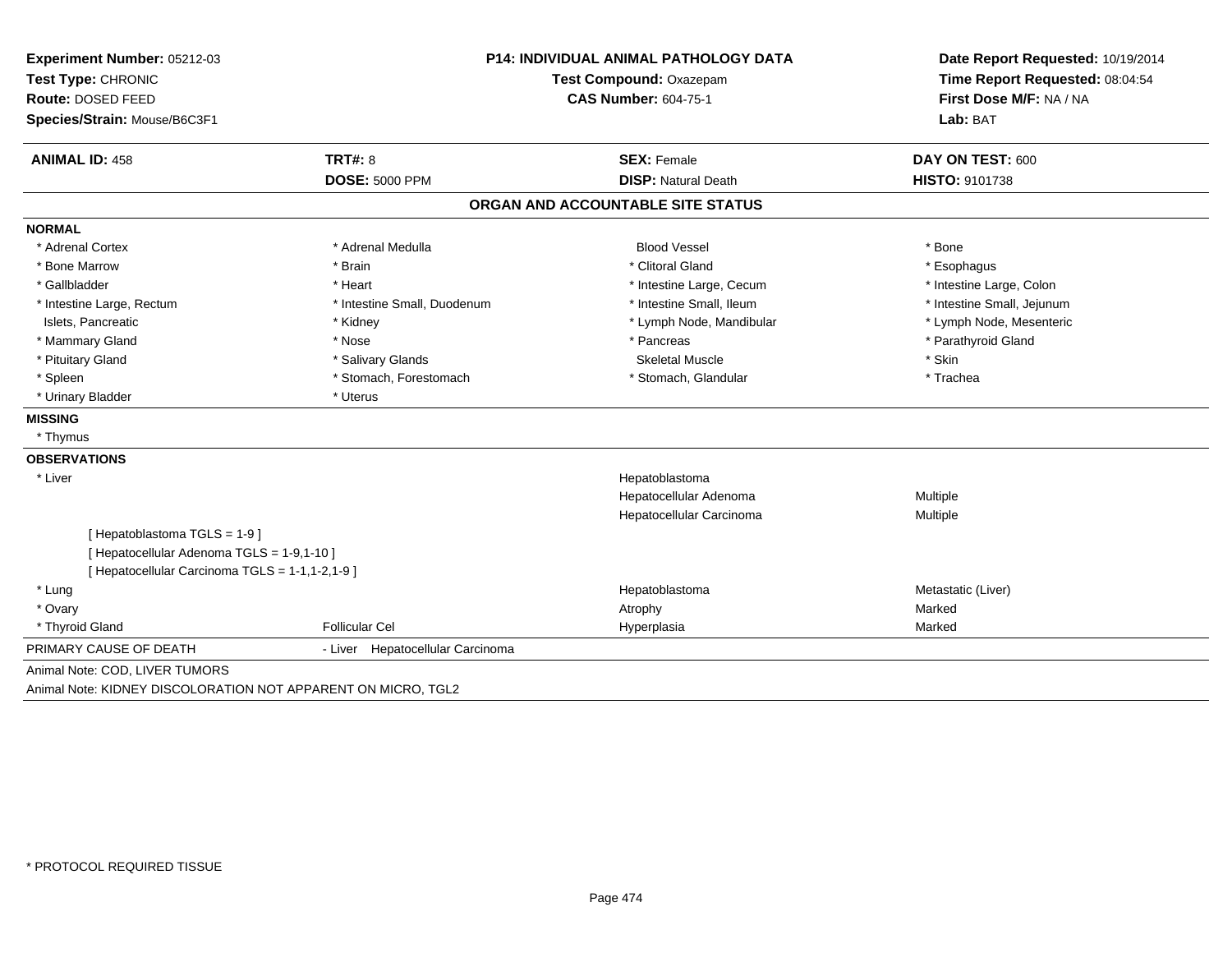| Experiment Number: 05212-03                                                                   | <b>P14: INDIVIDUAL ANIMAL PATHOLOGY DATA</b> |                                   | Date Report Requested: 10/19/2014<br>Time Report Requested: 08:04:54 |  |
|-----------------------------------------------------------------------------------------------|----------------------------------------------|-----------------------------------|----------------------------------------------------------------------|--|
| Test Type: CHRONIC                                                                            |                                              | Test Compound: Oxazepam           |                                                                      |  |
| Route: DOSED FEED                                                                             |                                              | <b>CAS Number: 604-75-1</b>       | First Dose M/F: NA / NA                                              |  |
| Species/Strain: Mouse/B6C3F1                                                                  |                                              |                                   | Lab: BAT                                                             |  |
| <b>ANIMAL ID: 459</b>                                                                         | <b>TRT#: 8</b>                               | <b>SEX: Female</b>                | DAY ON TEST: 570                                                     |  |
|                                                                                               | <b>DOSE: 5000 PPM</b>                        | <b>DISP: Natural Death</b>        | <b>HISTO: 9101739</b>                                                |  |
|                                                                                               |                                              | ORGAN AND ACCOUNTABLE SITE STATUS |                                                                      |  |
| <b>NORMAL</b>                                                                                 |                                              |                                   |                                                                      |  |
| * Adrenal Cortex                                                                              | * Adrenal Medulla                            | <b>Blood Vessel</b>               | * Bone                                                               |  |
| * Bone Marrow                                                                                 | * Brain                                      | * Clitoral Gland                  | * Esophagus                                                          |  |
| * Gallbladder                                                                                 | * Heart                                      | * Intestine Large, Cecum          | * Intestine Large, Colon                                             |  |
| * Intestine Large, Rectum                                                                     | * Intestine Small, Duodenum                  | * Intestine Small, Ileum          | * Intestine Small, Jejunum                                           |  |
| Islets, Pancreatic                                                                            | * Kidney                                     | * Lung                            | * Lymph Node, Mandibular                                             |  |
| * Mammary Gland                                                                               | * Nose                                       | * Pancreas                        | * Parathyroid Gland                                                  |  |
| * Pituitary Gland                                                                             | * Salivary Glands                            | <b>Skeletal Muscle</b>            | * Skin                                                               |  |
| * Stomach, Forestomach                                                                        | * Stomach, Glandular                         | * Trachea                         | * Urinary Bladder                                                    |  |
| <b>MISSING</b>                                                                                |                                              |                                   |                                                                      |  |
| * Lymph Node, Mesenteric                                                                      | * Thymus                                     |                                   |                                                                      |  |
| <b>OBSERVATIONS</b>                                                                           |                                              |                                   |                                                                      |  |
| * Liver                                                                                       |                                              | Congestion                        | Moderate                                                             |  |
|                                                                                               |                                              | Hepatocellular Adenoma            |                                                                      |  |
|                                                                                               |                                              | Hepatocellular Carcinoma          | Multiple                                                             |  |
| [Congestion TGLS = 2-1]                                                                       |                                              |                                   |                                                                      |  |
| [ Hepatocellular Adenoma TGLS = 3-1 ]<br>[ Hepatocellular Carcinoma TGLS = 1-2,1-9,3-9,3-10 ] |                                              |                                   |                                                                      |  |
| * Ovary                                                                                       |                                              | Atrophy                           | Marked                                                               |  |
| * Spleen                                                                                      |                                              | Hematopoietic Cell Proliferation  | Mild                                                                 |  |
| * Thyroid Gland                                                                               | <b>Follicular Cel</b>                        | Hyperplasia                       | Moderate                                                             |  |
| * Uterus                                                                                      | Endometrium                                  | Hyperplasia                       | Cystic, Moderate                                                     |  |
| PRIMARY CAUSE OF DEATH                                                                        | - Liver Hepatocellular Carcinoma             |                                   |                                                                      |  |
| Animal Note: COD, LIVER TUMORS                                                                |                                              |                                   |                                                                      |  |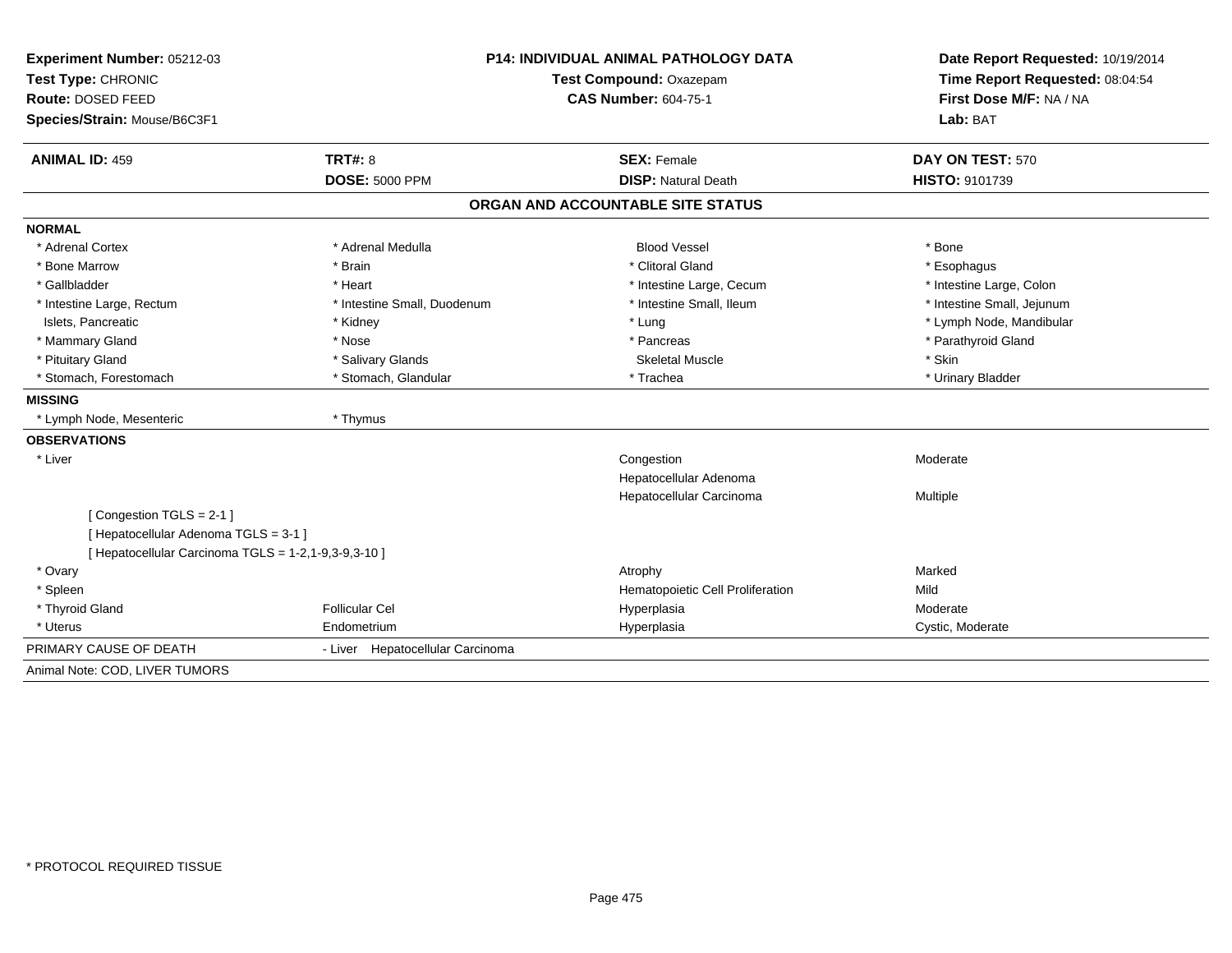| Experiment Number: 05212-03<br>Test Type: CHRONIC<br>Route: DOSED FEED<br>Species/Strain: Mouse/B6C3F1 |                             | <b>P14: INDIVIDUAL ANIMAL PATHOLOGY DATA</b><br>Test Compound: Oxazepam<br>CAS Number: 604-75-1 | Date Report Requested: 10/19/2014<br>Time Report Requested: 08:04:54<br>First Dose M/F: NA / NA<br>Lab: BAT |
|--------------------------------------------------------------------------------------------------------|-----------------------------|-------------------------------------------------------------------------------------------------|-------------------------------------------------------------------------------------------------------------|
| <b>ANIMAL ID: 460</b>                                                                                  | TRT#: 8                     | <b>SEX: Female</b>                                                                              | DAY ON TEST: 7                                                                                              |
|                                                                                                        | <b>DOSE: 5000 PPM</b>       | <b>DISP: Natural Death</b>                                                                      | <b>HISTO: 9101740</b>                                                                                       |
|                                                                                                        |                             | ORGAN AND ACCOUNTABLE SITE STATUS                                                               |                                                                                                             |
| <b>NORMAL</b>                                                                                          |                             |                                                                                                 |                                                                                                             |
| * Adrenal Cortex                                                                                       | * Adrenal Medulla           | <b>Blood Vessel</b>                                                                             | * Bone                                                                                                      |
| * Bone Marrow                                                                                          | * Brain                     | * Clitoral Gland                                                                                | * Esophagus                                                                                                 |
| * Gallbladder                                                                                          | * Heart                     | * Intestine Large, Cecum                                                                        | * Intestine Large, Colon                                                                                    |
| * Intestine Large, Rectum                                                                              | * Intestine Small, Duodenum | * Intestine Small, Ileum                                                                        | * Intestine Small, Jejunum                                                                                  |
| Islets, Pancreatic                                                                                     | * Kidney                    | * Liver                                                                                         | * Lung                                                                                                      |
| * Lymph Node, Mesenteric                                                                               | * Nose                      | * Ovary                                                                                         | * Pancreas                                                                                                  |
| * Parathyroid Gland                                                                                    | * Pituitary Gland           | * Salivary Glands                                                                               | <b>Skeletal Muscle</b>                                                                                      |
| * Skin                                                                                                 | * Spleen                    | * Stomach, Forestomach                                                                          | * Stomach, Glandular                                                                                        |
| * Thymus                                                                                               | * Thyroid Gland             | * Trachea                                                                                       | * Urinary Bladder                                                                                           |
| * Uterus                                                                                               |                             |                                                                                                 |                                                                                                             |
| <b>MISSING</b>                                                                                         |                             |                                                                                                 |                                                                                                             |
| * Lymph Node, Mandibular                                                                               | * Mammary Gland             |                                                                                                 |                                                                                                             |
| PRIMARY CAUSE OF DEATH                                                                                 | - UNCERTAIN                 |                                                                                                 |                                                                                                             |
| Animal Note: COD, UNDETERMINED                                                                         |                             |                                                                                                 |                                                                                                             |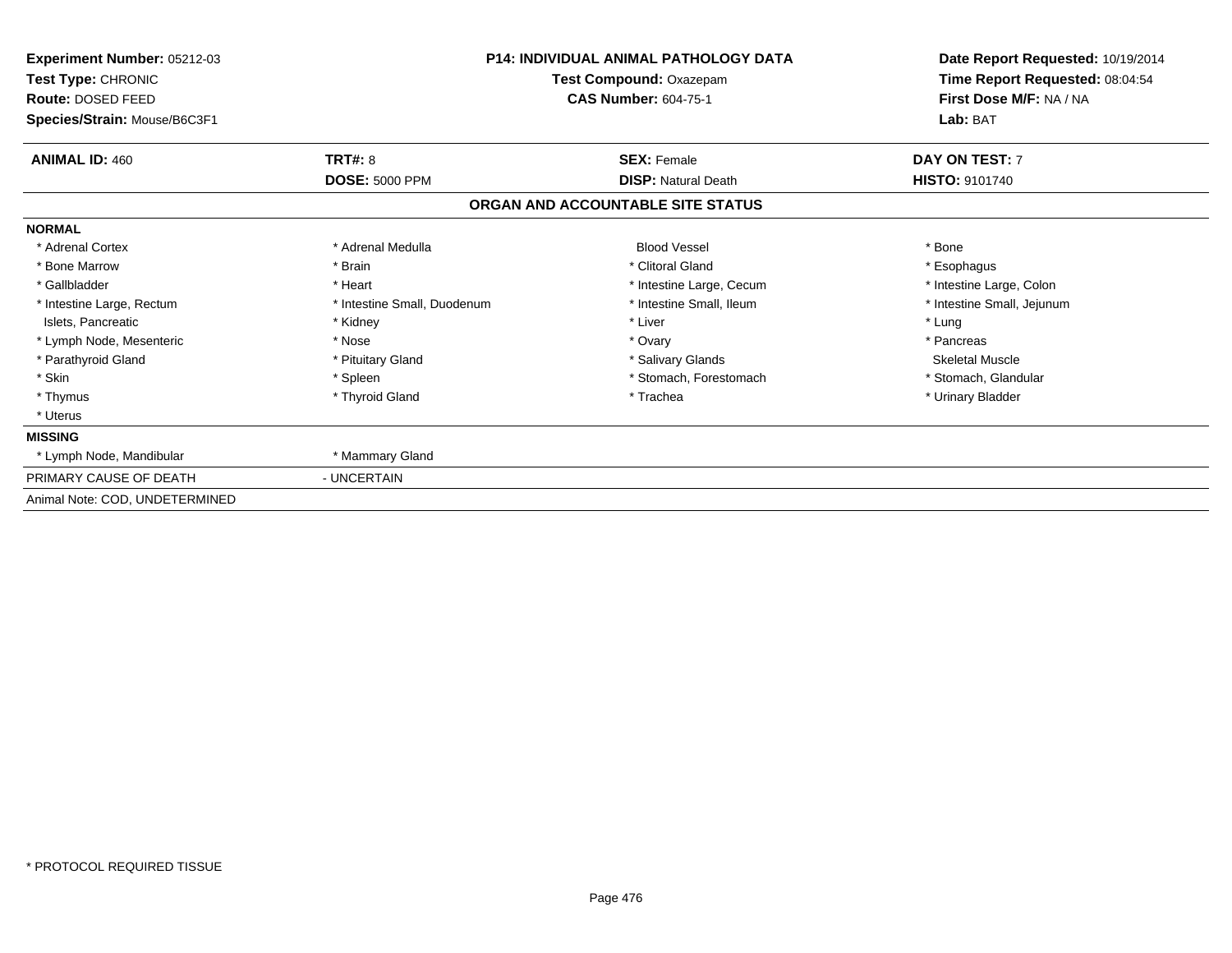| Experiment Number: 05212-03                   | <b>P14: INDIVIDUAL ANIMAL PATHOLOGY DATA</b><br>Test Compound: Oxazepam |                                   | Date Report Requested: 10/19/2014 |
|-----------------------------------------------|-------------------------------------------------------------------------|-----------------------------------|-----------------------------------|
| Test Type: CHRONIC                            |                                                                         |                                   | Time Report Requested: 08:04:54   |
| Route: DOSED FEED                             |                                                                         | <b>CAS Number: 604-75-1</b>       | First Dose M/F: NA / NA           |
| Species/Strain: Mouse/B6C3F1                  |                                                                         |                                   | Lab: BAT                          |
| <b>ANIMAL ID: 461</b>                         | <b>TRT#: 8</b>                                                          | <b>SEX: Female</b>                | DAY ON TEST: 547                  |
|                                               | <b>DOSE: 5000 PPM</b>                                                   | <b>DISP: Natural Death</b>        | <b>HISTO: 9101741</b>             |
|                                               |                                                                         | ORGAN AND ACCOUNTABLE SITE STATUS |                                   |
| <b>NORMAL</b>                                 |                                                                         |                                   |                                   |
| * Adrenal Cortex                              | * Adrenal Medulla                                                       | <b>Blood Vessel</b>               | * Bone                            |
| * Bone Marrow                                 | * Brain                                                                 | * Clitoral Gland                  | * Esophagus                       |
| * Gallbladder                                 | * Heart                                                                 | * Intestine Large, Cecum          | * Intestine Large, Colon          |
| * Intestine Large, Rectum                     | * Intestine Small, Duodenum                                             | * Intestine Small, Ileum          | * Intestine Small, Jejunum        |
| Islets. Pancreatic                            | * Kidney                                                                | * Lung                            | * Lymph Node, Mandibular          |
| * Lymph Node, Mesenteric                      | * Mammary Gland                                                         | * Nose                            | * Pancreas                        |
| * Pituitary Gland                             | * Salivary Glands                                                       | <b>Skeletal Muscle</b>            | * Skin                            |
| * Stomach, Forestomach                        | * Stomach, Glandular                                                    | * Trachea                         | * Urinary Bladder                 |
| * Uterus                                      |                                                                         |                                   |                                   |
| <b>MISSING</b>                                |                                                                         |                                   |                                   |
| * Parathyroid Gland                           |                                                                         |                                   |                                   |
| <b>OBSERVATIONS</b>                           |                                                                         |                                   |                                   |
| * Liver                                       |                                                                         | Hepatocellular Adenoma            | Multiple                          |
|                                               | Centrilobular                                                           | Hypertrophy                       | Moderate                          |
| [ Hepatocellular Adenoma TGLS = 1-1,1-2,1-9 ] |                                                                         |                                   |                                   |
| * Ovary                                       |                                                                         | Atrophy                           | Marked                            |
| * Spleen                                      |                                                                         | Hematopoietic Cell Proliferation  | Mild                              |
| * Thymus                                      |                                                                         | Atrophy                           | Marked                            |
| * Thyroid Gland                               | <b>Follicular Cel</b>                                                   | Hyperplasia                       | Moderate                          |
| PRIMARY CAUSE OF DEATH                        | - Liver Hepatocellular Adenoma                                          |                                   |                                   |
| Animal Note: COD, LIVER TUMORS                |                                                                         |                                   |                                   |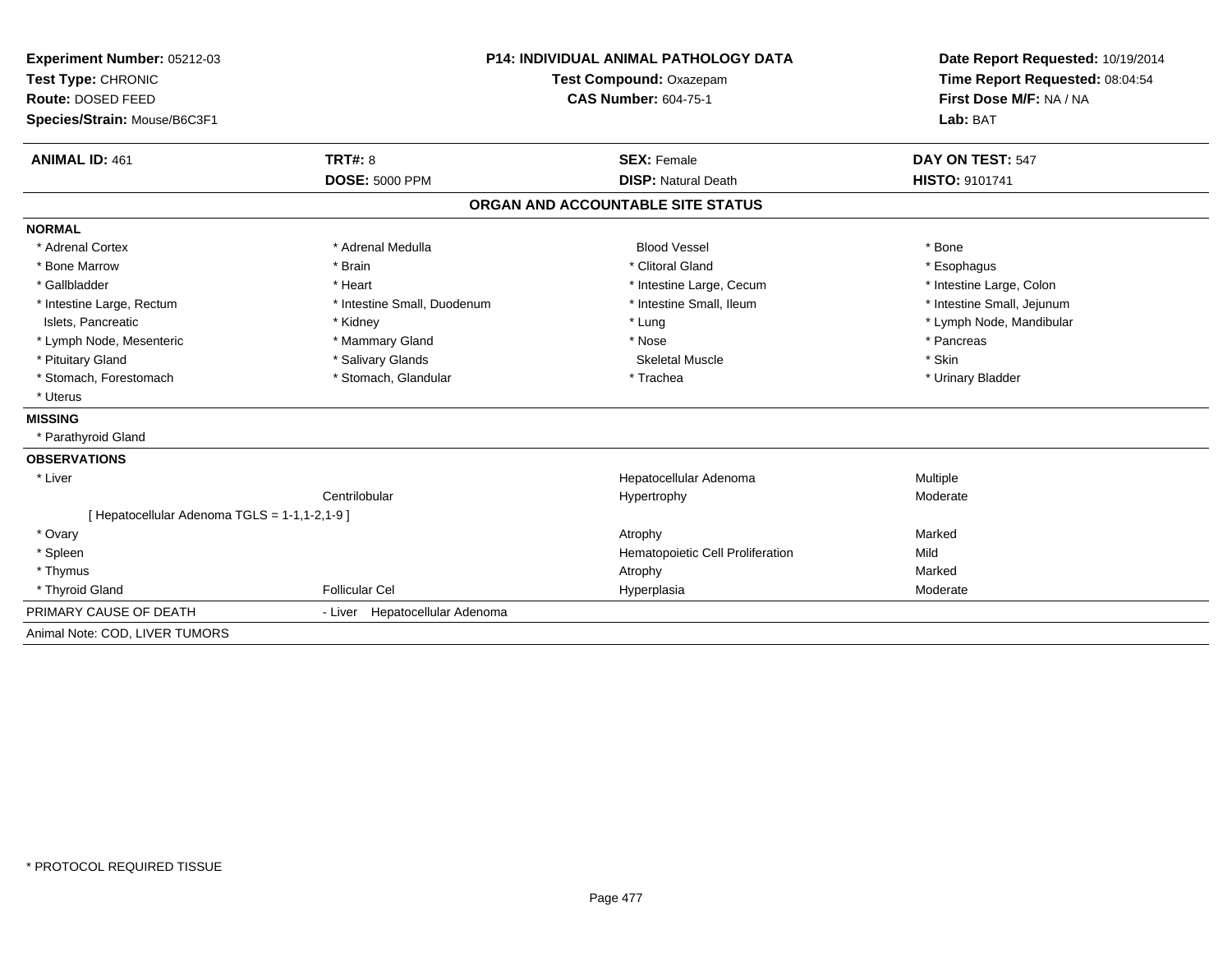| Experiment Number: 05212-03                     | <b>P14: INDIVIDUAL ANIMAL PATHOLOGY DATA</b> |                                   | Date Report Requested: 10/19/2014                          |  |
|-------------------------------------------------|----------------------------------------------|-----------------------------------|------------------------------------------------------------|--|
| Test Type: CHRONIC                              |                                              | Test Compound: Oxazepam           | Time Report Requested: 08:04:54<br>First Dose M/F: NA / NA |  |
| Route: DOSED FEED                               |                                              | <b>CAS Number: 604-75-1</b>       |                                                            |  |
| Species/Strain: Mouse/B6C3F1                    |                                              |                                   | Lab: BAT                                                   |  |
| <b>ANIMAL ID: 462</b>                           | <b>TRT#: 8</b>                               | <b>SEX: Female</b>                | DAY ON TEST: 563                                           |  |
|                                                 | <b>DOSE: 5000 PPM</b>                        | <b>DISP: Natural Death</b>        | <b>HISTO: 9101742</b>                                      |  |
|                                                 |                                              | ORGAN AND ACCOUNTABLE SITE STATUS |                                                            |  |
| <b>NORMAL</b>                                   |                                              |                                   |                                                            |  |
| * Adrenal Cortex                                | * Adrenal Medulla                            | <b>Blood Vessel</b>               | * Bone                                                     |  |
| * Bone Marrow                                   | * Brain                                      | * Clitoral Gland                  | * Esophagus                                                |  |
| * Heart                                         | * Intestine Large, Cecum                     | * Intestine Large, Colon          | * Intestine Large, Rectum                                  |  |
| * Intestine Small, Duodenum                     | * Intestine Small, Ileum                     | * Intestine Small, Jejunum        | Islets, Pancreatic                                         |  |
| * Kidney                                        | * Lung                                       | * Lymph Node, Mandibular          | * Lymph Node, Mesenteric                                   |  |
| * Mammary Gland                                 | * Nose                                       | * Pancreas                        | * Parathyroid Gland                                        |  |
| * Pituitary Gland                               | * Salivary Glands                            | <b>Skeletal Muscle</b>            | * Skin                                                     |  |
| * Spleen                                        | * Stomach, Forestomach                       | * Stomach, Glandular              | * Trachea                                                  |  |
| * Urinary Bladder                               | * Uterus                                     |                                   |                                                            |  |
| <b>MISSING</b>                                  |                                              |                                   |                                                            |  |
| * Gallbladder                                   |                                              |                                   |                                                            |  |
| <b>OBSERVATIONS</b>                             |                                              |                                   |                                                            |  |
| * Liver                                         |                                              | Hepatocellular Adenoma            | Multiple                                                   |  |
|                                                 |                                              | Hepatocellular Carcinoma          | Multiple                                                   |  |
| [ Hepatocellular Adenoma TGLS = 3-9,4-10 ]      |                                              |                                   |                                                            |  |
| [ Hepatocellular Carcinoma TGLS = 1-1,1-2,2-9 ] |                                              |                                   |                                                            |  |
| * Ovary                                         |                                              | Atrophy                           | Marked                                                     |  |
|                                                 | Follicle                                     | Cyst                              |                                                            |  |
| * Thymus                                        |                                              | Atrophy                           | Marked                                                     |  |
| * Thyroid Gland                                 | <b>Follicular Cel</b>                        | Hyperplasia                       | Moderate                                                   |  |
| PRIMARY CAUSE OF DEATH                          | - Liver Hepatocellular Carcinoma             |                                   |                                                            |  |
| Animal Note: COD, LIVER TUMORS                  |                                              |                                   |                                                            |  |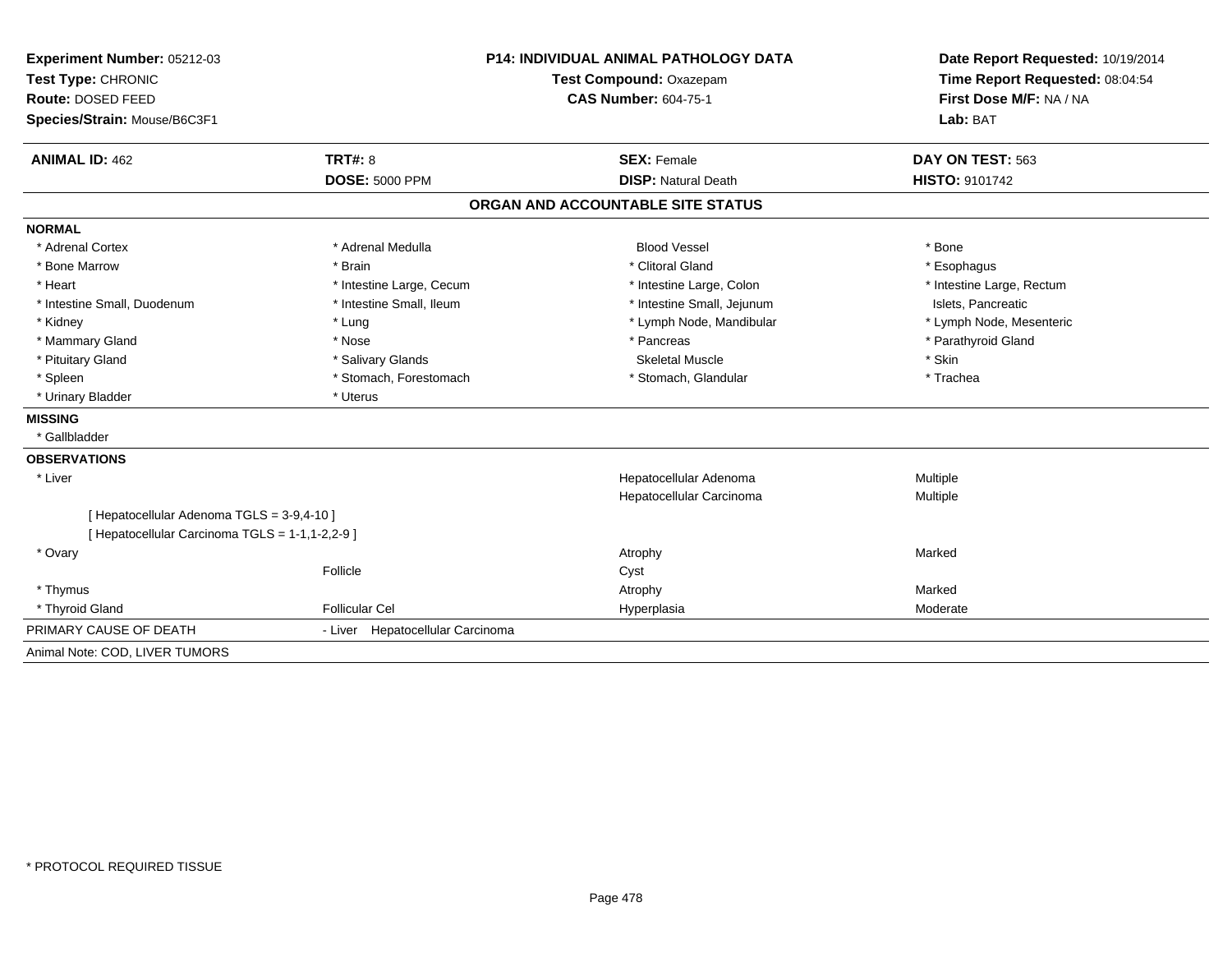| Experiment Number: 05212-03           | <b>P14: INDIVIDUAL ANIMAL PATHOLOGY DATA</b> |                                   | Date Report Requested: 10/19/2014 |  |
|---------------------------------------|----------------------------------------------|-----------------------------------|-----------------------------------|--|
| Test Type: CHRONIC                    | Test Compound: Oxazepam                      |                                   | Time Report Requested: 08:04:54   |  |
| Route: DOSED FEED                     |                                              | <b>CAS Number: 604-75-1</b>       | First Dose M/F: NA / NA           |  |
| Species/Strain: Mouse/B6C3F1          |                                              |                                   | Lab: BAT                          |  |
| <b>ANIMAL ID: 463</b>                 | TRT#: 8                                      | <b>SEX: Female</b>                | DAY ON TEST: 583                  |  |
|                                       | <b>DOSE: 5000 PPM</b>                        | <b>DISP: Natural Death</b>        | <b>HISTO: 9101743</b>             |  |
|                                       |                                              | ORGAN AND ACCOUNTABLE SITE STATUS |                                   |  |
| <b>NORMAL</b>                         |                                              |                                   |                                   |  |
| * Adrenal Cortex                      | * Adrenal Medulla                            | <b>Blood Vessel</b>               | * Bone                            |  |
| * Bone Marrow                         | * Brain                                      | * Clitoral Gland                  | * Esophagus                       |  |
| * Heart                               | * Intestine Large, Cecum                     | * Intestine Large, Colon          | * Intestine Large, Rectum         |  |
| * Intestine Small, Duodenum           | * Intestine Small, Ileum                     | * Intestine Small, Jejunum        | Islets, Pancreatic                |  |
| * Kidney                              | * Lung                                       | * Lymph Node, Mandibular          | * Lymph Node, Mesenteric          |  |
| * Mammary Gland                       | * Nose                                       | * Pancreas                        | * Parathyroid Gland               |  |
| * Pituitary Gland                     | * Salivary Glands                            | <b>Skeletal Muscle</b>            | * Skin                            |  |
| * Spleen                              | * Stomach, Forestomach                       | * Stomach, Glandular              | * Trachea                         |  |
| * Urinary Bladder                     | * Uterus                                     |                                   |                                   |  |
| <b>MISSING</b>                        |                                              |                                   |                                   |  |
| * Gallbladder                         |                                              |                                   |                                   |  |
| <b>OBSERVATIONS</b>                   |                                              |                                   |                                   |  |
| * Liver                               |                                              | Hepatocellular Carcinoma          | Multiple                          |  |
| [Hepatocellular Carcinoma TGLS = 1-9] |                                              |                                   |                                   |  |
| * Ovary                               |                                              | Atrophy                           | Moderate                          |  |
| * Thymus                              |                                              | Atrophy                           | Moderate                          |  |
| * Thyroid Gland                       | <b>Follicular Cel</b>                        | Hyperplasia                       | Moderate                          |  |
| PRIMARY CAUSE OF DEATH                | - Liver Hepatocellular Carcinoma             |                                   |                                   |  |
| Animal Note: COD. LIVER TUMORS        |                                              |                                   |                                   |  |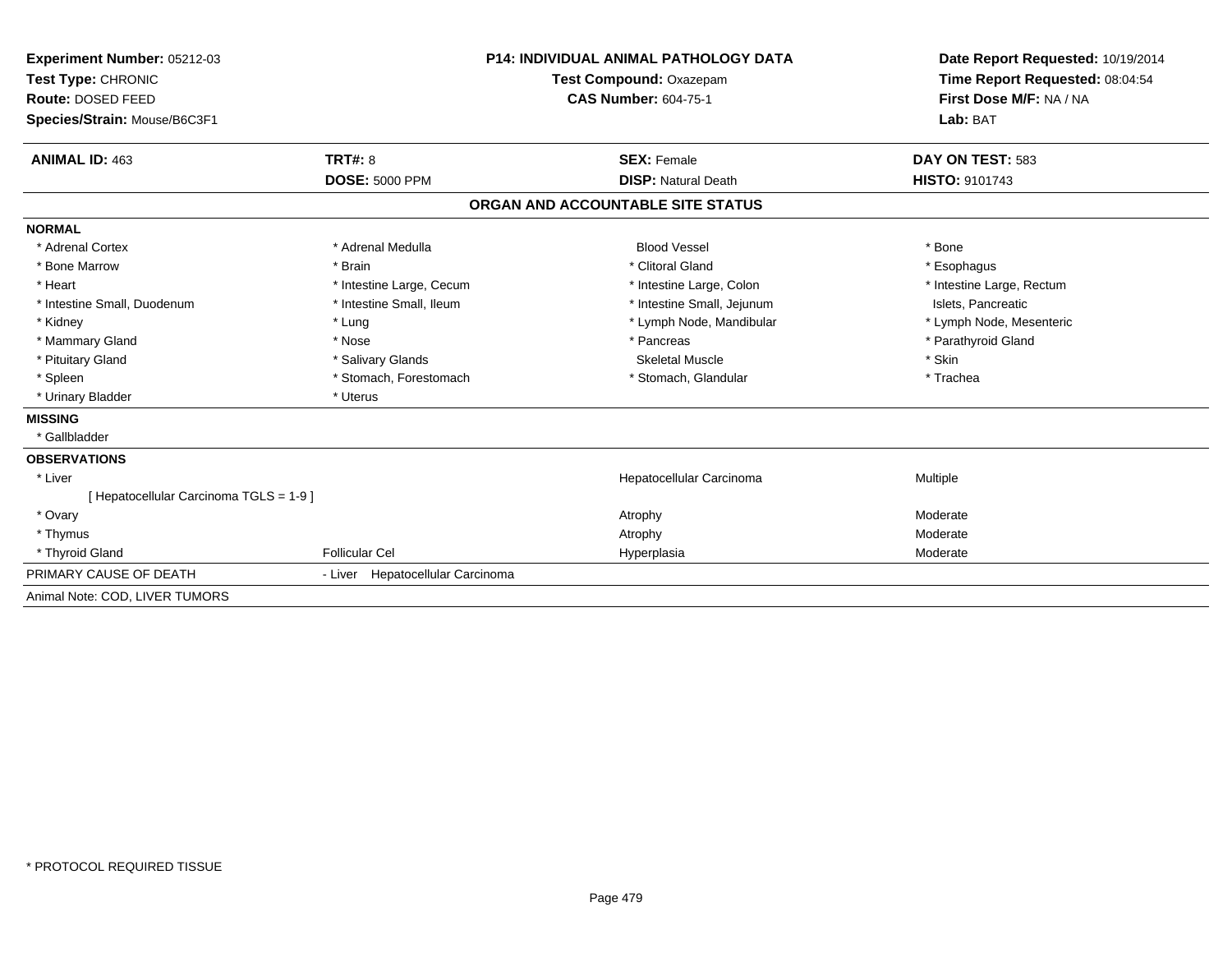| Test Type: CHRONIC<br>Route: DOSED FEED<br>Species/Strain: Mouse/B6C3F1<br><b>ANIMAL ID: 464</b><br>TRT#: 8<br><b>DOSE: 5000 PPM</b> |                                |                                                        | Time Report Requested: 08:04:54 |  |
|--------------------------------------------------------------------------------------------------------------------------------------|--------------------------------|--------------------------------------------------------|---------------------------------|--|
|                                                                                                                                      |                                | Test Compound: Oxazepam<br><b>CAS Number: 604-75-1</b> |                                 |  |
|                                                                                                                                      |                                |                                                        |                                 |  |
|                                                                                                                                      |                                |                                                        | Lab: BAT                        |  |
|                                                                                                                                      |                                | <b>SEX: Female</b>                                     | DAY ON TEST: 454                |  |
|                                                                                                                                      |                                | <b>DISP: Natural Death</b>                             | HISTO: 9101744                  |  |
|                                                                                                                                      |                                | ORGAN AND ACCOUNTABLE SITE STATUS                      |                                 |  |
| <b>NORMAL</b>                                                                                                                        |                                |                                                        |                                 |  |
| * Adrenal Medulla<br>* Adrenal Cortex                                                                                                |                                | <b>Blood Vessel</b>                                    | * Bone                          |  |
| * Bone Marrow<br>* Brain                                                                                                             |                                | * Clitoral Gland                                       | * Esophagus                     |  |
| * Gallbladder<br>* Heart                                                                                                             |                                | * Intestine Large, Cecum                               | * Intestine Large, Colon        |  |
| * Intestine Large, Rectum                                                                                                            | * Intestine Small, Duodenum    | * Intestine Small, Ileum                               | * Intestine Small, Jejunum      |  |
| * Lung<br>Islets, Pancreatic                                                                                                         |                                | * Lymph Node, Mandibular                               | * Lymph Node, Mesenteric        |  |
| * Mammary Gland<br>* Nose                                                                                                            |                                | * Ovary                                                | * Pancreas                      |  |
| * Parathyroid Gland<br>* Pituitary Gland                                                                                             |                                | * Salivary Glands                                      | <b>Skeletal Muscle</b>          |  |
| * Skin<br>* Spleen                                                                                                                   |                                | * Stomach, Forestomach                                 | * Stomach, Glandular            |  |
| * Trachea<br>* Thymus                                                                                                                |                                | * Uterus                                               |                                 |  |
| <b>OBSERVATIONS</b>                                                                                                                  |                                |                                                        |                                 |  |
| * Kidney                                                                                                                             |                                | Nephropathy                                            | Chronic, Minimal                |  |
| * Liver                                                                                                                              |                                | Eosinophilic Focus                                     |                                 |  |
|                                                                                                                                      |                                | Hepatocellular Adenoma                                 | <b>Multiple</b>                 |  |
| Centrilobular                                                                                                                        |                                | Hypertrophy                                            | Moderate                        |  |
|                                                                                                                                      |                                | <b>Mixed Cell Focus</b>                                |                                 |  |
| [ Hepatocellular Adenoma TGLS = 2-1,4-1,3-1,2-2,3-2,2-9,5-9,6-9 ]                                                                    |                                |                                                        |                                 |  |
| * Thyroid Gland<br><b>Follicular Cel</b>                                                                                             |                                | Hyperplasia                                            | Mild                            |  |
| * Urinary Bladder                                                                                                                    |                                | Inflammation                                           | Chronic, Moderate               |  |
|                                                                                                                                      |                                | Ulcer                                                  | Moderate                        |  |
| [ Inflammation $TGLS = 1-4$ ]                                                                                                        |                                |                                                        |                                 |  |
| PRIMARY CAUSE OF DEATH                                                                                                               |                                |                                                        |                                 |  |
| CONTRIBUTORY CAUSE OF DEATH                                                                                                          | - Urinary Bladder Inflammation |                                                        |                                 |  |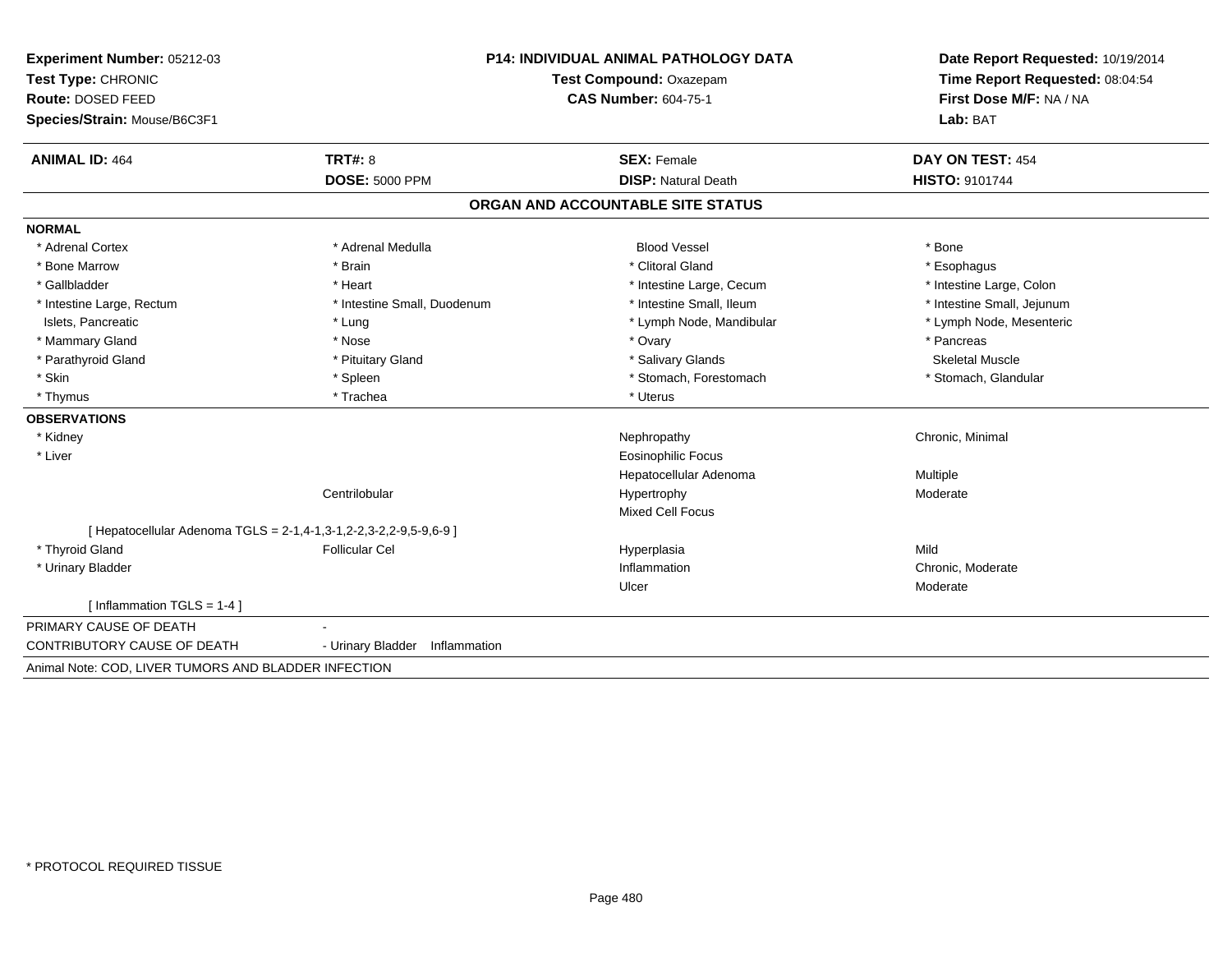| Experiment Number: 05212-03                            | P14: INDIVIDUAL ANIMAL PATHOLOGY DATA |                                   | Date Report Requested: 10/19/2014                          |  |
|--------------------------------------------------------|---------------------------------------|-----------------------------------|------------------------------------------------------------|--|
| Test Type: CHRONIC<br>Route: DOSED FEED                |                                       | Test Compound: Oxazepam           | Time Report Requested: 08:04:54<br>First Dose M/F: NA / NA |  |
|                                                        |                                       | <b>CAS Number: 604-75-1</b>       |                                                            |  |
| Species/Strain: Mouse/B6C3F1                           |                                       |                                   | Lab: BAT                                                   |  |
| <b>ANIMAL ID: 465</b>                                  | TRT#: 8                               | <b>SEX: Female</b>                | DAY ON TEST: 589                                           |  |
|                                                        | <b>DOSE: 5000 PPM</b>                 | <b>DISP:</b> Moribund Sacrifice   | HISTO: 9101745                                             |  |
|                                                        |                                       | ORGAN AND ACCOUNTABLE SITE STATUS |                                                            |  |
| <b>NORMAL</b>                                          |                                       |                                   |                                                            |  |
| * Adrenal Medulla                                      | <b>Blood Vessel</b>                   | * Bone                            | * Bone Marrow                                              |  |
| * Brain                                                | * Clitoral Gland                      | * Esophagus                       | * Gallbladder                                              |  |
| * Heart                                                | * Intestine Large, Cecum              | * Intestine Large, Colon          | * Intestine Large, Rectum                                  |  |
| * Intestine Small, Duodenum                            | * Intestine Small, Ileum              | * Intestine Small, Jejunum        | Islets, Pancreatic                                         |  |
| * Kidney                                               | * Lung                                | * Lymph Node, Mandibular          | * Lymph Node, Mesenteric                                   |  |
| * Mammary Gland                                        | * Nose                                | * Pancreas                        | * Parathyroid Gland                                        |  |
| * Salivary Glands                                      | <b>Skeletal Muscle</b>                | * Skin                            | * Spleen                                                   |  |
| * Stomach. Forestomach                                 | * Stomach, Glandular                  | * Trachea                         | * Urinary Bladder                                          |  |
| <b>OBSERVATIONS</b>                                    |                                       |                                   |                                                            |  |
| * Adrenal Cortex                                       |                                       | Hypertrophy                       | Mild                                                       |  |
| * Liver                                                |                                       | Hepatoblastoma                    |                                                            |  |
|                                                        |                                       | Hepatocellular Adenoma            | Multiple                                                   |  |
|                                                        |                                       | Hepatocellular Carcinoma          | Multiple                                                   |  |
| [ Hepatocellular Adenoma TGLS = 4-12 ]                 |                                       |                                   |                                                            |  |
| [ Hepatocellular Carcinoma TGLS = 1-9,2-10,3-11,4-12 ] |                                       |                                   |                                                            |  |
| * Ovary                                                |                                       | Atrophy                           | Moderate                                                   |  |
| * Pituitary Gland                                      | Pars Distalis                         | Hyperplasia                       | Moderate                                                   |  |
| * Thymus                                               |                                       | Atrophy                           | Marked                                                     |  |
| * Thyroid Gland                                        | <b>Follicular Cel</b>                 | Hyperplasia                       | Marked                                                     |  |
|                                                        |                                       | <b>Infiltration Cellular</b>      | Lymphocyte, Mild                                           |  |
| * Uterus                                               | Endometrium                           | Hyperplasia                       | Cystic, Moderate                                           |  |
| [Hyperplasia TGLS = $5-6$ ]                            |                                       |                                   |                                                            |  |
| PRIMARY CAUSE OF DEATH                                 | Hepatocellular Carcinoma<br>- Liver   |                                   |                                                            |  |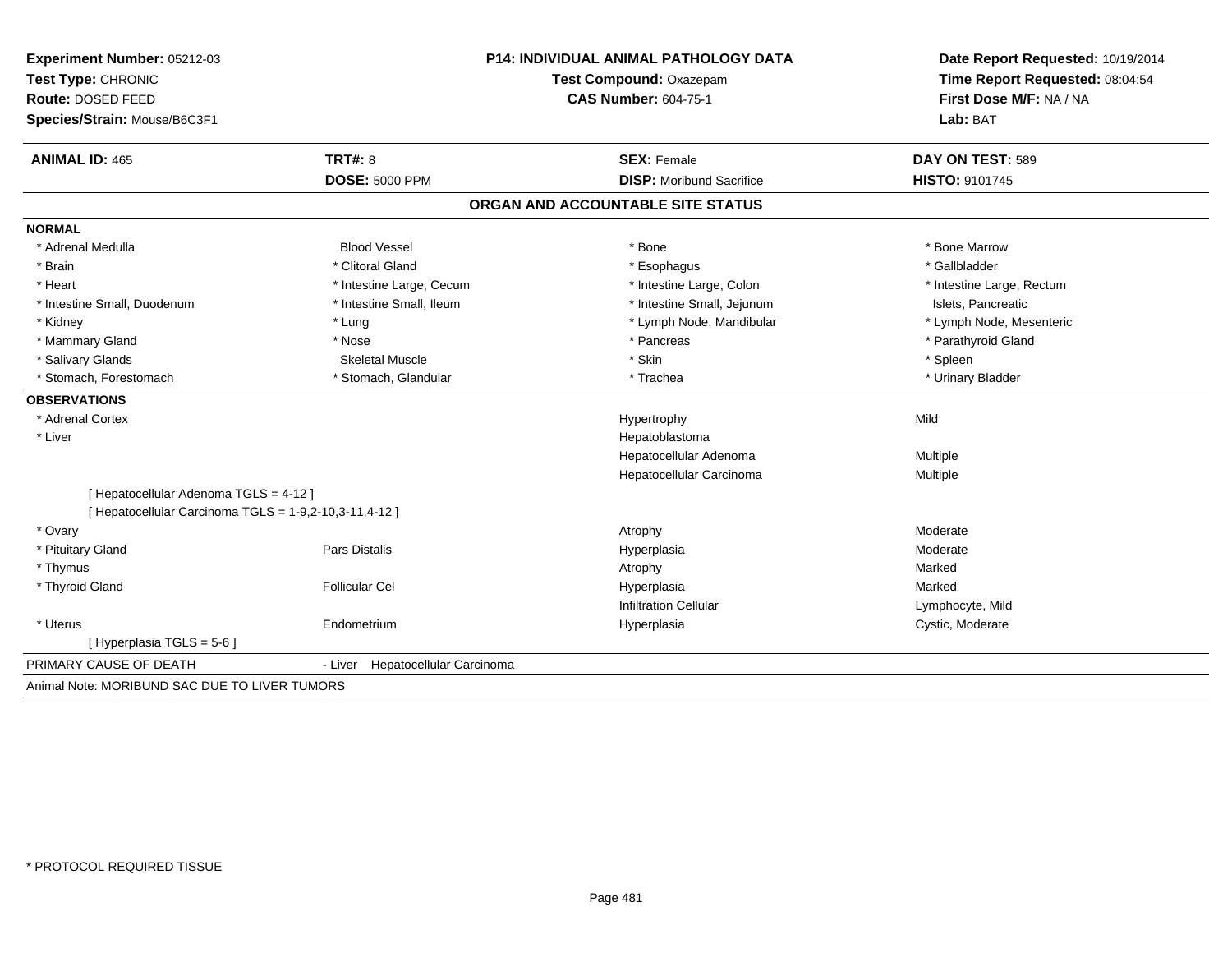| Experiment Number: 05212-03                          |                                                              | <b>P14: INDIVIDUAL ANIMAL PATHOLOGY DATA</b> | Date Report Requested: 10/19/2014                          |
|------------------------------------------------------|--------------------------------------------------------------|----------------------------------------------|------------------------------------------------------------|
| Test Type: CHRONIC                                   |                                                              | <b>Test Compound: Oxazepam</b>               | Time Report Requested: 08:04:54<br>First Dose M/F: NA / NA |
| Route: DOSED FEED                                    |                                                              | <b>CAS Number: 604-75-1</b>                  |                                                            |
| Species/Strain: Mouse/B6C3F1                         |                                                              |                                              | Lab: BAT                                                   |
| <b>ANIMAL ID: 466</b>                                | <b>TRT#: 8</b>                                               | <b>SEX: Female</b>                           | DAY ON TEST: 460                                           |
|                                                      | <b>DOSE: 5000 PPM</b>                                        | <b>DISP:</b> Scheduled Sacrifice             | <b>HISTO: 9101746</b>                                      |
|                                                      |                                                              | ORGAN AND ACCOUNTABLE SITE STATUS            |                                                            |
| <b>NORMAL</b>                                        |                                                              |                                              |                                                            |
| * Adrenal Cortex                                     | * Adrenal Medulla                                            | <b>Blood Vessel</b>                          | * Bone                                                     |
| * Bone Marrow                                        | * Brain                                                      | * Clitoral Gland                             | * Esophagus                                                |
| * Heart                                              | * Intestine Large, Cecum                                     | * Intestine Large, Colon                     | * Intestine Large, Rectum                                  |
| * Intestine Small, Duodenum                          | * Intestine Small, Ileum                                     | * Intestine Small, Jejunum                   | Islets, Pancreatic                                         |
| * Kidney                                             | * Lung                                                       | * Lymph Node, Mandibular                     | * Lymph Node, Mesenteric                                   |
| * Mammary Gland                                      | * Nose                                                       | * Ovary                                      | * Pancreas                                                 |
| * Parathyroid Gland                                  | * Pituitary Gland                                            | * Salivary Glands                            | <b>Skeletal Muscle</b>                                     |
| * Skin                                               | * Spleen                                                     | * Stomach, Forestomach                       | * Stomach, Glandular                                       |
| * Thymus                                             | * Trachea                                                    | * Urinary Bladder                            |                                                            |
| <b>MISSING</b>                                       |                                                              |                                              |                                                            |
| * Gallbladder                                        |                                                              |                                              |                                                            |
| <b>OBSERVATIONS</b>                                  |                                                              |                                              |                                                            |
| * Liver                                              |                                                              | Eosinophilic Focus                           |                                                            |
|                                                      |                                                              | Hepatoblastoma                               |                                                            |
|                                                      |                                                              | Hepatocellular Adenoma                       | Multiple                                                   |
|                                                      |                                                              | Hepatocellular Carcinoma                     | Multiple                                                   |
|                                                      | Centrilobular, Hepatocyte                                    | Hypertrophy                                  | Moderate                                                   |
|                                                      | Note: TGL2-10 HAS A SMALL AREA THAT RESEMBLES HEPATOBLASTOMA |                                              |                                                            |
| [ Eosinophilic Focus TGLS = 8-15 ]                   |                                                              |                                              |                                                            |
| [ Hepatoblastoma TGLS = 2-10 ]                       |                                                              |                                              |                                                            |
| [ Hepatocellular Adenoma TGLS = 1-9,3-11,6-14,4-12 ] |                                                              |                                              |                                                            |
| [ Hepatocellular Carcinoma TGLS = 5-13,7-14 ]        |                                                              |                                              |                                                            |
| * Thyroid Gland                                      | <b>Follicular Cel</b>                                        | Hyperplasia                                  | Moderate                                                   |
| * Uterus                                             | Endometrium                                                  | Hyperplasia                                  | Cystic, Glandular, Mild                                    |
| PRIMARY CAUSE OF DEATH                               | $\mathbf{r}$                                                 |                                              |                                                            |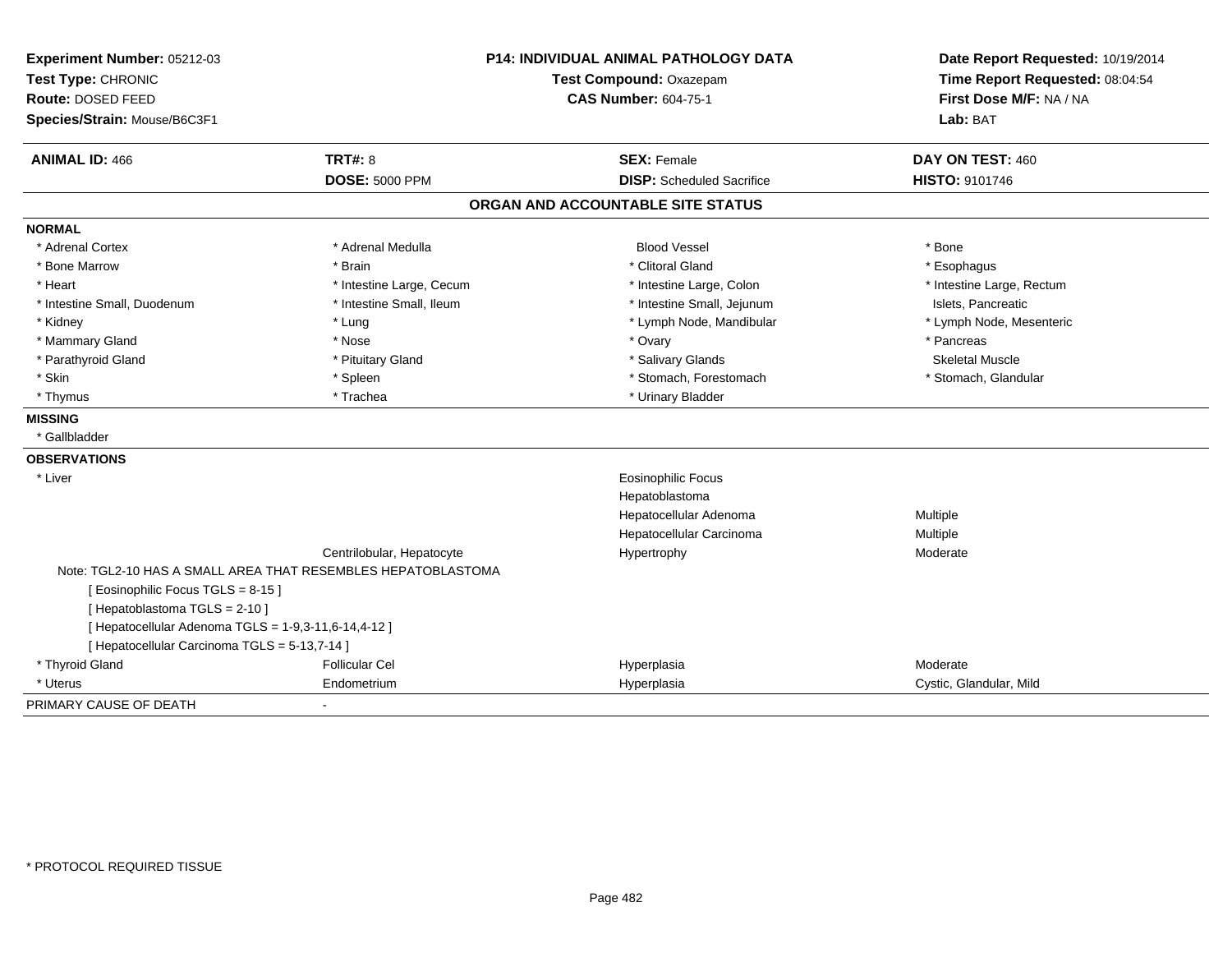| Experiment Number: 05212-03                       | <b>P14: INDIVIDUAL ANIMAL PATHOLOGY DATA</b> |                                   | Date Report Requested: 10/19/2014                          |
|---------------------------------------------------|----------------------------------------------|-----------------------------------|------------------------------------------------------------|
| Test Type: CHRONIC                                |                                              | Test Compound: Oxazepam           | Time Report Requested: 08:04:54<br>First Dose M/F: NA / NA |
| Route: DOSED FEED                                 |                                              | <b>CAS Number: 604-75-1</b>       |                                                            |
| Species/Strain: Mouse/B6C3F1                      |                                              |                                   | Lab: BAT                                                   |
| <b>ANIMAL ID: 467</b>                             | TRT#: 8                                      | <b>SEX: Female</b>                | DAY ON TEST: 562                                           |
|                                                   | <b>DOSE: 5000 PPM</b>                        | <b>DISP: Natural Death</b>        | HISTO: 9101747                                             |
|                                                   |                                              | ORGAN AND ACCOUNTABLE SITE STATUS |                                                            |
| <b>NORMAL</b>                                     |                                              |                                   |                                                            |
| * Adrenal Cortex                                  | * Adrenal Medulla                            | <b>Blood Vessel</b>               | * Bone                                                     |
| * Bone Marrow                                     | * Brain                                      | * Clitoral Gland                  | * Esophagus                                                |
| * Heart                                           | * Intestine Large, Cecum                     | * Intestine Large, Colon          | * Intestine Large, Rectum                                  |
| * Intestine Small, Duodenum                       | * Intestine Small. Ileum                     | * Intestine Small, Jejunum        | Islets, Pancreatic                                         |
| * Kidney                                          | * Lymph Node, Mandibular                     | * Mammary Gland                   | * Nose                                                     |
| * Pancreas                                        | * Parathyroid Gland                          | * Pituitary Gland                 | * Salivary Glands                                          |
| <b>Skeletal Muscle</b>                            | * Skin                                       | * Spleen                          | * Stomach, Forestomach                                     |
| * Thymus                                          | * Trachea                                    | * Urinary Bladder                 |                                                            |
| <b>MISSING</b>                                    |                                              |                                   |                                                            |
| * Gallbladder                                     | * Lymph Node, Mesenteric                     |                                   |                                                            |
| <b>OBSERVATIONS</b>                               |                                              |                                   |                                                            |
| * Liver                                           |                                              | <b>Eosinophilic Focus</b>         |                                                            |
|                                                   |                                              | Hepatocellular Carcinoma          | Multiple                                                   |
| [ Eosinophilic Focus TGLS = 4-1 ]                 |                                              |                                   |                                                            |
| [ Hepatocellular Carcinoma TGLS = 1-9,2-10,3-10 ] |                                              |                                   |                                                            |
| * Lung                                            |                                              | Hepatocellular Carcinoma          | Metastatic (Liver)                                         |
| * Ovary                                           |                                              | Atrophy                           | Moderate                                                   |
| * Stomach, Glandular                              |                                              | Congestion                        | Multifocal, Mild                                           |
| [Congestion TGLS = $5-4$ ]                        |                                              |                                   |                                                            |
| * Thyroid Gland                                   | <b>Follicular Cel</b>                        | Hyperplasia                       | Moderate                                                   |
| * Uterus                                          | Endometrium                                  | Hyperplasia                       | Cystic, Mild                                               |
| PRIMARY CAUSE OF DEATH                            | - Liver Hepatocellular Carcinoma             |                                   |                                                            |
| Animal Note: COD, LIVER TUMORS                    |                                              |                                   |                                                            |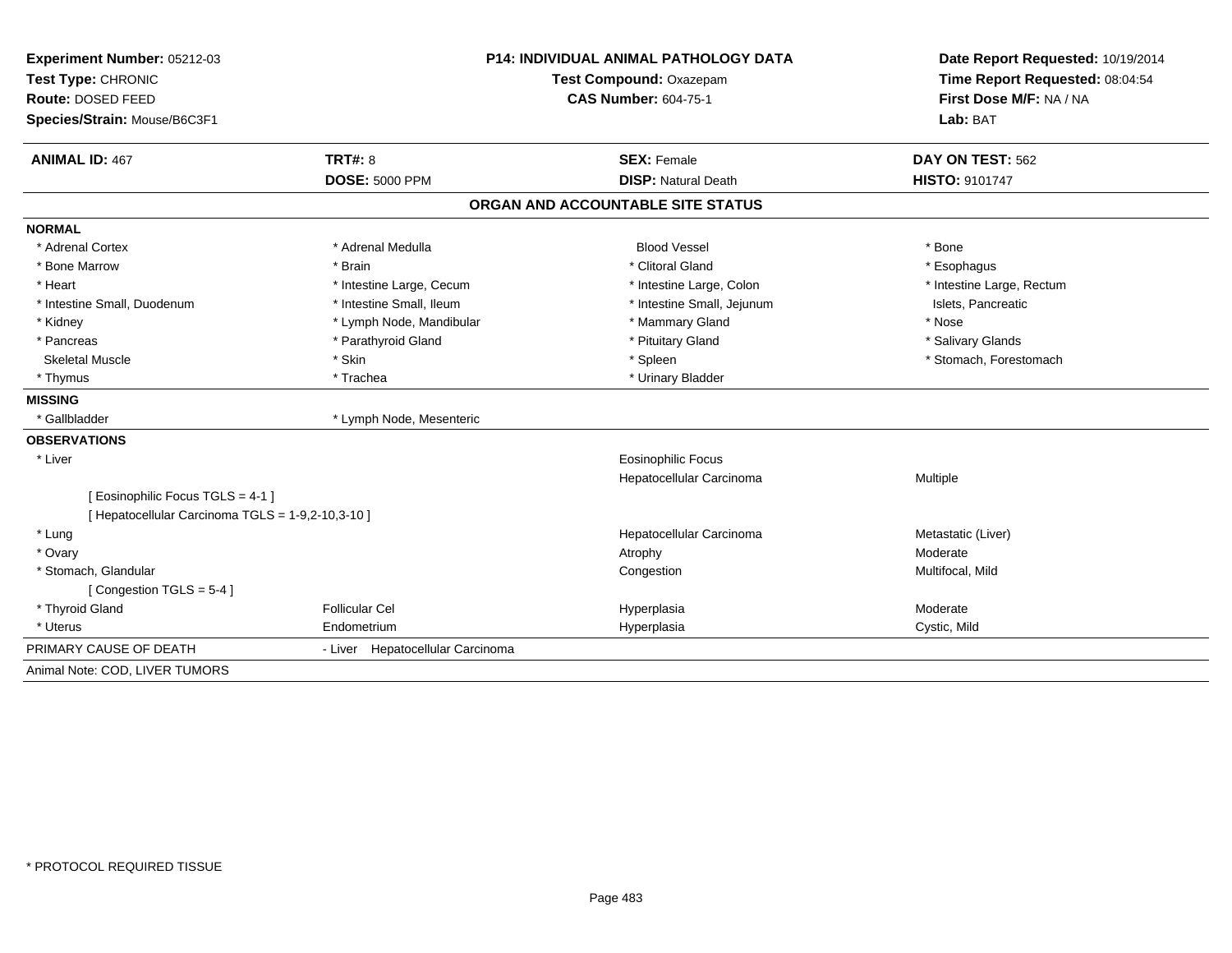| Experiment Number: 05212-03                            | <b>P14: INDIVIDUAL ANIMAL PATHOLOGY DATA</b><br>Test Compound: Oxazepam |                                   | Date Report Requested: 10/19/2014<br>Time Report Requested: 08:04:54 |  |
|--------------------------------------------------------|-------------------------------------------------------------------------|-----------------------------------|----------------------------------------------------------------------|--|
| Test Type: CHRONIC                                     |                                                                         |                                   |                                                                      |  |
| Route: DOSED FEED                                      |                                                                         | <b>CAS Number: 604-75-1</b>       | First Dose M/F: NA / NA                                              |  |
| Species/Strain: Mouse/B6C3F1                           |                                                                         |                                   | Lab: BAT                                                             |  |
| <b>ANIMAL ID: 468</b>                                  | <b>TRT#: 8</b>                                                          | <b>SEX: Female</b>                | DAY ON TEST: 491                                                     |  |
|                                                        | <b>DOSE: 5000 PPM</b>                                                   | <b>DISP:</b> Moribund Sacrifice   | <b>HISTO: 9101748</b>                                                |  |
|                                                        |                                                                         | ORGAN AND ACCOUNTABLE SITE STATUS |                                                                      |  |
| <b>NORMAL</b>                                          |                                                                         |                                   |                                                                      |  |
| * Adrenal Cortex                                       | * Adrenal Medulla                                                       | <b>Blood Vessel</b>               | * Bone                                                               |  |
| * Bone Marrow                                          | * Brain                                                                 | * Clitoral Gland                  | * Esophagus                                                          |  |
| * Gallbladder                                          | * Heart                                                                 | * Intestine Large, Cecum          | * Intestine Large, Colon                                             |  |
| * Intestine Large, Rectum                              | * Intestine Small, Duodenum                                             | * Intestine Small, Ileum          | * Intestine Small, Jejunum                                           |  |
| Islets, Pancreatic                                     | * Kidney                                                                | * Lung                            | * Lymph Node, Mesenteric                                             |  |
| * Mammary Gland                                        | * Nose                                                                  | * Pancreas                        | * Parathyroid Gland                                                  |  |
| * Pituitary Gland                                      | * Salivary Glands                                                       | <b>Skeletal Muscle</b>            | * Skin                                                               |  |
| * Spleen                                               | * Stomach, Forestomach                                                  | * Stomach, Glandular              | * Trachea                                                            |  |
| * Urinary Bladder                                      | * Uterus                                                                |                                   |                                                                      |  |
| <b>MISSING</b>                                         |                                                                         |                                   |                                                                      |  |
| * Lymph Node, Mandibular                               |                                                                         |                                   |                                                                      |  |
| <b>OBSERVATIONS</b>                                    |                                                                         |                                   |                                                                      |  |
| * Liver                                                |                                                                         | <b>Eosinophilic Focus</b>         |                                                                      |  |
|                                                        |                                                                         | Hepatocellular Adenoma            | Multiple                                                             |  |
|                                                        |                                                                         | Hepatocellular Carcinoma          | Multiple                                                             |  |
|                                                        | Centrilobular                                                           | Hypertrophy                       | Moderate                                                             |  |
| [ Hepatocellular Adenoma TGLS = 4-12 ]                 |                                                                         |                                   |                                                                      |  |
| [ Hepatocellular Carcinoma TGLS = 1-9,2-10,3-11,5-13 ] |                                                                         |                                   |                                                                      |  |
| * Ovary                                                |                                                                         | Atrophy                           | Mild                                                                 |  |
| * Thymus                                               |                                                                         | Atrophy                           | Mild                                                                 |  |
| * Thyroid Gland                                        | <b>Follicular Cel</b>                                                   | Hyperplasia                       | Moderate                                                             |  |
| PRIMARY CAUSE OF DEATH                                 | - Liver Hepatocellular Carcinoma                                        |                                   |                                                                      |  |
| Animal Note: MORIBUND SAC DUE TO LIVER TUMORS          |                                                                         |                                   |                                                                      |  |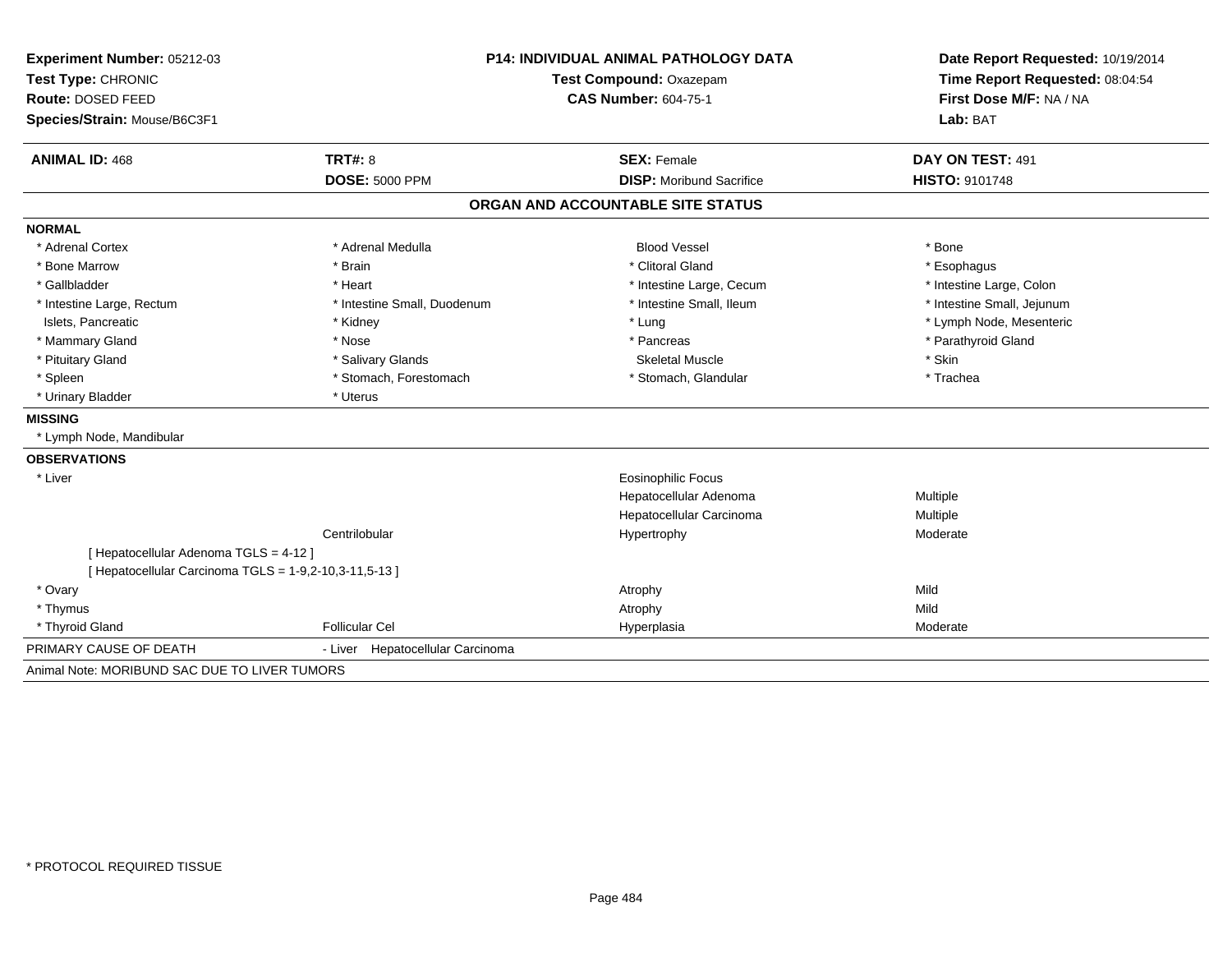| Experiment Number: 05212-03<br>Test Type: CHRONIC<br>Route: DOSED FEED<br>Species/Strain: Mouse/B6C3F1 |                                  | <b>P14: INDIVIDUAL ANIMAL PATHOLOGY DATA</b><br>Test Compound: Oxazepam<br><b>CAS Number: 604-75-1</b> | Date Report Requested: 10/19/2014<br>Time Report Requested: 08:04:54<br>First Dose M/F: NA / NA<br>Lab: BAT |
|--------------------------------------------------------------------------------------------------------|----------------------------------|--------------------------------------------------------------------------------------------------------|-------------------------------------------------------------------------------------------------------------|
| <b>ANIMAL ID: 469</b>                                                                                  | TRT#: 8                          | <b>SEX: Female</b>                                                                                     | DAY ON TEST: 582                                                                                            |
|                                                                                                        | <b>DOSE: 5000 PPM</b>            | <b>DISP: Natural Death</b>                                                                             | <b>HISTO: 9101749</b>                                                                                       |
|                                                                                                        |                                  | ORGAN AND ACCOUNTABLE SITE STATUS                                                                      |                                                                                                             |
| <b>NORMAL</b>                                                                                          |                                  |                                                                                                        |                                                                                                             |
| * Adrenal Cortex                                                                                       | * Adrenal Medulla                | <b>Blood Vessel</b>                                                                                    | * Bone                                                                                                      |
| * Bone Marrow                                                                                          | * Brain                          | * Clitoral Gland                                                                                       | * Esophagus                                                                                                 |
| * Gallbladder                                                                                          | * Heart                          | * Intestine Large, Cecum                                                                               | * Intestine Large, Colon                                                                                    |
| * Intestine Large, Rectum                                                                              | * Intestine Small, Duodenum      | * Intestine Small, Ileum                                                                               | * Intestine Small, Jejunum                                                                                  |
| Islets, Pancreatic                                                                                     | * Kidney                         | * Lung                                                                                                 | * Lymph Node, Mandibular                                                                                    |
| * Lymph Node, Mesenteric                                                                               | * Mammary Gland                  | * Nose                                                                                                 | * Pancreas                                                                                                  |
| * Parathyroid Gland                                                                                    | * Pituitary Gland                | * Salivary Glands                                                                                      | <b>Skeletal Muscle</b>                                                                                      |
| * Skin                                                                                                 | * Spleen                         | * Stomach, Forestomach                                                                                 | * Stomach, Glandular                                                                                        |
| * Trachea                                                                                              | * Urinary Bladder                | * Uterus                                                                                               |                                                                                                             |
| <b>OBSERVATIONS</b>                                                                                    |                                  |                                                                                                        |                                                                                                             |
| * Liver                                                                                                |                                  | Hepatocellular Carcinoma                                                                               | Multiple                                                                                                    |
| [ Hepatocellular Carcinoma TGLS = 2-1,2-2,2-9,2-10 ]                                                   |                                  |                                                                                                        |                                                                                                             |
| * Ovary                                                                                                |                                  | Atrophy                                                                                                | Marked                                                                                                      |
| * Thymus                                                                                               |                                  | Atrophy                                                                                                | Marked                                                                                                      |
| * Thyroid Gland                                                                                        | <b>Follicular Cel</b>            | Hyperplasia                                                                                            | Moderate                                                                                                    |
| PRIMARY CAUSE OF DEATH                                                                                 | - Liver Hepatocellular Carcinoma |                                                                                                        |                                                                                                             |
| Animal Note: COD. LIVER TUMORS                                                                         |                                  |                                                                                                        |                                                                                                             |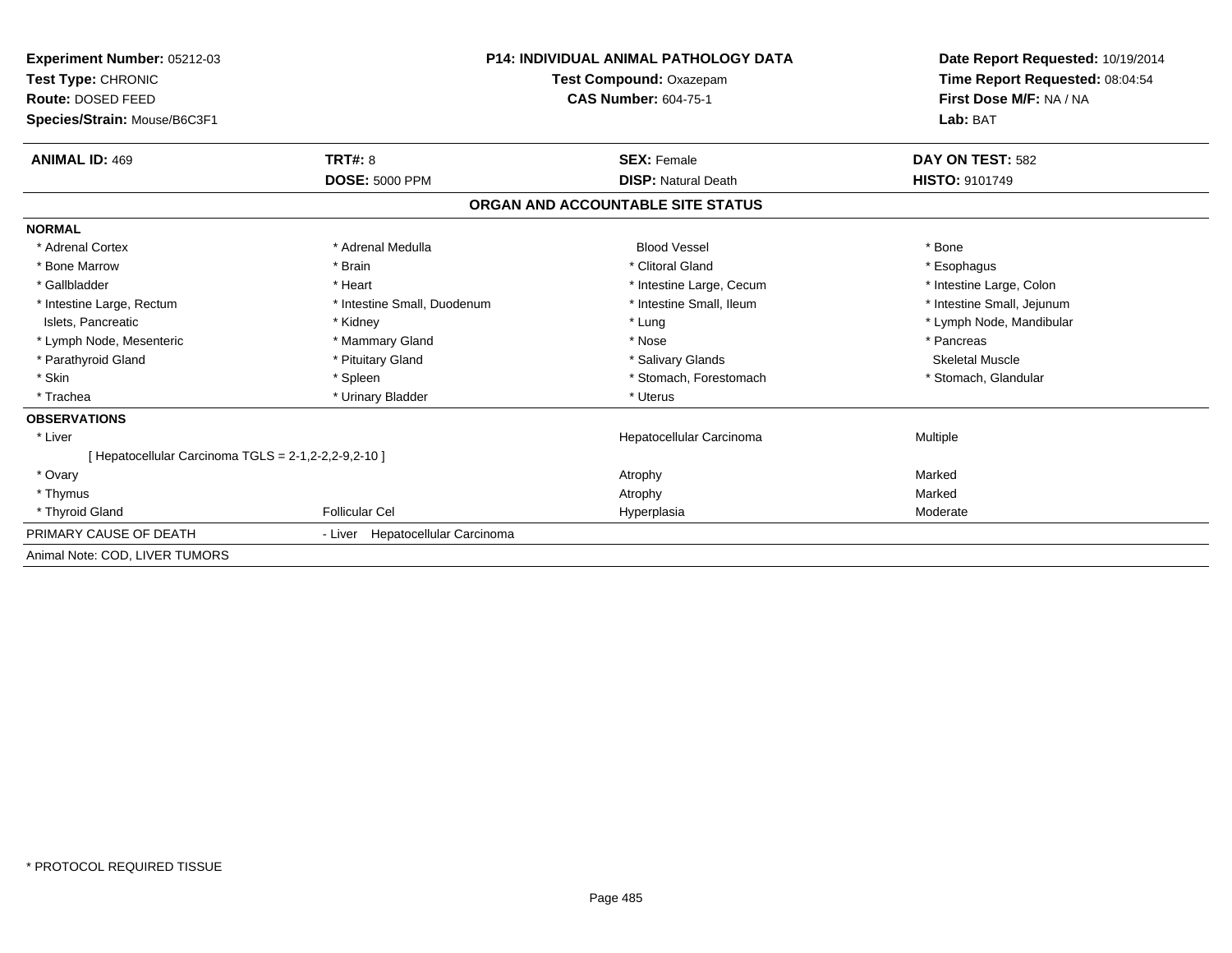| Experiment Number: 05212-03<br>Test Type: CHRONIC<br>Route: DOSED FEED<br>Species/Strain: Mouse/B6C3F1 | <b>P14: INDIVIDUAL ANIMAL PATHOLOGY DATA</b><br>Test Compound: Oxazepam<br><b>CAS Number: 604-75-1</b> |                                   | Date Report Requested: 10/19/2014<br>Time Report Requested: 08:04:54<br>First Dose M/F: NA / NA<br>Lab: BAT |
|--------------------------------------------------------------------------------------------------------|--------------------------------------------------------------------------------------------------------|-----------------------------------|-------------------------------------------------------------------------------------------------------------|
| <b>ANIMAL ID: 470</b>                                                                                  | TRT#: 8                                                                                                | <b>SEX: Female</b>                | DAY ON TEST: 6                                                                                              |
|                                                                                                        | <b>DOSE: 5000 PPM</b>                                                                                  | <b>DISP: Natural Death</b>        | HISTO: 9101750                                                                                              |
|                                                                                                        |                                                                                                        | ORGAN AND ACCOUNTABLE SITE STATUS |                                                                                                             |
| <b>NORMAL</b>                                                                                          |                                                                                                        |                                   |                                                                                                             |
| * Adrenal Cortex                                                                                       | * Adrenal Medulla                                                                                      | * Bone                            | * Bone Marrow                                                                                               |
| * Brain                                                                                                | * Clitoral Gland                                                                                       | * Esophagus                       | * Gallbladder                                                                                               |
| * Heart                                                                                                | * Intestine Large, Cecum                                                                               | * Intestine Large, Colon          | * Intestine Large, Rectum                                                                                   |
| * Intestine Small, Duodenum                                                                            | * Intestine Small, Ileum                                                                               | * Intestine Small, Jejunum        | Islets, Pancreatic                                                                                          |
| * Kidney                                                                                               | * Liver                                                                                                | * Lung                            | * Lymph Node, Mandibular                                                                                    |
| * Lymph Node, Mesenteric                                                                               | * Nose                                                                                                 | * Ovary                           | * Pancreas                                                                                                  |
| * Parathyroid Gland                                                                                    | * Pituitary Gland                                                                                      | * Salivary Glands                 | <b>Skeletal Muscle</b>                                                                                      |
| * Skin                                                                                                 | * Spleen                                                                                               | * Stomach, Forestomach            | * Stomach, Glandular                                                                                        |
| * Thymus                                                                                               | * Thyroid Gland                                                                                        | * Trachea                         | * Urinary Bladder                                                                                           |
| * Uterus                                                                                               |                                                                                                        |                                   |                                                                                                             |
| <b>MISSING</b>                                                                                         |                                                                                                        |                                   |                                                                                                             |
| <b>Blood Vessel</b>                                                                                    | * Mammary Gland                                                                                        |                                   |                                                                                                             |
| PRIMARY CAUSE OF DEATH                                                                                 | - UNCERTAIN                                                                                            |                                   |                                                                                                             |
| Animal Note: COD, UNDETERMINED                                                                         |                                                                                                        |                                   |                                                                                                             |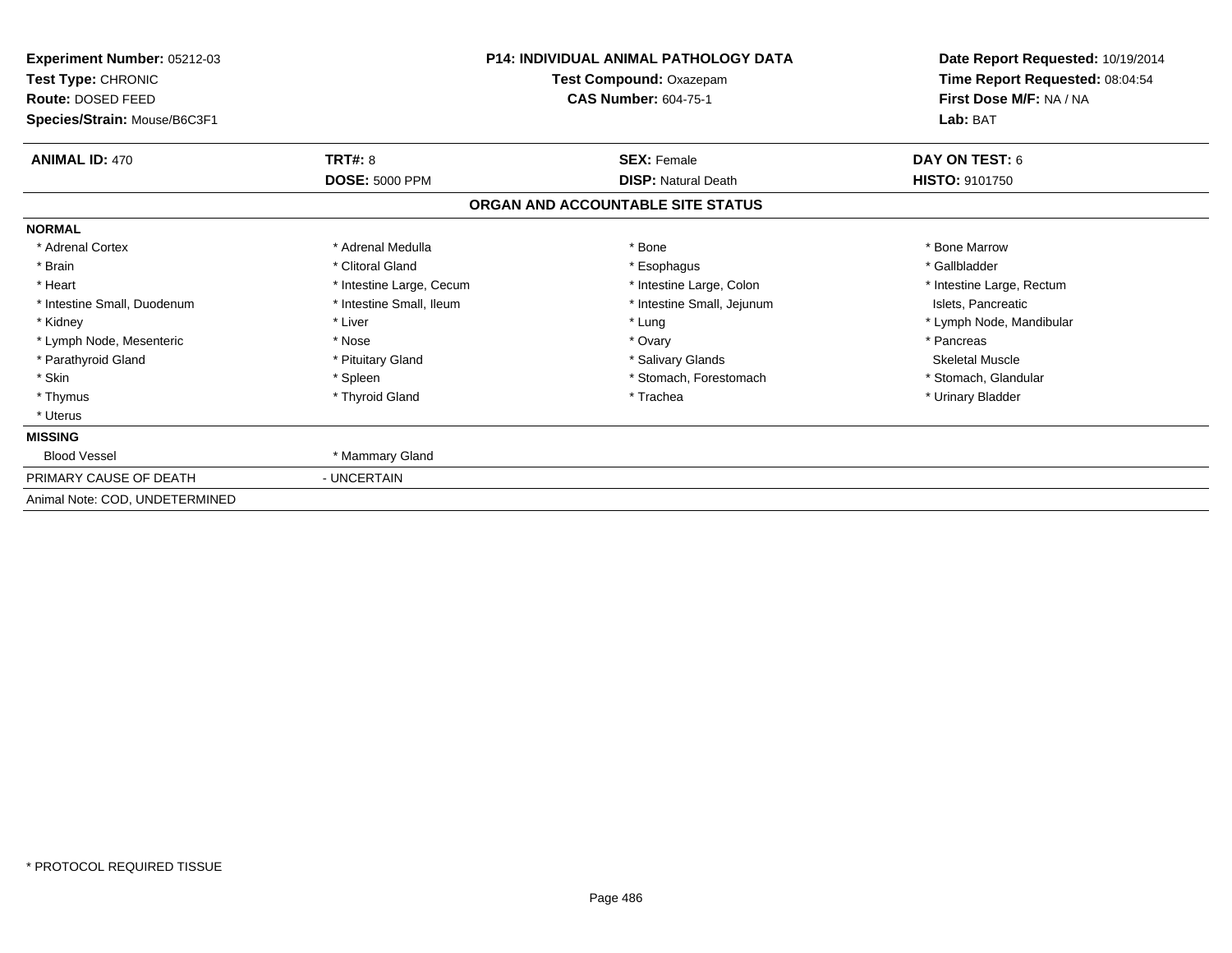| Experiment Number: 05212-03                           |                                  | <b>P14: INDIVIDUAL ANIMAL PATHOLOGY DATA</b> |                                 |  |
|-------------------------------------------------------|----------------------------------|----------------------------------------------|---------------------------------|--|
| Test Type: CHRONIC                                    | Test Compound: Oxazepam          |                                              | Time Report Requested: 08:04:54 |  |
| Route: DOSED FEED                                     |                                  | <b>CAS Number: 604-75-1</b>                  | First Dose M/F: NA / NA         |  |
| Species/Strain: Mouse/B6C3F1                          |                                  |                                              | Lab: BAT                        |  |
| <b>ANIMAL ID: 471</b>                                 | <b>TRT#: 8</b>                   | <b>SEX: Female</b>                           | DAY ON TEST: 478                |  |
|                                                       | <b>DOSE: 5000 PPM</b>            | <b>DISP: Natural Death</b>                   | <b>HISTO: 9101751</b>           |  |
|                                                       |                                  | ORGAN AND ACCOUNTABLE SITE STATUS            |                                 |  |
| <b>NORMAL</b>                                         |                                  |                                              |                                 |  |
| * Adrenal Cortex                                      | * Adrenal Medulla                | <b>Blood Vessel</b>                          | * Bone                          |  |
| * Bone Marrow                                         | * Brain                          | * Esophagus                                  | * Gallbladder                   |  |
| * Heart                                               | * Intestine Large, Cecum         | * Intestine Large, Colon                     | * Intestine Large, Rectum       |  |
| * Intestine Small, Duodenum                           | * Intestine Small. Ileum         | * Intestine Small, Jejunum                   | Islets, Pancreatic              |  |
| * Kidney                                              | * Lung                           | * Lymph Node, Mandibular                     | * Lymph Node, Mesenteric        |  |
| * Mammary Gland                                       | * Nose                           | * Pancreas                                   | * Parathyroid Gland             |  |
| * Pituitary Gland                                     | * Salivary Glands                | <b>Skeletal Muscle</b>                       | * Skin                          |  |
| * Spleen                                              | * Stomach, Forestomach           | * Stomach, Glandular                         | * Trachea                       |  |
| * Urinary Bladder                                     | * Uterus                         |                                              |                                 |  |
| <b>MISSING</b>                                        |                                  |                                              |                                 |  |
| * Clitoral Gland                                      | * Thymus                         |                                              |                                 |  |
| <b>OBSERVATIONS</b>                                   |                                  |                                              |                                 |  |
| * Liver                                               |                                  | Hepatocellular Adenoma                       | Multiple                        |  |
|                                                       |                                  | Hepatocellular Carcinoma                     | Multiple                        |  |
|                                                       | Centrilobular                    | Hypertrophy                                  | Moderate                        |  |
| [ Hepatocellular Adenoma TGLS = 2-10,4-9,8-11,9-12 ]  |                                  |                                              |                                 |  |
| [ Hepatocellular Carcinoma TGLS = 1-1,3-1,5-10,7-11 ] |                                  |                                              |                                 |  |
| * Ovary                                               |                                  | Atrophy                                      | Mild                            |  |
| * Thyroid Gland                                       | <b>Follicular Cel</b>            | Hyperplasia                                  | Minimal                         |  |
| PRIMARY CAUSE OF DEATH                                | - Liver Hepatocellular Carcinoma |                                              |                                 |  |
| Animal Note: COD, LIVER TUMORS                        |                                  |                                              |                                 |  |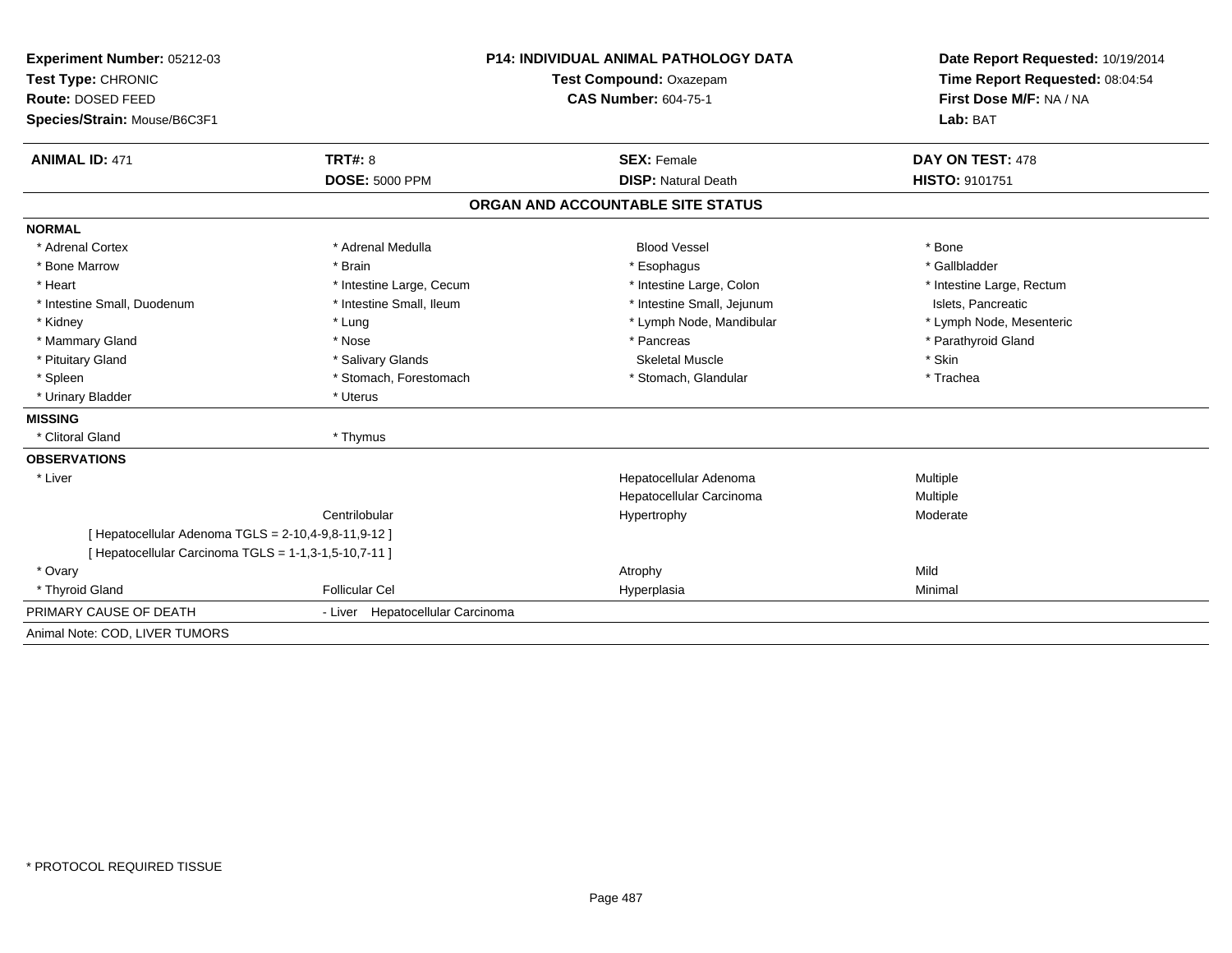| Experiment Number: 05212-03                       | <b>P14: INDIVIDUAL ANIMAL PATHOLOGY DATA</b><br>Test Compound: Oxazepam |                                   | Date Report Requested: 10/19/2014 |  |
|---------------------------------------------------|-------------------------------------------------------------------------|-----------------------------------|-----------------------------------|--|
| Test Type: CHRONIC                                |                                                                         |                                   | Time Report Requested: 08:04:54   |  |
| Route: DOSED FEED                                 |                                                                         | <b>CAS Number: 604-75-1</b>       | First Dose M/F: NA / NA           |  |
| Species/Strain: Mouse/B6C3F1                      |                                                                         |                                   | Lab: BAT                          |  |
| <b>ANIMAL ID: 472</b>                             | TRT#: 8                                                                 | <b>SEX: Female</b>                | DAY ON TEST: 460                  |  |
|                                                   | <b>DOSE: 5000 PPM</b>                                                   | <b>DISP:</b> Scheduled Sacrifice  | <b>HISTO: 9101752</b>             |  |
|                                                   |                                                                         | ORGAN AND ACCOUNTABLE SITE STATUS |                                   |  |
| <b>NORMAL</b>                                     |                                                                         |                                   |                                   |  |
| * Adrenal Cortex                                  | * Adrenal Medulla                                                       | <b>Blood Vessel</b>               | * Bone                            |  |
| * Bone Marrow                                     | * Brain                                                                 | * Clitoral Gland                  | * Esophagus                       |  |
| * Gallbladder                                     | * Heart                                                                 | * Intestine Large, Cecum          | * Intestine Large, Colon          |  |
| * Intestine Large, Rectum                         | * Intestine Small, Duodenum                                             | * Intestine Small, Ileum          | * Intestine Small, Jejunum        |  |
| Islets, Pancreatic                                | * Kidney                                                                | * Lung                            | * Lymph Node, Mandibular          |  |
| * Lymph Node, Mesenteric                          | * Mammary Gland                                                         | * Nose                            | * Ovary                           |  |
| * Pancreas                                        | * Parathyroid Gland                                                     | * Salivary Glands                 | Skeletal Muscle                   |  |
| * Skin                                            | * Spleen                                                                | * Stomach, Forestomach            | * Stomach, Glandular              |  |
| * Thymus                                          | * Trachea                                                               | * Urinary Bladder                 |                                   |  |
| <b>OBSERVATIONS</b>                               |                                                                         |                                   |                                   |  |
| * Liver                                           |                                                                         | Eosinophilic Focus                |                                   |  |
|                                                   |                                                                         | Hepatoblastoma                    |                                   |  |
|                                                   |                                                                         | Hepatocellular Adenoma            | Multiple                          |  |
|                                                   |                                                                         | Hepatocellular Carcinoma          | Multiple                          |  |
|                                                   | Centrilobular, Hepatocyte                                               | Hypertrophy                       | Moderate                          |  |
| [Hepatoblastoma TGLS = 9-14]                      |                                                                         |                                   |                                   |  |
|                                                   | [ Hepatocellular Adenoma TGLS = 2-13,3-10,4-13,5-13,6-1,10-14 ]         |                                   |                                   |  |
| [ Hepatocellular Carcinoma TGLS = 1-9,7-11,8-12 ] |                                                                         |                                   |                                   |  |
| * Pituitary Gland                                 | Pars Distalis                                                           | Hyperplasia                       | Mild                              |  |
| * Thyroid Gland                                   | <b>Follicular Cel</b>                                                   | Hyperplasia                       | Mild                              |  |
| * Uterus                                          | Endometrium                                                             | Hyperplasia                       | Cystic, Glandular, Mild           |  |
| PRIMARY CAUSE OF DEATH                            |                                                                         |                                   |                                   |  |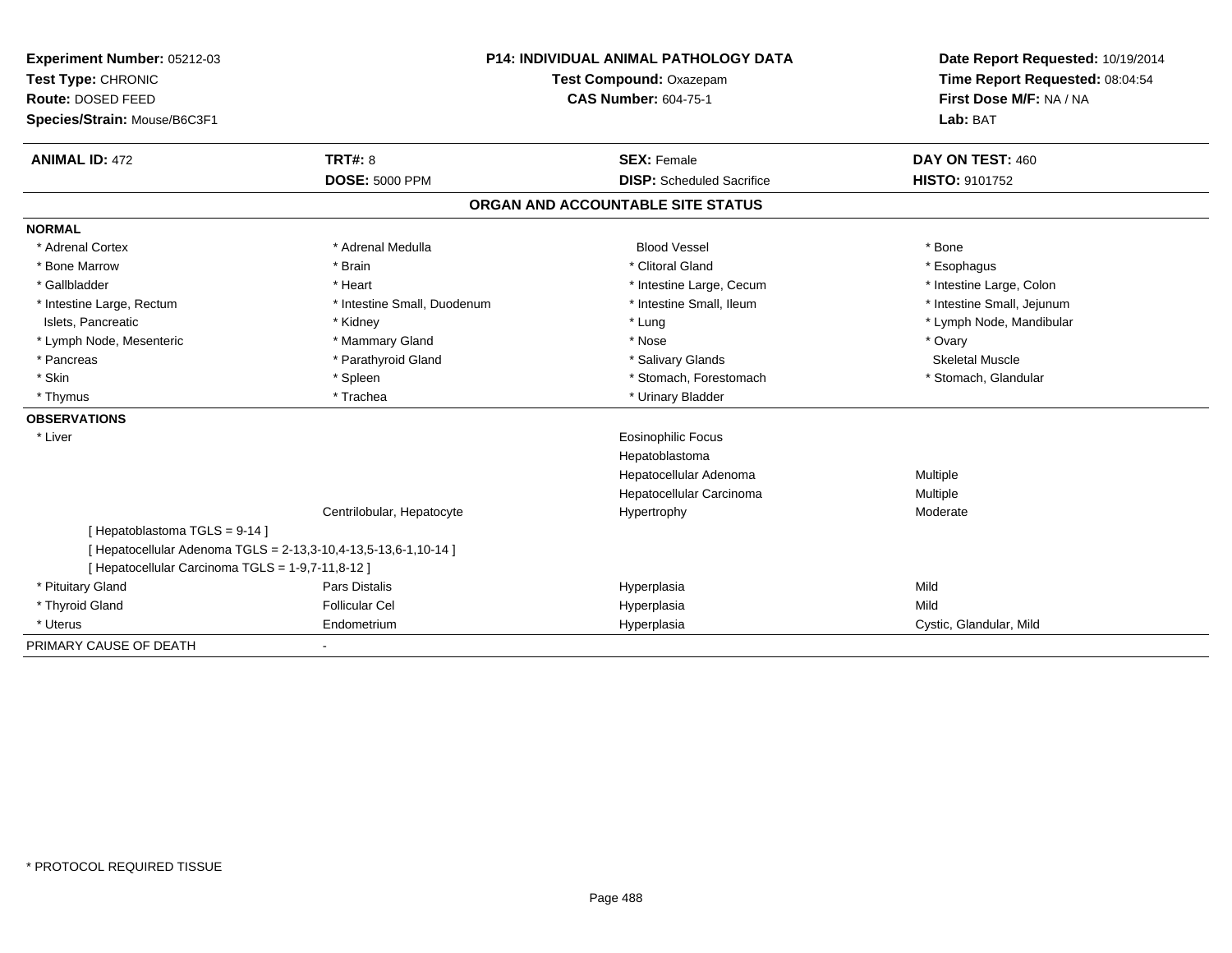| Experiment Number: 05212-03                             | <b>P14: INDIVIDUAL ANIMAL PATHOLOGY DATA</b> |                                   | Date Report Requested: 10/19/2014                          |  |
|---------------------------------------------------------|----------------------------------------------|-----------------------------------|------------------------------------------------------------|--|
| Test Type: CHRONIC                                      |                                              | <b>Test Compound: Oxazepam</b>    |                                                            |  |
| Route: DOSED FEED                                       |                                              | <b>CAS Number: 604-75-1</b>       | Time Report Requested: 08:04:54<br>First Dose M/F: NA / NA |  |
| Species/Strain: Mouse/B6C3F1                            |                                              |                                   | Lab: BAT                                                   |  |
| <b>ANIMAL ID: 473</b>                                   | TRT#: 8                                      | <b>SEX: Female</b>                | DAY ON TEST: 410                                           |  |
|                                                         | <b>DOSE: 5000 PPM</b>                        | <b>DISP: Natural Death</b>        | <b>HISTO: 9101753</b>                                      |  |
|                                                         |                                              | ORGAN AND ACCOUNTABLE SITE STATUS |                                                            |  |
| <b>NORMAL</b>                                           |                                              |                                   |                                                            |  |
| * Adrenal Cortex                                        | * Adrenal Medulla                            | <b>Blood Vessel</b>               | * Bone                                                     |  |
| * Bone Marrow                                           | * Brain                                      | * Clitoral Gland                  | * Esophagus                                                |  |
| * Gallbladder                                           | * Heart                                      | * Intestine Large, Cecum          | * Intestine Large, Colon                                   |  |
| * Intestine Large, Rectum                               | * Intestine Small, Duodenum                  | * Intestine Small, Ileum          | * Intestine Small, Jejunum                                 |  |
| Islets, Pancreatic                                      | * Kidney                                     | * Lymph Node, Mandibular          | * Mammary Gland                                            |  |
| * Nose                                                  | * Ovary                                      | * Pancreas                        | * Pituitary Gland                                          |  |
| * Salivary Glands                                       | <b>Skeletal Muscle</b>                       | * Skin                            | * Spleen                                                   |  |
| * Stomach, Forestomach                                  | * Stomach, Glandular                         | * Thymus                          | * Trachea                                                  |  |
| * Urinary Bladder                                       | * Uterus                                     |                                   |                                                            |  |
| <b>MISSING</b>                                          |                                              |                                   |                                                            |  |
| * Lymph Node, Mesenteric                                | * Parathyroid Gland                          |                                   |                                                            |  |
| <b>OBSERVATIONS</b>                                     |                                              |                                   |                                                            |  |
| * Liver                                                 |                                              | Hepatocellular Adenoma            | Multiple                                                   |  |
|                                                         |                                              | Hepatocellular Carcinoma          | Multiple                                                   |  |
|                                                         | Centrilobular                                | Hypertrophy                       | Moderate                                                   |  |
| [Hepatocellular Adenoma TGLS = 1-9]                     |                                              |                                   |                                                            |  |
| [ Hepatocellular Carcinoma TGLS = 3-1,2-9 ]             |                                              |                                   |                                                            |  |
| * Lung                                                  |                                              | Hepatocellular Carcinoma          | Metastatic (Liver)                                         |  |
| * Thyroid Gland                                         | Follicular Cel                               | Hyperplasia                       | Minimal                                                    |  |
| PRIMARY CAUSE OF DEATH                                  | - Liver Hepatocellular Carcinoma             |                                   |                                                            |  |
| Animal Note: COD, LIVER TUMORS                          |                                              |                                   |                                                            |  |
| Animal Note: TGL4, SPLEEN WITHIN NORMAL LIMITS ON MICRO |                                              |                                   |                                                            |  |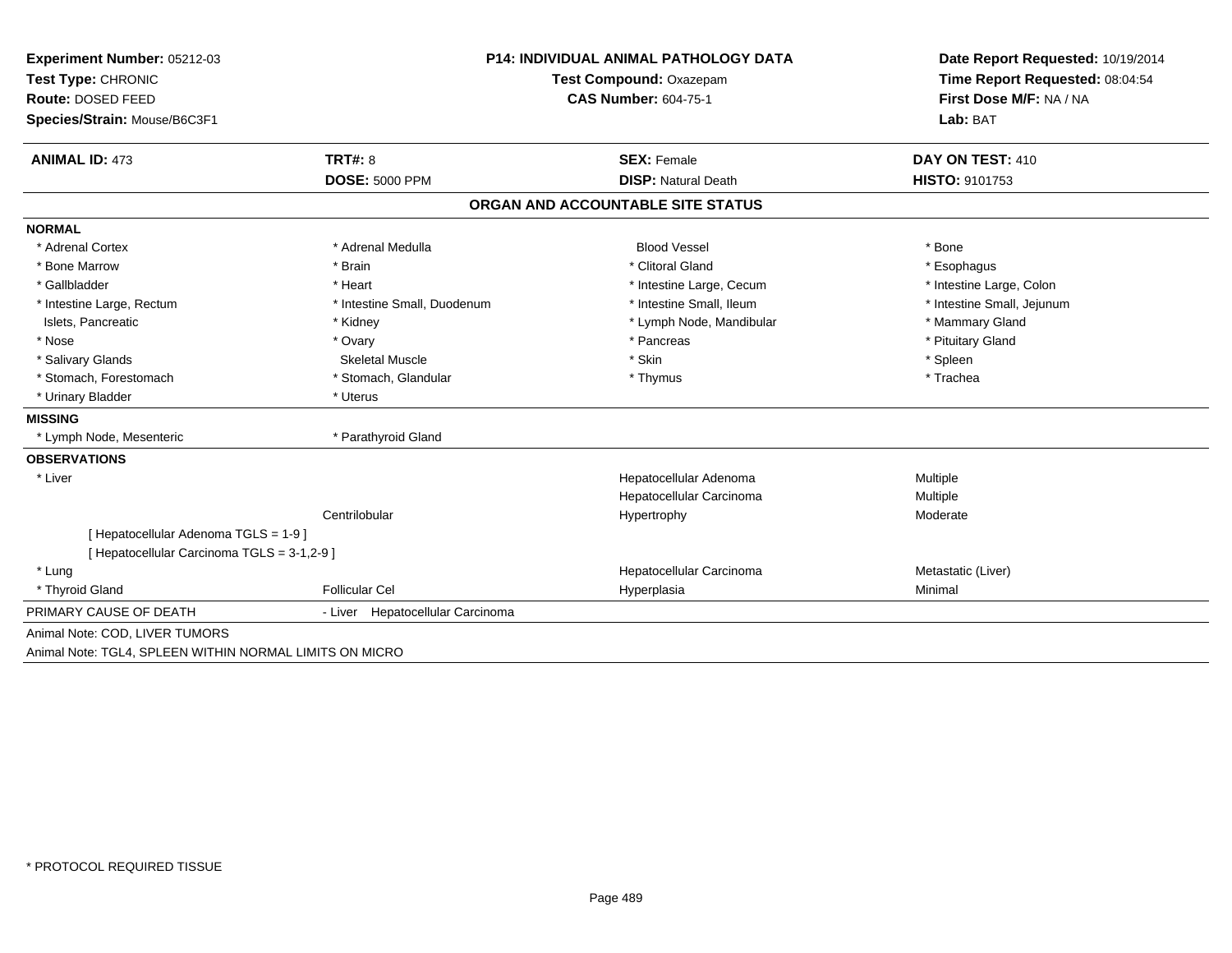| Experiment Number: 05212-03<br>Test Type: CHRONIC<br>Route: DOSED FEED | <b>P14: INDIVIDUAL ANIMAL PATHOLOGY DATA</b><br>Test Compound: Oxazepam<br><b>CAS Number: 604-75-1</b> |                                   | Date Report Requested: 10/19/2014<br>Time Report Requested: 08:04:54<br>First Dose M/F: NA / NA |  |
|------------------------------------------------------------------------|--------------------------------------------------------------------------------------------------------|-----------------------------------|-------------------------------------------------------------------------------------------------|--|
| Species/Strain: Mouse/B6C3F1                                           |                                                                                                        |                                   | Lab: BAT                                                                                        |  |
| <b>ANIMAL ID: 474</b>                                                  | <b>TRT#: 8</b>                                                                                         | <b>SEX: Female</b>                | DAY ON TEST: 569                                                                                |  |
|                                                                        | <b>DOSE: 5000 PPM</b>                                                                                  | <b>DISP:</b> Moribund Sacrifice   | <b>HISTO: 9101754</b>                                                                           |  |
|                                                                        |                                                                                                        | ORGAN AND ACCOUNTABLE SITE STATUS |                                                                                                 |  |
| <b>NORMAL</b>                                                          |                                                                                                        |                                   |                                                                                                 |  |
| * Adrenal Cortex                                                       | * Adrenal Medulla                                                                                      | <b>Blood Vessel</b>               | * Bone                                                                                          |  |
| * Bone Marrow                                                          | * Brain                                                                                                | * Clitoral Gland                  | * Esophagus                                                                                     |  |
| * Gallbladder                                                          | * Heart                                                                                                | * Intestine Large, Cecum          | * Intestine Large, Colon                                                                        |  |
| * Intestine Large, Rectum                                              | * Intestine Small, Duodenum                                                                            | * Intestine Small, Ileum          | * Intestine Small, Jejunum                                                                      |  |
| Islets, Pancreatic                                                     | * Kidney                                                                                               | * Lymph Node, Mandibular          | * Lymph Node, Mesenteric                                                                        |  |
| * Mammary Gland                                                        | * Nose                                                                                                 | * Pancreas                        | * Parathyroid Gland                                                                             |  |
| * Pituitary Gland                                                      | * Salivary Glands                                                                                      | <b>Skeletal Muscle</b>            | * Skin                                                                                          |  |
| * Spleen                                                               | * Stomach, Forestomach                                                                                 | * Stomach, Glandular              | * Trachea                                                                                       |  |
| * Urinary Bladder                                                      | * Uterus                                                                                               |                                   |                                                                                                 |  |
| <b>MISSING</b>                                                         |                                                                                                        |                                   |                                                                                                 |  |
| * Thymus                                                               |                                                                                                        |                                   |                                                                                                 |  |
| <b>OBSERVATIONS</b>                                                    |                                                                                                        |                                   |                                                                                                 |  |
| * Liver                                                                |                                                                                                        | Hepatoblastoma                    |                                                                                                 |  |
|                                                                        |                                                                                                        | Hepatocellular Adenoma            | Multiple                                                                                        |  |
|                                                                        |                                                                                                        | Hepatocellular Carcinoma          |                                                                                                 |  |
| [Hepatoblastoma TGLS = 1-17]                                           |                                                                                                        |                                   |                                                                                                 |  |
| [ Hepatocellular Adenoma TGLS = 3-10,4-11,5-12,1-17 ]                  |                                                                                                        |                                   |                                                                                                 |  |
| [ Hepatocellular Carcinoma TGLS = 2-9 ]                                |                                                                                                        |                                   |                                                                                                 |  |
| * Lung                                                                 |                                                                                                        | Hepatocellular Carcinoma          | Metastatic (Liver)                                                                              |  |
| * Ovary                                                                |                                                                                                        | Atrophy                           | Marked                                                                                          |  |
| <b>Peripheral Nerve</b>                                                | Axon, Sciatic                                                                                          | Degeneration                      | Minimal                                                                                         |  |
| Spinal Cord                                                            | Nerve                                                                                                  | Degeneration                      | Minimal                                                                                         |  |
| * Thyroid Gland                                                        | <b>Follicular Cel</b>                                                                                  | Hyperplasia                       | Moderate                                                                                        |  |
| PRIMARY CAUSE OF DEATH                                                 | - Liver Hepatocellular Carcinoma                                                                       |                                   |                                                                                                 |  |
| Animal Note: MORIBUND SAC DUE TO LIVER TUMORS                          |                                                                                                        |                                   |                                                                                                 |  |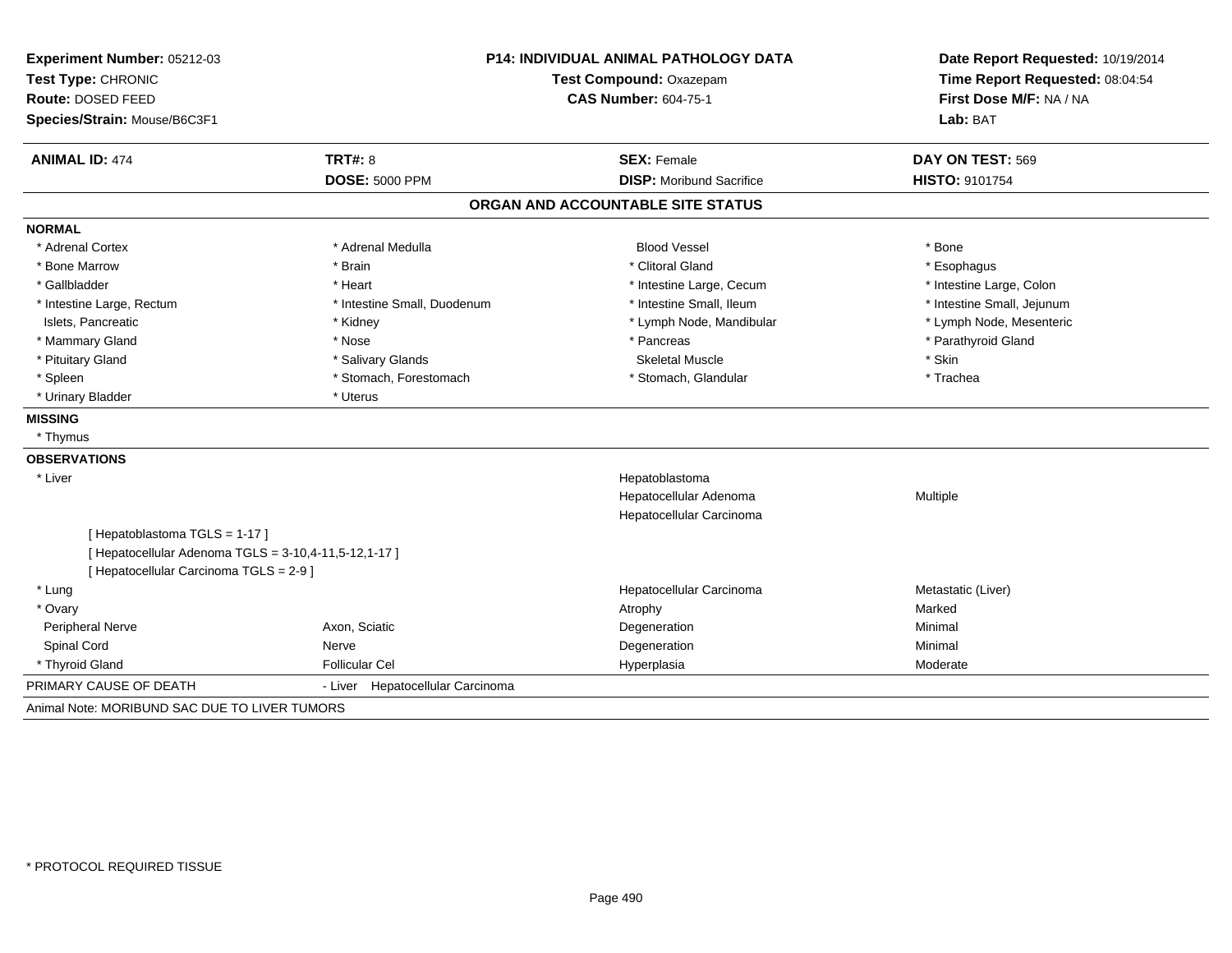| <b>Experiment Number: 05212-03</b>                   | <b>P14: INDIVIDUAL ANIMAL PATHOLOGY DATA</b> |                                   | Date Report Requested: 10/19/2014<br>Time Report Requested: 08:04:54 |  |
|------------------------------------------------------|----------------------------------------------|-----------------------------------|----------------------------------------------------------------------|--|
| Test Type: CHRONIC                                   |                                              | Test Compound: Oxazepam           |                                                                      |  |
| Route: DOSED FEED                                    |                                              | <b>CAS Number: 604-75-1</b>       | First Dose M/F: NA / NA                                              |  |
| Species/Strain: Mouse/B6C3F1                         |                                              |                                   | Lab: BAT                                                             |  |
| <b>ANIMAL ID: 475</b>                                | <b>TRT#: 8</b>                               | <b>SEX: Female</b>                | DAY ON TEST: 499                                                     |  |
|                                                      | <b>DOSE: 5000 PPM</b>                        | <b>DISP: Natural Death</b>        | <b>HISTO: 9101755</b>                                                |  |
|                                                      |                                              | ORGAN AND ACCOUNTABLE SITE STATUS |                                                                      |  |
| <b>NORMAL</b>                                        |                                              |                                   |                                                                      |  |
| * Adrenal Cortex                                     | * Adrenal Medulla                            | <b>Blood Vessel</b>               | * Bone                                                               |  |
| * Bone Marrow                                        | * Brain                                      | * Clitoral Gland                  | * Esophagus                                                          |  |
| * Gallbladder                                        | * Heart                                      | * Intestine Large, Cecum          | * Intestine Large, Colon                                             |  |
| * Intestine Large, Rectum                            | * Intestine Small, Duodenum                  | * Intestine Small, Ileum          | * Intestine Small, Jejunum                                           |  |
| Islets, Pancreatic                                   | * Lung                                       | * Lymph Node, Mandibular          | * Mammary Gland                                                      |  |
| * Nose                                               | * Pancreas                                   | * Pituitary Gland                 | * Salivary Glands                                                    |  |
| <b>Skeletal Muscle</b>                               | * Skin                                       | * Spleen                          | * Stomach, Forestomach                                               |  |
| * Stomach, Glandular                                 | * Trachea                                    | * Urinary Bladder                 | * Uterus                                                             |  |
| <b>MISSING</b>                                       |                                              |                                   |                                                                      |  |
| * Lymph Node, Mesenteric                             | * Parathyroid Gland                          |                                   |                                                                      |  |
| <b>OBSERVATIONS</b>                                  |                                              |                                   |                                                                      |  |
| * Kidney                                             |                                              | Nephropathy                       | Chronic, Mild                                                        |  |
| * Liver                                              |                                              | Hepatocellular Adenoma            | Multiple                                                             |  |
|                                                      |                                              | Hepatocellular Carcinoma          | Multiple                                                             |  |
|                                                      | Centrilobular                                | Hypertrophy                       | Moderate                                                             |  |
| [ Hepatocellular Adenoma TGLS = 1-9,1-10 ]           |                                              |                                   |                                                                      |  |
| [ Hepatocellular Carcinoma TGLS = 1-1,1-2,1-9,1-10 ] |                                              |                                   |                                                                      |  |
| * Ovary                                              |                                              | Atrophy                           | Moderate                                                             |  |
| * Thymus                                             |                                              | Atrophy                           | Marked                                                               |  |
| * Thyroid Gland                                      | <b>Follicular Cel</b>                        | Hyperplasia                       | Moderate                                                             |  |
| PRIMARY CAUSE OF DEATH                               | - Liver Hepatocellular Carcinoma             |                                   |                                                                      |  |
| Animal Note: COD, LIVER TUMORS                       |                                              |                                   |                                                                      |  |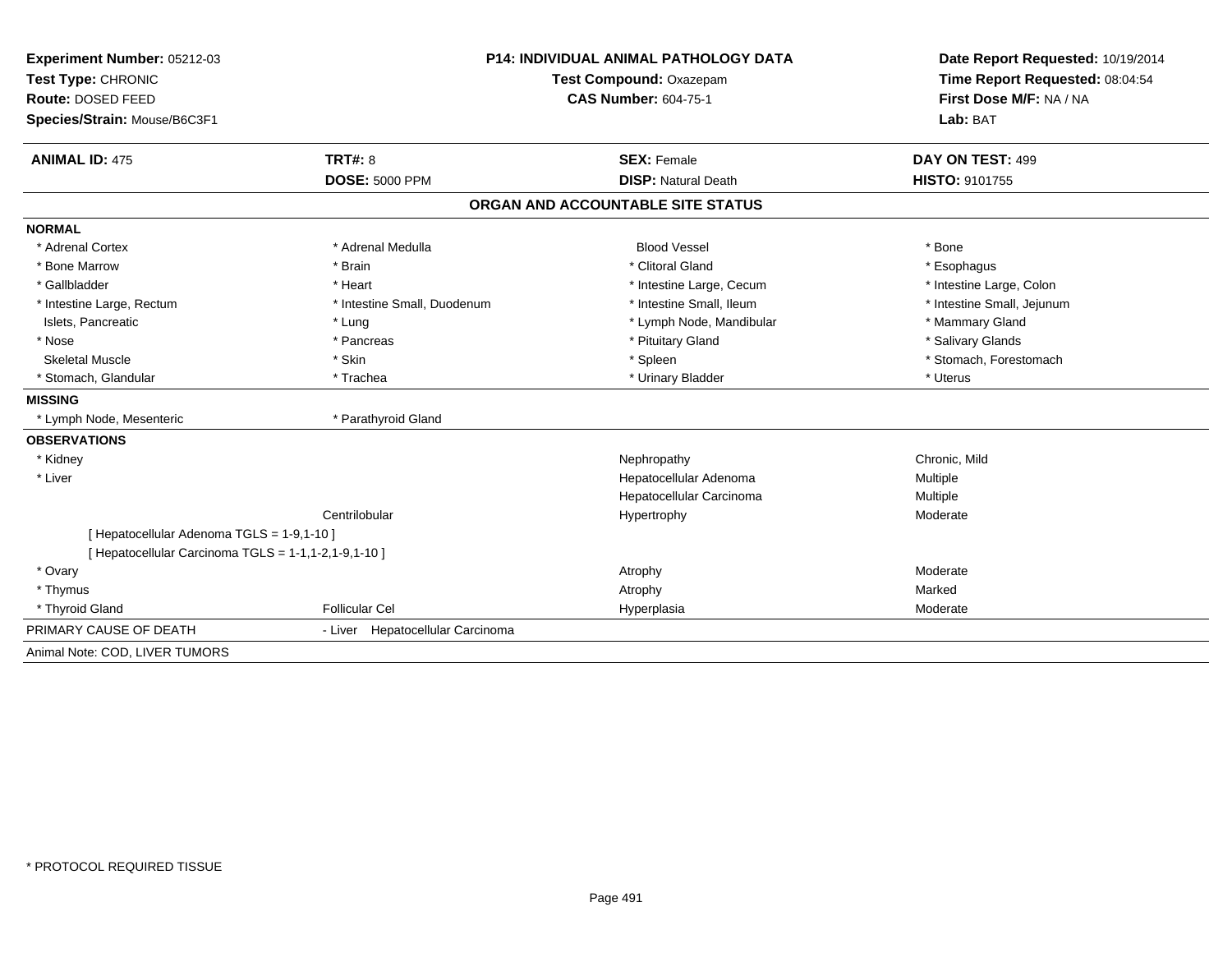| Experiment Number: 05212-03<br>Test Type: CHRONIC |                                  | <b>P14: INDIVIDUAL ANIMAL PATHOLOGY DATA</b> | Date Report Requested: 10/19/2014<br>Time Report Requested: 08:04:54 |
|---------------------------------------------------|----------------------------------|----------------------------------------------|----------------------------------------------------------------------|
|                                                   |                                  | Test Compound: Oxazepam                      |                                                                      |
| Route: DOSED FEED                                 |                                  | <b>CAS Number: 604-75-1</b>                  | First Dose M/F: NA / NA                                              |
| Species/Strain: Mouse/B6C3F1                      |                                  |                                              | Lab: BAT                                                             |
| <b>ANIMAL ID: 476</b>                             | <b>TRT#: 8</b>                   | <b>SEX: Female</b>                           | DAY ON TEST: 414                                                     |
|                                                   | <b>DOSE: 5000 PPM</b>            | <b>DISP: Natural Death</b>                   | <b>HISTO: 9101756</b>                                                |
|                                                   |                                  | ORGAN AND ACCOUNTABLE SITE STATUS            |                                                                      |
| <b>NORMAL</b>                                     |                                  |                                              |                                                                      |
| * Adrenal Cortex                                  | * Adrenal Medulla                | <b>Blood Vessel</b>                          | * Bone                                                               |
| * Bone Marrow                                     | * Brain                          | * Clitoral Gland                             | * Esophagus                                                          |
| * Gallbladder                                     | * Heart                          | * Intestine Large, Cecum                     | * Intestine Large, Colon                                             |
| * Intestine Large, Rectum                         | * Intestine Small, Duodenum      | * Intestine Small, Ileum                     | * Intestine Small, Jejunum                                           |
| Islets, Pancreatic                                | * Kidney                         | * Lung                                       | * Lymph Node, Mandibular                                             |
| * Lymph Node, Mesenteric                          | * Mammary Gland                  | * Nose                                       | * Ovary                                                              |
| * Pancreas                                        | * Parathyroid Gland              | * Pituitary Gland                            | * Salivary Glands                                                    |
| <b>Skeletal Muscle</b>                            | * Skin                           | * Spleen                                     | * Stomach, Forestomach                                               |
| * Stomach, Glandular                              | * Thymus                         | * Trachea                                    | * Urinary Bladder                                                    |
| * Uterus                                          |                                  |                                              |                                                                      |
| <b>OBSERVATIONS</b>                               |                                  |                                              |                                                                      |
| * Liver                                           |                                  | Hepatocellular Adenoma                       | Multiple                                                             |
|                                                   |                                  | Hepatocellular Carcinoma                     | Multiple                                                             |
|                                                   | Centrilobular                    | Hypertrophy                                  | Mild                                                                 |
| [ Hepatocellular Adenoma TGLS = 1-1,1-2,1-9 ]     |                                  |                                              |                                                                      |
| [ Hepatocellular Carcinoma TGLS = 1-1,1-9 ]       |                                  |                                              |                                                                      |
| * Thyroid Gland                                   | <b>Follicular Cel</b>            | Hyperplasia                                  | Mild                                                                 |
| PRIMARY CAUSE OF DEATH                            | - Liver Hepatocellular Carcinoma |                                              |                                                                      |
| Animal Note: COD, LIVER TUMORS                    |                                  |                                              |                                                                      |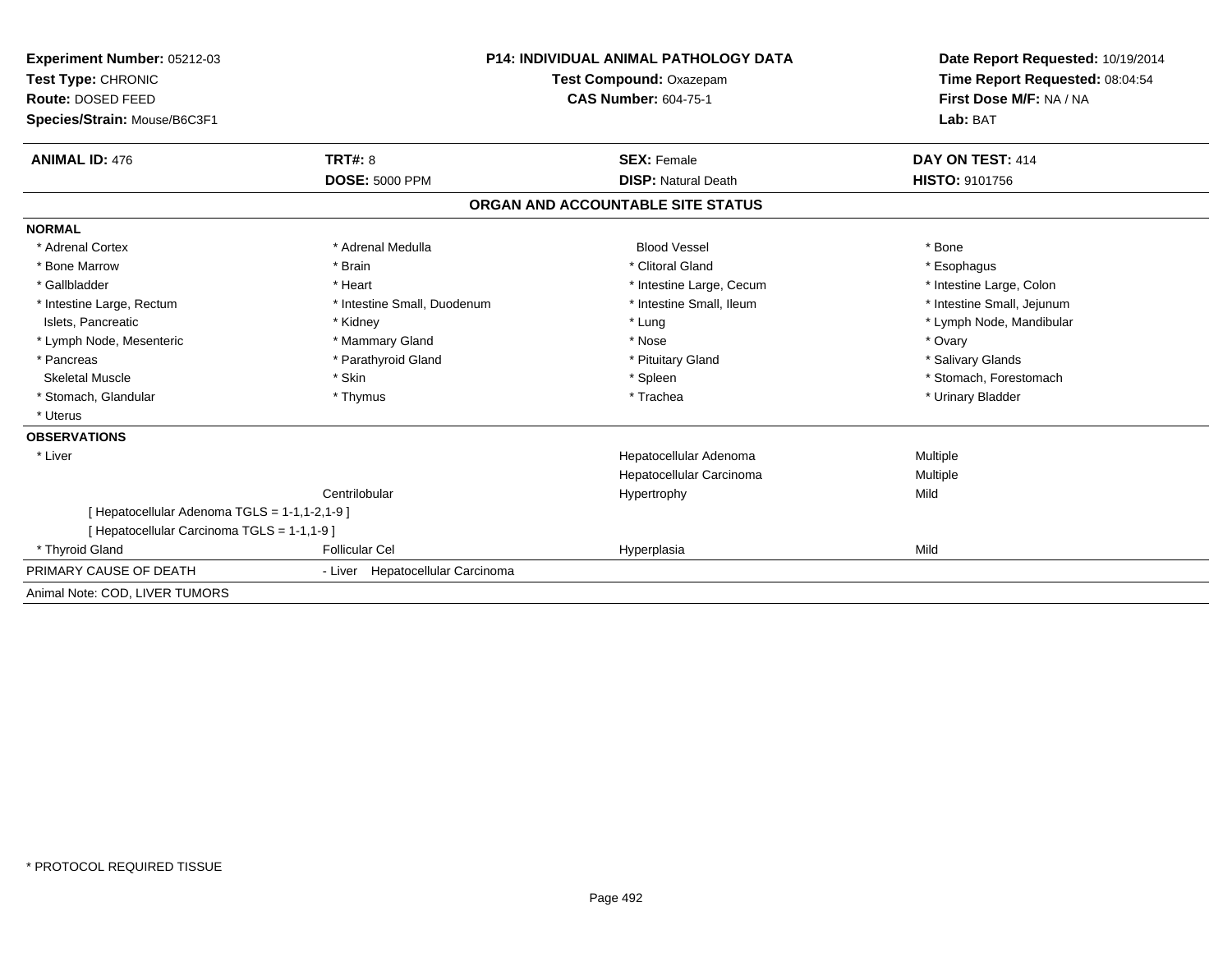| Experiment Number: 05212-03                          |                                  | <b>P14: INDIVIDUAL ANIMAL PATHOLOGY DATA</b><br>Test Compound: Oxazepam |                                                            |
|------------------------------------------------------|----------------------------------|-------------------------------------------------------------------------|------------------------------------------------------------|
| Test Type: CHRONIC                                   |                                  |                                                                         |                                                            |
| Route: DOSED FEED                                    | <b>CAS Number: 604-75-1</b>      |                                                                         | Time Report Requested: 08:04:54<br>First Dose M/F: NA / NA |
| Species/Strain: Mouse/B6C3F1                         |                                  |                                                                         | Lab: BAT                                                   |
|                                                      |                                  |                                                                         |                                                            |
| <b>ANIMAL ID: 477</b>                                | <b>TRT#: 8</b>                   | <b>SEX: Female</b>                                                      | DAY ON TEST: 504                                           |
|                                                      | <b>DOSE: 5000 PPM</b>            | <b>DISP: Natural Death</b>                                              | <b>HISTO: 9101757</b>                                      |
|                                                      |                                  | ORGAN AND ACCOUNTABLE SITE STATUS                                       |                                                            |
| <b>NORMAL</b>                                        |                                  |                                                                         |                                                            |
| * Adrenal Cortex                                     | * Adrenal Medulla                | <b>Blood Vessel</b>                                                     | * Bone                                                     |
| * Bone Marrow                                        | * Brain                          | * Clitoral Gland                                                        | * Esophagus                                                |
| * Gallbladder                                        | * Heart                          | * Intestine Large, Cecum                                                | * Intestine Large, Colon                                   |
| * Intestine Large, Rectum                            | * Intestine Small, Duodenum      | * Intestine Small, Ileum                                                | * Intestine Small, Jejunum                                 |
| Islets, Pancreatic                                   | * Kidney                         | * Lung                                                                  | * Lymph Node, Mandibular                                   |
| * Lymph Node, Mesenteric                             | * Mammary Gland                  | * Nose                                                                  | * Pancreas                                                 |
| * Parathyroid Gland                                  | * Pituitary Gland                | * Salivary Glands                                                       | Skeletal Muscle                                            |
| * Skin                                               | * Spleen                         | * Stomach, Forestomach                                                  | * Stomach, Glandular                                       |
| * Trachea                                            | * Urinary Bladder                | * Uterus                                                                |                                                            |
| <b>MISSING</b>                                       |                                  |                                                                         |                                                            |
| * Thymus                                             |                                  |                                                                         |                                                            |
| <b>OBSERVATIONS</b>                                  |                                  |                                                                         |                                                            |
| * Liver                                              |                                  | Hepatocellular Adenoma                                                  | Multiple                                                   |
|                                                      |                                  | Hepatocellular Carcinoma                                                | Multiple                                                   |
|                                                      | Centrilobular                    | Hypertrophy                                                             | Moderate                                                   |
| [ Hepatocellular Adenoma TGLS = 1-1,1-9,1-10 ]       |                                  |                                                                         |                                                            |
| [ Hepatocellular Carcinoma TGLS = 1-1,1-2,1-9,1-10 ] |                                  |                                                                         |                                                            |
| * Ovary                                              |                                  | Atrophy                                                                 | Mild                                                       |
| * Thyroid Gland                                      | <b>Follicular Cel</b>            | Hyperplasia                                                             | Moderate                                                   |
| PRIMARY CAUSE OF DEATH                               | - Liver Hepatocellular Carcinoma |                                                                         |                                                            |
| Animal Note: COD, LIVER TUMORS                       |                                  |                                                                         |                                                            |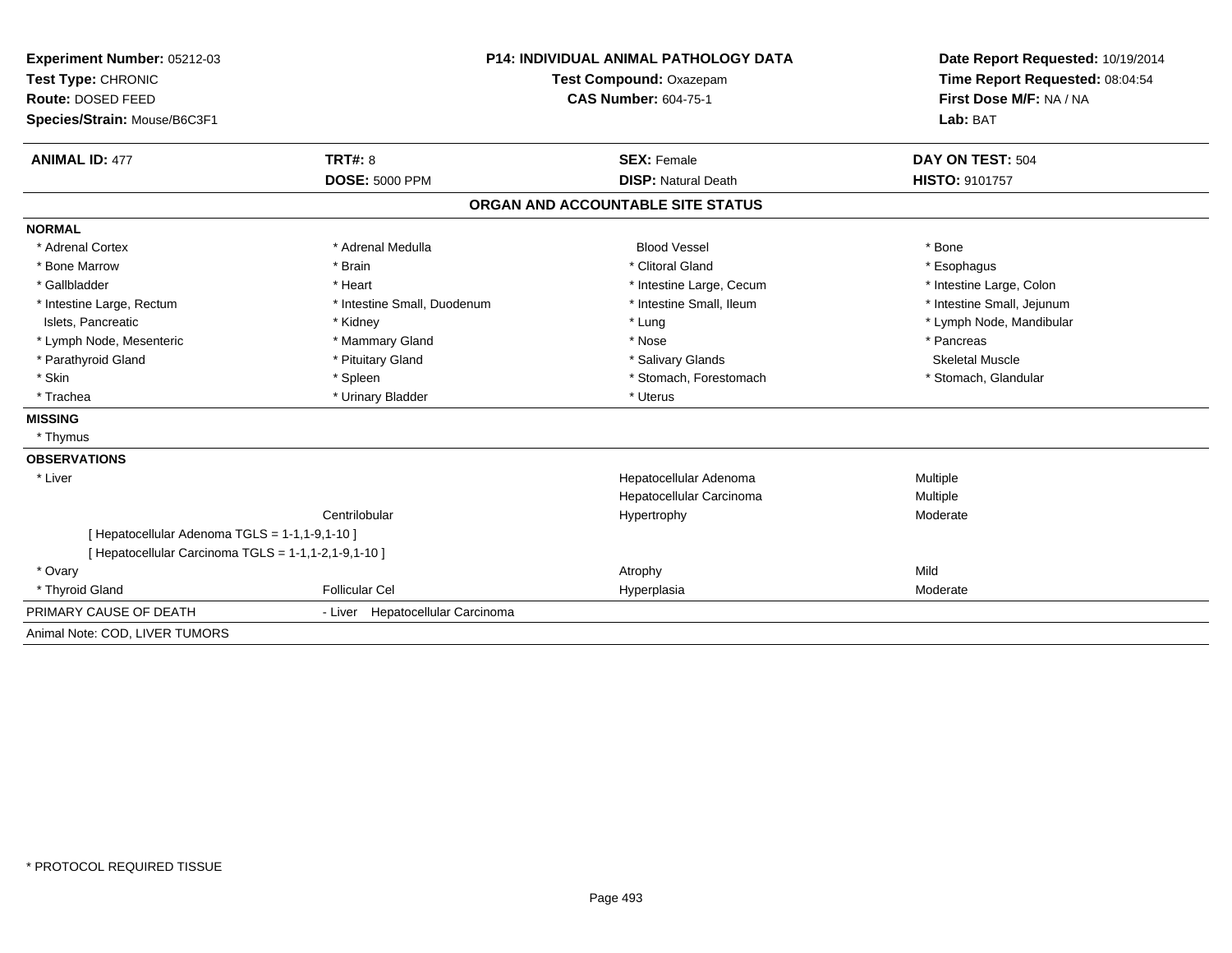| Experiment Number: 05212-03<br>Test Type: CHRONIC                            | <b>P14: INDIVIDUAL ANIMAL PATHOLOGY DATA</b><br>Test Compound: Oxazepam<br><b>CAS Number: 604-75-1</b> |                                   | Date Report Requested: 10/19/2014<br>Time Report Requested: 08:04:54<br>First Dose M/F: NA / NA |
|------------------------------------------------------------------------------|--------------------------------------------------------------------------------------------------------|-----------------------------------|-------------------------------------------------------------------------------------------------|
| Route: DOSED FEED                                                            |                                                                                                        |                                   |                                                                                                 |
| Species/Strain: Mouse/B6C3F1                                                 |                                                                                                        |                                   | Lab: BAT                                                                                        |
| <b>ANIMAL ID: 478</b>                                                        | <b>TRT#: 8</b>                                                                                         | <b>SEX: Female</b>                | DAY ON TEST: 494                                                                                |
|                                                                              | <b>DOSE: 5000 PPM</b>                                                                                  | <b>DISP: Natural Death</b>        | HISTO: 9101758                                                                                  |
|                                                                              |                                                                                                        | ORGAN AND ACCOUNTABLE SITE STATUS |                                                                                                 |
| <b>NORMAL</b>                                                                |                                                                                                        |                                   |                                                                                                 |
| * Adrenal Cortex                                                             | * Adrenal Medulla                                                                                      | <b>Blood Vessel</b>               | * Bone                                                                                          |
| * Bone Marrow                                                                | * Brain                                                                                                | * Clitoral Gland                  | * Esophagus                                                                                     |
| * Gallbladder                                                                | * Heart                                                                                                | * Intestine Large, Cecum          | * Intestine Large, Colon                                                                        |
| * Intestine Large, Rectum                                                    | * Intestine Small, Duodenum                                                                            | * Intestine Small, Ileum          | * Intestine Small, Jejunum                                                                      |
| Islets, Pancreatic                                                           | * Kidney                                                                                               | * Lung                            | * Lymph Node, Mandibular                                                                        |
| * Lymph Node, Mesenteric                                                     | * Mammary Gland                                                                                        | * Nose                            | * Pancreas                                                                                      |
| * Pituitary Gland                                                            | * Salivary Glands                                                                                      | <b>Skeletal Muscle</b>            | * Skin                                                                                          |
| * Spleen                                                                     | * Stomach, Forestomach                                                                                 | * Stomach, Glandular              | * Trachea                                                                                       |
| * Urinary Bladder                                                            |                                                                                                        |                                   |                                                                                                 |
| <b>MISSING</b>                                                               |                                                                                                        |                                   |                                                                                                 |
| * Parathyroid Gland                                                          |                                                                                                        |                                   |                                                                                                 |
| <b>OBSERVATIONS</b>                                                          |                                                                                                        |                                   |                                                                                                 |
| * Liver                                                                      |                                                                                                        | Hepatocellular Adenoma            | Multiple                                                                                        |
|                                                                              |                                                                                                        | Hepatocellular Carcinoma          | Multiple                                                                                        |
|                                                                              |                                                                                                        | Thrombosis                        |                                                                                                 |
| [ Hepatocellular Adenoma TGLS = 3-12,5-11,6-11,7-13 ]                        |                                                                                                        |                                   |                                                                                                 |
| [ Hepatocellular Carcinoma TGLS = 1-1,2-9,4-10 ]<br>[Thrombosis TGLS = 5-11] |                                                                                                        |                                   |                                                                                                 |
| * Ovary                                                                      |                                                                                                        | Atrophy                           | Marked                                                                                          |
| * Thymus                                                                     |                                                                                                        | Atrophy                           | Marked                                                                                          |
| * Thyroid Gland                                                              | <b>Follicular Cel</b>                                                                                  | Adenoma                           |                                                                                                 |
|                                                                              | <b>Follicular Cel</b>                                                                                  | Hyperplasia                       | Marked                                                                                          |
| * Uterus                                                                     | Endometrium                                                                                            | Hyperplasia                       | Cystic, Moderate                                                                                |
| PRIMARY CAUSE OF DEATH                                                       | - Liver Hepatocellular Carcinoma                                                                       |                                   |                                                                                                 |
| Animal Note: COD, LIVER TUMORS                                               |                                                                                                        |                                   |                                                                                                 |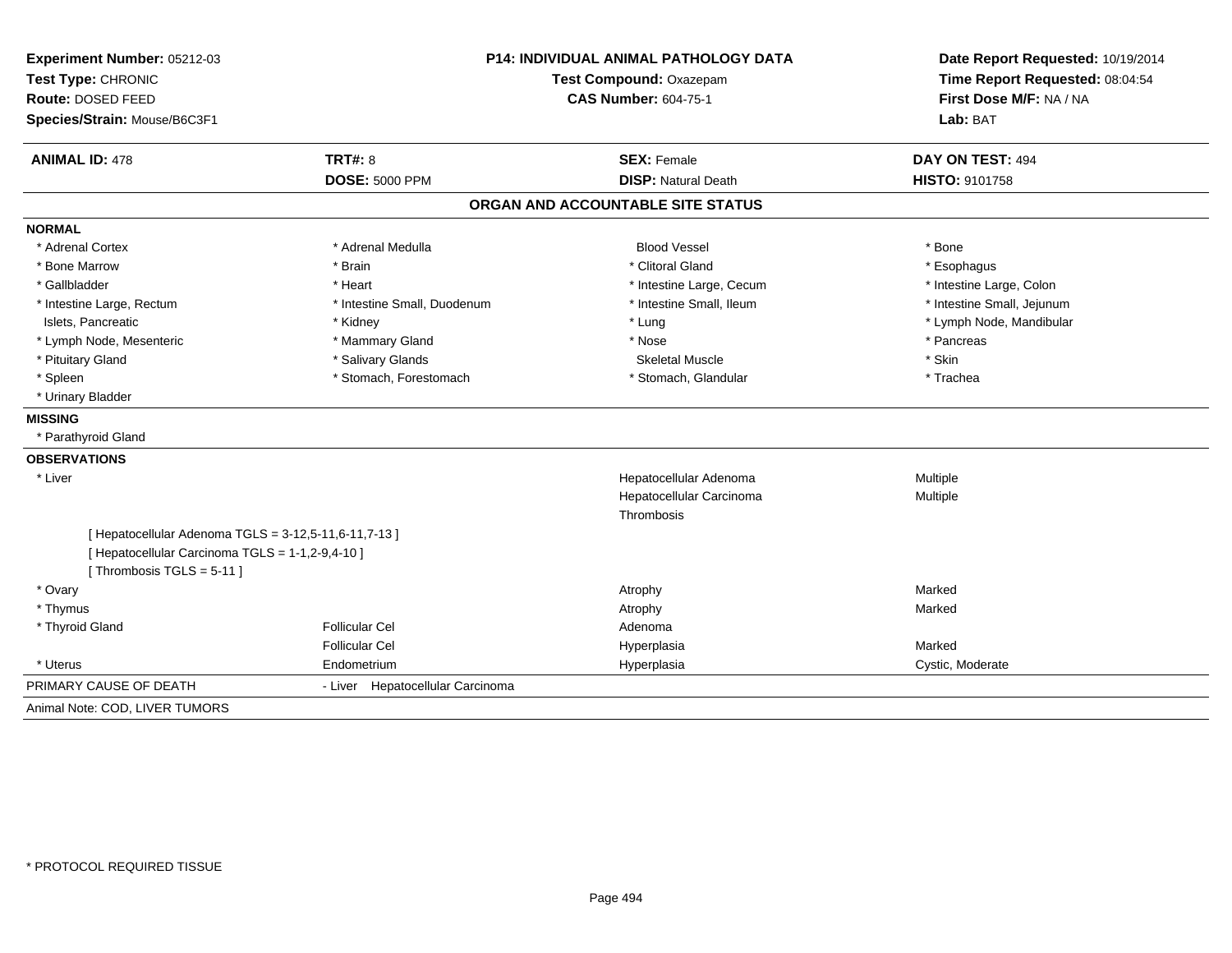| <b>Experiment Number: 05212-03</b><br><b>Test Type: CHRONIC</b><br>Route: DOSED FEED<br>Species/Strain: Mouse/B6C3F1 |                                                                 | P14: INDIVIDUAL ANIMAL PATHOLOGY DATA<br>Test Compound: Oxazepam<br><b>CAS Number: 604-75-1</b> | Date Report Requested: 10/19/2014<br>Time Report Requested: 08:04:54<br>First Dose M/F: NA / NA<br>Lab: BAT |
|----------------------------------------------------------------------------------------------------------------------|-----------------------------------------------------------------|-------------------------------------------------------------------------------------------------|-------------------------------------------------------------------------------------------------------------|
|                                                                                                                      |                                                                 |                                                                                                 |                                                                                                             |
| <b>ANIMAL ID: 479</b>                                                                                                | TRT#: 8                                                         | <b>SEX: Female</b>                                                                              | DAY ON TEST: 460                                                                                            |
|                                                                                                                      | <b>DOSE: 5000 PPM</b>                                           | <b>DISP:</b> Scheduled Sacrifice                                                                | <b>HISTO: 9101759</b>                                                                                       |
|                                                                                                                      |                                                                 | ORGAN AND ACCOUNTABLE SITE STATUS                                                               |                                                                                                             |
| <b>NORMAL</b>                                                                                                        |                                                                 |                                                                                                 |                                                                                                             |
| * Adrenal Cortex                                                                                                     | * Adrenal Medulla                                               | <b>Blood Vessel</b>                                                                             | * Bone                                                                                                      |
| * Bone Marrow                                                                                                        | * Brain                                                         | * Clitoral Gland                                                                                | * Esophagus                                                                                                 |
| * Gallbladder                                                                                                        | * Heart                                                         | * Intestine Large, Cecum                                                                        | * Intestine Large, Colon                                                                                    |
| * Intestine Large, Rectum                                                                                            | * Intestine Small, Duodenum                                     | * Intestine Small, Ileum                                                                        | * Intestine Small, Jejunum                                                                                  |
| Islets, Pancreatic                                                                                                   | * Kidney                                                        | * Lung                                                                                          | * Lymph Node, Mandibular                                                                                    |
| * Lymph Node, Mesenteric                                                                                             | * Mammary Gland                                                 | * Nose                                                                                          | * Ovary                                                                                                     |
| * Pancreas                                                                                                           | * Parathyroid Gland                                             | * Pituitary Gland                                                                               | * Salivary Glands                                                                                           |
| <b>Skeletal Muscle</b>                                                                                               | * Skin                                                          | * Spleen                                                                                        | * Stomach, Forestomach                                                                                      |
| * Stomach, Glandular                                                                                                 | * Thymus                                                        | * Trachea                                                                                       | * Urinary Bladder                                                                                           |
| <b>OBSERVATIONS</b>                                                                                                  |                                                                 |                                                                                                 |                                                                                                             |
| * Liver                                                                                                              |                                                                 | Hepatocellular Adenoma<br>Hepatocellular Carcinoma                                              | Multiple                                                                                                    |
|                                                                                                                      | Centrilobular, Hepatocyte                                       | Hypertrophy                                                                                     | Moderate                                                                                                    |
| [ Hepatocellular Carcinoma TGLS = 1-9 ]                                                                              | [ Hepatocellular Adenoma TGLS = 2-11,3-10,4-12,5-13,6-12,7-14 ] |                                                                                                 |                                                                                                             |
| * Thyroid Gland                                                                                                      | <b>Follicular Cel</b>                                           | Hyperplasia                                                                                     | Minimal                                                                                                     |
| * Uterus                                                                                                             | Endometrium                                                     | Hyperplasia                                                                                     | Cystic, Glandular, Moderate                                                                                 |
| PRIMARY CAUSE OF DEATH                                                                                               |                                                                 |                                                                                                 |                                                                                                             |